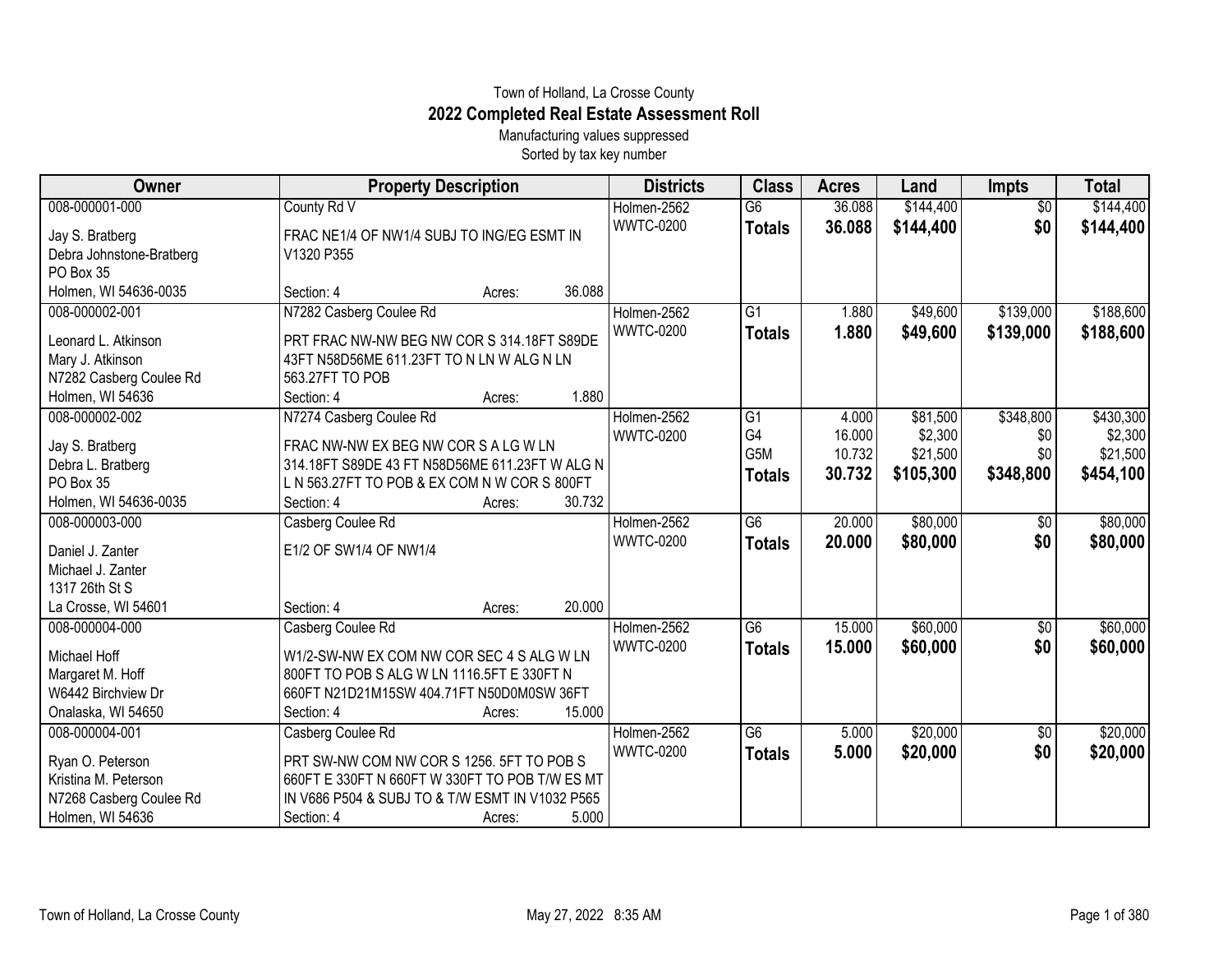| Owner                         | <b>Property Description</b>                    | <b>Districts</b> | <b>Class</b>    | <b>Acres</b> | Land     | <b>Impts</b>    | <b>Total</b> |
|-------------------------------|------------------------------------------------|------------------|-----------------|--------------|----------|-----------------|--------------|
| 008-000004-002                | N7268 Casberg Coulee Rd                        | Holmen-2562      | $\overline{G1}$ | 2.410        | \$55,500 | \$225,000       | \$280,500    |
| Ryan O. Peterson              | PRT W1/2-NW COM NW COR S ALG W LN 800FT TO     | <b>WWTC-0200</b> | <b>Totals</b>   | 2.410        | \$55,500 | \$225,000       | \$280,500    |
| Kristina M. Peterson          | POB CONT S 45 6.5FT E 330FT N21D21MW 404.7 1FT |                  |                 |              |          |                 |              |
| N7268 Casberg Coulee Rd       | N50DW 36FT N70DW 165FT T O POB T/W ESMT IN     |                  |                 |              |          |                 |              |
| Holmen, WI 54636              | 2.410<br>Section: 4<br>Acres:                  |                  |                 |              |          |                 |              |
| 008-000005-000                | Casberg Coulee Rd                              | Holmen-2562      | G4              | 14.108       | \$2,600  | $\overline{50}$ | \$2,600      |
|                               |                                                | <b>WWTC-0200</b> | G <sub>5</sub>  | 2.000        | \$1,700  | \$0             | \$1,700      |
| Dallas W. Werner              | THAT PRT FRAC NE-NE LYG NW O F RD EX BEG SE    |                  | Totals          | 16.108       | \$4,300  | \$0             | \$4,300      |
| Amy J. Werner                 | COR SE-SE SEC 32 N 178.5FT W 25FT S42D15M W    |                  |                 |              |          |                 |              |
| W6532 Casberg Coulee Rd       | 145FT S20D55MW 71FT S30D42 ME 242FT E 25FT TO  |                  |                 |              |          |                 |              |
| Holmen, WI 54636              | 16.108<br>Section: 5<br>Acres:                 |                  |                 |              |          |                 |              |
| 008-000005-001                | W6529 Casberg Coulee Rd                        | Holmen-2562      | G1              | 5.440        | \$21,800 | \$5,000         | \$26,800     |
| Michael J. Koziara            | PRT FRAC NE-NE COM NE COR S3 6MW 492.16FT      | <b>WWTC-0200</b> | <b>Totals</b>   | 5.440        | \$21,800 | \$5,000         | \$26,800     |
| Joan C. Koziara               | S82D31MW 200FT TO POB S36MW 200FT S82D31MW     |                  |                 |              |          |                 |              |
| W6531 Casberg Coulee Rd       | 188.56FT S36MW 444.77FT N89D 40MW 303.3FT      |                  |                 |              |          |                 |              |
| Holmen, WI 54636              | 5.440<br>Section: 5<br>Acres:                  |                  |                 |              |          |                 |              |
| 008-000005-003                | W6531 Casberg Coulee Rd                        | Holmen-2562      | $\overline{G1}$ | 5.070        | \$68,800 | \$28,800        | \$97,600     |
|                               |                                                | <b>WWTC-0200</b> | <b>Totals</b>   | 5.070        | \$68,800 | \$28,800        | \$97,600     |
| Michael J. Koziara            | PRT FRAC NE-NE COM NE COR S3 6MW 492.16FT      |                  |                 |              |          |                 |              |
| Joan C. Koziara               | TO POB S36MW 69 7.53FT N89D40MW 384.7FT N36M   |                  |                 |              |          |                 |              |
| W6531 Casberg Coulee Rd       | E 444.77FT N82D31ME 188.56FT N36ME 200FT       |                  |                 |              |          |                 |              |
| Holmen, WI 54636              | 5.070<br>Section: 5<br>Acres:                  |                  |                 |              |          |                 |              |
| 008-000005-004                | W6584 Casberg Coulee Rd                        | Holmen-2562      | $\overline{G1}$ | 1.630        | \$44,600 | \$230,200       | \$274,800    |
| Stephen J and Sherr Halvorson | CERTIFIED SURVEY MAP NO. 140 VOL 7 LOT 1 DOC   | <b>WWTC-0200</b> | <b>Totals</b>   | 1.630        | \$44,600 | \$230,200       | \$274,800    |
| W6584 Casberg Coulee Rd       | NO. 1174981                                    |                  |                 |              |          |                 |              |
| Holmen, WI 54636              |                                                |                  |                 |              |          |                 |              |
|                               | 1.630<br>Section: 5<br>Acres:                  |                  |                 |              |          |                 |              |
| 008-000005-005                | N7297 Casberg Coulee Rd                        | Holmen-2562      | $\overline{G1}$ | 1.306        | \$38,100 | \$253,200       | \$291,300    |
|                               |                                                | <b>WWTC-0200</b> | <b>Totals</b>   | 1.306        | \$38,100 | \$253,200       | \$291,300    |
| <b>Halvorson Trust</b>        | CERTIFIED SURVEY MAP NO. 141 VOL 14 LOT 1 DOC  |                  |                 |              |          |                 |              |
| N7297 Casberg Coulee Rd       | NO. 1549711                                    |                  |                 |              |          |                 |              |
| Holmen, WI 54636              |                                                |                  |                 |              |          |                 |              |
|                               | 1.306<br>Section: 5<br>Acres:                  |                  |                 |              |          |                 |              |
| 008-000005-006                | W6532 Casberg Coulee Rd                        | Holmen-2562      | $\overline{G1}$ | 1.000        | \$32,000 | \$104,800       | \$136,800    |
| Dallas W. Werner              | CERTIFIED SURVEY MAP NO. 37 VOL 15 LOT 1 DOC   | <b>WWTC-0200</b> | G4              | 3.302        | \$600    | \$0             | \$600        |
| W6532 Casberg Coulee Rd       | NO. 1572453 SUBJ TO ACCESS ESMT IN DOC NO.     |                  | <b>Totals</b>   | 4.302        | \$32,600 | \$104,800       | \$137,400    |
| Holmen, WI 54636              | 1574004                                        |                  |                 |              |          |                 |              |
|                               | 4.302<br>Section: 5<br>Acres:                  |                  |                 |              |          |                 |              |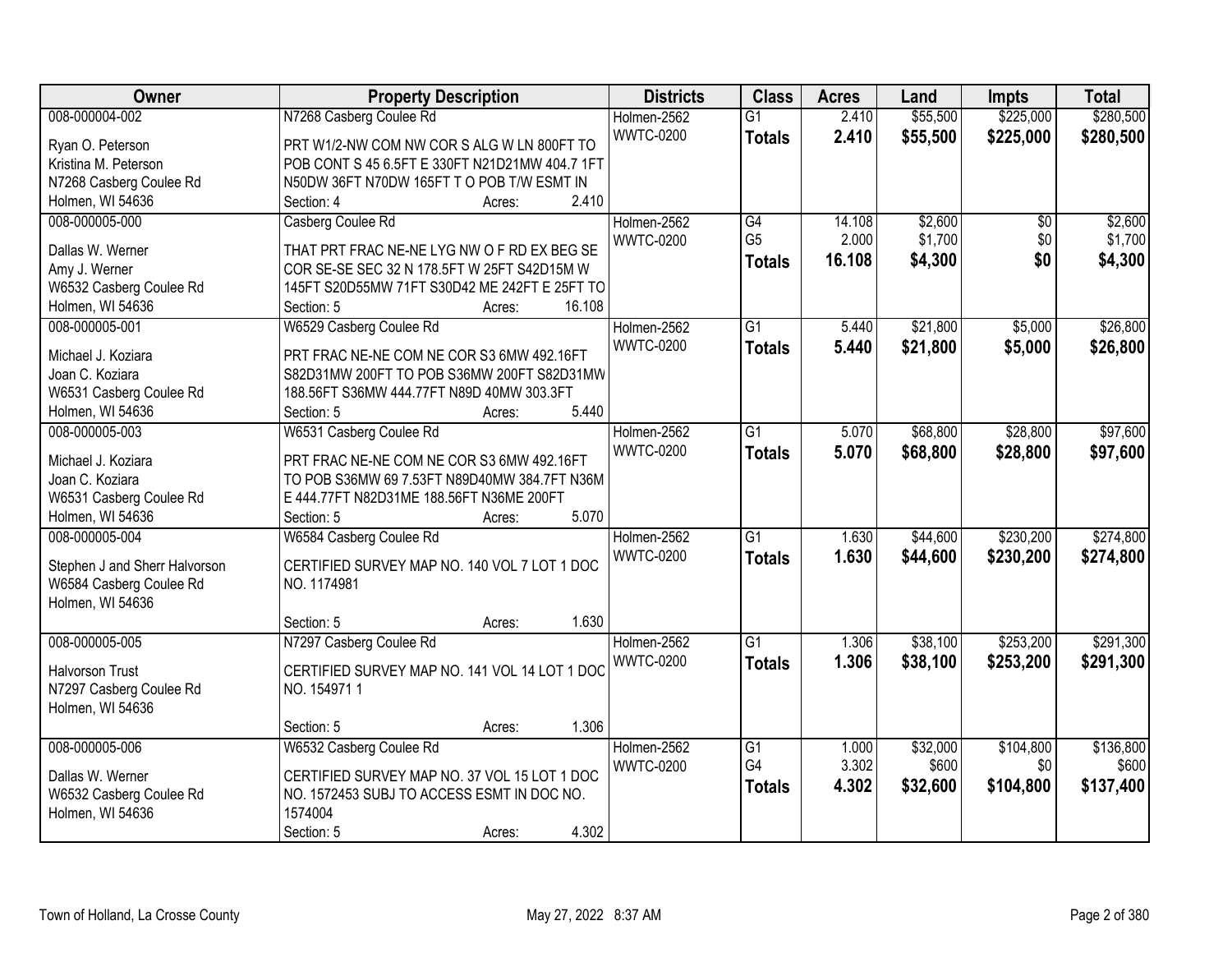| Owner                   | <b>Property Description</b>                    | <b>Districts</b> | <b>Class</b>    | <b>Acres</b> | Land     | Impts           | <b>Total</b> |
|-------------------------|------------------------------------------------|------------------|-----------------|--------------|----------|-----------------|--------------|
| 008-000006-001          | Casberg Coulee Rd                              | Holmen-2562      | $\overline{G6}$ | 23.030       | \$80,100 | $\overline{50}$ | \$80,100     |
| Dennis R. Burt          | THE E1/2-SE-NE & PRT OF NE-N E & PRT SE-NE     | <b>WWTC-0200</b> | <b>Totals</b>   | 23.030       | \$80,100 | \$0             | \$80,100     |
| Marilyn Burt            | COM NE COR NE- NE S48D30SW 1749.4FT S88D16M    |                  |                 |              |          |                 |              |
| W6736 Casberg Coulee Rd | 50SE 208FT POB S39ME 290FT S 88D39ME 440.2FT   |                  |                 |              |          |                 |              |
| Holmen, WI 54636        | 23.030<br>Section: 5<br>Acres:                 |                  |                 |              |          |                 |              |
| 008-000006-002          | W6569 Casberg Coulee Rd                        | Holmen-2562      | $\overline{G1}$ | 1.170        | \$35,400 | \$314,000       | \$349,400    |
|                         |                                                | <b>WWTC-0200</b> | <b>Totals</b>   | 1.170        | \$35,400 | \$314,000       | \$349,400    |
| Chad J. Dwyer           | CERTIFIED SURVEY MAP NO. 65 VOL 9 LOT 1 DOC    |                  |                 |              |          |                 |              |
| Emily J. Dwyer          | NO. 1252816                                    |                  |                 |              |          |                 |              |
| W6569 Casberg Coulee Rd |                                                |                  |                 |              |          |                 |              |
| Holmen, WI 54636        | 1.170<br>Section: 5<br>Acres:                  |                  |                 |              |          |                 |              |
| 008-000006-003          | W6575 Casberg Coulee Rd                        | Holmen-2562      | $\overline{G1}$ | 0.680        | \$25,900 | \$248,300       | \$274,200    |
| Jessica R. Kriesel      | CERTIFIED SURVEY MAP NO 65 V OL 9 LOT 2 DOC    | <b>WWTC-0200</b> | <b>Totals</b>   | 0.680        | \$25,900 | \$248,300       | \$274,200    |
| Joshua Tb Koltermann    | NO. 1252816 S UBJ TO RESTR IN DOC NO. 1703 158 |                  |                 |              |          |                 |              |
| W6575 Casberg Coulee Rd |                                                |                  |                 |              |          |                 |              |
| Holmen, WI 54636        | 0.680<br>Section: 5<br>Acres:                  |                  |                 |              |          |                 |              |
| 008-000007-000          | W6660 Casberg Coulee Rd                        | Holmen-2562      | $\overline{G1}$ | 4.482        | \$66,400 | \$95,100        | \$161,500    |
|                         |                                                | <b>WWTC-0200</b> | <b>Totals</b>   | 4.482        | \$66,400 | \$95,100        | \$161,500    |
| Bradley K. Raymer       | CERTIFIED SURVEY MAP NO. 51 VOL 2 LOT 2 DOC    |                  |                 |              |          |                 |              |
| W6660 Casberg Coulee Rd | NO. 926805                                     |                  |                 |              |          |                 |              |
| Holmen, WI 54636        |                                                |                  |                 |              |          |                 |              |
|                         | 4.482<br>Section: 5<br>Acres:                  |                  |                 |              |          |                 |              |
| 008-000007-001          | W6662 Casberg Coulee Rd                        | Holmen-2562      | $\overline{G4}$ | 0.500        | \$100    | $\overline{50}$ | \$100        |
| Thomas H. Hale          | PRT NW-FRAC-NE BEG N1/4 COR S89D33ME           | <b>WWTC-0200</b> | G <sub>5</sub>  | 16.270       | \$48,800 | \$0             | \$48,800     |
| Carol L. Hale           | 1317.88FT TO NE COR S28ME 1171.94FT TO SE COR  |                  | G7              | 3.000        | \$21,000 | \$134,100       | \$155,100    |
| N7387 County Rd V       | & C/L RD N87D52MW 238.5FT S89 D49MW 293.75FT   |                  | <b>Totals</b>   | 19.770       | \$69,900 | \$134,100       | \$204,000    |
| Holmen, WI 54636        | 19.770<br>Section: 5<br>Acres:                 |                  |                 |              |          |                 |              |
| 008-000007-003          | W6688 Casberg Coulee Rd                        | Holmen-2562      | $\overline{G1}$ | 2.280        | \$54,400 | \$158,600       | \$213,000    |
|                         |                                                | <b>WWTC-0200</b> | <b>Totals</b>   | 2.280        | \$54,400 | \$158,600       | \$213,000    |
| Kevin P. Olson          | CERTIFIED SURVEY MAP NO. 115 VOL 5 LOT 1 DOC   |                  |                 |              |          |                 |              |
| W6688 Casberg Coulee Rd | NO. 1087632 SUBJ TO WA IN V804 P418            |                  |                 |              |          |                 |              |
| Holmen, WI 54636        |                                                |                  |                 |              |          |                 |              |
|                         | 2.280<br>Section: 5<br>Acres:                  |                  |                 |              |          |                 |              |
| 008-000007-004          | W6664 Casberg Coulee Rd                        | Holmen-2562      | $\overline{G1}$ | 1.910        | \$50,200 | \$407,200       | \$457,400    |
| David D. Blom           | CERTIFIED SURVEY MAP NO. 115 VOL 5 LOT 2 DOC   | <b>WWTC-0200</b> | <b>Totals</b>   | 1.910        | \$50,200 | \$407,200       | \$457,400    |
| W6664 Casberg Coulee Rd | NO. 1087632 T/W ESMT IN V981 P789              |                  |                 |              |          |                 |              |
| Holmen, WI 54636        |                                                |                  |                 |              |          |                 |              |
|                         | 1.910<br>Section: 5<br>Acres:                  |                  |                 |              |          |                 |              |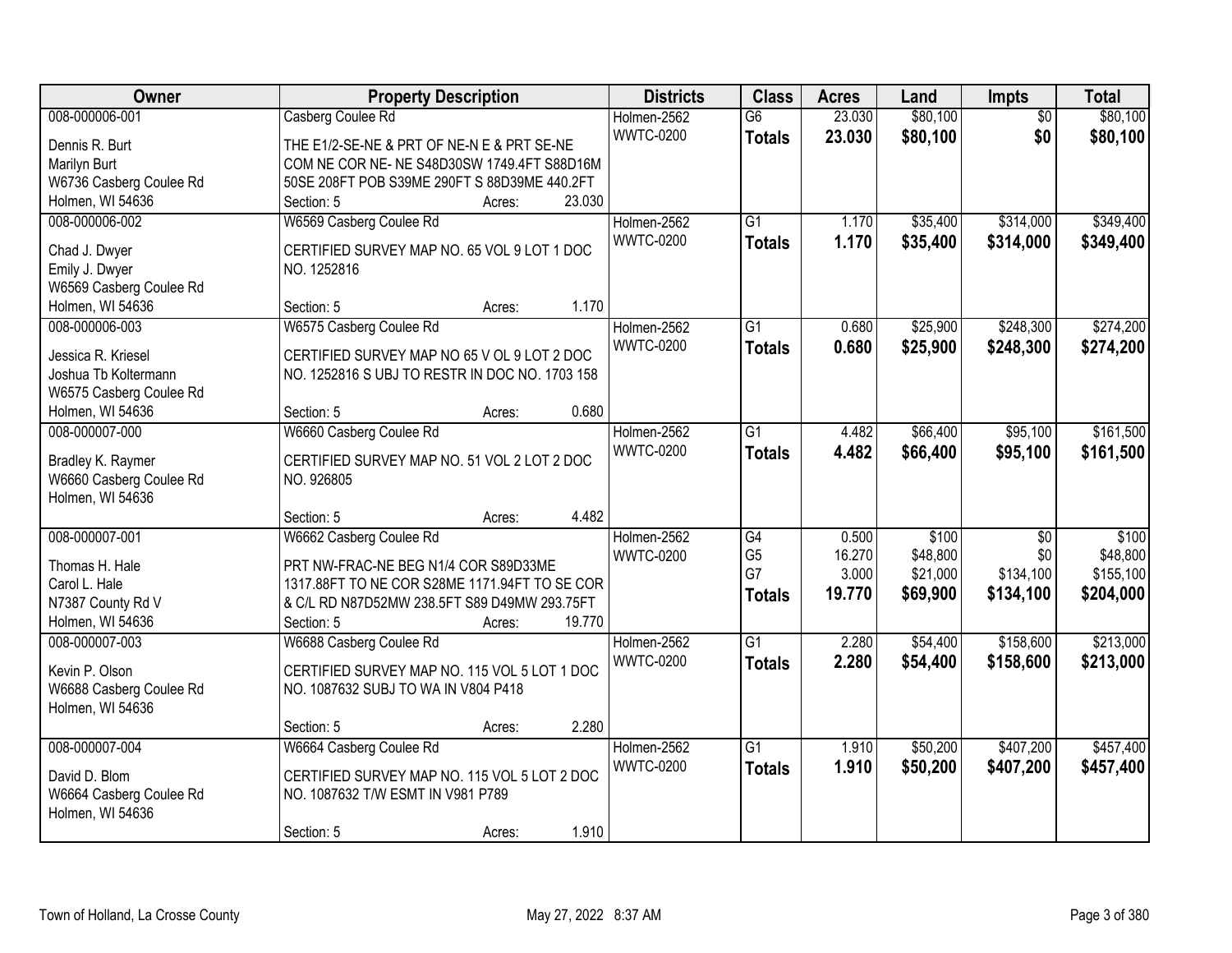| \$493,900<br>008-000007-007<br>W6656 Casberg Coulee Rd<br>\$58,500<br>\$435,400<br>Holmen-2562<br>$\overline{G1}$<br>2.770<br><b>WWTC-0200</b><br>2.770<br>\$58,500<br>\$435,400<br>\$493,900<br><b>Totals</b><br>CERTIFIED SURVEY MAP NO. 118 VOL 7 LOT 1 DOC<br>Cory Licht<br>Emma Jereczek<br>NO. 1169902<br>W6656 Casberg Coulee Rd |
|-----------------------------------------------------------------------------------------------------------------------------------------------------------------------------------------------------------------------------------------------------------------------------------------------------------------------------------------|
|                                                                                                                                                                                                                                                                                                                                         |
|                                                                                                                                                                                                                                                                                                                                         |
|                                                                                                                                                                                                                                                                                                                                         |
|                                                                                                                                                                                                                                                                                                                                         |
| 2.770<br>Holmen, WI 54636<br>Section: 5<br>Acres:                                                                                                                                                                                                                                                                                       |
| $\overline{G1}$<br>\$3,300<br>\$3,300<br>008-000007-009<br>Casberg Coulee Rd<br>Holmen-2562<br>0.830<br>\$0                                                                                                                                                                                                                             |
| <b>WWTC-0200</b><br>0.830<br>\$3,300<br>\$0<br>\$3,300<br><b>Totals</b>                                                                                                                                                                                                                                                                 |
| Thomas H. Hale<br>CERTIFIED SURVEY MAP NO. 118 VOL 7 OUTLOT 1                                                                                                                                                                                                                                                                           |
| Carol L. Hale<br>DOC NO. 1169 902                                                                                                                                                                                                                                                                                                       |
| N7387 County Rd V                                                                                                                                                                                                                                                                                                                       |
| 0.830<br>Holmen, WI 54636<br>Section: 5<br>Acres:                                                                                                                                                                                                                                                                                       |
| \$43,600<br>\$277,400<br>\$321,000<br>008-000007-010<br>W6602 Casberg Coulee Rd<br>Holmen-2562<br>G1<br>1.580                                                                                                                                                                                                                           |
| <b>WWTC-0200</b><br>\$43,600<br>\$321,000<br>1.580<br>\$277,400<br><b>Totals</b><br>Paul H. Olson<br>CERTIFIED SURVEY MAP NO. 98 VOL 10 LOT 1 DOC                                                                                                                                                                                       |
| Catherine L. Olson<br>NO. 1319381                                                                                                                                                                                                                                                                                                       |
| W6602 Casberg Coulee Rd                                                                                                                                                                                                                                                                                                                 |
| 1.580<br>Holmen, WI 54636<br>Section: 5<br>Acres:                                                                                                                                                                                                                                                                                       |
| Holmen-2562<br>\$42,800<br>\$222,000<br>\$264,800<br>008-000007-011<br>W6610 Casberg Coulee Rd<br>G1<br>1.540                                                                                                                                                                                                                           |
| <b>WWTC-0200</b><br>1.540<br>\$42,800<br>\$222,000<br>\$264,800<br><b>Totals</b>                                                                                                                                                                                                                                                        |
| John K. Marcou<br>CERTIFIED SURVEY MAP NO. 98 VOL 10 LOT 2 DOC                                                                                                                                                                                                                                                                          |
| Kristen A. Marcou<br>NO. 1319381                                                                                                                                                                                                                                                                                                        |
| W6610 Casberg Coulee Rd                                                                                                                                                                                                                                                                                                                 |
| 1.540<br>Holmen, WI 54636-9038<br>Section: 5<br>Acres:                                                                                                                                                                                                                                                                                  |
| \$428,400<br>\$501,200<br>008-000008-002<br>W6657 Casberg Coulee Rd<br>$\overline{G1}$<br>6.070<br>\$72,800<br>Holmen-2562                                                                                                                                                                                                              |
| 6.070<br><b>WWTC-0200</b><br>\$72,800<br>\$428,400<br>\$501,200<br><b>Totals</b><br>Steven F. Eisermann<br>PRT SW-NE COM NE COR SEC 5 S 53D6M48SW                                                                                                                                                                                       |
| Miranda L. Eisermann<br>1912.96FT TO NW CO R PRCL DESCR IN V1581 P840                                                                                                                                                                                                                                                                   |
| W6657 Casberg Coulee Rd<br>S 0D14M52SW 439.43FT ALG W LN PRCL DESCR IN                                                                                                                                                                                                                                                                  |
| Holmen, WI 54636<br>Section: 5<br>6.070<br>Acres:                                                                                                                                                                                                                                                                                       |
| 008-000008-003<br>W6665 Casberg Coulee Rd<br>$\overline{G1}$<br>\$81,700<br>\$116,000<br>\$197,700<br>Holmen-2562<br>8.306                                                                                                                                                                                                              |
| <b>WWTC-0200</b><br>8.306<br>\$81,700<br>\$116,000<br>\$197,700<br><b>Totals</b>                                                                                                                                                                                                                                                        |
| CERTIFIED SURVEY MAP NO. 49 VOL 17 LOT 1 DOC<br>Michael C Lichucki Revocable Trust                                                                                                                                                                                                                                                      |
| Brenda L Lichucki Revocable Trust<br>NO. 1693441                                                                                                                                                                                                                                                                                        |
| W7936 Tulip Ln                                                                                                                                                                                                                                                                                                                          |
| 8.306<br>Holmen, WI 54636<br>Section: 5<br>Acres:                                                                                                                                                                                                                                                                                       |
| $\overline{G1}$<br>10.129<br>\$89,000<br>\$275,800<br>\$364,800<br>008-000008-004<br>W6663 Casberg Coulee Rd<br>Holmen-2562                                                                                                                                                                                                             |
| <b>WWTC-0200</b><br>10.129<br>\$89,000<br>\$275,800<br>\$364,800<br><b>Totals</b><br>CERTIFIED SURVEY MAP NO. 49 VOL 17 LOT 2 DOC<br>Meranda Kiel                                                                                                                                                                                       |
| Kevin Kiel<br>NO. 1693441                                                                                                                                                                                                                                                                                                               |
| W6663 Casberg Coulee Rd                                                                                                                                                                                                                                                                                                                 |
| 10.129<br>Holmen, WI 54636<br>Section: 5<br>Acres:                                                                                                                                                                                                                                                                                      |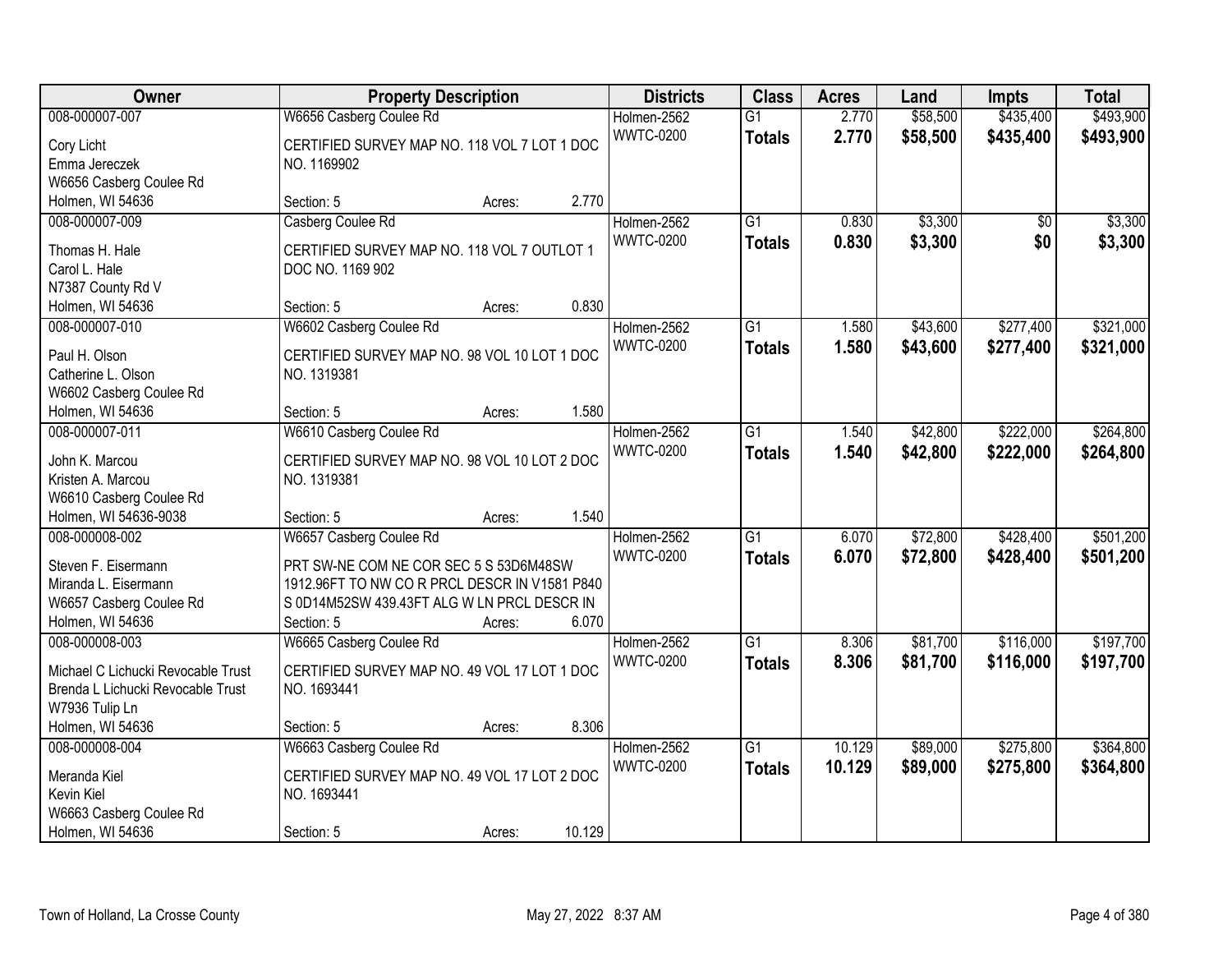| Owner                              |                                               | <b>Property Description</b> |        |                  | <b>Class</b>    | <b>Acres</b> | Land      | <b>Impts</b>    | <b>Total</b> |
|------------------------------------|-----------------------------------------------|-----------------------------|--------|------------------|-----------------|--------------|-----------|-----------------|--------------|
| 008-000008-005                     | Casberg Coulee Rd                             |                             |        | Holmen-2562      | $\overline{G6}$ | 10.404       | \$41,600  | $\overline{50}$ | \$41,600     |
| Steven F. Eisermann                | CERTIFIED SURVEY MAP NO. 49 VOL 17 OUTTOT 1   |                             |        | <b>WWTC-0200</b> | <b>Totals</b>   | 10.404       | \$41,600  | \$0             | \$41,600     |
| Miranda L. Eisermann               | DOC NO. 1693 441                              |                             |        |                  |                 |              |           |                 |              |
| W6657 Casberg Coulee Rd            |                                               |                             |        |                  |                 |              |           |                 |              |
| Holmen, WI 54636                   | Section: 5                                    | Acres:                      | 10.404 |                  |                 |              |           |                 |              |
| 008-000011-002                     | W6587 Casberg Coulee Rd                       |                             |        | Holmen-2562      | $\overline{G1}$ | 10.000       | \$88,500  | \$94,400        | \$182,900    |
|                                    |                                               |                             |        | <b>WWTC-0200</b> | G <sub>6</sub>  | 4.870        | \$15,800  | \$0             | \$15,800     |
| Scott E. Hafner                    | PRT SE-NE COM NE COR SEC 5 S 48DW 1749.4FT    |                             |        |                  | Totals          | 14.870       | \$104,300 | \$94,400        | \$198,700    |
| Cindy M. Hafner                    | TO SW COR NW- NE S88D16ME 60FT TO POB S88D    |                             |        |                  |                 |              |           |                 |              |
| W6587 Casberg Coulee Rd            | 16ME 148FT S39ME 290FT S88D 39ME 423.66FT TO  |                             | 14.870 |                  |                 |              |           |                 |              |
| Holmen, WI 54636<br>008-000012-001 | Section: 5                                    | Acres:                      |        |                  | $\overline{G1}$ | 7.460        | \$78,300  | \$263,800       | \$342,100    |
|                                    | W6605 Casberg Coulee Rd                       |                             |        | Holmen-2562      |                 |              |           |                 |              |
| Bryan M. Vick                      | CERTIFIED SURVEY MAP NO. 124 VOL 16 LOT 1 DOC |                             |        | <b>WWTC-0200</b> | <b>Totals</b>   | 7.460        | \$78,300  | \$263,800       | \$342,100    |
| W6605 Casberg Coulee Rd            | NO. 1670484                                   |                             |        |                  |                 |              |           |                 |              |
| Holmen, WI 54636                   |                                               |                             |        |                  |                 |              |           |                 |              |
|                                    | Section: 5                                    | Acres:                      | 7.460  |                  |                 |              |           |                 |              |
| 008-000012-002                     | W6599 Casberg Coulee Rd                       |                             |        | Holmen-2562      | $\overline{G1}$ | 0.520        | \$16,600  | \$99,400        | \$116,000    |
| Gary L. Olson                      | CERTIFIED SURVEY MAP NO. 124 VOL 16 LOT 2 DOC |                             |        | <b>WWTC-0200</b> | <b>Totals</b>   | 0.520        | \$16,600  | \$99,400        | \$116,000    |
| W6599 Casberg Coulee Rd            | NO. 1670484                                   |                             |        |                  |                 |              |           |                 |              |
| Holmen, WI 54636                   |                                               |                             |        |                  |                 |              |           |                 |              |
|                                    | Section: 5                                    | Acres:                      | 0.520  |                  |                 |              |           |                 |              |
| 008-000013-000                     | Casberg Coulee Rd                             |                             |        | Holmen-2562      | G4              | 27.885       | \$5,200   | $\overline{50}$ | \$5,200      |
|                                    |                                               |                             |        | <b>WWTC-0200</b> | G7              | 1.000        | \$7,500   | \$1,100         | \$8,600      |
| Jay S. Bratberg et al              | NE-NW EX E 240FT OF S 275FT & EX PRT COM SE   |                             |        |                  | <b>Totals</b>   | 28.885       | \$12,700  | \$1,100         | \$13,800     |
| PO Box 35                          | COR W 240FT TO POB W 310FT N 190FT TO C/L     |                             |        |                  |                 |              |           |                 |              |
| Holmen, WI 54636-0035              | CREEK NELY TO A PT 275FT N OF POB S 275FT TO  |                             |        |                  |                 |              |           |                 |              |
|                                    | Section: 5                                    | Acres:                      | 28.885 |                  |                 |              |           |                 |              |
| 008-000013-001                     | W6708 Casberg Coulee Rd                       |                             |        | Holmen-2562      | $\overline{G1}$ | 1.520        | \$42,400  | \$190,100       | \$232,500    |
| Travis L. Sherry                   | E 240FT OF S 275FT OF FRAC N E-NW             |                             |        | <b>WWTC-0200</b> | <b>Totals</b>   | 1.520        | \$42,400  | \$190,100       | \$232,500    |
| Jill R. Sherry                     |                                               |                             |        |                  |                 |              |           |                 |              |
| W6708 Casberg Coulee Rd            |                                               |                             |        |                  |                 |              |           |                 |              |
| Holmen, WI 54636                   | Section: 5                                    | Acres:                      | 1.520  |                  |                 |              |           |                 |              |
| 008-000013-002                     | W6736 Casberg Coulee Rd                       |                             |        | Holmen-2562      | $\overline{G1}$ | 1.500        | \$42,000  | \$192,400       | \$234,400    |
|                                    |                                               |                             |        | <b>WWTC-0200</b> | <b>Totals</b>   | 1.500        | \$42,000  | \$192,400       | \$234,400    |
| Dennis R. Burt                     | PRT FRAC NE-NW COM SE COR W ALG C/L RD        |                             |        |                  |                 |              |           |                 |              |
| Marilyn Burt                       | 240FT TO POB W ON C/L 310FT N 190FT TO C/L OF |                             |        |                  |                 |              |           |                 |              |
| W6736 Casberg Coulee Rd            | STREAM ELY ALG SD C/L TO PT 275FT N OF POB S  |                             |        |                  |                 |              |           |                 |              |
| Holmen, WI 54636                   | Section: 5                                    | Acres:                      | 1.500  |                  |                 |              |           |                 |              |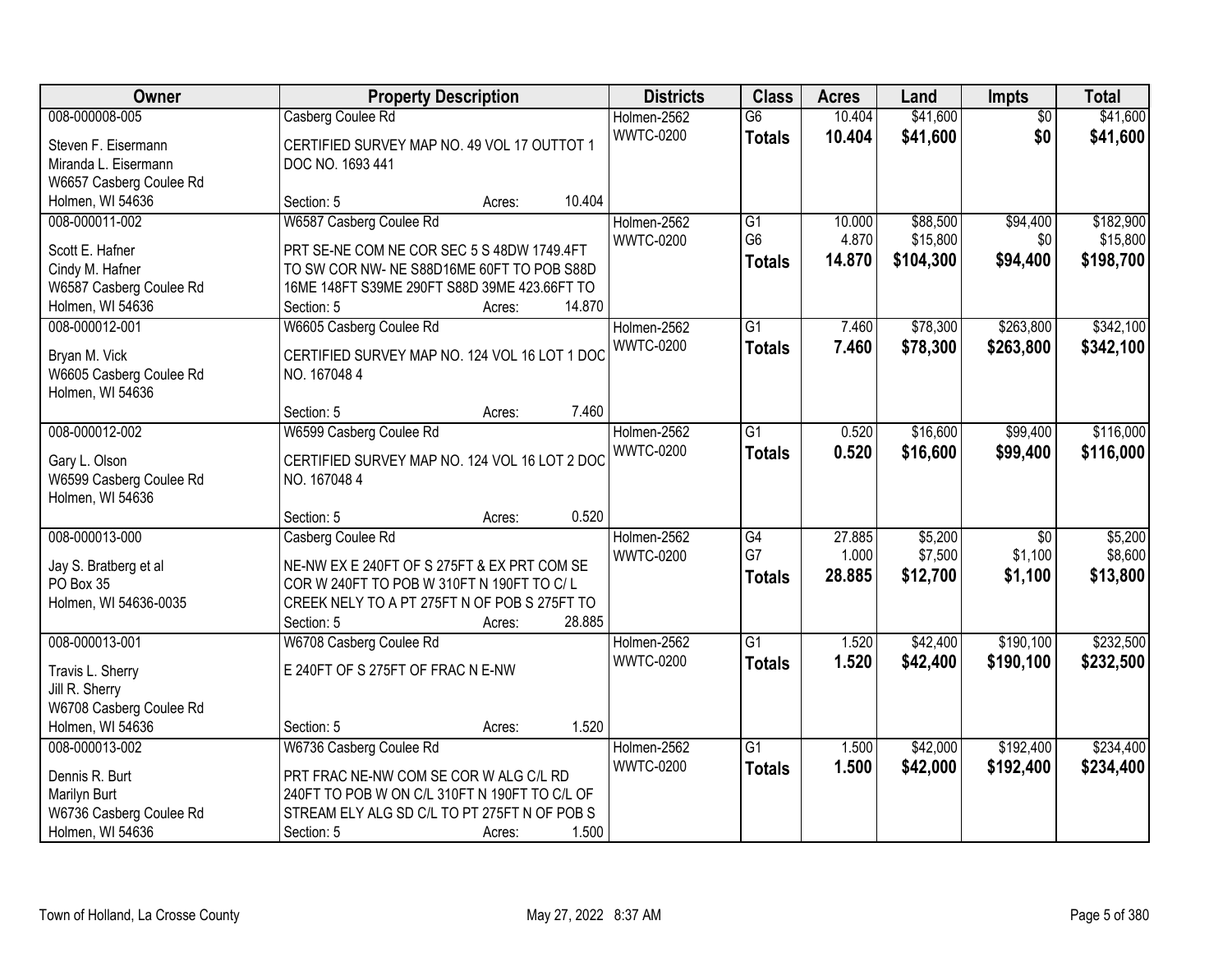| Owner                                    | <b>Property Description</b>                                                                 | <b>Districts</b>                | <b>Class</b>    | <b>Acres</b>   | Land                 | <b>Impts</b>           | <b>Total</b>           |
|------------------------------------------|---------------------------------------------------------------------------------------------|---------------------------------|-----------------|----------------|----------------------|------------------------|------------------------|
| 008-000013-003                           | W6802 Casberg Coulee Rd                                                                     | Holmen-2562                     | $\overline{G1}$ | 1.660          | \$45,200             | \$135,800              | \$181,000              |
| James R. Heim                            | PRT FRAC N1/2-NW COM NW COR S ALG W LN                                                      | <b>WWTC-0200</b>                | <b>Totals</b>   | 1.660          | \$45,200             | \$135,800              | \$181,000              |
| Sharon L. Heim                           | 1170.95FT TO C/L OF RD N89D35ME 1019.80FT TO                                                |                                 |                 |                |                      |                        |                        |
| W6802 Casberg Coulee Rd                  | POB N2D08MW 142.50FT N89D 5 8ME 505.44FT                                                    |                                 |                 |                |                      |                        |                        |
| Holmen, WI 54636                         | 1.660<br>Section: 5<br>Acres:                                                               |                                 |                 |                |                      |                        |                        |
| 008-000013-004                           | W6784 Casberg Coulee Rd                                                                     | Holmen-2562<br><b>WWTC-0200</b> | $\overline{G1}$ | 2.865<br>2.865 | \$59,400<br>\$59,400 | \$179,200<br>\$179,200 | \$238,600<br>\$238,600 |
| <b>Bradley A Heineck Revocable Trust</b> | PRT FRAC NE-NW COM NW COR NW -NW S ALG W                                                    |                                 | <b>Totals</b>   |                |                      |                        |                        |
| Julie A Heineck Revocable Trust          | LN 1170.95FT TO C/L RD N89D35ME 1539.8FT TO                                                 |                                 |                 |                |                      |                        |                        |
| W6784 Casberg Coulee Rd                  | POB N8D8MW 140.55FT N43D 52M E 239.76FT                                                     |                                 |                 |                |                      |                        |                        |
| Holmen, WI 54636                         | 2.865<br>Section: 5<br>Acres:                                                               |                                 |                 |                |                      |                        |                        |
| 008-000014-000                           | Casberg Coulee Rd                                                                           | Holmen-2562                     | G4              | 23.000         | \$4,300              | \$0                    | \$4,300                |
| Jay S. Bratberg et al                    | PRT FRAC NW-NW EX PRT COM NW S 253.35FT TO                                                  | <b>WWTC-0200</b>                | G5M             | 3.520          | \$7,100              | \$0                    | \$7,100                |
| PO Box 35                                | POB S34D8ME 9 78.55FT N65D50ME 102.09FT N8                                                  |                                 | <b>Totals</b>   | 26.520         | \$11,400             | \$0                    | \$11,400               |
| Holmen, WI 54636-0035                    | 9D58ME TO E LN NW-NW S TO SE COR W ALG S LN                                                 |                                 |                 |                |                      |                        |                        |
|                                          | 26.520<br>Section: 5<br>Acres:                                                              |                                 |                 |                |                      |                        |                        |
| 008-000014-001                           | W6888 Casberg Coulee Rd                                                                     | Holmen-2562                     | G1              | 0.920          | \$29,400             | \$185,500              | \$214,900              |
|                                          |                                                                                             | <b>WWTC-0200</b>                |                 |                |                      |                        |                        |
| Charles G. Eveland                       | PRT FRAC NW-NW COM NW COR S 901.05FT TO POE                                                 |                                 | <b>Totals</b>   | 0.920          | \$29,400             | \$185,500              | \$214,900              |
| Patricia L. Eveland                      | N84D17ME 171 .20FT S7D32MW 288.5FT TO C/L RD                                                |                                 |                 |                |                      |                        |                        |
| W6888 Casberg Coulee Rd                  | S89D35MW 132.46 FT TO W LN NW-NW N 269.9FT TO                                               |                                 |                 |                |                      |                        |                        |
| Holmen, WI 54636                         | 0.920<br>Section: 5<br>Acres:                                                               |                                 |                 |                |                      |                        |                        |
| 008-000014-002                           | W6880 Casberg Coulee Rd                                                                     | Holmen-2562                     | $\overline{G1}$ | 5.480          | \$70,400             | \$94,700               | \$165,100              |
|                                          |                                                                                             | <b>WWTC-0200</b>                | <b>Totals</b>   | 5.480          | \$70,400             | \$94,700               | \$165,100              |
| Emil J. Meindl                           | PRT FRAC NW-NW COM NW COR S 253.35FT TO POE                                                 |                                 |                 |                |                      |                        |                        |
| Lindsey M. Meindl                        | S 647.7FT N8 4D17ME 171.2FT S7D32MW 288.5 FT<br>TO C/L RD N89D35ME 417.34 FT N15MW 103.83FT |                                 |                 |                |                      |                        |                        |
| W6880 Casberg Coulee Rd                  | 5.480                                                                                       |                                 |                 |                |                      |                        |                        |
| Holmen, WI 54636                         | Section: 5<br>Acres:                                                                        |                                 | $\overline{G1}$ |                |                      |                        |                        |
| 008-000014-003                           | W6828 Casberg Coulee Rd                                                                     | Holmen-2562                     |                 | 1.430          | \$40,600             | \$175,700              | \$216,300              |
| Kenneth W. Pickett                       | PRT NW-NW COM AT NW COR TH S ON W.LN                                                        | <b>WWTC-0200</b>                | <b>Totals</b>   | 1.430          | \$40,600             | \$175,700              | \$216,300              |
| Diane P. Pickett                         | 1070.95FT TO C/L OF RD TH N89D35ME ON C/L 549.8                                             |                                 |                 |                |                      |                        |                        |
| W6828 Casberg Coulee Rd                  | FT TO POB TH N15MW 103.83FT TH N65D50ME 102.                                                |                                 |                 |                |                      |                        |                        |
| Holmen, WI 54636                         | 1.430<br>Section: 5<br>Acres:                                                               |                                 |                 |                |                      |                        |                        |
| 008-000015-000                           | W6887 Casberg Coulee Rd                                                                     | Holmen-2562                     | G4              | 37.010         | \$4,100              | $\overline{50}$        | \$4,100                |
|                                          |                                                                                             | <b>WWTC-0200</b>                | G <sub>5</sub>  | 1.000          | \$100                | \$0                    | \$100                  |
| Michael K. Smith                         | SW-NW EX PRT FOR CASBERG COU LEE RD IN V687                                                 |                                 | G7              | 2.000          | \$34,000             | \$33,200               | \$67,200               |
| Holly M. Smith                           | P843 & PLAN N O. 41 SUBJ TO ESMT IN DOC NO.<br>1522463                                      |                                 | <b>Totals</b>   | 40.010         | \$38,200             | \$33,200               | \$71,400               |
| 747 Commerce St                          |                                                                                             |                                 |                 |                |                      |                        |                        |
| Holmen, WI 54636                         | 40.010<br>Section: 5<br>Acres:                                                              |                                 |                 |                |                      |                        |                        |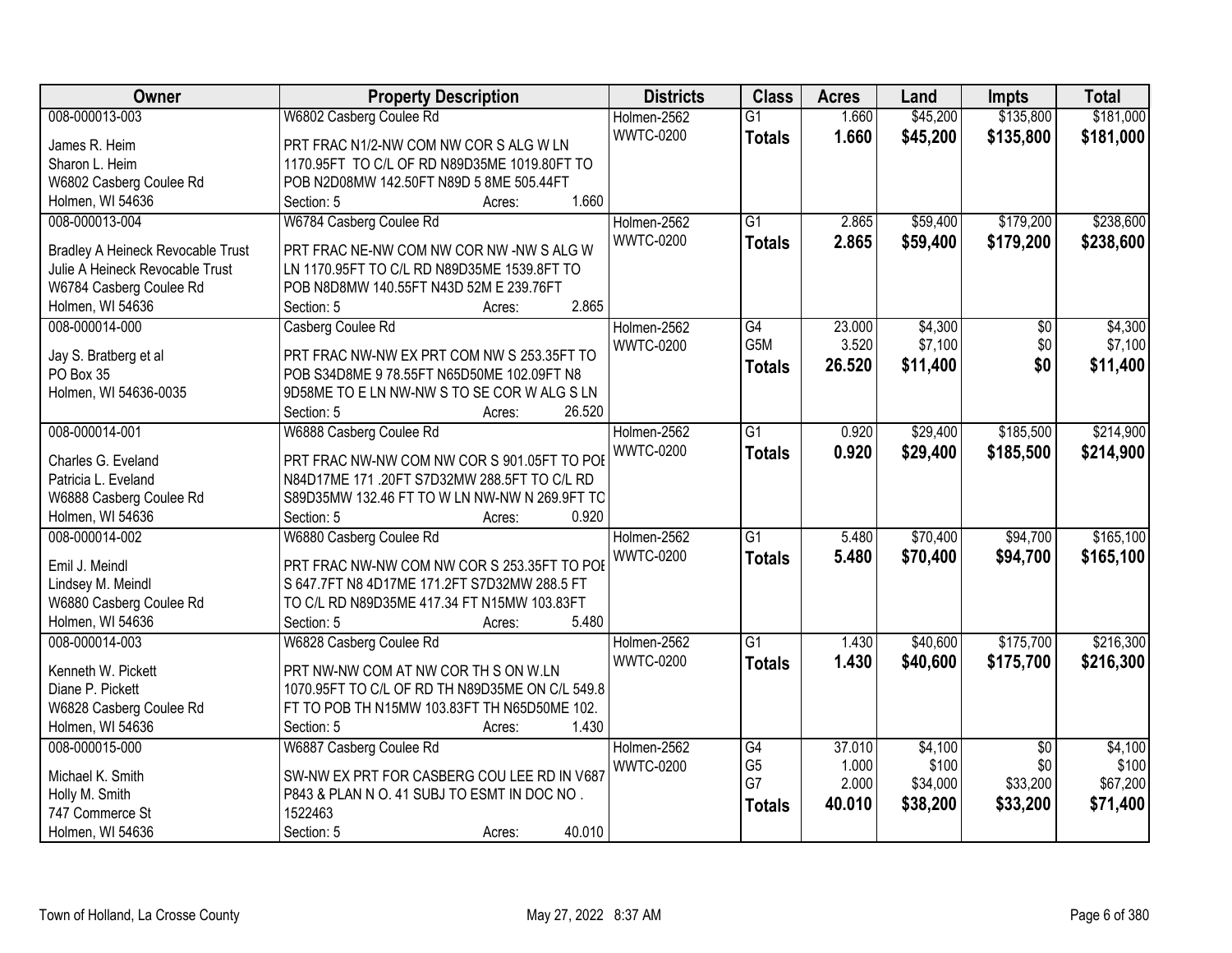| Owner                                                                               | <b>Property Description</b>                  |        |        | <b>Districts</b>                | <b>Class</b>                       | <b>Acres</b>   | Land                | Impts           | <b>Total</b>        |
|-------------------------------------------------------------------------------------|----------------------------------------------|--------|--------|---------------------------------|------------------------------------|----------------|---------------------|-----------------|---------------------|
| 008-000016-000                                                                      | Casberg Coulee Rd                            |        |        | Holmen-2562                     | G4                                 | 33.000         | \$4,400             | $\overline{50}$ | \$4,400             |
| Michael K. Smith                                                                    | SE-NW SUBJ TO ESMT IN DOC NO. 1522463        |        |        | <b>WWTC-0200</b>                | G <sub>5</sub>                     | 1.000          | \$100               | \$0             | \$100               |
| Holly M. Smith                                                                      |                                              |        |        |                                 | G5M                                | 6.000          | \$12,000            | \$0             | \$12,000            |
| 747 Commerce St                                                                     |                                              |        |        |                                 | <b>Totals</b>                      | 40.000         | \$16,500            | \$0             | \$16,500            |
| Holmen, WI 54636                                                                    | Section: 5                                   | Acres: | 40.000 |                                 |                                    |                |                     |                 |                     |
| 008-000016-500                                                                      | Casberg Coulee Rd                            |        |        | Holmen-2562                     | $\overline{X4}$                    | 0.090          | \$0                 | $\overline{30}$ | \$0                 |
|                                                                                     |                                              |        |        | <b>WWTC-0200</b>                | <b>Totals</b>                      | 0.090          | \$0                 | \$0             | \$0                 |
| Town of Holland                                                                     | PRT W1/2-NW1/4 FOR CASBERG C OULEE RD IN     |        |        |                                 |                                    |                |                     |                 |                     |
| W7937 County Rd Mh                                                                  | V687 P843 & V687 P842 & PLAN NO. 41          |        |        |                                 |                                    |                |                     |                 |                     |
| Holmen, WI 54636                                                                    |                                              |        |        |                                 |                                    |                |                     |                 |                     |
|                                                                                     | Section: 5                                   | Acres: | 0.090  |                                 |                                    |                |                     |                 |                     |
| 008-000017-000                                                                      | N7224 County Rd V                            |        |        | Holmen-2562                     | $\overline{G4}$                    | 23.880         | \$5,200             | $\overline{50}$ | \$5,200             |
| Kathleen Stoen Irrevocable Grantor Trus FRAC NE-NE EX PRT FOR CASBER G COULEE RD IN |                                              |        |        | <b>WWTC-0200</b>                | G <sub>5</sub><br>G <sub>5</sub> M | 5.000<br>2.000 | \$11,300<br>\$3,300 | \$0<br>\$0      | \$11,300<br>\$3,300 |
| N7224 County Rd V                                                                   | V687 P845 & E X PRT FOR CTH-V IN V239 P357   |        |        |                                 | G7                                 | 2.000          | \$34,000            | \$151,200       | \$185,200           |
| Holmen, WI 54636                                                                    |                                              |        |        |                                 |                                    |                |                     |                 |                     |
|                                                                                     | Section: 6                                   | Acres: | 32.880 |                                 | <b>Totals</b>                      | 32.880         | \$53,800            | \$151,200       | \$205,000           |
| 008-000018-000                                                                      | County Rd V                                  |        |        | Holmen-2562                     | $\overline{G4}$                    | 24.130         | \$3,400             | \$0             | \$3,400             |
|                                                                                     |                                              |        |        | <b>WWTC-0200</b>                | G5M                                | 13.000         | \$26,000            | \$0             | \$26,000            |
| Kathleen Stoen Irrevocable Grantor Trus   FRAC NW1/4 OF NE1/4                       |                                              |        |        |                                 | <b>Totals</b>                      | 37.130         | \$29,400            | \$0             | \$29,400            |
| N7224 County Rd V                                                                   |                                              |        |        |                                 |                                    |                |                     |                 |                     |
| Holmen, WI 54636                                                                    | Section: 6                                   |        | 37.130 |                                 |                                    |                |                     |                 |                     |
| 008-000020-000                                                                      | N7177 County Rd V                            | Acres: |        |                                 | $\overline{G1}$                    | 3.920          | \$64,200            | \$106,800       | \$171,000           |
|                                                                                     |                                              |        |        | Holmen-2562<br><b>WWTC-0200</b> |                                    |                |                     |                 |                     |
| Zachary D. Waters                                                                   | PRT S1/2-FRAC-NE COM SE COR SE-NE W ALG S LN |        |        |                                 | <b>Totals</b>                      | 3.920          | \$64,200            | \$106,800       | \$171,000           |
| Julie E. Phillips                                                                   | 690FT TO C/L CTH-V N4D30MW 541.5FT N3D2 9MW  |        |        |                                 |                                    |                |                     |                 |                     |
| N7177 County Rd V                                                                   | 201.7FT N2D28MW 306.8FT S87D32MW 36FT TO POB |        |        |                                 |                                    |                |                     |                 |                     |
| Holmen, WI 54636                                                                    | Section: 6                                   | Acres: | 3.920  |                                 |                                    |                |                     |                 |                     |
| 008-000021-000                                                                      | N7135 County Rd V                            |        |        | Holmen-2562                     | $\overline{G1}$                    | 1.750          | \$47,000            | \$166,000       | \$213,000           |
| Nicholas K. Bjerke                                                                  | PRT SE-NE COM SE COR W 690FT TO C/L RD       |        |        | <b>WWTC-0200</b>                | <b>Totals</b>                      | 1.750          | \$47,000            | \$166,000       | \$213,000           |
| N7135 County Rd V                                                                   | N4D30MW 174FT TO POB N4D30MW 367.5FT         |        |        |                                 |                                    |                |                     |                 |                     |
| Holmen, WI 54636                                                                    | S87D32MW 248.5FT S4D15ME 357.3FT E 2 50FT TO |        |        |                                 |                                    |                |                     |                 |                     |
|                                                                                     | Section: 6                                   | Acres: | 1.750  |                                 |                                    |                |                     |                 |                     |
| 008-000022-000                                                                      | N7138 County Rd V                            |        |        | Holmen-2562                     | $\overline{G1}$                    | 1.500          | \$42,000            | \$272,600       | \$314,600           |
|                                                                                     |                                              |        |        | <b>WWTC-0200</b>                | G4                                 | 2.770          | \$600               | \$0             | \$600               |
| Steven S. Schmidt                                                                   | PRT SE-FRAC-NE COM SE COR W 690FT TO C/L RD  |        |        |                                 | <b>Totals</b>                      | 4.270          | \$42,600            | \$272,600       | \$315,200           |
| Jeannie M. Schmidt                                                                  | N4D30MW 339. 7FT TO POB N89D11ME 264.4FT     |        |        |                                 |                                    |                |                     |                 |                     |
| N7138 County Rd V                                                                   | N1D19MW 217.7FT S82D 30MW 48 .5FT N5D53MW    |        |        |                                 |                                    |                |                     |                 |                     |
| Holmen, WI 54636                                                                    | Section: 6                                   | Acres: | 4.270  |                                 |                                    |                |                     |                 |                     |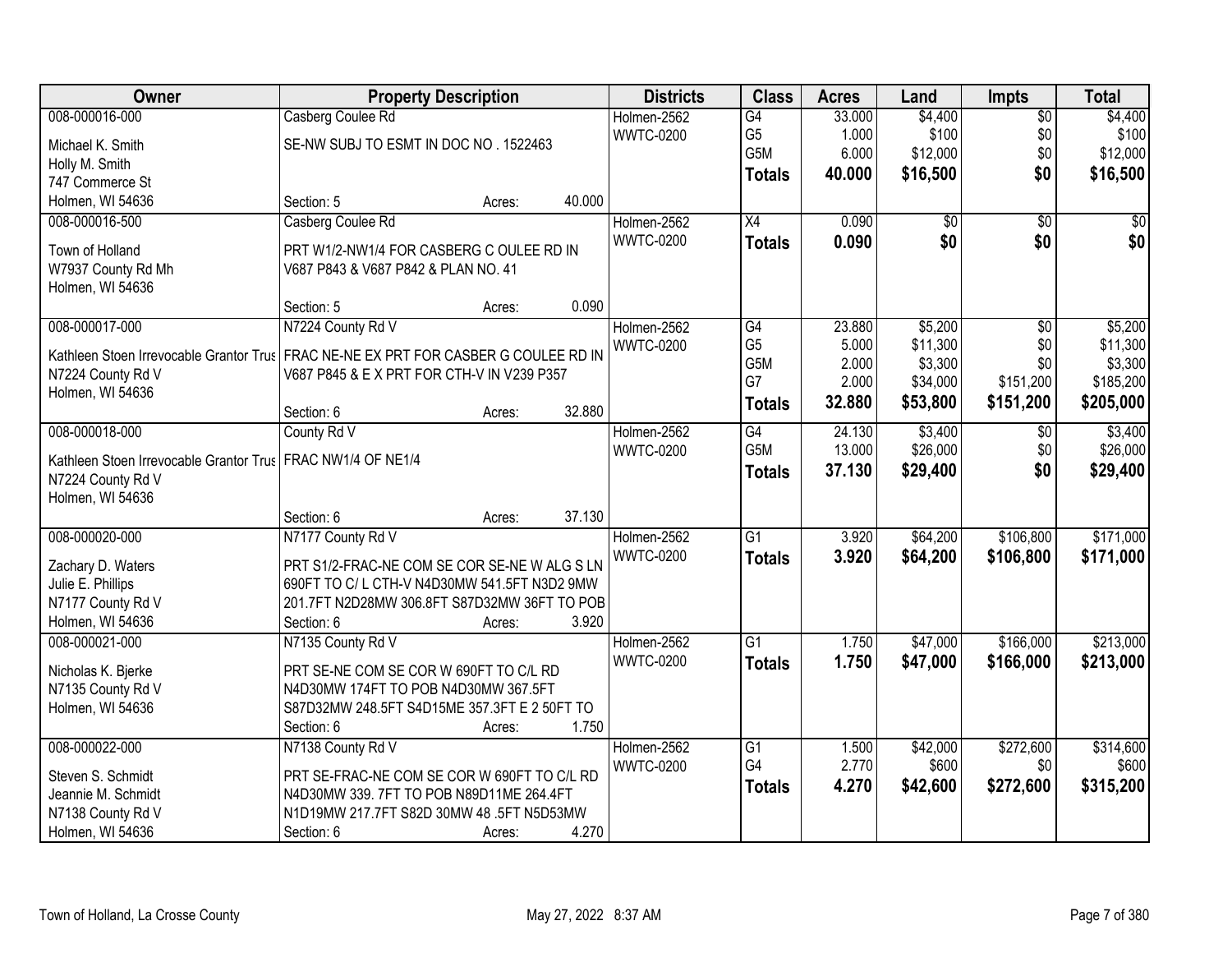| Owner             | <b>Property Description</b>                     | <b>Districts</b>                | <b>Class</b>    | <b>Acres</b> | Land     | <b>Impts</b>    | <b>Total</b> |
|-------------------|-------------------------------------------------|---------------------------------|-----------------|--------------|----------|-----------------|--------------|
| 008-000024-000    | Casberg Coulee Rd                               | Holmen-2562                     | $\overline{G4}$ | 16.870       | \$2,600  | $\overline{50}$ | \$2,600      |
| Michael K. Smith  | PRT SE-FRAC-NE LYG E CTH-V & S CASBERG          | <b>WWTC-0200</b>                | <b>Totals</b>   | 16.870       | \$2,600  | \$0             | \$2,600      |
| Holly M. Smith    | COULEE RD EX COM SE COR W 690FT N4D30MW         |                                 |                 |              |          |                 |              |
| 747 Commerce St   | 339.7 FT TO POB N89D11ME 264.4FT N1D19MW        |                                 |                 |              |          |                 |              |
| Holmen, WI 54636  | 16.870<br>Section: 6<br>Acres:                  |                                 |                 |              |          |                 |              |
| 008-000025-000    | W6976 Glomstad Rd                               | Holmen-2562                     | $\overline{G1}$ | 0.660        | \$25,500 | \$221,600       | \$247,100    |
|                   |                                                 | <b>WWTC-0200</b>                | <b>Totals</b>   | 0.660        | \$25,500 | \$221,600       | \$247,100    |
| John R. Sesvold   | PRT SE-NE BEING S 1 ACRE OF FOLL DESC COM SE    |                                 |                 |              |          |                 |              |
| W6976 Glomstad Rd | COR W 690FT TO C/L RD & POB TH N4D30MW          |                                 |                 |              |          |                 |              |
| Holmen, WI 54636  | 541.5FT N3D29MW 201.7FT N2D 28MW 6.8FT<br>0.660 |                                 |                 |              |          |                 |              |
|                   | Section: 6<br>Acres:                            |                                 |                 |              |          |                 |              |
| 008-000026-000    | County Rd V                                     | Holmen-2562<br><b>WWTC-0200</b> | G1              | 0.250        | \$7,400  | \$0             | \$7,400      |
| Tracy L. Monahan  | PRT SE-NE COM SE COR W ALG S LN 690FT TO C/L    |                                 | <b>Totals</b>   | 0.250        | \$7,400  | \$0             | \$7,400      |
| N7147 County Rd V | RD N4D30MW 541.5FT N3D29MW 158.5FT TO P OB      |                                 |                 |              |          |                 |              |
| Holmen, WI 54636  | N3D29MW 43.2FT N2D28MW 6.8FT S87D32MW           |                                 |                 |              |          |                 |              |
|                   | 0.250<br>Section: 6<br>Acres:                   |                                 |                 |              |          |                 |              |
| 008-000027-000    | N7147 County Rd V                               | Holmen-2562                     | $\overline{G1}$ | 0.800        | \$28,200 | \$113,900       | \$142,100    |
| Tracy L. Monahan  | PRT SE-FRAC-NE COM SE COR W ALG S LN 690FT      | <b>WWTC-0200</b>                | <b>Totals</b>   | 0.800        | \$28,200 | \$113,900       | \$142,100    |
| N7147 County Rd V | TO C/L RD N4D 30MW 541.5FT TO POB N3D29MW       |                                 |                 |              |          |                 |              |
| Holmen, WI 54636  | 158.5FT S87D32MW 250FT S4D 15ME TO PT           |                                 |                 |              |          |                 |              |
|                   | 0.800<br>Section: 6<br>Acres:                   |                                 |                 |              |          |                 |              |
| 008-000028-000    | N7163 County Rd V                               | Holmen-2562                     | $\overline{G1}$ | 1.490        | \$41,800 | \$218,800       | \$260,600    |
|                   |                                                 | <b>WWTC-0200</b>                |                 | 1.490        |          |                 |              |
| Timothy J. Kelly  | PRT SE-FRAC-NE COM SE COR W ALG S LN TO C/L     |                                 | <b>Totals</b>   |              | \$41,800 | \$218,800       | \$260,600    |
| Gretchen P. Kelly | HWY N ALG SD C/L 750FT TO POB N2D28MW AL G      |                                 |                 |              |          |                 |              |
| N7163 County Rd V | C/L 300FT S87D32MW 250FT T H S2D28ME 300FT      |                                 |                 |              |          |                 |              |
| Holmen, WI 54636  | 1.490<br>Section: 6<br>Acres:                   |                                 |                 |              |          |                 |              |
| 008-000029-000    | W7195 Glomstad Rd                               | Holmen-2562                     | G4              | 16.300       | \$2,600  | $\sqrt{$0}$     | \$2,600      |
| Ronald D. Stokke  | FRAC NE1/4 OF NW1/4                             | <b>WWTC-0200</b>                | G5M             | 20.000       | \$35,500 | \$0             | \$35,500     |
| Kelly F. Stokke   |                                                 |                                 | G7              | 2.000        | \$34,000 | \$187,300       | \$221,300    |
| W7195 Glomstad Rd |                                                 |                                 | <b>Totals</b>   | 38.300       | \$72,100 | \$187,300       | \$259,400    |
| Holmen, WI 54636  | 38.300<br>Section: 6<br>Acres:                  |                                 |                 |              |          |                 |              |
| 008-000030-000    | Glomstad Rd                                     | Holmen-2562                     | G4              | 13.520       | \$1,800  | $\overline{60}$ | \$1,800      |
|                   |                                                 | <b>WWTC-0200</b>                | G5M             | 25.500       | \$47,300 | \$0             | \$47,300     |
| Ronald D. Stokke  | FRAC NW1/4 OF NW1/4                             |                                 | <b>Totals</b>   | 39.020       | \$49,100 | \$0             | \$49,100     |
| Kelly F. Stokke   |                                                 |                                 |                 |              |          |                 |              |
| W7195 Glomstad Rd |                                                 |                                 |                 |              |          |                 |              |
| Holmen, WI 54636  | 39.020<br>Section: 6<br>Acres:                  |                                 |                 |              |          |                 |              |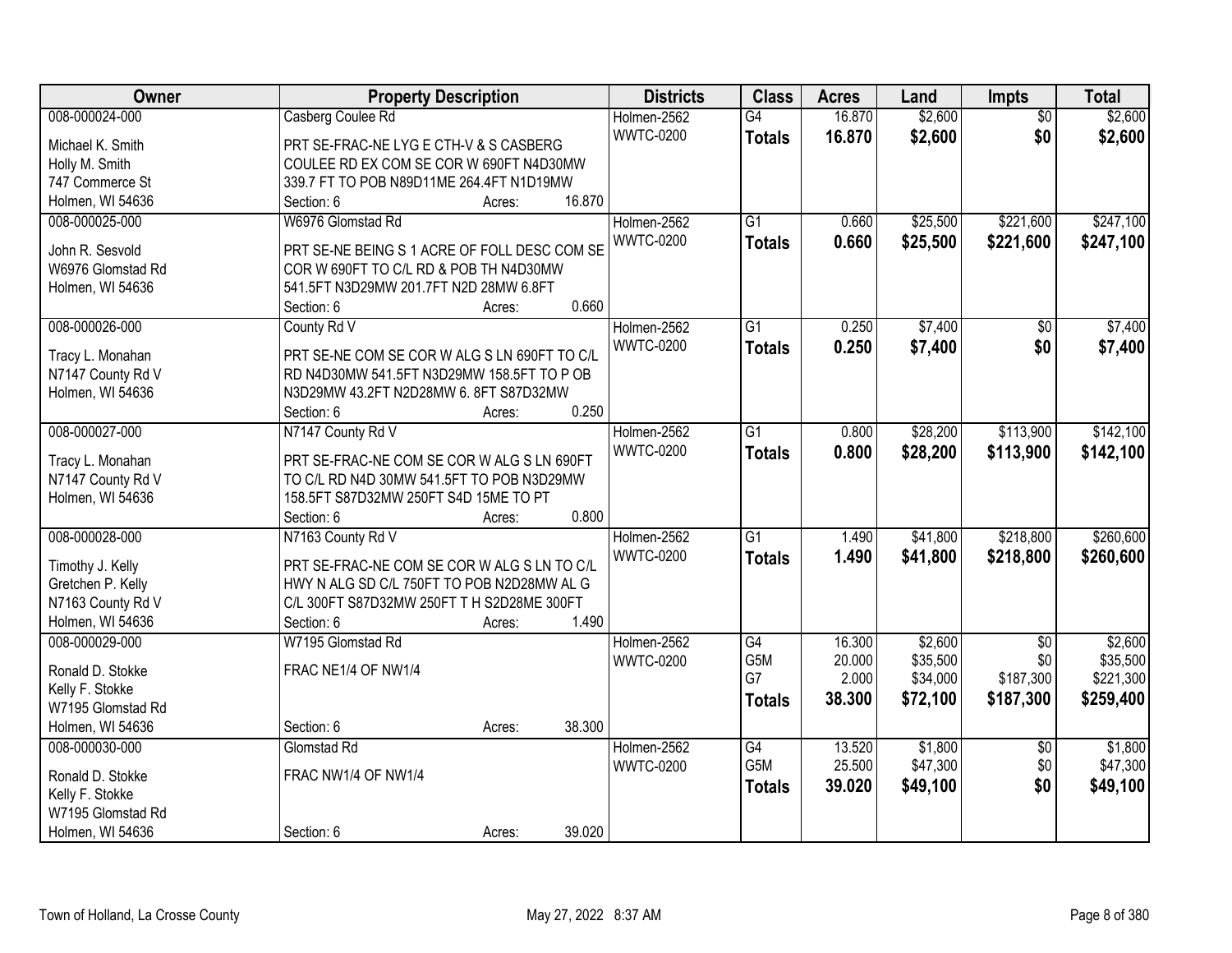| Owner               | <b>Property Description</b>                     |        |       | <b>Districts</b> | <b>Class</b>    | <b>Acres</b> | Land            | <b>Impts</b>    | <b>Total</b>    |
|---------------------|-------------------------------------------------|--------|-------|------------------|-----------------|--------------|-----------------|-----------------|-----------------|
| 008-000045-001      | W6977 Glomstad Rd                               |        |       | Holmen-2562      | $\overline{G1}$ | 1.150        | \$35,000        | \$174,200       | \$209,200       |
| Kevin F. Sutter     | CERTIFIED SURVEY MAP NO. 28 VOL 5 LOT 1 DOC     |        |       | <b>WWTC-0200</b> | <b>Totals</b>   | 1.150        | \$35,000        | \$174,200       | \$209,200       |
| Diana L. Sutter     | NO. 1055285                                     |        |       |                  |                 |              |                 |                 |                 |
| W6977 Glomstad Rd   |                                                 |        |       |                  |                 |              |                 |                 |                 |
| Holmen, WI 54636    | Section: 6                                      | Acres: | 1.150 |                  |                 |              |                 |                 |                 |
| 008-000050-002      | W6915 Keppel Rd                                 |        |       | Holmen-2562      | $\overline{G1}$ | 0.770        | \$27,600        | \$216,100       | \$243,700       |
|                     |                                                 |        |       | <b>WWTC-0200</b> | <b>Totals</b>   | 0.770        | \$27,600        | \$216,100       | \$243,700       |
| James G. Calkins    | CERTIFIED SURVEY MAP NO. 74 VOL 8 DOC NO.       |        |       |                  |                 |              |                 |                 |                 |
| Linda K. Calkins    | 1205092 PRT LO T 1 IN TOWN OF HOLLAND SUBJ TO   |        |       |                  |                 |              |                 |                 |                 |
| W6915 Keppel Rd     | ESMT IN V1305 P706                              |        |       |                  |                 |              |                 |                 |                 |
| Holmen, WI 54636    | Section: 6                                      | Acres: | 0.770 |                  |                 |              |                 |                 |                 |
| 008-000050-004      | N6930 County Rd V                               |        |       | Holmen-2562      | $\overline{G1}$ | 1.188        | \$35,800        | \$175,400       | \$211,200       |
| William G. Maricle  | CERITIFIED SURVEY MAP NO 107 VOL 9 LOT 2 DOC    |        |       | <b>WWTC-0200</b> | <b>Totals</b>   | 1.188        | \$35,800        | \$175,400       | \$211,200       |
| Peggy S. Maricle    | NO. 1260378                                     |        |       |                  |                 |              |                 |                 |                 |
| N6930 County Rd V   |                                                 |        |       |                  |                 |              |                 |                 |                 |
| Holmen, WI 54636    | Section: 6                                      | Acres: | 1.188 |                  |                 |              |                 |                 |                 |
| 008-000050-005      | N6922 County Rd V                               |        |       | Holmen-2562      | G1              | 0.776        | \$27,700        | \$162,600       | \$190,300       |
|                     |                                                 |        |       | <b>WWTC-0200</b> | <b>Totals</b>   | 0.776        | \$27,700        | \$162,600       | \$190,300       |
| Russell T. Lee Jr   | CERTIFIED SURVEY MAP NO 107 VOL 9 LOT 3 DOC     |        |       |                  |                 |              |                 |                 |                 |
| N6922 County Rd V   | NO. 1260378                                     |        |       |                  |                 |              |                 |                 |                 |
| Holmen, WI 54636    |                                                 |        |       |                  |                 |              |                 |                 |                 |
|                     | Section: 6                                      | Acres: | 0.776 |                  |                 |              |                 |                 |                 |
| 008-000050-006      | County Rd V                                     |        |       | Holmen-2562      | $\overline{G1}$ | 0.187        | \$8,400         | \$3,300         | \$11,700        |
| William G. Maricle  | CERTIFIED SURVEY MAP NO 107 VOL 9 OUTLOT 1      |        |       | <b>WWTC-0200</b> | <b>Totals</b>   | 0.187        | \$8,400         | \$3,300         | \$11,700        |
| Peggy S. Maricle    | DOC NO. 12603 78                                |        |       |                  |                 |              |                 |                 |                 |
| N6930 County Rd V   |                                                 |        |       |                  |                 |              |                 |                 |                 |
| Holmen, WI 54636    | Section: 6                                      | Acres: | 0.187 |                  |                 |              |                 |                 |                 |
| 008-000050-008      | N6948 County Rd V                               |        |       | Holmen-2562      | $\overline{G1}$ | 3.250        | \$61,500        | \$295,600       | \$357,100       |
|                     |                                                 |        |       | <b>WWTC-0200</b> | <b>Totals</b>   | 3.250        | \$61,500        | \$295,600       | \$357,100       |
| James W. Labuzzetta | CERTIFIED SURVEY MAP NO. 35 VOL 13 LOT 1 DOC    |        |       |                  |                 |              |                 |                 |                 |
| Carol J. Labuzzetta | NO. 1461272 T/W ING/EG ESMT IN DOC NO. 1475414  |        |       |                  |                 |              |                 |                 |                 |
| N6948 County Rd V   |                                                 |        |       |                  |                 |              |                 |                 |                 |
| Holmen, WI 54636    | Section: 6                                      | Acres: | 3.250 |                  |                 |              |                 |                 |                 |
| 008-000050-101      | County Rd V                                     |        |       | Holmen-2562      | X3              | 5.060        | $\overline{50}$ | $\overline{50}$ | $\overline{50}$ |
| Lacrosse County     | THAT PRT OF E1/2-NE1/4 & PRT E1/2-SE1/4 TAKEN   |        |       | <b>WWTC-0200</b> | <b>Totals</b>   | 5.060        | \$0             | \$0             | \$0             |
| 212 6th St N 2400   | FOR CTH-V IN V239 P370 & V239 P369 & V 239 P358 |        |       |                  |                 |              |                 |                 |                 |
| La Crosse, WI 54601 | & V239 P357 AS ON P LAN NO. 163 EX PRT ANEX TO  |        |       |                  |                 |              |                 |                 |                 |
|                     | Section: 6                                      | Acres: | 5.060 |                  |                 |              |                 |                 |                 |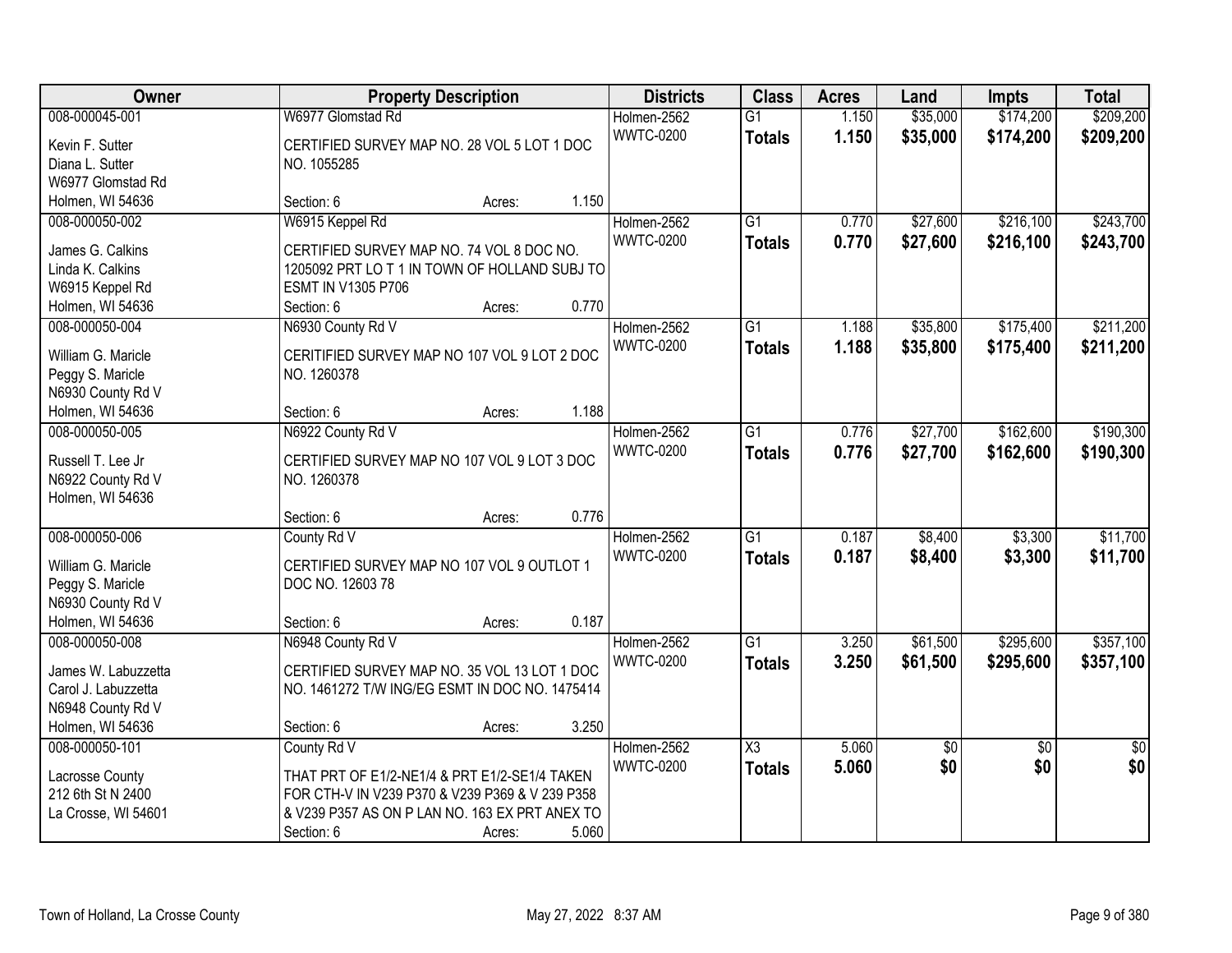| Owner                     | <b>Property Description</b>                  |        |        | <b>Districts</b> | <b>Class</b>    | <b>Acres</b> | Land            | Impts           | <b>Total</b>     |
|---------------------------|----------------------------------------------|--------|--------|------------------|-----------------|--------------|-----------------|-----------------|------------------|
| 008-000050-500            | Casberg Coulee Rd                            |        |        | Holmen-2562      | X4              | 1.950        | $\overline{50}$ | $\overline{50}$ | $\sqrt{50}$      |
| Town of Holland           | CASBERG COULEE RD THAT PRT E 1/2-NE1/4       |        |        | <b>WWTC-0200</b> | <b>Totals</b>   | 1.950        | \$0             | \$0             | \$0              |
| W7937 County Rd Mh        | TAKEN FOR CASBERG COULEE RD IN V687 P845 &   |        |        |                  |                 |              |                 |                 |                  |
| Holmen, WI 54636          | V68 7 P844 & V687 P843 & PLAN NO . 41Z       |        |        |                  |                 |              |                 |                 |                  |
|                           | Section: 6                                   | Acres: | 1.950  |                  |                 |              |                 |                 |                  |
| 008-000076-000            |                                              |        |        | Holmen-2562      | W6              | 40.600       | $($ \$69,000)   | $\overline{50}$ | $\sqrt{50}$      |
|                           |                                              |        |        | <b>WWTC-0200</b> | <b>Totals</b>   | 40.600       | \$0             | \$0             | \$0              |
| Steven P. Hammes          | <b>GOVERNMENT LOT 2</b>                      |        |        |                  |                 |              |                 |                 |                  |
| Patrice A. Hammes         |                                              |        |        |                  |                 |              |                 |                 |                  |
| N5377 Sobkowiak Rd        |                                              |        |        |                  |                 |              |                 |                 |                  |
| Onalaska, WI 54650        | Section: 4                                   | Acres: | 40.600 |                  |                 |              |                 |                 |                  |
| 008-000077-000            | County Rd T                                  |        |        | Holmen-2562      | W <sub>6</sub>  | 2.320        | (\$7,500)       | \$0             | $\overline{\$0}$ |
| Gene L. Lafond            | <b>GOVERNMENT LOT 8</b>                      |        |        | <b>WWTC-0200</b> | <b>Totals</b>   | 2.320        | \$0             | \$0             | \$0              |
| Judith M. Lafond          |                                              |        |        |                  |                 |              |                 |                 |                  |
| W6498 County Rd T         |                                              |        |        |                  |                 |              |                 |                 |                  |
| Holmen, WI 54636-0202     | Section: 4                                   | Acres: | 2.320  |                  |                 |              |                 |                 |                  |
| 008-000078-000            |                                              |        |        | Holmen-2562      | W6              | 39.170       | (\$66,600)      | \$0             | $\sqrt{50}$      |
|                           |                                              |        |        | <b>WWTC-0200</b> | <b>Totals</b>   | 39.170       | \$0             | \$0             | \$0              |
| Steven P. Hammes          | <b>GOVERNMENT LOT 1</b>                      |        |        |                  |                 |              |                 |                 |                  |
| Patrice A. Hammes         |                                              |        |        |                  |                 |              |                 |                 |                  |
| N5377 Sobkowiak Rd        |                                              |        |        |                  |                 |              |                 |                 |                  |
| Onalaska, WI 54650        | Section: 4                                   | Acres: | 39.170 |                  |                 |              |                 |                 |                  |
| 008-000079-001            | W6860 Heram Rd                               |        |        | Holmen-2562      | $\overline{G1}$ | 6.680        | \$83,200        | \$260,000       | \$343,200        |
| Anthony R. Winn           | PRT GOVERNMENT LOT 5 SEC 5-1 8-7 & PRT NW-NW |        |        | <b>WWTC-0200</b> | <b>Totals</b>   | 6.680        | \$83,200        | \$260,000       | \$343,200        |
| Sarah E. Winn             | SEC 8-18-7 C OM NW COR SEC 7 N79D11ME 227    |        |        |                  |                 |              |                 |                 |                  |
| W6860 Heram Rd            | 5.33FT S83D39ME 378.41FT S89 D35ME 1153.04FT |        |        |                  |                 |              |                 |                 |                  |
| Holmen, WI 54636          | Section: 5                                   | Acres: | 6.680  |                  |                 |              |                 |                 |                  |
| 008-000079-002            | W6868 Heram Rd                               |        |        | Holmen-2562      | $\overline{G1}$ | 6.640        | \$83,100        | \$293,600       | \$376,700        |
|                           |                                              |        |        | <b>WWTC-0200</b> | <b>Totals</b>   | 6.640        | \$83,100        | \$293,600       | \$376,700        |
| Matthew D. Rayome         | PRT GOVERNMENT LOT 5 SEC 5-1 8-7 & PRT       |        |        |                  |                 |              |                 |                 |                  |
| Priya Rayome              | GOVERNMENT LOT 8 S EC 6-18-7 & PRT NE-NE SEC |        |        |                  |                 |              |                 |                 |                  |
| W6868 Heram Rd            | 7-18-7 & PRT NW-NW SEC 8-18-7 COM NW COR SEC |        |        |                  |                 |              |                 |                 |                  |
| Holmen, WI 54636          | Section: 5                                   | Acres: | 6.640  |                  |                 |              |                 |                 |                  |
| 008-000079-003            | W6852 Heram Rd                               |        |        | Holmen-2562      | $\overline{G1}$ | 8.290        | \$89,700        | \$341,800       | \$431,500        |
| Susan Hellerude-Borchardt | PRT GOVERNMENT LOT 5 COM NW COR SEC 7        |        |        | <b>WWTC-0200</b> | <b>Totals</b>   | 8.290        | \$89,700        | \$341,800       | \$431,500        |
| W6852 Heram Rd            | N79D11ME 2275.33FT S83D39ME 378.41FT         |        |        |                  |                 |              |                 |                 |                  |
| Holmen, WI 54636          | S89D35ME 1153.04FT S2D12ME 331.62FT N        |        |        |                  |                 |              |                 |                 |                  |
|                           | Section: 5                                   | Acres: | 8.290  |                  |                 |              |                 |                 |                  |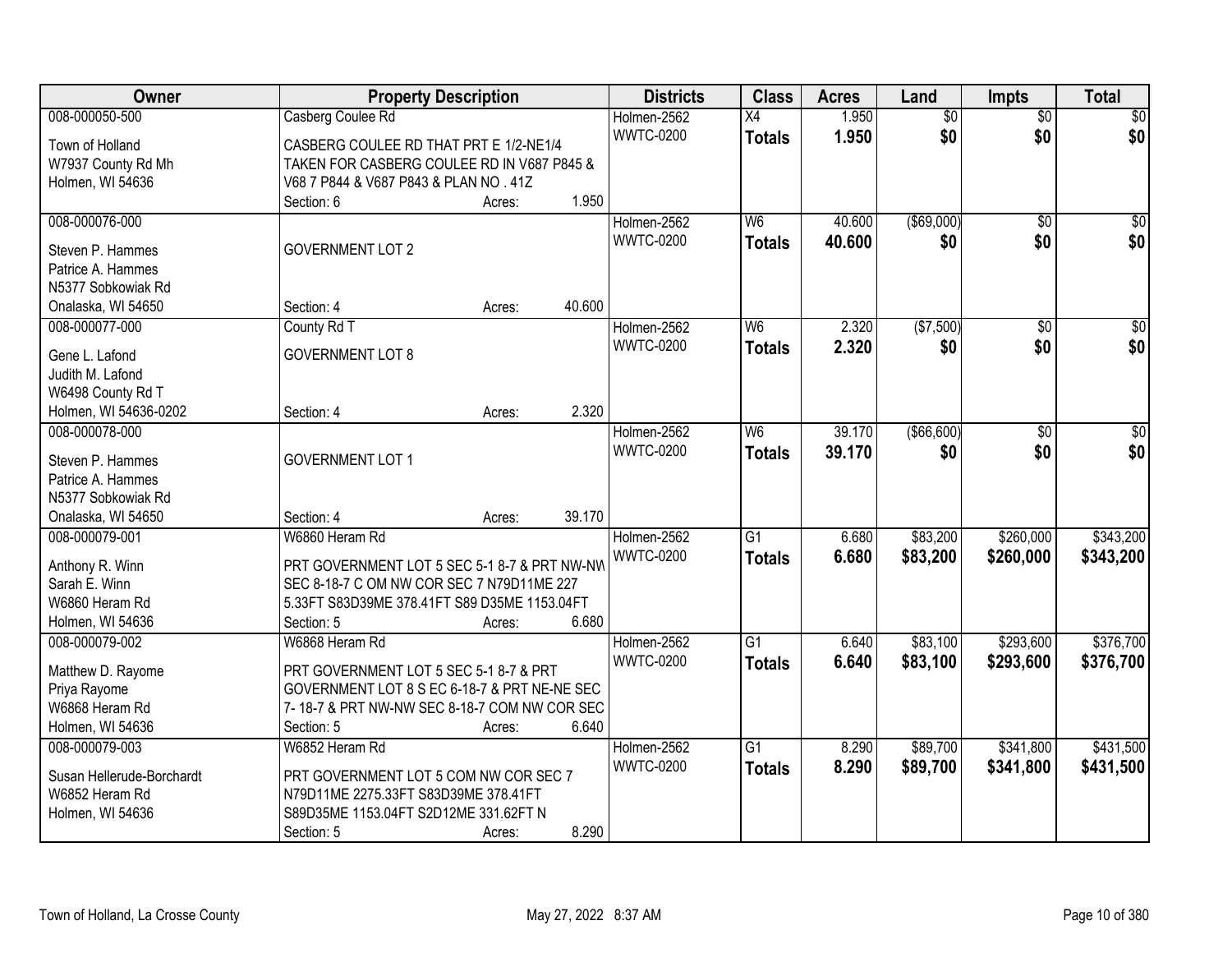| Owner                                                                                                | <b>Property Description</b>                                                                                                                                                |        |        | <b>Districts</b>                | <b>Class</b>                                       | <b>Acres</b>              | Land                             | <b>Impts</b>                  | <b>Total</b>                       |
|------------------------------------------------------------------------------------------------------|----------------------------------------------------------------------------------------------------------------------------------------------------------------------------|--------|--------|---------------------------------|----------------------------------------------------|---------------------------|----------------------------------|-------------------------------|------------------------------------|
| 008-000079-004                                                                                       | W6904 Heram Rd                                                                                                                                                             |        |        | Holmen-2562                     | $\overline{G1}$                                    | 4.470                     | \$74,400                         | \$225,700                     | \$300,100                          |
| Sherri J. Lisota<br>W6904 Heram Rd<br>Holmen, WI 54636-9236                                          | CERTIFIED SURVEY MAP NO. 199 VOL 1 LOT 1 DOC<br>NO. 913585                                                                                                                 |        |        | <b>WWTC-0200</b>                | <b>Totals</b>                                      | 4.470                     | \$74,400                         | \$225,700                     | \$300,100                          |
|                                                                                                      | Section: 5                                                                                                                                                                 | Acres: | 4.470  |                                 |                                                    |                           |                                  |                               |                                    |
| 008-000080-000                                                                                       | County Rd T                                                                                                                                                                |        |        | Holmen-2562                     | W <sub>6</sub>                                     | 8.270                     | (\$26,900)                       | \$0                           | \$0                                |
| Gene L. Lafond<br>Judith M. Lafond<br>W6498 County Rd T                                              | <b>GOVERNMENT LOT 6</b>                                                                                                                                                    |        |        | <b>WWTC-0200</b>                | <b>Totals</b>                                      | 8.270                     | \$0                              | \$0                           | \$0                                |
| Holmen, WI 54636-0202                                                                                | Section: 5                                                                                                                                                                 | Acres: | 8.270  |                                 |                                                    |                           |                                  |                               | $\overline{50}$                    |
| 008-000081-000<br>Perry D. Carrimon et al<br>N9449 Red Cloud Dr<br>Holmen, WI 54636                  | <b>GOVERNMENT LOT 6</b>                                                                                                                                                    |        |        | Holmen-2562<br><b>WWTC-0200</b> | $\overline{X}$<br><b>Totals</b>                    | 48.150<br>48.150          | \$0<br>\$0                       | \$0<br>\$0                    | \$0                                |
|                                                                                                      | Section: 6                                                                                                                                                                 | Acres: | 48.150 |                                 |                                                    |                           |                                  |                               |                                    |
| 008-000082-000<br>Daniel L Kunz Revocable Trust<br>N9416 Taube Rd<br>Holmen, WI 54636                | <b>GOVERNMENT LOT 5</b>                                                                                                                                                    |        |        | Holmen-2562<br><b>WWTC-0200</b> | W <sub>6</sub><br><b>Totals</b>                    | 37.850<br>37.850          | (\$123,000)<br>\$0               | \$0<br>\$0                    | $\sqrt{50}$<br>\$0                 |
|                                                                                                      | Section: 6                                                                                                                                                                 | Acres: | 37.850 |                                 |                                                    |                           |                                  |                               |                                    |
| 008-000083-000<br>Daniel L Kunz Revocable Trust<br>N9416 Taube Rd<br>Holmen, WI 54636                | GOVERNMENT LOT 4 EX THAT PRT IN V525 P224<br>SUBJ TO RESTR IN DOC NO. 1718489                                                                                              |        |        | Holmen-2562<br><b>WWTC-0200</b> | $\overline{W6}$<br><b>Totals</b>                   | 37.720<br>37.720          | (\$122,600)<br>\$0               | \$0<br>\$0                    | $\sqrt{50}$<br>\$0                 |
|                                                                                                      | Section: 6                                                                                                                                                                 | Acres: | 37.720 |                                 |                                                    |                           |                                  |                               |                                    |
| 008-000083-001<br>Michael P. Tyler<br>N9405 Taube Rd<br>Holmen, WI 54636                             | N9405 Taube Rd<br>PRT W1/2-SW & GOVERNMENT LOT 4 BEG SW COR<br>SW-SW E ALG S LN 225FT TO C/L RD N P/W W L N<br>1415FT E 60FT N 2925FT M/L TO S BANK OF RIVER<br>Section: 6 | Acres: | 22.450 | Holmen-2562<br><b>WWTC-0200</b> | $\overline{G1}$<br>G <sub>5</sub><br><b>Totals</b> | 2.000<br>20.450<br>22.450 | \$52,000<br>\$21,700<br>\$73,700 | \$139,600<br>\$0<br>\$139,600 | \$191,600<br>\$21,700<br>\$213,300 |
| 008-000083-002<br>Daniel G. Thompson<br>Tammy R. Thompson<br>N9345 Taube Rd<br>Holmen, WI 54636-9458 | N9345 Taube Rd<br>PRT FRAC SW-SW BEG SW COR SE C 6<br>N89D47M46SE 225FT TO C/L RD N24M6SE 972FT<br>S89D47M 46 SW 225FT SLY ALG W LN 972 FT TO POI<br>Section: 6            | Acres: | 4.210  | Holmen-2562<br><b>WWTC-0200</b> | G1<br>G <sub>5</sub><br><b>Totals</b>              | 1.000<br>3.210<br>4.210   | \$32,000<br>\$8,900<br>\$40,900  | \$320,100<br>\$0<br>\$320,100 | \$352,100<br>\$8,900<br>\$361,000  |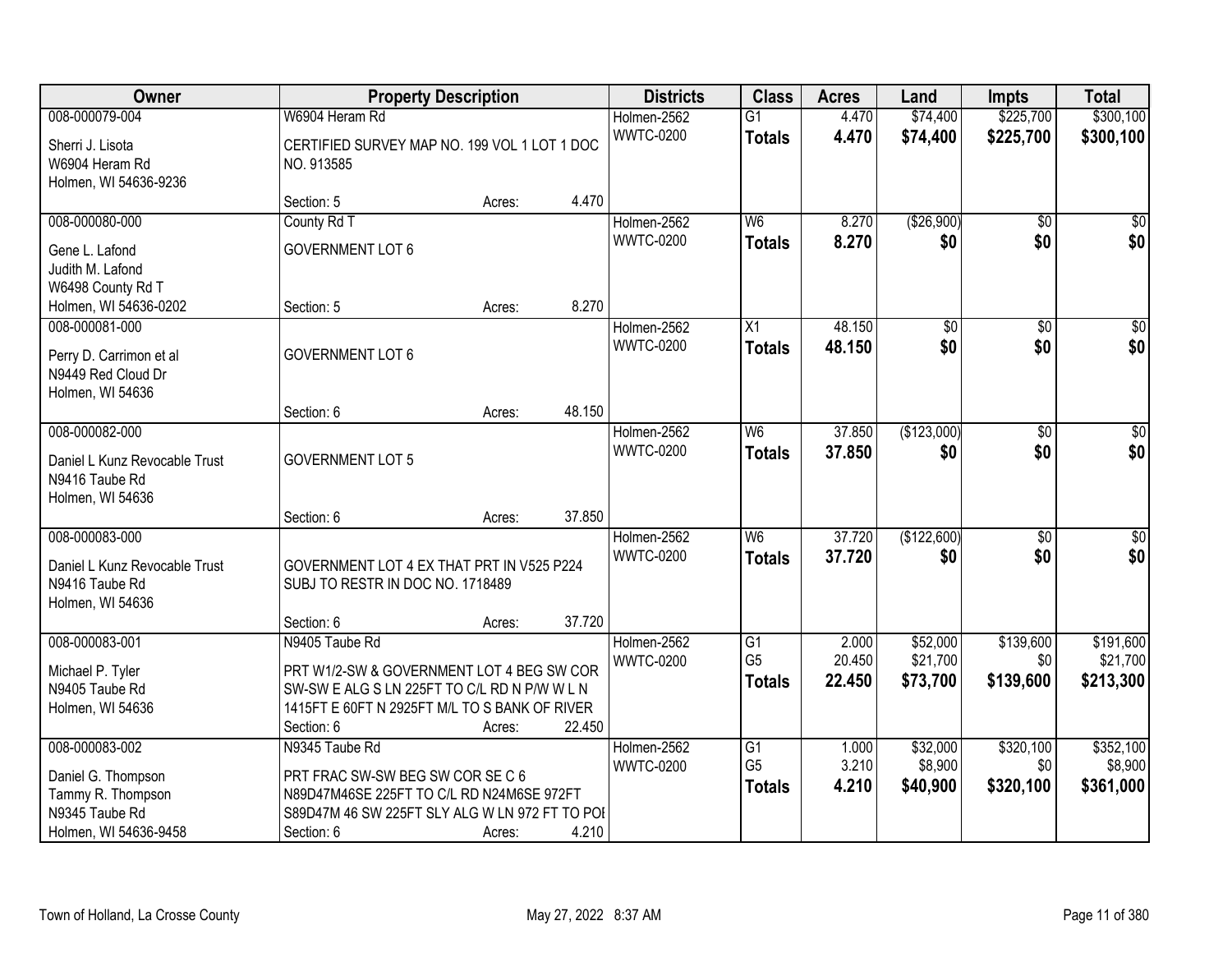| Owner                                                               |                                                                                                                                             | <b>Property Description</b> |        | <b>Districts</b>                | <b>Class</b>                              | <b>Acres</b>     | Land                | <b>Impts</b>           | <b>Total</b>        |
|---------------------------------------------------------------------|---------------------------------------------------------------------------------------------------------------------------------------------|-----------------------------|--------|---------------------------------|-------------------------------------------|------------------|---------------------|------------------------|---------------------|
| 008-000084-000<br>Daniel L Kunz Revocable Trust<br>N9416 Taube Rd   | <b>SE1/4 OF NW1/4</b>                                                                                                                       |                             |        | Holmen-2562<br><b>WWTC-0200</b> | $\overline{\mathsf{W6}}$<br><b>Totals</b> | 40.000<br>40.000 | (\$130,000)<br>\$0  | $\overline{50}$<br>\$0 | $\sqrt{50}$<br>\$0  |
| Holmen, WI 54636                                                    | Section: 6                                                                                                                                  | Acres:                      | 40.000 |                                 |                                           |                  |                     |                        |                     |
| 008-000085-000                                                      | N9449 Red Cloud Dr                                                                                                                          |                             |        | Holmen-2562                     | $\overline{X1}$                           | 40.000           | \$0                 | $\overline{50}$        | \$0                 |
| Perry D. Carrimon et al<br>N9449 Red Cloud Dr<br>Holmen, WI 54636   | <b>NE1/4 OF SW1/4</b>                                                                                                                       |                             |        | <b>WWTC-0200</b>                | <b>Totals</b>                             | 40.000           | \$0                 | \$0                    | \$0                 |
|                                                                     | Section: 6                                                                                                                                  | Acres:                      | 40.000 |                                 |                                           |                  |                     |                        |                     |
| 008-000086-003                                                      | N9416 Taube Rd                                                                                                                              |                             |        | Holmen-2562                     | $\overline{G1}$                           | 2.290            | \$71,500            | \$3,505,200            | \$3,576,700         |
| Daniel L Kunz Revocable Trust<br>N9416 Taube Rd<br>Holmen, WI 54636 | CERTIFIED SURVEY MAP NO. 133 VOL 17 LOT 3 DOC<br>NO. 171821 8 T/W & SUBJ TO ESMT ON CSM & SUBJ<br>TO RESTR IN DOC NO. 1718489<br>Section: 6 | Acres:                      | 2.290  | <b>WWTC-0200</b>                | <b>Totals</b>                             | 2.290            | \$71,500            | \$3,505,200            | \$3,576,700         |
| 008-000086-004                                                      | N9412 Taube Rd                                                                                                                              |                             |        | Holmen-2562                     | G1                                        | 1.500            | \$42,000            | \$222,300              | \$264,300           |
| Daniel L Kunz Revocable Trust                                       | CERTIFIED SURVEY MAP NO. 133 VOL 17 LOT 4 DOC                                                                                               |                             |        | <b>WWTC-0200</b>                | G4<br>G <sub>5</sub>                      | 34.930<br>7.700  | \$4,700<br>\$10,100 | \$0<br>\$0             | \$4,700<br>\$10,100 |
| N9416 Taube Rd                                                      | NO. 171821 8 SUBJ TO & T/W ESMT ON CSM SUBJ T(                                                                                              |                             |        |                                 | W <sub>6</sub>                            | 2.000            | ( \$6,500)          | \$0                    | \$0                 |
| Holmen, WI 54636                                                    | RESTR IN DOC NO. 171 8489<br>Section: 6                                                                                                     | Acres:                      | 46.130 |                                 | <b>Totals</b>                             | 46.130           | \$56,800            | \$222,300              | \$279,100           |
| 008-000087-001                                                      | W7244 Heram Rd                                                                                                                              |                             |        | Holmen-2562                     | $\overline{G1}$                           | 0.920            | \$30,500            | \$141,500              | \$172,000           |
| Jonathan Michael Hansen                                             | PRT FRAC SW-SW COM AT INTER W LN & C/L RD E                                                                                                 |                             |        | <b>WWTC-0200</b>                | <b>Totals</b>                             | 0.920            | \$30,500            | \$141,500              | \$172,000           |
| W7244 Heram Rd                                                      | ALG C/L 706 FT N 30FT TO N LN RD & POB N 200FT                                                                                              |                             |        |                                 |                                           |                  |                     |                        |                     |
| Holmen, WI 54636                                                    | E 200FT S 200FT TO N LN RD W ALG RD 200FT POB                                                                                               |                             |        |                                 |                                           |                  |                     |                        |                     |
|                                                                     | Section: 6                                                                                                                                  | Acres:                      | 0.920  |                                 |                                           |                  |                     |                        |                     |
| 008-000087-002                                                      | W7226 Heram Rd                                                                                                                              |                             |        | Holmen-2562                     | G1                                        | 1.080            | \$33,600            | \$166,900              | \$200,500           |
| Brittany A. Mcilquham                                               | PRT SW-SW COM SW COR E ALG C /L TOWN RD                                                                                                     |                             |        | <b>WWTC-0200</b>                | <b>Totals</b>                             | 1.080            | \$33,600            | \$166,900              | \$200,500           |
| Andrew Mcilquham                                                    | 906FT N 30FT TO N LN RD N 300FT TO POB N 150                                                                                                |                             |        |                                 |                                           |                  |                     |                        |                     |
| W7226 Heram Rd                                                      | FT E 237FT TO W R/W S ALG W LN 150FT W 237FT                                                                                                |                             |        |                                 |                                           |                  |                     |                        |                     |
| Holmen, WI 54636                                                    | Section: 6                                                                                                                                  | Acres:                      | 1.080  |                                 |                                           |                  |                     |                        |                     |
| 008-000087-003                                                      | W7232 Heram Rd                                                                                                                              |                             |        | Holmen-2562                     | $\overline{G1}$                           | 0.820            | \$28,600            | \$130,900              | \$159,500           |
| Kimberly J. Reinhart                                                | PRT SW-SW COM SW COR E ALG C /L RD 906FT N                                                                                                  |                             |        | <b>WWTC-0200</b>                | <b>Totals</b>                             | 0.820            | \$28,600            | \$130,900              | \$159,500           |
| W7232 Heram Rd                                                      | 30FT TO N R/W RD N 150FT TO POB CONT N 150 FT                                                                                               |                             |        |                                 |                                           |                  |                     |                        |                     |
| Holmen, WI 54636                                                    | E 237FT TO W R/W RD S 15 0 FT W 237FT TO POB                                                                                                |                             |        |                                 |                                           |                  |                     |                        |                     |
|                                                                     | Section: 6                                                                                                                                  | Acres:                      | 0.820  |                                 |                                           |                  |                     |                        |                     |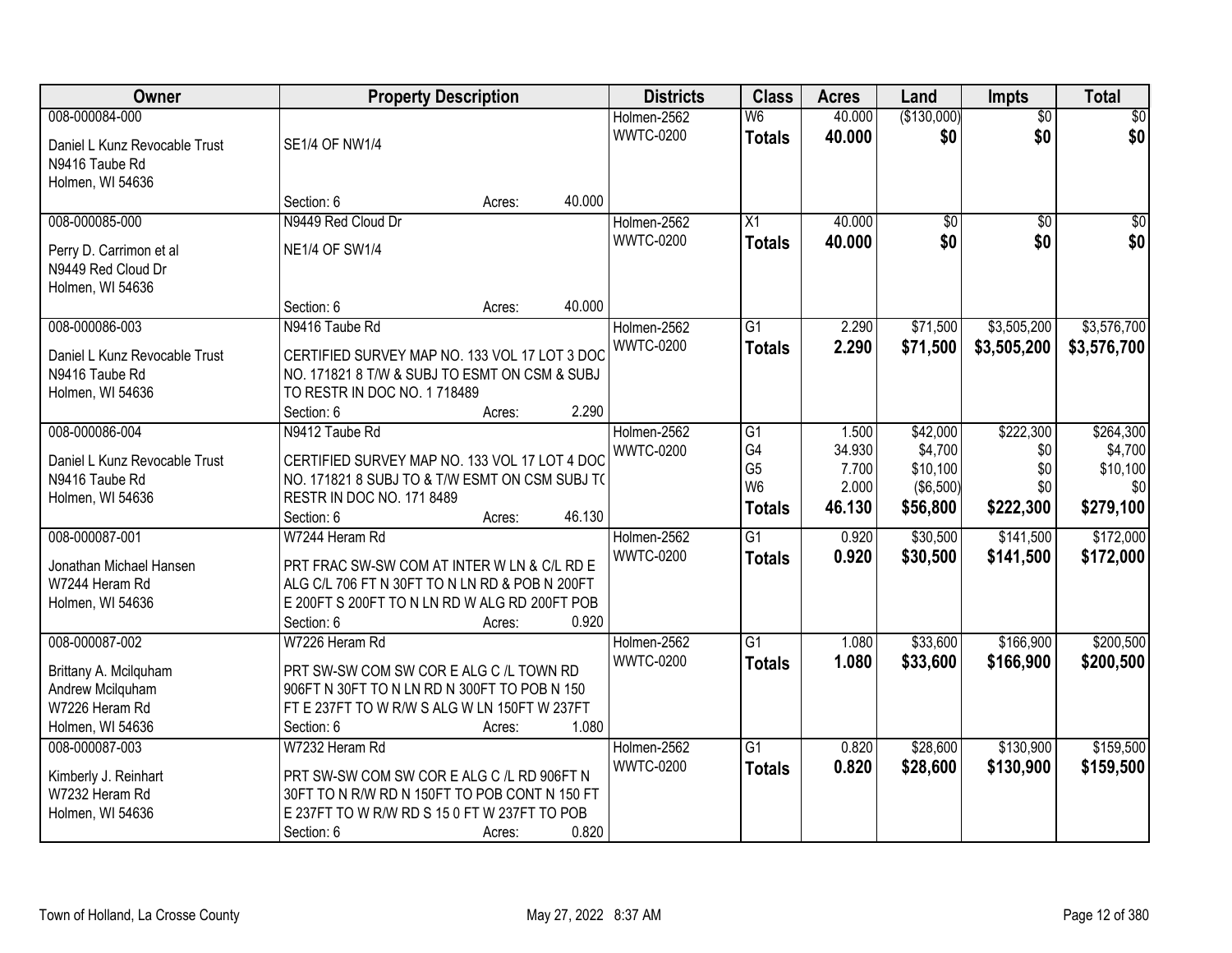| Owner              | <b>Property Description</b>                                | <b>Districts</b> | <b>Class</b>    | <b>Acres</b> | Land            | <b>Impts</b>    | <b>Total</b>    |
|--------------------|------------------------------------------------------------|------------------|-----------------|--------------|-----------------|-----------------|-----------------|
| 008-000087-004     | W7238 Heram Rd                                             | Holmen-2562      | $\overline{G1}$ | 0.820        | \$28,600        | \$119,700       | \$148,300       |
| Joshua A. Mracek   | PRT SW-SW COM SW COR E ALG C /L TOWN RD                    | <b>WWTC-0200</b> | <b>Totals</b>   | 0.820        | \$28,600        | \$119,700       | \$148,300       |
| W7238 Heram Rd     | 906FT N 30FT N R/W LN & POB N 150FT E 237FT TO             |                  |                 |              |                 |                 |                 |
| Holmen, WI 54636   | W R/W S ALG R/W 150FT TH W 237FT TO POB                    |                  |                 |              |                 |                 |                 |
|                    | 0.820<br>Section: 6<br>Acres:                              |                  |                 |              |                 |                 |                 |
| 008-000087-500     | <b>Taube Rd</b>                                            | Holmen-2562      | $\overline{X4}$ | 1.900        | $\overline{60}$ | $\overline{30}$ | $\overline{50}$ |
|                    |                                                            | <b>WWTC-0200</b> | <b>Totals</b>   | 1.900        | \$0             | \$0             | \$0             |
| Town of Holland    | THAT PRT W1/2-SW TAKEN FOR T AUBE RD AS EX                 |                  |                 |              |                 |                 |                 |
| W7937 County Rd Mh | IN V1378 P391 & V1316 P220 & V775 P284 & P ER<br>SS66.1024 |                  |                 |              |                 |                 |                 |
| Holmen, WI 54636   | 1.900<br>Section: 6                                        |                  |                 |              |                 |                 |                 |
| 008-000087-501     | Acres:<br>Red Cloud Dr                                     | Holmen-2562      | X4              | 0.980        | $\overline{60}$ | $\overline{50}$ | $\overline{50}$ |
|                    |                                                            | <b>WWTC-0200</b> |                 |              | \$0             |                 |                 |
| Town of Holland    | THAT PRT SW-SW TAKEN FOR RED CLOUD DR AS                   |                  | <b>Totals</b>   | 0.980        |                 | \$0             | \$0             |
| W7937 County Rd Mh | EX IN V775 P284 & PER SS66.1024 & SS82.31(2)               |                  |                 |              |                 |                 |                 |
| Holmen, WI 54636   |                                                            |                  |                 |              |                 |                 |                 |
|                    | 0.980<br>Section: 6<br>Acres:                              |                  |                 |              |                 |                 |                 |
| 008-000087-502     | Heram Rd                                                   | Holmen-2562      | X4              | 0.800        | \$0             | \$0             | \$0             |
| Town of Holland    | THAT PRT SW-SW TAKEN FOR HER AM RD AS EX IN                | <b>WWTC-0200</b> | <b>Totals</b>   | 0.800        | \$0             | \$0             | \$0             |
| W7937 County Rd Mh | V1378 P391 & V775 P284 & PER SS66.1024 &                   |                  |                 |              |                 |                 |                 |
| Holmen, WI 54636   | SS82.31(2)                                                 |                  |                 |              |                 |                 |                 |
|                    | 0.800<br>Section: 6<br>Acres:                              |                  |                 |              |                 |                 |                 |
| 008-000088-000     | W7140 Heram Rd                                             | Holmen-2562      | $\overline{G1}$ | 1.770        | \$47,400        | \$70,800        | \$118,200       |
|                    |                                                            | <b>WWTC-0200</b> | <b>Totals</b>   | 1.770        | \$47,400        | \$70,800        | \$118,200       |
| Stephen J. Hueners | PRT SE-SW COM SW COR N 730FT S87D6ME                       |                  |                 |              |                 |                 |                 |
| Paula J. Hueners   | 790.4FT TO POB N 15 6.9FT S87D6ME 492FT TO E LN            |                  |                 |              |                 |                 |                 |
| W7136 Heram Rd     | S TO PT 663FT N OF SE COR N8 7D6MW 492FT TO                |                  |                 |              |                 |                 |                 |
| Holmen, WI 54636   | 1.770<br>Section: 6<br>Acres:                              |                  |                 |              |                 |                 |                 |
| 008-000088-001     | W7136 Heram Rd                                             | Holmen-2562      | $\overline{G1}$ | 5.480        | \$70,400        | \$284,900       | \$355,300       |
| Stephen J. Hueners | PRT SE-SW COM SW COR N ALG W LN 730FT                      | <b>WWTC-0200</b> | <b>Totals</b>   | 5.480        | \$70,400        | \$284,900       | \$355,300       |
| Paula J. Hueners   | S87D6ME 790.4FT N 156.9FT TO POB N 473.1FT TO              |                  |                 |              |                 |                 |                 |
| W7136 Heram Rd     | N LN SE-SW E 491.3FT TO NE C OR S ALG E LN                 |                  |                 |              |                 |                 |                 |
| Holmen, WI 54636   | 5.480<br>Section: 6<br>Acres:                              |                  |                 |              |                 |                 |                 |
| 008-000089-002     | W7151 Heram Rd                                             | Holmen-2562      | $\overline{G1}$ | 5.150        | \$69,100        | \$242,500       | \$311,600       |
|                    |                                                            | <b>WWTC-0200</b> | <b>Totals</b>   | 5.150        | \$69,100        | \$242,500       | \$311,600       |
| Travis J. Waller   | PRT SE-SW IN SEC 6 & PRT NE- NW SEC 7 COM SE               |                  |                 |              |                 |                 |                 |
| Jennifer H. Waller | COR SE-SW N3 5M35SW 336.25FT N82D56MW 232                  |                  |                 |              |                 |                 |                 |
| W7151 Heram Rd     | .66FT N85D9M42SW 331.6FT POB S35M35SE                      |                  |                 |              |                 |                 |                 |
| Holmen, WI 54636   | 5.150<br>Section: 6<br>Acres:                              |                  |                 |              |                 |                 |                 |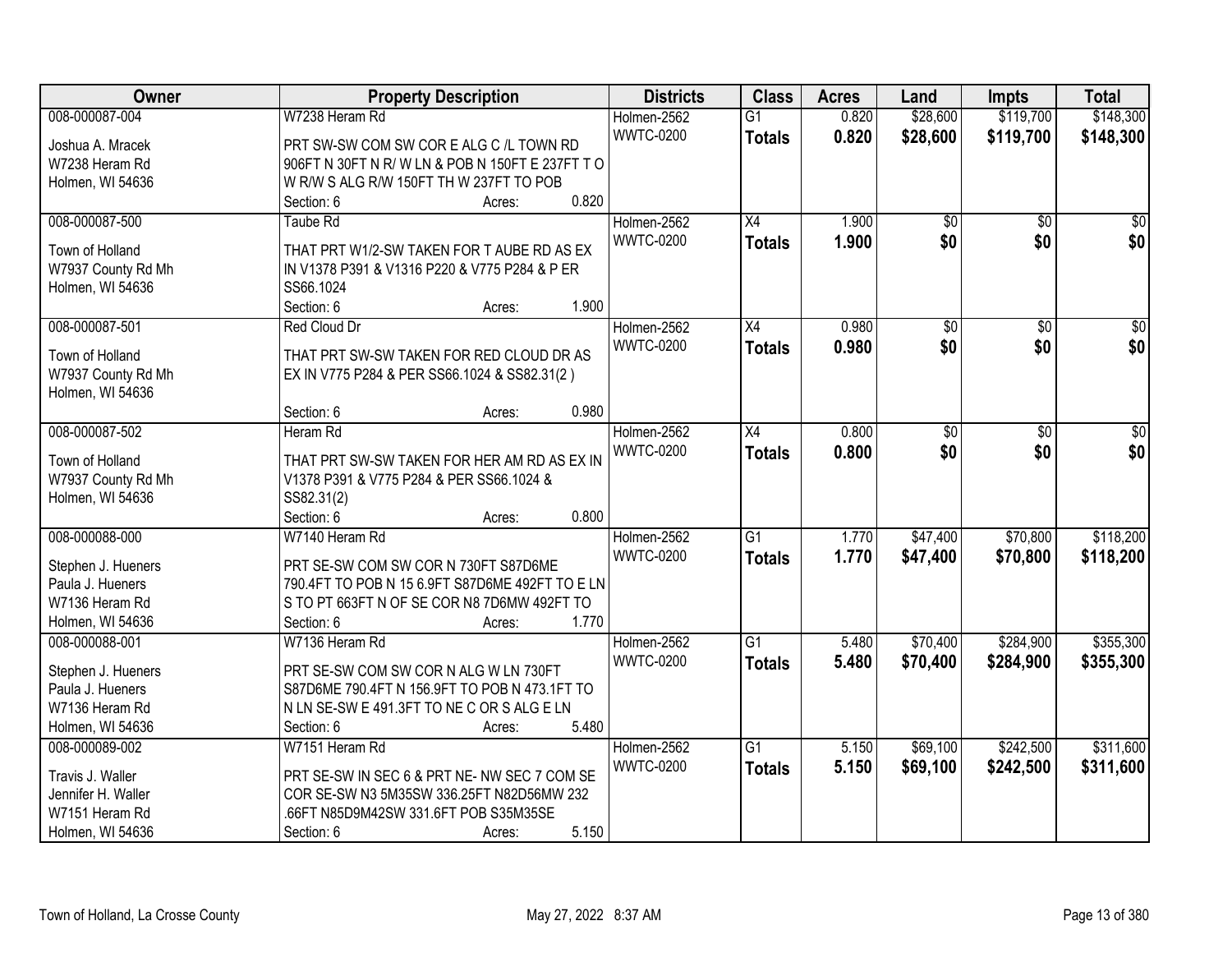| Owner                             | <b>Property Description</b>                                                               | <b>Districts</b> | <b>Class</b>    | <b>Acres</b> | Land     | <b>Impts</b>    | <b>Total</b> |
|-----------------------------------|-------------------------------------------------------------------------------------------|------------------|-----------------|--------------|----------|-----------------|--------------|
| 008-000089-004                    | W7137 Heram Rd                                                                            | Holmen-2562      | $\overline{G1}$ | 5.150        | \$69,100 | \$189,200       | \$258,300    |
| Fue Vang                          | PRT SE-SW SEC 6 & NE-NW SEC 7 COM N1/4 COR                                                | <b>WWTC-0200</b> | <b>Totals</b>   | 5.150        | \$69,100 | \$189,200       | \$258,300    |
| Chee Xiong Vang                   | SEC 7 N0D35M 35SW 336.25FT N82D56MW 232.6 6FT                                             |                  |                 |              |          |                 |              |
| W7137 Heram Rd                    | N83D30M42SW 86.08FT TO P OB S0D35M35SE                                                    |                  |                 |              |          |                 |              |
| Holmen, WI 54636                  | 5.150<br>Section: 6<br>Acres:                                                             |                  |                 |              |          |                 |              |
| 008-000089-005                    | W7105 Heram Rd                                                                            | Holmen-2562      | $\overline{G1}$ | 5.110        | \$68,900 | \$211,800       | \$280,700    |
|                                   |                                                                                           | <b>WWTC-0200</b> | <b>Totals</b>   | 5.110        | \$68,900 | \$211,800       | \$280,700    |
| Michelle I. Frankard              | PRT SE-SW SEC 6 & PRT NE-NW SEC 7 COM N1/4                                                |                  |                 |              |          |                 |              |
| W7105 Heram Rd                    | COR SEC 7 N0D 35M35SW 336.25FT N82D56MW 6                                                 |                  |                 |              |          |                 |              |
| Holmen, WI 54636-9494             | 6.59FT TO POB S0D35M35SE 875 FT S89D47M46SW                                               |                  |                 |              |          |                 |              |
|                                   | 5.110<br>Section: 6<br>Acres:                                                             |                  |                 |              |          |                 |              |
| 008-000090-000                    | N9384 Red Cloud Dr                                                                        | Holmen-2562      | G1              | 9.170        | \$85,200 | \$187,800       | \$273,000    |
| Ruth A. Gautsch                   | PRT SE-SW COM SW COR N ALG W LN 730FT TO                                                  | <b>WWTC-0200</b> | <b>Totals</b>   | 9.170        | \$85,200 | \$187,800       | \$273,000    |
| Frank E. Gautsch                  | POB N 590FT TO NW COR E ALG N LN 790FT S 63                                               |                  |                 |              |          |                 |              |
| N9384 Red Cloud Dr                | OFT N87D6MW 790.4FT TO POB E X BEG NW COR E                                               |                  |                 |              |          |                 |              |
| Holmen, WI 54636                  | 9.170<br>Section: 6<br>Acres:                                                             |                  |                 |              |          |                 |              |
| 008-000090-001                    | N9380 Red Cloud Dr                                                                        | Holmen-2562      | $\overline{G1}$ | 2.000        | \$52,000 | \$117,200       | \$169,200    |
|                                   |                                                                                           | <b>WWTC-0200</b> | <b>Totals</b>   | 2.000        | \$52,000 | \$117,200       | \$169,200    |
| Marc O. Halverson                 | PRT SE-SW BEG NW COR E ALG N LN 208.73FT S                                                |                  |                 |              |          |                 |              |
| N9380 Red Cloud Dr                | 417.46FT W 20 8.73FT TO W LN SE-SW N ALG W LN                                             |                  |                 |              |          |                 |              |
| Holmen, WI 54636                  | 417.46FT TO POB                                                                           |                  |                 |              |          |                 |              |
|                                   | 2.000<br>Section: 6<br>Acres:                                                             |                  |                 |              |          |                 |              |
| 008-000091-001                    | Heram Rd                                                                                  | Holmen-2562      | $\overline{G1}$ | 3.180        | \$55,100 | \$2,600         | \$57,700     |
|                                   |                                                                                           | <b>WWTC-0200</b> | G <sub>5</sub>  | 4.000        | \$3,400  | \$0             | \$3,400      |
| Paul C. Johnson<br>W7082 Heram Rd | PRT SW-SE & GOVT LOT 7 COM N W COR SEC 7<br>N79D11ME 2275.33 FT S83D39E 378.41FT S89D35ME |                  | <b>Totals</b>   | 7.180        | \$58,500 | \$2,600         | \$61,100     |
|                                   | 272.04FT N1D56MW 33.03FT TO POB S89D35ME                                                  |                  |                 |              |          |                 |              |
| Holmen, WI 54636                  | 7.180                                                                                     |                  |                 |              |          |                 |              |
|                                   | Section: 6<br>Acres:                                                                      |                  |                 |              |          |                 |              |
| 008-000091-002                    | Heram Rd                                                                                  | Holmen-2562      | $\overline{G5}$ | 30.859       | \$26,300 | $\overline{60}$ | \$26,300     |
| Sue Hellerude Borchardt           | PRT GOVT LOT 7 LYG NLY & WLY OF FOL DESC LN                                               | <b>WWTC-0200</b> | <b>Totals</b>   | 30.859       | \$26,300 | \$0             | \$26,300     |
| 1210 Knower Ave 2                 | COM NW COR S EC 7 N79D11ME 2275.33FT S83D                                                 |                  |                 |              |          |                 |              |
| Hillsboro, WI 54634               | 39ME 234.24 FT N6D21MW 33FT N1D56MW 1295FT                                                |                  |                 |              |          |                 |              |
|                                   | 30.859<br>Section: 6<br>Acres:                                                            |                  |                 |              |          |                 |              |
| 008-000091-003                    | W7034 Heram Rd                                                                            | Holmen-2562      | $\overline{G1}$ | 5.080        | \$68,800 | \$126,900       | \$195,700    |
|                                   |                                                                                           | <b>WWTC-0200</b> | <b>Totals</b>   | 5.080        | \$68,800 | \$126,900       | \$195,700    |
| Douglas W. Bernd                  | PRT SW-SE COM S1/4 COR N55D 48M33SE 685.64FT                                              |                  |                 |              |          |                 |              |
| W7034 Heram Rd                    | TO N R/W LN HERAM RD & POB N6D42M16SE 3 09FT                                              |                  |                 |              |          |                 |              |
| Holmen, WI 54636                  | S89D28M2SW 88.84FT N8D1 7M32SE 105.1FT                                                    |                  |                 |              |          |                 |              |
|                                   | 5.080<br>Section: 6<br>Acres:                                                             |                  |                 |              |          |                 |              |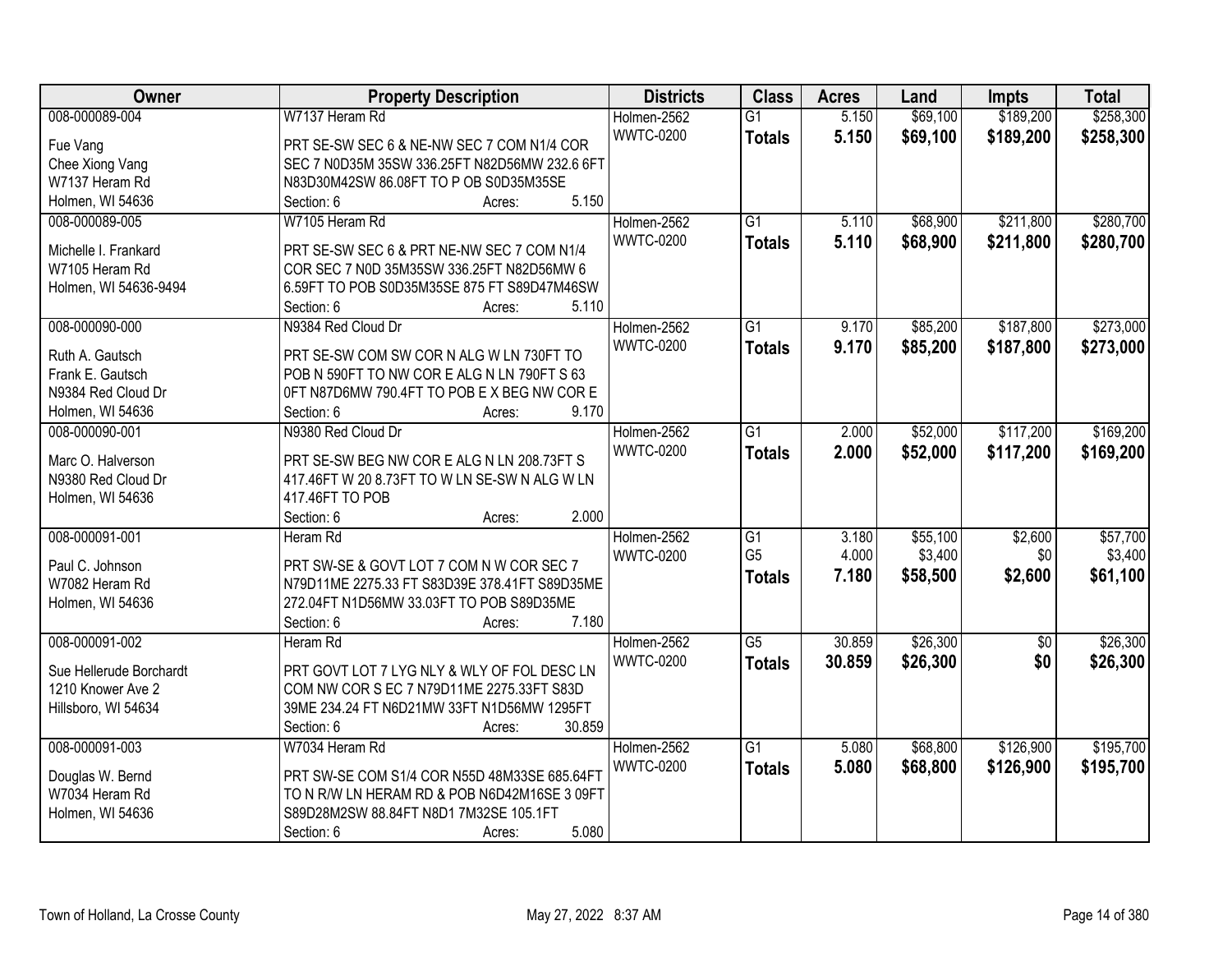| Owner                                  | <b>Property Description</b>                   | <b>Districts</b> | <b>Class</b>    | <b>Acres</b> | Land     | Impts           | <b>Total</b> |
|----------------------------------------|-----------------------------------------------|------------------|-----------------|--------------|----------|-----------------|--------------|
| 008-000092-000                         | W7082 Heram Rd                                | Holmen-2562      | $\overline{G1}$ | 3.000        | \$60,500 | \$148,100       | \$208,600    |
| Paul C. Johnson                        | PRT SW-SE & PRT GOVERNMENT L OT 7 COM NW      | <b>WWTC-0200</b> | G <sub>5</sub>  | 5.000        | \$4,300  | \$0             | \$4,300      |
| W7082 Heram Rd                         | COR SEC 7 N79D 1 1ME 2275.33FT S83D39ME 234.2 |                  | G <sub>6</sub>  | 4.370        | \$17,500 | \$0             | \$17,500     |
| Holmen, WI 54636                       | 4FT N6D21MW 33FT TO POB S83D 39ME 44.17FT     |                  | <b>Totals</b>   | 12.370       | \$82,300 | \$148,100       | \$230,400    |
|                                        | 12.370<br>Section: 6<br>Acres:                |                  |                 |              |          |                 |              |
| 008-000092-001                         | Heram Rd                                      | Holmen-2562      | G1              | 1.000        | \$4,000  | \$1,800         | \$5,800      |
|                                        |                                               | <b>WWTC-0200</b> | G4              | 1.000        | \$200    | \$0             | \$200        |
| Sue Hellerude Borchardt                | PRT GOVT LOT 7 & PRT SW-SE C OM NW COR SEC 1  |                  | G5M             | 10.410       | \$16,900 | \$0             | \$16,900     |
| 1210 Knower Ave 2                      | N79D11ME 227 5.33FT S83D39ME 378.41FT S89     |                  | <b>Totals</b>   | 12.410       | \$21,100 | \$1,800         | \$22,900     |
| Hillsboro, WI 54634                    | D35ME 672.38FT N1D56MW 33 FT TO N LN OF RD &  |                  |                 |              |          |                 |              |
|                                        | 12.410<br>Section: 6<br>Acres:                |                  |                 |              |          |                 |              |
| 008-000093-001                         | W7083 Heram Rd                                | Holmen-2562      | $\overline{G1}$ | 3.560        | \$62,700 | \$173,500       | \$236,200    |
| Brittany M. Ebert                      | CERTIFIED SURVEY MAP NO. 75 VOL 11 LOT 1 DOC  | <b>WWTC-0200</b> | <b>Totals</b>   | 3.560        | \$62,700 | \$173,500       | \$236,200    |
| Chris J. Ebert                         | NO. 1376613                                   |                  |                 |              |          |                 |              |
| W7083 Heram Rd                         |                                               |                  |                 |              |          |                 |              |
| Holmen, WI 54636                       | 3.560<br>Section: 6<br>Acres:                 |                  |                 |              |          |                 |              |
| 008-000093-002                         | W7029 Heram Rd                                | Holmen-2562      | G1              | 5.000        | \$68,500 | \$148,200       | \$216,700    |
|                                        |                                               | <b>WWTC-0200</b> | <b>Totals</b>   | 5.000        | \$68,500 | \$148,200       | \$216,700    |
| Brett M. Valiquette                    | CERTIFIED SURVEY MAP NO. 75 VOL 11 LOT 2 DOC  |                  |                 |              |          |                 |              |
| W7029 Heram Rd                         | NO. 1376613                                   |                  |                 |              |          |                 |              |
| Holmen, WI 54636-9236                  |                                               |                  |                 |              |          |                 |              |
|                                        | 5.000<br>Section: 6<br>Acres:                 |                  |                 |              |          |                 |              |
| 008-000094-000                         | W7003 Heram Rd                                | Holmen-2562      | $\overline{G1}$ | 0.740        | \$27,000 | \$176,800       | \$203,800    |
| Philip K Jostad Revocable Living Trust | PRT SW-SE BEG SE COR TH W 10 0FT TH N TO S LN | <b>WWTC-0200</b> | <b>Totals</b>   | 0.740        | \$27,000 | \$176,800       | \$203,800    |
| W7003 Heram Rd                         | OF RD E ALG S LN TO E LN SW-SE TH S TO POB.   |                  |                 |              |          |                 |              |
| Holmen, WI 54636                       |                                               |                  |                 |              |          |                 |              |
|                                        | 0.740<br>Section: 6<br>Acres:                 |                  |                 |              |          |                 |              |
| 008-000095-000                         | W6923 Heram Rd                                | Holmen-2562      | $\overline{G1}$ | 1.250        | \$37,000 | \$439,300       | \$476,300    |
| Jesse L. Ellis Jr                      | PRT GOVERNMENT LOT 8 COM NE COR SEC 7         | <b>WWTC-0200</b> | <b>Totals</b>   | 1.250        | \$37,000 | \$439,300       | \$476,300    |
| Maria R. Ellis                         | S89D25M29SW ALG N LN 957.03FT TO SWLY R/W     |                  |                 |              |          |                 |              |
| W6923 Heram Rd                         | HERA M RD & POB S89D25M29SW ALG N LN          |                  |                 |              |          |                 |              |
| Holmen, WI 54636                       | 1.250<br>Section: 6<br>Acres:                 |                  |                 |              |          |                 |              |
| 008-000095-002                         | Heram Rd                                      | Holmen-2562      | $\overline{G1}$ | 0.684        | \$26,000 | $\overline{50}$ | \$26,000     |
|                                        |                                               | <b>WWTC-0200</b> | <b>Totals</b>   | 0.684        | \$26,000 | \$0             | \$26,000     |
| Philip K Jostad Revocable Living Trust | PRT GOVERNMENT LOT 8 COM NW COR SEC 7         |                  |                 |              |          |                 |              |
| W7003 Heram Rd                         | N79D11ME 2275.33FT S83D39ME 378.41FT S89D35E  |                  |                 |              |          |                 |              |
| Holmen, WI 54636                       | 1 153.04FT S2D12ME 33.02FT TO POB S2D12ME     |                  |                 |              |          |                 |              |
|                                        | 0.684<br>Section: 6<br>Acres:                 |                  |                 |              |          |                 |              |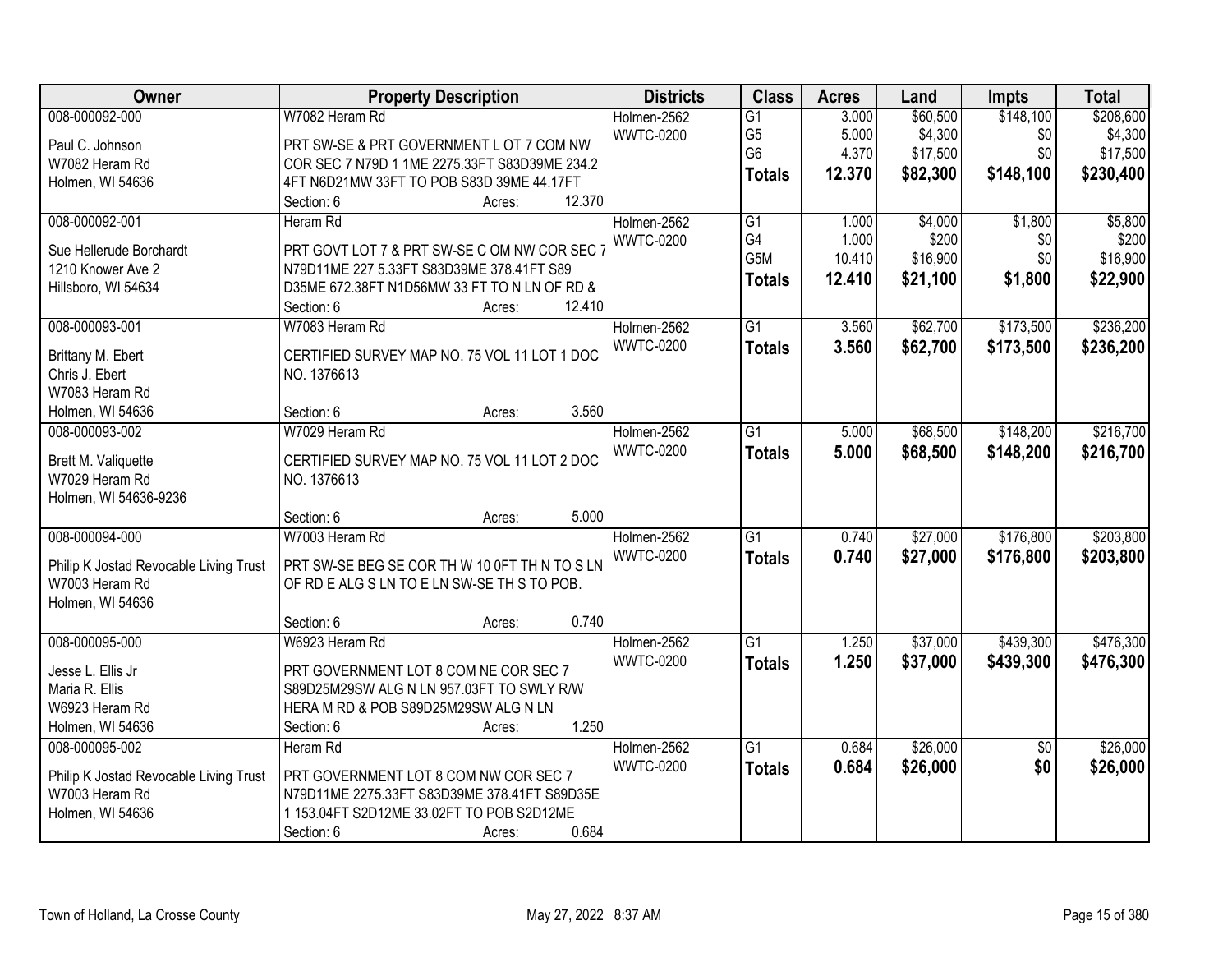| Owner                                                                                             | <b>Property Description</b>                                                                                                                                                                    | <b>Districts</b>                | <b>Class</b>                                            | <b>Acres</b>                     | Land                                        | <b>Impts</b>                       | <b>Total</b>                                  |
|---------------------------------------------------------------------------------------------------|------------------------------------------------------------------------------------------------------------------------------------------------------------------------------------------------|---------------------------------|---------------------------------------------------------|----------------------------------|---------------------------------------------|------------------------------------|-----------------------------------------------|
| 008-000095-004                                                                                    | Heram Rd                                                                                                                                                                                       | Holmen-2562                     | $\overline{X4}$                                         | 0.794                            | $\overline{50}$                             | $\overline{50}$                    | $\sqrt{30}$                                   |
| Town of Holland<br>W7937 County Rd Mh<br>Holmen, WI 54636                                         | THAT PRT OF HERAM RD IN SEC 6 DESC IN<br>V654P788                                                                                                                                              | <b>WWTC-0200</b>                | <b>Totals</b>                                           | 0.794                            | \$0                                         | \$0                                | \$0                                           |
|                                                                                                   | 0.794<br>Section: 6<br>Acres:                                                                                                                                                                  |                                 |                                                         |                                  |                                             |                                    |                                               |
| 008-000095-005<br>Edward V. Pilmonas                                                              | W6924 Heram Rd<br>PRT GOVERNMENT LOTS 7 & 8 CO M SW COR GL 8                                                                                                                                   | Holmen-2562<br><b>WWTC-0200</b> | G1<br>G <sub>5</sub><br>W <sub>8</sub>                  | 1.000<br>12.832<br>31.380        | \$35,000<br>\$28,900<br>(\$125,500)         | \$199,800<br>\$0<br>\$0            | \$234,800<br>\$28,900<br>\$0                  |
| W6924 Heram Rd<br>Holmen, WI 54636                                                                | N2D12MW 331.62 FT TO C/L RD S89D35ME 100.05 FT<br>TO POB N25ME 33FT S89D35M E 50FT N1D56MW TO<br>45.212<br>Section: 6<br>Acres:                                                                |                                 | <b>Totals</b>                                           | 45.212                           | \$63,900                                    | \$199,800                          | \$263,700                                     |
| 008-000095-006<br>Sue Hellerude Borchardt<br>1210 Knower Ave 2<br>Hillsboro, WI 54634             | W7008 Heram Rd<br>PRT SW-SE & GOVT LOTS 7 & 8 COM NW COR SEC.<br>N79D11ME 2 275.33FT S83D39ME 378.41FT S<br>89D35ME 1072.72FT N1D56MW 33 .03FT TO N LN OF<br>7.870<br>Section: 6<br>Acres:     | Holmen-2562<br><b>WWTC-0200</b> | G1<br>G <sub>5</sub><br>G <sub>6</sub><br><b>Totals</b> | 1.000<br>2.000<br>4.870<br>7.870 | \$32,000<br>\$4,500<br>\$15,800<br>\$52,300 | \$88,900<br>\$0<br>\$0<br>\$88,900 | \$120,900<br>\$4,500<br>\$15,800<br>\$141,200 |
| 008-000096-000<br>Christopher P. Butler<br>Lisa M. Butler<br>W6919 Heram Rd<br>Holmen, WI 54636   | 6915 Heram Rd<br>PRT NE-NE COM NE COR SEC 7 S 89D25M29SW ALG<br>N LN 957.03FT TO SWLY R/W HERAM RD & POB ALG<br>SWLY R/W ALG CURV S52D42 M1SE 25.45FT<br>11.650<br>Section: 7<br>Acres:        | Holmen-2562<br><b>WWTC-0200</b> | $\overline{G1}$<br><b>Totals</b>                        | 11.650<br>11.650                 | \$95,100<br>\$95,100                        | \$0<br>\$0                         | \$95,100<br>\$95,100                          |
| 008-000096-003<br>Town of Holland<br>W7937 County Rd Mh<br>Holmen, WI 54636                       | Heram Rd<br>THAT PRT OF HERAM RD IN SEC 7 DESC IN<br>V654P788<br>1.250<br>Section: 7<br>Acres:                                                                                                 | Holmen-2562<br><b>WWTC-0200</b> | $\overline{X4}$<br><b>Totals</b>                        | 1.250<br>1.250                   | $\overline{30}$<br>\$0                      | $\overline{50}$<br>\$0             | \$0<br>\$0                                    |
| 008-000096-004<br>Christopher P. Butler<br>Lisa M. Butler<br>W6919 Heram Rd<br>Holmen, WI 54636   | W6919 Heram Rd<br>PRT NE-NE SEC 7 & PRT GOVT L OT 8 SEC 6 COM<br>NW COR SEC 7 N79D11ME 2275.33FT S83D 39ME<br>378.41FT S89D35ME 1153.04FT S2D12ME 1652.30 FT<br>11.587<br>Section: 7<br>Acres: | Holmen-2562<br><b>WWTC-0200</b> | $\overline{G1}$<br><b>Totals</b>                        | 11.587<br>11.587                 | \$94,800<br>\$94,800                        | \$333,700<br>\$333,700             | \$428,500<br>\$428,500                        |
| 008-000096-005<br>Christopher W. Zielke<br>Danyel K. Zielke<br>W6915 Heram Rd<br>Holmen, WI 54636 | W6915 Heram Rd<br>PRT NE-NE COM NE COR SEC 7 S 15D29M41SW<br>113.72FT TO SLY R /W HERAM RD & POB<br>S3D13M21SE 1211.79FT TO SE COR NE-NE S<br>14.710<br>Section: 7<br>Acres:                   | Holmen-2562<br><b>WWTC-0200</b> | $\overline{G1}$<br><b>Totals</b>                        | 14.710<br>14.710                 | \$107,300<br>\$107,300                      | \$431,200<br>\$431,200             | \$538,500<br>\$538,500                        |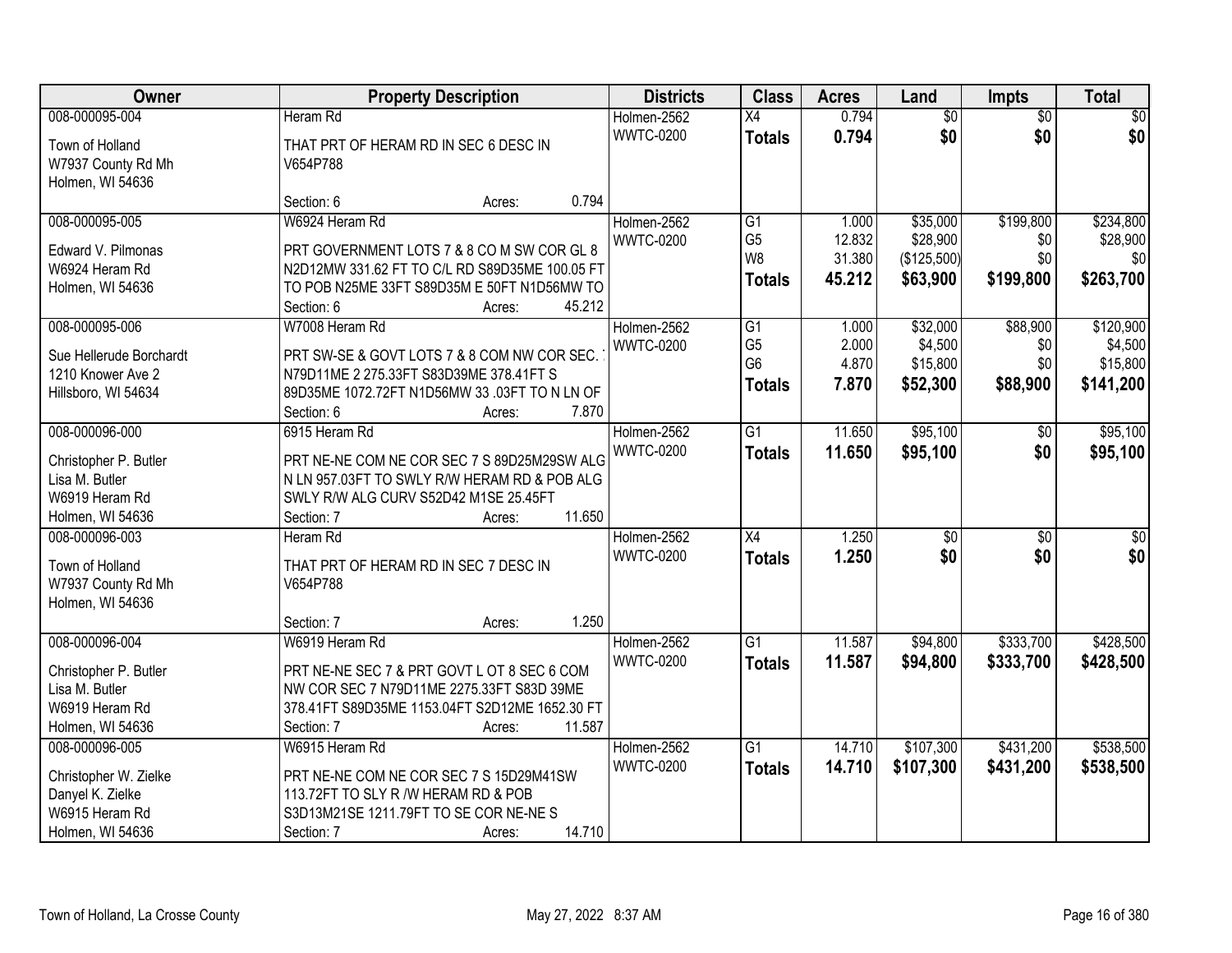| Owner                      | <b>Property Description</b>                     | <b>Districts</b> | <b>Class</b>    | <b>Acres</b> | Land     | <b>Impts</b>    | <b>Total</b> |
|----------------------------|-------------------------------------------------|------------------|-----------------|--------------|----------|-----------------|--------------|
| 008-000097-001             | N9298 Mark Trl                                  | Holmen-2562      | $\overline{G1}$ | 9.805        | \$87,700 | \$1,600         | \$89,300     |
| Kevin D. Knueppel          | CERTIFIED SURVEY MAP NO. 104 VOL 13 LOT 1 DOC   | <b>WWTC-0200</b> | <b>Totals</b>   | 9.805        | \$87,700 | \$1,600         | \$89,300     |
| Dorothy J. Casper-Knueppel | NO. 148492 8 SUBJ TO & T/W DR ESMT IN D OC NO.  |                  |                 |              |          |                 |              |
| 1021 Johnson St            | 1545001                                         |                  |                 |              |          |                 |              |
| Onalaska, WI 54650         | Section: 7<br>9.805<br>Acres:                   |                  |                 |              |          |                 |              |
| 008-000097-002             | N9296 Mark Trl                                  | Holmen-2562      | $\overline{G1}$ | 10.272       | \$89,600 | \$523,200       | \$612,800    |
|                            |                                                 | <b>WWTC-0200</b> | <b>Totals</b>   | 10.272       | \$89,600 | \$523,200       | \$612,800    |
| Brenton C. Chamberland     | CERTIFIED SURVEY MAP NO. 104 VOL 13 LOT 2 DOC   |                  |                 |              |          |                 |              |
| Christen R. Chamberland    | NO. 148492 8 SUBJ TO & T/W DR ESMT IN D OC NO.  |                  |                 |              |          |                 |              |
| N9296 Mark Trl             | 1545001                                         |                  |                 |              |          |                 |              |
| Holmen, WI 54636           | 10.272<br>Section: 7<br>Acres:                  |                  |                 |              |          |                 |              |
| 008-000097-003             | N9293 Mark Trl                                  | Holmen-2562      | G1              | 10.347       | \$89,900 | \$408,900       | \$498,800    |
| Kenneth T. Pina            | CERTIFIED SURVEY MAP NO. 104 VOL 13 LOT 3 DOC   | <b>WWTC-0200</b> | <b>Totals</b>   | 10.347       | \$89,900 | \$408,900       | \$498,800    |
| Laura J. Pina              | NO. 148492 8 SUBJ TO & T/W DR ESMT IN D OC NO.  |                  |                 |              |          |                 |              |
| N9293 Mark Trl             | 1545002 SUBJ TO REST IN DOC NO. 1558237 SUBJ    |                  |                 |              |          |                 |              |
| Holmen, WI 54636           | 10.347<br>Section: 7<br>Acres:                  |                  |                 |              |          |                 |              |
| 008-000097-004             | N9287 Mark Trl                                  | Holmen-2562      | $\overline{G1}$ | 9.999        | \$88,500 | \$252,300       | \$340,800    |
|                            |                                                 | <b>WWTC-0200</b> | <b>Totals</b>   | 9.999        | \$88,500 | \$252,300       | \$340,800    |
| Michael B. Ewing           | CERTIFIED SURVEY MAP NO. 104 VOL 13 LOT 4 DOC   |                  |                 |              |          |                 |              |
| Carrie L. Ewing            | NO. 148492 8 SUBJ TO & T/W DR ESMT IN D OC NO.  |                  |                 |              |          |                 |              |
| N9287 Mark Trl             | 1545002 & DOC NO. 165 4767                      |                  |                 |              |          |                 |              |
| Holmen, WI 54636           | 9.999<br>Section: 7<br>Acres:                   |                  |                 |              |          |                 |              |
| 008-000097-005             | Mark Trl                                        | Holmen-2562      | $\overline{X4}$ | 0.790        | \$0      | $\overline{50}$ | \$0          |
|                            |                                                 | <b>WWTC-0200</b> | <b>Totals</b>   | 0.790        | \$0      | \$0             | \$0          |
| Town of Holland            | CERTIFIED SURVEY MAP NO. 104 VOL 13 DOC NO.     |                  |                 |              |          |                 |              |
| W7937 County Rd Mh         | 1484928 MARK TRAIL                              |                  |                 |              |          |                 |              |
| Holmen, WI 54636           | 0.790                                           |                  |                 |              |          |                 |              |
|                            | Section: 6<br>Acres:                            |                  |                 |              |          |                 |              |
| 008-000098-001             | W7094 County Rd T                               | Holmen-2562      | $\overline{G1}$ | 0.760        | \$27,400 | \$189,000       | \$216,400    |
| Samuel D. Linberg          | CERTIFIED SURVEY MAP NO. 173 VOL 1 LOT 1 DOC    | <b>WWTC-0200</b> | <b>Totals</b>   | 0.760        | \$27,400 | \$189,000       | \$216,400    |
| W7094 County Rd T          | NO. 910367 EX PRT TAKEN FOR CTH-T AS SHOWN      |                  |                 |              |          |                 |              |
| Holmen, WI 54636           | ON CSM NO. 173 VOL 1 SUB J TO & T/W WA IN V1495 |                  |                 |              |          |                 |              |
|                            | 0.760<br>Section: 7<br>Acres:                   |                  |                 |              |          |                 |              |
| 008-000098-002             | W7082 County Rd T                               | Holmen-2562      | $\overline{G1}$ | 0.760        | \$27,400 | \$115,300       | \$142,700    |
|                            |                                                 | <b>WWTC-0200</b> | <b>Totals</b>   | 0.760        | \$27,400 | \$115,300       | \$142,700    |
| Pj Sumer, LLC              | CERTIFIED SURVEY MAP NO. 173 VOL 1 LOT 2 DOC    |                  |                 |              |          |                 |              |
| W7063 County Rd T          | NO. 910367 EX PRT TAKEN FOR CTH-T AS SHOWN      |                  |                 |              |          |                 |              |
| Holmen, WI 54636           | ON CSM NO. 173 VOL 1 SUB J TO & T/W WA IN V1495 |                  |                 |              |          |                 |              |
|                            | 0.760<br>Section: 7<br>Acres:                   |                  |                 |              |          |                 |              |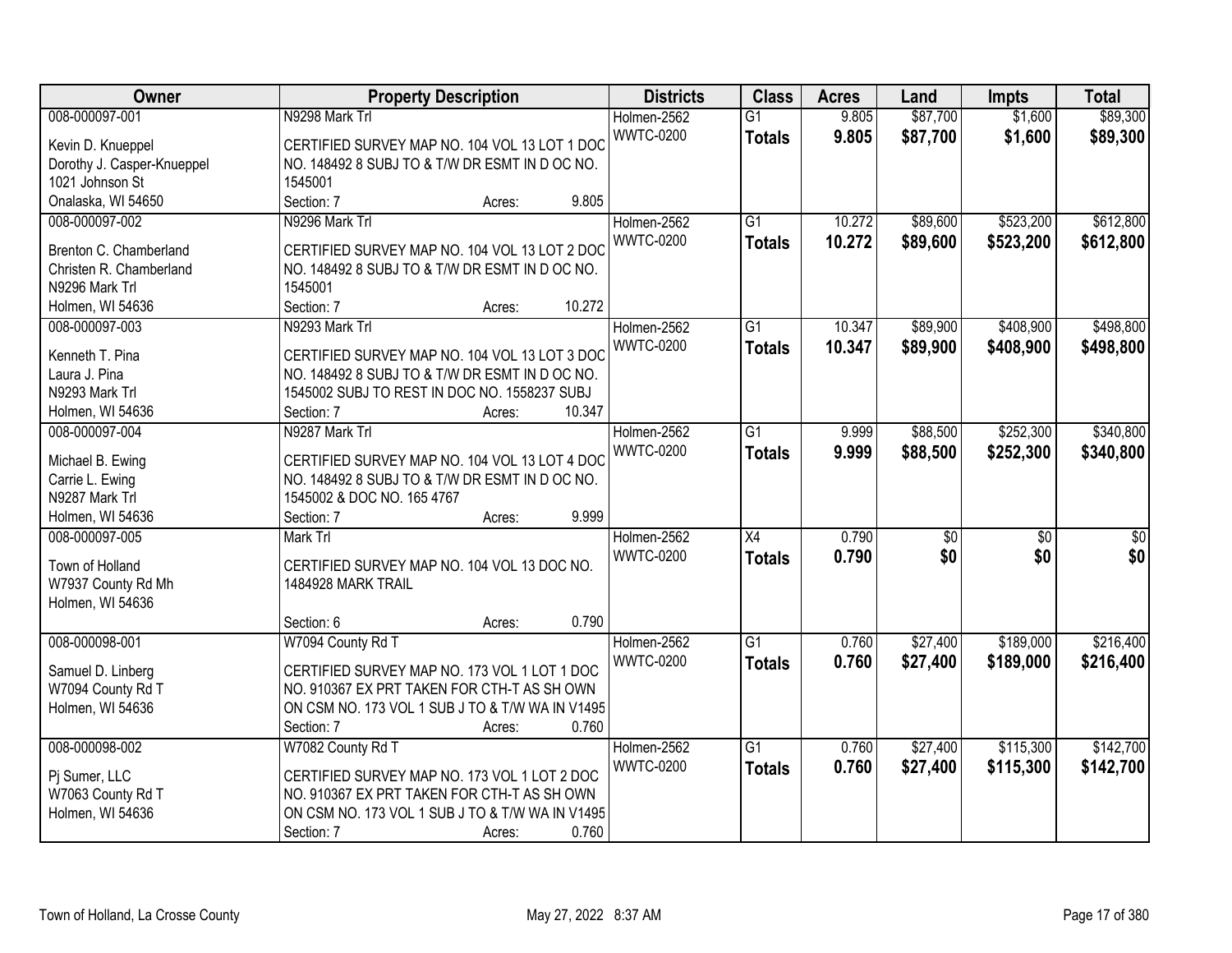| Owner                   | <b>Property Description</b>                     | <b>Districts</b> | <b>Class</b>          | <b>Acres</b> | Land      | <b>Impts</b>    | <b>Total</b> |
|-------------------------|-------------------------------------------------|------------------|-----------------------|--------------|-----------|-----------------|--------------|
| 008-000098-003          | W7076 County Rd T                               | Holmen-2562      | $\overline{G1}$       | 12.120       | \$97,000  | \$469,700       | \$566,700    |
| Bradley A. Lyga         | CERTIFIED SURVEY MAP NO. 173 VOL 1 LOT 3 DOC    | <b>WWTC-0200</b> | <b>Totals</b>         | 12.120       | \$97,000  | \$469,700       | \$566,700    |
| Stacia A. Johnston-Lyga | NO. 910367 & PRT SW-NE COM N1/4 COR SEC 7 ALG   |                  |                       |              |           |                 |              |
| W7076 County Rd T       | W LN S1D31M22SE 1396. 22FT TO POB               |                  |                       |              |           |                 |              |
| Holmen, WI 54636        | 12.120<br>Section: 7<br>Acres:                  |                  |                       |              |           |                 |              |
| 008-000098-004          | W7070 County Rd T                               | Holmen-2562      | $\overline{G1}$       | 2.000        | \$52,000  | \$149,100       | \$201,100    |
|                         |                                                 | <b>WWTC-0200</b> | G <sub>5</sub>        | 3.020        | \$9,100   | \$0             | \$9,100      |
| Dennis M. Houston Jr    | PRT SW-NE COM N1/4 COR SEC 7 S0D58M41SSE        |                  | <b>Totals</b>         | 5.020        | \$61,100  | \$149,100       | \$210,200    |
| W7070 County Rd T       | 2618.92FT TO N R/W LN CTH-T & W LN LOT 1 CS M   |                  |                       |              |           |                 |              |
| Holmen, WI 54636        | NO.173 VOL 1 DOC NO. 91036 7 N89D20M26SE        |                  |                       |              |           |                 |              |
|                         | 5.020<br>Section: 7<br>Acres:                   |                  |                       |              |           |                 |              |
| 008-000098-005          | County Rd T                                     | Holmen-2562      | G1                    | 10.000       | \$88,500  | \$0             | \$88,500     |
| John Mchenry            | PRT SW-NE COM N1/4 COR SEC 7 S1D31M22SW         | <b>WWTC-0200</b> | <b>Totals</b>         | 10.000       | \$88,500  | \$0             | \$88,500     |
| W7008 County Rd T       | 1322.40FT TO NW COR SW-NE & POB N89D22M22SE     |                  |                       |              |           |                 |              |
| Holmen, WI 54636        | 601.37FT S32D8M52SE 1171.49F T S1D11M58SW       |                  |                       |              |           |                 |              |
|                         | 10.000<br>Section: 7<br>Acres:                  |                  |                       |              |           |                 |              |
| 008-000098-006          | W7008 County Rd T                               | Holmen-2562      | $\overline{G1}$       | 10.357       | \$89,900  | \$399,700       | \$489,600    |
|                         |                                                 | <b>WWTC-0200</b> |                       | 10.357       |           |                 |              |
| John Mchenry            | PRT SW-NE COM N1/4 COR SEC 7 S2D31M22SE         |                  | <b>Totals</b>         |              | \$89,900  | \$399,700       | \$489,600    |
| W7008 County Rd T       | 1322.40FT TO NW COR SW-NE N89D22M22SE 601.37    |                  |                       |              |           |                 |              |
| Holmen, WI 54636        | FT TO POB N89D22M22SE 713.92 FT TO NE COR       |                  |                       |              |           |                 |              |
|                         | Section: 7<br>10.357<br>Acres:                  |                  |                       |              |           |                 |              |
| 008-000099-000          | W6922 County Rd T                               | Holmen-2562      | $\overline{G1}$       | 3.000        | \$60,500  | \$225,300       | \$285,800    |
|                         | <b>SE1/4 OF NE1/4</b>                           | <b>WWTC-0200</b> | G4                    | 16.000       | \$2,800   | \$0             | \$2,800      |
| William L. Poss II      |                                                 |                  | G <sub>5</sub>        | 0.500        | \$100     | \$0             | \$100        |
| Maria C. Poss           |                                                 |                  | G5M                   | 20.500       | \$41,000  | \$0             | \$41,000     |
| W6922 County Rd T       | 40.000                                          |                  | <b>Totals</b>         | 40.000       | \$104,400 | \$225,300       | \$329,700    |
| Holmen, WI 54636        | Section: 7<br>Acres:                            |                  |                       |              |           |                 |              |
| 008-000100-002          | W7189 Heram Rd                                  | Holmen-2562      | $\overline{G1}$<br>G4 | 2.000        | \$52,000  | \$257,500       | \$309,500    |
| Mark P. Dunne           | CERTIFIED SURVEY MAP NO. 12 VOL 19 LOT 1 DOC    | <b>WWTC-0200</b> |                       | 8.000        | \$1,100   | \$0             | \$1,100      |
| Jill K. Dunne           | NO. 1742787 SUBJ TO RESTR IN DOC NO. 17 42141   |                  | G5M                   | 1.130        | \$1,900   | \$0             | \$1,900      |
| W7189 Heram Rd          |                                                 |                  | <b>Totals</b>         | 11.130       | \$55,000  | \$257,500       | \$312,500    |
| Holmen, WI 54636        | 11.130<br>Section: 7<br>Acres:                  |                  |                       |              |           |                 |              |
| 008-000100-003          | Heram Rd                                        | Holmen-2562      | $\overline{G1}$       | 11.267       | \$93,600  | $\overline{50}$ | \$93,600     |
|                         |                                                 | <b>WWTC-0200</b> | <b>Totals</b>         | 11.267       | \$93,600  | \$0             | \$93,600     |
| Xao Xiong               | CERTIFIED SURVEY MAP NO. 12 VOL 19 LOT 2 DOC    |                  |                       |              |           |                 |              |
| Ker Yang                | NO. 1742787 SUBJ TO RESTR IN DOC NO. 17 42141 8 |                  |                       |              |           |                 |              |
| 800 Marlin St           | T/W DR ESMT IN DOC N O. 1743468 & T/W ING/EG    |                  |                       |              |           |                 |              |
| Holmen, WI 54636        | 11.267<br>Section: 7<br>Acres:                  |                  |                       |              |           |                 |              |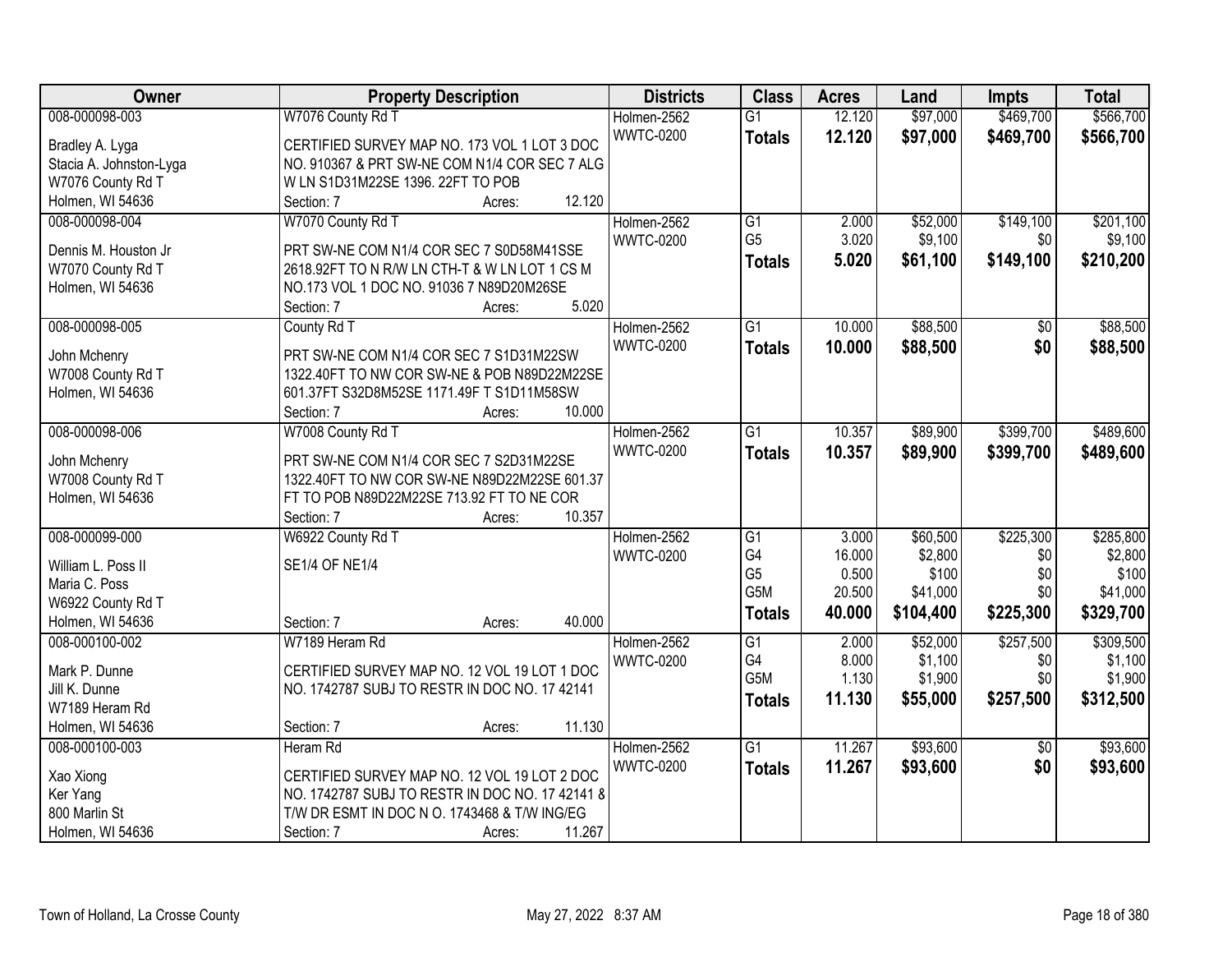| Owner                       | <b>Property Description</b>                     | <b>Districts</b> | <b>Class</b>    | <b>Acres</b> | Land      | Impts     | <b>Total</b> |
|-----------------------------|-------------------------------------------------|------------------|-----------------|--------------|-----------|-----------|--------------|
| 008-000100-004              | W7201 Heram Rd                                  | Holmen-2562      | $\overline{G1}$ | 12.734       | \$99,400  | \$329,400 | \$428,800    |
| Pao Xiong                   | CERTIFIED SURVEY MAP NO. 12 VOL 19 LOT 3 DOC    | <b>WWTC-0200</b> | <b>Totals</b>   | 12.734       | \$99,400  | \$329,400 | \$428,800    |
| Cheng Her                   | NO. 1742787 SUBJ TO RESTR IN DOC NO. 17 42141 8 |                  |                 |              |           |           |              |
| W7201 Heram Rd              | SUBJ TO & T/W ESMT IN DOC NO. 1743468 & SUBJ    |                  |                 |              |           |           |              |
| Holmen, WI 54636            | 12.734<br>Section: 7<br>Acres:                  |                  |                 |              |           |           |              |
| 008-000101-000              | W7239 Heram Rd                                  | Holmen-2562      | $\overline{G1}$ | 10.000       | \$88,500  | \$211,700 | \$300,200    |
|                             |                                                 | <b>WWTC-0200</b> | G <sub>6</sub>  | 2.880        | \$11,500  | \$0       | \$11,500     |
| Lance E and Kaylyn Woodward | PRT FRAC NW-NW COM NW COR SE C 7                |                  | <b>Totals</b>   | 12.880       | \$100,000 | \$211,700 | \$311,700    |
| W7239 Heram Rd              | N89D47M46SE 585FT POB S2 9M19SW 1320.56FT TO    |                  |                 |              |           |           |              |
| Holmen, WI 54636            | SLN FRA C NW-NW N89D51M10SE 601.66FT TO SE      |                  |                 |              |           |           |              |
|                             | 12.880<br>Section: 7<br>Acres:                  |                  |                 |              |           |           |              |
| 008-000101-002              | N9218 Council Bay Rd                            | Holmen-2562      | $\overline{G1}$ | 7.730        | \$79,400  | \$203,100 | \$282,500    |
| Steven J. Stoczynski        | PRT FRAC NW-NW COM NW COR SE C 7 S29M19SW       | <b>WWTC-0200</b> | <b>Totals</b>   | 7.730        | \$79,400  | \$203,100 | \$282,500    |
| Katherine A. Stoczynski     | 744.6FT TO POB N89D47M46SE 585FT S29M 19SW      |                  |                 |              |           |           |              |
| N9218 Council Bay Rd        | 575.96FT S89D51M10SW 585FT T O SW COR           |                  |                 |              |           |           |              |
| Holmen, WI 54636            | 7.730<br>Section: 7<br>Acres:                   |                  |                 |              |           |           |              |
| 008-000101-003              | W7207 Heram Rd                                  | Holmen-2562      | $\overline{G1}$ | 5.030        | \$68,600  | \$224,500 | \$293,100    |
|                             |                                                 | <b>WWTC-0200</b> | <b>Totals</b>   | 5.030        | \$68,600  | \$224,500 | \$293,100    |
| Joseph J. Langeberg         | PRT FRAC NW-NW COM NW COR SE C 7                |                  |                 |              |           |           |              |
| Melinda E. Langeberg        | N89D47M46SE 945.31FT TO POB N89D47M46SE         |                  |                 |              |           |           |              |
| W7207 Heram Rd              | 219FT S28M53 SE 1000FT S89D47M46SW 219FT        |                  |                 |              |           |           |              |
| Holmen, WI 54636            | 5.030<br>Section: 7<br>Acres:                   |                  |                 |              |           |           |              |
| 008-000101-004              | N9282 Council Bay Rd                            | Holmen-2562      | $\overline{G1}$ | 5.000        | \$68,500  | \$344,200 | \$412,700    |
| Stanley B. Latacha          | CERTIFIED SURVEY MAP NO. 85 VOL 10 LOT 1 DOC    | <b>WWTC-0200</b> | <b>Totals</b>   | 5.000        | \$68,500  | \$344,200 | \$412,700    |
| Diann K. Latacha            | NO. 1316419                                     |                  |                 |              |           |           |              |
| N9282 Council Bay Rd        |                                                 |                  |                 |              |           |           |              |
| Holmen, WI 54636            | 5.000<br>Section: 7<br>Acres:                   |                  |                 |              |           |           |              |
| 008-000101-005              | N9244 Council Bay Rd                            |                  | $\overline{G1}$ | 5.000        | \$68,500  | \$218,300 | \$286,800    |
|                             |                                                 | Holmen-2562      |                 |              |           |           |              |
| Brian T. Rooker             | CERTIFIED SURVEY MAP NO. 85 VOL 10 LOT 2 DOC    | <b>WWTC-0200</b> | <b>Totals</b>   | 5.000        | \$68,500  | \$218,300 | \$286,800    |
| Vickie L. Rooker            | NO. 1316419                                     |                  |                 |              |           |           |              |
| N9244 Council Bay Rd        |                                                 |                  |                 |              |           |           |              |
| Holmen, WI 54636            | 5.000<br>Section: 7<br>Acres:                   |                  |                 |              |           |           |              |
| 008-000102-000              | N9184 Council Bay Rd                            | Holmen-2562      | G1              | 10.000       | \$88,500  | \$235,600 | \$324,100    |
|                             |                                                 | <b>WWTC-0200</b> | G <sub>6</sub>  | 2.920        | \$11,700  | \$0       | \$11,700     |
| Lynne A. Douangdy           | PRT FRAC SW-NW COM W1/4 COR SEC 7               |                  | <b>Totals</b>   | 12.920       | \$100,200 | \$235,600 | \$335,800    |
| N9184 Council Bay Rd        | N0D29M19SE 845.82FT TO POB N89D54M30SE          |                  |                 |              |           |           |              |
| Holmen, WI 54636            | 526FT N89D1 5M24SE 668.68FT N0D28M53SW 4        |                  |                 |              |           |           |              |
|                             | 12.920<br>Section: 7<br>Acres:                  |                  |                 |              |           |           |              |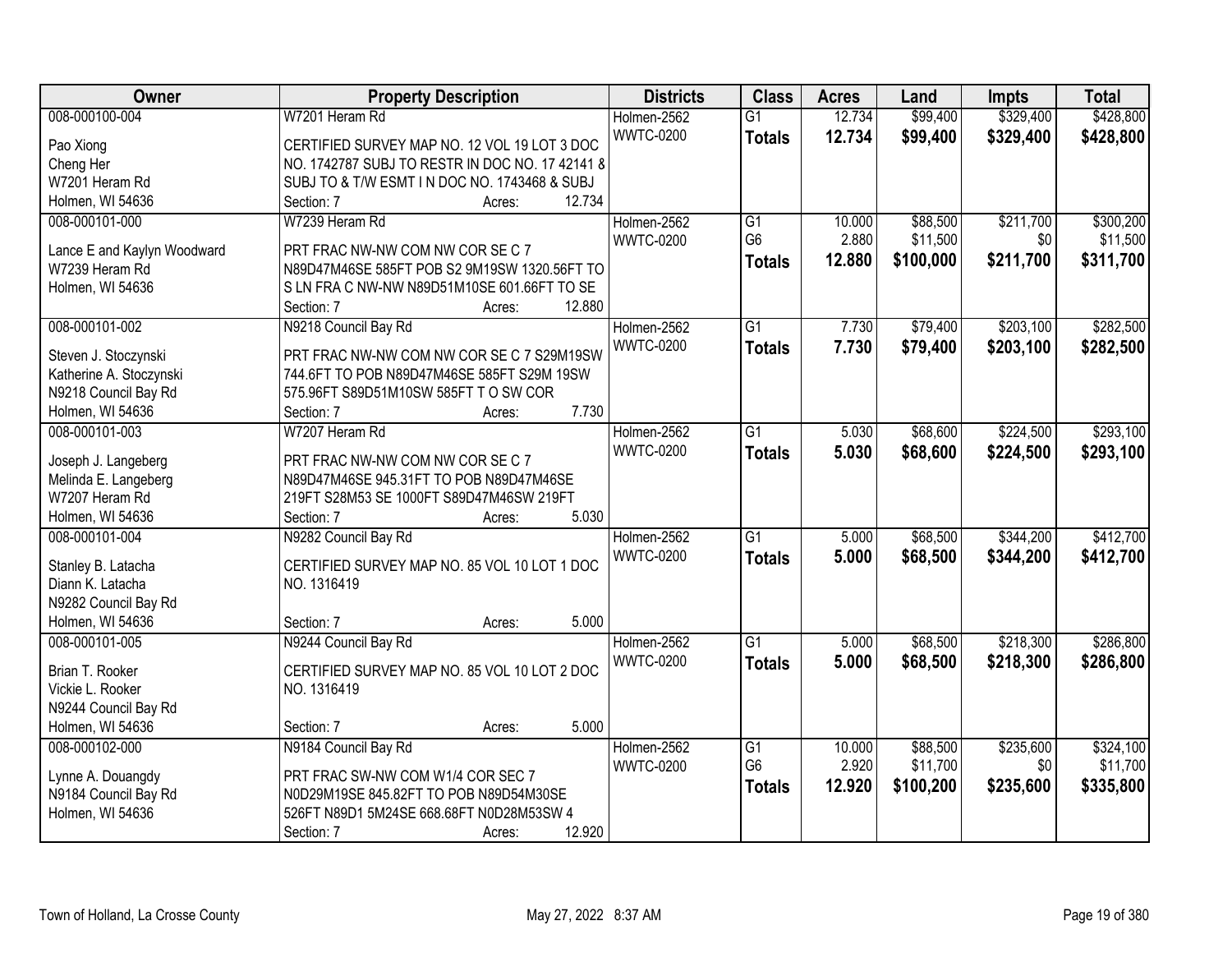| Owner                    | <b>Property Description</b>                    | <b>Districts</b> | <b>Class</b>     | <b>Acres</b> | Land      | <b>Impts</b> | <b>Total</b> |
|--------------------------|------------------------------------------------|------------------|------------------|--------------|-----------|--------------|--------------|
| 008-000102-002           | W7210 County Rd T                              | Holmen-2562      | $\overline{G1}$  | 8.110        | \$80,900  | \$209,500    | \$290,400    |
| Heidi L. Shattuck-Rogers | PRT FRAC SW-NW COM W1/4 COR SEC 7 N29M19SE     | <b>WWTC-0200</b> | <b>Totals</b>    | 8.110        | \$80,900  | \$209,500    | \$290,400    |
| W7210 County Rd T        | 845.82FT N89D 54M30SE 526FT TO POB N89D15M     |                  |                  |              |           |              |              |
| Holmen, WI 54636         | 24SE 668.68FT S28M53SE 853.4 FT S89D54M30SW    |                  |                  |              |           |              |              |
|                          | 8.110<br>Section: 7<br>Acres:                  |                  |                  |              |           |              |              |
| 008-000102-003           | W7266 County Rd T                              | Holmen-2562      | $\overline{G1}$  | 5.100        | \$68,900  | \$258,700    | \$327,600    |
|                          |                                                | <b>WWTC-0200</b> | <b>Totals</b>    | 5.100        | \$68,900  | \$258,700    | \$327,600    |
| Mark Alan Smaby          | PRT FRAC SW-NW COM W1/4 COR SEC 7 N29M19SE     |                  |                  |              |           |              |              |
| Pamela Elaine Smaby      | 845.82FT N89D 54M30SE 526FT TO POB N89D15M     |                  |                  |              |           |              |              |
| W7266 County Rd T        | 24SE 262.39FT S1D58M24SW 849 .31FT             |                  |                  |              |           |              |              |
| Holmen, WI 54636         | 5.100<br>Section: 7<br>Acres:                  |                  |                  |              |           |              |              |
| 008-000102-004           | County Rd T                                    | Holmen-2562      | $\overline{G1}$  | 5.000        | \$68,500  | \$0          | \$68,500     |
| Brian D. Pinnow          | CERTIFIED SURVEY MAP NO. 153 VOL 12 LOT 1 DOC  | <b>WWTC-0200</b> | <b>Totals</b>    | 5.000        | \$68,500  | \$0          | \$68,500     |
| Jennifer A. Mettille     | NO. 144269 6 SUBJ TO RESTR IN DOC NO. 1 444520 |                  |                  |              |           |              |              |
| N7169 Bice Ave           |                                                |                  |                  |              |           |              |              |
| Holmen, WI 54636         | 5.000<br>Section: 7<br>Acres:                  |                  |                  |              |           |              |              |
| 008-000102-005           | N9110 Council Bay Rd                           | Holmen-2562      | $\overline{G1}$  | 5.000        | \$68,500  | \$84,700     | \$153,200    |
|                          |                                                | <b>WWTC-0200</b> | <b>Totals</b>    | 5.000        | \$68,500  | \$84,700     | \$153,200    |
| Laura L. Dymond          | CERTIFIED SURVEY MAP NO. 153 VOL 12 LOT 2 DOC  |                  |                  |              |           |              |              |
| Daniel G. Dymond         | NO. 144269 6 SUBJ TO RESTR IN DOC NO. 1 444520 |                  |                  |              |           |              |              |
| 104 Wall St E            |                                                |                  |                  |              |           |              |              |
| Holmen, WI 54636         | 5.000<br>Section: 7<br>Acres:                  |                  |                  |              |           |              |              |
| 008-000103-000           | W7124 County Rd T                              | Holmen-2562      | $\overline{G2}$  | 13.000       | \$114,000 | \$367,600    | \$481,600    |
| Jeffery W. Baker         | SE-NW EX W1/2 SUBJ TO RESTR IN DOC NO.         | <b>WWTC-0200</b> | G <sub>6</sub>   | 7.000        | \$28,000  | \$0          | \$28,000     |
| W7124 County Rd T        | 1533069                                        |                  | <b>Totals</b>    | 20.000       | \$142,000 | \$367,600    | \$509,600    |
| Holmen, WI 54636         |                                                |                  |                  |              |           |              |              |
|                          | 20.000<br>Section: 7<br>Acres:                 |                  |                  |              |           |              |              |
| 008-000103-001           | W7192 County Rd T                              | Holmen-2562      | $\overline{G1}$  | 2.000        | \$52,000  | \$184,200    | \$236,200    |
| James M. Winsand         | W1/2 SE-NW EX COM W 1/4 COR SEC 7 N89D19M6SE   | <b>WWTC-0200</b> | G4               | 7.300        | \$1,000   | \$0          | \$1,000      |
| Jan Marie Doelle         | 1550.05FT A LG S LN NW1/4 POB N1D17M 40S W     |                  | G <sub>5</sub> M | 1.000        | \$2,000   | \$0          | \$2,000      |
| W7192 County Rd T        | 1321.3FT TO PT N LN SE-NW N89D15M29SE 330FT    |                  | <b>Totals</b>    | 10.300       | \$55,000  | \$184,200    | \$239,200    |
| Holmen, WI 54636         | 10.300<br>Section: 7                           |                  |                  |              |           |              |              |
| 008-000103-002           | Acres:                                         |                  | $\overline{G1}$  | 10.010       | \$88,500  | \$344,100    | \$432,600    |
|                          | W7164 County Rd T                              | Holmen-2562      |                  |              |           |              |              |
| Chia Neng Lee            | PRT SE-NW COM W 1/4 COR SEC 7 N89D19M6SE       | <b>WWTC-0200</b> | <b>Totals</b>    | 10.010       | \$88,500  | \$344,100    | \$432,600    |
| Kaying Lee               | 1550.05FT ALG S LN NW1/4 POB N1D17M40SW 132    |                  |                  |              |           |              |              |
| W7164 County Rd T        | 1.3FT TO PT N LN SE-NW N89D1 5M29SE 330FT ALG  |                  |                  |              |           |              |              |
| Holmen, WI 54636         | 10.010<br>Section: 7<br>Acres:                 |                  |                  |              |           |              |              |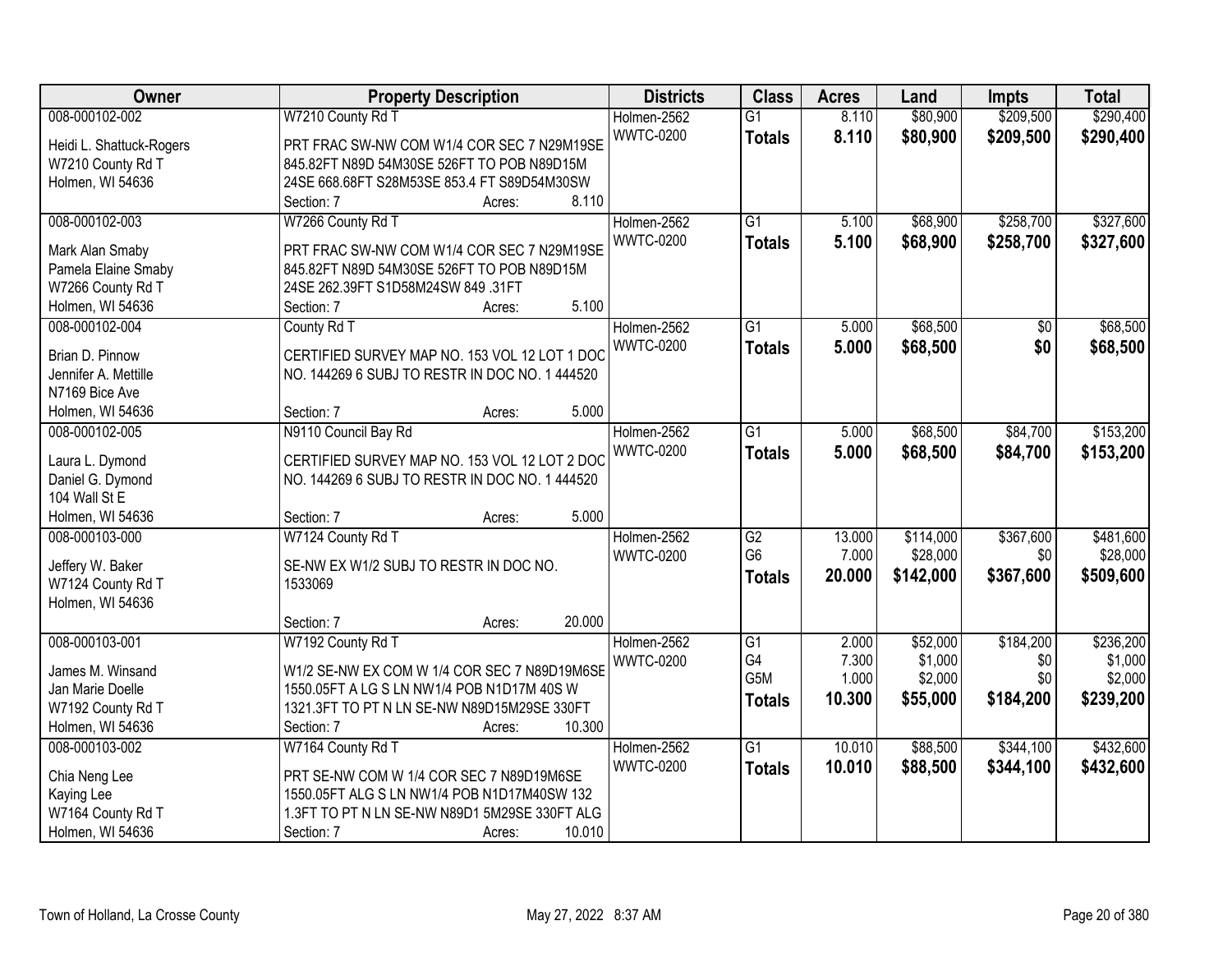| Owner                                   | <b>Property Description</b>                      | <b>Districts</b> | <b>Class</b>    | <b>Acres</b> | Land     | Impts           | <b>Total</b> |
|-----------------------------------------|--------------------------------------------------|------------------|-----------------|--------------|----------|-----------------|--------------|
| 008-000104-000                          | W7143 County Rd T                                | Holmen-2562      | $\overline{G1}$ | 1.000        | \$6,000  | \$23,800        | \$29,800     |
| Lezpona Investments, LLP                | NE-SW EX E 440FT & EX N 365F T OF W 180FT OF E   | <b>WWTC-0200</b> | G4              | 12.000       | \$2,300  | \$0             | \$2,300      |
| 319 Rivers Dr                           | 620FT & EX CSM NO. 206 VOL 1 DOC NO. 9 15658 &   |                  | G5M             | 6.730        | \$13,500 | \$0             | \$13,500     |
| Holmen, WI 54636                        | EX PRT TAKEN FOR CTH-T AS EX IN DOC NO.          |                  | <b>Totals</b>   | 19.730       | \$21,800 | \$23,800        | \$45,600     |
|                                         | 19.730<br>Section: 7<br>Acres:                   |                  |                 |              |          |                 |              |
| 008-000104-001                          | W7147 County Rd T                                | Holmen-2562      | $\overline{G1}$ | 1.000        | \$32,000 | \$172,600       | \$204,600    |
|                                         |                                                  | <b>WWTC-0200</b> | G4              | 4.760        | \$600    | \$0             | \$600        |
| Lezpona Investments, LLP                | CERTIFIED SURVEY MAP NO. 206 VOL 1 LOT 1 DOC     |                  | <b>Totals</b>   | 5.760        | \$32,600 | \$172,600       | \$205,200    |
| 319 Rivers Dr                           | NO. 915658                                       |                  |                 |              |          |                 |              |
| Holmen, WI 54636                        |                                                  |                  |                 |              |          |                 |              |
|                                         | 5.760<br>Section: 7<br>Acres:                    |                  |                 |              |          |                 |              |
| 008-000105-000                          | W7111 County Rd T                                | Holmen-2562      | $\overline{G1}$ | 10.321       | \$89,800 | \$216,000       | \$305,800    |
| Theodore J. Nagel                       | PRT E1/2-SW BEG NE COR NE-SW S ALG W LN          | <b>WWTC-0200</b> | G5M             | 6.000        | \$9,800  | \$0             | \$9,800      |
| Nancy L. Nagel                          | 2000FT W P/W N L N 440FT N 1635FT E 130FT N 3 65 |                  | <b>Totals</b>   | 16.321       | \$99,600 | \$216,000       | \$315,600    |
| W7111 County Rd T                       | FT E 310FT TO POB EX PRT IN FOLL COM E1/4 COR    |                  |                 |              |          |                 |              |
| Holmen, WI 54636                        | 16.321<br>Section: 7<br>Acres:                   |                  |                 |              |          |                 |              |
| 008-000105-001                          | W7135 County Rd T                                | Holmen-2562      | $\overline{G1}$ | 2.809        | \$58,900 | \$286,700       | \$345,600    |
|                                         |                                                  | <b>WWTC-0200</b> | <b>Totals</b>   | 2.809        | \$58,900 | \$286,700       | \$345,600    |
| N and P Haugen Trust of 2016            | PRT NE-SW BEG 440FT W OF NE COR S P/W E LN       |                  |                 |              |          |                 |              |
| W7135 County Rd T                       | 365FT W P/W N LN 180FT N P/W E LN 365FT E ALG N  |                  |                 |              |          |                 |              |
| Holmen, WI 54636                        | LN TO POB & COM E1/4 COR SEC 7 S89D16MW          |                  |                 |              |          |                 |              |
|                                         | 2.809<br>Section: 7<br>Acres:                    |                  |                 |              |          |                 |              |
| 008-000105-002                          | W7117 County Rd T                                | Holmen-2562      | $\overline{G1}$ | 2.570        | \$56,800 | \$111,100       | \$167,900    |
| Gregory P. Corcoran                     | CERTIFIED SURVEY MAP NO. 60 VOL 5 LOT 1 DOC      | <b>WWTC-0200</b> | <b>Totals</b>   | 2.570        | \$56,800 | \$111,100       | \$167,900    |
| Roberta R. Corcoran                     | NO. 1069314                                      |                  |                 |              |          |                 |              |
| W7117 County Rd T                       |                                                  |                  |                 |              |          |                 |              |
| Holmen, WI 54636                        | 2.570<br>Section: 7<br>Acres:                    |                  |                 |              |          |                 |              |
| 008-000106-000                          | W7231 County Rd T                                | Holmen-2562      | G4              | 12.000       | \$1,600  | $\overline{50}$ | \$1,600      |
|                                         | NW-FRAC-SW EX BEG SW COR N 4 75FT E 475FT S      | <b>WWTC-0200</b> | G <sub>5</sub>  | 0.750        | \$100    | \$0             | \$100        |
| Kimberly T. Giertych<br>Dustin R. Nimtz | 475FT W 475FT TO POB & EX COM W1/4 COR SE C 7    |                  | G5M             | 11.831       | \$23,700 | \$0             | \$23,700     |
| N7042 Pedretti St                       | S4ME 781.82FT TO POB N89 D19ME 820FT S4ME        |                  | G7              | 2.000        | \$34,000 | \$50,000        | \$84,000     |
| Holmen, WI 54636                        | 26.581<br>Section: 7<br>Acres:                   |                  | <b>Totals</b>   | 26.581       | \$59,400 | \$50,000        | \$109,400    |
| 008-000106-001                          | N9028 Aspeslet Rd                                | Holmen-2562      | $\overline{G1}$ | 4.860        | \$67,900 | \$204,400       | \$272,300    |
|                                         |                                                  | <b>WWTC-0200</b> |                 |              |          |                 |              |
| Bernard A. Zielinski                    | PRT NW-FRAC-SW BEG SW COR N 475FT E 475FT S      |                  | <b>Totals</b>   | 4.860        | \$67,900 | \$204,400       | \$272,300    |
| N9028 Aspeslet Rd                       | 475FT W 475 FT TO POB EX PRT TAKEN FOR A         |                  |                 |              |          |                 |              |
| Holmen, WI 54636-9234                   | SPESLET RD AS EX IN DOC NO. 1424980 & PER        |                  |                 |              |          |                 |              |
|                                         | 4.860<br>Section: 7<br>Acres:                    |                  |                 |              |          |                 |              |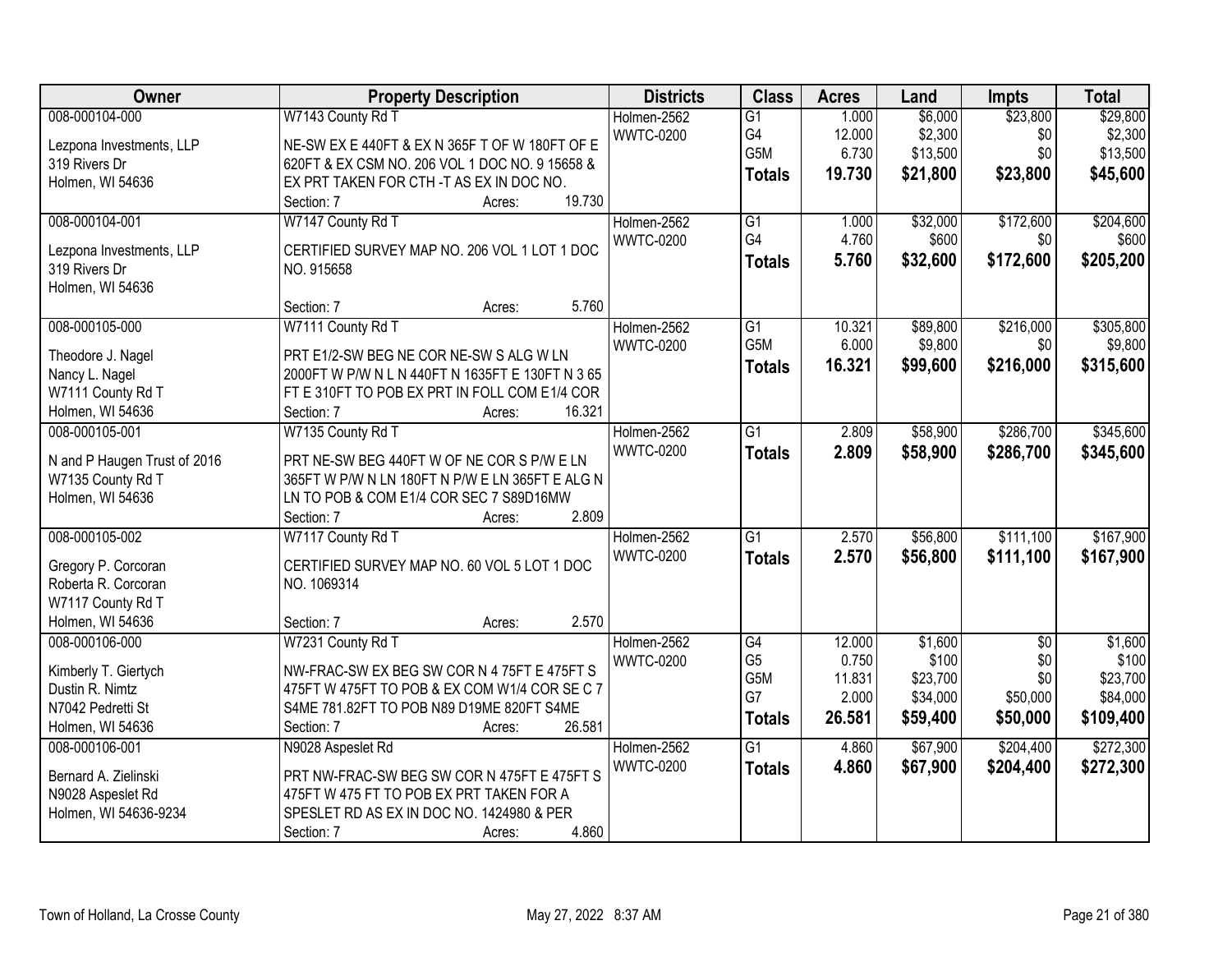| Owner                    | <b>Property Description</b>                    | <b>Districts</b> | <b>Class</b>     | <b>Acres</b> | Land       | <b>Impts</b>    | <b>Total</b> |
|--------------------------|------------------------------------------------|------------------|------------------|--------------|------------|-----------------|--------------|
| 008-000106-002           | County Rd T                                    | Holmen-2562      | $\overline{G1}$  | 5.000        | \$68,500   | $\overline{50}$ | \$68,500     |
| Joan M. Giertych         | PRT NW-FRAC-SW COM W1/4 COR SEC 7 S4ME         | <b>WWTC-0200</b> | <b>Totals</b>    | 5.000        | \$68,500   | \$0             | \$68,500     |
| W7402 County Rd Z        | 781.82FT TO POB N 89D19ME 820FT S4ME 541FT TO  |                  |                  |              |            |                 |              |
| Onalaska, WI 54650       | S LN NW-SW S89D19MW 345FT N4 MW 475FT          |                  |                  |              |            |                 |              |
|                          | 5.000<br>Section: 7<br>Acres:                  |                  |                  |              |            |                 |              |
| 008-000107-000           | N9004 Aspeslet Rd                              | Holmen-2562      | $\overline{G1}$  | 2.000        | \$52,000   | \$329,000       | \$381,000    |
|                          |                                                | <b>WWTC-0200</b> | G4               | 6.170        | \$800      | \$0             | \$800        |
| Todd J. Baus             | FRAC SW-SW SEC 7-18-7 & PRT SE-SE SEC 12-18-8  |                  | W <sub>6</sub>   | 30.000       | (\$60,000) | \$0             | \$0          |
| Tamara J. Baus           | BEG NE COR S ALG E LN 200FT W 66FT N 2 00FT E  |                  | <b>Totals</b>    | 38.170       | \$52,800   | \$329,000       | \$381,800    |
| N9004 Aspeslet Rd        | TO POB EX PRT TAKEN F OR ASPESLET RD AS EX     |                  |                  |              |            |                 |              |
| Holmen, WI 54636         | 38.170<br>Section: 7<br>Acres:                 |                  |                  |              |            |                 |              |
| 008-000108-000           | County Rd T                                    | Holmen-2562      | G4               | 7.500        | \$1,500    | \$0             | \$1,500      |
| Lezpona Investments, LLP | SE-SW EX PRT IN V485 P86 & EX THAT PRT LYG S   | <b>WWTC-0200</b> | G <sub>6</sub>   | 9.600        | \$38,400   | \$0             | \$38,400     |
| 319 Rivers Dr            | OF A LN 210 OFT S OF THE N LN OF THE NE-SW     |                  | <b>Totals</b>    | 17.100       | \$39,900   | \$0             | \$39,900     |
| Holmen, WI 54636         | SUBJ TO ESMT IN V1252 P58 6 & SUBJ TO RESTR IN |                  |                  |              |            |                 |              |
|                          | Section: 7<br>17.100<br>Acres:                 |                  |                  |              |            |                 |              |
| 008-000108-001           | County Rd T                                    | Holmen-2562      | G4               | 2.000        | \$400      | \$0             | \$400        |
|                          |                                                | <b>WWTC-0200</b> | G5M              | 14.240       | \$28,500   | \$0             | \$28,500     |
| Steven M. Tischer et al  | THAT PRT OF SE-SW LYG S OF A LN 2100FT S OF    |                  | <b>Totals</b>    | 16.240       | \$28,900   | \$0             | \$28,900     |
| 1913 Viking Ave          | THE N LN OF THE NE-SW SUBJ TO & T/W ESMT IN    |                  |                  |              |            |                 |              |
| Holmen, WI 54636         | V1252 P586                                     |                  |                  |              |            |                 |              |
|                          | 16.240<br>Section: 7<br>Acres:                 |                  |                  |              |            |                 |              |
| 008-000109-003           | N9018 Christopherson Rd                        | Holmen-2562      | $\overline{G1}$  | 2.000        | \$52,000   | \$258,100       | \$310,100    |
|                          |                                                | <b>WWTC-0200</b> | G4               | 1.510        | \$300      | \$0             | \$300        |
| Ryan Happel              | PRT NE-SE COM E1/4 COR SEC 7 S77D39M5SW        |                  | G <sub>5</sub>   | 2.000        | \$800      | \$0             | \$800        |
| N9018 Christopherson Rd  | 1096.24FT TO POB S1D29M44SE 1000FT S89D24M51   |                  | <b>Totals</b>    | 5.510        | \$53,100   | \$258,100       | \$311,200    |
| Holmen, WI 54636         | SW 240FT TO W LN NE-SE N1D29 M44SW 1000FT      |                  |                  |              |            |                 |              |
|                          | Section: 7<br>5.510<br>Acres:                  |                  |                  |              |            |                 |              |
| 008-000110-000           | W7063 County Rd T                              | Holmen-2562      | $\overline{G1}$  | 2.000        | \$52,000   | \$124,100       | \$176,100    |
| Pamela J. Remus          | NW1/4 OF SE1/4                                 | <b>WWTC-0200</b> | G4               | 33.000       | \$5,900    | \$0             | \$5,900      |
| W7063 County Rd T        |                                                |                  | G <sub>5</sub>   | 2.000        | \$100      | \$0             | \$100        |
| Holmen, WI 54636-9016    |                                                |                  | G <sub>5</sub> M | 3.000        | \$4,900    | \$0             | \$4,900      |
|                          | 40.000<br>Section: 7<br>Acres:                 |                  | <b>Totals</b>    | 40.000       | \$62,900   | \$124,100       | \$187,000    |
| 008-000111-000           | N8947 Christopherson Rd                        | Holmen-2562      | $\overline{G1}$  | 5.000        | \$68,500   | \$347,400       | \$415,900    |
|                          |                                                | <b>WWTC-0200</b> | G4               | 21.000       | \$3,900    | \$0             | \$3,900      |
| Gary G Ruhser Trust      | SW-SE SUBJ TO RESTR IN DOC N O. 1638917        |                  | G <sub>5</sub> M | 14.000       | \$28,000   | \$0             | \$28,000     |
| Jean C Ruhser Trust      |                                                |                  | <b>Totals</b>    | 40.000       | \$100,400  | \$347,400       | \$447,800    |
| N8947 Christopherson Rd  |                                                |                  |                  |              |            |                 |              |
| Holmen, WI 54636         | 40.000<br>Section: 7<br>Acres:                 |                  |                  |              |            |                 |              |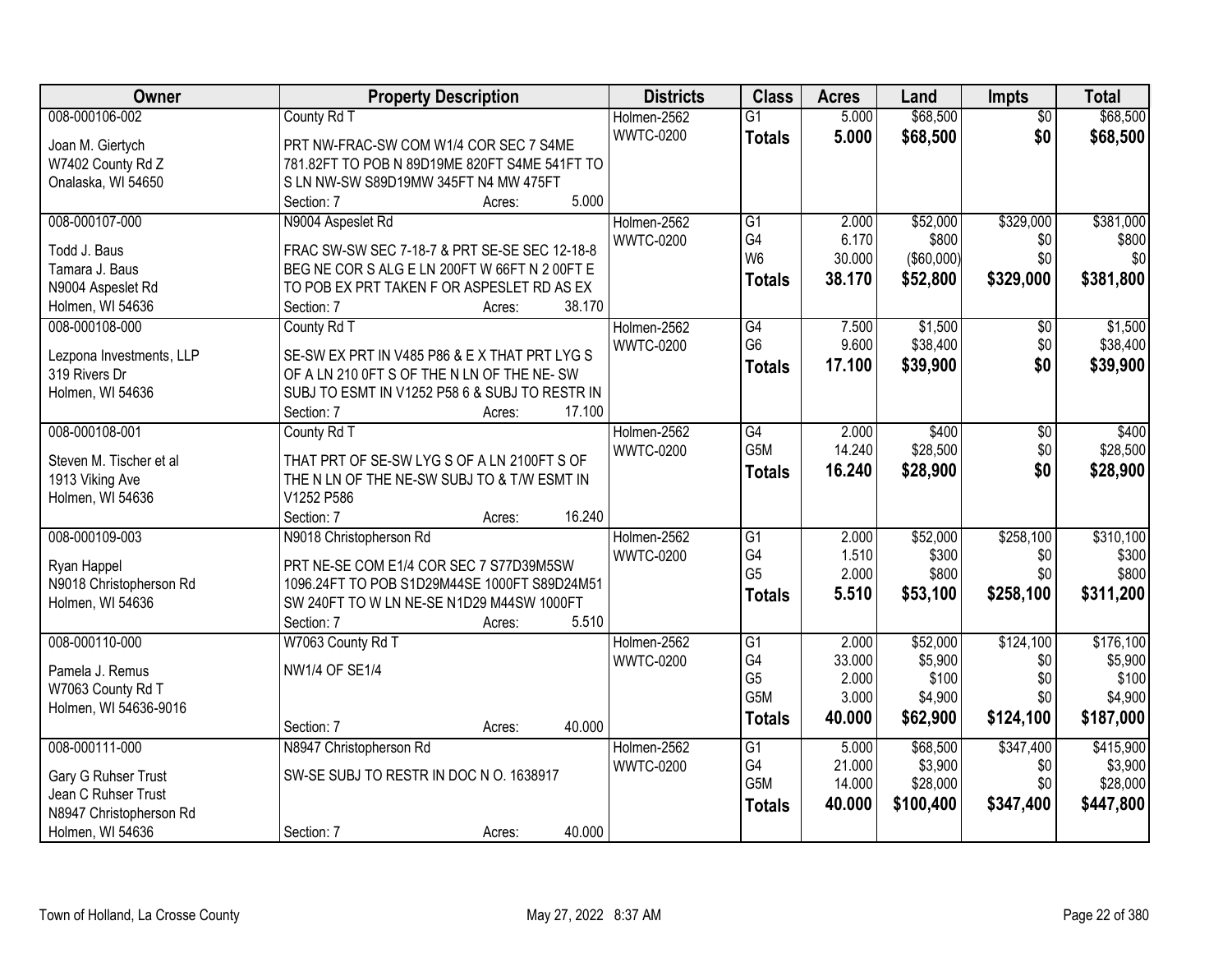| Owner                 | <b>Property Description</b>                      | <b>Districts</b> | <b>Class</b>           | <b>Acres</b> | Land        | <b>Impts</b>    | <b>Total</b> |
|-----------------------|--------------------------------------------------|------------------|------------------------|--------------|-------------|-----------------|--------------|
| 008-000112-001        | County Rd T                                      | Holmen-2562      | G4                     | 45.130       | \$8,600     | $\overline{50}$ | \$8,600      |
| John T. Happel        | PRT NE-SE & PRT SE-SE SEC 7-18-7 & N1/2-SW-NW    | <b>WWTC-0200</b> | G <sub>5</sub>         | 15.000       | \$12,800    | \$0             | \$12,800     |
| Lisa A. Happel        | SEC 17-18-7 & PRT NE-NE & PRT SE-NE SE C         |                  | G5M                    | 36.000       | \$63,000    | \$0             | \$63,000     |
| W5694 Baker Rd        | 18-18-7 BEG E1/4 COR SEC 7 S0D33M37SE            |                  | <b>Totals</b>          | 96.130       | \$84,400    | \$0             | \$84,400     |
| Holmen, WI 54636      | 96.130<br>Section: 7<br>Acres:                   |                  |                        |              |             |                 |              |
| 008-000112-100        | County Rd T                                      | Holmen-2562      | $\overline{\text{X3}}$ | 1.250        | \$0         | $\overline{50}$ | \$0          |
|                       |                                                  | <b>WWTC-0200</b> | <b>Totals</b>          | 1.250        | \$0         | \$0             | \$0          |
| Lacrosse County       | PRT NE-SW & PRT CSM NO. 173 VOL 1 LOTS 1 & 2     |                  |                        |              |             |                 |              |
| 212 6th St N 2400     | TAKEN FOR C TH-T AS SHOWN ON CSM NO. 173         |                  |                        |              |             |                 |              |
| La Crosse, WI 54601   | VOL 1 & AS EX IN DOC NO. 14 46651 & AS SHOWN OF  |                  |                        |              |             |                 |              |
|                       | 1.250<br>Section: 7<br>Acres:                    |                  |                        |              |             |                 |              |
| 008-000113-000        | W6498 County Rd T                                | Holmen-2562      | $\overline{G1}$        | 2.500        | \$56,300    | \$259,800       | \$316,100    |
| Gene L. Lafond        | NE1/4 OF NE1/4 T/W ESMT IN V 1274 P357 & SUBJ TO | <b>WWTC-0200</b> | G4                     | 2.500        | \$300       | \$0             | \$300        |
| Judith M. Lafond      | <b>ESMT IN V1314 P935</b>                        |                  | W <sub>6</sub>         | 35.000       | (\$128,800) | \$0             | \$0          |
| W6498 County Rd T     |                                                  |                  | <b>Totals</b>          | 40.000       | \$56,600    | \$259,800       | \$316,400    |
| Holmen, WI 54636-0202 | 40.000<br>Section: 8<br>Acres:                   |                  |                        |              |             |                 |              |
| 008-000114-001        | W6632 County Rd T                                | Holmen-2562      | G1                     | 2.750        | \$58,400    | \$248,400       | \$306,800    |
|                       |                                                  |                  | G4                     | 9.000        | \$1,200     |                 | \$1,200      |
| Jason A. Holter       | SW-NE EX CSM NO. 154 VOL 4 L OT 1 DOC NO.        | <b>WWTC-0200</b> | G <sub>5</sub>         | 0.400        | \$200       | \$0<br>\$0      | \$200        |
| Keri L. Holter        | 1040195 & EX CO M E1/4 COR SEC 8-18-7 S89D44     |                  | G5M                    | 22.870       | \$45,800    | \$0             | \$45,800     |
| W6632 County Rd T     | M10SW 1594.12FT ALG S LN NE1 /4 TO POB           |                  |                        |              |             |                 |              |
| Holmen, WI 54636      | 35.020<br>Section: 8<br>Acres:                   |                  | <b>Totals</b>          | 35.020       | \$105,600   | \$248,400       | \$354,000    |
| 008-000114-002        | W6626 County Rd T                                | Holmen-2562      | $\overline{G1}$        | 2.270        | \$54,300    | \$148,200       | \$202,500    |
|                       |                                                  | <b>WWTC-0200</b> | <b>Totals</b>          | 2.270        | \$54,300    | \$148,200       | \$202,500    |
| Herbert G. Miller     | CERTIFIED SURVEY MAP NO. 154 VOL 4 DOC NO.       |                  |                        |              |             |                 |              |
| Linda K. Miller       | 1040195 LOT 1 EX W 6FT & CERTIFIED SURVEY MAP    |                  |                        |              |             |                 |              |
| W6626 County Rd T     | NO. 65 VOL 17 DOC NO. 1 697099 E 6FT OF SLY      |                  |                        |              |             |                 |              |
| Holmen, WI 54636      | 2.270<br>Section: 8<br>Acres:                    |                  |                        |              |             |                 |              |
| 008-000114-003        | W6628 County Rd T                                | Holmen-2562      | $\overline{G1}$        | 2.340        | \$54,900    | \$210,800       | \$265,700    |
| Michael G. Ammann     | CERTIFIED SURVEY MAP NO. 65 VOL 17 DOC NO.       | <b>WWTC-0200</b> | <b>Totals</b>          | 2.340        | \$54,900    | \$210,800       | \$265,700    |
| Honnie L. Ammann      | 1697099 LOT 2 EX E 6FT OF SLY 317FT & INC L PRT  |                  |                        |              |             |                 |              |
| W6628 County Rd T     | SW-NE COM E1/4 COR SEC 8-18-7 S89D44M10SW        |                  |                        |              |             |                 |              |
| Holmen, WI 54636      | 2.340<br>Section: 8<br>Acres:                    |                  |                        |              |             |                 |              |
| 008-000115-000        | W6530 County Rd T                                | Holmen-2562      | $\overline{G1}$        | 2.000        | \$52,000    | \$182,300       | \$234,300    |
|                       |                                                  | <b>WWTC-0200</b> | G <sub>6</sub>         | 29.980       | \$119,900   | \$0             | \$119,900    |
| Timothy D. Coyle      | SE-NE EX COM E1/4 COR S89D 4 4M10SW 536.67FT     |                  | <b>Totals</b>          | 31.980       | \$171,900   | \$182,300       | \$354,200    |
| Doris S. Coyle        | TO POB S89D 44M10SW 748FT N 467FT N89D 4         |                  |                        |              |             |                 |              |
| W6530 County Rd T     | 4M10SE 748FT S 467FT TO POB SUBJ TO DEED         |                  |                        |              |             |                 |              |
| Holmen, WI 54636      | 31.980<br>Section: 8<br>Acres:                   |                  |                        |              |             |                 |              |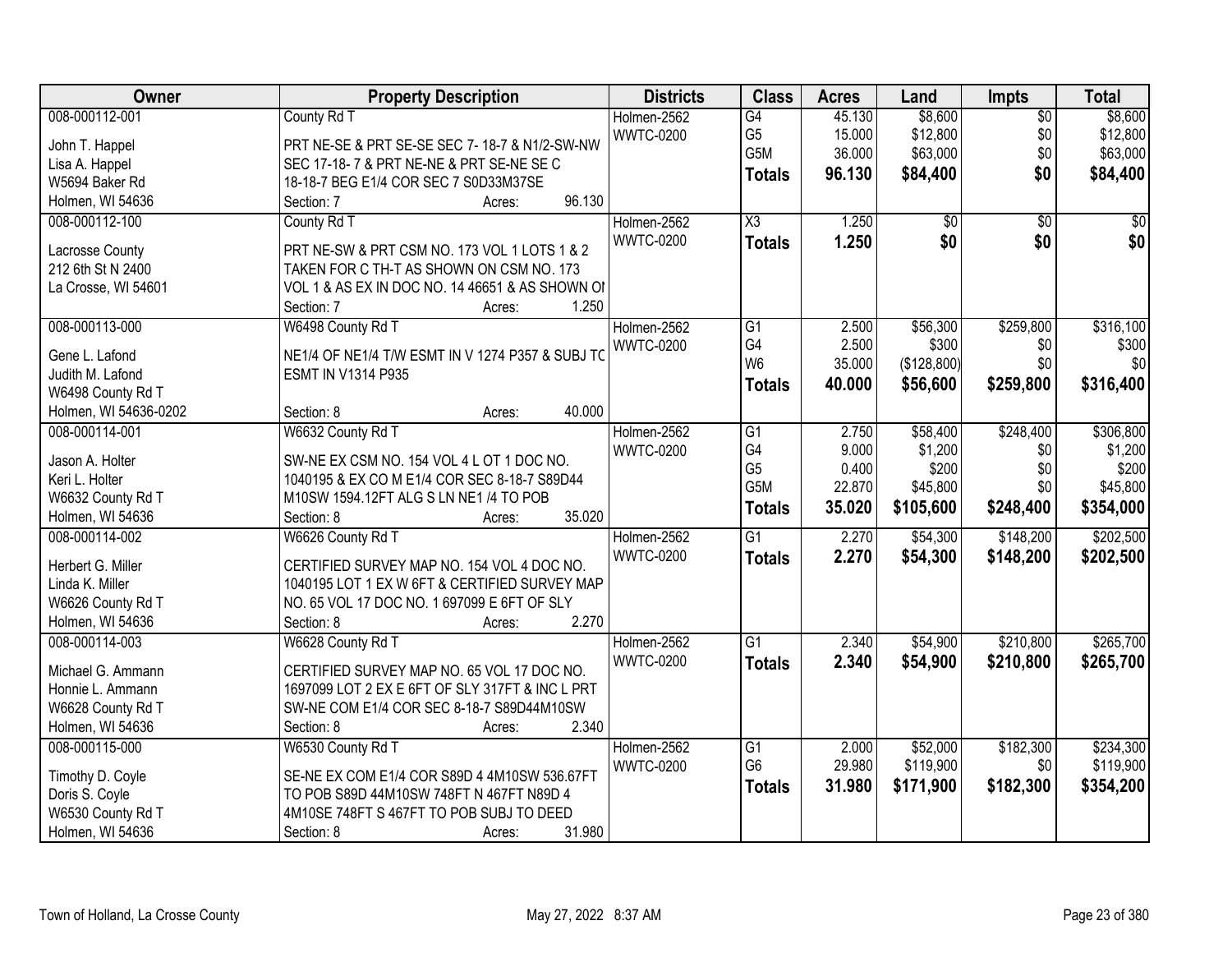| Owner              | <b>Property Description</b>                    | <b>Districts</b> | <b>Class</b>                     | <b>Acres</b>   | Land              | Impts      | <b>Total</b>      |
|--------------------|------------------------------------------------|------------------|----------------------------------|----------------|-------------------|------------|-------------------|
| 008-000115-001     | W6570 County Rd T                              | Holmen-2562      | $\overline{G1}$                  | 8.020          | \$80,600          | \$274,600  | \$355,200         |
| Michael J. Beranek | PRT SE-NE COM E1/4 COR S89D 44M10SW 536.67FT   | <b>WWTC-0200</b> | <b>Totals</b>                    | 8.020          | \$80,600          | \$274,600  | \$355,200         |
| Julie L. Beranek   | TO POB S89D 44M10SW 748FT N467FT N89D44 M      |                  |                                  |                |                   |            |                   |
| W6570 County Rd T  | 10SE 748FT S 467FT TO POB                      |                  |                                  |                |                   |            |                   |
| Holmen, WI 54636   | 8.020<br>Section: 8<br>Acres:                  |                  |                                  |                |                   |            |                   |
| 008-000116-000     | W6680 County Rd T                              | Holmen-2562      | $\overline{G1}$                  | 2.000          | \$60,000          | \$259,700  | \$319,700         |
| Robert F. Maas     | PRT GOVT LOT 1 BEG SW COR N 33FT N39D12ME      | <b>WWTC-0200</b> | G <sub>5</sub>                   | 11.500         | \$9,800           | \$0        | \$9,800           |
| Geraldine E. Maas  | 92.5FT S85 D27 ME 651.05FT N6D19ME 481.3FT     |                  | G <sub>6</sub>                   | 6.160          | \$24,600          | \$0        | \$24,600          |
| W6680 County Rd T  | N12D47MW 751FT TO S BANK OF RIVER TH NE ALG    |                  | <b>Totals</b>                    | 19.660         | \$94,400          | \$259,700  | \$354,100         |
| Holmen, WI 54636   | 19.660<br>Section: 8<br>Acres:                 |                  |                                  |                |                   |            |                   |
| 008-000116-001     | W6692 County Rd T                              | Holmen-2562      | G1                               | 5.910          | \$80,100          | \$264,200  | \$344,300         |
|                    |                                                | <b>WWTC-0200</b> | <b>Totals</b>                    | 5.910          | \$80,100          | \$264,200  | \$344,300         |
| Carl J. Hershey    | PRT GOVERNMENT LOT 1 COM SW COR N 33FT TO      |                  |                                  |                |                   |            |                   |
| W6692 County Rd T  | POB N39D12ME 9 2.5FT S85D27ME 282.05FT N3D     |                  |                                  |                |                   |            |                   |
| Holmen, WI 54636   | 5ME 1048FT TO SLY BANK SWLY ALG BANK TO W LN   |                  |                                  |                |                   |            |                   |
|                    | 5.910<br>Section: 8<br>Acres:                  |                  |                                  |                |                   |            |                   |
| 008-000116-002     | County Rd T                                    | Holmen-2562      | $\overline{G1}$                  | 6.730          | \$83,400          | \$0        | \$83,400          |
| Robert F. Maas     | PRT GOVT LOT 1 COM SW COR N 33FT N39D12ME      | <b>WWTC-0200</b> | G <sub>5</sub>                   | 2.000          | \$1,700           | \$0        | \$1,700           |
| Geraldine E. Maas  | 92.5FT S85D 27 ME 282.05FT POB S85D27ME 369 FT |                  | <b>Totals</b>                    | 8.730          | \$85,100          | \$0        | \$85,100          |
| W6680 County Rd T  | N6D19ME 481.3FT N12D 47MW 751FT TO S BANK      |                  |                                  |                |                   |            |                   |
| Holmen, WI 54636   | 8.730<br>Section: 8<br>Acres:                  |                  |                                  |                |                   |            |                   |
| 008-000117-000     | W6698 County Rd T                              | Holmen-2562      | $\overline{G1}$                  | 2.000          | \$60,000          | \$69,600   | \$129,600         |
|                    |                                                | <b>WWTC-0200</b> | G4                               | 1.000          | \$100             | \$0        | \$100             |
| Steven R. Bruha    | GOVERNMENT LOT 2 EX W 330FT SUBJ TO & T/W      |                  | G <sub>5</sub>                   | 2.000          | \$4,500           | \$0        | \$4,500           |
| W6698 County Rd T  | ESMT OVER S 66 FT OF E 66FT SUBJ TO RESTR IN   |                  | G <sub>6</sub>                   | 22.000         | \$88,000          | \$0        | \$88,000          |
| Holmen, WI 54636   | DOC NO. 1596809                                |                  | <b>Totals</b>                    | 27.000         | \$152,600         | \$69,600   | \$222,200         |
|                    | 27.000<br>Section: 8<br>Acres:                 |                  |                                  |                |                   |            |                   |
| 008-000117-001     | County Rd T                                    | Holmen-2562      | G4                               | 4.000          | \$500             | \$0        | \$500             |
| Jon M. Olson       | W 330FT OF GOVERNMENT LOT 2 T/W 35FT ESMT      | <b>WWTC-0200</b> | G <sub>5</sub><br>G <sub>6</sub> | 1.000<br>5.000 | \$900<br>\$20,000 | \$0<br>\$0 | \$900<br>\$20,000 |
| Jane L. Olson      | OVER E 35FT OF SW-NW SUBJ TO RESTR IN DOC      |                  |                                  |                |                   |            |                   |
| N8345 Ducke Dr     | NO. 1788686                                    |                  | <b>Totals</b>                    | 10.000         | \$21,400          | \$0        | \$21,400          |
| Holmen, WI 54636   | 10.000<br>Section: 8<br>Acres:                 |                  |                                  |                |                   |            |                   |
| 008-000118-001     | W6802 County Rd T                              | Holmen-2562      | $\overline{G1}$                  | 10.000         | \$88,500          | \$78,500   | \$167,000         |
| Jon M. Olson       | E 330FT NW-NW T/W 35FT ESMT IN SW-NW SUBJ TO   | <b>WWTC-0200</b> | <b>Totals</b>                    | 10.000         | \$88,500          | \$78,500   | \$167,000         |
| Jane L. Olson      | RESTR IN DO C NO. 1788686                      |                  |                                  |                |                   |            |                   |
| N8345 Ducke Dr     |                                                |                  |                                  |                |                   |            |                   |
| Holmen, WI 54636   | 10.000<br>Section: 8<br>Acres:                 |                  |                                  |                |                   |            |                   |
|                    |                                                |                  |                                  |                |                   |            |                   |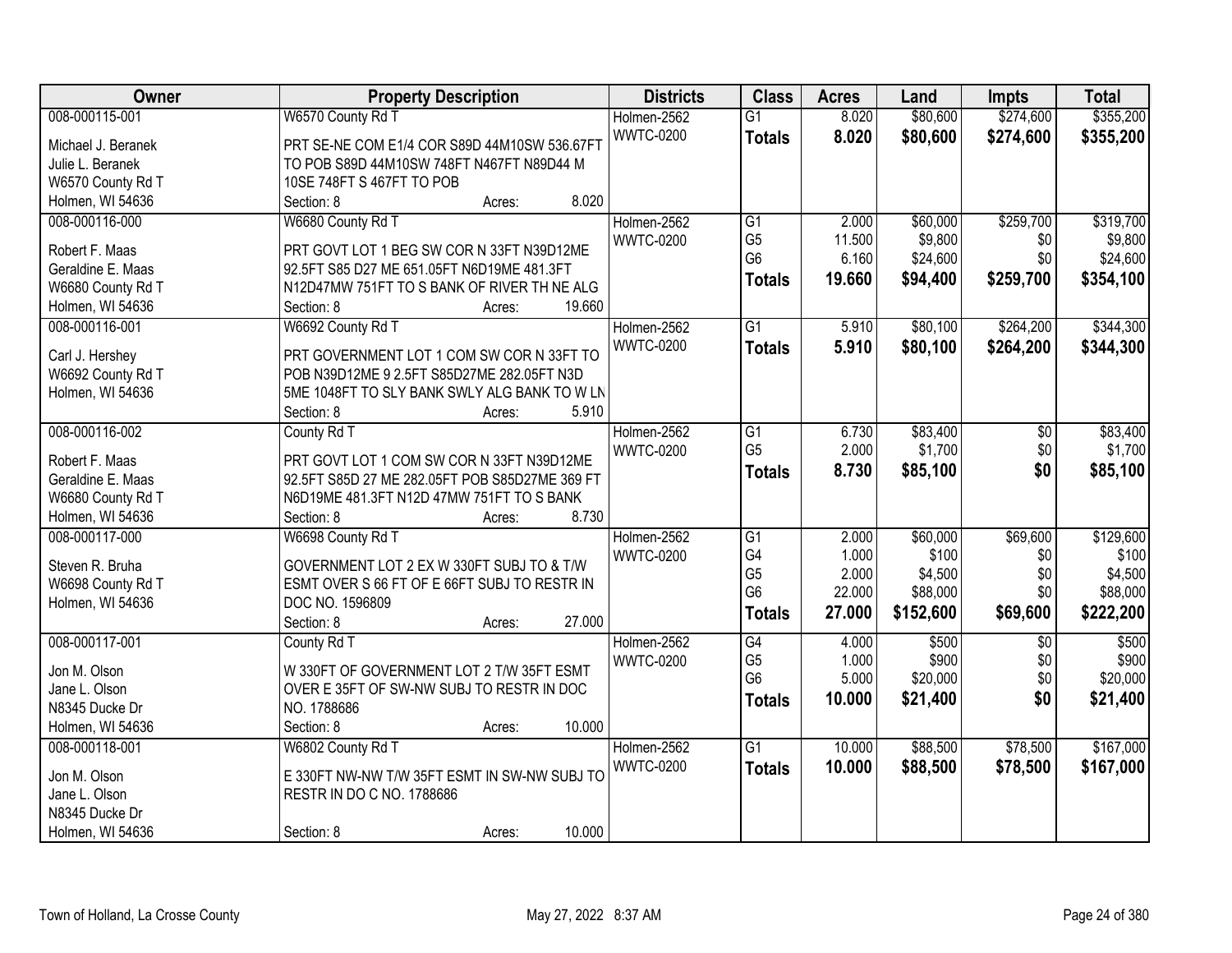| Owner                |                                                | <b>Property Description</b> | <b>Districts</b> | <b>Class</b>    | <b>Acres</b> | Land            | Impts           | <b>Total</b>    |
|----------------------|------------------------------------------------|-----------------------------|------------------|-----------------|--------------|-----------------|-----------------|-----------------|
| 008-000118-005       | Heram Rd                                       |                             | Holmen-2562      | $\overline{X4}$ | 0.909        | $\overline{60}$ | $\overline{30}$ | $\overline{50}$ |
| Town of Holland      | PRT HERAM RD DESC IN V654 P7 88                |                             | <b>WWTC-0200</b> | <b>Totals</b>   | 0.909        | \$0             | \$0             | \$0             |
| W7937 County Rd Mh   |                                                |                             |                  |                 |              |                 |                 |                 |
| Holmen, WI 54636     |                                                |                             |                  |                 |              |                 |                 |                 |
|                      | Section: 8                                     | Acres:                      | 0.909            |                 |              |                 |                 |                 |
| 008-000118-006       | N6863 Heram Rd                                 |                             | Holmen-2562      | $\overline{G1}$ | 9.500        | \$86,500        | \$507,500       | \$594,000       |
|                      |                                                |                             | <b>WWTC-0200</b> | <b>Totals</b>   | 9.500        | \$86,500        | \$507,500       | \$594,000       |
| Shelley L. Lynne     | PRT NW-NW SEC 8-18-7 & PRT N E-NE SEC 7-18-7   |                             |                  |                 |              |                 |                 |                 |
| W6863 Heram Rd       | COM NE COR S EC 7 S15D29M41SW 113.72FT TO      |                             |                  |                 |              |                 |                 |                 |
| Holmen, WI 54636     | SLY R/W HERAM RD & POB ALG SLY R/W ALG CURV    |                             |                  |                 |              |                 |                 |                 |
|                      | Section: 8                                     | Acres:                      | 9.500            |                 |              |                 |                 |                 |
| 008-000118-007       | County Rd T                                    |                             | Holmen-2562      | $\overline{G1}$ | 11.060       | \$92,700        | $\overline{50}$ | \$92,700        |
| Alan John Bruha      | PRT NW-NW COM NW COR SEC 8 S 45D37M34SE        |                             | <b>WWTC-0200</b> | <b>Totals</b>   | 11.060       | \$92,700        | \$0             | \$92,700        |
| Janice M. Bruha      | 663.06FT TO NLY R /W HERAM RD & POB            |                             |                  |                 |              |                 |                 |                 |
| 218 Avalon St        | N87D41M47S E 513.66FT S1D37M32SE 872.45 FT TO  |                             |                  |                 |              |                 |                 |                 |
| Wood River, IL 62095 | Section: 8                                     | Acres:                      | 11.060           |                 |              |                 |                 |                 |
| 008-000119-000       | W6896 County Rd T                              |                             | Holmen-2562      | $\overline{G1}$ | 1.290        | \$37,800        | \$79,600        | \$117,400       |
|                      |                                                |                             | <b>WWTC-0200</b> | <b>Totals</b>   | 1.290        | \$37,800        | \$79,600        | \$117,400       |
| Brian R. Powers      | PRT SW-NW COM SW COR N5DW 33 FT TO N LN        |                             |                  |                 |              |                 |                 |                 |
| Lisa M. Krause       | CTH-T & POB N5DW 450FT N85DE 124FT S5DE 450F   |                             |                  |                 |              |                 |                 |                 |
| W6896 County Rd T    | T S85DW 124FT TO POB SUBJ TO ESMT IN V666      |                             |                  |                 |              |                 |                 |                 |
| Holmen, WI 54636     | Section: 8                                     | Acres:                      | 1.290            |                 |              |                 |                 |                 |
| 008-000121-000       | County Rd T                                    |                             | Holmen-2562      | $\overline{G1}$ | 1.060        | \$4,200         | $\overline{50}$ | \$4,200         |
| Jon M. Olson         | E 35FT SW-NW SUBJ TO ESMT IN V597 P172 & SUBJ  |                             | <b>WWTC-0200</b> | <b>Totals</b>   | 1.060        | \$4,200         | \$0             | \$4,200         |
| Jane L. Olson        | TO RESTR IN DOC NO. 1788686                    |                             |                  |                 |              |                 |                 |                 |
| N8345 Ducke Dr       |                                                |                             |                  |                 |              |                 |                 |                 |
| Holmen, WI 54636     | Section: 8                                     | Acres:                      | 1.060            |                 |              |                 |                 |                 |
| 008-000121-003       | W6886 County Rd T                              |                             | Holmen-2562      | $\overline{G1}$ | 3.030        | \$60,600        | \$248,500       | \$309,100       |
|                      |                                                |                             | <b>WWTC-0200</b> | <b>Totals</b>   | 3.030        | \$60,600        | \$248,500       | \$309,100       |
| Kevin R. Nelson      | PRT SW-NW COM SW COR N 33FT E 124FT TO POB     |                             |                  |                 |              |                 |                 |                 |
| Nancy L. Nelson      | N 450FT E 360 FT S 450FT W 360FT TO POB EX CSM |                             |                  |                 |              |                 |                 |                 |
| W6886 County Rd T    | NO. 84 VOL 10 DOC NO. 1 316409 SUBJ TO & T/W   |                             |                  |                 |              |                 |                 |                 |
| Holmen, WI 54636     | Section: 8                                     | Acres:                      | 3.030            |                 |              |                 |                 |                 |
| 008-000121-004       | W6898 County Rd T                              |                             | Holmen-2562      | $\overline{G1}$ | 1.620        | \$44,400        | \$238,200       | \$282,600       |
| Ryan N. Nelson       | CERTIFIED SURVEY MAP NO. 84 VOL 10 LOT 1 DOC   |                             | <b>WWTC-0200</b> | <b>Totals</b>   | 1.620        | \$44,400        | \$238,200       | \$282,600       |
| W6898 County Rd T    | NO. 1316409 SUBJ TO WA IN DOC NO. 15944 60     |                             |                  |                 |              |                 |                 |                 |
| Holmen, WI 54636     |                                                |                             |                  |                 |              |                 |                 |                 |
|                      | Section: 8                                     |                             | 1.620            |                 |              |                 |                 |                 |
|                      |                                                | Acres:                      |                  |                 |              |                 |                 |                 |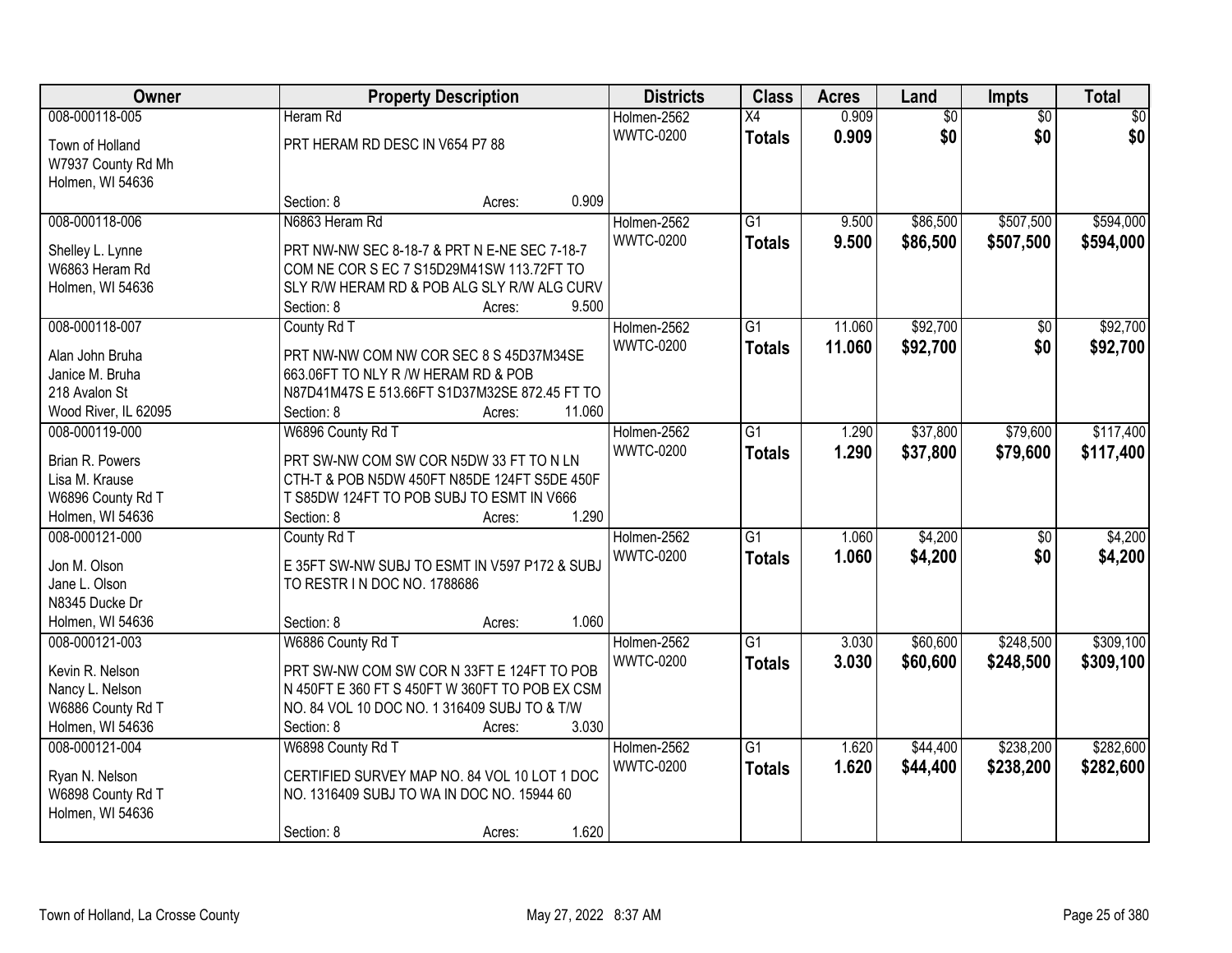| Owner              |                                               | <b>Property Description</b> |        | <b>Districts</b>                | <b>Class</b>                       | <b>Acres</b>   | Land                 | <b>Impts</b>           | <b>Total</b>           |
|--------------------|-----------------------------------------------|-----------------------------|--------|---------------------------------|------------------------------------|----------------|----------------------|------------------------|------------------------|
| 008-000121-005     | W6894 County Rd T                             |                             |        | Holmen-2562<br><b>WWTC-0200</b> | $\overline{G1}$<br><b>Totals</b>   | 3.380<br>3.380 | \$62,000<br>\$62,000 | \$208,900<br>\$208,900 | \$270,900<br>\$270,900 |
| Ricky N. Nelson    | CERTIFIED SURVEY MAP NO. 84 VOL 10 LOT 2 DOC  |                             |        |                                 |                                    |                |                      |                        |                        |
| W6894 County Rd T  | NO. 1316409 T/W WA IN DOC NO. 1594460         |                             |        |                                 |                                    |                |                      |                        |                        |
| Holmen, WI 54636   | Section: 8                                    | Acres:                      | 3.380  |                                 |                                    |                |                      |                        |                        |
| 008-000121-006     | County Rd T                                   |                             |        | Holmen-2562                     | $\overline{G1}$                    | 0.690          | \$2,800              | $\overline{50}$        | \$2,800                |
|                    |                                               |                             |        | <b>WWTC-0200</b>                | <b>Totals</b>                      | 0.690          | \$2,800              | \$0                    | \$2,800                |
| Ricky N. Nelson    | CERTIFIED SURVEY MAP NO. 84 VOL 10 OL 1 DOC   |                             |        |                                 |                                    |                |                      |                        |                        |
| Judith L. Nelson   | NO. 1316409 SUBJ TO DR AGREE & ESMT IN V 1680 |                             |        |                                 |                                    |                |                      |                        |                        |
| W6894 County Rd T  | P847 & T/W WA IN DOC NO . 1594460             |                             |        |                                 |                                    |                |                      |                        |                        |
| Holmen, WI 54636   | Section: 8                                    | Acres:                      | 0.690  |                                 |                                    |                |                      |                        |                        |
| 008-000121-007     | W6836 County Rd T                             |                             |        | Holmen-2562                     | G1                                 | 4.000          | \$64,500             | \$202,900              | \$267,400              |
| Jay A. Just        | CERTIFIED SURVEY MAP NO. 17 VOL 15 LOT 1 DOC  |                             |        | <b>WWTC-0200</b>                | <b>Totals</b>                      | 4.000          | \$64,500             | \$202,900              | \$267,400              |
| W6836 County Rd T  | NO. 1565066                                   |                             |        |                                 |                                    |                |                      |                        |                        |
| Holmen, WI 54636   |                                               |                             |        |                                 |                                    |                |                      |                        |                        |
|                    | Section: 8                                    | Acres:                      | 4.000  |                                 |                                    |                |                      |                        |                        |
| 008-000121-008     | W6860 County Rd T                             |                             |        | Holmen-2562                     | $\overline{G1}$                    | 2.000          | \$52,000             | \$415,600              | \$467,600              |
| Leroy C. Wipf      | CERTIFIED SURVEY MAP NO. 17 VOL 15 LOT 2 DOC  |                             |        | <b>WWTC-0200</b>                | G4                                 | 10.120         | \$1,400              | \$0                    | \$1,400                |
| Jennifer P. Wipf   | NO. 1565066 SUBJ TO RESTR IN DOC NO. 17 12311 |                             |        |                                 | G5M                                | 0.500          | \$800                | \$0                    | \$800                  |
| W6860 County Rd T  |                                               |                             |        |                                 | <b>Totals</b>                      | 12.620         | \$54,200             | \$415,600              | \$469,800              |
| Holmen, WI 54636   | Section: 8                                    | Acres:                      | 12.620 |                                 |                                    |                |                      |                        |                        |
| 008-000121-009     | County Rd T                                   |                             |        | Holmen-2562                     | $\overline{G4}$                    | 9.250          | \$1,200              | \$0                    | \$1,200                |
|                    |                                               |                             |        | <b>WWTC-0200</b>                | G <sub>5</sub> M                   | 1.750          | \$3,500              | \$0                    | \$3,500                |
| Jay A. Just        | CERTIFIED SURVEY MAP NO. 17 VOL 15 LOT 3 DOC  |                             |        |                                 | <b>Totals</b>                      | 11.000         | \$4,700              | \$0                    | \$4,700                |
| W6836 County Rd T  | NO. 1565066                                   |                             |        |                                 |                                    |                |                      |                        |                        |
| Holmen, WI 54636   |                                               |                             |        |                                 |                                    |                |                      |                        |                        |
|                    | Section: 8                                    | Acres:                      | 11.000 |                                 |                                    |                |                      |                        |                        |
| 008-000122-000     | County Rd T                                   |                             |        | Holmen-2562                     | G4                                 | 5.000          | \$800                | $\sqrt{6}$             | \$800                  |
| Jon M. Olson       | NW-SE-NW & W1/2-SW-SE-NW SUB J TO RESTR IN    |                             |        | <b>WWTC-0200</b>                | G <sub>5</sub><br>G <sub>5</sub> M | 4.000          | \$9,000              | \$0                    | \$9,000                |
| Jane L. Olson      | DOC NO. 178868 6                              |                             |        |                                 |                                    | 5.660          | \$9,200              | \$0                    | \$9,200                |
| N8345 Ducke Dr     |                                               |                             |        |                                 | <b>Totals</b>                      | 14.660         | \$19,000             | \$0                    | \$19,000               |
| Holmen, WI 54636   | Section: 8                                    | Acres:                      | 14.660 |                                 |                                    |                |                      |                        |                        |
| 008-000122-001     | W6762 County Rd T                             |                             |        | Holmen-2562                     | $\overline{G1}$                    | 3.000          | \$60,500             | \$207,600              | \$268,100              |
| Daniel J. Jarecki  | E1/2-SW-SE-NW EX PRT TAKEN F OR CTH-T AS ON   |                             |        | <b>WWTC-0200</b>                | G <sub>6</sub>                     | 1.940          | \$7,800              | \$0                    | \$7,800                |
| Barbara J. Jarecki | PLAN NO. 18 & AS IN V828 P731                 |                             |        |                                 | <b>Totals</b>                      | 4.940          | \$68,300             | \$207,600              | \$275,900              |
| W6762 County Rd T  |                                               |                             |        |                                 |                                    |                |                      |                        |                        |
| Holmen, WI 54636   | Section: 8                                    | Acres:                      | 4.940  |                                 |                                    |                |                      |                        |                        |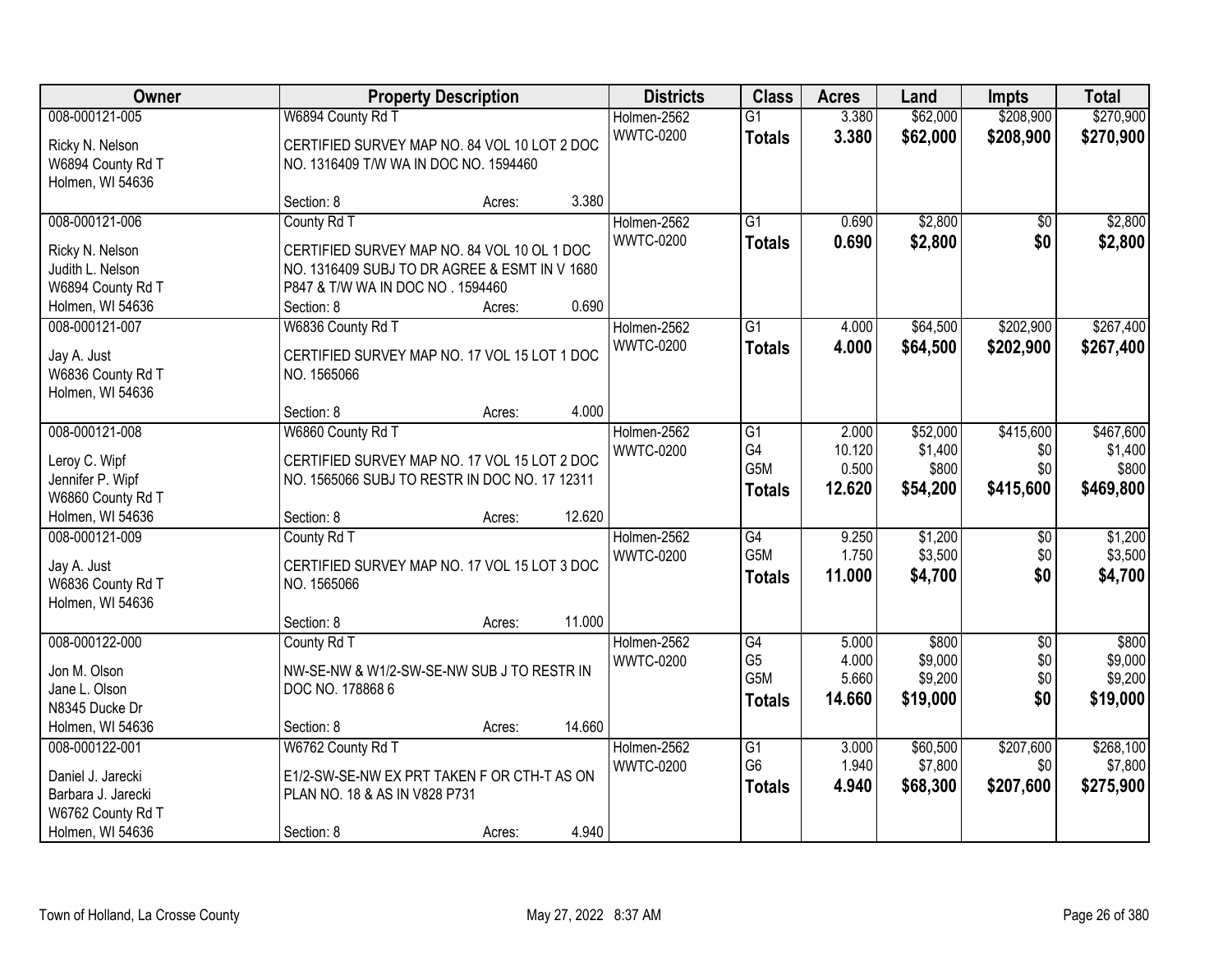| Owner               | <b>Property Description</b>                       | <b>Districts</b> | <b>Class</b>           | <b>Acres</b> | Land     | <b>Impts</b>    | <b>Total</b> |
|---------------------|---------------------------------------------------|------------------|------------------------|--------------|----------|-----------------|--------------|
| 008-000122-003      | W6724 County Rd T                                 | Holmen-2562      | $\overline{G1}$        | 5.100        | \$68,900 | \$345,300       | \$414,200    |
| Brett J. Linskey    | PRT SE-NW COM NE COR S1D41ME 330.09FT TO          | <b>WWTC-0200</b> | <b>Totals</b>          | 5.100        | \$68,900 | \$345,300       | \$414,200    |
| Rachelle M. Mcmahon | POB S1D41ME 330 .09FT S89D38MW 681.64FT N1D5      |                  |                        |              |          |                 |              |
| W6724 County Rd T   | 9MW 23.72FT N1D18ME 306.37FT N89D38ME             |                  |                        |              |          |                 |              |
| Holmen, WI 54636    | 5.100<br>Section: 8<br>Acres:                     |                  |                        |              |          |                 |              |
| 008-000122-004      | W6726 County Rd T                                 | Holmen-2562      | $\overline{G1}$        | 3.000        | \$60,500 | \$302,600       | \$363,100    |
| Homer A. Mills      | CERTIFIED SURVEY MAP NO. 163 VOL 1 LOT 1 DOC      | <b>WWTC-0200</b> | G <sub>6</sub>         | 1.980        | \$7,900  | \$0             | \$7,900      |
| Deborah G. Mills    | NO. 909607 SUBJ TO RESTR IN DOC NO. 144 6708      |                  | <b>Totals</b>          | 4.980        | \$68,400 | \$302,600       | \$371,000    |
| W6726 County Rd T   |                                                   |                  |                        |              |          |                 |              |
| Holmen, WI 54636    | 4.980<br>Section: 8<br>Acres:                     |                  |                        |              |          |                 |              |
| 008-000122-005      | W6728 County Rd T                                 | Holmen-2562      | G1                     | 9.620        | \$87,000 | \$166,900       | \$253,900    |
|                     |                                                   | <b>WWTC-0200</b> | <b>Totals</b>          | 9.620        | \$87,000 | \$166,900       | \$253,900    |
| Douglas L. Stellick | PRT SE-NW COM NE COR S1D41ME 660.18FT TO          |                  |                        |              |          |                 |              |
| Karin R. Stellick   | POB S1D41ME 660 .18FT N89D56MW 678.18FT N1D5      |                  |                        |              |          |                 |              |
| W6728 County Rd T   | 9MW 635.39FT N89D38ME 681.64 FT TO POB EX PRT     |                  |                        |              |          |                 |              |
| Holmen, WI 54636    | Section: 8<br>9.620<br>Acres:                     |                  |                        |              |          |                 |              |
| 008-000123-000      | N9028 Moen Rd                                     | Holmen-2562      | $\overline{G1}$        | 5.000        | \$68,500 | \$236,100       | \$304,600    |
| Gary T. Petty       | PRT NE-SW COM S1/4 COR SEC 8 N1D17M30SW           | <b>WWTC-0200</b> | G4                     | 5.000        | \$700    | \$0             | \$700        |
| Sharon K. Petty     | 1320.97FT TO POB S89D47MW 1301.75FT N1D21M15      |                  | G5M                    | 15.000       | \$30,000 | \$0             | \$30,000     |
| N9028 Moen Rd       | SW 836.43FT N89D47ME 1302.66 FT S1D17M30SE        |                  | <b>Totals</b>          | 25.000       | \$99,200 | \$236,100       | \$335,300    |
| Holmen, WI 54636    | 25.000<br>Section: 8<br>Acres:                    |                  |                        |              |          |                 |              |
| 008-000123-001      | County Rd T                                       | Holmen-2562      | $\overline{\text{X3}}$ | 5.940        | \$0      | $\overline{50}$ | \$0          |
|                     |                                                   | <b>WWTC-0200</b> | <b>Totals</b>          | 5.940        | \$0      | \$0             | \$0          |
| Lacrosse County     | THAT PRT NW-SE TAKEN FOR R/W FOR CTH-T AS         |                  |                        |              |          |                 |              |
| 212 6th St N 2400   | ON PLAN NO. 18 Z & AS IN V1099 P783 & V828 P727 8 |                  |                        |              |          |                 |              |
| La Crosse, WI 54601 | P726 & P731 & P730 & THAT PRT N1/2-SE AS EX IN V  |                  |                        |              |          |                 |              |
|                     | 5.940<br>Section: 8<br>Acres:                     |                  |                        |              |          |                 |              |
| 008-000123-002      | W6779 County Rd T                                 | Holmen-2562      | $\overline{G1}$        | 7.880        | \$80,000 | \$258,800       | \$338,800    |
| Robert E. Lee       | PRT NE-SW COM S1/4 COR SEC 8 N1D17M30SW           | <b>WWTC-0200</b> | <b>Totals</b>          | 7.880        | \$80,000 | \$258,800       | \$338,800    |
| W6779 County Rd T   | 2157.40FT TO POB S89D47MW 1302.66FT N1D21M15      |                  |                        |              |          |                 |              |
| Holmen, WI 54636    | SW 483.41FT N89D44ME 1303.16 FT S1D17M30SE        |                  |                        |              |          |                 |              |
|                     | 7.880<br>Section: 8<br>Acres:                     |                  |                        |              |          |                 |              |
| 008-000123-003      | W6709 County Rd T                                 | Holmen-2562      | $\overline{G1}$        | 3.740        | \$63,500 | \$225,900       | \$289,400    |
|                     |                                                   | <b>WWTC-0200</b> | <b>Totals</b>          | 3.740        | \$63,500 | \$225,900       | \$289,400    |
| Mark W. Fritts      | CERTIFIED SURVEY MAP NO. 25 VOL 7 LOT 1 DOC       |                  |                        |              |          |                 |              |
| Andrea K. Fritts    | NO. 1149011                                       |                  |                        |              |          |                 |              |
| W6709 County Rd T   |                                                   |                  |                        |              |          |                 |              |
| Holmen, WI 54636    | 3.740<br>Section: 8<br>Acres:                     |                  |                        |              |          |                 |              |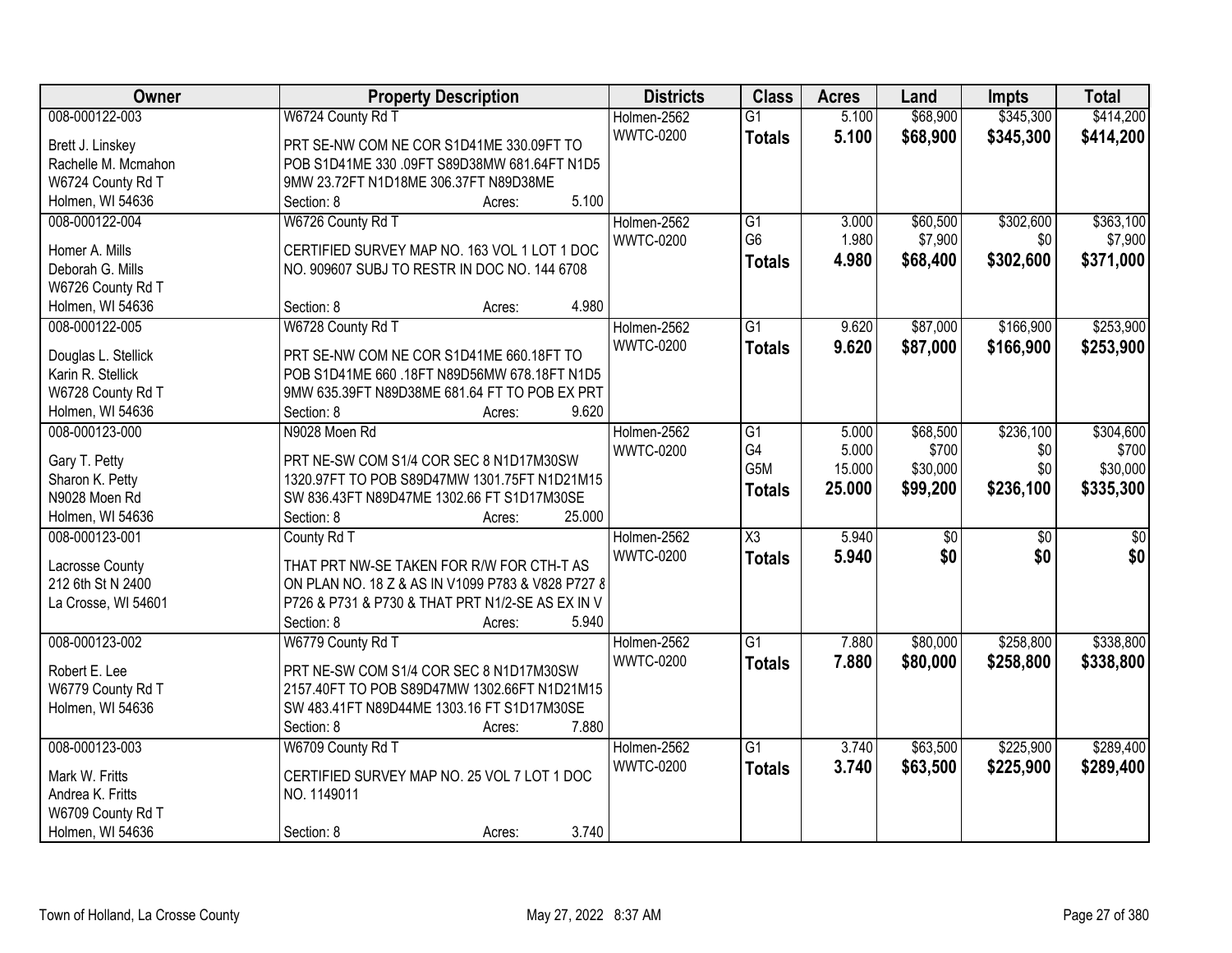| Owner                                 | <b>Property Description</b>                   |        |        | <b>Districts</b> | <b>Class</b>    | <b>Acres</b> | Land            | <b>Impts</b>    | <b>Total</b>    |
|---------------------------------------|-----------------------------------------------|--------|--------|------------------|-----------------|--------------|-----------------|-----------------|-----------------|
| 008-000124-000                        | Moen Rd                                       |        |        | Holmen-2562      | $\overline{X4}$ | 1.650        | $\overline{50}$ | $\overline{50}$ | \$0             |
| Town of Holland                       | THAT PRT NE-SW TAKEN FOR MOE N RD AS IN DOC   |        |        | <b>WWTC-0200</b> | <b>Totals</b>   | 1.650        | \$0             | \$0             | \$0             |
| W7937 County Rd Mh                    | NO. 1439748 & THAT PRT SE-NW TAKEN FOR MO EN  |        |        |                  |                 |              |                 |                 |                 |
| Holmen, WI 54636                      | RD AS IN DOC NO. 1439749 & W 20FT OF NE-SW AS |        |        |                  |                 |              |                 |                 |                 |
|                                       | Section: 8                                    | Acres: | 1.650  |                  |                 |              |                 |                 |                 |
| 008-000125-000                        | W6871 County Rd T                             |        |        | Holmen-2562      | G4              | 28.280       | \$5,100         | $\overline{50}$ | \$5,100         |
|                                       | <b>NW1/4 OF SW1/4</b>                         |        |        | <b>WWTC-0200</b> | G <sub>5</sub>  | 3.650        | \$8,000         | \$0             | \$8,000         |
| Mark D. Pederson                      |                                               |        |        |                  | G5M             | 4.500        | \$9,000         | \$0             | \$9,000         |
| Shelly A. Pederson                    |                                               |        |        |                  | G7              | 3.000        | \$42,000        | \$163,100       | \$205,100       |
| W6879 County Rd T<br>Holmen, WI 54636 | Section: 8                                    | Acres: | 39.430 |                  | <b>Totals</b>   | 39.430       | \$64,100        | \$163,100       | \$227,200       |
| 008-000126-000                        | Moen Rd                                       |        |        | Holmen-2562      | G4              | 31.000       | \$5,800         |                 | \$5,800         |
|                                       |                                               |        |        | <b>WWTC-0200</b> | G5M             | 9.000        | \$18,000        | \$0<br>\$0      | \$18,000        |
| Mark D. Pederson                      | SW1/4 OF SW1/4                                |        |        |                  |                 | 40.000       |                 | \$0             |                 |
| W6879 County Rd T                     |                                               |        |        |                  | <b>Totals</b>   |              | \$23,800        |                 | \$23,800        |
| Holmen, WI 54636                      |                                               |        |        |                  |                 |              |                 |                 |                 |
|                                       | Section: 8                                    | Acres: | 40.000 |                  |                 |              |                 |                 |                 |
| 008-000127-001                        | N8985 Moen Rd                                 |        |        | Holmen-2562      | G1              | 4.000        | \$27,000        | \$13,400        | \$40,400        |
| Daniel M. Nelson                      | SE-SW EX BEG NW COR E 330FT S 330FT W 330FT N |        |        | <b>WWTC-0200</b> | G4              | 4.500        | \$800           | \$0             | \$800           |
| Theresa L. Nelson                     | 330FT TO T O POB & EX COM NE COR S1D17M 30SE  |        |        |                  | G <sub>5</sub>  | 1.500        | \$4,500         | \$0             | \$4,500         |
| N8989 Moen Rd                         | 17.88FT S30D5M30SW 44.8 FT TO POB             |        |        |                  | G <sub>6</sub>  | 15.860       | \$63,400        | \$0             | \$63,400        |
| Holmen, WI 54636                      | Section: 8                                    | Acres: | 25.860 |                  | <b>Totals</b>   | 25.860       | \$95,700        | \$13,400        | \$109,100       |
| 008-000127-002                        | N8989 Moen Rd                                 |        |        | Holmen-2562      | $\overline{G1}$ | 2.120        | \$53,000        | \$242,300       | \$295,300       |
|                                       |                                               |        |        | <b>WWTC-0200</b> | <b>Totals</b>   | 2.120        | \$53,000        | \$242,300       | \$295,300       |
| Daniel M. Nelson                      | PRT SE-SW BEG NW COR E 330FT S 330FT W 330FT  |        |        |                  |                 |              |                 |                 |                 |
| Theresa L. Nelson                     | N 330FT TO POB EX PRT TAKEN FOR R/W IN DOC    |        |        |                  |                 |              |                 |                 |                 |
| N8989 Moen Rd                         | NO. 1439749                                   |        |        |                  |                 |              |                 |                 |                 |
| Holmen, WI 54636                      | Section: 8                                    | Acres: | 2.120  |                  |                 |              |                 |                 |                 |
| 008-000127-003                        | N8911 Moen Rd                                 |        |        | Holmen-2562      | G1              | 4.840        | \$67,900        | \$242,800       | \$310,700       |
| Jerome P. Glentz                      | CERTIFIED SURVEY MAP NO. 44 VOL 7 LOT 1 DOC   |        |        | <b>WWTC-0200</b> | <b>Totals</b>   | 4.840        | \$67,900        | \$242,800       | \$310,700       |
| Tamara A. Glentz                      | NO. 1155639                                   |        |        |                  |                 |              |                 |                 |                 |
| N8911 Moen Rd                         |                                               |        |        |                  |                 |              |                 |                 |                 |
| Holmen, WI 54636                      | Section: 8                                    | Acres: | 4.840  |                  |                 |              |                 |                 |                 |
| 008-000127-005                        | Moen Rd                                       |        |        | Holmen-2562      | $\overline{X4}$ | 0.900        | $\overline{50}$ | $\overline{30}$ | $\overline{30}$ |
|                                       |                                               |        |        | <b>WWTC-0200</b> | <b>Totals</b>   | 0.900        | \$0             | \$0             | \$0             |
| Town of Holland                       | CERTIFIED SURVEY MAP NO. 44 VOL 7 DOC NO.     |        |        |                  |                 |              |                 |                 |                 |
| W7937 County Rd Mh                    | 1155639 OUTLOT 1 EX THAT PRT LYG IN NE-SW     |        |        |                  |                 |              |                 |                 |                 |
| Holmen, WI 54636                      |                                               |        |        |                  |                 |              |                 |                 |                 |
|                                       | Section: 8                                    | Acres: | 0.900  |                  |                 |              |                 |                 |                 |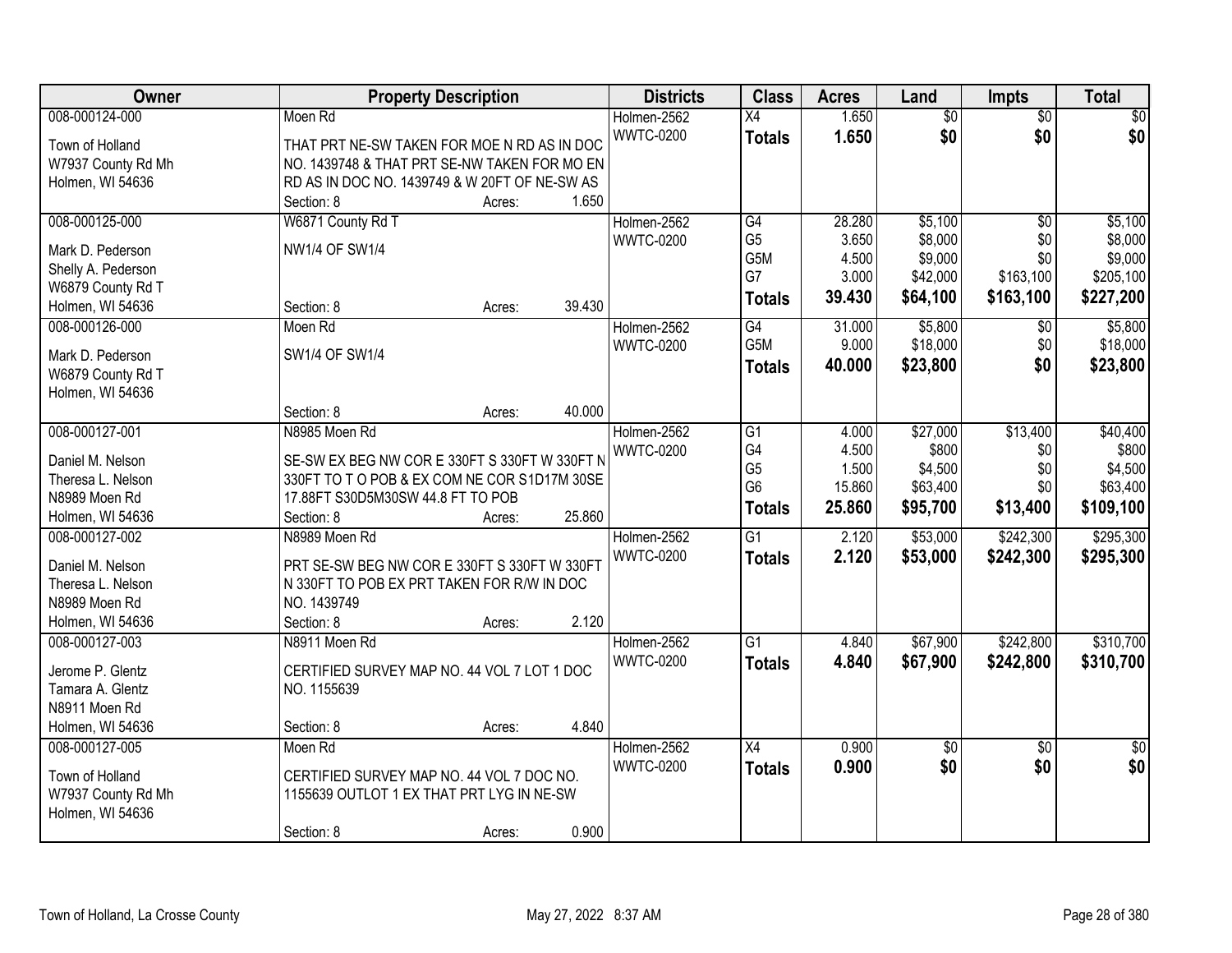| Owner                   | <b>Property Description</b>                   | <b>Districts</b>                | <b>Class</b>         | <b>Acres</b>   | Land               | <b>Impts</b>           | <b>Total</b>       |
|-------------------------|-----------------------------------------------|---------------------------------|----------------------|----------------|--------------------|------------------------|--------------------|
| 008-000127-006          | N8921 Moen Rd                                 | Holmen-2562                     | $\overline{G1}$      | 2.358          | \$55,000           | \$241,900              | \$296,900          |
| Jason W. Herrmann       | CERTIFIED SURVEY MAP NO. 128 VOL 8 LOT 1 DOC  | <b>WWTC-0200</b>                | <b>Totals</b>        | 2.358          | \$55,000           | \$241,900              | \$296,900          |
| Carrie L. Herrmann      | NO. 1218871                                   |                                 |                      |                |                    |                        |                    |
| N8921 Moen Rd           |                                               |                                 |                      |                |                    |                        |                    |
| Holmen, WI 54636        | 2.358<br>Section: 8<br>Acres:                 |                                 |                      |                |                    |                        |                    |
| 008-000127-007          | N8929 Moen Rd                                 | Holmen-2562                     | $\overline{G1}$      | 2.592          | \$57,000           | \$262,100              | \$319,100          |
| Travis D. Zabinski      | CERTIFIED SURVEY MAP NO. 128 VOL 8 LOT 2 DOC  | <b>WWTC-0200</b>                | <b>Totals</b>        | 2.592          | \$57,000           | \$262,100              | \$319,100          |
| Lacey L. Zabinski       | NO. 1218871                                   |                                 |                      |                |                    |                        |                    |
| N8929 Moen Rd           |                                               |                                 |                      |                |                    |                        |                    |
| Holmen, WI 54636        | 2.592<br>Section: 8<br>Acres:                 |                                 |                      |                |                    |                        |                    |
| 008-000128-000          | W6533 County Rd T                             | Holmen-2562                     | $\overline{G4}$      | 35.610         | \$4,200            | $\overline{30}$        | \$4,200            |
|                         |                                               | <b>WWTC-0200</b>                | G7                   | 3.500          | \$46,000           | \$153,400              | \$199,400          |
| Gregory H. Sacia        | NE-SE EX PRT TAKEN FOR CTH-T AS EX IN V868    |                                 | <b>Totals</b>        | 39.110         | \$50,200           | \$153,400              | \$203,600          |
| N8870 County Rd Tt      | P883 & PER SS 66.1024 & SS82.31(2)            |                                 |                      |                |                    |                        |                    |
| Holmen, WI 54636        |                                               |                                 |                      |                |                    |                        |                    |
|                         | 39.110<br>Section: 8<br>Acres:                |                                 |                      |                |                    |                        |                    |
| 008-000129-000          | County Rd T                                   | Holmen-2562                     | $\overline{G4}$      | 35.340         | \$3,500            | \$0                    | \$3,500            |
| Gregory H. Sacia        | NW-SE EX BEG SW COR N 330FT SELY 495FT TO PT  | <b>WWTC-0200</b>                | <b>Totals</b>        | 35.340         | \$3,500            | \$0                    | \$3,500            |
| N8870 County Rd Tt      | 198FT N OF S LN SELY TO S LN W 660FT TO POB & |                                 |                      |                |                    |                        |                    |
| Holmen, WI 54636        | EX PRT TAKEN FOR CTH- T AS ON PLAN NO. 18Z &  |                                 |                      |                |                    |                        |                    |
|                         | 35.340<br>Section: 8<br>Acres:                |                                 |                      |                |                    |                        |                    |
| 008-000130-000          |                                               | Holmen-2562                     | $\overline{G6}$      | 3.330          | \$10,800           | $\overline{50}$        | \$10,800           |
| Jeffrey D. Lindvig      | PRT NW-SE BEG SW COR N ALG W LN 330FT SELY    | <b>WWTC-0200</b>                | <b>Totals</b>        | 3.330          | \$10,800           | \$0                    | \$10,800           |
| Anita J. Lindvig        | 495FT TO PT 1 98FT N OF S LN SELY TO S LN W   |                                 |                      |                |                    |                        |                    |
| N8869 Moen Rd           | 660FT TO POB                                  |                                 |                      |                |                    |                        |                    |
| Holmen, WI 54636        | 3.330<br>Section: 8<br>Acres:                 |                                 |                      |                |                    |                        |                    |
| 008-000131-000          | N8897 Moen Rd                                 | Holmen-2562                     | $\overline{G1}$      | 2.000          | \$52,000           | \$101,000              | \$153,000          |
|                         |                                               | <b>WWTC-0200</b>                | <b>Totals</b>        | 2.000          | \$52,000           | \$101,000              | \$153,000          |
| Andrea H. Harkins et al | PRT SW-SE COM SW COR N ALG W LN 520FT TO      |                                 |                      |                |                    |                        |                    |
| 10751 County Rd Y       | POB N 521.68FT E 167FT S 521.68FT W 167FT T O |                                 |                      |                |                    |                        |                    |
| Marshfield, WI 54449    | POB T/W 33FT ESMT IN V835 P107<br>2.000       |                                 |                      |                |                    |                        |                    |
| 008-000131-001          | Section: 8<br>Acres:<br>N8869 Moen Rd         |                                 |                      |                |                    |                        |                    |
|                         |                                               | Holmen-2562<br><b>WWTC-0200</b> | G4<br>G <sub>5</sub> | 9.000<br>2.000 | \$1,700<br>\$4,500 | $\overline{50}$<br>\$0 | \$1,700<br>\$4,500 |
| Jeffrey D. Lindvig      | SW-SE EX PRT COM SW COR N ON W LN 520FT TO    |                                 | G5M                  | 23.000         | \$46,000           | \$0                    | \$46,000           |
| Anita J. Lindvig        | POB N 521.68F T E 167FT S 521.68FT W 167FT TO |                                 | G7                   | 4.000          | \$50,000           | \$283,800              | \$333,800          |
| N8869 Moen Rd           | POB SUBJ TO PERM ESMT ON W 33FT EX THE S      |                                 | <b>Totals</b>        | 38.000         | \$102,200          | \$283,800              | \$386,000          |
| Holmen, WI 54636        | 38.000<br>Section: 8<br>Acres:                |                                 |                      |                |                    |                        |                    |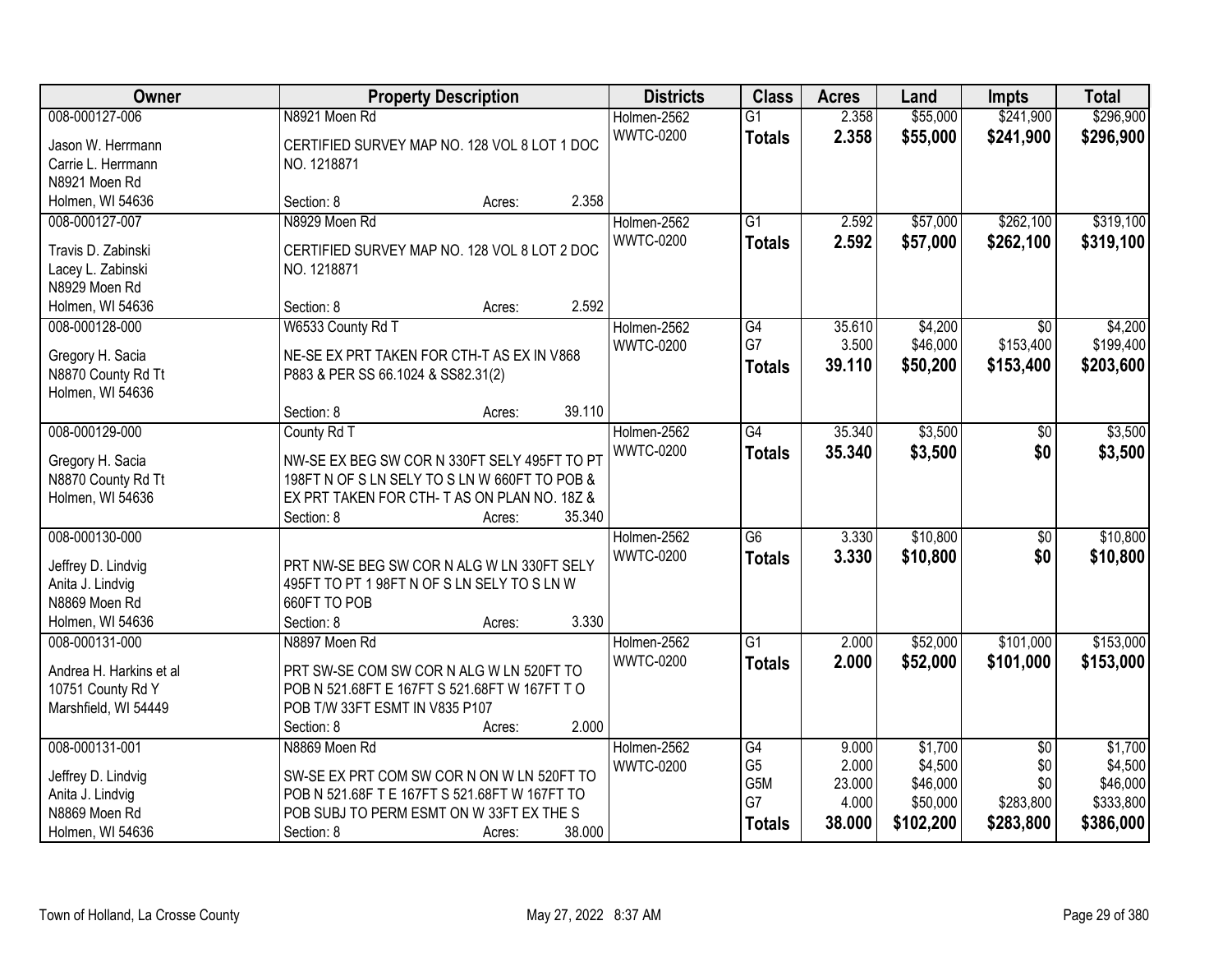| Owner                                                                                              | <b>Property Description</b>                             |        |        | <b>Districts</b>                | <b>Class</b>                                              | <b>Acres</b>                       | Land                                      | <b>Impts</b>                  | <b>Total</b>                       |
|----------------------------------------------------------------------------------------------------|---------------------------------------------------------|--------|--------|---------------------------------|-----------------------------------------------------------|------------------------------------|-------------------------------------------|-------------------------------|------------------------------------|
| 008-000132-000                                                                                     | County Rd T                                             |        |        | Holmen-2562                     | $\overline{G4}$                                           | 40.000                             | \$3,800                                   | $\overline{50}$               | \$3,800                            |
| Gregory H. Sacia<br>N8870 County Rd Tt<br>Holmen, WI 54636                                         | SE1/4 OF SE1/4                                          |        |        | <b>WWTC-0200</b>                | <b>Totals</b>                                             | 40.000                             | \$3,800                                   | \$0                           | \$3,800                            |
|                                                                                                    | Section: 8                                              | Acres: | 40.000 |                                 |                                                           |                                    |                                           |                               |                                    |
| 008-000133-000<br>Robert S. Olson<br>W6184 County Rd T<br>Holmen, WI 54636                         | <b>GOVERNMENT LOT 4</b>                                 |        |        | Holmen-2562<br><b>WWTC-0200</b> | W <sub>6</sub><br><b>Totals</b>                           | 55.600<br>55.600                   | (\$222,400)<br>\$0                        | $\overline{50}$<br>\$0        | \$0<br>\$0                         |
| 008-000134-000                                                                                     | Section: 9                                              | Acres: | 55.600 | Holmen-2562                     | G4                                                        | 1.000                              | \$200                                     | \$0                           | \$200                              |
| Robert S. Olson<br>W6184 County Rd T<br>Holmen, WI 54636                                           | <b>GOVERNMENT LOT 3</b>                                 |        |        | <b>WWTC-0200</b>                | G5M<br><b>Totals</b>                                      | 37.700<br>38.700                   | \$68,100<br>\$68,300                      | \$0<br>\$0                    | \$68,100<br>\$68,300               |
|                                                                                                    | Section: 9                                              | Acres: | 38.700 |                                 |                                                           |                                    |                                           |                               |                                    |
| 008-000135-000<br>Robert S. Olson<br>W6184 County Rd T<br>Holmen, WI 54636                         | S1/2-SE-NE                                              |        |        | Holmen-2562<br><b>WWTC-0200</b> | $\overline{G4}$<br>G5M<br><b>Totals</b>                   | 12.000<br>7.820<br>19.820          | \$1,600<br>\$12,700<br>\$14,300           | \$0<br>\$0<br>\$0             | \$1,600<br>\$12,700<br>\$14,300    |
|                                                                                                    | Section: 9                                              | Acres: | 19.820 |                                 |                                                           |                                    |                                           |                               |                                    |
| 008-000135-001<br>Robert S. Olson<br>W6184 County Rd T<br>Holmen, WI 54636                         | N1/2-SE-NE                                              |        |        | Holmen-2562<br><b>WWTC-0200</b> | $\overline{G4}$<br>G5M<br>W <sub>6</sub><br><b>Totals</b> | 1.000<br>5.190<br>13.650<br>19.840 | \$100<br>\$8,500<br>(\$27,300)<br>\$8,600 | \$0<br>\$0<br>\$0<br>\$0      | \$100<br>\$8,500<br>\$0<br>\$8,600 |
|                                                                                                    | Section: 9                                              | Acres: | 19.840 |                                 |                                                           |                                    |                                           |                               |                                    |
| 008-000136-000<br>Gene L. Lafond<br>Judith M. Lafond<br>W6498 County Rd T                          | County Rd T<br><b>GOVERNMENT LOT 1</b>                  |        |        | Holmen-2562<br><b>WWTC-0200</b> | G4<br>W <sub>6</sub><br><b>Totals</b>                     | 4.850<br>25.000<br>29,850          | \$700<br>(\$81,300)<br>\$700              | $\sqrt{$0}$<br>\$0<br>\$0     | \$700<br>\$0 <sub>1</sub><br>\$700 |
| Holmen, WI 54636-0202                                                                              | Section: 9                                              | Acres: | 29.850 |                                 |                                                           |                                    |                                           |                               |                                    |
| 008-000137-000<br>Gene L. Lafond<br>Judith M. Lafond<br>W6498 County Rd T<br>Holmen, WI 54636-0202 | County Rd T<br>SW1/4 OF NW1/4 EX S 16.5FT<br>Section: 9 | Acres: | 39.500 | Holmen-2562<br><b>WWTC-0200</b> | G4<br>W <sub>6</sub><br><b>Totals</b>                     | 1.500<br>38.000<br>39.500          | \$200<br>(\$123,500)<br>\$200             | $\overline{50}$<br>\$0<br>\$0 | \$200<br>\$0<br>\$200              |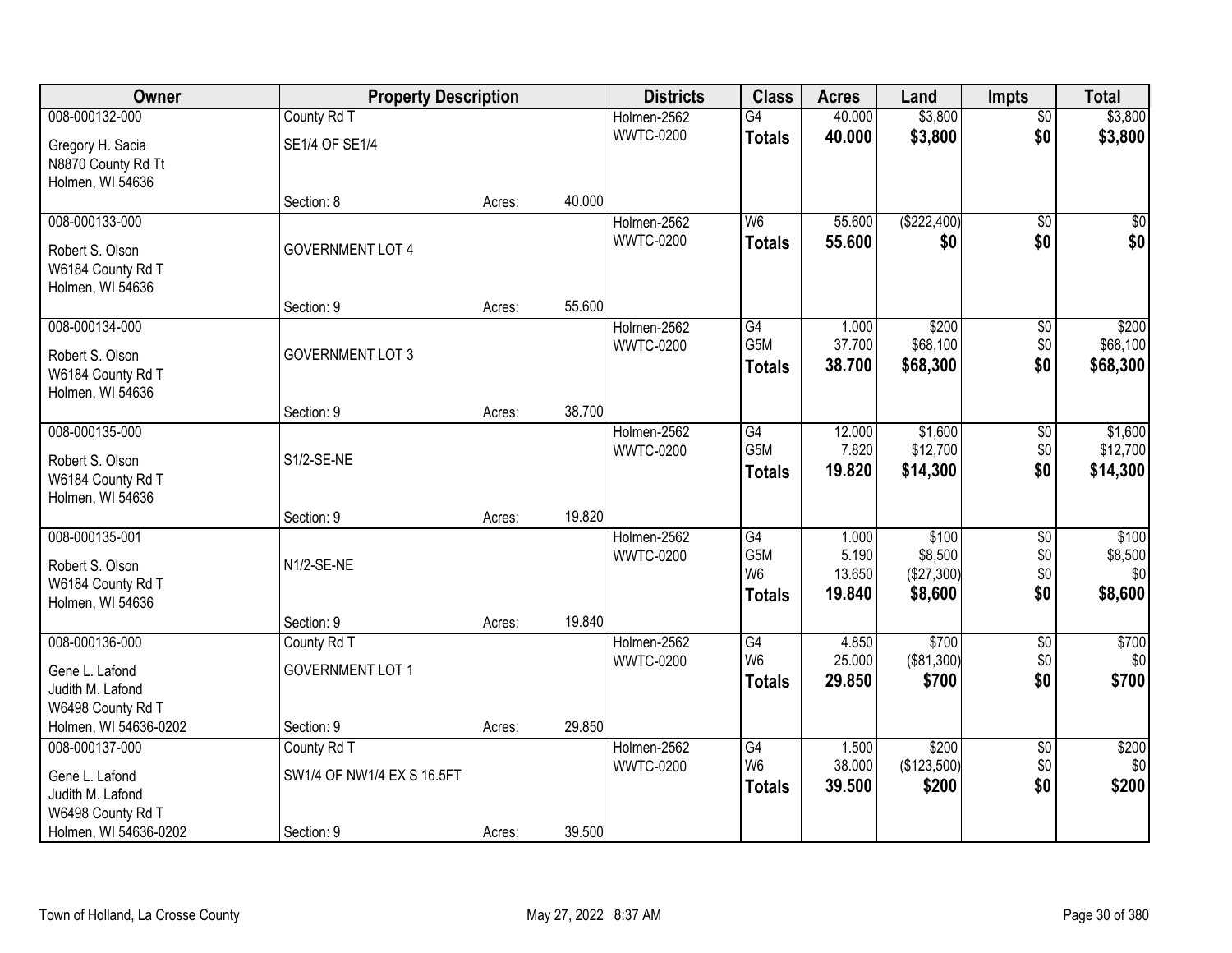| Owner                         | <b>Property Description</b>                    | <b>Districts</b> | <b>Class</b>    | <b>Acres</b> | Land        | <b>Impts</b>    | <b>Total</b> |
|-------------------------------|------------------------------------------------|------------------|-----------------|--------------|-------------|-----------------|--------------|
| 008-000140-000                | County Rd T                                    | Holmen-2562      | W <sub>6</sub>  | 34.010       | (\$136,000) | $\overline{50}$ | $\sqrt{30}$  |
| William A. Agger              | PRT NE-SW & PRT GL 2 COM W1/4 COR SEC 9        | <b>WWTC-0200</b> | <b>Totals</b>   | 34.010       | \$0         | \$0             | \$0          |
| Margaret M. Agger             | S42D22M40SE 976. 91FT TO C/L CTH-T N88D43M35S  |                  |                 |              |             |                 |              |
| N2288 Willow Way E            | E 666.21FT N34M20SW 66FT TO POB N88D43M35SE    |                  |                 |              |             |                 |              |
| La Crosse, WI 54601           | 34.010<br>Section: 9<br>Acres:                 |                  |                 |              |             |                 |              |
| 008-000140-002                | W6444 County Rd T                              | Holmen-2562      | G1              | 4.190        | \$73,300    | \$254,300       | \$327,600    |
|                               |                                                | <b>WWTC-0200</b> | W <sub>6</sub>  | 13.710       | (\$49,400)  | \$0             | \$0          |
| William A. Agger              | PRT GOVERNMENT LOT 2 & NW-SE & NE-SW COM       |                  | <b>Totals</b>   | 17.900       | \$73,300    | \$254,300       | \$327,600    |
| Margaret M. Agger             | W1/4 COR SEC 9 S42D22ME 976.91FT TO C/L RD     |                  |                 |              |             |                 |              |
| N2288 Willow Way E            | N88D43ME 773.49FT N47D31ME 8 72.44FT           |                  |                 |              |             |                 |              |
| La Crosse, WI 54601           | 17.900<br>Section: 9<br>Acres:                 |                  |                 |              |             |                 |              |
| 008-000140-003                | County Rd T                                    | Holmen-2562      | $\overline{G6}$ | 1.000        | \$4,000     | \$0             | \$4,000      |
| William A. Agger              | PRT GOVERNMENT LOT 2 & N1/2- SW COM W1/4       | <b>WWTC-0200</b> | W <sub>6</sub>  | 2.280        | (\$9,100)   | \$0             | \$0          |
| Margaret M. Agger             | COR SEC 9 S42D22 ME 976.91FT TO C/L RD & POB   |                  | <b>Totals</b>   | 3.280        | \$4,000     | \$0             | \$4,000      |
| N2288 Willow Way E            | N88D43ME 773.49FT N47D31ME 8 72.44FT           |                  |                 |              |             |                 |              |
| La Crosse, WI 54601           | 3.280<br>Section: 9<br>Acres:                  |                  |                 |              |             |                 |              |
| 008-000141-000                | W6308 County Rd T                              | Holmen-2562      | G1              | 4.990        | \$68,500    | \$228,300       | \$296,800    |
|                               |                                                | <b>WWTC-0200</b> | <b>Totals</b>   | 4.990        | \$68,500    | \$228,300       | \$296,800    |
| Stephen J. Jodis              | PRT E1/2-SW COM SE COR SE-SW N ALG E LN 843F   |                  |                 |              |             |                 |              |
| W6308 County Rd T             | TO C/L RD & POB N86D1MW 264FT N81D19MW         |                  |                 |              |             |                 |              |
| Holmen, WI 54636              | 136FT N10D27ME 553.6FT N76D 15MW 152.06FT      |                  |                 |              |             |                 |              |
|                               | 4.990<br>Section: 9<br>Acres:                  |                  |                 |              |             |                 |              |
| 008-000141-001                | W6436 County Rd T                              | Holmen-2562      | $\overline{G1}$ | 10.000       | \$88,500    | \$214,400       | \$302,900    |
| Eugene E Swanson Family Trust | PRT NW-SW & NE-SW & NW-SE CO M S1/4 N 843FT    | <b>WWTC-0200</b> | G <sub>6</sub>  | 7.200        | \$28,800    | \$0             | \$28,800     |
| Kathryn L Swanson Trust       | TO C/L CTH-T N86D01MW 264FT N81D 19MW 178 FT   |                  | <b>Totals</b>   | 17.200       | \$117,300   | \$214,400       | \$331,700    |
| 1812 Nakomis Ave              | N78D24MW 129.37 FT N77D18 MW 261.62FT N76D     |                  |                 |              |             |                 |              |
| La Crosse, WI 54603           | 17.200<br>Section: 9<br>Acres:                 |                  |                 |              |             |                 |              |
| 008-000141-003                | W6366 County Rd T                              | Holmen-2562      | G4              | 21.060       | \$3,100     | $\overline{50}$ | \$3,100      |
|                               |                                                | <b>WWTC-0200</b> | G5M             | 4.000        | \$8,000     | \$0             | \$8,000      |
| Charles W. Bassett            | PRT SW1/4 COM SE COR SE-SW N ALG E LN 843FT    |                  | G7              | 3.500        | \$46,000    | \$135,900       | \$181,900    |
| Christine L. Bassett          | TO C/L CTH-T N86D1MW 264FT N81D19MW 136F T     |                  | <b>Totals</b>   | 28.560       | \$57,100    | \$135,900       | \$193,000    |
| W6366 County Rd T             | TO POB N81D19MW 42FT N78D 24MW 129.37FT        |                  |                 |              |             |                 |              |
| Holmen, WI 54636              | 28.560<br>Section: 9<br>Acres:                 |                  |                 |              |             |                 |              |
| 008-000142-000                | County Rd T                                    | Holmen-2562      | G4              | 22.780       | \$3,100     | $\overline{50}$ | \$3,100      |
| Gregory H. Sacia              | NW-SW EX SE1/4 & S 16.5FT OF SW-NW EX PRT      | <b>WWTC-0200</b> | G5M             | 5.500        | \$11,000    | \$0             | \$11,000     |
| N8870 County Rd Tt            | TAKEN FOR CTH- T AS IN V154 P593 & AS EX IN    |                  | <b>Totals</b>   | 28.280       | \$14,100    | \$0             | \$14,100     |
| Holmen, WI 54636              | V868 P883 & PER SS66.1024 & SS82.31(2) SUBJ TO |                  |                 |              |             |                 |              |
|                               | 28.280<br>Section: 9<br>Acres:                 |                  |                 |              |             |                 |              |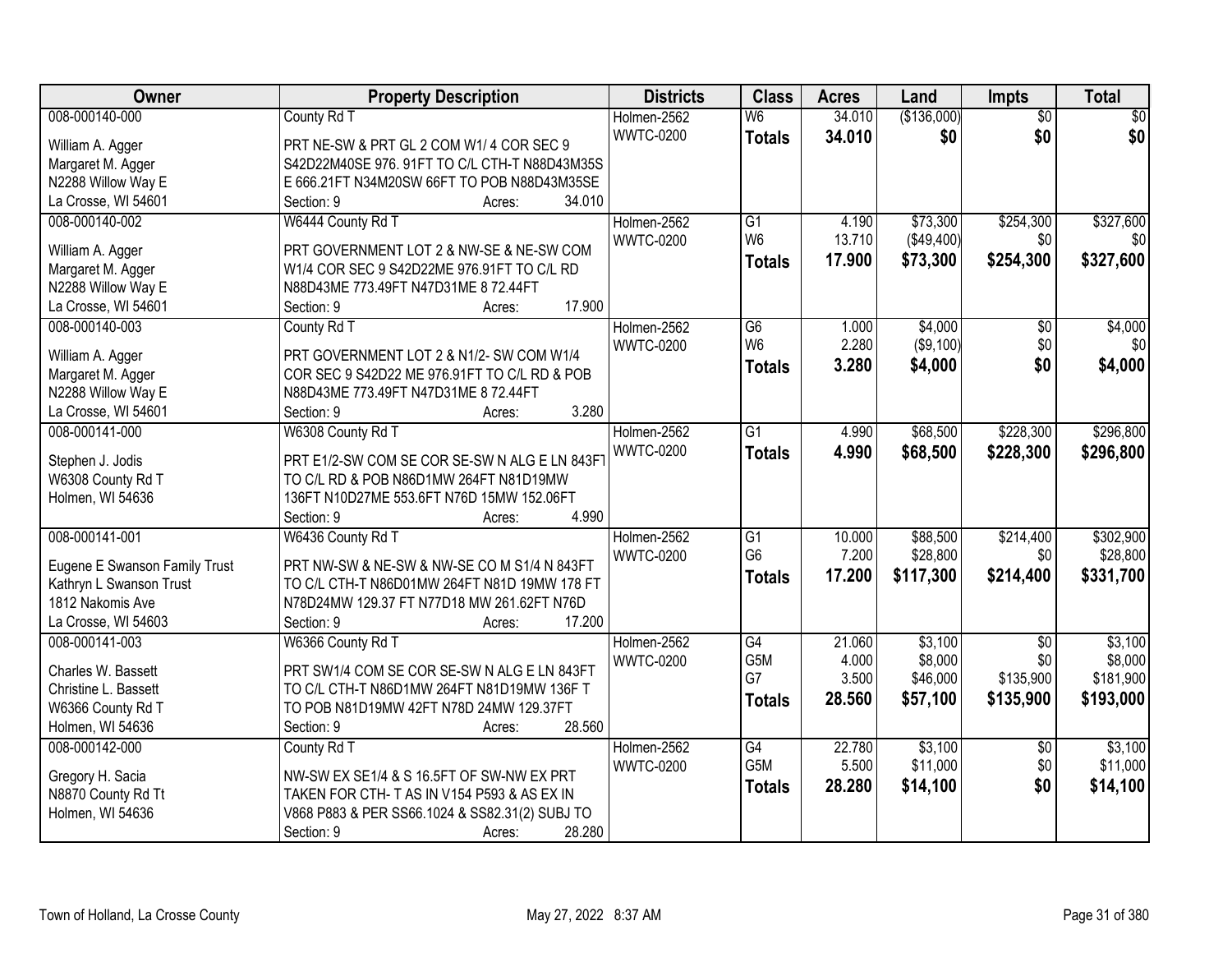| Owner                | <b>Property Description</b>                   | <b>Districts</b> | <b>Class</b>    | <b>Acres</b> | Land     | Impts           | <b>Total</b> |
|----------------------|-----------------------------------------------|------------------|-----------------|--------------|----------|-----------------|--------------|
| 008-000144-001       | County Rd T                                   | Holmen-2562      | $\overline{G4}$ | 3.198        | \$700    | $\overline{50}$ | \$700        |
| John William Mccann  | PRT SW-SW DESC AS FOLL COM S 1/4 COR          | <b>WWTC-0200</b> | G5M             | 2.250        | \$4,500  | \$0             | \$4,500      |
| Bonnie Jean Mccann   | S88D49M45SW 1316.31F T N1D3M54SW 658.66FT TO  |                  | <b>Totals</b>   | 5.448        | \$5,200  | \$0             | \$5,200      |
| W6682 Reef Rd        | POB S88D57M15SW 606.72FT TO E R/W CTH-TT ALC  |                  |                 |              |          |                 |              |
| Onalaska, WI 54650   | 5.448<br>Section: 9<br>Acres:                 |                  |                 |              |          |                 |              |
| 008-000145-000       | County Rd T                                   | Holmen-2562      | $\overline{G4}$ | 27,980       | \$2,000  | $\overline{50}$ | \$2,000      |
|                      |                                               | <b>WWTC-0200</b> | <b>Totals</b>   | 27.980       | \$2,000  | \$0             | \$2,000      |
| Gregory H. Sacia     | SW-SW EX NE1/4 & EX PRT TAKE N FOR CTH-TT AS  |                  |                 |              |          |                 |              |
| N8870 County Rd Tt   | ON PLAN NO. 167H & AS IN V264 P90 & EX P RT   |                  |                 |              |          |                 |              |
| Holmen, WI 54636     | TAKEN FOR CTH-T AS IN V15 4 P593              |                  |                 |              |          |                 |              |
|                      | 27.980<br>Section: 9<br>Acres:                |                  |                 |              |          |                 |              |
| 008-000146-000       | W6403 County Rd T                             | Holmen-2562      | $\overline{G1}$ | 5.136        | \$69,000 | \$194,100       | \$263,100    |
| Dean N. Renk         | PRT SE-SW & SW-SW AS FOLL CO M S1/4 COR       | <b>WWTC-0200</b> | <b>Totals</b>   | 5.136        | \$69,000 | \$194,100       | \$263,100    |
| Lisa J. Renk         | S88D49M45SW 646.3 1FT ALG S LN OF SW N9D      |                  |                 |              |          |                 |              |
| W6403 County Rd T    | 43M0S W 664.67FT TO POB N30D 22M25 SW         |                  |                 |              |          |                 |              |
| Holmen, WI 54636     | 5.136<br>Section: 9<br>Acres:                 |                  |                 |              |          |                 |              |
| 008-000146-001       | W6347 County Rd T                             | Holmen-2562      | G1              | 1.630        | \$44,600 | \$148,800       | \$193,400    |
|                      |                                               | <b>WWTC-0200</b> | <b>Totals</b>   | 1.630        | \$44,600 | \$148,800       | \$193,400    |
| Archie L. Sherry     | PRT SE-SW COM SE COR N ALG E LN 811FT         |                  |                 |              |          |                 |              |
| Betty A. Sherry      | N86D1MW 264FT N81D 19MW 178FT S LN CTH-T &    |                  |                 |              |          |                 |              |
| W6347 County Rd T    | POB S 250FT N66D1MW 316.9FT N24 D 17MW        |                  |                 |              |          |                 |              |
| Holmen, WI 54636     | 1.630<br>Section: 9<br>Acres:                 |                  |                 |              |          |                 |              |
| 008-000146-002       | County Rd T                                   | Holmen-2562      | $\overline{G1}$ | 10.230       | \$89,400 | $\overline{50}$ | \$89,400     |
| Smita Y. Rajasekaran | PRT S1/2-SW COM S1/4 COR SEC 9 S88D49M45SW    | <b>WWTC-0200</b> | <b>Totals</b>   | 10.230       | \$89,400 | \$0             | \$89,400     |
| Gary L. Bautch       | 646.31FT ALG S LN SW1/4 TO POB S88D49M45S W   |                  |                 |              |          |                 |              |
| W6371 County Rd T    | 670FT TO W LN SE-SW N1D3M 54SW 658.66FT ALG V |                  |                 |              |          |                 |              |
| Holmen, WI 54636     | 10.230<br>Section: 9<br>Acres:                |                  |                 |              |          |                 |              |
| 008-000146-003       | W6371 County Rd T                             | Holmen-2562      | $\overline{G1}$ | 10.542       | \$90,700 | \$480,600       | \$571,300    |
|                      |                                               | <b>WWTC-0200</b> | <b>Totals</b>   | 10.542       | \$90,700 | \$480,600       | \$571,300    |
| Smita Y. Rajasekaran | PRT SE-SW BEG S1/4 COR SEC 9 S88D49M45SW      |                  |                 |              |          |                 |              |
| Gary L. Bautch       | 646.31FT ALG S LN SW1/4 N9D43MW 664.67FT N3   |                  |                 |              |          |                 |              |
| W6371 County Rd T    | 0D22M25SW 102.74FT N22D 50MW 271.84FT TO S    |                  |                 |              |          |                 |              |
| Holmen, WI 54636     | 10.542<br>Section: 9<br>Acres:                |                  |                 |              |          |                 |              |
| 008-000147-001       | W6317 County Rd T                             | Holmen-2562      | $\overline{G1}$ | 2.540        | \$56,600 | \$140,100       | \$196,700    |
| Danny Haag           | PRT SE-SW COM SE COR N ALG E LN 561FT         | <b>WWTC-0200</b> | <b>Totals</b>   | 2.540        | \$56,600 | \$140,100       | \$196,700    |
| Sandra L. Haag       | N86D1MW 164FT TO P OB N 250FT TO S LN HWY     |                  |                 |              |          |                 |              |
| W6317 County Rd T    | N86D 1MW ALG S LN 100FT N81D19MW 178FT S      |                  |                 |              |          |                 |              |
| Holmen, WI 54636     | 2.540<br>Section: 9<br>Acres:                 |                  |                 |              |          |                 |              |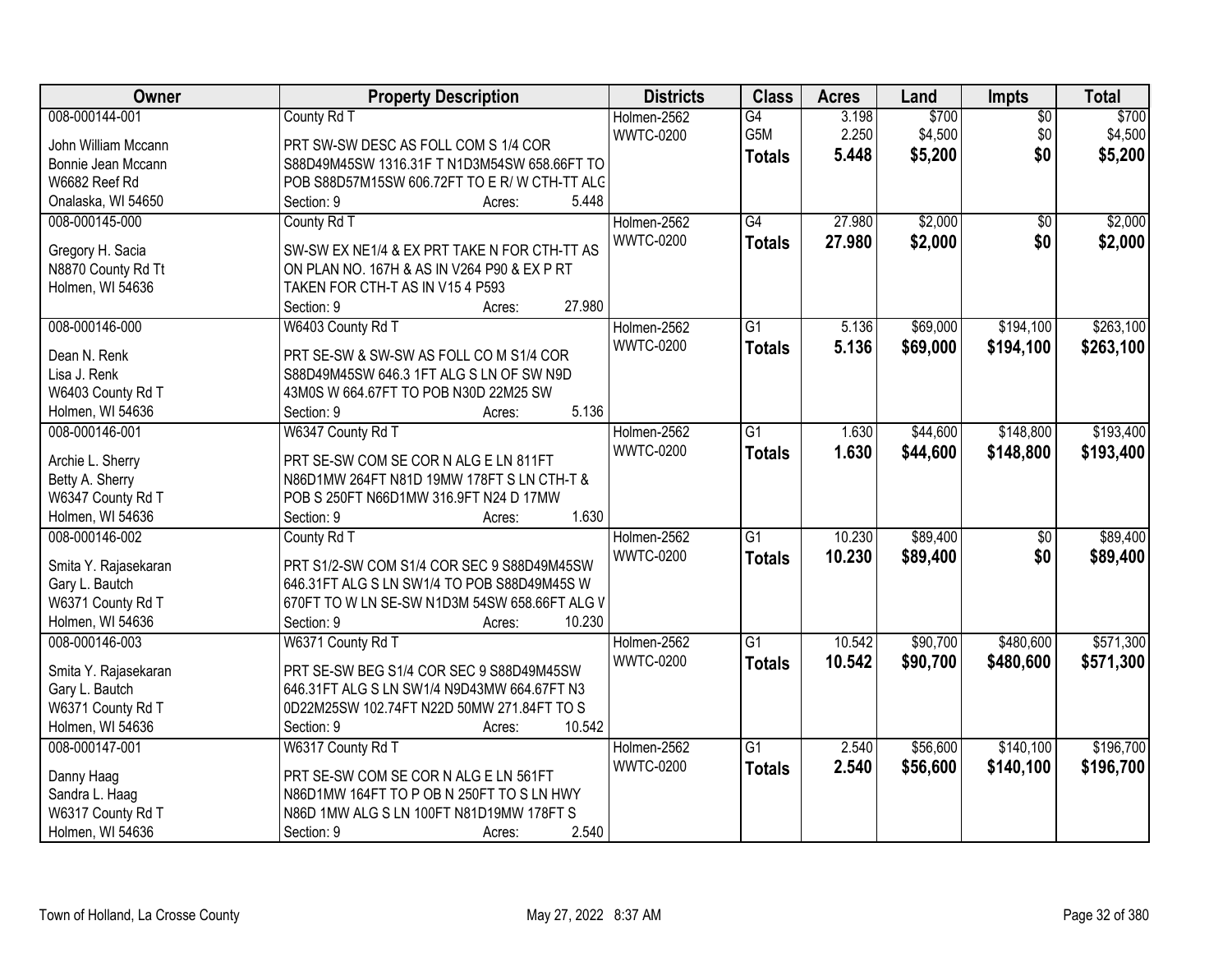| Owner                              | <b>Property Description</b>                                                               | <b>Districts</b> | <b>Class</b>             | <b>Acres</b> | Land            | Impts           | <b>Total</b>    |
|------------------------------------|-------------------------------------------------------------------------------------------|------------------|--------------------------|--------------|-----------------|-----------------|-----------------|
| 008-000148-000                     | County Rd T                                                                               | Holmen-2562      | G4                       | 3.600        | \$500           | $\overline{50}$ | \$500           |
| Robert S. Olson                    | E1/2-SE LYG NLY CTH-T EX COM SW COR SE-SE N                                               | <b>WWTC-0200</b> | G5M                      | 6.420        | \$12,900        | \$0             | \$12,900        |
| W6184 County Rd T                  | 881.78FT TO N R/W RD N81D40ME 8.72FT TO POB N                                             |                  | <b>Totals</b>            | 10.020       | \$13,400        | \$0             | \$13,400        |
| Holmen, WI 54636                   | 551.54FT N81D40ME 770F T S 551.54FT S81D40MW                                              |                  |                          |              |                 |                 |                 |
|                                    | 10.020<br>Section: 9<br>Acres:                                                            |                  |                          |              |                 |                 |                 |
| 008-000148-002                     | County Rd T                                                                               | Holmen-2562      | $\overline{\mathsf{W6}}$ | 24.940       | (\$99,800)      | $\overline{30}$ | $\overline{50}$ |
|                                    |                                                                                           | <b>WWTC-0200</b> | <b>Totals</b>            | 24.940       | \$0             | \$0             | \$0             |
| Robert S. Olson                    | PRT NE-SE IN FOLL DESC COM S E COR SEC 9                                                  |                  |                          |              |                 |                 |                 |
| W6184 County Rd T                  | N1D12ME 2315FT N 88D22MW 1331FT TO POB S88D<br>2 2ME 1678.34FT S8D19MW 765.72 FT S12D29MW |                  |                          |              |                 |                 |                 |
| Holmen, WI 54636                   | 24.940<br>Section: 9                                                                      |                  |                          |              |                 |                 |                 |
| 008-000148-004                     | Acres:<br>County Rd T                                                                     | Holmen-2562      | G1                       | 6.200        | \$73,300        | \$0             | \$73,300        |
|                                    |                                                                                           | <b>WWTC-0200</b> |                          |              |                 |                 |                 |
| Robert S. Olson                    | CERTIFIED SURVEY MAP NO. 32 VOL 10 LOT 3 DOC                                              |                  | <b>Totals</b>            | 6.200        | \$73,300        | \$0             | \$73,300        |
| W6184 County Rd T                  | NO. 1294926 T/W & SUBJ TO ESMT IN V1152 P249                                              |                  |                          |              |                 |                 |                 |
| Holmen, WI 54636                   |                                                                                           |                  |                          |              |                 |                 |                 |
|                                    | 6.200<br>Section: 9<br>Acres:                                                             |                  |                          |              |                 |                 |                 |
| 008-000149-000                     | County Rd T                                                                               | Holmen-2562      | $\overline{G4}$          | 36.330       | \$3,300         | \$0             | \$3,300         |
| Gregory H Sacia Irrevocable Living | NW-SE EX THAT PRT N1/2-NW-SE LYG W OF CREEK                                               | <b>WWTC-0200</b> | <b>Totals</b>            | 36.330       | \$3,300         | \$0             | \$3,300         |
| Trust                              |                                                                                           |                  |                          |              |                 |                 |                 |
| N8870 County Rd Tt                 |                                                                                           |                  |                          |              |                 |                 |                 |
| Holmen, WI 54636                   | 36.330<br>Section: 9<br>Acres:                                                            |                  |                          |              |                 |                 |                 |
| 008-000151-000                     | W6264 County Rd T                                                                         | Holmen-2562      | $\overline{G4}$          | 15.030       | \$2,000         | \$0             | \$2,000         |
|                                    |                                                                                           | <b>WWTC-0200</b> | G <sub>5</sub> M         | 5.500        | \$11,000        | \$0             | \$11,000        |
| Greg H. Sacia                      | SW-SE EX CSM NO. 104 VOL 15 DOC NO. 1605849 &                                             |                  | <b>Totals</b>            | 20.530       | \$13,000        | \$0             | \$13,000        |
| N8870 County Rd Tt                 | EX PRT LYG N OF HWY & EX PRT TAKEN FOR CTH-T                                              |                  |                          |              |                 |                 |                 |
| Holmen, WI 54636                   | ON PLAN NO. 55Z & IN V1151 P923 SUBJ TO ESMT IN                                           |                  |                          |              |                 |                 |                 |
|                                    | Section: 9<br>20.530<br>Acres:                                                            |                  |                          |              |                 |                 |                 |
| 008-000151-001                     | W6269 County Rd T                                                                         | Holmen-2562      | $\overline{G1}$          | 2.430        | \$55,700        | \$286,300       | \$342,000       |
| Chad K. Mather                     | CERTIFIED SURVEY MAP NO. 104 VOL 15 LOT 1 DOC                                             | <b>WWTC-0200</b> | <b>Totals</b>            | 2.430        | \$55,700        | \$286,300       | \$342,000       |
| Amy E. Mather                      | NO. 160584 9 SUBJ TO RESTR IN DOC NO. 1 606041                                            |                  |                          |              |                 |                 |                 |
| W6269 County Rd T                  | & SUBJ TO ESMT IN DOC NO. 1746956                                                         |                  |                          |              |                 |                 |                 |
| Holmen, WI 54636                   | 2.430<br>Section: 9<br>Acres:                                                             |                  |                          |              |                 |                 |                 |
| 008-000151-002                     | County Rd T                                                                               | Holmen-2562      | $\overline{X4}$          | 0.030        | $\overline{50}$ | $\overline{50}$ | $\overline{50}$ |
|                                    |                                                                                           | <b>WWTC-0200</b> | <b>Totals</b>            | 0.030        | \$0             | \$0             | \$0             |
| Cemetery                           | CERTIFIED SURVEY MAP NO. 104 VOL 15 OUTLOT 1                                              |                  |                          |              |                 |                 |                 |
| No Address Available               | DOC NO. 160 5849                                                                          |                  |                          |              |                 |                 |                 |
| Holmen, WI 54636                   | 0.030                                                                                     |                  |                          |              |                 |                 |                 |
|                                    | Section: 9<br>Acres:                                                                      |                  |                          |              |                 |                 |                 |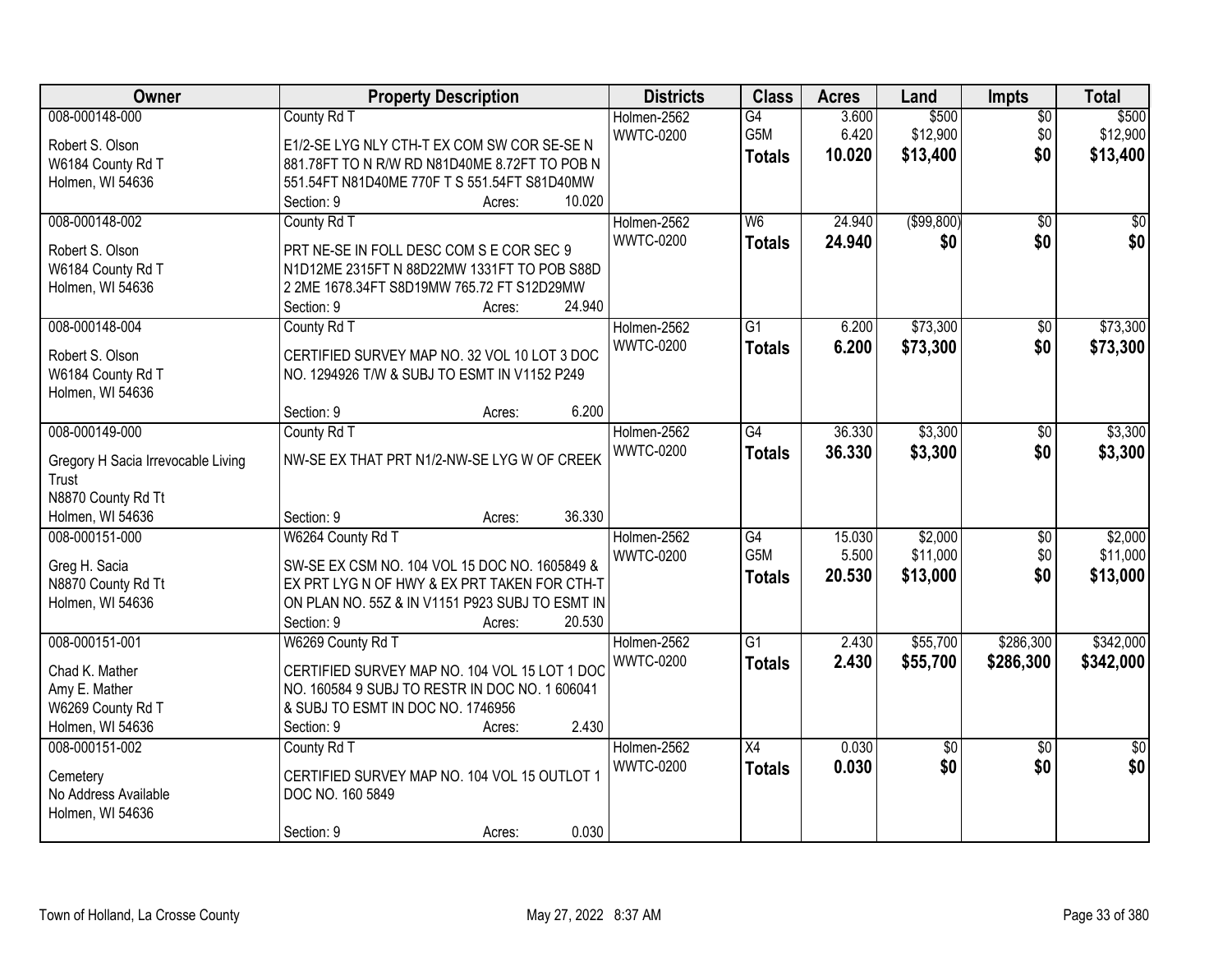| Owner                                | <b>Property Description</b>                       | <b>Districts</b> | <b>Class</b>           | <b>Acres</b> | Land            | <b>Impts</b>    | <b>Total</b>    |
|--------------------------------------|---------------------------------------------------|------------------|------------------------|--------------|-----------------|-----------------|-----------------|
| 008-000151-003                       | W6264 County Rd T                                 | Holmen-2562      | G4                     | 11.300       | \$1,200         | $\overline{50}$ | \$1,200         |
| Gregory H Sacia Irrevocable Living   | THAT PRT SW-SE LYG N OF THE HWY EX PRT            | <b>WWTC-0200</b> | G7                     | 1.500        | \$11,300        | \$49,000        | \$60,300        |
| Trust                                | TAKEN FOR CTH-T O N PLAN NO. 55Z & IN V1151 P9    |                  | <b>Totals</b>          | 12.800       | \$12,500        | \$49,000        | \$61,500        |
| N8870 County Rd Tt                   | 23 SUBJ TO ESMT IN V1178 P42 7 & DOC NO.          |                  |                        |              |                 |                 |                 |
| Holmen, WI 54636                     | 12.800<br>Section: 9<br>Acres:                    |                  |                        |              |                 |                 |                 |
| 008-000154-000                       | County Rd T                                       | Holmen-2562      | G4                     | 9.000        | \$1,200         | \$0             | \$1,200         |
|                                      |                                                   | <b>WWTC-0200</b> | G5M                    | 17.930       | \$35,900        | \$0             | \$35,900        |
| Joyce C. Urbanek                     | PRT SE-SE LYG S CTH-T EX COM SW COR N ALG W       |                  | <b>Totals</b>          | 26.930       | \$37,100        | \$0             | \$37,100        |
| Kathryn M. Nichols                   | LN 856FT TO C/L RD E ALG C/L 427FT TO PO B S      |                  |                        |              |                 |                 |                 |
| 1916 Cherokee Ave                    | 198FT E 264FT N 198FT TO C/L RD W ALG C/L 264FT   |                  |                        |              |                 |                 |                 |
| La Crosse, WI 54603                  | 26.930<br>Section: 9<br>Acres:                    |                  |                        |              |                 |                 |                 |
| 008-000155-000                       | W6157 County Rd T                                 | Holmen-2562      | $\overline{G1}$        | 1.050        | \$33,000        | \$180,200       | \$213,200       |
| Bonnie S. Johnson                    | PRT SE-SE COM SW COR N 856FT TO C/L CTH-T E       | <b>WWTC-0200</b> | <b>Totals</b>          | 1.050        | \$33,000        | \$180,200       | \$213,200       |
| David L. Johnson                     | ALG C/L 427F T TO POB S 198FT E 264FT N 1 98 FT   |                  |                        |              |                 |                 |                 |
| W6157 County Rd T                    | W 264FT TO POB EX PRT TAKEN FOR CTH-T AS IN       |                  |                        |              |                 |                 |                 |
| Holmen, WI 54636                     | 1.050<br>Section: 9<br>Acres:                     |                  |                        |              |                 |                 |                 |
| 008-000155-001                       | W6184 County Rd T                                 | Holmen-2562      | $\overline{G1}$        | 5.000        | \$68,500        | \$172,600       | \$241,100       |
|                                      |                                                   | <b>WWTC-0200</b> | <b>Totals</b>          | 5.000        | \$68,500        | \$172,600       | \$241,100       |
| Robert S. Olson                      | PRT E1/2-SE COM SW COR SE-SE N ALG W LN           |                  |                        |              |                 |                 |                 |
| W6184 County Rd T                    | 881.78FT TO N LN HWY E ALG N LN 8.72FT TO PO B    |                  |                        |              |                 |                 |                 |
| Holmen, WI 54636                     | N 551.54FT N81D40ME 400FT S 551.54FT WLY ALG N    |                  |                        |              |                 |                 |                 |
|                                      | 5.000<br>Section: 9<br>Acres:                     |                  |                        |              |                 |                 |                 |
| 008-000155-002                       | County Rd T                                       | Holmen-2562      | $\overline{G1}$        | 4.680        | \$67,200        | $\overline{50}$ | \$67,200        |
| Robert S. Olson                      | PRT E1/2-SE COM SW COR SE-SE N 881.78FT TO N      | <b>WWTC-0200</b> | <b>Totals</b>          | 4.680        | \$67,200        | \$0             | \$67,200        |
| W6184 County Rd T                    | R/W LN HWY N81D40ME 408.72FT TO POB TH N50ME      |                  |                        |              |                 |                 |                 |
| Holmen, WI 54636                     | 551.54FT N81D40ME 370 FT 550MW 551.54FT           |                  |                        |              |                 |                 |                 |
|                                      | 4.680<br>Section: 9<br>Acres:                     |                  |                        |              |                 |                 |                 |
| 008-000155-100                       | County Rd T                                       | Holmen-2562      | $\overline{\text{X3}}$ | 11.230       | \$0             | $\sqrt{$0}$     | $\frac{1}{6}$   |
|                                      |                                                   | <b>WWTC-0200</b> |                        | 11.230       | \$0             | \$0             | \$0             |
| Lacrosse County                      | PRT NW-SW & PRT S1/2-SW & PR T S1/2-SE TAKEN      |                  | <b>Totals</b>          |              |                 |                 |                 |
| 212 6th St N 2400                    | FOR CTH-T AS ON PLAN NO. 55Z & AS IN V11 51       |                  |                        |              |                 |                 |                 |
| La Crosse, WI 54601                  | P923 & AS IN V154 P593 & AS EX IN DOC NO. 137755. |                  |                        |              |                 |                 |                 |
|                                      | 11.230<br>Section: 9<br>Acres:                    |                  |                        |              |                 |                 |                 |
| 008-000155-101                       | County Rd TT                                      | Holmen-2562      | X3                     | 2.600        | $\overline{50}$ | $\overline{50}$ | $\overline{50}$ |
|                                      | PRT SW-SW TAKEN FOR CTH-TT A S ON PLAN NO.        | <b>WWTC-0200</b> | <b>Totals</b>          | 2.600        | \$0             | \$0             | \$0             |
| Lacrosse County<br>212 6th St N 2400 |                                                   |                  |                        |              |                 |                 |                 |
|                                      | 167H & AS IN V 264 P95 & P90                      |                  |                        |              |                 |                 |                 |
| La Crosse, WI 54601                  | 2.600                                             |                  |                        |              |                 |                 |                 |
|                                      | Section: 9<br>Acres:                              |                  |                        |              |                 |                 |                 |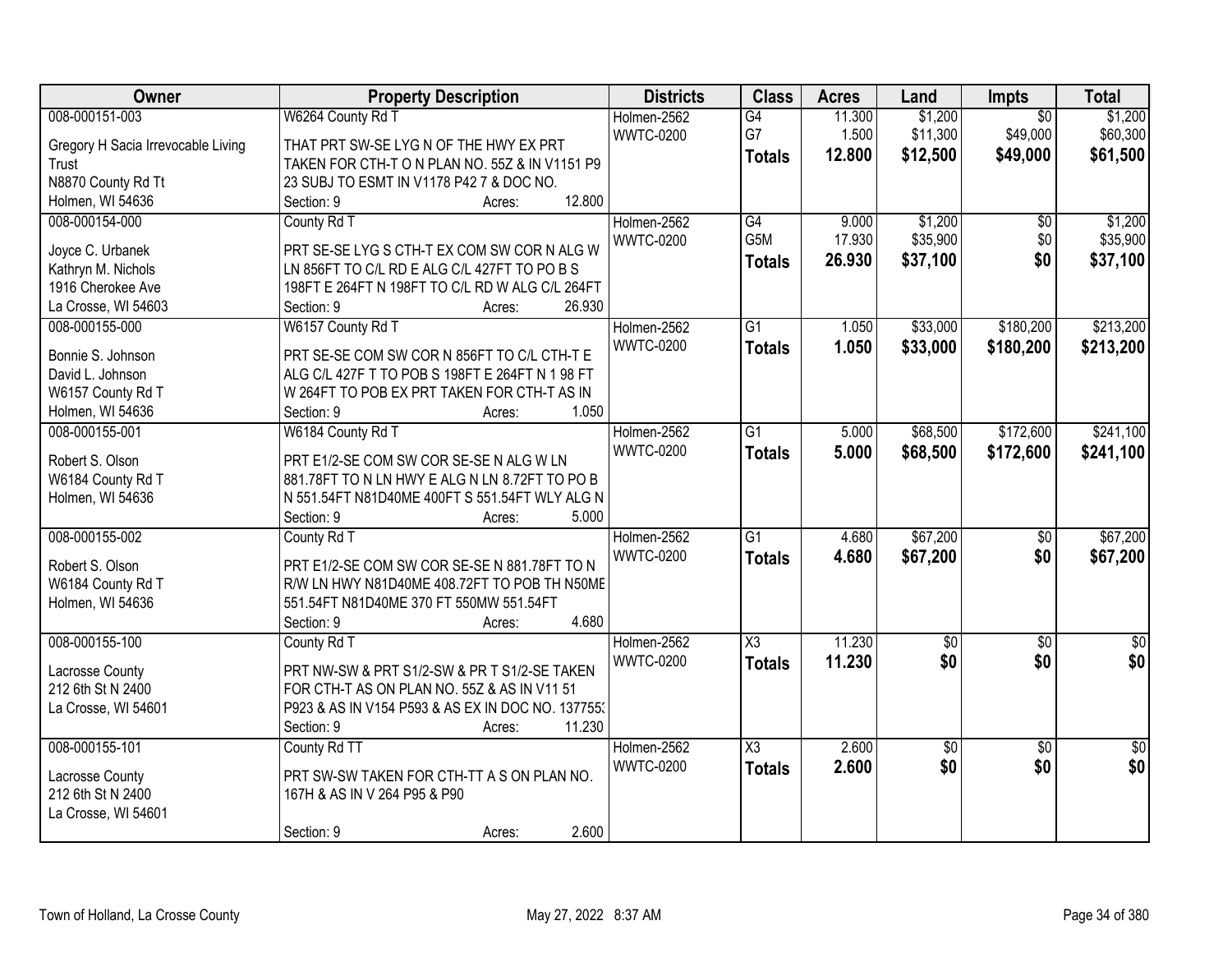| Owner              |                                           | <b>Property Description</b> |        | <b>Districts</b> | <b>Class</b>                     | <b>Acres</b>    | Land                | <b>Impts</b>    | <b>Total</b>     |
|--------------------|-------------------------------------------|-----------------------------|--------|------------------|----------------------------------|-----------------|---------------------|-----------------|------------------|
| 008-000156-000     | County Rd T                               |                             |        | Holmen-2562      | G4                               | 1.000           | \$100               | $\sqrt{$0}$     | \$100            |
| Greg H. Sacia      | <b>NE1/4 OF NE1/4</b>                     |                             |        | <b>WWTC-0200</b> | W <sub>6</sub>                   | 39.000          | (\$156,000)         | \$0             | \$0 <sub>1</sub> |
| N8870 County Rd Tt |                                           |                             |        |                  | <b>Totals</b>                    | 40.000          | \$100               | \$0             | \$100            |
| Holmen, WI 54636   |                                           |                             |        |                  |                                  |                 |                     |                 |                  |
|                    | Section: 16                               | Acres:                      | 40.000 |                  |                                  |                 |                     |                 |                  |
| 008-000157-000     | W6301 County Rd T                         |                             |        | Holmen-2562      | $\overline{G1}$                  | 1.500           | \$42,000            | \$17,300        | \$59,300         |
| Greg H. Sacia      | <b>NW1/4 OF NE1/4</b>                     |                             |        | <b>WWTC-0200</b> | G4                               | 27.500          | \$3,400             | \$0             | \$3,400          |
| N8870 County Rd Tt |                                           |                             |        |                  | G <sub>5</sub><br>W <sub>6</sub> | 1.000<br>10.000 | \$200<br>(\$40,000) | \$0<br>\$0      | \$200<br>\$0     |
| Holmen, WI 54636   |                                           |                             |        |                  |                                  | 40.000          | \$45,600            | \$17,300        | \$62,900         |
|                    | Section: 16                               | Acres:                      | 40.000 |                  | <b>Totals</b>                    |                 |                     |                 |                  |
| 008-000158-000     |                                           |                             |        | Holmen-2562      | G4                               | 40.000          | \$3,300             | \$0             | \$3,300          |
| Greg H. Sacia      | <b>SW1/4 OF NE1/4</b>                     |                             |        | <b>WWTC-0200</b> | <b>Totals</b>                    | 40.000          | \$3,300             | \$0             | \$3,300          |
| N8870 County Rd Tt |                                           |                             |        |                  |                                  |                 |                     |                 |                  |
| Holmen, WI 54636   |                                           |                             |        |                  |                                  |                 |                     |                 |                  |
|                    | Section: 16                               | Acres:                      | 40.000 |                  |                                  |                 |                     |                 |                  |
| 008-000159-000     |                                           |                             |        | Holmen-2562      | G4                               | 21.000          | \$2,800             | $\sqrt[6]{3}$   | \$2,800          |
| Greg H. Sacia      | <b>SE1/4 OF NE1/4</b>                     |                             |        | <b>WWTC-0200</b> | W <sub>6</sub>                   | 19.000          | (\$38,000)          | \$0             | \$0              |
| N8870 County Rd Tt |                                           |                             |        |                  | <b>Totals</b>                    | 40.000          | \$2,800             | \$0             | \$2,800          |
| Holmen, WI 54636   |                                           |                             |        |                  |                                  |                 |                     |                 |                  |
|                    | Section: 16                               | Acres:                      | 40.000 |                  |                                  |                 |                     |                 |                  |
| 008-000160-000     | County Rd T                               |                             |        | Holmen-2562      | $\overline{G4}$                  | 38.000          | \$5,100             | $\overline{50}$ | \$5,100          |
| Greg H. Sacia      | <b>NE1/4 OF NW1/4</b>                     |                             |        | <b>WWTC-0200</b> | G <sub>5</sub> M                 | 2.000           | \$3,300             | \$0             | \$3,300          |
| N8870 County Rd Tt |                                           |                             |        |                  | <b>Totals</b>                    | 40.000          | \$8,400             | \$0             | \$8,400          |
| Holmen, WI 54636   |                                           |                             |        |                  |                                  |                 |                     |                 |                  |
|                    | Section: 16                               | Acres:                      | 40.000 |                  |                                  |                 |                     |                 |                  |
| 008-000161-000     | N8870 County Rd TT                        |                             |        | Holmen-2562      | G1                               | 5.000           | \$68,500            | \$369,000       | \$437,500        |
| Gregory H. Sacia   | NW-NW EX PRT TAKEN FOR CTH-T T AS ON PLAN |                             |        | <b>WWTC-0200</b> | G4                               | 32.120          | \$3,100             | \$0             | \$3,100          |
| N8870 County Rd Tt | NO. 167 & AS IN V264 P90                  |                             |        |                  | <b>Totals</b>                    | 37.120          | \$71,600            | \$369,000       | \$440,600        |
| Holmen, WI 54636   |                                           |                             |        |                  |                                  |                 |                     |                 |                  |
|                    | Section: 16                               | Acres:                      | 37.120 |                  |                                  |                 |                     |                 |                  |
| 008-000162-000     | County Rd T                               |                             |        | Holmen-2562      | $\overline{G4}$                  | 36.160          | \$2,600             | $\overline{50}$ | \$2,600          |
| Gregory H. Sacia   | SW-NW EX PRT TAKEN FOR CTH-T T AS ON PLAN |                             |        | <b>WWTC-0200</b> | <b>Totals</b>                    | 36.160          | \$2,600             | \$0             | \$2,600          |
| N8870 County Rd Tt | NO. 167 & AS IN V264 P93                  |                             |        |                  |                                  |                 |                     |                 |                  |
| Holmen, WI 54636   |                                           |                             |        |                  |                                  |                 |                     |                 |                  |
|                    | Section: 16                               | Acres:                      | 36.160 |                  |                                  |                 |                     |                 |                  |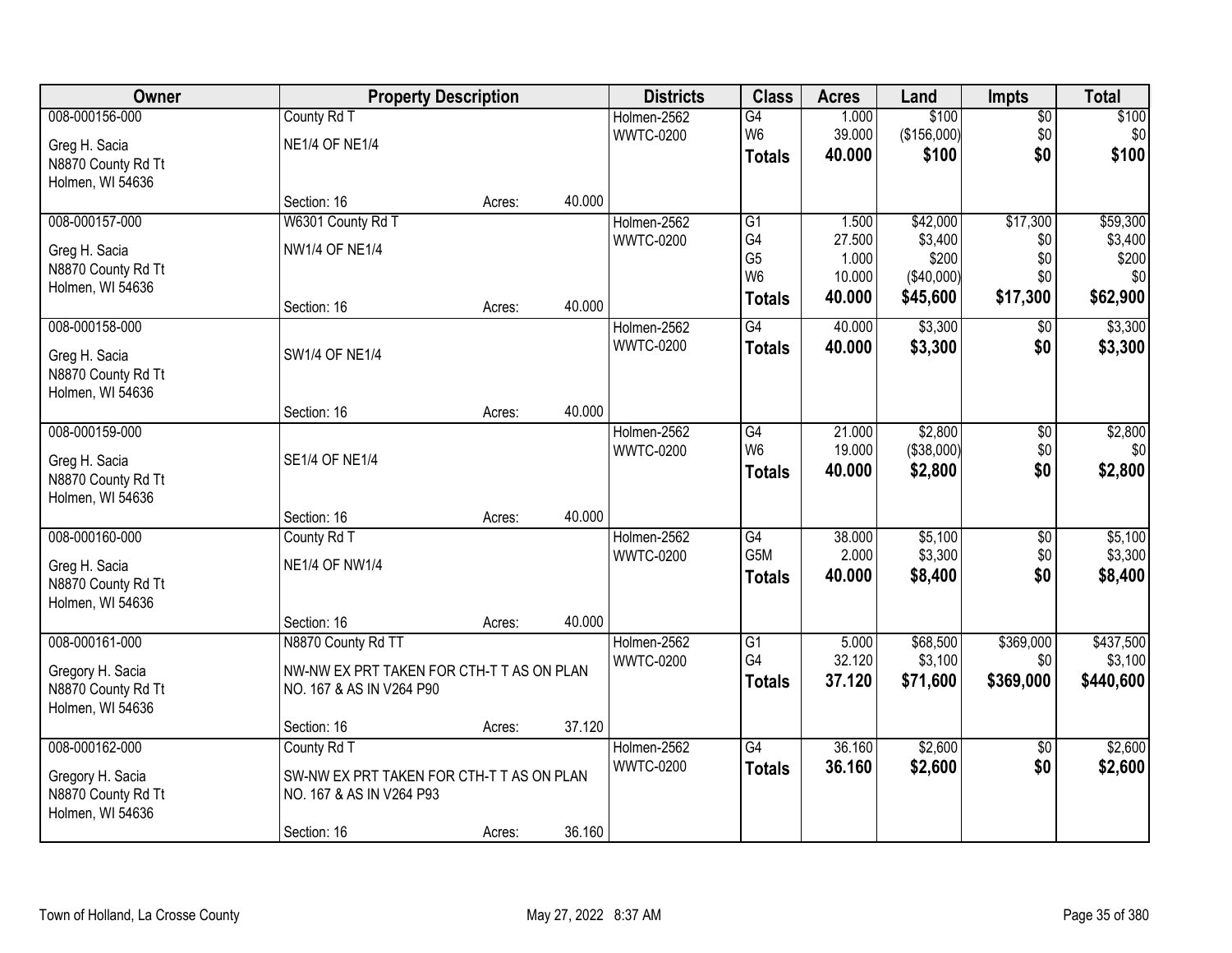| Owner                            |                                                                                     | <b>Property Description</b> |        | <b>Districts</b> | <b>Class</b>     | <b>Acres</b> | Land     | <b>Impts</b>    | <b>Total</b> |
|----------------------------------|-------------------------------------------------------------------------------------|-----------------------------|--------|------------------|------------------|--------------|----------|-----------------|--------------|
| 008-000163-000                   | County Rd T                                                                         |                             |        | Holmen-2562      | $\overline{G4}$  | 40.000       | \$4,900  | $\overline{50}$ | \$4,900      |
| Gregory H. Sacia                 | <b>SE1/4 OF NW1/4</b>                                                               |                             |        | <b>WWTC-0200</b> | <b>Totals</b>    | 40.000       | \$4,900  | \$0             | \$4,900      |
| N8870 County Rd Tt               |                                                                                     |                             |        |                  |                  |              |          |                 |              |
| Holmen, WI 54636                 |                                                                                     |                             |        |                  |                  |              |          |                 |              |
|                                  | Section: 16                                                                         | Acres:                      | 40.000 |                  |                  |              |          |                 |              |
| 008-000164-000                   | O Thompson Rd                                                                       |                             |        | Holmen-2562      | G4               | 1.000        | \$100    | $\overline{50}$ | \$100        |
| Terry L. Mueller                 | <b>NE1/4 OF SW1/4</b>                                                               |                             |        | <b>WWTC-0200</b> | G <sub>5</sub>   | 2.000        | \$4,500  | \$0             | \$4,500      |
| Lola Mueller                     |                                                                                     |                             |        |                  | G5M              | 37.000       | \$68,400 | \$0             | \$68,400     |
| N8668 O Thompson Rd              |                                                                                     |                             |        |                  | <b>Totals</b>    | 40.000       | \$73,000 | \$0             | \$73,000     |
| Holmen, WI 54636                 | Section: 16                                                                         | Acres:                      | 40.000 |                  |                  |              |          |                 |              |
| 008-000165-000                   | N8668 O Thompson Rd                                                                 |                             |        | Holmen-2562      | G4               | 7.000        | \$900    | \$0             | \$900        |
|                                  |                                                                                     |                             |        | <b>WWTC-0200</b> | G <sub>5</sub>   | 1.000        | \$200    | \$0             | \$200        |
| Terry L. Mueller<br>Lola Mueller | NW-SW EX COM SW COR N 791.63 FT TO POB<br>N3D51MW 288.5FT N2 8MW 239.66FT N85D 46ME |                             |        |                  | G5M              | 14.480       | \$23,600 | \$0             | \$23,600     |
| N8668 O Thompson Rd              | 265.3 6FT S24D9ME 388.6FT S3D1ME 1 71.9FT S87D                                      |                             |        |                  | G7               | 7.000        | \$68,000 | \$123,800       | \$191,800    |
| Holmen, WI 54636                 | Section: 16                                                                         | Acres:                      | 29.480 |                  | <b>Totals</b>    | 29.480       | \$92,700 | \$123,800       | \$216,500    |
| 008-000165-001                   | N8698 County Rd TT                                                                  |                             |        | Holmen-2562      | $\overline{G1}$  | 3.970        | \$64,400 | \$168,300       | \$232,700    |
|                                  |                                                                                     |                             |        | <b>WWTC-0200</b> | <b>Totals</b>    | 3.970        | \$64,400 | \$168,300       | \$232,700    |
| Robert S. Walchak                | PRT NW-SW COM SW COR N2D48MW 278.91FT                                               |                             |        |                  |                  |              |          |                 |              |
| Theresa E. Walchak               | N2D35MW 512.72FT T O POB N3D51MW 288.5FT                                            |                             |        |                  |                  |              |          |                 |              |
| N8698 County Rd Tt               | N28MW 239.66FT N85D46ME 265.36FT S 24D9ME                                           |                             |        |                  |                  |              |          |                 |              |
| Holmen, WI 54636                 | Section: 16                                                                         | Acres:                      | 3.970  |                  |                  |              |          |                 |              |
| 008-000165-002                   | O Thompson Rd                                                                       |                             |        | Holmen-2562      | $\overline{G4}$  | 3.620        | \$500    | \$0             | \$500        |
| Terry L. Mueller                 | PRT NW-SW BEG SW COR N 308.4 7FT N80D31ME                                           |                             |        | <b>WWTC-0200</b> | G <sub>5</sub> M | 1.500        | \$2,500  | \$0             | \$2,500      |
| Lola Mueller                     | 193.2FT S 45D53 ME 230.8FT N89D40ME 785.92FT                                        |                             |        |                  | <b>Totals</b>    | 5.120        | \$3,000  | \$0             | \$3,000      |
| N8668 O Thompson Rd              | S17ME 176.4FT S89D 36MW 114 3.1FT POB EX PRT                                        |                             |        |                  |                  |              |          |                 |              |
| Holmen, WI 54636                 | Section: 16                                                                         | Acres:                      | 5.120  |                  |                  |              |          |                 |              |
| 008-000166-000                   | N8538 O Thompson Rd                                                                 |                             |        | Holmen-2562      | G4               | 22.000       | \$3,300  | $\overline{50}$ | \$3,300      |
| Kenneth P. Nedvidek et al        | SW1/4 OF SW1/4                                                                      |                             |        | <b>WWTC-0200</b> | G <sub>5</sub>   | 1.000        | \$100    | \$0             | \$100        |
| N8538 O Thompson Rd              |                                                                                     |                             |        |                  | G5M              | 14.000       | \$26,200 | \$0             | \$26,200     |
| Holmen, WI 54636                 |                                                                                     |                             |        |                  | G7               | 3.000        | \$42,000 | \$220,600       | \$262,600    |
|                                  | Section: 16                                                                         | Acres:                      | 40.000 |                  | <b>Totals</b>    | 40.000       | \$71,600 | \$220,600       | \$292,200    |
| 008-000167-000                   | O Thompson Rd                                                                       |                             |        | Holmen-2562      | G4               | 17.000       | \$2,300  | $\overline{50}$ | \$2,300      |
|                                  |                                                                                     |                             |        | <b>WWTC-0200</b> | G5M              | 23.000       | \$37,400 | \$0             | \$37,400     |
| Kenneth P. Nedvidek et al        | SE1/4 OF SW1/4                                                                      |                             |        |                  | <b>Totals</b>    | 40.000       | \$39,700 | \$0             | \$39,700     |
| N8538 O Thompson Rd              |                                                                                     |                             |        |                  |                  |              |          |                 |              |
| Holmen, WI 54636                 |                                                                                     |                             |        |                  |                  |              |          |                 |              |
|                                  | Section: 16                                                                         | Acres:                      | 40.000 |                  |                  |              |          |                 |              |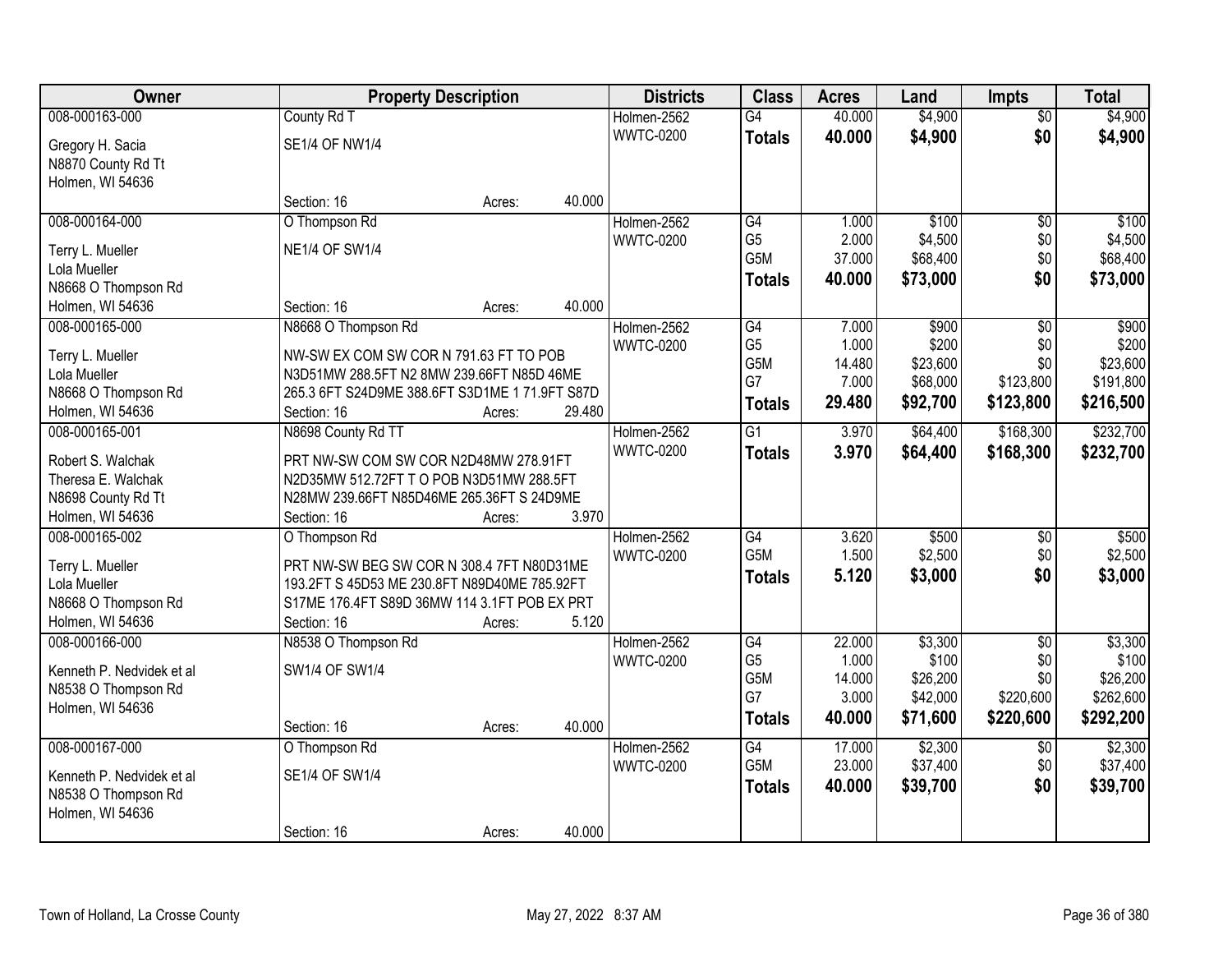| Owner                                      | <b>Property Description</b>                                                   |        |        | <b>Districts</b> | <b>Class</b>    | <b>Acres</b> | Land                         | <b>Impts</b>    | <b>Total</b> |
|--------------------------------------------|-------------------------------------------------------------------------------|--------|--------|------------------|-----------------|--------------|------------------------------|-----------------|--------------|
| 008-000168-000                             | County Rd V                                                                   |        |        | Holmen-2562      | $\overline{G4}$ | 2.500        | \$300                        | $\overline{50}$ | \$300        |
| John B. Evenson                            | <b>NE1/4 OF SE1/4</b>                                                         |        |        | <b>WWTC-0200</b> | G5M             | 37.500       | \$75,000                     | \$0             | \$75,000     |
| Nilda L. Rivera-Evenson                    |                                                                               |        |        |                  | <b>Totals</b>   | 40.000       | \$75,300                     | \$0             | \$75,300     |
| W6122 County Rd V                          |                                                                               |        |        |                  |                 |              |                              |                 |              |
| Holmen, WI 54636                           | Section: 16                                                                   | Acres: | 40.000 |                  |                 |              |                              |                 |              |
| 008-000169-001                             |                                                                               |        |        | Holmen-2562      | $\overline{G6}$ | 38.350       | \$153,400                    | \$0             | \$153,400    |
|                                            |                                                                               |        |        | <b>WWTC-0200</b> | <b>Totals</b>   | 38.350       | \$153,400                    | \$0             | \$153,400    |
| Mark D. Hayes                              | CERTIFIED SURVEY MAP NO. 38 VOL 13 LOT 1 DOC                                  |        |        |                  |                 |              |                              |                 |              |
| 107 Forest Ave                             | NO. 1462483 T/W ESMT IN DOC NO. 1463828 & SUBJ<br>TO RESTR IN DOC NO. 1775426 |        |        |                  |                 |              |                              |                 |              |
| Mt Sterling, IL 62353                      | Section: 16                                                                   | Acres: | 38.350 |                  |                 |              |                              |                 |              |
| 008-000170-000                             | County Rd V                                                                   |        |        | Holmen-2562      | G4              | 0.400        | \$100                        | \$0             | \$100        |
|                                            |                                                                               |        |        | <b>WWTC-0200</b> | G5M             | 0.610        | \$1,000                      | \$0\$           | \$1,000      |
| John B. Evenson                            | PRT NW-SE BEG SE COR N 26RDS SW TO S LN E                                     |        |        |                  | <b>Totals</b>   | 1.010        | \$1,100                      | \$0             | \$1,100      |
| Nilda L. Rivera-Evenson                    | 12.5RDS TO POB                                                                |        |        |                  |                 |              |                              |                 |              |
| W6122 County Rd V                          |                                                                               |        |        |                  |                 |              |                              |                 |              |
| Holmen, WI 54636                           | Section: 16                                                                   | Acres: | 1.010  |                  |                 |              |                              |                 |              |
| 008-000171-000                             | County Rd V                                                                   |        |        | Holmen-2562      | G4              | 16.000       | \$2,200                      | \$0             | \$2,200      |
| John B. Evenson                            | SW-SE EX CSM NO. 147 VOL 2 L OT 1 DOC NO.                                     |        |        | <b>WWTC-0200</b> | G <sub>5</sub>  | 0.150        | \$100                        | \$0             | \$100        |
| Nilda L. Rivera-Evenson                    | 946127 SUBJ TO ESMT IN DOC NO. 1463828                                        |        |        |                  | G5M             | 20.822       | \$41,700                     | \$0             | \$41,700     |
| W6122 County Rd V                          |                                                                               |        |        |                  | <b>Totals</b>   | 36.972       | \$44,000                     | \$0             | \$44,000     |
| Holmen, WI 54636                           | Section: 16                                                                   | Acres: | 36.972 |                  |                 |              |                              |                 |              |
| 008-000171-001                             | County Rd V                                                                   |        |        | Holmen-2562      | $\overline{G4}$ | 2.528        | \$300                        | $\overline{50}$ | \$300        |
|                                            |                                                                               |        |        | <b>WWTC-0200</b> | G5M             | 0.500        | \$800                        | \$0             | \$800        |
| John B. Evenson<br>Nilda L. Rivera-Evenson | CERTIFIED SURVEY MAP NO. 147 VOL 2 LOT 1 DOC<br>NO. 946127                    |        |        |                  | <b>Totals</b>   | 3.028        | \$1,100                      | \$0             | \$1,100      |
| W6122 County Rd V                          |                                                                               |        |        |                  |                 |              |                              |                 |              |
| Holmen, WI 54636                           | Section: 16                                                                   | Acres: | 3.028  |                  |                 |              |                              |                 |              |
| 008-000172-000                             | W6122 County Rd V                                                             |        |        | Holmen-2562      | G4              | 25.910       | \$3,500                      | $\overline{50}$ | \$3,500      |
|                                            |                                                                               |        |        | <b>WWTC-0200</b> | G <sub>5</sub>  | 0.400        | \$100                        | \$0\$           | \$100        |
| John B. Evenson                            | SE-SE EX PRT TAKEN FOR CTH-V AS ON PLAN NO.                                   |        |        |                  | G5M             | 9.000        | \$18,000                     | \$0             | \$18,000     |
| Nilda L. Rivera-Evenson                    | 166H & AS IN V266 P117 SUBJ TO ESMT IN D OC NO.                               |        |        |                  | G7              | 3.500        | \$46,000                     | \$154,300       | \$200,300    |
| W6122 County Rd V                          | 1463828                                                                       |        |        |                  | <b>Totals</b>   | 38.810       | \$67,600                     | \$154,300       | \$221,900    |
| Holmen, WI 54636                           | Section: 16                                                                   | Acres: | 38.810 |                  |                 |              |                              |                 |              |
| 008-000173-000                             | County Rd TT                                                                  |        |        | Holmen-2562      |                 |              | Assessed with 008-001926-000 |                 |              |
| Villa Farms Homeowners Association, Ir     | NE-NE EX VILLA FARMS NORTH S UBJ TO RESTR IN                                  |        |        | <b>WWTC-0200</b> |                 |              |                              |                 |              |
| N8867 Fawn Meadow Ln                       | DOC NO. 1414 319 (ASSESSED ON LOTS IN VIL LA                                  |        |        |                  |                 |              |                              |                 |              |
| Holmen, WI 54636                           | FARMS)                                                                        |        |        |                  |                 |              |                              |                 |              |
|                                            | Section: 17                                                                   | Acres: | 17.810 |                  |                 |              |                              |                 |              |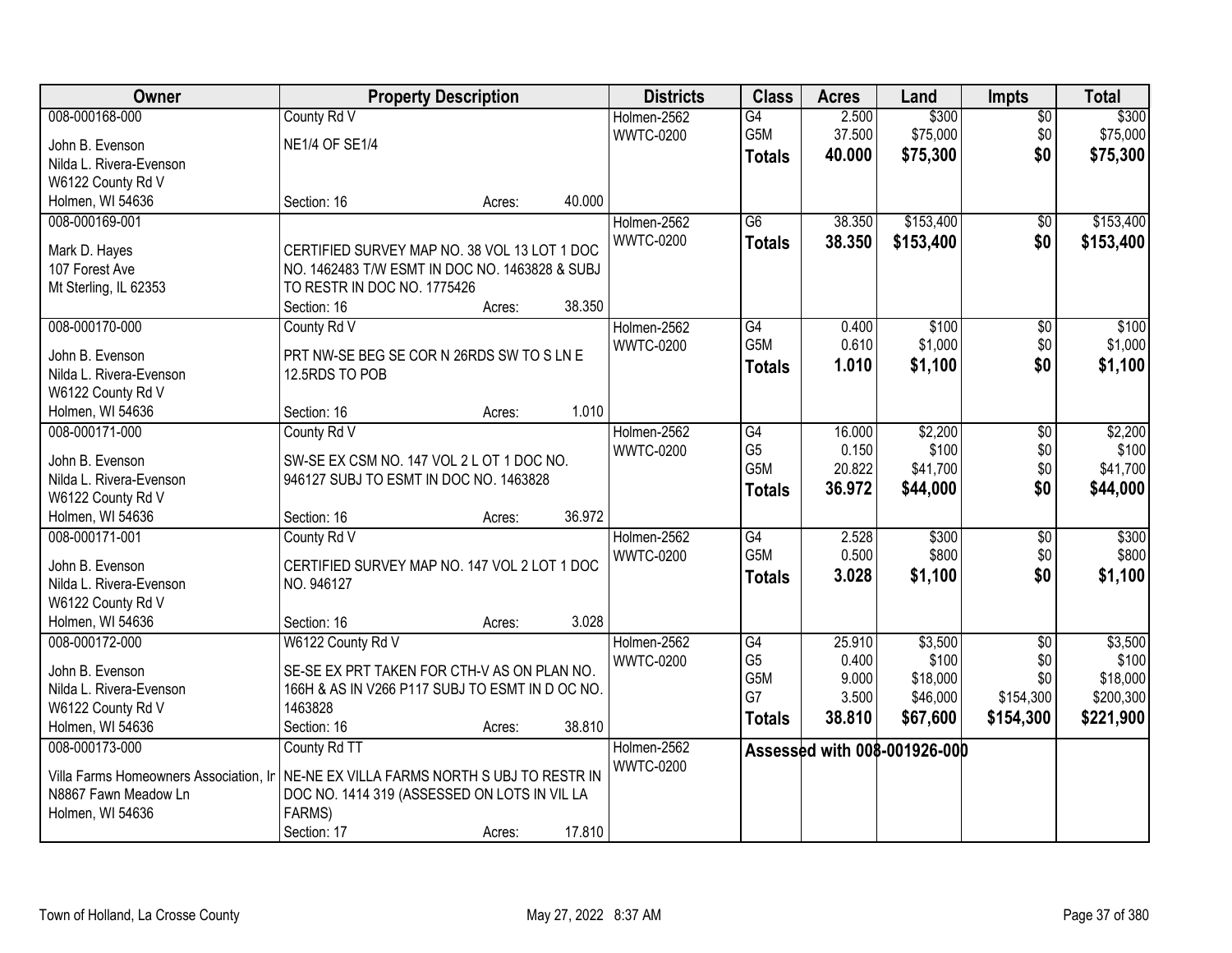| Owner                                                                                                                                          | <b>Property Description</b>                                                                                                                                                   |        |        | <b>Districts</b>                | <b>Class</b>                            | <b>Acres</b>               | Land                               | Impts                         | <b>Total</b>                       |
|------------------------------------------------------------------------------------------------------------------------------------------------|-------------------------------------------------------------------------------------------------------------------------------------------------------------------------------|--------|--------|---------------------------------|-----------------------------------------|----------------------------|------------------------------------|-------------------------------|------------------------------------|
| 008-000174-000<br>Jeffrey D. Lindvig<br>Anita J. Lindvig<br>N8869 Moen Rd                                                                      | <b>NW1/4 OF NE1/4</b>                                                                                                                                                         |        |        | Holmen-2562<br><b>WWTC-0200</b> | $\overline{G5}$<br>G6<br><b>Totals</b>  | 8.000<br>32.000<br>40.000  | \$18,000<br>\$128,000<br>\$146,000 | $\overline{50}$<br>\$0<br>\$0 | \$18,000<br>\$128,000<br>\$146,000 |
| Holmen, WI 54636                                                                                                                               | Section: 17                                                                                                                                                                   | Acres: | 40.000 |                                 |                                         |                            |                                    |                               |                                    |
| 008-000175-000<br>Villa Farms Homeowners Association, Ir SW-NE SUBJ TO RESTR IN DOC N O. 1410440 &<br>N8867 Fawn Meadow Ln<br>Holmen, WI 54636 | 1414319 (ASSESS ED ON LOTS IN VILLA FARMS)<br>Section: 17                                                                                                                     | Acres: | 40.000 | Holmen-2562<br><b>WWTC-0200</b> |                                         |                            | Assessed with 008-001926-000       |                               |                                    |
| 008-000176-000<br>Villa Farms Homeowners Association, Ir<br>N8867 Fawn Meadow Ln<br>Holmen, WI 54636                                           | County Rd TT<br>SE-NE EX VILLA FARMS NORTH & EX PRT TAKEN<br>FOR CTH-TT AS ON PLAN NO. 167 & AS IN V264 P93<br>& V239 P596 SUBJ TO RES TR IN DOC NO. 1410440 &<br>Section: 17 | Acres: | 38.780 | Holmen-2562<br><b>WWTC-0200</b> |                                         |                            | Assessed with 008-001926-000       |                               |                                    |
| 008-000177-000<br>Daniel M. Nelson<br>Theresa L. Nelson<br>N8989 Moen Rd<br>Holmen, WI 54636                                                   | N1/2 OF NE1/4 OF NW1/4<br>Section: 17                                                                                                                                         | Acres: | 20.000 | Holmen-2562<br><b>WWTC-0200</b> | G4<br>G5M<br><b>Totals</b>              | 3.000<br>17.000<br>20.000  | \$500<br>\$34,000<br>\$34,500      | $\sqrt[6]{}$<br>\$0<br>\$0    | \$500<br>\$34,000<br>\$34,500      |
| 008-000178-000<br>Daniel M. Nelson<br>N8989 Moen Rd<br>Holmen, WI 54636                                                                        | E1/2 OF S1/2 OF NE-NW SUBJ TO RESTR IN DOC<br>NO. 1414319<br>Section: 17                                                                                                      | Acres: | 10.000 | Holmen-2562<br><b>WWTC-0200</b> | $\overline{G6}$<br><b>Totals</b>        | 10.000<br>10.000           | \$40,000<br>\$40,000               | $\overline{50}$<br>\$0        | \$40,000<br>\$40,000               |
| 008-000179-000<br>Mark D. Pederson<br>W6879 County Rd T<br>Holmen, WI 54636                                                                    | W1/2 OF S1/2 OF NE-NW<br>Section: 17                                                                                                                                          | Acres: | 10.000 | Holmen-2562<br><b>WWTC-0200</b> | $\overline{G6}$<br><b>Totals</b>        | 10.000<br>10.000           | \$40,000<br>\$40,000               | $\overline{50}$<br>\$0        | \$40,000<br>\$40,000               |
| 008-000180-000<br>Mark D. Pederson<br>W6879 County Rd T<br>Holmen, WI 54636                                                                    | <b>NW1/4 OF NW1/4</b><br>Section: 17                                                                                                                                          | Acres: | 40.000 | Holmen-2562<br><b>WWTC-0200</b> | G4<br>G <sub>5</sub> M<br><b>Totals</b> | 19.000<br>21.000<br>40.000 | \$2,900<br>\$42,000<br>\$44,900    | $\overline{50}$<br>\$0<br>\$0 | \$2,900<br>\$42,000<br>\$44,900    |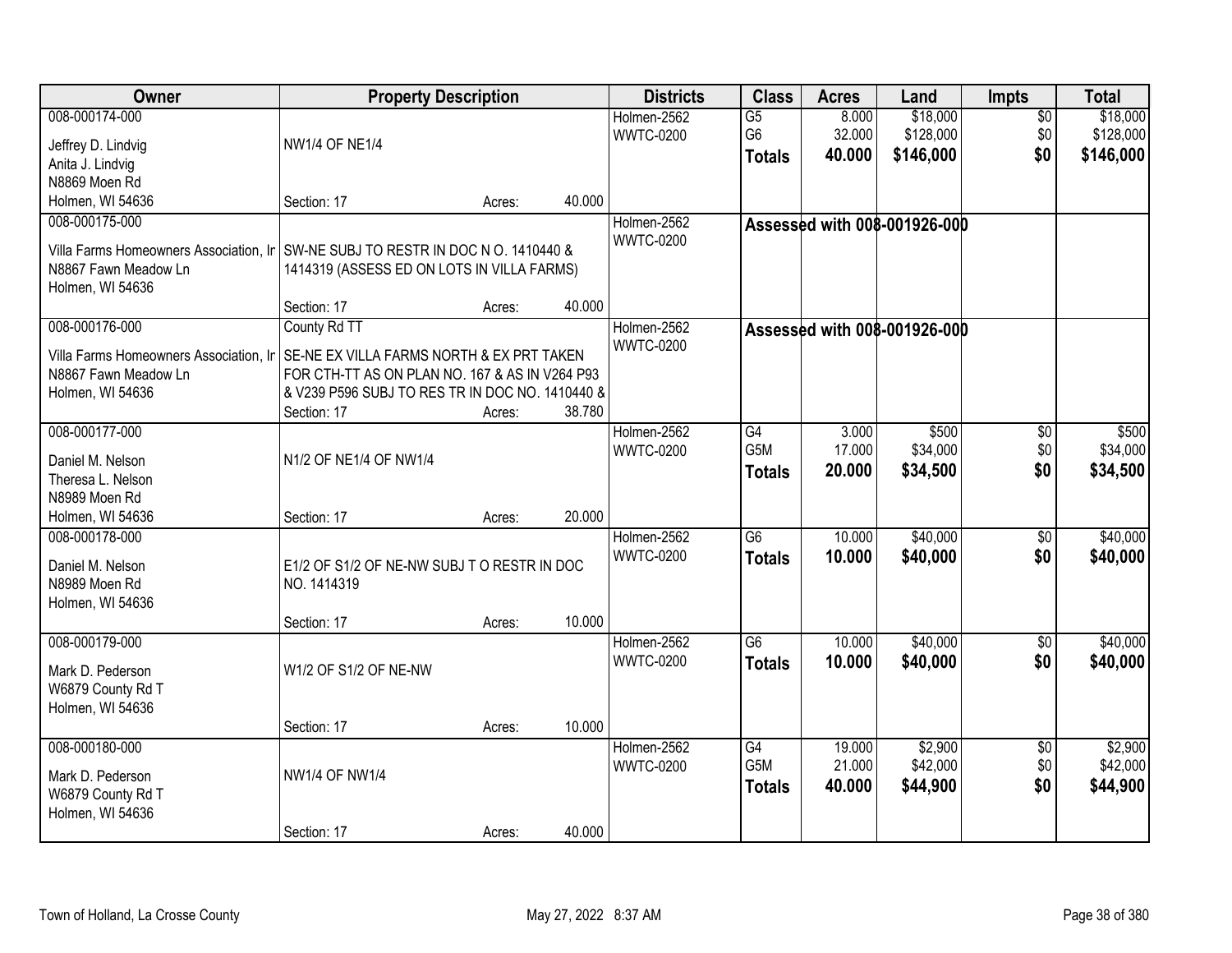| Owner                                 |                                              | <b>Property Description</b> |        | <b>Districts</b>                | <b>Class</b>                     | <b>Acres</b>     | Land                 | <b>Impts</b>           | <b>Total</b>         |
|---------------------------------------|----------------------------------------------|-----------------------------|--------|---------------------------------|----------------------------------|------------------|----------------------|------------------------|----------------------|
| 008-000182-000<br>Mark D. Pederson    | N1/2 OF S1/2 OF SW-NW                        |                             |        | Holmen-2562<br><b>WWTC-0200</b> | $\overline{G6}$<br><b>Totals</b> | 10.000<br>10.000 | \$40,000<br>\$40,000 | $\overline{50}$<br>\$0 | \$40,000<br>\$40,000 |
| W6879 County Rd T<br>Holmen, WI 54636 |                                              |                             |        |                                 |                                  |                  |                      |                        |                      |
|                                       | Section: 17                                  | Acres:                      | 10.000 |                                 | G4                               |                  |                      |                        |                      |
| 008-000183-000                        | Fonstad Rd                                   |                             |        | Holmen-2562<br><b>WWTC-0200</b> | G <sub>5</sub> M                 | 1.000<br>9.000   | \$100<br>\$18,000    | $\overline{50}$<br>\$0 | \$100<br>\$18,000    |
| Eric D. Fonstad                       | S1/2 OF S1/2 OF SW-NW                        |                             |        |                                 |                                  | 10.000           | \$18,100             | \$0                    | \$18,100             |
| W6710 Fonstad Rd<br>Holmen, WI 54636  |                                              |                             |        |                                 | Totals                           |                  |                      |                        |                      |
|                                       | Section: 17                                  | Acres:                      | 10.000 |                                 |                                  |                  |                      |                        |                      |
| 008-000184-000                        |                                              |                             |        | Holmen-2562                     | $\overline{G6}$                  | 30.000           | \$120,000            | \$0                    | \$120,000            |
| Mark D. Pederson                      | SE1/4 OF NW1/4 EX S 10 ACRES                 |                             |        | <b>WWTC-0200</b>                | <b>Totals</b>                    | 30.000           | \$120,000            | \$0                    | \$120,000            |
| W6879 County Rd T                     |                                              |                             |        |                                 |                                  |                  |                      |                        |                      |
| Holmen, WI 54636                      |                                              |                             |        |                                 |                                  |                  |                      |                        |                      |
|                                       | Section: 17                                  | Acres:                      | 30.000 |                                 |                                  |                  |                      |                        |                      |
| 008-000185-000                        | Fonstad Rd                                   |                             |        | Holmen-2562                     | $\overline{G4}$                  | 4.000            | \$500                | \$0                    | \$500                |
| Eric D. Fonstad                       | S 10 ACRES OF SE1/4 OF NW1/4                 |                             |        | <b>WWTC-0200</b>                | G5M                              | 6.000            | \$9,800              | \$0<br>\$0             | \$9,800              |
| W6710 Fonstad Rd                      |                                              |                             |        |                                 | <b>Totals</b>                    | 10.000           | \$10,300             |                        | \$10,300             |
| Holmen, WI 54636                      |                                              |                             |        |                                 |                                  |                  |                      |                        |                      |
|                                       | Section: 17                                  | Acres:                      | 10.000 |                                 |                                  |                  |                      |                        |                      |
| 008-000186-000                        | <b>Fonstad Rd</b>                            |                             |        | Holmen-2562                     | G4                               | 19.462           | \$2,900              | $\overline{50}$        | \$2,900              |
| Eric D. Fonstad                       | NE-SW EX CSM NO. 66 VOL 13 D OC NO. 1469034  |                             |        | <b>WWTC-0200</b>                | G <sub>5</sub> M                 | 19.000           | \$35,800             | \$0                    | \$35,800             |
| W6710 Fonstad Rd                      |                                              |                             |        |                                 | <b>Totals</b>                    | 38.462           | \$38,700             | \$0                    | \$38,700             |
| Holmen, WI 54636                      |                                              |                             |        |                                 |                                  |                  |                      |                        |                      |
|                                       | Section: 17                                  | Acres:                      | 38.462 |                                 |                                  |                  |                      |                        |                      |
| 008-000186-001                        | W6710 Fonstad Rd                             |                             |        | Holmen-2562                     | $\overline{G1}$                  | 1.538            | \$42,800             | \$337,500              | \$380,300            |
| Eric D. Fonstad                       | CERTIFIED SURVEY MAP NO. 66 VOL 13 LOT 1 DOC |                             |        | <b>WWTC-0200</b>                | <b>Totals</b>                    | 1.538            | \$42,800             | \$337,500              | \$380,300            |
| Kimberly S. Fonstad                   | NO. 1469034                                  |                             |        |                                 |                                  |                  |                      |                        |                      |
| W6710 Fonstad Rd                      |                                              |                             |        |                                 |                                  |                  |                      |                        |                      |
| Holmen, WI 54636                      | Section: 17                                  | Acres:                      | 1.538  |                                 |                                  |                  |                      |                        |                      |
| 008-000187-000                        | Fonstad Rd                                   |                             |        | Holmen-2562                     | G4                               | 1.900            | \$300                | $\overline{30}$        | \$300                |
| Eric D. Fonstad                       | <b>NW1/4 OF SW1/4</b>                        |                             |        | <b>WWTC-0200</b>                | G5M                              | 38.100           | \$76,200             | \$0                    | \$76,200             |
| W6710 Fonstad Rd                      |                                              |                             |        |                                 | <b>Totals</b>                    | 40.000           | \$76,500             | \$0                    | \$76,500             |
| Holmen, WI 54636                      |                                              |                             |        |                                 |                                  |                  |                      |                        |                      |
|                                       | Section: 17                                  | Acres:                      | 40.000 |                                 |                                  |                  |                      |                        |                      |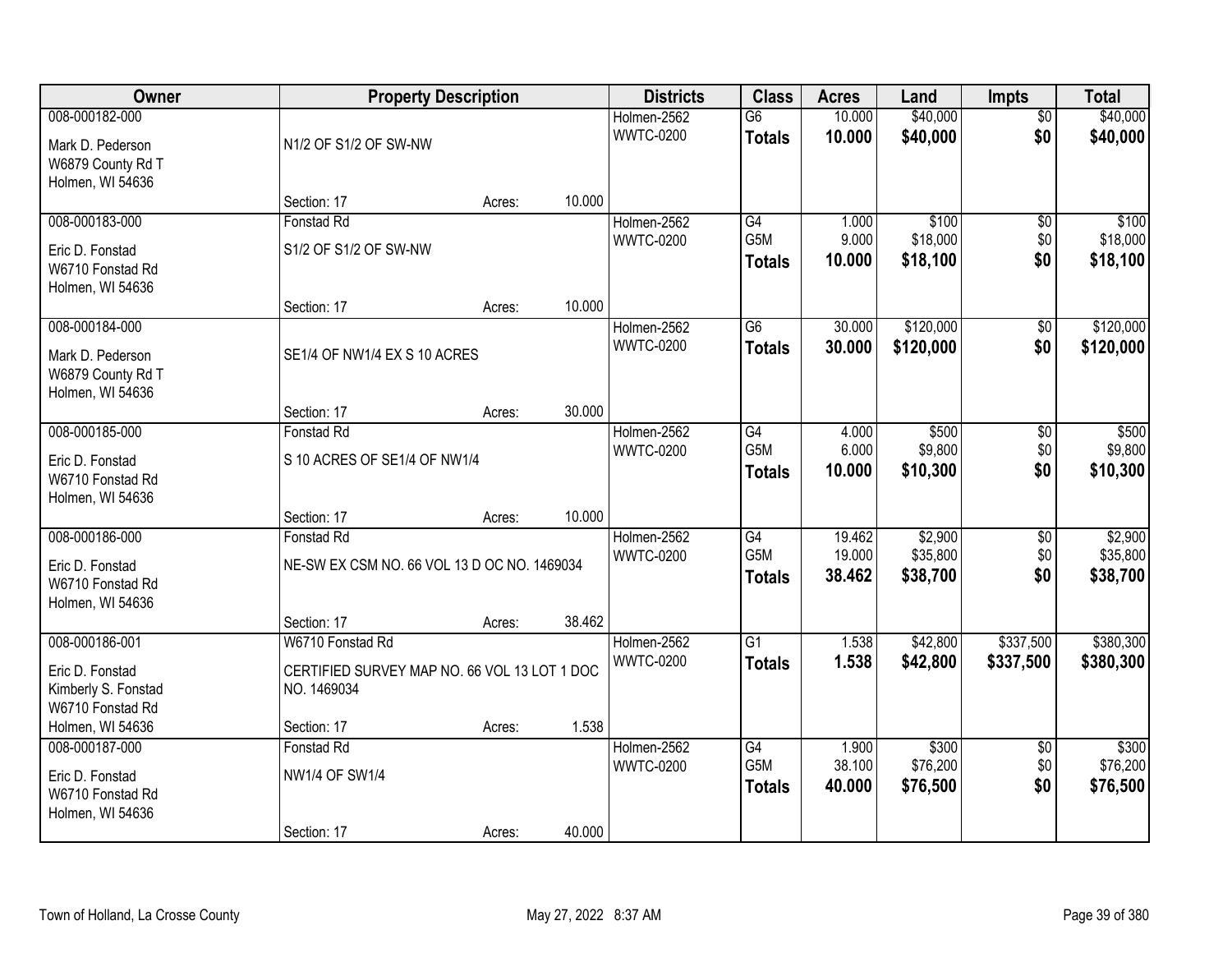| <b>Owner</b>                           | <b>Property Description</b>                                                           |        |        | <b>Districts</b> | <b>Class</b>    | <b>Acres</b> | Land                         | <b>Impts</b>    | <b>Total</b> |
|----------------------------------------|---------------------------------------------------------------------------------------|--------|--------|------------------|-----------------|--------------|------------------------------|-----------------|--------------|
| 008-000188-000                         |                                                                                       |        |        | Holmen-2562      | W <sub>6</sub>  | 40.000       | (\$160,000)                  | $\overline{30}$ | \$0          |
| Mary J. Stein                          | SW1/4 OF SW1/4 T/W ING/EG ES MT IN V1582 P335 &                                       |        |        | <b>WWTC-0200</b> | <b>Totals</b>   | 40.000       | \$0                          | \$0             | \$0          |
| 1532 29th St S                         | SUBJ TO R ESTR IN DOC NO. 1659965                                                     |        |        |                  |                 |              |                              |                 |              |
| La Crosse, WI 54601                    |                                                                                       |        |        |                  |                 |              |                              |                 |              |
|                                        | Section: 17                                                                           | Acres: | 40.000 |                  |                 |              |                              |                 |              |
| 008-000189-000                         | Fonstad Rd                                                                            |        |        | Holmen-2562      | $\overline{G5}$ | 1.500        | \$3,400                      | \$0             | \$3,400      |
| Eric D. Fonstad                        | SE1/4 OF SW1/4                                                                        |        |        | <b>WWTC-0200</b> | G <sub>6</sub>  | 38.500       | \$154,000                    | \$0             | \$154,000    |
| W6710 Fonstad Rd                       |                                                                                       |        |        |                  | <b>Totals</b>   | 40.000       | \$157,400                    | \$0             | \$157,400    |
| Holmen, WI 54636                       |                                                                                       |        |        |                  |                 |              |                              |                 |              |
|                                        | Section: 17                                                                           | Acres: | 40.000 |                  |                 |              |                              |                 |              |
| 008-000190-000                         | N8690 County Rd TT                                                                    |        |        | Holmen-2562      | G4              | 1.000        | \$200                        | \$0             | \$200        |
| Jae Enterprises, LLC                   | THAT PRT NE-SE LYG SLY OF NW LY R/W LN                                                |        |        | <b>WWTC-0200</b> | G <sub>6</sub>  | 0.100        | \$300                        | \$0             | \$300        |
| 901 Rose St                            | CTH-TT EX VILLA FA RMS SOUTH & EX PRT TAKEN                                           |        |        |                  | G7              | 1.000        | \$7,500                      | \$4,600         | \$12,100     |
| La Crosse, WI 54603                    | FOR CTH-TT AS ON PLAN NO. 167 & AS IN V262 P226                                       |        |        |                  | <b>Totals</b>   | 2.100        | \$8,000                      | \$4,600         | \$12,600     |
|                                        | Section: 17                                                                           | Acres: | 2.100  |                  |                 |              |                              |                 |              |
| 008-000190-001                         | County Rd TT                                                                          |        |        | Holmen-2562      |                 |              | Assessed with 008-001926-000 |                 |              |
| Villa Farms Homeowners Association, Ir | THAT PRT NE-SE LYG NWLY OF N WLY R/W LN                                               |        |        | <b>WWTC-0200</b> |                 |              |                              |                 |              |
| N8867 Fawn Meadow Ln                   | CTH-TT EX THAT PR T NE-SE LYG W OF FOLL DESC                                          |        |        |                  |                 |              |                              |                 |              |
| Holmen, WI 54636                       | L N & INCL THAT PRT NW-SE LYG E OF FOLL DESC                                          |        |        |                  |                 |              |                              |                 |              |
|                                        | Section: 17                                                                           | Acres: | 11.100 |                  |                 |              |                              |                 |              |
| 008-000191-000                         | County Rd TT                                                                          |        |        | Holmen-2562      | $\overline{G1}$ | 1.640        | \$6,600                      | \$0             | \$6,600      |
|                                        |                                                                                       |        |        | <b>WWTC-0200</b> | <b>Totals</b>   | 1.640        | \$6,600                      | \$0             | \$6,600      |
| Monica Zanon                           | PRT NW-SE BEG INTER C/L CTH- TT & FONSTAD RD                                          |        |        |                  |                 |              |                              |                 |              |
| N8565 County Rd Tt<br>Holmen, WI 54636 | S67D15MW 235 FT N16D31MW 198FT N76D29MW 8<br>00FT TO W LN S 256FT M/L S89 D34ME 230FT |        |        |                  |                 |              |                              |                 |              |
|                                        | Section: 17                                                                           | Acres: | 1.640  |                  |                 |              |                              |                 |              |
| 008-000191-003                         | W6692 Fonstad Rd                                                                      |        |        | Holmen-2562      | $\overline{G1}$ | 1.850        | \$49,000                     | \$163,200       | \$212,200    |
|                                        |                                                                                       |        |        | <b>WWTC-0200</b> | <b>Totals</b>   | 1.850        | \$49,000                     | \$163,200       | \$212,200    |
| Jeffrey M. Thesing                     | CERTIFIED SURVEY MAP NO. 103 VOL 2 LOT 1 DOC                                          |        |        |                  |                 |              |                              |                 |              |
| Pamela A. Socia                        | NO. 937624 & PRT W1/2-SE COM NW COR NW-SE                                             |        |        |                  |                 |              |                              |                 |              |
| W6692 Fonstad Rd                       | S26MW 1012.3FT TO POB S89 D34ME 230FT S26MW<br>Section: 17                            |        | 1.850  |                  |                 |              |                              |                 |              |
| Holmen, WI 54636<br>008-000191-004     | County Rd TT                                                                          | Acres: |        | Holmen-2562      | G5              | 3.070        | \$9,200                      | $\overline{60}$ | \$9,200      |
|                                        |                                                                                       |        |        | <b>WWTC-0200</b> | G <sub>6</sub>  | 3.000        | \$9,800                      | \$0             | \$9,800      |
| Eric D. Fonstad                        | PRT NW-SE LYG NLY OF FONSTAD RD IN FOLL BEG                                           |        |        |                  | <b>Totals</b>   | 6.070        | \$19,000                     | \$0             | \$19,000     |
| Kimberly S. Fonstad                    | INTER C/L CT H-TT & FONSTAD RD S67D15M0SW                                             |        |        |                  |                 |              |                              |                 |              |
| W6710 Fonstad Rd                       | ALG C/L FONSTAD RD 235FT N1 6D31M0SW 198FT                                            |        |        |                  |                 |              |                              |                 |              |
| Holmen, WI 54636                       | Section: 17                                                                           | Acres: | 6.070  |                  |                 |              |                              |                 |              |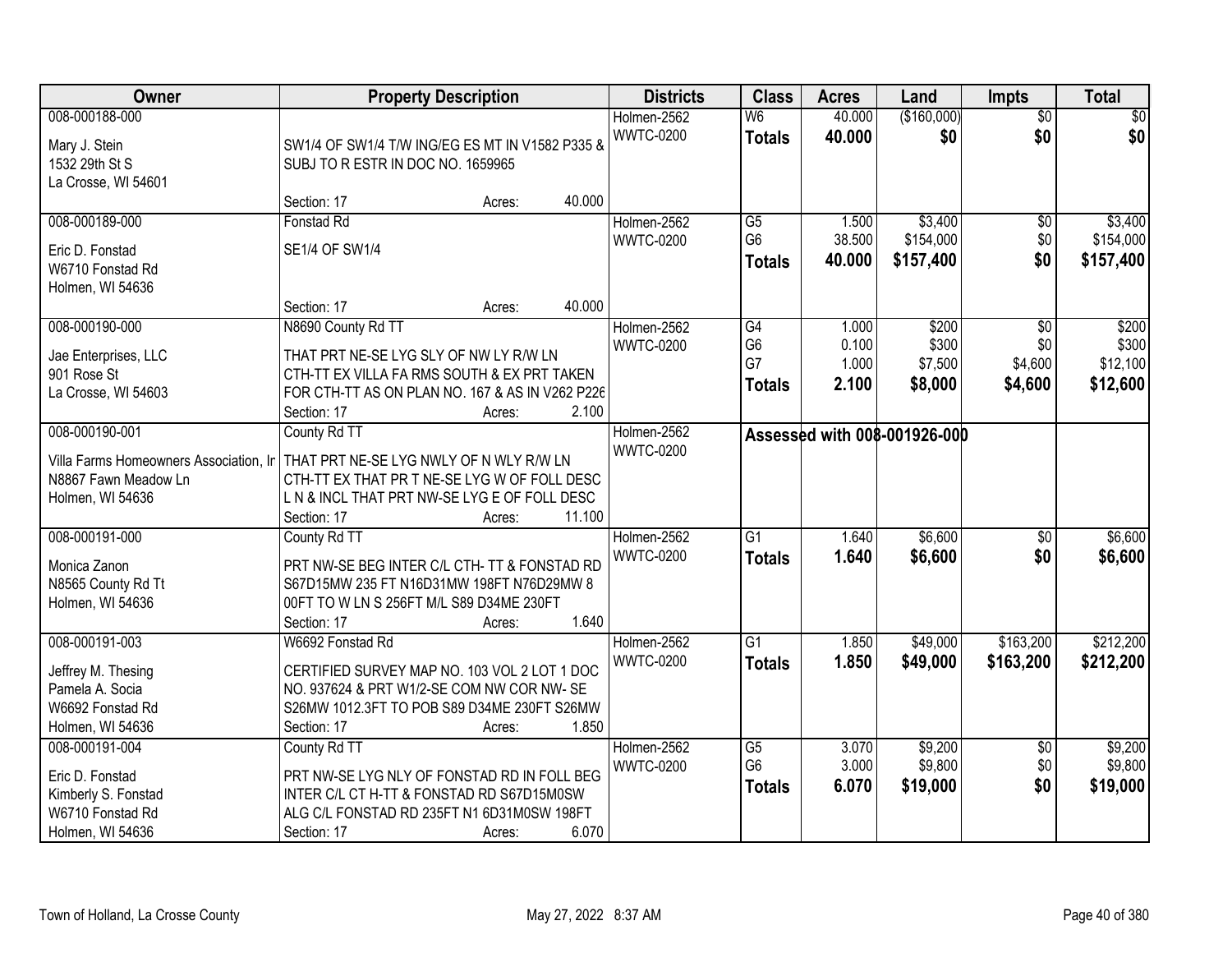| Owner                               | <b>Property Description</b>                            | <b>Districts</b> | <b>Class</b>    | <b>Acres</b> | Land      | Impts           | <b>Total</b> |
|-------------------------------------|--------------------------------------------------------|------------------|-----------------|--------------|-----------|-----------------|--------------|
| 008-000193-000                      | N8645 County Rd TT                                     | Holmen-2562      | $\overline{G1}$ | 4.000        | \$64,500  | \$223,500       | \$288,000    |
| Daniel F. Kusilek                   | PRT NW-SE COM SE COR N ALG E LN 589FT TO POB           | <b>WWTC-0200</b> | G <sub>6</sub>  | 21.830       | \$87,300  | \$0             | \$87,300     |
| Katie R. Kusilek                    | S42DW 421FT S67D15MW 235FT N16D31MW 198 FT             |                  | <b>Totals</b>   | 25.830       | \$151,800 | \$223,500       | \$375,300    |
| N8645 County Rd Tt                  | N76D29MW 800FT TO W LN NW -SE N TO NW COR E            |                  |                 |              |           |                 |              |
| Holmen, WI 54636                    | 25.830<br>Section: 17<br>Acres:                        |                  |                 |              |           |                 |              |
| 008-000194-000                      | N8565 County Rd TT                                     | Holmen-2562      | $\overline{G1}$ | 3.000        | \$60,500  | \$140,400       | \$200,900    |
|                                     |                                                        | <b>WWTC-0200</b> | G <sub>6</sub>  | 9.210        | \$36,800  | \$0             | \$36,800     |
| Monica Zanon                        | PRT SW-SE LYG NWLY OF CTH-TT & SLY OF C/L              |                  |                 | 12.210       | \$97,300  | \$140,400       |              |
| N8565 County Rd Tt                  | FONSTAD RD EX PRT TAKEN FOR CTH-TT ON PLAN             |                  | <b>Totals</b>   |              |           |                 | \$237,700    |
| Holmen, WI 54636                    | NO. 167H & IN V262 P229 SUB J TO RESTR IN DOC          |                  |                 |              |           |                 |              |
|                                     | 12.210<br>Section: 17<br>Acres:                        |                  |                 |              |           |                 |              |
| 008-000194-001                      | N8550 County Rd TT                                     | Holmen-2562      | G1              | 4.000        | \$64,500  | \$174,200       | \$238,700    |
|                                     |                                                        | <b>WWTC-0200</b> | G <sub>6</sub>  | 16.940       | \$67,800  | \$0             | \$67,800     |
| Samuel C. Sokolik                   | PRT W1/2-SE LYG SELY OF CTH- TT EX CSM NO. 166         |                  | <b>Totals</b>   | 20.940       | \$132,300 | \$174,200       | \$306,500    |
| Janet L. Sokolik                    | VOL 8 DOC NO. 1230973 & EX CSM NO. 169 VOL 8           |                  |                 |              |           |                 |              |
| N8550 County Rd Tt                  | DOC NO. 1232204 & EX PRT TAKEN FOR CTH-TT ON<br>20.940 |                  |                 |              |           |                 |              |
| Holmen, WI 54636                    | Section: 17<br>Acres:                                  |                  |                 |              |           |                 |              |
| 008-000194-002                      | N8536 County Rd TT                                     | Holmen-2562      | $\overline{G1}$ | 2.970        | \$60,200  | \$235,400       | \$295,600    |
| <b>Charles Peters</b>               | CERTIFIED SURVEY MAP NO. 166 VOL 8 LOT 1 DOC           | <b>WWTC-0200</b> | <b>Totals</b>   | 2.970        | \$60,200  | \$235,400       | \$295,600    |
| Jennifer A. Peters                  | NO. 1230973                                            |                  |                 |              |           |                 |              |
| N8536 County Rd Tt                  |                                                        |                  |                 |              |           |                 |              |
| Holmen, WI 54636                    | 2.970<br>Section: 17<br>Acres:                         |                  |                 |              |           |                 |              |
| 008-000194-003                      | N8618 County Rd TT                                     | Holmen-2562      | $\overline{G1}$ | 1.850        | \$49,000  | \$242,100       | \$291,100    |
|                                     |                                                        | <b>WWTC-0200</b> | <b>Totals</b>   | 1.850        | \$49,000  | \$242,100       | \$291,100    |
| Dotseth Hall Family Revocable Trust | CERTIFIED SURVEY MAP NO. 169 VOL 8 LOT 1 DOC           |                  |                 |              |           |                 |              |
| N8618 County Rd Tt                  | NO. 1232204                                            |                  |                 |              |           |                 |              |
| Holmen, WI 54636                    |                                                        |                  |                 |              |           |                 |              |
|                                     | 1.850<br>Section: 17<br>Acres:                         |                  |                 |              |           |                 |              |
| 008-000194-004                      | Fonstad Rd                                             | Holmen-2562      | $\overline{G6}$ | 0.220        | \$900     | $\overline{50}$ | \$900        |
| Jeffrey M. Thesing                  | THAT PRT SW-SE LYG NLY OF C/L OF FONSTAD RD            | <b>WWTC-0200</b> | <b>Totals</b>   | 0.220        | \$900     | \$0             | \$900        |
| Pamela A. Socia                     | & LYG SLY OF THE N R/W OF FONSTAD RD                   |                  |                 |              |           |                 |              |
| W6692 Fonstad Rd                    |                                                        |                  |                 |              |           |                 |              |
| Holmen, WI 54636                    | 0.220<br>Section: 17<br>Acres:                         |                  |                 |              |           |                 |              |
| 008-000195-000                      | N8545 O Thompson Rd                                    | Holmen-2562      | $\overline{G1}$ | 3.000        | \$60,500  | \$330,400       | \$390,900    |
|                                     |                                                        | <b>WWTC-0200</b> | G4              | 15.000       | \$2,000   | \$0             | \$2,000      |
| Jolyn J. Oelfke                     | SE1/4 OF SE1/4                                         |                  | G5M             | 22.000       | \$37,300  | \$0             | \$37,300     |
| N8545 O Thompson Rd                 |                                                        |                  | <b>Totals</b>   | 40.000       | \$99,800  | \$330,400       | \$430,200    |
| Holmen, WI 54636                    |                                                        |                  |                 |              |           |                 |              |
|                                     | 40.000<br>Section: 17<br>Acres:                        |                  |                 |              |           |                 |              |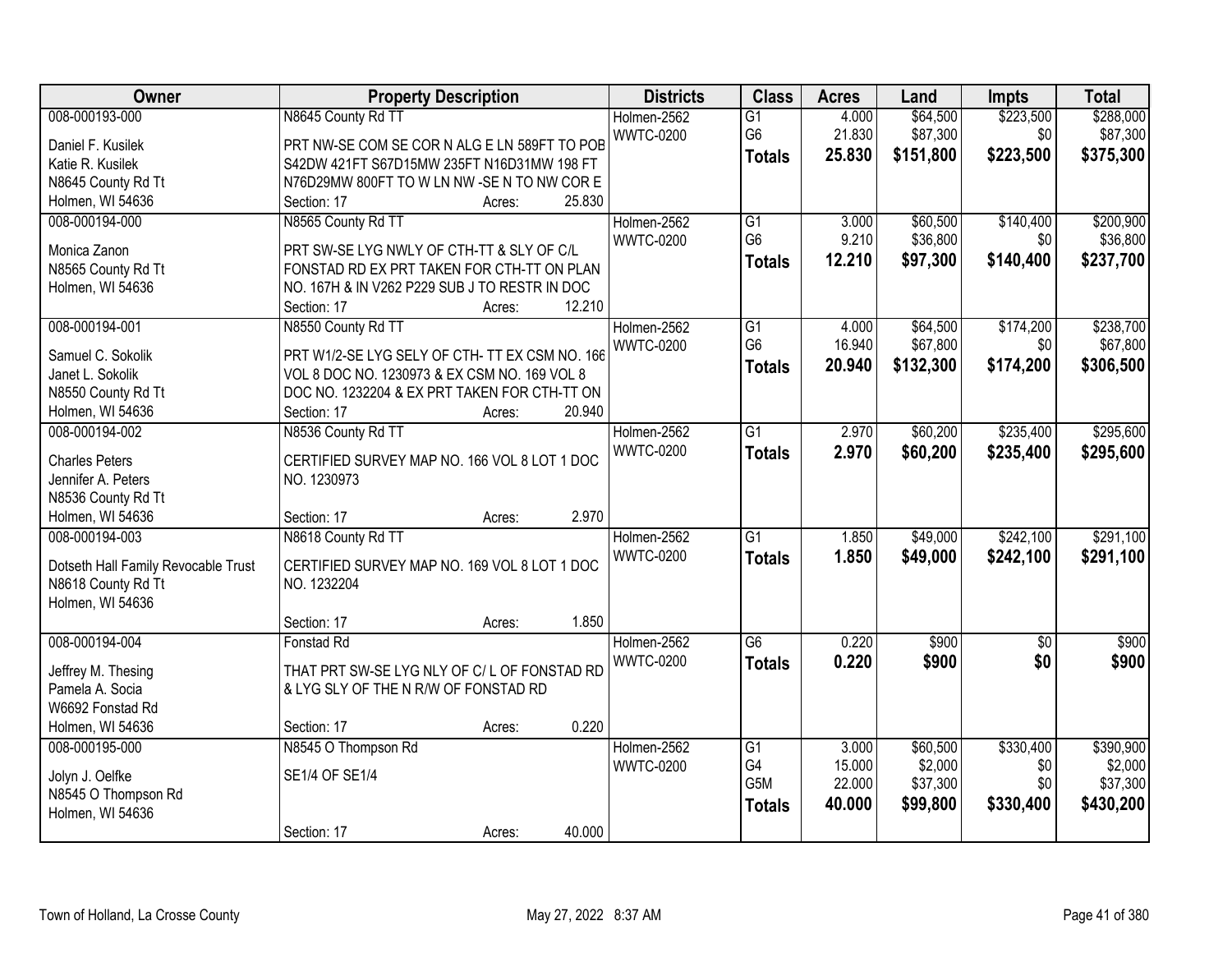| Owner                                 | <b>Property Description</b>                                                               | <b>Districts</b> | <b>Class</b>                      | <b>Acres</b>   | Land             | <b>Impts</b>           | <b>Total</b>     |
|---------------------------------------|-------------------------------------------------------------------------------------------|------------------|-----------------------------------|----------------|------------------|------------------------|------------------|
| 008-000195-100                        | County Rd TT                                                                              | Holmen-2562      | X3                                | 17.150         | $\overline{50}$  | $\overline{50}$        | $\sqrt{50}$      |
| Lacrosse County                       | THAT PRT E1/2-NE & PRT N1/2- SE & PRT SW-SE                                               | <b>WWTC-0200</b> | <b>Totals</b>                     | 17.150         | \$0              | \$0                    | \$0              |
| 212 6th St N 2400                     | SEC 17-18-7 & THAT PRT W1/2-NW & PRT NW- SW                                               |                  |                                   |                |                  |                        |                  |
| La Crosse, WI 54601                   | SEC 16-18-7 & THAT PRT NW -NE & NE-NW SEC                                                 |                  |                                   |                |                  |                        |                  |
|                                       | Section: 17<br>17.150<br>Acres:                                                           |                  |                                   |                |                  |                        |                  |
| 008-000195-101                        | O Thompson Rd                                                                             | Holmen-2562      | $\overline{X4}$                   | 1.270          | \$0              | $\overline{50}$        | \$0              |
|                                       |                                                                                           | <b>WWTC-0200</b> | <b>Totals</b>                     | 1.270          | \$0              | \$0                    | \$0              |
| Town of Holland<br>W7937 County Rd Mh | PRT NW-SW SEC 16-18-7 & PRT NE-SE SEC 17-18-7<br>TAKEN FOR O THOMPSON RD AS EX IN DOC NO. |                  |                                   |                |                  |                        |                  |
| Holmen, WI 54636                      | 1440643 & V1020 P476 & V9 83 P109 & PER SS66.1024                                         |                  |                                   |                |                  |                        |                  |
|                                       | 1.270<br>Section: 16<br>Acres:                                                            |                  |                                   |                |                  |                        |                  |
| 008-000197-000                        | Christopherson Rd                                                                         | Holmen-2562      | G4                                | 24.000         | \$3,800          | \$0                    | \$3,800          |
|                                       |                                                                                           | <b>WWTC-0200</b> | G5M                               | 16.000         | \$32,000         | \$0                    | \$32,000         |
| Gary G Ruhser Trust                   | NW-NE SUBJ TO RESTR IN DOC N O. 1638917                                                   |                  | <b>Totals</b>                     | 40.000         | \$35,800         | \$0                    | \$35,800         |
| Jean C Ruhser Trust                   |                                                                                           |                  |                                   |                |                  |                        |                  |
| N8947 Christopherson Rd               |                                                                                           |                  |                                   |                |                  |                        |                  |
| Holmen, WI 54636                      | 40.000<br>Section: 18<br>Acres:                                                           |                  |                                   |                |                  |                        |                  |
| 008-000198-000                        | Christopherson Rd                                                                         | Holmen-2562      | G4                                | 3.000          | \$500            | \$0                    | \$500            |
| Gary G Ruhser Trust                   | SW-NE SUBJ TO RESTR IN DOC N O. 1638917                                                   | <b>WWTC-0200</b> | G5M                               | 37.000         | \$74,000         | \$0                    | \$74,000         |
| Jean C Ruhser Trust                   |                                                                                           |                  | <b>Totals</b>                     | 40.000         | \$74,500         | \$0                    | \$74,500         |
| N8947 Christopherson Rd               |                                                                                           |                  |                                   |                |                  |                        |                  |
| Holmen, WI 54636                      | 40.000<br>Section: 18<br>Acres:                                                           |                  |                                   |                |                  |                        |                  |
| 008-000199-001                        | Christopherson Rd                                                                         | Holmen-2562      | G4                                | 41.520         | \$7,700          | $\overline{30}$        | \$7,700          |
| Michael K. Happel                     | PRT NE-SE & PRT SE-SE SEC 7-18-7 & PRT NE-NE &                                            | <b>WWTC-0200</b> | G <sub>5</sub>                    | 0.910          | \$400            | \$0                    | \$400            |
| Mary B. Happel                        | PRT SE-NE & PRT NE-SE & PRT SE-SE SEC 18-18-7                                             |                  | G5M                               | 72.200         | \$144,400        | \$0                    | \$144,400        |
| PO Box 3                              | COM E1/4 COR SEC 7 N89D46M52SW 1316.63FT TO                                               |                  | <b>Totals</b>                     | 114.630        | \$152,500        | \$0                    | \$152,500        |
| Galesville, WI 54630-0003             | 114.630<br>Section: 18<br>Acres:                                                          |                  |                                   |                |                  |                        |                  |
| 008-000199-002                        | N9002 Christopherson Rd                                                                   | Holmen-2562      | $\overline{G1}$                   | 2.000          | \$52,000         | \$222,100              | \$274,100        |
|                                       |                                                                                           | <b>WWTC-0200</b> | <b>Totals</b>                     | 2.000          | \$52,000         | \$222,100              | \$274,100        |
| Michael K. Happel                     | CERTIFIED SURVEY MAP NO. 137 VOL 16 LOT 1 DOC                                             |                  |                                   |                |                  |                        |                  |
| Mary B. Happel                        | NO. 167464 5                                                                              |                  |                                   |                |                  |                        |                  |
| PO Box 3                              |                                                                                           |                  |                                   |                |                  |                        |                  |
| Galesville, WI 54630-0003             | 2.000<br>Section: 18<br>Acres:                                                            |                  |                                   |                |                  |                        |                  |
| 008-000199-003                        | N8964 Christopherson Rd                                                                   | Holmen-2562      | $\overline{G4}$<br>G <sub>5</sub> | 2.730<br>4.440 | \$400<br>\$1,500 | $\overline{30}$<br>\$0 | \$400<br>\$1,500 |
| Michael K. Happel                     | CERTIFIED SURVEY MAP NO. 137 VOL 16 LOT 2 DOC                                             | <b>WWTC-0200</b> | G7                                | 3.030          | \$42,200         | \$319,200              | \$361,400        |
| Mary B. Happel                        | NO. 167464 5                                                                              |                  |                                   | 10.200         |                  |                        |                  |
| PO Box 3                              |                                                                                           |                  | <b>Totals</b>                     |                | \$44,100         | \$319,200              | \$363,300        |
| Galesville, WI 54630-0003             | 10.200<br>Section: 18<br>Acres:                                                           |                  |                                   |                |                  |                        |                  |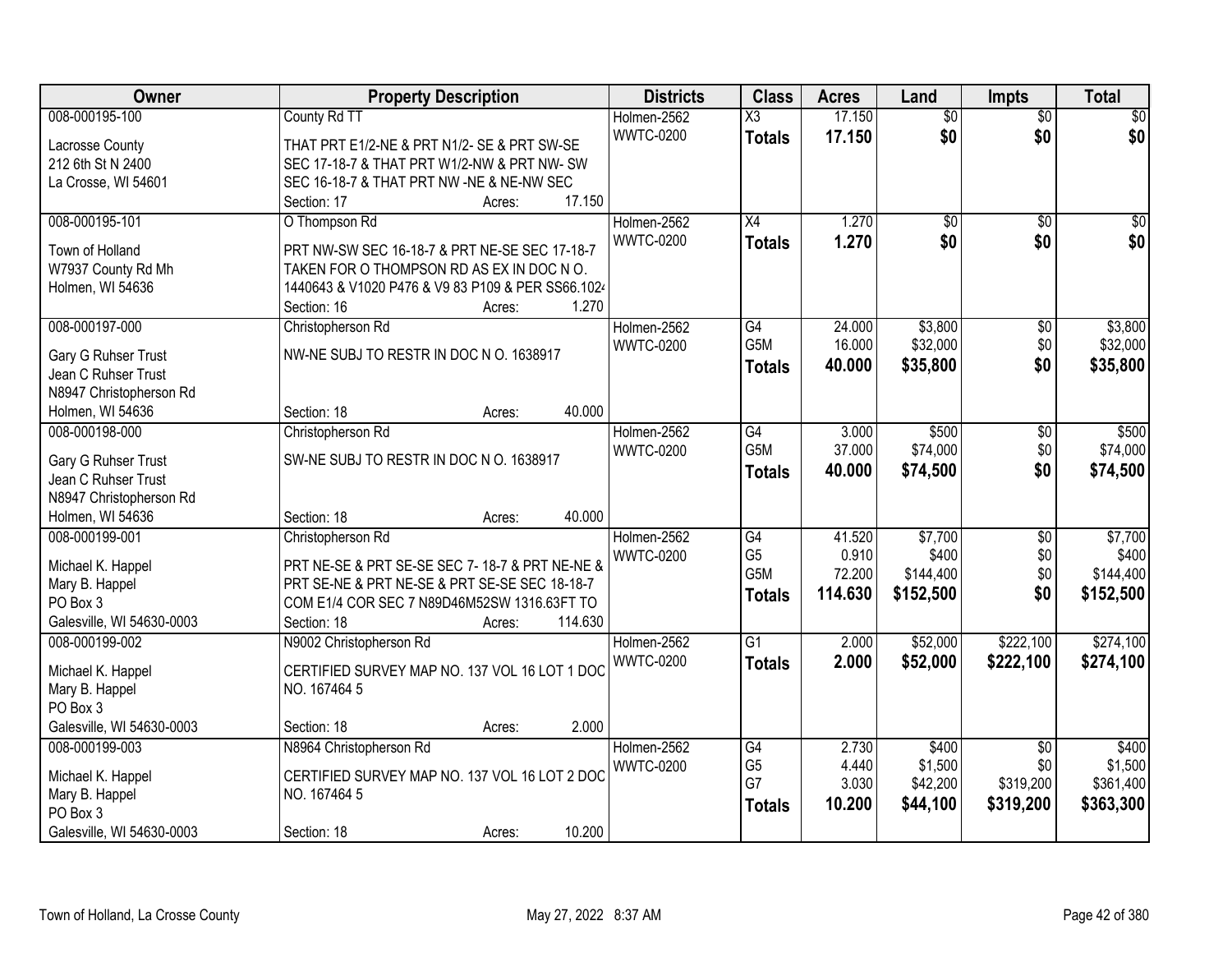| Owner                          |                                                | <b>Property Description</b> |        | <b>Districts</b> | <b>Class</b>    | <b>Acres</b> | Land        | <b>Impts</b>    | <b>Total</b>     |
|--------------------------------|------------------------------------------------|-----------------------------|--------|------------------|-----------------|--------------|-------------|-----------------|------------------|
| 008-000200-000                 | County Rd T                                    |                             |        | Holmen-2562      | $\overline{G6}$ | 20.000       | \$80,000    | $\overline{50}$ | \$80,000         |
| Steven M. Tischer et al        | E1/2 OF NE1/4 OF NW1/4 T/W E SMT IN V1252 P586 |                             |        | <b>WWTC-0200</b> | <b>Totals</b>   | 20.000       | \$80,000    | \$0             | \$80,000         |
| 1913 Viking Ave                |                                                |                             |        |                  |                 |              |             |                 |                  |
| Holmen, WI 54636               |                                                |                             |        |                  |                 |              |             |                 |                  |
|                                | Section: 18                                    | Acres:                      | 20.000 |                  |                 |              |             |                 |                  |
| 008-000200-001                 |                                                |                             |        | Holmen-2562      | W <sub>6</sub>  | 20.000       | ( \$80,000) | $\overline{50}$ | \$0              |
|                                | W1/2 OF NE1/4 OF NW1/4                         |                             |        | <b>WWTC-0200</b> | <b>Totals</b>   | 20.000       | \$0         | \$0             | \$0              |
| Todd J. Baus<br>Tamara J. Baus |                                                |                             |        |                  |                 |              |             |                 |                  |
| N9004 Aspeslet Rd              |                                                |                             |        |                  |                 |              |             |                 |                  |
| Holmen, WI 54636               | Section: 18                                    | Acres:                      | 20.000 |                  |                 |              |             |                 |                  |
| 008-000201-000                 | County Rd T                                    |                             |        | Holmen-2562      | W <sub>6</sub>  | 37.800       | (\$151,200) | \$0             | $\overline{\$0}$ |
|                                |                                                |                             |        | <b>WWTC-0200</b> |                 | 37.800       | \$0         | \$0             | \$0              |
| Todd J. Baus                   | FRAC NW1/4 OF NW1/4                            |                             |        |                  | <b>Totals</b>   |              |             |                 |                  |
| Tamara J. Baus                 |                                                |                             |        |                  |                 |              |             |                 |                  |
| N9004 Aspeslet Rd              |                                                |                             |        |                  |                 |              |             |                 |                  |
| Holmen, WI 54636               | Section: 18                                    | Acres:                      | 37.800 |                  |                 |              |             |                 |                  |
| 008-000202-000                 | Sylvester Rd                                   |                             |        | Holmen-2562      | G4              | 6.000        | \$1,000     | \$0             | \$1,000          |
| <b>Nlh Trust</b>               | FRAC SW1/4 OF NW1/4 SUBJ TO RESTR IN V1697     |                             |        | <b>WWTC-0200</b> | G5M             | 32.060       | \$60,000    | \$0             | \$60,000         |
| W7641 County Rd T              | P802                                           |                             |        |                  | <b>Totals</b>   | 38.060       | \$61,000    | \$0             | \$61,000         |
| Holmen, WI 54636               |                                                |                             |        |                  |                 |              |             |                 |                  |
|                                | Section: 18                                    | Acres:                      | 38.060 |                  |                 |              |             |                 |                  |
| 008-000203-000                 | Sylvester Rd                                   |                             |        | Holmen-2562      | $\overline{G6}$ | 40.000       | \$160,000   | $\overline{$0}$ | \$160,000        |
|                                |                                                |                             |        | <b>WWTC-0200</b> |                 | 40.000       |             | \$0             |                  |
| Nlh Trust                      | SE1/4 OF NW1/4 SUBJ TO RESTR IN V1697 P802     |                             |        |                  | <b>Totals</b>   |              | \$160,000   |                 | \$160,000        |
| W7641 County Rd T              |                                                |                             |        |                  |                 |              |             |                 |                  |
| Holmen, WI 54636               |                                                |                             |        |                  |                 |              |             |                 |                  |
|                                | Section: 18                                    | Acres:                      | 40.000 |                  |                 |              |             |                 |                  |
| 008-000204-000                 | W7160 Evans Valley Rd                          |                             |        | Holmen-2562      | $\overline{G1}$ | 5.080        | \$85,800    | \$260,600       | \$346,400        |
| Todd D. Dale                   | PRT NE-SW COM NW COR SW1/4 N 88D5ME            |                             |        | <b>WWTC-0200</b> | <b>Totals</b>   | 5.080        | \$85,800    | \$260,600       | \$346,400        |
| Ramona K. Dale                 | 1605.9FT TO POB N88D 5ME 492FT S9D39ME         |                             |        |                  |                 |              |             |                 |                  |
| W7160 Evans Valley Rd          | 159.67FT S 68D29MW 354.93FT S11D48MW 38 7FT    |                             |        |                  |                 |              |             |                 |                  |
| Holmen, WI 54636               | Section: 18                                    | Acres:                      | 5.080  |                  |                 |              |             |                 |                  |
| 008-000204-001                 | W7142 Evans Valley Rd                          |                             |        | Holmen-2562      | $\overline{G1}$ | 5.280        | \$86,600    | \$248,100       | \$334,700        |
|                                |                                                |                             |        | <b>WWTC-0200</b> | <b>Totals</b>   | 5.280        | \$86,600    | \$248,100       | \$334,700        |
| Mark A. Anderson               | PRT NE-SW COM NW COR SW1/4 N 88D5ME            |                             |        |                  |                 |              |             |                 |                  |
| Lori A. Anderson               | 2097.9FT S9D39ME 159.67FT TO POB S68D29MW      |                             |        |                  |                 |              |             |                 |                  |
| W7142 Evans Valley Rd          | 354.93F T S11D48MW 421.99FT TO C/L R D         |                             |        |                  |                 |              |             |                 |                  |
| Holmen, WI 54636               | Section: 18                                    | Acres:                      | 5.280  |                  |                 |              |             |                 |                  |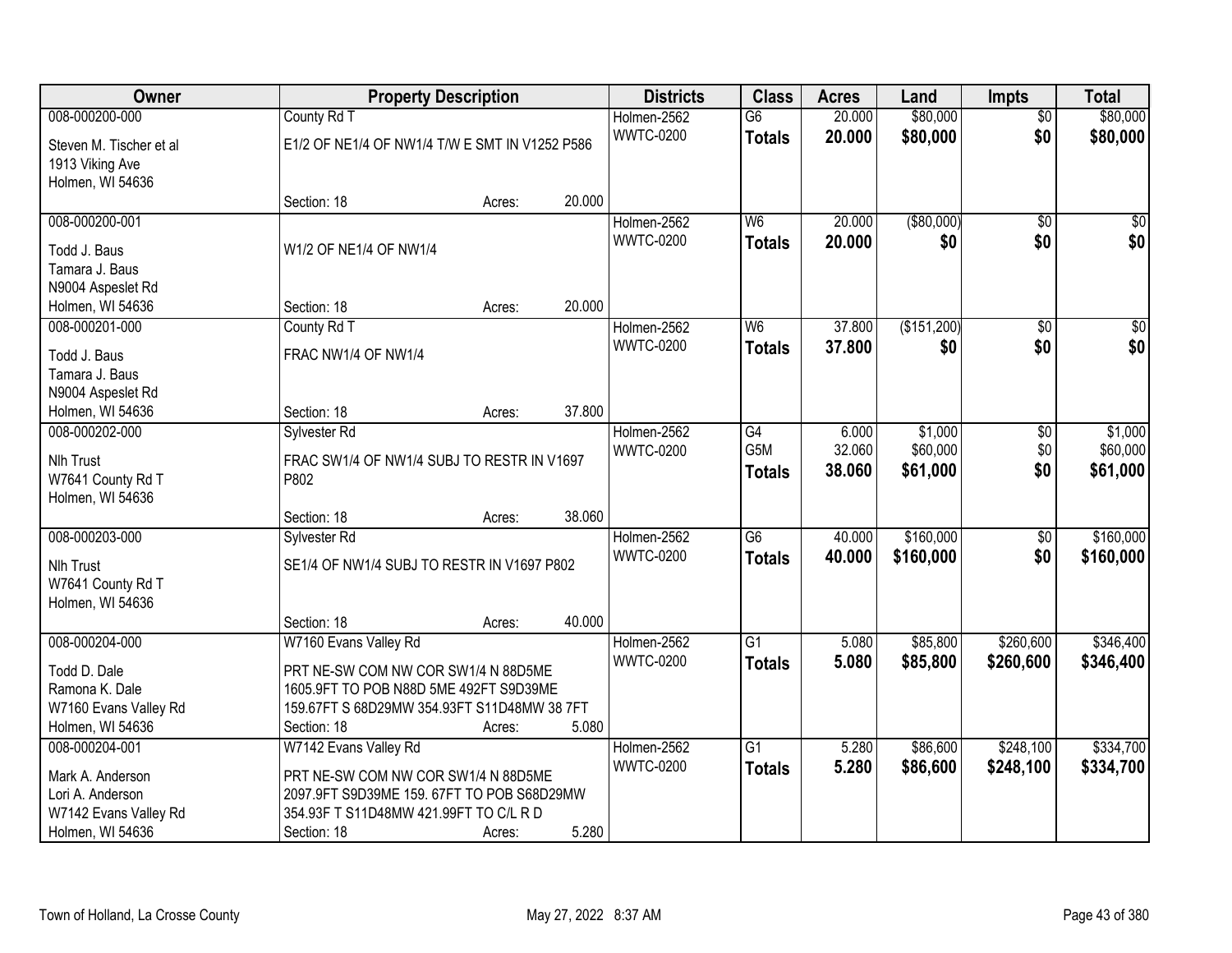| Owner                                                      | <b>Property Description</b>                     | <b>Districts</b> | <b>Class</b>     | <b>Acres</b> | Land            | Impts           | <b>Total</b>    |
|------------------------------------------------------------|-------------------------------------------------|------------------|------------------|--------------|-----------------|-----------------|-----------------|
| 008-000204-002                                             | W7104 Evans Valley Rd                           | Holmen-2562      | $\overline{G1}$  | 5.010        | \$85,500        | \$318,700       | \$404,200       |
| James H. Gutoski                                           | PRT NE-SW & NW-SE COM NW COR NW-SW              | <b>WWTC-0200</b> | <b>Totals</b>    | 5.010        | \$85,500        | \$318,700       | \$404,200       |
| Rose M. Gutoski                                            | N88D5ME 2597.9FT S1D 38ME 412.5FT TO POB        |                  |                  |              |                 |                 |                 |
| W7104 Evans Valley Rd                                      | S71D59ME 418FT S25D24MW 640.82FT N82 D 9MW      |                  |                  |              |                 |                 |                 |
| Holmen, WI 54636                                           | 5.010<br>Section: 18<br>Acres:                  |                  |                  |              |                 |                 |                 |
| 008-000204-003                                             | W7130 Evans Valley Rd                           | Holmen-2562      | $\overline{G1}$  | 4.820        | \$84,800        | \$221,100       | \$305,900       |
|                                                            |                                                 | <b>WWTC-0200</b> | <b>Totals</b>    | 4.820        | \$84,800        | \$221,100       | \$305,900       |
| Bruce J Klubertanz Trust Agreement                         | PRT NE-SW COM NW COR NW-SW N 88D5ME             |                  |                  |              |                 |                 |                 |
| Susan R Witte Trust Agreement                              | 2097.9FT TO POB S9D 3 9ME 713.67FT S60D31MW     |                  |                  |              |                 |                 |                 |
| W7130 Evans Valley Rd                                      | 262.1F T S61D50ME 261.74FT N40DE 34 0FT         |                  |                  |              |                 |                 |                 |
| Holmen, WI 54636                                           | 4.820<br>Section: 18<br>Acres:                  |                  |                  |              |                 |                 |                 |
| 008-000204-004                                             | Evans Valley Rd                                 | Holmen-2562      | $\overline{X4}$  | 1.560        | $\overline{50}$ | $\overline{50}$ | $\overline{50}$ |
| Town of Holland                                            | PRT SW1/4 & W1/2-SE BEING A 66FT PCL THE C/L OF | <b>WWTC-0200</b> | <b>Totals</b>    | 1.560        | \$0             | \$0             | \$0             |
| W7937 County Rd Mh                                         | WHICH IS DESC IN V785 P49                       |                  |                  |              |                 |                 |                 |
| Holmen, WI 54636                                           |                                                 |                  |                  |              |                 |                 |                 |
|                                                            | 1.560<br>Section: 18<br>Acres:                  |                  |                  |              |                 |                 |                 |
| 008-000204-005                                             | W7126 Evans Valley Rd                           | Holmen-2562      | $\overline{G1}$  | 5.020        | \$85,600        | \$190,800       | \$276,400       |
|                                                            |                                                 | <b>WWTC-0200</b> | <b>Totals</b>    | 5.020        | \$85,600        | \$190,800       | \$276,400       |
| Carol K. Fieselman                                         | PRT NE-SW COM NW COR SW1/4 N 88D5ME             |                  |                  |              |                 |                 |                 |
| W7126 Evans Valley Rd                                      | 2597.9FT TO CEN SEC 1 8 & POB S1D38ME 64OFT     |                  |                  |              |                 |                 |                 |
| Holmen, WI 54636                                           | S24D 4 7MW 481.26FT TO N R/W RD N61 D50MW       |                  |                  |              |                 |                 |                 |
|                                                            | 5.020<br>Section: 18<br>Acres:                  |                  |                  |              |                 |                 |                 |
| 008-000205-000                                             | W7190 Sylvester Rd                              | Holmen-2562      | $\overline{G1}$  | 10.000       | \$105,500       | \$146,900       | \$252,400       |
| Deborah A. Carpenter                                       | PRT SW1/4 COM NW COR S13ME 9 21.3FT S88D30MI    | <b>WWTC-0200</b> | G <sub>6</sub>   | 9.020        | \$36,100        | \$0             | \$36,100        |
| W7190 Sylvester Rd                                         | 233.71FT S89 D49ME 404.14FT N88D35ME 231.85FT   |                  | <b>Totals</b>    | 19.020       | \$141,600       | \$146,900       | \$288,500       |
| Holmen, WI 54636                                           | N80D26ME 286.88FT TO PO B N32D8ME 278.25FT      |                  |                  |              |                 |                 |                 |
|                                                            | 19.020<br>Section: 18<br>Acres:                 |                  |                  |              |                 |                 |                 |
| 008-000205-002                                             | W7266 Sylvester Rd                              | Holmen-2562      | $\overline{G1}$  | 3.000        | \$77,500        | \$621,800       | \$699,300       |
|                                                            |                                                 | <b>WWTC-0200</b> | G4               | 6.250        | \$1,400         | \$0             | \$1,400         |
| William H. Reed                                            | PRT NW-SW BEG NW COR N88D5ME 583FT S1D54ME      |                  | G <sub>5</sub> M | 2.000        | \$3,300         | \$0             | \$3,300         |
| Theresa L. Reed                                            | 410FT S15D14M W 523.41FT TO N R/W RD S87D4 8M   |                  | <b>Totals</b>    | 11.250       | \$82,200        | \$621,800       | \$704,000       |
| W7266 Sylvester Rd                                         | W 203.01FT N87D37MW 229.9 FT N1D24MW 892.54FT   |                  |                  |              |                 |                 |                 |
| Holmen, WI 54636                                           | Section: 18<br>11.250<br>Acres:                 |                  |                  |              |                 |                 |                 |
| 008-000205-003                                             | W7225 Sylvester Rd                              | Holmen-2562      | $\overline{G1}$  | 3.610        | \$79,900        | \$183,300       | \$263,200       |
|                                                            | PRT NW-SW & SW-SW COM NW COR SW 1/4 S13ME       | <b>WWTC-0200</b> | <b>Totals</b>    | 3.610        | \$79,900        | \$183,300       | \$263,200       |
| Ronald E Wojahn Living Trust<br>Arla S Wojahn Living Trust | 921.3FT TO C/L SYLVESTER RD CONT ALG C/L 8      |                  |                  |              |                 |                 |                 |
| W7225 Sylvester Rd                                         | 52.08FT TO POB CONT ALG C/L 304.5FT TH          |                  |                  |              |                 |                 |                 |
| Holmen, WI 54636                                           | 3.610<br>Section: 18<br>Acres:                  |                  |                  |              |                 |                 |                 |
|                                                            |                                                 |                  |                  |              |                 |                 |                 |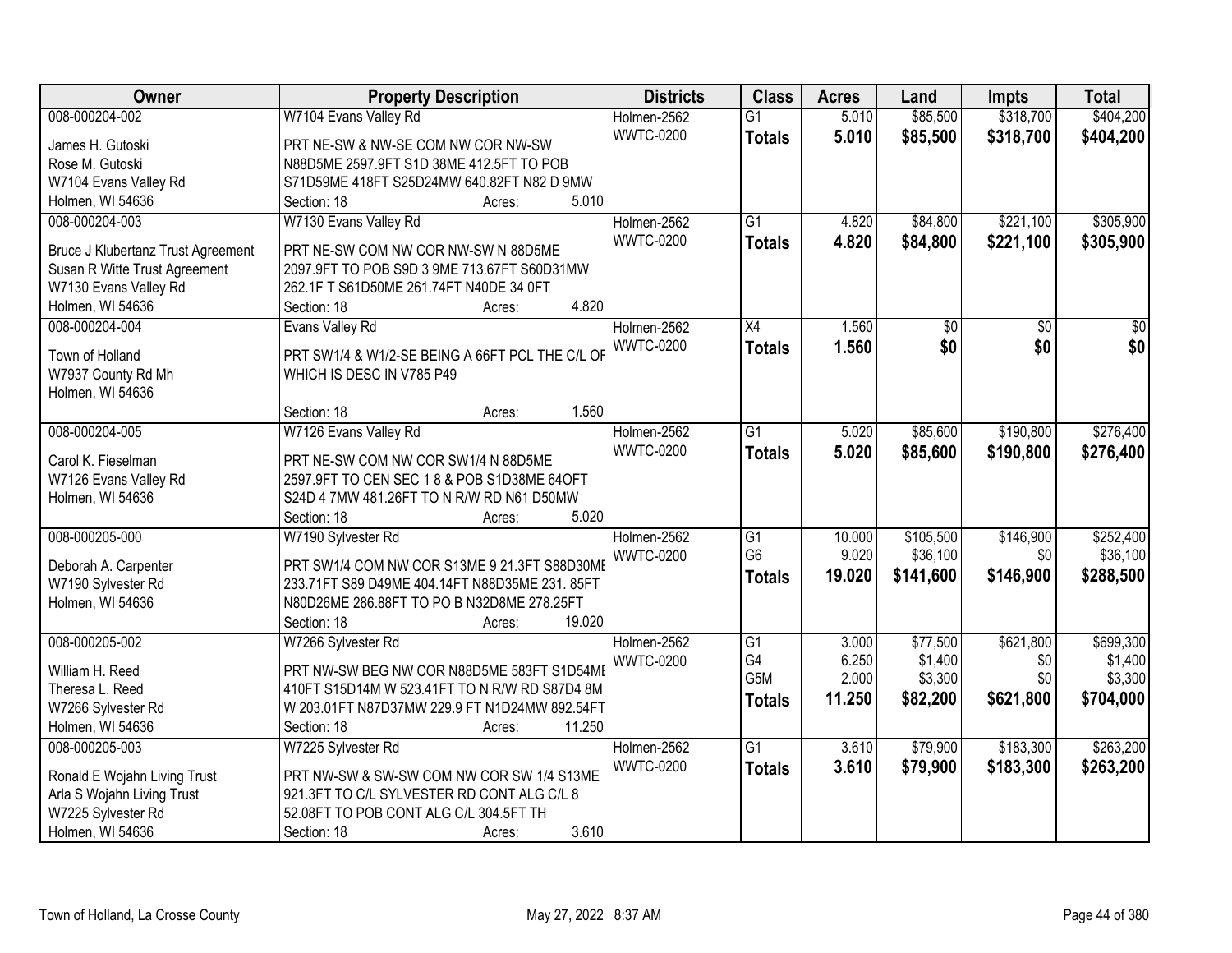| Owner                  | <b>Property Description</b>                    | <b>Districts</b> | <b>Class</b>    | <b>Acres</b> | Land     | <b>Impts</b>    | <b>Total</b> |
|------------------------|------------------------------------------------|------------------|-----------------|--------------|----------|-----------------|--------------|
| 008-000205-004         | W7237 Sylvester Rd                             | Holmen-2562      | $\overline{G1}$ | 3.590        | \$79,900 | \$230,900       | \$310,800    |
| <b>Richard Cantlon</b> | PRT NW-SW & SW-SW COM NW COR SW1/4 S13ME       | <b>WWTC-0200</b> | <b>Totals</b>   | 3.590        | \$79,900 | \$230,900       | \$310,800    |
| Carol Cantlon          | 921.3FT TO C/L SYLVESTER RD CONT ALG C/L 54    |                  |                 |              |          |                 |              |
| W7237 Sylvester Rd     | 7.58FT TO POB CONT ALG C/L 3 04.5FT S1D30MW    |                  |                 |              |          |                 |              |
| Holmen, WI 54636       | 3.590<br>Section: 18<br>Acres:                 |                  |                 |              |          |                 |              |
| 008-000205-005         | W7212 Sylvester Rd                             | Holmen-2562      | $\overline{G1}$ | 5.560        | \$87,700 | \$203,400       | \$291,100    |
|                        |                                                | <b>WWTC-0200</b> | <b>Totals</b>   | 5.560        | \$87,700 | \$203,400       | \$291,100    |
| John W. Olson          | PRT NW-SW & NE-SW COM NW COR SW1/4 N88D5MI     |                  |                 |              |          |                 |              |
| Laure A. Olson         | 891.14FT S58M W 272.19FT S4D53MW 139.6 FT TO   |                  |                 |              |          |                 |              |
| W7212 Sylvester Rd     | POB S20D36MW 228.52FT S22 D37MW 289.44FT       |                  |                 |              |          |                 |              |
| Holmen, WI 54636       | 5.560<br>Section: 18<br>Acres:                 |                  |                 |              |          |                 |              |
| 008-000205-007         | W7240 Sylvester Rd                             | Holmen-2562      | $\overline{G1}$ | 5.630        | \$88,000 | \$242,200       | \$330,200    |
| Barbara J. Norby       | PRT NW-FRAC-SW COM NW COR N8 8D5ME 583FT       | <b>WWTC-0200</b> | <b>Totals</b>   | 5.630        | \$88,000 | \$242,200       | \$330,200    |
| W7240 Sylvester Rd     | TO POB S1D54ME 4 10FT S15D14MW 523.41FT TO N   |                  |                 |              |          |                 |              |
| Holmen, WI 54636       | R/W RD N87D48ME 216.46FT N26 D39ME 25.99FT     |                  |                 |              |          |                 |              |
|                        | 5.630<br>Section: 18<br>Acres:                 |                  |                 |              |          |                 |              |
| 008-000205-008         | W7208 Evans Valley Rd                          | Holmen-2562      | $\overline{G1}$ | 6.330        | \$90,800 | \$254,200       | \$345,000    |
|                        |                                                | <b>WWTC-0200</b> | <b>Totals</b>   | 6.330        | \$90,800 | \$254,200       | \$345,000    |
| Michael Edward Kurz    | PRT N1/2-SW COM NW COR N88D 5ME 891.14FT TO    |                  |                 |              |          |                 |              |
| Elyssa Renee Kurz      | POB S58MW 27 2.19FT S4D53MW 139.67FT N82D      |                  |                 |              |          |                 |              |
| W7208 Evans Valley Rd  | 26ME 515.04FT S30D21MW 217.9 7FT S59D38ME      |                  |                 |              |          |                 |              |
| Holmen, WI 54636       | 6.330<br>Section: 18<br>Acres:                 |                  |                 |              |          |                 |              |
| 008-000205-009         | W7259 Sylvester Rd                             | Holmen-2562      | $\overline{G1}$ | 1.320        | \$52,700 | \$194,800       | \$247,500    |
| Anthony J. Brion       | CERTIFIED SURVEY MAP NO. 147 VOL 6 LOT 1 DOC   | <b>WWTC-0200</b> | <b>Totals</b>   | 1.320        | \$52,700 | \$194,800       | \$247,500    |
| Dena L. Brion          | NO. 1140774 T/W & SUBJ TO ESMT IN DOC NO.      |                  |                 |              |          |                 |              |
| W7259 Sylvester Rd     | 1511930                                        |                  |                 |              |          |                 |              |
| Holmen, WI 54636       | 1.320<br>Section: 18<br>Acres:                 |                  |                 |              |          |                 |              |
| 008-000205-010         |                                                | Holmen-2562      | $\overline{G1}$ | 0.870        | \$29,500 | \$132,000       | \$161,500    |
|                        | W7263 Sylvester Rd                             |                  |                 |              |          |                 |              |
| Michael Cole Damrow    | CERTIFIED SURVEY MAP NO. 147 VOL 6 LOT 2 DOC   | <b>WWTC-0200</b> | <b>Totals</b>   | 0.870        | \$29,500 | \$132,000       | \$161,500    |
| W6524 Schilling Rd     | NO. 1140774 T/W & SUBJ TO ESMT IN DOC NO.      |                  |                 |              |          |                 |              |
| Onalaska, WI 54650     | 1511930                                        |                  |                 |              |          |                 |              |
|                        | 0.870<br>Section: 18<br>Acres:                 |                  |                 |              |          |                 |              |
| 008-000205-011         | Sylvester Rd                                   | Holmen-2562      | $\overline{G1}$ | 5.050        | \$85,700 | $\overline{50}$ | \$85,700     |
|                        |                                                | <b>WWTC-0200</b> | <b>Totals</b>   | 5.050        | \$85,700 | \$0             | \$85,700     |
| Deborah A. Carpenter   | PRT NE-SW & PRT SE-SW COM N1 /4 COR SEC        |                  |                 |              |          |                 |              |
| W7190 Sylvester Rd     | 18-18-7 S0D22M35S W 3786.64FT TO SLY R/W LN EV |                  |                 |              |          |                 |              |
| Holmen, WI 54636       | ANS VALLEY RD & POB S33D6M36 SW 629.09FT       |                  |                 |              |          |                 |              |
|                        | 5.050<br>Section: 18<br>Acres:                 |                  |                 |              |          |                 |              |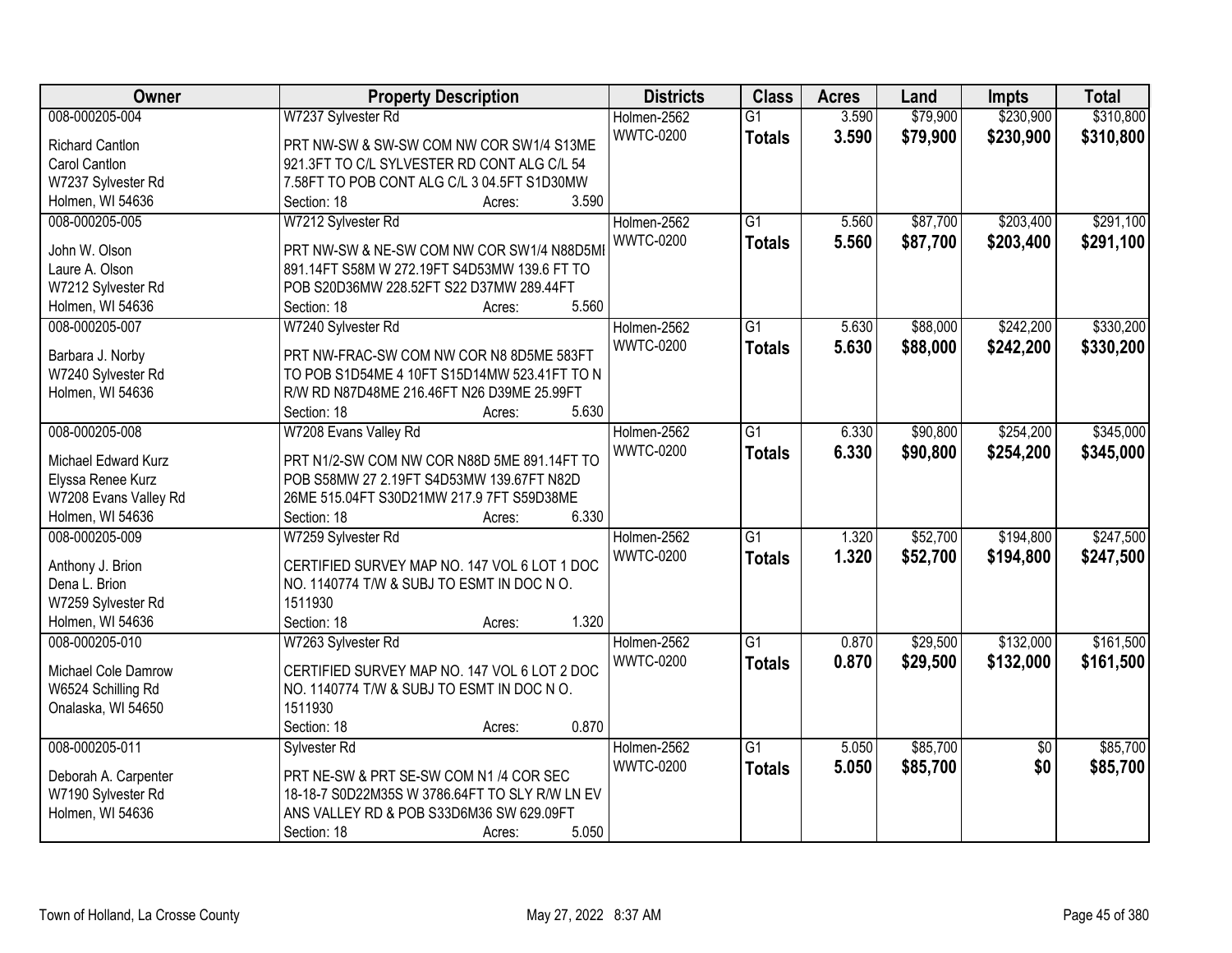| Owner                               | <b>Property Description</b>                     | <b>Districts</b> | <b>Class</b>    | <b>Acres</b> | Land      | <b>Impts</b> | <b>Total</b> |
|-------------------------------------|-------------------------------------------------|------------------|-----------------|--------------|-----------|--------------|--------------|
| 008-000206-000                      | W7297 Sylvester Rd                              | Holmen-2562      | $\overline{G1}$ | 4.070        | \$81,800  | \$194,300    | \$276,100    |
| Calvin F. Mensing et al             | PRT FRAC W1/2-SW COM NW COR S ALG W LN          | <b>WWTC-0200</b> | <b>Totals</b>   | 4.070        | \$81,800  | \$194,300    | \$276,100    |
| W7297 Sylvester Rd                  | 954.3FT TO S LN R D & POB S88D26ME 233.7FT S 7  |                  |                 |              |           |              |              |
| Holmen, WI 54636                    | 59.79FT N88D26MW 233.7FT TO W LN SW-SW N ALG    |                  |                 |              |           |              |              |
|                                     | 4.070<br>Section: 18<br>Acres:                  |                  |                 |              |           |              |              |
| 008-000207-001                      | N8565 Holseth Rd                                | Holmen-2562      | $\overline{G1}$ | 4.500        | \$83,500  | \$599,600    | \$683,100    |
|                                     |                                                 | <b>WWTC-0200</b> | G4              | 3.000        | \$700     | \$0          | \$700        |
| Martin J. Koop                      | PRT FRAC SW-SW LYG WLY OF HO LSETH RD EX        |                  | G5M             | 16.739       | \$33,500  | \$0          | \$33,500     |
| Jennifer Lm Koop                    | WLY 233.71FT OF N 380FT M/L & EX CSM NO. 84 VOL |                  | <b>Totals</b>   | 24.239       | \$117,700 | \$599,600    | \$717,300    |
| N8565 Holseth Rd                    | 6 DOC NO. 1123714 & THAT PRT FRAC NW-SW LYG S   |                  |                 |              |           |              |              |
| Holmen, WI 54636                    | 24.239<br>Section: 18<br>Acres:                 |                  |                 |              |           |              |              |
| 008-000207-002                      | N8570 Holseth Rd                                | Holmen-2562      | G1              | 4.270        | \$82,600  | \$281,700    | \$364,300    |
| Robert E. Brown                     | PRT S1/2-SW COM NW COR SW1/4 S13ME 921.3FT      | <b>WWTC-0200</b> | <b>Totals</b>   | 4.270        | \$82,600  | \$281,700    | \$364,300    |
| Lynne E. Brown                      | TO C/L RD S88 D3ME 233.71FT S89D49ME 313.8 7FT  |                  |                 |              |           |              |              |
| N8570 Holseth Rd                    | S13MW 28.21FT S3D39MW 67 .48FT S4D43E 98.93FT   |                  |                 |              |           |              |              |
| Holmen, WI 54636                    | Section: 18<br>4.270<br>Acres:                  |                  |                 |              |           |              |              |
| 008-000207-003                      | N8526 Holseth Rd                                | Holmen-2562      | $\overline{G1}$ | 7.520        | \$95,600  | \$312,000    | \$407,600    |
|                                     |                                                 | <b>WWTC-0200</b> | <b>Totals</b>   | 7.520        | \$95,600  | \$312,000    | \$407,600    |
| David O. Schlichte                  | PRT S1/2-SW COM AT NW COR SW 1/4 S13ME          |                  |                 |              |           |              |              |
| Heather M. Holley                   | 921.30FT TO C/L R D ALG C/L S88D30ME 233.71FT   |                  |                 |              |           |              |              |
| N8526 Holseth Rd                    | S89D49ME 313.87FT S13MW 28.2 1FT S3D39MW        |                  |                 |              |           |              |              |
| Holmen, WI 54636                    | 7.520<br>Section: 18<br>Acres:                  |                  |                 |              |           |              |              |
| 008-000207-004                      | <b>Holseth Rd</b>                               | Holmen-2562      | $\overline{G1}$ | 0.250        | \$1,000   | \$0          | \$1,000      |
| William M. Petullo                  | CERTIFIED SURVEY MAP NO. 84 VOL 6 LOT 1 DOC     | <b>WWTC-0200</b> | G4              | 1.270        | \$100     | \$0          | \$100        |
|                                     | NO. 1123714                                     |                  | G5M             | 0.250        | \$500     | \$0          | \$500        |
| Mary A. Petullo<br>N8489 Holseth Rd |                                                 |                  | <b>Totals</b>   | 1.770        | \$1,600   | \$0          | \$1,600      |
|                                     | 1.770                                           |                  |                 |              |           |              |              |
| Holmen, WI 54636                    | Section: 18<br>Acres:                           |                  |                 |              |           |              |              |
| 008-000207-005                      | <b>Holseth Rd</b>                               | Holmen-2562      | $\overline{G1}$ | 3.120        | \$78,000  | $\sqrt{6}$   | \$78,000     |
| Martin J. Koop                      | CERTIFIED SURVEY MAP NO. 74 VOL 13 LOT 1 DOC    | <b>WWTC-0200</b> | <b>Totals</b>   | 3.120        | \$78,000  | \$0          | \$78,000     |
| Jennifer Lm Koop                    | NO. 1472021                                     |                  |                 |              |           |              |              |
| N8565 Holseth Rd                    |                                                 |                  |                 |              |           |              |              |
| Holmen, WI 54636                    | 3.120<br>Section: 18<br>Acres:                  |                  |                 |              |           |              |              |
| 008-000208-003                      | N8522 Holseth Rd                                | Holmen-2562      | $\overline{G1}$ | 9.230        | \$102,400 | \$553,400    | \$655,800    |
|                                     |                                                 | <b>WWTC-0200</b> | <b>Totals</b>   | 9.230        | \$102,400 | \$553,400    | \$655,800    |
| Matthias G J. Ottenberg             | PRT FRAC S1/2-SW COM NW COR SW1/4 S13ME         |                  |                 |              |           |              |              |
| Lois A. Ottenberg                   | 921.3FT TO C/L S YLVESTER RD CONT ALG C/L 547   |                  |                 |              |           |              |              |
| N8522 Holseth Rd                    | .58FT TO INTER C/L HOLSETH R D TH ALG C/L       |                  |                 |              |           |              |              |
| Holmen, WI 54636                    | 9.230<br>Section: 18<br>Acres:                  |                  |                 |              |           |              |              |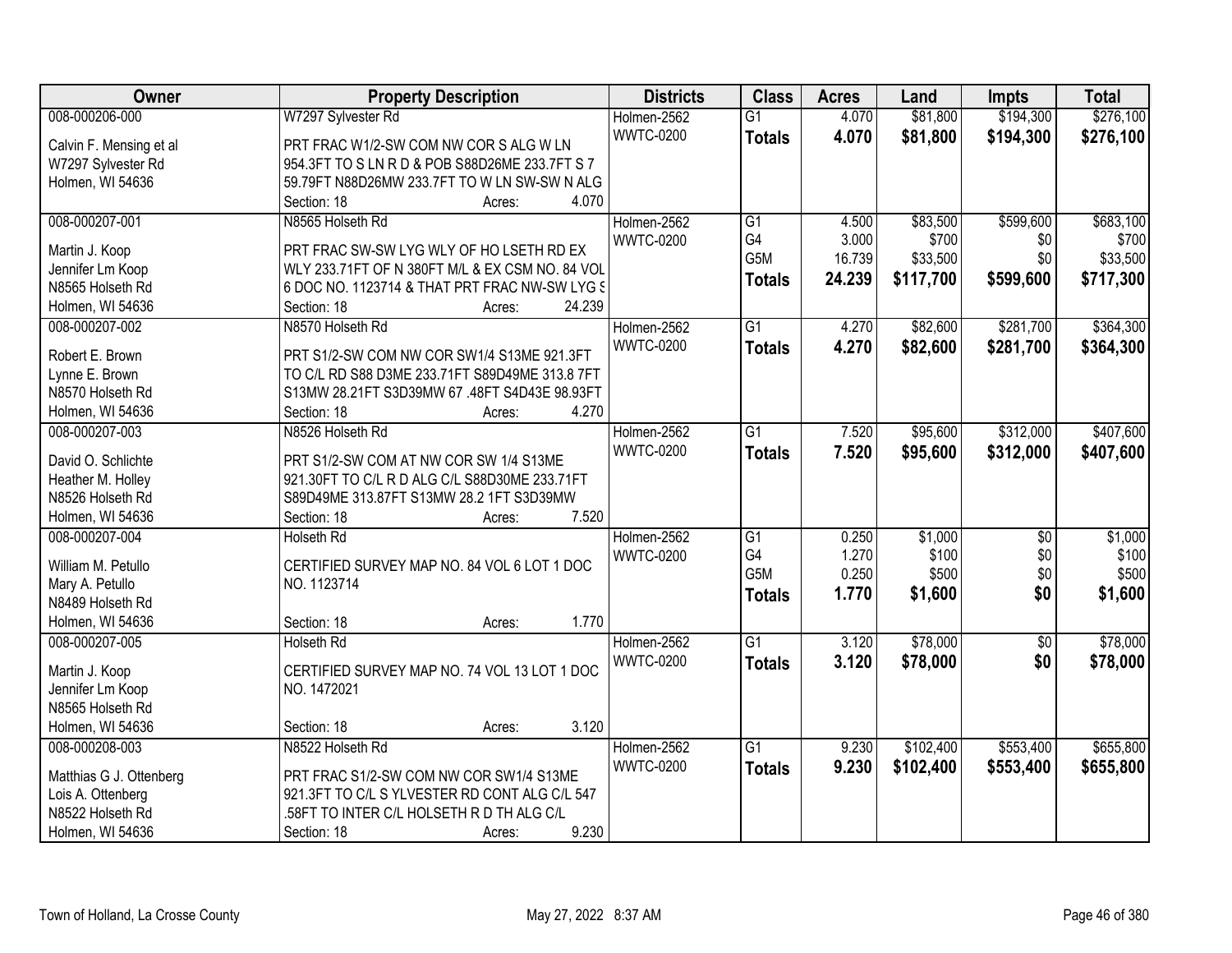| Owner                   | <b>Property Description</b>                   | <b>Districts</b> | <b>Class</b>    | <b>Acres</b> | Land      | Impts           | <b>Total</b> |
|-------------------------|-----------------------------------------------|------------------|-----------------|--------------|-----------|-----------------|--------------|
| 008-000208-004          |                                               | Holmen-2562      | $\overline{G6}$ | 18.090       | \$72,400  | $\overline{50}$ | \$72,400     |
| Matthias G J. Ottenberg | PRT SE SW & SW SE COM NW COR SE SW S13ME      | <b>WWTC-0200</b> | <b>Totals</b>   | 18.090       | \$72,400  | \$0             | \$72,400     |
| Lois A. Ottenberg       | 921.3FT TO C/L SYLVESTER RD CONT ALG C/L 54   |                  |                 |              |           |                 |              |
| N8522 Holseth Rd        | 7.58FT TO INTER C/L HOLSTH R D TH ALG C/L     |                  |                 |              |           |                 |              |
| Holmen, WI 54636        | 18.090<br>Section: 18<br>Acres:               |                  |                 |              |           |                 |              |
| 008-000208-005          | W7109 Evans Valley Rd                         | Holmen-2562      | $\overline{G1}$ | 12.655       | \$116,100 | \$241,800       | \$357,900    |
|                         |                                               | <b>WWTC-0200</b> | <b>Totals</b>   | 12.655       | \$116,100 | \$241,800       | \$357,900    |
| Nhia Vang               | PRT E1/2-SW & W1/2-SE COM NE COR SE-SW        |                  |                 |              |           |                 |              |
| Ya Xiong Vang           | S87D58MW 119.67FT TO POB S31D59MW 524.26FT    |                  |                 |              |           |                 |              |
| W7109 Evans Valley Rd   | S2 7D48MW 361.84FT S73D26ME 385 .25FT N27D8ME |                  |                 |              |           |                 |              |
| Holmen, WI 54636        | 12.655<br>Section: 18<br>Acres:               |                  |                 |              |           |                 |              |
| 008-000210-000          | Christopherson Rd                             | Holmen-2562      | G <sub>6</sub>  | 20.000       | \$80,000  | \$0             | \$80,000     |
| Gary G Ruhser Trust     | PRT NW-SE BEG NW COR S ALG W LN 412.5FT SELY  | <b>WWTC-0200</b> | <b>Totals</b>   | 20.000       | \$80,000  | \$0             | \$80,000     |
| Jean C Ruhser Trust     | TO A PT ON E LN THAT IS 907.5FT S OF NE COR N |                  |                 |              |           |                 |              |
| N8947 Christopherson Rd | 907.5FT TO NE COR W A LG N LN TO POB SUBJ TO  |                  |                 |              |           |                 |              |
| Holmen, WI 54636        | 20.000<br>Section: 18<br>Acres:               |                  |                 |              |           |                 |              |
| 008-000211-000          | W7046 Evans Valley Rd                         | Holmen-2562      | $\overline{G1}$ | 5.000        | \$85,500  | \$407,800       | \$493,300    |
|                         |                                               | <b>WWTC-0200</b> | G <sub>6</sub>  | 19.029       | \$76,100  | \$0             | \$76,100     |
| Brian L. Withers        | PRT W1/2-SE COM NW COR W1/2 S1D38ME 412.5FT   |                  | <b>Totals</b>   | 24.029       | \$161,600 | \$407,800       | \$569,400    |
| <b>Summer Withers</b>   | TH S71D59ME 1410.06FT TO POB S58D27MW 98      |                  |                 |              |           |                 |              |
| W7046 Evans Valley Rd   | 6.21FT N66D30MW 213.46FT TO CUL-DE-SAC        |                  |                 |              |           |                 |              |
| Holmen, WI 54636        | 24.029<br>Section: 18<br>Acres:               |                  |                 |              |           |                 |              |
| 008-000211-001          | W7088 Evans Valley Rd                         | Holmen-2562      | $\overline{G1}$ | 5.010        | \$85,500  | \$253,200       | \$338,700    |
| Elizabeth A. Schank     | PRT NW-SE COM NW COR S1D38ME 412.5FT          | <b>WWTC-0200</b> | <b>Totals</b>   | 5.010        | \$85,500  | \$253,200       | \$338,700    |
| W7088 Evans Valley Rd   | S71D59ME 418FT POB S25D25MW 640.82FT          |                  |                 |              |           |                 |              |
| Holmen, WI 54636        | S54D14ME 1 54.1FT N35D45ME 54.97FT N52D 31ME  |                  |                 |              |           |                 |              |
|                         | 5.010<br>Section: 18<br>Acres:                |                  |                 |              |           |                 |              |
| 008-000211-002          | W7072 Evans Valley Rd                         | Holmen-2562      | $\overline{G1}$ | 6.960        | \$93,300  | \$266,700       | \$360,000    |
|                         |                                               | <b>WWTC-0200</b> | <b>Totals</b>   | 6.960        | \$93,300  | \$266,700       | \$360,000    |
| Kenneth L. Kramer       | PRT W1/2-SE COM NW COR NW-SE S1D38ME          |                  |                 |              |           |                 |              |
| W7072 Evans Valley Rd   | 412.5FT S71D59ME 93 2.22FT TO POB CONT        |                  |                 |              |           |                 |              |
| Holmen, WI 54636        | S71D59M E 477.84FT TO E/L W1/2 SE S58 D27MW   |                  |                 |              |           |                 |              |
|                         | 6.960<br>Section: 18<br>Acres:                |                  |                 |              |           |                 |              |
| 008-000211-003          | W7075 Evans Valley Rd                         | Holmen-2562      | $\overline{G1}$ | 5.001        | \$85,500  | \$378,800       | \$464,300    |
| Marcia L. Camden        | PRT SW-SE COM W1/4 COR SEC 1 8 S67D45M36SE    | <b>WWTC-0200</b> | <b>Totals</b>   | 5.001        | \$85,500  | \$378,800       | \$464,300    |
| W7075 Evans Valley Rd   | 3105.07FT S0D 47M36SE 50FT TO R/W LN CULDE    |                  |                 |              |           |                 |              |
| Holmen, WI 54636        | SAC & POB NELY ALG R/W LN AL G CURV           |                  |                 |              |           |                 |              |
|                         | 5.001<br>Section: 18<br>Acres:                |                  |                 |              |           |                 |              |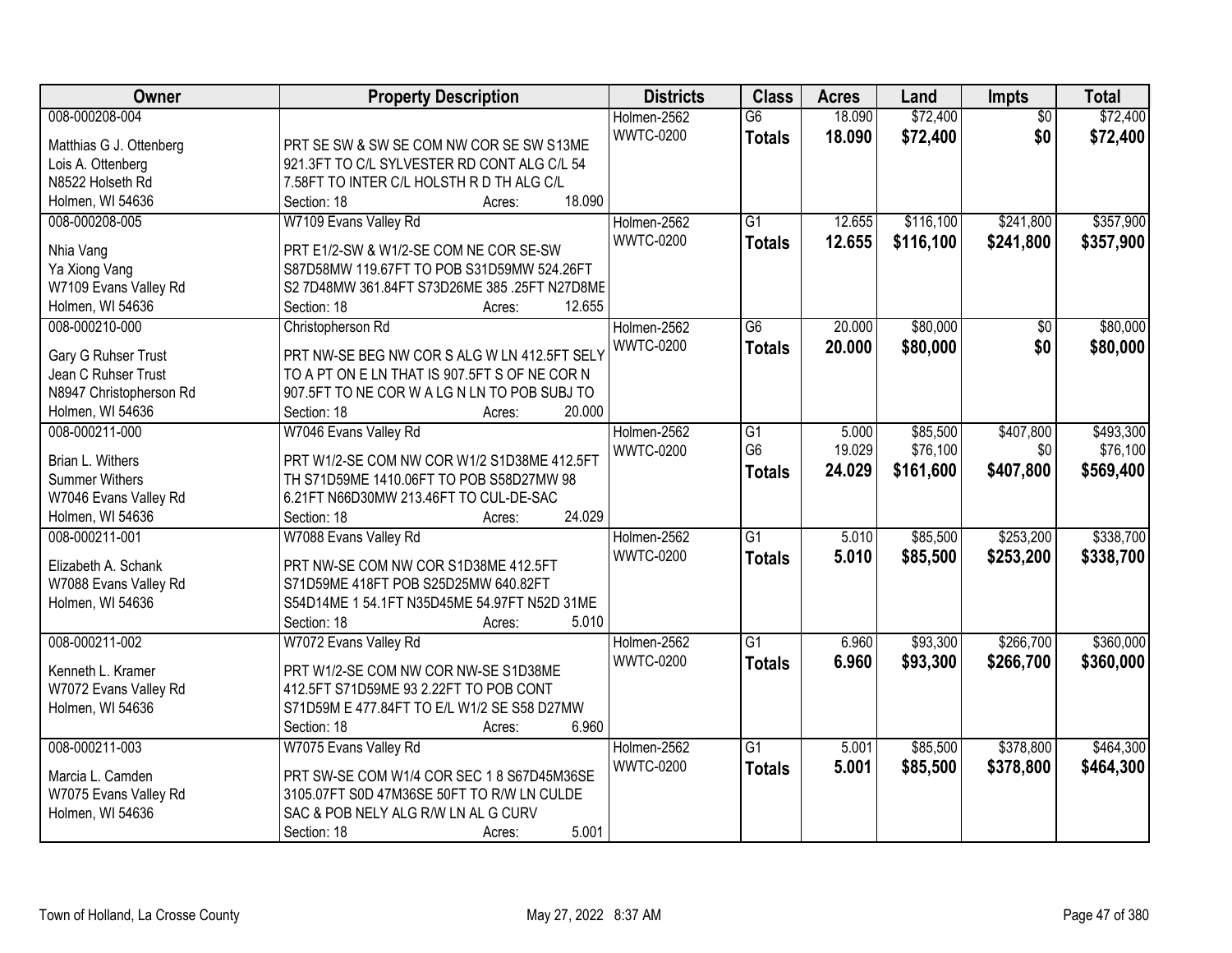| Owner                      |                                                | <b>Property Description</b> |         | <b>Districts</b> | <b>Class</b>    | <b>Acres</b> | Land            | <b>Impts</b>    | <b>Total</b> |
|----------------------------|------------------------------------------------|-----------------------------|---------|------------------|-----------------|--------------|-----------------|-----------------|--------------|
| 008-000214-000             | County Rd V                                    |                             |         | Holmen-2562      | $\overline{G6}$ | 27.190       | \$108,800       | $\overline{30}$ | \$108,800    |
| Mathy Construction Company | SE-SE EX PRT BEG NE COR S 20 RDS SWLY & NWLY   |                             |         | <b>WWTC-0200</b> | <b>Totals</b>   | 27.190       | \$108,800       | \$0             | \$108,800    |
| 920 10th Ave N             | ALG RIDGE L N TO N LN E 75RDS TO POB           |                             |         |                  |                 |              |                 |                 |              |
| Onalaska, WI 54650         |                                                |                             |         |                  |                 |              |                 |                 |              |
|                            | Section: 18                                    | Acres:                      | 27.190  |                  |                 |              |                 |                 |              |
| 008-000215-000             | County Rd V                                    |                             |         | Holmen-2562      | $\overline{G6}$ | 40.000       | \$160,000       | $\overline{50}$ | \$160,000    |
| Mathy Construction Company | <b>NE1/4 OF NE1/4</b>                          |                             |         | <b>WWTC-0200</b> | <b>Totals</b>   | 40.000       | \$160,000       | \$0             | \$160,000    |
| 920 10th Ave N             |                                                |                             |         |                  |                 |              |                 |                 |              |
| Onalaska, WI 54650         |                                                |                             |         |                  |                 |              |                 |                 |              |
|                            | Section: 19                                    | Acres:                      | 40.000  |                  |                 |              |                 |                 |              |
| 008-000217-000             |                                                |                             |         | Holmen-2562      | G6              | 37.240       | \$149,000       | \$0             | \$149,000    |
| Matthias G J. Ottenberg    | PRT NE-NW & PRT NW-NE BEG NE COR NW-NE ALG     |                             |         | <b>WWTC-0200</b> | <b>Totals</b>   | 37.240       | \$149,000       | \$0             | \$149,000    |
| Lois A. Ottenberg          | E LN NW-NE S 330FT W 99FT S31D0M0SW 810FT      |                             |         |                  |                 |              |                 |                 |              |
| N8522 Holseth Rd           | SWLY 350FT M/L TO S LN NW-N E BEING 720FT W OF |                             |         |                  |                 |              |                 |                 |              |
| Holmen, WI 54636           | Section: 19                                    | Acres:                      | 37.240  |                  |                 |              |                 |                 |              |
| 008-000218-000             | County Rd V                                    |                             |         | Holmen-2562      | $\overline{G6}$ | 9.300        | \$37,200        | \$0             | \$37,200     |
| Mathy Construction Company | PRT NW-NE COM SE COR N 990FT W 99FT S31DW      |                             |         | <b>WWTC-0200</b> | <b>Totals</b>   | 9.300        | \$37,200        | \$0             | \$37,200     |
| 920 10th Ave N             | 810FT S21DW 35 0FT TO S LN E 720FT TO POB      |                             |         |                  |                 |              |                 |                 |              |
| Onalaska, WI 54650         |                                                |                             |         |                  |                 |              |                 |                 |              |
|                            | Section: 19                                    | Acres:                      | 9.300   |                  |                 |              |                 |                 |              |
| 008-000219-000             | <b>Wolfe Rd</b>                                |                             |         | Holmen-2562      | $\overline{G3}$ | 301.570      | $\overline{30}$ | $\overline{50}$ | \$0          |
| Mathy Construction Company | SW-NE EX COM SE COR N 550FT TO POB N45DW       |                             |         | <b>WWTC-0200</b> | <b>Totals</b>   | 301.570      | \$0             | \$0             | \$0          |
| 920 10th Ave N             | 70FT N69DW 488 FT N35DW 560FT E 840FT S 770 FT |                             |         |                  |                 |              |                 |                 |              |
| Onalaska, WI 54650         | TO POB; PRT SE-NE BEG SW COR E 528FT N45DW     |                             |         |                  |                 |              |                 |                 |              |
|                            | Section: 19                                    | Acres:                      | 301.570 |                  |                 |              |                 |                 |              |
| 008-000219-001             | W7110 Wolfe Rd                                 |                             |         | Holmen-2562      | $\overline{G1}$ | 2.000        | \$69,000        | $\sqrt{6}$      | \$69,000     |
| Mathy Construction Company | PRT SW-NE & SE-NW & NE-SW & NW-SE & SW-SE      |                             |         | <b>WWTC-0200</b> | G <sub>6</sub>  | 37.830       | \$151,300       | \$0             | \$151,300    |
| 920 10th Ave N             | COM SE COR SEC 19 N64D5MW 2426.41FT TO C/L     |                             |         |                  | <b>Totals</b>   | 39.830       | \$220,300       | \$0             | \$220,300    |
| Onalaska, WI 54650         | RD & POB ALG CURVE N37D53MW 148.07FT           |                             |         |                  |                 |              |                 |                 |              |
|                            | Section: 19                                    | Acres:                      | 39.830  |                  |                 |              |                 |                 |              |
| 008-000220-000             | County Rd V                                    |                             |         | Holmen-2562      | $\overline{G6}$ | 8.500        | \$34,000        | $\overline{50}$ | \$34,000     |
| Mathy Construction Company | PRT SW-NE COM SE COR N 550FT TO POB N45DW      |                             |         | <b>WWTC-0200</b> | <b>Totals</b>   | 8.500        | \$34,000        | \$0             | \$34,000     |
| 920 10th Ave N             | 70FT N69DW 488 FT N35DW 560FT E 840FT S 770 FT |                             |         |                  |                 |              |                 |                 |              |
| Onalaska, WI 54650         | TO POB.                                        |                             |         |                  |                 |              |                 |                 |              |
|                            | Section: 19                                    | Acres:                      | 8.500   |                  |                 |              |                 |                 |              |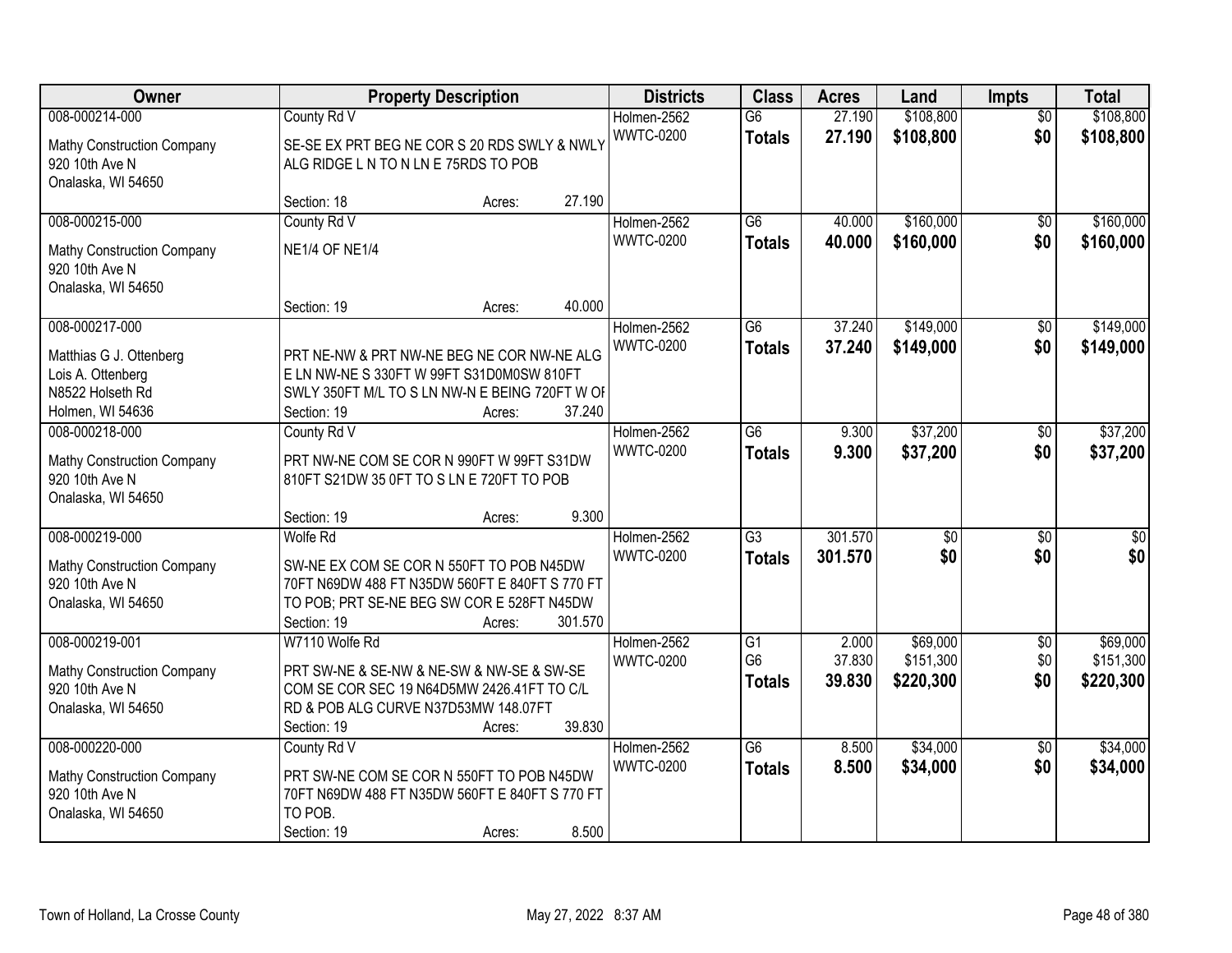| Owner                                 |                                                 | <b>Property Description</b> |        | <b>Districts</b> | <b>Class</b>     | <b>Acres</b> | Land      | <b>Impts</b>    | <b>Total</b> |
|---------------------------------------|-------------------------------------------------|-----------------------------|--------|------------------|------------------|--------------|-----------|-----------------|--------------|
| 008-000221-000                        | County Rd V                                     |                             |        | Holmen-2562      | $\overline{G6}$  | 36.670       | \$146,700 | $\overline{50}$ | \$146,700    |
| Mathy Construction Company            | SE-NE EX BEG SW COR E 528FT N45DW 770FT S       |                             |        | <b>WWTC-0200</b> | <b>Totals</b>    | 36.670       | \$146,700 | \$0             | \$146,700    |
| 920 10th Ave N                        | 550FT TO POB                                    |                             |        |                  |                  |              |           |                 |              |
| Onalaska, WI 54650                    |                                                 |                             |        |                  |                  |              |           |                 |              |
|                                       | Section: 19                                     | Acres:                      | 36.670 |                  |                  |              |           |                 |              |
| 008-000223-000                        | <b>Holseth Rd</b>                               |                             |        | Holmen-2562      | $\overline{G1}$  | 1.000        | \$32,000  | \$600           | \$32,600     |
| Hickory Valley Holdings, LLC          | PRT E1/2-NW COM NW COR N89D 54ME 545FT TO       |                             |        | <b>WWTC-0200</b> | G <sub>6</sub>   | 19.750       | \$79,000  | \$0             | \$79,000     |
| N8522 Holseth Rd                      | POB N89D54ME 3 30FT S20D19ME TO E LN S2ME 1     |                             |        |                  | <b>Totals</b>    | 20.750       | \$111,000 | \$600           | \$111,600    |
| Holmen, WI 54636                      | 65.44FT S89D54MW 228FT S2ME 394FT S89D54MW      |                             |        |                  |                  |              |           |                 |              |
|                                       | Section: 19                                     | Acres:                      | 20.750 |                  |                  |              |           |                 |              |
| 008-000224-000                        | N8489 Holseth Rd                                |                             |        | Holmen-2562      | $\overline{G1}$  | 3.000        | \$77,500  | \$315,100       | \$392,600    |
| William M. Petullo                    | FRAC NW1/4 OF NW1/4                             |                             |        | <b>WWTC-0200</b> | G <sub>6</sub>   | 35.840       | \$143,400 | \$0             | \$143,400    |
| Mary A. Petullo                       |                                                 |                             |        |                  | <b>Totals</b>    | 38.840       | \$220,900 | \$315,100       | \$536,000    |
| N8489 Holseth Rd                      |                                                 |                             |        |                  |                  |              |           |                 |              |
| Holmen, WI 54636                      | Section: 19                                     | Acres:                      | 38.840 |                  |                  |              |           |                 |              |
| 008-000226-000                        | N8520 Holseth Rd                                |                             |        | Holmen-2562      | G1               | 10.000       | \$105,500 | \$304,800       | \$410,300    |
|                                       |                                                 |                             |        | <b>WWTC-0200</b> | G <sub>6</sub>   | 14.480       | \$57,900  | \$0             | \$57,900     |
| Andrew J. Aasen                       | PRT NE-NW & PRT SE-NW BEG NW COR NE-NW ALG      |                             |        |                  | <b>Totals</b>    | 24.480       | \$163,400 | \$304,800       | \$468,200    |
| Cindi S. Aasen                        | N LN NE-NW N8 9D54M11SE 545FT S3D53M56SE 1      |                             |        |                  |                  |              |           |                 |              |
| N8520 Holseth Rd                      | 767.89FT S89D54M11SW 664.12F T TO W LN SE-NW    |                             |        |                  |                  |              |           |                 |              |
| Holmen, WI 54636                      | Section: 19                                     | Acres:                      | 24.480 |                  |                  |              |           |                 |              |
| 008-000233-000                        | County Rd V                                     |                             |        | Holmen-2562      | $\overline{G4}$  | 7.000        | \$900     | \$0             | \$900        |
| Belinda J. Radde                      | NE-SE EX COM SW COR SE-SE N1 8MW 651.54FT       |                             |        | <b>WWTC-0200</b> | G <sub>5</sub> M | 31.200       | \$62,400  | \$0             | \$62,400     |
| N8175 County Rd V                     | POB S88D35ME 36 2.35FT N22D33ME 276.42FT N2M    |                             |        |                  | <b>Totals</b>    | 38.200       | \$63,300  | \$0             | \$63,300     |
| Holmen, WI 54636                      | E 414.34FT N53D55MW 586.7 FT TO W LN NE-SE      |                             |        |                  |                  |              |           |                 |              |
|                                       | Section: 19                                     | Acres:                      | 38.200 |                  |                  |              |           |                 |              |
| 008-000233-001                        | W6990 Wolfe Rd                                  |                             |        | Holmen-2562      | $\overline{G1}$  | 8.750        | \$83,500  | \$183,800       | \$267,300    |
| Deacon L. Jones                       | PRT E1/2-SE COM SW COR SE-SE TH N18MW           |                             |        | <b>WWTC-0200</b> | <b>Totals</b>    | 8.750        | \$83,500  | \$183,800       | \$267,300    |
| 869 Mill St N                         | 651.54FT TO POB S8 8D35ME 362.35FT N22D33ME     |                             |        |                  |                  |              |           |                 |              |
| West Salem, WI 54669                  | 276 .42FT N2ME 414.34FT N53D 55M W 586.7FT TO W |                             |        |                  |                  |              |           |                 |              |
|                                       | Section: 19                                     | Acres:                      | 8.750  |                  |                  |              |           |                 |              |
| 008-000236-000                        | <b>Wolfe Rd</b>                                 |                             |        | Holmen-2562      | G4               | 12.000       | \$1,600   | $\overline{30}$ | \$1,600      |
| Belinda J. Radde                      | SE-SE EX PRT LYG SWLY WOLFE RD & EX COM SW      |                             |        | <b>WWTC-0200</b> | G5M              | 4.350        | \$7,100   | \$0             | \$7,100      |
|                                       | COR N18MW 651 .54FT TO POB S88D35ME 362.35 FT   |                             |        |                  | <b>Totals</b>    | 16.350       | \$8,700   | \$0             | \$8,700      |
| N8175 County Rd V<br>Holmen, WI 54636 | N22D33ME 276.42FT N2ME 41 4.34FT N53D55MW       |                             |        |                  |                  |              |           |                 |              |
|                                       | Section: 19                                     | Acres:                      | 16.350 |                  |                  |              |           |                 |              |
|                                       |                                                 |                             |        |                  |                  |              |           |                 |              |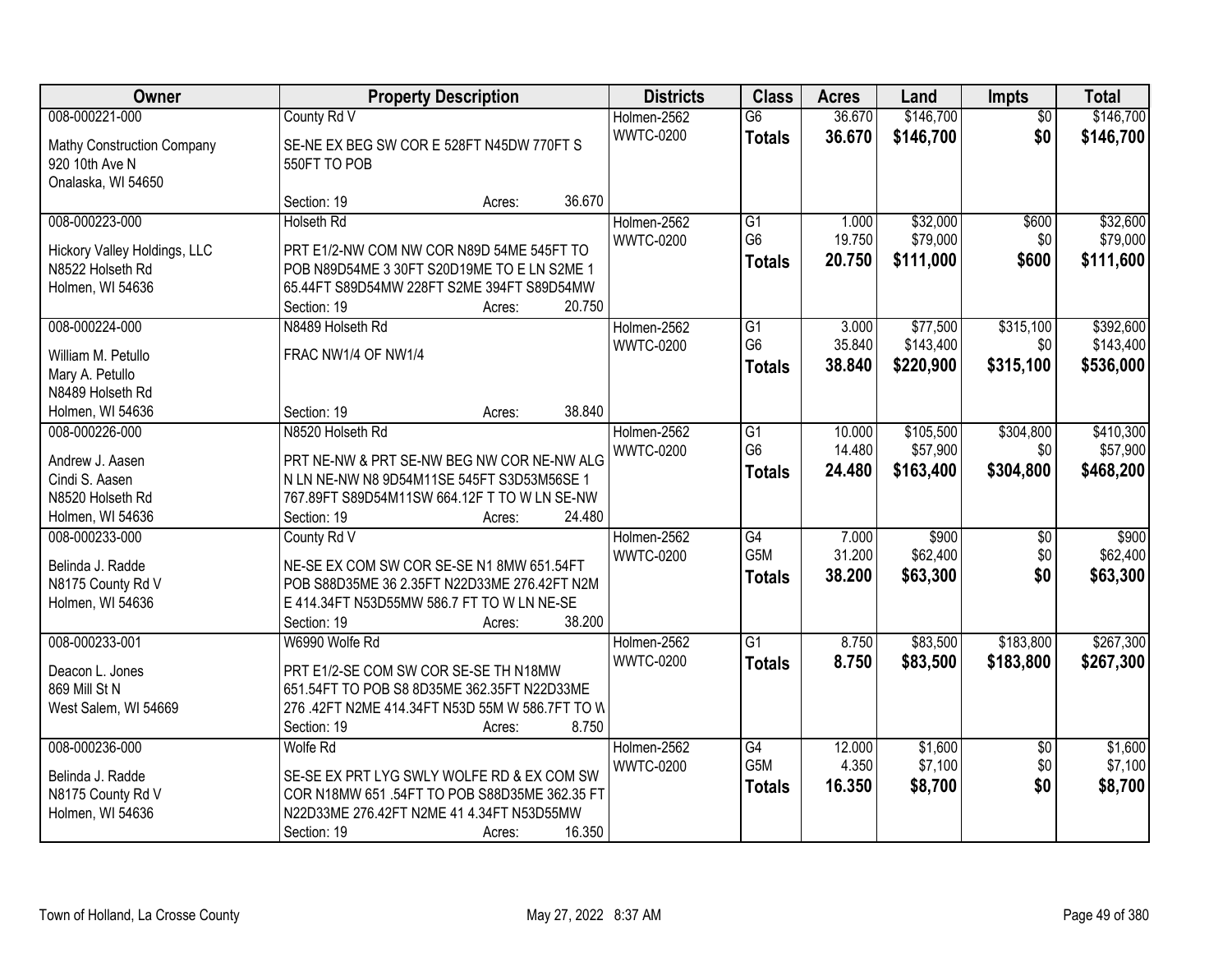| Owner                 | <b>Property Description</b>                    | <b>Districts</b> | <b>Class</b>          | <b>Acres</b>   | Land              | Impts           | <b>Total</b> |
|-----------------------|------------------------------------------------|------------------|-----------------------|----------------|-------------------|-----------------|--------------|
| 008-000236-001        | W6975 Wolfe Rd                                 | Holmen-2562      | $\overline{G1}$       | 3.440          | \$62,300          | \$164,800       | \$227,100    |
| Paul R. Lombard       | PRT SE-SE LYG SWLY WOLFE RD                    | <b>WWTC-0200</b> | <b>Totals</b>         | 3.440          | \$62,300          | \$164,800       | \$227,100    |
| Carol J. Lombard      |                                                |                  |                       |                |                   |                 |              |
| W6975 Wolfe Rd        |                                                |                  |                       |                |                   |                 |              |
| Holmen, WI 54636      | 3.440<br>Section: 19<br>Acres:                 |                  |                       |                |                   |                 |              |
| 008-000236-002        | W6918 Wolfe Rd                                 | Holmen-2562      | $\overline{G1}$       | 2.170          | \$53,400          | \$340,200       | \$393,600    |
|                       |                                                | <b>WWTC-0200</b> | <b>Totals</b>         | 2.170          | \$53,400          | \$340,200       | \$393,600    |
| Todd D. Vercruysse    | CERTIFIED SURVEY MAP NO. 163 VOL 3 LOT 1 DOC   |                  |                       |                |                   |                 |              |
| Megan R. Vercruysse   | NO. 995705 SUBJ TO A 66FT ESMT IN V802 P165    |                  |                       |                |                   |                 |              |
| W6918 Wolfe Rd        | 2.170<br>Section: 19                           |                  |                       |                |                   |                 |              |
| Holmen, WI 54636      | Acres:                                         |                  |                       |                |                   |                 |              |
| 008-000236-003        | Wolfe Rd                                       | Holmen-2562      | $\overline{G1}$<br>G4 | 5.000<br>4.600 | \$68,500<br>\$800 | \$40,400<br>\$0 | \$108,900    |
| Deacon L. Jones       | CERTIFIED SURVEY MAP NO. 20 VOL 4 LOT 1 DOC    | <b>WWTC-0200</b> |                       |                |                   |                 | \$800        |
| 869 Mill St N         | NO. 1002196 & PRT SE-SE LYG NLY & ELY WO LFE   |                  | <b>Totals</b>         | 9.600          | \$69,300          | \$40,400        | \$109,700    |
| West Salem, WI 54669  | RD & SLY FOLL DESC LN COM SW COR SE-SE         |                  |                       |                |                   |                 |              |
|                       | 9.600<br>Section: 19<br>Acres:                 |                  |                       |                |                   |                 |              |
| 008-000237-000        | County Rd V                                    | Holmen-2562      | $\overline{G5}$       | 4.360          | \$9,800           | \$0             | \$9,800      |
| Kenneth Boucher       | PRT E1/2-NE & NW-NE COM NE C OR SEC 20         | <b>WWTC-0200</b> | G <sub>6</sub>        | 7.000          | \$25,000          | \$0             | \$25,000     |
| Helen L. Boucher      | S89D17MW 320.8FT T O POB S89D17MW 994FT TO     |                  | <b>Totals</b>         | 11.360         | \$34,800          | \$0             | \$34,800     |
| W6556 County Rd V     | NW C OR NE-NE S ALG W LN 125FT S3 8D59MW       |                  |                       |                |                   |                 |              |
| Holmen, WI 54636-6501 | 11.360<br>Section: 20<br>Acres:                |                  |                       |                |                   |                 |              |
| 008-000237-002        | W6610 County Rd V                              | Holmen-2562      | $\overline{G1}$       | 6.850          | \$75,900          | \$188,600       | \$264,500    |
|                       |                                                | <b>WWTC-0200</b> | <b>Totals</b>         | 6.850          | \$75,900          | \$188,600       | \$264,500    |
| Carmen Boucher        | PRT NE1/4 COM NW COR NE-NE S 31D12MW 498FT     |                  |                       |                |                   |                 |              |
| W6610 County Rd V     | S60D42ME 600FT TO POB S60D42ME 335FT S7D24     |                  |                       |                |                   |                 |              |
| Holmen, WI 54636      | MW 672.2FT TO C/L CTH-V N75D 49MW 137.7FT      |                  |                       |                |                   |                 |              |
|                       | 6.850<br>Section: 20<br>Acres:                 |                  |                       |                |                   |                 |              |
| 008-000237-004        | N8467 O Thompson Rd                            | Holmen-2562      | $\overline{G1}$       | 3.000          | \$60,500          | \$343,100       | \$403,600    |
| Scott A. Koelbl       | PRT N1/2-NE COM NE COR SEC 2 0 S89D17MW        | <b>WWTC-0200</b> | G4                    | 3.540          | \$500             | \$0             | \$500        |
| Angela L. Koelbl      | 320.8FT TO POB S8 9D17MW 994FT S ALG W LN 125F |                  | G <sub>5</sub> M      | 16.000         | \$32,000          | \$0             | \$32,000     |
| N8467 O Thompson Rd   | T S38D59MW 413.6FT S60D 42ME 687.3FT S83D52ME  |                  | <b>Totals</b>         | 22.540         | \$93,000          | \$343,100       | \$436,100    |
| Holmen, WI 54636      | 22.540<br>Section: 20<br>Acres:                |                  |                       |                |                   |                 |              |
| 008-000237-005        | W6620 County Rd V                              | Holmen-2562      | $\overline{G1}$       | 4.059          | \$64,700          | \$181,700       | \$246,400    |
|                       |                                                | <b>WWTC-0200</b> | <b>Totals</b>         | 4.059          | \$64,700          | \$181,700       | \$246,400    |
| Richard L. Weber      | CERTIFIED SURVEY MAP NO. 51 VOL 7 LOT 1 DOC    |                  |                       |                |                   |                 |              |
| W6620 County Rd V     | NO. 1156616                                    |                  |                       |                |                   |                 |              |
| Holmen, WI 54636      |                                                |                  |                       |                |                   |                 |              |
|                       | 4.059<br>Section: 20<br>Acres:                 |                  |                       |                |                   |                 |              |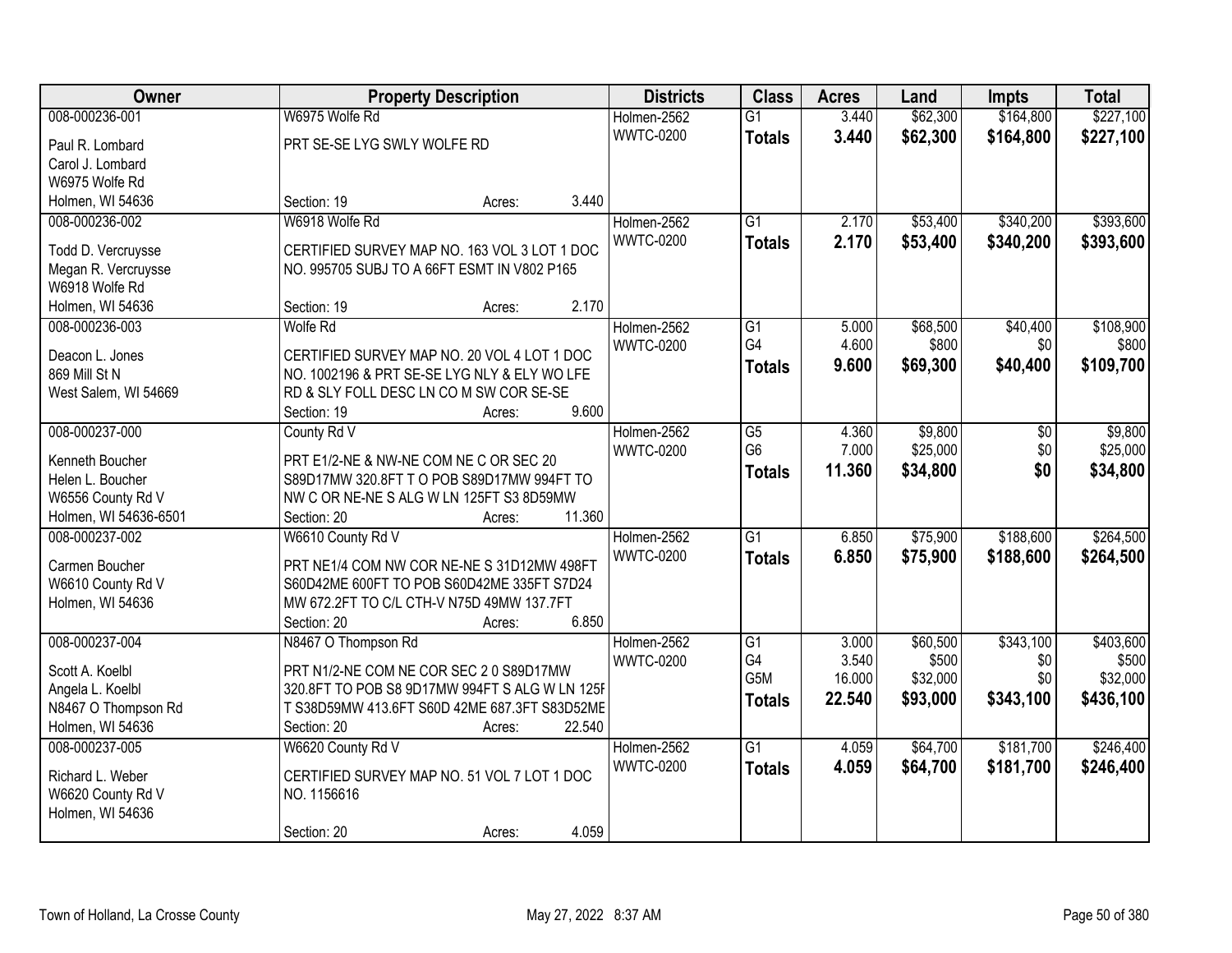| Owner                                   |                                               | <b>Property Description</b> | <b>Districts</b>                | <b>Class</b>    | <b>Acres</b> | Land            | Impts           | <b>Total</b>    |
|-----------------------------------------|-----------------------------------------------|-----------------------------|---------------------------------|-----------------|--------------|-----------------|-----------------|-----------------|
| 008-000237-006                          | W6616 County Rd V                             |                             | Holmen-2562                     | $\overline{G1}$ | 4.682        | \$67,200        | \$293,300       | \$360,500       |
| Thomas J. Byerly                        | CERTIFIED SURVEY MAP NO. 51 VOL 7 LOT 2 DOC   |                             | <b>WWTC-0200</b>                | <b>Totals</b>   | 4.682        | \$67,200        | \$293,300       | \$360,500       |
| W6616 County Rd V                       | NO. 1156616 SUBJ TO RESTR IN DOC NO. 147 6364 |                             |                                 |                 |              |                 |                 |                 |
| Holmen, WI 54636                        |                                               |                             |                                 |                 |              |                 |                 |                 |
|                                         | Section: 20                                   | 4.682<br>Acres:             |                                 |                 |              |                 |                 |                 |
| 008-000237-007                          | W6556 County Rd V                             |                             | Holmen-2562                     | $\overline{G1}$ | 1.000        | \$32,000        | \$224,100       | \$256,100       |
| Kenneth Boucher                         | CERTIFIED SURVEY MAP NO. 135 VOL 11 LOT 1 DOC |                             | <b>WWTC-0200</b>                | <b>Totals</b>   | 1.000        | \$32,000        | \$224,100       | \$256,100       |
| Helen L. Boucher                        | NO. 139770 5                                  |                             |                                 |                 |              |                 |                 |                 |
| W6556 County Rd V                       |                                               |                             |                                 |                 |              |                 |                 |                 |
| Holmen, WI 54636-6501                   | Section: 20                                   | 1.000<br>Acres:             |                                 |                 |              |                 |                 |                 |
| 008-000238-000                          | W6640 County Rd V                             |                             | Holmen-2562                     | G1              | 7.000        | \$76,500        | \$306,800       | \$383,300       |
| Lennie J. Waldner                       | PRT NW-NE BEG 125FT S OF NE COR S39D53MW TO   |                             | <b>WWTC-0200</b>                | G <sub>6</sub>  | 6.910        | \$27,600        | \$0             | \$27,600        |
| W6640 County Rd V                       | PT ON C/L OF CTH-V WLY ALG C/L TO W LN O F    |                             |                                 | <b>Totals</b>   | 13.910       | \$104,100       | \$306,800       | \$410,900       |
| Holmen, WI 54636                        | NW-NEN TO NW COREALGN LN TO NE CORS           |                             |                                 |                 |              |                 |                 |                 |
|                                         | Section: 20                                   | 13.910<br>Acres:            |                                 |                 |              |                 |                 |                 |
| 008-000238-001                          | W6698 County Rd V                             |                             | Holmen-2562                     | $\overline{G1}$ | 5.010        | \$68,500        | \$276,700       | \$345,200       |
|                                         |                                               |                             | <b>WWTC-0200</b>                | <b>Totals</b>   | 5.010        | \$68,500        | \$276,700       | \$345,200       |
| John L. Endris                          | PRT NW-NE COM N1/4 COR SEC 2 0 S09D43M55SE    |                             |                                 |                 |              |                 |                 |                 |
| Ivy L. Endris                           | 335.08FT TO PO B ALG CURV N82D31M03SE 483.6   |                             |                                 |                 |              |                 |                 |                 |
| W6698 County Rd V                       | 2FT S0D0M0SE 455FT TO NLY R/W LN CTH-V ALG    | 5.010                       |                                 |                 |              |                 |                 |                 |
| Holmen, WI 54636-9766<br>008-000240-000 | Section: 20                                   | Acres:                      |                                 | $\overline{G1}$ | 6.900        | \$76,100        | \$257,100       | \$333,200       |
|                                         | W6731 Long Coulee Ct                          |                             | Holmen-2562<br><b>WWTC-0200</b> |                 | 6.900        |                 |                 |                 |
| Thomas L. Ryan                          | PRT W1/2-NE & E1/2-NW COM NE COR W1/2-NE S    |                             |                                 | <b>Totals</b>   |              | \$76,100        | \$257,100       | \$333,200       |
| Sharon A. Ryan                          | 2025.5FT N57D W 460.7FT N49D20MW 269FT N41    |                             |                                 |                 |              |                 |                 |                 |
| W6731 Long Coulee Ct                    | D20MW 508FT TO POB S69DW 419 .5FT N40DW       |                             |                                 |                 |              |                 |                 |                 |
| Holmen, WI 54636                        | Section: 20                                   | 6.900<br>Acres:             |                                 |                 |              |                 |                 |                 |
| 008-000240-001                          | Long Coulee Ct                                |                             | Holmen-2562                     | $\overline{X4}$ | 1.130        | $\overline{50}$ | $\overline{50}$ | $\overline{50}$ |
| Town of Holland                         | CERTIFIED SURVEY MAP NO. 88 VOL 4 OUTLOT 1    |                             | <b>WWTC-0200</b>                | <b>Totals</b>   | 1.130        | \$0             | \$0             | \$0             |
| W7937 County Rd Mh                      | DOC NO. 10228 92                              |                             |                                 |                 |              |                 |                 |                 |
| Holmen, WI 54636                        |                                               |                             |                                 |                 |              |                 |                 |                 |
|                                         | Section: 20                                   | Acres:                      | 1.130                           |                 |              |                 |                 |                 |
| 008-000241-001                          | W6613 County Rd V                             |                             | Holmen-2562                     | $\overline{G1}$ | 4.580        | \$66,800        | \$288,100       | \$354,900       |
| Ethan Holak                             | PRT W1/2-NE COM NE COR S ALG E LN 1451.5FT TO |                             | <b>WWTC-0200</b>                | <b>Totals</b>   | 4.580        | \$66,800        | \$288,100       | \$354,900       |
| W6613 County Rd V                       | C/L CTH-V & POB S 574FT N57DW 460.7FT         |                             |                                 |                 |              |                 |                 |                 |
| Holmen, WI 54636                        | N49D20MW 269FT N38D22ME 442 FT TO C/L CTH-V   |                             |                                 |                 |              |                 |                 |                 |
|                                         | Section: 20                                   | 4.580<br>Acres:             |                                 |                 |              |                 |                 |                 |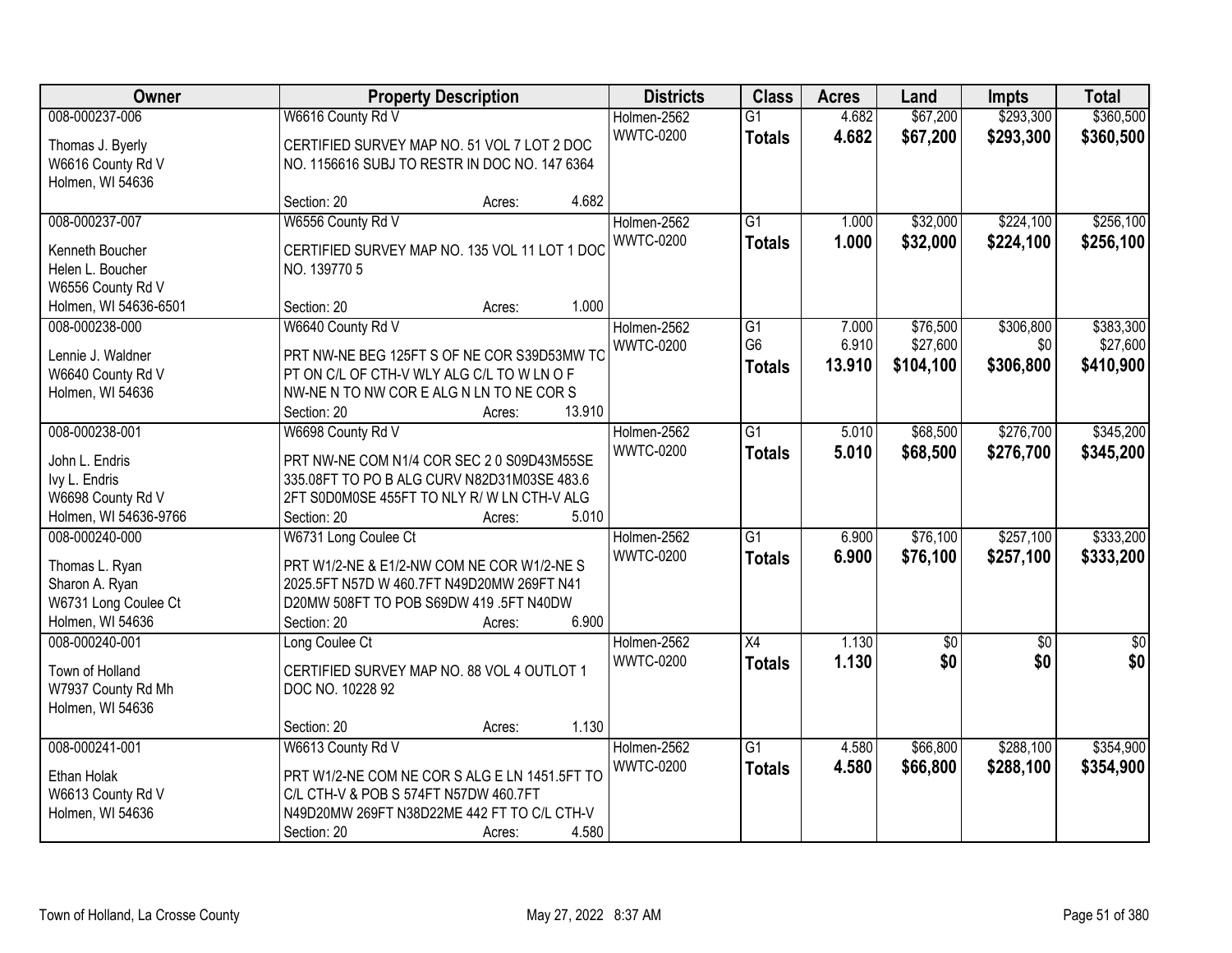| Owner                    | <b>Property Description</b>                   | <b>Districts</b> | <b>Class</b>         | <b>Acres</b>     | Land                  | <b>Impts</b>    | <b>Total</b>          |
|--------------------------|-----------------------------------------------|------------------|----------------------|------------------|-----------------------|-----------------|-----------------------|
| 008-000241-002           | W6627 County Rd V                             | Holmen-2562      | $\overline{G1}$      | 4.550            | \$66,700              | \$182,900       | \$249,600             |
| Jeffrey L. Wright        | PRT W1/2-NE COM NE COR S 202 5.5FT N57DW      | <b>WWTC-0200</b> | <b>Totals</b>        | 4.550            | \$66,700              | \$182,900       | \$249,600             |
| Joan M. Wright           | 460.7FT N49D 20M W 269FT TO POB N41D20MW      |                  |                      |                  |                       |                 |                       |
| W6627 County Rd V        | 508F T N17DE 488.5FT TO C/L CTH-V ELY ALG C/L |                  |                      |                  |                       |                 |                       |
| Holmen, WI 54636         | 4.550<br>Section: 20<br>Acres:                |                  |                      |                  |                       |                 |                       |
| 008-000241-003           | W6668 Long Coulee Ct                          | Holmen-2562      | G1                   | 5.000            | \$68,500              | \$308,500       | \$377,000             |
|                          |                                               | <b>WWTC-0200</b> | W <sub>6</sub>       | 45.190           | (\$180,800)           | \$0             | \$0                   |
| David A. Paape           | PRT W1/2-NE & SE-NW & NW-SE COM E1/4 COR SEC  |                  | <b>Totals</b>        | 50.190           | \$68,500              | \$308,500       | \$377,000             |
| Anne M. Paape            | 20 N89D42MW 1317.12FT TO POB N20MW 612.54FT   |                  |                      |                  |                       |                 |                       |
| W6668 Long Coulee Ct     | N58D19MW 416.32FT N50D4 9MW 267.4FT           |                  |                      |                  |                       |                 |                       |
| Holmen, WI 54636         | 50.190<br>Section: 20<br>Acres:               |                  |                      |                  |                       |                 |                       |
| 008-000243-000           | Long Coulee Ct                                | Holmen-2562      | $\overline{G6}$      | 1.410            | \$5,600               | \$0             | \$5,600               |
| David A. Paape           | PRT SE-NE LYG S OF CTH-V EX BEG SE COR        | <b>WWTC-0200</b> | W <sub>6</sub>       | 5.000            | (\$20,000)            | \$0             | \$0                   |
| Anne M. Paape            | N89D42MW 400.02FT N23MW TO S R/W RD SELY ALC  |                  | <b>Totals</b>        | 6.410            | \$5,600               | \$0             | \$5,600               |
| W6668 Long Coulee Ct     | R/W TO E LN SE-NE S23ME 638. 4FT TO POB & EX  |                  |                      |                  |                       |                 |                       |
| Holmen, WI 54636         | 6.410<br>Section: 20<br>Acres:                |                  |                      |                  |                       |                 |                       |
| 008-000243-002           | N8345 Flaten Rd                               | Holmen-2562      | $\overline{G1}$      | 5.090            | \$68,900              | \$168,700       | \$237,600             |
|                          |                                               | <b>WWTC-0200</b> | <b>Totals</b>        | 5.090            | \$68,900              | \$168,700       | \$237,600             |
| Johnny S. Wurtz          | CERTIFIED SURVEY MAP NO. 38 VOL 8 LOT 1 DOC   |                  |                      |                  |                       |                 |                       |
| Michelle T. Wurtz        | NO. 1195513                                   |                  |                      |                  |                       |                 |                       |
| N8345 Flaten Rd          |                                               |                  |                      |                  |                       |                 |                       |
| Holmen, WI 54636         | 5.090<br>Section: 20<br>Acres:                |                  |                      |                  |                       |                 |                       |
| 008-000243-003           | County Rd V                                   | Holmen-2562      | $\overline{G1}$      | 10.000           | \$70,800              | $\overline{50}$ | \$70,800              |
| Colton Fields            | PRT SE-NE COM E1/4 COR SEC 2 0 N71D49M46SW    | <b>WWTC-0200</b> | <b>Totals</b>        | 10,000           | \$70,800              | \$0             | \$70,800              |
| Katherine Fields         | 630.74FT TO PO B N31D26M3SW 126.49FT N19D4M   |                  |                      |                  |                       |                 |                       |
| 339 22nd St S            | 34SW 203.75FT N74D5M57SW 612 .10FT TO W LN    |                  |                      |                  |                       |                 |                       |
| La Crosse, WI 54601      | 10.000<br>Section: 20                         |                  |                      |                  |                       |                 |                       |
|                          | Acres:                                        |                  |                      |                  |                       |                 |                       |
| 008-000245-000           | N8459 County Rd TT                            | Holmen-2562      | G1<br>G <sub>6</sub> | 10.000<br>21.690 | \$105,500<br>\$82,300 | \$126,500       | \$232,000<br>\$82,300 |
| Dustin T. Schmidt        | THAT PRT E1/2-NW LYG WLY OF CTH-V & CTH-TT &  | <b>WWTC-0200</b> |                      |                  |                       | \$0             |                       |
| Crystal Anderson-Schmidt | LYG NLY & E LY OF FOLL DESC LN BEG NW COR     |                  | <b>Totals</b>        | 31.690           | \$187,800             | \$126,500       | \$314,300             |
| N8459 County Rd Tt       | NE-NW ALG W LN E1/2-NW S0D 39M13SE 1631.96FT  |                  |                      |                  |                       |                 |                       |
| Holmen, WI 54636         | 31.690<br>Section: 20<br>Acres:               |                  |                      |                  |                       |                 |                       |
| 008-000246-000           | County Rd V                                   | Holmen-2562      | $\overline{G6}$      | 3.130            | \$12,500              | $\overline{30}$ | \$12,500              |
|                          |                                               | <b>WWTC-0200</b> | <b>Totals</b>        | 3.130            | \$12,500              | \$0             | \$12,500              |
| Lennie J. Waldner        | PRT NE-NW LYG E CTH-TT & N C TH-V EX PRT      |                  |                      |                  |                       |                 |                       |
| W6640 County Rd V        | TAKEN FOR CTH-TT AS ON PLAN NO. 167 & AS IN   |                  |                      |                  |                       |                 |                       |
| Holmen, WI 54636         | V262 P234 & EX PRT TAKEN FOR CTH-V AS ON PLAN |                  |                      |                  |                       |                 |                       |
|                          | 3.130<br>Section: 20<br>Acres:                |                  |                      |                  |                       |                 |                       |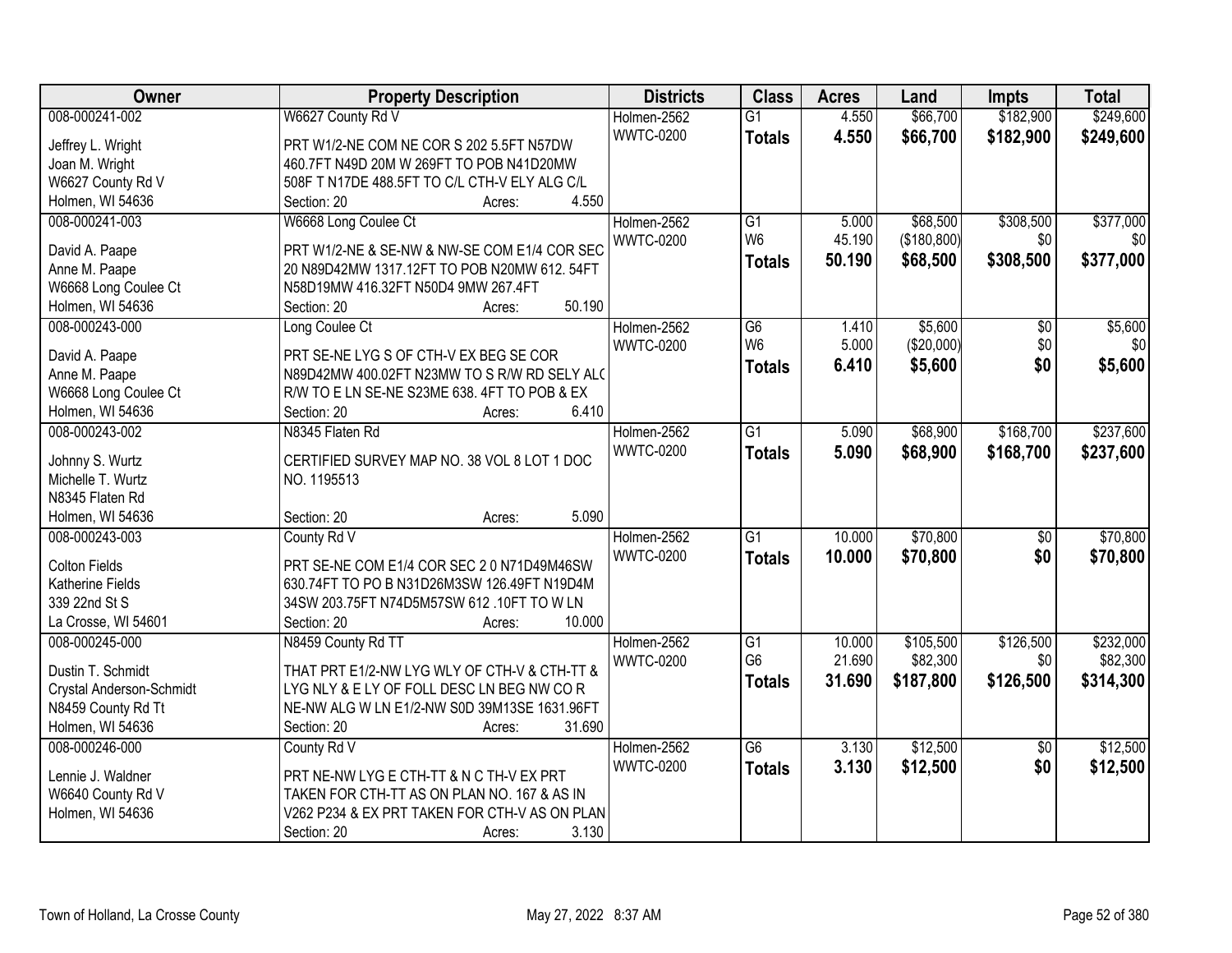| Owner                | <b>Property Description</b>                    | <b>Districts</b> | <b>Class</b>                     | <b>Acres</b> | Land       | <b>Impts</b>    | <b>Total</b> |
|----------------------|------------------------------------------------|------------------|----------------------------------|--------------|------------|-----------------|--------------|
| 008-000247-000       | County Rd V                                    | Holmen-2562      | $\overline{G1}$                  | 0.500        | \$4,300    | \$12,800        | \$17,100     |
| Bryon O. Stein       | ALL NW-NW & PRT SW-NW BEG NW COR SEC 20        | <b>WWTC-0200</b> | G4                               | 12.000       | \$1,600    | \$0             | \$1,600      |
| Heidi L. Stein       | S89D43M58SE 1318 .63FT TO NE COR NW-NW         |                  | G5M                              | 1.480        | \$3,000    | \$0             | \$3,000      |
| N8315 County Rd V    | S0D39M 13SE 1631.96FT S77D38M44SW 7 09.2FT     |                  | W <sub>6</sub>                   | 34.000       | (\$57,400) | \$0             | \$0          |
| Holmen, WI 54636     | 47.980<br>Section: 20<br>Acres:                |                  | <b>Totals</b>                    | 47.980       | \$8,900    | \$12,800        | \$21,700     |
| 008-000247-001       | N8315 County Rd V                              | Holmen-2562      | $\overline{G1}$                  | 2.000        | \$52,000   | \$304,800       | \$356,800    |
|                      |                                                | <b>WWTC-0200</b> | <b>Totals</b>                    | 2.000        | \$52,000   | \$304,800       | \$356,800    |
| Bryon O. Stein       | CERTIFIED SURVEY MAP NO. 91 VOL 16 LOT 1 DOC   |                  |                                  |              |            |                 |              |
| Heidi L. Stein       | NO. 1658158 T/W ESMT ON DOC NO. 1658158 & SUB. |                  |                                  |              |            |                 |              |
| N8315 County Rd V    | TO RESTR IN DOC NO. 1659965                    |                  |                                  |              |            |                 |              |
| Holmen, WI 54636     | 2.000<br>Section: 20<br>Acres:                 |                  |                                  |              |            |                 |              |
| 008-000248-001       | County Rd V                                    | Holmen-2562      | G4                               | 7.360        | \$1,000    | $\overline{50}$ | \$1,000      |
| Bryon O. Stein       | PRT S1/2-NW COM W1/4 COR SEC 20 N89D51M0SE     | <b>WWTC-0200</b> | G5M                              | 2.750        | \$5,500    | \$0             | \$5,500      |
| Heidi L. Stein       | 517.74FT S86D 13M13SE 659.21FT TO WLY R/W LN   |                  | <b>Totals</b>                    | 10.110       | \$6,500    | \$0             | \$6,500      |
| N8315 County Rd V    | CTH-V ALG R/W LN N16D13M7 SE 77.67FT ALG       |                  |                                  |              |            |                 |              |
| Holmen, WI 54636     | 10.110<br>Section: 20<br>Acres:                |                  |                                  |              |            |                 |              |
| 008-000248-002       | N8307 County Rd V                              | Holmen-2562      | $\overline{G1}$                  | 3.000        | \$60,500   | \$130,600       | \$191,100    |
|                      |                                                | <b>WWTC-0200</b> | G4                               | 6.500        | \$1,000    | \$0             | \$1,000      |
| Bailey G. Brown      | PRT SW-NW & PRT NW-SW BEG W1 /4 COR SEC 20     |                  | G5M                              | 10.670       | \$17,400   | \$0             | \$17,400     |
| Lindsay J. Brown     | ALG S LN SW-NW N89D51M0SE 517.74FT S86D13M     |                  | <b>Totals</b>                    | 20.170       | \$78,900   | \$130,600       | \$209,500    |
| N8307 County Rd V    | 13SE 659.21FT TO WLY R/W LN CTH-V ALG R/W      |                  |                                  |              |            |                 |              |
| Holmen, WI 54636     | Section: 20<br>20.170<br>Acres:                |                  |                                  |              |            |                 |              |
| 008-000250-000       | W6710 Long Coulee Ct                           | Holmen-2562      | $\overline{G1}$                  | 7.830        | \$96,800   | \$499,900       | \$596,700    |
| Carol K. Coulombe    | PRT E1/2-NW & NE-SW & SW-NE & NW-SE COM SW     | <b>WWTC-0200</b> | G <sub>5</sub><br>G <sub>6</sub> | 3.500        | \$7,900    | \$0             | \$7,900      |
| W6710 Long Coulee Ct | COR OL 1 CSM NO. 88 VOL 4 ALG S R/W LN AL G    |                  |                                  | 7.500        | \$30,000   | \$0             | \$30,000     |
| Holmen, WI 54636     | CURV S71D12M19SE 16.31FT A LG CURV             |                  | <b>Totals</b>                    | 18.830       | \$134,700  | \$499,900       | \$634,600    |
|                      | 18.830<br>Section: 20<br>Acres:                |                  |                                  |              |            |                 |              |
| 008-000250-001       | N8342 County Rd V                              | Holmen-2562      | $\overline{G1}$                  | 4.000        | \$64,500   | \$72,600        | \$137,100    |
| Carl F. Oelfke et al | PRT S1/2-NW & N1/2-SW COM SE COR NE-SW N       | <b>WWTC-0200</b> | G4                               | 10.200       | \$1,400    | \$0             | \$1,400      |
| N8342 County Rd V    | 132FT N70D55MW 612FT N88DW 125FT N9D40ME 66    |                  | G5M                              | 4.610        | \$9,200    | \$0             | \$9,200      |
| Holmen, WI 54636     | FT S88DE 47.5FT N9D46ME 464F T TO POB          |                  | <b>Totals</b>                    | 18.810       | \$75,100   | \$72,600        | \$147,700    |
|                      | 18.810<br>Section: 20                          |                  |                                  |              |            |                 |              |
| 008-000251-002       | Acres:<br>N8405 County Rd V                    | Holmen-2562      | $\overline{G1}$                  | 3.590        | \$62,900   | \$180,900       | \$243,800    |
|                      |                                                | <b>WWTC-0200</b> |                                  |              |            |                 |              |
| Terrie L. Hoffman    | PRT SE-NW COM NW COR E 346FT TO POB E          |                  | <b>Totals</b>                    | 3.590        | \$62,900   | \$180,900       | \$243,800    |
| N8405 County Rd V    | 310.4FT TO C/L RD S15D15MW 431.8FT S38D33MW    |                  |                                  |              |            |                 |              |
| Holmen, WI 54636     | 21 6.7FT N53D51MW 463.6FT N45DE 442FT TO POB   |                  |                                  |              |            |                 |              |
|                      | 3.590<br>Section: 20<br>Acres:                 |                  |                                  |              |            |                 |              |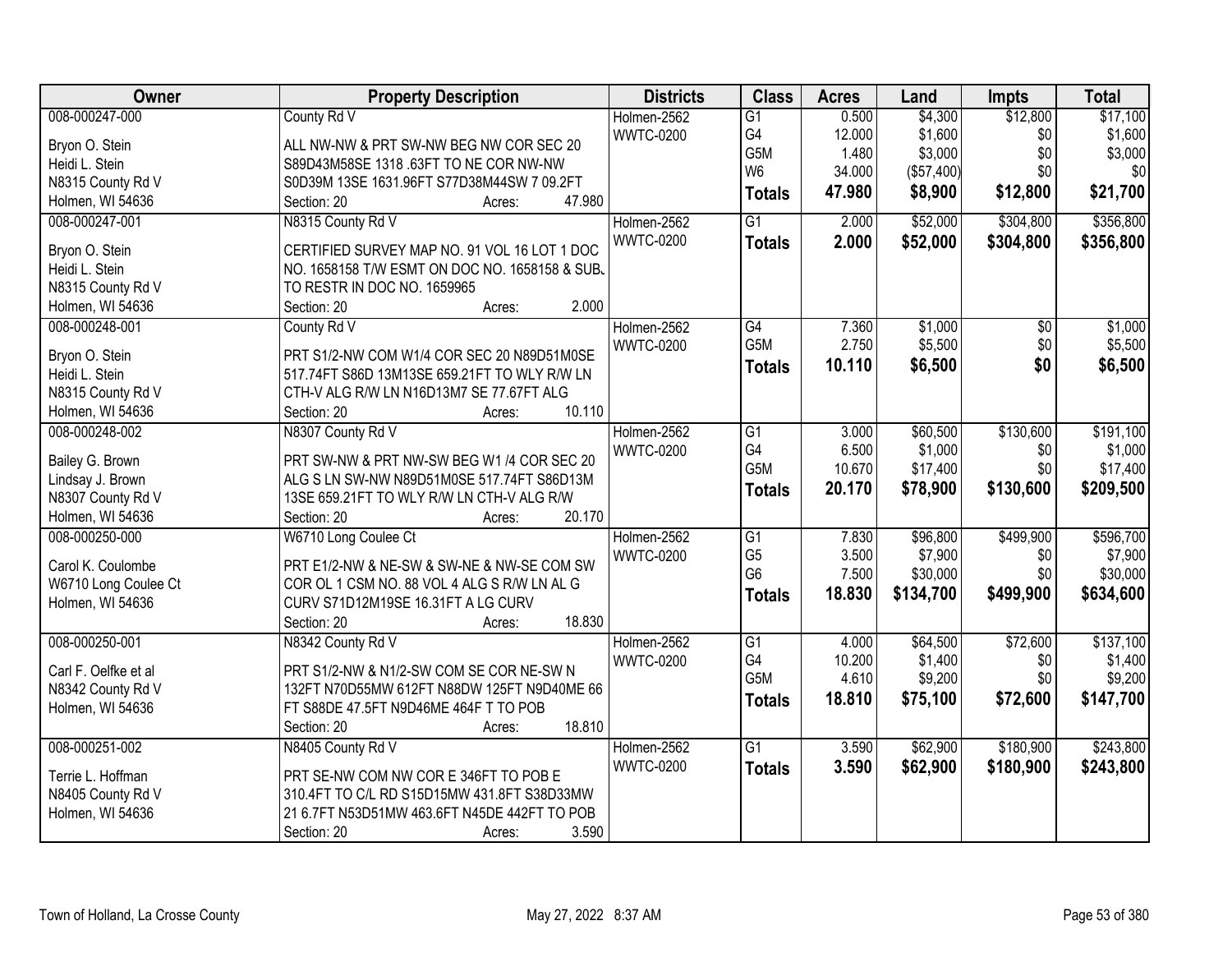| Owner                    | <b>Property Description</b>                    | <b>Districts</b> | <b>Class</b>    | <b>Acres</b>     | Land                | <b>Impts</b>    | <b>Total</b> |
|--------------------------|------------------------------------------------|------------------|-----------------|------------------|---------------------|-----------------|--------------|
| 008-000251-003           | N8351 County Rd V                              | Holmen-2562      | $\overline{G1}$ | 2.580            | \$56,900            | \$236,900       | \$293,800    |
| David G. Forer           | PRT SE-NW COM NW COR E 656.4 FT TO C/L CTH-V   | <b>WWTC-0200</b> | <b>Totals</b>   | 2.580            | \$56,900            | \$236,900       | \$293,800    |
| Stephanie L. Forer       | S15D15MW 43 1.8FT S38D33MW 216.7FT TO PO B     |                  |                 |                  |                     |                 |              |
| N8351 County Rd V        | S38D33MW 73.3FT S40D55MW 4 93.2FT S20D15MW     |                  |                 |                  |                     |                 |              |
| Holmen, WI 54636         | 2.580<br>Section: 20<br>Acres:                 |                  |                 |                  |                     |                 |              |
| 008-000252-000           | N8252 County Rd V                              | Holmen-2562      | $\overline{G1}$ | 1.500            | \$42,000            | \$158,900       | \$200,900    |
|                          |                                                | <b>WWTC-0200</b> | G4              | 13.000           | \$1,700             | \$0             | \$1,700      |
| Mary B. Joseph           | PRT N1/2-SW & SE-NW & NW-SE BEG SW COR NW-S    |                  | G5M             | 28.740           | \$57,500            | \$0             | \$57,500     |
| N8252 County Rd V        | N ALG W LN 132FT N66D25MW 612FT S70D 16 MW     |                  | <b>Totals</b>   | 43.240           | \$101,200           | \$158,900       | \$260,100    |
| Holmen, WI 54636         | 125FT N79D20MW TO PT ON W LN NE-SW 478.5FT N   |                  |                 |                  |                     |                 |              |
|                          | 43.240<br>Section: 20<br>Acres:                |                  |                 |                  |                     |                 |              |
| 008-000255-001           | N8258 County Rd V                              | Holmen-2562      | $\overline{G1}$ | 1.660            | \$45,200            | \$112,100       | \$157,300    |
| Christopher J. Thelemann | PRT N1/2-SW COM SE COR NE-SW N ALG E LN        | <b>WWTC-0200</b> | <b>Totals</b>   | 1.660            | \$45,200            | \$112,100       | \$157,300    |
| N8258 County Rd V        | 132FT N66D25MW 6 12FT S70D16MW 125FT N79D      |                  |                 |                  |                     |                 |              |
| Holmen, WI 54636         | 20M W TO C/L CTH-V NELY ALG C/L 66FT S79D20ME  |                  |                 |                  |                     |                 |              |
|                          | 1.660<br>Section: 20                           |                  |                 |                  |                     |                 |              |
| 008-000257-000           | Acres:                                         | Holmen-2562      |                 |                  |                     |                 |              |
|                          | County Rd V                                    |                  | G4<br>G5M       | 10.100<br>18.030 | \$1,800<br>\$31,900 | \$0<br>\$0      | \$1,800      |
| Belinda J. Radde         | PRT NW-SW LYG W CTH-V EX COM NE COR W          | <b>WWTC-0200</b> |                 |                  |                     |                 | \$31,900     |
| N8175 County Rd V        | 82.5FT TO C/L CTH-V & POB SWLY ALG C/L 49.5FT  |                  | <b>Totals</b>   | 28.130           | \$33,700            | \$0             | \$33,700     |
| Holmen, WI 54636         | N86D5MW 693FT TO N LN NW-SW E TO POB & EX      |                  |                 |                  |                     |                 |              |
|                          | 28.130<br>Section: 20<br>Acres:                |                  |                 |                  |                     |                 |              |
| 008-000258-001           | N8186 County Rd V                              | Holmen-2562      | $\overline{G1}$ | 4.810            | \$67,700            | \$38,900        | \$106,600    |
|                          |                                                | <b>WWTC-0200</b> | <b>Totals</b>   | 4.810            | \$67,700            | \$38,900        | \$106,600    |
| Mary B. Joseph           | CERTIFIED SURVEY MAP NO. 35 VOL 16 LOT 1 DOC   |                  |                 |                  |                     |                 |              |
| N8252 County Rd V        | NO. 1642163                                    |                  |                 |                  |                     |                 |              |
| Holmen, WI 54636         |                                                |                  |                 |                  |                     |                 |              |
|                          | 4.810<br>Section: 20<br>Acres:                 |                  |                 |                  |                     |                 |              |
| 008-000258-002           | County Rd V                                    | Holmen-2562      | $\overline{G5}$ | 2.000            | \$4,500             | $\sqrt{6}$      | \$4,500      |
| Daniel L. Bohm           | PRT N1/2-SW COM W1/4 COR SEC 20 S51D24M25SE    | <b>WWTC-0200</b> | G <sub>6</sub>  | 11.790           | \$38,300            | \$0             | \$38,300     |
| Bonnie K. Bohm           | 1289.39FT TO ELY R/W LN CTH-V & POB S79D       |                  | <b>Totals</b>   | 13.790           | \$42,800            | \$0             | \$42,800     |
| N8178 County Rd V        | 53M13SE 1130.09FT S71D43M36S E 537.6FT TO E LN |                  |                 |                  |                     |                 |              |
| Holmen, WI 54636         | 13.790<br>Section: 20<br>Acres:                |                  |                 |                  |                     |                 |              |
| 008-000259-000           | County Rd V                                    | Holmen-2562      | G4              | 18.000           | \$2,400             | $\overline{30}$ | \$2,400      |
|                          |                                                | <b>WWTC-0200</b> | G5M             | 21.730           | \$43,500            | \$0             | \$43,500     |
| Robin L. Ritter          | PRT S1/2-SW SEC 20 & PRT N1/2-NW SEC 29 T18N   |                  | <b>Totals</b>   | 39.730           | \$45,900            | \$0             | \$45,900     |
| 803 Rolls Rd             | R7W AS FOLL COM NW COR SEC 29 N89D 49ME        |                  |                 |                  |                     |                 |              |
| Leander, TX 78641-8569   | 218.58FT TO C/L CTH-V & POB N89D49M57SE        |                  |                 |                  |                     |                 |              |
|                          | 39.730<br>Section: 20<br>Acres:                |                  |                 |                  |                     |                 |              |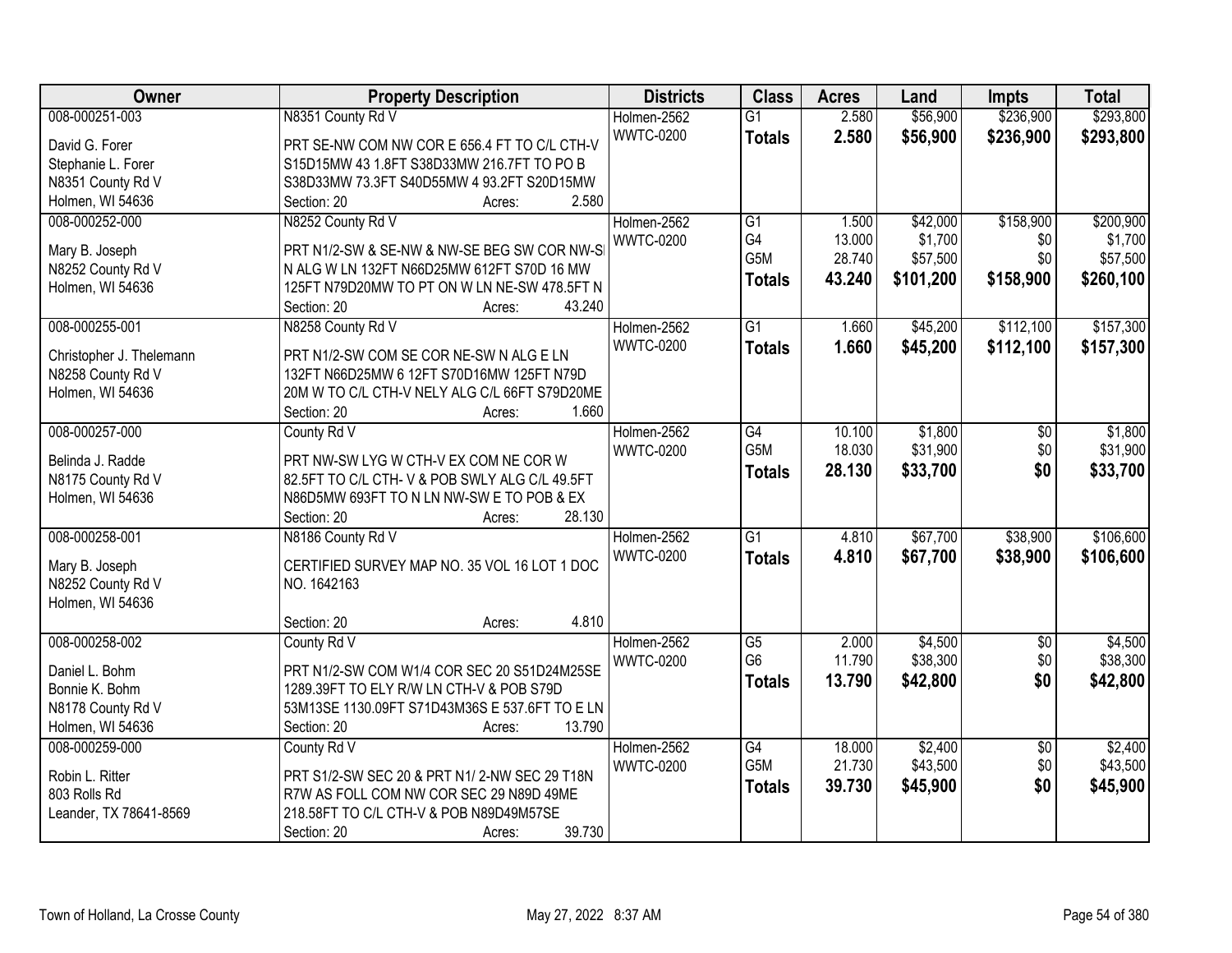| <b>Owner</b>                        | <b>Property Description</b>                                                                | <b>Districts</b> | <b>Class</b>         | <b>Acres</b> | Land      | Impts                  | <b>Total</b> |
|-------------------------------------|--------------------------------------------------------------------------------------------|------------------|----------------------|--------------|-----------|------------------------|--------------|
| 008-000259-001                      | County Rd V                                                                                | Holmen-2562      | G4                   | 8.000        | \$1,100   | $\overline{50}$        | \$1,100      |
| Kyle E. Ritter                      | PRT SW-SW COM SW COR N89D 49 ME ALG S LN                                                   | <b>WWTC-0200</b> | G5M                  | 6.580        | \$13,200  | \$0                    | \$13,200     |
| 2106 Kane St                        | 218.58FT TO C/L CTH-V & POB N22D48ME 1025FT                                                |                  | <b>Totals</b>        | 14.580       | \$14,300  | \$0                    | \$14,300     |
| La Crosse, WI 54603-2024            | ALG C/L TO SW COR PRCL IN V6 73 P659                                                       |                  |                      |              |           |                        |              |
|                                     | 14.580<br>Section: 20<br>Acres:                                                            |                  |                      |              |           |                        |              |
| 008-000261-000                      | N8175 County Rd V                                                                          | Holmen-2562      | $\overline{G4}$      | 5.220        | \$1,000   | $\overline{50}$        | \$1,000      |
|                                     |                                                                                            | <b>WWTC-0200</b> | G5M                  | 5.000        | \$8,200   | \$0                    | \$8,200      |
| Belinda J. Radde                    | PRT SW-SW LYG WLY CTH-V EX P RT TAKEN FOR                                                  |                  | G7                   | 3.000        | \$42,000  | \$207,600              | \$249,600    |
| N8175 County Rd V                   | CTH-V AS ON PLA N NO. 163 & AS EX IN DOC NO.                                               |                  | <b>Totals</b>        | 13.220       | \$51,200  | \$207,600              | \$258,800    |
| Holmen, WI 54636                    | 1357497 & EX PRT TAKEN FOR WOLFE RD ON PLAN<br>13.220                                      |                  |                      |              |           |                        |              |
| 008-000262-000                      | Section: 20<br>Acres:                                                                      |                  |                      |              |           | \$580,000              | \$648,500    |
|                                     | N8178 County Rd V                                                                          | Holmen-2562      | G1<br>G <sub>6</sub> | 5.000        | \$68,500  |                        |              |
| Daniel L. Bohm                      | PRT S1/2-SW IN FOLG DESC COM NW COR SEC 29                                                 | <b>WWTC-0200</b> |                      | 34.040       | \$136,200 | \$0                    | \$136,200    |
| Bonnie K. Bohm                      | TH N48DD11ME 1361.57FT TO POB S84D32ME 16                                                  |                  | <b>Totals</b>        | 39,040       | \$204,700 | \$580,000              | \$784,700    |
| N8178 County Rd V                   | 0.46FT N20D10ME 448.67FT TO NW COR SE-SW SEC                                               |                  |                      |              |           |                        |              |
| Holmen, WI 54636                    | 39.040<br>Section: 20<br>Acres:                                                            |                  |                      |              |           |                        |              |
| 008-000263-000                      | N8207 Flaten Rd                                                                            | Holmen-2562      | G1                   | 5.110        | \$68,900  | \$250,600              | \$319,500    |
|                                     |                                                                                            | <b>WWTC-0200</b> | <b>Totals</b>        | 5.110        | \$68,900  | \$250,600              | \$319,500    |
| Bruce M. Waldron<br>Beth A. Waldron | PRT NE-SE SEC 20 & PRT NW-SW SEC 21-18-7 BEG<br>SE COR NE-S E SEC 20 N89D50M49SW ALG S L N |                  |                      |              |           |                        |              |
| N8207 Flaten Rd                     | 765FT N0D9M11SE 225FT S89D 52M42SE 973.05FT                                                |                  |                      |              |           |                        |              |
| Holmen, WI 54636                    | 5.110<br>Section: 20                                                                       |                  |                      |              |           |                        |              |
| 008-000263-002                      | Acres:<br>Flaten Rd                                                                        | Holmen-2562      | $\overline{G5}$      | 3.128        | \$2,700   | $\overline{50}$        | \$2,700      |
|                                     |                                                                                            | <b>WWTC-0200</b> | G <sub>6</sub>       | 3.550        | \$14,200  | \$0                    | \$14,200     |
| James F. Kube                       | PRT NE-SE BEG NE COR S 104.2 5FT W 400.02FT N                                              |                  |                      | 6.678        | \$16,900  | \$0                    |              |
| Coleen R. Kube                      | 104.25 FT E 400.02FT TO POB & BEG SE COR                                                   |                  | <b>Totals</b>        |              |           |                        | \$16,900     |
| N8339 Flaten Rd                     | N89D42MW 400.02FT N23MW TO S R/W RD SELY ALC                                               |                  |                      |              |           |                        |              |
| Holmen, WI 54636                    | 6.678<br>Section: 20<br>Acres:                                                             |                  |                      |              |           |                        |              |
| 008-000263-003                      | N8267 Flaten Rd                                                                            | Holmen-2562      | $\overline{G1}$      | 2.000        | \$52,000  | \$351,500              | \$403,500    |
| Richard A. Nelson                   | PRT NE-SE COM NE COR NE-SE S 104.25FT TO POB                                               | <b>WWTC-0200</b> | G <sub>6</sub>       | 2.737        | \$10,900  | \$0                    | \$10,900     |
| Barbara G. Nelson                   | S 517.61FT W 400FT N 517.61FT E 400.02 FT TO POB                                           |                  | <b>Totals</b>        | 4.737        | \$62,900  | \$351,500              | \$414,400    |
| N8267 Flaten Rd                     |                                                                                            |                  |                      |              |           |                        |              |
| Holmen, WI 54636                    | 4.737<br>Section: 20<br>Acres:                                                             |                  |                      |              |           |                        |              |
| 008-000263-004                      | Flaten Rd                                                                                  | Holmen-2562      | $\overline{G5}$      | 6.000        | \$8,700   |                        | \$8,700      |
|                                     |                                                                                            | <b>WWTC-0200</b> | G <sub>6</sub>       | 23.920       | \$95,700  | $\overline{60}$<br>\$0 | \$95,700     |
| Richard M. Martin                   | PRT NE-SE COM NE COR N89D 42 MW 400.02FT TO                                                |                  |                      | 29.920       | \$104,400 | \$0                    | \$104,400    |
| N8227 Flaten Rd                     | POB N89D 42MW 917.1FT S20ME 1310.61FT S89                                                  |                  | <b>Totals</b>        |              |           |                        |              |
| Holmen, WI 54636                    | D50ME 553.28FT N9MW 225FT S8 9D52ME 765FT M/L                                              |                  |                      |              |           |                        |              |
|                                     | 29.920<br>Section: 20<br>Acres:                                                            |                  |                      |              |           |                        |              |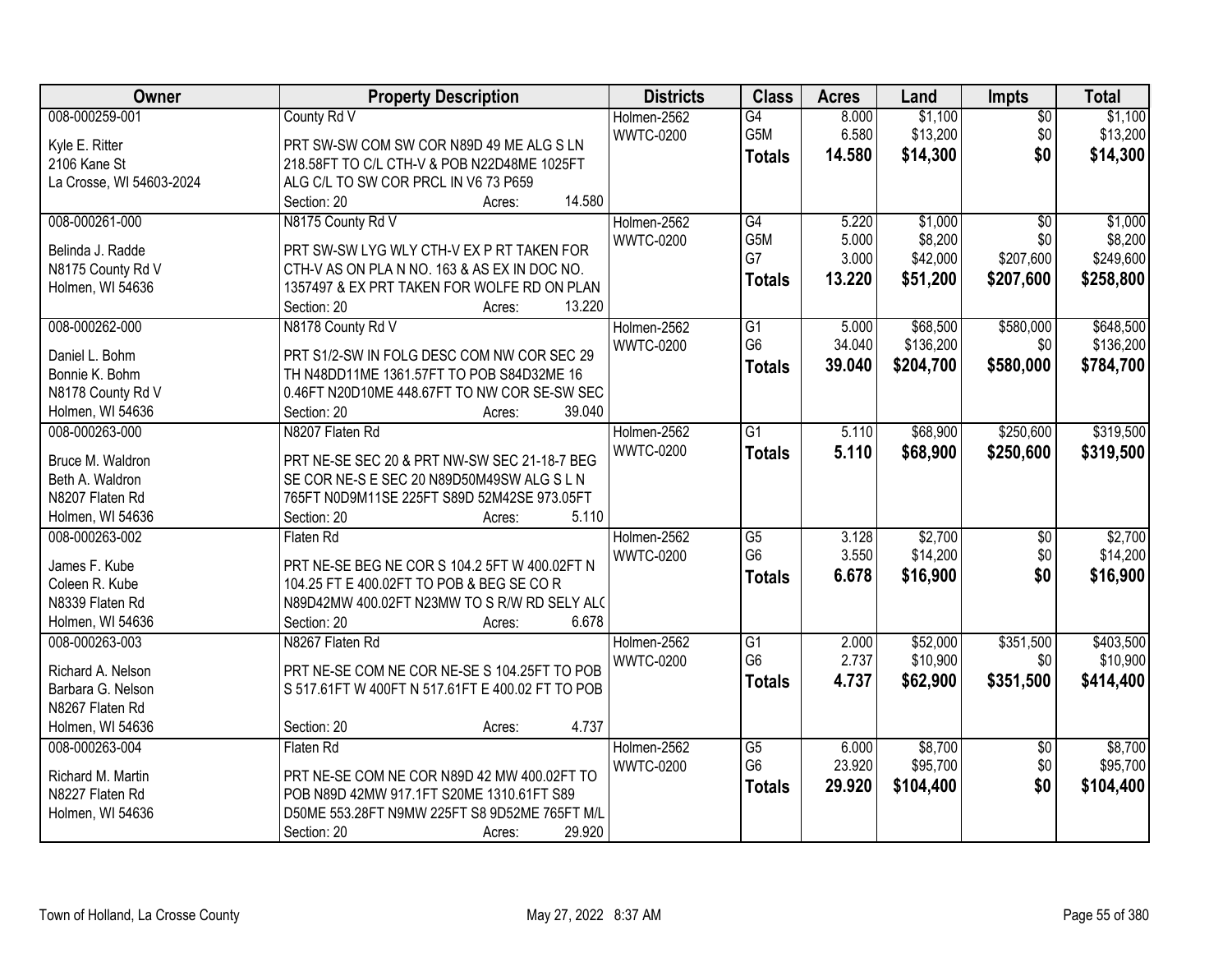| Owner                             | <b>Property Description</b>                      | <b>Districts</b> | <b>Class</b>     | <b>Acres</b>   | Land              | Impts           | <b>Total</b>       |
|-----------------------------------|--------------------------------------------------|------------------|------------------|----------------|-------------------|-----------------|--------------------|
| 008-000265-000                    |                                                  | Holmen-2562      | W <sub>6</sub>   | 40.000         | (\$145,000)       | $\overline{50}$ | \$0                |
| Kevin L. Torgerson                | SW1/4 OF SE1/4                                   | <b>WWTC-0200</b> | <b>Totals</b>    | 40.000         | \$0               | \$0             | \$0                |
| Anita J. Torgerson                |                                                  |                  |                  |                |                   |                 |                    |
| N7945 Flaten Rd                   |                                                  |                  |                  |                |                   |                 |                    |
| Holmen, WI 54636                  | 40.000<br>Section: 20<br>Acres:                  |                  |                  |                |                   |                 |                    |
| 008-000266-000                    | N8103 Flaten Rd                                  | Holmen-2562      | $\overline{G1}$  | 2.000          | \$52,000          | \$287,400       | \$339,400          |
|                                   |                                                  | <b>WWTC-0200</b> | G4               | 4.000          | \$500             | \$0             | \$500              |
| Todd L. Sobkowiak                 | SE-SE EX COM W1/4 COR SEC 21 SLY 1306.79FT TO    |                  | G5M              | 28.920         | \$57,900          | \$0             | \$57,900           |
| Eleanor S. Sobkowiak              | NW COR SW-SW & POB ELY 183.7FT TO PT 7 5FT       |                  | <b>Totals</b>    | 34.920         | \$110,400         | \$287,400       | \$397,800          |
| N8103 Flaten Rd                   | WLY OF RD SLY 15FT ELY 1 12FT TO C/L FLATEN RD   |                  |                  |                |                   |                 |                    |
| Holmen, WI 54636                  | 34.920<br>Section: 20<br>Acres:                  |                  |                  |                |                   |                 |                    |
| 008-000266-100                    | County Rd V                                      | Holmen-2562      | X3               | 20.790         | \$0               | \$0             | $\sqrt{50}$        |
| Lacrosse County                   | THAT PRT W1/2-NE & PRT SE-NE & PRT E1/2-NW &     | <b>WWTC-0200</b> | <b>Totals</b>    | 20.790         | \$0               | \$0             | \$0                |
| 212 6th St N 2400                 | PRT SW-NW & PRT W1/2-SW TAKEN FOR CTH-V AS       |                  |                  |                |                   |                 |                    |
| La Crosse, WI 54601               | ON PLAN NO. 166H & AS IN V266 P363 & P119 & V177 |                  |                  |                |                   |                 |                    |
|                                   | 20.790<br>Section: 20<br>Acres:                  |                  |                  |                |                   |                 |                    |
| 008-000266-101                    | Wolfe Rd                                         | Holmen-2562      | X4               | 1.000          | $\overline{50}$   | \$0             | $\sqrt{50}$        |
|                                   |                                                  | <b>WWTC-0200</b> |                  |                |                   |                 |                    |
| Town of Holland                   | THAT PRT SW-SW SEC 20-18-7 & THAT PRT SE-SE      |                  | <b>Totals</b>    | 1.000          | \$0               | \$0             | \$0                |
| W7937 County Rd Mh                | SEC 19-18-7 & THAT PRT NW-NW SEC 29-18-7         |                  |                  |                |                   |                 |                    |
| Holmen, WI 54636                  | TAKEN FOR WOLFE RD AS ON PL AN NO. 528H & AS     |                  |                  |                |                   |                 |                    |
|                                   | Section: 19<br>1.000<br>Acres:                   |                  |                  |                |                   |                 |                    |
| 008-000267-000                    | W6105 County Rd V                                | Holmen-2562      | $\overline{G1}$  | 0.750          | \$27,200          | \$37,100        | \$64,300           |
|                                   | PRT NE-NE BEG NE COR S 156.7 5FT NWLY            | <b>WWTC-0200</b> | <b>Totals</b>    | 0.750          | \$27,200          | \$37,100        | \$64,300           |
| <b>Emery Palmer</b><br>PO Box 176 | 305.25FT M/L N 90.7 5FT E 272.25FT TO POB SUBJ T |                  |                  |                |                   |                 |                    |
|                                   | O AGREE IN DOC NO. 1554200 & DOC NO. 1554201     |                  |                  |                |                   |                 |                    |
| Galesville, WI 54630-0176         | 0.750<br>Section: 21                             |                  |                  |                |                   |                 |                    |
| 008-000268-001                    | Acres:<br>N8433 Amundson Coulee Rd               |                  |                  |                |                   |                 |                    |
|                                   |                                                  | Holmen-2562      | G1<br>G4         | 3.000<br>3.870 | \$60,500<br>\$500 | \$246,200       | \$306,700<br>\$500 |
| Andrew Marconi                    | PRT NE-NE COM INTER C/L RD & S LN NE-NE N ALG    | <b>WWTC-0200</b> | G <sub>5</sub>   | 0.250          | \$100             | \$0<br>\$0      | \$100              |
| Leslie Marconi                    | C/L 86FT T O POB CONT N 735FT W 600FT S 735FT E  |                  | G <sub>5</sub> M | 3.000          | \$6,000           | \$0             | \$6,000            |
| N8433 Amundson Coulee Rd          | 600FT TO POB                                     |                  |                  |                |                   |                 |                    |
| Holmen, WI 54636                  | 10.120<br>Section: 21<br>Acres:                  |                  | <b>Totals</b>    | 10.120         | \$67,100          | \$246,200       | \$313,300          |
| 008-000268-002                    | N8397 Amundson Coulee Rd                         | Holmen-2562      | G1               | 3.000          | \$60,500          | \$288,200       | \$348,700          |
|                                   |                                                  | <b>WWTC-0200</b> | G4               | 8.000          | \$1,400           | \$0             | \$1,400            |
| David Potaracke                   | PRT E1/2-NE COM NE COR NE-NE S89D18MW 33FT       |                  | G <sub>5</sub>   | 3.500          | \$3,400           | \$0             | \$3,400            |
| Kelly Potaracke                   | S35ME 115.79F T TO POB S35ME 355.97FT W 56 7 FT  |                  | G5M              | 20.500         | \$41,000          | \$0             | \$41,000           |
| N8397 Amundson Coulee Rd          | S35ME 735T E 567FT TO W R/W RD S35ME 200FT       |                  | <b>Totals</b>    | 35.000         | \$106,300         | \$288,200       | \$394,500          |
| Holmen, WI 54636                  | 35.000<br>Section: 21<br>Acres:                  |                  |                  |                |                   |                 |                    |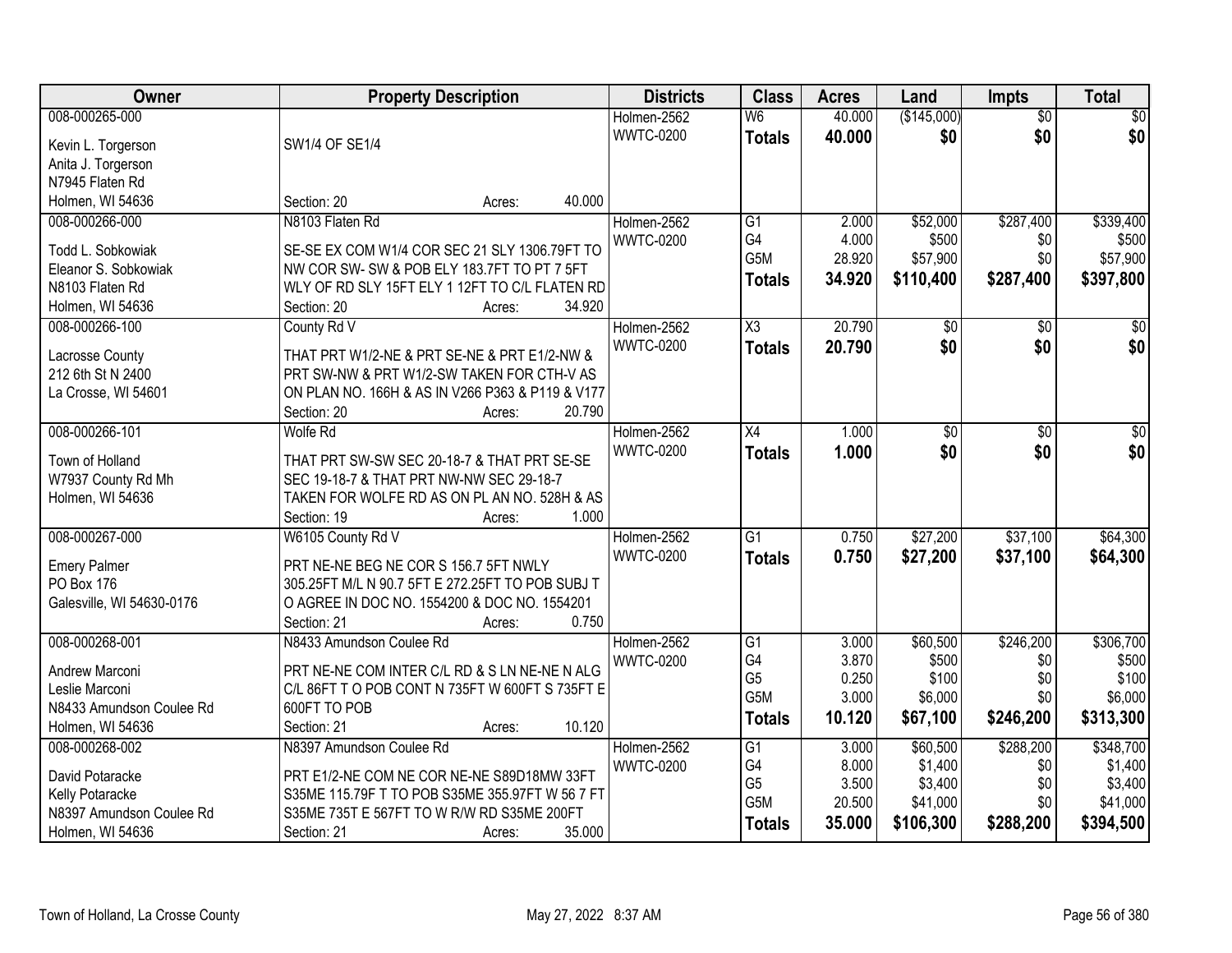| <b>Districts</b><br><b>Class</b><br>Owner<br><b>Property Description</b><br><b>Acres</b><br>Impts<br>Land                                    | <b>Total</b>               |
|----------------------------------------------------------------------------------------------------------------------------------------------|----------------------------|
| \$2,000<br>008-000269-000<br>W6291 County Rd V<br>Holmen-2562<br>11.000<br>G4                                                                | \$2,000<br>$\overline{50}$ |
| G <sub>5</sub><br>3.000<br>\$6,800<br><b>WWTC-0200</b><br>Shirley M. Hoff et al<br>NW-NE EX BEG INTER N LN NW-N E & NWLY R/W                 | \$6,800<br>\$0             |
| G5M<br>\$20,800<br>12.780<br>W6291 County Rd V<br>CTH-V W 554FT S ELY 348FT TO NWLY R/W CTH-V                                                | \$0<br>\$20,800            |
| G7<br>4.000<br>\$50,000<br>Holmen, WI 54636<br>NELY TO POB & EX CSM NO. 93 VOL 9 & EX PRT                                                    | \$93,400<br>\$143,400      |
| 30.780<br>\$79,600<br><b>Totals</b><br>30.780<br>Section: 21<br>Acres:                                                                       | \$93,400<br>\$173,000      |
| 008-000270-000<br>$\overline{G1}$<br>\$62,400<br>W6248 County Rd V<br>Holmen-2562<br>5.020                                                   | \$192,700<br>\$130,300     |
| <b>WWTC-0200</b><br>5.020<br>\$62,400<br><b>Totals</b>                                                                                       | \$130,300<br>\$192,700     |
| CERTIFIED SURVEY MAP NO. 93 VOL 9 LOT 1 DOC<br>Steven W. Lindvig                                                                             |                            |
| Elizabeth A. Lindvig<br>NO. 1258098 & PRT NW-NE BEG INTER N LN N W-NE                                                                        |                            |
| W6248 County Rd V<br>& NWLY R/W CTH-V W 554F T SELY 348FT TO NWLY<br>5.020                                                                   |                            |
| Holmen, WI 54636<br>Section: 21<br>Acres:                                                                                                    |                            |
| 008-000271-000<br>Holmen-2562<br>\$58,000<br>N8363 Amundson Coulee Rd<br>G1<br>2.700                                                         | \$297,900<br>\$355,900     |
| G4<br>\$2,000<br>10.000<br><b>WWTC-0200</b><br>PRT S1/2-NE COM E1/4 COR SEC 21 S89D45MW<br>Michael Buchner Trust Agreement<br>G <sub>5</sub> | \$0<br>\$2,000             |
| 3.500<br>\$3,500<br>Sue Buchner Trust Agreement<br>33FT TO W R/W R D N0D35M59SW 1212.54FT TO PO                                              | \$0<br>\$3,500             |
| G5M<br>14.950<br>\$29,900<br>N8363 Amundson Coulee Rd<br>B S0D35M59SE 549.34FT S89D38 M15SW 2572.75FT                                        | \$0<br>\$29,900            |
| 31.150<br>\$93,400<br><b>Totals</b><br>31.150<br>Holmen, WI 54636<br>Section: 21<br>Acres:                                                   | \$297,900<br>\$391,300     |
| 008-000271-001<br>N8303 Amundson Coulee Rd<br>Holmen-2562<br>G4<br>16.000<br>\$2,200                                                         | \$2,200<br>$\overline{50}$ |
| G5M<br>\$63,800<br><b>WWTC-0200</b><br>31.890                                                                                                | \$0<br>\$63,800            |
| Marlin E. Buchner<br>PRT S1/2-NE & SE-NW COM E1/4 COR SEC 21<br>G7<br>1.000<br>\$7,500                                                       | \$7,300<br>\$14,800        |
| 3506 Robinsdale Ave<br>S89D45MW 33FT TO W R/W RD & POB S89D45MW 32<br>48.890<br>\$73,500<br><b>Totals</b>                                    | \$7,300<br>\$80,800        |
| La Crosse, WI 54601<br>8.63FT N19MW 656.73FT N89D38 ME 3225.37FT TO W                                                                        |                            |
| Section: 21<br>48.890<br>Acres:                                                                                                              |                            |
| G4<br>\$1,300<br>008-000273-000<br>9.920<br>County Rd V<br>Holmen-2562                                                                       | \$1,300<br>$\overline{30}$ |
| G <sub>5</sub> M<br>22.860<br>\$45,700<br><b>WWTC-0200</b><br>Shirley M. Hoff et al<br>NE-NW EX BEG SW COR NE-NW S7 0D39ME 411.8FT           | \$0<br>\$45,700            |
| 32.780<br>\$47,000<br><b>Totals</b><br>W6291 County Rd V<br>ALG CURV N53D 45ME 296.14FT N39DW 70FT N47                                       | \$0<br>\$47,000            |
| Holmen, WI 54636<br>D33MW 565.2FT S50D27MW 217.8 3FT S17ME                                                                                   |                            |
| 32.780<br>Section: 21<br>Acres:                                                                                                              |                            |
| 008-000273-001<br>$\overline{G1}$<br>\$68,000<br>W6378 County Rd V<br>Holmen-2562<br>4.880                                                   | \$139,500<br>\$207,500     |
| <b>WWTC-0200</b><br>4.880<br>\$68,000<br><b>Totals</b>                                                                                       | \$139,500<br>\$207,500     |
| PRT E1/2-NW BEG NW COR SE-NW S70D39ME<br>Charles M. Brevik                                                                                   |                            |
| 411.8FT ALG CUR N5 3D45ME 296.14FT N39DW 70FT<br>Pamela D. Brevik                                                                            |                            |
| W6378 County Rd V<br>N 47D33MW 565.2FT S50D27MW 217 .83FT S17ME                                                                              |                            |
| 4.880<br>Holmen, WI 54636<br>Section: 21<br>Acres:                                                                                           |                            |
| 008-000274-000<br>N8464 O Thompson Rd<br>Holmen-2562<br>$\overline{G1}$<br>\$64,500<br>4.000                                                 | \$173,400<br>\$237,900     |
| G <sub>5</sub><br>9.270<br>\$20,900<br><b>WWTC-0200</b><br>Marian L. Lisowski<br>NW-NW SEC 21-18-7 EX COM NW COR S89D17MW                    | \$20,900<br>\$0            |
| G <sub>6</sub><br>32.200<br>\$112,500<br>N8464 O Thompson Rd<br>10FT S5D52ME TO W LN NW-NW & POB S5D52ME TC                                  | \$112,500<br>\$0           |
| 45.470<br>\$197,900<br><b>Totals</b><br>Holmen, WI 54636<br>PT THAT IS S89D17MW 10FT & S5D52ME 475.3FT                                       | \$371,300<br>\$173,400     |
| 45.470<br>Section: 21<br>Acres:                                                                                                              |                            |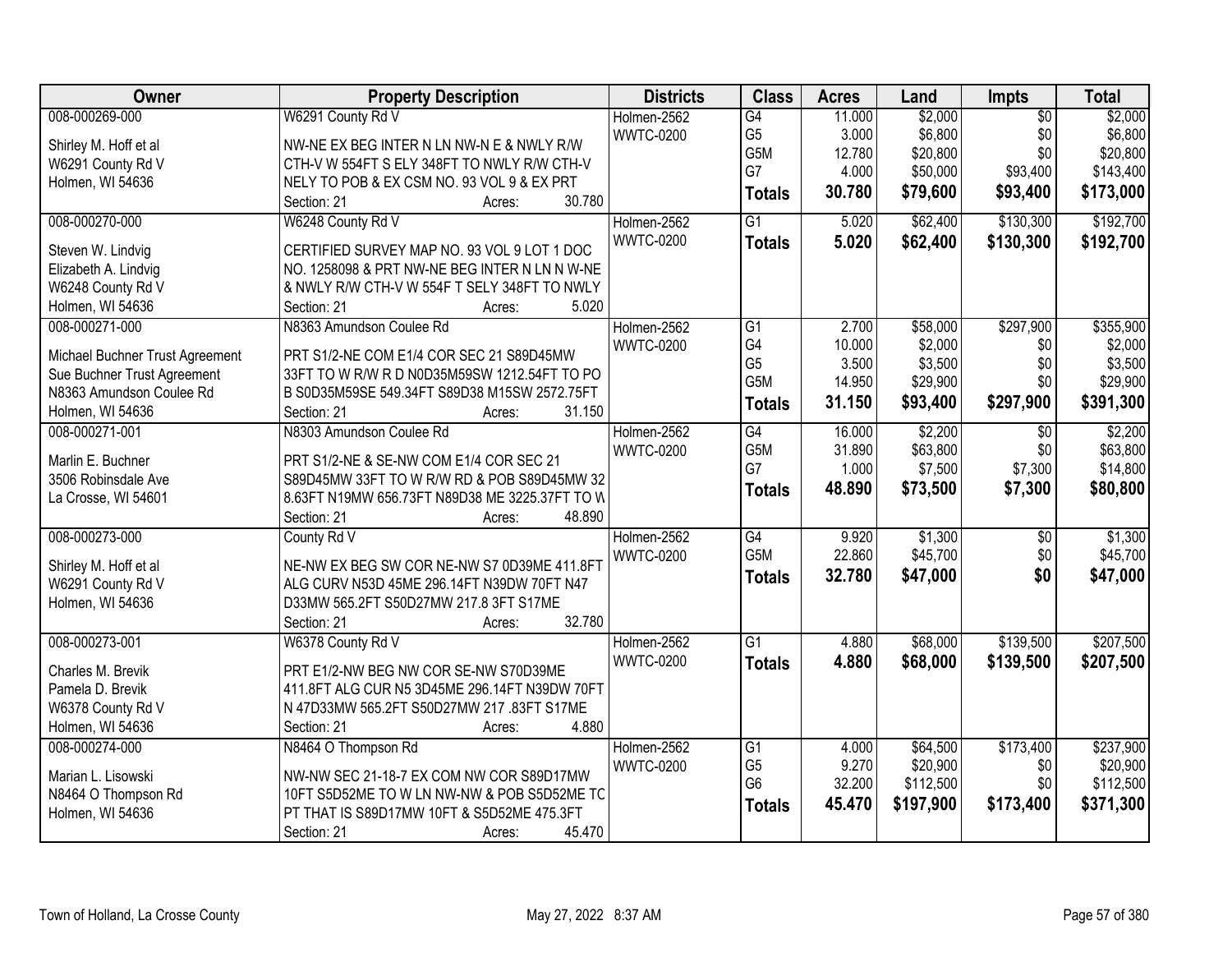| Owner                    | <b>Property Description</b>                    | <b>Districts</b> | <b>Class</b>     | <b>Acres</b> | Land     | Impts           | <b>Total</b> |
|--------------------------|------------------------------------------------|------------------|------------------|--------------|----------|-----------------|--------------|
| 008-000275-000           | W6474 County Rd V                              | Holmen-2562      | $\overline{G2}$  | 0.200        | \$1,500  | $\overline{50}$ | \$1,500      |
| Shirley M. Hoff et al    | N1/2-SW-NW EX COM NE COR SEC 21 S89D24MW       | <b>WWTC-0200</b> | G4               | 2.670        | \$400    | \$0             | \$400        |
| W6291 County Rd V        | 1592.69FT S50D5 3MW ALG C/L CTH-V 2136.04FT    |                  | G5M              | 2.870        | \$5,800  | \$0             | \$5,800      |
| Holmen, WI 54636         | S53D45MW 296.14FT S63D22MW 4 31.12FT TO E LN   |                  | <b>Totals</b>    | 5.740        | \$7,700  | \$0             | \$7,700      |
|                          | 5.740<br>Section: 21<br>Acres:                 |                  |                  |              |          |                 |              |
| 008-000275-001           | W6409 County Rd V                              | Holmen-2562      | $\overline{G1}$  | 3.130        | \$61,000 | \$196,400       | \$257,400    |
|                          |                                                | <b>WWTC-0200</b> | <b>Totals</b>    | 3.130        | \$61,000 | \$196,400       | \$257,400    |
| Ryan K. Johnson          | PRT N1/2-SW-NW COM NE COR SE C 21 S89D24MW     |                  |                  |              |          |                 |              |
| W6409 County Rd V        | 1592.69FT S50D 53MW ALG C/L 2136.04FT S53D4    |                  |                  |              |          |                 |              |
| Holmen, WI 54636         | 5MW 296.14FT S63D22MW 431.12 FT TO E LN SW-NW  |                  |                  |              |          |                 |              |
|                          | 3.130<br>Section: 21<br>Acres:                 |                  |                  |              |          |                 |              |
| 008-000275-002           | W6480 County Rd V                              | Holmen-2562      | G1               | 1.500        | \$42,000 | \$367,700       | \$409,700    |
| Jane L. Brockway         | CERTIFIED SURVEY MAP NO. 56 VOL 8 LOT 1 DOC    | <b>WWTC-0200</b> | G4               | 3.000        | \$500    | \$0             | \$500        |
| W6480 County Rd V        | NO. 1200599                                    |                  | G <sub>5</sub> M | 2.500        | \$5,000  | \$0             | \$5,000      |
| Holmen, WI 54636         |                                                |                  | <b>Totals</b>    | 7.000        | \$47,500 | \$367,700       | \$415,200    |
|                          | 7.000<br>Section: 21<br>Acres:                 |                  |                  |              |          |                 |              |
| 008-000276-000           | N8339 Flaten Rd                                | Holmen-2562      | $\overline{G1}$  | 3.080        | \$60,800 | \$251,700       | \$312,500    |
|                          |                                                |                  |                  |              |          |                 |              |
| James F. Kube            | PRT SW-NW & NW-SW BEG SW COR SW-NW N23MW       | <b>WWTC-0200</b> | <b>Totals</b>    | 3.080        | \$60,800 | \$251,700       | \$312,500    |
| Coleen R. Kube           | 638.4FT TO S R/ W CTH-V N82D36ME 135.43FT N7   |                  |                  |              |          |                 |              |
| N8339 Flaten Rd          | 7D26ME 170.72FT TO W R/W FLA TEN RD S14D5ME    |                  |                  |              |          |                 |              |
| Holmen, WI 54636         | 3.080<br>Section: 21<br>Acres:                 |                  |                  |              |          |                 |              |
| 008-000276-001           | Flaten Rd                                      | Holmen-2562      | G4               | 8.000        | \$900    | $\overline{60}$ | \$900        |
|                          |                                                | <b>WWTC-0200</b> | G <sub>5</sub> M | 4.930        | \$9,900  | \$0             | \$9,900      |
| Frederick P. Puent et al | PRT S1/2-SW-NW LYG E OF A LN LOCATED 165FT E   |                  | <b>Totals</b>    | 12.930       | \$10,800 | \$0             | \$10,800     |
| N8317 F Lang Rd          | OF & P/W E LN TOWN RD & COM INTER N LN         |                  |                  |              |          |                 |              |
| Holmen, WI 54636         | S1/2-SW-NW & ELY R/W LN FLAT EN RD S20D16ME    |                  |                  |              |          |                 |              |
|                          | 12.930<br>Section: 21<br>Acres:                |                  |                  |              |          |                 |              |
| 008-000276-002           | N8346 Flaten Rd                                | Holmen-2562      | $\overline{G1}$  | 1.490        | \$41,800 | \$240,800       | \$282,600    |
| John H. Goodrich Jr      | PRT S1/2-SW-NW BEG INTER N L N S1/2-SW-NW & E  | <b>WWTC-0200</b> | <b>Totals</b>    | 1.490        | \$41,800 | \$240,800       | \$282,600    |
| N8346 Flaten Rd          | LN FLATEN R D S20D16M47SE ALG R/W 114.4F T M/L |                  |                  |              |          |                 |              |
| Holmen, WI 54636         | ALG CURV S6D4M 34SE 19 4.05FT S19D31M13SW      |                  |                  |              |          |                 |              |
|                          | 1.490<br>Section: 21<br>Acres:                 |                  |                  |              |          |                 |              |
| 008-000277-000           | County Rd V                                    | Holmen-2562      | G4               | 14.840       | \$2,100  | $\overline{30}$ | \$2,100      |
|                          |                                                | <b>WWTC-0200</b> | G5M              | 1.000        | \$2,000  | \$0             | \$2,000      |
| Shirley M. Hoff et al    | N1/2-SE-NW EX PRT BEG NW COR S70D39ME          |                  |                  | 15.840       | \$4,100  | \$0             | \$4,100      |
| W6291 County Rd V        | 411.8FT N53D45ME A LG CURV 296.14FT N39DW      |                  | <b>Totals</b>    |              |          |                 |              |
| Holmen, WI 54636         | 70FT N47D33MW 565.2FT S50D27MW 21 7.83FT       |                  |                  |              |          |                 |              |
|                          | 15.840<br>Section: 21<br>Acres:                |                  |                  |              |          |                 |              |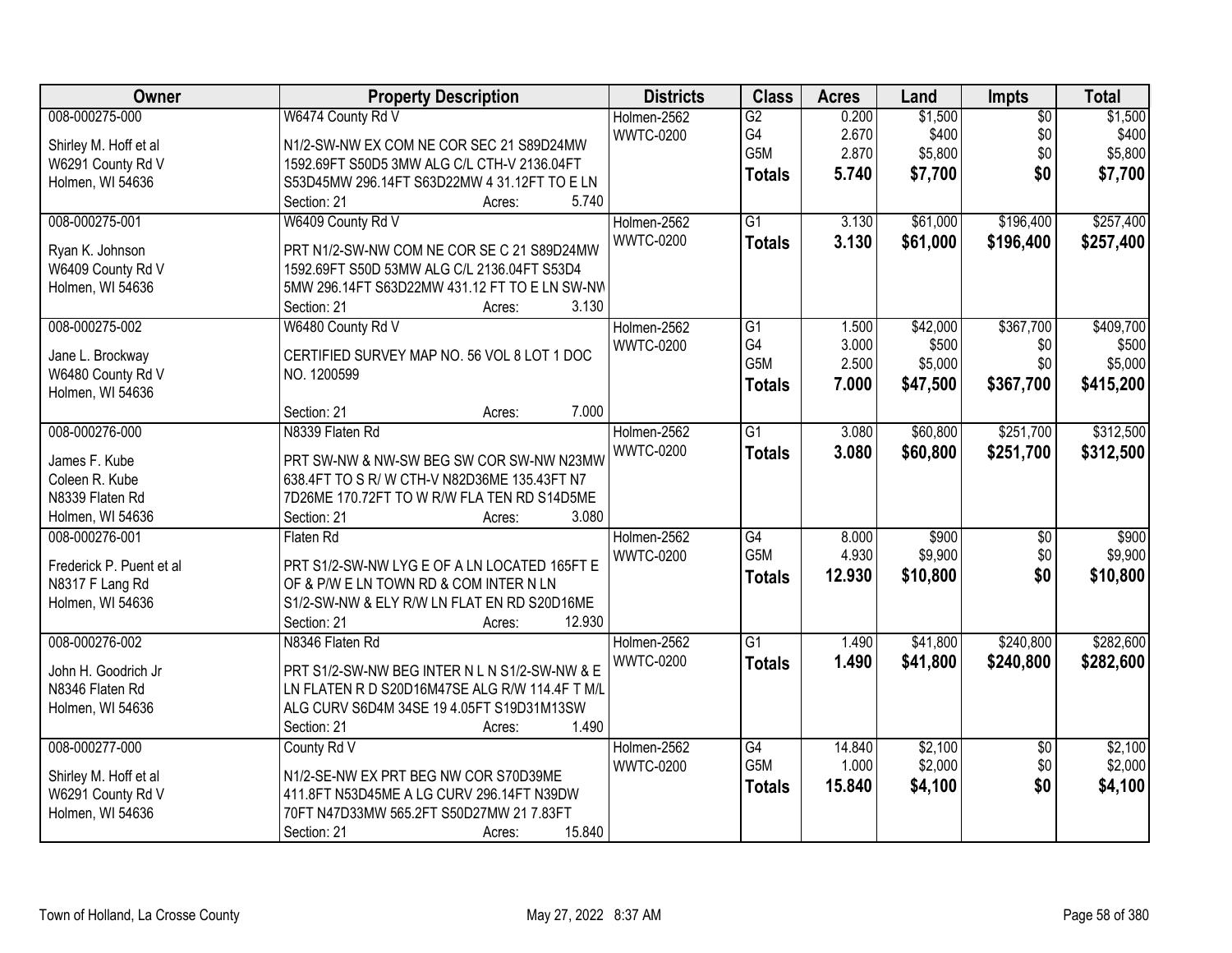| Owner                               | <b>Property Description</b>                     | <b>Districts</b> | <b>Class</b>     | <b>Acres</b> | Land        | <b>Impts</b>    | <b>Total</b>    |
|-------------------------------------|-------------------------------------------------|------------------|------------------|--------------|-------------|-----------------|-----------------|
| 008-000277-001                      | County Rd V                                     | Holmen-2562      | $\overline{G5}$  | 0.690        | \$1,600     | $\overline{50}$ | \$1,600         |
| Ryan K. Johnson                     | PRT N1/2-SE-NW THAT PRT LYG S OF CTH-V & W OF   | <b>WWTC-0200</b> | <b>Totals</b>    | 0.690        | \$1,600     | \$0             | \$1,600         |
| W6409 County Rd V                   | F LANG RD EX PRT TAKEN FOR CTH-V AS ON PLAN     |                  |                  |              |             |                 |                 |
| Holmen, WI 54636                    | NO. 166H & AS IN V266 P114                      |                  |                  |              |             |                 |                 |
|                                     | 0.690<br>Section: 21<br>Acres:                  |                  |                  |              |             |                 |                 |
| 008-000278-000                      | N8317 F Lang Rd                                 | Holmen-2562      | G4               | 4.000        | \$500       | $\overline{50}$ | \$500           |
| Frederick P. Puent et al            | SW1/4 OF SE1/4 OF NW1/4                         | <b>WWTC-0200</b> | G <sub>5</sub> M | 3.000        | \$6,000     | \$0             | \$6,000         |
|                                     |                                                 |                  | G7               | 3.000        | \$42,000    | \$182,100       | \$224,100       |
| N8317 F Lang Rd<br>Holmen, WI 54636 |                                                 |                  | <b>Totals</b>    | 10.000       | \$48,500    | \$182,100       | \$230,600       |
|                                     | 10.000<br>Section: 21<br>Acres:                 |                  |                  |              |             |                 |                 |
| 008-000280-000                      | Amundson Coulee Rd                              | Holmen-2562      | W <sub>8</sub>   | 40.000       | (\$160,000) | \$0             | $\overline{30}$ |
|                                     |                                                 | <b>WWTC-0200</b> |                  | 40.000       | \$0         | \$0             | \$0             |
| Steve Schaefer                      | NE1/4 OF SW1/4 T/W ESMT IN V 846 P644           |                  | <b>Totals</b>    |              |             |                 |                 |
| Valerie Schaefer                    |                                                 |                  |                  |              |             |                 |                 |
| W6303 Folkert Rd                    |                                                 |                  |                  |              |             |                 |                 |
| Holmen, WI 54636                    | 40.000<br>Section: 21<br>Acres:                 |                  |                  |              |             |                 |                 |
| 008-000281-001                      | Flaten Rd                                       | Holmen-2562      | G1               | 1.263        | \$5,100     | \$0             | \$5,100         |
| Richard A. Nelson                   | PRT NW-SW COM NW COR S ALG W LN 104.25FT TO     | <b>WWTC-0200</b> | <b>Totals</b>    | 1.263        | \$5,100     | \$0             | \$5,100         |
| Barbara G. Nelson                   | POB S ALG W LN 517.61FT E 84.05FT TO W L N RD N |                  |                  |              |             |                 |                 |
| N8267 Flaten Rd                     | ON W LN RD TO A PT 10 4.25FT FROM N LN W TO     |                  |                  |              |             |                 |                 |
| Holmen, WI 54636                    | 1.263<br>Section: 21<br>Acres:                  |                  |                  |              |             |                 |                 |
| 008-000281-002                      | Flaten Rd                                       | Holmen-2562      | $\overline{G4}$  | 3.470        | \$500       | \$0             | \$500           |
|                                     |                                                 | <b>WWTC-0200</b> | G <sub>5</sub> M | 29.600       | \$59,200    | \$0             | \$59,200        |
| Frederick P. Puent et al            | PRT NW-SW LYG E OF ELY LN OF FLATEN RD          |                  | <b>Totals</b>    | 33.070       | \$59,700    | \$0             | \$59,700        |
| N8317 F Lang Rd                     |                                                 |                  |                  |              |             |                 |                 |
| Holmen, WI 54636                    |                                                 |                  |                  |              |             |                 |                 |
|                                     | 33.070<br>Section: 21<br>Acres:                 |                  |                  |              |             |                 |                 |
| 008-000281-003                      | N8227 Flaten Rd                                 | Holmen-2562      | $\overline{G1}$  | 1.380        | \$39,600    | \$200,100       | \$239,700       |
| Richard M. Martin                   | PRT NW-SW COM SW COR N 225FT M/L TO POB         | <b>WWTC-0200</b> | <b>Totals</b>    | 1.380        | \$39,600    | \$200,100       | \$239,700       |
| N8227 Flaten Rd                     | S89D52ME TO W R/ W FLATTEN RD N25D11MW          |                  |                  |              |             |                 |                 |
| Holmen, WI 54636                    | 150.38 FT N11D18MW 333.08FT W 84.05 FT TO W LN  |                  |                  |              |             |                 |                 |
|                                     | 1.380<br>Section: 21<br>Acres:                  |                  |                  |              |             |                 |                 |
| 008-000282-000                      | N8154 Flaten Rd                                 | Holmen-2562      | G1               | 4.000        | \$64,500    | \$99,400        | \$163,900       |
| Curtis L. Rugg                      | THAT PRT SW-SW LYG E OF FLAT EN RD EX PRT       | <b>WWTC-0200</b> | G4               | 6.000        | \$800       | \$0             | \$800           |
| Colleen S. Rugg                     | FOR RD AS EX IN DOC NO. 1390998 & PER SS80.     |                  | G <sub>5</sub> M | 17.360       | \$28,200    | \$0             | \$28,200        |
| N8154 Flaten Rd                     | 01(5) SUBJ TO RESTR IN DOC N O. 1350146         |                  | <b>Totals</b>    | 27.360       | \$93,500    | \$99,400        | \$192,900       |
|                                     |                                                 |                  |                  |              |             |                 |                 |
| Holmen, WI 54636                    | 27.360<br>Section: 21<br>Acres:                 |                  |                  |              |             |                 |                 |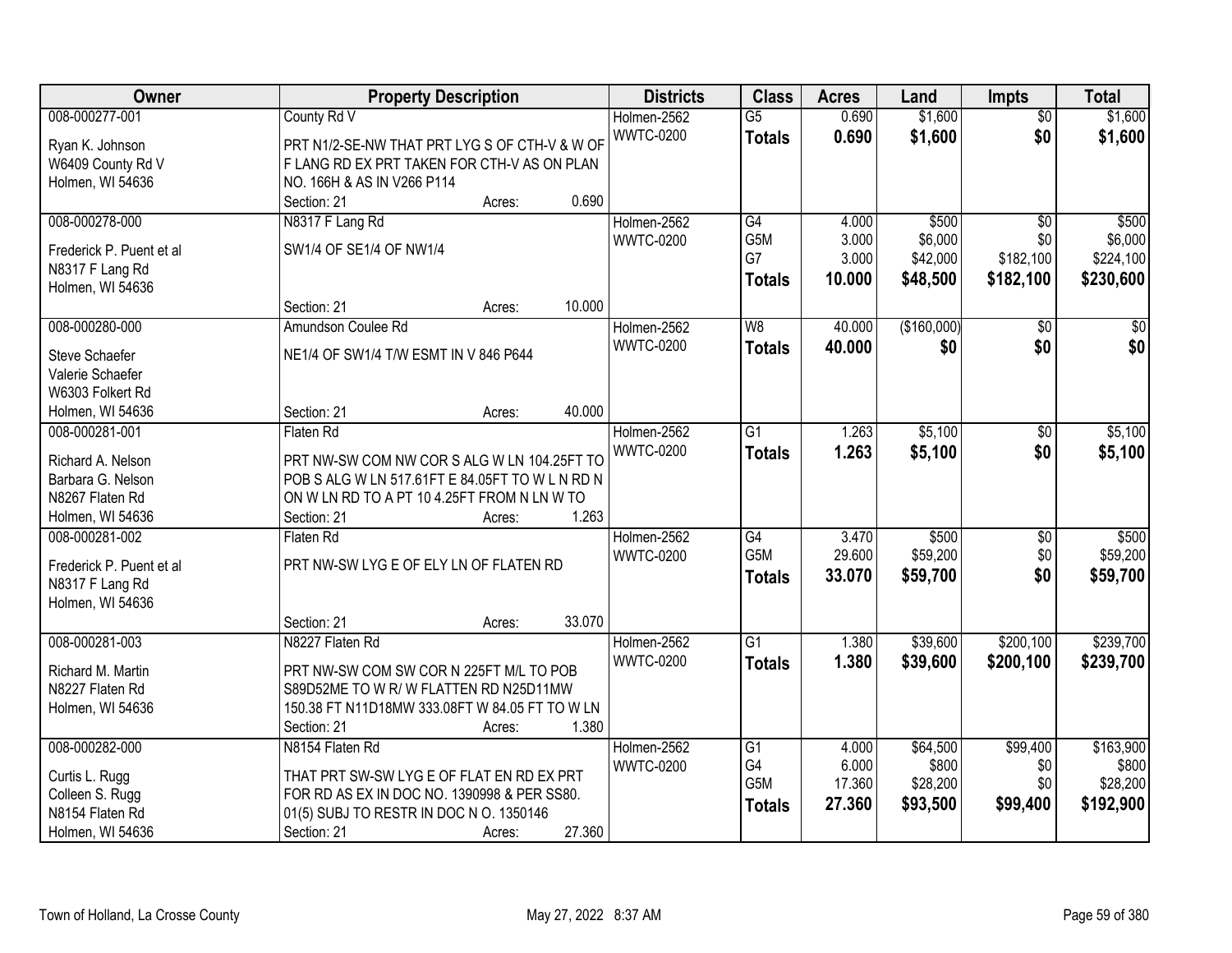| Owner                    | <b>Property Description</b>                    | <b>Districts</b> | <b>Class</b>    | <b>Acres</b> | Land            | Impts           | <b>Total</b>     |
|--------------------------|------------------------------------------------|------------------|-----------------|--------------|-----------------|-----------------|------------------|
| 008-000282-001           | <b>Flaten Rd</b>                               | Holmen-2562      | $\overline{G1}$ | 1.170        | \$4,700         | $\overline{50}$ | \$4,700          |
| Todd L. Sobkowiak        | PRT SW-SW LYG W MOE COULEE R D EX COM NW       | <b>WWTC-0200</b> | <b>Totals</b>   | 1.170        | \$4,700         | \$0             | \$4,700          |
| Eleanor S. Sobkowiak     | COR N89D59ME 258 .69FT TO POB S89D59MW 75FT    |                  |                 |              |                 |                 |                  |
| N8103 Flaten Rd          | S 15FT N89D59ME 76FT TO W LN RD NW 15FT TO     |                  |                 |              |                 |                 |                  |
| Holmen, WI 54636         | 1.170<br>Section: 21<br>Acres:                 |                  |                 |              |                 |                 |                  |
| 008-000282-003           | N8125 Flaten Rd                                | Holmen-2562      | $\overline{G1}$ | 9.510        | \$86,500        | \$397,200       | \$483,700        |
|                          |                                                | <b>WWTC-0200</b> | <b>Totals</b>   | 9.510        | \$86,500        | \$397,200       | \$483,700        |
| Kenneth Korpal II        | PRT SW-SW SEC 21 & PRT SE-SE SEC 20-18-7 COM   |                  |                 |              |                 |                 |                  |
| N8125 Flaten Rd          | W1/4 COR SE C 21 SLY 1306.79FT M/L TO NW COR   |                  |                 |              |                 |                 |                  |
| Holmen, WI 54636         | SW-SW & POB ELY ALG N L N SW-SW 183.7FT M/L TO |                  |                 |              |                 |                 |                  |
|                          | 9.510<br>Section: 21<br>Acres:                 |                  |                 |              |                 |                 |                  |
| 008-000282-004           | N8117 Flaten Rd                                | Holmen-2562      | $\overline{G1}$ | 3.000        | \$60,500        | \$323,700       | \$384,200        |
| Tyler P. Kussman         | CERTIFIED SURVEY MAP NO. 130 VOL 11 LOT 1 DOC  | <b>WWTC-0200</b> | <b>Totals</b>   | 3.000        | \$60,500        | \$323,700       | \$384,200        |
| Jessica J. Kussman       | NO. 139664 6                                   |                  |                 |              |                 |                 |                  |
| N8117 Flaten Rd          |                                                |                  |                 |              |                 |                 |                  |
| Holmen, WI 54636         | 3.000<br>Section: 21<br>Acres:                 |                  |                 |              |                 |                 |                  |
| 008-000282-005           | N8179 Flaten Rd                                | Holmen-2562      | G1              | 2.270        | \$54,300        | \$352,600       | \$406,900        |
|                          |                                                | <b>WWTC-0200</b> | <b>Totals</b>   | 2.270        | \$54,300        | \$352,600       | \$406,900        |
| Kevin S. Ellis           | CERTIFIED SURVEY MAP NO. 124 VOL 12 LOT 1 DOC  |                  |                 |              |                 |                 |                  |
| Jessica A. Ellis         | NO. 143431 8 SUBJ TO RESTR IN DOC NO. 1 435351 |                  |                 |              |                 |                 |                  |
| N8179 Flaten Rd          |                                                |                  |                 |              |                 |                 |                  |
| Holmen, WI 54636-9025    | 2.270<br>Section: 21<br>Acres:                 |                  |                 |              |                 |                 |                  |
| 008-000282-100           | Flaten Rd                                      | Holmen-2562      | $\overline{X4}$ | 1.450        | $\overline{50}$ | $\overline{50}$ | $\overline{\$0}$ |
| Town of Holland          | THAT PRT SW-SW TAKEN FOR FLA TEN RD LYG E      | <b>WWTC-0200</b> | <b>Totals</b>   | 1.450        | \$0             | \$0             | \$0              |
| W7937 County Rd Mh       | OF C/L AS EX IN DOC NO. 1390998 & PRT NW-SW    |                  |                 |              |                 |                 |                  |
| Holmen, WI 54636         | TAKEN FOR FLATEN RD AS EX IN V648 P109 & V611  |                  |                 |              |                 |                 |                  |
|                          | 1.450<br>Section: 21<br>Acres:                 |                  |                 |              |                 |                 |                  |
| 008-000282-101           | Flaten Rd                                      | Holmen-2562      | $\overline{X4}$ | 2.810        | $\sqrt{6}$      | $\sqrt{6}$      | $\frac{6}{3}$    |
|                          |                                                | <b>WWTC-0200</b> | <b>Totals</b>   | 2.810        | \$0             | \$0             | \$0              |
| Town of Holland          | PRT SW-NW & PRT NW-SW BEING A 66FT STRIP       |                  |                 |              |                 |                 |                  |
| W7937 County Rd Mh       | USED FOR FLATEN RD EX PRT TAKEN FOR FLATEN     |                  |                 |              |                 |                 |                  |
| Holmen, WI 54636         | RD AS EX IN V648 P109 & V611 P499 & PER        |                  |                 |              |                 |                 |                  |
|                          | 2.810<br>Section: 21<br>Acres:                 |                  |                 |              |                 |                 |                  |
| 008-000283-000           | Amundson Coulee Rd                             | Holmen-2562      | W8              | 40.000       | (\$160,000)     | $\overline{50}$ | $\overline{50}$  |
| Gregory L. Mueller       | SE1/4 OF SW1/4 SUBJ TO ESMT IN V846 P644 & SUB | <b>WWTC-0200</b> | <b>Totals</b>   | 40.000       | \$0             | \$0             | \$0              |
| Kellie K. Mueller        | TO & T/W 33FT ESMT IN V846 P641                |                  |                 |              |                 |                 |                  |
| N8179 Amundson Coulee Rd |                                                |                  |                 |              |                 |                 |                  |
| Holmen, WI 54636         | 40.000<br>Section: 21<br>Acres:                |                  |                 |              |                 |                 |                  |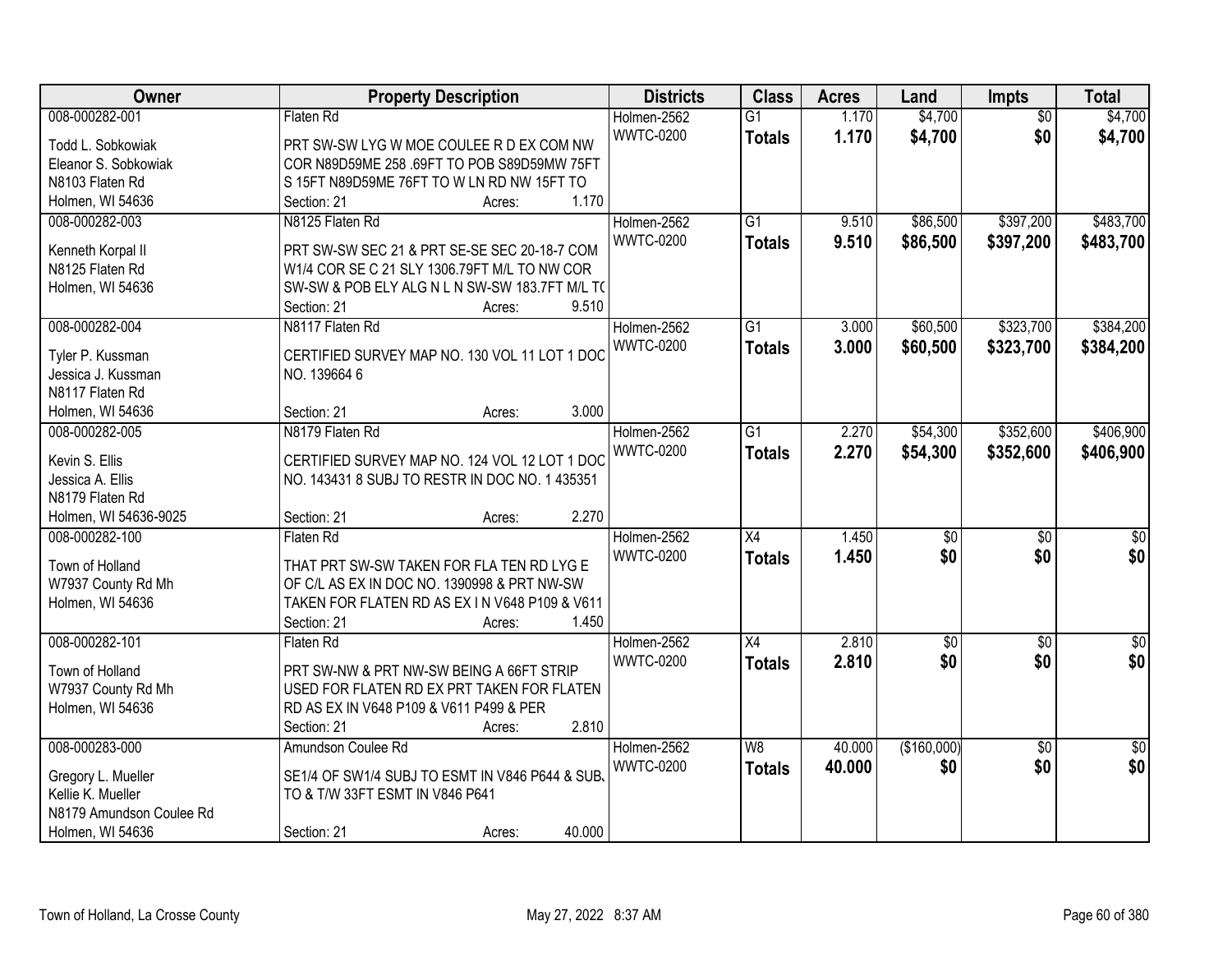| Owner                    | <b>Property Description</b>                    | <b>Districts</b> | <b>Class</b>     | <b>Acres</b> | Land       | <b>Impts</b>    | <b>Total</b> |
|--------------------------|------------------------------------------------|------------------|------------------|--------------|------------|-----------------|--------------|
| 008-000284-000           | <b>Folkert Rd</b>                              | Holmen-2562      | G4               | 14.250       | \$2,600    | $\overline{50}$ | \$2,600      |
| Donn D. Konze            | NE1/4 OF SE1/4 T/W ESMT IN V 510 P229          | <b>WWTC-0200</b> | G <sub>5</sub>   | 1.750        | \$100      | \$0             | \$100        |
| Judith A. Konze          |                                                |                  | G5M              | 24.000       | \$41,300   | \$0             | \$41,300     |
| N8252 Amundson Coulee Rd |                                                |                  | <b>Totals</b>    | 40.000       | \$44,000   | \$0             | \$44,000     |
| Holmen, WI 54636         | 40.000<br>Section: 21<br>Acres:                |                  |                  |              |            |                 |              |
| 008-000285-000           | W6303 Folkert Rd                               | Holmen-2562      | G4               | 19.000       | \$2,600    | $\overline{50}$ | \$2,600      |
|                          |                                                | <b>WWTC-0200</b> | G7               | 3.000        | \$42,000   | \$284,600       | \$326,600    |
| <b>Steve Schaefer</b>    | NW1/4 OF SE1/4 SUBJ TO ESMT IN V510 P229       |                  | W8               | 18.000       | (\$72,000) | \$0             | \$0          |
| Valerie Schaefer         |                                                |                  | <b>Totals</b>    | 40.000       | \$44,600   | \$284,600       | \$329,200    |
| W6303 Folkert Rd         |                                                |                  |                  |              |            |                 |              |
| Holmen, WI 54636         | 40.000<br>Section: 21<br>Acres:                |                  |                  |              |            |                 |              |
| 008-000286-000           | Amundson Coulee Rd                             | Holmen-2562      | G4               | 2.500        | \$300      | \$0             | \$300        |
| Steve Schaefer           | N 20RDS OF E 24RDS SW-SE SUB J TO ESMT IN      | <b>WWTC-0200</b> | G5M              | 0.500        | \$800      | \$0             | \$800        |
| Valerie Schaefer         | V510 P229                                      |                  | <b>Totals</b>    | 3.000        | \$1,100    | \$0             | \$1,100      |
| W6303 Folkert Rd         |                                                |                  |                  |              |            |                 |              |
| Holmen, WI 54636         | 3.000<br>Section: 21<br>Acres:                 |                  |                  |              |            |                 |              |
| 008-000287-000           | Amundson Coulee Rd                             | Holmen-2562      | G <sub>6</sub>   | 37.000       | \$148,000  | \$0             | \$148,000    |
|                          |                                                | <b>WWTC-0200</b> | <b>Totals</b>    | 37.000       | \$148,000  | \$0             | \$148,000    |
| Anthony J. Bennett       | SW-SE EX N 20RDS OF E 24RDS T/W 33FT ESMT IN   |                  |                  |              |            |                 |              |
| Laura J. Bennett         | V846 P641                                      |                  |                  |              |            |                 |              |
| N8141 Amundson Coulee Rd |                                                |                  |                  |              |            |                 |              |
| Holmen, WI 54636         | 37.000<br>Section: 21<br>Acres:                |                  |                  |              |            |                 |              |
| 008-000288-000           | N8141 Amundson Coulee Rd                       | Holmen-2562      | $\overline{G1}$  | 4.000        | \$64,500   | \$236,400       | \$300,900    |
| Anthony J. Bennett       | SE-SE EX COM NE COR SE-SE S ALG E LN 555.7FT   | <b>WWTC-0200</b> | G4               | 10.000       | \$1,500    | \$0             | \$1,500      |
| Laura J. Bennett         | TO POB S85D 8MW 161FT N4D29ME 449FT N61        |                  | G <sub>5</sub> M | 23.600       | \$41,800   | \$0             | \$41,800     |
| N8141 Amundson Coulee Rd | D40ME 254FTM/L TO C/L RD S9D 5ME ALG C/L 416FT |                  | <b>Totals</b>    | 37.600       | \$107,800  | \$236,400       | \$344,200    |
| Holmen, WI 54636         | Section: 21<br>37.600<br>Acres:                |                  |                  |              |            |                 |              |
| 008-000288-001           | N8163 Amundson Coulee Rd                       | Holmen-2562      | G1               | 0.620        | \$24,700   | \$10,500        | \$35,200     |
|                          |                                                | <b>WWTC-0200</b> | <b>Totals</b>    | 0.620        | \$24,700   | \$10,500        | \$35,200     |
| Robert C. Marconi        | PRT SE-SE COM NE COR SE-SE S ALG E LN 555.7FT  |                  |                  |              |            |                 |              |
| Jean Marconi             | TO POB S84 D25M7SW 153FT S7D2M24SE 184. 61FT   |                  |                  |              |            |                 |              |
| N8163 Amundson Coulee Rd | S90D0M0SE TO E LN SE-SE N ALG E LN TO POB      |                  |                  |              |            |                 |              |
| Holmen, WI 54636         | 0.620<br>Section: 21<br>Acres:                 |                  |                  |              |            |                 |              |
| 008-000289-000           | N8167 Amundson Coulee Rd                       | Holmen-2562      | G1               | 0.430        | \$19,300   | \$206,300       | \$225,600    |
| Jeffrey A. Deboer        | PRT SE-SE COM NE COR S ALG E LN 555.7FT TO     | <b>WWTC-0200</b> | <b>Totals</b>    | 0.430        | \$19,300   | \$206,300       | \$225,600    |
| Judy A. Olson            | POB S85D8MW 1 61FT N4D29ME 122FT N84D59ME      |                  |                  |              |            |                 |              |
| N8167 Amundson Coulee Rd | TO E LN SE-SE S TO POB SUBJ TO & T/W ESMT IN   |                  |                  |              |            |                 |              |
| Holmen, WI 54636-9761    | 0.430<br>Section: 21<br>Acres:                 |                  |                  |              |            |                 |              |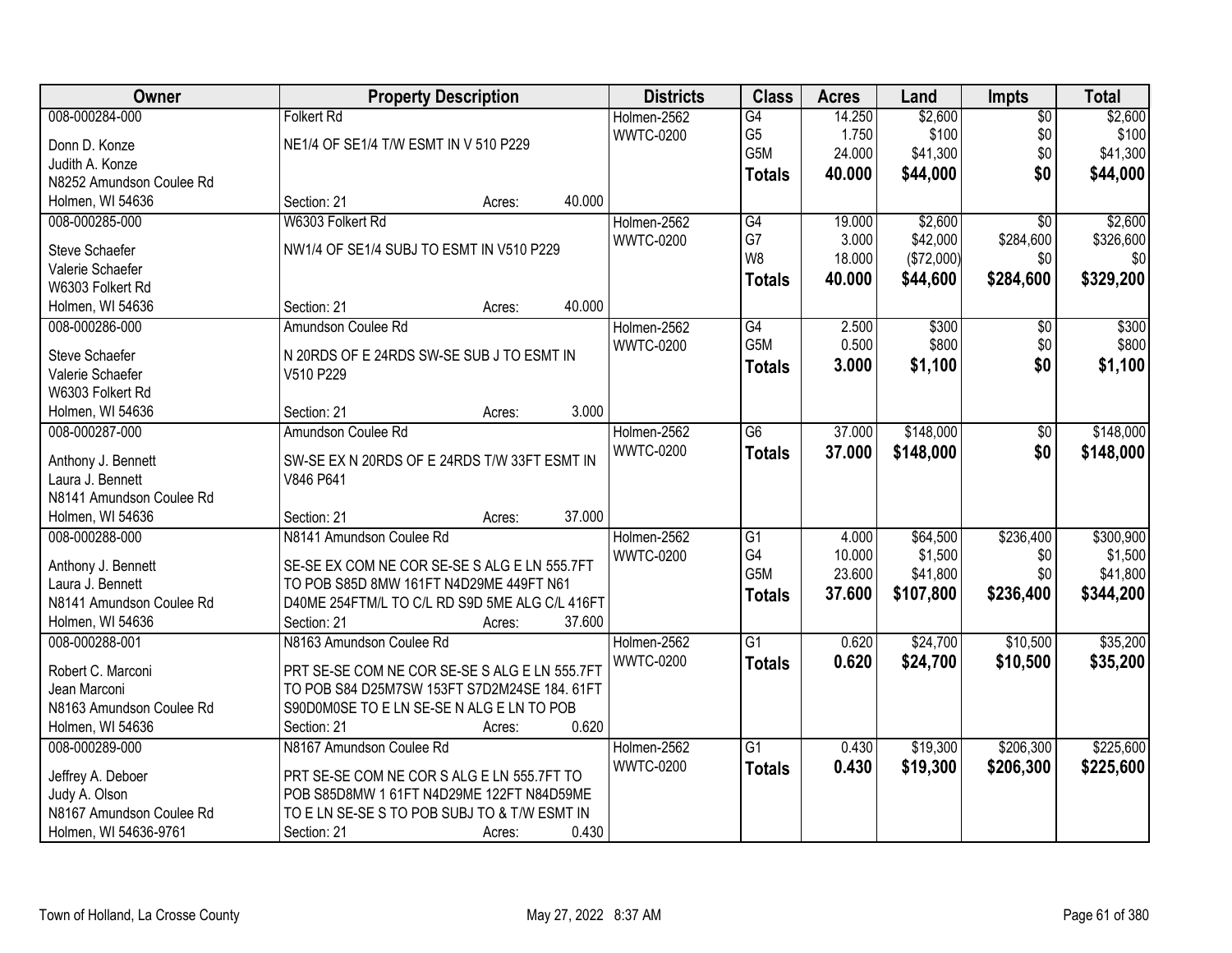| Owner                                    | <b>Property Description</b>                   | <b>Districts</b> | <b>Class</b>           | <b>Acres</b> | Land            | <b>Impts</b>    | <b>Total</b>    |
|------------------------------------------|-----------------------------------------------|------------------|------------------------|--------------|-----------------|-----------------|-----------------|
| 008-000289-001                           | N8179 Amundson Coulee Rd                      | Holmen-2562      | $\overline{G1}$        | 1.110        | \$34,200        | \$255,500       | \$289,700       |
| Gregory L. Mueller                       | PRT SE-SE IN FOLL DESC COM N E COR SE-SE S    | <b>WWTC-0200</b> | <b>Totals</b>          | 1.110        | \$34,200        | \$255,500       | \$289,700       |
| Kellie K. Mueller                        | ALG E LN 555.7 FT N32D52ME 167FT TO C/L RD &  |                  |                        |              |                 |                 |                 |
| N8179 Amundson Coulee Rd                 | POB S84D59MW 272FT N4D29ME 327FT N61D40ME     |                  |                        |              |                 |                 |                 |
| Holmen, WI 54636                         | 1.110<br>Section: 21<br>Acres:                |                  |                        |              |                 |                 |                 |
| 008-000289-100                           | County Rd V                                   | Holmen-2562      | $\overline{\text{X3}}$ | 13.150       | \$0             | $\sqrt{6}$      | \$0             |
|                                          |                                               | <b>WWTC-0200</b> | <b>Totals</b>          | 13.150       | \$0             | \$0             | \$0             |
| Lacrosse County                          | PRT N1/2-NE & PRT E1/2-NW & PRT SW-NW SEC     |                  |                        |              |                 |                 |                 |
| 212 6th St N 2400                        | 21-18-7 & PRT SE-SE SEC 16-18-7 TAKEN FOR     |                  |                        |              |                 |                 |                 |
| La Crosse, WI 54601                      | CTH-V AS ON PLAN NO. 166H & AS IN V266 P117,  |                  |                        |              |                 |                 |                 |
|                                          | 13.150<br>Section: 21<br>Acres:               |                  |                        |              |                 |                 |                 |
| 008-000289-101                           | F Lang Rd                                     | Holmen-2562      | X4                     | 0.340        | $\overline{50}$ | $\sqrt{6}$      | $\sqrt{50}$     |
| Town of Holland                          | PRT SE-NW TAKEN FOR F LANG R D AS EX IN DOC   | <b>WWTC-0200</b> | <b>Totals</b>          | 0.340        | \$0             | \$0             | \$0             |
| W7937 County Rd Mh                       | NO. 1498507 & PER SS66.1024 & SS82.31(2)      |                  |                        |              |                 |                 |                 |
| Holmen, WI 54636                         |                                               |                  |                        |              |                 |                 |                 |
|                                          | 0.340<br>Section: 21<br>Acres:                |                  |                        |              |                 |                 |                 |
| 008-000290-000                           | Amundson Coulee Rd                            | Holmen-2562      | G4                     | 16.900       | \$2,300         | \$0             | \$2,300         |
|                                          |                                               | <b>WWTC-0200</b> | G5M                    | 23.100       | \$40,900        | \$0             | \$40,900        |
| Keith R Valiquette Revocable Living Trus | NE-NE SUBJ TO & T/W 33FT ESM T IN V846 P645 & |                  | <b>Totals</b>          | 40.000       | \$43,200        | \$0             | \$43,200        |
| Lynne H Valiquette Revocable Living      | SUBJ TO ESM T IN DOC NO. 1486747 & SUBJ TO    |                  |                        |              |                 |                 |                 |
| Trust                                    | AGREE IN DOC NO. 1520660                      |                  |                        |              |                 |                 |                 |
| N8091 Amundson Coulee Rd                 | 40.000<br>Section: 28<br>Acres:               |                  |                        |              |                 |                 |                 |
| Holmen, WI 54636                         |                                               |                  |                        |              |                 |                 |                 |
| 008-000291-000                           |                                               | Holmen-2562      | W <sub>8</sub>         | 40.000       | (\$160,000)     | $\frac{1}{20}$  | $\overline{50}$ |
| Gregory L. Mueller                       | <b>NW1/4 OF NE1/4</b>                         | <b>WWTC-0200</b> | <b>Totals</b>          | 40.000       | \$0             | \$0             | \$0             |
| Kellie K. Mueller                        |                                               |                  |                        |              |                 |                 |                 |
| N8179 Amundson Coulee Rd                 |                                               |                  |                        |              |                 |                 |                 |
| Holmen, WI 54636                         | 40.000<br>Section: 28<br>Acres:               |                  |                        |              |                 |                 |                 |
| 008-000292-000                           | Flaten Rd                                     | Holmen-2562      | $\overline{G6}$        | 18.000       | \$72,000        | $\overline{50}$ | \$72,000        |
|                                          |                                               | <b>WWTC-0200</b> |                        | 18.000       | \$72,000        | \$0             | \$72,000        |
| Joann R. Bredemann                       | PRT SW-NE BEG NE COR W 50RDS SELY TO S LN     |                  | <b>Totals</b>          |              |                 |                 |                 |
| N7874 Flaten Rd                          | SW-NE E 22RDS TO SE COR N TO POB              |                  |                        |              |                 |                 |                 |
| Holmen, WI 54636                         |                                               |                  |                        |              |                 |                 |                 |
|                                          | 18.000<br>Section: 28<br>Acres:               |                  |                        |              |                 |                 |                 |
| 008-000293-000                           | Flaten Rd                                     | Holmen-2562      | $\overline{G6}$        | 22.000       | \$71,500        | $\overline{30}$ | \$71,500        |
| Joann R. Bredemann                       | SW-NE EX PRT BEG NE COR TH W 50RDS SELY TO \$ | <b>WWTC-0200</b> | <b>Totals</b>          | 22.000       | \$71,500        | \$0             | \$71,500        |
| N7874 Flaten Rd                          | LN SW-NE E 22RDS TO SE COR N TO POB           |                  |                        |              |                 |                 |                 |
| Holmen, WI 54636                         |                                               |                  |                        |              |                 |                 |                 |
|                                          | 22.000                                        |                  |                        |              |                 |                 |                 |
|                                          | Section: 28<br>Acres:                         |                  |                        |              |                 |                 |                 |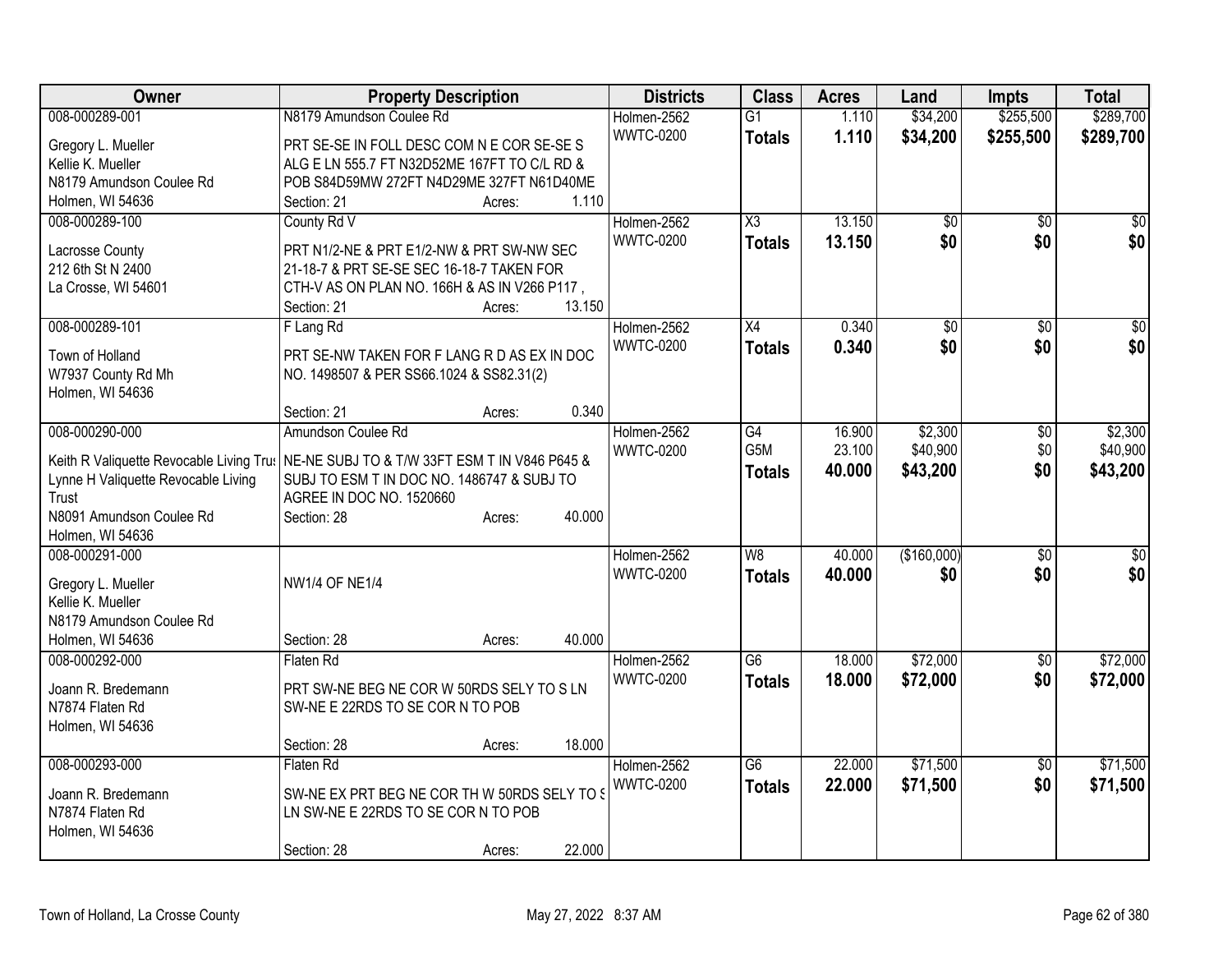| Owner                                                                                                                                                   |                                                                                                                                | <b>Property Description</b> |        | <b>Districts</b>                | <b>Class</b>                                         | <b>Acres</b>               | Land                            | Impts                         | <b>Total</b>                    |
|---------------------------------------------------------------------------------------------------------------------------------------------------------|--------------------------------------------------------------------------------------------------------------------------------|-----------------------------|--------|---------------------------------|------------------------------------------------------|----------------------------|---------------------------------|-------------------------------|---------------------------------|
| 008-000294-000<br>Keith R Valiquette Revocable Living Tru: SE-NE SUBJ TO ESMT IN DOC NO. 1486747 & SUBJ<br>Lynne H Valiquette Revocable Living<br>Trust | Amundson Coulee Rd<br>TO AGREE IN DOC NO. 1520660                                                                              |                             |        | Holmen-2562<br><b>WWTC-0200</b> | G4<br>G5M<br><b>Totals</b>                           | 6.000<br>34.000<br>40.000  | \$800<br>\$63,200<br>\$64,000   | $\overline{50}$<br>\$0<br>\$0 | \$800<br>\$63,200<br>\$64,000   |
| N8091 Amundson Coulee Rd<br>Holmen, WI 54636                                                                                                            | Section: 28                                                                                                                    | Acres:                      | 40.000 |                                 |                                                      |                            |                                 |                               |                                 |
| 008-000295-000<br>Joann R. Bredemann<br>N7874 Flaten Rd<br>Holmen, WI 54636                                                                             | <b>NE1/4 OF NW1/4</b>                                                                                                          |                             |        | Holmen-2562<br><b>WWTC-0200</b> | G4<br>G5M<br><b>Totals</b>                           | 2.900<br>37.100<br>40.000  | \$400<br>\$64,100<br>\$64,500   | \$0<br>\$0<br>\$0             | \$400<br>\$64,100<br>\$64,500   |
|                                                                                                                                                         | Section: 28                                                                                                                    | Acres:                      | 40.000 |                                 |                                                      |                            |                                 |                               |                                 |
| 008-000296-000<br>Jeffrey T. Conway<br>Lynn M. Conway<br>2620 Jerald St                                                                                 | Flaten Rd<br>THAT PRT NW-NW LYG E OF FLAT EN RD EX PRT<br>FOR RD AS EX IN DOC NO. 1390998 & PER SS80.<br>01(5)                 |                             |        | Holmen-2562<br><b>WWTC-0200</b> | $\overline{G4}$<br>G <sub>5</sub> M<br><b>Totals</b> | 2.500<br>36.310<br>38.810  | \$300<br>\$59,000<br>\$59,300   | \$0<br>\$0<br>\$0             | \$300<br>\$59,000<br>\$59,300   |
| La Crosse, WI 54603                                                                                                                                     | Section: 28                                                                                                                    | Acres:                      | 38.810 |                                 |                                                      |                            |                                 |                               |                                 |
| 008-000296-100<br>Town of Holland<br>W7937 County Rd Mh<br>Holmen, WI 54636                                                                             | Flaten Rd<br>THAT PRT NW-NW TAKEN FOR FLA TEN RD LYG E<br>OF C/L AS EX IN DOC NO. 1390998 & PER SS 80<br>.01(5)<br>Section: 28 | Acres:                      | 0.270  | Holmen-2562<br><b>WWTC-0200</b> | $\overline{X4}$<br><b>Totals</b>                     | 0.270<br>0.270             | \$0<br>\$0                      | \$0<br>\$0                    | \$0<br>\$0                      |
| 008-000297-000<br>Joann R. Bredemann<br>N7874 Flaten Rd<br>Holmen, WI 54636                                                                             | Flaten Rd<br>SW1/4 OF NW1/4<br>Section: 28                                                                                     | Acres:                      | 40.000 | Holmen-2562<br><b>WWTC-0200</b> | $\overline{G4}$<br>G <sub>5</sub> M<br><b>Totals</b> | 12.000<br>28.000<br>40.000 | \$1,600<br>\$45,500<br>\$47,100 | $\overline{30}$<br>\$0<br>\$0 | \$1,600<br>\$45,500<br>\$47,100 |
| 008-000298-000<br>Joann R. Bredemann<br>N7874 Flaten Rd<br>Holmen, WI 54636                                                                             | Flaten Rd<br><b>SE1/4 OF NW1/4</b><br>Section: 28                                                                              | Acres:                      | 40.000 | Holmen-2562<br><b>WWTC-0200</b> | $\overline{G4}$<br>G <sub>5</sub> M<br><b>Totals</b> | 18.000<br>22.000<br>40.000 | \$2,400<br>\$40,700<br>\$43,100 | $\sqrt{6}$<br>\$0<br>\$0      | \$2,400<br>\$40,700<br>\$43,100 |
| 008-000299-000<br>Joann R. Bredemann<br>N7874 Flaten Rd<br>Holmen, WI 54636                                                                             | Flaten Rd<br><b>NE1/4 OF SW1/4</b><br>Section: 28                                                                              | Acres:                      | 40.000 | Holmen-2562<br><b>WWTC-0200</b> | $\overline{G6}$<br><b>Totals</b>                     | 40.000<br>40.000           | \$139,000<br>\$139,000          | $\overline{50}$<br>\$0        | \$139,000<br>\$139,000          |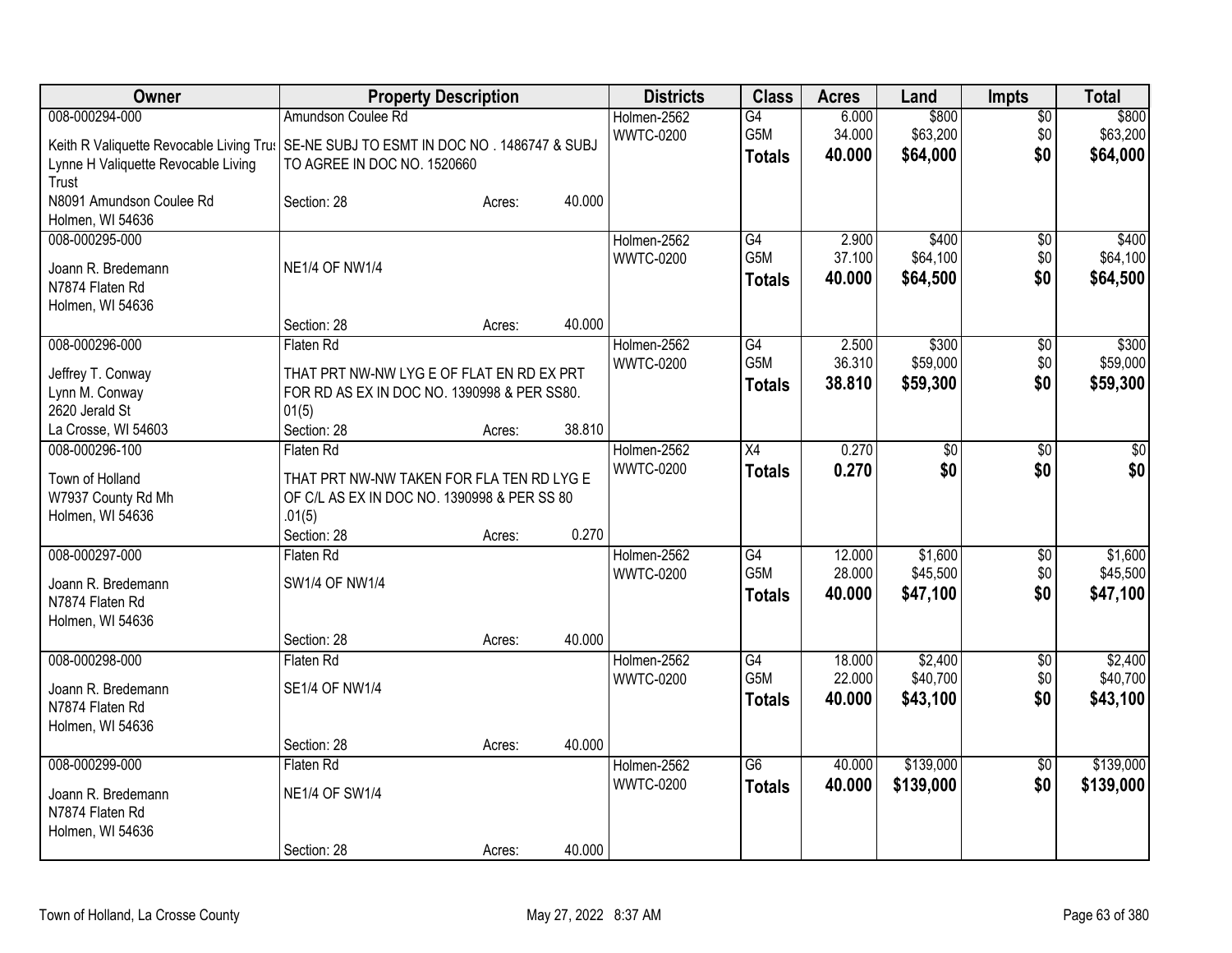| Owner                                                                                      |                                                                                                                                                         | <b>Property Description</b> |        | <b>Districts</b>                | <b>Class</b>                                                           | <b>Acres</b>                       | Land                                     | <b>Impts</b>                         | <b>Total</b>                             |
|--------------------------------------------------------------------------------------------|---------------------------------------------------------------------------------------------------------------------------------------------------------|-----------------------------|--------|---------------------------------|------------------------------------------------------------------------|------------------------------------|------------------------------------------|--------------------------------------|------------------------------------------|
| 008-000300-000<br>Joann R. Bredemann<br>N7874 Flaten Rd                                    | Flaten Rd<br><b>NW1/4 OF SW1/4</b>                                                                                                                      |                             |        | Holmen-2562<br><b>WWTC-0200</b> | G4<br>G5M<br><b>Totals</b>                                             | 9.000<br>31.000<br>40.000          | \$1,200<br>\$54,500<br>\$55,700          | $\overline{50}$<br>\$0<br>\$0        | \$1,200<br>\$54,500<br>\$55,700          |
| Holmen, WI 54636                                                                           | Section: 28                                                                                                                                             | Acres:                      | 40.000 |                                 |                                                                        |                                    |                                          |                                      |                                          |
| 008-000301-000<br>Mark S. Wannemuehler<br>Nancy A. Wannemuehler<br>N7626 Casberg Coulee Rd | Casberg Coulee Rd<br>SW1/4 OF SW1/4                                                                                                                     |                             |        | Holmen-2562<br><b>WWTC-0200</b> | G4<br>G <sub>5</sub> M<br><b>Totals</b>                                | 11.000<br>29.000<br>40.000         | \$1,500<br>\$58,000<br>\$59,500          | $\overline{50}$<br>\$0<br>\$0        | \$1,500<br>\$58,000<br>\$59,500          |
| Holmen, WI 54636                                                                           | Section: 28                                                                                                                                             | Acres:                      | 40.000 |                                 |                                                                        |                                    |                                          |                                      |                                          |
| 008-000302-000<br>Mark S. Wannemuehler<br>Nancy A. Wannemuehler<br>N7626 Casberg Coulee Rd | Casberg Coulee Rd<br>SE1/4 OF SW1/4                                                                                                                     |                             |        | Holmen-2562<br><b>WWTC-0200</b> | $\overline{G4}$<br>G <sub>5</sub><br>G <sub>5</sub> M<br><b>Totals</b> | 3.250<br>2.250<br>34.500<br>40.000 | \$400<br>\$5,100<br>\$69,000<br>\$74,500 | $\overline{50}$<br>\$0<br>\$0<br>\$0 | \$400<br>\$5,100<br>\$69,000<br>\$74,500 |
| Holmen, WI 54636                                                                           | Section: 28                                                                                                                                             | Acres:                      | 40.000 |                                 |                                                                        |                                    |                                          |                                      |                                          |
| 008-000303-000<br>Mark S. Wannemuehler<br>Nancy Wannemuehler<br>N7626 Casberg Coulee Rd    | <b>NE1/4 OF SE1/4</b>                                                                                                                                   |                             |        | Holmen-2562<br><b>WWTC-0200</b> | W <sub>6</sub><br><b>Totals</b>                                        | 40.000<br>40.000                   | (\$160,000)<br>\$0                       | \$0<br>\$0                           | \$0<br>\$0                               |
| Holmen, WI 54636                                                                           | Section: 28                                                                                                                                             | Acres:                      | 40.000 |                                 |                                                                        |                                    |                                          |                                      |                                          |
| 008-000304-000<br>Joann R. Bredemann<br>N7874 Flaten Rd<br>Holmen, WI 54636                | Flaten Rd<br>NW1/4 OF SE1/4                                                                                                                             |                             | 40.000 | Holmen-2562<br><b>WWTC-0200</b> | $\overline{G6}$<br><b>Totals</b>                                       | 40.000<br>40.000                   | \$130,000<br>\$130,000                   | $\overline{50}$<br>\$0               | \$130,000<br>\$130,000                   |
| 008-000305-000                                                                             | Section: 28<br>Casberg Coulee Rd                                                                                                                        | Acres:                      |        | Holmen-2562                     | G4                                                                     | 8.000                              | \$1,100                                  | $\overline{60}$                      | \$1,100                                  |
| Mark S. Wannemuehler<br>Nancy Wannemuehler<br>N7626 Casberg Coulee Rd                      | SW1/4 OF SE1/4                                                                                                                                          |                             |        | <b>WWTC-0200</b>                | W <sub>6</sub><br><b>Totals</b>                                        | 32.000<br>40.000                   | (\$128,000)<br>\$1,100                   | \$0<br>\$0                           | \$0<br>\$1,100                           |
| Holmen, WI 54636                                                                           | Section: 28                                                                                                                                             | Acres:                      | 40.000 |                                 |                                                                        |                                    |                                          |                                      |                                          |
| 008-000306-000<br>Good Boy, Inc<br>W6526 Orchard Ln<br>Onalaska, WI 54650                  | PRT SE-SE BEG NE COR S TO SE COR W 55RDS<br>NELY TO N LN E 25RDS TO POB SUBJ TO RESTR IN<br>DOC NO. 1770482 CORRECTED BY DOC NO. 1773206<br>Section: 28 | Acres:                      | 20.000 | Holmen-2562<br><b>WWTC-0200</b> | $\overline{\mathsf{W6}}$<br><b>Totals</b>                              | 20.000<br>20.000                   | ( \$80,000)<br>\$0                       | $\overline{50}$<br>\$0               | $\overline{50}$<br>\$0                   |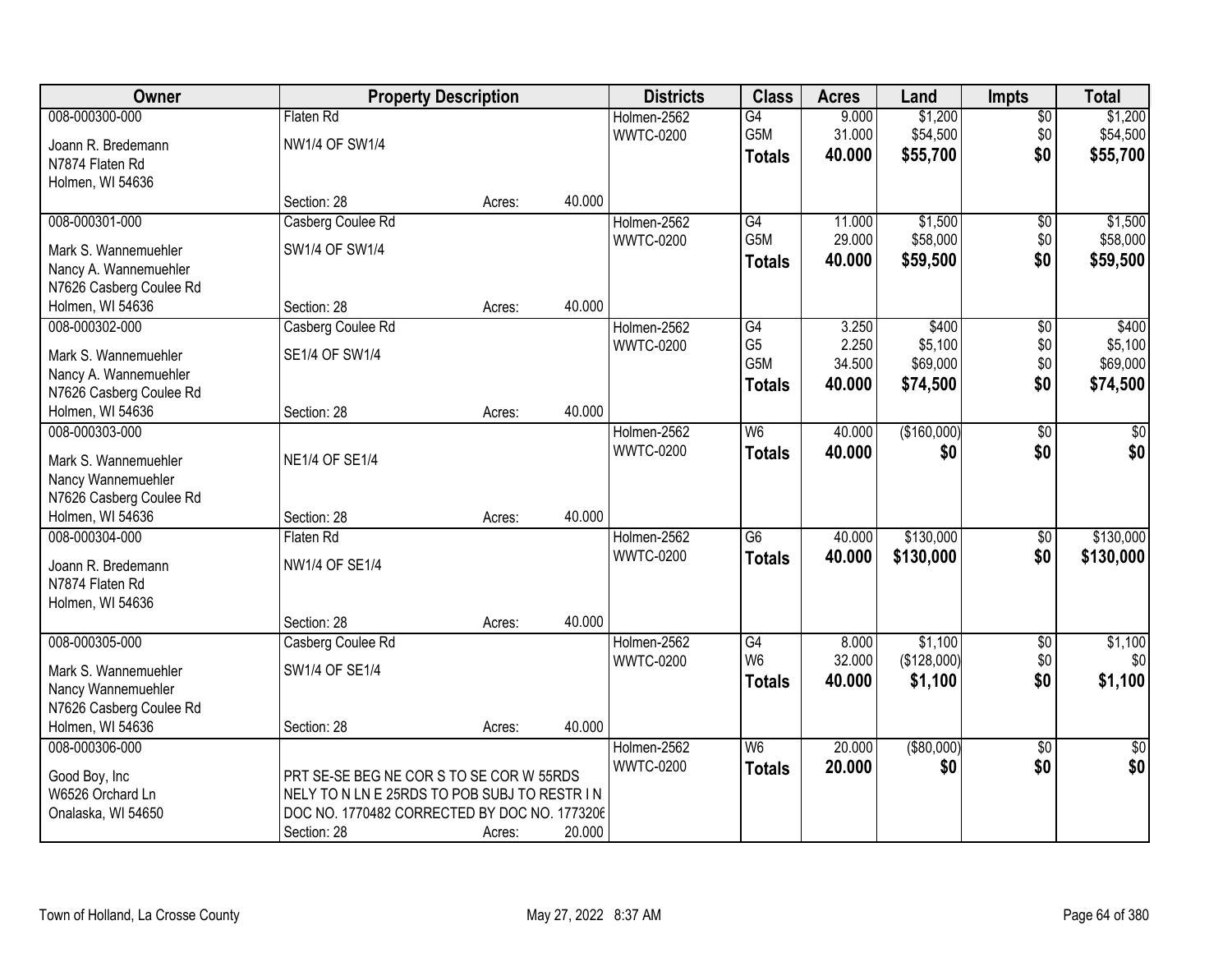| Owner                                 | <b>Property Description</b>                    |        |        | <b>Districts</b> | <b>Class</b>     | <b>Acres</b> | Land        | <b>Impts</b>    | <b>Total</b> |
|---------------------------------------|------------------------------------------------|--------|--------|------------------|------------------|--------------|-------------|-----------------|--------------|
| 008-000307-000                        | Casberg Coulee Rd                              |        |        | Holmen-2562      | W <sub>6</sub>   | 20.000       | ( \$80,000) | $\overline{50}$ | $\sqrt{50}$  |
| Mark S. Wannemuehler                  | PRT SE-SE BEG SW COR N TO NW COR E 55RDS       |        |        | <b>WWTC-0200</b> | <b>Totals</b>    | 20,000       | \$0         | \$0             | \$0          |
| Nancy Wannemuehler                    | SWLY TO S LN W 25RDS TO POB                    |        |        |                  |                  |              |             |                 |              |
| N7626 Casberg Coulee Rd               |                                                |        |        |                  |                  |              |             |                 |              |
| Holmen, WI 54636                      | Section: 28                                    | Acres: | 20.000 |                  |                  |              |             |                 |              |
| 008-000308-000                        | Flaten Rd                                      |        |        | Holmen-2562      | G4               | 5.600        | \$800       | \$0             | \$800        |
|                                       |                                                |        |        | <b>WWTC-0200</b> | G <sub>5</sub> M | 6.400        | \$12,800    | \$0             | \$12,800     |
| Kevin L. Torgerson                    | <b>NE1/4 OF NE1/4</b>                          |        |        |                  | W <sub>6</sub>   | 28.000       | (\$112,000) | \$0             | \$0          |
| Anita J. Torgerson<br>N7945 Flaten Rd |                                                |        |        |                  | <b>Totals</b>    | 40.000       | \$13,600    | \$0             | \$13,600     |
| Holmen, WI 54636                      | Section: 29                                    | Acres: | 40.000 |                  |                  |              |             |                 |              |
| 008-000309-000                        | <b>Flaten Rd</b>                               |        |        | Holmen-2562      | G4               | 7.000        | \$900       | $\overline{50}$ | \$900        |
|                                       |                                                |        |        | <b>WWTC-0200</b> | W <sub>6</sub>   | 33.000       | (\$132,000) | \$0             | \$0          |
| Kevin L. Torgerson                    | <b>NW1/4 OF NE1/4</b>                          |        |        |                  |                  | 40.000       |             | \$0             | \$900        |
| Anita J. Torgerson                    |                                                |        |        |                  | <b>Totals</b>    |              | \$900       |                 |              |
| N7945 Flaten Rd                       |                                                |        |        |                  |                  |              |             |                 |              |
| Holmen, WI 54636                      | Section: 29                                    | Acres: | 40.000 |                  |                  |              |             |                 |              |
| 008-000310-000                        | N7945 Flaten Rd                                |        |        | Holmen-2562      | G4               | 9.100        | \$1,400     | \$0             | \$1,400      |
| Kevin L. Torgerson                    | PRT SE-NE BEG NW COR S 38RDS TO C/L RD N20DE   |        |        | <b>WWTC-0200</b> | G <sub>5</sub>   | 2.500        | \$1,800     | \$0             | \$1,800      |
| Anita J. Torgerson                    | 17.16RDS N3 5DE 23.16RDS TO N LN SE-NEW        |        |        |                  | G5M              | 6.588        | \$13,200    | \$0             | \$13,200     |
| N7945 Flaten Rd                       | 20.76RDS TO POB & THAT PRT SW-NE LYG WLY RD    |        |        |                  | G7               | 5.000        | \$56,000    | \$201,500       | \$257,500    |
| Holmen, WI 54636                      | Section: 29                                    | Acres: | 37.188 |                  | W <sub>6</sub>   | 14.000       | (\$56,000)  | \$0             | \$0          |
|                                       |                                                |        |        |                  | <b>Totals</b>    | 37.188       | \$72,400    | \$201,500       | \$273,900    |
| 008-000310-002                        | N7939 Flaten Rd                                |        |        | Holmen-2562      | $\overline{G1}$  | 5.062        | \$68,700    | \$30,100        | \$98,800     |
| Wayne W. Lamprich                     | PRT SW-NE BEG SW COR E ALG S LN 1098.6FT TO    |        |        | <b>WWTC-0200</b> | <b>Totals</b>    | 5.062        | \$68,700    | \$30,100        | \$98,800     |
| Jo E. Lamprich                        | R/W RD N ALG R/W 200.7FT W P/W S LN TO W LN S  |        |        |                  |                  |              |             |                 |              |
| N7939 Flaten Rd                       | 200.7FT TO POB T/W ESM T IN V933 P525          |        |        |                  |                  |              |             |                 |              |
| Holmen, WI 54636                      | Section: 29                                    | Acres: | 5.062  |                  |                  |              |             |                 |              |
| 008-000311-000                        | Flaten Rd                                      |        |        | Holmen-2562      | G4               | 2.000        | \$300       | $\sqrt[6]{}$    | \$300        |
|                                       |                                                |        |        | <b>WWTC-0200</b> | G <sub>6</sub>   | 17.780       | \$57,800    | \$0             | \$57,800     |
| Lyle A. Bredemann                     | SE-NE LYG SLY OF FLATEN RD EX BEG NE COR W     |        |        |                  | <b>Totals</b>    | 19.780       | \$58,100    | \$0             | \$58,100     |
| Joann R. Bredemann                    | 926FT S28D 30 MW 500FT S17D48MW 297.8 FT S     |        |        |                  |                  |              |             |                 |              |
| N7874 Flaten Rd                       | 5D22ME 150.5FT E 488FT N52DE 724FT E 198.8FT N |        |        |                  |                  |              |             |                 |              |
| Holmen, WI 54636                      | Section: 29                                    | Acres: | 19.780 |                  |                  |              |             |                 |              |
| 008-000311-001                        | N7960 Flaten Rd                                |        |        | Holmen-2562      | $\overline{G1}$  | 7.630        | \$79,000    | \$142,100       | \$221,100    |
| Richard A. Bredemann                  | PRT SE-NE COM NE COR W 926 F T S28D30MW        |        |        | <b>WWTC-0200</b> | <b>Totals</b>    | 7.630        | \$79,000    | \$142,100       | \$221,100    |
| Joann M. Bredemann                    | 500FT POB S17D 48 MW 297.8FT S5D22ME 150.5 FT  |        |        |                  |                  |              |             |                 |              |
| N7960 Flaten Rd                       | E 488FT N52DE 724FT W 965.8F T TO POB.         |        |        |                  |                  |              |             |                 |              |
| Holmen, WI 54636                      | Section: 29                                    | Acres: | 7.630  |                  |                  |              |             |                 |              |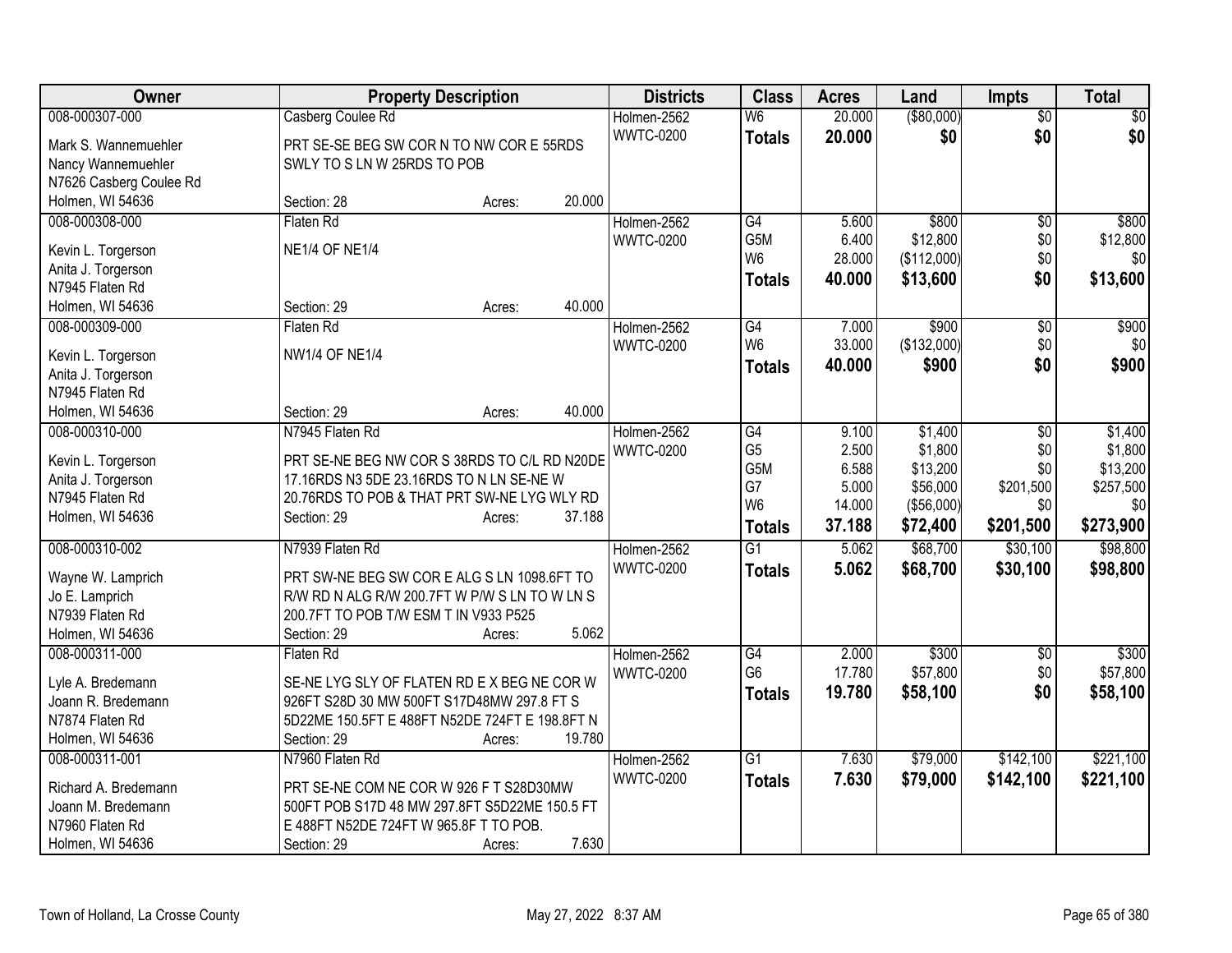| Owner                 | <b>Property Description</b>                           | <b>Districts</b>                | <b>Class</b>    | <b>Acres</b>     | Land     | Impts                  | <b>Total</b> |
|-----------------------|-------------------------------------------------------|---------------------------------|-----------------|------------------|----------|------------------------|--------------|
| 008-000313-000        | N7982 Flaten Rd                                       | Holmen-2562                     | $\overline{G1}$ | 10.340           | \$89,900 | \$177,700              | \$267,600    |
| Larry J. Ottesen      | PRT SE-NE BEG NE COR S ALG E LN 439.4FT W             | <b>WWTC-0200</b>                | <b>Totals</b>   | 10.340           | \$89,900 | \$177,700              | \$267,600    |
| Elizabeth Ottesen     | 1164.6FT TO C/L RD ALG C/L N28D30ME 500FT TO N        |                                 |                 |                  |          |                        |              |
| N7982 Flaten Rd       | LN SE-NE E ALG N LN 926 FT TO POB                     |                                 |                 |                  |          |                        |              |
| Holmen, WI 54636      | 10.340<br>Section: 29<br>Acres:                       |                                 |                 |                  |          |                        |              |
| 008-000314-002        | County Rd V                                           | Holmen-2562<br><b>WWTC-0200</b> | $\overline{G6}$ | 21.360<br>21.360 | \$85,400 | $\overline{50}$<br>\$0 | \$85,400     |
| Daniel L. Bohm        | PRT NE-NW IN FOLG DESC COM N W COR SEC 29             |                                 | <b>Totals</b>   |                  | \$85,400 |                        | \$85,400     |
| Bonnie K. Bohm        | TH N48DD11ME 13 61.57FT TO POB S84D32ME 160.          |                                 |                 |                  |          |                        |              |
| N8178 County Rd V     | 46FT N20D10ME 448.67FT TO NW COR SE-SW SEC            |                                 |                 |                  |          |                        |              |
| Holmen, WI 54636      | 21.360<br>Section: 29<br>Acres:                       |                                 |                 |                  |          |                        |              |
| 008-000315-000        | N8036 County Rd V                                     | Holmen-2562                     | G1              | 7.030            | \$76,600 | \$342,800              | \$419,400    |
| Patrick J. Pederson   | PRT NW-NW BEG SW COR N89D48M E 992.99FT               | <b>WWTC-0200</b>                | G4              | 1.770            | \$200    | \$0                    | \$200        |
| Beth A. Pederson      | N16D38MW 163.6FT N40D29MW 474.42FT N89D49MW           |                                 | <b>Totals</b>   | 8.800            | \$76,800 | \$342,800              | \$419,600    |
|                       |                                                       |                                 |                 |                  |          |                        |              |
| N8036 County Rd V     | 4 76.57FT S76DW 200FT TO W LN S3D57ME TO POB<br>8.800 |                                 |                 |                  |          |                        |              |
| Holmen, WI 54636-9765 | Section: 29<br>Acres:                                 |                                 |                 |                  |          |                        |              |
| 008-000315-001        | N8024 County Rd V                                     | Holmen-2562                     | $\overline{G1}$ | 1.190            | \$35,800 | \$199,000              | \$234,800    |
| Chad A. Collins       | CERTIFIED SURVEY MAP NO. 42 VOL 5 LOT 1 DOC           | <b>WWTC-0200</b>                | <b>Totals</b>   | 1.190            | \$35,800 | \$199,000              | \$234,800    |
| Kelley S. Collins     | NO. 1061573                                           |                                 |                 |                  |          |                        |              |
| N8024 County Rd V     |                                                       |                                 |                 |                  |          |                        |              |
| Holmen, WI 54636      | 1.190<br>Section: 29<br>Acres:                        |                                 |                 |                  |          |                        |              |
| 008-000315-002        | County Rd V                                           | Holmen-2562                     | $\overline{G1}$ | 0.780            | \$3,100  | $\overline{50}$        | \$3,100      |
|                       |                                                       | <b>WWTC-0200</b>                | <b>Totals</b>   | 0.780            | \$3,100  | \$0                    | \$3,100      |
| Patrick J. Pederson   | PRT NW-NW SEC 29 & NE-NE SEC 30 COM NW COR            |                                 |                 |                  |          |                        |              |
| Beth A. Pederson      | NW-NW S8ME 99 6.2FT TO POB N49D53MW 52.92F T          |                                 |                 |                  |          |                        |              |
| N8036 County Rd V     | N25D1ME TO W LN NW- NW N76 DE 200FT SLY TO            |                                 |                 |                  |          |                        |              |
| Holmen, WI 54636-9765 | 0.780<br>Section: 29<br>Acres:                        |                                 |                 |                  |          |                        |              |
| 008-000315-010        | County Rd V                                           | Holmen-2562                     | $\overline{G1}$ | 1.040            | \$6,600  | $\sqrt{6}$             | \$6,600      |
| Keith M. Schafer      | PRT NW-NW BEG NW COR S ALG W 348FT S80DE              | <b>WWTC-0200</b>                | <b>Totals</b>   | 1.040            | \$6,600  | \$0                    | \$6,600      |
| Donna F. Schafer      | 379.84FT S40D 2 9ME 984.06FT S16D38ME 163.6 FT        |                                 |                 |                  |          |                        |              |
| N8090 County Rd V     | TO S LN NW-NW N89D48ME AL G S LN TO SE COR N          |                                 |                 |                  |          |                        |              |
| Holmen, WI 54636      | 1.040<br>Section: 29<br>Acres:                        |                                 |                 |                  |          |                        |              |
| 008-000315-012        | N8090 County Rd V                                     | Holmen-2562                     | $\overline{G1}$ | 5.040            | \$68,700 | \$325,500              | \$394,200    |
|                       |                                                       | <b>WWTC-0200</b>                | <b>Totals</b>   | 5.040            | \$68,700 | \$325,500              | \$394,200    |
| Keith M. Schafer      | PRT NW-NW COM NW COR SEC 29 N89D49M57SE               |                                 |                 |                  |          |                        |              |
| Donna F. Schafer      | 218.58FT TO C/L RD CONT ALG N LN 34.17FT TO E         |                                 |                 |                  |          |                        |              |
| N8090 County Rd V     | R/W RD & POB ALG CUR S10D 25M1SW 382.24FT             |                                 |                 |                  |          |                        |              |
| Holmen, WI 54636      | 5.040<br>Section: 29<br>Acres:                        |                                 |                 |                  |          |                        |              |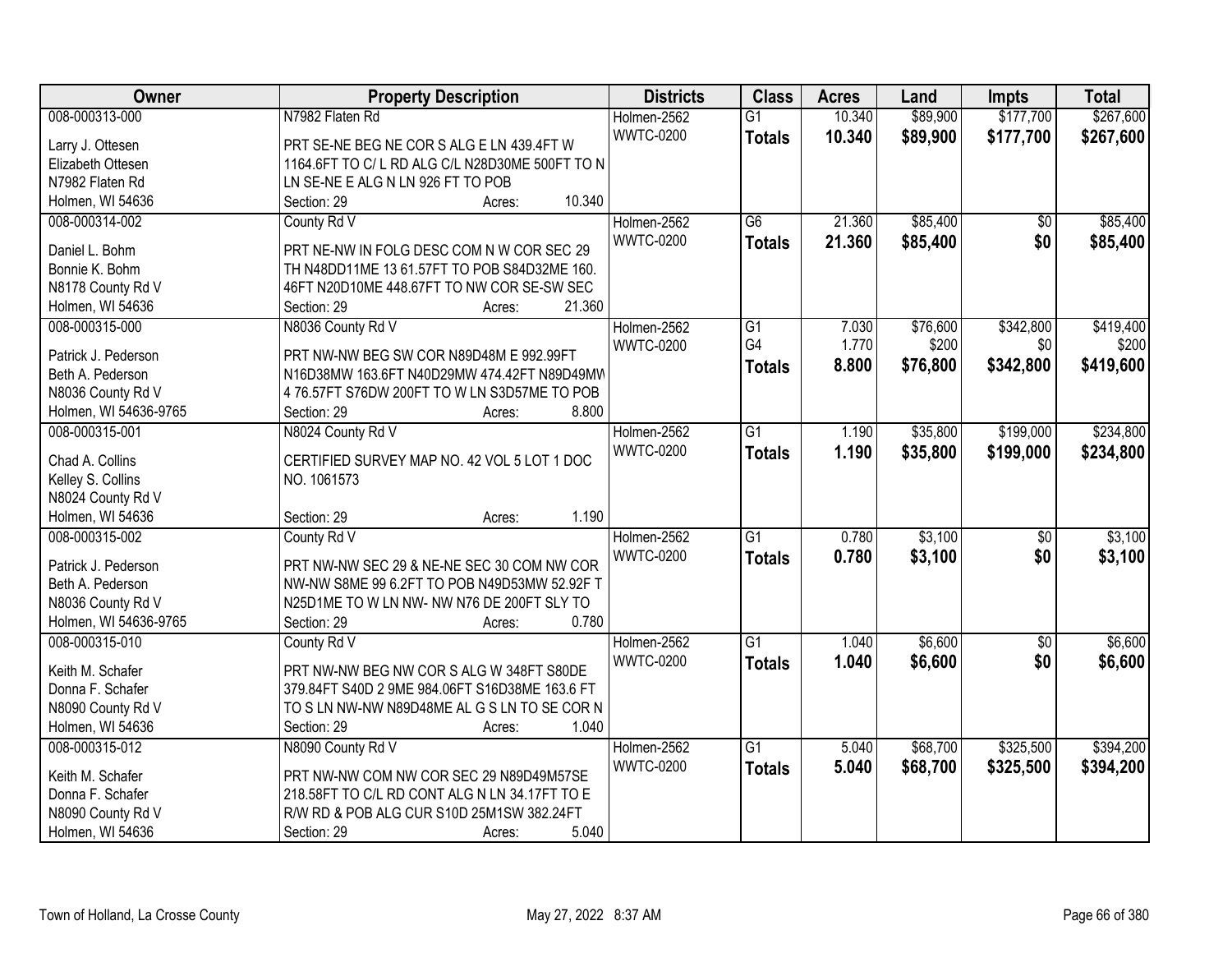| Owner               | <b>Property Description</b>                                                     | <b>Districts</b> | <b>Class</b>     | <b>Acres</b> | Land     | <b>Impts</b>  | <b>Total</b> |
|---------------------|---------------------------------------------------------------------------------|------------------|------------------|--------------|----------|---------------|--------------|
| 008-000316-000      | N8060 County Rd V                                                               | Holmen-2562      | $\overline{G1}$  | 4.750        | \$67,500 | \$132,100     | \$199,600    |
| Darcy L. Remus      | PRT NW-NW COM NW COR N70DE 3 05.75FT                                            | <b>WWTC-0200</b> | <b>Totals</b>    | 4.750        | \$67,500 | \$132,100     | \$199,600    |
| N8060 County Rd V   | S11D49MW 499.55FT TO E R/W CTH-V & POB S80DE                                    |                  |                  |              |          |               |              |
| Holmen, WI 54636    | 218.15FT S40D29ME 510FT N89D 49 MW 476.57FT                                     |                  |                  |              |          |               |              |
|                     | 4.750<br>Section: 29<br>Acres:                                                  |                  |                  |              |          |               |              |
| 008-000317-000      |                                                                                 | Holmen-2562      | G4               | 17.240       | \$2,300  | \$0           | \$2,300      |
|                     |                                                                                 | <b>WWTC-0200</b> | G <sub>5</sub> M | 22.760       | \$45,500 | \$0           | \$45,500     |
| Todd C. Trocinski   | SW1/4 OF NW1/4                                                                  |                  | <b>Totals</b>    | 40.000       | \$47,800 | \$0           | \$47,800     |
| Andrea I. Trocinski |                                                                                 |                  |                  |              |          |               |              |
| W6983 W Olson Rd    | 40.000                                                                          |                  |                  |              |          |               |              |
| Holmen, WI 54636    | Section: 29<br>Acres:                                                           |                  |                  |              |          |               |              |
| 008-000318-000      | Flaten Rd                                                                       | Holmen-2562      | G4               | 10.000       | \$1,300  | \$0           | \$1,300      |
| James L. Steinbrink | SE-NW SUBJ TO RESTR IN DOC N O. 1728442                                         | <b>WWTC-0200</b> | G5M              | 30.000       | \$60,000 | \$0           | \$60,000     |
| N7825 Flaten Rd     |                                                                                 |                  | <b>Totals</b>    | 40.000       | \$61,300 | \$0           | \$61,300     |
| Holmen, WI 54636    |                                                                                 |                  |                  |              |          |               |              |
|                     | 40.000<br>Section: 29<br>Acres:                                                 |                  |                  |              |          |               |              |
| 008-000319-001      | Moe Coulee Rd                                                                   | Holmen-2562      | G4               | 19.390       | \$3,200  | $\sqrt[6]{3}$ | \$3,200      |
| Todd C. Trocinski   |                                                                                 | <b>WWTC-0200</b> | G <sub>5</sub>   | 5.000        | \$1,800  | \$0           | \$1,800      |
| Andrea I. Trocinski | NE-SW EX COM SW COR SEC 29 S 89D50M49SE<br>2634.83FT N0D3M 7 SW 2585.3FT TO POB |                  | G5M              | 12.800       | \$20,800 | \$0           | \$20,800     |
| W6983 W Olson Rd    | N0D3M7SW 50FT S89D45M19SW 150FT S71D                                            |                  | <b>Totals</b>    | 37.190       | \$25,800 | \$0           | \$25,800     |
| Holmen, WI 54636    | 37.190<br>Section: 29<br>Acres:                                                 |                  |                  |              |          |               |              |
| 008-000319-002      | W6688 Moe Coulee Rd                                                             | Holmen-2562      | $\overline{G1}$  | 4.490        | \$66,500 | \$116,600     | \$183,100    |
|                     |                                                                                 | <b>WWTC-0200</b> | <b>Totals</b>    | 4.490        | \$66,500 | \$116,600     | \$183,100    |
| Benjamin M. Schafer | CERTIFIED SURVEY MAP NO. 29 VOL 17 LOT 1 DOC                                    |                  |                  |              |          |               |              |
| W6688 Moe Coulee Rd | NO. 1689397 T/W WELL AGREE IN DOC NO. 1 691504                                  |                  |                  |              |          |               |              |
| Holmen, WI 54636    | & SUBJ TO RESTR IN DO C NO. 1710574                                             |                  |                  |              |          |               |              |
|                     | 4.490<br>Section: 29<br>Acres:                                                  |                  |                  |              |          |               |              |
| 008-000320-000      |                                                                                 | Holmen-2562      | G4               | 28.000       | \$4,600  | $\sqrt{6}$    | \$4,600      |
| Todd C. Trocinski   | <b>NW1/4 OF SW1/4</b>                                                           | <b>WWTC-0200</b> | G <sub>5</sub>   | 5.000        | \$1,800  | \$0           | \$1,800      |
| Andrea I. Trocinski |                                                                                 |                  | G5M              | 6.500        | \$13,000 | \$0           | \$13,000     |
| W6983 W Olson Rd    |                                                                                 |                  | G7               | 0.500        | \$3,000  | \$5,100       | \$8,100      |
| Holmen, WI 54636    | 40.000<br>Section: 29<br>Acres:                                                 |                  | <b>Totals</b>    | 40.000       | \$22,400 | \$5,100       | \$27,500     |
| 008-000321-001      | W6871 Moe Coulee Rd                                                             | Holmen-2562      | $\overline{G1}$  | 1.530        | \$42,600 | \$134,300     | \$176,900    |
|                     |                                                                                 | <b>WWTC-0200</b> | <b>Totals</b>    | 1.530        | \$42,600 | \$134,300     | \$176,900    |
| Tamara L. Stokke    | PRT SW-SW COM SW COR N 489.6 3FT N51D15ME                                       |                  |                  |              |          |               |              |
| W6871 Moe Coulee Rd | 123.04FT N58D2M E 163.2FT N72DE 166.95FT TO                                     |                  |                  |              |          |               |              |
| Holmen, WI 54636    | POB N77D28ME 240FT S12D31ME 278FT S77D28MW                                      |                  |                  |              |          |               |              |
|                     | 1.530<br>Section: 29<br>Acres:                                                  |                  |                  |              |          |               |              |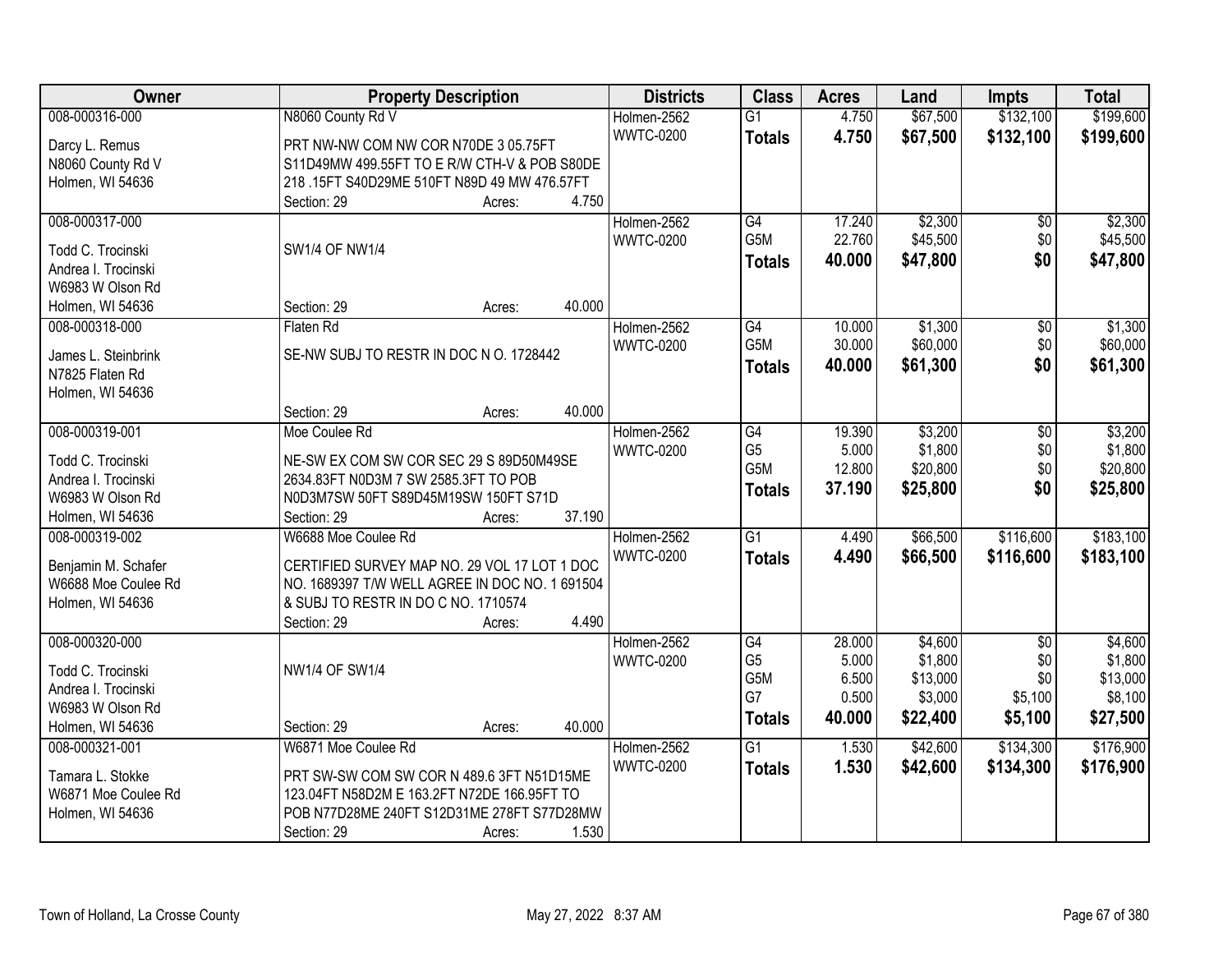| Owner                       | <b>Property Description</b>                            | <b>Districts</b> | <b>Class</b>     | <b>Acres</b> | Land      | Impts           | <b>Total</b> |
|-----------------------------|--------------------------------------------------------|------------------|------------------|--------------|-----------|-----------------|--------------|
| 008-000321-003              | W6890 Moe Coulee Rd                                    | Holmen-2562      | G4               | 18.000       | \$3,400   | $\overline{50}$ | \$3,400      |
| Todd C. Trocinski           | CERTIFIED SURVEY MAP NO. 35 VOL 2 LOT 1 DOC            | <b>WWTC-0200</b> | G <sub>5</sub>   | 2.850        | \$700     | \$0             | \$700        |
| Andrea I. Trocinski         | NO. 923700 & SW-SW EX COM SW COR N 489.6 3FT           |                  | G5M              | 15.620       | \$27,700  | \$0             | \$27,700     |
| W6983 W Olson Rd            | N51D15ME 123.04FT N58D2M E 163.2FT N72DE               |                  | G7               | 2.000        | \$34,000  | \$186,200       | \$220,200    |
| Holmen, WI 54636            | 38.470<br>Section: 29<br>Acres:                        |                  | <b>Totals</b>    | 38.470       | \$65,800  | \$186,200       | \$252,000    |
| 008-000322-000              | Moe Coulee Rd                                          | Holmen-2562      | G4               | 5.250        | \$1,000   | $\overline{30}$ | \$1,000      |
|                             |                                                        | <b>WWTC-0200</b> | G <sub>5</sub>   | 0.750        | \$100     | \$0             | \$100        |
| Todd C. Trocinski           | SE-SW EX CSM NO. 29 VOL 17 D OC NO. 1689397 &          |                  |                  | 6.000        | \$1,100   | \$0             | \$1,100      |
| Andrea I. Trocinski         | EX PRT INCL IN COM S1/4 COR SEC 29 N89D                |                  | <b>Totals</b>    |              |           |                 |              |
| W6983 W Olson Rd            | 54M20SW ALG S LN SW1/4 539.1 5FT TO POB                |                  |                  |              |           |                 |              |
| Holmen, WI 54636            | 6.000<br>Section: 29<br>Acres:                         |                  |                  |              |           |                 |              |
| 008-000322-001              | W6707 Moe Coulee Rd                                    | Holmen-2562      | G1               | 1.000        | \$32,000  | \$38,400        | \$70,400     |
|                             |                                                        | <b>WWTC-0200</b> | G4               | 13.500       | \$1,800   | \$0             | \$1,800      |
| Michael P. Stange           | PRT SE-SW SEC 29 & PRT NE-NW SEC 32 COM S1/4           |                  | G <sub>5</sub>   | 3.000        | \$6,800   | \$0             | \$6,800      |
| Charlotte A. Stange         | COR SEC 29 N89D54M20SW ALG S LN SW1/4 5                |                  | G <sub>5</sub> M | 22.500       | \$45,000  | \$0             | \$45,000     |
| 2815 Jane St                | 39.15FT TO POB N89D54M20SW A LG S LN 19.96FT<br>40.000 |                  | <b>Totals</b>    | 40.000       | \$85,600  | \$38,400        | \$124,000    |
| La Crosse, WI 54601-7660    | Section: 29<br>Acres:                                  |                  |                  |              |           |                 |              |
| 008-000322-002              | Moe Coulee Rd                                          | Holmen-2562      | G1               | 0.250        | \$1,900   | \$700           | \$2,600      |
| Jay S. Bratberg             | THAT PRT SE-SW SEC 29 INCL IN FOLL BEG S1/4            | <b>WWTC-0200</b> | G4               | 5.340        | \$300     | \$0             | \$300        |
| Debra Johnstone L. Bratberg | COR SEC 29 N 0D13M37SW ALG E LN SE-SW SEC 29           |                  | <b>Totals</b>    | 5.590        | \$2,200   | \$700           | \$2,900      |
| PO Box 35                   | 1174.01FT TO C/L MOE COU LEE RD ALG C/L ALG            |                  |                  |              |           |                 |              |
| Holmen, WI 54636-0035       | 5.590<br>Section: 29<br>Acres:                         |                  |                  |              |           |                 |              |
| 008-000323-000              | N7874 Flaten Rd                                        | Holmen-2562      | $\overline{G1}$  | 3.000        | \$60,500  | \$305,800       | \$366,300    |
|                             |                                                        | <b>WWTC-0200</b> | G4               | 2.000        | \$300     | \$0             | \$300        |
| Joann R. Bredemann          | <b>NE1/4 OF SE1/4</b>                                  |                  | G <sub>5</sub>   | 10.000       | \$21,000  | \$0             | \$21,000     |
| N7874 Flaten Rd             |                                                        |                  | G5M              | 25.000       | \$50,000  | \$0             | \$50,000     |
| Holmen, WI 54636            |                                                        |                  | <b>Totals</b>    | 40.000       | \$131,800 | \$305,800       | \$437,600    |
|                             | 40.000<br>Section: 29<br>Acres:                        |                  |                  |              |           |                 |              |
| 008-000324-000              | Flaten Rd                                              | Holmen-2562      | G4               | 15.110       | \$2,600   | $\sqrt{6}$      | \$2,600      |
| Todd M. Wright              | NW-SE EX .8AC IN V585 P901 & EX COM SW COR             | <b>WWTC-0200</b> | G <sub>5</sub>   | 5.760        | \$1,900   | \$0             | \$1,900      |
| Tonia L. Wright             | SEC 29 S89D50 M49SE 2634.83FT N0D3M7SW 131             |                  | G5M              | 13.000       | \$26,000  | \$0             | \$26,000     |
| W7091 Gaarder Rd            | 7.65FT TO POB N0D3M7SW 35FT S81D26M17SE                |                  | <b>Totals</b>    | 33.870       | \$30,500  | \$0             | \$30,500     |
| Holmen, WI 54636            | 33.870<br>Section: 29<br>Acres:                        |                  |                  |              |           |                 |              |
| 008-000324-002              | N7825 Flaten Rd                                        | Holmen-2562      | $\overline{G1}$  | 4.960        | \$58,100  | \$252,000       | \$310,100    |
|                             |                                                        | <b>WWTC-0200</b> | <b>Totals</b>    | 4.960        | \$58,100  | \$252,000       | \$310,100    |
| James L. Steinbrink         | PRT NE-SW & PRT NW-SE COM E1 /4 COR SEC 29             |                  |                  |              |           |                 |              |
| N7825 Flaten Rd             | S89D38M7SW 255 3.84FT TO POB S0D11M31SE 810            |                  |                  |              |           |                 |              |
| Holmen, WI 54636            | .62FT S41D1M11SE 208.02FT N8 3D36M29SE                 |                  |                  |              |           |                 |              |
|                             | 4.960<br>Section: 29<br>Acres:                         |                  |                  |              |           |                 |              |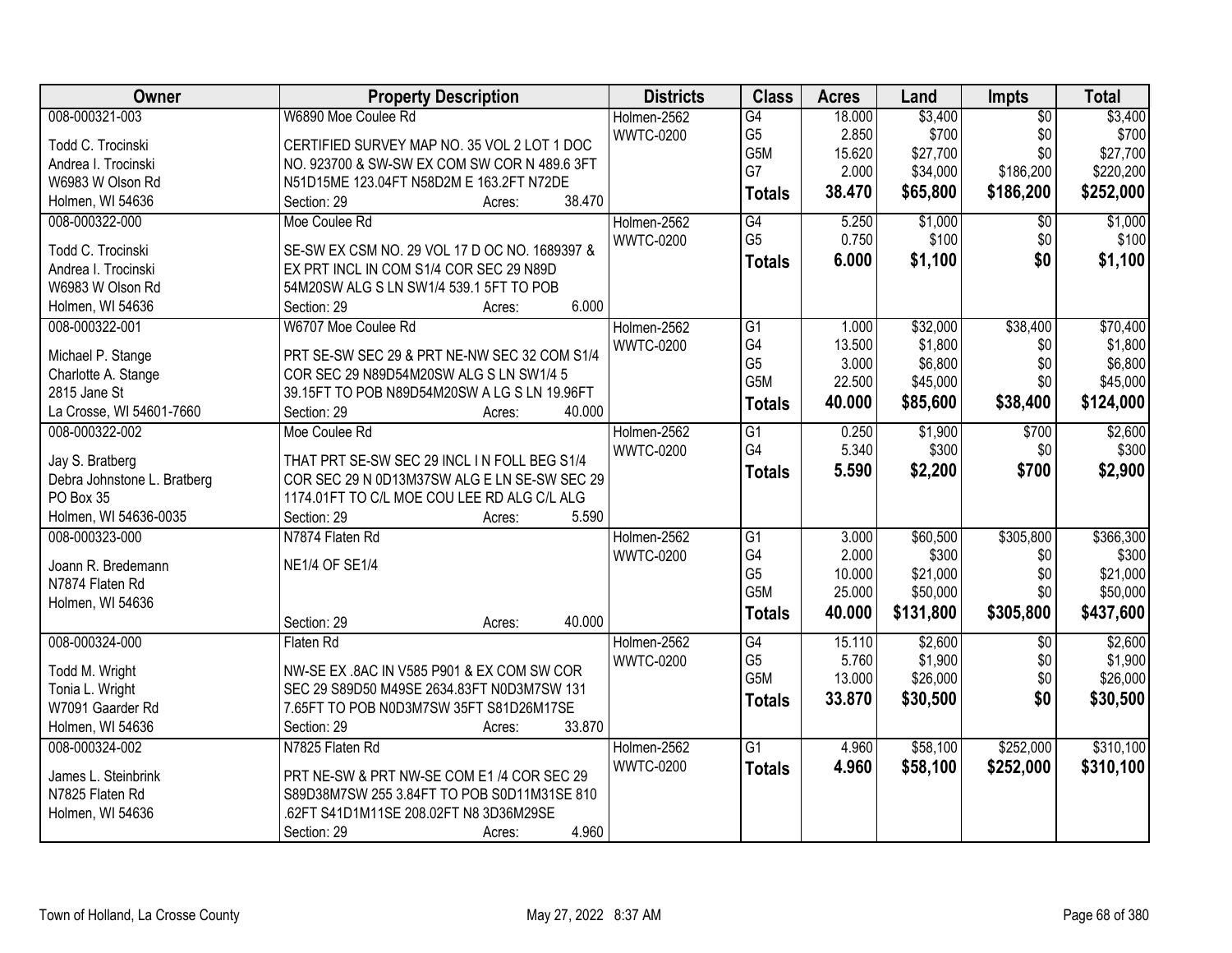| <b>Owner</b>                 | <b>Property Description</b>                     | <b>Districts</b> | <b>Class</b>           | <b>Acres</b> | Land            | <b>Impts</b>    | <b>Total</b>    |
|------------------------------|-------------------------------------------------|------------------|------------------------|--------------|-----------------|-----------------|-----------------|
| 008-000325-000               | Moe Coulee Rd                                   | Holmen-2562      | $\overline{G1}$        | 0.800        | \$6,800         | $\overline{50}$ | \$6,800         |
| Kevin L. Torgerson           | THAT PRT NW-SE LYG ELY OF MO E COULEE RD        | <b>WWTC-0200</b> | <b>Totals</b>          | 0.800        | \$6,800         | \$0             | \$6,800         |
| Anita J. Torgerson           |                                                 |                  |                        |              |                 |                 |                 |
| N7945 Flaten Rd              |                                                 |                  |                        |              |                 |                 |                 |
| Holmen, WI 54636             | 0.800<br>Section: 29<br>Acres:                  |                  |                        |              |                 |                 |                 |
| 008-000326-000               | N7699 Casberg Coulee Rd                         | Holmen-2562      | $\overline{G4}$        | 16.750       | \$2,900         | \$0             | \$2,900         |
|                              |                                                 | <b>WWTC-0200</b> | G <sub>5</sub>         | 5.250        | \$1,600         | \$0             | \$1,600         |
| Eugene P Scholze Trust et al | SW-SE EX PRT COM NW S TO HWY NELY ALG HWY       |                  | G5M                    | 13.000       | \$26,000        | \$0             | \$26,000        |
| c/o Edward E. Scholze        | TO N LN W TO P OB.                              |                  | G7                     | 4.000        | \$50,000        | \$149,900       | \$199,900       |
| N6692 Johnson Coulee Rd      |                                                 |                  | <b>Totals</b>          | 39.000       | \$80,500        | \$149,900       | \$230,400       |
| Holmen, WI 54636-9618        | 39.000<br>Section: 29<br>Acres:                 |                  |                        |              |                 |                 |                 |
| 008-000327-002               | W6678 Moe Coulee Rd                             | Holmen-2562      | G1                     | 0.330        | \$14,800        | $\sqrt[6]{}$    | \$14,800        |
| Benjamin Michael Schafer     | PRT W1/2-SE COM SW COR SEC 2 9 S89D50M49SE      | <b>WWTC-0200</b> | <b>Totals</b>          | 0.330        | \$14,800        | \$0             | \$14,800        |
| W6688 Moe Coulee Rd          | 2634.83FT N0D3 M7SW 1173.89FT N67D2M 44SE 5     |                  |                        |              |                 |                 |                 |
| Holmen, WI 54636             | 0.57FT TO POB N7D14M 17SW 90 .92FT N15D33ME     |                  |                        |              |                 |                 |                 |
|                              | 0.330<br>Section: 29<br>Acres:                  |                  |                        |              |                 |                 |                 |
| 008-000328-000               | Casberg Coulee Rd                               | Holmen-2562      | G4                     | 21.000       | \$3,400         | $\sqrt[6]{3}$   | \$3,400         |
|                              |                                                 | <b>WWTC-0200</b> | G5M                    | 18.400       | \$36,800        | \$0             | \$36,800        |
| Eugene P Scholze Trust et al | SE-SE EX THAT PRT LYG S OF C ASBERG COULEE      |                  | <b>Totals</b>          | 39.400       | \$40,200        | \$0             | \$40,200        |
| c/o Edward E. Scholze        | <b>RD</b>                                       |                  |                        |              |                 |                 |                 |
| N6692 Johnson Coulee Rd      |                                                 |                  |                        |              |                 |                 |                 |
| Holmen, WI 54636-9618        | 39.400<br>Section: 29<br>Acres:                 |                  |                        |              |                 |                 |                 |
| 008-000328-100               | County Rd V                                     | Holmen-2562      | $\overline{\text{X3}}$ | 1.300        | $\overline{50}$ | $\overline{50}$ | $\overline{50}$ |
| Lacrosse County              | THAT PRT NW-NW TAKEN FOR CTH -V AS ON PLAN      | <b>WWTC-0200</b> | <b>Totals</b>          | 1.300        | \$0             | \$0             | \$0             |
| 212 6th St N 2400            | NO. 163 & AS IN V245 P567 & AS EX IN V990 P34 & |                  |                        |              |                 |                 |                 |
| La Crosse, WI 54601          | PER SS66.1024 & SS82.3 1(2)                     |                  |                        |              |                 |                 |                 |
|                              | 1.300<br>Section: 29<br>Acres:                  |                  |                        |              |                 |                 |                 |
| 008-000330-000               | County Rd V                                     | Holmen-2562      | $\overline{G4}$        | 34.320       | \$5,100         | $\sqrt{$0}$     | \$5,100         |
| Arlyn K. Raymer              | NE-NE EX THAT PRT LYG E OF C TH-V & EX PRT      | <b>WWTC-0200</b> | G5M                    | 4.000        | \$8,000         | \$0             | \$8,000         |
| Daisy C. Raymer              | TAKEN FOR CTH-V AS ON PLAN NO. 163 & AS IN      |                  | <b>Totals</b>          | 38.320       | \$13,100        | \$0             | \$13,100        |
| N7905 County Rd V            | V245 P568                                       |                  |                        |              |                 |                 |                 |
| Holmen, WI 54636             | 38.320<br>Section: 30<br>Acres:                 |                  |                        |              |                 |                 |                 |
| 008-000331-000               | County Rd V                                     | Holmen-2562      | $\overline{G1}$        | 0.290        | \$1,200         | $\overline{50}$ | \$1,200         |
|                              |                                                 | <b>WWTC-0200</b> | <b>Totals</b>          | 0.290        | \$1,200         | \$0             | \$1,200         |
| Patrick J. Pederson          | PRT NE-NE BEG SE COR W ALG S LN TO E R/W        |                  |                        |              |                 |                 |                 |
| Beth A. Pederson             | CTH-V N25D1ME A LG R/W 100FT TO S LN CSM NO.    |                  |                        |              |                 |                 |                 |
| N8036 County Rd V            | 42 VOL 5 S86D22ME ALG S LN CSM TO E LN NE-NE S  |                  |                        |              |                 |                 |                 |
| Holmen, WI 54636-9765        | 0.290<br>Section: 30<br>Acres:                  |                  |                        |              |                 |                 |                 |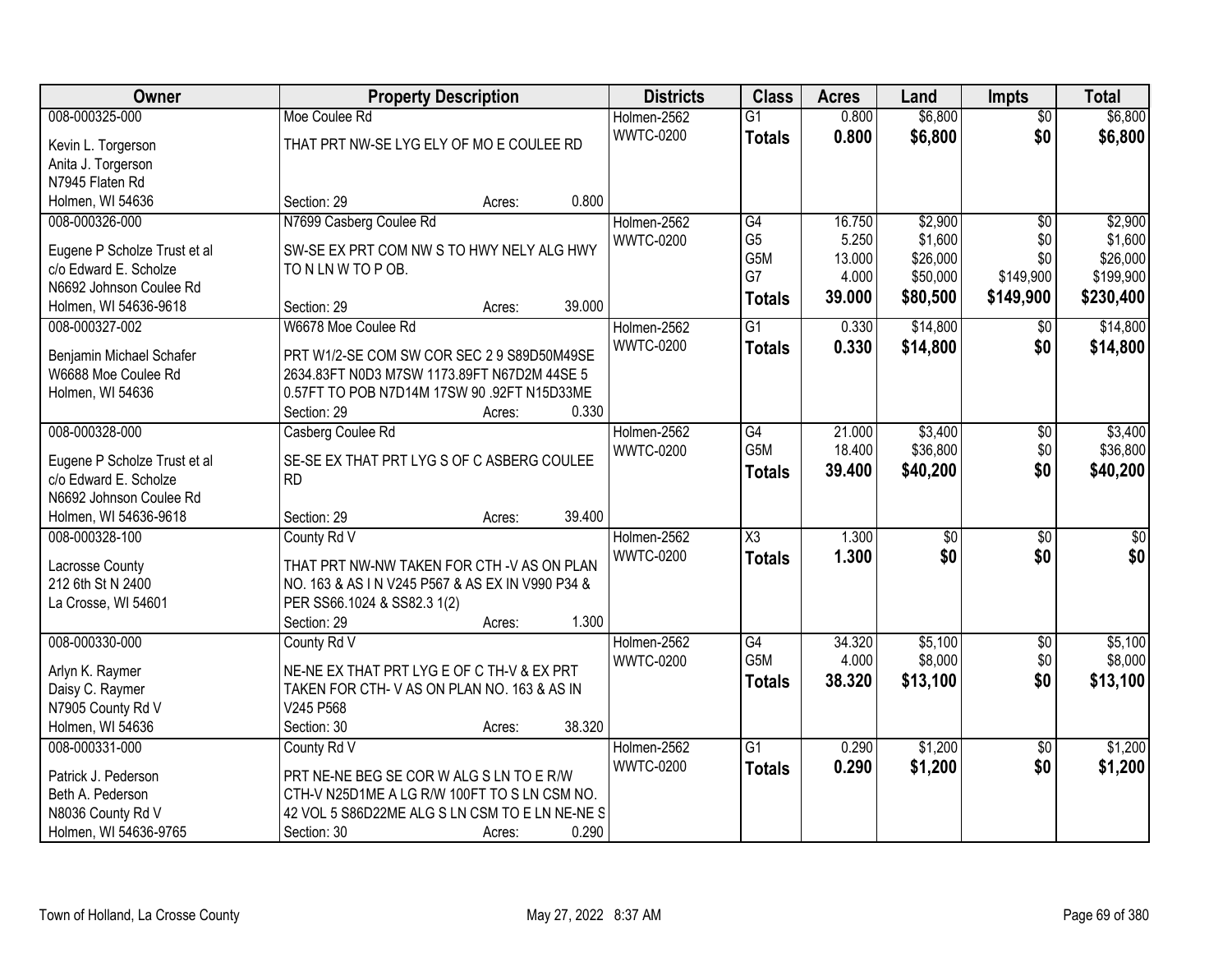| Owner                 | <b>Property Description</b>                     |        |        | <b>Districts</b> | <b>Class</b>     | <b>Acres</b> | Land      | <b>Impts</b>    | <b>Total</b> |
|-----------------------|-------------------------------------------------|--------|--------|------------------|------------------|--------------|-----------|-----------------|--------------|
| 008-000332-000        | County Rd V                                     |        |        | Holmen-2562      | $\overline{G4}$  | 13.000       | \$1,500   | $\overline{50}$ | \$1,500      |
| Arlyn K. Raymer       | <b>NW1/4 OF NE1/4</b>                           |        |        | <b>WWTC-0200</b> | G5M              | 27.000       | \$54,000  | \$0             | \$54,000     |
| Daisy C. Raymer       |                                                 |        |        |                  | <b>Totals</b>    | 40.000       | \$55,500  | \$0             | \$55,500     |
| N7905 County Rd V     |                                                 |        |        |                  |                  |              |           |                 |              |
| Holmen, WI 54636      | Section: 30                                     | Acres: | 40.000 |                  |                  |              |           |                 |              |
| 008-000333-000        | County Rd V                                     |        |        | Holmen-2562      | $\overline{G4}$  | 37.500       | \$5,100   | \$0             | \$5,100      |
|                       |                                                 |        |        | <b>WWTC-0200</b> | G <sub>5</sub> M | 2.500        | \$5,000   | \$0             | \$5,000      |
| Arlyn K. Raymer       | <b>SW1/4 OF NE1/4</b>                           |        |        |                  | <b>Totals</b>    | 40.000       | \$10,100  | \$0             | \$10,100     |
| Daisy C. Raymer       |                                                 |        |        |                  |                  |              |           |                 |              |
| N7905 County Rd V     |                                                 |        |        |                  |                  |              |           |                 |              |
| Holmen, WI 54636      | Section: 30                                     | Acres: | 40.000 |                  |                  |              |           |                 |              |
| 008-000334-000        | N7905 County Rd V                               |        |        | Holmen-2562      | G4               | 21.010       | \$4,100   | \$0             | \$4,100      |
| Arlyn K. Raymer       | SE-NE EX COM SE COR N 337.1 FT TO POB N         |        |        | <b>WWTC-0200</b> | G <sub>5</sub>   | 6.000        | \$2,200   | \$0             | \$2,200      |
| Daisy C. Raymer       | 976.1FT S89D48MW 219FT TO C/L CTH-V SE ALG C    |        |        |                  | G7               | 3.000        | \$42,000  | \$197,600       | \$239,600    |
| N7905 County Rd V     | /L ALG CURV S22D55MW 871.6 F T S72D50ME         |        |        |                  | <b>Totals</b>    | 30.010       | \$48,300  | \$197,600       | \$245,900    |
| Holmen, WI 54636      | Section: 30                                     | Acres: | 30.010 |                  |                  |              |           |                 |              |
| 008-000335-000        | N7968 County Rd V                               |        |        | Holmen-2562      | $\overline{G1}$  | 4.990        | \$68,500  | \$154,500       | \$223,000    |
|                       |                                                 |        |        | <b>WWTC-0200</b> | G4               | 2.000        | \$300     | \$0             | \$300        |
| James J. Jessessky    | PRT SE-NE COM SE COR N ALG E LN 337.1FT TO      |        |        |                  | <b>Totals</b>    | 6.990        | \$68,800  | \$154,500       | \$223,300    |
| Kathy Jessessky       | POB CONT N 97 6.1FT S89D48MW 219FT TO C/L RD    |        |        |                  |                  |              |           |                 |              |
| N7968 County Rd V     | ALG CUR S22D55MW 871.6FT S72D50ME 584.5FT TO    |        |        |                  |                  |              |           |                 |              |
| Holmen, WI 54636      | Section: 30                                     | Acres: | 6.990  |                  |                  |              |           |                 |              |
| 008-000336-000        | County Rd V                                     |        |        | Holmen-2562      | $\overline{G6}$  | 40.000       | \$160,000 | $\overline{50}$ | \$160,000    |
| Arlyn K. Raymer       | <b>NE1/4 OF NW1/4</b>                           |        |        | <b>WWTC-0200</b> | <b>Totals</b>    | 40.000       | \$160,000 | \$0             | \$160,000    |
| Daisy C. Raymer       |                                                 |        |        |                  |                  |              |           |                 |              |
| N7905 County Rd V     |                                                 |        |        |                  |                  |              |           |                 |              |
| Holmen, WI 54636      | Section: 30                                     | Acres: | 40.000 |                  |                  |              |           |                 |              |
| 008-000337-000        | W7250 W Olson Rd                                |        |        | Holmen-2562      | $\overline{G1}$  | 2.000        | \$52,000  | \$270,900       | \$322,900    |
|                       |                                                 |        |        | <b>WWTC-0200</b> | G4               | 9.000        | \$1,700   | \$0             | \$1,700      |
| Nicholas A. Howe      | FRAC NW-NW EX PRT INCL IN BE G W1/4 COR SEC     |        |        |                  | G <sub>5</sub> M | 27.890       | \$55,800  | \$0             | \$55,800     |
| Nichole B. Howe       | 30-18-7 N89D3 9M3SW ALG S LN SE-NE SEC 25-18-8  |        |        |                  | <b>Totals</b>    | 38.890       | \$109,500 | \$270,900       | \$380,400    |
| W7250 W Olson Rd      | 652.36FT N0D36M37SW 117 1.44FT N74D27M11SE      |        |        |                  |                  |              |           |                 |              |
| Holmen, WI 54636-9053 | Section: 30                                     | Acres: | 38.890 |                  |                  |              |           |                 |              |
| 008-000338-000        | Olson Rd                                        |        |        | Holmen-2562      | $\overline{G1}$  | 0.500        | \$3,000   | \$1,500         | \$4,500      |
| Nicholas A. Howe      | FRAC SW-NW EX PRT INCL IN FO LL COM W1/4 COR    |        |        | <b>WWTC-0200</b> | G4               | 20.590       | \$3,600   | \$0             | \$3,600      |
| Nichole B. Howe       | SEC 30 N89D3 2M40SE ALG E/W 1/4 LN 910.95 FT TO |        |        |                  | G <sub>5</sub>   | 0.500        | \$100     | \$0             | \$100        |
| W7250 W Olson Rd      | C/L W OLSON RD & POB N 89D32M40SE ALG 1/4 LN    |        |        |                  | G5M              | 4.000        | \$8,000   | \$0             | \$8,000      |
| Holmen, WI 54636-9053 | Section: 30                                     | Acres: | 25.590 |                  | <b>Totals</b>    | 25.590       | \$14,700  | \$1,500         | \$16,200     |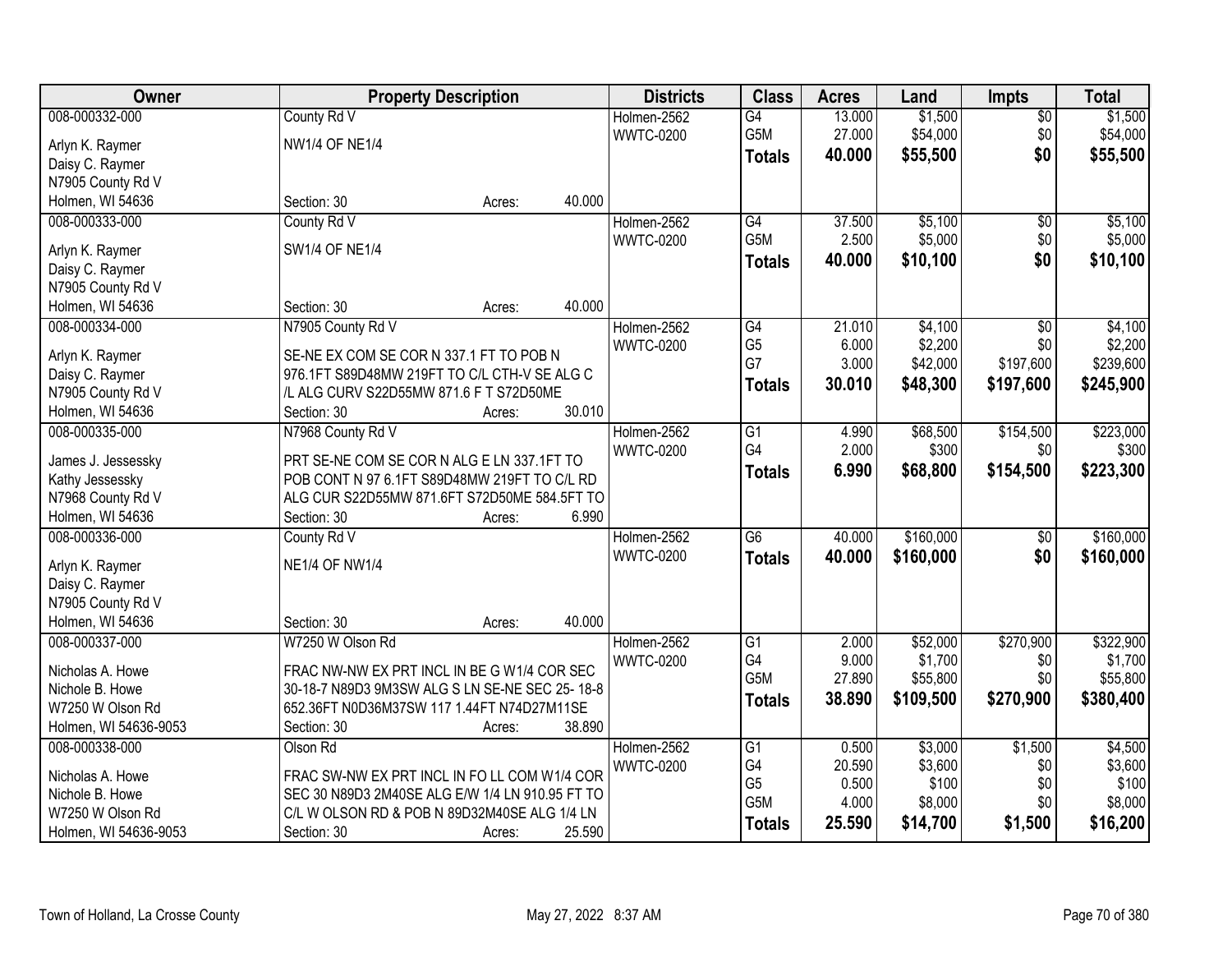| Owner                  | <b>Property Description</b>                     | <b>Districts</b> | <b>Class</b>     | <b>Acres</b> | Land      | Impts           | <b>Total</b> |
|------------------------|-------------------------------------------------|------------------|------------------|--------------|-----------|-----------------|--------------|
| 008-000339-000         | W7202 W Olson Rd                                | Holmen-2562      | $\overline{G1}$  | 2.000        | \$69,000  | \$505,300       | \$574,300    |
| Christopher R. George  | SE-NW & PRT FRAC SW-NW INCL IN COM W1/4 COR     | <b>WWTC-0200</b> | G4               | 15.720       | \$2,100   | \$0             | \$2,100      |
| Sara J. George         | SEC 30 N89D3 2M40SE ALG E/W 1/4 LN 910.95 FT TO |                  | G5M              | 22.500       | \$45,000  | \$0             | \$45,000     |
| W7202 Olson Rd W       | C/L W OLSON RD AND POB N89D32M40SE ALG 1/4      |                  | <b>Totals</b>    | 40.220       | \$116,100 | \$505,300       | \$621,400    |
| Holmen, WI 54636       | 40.220<br>Section: 30<br>Acres:                 |                  |                  |              |           |                 |              |
| 008-000340-000         | W7129 W Olson Rd                                | Holmen-2562      | G4               | 33.050       | \$5,800   | $\overline{50}$ | \$5,800      |
|                        |                                                 | <b>WWTC-0200</b> | G <sub>5</sub>   | 0.500        | \$100     | \$0             | \$100        |
| Kelley Revocable Trust | NE-SW EX PRT TAKEN FOR W OLS ON RD AS ON        |                  | G5M              | 2.800        | \$5,600   | \$0             | \$5,600      |
| W7129 W Olson Rd       | PLAN NO. 168 & A S IN V306 P451                 |                  | G7               | 2.000        | \$34,000  | \$310,300       | \$344,300    |
| Holmen, WI 54636       |                                                 |                  | <b>Totals</b>    | 38.350       | \$45,500  | \$310,300       | \$355,800    |
|                        | 38.350<br>Section: 30<br>Acres:                 |                  |                  |              |           |                 |              |
| 008-000341-000         | Olson Rd                                        | Holmen-2562      | G4               | 33.700       | \$2,900   | \$0             | \$2,900      |
| Kelley Revocable Trust | FRAC NW-SW EX PRT TAKEN FOR W OLSON RD AS       | <b>WWTC-0200</b> | G <sub>5</sub>   | 0.210        | \$100     | \$0             | \$100        |
| W7129 W Olson Rd       | ON PLAN NO. 16 8 & AS IN V306 P451              |                  | G5M              | 3.900        | \$7,800   | \$0             | \$7,800      |
| Holmen, WI 54636       |                                                 |                  | <b>Totals</b>    | 37.810       | \$10,800  | \$0             | \$10,800     |
|                        | 37.810<br>Section: 30<br>Acres:                 |                  |                  |              |           |                 |              |
| 008-000342-000         | Olson Rd                                        | Holmen-2562      | G4               | 3.500        | \$800     | \$0             | \$800        |
|                        |                                                 | <b>WWTC-0200</b> | G5M              | 35.330       | \$70,700  | \$0             | \$70,700     |
| Todd C. Trocinski      | FRAC SW1/4 OF SW1/4 SUBJ TO ESMT DEED IN        |                  | <b>Totals</b>    | 38.830       | \$71,500  | \$0             | \$71,500     |
| Andrea I. Trocinski    | V1366 P717                                      |                  |                  |              |           |                 |              |
| W6983 W Olson Rd       |                                                 |                  |                  |              |           |                 |              |
| Holmen, WI 54636       | 38.830<br>Section: 30<br>Acres:                 |                  |                  |              |           |                 |              |
| 008-000343-000         | Olson Rd                                        | Holmen-2562      | $\overline{G4}$  | 33.000       | \$5,300   | $\overline{30}$ | \$5,300      |
| Todd C. Trocinski      | SE1/4 OF SW1/4 SUBJ TO ESMT DEED IN V1366 P717  | <b>WWTC-0200</b> | G <sub>5</sub> M | 7.000        | \$14,000  | \$0             | \$14,000     |
| Andrea I. Trocinski    |                                                 |                  | <b>Totals</b>    | 40.000       | \$19,300  | \$0             | \$19,300     |
| W6983 W Olson Rd       |                                                 |                  |                  |              |           |                 |              |
| Holmen, WI 54636       | 40.000<br>Section: 30<br>Acres:                 |                  |                  |              |           |                 |              |
| 008-000344-000         | County Rd V                                     | Holmen-2562      | G4               | 21.330       | \$3,700   | $\overline{50}$ | \$3,700      |
| Todd C. Trocinski      | NE-SE EX PRT LYG W OF CTH-V & EX PRT TAKEN      | <b>WWTC-0200</b> | G5M              | 4.000        | \$8,000   | \$0             | \$8,000      |
| Andrea I. Trocinski    | FOR CTH-V AS ON PLAN NO. 163 & AS EX IN V 1616  |                  | G7               | 0.500        | \$3,000   | \$3,500         | \$6,500      |
| W6983 W Olson Rd       | P95 & PER SS66.1024 & S S82.31(2)               |                  | <b>Totals</b>    | 25.830       | \$14,700  | \$3,500         | \$18,200     |
| Holmen, WI 54636       | 25.830<br>Section: 30<br>Acres:                 |                  |                  |              |           |                 |              |
| 008-000345-000         | County Rd V                                     | Holmen-2562      | G4               | 6.830        | \$1,200   | $\overline{50}$ | \$1,200      |
|                        |                                                 | <b>WWTC-0200</b> | G <sub>5</sub>   | 6.000        | \$12,800  | \$0             | \$12,800     |
| Arlyn K. Raymer        | PRT NE-SE LYG W OF CTH-V                        |                  |                  |              |           |                 |              |
| Daisy C. Raymer        |                                                 |                  | <b>Totals</b>    | 12.830       | \$14,000  | \$0             | \$14,000     |
| N7905 County Rd V      |                                                 |                  |                  |              |           |                 |              |
| Holmen, WI 54636       | 12.830<br>Section: 30<br>Acres:                 |                  |                  |              |           |                 |              |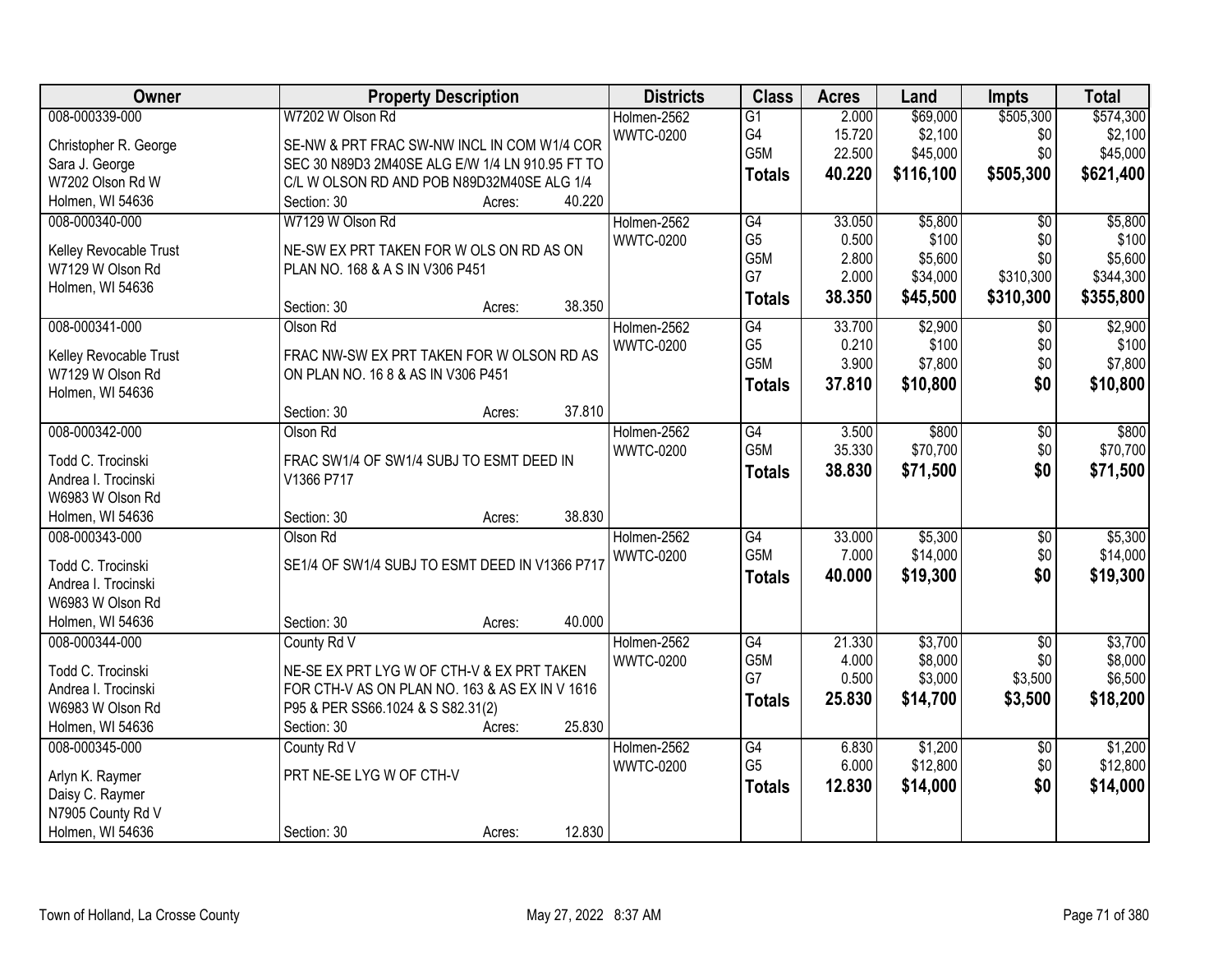| Owner               | <b>Property Description</b>                      |        |        | <b>Districts</b> | <b>Class</b>        | <b>Acres</b> | Land            | <b>Impts</b>    | <b>Total</b>     |
|---------------------|--------------------------------------------------|--------|--------|------------------|---------------------|--------------|-----------------|-----------------|------------------|
| 008-000346-000      | County Rd V                                      |        |        | Holmen-2562      | G4                  | 23.000       | \$3,400         | $\overline{50}$ | \$3,400          |
| Arlyn K. Raymer     | NW-SE SUBJ TO ESMT IN DOC NO. 1576883            |        |        | <b>WWTC-0200</b> | G5                  | 4.000        | \$6,900         | \$0             | \$6,900          |
| Daisy C. Raymer     |                                                  |        |        |                  | G5M                 | 13.000       | \$26,000        | \$0             | \$26,000         |
| N7905 County Rd V   |                                                  |        |        |                  | <b>Totals</b>       | 40.000       | \$36,300        | \$0             | \$36,300         |
| Holmen, WI 54636    | Section: 30                                      | Acres: | 40.000 |                  |                     |              |                 |                 |                  |
| 008-000347-000      | W6983 W Olson Rd                                 |        |        | Holmen-2562      | $\overline{G4}$     | 35.500       | \$6,400         | $\overline{30}$ | \$6,400          |
|                     |                                                  |        |        | <b>WWTC-0200</b> | G <sub>5</sub>      | 1.000        | \$900           | \$0             | \$900            |
| Todd C. Trocinski   | SW1/4 OF SE1/4                                   |        |        |                  | G7                  | 3.500        | \$46,000        | \$246,800       | \$292,800        |
| Andrea I. Trocinski |                                                  |        |        |                  | <b>Totals</b>       | 40.000       | \$53,300        | \$246,800       | \$300,100        |
| W6983 W Olson Rd    |                                                  |        |        |                  |                     |              |                 |                 |                  |
| Holmen, WI 54636    | Section: 30                                      | Acres: | 40.000 |                  |                     |              |                 |                 |                  |
| 008-000348-000      | County Rd V                                      |        |        | Holmen-2562      | G4                  | 27.940       | \$5,600         | \$0             | \$5,600          |
| Todd C. Trocinski   | SE-SE EX PRT LYG SELY MOE CO ULEE RD & EX        |        |        | <b>WWTC-0200</b> | G <sub>5</sub>      | 5.000        | \$1,600         | \$0             | \$1,600          |
| Andrea I. Trocinski | PRT TAKEN FOR C TH-V LYG E OF C/L OF CTH-V A S   |        |        |                  | G7                  | 1.000        | \$6,000         | \$3,100         | \$9,100          |
| W6983 W Olson Rd    | ON PLAN NO. 163 & AS EX IN V1616 P95 & PER       |        |        |                  | <b>Totals</b>       | 33.940       | \$13,200        | \$3,100         | \$16,300         |
| Holmen, WI 54636    | Section: 30                                      | Acres: | 33.940 |                  |                     |              |                 |                 |                  |
| 008-000349-000      | W6915 Moe Coulee Rd                              |        |        | Holmen-2562      | G1                  | 3.000        | \$60,500        | \$181,800       | \$242,300        |
|                     |                                                  |        |        | <b>WWTC-0200</b> | <b>Totals</b>       | 3.000        | \$60,500        | \$181,800       | \$242,300        |
| Douglas P. Gordon   | PRT SE-SE LYG SELY MOE C. RD                     |        |        |                  |                     |              |                 |                 |                  |
| Mary T. Gordon      |                                                  |        |        |                  |                     |              |                 |                 |                  |
| W6915 Moe Coulee Rd |                                                  |        |        |                  |                     |              |                 |                 |                  |
| Holmen, WI 54636    | Section: 30                                      | Acres: | 3.000  |                  |                     |              |                 |                 |                  |
| 008-000349-100      | County Rd V                                      |        |        | Holmen-2562      | $\overline{\chi_3}$ | 5.120        | $\overline{50}$ | $\overline{30}$ | $\overline{30}$  |
| Lacrosse County     | THAT PRT E1/2-NE & THAT PRT E1/2-SE TAKEN FOR    |        |        | <b>WWTC-0200</b> | <b>Totals</b>       | 5.120        | \$0             | \$0             | \$0              |
| 212 6th St N 2400   | CTH-V AS O N PLAN NO. 163H & AS IN V245 P568 &   |        |        |                  |                     |              |                 |                 |                  |
| La Crosse, WI 54601 | P567 & AS EX IN V161 6 P95 & PER SS66.1024 & SS8 |        |        |                  |                     |              |                 |                 |                  |
|                     | Section: 30                                      | Acres: | 5.120  |                  |                     |              |                 |                 |                  |
| 008-000349-101      | Moe Coulee Rd                                    |        |        | Holmen-2562      | $\overline{X4}$     | 1.090        | $\overline{50}$ | $\overline{30}$ | $\overline{\$0}$ |
|                     |                                                  |        |        | <b>WWTC-0200</b> | <b>Totals</b>       | 1.090        | \$0             | \$0             | \$0              |
| Town of Holland     | THAT PRT SE-SE TAKEN FOR MOE COULEE RD AS        |        |        |                  |                     |              |                 |                 |                  |
| W7937 County Rd Mh  | EX IN V1616 P9 5 & PER SS66.1024 & SS82.31(2)    |        |        |                  |                     |              |                 |                 |                  |
| Holmen, WI 54636    |                                                  |        |        |                  |                     |              |                 |                 |                  |
|                     | Section: 30                                      | Acres: | 1.090  |                  |                     |              |                 |                 |                  |
| 008-000349-102      | Olson Rd                                         |        |        | Holmen-2562      | $\overline{X4}$     | 1.770        | $\overline{50}$ | $\overline{50}$ | $\frac{1}{30}$   |
| Town of Holland     | THAT PRT N1/2-SW TAKEN FOR W OLSON RD AS ON      |        |        | <b>WWTC-0200</b> | <b>Totals</b>       | 1.770        | \$0             | \$0             | \$0              |
| W7937 County Rd Mh  | PLAN NO. 168 & AS IN V306 P451                   |        |        |                  |                     |              |                 |                 |                  |
| Holmen, WI 54636    |                                                  |        |        |                  |                     |              |                 |                 |                  |
|                     | Section: 30                                      | Acres: | 1.770  |                  |                     |              |                 |                 |                  |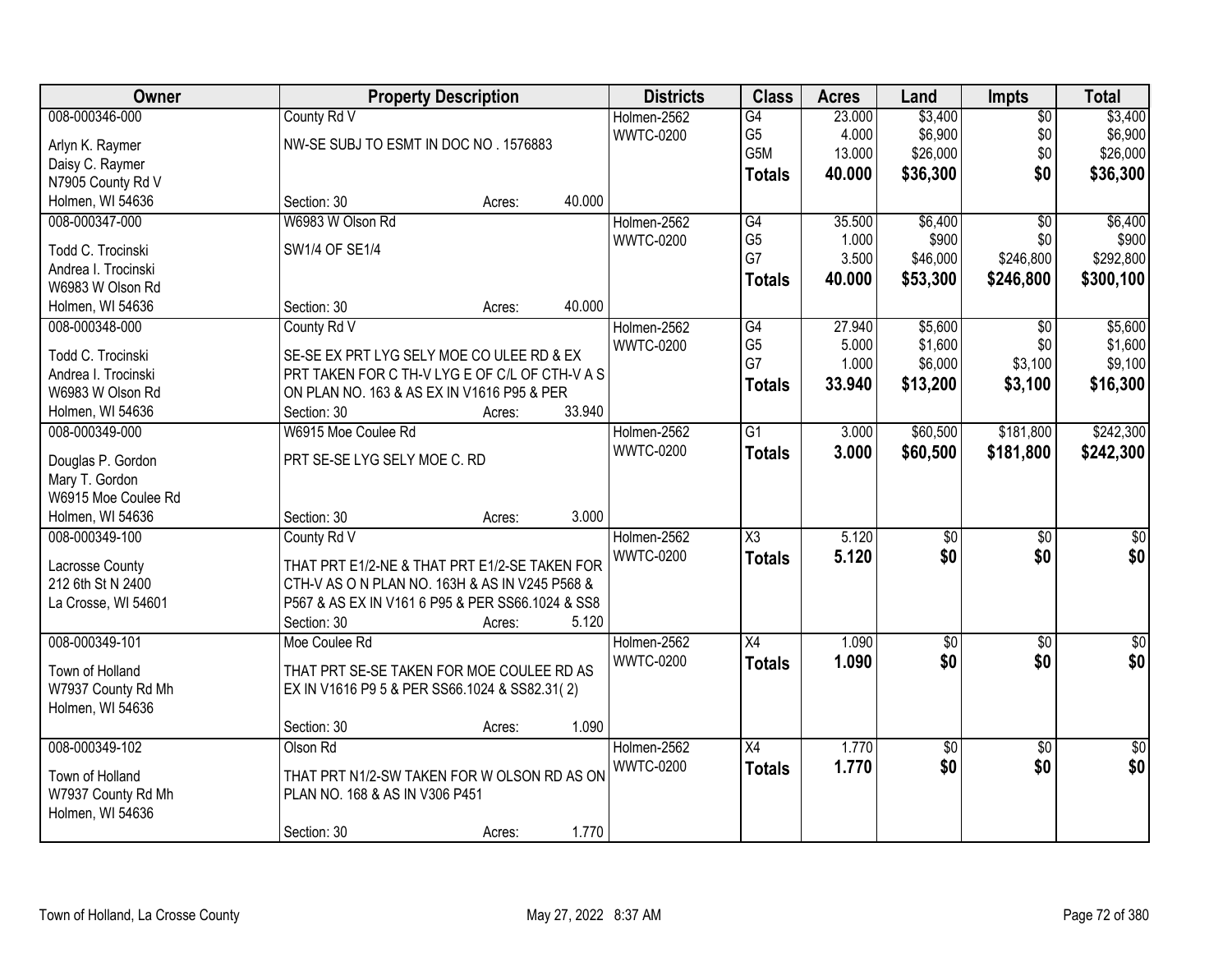| Owner                                | <b>Property Description</b>                     | <b>Districts</b> | <b>Class</b>                      | <b>Acres</b> | Land                | Impts                  | <b>Total</b>         |
|--------------------------------------|-------------------------------------------------|------------------|-----------------------------------|--------------|---------------------|------------------------|----------------------|
| 008-000351-000                       | County Rd V                                     | Holmen-2562      | $\overline{G4}$                   | 17.400       | \$2,700             | $\overline{50}$        | \$2,700              |
| Gordon Vandunk Revocable Trust et al | NE-NE EX PRT TAKEN FOR CTH-V AS ON PLAN NO.     | <b>WWTC-0200</b> | G <sub>5</sub>                    | 5.000        | \$8,500             | \$0                    | \$8,500              |
| c/o Emily Vandunk                    | 608 & AS IN V409 P545                           |                  | G5M                               | 16.000       | \$32,000            | \$0                    | \$32,000             |
| 929 Astor St N 2202                  |                                                 |                  | <b>Totals</b>                     | 38.400       | \$43,200            | \$0                    | \$43,200             |
| Milwaukee, WI 53202                  | 38.400<br>Section: 31<br>Acres:                 |                  |                                   |              |                     |                        |                      |
| 008-000352-000                       | County Rd V                                     | Holmen-2562      | $\overline{G4}$                   | 33.850       | \$7,100             | \$0                    | \$7,100              |
|                                      |                                                 | <b>WWTC-0200</b> | G <sub>5</sub>                    | 4.250        | \$3,600             | \$0                    | \$3,600              |
| Todd M. Wright                       | NW-NE EX COM NE COR NW-NE S 1039.5FT TO POB     |                  | <b>Totals</b>                     | 38.100       | \$10,700            | \$0                    | \$10,700             |
| Tonia L. Wright                      | W 71.94FT S3 4.5D0MW 67.98FT S 64.68FT E 99FT N |                  |                                   |              |                     |                        |                      |
| W7091 Gaarder Rd                     | 120.12FT TO POB & EX THAT PRT INCL IN FOLL COM  |                  |                                   |              |                     |                        |                      |
| Holmen, WI 54636                     | 38.100<br>Section: 31<br>Acres:                 |                  |                                   |              |                     |                        |                      |
| 008-000352-002                       | N7603 County Rd V                               | Holmen-2562      | G4                                | 0.570        | \$100               | \$0                    | \$100                |
| Todd M. Wright                       | THAT PRT NW-NE INCL IN FOLL COM W1/4 COR SEC    | <b>WWTC-0200</b> | <b>Totals</b>                     | 0.570        | \$100               | \$0                    | \$100                |
| Tonia L. Wright                      | 31 N89D41M 11SE 1294.29FT TO SW COR SE- NW &    |                  |                                   |              |                     |                        |                      |
| W7091 Gaarder Rd                     | POB N89D41M11SE 1455.67 FT N0D18M49SW 173FT     |                  |                                   |              |                     |                        |                      |
| Holmen, WI 54636                     | 0.570<br>Section: 31<br>Acres:                  |                  |                                   |              |                     |                        |                      |
| 008-000354-001                       | W7078 Paulson Rd                                | Holmen-2562      | G1                                | 1.000        | \$32,000            | \$144,500              | \$176,500            |
|                                      |                                                 | <b>WWTC-0200</b> | <b>Totals</b>                     | 1.000        | \$32,000            | \$144,500              | \$176,500            |
| Thomas E. Knobloch                   | PRT SW-NE COM SW COR E ALG S LN 140FT TO POE    |                  |                                   |              |                     |                        |                      |
| Peggy L. Knobloch                    | CONT E 250F T N 173FT W 250FT S 173FT TO POB.   |                  |                                   |              |                     |                        |                      |
| W7078 Paulson Rd                     | 1.000                                           |                  |                                   |              |                     |                        |                      |
| Holmen, WI 54636                     | Section: 31<br>Acres:<br>W7089 Gaarder Rd       |                  |                                   | 25.470       |                     |                        |                      |
| 008-000354-002                       |                                                 | Holmen-2562      | $\overline{G4}$<br>G <sub>5</sub> | 5.000        | \$5,600             | $\overline{50}$<br>\$0 | \$5,600              |
| Todd M. Wright                       | SW-NE EX COM SW COR E ALG S LN 140FT TO POB     | <b>WWTC-0200</b> | G7                                | 4.000        | \$4,300<br>\$50,000 | \$296,900              | \$4,300<br>\$346,900 |
| Tonia L. Wright                      | E ALG S LN 2 50FT N 173FT W 250FT S 173FT TO    |                  |                                   | 34.470       |                     |                        |                      |
| W7091 Gaarder Rd                     | POB & EX CSM NO. 10 VOL 13 DOC NO. 1453841 & E> |                  | <b>Totals</b>                     |              | \$59,900            | \$296,900              | \$356,800            |
| Holmen, WI 54636                     | 34.470<br>Section: 31<br>Acres:                 |                  |                                   |              |                     |                        |                      |
| 008-000354-003                       | W7058 Paulson Rd                                | Holmen-2562      | $\overline{G1}$                   | 0.890        | \$29,900            | \$273,800              | \$303,700            |
| Gerald J Knobloch Revocable Trust    | CERTIFIED SURVEY MAP NO. 10 VOL 13 DOC NO.      | <b>WWTC-0200</b> | <b>Totals</b>                     | 0.890        | \$29,900            | \$273,800              | \$303,700            |
| Carolyn E Knobloch Revocable Trust   | 1453841 LOT 1 EX PRT TAKEN FOR PAULSON RD AS    |                  |                                   |              |                     |                        |                      |
| W7058 Paulson Rd                     | EX IN DOC NO. 1372201 & ON PLAN NO. 165 & AS    |                  |                                   |              |                     |                        |                      |
| Holmen, WI 54636                     | 0.890<br>Section: 31<br>Acres:                  |                  |                                   |              |                     |                        |                      |
| 008-000355-000                       | County Rd V                                     | Holmen-2562      | $\overline{G4}$                   | 32.430       | \$5,500             | $\sqrt{6}$             | \$5,500              |
|                                      |                                                 | <b>WWTC-0200</b> | G5M                               | 6.500        | \$13,000            | \$0                    | \$13,000             |
| Gordon Vandunk Revocable Trust et al | SE-NE EX PRT TAKEN FOR CTH-V AS ON PLAN NO.     |                  | <b>Totals</b>                     | 38.930       | \$18,500            | \$0                    | \$18,500             |
| c/o Emily Vandunk                    | 608 & AS IN V409 P545                           |                  |                                   |              |                     |                        |                      |
| 929 Astor St N 2202                  |                                                 |                  |                                   |              |                     |                        |                      |
| Milwaukee, WI 53202                  | 38.930<br>Section: 31<br>Acres:                 |                  |                                   |              |                     |                        |                      |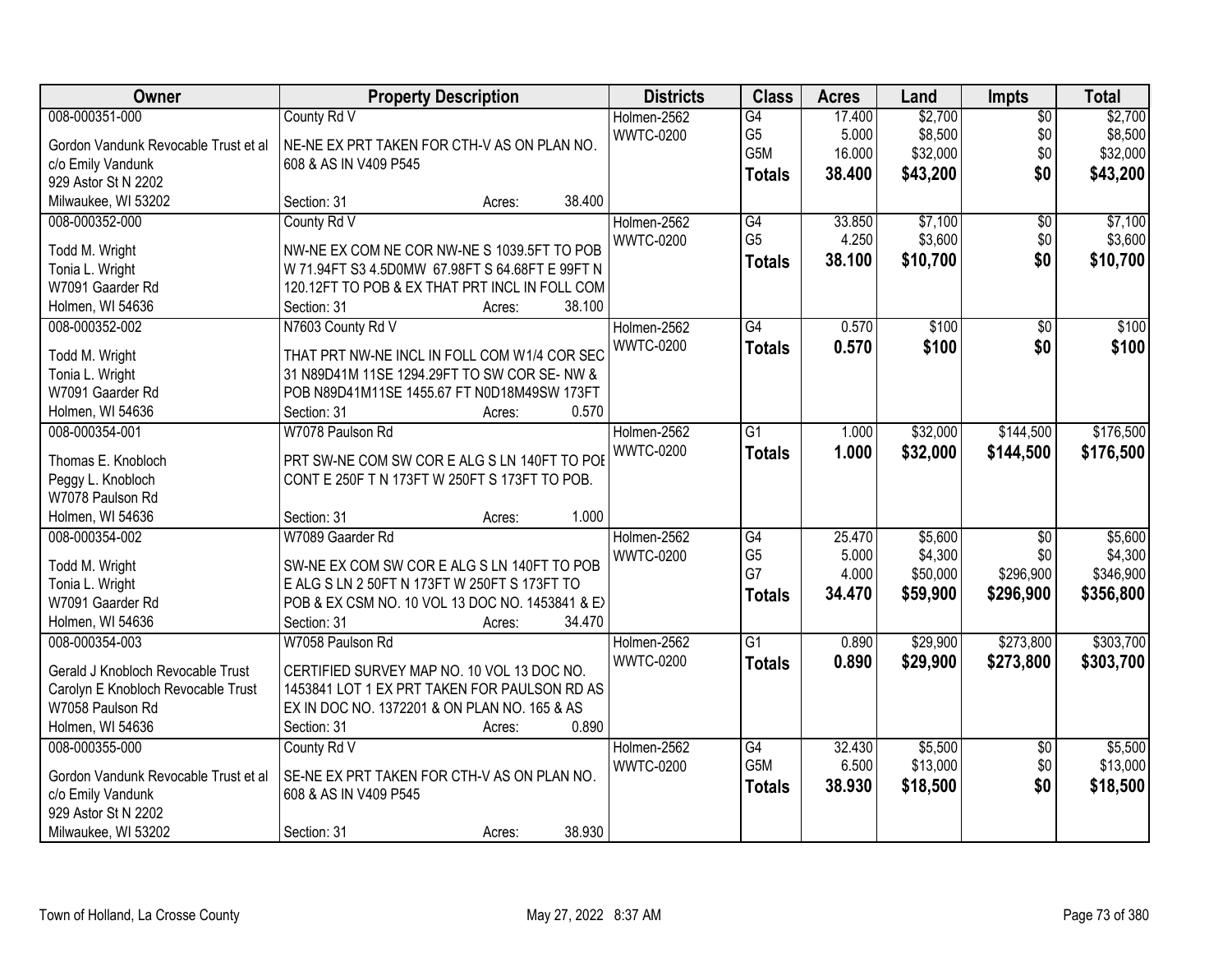| Owner                                | <b>Property Description</b>                    |        |        | <b>Districts</b>                | <b>Class</b>     | <b>Acres</b> | Land      | <b>Impts</b>    | <b>Total</b> |
|--------------------------------------|------------------------------------------------|--------|--------|---------------------------------|------------------|--------------|-----------|-----------------|--------------|
| 008-000356-000                       | Gaarder Rd                                     |        |        | Holmen-2562                     | G4               | 40.000       | \$6,300   | \$0             | \$6,300      |
| Todd M. Wright                       | <b>NE1/4 OF NW1/4</b>                          |        |        | <b>WWTC-0200</b>                | <b>Totals</b>    | 40.000       | \$6,300   | \$0             | \$6,300      |
| Tonia L. Wright                      |                                                |        |        |                                 |                  |              |           |                 |              |
| W7091 Gaarder Rd                     |                                                |        |        |                                 |                  |              |           |                 |              |
| Holmen, WI 54636                     | Section: 31                                    | Acres: | 40.000 |                                 |                  |              |           |                 |              |
| 008-000357-000                       |                                                |        |        | Holmen-2562                     | G4               | 37.000       | \$5,500   | $\overline{50}$ | \$5,500      |
|                                      |                                                |        |        | <b>WWTC-0200</b>                | G <sub>5</sub> M | 1.860        | \$3,700   | \$0             | \$3,700      |
| Todd M. Wright                       | FRAC NW1/4 OF NW1/4                            |        |        |                                 | <b>Totals</b>    | 38.860       | \$9,200   | \$0             | \$9,200      |
| Tonia L. Wright<br>W7091 Gaarder Rd  |                                                |        |        |                                 |                  |              |           |                 |              |
| Holmen, WI 54636                     | Section: 31                                    |        | 38.860 |                                 |                  |              |           |                 |              |
| 008-000358-000                       | W7094 Gaarder Rd                               | Acres: |        |                                 | G1               | 3.500        | \$79,500  | \$444,700       | \$524,200    |
|                                      |                                                |        |        | Holmen-2562<br><b>WWTC-0200</b> | G4               | 8.000        | \$1,100   | \$0             | \$1,100      |
| Alexis A. Meyer                      | FRAC SW1/4 OF NW1/4 T/W ESMT IN DOC NO.        |        |        |                                 | G <sub>5</sub> M | 27.680       | \$55,400  | \$0             | \$55,400     |
| W7094 Gaarder Rd                     | 1580775                                        |        |        |                                 |                  | 39.180       | \$136,000 | \$444,700       | \$580,700    |
| Holmen, WI 54636                     |                                                |        |        |                                 | <b>Totals</b>    |              |           |                 |              |
|                                      | Section: 31                                    | Acres: | 39.180 |                                 |                  |              |           |                 |              |
| 008-000359-000                       | W7091 Gaarder Rd                               |        |        | Holmen-2562                     | G1               | 2.000        | \$52,000  | \$165,700       | \$217,700    |
| Todd M. Wright                       | SE1/4 OF NW1/4 SUBJ TO ESMT IN DOC NO. 1580775 |        |        | <b>WWTC-0200</b>                | G4               | 23.500       | \$4,200   | \$0             | \$4,200      |
| Tonia L. Wright                      |                                                |        |        |                                 | G5M              | 14.500       | \$29,000  | \$0             | \$29,000     |
| W7091 Gaarder Rd                     |                                                |        |        |                                 | <b>Totals</b>    | 40.000       | \$85,200  | \$165,700       | \$250,900    |
| Holmen, WI 54636                     | Section: 31                                    | Acres: | 40.000 |                                 |                  |              |           |                 |              |
| 008-000360-000                       | W7114 Paulson Rd                               |        |        | Holmen-2562                     | $\overline{G4}$  | 33.320       | \$5,300   | $\overline{50}$ | \$5,300      |
|                                      |                                                |        |        | <b>WWTC-0200</b>                | G <sub>5</sub> M | 2.000        | \$3,300   | \$0             | \$3,300      |
| Thomas H. Hale                       | <b>NE1/4 OF SW1/4</b>                          |        |        |                                 | G7               | 3.000        | \$42,000  | \$109,300       | \$151,300    |
| Carol L. Hale                        |                                                |        |        |                                 | <b>Totals</b>    | 38.320       | \$50,600  | \$109,300       | \$159,900    |
| N7387 County Rd V                    |                                                |        |        |                                 |                  |              |           |                 |              |
| Holmen, WI 54636                     | Section: 31                                    | Acres: | 38.320 |                                 |                  |              |           |                 |              |
| 008-000361-000                       | Paulson Rd                                     |        |        | Holmen-2562                     | G4               | 22.510       | \$3,600   | $\overline{50}$ | \$3,600      |
| Thomas H. Hale                       | FRAC NW1/4 OF SW1/4                            |        |        | <b>WWTC-0200</b>                | G5M              | 17.000       | \$29,900  | \$0             | \$29,900     |
| Carol L. Hale                        |                                                |        |        |                                 | <b>Totals</b>    | 39.510       | \$33,500  | \$0             | \$33,500     |
| N7387 County Rd V                    |                                                |        |        |                                 |                  |              |           |                 |              |
| Holmen, WI 54636                     | Section: 31                                    | Acres: | 39.510 |                                 |                  |              |           |                 |              |
| 008-000362-000                       | Glomstad Rd                                    |        |        | Holmen-2562                     | $\overline{G6}$  | 39.830       | \$159,300 | $\sqrt{6}$      | \$159,300    |
|                                      |                                                |        |        | <b>WWTC-0200</b>                | <b>Totals</b>    | 39.830       | \$159,300 | \$0             | \$159,300    |
| Ronald D. Stokke                     | FRAC SW1/4 OF SW1/4                            |        |        |                                 |                  |              |           |                 |              |
| Kelly F. Stokke<br>W7195 Glomstad Rd |                                                |        |        |                                 |                  |              |           |                 |              |
|                                      |                                                |        | 39.830 |                                 |                  |              |           |                 |              |
| Holmen, WI 54636                     | Section: 31                                    | Acres: |        |                                 |                  |              |           |                 |              |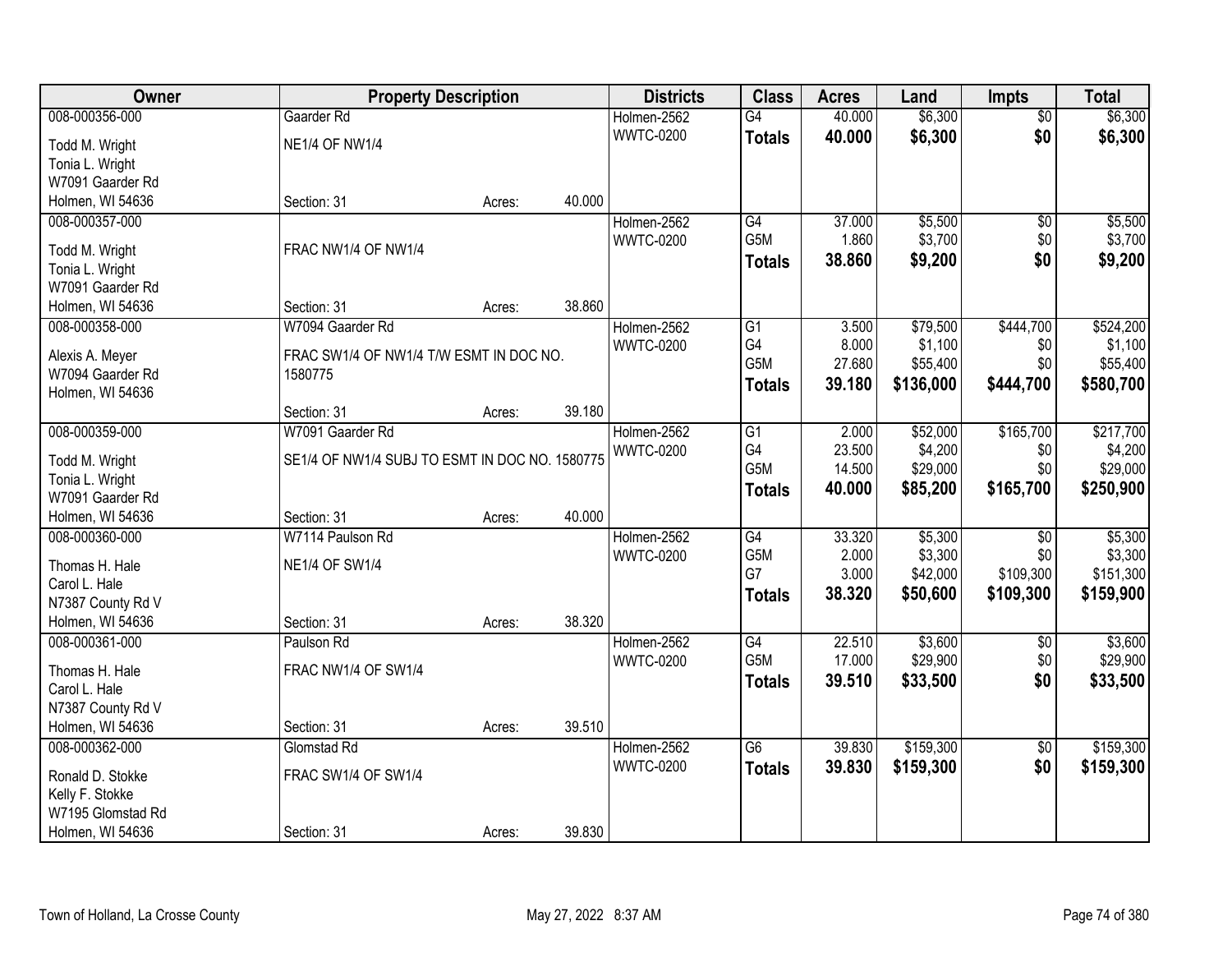| Owner                                | <b>Property Description</b>                       | <b>Districts</b> | <b>Class</b>    | <b>Acres</b> | Land     | Impts           | <b>Total</b> |
|--------------------------------------|---------------------------------------------------|------------------|-----------------|--------------|----------|-----------------|--------------|
| 008-000363-000                       | County Rd V                                       | Holmen-2562      | G4              | 6.000        | \$800    | $\overline{50}$ | \$800        |
| Thomas H. Hale                       | SE1/4 OF SW1/4                                    | <b>WWTC-0200</b> | G5M             | 34.000       | \$68,000 | \$0             | \$68,000     |
| Carol L. Hale                        |                                                   |                  | <b>Totals</b>   | 40.000       | \$68,800 | \$0             | \$68,800     |
| N7387 County Rd V                    |                                                   |                  |                 |              |          |                 |              |
| Holmen, WI 54636                     | 40.000<br>Section: 31<br>Acres:                   |                  |                 |              |          |                 |              |
| 008-000364-000                       | N7452 County Rd V                                 | Holmen-2562      | $\overline{G4}$ | 32.850       | \$5,300  | $\overline{50}$ | \$5,300      |
|                                      |                                                   | <b>WWTC-0200</b> | G7              | 5.000        | \$56,000 | \$188,700       | \$244,700    |
| Gordon Vandunk Revocable Trust et al | NE-SE EX COM SW COR N4D30MW ALG C/L CTH-V         |                  | <b>Totals</b>   | 37.850       | \$61,300 | \$188,700       | \$250,000    |
| c/o Emily Vandunk                    | 193FT N85D30ME 33FT TO E LN CTH-V & POB N8        |                  |                 |              |          |                 |              |
| 929 Astor St N 2202                  | 5D30ME 120FT N0D30MW 119.8 F T S87D50MW<br>37.850 |                  |                 |              |          |                 |              |
| Milwaukee, WI 53202                  | Section: 31<br>Acres:                             |                  | $\overline{G1}$ | 1.610        | \$44,200 | \$166,800       | \$211,000    |
| 008-000365-000                       | N7414 County Rd V                                 | Holmen-2562      |                 |              |          |                 |              |
| Diane M. Jungbluth                   | PRT NE-SE COM SW COR N4D30MW ALG C/L CTH-V        | <b>WWTC-0200</b> | <b>Totals</b>   | 1.610        | \$44,200 | \$166,800       | \$211,000    |
| N7414 County Rd V                    | 193FT N85D30M E 33FT TO E LN CTH-V & POB N        |                  |                 |              |          |                 |              |
| Holmen, WI 54636                     | 85D30ME 120FT N0D30MW 119.8 FT S87D50MW           |                  |                 |              |          |                 |              |
|                                      | 1.610<br>Section: 31<br>Acres:                    |                  |                 |              |          |                 |              |
| 008-000366-000                       | County Rd V                                       | Holmen-2562      | G4              | 25.500       | \$5,200  | $\overline{50}$ | \$5,200      |
| Thomas H. Hale                       | NW-SE EX PRT IN V554 P861 & EX PRT IN V577 P526   | <b>WWTC-0200</b> | G <sub>5</sub>  | 4.080        | \$3,500  | \$0             | \$3,500      |
| Carol L. Hale                        | & EX PRT TAKEN FOR CTH-V IN DOC NO. 1726163       |                  | G5M             | 0.500        | \$1,000  | \$0             | \$1,000      |
| N7387 County Rd V                    | PLAN NO. 734-00-70                                |                  | G7              | 3.000        | \$22,000 | \$94,900        | \$116,900    |
| Holmen, WI 54636                     | Section: 31<br>33.080<br>Acres:                   |                  | <b>Totals</b>   | 33.080       | \$31,700 | \$94,900        | \$126,600    |
| 008-000366-001                       | N7439 County Rd V                                 | Holmen-2562      | $\overline{G1}$ | 1.970        | \$51,400 | \$269,400       | \$320,800    |
|                                      |                                                   | <b>WWTC-0200</b> | <b>Totals</b>   | 1.970        | \$51,400 | \$269,400       | \$320,800    |
| Kenneth E. Komperud                  | PRT NW-SE COM NE COR S ALG E LN 347.2FT W         |                  |                 |              |          |                 |              |
| Patricia J. Komperud                 | 33FT TO POB S ALG W LN HWY 770.1FT N87D9MW        |                  |                 |              |          |                 |              |
| N7439 County Rd V                    | 142.5FT N23D36MW 120.6FT N6 D2MW 347.2FT          |                  |                 |              |          |                 |              |
| Holmen, WI 54636                     | 1.970<br>Section: 31<br>Acres:                    |                  |                 |              |          |                 |              |
| 008-000366-002                       | W7011 Paulson Rd                                  | Holmen-2562      | $\overline{G1}$ | 2.370        | \$55,100 | \$282,600       | \$337,700    |
| Jerome S. Tiffany II                 | PRT NW-SE COM NE COR N89D39M W 33FT TO W LN       | <b>WWTC-0200</b> | <b>Totals</b>   | 2.370        | \$55,100 | \$282,600       | \$337,700    |
| Jessica J. Tiffany                   | HWY & POB S1M W 222.3FT S25D33MW 113.6FT S        |                  |                 |              |          |                 |              |
| W7011 Paulson Rd                     | 65D24MW 93.2FT S14D10MW 96.3 FT S76D47MW          |                  |                 |              |          |                 |              |
| Holmen, WI 54636                     | 2.370<br>Section: 31<br>Acres:                    |                  |                 |              |          |                 |              |
| 008-000366-003                       | N7433 County Rd V                                 | Holmen-2562      | $\overline{G1}$ | 0.990        | \$31,800 | \$321,900       | \$353,700    |
|                                      |                                                   | <b>WWTC-0200</b> | <b>Totals</b>   | 0.990        | \$31,800 | \$321,900       | \$353,700    |
| Steven J. Mally                      | CERTIFIED SURVEY MAP NO. 51 VOL 6 LOT 1 DOC       |                  |                 |              |          |                 |              |
| Kristin K. Mally                     | NO. 1116538                                       |                  |                 |              |          |                 |              |
| N7433 County Rd V                    | 0.990                                             |                  |                 |              |          |                 |              |
| Holmen, WI 54636                     | Section: 31<br>Acres:                             |                  |                 |              |          |                 |              |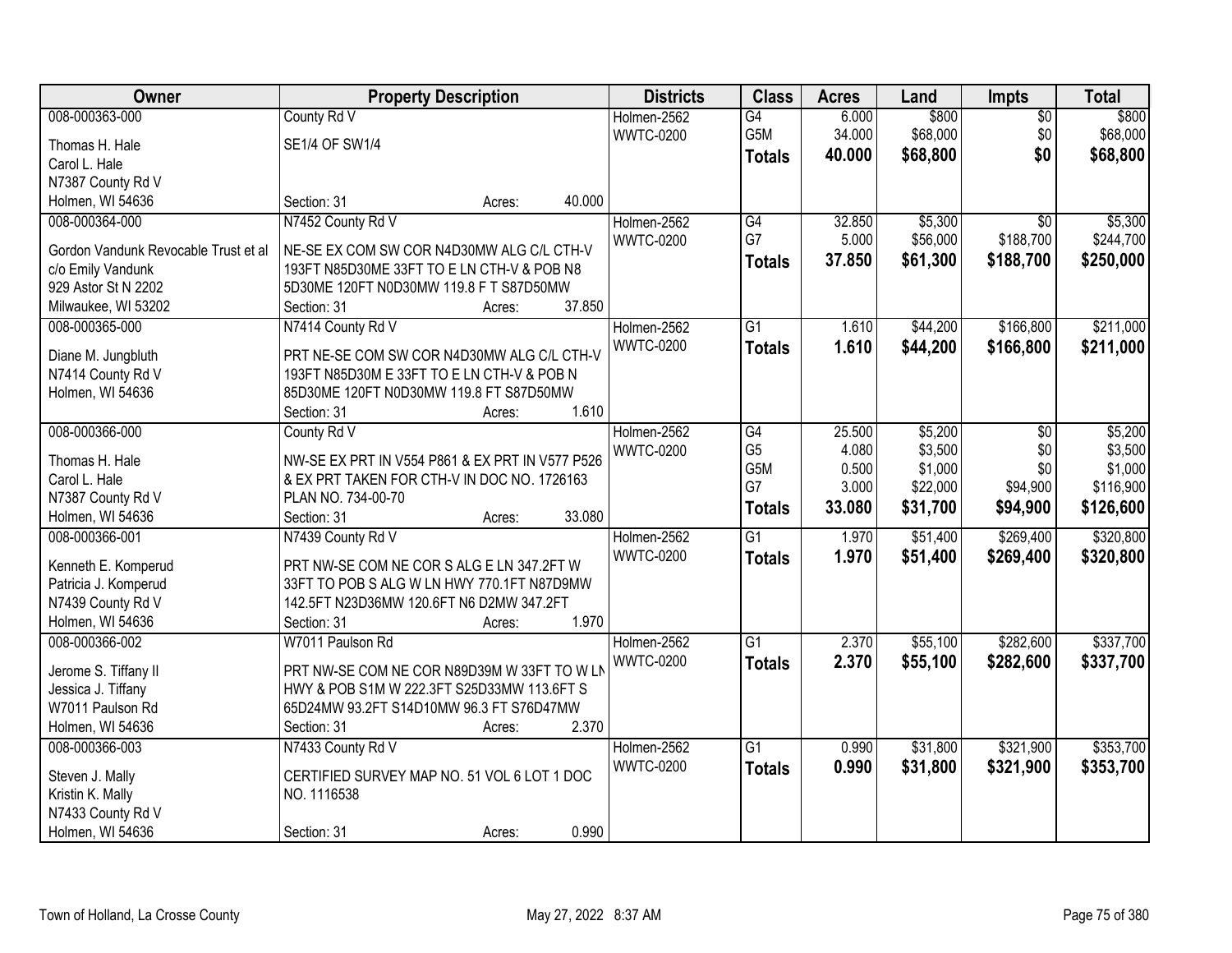| Owner                 |                                                   | <b>Property Description</b> |        | <b>Districts</b> | <b>Class</b>           | <b>Acres</b> | Land            | <b>Impts</b>    | <b>Total</b>     |
|-----------------------|---------------------------------------------------|-----------------------------|--------|------------------|------------------------|--------------|-----------------|-----------------|------------------|
| 008-000367-000        | N7387 County Rd V                                 |                             |        | Holmen-2562      | G4                     | 35.370       | \$5,800         | $\overline{50}$ | \$5,800          |
| Thomas H. Hale        | SW-SE EX PRT TAKEN FOR CTH-V IN DOC NO.           |                             |        | <b>WWTC-0200</b> | G <sub>5</sub>         | 0.800        | \$100           | \$0             | \$100            |
| Carol L. Hale         | 1726163 ON PLAN 7345-00-70                        |                             |        |                  | G5M                    | 1.000        | \$2,000         | \$0             | \$2,000          |
| N7387 County Rd V     |                                                   |                             |        |                  | G7                     | 2.000        | \$34,000        | \$200,700       | \$234,700        |
| Holmen, WI 54636      | Section: 31                                       | Acres:                      | 39.170 |                  | <b>Totals</b>          | 39.170       | \$41,900        | \$200,700       | \$242,600        |
| 008-000367-100        | County Rd V                                       |                             |        | Holmen-2562      | $\overline{\chi_3}$    | 0.760        | \$0             | \$0             | $\overline{50}$  |
|                       |                                                   |                             |        | <b>WWTC-0200</b> | <b>Totals</b>          | 0.760        | \$0             | \$0             | \$0              |
| Lacrosse County       | PRT W1/2-SE & PRT SE-SE BEIN G R/W TAKEN FOR      |                             |        |                  |                        |              |                 |                 |                  |
| 212 6th St N 2400     | CTH-V IN DOC NO. 1726163 & DOC NO. 17282 22 ON    |                             |        |                  |                        |              |                 |                 |                  |
| La Crosse, WI 54601   | PLAN NO. 7345-00-70                               |                             |        |                  |                        |              |                 |                 |                  |
|                       | Section: 31                                       | Acres:                      | 0.760  |                  |                        |              |                 |                 |                  |
| 008-000368-000        | County Rd V                                       |                             |        | Holmen-2562      | $\overline{G4}$        | 29.510       | \$5,400         | $\overline{50}$ | \$5,400          |
| Jay S. Bratberg et al | SE-SE EX COM SE COR SEC 31 S 89D48M29SW           |                             |        | <b>WWTC-0200</b> | G <sub>5</sub>         | 0.700        | \$100           | \$0             | \$100            |
| PO Box 35             | 1313.87FT TO SE C OR SE-SE ALG W LN SE-SE N1D6    |                             |        |                  | G <sub>5</sub> M       | 3.300        | \$5,400         | \$0             | \$5,400          |
| Holmen, WI 54636-0035 | M20SW 492.55FT TO POB ALG W LN N1D6M20SW          |                             |        |                  | <b>Totals</b>          | 33.510       | \$10,900        | \$0             | \$10,900         |
|                       | Section: 31                                       | Acres:                      | 33.510 |                  |                        |              |                 |                 |                  |
| 008-000368-001        | N7344 County Rd V                                 |                             |        | Holmen-2562      | G1                     | 5.700        | \$71,300        | \$238,000       | \$309,300        |
|                       |                                                   |                             |        | <b>WWTC-0200</b> | <b>Totals</b>          | 5.700        | \$71,300        | \$238,000       | \$309,300        |
| Brandon O. Beilke     | PRT SE-SE COM SE COR SEC 31 S89D48M29SW           |                             |        |                  |                        |              |                 |                 |                  |
| Kaytlyn R. Beilke     | 1313.87FT TO SE COR SE-SE ALG W LN SE-SE N1D      |                             |        |                  |                        |              |                 |                 |                  |
| N7344 County Rd V     | 6M20SW 492.55FT TO POB ALG W LN N1D6M20SW         |                             |        |                  |                        |              |                 |                 |                  |
| Holmen, WI 54636      | Section: 31                                       | Acres:                      | 5.700  |                  |                        |              |                 |                 |                  |
| 008-000368-100        | County Rd V                                       |                             |        | Holmen-2562      | $\overline{\text{X3}}$ | 3.770        | $\overline{50}$ | $\overline{50}$ | $\overline{\$0}$ |
| Lacrosse County       | THAT PRT NE1/4 TAKEN FOR CTH -V AS ON PLAN        |                             |        | <b>WWTC-0200</b> | <b>Totals</b>          | 3.770        | \$0             | \$0             | \$0              |
| 212 6th St N 2400     | NO. 608 & AS IN V409 P545 & V409 P176 & AS EX IN  |                             |        |                  |                        |              |                 |                 |                  |
| La Crosse, WI 54601   | DOC NO. 1372201 & AS ON PLAN NO. 608 & PER        |                             |        |                  |                        |              |                 |                 |                  |
|                       | Section: 31                                       | Acres:                      | 3.770  |                  |                        |              |                 |                 |                  |
| 008-000368-101        | Gaarder Rd                                        |                             |        | Holmen-2562      | $\overline{X4}$        | 1.940        | $\sqrt{6}$      | $\sqrt{6}$      | $\frac{6}{3}$    |
|                       |                                                   |                             |        | <b>WWTC-0200</b> | <b>Totals</b>          | 1.940        | \$0             | \$0             | \$0              |
| Town of Holland       | THAT PRT SW-NE TAKEN FOR GAA RDER RD AS EX        |                             |        |                  |                        |              |                 |                 |                  |
| W7937 County Rd Mh    | IN DOC NO. 137 2201 & PER SS66.1024 & SS82. 31(2) |                             |        |                  |                        |              |                 |                 |                  |
| Holmen, WI 54636      |                                                   |                             |        |                  |                        |              |                 |                 |                  |
|                       | Section: 31                                       | Acres:                      | 1.940  |                  |                        |              |                 |                 |                  |
| 008-000368-102        | Paulson Rd                                        |                             |        | Holmen-2562      | $\overline{X4}$        | 0.600        | $\overline{60}$ | $\overline{50}$ | $\overline{50}$  |
| Town of Holland       | THAT PRT SW-NE & NW-SE TAKEN FOR PAULSON          |                             |        | <b>WWTC-0200</b> | <b>Totals</b>          | 0.600        | \$0             | \$0             | \$0              |
| W7937 County Rd Mh    | RD AS EX IN DOC NO. 1372201 & V1247 P397 & AS     |                             |        |                  |                        |              |                 |                 |                  |
| Holmen, WI 54636      | ON PLAN NO. 165 & AS DESC IN V225 P372 & PER      |                             |        |                  |                        |              |                 |                 |                  |
|                       | Section: 31                                       | Acres:                      | 0.600  |                  |                        |              |                 |                 |                  |
|                       |                                                   |                             |        |                  |                        |              |                 |                 |                  |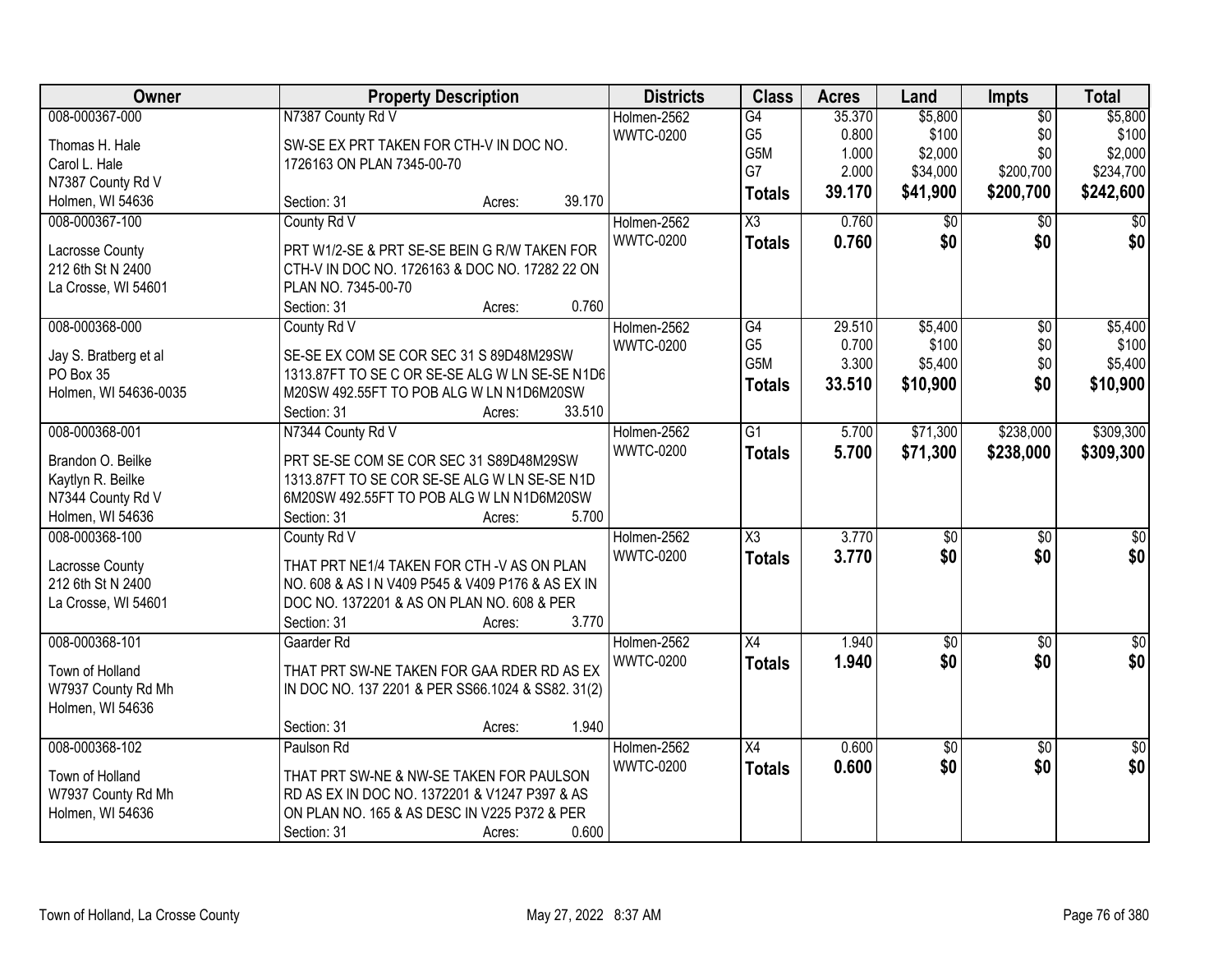| Owner                        | <b>Property Description</b>                  |                  | <b>Districts</b> | <b>Class</b>    | <b>Acres</b>     | Land                | <b>Impts</b>           | <b>Total</b>        |
|------------------------------|----------------------------------------------|------------------|------------------|-----------------|------------------|---------------------|------------------------|---------------------|
| 008-000369-000               | Casberg Coulee Rd                            |                  | Holmen-2562      | $\overline{G4}$ | 3.000            | \$700               | $\overline{50}$        | \$700               |
| Eugene P Scholze Trust et al | PRT NE-NE LYG N OF CASBERG C OULEE RD        |                  | <b>WWTC-0200</b> | <b>Totals</b>   | 3.000            | \$700               | \$0                    | \$700               |
| c/o Edward E. Scholze        |                                              |                  |                  |                 |                  |                     |                        |                     |
| N6692 Johnson Coulee Rd      |                                              |                  |                  |                 |                  |                     |                        |                     |
| Holmen, WI 54636-9618        | Section: 32                                  | 3.000<br>Acres:  |                  |                 |                  |                     |                        |                     |
| 008-000370-000               | N7693 Casberg Coulee Rd                      |                  | Holmen-2562      | G1              | 2.000            | \$52,000            | \$236,400              | \$288,400           |
| Terry W. Stone               | NE-NE EX THAT PRT LYG N OF C ASBERG COULEE   |                  | <b>WWTC-0200</b> | G <sub>6</sub>  | 6.220            | \$20,200            | \$0                    | \$20,200            |
| Rhonda L. Peterson-Stone     | RD & EX CSM NO . 159 VOL 7 DOC NO. 1178900 & |                  |                  | W <sub>6</sub>  | 27.000           | (\$108,000)         | \$0                    | \$0                 |
| N7693 Casberg Coulee Rd      | THAT PRT SE-SE SEC 29-18-7 LYG S OF CASBERG  |                  |                  | <b>Totals</b>   | 35.220           | \$72,200            | \$236,400              | \$308,600           |
| Holmen, WI 54636             | Section: 32                                  | 35.220<br>Acres: |                  |                 |                  |                     |                        |                     |
| 008-000370-001               | N7681 Casberg Coulee Rd                      |                  | Holmen-2562      | $\overline{G2}$ | 2.000            | \$52,000            | \$144,900              | \$196,900           |
|                              |                                              |                  | <b>WWTC-0200</b> | G <sub>6</sub>  | 3.000            | \$12,000            | \$0                    | \$12,000            |
| Mark S. Wannemuehler         | CERTIFIED SURVEY MAP NO. 159 VOL 7 LOT 1 DOC |                  |                  | <b>Totals</b>   | 5.000            | \$64,000            | \$144,900              | \$208,900           |
| Nancy A. Wannemuehler        | NO. 1178900                                  |                  |                  |                 |                  |                     |                        |                     |
| N7626 Casberg Coulee Rd      |                                              |                  |                  |                 |                  |                     |                        |                     |
| Holmen, WI 54636             | Section: 32                                  | 5.000<br>Acres:  |                  |                 |                  |                     |                        |                     |
| 008-000371-000               |                                              |                  | Holmen-2562      | G6              | 40.000           | \$147,300           | $\sqrt[6]{3}$          | \$147,300           |
| Jay S. Bratberg              | NW-NE SUBJ TO RESTR IN DOC N O. 1713894      |                  | <b>WWTC-0200</b> | <b>Totals</b>   | 40.000           | \$147,300           | \$0                    | \$147,300           |
| Debra Johnstone L. Bratberg  |                                              |                  |                  |                 |                  |                     |                        |                     |
| PO Box 35                    |                                              |                  |                  |                 |                  |                     |                        |                     |
| Holmen, WI 54636-0035        | Section: 32                                  | 40.000<br>Acres: |                  |                 |                  |                     |                        |                     |
| 008-000372-000               | Casberg Coulee Rd                            |                  | Holmen-2562      | W6              | 16.455           | ( \$65, 800)        | $\overline{50}$        | $\sqrt{50}$         |
| Chad S. Blank                | SW1/4 OF NE1/4 EX S 777FT SU BJ TO RESTR IN  |                  | <b>WWTC-0200</b> | <b>Totals</b>   | 16.455           | \$0                 | \$0                    | \$0                 |
| Rebecca L. Blank             | DOC NO. 16644 48                             |                  |                  |                 |                  |                     |                        |                     |
| N7391 Casberg Coulee Rd      |                                              |                  |                  |                 |                  |                     |                        |                     |
| Holmen, WI 54636             | Section: 32                                  | 16.455<br>Acres: |                  |                 |                  |                     |                        |                     |
| 008-000372-001               |                                              |                  | Holmen-2562      | $\overline{G5}$ | 2.000            | \$4,500             | $\sqrt{6}$             | \$4,500             |
|                              |                                              |                  | <b>WWTC-0200</b> | G <sub>6</sub>  | 21.545           | \$86,200            | \$0                    | \$86,200            |
| Thomas H. Hale               | S 777FT OF SW1/4 OF NE1/4                    |                  |                  | <b>Totals</b>   | 23.545           | \$90,700            | \$0                    | \$90,700            |
| Carol L. Hale                |                                              |                  |                  |                 |                  |                     |                        |                     |
| N7387 County Rd V            |                                              |                  |                  |                 |                  |                     |                        |                     |
| Holmen, WI 54636             | Section: 32                                  | 23.545<br>Acres: |                  |                 |                  |                     |                        |                     |
| 008-000373-000               | Casberg Coulee Rd                            |                  | Holmen-2562      | G4<br>G5M       | 23.000<br>13.000 | \$1,500<br>\$26,000 | $\overline{50}$<br>\$0 | \$1,500<br>\$26,000 |
| Chad S. Blank                | SE1/4 OF NE1/4 SUBJ TO RESTR IN DOC NO.      |                  | <b>WWTC-0200</b> | W <sub>6</sub>  | 4.000            | (\$16,000)          | \$0                    | \$0                 |
| Rebecca L. Blank             | 1664448                                      |                  |                  |                 | 40.000           | \$27,500            | \$0                    | \$27,500            |
| N7391 Casberg Coulee Rd      |                                              |                  |                  | <b>Totals</b>   |                  |                     |                        |                     |
| Holmen, WI 54636             | Section: 32                                  | 40.000<br>Acres: |                  |                 |                  |                     |                        |                     |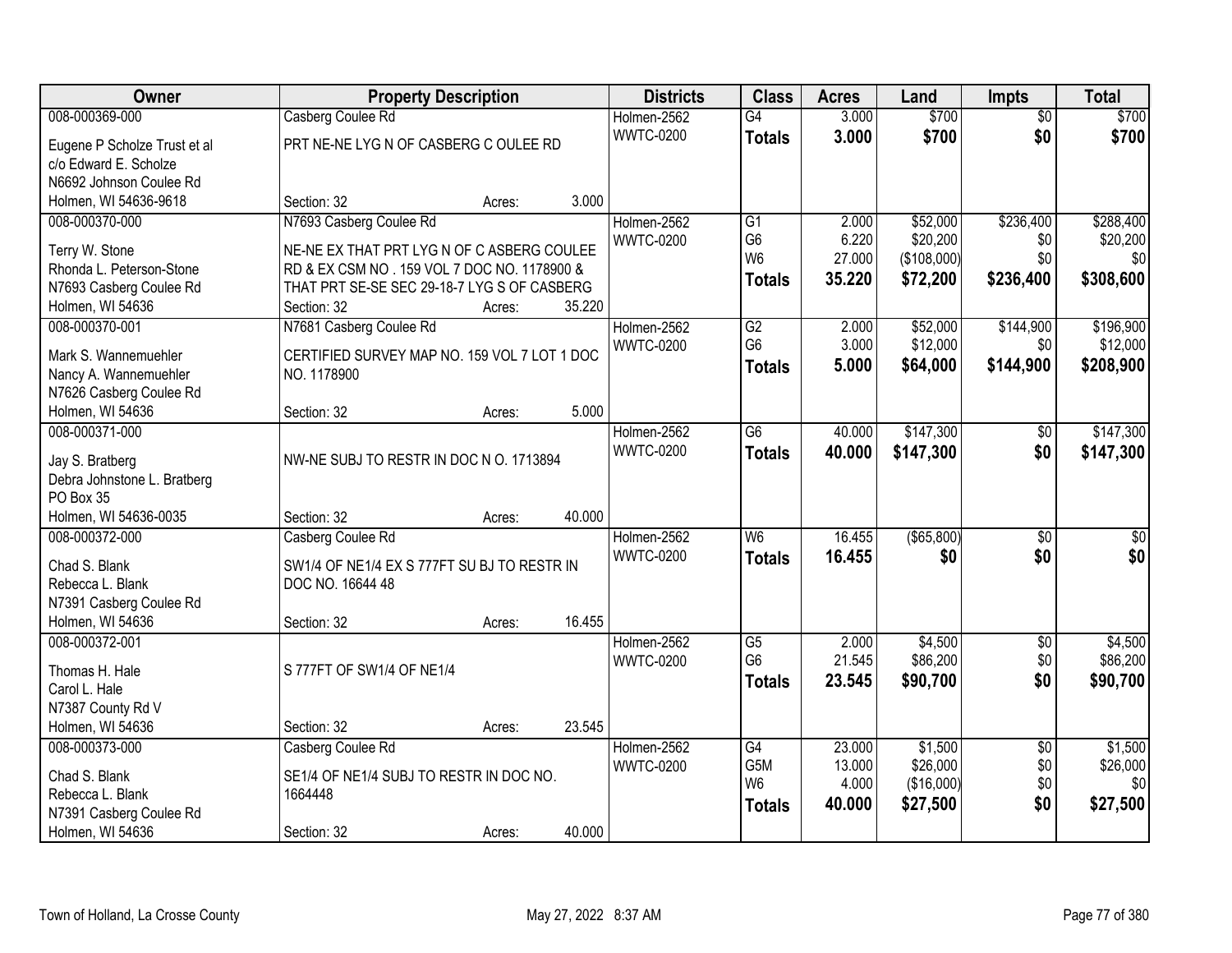| Owner                                | <b>Property Description</b>                       | <b>Districts</b> | <b>Class</b>           | <b>Acres</b>    | Land              | Impts           | <b>Total</b>      |
|--------------------------------------|---------------------------------------------------|------------------|------------------------|-----------------|-------------------|-----------------|-------------------|
| 008-000374-000                       | Moe Coulee Rd                                     | Holmen-2562      | $\overline{G4}$        | 9.000           | \$1,200           | $\overline{50}$ | \$1,200           |
| Jay S. Bratberg                      | NE-NW EX PRT INCL IN COM S1/4 COR SEC 29          | <b>WWTC-0200</b> | G5M                    | 16.930          | \$33,900          | \$0             | \$33,900          |
| Debra Johnstone L. Bratberg          | N89D54M20SW ALG S LN SW1/4 539.15FT TO POB        |                  | <b>Totals</b>          | 25.930          | \$35,100          | \$0             | \$35,100          |
| PO Box 35                            | N89D54M20SW ALG S LN 19.96FT S0D5M40SW            |                  |                        |                 |                   |                 |                   |
| Holmen, WI 54636-0035                | 25.930<br>Section: 32<br>Acres:                   |                  |                        |                 |                   |                 |                   |
| 008-000375-000                       | County Rd V                                       | Holmen-2562      | $\overline{G4}$        | 15.000          | \$2,000           | $\overline{50}$ | \$2,000           |
|                                      |                                                   | <b>WWTC-0200</b> | G5M                    | 25.000          | \$50,000          | \$0             | \$50,000          |
| Gordon Vandunk Revocable Trust et al | <b>NW1/4 OF NW1/4</b>                             |                  | <b>Totals</b>          | 40.000          | \$52,000          | \$0             | \$52,000          |
| c/o Emily Vandunk                    |                                                   |                  |                        |                 |                   |                 |                   |
| 929 Astor St N 2202                  |                                                   |                  |                        |                 |                   |                 |                   |
| Milwaukee, WI 53202                  | 40.000<br>Section: 32<br>Acres:                   |                  |                        |                 |                   |                 |                   |
| 008-000376-000                       | County Rd V                                       | Holmen-2562      | G4                     | 25.000          | \$4,100           | \$0             | \$4,100           |
| Gordon Vandunk Revocable Trust et al | SW1/4 OF NW1/4 EX V323P94                         | <b>WWTC-0200</b> | G <sub>5</sub> M       | 9.060           | \$18,100          | \$0             | \$18,100          |
| c/o Emily Vandunk                    |                                                   |                  | <b>Totals</b>          | 34.060          | \$22,200          | \$0             | \$22,200          |
| 929 Astor St N 2202                  |                                                   |                  |                        |                 |                   |                 |                   |
| Milwaukee, WI 53202                  | 34.060<br>Section: 32<br>Acres:                   |                  |                        |                 |                   |                 |                   |
| 008-000377-000                       | W6819 Holter Rd                                   | Holmen-2562      | $\overline{G1}$        | 5.090           | \$68,900          | \$196,500       | \$265,400         |
|                                      |                                                   | <b>WWTC-0200</b> | <b>Totals</b>          | 5.090           | \$68,900          | \$196,500       | \$265,400         |
| <b>Rodrick Gordon Vandunk</b>        | PRT SW-NW & NW-SW COM SW COR NW-SW N              |                  |                        |                 |                   |                 |                   |
| Julie Ann Vandunk                    | 1114.2FT N85D15ME 3 3 FT TO POB N31D2ME 517FT     |                  |                        |                 |                   |                 |                   |
| W6819 Holter Rd                      | S6 3D 4ME 201FT S39D42ME 61.3FT S48D22ME 46FT     |                  |                        |                 |                   |                 |                   |
| Holmen, WI 54636                     | 5.090<br>Section: 32<br>Acres:                    |                  |                        |                 |                   |                 |                   |
| 008-000377-001                       | W6800 Holter Rd                                   | Holmen-2562      | $\overline{G1}$        | 3.470           | \$62,400          | \$183,600       | \$246,000         |
| Troy W. Hauser                       | PRT SW-NW & NW-SW COM SW COR NW-SW N              | <b>WWTC-0200</b> | G4                     | 2.000           | \$400             | \$0             | \$400             |
| Cindy L. Hauser                      | 1114.2FT TO POB N 5 19.61FT N61D5ME 537.7FT       |                  | <b>Totals</b>          | 5.470           | \$62,800          | \$183,600       | \$246,400         |
| W6800 Holter Rd                      | S46D E 281FT S35D49MW 237.5FT S38 D37ME 350FT     |                  |                        |                 |                   |                 |                   |
| Holmen, WI 54636                     | 5.470<br>Section: 32<br>Acres:                    |                  |                        |                 |                   |                 |                   |
| 008-000377-100                       | <b>Holter Rd</b>                                  | Holmen-2562      | $\overline{X4}$        | 0.480           | $\overline{60}$   | $\overline{50}$ | $\sqrt{50}$       |
|                                      |                                                   | <b>WWTC-0200</b> | <b>Totals</b>          | 0.480           | \$0               | \$0             | \$0               |
| Town of Holland                      | PRT SW-NW COM W1/4 COR SEC 3 2 S89D14M22SE        |                  |                        |                 |                   |                 |                   |
| W7937 County Rd Mh                   | 94.95FT ALG S LN SW-NW TO NWLY R/W HOLTER RE      |                  |                        |                 |                   |                 |                   |
| Holmen, WI 54636                     | N35D40M34SE 252.54FT ALG R/W TO NELY END<br>0.480 |                  |                        |                 |                   |                 |                   |
|                                      | Section: 32<br>Acres:                             |                  |                        |                 |                   |                 |                   |
| 008-000378-000                       | County Rd V                                       | Holmen-2562      | $\overline{G4}$<br>G5M | 3.000<br>37.000 | \$700<br>\$74,000 | $\overline{30}$ | \$700<br>\$74,000 |
| Jay S. Bratberg et al                | SE1/4 OF NW1/4 SUBJ TO RESTR IN DOC NO.           | <b>WWTC-0200</b> |                        |                 |                   | \$0             |                   |
| PO Box 35                            | 1758676                                           |                  | <b>Totals</b>          | 40.000          | \$74,700          | \$0             | \$74,700          |
| Holmen, WI 54636-0035                |                                                   |                  |                        |                 |                   |                 |                   |
|                                      | 40.000<br>Section: 32<br>Acres:                   |                  |                        |                 |                   |                 |                   |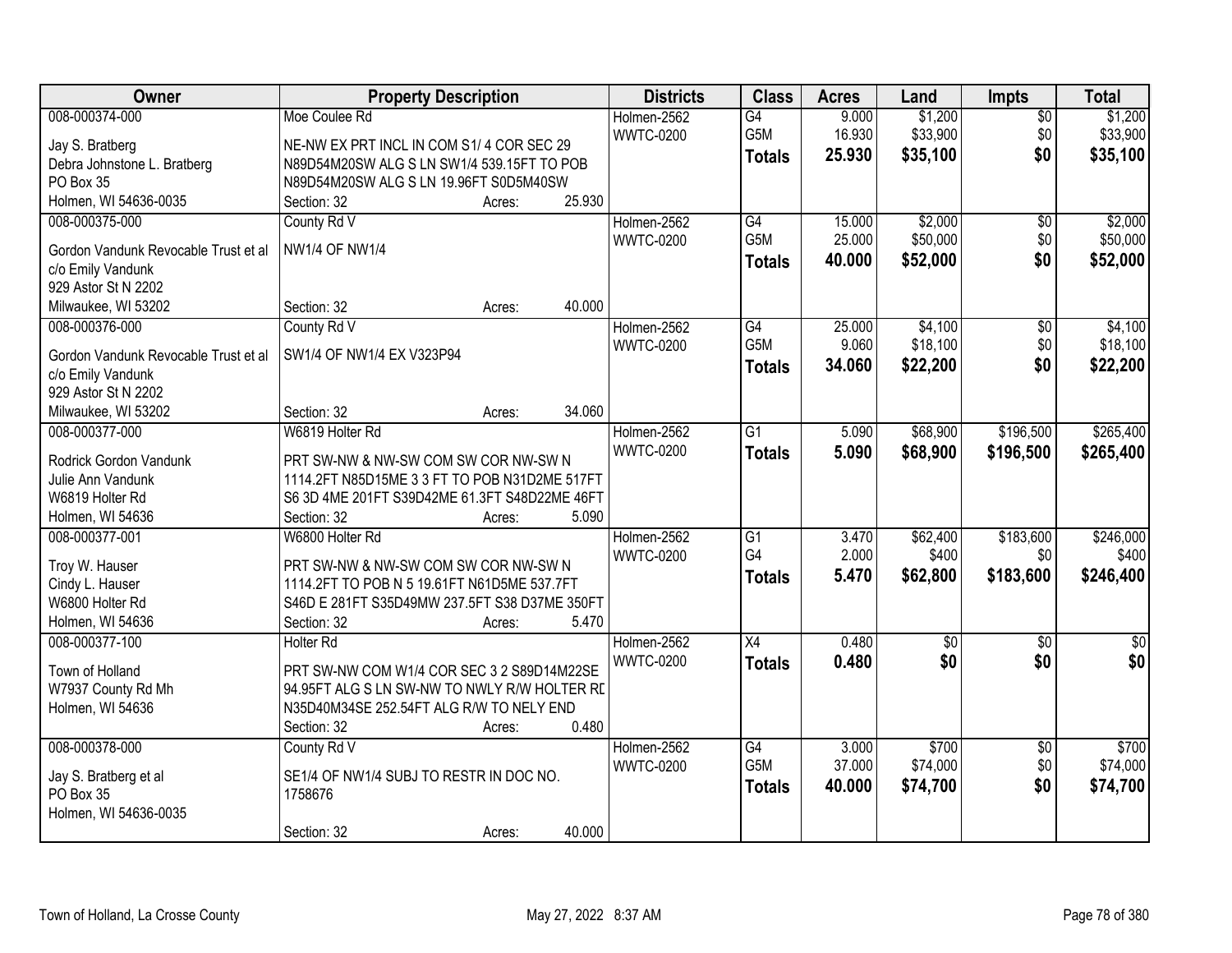| Owner                   |                                               | <b>Property Description</b> |        | <b>Districts</b> | <b>Class</b>     | <b>Acres</b> | Land     | <b>Impts</b>    | <b>Total</b> |
|-------------------------|-----------------------------------------------|-----------------------------|--------|------------------|------------------|--------------|----------|-----------------|--------------|
| 008-000379-000          | County Rd V                                   |                             |        | Holmen-2562      | $\overline{G4}$  | 2.500        | \$300    | \$0             | \$300        |
| Jay S. Bratberg et al   | NE1/4 OF SW1/4 SUBJ TO RESTR IN DOC NO.       |                             |        | <b>WWTC-0200</b> | G5M              | 37.500       | \$75,000 | \$0             | \$75,000     |
| PO Box 35               | 1758676                                       |                             |        |                  | <b>Totals</b>    | 40.000       | \$75,300 | \$0             | \$75,300     |
| Holmen, WI 54636-0035   |                                               |                             |        |                  |                  |              |          |                 |              |
|                         | Section: 32                                   | Acres:                      | 40.000 |                  |                  |              |          |                 |              |
| 008-000380-000          | County Rd V                                   |                             |        | Holmen-2562      | G4               | 17.000       | \$2,300  | $\overline{50}$ | \$2,300      |
| Jay S. Bratberg et al   | NW1/4 OF SW1/4 EX PRT LYG N & W OF LN COM NW  |                             |        | <b>WWTC-0200</b> | G <sub>5</sub>   | 0.500        | \$100    | \$0             | \$100        |
| PO Box 35               | COR NW-SW S 373.26FT TO POB N69D55M52SE       |                             |        |                  | G5M              | 17.690       | \$28,800 | \$0             | \$28,800     |
| Holmen, WI 54636-0035   | 1049.6FT TO N LN NW-SW POB & SUBJ TO RESTR IN |                             |        |                  | <b>Totals</b>    | 35.190       | \$31,200 | \$0             | \$31,200     |
|                         | Section: 32                                   | Acres:                      | 35.190 |                  |                  |              |          |                 |              |
| 008-000381-000          | County Rd V                                   |                             |        | Holmen-2562      | G4               | 32.000       | \$4,300  | \$0             | \$4,300      |
| Jay S. Bratberg et al   | SW1/4 OF SW1/4 SUBJ TO RESTR IN DOC NO.       |                             |        | <b>WWTC-0200</b> | G5M              | 8.000        | \$16,000 | \$0             | \$16,000     |
| PO Box 35               | 1758676                                       |                             |        |                  | <b>Totals</b>    | 40.000       | \$20,300 | \$0             | \$20,300     |
| Holmen, WI 54636-0035   |                                               |                             |        |                  |                  |              |          |                 |              |
|                         | Section: 32                                   | Acres:                      | 40.000 |                  |                  |              |          |                 |              |
| 008-000382-000          | Casberg Coulee Rd                             |                             |        | Holmen-2562      | G4               | 17.300       | \$2,600  | $\sqrt[6]{3}$   | \$2,600      |
| Thomas H. Hale          | E1/2 OF SE1/4 OF SW1/4                        |                             |        | <b>WWTC-0200</b> | G5M              | 2.700        | \$4,400  | \$0             | \$4,400      |
| Carol L. Hale           |                                               |                             |        |                  | <b>Totals</b>    | 20.000       | \$7,000  | \$0             | \$7,000      |
| N7387 County Rd V       |                                               |                             |        |                  |                  |              |          |                 |              |
| Holmen, WI 54636        | Section: 32                                   | Acres:                      | 20.000 |                  |                  |              |          |                 |              |
| 008-000383-000          |                                               |                             |        | Holmen-2562      | $\overline{G4}$  | 19.500       | \$2,600  | $\overline{50}$ | \$2,600      |
| Jay S. Bratberg et al   | W1/2 OF SE1/4 OF SW1/4                        |                             |        | <b>WWTC-0200</b> | G <sub>5</sub> M | 0.500        | \$1,000  | \$0             | \$1,000      |
| PO Box 35               |                                               |                             |        |                  | <b>Totals</b>    | 20.000       | \$3,600  | \$0             | \$3,600      |
| Holmen, WI 54636-0035   |                                               |                             |        |                  |                  |              |          |                 |              |
|                         | Section: 32                                   | Acres:                      | 20.000 |                  |                  |              |          |                 |              |
| 008-000384-000          | N7393 Casberg Coulee Rd                       |                             |        | Holmen-2562      | G1               | 2.000        | \$52,000 | \$203,500       | \$255,500    |
| Troy A. Hanson          | PRT NE-SE BEG E1/4 COR SEC 3 2 S0D38M53SE     |                             |        | <b>WWTC-0200</b> | G4               | 14.380       | \$1,000  | \$0             | \$1,000      |
| Amanda J. Hanson        | 1310.6FT TO SE COR NE-SE ALG S LN NE-SE S89   |                             |        |                  | <b>Totals</b>    | 16.380       | \$53,000 | \$203,500       | \$256,500    |
| N7393 Casberg Coulee Rd | D49M50SW 661.61FT N0D45M45SW 640FT            |                             |        |                  |                  |              |          |                 |              |
| Holmen, WI 54636        | Section: 32                                   | Acres:                      | 16.380 |                  |                  |              |          |                 |              |
| 008-000384-001          | N7391 Casberg Coulee Rd                       |                             |        | Holmen-2562      | $\overline{G1}$  | 2.000        | \$52,000 | \$389,400       | \$441,400    |
| Chad S. Blank           | W1/2-NE-SE T/W ESMT IN DOC N O. 1596555 & DOC |                             |        | <b>WWTC-0200</b> | G4               | 18.000       | \$1,000  | \$0             | \$1,000      |
| Rebecca L. Blank        | NO. 1608663 & DOC NO. 1608664 & SUBJ TO RESTR |                             |        |                  | <b>Totals</b>    | 20.000       | \$53,000 | \$389,400       | \$442,400    |
| N7391 Casberg Coulee Rd | IN DOC NO. 1700069                            |                             |        |                  |                  |              |          |                 |              |
| Holmen, WI 54636        | Section: 32                                   | Acres:                      | 20.000 |                  |                  |              |          |                 |              |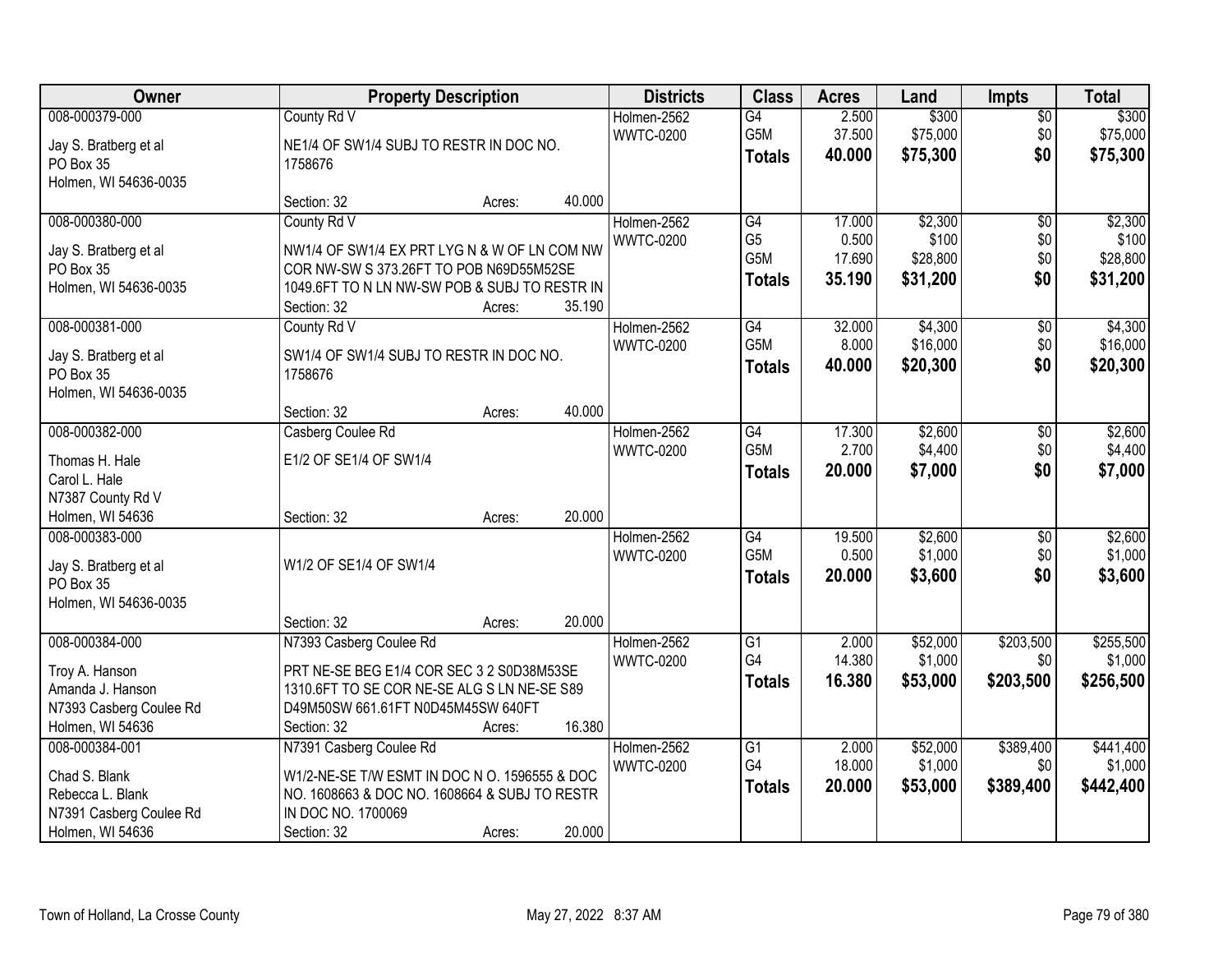| Owner                                    | <b>Property Description</b>                                                                   | <b>Districts</b> | <b>Class</b>     | <b>Acres</b> | Land         | <b>Impts</b>    | <b>Total</b>    |
|------------------------------------------|-----------------------------------------------------------------------------------------------|------------------|------------------|--------------|--------------|-----------------|-----------------|
| 008-000384-002                           | Casberg Coulee Rd                                                                             | Holmen-2562      | $\overline{G1}$  | 0.500        | \$4,300      | \$6,000         | \$10,300        |
| Chad S. Blank                            | PRT NE-SE COM E1/4 COR SEC 3 2 ALG N LN NE-SE                                                 | <b>WWTC-0200</b> | G4               | 3.050        | \$200        | \$0             | \$200           |
| Rebecca L. Blank                         | S89D39M47SW 433.21FT TO POB ALG N LN S8                                                       |                  | <b>Totals</b>    | 3.550        | \$4,500      | \$6,000         | \$10,500        |
| N7391 Casberg Coulee Rd                  | 9D39M47SW 231FT S0D45M45SE 6 68.69FT                                                          |                  |                  |              |              |                 |                 |
| Holmen, WI 54636                         | 3.550<br>Section: 32<br>Acres:                                                                |                  |                  |              |              |                 |                 |
| 008-000385-000                           | Casberg Coulee Rd                                                                             | Holmen-2562      | G4               | 14.000       | \$2,200      | \$0             | \$2,200         |
|                                          |                                                                                               | <b>WWTC-0200</b> | G5M              | 26.000       | \$45,100     | \$0             | \$45,100        |
| Thomas H. Hale                           | <b>NW1/4 OF SE1/4</b>                                                                         |                  | <b>Totals</b>    | 40.000       | \$47,300     | \$0             | \$47,300        |
| Carol L. Hale                            |                                                                                               |                  |                  |              |              |                 |                 |
| N7387 County Rd V                        |                                                                                               |                  |                  |              |              |                 |                 |
| Holmen, WI 54636                         | 40.000<br>Section: 32<br>Acres:                                                               |                  |                  |              |              |                 |                 |
| 008-000386-000                           | Casberg Coulee Rd                                                                             | Holmen-2562      | G4               | 32.000       | \$5,200      | \$0             | \$5,200         |
| Thomas H. Hale                           | SW1/4 OF SE1/4                                                                                | <b>WWTC-0200</b> | G <sub>5</sub> M | 8.000        | \$16,000     | \$0             | \$16,000        |
| Carol L. Hale                            |                                                                                               |                  | Totals           | 40.000       | \$21,200     | \$0             | \$21,200        |
| N7387 County Rd V                        |                                                                                               |                  |                  |              |              |                 |                 |
| Holmen, WI 54636                         | 40.000<br>Section: 32<br>Acres:                                                               |                  |                  |              |              |                 |                 |
| 008-000387-000                           | Casberg Coulee Rd                                                                             | Holmen-2562      | G4               | 34.010       | \$5,300      | \$0             | \$5,300         |
|                                          |                                                                                               | <b>WWTC-0200</b> | G <sub>5</sub>   | 2.000        | \$1,700      | \$0             | \$1,700         |
| Dallas W. Werner                         | SE-SE EX PRT IN V574 P657 & EX CSM NO. 141 VOL                                                |                  | G5M              | 3.000        | \$6,000      | \$0             | \$6,000         |
| Amy J. Werner<br>W6532 Casberg Coulee Rd | 14 DOC NO. 1549711 SUBJ TO ESMT IN DOC NO.<br>1608663 & IN DOC NO. 1 664980 & DOC NO. 1664981 |                  | <b>Totals</b>    | 39.010       | \$13,000     | \$0             | \$13,000        |
| Holmen, WI 54636                         | 39.010<br>Section: 32<br>Acres:                                                               |                  |                  |              |              |                 |                 |
| 008-000388-000                           | Casberg Coulee Rd                                                                             | Holmen-2562      | $\overline{G4}$  | 4.000        | \$500        | $\overline{50}$ | \$500           |
|                                          |                                                                                               | <b>WWTC-0200</b> | W <sub>6</sub>   | 36.000       | (\$72,000)   | \$0             | \$0             |
| Mark S. Wannemuehler                     | <b>NW1/4 OF NE1/4</b>                                                                         |                  |                  | 40.000       | \$500        | \$0             | \$500           |
| Nancy Wannemuehler                       |                                                                                               |                  | <b>Totals</b>    |              |              |                 |                 |
| N7626 Casberg Coulee Rd                  |                                                                                               |                  |                  |              |              |                 |                 |
| Holmen, WI 54636                         | 40.000<br>Section: 33<br>Acres:                                                               |                  |                  |              |              |                 |                 |
| 008-000389-000                           | Casberg Coulee Rd                                                                             | Holmen-2562      | W <sub>6</sub>   | 11.640       | ( \$37, 800) | $\overline{50}$ | $\overline{30}$ |
| David W. Gerzema                         | THAT PRT SW-NE INCL IN COM N E COR SEC 33                                                     | <b>WWTC-0200</b> | <b>Totals</b>    | 11.640       | \$0          | \$0             | \$0             |
| Abigail T. Gerzema                       | S44D22M54SW 184 3.95FT TO NE COR ALG E LN S1                                                  |                  |                  |              |              |                 |                 |
| 311 26th PIN                             | D39M24SE 537.5FT TO POB S59D 14M25SW                                                          |                  |                  |              |              |                 |                 |
| La Crosse, WI 54601-3946                 | 11.640<br>Section: 33<br>Acres:                                                               |                  |                  |              |              |                 |                 |
| 008-000389-001                           | Casberg Coulee Rd                                                                             | Holmen-2562      | G4               | 3.000        | \$400        | $\overline{60}$ | \$400           |
|                                          |                                                                                               | <b>WWTC-0200</b> | G <sub>5</sub>   | 5.980        | \$18,000     | \$0             | \$18,000        |
| David W. Gerzema                         | PRTS SW-NE & SE-NW & NE-SW C OM NE COR SEC                                                    |                  | G5M              | 41.020       | \$74,200     | \$0             | \$74,200        |
| Abigail T. Gerzema                       | 33 S44D22M 54S W 1843.95FT TO NE COR SW-NE &                                                  |                  | <b>Totals</b>    | 50.000       | \$92,600     | \$0             | \$92,600        |
| 311 26th PIN                             | POB ALG E LN S1D39M 23SE 5 37.5FT S59D14M25SW                                                 |                  |                  |              |              |                 |                 |
| La Crosse, WI 54601-3946                 | 50.000<br>Section: 33<br>Acres:                                                               |                  |                  |              |              |                 |                 |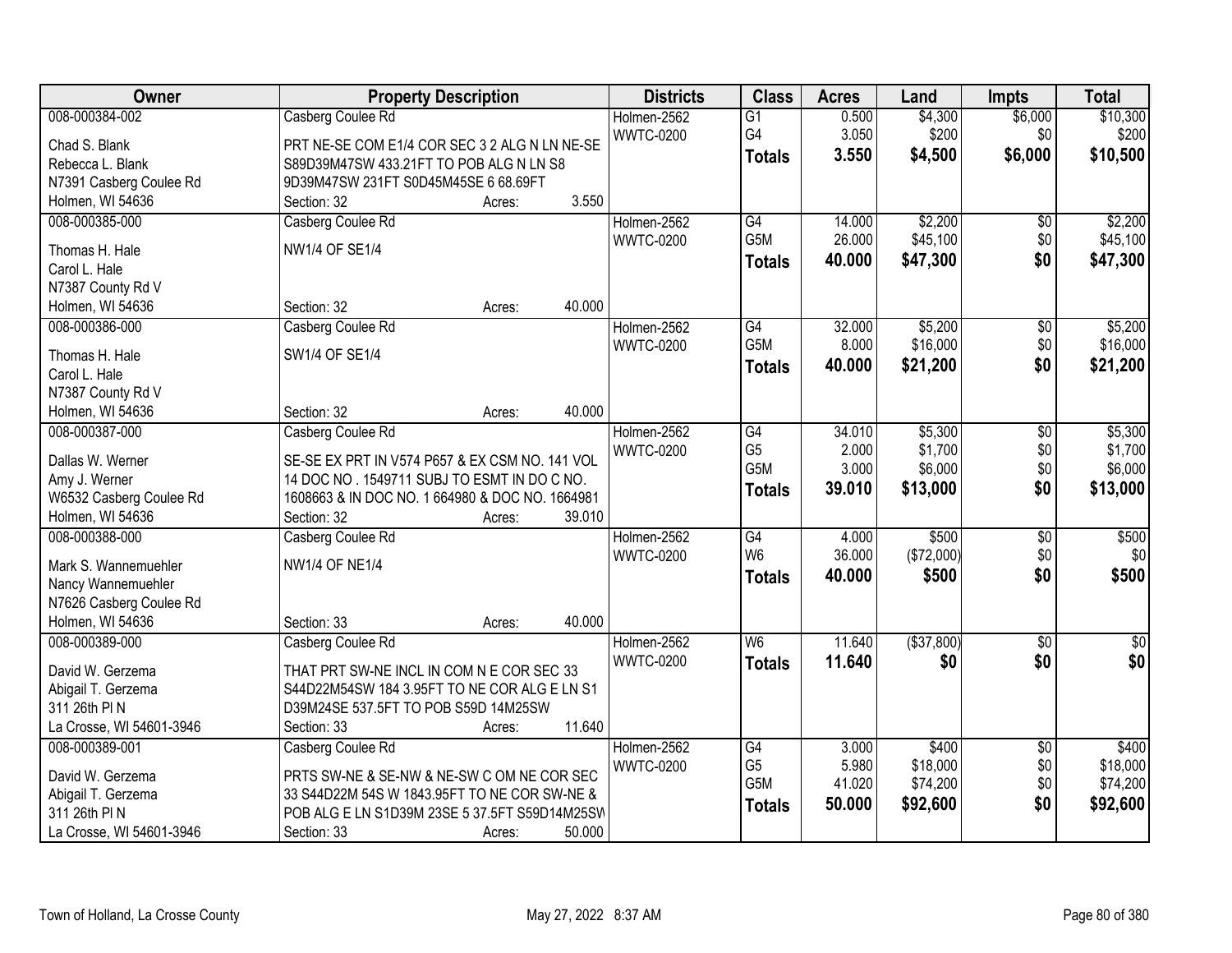| Owner                   | <b>Property Description</b>                          | <b>Districts</b> | <b>Class</b>    | <b>Acres</b>   | Land                | <b>Impts</b>     | <b>Total</b>    |
|-------------------------|------------------------------------------------------|------------------|-----------------|----------------|---------------------|------------------|-----------------|
| 008-000390-000          | N7614 Casberg Coulee Rd                              | Holmen-2562      | $\overline{G4}$ | 10.000         | \$1,300             | $\overline{50}$  | \$1,300         |
| Mark S. Wannemuehler    | NE-NW INCL PRT VAC ERICKSON RD AS VAC IN             | <b>WWTC-0200</b> | G <sub>5</sub>  | 5.000          | \$11,300            | \$0              | \$11,300        |
| Nancy A. Wannemuehler   | DOC NO. 1543326 EX CSM NO. 94 VOL 2 DOC NO.          |                  | G5M             | 19.550         | \$33,300            | \$0              | \$33,300        |
| N7626 Casberg Coulee Rd | 933526 & EX THAT PRT TAKEN FOR CASBERG               |                  | G7              | 3.000          | \$21,000            | \$6,400          | \$27,400        |
| Holmen, WI 54636        | 37.550<br>Section: 33<br>Acres:                      |                  | <b>Totals</b>   | 37.550         | \$66,900            | \$6,400          | \$73,300        |
| 008-000390-001          | N7626 Casberg Coulee Rd                              | Holmen-2562      | $\overline{G1}$ | 0.786          | \$27,900            | \$172,600        | \$200,500       |
|                         |                                                      | <b>WWTC-0200</b> |                 | 0.786          |                     |                  |                 |
| Mark S. Wannemuehler    | CERTIFIED SURVEY MAP NO. 94 VOL 2 LOT 1 DOC          |                  | <b>Totals</b>   |                | \$27,900            | \$172,600        | \$200,500       |
| Nancy A. Wannemuehler   | NO. 933526 T /W ESMT IN DOC NO. 1529629              |                  |                 |                |                     |                  |                 |
| N7626 Casberg Coulee Rd |                                                      |                  |                 |                |                     |                  |                 |
| Holmen, WI 54636        | 0.786<br>Section: 33<br>Acres:                       |                  |                 |                |                     |                  |                 |
| 008-000391-000          | Moe Coulee Rd                                        | Holmen-2562      | $\overline{G6}$ | 5.900          | \$23,600            | $\overline{50}$  | \$23,600        |
| Mark S. Wannemuehler    | THAT PRT NW-NW LYG S OF CASB ERG COULEE RD           | <b>WWTC-0200</b> | W <sub>6</sub>  | 11.000         | (\$44,000)          | \$0              | \$0             |
|                         | & S OF ERICKSO N RD & INCL THAT PRT VAC ERI          |                  | Totals          | 16.900         | \$23,600            | \$0              | \$23,600        |
| Nancy A. Wannemuehler   |                                                      |                  |                 |                |                     |                  |                 |
| N7626 Casberg Coulee Rd | CKSON RD AS VAC IN DOC NO. 1 543326 EX CSM<br>16.900 |                  |                 |                |                     |                  |                 |
| Holmen, WI 54636        | Section: 33<br>Acres:                                |                  |                 |                |                     |                  |                 |
| 008-000392-000          | N7670 Casberg Coulee Rd                              | Holmen-2562      | $\overline{G4}$ | 11.690         | \$1,700             | \$0              | \$1,700         |
| Mark S. Wannemuehler    | THAT PRT NW-NW LYG N OF CASB ERG COULEE RD           | <b>WWTC-0200</b> | G <sub>5</sub>  | 0.800          | \$100               | \$0              | \$100           |
| Nancy A. Wannemuehler   | & ERICKSON RD & INCL THAT PRT VAC ERICKSON           |                  | G5M<br>G7       | 4.000<br>3.000 | \$6,500<br>\$42,000 | \$0<br>\$223,800 | \$6,500         |
| N7626 Casberg Coulee Rd | RD VAC IN DOC NO. 1543326                            |                  |                 |                |                     |                  | \$265,800       |
| Holmen, WI 54636        | 19.490<br>Section: 33<br>Acres:                      |                  | <b>Totals</b>   | 19.490         | \$50,300            | \$223,800        | \$274,100       |
| 008-000393-000          | Casberg Coulee Rd                                    | Holmen-2562      | $\overline{W6}$ | 15.000         | ( \$60,000)         | $\overline{50}$  | $\overline{50}$ |
|                         |                                                      | <b>WWTC-0200</b> | <b>Totals</b>   | 15.000         | \$0                 | \$0              | \$0             |
| Julie M. Wannemuehler   | SW-NW EX PRT BEG SW COR E 51 RDS NLY ALG             |                  |                 |                |                     |                  |                 |
| N7519 Casberg Coulee Rd | RIDGE TO N LN W 48RDS TO NW COR S TO POB             |                  |                 |                |                     |                  |                 |
| Holmen, WI 54636        |                                                      |                  |                 |                |                     |                  |                 |
|                         | 15.000<br>Section: 33<br>Acres:                      |                  |                 |                |                     |                  |                 |
| 008-000394-000          | County Rd V                                          | Holmen-2562      | W8              | 25.000         | (\$100,000)         | $\overline{30}$  | $\overline{30}$ |
| Chad S. Blank           | PRT SW-NW BEG SW COR E 51RDS NLY ALG RIDGE           | <b>WWTC-0200</b> | <b>Totals</b>   | 25.000         | \$0                 | \$0              | \$0             |
| Rebecca L. Blank        | TO N LN W 48 RDS TO NW COR S TO POB                  |                  |                 |                |                     |                  |                 |
| N7391 Casberg Coulee Rd |                                                      |                  |                 |                |                     |                  |                 |
| Holmen, WI 54636        | 25.000<br>Section: 33<br>Acres:                      |                  |                 |                |                     |                  |                 |
| 008-000395-000          | Casberg Coulee Rd                                    | Holmen-2562      | $\overline{G6}$ | 1.010          | \$4,000             | \$0              | \$4,000         |
|                         |                                                      | <b>WWTC-0200</b> | <b>Totals</b>   | 1.010          | \$4,000             | \$0              | \$4,000         |
| Julie M. Wannemuehler   | SE1/2-SE-NW EX COM NW COR SE-NW N4D49MW              |                  |                 |                |                     |                  |                 |
| N7519 Casberg Coulee Rd | 210.5FT S70D 45M E 590.94FT S0D15MW 748.85 FT        |                  |                 |                |                     |                  |                 |
| Holmen, WI 54636        | TO POB S38D36MW 363.07FT S5 7D15ME 269.35FT          |                  |                 |                |                     |                  |                 |
|                         | 1.010<br>Section: 33<br>Acres:                       |                  |                 |                |                     |                  |                 |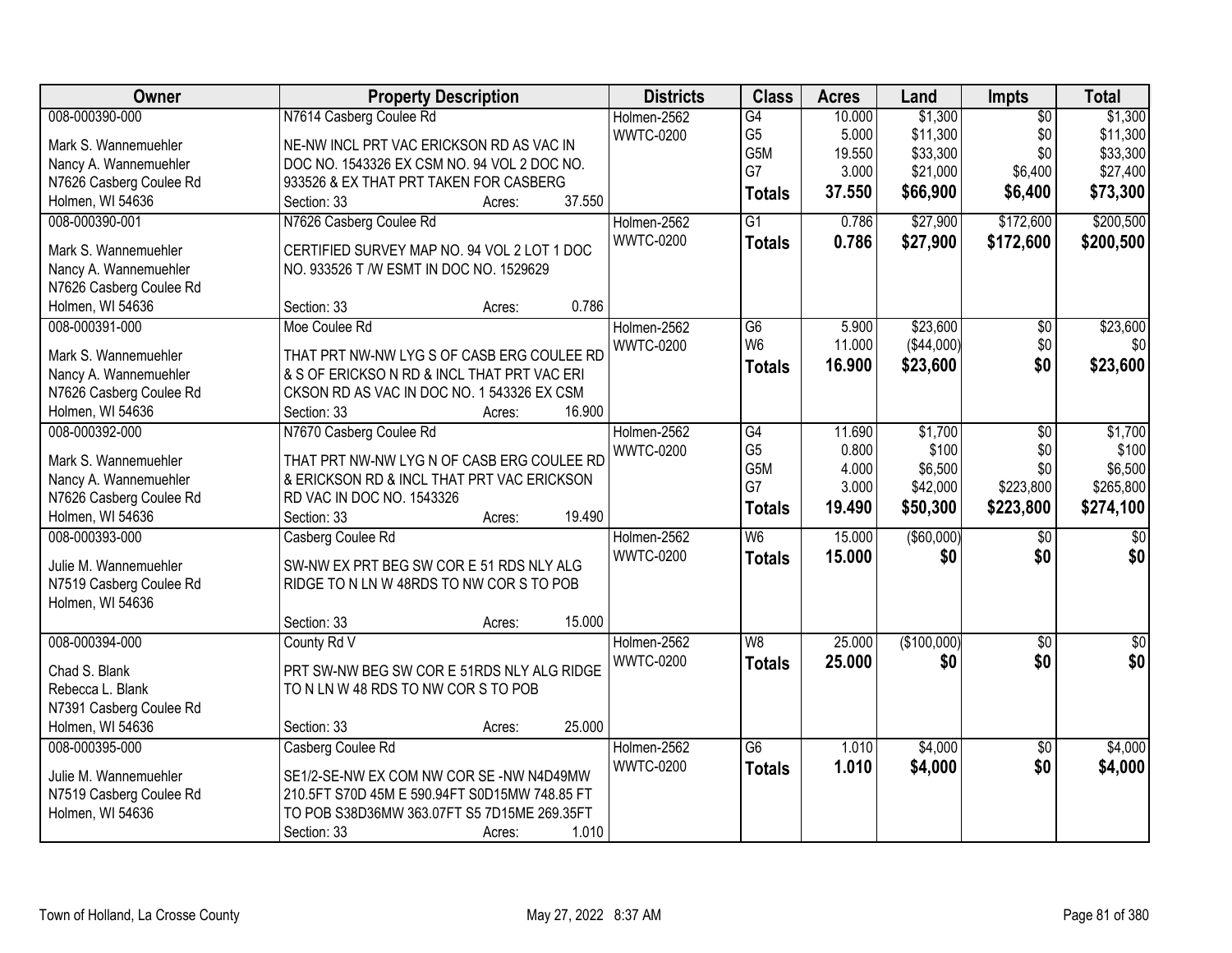| Owner                      | <b>Property Description</b>                   | <b>Districts</b> | <b>Class</b>     | <b>Acres</b> | Land       | <b>Impts</b>    | <b>Total</b>    |
|----------------------------|-----------------------------------------------|------------------|------------------|--------------|------------|-----------------|-----------------|
| 008-000397-000             | N7519 Casberg Coulee Rd                       | Holmen-2562      | $\overline{G1}$  | 1.920        | \$50,400   | \$129,000       | \$179,400       |
| Julie M. Wannemuehler      | NW1/2-SE-NW & PRT SE-NW COM NW COR N4D49MV    | <b>WWTC-0200</b> | W <sub>6</sub>   | 8.970        | (\$35,900) | \$0             | \$0             |
| N7519 Casberg Coulee Rd    | 210.5FT S70D 45ME 590.94FT S15MW 748.85FT TO  |                  | <b>Totals</b>    | 10.890       | \$50,400   | \$129,000       | \$179,400       |
| Holmen, WI 54636           | POB S38D36MW 363.07FT S5 7D15ME 269.35FT      |                  |                  |              |            |                 |                 |
|                            | 10.890<br>Section: 33<br>Acres:               |                  |                  |              |            |                 |                 |
| 008-000397-001             | Casberg Coulee Rd                             | Holmen-2562      | W6               | 6.030        | (\$24,100) | $\overline{50}$ | $\overline{50}$ |
|                            |                                               | <b>WWTC-0200</b> | <b>Totals</b>    | 6.030        | \$0        | \$0             | \$0             |
| Mark S. Wannemuehler       | PRT SE-NW COM N1/4 COR SEC 3 3 S1D46M21SE     |                  |                  |              |            |                 |                 |
| Nancy A. Wannemuehler      | 1301.09FT TO NE COR SE-NW & POB S43D43M20SW   |                  |                  |              |            |                 |                 |
| N7626 Casberg Coulee Rd    | 1044.06FT TO ELY R/W LN CAS BERG COULEE RD    |                  |                  |              |            |                 |                 |
| Holmen, WI 54636           | 6.030<br>Section: 33<br>Acres:                |                  |                  |              |            |                 |                 |
| 008-000398-000             | Casberg Coulee Rd                             | Holmen-2562      | $\overline{G1}$  | 2.000        | \$15,000   | \$12,300        | \$27,300        |
| Abigail T. Gerzema         | NE-SW EX PRT INCL IN FOLL CO M NE COR SEC 33  | <b>WWTC-0200</b> | G4               | 7.410        | \$1,500    | \$0             | \$1,500         |
| David W. Gerzema           | S44D22M 54SW 1843.95FT TO NE COR SW-NE & POB  |                  | W <sub>6</sub>   | 22.000       | (\$44,000) | \$0             | \$0             |
| 311 26th PIN               | ALG E LN S1D39M 23SE 53 7.5FT S59D14M25SW     |                  | <b>Totals</b>    | 31.410       | \$16,500   | \$12,300        | \$28,800        |
| La Crosse, WI 54601        | 31.410<br>Section: 33<br>Acres:               |                  |                  |              |            |                 |                 |
| 008-000399-000             | N7446 Casberg Coulee Rd                       | Holmen-2562      | G1               | 0.720        | \$26,700   | \$253,100       | \$279,800       |
|                            |                                               | <b>WWTC-0200</b> | W <sub>6</sub>   | 14.000       | (\$56,000) | \$0             | \$0             |
| Abigail T. Gerzema         | PRT NW-SW COM SW COR E 264FT TO POB N 70FT    |                  |                  | 14.720       | \$26,700   | \$253,100       | \$279,800       |
| David W. Gerzema           | NE TO NE COR NW-SW S TO SE COR NW-SW W TO     |                  | <b>Totals</b>    |              |            |                 |                 |
| 311 26th PIN               | POB EX PRT TAKEN FOR CASBER G COULEE RD AS    |                  |                  |              |            |                 |                 |
| La Crosse, WI 54601        | 14.720<br>Section: 33<br>Acres:               |                  |                  |              |            |                 |                 |
| 008-000401-000             | Casberg Coulee Rd                             | Holmen-2562      | $\overline{G4}$  | 10.160       | \$1,400    | \$0             | \$1,400         |
| Molly C. Cobb              | PRT NW-SW COM SW COR E 16RDS N 4.24RDS NEL'   | <b>WWTC-0200</b> | W <sub>6</sub>   | 13.000       | (\$52,000) | \$0             | \$0             |
| 7 Brompton Ct              | TO NE COR W TO NW COR S TO POB                |                  | <b>Totals</b>    | 23.160       | \$1,400    | \$0             | \$1,400         |
| Bolingbrook, IL 60440-1473 |                                               |                  |                  |              |            |                 |                 |
|                            | 23.160<br>Section: 33                         |                  |                  |              |            |                 |                 |
| 008-000402-000             | Acres:<br>N7372 Casberg Coulee Rd             | Holmen-2562      | $\overline{G1}$  | 1.000        | \$4,000    | \$4,000         | \$8,000         |
|                            |                                               | <b>WWTC-0200</b> | G4               | 9.770        | \$1,300    | \$0             | \$1,300         |
| Jerome L. Heintz           | PRT SW-SW BEG NW COR S ALG W LN 485.48FT      |                  | G <sub>5</sub>   | 4.390        | \$3,800    | \$0             | \$3,800         |
| Lois A. Heintz             | N51D42E 352.72F T S49D13ME 616.02FT S21D3ME   |                  | G <sub>5</sub> M | 4.770        | \$7,800    | \$0             | \$7,800         |
| N7318 Casberg Coulee Rd    | 650.72FT TO S LN SW-SW E ALG S LN TO SE COR N |                  |                  | 19.930       |            |                 |                 |
| Holmen, WI 54636           | 19.930<br>Section: 33<br>Acres:               |                  | <b>Totals</b>    |              | \$16,900   | \$4,000         | \$20,900        |
| 008-000402-001             | N7340 Casberg Coulee Rd                       | Holmen-2562      | $\overline{G1}$  | 5.530        | \$70,600   | \$70,700        | \$141,300       |
|                            |                                               | <b>WWTC-0200</b> | <b>Totals</b>    | 5.530        | \$70,600   | \$70,700        | \$141,300       |
| Jerome L. Heintz           | PRT SW-SW COM NW COR S 485.4 8FT N51D42ME     |                  |                  |              |            |                 |                 |
| Lois A. Pederson-Heintz    | 40.2FT TO E R/W RD & POB N51D42ME 312.72FT    |                  |                  |              |            |                 |                 |
| N7318 Casberg Coulee Rd    | S49D13ME 616.02FT S56D21MW 2 30.08FT          |                  |                  |              |            |                 |                 |
| Holmen, WI 54636           | 5.530<br>Section: 33<br>Acres:                |                  |                  |              |            |                 |                 |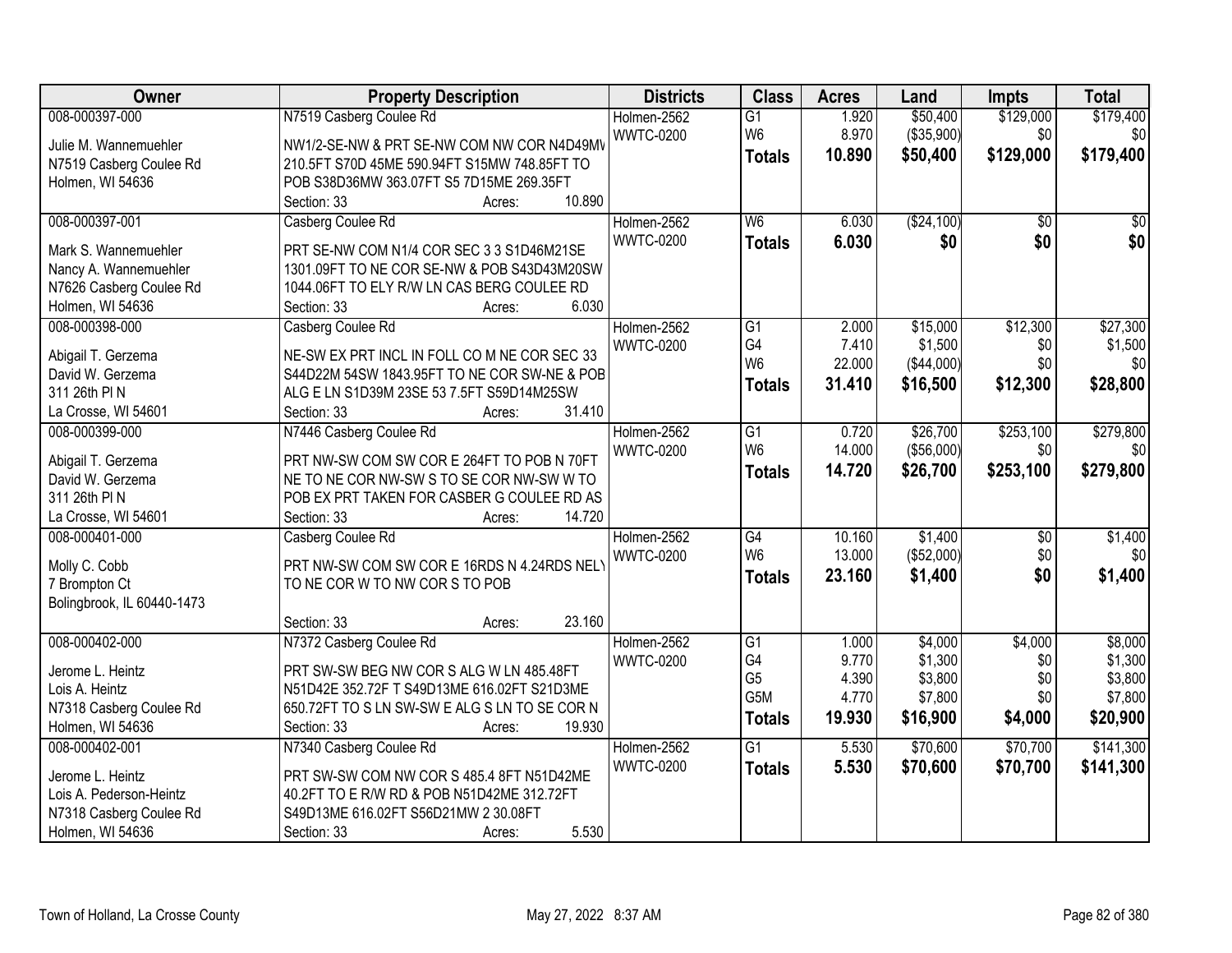| <b>Owner</b>                                     | <b>Property Description</b>                      | <b>Districts</b> | <b>Class</b>    | <b>Acres</b> | Land            | Impts           | <b>Total</b> |
|--------------------------------------------------|--------------------------------------------------|------------------|-----------------|--------------|-----------------|-----------------|--------------|
| 008-000402-002                                   | Casberg Coulee Rd                                | Holmen-2562      | W <sub>6</sub>  | 2.550        | ( \$8,300)      | $\overline{50}$ | \$0          |
| Abigail T. Gerzema                               | PRT SW-SW BEG NE COR S ALG E LN 471FT            | <b>WWTC-0200</b> | <b>Totals</b>   | 2.550        | \$0             | \$0             | \$0          |
| David W. Gerzema                                 | N46D54MW 400.3FT N 35D19MW 287.2FT TO N LN       |                  |                 |              |                 |                 |              |
| 311 26th PIN                                     | S85D 23ME 460FT TO POB                           |                  |                 |              |                 |                 |              |
| La Crosse, WI 54601                              | 2.550<br>Section: 33<br>Acres:                   |                  |                 |              |                 |                 |              |
| 008-000402-003                                   | N7318 Casberg Coulee Rd                          | Holmen-2562      | G1              | 8.030        | \$80,600        | \$191,200       | \$271,800    |
|                                                  |                                                  | <b>WWTC-0200</b> | G4              | 2.000        | \$300           | \$0             | \$300        |
| Jerome L. Heintz                                 | PRT SW-SW COM NW COR S 485.4 8FT N51D42ME        |                  | <b>Totals</b>   | 10.030       | \$80,900        | \$191,200       | \$272,100    |
| Lois A. Heintz                                   | 40.2FT TO E R/W RD S46MW 491.24FT TO POB N5      |                  |                 |              |                 |                 |              |
| N7318 Casberg Coulee Rd                          | 2D33ME 485.19FT S45D 23ME 19 9.11FT N56D21ME     |                  |                 |              |                 |                 |              |
| Holmen, WI 54636                                 | 10.030<br>Section: 33<br>Acres:                  |                  |                 |              |                 |                 |              |
| 008-000403-000                                   |                                                  | Holmen-2562      | W <sub>6</sub>  | 40.000       | (\$130,000)     | \$0             | $\sqrt{50}$  |
| Abigail T. Gerzema                               | SE1/4 OF SW1/4                                   | <b>WWTC-0200</b> | <b>Totals</b>   | 40,000       | \$0             | \$0             | \$0          |
| David W. Gerzema                                 |                                                  |                  |                 |              |                 |                 |              |
| 311 26th PIN                                     |                                                  |                  |                 |              |                 |                 |              |
| La Crosse, WI 54601                              | 40.000<br>Section: 33<br>Acres:                  |                  |                 |              |                 |                 |              |
| 008-000404-000                                   |                                                  | Holmen-2562      | W <sub>6</sub>  | 40.000       | (\$130,000)     | $\sqrt[6]{3}$   | $\sqrt{50}$  |
|                                                  |                                                  | <b>WWTC-0200</b> | <b>Totals</b>   | 40.000       | \$0             | \$0             | \$0          |
| David W. Gerzema                                 | <b>NW1/4 OF SE1/4</b>                            |                  |                 |              |                 |                 |              |
| Abigail T. Gerzema                               |                                                  |                  |                 |              |                 |                 |              |
| 311 26th PIN                                     |                                                  |                  |                 |              |                 |                 |              |
| La Crosse, WI 54601-3946                         | 40.000<br>Section: 33<br>Acres:                  |                  |                 |              |                 |                 |              |
| 008-000404-100                                   | Casberg Coulee Rd                                | Holmen-2562      | $\overline{X4}$ | 9.770        | $\overline{50}$ | \$0             | $\sqrt{50}$  |
| Town of Holland                                  | PRT E1/2-NW & PRT N1/2-SW & PRT SW-SW TAKEN      | <b>WWTC-0200</b> | <b>Totals</b>   | 9.770        | \$0             | \$0             | \$0          |
| W7937 County Rd Mh                               | FOR CASBERG COULEE RD AS ON PLAN NO. 359 H       |                  |                 |              |                 |                 |              |
| Holmen, WI 54636                                 | & AS IN V372 P533 & P531 & P485 & AS DESC IN DOC |                  |                 |              |                 |                 |              |
|                                                  | 9.770<br>Section: 33<br>Acres:                   |                  |                 |              |                 |                 |              |
| 008-000409-000                                   | Old County Road NA                               | Holmen-2562      | $\overline{G4}$ | 29.769       | \$4,500         | $\overline{30}$ | \$4,500      |
|                                                  | CERTIFIED SURVEY MAP NO. 108 VOL 5 OUTLOT 1      | <b>WWTC-0200</b> | <b>Totals</b>   | 29.769       | \$4,500         | \$0             | \$4,500      |
| Susan K. Waldenberger et al<br>N7003 County Rd W | DOC NO. 1084 879 & FRAC NE-NW EX CSM NO. 123     |                  |                 |              |                 |                 |              |
| Holmen, WI 54636                                 | VOL 2 DOC NO. 940852 & EX CSM NO. 39 VOL 5 DOC   |                  |                 |              |                 |                 |              |
|                                                  | 29.769<br>Section: 1<br>Acres:                   |                  |                 |              |                 |                 |              |
| 008-000409-002                                   | W7531 Old County Road NA                         | Holmen-2562      | $\overline{G1}$ | 1.501        | \$42,000        | \$165,300       | \$207,300    |
|                                                  |                                                  | <b>WWTC-0200</b> |                 | 1.501        |                 |                 |              |
| Alvin L. Waldenberger                            | CERTIFIED SURVEY MAP NO. 123 VOL 2 LOT 1 DOC     |                  | <b>Totals</b>   |              | \$42,000        | \$165,300       | \$207,300    |
| Linda K. Waldenberger                            | NO. 940852                                       |                  |                 |              |                 |                 |              |
| W7531 Old Cth Na                                 |                                                  |                  |                 |              |                 |                 |              |
| Holmen, WI 54636                                 | 1.501<br>Section: 1<br>Acres:                    |                  |                 |              |                 |                 |              |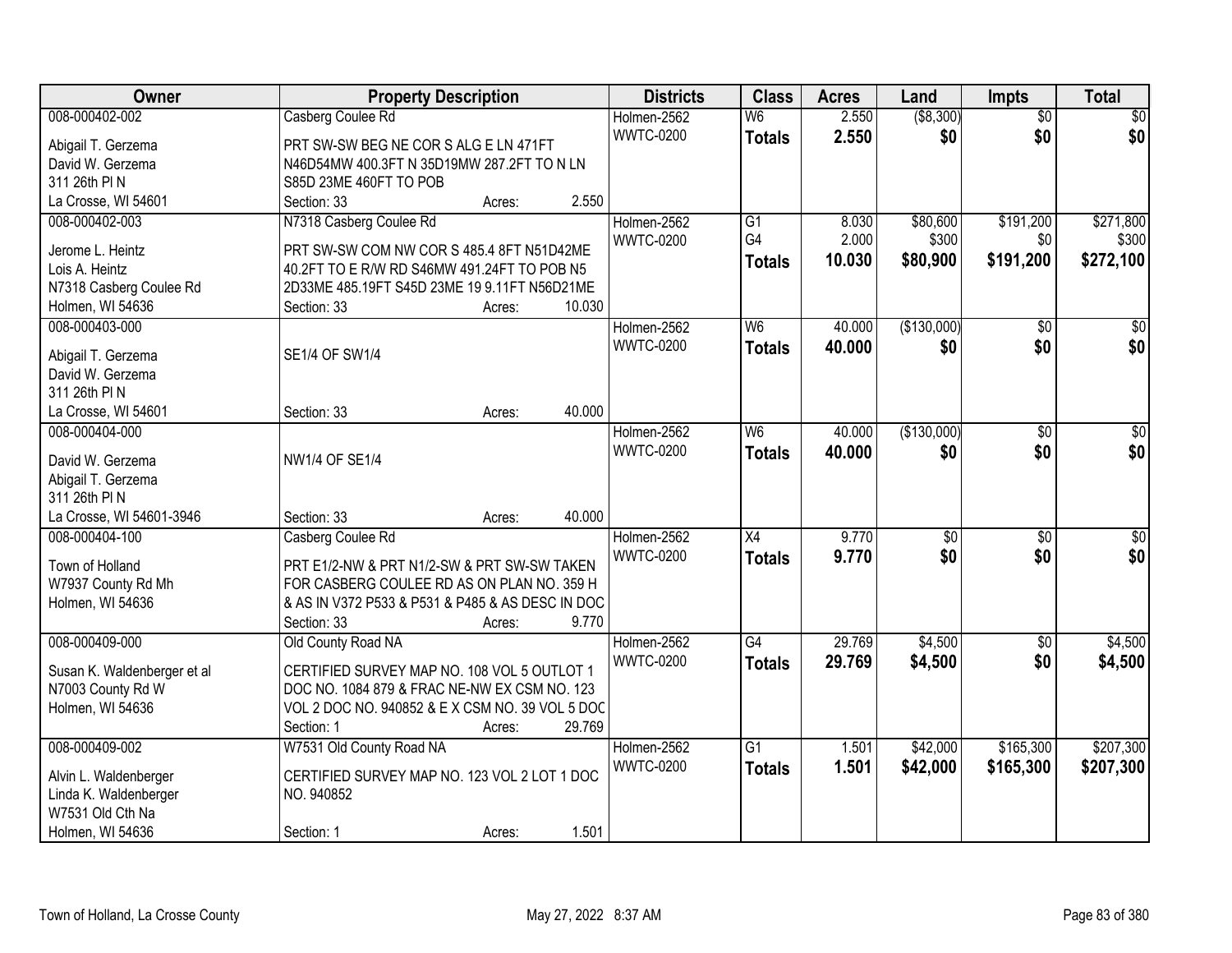| Owner                                           |                                                                            | <b>Property Description</b> |        | <b>Districts</b>                | <b>Class</b>                     | <b>Acres</b>   | Land                 | <b>Impts</b>           | <b>Total</b>           |
|-------------------------------------------------|----------------------------------------------------------------------------|-----------------------------|--------|---------------------------------|----------------------------------|----------------|----------------------|------------------------|------------------------|
| 008-000409-003<br>Jeffrey Koby                  | W7517 Old County Road NA<br>CERTIFIED SURVEY MAP NO. 39 VOL 5 LOT 1 DOC    |                             |        | Holmen-2562<br><b>WWTC-0200</b> | $\overline{G1}$<br><b>Totals</b> | 1.720<br>1.720 | \$46,400<br>\$46,400 | \$241,100<br>\$241,100 | \$287,500<br>\$287,500 |
| Deborah A. Koby                                 | NO. 1061211                                                                |                             |        |                                 |                                  |                |                      |                        |                        |
| W7517 Old Cth Na                                |                                                                            |                             |        |                                 |                                  |                |                      |                        |                        |
| Holmen, WI 54636                                | Section: 1                                                                 | Acres:                      | 1.720  |                                 |                                  |                |                      |                        |                        |
| 008-000409-004                                  | Old County Road NA                                                         |                             |        | Holmen-2562                     | G4                               | 1.430          | \$200                | $\overline{50}$        | \$200                  |
| Andrew S. Hemker                                | CERTIFIED SURVEY MAP NO. 108 VOL 5 LOT 1 DOC                               |                             |        | <b>WWTC-0200</b>                | <b>Totals</b>                    | 1.430          | \$200                | \$0                    | \$200                  |
| W7561 Old Cth Na                                | NO. 1084879                                                                |                             |        |                                 |                                  |                |                      |                        |                        |
| Holmen, WI 54636                                |                                                                            |                             |        |                                 |                                  |                |                      |                        |                        |
| 008-000409-005                                  | Section: 1                                                                 | Acres:                      | 1.430  | Holmen-2562                     | G1                               | 1.000          | \$32,000             | \$142,300              | \$174,300              |
|                                                 | W7561 Old County Road NA                                                   |                             |        | <b>WWTC-0200</b>                | G4                               | 0.500          | \$100                | \$0                    | \$100                  |
| Andrew S. Hemker                                | CERTIFIED SURVEY MAP NO. 108 VOL 5 LOT 2 DOC                               |                             |        |                                 | <b>Totals</b>                    | 1.500          | \$32,100             | \$142,300              | \$174,400              |
| W7561 Old Cth Na                                | NO. 1084879 SUBJ TO ESMT IN DOC NO. 164 3207                               |                             |        |                                 |                                  |                |                      |                        |                        |
| Holmen, WI 54636                                | Section: 1                                                                 | Acres:                      | 1.500  |                                 |                                  |                |                      |                        |                        |
| 008-000411-000                                  | US Highway 53                                                              |                             |        | Holmen-2562                     | $\overline{\text{X2}}$           | 11.660         | \$0                  | $\sqrt{6}$             | \$0                    |
|                                                 |                                                                            |                             |        | <b>WWTC-0200</b>                | <b>Totals</b>                    | 11.660         | \$0                  | \$0                    | \$0                    |
| State of Wisconsin Dot<br>3550 Mormon Coulee Rd | PRT FRAC NW-NW BEING 11.66AC FOR R/W IN V604<br>P19 & V604 P15 & V811 P218 |                             |        |                                 |                                  |                |                      |                        |                        |
| La Crosse, WI 54601                             |                                                                            |                             |        |                                 |                                  |                |                      |                        |                        |
|                                                 | Section: 1                                                                 | Acres:                      | 11.660 |                                 |                                  |                |                      |                        |                        |
| 008-000411-100                                  | Old County Road NA                                                         |                             |        | Holmen-2562                     | $\overline{\chi_3}$              | 1.320          | $\overline{30}$      | $\overline{30}$        | $\overline{30}$        |
| Lacrosse County                                 | THAT PRT NW-NW SEC 1-17-8 & THAT PRT SW-SW                                 |                             |        | <b>WWTC-0200</b>                | <b>Totals</b>                    | 1.320          | \$0                  | \$0                    | \$0                    |
| 212 6th St N 2400                               | SEC 36-18-8 T AKEN FOR OLD CTH-NA IN V245 P127                             |                             |        |                                 |                                  |                |                      |                        |                        |
| La Crosse, WI 54601                             | & P128                                                                     |                             |        |                                 |                                  |                |                      |                        |                        |
|                                                 | Section: 1                                                                 | Acres:                      | 1.320  |                                 |                                  |                |                      |                        |                        |
| 008-000413-000                                  | W7647 Old County Road NA                                                   |                             |        | Holmen-2562                     | $\overline{X4}$                  | 1.560          | $\overline{50}$      | $\overline{30}$        | $\overline{\$0}$       |
| <b>Riverland Energy Cooperative</b>             | E 312FT OF N 350FT W1/2-FRAC NW-NW EX .95AC                                |                             |        | <b>WWTC-0200</b>                | <b>Totals</b>                    | 1.560          | \$0                  | \$0                    | \$0                    |
| N28988 State Rd 93                              | FOR HWY IN V 604 P15                                                       |                             |        |                                 |                                  |                |                      |                        |                        |
| Arcadia, WI 54612-0277                          |                                                                            |                             |        |                                 |                                  |                |                      |                        |                        |
|                                                 | Section: 1                                                                 | Acres:                      | 1.560  |                                 |                                  |                |                      |                        |                        |
| 008-000415-001                                  | US Highway 53                                                              |                             |        | Holmen-2562                     | $\overline{\text{X2}}$           | 10.460         | $\overline{50}$      | $\overline{50}$        | $\overline{50}$        |
| State of Wisconsin Dot                          | PRT SW-NW BEING 10.46AC FOR USH-53 R/W IN                                  |                             |        | <b>WWTC-0200</b>                | <b>Totals</b>                    | 10.460         | \$0                  | \$0                    | \$0                    |
| 3550 Mormon Coulee Rd                           | V811 P215                                                                  |                             |        |                                 |                                  |                |                      |                        |                        |
| La Crosse, WI 54601                             |                                                                            |                             |        |                                 |                                  |                |                      |                        |                        |
|                                                 | Section: 1                                                                 | Acres:                      | 10.460 |                                 |                                  |                |                      |                        |                        |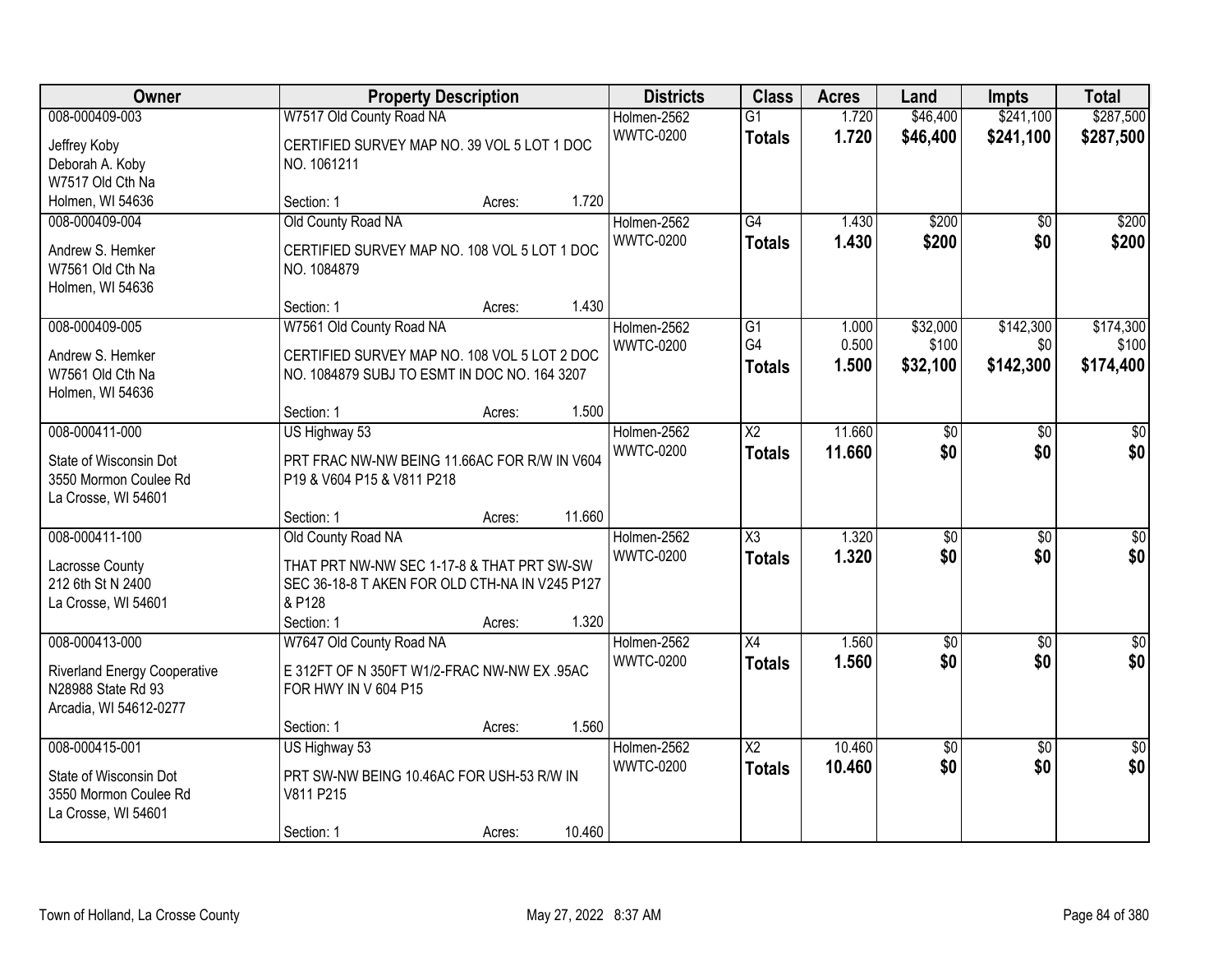| Owner                                                                                            |                                                                                                                                                                          | <b>Property Description</b> |        | <b>Districts</b>                | <b>Class</b>                            | <b>Acres</b>                       | Land                                       | Impts                                          | <b>Total</b>                                 |
|--------------------------------------------------------------------------------------------------|--------------------------------------------------------------------------------------------------------------------------------------------------------------------------|-----------------------------|--------|---------------------------------|-----------------------------------------|------------------------------------|--------------------------------------------|------------------------------------------------|----------------------------------------------|
| 008-000417-000<br>Susan K. Waldenberger et al<br>N7003 County Rd W<br>Holmen, WI 54636           | N7182 Waldenberger Rd<br>SE-NW SUBJ TO ESMT IN DOC NO . 1643207 & DOC<br>NO. 1692491                                                                                     |                             |        | Holmen-2562<br><b>WWTC-0200</b> | G4<br>G5M<br>G7<br><b>Totals</b>        | 36.000<br>1.000<br>3.000<br>40.000 | \$5,300<br>\$1,700<br>\$42,000<br>\$49,000 | $\overline{50}$<br>\$0<br>\$98,500<br>\$98,500 | \$5,300<br>\$1,700<br>\$140,500<br>\$147,500 |
|                                                                                                  | Section: 1                                                                                                                                                               | Acres:                      | 40.000 |                                 |                                         |                                    |                                            |                                                |                                              |
| 008-000418-000<br>Susan K. Waldenberger et al<br>N7003 County Rd W<br>Holmen, WI 54636           | Waldenberger Rd<br>NE-SW SUBJ TO ESMT IN V1260 P743 & IN DOC NO.<br>1643207 & DOC NO. 1692491<br>Section: 1                                                              | Acres:                      | 40.000 | Holmen-2562<br><b>WWTC-0200</b> | G4<br>G <sub>5</sub> M<br><b>Totals</b> | 36.000<br>4.000<br>40.000          | \$4,800<br>\$6,500<br>\$11,300             | \$0<br>\$0<br>\$0                              | \$4,800<br>\$6,500<br>\$11,300               |
| 008-000420-001                                                                                   | US Highway 53                                                                                                                                                            |                             |        | Holmen-2562                     | $\overline{\text{X2}}$                  | 10.590                             | $\overline{50}$                            | $\overline{50}$                                | $\overline{50}$                              |
| State of Wisconsin Dot<br>3550 Mormon Coulee Rd<br>La Crosse, WI 54601                           | PRT NW-SW BEING 10.59AC FOR USH-53 R/W IN<br>V811 P215                                                                                                                   |                             |        | <b>WWTC-0200</b>                | <b>Totals</b>                           | 10.590                             | \$0                                        | \$0                                            | \$0                                          |
|                                                                                                  | Section: 1                                                                                                                                                               | Acres:                      | 10.590 |                                 |                                         |                                    |                                            |                                                |                                              |
| 008-000421-001<br>David R. Happel<br>Patricia L. Happel<br>W7632 Mchugh Ct W<br>Holmen, WI 54636 | W7632 McHugh Ct<br>PRT SW-SW COM SW COR N7MW 25 FT TO N R/W RI<br>N89D27ME 804.98FT TO POB N8MW 483FT N89D2<br>7ME 185FT S8ME 483FT S89D27M W 185FT TO POB<br>Section: 1 | Acres:                      | 1.750  | Holmen-2562<br><b>WWTC-0200</b> | $\overline{G1}$<br><b>Totals</b>        | 1.750<br>1.750                     | \$66,500<br>\$66,500                       | \$299,400<br>\$299,400                         | \$365,900<br>\$365,900                       |
| 008-000421-002<br>Adam A. Jeffords<br>Tricia M. Jeffords<br>N6923 Bice Ave<br>Holmen, WI 54636   | N6923 Bice Ave<br>CERTIFIED SURVEY MAP NO. 101 VOL 1 LOT 1 DOC<br>NO. 886791<br>Section: 1                                                                               | Acres:                      | 1.000  | Holmen-2562<br><b>WWTC-0200</b> | $\overline{G1}$<br><b>Totals</b>        | 1.000<br>1.000                     | \$50,000<br>\$50,000                       | \$199,800<br>\$199,800                         | \$249,800<br>\$249,800                       |
| 008-000421-004<br>Patrick F. Kline<br>Susan J. Kline<br>W7652 Mchugh Ct W<br>Holmen, WI 54636    | W7652 McHugh Ct<br>CERTIFIED SURVEY MAP NO. 101 VOL 1 DOC NO.<br>886791 E1/2 L OTS 3 & 4 EX PRT TAKEN FOR R /W IN<br>V609 P517<br>Section: 1                             | Acres:                      | 1.680  | Holmen-2562<br><b>WWTC-0200</b> | G1<br><b>Totals</b>                     | 1.680<br>1.680                     | \$65,000<br>\$65,000                       | \$216,500<br>\$216,500                         | \$281,500<br>\$281,500                       |
| 008-000421-006<br>Holmen Baptist Church, Inc<br>W7656 Mchugh Ct W<br>Holmen, WI 54636            | W7656 McHugh Ct<br>CERTIFIED SURVEY MAP NO. 101 VOL 1 DOC NO.<br>886791 W1/2 L OT 4 & W1/2 LOT 3 EX PRT TA KEN<br>FOR RD IN V604 P806<br>Section: 1                      | Acres:                      | 1.680  | Holmen-2562<br><b>WWTC-0200</b> | $\overline{X4}$<br><b>Totals</b>        | 1.680<br>1.680                     | \$0<br>\$0                                 | $\overline{50}$<br>\$0                         | $\overline{50}$<br>\$0                       |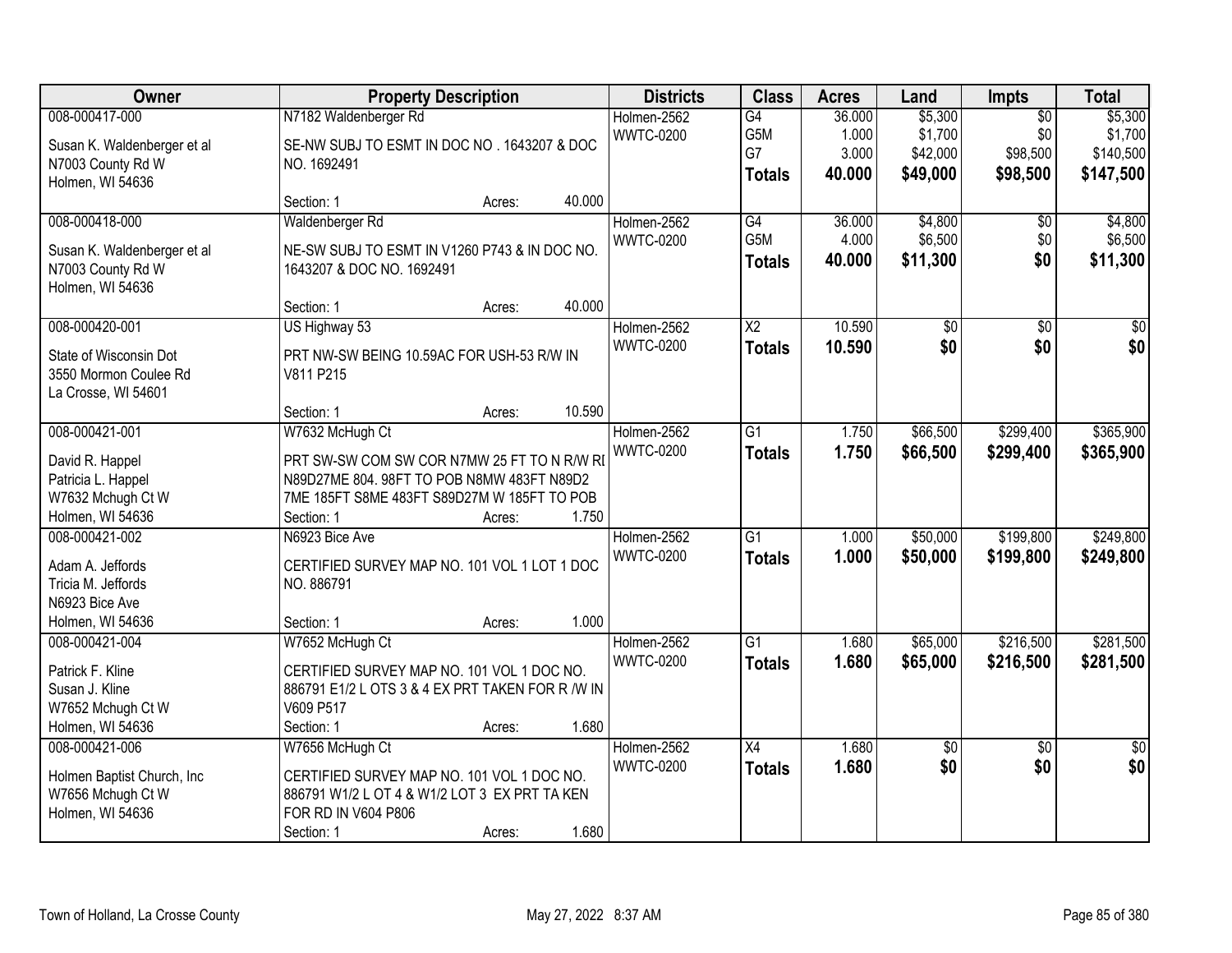| Owner                                                                       | <b>Property Description</b>                                                                                                                                         | <b>Districts</b>                | <b>Class</b>                     | <b>Acres</b>   | Land                 | <b>Impts</b>           | <b>Total</b>           |
|-----------------------------------------------------------------------------|---------------------------------------------------------------------------------------------------------------------------------------------------------------------|---------------------------------|----------------------------------|----------------|----------------------|------------------------|------------------------|
| 008-000421-008<br>Kerry L. Krane<br>Marsha A. Krane<br>N6943 Bice Ave       | N6943 Bice Ave<br>CERTIFIED SURVEY MAP NO. 70 VOL 1 LOT 6 DOC<br>NO. 864298                                                                                         | Holmen-2562<br><b>WWTC-0200</b> | $\overline{G1}$<br><b>Totals</b> | 0.550<br>0.550 | \$38,300<br>\$38,300 | \$200,900<br>\$200,900 | \$239,200<br>\$239,200 |
| Holmen, WI 54636                                                            | 0.550<br>Section: 1<br>Acres:                                                                                                                                       |                                 |                                  |                |                      |                        |                        |
| 008-000421-009<br>Matthew M. Morrison<br>W7691 James St<br>Holmen, WI 54636 | W7691 James St<br>CERTIFIED SURVEY MAP NO. 70 VOL 1 LOT 7 DOC<br>NO. 864298                                                                                         | Holmen-2562<br><b>WWTC-0200</b> | $\overline{G1}$<br><b>Totals</b> | 0.720<br>0.720 | \$44,200<br>\$44,200 | \$143,800<br>\$143,800 | \$188,000<br>\$188,000 |
|                                                                             | 0.720<br>Section: 1<br>Acres:                                                                                                                                       |                                 |                                  |                |                      |                        |                        |
| 008-000421-010<br>Jamie Slaby<br>W7662 James St<br>Holmen, WI 54636         | W7662 James St<br>CERTIFIED SURVEY MAP NO. 70 VOL 1 DOC NO.<br>864298 LOT 8 E X W 197FT & EX E 199.78FT & INCL E<br>6FT OF W 197FT<br>0.470<br>Section: 1<br>Acres: | Holmen-2562<br><b>WWTC-0200</b> | G1<br><b>Totals</b>              | 0.470<br>0.470 | \$32,800<br>\$32,800 | \$201,900<br>\$201,900 | \$234,700<br>\$234,700 |
| 008-000421-011                                                              | <b>Bice Ave</b>                                                                                                                                                     | Holmen-2562                     | G1                               | 1.210          | \$23,800             | \$0                    | \$23,800               |
| Adam A. Jeffords<br>Tricia M. Jeffords<br>N6923 Bice Ave                    | CERTIFIED SURVEY MAP NO. 101 VOL 1 LOT 1-A<br>DOC NO. 88679 1 EX S 237.5FT OF W 40FT                                                                                | <b>WWTC-0200</b>                | <b>Totals</b>                    | 1.210          | \$23,800             | \$0                    | \$23,800               |
| Holmen, WI 54636                                                            | 1.210<br>Section: 1<br>Acres:                                                                                                                                       |                                 |                                  |                |                      |                        |                        |
| 008-000421-012<br>Lyle M. Navoichick<br>W7678 James St<br>Holmen, WI 54636  | W7678 James St<br>CERTIFIED SURVEY MAP NO. 70 VOL 1 DOC NO.<br>864298 W 197FT LOT 8 EX E 6FT OF W 197FT<br>0.520<br>Section: 1<br>Acres:                            | Holmen-2562<br><b>WWTC-0200</b> | $\overline{G1}$<br><b>Totals</b> | 0.520<br>0.520 | \$36,200<br>\$36,200 | \$181,800<br>\$181,800 | \$218,000<br>\$218,000 |
| 008-000421-013                                                              | W7636 James St                                                                                                                                                      | Holmen-2562                     | $\overline{G1}$                  | 0.610          | \$42,000             | \$207,400              | \$249,400              |
| Donna M. Felber<br>W7636 James St<br>Holmen, WI 54636                       | CERTIFIED SURVEY MAP NO. 70 VOL 1 DOC NO.<br>864298 E 199.7 8FT LOT 8                                                                                               | <b>WWTC-0200</b>                | <b>Totals</b>                    | 0.610          | \$42,000             | \$207,400              | \$249,400              |
|                                                                             | 0.610<br>Section: 1<br>Acres:                                                                                                                                       |                                 |                                  |                |                      |                        |                        |
| 008-000421-014<br>Arlan C. Ulberg<br>W7661 James St<br>Holmen, WI 54636     | James St<br>CERTIFIED SURVEY MAP NO. 135 VOL 3 LOT 1 DOC<br>NO. 986427<br>0.510<br>Section: 1<br>Acres:                                                             | Holmen-2562<br><b>WWTC-0200</b> | $\overline{G1}$<br><b>Totals</b> | 0.510<br>0.510 | \$35,500<br>\$35,500 | $\overline{50}$<br>\$0 | \$35,500<br>\$35,500   |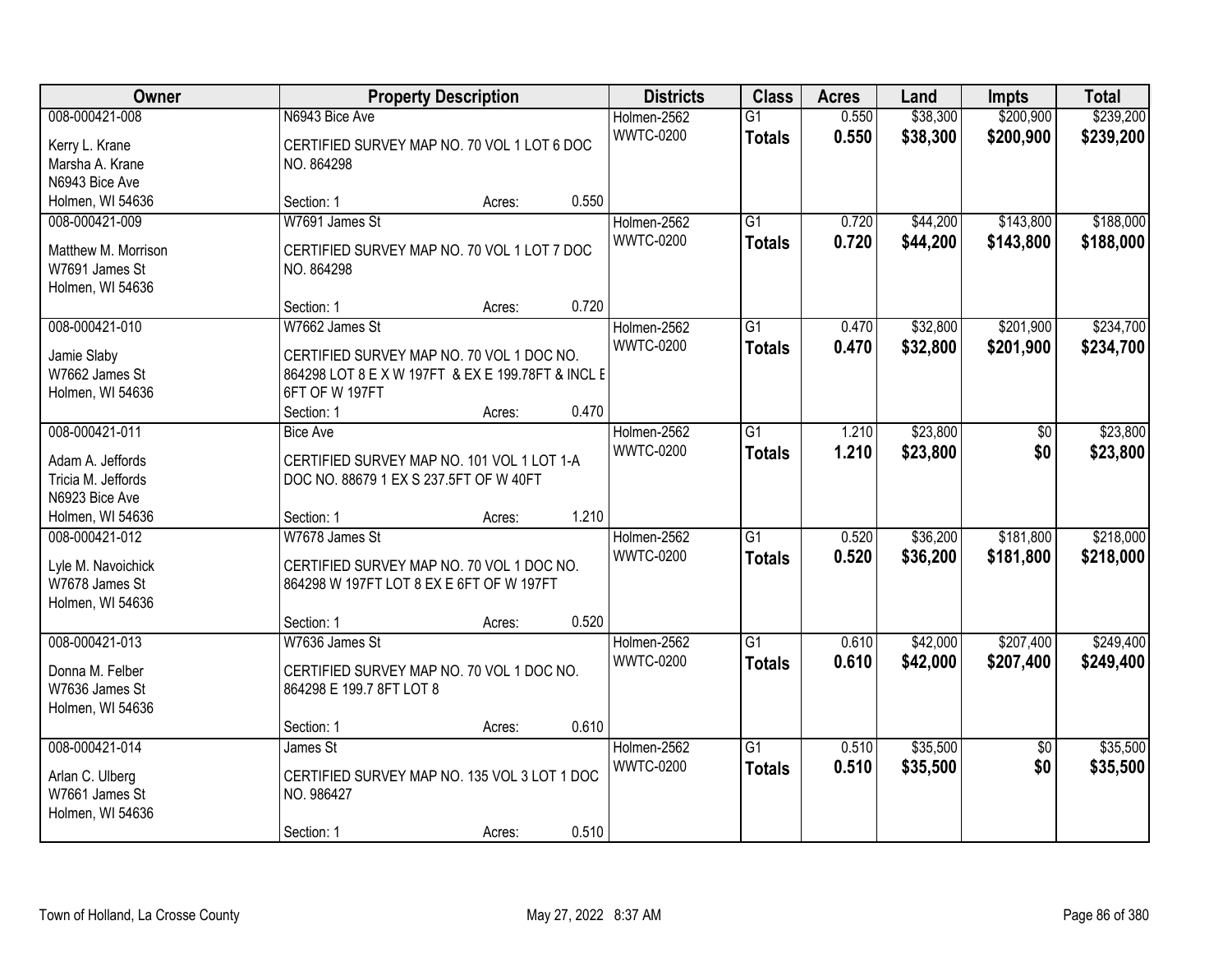| Owner                                            |                                              | <b>Property Description</b> |        | <b>Districts</b> | <b>Class</b>    | <b>Acres</b> | Land            | <b>Impts</b>    | <b>Total</b>    |
|--------------------------------------------------|----------------------------------------------|-----------------------------|--------|------------------|-----------------|--------------|-----------------|-----------------|-----------------|
| 008-000421-015                                   | W7661 James St                               |                             |        | Holmen-2562      | $\overline{G1}$ | 0.500        | \$34,800        | \$239,600       | \$274,400       |
| Arlan C. Ulberg                                  | CERTIFIED SURVEY MAP NO. 135 VOL 3 LOT 2 DOC |                             |        | <b>WWTC-0200</b> | <b>Totals</b>   | 0.500        | \$34,800        | \$239,600       | \$274,400       |
| Shelly R. Ulberg                                 | NO. 986427                                   |                             |        |                  |                 |              |                 |                 |                 |
| W7661 James St                                   |                                              |                             |        |                  |                 |              |                 |                 |                 |
| Holmen, WI 54636                                 | Section: 1                                   | Acres:                      | 0.500  |                  |                 |              |                 |                 |                 |
| 008-000421-016                                   | W7633 James St                               |                             |        | Holmen-2562      | $\overline{G1}$ | 0.490        | \$34,200        | \$246,200       | \$280,400       |
|                                                  |                                              |                             |        | <b>WWTC-0200</b> | <b>Totals</b>   | 0.490        | \$34,200        | \$246,200       | \$280,400       |
| Yia Vang                                         | CERTIFIED SURVEY MAP NO. 135 VOL 3 LOT 3 DOC |                             |        |                  |                 |              |                 |                 |                 |
| See Xiong                                        | NO. 986427                                   |                             |        |                  |                 |              |                 |                 |                 |
| W7633 James St                                   |                                              |                             | 0.490  |                  |                 |              |                 |                 |                 |
| Holmen, WI 54636                                 | Section: 1                                   | Acres:                      |        |                  |                 |              |                 |                 |                 |
| 008-000421-017                                   | James St                                     |                             |        | Holmen-2562      | X4              | 0.060        | $\overline{50}$ | $\overline{50}$ | $\overline{30}$ |
| Town of Holland                                  | CERTIFIED SURVEY MAP NO. 135 VOL 3 OUTLOT 1  |                             |        | <b>WWTC-0200</b> | <b>Totals</b>   | 0.060        | \$0             | \$0             | \$0             |
| W7937 County Rd Mh                               | DOC NO. 9864 27                              |                             |        |                  |                 |              |                 |                 |                 |
| Holmen, WI 54636                                 |                                              |                             |        |                  |                 |              |                 |                 |                 |
|                                                  | Section: 1                                   | Acres:                      | 0.060  |                  |                 |              |                 |                 |                 |
| 008-000421-025                                   | US Highway 53                                |                             |        | Holmen-2562      | $\overline{X2}$ | 12.910       | \$0             | \$0             | \$0             |
|                                                  |                                              |                             |        | <b>WWTC-0200</b> | <b>Totals</b>   | 12.910       | \$0             | \$0             | \$0             |
| State of Wisconsin Dot                           | PRT SW-SW BEING 12.91AC FOR USH-53 R/W IN    |                             |        |                  |                 |              |                 |                 |                 |
| 3550 Mormon Coulee Rd                            | V604 P806 & V6 09 P42 & P517                 |                             |        |                  |                 |              |                 |                 |                 |
| La Crosse, WI 54601                              |                                              |                             |        |                  |                 |              |                 |                 |                 |
|                                                  | Section: 1                                   | Acres:                      | 12.910 |                  |                 |              |                 |                 |                 |
| 008-000421-026                                   | W7694 McHugh Ct                              |                             |        | Holmen-2562      | $\overline{G1}$ | 0.840        | \$46,500        | \$261,600       | \$308,100       |
| Jacob D. Melby                                   | CERTIFIED SURVEY MAP NO. 122 VOL 9 LOT 1 DOC |                             |        | <b>WWTC-0200</b> | <b>Totals</b>   | 0.840        | \$46,500        | \$261,600       | \$308,100       |
| W7694 Mchugh Ct W                                | NO. 1266816                                  |                             |        |                  |                 |              |                 |                 |                 |
| Holmen, WI 54636                                 |                                              |                             |        |                  |                 |              |                 |                 |                 |
|                                                  | Section: 1                                   | Acres:                      | 0.840  |                  |                 |              |                 |                 |                 |
| 008-000421-027                                   | N6915 Bice Ave                               |                             |        | Holmen-2562      | $\overline{G1}$ | 0.500        | \$34,800        | \$214,200       | \$249,000       |
|                                                  | CERTIFIED SURVEY MAP NO. 122 VOL 9 LOT 2 DOC |                             |        | <b>WWTC-0200</b> | <b>Totals</b>   | 0.500        | \$34,800        | \$214,200       | \$249,000       |
| Cary Stephen Koch Revocable Trust                | NO. 1266816                                  |                             |        |                  |                 |              |                 |                 |                 |
| Kathlyn S Koch Revocable Trust<br>N6915 Bice Ave |                                              |                             |        |                  |                 |              |                 |                 |                 |
| Holmen, WI 54636                                 | Section: 1                                   |                             | 0.500  |                  |                 |              |                 |                 |                 |
| 008-000421-028                                   | N6905 Bice Ave                               | Acres:                      |        | Holmen-2562      | $\overline{G1}$ | 0.650        | \$42,800        | \$253,100       | \$295,900       |
|                                                  |                                              |                             |        | <b>WWTC-0200</b> |                 |              |                 |                 |                 |
| Chadwick J. Hawkins                              | CERTIFIED SURVEY MAP NO. 122 VOL 9 LOT 3 DOC |                             |        |                  | <b>Totals</b>   | 0.650        | \$42,800        | \$253,100       | \$295,900       |
| Suzanne P. Hawkins                               | NO. 1266816                                  |                             |        |                  |                 |              |                 |                 |                 |
| N6905 Bice Ave                                   |                                              |                             |        |                  |                 |              |                 |                 |                 |
| Holmen, WI 54636                                 | Section: 1                                   | Acres:                      | 0.650  |                  |                 |              |                 |                 |                 |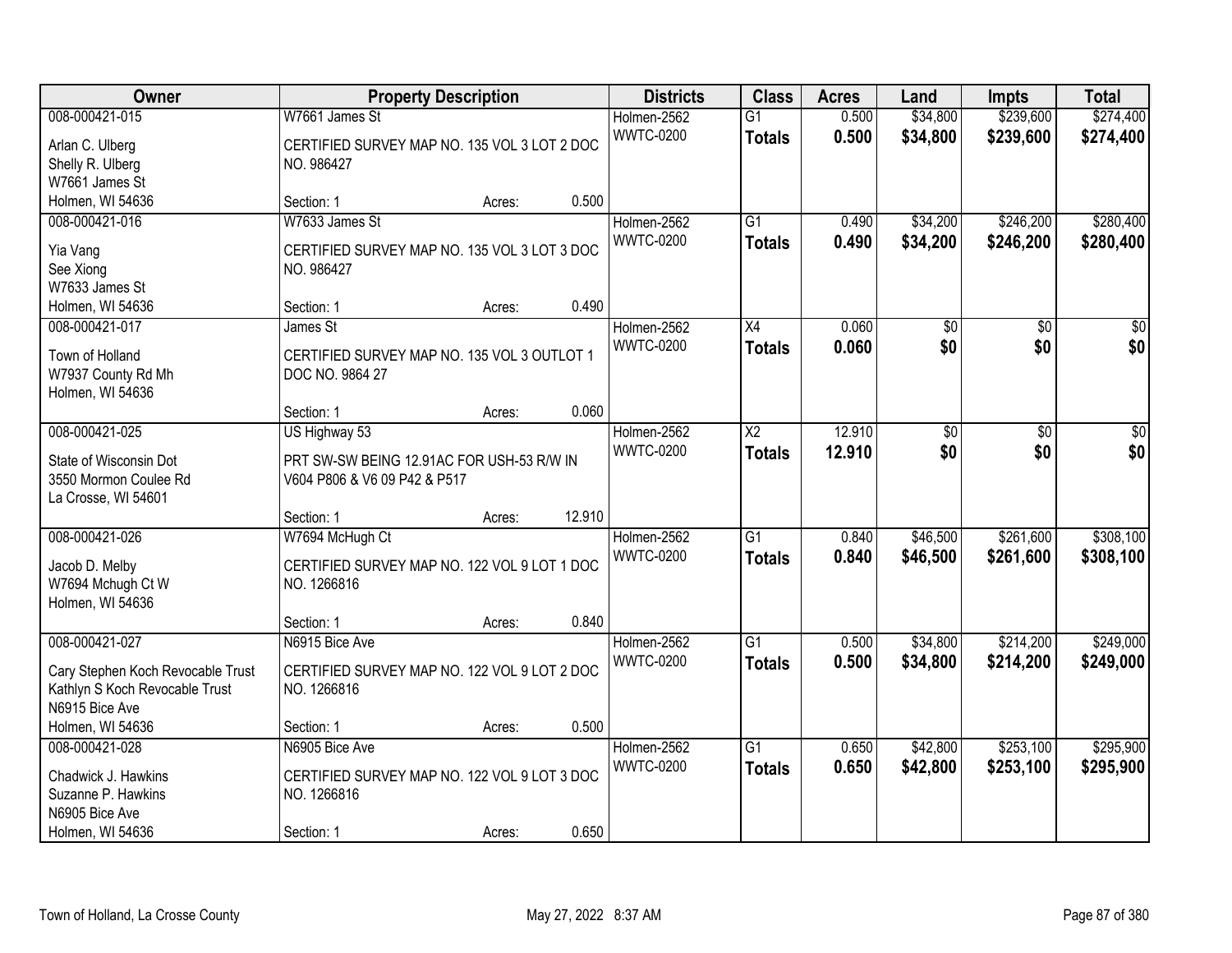| Owner                              | <b>Property Description</b>                    | <b>Districts</b> | <b>Class</b>    | <b>Acres</b> | Land     | <b>Impts</b>    | <b>Total</b> |
|------------------------------------|------------------------------------------------|------------------|-----------------|--------------|----------|-----------------|--------------|
| 008-000422-001                     | McHugh Ct                                      | Holmen-2562      | $\overline{G1}$ | 0.250        | \$200    | $\overline{50}$ | \$200        |
| Carol L. Dammon                    | WLY 12FT SE-SW EX PRT INCL IN FOLL DESC COM    | <b>WWTC-0200</b> | <b>Totals</b>   | 0.250        | \$200    | \$0             | \$200        |
| W7588 Mchugh Ct E                  | SW COR SE-SW N ALG W LN 429FT TO POB S A LG V  |                  |                 |              |          |                 |              |
| Holmen, WI 54636                   | LN 165FT E P/W S LN 297 FT N P/W W LN 148.5FT  |                  |                 |              |          |                 |              |
|                                    | 0.250<br>Section: 1<br>Acres:                  |                  |                 |              |          |                 |              |
| 008-000422-003                     | W7520 Sween Dr                                 | Holmen-2562      | $\overline{G1}$ | 0.730        | \$37,800 | \$205,600       | \$243,400    |
|                                    |                                                | <b>WWTC-0200</b> | <b>Totals</b>   | 0.730        | \$37,800 | \$205,600       | \$243,400    |
| Joseph D. Staebell                 | CERTIFIED SURVEY MAP NO. 157 VOL 7 LOT 1 DOC   |                  |                 |              |          |                 |              |
| Kaylin A. Staebell                 | NO. 1178658 SUBJ TO ESMT IN V1260 P744         |                  |                 |              |          |                 |              |
| W7520 Sween Dr                     |                                                |                  |                 |              |          |                 |              |
| Holmen, WI 54636                   | 0.730<br>Section: 1<br>Acres:                  |                  |                 |              |          |                 |              |
| 008-000422-004                     | Sween Dr                                       | Holmen-2562      | $\overline{G1}$ | 2.600        | \$77,100 | \$0             | \$77,100     |
| Gordon Thomas Sween Revocable Trus | CERTIFIED SURVEY MAP NO. 157 VOL 7 LOT 2 DOC   | <b>WWTC-0200</b> | <b>Totals</b>   | 2.600        | \$77,100 | \$0             | \$77,100     |
| 201 11th St S 1200                 | NO. 1178658                                    |                  |                 |              |          |                 |              |
| Minneapolis, MN 55403              |                                                |                  |                 |              |          |                 |              |
|                                    | 2.600<br>Section: 1<br>Acres:                  |                  |                 |              |          |                 |              |
| 008-000422-005                     | N6923 Briggs Rd                                | Holmen-2562      | $\overline{G1}$ | 2.036        | \$65,300 | \$7,300         | \$72,600     |
|                                    |                                                | <b>WWTC-0200</b> | <b>Totals</b>   | 2.036        | \$65,300 | \$7,300         | \$72,600     |
| Kent H. Sween                      | CERTIFIED SURVEY MAP NO. 110 VOL 11 LOT 1 DOC  |                  |                 |              |          |                 |              |
| Mary L. Sween                      | NO. 1391955                                    |                  |                 |              |          |                 |              |
| 622 Bennora Lee Ct 115             |                                                |                  |                 |              |          |                 |              |
| La Crosse, WI 54601                | 2.036<br>Section: 1<br>Acres:                  |                  |                 |              |          |                 |              |
| 008-000423-000                     | W7588 McHugh Ct                                | Holmen-2562      | $\overline{G1}$ | 1.070        | \$44,500 | \$47,100        | \$91,600     |
| Carol L. Dammon                    | PRT SE-SW COM SW COR N ALG W LN 429FT TO       | <b>WWTC-0200</b> | <b>Totals</b>   | 1.070        | \$44,500 | \$47,100        | \$91,600     |
| W7588 Mchugh Ct E                  | POB S ALG W LN 165FT E P/W S LN 297FT N P/W W  |                  |                 |              |          |                 |              |
| Holmen, WI 54636                   | LN 148.5FT WLY TO POB & A R/W ESMT OVER 16.5FT |                  |                 |              |          |                 |              |
|                                    | 1.070<br>Section: 1<br>Acres:                  |                  |                 |              |          |                 |              |
| 008-000423-002                     |                                                | Holmen-2562      | $\overline{G1}$ | 0.760        | \$16,700 | $\sqrt{$0}$     | \$16,700     |
|                                    |                                                | <b>WWTC-0200</b> | <b>Totals</b>   | 0.760        | \$16,700 | \$0             | \$16,700     |
| Carol L. Dammon                    | PRT SE-SW COM SW COR S89D 51 ME ALG S LN       |                  |                 |              |          |                 |              |
| W7588 Mchugh Ct E                  | 12FT N14MW 47.8F T TO N R/W RD & POB N14MW 21  |                  |                 |              |          |                 |              |
| Holmen, WI 54636                   | 6.2FT S89D51ME 153FT S14ME 2 14.5FT W ALG N    |                  |                 |              |          |                 |              |
|                                    | 0.760<br>Section: 1<br>Acres:                  |                  |                 |              |          |                 |              |
| 008-000424-000                     | N7117 County Rd HD                             | Holmen-2562      | G4              | 34.760       | \$6,300  | $\overline{50}$ | \$6,300      |
| Myron E. Nelson                    | NE-SE EX PRT TAKEN FOR HOLME N DR N &          | <b>WWTC-0200</b> | G <sub>5</sub>  | 2.000        | \$4,500  | \$0             | \$4,500      |
| Mark A. Nelson                     | CTH-HD AS ON PLAN N O. 139F & AS IN V219 P531  |                  | G7              | 3.000        | \$42,000 | \$61,500        | \$103,500    |
| N7117 County Rd Hd                 |                                                |                  | <b>Totals</b>   | 39.760       | \$52,800 | \$61,500        | \$114,300    |
|                                    |                                                |                  |                 |              |          |                 |              |
| Holmen, WI 54636                   | 39.760<br>Section: 1<br>Acres:                 |                  |                 |              |          |                 |              |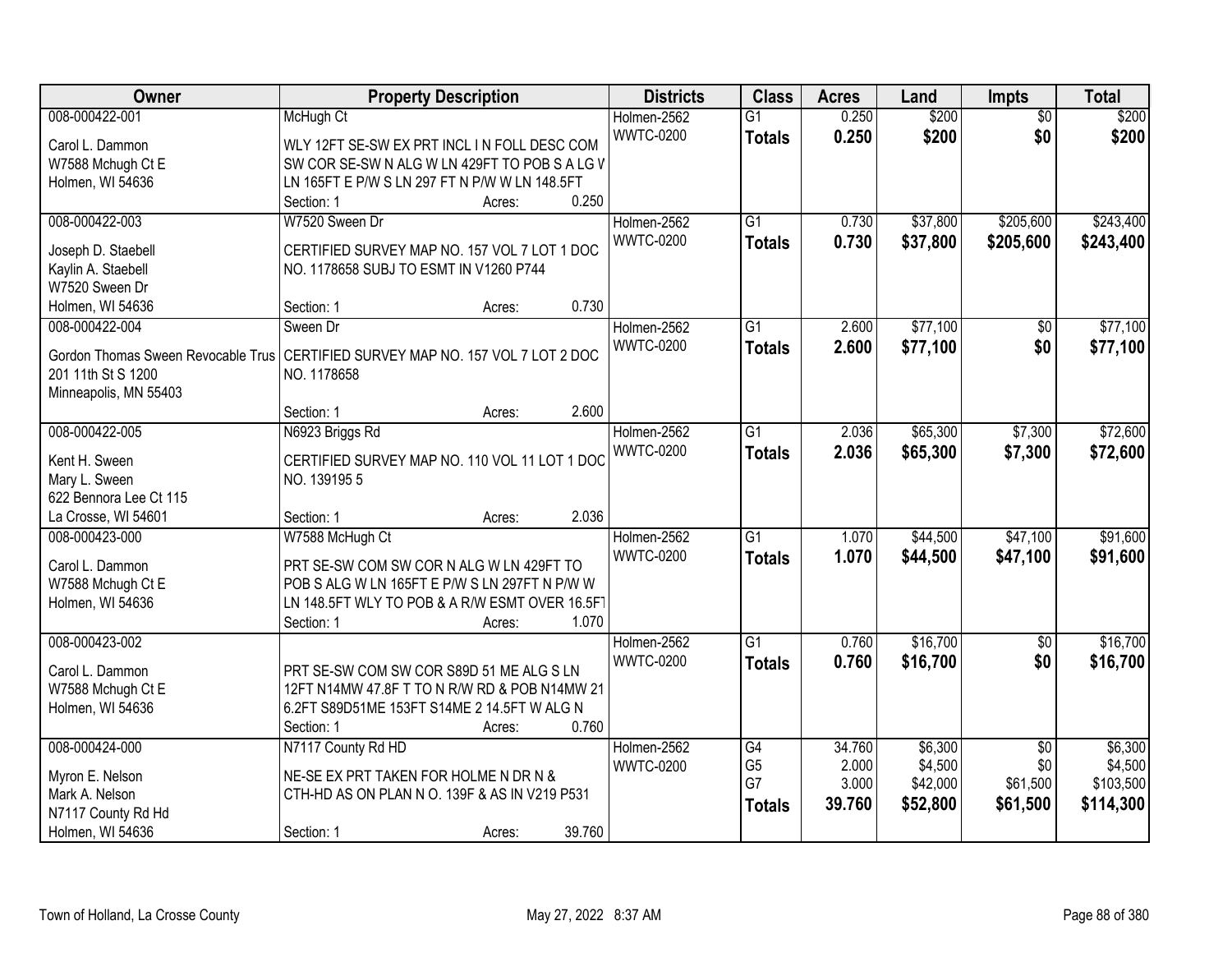| <b>Owner</b>                       |                                             | <b>Property Description</b> |       | <b>Districts</b>                | <b>Class</b>    | <b>Acres</b>   | Land                 | <b>Impts</b>    | <b>Total</b> |
|------------------------------------|---------------------------------------------|-----------------------------|-------|---------------------------------|-----------------|----------------|----------------------|-----------------|--------------|
| 008-000433-002                     | W7560 Van Aelstyn Ct                        |                             |       | Holmen-2562                     | $\overline{G1}$ | 0.610          | \$35,500             | \$144,900       | \$180,400    |
| James F. Klonecki                  | GAYNORS ROLLING HILLS ADDITI ON LOT 1 BLOCK |                             |       | <b>WWTC-0200</b>                | <b>Totals</b>   | 0.610          | \$35,500             | \$144,900       | \$180,400    |
| W7560 Van Aelstyn Ct               |                                             |                             |       |                                 |                 |                |                      |                 |              |
| Holmen, WI 54636                   |                                             |                             |       |                                 |                 |                |                      |                 |              |
|                                    | Section: 1                                  | Acres:                      | 0.610 |                                 |                 |                |                      |                 |              |
| 008-000433-003                     | W7570 Van Aelstyn Ct                        |                             |       | Holmen-2562<br><b>WWTC-0200</b> | $\overline{G1}$ | 0.610<br>0.610 | \$35,500             | \$161,900       | \$197,400    |
| Mark C. Benson                     | GAYNORS ROLLING HILLS ADDITI ON LOT 2 BLOCK |                             |       |                                 | <b>Totals</b>   |                | \$35,500             | \$161,900       | \$197,400    |
| Peggy L. Benson                    |                                             |                             |       |                                 |                 |                |                      |                 |              |
| W7570 Van Aelstyn Ct               |                                             |                             |       |                                 |                 |                |                      |                 |              |
| Holmen, WI 54636                   | Section: 1                                  | Acres:                      | 0.610 |                                 |                 |                |                      |                 | \$29,100     |
| 008-000433-004                     | W7578 Van Aelstyn Ct                        |                             |       | Holmen-2562<br><b>WWTC-0200</b> | G1              | 0.870<br>0.870 | \$21,900<br>\$21,900 | \$7,200         |              |
| Elvin J. Amundson                  | GAYNORS ROLLING HILLS ADDITI ON LOT 3 BLOCK |                             |       |                                 | <b>Totals</b>   |                |                      | \$7,200         | \$29,100     |
| W7573 Van Aelstyn Ct               | 1 SUBJ TO ESM T IN DOC NO. 1690961          |                             |       |                                 |                 |                |                      |                 |              |
| Holmen, WI 54636                   |                                             |                             |       |                                 |                 |                |                      |                 |              |
| 008-000433-005                     | Section: 1                                  | Acres:                      | 0.870 | Holmen-2562                     | G1              | 0.870          | \$40,600             | \$156,200       | \$196,800    |
|                                    | W7573 Van Aelstyn Ct                        |                             |       | <b>WWTC-0200</b>                |                 | 0.870          | \$40,600             |                 |              |
| Elvin J. Amundson                  | GAYNORS ROLLING HILLS ADDITI ON LOT 4 BLOCK |                             |       |                                 | <b>Totals</b>   |                |                      | \$156,200       | \$196,800    |
| W7573 Van Aelstyn Ct               |                                             |                             |       |                                 |                 |                |                      |                 |              |
| Holmen, WI 54636                   |                                             |                             | 0.870 |                                 |                 |                |                      |                 |              |
| 008-000433-006                     | Section: 1<br>W7569 Van Aelstyn Ct          | Acres:                      |       | Holmen-2562                     | $\overline{G1}$ | 0.680          | \$36,900             | $\overline{50}$ | \$36,900     |
|                                    |                                             |                             |       | <b>WWTC-0200</b>                |                 | 0.680          | \$36,900             | \$0             | \$36,900     |
| Dennis M. Luhm                     | GAYNORS ROLLING HILLS ADDITI ON LOT 5 BLOCK |                             |       |                                 | <b>Totals</b>   |                |                      |                 |              |
| Nancy M. Luhm                      |                                             |                             |       |                                 |                 |                |                      |                 |              |
| W7597 St Croix Ave                 |                                             |                             |       |                                 |                 |                |                      |                 |              |
| Holmen, WI 54636<br>008-000433-007 | Section: 1<br>W7545 Van Aelstyn Ct          | Acres:                      | 0.680 | Holmen-2562                     | $\overline{G1}$ | 0.600          | \$35,300             | \$290,100       | \$325,400    |
|                                    |                                             |                             |       | <b>WWTC-0200</b>                | <b>Totals</b>   | 0.600          | \$35,300             | \$290,100       | \$325,400    |
| Mark E. Chitwood                   | GAYNORS ROLLING HILLS ADDITI ON LOT 6 BLOCK |                             |       |                                 |                 |                |                      |                 |              |
| Emily A. Chitwood                  |                                             |                             |       |                                 |                 |                |                      |                 |              |
| W7545 Van Aelstyn Ct               |                                             |                             |       |                                 |                 |                |                      |                 |              |
| Holmen, WI 54636<br>008-000433-008 | Section: 1<br>N6971 Gaynor Dr               | Acres:                      | 0.600 | Holmen-2562                     | $\overline{G1}$ | 0.600          | \$35,300             | \$109,500       | \$144,800    |
|                                    |                                             |                             |       | <b>WWTC-0200</b>                |                 | 0.600          | \$35,300             | \$109,500       | \$144,800    |
| Renee D. Mahlum                    | GAYNORS ROLLING HILLS ADDITI ON LOT 7 BLOCK |                             |       |                                 | <b>Totals</b>   |                |                      |                 |              |
| N6971 Gaynor Dr                    |                                             |                             |       |                                 |                 |                |                      |                 |              |
| Holmen, WI 54636                   |                                             |                             |       |                                 |                 |                |                      |                 |              |
|                                    | Section: 1                                  | Acres:                      | 0.600 |                                 |                 |                |                      |                 |              |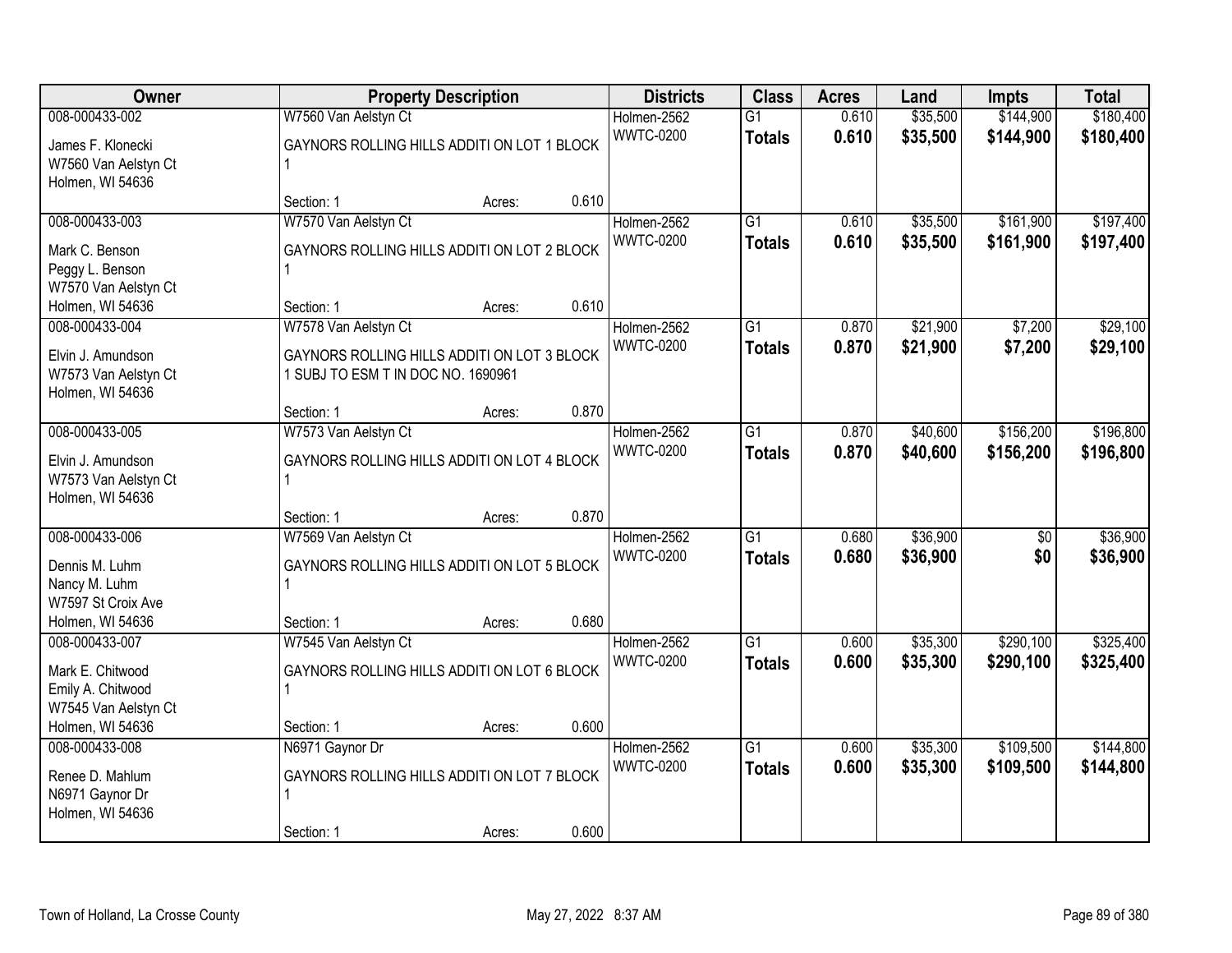| Owner                                                                                                      |                                                                                                                                  | <b>Property Description</b> |       | <b>Districts</b>                | <b>Class</b>                     | <b>Acres</b>   | Land                 | <b>Impts</b>           | <b>Total</b>           |
|------------------------------------------------------------------------------------------------------------|----------------------------------------------------------------------------------------------------------------------------------|-----------------------------|-------|---------------------------------|----------------------------------|----------------|----------------------|------------------------|------------------------|
| 008-000433-009<br>Jon D. Rude<br>N6959 Gaynor Dr                                                           | N6959 Gaynor Dr<br>GAYNORS ROLLING HILLS ADDITI ON LOT 8 BLOCK                                                                   |                             |       | Holmen-2562<br><b>WWTC-0200</b> | $\overline{G1}$<br><b>Totals</b> | 0.590<br>0.590 | \$34,700<br>\$34,700 | \$104,200<br>\$104,200 | \$138,900<br>\$138,900 |
| Holmen, WI 54636                                                                                           | Section: 1                                                                                                                       | Acres:                      | 0.590 |                                 |                                  |                |                      |                        |                        |
| 008-000433-010<br>John Geer Joint Revocable Trust<br>Laura Geer Joint Revocable Trust<br>15425 Red Oaks Rd | N6947 Gaynor Dr<br>GAYNORS ROLLING HILLS ADDITI ON LOT 9 BLOCK<br>$\mathbf{1}$                                                   |                             |       | Holmen-2562<br><b>WWTC-0200</b> | $\overline{G1}$<br><b>Totals</b> | 0.590<br>0.590 | \$34,700<br>\$34,700 | \$191,800<br>\$191,800 | \$226,500<br>\$226,500 |
| Prior Lake, MN 55372                                                                                       | Section: 1                                                                                                                       | Acres:                      | 0.590 |                                 |                                  |                |                      |                        |                        |
| 008-000433-011<br>Anthony J. Bentzen<br>N6937 Gaynor Dr<br>Holmen, WI 54636                                | N6937 Gaynor Dr<br>GAYNORS ROLLING HILLS ADDITI ON LOT 10 BLOCK                                                                  |                             |       | Holmen-2562<br><b>WWTC-0200</b> | G <sub>1</sub><br><b>Totals</b>  | 0.610<br>0.610 | \$35,500<br>\$35,500 | \$135,500<br>\$135,500 | \$171,000<br>\$171,000 |
|                                                                                                            | Section: 1                                                                                                                       | Acres:                      | 0.610 |                                 |                                  |                |                      |                        |                        |
| 008-000433-012<br>Kyle D. Stoddard<br>W7592 St Croix Ave<br>Holmen, WI 54636                               | W7592 St Croix Ave<br>GAYNORS ROLLING HILLS ADDITI ON LOT 11 BLOCK<br>1 SUBJ TO WA IN V617 P112 & DOC NO. 1548 160               |                             |       | Holmen-2562<br><b>WWTC-0200</b> | $\overline{G1}$<br><b>Totals</b> | 0.650<br>0.650 | \$36,300<br>\$36,300 | \$121,300<br>\$121,300 | \$157,600<br>\$157,600 |
|                                                                                                            | Section: 1                                                                                                                       | Acres:                      | 0.650 |                                 |                                  |                |                      |                        |                        |
| 008-000433-013<br>Shawn H. Davis<br>Maria A. Davis<br>W7596 St Croix Ave<br>Holmen, WI 54636               | W7596 St Croix Ave<br>GAYNORS ROLLING HILLS ADDITI ON LOT 12 BLOCK<br>1 SUBJ TO WA IN V617 P112 & DOC NO. 1548 160<br>Section: 1 | Acres:                      | 0.970 | Holmen-2562<br><b>WWTC-0200</b> | $\overline{G1}$<br><b>Totals</b> | 0.970<br>0.970 | \$42,500<br>\$42,500 | \$153,300<br>\$153,300 | \$195,800<br>\$195,800 |
| 008-000433-014<br>Dennis M. Luhm<br>Nancy M. Luhm<br>W7597 St Croix Ave                                    | W7597 St Croix Ave<br>GAYNORS ROLLING HILLS ADDITI ON LOT 13 BLOCK<br>1 SUBJ TO WA IN V617 P112 & DOC NO. 1548 160               |                             |       | Holmen-2562<br><b>WWTC-0200</b> | $\overline{G1}$<br><b>Totals</b> | 0.690<br>0.690 | \$37,000<br>\$37,000 | \$251,400<br>\$251,400 | \$288,400<br>\$288,400 |
| Holmen, WI 54636                                                                                           | Section: 1                                                                                                                       | Acres:                      | 0.690 |                                 |                                  |                |                      |                        |                        |
| 008-000433-015<br>Larry G. Ladwig<br>Carol J. Ladwig<br>W7591 St Croix Ave<br>Holmen, WI 54636             | W7591 St Croix Ave<br>GAYNORS ROLLING HILLS ADDITI ON LOT 14 BLOCK<br>1 SUBJ TO ES MT IN DOC NO. 1694407<br>Section: 1           | Acres:                      | 0.940 | Holmen-2562<br><b>WWTC-0200</b> | $\overline{G1}$<br><b>Totals</b> | 0.940<br>0.940 | \$41,900<br>\$41,900 | \$225,500<br>\$225,500 | \$267,400<br>\$267,400 |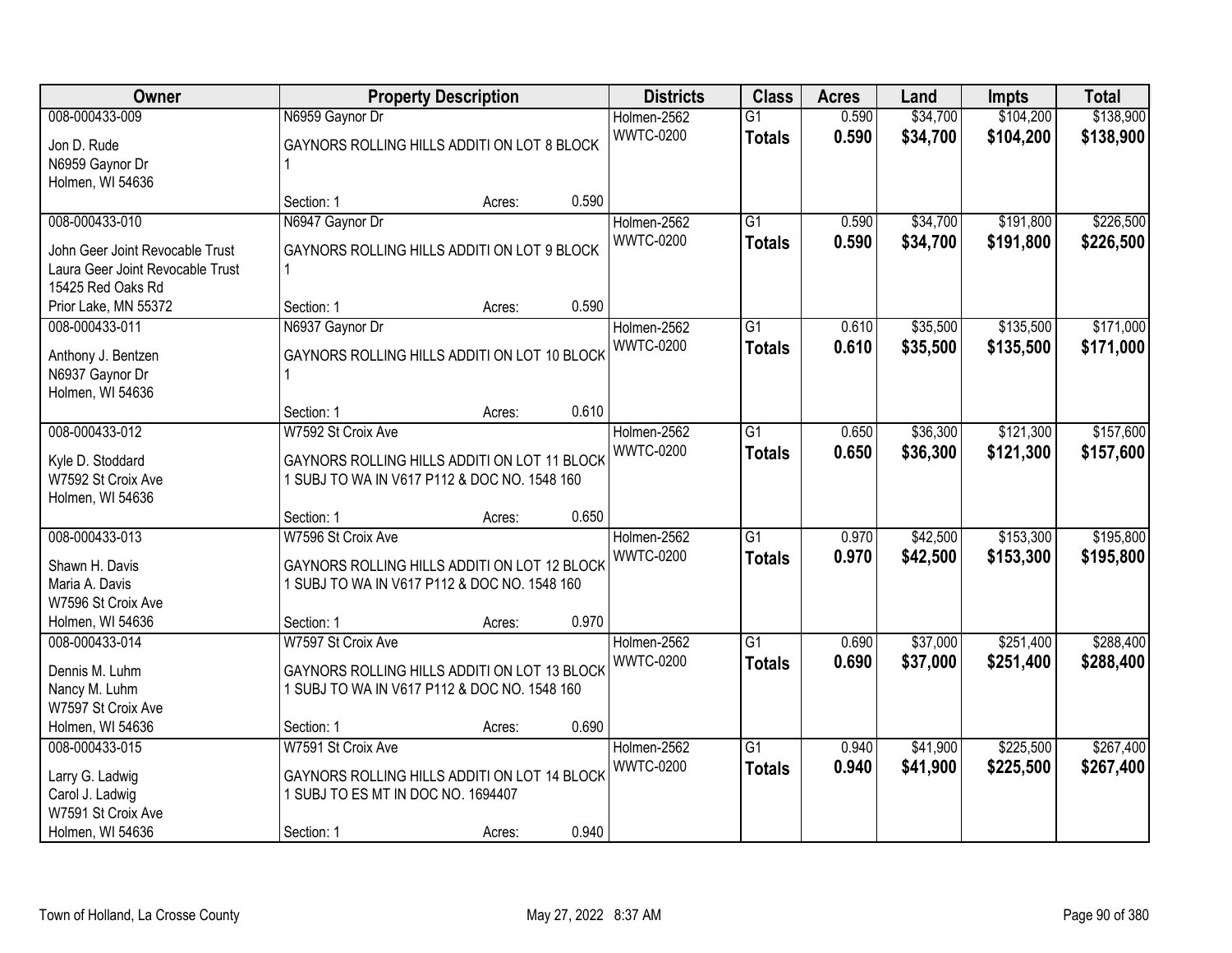| <b>Owner</b>          | <b>Property Description</b>                    | <b>Districts</b>                | <b>Class</b>                     | <b>Acres</b>   | Land                 | <b>Impts</b>           | <b>Total</b>           |
|-----------------------|------------------------------------------------|---------------------------------|----------------------------------|----------------|----------------------|------------------------|------------------------|
| 008-000433-016        | W7583 St Croix Ave                             | Holmen-2562<br><b>WWTC-0200</b> | $\overline{G1}$<br><b>Totals</b> | 0.990<br>0.990 | \$42,900<br>\$42,900 | \$128,300<br>\$128,300 | \$171,200<br>\$171,200 |
| Lora L. Purnell       | GAYNORS ROLLING HILLS ADDITI ON LOT 15 BLOCK   |                                 |                                  |                |                      |                        |                        |
| W7583 St Croix Ave    | 1 T/W WA IN V617 P112 & SUBJ TO ESMT IN DOC NO |                                 |                                  |                |                      |                        |                        |
| Holmen, WI 54636      | 1456491 & SUBJ TO WA IN DOC NO. 1548160 & ESMT |                                 |                                  |                |                      |                        |                        |
|                       | 0.990<br>Section: 1<br>Acres:                  |                                 |                                  |                |                      |                        |                        |
| 008-000433-017        | W7540 Van Aelstyn Ct                           | Holmen-2562                     | $\overline{G1}$                  | 0.510          | \$30,000             | \$108,000              | \$138,000              |
| Robert D. Johnson     | GAYNORS ROLLING HILLS ADDITI ON LOT 1 BLOCK    | <b>WWTC-0200</b>                | <b>Totals</b>                    | 0.510          | \$30,000             | \$108,000              | \$138,000              |
| Ronald L. Johnson     | $\overline{2}$                                 |                                 |                                  |                |                      |                        |                        |
| W7540 Van Aelstyn Ct  |                                                |                                 |                                  |                |                      |                        |                        |
| Holmen, WI 54636      | 0.510<br>Section: 1<br>Acres:                  |                                 |                                  |                |                      |                        |                        |
| 008-000433-018        | W7534 Van Aelstyn Ct                           | Holmen-2562                     | G1                               | 0.460          | \$27,100             | \$115,400              | \$142,500              |
| Mai Lor               | GAYNORS ROLLING HILLS ADDITI ON LOT 2 BLOCK    | <b>WWTC-0200</b>                | <b>Totals</b>                    | 0.460          | \$27,100             | \$115,400              | \$142,500              |
| W7534 Van Aelstyn Ct  | 2 T/W WA V120 0 P441                           |                                 |                                  |                |                      |                        |                        |
| Holmen, WI 54636      |                                                |                                 |                                  |                |                      |                        |                        |
|                       | 0.460<br>Section: 1<br>Acres:                  |                                 |                                  |                |                      |                        |                        |
| 008-000433-019        | N6980 Gaynor Dr                                | Holmen-2562                     | G1                               | 0.690          | \$37,000             | \$179,100              | \$216,100              |
|                       |                                                | <b>WWTC-0200</b>                | <b>Totals</b>                    | 0.690          | \$37,000             | \$179,100              | \$216,100              |
| Jennifer Hatch        | GAYNORS ROLLING HILLS ADDITI ON LOT 3 BLOCK    |                                 |                                  |                |                      |                        |                        |
| N6980 Gaynor Dr       | 2 T/W & SUBJ TO WA IN V600 P920                |                                 |                                  |                |                      |                        |                        |
| Holmen, WI 54636      |                                                |                                 |                                  |                |                      |                        |                        |
|                       | 0.690<br>Section: 1<br>Acres:                  |                                 |                                  |                |                      |                        |                        |
| 008-000433-020        | N6972 Gaynor Dr                                | Holmen-2562                     | $\overline{G1}$                  | 0.570          | \$33,500             | \$129,500              | \$163,000              |
| Erika L. Kozlowski    | GAYNORS ROLLING HILLS ADDITI ON LOT 4 BLOCK    | <b>WWTC-0200</b>                | <b>Totals</b>                    | 0.570          | \$33,500             | \$129,500              | \$163,000              |
| N6972 Gaynor Dr       | 2 SUBJ TO & T /W WA IN V600 P920               |                                 |                                  |                |                      |                        |                        |
| Holmen, WI 54636      |                                                |                                 |                                  |                |                      |                        |                        |
|                       | 0.570<br>Section: 1<br>Acres:                  |                                 |                                  |                |                      |                        |                        |
| 008-000433-021        | N6962 Gaynor Dr                                | Holmen-2562                     | $\overline{G1}$                  | 0.520          | \$30,600             | \$145,100              | \$175,700              |
|                       |                                                | <b>WWTC-0200</b>                | <b>Totals</b>                    | 0.520          | \$30,600             | \$145,100              | \$175,700              |
| Melissa P M. Ducharme | GAYNORS ROLLING HILLS ADDITI ON LOT 5 BLOCK    |                                 |                                  |                |                      |                        |                        |
| N6962 Gaynor Dr       | 2 T/W & SUBJ TO A WA IN V600 P920              |                                 |                                  |                |                      |                        |                        |
| Holmen, WI 54636      |                                                |                                 |                                  |                |                      |                        |                        |
|                       | 0.520<br>Section: 1<br>Acres:                  |                                 |                                  |                |                      |                        |                        |
| 008-000433-022        | N6948 Gaynor Dr                                | Holmen-2562                     | $\overline{G1}$                  | 0.520          | \$30,600             | \$242,500              | \$273,100              |
| Joseph P. Deml        | GAYNORS ROLLING HILLS ADDITI ON LOT 1 BLOCK    | <b>WWTC-0200</b>                | <b>Totals</b>                    | 0.520          | \$30,600             | \$242,500              | \$273,100              |
| N6948 Gaynor Dr       | 3                                              |                                 |                                  |                |                      |                        |                        |
| Holmen, WI 54636      |                                                |                                 |                                  |                |                      |                        |                        |
|                       | 0.520<br>Section: 1<br>Acres:                  |                                 |                                  |                |                      |                        |                        |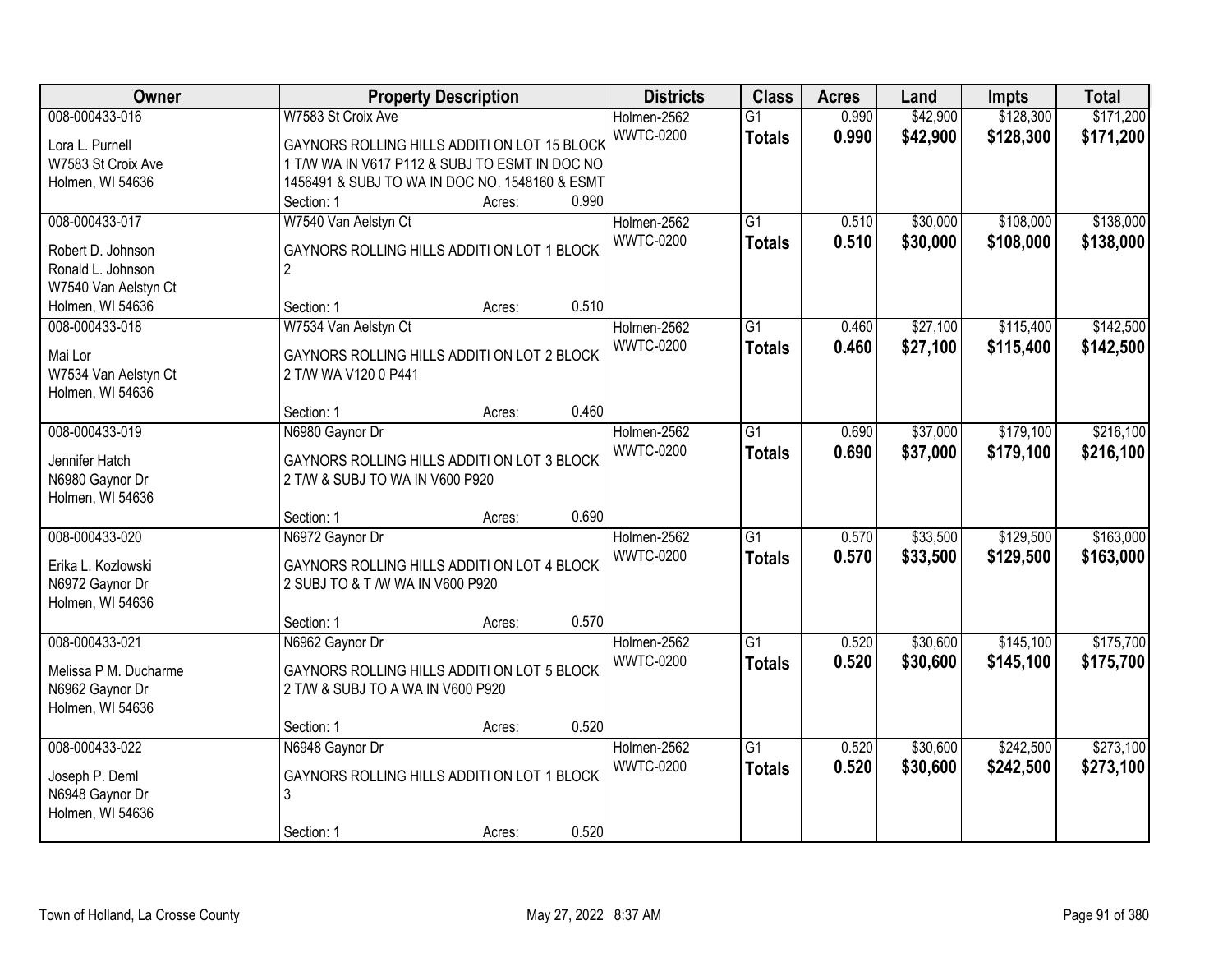| Owner                               |                                                  | <b>Property Description</b> |       | <b>Districts</b> | <b>Class</b>    | <b>Acres</b> | Land     | <b>Impts</b> | <b>Total</b> |
|-------------------------------------|--------------------------------------------------|-----------------------------|-------|------------------|-----------------|--------------|----------|--------------|--------------|
| 008-000433-023                      | N6940 Gaynor Dr                                  |                             |       | Holmen-2562      | $\overline{G1}$ | 0.520        | \$30,600 | \$159,100    | \$189,700    |
| Susan A. Polodna                    | GAYNORS ROLLING HILLS ADDITI ON LOT 2 BLOCK      |                             |       | <b>WWTC-0200</b> | <b>Totals</b>   | 0.520        | \$30,600 | \$159,100    | \$189,700    |
| N6940 Gaynor Dr                     | 3                                                |                             |       |                  |                 |              |          |              |              |
| Holmen, WI 54636                    |                                                  |                             |       |                  |                 |              |          |              |              |
|                                     | Section: 1                                       | Acres:                      | 0.520 |                  |                 |              |          |              |              |
| 008-000433-024                      | N6930 Gaynor Dr                                  |                             |       | Holmen-2562      | $\overline{G1}$ | 0.520        | \$30,600 | \$112,900    | \$143,500    |
| Gregory J. Hackner                  | GAYNORS ROLLING HILLS ADDITI ON LOT 3 BLOCK      |                             |       | <b>WWTC-0200</b> | <b>Totals</b>   | 0.520        | \$30,600 | \$112,900    | \$143,500    |
| Carol J. Hackner                    | 3                                                |                             |       |                  |                 |              |          |              |              |
| N6930 Gaynor Dr                     |                                                  |                             |       |                  |                 |              |          |              |              |
| Holmen, WI 54636                    | Section: 1                                       | Acres:                      | 0.520 |                  |                 |              |          |              |              |
| 008-000433-025                      | N6916 Gaynor Dr                                  |                             |       | Holmen-2562      | $\overline{G1}$ | 0.520        | \$30,600 | \$129,300    | \$159,900    |
|                                     |                                                  |                             |       | <b>WWTC-0200</b> | <b>Totals</b>   | 0.520        | \$30,600 | \$129,300    | \$159,900    |
| John R. Montgomery                  | GAYNORS ROLLING HILLS ADDITI ON LOT 4 BLOCK      |                             |       |                  |                 |              |          |              |              |
| Vickie R. Montgomery                | 3                                                |                             |       |                  |                 |              |          |              |              |
| N6916 Gaynor Dr                     |                                                  |                             |       |                  |                 |              |          |              |              |
| Holmen, WI 54636                    | Section: 1                                       | Acres:                      | 0.520 |                  |                 |              |          |              |              |
| 008-000433-026                      | McHugh Ct                                        |                             |       | Holmen-2562      | $\overline{G1}$ | 0.670        | \$36,700 | \$0          | \$36,700     |
| John R. Montgomery                  | GAYNORS ROLLING HILLS ADDITI ON LOT 5 BLOCK      |                             |       | <b>WWTC-0200</b> | <b>Totals</b>   | 0.670        | \$36,700 | \$0          | \$36,700     |
| Vickie R. Montgomery                | 3                                                |                             |       |                  |                 |              |          |              |              |
| N6916 Gaynor Dr                     |                                                  |                             |       |                  |                 |              |          |              |              |
| Holmen, WI 54636                    | Section: 1                                       | Acres:                      | 0.670 |                  |                 |              |          |              |              |
| 008-000433-027                      | W7571 St Croix Ave                               |                             |       | Holmen-2562      | $\overline{G1}$ | 0.570        | \$33,500 | \$160,800    | \$194,300    |
| <b>Erik Culver</b>                  | GAYNORS ROLLING HILLS ADDITI ON LOT 1 BLOCK      |                             |       | <b>WWTC-0200</b> | <b>Totals</b>   | 0.570        | \$33,500 | \$160,800    | \$194,300    |
| W7571 St Croix Ave                  | 4                                                |                             |       |                  |                 |              |          |              |              |
| Holmen, WI 54636                    |                                                  |                             |       |                  |                 |              |          |              |              |
|                                     | Section: 1                                       | Acres:                      | 0.570 |                  |                 |              |          |              |              |
| 008-000433-028                      | W7563 St Croix Ave                               |                             |       | Holmen-2562      | G1              | 0.570        | \$33,500 | \$246,500    | \$280,000    |
|                                     |                                                  |                             |       | <b>WWTC-0200</b> | <b>Totals</b>   | 0.570        | \$33,500 | \$246,500    | \$280,000    |
| Brandon Bouska                      | GAYNORS ROLLING HILLS ADDITI ON LOT 2 BLOCK<br>4 |                             |       |                  |                 |              |          |              |              |
| Danya Plansky<br>W7563 St Croix Ave |                                                  |                             |       |                  |                 |              |          |              |              |
| Holmen, WI 54636                    | Section: 1                                       | Acres:                      | 0.570 |                  |                 |              |          |              |              |
| 008-000433-029                      | W7545 St Croix Ave                               |                             |       | Holmen-2562      | G1              | 0.630        | \$35,900 | \$184,100    | \$220,000    |
|                                     |                                                  |                             |       | <b>WWTC-0200</b> |                 | 0.630        | \$35,900 | \$184,100    |              |
| Edward H. Egloff                    | GAYNORS ROLLING HILLS ADDITI ON LOT 3 BLOCK      |                             |       |                  | <b>Totals</b>   |              |          |              | \$220,000    |
| Amanda S. Egloff                    | 4 T/W ESMT IN V1085 P743                         |                             |       |                  |                 |              |          |              |              |
| W7545 St Croix Ave                  |                                                  |                             |       |                  |                 |              |          |              |              |
| Holmen, WI 54636                    | Section: 1                                       | Acres:                      | 0.630 |                  |                 |              |          |              |              |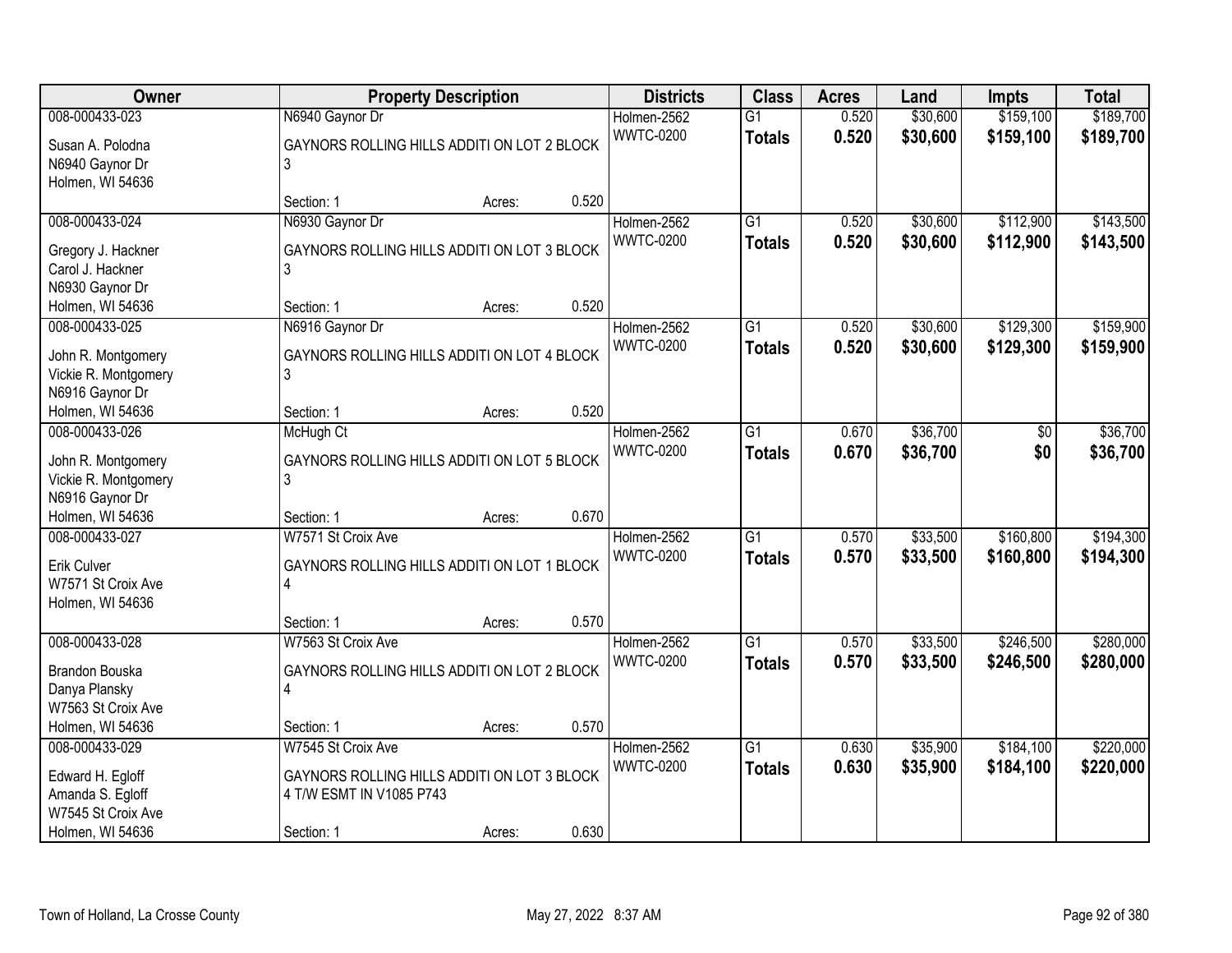| Owner                               |                                                | <b>Property Description</b> |       | <b>Districts</b>                | <b>Class</b>           | <b>Acres</b> | Land            | Impts           | <b>Total</b>    |
|-------------------------------------|------------------------------------------------|-----------------------------|-------|---------------------------------|------------------------|--------------|-----------------|-----------------|-----------------|
| 008-000433-030                      | W7530 McHugh Ct                                |                             |       | Holmen-2562                     | $\overline{G1}$        | 0.620        | \$35,700        | \$217,000       | \$252,700       |
| Scott R. Kronn                      | GAYNORS ROLLING HILLS ADDITI ON LOT 4 BLOCK    |                             |       | <b>WWTC-0200</b>                | <b>Totals</b>          | 0.620        | \$35,700        | \$217,000       | \$252,700       |
| Nancy J. Kronn                      | 4                                              |                             |       |                                 |                        |              |                 |                 |                 |
| W7530 Mchugh Ct E                   |                                                |                             |       |                                 |                        |              |                 |                 |                 |
| Holmen, WI 54636                    | Section: 1                                     | Acres:                      | 0.620 |                                 |                        |              |                 |                 |                 |
| 008-000433-031                      | W7558 McHugh Ct                                |                             |       | Holmen-2562                     | $\overline{G1}$        | 0.570        | \$33,500        | \$0             | \$33,500        |
|                                     |                                                |                             |       | <b>WWTC-0200</b>                | <b>Totals</b>          | 0.570        | \$33,500        | \$0             | \$33,500        |
| <b>Brandon Bouska</b>               | GAYNORS ROLLING HILLS ADDITI ON LOT 5 BLOCK    |                             |       |                                 |                        |              |                 |                 |                 |
| Danya Plansky<br>W7563 St Croix Ave | 4                                              |                             |       |                                 |                        |              |                 |                 |                 |
|                                     | Section: 1                                     |                             | 0.570 |                                 |                        |              |                 |                 |                 |
| Holmen, WI 54636<br>008-000433-032  |                                                | Acres:                      |       |                                 | G1                     | 0.570        | \$33,500        | \$164,900       | \$198,400       |
|                                     | W7570 McHugh Ct                                |                             |       | Holmen-2562<br><b>WWTC-0200</b> |                        |              |                 |                 |                 |
| Scott A. Pooler                     | GAYNORS ROLLING HILLS ADDITI ON LOT 6 BLOCK    |                             |       |                                 | <b>Totals</b>          | 0.570        | \$33,500        | \$164,900       | \$198,400       |
| Sara E. Pooler                      | $\overline{4}$                                 |                             |       |                                 |                        |              |                 |                 |                 |
| W7570 Mchugh Ct E                   |                                                |                             |       |                                 |                        |              |                 |                 |                 |
| Holmen, WI 54636                    | Section: 1                                     | Acres:                      | 0.570 |                                 |                        |              |                 |                 |                 |
| 008-000433-033                      | W7584 McHugh Ct                                |                             |       | Holmen-2562                     | $\overline{G1}$        | 0.650        | \$36,300        | \$156,000       | \$192,300       |
| Scott Waldenberger                  | GAYNORS ROLLING HILLS ADDITI ON LOT 7 BLOCK    |                             |       | <b>WWTC-0200</b>                | <b>Totals</b>          | 0.650        | \$36,300        | \$156,000       | \$192,300       |
| Elizabeth Waldenberger              | 4 T/W AN ESMT IN V634 P825                     |                             |       |                                 |                        |              |                 |                 |                 |
| W7584 Mchugh Ct E                   |                                                |                             |       |                                 |                        |              |                 |                 |                 |
| Holmen, WI 54636                    | Section: 1                                     | Acres:                      | 0.650 |                                 |                        |              |                 |                 |                 |
| 008-000433-034                      | W7570 St Croix Ave                             |                             |       | Holmen-2562                     | $\overline{X4}$        | 1.850        | $\overline{50}$ | $\overline{50}$ | $\overline{50}$ |
|                                     |                                                |                             |       | <b>WWTC-0200</b>                | <b>Totals</b>          | 1.850        | \$0             | \$0             | \$0             |
| Town of Holland                     | GAYNORS ROLLING HILLS ADDITI ON OUTLOT 1 -     |                             |       |                                 |                        |              |                 |                 |                 |
| W7937 County Rd Mh                  | PUBLIC PARK IN BLOCK 1                         |                             |       |                                 |                        |              |                 |                 |                 |
| Holmen, WI 54636                    |                                                |                             |       |                                 |                        |              |                 |                 |                 |
|                                     | Section: 1                                     | Acres:                      | 1.850 |                                 |                        |              |                 |                 |                 |
| 008-000433-035                      | St Croix Ave                                   |                             |       | Holmen-2562                     | $\overline{G1}$        | 0.030        | \$200           | $\overline{50}$ | \$200           |
| Carol L. Dammon                     | GAYNORS ROLLING HILLS ADDITI ON OUTLOT 1       |                             |       | <b>WWTC-0200</b>                | <b>Totals</b>          | 0.030        | \$200           | \$0             | \$200           |
| W7588 Mchugh Ct E                   | <b>BLOCK4</b>                                  |                             |       |                                 |                        |              |                 |                 |                 |
| Holmen, WI 54636                    |                                                |                             |       |                                 |                        |              |                 |                 |                 |
|                                     | Section: 1                                     | Acres:                      | 0.030 |                                 |                        |              |                 |                 |                 |
| 008-000433-100                      | Briggs Rd                                      |                             |       | Holmen-2562                     | $\overline{\text{X2}}$ | 1.980        | \$0             | $\overline{50}$ | $\overline{50}$ |
|                                     |                                                |                             |       | <b>WWTC-0200</b>                | <b>Totals</b>          | 1.980        | \$0             | \$0             | \$0             |
| State of Wisconsin Dot              | PRT SEC 1 FOR BRIGGS ROAD & SWEEN DR V1161     |                             |       |                                 |                        |              |                 |                 |                 |
| 3550 Mormon Coulee Rd               | P259, V1177 P 418, V1200 P535 EX PRT SW-SE BEG |                             |       |                                 |                        |              |                 |                 |                 |
| La Crosse, WI 54601                 | SW COR N ALG W LN 320 FT E 110FT S 320FT W     |                             |       |                                 |                        |              |                 |                 |                 |
|                                     | Section: 1                                     | Acres:                      | 1.980 |                                 |                        |              |                 |                 |                 |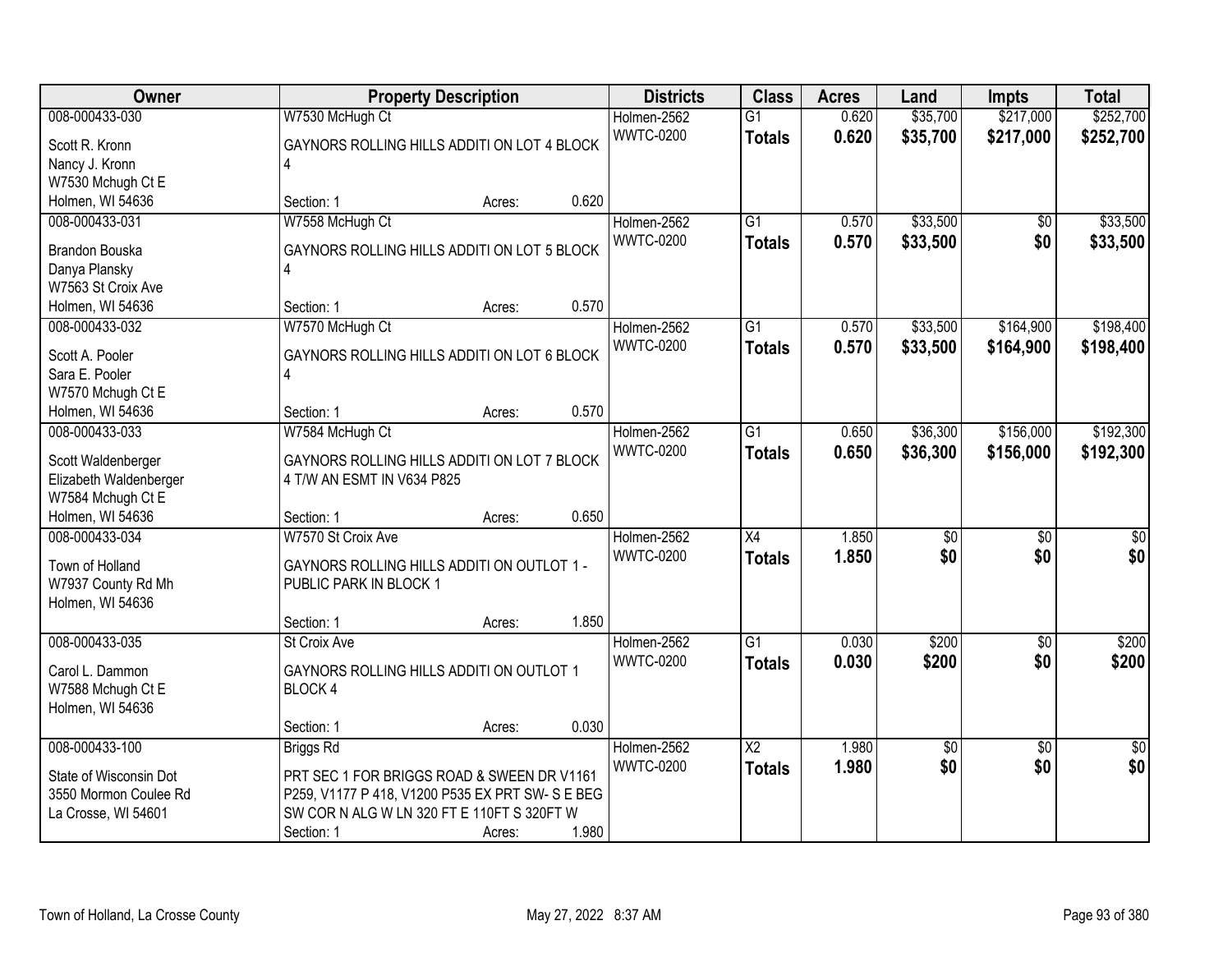| <b>Owner</b>            | <b>Property Description</b>                     | <b>Districts</b> | <b>Class</b>         | <b>Acres</b>   | Land              | Impts            | <b>Total</b>       |
|-------------------------|-------------------------------------------------|------------------|----------------------|----------------|-------------------|------------------|--------------------|
| 008-000434-000          | Old County Road NA                              | Holmen-2562      | X4                   | 1.280          | $\overline{60}$   | $\overline{50}$  | \$0                |
| Town of Holland         | FRAC NE-NE EX COTTONWOOD EST ATES SOUTH &       | <b>WWTC-0200</b> | <b>Totals</b>        | 1.280          | \$0               | \$0              | \$0                |
| W7937 County Rd Mh      | EX COTTONWOOD E STATES NORTH                    |                  |                      |                |                   |                  |                    |
| Holmen, WI 54636        |                                                 |                  |                      |                |                   |                  |                    |
|                         | 1.280<br>Section: 2<br>Acres:                   |                  |                      |                |                   |                  |                    |
| 008-000435-000          | W7895 Old County Road NA                        | Holmen-2562      | G4                   | 21.292         | \$2,900           | $\overline{50}$  | \$2,900            |
| Nancy A. Spangler et al | FRAC NW-NE EX CSM NO. 14 VOL 10 DOC NO.         | <b>WWTC-0200</b> | G <sub>5</sub><br>G7 | 0.750<br>2.000 | \$100<br>\$34,000 | \$0<br>\$192,200 | \$100<br>\$226,200 |
| W7895 Old Cth Na        | 1287823 & EX THE W 420FT BUT INCL FOLL DESC     |                  |                      |                |                   |                  |                    |
| Holmen, WI 54636        | COM NW COR E ALG SEC LN 88FT TO POB S 240FT     |                  | <b>Totals</b>        | 24.042         | \$37,000          | \$192,200        | \$229,200          |
|                         | 24.042<br>Section: 2<br>Acres:                  |                  |                      |                |                   |                  |                    |
| 008-000435-001          | W7815 Old County Road NA                        | Holmen-2562      | $\overline{G2}$      | 0.230          | \$7,400           | $\overline{50}$  | \$7,400            |
| Nancy A. Spangler et al | CERTIFIED SURVEY MAP NO. 14 VOL 10 LOT 1 DOC    | <b>WWTC-0200</b> | <b>Totals</b>        | 0.230          | \$7,400           | \$0              | \$7,400            |
| W7895 Old Cth Na        | NO. 1287823                                     |                  |                      |                |                   |                  |                    |
| Holmen, WI 54636        |                                                 |                  |                      |                |                   |                  |                    |
|                         | 0.230<br>Section: 2<br>Acres:                   |                  |                      |                |                   |                  |                    |
| 008-000435-002          | Old County Road NA                              | Holmen-2562      | G4                   | 7.900          | \$1,100           | $\sqrt{6}$       | \$1,100            |
| Gary D. Spangler        | W 420FT OF FRAC NW- NE EX CO M NW COR E ALG     | <b>WWTC-0200</b> | G7                   | 3.000          | \$21,000          | \$48,900         | \$69,900           |
| Barbara J. Spangler     | SEC LN 88FT T O POB S 240FT E 332FT N 240 FT W  |                  | <b>Totals</b>        | 10.900         | \$22,100          | \$48,900         | \$71,000           |
| W7971 Old Cth Na        | ALG SEC LN 332FT TO POB                         |                  |                      |                |                   |                  |                    |
| Holmen, WI 54636        | 10.900<br>Section: 2<br>Acres:                  |                  |                      |                |                   |                  |                    |
| 008-000436-000          |                                                 | Holmen-2562      | $\overline{G4}$      | 37.900         | \$5,200           | $\overline{50}$  | \$5,200            |
| Nancy A. Spangler et al | SW-NE EX CSM NO. 20 VOL 13 D OC NO. 1455926     | <b>WWTC-0200</b> | G <sub>5</sub> M     | 0.500          | \$800             | \$0              | \$800              |
| W7895 Old Cth Na        | SUBJ TO ESMT IN DOC NO. 1459449                 |                  | <b>Totals</b>        | 38.400         | \$6,000           | \$0              | \$6,000            |
| Holmen, WI 54636        |                                                 |                  |                      |                |                   |                  |                    |
|                         | 38.400<br>Section: 2<br>Acres:                  |                  |                      |                |                   |                  |                    |
| 008-000436-001          | N7102 Pine Ln                                   | Holmen-2562      | $\overline{G1}$      | 0.869          | \$47,100          | \$301,900        | \$349,000          |
| William M. Jones        | CERTIFIED SURVEY MAP NO. 20 VOL 13 LOT 1 DOC    | <b>WWTC-0200</b> | G4                   | 0.454          | \$100             | \$0              | \$100              |
| Melissa A. Jones        | NO. 1455926 T/W ESMT IN DOC NO. 1459449 & SUBJ  |                  | <b>Totals</b>        | 1.323          | \$47,200          | \$301,900        | \$349,100          |
| N7102 Pine Ln           | TO ESMT IN DOC NO. 1 497953                     |                  |                      |                |                   |                  |                    |
| Holmen, WI 54636        | 1.323<br>Section: 2<br>Acres:                   |                  |                      |                |                   |                  |                    |
| 008-000436-002          | Van Dunk Pl                                     | Holmen-2562      | $\overline{G4}$      | 0.455          | \$100             | $\overline{30}$  | \$100              |
| William M. Jones        | CERTIFIED SURVEY MAP NO. 20 VOL 13 OUTLOT 1     | <b>WWTC-0200</b> | <b>Totals</b>        | 0.455          | \$100             | \$0              | \$100              |
| Melissa A. Jones        | DOC NO. 1455 926 T/W ESMT IN DOC NO. 1459 449 & |                  |                      |                |                   |                  |                    |
| N7102 Pine Ln           | SUBJ TO ESMT IN DOC NO . 1497953                |                  |                      |                |                   |                  |                    |
| Holmen, WI 54636        | 0.455<br>Section: 2<br>Acres:                   |                  |                      |                |                   |                  |                    |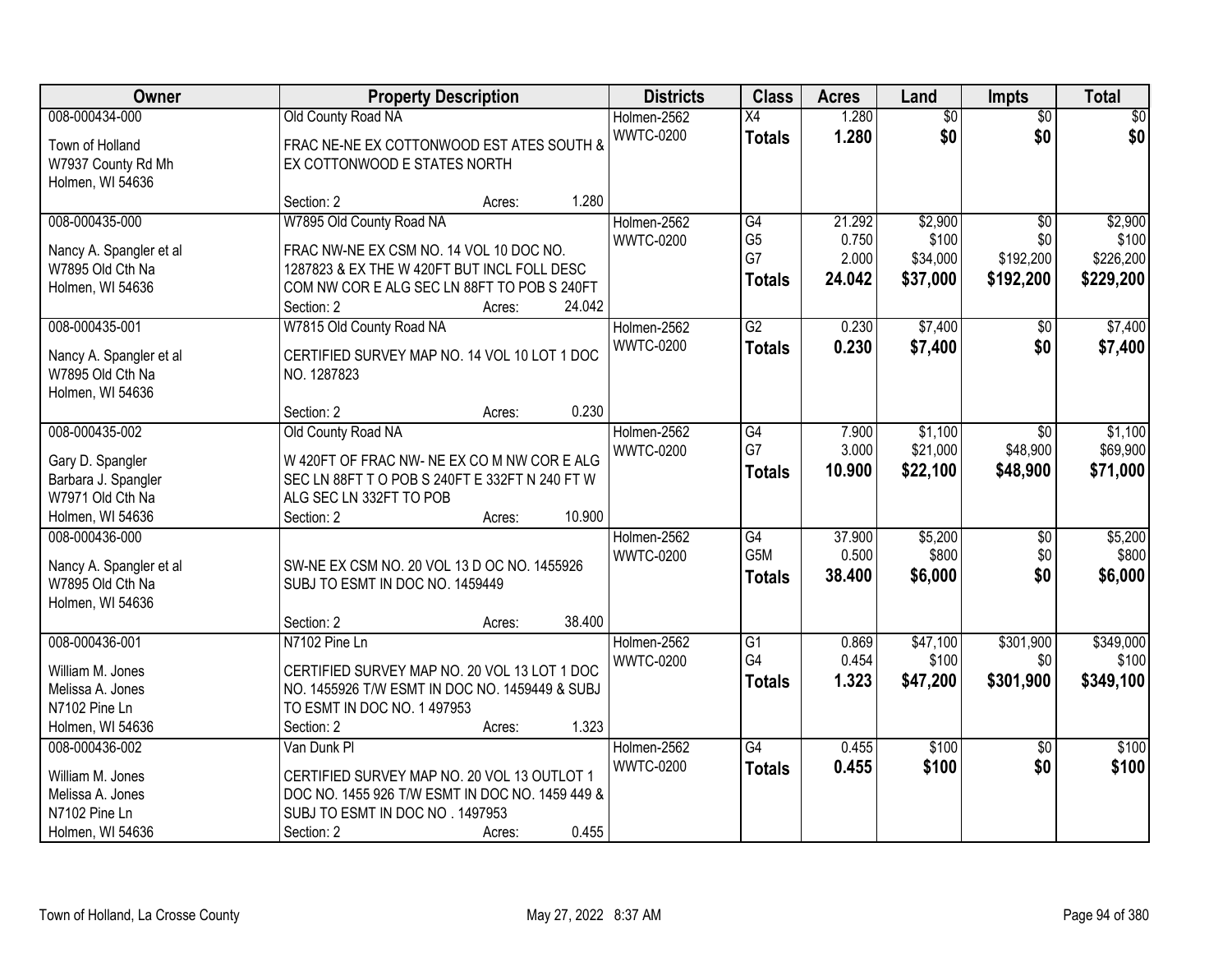| Owner                            | <b>Property Description</b>                                                         | <b>Districts</b> | <b>Class</b>    | <b>Acres</b> | Land     | Impts           | <b>Total</b> |
|----------------------------------|-------------------------------------------------------------------------------------|------------------|-----------------|--------------|----------|-----------------|--------------|
| 008-000437-001                   | Old County Road NA                                                                  | Holmen-2562      | $\overline{G1}$ | 0.150        | \$100    | $\overline{50}$ | \$100        |
| Gary D. Spangler                 | PRT SE1/4FRAC NE1/4 BEG E1/4 COR N88D27M12SW                                        | <b>WWTC-0200</b> | <b>Totals</b>   | 0.150        | \$100    | \$0             | \$100        |
| Barbara J. Spangler              | 1318.28FT TO W LN SE-NE N1D24M33SE ALG W LN                                         |                  |                 |              |          |                 |              |
| W7971 Old Cth Na                 | 1254.91FT S88D27M 12SE 1318.83FT TO E LN S1D                                        |                  |                 |              |          |                 |              |
| Holmen, WI 54636                 | 0.150<br>Section: 2<br>Acres:                                                       |                  |                 |              |          |                 |              |
| 008-000438-000                   | W7971 Old County Road NA                                                            | Holmen-2562      | $\overline{G4}$ | 31.010       | \$4,400  | $\overline{30}$ | \$4,400      |
|                                  |                                                                                     | <b>WWTC-0200</b> | G7              | 2.000        | \$34,000 | \$247,800       | \$281,800    |
| Gary D. Spangler                 | FRAC NE1/4 OF NW1/4 EX 1.51A C FOR RD                                               |                  | <b>Totals</b>   | 33.010       | \$38,400 | \$247,800       | \$286,200    |
| Barbara J. Spangler              |                                                                                     |                  |                 |              |          |                 |              |
| W7971 Old Cth Na                 |                                                                                     |                  |                 |              |          |                 |              |
| Holmen, WI 54636                 | 33.010<br>Section: 2<br>Acres:                                                      |                  |                 |              |          |                 |              |
| 008-000439-002                   | W8061 Old County Road NA                                                            | Holmen-2562      | G1              | 2.000        | \$52,000 | \$256,000       | \$308,000    |
| Raymond G. Hale Jr               | PRT FRAC NW-NW COM NW COR S ALG W LN 136FT                                          | <b>WWTC-0200</b> | <b>Totals</b>   | 2.000        | \$52,000 | \$256,000       | \$308,000    |
| Janice A. Hale                   | N60D50ME 50FT S3D25ME 320FT S88D55ME 419F T                                         |                  |                 |              |          |                 |              |
| W8061 Old Cth Na                 | TO POB N87D36ME 250FT S2D 24ME 350FT                                                |                  |                 |              |          |                 |              |
| Holmen, WI 54636                 | 2.000<br>Section: 2<br>Acres:                                                       |                  |                 |              |          |                 |              |
| 008-000439-003                   | W8055 Old County Road NA                                                            | Holmen-2562      | $\overline{G1}$ | 1.850        | \$49,000 | \$220,400       | \$269,400    |
|                                  |                                                                                     | <b>WWTC-0200</b> | <b>Totals</b>   | 1.850        | \$49,000 | \$220,400       | \$269,400    |
| Keith R Byom Irrevocable Trust   | PRT FRAC NW-NW COM NW COR S ALG W LN 136FT                                          |                  |                 |              |          |                 |              |
| Carolyn E Byom Irrevocable Trust | N60D50ME 50FT S P/W W LN 320FT TH S88D55M E                                         |                  |                 |              |          |                 |              |
| W8055 Old Cth Na                 | 189FT TO POB S88D55ME 230F T S2D24ME 350FT                                          |                  |                 |              |          |                 |              |
| Holmen, WI 54636                 | 1.850<br>Section: 2<br>Acres:                                                       |                  |                 |              |          |                 |              |
| 008-000439-004                   | Old County Road NA                                                                  | Holmen-2562      | $\overline{G1}$ | 0.230        | \$2,000  | $\overline{50}$ | \$2,000      |
| Raymond G. Hale Jr               | PRT FRAC NW-NW COM NW COR S3 D25ME ALG W                                            | <b>WWTC-0200</b> | <b>Totals</b>   | 0.230        | \$2,000  | \$0             | \$2,000      |
| Janice A. Hale                   | LN 136FT TO S R/W LN N60D50ME ALG R/W 200FT                                         |                  |                 |              |          |                 |              |
| W8061 Old Cth Na                 | N87D19ME 238FT TO POB S2D24M E 410.45FT                                             |                  |                 |              |          |                 |              |
| Holmen, WI 54636                 | 0.230<br>Section: 2<br>Acres:                                                       |                  |                 |              |          |                 |              |
| 008-000439-005                   | W8097 Old County Road NA                                                            | Holmen-2562      | $\overline{G1}$ | 1.530        | \$42,600 | \$142,300       | \$184,900    |
|                                  |                                                                                     | <b>WWTC-0200</b> |                 |              |          |                 |              |
| Kelly W. Kozlowski               | PRT FRAC NW-NW COM NW COR TH S3D25ME ALG                                            |                  | <b>Totals</b>   | 1.530        | \$42,600 | \$142,300       | \$184,900    |
| Allyce Kozlowski                 | W LN 136FT TO S LN HWY N60D50ME ALG S LN 50                                         |                  |                 |              |          |                 |              |
| W8097 Old Cth Na                 | FT TO POB S3D25ME 365FT S86 D 35MW 45FT M/L                                         |                  |                 |              |          |                 |              |
| Holmen, WI 54636                 | 1.530<br>Section: 2<br>Acres:                                                       |                  |                 |              |          |                 |              |
| 008-000439-006                   | W8087 Old County Road NA                                                            | Holmen-2562      | $\overline{G1}$ | 1.570        | \$43,400 | \$185,000       | \$228,400    |
|                                  | PRT FRAC NW-NW COM NW COR S3 D25ME 136FT                                            | <b>WWTC-0200</b> | <b>Totals</b>   | 1.570        | \$43,400 | \$185,000       | \$228,400    |
| Michael J. Grimslid              |                                                                                     |                  |                 |              |          |                 |              |
| W8087 Old Cth Na                 | N60D50ME 150 FT TO POB S3D25ME 642FT<br>N86D35M E 100FT N2D24MW 654 FT M/L T O S LN |                  |                 |              |          |                 |              |
| Holmen, WI 54636                 |                                                                                     |                  |                 |              |          |                 |              |
|                                  | 1.570<br>Section: 2<br>Acres:                                                       |                  |                 |              |          |                 |              |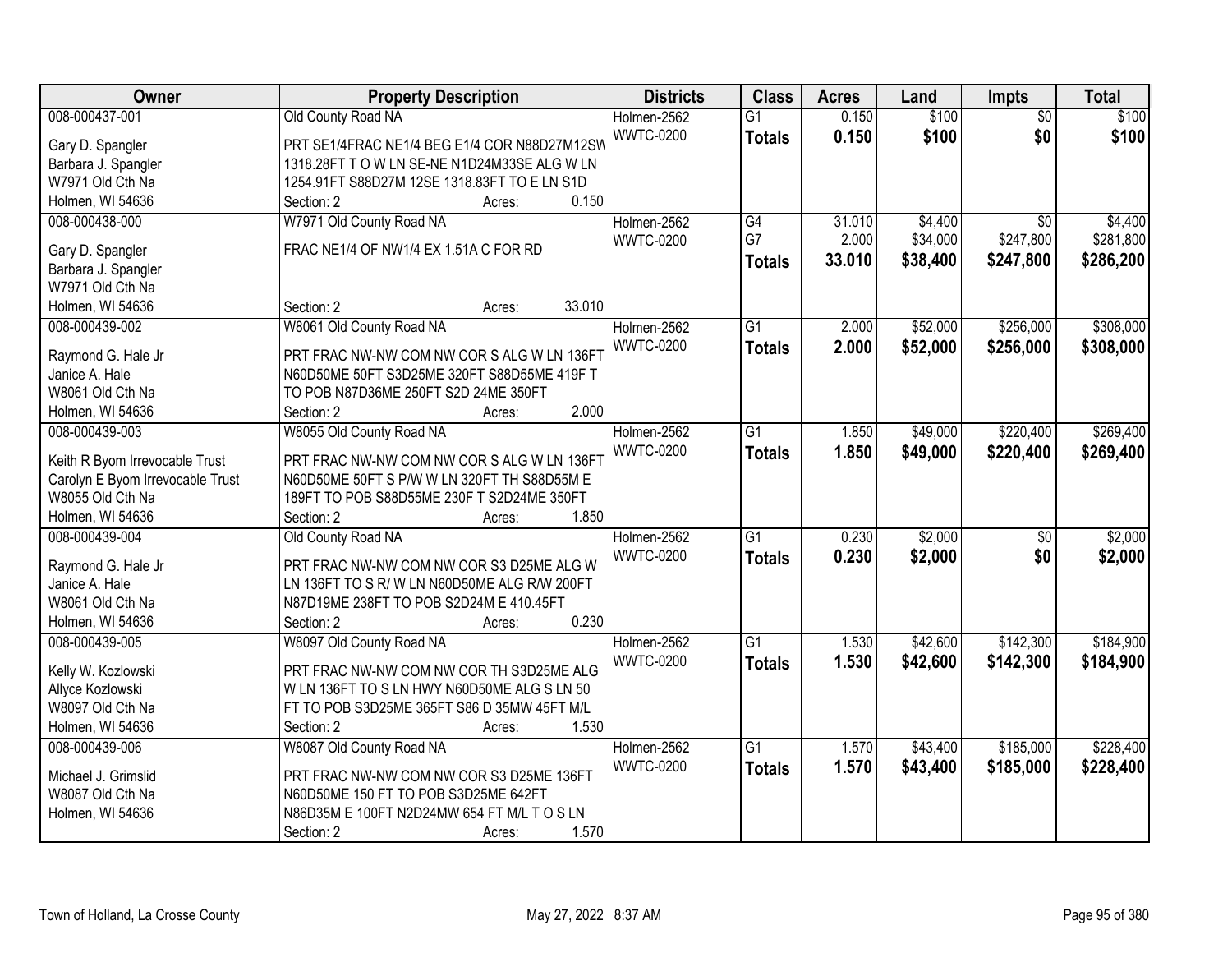| Owner                            | <b>Property Description</b>                          | <b>Districts</b> | <b>Class</b>    | <b>Acres</b> | Land            | Impts           | <b>Total</b>    |
|----------------------------------|------------------------------------------------------|------------------|-----------------|--------------|-----------------|-----------------|-----------------|
| 008-000439-007                   |                                                      | Holmen-2562      | $\overline{G1}$ | 0.830        | \$28,800        | \$16,000        | \$44,800        |
| Keith R Byom Irrevocable Trust   | PRT FRAC NW-NW COR NW COR S3 D25ME 136FT             | <b>WWTC-0200</b> | <b>Totals</b>   | 0.830        | \$28,800        | \$16,000        | \$44,800        |
| Carolyn E Byom Irrevocable Trust | N60D50ME 200FT N 87D19ME 61FT S2D24NE 200FT          |                  |                 |              |                 |                 |                 |
| W8055 Old Cth Na                 | P OB S2D24ME 199.59FT S88D55M E 177.73FT             |                  |                 |              |                 |                 |                 |
| Holmen, WI 54636                 | 0.830<br>Section: 2<br>Acres:                        |                  |                 |              |                 |                 |                 |
| 008-000439-008                   | Old County Road NA                                   | Holmen-2562      | $\overline{G4}$ | 11.700       | \$1,700         | $\overline{50}$ | \$1,700         |
|                                  |                                                      | <b>WWTC-0200</b> |                 | 11.700       |                 |                 |                 |
| Gary D. Spangler                 | PRT FRAC NW-NW COM NW COR S3 D34ME                   |                  | <b>Totals</b>   |              | \$1,700         | \$0             | \$1,700         |
| Barbara J. Spangler              | 1202.95FT TO S LN NW-N W N86D24ME 952.55FT TO        |                  |                 |              |                 |                 |                 |
| W7971 Old Cth Na                 | POB N 2D45MW 596.27FT N47D7MW 398.14FT               |                  |                 |              |                 |                 |                 |
| Holmen, WI 54636                 | 11.700<br>Section: 2<br>Acres:                       |                  |                 |              |                 |                 |                 |
| 008-000439-009                   |                                                      | Holmen-2562      | G4              | 6.600        | \$900           | \$0             | \$900           |
|                                  |                                                      | <b>WWTC-0200</b> | G5M             | 2.430        | \$4,900         | \$0             | \$4,900         |
| Raymond G. Hale Jr               | PRT FRAC NW-NW COM NW COR S3 D34ME                   |                  | Totals          | 9.030        | \$5,800         | \$0             | \$5,800         |
| W8061 Old Cth Na                 | 698.75FT TO POB S3D34M E 504.2FT TO SW COR           |                  |                 |              |                 |                 |                 |
| Holmen, WI 54636                 | N86D24ME 952.55FT N2D45MW 596.27FT N 47D7MW<br>9.030 |                  |                 |              |                 |                 |                 |
|                                  | Section: 2<br>Acres:                                 |                  |                 |              |                 |                 |                 |
| 008-000439-010                   | Old County Road NA                                   | Holmen-2562      | $\overline{G1}$ | 0.810        | \$28,400        | \$0             | \$28,400        |
| Keith R Byom Irrevocable Trust   | PRT FRAC NW-NW COM NW COR S3 D25ME 136FT             | <b>WWTC-0200</b> | <b>Totals</b>   | 0.810        | \$28,400        | \$0             | \$28,400        |
| Carolyn E Byom Irrevocable Trust | TO S R/W LN RD N 60D50ME 200FT N87D19ME 61FT         |                  |                 |              |                 |                 |                 |
| W8055 Old Cth Na                 | TO POB S2D24ME 200FT N87D19M E 177FT                 |                  |                 |              |                 |                 |                 |
| Holmen, WI 54636                 | 0.810<br>Section: 2<br>Acres:                        |                  |                 |              |                 |                 |                 |
| 008-000439-011                   |                                                      | Holmen-2562      | $\overline{X4}$ | 0.960        | $\overline{30}$ | $\overline{30}$ | $\overline{30}$ |
|                                  |                                                      | <b>WWTC-0200</b> | <b>Totals</b>   | 0.960        | \$0             | \$0             | \$0             |
| Town of Holland                  | PRT FRAC NW-NW COM NW COR S3 D25ME 136FT             |                  |                 |              |                 |                 |                 |
| W7937 County Rd Mh               | N60D50ME 50FT S3 D25ME 320FT S88D55ME 369FT          |                  |                 |              |                 |                 |                 |
| Holmen, WI 54636                 | T O POB S88D55ME 50FT N87D36ME 234.85FT              |                  |                 |              |                 |                 |                 |
|                                  | Section: 2<br>0.960<br>Acres:                        |                  |                 |              |                 |                 |                 |
| 008-000439-012                   | W8057 Old County Road NA                             | Holmen-2562      | $\overline{G1}$ | 0.690        | \$26,100        | \$274,700       | \$300,800       |
| Bryann M. Pickett                | CERTIFIED SURVEY MAP NO. 101 VOL 8 LOT 1 DOC         | <b>WWTC-0200</b> | <b>Totals</b>   | 0.690        | \$26,100        | \$274,700       | \$300,800       |
| Jennifer M. Pickett              | NO. 1211173                                          |                  |                 |              |                 |                 |                 |
| W8057 Old Cth Na                 |                                                      |                  |                 |              |                 |                 |                 |
| Holmen, WI 54636                 | 0.690<br>Section: 2<br>Acres:                        |                  |                 |              |                 |                 |                 |
| 008-000439-013                   | W8059 Old County Road NA                             | Holmen-2562      | $\overline{G1}$ | 0.640        | \$25,100        | \$213,500       | \$238,600       |
|                                  |                                                      | <b>WWTC-0200</b> | <b>Totals</b>   | 0.640        | \$25,100        | \$213,500       | \$238,600       |
| Christopher R. Hale              | CERTIFIED SURVEY MAP NO. 101 VOL 8 LOT 2 DOC         |                  |                 |              |                 |                 |                 |
| W8059 Old Cth Na                 | NO. 1211173                                          |                  |                 |              |                 |                 |                 |
| Holmen, WI 54636                 |                                                      |                  |                 |              |                 |                 |                 |
|                                  | 0.640<br>Section: 2<br>Acres:                        |                  |                 |              |                 |                 |                 |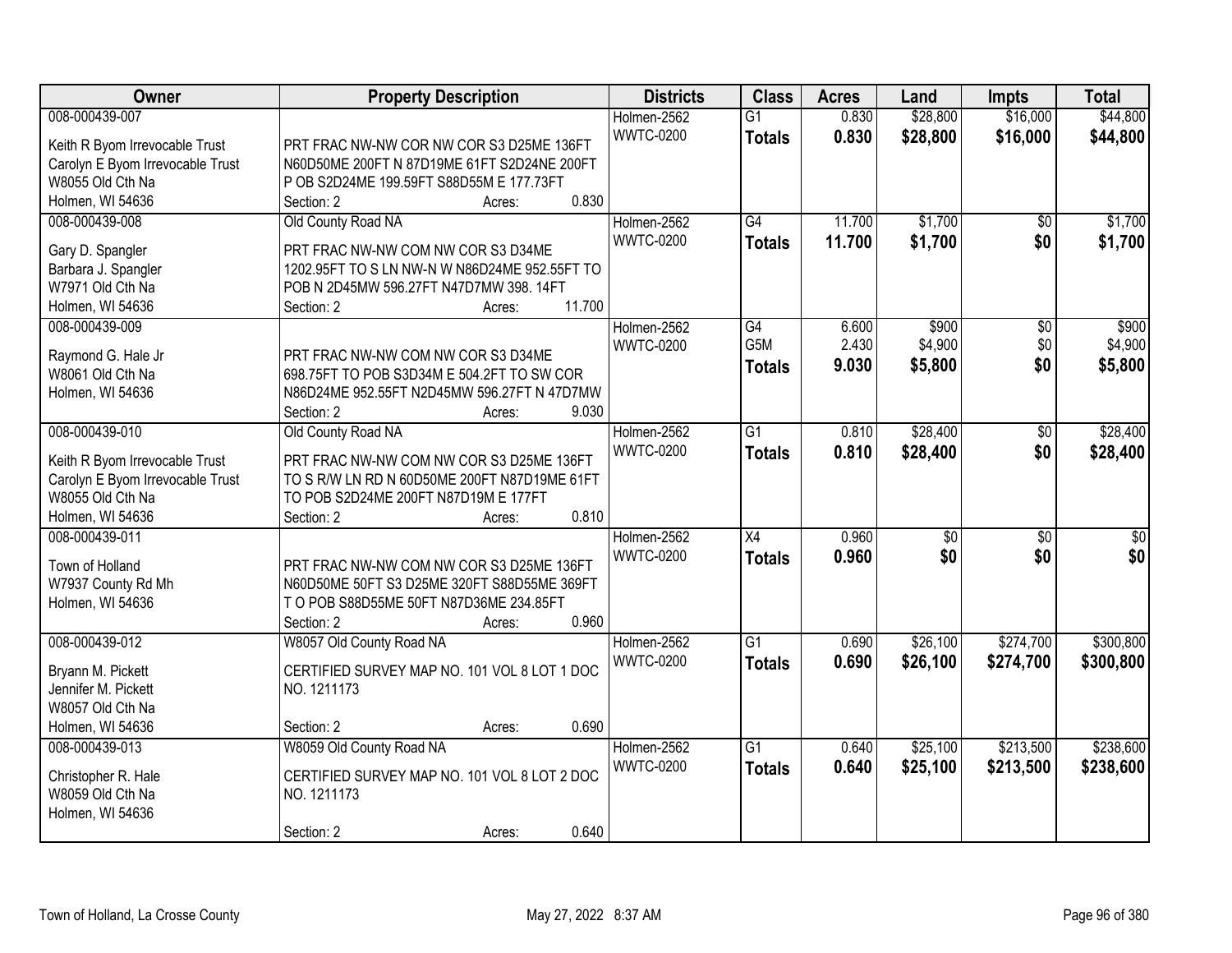| <b>Owner</b>                         | <b>Property Description</b>                     | <b>Districts</b> | <b>Class</b>    | <b>Acres</b> | Land     | <b>Impts</b> | <b>Total</b> |
|--------------------------------------|-------------------------------------------------|------------------|-----------------|--------------|----------|--------------|--------------|
| 008-000439-014                       | N7220 Ash St                                    | Holmen-2562      | $\overline{G1}$ | 2.340        | \$54,900 | \$315,500    | \$370,400    |
| Scott E. Koblitz                     | CERTIFIED SURVEY MAP NO. 20 VOL 14 LOT 1 DOC    | <b>WWTC-0200</b> | <b>Totals</b>   | 2.340        | \$54,900 | \$315,500    | \$370,400    |
| Mary C. Koblitz                      | NO. 1506056 & PRT FRAC NW-NW COM NW COR SEC     |                  |                 |              |          |              |              |
| N7220 Ash St                         | 2 S47D0M51SE 1117.62FT TO NW COR LOT 1 CSM      |                  |                 |              |          |              |              |
| Holmen, WI 54636                     | 2.340<br>Section: 2<br>Acres:                   |                  |                 |              |          |              |              |
| 008-000441-000                       | W8119 Holland Dr                                | Holmen-2562      | $\overline{G1}$ | 4.360        | \$85,900 | \$135,300    | \$221,200    |
|                                      |                                                 | <b>WWTC-0200</b> | <b>Totals</b>   | 4.360        | \$85,900 | \$135,300    | \$221,200    |
| Paul W. Peterson                     | PRT SW-NW SEC 2 & SE-NE SEC 3 COM SW COR        |                  |                 |              |          |              |              |
| Katewin M. Peterson                  | SE-NE E ALG S L N 269.2FT TO NELY R/W RD N28    |                  |                 |              |          |              |              |
| W8119 Holland Dr                     | D10MW 297.2FT TO SLY R/W RD N86D5ME 785FT TO    |                  |                 |              |          |              |              |
| Holmen, WI 54636                     | 4.360<br>Section: 2<br>Acres:                   |                  |                 |              |          |              |              |
| 008-000443-000                       | W8089 Holland Dr                                | Holmen-2562      | $\overline{G1}$ | 1.290        | \$56,400 | \$287,600    | \$344,000    |
| Bruce A. Mathison                    | PRT SW-NW COM SW COR SE-NE S EC 3-17-8 E ON     | <b>WWTC-0200</b> | <b>Totals</b>   | 1.290        | \$56,400 | \$287,600    | \$344,000    |
| Debra A. Mathison                    | LN & S LN S W-NW 1459.5FT TO POB N 376FT M/L TO |                  |                 |              |          |              |              |
| W8091 Holland Dr                     | S R/W LN RD E 150FT S 376FT M/L W 150FT TO POB  |                  |                 |              |          |              |              |
| Holmen, WI 54636                     | 1.290<br>Section: 2<br>Acres:                   |                  |                 |              |          |              |              |
| 008-000443-001                       | W8066 Holland Dr                                | Holmen-2562      | $\overline{G1}$ | 4.130        | \$85,000 | \$146,500    | \$231,500    |
|                                      |                                                 | <b>WWTC-0200</b> |                 | 4.130        | \$85,000 | \$146,500    |              |
| Michael A. Hicke                     | PRT SW-NW COM SW COR SE-NE S EC 3 E 269.2FT     |                  | <b>Totals</b>   |              |          |              | \$231,500    |
| Laurie E. Hicke                      | TO NE R/W RD N28D10MW 370FT N86D5ME 512FT       |                  |                 |              |          |              |              |
| W8066 Holland Dr                     | N80D35ME 555.7FT E 496.6FT TO POB E 337FT N     |                  |                 |              |          |              |              |
| Holmen, WI 54636                     | 4.130<br>Section: 2<br>Acres:                   |                  |                 |              |          |              |              |
| 008-000443-006                       | N7134 Walnut St                                 | Holmen-2562      | $\overline{G1}$ | 0.800        | \$45,700 | \$237,800    | \$283,500    |
| Paul H. Davison                      |                                                 | <b>WWTC-0200</b> | <b>Totals</b>   | 0.800        | \$45,700 | \$237,800    | \$283,500    |
|                                      | CERTIFIED SURVEY MAP NO. 63 VOL 8 LOT 1 DOC     |                  |                 |              |          |              |              |
| Shelby J. Davison<br>N7134 Walnut St | NO. 1202878 SUBJ TO ESMT IN V1251 P89           |                  |                 |              |          |              |              |
|                                      | 0.800                                           |                  |                 |              |          |              |              |
| Holmen, WI 54636                     | Section: 2<br>Acres:                            |                  |                 |              |          |              |              |
| 008-000443-007                       | N7128 Walnut St                                 | Holmen-2562      | $\overline{G1}$ | 0.520        | \$36,200 | \$262,100    | \$298,300    |
| Melissa Emry Trust                   | CERTIFIED SURVEY MAP NO. 63 VOL 8 LOT 2 DOC     | <b>WWTC-0200</b> | <b>Totals</b>   | 0.520        | \$36,200 | \$262,100    | \$298,300    |
| N7128 Walnut St                      | NO. 1202878                                     |                  |                 |              |          |              |              |
| Holmen, WI 54636                     |                                                 |                  |                 |              |          |              |              |
|                                      | 0.520<br>Section: 2<br>Acres:                   |                  |                 |              |          |              |              |
| 008-000443-008                       | W8084 Holland Dr                                | Holmen-2562      | $\overline{G1}$ | 0.520        | \$36,200 | \$258,400    | \$294,600    |
|                                      |                                                 | <b>WWTC-0200</b> | <b>Totals</b>   | 0.520        | \$36,200 | \$258,400    | \$294,600    |
| Kelsey Ann Hanson                    | CERTIFIED SURVEY MAP NO. 63 VOL 8 LOT 3 DOC     |                  |                 |              |          |              |              |
| W8084 Holland Dr                     | NO. 1202878 SUBJ TO ESMT IN V1251 P89           |                  |                 |              |          |              |              |
| Holmen, WI 54636                     |                                                 |                  |                 |              |          |              |              |
|                                      | 0.520<br>Section: 2<br>Acres:                   |                  |                 |              |          |              |              |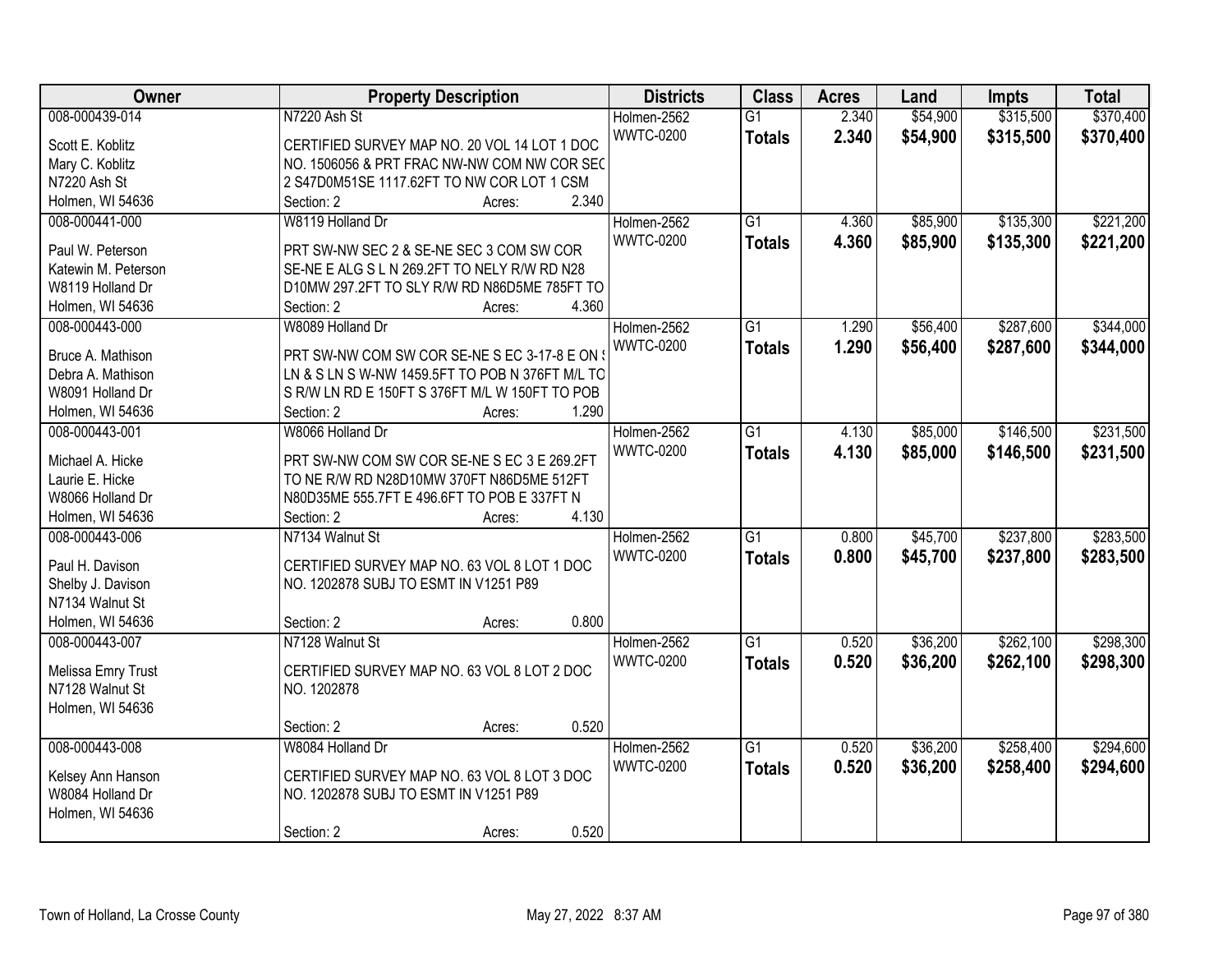| Owner                                  | <b>Property Description</b>                    | <b>Districts</b> | <b>Class</b>     | <b>Acres</b>    | Land   | <b>Impts</b> | <b>Total</b>    |           |
|----------------------------------------|------------------------------------------------|------------------|------------------|-----------------|--------|--------------|-----------------|-----------|
| 008-000443-009                         | W8075 Holland Dr                               |                  | Holmen-2562      | $\overline{G1}$ | 0.770  | \$45,200     | \$229,100       | \$274,300 |
| Corey S. Hendrickson                   | CERTIFIED SURVEY MAP NO. 110 VOL 8 LOT 1 DOC   |                  | <b>WWTC-0200</b> | <b>Totals</b>   | 0.770  | \$45,200     | \$229,100       | \$274,300 |
| Kari L. Hendrickson                    | NO. 1214745 SUBJ TO RESTR IN DOC NO. 15 35140  |                  |                  |                 |        |              |                 |           |
| W8075 Holland Dr                       |                                                |                  |                  |                 |        |              |                 |           |
| Holmen, WI 54636                       | Section: 2                                     | Acres:           | 0.770            |                 |        |              |                 |           |
| 008-000443-010                         | <b>Holland Dr</b>                              |                  | Holmen-2562      | $\overline{G1}$ | 0.780  | \$16,500     | \$0             | \$16,500  |
|                                        | CERTIFIED SURVEY MAP NO. 110 VOL 8 OUTLOT 1    |                  | <b>WWTC-0200</b> | <b>Totals</b>   | 0.780  | \$16,500     | \$0             | \$16,500  |
| Scott T. Phillips                      | DOC NO. 1214 745                               |                  |                  |                 |        |              |                 |           |
| Kimberly S. Phillips<br>N7103 Birch St |                                                |                  |                  |                 |        |              |                 |           |
| Holmen, WI 54636                       | Section: 2                                     | Acres:           | 0.780            |                 |        |              |                 |           |
| 008-000444-000                         | Old County Road NA                             |                  | Holmen-2562      | G4              | 30.870 | \$3,500      | \$0             | \$3,500   |
|                                        |                                                |                  | <b>WWTC-0200</b> | <b>Totals</b>   | 30.870 | \$3,500      | \$0             | \$3,500   |
| Nancy A. Spangler et al                | SE-NW EX CSM NO. 147 VOL 5 D OC NO. 1096645 &  |                  |                  |                 |        |              |                 |           |
| W7895 Old Cth Na                       | EX CSM NO. 16 VOL 10 DOC NO. 1287825 & EX COM  |                  |                  |                 |        |              |                 |           |
| Holmen, WI 54636                       | NE COR CSM NO. 147 VOL 5 TO POB N TO N LN      |                  |                  |                 |        |              |                 |           |
|                                        | Section: 2                                     | Acres:           | 30.870           |                 |        |              |                 |           |
| 008-000444-001                         | W7997 Maple St                                 |                  | Holmen-2562      | G1              | 1.950  | \$70,900     | \$191,700       | \$262,600 |
| Benjamin T. Gappa                      | CERTIFIED SURVEY MAP NO. 147 VOL 5 LOT 1 DOC   |                  | <b>WWTC-0200</b> | G4              | 2.000  | \$100        | \$0             | \$100     |
| Laurie A. Gappa                        | NO. 1096645                                    |                  |                  | <b>Totals</b>   | 3.950  | \$71,000     | \$191,700       | \$262,700 |
| W7997 Maple St                         |                                                |                  |                  |                 |        |              |                 |           |
| Holmen, WI 54636                       | Section: 2                                     | Acres:           | 3.950            |                 |        |              |                 |           |
| 008-000444-002                         | W7995 Holland Dr                               |                  | Holmen-2562      | $\overline{G1}$ | 2.040  | \$52,300     | \$236,600       | \$288,900 |
|                                        |                                                |                  | <b>WWTC-0200</b> | <b>Totals</b>   | 2.040  | \$52,300     | \$236,600       | \$288,900 |
| Brian D. Caulum                        | CERTIFIED SURVEY MAP NO. 16 VOL 10 LOT 1 DOC   |                  |                  |                 |        |              |                 |           |
| Natalie S. Caulum<br>W7995 Holland Dr  | NO. 1287825                                    |                  |                  |                 |        |              |                 |           |
| Holmen, WI 54636                       | Section: 2                                     |                  | 2.040            |                 |        |              |                 |           |
| 008-000444-003                         | Old County Road NA                             | Acres:           | Holmen-2562      | $\overline{G4}$ | 1.300  | \$100        | $\overline{50}$ | \$100     |
|                                        |                                                |                  | <b>WWTC-0200</b> |                 | 1.300  |              | \$0             | \$100     |
| Nancy A. Spangler et al                | PRT SE-NW BEG NE COR CSM NO. 147 VOL 5 DOC     |                  |                  | <b>Totals</b>   |        | \$100        |                 |           |
| W7895 Old Cth Na                       | NO. 1096645 N TO N LN SE-NW WLY ALG N LN 400FT |                  |                  |                 |        |              |                 |           |
| Holmen, WI 54636                       | S TO NW COR CSM NO. 14 7 VOL 5 E ALG N LN CSM  |                  |                  |                 |        |              |                 |           |
|                                        | Section: 2                                     | Acres:           | 1.300            |                 |        |              |                 |           |
| 008-000444-004                         | Old County Road NA                             |                  | Holmen-2562      | $\overline{G4}$ | 2.040  | \$100        | $\overline{50}$ | \$100     |
| Natalie S. Caulum                      | PRT SE-NW COM NE COR LOT 1 CSM NO. 16 VOL 10   |                  | <b>WWTC-0200</b> | <b>Totals</b>   | 2.040  | \$100        | \$0             | \$100     |
| W7995 Holland Dr                       | S89D36M 58 SE 200FT S1D8M6SW 443.86FT N        |                  |                  |                 |        |              |                 |           |
| Holmen, WI 54636                       | 89D19M22SW 200FT TO SE COR L OT 1 N ALG E LN   |                  |                  |                 |        |              |                 |           |
|                                        | Section: 2                                     | Acres:           | 2.040            |                 |        |              |                 |           |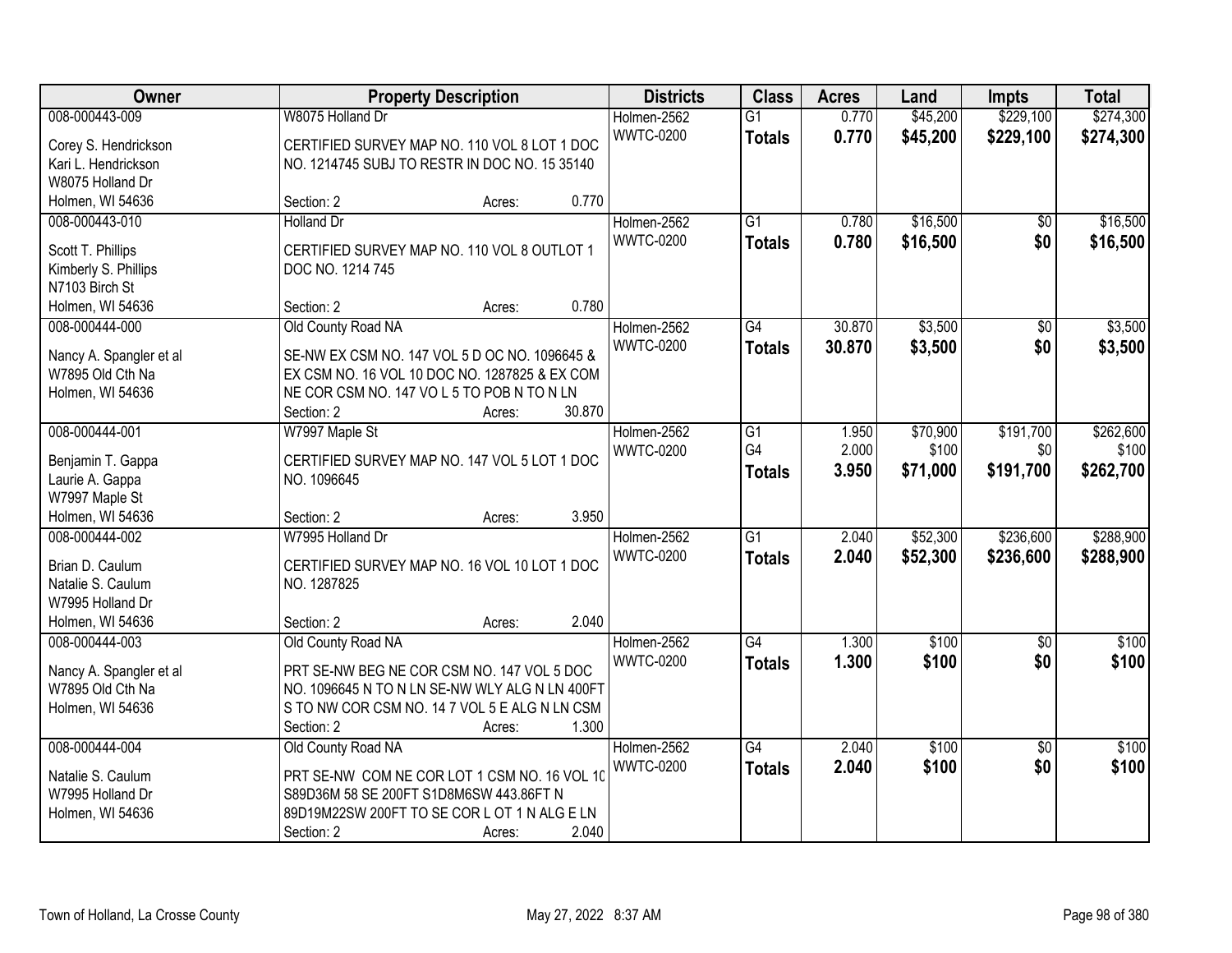| Owner                              | <b>Property Description</b>                    | <b>Districts</b> | <b>Class</b>    | <b>Acres</b> | Land     | Impts                  | <b>Total</b> |
|------------------------------------|------------------------------------------------|------------------|-----------------|--------------|----------|------------------------|--------------|
| 008-000447-000                     | N6923 County Rd XX                             | Holmen-2562      | G4              | 2.940        | \$600    | $\overline{50}$        | \$600        |
| Therese A. Pedretti et al          | SW-SW EX PRT LYG NELY OF CTH -XX & EX PRT      | <b>WWTC-0200</b> | G7              | 3.000        | \$42,000 | \$194,700              | \$236,700    |
| N6923 County Rd XX                 | TAKEN FOR CTH-X X AS ON PLAN NO. 87.1Z & AS IN |                  | <b>Totals</b>   | 5.940        | \$42,600 | \$194,700              | \$237,300    |
| Holmen, WI 54636                   | DOC NO. 1389880 & EX PRT TAKEN FOR CTH-XX AS   |                  |                 |              |          |                        |              |
|                                    | 5.940<br>Section: 2<br>Acres:                  |                  |                 |              |          |                        |              |
| 008-000447-001                     | N6952 County Rd XX                             | Holmen-2562      | G1              | 1.000        | \$32,000 | \$189,600              | \$221,600    |
|                                    |                                                | <b>WWTC-0200</b> | G4              | 4.310        | \$600    | \$0                    | \$600        |
| Jerome D. Pedretti                 | W 350FT OF SW-SW LYG NLY OF CTH-XX             |                  | <b>Totals</b>   | 5.310        | \$32,600 | \$189,600              | \$222,200    |
| Lynette Pedretti                   |                                                |                  |                 |              |          |                        |              |
| N6952 County Rd XX                 | 5.310<br>Section: 2                            |                  |                 |              |          |                        |              |
| Holmen, WI 54636<br>008-000447-002 | Acres:                                         |                  | $\overline{G4}$ | 25.540       | \$3,400  |                        | \$3,400      |
|                                    | County Rd XX                                   | Holmen-2562      | G5M             | 0.750        | \$1,200  | $\overline{50}$<br>\$0 |              |
| Jerome D. Pedretti                 | SW-SW EX W 350FT LYG NLY OF CTH-XX & EX PRT    | <b>WWTC-0200</b> |                 |              |          |                        | \$1,200      |
| Lynette Pedretti                   | LYG SLY OF C TH-XX & EX PRT TAKEN FOR CTH -XX  |                  | <b>Totals</b>   | 26.290       | \$4,600  | \$0                    | \$4,600      |
| N6952 County Rd XX                 | & CTH-MH ON PLAN NO. 87. 1Z & AS IN DOC NO.    |                  |                 |              |          |                        |              |
| Holmen, WI 54636                   | 26.290<br>Section: 2<br>Acres:                 |                  |                 |              |          |                        |              |
| 008-000448-000                     | County Rd XX                                   | Holmen-2562      | $\overline{G4}$ | 30.690       | \$4,100  | \$0                    | \$4,100      |
| Jerome D. Pedretti                 | SE-SW EX E 276FT & EX PRT TA KEN FOR R/W IN    | <b>WWTC-0200</b> | <b>Totals</b>   | 30.690       | \$4,100  | \$0                    | \$4,100      |
| Lynette Pedretti                   | DOC NO. 13875 08 & CORRECTED BY DOC NO. 13     |                  |                 |              |          |                        |              |
| N6952 County Rd XX                 | 89880                                          |                  |                 |              |          |                        |              |
| Holmen, WI 54636                   | 30.690<br>Section: 2<br>Acres:                 |                  |                 |              |          |                        |              |
| 008-000448-001                     | County Rd XX                                   | Holmen-2562      | $\overline{G1}$ | 0.120        | \$8,400  | $\overline{50}$        | \$8,400      |
|                                    |                                                | <b>WWTC-0200</b> | <b>Totals</b>   | 0.120        | \$8,400  | \$0                    | \$8,400      |
| Trent &. Bridget Gander            | E 276FT OF SE-SW EX COM SE C OR N ALG E LN     |                  |                 |              |          |                        |              |
| PO Box 966                         | 33FT TO N LN R D & POB N ALG E LN 208FT W 2    |                  |                 |              |          |                        |              |
| La Crosse, WI 54602-0966           | 10FT S 208FT TO N LN RD E AL G N LN 210FT TO   |                  |                 |              |          |                        |              |
|                                    | 0.120<br>Section: 2<br>Acres:                  |                  |                 |              |          |                        |              |
| 008-000449-000                     | W7908 County Rd MH                             | Holmen-2562      | G1              | 0.950        | \$43,800 | \$167,100              | \$210,900    |
| Owen G. Linzmeier                  | PRT SE-SW COM SE COR N ALG E LN 33FT TO POB    | <b>WWTC-0200</b> | <b>Totals</b>   | 0.950        | \$43,800 | \$167,100              | \$210,900    |
| Rebecca M. Linzmeier               | CONT N 208FT W 210FT S 208FT TO N R/W RD E ALC |                  |                 |              |          |                        |              |
| W7908 County Rd Mh                 | R/W 210FT TO POB EX P RT TAKEN FOR R/W IN DOC  |                  |                 |              |          |                        |              |
| Holmen, WI 54636                   | 0.950<br>Section: 2<br>Acres:                  |                  |                 |              |          |                        |              |
| 008-000451-000                     | Pine Ln                                        | Holmen-2562      | $\overline{G1}$ | 0.060        | \$200    | $\overline{50}$        | \$200        |
|                                    |                                                | <b>WWTC-0200</b> | <b>Totals</b>   | 0.060        | \$200    | \$0                    | \$200        |
| Nancy A. Spangler et al            | PRT NW-SE COM E1/4 COR SEC 2 N88D27MW          |                  |                 |              |          |                        |              |
| W7895 Old Cth Na                   | 1365.77FT TO NW CO R 3RD ADDN TO COUNTRY       |                  |                 |              |          |                        |              |
| Holmen, WI 54636                   | EST & POB N88D27MW 1271.1FT S1D22M W 1.27FT    |                  |                 |              |          |                        |              |
|                                    | 0.060<br>Section: 2<br>Acres:                  |                  |                 |              |          |                        |              |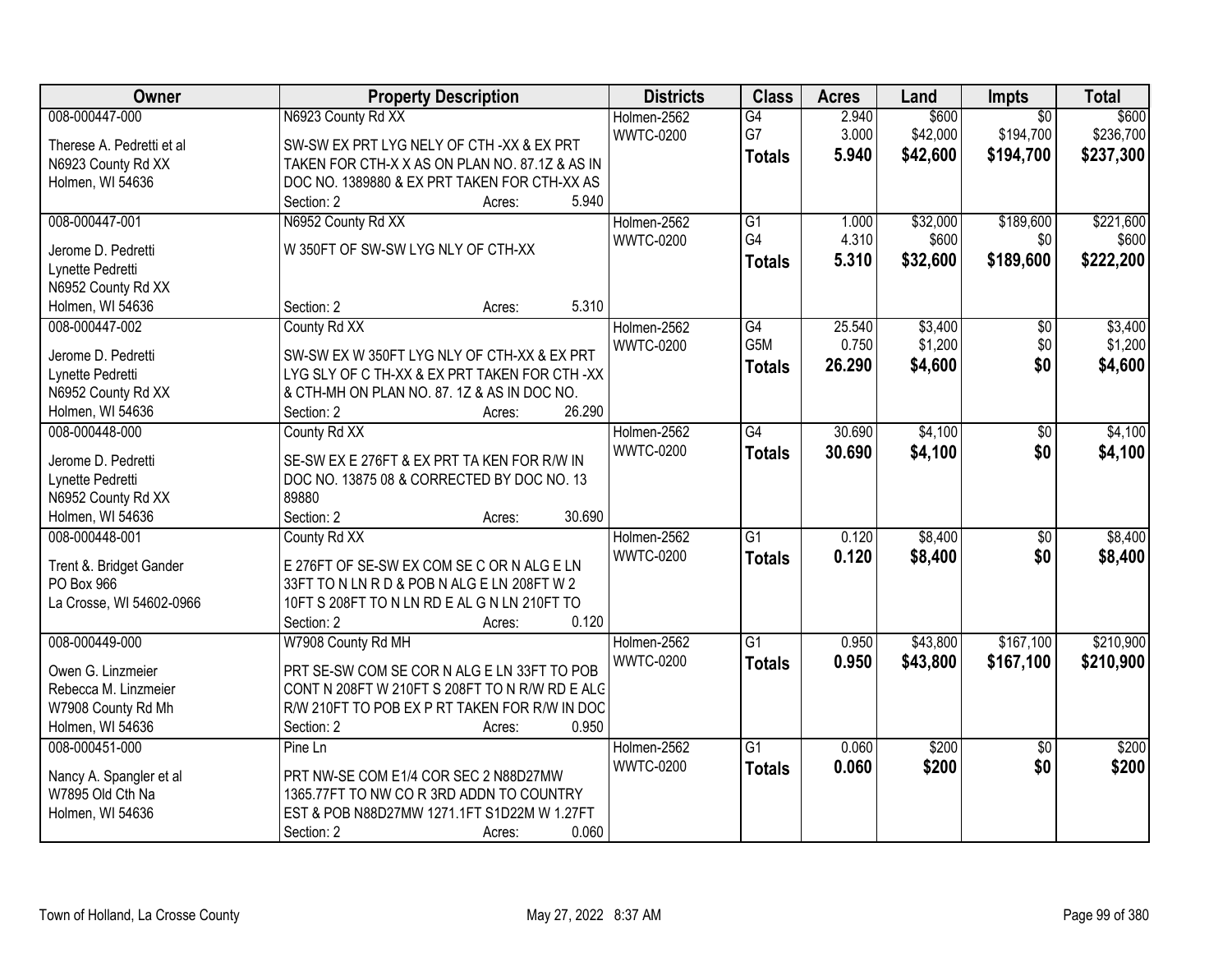| Owner                             | <b>Property Description</b>                           | <b>Districts</b> | <b>Class</b>    | <b>Acres</b> | Land     | <b>Impts</b> | <b>Total</b> |
|-----------------------------------|-------------------------------------------------------|------------------|-----------------|--------------|----------|--------------|--------------|
| 008-000451-002                    | <b>Meadow Way</b>                                     | Holmen-2562      | $\overline{G1}$ | 0.110        | \$7,700  | \$400        | \$8,100      |
| David A. Woyicki                  | CERTIFIED SURVEY MAP NO. 83 VOL 7 OUTLOT 1            | <b>WWTC-0200</b> | <b>Totals</b>   | 0.110        | \$7,700  | \$400        | \$8,100      |
| Pamela J. Woyicki                 | DOC NO. 11623 14                                      |                  |                 |              |          |              |              |
| W7836 Meadow Way                  |                                                       |                  |                 |              |          |              |              |
| Holmen, WI 54636                  | 0.110<br>Section: 2<br>Acres:                         |                  |                 |              |          |              |              |
| 008-000452-001                    | W7826 County Rd MH                                    | Holmen-2562      | $\overline{G1}$ | 0.910        | \$47,900 | \$145,500    | \$193,400    |
|                                   |                                                       | <b>WWTC-0200</b> | <b>Totals</b>   | 0.910        | \$47,900 | \$145,500    | \$193,400    |
| Robert Leum                       | CERTIFIED SURVEY MAP NO. 44 VOL 1 DOC NO.             |                  |                 |              |          |              |              |
| Beverly Leum                      | 849196 LOT 1 & PRT LOT 2 BEG NW COR LOT 2             |                  |                 |              |          |              |              |
| W7826 County Rd Mh                | N87DE 27.33FT S34ME 182.77FT N9D7MW 183.6 FT<br>0.910 |                  |                 |              |          |              |              |
| Holmen, WI 54636                  | Section: 2<br>Acres:                                  |                  |                 |              |          |              |              |
| 008-000452-002                    | W7814 County Rd MH                                    | Holmen-2562      | G1              | 0.810        | \$45,900 | \$202,500    | \$248,400    |
| Stendalen Family Trust            | CERTIFIED SURVEY MAP NO. 44 VOL 1 DOC NO.             | <b>WWTC-0200</b> | <b>Totals</b>   | 0.810        | \$45,900 | \$202,500    | \$248,400    |
| W7814 County Rd Mh                | 849196 LOT 2 & PRT LOT 1 BEG SE COR LOT 1             |                  |                 |              |          |              |              |
| Holmen, WI 54636                  | S87DW 7FT N34MW 46.83FT S9D7 ME 47.03FT TO            |                  |                 |              |          |              |              |
|                                   | 0.810<br>Section: 2<br>Acres:                         |                  |                 |              |          |              |              |
| 008-000453-000                    | W7856 County Rd MH                                    | Holmen-2562      | $\overline{G1}$ | 2.000        | \$72,000 | \$211,100    | \$283,100    |
| Unja Varnum                       | PRT SW-SE COM SW COR N87DE 4 81.4FT N7D14MW           | <b>WWTC-0200</b> | <b>Totals</b>   | 2.000        | \$72,000 | \$211,100    | \$283,100    |
| W7856 County Rd Mh                | 25FT TO N R/W RD & POB N7D14MW 435.6FT N8 7DE         |                  |                 |              |          |              |              |
| Holmen, WI 54636                  | 200FT S7D14ME 435.6FT TO N R/W RD S87DW 200FT         |                  |                 |              |          |              |              |
|                                   | 2.000<br>Section: 2<br>Acres:                         |                  |                 |              |          |              |              |
| 008-000454-000                    | W7848 County Rd MH                                    | Holmen-2562      | $\overline{G1}$ | 2.000        | \$52,000 | \$172,300    | \$224,300    |
|                                   |                                                       | <b>WWTC-0200</b> | <b>Totals</b>   | 2.000        | \$52,000 | \$172,300    | \$224,300    |
| Judith a Peterson Survivors Trust | PRT SW-SE COM SW COR N87DE A LG C/L RD                |                  |                 |              |          |              |              |
| W7848 County Rd Mh                | 681.4FT N7D14MW 25 FT TO N R/W RD & POB N7D           |                  |                 |              |          |              |              |
| Holmen, WI 54636                  | 14M W 435.6FT N87DE 200FT S7D 14 ME 435.6FT TO        |                  |                 |              |          |              |              |
|                                   | 2.000<br>Section: 2<br>Acres:                         |                  |                 |              |          |              |              |
| 008-000454-001                    | W7808 County Rd MH                                    | Holmen-2562      | $\overline{G1}$ | 1.000        | \$50,000 | \$102,100    | \$152,100    |
| Jason Bowman                      | PRT S1/2-SE COM SW COR SW-SE N3D15MW 25FT             | <b>WWTC-0200</b> | <b>Totals</b>   | 1.000        | \$50,000 | \$102,100    | \$152,100    |
| W7808 County Rd Mh                | N87DE 882FT N7 D14MW 230FT N87DE 319.57FT TO          |                  |                 |              |          |              |              |
| Holmen, WI 54636                  | POB N11DW 32.35FT N87DE 16 5FT S11DE 264FT            |                  |                 |              |          |              |              |
|                                   | 1.000<br>Section: 2<br>Acres:                         |                  |                 |              |          |              |              |
| 008-000454-002                    | W7740 County Rd MH                                    | Holmen-2562      | $\overline{G1}$ | 1.030        | \$50,700 | \$186,000    | \$236,700    |
|                                   |                                                       | <b>WWTC-0200</b> | <b>Totals</b>   | 1.030        | \$50,700 | \$186,000    | \$236,700    |
| Danny L. Quint                    | PRT SE-SE BEG SW COR LOT 18 2ND ADDN TO               |                  |                 |              |          |              |              |
| W7740 County Rd Mh                | COUNTRY EST N3D 58M56SE ALG W LN LOTS 18 & 1          |                  |                 |              |          |              |              |
| Holmen, WI 54636                  | 7 202.62FT S86D13M20SW 200.5 5FT TO NE COR            |                  |                 |              |          |              |              |
|                                   | 1.030<br>Section: 2<br>Acres:                         |                  |                 |              |          |              |              |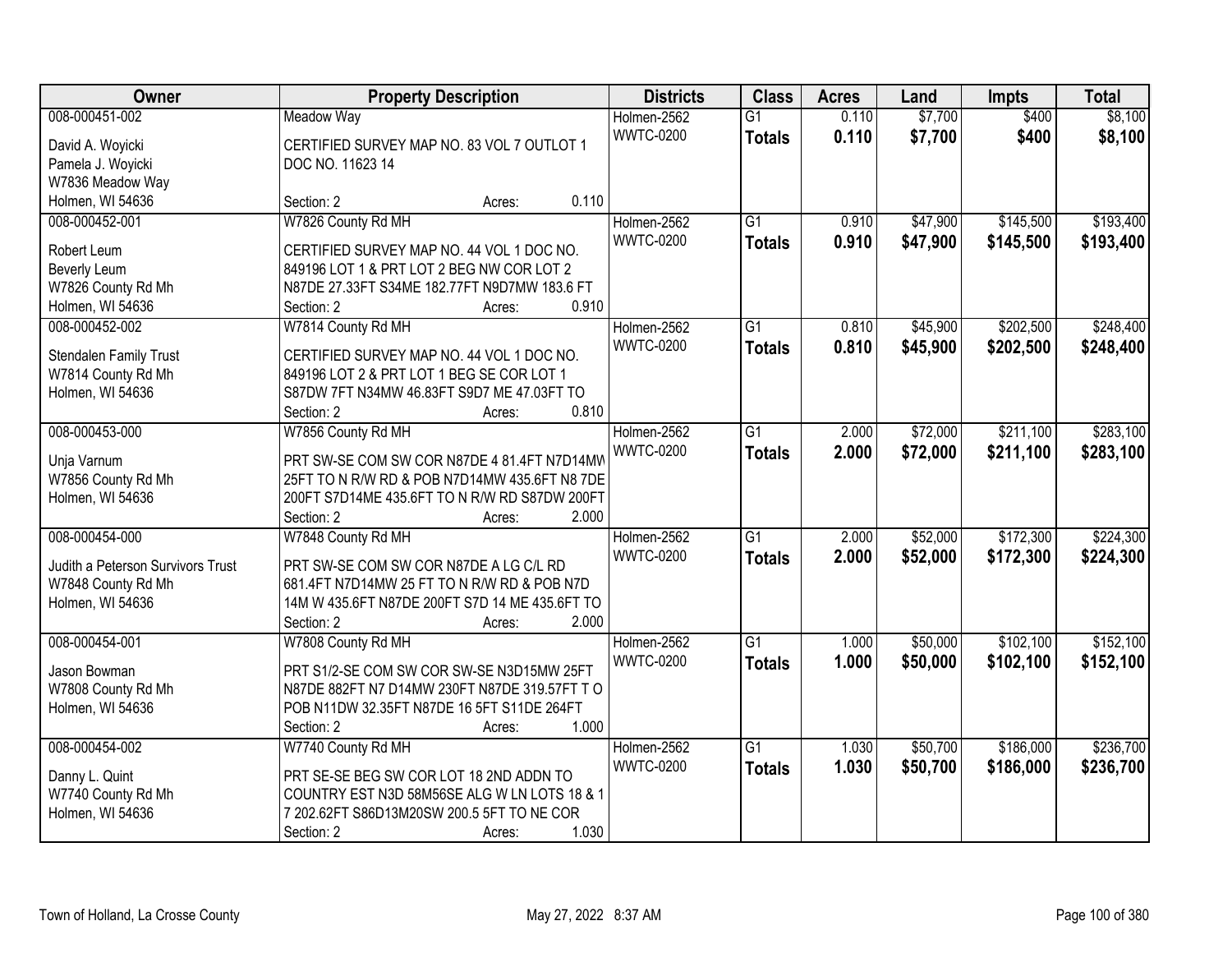| Owner                                                                                |                                                                           | <b>Property Description</b> |       | <b>Districts</b>                | <b>Class</b>                     | <b>Acres</b>   | Land                 | <b>Impts</b>           | <b>Total</b>           |
|--------------------------------------------------------------------------------------|---------------------------------------------------------------------------|-----------------------------|-------|---------------------------------|----------------------------------|----------------|----------------------|------------------------|------------------------|
| 008-000455-001                                                                       | N6905 Pine Ln                                                             |                             |       | Holmen-2562                     | $\overline{G1}$                  | 0.527          | \$36,700             | \$187,300              | \$224,000              |
| Barbara Lynn Rudy<br>N6905 Pine Ln<br>Holmen, WI 54636                               | COUNTRY ESTATES LOT 1 BLOCK 1 EX PRT TAKEN<br>FOR R/W IN DO C NO. 1389877 |                             |       | <b>WWTC-0200</b>                | <b>Totals</b>                    | 0.527          | \$36,700             | \$187,300              | \$224,000              |
|                                                                                      | Section: 2                                                                | Acres:                      | 0.527 |                                 |                                  |                |                      |                        |                        |
| 008-000455-002                                                                       | N6915 Pine Ln                                                             |                             |       | Holmen-2562                     | G1                               | 0.720          | \$44,200             | \$179,600              | \$223,800              |
| Robert G. Wuensch<br>N6915 Pine Ln<br>Holmen, WI 54636                               | COUNTRY ESTATES LOT 2 BLOCK 1                                             |                             |       | <b>WWTC-0200</b>                | <b>Totals</b>                    | 0.720          | \$44,200             | \$179,600              | \$223,800              |
|                                                                                      | Section: 2                                                                | Acres:                      | 0.720 |                                 |                                  |                |                      |                        |                        |
| 008-000455-003<br>Craig O. Beaty<br>N6923 Pine Ln<br>Holmen, WI 54636                | N6923 Pine Ln<br>COUNTRY ESTATES LOT 3 BLOCK 1                            |                             |       | Holmen-2562<br><b>WWTC-0200</b> | G1<br><b>Totals</b>              | 0.480<br>0.480 | \$33,500<br>\$33,500 | \$151,300<br>\$151,300 | \$184,800<br>\$184,800 |
|                                                                                      | Section: 2                                                                | Acres:                      | 0.480 |                                 |                                  |                |                      |                        |                        |
| 008-000455-004                                                                       | N6931 Pine Ln                                                             |                             |       | Holmen-2562                     | $\overline{G1}$                  | 0.480          | \$33,500             | \$127,200              | \$160,700              |
| Debra L. Huber<br>Matthew P. Huber<br>N6931 Pine Ln                                  | COUNTRY ESTATES LOT 4 BLOCK 1                                             |                             |       | <b>WWTC-0200</b>                | <b>Totals</b>                    | 0.480          | \$33,500             | \$127,200              | \$160,700              |
| Holmen, WI 54636                                                                     | Section: 2                                                                | Acres:                      | 0.480 |                                 |                                  |                |                      |                        |                        |
| 008-000455-005<br>Dale E. Hegy<br>Lynda L. Hegy<br>N6939 Pine Ln<br>Holmen, WI 54636 | N6939 Pine Ln<br><b>COUNTRY ESTATES LOT 5 BLOCK 1</b><br>Section: 2       | Acres:                      | 0.480 | Holmen-2562<br><b>WWTC-0200</b> | $\overline{G1}$<br><b>Totals</b> | 0.480<br>0.480 | \$33,500<br>\$33,500 | \$204,200<br>\$204,200 | \$237,700<br>\$237,700 |
| 008-000455-006                                                                       | N6945 Pine Ln                                                             |                             |       | Holmen-2562                     | $\overline{G1}$                  | 0.480          | \$33,500             | \$180,000              | \$213,500              |
| Thomas R. Sheffer<br>Lynette M. Sheffer<br>N6945 Pine Ln                             | COUNTRY ESTATES LOT 6 BLOCK 1                                             |                             |       | <b>WWTC-0200</b>                | <b>Totals</b>                    | 0.480          | \$33,500             | \$180,000              | \$213,500              |
| Holmen, WI 54636                                                                     | Section: 2                                                                | Acres:                      | 0.480 |                                 |                                  |                |                      |                        |                        |
| 008-000455-007<br><b>Stanton Schliep</b><br>Jennifer Schliep<br>N6953 Pine Ln        | N6953 Pine Ln<br><b>COUNTRY ESTATES LOT 7 BLOCK 1</b>                     |                             |       | Holmen-2562<br><b>WWTC-0200</b> | $\overline{G1}$<br><b>Totals</b> | 0.480<br>0.480 | \$33,500<br>\$33,500 | \$193,000<br>\$193,000 | \$226,500<br>\$226,500 |
| Holmen, WI 54636                                                                     | Section: 2                                                                | Acres:                      | 0.480 |                                 |                                  |                |                      |                        |                        |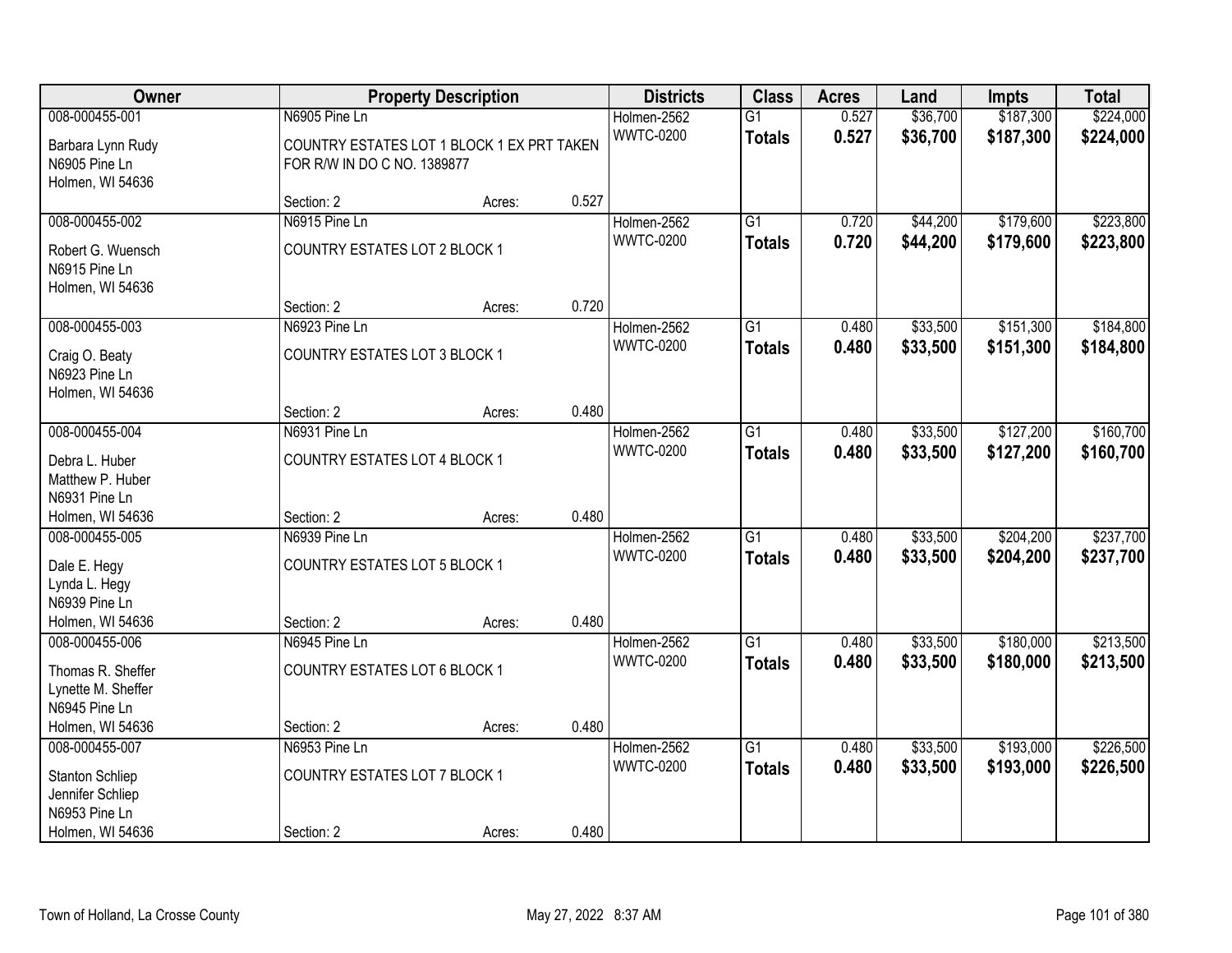| Owner                              |                                            | <b>Property Description</b> |       | <b>Districts</b> | <b>Class</b>    | <b>Acres</b> | Land     | <b>Impts</b> | <b>Total</b> |
|------------------------------------|--------------------------------------------|-----------------------------|-------|------------------|-----------------|--------------|----------|--------------|--------------|
| 008-000455-008                     | N6961 Pine Ln                              |                             |       | Holmen-2562      | $\overline{G1}$ | 0.480        | \$33,500 | \$184,600    | \$218,100    |
| Gary F. Bergman                    | COUNTRY ESTATES LOT 8 BLOCK 1              |                             |       | <b>WWTC-0200</b> | <b>Totals</b>   | 0.480        | \$33,500 | \$184,600    | \$218,100    |
| Susan K. Bergman                   |                                            |                             |       |                  |                 |              |          |              |              |
| N6961 Pine Ln                      |                                            |                             |       |                  |                 |              |          |              |              |
| Holmen, WI 54636                   | Section: 2                                 | Acres:                      | 0.480 |                  |                 |              |          |              |              |
| 008-000455-009                     | N6967 Pine Ln                              |                             |       | Holmen-2562      | $\overline{G1}$ | 0.480        | \$33,500 | \$174,200    | \$207,700    |
| Jeffrey M. Rostvold                | COUNTRY ESTATES LOT 9 BLOCK 1              |                             |       | <b>WWTC-0200</b> | <b>Totals</b>   | 0.480        | \$33,500 | \$174,200    | \$207,700    |
| N6967 Pine Ln                      |                                            |                             |       |                  |                 |              |          |              |              |
| Holmen, WI 54636                   |                                            |                             |       |                  |                 |              |          |              |              |
|                                    | Section: 2                                 | Acres:                      | 0.480 |                  |                 |              |          |              |              |
| 008-000455-010                     | N6977 Pine Ln                              |                             |       | Holmen-2562      | $\overline{G1}$ | 0.480        | \$33,500 | \$177,000    | \$210,500    |
|                                    |                                            |                             |       | <b>WWTC-0200</b> | <b>Totals</b>   | 0.480        | \$33,500 | \$177,000    | \$210,500    |
| Molly J. Jones<br>Michael H. Jones | COUNTRY ESTATES LOT 10 BLOCK 1             |                             |       |                  |                 |              |          |              |              |
| N6977 Pine Ln                      |                                            |                             |       |                  |                 |              |          |              |              |
| Holmen, WI 54636                   | Section: 2                                 | Acres:                      | 0.480 |                  |                 |              |          |              |              |
| 008-000455-011                     | N6983 Pine Ln                              |                             |       | Holmen-2562      | $\overline{G1}$ | 0.480        | \$33,500 | \$184,800    | \$218,300    |
|                                    |                                            |                             |       | <b>WWTC-0200</b> | <b>Totals</b>   | 0.480        | \$33,500 | \$184,800    | \$218,300    |
| Chad Leroy Wacker                  | COUNTRY ESTATES LOT 11 BLOCK 1             |                             |       |                  |                 |              |          |              |              |
| Whitney Leigh Wacker               |                                            |                             |       |                  |                 |              |          |              |              |
| N6983 Pine Ln                      |                                            |                             |       |                  |                 |              |          |              |              |
| Holmen, WI 54636                   | Section: 2                                 | Acres:                      | 0.480 |                  |                 |              |          |              |              |
| 008-000455-012                     | N6991 Pine Ln                              |                             |       | Holmen-2562      | $\overline{G1}$ | 0.670        | \$43,200 | \$199,700    | \$242,900    |
| Jerry M. Nelson                    | COUNTRY ESTATES LOT 12 BLOCK 1             |                             |       | <b>WWTC-0200</b> | <b>Totals</b>   | 0.670        | \$43,200 | \$199,700    | \$242,900    |
| Yong Sun Nelson                    |                                            |                             |       |                  |                 |              |          |              |              |
| N6991 Pine Ln                      |                                            |                             |       |                  |                 |              |          |              |              |
| Holmen, WI 54636                   | Section: 2                                 | Acres:                      | 0.670 |                  |                 |              |          |              |              |
| 008-000455-013                     | N6906 Pine Ln                              |                             |       | Holmen-2562      | $\overline{G1}$ | 0.517        | \$36,000 | \$156,500    | \$192,500    |
| Trevor J. Miehe                    | COUNTRY ESTATES LOT 1 BLOCK 2 EX PRT TAKEN |                             |       | <b>WWTC-0200</b> | <b>Totals</b>   | 0.517        | \$36,000 | \$156,500    | \$192,500    |
| N6906 Pine Ln                      | FOR R/W IN DO C NO. 1389876                |                             |       |                  |                 |              |          |              |              |
| Holmen, WI 54636                   |                                            |                             |       |                  |                 |              |          |              |              |
|                                    | Section: 2                                 | Acres:                      | 0.517 |                  |                 |              |          |              |              |
| 008-000455-014                     | N6914 Pine Ln                              |                             |       | Holmen-2562      | $\overline{G1}$ | 0.490        | \$34,200 | \$178,500    | \$212,700    |
| Richard J. Mades                   | COUNTRY ESTATES LOT 2 BLOCK 2              |                             |       | <b>WWTC-0200</b> | <b>Totals</b>   | 0.490        | \$34,200 | \$178,500    | \$212,700    |
| Jean L. Mades                      |                                            |                             |       |                  |                 |              |          |              |              |
| N6914 Pine Ln                      |                                            |                             |       |                  |                 |              |          |              |              |
| Holmen, WI 54636                   | Section: 2                                 | Acres:                      | 0.490 |                  |                 |              |          |              |              |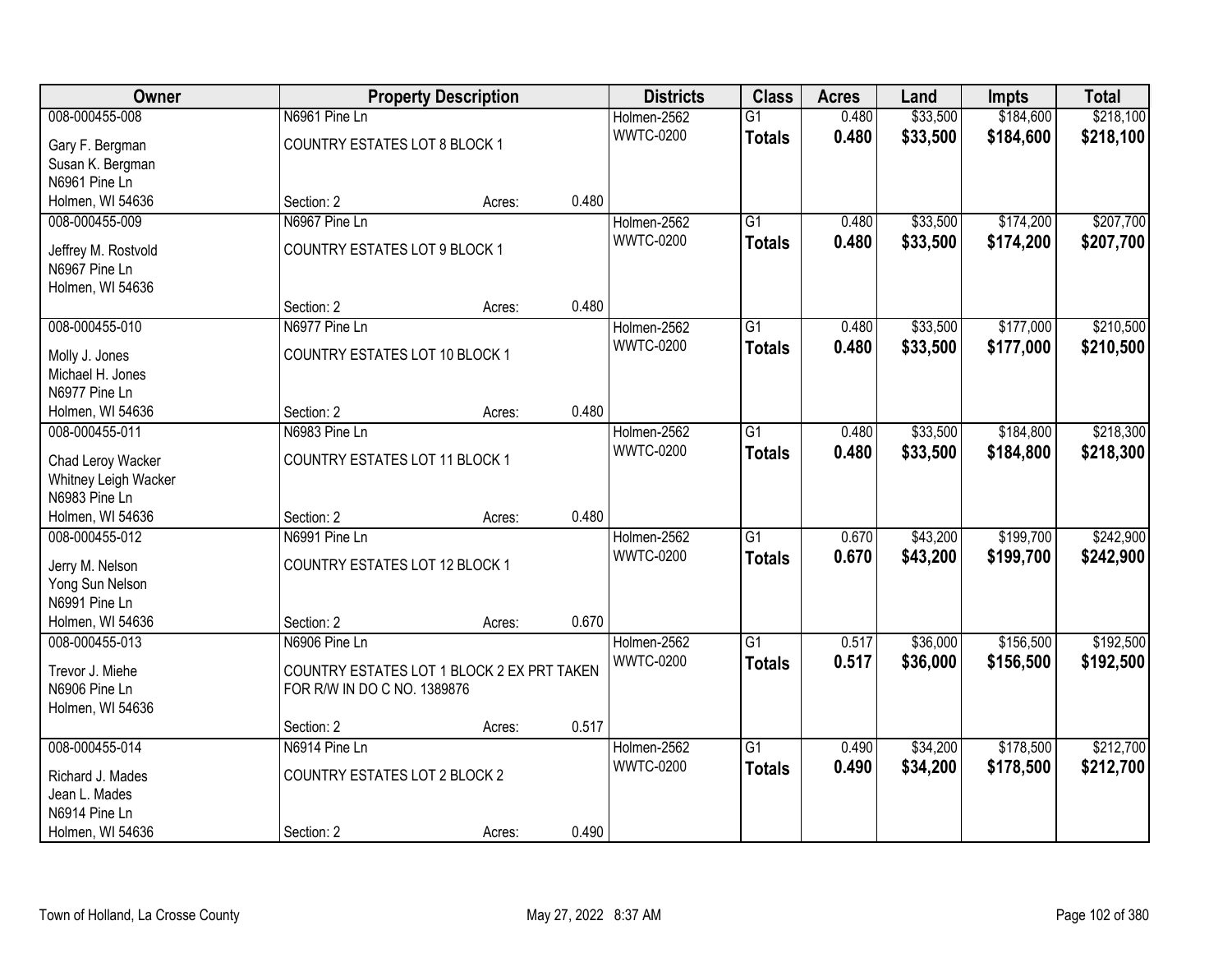| Owner                               |                                      | <b>Property Description</b> |       | <b>Districts</b> | <b>Class</b>    | <b>Acres</b> | Land     | <b>Impts</b> | <b>Total</b> |
|-------------------------------------|--------------------------------------|-----------------------------|-------|------------------|-----------------|--------------|----------|--------------|--------------|
| 008-000455-015                      | N6922 Pine Ln                        |                             |       | Holmen-2562      | $\overline{G1}$ | 0.520        | \$36,200 | \$163,900    | \$200,100    |
| Jeffrey S. Bruns                    | COUNTRY ESTATES LOT 3 BLOCK 2        |                             |       | <b>WWTC-0200</b> | <b>Totals</b>   | 0.520        | \$36,200 | \$163,900    | \$200,100    |
| Connie J. Bruns                     |                                      |                             |       |                  |                 |              |          |              |              |
| N6922 Pine Ln                       |                                      |                             |       |                  |                 |              |          |              |              |
| Holmen, WI 54636                    | Section: 2                           | Acres:                      | 0.520 |                  |                 |              |          |              |              |
| 008-000455-016                      | N6930 Pine Ln                        |                             |       | Holmen-2562      | $\overline{G1}$ | 0.500        | \$34,800 | \$158,300    | \$193,100    |
| James F. Lass                       | COUNTRY ESTATES LOT 4 BLOCK 2        |                             |       | <b>WWTC-0200</b> | <b>Totals</b>   | 0.500        | \$34,800 | \$158,300    | \$193,100    |
| Hazel A. Lass                       |                                      |                             |       |                  |                 |              |          |              |              |
| N6930 Pine Ln                       |                                      |                             |       |                  |                 |              |          |              |              |
| Holmen, WI 54636                    | Section: 2                           | Acres:                      | 0.500 |                  |                 |              |          |              |              |
| 008-000455-017                      | N6940 Pine Ln                        |                             |       | Holmen-2562      | $\overline{G1}$ | 0.500        | \$34,800 | \$178,000    | \$212,800    |
|                                     |                                      |                             |       | <b>WWTC-0200</b> | <b>Totals</b>   | 0.500        | \$34,800 | \$178,000    | \$212,800    |
| Daniel L. Kerska                    | COUNTRY ESTATES LOT 5 BLOCK 2        |                             |       |                  |                 |              |          |              |              |
| Margaret A. Kerska                  |                                      |                             |       |                  |                 |              |          |              |              |
| N6940 Pine Ln                       |                                      |                             |       |                  |                 |              |          |              |              |
| Holmen, WI 54636                    | Section: 2                           | Acres:                      | 0.500 |                  |                 |              |          |              |              |
| 008-000455-018                      | W7851 Park Ave                       |                             |       | Holmen-2562      | G1              | 0.660        | \$43,000 | \$162,000    | \$205,000    |
| Gail L. Traut                       | <b>COUNTRY ESTATES LOT 6 BLOCK 2</b> |                             |       | <b>WWTC-0200</b> | <b>Totals</b>   | 0.660        | \$43,000 | \$162,000    | \$205,000    |
| W7851 Park Ave                      |                                      |                             |       |                  |                 |              |          |              |              |
| Holmen, WI 54636                    |                                      |                             |       |                  |                 |              |          |              |              |
|                                     | Section: 2                           | Acres:                      | 0.660 |                  |                 |              |          |              |              |
| 008-000455-019                      | W7847 Park Ave                       |                             |       | Holmen-2562      | $\overline{G1}$ | 0.490        | \$34,200 | \$246,100    | \$280,300    |
|                                     | COUNTRY ESTATES LOT 7 BLOCK 2        |                             |       | <b>WWTC-0200</b> | <b>Totals</b>   | 0.490        | \$34,200 | \$246,100    | \$280,300    |
| Krysta A. Millis<br>Joshua J. Bever |                                      |                             |       |                  |                 |              |          |              |              |
| W7847 Park Ave                      |                                      |                             |       |                  |                 |              |          |              |              |
| Holmen, WI 54636                    | Section: 2                           | Acres:                      | 0.490 |                  |                 |              |          |              |              |
| 008-000455-020                      | W7835 Park Ave                       |                             |       | Holmen-2562      | $\overline{G1}$ | 0.550        | \$38,300 | \$215,500    | \$253,800    |
|                                     |                                      |                             |       | <b>WWTC-0200</b> |                 | 0.550        | \$38,300 | \$215,500    |              |
| Derek A. Kubicek                    | <b>COUNTRY ESTATES LOT 8 BLOCK 2</b> |                             |       |                  | <b>Totals</b>   |              |          |              | \$253,800    |
| Kate E. Willadsen                   |                                      |                             |       |                  |                 |              |          |              |              |
| W7835 Park Ave                      |                                      |                             |       |                  |                 |              |          |              |              |
| Holmen, WI 54636                    | Section: 2                           | Acres:                      | 0.550 |                  |                 |              |          |              |              |
| 008-000455-021                      | N6952 Pine Ln                        |                             |       | Holmen-2562      | $\overline{G1}$ | 0.520        | \$36,200 | \$202,400    | \$238,600    |
| Timothy S. Luft                     | <b>COUNTRY ESTATES LOT 1 BLOCK 3</b> |                             |       | <b>WWTC-0200</b> | <b>Totals</b>   | 0.520        | \$36,200 | \$202,400    | \$238,600    |
| Jan M. Luft                         |                                      |                             |       |                  |                 |              |          |              |              |
| N6952 Pine Ln                       |                                      |                             |       |                  |                 |              |          |              |              |
| Holmen, WI 54636                    | Section: 2                           | Acres:                      | 0.520 |                  |                 |              |          |              |              |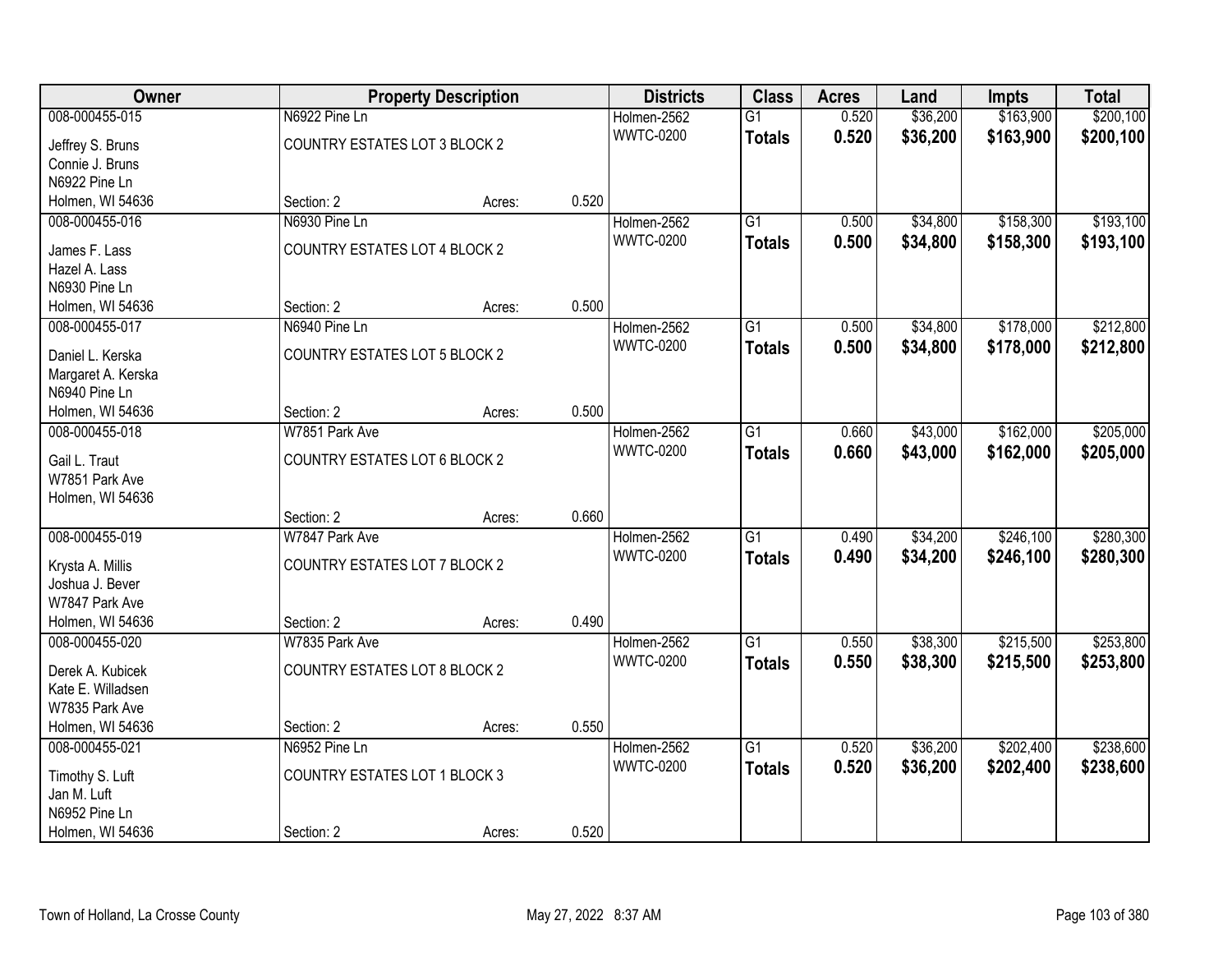| \$217,800<br>008-000455-022<br>N6966 Pine Ln<br>0.520<br>\$36,200<br>\$181,600<br>Holmen-2562<br>$\overline{G1}$<br><b>WWTC-0200</b><br>0.520<br>\$36,200<br>\$181,600<br>\$217,800<br><b>Totals</b><br><b>COUNTRY ESTATES LOT 2 BLOCK 3</b><br>Matthew R. Galke<br>Jessica A. Galke<br>N6966 Pine Ln<br>0.520<br>Holmen, WI 54636<br>Section: 2<br>Acres:<br>N6976 Pine Ln<br>$\overline{G1}$<br>\$36,200<br>\$164,300<br>008-000455-023<br>Holmen-2562<br>0.520<br>0.520<br><b>WWTC-0200</b><br>\$36,200<br>\$164,300<br>\$200,500<br><b>Totals</b><br><b>COUNTRY ESTATES LOT 3 BLOCK 3</b><br>John F. Olson<br>Julie D. Olson<br>N6976 Pine Ln<br>0.520<br>Section: 2<br>Holmen, WI 54636<br>Acres:<br>\$218,800<br>008-000455-024<br>N6981 Bittersweet Ln<br>G1<br>0.520<br>\$36,200<br>Holmen-2562<br><b>WWTC-0200</b><br>0.520<br>\$36,200<br>\$218,800<br><b>Totals</b><br><b>COUNTRY ESTATES LOT 4 BLOCK 3</b><br>William J. Harding<br>Jodi L. Harding<br>N6981 Bittersweet Rd<br>0.520<br>Section: 2<br>Holmen, WI 54636<br>Acres:<br>N6969 Bittersweet Ln<br>\$36,200<br>\$170,400<br>008-000455-025<br>Holmen-2562<br>G1<br>0.520<br><b>WWTC-0200</b><br>0.520<br>\$36,200<br>\$170,400<br>\$206,600<br><b>Totals</b><br><b>COUNTRY ESTATES LOT 5 BLOCK 3</b><br>Andrew H. Hauser<br>Jaime L. Hauser<br>N6969 Bittersweet Rd<br>0.520<br>Holmen, WI 54636<br>Section: 2<br>Acres:<br>N6957 Bittersweet Ln<br>\$188,900<br>008-000455-026<br>$\overline{G1}$<br>0.520<br>\$36,200<br>Holmen-2562<br><b>WWTC-0200</b><br>0.520<br>\$36,200<br>\$188,900<br>\$225,100<br>Totals<br><b>COUNTRY ESTATES LOT 6 BLOCK 3</b><br>Jeffrey R. Kerkman<br>Laura M. Kerkman<br>N6957 Bittersweet Rd<br>0.520<br>Holmen, WI 54636<br>Section: 2<br>Acres:<br>$\overline{G1}$<br>\$36,200<br>\$167,200<br>008-000455-027<br>W7840 Park Ave<br>Holmen-2562<br>0.520<br><b>WWTC-0200</b><br>0.520<br>\$36,200<br>\$167,200<br>\$203,400<br><b>Totals</b><br>Steven R. Wittwer<br>COUNTRY ESTATES LOT 1 BLOCK 4 T/W ESMT IN<br>V922 P677<br>Joan M. Wittwer<br>W7840 Park Ave<br>0.520<br>Holmen, WI 54636<br>Section: 2<br>Acres:<br>\$36,200<br>\$207,100<br>008-000455-028<br>N6970 Bittersweet Ln<br>Holmen-2562<br>G1<br>0.520<br><b>WWTC-0200</b><br>0.520<br>\$36,200<br>\$207,100<br>\$243,300<br><b>Totals</b><br>COUNTRY ESTATES LOT 2 BLOCK 4 SUBJ TO ESMT | Owner | <b>Property Description</b> |  | <b>Districts</b> | <b>Class</b> | <b>Acres</b> | Land | <b>Impts</b> | <b>Total</b> |
|-----------------------------------------------------------------------------------------------------------------------------------------------------------------------------------------------------------------------------------------------------------------------------------------------------------------------------------------------------------------------------------------------------------------------------------------------------------------------------------------------------------------------------------------------------------------------------------------------------------------------------------------------------------------------------------------------------------------------------------------------------------------------------------------------------------------------------------------------------------------------------------------------------------------------------------------------------------------------------------------------------------------------------------------------------------------------------------------------------------------------------------------------------------------------------------------------------------------------------------------------------------------------------------------------------------------------------------------------------------------------------------------------------------------------------------------------------------------------------------------------------------------------------------------------------------------------------------------------------------------------------------------------------------------------------------------------------------------------------------------------------------------------------------------------------------------------------------------------------------------------------------------------------------------------------------------------------------------------------------------------------------------------------------------------------------------------------------------------------------------------------------------------------------------------------------------------------------------------------------------------------------------------------------------------------------------------------------------------------------------|-------|-----------------------------|--|------------------|--------------|--------------|------|--------------|--------------|
|                                                                                                                                                                                                                                                                                                                                                                                                                                                                                                                                                                                                                                                                                                                                                                                                                                                                                                                                                                                                                                                                                                                                                                                                                                                                                                                                                                                                                                                                                                                                                                                                                                                                                                                                                                                                                                                                                                                                                                                                                                                                                                                                                                                                                                                                                                                                                                 |       |                             |  |                  |              |              |      |              |              |
| \$200,500<br>\$255,000<br>\$255,000<br>\$206,600<br>\$225,100<br>\$203,400<br>\$243,300                                                                                                                                                                                                                                                                                                                                                                                                                                                                                                                                                                                                                                                                                                                                                                                                                                                                                                                                                                                                                                                                                                                                                                                                                                                                                                                                                                                                                                                                                                                                                                                                                                                                                                                                                                                                                                                                                                                                                                                                                                                                                                                                                                                                                                                                         |       |                             |  |                  |              |              |      |              |              |
|                                                                                                                                                                                                                                                                                                                                                                                                                                                                                                                                                                                                                                                                                                                                                                                                                                                                                                                                                                                                                                                                                                                                                                                                                                                                                                                                                                                                                                                                                                                                                                                                                                                                                                                                                                                                                                                                                                                                                                                                                                                                                                                                                                                                                                                                                                                                                                 |       |                             |  |                  |              |              |      |              |              |
|                                                                                                                                                                                                                                                                                                                                                                                                                                                                                                                                                                                                                                                                                                                                                                                                                                                                                                                                                                                                                                                                                                                                                                                                                                                                                                                                                                                                                                                                                                                                                                                                                                                                                                                                                                                                                                                                                                                                                                                                                                                                                                                                                                                                                                                                                                                                                                 |       |                             |  |                  |              |              |      |              |              |
|                                                                                                                                                                                                                                                                                                                                                                                                                                                                                                                                                                                                                                                                                                                                                                                                                                                                                                                                                                                                                                                                                                                                                                                                                                                                                                                                                                                                                                                                                                                                                                                                                                                                                                                                                                                                                                                                                                                                                                                                                                                                                                                                                                                                                                                                                                                                                                 |       |                             |  |                  |              |              |      |              |              |
|                                                                                                                                                                                                                                                                                                                                                                                                                                                                                                                                                                                                                                                                                                                                                                                                                                                                                                                                                                                                                                                                                                                                                                                                                                                                                                                                                                                                                                                                                                                                                                                                                                                                                                                                                                                                                                                                                                                                                                                                                                                                                                                                                                                                                                                                                                                                                                 |       |                             |  |                  |              |              |      |              |              |
|                                                                                                                                                                                                                                                                                                                                                                                                                                                                                                                                                                                                                                                                                                                                                                                                                                                                                                                                                                                                                                                                                                                                                                                                                                                                                                                                                                                                                                                                                                                                                                                                                                                                                                                                                                                                                                                                                                                                                                                                                                                                                                                                                                                                                                                                                                                                                                 |       |                             |  |                  |              |              |      |              |              |
|                                                                                                                                                                                                                                                                                                                                                                                                                                                                                                                                                                                                                                                                                                                                                                                                                                                                                                                                                                                                                                                                                                                                                                                                                                                                                                                                                                                                                                                                                                                                                                                                                                                                                                                                                                                                                                                                                                                                                                                                                                                                                                                                                                                                                                                                                                                                                                 |       |                             |  |                  |              |              |      |              |              |
|                                                                                                                                                                                                                                                                                                                                                                                                                                                                                                                                                                                                                                                                                                                                                                                                                                                                                                                                                                                                                                                                                                                                                                                                                                                                                                                                                                                                                                                                                                                                                                                                                                                                                                                                                                                                                                                                                                                                                                                                                                                                                                                                                                                                                                                                                                                                                                 |       |                             |  |                  |              |              |      |              |              |
|                                                                                                                                                                                                                                                                                                                                                                                                                                                                                                                                                                                                                                                                                                                                                                                                                                                                                                                                                                                                                                                                                                                                                                                                                                                                                                                                                                                                                                                                                                                                                                                                                                                                                                                                                                                                                                                                                                                                                                                                                                                                                                                                                                                                                                                                                                                                                                 |       |                             |  |                  |              |              |      |              |              |
|                                                                                                                                                                                                                                                                                                                                                                                                                                                                                                                                                                                                                                                                                                                                                                                                                                                                                                                                                                                                                                                                                                                                                                                                                                                                                                                                                                                                                                                                                                                                                                                                                                                                                                                                                                                                                                                                                                                                                                                                                                                                                                                                                                                                                                                                                                                                                                 |       |                             |  |                  |              |              |      |              |              |
|                                                                                                                                                                                                                                                                                                                                                                                                                                                                                                                                                                                                                                                                                                                                                                                                                                                                                                                                                                                                                                                                                                                                                                                                                                                                                                                                                                                                                                                                                                                                                                                                                                                                                                                                                                                                                                                                                                                                                                                                                                                                                                                                                                                                                                                                                                                                                                 |       |                             |  |                  |              |              |      |              |              |
|                                                                                                                                                                                                                                                                                                                                                                                                                                                                                                                                                                                                                                                                                                                                                                                                                                                                                                                                                                                                                                                                                                                                                                                                                                                                                                                                                                                                                                                                                                                                                                                                                                                                                                                                                                                                                                                                                                                                                                                                                                                                                                                                                                                                                                                                                                                                                                 |       |                             |  |                  |              |              |      |              |              |
|                                                                                                                                                                                                                                                                                                                                                                                                                                                                                                                                                                                                                                                                                                                                                                                                                                                                                                                                                                                                                                                                                                                                                                                                                                                                                                                                                                                                                                                                                                                                                                                                                                                                                                                                                                                                                                                                                                                                                                                                                                                                                                                                                                                                                                                                                                                                                                 |       |                             |  |                  |              |              |      |              |              |
|                                                                                                                                                                                                                                                                                                                                                                                                                                                                                                                                                                                                                                                                                                                                                                                                                                                                                                                                                                                                                                                                                                                                                                                                                                                                                                                                                                                                                                                                                                                                                                                                                                                                                                                                                                                                                                                                                                                                                                                                                                                                                                                                                                                                                                                                                                                                                                 |       |                             |  |                  |              |              |      |              |              |
|                                                                                                                                                                                                                                                                                                                                                                                                                                                                                                                                                                                                                                                                                                                                                                                                                                                                                                                                                                                                                                                                                                                                                                                                                                                                                                                                                                                                                                                                                                                                                                                                                                                                                                                                                                                                                                                                                                                                                                                                                                                                                                                                                                                                                                                                                                                                                                 |       |                             |  |                  |              |              |      |              |              |
|                                                                                                                                                                                                                                                                                                                                                                                                                                                                                                                                                                                                                                                                                                                                                                                                                                                                                                                                                                                                                                                                                                                                                                                                                                                                                                                                                                                                                                                                                                                                                                                                                                                                                                                                                                                                                                                                                                                                                                                                                                                                                                                                                                                                                                                                                                                                                                 |       |                             |  |                  |              |              |      |              |              |
|                                                                                                                                                                                                                                                                                                                                                                                                                                                                                                                                                                                                                                                                                                                                                                                                                                                                                                                                                                                                                                                                                                                                                                                                                                                                                                                                                                                                                                                                                                                                                                                                                                                                                                                                                                                                                                                                                                                                                                                                                                                                                                                                                                                                                                                                                                                                                                 |       |                             |  |                  |              |              |      |              |              |
|                                                                                                                                                                                                                                                                                                                                                                                                                                                                                                                                                                                                                                                                                                                                                                                                                                                                                                                                                                                                                                                                                                                                                                                                                                                                                                                                                                                                                                                                                                                                                                                                                                                                                                                                                                                                                                                                                                                                                                                                                                                                                                                                                                                                                                                                                                                                                                 |       |                             |  |                  |              |              |      |              |              |
|                                                                                                                                                                                                                                                                                                                                                                                                                                                                                                                                                                                                                                                                                                                                                                                                                                                                                                                                                                                                                                                                                                                                                                                                                                                                                                                                                                                                                                                                                                                                                                                                                                                                                                                                                                                                                                                                                                                                                                                                                                                                                                                                                                                                                                                                                                                                                                 |       |                             |  |                  |              |              |      |              |              |
|                                                                                                                                                                                                                                                                                                                                                                                                                                                                                                                                                                                                                                                                                                                                                                                                                                                                                                                                                                                                                                                                                                                                                                                                                                                                                                                                                                                                                                                                                                                                                                                                                                                                                                                                                                                                                                                                                                                                                                                                                                                                                                                                                                                                                                                                                                                                                                 |       |                             |  |                  |              |              |      |              |              |
|                                                                                                                                                                                                                                                                                                                                                                                                                                                                                                                                                                                                                                                                                                                                                                                                                                                                                                                                                                                                                                                                                                                                                                                                                                                                                                                                                                                                                                                                                                                                                                                                                                                                                                                                                                                                                                                                                                                                                                                                                                                                                                                                                                                                                                                                                                                                                                 |       |                             |  |                  |              |              |      |              |              |
|                                                                                                                                                                                                                                                                                                                                                                                                                                                                                                                                                                                                                                                                                                                                                                                                                                                                                                                                                                                                                                                                                                                                                                                                                                                                                                                                                                                                                                                                                                                                                                                                                                                                                                                                                                                                                                                                                                                                                                                                                                                                                                                                                                                                                                                                                                                                                                 |       |                             |  |                  |              |              |      |              |              |
|                                                                                                                                                                                                                                                                                                                                                                                                                                                                                                                                                                                                                                                                                                                                                                                                                                                                                                                                                                                                                                                                                                                                                                                                                                                                                                                                                                                                                                                                                                                                                                                                                                                                                                                                                                                                                                                                                                                                                                                                                                                                                                                                                                                                                                                                                                                                                                 |       |                             |  |                  |              |              |      |              |              |
|                                                                                                                                                                                                                                                                                                                                                                                                                                                                                                                                                                                                                                                                                                                                                                                                                                                                                                                                                                                                                                                                                                                                                                                                                                                                                                                                                                                                                                                                                                                                                                                                                                                                                                                                                                                                                                                                                                                                                                                                                                                                                                                                                                                                                                                                                                                                                                 |       |                             |  |                  |              |              |      |              |              |
|                                                                                                                                                                                                                                                                                                                                                                                                                                                                                                                                                                                                                                                                                                                                                                                                                                                                                                                                                                                                                                                                                                                                                                                                                                                                                                                                                                                                                                                                                                                                                                                                                                                                                                                                                                                                                                                                                                                                                                                                                                                                                                                                                                                                                                                                                                                                                                 |       |                             |  |                  |              |              |      |              |              |
|                                                                                                                                                                                                                                                                                                                                                                                                                                                                                                                                                                                                                                                                                                                                                                                                                                                                                                                                                                                                                                                                                                                                                                                                                                                                                                                                                                                                                                                                                                                                                                                                                                                                                                                                                                                                                                                                                                                                                                                                                                                                                                                                                                                                                                                                                                                                                                 |       |                             |  |                  |              |              |      |              |              |
|                                                                                                                                                                                                                                                                                                                                                                                                                                                                                                                                                                                                                                                                                                                                                                                                                                                                                                                                                                                                                                                                                                                                                                                                                                                                                                                                                                                                                                                                                                                                                                                                                                                                                                                                                                                                                                                                                                                                                                                                                                                                                                                                                                                                                                                                                                                                                                 |       |                             |  |                  |              |              |      |              |              |
|                                                                                                                                                                                                                                                                                                                                                                                                                                                                                                                                                                                                                                                                                                                                                                                                                                                                                                                                                                                                                                                                                                                                                                                                                                                                                                                                                                                                                                                                                                                                                                                                                                                                                                                                                                                                                                                                                                                                                                                                                                                                                                                                                                                                                                                                                                                                                                 |       |                             |  |                  |              |              |      |              |              |
|                                                                                                                                                                                                                                                                                                                                                                                                                                                                                                                                                                                                                                                                                                                                                                                                                                                                                                                                                                                                                                                                                                                                                                                                                                                                                                                                                                                                                                                                                                                                                                                                                                                                                                                                                                                                                                                                                                                                                                                                                                                                                                                                                                                                                                                                                                                                                                 |       |                             |  |                  |              |              |      |              |              |
|                                                                                                                                                                                                                                                                                                                                                                                                                                                                                                                                                                                                                                                                                                                                                                                                                                                                                                                                                                                                                                                                                                                                                                                                                                                                                                                                                                                                                                                                                                                                                                                                                                                                                                                                                                                                                                                                                                                                                                                                                                                                                                                                                                                                                                                                                                                                                                 |       |                             |  |                  |              |              |      |              |              |
|                                                                                                                                                                                                                                                                                                                                                                                                                                                                                                                                                                                                                                                                                                                                                                                                                                                                                                                                                                                                                                                                                                                                                                                                                                                                                                                                                                                                                                                                                                                                                                                                                                                                                                                                                                                                                                                                                                                                                                                                                                                                                                                                                                                                                                                                                                                                                                 |       |                             |  |                  |              |              |      |              |              |
|                                                                                                                                                                                                                                                                                                                                                                                                                                                                                                                                                                                                                                                                                                                                                                                                                                                                                                                                                                                                                                                                                                                                                                                                                                                                                                                                                                                                                                                                                                                                                                                                                                                                                                                                                                                                                                                                                                                                                                                                                                                                                                                                                                                                                                                                                                                                                                 |       |                             |  |                  |              |              |      |              |              |
|                                                                                                                                                                                                                                                                                                                                                                                                                                                                                                                                                                                                                                                                                                                                                                                                                                                                                                                                                                                                                                                                                                                                                                                                                                                                                                                                                                                                                                                                                                                                                                                                                                                                                                                                                                                                                                                                                                                                                                                                                                                                                                                                                                                                                                                                                                                                                                 |       |                             |  |                  |              |              |      |              |              |
| Ryan D. Ziegler<br>Elizabeth A. Ziegler<br>IN V922 P677                                                                                                                                                                                                                                                                                                                                                                                                                                                                                                                                                                                                                                                                                                                                                                                                                                                                                                                                                                                                                                                                                                                                                                                                                                                                                                                                                                                                                                                                                                                                                                                                                                                                                                                                                                                                                                                                                                                                                                                                                                                                                                                                                                                                                                                                                                         |       |                             |  |                  |              |              |      |              |              |
| N6970 Bittersweet Rd                                                                                                                                                                                                                                                                                                                                                                                                                                                                                                                                                                                                                                                                                                                                                                                                                                                                                                                                                                                                                                                                                                                                                                                                                                                                                                                                                                                                                                                                                                                                                                                                                                                                                                                                                                                                                                                                                                                                                                                                                                                                                                                                                                                                                                                                                                                                            |       |                             |  |                  |              |              |      |              |              |
| 0.520<br>Holmen, WI 54636<br>Section: 2<br>Acres:                                                                                                                                                                                                                                                                                                                                                                                                                                                                                                                                                                                                                                                                                                                                                                                                                                                                                                                                                                                                                                                                                                                                                                                                                                                                                                                                                                                                                                                                                                                                                                                                                                                                                                                                                                                                                                                                                                                                                                                                                                                                                                                                                                                                                                                                                                               |       |                             |  |                  |              |              |      |              |              |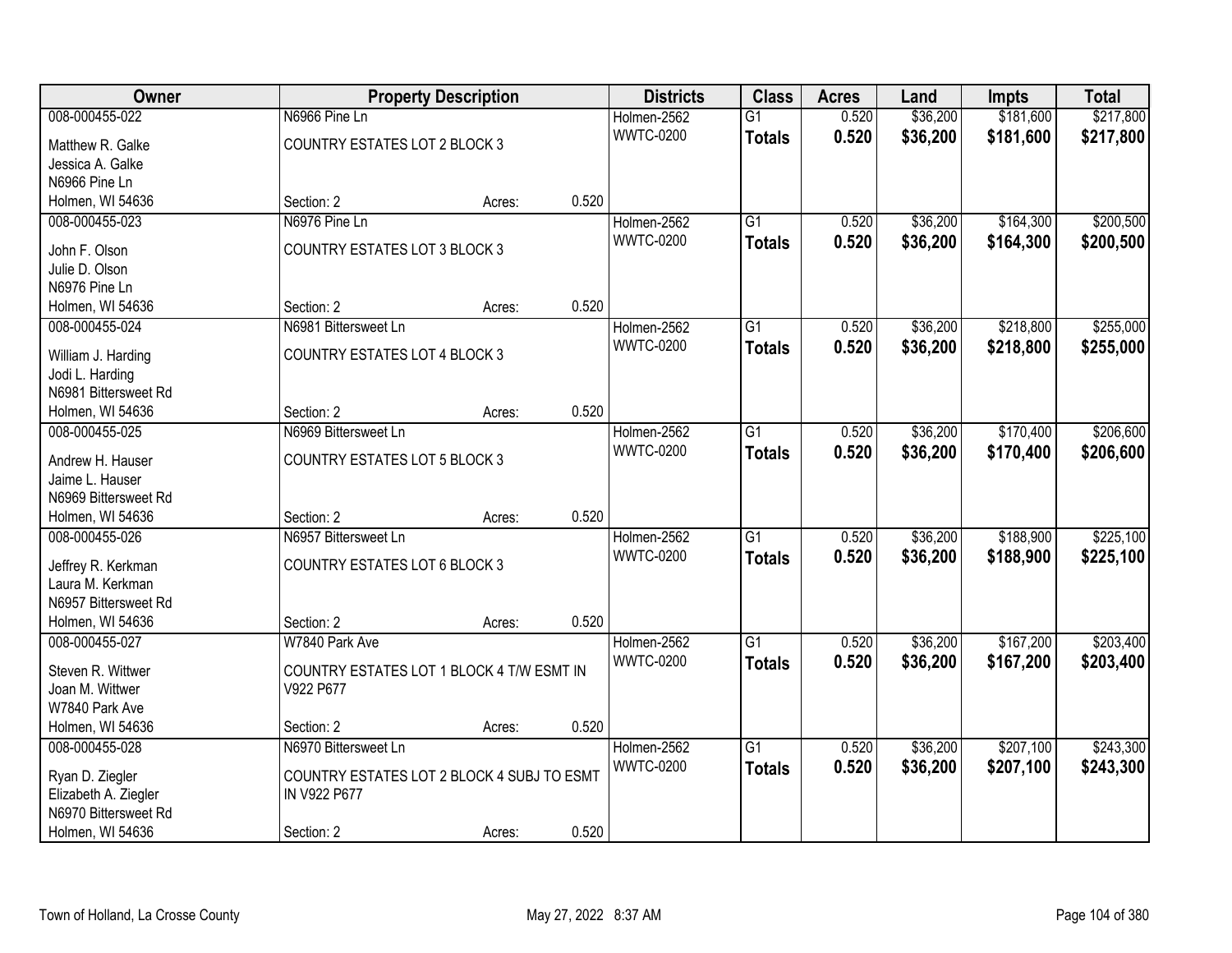| Owner                     |                                             | <b>Property Description</b> |       | <b>Districts</b> | <b>Class</b>    | <b>Acres</b> | Land       | <b>Impts</b> | <b>Total</b>  |
|---------------------------|---------------------------------------------|-----------------------------|-------|------------------|-----------------|--------------|------------|--------------|---------------|
| 008-000455-029            | N6982 Bittersweet Ln                        |                             |       | Holmen-2562      | $\overline{G1}$ | 0.520        | \$36,200   | \$182,100    | \$218,300     |
| Kimberly N. Hottenstein   | COUNTRY ESTATES LOT 3 BLOCK 4               |                             |       | <b>WWTC-0200</b> | <b>Totals</b>   | 0.520        | \$36,200   | \$182,100    | \$218,300     |
| Bart W. Hottenstein       |                                             |                             |       |                  |                 |              |            |              |               |
| N6982 Bittersweet Rd      |                                             |                             |       |                  |                 |              |            |              |               |
| Holmen, WI 54636          | Section: 2                                  | Acres:                      | 0.520 |                  |                 |              |            |              |               |
| 008-000455-030            | W7872 Meadow Way                            |                             |       | Holmen-2562      | $\overline{G1}$ | 0.470        | \$32,800   | \$182,200    | \$215,000     |
| Wendy J. Malay            | COUNTRY ESTATES LOT 1 BLOCK 5 SUBJ TO WA IN |                             |       | <b>WWTC-0200</b> | <b>Totals</b>   | 0.470        | \$32,800   | \$182,200    | \$215,000     |
| W7872 Meadow Way          | V784 P175                                   |                             |       |                  |                 |              |            |              |               |
| Holmen, WI 54636          |                                             |                             |       |                  |                 |              |            |              |               |
|                           | Section: 2                                  | Acres:                      | 0.470 |                  |                 |              |            |              |               |
| 008-000455-031            | W7860 Meadow Way                            |                             |       | Holmen-2562      | $\overline{G1}$ | 0.470        | \$32,800   | \$161,800    | \$194,600     |
| Stephen J. Wells          | COUNTRY ESTATES LOT 2 BLOCK 5 SUBJ TO WA IN |                             |       | <b>WWTC-0200</b> | <b>Totals</b>   | 0.470        | \$32,800   | \$161,800    | \$194,600     |
| W7860 Meadow Way          | V784 P175                                   |                             |       |                  |                 |              |            |              |               |
| Holmen, WI 54636          |                                             |                             |       |                  |                 |              |            |              |               |
|                           | Section: 2                                  | Acres:                      | 0.470 |                  |                 |              |            |              |               |
| 008-000455-032            | W7848 Meadow Way                            |                             |       | Holmen-2562      | $\overline{G1}$ | 0.470        | \$32,800   | \$167,600    | \$200,400     |
| Shawn R. Steers           | COUNTRY ESTATES LOT 3 BLOCK 5 SUBJ TO WA IN |                             |       | <b>WWTC-0200</b> | <b>Totals</b>   | 0.470        | \$32,800   | \$167,600    | \$200,400     |
| Tara C. Steers            | V784 P175                                   |                             |       |                  |                 |              |            |              |               |
| W7848 Meadow Way          |                                             |                             |       |                  |                 |              |            |              |               |
| Holmen, WI 54636          | Section: 2                                  | Acres:                      | 0.470 |                  |                 |              |            |              |               |
| 008-000455-033            | W7836 Meadow Way                            |                             |       | Holmen-2562      | $\overline{G1}$ | 0.470        | \$32,800   | \$248,900    | \$281,700     |
| David A. Woyicki          | COUNTRY ESTATES LOT 4 BLOCK 5 SUBJ TO WA IN |                             |       | <b>WWTC-0200</b> | <b>Totals</b>   | 0.470        | \$32,800   | \$248,900    | \$281,700     |
| Pamela J. Woyicki         | V784 P175                                   |                             |       |                  |                 |              |            |              |               |
| W7836 Meadow Way          |                                             |                             |       |                  |                 |              |            |              |               |
| Holmen, WI 54636          | Section: 2                                  | Acres:                      | 0.470 |                  |                 |              |            |              |               |
| 008-000455-034            | W7831 Meadow Way                            |                             |       | Holmen-2562      | X4              | 1.690        | $\sqrt{6}$ | \$0          | $\frac{1}{6}$ |
| Town of Holland           | COUNTRY ESTATES PARK IN BLOC K 4            |                             |       | <b>WWTC-0200</b> | <b>Totals</b>   | 1.690        | \$0        | \$0          | \$0           |
| W7937 County Rd Mh        |                                             |                             |       |                  |                 |              |            |              |               |
| Holmen, WI 54636          |                                             |                             |       |                  |                 |              |            |              |               |
|                           | Section: 2                                  | Acres:                      | 1.690 |                  |                 |              |            |              |               |
| 008-000459-001            | W8123 Old County Road NA                    |                             |       | Holmen-2562      | $\overline{G2}$ | 2.300        | \$54,600   | \$441,400    | \$496,000     |
| River City Lawnscape, Inc | CERTIFIED SURVEY MAP NO. 3 V OL 9 LOT 1 DOC |                             |       | <b>WWTC-0200</b> | <b>Totals</b>   | 2.300        | \$54,600   | \$441,400    | \$496,000     |
| W8123 Old Cth Na          | NO. 1235788                                 |                             |       |                  |                 |              |            |              |               |
| Holmen, WI 54636          |                                             |                             |       |                  |                 |              |            |              |               |
|                           | Section: 3                                  | Acres:                      | 2.300 |                  |                 |              |            |              |               |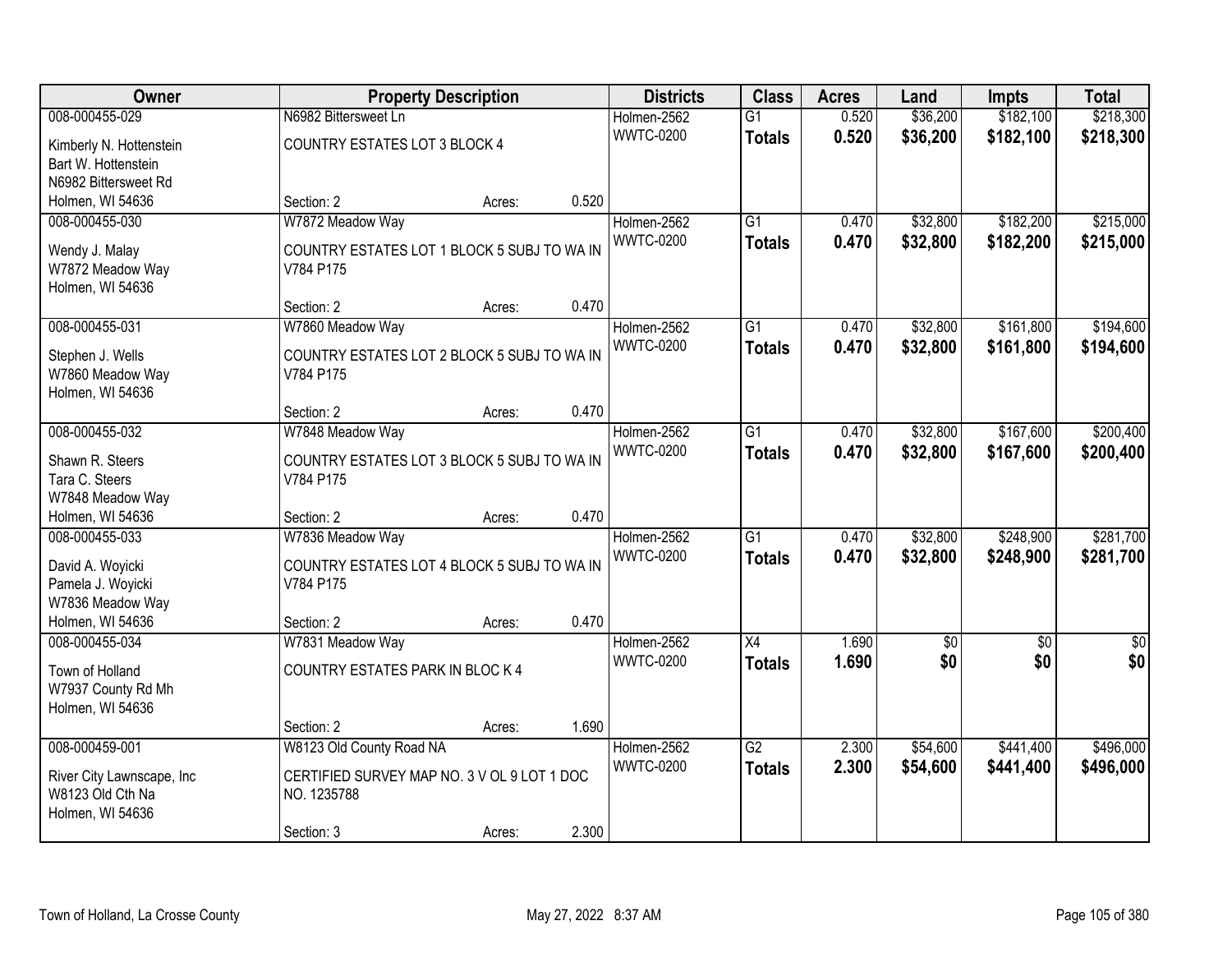| Owner                              | <b>Property Description</b>                                         | <b>Districts</b> | <b>Class</b>    | <b>Acres</b> | Land     | <b>Impts</b>    | <b>Total</b> |
|------------------------------------|---------------------------------------------------------------------|------------------|-----------------|--------------|----------|-----------------|--------------|
| 008-000459-002                     | Old County Road NA                                                  | Holmen-2562      | $\overline{G2}$ | 2.710        | \$37,700 | \$80,400        | \$118,100    |
| River City Lawnscape, Inc          | CERTIFIED SURVEY MAP NO. 3 V OL 9 LOT 2 DOC                         | <b>WWTC-0200</b> | <b>Totals</b>   | 2.710        | \$37,700 | \$80,400        | \$118,100    |
| W8123 Old Cth Na                   | NO. 1235788                                                         |                  |                 |              |          |                 |              |
| Holmen, WI 54636                   |                                                                     |                  |                 |              |          |                 |              |
|                                    | 2.710<br>Section: 3<br>Acres:                                       |                  |                 |              |          |                 |              |
| 008-000460-002                     | W8107 Old County Road NA                                            | Holmen-2562      | $\overline{G1}$ | 4.320        | \$66,800 | \$160,500       | \$227,300    |
|                                    |                                                                     | <b>WWTC-0200</b> | <b>Totals</b>   | 4.320        | \$66,800 | \$160,500       | \$227,300    |
| Russell W. Saley                   | PRT FRAC NE-NE COM NE COR S 136FT S60D50MW                          |                  |                 |              |          |                 |              |
| Debra J. Saley                     | 156.9FT TO PO B S48D56MW 103.4FT S2D48ME 9                          |                  |                 |              |          |                 |              |
| W8107 Old Cth Na                   | 39.8FT N86DE 233.3FT TO E LN NE-NE N 725FT W<br>4.320<br>Section: 3 |                  |                 |              |          |                 |              |
| Holmen, WI 54636<br>008-000460-003 | Acres:<br>W8103 Old County Road NA                                  | Holmen-2562      | $\overline{G1}$ | 1.410        | \$42,400 | \$133,100       | \$175,500    |
|                                    |                                                                     | <b>WWTC-0200</b> |                 |              |          |                 |              |
| Mark S. Heilman                    | PRT FRAC NE-NE SEC 3 & FRAC NW-NW SEC 2 COM                         |                  | <b>Totals</b>   | 1.410        | \$42,400 | \$133,100       | \$175,500    |
| Susan L. Heilman                   | NE COR NE-NE S3D25ME 136FT TO POB N60D50 ME                         |                  |                 |              |          |                 |              |
| W8103 Old Cth Na                   | 50FT S P/W W LN NW-NW 365 FT W 182FT N3D25MW                        |                  |                 |              |          |                 |              |
| Holmen, WI 54636                   | 1.410<br>Section: 3<br>Acres:                                       |                  |                 |              |          |                 |              |
| 008-000460-004                     | W8157 Old County Road NA                                            | Holmen-2562      | $\overline{G1}$ | 1.070        | \$36,300 | \$106,500       | \$142,800    |
| John A. Lehrke                     | PRT FRAC NE-NE LYG WLY OF LN COM NE COR                             | <b>WWTC-0200</b> | <b>Totals</b>   | 1.070        | \$36,300 | \$106,500       | \$142,800    |
| Linda L. Lehrke                    | S45D8M36SW 1079. 77FT TO INTER SELY CTH NA &                        |                  |                 |              |          |                 |              |
| W8157 Old Cth Na                   | SWLY LEIBL CT S49D20MW 85FT TO POB                                  |                  |                 |              |          |                 |              |
| Holmen, WI 54636                   | 1.070<br>Section: 3<br>Acres:                                       |                  |                 |              |          |                 |              |
| 008-000460-005                     | W8159 Old County Road NA                                            | Holmen-2562      | $\overline{G1}$ | 0.100        | \$1,700  | $\overline{50}$ | \$1,700      |
|                                    |                                                                     | <b>WWTC-0200</b> |                 | 0.100        | \$1,700  | \$0             | \$1,700      |
| Fred G. Baures                     | CERTIFIED SURVEY MAP NO. 63 VOL 2 LOT 4 DOC                         |                  | <b>Totals</b>   |              |          |                 |              |
| 313 4th Ave N                      | NO. 928671 & PRT FRAC NE-NE COM NE COR                              |                  |                 |              |          |                 |              |
| Onalaska, WI 54650                 | S45D8M36SW 1079.77FT TO INTE R CTH NA & LEIBL                       |                  |                 |              |          |                 |              |
|                                    | Section: 3<br>0.100<br>Acres:                                       |                  |                 |              |          |                 |              |
| 008-000460-006                     | N7219 Leibl Ct                                                      | Holmen-2562      | G1              | 1.110        | \$37,000 | \$145,400       | \$182,400    |
| Jack Smitherman                    | CERTIFIED SURVEY MAP NO. 52 VOL 3 LOT 1 DOC                         | <b>WWTC-0200</b> | <b>Totals</b>   | 1.110        | \$37,000 | \$145,400       | \$182,400    |
| N7219 Leibl Ct                     | NO. 963324                                                          |                  |                 |              |          |                 |              |
| Holmen, WI 54636                   |                                                                     |                  |                 |              |          |                 |              |
|                                    | 1.110<br>Section: 3<br>Acres:                                       |                  |                 |              |          |                 |              |
| 008-000460-008                     | Old County Road NA                                                  | Holmen-2562      | $\overline{G1}$ | 1.400        | \$23,200 | $\overline{30}$ | \$23,200     |
|                                    |                                                                     | <b>WWTC-0200</b> | <b>Totals</b>   | 1.400        | \$23,200 | \$0             | \$23,200     |
| David H. Burch et al               | PRT FRAC NE-NE LYG SELY OF E LY LN                                  |                  |                 |              |          |                 |              |
| W8179 Old Cth Na                   | ASSESSORS PLAT OF NEW AMSTERDAM & SLY                               |                  |                 |              |          |                 |              |
| Holmen, WI 54636                   | CTH-NA & NWL Y OF LN BEG SW COR NELY 664. 6FT                       |                  |                 |              |          |                 |              |
|                                    | 1.400<br>Section: 3<br>Acres:                                       |                  |                 |              |          |                 |              |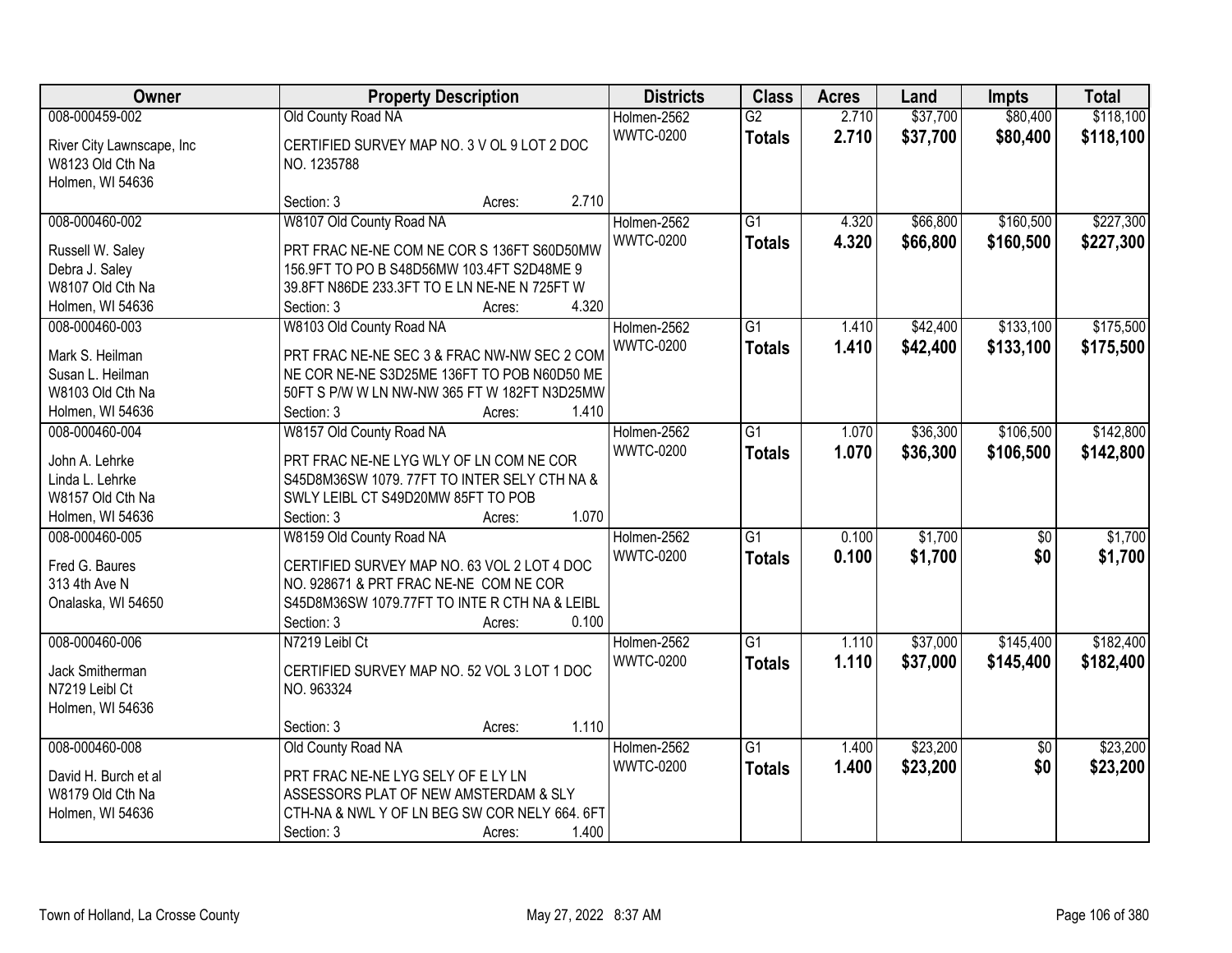| Owner                 |                                                | <b>Property Description</b> |       |                  | <b>Class</b>    | <b>Acres</b> | Land     | <b>Impts</b> | <b>Total</b> |
|-----------------------|------------------------------------------------|-----------------------------|-------|------------------|-----------------|--------------|----------|--------------|--------------|
| 008-000460-009        | N7236 Leibl Ct                                 |                             |       | Holmen-2562      | $\overline{G1}$ | 0.657        | \$27,800 | \$199,000    | \$226,800    |
| Timothy M. Godden     | CERTIFIED SURVEY MAP NO. 63 VOL 2 LOT 1 DOC    |                             |       | <b>WWTC-0200</b> | <b>Totals</b>   | 0.657        | \$27,800 | \$199,000    | \$226,800    |
| Nancy C. Godden       | NO. 928671                                     |                             |       |                  |                 |              |          |              |              |
| N5591 Hauser Rd       |                                                |                             |       |                  |                 |              |          |              |              |
| Onalaska, WI 54650    | Section: 3                                     | Acres:                      | 0.657 |                  |                 |              |          |              |              |
| 008-000460-010        | N7223 Leibl Ct                                 |                             |       | Holmen-2562      | $\overline{G1}$ | 0.613        | \$27,000 | \$155,300    | \$182,300    |
|                       |                                                |                             |       | <b>WWTC-0200</b> | <b>Totals</b>   | 0.613        | \$27,000 | \$155,300    | \$182,300    |
| James Richardson      | CERTIFIED SURVEY MAP NO. 63 VOL 2 LOT 2 DOC    |                             |       |                  |                 |              |          |              |              |
| N7223 Leibl Ct        | NO. 928671                                     |                             |       |                  |                 |              |          |              |              |
| Holmen, WI 54636      |                                                |                             | 0.613 |                  |                 |              |          |              |              |
|                       | Section: 3                                     | Acres:                      |       |                  |                 |              |          |              |              |
| 008-000460-011        | N7227 Leibl Ct                                 |                             |       | Holmen-2562      | $\overline{G1}$ | 0.611        | \$27,000 | \$210,100    | \$237,100    |
| Travis R. Stuckey     | CERTIFIED SURVEY MAP NO. 63 VOL 2 LOT 3 DOC    |                             |       | <b>WWTC-0200</b> | <b>Totals</b>   | 0.611        | \$27,000 | \$210,100    | \$237,100    |
| Amanda Rae M Stuckey  | NO. 928671                                     |                             |       |                  |                 |              |          |              |              |
| N7227 Leibl Ct        |                                                |                             |       |                  |                 |              |          |              |              |
| Holmen, WI 54636      | Section: 3                                     | Acres:                      | 0.611 |                  |                 |              |          |              |              |
| 008-000460-013        |                                                |                             |       | Holmen-2562      | X4              | 0.430        | \$0      | \$0          | \$0          |
|                       |                                                |                             |       | <b>WWTC-0200</b> | <b>Totals</b>   | 0.430        | \$0      | \$0          | \$0          |
| Town of Holland       | CERTIFIED SURVEY MAP NO. 63 VOL 2 DOC NO.      |                             |       |                  |                 |              |          |              |              |
| W7937 County Rd Mh    | 928671 (LEIBEL COURT PARCEL)                   |                             |       |                  |                 |              |          |              |              |
| Holmen, WI 54636      | Section: 3                                     |                             | 0.430 |                  |                 |              |          |              |              |
| 008-000460-014        | W8133 Old County Road NA                       | Acres:                      |       |                  | $\overline{G1}$ | 0.600        | \$26,800 | \$152,200    | \$179,000    |
|                       |                                                |                             |       | Holmen-2562      |                 |              |          |              |              |
| Christopher A. Vinson | PRT FRAC NE-NE COM NE COR S3 D25ME 136FT       |                             |       | <b>WWTC-0200</b> | <b>Totals</b>   | 0.600        | \$26,800 | \$152,200    | \$179,000    |
| Anna M. Vinson        | S60D50MW 156.9FT S48D56MW 434.58FT TO POB S2   |                             |       |                  |                 |              |          |              |              |
| W8133 Old Cth Na      | D48ME 285.18FT S86DW 106.25F T N2D48MW 211FT   |                             |       |                  |                 |              |          |              |              |
| Holmen, WI 54636      | Section: 3                                     | Acres:                      | 0.600 |                  |                 |              |          |              |              |
| 008-000460-015        | W8153 Old County Road NA                       |                             |       | Holmen-2562      | G1              | 0.820        | \$30,600 | \$72,000     | \$102,600    |
| Katy Coon             | PRT FRAC NE-NE BEG SW COR E 396.54FT NLY       |                             |       | <b>WWTC-0200</b> | <b>Totals</b>   | 0.820        | \$30,600 | \$72,000     | \$102,600    |
| Benjamin Fruit        | 105.6FT W 281FT S46D49MW TO POB T/W A 33FT     |                             |       |                  |                 |              |          |              |              |
| W8153 Old Cth Na      | ESMT SUBJ TO & T/W AGREE IN DOC NO. 1527629    |                             |       |                  |                 |              |          |              |              |
| Holmen, WI 54636      | Section: 3                                     | Acres:                      | 0.820 |                  |                 |              |          |              |              |
| 008-000460-016        | W8155 Old County Road NA                       |                             |       | Holmen-2562      | $\overline{G1}$ | 0.240        | \$12,000 | \$137,000    | \$149,000    |
|                       |                                                |                             |       | <b>WWTC-0200</b> | <b>Totals</b>   | 0.240        | \$12,000 | \$137,000    | \$149,000    |
| Andrew H. Hauser      | PRT FRAC NE-NE COM SW COR E 396.54FT POB E     |                             |       |                  |                 |              |          |              |              |
| Jamie L. Hauser       | 78FT NLY 133 FT WLY 78FT S TO POB T/W ESM T IN |                             |       |                  |                 |              |          |              |              |
| N6969 Bittersweet Rd  | V1156 P451 & V1156 P453 SUBJ TO & T/W AGREE IN |                             |       |                  |                 |              |          |              |              |
| Holmen, WI 54636      | Section: 3                                     | Acres:                      | 0.240 |                  |                 |              |          |              |              |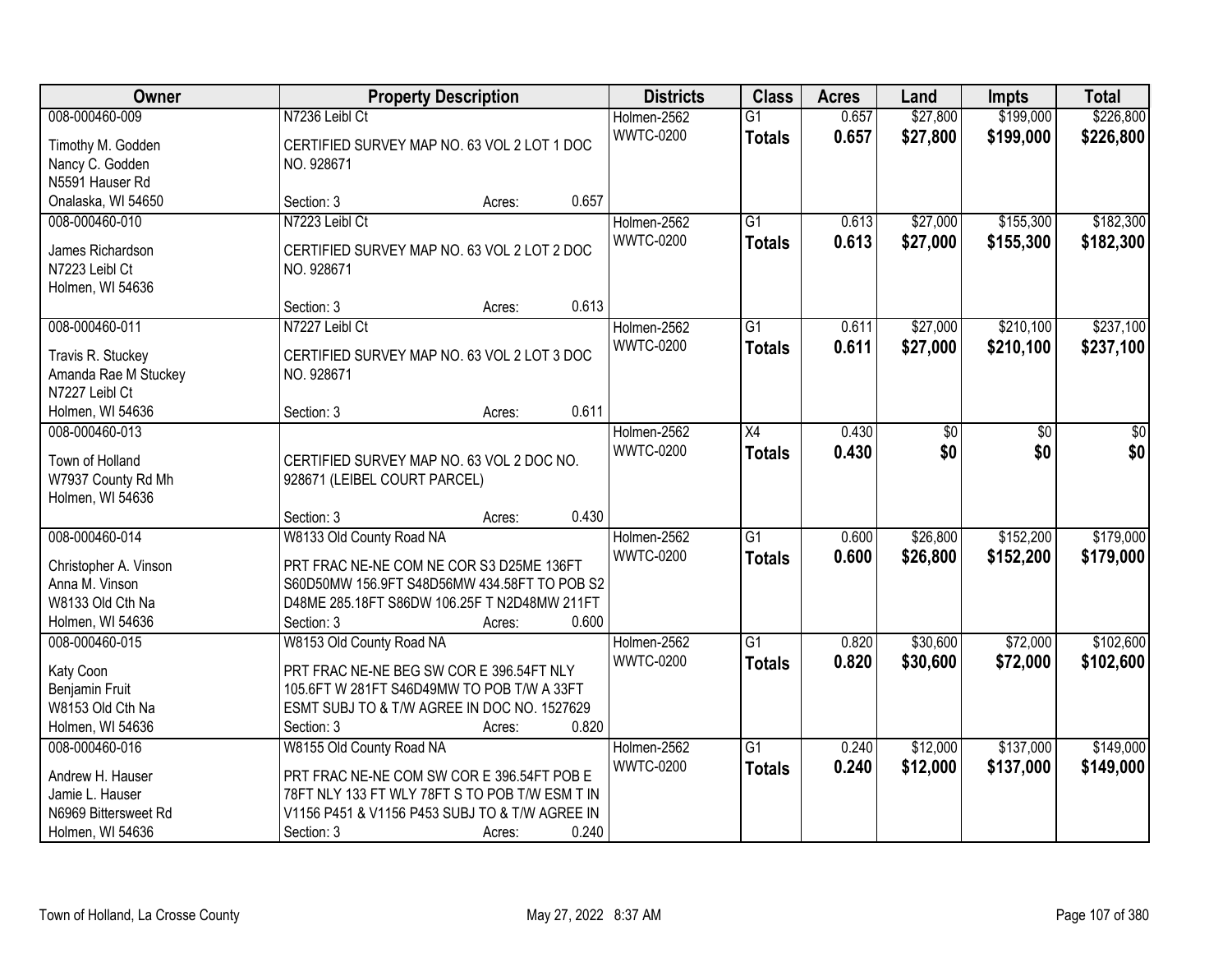| Owner                                                                                                   | <b>Property Description</b>                                                                                                                                                              | <b>Districts</b>                | <b>Class</b>                                               | <b>Acres</b>                      | Land                                     | <b>Impts</b>                         | <b>Total</b>                             |
|---------------------------------------------------------------------------------------------------------|------------------------------------------------------------------------------------------------------------------------------------------------------------------------------------------|---------------------------------|------------------------------------------------------------|-----------------------------------|------------------------------------------|--------------------------------------|------------------------------------------|
| 008-000460-018<br>Nlh Trust<br>W7641 County Rd T<br>Holmen, WI 54636                                    | N7245 Leibl Ct<br>CERTIFIED SURVEY MAP NO. 92 VOL 7 LOT 1 DOC<br>NO. 1163972                                                                                                             | Holmen-2562<br><b>WWTC-0200</b> | $\overline{G1}$<br><b>Totals</b>                           | 0.600<br>0.600                    | \$26,800<br>\$26,800                     | \$177,800<br>\$177,800               | \$204,600<br>\$204,600                   |
|                                                                                                         | 0.600<br>Section: 3<br>Acres:                                                                                                                                                            |                                 |                                                            |                                   |                                          |                                      |                                          |
| 008-000460-019<br>Frederick G. Baures<br>313 4th Ave N<br>Onalaska, WI 54650                            | N7237 Leibl Ct<br>CERTIFIED SURVEY MAP NO. 92 VOL 7 LOT 2 DOC<br>NO. 1163972<br>0.580                                                                                                    | Holmen-2562<br><b>WWTC-0200</b> | $\overline{G1}$<br><b>Totals</b>                           | 0.580<br>0.580                    | \$26,400<br>\$26,400                     | \$220,200<br>\$220,200               | \$246,600<br>\$246,600                   |
| 008-000460-020                                                                                          | Section: 3<br>Acres:<br>W8120 Old County Road NA                                                                                                                                         | Holmen-2562                     | $\overline{G1}$                                            | 1.360                             | \$41,500                                 | \$355,100                            | \$396,600                                |
| Catherine H. Ruosch<br>W8120 Old Cth Na<br>Holmen, WI 54636                                             | CERTIFIED SURVEY MAP NO. 161 VOL 10 LOT 1 DOC<br>NO. 135065 9 INCL PRT LOT 2 CSM NO. 161 VOL 10<br>DOC NO. 1350659 BEG S MOST COR LOT 3 CSM NO.<br>1.360<br>Section: 3<br>Acres:         | <b>WWTC-0200</b>                | <b>Totals</b>                                              | 1.360                             | \$41,500                                 | \$355,100                            | \$396,600                                |
| 008-000460-021                                                                                          | W8114 Old County Road NA                                                                                                                                                                 | Holmen-2562<br><b>WWTC-0200</b> | $\overline{G1}$<br><b>Totals</b>                           | 1.550<br>1.550                    | \$44,900<br>\$44,900                     | \$271,100<br>\$271,100               | \$316,000<br>\$316,000                   |
| Debra Meyer<br>Frank Meyer<br>W8114 Old Cth Na<br>Holmen, WI 54636                                      | CERTIFIED SURVEY MAP NO. 161 VOL 10 LOT 2 DOC<br>NO. 135065 9 & INCL PRT LOT 3 CSM NO. 1 61 VOL<br>10 DOC NO. 1350659 BE G E MOST COR LOT 3<br>1.550<br>Section: 3<br>Acres:             |                                 |                                                            |                                   |                                          |                                      |                                          |
| 008-000461-000<br>Nancy A. Spangler et al<br>W7895 Old Cth Na<br>Holmen, WI 54636                       | FRAC NW-NE EX ASSESSORS PLAT OF NEW<br>AMSTERDAM & EX PRT I NCL IN FOLL COM E1/4<br>COR SEC 3 S88D21M21SW 1124.38FT N28 D4MW<br>1.050<br>Section: 3<br>Acres:                            | Holmen-2562<br><b>WWTC-0200</b> | $\overline{G5}$<br><b>Totals</b>                           | 1.050<br>1.050                    | \$200<br>\$200                           | $\overline{50}$<br>\$0               | \$200<br>\$200                           |
| 008-000462-000<br>Nancy A. Spangler et al<br>W7895 Old Cth Na<br>Holmen, WI 54636                       | County Rd XX<br>SW-NE LYG W OF CTH-XX EX BEG SE COR W<br>77.88FT N 198FT N8 8DE TO E LN S TO POB & EX PL<br>AT OF NEW AMSTERDAM & INCL T HAT PRT SE-NE<br>20.390<br>Section: 3<br>Acres: | Holmen-2562<br><b>WWTC-0200</b> | G4<br>G5M<br><b>Totals</b>                                 | 18.390<br>2.000<br>20.390         | \$3,900<br>\$3,300<br>\$7,200            | $\overline{60}$<br>\$0<br>\$0        | \$3,900<br>\$3,300<br>\$7,200            |
| 008-000462-001<br>Stephen G. Rosendale<br>Jeanne R. Rosendale<br>W8191 Sternford St<br>Holmen, WI 54636 | County Rd XX<br>CERTIFIED SURVEY MAP NO. 87 VOL 3 LOTS 1 & 2<br>DOC NO. 969 519<br>11.170<br>Section: 3<br>Acres:                                                                        | Holmen-2562<br><b>WWTC-0200</b> | $\overline{G1}$<br>G4<br>G <sub>5</sub> M<br><b>Totals</b> | 0.700<br>5.470<br>5.000<br>11.170 | \$28,500<br>\$700<br>\$8,200<br>\$37,400 | $\overline{50}$<br>\$0<br>\$0<br>\$0 | \$28,500<br>\$700<br>\$8,200<br>\$37,400 |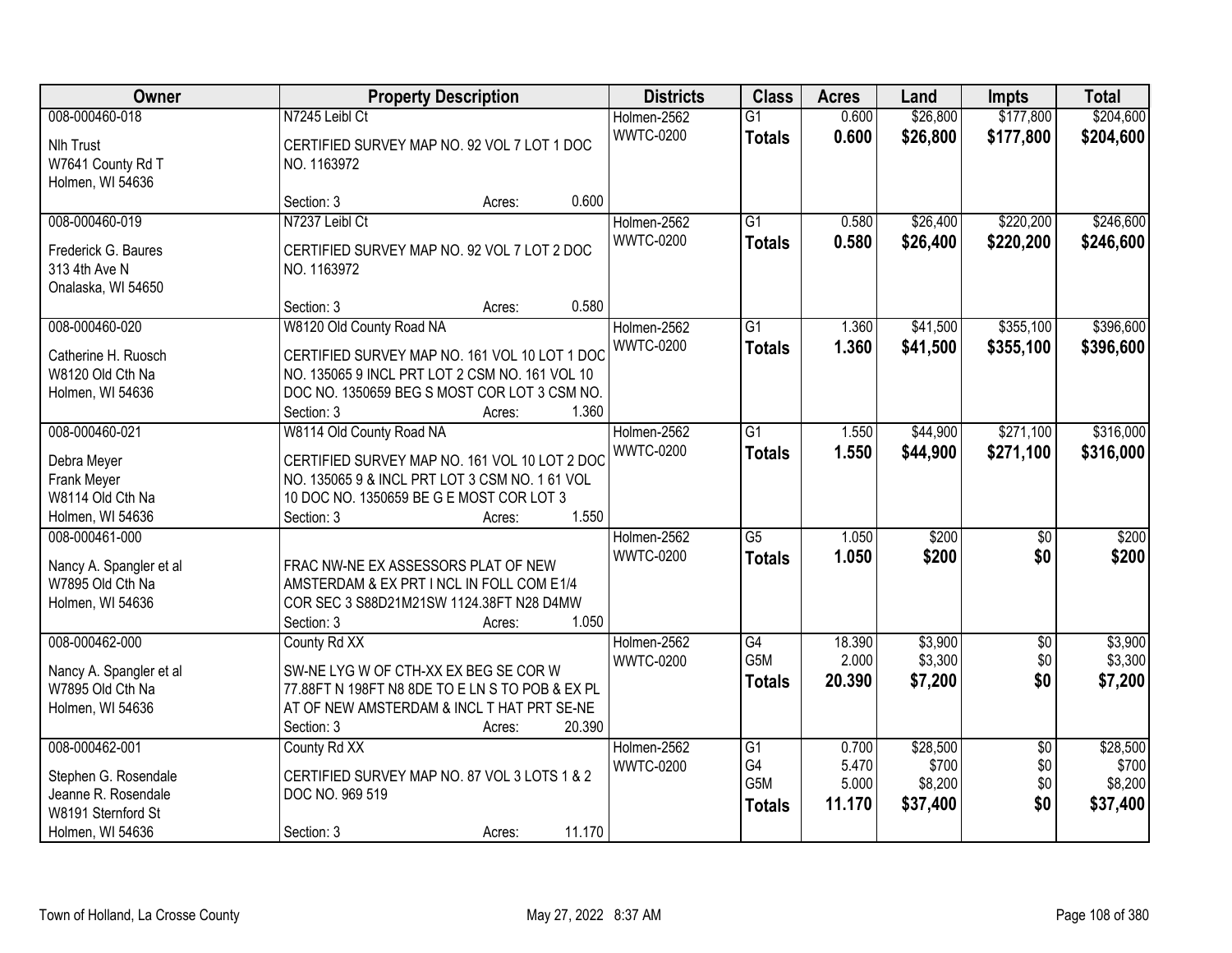| Owner                | <b>Property Description</b>                    | <b>Districts</b> | <b>Class</b>             | <b>Acres</b> | Land            | <b>Impts</b>    | <b>Total</b>    |
|----------------------|------------------------------------------------|------------------|--------------------------|--------------|-----------------|-----------------|-----------------|
| 008-000463-000       | N7109 County Rd XX                             | Holmen-2562      | $\overline{G1}$          | 1.000        | \$31,500        | \$207,600       | \$239,100       |
| John J. Kewitz       | PRT S1/2-NE BEG INTER WLY R/W CTH-XX & SLN     | <b>WWTC-0200</b> | <b>Totals</b>            | 1.000        | \$31,500        | \$207,600       | \$239,100       |
| Stacy J. Kewitz      | SE-NE S88DW 272.8FT N 198FT N88DE 167.2F T TO  |                  |                          |              |                 |                 |                 |
| N7109 County Rd XX   | WLY R/W RD S28DE 221.1F T TO POB               |                  |                          |              |                 |                 |                 |
| Holmen, WI 54636     | 1.000<br>Section: 3<br>Acres:                  |                  |                          |              |                 |                 |                 |
| 008-000465-000       | W8172 Holland Dr                               | Holmen-2562      | $\overline{G1}$          | 2.370        | \$75,100        | \$162,500       | \$237,600       |
|                      |                                                | <b>WWTC-0200</b> | <b>Totals</b>            | 2.370        | \$75,100        | \$162,500       | \$237,600       |
| James R. Knower      | CERTIFIED SURVEY MAP NO. 87 VOL 3 LOT 3 DOC    |                  |                          |              |                 |                 |                 |
| Sandra G. Knower     | NO. 969519 & PRT SE-NE COM NW COR W TO E R/W   |                  |                          |              |                 |                 |                 |
| W8172 Holland Dr     | RD SELY ALG R/W 758FT T O POB E 140FT SE 170FT |                  |                          |              |                 |                 |                 |
| Holmen, WI 54636     | 2.370<br>Section: 3<br>Acres:                  |                  |                          |              |                 |                 |                 |
| 008-000465-003       | <b>Holland Dr</b>                              | Holmen-2562      | $\overline{\mathsf{X}4}$ | 1.840        | $\overline{50}$ | $\overline{50}$ | $\overline{50}$ |
| Town of Holland      | PRT SE-NE A 66FT RD C/L DESC FOLL COM SW COR   | <b>WWTC-0200</b> | <b>Totals</b>            | 1.840        | \$0             | \$0             | \$0             |
| W7937 County Rd Mh   | E 269.2FT T O NELY R/W RD N28D10MW 334.2 FT TO |                  |                          |              |                 |                 |                 |
| Holmen, WI 54636     | POB N86D5ME 496.8FT N8 0D 35ME 551.5FT E       |                  |                          |              |                 |                 |                 |
|                      | 1.840<br>Section: 3<br>Acres:                  |                  |                          |              |                 |                 |                 |
| 008-000466-000       | N7108 County Rd XX                             | Holmen-2562      | G1                       | 2.200        | \$73,700        | \$168,100       | \$241,800       |
|                      |                                                | <b>WWTC-0200</b> |                          | 2.200        | \$73,700        | \$168,100       | \$241,800       |
| Jesse R. Petersen    | PRT SE-NE COM SW COR E 269.2 FT TO E R/W RD &  |                  | <b>Totals</b>            |              |                 |                 |                 |
| Alanna K. Petersen   | POB E 260.9 FT N 316.3FT S86D5MW 400FT T O NE  |                  |                          |              |                 |                 |                 |
| N7108 County Rd XX   | R/W RD S28D10ME 297.2FT TO POB                 |                  |                          |              |                 |                 |                 |
| Holmen, WI 54636     | 2.200<br>Section: 3<br>Acres:                  |                  |                          |              |                 |                 |                 |
| 008-000466-002       | W8157 Holland Dr                               | Holmen-2562      | $\overline{G1}$          | 1.475        | \$60,500        | \$172,800       | \$233,300       |
| Eric G. Komperud     | CERTIFIED SURVEY MAP NO 82 V OL 9 LOT 1 DOC    | <b>WWTC-0200</b> | <b>Totals</b>            | 1.475        | \$60,500        | \$172,800       | \$233,300       |
| Jessica L. Komperud  | NO. 1255404 & PRT SE-NE BEG NE COR LOT 1       |                  |                          |              |                 |                 |                 |
| W8157 Holland Dr     | S86D13M56SW ALG N LN 135.2FT TO SLY R/W LN     |                  |                          |              |                 |                 |                 |
| Holmen, WI 54636     | 1.475<br>Section: 3<br>Acres:                  |                  |                          |              |                 |                 |                 |
| 008-000466-003       | W8153 Holland Dr                               | Holmen-2562      | $\overline{G1}$          | 1.251        | \$55,500        | \$274,200       | \$329,700       |
|                      |                                                | <b>WWTC-0200</b> |                          |              |                 |                 |                 |
| Steven D. Lee        | CERTIFIED SURVEY MAP NO. 82 VOL 9 LOT 2 DOC    |                  | <b>Totals</b>            | 1.251        | \$55,500        | \$274,200       | \$329,700       |
| Jennifer L. Lee      | NO. 1255404 & THAT PRT SE-NE LYG SLY S R /W RD |                  |                          |              |                 |                 |                 |
| W8153 Holland Dr     | & N FOLL DESC LN COM S W COR E 269.2FT         |                  |                          |              |                 |                 |                 |
| Holmen, WI 54636     | 1.251<br>Section: 3<br>Acres:                  |                  |                          |              |                 |                 |                 |
| 008-000467-000       | W8122 Holland Dr                               | Holmen-2562      | $\overline{G1}$          | 1.410        | \$59,000        | \$142,600       | \$201,600       |
| Christopher J. Stern | PRT SE-NE COM SW COR E ALG S LN 269.2FT        | <b>WWTC-0200</b> | <b>Totals</b>            | 1.410        | \$59,000        | \$142,600       | \$201,600       |
| Denise J. Stern      | N28D10MW 370FT N 86D5ME 512FT N80D35ME 325.7   |                  |                          |              |                 |                 |                 |
| W8122 Holland Dr     | FT TO POB N80D35ME 230FT N3D 55MW 198FT        |                  |                          |              |                 |                 |                 |
| Holmen, WI 54636     | 1.410<br>Section: 3<br>Acres:                  |                  |                          |              |                 |                 |                 |
|                      |                                                |                  |                          |              |                 |                 |                 |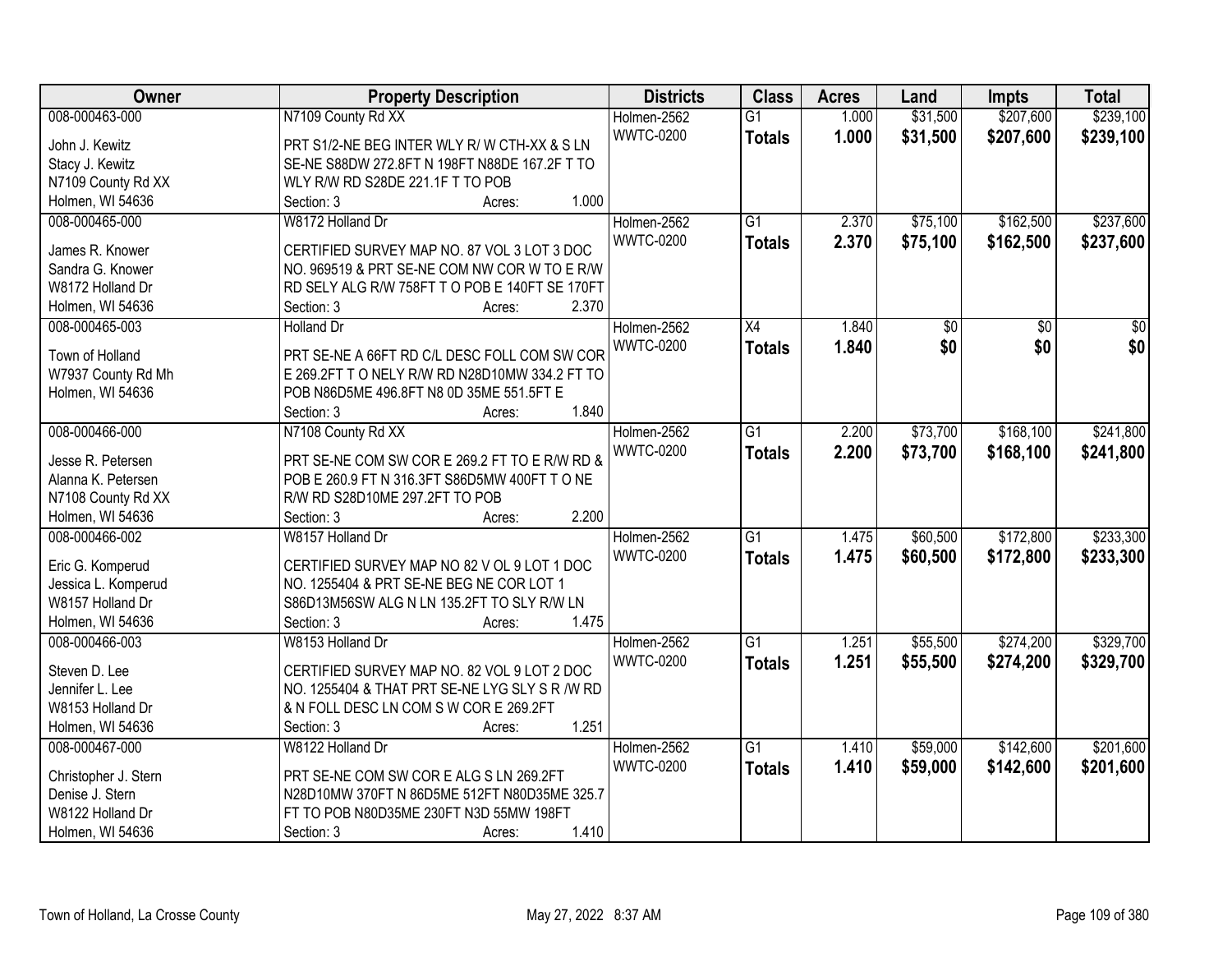| Owner                        | <b>Property Description</b>                    | <b>Districts</b> | <b>Class</b>           | <b>Acres</b> | Land            | <b>Impts</b>    | <b>Total</b>    |
|------------------------------|------------------------------------------------|------------------|------------------------|--------------|-----------------|-----------------|-----------------|
| 008-000468-001               | W8140 Holland Dr                               | Holmen-2562      | $\overline{G1}$        | 0.600        | \$41,800        | \$152,300       | \$194,100       |
| Douglas D. Luehmann          | PRT SE-NE COM SW COR E 269.2 FT N28D10MW       | <b>WWTC-0200</b> | <b>Totals</b>          | 0.600        | \$41,800        | \$152,300       | \$194,100       |
| Kimberly A. Luehmann         | 370FT N86D5ME 51 2FT N80D35ME 186 FT TO POB N  |                  |                        |              |                 |                 |                 |
| W8140 Holland Dr             | 80D35ME 139.7FT N3D55MW 198F T S80D35MW 128    |                  |                        |              |                 |                 |                 |
| Holmen, WI 54636             | 0.600<br>Section: 3<br>Acres:                  |                  |                        |              |                 |                 |                 |
| 008-000469-000               | W8154 Holland Dr                               | Holmen-2562      | $\overline{G1}$        | 2.280        | \$74,400        | \$208,100       | \$282,500       |
|                              |                                                | <b>WWTC-0200</b> | <b>Totals</b>          | 2.280        | \$74,400        | \$208,100       | \$282,500       |
| Aaron M. Luttenegger         | PRT SE-NE BEG 495FT S OF NW COR E1/2-SE-NE W   |                  |                        |              |                 |                 |                 |
| Elizabeth K. Luttenegger     | 86FT S 490F T E 186FT N 490FT W TO POB & PRT   |                  |                        |              |                 |                 |                 |
| W8154 Holland Dr             | SE-NE COM NW COR E1/2-S E-NE S 495FT E 128FT   |                  |                        |              |                 |                 |                 |
| Holmen, WI 54636             | 2.280<br>Section: 3<br>Acres:                  |                  |                        |              |                 |                 |                 |
| 008-000470-000               | N7184 County Rd XX                             | Holmen-2562      | $\overline{G1}$        | 0.580        | \$40,400        | \$120,600       | \$161,000       |
| Cordells Properties III, LLC | PRT S1/2-NE COM NE COR SW-NE W TO E R/W        | <b>WWTC-0200</b> | <b>Totals</b>          | 0.580        | \$40,400        | \$120,600       | \$161,000       |
| N7544 County Rd XX           | CTH-XX SLY ALG E LN 258FT TO POB E 140FT SLY   |                  |                        |              |                 |                 |                 |
| Holmen, WI 54636             | 180FT W 140FT TO E R/W RD N LY 180FT TO POB.   |                  |                        |              |                 |                 |                 |
|                              | 0.580<br>Section: 3<br>Acres:                  |                  |                        |              |                 |                 |                 |
| 008-000470-001               | N7176 County Rd XX                             | Holmen-2562      | $\overline{G1}$        | 1.030        | \$50,700        | \$176,500       | \$227,200       |
|                              |                                                | <b>WWTC-0200</b> |                        |              |                 |                 |                 |
| Doyle K. Wilkins             | PRT SE-NE COM NW COR TH W TO E LN CTH-XX TH    |                  | <b>Totals</b>          | 1.030        | \$50,700        | \$176,500       | \$227,200       |
| N7176 County Rd XX           | S ALG E LN 4 38FT TO POB E 140FT SLY 320F TW   |                  |                        |              |                 |                 |                 |
| Holmen, WI 54636             | 140FT TO E LN CTH-XX TH NLY ALG E LN 320 FT TO |                  |                        |              |                 |                 |                 |
|                              | 1.030<br>Section: 3<br>Acres:                  |                  |                        |              |                 |                 |                 |
| 008-000472-000               |                                                | Holmen-2562      | $\overline{X1}$        | 30.100       | $\overline{50}$ | $\overline{50}$ | $\overline{50}$ |
|                              |                                                | <b>WWTC-0200</b> | <b>Totals</b>          | 30.100       | \$0             | \$0             | \$0             |
| Usa                          | <b>GOVERNMENT LOT 1</b>                        |                  |                        |              |                 |                 |                 |
| Fort Snelling                |                                                |                  |                        |              |                 |                 |                 |
| St Paul, MN 55111-4000       |                                                |                  |                        |              |                 |                 |                 |
|                              | 30.100<br>Section: 3<br>Acres:                 |                  |                        |              |                 |                 |                 |
| 008-000473-001               |                                                | Holmen-2562      | $\overline{\text{X2}}$ | 30.750       | $\sqrt{$0}$     | $\overline{30}$ | \$0             |
| State of Wisconsin Dnr       | PRT GOVT LOT 2 BEING THAT PR T OF NE-NW LYG    | <b>WWTC-0200</b> | <b>Totals</b>          | 30.750       | \$0             | \$0             | \$0             |
| PO Box 7921                  | E OF ORIG LOC ATION OF W CHANNEL & LYG E O F   |                  |                        |              |                 |                 |                 |
| Madison, WI 53707-7921       | W LN SE-NW & N & NWLY OF E CHANNEL             |                  |                        |              |                 |                 |                 |
|                              | 30.750<br>Section: 3<br>Acres:                 |                  |                        |              |                 |                 |                 |
| 008-000474-000               |                                                | Holmen-2562      | $\overline{X1}$        | 31.000       | $\overline{60}$ | $\overline{30}$ | $\overline{50}$ |
|                              |                                                | <b>WWTC-0200</b> | <b>Totals</b>          | 31.000       | \$0             | \$0             | \$0             |
| Usa                          | <b>GOVERNMENT LOT 3</b>                        |                  |                        |              |                 |                 |                 |
| <b>Fort Snelling</b>         |                                                |                  |                        |              |                 |                 |                 |
| St Paul, MN 55111-4000       |                                                |                  |                        |              |                 |                 |                 |
|                              | 31.000<br>Section: 3<br>Acres:                 |                  |                        |              |                 |                 |                 |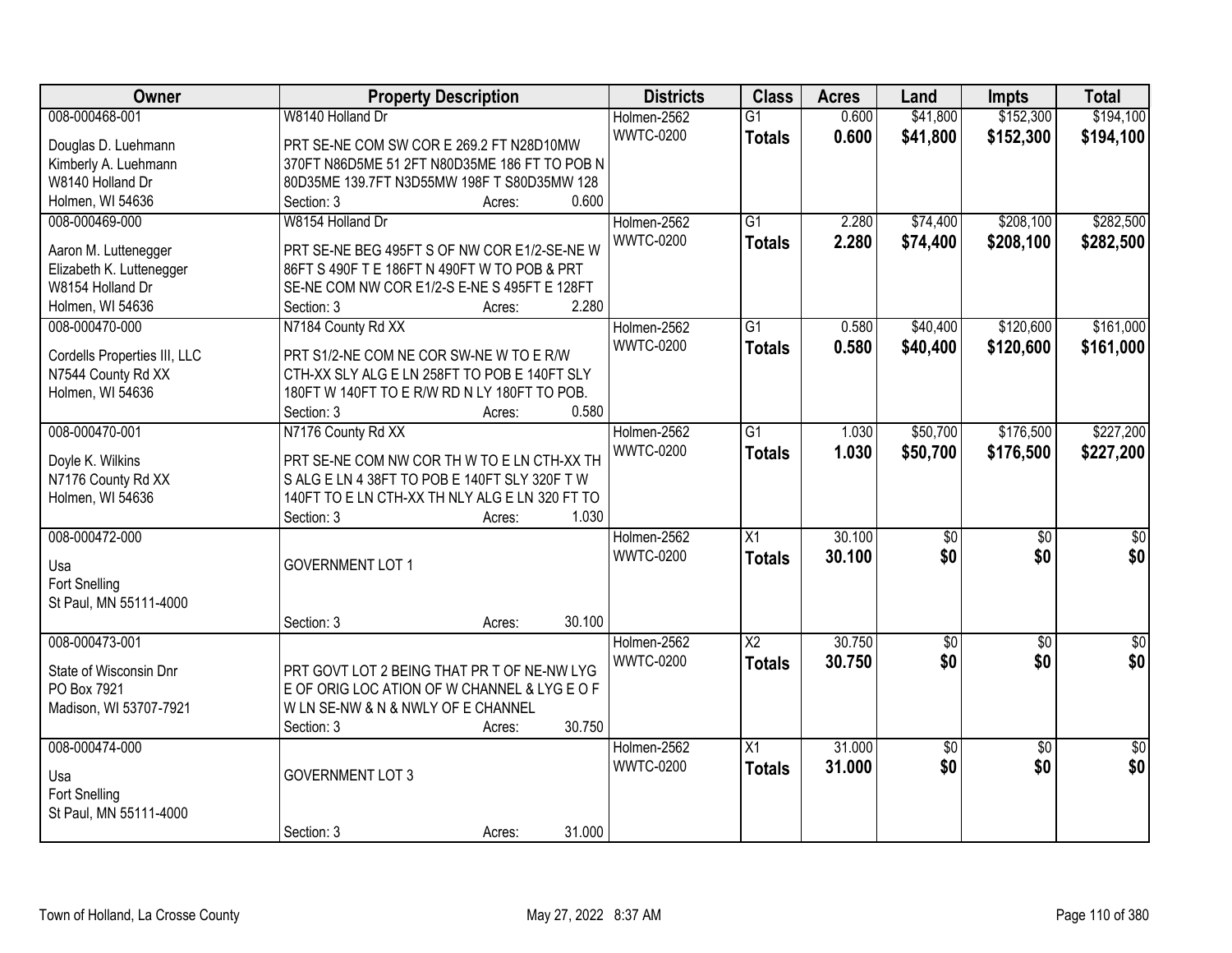| Owner                                           |                                            | <b>Property Description</b> |        | <b>Districts</b> | <b>Class</b>           | <b>Acres</b> | Land            | <b>Impts</b>    | <b>Total</b>     |
|-------------------------------------------------|--------------------------------------------|-----------------------------|--------|------------------|------------------------|--------------|-----------------|-----------------|------------------|
| 008-000475-001                                  |                                            |                             |        | Holmen-2562      | $\overline{\text{X2}}$ | 7.052        | $\overline{50}$ | $\overline{$0}$ | \$0              |
| State of Wisconsin Dnr                          | PRT SE-NW LYG WLY OF PRESENT LOCATION OF   |                             |        | <b>WWTC-0200</b> | <b>Totals</b>          | 7.052        | \$0             | \$0             | \$0              |
| PO Box 7921                                     | EAST CHANNEL OF BLACK RIVER                |                             |        |                  |                        |              |                 |                 |                  |
| Madison, WI 53707-7921                          |                                            |                             |        |                  |                        |              |                 |                 |                  |
|                                                 | Section: 3                                 | Acres:                      | 7.052  |                  |                        |              |                 |                 |                  |
| 008-000475-002                                  | Old County Road NA                         |                             |        | Holmen-2562      | $\overline{G5}$        | 60.640       | \$46,300        | \$0             | \$46,300         |
| Benjamin T. Gappa                               | PRT S1/2-NE & PRT NW-NE & PR T SE-NW & PRT |                             |        | <b>WWTC-0200</b> | G <sub>6</sub>         | 5.500        | \$17,900        | \$0             | \$17,900         |
| Laurie A. Gappa                                 | GOVERNMENT LOT 2 & PRT PLAT OF NEW         |                             |        |                  | <b>Totals</b>          | 66.140       | \$64,200        | \$0             | \$64,200         |
| W7997 Maple St                                  | AMSTERD AM COM E1/4 COR SEC 3 S88D21 M21SW |                             |        |                  |                        |              |                 |                 |                  |
| Holmen, WI 54636                                | Section: 3                                 | Acres:                      | 66.140 |                  |                        |              |                 |                 |                  |
| 008-000476-000                                  | County Rd XX                               |                             |        | Holmen-2562      | $\overline{G5}$        | 40.000       | \$33,100        | \$0             | \$33,100         |
| Jerome D. Pedretti                              | <b>NE1/4 OF SW1/4</b>                      |                             |        | <b>WWTC-0200</b> | <b>Totals</b>          | 40.000       | \$33,100        | \$0             | \$33,100         |
| Lynette Pedretti                                |                                            |                             |        |                  |                        |              |                 |                 |                  |
| N6952 County Rd XX                              |                                            |                             |        |                  |                        |              |                 |                 |                  |
| Holmen, WI 54636                                | Section: 3                                 | Acres:                      | 40.000 |                  |                        |              |                 |                 |                  |
| 008-000477-000                                  |                                            |                             |        | Holmen-2562      | X1                     | 24.750       | \$0             | \$0             | $\sqrt{50}$      |
| Usa                                             | THAT PRT NW-SW LYG NWLY OF S LOUGH         |                             |        | <b>WWTC-0200</b> | <b>Totals</b>          | 24.750       | \$0             | \$0             | \$0              |
| Fort Snelling                                   |                                            |                             |        |                  |                        |              |                 |                 |                  |
| St Paul, MN 55111-4000                          |                                            |                             |        |                  |                        |              |                 |                 |                  |
|                                                 | Section: 3                                 | Acres:                      | 24.750 |                  |                        |              |                 |                 |                  |
| 008-000478-000                                  | County Rd XX                               |                             |        | Holmen-2562      | $\overline{G5}$        | 15.250       | \$10,400        | $\overline{50}$ | \$10,400         |
| Jerome D. Pedretti                              | PRT NW-SW LYG S OF SLOUGH                  |                             |        | <b>WWTC-0200</b> | <b>Totals</b>          | 15.250       | \$10,400        | \$0             | \$10,400         |
| Lynette Pedretti                                |                                            |                             |        |                  |                        |              |                 |                 |                  |
| N6952 County Rd XX                              |                                            |                             |        |                  |                        |              |                 |                 |                  |
| Holmen, WI 54636                                | Section: 3                                 | Acres:                      | 15.250 |                  |                        |              |                 |                 |                  |
| 008-000479-000                                  |                                            |                             |        | Holmen-2562      | $\overline{X1}$        | 40.000       | $\sqrt{$0}$     | \$0             | $\sqrt{30}$      |
| Usa                                             | SW1/4 OF SW1/4                             |                             |        | <b>WWTC-0200</b> | <b>Totals</b>          | 40.000       | \$0             | \$0             | \$0              |
| Fort Snelling                                   |                                            |                             |        |                  |                        |              |                 |                 |                  |
| St Paul, MN 55111-4000                          |                                            |                             |        |                  |                        |              |                 |                 |                  |
|                                                 | Section: 3                                 | Acres:                      | 40.000 |                  |                        |              |                 |                 |                  |
| 008-000480-000                                  |                                            |                             |        | Holmen-2562      | G5                     | 9.000        | \$3,800         | $\overline{60}$ | \$3,800          |
|                                                 | SE1/4 OF SW1/4 T/W 20FT ESMT IN V843 P656  |                             |        | <b>WWTC-0200</b> | W <sub>6</sub>         | 31.000       | (\$124,000)     | \$0             | \$0 <sub>l</sub> |
| Danny B Lange Revocable Trust<br>30364 Lange Ln |                                            |                             |        |                  | <b>Totals</b>          | 40.000       | \$3,800         | \$0             | \$3,800          |
| La Crescent, MN 55947                           |                                            |                             |        |                  |                        |              |                 |                 |                  |
|                                                 | Section: 3                                 | Acres:                      | 40.000 |                  |                        |              |                 |                 |                  |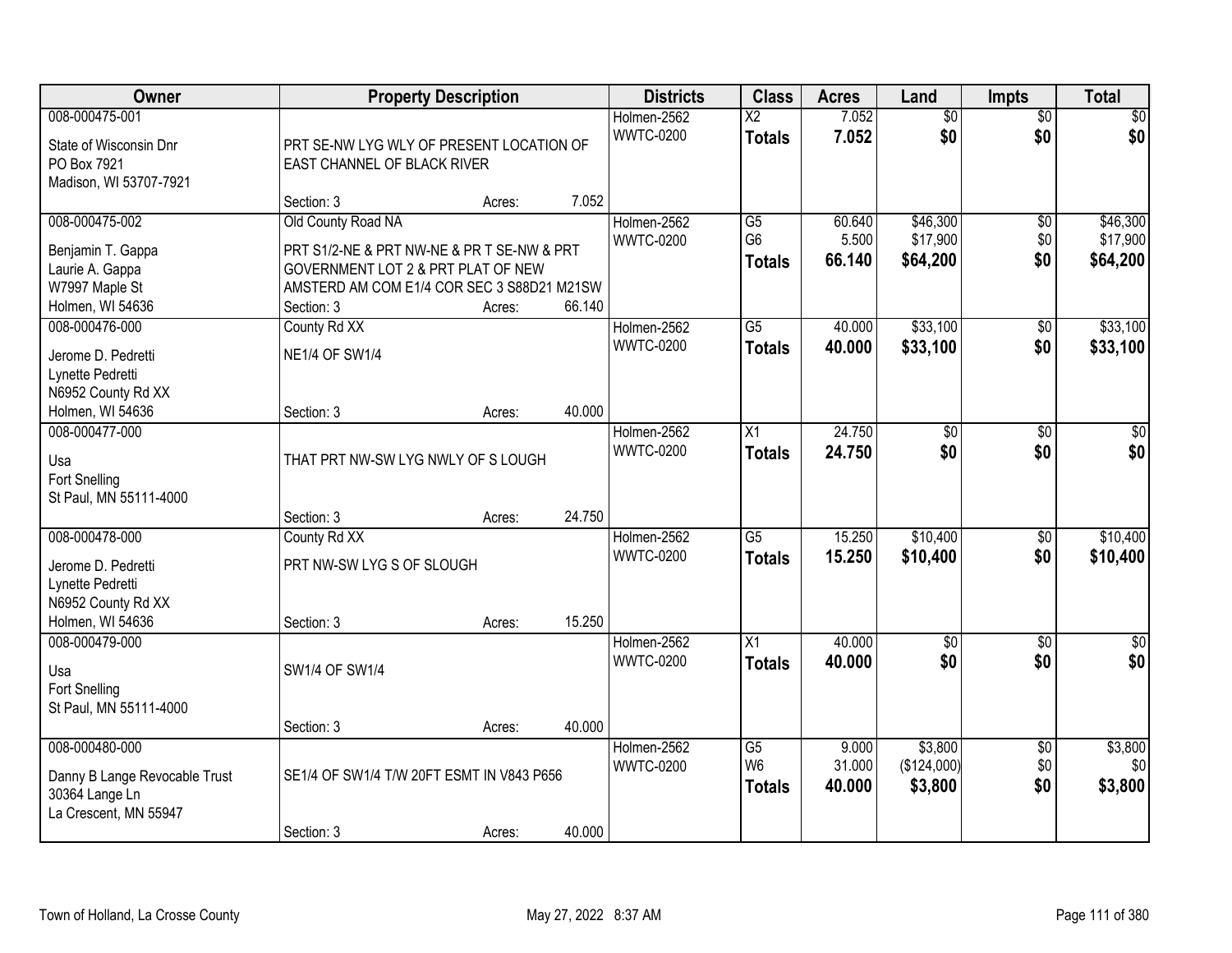| Owner               | <b>Property Description</b>                      |                  | <b>Districts</b> | <b>Class</b>    | <b>Acres</b> | Land     | Impts           | <b>Total</b> |
|---------------------|--------------------------------------------------|------------------|------------------|-----------------|--------------|----------|-----------------|--------------|
| 008-000481-001      | N7072 County Rd XX                               |                  | Holmen-2562      | $\overline{G1}$ | 7.690        | \$79,300 | \$310,500       | \$389,800    |
| Rick J. Paulson     | PRT NE-SE SEC 3 & PRT NW-SW SEC 2 COM E1/4       |                  | <b>WWTC-0200</b> | <b>Totals</b>   | 7.690        | \$79,300 | \$310,500       | \$389,800    |
| N7072 County Rd XX  | COR SEC 3 S33 D0M32SW 362.91FT TO POB S57D       |                  |                  |                 |              |          |                 |              |
| Holmen, WI 54636    | 8M39SE 358.71FT S0D4M 12SE 1 11.1FT              |                  |                  |                 |              |          |                 |              |
|                     | Section: 3                                       | 7.690<br>Acres:  |                  |                 |              |          |                 |              |
| 008-000482-000      | N7014 County Rd XX                               |                  | Holmen-2562      | $\overline{G1}$ | 9.260        | \$85,500 | \$116,800       | \$202,300    |
|                     |                                                  |                  | <b>WWTC-0200</b> | <b>Totals</b>   | 9.260        | \$85,500 | \$116,800       | \$202,300    |
| Dean K. Hove        | PRT E1/2-SE COM SE SE-SE N A LG E LN 757.3FT TO  |                  |                  |                 |              |          |                 |              |
| Katherine Rae Hove  | C/L OF CT H-XX & POB N 1151.9FT TH W 7 00.6FT TO |                  |                  |                 |              |          |                 |              |
| N7014 County Rd XX  | C/L CTH-XX TH SE A LG C/L TO POB                 |                  |                  |                 |              |          |                 |              |
| Holmen, WI 54636    | Section: 3                                       | 9.260<br>Acres:  |                  |                 |              |          |                 |              |
| 008-000483-000      | County Rd XX                                     |                  | Holmen-2562      | $\overline{G4}$ | 18.080       | \$3,600  | $\sqrt{50}$     | \$3,600      |
| Jerome D. Pedretti  | THAT PRT OF NE-SE LYG W OF C TH-XX EX PRT        |                  | <b>WWTC-0200</b> | <b>Totals</b>   | 18.080       | \$3,600  | \$0             | \$3,600      |
| Lynette Pedretti    | TAKEN FOR CTH-X X AS EX IN DOC NO. 1480001 &     |                  |                  |                 |              |          |                 |              |
| N6952 County Rd XX  | PER SS66.1024 & SS82.31(2) SUBJ TO ESMT IN DOC   |                  |                  |                 |              |          |                 |              |
| Holmen, WI 54636    | Section: 3                                       | 18.080<br>Acres: |                  |                 |              |          |                 |              |
| 008-000484-000      | County Rd XX                                     |                  | Holmen-2562      | $\overline{G4}$ | 34.559       | \$5,400  | \$0             | \$5,400      |
|                     |                                                  |                  | <b>WWTC-0200</b> | G <sub>5</sub>  | 3.000        | \$2,600  | \$0             | \$2,600      |
| Jerome D. Pedretti  | NW-SE EX CSM NO. 79 VOL 12 D OC NO. 1423608 &    |                  |                  | <b>Totals</b>   | 37.559       | \$8,000  | \$0             | \$8,000      |
| Lynette Pedretti    | EX COM E1/4 COR SEC 3 S88D21M22SW 1758F T TO     |                  |                  |                 |              |          |                 |              |
| N6952 County Rd XX  | POB S10D30MW 284FT S77D 18M20SW 140FT            |                  |                  |                 |              |          |                 |              |
| Holmen, WI 54636    | Section: 3                                       | 37.559<br>Acres: |                  |                 |              |          |                 |              |
| 008-000484-001      | N7097 County Rd XX                               |                  | Holmen-2562      | $\overline{G1}$ | 1.000        | \$32,000 | \$166,000       | \$198,000    |
| Marilyn J. Pedretti | CERTIFIED SURVEY MAP NO. 79 VOL 12 LOT 1 DOC     |                  | <b>WWTC-0200</b> | G4              | 1.441        | \$300    | \$0             | \$300        |
| N7097 County Rd XX  | NO. 1423608 & PRT NW-SE COM E1/4 COR SE C 3      |                  |                  | <b>Totals</b>   | 2.441        | \$32,300 | \$166,000       | \$198,300    |
| Holmen, WI 54636    | S88D21M22SW 1758FT TO PO B S10D30MW 284FT        |                  |                  |                 |              |          |                 |              |
|                     | Section: 3                                       | 2.441<br>Acres:  |                  |                 |              |          |                 |              |
| 008-000485-000      | County Rd XX                                     |                  | Holmen-2562      | $\overline{G4}$ | 38.000       | \$5,400  | $\overline{60}$ | \$5,400      |
|                     |                                                  |                  | <b>WWTC-0200</b> | G <sub>5</sub>  | 2.000        | \$400    | \$0             | \$400        |
| Jerome D. Pedretti  | SW1/4 OF SE1/4                                   |                  |                  |                 | 40.000       | \$5,800  | \$0             |              |
| Lynette Pedretti    |                                                  |                  |                  | <b>Totals</b>   |              |          |                 | \$5,800      |
| N6952 County Rd XX  |                                                  |                  |                  |                 |              |          |                 |              |
| Holmen, WI 54636    | Section: 3                                       | 40.000<br>Acres: |                  |                 |              |          |                 |              |
| 008-000486-000      | County Rd XX                                     |                  | Holmen-2562      | G4              | 35.530       | \$7,400  | $\overline{30}$ | \$7,400      |
| Jerome D. Pedretti  | PRT SE-SE LYG SWLY OF CTH-XX EX PRT TAKEN        |                  | <b>WWTC-0200</b> | <b>Totals</b>   | 35.530       | \$7,400  | \$0             | \$7,400      |
| Lynette Pedretti    | FOR CTH-XX AS EX IN DOC NO. 1480001 & PER        |                  |                  |                 |              |          |                 |              |
| N6952 County Rd XX  | SS66.1024 & SS82.31(2)                           |                  |                  |                 |              |          |                 |              |
| Holmen, WI 54636    | Section: 3                                       | 35.530<br>Acres: |                  |                 |              |          |                 |              |
|                     |                                                  |                  |                  |                 |              |          |                 |              |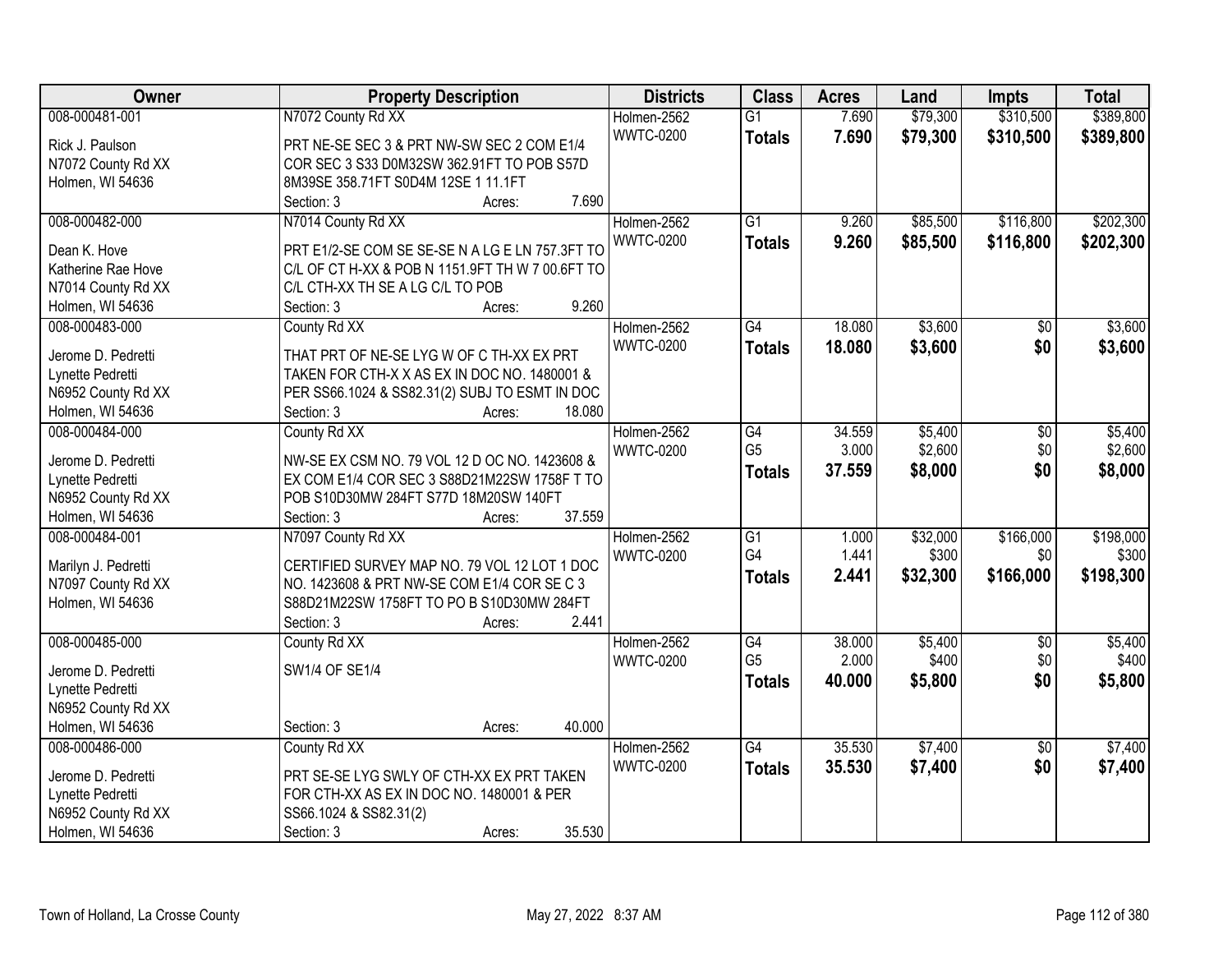| Owner                 | <b>Property Description</b>                    | <b>Districts</b> | <b>Class</b>        | <b>Acres</b> | Land            | <b>Impts</b>    | <b>Total</b>    |
|-----------------------|------------------------------------------------|------------------|---------------------|--------------|-----------------|-----------------|-----------------|
| 008-000486-100        | County Rd XX                                   | Holmen-2562      | X3                  | 2.260        | $\overline{50}$ | $\overline{50}$ | $\overline{30}$ |
| Lacrosse County       | PRT E1/2-SE SEC 3-17-8 & PRT SW-SW SEC 2-17-8  | <b>WWTC-0200</b> | <b>Totals</b>       | 2.260        | \$0             | \$0             | \$0             |
| 212 6th St N 2400     | TAKEN FOR CTH-XX LYG W OF C/L OF CTH-X X AS    |                  |                     |              |                 |                 |                 |
| La Crosse, WI 54601   | EX IN DOC NO. 1480001 & PER SS66.1024 &        |                  |                     |              |                 |                 |                 |
|                       | 2.260<br>Section: 2<br>Acres:                  |                  |                     |              |                 |                 |                 |
| 008-000486-101        | County Rd XX                                   | Holmen-2562      | $\overline{\chi_3}$ | 0.630        | $\overline{50}$ | $\overline{50}$ | $\sqrt{50}$     |
|                       |                                                | <b>WWTC-0200</b> | Totals              | 0.630        | \$0             | \$0             | \$0             |
| Lacrosse County       | PRT NE-SE LYG E OF C/L OF CT H-XX & W OF E R/W |                  |                     |              |                 |                 |                 |
| 212 6th St N 2400     | OF CTH-XX & N OF FOLL DESC LN COM SE C OR      |                  |                     |              |                 |                 |                 |
| La Crosse, WI 54601   | SE-SE N 1909.2FT TO BEG L N W 700.6FT TO C/L   |                  |                     |              |                 |                 |                 |
|                       | 0.630<br>Section: 3<br>Acres:                  |                  |                     |              |                 |                 |                 |
| 008-000488-000        | County Rd XX                                   | Holmen-2562      | $\overline{G6}$     | 0.120        | \$500           | $\overline{50}$ | \$500           |
| Dean F. Spangler      | PLAT OF THE VILLAGE OF NEW A MSTERDAM E1/2     | <b>WWTC-0200</b> | <b>Totals</b>       | 0.120        | \$500           | \$0             | \$500           |
| W7895 Old Cth Na      | OF VAC COOL ST LYG E OF CTH-XX & S OF THE N    |                  |                     |              |                 |                 |                 |
| Holmen, WI 54636      | LN OF LOT 1 IN BLK 3 EXTD SE EX LOT 17 OF      |                  |                     |              |                 |                 |                 |
|                       | 0.120<br>Section: 3<br>Acres:                  |                  |                     |              |                 |                 |                 |
| 008-000490-002        | W8222 Oepka St                                 | Holmen-2562      | $\overline{G1}$     | 0.700        | \$28,500        | \$229,300       | \$257,800       |
|                       |                                                | <b>WWTC-0200</b> | <b>Totals</b>       | 0.700        | \$28,500        | \$229,300       | \$257,800       |
| Randall T. Taylor     | CERTIFIED SURVEY MAP NO. 69 VOL 12 LOT 1 DOC   |                  |                     |              |                 |                 |                 |
| W8222 Oepka St        | NO. 1421789                                    |                  |                     |              |                 |                 |                 |
| Holmen, WI 54636-9265 |                                                |                  |                     |              |                 |                 |                 |
|                       | 0.700<br>Section: 34<br>Acres:                 |                  |                     |              |                 |                 |                 |
| 008-000490-003        | N7323 County Rd XX                             | Holmen-2562      | $\overline{G1}$     | 0.900        | \$32,000        | \$363,000       | \$395,000       |
| Steven J. Cash        | CERTIFIED SURVEY MAP NO. 69 VOL 12 LOT 2 DOC   | <b>WWTC-0200</b> | <b>Totals</b>       | 0.900        | \$32,000        | \$363,000       | \$395,000       |
| Rena M. Cash          | NO. 1421789                                    |                  |                     |              |                 |                 |                 |
| N7323 County Rd XX    |                                                |                  |                     |              |                 |                 |                 |
| Holmen, WI 54636      | 0.900<br>Section: 34<br>Acres:                 |                  |                     |              |                 |                 |                 |
| 008-000490-004        | W8220 Oepka St                                 | Holmen-2562      | $\overline{G1}$     | 0.520        | \$25,400        | \$127,800       | \$153,200       |
|                       |                                                | <b>WWTC-0200</b> |                     |              |                 |                 |                 |
| Robert L. Kotte       | CERTIFIED SURVEY MAP NO. 69 VOL 12 LOT 3 DOC   |                  | <b>Totals</b>       | 0.520        | \$25,400        | \$127,800       | \$153,200       |
| W8220 Oepka St        | NO. 1421789                                    |                  |                     |              |                 |                 |                 |
| Holmen, WI 54636      |                                                |                  |                     |              |                 |                 |                 |
|                       | 0.520<br>Section: 34<br>Acres:                 |                  |                     |              |                 |                 |                 |
| 008-000491-000        | N7324 County Rd XX                             | Holmen-2562      | $\overline{G1}$     | 0.264        | \$13,200        | \$100,200       | \$113,400       |
|                       | ASSESSORS PLAT OF NEW AMSTER DAM LOT 1         | <b>WWTC-0200</b> | Totals              | 0.264        | \$13,200        | \$100,200       | \$113,400       |
| Vickie M. Johnson     |                                                |                  |                     |              |                 |                 |                 |
| N7324 County Rd XX    |                                                |                  |                     |              |                 |                 |                 |
| Holmen, WI 54636      | 0.264<br>Section: 34                           |                  |                     |              |                 |                 |                 |
|                       | Acres:                                         |                  |                     |              |                 |                 |                 |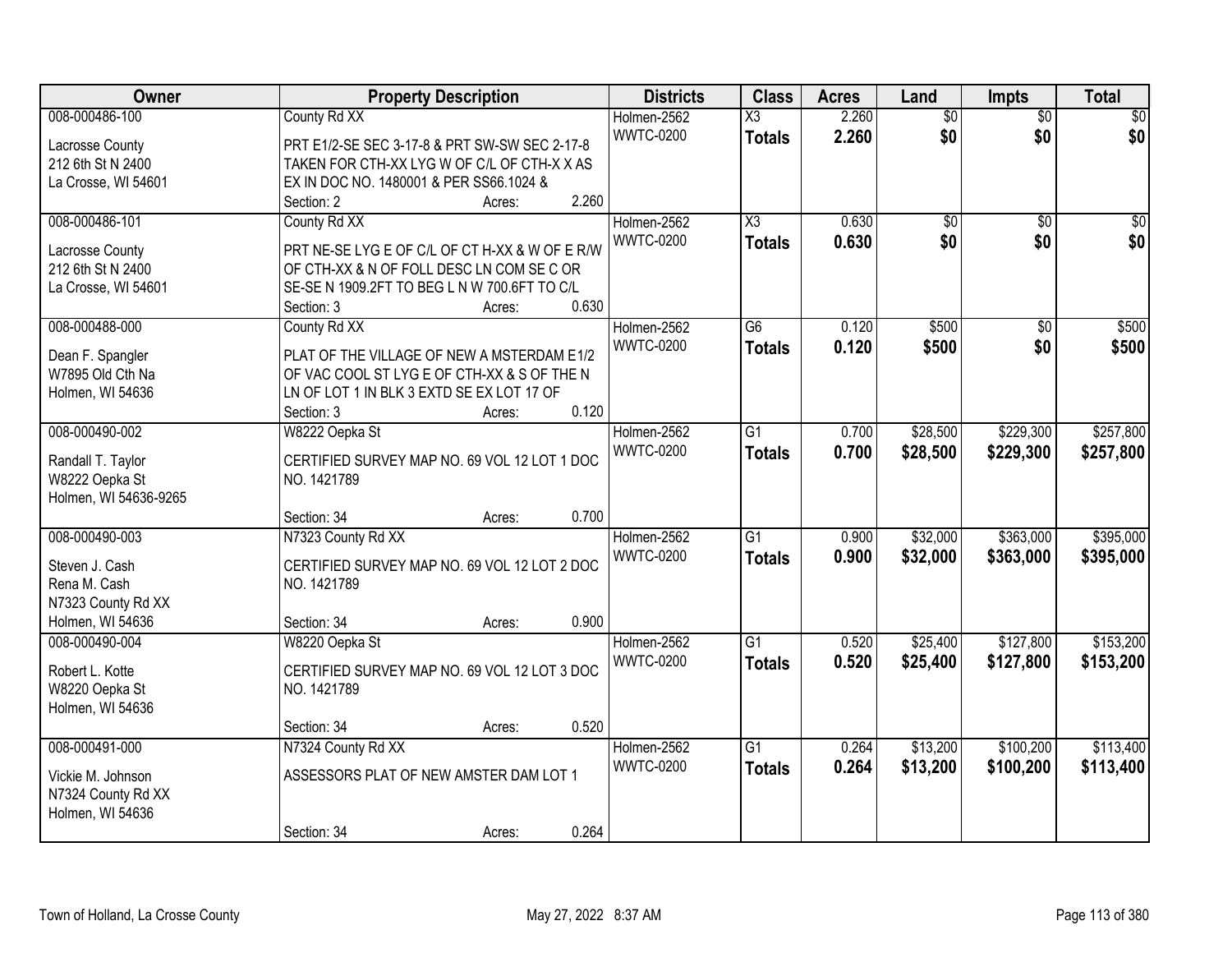| Owner                                |                                                                                          | <b>Property Description</b> |       | <b>Districts</b> | <b>Class</b>    | <b>Acres</b> | Land     | <b>Impts</b> | <b>Total</b> |
|--------------------------------------|------------------------------------------------------------------------------------------|-----------------------------|-------|------------------|-----------------|--------------|----------|--------------|--------------|
| 008-000492-000                       | N7316 County Rd XX                                                                       |                             |       | Holmen-2562      | $\overline{G1}$ | 0.109        | \$5,500  | \$47,400     | \$52,900     |
| Matthew D. Brown                     | ASSESSORS PLAT OF NEW AMSTER DAM LOT 2                                                   |                             |       | <b>WWTC-0200</b> | <b>Totals</b>   | 0.109        | \$5,500  | \$47,400     | \$52,900     |
| 20088 Harris Rd                      |                                                                                          |                             |       |                  |                 |              |          |              |              |
| Galesville, WI 54630                 |                                                                                          |                             |       |                  |                 |              |          |              |              |
|                                      | Section: 34                                                                              | Acres:                      | 0.109 |                  |                 |              |          |              |              |
| 008-000493-000                       | N7320 County Rd XX                                                                       |                             |       | Holmen-2562      | $\overline{G1}$ | 0.269        | \$13,500 | \$69,700     | \$83,200     |
| Trever Coorough                      | ASSESSORS PLAT OF NEW AMSTER DAM LOT 3                                                   |                             |       | <b>WWTC-0200</b> | <b>Totals</b>   | 0.269        | \$13,500 | \$69,700     | \$83,200     |
| N7320 County Rd XX                   |                                                                                          |                             |       |                  |                 |              |          |              |              |
| Holmen, WI 54636                     |                                                                                          |                             |       |                  |                 |              |          |              |              |
|                                      | Section: 34                                                                              | Acres:                      | 0.269 |                  |                 |              |          |              |              |
| 008-000494-000                       | N7304 County Rd XX                                                                       |                             |       | Holmen-2562      | $\overline{G1}$ | 1.877        | \$50,800 | \$101,300    | \$152,100    |
| Clarence R. Harris                   | ASSESSORS PLAT OF NEW AMSTER DAM LOT 4                                                   |                             |       | <b>WWTC-0200</b> | <b>Totals</b>   | 1.877        | \$50,800 | \$101,300    | \$152,100    |
| N7304 County Rd XX                   |                                                                                          |                             |       |                  |                 |              |          |              |              |
| Holmen, WI 54636                     |                                                                                          |                             |       |                  |                 |              |          |              |              |
|                                      | Section: 3                                                                               | Acres:                      | 1.877 |                  |                 |              |          |              |              |
| 008-000495-001                       | N7290 County Rd XX                                                                       |                             |       | Holmen-2562      | G1              | 1.070        | \$35,000 | \$210,200    | \$245,200    |
|                                      |                                                                                          |                             |       | <b>WWTC-0200</b> | <b>Totals</b>   | 1.070        | \$35,000 | \$210,200    | \$245,200    |
| William R. Mills<br>April R. Mills   | CERTIFIED SURVEY MAP NO. 134 VOL 9 DOC NO.<br>1268977 ALL L OT 1 & PRT LOT 2 BEG SOUTHER |                             |       |                  |                 |              |          |              |              |
| N7290 County Rd XX                   | NMOST COR LOT 2 N56D36M16SW 59.52FT ALG                                                  |                             |       |                  |                 |              |          |              |              |
| Holmen, WI 54636                     | Section: 3                                                                               | Acres:                      | 1.070 |                  |                 |              |          |              |              |
| 008-000496-001                       | W8142 Old County Road NA                                                                 |                             |       | Holmen-2562      | $\overline{G1}$ | 1.050        | \$34,600 | \$311,500    | \$346,100    |
|                                      |                                                                                          |                             |       | <b>WWTC-0200</b> | <b>Totals</b>   | 1.050        | \$34,600 | \$311,500    | \$346,100    |
| Jonathon M. Hoff                     | CERTIFIED SURVEY MAP NO. 11 VOL 9 LOT 1 DOC                                              |                             |       |                  |                 |              |          |              |              |
| Jennifer S. Hoff<br>W8142 Old Cth Na | NO. 1237740 & PRT LOT 1 CSM NO. 161 VOL 10 DOC<br>NO. 1350659 COM NE CO R SEC 3-17-8     |                             |       |                  |                 |              |          |              |              |
| Holmen, WI 54636                     | Section: 3                                                                               | Acres:                      | 1.050 |                  |                 |              |          |              |              |
| 008-000496-002                       | W8164 Old County Road NA                                                                 |                             |       | Holmen-2562      | $\overline{G1}$ | 0.780        | \$29,900 | \$225,500    | \$255,400    |
|                                      |                                                                                          |                             |       | <b>WWTC-0200</b> | <b>Totals</b>   | 0.780        | \$29,900 | \$225,500    | \$255,400    |
| Steven G. Borchardt                  | CERTIFIED SURVEY MAP NO. 11 VOL 9 LOT 2 DOC                                              |                             |       |                  |                 |              |          |              |              |
| Amy R. Borchardt                     | NO. 1237740 T/W WA IN DOC NO. 1601245                                                    |                             |       |                  |                 |              |          |              |              |
| W8164 Old Cth Na                     |                                                                                          |                             | 0.780 |                  |                 |              |          |              |              |
| Holmen, WI 54636<br>008-000496-003   | Section: 3<br>N7268 County Rd XX                                                         | Acres:                      |       | Holmen-2562      | $\overline{G1}$ | 1.980        | \$52,600 | \$192,300    | \$244,900    |
|                                      |                                                                                          |                             |       | <b>WWTC-0200</b> |                 | 1.980        | \$52,600 | \$192,300    | \$244,900    |
| Thomas E. Phillips                   | CERTIFIED SURVEY MAP NO. 11 VOL 9 LOT 3 DOC                                              |                             |       |                  | <b>Totals</b>   |              |          |              |              |
| Mary E. Phillips                     | NO. 1237740                                                                              |                             |       |                  |                 |              |          |              |              |
| N7268 County Rd XX                   |                                                                                          |                             |       |                  |                 |              |          |              |              |
| Holmen, WI 54636                     | Section: 3                                                                               | Acres:                      | 1.980 |                  |                 |              |          |              |              |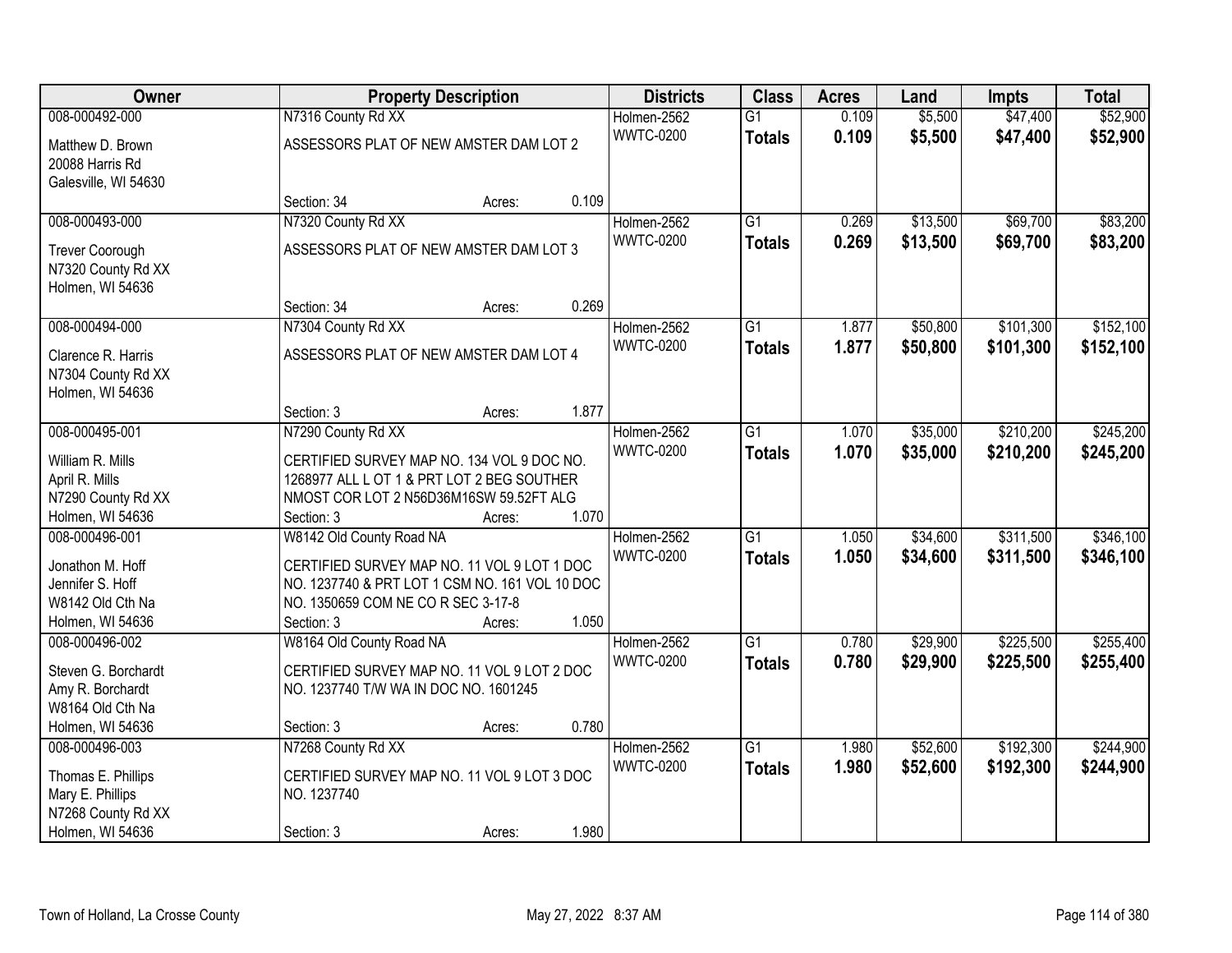| Owner                                                                                        |                                                                                                        | <b>Property Description</b> |       | <b>Districts</b>                | <b>Class</b>                     | <b>Acres</b>   | Land                 | Impts                  | <b>Total</b>           |
|----------------------------------------------------------------------------------------------|--------------------------------------------------------------------------------------------------------|-----------------------------|-------|---------------------------------|----------------------------------|----------------|----------------------|------------------------|------------------------|
| 008-000496-004<br>Thomas E. Phillips<br>Mary E. Phillips<br>N7268 County Rd XX               | County Rd XX<br>CERTIFIED SURVEY MAP NO. 11 VOL 9 OUTLOT 1<br>DOC NO. 12377 40                         |                             |       | Holmen-2562<br><b>WWTC-0200</b> | $\overline{G1}$<br><b>Totals</b> | 0.500<br>0.500 | \$4,400<br>\$4,400   | $\overline{50}$<br>\$0 | \$4,400<br>\$4,400     |
| Holmen, WI 54636                                                                             | Section: 3                                                                                             | Acres:                      | 0.500 |                                 |                                  |                |                      |                        |                        |
| 008-000497-000<br>James Murphy<br>Stephanie Murphy<br>N7254 County Rd XX<br>Holmen, WI 54636 | N7254 County Rd XX<br>ASSESSORS PLAT OF NEW AMSTER DAM LOT 7<br>Section: 3                             |                             | 0.429 | Holmen-2562<br><b>WWTC-0200</b> | $\overline{G1}$<br><b>Totals</b> | 0.429<br>0.429 | \$21,500<br>\$21,500 | \$132,000<br>\$132,000 | \$153,500<br>\$153,500 |
| 008-000498-000                                                                               | W8188 Old County Road NA                                                                               | Acres:                      |       | Holmen-2562                     | $\overline{G1}$                  | 0.215          | \$10,800             | \$143,500              | \$154,300              |
| Rebecca K. Redsten<br>W8188 Old Cth Na<br>Holmen, WI 54636                                   | ASSESSORS PLAT OF NEW AMSTER DAM LOT 8                                                                 |                             |       | <b>WWTC-0200</b>                | <b>Totals</b>                    | 0.215          | \$10,800             | \$143,500              | \$154,300              |
|                                                                                              | Section: 3                                                                                             | Acres:                      | 0.215 |                                 |                                  |                |                      |                        |                        |
| 008-000499-000<br>Joshua Dickman<br>W8184 Old Cth Na<br>Holmen, WI 54636                     | W8184 Old County Road NA<br>ASSESSORS PLAT OF NEW AMSTER DAM LOT 9                                     |                             |       | Holmen-2562<br><b>WWTC-0200</b> | $\overline{G1}$<br><b>Totals</b> | 0.212<br>0.212 | \$10,600<br>\$10,600 | \$147,300<br>\$147,300 | \$157,900<br>\$157,900 |
|                                                                                              | Section: 3                                                                                             | Acres:                      | 0.212 |                                 |                                  |                |                      |                        |                        |
| 008-000500-000<br>Julia M. Murphy<br>Austin J. Kass<br>W8180 Old Cth Na<br>Holmen, WI 54636  | W8180 Old County Road NA<br>ASSESSORS PLAT OF NEW AMSTER DAM LOT 10 &<br><b>OUTLOT 1</b><br>Section: 3 | Acres:                      | 0.274 | Holmen-2562<br><b>WWTC-0200</b> | $\overline{G1}$<br><b>Totals</b> | 0.274<br>0.274 | \$13,700<br>\$13,700 | \$113,300<br>\$113,300 | \$127,000<br>\$127,000 |
| 008-000502-000                                                                               | N7244 County Rd XX                                                                                     |                             |       | Holmen-2562                     | $\overline{G1}$                  | 0.410          | \$20,500             | \$177,700              | \$198,200              |
| Frederick J. Lanzel<br>Cheryl D. Lanzel<br>N7244 County Rd XX<br>Holmen, WI 54636            | ASSESSORS PLAT OF NEW AMSTER DAM LOT 11<br>Section: 3                                                  | Acres:                      | 0.410 | <b>WWTC-0200</b>                | <b>Totals</b>                    | 0.410          | \$20,500             | \$177,700              | \$198,200              |
| 008-000503-000                                                                               | W8187 Old County Road NA                                                                               |                             |       | Holmen-2562                     | $\overline{G1}$                  | 0.207          | \$10,400             | \$114,900              | \$125,300              |
| Paul A. Lanzel<br>W8187 Old Cth Na<br>Holmen, WI 54636                                       | ASSESSORS PLAT OF NEW AMSTER DAM LOT 12<br>Section: 3                                                  | Acres:                      | 0.207 | <b>WWTC-0200</b>                | <b>Totals</b>                    | 0.207          | \$10,400             | \$114,900              | \$125,300              |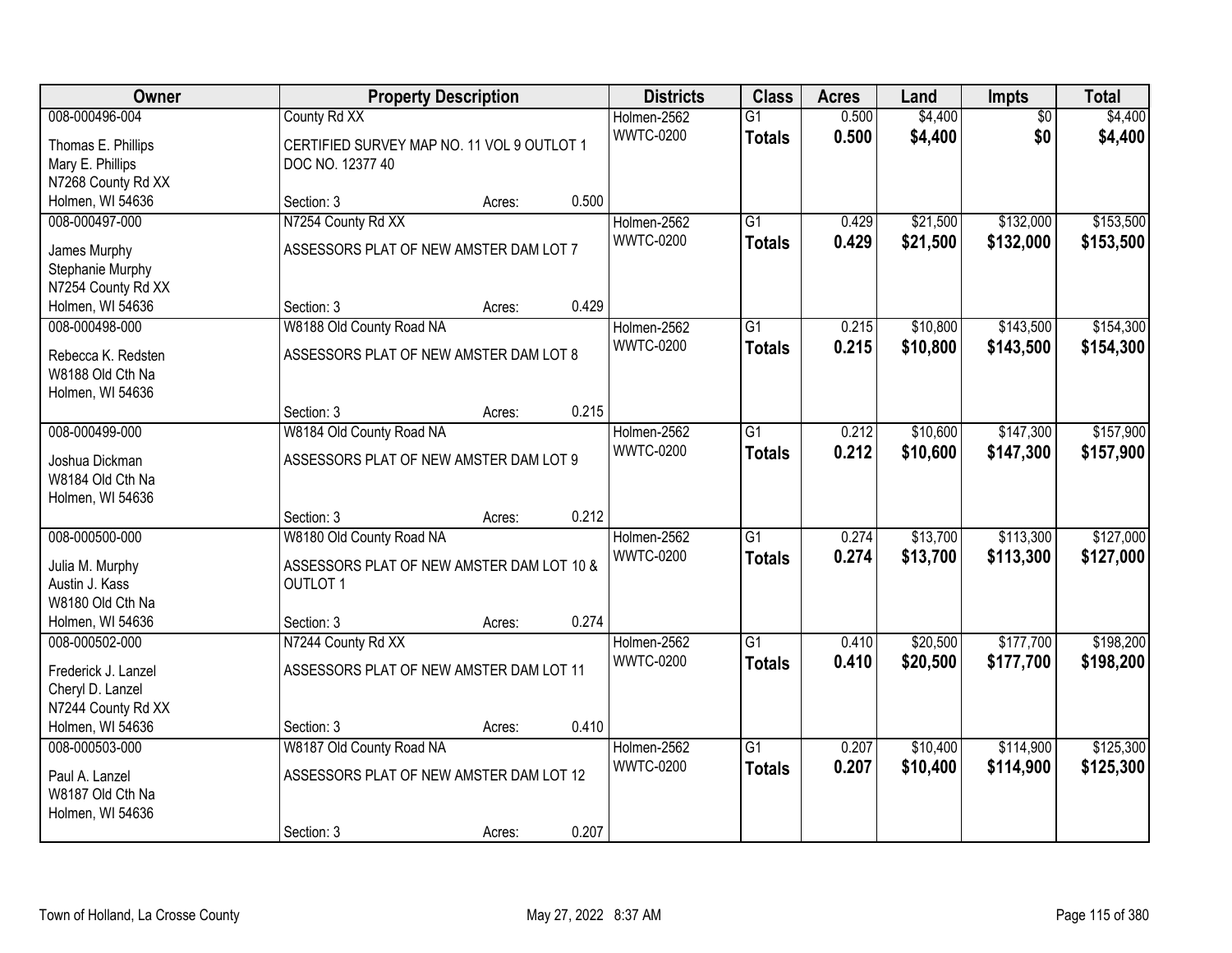| Owner                   |                                              | <b>Property Description</b> |       | <b>Districts</b> | <b>Class</b>    | <b>Acres</b> | Land     | <b>Impts</b> | <b>Total</b> |
|-------------------------|----------------------------------------------|-----------------------------|-------|------------------|-----------------|--------------|----------|--------------|--------------|
| 008-000504-000          | W8183 Old County Road NA                     |                             |       | Holmen-2562      | $\overline{G1}$ | 0.209        | \$10,500 | \$106,400    | \$116,900    |
| Robert J. Schoenborn    | ASSESSORS PLAT OF NEW AMSTER DAM LOT 13      |                             |       | <b>WWTC-0200</b> | <b>Totals</b>   | 0.209        | \$10,500 | \$106,400    | \$116,900    |
| Joann K. Schoenborn     |                                              |                             |       |                  |                 |              |          |              |              |
| 26370 Tame Fish Lake Rd |                                              |                             |       |                  |                 |              |          |              |              |
| Deerwood, MN 56444      | Section: 3                                   | Acres:                      | 0.209 |                  |                 |              |          |              |              |
| 008-000505-000          | W8179 Old County Road NA                     |                             |       | Holmen-2562      | $\overline{G1}$ | 0.225        | \$11,300 | \$114,500    | \$125,800    |
| David H. Burch          | ASSESSORS PLAT OF NEW AMSTER DAM LOT 14      |                             |       | <b>WWTC-0200</b> | <b>Totals</b>   | 0.225        | \$11,300 | \$114,500    | \$125,800    |
| Rebecca A. Burch        |                                              |                             |       |                  |                 |              |          |              |              |
| W8179 Old Cth Na        |                                              |                             |       |                  |                 |              |          |              |              |
| Holmen, WI 54636        | Section: 3                                   | Acres:                      | 0.225 |                  |                 |              |          |              |              |
| 008-000506-000          | Old County Road NA                           |                             |       | Holmen-2562      | $\overline{G1}$ | 0.390        | \$15,800 | \$11,600     | \$27,400     |
|                         |                                              |                             |       | <b>WWTC-0200</b> | <b>Totals</b>   | 0.390        | \$15,800 | \$11,600     | \$27,400     |
| David H. Burch          | ASSESSORS PLAT OF NEW AMSTER DAM LOT 15      |                             |       |                  |                 |              |          |              |              |
| Rebecca A. Burch        |                                              |                             |       |                  |                 |              |          |              |              |
| W8179 Old Cth Na        |                                              |                             |       |                  |                 |              |          |              |              |
| Holmen, WI 54636        | Section: 3                                   | Acres:                      | 0.390 |                  |                 |              |          |              |              |
| 008-000507-000          | N7228 County Rd XX                           |                             |       | Holmen-2562      | G1              | 0.928        | \$32,500 | \$138,800    | \$171,300    |
| Andrea L. Mocco         | ASSESSORS PLAT OF NEW AMSTER DAM LOT 16 &    |                             |       | <b>WWTC-0200</b> | <b>Totals</b>   | 0.928        | \$32,500 | \$138,800    | \$171,300    |
| N7228 County Rd XX      | PRT LOT 17 BEG NELY COR LOT 17 S39D39M19SW   |                             |       |                  |                 |              |          |              |              |
| Holmen, WI 54636        | ALG SELY LN 109.54FT N56D46M 2SW 113.31FT TO |                             |       |                  |                 |              |          |              |              |
|                         | Section: 3                                   | Acres:                      | 0.928 |                  |                 |              |          |              |              |
| 008-000508-000          | N7212 County Rd XX                           |                             |       | Holmen-2562      | $\overline{G1}$ | 0.784        | \$30,000 | \$212,100    | \$242,100    |
| David A. Daffinson      | ASSESSORS PLAT OF NEW AMSTER DAM LOT 17 EX   |                             |       | <b>WWTC-0200</b> | <b>Totals</b>   | 0.784        | \$30,000 | \$212,100    | \$242,100    |
| Linda F. Daffinson      | BEG NE COR S39 D 39MW 109.54FT N56D46MW 113  |                             |       |                  |                 |              |          |              |              |
| N7212 County Rd XX      | .3FT TO SE COR LOT 16 N27D45 ME 109.35FT     |                             |       |                  |                 |              |          |              |              |
| Holmen, WI 54636        | Section: 3                                   | Acres:                      | 0.784 |                  |                 |              |          |              |              |
| 008-000509-000          | W8191 Sternford St                           |                             |       | Holmen-2562      | $\overline{G1}$ | 0.627        | \$27,300 | \$164,800    | \$192,100    |
|                         |                                              |                             |       | <b>WWTC-0200</b> | <b>Totals</b>   | 0.627        | \$27,300 | \$164,800    | \$192,100    |
| Stephen G. Rosendale    | ASSESSORS PLAT OF NEW AMSTER DAM LOT 18      |                             |       |                  |                 |              |          |              |              |
| Jeanne R. Rosendale     |                                              |                             |       |                  |                 |              |          |              |              |
| W8191 Sternford St      |                                              |                             |       |                  |                 |              |          |              |              |
| Holmen, WI 54636        | Section: 3                                   | Acres:                      | 0.627 |                  |                 |              |          |              |              |
| 008-000510-000          | W8213 Sternford St                           |                             |       | Holmen-2562      | $\overline{G1}$ | 0.619        | \$27,100 | \$201,500    | \$228,600    |
| Jill M. Jarzemski et al | ASSESSORS PLAT OF NEW AMSTER DAM LOT 19      |                             |       | <b>WWTC-0200</b> | <b>Totals</b>   | 0.619        | \$27,100 | \$201,500    | \$228,600    |
| W8213 Sternford St      |                                              |                             |       |                  |                 |              |          |              |              |
| Holmen, WI 54636        |                                              |                             |       |                  |                 |              |          |              |              |
|                         | Section: 3                                   | Acres:                      | 0.619 |                  |                 |              |          |              |              |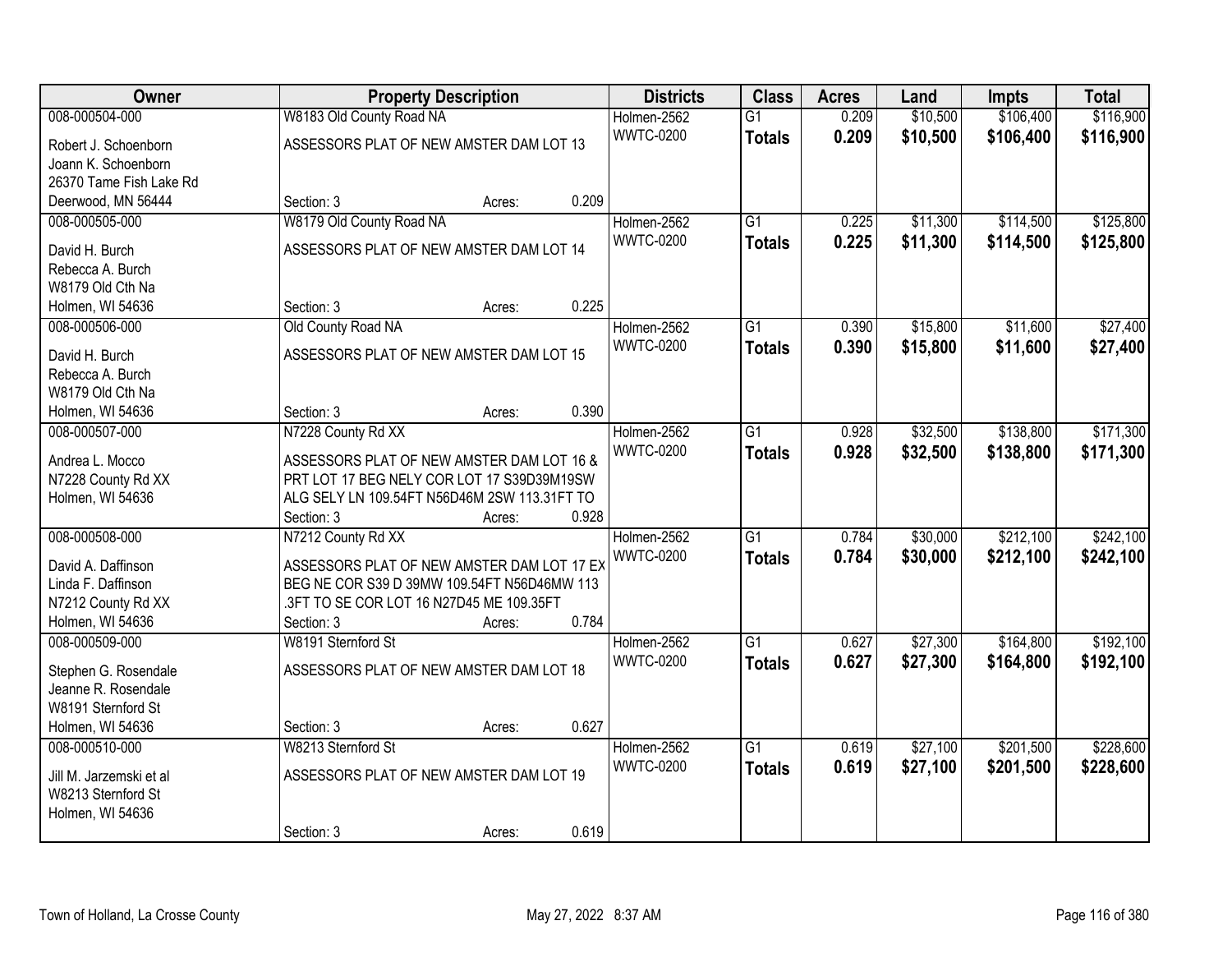| Owner                                      |                                                                                          | <b>Property Description</b> |       | <b>Districts</b> | <b>Class</b>    | <b>Acres</b> | Land     | <b>Impts</b> | <b>Total</b> |
|--------------------------------------------|------------------------------------------------------------------------------------------|-----------------------------|-------|------------------|-----------------|--------------|----------|--------------|--------------|
| 008-000511-000                             | W8227 Sternford St                                                                       |                             |       | Holmen-2562      | $\overline{G1}$ | 0.619        | \$27,100 | \$208,200    | \$235,300    |
| Joseph P. Cowburn                          | ASSESSORS PLAT OF NEW AMSTER DAM LOT 20                                                  |                             |       | <b>WWTC-0200</b> | <b>Totals</b>   | 0.619        | \$27,100 | \$208,200    | \$235,300    |
| Jessica L. Cowburn                         |                                                                                          |                             |       |                  |                 |              |          |              |              |
| W8227 Sternford St                         |                                                                                          |                             |       |                  |                 |              |          |              |              |
| Holmen, WI 54636                           | Section: 3                                                                               | Acres:                      | 0.619 |                  |                 |              |          |              |              |
| 008-000512-000                             | W8239 Sternford St                                                                       |                             |       | Holmen-2562      | G1              | 0.516        | \$25,300 | \$173,300    | \$198,600    |
| Eugene C. Holseth                          | ASSESSORS PLAT OF NEW AMSTER DAM LOT 21                                                  |                             |       | <b>WWTC-0200</b> | <b>Totals</b>   | 0.516        | \$25,300 | \$173,300    | \$198,600    |
| W8239 Sternford St                         |                                                                                          |                             |       |                  |                 |              |          |              |              |
| Holmen, WI 54636                           |                                                                                          |                             |       |                  |                 |              |          |              |              |
|                                            | Section: 3                                                                               | Acres:                      | 0.516 |                  |                 |              |          |              |              |
| 008-000513-000                             | W8247 Sternford St                                                                       |                             |       | Holmen-2562      | G1              | 0.619        | \$27,100 | \$85,900     | \$113,000    |
|                                            | ASSESSORS PLAT OF NEW AMSTER DAM LOT 22                                                  |                             |       | <b>WWTC-0200</b> | <b>Totals</b>   | 0.619        | \$27,100 | \$85,900     | \$113,000    |
| Margrethe E. Breidel<br>W8247 Sternford St |                                                                                          |                             |       |                  |                 |              |          |              |              |
| Holmen, WI 54636                           |                                                                                          |                             |       |                  |                 |              |          |              |              |
|                                            | Section: 3                                                                               | Acres:                      | 0.619 |                  |                 |              |          |              |              |
| 008-000514-000                             | W8200 Sternford St                                                                       |                             |       | Holmen-2562      | $\overline{G1}$ | 0.550        | \$25,900 | \$61,900     | \$87,800     |
|                                            |                                                                                          |                             |       | <b>WWTC-0200</b> | <b>Totals</b>   | 0.550        | \$25,900 | \$61,900     | \$87,800     |
| David V. Samb<br>W8200 Sternford St        | ASSESSORS PLAT OF NEW AMSTER DAM LOT 23 &<br>VAC GEORGE ST IN DOC NO. 1508697 BEING THAT |                             |       |                  |                 |              |          |              |              |
| Holmen, WI 54636                           | PRT NW-NE LYG NWLY OF NLY R /W LN STERNFORD                                              |                             |       |                  |                 |              |          |              |              |
|                                            | Section: 3                                                                               | Acres:                      | 0.550 |                  |                 |              |          |              |              |
| 008-000515-000                             | W8220 Sternford St                                                                       |                             |       | Holmen-2562      | $\overline{G1}$ | 0.413        | \$20,700 | \$96,500     | \$117,200    |
|                                            |                                                                                          |                             |       | <b>WWTC-0200</b> | <b>Totals</b>   | 0.413        | \$20,700 | \$96,500     | \$117,200    |
| Ashley M. Maug                             | ASSESSORS PLAT OF NEW AMSTER DAM LOT 24                                                  |                             |       |                  |                 |              |          |              |              |
| W8220 Sternford St                         |                                                                                          |                             |       |                  |                 |              |          |              |              |
| Holmen, WI 54636                           | Section: 3                                                                               | Acres:                      | 0.413 |                  |                 |              |          |              |              |
| 008-000516-000                             | W8223 Main St                                                                            |                             |       | Holmen-2562      | $\overline{G1}$ | 0.619        | \$27,100 | \$127,700    | \$154,800    |
|                                            |                                                                                          |                             |       | <b>WWTC-0200</b> | <b>Totals</b>   | 0.619        | \$27,100 | \$127,700    | \$154,800    |
| Jason M. Oelfke                            | ASSESSORS PLAT OF NEW AMSTER DAM LOT 25                                                  |                             |       |                  |                 |              |          |              |              |
| Jaime L. Oelfke                            |                                                                                          |                             |       |                  |                 |              |          |              |              |
| W8223 Main St                              |                                                                                          |                             |       |                  |                 |              |          |              |              |
| Holmen, WI 54636<br>008-000517-000         | Section: 3<br>N7243 County Rd XX                                                         | Acres:                      | 0.619 | Holmen-2562      | $\overline{G1}$ | 0.619        | \$27,100 | \$156,700    | \$183,800    |
|                                            |                                                                                          |                             |       | <b>WWTC-0200</b> |                 | 0.619        |          |              |              |
| Chad M. Comstock                           | ASSESSORS PLAT OF NEW AMSTER DAM LOT 26                                                  |                             |       |                  | <b>Totals</b>   |              | \$27,100 | \$156,700    | \$183,800    |
| Sarah R. Wickerham                         |                                                                                          |                             |       |                  |                 |              |          |              |              |
| N7243 County Rd XX                         |                                                                                          |                             |       |                  |                 |              |          |              |              |
| Holmen, WI 54636-9214                      | Section: 3                                                                               | Acres:                      | 0.619 |                  |                 |              |          |              |              |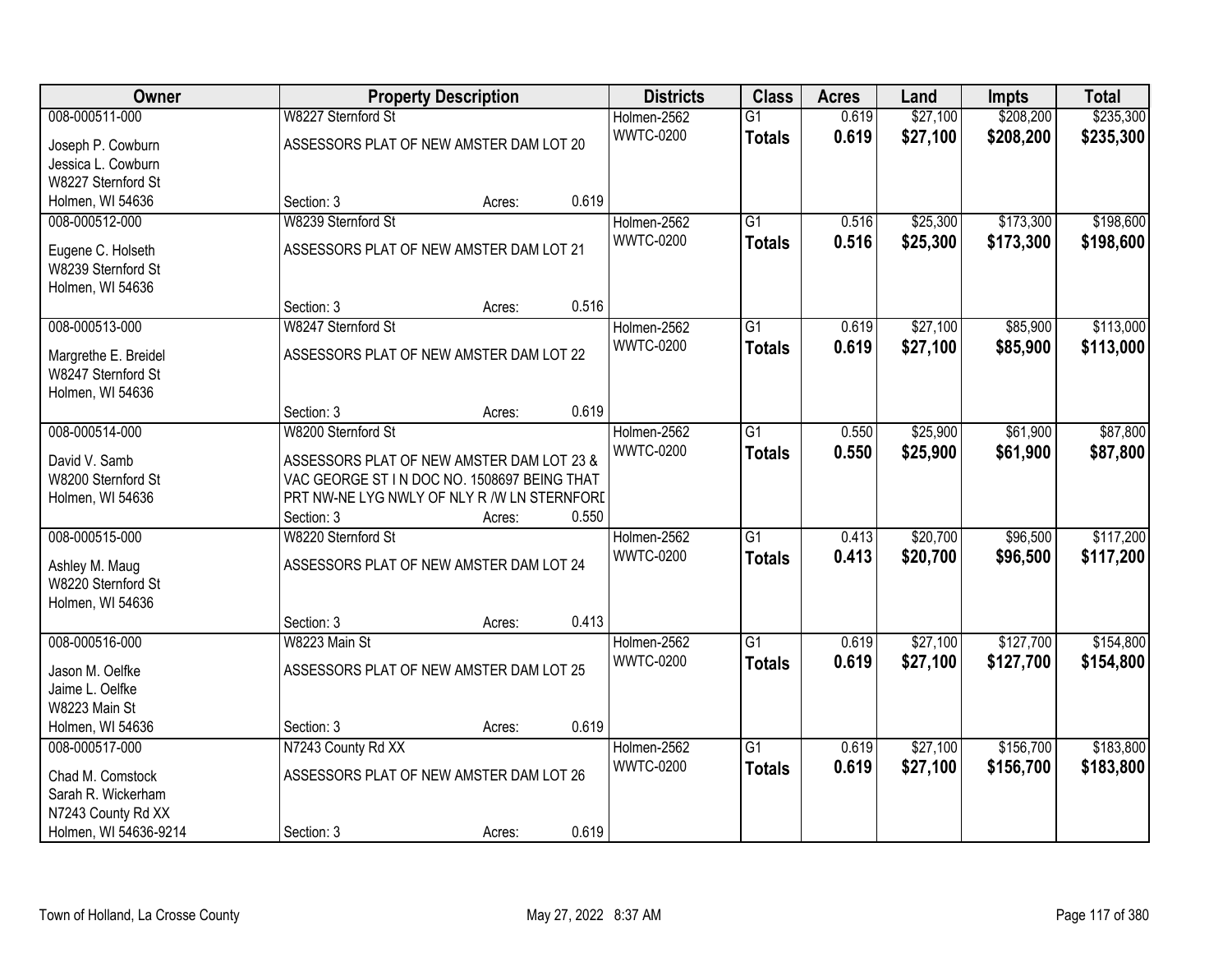| Owner                                                                           |                                                                                                                                                    | <b>Property Description</b> |       | <b>Districts</b>                | <b>Class</b>                     | <b>Acres</b>   | Land                 | <b>Impts</b>           | <b>Total</b>           |
|---------------------------------------------------------------------------------|----------------------------------------------------------------------------------------------------------------------------------------------------|-----------------------------|-------|---------------------------------|----------------------------------|----------------|----------------------|------------------------|------------------------|
| 008-000518-001<br>Peter D. Moe<br>Jeannette I. Moe                              | W8206 Main St<br>CERTIFIED SURVEY MAP NO. 82 VOL 12 LOT 1 DOC<br>NO. 1425176                                                                       |                             |       | Holmen-2562<br><b>WWTC-0200</b> | $\overline{G1}$<br><b>Totals</b> | 0.520<br>0.520 | \$25,400<br>\$25,400 | \$187,600<br>\$187,600 | \$213,000<br>\$213,000 |
| W8206 Main St                                                                   |                                                                                                                                                    |                             |       |                                 |                                  |                |                      |                        |                        |
| Holmen, WI 54636<br>008-000518-002                                              | Section: 3<br>Main St                                                                                                                              | Acres:                      | 0.520 | Holmen-2562                     | $\overline{G1}$                  | 0.310          | \$15,500             | \$5,300                | \$20,800               |
| Susan L. Wolfe<br>Wesley R. Wolfe<br>N7258 John St                              | CERTIFIED SURVEY MAP NO. 82 VOL 12 OUTLOT 1<br>DOC NO. 1425 176                                                                                    |                             |       | <b>WWTC-0200</b>                | <b>Totals</b>                    | 0.310          | \$15,500             | \$5,300                | \$20,800               |
| Holmen, WI 54636                                                                | Section: 3                                                                                                                                         | Acres:                      | 0.310 |                                 |                                  |                |                      |                        |                        |
| 008-000519-000                                                                  | N7258 John St                                                                                                                                      |                             |       | Holmen-2562                     | G1                               | 0.207          | \$10,400             | \$98,200               | \$108,600              |
| Wesley R. Wolfe<br>Susan L. Wolfe<br>N7258 John St                              | ASSESSORS PLAT OF NEW AMSTER DAM LOT 28                                                                                                            |                             |       | <b>WWTC-0200</b>                | <b>Totals</b>                    | 0.207          | \$10,400             | \$98,200               | \$108,600              |
| Holmen, WI 54636                                                                | Section: 3                                                                                                                                         | Acres:                      | 0.207 |                                 |                                  |                |                      |                        |                        |
| 008-000520-000                                                                  | W8227 Harmon St                                                                                                                                    |                             |       | Holmen-2562                     | G1                               | 0.207          | \$10,400             | \$130,800              | \$141,200              |
| Cole R. Wittwer<br>Nicole L. Wittwer<br>W8227 Harmon St                         | ASSESSORS PLAT OF NEW AMSTER DAM LOT 29                                                                                                            |                             |       | <b>WWTC-0200</b>                | <b>Totals</b>                    | 0.207          | \$10,400             | \$130,800              | \$141,200              |
| Holmen, WI 54636                                                                | Section: 3                                                                                                                                         | Acres:                      | 0.207 |                                 |                                  |                |                      |                        |                        |
| 008-000521-000<br>David A. Wilchinski Jr<br>W8217 Harmon St<br>Holmen, WI 54636 | W8217 Harmon St<br>ASSESSORS PLAT OF NEW AMSTER DAM LOT 30 &<br>CERTIFIED SURVE Y MAP NO. 82 VOL 12 OUTLOTS 2<br>& 3 DOC NO. 1425176<br>Section: 3 | Acres:                      | 0.407 | Holmen-2562<br><b>WWTC-0200</b> | $\overline{G1}$<br><b>Totals</b> | 0.407<br>0.407 | \$20,400<br>\$20,400 | \$106,500<br>\$106,500 | \$126,900<br>\$126,900 |
| 008-000522-000                                                                  | W8213 Harmon St                                                                                                                                    |                             |       | Holmen-2562                     | $\overline{G1}$                  | 0.207          | \$10,400             | \$138,400              | \$148,800              |
| Joshua W. Guy<br>W8213 Harmon St<br>Holmen, WI 54636                            | ASSESSORS PLAT OF NEW AMSTER DAM LOT 31                                                                                                            |                             |       | <b>WWTC-0200</b>                | <b>Totals</b>                    | 0.207          | \$10,400             | \$138,400              | \$148,800              |
|                                                                                 | Section: 3                                                                                                                                         | Acres:                      | 0.207 |                                 |                                  |                |                      |                        |                        |
| 008-000523-000<br>John Tower<br><b>Catherine Tower</b><br>W8209 Harmon St       | W8209 Harmon St<br>ASSESSORS PLAT OF NEW AMSTER DAM LOT 32                                                                                         |                             |       | Holmen-2562<br><b>WWTC-0200</b> | $\overline{G1}$<br><b>Totals</b> | 0.207<br>0.207 | \$10,400<br>\$10,400 | \$116,600<br>\$116,600 | \$127,000<br>\$127,000 |
| Holmen, WI 54636                                                                | Section: 3                                                                                                                                         | Acres:                      | 0.207 |                                 |                                  |                |                      |                        |                        |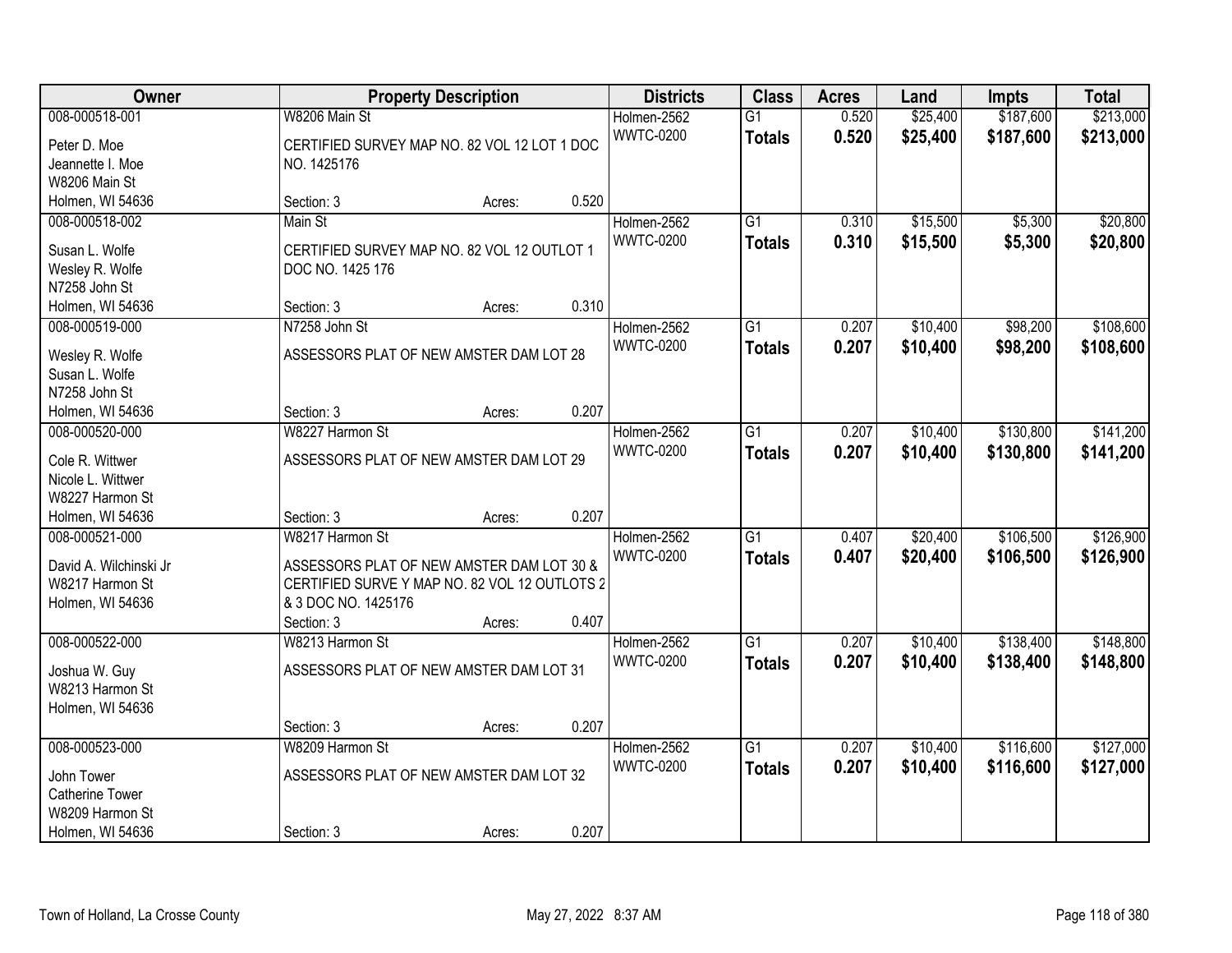| Owner                               |                                                                                           | <b>Property Description</b> |       | <b>Districts</b>                | <b>Class</b>    | <b>Acres</b> | Land     | <b>Impts</b> | <b>Total</b> |
|-------------------------------------|-------------------------------------------------------------------------------------------|-----------------------------|-------|---------------------------------|-----------------|--------------|----------|--------------|--------------|
| 008-000524-000                      | N7281 County Rd XX                                                                        |                             |       | Holmen-2562                     | $\overline{G1}$ | 0.311        | \$15,600 | \$112,600    | \$128,200    |
| NRE Properties, LLC                 | ASSESSORS PLAT OF NEW AMSTER DAM LOT 33                                                   |                             |       | <b>WWTC-0200</b>                | <b>Totals</b>   | 0.311        | \$15,600 | \$112,600    | \$128,200    |
| c/o Munson Realty                   |                                                                                           |                             |       |                                 |                 |              |          |              |              |
| 1400 Pine St                        |                                                                                           |                             |       |                                 |                 |              |          |              |              |
| La Crosse, WI 54601                 | Section: 3                                                                                | Acres:                      | 0.311 |                                 |                 |              |          |              |              |
| 008-000525-000                      | W8218 Harmon St                                                                           |                             |       | Holmen-2562                     | G1              | 0.415        | \$20,800 | \$115,800    | \$136,600    |
| Scott A. Tyler                      | ASSESSORS PLAT OF NEW AMSTER DAM LOT 34                                                   |                             |       | <b>WWTC-0200</b>                | <b>Totals</b>   | 0.415        | \$20,800 | \$115,800    | \$136,600    |
| W8218 Harmon St                     |                                                                                           |                             |       |                                 |                 |              |          |              |              |
| Holmen, WI 54636                    |                                                                                           |                             |       |                                 |                 |              |          |              |              |
|                                     | Section: 3                                                                                | Acres:                      | 0.415 |                                 |                 |              |          |              |              |
| 008-000526-000                      | W8226 Harmon St                                                                           |                             |       | Holmen-2562                     | $\overline{G1}$ | 0.310        | \$15,500 | \$83,400     | \$98,900     |
|                                     |                                                                                           |                             |       | <b>WWTC-0200</b>                | <b>Totals</b>   | 0.310        | \$15,500 | \$83,400     | \$98,900     |
| Stacy M. Kennedy                    | ASSESSORS PLAT OF NEW AMSTER DAM LOT 35 EX<br>PRT LYG NLY FO LL DESC LN COM SE COR LOT 35 |                             |       |                                 |                 |              |          |              |              |
| W8226 Harmon St<br>Holmen, WI 54636 | N33D6ME 150.59FT TO POB N54 D 33MW TO W LN                                                |                             |       |                                 |                 |              |          |              |              |
|                                     | Section: 3                                                                                | Acres:                      | 0.310 |                                 |                 |              |          |              |              |
| 008-000527-000                      | W8223 Oepka St                                                                            |                             |       | Holmen-2562                     | $\overline{G1}$ | 0.480        | \$24,000 | \$149,000    | \$173,000    |
|                                     |                                                                                           |                             |       | <b>WWTC-0200</b>                | <b>Totals</b>   | 0.480        | \$24,000 | \$149,000    | \$173,000    |
| Glendon D. Crawley                  | ASSESSORS PLAT OF NEW AMSTER DAM LOT 36 &                                                 |                             |       |                                 |                 |              |          |              |              |
| Susan J. Crawley                    | PRT LOT 35 LYG NLY FOLL DESC LN COM SE COR                                                |                             |       |                                 |                 |              |          |              |              |
| W8223 Oepka St                      | LOT 35 N33D6ME 150.59FT TO P OB N54D33MW TO                                               |                             |       |                                 |                 |              |          |              |              |
| Holmen, WI 54636<br>008-000528-000  | Section: 34                                                                               | Acres:                      | 0.480 |                                 | $\overline{G1}$ | 0.275        | \$13,800 | \$162,800    | \$176,600    |
|                                     | W8219 Oepka St                                                                            |                             |       | Holmen-2562<br><b>WWTC-0200</b> |                 | 0.275        |          |              |              |
| Andrew J. Jones                     | ASSESSORS PLAT OF NEW AMSTER DAM LOT 37                                                   |                             |       |                                 | <b>Totals</b>   |              | \$13,800 | \$162,800    | \$176,600    |
| Jennifer M. Jones                   |                                                                                           |                             |       |                                 |                 |              |          |              |              |
| W8219 Oepka St                      |                                                                                           |                             |       |                                 |                 |              |          |              |              |
| Holmen, WI 54636                    | Section: 3                                                                                | Acres:                      | 0.275 |                                 |                 |              |          |              |              |
| 008-000529-000                      | N7295 County Rd XX                                                                        |                             |       | Holmen-2562                     | $\overline{G1}$ | 0.277        | \$13,900 | \$175,000    | \$188,900    |
| Jerald R. Roeckers                  | ASSESSORS PLAT OF NEW AMSTER DAM LOT 38                                                   |                             |       | <b>WWTC-0200</b>                | <b>Totals</b>   | 0.277        | \$13,900 | \$175,000    | \$188,900    |
| Katrina R. Roeckers                 |                                                                                           |                             |       |                                 |                 |              |          |              |              |
| N7295 County Rd XX                  |                                                                                           |                             |       |                                 |                 |              |          |              |              |
| Holmen, WI 54636                    | Section: 3                                                                                | Acres:                      | 0.277 |                                 |                 |              |          |              |              |
| 008-000530-000                      | N7295 John St                                                                             |                             |       | Holmen-2562                     | $\overline{G1}$ | 1.200        | \$38,600 | \$127,600    | \$166,200    |
| Judith E. Deyoung                   | ASSESSORS PLAT OF NEW AMSTER DAM LOT 39                                                   |                             |       | <b>WWTC-0200</b>                | <b>Totals</b>   | 1.200        | \$38,600 | \$127,600    | \$166,200    |
| Darol L. Deyoung                    |                                                                                           |                             |       |                                 |                 |              |          |              |              |
| N7295 John St                       |                                                                                           |                             |       |                                 |                 |              |          |              |              |
| Holmen, WI 54636                    | Section: 34                                                                               | Acres:                      | 1.200 |                                 |                 |              |          |              |              |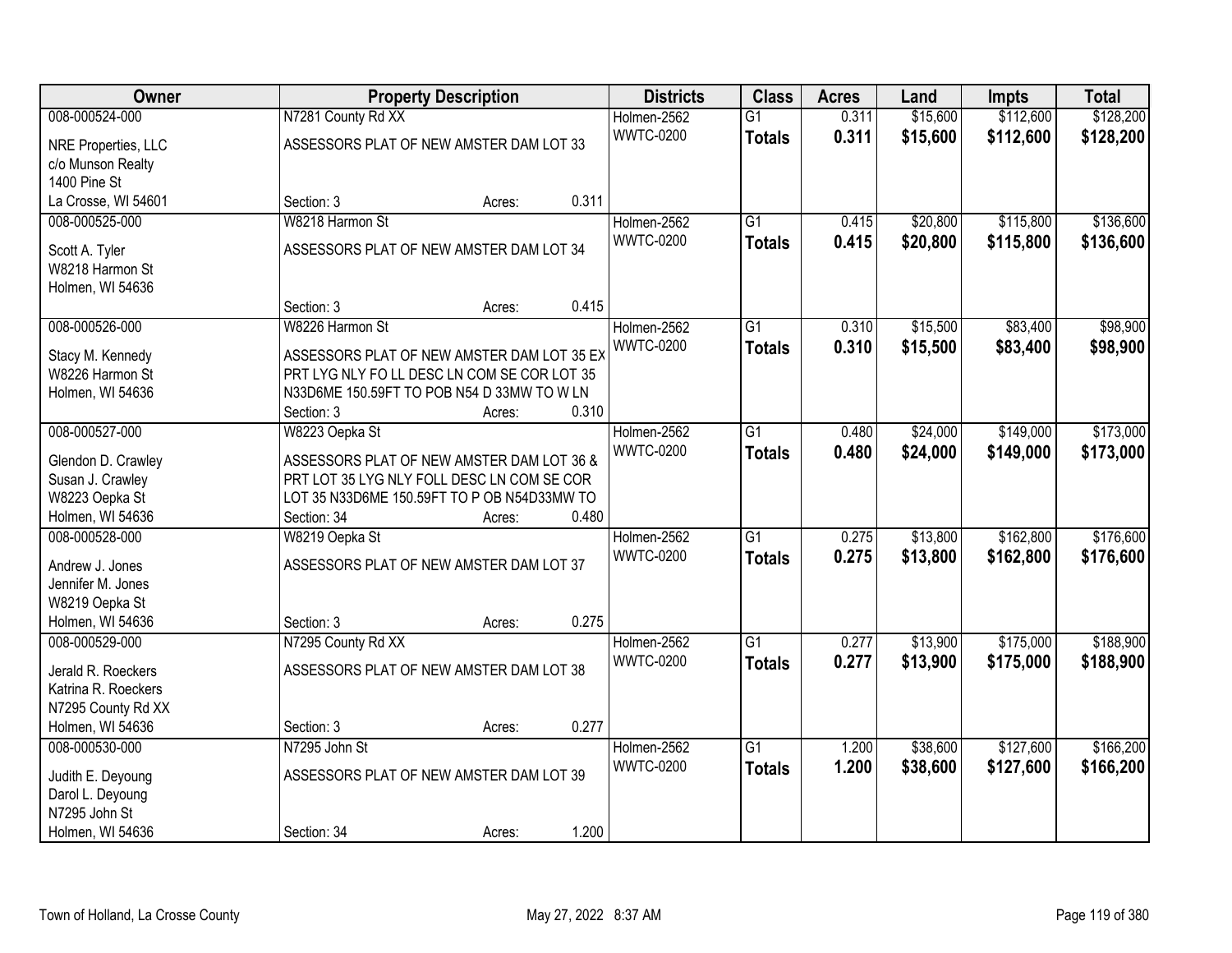| Owner                                              |                                         | <b>Property Description</b> |       | <b>Districts</b> | <b>Class</b>    | <b>Acres</b> | Land            | <b>Impts</b>    | <b>Total</b> |
|----------------------------------------------------|-----------------------------------------|-----------------------------|-------|------------------|-----------------|--------------|-----------------|-----------------|--------------|
| 008-000531-000                                     | N7283 John St                           |                             |       | Holmen-2562      | $\overline{X4}$ | 0.413        | $\overline{60}$ | $\overline{50}$ | \$0          |
| New Amsterdam Presbyterian Church<br>N7283 John St | ASSESSORS PLAT OF NEW AMSTER DAM LOT 40 |                             |       | <b>WWTC-0200</b> | <b>Totals</b>   | 0.413        | \$0             | \$0             | \$0          |
| Holmen, WI 54636                                   |                                         |                             |       |                  |                 |              |                 |                 |              |
|                                                    | Section: 34                             | Acres:                      | 0.413 |                  |                 |              |                 |                 |              |
| 008-000532-000                                     | Harmon St                               |                             |       | Holmen-2562      | $\overline{X4}$ | 0.413        | $\overline{50}$ | $\overline{50}$ | $\sqrt{50}$  |
| New Amsterdam Presbyterian Church                  | ASSESSORS PLAT OF NEW AMSTER DAM LOT 41 |                             |       | <b>WWTC-0200</b> | <b>Totals</b>   | 0.413        | \$0             | \$0             | \$0          |
| N7283 John St                                      |                                         |                             |       |                  |                 |              |                 |                 |              |
| Holmen, WI 54636                                   |                                         |                             |       |                  |                 |              |                 |                 |              |
|                                                    | Section: 34                             | Acres:                      | 0.413 |                  |                 |              |                 |                 |              |
| 008-000533-000                                     | W8258 Harmon St                         |                             |       | Holmen-2562      | G1              | 0.207        | \$10,400        | \$2,600         | \$13,000     |
| Daniel R. Porath                                   | ASSESSORS PLAT OF NEW AMSTER DAM LOT 42 |                             |       | <b>WWTC-0200</b> | <b>Totals</b>   | 0.207        | \$10,400        | \$2,600         | \$13,000     |
| Christina M. Porath                                |                                         |                             |       |                  |                 |              |                 |                 |              |
| W8264 Harmon St                                    |                                         |                             |       |                  |                 |              |                 |                 |              |
| Holmen, WI 54636                                   | Section: 34                             | Acres:                      | 0.207 |                  |                 |              |                 |                 |              |
| 008-000534-000                                     | W8264 Harmon St                         |                             |       | Holmen-2562      | G1              | 0.568        | \$22,800        | \$166,800       | \$189,600    |
| Christina M. Porath                                | ASSESSORS PLAT OF NEW AMSTER DAM LOT 43 |                             |       | <b>WWTC-0200</b> | <b>Totals</b>   | 0.568        | \$22,800        | \$166,800       | \$189,600    |
| Daniel R. Porath                                   |                                         |                             |       |                  |                 |              |                 |                 |              |
| W8264 Harmon St                                    |                                         |                             |       |                  |                 |              |                 |                 |              |
| Holmen, WI 54636                                   | Section: 34                             | Acres:                      | 0.568 |                  |                 |              |                 |                 |              |
| 008-000535-000                                     | W8272 Harmon St                         |                             |       | Holmen-2562      | $\overline{G1}$ | 0.641        | \$25,700        | \$154,500       | \$180,200    |
|                                                    | ASSESSORS PLAT OF NEW AMSTER DAM LOT 44 |                             |       | <b>WWTC-0200</b> | <b>Totals</b>   | 0.641        | \$25,700        | \$154,500       | \$180,200    |
| Ryan N. Miller<br>Summer R. Miller                 |                                         |                             |       |                  |                 |              |                 |                 |              |
| W8272 Harmon St                                    |                                         |                             |       |                  |                 |              |                 |                 |              |
| Holmen, WI 54636                                   | Section: 34                             | Acres:                      | 0.641 |                  |                 |              |                 |                 |              |
| 008-000536-000                                     | W8257 Harmon St                         |                             |       | Holmen-2562      | $\overline{G1}$ | 1.033        | \$35,600        | \$216,700       | \$252,300    |
|                                                    | ASSESSORS PLAT OF NEW AMSTER DAM LOT 45 |                             |       | <b>WWTC-0200</b> | <b>Totals</b>   | 1.033        | \$35,600        | \$216,700       | \$252,300    |
| Jessica A. Shawley<br>W8257 Harmon St              |                                         |                             |       |                  |                 |              |                 |                 |              |
| Holmen, WI 54636                                   |                                         |                             |       |                  |                 |              |                 |                 |              |
|                                                    | Section: 3                              | Acres:                      | 1.033 |                  |                 |              |                 |                 |              |
| 008-000537-000                                     | W8232 Main St                           |                             |       | Holmen-2562      | $\overline{G1}$ | 0.826        | \$30,700        | \$1,100         | \$31,800     |
|                                                    |                                         |                             |       | <b>WWTC-0200</b> | <b>Totals</b>   | 0.826        | \$30,700        | \$1,100         | \$31,800     |
| Chad M. Comstock                                   | ASSESSORS PLAT OF NEW AMSTER DAM LOT 46 |                             |       |                  |                 |              |                 |                 |              |
| Sarah R. Comstock<br>N7243 County Rd XX            |                                         |                             |       |                  |                 |              |                 |                 |              |
| Holmen, WI 54636-9214                              | Section: 3                              | Acres:                      | 0.826 |                  |                 |              |                 |                 |              |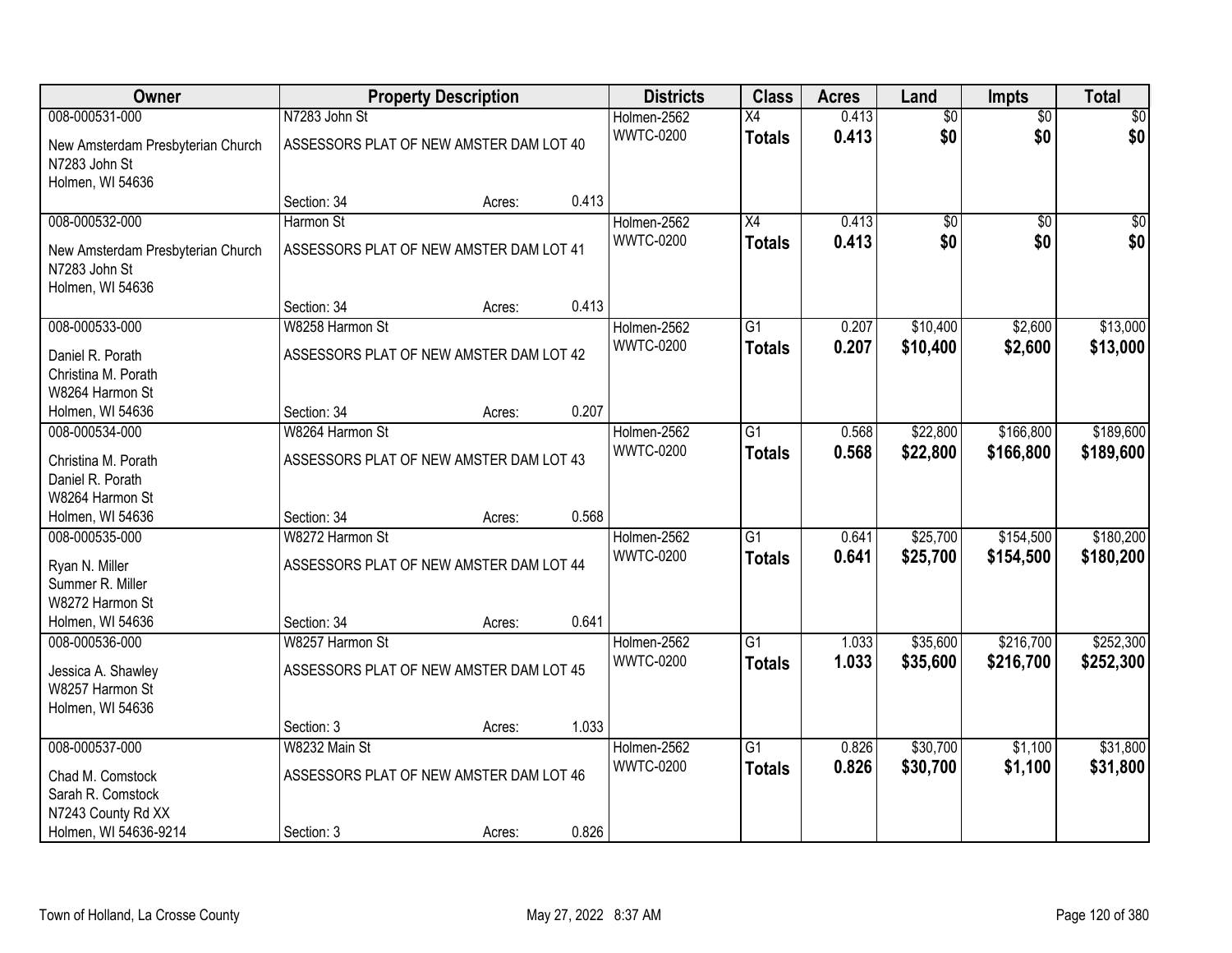| Owner                   |                                         | <b>Property Description</b> |       | <b>Districts</b> | <b>Class</b>    | <b>Acres</b> | Land     | <b>Impts</b> | <b>Total</b> |
|-------------------------|-----------------------------------------|-----------------------------|-------|------------------|-----------------|--------------|----------|--------------|--------------|
| 008-000538-000          | W8250 Main St                           |                             |       | Holmen-2562      | $\overline{G1}$ | 0.207        | \$10,400 | \$144,300    | \$154,700    |
| David J. Duggan         | ASSESSORS PLAT OF NEW AMSTER DAM LOT 47 |                             |       | <b>WWTC-0200</b> | <b>Totals</b>   | 0.207        | \$10,400 | \$144,300    | \$154,700    |
| Dawn M. Duggan          |                                         |                             |       |                  |                 |              |          |              |              |
| W8250 Main St           |                                         |                             |       |                  |                 |              |          |              |              |
| Holmen, WI 54636        | Section: 3                              | Acres:                      | 0.207 |                  |                 |              |          |              |              |
| 008-000539-000          | W8249 Main St                           |                             |       | Holmen-2562      | $\overline{G1}$ | 0.619        | \$27,100 | \$112,600    | \$139,700    |
| <b>Bruce Sobolewski</b> | ASSESSORS PLAT OF NEW AMSTER DAM LOT 48 |                             |       | <b>WWTC-0200</b> | <b>Totals</b>   | 0.619        | \$27,100 | \$112,600    | \$139,700    |
| Robin M. Sobolewski     |                                         |                             |       |                  |                 |              |          |              |              |
| W8249 Main St           |                                         |                             |       |                  |                 |              |          |              |              |
| Holmen, WI 54636        | Section: 3                              | Acres:                      | 0.619 |                  |                 |              |          |              |              |
| 008-000540-000          | N7245 John St                           |                             |       | Holmen-2562      | G1              | 0.413        | \$20,700 | \$111,600    | \$132,300    |
| Lance J. Bergler        | ASSESSORS PLAT OF NEW AMSTER DAM LOT 49 |                             |       | <b>WWTC-0200</b> | <b>Totals</b>   | 0.413        | \$20,700 | \$111,600    | \$132,300    |
| N7245 John St           |                                         |                             |       |                  |                 |              |          |              |              |
| Holmen, WI 54636        |                                         |                             |       |                  |                 |              |          |              |              |
|                         | Section: 3                              | Acres:                      | 0.413 |                  |                 |              |          |              |              |
| 008-000541-000          | N7229 John St                           |                             |       | Holmen-2562      | G1              | 0.413        | \$20,700 | \$163,800    | \$184,500    |
| Donald L. Knower        | ASSESSORS PLAT OF NEW AMSTER DAM LOT 50 |                             |       | <b>WWTC-0200</b> | <b>Totals</b>   | 0.413        | \$20,700 | \$163,800    | \$184,500    |
| N7229 John St           |                                         |                             |       |                  |                 |              |          |              |              |
| Holmen, WI 54636        |                                         |                             |       |                  |                 |              |          |              |              |
|                         | Section: 3                              | Acres:                      | 0.413 |                  |                 |              |          |              |              |
| 008-000542-000          | W8244 Sternford St                      |                             |       | Holmen-2562      | $\overline{G1}$ | 0.207        | \$10,400 | \$144,700    | \$155,100    |
| Theron Phetteplace      | ASSESSORS PLAT OF NEW AMSTER DAM LOT 51 |                             |       | <b>WWTC-0200</b> | <b>Totals</b>   | 0.207        | \$10,400 | \$144,700    | \$155,100    |
| W8244 Sternford St      |                                         |                             |       |                  |                 |              |          |              |              |
| Holmen, WI 54636        |                                         |                             |       |                  |                 |              |          |              |              |
|                         | Section: 3                              | Acres:                      | 0.207 |                  |                 |              |          |              |              |
| 008-000543-000          | W8248 Sternford St                      |                             |       | Holmen-2562      | $\overline{G1}$ | 0.207        | \$10,400 | \$121,500    | \$131,900    |
| James M. Boardman Jr    | ASSESSORS PLAT OF NEW AMSTER DAM LOT 52 |                             |       | <b>WWTC-0200</b> | <b>Totals</b>   | 0.207        | \$10,400 | \$121,500    | \$131,900    |
| Heather Boardman        |                                         |                             |       |                  |                 |              |          |              |              |
| W8248 Sternford St      |                                         |                             |       |                  |                 |              |          |              |              |
| Holmen, WI 54636        | Section: 3                              | Acres:                      | 0.207 |                  |                 |              |          |              |              |
| 008-000544-000          | W8252 Sternford St                      |                             |       | Holmen-2562      | $\overline{G1}$ | 0.207        | \$10,400 | \$137,400    | \$147,800    |
| Scott J. Sill           | ASSESSORS PLAT OF NEW AMSTER DAM LOT 53 |                             |       | <b>WWTC-0200</b> | <b>Totals</b>   | 0.207        | \$10,400 | \$137,400    | \$147,800    |
| Pamela K. Sill          |                                         |                             |       |                  |                 |              |          |              |              |
| W8252 Sternford St      |                                         |                             |       |                  |                 |              |          |              |              |
| Holmen, WI 54636        | Section: 3                              | Acres:                      | 0.207 |                  |                 |              |          |              |              |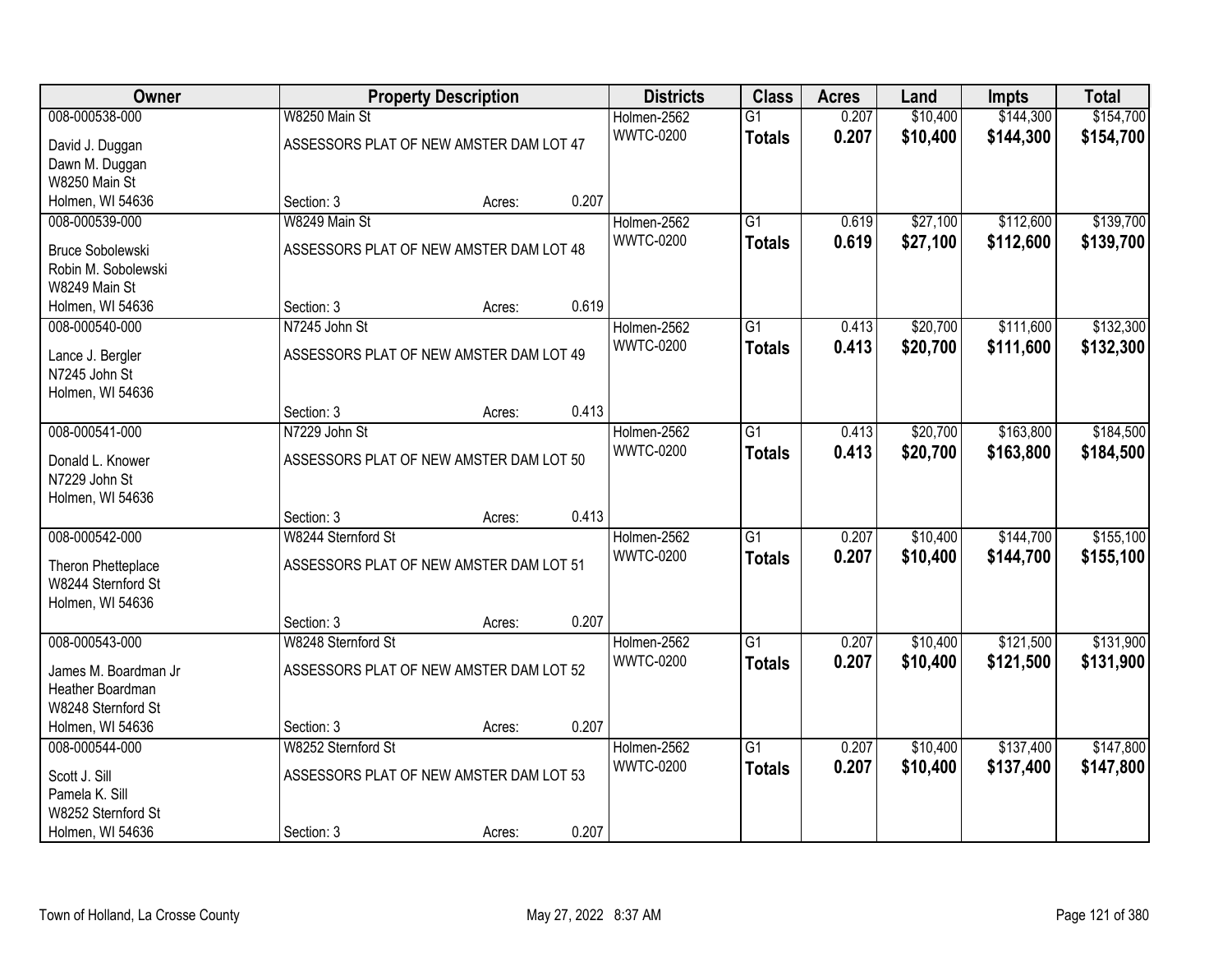| Owner                   | <b>Property Description</b>                    |                  | <b>Districts</b> | <b>Class</b>    | <b>Acres</b> | Land            | Impts           | <b>Total</b>    |
|-------------------------|------------------------------------------------|------------------|------------------|-----------------|--------------|-----------------|-----------------|-----------------|
| 008-000545-001          | N7217 Jelle St                                 |                  | Holmen-2562      | $\overline{G1}$ | 1.320        | \$43,000        | \$213,500       | \$256,500       |
| Mark D. Paulson         | CERTIFIED SURVEY MAP NO. 97 VOL 6 DOC NO.      |                  | <b>WWTC-0200</b> | <b>Totals</b>   | 1.320        | \$43,000        | \$213,500       | \$256,500       |
| N7217 Jelle St          | 1127615 ALL LOT 3 & PRT LOT 2 BEG SELY COR LOT |                  |                  |                 |              |                 |                 |                 |
| Holmen, WI 54636        | 2 N56D46M2SW 121.73FT A LG SLY LN LOT 2 TO     |                  |                  |                 |              |                 |                 |                 |
|                         | Section: 3                                     | Acres:           | 1.320            |                 |              |                 |                 |                 |
| 008-000546-003          | W8283 Main St                                  |                  | Holmen-2562      | $\overline{G1}$ | 0.760        | \$29,400        | \$82,100        | \$111,500       |
|                         |                                                |                  | <b>WWTC-0200</b> | <b>Totals</b>   | 0.760        | \$29,400        | \$82,100        | \$111,500       |
| Jeffery C. Tesch        | CERTIFIED SURVEY MAP NO. 52 VOL 14 LOT 4 DOC   |                  |                  |                 |              |                 |                 |                 |
| Deborah K. Tesch        | NO. 1515795 SUBJ TO ESMT IN DOC NO. 141 8835 & |                  |                  |                 |              |                 |                 |                 |
| 31144 Old Mill Rd       | SUBJ TO ESMT IN DOC N O. 1419155               |                  |                  |                 |              |                 |                 |                 |
| Dresbach, MN 55947      | Section: 3                                     | Acres:           | 0.760            |                 |              |                 |                 |                 |
| 008-000547-000          | N7255 Jelle St                                 |                  | Holmen-2562      | G1              | 1.199        | \$40,000        | \$123,400       | \$163,400       |
| Christine M. Scholmeier | ASSESSORS PLAT OF NEW AMSTER DAM LOT 56        |                  | <b>WWTC-0200</b> | <b>Totals</b>   | 1.199        | \$40,000        | \$123,400       | \$163,400       |
| N7255 Jelle St          |                                                |                  |                  |                 |              |                 |                 |                 |
| Holmen, WI 54636        |                                                |                  |                  |                 |              |                 |                 |                 |
|                         | Section: 34                                    | Acres:           | 1.199            |                 |              |                 |                 |                 |
| 008-000548-000          | N7273 Jelle St                                 |                  | Holmen-2562      | G1              | 0.624        | \$27,200        | \$104,700       | \$131,900       |
|                         |                                                |                  | <b>WWTC-0200</b> | <b>Totals</b>   | 0.624        | \$27,200        | \$104,700       | \$131,900       |
| Rita P. Knutson et al   | ASSESSORS PLAT OF NEW AMSTER DAM LOT 57        |                  |                  |                 |              |                 |                 |                 |
| N7273 Jelle St          |                                                |                  |                  |                 |              |                 |                 |                 |
| Holmen, WI 54636        |                                                |                  |                  |                 |              |                 |                 |                 |
|                         | Section: 34                                    | Acres:           | 0.624            |                 |              |                 |                 |                 |
| 008-000549-000          | W8279 Harmon St                                |                  | Holmen-2562      | $\overline{G1}$ | 0.549        | \$22,000        | \$154,000       | \$176,000       |
| Brian M. Dolle          | ASSESSORS PLAT OF NEW AMSTER DAM LOT 58        |                  | <b>WWTC-0200</b> | <b>Totals</b>   | 0.549        | \$22,000        | \$154,000       | \$176,000       |
| W8279 Harmon St         |                                                |                  |                  |                 |              |                 |                 |                 |
|                         |                                                |                  |                  |                 |              |                 |                 |                 |
| Holmen, WI 54636        |                                                |                  | 0.549            |                 |              |                 |                 |                 |
|                         | Section: 34                                    | Acres:           |                  |                 |              |                 |                 |                 |
| 008-000664-000          |                                                |                  | Holmen-2562      | $\overline{X1}$ | 34.720       | $\overline{50}$ | $\overline{50}$ | $\overline{50}$ |
| Usa                     | FRAC NE1/4 OF NE1/4                            |                  | <b>WWTC-0200</b> | <b>Totals</b>   | 34.720       | \$0             | \$0             | \$0             |
| Fort Snelling           |                                                |                  |                  |                 |              |                 |                 |                 |
| St Paul, MN 55111-4000  |                                                |                  |                  |                 |              |                 |                 |                 |
|                         | Section: 4                                     | 34.720<br>Acres: |                  |                 |              |                 |                 |                 |
| 008-000666-000          |                                                |                  | Holmen-2562      | X1              | 35.110       | \$0             | $\overline{30}$ | $\overline{50}$ |
|                         |                                                |                  | <b>WWTC-0200</b> | <b>Totals</b>   | 35.110       | \$0             | \$0             | \$0             |
| Usa                     | FRAC NW1/4 OF NE1/4                            |                  |                  |                 |              |                 |                 |                 |
| Fort Snelling           |                                                |                  |                  |                 |              |                 |                 |                 |
| St Paul, MN 55111-4000  |                                                |                  |                  |                 |              |                 |                 |                 |
|                         | Section: 4                                     | 35.110<br>Acres: |                  |                 |              |                 |                 |                 |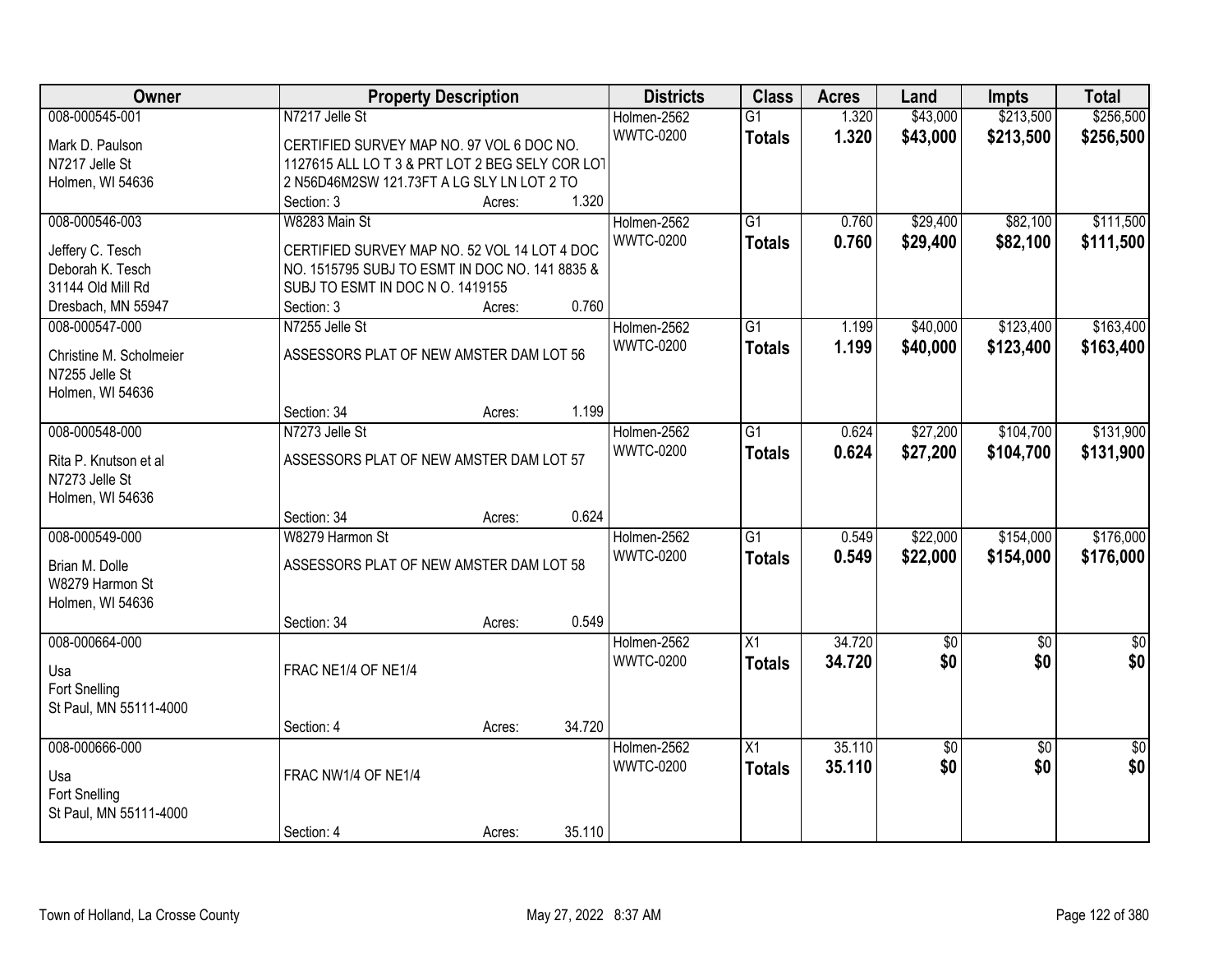| Owner                                                                      | <b>Property Description</b>                   |        |        | <b>Districts</b>                | <b>Class</b>                     | <b>Acres</b>     | Land                   | <b>Impts</b>           | <b>Total</b>            |
|----------------------------------------------------------------------------|-----------------------------------------------|--------|--------|---------------------------------|----------------------------------|------------------|------------------------|------------------------|-------------------------|
| 008-000667-000<br>Usa<br>Fort Snelling                                     | <b>SW1/4 OF NE1/4</b>                         |        |        | Holmen-2562<br><b>WWTC-0200</b> | $\overline{X1}$<br><b>Totals</b> | 40.000<br>40.000 | $\overline{50}$<br>\$0 | $\overline{50}$<br>\$0 | \$0<br>\$0              |
| St Paul, MN 55111-4000                                                     | Section: 4                                    | Acres: | 40.000 |                                 |                                  |                  |                        |                        |                         |
| 008-000668-000<br>Usa<br>Fort Snelling<br>St Paul, MN 55111-4000           | <b>GOVERNMENT LOT 1</b>                       |        |        | Holmen-2562<br><b>WWTC-0200</b> | $\overline{X1}$<br><b>Totals</b> | 32.250<br>32.250 | $\overline{50}$<br>\$0 | $\overline{50}$<br>\$0 | $\overline{\$0}$<br>\$0 |
|                                                                            | Section: 4                                    | Acres: | 32.250 |                                 |                                  |                  |                        |                        |                         |
| 008-000669-000<br>Usa<br>Fort Snelling<br>St Paul, MN 55111-4000           | FRAC NE1/4 OF NW1/4                           |        |        | Holmen-2562<br><b>WWTC-0200</b> | X1<br><b>Totals</b>              | 35.800<br>35.800 | $\overline{50}$<br>\$0 | \$0<br>\$0             | $\overline{50}$<br>\$0  |
|                                                                            | Section: 4                                    | Acres: | 35.800 |                                 |                                  |                  |                        |                        |                         |
| 008-000670-000<br>Usa<br>Fort Snelling<br>St Paul, MN 55111-4000           | FRAC NW1/4 OF NW1/4 T/W AN E SMT IN V768 P349 |        |        | Holmen-2562<br><b>WWTC-0200</b> | X1<br><b>Totals</b>              | 35.890<br>35.890 | $\overline{50}$<br>\$0 | \$0<br>\$0             | $\sqrt{50}$<br>\$0      |
|                                                                            | Section: 4                                    | Acres: | 35.890 |                                 |                                  |                  |                        |                        |                         |
| 008-000671-000<br>Usa<br>1 Federal Dr<br>Fort Snelling, MN 55111-4056      | SW1/4 OF NW1/4<br>Section: 4                  | Acres: | 40.000 | Holmen-2562<br><b>WWTC-0200</b> | $\overline{X1}$<br><b>Totals</b> | 40.000<br>40.000 | $\overline{50}$<br>\$0 | $\overline{50}$<br>\$0 | $\sqrt{50}$<br>\$0      |
| 008-000672-000<br>Usa<br>Fort Snelling<br>St Paul, MN 55111-4000           | <b>SE1/4 OF NW1/4</b>                         |        |        | Holmen-2562<br><b>WWTC-0200</b> | $\overline{X1}$<br><b>Totals</b> | 40.000<br>40.000 | $\overline{50}$<br>\$0 | $\overline{50}$<br>\$0 | $\sqrt{50}$<br>\$0      |
|                                                                            | Section: 4                                    | Acres: | 40.000 |                                 |                                  |                  |                        |                        |                         |
| 008-000673-000<br>Jack M. Bemis Jr<br>Keith F. Bemis<br>W23299 State Rd 35 | <b>NE1/4 OF SW1/4</b>                         |        |        | Holmen-2562<br><b>WWTC-0200</b> | $\overline{G5}$<br><b>Totals</b> | 40.000<br>40.000 | \$28,700<br>\$28,700   | $\overline{60}$<br>\$0 | \$28,700<br>\$28,700    |
| Trempealeau, WI 54661                                                      | Section: 4                                    | Acres: | 40.000 |                                 |                                  |                  |                        |                        |                         |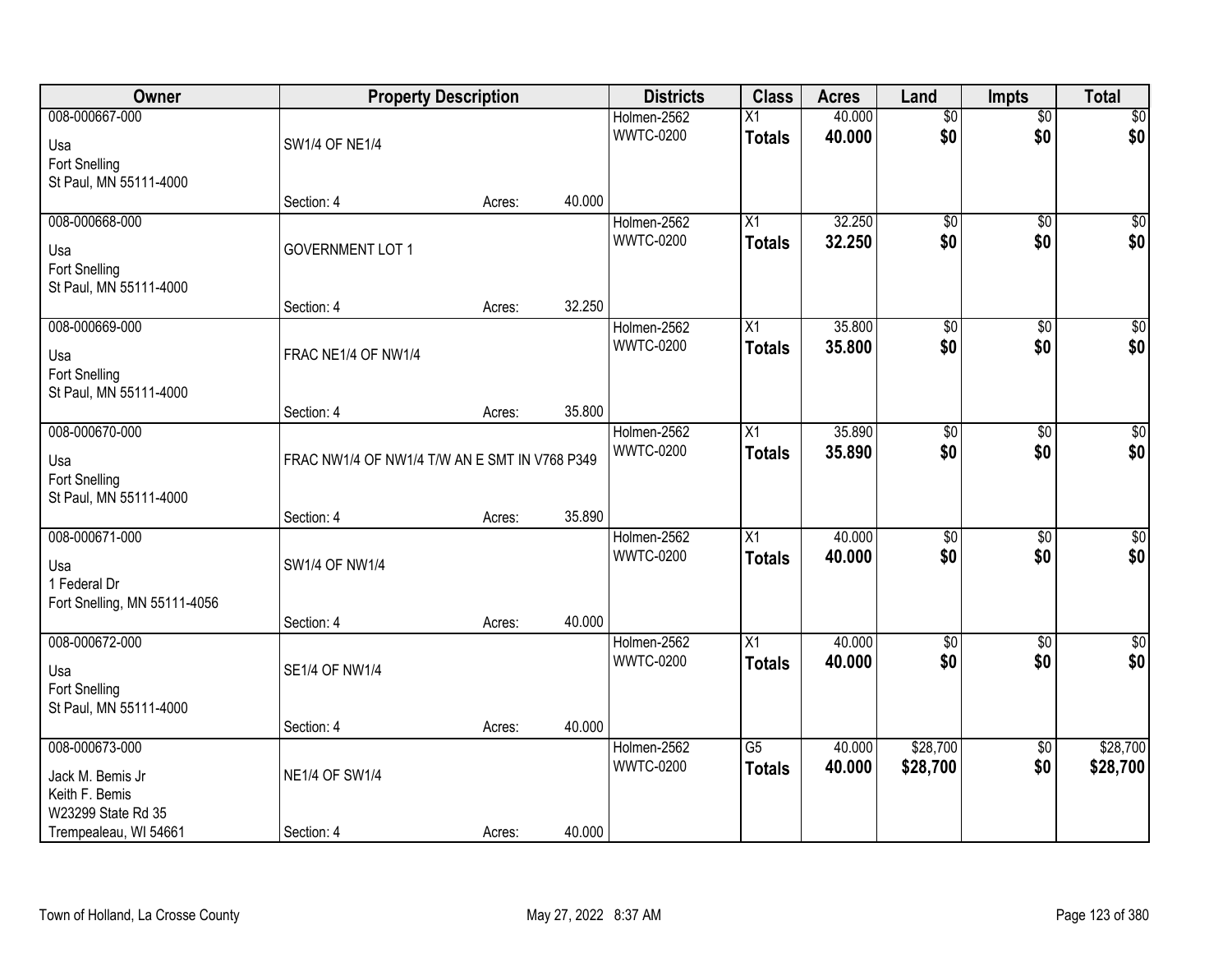| Owner                                                                              | <b>Property Description</b> |        |        | <b>Districts</b>                | <b>Class</b>                     | <b>Acres</b>     | Land                   | <b>Impts</b>           | <b>Total</b>           |
|------------------------------------------------------------------------------------|-----------------------------|--------|--------|---------------------------------|----------------------------------|------------------|------------------------|------------------------|------------------------|
| 008-000674-000<br>Us Fish & Wildlife Service<br>Fort Snelling                      | NW1/4 OF SW1/4              |        |        | Holmen-2562<br><b>WWTC-0200</b> | $\overline{X1}$<br><b>Totals</b> | 40.000<br>40.000 | $\overline{50}$<br>\$0 | $\overline{50}$<br>\$0 | \$0<br>\$0             |
| St Paul, MN 55111                                                                  | Section: 4                  | Acres: | 40.000 |                                 |                                  |                  |                        |                        |                        |
| 008-000675-000<br>Usa<br>Fort Snelling<br>St Paul, MN 55111-4000                   | SW1/4 OF SW1/4              |        |        | Holmen-2562<br><b>WWTC-0200</b> | $\overline{X1}$<br><b>Totals</b> | 40.000<br>40.000 | $\overline{50}$<br>\$0 | $\overline{50}$<br>\$0 | $\overline{50}$<br>\$0 |
|                                                                                    | Section: 4                  | Acres: | 40.000 |                                 |                                  |                  |                        |                        |                        |
| 008-000677-000<br>Us Fish & Wildlife Service<br>Fort Snelling<br>St Paul, MN 55111 | SE1/4 OF SW1/4              |        |        | Holmen-2562<br><b>WWTC-0200</b> | X1<br><b>Totals</b>              | 40.000<br>40.000 | $\overline{50}$<br>\$0 | \$0<br>\$0             | $\overline{50}$<br>\$0 |
|                                                                                    | Section: 4                  | Acres: | 40.000 |                                 |                                  |                  |                        |                        |                        |
| 008-000678-000<br>Usa<br>Fort Snelling<br>St Paul, MN 55111-4000                   | <b>GOVERNMENT LOT 5</b>     |        |        | Holmen-2562<br><b>WWTC-0200</b> | X1<br><b>Totals</b>              | 44.250<br>44.250 | $\overline{50}$<br>\$0 | \$0<br>\$0             | $\sqrt{50}$<br>\$0     |
|                                                                                    | Section: 4                  | Acres: | 44.250 |                                 |                                  |                  |                        |                        |                        |
| 008-000679-000<br>Usa<br>Fort Snelling<br>St Paul, MN 55111-4000                   | <b>GOVERNMENT LOT 2</b>     |        |        | Holmen-2562<br><b>WWTC-0200</b> | $\overline{X1}$<br><b>Totals</b> | 33.500<br>33.500 | $\overline{50}$<br>\$0 | $\overline{50}$<br>\$0 | $\overline{50}$<br>\$0 |
| 008-000680-000                                                                     | Section: 4                  | Acres: | 33.500 | Holmen-2562                     | $\overline{X1}$                  | 34.050           | $\overline{50}$        | $\overline{50}$        | $\sqrt{50}$            |
| Usa<br>Fort Snelling<br>St Paul, MN 55111-4000                                     | <b>GOVERNMENT LOT 3</b>     |        |        | <b>WWTC-0200</b>                | <b>Totals</b>                    | 34.050           | \$0                    | \$0                    | \$0                    |
|                                                                                    | Section: 4                  | Acres: | 34.050 |                                 |                                  |                  |                        |                        |                        |
| 008-000681-000<br>Usa<br>Fort Snelling<br>St Paul, MN 55111-4000                   | <b>GOVERNMENT LOT 4</b>     |        |        | Holmen-2562<br><b>WWTC-0200</b> | $\overline{X1}$<br><b>Totals</b> | 41.000<br>41.000 | $\overline{50}$<br>\$0 | $\overline{50}$<br>\$0 | $\sqrt{50}$<br>\$0     |
|                                                                                    | Section: 4                  | Acres: | 41.000 |                                 |                                  |                  |                        |                        |                        |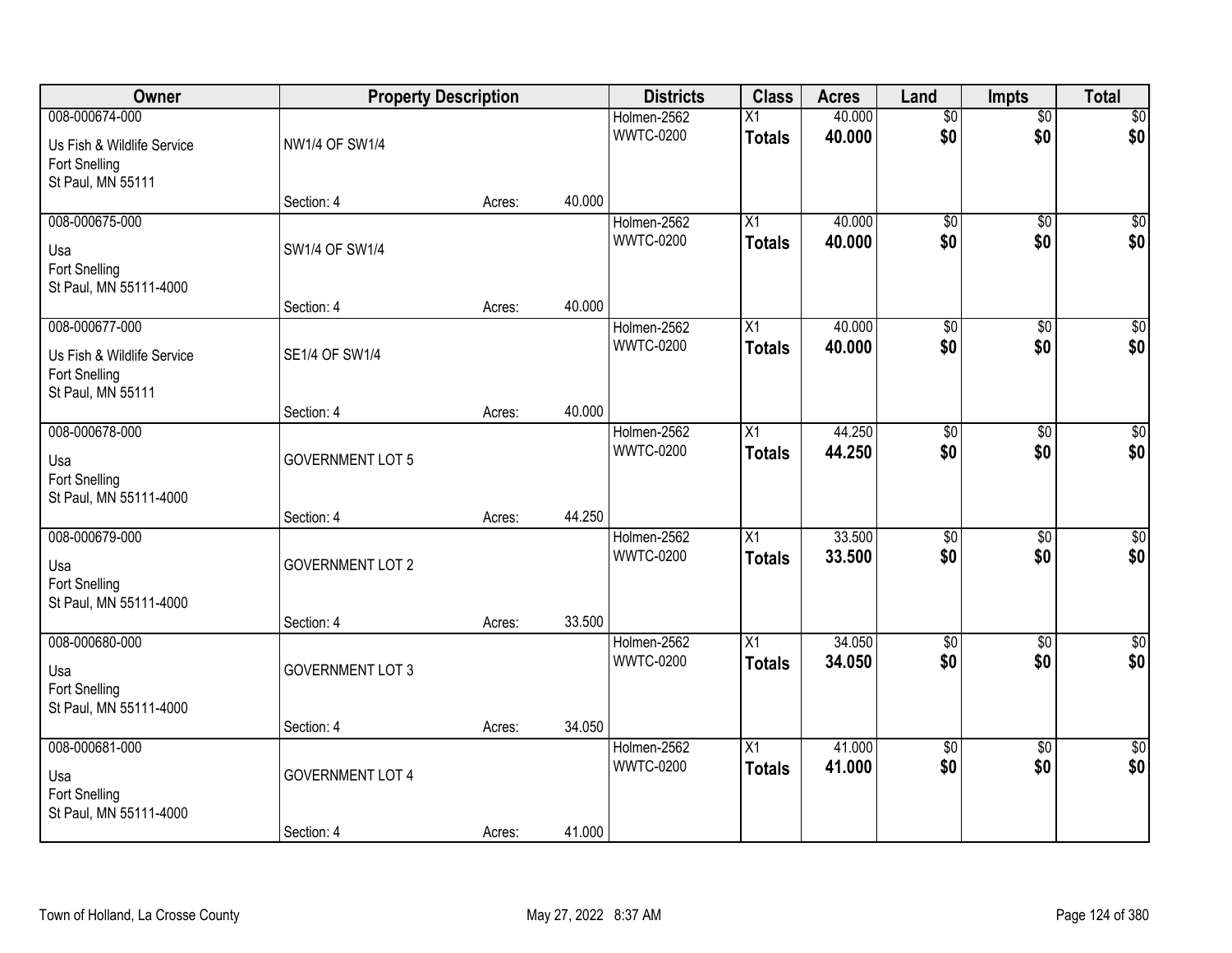| Owner                                | <b>Property Description</b>                  |        |        | <b>Districts</b> | <b>Class</b>    | <b>Acres</b> | Land            | <b>Impts</b>    | <b>Total</b>    |
|--------------------------------------|----------------------------------------------|--------|--------|------------------|-----------------|--------------|-----------------|-----------------|-----------------|
| 008-000682-000                       |                                              |        |        | Holmen-2562      | $\overline{X1}$ | 36.100       | $\overline{50}$ | $\overline{50}$ | $\sqrt{50}$     |
| Usa                                  | FRAC NE1/4 OF NE1/4                          |        |        | <b>WWTC-0200</b> | <b>Totals</b>   | 36.100       | \$0             | \$0             | \$0             |
| Fort Snelling                        |                                              |        |        |                  |                 |              |                 |                 |                 |
| St Paul, MN 55111-4000               | Section: 5                                   | Acres: | 36.100 |                  |                 |              |                 |                 |                 |
| 008-000683-000                       |                                              |        |        | Holmen-2562      | $\overline{X1}$ | 36.130       | $\overline{60}$ | $\overline{50}$ | $\sqrt{50}$     |
|                                      | FRAC NW1/4 OF NE1/4                          |        |        | <b>WWTC-0200</b> | <b>Totals</b>   | 36.130       | \$0             | \$0             | \$0             |
| Usa<br><b>Fort Snelling</b>          |                                              |        |        |                  |                 |              |                 |                 |                 |
| St Paul, MN 55111-4000               |                                              |        |        |                  |                 |              |                 |                 |                 |
|                                      | Section: 5                                   | Acres: | 36.130 |                  |                 |              |                 |                 |                 |
| 008-000684-000                       |                                              |        |        | Holmen-2562      | X1              | 40.000       | $\overline{50}$ | $\overline{50}$ | $\overline{50}$ |
| Usa                                  | SW1/4 OF NE1/4 SUBJ TO 33FT ESMT IN V747 P29 |        |        | <b>WWTC-0200</b> | <b>Totals</b>   | 40.000       | \$0             | \$0             | \$0             |
| 1 Federal Dr                         |                                              |        |        |                  |                 |              |                 |                 |                 |
| Fort Snelling, MN 55111-4056         |                                              |        | 40.000 |                  |                 |              |                 |                 |                 |
| 008-000687-000                       | Section: 5                                   | Acres: |        | Holmen-2562      | X1              | 40.000       | \$0             | \$0             | \$0             |
|                                      |                                              |        |        | <b>WWTC-0200</b> | <b>Totals</b>   | 40.000       | \$0             | \$0             | \$0             |
| Usa<br>1 Federal Dr                  | <b>SE1/4 OF NE1/4</b>                        |        |        |                  |                 |              |                 |                 |                 |
| Fort Snelling, MN 55111-4056         |                                              |        |        |                  |                 |              |                 |                 |                 |
|                                      | Section: 5                                   | Acres: | 40.000 |                  |                 |              |                 |                 |                 |
| 008-000688-000                       |                                              |        |        | Holmen-2562      | $\overline{X1}$ | 36.160       | $\overline{50}$ | $\overline{30}$ | $\sqrt{50}$     |
| United States of America             | FRAC NE1/4 OF NW1/4                          |        |        | <b>WWTC-0200</b> | <b>Totals</b>   | 36.160       | \$0             | \$0             | \$0             |
| 5600 American Blvd W 990             |                                              |        |        |                  |                 |              |                 |                 |                 |
| Bloomington, MN 55437                | Section: 5                                   | Acres: | 36.160 |                  |                 |              |                 |                 |                 |
| 008-000689-000                       |                                              |        |        | Holmen-2562      | $\overline{G5}$ | 32.190       | \$9,500         | $\sqrt{$0}$     | \$9,500         |
|                                      | FRAC NW1/4 OF NW1/4                          |        |        | <b>WWTC-0200</b> | G <sub>6</sub>  | 4.000        | \$16,000        | \$0             | \$16,000        |
| John Mcdonah et al<br>809 3rd Ave NE |                                              |        |        |                  | <b>Totals</b>   | 36.190       | \$25,500        | \$0             | \$25,500        |
| Byron, MN 55920                      |                                              |        |        |                  |                 |              |                 |                 |                 |
|                                      | Section: 5                                   | Acres: | 36.190 |                  |                 |              |                 |                 |                 |
| 008-000690-000                       |                                              |        |        | Holmen-2562      | $\overline{X1}$ | 32.500       | $\overline{60}$ | $\overline{50}$ | $\frac{1}{6}$   |
| United States of America             | SW1/4 OF NW1/4 EX C&NW RR & CB&Q RR R/W & EX |        |        | <b>WWTC-0200</b> | <b>Totals</b>   | 32.500       | \$0             | \$0             | \$0             |
| 5600 American Blvd W 990             | .76A TO USA                                  |        |        |                  |                 |              |                 |                 |                 |
| Bloomington, MN 55437                |                                              |        | 32.500 |                  |                 |              |                 |                 |                 |
|                                      | Section: 5                                   | Acres: |        |                  |                 |              |                 |                 |                 |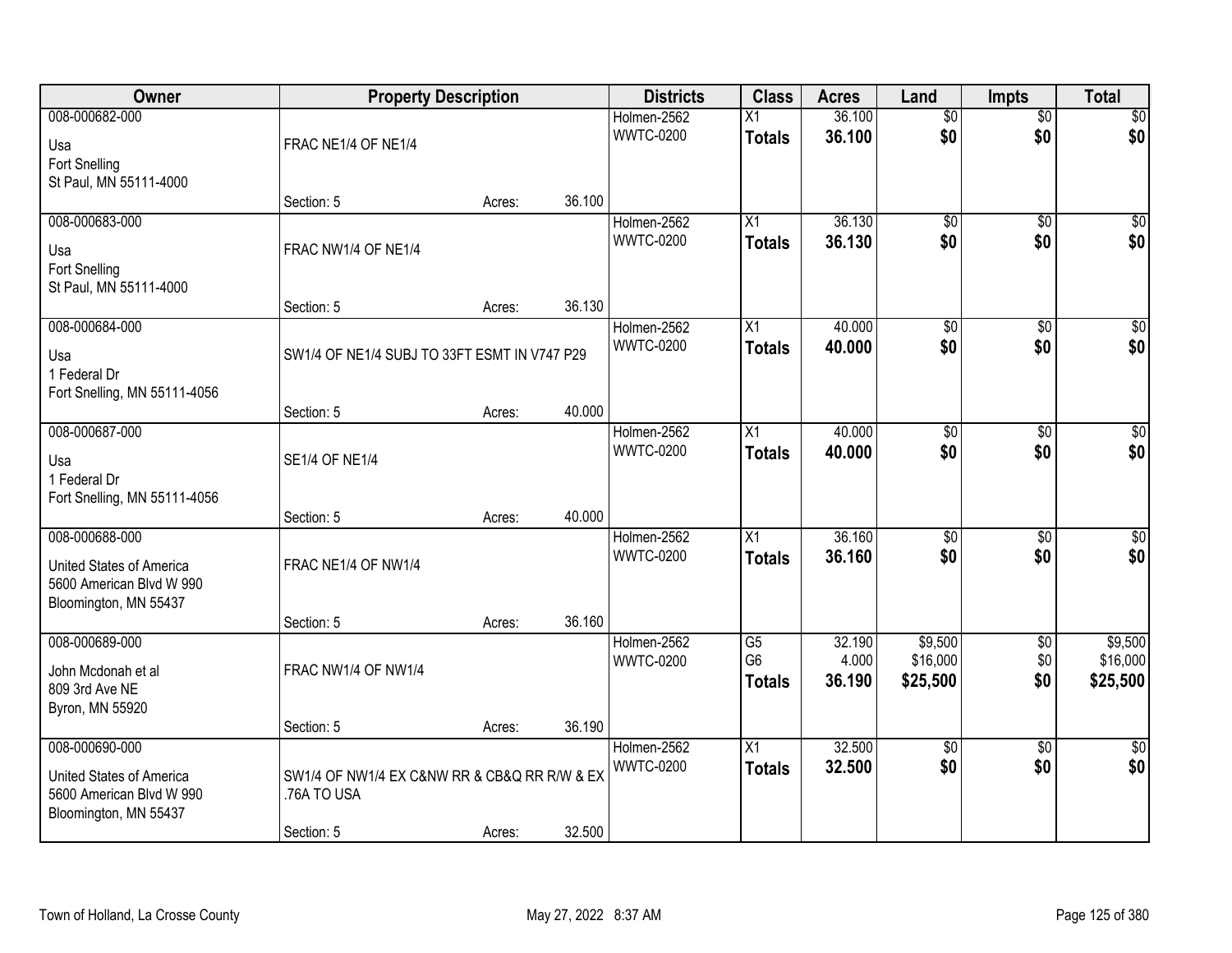| Owner                                                                                           |                                                                                                                                                     | <b>Property Description</b> |        | <b>Districts</b>                | <b>Class</b>                     | <b>Acres</b>     | Land                   | Impts                  | <b>Total</b>            |
|-------------------------------------------------------------------------------------------------|-----------------------------------------------------------------------------------------------------------------------------------------------------|-----------------------------|--------|---------------------------------|----------------------------------|------------------|------------------------|------------------------|-------------------------|
| 008-000691-000<br>Usa<br>Fort Snelling<br>St Paul, MN 55111-4000                                | PRT SW-NW LYB SW OF SE R/W B DRY 100FT<br>DISTANT & PARA WIT H C/L OF N BOUND TRACT OF<br>CB & Q & BOUNDED ON NE BY CB& Q ON S & W BY<br>Section: 5 | Acres:                      | 0.760  | Holmen-2562<br><b>WWTC-0200</b> | $\overline{X1}$<br><b>Totals</b> | 0.760<br>0.760   | $\overline{50}$<br>\$0 | $\overline{50}$<br>\$0 | \$0<br>\$0              |
| 008-000692-000<br>United States of America<br>5600 American Blvd W 990<br>Bloomington, MN 55437 | SE1/4 OF NW1/4 EX C&NW RR<br>Section: 5                                                                                                             | Acres:                      | 39.150 | Holmen-2562<br><b>WWTC-0200</b> | $\overline{X1}$<br><b>Totals</b> | 39.150<br>39.150 | $\overline{50}$<br>\$0 | $\overline{50}$<br>\$0 | \$0<br>\$0              |
| 008-000693-000<br>Usa<br>Fort Snelling<br>St Paul, MN 55111-4000                                | NE1/4 OF SW1/4 EX C&NW RR & CB&Q RR R/W<br>Section: 5                                                                                               | Acres:                      | 33.060 | Holmen-2562<br><b>WWTC-0200</b> | X1<br><b>Totals</b>              | 33.060<br>33.060 | $\overline{50}$<br>\$0 | $\overline{60}$<br>\$0 | $\overline{\$0}$<br>\$0 |
| 008-000694-000<br>United States of America<br>5600 American Blvd W 990<br>Bloomington, MN 55437 | PRT NW-SW LYG NE OF CB&Q R/W<br>Section: 5                                                                                                          | Acres:                      | 7.640  | Holmen-2562<br><b>WWTC-0200</b> | $\overline{X1}$<br><b>Totals</b> | 7.640<br>7.640   | $\overline{50}$<br>\$0 | \$0<br>\$0             | $\sqrt{50}$<br>\$0      |
| 008-000695-000<br>Usa<br>Fort Snelling<br>St Paul, MN 55111-4000                                | NW-SW LYG SW OF CB&Q RR R/W.<br>Section: 5                                                                                                          | Acres:                      | 29.320 | Holmen-2562<br><b>WWTC-0200</b> | $\overline{X1}$<br><b>Totals</b> | 29.320<br>29.320 | $\overline{50}$<br>\$0 | $\overline{50}$<br>\$0 | $\sqrt{50}$<br>\$0      |
| 008-000696-000<br>Usa<br>Fort Snelling<br>St Paul, MN 55111-4000                                | SW1/4 OF SW1/4<br>Section: 5                                                                                                                        | Acres:                      | 40.000 | Holmen-2562<br><b>WWTC-0200</b> | $\overline{X1}$<br><b>Totals</b> | 40.000<br>40.000 | $\overline{50}$<br>\$0 | $\overline{50}$<br>\$0 | \$0<br>\$0              |
| 008-000697-000<br>Usa<br>Fort Snelling<br>St Paul, MN 55111-4000                                | SE1/4 OF SW1/4 EX CB&Q RR<br>Section: 5                                                                                                             | Acres:                      | 34.810 | Holmen-2562<br><b>WWTC-0200</b> | $\overline{X1}$<br><b>Totals</b> | 34.810<br>34.810 | $\overline{50}$<br>\$0 | $\overline{50}$<br>\$0 | $\overline{50}$<br>\$0  |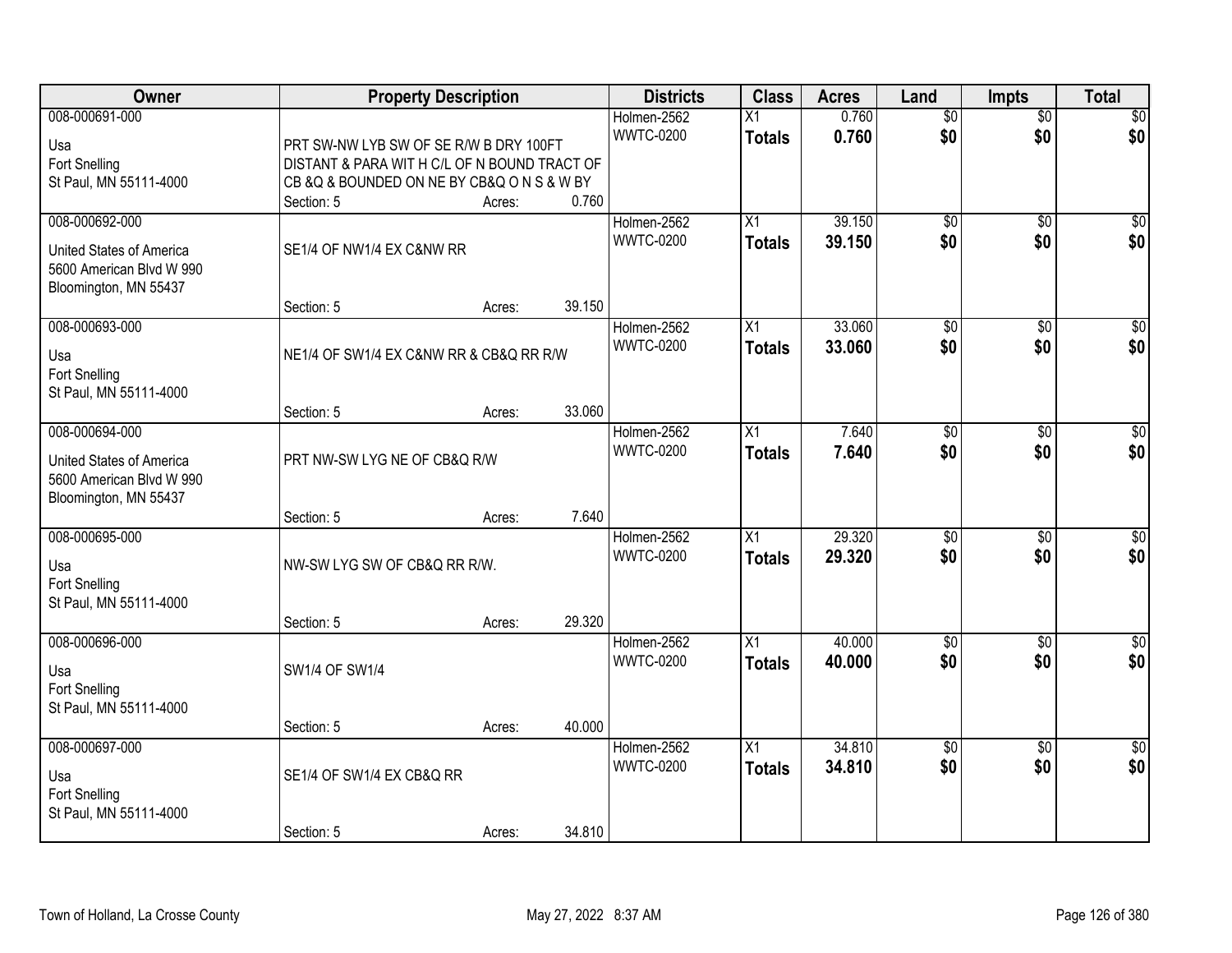| Owner                                          |                                                                                         | <b>Property Description</b> |        | <b>Districts</b>                | <b>Class</b>           | <b>Acres</b> | Land                   | <b>Impts</b>           | <b>Total</b>       |
|------------------------------------------------|-----------------------------------------------------------------------------------------|-----------------------------|--------|---------------------------------|------------------------|--------------|------------------------|------------------------|--------------------|
| 008-000698-000                                 |                                                                                         |                             |        | Holmen-2562                     | X1                     | 40.000       | $\overline{50}$        | $\overline{50}$        | \$0                |
| Usa                                            | <b>NE1/4 OF SE1/4</b>                                                                   |                             |        | <b>WWTC-0200</b>                | <b>Totals</b>          | 40.000       | \$0                    | \$0                    | \$0                |
| Fort Snelling                                  |                                                                                         |                             |        |                                 |                        |              |                        |                        |                    |
| St Paul, MN 55111-4000                         |                                                                                         |                             |        |                                 |                        |              |                        |                        |                    |
|                                                | Section: 5                                                                              | Acres:                      | 40.000 |                                 |                        |              |                        |                        |                    |
| 008-000699-000                                 |                                                                                         |                             |        | Holmen-2562                     | X1                     | 38.750       | $\overline{50}$        | $\overline{50}$        | \$0                |
| Usa                                            | NW1/4 OF SE1/4 EX C&NW RR                                                               |                             |        | <b>WWTC-0200</b>                | Totals                 | 38.750       | \$0                    | \$0                    | \$0                |
| <b>Fort Snelling</b>                           |                                                                                         |                             |        |                                 |                        |              |                        |                        |                    |
| St Paul, MN 55111-4000                         |                                                                                         |                             |        |                                 |                        |              |                        |                        |                    |
|                                                | Section: 5                                                                              | Acres:                      | 38.750 |                                 |                        |              |                        |                        |                    |
| 008-000700-000                                 |                                                                                         |                             |        | Holmen-2562<br><b>WWTC-0200</b> | X1                     | 33.330       | \$0<br>\$0             | \$0                    | $\overline{50}$    |
| Usa                                            | SW1/4 OF SE1/4 EX C&NW RR & CB&Q RR R/W                                                 |                             |        |                                 | <b>Totals</b>          | 33.330       |                        | \$0                    | \$0                |
| Fort Snelling                                  |                                                                                         |                             |        |                                 |                        |              |                        |                        |                    |
| St Paul, MN 55111-4000                         |                                                                                         |                             |        |                                 |                        |              |                        |                        |                    |
| 008-000701-000                                 | Section: 5                                                                              | Acres:                      | 33.330 |                                 |                        | 38.360       |                        |                        |                    |
|                                                |                                                                                         |                             |        | Holmen-2562<br><b>WWTC-0200</b> | X1<br><b>Totals</b>    | 38.360       | $\overline{50}$<br>\$0 | $\overline{30}$<br>\$0 | $\sqrt{50}$<br>\$0 |
| Usa                                            | SE1/4 OF SE1/4 EX C&NW RR                                                               |                             |        |                                 |                        |              |                        |                        |                    |
| Fort Snelling                                  |                                                                                         |                             |        |                                 |                        |              |                        |                        |                    |
| St Paul, MN 55111-4000                         |                                                                                         |                             | 38.360 |                                 |                        |              |                        |                        |                    |
| 008-000702-000                                 | Section: 5                                                                              | Acres:                      |        | Holmen-2562                     | $\overline{X4}$        | 18.280       | $\overline{50}$        | $\overline{50}$        | $\sqrt{50}$        |
|                                                |                                                                                         |                             |        | <b>WWTC-0200</b>                | <b>Totals</b>          | 18.280       | \$0                    | \$0                    | \$0                |
| <b>Burlington Northern Railroad</b>            | CB&Q RR R/W RUNNING SE TO SW THRU SEC.                                                  |                             |        |                                 |                        |              |                        |                        |                    |
| PO Box 961089                                  | $5 - 17 - 8$ .                                                                          |                             |        |                                 |                        |              |                        |                        |                    |
| Fort Worth, TX 76161-0089                      | Section: 5                                                                              | Acres:                      | 18.280 |                                 |                        |              |                        |                        |                    |
| 008-000703-000                                 |                                                                                         |                             |        | Holmen-2562                     | $\overline{\text{X2}}$ | 14.190       | $\overline{50}$        | $\overline{50}$        | $\sqrt{50}$        |
|                                                |                                                                                         |                             |        | <b>WWTC-0200</b>                | <b>Totals</b>          | 14.190       | \$0                    | \$0                    | \$0                |
| State of Wisconsin Dnr<br>PO Box 7921          | OLD C & NW RR R/W RUNNING TH RU SEC 5-17-8                                              |                             |        |                                 |                        |              |                        |                        |                    |
| Madison, WI 53707-7921                         |                                                                                         |                             |        |                                 |                        |              |                        |                        |                    |
|                                                | Section: 5                                                                              | Acres:                      | 14.190 |                                 |                        |              |                        |                        |                    |
| 008-000704-000                                 |                                                                                         |                             |        | Holmen-2562                     | $\overline{X1}$        | 31.820       | $\overline{50}$        | $\overline{50}$        | $\overline{50}$    |
|                                                |                                                                                         |                             |        | <b>WWTC-0200</b>                | <b>Totals</b>          | 31.820       | \$0                    | \$0                    | \$0                |
| United States of America<br>W22263 State Rd 35 | FRAC NE1/4 OF NE1/4 EX C&NW RR & CB&Q RR R/W<br>& EX .68AC TO USA & T/W ESMT V1199 P879 |                             |        |                                 |                        |              |                        |                        |                    |
| Trempealeau, WI 54661                          |                                                                                         |                             |        |                                 |                        |              |                        |                        |                    |
|                                                | Section: 6                                                                              | Acres:                      | 31.820 |                                 |                        |              |                        |                        |                    |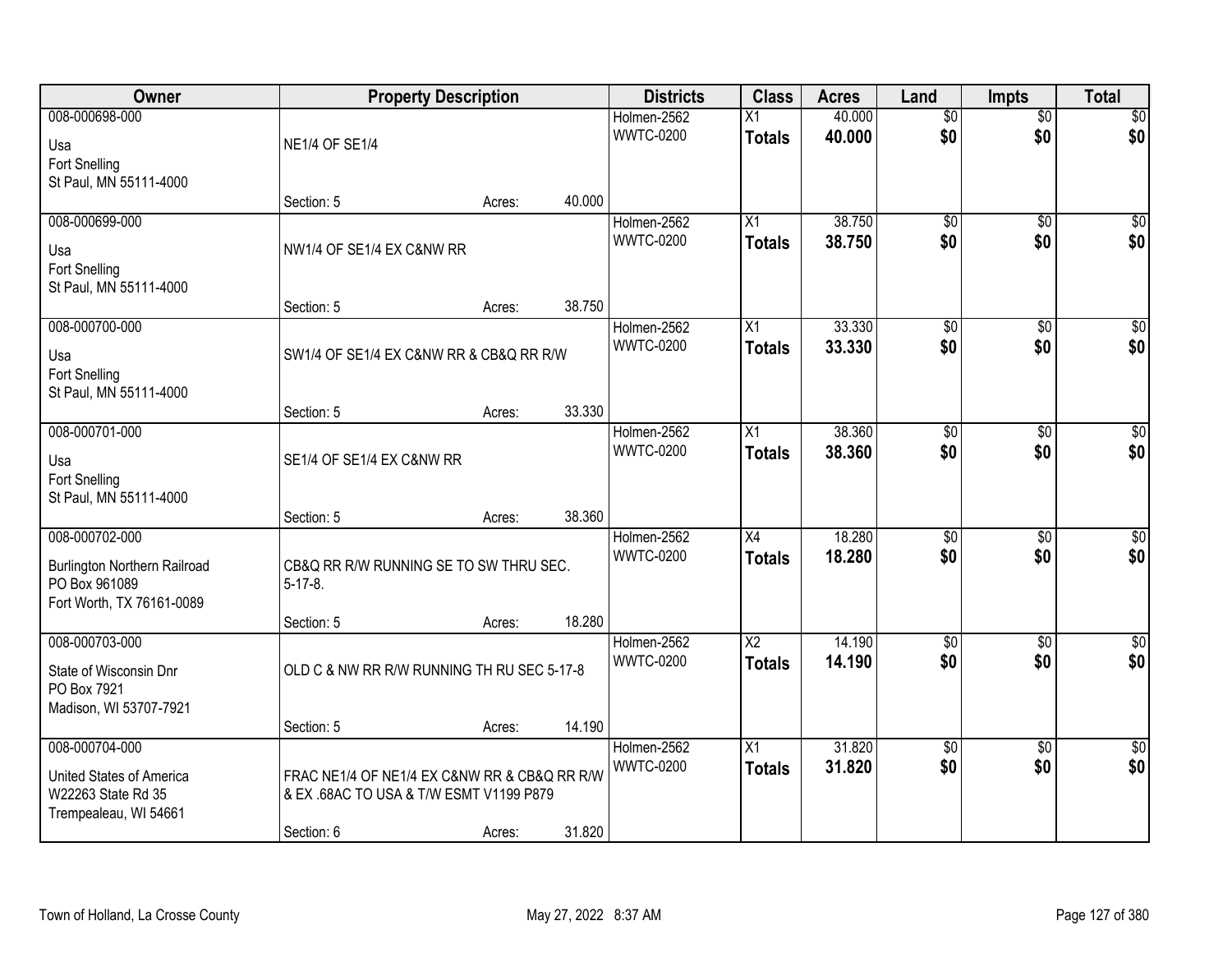| Owner                                                                                           |                                                                                                                  | <b>Property Description</b> |        | <b>Districts</b>                | <b>Class</b>                     | <b>Acres</b>     | Land                   | Impts                  | <b>Total</b>           |
|-------------------------------------------------------------------------------------------------|------------------------------------------------------------------------------------------------------------------|-----------------------------|--------|---------------------------------|----------------------------------|------------------|------------------------|------------------------|------------------------|
| 008-000705-000<br>Usa<br>Fort Snelling<br>St Paul, MN 55111-4000                                | PRT FRAC NE-NE LYG SW OF SW R/W LN 50FT DIST<br>& P/W C/L O F N BOUND TRACT CB&Q RR ON S BY<br>USA & ON W BY USA |                             |        | Holmen-2562<br><b>WWTC-0200</b> | Χ1<br><b>Totals</b>              | 0.680<br>0.680   | $\overline{50}$<br>\$0 | $\overline{50}$<br>\$0 | \$0<br>\$0             |
|                                                                                                 | Section: 6                                                                                                       | Acres:                      | 0.680  |                                 |                                  |                  |                        |                        |                        |
| 008-000706-000<br>Usa<br><b>Fort Snelling</b><br>St Paul, MN 55111-4000                         | FRAC NW1/4 OF NE1/4 EX PRT F OR CB&Q RR R/W                                                                      |                             |        | Holmen-2562<br><b>WWTC-0200</b> | $\overline{X1}$<br><b>Totals</b> | 33.600<br>33.600 | $\overline{50}$<br>\$0 | $\overline{50}$<br>\$0 | \$0<br>\$0             |
| 008-000707-000                                                                                  | Section: 6                                                                                                       | Acres:                      | 33.600 | Holmen-2562                     | X1                               | 40.000           | $\overline{50}$        | \$0                    | $\overline{50}$        |
| Usa<br><b>Fort Snelling</b><br>St Paul, MN 55111-4000                                           | SW1/4 OF NE1/4                                                                                                   |                             |        | <b>WWTC-0200</b>                | <b>Totals</b>                    | 40.000           | \$0                    | \$0                    | \$0                    |
|                                                                                                 | Section: 6                                                                                                       | Acres:                      | 40.000 |                                 |                                  |                  |                        |                        |                        |
| 008-000708-000<br>United States of America<br>5600 American Blvd W 990<br>Bloomington, MN 55437 | THAT PRT SE-NE LYG NE OF THE CB&Q RR R/W.                                                                        |                             |        | Holmen-2562<br><b>WWTC-0200</b> | $\overline{X}$<br><b>Totals</b>  | 10.000<br>10,000 | \$0<br>\$0             | $\overline{30}$<br>\$0 | \$0<br>\$0             |
|                                                                                                 | Section: 6                                                                                                       | Acres:                      | 10.000 |                                 |                                  |                  |                        |                        |                        |
| 008-000709-000<br>Usa<br>Fort Snelling<br>St Paul, MN 55111-4000                                | THAT PRT SE-NE LYG SW OF THE CB&Q RR R/W.<br>Section: 6                                                          | Acres:                      | 26.670 | Holmen-2562<br><b>WWTC-0200</b> | $\overline{X1}$<br><b>Totals</b> | 26.670<br>26.670 | $\overline{50}$<br>\$0 | $\overline{50}$<br>\$0 | $\sqrt{50}$<br>\$0     |
| 008-000710-000                                                                                  |                                                                                                                  |                             |        | Holmen-2562                     | $\overline{X1}$                  | 38.120           | $\overline{50}$        | $\overline{30}$        | $\sqrt{50}$            |
| Usa<br>Fort Snelling<br>St Paul, MN 55111-4000                                                  | FRAC NE1/4 OF NW1/4 EX PRT F OR CB&Q RR R/W                                                                      |                             |        | <b>WWTC-0200</b>                | <b>Totals</b>                    | 38.120           | \$0                    | \$0                    | \$0                    |
|                                                                                                 | Section: 6                                                                                                       | Acres:                      | 38.120 |                                 |                                  |                  |                        |                        |                        |
| 008-000711-000<br>Usa<br><b>Fort Snelling</b><br>St Paul, MN 55111-4000                         | FRAC NW1/4 OF NW1/4<br>Section: 6                                                                                | Acres:                      | 39.140 | Holmen-2562<br><b>WWTC-0200</b> | $\overline{X1}$<br><b>Totals</b> | 39.140<br>39.140 | $\overline{50}$<br>\$0 | $\overline{50}$<br>\$0 | $\overline{50}$<br>\$0 |
|                                                                                                 |                                                                                                                  |                             |        |                                 |                                  |                  |                        |                        |                        |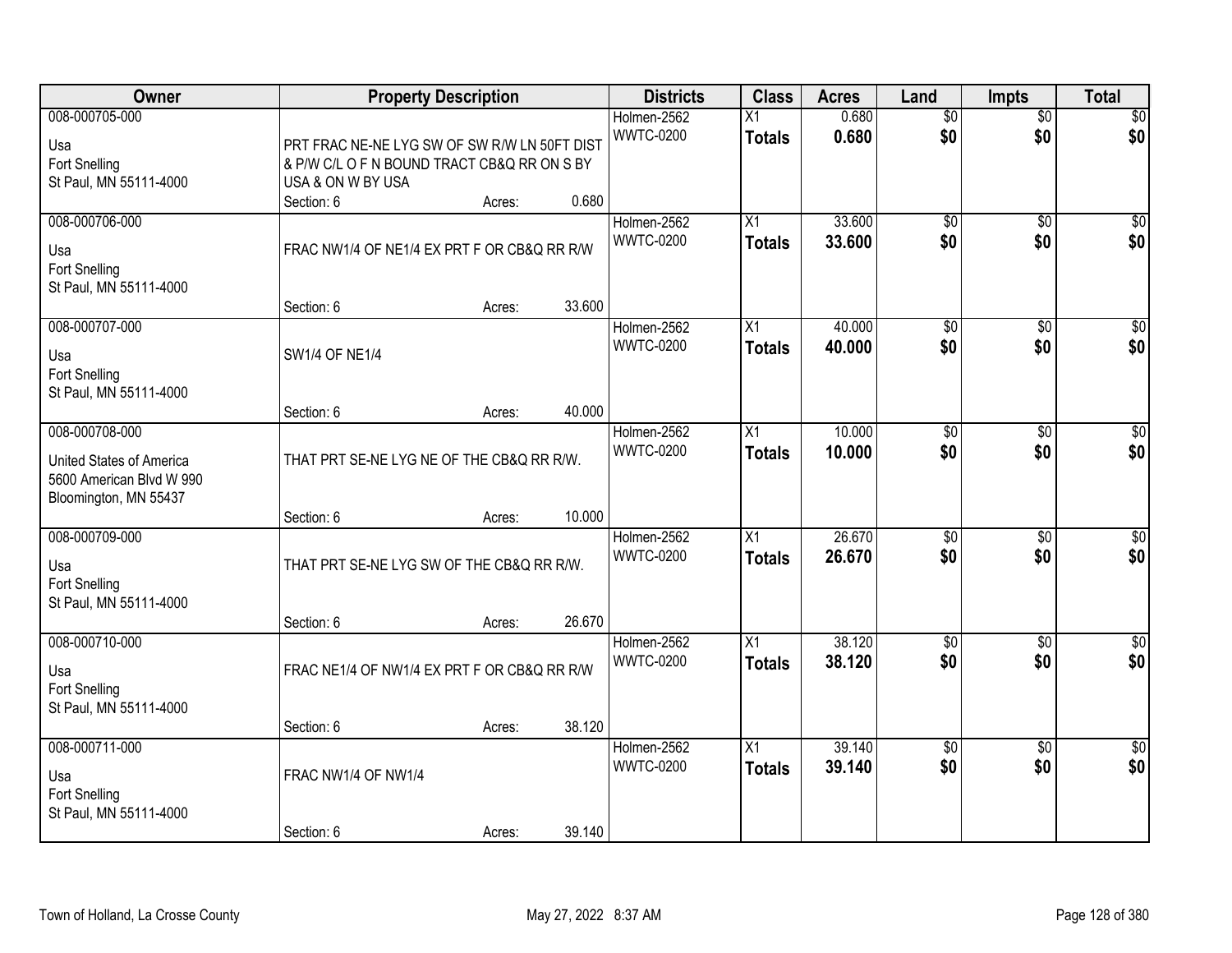| Owner                                                            | <b>Property Description</b>         |        |        | <b>Districts</b>                | <b>Class</b>                     | <b>Acres</b>     | Land                   | <b>Impts</b>           | <b>Total</b>           |
|------------------------------------------------------------------|-------------------------------------|--------|--------|---------------------------------|----------------------------------|------------------|------------------------|------------------------|------------------------|
| 008-000712-000<br>Usa<br>Fort Snelling                           | FRAC SW1/4 OF NW1/4                 |        |        | Holmen-2562<br><b>WWTC-0200</b> | $\overline{X1}$<br><b>Totals</b> | 38.780<br>38.780 | $\overline{50}$<br>\$0 | $\overline{50}$<br>\$0 | \$0<br>\$0             |
| St Paul, MN 55111-4000                                           | Section: 6                          | Acres: | 38.780 |                                 |                                  |                  |                        |                        |                        |
| 008-000713-000<br>Usa<br>Fort Snelling<br>St Paul, MN 55111-4000 | SE1/4 OF NW1/4                      |        |        | Holmen-2562<br><b>WWTC-0200</b> | $\overline{X1}$<br><b>Totals</b> | 40.000<br>40.000 | $\overline{50}$<br>\$0 | $\overline{50}$<br>\$0 | $\sqrt{50}$<br>\$0     |
|                                                                  | Section: 6                          | Acres: | 40.000 |                                 |                                  |                  |                        |                        |                        |
| 008-000714-000<br>Usa<br>Fort Snelling<br>St Paul, MN 55111-4000 | <b>NE1/4 OF SW1/4</b>               |        |        | Holmen-2562<br><b>WWTC-0200</b> | X1<br><b>Totals</b>              | 40.000<br>40.000 | \$0<br>\$0             | $\overline{50}$<br>\$0 | $\sqrt{50}$<br>\$0     |
|                                                                  | Section: 6                          | Acres: | 40.000 |                                 |                                  |                  |                        |                        |                        |
| 008-000715-000<br>Usa<br>Fort Snelling<br>St Paul, MN 55111-4000 | FRAC NW1/4 OF SW1/4                 |        |        | Holmen-2562<br><b>WWTC-0200</b> | X1<br><b>Totals</b>              | 37.970<br>37.970 | $\overline{50}$<br>\$0 | \$0<br>\$0             | $\sqrt{50}$<br>\$0     |
|                                                                  | Section: 6                          | Acres: | 37.970 |                                 |                                  |                  |                        |                        |                        |
| 008-000716-000<br>Usa<br>Fort Snelling<br>St Paul, MN 55111-4000 | FRAC SW1/4 OF SW1/4<br>Section: 6   |        | 37.160 | Holmen-2562<br><b>WWTC-0200</b> | $\overline{X1}$<br><b>Totals</b> | 37.160<br>37.160 | $\overline{50}$<br>\$0 | $\overline{50}$<br>\$0 | $\overline{50}$<br>\$0 |
| 008-000717-000                                                   |                                     | Acres: |        | Holmen-2562                     | $\overline{X1}$                  | 40.000           | $\sqrt{$0}$            | $\overline{50}$        | \$0                    |
| Usa<br>Fort Snelling<br>St Paul, MN 55111-4000                   | SE1/4 OF SW1/4                      |        |        | <b>WWTC-0200</b>                | <b>Totals</b>                    | 40.000           | \$0                    | \$0                    | \$0                    |
|                                                                  | Section: 6                          | Acres: | 40.000 |                                 |                                  |                  |                        |                        |                        |
| 008-000718-000<br>Usa<br>Fort Snelling<br>St Paul, MN 55111-4000 | <b>NE1/4 OF SE1/4</b><br>Section: 6 | Acres: | 40.000 | Holmen-2562<br><b>WWTC-0200</b> | $\overline{X1}$<br><b>Totals</b> | 40.000<br>40.000 | $\overline{60}$<br>\$0 | $\overline{50}$<br>\$0 | $\sqrt{50}$<br>\$0     |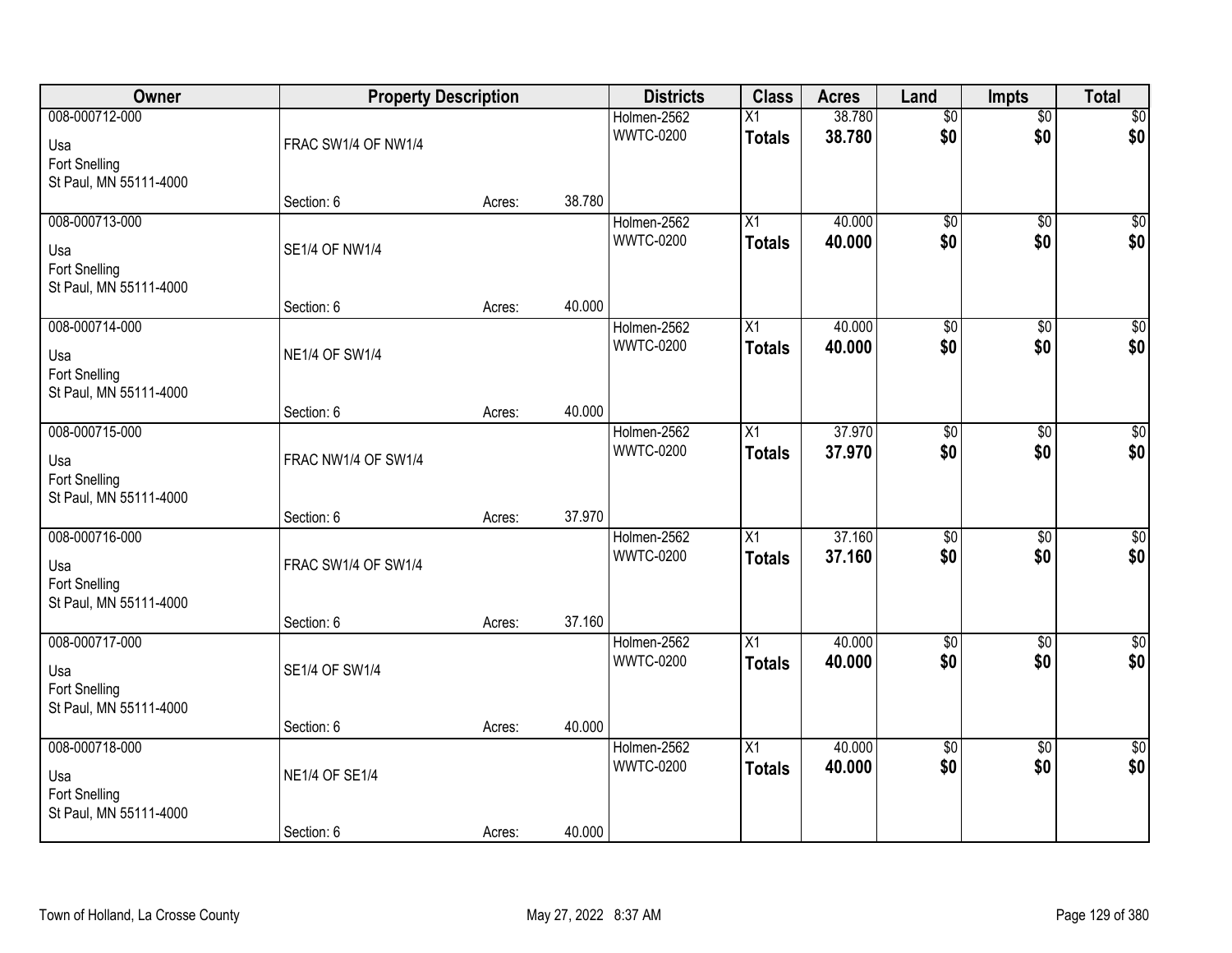| Owner                                                                                               |                                                                                      | <b>Property Description</b> |        | <b>Districts</b>                | <b>Class</b>                     | <b>Acres</b>     | Land                   | <b>Impts</b>           | <b>Total</b>           |
|-----------------------------------------------------------------------------------------------------|--------------------------------------------------------------------------------------|-----------------------------|--------|---------------------------------|----------------------------------|------------------|------------------------|------------------------|------------------------|
| 008-000719-000<br>Usa<br>Fort Snelling                                                              | NW1/4 OF SE1/4                                                                       |                             |        | Holmen-2562<br><b>WWTC-0200</b> | $\overline{X1}$<br><b>Totals</b> | 40.000<br>40.000 | $\overline{50}$<br>\$0 | $\overline{50}$<br>\$0 | \$0<br>\$0             |
| St Paul, MN 55111-4000                                                                              | Section: 6                                                                           | Acres:                      | 40.000 |                                 |                                  |                  |                        |                        |                        |
| 008-000720-000<br>Usa<br>Fort Snelling<br>St Paul, MN 55111-4000                                    | SW1/4 OF SE1/4                                                                       |                             |        | Holmen-2562<br><b>WWTC-0200</b> | $\overline{X1}$<br><b>Totals</b> | 40.000<br>40.000 | $\overline{50}$<br>\$0 | $\overline{50}$<br>\$0 | \$0<br>\$0             |
|                                                                                                     | Section: 6                                                                           | Acres:                      | 40.000 |                                 |                                  |                  |                        |                        |                        |
| 008-000721-000<br>Usa<br>Fort Snelling<br>St Paul, MN 55111-4000                                    | SE1/4 OF SE1/4                                                                       |                             |        | Holmen-2562<br><b>WWTC-0200</b> | X1<br><b>Totals</b>              | 40.000<br>40.000 | $\overline{50}$<br>\$0 | \$0<br>\$0             | \$0<br>\$0             |
|                                                                                                     | Section: 6                                                                           | Acres:                      | 40.000 |                                 |                                  |                  |                        |                        |                        |
| 008-000722-000<br><b>Burlington Northern Railroad</b><br>PO Box 961089<br>Fort Worth, TX 76161-0089 | CB&Q RR R/W RUNNING SE TO NW ACROSS NE1/4 8<br>ACROSS THE N E COR OF NE1/4 OF NW1/4. |                             |        | Holmen-2562<br><b>WWTC-0200</b> | $\overline{X4}$<br><b>Totals</b> | 8.600<br>8.600   | $\overline{50}$<br>\$0 | \$0<br>\$0             | $\sqrt{50}$<br>\$0     |
|                                                                                                     | Section: 6                                                                           | Acres:                      | 8.600  |                                 |                                  |                  |                        |                        |                        |
| 008-000723-000<br>State of Wisconsin Dnr<br>PO Box 7921<br>Madison, WI 53707-7921                   | OLD C & NW RR R/W RUNNING TH RU SEC 6-17-8<br>Section: 6                             | Acres:                      | 3.430  | Holmen-2562<br><b>WWTC-0200</b> | $\overline{X2}$<br><b>Totals</b> | 3.430<br>3.430   | $\overline{50}$<br>\$0 | \$0<br>\$0             | $\sqrt{50}$<br>\$0     |
| 008-000724-000                                                                                      |                                                                                      |                             |        | Holmen-2562                     | $\overline{X1}$                  | 40.000           | $\sqrt{$0}$            | $\overline{50}$        | $\sqrt{50}$            |
| Usa<br>Fort Snelling<br>St Paul, MN 55111-4000                                                      | <b>NE1/4 OF NE1/4</b>                                                                |                             |        | <b>WWTC-0200</b>                | <b>Totals</b>                    | 40.000           | \$0                    | \$0                    | \$0                    |
|                                                                                                     | Section: 7                                                                           | Acres:                      | 40.000 |                                 |                                  |                  |                        |                        |                        |
| 008-000725-000<br>Usa<br>Fort Snelling<br>St Paul, MN 55111-4000                                    | NW1/4 OF NE1/4                                                                       |                             |        | Holmen-2562<br><b>WWTC-0200</b> | $\overline{X1}$<br><b>Totals</b> | 40.000<br>40.000 | $\overline{50}$<br>\$0 | $\overline{50}$<br>\$0 | $\overline{50}$<br>\$0 |
|                                                                                                     | Section: 7                                                                           | Acres:                      | 40.000 |                                 |                                  |                  |                        |                        |                        |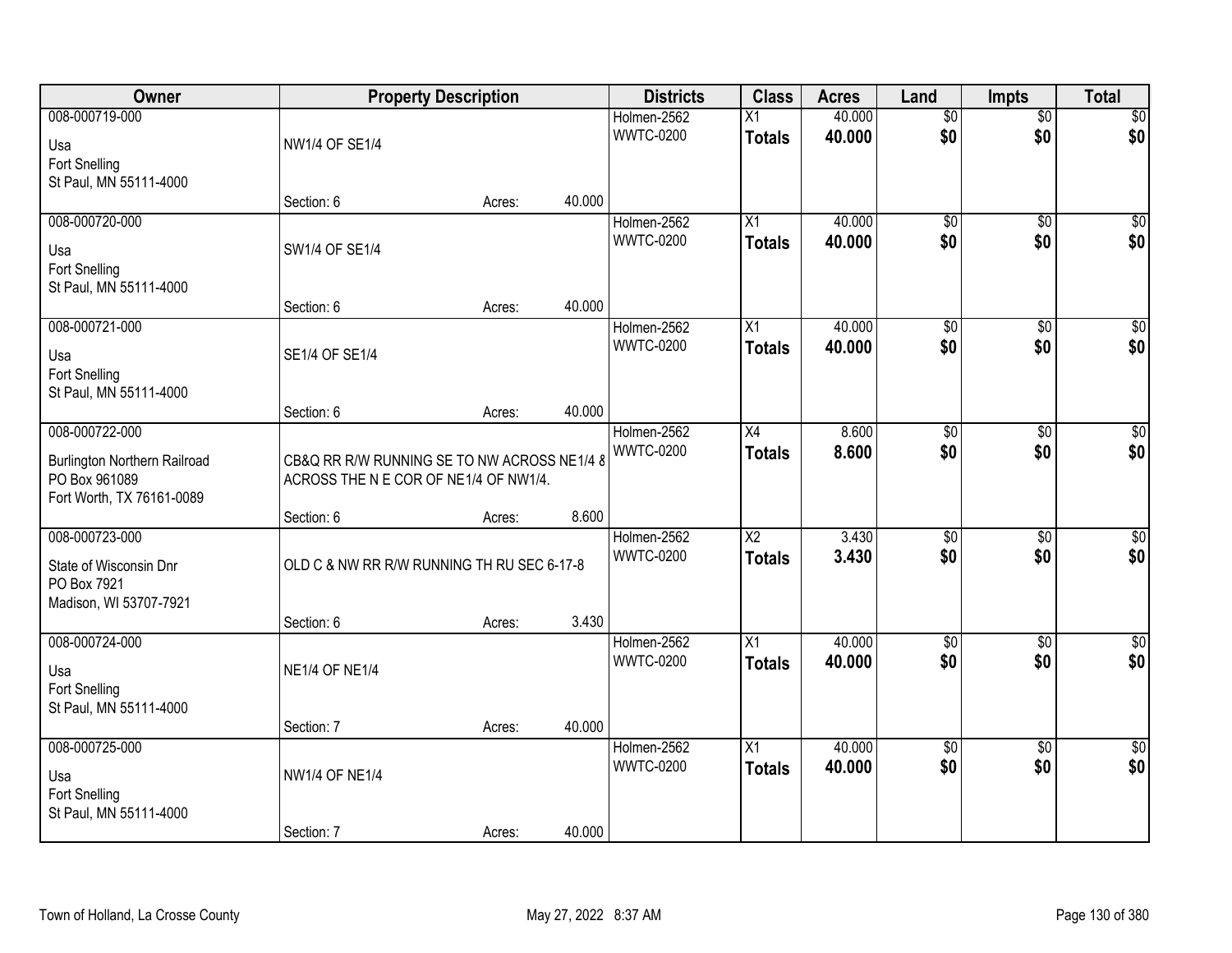| Owner                                                            | <b>Property Description</b>           |        |        | <b>Districts</b>                | <b>Class</b>                     | <b>Acres</b>     | Land                   | Impts                  | <b>Total</b>           |
|------------------------------------------------------------------|---------------------------------------|--------|--------|---------------------------------|----------------------------------|------------------|------------------------|------------------------|------------------------|
| 008-000726-000<br>Usa<br>Fort Snelling                           | <b>SW1/4 OF NE1/4</b>                 |        |        | Holmen-2562<br><b>WWTC-0200</b> | $\overline{X1}$<br><b>Totals</b> | 40.000<br>40.000 | $\overline{50}$<br>\$0 | $\sqrt{6}$<br>\$0      | \$0<br>\$0             |
| St Paul, MN 55111-4000                                           | Section: 7                            | Acres: | 40.000 |                                 |                                  |                  |                        |                        |                        |
| 008-000727-000<br>Usa<br>Fort Snelling<br>St Paul, MN 55111-4000 | <b>SE1/4 OF NE1/4</b>                 |        |        | Holmen-2562<br><b>WWTC-0200</b> | $\overline{X1}$<br><b>Totals</b> | 40.000<br>40.000 | $\overline{50}$<br>\$0 | $\overline{30}$<br>\$0 | $\overline{50}$<br>\$0 |
| 008-000728-000                                                   | Section: 7                            | Acres: | 40.000 |                                 |                                  | 40.000           |                        |                        | $\overline{50}$        |
| Usa<br>Fort Snelling<br>St Paul, MN 55111-4000                   | <b>NE1/4 OF NW1/4</b>                 |        |        | Holmen-2562<br><b>WWTC-0200</b> | X1<br><b>Totals</b>              | 40.000           | $\overline{60}$<br>\$0 | \$0<br>\$0             | \$0                    |
|                                                                  | Section: 7                            | Acres: | 40.000 |                                 |                                  |                  |                        |                        |                        |
| 008-000729-000<br>Usa<br>Fort Snelling<br>St Paul, MN 55111-4000 | FRAC NW1/4 OF NW1/4                   |        |        | Holmen-2562<br><b>WWTC-0200</b> | X1<br><b>Totals</b>              | 36.760<br>36.760 | $\overline{50}$<br>\$0 | \$0<br>\$0             | $\sqrt{50}$<br>\$0     |
|                                                                  | Section: 7                            | Acres: | 36.760 |                                 |                                  |                  |                        |                        |                        |
| 008-000730-000<br>Usa<br>Fort Snelling<br>St Paul, MN 55111-4000 | <b>GOVERNMENT LOT 1</b><br>Section: 7 | Acres: | 65.550 | Holmen-2562<br><b>WWTC-0200</b> | $\overline{X1}$<br><b>Totals</b> | 65.550<br>65.550 | $\overline{50}$<br>\$0 | $\overline{50}$<br>\$0 | $\overline{50}$<br>\$0 |
| 008-000731-000                                                   |                                       |        |        | Holmen-2562                     | $\overline{X1}$                  | 40.000           | $\overline{50}$        | $\overline{50}$        | $\sqrt{50}$            |
| Usa<br>Fort Snelling<br>St Paul, MN 55111-4000                   | <b>SE1/4 OF NW1/4</b>                 |        |        | <b>WWTC-0200</b>                | <b>Totals</b>                    | 40.000           | \$0                    | \$0                    | \$0                    |
|                                                                  | Section: 7                            | Acres: | 40.000 |                                 |                                  |                  |                        |                        |                        |
| 008-000732-000<br>Usa<br>Fort Snelling<br>St Paul, MN 55111-4000 | <b>GOVERNMENT LOT 2</b><br>Section: 7 |        | 57.700 | Holmen-2562<br><b>WWTC-0200</b> | $\overline{X1}$<br><b>Totals</b> | 57.700<br>57.700 | $\overline{50}$<br>\$0 | $\overline{50}$<br>\$0 | $\sqrt{50}$<br>\$0     |
|                                                                  |                                       | Acres: |        |                                 |                                  |                  |                        |                        |                        |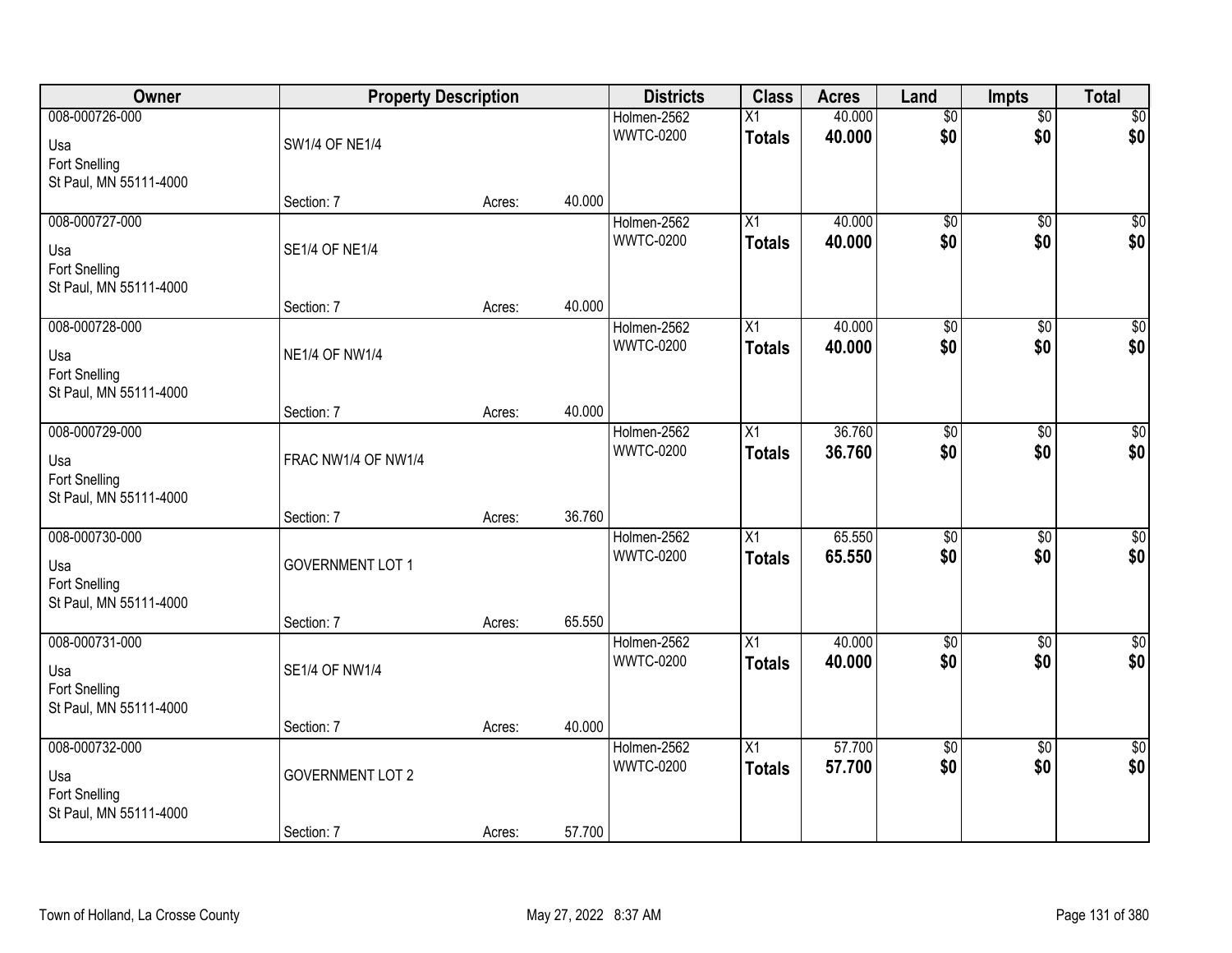| Owner                                   |                                         | <b>Property Description</b> |        | <b>Districts</b>                | <b>Class</b>    | <b>Acres</b> | Land                   | Impts           | <b>Total</b>           |
|-----------------------------------------|-----------------------------------------|-----------------------------|--------|---------------------------------|-----------------|--------------|------------------------|-----------------|------------------------|
| 008-000733-000                          |                                         |                             |        | Holmen-2562                     | $\overline{X1}$ | 40.000       | $\overline{50}$        | $\overline{50}$ | \$0                    |
| Usa                                     | <b>NE1/4 OF SE1/4</b>                   |                             |        | <b>WWTC-0200</b>                | <b>Totals</b>   | 40.000       | \$0                    | \$0             | \$0                    |
| Fort Snelling                           |                                         |                             |        |                                 |                 |              |                        |                 |                        |
| St Paul, MN 55111-4000                  |                                         |                             |        |                                 |                 |              |                        |                 |                        |
|                                         | Section: 7                              | Acres:                      | 40.000 |                                 |                 |              |                        |                 |                        |
| 008-000734-000                          |                                         |                             |        | Holmen-2562                     | X1              | 40.000       | $\overline{50}$        | $\overline{30}$ | $\overline{50}$        |
| Usa                                     | NW1/4 OF SE1/4                          |                             |        | <b>WWTC-0200</b>                | <b>Totals</b>   | 40.000       | \$0                    | \$0             | \$0                    |
| Fort Snelling                           |                                         |                             |        |                                 |                 |              |                        |                 |                        |
| St Paul, MN 55111-4000                  |                                         |                             |        |                                 |                 |              |                        |                 |                        |
|                                         | Section: 7                              | Acres:                      | 40.000 |                                 |                 |              |                        |                 |                        |
| 008-000735-000                          |                                         |                             |        | Holmen-2562<br><b>WWTC-0200</b> | X1              | 39.550       | $\overline{50}$<br>\$0 | \$0<br>\$0      | $\overline{50}$<br>\$0 |
| Usa                                     | <b>GOVERNMENT LOT 3</b>                 |                             |        |                                 | <b>Totals</b>   | 39.550       |                        |                 |                        |
| Fort Snelling                           |                                         |                             |        |                                 |                 |              |                        |                 |                        |
| St Paul, MN 55111-4000                  | Section: 7                              |                             | 39.550 |                                 |                 |              |                        |                 |                        |
| 008-000736-000                          |                                         | Acres:                      |        | Holmen-2562                     | X1              | 40.000       | $\overline{50}$        | \$0             | $\sqrt{50}$            |
|                                         |                                         |                             |        | <b>WWTC-0200</b>                | <b>Totals</b>   | 40.000       | \$0                    | \$0             | \$0                    |
| Usa                                     | SE1/4 OF SE1/4                          |                             |        |                                 |                 |              |                        |                 |                        |
| Fort Snelling<br>St Paul, MN 55111-4000 |                                         |                             |        |                                 |                 |              |                        |                 |                        |
|                                         | Section: 7                              | Acres:                      | 40.000 |                                 |                 |              |                        |                 |                        |
| 008-000737-000                          |                                         |                             |        | Holmen-2562                     | $\overline{X1}$ | 33.080       | $\overline{50}$        | $\overline{30}$ | $\overline{50}$        |
|                                         |                                         |                             |        | <b>WWTC-0200</b>                | <b>Totals</b>   | 33.080       | \$0                    | \$0             | \$0                    |
| Usa<br>Fort Snelling                    | NE1/4 OF NE1/4 EX C&NW RR & CB&Q RR R/W |                             |        |                                 |                 |              |                        |                 |                        |
| St Paul, MN 55111-4000                  |                                         |                             |        |                                 |                 |              |                        |                 |                        |
|                                         | Section: 8                              | Acres:                      | 33.080 |                                 |                 |              |                        |                 |                        |
| 008-000738-000                          |                                         |                             |        | Holmen-2562                     | $\overline{X1}$ | 34.140       | $\overline{50}$        | $\overline{30}$ | $\sqrt{$0]}$           |
| Usa                                     | NW1/4 OF NE1/4 EX CB&Q RR               |                             |        | <b>WWTC-0200</b>                | <b>Totals</b>   | 34.140       | \$0                    | \$0             | \$0                    |
| Fort Snelling                           |                                         |                             |        |                                 |                 |              |                        |                 |                        |
| St Paul, MN 55111-4000                  |                                         |                             |        |                                 |                 |              |                        |                 |                        |
|                                         | Section: 8                              | Acres:                      | 34.140 |                                 |                 |              |                        |                 |                        |
| 008-000739-000                          |                                         |                             |        | Holmen-2562                     | $\overline{X1}$ | 40.000       | $\overline{50}$        | $\overline{50}$ | $\sqrt{50}$            |
| Usa                                     | SW1/4 OF NE1/4                          |                             |        | <b>WWTC-0200</b>                | <b>Totals</b>   | 40.000       | \$0                    | \$0             | \$0                    |
| Fort Snelling                           |                                         |                             |        |                                 |                 |              |                        |                 |                        |
| St Paul, MN 55111-4000                  |                                         |                             |        |                                 |                 |              |                        |                 |                        |
|                                         | Section: 8                              | Acres:                      | 40.000 |                                 |                 |              |                        |                 |                        |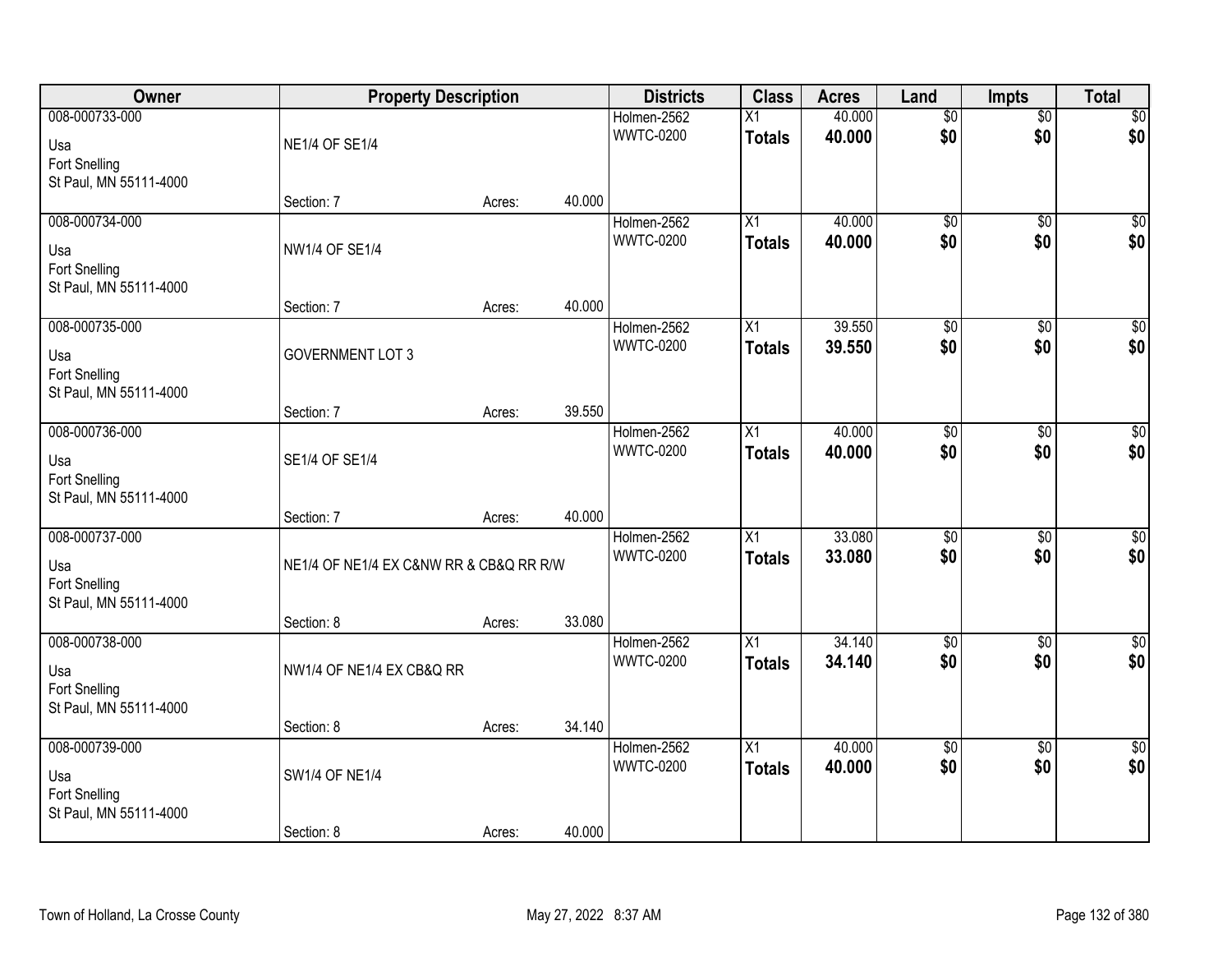| Owner                                   | <b>Property Description</b> |        |        | <b>Districts</b> | <b>Class</b>    | <b>Acres</b> | Land            | Impts           | <b>Total</b>    |
|-----------------------------------------|-----------------------------|--------|--------|------------------|-----------------|--------------|-----------------|-----------------|-----------------|
| 008-000740-000                          |                             |        |        | Holmen-2562      | $\overline{X1}$ | 35.920       | $\overline{50}$ | $\sqrt{6}$      | \$0             |
| Usa                                     | SE1/4 OF NE1/4 EX CB&Q RR   |        |        | <b>WWTC-0200</b> | <b>Totals</b>   | 35.920       | \$0             | \$0             | \$0             |
| Fort Snelling                           |                             |        |        |                  |                 |              |                 |                 |                 |
| St Paul, MN 55111-4000                  |                             |        |        |                  |                 |              |                 |                 |                 |
|                                         | Section: 8                  | Acres: | 35.920 |                  |                 |              |                 |                 |                 |
| 008-000741-000                          |                             |        |        | Holmen-2562      | X1              | 40.000       | $\overline{50}$ | $\overline{30}$ | $\overline{50}$ |
| Usa                                     | <b>NE1/4 OF NW1/4</b>       |        |        | <b>WWTC-0200</b> | <b>Totals</b>   | 40.000       | \$0             | \$0             | \$0             |
| Fort Snelling                           |                             |        |        |                  |                 |              |                 |                 |                 |
| St Paul, MN 55111-4000                  |                             |        | 40.000 |                  |                 |              |                 |                 |                 |
| 008-000742-000                          | Section: 8                  | Acres: |        | Holmen-2562      | X1              | 40.000       | $\overline{60}$ | \$0             | $\overline{50}$ |
|                                         |                             |        |        | <b>WWTC-0200</b> | <b>Totals</b>   | 40.000       | \$0             | \$0             | \$0             |
| Usa                                     | <b>NW1/4 OF NW1/4</b>       |        |        |                  |                 |              |                 |                 |                 |
| Fort Snelling<br>St Paul, MN 55111-4000 |                             |        |        |                  |                 |              |                 |                 |                 |
|                                         | Section: 8                  | Acres: | 40.000 |                  |                 |              |                 |                 |                 |
| 008-000743-000                          |                             |        |        | Holmen-2562      | X1              | 40.000       | $\overline{50}$ | \$0             | $\sqrt{50}$     |
|                                         |                             |        |        | <b>WWTC-0200</b> | <b>Totals</b>   | 40.000       | \$0             | \$0             | \$0             |
| Usa<br>Fort Snelling                    | SW1/4 OF NW1/4              |        |        |                  |                 |              |                 |                 |                 |
| St Paul, MN 55111-4000                  |                             |        |        |                  |                 |              |                 |                 |                 |
|                                         | Section: 8                  | Acres: | 40.000 |                  |                 |              |                 |                 |                 |
| 008-000744-000                          |                             |        |        | Holmen-2562      | $\overline{X1}$ | 40.000       | $\overline{50}$ | $\overline{30}$ | $\overline{50}$ |
| Usa                                     | SE1/4 OF NW1/4              |        |        | <b>WWTC-0200</b> | <b>Totals</b>   | 40.000       | \$0             | \$0             | \$0             |
| Fort Snelling                           |                             |        |        |                  |                 |              |                 |                 |                 |
| St Paul, MN 55111-4000                  |                             |        |        |                  |                 |              |                 |                 |                 |
|                                         | Section: 8                  | Acres: | 40.000 |                  |                 |              |                 |                 |                 |
| 008-000745-000                          |                             |        |        | Holmen-2562      | $\overline{X1}$ | 40.000       | $\sqrt{$0}$     | $\overline{30}$ | $\sqrt{$0]}$    |
| Usa                                     | <b>NE1/4 OF SW1/4</b>       |        |        | <b>WWTC-0200</b> | <b>Totals</b>   | 40.000       | \$0             | \$0             | \$0             |
| Fort Snelling                           |                             |        |        |                  |                 |              |                 |                 |                 |
| St Paul, MN 55111-4000                  |                             |        |        |                  |                 |              |                 |                 |                 |
| 008-000746-000                          | Section: 8                  | Acres: | 40.000 | Holmen-2562      | $\overline{X1}$ | 40.000       | $\overline{50}$ | $\overline{50}$ | $\sqrt{50}$     |
|                                         |                             |        |        | <b>WWTC-0200</b> | <b>Totals</b>   | 40.000       | \$0             | \$0             | \$0             |
| Usa                                     | NW1/4 OF SW1/4              |        |        |                  |                 |              |                 |                 |                 |
| Fort Snelling<br>St Paul, MN 55111-4000 |                             |        |        |                  |                 |              |                 |                 |                 |
|                                         | Section: 8                  | Acres: | 40.000 |                  |                 |              |                 |                 |                 |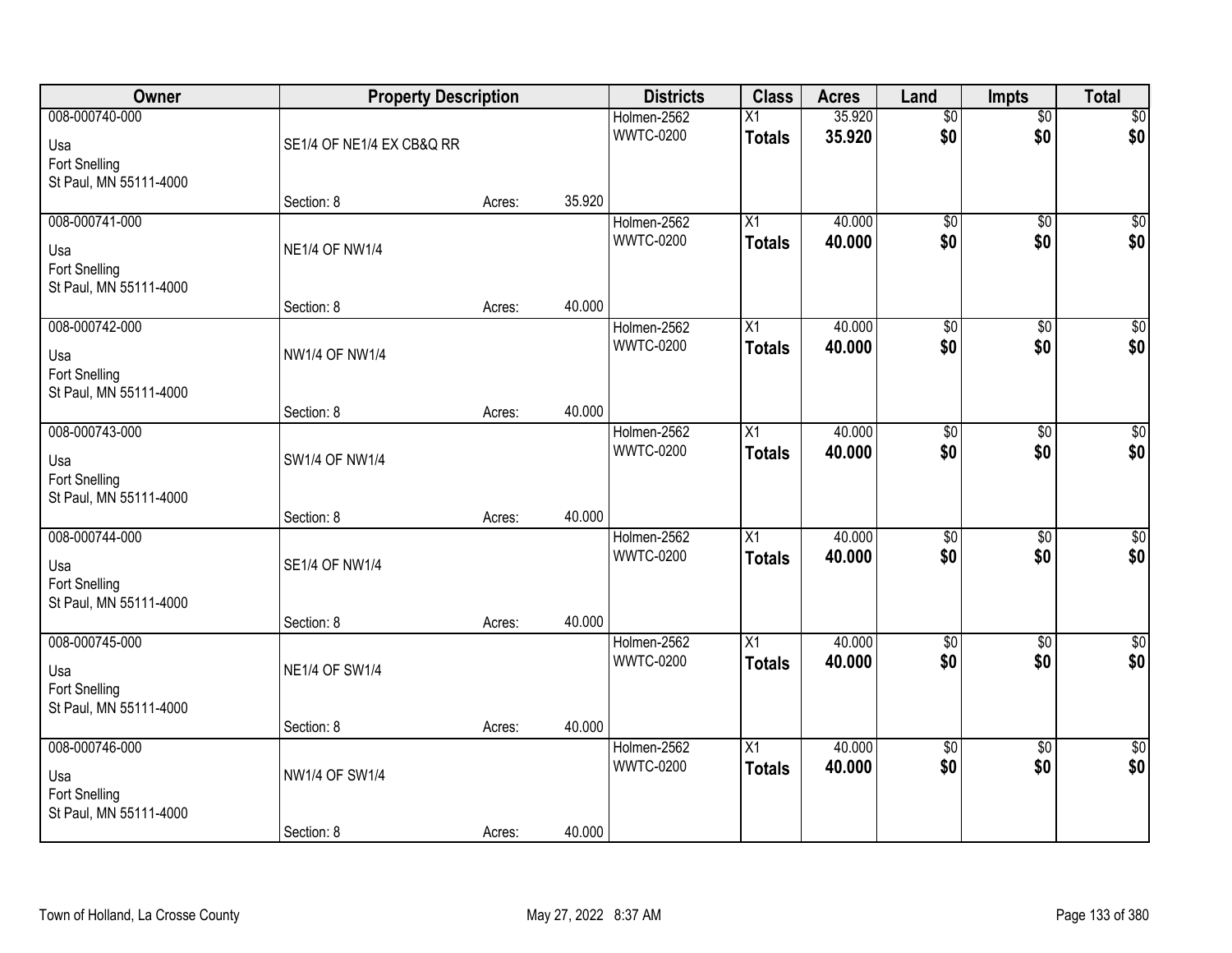| Owner                                                            |                                       | <b>Property Description</b> |        | <b>Districts</b>                | <b>Class</b>                     | <b>Acres</b>     | Land                   | <b>Impts</b>           | <b>Total</b>           |
|------------------------------------------------------------------|---------------------------------------|-----------------------------|--------|---------------------------------|----------------------------------|------------------|------------------------|------------------------|------------------------|
| 008-000747-000<br>Usa<br>Fort Snelling                           | SW1/4 OF SW1/4                        |                             |        | Holmen-2562<br><b>WWTC-0200</b> | $\overline{X1}$<br><b>Totals</b> | 40.000<br>40.000 | $\overline{50}$<br>\$0 | $\sqrt{6}$<br>\$0      | \$0<br>\$0             |
| St Paul, MN 55111-4000                                           | Section: 8                            | Acres:                      | 40.000 |                                 |                                  |                  |                        |                        |                        |
| 008-000748-000<br>Usa<br>Fort Snelling<br>St Paul, MN 55111-4000 | SE1/4 OF SW1/4                        |                             |        | Holmen-2562<br><b>WWTC-0200</b> | $\overline{X1}$<br><b>Totals</b> | 40.000<br>40.000 | $\overline{50}$<br>\$0 | $\overline{30}$<br>\$0 | $\overline{50}$<br>\$0 |
| 008-000749-000                                                   | Section: 8                            | Acres:                      | 40.000 |                                 | X1                               | 40.000           | $\overline{50}$        |                        | $\overline{50}$        |
| Usa<br>Fort Snelling<br>St Paul, MN 55111-4000                   | <b>NE1/4 OF SE1/4</b>                 |                             |        | Holmen-2562<br><b>WWTC-0200</b> | <b>Totals</b>                    | 40.000           | \$0                    | \$0<br>\$0             | \$0                    |
|                                                                  | Section: 8                            | Acres:                      | 40.000 |                                 |                                  |                  |                        |                        |                        |
| 008-000750-000<br>Usa<br>Fort Snelling<br>St Paul, MN 55111-4000 | NW1/4 OF SE1/4                        |                             |        | Holmen-2562<br><b>WWTC-0200</b> | X1<br><b>Totals</b>              | 40.000<br>40.000 | $\overline{50}$<br>\$0 | \$0<br>\$0             | $\sqrt{50}$<br>\$0     |
|                                                                  | Section: 8                            | Acres:                      | 40.000 |                                 |                                  |                  |                        |                        |                        |
| 008-000751-000<br>Usa<br>Fort Snelling<br>St Paul, MN 55111-4000 | SW1/4 OF SE1/4<br>Section: 8          | Acres:                      | 40.000 | Holmen-2562<br><b>WWTC-0200</b> | $\overline{X1}$<br><b>Totals</b> | 40.000<br>40.000 | $\overline{50}$<br>\$0 | $\overline{30}$<br>\$0 | $\sqrt{50}$<br>\$0     |
| 008-000752-000<br>Usa<br>Fort Snelling<br>St Paul, MN 55111-4000 | SE1/4 OF SE1/4                        |                             |        | Holmen-2562<br><b>WWTC-0200</b> | $\overline{X1}$<br><b>Totals</b> | 40.000<br>40.000 | $\overline{50}$<br>\$0 | $\overline{50}$<br>\$0 | $\sqrt{$0]}$<br>\$0    |
| 008-000753-000                                                   | Section: 8                            | Acres:                      | 40.000 | Holmen-2562                     | $\overline{X2}$                  | 2.800            | $\overline{60}$        |                        | $\overline{50}$        |
| State of Wisconsin Dnr<br>PO Box 7921<br>Madison, WI 53707-7921  | OLD C&NW RR R/W RUNG THRU SE C 8-17-8 |                             |        | <b>WWTC-0200</b>                | <b>Totals</b>                    | 2.800            | \$0                    | $\overline{60}$<br>\$0 | \$0                    |
|                                                                  | Section: 8                            | Acres:                      | 2.800  |                                 |                                  |                  |                        |                        |                        |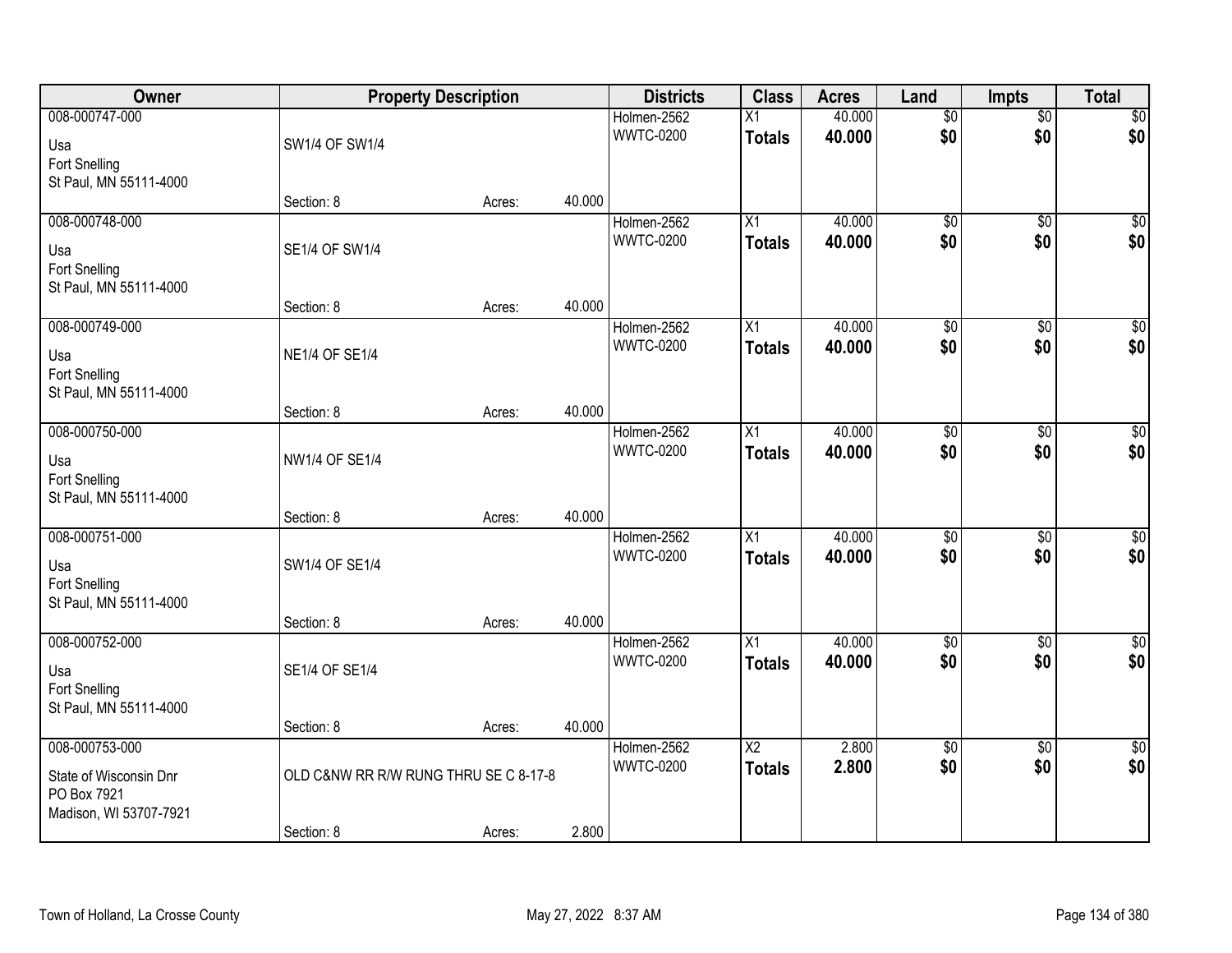| Owner                                                                                               | <b>Property Description</b>        |        |        | <b>Districts</b>                | <b>Class</b>                     | <b>Acres</b>     | Land                   | <b>Impts</b>           | <b>Total</b>            |
|-----------------------------------------------------------------------------------------------------|------------------------------------|--------|--------|---------------------------------|----------------------------------|------------------|------------------------|------------------------|-------------------------|
| 008-000754-000<br><b>Burlington Northern Railroad</b><br>PO Box 961089<br>Fort Worth, TX 76161-0089 | CB&Q RR R/W RUNG THRU NE1/4        |        |        | Holmen-2562<br><b>WWTC-0200</b> | X4<br><b>Totals</b>              | 14.060<br>14.060 | $\overline{50}$<br>\$0 | $\sqrt{6}$<br>\$0      | \$0<br>\$0              |
|                                                                                                     | Section: 8                         | Acres: | 14.060 |                                 |                                  |                  |                        |                        |                         |
| 008-000755-000<br>Usa<br>Fort Snelling<br>St Paul, MN 55111-4000                                    | <b>GOVERNMENT LOT 4</b>            |        |        | Holmen-2562<br><b>WWTC-0200</b> | $\overline{X1}$<br><b>Totals</b> | 37.000<br>37.000 | $\overline{50}$<br>\$0 | $\overline{50}$<br>\$0 | \$0<br>\$0              |
|                                                                                                     | Section: 9                         | Acres: | 37.000 |                                 |                                  |                  |                        |                        |                         |
| 008-000756-000<br>Usa<br>Fort Snelling<br>St Paul, MN 55111-4000                                    | <b>GOVERNMENT LOT 5</b>            |        |        | Holmen-2562<br><b>WWTC-0200</b> | X1<br><b>Totals</b>              | 37.550<br>37.550 | $\overline{50}$<br>\$0 | \$0<br>\$0             | $\overline{50}$<br>\$0  |
|                                                                                                     | Section: 9                         | Acres: | 37.550 |                                 |                                  |                  |                        |                        |                         |
| 008-000757-000<br>Usa<br>Fort Snelling<br>St Paul, MN 55111-4000                                    | <b>GOVERNMENT LOT 6</b>            |        |        | Holmen-2562<br><b>WWTC-0200</b> | X1<br><b>Totals</b>              | 32.050<br>32.050 | $\overline{50}$<br>\$0 | \$0<br>\$0             | $\sqrt{50}$<br>\$0      |
|                                                                                                     | Section: 9                         | Acres: | 32.050 |                                 |                                  |                  |                        |                        |                         |
| 008-000758-000<br>Usa<br>Fort Snelling<br>St Paul, MN 55111-4000                                    | <b>GOVERNMNET LOT 3</b>            |        |        | Holmen-2562<br><b>WWTC-0200</b> | $\overline{X1}$<br><b>Totals</b> | 43.200<br>43.200 | $\overline{50}$<br>\$0 | $\overline{30}$<br>\$0 | $\overline{\$0}$<br>\$0 |
| 008-000759-000                                                                                      | Section: 9                         | Acres: | 43.200 | Holmen-2562                     | $\overline{X1}$                  | 40.000           | $\sqrt{$0}$            | $\sqrt{6}$             | $\sqrt{$0]}$            |
| Usa<br>Fort Snelling<br>St Paul, MN 55111-4000                                                      | <b>NE1/4 OF NW1/4</b>              |        |        | <b>WWTC-0200</b>                | <b>Totals</b>                    | 40.000           | \$0                    | \$0                    | \$0                     |
|                                                                                                     | Section: 9                         | Acres: | 40.000 |                                 |                                  |                  |                        |                        |                         |
| 008-000760-000<br>Usa<br>Fort Snelling<br>St Paul, MN 55111-4000                                    | NW-NW EX C&NW RR R/W<br>Section: 9 | Acres: | 38.100 | Holmen-2562<br><b>WWTC-0200</b> | $\overline{X1}$<br><b>Totals</b> | 38.100<br>38.100 | $\overline{50}$<br>\$0 | $\overline{50}$<br>\$0 | $\sqrt{30}$<br>\$0      |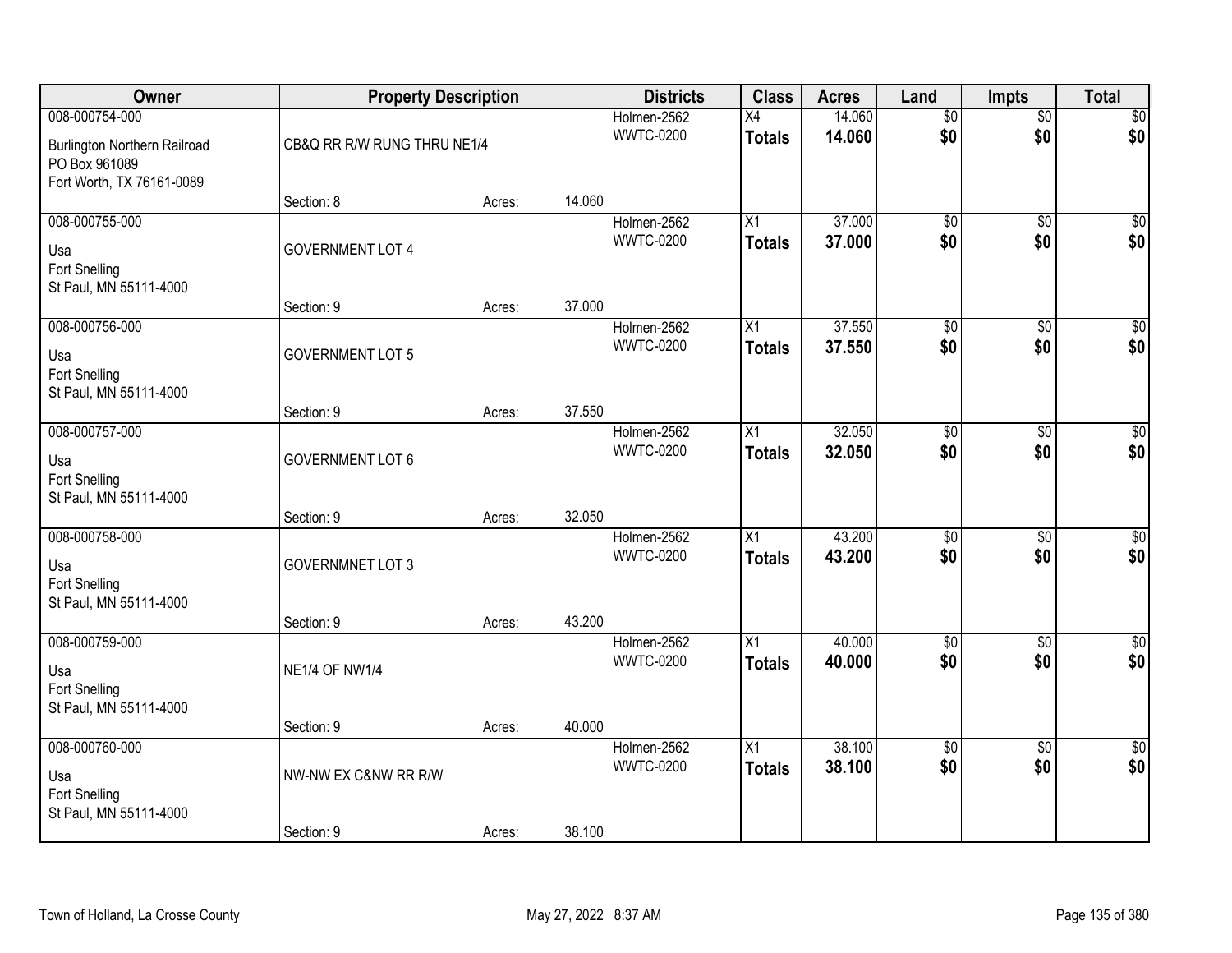| Owner                                                                                               |                                                                                                                                                   | <b>Property Description</b> |        | <b>Districts</b>                | <b>Class</b>                            | <b>Acres</b>     | Land                   | <b>Impts</b>           | <b>Total</b>           |
|-----------------------------------------------------------------------------------------------------|---------------------------------------------------------------------------------------------------------------------------------------------------|-----------------------------|--------|---------------------------------|-----------------------------------------|------------------|------------------------|------------------------|------------------------|
| 008-000761-000<br>Usa<br>Fort Snelling                                                              | SW-NW EX C&NW & CB&Q RR R/WS                                                                                                                      |                             |        | Holmen-2562<br><b>WWTC-0200</b> | $\overline{X1}$<br><b>Totals</b>        | 32.480<br>32.480 | $\overline{50}$<br>\$0 | $\overline{50}$<br>\$0 | $\sqrt{50}$<br>\$0     |
| St Paul, MN 55111-4000                                                                              | Section: 9                                                                                                                                        | Acres:                      | 32.480 |                                 |                                         |                  |                        |                        |                        |
| 008-000762-000<br>Usa<br><b>Fort Snelling</b><br>St Paul, MN 55111-4000                             | SE-NW EX C&NW RR R/W                                                                                                                              |                             |        | Holmen-2562<br><b>WWTC-0200</b> | $\overline{X1}$<br><b>Totals</b>        | 37.560<br>37.560 | $\overline{50}$<br>\$0 | $\overline{50}$<br>\$0 | $\sqrt{50}$<br>\$0     |
|                                                                                                     | Section: 9                                                                                                                                        | Acres:                      | 37.560 |                                 |                                         |                  |                        |                        |                        |
| 008-000763-000<br>State of Wisconsin Dnr<br>PO Box 7921<br>Madison, WI 53707-7921                   | OLD C&NW RR R/W RUNG THRU SE C 9-17-8                                                                                                             |                             |        | Holmen-2562<br><b>WWTC-0200</b> | $\overline{\text{X2}}$<br><b>Totals</b> | 6.860<br>6.860   | $\overline{50}$<br>\$0 | $\overline{50}$<br>\$0 | $\overline{30}$<br>\$0 |
|                                                                                                     | Section: 9                                                                                                                                        | Acres:                      | 6.860  |                                 |                                         |                  |                        |                        |                        |
| 008-000764-000<br><b>Burlington Northern Railroad</b><br>PO Box 961089<br>Fort Worth, TX 76161-0089 | CB&Q RR R/W RUNG THRU SW-NW                                                                                                                       |                             |        | Holmen-2562<br><b>WWTC-0200</b> | X4<br><b>Totals</b>                     | 5.000<br>5.000   | \$0<br>\$0             | \$0<br>\$0             | \$0<br>\$0             |
|                                                                                                     | Section: 9                                                                                                                                        | Acres:                      | 5.000  |                                 |                                         |                  |                        |                        |                        |
| 008-000765-000<br>Babcock Genetics, Inc<br>PO Box 759<br>Rochester, MN 55903-0759                   | NE-NE SUBJ TO 20FT ESMT IN V 843 P656                                                                                                             |                             |        | Holmen-2562<br><b>WWTC-0200</b> | G4<br><b>Totals</b>                     | 40.000<br>40.000 | \$8,800<br>\$8,800     | $\overline{50}$<br>\$0 | \$8,800<br>\$8,800     |
| 008-000766-000                                                                                      | Section: 10<br>N6903 County Rd XX                                                                                                                 | Acres:                      | 40.000 | Holmen-2562                     | $\overline{G1}$                         | 1.380            | \$19,800               | \$28,000               | \$47,800               |
| Danny B Lange Revocable Trust<br>30364 Lange Ln<br>La Crescent, MN 55947                            | PRT NW-NE COM NE COR NE-NE S 88D56MW<br>2022.64FT TO POB S15 D42MW 664.62FT S50D4MW<br>30.26 FT S7D20MW 136.86FT S2D 43ME 213.98FT<br>Section: 10 | Acres:                      | 14.380 | <b>WWTC-0200</b>                | W <sub>6</sub><br><b>Totals</b>         | 13.000<br>14.380 | (\$52,000)<br>\$19,800 | \$0<br>\$28,000        | \$0<br>\$47,800        |
| 008-000766-001<br>Babcock Genetics, Inc<br>PO Box 759<br>Rochester, MN 55903-0759                   | PRT NW-NE COM NE COR NE-NE S 88D17MW<br>2023.12FT TO POB S15 D7MW 654.6FT S42D12MW<br>36.72F T S6D52MW 136.3FT S3D 14ME 2 13.75FT<br>Section: 10  | Acres:                      | 25.620 | Holmen-2562<br><b>WWTC-0200</b> | $\overline{G4}$<br><b>Totals</b>        | 25.620<br>25.620 | \$5,600<br>\$5,600     | $\overline{30}$<br>\$0 | \$5,600<br>\$5,600     |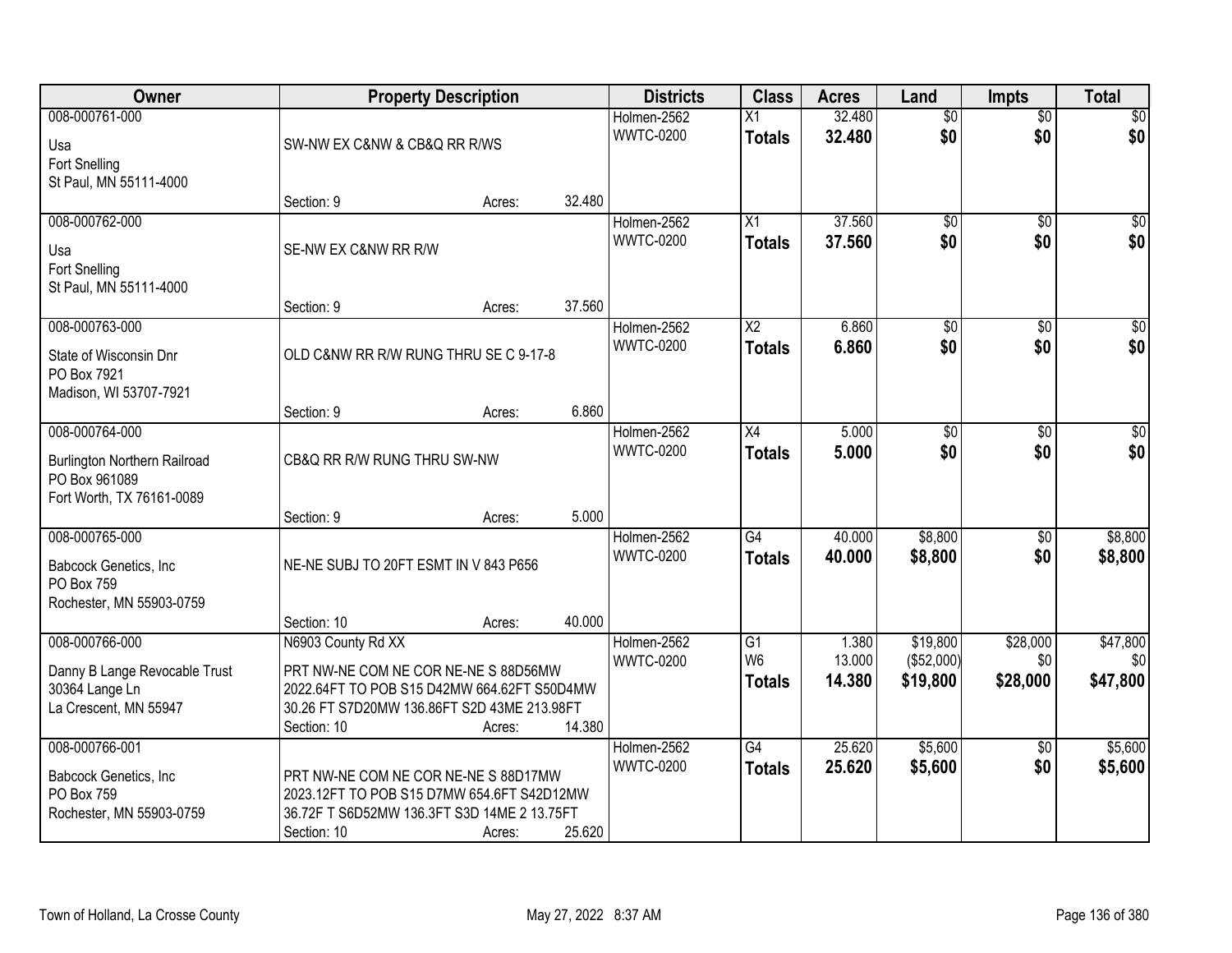| Owner                                                |                                               | <b>Property Description</b> |        | <b>Districts</b>                | <b>Class</b>    | <b>Acres</b>   | Land             | <b>Impts</b>           | <b>Total</b>     |
|------------------------------------------------------|-----------------------------------------------|-----------------------------|--------|---------------------------------|-----------------|----------------|------------------|------------------------|------------------|
| 008-000767-000<br>Babcock Genetics, Inc              | S 448.72FT SW-NE LYG ELY FOL L DESC LN BEG ON |                             |        | Holmen-2562<br><b>WWTC-0200</b> | G4<br>G5M       | 2.165<br>3.500 | \$300<br>\$5,700 | $\overline{50}$<br>\$0 | \$300<br>\$5,700 |
| PO Box 759                                           | SLN AT PT 838.2FT E OF SW COR NWLY TO N LN AT |                             |        |                                 | <b>Totals</b>   | 5.665          | \$6,000          | \$0                    | \$6,000          |
| Rochester, MN 55903-0759                             | PT 270.6FT E OF NW C OR & TERM SD LN          |                             |        |                                 |                 |                |                  |                        |                  |
|                                                      | Section: 10                                   | Acres:                      | 5.665  |                                 |                 |                |                  |                        |                  |
| 008-000767-001                                       |                                               |                             |        | Holmen-2562                     | G4              | 15.285         | \$2,600          | $\overline{50}$        | \$2,600          |
| Dummer Family Enterprises, LLC                       | CERTIFIED SURVEY MAP NO. 214 VOL 1 DOC NO.    |                             |        | <b>WWTC-0200</b>                | G5M             | 2.250          | \$3,700          | \$0                    | \$3,700          |
| N6631 County Rd XX                                   | 917445 PRT LOT 1 LYG IN SW-NE SUBJ TO AGR EE  |                             |        |                                 | <b>Totals</b>   | 17.535         | \$6,300          | \$0                    | \$6,300          |
| Holmen, WI 54636                                     | IN DOC NO. 1646275                            |                             |        |                                 |                 |                |                  |                        |                  |
|                                                      | Section: 10                                   | Acres:                      | 17.535 |                                 |                 |                |                  |                        |                  |
| 008-000768-000                                       |                                               |                             |        | Holmen-2562                     | $\overline{X1}$ | 16.800         | $\overline{50}$  | $\overline{50}$        | $\overline{30}$  |
| Usa                                                  | PRT SW-NE BEG NW COR E 16.4 RDS SELY TO S LN  |                             |        | <b>WWTC-0200</b>                | <b>Totals</b>   | 16.800         | \$0              | \$0                    | \$0              |
| <b>Fort Snelling</b>                                 | W 50.8RDS TO SW CORN TO POB                   |                             |        |                                 |                 |                |                  |                        |                  |
| St Paul, MN 55111-4000                               |                                               |                             |        |                                 |                 |                |                  |                        |                  |
|                                                      | Section: 10                                   | Acres:                      | 16.800 |                                 |                 |                |                  |                        |                  |
| 008-000769-000                                       |                                               |                             |        | Holmen-2562                     | $\overline{G4}$ | 13.598         | \$2,800          | \$0                    | \$2,800          |
| Babcock Genetics, Inc                                | S 448.72FT OF SE-NE                           |                             |        | <b>WWTC-0200</b>                | <b>Totals</b>   | 13.598         | \$2,800          | \$0                    | \$2,800          |
| PO Box 759                                           |                                               |                             |        |                                 |                 |                |                  |                        |                  |
| Rochester, MN 55903-0759                             |                                               |                             |        |                                 |                 |                |                  |                        |                  |
|                                                      | Section: 10                                   | Acres:                      | 13.598 |                                 |                 |                |                  |                        |                  |
| 008-000769-001                                       |                                               |                             |        | Holmen-2562                     | $\overline{G4}$ | 26.402         | \$5,800          | $\overline{30}$        | \$5,800          |
|                                                      | CERTIFIED SURVEY MAP NO. 214 VOL 1 DOC NO.    |                             |        | <b>WWTC-0200</b>                | <b>Totals</b>   | 26.402         | \$5,800          | \$0                    | \$5,800          |
| Dummer Family Enterprises, LLC<br>N6631 County Rd XX | 917445 PRT LOT 1 LYG IN SE-NE SUBJ TO AGR EE  |                             |        |                                 |                 |                |                  |                        |                  |
| Holmen, WI 54636                                     | IN DOC NO. 1646275                            |                             |        |                                 |                 |                |                  |                        |                  |
|                                                      | Section: 10                                   | Acres:                      | 26.402 |                                 |                 |                |                  |                        |                  |
| 008-000770-000                                       |                                               |                             |        | Holmen-2562                     | $\overline{G5}$ | 37.000         | \$13,400         | $\overline{50}$        | \$13,400         |
|                                                      | <b>NE1/4 OF NW1/4</b>                         |                             |        | <b>WWTC-0200</b>                | W <sub>6</sub>  | 3.000          | (\$9,800)        | \$0                    | \$0              |
| Danny B Lange Revocable Trust<br>30364 Lange Ln      |                                               |                             |        |                                 | <b>Totals</b>   | 40.000         | \$13,400         | \$0                    | \$13,400         |
| La Crescent, MN 55947                                |                                               |                             |        |                                 |                 |                |                  |                        |                  |
|                                                      | Section: 10                                   | Acres:                      | 40.000 |                                 |                 |                |                  |                        |                  |
| 008-000771-000                                       |                                               |                             |        | Holmen-2562                     | $\overline{X1}$ | 40.000         | $\overline{60}$  | $\overline{50}$        | $\frac{1}{2}$    |
|                                                      | <b>NW1/4 OF NW1/4</b>                         |                             |        | <b>WWTC-0200</b>                | <b>Totals</b>   | 40.000         | \$0              | \$0                    | \$0              |
| Usa<br><b>Fort Snelling</b>                          |                                               |                             |        |                                 |                 |                |                  |                        |                  |
| St Paul, MN 55111-4000                               |                                               |                             |        |                                 |                 |                |                  |                        |                  |
|                                                      | Section: 10                                   | Acres:                      | 40.000 |                                 |                 |                |                  |                        |                  |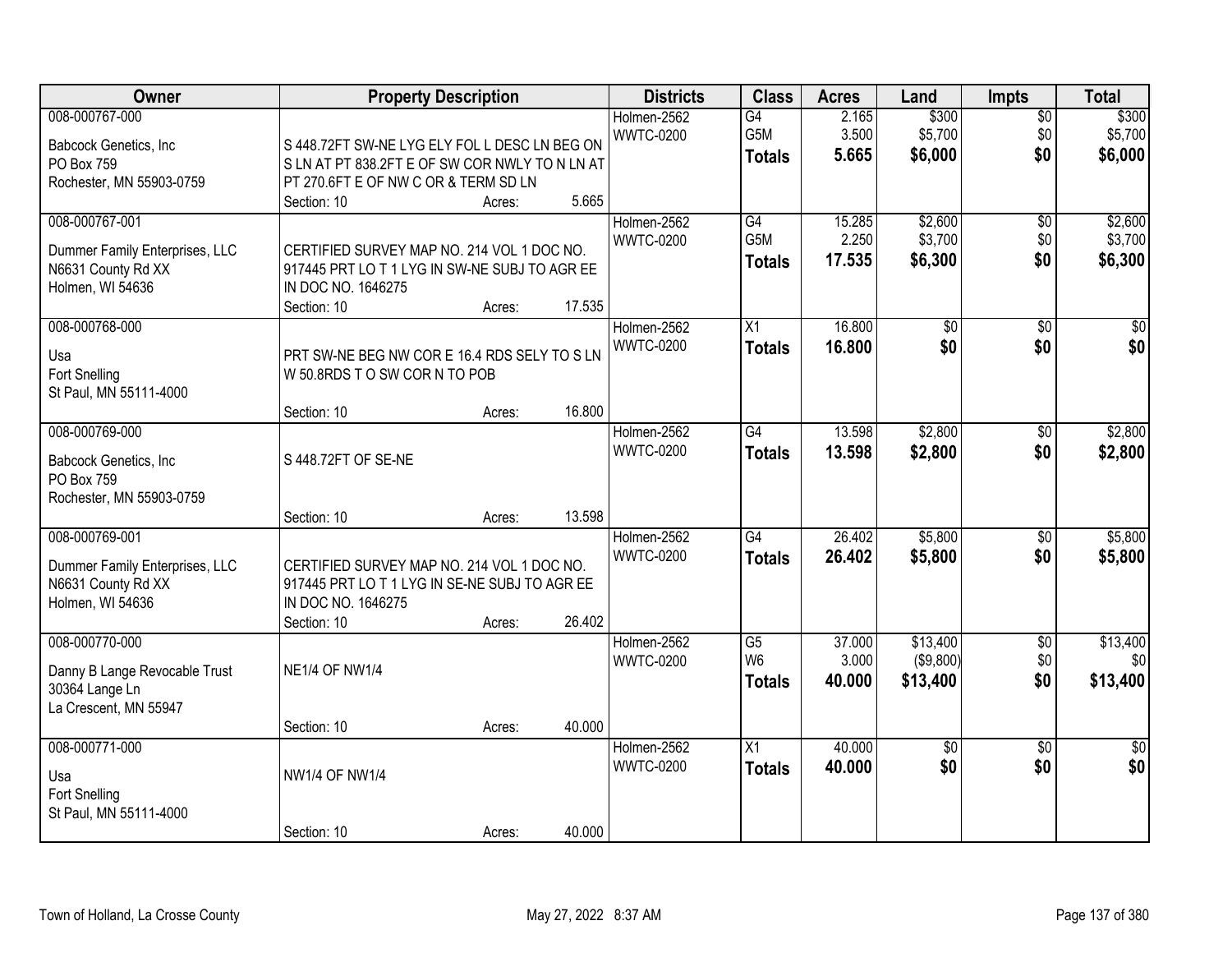| <b>Owner</b>                                                                           |                              | <b>Property Description</b> |        | <b>Districts</b>                | <b>Class</b>                     | <b>Acres</b>     | Land                   | <b>Impts</b>           | <b>Total</b>            |
|----------------------------------------------------------------------------------------|------------------------------|-----------------------------|--------|---------------------------------|----------------------------------|------------------|------------------------|------------------------|-------------------------|
| 008-000772-000<br>Usa<br>Fort Snelling                                                 | <b>SW1/4 OF NW1/4</b>        |                             |        | Holmen-2562<br><b>WWTC-0200</b> | $\overline{X1}$<br><b>Totals</b> | 40.000<br>40.000 | $\overline{50}$<br>\$0 | $\overline{50}$<br>\$0 | \$0<br>\$0              |
| St Paul, MN 55111-4000                                                                 | Section: 10                  | Acres:                      | 40.000 |                                 |                                  |                  |                        |                        |                         |
| 008-000773-000<br>Usa<br>Fort Snelling                                                 | <b>SE1/4 OF NW1/4</b>        |                             |        | Holmen-2562<br><b>WWTC-0200</b> | $\overline{X1}$<br><b>Totals</b> | 40.000<br>40.000 | $\overline{50}$<br>\$0 | $\overline{50}$<br>\$0 | $\sqrt{50}$<br>\$0      |
| St Paul, MN 55111-4000                                                                 | Section: 10                  | Acres:                      | 40.000 |                                 |                                  |                  |                        |                        |                         |
| 008-000774-000<br>Usa<br>Fort Snelling<br>St Paul, MN 55111-4000                       | <b>NE1/4 OF SW1/4</b>        |                             |        | Holmen-2562<br><b>WWTC-0200</b> | X1<br><b>Totals</b>              | 40.000<br>40.000 | $\overline{50}$<br>\$0 | $\overline{60}$<br>\$0 | $\overline{\$0}$<br>\$0 |
|                                                                                        | Section: 10                  | Acres:                      | 40.000 |                                 |                                  |                  |                        |                        |                         |
| 008-000775-000<br>Usa<br>Fort Snelling<br>St Paul, MN 55111-4000                       | NW1/4 OF SW1/4               |                             |        | Holmen-2562<br><b>WWTC-0200</b> | X1<br><b>Totals</b>              | 40.000<br>40.000 | $\overline{50}$<br>\$0 | \$0<br>\$0             | $\sqrt{50}$<br>\$0      |
|                                                                                        | Section: 10                  | Acres:                      | 40.000 |                                 |                                  |                  |                        |                        |                         |
| 008-000776-000<br>Usa<br>Fort Snelling<br>St Paul, MN 55111-4000                       | PRT SW-SW LYG N C&NW RR R/W  |                             |        | Holmen-2562<br><b>WWTC-0200</b> | $\overline{X1}$<br><b>Totals</b> | 23.000<br>23,000 | $\overline{50}$<br>\$0 | $\overline{50}$<br>\$0 | $\sqrt{50}$<br>\$0      |
| 008-000777-000                                                                         | Section: 10                  | Acres:                      | 23.000 | Holmen-2562                     | $\overline{G4}$                  | 7.080            | \$1,000                | \$0                    | \$1,000                 |
| Dean E Burrows Revocable Trust<br>Darlene R Burrows Revocable Trust<br>N6664 Briggs Rd | PRT SW-SW LYG S C&NW RR R/W  |                             |        | <b>WWTC-0200</b>                | <b>Totals</b>                    | 7.080            | \$1,000                | \$0                    | \$1,000                 |
| Holmen, WI 54636                                                                       | Section: 10                  | Acres:                      | 7.080  |                                 |                                  |                  |                        |                        |                         |
| 008-000778-000<br>Usa<br>Fort Snelling<br>St Paul, MN 55111-4000                       | SE-SW EX C&NW & CB&Q RR R/WS |                             |        | Holmen-2562<br><b>WWTC-0200</b> | $\overline{X1}$<br><b>Totals</b> | 39.140<br>39.140 | $\overline{50}$<br>\$0 | $\overline{60}$<br>\$0 | \$0<br>\$0              |
|                                                                                        | Section: 10                  | Acres:                      | 39.140 |                                 |                                  |                  |                        |                        |                         |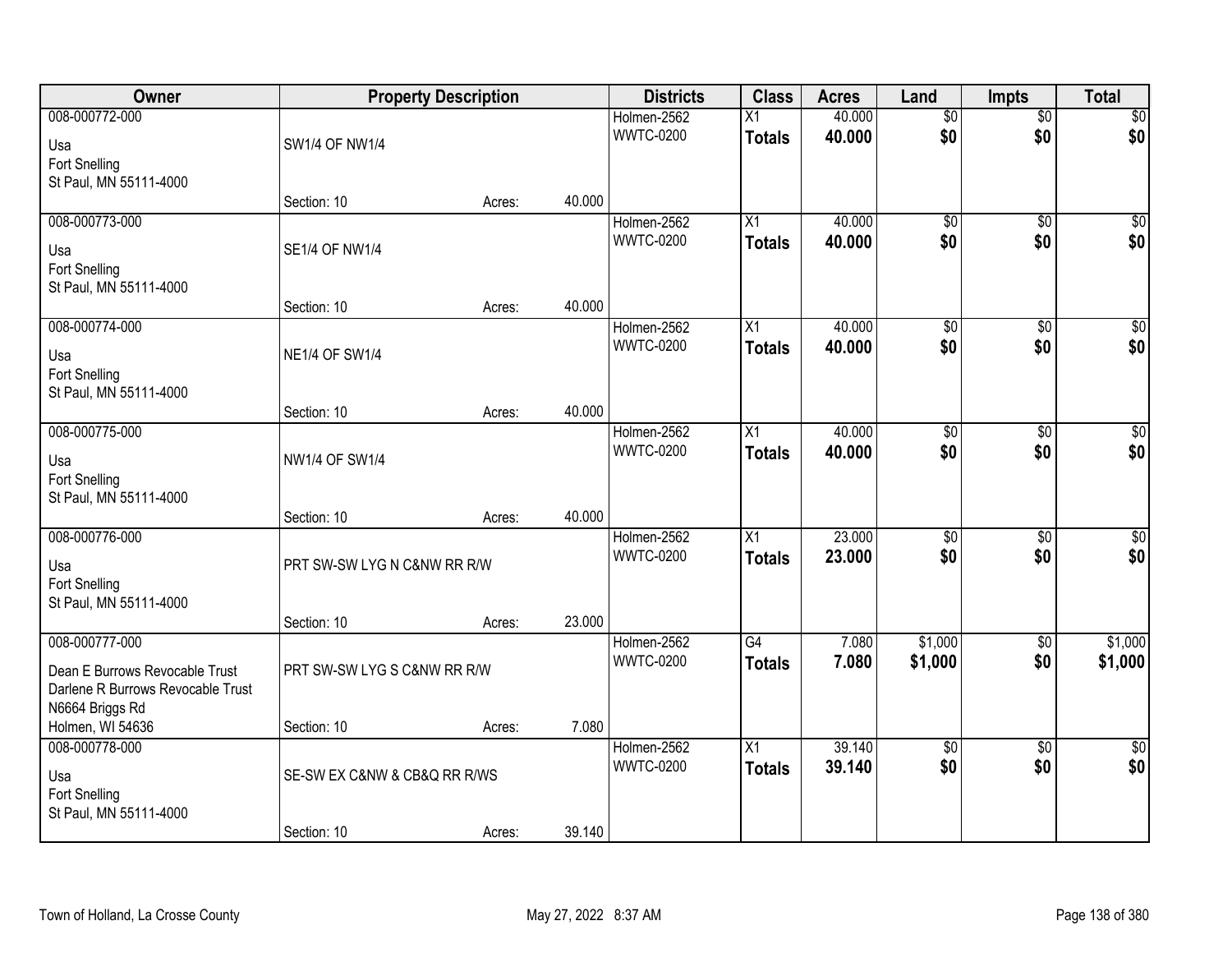| Owner                                                                                               |                                                                                                                                                 | <b>Property Description</b> |                 | <b>Districts</b>                | <b>Class</b>                            | <b>Acres</b>               | Land                            | <b>Impts</b>                  | <b>Total</b>                    |
|-----------------------------------------------------------------------------------------------------|-------------------------------------------------------------------------------------------------------------------------------------------------|-----------------------------|-----------------|---------------------------------|-----------------------------------------|----------------------------|---------------------------------|-------------------------------|---------------------------------|
| 008-000779-000<br>Babcock Genetics, Inc<br>PO Box 759<br>Rochester, MN 55903-0759                   | NE-SE EX BEG SW COR N 660FT SELY TO S LN W<br>759FT TO POB & PRT SE-SE BEG NE COR W 561 FT<br>S55D55ME TO E LN N 379.5 FT TO POB<br>Section: 10 | Acres:                      | 36.690          | Holmen-2562<br><b>WWTC-0200</b> | G4<br>G5M<br><b>Totals</b>              | 26.690<br>10.000<br>36.690 | \$5,800<br>\$16,300<br>\$22,100 | $\overline{50}$<br>\$0<br>\$0 | \$5,800<br>\$16,300<br>\$22,100 |
| 008-000780-000<br>Usa<br><b>Fort Snelling</b><br>St Paul, MN 55111-4000                             | PRT NE-SE BEG SW COR N 40RDS S40D59ME TO S<br>LN W 46RDS TO POB                                                                                 |                             |                 | Holmen-2562<br><b>WWTC-0200</b> | X1<br><b>Totals</b>                     | 5.750<br>5.750             | $\overline{50}$<br>\$0          | $\overline{50}$<br>\$0        | \$0<br>\$0                      |
| 008-000781-000<br>Usa<br><b>Fort Snelling</b><br>St Paul, MN 55111-4000                             | Section: 10<br><b>NW1/4 OF SE1/4</b><br>Section: 10                                                                                             | Acres:<br>Acres:            | 5.750<br>40.000 | Holmen-2562<br><b>WWTC-0200</b> | X1<br><b>Totals</b>                     | 40.000<br>40.000           | $\overline{50}$<br>\$0          | \$0<br>\$0                    | $\overline{\$0}$<br>\$0         |
| 008-000782-000<br>Usa<br>Fort Snelling<br>St Paul, MN 55111-4000                                    | SW1/4 OF SE1/4<br>Section: 10                                                                                                                   | Acres:                      | 40.000          | Holmen-2562<br><b>WWTC-0200</b> | X1<br><b>Totals</b>                     | 40.000<br>40.000           | \$0<br>\$0                      | $\overline{30}$<br>\$0        | $\sqrt{50}$<br>\$0              |
| 008-000784-000<br>Usa<br>Fort Snelling<br>St Paul, MN 55111-4000                                    | SE-SE EX BEG NE COR W 34RDS S55D55ME TO E LN<br>N 23RDS TO POB<br>Section: 10                                                                   | Acres:                      | 37.560          | Holmen-2562<br><b>WWTC-0200</b> | X1<br><b>Totals</b>                     | 37.560<br>37,560           | $\overline{50}$<br>\$0          | $\overline{50}$<br>\$0        | $\sqrt{50}$<br>\$0              |
| 008-000785-000<br>State of Wisconsin Dnr<br>PO Box 7921<br>Madison, WI 53707-7921                   | OLD C&NW RR R/W RUNG THRU SE C 10-17-8<br>Section: 10                                                                                           | Acres:                      | 4.420           | Holmen-2562<br><b>WWTC-0200</b> | $\overline{\text{X2}}$<br><b>Totals</b> | 4.420<br>4.420             | $\sqrt{$0}$<br>\$0              | \$0<br>\$0                    | $\sqrt{30}$<br>\$0              |
| 008-000786-000<br><b>Burlington Northern Railroad</b><br>PO Box 961089<br>Fort Worth, TX 76161-0089 | CB&Q RR R/W RUN THRU S1/2-SW<br>Section: 10                                                                                                     | Acres:                      | 6.360           | Holmen-2562<br><b>WWTC-0200</b> | $\overline{X4}$<br><b>Totals</b>        | 6.360<br>6.360             | $\overline{50}$<br>\$0          | $\overline{50}$<br>\$0        | $\overline{50}$<br>\$0          |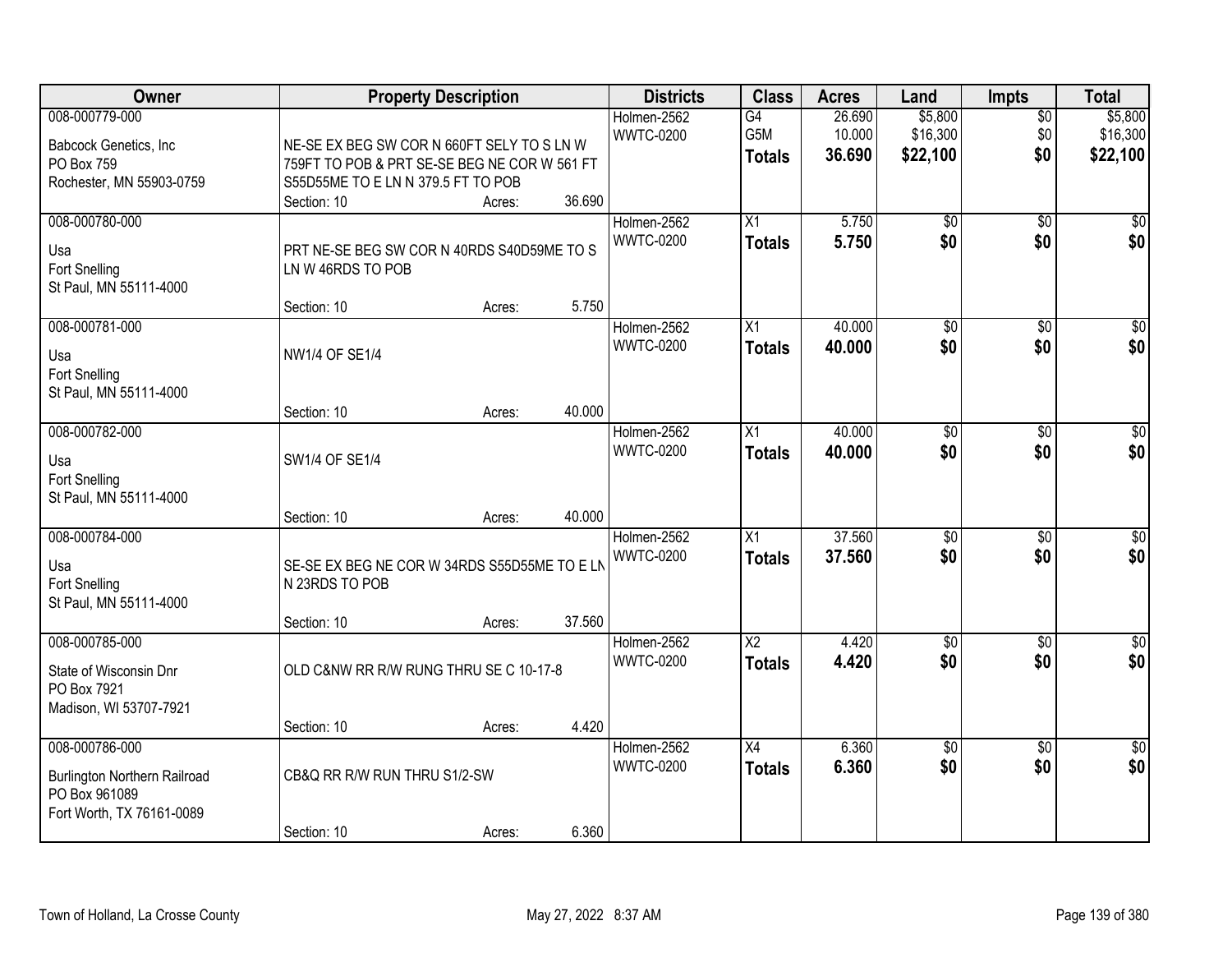| Owner                                                                  |                                                                    | <b>Property Description</b> |        | <b>Districts</b>                | <b>Class</b>                     | <b>Acres</b>     | Land                 | <b>Impts</b>    | <b>Total</b>         |
|------------------------------------------------------------------------|--------------------------------------------------------------------|-----------------------------|--------|---------------------------------|----------------------------------|------------------|----------------------|-----------------|----------------------|
| 008-000787-001                                                         | US Highway 53                                                      |                             |        | Holmen-2562                     | $\overline{\text{X2}}$           | 1.820            | $\overline{50}$      | $\overline{50}$ | \$0                  |
| State of Wisconsin Dot<br>3550 Mormon Coulee Rd<br>La Crosse, WI 54601 | PRT NE-NE 1.82AC FOR STH-35 R/W IN V817 P766                       |                             |        | <b>WWTC-0200</b>                | <b>Totals</b>                    | 1.820            | \$0                  | \$0             | \$0                  |
|                                                                        | Section: 11                                                        | Acres:                      | 1.820  |                                 |                                  |                  |                      |                 |                      |
| 008-000787-002<br>Beaver Properties, LLC                               | N6838 Builders Ct<br>PRT NE-NE SEC 11-17-8 & PRT NW-NW SEC 12-17-8 |                             |        | Holmen-2562<br><b>WWTC-0200</b> | $\overline{G5}$<br><b>Totals</b> | 18.270<br>18.270 | \$41,100<br>\$41,100 | \$0<br>\$0      | \$41,100<br>\$41,100 |
| N6838 Builders Ct                                                      | IN FOLL CO M W1/4 COR SEC 12 N0D2M8SE 6                            |                             |        |                                 |                                  |                  |                      |                 |                      |
| Holmen, WI 54636                                                       | 61.87FT TO POB N88D59M13SW A LG N LN 894.2FT                       |                             |        |                                 |                                  |                  |                      |                 |                      |
|                                                                        | Section: 11                                                        | Acres:                      | 18.270 |                                 |                                  |                  |                      |                 |                      |
| 008-000787-003                                                         | <b>Builders Ct</b>                                                 |                             |        | Holmen-2562                     | X4                               | 20.859           | $\overline{50}$      | \$0             | $\overline{30}$      |
| Town of Holland                                                        | PRT E1/2-NE SEC 11-17-8 COM N1/4 COR SEC 11                        |                             |        | <b>WWTC-0200</b>                | <b>Totals</b>                    | 20.859           | \$0                  | \$0             | \$0                  |
| W7937 County Rd Mh                                                     | S0D35M23SW 5 0.54FT ALG W LN NW-NE SEC 11 TO                       |                             |        |                                 |                                  |                  |                      |                 |                      |
| Holmen, WI 54636                                                       | SLY R/W LN CTH-MH S86D 3 6M8SE 590.07FT ALG                        |                             |        |                                 |                                  |                  |                      |                 |                      |
|                                                                        | Section: 11                                                        | Acres:                      | 20.859 |                                 |                                  |                  |                      |                 |                      |
| 008-000787-004                                                         | N6838 Builders Ct                                                  |                             |        | Holmen-2562                     | $\overline{G2}$                  | 6.019            | \$280,400            | \$1,048,600     | \$1,329,000          |
| Beaver Properties, LLC                                                 | CERTIFIED SURVEY MAP NO. 129 VOL 19 LOT 1 DOC                      |                             |        | <b>WWTC-0200</b>                | G <sub>5</sub>                   | 4.951            | \$11,200             | \$0             | \$11,200             |
| N6838 Builders Ct                                                      | NO. 1784358                                                        |                             |        |                                 | <b>Totals</b>                    | 10.970           | \$291,600            | \$1,048,600     | \$1,340,200          |
| Holmen, WI 54636                                                       |                                                                    |                             |        |                                 |                                  |                  |                      |                 |                      |
|                                                                        | Section: 11                                                        | Acres:                      | 10.970 |                                 |                                  |                  |                      |                 |                      |
| 008-000788-000                                                         | W7781 County Rd MH                                                 |                             |        | Holmen-2562                     | $\overline{X4}$                  | 40.182           | $\overline{50}$      | $\overline{50}$ | $\overline{50}$      |
| Town of Holland                                                        | PRT NE1/4 COM N1/4 COR SEC 1 1-17-8                                |                             |        | <b>WWTC-0200</b>                | <b>Totals</b>                    | 40.182           | \$0                  | \$0             | \$0                  |
| W7937 County Rd Mh                                                     | S0D35M23SW 50.54FT TO SLY R/W LN CTH-MH                            |                             |        |                                 |                                  |                  |                      |                 |                      |
| Holmen, WI 54636                                                       | S86D36M 8 SE 590.07FT ALG SLY R/W LN C TH-MH                       |                             |        |                                 |                                  |                  |                      |                 |                      |
|                                                                        | Section: 11                                                        | Acres:                      | 40.182 |                                 |                                  |                  |                      |                 |                      |
| 008-000788-001                                                         | County Rd XX                                                       |                             |        | Holmen-2562                     | G4                               | 13.000           | \$2,200              | $\sqrt{6}$      | \$2,200              |
| Beaver Properties, LLC                                                 | PRT W1/2-NE & PRT SE-NW COM N1/4 COR SEC                           |                             |        | <b>WWTC-0200</b>                | G <sub>5</sub>                   | 1.140            | \$1,200              | \$0             | \$1,200              |
| N6838 Builders Ct                                                      | 11-17-8 S0D35M 23SW 50.54FT TO SLY R/W LN                          |                             |        |                                 | <b>Totals</b>                    | 14.140           | \$3,400              | \$0             | \$3,400              |
| Holmen, WI 54636                                                       | CTH-MH & POB S86D36M8SE 590.07FT                                   |                             |        |                                 |                                  |                  |                      |                 |                      |
|                                                                        | Section: 11                                                        | Acres:                      | 14.140 |                                 |                                  |                  |                      |                 |                      |
| 008-000790-000                                                         | County Rd XX                                                       |                             |        | Holmen-2562                     | G4                               | 20.000           | \$4,400              | $\overline{30}$ | \$4,400              |
| Dummer Family Enterprises, LLC                                         | CERTIFIED SURVEY MAP NO. 214 VOL 1 DOC NO.                         |                             |        | <b>WWTC-0200</b>                | <b>Totals</b>                    | 20.000           | \$4,400              | \$0             | \$4,400              |
| N6631 County Rd XX                                                     | 917445 PRT LO T 1 LYG IN SW-NE EX PRT FOR RD                       |                             |        |                                 |                                  |                  |                      |                 |                      |
| Holmen, WI 54636                                                       | SUBJ TO AGREE IN DOC NO. 1646275                                   |                             |        |                                 |                                  |                  |                      |                 |                      |
|                                                                        | Section: 11                                                        | Acres:                      | 20.000 |                                 |                                  |                  |                      |                 |                      |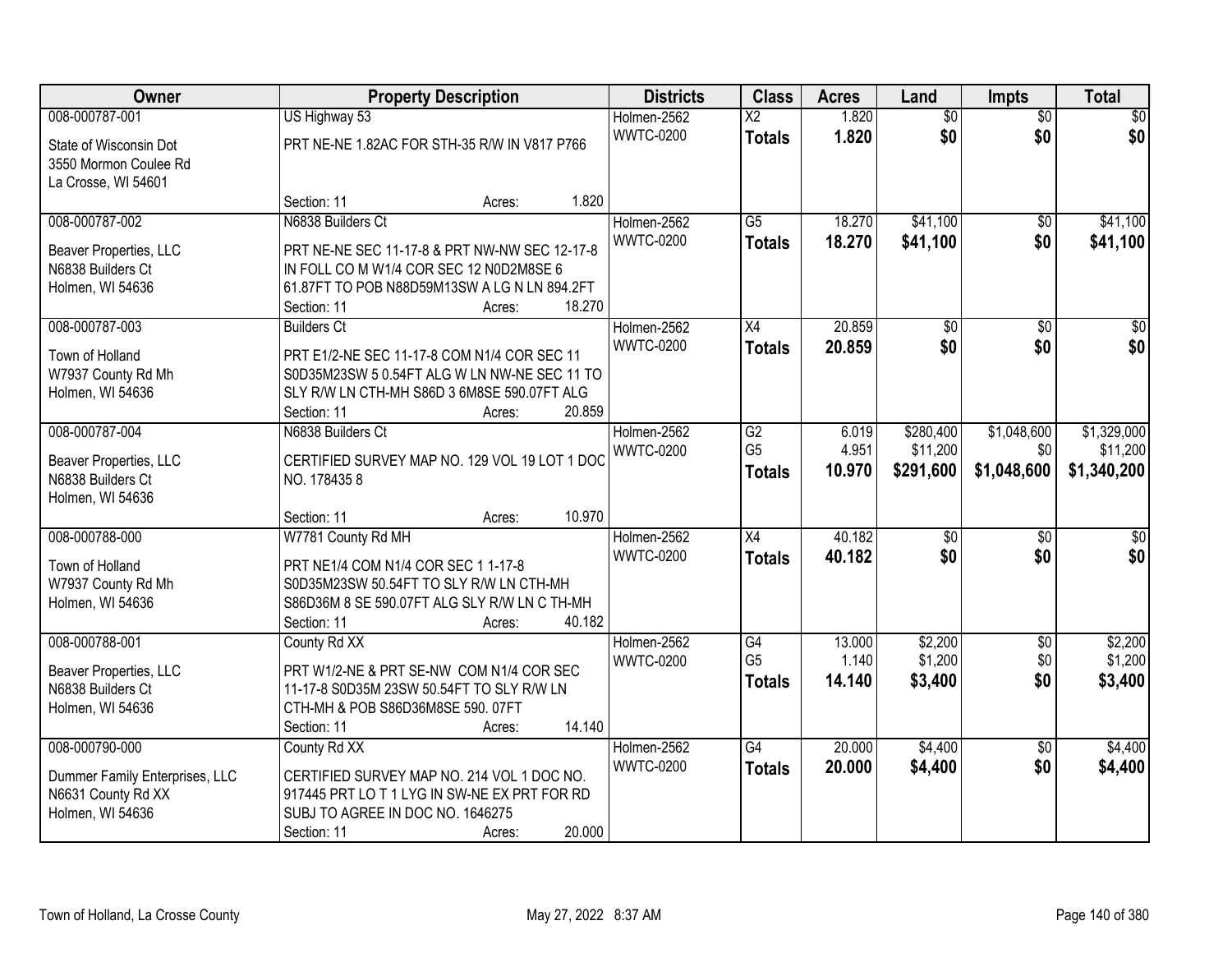| Owner                                  | <b>Property Description</b>                                                          | <b>Districts</b> | <b>Class</b>           | <b>Acres</b> | Land            | <b>Impts</b>    | <b>Total</b>     |
|----------------------------------------|--------------------------------------------------------------------------------------|------------------|------------------------|--------------|-----------------|-----------------|------------------|
| 008-000792-000                         |                                                                                      | Holmen-2562      | G4                     | 20.000       | \$2,700         | $\overline{50}$ | \$2,700          |
| Dummer Family Enterprises, LLC         | CERTIFIED SURVEY MAP NO. 214 VOL 1 DOC NO.                                           | <b>WWTC-0200</b> | <b>Totals</b>          | 20.000       | \$2,700         | \$0             | \$2,700          |
| N6631 County Rd XX                     | 917445 PRT LOT 1 LYG IN SE-NE SUBJ TO AGR EE                                         |                  |                        |              |                 |                 |                  |
| Holmen, WI 54636                       | IN DOC NO. 1646275                                                                   |                  |                        |              |                 |                 |                  |
|                                        | 20.000<br>Section: 11<br>Acres:                                                      |                  |                        |              |                 |                 |                  |
| 008-000793-000                         | W7951 County Rd MH                                                                   | Holmen-2562      | $\overline{X4}$        | 13.150       | $\overline{50}$ | $\overline{50}$ | $\sqrt{50}$      |
| Town of Holland                        | CERTIFIED SURVEY MAP NO. 206 VOL 2 DOC NO.                                           | <b>WWTC-0200</b> | <b>Totals</b>          | 13.150       | \$0             | \$0             | \$0              |
| W7937 County Rd Mh                     | 954832 LOT 2 EX PRT TAKEN FOR R/W IN DOC NO.                                         |                  |                        |              |                 |                 |                  |
| Holmen, WI 54636                       | 1388236                                                                              |                  |                        |              |                 |                 |                  |
|                                        | 13.150<br>Section: 11<br>Acres:                                                      |                  |                        |              |                 |                 |                  |
| 008-000793-001                         | N6808 County Rd XX                                                                   | Holmen-2562      | G2                     | 4.871        | \$73,400        | \$64,100        | \$137,500        |
|                                        |                                                                                      | <b>WWTC-0200</b> | <b>Totals</b>          | 4.871        | \$73,400        | \$64,100        | \$137,500        |
| Donald L. Knower                       | PRT NE-NW COM NW COR S51ME 1 328.28FT<br>N89D56ME 2142.32FT TO POB N89D56ME 514.94FT |                  |                        |              |                 |                 |                  |
| N7229 John St<br>Holmen, WI 54636      | N53 MW 336FT S89D56MW 793.25FT S 41D47ME                                             |                  |                        |              |                 |                 |                  |
|                                        | 4.871<br>Section: 11<br>Acres:                                                       |                  |                        |              |                 |                 |                  |
| 008-000793-002                         | County Rd XX                                                                         | Holmen-2562      | $\overline{G4}$        | 7.757        | \$1,700         | \$0             | \$1,700          |
|                                        |                                                                                      | <b>WWTC-0200</b> | <b>Totals</b>          | 7.757        | \$1,700         | \$0             | \$1,700          |
| Babcock Genetics, Inc.                 | PRT NE-NW LYG SWLY OF SWLY R /W CTH-XX                                               |                  |                        |              |                 |                 |                  |
| PO Box 759                             |                                                                                      |                  |                        |              |                 |                 |                  |
| Rochester, MN 55903-0759               |                                                                                      |                  |                        |              |                 |                 |                  |
|                                        | 7.757<br>Section: 11<br>Acres:                                                       |                  |                        |              |                 |                 |                  |
| 008-000793-003                         | W7937 County Rd MH                                                                   | Holmen-2562      | $\overline{X4}$        | 11.870       | $\overline{50}$ | $\overline{30}$ | $\overline{\$0}$ |
| Town of Holland                        | CERTIFIED SURVEY MAP NO. 206 VOL 2 DOC NO.                                           | <b>WWTC-0200</b> | <b>Totals</b>          | 11.870       | \$0             | \$0             | \$0              |
| W7937 County Rd Mh                     | 954832 LOT 1 EX PRT TAKEN FOR R/W IN DOC NO.                                         |                  |                        |              |                 |                 |                  |
| Holmen, WI 54636                       | 1388236                                                                              |                  |                        |              |                 |                 |                  |
|                                        | 11.870<br>Section: 11<br>Acres:                                                      |                  |                        |              |                 |                 |                  |
| 008-000793-900                         | County Rd MH                                                                         | Holmen-2562      | $\overline{\text{X3}}$ | 9.120        | $\overline{60}$ | $\overline{50}$ | $\sqrt{50}$      |
| Lacrosse County Highway Department     | THAT PRT SEC 2-17-8 & THAT P RT SEC 11-17-8                                          | <b>WWTC-0200</b> | <b>Totals</b>          | 9.120        | \$0             | \$0             | \$0              |
| 400 4th St N                           | TAKEN FOR CTH - MH & CTH-XX R/W AS IN DOC N                                          |                  |                        |              |                 |                 |                  |
| La Crosse, WI 54601                    | O.S 1388236, 1389307, 138974 1, 1389876, 1389877,                                    |                  |                        |              |                 |                 |                  |
|                                        | Section: 11<br>9.120<br>Acres:                                                       |                  |                        |              |                 |                 |                  |
| 008-000794-001                         | N6899 County Rd XX                                                                   | Holmen-2562      | $\overline{G1}$        | 3.720        | \$63,400        | \$191,800       | \$255,200        |
|                                        |                                                                                      | <b>WWTC-0200</b> | G4                     | 1.500        | \$300           | \$0             | \$300            |
| Ronald K. Sunne                        | PRT NW-NW COM INTER N LN & C /L HWY S ALG C/L                                        |                  | G <sub>5</sub>         | 1.930        | \$5,800         | \$0             | \$5,800          |
| Lynn C. Sunne                          | 95.8FT TO P OB S ALG C/L 400FT S43D30MW 183FT                                        |                  | <b>Totals</b>          | 7.150        | \$69,500        | \$191,800       | \$261,300        |
| N6899 County Rd XX<br>Holmen, WI 54636 | N88D7MW 788.8FT N 382 .1FT E 624.2FT TO POB EX<br>7.150                              |                  |                        |              |                 |                 |                  |
|                                        | Section: 11<br>Acres:                                                                |                  |                        |              |                 |                 |                  |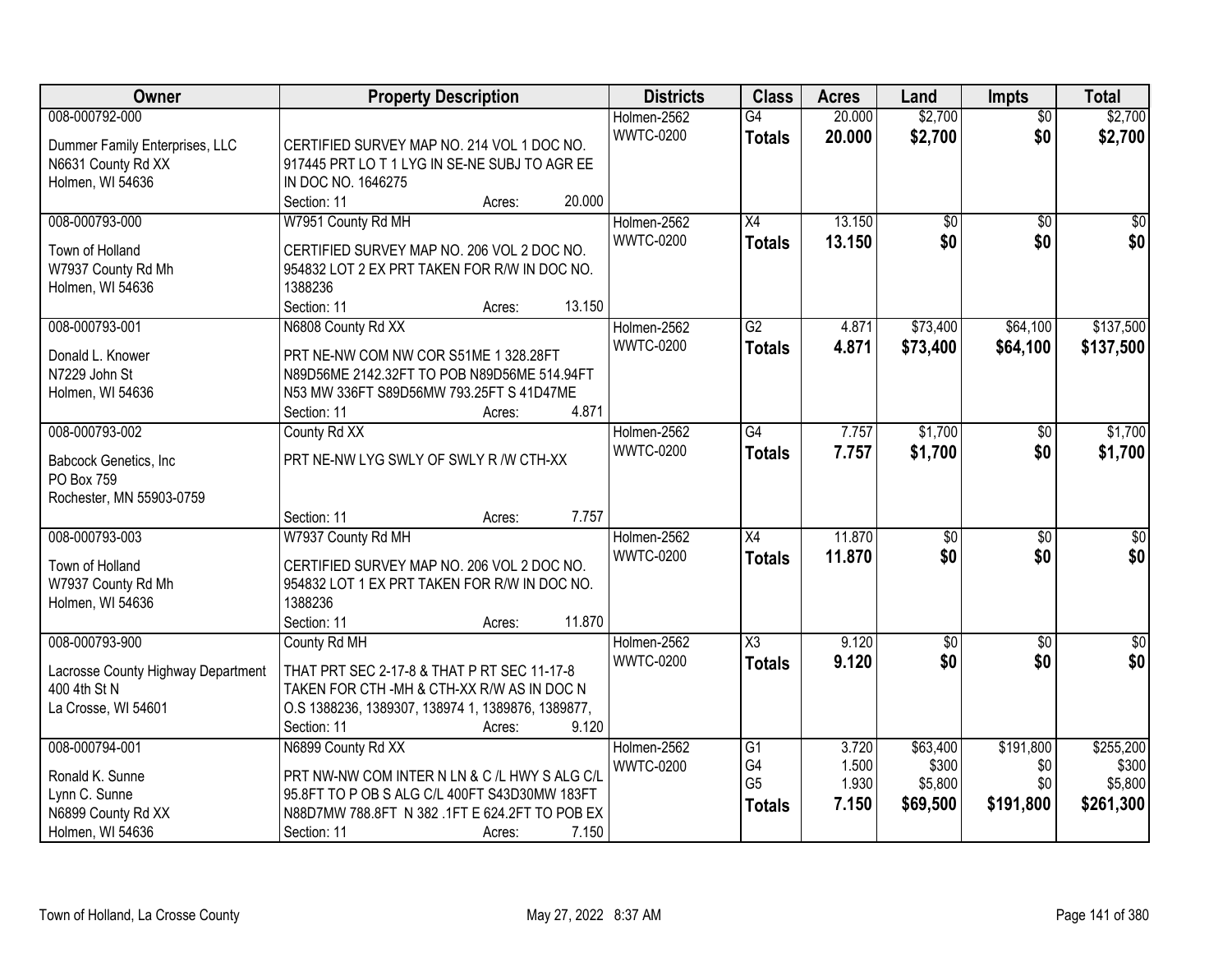| Owner                          | <b>Property Description</b>                   | <b>Districts</b> | <b>Class</b>    | <b>Acres</b> | Land     | <b>Impts</b>    | <b>Total</b> |
|--------------------------------|-----------------------------------------------|------------------|-----------------|--------------|----------|-----------------|--------------|
| 008-000794-002                 | N6870 County Rd XX                            | Holmen-2562      | $\overline{G1}$ | 0.758        | \$27,400 | \$217,400       | \$244,800    |
| <b>Bruce Henry</b>             | PRT NW-NW COM SE COR SEC 11 S89D20MW          | <b>WWTC-0200</b> | <b>Totals</b>   | 0.758        | \$27,400 | \$217,400       | \$244,800    |
| Casey Bryan                    | 81.86FT N38D55MW 54 68.39FT N46D30MW 870.65FT |                  |                 |              |          |                 |              |
| N6870 County Rd XX             | N4 3D30ME 33FT N46D30MW 150FT T O POB         |                  |                 |              |          |                 |              |
| Holmen, WI 54636               | 0.758<br>Section: 11<br>Acres:                |                  |                 |              |          |                 |              |
| 008-000794-003                 | W7995 County Rd MH                            | Holmen-2562      | $\overline{G1}$ | 0.750        | \$27,200 | \$158,600       | \$185,800    |
|                                |                                               | <b>WWTC-0200</b> | <b>Totals</b>   | 0.750        | \$27,200 | \$158,600       | \$185,800    |
| Cam Dezelske                   | PRT N1/2-NW COM SE COR SEC 1 1 S89D20MW       |                  |                 |              |          |                 |              |
| Melissa Rusch                  | 81.86FT N38D55MW 5468.39FT N46D30MW 870.65FT  |                  |                 |              |          |                 |              |
| W7995 County Rd Mh             | N43D30ME 253FT TO POB N43D 3 0ME 13.39FT N    |                  |                 |              |          |                 |              |
| Holmen, WI 54636               | 0.750<br>Section: 11<br>Acres:                |                  |                 |              |          |                 |              |
| 008-000794-004                 | N6876 County Rd XX                            | Holmen-2562      | G1              | 0.720        | \$26,700 | \$173,100       | \$199,800    |
| Michael P. Gilbertson          | PRT NW-NW COM SE COR S89D 20 MW 81.86FT       | <b>WWTC-0200</b> | <b>Totals</b>   | 0.720        | \$26,700 | \$173,100       | \$199,800    |
| Stacy A. Gilbertson            | N38D55MW 5468.39F T N46D30MW 870.65FT         |                  |                 |              |          |                 |              |
| N6876 County Rd XX             | N43D30ME 33FT N46D30MW 300FT TO POB           |                  |                 |              |          |                 |              |
| Holmen, WI 54636               | 0.720<br>Section: 11<br>Acres:                |                  |                 |              |          |                 |              |
| 008-000794-005                 | N6864 County Rd XX                            | Holmen-2562      | $\overline{G1}$ | 0.760        | \$27,400 | \$135,400       | \$162,800    |
|                                |                                               | <b>WWTC-0200</b> | <b>Totals</b>   | 0.760        | \$27,400 | \$135,400       | \$162,800    |
| Arlene J. Nelson et al         | PRT N1/2-NW COM SE COR SEC 1 1 S89D20MW       |                  |                 |              |          |                 |              |
| N6864 County Rd XX             | 81.86FT N38D55MW 5468.39FT N46D30MW 870.65FT  |                  |                 |              |          |                 |              |
| Holmen, WI 54636               | N43D30ME 33FT TO POB N43D 30 ME 220FT         |                  |                 |              |          |                 |              |
|                                | 0.760<br>Section: 11<br>Acres:                |                  |                 |              |          |                 |              |
| 008-000794-006                 | County Rd XX                                  | Holmen-2562      | $\overline{G4}$ | 29.023       | \$6,400  | $\overline{50}$ | \$6,400      |
| Babcock Genetics, Inc.         | PRT NW-NW BEG NW COR N89D 52 ME 738.86FT      | <b>WWTC-0200</b> | <b>Totals</b>   | 29.023       | \$6,400  | \$0             | \$6,400      |
| PO Box 759                     | S46D30ME 69FT S4 3D30MW 25.51FT W 539.27FT S  |                  |                 |              |          |                 |              |
| Rochester, MN 55903-0759       | 382.11FT S88D7ME 788.87FT N4 3D30ME 150FT     |                  |                 |              |          |                 |              |
|                                | 29.023<br>Section: 11<br>Acres:               |                  |                 |              |          |                 |              |
| 008-000795-000                 |                                               | Holmen-2562      | $\overline{G4}$ | 40.000       | \$8,800  | $\overline{50}$ | \$8,800      |
|                                |                                               | <b>WWTC-0200</b> |                 |              |          |                 |              |
| Dummer Family Enterprises, LLC | CERTIFIED SURVEY MAP NO. 214 VOL 1 DOC NO.    |                  | <b>Totals</b>   | 40.000       | \$8,800  | \$0             | \$8,800      |
| N6631 County Rd XX             | 917445 PRT LO T 1 LYG IN SW-NW SUBJ TO AGR EE |                  |                 |              |          |                 |              |
| Holmen, WI 54636               | IN DOC NO. 1646275                            |                  |                 |              |          |                 |              |
|                                | 40.000<br>Section: 11<br>Acres:               |                  |                 |              |          |                 |              |
| 008-000796-001                 | N6796 County Rd XX                            | Holmen-2562      | $\overline{G1}$ | 2.171        | \$53,500 | \$210,600       | \$264,100    |
| Jason R. Dummer                | CERTIFIED SURVEY MAP NO. 123 VOL 12 LOT 1 DOC | <b>WWTC-0200</b> | <b>Totals</b>   | 2.171        | \$53,500 | \$210,600       | \$264,100    |
| Karla K. Dummer                | NO. 1434286                                   |                  |                 |              |          |                 |              |
|                                |                                               |                  |                 |              |          |                 |              |
| N6796 County Rd XX             | 2.171                                         |                  |                 |              |          |                 |              |
| Holmen, WI 54636               | Section: 11<br>Acres:                         |                  |                 |              |          |                 |              |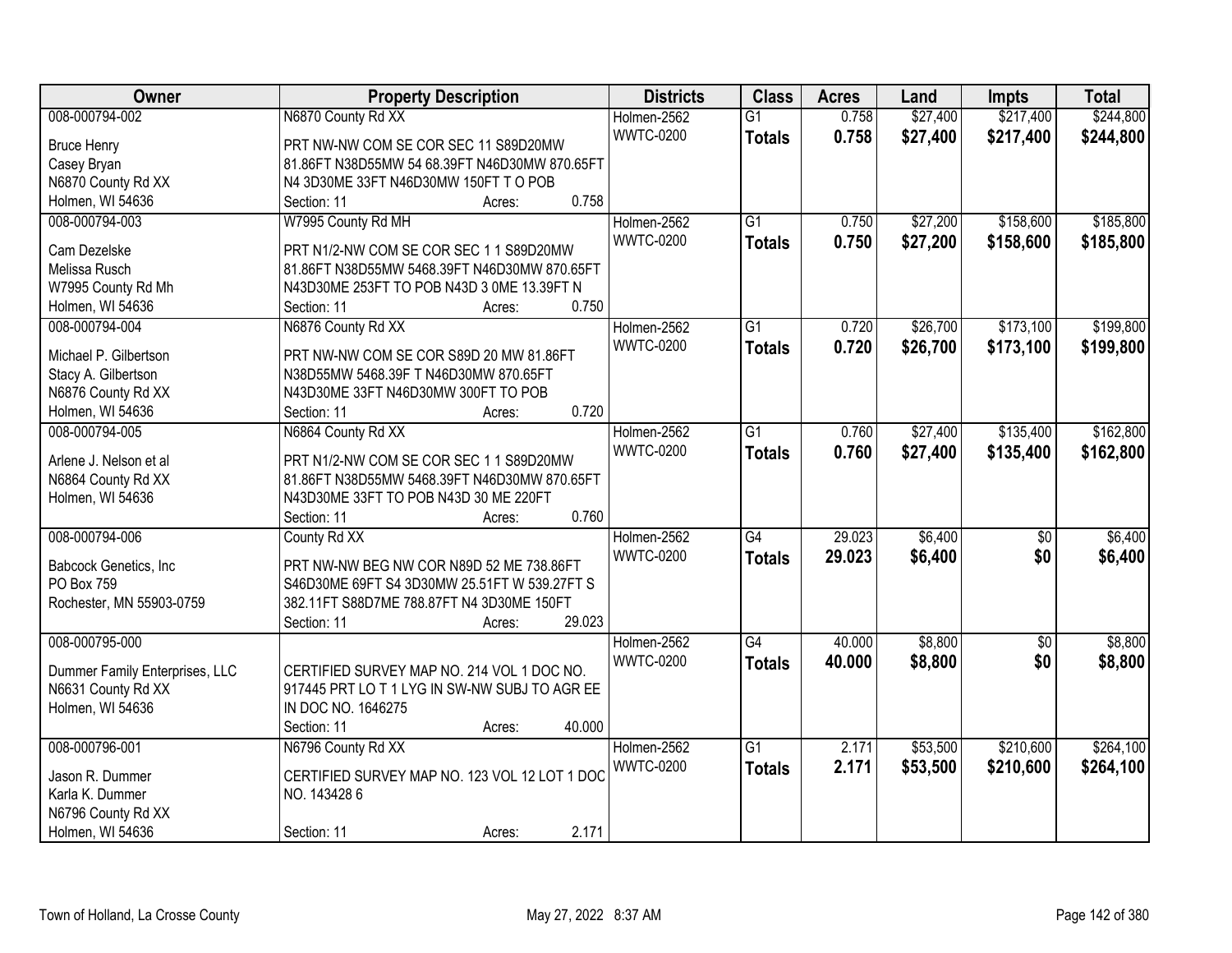| Owner                          |                                                | <b>Property Description</b> |        | <b>Districts</b> | <b>Class</b>     | <b>Acres</b> | Land     | Impts           | <b>Total</b>    |
|--------------------------------|------------------------------------------------|-----------------------------|--------|------------------|------------------|--------------|----------|-----------------|-----------------|
| 008-000796-002                 | County Rd XX                                   |                             |        | Holmen-2562      | $\overline{G1}$  | 0.129        | \$4,100  | $\overline{50}$ | \$4,100         |
| Jason R. Dummer                | CERTIFIED SURVEY MAP NO. 123 VOL 12 OUTLOT 1   |                             |        | <b>WWTC-0200</b> | <b>Totals</b>    | 0.129        | \$4,100  | \$0             | \$4,100         |
| Karla K. Dummer                | DOC NO. 143 4286                               |                             |        |                  |                  |              |          |                 |                 |
| N6796 County Rd XX             |                                                |                             |        |                  |                  |              |          |                 |                 |
| Holmen, WI 54636               | Section: 11                                    | Acres:                      | 0.129  |                  |                  |              |          |                 |                 |
| 008-000797-000                 | County Rd XX                                   |                             |        | Holmen-2562      | G4               | 34.060       | \$7,500  | $\overline{50}$ | \$7,500         |
|                                |                                                |                             |        | <b>WWTC-0200</b> | <b>Totals</b>    | 34.060       | \$7,500  | \$0             | \$7,500         |
| Dummer Family Enterprises, LLC | CERTIFIED SURVEY MAP NO. 214 VOL 1 DOC NO.     |                             |        |                  |                  |              |          |                 |                 |
| N6631 County Rd XX             | 917445 PRT LO T 1 LYG IN SE-NW EX CSM NO. 90   |                             |        |                  |                  |              |          |                 |                 |
| Holmen, WI 54636               | VOL 5 DOC NO. 1079744 & E X PRT FOR RD SUBJ TO |                             |        |                  |                  |              |          |                 |                 |
|                                | Section: 11                                    | Acres:                      | 34.060 |                  |                  |              |          |                 |                 |
| 008-000797-002                 | N6775 County Rd XX                             |                             |        | Holmen-2562      | $\overline{G1}$  | 1.090        | \$33,800 | \$102,500       | \$136,300       |
| Thomas J Dummer Trust          | CERTIFIED SURVEY MAP NO. 90 VOL 5 LOT 1 DOC    |                             |        | <b>WWTC-0200</b> | <b>Totals</b>    | 1.090        | \$33,800 | \$102,500       | \$136,300       |
| N6775 County Rd XX             | NO. 1079744                                    |                             |        |                  |                  |              |          |                 |                 |
| Holmen, WI 54636               |                                                |                             |        |                  |                  |              |          |                 |                 |
|                                | Section: 11                                    | Acres:                      | 1.090  |                  |                  |              |          |                 |                 |
| 008-000798-000                 | County Rd XX                                   |                             |        | Holmen-2562      | $\overline{G4}$  | 40.000       | \$8,800  | \$0             | \$8,800         |
|                                |                                                |                             |        | <b>WWTC-0200</b> | <b>Totals</b>    | 40.000       | \$8,800  | \$0             | \$8,800         |
| Dummer Family Enterprises, LLC | CERTIFIED SURVEY MAP NO. 214 VOL 1 DOC NO.     |                             |        |                  |                  |              |          |                 |                 |
| N6631 County Rd XX             | 917445 PRT LO T 1 LYG IN NE-SW SUBJ TO 33F T   |                             |        |                  |                  |              |          |                 |                 |
| Holmen, WI 54636               | ACCESS ESMT & SUBJ TO AGRE E IN DOC NO.        |                             |        |                  |                  |              |          |                 |                 |
|                                | Section: 11                                    | Acres:                      | 40.000 |                  |                  |              |          |                 |                 |
| 008-000799-000                 | N6671 County Rd XX                             |                             |        | Holmen-2562      | $\overline{G4}$  | 28.000       | \$5,800  | $\overline{30}$ | \$5,800         |
| Babcock Genetics, Inc          | NW-SW T/W ESMT IN V660 P269                    |                             |        | <b>WWTC-0200</b> | G <sub>5</sub>   | 5.000        | \$1,800  | \$0             | \$1,800         |
| PO Box 759                     |                                                |                             |        |                  | G7               | 7.000        | \$68,000 | \$581,600       | \$649,600       |
| Rochester, MN 55903-0759       |                                                |                             |        |                  | <b>Totals</b>    | 40.000       | \$75,600 | \$581,600       | \$657,200       |
|                                | Section: 11                                    | Acres:                      | 40.000 |                  |                  |              |          |                 |                 |
| 008-000800-000                 |                                                |                             |        | Holmen-2562      | G4               | 5.500        | \$900    | $\overline{50}$ | \$900           |
|                                |                                                |                             |        | <b>WWTC-0200</b> | G <sub>5</sub>   | 1.500        | \$600    | \$0             | \$600           |
| Babcock Genetics, Inc.         | PRT SW-SW LYG NELY FOLL DESC LN COM SW COR     |                             |        |                  | G <sub>5</sub> M | 12.450       | \$24,900 | \$0             | \$24,900        |
| PO Box 759                     | N 940.5FT TO POB SELY TO E LN SW-SW AT PT      |                             |        |                  | G7               | 1.000        | \$7,500  | \$53,300        | \$60,800        |
| Rochester, MN 55903-0759       | 349.8FT N OF SE COR & TERM SD LN               |                             |        |                  | <b>Totals</b>    | 20.450       | \$33,900 | \$53,300        | \$87,200        |
|                                | Section: 11                                    | Acres:                      | 20.450 |                  |                  |              |          |                 |                 |
| 008-000801-000                 |                                                |                             |        | Holmen-2562      | $\overline{X1}$  | 19.550       | \$0      | $\overline{50}$ | $\overline{50}$ |
| Usa                            | PRT SW-SW COM SE COR W TO SW COR N 57RDS       |                             |        | <b>WWTC-0200</b> | <b>Totals</b>    | 19.550       | \$0      | \$0             | \$0             |
| Fort Snelling                  | S65D53MW 87.64R D TO E LN S 21.2RDS TO POB     |                             |        |                  |                  |              |          |                 |                 |
| St Paul, MN 55111-4000         |                                                |                             |        |                  |                  |              |          |                 |                 |
|                                | Section: 11                                    | Acres:                      | 19.550 |                  |                  |              |          |                 |                 |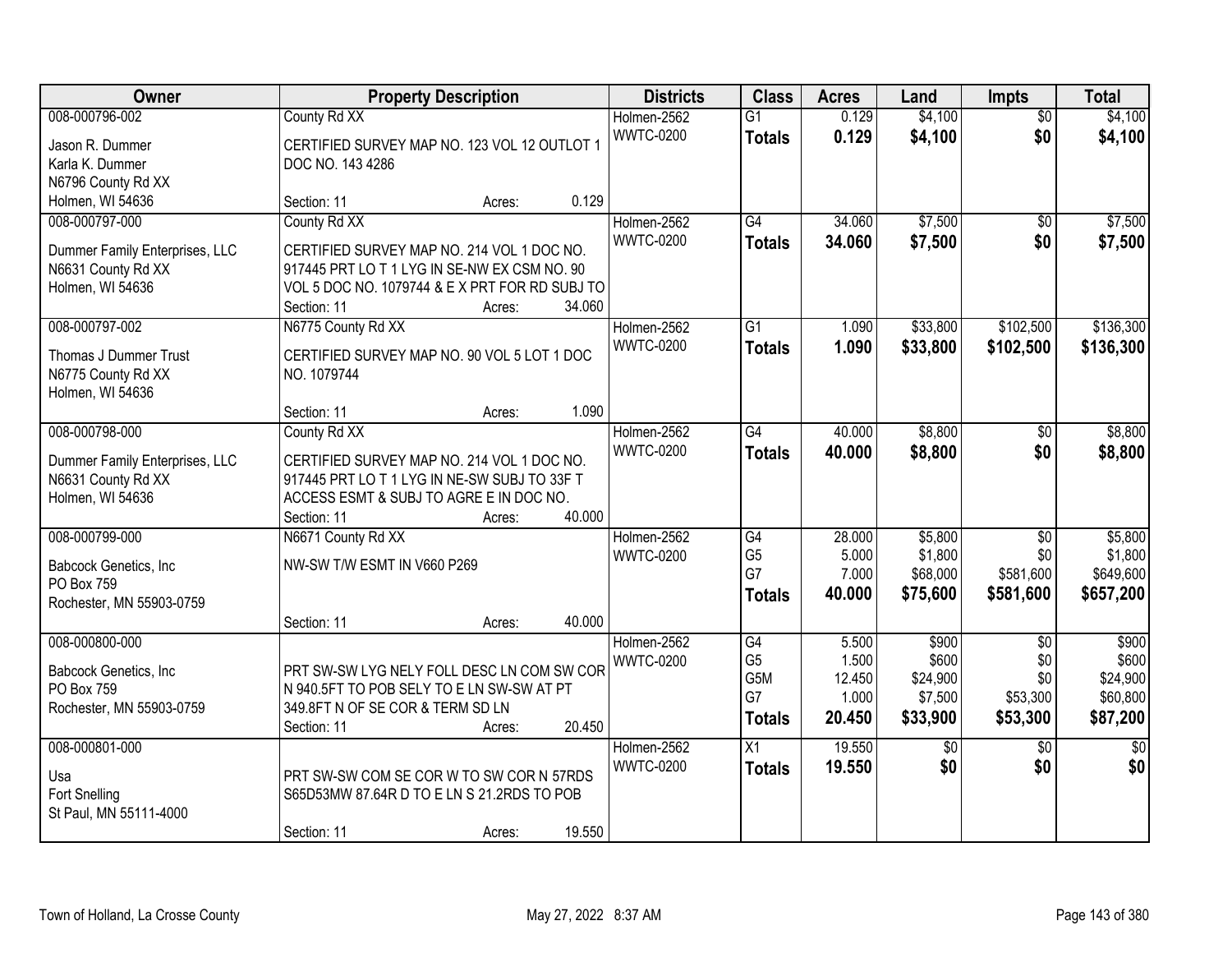| Owner                          | <b>Property Description</b>                  | <b>Districts</b> | <b>Class</b>    | <b>Acres</b> | Land            | Impts           | <b>Total</b>    |
|--------------------------------|----------------------------------------------|------------------|-----------------|--------------|-----------------|-----------------|-----------------|
| 008-000802-000                 | County Rd XX                                 | Holmen-2562      | $\overline{G4}$ | 31.190       | \$6,400         | $\overline{50}$ | \$6,400         |
| <b>Shirley Dummer</b>          | SE-SW EX PRT BEG SW COR N 21 .2RDS S67D1ME   | <b>WWTC-0200</b> | G <sub>6</sub>  | 5.500        | \$17,900        | \$0             | \$17,900        |
| Dummer Family Transfer, LLC    | 54.32RDS TO S LN W 50RDS TO POB SUBJ TO AG   |                  | <b>Totals</b>   | 36.690       | \$24,300        | \$0             | \$24,300        |
| N6595 County Rd XX             | REE IN DOC NO. 1646274                       |                  |                 |              |                 |                 |                 |
| Holmen, WI 54636               | 36.690<br>Section: 11<br>Acres:              |                  |                 |              |                 |                 |                 |
| 008-000803-000                 |                                              | Holmen-2562      | X1              | 3.310        | $\overline{50}$ | $\overline{30}$ | $\overline{50}$ |
|                                |                                              | <b>WWTC-0200</b> |                 |              |                 |                 |                 |
| Usa                            | PRT SE-SW BEG SW COR N 21.2 RDS S67D1ME      |                  | <b>Totals</b>   | 3.310        | \$0             | \$0             | \$0             |
| Fort Snelling                  | 54.32RDS TO S LN W 50RDS TO POB              |                  |                 |              |                 |                 |                 |
| St Paul, MN 55111-4000         |                                              |                  |                 |              |                 |                 |                 |
|                                | 3.310<br>Section: 11<br>Acres:               |                  |                 |              |                 |                 |                 |
| 008-000804-000                 | County Rd XX                                 | Holmen-2562      | $\overline{G4}$ | 39.910       | \$6,200         | \$0             | \$6,200         |
|                                |                                              | <b>WWTC-0200</b> | <b>Totals</b>   | 39.910       | \$6,200         | \$0             | \$6,200         |
| <b>Shirley Dummer</b>          | NE-SE EX COM SE COR SE-SE S8 9D49MW 81.86 FT |                  |                 |              |                 |                 |                 |
| Dummer Family Transfer, LLC    | C/L RD N38D2 7MW 1597.53FT S55D59MW 33.1F T  |                  |                 |              |                 |                 |                 |
| N6595 County Rd XX             | TO POB S55D 59MW 171.42FT N38D27MW 200FT     |                  |                 |              |                 |                 |                 |
| Holmen, WI 54636               | 39.910<br>Section: 11<br>Acres:              |                  |                 |              |                 |                 |                 |
| 008-000804-001                 | N6613 County Rd XX                           | Holmen-2562      | $\overline{G1}$ | 0.860        | \$29,300        | \$229,500       | \$258,800       |
| Daniel Fuhs                    | PRT SE1/4 COM SE S89D49MW 81 .86FT TO C/L RD | <b>WWTC-0200</b> | <b>Totals</b>   | 0.860        | \$29,300        | \$229,500       | \$258,800       |
| Jessica L. Overton             | N38D27MW 159 7.53FT S55D59MW 33.1FT TO PO B  |                  |                 |              |                 |                 |                 |
| N6613 County Rd XX             | S55D59MW 171.42FT N38D 27M W 200FT N55D59ME  |                  |                 |              |                 |                 |                 |
| Holmen, WI 54636               | 0.860<br>Section: 11<br>Acres:               |                  |                 |              |                 |                 |                 |
| 008-000805-000                 | N6673 County Rd XX                           | Holmen-2562      | $\overline{G4}$ | 20.290       | \$3,900         | \$0             | \$3,900         |
|                                |                                              | <b>WWTC-0200</b> | G7              | 2.000        | \$15,000        | \$71,500        | \$86,500        |
| Dummer Family Enterprises, LLC | CERTIFIED SURVEY MAP NO. 214 VOL 1 DOC NO.   |                  | <b>Totals</b>   | 22.290       | \$18,900        | \$71,500        | \$90,400        |
| N6631 County Rd XX             | 917445 PRT LOT 1 LYG IN NW-SE EX COM NLY COR |                  |                 |              |                 |                 |                 |
| Holmen, WI 54636               | CSM NO. 89 VOL 5 DOC NO. 1079743 S63D26M30SW |                  |                 |              |                 |                 |                 |
|                                | 22.290<br>Section: 11<br>Acres:              |                  |                 |              |                 |                 |                 |
| 008-000805-003                 | N6647 County Rd XX                           | Holmen-2562      | $\overline{G2}$ | 1.730        | \$46,600        | \$338,700       | \$385,300       |
| Babcock Genetics, Inc          | CERTIFIED SURVEY MAP NO. 122 VOL 4 LOT 1 DOC | <b>WWTC-0200</b> | <b>Totals</b>   | 1.730        | \$46,600        | \$338,700       | \$385,300       |
| PO Box 759                     | NO. 1029683                                  |                  |                 |              |                 |                 |                 |
| Rochester, MN 55903-0759       |                                              |                  |                 |              |                 |                 |                 |
|                                | 1.730<br>Section: 11<br>Acres:               |                  |                 |              |                 |                 |                 |
| 008-000805-004                 |                                              | Holmen-2562      | $\overline{G2}$ | 0.420        | \$6,700         | $\overline{50}$ | \$6,700         |
|                                |                                              | <b>WWTC-0200</b> |                 | 0.420        | \$6,700         | \$0             | \$6,700         |
| Babcock Genetics, Inc          | CERTIFIED SURVEY MAP NO. 122 VOL 4 OUTLOT 1  |                  | <b>Totals</b>   |              |                 |                 |                 |
| PO Box 759                     | DOC NO. 1029 683                             |                  |                 |              |                 |                 |                 |
| Rochester, MN 55903-0759       |                                              |                  |                 |              |                 |                 |                 |
|                                | 0.420<br>Section: 11<br>Acres:               |                  |                 |              |                 |                 |                 |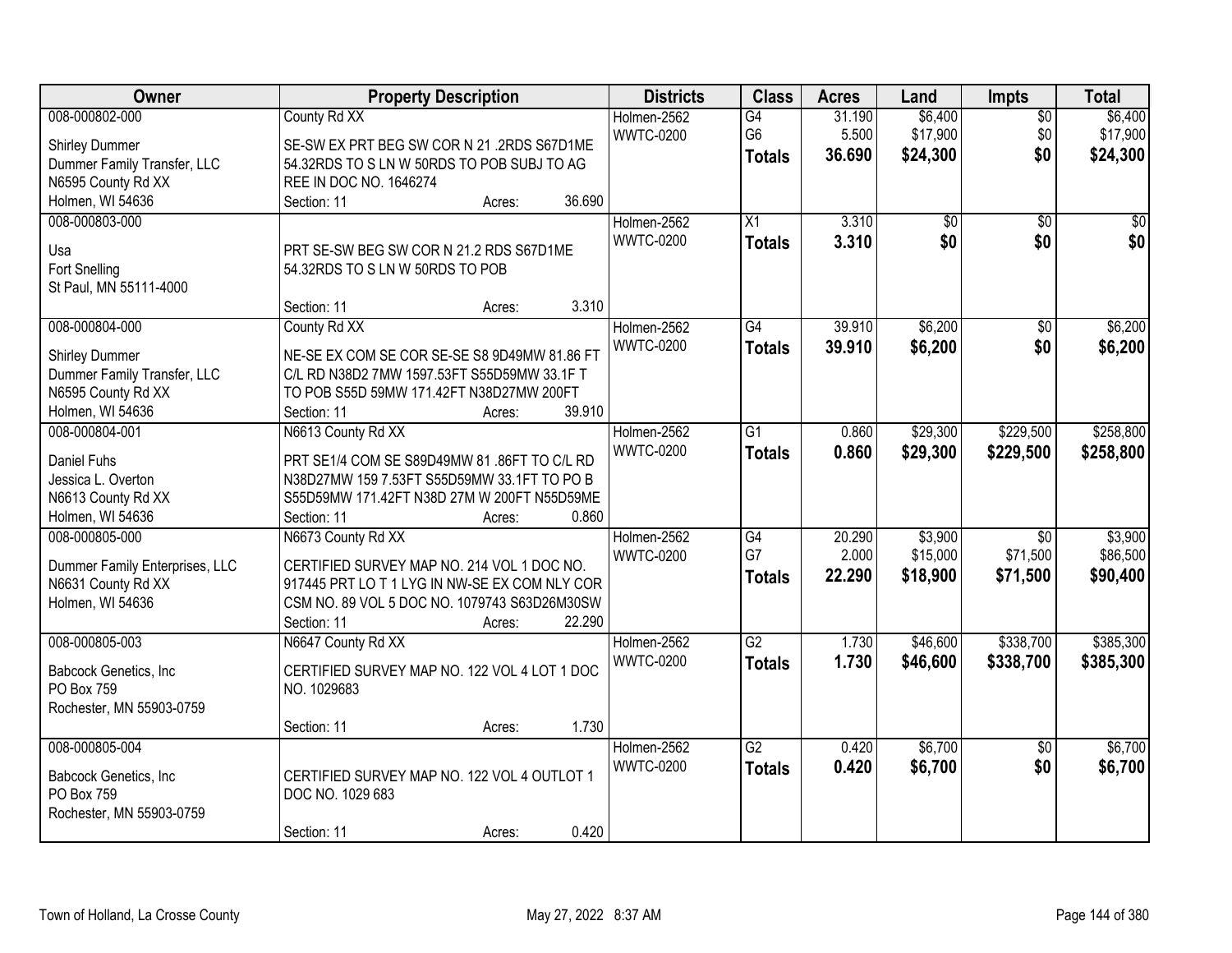| Owner                          | <b>Property Description</b>                     |        |       | <b>Districts</b> | <b>Class</b>    | <b>Acres</b> | Land     | <b>Impts</b>    | <b>Total</b> |
|--------------------------------|-------------------------------------------------|--------|-------|------------------|-----------------|--------------|----------|-----------------|--------------|
| 008-000805-005                 | N6669 County Rd XX                              |        |       | Holmen-2562      | $\overline{G1}$ | 0.860        | \$29,300 | \$156,900       | \$186,200    |
| Robert A. Dummer               | CERTIFIED SURVEY MAP NO. 89 VOL 5 LOT 1 DOC     |        |       | <b>WWTC-0200</b> | <b>Totals</b>   | 0.860        | \$29,300 | \$156,900       | \$186,200    |
| N6669 County Rd XX             | NO. 1079743 T/W ESMT IN V745 P833               |        |       |                  |                 |              |          |                 |              |
| Holmen, WI 54636               |                                                 |        |       |                  |                 |              |          |                 |              |
|                                | Section: 11                                     | Acres: | 0.860 |                  |                 |              |          |                 |              |
| 008-000805-006                 | N6679 County Rd XX                              |        |       | Holmen-2562      | $\overline{G2}$ | 2.950        | \$60,100 | \$384,400       | \$444,500    |
| Dummer Farms, Inc.             | CERTIFIED SURVEY MAP NO. 29 VOL 6 LOT 1 DOC     |        |       | <b>WWTC-0200</b> | <b>Totals</b>   | 2.950        | \$60,100 | \$384,400       | \$444,500    |
| N6673 County Rd XX             | NO. 1108949                                     |        |       |                  |                 |              |          |                 |              |
| Holmen, WI 54636               |                                                 |        |       |                  |                 |              |          |                 |              |
|                                | Section: 11                                     | Acres: | 2.950 |                  |                 |              |          |                 |              |
| 008-000805-007                 |                                                 |        |       | Holmen-2562      | $\overline{G1}$ | 0.060        | \$1,200  | $\overline{50}$ | \$1,200      |
| Robert A. Dummer               | PRT NW-SE COM SE COR SEC 11 N40D23M30SW         |        |       | <b>WWTC-0200</b> | <b>Totals</b>   | 0.060        | \$1,200  | \$0             | \$1,200      |
| N6669 County Rd XX             | 2870.48FT S60D 2 6M30SW 188.67FT S29D21M20SW    |        |       |                  |                 |              |          |                 |              |
| Holmen, WI 54636               | 89.67FT TO POB S32D36ME 122. 2FT S52D17MW       |        |       |                  |                 |              |          |                 |              |
|                                | Section: 11                                     | Acres: | 0.060 |                  |                 |              |          |                 |              |
| 008-000806-001                 | N6642 County Rd XX                              |        |       | Holmen-2562      | G1              | 2.060        | \$52,500 | \$147,300       | \$199,800    |
| <b>Andrew Dummer</b>           | CERTIFIED SURVEY MAP NO. 53 VOL 18 LOT 1 DOC    |        |       | <b>WWTC-0200</b> | G4              | 1.070        | \$200    | \$0             | \$200        |
| N6642 County Rd XX             | NO. 1732285 SUBJ TO RESTR IN DOC NO. 17 29372 8 |        |       |                  | <b>Totals</b>   | 3.130        | \$52,700 | \$147,300       | \$200,000    |
| Holmen, WI 54636               | CORRECTED IN DOC NO. 1730216                    |        |       |                  |                 |              |          |                 |              |
|                                | Section: 11                                     | Acres: | 3.130 |                  |                 |              |          |                 |              |
| 008-000806-002                 | County Rd XX                                    |        |       | Holmen-2562      | $\overline{G1}$ | 0.600        | \$19,200 | $\overline{50}$ | \$19,200     |
| Dummer Family Enterprises, LLC | CERTIFIED SURVEY MAP NO. 53 VOL 18 OUTLOT 1     |        |       | <b>WWTC-0200</b> | G4              | 0.290        | \$100    | \$0             | \$100        |
| N6631 County Rd XX             | DOC NO. 1732 285 SUBJ TO RESTR IN DOC NO.       |        |       |                  | <b>Totals</b>   | 0.890        | \$19,300 | \$0             | \$19,300     |
| Holmen, WI 54636               | 1729372 & CORRECTED IN DOC NO. 1730216          |        |       |                  |                 |              |          |                 |              |
|                                | Section: 11                                     | Acres: | 0.890 |                  |                 |              |          |                 |              |
| 008-000807-000                 | County Rd XX                                    |        |       | Holmen-2562      | G4              | 6.720        | \$1,500  | $\sqrt{6}$      | \$1,500      |
| <b>Shirley Dummer</b>          | PRT NW-SE BEG SE COR N TO C/L CTH-XX NWLY       |        |       | <b>WWTC-0200</b> | G7              | 0.500        | \$3,800  | \$6,800         | \$10,600     |
| Dummer Family Transfer, LLC    | ALG C/L 330 FT SWLY TO SW COR NW-SE E ALG S LI  |        |       |                  | <b>Totals</b>   | 7.220        | \$5,300  | \$6,800         | \$12,100     |
| N6595 County Rd XX             | TO POB EX COM SE COR SE C 11 S89D49MW           |        |       |                  |                 |              |          |                 |              |
| Holmen, WI 54636               | Section: 11                                     | Acres: | 7.220 |                  |                 |              |          |                 |              |
| 008-000807-001                 | N6631 County Rd XX                              |        |       | Holmen-2562      | $\overline{G1}$ | 1.300        | \$38,000 | \$131,100       | \$169,100    |
| Lig Properties, LLC            | PRT NW-SE COM SE COR SEC 11 S89D49MW            |        |       | <b>WWTC-0200</b> | <b>Totals</b>   | 1.300        | \$38,000 | \$131,100       | \$169,100    |
| N6796 County Rd XX             | 81.86FT N38D27MW 21 45FT S54D13MW 33.04FT TO    |        |       |                  |                 |              |          |                 |              |
| Holmen, WI 54636               | SWL Y R/W CTH-XX & POB S54D 13MW 235.46FT       |        |       |                  |                 |              |          |                 |              |
|                                | Section: 11                                     | Acres: | 1.300 |                  |                 |              |          |                 |              |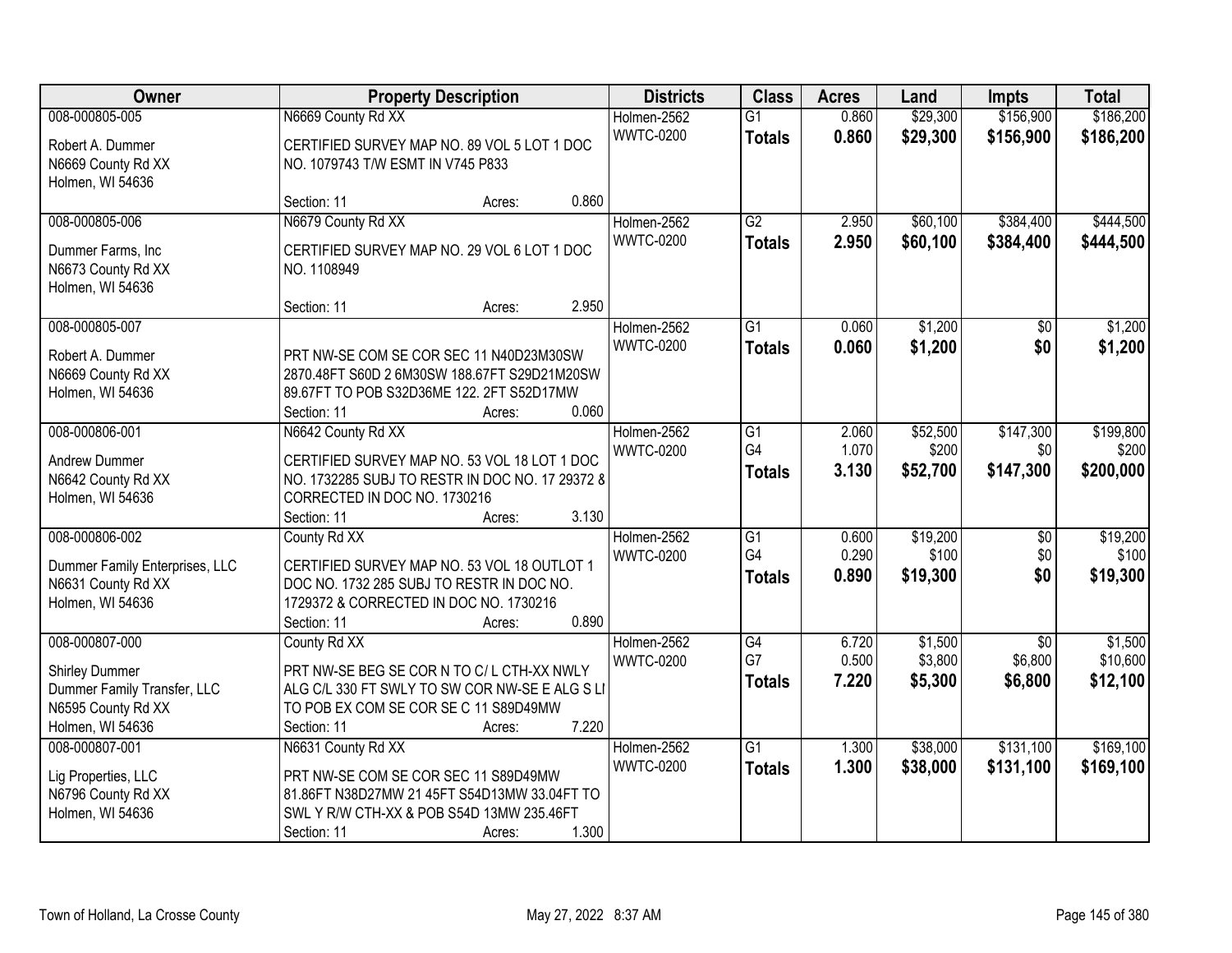| Owner                       | <b>Property Description</b>                     | <b>Districts</b> | <b>Class</b>    | <b>Acres</b> | Land            | Impts           | <b>Total</b>    |
|-----------------------------|-------------------------------------------------|------------------|-----------------|--------------|-----------------|-----------------|-----------------|
| 008-000808-000              | County Rd XX                                    | Holmen-2562      | $\overline{G4}$ | 40.970       | \$9,000         | $\overline{50}$ | \$9,000         |
| <b>Shirley Dummer</b>       | SW-SE EX COM SE COR SEC 11 S 89D49MW ALG S      | <b>WWTC-0200</b> | <b>Totals</b>   | 40.970       | \$9,000         | \$0             | \$9,000         |
| Dummer Family Transfer, LLC | LN 81.86FT TO C/L CTH-XX N38D27MW ALG C/L       |                  |                 |              |                 |                 |                 |
| N6595 County Rd XX          | 1597.53FT S55D59MW 33.1FT TO SWLY R/W CTH-XX    |                  |                 |              |                 |                 |                 |
| Holmen, WI 54636            | 40.970<br>Section: 11<br>Acres:                 |                  |                 |              |                 |                 |                 |
| 008-000809-000              | N6595 County Rd XX                              | Holmen-2562      | $\overline{G4}$ | 31.130       | \$6,700         | \$0             | \$6,700         |
|                             |                                                 | <b>WWTC-0200</b> | G <sub>5</sub>  | 2.500        | \$200           | \$0             | \$200           |
| <b>Shirley Dummer</b>       | SE-SE EX BEG SE COR W ALG S LN 39.7FT           |                  | G7              | 6.000        | \$62,000        | \$277,000       | \$339,000       |
| Dummer Family Transfer, LLC | N38D27MW ALG NE R/W CTH-XX 200FT N51D33ME       |                  | <b>Totals</b>   | 39.630       | \$68,900        | \$277,000       | \$345,900       |
| N6595 County Rd XX          | 629F T S38D58ME 705FT W ALG S LN SEC 12         |                  |                 |              |                 |                 |                 |
| Holmen, WI 54636            | 39.630<br>Section: 11<br>Acres:                 |                  |                 |              |                 |                 |                 |
| 008-000836-000              |                                                 | Holmen-2562      | $\overline{X4}$ | 4.430        | $\overline{50}$ | $\sqrt{50}$     | $\overline{50}$ |
| Town of Holland             | PRT NW-NE A 66FT PCL DESC IN V512 P77           | <b>WWTC-0200</b> | <b>Totals</b>   | 4.430        | \$0             | \$0             | \$0             |
| W7937 County Rd Mh          |                                                 |                  |                 |              |                 |                 |                 |
| Holmen, WI 54636            |                                                 |                  |                 |              |                 |                 |                 |
|                             | 4.430<br>Section: 12<br>Acres:                  |                  |                 |              |                 |                 |                 |
| 008-000837-002              | N6772 Briggs Rd                                 | Holmen-2562      | G1              | 0.930        | \$48,300        | \$105,000       | \$153,300       |
|                             |                                                 | <b>WWTC-0200</b> | <b>Totals</b>   | 0.930        | \$48,300        | \$105,000       | \$153,300       |
| Gerald R. Burke             | CERTIFIED SURVEY MAP NO. 156 VOL 8 LOT 1 DOC    |                  |                 |              |                 |                 |                 |
| N6772 Briggs Rd             | NO. 1228141                                     |                  |                 |              |                 |                 |                 |
| Holmen, WI 54636            |                                                 |                  |                 |              |                 |                 |                 |
|                             | 0.930<br>Section: 12<br>Acres:                  |                  |                 |              |                 |                 |                 |
| 008-000837-003              | N6780 Briggs Rd                                 | Holmen-2562      | $\overline{G1}$ | 2.480        | \$76,100        | \$316,600       | \$392,700       |
| Aaron C. Bright             | CERTIFIED SURVEY MAP NO. 156 VOL 8 LOT 2 DOC    | <b>WWTC-0200</b> | <b>Totals</b>   | 2.480        | \$76,100        | \$316,600       | \$392,700       |
| Alison K. Bright            | NO. 1228141                                     |                  |                 |              |                 |                 |                 |
| N6780 Briggs Rd             |                                                 |                  |                 |              |                 |                 |                 |
| Holmen, WI 54636            | 2.480<br>Section: 12<br>Acres:                  |                  |                 |              |                 |                 |                 |
| 008-000838-000              | N6796 Briggs Rd                                 | Holmen-2562      | $\overline{G1}$ | 1.630        | \$63,900        | \$195,200       | \$259,100       |
|                             |                                                 | <b>WWTC-0200</b> | <b>Totals</b>   | 1.630        | \$63,900        | \$195,200       | \$259,100       |
| Galen Granum                | CERTIFIED SURVEY MAP NO. 76 VOL 3 LOT 1 DOC     |                  |                 |              |                 |                 |                 |
| Rita Granum                 | NO. 967306 & PRT NW-NE LYG S OF SLY LN A        |                  |                 |              |                 |                 |                 |
| N6796 Briggs Rd             | SSESSORS PLAT NO. 1 & N OF N LN OF LOT 1 CSM    |                  |                 |              |                 |                 |                 |
| Holmen, WI 54636            | 1.630<br>Section: 12<br>Acres:                  |                  |                 |              |                 |                 |                 |
| 008-000840-000              | N6815 Briggs Rd                                 | Holmen-2562      | $\overline{G5}$ | 13.442       | \$30,300        | $\overline{30}$ | \$30,300        |
| Ken J. Chalsma              | NE-NW EX BEG 452.3FT S OF NE COR S 673.8FT W    | <b>WWTC-0200</b> | <b>Totals</b>   | 13.442       | \$30,300        | \$0             | \$30,300        |
| N6829 Briggs Rd             | AT R/A 164F T N 673.8FT E 164FT TO POB & EX CSM |                  |                 |              |                 |                 |                 |
| Holmen, WI 54636            | NO. 14 VOL 7 DOC NO. 1145932 & EX CSM NO. 141 V |                  |                 |              |                 |                 |                 |
|                             | 13.442<br>Section: 12<br>Acres:                 |                  |                 |              |                 |                 |                 |
|                             |                                                 |                  |                 |              |                 |                 |                 |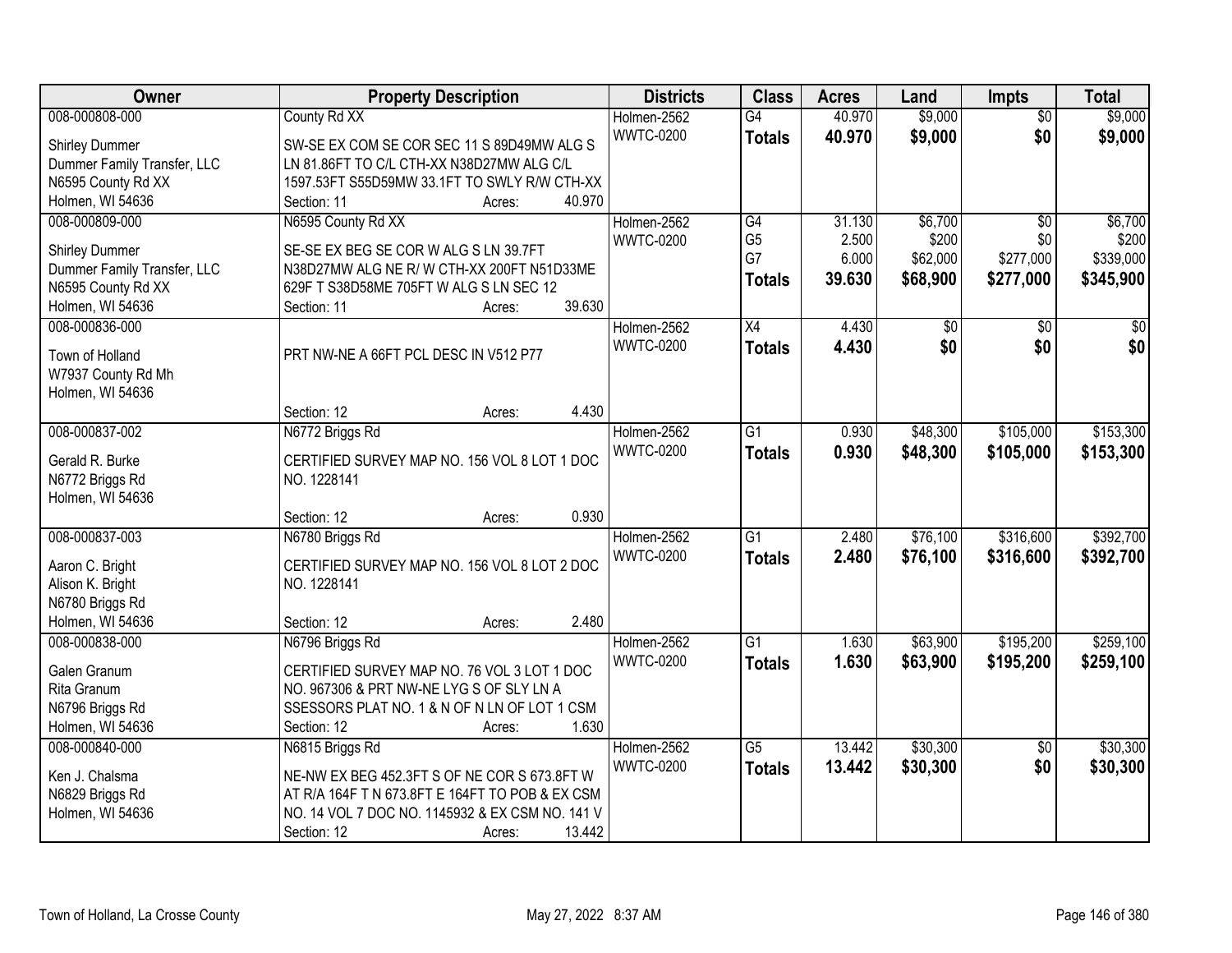| Owner                  | <b>Property Description</b>                     | <b>Districts</b> | <b>Class</b>           | <b>Acres</b> | Land     | <b>Impts</b>    | <b>Total</b> |
|------------------------|-------------------------------------------------|------------------|------------------------|--------------|----------|-----------------|--------------|
| 008-000840-001         | N6841 Briggs Rd                                 | Holmen-2562      | $\overline{G1}$        | 0.680        | \$43,400 | \$173,700       | \$217,100    |
| Edward L. Knower       | PRT NE-NW COM NE COR S ALG E LN 740.3FT TO      | <b>WWTC-0200</b> | <b>Totals</b>          | 0.680        | \$43,400 | \$173,700       | \$217,100    |
| N6841 Briggs Rd        | POB S 225.8FT W AT R/A 164FT N 225.8FT E 164FT  |                  |                        |              |          |                 |              |
| Holmen, WI 54636       | TO POB EX E 33FT RD                             |                  |                        |              |          |                 |              |
|                        | 0.680<br>Section: 12<br>Acres:                  |                  |                        |              |          |                 |              |
| 008-000840-002         | US Highway 53                                   | Holmen-2562      | $\overline{\text{X2}}$ | 17.840       | \$0      | $\overline{50}$ | \$0          |
|                        |                                                 | <b>WWTC-0200</b> | <b>Totals</b>          | 17.840       | \$0      | \$0             | \$0          |
| State of Wisconsin Dot | PRT NE-NW 17.84AC FOR USH-53 R/W IN V817 P766   |                  |                        |              |          |                 |              |
| 3550 Mormon Coulee Rd  |                                                 |                  |                        |              |          |                 |              |
| La Crosse, WI 54601    |                                                 |                  |                        |              |          |                 |              |
|                        | 17.840<br>Section: 12<br>Acres:                 |                  |                        |              |          |                 |              |
| 008-000840-003         | N6877 Briggs Rd                                 | Holmen-2562      | $\overline{G1}$        | 3.726        | \$83,400 | \$359,500       | \$442,900    |
| Kevin L. Buttner       | CERTIFIED SURVEY MAP NO. 14 VOL 7 LOT 1 DOC     | <b>WWTC-0200</b> | <b>Totals</b>          | 3.726        | \$83,400 | \$359,500       | \$442,900    |
| Paula D. Buttner       | NO. 1145932 T/W ING/EG ESMT IN DOC NO. 1 457868 |                  |                        |              |          |                 |              |
| N6877 Briggs Rd        | & SUBJ TO RESTR IN DO C NO. 1457868             |                  |                        |              |          |                 |              |
| Holmen, WI 54636       | 3.726<br>Section: 12<br>Acres:                  |                  |                        |              |          |                 |              |
| 008-000840-004         | N6865 Briggs Rd                                 | Holmen-2562      | G1                     | 0.920        | \$48,100 | \$288,800       | \$336,900    |
|                        |                                                 | <b>WWTC-0200</b> | <b>Totals</b>          | 0.920        | \$48,100 | \$288,800       | \$336,900    |
| James M. Speropulos    | CERTIFIED SURVEY MAP NO. 141 VOL 7 LOT 1 DOC    |                  |                        |              |          |                 |              |
| Paula M. Speropulos    | NO. 1175717 T/W ING/EG ESMT IN DOC NO. 1457868  |                  |                        |              |          |                 |              |
| N6865 Briggs Rd        | SUBJ TO RESTR IN DOC NO. 1457868                |                  |                        |              |          |                 |              |
| Holmen, WI 54636       | 0.920<br>Section: 12<br>Acres:                  |                  |                        |              |          |                 |              |
| 008-000840-005         | County Rd XX                                    | Holmen-2562      | $\overline{G1}$        | 0.510        | \$12,400 | $\overline{50}$ | \$12,400     |
| Ken J. Chalsma         | CERTIFIED SURVEY MAP NO. 141 VOL 7 OUTLOT 1     | <b>WWTC-0200</b> | <b>Totals</b>          | 0.510        | \$12,400 | \$0             | \$12,400     |
| N6829 Briggs Rd        | DOC NO. 1175 717 SUBJ TO ING/EG ESMT IN D OC    |                  |                        |              |          |                 |              |
| Holmen, WI 54636       | NO. 1457868                                     |                  |                        |              |          |                 |              |
|                        | 0.510<br>Section: 12<br>Acres:                  |                  |                        |              |          |                 |              |
| 008-000840-006         | <b>Briggs Rd</b>                                | Holmen-2562      | $\overline{G1}$        | 0.100        | \$1,000  | $\sqrt{6}$      | \$1,000      |
|                        |                                                 | <b>WWTC-0200</b> | <b>Totals</b>          | 0.100        | \$1,000  | \$0             | \$1,000      |
| Troy V. Chalsma et al  | CERTIFIED SURVEY MAP NO. 24 VOL 8 DOC NO.       |                  |                        |              |          |                 |              |
| N6811 Briggs Rd        | 1191771 PRT OU TLOT 1 & PRT NE-NW INCL IN F     |                  |                        |              |          |                 |              |
| Holmen, WI 54636-9303  | OLL DESC BEG NE COR LOT 1 CS M NO. 24 VOL 8     |                  |                        |              |          |                 |              |
|                        | 0.100<br>Section: 12<br>Acres:                  |                  |                        |              |          |                 |              |
| 008-000840-007         | <b>Briggs Rd</b>                                | Holmen-2562      | $\overline{G1}$        | 0.210        | \$4,100  | $\overline{50}$ | \$4,100      |
| Ken J. Chalsma         | CERTIFIED SURVEY MAP NO. 24 VOL 8 DOC NO.       | <b>WWTC-0200</b> | <b>Totals</b>          | 0.210        | \$4,100  | \$0             | \$4,100      |
| Ruth E. Chalsma        | 1191771 OUTLOT 1 EX PRT INCL IN FOLL BEG N E    |                  |                        |              |          |                 |              |
| N6829 Briggs Rd        | COR LOT 1 CSM NO. 24 VOL 8 ALG N LN LOT 1       |                  |                        |              |          |                 |              |
| Holmen, WI 54636       | 0.210<br>Section: 12<br>Acres:                  |                  |                        |              |          |                 |              |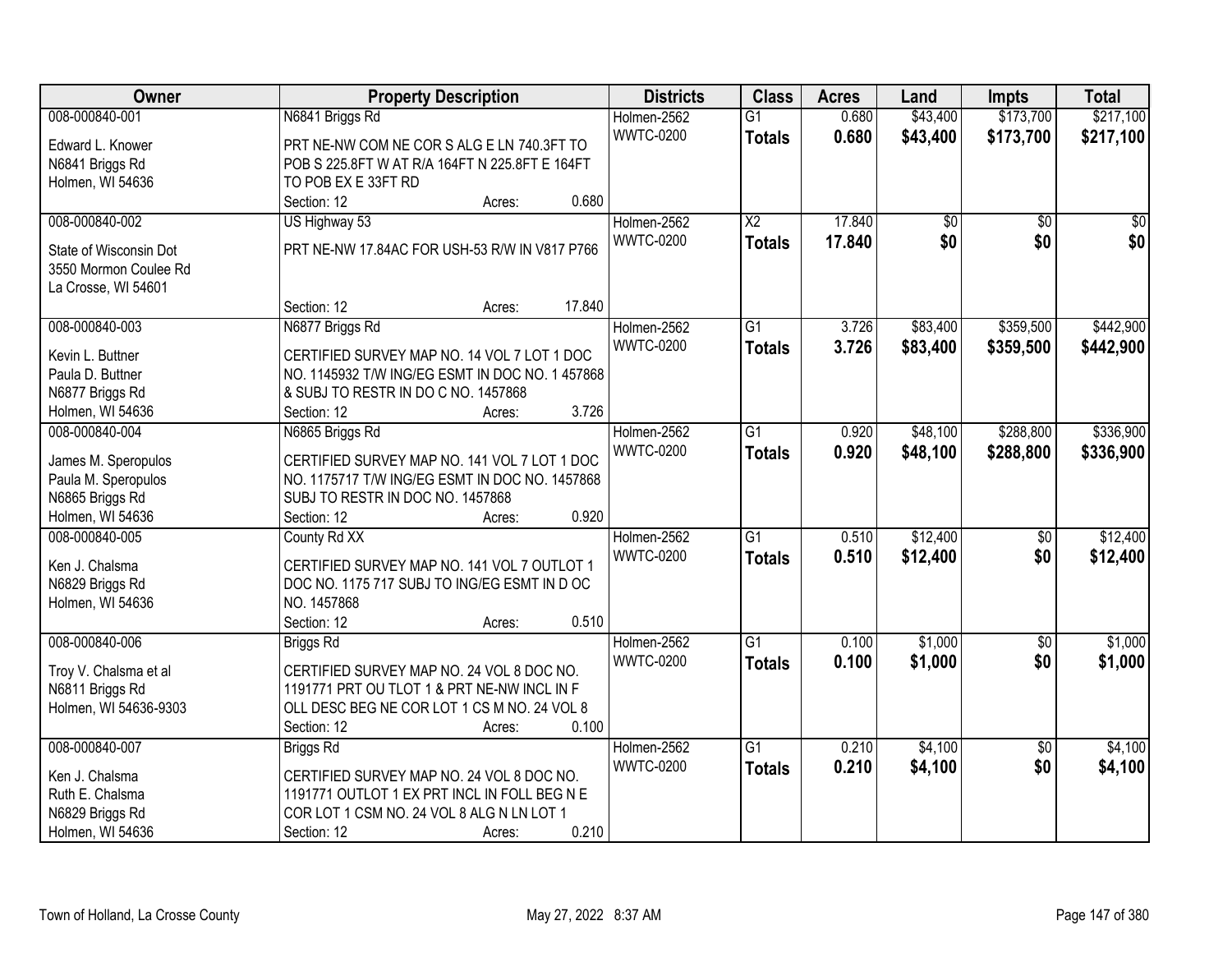| Owner                                  | <b>Property Description</b>                    | <b>Districts</b> | <b>Class</b>           | <b>Acres</b> | Land            | <b>Impts</b>    | <b>Total</b>    |
|----------------------------------------|------------------------------------------------|------------------|------------------------|--------------|-----------------|-----------------|-----------------|
| 008-000840-008                         | N6811 Briggs Rd                                | Holmen-2562      | $\overline{G1}$        | 0.890        | \$47,500        | \$237,700       | \$285,200       |
| Kimberly J. Stair                      | CERTIFIED SURVEY MAP NO. 24 VOL 8 DOC NO.      | <b>WWTC-0200</b> | <b>Totals</b>          | 0.890        | \$47,500        | \$237,700       | \$285,200       |
| N6811 Briggs Rd                        | 1191771 LOT 1 & PRT NE-NW BEG NW COR LOT 1     |                  |                        |              |                 |                 |                 |
| Holmen, WI 54636-9303                  | S89D27M9SW 94.98FT S0D32M51 SE 130.13FT TO S   |                  |                        |              |                 |                 |                 |
|                                        | 0.890<br>Section: 12<br>Acres:                 |                  |                        |              |                 |                 |                 |
| 008-000841-000                         | <b>Briggs Rd</b>                               | Holmen-2562      | $\overline{G1}$        | 0.390        | \$7,600         | $\overline{50}$ | \$7,600         |
|                                        | PRT NE-NW COM NE COR S ALG E LN 452.3FT TO     | <b>WWTC-0200</b> | <b>Totals</b>          | 0.390        | \$7,600         | \$0             | \$7,600         |
| James M. Speropulos                    | POB S 130FT W 164FT N 130FT E 164FT TO PO B EX |                  |                        |              |                 |                 |                 |
| Paula M. Speropulos<br>N6865 Briggs Rd | PRT FOR RD                                     |                  |                        |              |                 |                 |                 |
|                                        | 0.390                                          |                  |                        |              |                 |                 |                 |
| Holmen, WI 54636                       | Section: 12<br>Acres:                          |                  |                        |              |                 |                 |                 |
| 008-000841-001                         | N6857 Briggs Rd                                | Holmen-2562      | G1                     | 0.590        | \$41,100        | \$137,600       | \$178,700       |
| Ronald J. Godden                       | PRT NE-NW COM NE COR S ALG E LN 582.3FT TO     | <b>WWTC-0200</b> | <b>Totals</b>          | 0.590        | \$41,100        | \$137,600       | \$178,700       |
| N6857 Briggs Rd                        | POB S 158FT W AT R/A 164FT N 158FT E 164F T TO |                  |                        |              |                 |                 |                 |
| Holmen, WI 54636                       | POB                                            |                  |                        |              |                 |                 |                 |
|                                        | 0.590<br>Section: 12<br>Acres:                 |                  |                        |              |                 |                 |                 |
| 008-000842-000                         | N6829 Briggs Rd                                | Holmen-2562      | G1                     | 0.600        | \$41,800        | \$178,500       | \$220,300       |
|                                        |                                                | <b>WWTC-0200</b> | <b>Totals</b>          | 0.600        | \$41,800        | \$178,500       | \$220,300       |
| Ken J. Chalsma                         | PRT NE-NW COM NE COR S ALG E LN 966FT TO POE   |                  |                        |              |                 |                 |                 |
| Ruth E. Chalsma                        | S 160FT W A T R/A 164FT N 160FT E 164FT TO POB |                  |                        |              |                 |                 |                 |
| N6829 Briggs Rd                        | EX E 33FT FOR RD                               |                  |                        |              |                 |                 |                 |
| Holmen, WI 54636                       | 0.600<br>Section: 12<br>Acres:                 |                  |                        |              |                 |                 |                 |
| 008-000843-001                         | US Highway 53                                  | Holmen-2562      | $\overline{\text{X2}}$ | 26.440       | $\overline{50}$ | $\overline{50}$ | $\overline{50}$ |
| State of Wisconsin Dot                 | PRT NW-NW 26.44AC FOR USH-53 R/W IN V615 P680  | <b>WWTC-0200</b> | <b>Totals</b>          | 26.440       | \$0             | \$0             | \$0             |
| 3550 Mormon Coulee Rd                  | & V817 P76 6                                   |                  |                        |              |                 |                 |                 |
| La Crosse, WI 54601                    |                                                |                  |                        |              |                 |                 |                 |
|                                        | 26.440<br>Section: 12<br>Acres:                |                  |                        |              |                 |                 |                 |
| 008-000844-000                         | US Highway 53                                  | Holmen-2562      | $\overline{G4}$        | 26.940       | \$3,600         | $\overline{50}$ | \$3,600         |
|                                        |                                                | <b>WWTC-0200</b> | <b>Totals</b>          | 26.940       | \$3,600         | \$0             | \$3,600         |
| Dummer Family Enterprises, LLC         | CERTIFIED SURVEY MAP NO. 214 VOL 1 DOC NO.     |                  |                        |              |                 |                 |                 |
| N6631 County Rd XX                     | 917445 PRT LO T 1 LYG IN SW-NW EX PRT TAKE N   |                  |                        |              |                 |                 |                 |
| Holmen, WI 54636                       | FOR RD IN V795 P908 SUBJ TO ELEC ESMT IN DOC   |                  |                        |              |                 |                 |                 |
|                                        | 26.940<br>Section: 12<br>Acres:                |                  |                        |              |                 |                 |                 |
| 008-000844-001                         | US Highway 53                                  | Holmen-2562      | $\overline{\text{X2}}$ | 10.970       | \$0             | $\overline{50}$ | $\overline{50}$ |
| State of Wisconsin Dot                 | PRT SW-NW BEING 10.97AC FOR USH-53 R/W IN      | <b>WWTC-0200</b> | <b>Totals</b>          | 10.970       | \$0             | \$0             | \$0             |
| 3550 Mormon Coulee Rd                  | V795 P908, V79 8 P408-P409 & V610 P469         |                  |                        |              |                 |                 |                 |
| La Crosse, WI 54601                    |                                                |                  |                        |              |                 |                 |                 |
|                                        | 10.970<br>Section: 12<br>Acres:                |                  |                        |              |                 |                 |                 |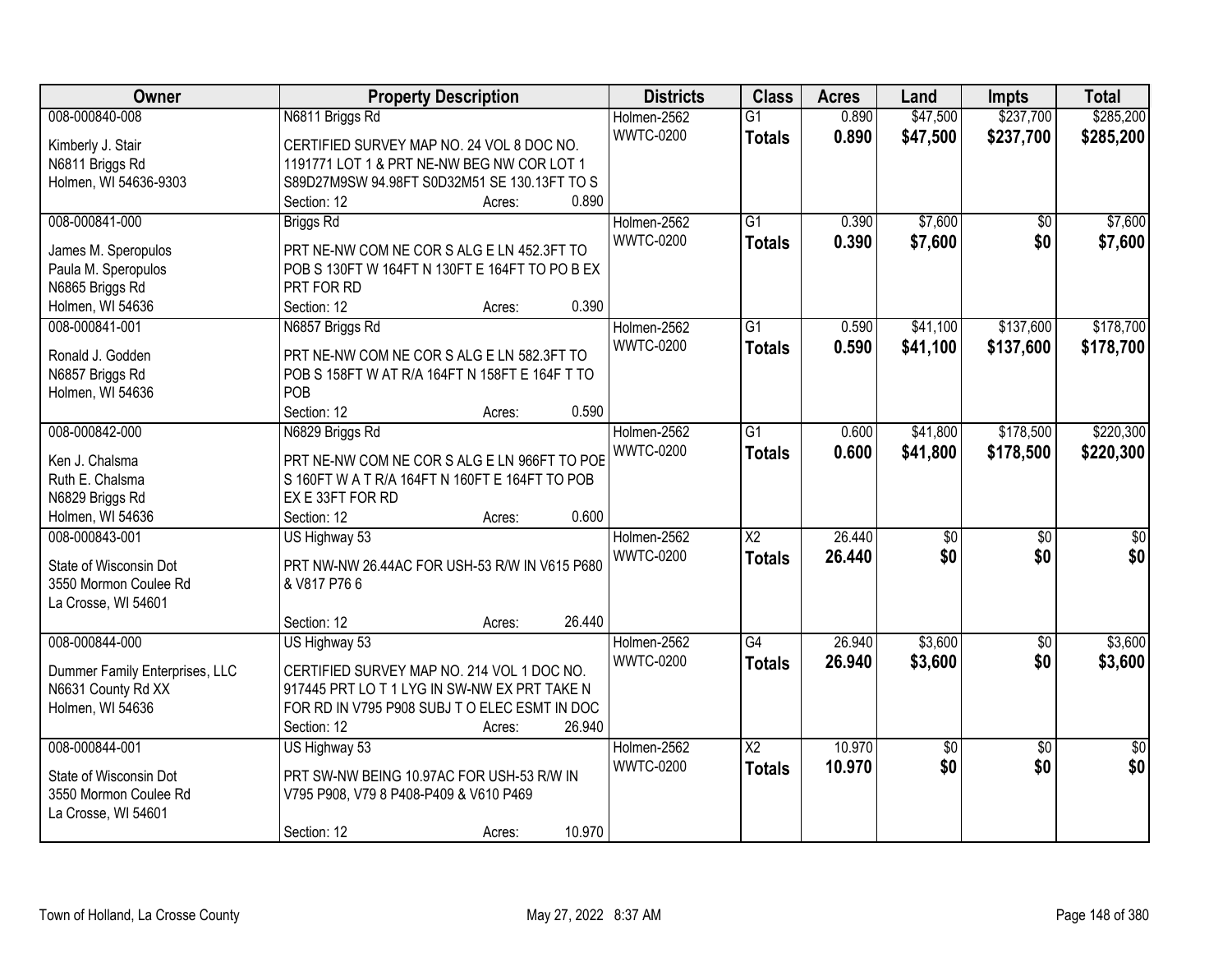| Owner                                                                                                            | <b>Property Description</b>                                                                                                                                                                     | <b>Districts</b> | <b>Class</b>                    | <b>Acres</b>                                        | Land                      | Impts                             | <b>Total</b>           |                                   |
|------------------------------------------------------------------------------------------------------------------|-------------------------------------------------------------------------------------------------------------------------------------------------------------------------------------------------|------------------|---------------------------------|-----------------------------------------------------|---------------------------|-----------------------------------|------------------------|-----------------------------------|
| 008-000845-000<br>Gunslick Trap Club, Inc                                                                        | N6767 Briggs Rd<br>PRT S1/2-NW LYG E STH-35 EX .32AC FOR RD IN                                                                                                                                  |                  | Holmen-2562<br><b>WWTC-0200</b> | $\overline{G2}$<br>G <sub>5</sub><br>G <sub>6</sub> | 14.000<br>17.390<br>6.000 | \$119,000<br>\$39,200<br>\$24,000 | \$95,300<br>\$0<br>\$0 | \$214,300<br>\$39,200<br>\$24,000 |
| PO Box 482<br>Onalaska, WI 54650-0482                                                                            | V798 P408 & P409 & 4.65AC FOR RD IN V116 3 P784<br>Section: 12<br>Acres:                                                                                                                        | 37.390           |                                 | <b>Totals</b>                                       | 37.390                    | \$182,200                         | \$95,300               | \$277,500                         |
| 008-000845-001<br>State of Wisconsin Dot<br>3550 Mormon Coulee Rd<br>La Crosse, WI 54601                         | US Highway 53<br>PRT SE-NW BEING .05AC FOR ST H-35 R/W IN V798<br>P408-P409                                                                                                                     |                  | Holmen-2562<br><b>WWTC-0200</b> | $\overline{X2}$<br><b>Totals</b>                    | 0.050<br>0.050            | \$0<br>\$0                        | $\overline{50}$<br>\$0 | \$0<br>\$0                        |
| 008-000846-000                                                                                                   | Section: 12<br>Acres:<br><b>Briggs Rd</b>                                                                                                                                                       | 0.050            | Holmen-2562                     | $\overline{G4}$                                     | 21.380                    | \$2,900                           | $\overline{50}$        | \$2,900                           |
| Dean E Burrows Revocable Trust<br>Darlene R Burrows Revocable Trust<br>N6664 Briggs Rd<br>Holmen, WI 54636       | NE1/4-SW1/4 EX COM S1/4 COR N20M49SE<br>1327.93FT TO SE COR NE-SW N88D54M28SW<br>14.57FT T O W LN RD & POB N88D54M28SW<br>Section: 12<br>Acres:                                                 | 25.880           | <b>WWTC-0200</b>                | G5M<br><b>Totals</b>                                | 4.500<br>25.880           | \$7,300<br>\$10,200               | \$0<br>\$0             | \$7,300<br>\$10,200               |
| 008-000846-001<br>State of Wisconsin Dot<br>3550 Mormon Coulee Rd<br>La Crosse, WI 54601                         | US Highway 53<br>PRT NE-SW 4.10AC FOR USH-53 R/W IN V603 P657                                                                                                                                   |                  | Holmen-2562<br><b>WWTC-0200</b> | $\overline{\text{X2}}$<br><b>Totals</b>             | 4.100<br>4.100            | \$0<br>\$0                        | \$0<br>\$0             | \$0<br>\$0                        |
| 008-000847-000                                                                                                   | Section: 12<br>Acres:<br>County Rd XX                                                                                                                                                           | 4.100            | Holmen-2562                     | $\overline{G4}$                                     | 33.210                    | \$4,500                           | $\overline{50}$        | \$4,500                           |
| <b>Shirley Dummer</b><br>Dummer Family Transfer, LLC<br>N6595 County Rd XX<br>Holmen, WI 54636                   | NW-SW EX PRT TAKEN FOR STH-3 5 R/W IN V818<br>P801 SUBJ TO A GREE IN DOC NO. 1646274 & SU BJ<br>TO ELEC ESMT IN DOC NO. 1 646143 & SUBJ TO<br>Section: 12<br>Acres:                             | 33.210           | <b>WWTC-0200</b>                | <b>Totals</b>                                       | 33.210                    | \$4,500                           | \$0                    | \$4,500                           |
| 008-000847-001<br>State of Wisconsin Dot<br>3550 Mormon Coulee Rd<br>La Crosse, WI 54601                         | US Highway 53<br>PRT NW-SW 6.79AC FOR USH-53 R/W IN V818 P801                                                                                                                                   |                  | Holmen-2562<br><b>WWTC-0200</b> | $\overline{\text{X2}}$<br><b>Totals</b>             | 6.790<br>6.790            | $\overline{60}$<br>\$0            | $\overline{50}$<br>\$0 | $\overline{50}$<br>\$0            |
| 008-000848-000<br><b>Shirley Dummer</b><br>Dummer Family Transfer, LLC<br>N6595 County Rd XX<br>Holmen, WI 54636 | Section: 12<br>Acres:<br>County Rd XX<br>SW-SW EX BEG SE COR W ALG S LN 39.7FT<br>N38D27MW ALG NE R/W CTH-XX 200FT N51D33ME<br>629F T S38D58ME 705FT W ALG S LN SEC 12<br>Section: 12<br>Acres: | 6.790<br>34.510  | Holmen-2562<br><b>WWTC-0200</b> | $\overline{G4}$<br><b>Totals</b>                    | 34.510<br>34.510          | \$4,600<br>\$4,600                | $\overline{50}$<br>\$0 | \$4,600<br>\$4,600                |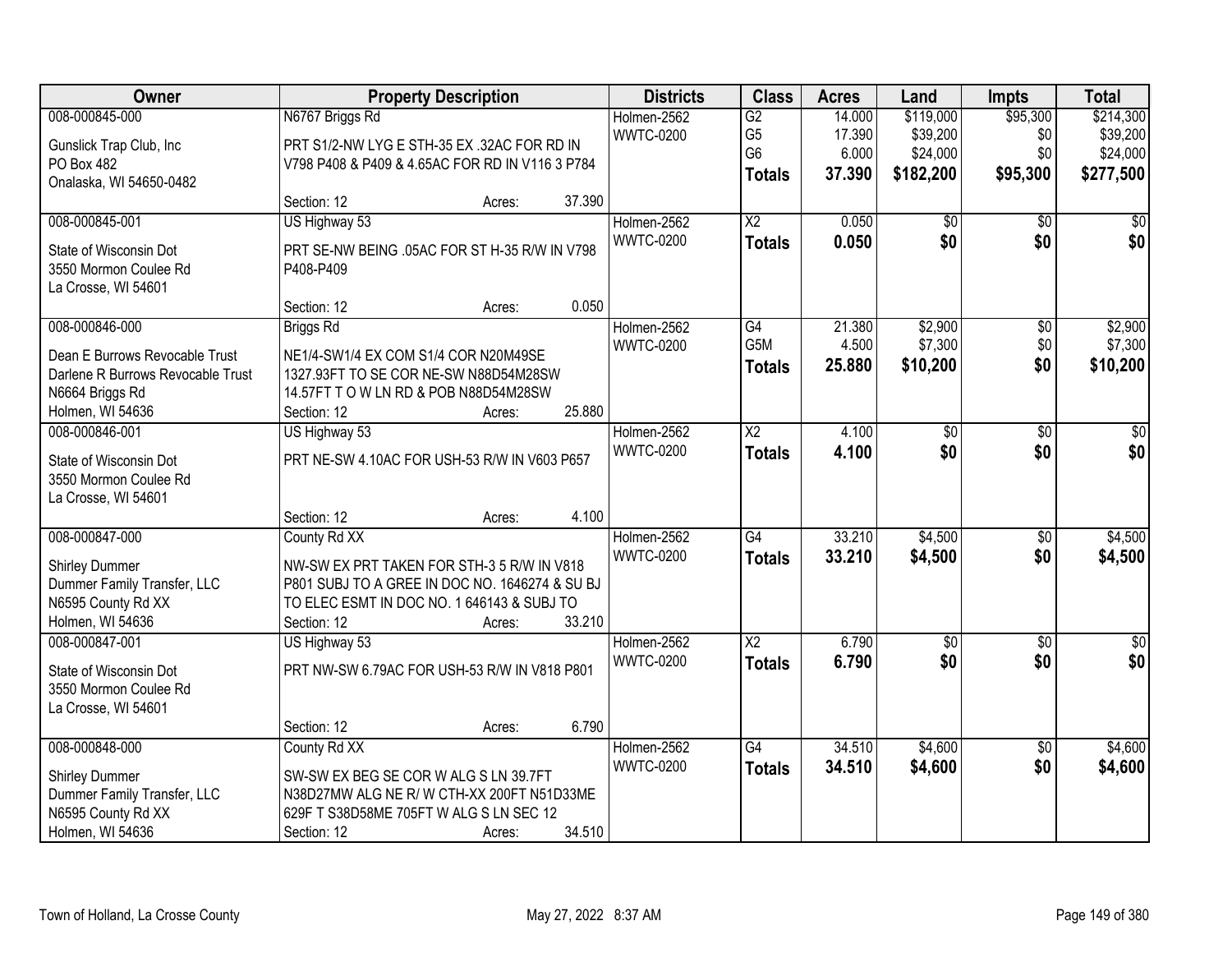| Owner                              | <b>Property Description</b>                   | <b>Districts</b> | <b>Class</b>     | <b>Acres</b>           | Land   | <b>Impts</b>    | <b>Total</b>    |                 |
|------------------------------------|-----------------------------------------------|------------------|------------------|------------------------|--------|-----------------|-----------------|-----------------|
| 008-000849-000                     | N6500 County Rd XX                            |                  | Holmen-2562      | $\overline{G1}$        | 3.000  | \$60,500        | \$185,500       | \$246,000       |
| Leo A. Dummer et al                | PRT SW-SW SEC 12 & SE-SE SEC 11 BEG SW COR    |                  | <b>WWTC-0200</b> | G4                     | 3.230  | \$400           | \$0             | \$400           |
| N6500 County Rd XX                 | SW-SW W ALG S LN SEC 11 39.7FT N38D27MW A LG  |                  |                  | <b>Totals</b>          | 6.230  | \$60,900        | \$185,500       | \$246,400       |
| Holmen, WI 54636                   | R/W CTH-XX 200FT N51D 33M E 629FT S38D58ME    |                  |                  |                        |        |                 |                 |                 |
|                                    | Section: 12                                   | 6.230<br>Acres:  |                  |                        |        |                 |                 |                 |
| 008-000850-000                     | N6503 Briggs Rd                               |                  | Holmen-2562      | G4                     | 12.000 | \$1,600         | \$0             | \$1,600         |
|                                    |                                               |                  | <b>WWTC-0200</b> | <b>Totals</b>          | 12.000 | \$1,600         | \$0             | \$1,600         |
| <b>Shirley Dummer</b>              | SE-SW EX PRT LYG NE OF USH- 53 & EX PRT TAKEN |                  |                  |                        |        |                 |                 |                 |
| Dummer Family Transfer, LLC        | FOR USH-53 R/W IN V818 P801 SUBJ TO AG REE IN |                  |                  |                        |        |                 |                 |                 |
| N6595 County Rd XX                 | DOC NO. 1646274 & SUB J TO ELEC ESMT IN DOC   |                  |                  |                        |        |                 |                 |                 |
| Holmen, WI 54636                   | Section: 12                                   | 12.000<br>Acres: |                  |                        |        |                 |                 |                 |
| 008-000850-001                     | US Highway 53                                 |                  | Holmen-2562      | $\overline{\text{X2}}$ | 11.700 | $\overline{60}$ | $\overline{50}$ | $\overline{50}$ |
| State of Wisconsin Dot             | PRT SE-SW 12.53AC FOR USH-53 R/W IN V818 P801 |                  | <b>WWTC-0200</b> | <b>Totals</b>          | 11.700 | \$0             | \$0             | \$0             |
| 3550 Mormon Coulee Rd              | EX.83AC A NNEXED IN V1260 P431                |                  |                  |                        |        |                 |                 |                 |
| La Crosse, WI 54601                |                                               |                  |                  |                        |        |                 |                 |                 |
|                                    | Section: 12                                   | 11.700<br>Acres: |                  |                        |        |                 |                 |                 |
| 008-000852-000                     | N6664 Briggs Rd                               |                  | Holmen-2562      | G1                     | 5.000  | \$68,500        | \$154,500       | \$223,000       |
|                                    |                                               |                  | <b>WWTC-0200</b> | G <sub>4</sub>         | 23.390 | \$3,100         | \$0             | \$3,100         |
| Dean E Burrows Revocable Trust     | NW-SE EX CSM NO. 151 VOL 13 DOC NO. 1500525   |                  |                  | G5M                    | 5.000  | \$10,000        | \$0             | \$10,000        |
| Darlene R Burrows Revocable Trust  | SUBJ TO ESMT IN V1367 P628                    |                  |                  | <b>Totals</b>          | 33.390 | \$81,600        | \$154,500       | \$236,100       |
| N6664 Briggs Rd                    |                                               | 33.390           |                  |                        |        |                 |                 |                 |
| Holmen, WI 54636<br>008-000854-001 | Section: 12                                   | Acres:           |                  | $\overline{G1}$        | 0.920  |                 | \$250,300       |                 |
|                                    | N6890 Briggs Rd                               |                  | Holmen-2562      |                        |        | \$41,600        |                 | \$291,900       |
| Gregory A. Imhoff                  | ASSESSORS PLAT NO. 1 LOT 1                    |                  | <b>WWTC-0200</b> | <b>Totals</b>          | 0.920  | \$41,600        | \$250,300       | \$291,900       |
| 405 Main St S                      |                                               |                  |                  |                        |        |                 |                 |                 |
| Holmen, WI 54636                   |                                               |                  |                  |                        |        |                 |                 |                 |
|                                    | Section: 12                                   | 0.920<br>Acres:  |                  |                        |        |                 |                 |                 |
| 008-000854-003                     | W7455 County Rd MH                            |                  | Holmen-2562      | G1                     | 0.920  | \$41,600        | \$212,900       | \$254,500       |
| Larry Haller                       | ASSESSORS PLAT NO. 1 LOT 3                    |                  | <b>WWTC-0200</b> | <b>Totals</b>          | 0.920  | \$41,600        | \$212,900       | \$254,500       |
| Debra Haller                       |                                               |                  |                  |                        |        |                 |                 |                 |
| W7455 County Rd Mh                 |                                               |                  |                  |                        |        |                 |                 |                 |
| Holmen, WI 54636                   | Section: 12                                   | 0.920<br>Acres:  |                  |                        |        |                 |                 |                 |
| 008-000854-004                     | W7449 County Rd MH                            |                  | Holmen-2562      | $\overline{G1}$        | 0.920  | \$41,600        | \$155,900       | \$197,500       |
|                                    |                                               |                  | <b>WWTC-0200</b> | <b>Totals</b>          | 0.920  | \$41,600        | \$155,900       | \$197,500       |
| <b>Bill Thomas</b>                 | ASSESSORS PLAT NO. 1 LOT 4                    |                  |                  |                        |        |                 |                 |                 |
| W7449 County Rd Mh                 |                                               |                  |                  |                        |        |                 |                 |                 |
| Holmen, WI 54636                   |                                               |                  |                  |                        |        |                 |                 |                 |
|                                    | Section: 12                                   | 0.920<br>Acres:  |                  |                        |        |                 |                 |                 |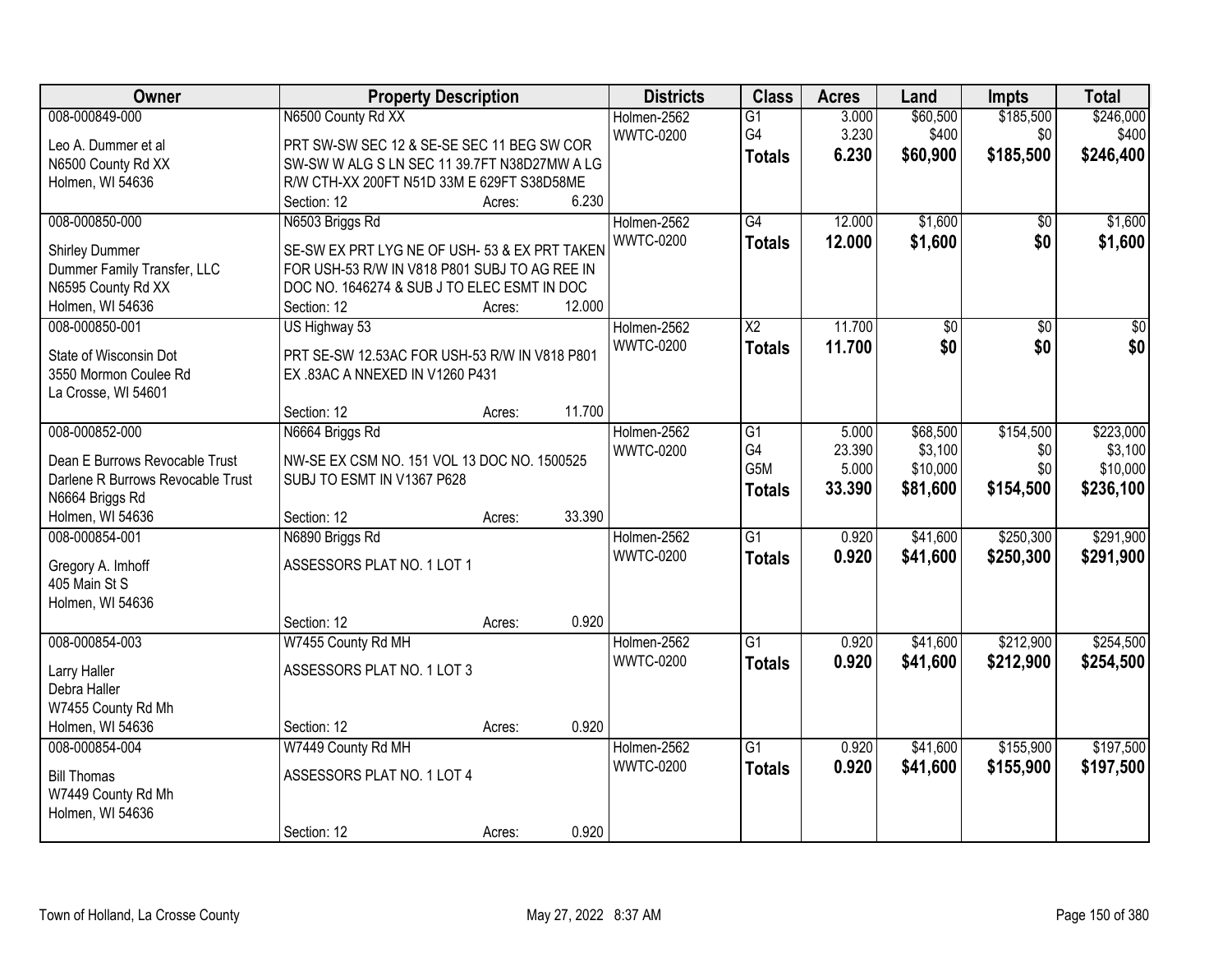| Owner                |                             | <b>Property Description</b> |       | <b>Districts</b> | <b>Class</b>    | <b>Acres</b> | Land     | <b>Impts</b> | <b>Total</b> |
|----------------------|-----------------------------|-----------------------------|-------|------------------|-----------------|--------------|----------|--------------|--------------|
| 008-000854-005       | W7427 County Rd MH          |                             |       | Holmen-2562      | $\overline{G1}$ | 0.920        | \$41,600 | \$214,300    | \$255,900    |
| Erika Layland        | ASSESSORS PLAT NO. 1 LOT 5  |                             |       | <b>WWTC-0200</b> | <b>Totals</b>   | 0.920        | \$41,600 | \$214,300    | \$255,900    |
| Nicholas M. Layland  |                             |                             |       |                  |                 |              |          |              |              |
| W7427 County Rd Mh   |                             |                             |       |                  |                 |              |          |              |              |
| Holmen, WI 54636     | Section: 12                 | Acres:                      | 0.920 |                  |                 |              |          |              |              |
| 008-000854-006       | W7411 County Rd MH          |                             |       | Holmen-2562      | $\overline{G1}$ | 0.920        | \$41,600 | \$165,900    | \$207,500    |
| James E. Bivens      | ASSESSORS PLAT NO. 1 LOT 6  |                             |       | <b>WWTC-0200</b> | <b>Totals</b>   | 0.920        | \$41,600 | \$165,900    | \$207,500    |
| Sandra J. Bivens     |                             |                             |       |                  |                 |              |          |              |              |
| W7411 County Rd Mh   |                             |                             |       |                  |                 |              |          |              |              |
| Holmen, WI 54636     | Section: 12                 | Acres:                      | 0.920 |                  |                 |              |          |              |              |
| 008-000854-009       | W7424 Kip St                |                             |       | Holmen-2562      | $\overline{G1}$ | 0.960        | \$42,300 | \$257,000    | \$299,300    |
|                      |                             |                             |       | <b>WWTC-0200</b> | <b>Totals</b>   | 0.960        | \$42,300 | \$257,000    | \$299,300    |
| Michael L. Nedland   | ASSESSORS PLAT NO. 1 LOT 9  |                             |       |                  |                 |              |          |              |              |
| Diane L. Nedland     |                             |                             |       |                  |                 |              |          |              |              |
| W7424 Kip St         |                             |                             |       |                  |                 |              |          |              |              |
| Holmen, WI 54636     | Section: 12                 | Acres:                      | 0.960 |                  |                 |              |          |              |              |
| 008-000854-010       | W7442 Kip St                |                             |       | Holmen-2562      | $\overline{G1}$ | 0.960        | \$42,300 | \$152,200    | \$194,500    |
| Roy B. Balder III    | ASSESSORS PLAT NO. 1 LOT 10 |                             |       | <b>WWTC-0200</b> | <b>Totals</b>   | 0.960        | \$42,300 | \$152,200    | \$194,500    |
| Janet M. Balder      |                             |                             |       |                  |                 |              |          |              |              |
| W7442 Kip St         |                             |                             |       |                  |                 |              |          |              |              |
| Holmen, WI 54636     | Section: 12                 | Acres:                      | 0.960 |                  |                 |              |          |              |              |
| 008-000854-011       | W7454 Kip St                |                             |       | Holmen-2562      | $\overline{G1}$ | 0.960        | \$42,300 | \$122,700    | \$165,000    |
| Judith L. Gilbertson | ASSESSORS PLAT NO. 1 LOT 11 |                             |       | <b>WWTC-0200</b> | <b>Totals</b>   | 0.960        | \$42,300 | \$122,700    | \$165,000    |
| W7454 Kip St         |                             |                             |       |                  |                 |              |          |              |              |
| Holmen, WI 54636     |                             |                             |       |                  |                 |              |          |              |              |
|                      | Section: 12                 | Acres:                      | 0.960 |                  |                 |              |          |              |              |
| 008-000854-012       | W7470 Kip St                |                             |       | Holmen-2562      | $\overline{G1}$ | 0.960        | \$42,300 | \$244,300    | \$286,600    |
|                      |                             |                             |       | <b>WWTC-0200</b> | <b>Totals</b>   | 0.960        | \$42,300 | \$244,300    | \$286,600    |
| Ryan M. Kaus         | ASSESSORS PLAT NO. 1 LOT 12 |                             |       |                  |                 |              |          |              |              |
| Sarah L. Kaus        |                             |                             |       |                  |                 |              |          |              |              |
| W7470 Kip St         |                             |                             |       |                  |                 |              |          |              |              |
| Holmen, WI 54636     | Section: 12                 | Acres:                      | 0.960 |                  |                 |              |          |              |              |
| 008-000854-013       | N6882 Briggs Rd             |                             |       | Holmen-2562      | $\overline{G1}$ | 0.960        | \$42,300 | \$158,900    | \$201,200    |
| Travis J. Kowalski   | ASSESSORS PLAT NO. 1 LOT 13 |                             |       | <b>WWTC-0200</b> | <b>Totals</b>   | 0.960        | \$42,300 | \$158,900    | \$201,200    |
| N6882 Briggs Rd      |                             |                             |       |                  |                 |              |          |              |              |
| Holmen, WI 54636     |                             |                             |       |                  |                 |              |          |              |              |
|                      | Section: 12                 | Acres:                      | 0.960 |                  |                 |              |          |              |              |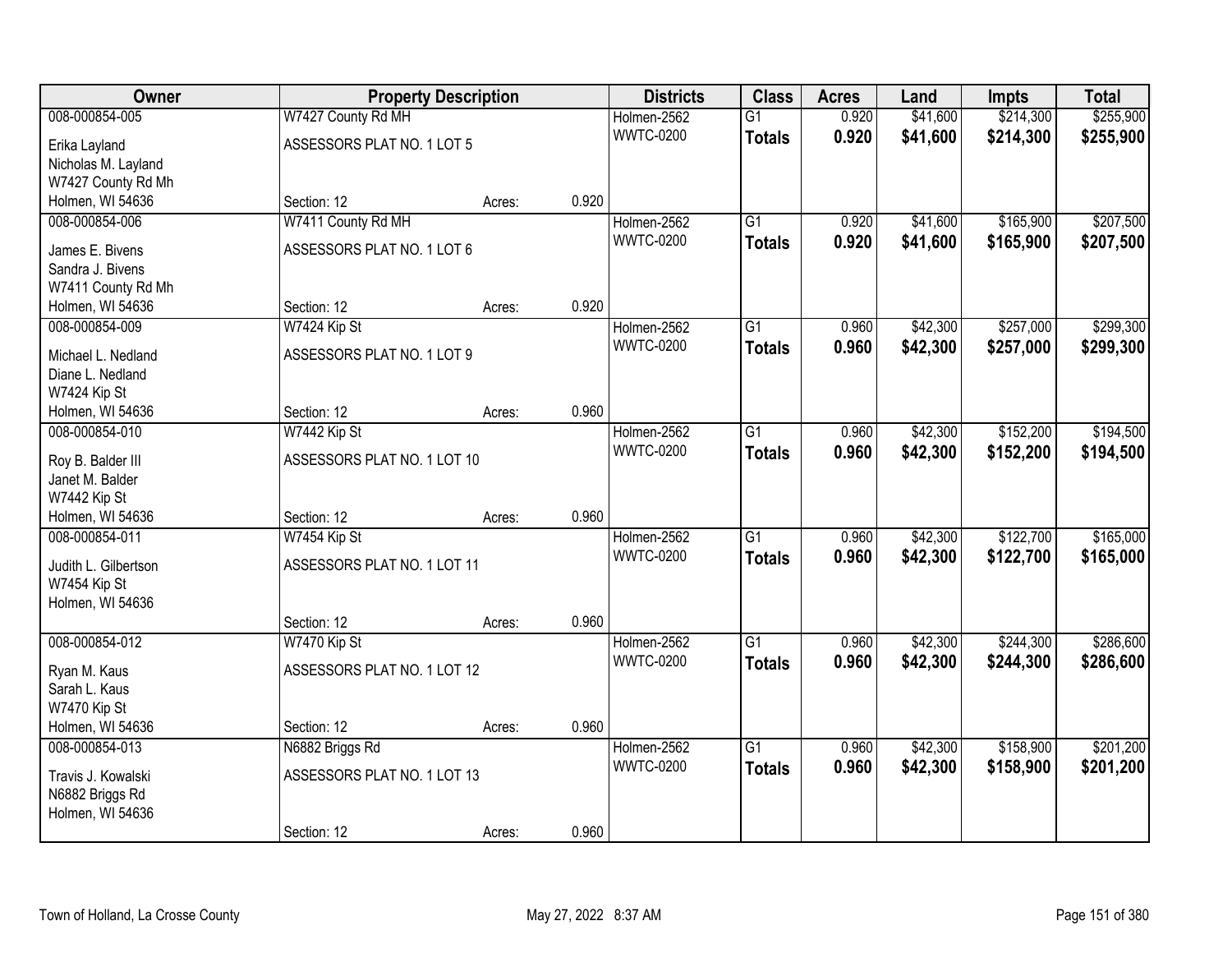| Owner                               |                                             | <b>Property Description</b> |       | <b>Districts</b> | <b>Class</b>    | <b>Acres</b> | Land     | Impts     | <b>Total</b> |
|-------------------------------------|---------------------------------------------|-----------------------------|-------|------------------|-----------------|--------------|----------|-----------|--------------|
| 008-000854-014                      | W7481 Kip St                                |                             |       | Holmen-2562      | $\overline{G1}$ | 1.010        | \$43,200 | \$164,500 | \$207,700    |
| John P. Lechnir                     | ASSESSORS PLAT NO. 1 LOT 14                 |                             |       | <b>WWTC-0200</b> | <b>Totals</b>   | 1.010        | \$43,200 | \$164,500 | \$207,700    |
| Debra R. Lechnir                    |                                             |                             |       |                  |                 |              |          |           |              |
| W7481 Kip St                        |                                             |                             |       |                  |                 |              |          |           |              |
| Holmen, WI 54636                    | Section: 12                                 | Acres:                      | 1.010 |                  |                 |              |          |           |              |
| 008-000854-016                      | W7455 Kip St                                |                             |       | Holmen-2562      | $\overline{G1}$ | 1.010        | \$43,200 | \$157,400 | \$200,600    |
| Lucas J. Coleman                    | ASSESSORS PLAT NO. 1 LOT 16                 |                             |       | <b>WWTC-0200</b> | <b>Totals</b>   | 1.010        | \$43,200 | \$157,400 | \$200,600    |
| W7455 Kip St                        |                                             |                             |       |                  |                 |              |          |           |              |
| Holmen, WI 54636                    |                                             |                             |       |                  |                 |              |          |           |              |
|                                     | Section: 12                                 | Acres:                      | 1.010 |                  |                 |              |          |           |              |
| 008-000854-017                      | W7441 Kip St                                |                             |       | Holmen-2562      | $\overline{G1}$ | 0.960        | \$42,300 | \$195,000 | \$237,300    |
|                                     |                                             |                             |       | <b>WWTC-0200</b> | <b>Totals</b>   | 0.960        | \$42,300 | \$195,000 | \$237,300    |
| R Mark Shortner<br>Beth L. Shortner | ASSESSORS PLAT NO. 1 LOT 17                 |                             |       |                  |                 |              |          |           |              |
| W7441 Kip St                        |                                             |                             |       |                  |                 |              |          |           |              |
| Holmen, WI 54636                    | Section: 12                                 | Acres:                      | 0.960 |                  |                 |              |          |           |              |
| 008-000854-018                      | W7421 Kip St                                |                             |       | Holmen-2562      | $\overline{G1}$ | 1.010        | \$43,200 | \$228,100 | \$271,300    |
|                                     |                                             |                             |       | <b>WWTC-0200</b> | <b>Totals</b>   | 1.010        | \$43,200 | \$228,100 | \$271,300    |
| Daniel J. Wing                      | ASSESSORS PLAT NO. 1 LOT 18                 |                             |       |                  |                 |              |          |           |              |
| Kathy R. Wing                       |                                             |                             |       |                  |                 |              |          |           |              |
| W7421 Kip St<br>Holmen, WI 54636    | Section: 12                                 |                             | 1.010 |                  |                 |              |          |           |              |
| 008-000854-019                      | N6855 Amy Dr                                | Acres:                      |       | Holmen-2562      | $\overline{G1}$ | 0.522        | \$30,700 | \$178,500 | \$209,200    |
|                                     |                                             |                             |       | <b>WWTC-0200</b> |                 | 0.522        | \$30,700 | \$178,500 | \$209,200    |
| Dennis Taylor                       | CERTIFIED SURVEY MAP NO. 70 VOL 3 LOT 2 DOC |                             |       |                  | <b>Totals</b>   |              |          |           |              |
| Judy Taylor                         | NO. 965967                                  |                             |       |                  |                 |              |          |           |              |
| N6855 Amy Dr                        |                                             |                             |       |                  |                 |              |          |           |              |
| Holmen, WI 54636                    | Section: 12                                 | Acres:                      | 0.522 |                  |                 |              |          |           |              |
| 008-000854-020                      | N6847 Amy Dr                                |                             |       | Holmen-2562      | $\overline{G1}$ | 1.430        | \$52,500 | \$201,900 | \$254,400    |
| Christopher D. Mengelt              | ASSESSORS PLAT NO. 1 LOTS 20 & 21           |                             |       | <b>WWTC-0200</b> | <b>Totals</b>   | 1.430        | \$52,500 | \$201,900 | \$254,400    |
| N6847 Amy Dr                        |                                             |                             |       |                  |                 |              |          |           |              |
| Holmen, WI 54636                    |                                             |                             |       |                  |                 |              |          |           |              |
|                                     | Section: 12                                 | Acres:                      | 1.430 |                  |                 |              |          |           |              |
| 008-000854-022                      | W7444 Chris Ct                              |                             |       | Holmen-2562      | $\overline{G1}$ | 0.960        | \$42,300 | \$183,200 | \$225,500    |
| Hans E. Hanson                      | ASSESSORS PLAT NO. 1 LOT 22                 |                             |       | <b>WWTC-0200</b> | <b>Totals</b>   | 0.960        | \$42,300 | \$183,200 | \$225,500    |
| Sharon L. Hanson                    |                                             |                             |       |                  |                 |              |          |           |              |
| W7444 Chris Ct                      |                                             |                             |       |                  |                 |              |          |           |              |
| Holmen, WI 54636                    | Section: 12                                 | Acres:                      | 0.960 |                  |                 |              |          |           |              |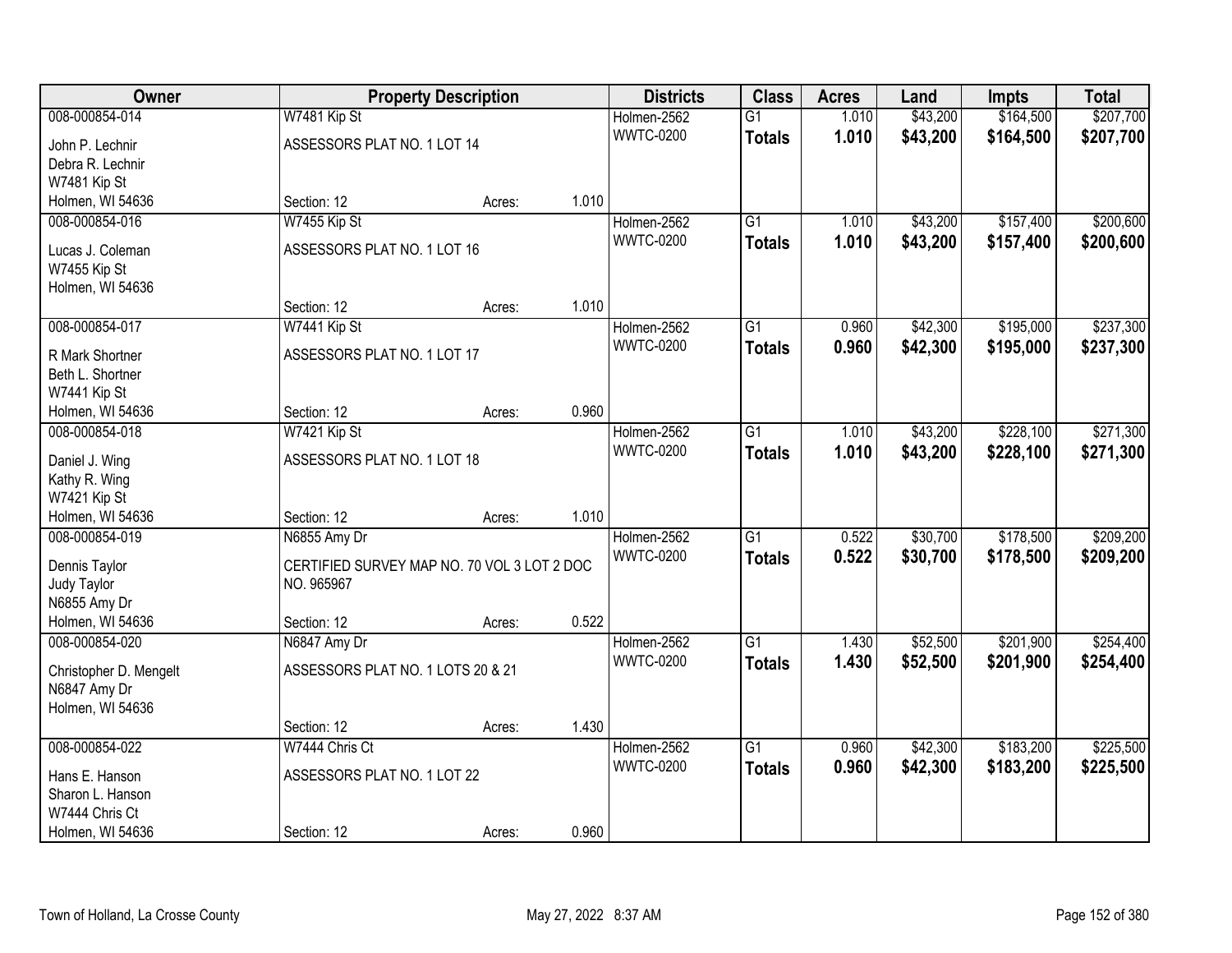| Owner                                  | <b>Property Description</b> |        | <b>Districts</b> | <b>Class</b>     | <b>Acres</b>    | Land  | <b>Impts</b> | <b>Total</b> |           |
|----------------------------------------|-----------------------------|--------|------------------|------------------|-----------------|-------|--------------|--------------|-----------|
| 008-000854-023                         | W7464 Chris Ct              |        |                  | Holmen-2562      | $\overline{G1}$ | 0.960 | \$33,100     | \$176,800    | \$209,900 |
| Richard R. Graner                      | ASSESSORS PLAT NO. 1 LOT 23 |        |                  | <b>WWTC-0200</b> | <b>Totals</b>   | 0.960 | \$33,100     | \$176,800    | \$209,900 |
| Kelly M. Graner                        |                             |        |                  |                  |                 |       |              |              |           |
| W7464 Chris Ct                         |                             |        |                  |                  |                 |       |              |              |           |
| Holmen, WI 54636                       | Section: 12                 | Acres: | 0.960            |                  |                 |       |              |              |           |
| 008-000854-024                         | W7468 Chris Ct              |        |                  | Holmen-2562      | $\overline{G1}$ | 1.010 | \$43,200     | \$201,800    | \$245,000 |
| Corey M. Wencl                         | ASSESSORS PLAT NO. 1 LOT 24 |        |                  | <b>WWTC-0200</b> | <b>Totals</b>   | 1.010 | \$43,200     | \$201,800    | \$245,000 |
| Erin M. Wencl                          |                             |        |                  |                  |                 |       |              |              |           |
| W7468 Chris Ct                         |                             |        |                  |                  |                 |       |              |              |           |
| Holmen, WI 54636                       | Section: 12                 | Acres: | 1.010            |                  |                 |       |              |              |           |
| 008-000854-025                         | W7472 Chris Ct              |        |                  | Holmen-2562      | G1              | 0.480 | \$28,200     | \$0          | \$28,200  |
| Paul G Theisen Family Revocable Trust  | ASSESSORS PLAT NO. 1 LOT 25 |        |                  | <b>WWTC-0200</b> | <b>Totals</b>   | 0.480 | \$28,200     | \$0          | \$28,200  |
| Leann M Theisen Family Revocable       |                             |        |                  |                  |                 |       |              |              |           |
| Trust                                  |                             |        |                  |                  |                 |       |              |              |           |
| N6840 Briggs Rd                        | Section: 12                 | Acres: | 0.480            |                  |                 |       |              |              |           |
| Holmen, WI 54636                       |                             |        |                  |                  |                 |       |              |              |           |
| 008-000854-026                         | N6840 Briggs Rd             |        |                  | Holmen-2562      | $\overline{G1}$ | 0.960 | \$42,300     | \$185,900    | \$228,200 |
| Paul G Theisen Family Revocable Trust  | ASSESSORS PLAT NO. 1 LOT 26 |        |                  | <b>WWTC-0200</b> | <b>Totals</b>   | 0.960 | \$42,300     | \$185,900    | \$228,200 |
| Leann M Theisen Family Revocable       |                             |        |                  |                  |                 |       |              |              |           |
| Trust                                  |                             |        |                  |                  |                 |       |              |              |           |
| N6840 Briggs Rd                        | Section: 12                 | Acres: | 0.960            |                  |                 |       |              |              |           |
| Holmen, WI 54636                       |                             |        |                  |                  |                 |       |              |              |           |
| 008-000854-027                         | W7495 Chris Ct              |        |                  | Holmen-2562      | $\overline{G1}$ | 0.460 | \$27,100     | \$108,200    | \$135,300 |
|                                        |                             |        |                  | <b>WWTC-0200</b> | <b>Totals</b>   | 0.460 | \$27,100     | \$108,200    | \$135,300 |
| <b>Brandy Taylor</b><br>W7495 Chris Ct | ASSESSORS PLAT NO. 1 LOT 27 |        |                  |                  |                 |       |              |              |           |
| Holmen, WI 54636                       |                             |        |                  |                  |                 |       |              |              |           |
|                                        | Section: 12                 | Acres: | 0.460            |                  |                 |       |              |              |           |
| 008-000854-028                         | N6812 Briggs Rd             |        |                  | Holmen-2562      | $\overline{G1}$ | 0.460 | \$27,100     | \$93,200     | \$120,300 |
|                                        |                             |        |                  | <b>WWTC-0200</b> | <b>Totals</b>   | 0.460 | \$27,100     | \$93,200     | \$120,300 |
| James B. Betthauser                    | ASSESSORS PLAT NO. 1 LOT 28 |        |                  |                  |                 |       |              |              |           |
| N6808 Briggs Rd                        |                             |        |                  |                  |                 |       |              |              |           |
| Holmen, WI 54636                       | Section: 12                 |        | 0.460            |                  |                 |       |              |              |           |
| 008-000854-029                         | N6808 Briggs Rd             | Acres: |                  | Holmen-2562      | $\overline{G1}$ | 0.460 | \$27,100     | \$127,800    | \$154,900 |
|                                        |                             |        |                  | <b>WWTC-0200</b> | <b>Totals</b>   | 0.460 | \$27,100     | \$127,800    | \$154,900 |
| Diane Betthauser                       | ASSESSORS PLAT NO. 1 LOT 29 |        |                  |                  |                 |       |              |              |           |
| James B. Betthauser                    |                             |        |                  |                  |                 |       |              |              |           |
| N6808 Briggs Rd                        |                             |        |                  |                  |                 |       |              |              |           |
| Holmen, WI 54636                       | Section: 12                 | Acres: | 0.460            |                  |                 |       |              |              |           |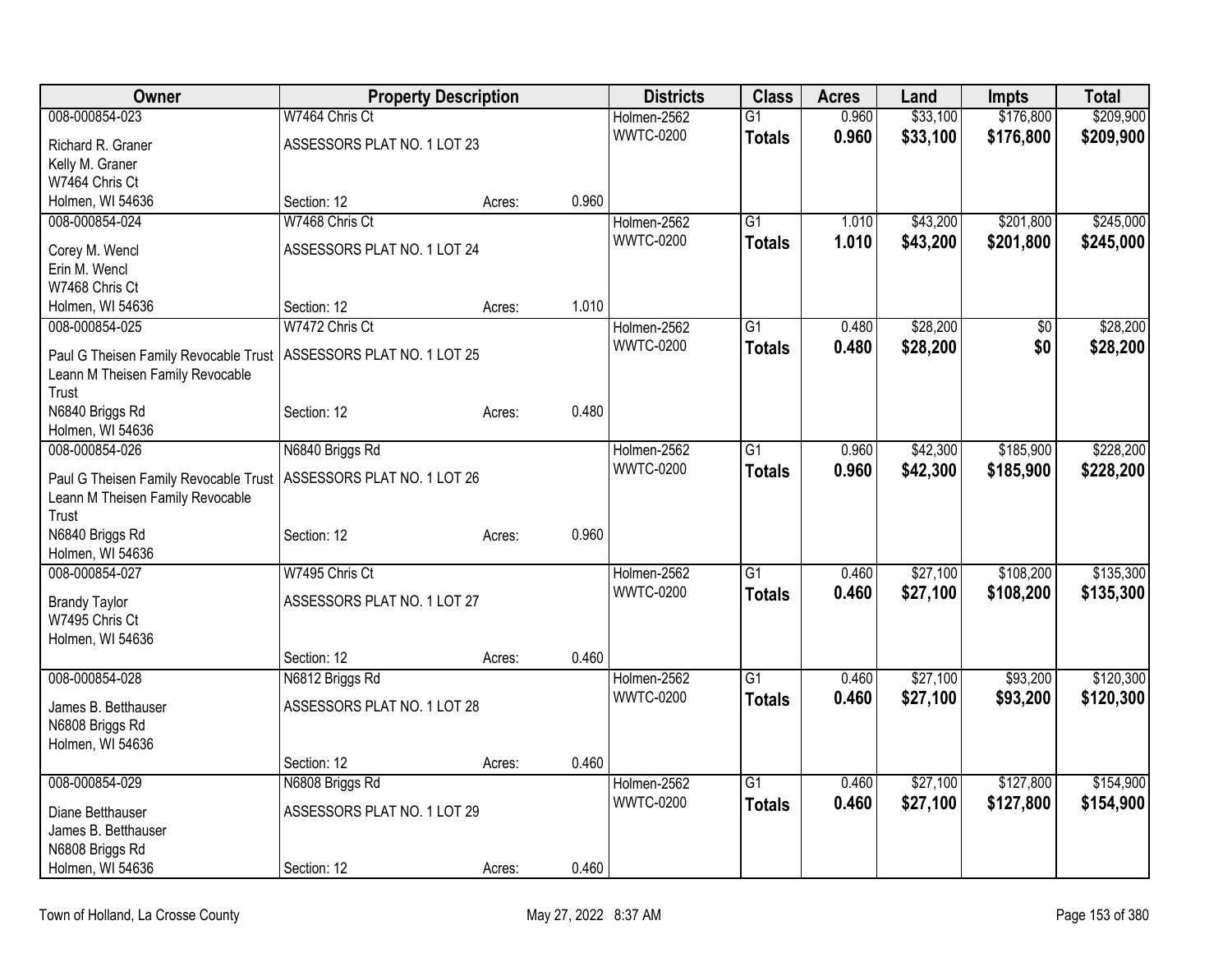| Owner                                            |                                              | <b>Property Description</b> |       | <b>Districts</b> | <b>Class</b>    | <b>Acres</b> | Land     | <b>Impts</b> | <b>Total</b> |
|--------------------------------------------------|----------------------------------------------|-----------------------------|-------|------------------|-----------------|--------------|----------|--------------|--------------|
| 008-000854-033                                   | W7445 Chris Ct                               |                             |       | Holmen-2562      | $\overline{G1}$ | 1.150        | \$46,300 | \$244,200    | \$290,500    |
| Ryan M. Keeney                                   | ASSESSORS PLAT NO. 1 LOT 33 T/W ESMT IN V597 |                             |       | <b>WWTC-0200</b> | <b>Totals</b>   | 1.150        | \$46,300 | \$244,200    | \$290,500    |
| Audra A. Keeney                                  | P905                                         |                             |       |                  |                 |              |          |              |              |
| W7445 Chris Ct                                   |                                              |                             |       |                  |                 |              |          |              |              |
| Holmen, WI 54636                                 | Section: 12                                  | Acres:                      | 1.150 |                  |                 |              |          |              |              |
| 008-000854-034                                   | W7439 Chris Ct                               |                             |       | Holmen-2562      | $\overline{G1}$ | 1.360        | \$18,600 | \$0          | \$18,600     |
|                                                  |                                              |                             |       | <b>WWTC-0200</b> | <b>Totals</b>   | 1.360        | \$18,600 | \$0          | \$18,600     |
| Thomas M. Jostad                                 | ASSESSORS PLAT NO. 1 LOT 34                  |                             |       |                  |                 |              |          |              |              |
| Sarah J. Jostad<br>W7435 Chris Ct                |                                              |                             |       |                  |                 |              |          |              |              |
|                                                  | Section: 12                                  |                             | 1.360 |                  |                 |              |          |              |              |
| Holmen, WI 54636                                 | W7435 Chris Ct                               | Acres:                      |       |                  |                 |              |          | \$165,100    | \$218,700    |
| 008-000854-035                                   |                                              |                             |       | Holmen-2562      | $\overline{G1}$ | 1.480        | \$53,600 |              |              |
| Thomas M. Jostad                                 | ASSESSORS PLAT NO. 1 LOT 35                  |                             |       | <b>WWTC-0200</b> | <b>Totals</b>   | 1.480        | \$53,600 | \$165,100    | \$218,700    |
| Sarah J. Jostad                                  |                                              |                             |       |                  |                 |              |          |              |              |
| W7435 Chris Ct                                   |                                              |                             |       |                  |                 |              |          |              |              |
| Holmen, WI 54636                                 | Section: 12                                  | Acres:                      | 1.480 |                  |                 |              |          |              |              |
| 008-000854-036                                   | N6833 Amy Dr                                 |                             |       | Holmen-2562      | $\overline{G1}$ | 1.000        | \$43,000 | \$155,900    | \$198,900    |
|                                                  | ASSESSORS PLAT NO. 1 LOT 36                  |                             |       | <b>WWTC-0200</b> | <b>Totals</b>   | 1.000        | \$43,000 | \$155,900    | \$198,900    |
| Michael T. Devenport Jr<br>Michelle D. Devenport |                                              |                             |       |                  |                 |              |          |              |              |
| N6833 Amy Dr                                     |                                              |                             |       |                  |                 |              |          |              |              |
| Holmen, WI 54636                                 | Section: 12                                  |                             | 1.000 |                  |                 |              |          |              |              |
| 008-000854-037                                   | N6825 Amy Dr                                 | Acres:                      |       | Holmen-2562      | $\overline{G1}$ | 1.360        | \$50,900 | \$157,100    | \$208,000    |
|                                                  |                                              |                             |       | <b>WWTC-0200</b> |                 |              |          |              |              |
| Karen A. Matushek et al                          | ASSESSORS PLAT NO. 1 LOT 37                  |                             |       |                  | <b>Totals</b>   | 1.360        | \$50,900 | \$157,100    | \$208,000    |
| N6825 Amy Dr                                     |                                              |                             |       |                  |                 |              |          |              |              |
| Holmen, WI 54636                                 |                                              |                             |       |                  |                 |              |          |              |              |
|                                                  | Section: 12                                  | Acres:                      | 1.360 |                  |                 |              |          |              |              |
| 008-000854-039                                   | N6781 Amy Dr                                 |                             |       | Holmen-2562      | $\overline{G1}$ | 0.700        | \$37,200 | \$194,100    | \$231,300    |
| Jon R. Jorstad                                   | ASSESSORS PLAT NO. 1 LOT 39                  |                             |       | <b>WWTC-0200</b> | <b>Totals</b>   | 0.700        | \$37,200 | \$194,100    | \$231,300    |
| Kristie K. Jorstad                               |                                              |                             |       |                  |                 |              |          |              |              |
| N6781 Amy Dr                                     |                                              |                             |       |                  |                 |              |          |              |              |
| Holmen, WI 54636                                 | Section: 12                                  | Acres:                      | 0.700 |                  |                 |              |          |              |              |
| 008-000854-040                                   | N6779 Amy Dr                                 |                             |       | Holmen-2562      | $\overline{G1}$ | 0.870        | \$40,600 | \$178,800    | \$219,400    |
|                                                  |                                              |                             |       | <b>WWTC-0200</b> | <b>Totals</b>   | 0.870        | \$40,600 | \$178,800    | \$219,400    |
| Matthew E. Toso                                  | ASSESSORS PLAT NO. 1 LOT 40                  |                             |       |                  |                 |              |          |              |              |
| Lori A. Toso                                     |                                              |                             |       |                  |                 |              |          |              |              |
| N6779 Amy Dr                                     |                                              |                             |       |                  |                 |              |          |              |              |
| Holmen, WI 54636                                 | Section: 12                                  | Acres:                      | 0.870 |                  |                 |              |          |              |              |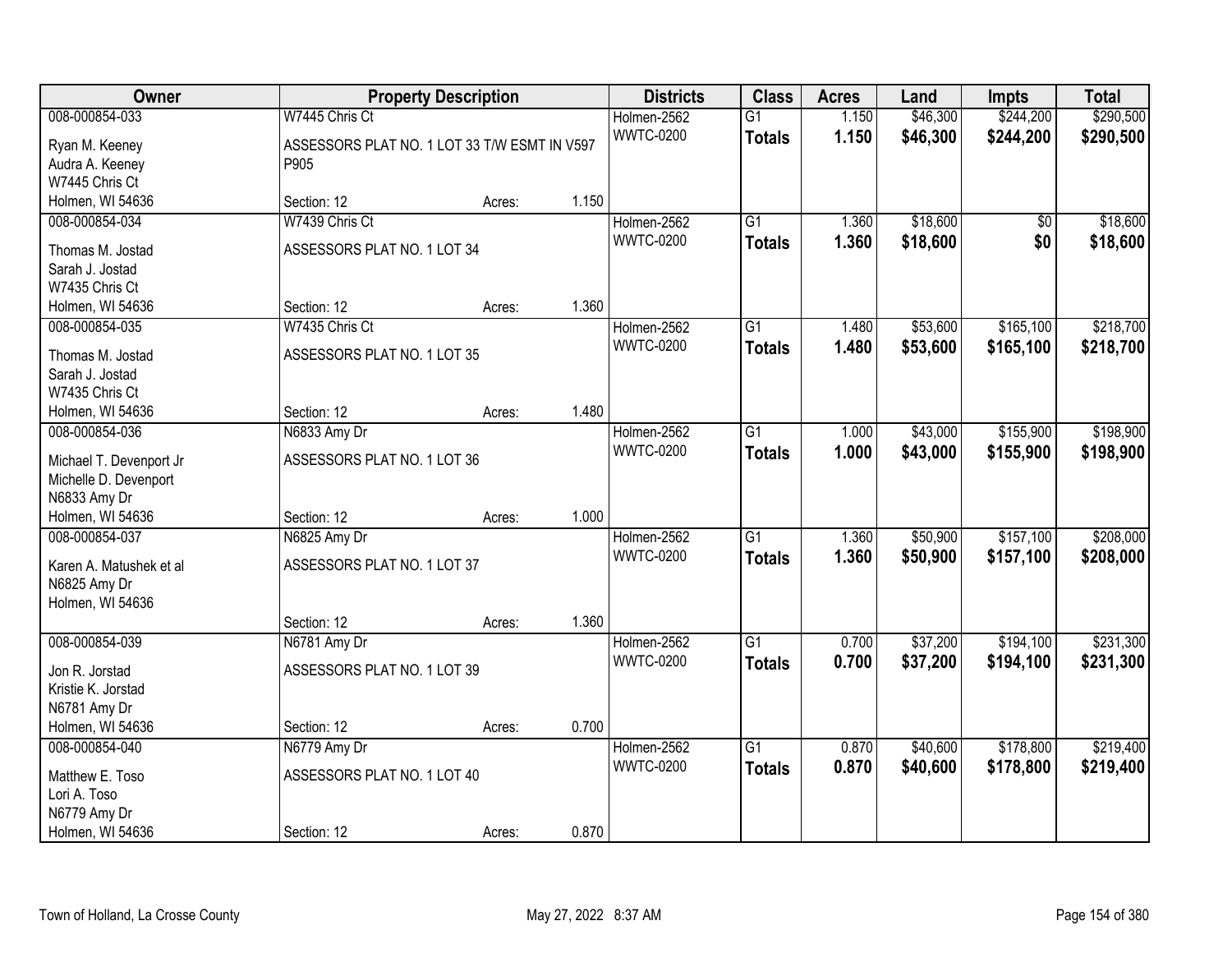| Owner                              |                                                           | <b>Property Description</b> |       |                  | <b>Class</b>    | <b>Acres</b> | Land            | <b>Impts</b>    | <b>Total</b> |
|------------------------------------|-----------------------------------------------------------|-----------------------------|-------|------------------|-----------------|--------------|-----------------|-----------------|--------------|
| 008-000854-041                     | N6769 Amy Dr                                              |                             |       | Holmen-2562      | $\overline{G1}$ | 0.920        | \$41,600        | \$171,900       | \$213,500    |
| Richard H. Remen                   | ASSESSORS PLAT NO. 1 LOT 41                               |                             |       | <b>WWTC-0200</b> | <b>Totals</b>   | 0.920        | \$41,600        | \$171,900       | \$213,500    |
| N6769 Amy Dr                       |                                                           |                             |       |                  |                 |              |                 |                 |              |
| Holmen, WI 54636                   |                                                           |                             |       |                  |                 |              |                 |                 |              |
|                                    | Section: 12                                               | Acres:                      | 0.920 |                  |                 |              |                 |                 |              |
| 008-000854-042                     | Amy Dr                                                    |                             |       | Holmen-2562      | $\overline{X4}$ | 0.350        | $\overline{50}$ | $\overline{50}$ | \$0          |
| Village of Holmen                  | ASSESSORS PLAT NO. 1 W 16FT OF LOT 38 &                   |                             |       | <b>WWTC-0200</b> | <b>Totals</b>   | 0.350        | \$0             | \$0             | \$0          |
| PO Box 158                         | <b>OUTLOT 1</b>                                           |                             |       |                  |                 |              |                 |                 |              |
| Holmen, WI 54636-0158              |                                                           |                             |       |                  |                 |              |                 |                 |              |
|                                    | Section: 12                                               | Acres:                      | 0.350 |                  |                 |              |                 |                 |              |
| 008-000854-043                     | Amy Dr                                                    |                             |       | Holmen-2562      | $\overline{G1}$ | 0.230        | \$4,500         | \$0             | \$4,500      |
| Jon R. Jorstad                     | ASSESSORS PLAT NO. 1 OUTLOT 2                             |                             |       | <b>WWTC-0200</b> | <b>Totals</b>   | 0.230        | \$4,500         | \$0             | \$4,500      |
| Kristie K. Jorstad                 |                                                           |                             |       |                  |                 |              |                 |                 |              |
| N6781 Amy Dr                       |                                                           |                             |       |                  |                 |              |                 |                 |              |
| Holmen, WI 54636                   | Section: 12                                               | Acres:                      | 0.230 |                  |                 |              |                 |                 |              |
| 008-000854-044                     | Amy Dr                                                    |                             |       | Holmen-2562      | $\overline{G1}$ | 0.488        | \$12,700        | \$2,800         | \$15,500     |
|                                    |                                                           |                             |       | <b>WWTC-0200</b> | <b>Totals</b>   | 0.488        | \$12,700        | \$2,800         | \$15,500     |
| Dennis Taylor                      | CERTIFIED SURVEY MAP NO. 70 VOL 3 LOT 1 DOC<br>NO. 965967 |                             |       |                  |                 |              |                 |                 |              |
| Judy Taylor<br>N6855 Amy Dr        |                                                           |                             |       |                  |                 |              |                 |                 |              |
| Holmen, WI 54636                   | Section: 12                                               | Acres:                      | 0.488 |                  |                 |              |                 |                 |              |
| 008-000854-045                     | W7471 Chris Ct                                            |                             |       | Holmen-2562      | $\overline{G1}$ | 1.030        | \$43,700        | \$213,100       | \$256,800    |
|                                    |                                                           |                             |       | <b>WWTC-0200</b> | <b>Totals</b>   | 1.030        | \$43,700        | \$213,100       | \$256,800    |
| Sharon M. Vanriper                 | CERTIFIED SURVEY MAP NO. 100 VOL 6 LOT 1 DOC              |                             |       |                  |                 |              |                 |                 |              |
| Kathy Mangler                      | NO. 1128132                                               |                             |       |                  |                 |              |                 |                 |              |
| W7471 Chris Ct<br>Holmen, WI 54636 |                                                           |                             | 1.030 |                  |                 |              |                 |                 |              |
| 008-000854-046                     | Section: 12<br>W7465 Chris Ct                             | Acres:                      |       | Holmen-2562      | $\overline{G1}$ | 1.540        | \$54,900        | \$144,800       | \$199,700    |
|                                    |                                                           |                             |       | <b>WWTC-0200</b> | <b>Totals</b>   | 1.540        | \$54,900        | \$144,800       | \$199,700    |
| David A. Richards                  | CERTIFIED SURVEY MAP NO. 100 VOL 6 LOT 2 DOC              |                             |       |                  |                 |              |                 |                 |              |
| Lucinda A. Richards                | NO. 1128132                                               |                             |       |                  |                 |              |                 |                 |              |
| W7465 Chris Ct                     |                                                           |                             |       |                  |                 |              |                 |                 |              |
| Holmen, WI 54636                   | Section: 12                                               | Acres:                      | 1.540 |                  |                 |              |                 |                 |              |
| 008-000854-047                     | W7477 Kip St                                              |                             |       | Holmen-2562      | $\overline{G1}$ | 0.500        | \$29,400        | \$272,000       | \$301,400    |
| Timothy J. Heiden                  | CERTIFIED SURVEY MAP NO. 152 VOL 8 LOT 1 DOC              |                             |       | <b>WWTC-0200</b> | <b>Totals</b>   | 0.500        | \$29,400        | \$272,000       | \$301,400    |
| Dawn K. Heiden                     | NO. 1227153 T/W WA IN DOC NO. 1655695                     |                             |       |                  |                 |              |                 |                 |              |
| W7477 Kip St                       |                                                           |                             |       |                  |                 |              |                 |                 |              |
| Holmen, WI 54636                   | Section: 12                                               | Acres:                      | 0.500 |                  |                 |              |                 |                 |              |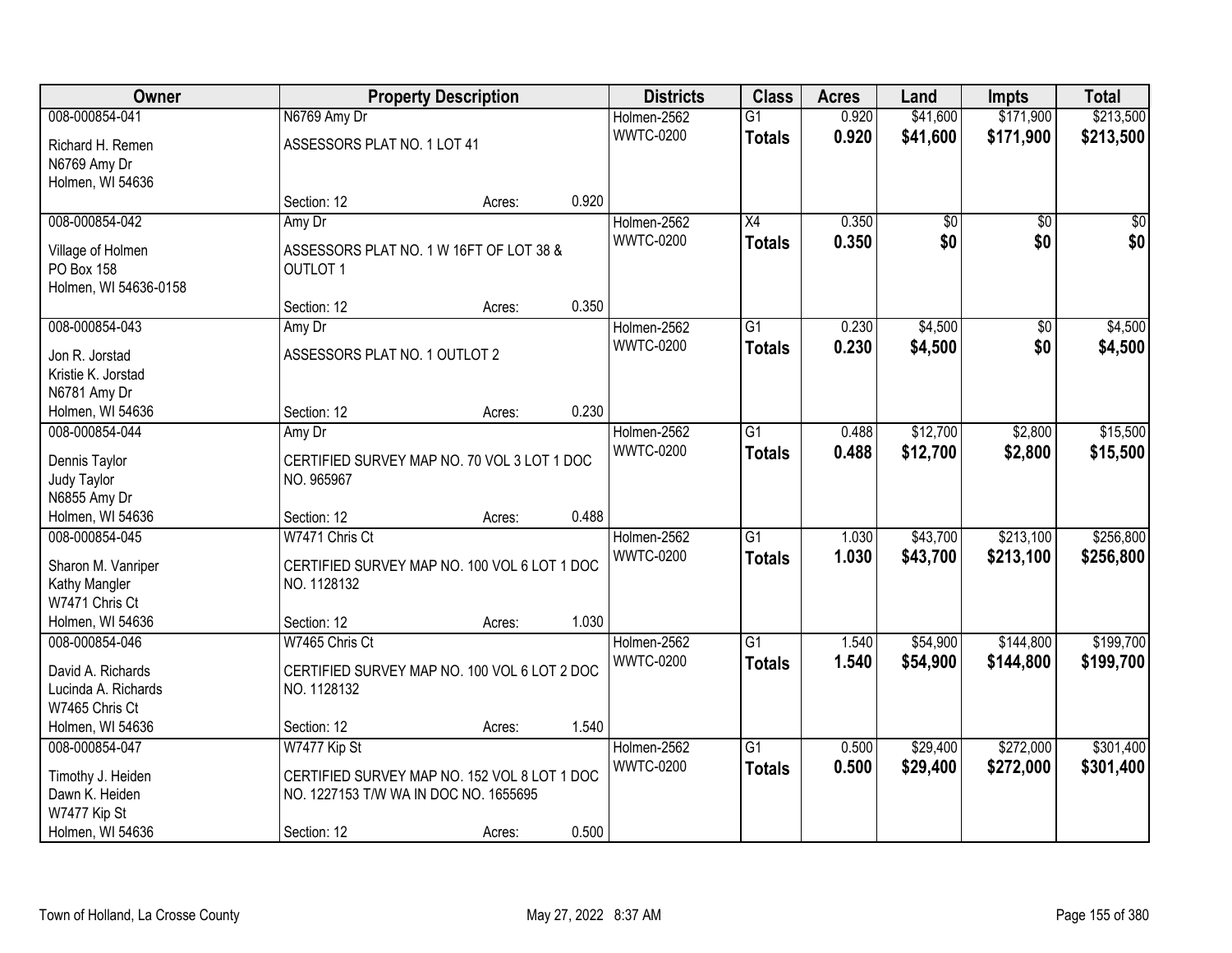| Owner                                  | <b>Property Description</b>                      |        |        | <b>Districts</b> | <b>Class</b>           | <b>Acres</b> | Land            | <b>Impts</b>    | <b>Total</b>    |
|----------------------------------------|--------------------------------------------------|--------|--------|------------------|------------------------|--------------|-----------------|-----------------|-----------------|
| 008-000854-048                         | W7469 Kip St                                     |        |        | Holmen-2562      | $\overline{G1}$        | 0.500        | \$29,400        | \$225,300       | \$254,700       |
| Goehner Investments I, LLC             | CERTIFIED SURVEY MAP NO. 152 VOL 8 LOT 2 DOC     |        |        | <b>WWTC-0200</b> | <b>Totals</b>          | 0.500        | \$29,400        | \$225,300       | \$254,700       |
| 1516 Nakomis Ave                       | NO. 1227153 SUBJ TO WA IN DOC NO. 16556 95       |        |        |                  |                        |              |                 |                 |                 |
| La Crosse, WI 54603                    |                                                  |        |        |                  |                        |              |                 |                 |                 |
|                                        | Section: 12                                      | Acres: | 0.500  |                  |                        |              |                 |                 |                 |
| 008-000854-049                         | N6805 Amy Dr                                     |        |        | Holmen-2562      | $\overline{G1}$        | 0.880        | \$40,800        | \$163,400       | \$204,200       |
| Rachel E. Feist                        | ASSESSORS PLAT NO. 1 LOT 38 EX W 16FT            |        |        | <b>WWTC-0200</b> | <b>Totals</b>          | 0.880        | \$40,800        | \$163,400       | \$204,200       |
| Lucas C. Szymanski                     |                                                  |        |        |                  |                        |              |                 |                 |                 |
| N6805 Amy Dr                           |                                                  |        |        |                  |                        |              |                 |                 |                 |
| Holmen, WI 54636                       | Section: 12                                      | Acres: | 0.880  |                  |                        |              |                 |                 |                 |
| 008-000854-101                         | County Rd MH                                     |        |        | Holmen-2562      | $\overline{\text{X3}}$ | 4.650        | $\overline{50}$ | $\overline{50}$ | $\overline{50}$ |
| Lacrosse County                        | PRT SEC 12 FOR BRIGGS RD V11 63 P784             |        |        | <b>WWTC-0200</b> | <b>Totals</b>          | 4.650        | \$0             | \$0             | \$0             |
| 212 6th St N 2400                      |                                                  |        |        |                  |                        |              |                 |                 |                 |
| La Crosse, WI 54601                    |                                                  |        |        |                  |                        |              |                 |                 |                 |
|                                        | Section: 12                                      | Acres: | 4.650  |                  |                        |              |                 |                 |                 |
| 008-000855-000                         |                                                  |        |        | Holmen-2562      | G5                     | 33.100       | \$26,900        | \$0             | \$26,900        |
| Daniel Arden Ness                      | <b>GOVERNMENT LOT 8</b>                          |        |        | <b>WWTC-0200</b> | <b>Totals</b>          | 33.100       | \$26,900        | \$0             | \$26,900        |
| W7349 Council Bay Rd                   |                                                  |        |        |                  |                        |              |                 |                 |                 |
| Holmen, WI 54636                       |                                                  |        |        |                  |                        |              |                 |                 |                 |
|                                        | Section: 1                                       | Acres: | 33.100 |                  |                        |              |                 |                 |                 |
| 008-000857-000                         | N9384 US Highway 53                              |        |        | Holmen-2562      | $\overline{G1}$        | 1.710        | \$46,200        | \$325,500       | \$371,700       |
| Harold J. Grosland                     | PRT GOVERNMENT LOT 5 COM SW COR N ALG C/L        |        |        | <b>WWTC-0200</b> | <b>Totals</b>          | 1.710        | \$46,200        | \$325,500       | \$371,700       |
| Eleanore L. Grosland                   | USH-53 842FT T O POB N 625FT S87DE 629FT TO      |        |        |                  |                        |              |                 |                 |                 |
| N9384 Us Highway 53                    | C/L OLD HWY-53 S70DW 226 FT S49D30MW 100FT       |        |        |                  |                        |              |                 |                 |                 |
| Holmen, WI 54636                       | Section: 1                                       | Acres: | 1.710  |                  |                        |              |                 |                 |                 |
| 008-000857-001                         | US Highway 53                                    |        |        | Holmen-2562      | $\overline{X2}$        | 5.610        | $\sqrt{6}$      | $\sqrt{6}$      | $\frac{1}{6}$   |
| State of Wisconsin Dot                 | PRT GOVERNMENT LOT 5 DESC IN V651 P489 &         |        |        | <b>WWTC-0200</b> | <b>Totals</b>          | 5.610        | \$0             | \$0             | \$0             |
| 3550 Mormon Coulee Rd                  | V657 P648 & V23 0 P386 FOR USH-53 & ON PLAN NO.  |        |        |                  |                        |              |                 |                 |                 |
| La Crosse, WI 54601                    | 141 & NO. 276                                    |        |        |                  |                        |              |                 |                 |                 |
|                                        | Section: 1                                       | Acres: | 5.610  |                  |                        |              |                 |                 |                 |
| 008-000858-000                         | W7544 Council Bay Rd                             |        |        | Holmen-2562      | $\overline{X4}$        | 34.880       | \$0             | $\overline{50}$ | $\overline{50}$ |
| Gateway Area Council Inc Boy Scouts of | GOVERNMENT LOT 5 EX PRT FOR USH-53 IN V657       |        |        | <b>WWTC-0200</b> | <b>Totals</b>          | 34.880       | \$0             | \$0             | \$0             |
| America                                | P648 & V651 P 489 & V230 P386 AS ON PLAN N O. 14 |        |        |                  |                        |              |                 |                 |                 |
| W7520 Council Bay Rd                   | & NO. 276 & EX PRT IN V666 P533 SUBJ TO ESMT IN  |        |        |                  |                        |              |                 |                 |                 |
| Holmen, WI 54636                       | Section: 1                                       | Acres: | 34.880 |                  |                        |              |                 |                 |                 |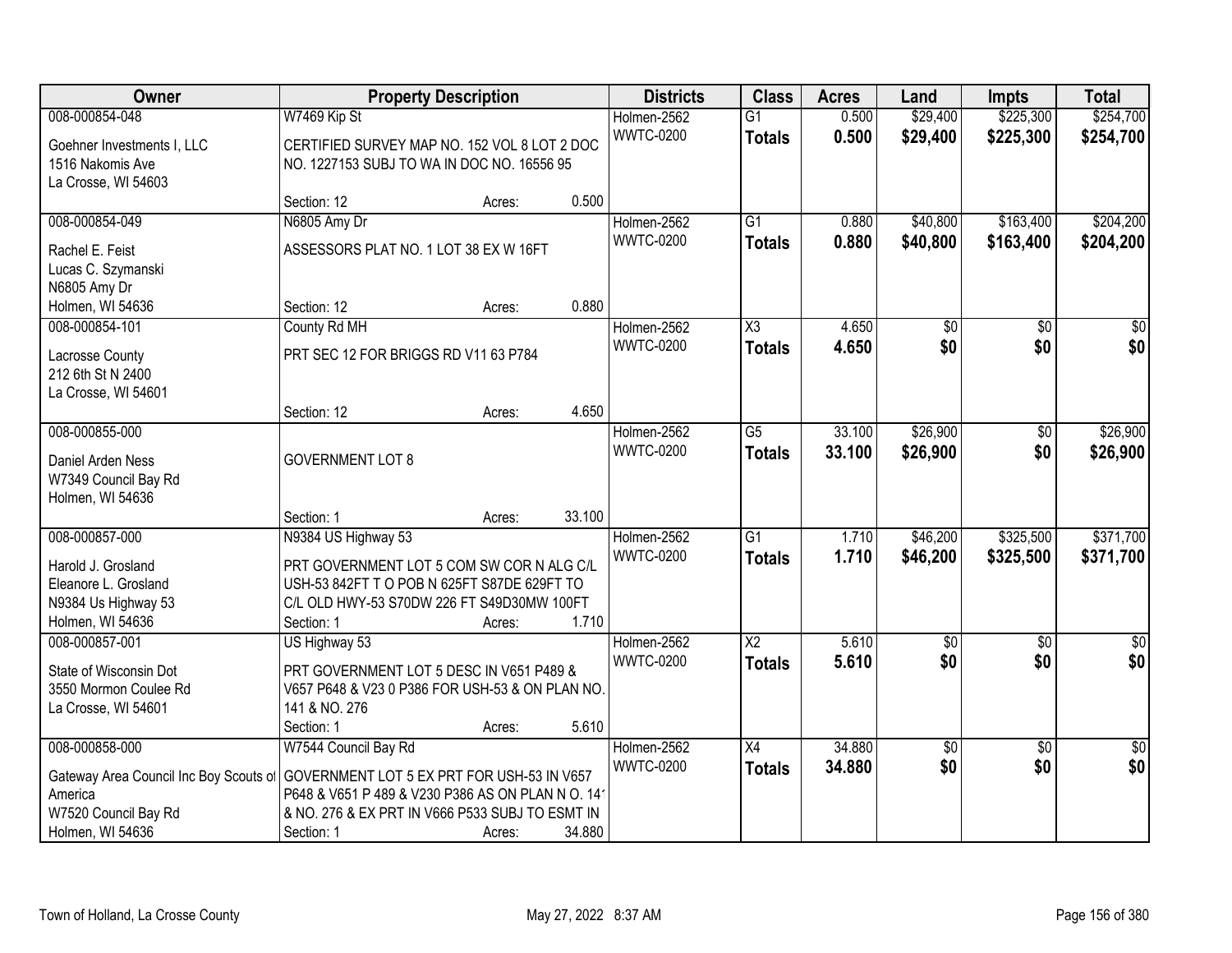| Owner                                                                                       | <b>Property Description</b>                               |        |        | <b>Districts</b>                | <b>Class</b>                                            | <b>Acres</b>                        | Land                                      | <b>Impts</b>             | <b>Total</b>                              |
|---------------------------------------------------------------------------------------------|-----------------------------------------------------------|--------|--------|---------------------------------|---------------------------------------------------------|-------------------------------------|-------------------------------------------|--------------------------|-------------------------------------------|
| 008-000859-000                                                                              | W7520 Council Bay Rd                                      |        |        | Holmen-2562                     | $\overline{X4}$                                         | 35.600                              | $\overline{50}$                           | $\overline{50}$          | $\sqrt{50}$                               |
| Gateway Area Council Inc Boy Scouts of<br>America<br>W7520 Council Bay Rd                   | GOVERNMENT LOT 6 SUBJ TO ELE C ESMT IN DOC<br>NO. 1661379 |        |        | <b>WWTC-0200</b>                | <b>Totals</b>                                           | 35.600                              | \$0                                       | \$0                      | \$0                                       |
| Holmen, WI 54636                                                                            | Section: 1                                                | Acres: | 35.600 |                                 |                                                         |                                     |                                           |                          |                                           |
| 008-000860-000<br>Gateway Area Council Inc Boy Scouts of<br>America<br>W7520 Council Bay Rd | <b>GOVERNMENT LOT 7</b>                                   |        |        | Holmen-2562<br><b>WWTC-0200</b> | X4<br><b>Totals</b>                                     | 26.250<br>26.250                    | \$0<br>\$0                                | $\overline{50}$<br>\$0   | \$0<br>\$0                                |
| Holmen, WI 54636                                                                            | Section: 1                                                | Acres: | 26.250 |                                 |                                                         |                                     |                                           |                          |                                           |
| 008-000863-000<br>Daniel Arden Ness<br>W7349 Council Bay Rd<br>Holmen, WI 54636             | <b>NE1/4 OF SE1/4</b>                                     |        |        | Holmen-2562<br><b>WWTC-0200</b> | G4<br>G <sub>5</sub><br>G <sub>6</sub><br><b>Totals</b> | 2.000<br>31.500<br>6.500<br>40.000  | \$300<br>\$20,900<br>\$21,100<br>\$42,300 | \$0<br>\$0<br>\$0<br>\$0 | \$300<br>\$20,900<br>\$21,100<br>\$42,300 |
|                                                                                             | Section: 1                                                | Acres: | 40.000 |                                 |                                                         |                                     |                                           |                          |                                           |
| 008-000864-000<br>Gateway Area Council Inc Boy Scouts of<br>America<br>W7520 Council Bay Rd | Council Bay Rd<br>SW1/4 OF SE1/4                          |        |        | Holmen-2562<br><b>WWTC-0200</b> | X4<br><b>Totals</b>                                     | 40.000<br>40.000                    | $\overline{50}$<br>\$0                    | \$0<br>\$0               | \$0<br>\$0                                |
| Holmen, WI 54636                                                                            | Section: 1                                                | Acres: | 40.000 |                                 |                                                         |                                     |                                           |                          |                                           |
| 008-000866-000<br>Daniel Arden Ness<br>W7349 Council Bay Rd<br>Holmen, WI 54636             | SE1/4-SE1/4 EX PRT FOR RD<br>Section: 1                   | Acres: | 39.000 | Holmen-2562<br><b>WWTC-0200</b> | G4<br>G <sub>5</sub><br>G5M<br><b>Totals</b>            | 20.000<br>4.000<br>15.000<br>39.000 | \$2,700<br>\$700<br>\$26,700<br>\$30,100  | \$0<br>\$0<br>\$0<br>\$0 | \$2,700<br>\$700<br>\$26,700<br>\$30,100  |
| 008-000867-000<br>State of Wisconsin Dnr<br>PO Box 7921<br>Madison, WI 53707-7921           | <b>GOVERNMENT LOT 6</b>                                   |        |        | Holmen-2562<br><b>WWTC-0200</b> | $\overline{\text{X2}}$<br><b>Totals</b>                 | 39.650<br>39.650                    | $\overline{50}$<br>\$0                    | $\overline{50}$<br>\$0   | $\sqrt{50}$<br>\$0                        |
| 008-000868-000                                                                              | Section: 2                                                | Acres: | 39.650 | Holmen-2562                     | $\overline{\mathsf{x2}}$                                | 48.700                              | $\overline{50}$                           | $\overline{30}$          | $\overline{50}$                           |
| State of Wisconsin Dnr<br>PO Box 7921<br>Madison, WI 53707-7921                             | <b>GOVERNMENT LOT 5</b><br>Section: 2                     | Acres: | 48.700 | <b>WWTC-0200</b>                | <b>Totals</b>                                           | 48.700                              | \$0                                       | \$0                      | \$0                                       |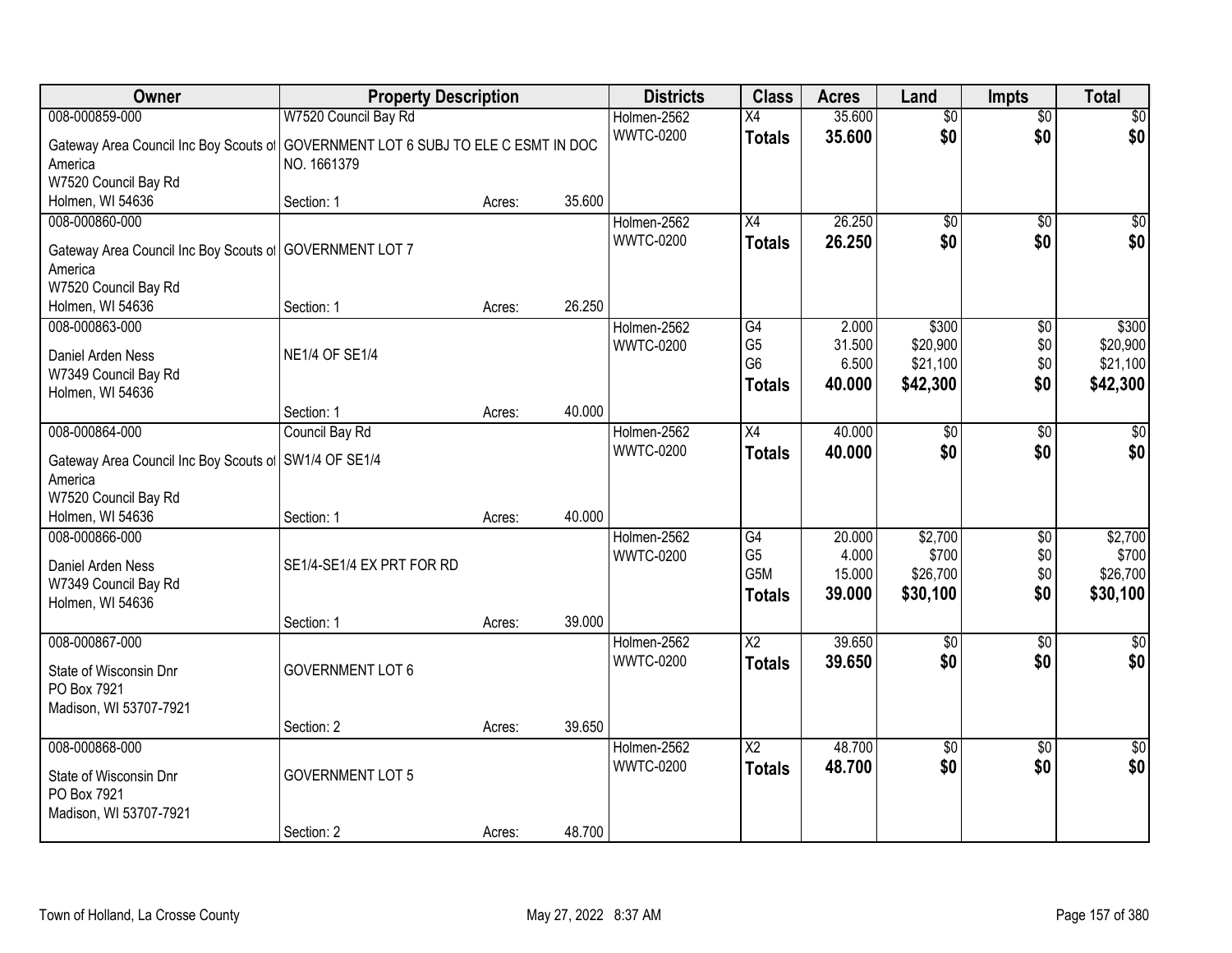| Owner                            | <b>Property Description</b>                                                               |        | <b>Districts</b> | <b>Class</b>           | <b>Acres</b> | Land            | Impts           | <b>Total</b>    |
|----------------------------------|-------------------------------------------------------------------------------------------|--------|------------------|------------------------|--------------|-----------------|-----------------|-----------------|
| 008-000869-000                   |                                                                                           |        | Holmen-2562      | $\overline{\text{X2}}$ | 40.000       | $\overline{60}$ | $\overline{50}$ | $\overline{50}$ |
| State of Wisconsin Dnr           | SE1/4 OF SW1/4                                                                            |        | <b>WWTC-0200</b> | <b>Totals</b>          | 40.000       | \$0             | \$0             | \$0             |
| PO Box 7921                      |                                                                                           |        |                  |                        |              |                 |                 |                 |
| Madison, WI 53707-7921           |                                                                                           |        |                  |                        |              |                 |                 |                 |
|                                  | Section: 2<br>Acres:                                                                      | 40.000 |                  |                        |              |                 |                 |                 |
| 008-000870-000                   |                                                                                           |        | Holmen-2562      | $\overline{X2}$        | 6.430        | $\overline{60}$ | $\overline{50}$ | $\overline{50}$ |
| State of Wisconsin Dnr           | N 200FT OF GOVERNMENT LOT 8 RUNG P/W BLACK                                                |        | <b>WWTC-0200</b> | <b>Totals</b>          | 6.430        | \$0             | \$0             | \$0             |
| PO Box 7921                      | RIVER EX PRT FOR USH-53 IN V654 P112 ON P LAN                                             |        |                  |                        |              |                 |                 |                 |
| Madison, WI 53707-7921           | NO. 276 T/W ESMT IN V103 9 P421 SUBJ TO                                                   |        |                  |                        |              |                 |                 |                 |
|                                  | Section: 2<br>Acres:                                                                      | 6.430  |                  |                        |              |                 |                 |                 |
| 008-000871-000                   | N9391 US Highway 53                                                                       |        | Holmen-2562      | G2                     | 33.770       | \$217,900       | \$324,200       | \$542,100       |
|                                  |                                                                                           |        | <b>WWTC-0200</b> | <b>Totals</b>          | 33.770       | \$217,900       | \$324,200       | \$542,100       |
| Green Oaks Park Ltd<br>PO Box 67 | S 1320FT GOVERNMENT LOT 8 EX THE S 123.75FT<br>OF E 528FT & & EX COM SE COR W 75FT N47M W |        |                  |                        |              |                 |                 |                 |
| Holmen, WI 54636                 | 123.75FT POB N47MW 166.9FT N89D14MW 141FT                                                 |        |                  |                        |              |                 |                 |                 |
|                                  | Section: 2<br>Acres:                                                                      | 33.770 |                  |                        |              |                 |                 |                 |
| 008-000872-000                   | N9323 US Highway 53                                                                       |        | Holmen-2562      | $\overline{G1}$        | 0.900        | \$30,100        | \$55,300        | \$85,400        |
|                                  |                                                                                           |        | <b>WWTC-0200</b> | <b>Totals</b>          | 0.900        | \$30,100        | \$55,300        | \$85,400        |
| Cary Stalheim                    | PRT GOVERNMENT LOT 8 COM SE COR W 75FT TO                                                 |        |                  |                        |              |                 |                 |                 |
| N9323 Us Highway 53              | W R/W RD N47MW 123.75FT POB N47MW 166.9FT                                                 |        |                  |                        |              |                 |                 |                 |
| Holmen, WI 54636                 | N89D14MW 141FT S81D36MW 98.7 FT S2D52MW<br>Section: 2                                     | 0.900  |                  |                        |              |                 |                 |                 |
| 008-000873-000                   | Acres:<br>N9303 US Highway 53                                                             |        | Holmen-2562      | $\overline{G1}$        | 1.400        | \$40,000        | \$48,200        | \$88,200        |
|                                  |                                                                                           |        | <b>WWTC-0200</b> | <b>Totals</b>          | 1.400        | \$40,000        | \$48,200        | \$88,200        |
| Stanley E. Richason              | PRT GOVERNMENT LOT 8 BEG SE COR W 528FT N                                                 |        |                  |                        |              |                 |                 |                 |
| N9303 Us Highway 53              | 123.75FT E 528 FT S 123.75FT TO POB EX PRT FOR                                            |        |                  |                        |              |                 |                 |                 |
| Holmen, WI 54636                 | USH-53 IN V230 P384 ON P LAN NO. 141 SUBJ TO DR                                           |        |                  |                        |              |                 |                 |                 |
|                                  | Section: 2<br>Acres:                                                                      | 1.400  |                  |                        |              |                 |                 |                 |
| 008-000874-000                   |                                                                                           |        | Holmen-2562      | $\overline{X2}$        | 10.140       | $\overline{60}$ | $\overline{50}$ | $\overline{50}$ |
| State of Wisconsin Dnr           | GOVERNMENT LOT 8 AS DESC IN V113 P35 V409                                                 |        | <b>WWTC-0200</b> | <b>Totals</b>          | 10.140       | \$0             | \$0             | \$0             |
| PO Box 7921                      | PGS 271 & 715 EX V194 P300 & EX V404 P412 ALSO                                            |        |                  |                        |              |                 |                 |                 |
| Madison, WI 53707-7921           | DESC IN V413 P482 EX PR T FOR USH-53 IN V654                                              |        |                  |                        |              |                 |                 |                 |
|                                  | Section: 2<br>Acres:                                                                      | 10.140 |                  |                        |              |                 |                 |                 |
| 008-000874-001                   | US Highway 53                                                                             |        | Holmen-2562      | $\overline{\text{X2}}$ | 1.300        | $\sqrt{6}$      | $\overline{50}$ | $\overline{50}$ |
| State of Wisconsin Dot           | PRT GOVERNMENT LOT 8 TAKEN F OR USH-53 AS                                                 |        | <b>WWTC-0200</b> | <b>Totals</b>          | 1.300        | \$0             | \$0             | \$0             |
| 3550 Mormon Coulee Rd            | ON PLAN NO. 276 F & AS IN V654 P112 & AS ON PLAN                                          |        |                  |                        |              |                 |                 |                 |
| La Crosse, WI 54601              | NO. 141F & AS IN V230 P 384 & P387                                                        |        |                  |                        |              |                 |                 |                 |
|                                  | Section: 2<br>Acres:                                                                      | 1.300  |                  |                        |              |                 |                 |                 |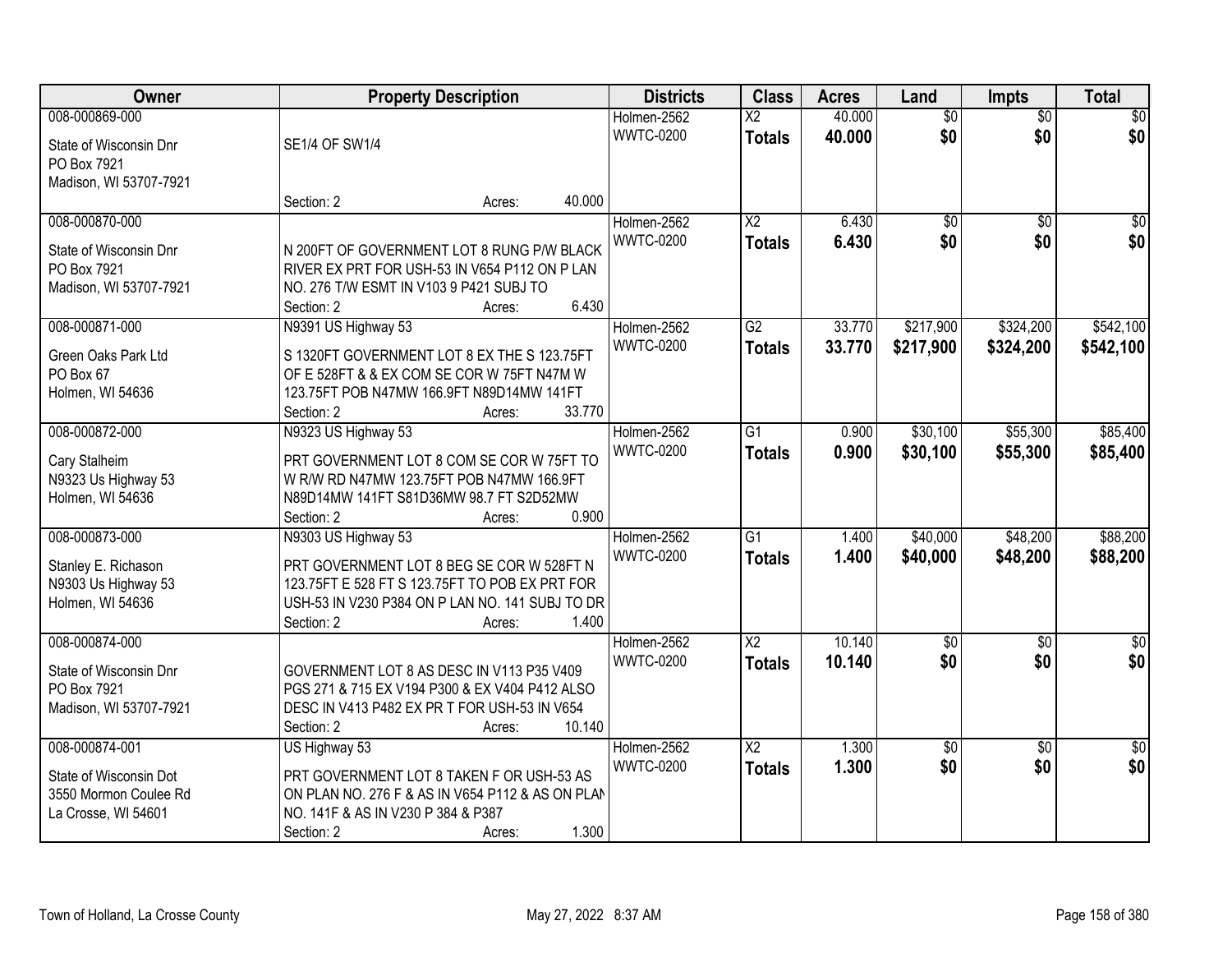| Owner                                                                             |                                                                  | <b>Property Description</b> |        |                                 | <b>Class</b>                     | <b>Acres</b>     | Land                   | <b>Impts</b>           | <b>Total</b>           |
|-----------------------------------------------------------------------------------|------------------------------------------------------------------|-----------------------------|--------|---------------------------------|----------------------------------|------------------|------------------------|------------------------|------------------------|
| 008-000874-101                                                                    | Green PI                                                         |                             |        | Holmen-2562                     | X4                               | 2.130            | $\overline{50}$        | $\overline{50}$        | \$0                    |
| Town of Holland<br>W7937 County Rd Mh<br>Holmen, WI 54636                         | THAT PRT GOVERNMENT LOT 8 TA KEN FOR<br>GREEN PL AS IN V436 P700 |                             |        | <b>WWTC-0200</b>                | <b>Totals</b>                    | 2.130            | \$0                    | \$0                    | \$0                    |
|                                                                                   | Section: 2                                                       | Acres:                      | 2.130  |                                 |                                  |                  |                        |                        |                        |
| 008-000875-000<br>State of Wisconsin Dnr<br>PO Box 7921<br>Madison, WI 53707-7921 | <b>GOVERNMENT LOT 7</b>                                          |                             |        | Holmen-2562<br><b>WWTC-0200</b> | $\overline{X2}$<br><b>Totals</b> | 37.000<br>37.000 | $\overline{50}$<br>\$0 | $\overline{50}$<br>\$0 | $\sqrt{50}$<br>\$0     |
| 008-000877-000                                                                    | Section: 2                                                       | Acres:                      | 37.000 |                                 | $\overline{X2}$                  | 40.000           |                        |                        | \$0                    |
| State of Wisconsin Dnr<br>PO Box 7921<br>Madison, WI 53707-7921                   | SW1/4 OF SE1/4                                                   |                             |        | Holmen-2562<br><b>WWTC-0200</b> | <b>Totals</b>                    | 40.000           | $\overline{60}$<br>\$0 | \$0<br>\$0             | \$0                    |
|                                                                                   | Section: 2                                                       | Acres:                      | 40.000 |                                 |                                  |                  |                        |                        |                        |
| 008-000878-000<br>State of Wisconsin Dnr<br>PO Box 7921<br>Madison, WI 53707-7921 | <b>GOVERNMENT LOT 3</b>                                          |                             |        | Holmen-2562<br><b>WWTC-0200</b> | X2<br><b>Totals</b>              | 28.600<br>28.600 | \$0<br>\$0             | \$0<br>\$0             | $\sqrt{50}$<br>\$0     |
|                                                                                   | Section: 3                                                       | Acres:                      | 28.600 |                                 |                                  |                  |                        |                        |                        |
| 008-000879-000<br>State of Wisconsin Dnr<br>PO Box 7921<br>Madison, WI 53707-7921 | <b>GOVERNMENT LOT 4</b>                                          |                             | 27.000 | Holmen-2562<br><b>WWTC-0200</b> | $\overline{X2}$<br><b>Totals</b> | 27.000<br>27.000 | $\overline{50}$<br>\$0 | $\overline{30}$<br>\$0 | $\overline{50}$<br>\$0 |
| 008-000880-000                                                                    | Section: 10                                                      | Acres:                      |        | Holmen-2562                     | $\overline{X2}$                  | 58.400           | $\overline{50}$        | \$0                    | $\overline{\$0}$       |
| State of Wisconsin Dnr<br>PO Box 7921<br>Madison, WI 53707-7921                   | <b>GOVERNMENT LOT 5</b>                                          |                             |        | <b>WWTC-0200</b>                | <b>Totals</b>                    | 58.400           | \$0                    | \$0                    | \$0                    |
|                                                                                   | Section: 10                                                      | Acres:                      | 58.400 |                                 |                                  |                  |                        |                        |                        |
| 008-000881-000<br>State of Wisconsin Dnr<br>PO Box 7921<br>Madison, WI 53707-7921 | <b>NE1/4 OF SE1/4</b>                                            |                             |        | Holmen-2562<br><b>WWTC-0200</b> | $\overline{X2}$<br><b>Totals</b> | 40.000<br>40.000 | $\overline{50}$<br>\$0 | $\overline{30}$<br>\$0 | $\overline{50}$<br>\$0 |
|                                                                                   | Section: 10                                                      | Acres:                      | 40.000 |                                 |                                  |                  |                        |                        |                        |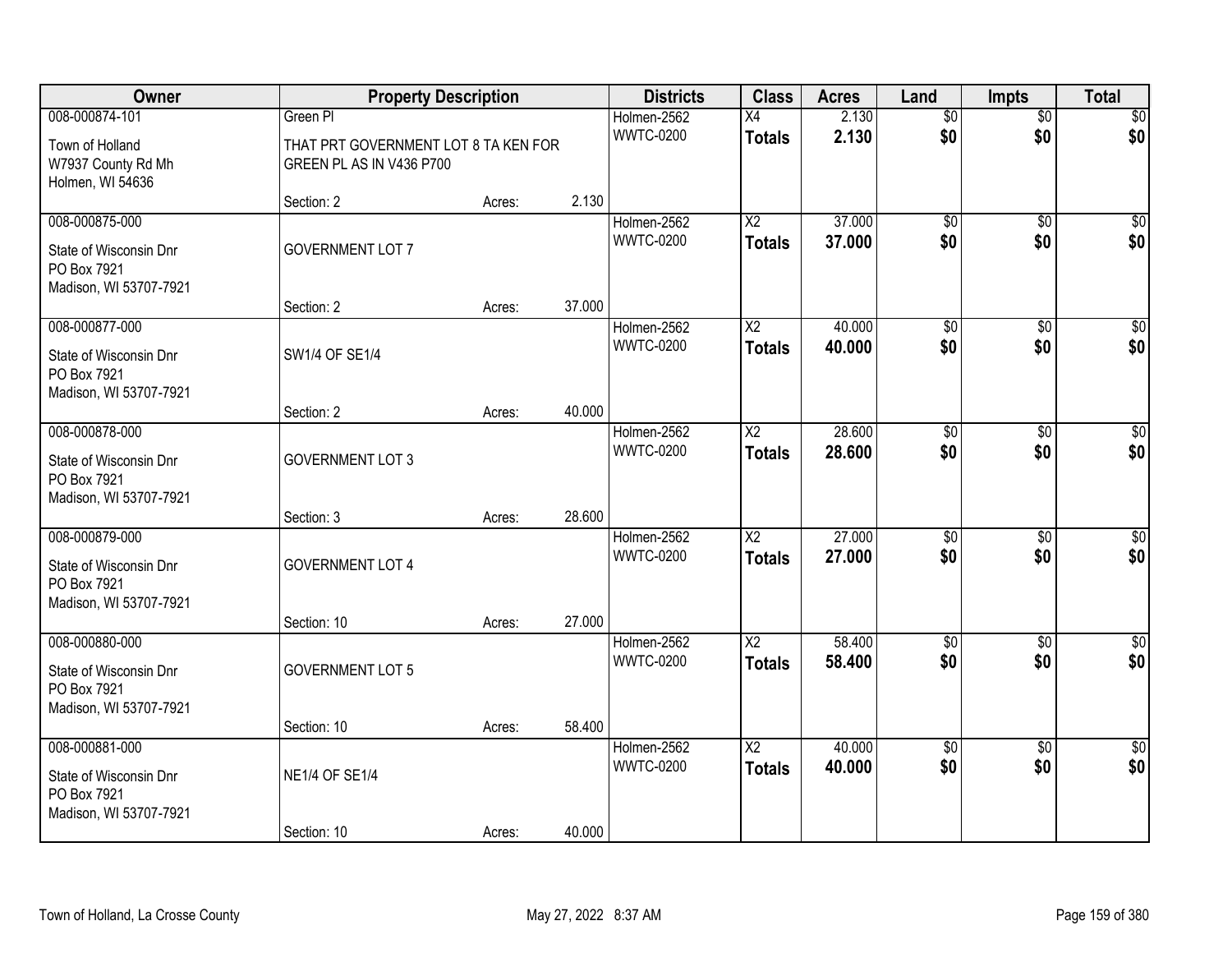| Owner                                                                                  |                                                                                                                                                                                 | <b>Property Description</b> |        | <b>Districts</b>                | <b>Class</b>                                                         | <b>Acres</b>                       | Land                                         | <b>Impts</b>                         | <b>Total</b>                                  |
|----------------------------------------------------------------------------------------|---------------------------------------------------------------------------------------------------------------------------------------------------------------------------------|-----------------------------|--------|---------------------------------|----------------------------------------------------------------------|------------------------------------|----------------------------------------------|--------------------------------------|-----------------------------------------------|
| 008-000882-000<br>State of Wisconsin Dnr<br>PO Box 7921<br>Madison, WI 53707-7921      | <b>GOVERNMENT LOT 8</b>                                                                                                                                                         |                             |        | Holmen-2562<br><b>WWTC-0200</b> | $\overline{\text{X2}}$<br><b>Totals</b>                              | 30.500<br>30.500                   | $\overline{50}$<br>\$0                       | $\overline{50}$<br>\$0               | \$0<br>\$0                                    |
|                                                                                        | Section: 10                                                                                                                                                                     | Acres:                      | 30.500 |                                 |                                                                      |                                    |                                              |                                      |                                               |
| 008-000883-000<br>State of Wisconsin Dnr<br>PO Box 7921<br>Madison, WI 53707-7921      | <b>GOVERNMENT LOT 7</b>                                                                                                                                                         |                             |        | Holmen-2562<br><b>WWTC-0200</b> | $\overline{\text{X2}}$<br><b>Totals</b>                              | 54.000<br>54.000                   | $\overline{50}$<br>\$0                       | $\overline{50}$<br>\$0               | \$0<br>\$0                                    |
|                                                                                        | Section: 10                                                                                                                                                                     | Acres:                      | 54.000 |                                 |                                                                      |                                    |                                              |                                      |                                               |
| 008-000884-000<br>State of Wisconsin Dnr<br>PO Box 7921<br>Madison, WI 53707-7921      | <b>GOVERNMENT LOT 6</b>                                                                                                                                                         |                             |        | Holmen-2562<br><b>WWTC-0200</b> | $\overline{X2}$<br><b>Totals</b>                                     | 39.100<br>39.100                   | $\overline{50}$<br>\$0                       | \$0<br>\$0                           | $\overline{50}$<br>\$0                        |
|                                                                                        | Section: 10                                                                                                                                                                     | Acres:                      | 39.100 |                                 |                                                                      |                                    |                                              |                                      |                                               |
| 008-000885-000<br>State of Wisconsin Dnr<br>PO Box 7921<br>Madison, WI 53707-7921      | SW1/4 OF SE1/4                                                                                                                                                                  |                             |        | Holmen-2562<br><b>WWTC-0200</b> | $\overline{\text{X2}}$<br><b>Totals</b>                              | 40.000<br>40.000                   | $\overline{50}$<br>\$0                       | \$0<br>\$0                           | $\sqrt{50}$<br>\$0                            |
|                                                                                        | Section: 10                                                                                                                                                                     | Acres:                      | 40.000 |                                 |                                                                      |                                    |                                              |                                      |                                               |
| 008-000886-000<br>State of Wisconsin Dnr<br>PO Box 7921<br>Madison, WI 53707-7921      | SE1/4 OF SE1/4                                                                                                                                                                  |                             |        | Holmen-2562<br><b>WWTC-0200</b> | $\overline{X2}$<br><b>Totals</b>                                     | 40.000<br>40.000                   | $\overline{50}$<br>\$0                       | \$0<br>\$0                           | $\sqrt{50}$<br>\$0                            |
|                                                                                        | Section: 10                                                                                                                                                                     | Acres:                      | 40.000 |                                 |                                                                      |                                    |                                              |                                      |                                               |
| 008-000887-000<br>Patricia M. Marcou-Strong<br>N9289 Us Highway 53<br>Holmen, WI 54636 | N9289 US Highway 53<br>N 626.5FT OF E 1043.7FT OF N E-NE EX PRT FOR<br>USH-53 IN V2 30 P385 ON PLAN NO. 141 SUBJ TO<br>ACCESS AGREE IN DOC NO. 1555120 & SUBJ TO<br>Section: 11 | Acres:                      | 14.390 | Holmen-2562<br><b>WWTC-0200</b> | $\overline{G1}$<br>G <sub>5</sub><br>G <sub>6</sub><br><b>Totals</b> | 3.000<br>1.000<br>10.390<br>14.390 | \$60,500<br>\$2,300<br>\$41,600<br>\$104,400 | \$144,400<br>\$0<br>\$0<br>\$144,400 | \$204,900<br>\$2,300<br>\$41,600<br>\$248,800 |
| 008-000888-000<br>State of Wisconsin Dnr<br>PO Box 7921<br>Madison, WI 53707-7921      | NE1/4 OF NW1/4 OF NE1/4<br>Section: 11                                                                                                                                          | Acres:                      | 10.000 | Holmen-2562<br><b>WWTC-0200</b> | $\overline{\text{X2}}$<br><b>Totals</b>                              | 10.000<br>10.000                   | $\overline{50}$<br>\$0                       | $\overline{50}$<br>\$0               | $\overline{30}$<br>\$0                        |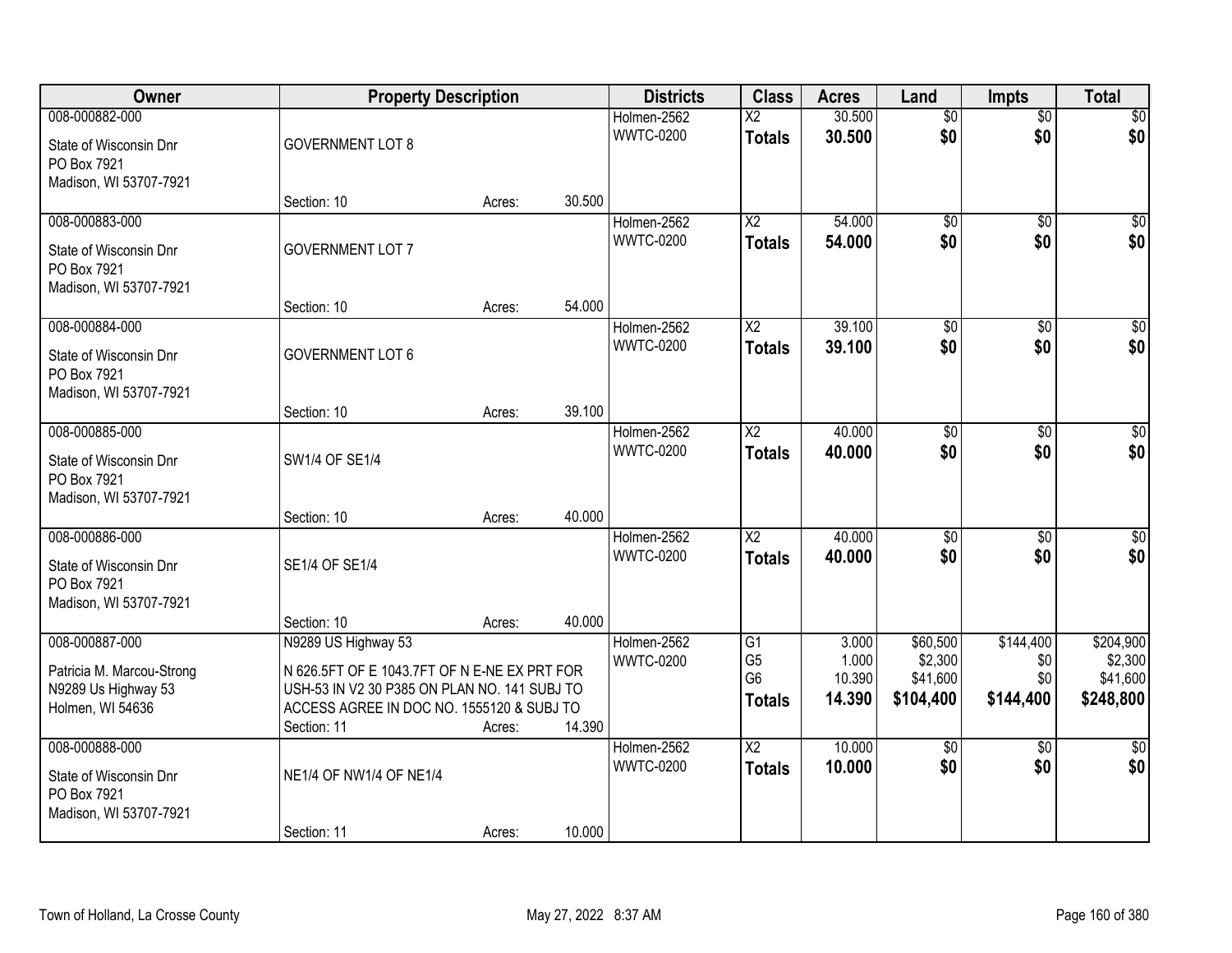| Owner                     |                                               | <b>Property Description</b> |        | <b>Districts</b> | <b>Class</b>    | <b>Acres</b> | Land      | Impts           | <b>Total</b> |
|---------------------------|-----------------------------------------------|-----------------------------|--------|------------------|-----------------|--------------|-----------|-----------------|--------------|
| 008-000889-000            | a Johnson Rd                                  |                             |        | Holmen-2562      | $\overline{G5}$ | 25.000       | \$19,300  | $\overline{50}$ | \$19,300     |
| Daniel S. Hanson          | NW1/4-NE1/4 EX NE-NW-NE                       |                             |        | <b>WWTC-0200</b> | G <sub>6</sub>  | 5.000        | \$16,300  | \$0             | \$16,300     |
| Kristi P. Johnson         |                                               |                             |        |                  | <b>Totals</b>   | 30.000       | \$35,600  | \$0             | \$35,600     |
| W7800 A Johnson Rd        |                                               |                             |        |                  |                 |              |           |                 |              |
| Holmen, WI 54636-9246     | Section: 11                                   | Acres:                      | 30.000 |                  |                 |              |           |                 |              |
| 008-000890-000            | a Johnson Rd                                  |                             |        | Holmen-2562      | $\overline{G5}$ | 20.000       | \$9,100   | $\overline{50}$ | \$9,100      |
|                           |                                               |                             |        | <b>WWTC-0200</b> | G <sub>6</sub>  | 14.357       | \$46,700  | \$0             | \$46,700     |
| Daniel S. Hanson          | SW-NE EX COM NE COR NW-SE S7 9D40M30SW        |                             |        |                  | <b>Totals</b>   | 34.357       | \$55,800  | \$0             | \$55,800     |
| Kristi P. Johnson         | 408.61FT TO POB S1 8D11M48SW 435.14FT S24D17M |                             |        |                  |                 |              |           |                 |              |
| W7800 A Johnson Rd        | 3 0SW 98.29FT N74D28M29SW 392.85FT            |                             | 34.357 |                  |                 |              |           |                 |              |
| Holmen, WI 54636-9246     | Section: 11                                   | Acres:                      |        |                  |                 |              |           |                 |              |
| 008-000890-001            | W7800 a Johnson Rd                            |                             |        | Holmen-2562      | $\overline{G1}$ | 5.200        | \$69,300  | \$352,700       | \$422,000    |
| Daniel S. Hanson          | CERTIFIED SURVEY MAP NO. 58 VOL 9 LOT 1 DOC   |                             |        | <b>WWTC-0200</b> | <b>Totals</b>   | 5.200        | \$69,300  | \$352,700       | \$422,000    |
| Kristi P. Johnson         | NO. 1250733 SUBJ TO ESMT IN V1472 P264        |                             |        |                  |                 |              |           |                 |              |
| W7800 A Johnson Rd        |                                               |                             |        |                  |                 |              |           |                 |              |
| Holmen, WI 54636-9246     | Section: 11                                   | Acres:                      | 5.200  |                  |                 |              |           |                 |              |
| 008-000891-000            | US Highway 53                                 |                             |        | Holmen-2562      | G6              | 8.211        | \$32,800  | \$0             | \$32,800     |
| Patricia M. Marcou-Strong | PRT NE-NE BEG NW COR N89D56M 40SE 266.48FT    |                             |        | <b>WWTC-0200</b> | <b>Totals</b>   | 8.211        | \$32,800  | \$0             | \$32,800     |
| N9289 Us Highway 53       | ALG N LN NE-NE TO W LN OF E 1043.7FT OF NE-NE |                             |        |                  |                 |              |           |                 |              |
| Holmen, WI 54636          | S0D5M10SW 626.5FT TO SLN OF N 626.5FT OF      |                             |        |                  |                 |              |           |                 |              |
|                           | Section: 11                                   | Acres:                      | 8.211  |                  |                 |              |           |                 |              |
| 008-000891-001            | US Highway 53                                 |                             |        | Holmen-2562      | $\overline{G6}$ | 40.640       | \$162,600 | $\overline{50}$ | \$162,600    |
|                           |                                               |                             |        | <b>WWTC-0200</b> | <b>Totals</b>   | 40.640       | \$162,600 | \$0             | \$162,600    |
| Mark C. Smith             | PRT E1/2-NE COM E1/4 COR SEC 11 N0D5M10SE     |                             |        |                  |                 |              |           |                 |              |
| W7716 A Johnson Rd        | 495FT ALG E LN NE1/4 SEC 11 N89D54M40SW 7.    |                             |        |                  |                 |              |           |                 |              |
| Holmen, WI 54636          | 01FT ALG N LN OF S 495FT OF THE SE-NE TO WLY  |                             |        |                  |                 |              |           |                 |              |
|                           | Section: 11                                   | Acres:                      | 40.640 |                  |                 |              |           |                 |              |
| 008-000892-000            | W7716 a Johnson Rd                            |                             |        | Holmen-2562      | $\overline{G1}$ | 9.880        | \$88,000  | \$248,400       | \$336,400    |
| Mark C. Smith             | PRT SE-NE COM SE COR W TO SW COR N 495FT E    |                             |        | <b>WWTC-0200</b> | <b>Totals</b>   | 9.880        | \$88,000  | \$248,400       | \$336,400    |
| W7716 A Johnson Rd        | 1320FT TO ELNS 495FT TO POB EX BEG SE C OR    |                             |        |                  |                 |              |           |                 |              |
| Holmen, WI 54636          | N89D55MW 1308.47FT N2ME 1 50FT N88D38ME       |                             |        |                  |                 |              |           |                 |              |
|                           | Section: 11                                   | Acres:                      | 9.880  |                  |                 |              |           |                 |              |
| 008-000892-001            | a Johnson Rd                                  |                             |        | Holmen-2562      | $\overline{G1}$ | 5.077        | \$20,300  | $\overline{50}$ | \$20,300     |
|                           |                                               |                             |        | <b>WWTC-0200</b> | <b>Totals</b>   | 5.077        | \$20,300  | \$0             | \$20,300     |
| Mark C. Smith             | CERTIFIED SURVEY MAP NO. 42 VOL 3 OUTLOT 1    |                             |        |                  |                 |              |           |                 |              |
| W7716 A Johnson Rd        | DOC NO. 96108 3 & PRT SE-NE BEG SE COR N89    |                             |        |                  |                 |              |           |                 |              |
| Holmen, WI 54636          | D55MW 1308.47FT N2ME 150FT N 88D38ME          |                             |        |                  |                 |              |           |                 |              |
|                           | Section: 11                                   | Acres:                      | 5.077  |                  |                 |              |           |                 |              |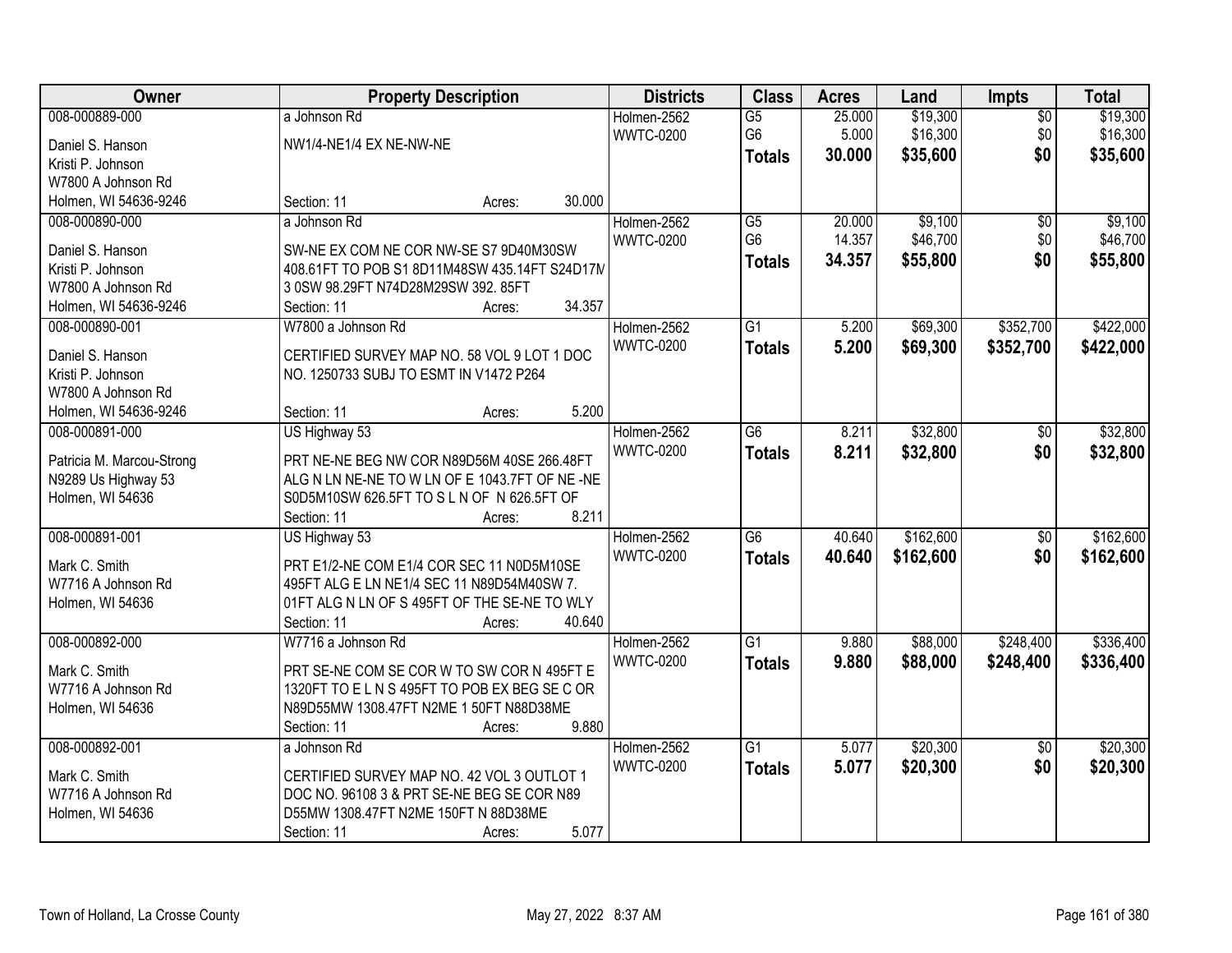| Owner                                                                             |                                      | <b>Property Description</b> |        | <b>Districts</b>                | <b>Class</b>                            | <b>Acres</b>     | Land                   | <b>Impts</b>           | <b>Total</b>           |
|-----------------------------------------------------------------------------------|--------------------------------------|-----------------------------|--------|---------------------------------|-----------------------------------------|------------------|------------------------|------------------------|------------------------|
| 008-000893-000<br>State of Wisconsin Dnr<br>PO Box 7921                           | <b>NE1/4 OF NW1/4</b>                |                             |        | Holmen-2562<br><b>WWTC-0200</b> | $\overline{\text{X2}}$<br><b>Totals</b> | 40.000<br>40.000 | $\overline{50}$<br>\$0 | $\overline{50}$<br>\$0 | \$0<br>\$0             |
| Madison, WI 53707-7921                                                            | Section: 11                          | Acres:                      | 40.000 |                                 |                                         |                  |                        |                        |                        |
| 008-000894-000<br>State of Wisconsin Dnr<br>PO Box 7921<br>Madison, WI 53707-7921 | <b>NW1/4 OF NW1/4</b>                |                             |        | Holmen-2562<br><b>WWTC-0200</b> | $\overline{\text{X2}}$<br><b>Totals</b> | 40.000<br>40.000 | $\overline{50}$<br>\$0 | $\overline{50}$<br>\$0 | \$0<br>\$0             |
| 008-000895-000                                                                    | Section: 11                          | Acres:                      | 40.000 | Holmen-2562                     | X2                                      | 40.000           | \$0                    |                        | $\overline{50}$        |
| State of Wisconsin Dnr<br>PO Box 7921<br>Madison, WI 53707-7921                   | SW1/4 OF NW1/4                       |                             |        | <b>WWTC-0200</b>                | <b>Totals</b>                           | 40.000           | \$0                    | \$0<br>\$0             | \$0                    |
|                                                                                   | Section: 11                          | Acres:                      | 40.000 |                                 |                                         |                  |                        |                        |                        |
| 008-000896-000<br>State of Wisconsin Dnr<br>PO Box 7921<br>Madison, WI 53707-7921 | SE1/4 OF NW1/4                       |                             |        | Holmen-2562<br><b>WWTC-0200</b> | X2<br><b>Totals</b>                     | 40.000<br>40.000 | $\overline{50}$<br>\$0 | $\sqrt[6]{}$<br>\$0    | $\sqrt{50}$<br>\$0     |
|                                                                                   | Section: 11                          | Acres:                      | 40.000 |                                 |                                         |                  |                        |                        |                        |
| 008-000897-000<br>State of Wisconsin Dnr<br>PO Box 7921<br>Madison, WI 53707-7921 | <b>NE1/4 OF SW1/4</b><br>Section: 11 | Acres:                      | 40.000 | Holmen-2562<br><b>WWTC-0200</b> | $\overline{\text{X2}}$<br><b>Totals</b> | 40.000<br>40.000 | $\overline{50}$<br>\$0 | $\overline{50}$<br>\$0 | $\sqrt{50}$<br>\$0     |
| 008-000898-000                                                                    |                                      |                             |        | Holmen-2562                     | $\overline{X2}$                         | 40.000           | $\overline{50}$        | $\overline{50}$        | $\overline{\$0}$       |
| State of Wisconsin Dnr<br>PO Box 7921<br>Madison, WI 53707-7921                   | <b>NW1/4 OF SW1/4</b>                |                             |        | <b>WWTC-0200</b>                | <b>Totals</b>                           | 40.000           | \$0                    | \$0                    | \$0                    |
|                                                                                   | Section: 11                          | Acres:                      | 40.000 |                                 |                                         |                  |                        |                        |                        |
| 008-000899-000<br>State of Wisconsin Dnr<br>PO Box 7921<br>Madison, WI 53707-7921 | SW1/4 OF SW1/4                       |                             |        | Holmen-2562<br><b>WWTC-0200</b> | $\overline{\text{X2}}$<br><b>Totals</b> | 40.000<br>40.000 | $\overline{50}$<br>\$0 | $\overline{60}$<br>\$0 | $\overline{30}$<br>\$0 |
|                                                                                   | Section: 11                          | Acres:                      | 40.000 |                                 |                                         |                  |                        |                        |                        |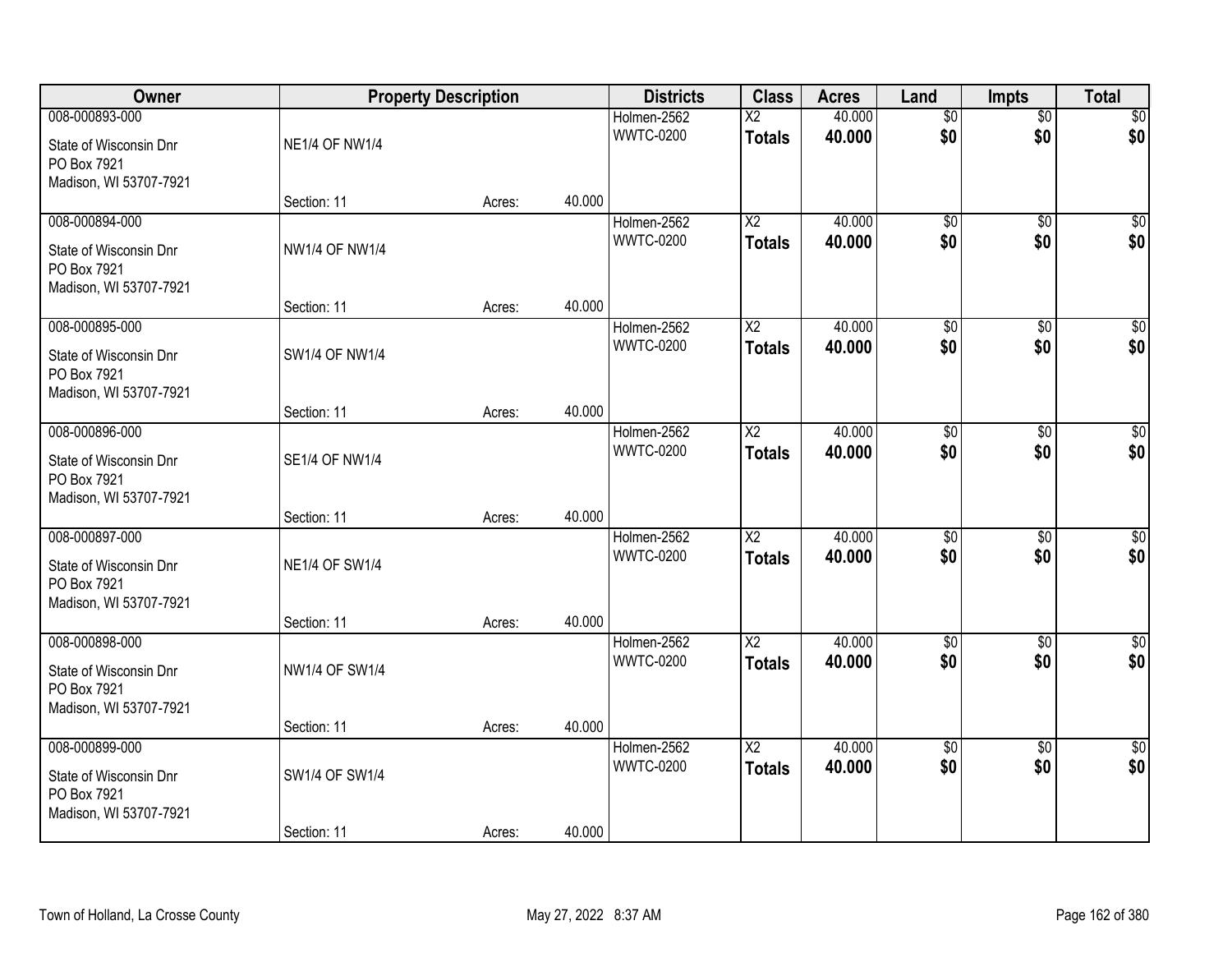| Owner                                            | <b>Property Description</b>                                                               |        |        | <b>Districts</b> | <b>Class</b>           | <b>Acres</b> | Land            | <b>Impts</b>    | <b>Total</b>    |
|--------------------------------------------------|-------------------------------------------------------------------------------------------|--------|--------|------------------|------------------------|--------------|-----------------|-----------------|-----------------|
| 008-000900-000                                   |                                                                                           |        |        | Holmen-2562      | $\overline{\text{X2}}$ | 40.000       | $\overline{50}$ | $\overline{50}$ | $\overline{30}$ |
| State of Wisconsin Dnr                           | SE1/4 OF SW1/4                                                                            |        |        | <b>WWTC-0200</b> | <b>Totals</b>          | 40.000       | \$0             | \$0             | \$0             |
| PO Box 7921                                      |                                                                                           |        |        |                  |                        |              |                 |                 |                 |
| Madison, WI 53707-7921                           |                                                                                           |        |        |                  |                        |              |                 |                 |                 |
|                                                  | Section: 11                                                                               | Acres: | 40.000 |                  |                        |              |                 |                 |                 |
| 008-000901-000                                   | a Johnson Rd                                                                              |        |        | Holmen-2562      | $\overline{G5}$        | 0.430        | \$500           | $\overline{50}$ | \$500           |
|                                                  |                                                                                           |        |        | <b>WWTC-0200</b> | <b>Totals</b>          | 0.430        | \$500           | \$0             | \$500           |
| Sandman Family Trust<br>11101 University Dr E 66 | PRT NE-SE COM E1/4 COR SEC 1 1 S89D25M50SW<br>1088.7FT S13D4 6M55SE 250.34FT TO POB S86D1 |        |        |                  |                        |              |                 |                 |                 |
| Apache Junction, AZ 85120                        | 0M34SW 161.78FT S88D0M24SW 1 11.57FT                                                      |        |        |                  |                        |              |                 |                 |                 |
|                                                  | Section: 11                                                                               | Acres: | 0.430  |                  |                        |              |                 |                 |                 |
| 008-000901-002                                   | W7755 a Johnson Rd                                                                        |        |        | Holmen-2562      | $\overline{G1}$        | 6.790        | \$75,700        | \$163,900       | \$239,600       |
|                                                  |                                                                                           |        |        | <b>WWTC-0200</b> |                        |              |                 |                 |                 |
| Greg A. Miller                                   | PRT NE-SE COM E1/4 COR SEC 1 1 N89D55MW                                                   |        |        |                  | <b>Totals</b>          | 6.790        | \$75,700        | \$163,900       | \$239,600       |
| Sandra K. Miller                                 | 697.72FT TO POB S 10D6ME 649.34FT S83D53MW                                                |        |        |                  |                        |              |                 |                 |                 |
| W7755 A Johnson Rd                               | 349 .5FT N13DW 694.9FT TO N LN N 89D55ME 390FT                                            |        |        |                  |                        |              |                 |                 |                 |
| Holmen, WI 54636                                 | Section: 11                                                                               | Acres: | 6.790  |                  |                        |              |                 |                 |                 |
| 008-000901-003                                   | W7725 a Johnson Rd                                                                        |        |        | Holmen-2562      | G1                     | 10.530       | \$90,600        | \$269,200       | \$359,800       |
| Rita M. Wolcott                                  | PRT NE-SE COM E1/4 COR SEC 1 1 N89D55MW                                                   |        |        | <b>WWTC-0200</b> | <b>Totals</b>          | 10.530       | \$90,600        | \$269,200       | \$359,800       |
| Bobbie M. Marach                                 | 697.72FT TO POB S 10D6ME 432.24FT S89D55ME 601                                            |        |        |                  |                        |              |                 |                 |                 |
| W7725 A Johnson Rd                               | .51FT N1DW 401.99FT ALG CUR N84D38MW                                                      |        |        |                  |                        |              |                 |                 |                 |
| Holmen, WI 54636                                 | Section: 11                                                                               | Acres: | 10.530 |                  |                        |              |                 |                 |                 |
| 008-000901-004                                   | W7783 a Johnson Rd                                                                        |        |        | Holmen-2562      | $\overline{G1}$        | 1.420        | \$40,400        | \$0             | \$40,400        |
|                                                  |                                                                                           |        |        | <b>WWTC-0200</b> |                        |              |                 |                 |                 |
| Joel K. Holte                                    | PRT NE-SE COM E1/4 COR S89D 25M50SW 1088.7FT                                              |        |        |                  | <b>Totals</b>          | 1.420        | \$40,400        | \$0             | \$40,400        |
| Sharon R. Holte                                  | ALG N LN TO NW COR PRCL IN V878 P994 & POB                                                |        |        |                  |                        |              |                 |                 |                 |
| W7783 A Johnson Rd                               | ALG W LN PRCL S13D46M55S E 250.43FT TO N R/W                                              |        |        |                  |                        |              |                 |                 |                 |
| Holmen, WI 54636-9246                            | Section: 11                                                                               | Acres: | 1.420  |                  |                        |              |                 |                 |                 |
| 008-000901-005                                   | a Johnson Rd                                                                              |        |        | Holmen-2562      | $\overline{G1}$        | 4.380        | \$66,000        | $\sqrt{$0}$     | \$66,000        |
| Broadway Properties, LLC                         | PRT NE-SE COM E1/4 COR SEC 1 1 S89D25M50SW                                                |        |        | <b>WWTC-0200</b> | <b>Totals</b>          | 4.380        | \$66,000        | \$0             | \$66,000        |
| W7765 Parcher Ct                                 | ALG N LN 1088. 7FT TO NW COR PRCL IN V878 P 994                                           |        |        |                  |                        |              |                 |                 |                 |
| Holmen, WI 54636                                 | ALG WLY LN PRCL S13D46M5 5SE 317.35FT TO S                                                |        |        |                  |                        |              |                 |                 |                 |
|                                                  | Section: 11                                                                               | Acres: | 4.380  |                  |                        |              |                 |                 |                 |
| 008-000901-006                                   | W7783 a Johnson Rd                                                                        |        |        | Holmen-2562      | $\overline{G1}$        | 3.570        | \$62,800        | \$232,000       | \$294,800       |
|                                                  |                                                                                           |        |        | <b>WWTC-0200</b> | G4                     | 1.550        | \$200           | \$0             | \$200           |
| Joel K. Holte                                    | CERTIFIED SURVEY MAP NO. 74 VOL 19 LOT 1 DOC                                              |        |        |                  |                        | 5.120        |                 |                 | \$295,000       |
| Sharon R. Holte                                  | NO. 1764218                                                                               |        |        |                  | <b>Totals</b>          |              | \$63,000        | \$232,000       |                 |
| W7783 A Johnson Rd                               |                                                                                           |        |        |                  |                        |              |                 |                 |                 |
| Holmen, WI 54636-9246                            | Section: 11                                                                               | Acres: | 5.120  |                  |                        |              |                 |                 |                 |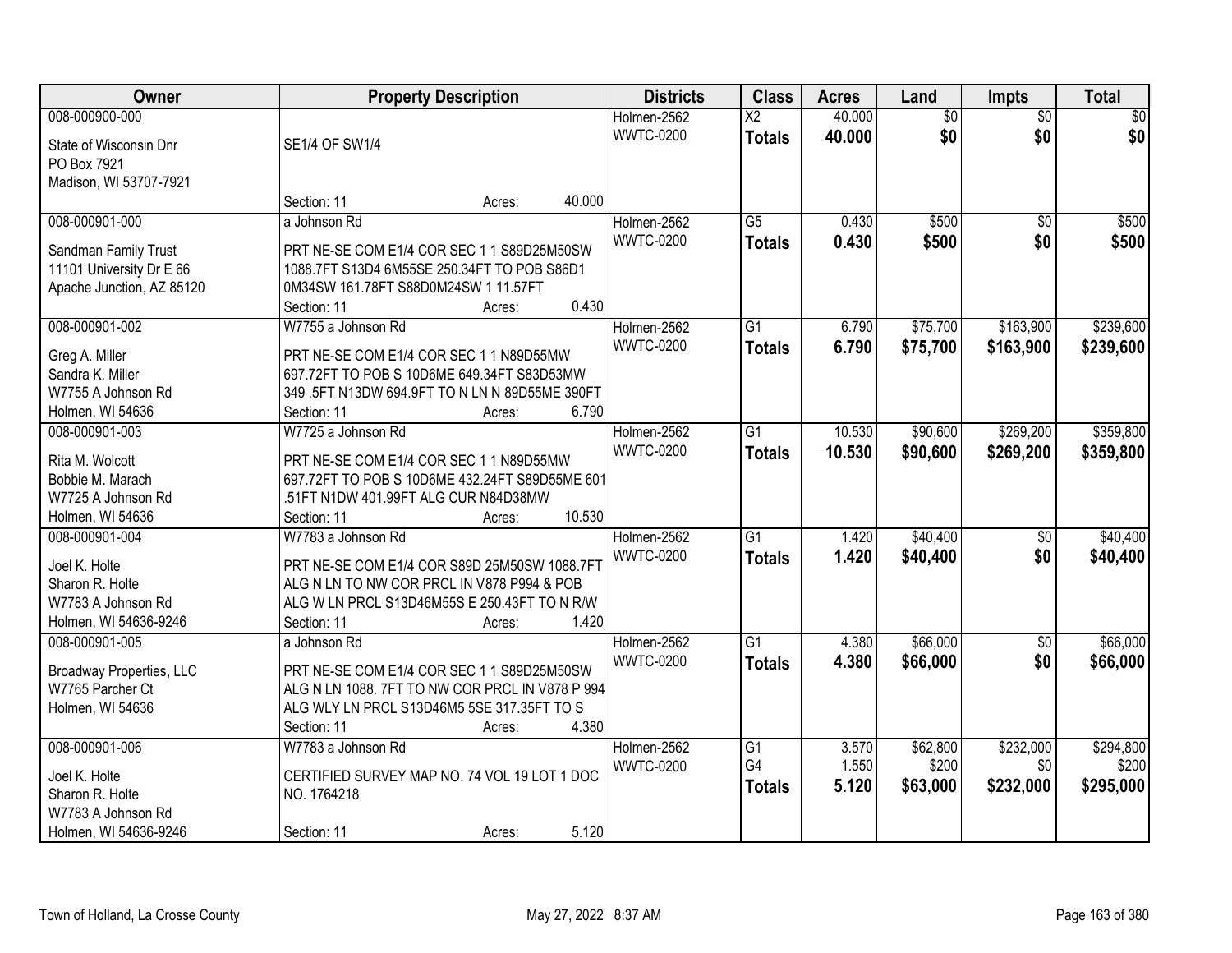| Owner                            | <b>Property Description</b>                   |        |        | <b>Districts</b> | <b>Class</b>     | <b>Acres</b> | Land      | <b>Impts</b>    | <b>Total</b> |
|----------------------------------|-----------------------------------------------|--------|--------|------------------|------------------|--------------|-----------|-----------------|--------------|
| 008-000901-007                   | W7789 a Johnson Rd                            |        |        | Holmen-2562      | $\overline{G1}$  | 4.880        | \$68,000  | \$415,800       | \$483,800    |
| James A. Langlois                | CERTIFIED SURVEY MAP NO. 74 VOL 19 LOT 2 DOC  |        |        | <b>WWTC-0200</b> | <b>Totals</b>    | 4.880        | \$68,000  | \$415,800       | \$483,800    |
| Rachel M. Langlois               | NO. 1764218                                   |        |        |                  |                  |              |           |                 |              |
| W7783 A Johnson Rd               |                                               |        |        |                  |                  |              |           |                 |              |
| Holmen, WI 54636                 | Section: 11                                   | Acres: | 4.880  |                  |                  |              |           |                 |              |
| 008-000902-000                   | a Johnson Rd                                  |        |        | Holmen-2562      | G4               | 14.000       | \$1,900   | $\overline{30}$ | \$1,900      |
|                                  |                                               |        |        | <b>WWTC-0200</b> | G <sub>5</sub>   | 9.000        | \$6,100   | \$0             | \$6,100      |
| Daniel S. Hanson                 | NW-SE EX COM NE COR NW-SE S7 9D40M30SW        |        |        |                  | G5M              | 11.705       | \$23,400  | \$0             | \$23,400     |
| Kristi P. Johnson                | 408.61FT TO POB S1 8D11M48SW 435.14FT S24D17M |        |        |                  | <b>Totals</b>    | 34.705       | \$31,400  | \$0             | \$31,400     |
| W7800 A Johnson Rd               | 3 0SW 98.29FT N74D28M29SW 392.85FT            |        |        |                  |                  |              |           |                 |              |
| Holmen, WI 54636-9246            | Section: 11                                   | Acres: | 34.705 |                  |                  |              |           |                 |              |
| 008-000902-001                   | W7856 a Johnson Rd                            |        |        | Holmen-2562      | $\overline{G1}$  | 5.740        | \$71,500  | \$289,500       | \$361,000    |
| Kermit S. Hanson                 | PRT N1/2-NW-SE & PRT S1/2-SW -NE COM NE COR   |        |        | <b>WWTC-0200</b> | <b>Totals</b>    | 5.740        | \$71,500  | \$289,500       | \$361,000    |
| W7856 A Johnson Rd               | SEC 11 S79D40 M30SW 408.61FT TO POB S18D11    |        |        |                  |                  |              |           |                 |              |
| Holmen, WI 54636                 | M48SW 435.14FT S24D17M 30SW 98.29FT           |        |        |                  |                  |              |           |                 |              |
|                                  | Section: 11                                   | Acres: | 5.740  |                  |                  |              |           |                 |              |
| 008-000903-000                   | a Johnson Rd                                  |        |        | Holmen-2562      | $\overline{G4}$  | 2.000        | \$300     | \$0             | \$300        |
|                                  |                                               |        |        | <b>WWTC-0200</b> | G <sub>5</sub>   | 7.500        | \$6,400   | \$0             | \$6,400      |
| Daniel S. Hanson                 | SW1/4 OF SE1/4                                |        |        |                  | G5M              | 30.500       | \$51,300  | \$0             | \$51,300     |
| Kristi P. Johnson                |                                               |        |        |                  | <b>Totals</b>    | 40.000       | \$58,000  | \$0             | \$58,000     |
| W7800 A Johnson Rd               |                                               |        |        |                  |                  |              |           |                 |              |
| Holmen, WI 54636-9246            | Section: 11                                   | Acres: | 40.000 |                  |                  |              |           |                 |              |
| 008-000904-000                   | N8905 US Highway 53                           |        |        | Holmen-2562      | $\overline{G2}$  | 39.230       | \$245,200 | \$1,279,800     | \$1,525,000  |
| Whispering Pines Campground, LLC | SE-SE EX PRT TAKEN FOR USH-5 3 AS ON PLAN NO  |        |        | <b>WWTC-0200</b> | <b>Totals</b>    | 39.230       | \$245,200 | \$1,279,800     | \$1,525,000  |
| W7765 Parcher Ct                 | 141F & AS IN V230 P442 & AS EX IN DOC NO.     |        |        |                  |                  |              |           |                 |              |
| Holmen, WI 54636                 | 1535278 & PER SS66.1024 S UBJ TO ACCESS &     |        |        |                  |                  |              |           |                 |              |
|                                  | Section: 11                                   | Acres: | 39.230 |                  |                  |              |           |                 |              |
| 008-000905-000                   | W7349 Council Bay Rd                          |        |        | Holmen-2562      | $\overline{G1}$  | 3.000        | \$60,500  | \$204,200       | \$264,700    |
| Daniel Arden Ness                | <b>NE1/4 OF NE1/4</b>                         |        |        | <b>WWTC-0200</b> | G4               | 34.000       | \$4,600   | \$0             | \$4,600      |
| W7349 Council Bay Rd             |                                               |        |        |                  | G <sub>5</sub> M | 3.000        | \$4,900   | \$0             | \$4,900      |
| Holmen, WI 54636                 |                                               |        |        |                  | <b>Totals</b>    | 40.000       | \$70,000  | \$204,200       | \$274,200    |
|                                  | Section: 12                                   | Acres: | 40.000 |                  |                  |              |           |                 |              |
| 008-000906-000                   | W7495 Council Bay Rd                          |        |        | Holmen-2562      | G1               | 5.500        | \$70,500  | \$214,600       | \$285,100    |
|                                  |                                               |        |        | <b>WWTC-0200</b> | G4               | 12.790       | \$1,700   | \$0             | \$1,700      |
| Joseph Kawatski Revocable Trust  | NW-NE EX S 35FT & EX E 700FT SUBJ TO RESTR IN |        |        |                  | <b>Totals</b>    | 18.290       | \$72,200  | \$214,600       | \$286,800    |
| Sandra Kawatski Revocable Trust  | DOC NO. 17 59740                              |        |        |                  |                  |              |           |                 |              |
| W7495 Council Bay Rd             |                                               |        |        |                  |                  |              |           |                 |              |
| Holmen, WI 54636                 | Section: 12                                   | Acres: | 18.290 |                  |                  |              |           |                 |              |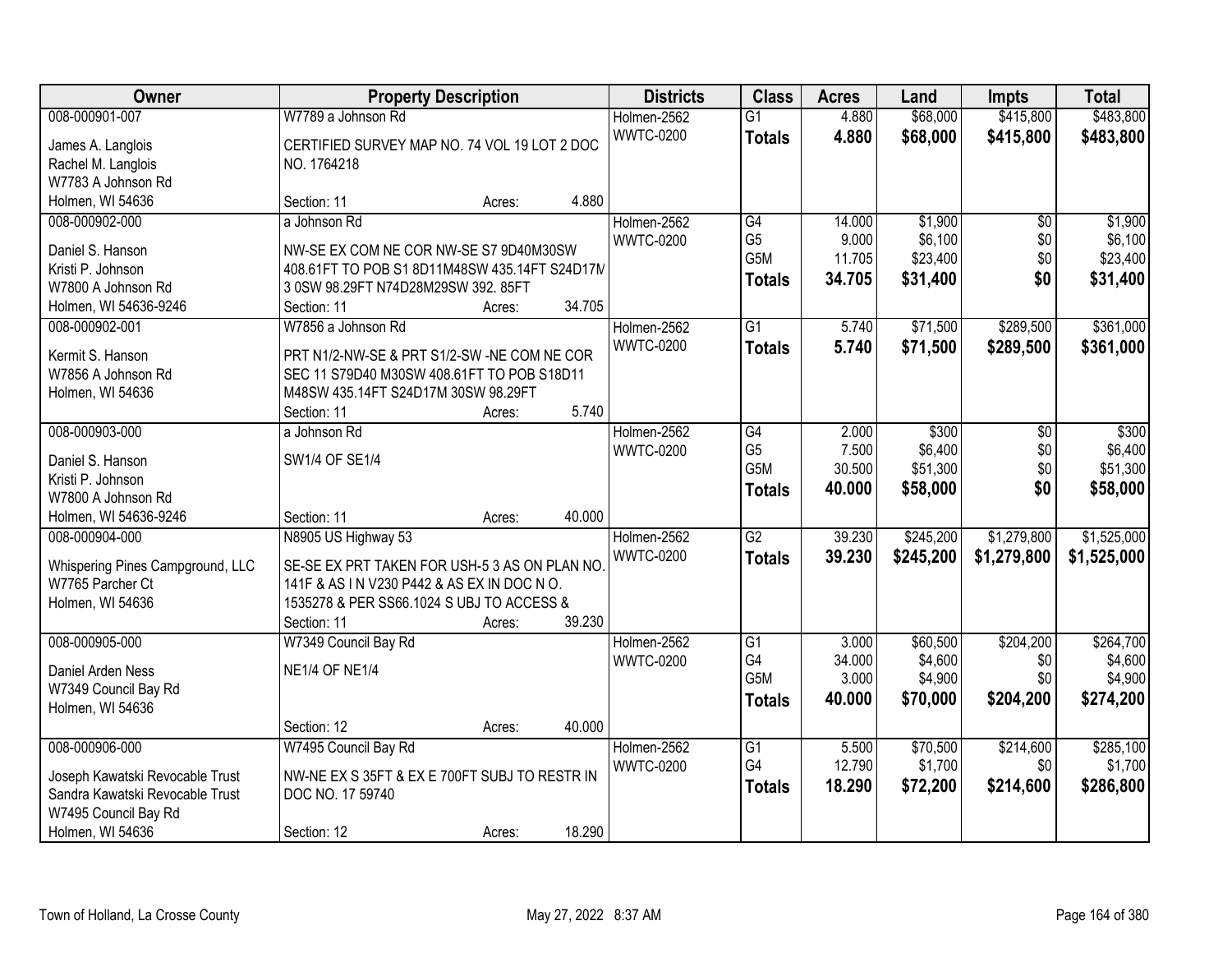| Owner                  | <b>Property Description</b>                    | <b>Districts</b> | <b>Class</b>    | <b>Acres</b> | Land     | <b>Impts</b> | <b>Total</b> |
|------------------------|------------------------------------------------|------------------|-----------------|--------------|----------|--------------|--------------|
| 008-000906-003         | W7437 Council Bay Rd                           | Holmen-2562      | $\overline{G1}$ | 9.558        | \$83,300 | \$138,600    | \$221,900    |
| Laura J. Gilbertson    | E 700FT OF N 1285FT NW-NE EX COM NE COR        | <b>WWTC-0200</b> | <b>Totals</b>   | 9.558        | \$83,300 | \$138,600    | \$221,900    |
| W7437 Council Bay Rd   | NE-NE N89D7MW 13 22.51FT S33ME 25FT TO POB S3  |                  |                 |              |          |              |              |
| Holmen, WI 54636       | 3ME 300FT N89D7MW 320FT N33M W 300FT           |                  |                 |              |          |              |              |
|                        | 9.558<br>Section: 12<br>Acres:                 |                  |                 |              |          |              |              |
| 008-000906-004         | W7403 Council Bay Rd                           | Holmen-2562      | $\overline{G1}$ | 1.100        | \$34,000 | \$133,600    | \$167,600    |
|                        |                                                | <b>WWTC-0200</b> | <b>Totals</b>   | 1.100        | \$34,000 | \$133,600    | \$167,600    |
| Darrell R. Hein        | PRT NW-NE COM NE COR NE-NE N 89D7MW            |                  |                 |              |          |              |              |
| Sharon J. Hein         | 1322.51FT S33ME 25FT TO POB S33ME 300FT        |                  |                 |              |          |              |              |
| W7403 Council Bay Rd   | N89D7MW 1 60FT N33MW 300FT S89D7ME 160 FT TC   |                  |                 |              |          |              |              |
| Holmen, WI 54636       | 1.100<br>Section: 12<br>Acres:                 |                  |                 |              |          |              |              |
| 008-000906-005         | W7415 Council Bay Rd                           | Holmen-2562      | $\overline{G1}$ | 1.102        | \$34,000 | \$147,900    | \$181,900    |
| Richard D. Wittenberg  | PRT NW-NE COM NE COR NE-NE N 89D3MW            | <b>WWTC-0200</b> | <b>Totals</b>   | 1.102        | \$34,000 | \$147,900    | \$181,900    |
| W7415 Council Bay Rd   | 1482.51FT S33ME 25FT TO S R/W RD & POB S33ME   |                  |                 |              |          |              |              |
| Holmen, WI 54636       | 300F T N89D7MW 160FT N33MW 300FT S89D7ME       |                  |                 |              |          |              |              |
|                        | 1.102<br>Section: 12<br>Acres:                 |                  |                 |              |          |              |              |
| 008-000906-007         | W7419 Council Bay Rd                           | Holmen-2562      | G1              | 8.890        | \$84,100 | \$134,200    | \$218,300    |
|                        |                                                | <b>WWTC-0200</b> | <b>Totals</b>   | 8.890        | \$84,100 | \$134,200    | \$218,300    |
| Linda L. Syverson-Kerr | CERTIFIED SURVEY MAP NO. 104 VOL 2 PARCELS 1   |                  |                 |              |          |              |              |
| W7419 Council Bay Rd   | & 2 DOC NO. 937716                             |                  |                 |              |          |              |              |
| Holmen, WI 54636       |                                                |                  |                 |              |          |              |              |
|                        | 8.890<br>Section: 12<br>Acres:                 |                  |                 |              |          |              |              |
| 008-000907-000         | W7488 County Rd T                              | Holmen-2562      | $\overline{G1}$ | 1.000        | \$32,000 | \$133,100    | \$165,100    |
| Steven J. Nelson       | PRT SW-NE COM SW COR N 25FT E 150FT TO POB E   | <b>WWTC-0200</b> | <b>Totals</b>   | 1.000        | \$32,000 | \$133,100    | \$165,100    |
| W7488 County Rd T      | 150FT N 298 .4FT W 150FT S 298.4FT TO PO B EX  |                  |                 |              |          |              |              |
| Holmen, WI 54636       | PRT FOR RD SUBJ TO & T/W DRWY ESMT IN V898     |                  |                 |              |          |              |              |
|                        | 1.000<br>Section: 12<br>Acres:                 |                  |                 |              |          |              |              |
| 008-000907-001         | W7404 County Rd T                              | Holmen-2562      | G1              | 4.610        | \$66,900 | \$39,900     | \$106,800    |
|                        |                                                | <b>WWTC-0200</b> | G <sub>2</sub>  | 0.250        | \$1,000  | \$0          | \$1,000      |
| Gregory P. Christen    | PRT W1/2-NE COM E1/4 COR SEC 12 ALG S LN NE1/4 |                  | G4              | 15.160       | \$2,000  | \$0          | \$2,000      |
| Christine P. Christen  | N88D55M3S W 1318.96FT TO SE COR SW-NE ALG E    |                  |                 | 20.020       | \$69,900 | \$39,900     | \$109,800    |
| N6141 County Rd Sn     | LN SW-NE N0D10M4SW 33. 01FT TO N R/W LN CTH-T  |                  | <b>Totals</b>   |              |          |              |              |
| Onalaska, WI 54650     | Section: 12<br>20.020<br>Acres:                |                  |                 |              |          |              |              |
| 008-000907-002         | W7452 County Rd T                              | Holmen-2562      | $\overline{G1}$ | 11.000       | \$92,500 | \$178,400    | \$270,900    |
|                        |                                                | <b>WWTC-0200</b> | G4              | 7.160        | \$1,000  | \$0          | \$1,000      |
| Ross Shane Olson       | PRT SW-NE COM SW COR N 25FT E 655FT N 1295FT   |                  | <b>Totals</b>   | 18.160       | \$93,500 | \$178,400    | \$271,900    |
| W7452 County Rd T      | W 655FT S 1 295FT TO POB EX COM SW COR N 33FT  |                  |                 |              |          |              |              |
| Holmen, WI 54636       | TO POB E 300FT N 290.4 FT W 300FT S 290.4FT TO |                  |                 |              |          |              |              |
|                        | 18.160<br>Section: 12<br>Acres:                |                  |                 |              |          |              |              |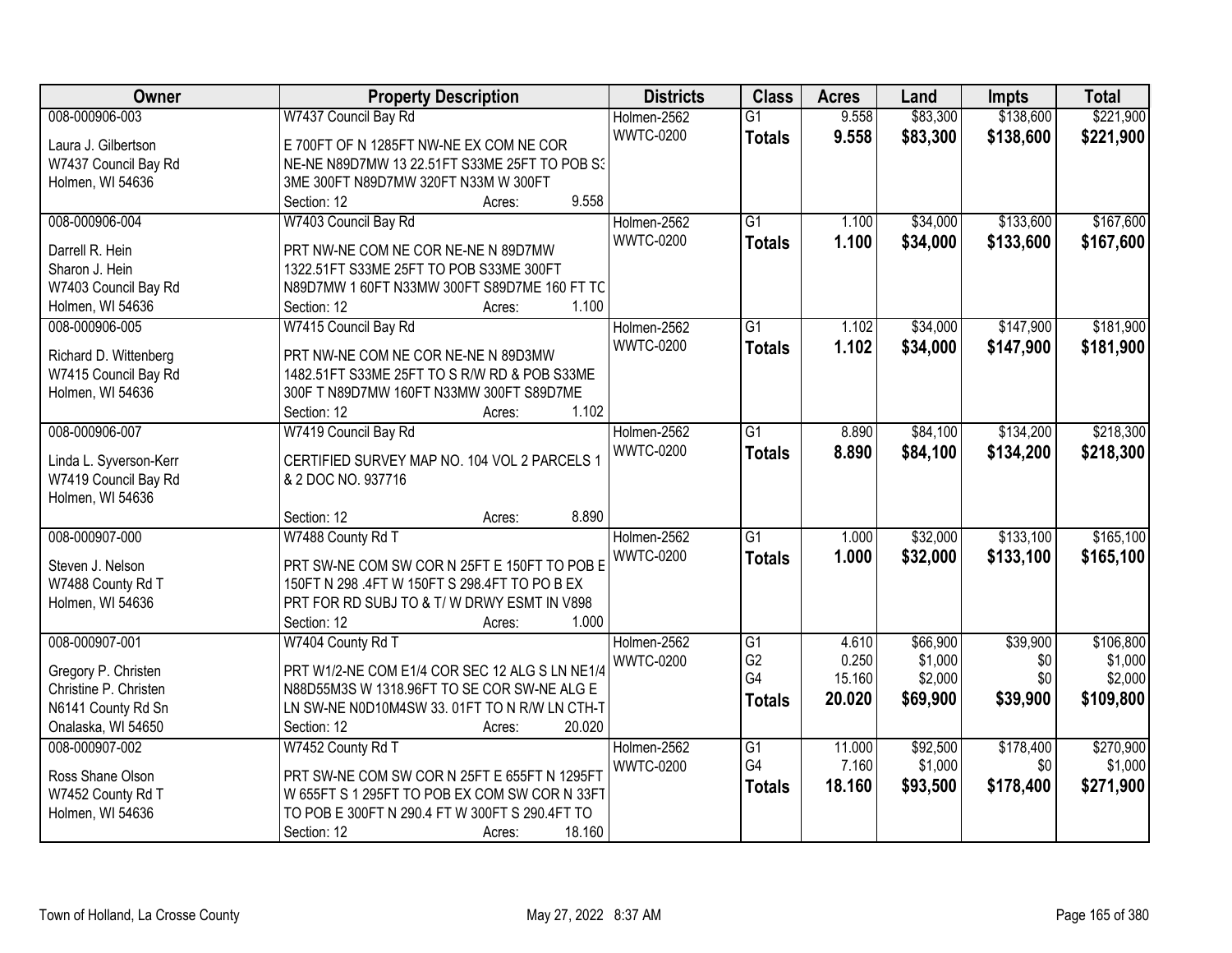| <b>Owner</b>                             | <b>Property Description</b>                      | <b>Districts</b> | <b>Class</b>    | <b>Acres</b> | Land     | <b>Impts</b>    | <b>Total</b>    |
|------------------------------------------|--------------------------------------------------|------------------|-----------------|--------------|----------|-----------------|-----------------|
| 008-000907-003                           | W7492 County Rd T                                | Holmen-2562      | $\overline{G1}$ | 1.000        | \$32,000 | \$166,800       | \$198,800       |
| Rozanna E. Weaver                        | PRT SW-NE COM SW COR N 25FT TO POB E 150FT N     | <b>WWTC-0200</b> | <b>Totals</b>   | 1.000        | \$32,000 | \$166,800       | \$198,800       |
| W7492 County Rd T                        | 298.4FT W 1 50FT S 298.4FT TO POB EX PRT FOR     |                  |                 |              |          |                 |                 |
| Holmen, WI 54636                         | RD SUBJ TO ACCESS RIGHT S IN V808 P524           |                  |                 |              |          |                 |                 |
|                                          | 1.000<br>Section: 12<br>Acres:                   |                  |                 |              |          |                 |                 |
| 008-000908-000                           | County Rd T                                      | Holmen-2562      | G4              | 34.500       | \$4,600  | $\overline{50}$ | \$4,600         |
|                                          | SE-NE EX BEG 33FT N OF SE CO R W 165FT N 132FT   | <b>WWTC-0200</b> | G <sub>5</sub>  | 2.000        | \$100    | \$0             | \$100           |
| Daniel Arden Ness                        | E 165FT S TO POB                                 |                  | G5M             | 3.000        | \$4,900  | \$0             | \$4,900         |
| W7349 Council Bay Rd<br>Holmen, WI 54636 |                                                  |                  | <b>Totals</b>   | 39.500       | \$9,600  | \$0             | \$9,600         |
|                                          | 39.500<br>Section: 12<br>Acres:                  |                  |                 |              |          |                 |                 |
| 008-000909-000                           | W7310 County Rd T                                | Holmen-2562      | $\overline{G1}$ | 0.500        | \$22,400 | \$143,100       | \$165,500       |
|                                          |                                                  | <b>WWTC-0200</b> | <b>Totals</b>   | 0.500        | \$22,400 | \$143,100       | \$165,500       |
| Tanner L. Carlson                        | PRT SE-NE BEG 2RDS (33FT) N OF SE COR W          |                  |                 |              |          |                 |                 |
| W7310 County Rd T                        | 10RDS (165FT) N 8RDS (132FT)E 10RDS (165FT) S    |                  |                 |              |          |                 |                 |
| Holmen, WI 54636                         | 8RDS (132FT) TO POB                              |                  |                 |              |          |                 |                 |
|                                          | 0.500<br>Section: 12<br>Acres:                   |                  |                 |              |          |                 |                 |
| 008-000910-000                           | W7523 Council Bay Rd                             | Holmen-2562      | $\overline{X4}$ | 40.000       | \$0      | \$0             | \$0             |
| Gateway Area Council Inc Boy Scouts of   | NE-NW SUBJ TO AGREE IN DOC N O. 1502002 &        | <b>WWTC-0200</b> | <b>Totals</b>   | 40.000       | \$0      | \$0             | \$0             |
| America                                  | SUBJ TO ELEC ES MT IN DOC NO. 1661379            |                  |                 |              |          |                 |                 |
| W7520 Council Bay Rd                     |                                                  |                  |                 |              |          |                 |                 |
| Holmen, WI 54636                         | 40.000<br>Section: 12<br>Acres:                  |                  |                 |              |          |                 |                 |
| 008-000911-000                           | N9180 US Highway 53                              | Holmen-2562      | $\overline{G1}$ | 1.000        | \$32,000 | \$209,300       | \$241,300       |
|                                          |                                                  | <b>WWTC-0200</b> | <b>Totals</b>   | 1.000        | \$32,000 | \$209,300       | \$241,300       |
| Tom Vang                                 | CERTIFIED SURVEY MAP NO. 176 VOL 1 DOC NO.       |                  |                 |              |          |                 |                 |
| Der Lee                                  | 910729 LOT 4 EX S 138.50FT SUBJ TO ACCESS        |                  |                 |              |          |                 |                 |
| N9180 Us Highway 53                      | AGREE IN DOC NO. 1555122 & SUBJ TO ESMT IN       |                  |                 |              |          |                 |                 |
| Holmen, WI 54636                         | 1.000<br>Section: 12<br>Acres:                   |                  |                 |              |          |                 |                 |
| 008-000911-001                           |                                                  | Holmen-2562      | $\overline{G1}$ | 0.668        | \$25,700 | $\overline{60}$ | \$25,700        |
| Tom Vang                                 | CERTIFIED SURVEY MAP NO. 176 VOL 1 DOC NO.       | <b>WWTC-0200</b> | <b>Totals</b>   | 0.668        | \$25,700 | \$0             | \$25,700        |
| Der Lee                                  | 910729 S 138. 5FT LOT 4 SUBJ TO ACCESS AGR EE    |                  |                 |              |          |                 |                 |
| N9180 Us Highway 53                      | IN DOC NO. 1555122 & SUBJ TO ESMT IN DOC NO.     |                  |                 |              |          |                 |                 |
| Holmen, WI 54636                         | Section: 12<br>0.668<br>Acres:                   |                  |                 |              |          |                 |                 |
| 008-000912-000                           |                                                  | Holmen-2562      | $\overline{X4}$ | 34.860       | \$0      | $\overline{50}$ | $\overline{50}$ |
|                                          |                                                  | <b>WWTC-0200</b> | <b>Totals</b>   | 34.860       | \$0      | \$0             | \$0             |
| Gateway Area Council Inc Boy Scouts of   | NW-NW EX S 209FT OF W 320FT & EX PRT FOR         |                  |                 |              |          |                 |                 |
| America                                  | USH-53 IN V230 P386 & V657 P650 AS ON PLAN NO.   |                  |                 |              |          |                 |                 |
| W7520 Council Bay Rd                     | 141 & NO. 276 SUBJ TO ES MT IN V1183 P198 & SUBJ |                  |                 |              |          |                 |                 |
| Holmen, WI 54636                         | 34.860<br>Section: 12<br>Acres:                  |                  |                 |              |          |                 |                 |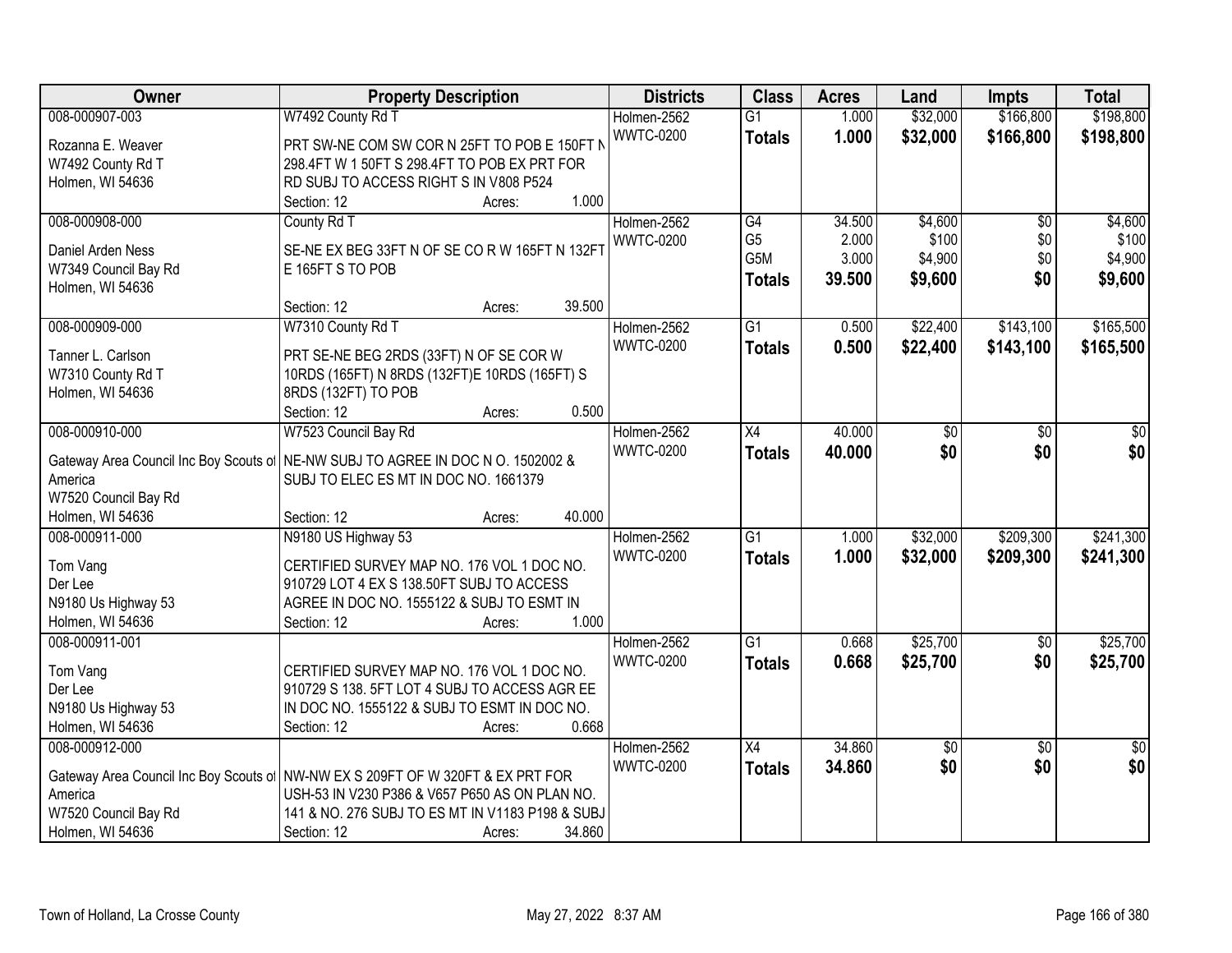| Owner                                  | <b>Property Description</b>                                                                     | <b>Districts</b> | <b>Class</b>             | <b>Acres</b> | Land            | Impts           | <b>Total</b>    |
|----------------------------------------|-------------------------------------------------------------------------------------------------|------------------|--------------------------|--------------|-----------------|-----------------|-----------------|
| 008-000912-001                         | US Highway 53                                                                                   | Holmen-2562      | $\overline{\mathsf{X2}}$ | 20.700       | $\overline{50}$ | $\overline{50}$ | $\overline{50}$ |
| State of Wisconsin Dot                 | PRT OF SEC 12-18-8 & PRT OF SEC 11-18-8 TAKEN                                                   | <b>WWTC-0200</b> | <b>Totals</b>            | 20.700       | \$0             | \$0             | \$0             |
| 3550 Mormon Coulee Rd                  | FOR USH-53 IN V230 P385 & P386 & P388 & P389 &                                                  |                  |                          |              |                 |                 |                 |
| La Crosse, WI 54601                    | P442 & V657 P650 A S ON PLAN NO. 141F & NO. 27                                                  |                  |                          |              |                 |                 |                 |
|                                        | 20.700<br>Section: 12<br>Acres:                                                                 |                  |                          |              |                 |                 |                 |
| 008-000912-101                         | County Rd T                                                                                     | Holmen-2562      | $\overline{\text{X3}}$   | 4.580        | \$0             | \$0             | \$0             |
|                                        |                                                                                                 | <b>WWTC-0200</b> | <b>Totals</b>            | 4.580        | \$0             | \$0             | \$0             |
| Lacrosse County<br>212 6th St N 2400   | PRT S1/2-NW & PRT N1/2-SW & PRT SE-NW TAKEN<br>FOR CTH-T IN V185 P636 & P637 ON PLAN NO . 160 8 |                  |                          |              |                 |                 |                 |
| La Crosse, WI 54601                    | IN DOC NO. 1688860 O N PLAN NO. 193Z EX PRT                                                     |                  |                          |              |                 |                 |                 |
|                                        | 4.580<br>Section: 12<br>Acres:                                                                  |                  |                          |              |                 |                 |                 |
| 008-000913-000                         | N9156 US Highway 53                                                                             | Holmen-2562      | $\overline{G1}$          | 0.710        | \$26,500        | \$225,000       | \$251,500       |
|                                        |                                                                                                 | <b>WWTC-0200</b> |                          | 0.710        |                 | \$225,000       |                 |
| Paul R. Mahlum Jr                      | CERTIFIED SURVEY MAP NO. 176 VOL 1 LOT 2 DOC                                                    |                  | <b>Totals</b>            |              | \$26,500        |                 | \$251,500       |
| N9156 Us Highway 53                    | NO. 910729 SUBJ TO ACCESS AGREE IN DOC NO.                                                      |                  |                          |              |                 |                 |                 |
| Holmen, WI 54636                       | 1555124                                                                                         |                  |                          |              |                 |                 |                 |
|                                        | 0.710<br>Section: 12<br>Acres:                                                                  |                  |                          |              |                 |                 |                 |
| 008-000913-001                         | N9148 US Highway 53                                                                             | Holmen-2562      | $\overline{G1}$          | 0.700        | \$26,300        | \$139,200       | \$165,500       |
| Linda L. Stockers                      | CERTIFIED SURVEY MAP NO. 176 VOL 1 LOT 1 DOC                                                    | <b>WWTC-0200</b> | <b>Totals</b>            | 0.700        | \$26,300        | \$139,200       | \$165,500       |
| Gary A. Stockers                       | NO. 910729 SUBJ TO ACCESS AGREE IN DOC NO.                                                      |                  |                          |              |                 |                 |                 |
| N9148 Us Highway 53                    | 1555125                                                                                         |                  |                          |              |                 |                 |                 |
| Holmen, WI 54636                       | 0.700<br>Section: 12<br>Acres:                                                                  |                  |                          |              |                 |                 |                 |
| 008-000913-002                         | N9164 US Highway 53                                                                             | Holmen-2562      | $\overline{G1}$          | 0.720        | \$26,700        | \$135,400       | \$162,100       |
|                                        |                                                                                                 | <b>WWTC-0200</b> | <b>Totals</b>            | 0.720        | \$26,700        | \$135,400       | \$162,100       |
| Scott A. Wieser                        | CERTIFIED SURVEY MAP NO. 176 VOL 1 LOT 3 DOC                                                    |                  |                          |              |                 |                 |                 |
| N9164 Us Highway 53                    | NO. 910729 SUBJ TO ACCESS AGREE IN DOC NO.                                                      |                  |                          |              |                 |                 |                 |
| Holmen, WI 54636                       | 1555123 & SUBJ TO ESMT IN DOC NO. 1745328                                                       |                  |                          |              |                 |                 |                 |
|                                        | 0.720<br>Section: 12<br>Acres:                                                                  |                  |                          |              |                 |                 |                 |
| 008-000914-000                         |                                                                                                 | Holmen-2562      | $\overline{X4}$          | 32.310       | $\overline{50}$ | $\overline{50}$ | $\overline{50}$ |
| Gateway Area Council Inc Boy Scouts of | SW-NW EX N 601FT OF W 320FT & EX PRT FOR                                                        | <b>WWTC-0200</b> | <b>Totals</b>            | 32.310       | \$0             | \$0             | \$0             |
| America                                | USH-53 IN V230 P386 ON PLAN NO. 141 & EX PR T                                                   |                  |                          |              |                 |                 |                 |
| W7520 Council Bay Rd                   | FOR CTH-T IN V185 P636 ON PLAN NO. 160 & EX                                                     |                  |                          |              |                 |                 |                 |
| Holmen, WI 54636                       | 32.310<br>Section: 12<br>Acres:                                                                 |                  |                          |              |                 |                 |                 |
| 008-000915-000                         |                                                                                                 | Holmen-2562      | X4                       | 38.290       | $\overline{50}$ | $\overline{50}$ | $\sqrt{50}$     |
|                                        |                                                                                                 | <b>WWTC-0200</b> | <b>Totals</b>            | 38.290       | \$0             | \$0             | \$0             |
| Gateway Area Council Inc Boy Scouts of | SE-NW EX PRT FOR CTH-T IN V1 85 P636 ON PLAN                                                    |                  |                          |              |                 |                 |                 |
| America                                | NO. 160 & EX PRT FOR CTH-T IN DOC NO. 16 88860                                                  |                  |                          |              |                 |                 |                 |
| W7520 Council Bay Rd                   | ON PLAN NO. 193Z SUBJ TO ELEC ESMT IN DOC NO.                                                   |                  |                          |              |                 |                 |                 |
| Holmen, WI 54636                       | 38.290<br>Section: 12<br>Acres:                                                                 |                  |                          |              |                 |                 |                 |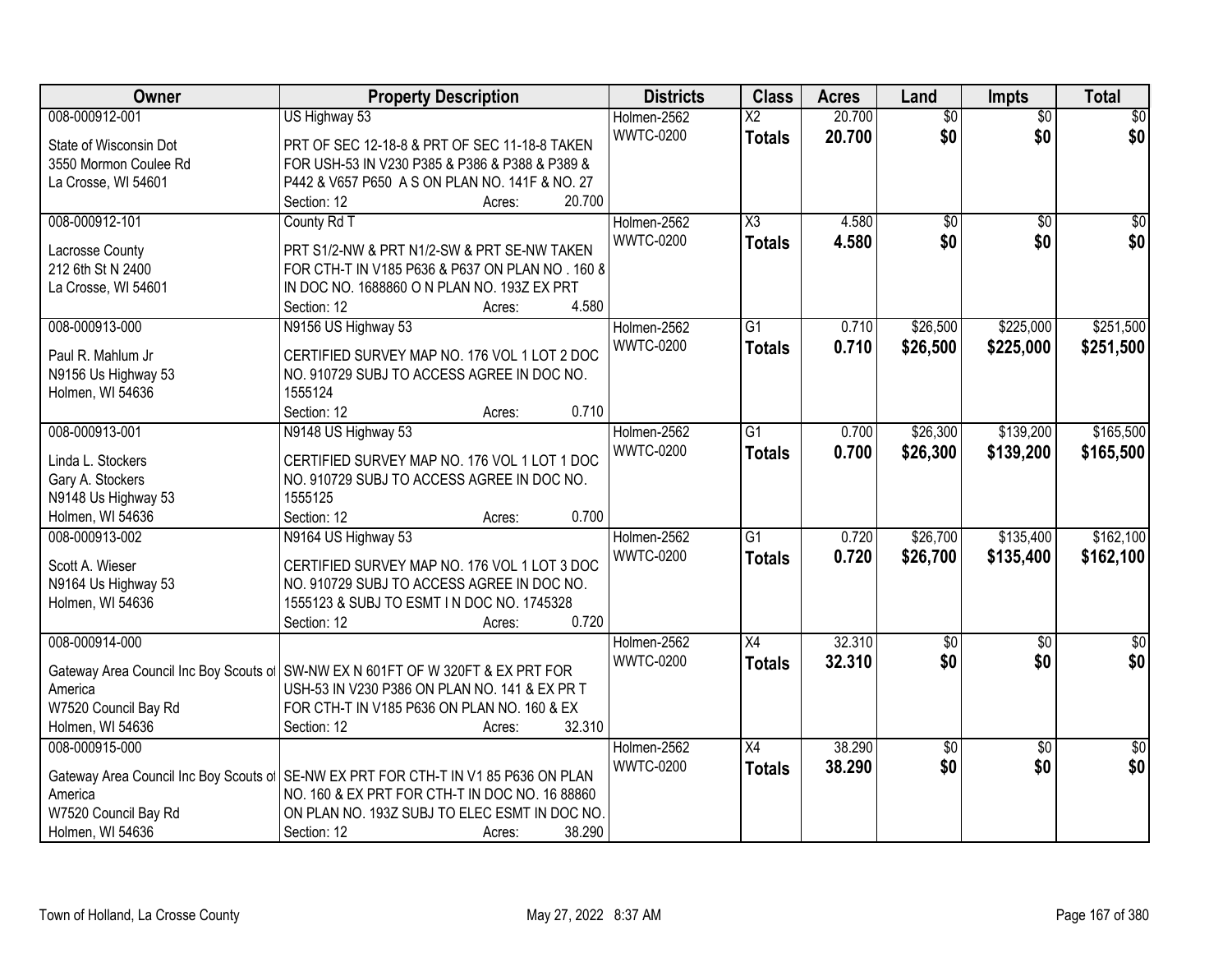| Owner                  | <b>Property Description</b>                                                                  | <b>Districts</b> | <b>Class</b>    | <b>Acres</b> | Land      | Impts           | <b>Total</b> |
|------------------------|----------------------------------------------------------------------------------------------|------------------|-----------------|--------------|-----------|-----------------|--------------|
| 008-000917-000         | W7503 County Rd T                                                                            | Holmen-2562      | $\overline{G2}$ | 22.000       | \$143,100 | \$134,900       | \$278,000    |
| Holmen Rod & Gun Club  | NE-SW EX PRT FOR CTH-T IN V1 85 P637 ON PLAN                                                 | <b>WWTC-0200</b> | G <sub>6</sub>  | 16.820       | \$67,300  | \$0             | \$67,300     |
| PO Box 442             | NO. 160 SUBJ TO ELEC ESMT IN DOC NO. 164 7428 8                                              |                  | <b>Totals</b>   | 38.820       | \$210,400 | \$134,900       | \$345,300    |
| Holmen, WI 54636-0442  | CORRECTED BY DOC NO. 1668855                                                                 |                  |                 |              |           |                 |              |
|                        | Section: 12<br>38.820<br>Acres:                                                              |                  |                 |              |           |                 |              |
| 008-000919-001         | N9038 US Highway 53                                                                          | Holmen-2562      | $\overline{G1}$ | 0.890        | \$29,900  | \$136,900       | \$166,800    |
|                        |                                                                                              | <b>WWTC-0200</b> | <b>Totals</b>   | 0.890        | \$29,900  | \$136,900       | \$166,800    |
| Constance M. Holdridge | CERTIFIED SURVEY MAP NO. 120 VOL 7 LOT 1 DOC                                                 |                  |                 |              |           |                 |              |
| Robert E. Bratcher     | NO. 1170894 SUBJ TO ACCESS AGREE IN DOC NO.                                                  |                  |                 |              |           |                 |              |
| N9038 Us Highway 53    | 1555113                                                                                      |                  |                 |              |           |                 |              |
| Holmen, WI 54636       | 0.890<br>Section: 12<br>Acres:                                                               |                  |                 |              |           |                 |              |
| 008-000919-002         | N9030 US Highway 53                                                                          | Holmen-2562      | $\overline{G1}$ | 0.890        | \$29,900  | \$236,800       | \$266,700    |
| David T. Weber         | CERTIFIED SURVEY MAP NO. 120 VOL 7 LOT 2 DOC                                                 | <b>WWTC-0200</b> | <b>Totals</b>   | 0.890        | \$29,900  | \$236,800       | \$266,700    |
| Carol R. Weber         | NO. 1170894 SUBJ TO ACCESS AGREEIN DOC NO.                                                   |                  |                 |              |           |                 |              |
| N9030 Us Highway 53    | 1555112                                                                                      |                  |                 |              |           |                 |              |
| Holmen, WI 54636       | 0.890<br>Section: 12<br>Acres:                                                               |                  |                 |              |           |                 |              |
| 008-000920-001         | N9026 US Highway 53                                                                          | Holmen-2562      | G1              | 2.000        | \$46,800  | \$191,900       | \$238,700    |
|                        |                                                                                              | <b>WWTC-0200</b> | <b>Totals</b>   | 2.000        | \$46,800  | \$191,900       | \$238,700    |
| David E. Dwyer         | CERTIFIED SURVEY MAP NO. 88 VOL 11 DOC NO.                                                   |                  |                 |              |           |                 |              |
| Suellan M. Dwyer       | 1381265 PRT O UTLOT 1 COM W1/4 COR SEC 12-                                                   |                  |                 |              |           |                 |              |
| <b>PO Box 221</b>      | 18-8 S41D58M0SE 1253.63FT TO NE COR PRCL                                                     |                  |                 |              |           |                 |              |
| Holmen, WI 54636-0221  | 2.000<br>Section: 12<br>Acres:                                                               |                  |                 |              |           |                 |              |
| 008-000920-002         | N9012 US Highway 53                                                                          | Holmen-2562      | $\overline{G1}$ | 1.487        | \$41,700  | \$182,800       | \$224,500    |
| <b>Matthew Huber</b>   | CERTIFIED SURVEY MAP NO. 28 VOL 2 LOT 1 DOC                                                  | <b>WWTC-0200</b> | <b>Totals</b>   | 1.487        | \$41,700  | \$182,800       | \$224,500    |
| N9012 Us Highway 53    | NO. 921314 T /W & SUBJ TO ESMT IN V1183 P 107 &                                              |                  |                 |              |           |                 |              |
| Holmen, WI 54636       | SUBJ TO ACCESS AGREE IN DOC NO. 1555110 &                                                    |                  |                 |              |           |                 |              |
|                        | 1.487<br>Section: 12<br>Acres:                                                               |                  |                 |              |           |                 |              |
| 008-000920-003         | N9004 US Highway 53                                                                          | Holmen-2562      | $\overline{G1}$ | 3.040        | \$60,700  | \$205,200       | \$265,900    |
|                        |                                                                                              | <b>WWTC-0200</b> |                 |              |           |                 |              |
| Keith A. Corriveau     | CERTIFIED SURVEY MAP NO. 88 VOL 11 LOT 1 DOC                                                 |                  | <b>Totals</b>   | 3.040        | \$60,700  | \$205,200       | \$265,900    |
| Ruth A. Corriveau      | NO. 1381265 SUBJ TO ACCESS AGREE IN DOC NO.                                                  |                  |                 |              |           |                 |              |
| N9004 Us Highway 53    | 1555109                                                                                      |                  |                 |              |           |                 |              |
| Holmen, WI 54636-9283  | 3.040<br>Section: 12<br>Acres:                                                               |                  |                 |              |           |                 |              |
| 008-000920-004         | US Highway 53                                                                                | Holmen-2562      | $\overline{G1}$ | 3.990        | \$20,500  | $\overline{50}$ | \$20,500     |
| <b>Matthew Huber</b>   |                                                                                              | <b>WWTC-0200</b> | <b>Totals</b>   | 3.990        | \$20,500  | \$0             | \$20,500     |
|                        | CERTIFIED SURVEY MAP NO. 88 VOL 11 DOC NO.<br>1381265 OUTLO T 1 EX COM W1/4 COR SEC 12-1 8-8 |                  |                 |              |           |                 |              |
| N9012 Us Highway 53    |                                                                                              |                  |                 |              |           |                 |              |
| Holmen, WI 54636       | S41D58M0SE 1253.63FT TO NE COR PRCL DESC IN                                                  |                  |                 |              |           |                 |              |
|                        | 3.990<br>Section: 12<br>Acres:                                                               |                  |                 |              |           |                 |              |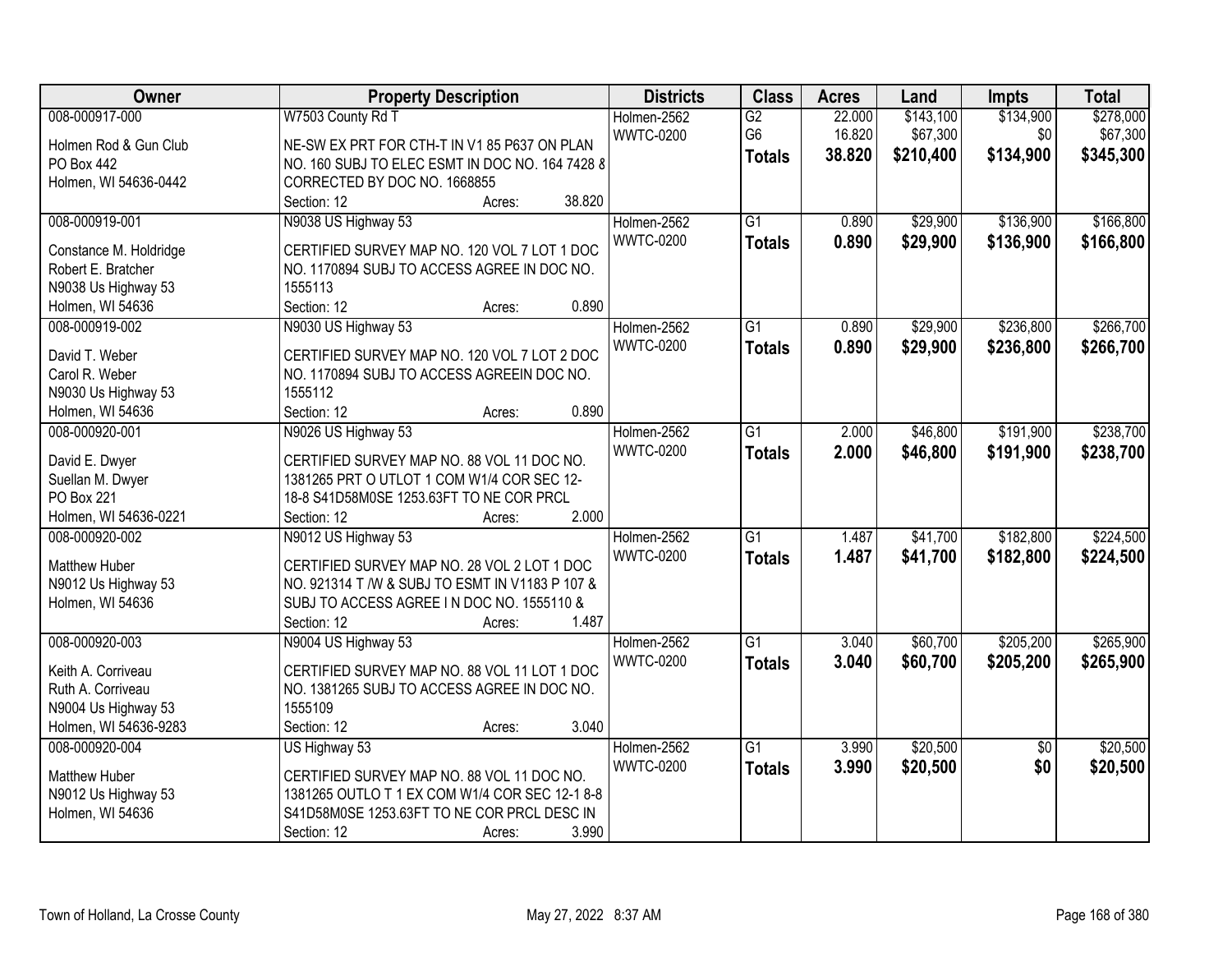| Owner                   | <b>Property Description</b>                     | <b>Districts</b> | <b>Class</b>    | <b>Acres</b> | Land      | Impts           | <b>Total</b> |
|-------------------------|-------------------------------------------------|------------------|-----------------|--------------|-----------|-----------------|--------------|
| 008-000921-000          | US Highway 53                                   | Holmen-2562      | $\overline{G1}$ | 2.460        | \$55,900  | $\overline{50}$ | \$55,900     |
| Marian Olson            | PRT NW-SW COM NE COR NW-SW S 0D26ME 33FT        | <b>WWTC-0200</b> | <b>Totals</b>   | 2.460        | \$55,900  | \$0             | \$55,900     |
| PO Box 45               | N88D15MW 1050.6 FT S44D41MW 16.3FT TO POB S     |                  |                 |              |           |                 |              |
| Rockland, WI 54653-0045 | 262.7FT S88D15ME 156.6FT S 3 13.75FT N88D15MW   |                  |                 |              |           |                 |              |
|                         | 2.460<br>Section: 12<br>Acres:                  |                  |                 |              |           |                 |              |
| 008-000923-000          | W7641 County Rd T                               | Holmen-2562      | $\overline{G1}$ | 6.000        | \$72,500  | \$289,200       | \$361,700    |
|                         |                                                 | <b>WWTC-0200</b> | G <sub>5</sub>  | 3.000        | \$6,800   | \$0             | \$6,800      |
| Nlh Trust               | PRT NW-SW COM NE COR S26ME 3 3FT TO POB         |                  | G <sub>6</sub>  | 9.360        | \$30,400  | \$0             | \$30,400     |
| W7641 County Rd T       | N88D15MW 905.5FT S 884.8FT S87D41ME 891.7FT N   |                  | <b>Totals</b>   | 18.360       | \$109,700 | \$289,200       | \$398,900    |
| Holmen, WI 54636        | 26MW 895.8FT TO POB SUBJ TO ELEC ESMT IN DOC    |                  |                 |              |           |                 |              |
|                         | 18.360<br>Section: 12<br>Acres:                 |                  |                 |              |           |                 |              |
| 008-000924-000          | W7675 County Rd T                               | Holmen-2562      | $\overline{G1}$ | 0.920        | \$30,500  | \$110,700       | \$141,200    |
| Douglas J. Oldenburg    | PRT NW-SW COM NE COR S26ME A LG E LN 33FT TO    | <b>WWTC-0200</b> | <b>Totals</b>   | 0.920        | \$30,500  | \$110,700       | \$141,200    |
| W7675 County Rd T       | S R/W CTH-T N88D15MW 905.5FT TO POB N88D        |                  |                 |              |           |                 |              |
| Holmen, WI 54636        | 15MW 145.1FT TO SE LN USH-5 3 S 262.7FT         |                  |                 |              |           |                 |              |
|                         | 0.920<br>Section: 12<br>Acres:                  |                  |                 |              |           |                 |              |
| 008-000925-000          | US Highway 53                                   | Holmen-2562      | G5              | 1.750        | \$4,000   | \$0             | \$4,000      |
|                         |                                                 | <b>WWTC-0200</b> | G <sub>6</sub>  | 4.290        | \$17,200  | \$0             | \$17,200     |
| Holmen Rod & Gun Club   | PRT SW-SW COM SW COR N45M7SW 1315.62FT          |                  | <b>Totals</b>   | 6.040        | \$21,200  | \$0             | \$21,200     |
| <b>PO Box 442</b>       | S88D37M9SE 892.04 FT TO POB S88D37M9SE          |                  |                 |              |           |                 |              |
| Holmen, WI 54636-0442   | 419.52F T S25M3SE 623FT N89D58M3SW 4 19.33FT    |                  |                 |              |           |                 |              |
|                         | 6.040<br>Section: 12<br>Acres:                  |                  |                 |              |           |                 |              |
| 008-000925-001          | N8966 US Highway 53                             | Holmen-2562      | $\overline{G1}$ | 9.850        | \$87,900  | \$325,700       | \$413,600    |
| Charles B. Arbeen       | PRT SW-SW COM SW COR SEC 12 N45M7SW ALG W       | <b>WWTC-0200</b> | <b>Totals</b>   | 9.850        | \$87,900  | \$325,700       | \$413,600    |
| Merle E. Arbeen         | LN 1315.62FT T O NW COR SW-SW S88D37M9SE AL     |                  |                 |              |           |                 |              |
| N8966 Us Highway 53     | G N LN 151.19FT TO PT ON E R /W USH-53 & POB    |                  |                 |              |           |                 |              |
| Holmen, WI 54636        | 9.850<br>Section: 12<br>Acres:                  |                  |                 |              |           |                 |              |
| 008-000925-002          | N8968 US Highway 53                             | Holmen-2562      | $\overline{G1}$ | 1.150        | \$35,000  | \$83,100        | \$118,100    |
|                         |                                                 | <b>WWTC-0200</b> | <b>Totals</b>   | 1.150        | \$35,000  | \$83,100        | \$118,100    |
| Chad Oscar Arbeen       | CERTIFIED SURVEY MAP NO. 68 VOL 9 DOC NO.       |                  |                 |              |           |                 |              |
| N8968 Us Highway 53     | 1253169 LOT 1 & OUTLOT 1 SUBJ TO RESTR IN       |                  |                 |              |           |                 |              |
| Holmen, WI 54636        | V1386 P869 & SUBJ TO ACCESS AGREE IN DOC NO.    |                  |                 |              |           |                 |              |
|                         | 1.150<br>Section: 12<br>Acres:                  |                  |                 |              |           |                 |              |
| 008-000927-000          | N8948 US Highway 53                             | Holmen-2562      | $\overline{G1}$ | 3.610        | \$62,900  | \$152,600       | \$215,500    |
| Gaoyi Yang              | PRT SW-SW COM SW COR E TO E R/W USH-53 N AL     | <b>WWTC-0200</b> | <b>Totals</b>   | 3.610        | \$62,900  | \$152,600       | \$215,500    |
| Phia Yang               | R/W 360FT T O POB E 528FT N 300FT W 528 FT TO E |                  |                 |              |           |                 |              |
| N8948 Us Highway 53     | R/W HWY S 300FT TO P OB SUBJ TO ACCESS AGREE    |                  |                 |              |           |                 |              |
| Holmen, WI 54636        | 3.610<br>Section: 12<br>Acres:                  |                  |                 |              |           |                 |              |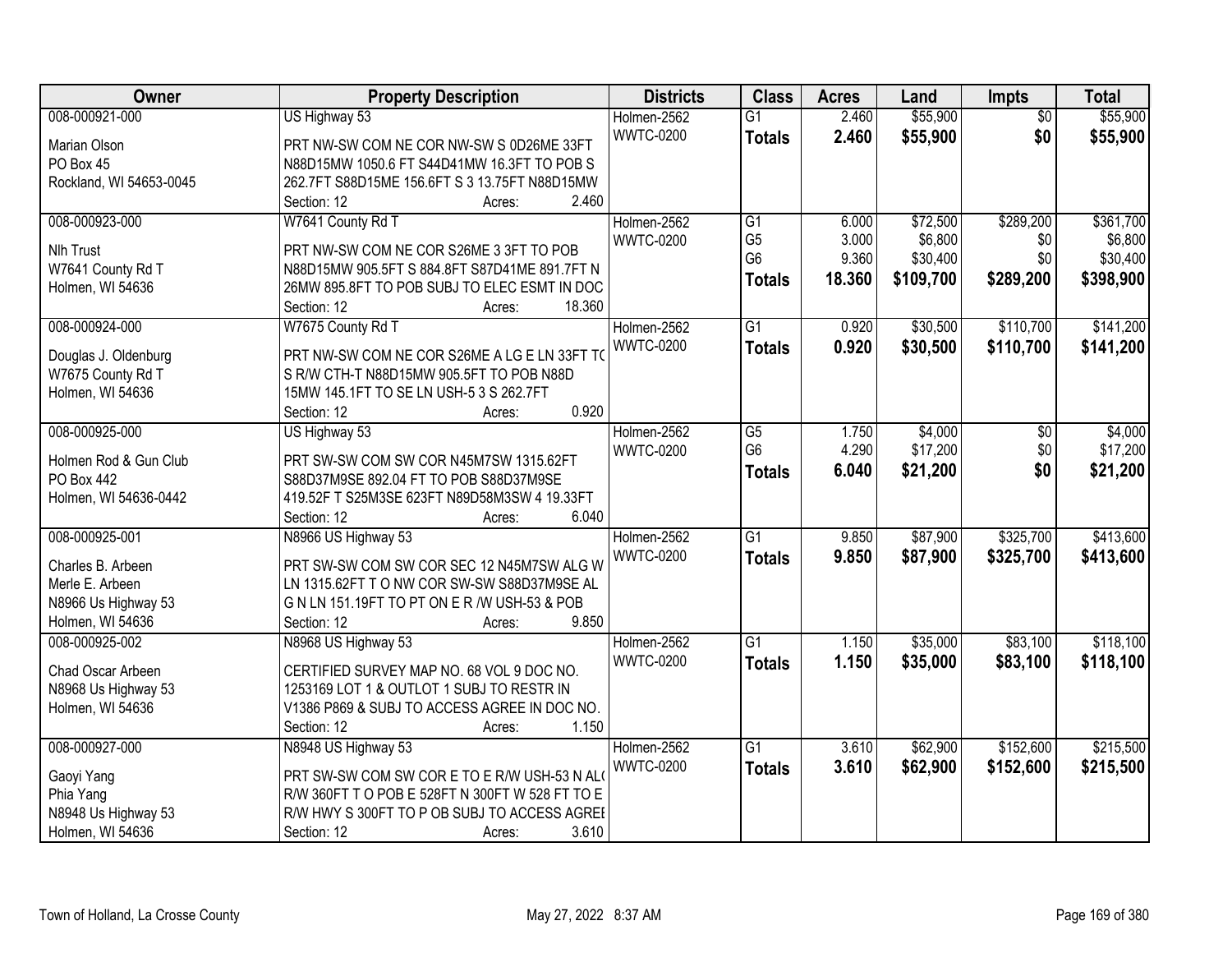| Owner                 | <b>Property Description</b>                      | <b>Districts</b> | <b>Class</b>     | <b>Acres</b> | Land      | <b>Impts</b> | <b>Total</b> |
|-----------------------|--------------------------------------------------|------------------|------------------|--------------|-----------|--------------|--------------|
| 008-000927-001        | N8918 US Highway 53                              | Holmen-2562      | $\overline{G1}$  | 6.910        | \$76,100  | \$234,000    | \$310,100    |
| Lee Xiong             | PRT SW-SW COM INTER C/LS OF CTH-T & USH-53       | <b>WWTC-0200</b> | G <sub>5</sub>   | 2.000        | \$4,500   | \$0          | \$4,500      |
| Boon Yang Xiong       | S1DE ALG C/L HWY 1968FT S89D42ME 619FT TO        |                  | G <sub>6</sub>   | 5.210        | \$20,800  | \$0          | \$20,800     |
| N8918 Us Highway 53   | POB S89D42ME 610.2FT S9ME 6 91FT N86D44MW        |                  | <b>Totals</b>    | 14.120       | \$101,400 | \$234,000    | \$335,400    |
| Holmen, WI 54636      | 14.120<br>Section: 12<br>Acres:                  |                  |                  |              |           |              |              |
| 008-000928-000        | N8915 Aspeslet Rd                                | Holmen-2562      | $\overline{G1}$  | 5.000        | \$68,500  | \$209,300    | \$277,800    |
|                       |                                                  | <b>WWTC-0200</b> |                  | 5.000        | \$68,500  | \$209,300    | \$277,800    |
| Janice E. Clott       | E 330FT OF S1/2-SE-SW                            |                  | <b>Totals</b>    |              |           |              |              |
| N8915 Aspeslet Rd     |                                                  |                  |                  |              |           |              |              |
| Holmen, WI 54636      |                                                  |                  |                  |              |           |              |              |
|                       | 5.000<br>Section: 12<br>Acres:                   |                  |                  |              |           |              |              |
| 008-000929-000        |                                                  | Holmen-2562      | G4               | 5.000        | \$900     | \$0          | \$900        |
| Holmen Rod & Gun Club | SE-SW EX E 330FT OF S1/2 SUB J TO ELEC ESMT IN   | <b>WWTC-0200</b> | G <sub>5</sub>   | 8.000        | \$6,800   | \$0          | \$6,800      |
| <b>PO Box 442</b>     | DOC NO. 16 47428 & CORRECTED BY DOC NO.          |                  | G <sub>5</sub> M | 22.000       | \$44,000  | \$0          | \$44,000     |
| Holmen, WI 54636-0442 | 1668855                                          |                  | <b>Totals</b>    | 35.000       | \$51,700  | \$0          | \$51,700     |
|                       | Section: 12<br>35.000<br>Acres:                  |                  |                  |              |           |              |              |
| 008-000930-000        | N8979 Aspeslet Rd                                | Holmen-2562      | $\overline{G1}$  | 2.543        | \$56,600  | \$194,800    | \$251,400    |
|                       |                                                  | <b>WWTC-0200</b> |                  |              |           |              |              |
| Garrison H. Dichraff  | CERTIFIED SURVEY MAP NO. 193 VOL 2 LOT 1 DOC     |                  | <b>Totals</b>    | 2.543        | \$56,600  | \$194,800    | \$251,400    |
| Rosemary E. Dichraff  | NO. 952493                                       |                  |                  |              |           |              |              |
| N8979 Aspeslet Rd     |                                                  |                  |                  |              |           |              |              |
| Holmen, WI 54636      | 2.543<br>Section: 12<br>Acres:                   |                  |                  |              |           |              |              |
| 008-000930-001        | N9077 Aspeslet Rd                                | Holmen-2562      | $\overline{G1}$  | 0.750        | \$27,200  | \$177,600    | \$204,800    |
|                       |                                                  | <b>WWTC-0200</b> | <b>Totals</b>    | 0.750        | \$27,200  | \$177,600    | \$204,800    |
| Thomas J. Galstad     | PRT NE-SE COM SE COR N 766FT W 33FT TO POB W     |                  |                  |              |           |              |              |
| Elizabeth M. Galstad  | 217.8FT N 1 50FT E 217.8FT S 150FT TO PO B       |                  |                  |              |           |              |              |
| N9077 Aspeslet Rd     |                                                  |                  |                  |              |           |              |              |
| Holmen, WI 54636      | 0.750<br>Section: 12<br>Acres:                   |                  |                  |              |           |              |              |
| 008-000930-002        | N9039 Aspeslet Rd                                | Holmen-2562      | $\overline{G1}$  | 0.860        | \$29,300  | \$189,500    | \$218,800    |
| Casey J. Nastvold     | PRT NE-SE COM SE COR N ALG E LN 400FT W 33FT     | <b>WWTC-0200</b> | <b>Totals</b>    | 0.860        | \$29,300  | \$189,500    | \$218,800    |
| Brooke S. Beobel      | TO W R/W RD & POB W 217.8FT N 150FT E 2 17.8FT   |                  |                  |              |           |              |              |
| N9039 Aspeslet Rd     | TO W R/W RD S 150FT T O POB & COM E1/4 COR       |                  |                  |              |           |              |              |
| Holmen, WI 54636      | 0.860<br>Section: 12<br>Acres:                   |                  |                  |              |           |              |              |
| 008-000930-003        | N9055 Aspeslet Rd                                | Holmen-2562      | $\overline{G1}$  | 0.750        | \$27,200  | \$170,300    | \$197,500    |
|                       |                                                  | <b>WWTC-0200</b> | <b>Totals</b>    | 0.750        | \$27,200  | \$170,300    | \$197,500    |
| Jaclyn R. Beatty      | PRT NE-SE COM SE COR N 616FT W 33FT TO R/W &     |                  |                  |              |           |              |              |
| N9055 Aspeslet Rd     | POB W 217.8 FT N 150FT E 217.8FT S 150F T TO POB |                  |                  |              |           |              |              |
| Holmen, WI 54636      |                                                  |                  |                  |              |           |              |              |
|                       | 0.750<br>Section: 12<br>Acres:                   |                  |                  |              |           |              |              |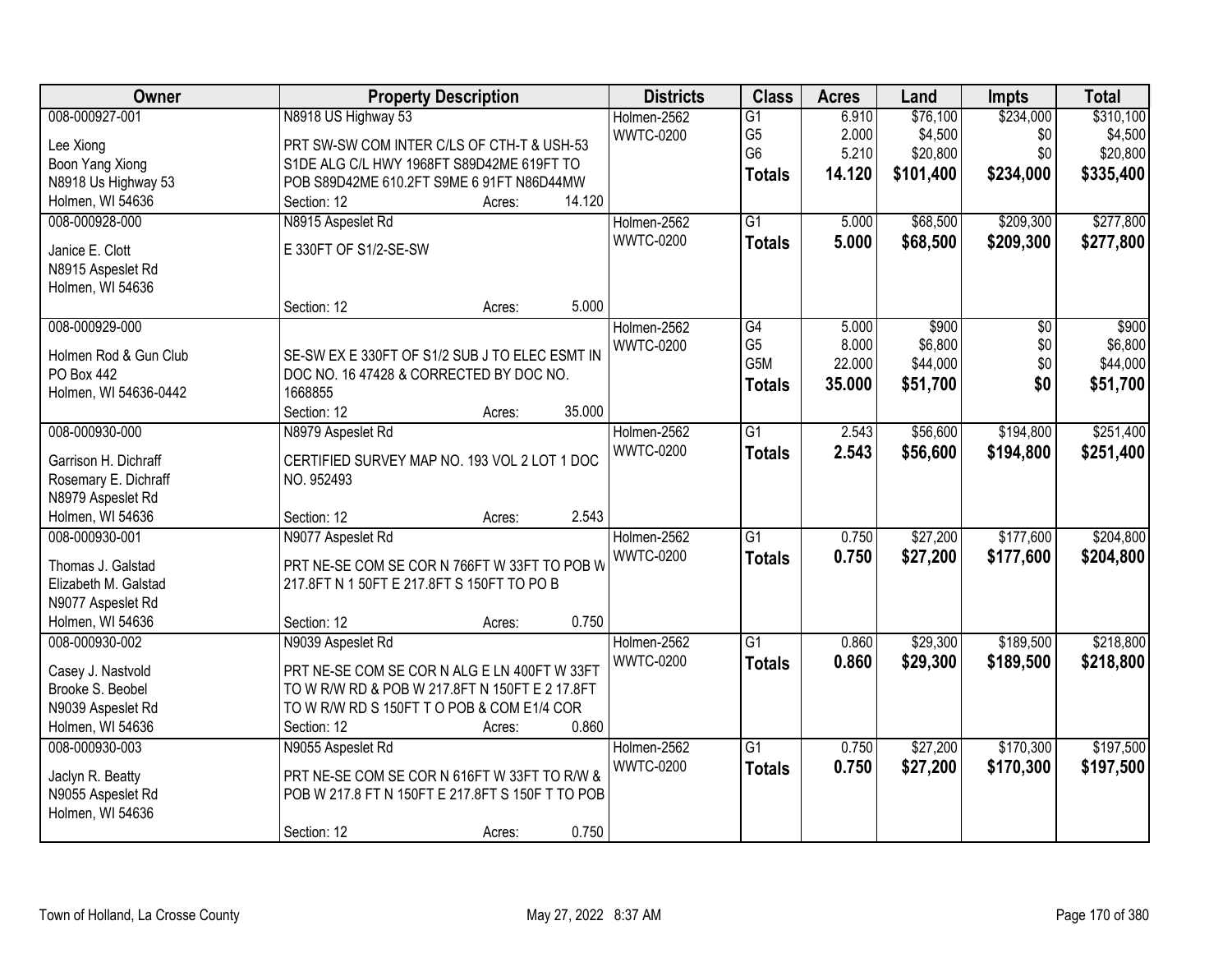| Owner                                 | <b>Property Description</b>                                                                    | <b>Districts</b> | <b>Class</b>                     | <b>Acres</b>    | Land              | <b>Impts</b>    | <b>Total</b>      |
|---------------------------------------|------------------------------------------------------------------------------------------------|------------------|----------------------------------|-----------------|-------------------|-----------------|-------------------|
| 008-000930-004                        | N8981 Aspeslet Rd                                                                              | Holmen-2562      | $\overline{G1}$                  | 2.457           | \$55,900          | \$206,900       | \$262,800         |
| Ned L. Laughery                       | CERTIFIED SURVEY MAP NO. 193 VOL 2 LOT 2 DOC                                                   | <b>WWTC-0200</b> | <b>Totals</b>                    | 2.457           | \$55,900          | \$206,900       | \$262,800         |
| Jodi L. Laughery                      | NO. 952493                                                                                     |                  |                                  |                 |                   |                 |                   |
| N8981 Aspeslet Rd                     |                                                                                                |                  |                                  |                 |                   |                 |                   |
| Holmen, WI 54636                      | 2.457<br>Section: 12<br>Acres:                                                                 |                  |                                  |                 |                   |                 |                   |
| 008-000930-005                        | N8975 Aspeslet Rd                                                                              | Holmen-2562      | $\overline{G1}$                  | 3.600           | \$62,900          | \$241,400       | \$304,300         |
|                                       |                                                                                                | <b>WWTC-0200</b> | <b>Totals</b>                    | 3.600           | \$62,900          | \$241,400       | \$304,300         |
| Timothy W Smith Revocable Living Trus | PRT NE-SE BEG NW COR CSM NO. 193 VOL 2 LOT 1                                                   |                  |                                  |                 |                   |                 |                   |
| Julie A Smith Revocable Living Trust  | S7MW TO SLN NE-SEW TO ALG SLN TO SW CORN                                                       |                  |                                  |                 |                   |                 |                   |
| N8975 Aspeslet Rd                     | ALG W LN NE-SE TO PT N 88D15MW FROM POB<br>3.600                                               |                  |                                  |                 |                   |                 |                   |
| Holmen, WI 54636                      | Section: 12<br>Acres:                                                                          |                  |                                  |                 |                   |                 |                   |
| 008-000930-006                        |                                                                                                | Holmen-2562      | $\overline{G4}$                  | 9.000           | \$1,200           | $\overline{60}$ | \$1,200           |
| Rena L. Patterson                     | NE-SE EX BEG SE COR N 550FT W 250.8FT S 150FT                                                  | <b>WWTC-0200</b> | G <sub>5</sub><br>G <sub>6</sub> | 1.250<br>11.500 | \$100<br>\$43,000 | \$0<br>\$0      | \$100<br>\$43,000 |
| W7443 County Rd T                     | W 119.2FT TO E LN CSM NO. 193 VOL 2 N7 ME TO NE                                                |                  |                                  |                 |                   |                 |                   |
| Holmen, WI 54636                      | COR CSM NO. 193 VOL 2 N88D15MW TO W LN NE-SI                                                   |                  | <b>Totals</b>                    | 21.750          | \$44,300          | \$0             | \$44,300          |
|                                       | Section: 12<br>21.750<br>Acres:                                                                |                  |                                  |                 |                   |                 |                   |
| 008-000931-000                        | N9021 Aspeslet Rd                                                                              | Holmen-2562      | $\overline{G1}$                  | 2.200           | \$53,700          | \$273,800       | \$327,500         |
|                                       |                                                                                                | <b>WWTC-0200</b> | <b>Totals</b>                    | 2.200           | \$53,700          | \$273,800       | \$327,500         |
| Brian K. Shaw<br>Kari J. Shaw         | PRT NE-SE BEG SE COR W ALG S LN 300FT N P/W E<br>LN 400FT E P/W S LN 300FT TO E LN S AL G E LN |                  |                                  |                 |                   |                 |                   |
| N9021 Aspeslet Rd                     | 400FT TO POB EX PRT T AKEN FOR ASPESLET RD                                                     |                  |                                  |                 |                   |                 |                   |
| Holmen, WI 54636                      | 2.200<br>Section: 12<br>Acres:                                                                 |                  |                                  |                 |                   |                 |                   |
| 008-000931-001                        | N8983 Aspeslet Rd                                                                              | Holmen-2562      | $\overline{G1}$                  | 3.830           | \$63,800          | \$215,300       | \$279,100         |
|                                       |                                                                                                | <b>WWTC-0200</b> |                                  | 3.830           |                   |                 |                   |
| John C. Nerby                         | PRT NE-SE COM SE COR W ALG S LN 300FT TO POB                                                   |                  | <b>Totals</b>                    |                 | \$63,800          | \$215,300       | \$279,100         |
| Kimberly A. Nerby                     | W 400FT N 4 00FT E 400FT S 400FT TO POB                                                        |                  |                                  |                 |                   |                 |                   |
| N8983 Aspeslet Rd                     |                                                                                                |                  |                                  |                 |                   |                 |                   |
| Holmen, WI 54636                      | 3.830<br>Section: 12<br>Acres:                                                                 |                  |                                  |                 |                   |                 |                   |
| 008-000932-000                        | County Rd T                                                                                    | Holmen-2562      | $\overline{G6}$                  | 16.890          | \$67,600          | $\overline{50}$ | \$67,600          |
| Timothy W Smith Revocable Living Trus | NW-SE EX N 1000FT OF W 440FT & EX CSM NO. 174                                                  | <b>WWTC-0200</b> | <b>Totals</b>                    | 16.890          | \$67,600          | \$0             | \$67,600          |
| Julie A Smith Revocable Living Trust  | VOL 1 DOC NO. 910445 & EX V648 P630 & EX CSM                                                   |                  |                                  |                 |                   |                 |                   |
| N8975 Aspeslet Rd                     | NO. 31 VOL 2 DOC NO. 923217 & EX N 522.96FT LYG                                                |                  |                                  |                 |                   |                 |                   |
| Holmen, WI 54636                      | 16.890<br>Section: 12<br>Acres:                                                                |                  |                                  |                 |                   |                 |                   |
| 008-000932-002                        | W7465 County Rd T                                                                              | Holmen-2562      | $\overline{G1}$                  | 3.030           | \$51,500          | \$98,100        | \$149,600         |
|                                       |                                                                                                | <b>WWTC-0200</b> | <b>Totals</b>                    | 3.030           | \$51,500          | \$98,100        | \$149,600         |
| Erick W. Smith                        | CERTIFIED SURVEY MAP NO. 174 VOL 1 LOT 1 DOC                                                   |                  |                                  |                 |                   |                 |                   |
| W7465 County Rd T                     | NO. 910445 & PRT NW-SE COM NW COR S0D31 ME                                                     |                  |                                  |                 |                   |                 |                   |
| Holmen, WI 54636                      | 1100FT TO POB S0D31ME 198 .03 FT TO SW COR                                                     |                  |                                  |                 |                   |                 |                   |
|                                       | 3.030<br>Section: 12<br>Acres:                                                                 |                  |                                  |                 |                   |                 |                   |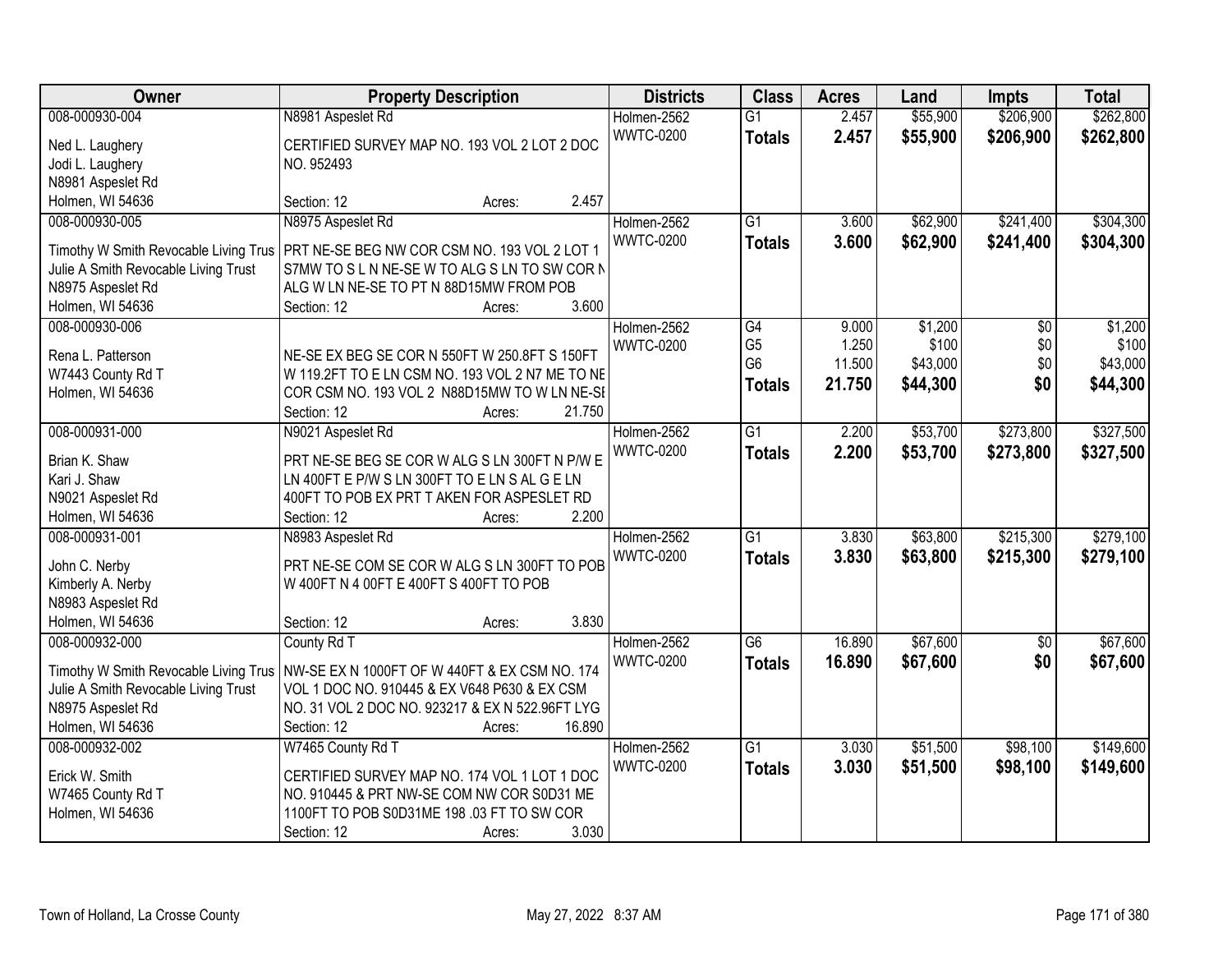| <b>Owner</b>                             | <b>Property Description</b>                                                                       |        |        | <b>Districts</b> | <b>Class</b>     | <b>Acres</b> | Land     | <b>Impts</b>    | <b>Total</b> |
|------------------------------------------|---------------------------------------------------------------------------------------------------|--------|--------|------------------|------------------|--------------|----------|-----------------|--------------|
| 008-000932-004                           | W7443 County Rd T                                                                                 |        |        | Holmen-2562      | $\overline{G1}$  | 6.000        | \$72,500 | \$389,100       | \$461,600    |
| Rena Lynn Patterson<br>W7443 County Rd T | CERTIFIED SURVEY MAP NO. 31 VOL 2 LOT 1 DOC<br>NO. 923217                                         |        |        | <b>WWTC-0200</b> | <b>Totals</b>    | 6.000        | \$72,500 | \$389,100       | \$461,600    |
| Holmen, WI 54636                         | Section: 12                                                                                       | Acres: | 6.000  |                  |                  |              |          |                 |              |
| 008-000932-005                           |                                                                                                   |        |        | Holmen-2562      | G4               | 0.980        | \$200    | \$0             | \$200        |
|                                          |                                                                                                   |        |        | <b>WWTC-0200</b> | G <sub>5</sub> M | 3.000        | \$6,000  | \$0             | \$6,000      |
| Rena L. Patterson                        | PRT NW-SE N 555.96FT LYG ELY OF E LN CSM NO.                                                      |        |        |                  | <b>Totals</b>    | 3.980        | \$6,200  | \$0             | \$6,200      |
| W7443 County Rd T                        | 31 VOL 2 DO C NO. 923217                                                                          |        |        |                  |                  |              |          |                 |              |
| Holmen, WI 54636                         |                                                                                                   |        |        |                  |                  |              |          |                 |              |
|                                          | Section: 12                                                                                       | Acres: | 3.980  |                  |                  |              |          |                 |              |
| 008-000932-006                           | W7475 County Rd T                                                                                 |        |        | Holmen-2562      | G1               | 2.630        | \$57,400 | \$161,800       | \$219,200    |
| Jared R and Christi Aylsworth            | CERTIFIED SURVEY MAP NO. 4 V OL 5 LOT 1 DOC                                                       |        |        | <b>WWTC-0200</b> | <b>Totals</b>    | 2.630        | \$57,400 | \$161,800       | \$219,200    |
| W7475 County Rd T                        | NO. 1044235 & N 33FT OF W 440FT NW-SE                                                             |        |        |                  |                  |              |          |                 |              |
| Holmen, WI 54636                         |                                                                                                   |        |        |                  |                  |              |          |                 |              |
|                                          | Section: 12                                                                                       | Acres: | 2.630  |                  |                  |              |          |                 |              |
| 008-000932-007                           | County Rd T                                                                                       |        |        | Holmen-2562      | G6               | 7.470        | \$29,900 | \$0             | \$29,900     |
| Jared R and Christi Aylsworth            | CERTIFIED SURVEY MAP NO. 4 V OL 5 LOT 2 DOC                                                       |        |        | <b>WWTC-0200</b> | <b>Totals</b>    | 7.470        | \$29,900 | \$0             | \$29,900     |
| W7475 County Rd T                        | NO. 1044235                                                                                       |        |        |                  |                  |              |          |                 |              |
| Holmen, WI 54636                         |                                                                                                   |        |        |                  |                  |              |          |                 |              |
|                                          | Section: 12                                                                                       | Acres: | 7.470  |                  |                  |              |          |                 |              |
| 008-000933-000                           | Aspeslet Rd                                                                                       |        |        | Holmen-2562      | $\overline{G1}$  | 6.000        | \$24,000 | \$6,400         | \$30,400     |
| Janice E. Clott                          | SW1/4 OF SE1/4                                                                                    |        |        | <b>WWTC-0200</b> | G4               | 21.000       | \$4,100  | \$0             | \$4,100      |
| N8915 Aspeslet Rd                        |                                                                                                   |        |        |                  | G <sub>5</sub>   | 1.750        | \$100    | \$0             | \$100        |
| Holmen, WI 54636                         |                                                                                                   |        |        |                  | G <sub>5</sub> M | 11.250       | \$22,500 | \$0             | \$22,500     |
|                                          | Section: 12                                                                                       | Acres: | 40.000 |                  | <b>Totals</b>    | 40.000       | \$50,700 | \$6,400         | \$57,100     |
| 008-000934-000                           | N8984 Aspeslet Rd                                                                                 |        |        | Holmen-2562      | G1               | 3.000        | \$18,200 | \$8,200         | \$26,400     |
|                                          |                                                                                                   |        |        | <b>WWTC-0200</b> | G <sub>6</sub>   | 15.070       | \$60,300 | \$0             | \$60,300     |
| Randy T. Crawford                        | SE-SE EX PRT LYG NLY RD & EX CSM NO. 198 VOL 2<br>DOC NO. 9 52835 & EX BEG NE COR S 200F T W 66FT |        |        |                  | <b>Totals</b>    | 18.070       | \$78,500 | \$8,200         | \$86,700     |
| 3020 Heritage Ln<br>Holmen, WI 54636     | N 200FT E TO POB & EX BEG SE COR N88D49MW                                                         |        |        |                  |                  |              |          |                 |              |
|                                          | Section: 12                                                                                       | Acres: | 18.070 |                  |                  |              |          |                 |              |
| 008-000934-001                           | Aspeslet Rd                                                                                       |        |        | Holmen-2562      | $\overline{G1}$  | 0.290        | \$1,200  | $\overline{50}$ | \$1,200      |
|                                          |                                                                                                   |        |        | <b>WWTC-0200</b> | <b>Totals</b>    | 0.290        | \$1,200  | \$0             | \$1,200      |
| Timothy W Smith Revocable Living Trus    | PRT SE-SE LYG NLY ASPESLET R D EX CSM NO. 140                                                     |        |        |                  |                  |              |          |                 |              |
| Julie A Smith Revocable Living Trust     | VOL 2 DOC N O. 944482 & EX PRT TAKEN FOR                                                          |        |        |                  |                  |              |          |                 |              |
| N8975 Aspeslet Rd                        | ASPESLET RD AS EX IN V1077 P697 & PER                                                             |        |        |                  |                  |              |          |                 |              |
| Holmen, WI 54636                         | Section: 12                                                                                       | Acres: | 0.290  |                  |                  |              |          |                 |              |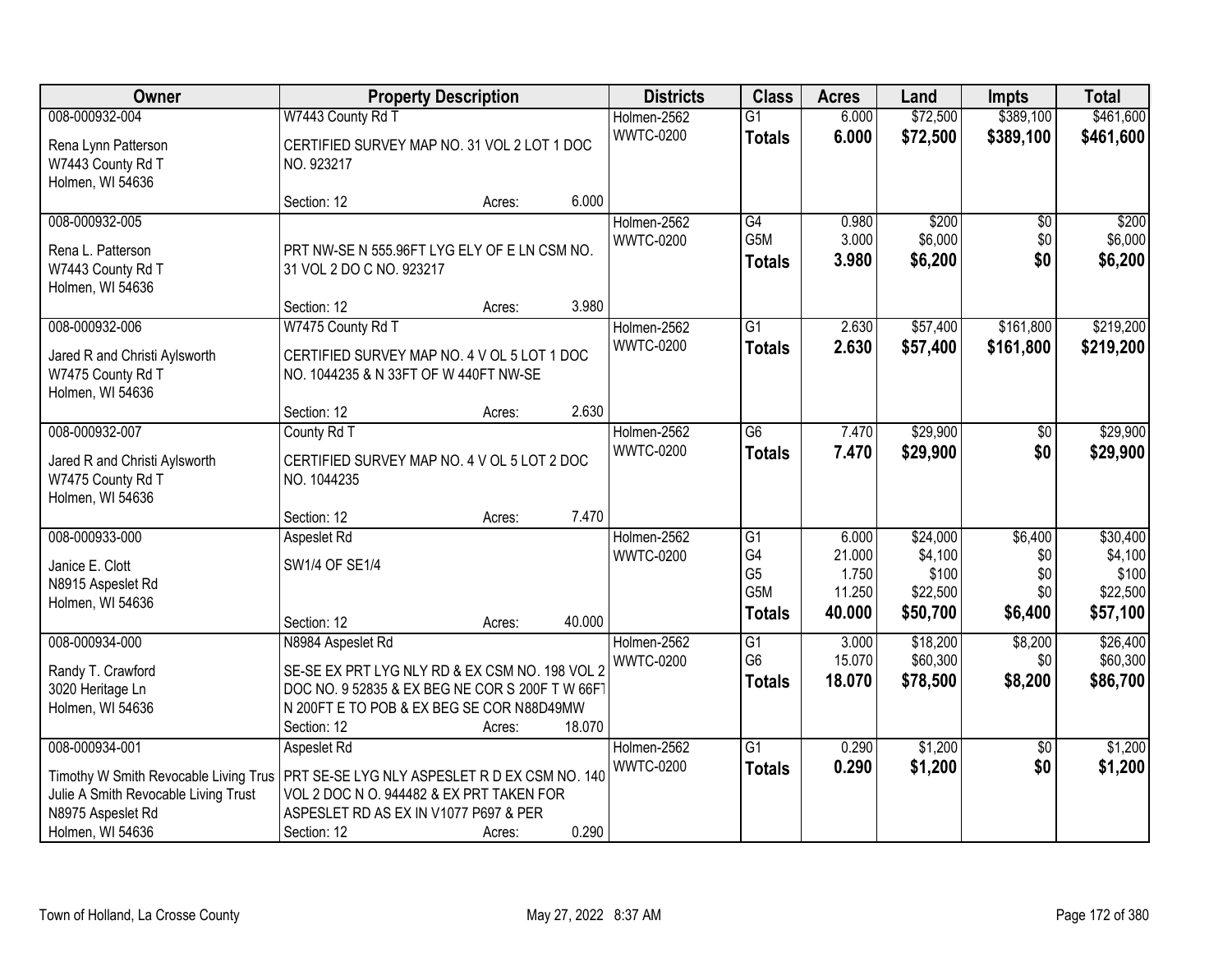| Owner              |                                                  | <b>Property Description</b> |        | <b>Districts</b>                | <b>Class</b>                     | <b>Acres</b>     | Land                 | <b>Impts</b>           | <b>Total</b>           |
|--------------------|--------------------------------------------------|-----------------------------|--------|---------------------------------|----------------------------------|------------------|----------------------|------------------------|------------------------|
| 008-000934-002     | N8970 Aspeslet Rd                                |                             |        | Holmen-2562<br><b>WWTC-0200</b> | $\overline{G1}$<br><b>Totals</b> | 6.480<br>6.480   | \$74,400<br>\$74,400 | \$168,700<br>\$168,700 | \$243,100<br>\$243,100 |
| Richard D. Pierce  | CERTIFIED SURVEY MAP NO. 198 VOL 2 LOT 1 DOC     |                             |        |                                 |                                  |                  |                      |                        |                        |
| Judy R. Pierce     | NO. 952835                                       |                             |        |                                 |                                  |                  |                      |                        |                        |
| N8970 Aspeslet Rd  |                                                  |                             |        |                                 |                                  |                  |                      |                        |                        |
| Holmen, WI 54636   | Section: 12                                      | Acres:                      | 6.480  |                                 |                                  |                  |                      |                        |                        |
| 008-000934-004     | N8990 Aspeslet Rd                                |                             |        | Holmen-2562<br><b>WWTC-0200</b> | $\overline{G1}$<br><b>Totals</b> | 11.920<br>11.920 | \$96,200<br>\$96,200 | \$108,600<br>\$108,600 | \$204,800<br>\$204,800 |
| Joel B. Rochester  | PRT SE-SE BEG SE COR N88D 49 MW 418FT N11ME      |                             |        |                                 |                                  |                  |                      |                        |                        |
| N8990 Aspeslet Rd  | 1273.55FT TO S R/W RD S89D55ME 295.67 FT ALG     |                             |        |                                 |                                  |                  |                      |                        |                        |
| Holmen, WI 54636   | CUR N78D57ME 57.37FT S11 MW 186.16FT             |                             |        |                                 |                                  |                  |                      |                        |                        |
|                    | Section: 12                                      | Acres:                      | 11.920 |                                 |                                  |                  |                      |                        |                        |
| 008-000934-005     | N8978 Aspeslet Rd                                |                             |        | Holmen-2562                     | $\overline{G1}$                  | 1.000            | \$32,000             | \$183,600              | \$215,600              |
| Dale L. Lenz       | CERTIFIED SURVEY MAP NO. 80 VOL 8 LOT 1 DOC      |                             |        | <b>WWTC-0200</b>                | <b>Totals</b>                    | 1.000            | \$32,000             | \$183,600              | \$215,600              |
| Mary L. Lenz       | NO. 1207513                                      |                             |        |                                 |                                  |                  |                      |                        |                        |
| N8978 Aspeslet Rd  |                                                  |                             |        |                                 |                                  |                  |                      |                        |                        |
| Holmen, WI 54636   | Section: 12                                      | Acres:                      | 1.000  |                                 |                                  |                  |                      |                        |                        |
| 008-000934-100     | Aspeslet Rd                                      |                             |        | Holmen-2562                     | X4                               | 2.670            | \$0                  | \$0                    | \$0                    |
| Town of Holland    | THAT PRT S1/2-SE SEC 12-18-8 & THAT PRT NW-SW    |                             |        | <b>WWTC-0200</b>                | <b>Totals</b>                    | 2.670            | \$0                  | \$0                    | \$0                    |
| W7937 County Rd Mh | SEC 7-18-7 TAKEN FOR ASPESLET RD AS EX IN DOC    |                             |        |                                 |                                  |                  |                      |                        |                        |
| Holmen, WI 54636   | NO. 1424980, V1077 P 697 & V1038 P588 & PER SS80 |                             |        |                                 |                                  |                  |                      |                        |                        |
|                    | Section: 12                                      | Acres:                      | 2.670  |                                 |                                  |                  |                      |                        |                        |
| 008-000935-000     | Sylvester Rd                                     |                             |        | Holmen-2562                     | $\overline{G6}$                  | 40.000           | \$160,000            | $\overline{50}$        | \$160,000              |
|                    |                                                  |                             |        | <b>WWTC-0200</b>                | <b>Totals</b>                    | 40.000           | \$160,000            | \$0                    | \$160,000              |
| <b>Nlh Trust</b>   | NE1/4 OF NE1/4 SUBJ TO RESTR IN V1697 P802       |                             |        |                                 |                                  |                  |                      |                        |                        |
| W7641 County Rd T  |                                                  |                             |        |                                 |                                  |                  |                      |                        |                        |
| Holmen, WI 54636   |                                                  |                             |        |                                 |                                  |                  |                      |                        |                        |
|                    | Section: 13                                      | Acres:                      | 40.000 |                                 |                                  |                  |                      |                        |                        |
| 008-000936-000     | Aspeslet Rd                                      |                             |        | Holmen-2562                     | G4                               | 6.000            | \$1,100              | $\sqrt{6}$             | \$1,100                |
| Janice E. Clott    | <b>NW1/4 OF NE1/4</b>                            |                             |        | <b>WWTC-0200</b>                | G <sub>5</sub> M                 | 34.000           | \$68,000             | \$0                    | \$68,000               |
| N8915 Aspeslet Rd  |                                                  |                             |        |                                 | <b>Totals</b>                    | 40.000           | \$69,100             | \$0                    | \$69,100               |
| Holmen, WI 54636   |                                                  |                             |        |                                 |                                  |                  |                      |                        |                        |
|                    | Section: 13                                      | Acres:                      | 40.000 |                                 |                                  |                  |                      |                        |                        |
| 008-000937-000     | Sylvester Rd                                     |                             |        | Holmen-2562                     | G4                               | 9.500            | \$1,700              | $\overline{50}$        | \$1,700                |
|                    |                                                  |                             |        | <b>WWTC-0200</b>                | G <sub>5</sub>                   | 8.940            | \$20,100             | \$0                    | \$20,100               |
| <b>Nlh Trust</b>   | SW-NE EX COM SW COR N1D19MW ALG W LN             |                             |        |                                 | G <sub>5</sub> M                 | 18.500           | \$37,000             | \$0                    | \$37,000               |
| W7641 County Rd T  | 362.07FT TO POB N1D 19MW 256FT N89D19ME          |                             |        |                                 | <b>Totals</b>                    | 36.940           | \$58,800             | \$0                    | \$58,800               |
| Holmen, WI 54636   | 256FT S 1D19ME 256FT S89D19MW 256FT TO POB &     |                             |        |                                 |                                  |                  |                      |                        |                        |
|                    | Section: 13                                      | Acres:                      | 36.940 |                                 |                                  |                  |                      |                        |                        |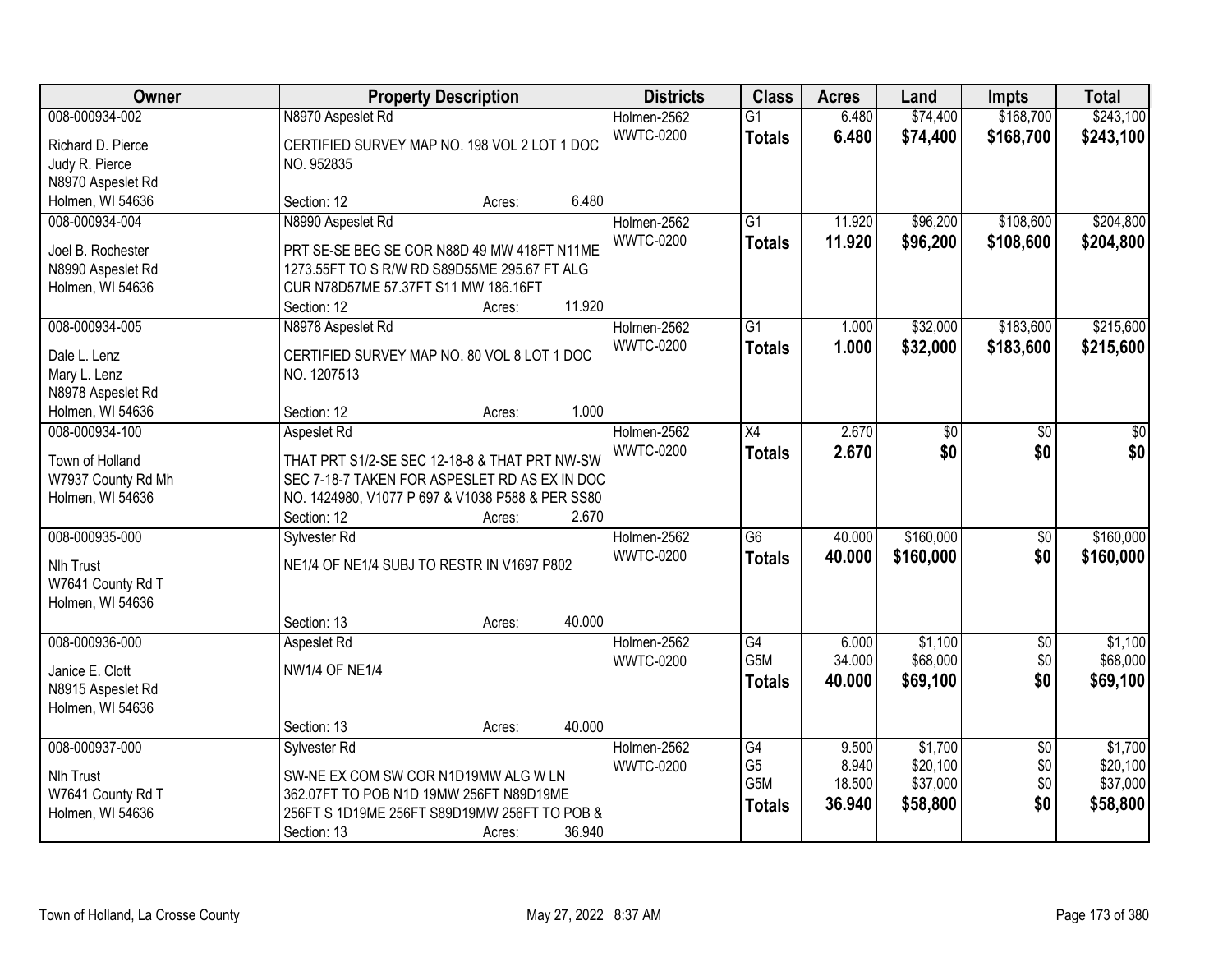| \$204,800<br>\$261,800<br>008-000937-001<br>W7496 Sylvester Rd<br>1.500<br>Holmen-2562<br>$\overline{G1}$<br><b>WWTC-0200</b><br>1.500<br>\$57,000<br>\$204,800<br>\$261,800<br><b>Totals</b><br>PRT SW-NE COM SW COR N1D19MW ALG W LN<br>Joshua K. Dahl<br>Wendi L. Johnson<br>362.07FT TO POB N1 D 19MW 256FT N89D19ME<br>256FT S1D19ME 256FT S89D19MW 256FT TO POB<br>W7496 Sylvester Rd<br>1.500<br>Holmen, WI 54636<br>Section: 13<br>Acres:<br>\$3,000<br>\$3,000<br>008-000938-000<br>Holmen-2562<br>$\overline{G4}$<br>24.730<br>$\overline{50}$<br>Sylvester Rd<br>G5M<br>\$16,000<br>\$0<br><b>WWTC-0200</b><br>8.000<br>\$16,000<br>Nlh Trust<br>SE-NE EX CSM NO. 114 VOL 12 DOC NO. 1432160 &<br>\$0<br>32.730<br>\$19,000<br>\$19,000<br><b>Totals</b><br>W7641 County Rd T<br>EX CSM NO. 52 VOL 6 DOC NO. 1116539 SU BJ TO<br>Holmen, WI 54636<br><b>RESTR IN V1697 P803</b><br>32.730<br>Section: 13<br>Acres:<br>008-000938-001<br>Holmen-2562<br>$\overline{G1}$<br>2.200<br>\$70,700<br>\$325,700<br>\$396,400<br>W7384 Sylvester Rd<br><b>WWTC-0200</b><br>\$70,700<br>\$325,700<br>2.200<br><b>Totals</b><br>CERTIFIED SURVEY MAP NO. 52 VOL 6 LOT 1 DOC<br>Edwin H. Neumann<br>Christine M. Neumann<br>NO. 1116539<br>W7384 Sylvester Rd<br>2.200<br>Section: 13<br>Holmen, WI 54636<br>Acres:<br>\$302,900<br>008-000938-003<br>W7394 Sylvester Rd<br>Holmen-2562<br>$\overline{G1}$<br>\$62,400<br>3.465<br>G4<br>3.000<br>\$400<br><b>WWTC-0200</b><br>\$0<br>CERTIFIED SURVEY MAP NO. 114 VOL 12 LOT 1 DOC<br>J Michael Hartigan Joint Trust<br>\$302,900<br>6.465<br>\$62,800<br>\$365,700<br><b>Totals</b><br>NO. 143216 0 T/W & SUBJ TO AGREE IN DOC NO.<br>Vicki A Hartigan Joint Trust<br>W7394 Sylvester Rd<br>1779116 & 1779117<br>Holmen, WI 54636-9272<br>6.465<br>Section: 13<br>Acres:<br>$\overline{G1}$<br>1.033<br>\$32,700<br>\$155,600<br>008-000938-004<br>Holmen-2562<br>W7392 Sylvester Rd<br>1.033<br><b>WWTC-0200</b><br>\$32,700<br>\$155,600<br>\$188,300<br><b>Totals</b><br>CERTIFIED SURVEY MAP NO. 114 VOL 12 LOT 2 DOC<br>Vmh Enterprises, LLC<br>NO. 143216 0 T/W & SUBJ TO AGREE IN DOC NO.<br>W7394 Sylvester Rd<br>Holmen, WI 54636<br>1779116 & 1779117<br>1.033<br>Section: 13<br>Acres:<br>008-000939-000<br>\$64,500<br>\$181,700<br>Holmen-2562<br>G1<br>4.000<br>N8804 Aspeslet Rd<br>G4<br>\$2,300<br>14.000<br>\$0<br><b>WWTC-0200</b><br>NE-NW EX PRT LYG NWLY HWY SU BJ TO ESMT IN<br>Deann W. Peterson | Owner | <b>Property Description</b> | <b>Districts</b> | <b>Class</b> | <b>Acres</b> | Land     | <b>Impts</b> | <b>Total</b> |
|----------------------------------------------------------------------------------------------------------------------------------------------------------------------------------------------------------------------------------------------------------------------------------------------------------------------------------------------------------------------------------------------------------------------------------------------------------------------------------------------------------------------------------------------------------------------------------------------------------------------------------------------------------------------------------------------------------------------------------------------------------------------------------------------------------------------------------------------------------------------------------------------------------------------------------------------------------------------------------------------------------------------------------------------------------------------------------------------------------------------------------------------------------------------------------------------------------------------------------------------------------------------------------------------------------------------------------------------------------------------------------------------------------------------------------------------------------------------------------------------------------------------------------------------------------------------------------------------------------------------------------------------------------------------------------------------------------------------------------------------------------------------------------------------------------------------------------------------------------------------------------------------------------------------------------------------------------------------------------------------------------------------------------------------------------------------------------------------------------------------------------------------------------------------------------------------------------------------------------------------------------------------------------------------------------------------------------------------------------------------------------------------------------------------------------------------------------------------------|-------|-----------------------------|------------------|--------------|--------------|----------|--------------|--------------|
|                                                                                                                                                                                                                                                                                                                                                                                                                                                                                                                                                                                                                                                                                                                                                                                                                                                                                                                                                                                                                                                                                                                                                                                                                                                                                                                                                                                                                                                                                                                                                                                                                                                                                                                                                                                                                                                                                                                                                                                                                                                                                                                                                                                                                                                                                                                                                                                                                                                                            |       |                             |                  |              |              | \$57,000 |              |              |
|                                                                                                                                                                                                                                                                                                                                                                                                                                                                                                                                                                                                                                                                                                                                                                                                                                                                                                                                                                                                                                                                                                                                                                                                                                                                                                                                                                                                                                                                                                                                                                                                                                                                                                                                                                                                                                                                                                                                                                                                                                                                                                                                                                                                                                                                                                                                                                                                                                                                            |       |                             |                  |              |              |          |              |              |
|                                                                                                                                                                                                                                                                                                                                                                                                                                                                                                                                                                                                                                                                                                                                                                                                                                                                                                                                                                                                                                                                                                                                                                                                                                                                                                                                                                                                                                                                                                                                                                                                                                                                                                                                                                                                                                                                                                                                                                                                                                                                                                                                                                                                                                                                                                                                                                                                                                                                            |       |                             |                  |              |              |          |              |              |
|                                                                                                                                                                                                                                                                                                                                                                                                                                                                                                                                                                                                                                                                                                                                                                                                                                                                                                                                                                                                                                                                                                                                                                                                                                                                                                                                                                                                                                                                                                                                                                                                                                                                                                                                                                                                                                                                                                                                                                                                                                                                                                                                                                                                                                                                                                                                                                                                                                                                            |       |                             |                  |              |              |          |              |              |
|                                                                                                                                                                                                                                                                                                                                                                                                                                                                                                                                                                                                                                                                                                                                                                                                                                                                                                                                                                                                                                                                                                                                                                                                                                                                                                                                                                                                                                                                                                                                                                                                                                                                                                                                                                                                                                                                                                                                                                                                                                                                                                                                                                                                                                                                                                                                                                                                                                                                            |       |                             |                  |              |              |          |              |              |
|                                                                                                                                                                                                                                                                                                                                                                                                                                                                                                                                                                                                                                                                                                                                                                                                                                                                                                                                                                                                                                                                                                                                                                                                                                                                                                                                                                                                                                                                                                                                                                                                                                                                                                                                                                                                                                                                                                                                                                                                                                                                                                                                                                                                                                                                                                                                                                                                                                                                            |       |                             |                  |              |              |          |              |              |
|                                                                                                                                                                                                                                                                                                                                                                                                                                                                                                                                                                                                                                                                                                                                                                                                                                                                                                                                                                                                                                                                                                                                                                                                                                                                                                                                                                                                                                                                                                                                                                                                                                                                                                                                                                                                                                                                                                                                                                                                                                                                                                                                                                                                                                                                                                                                                                                                                                                                            |       |                             |                  |              |              |          |              |              |
| \$396,400<br>\$365,300<br>\$400<br>\$188,300<br>\$246,200<br>\$2,300                                                                                                                                                                                                                                                                                                                                                                                                                                                                                                                                                                                                                                                                                                                                                                                                                                                                                                                                                                                                                                                                                                                                                                                                                                                                                                                                                                                                                                                                                                                                                                                                                                                                                                                                                                                                                                                                                                                                                                                                                                                                                                                                                                                                                                                                                                                                                                                                       |       |                             |                  |              |              |          |              |              |
|                                                                                                                                                                                                                                                                                                                                                                                                                                                                                                                                                                                                                                                                                                                                                                                                                                                                                                                                                                                                                                                                                                                                                                                                                                                                                                                                                                                                                                                                                                                                                                                                                                                                                                                                                                                                                                                                                                                                                                                                                                                                                                                                                                                                                                                                                                                                                                                                                                                                            |       |                             |                  |              |              |          |              |              |
|                                                                                                                                                                                                                                                                                                                                                                                                                                                                                                                                                                                                                                                                                                                                                                                                                                                                                                                                                                                                                                                                                                                                                                                                                                                                                                                                                                                                                                                                                                                                                                                                                                                                                                                                                                                                                                                                                                                                                                                                                                                                                                                                                                                                                                                                                                                                                                                                                                                                            |       |                             |                  |              |              |          |              |              |
|                                                                                                                                                                                                                                                                                                                                                                                                                                                                                                                                                                                                                                                                                                                                                                                                                                                                                                                                                                                                                                                                                                                                                                                                                                                                                                                                                                                                                                                                                                                                                                                                                                                                                                                                                                                                                                                                                                                                                                                                                                                                                                                                                                                                                                                                                                                                                                                                                                                                            |       |                             |                  |              |              |          |              |              |
|                                                                                                                                                                                                                                                                                                                                                                                                                                                                                                                                                                                                                                                                                                                                                                                                                                                                                                                                                                                                                                                                                                                                                                                                                                                                                                                                                                                                                                                                                                                                                                                                                                                                                                                                                                                                                                                                                                                                                                                                                                                                                                                                                                                                                                                                                                                                                                                                                                                                            |       |                             |                  |              |              |          |              |              |
|                                                                                                                                                                                                                                                                                                                                                                                                                                                                                                                                                                                                                                                                                                                                                                                                                                                                                                                                                                                                                                                                                                                                                                                                                                                                                                                                                                                                                                                                                                                                                                                                                                                                                                                                                                                                                                                                                                                                                                                                                                                                                                                                                                                                                                                                                                                                                                                                                                                                            |       |                             |                  |              |              |          |              |              |
|                                                                                                                                                                                                                                                                                                                                                                                                                                                                                                                                                                                                                                                                                                                                                                                                                                                                                                                                                                                                                                                                                                                                                                                                                                                                                                                                                                                                                                                                                                                                                                                                                                                                                                                                                                                                                                                                                                                                                                                                                                                                                                                                                                                                                                                                                                                                                                                                                                                                            |       |                             |                  |              |              |          |              |              |
|                                                                                                                                                                                                                                                                                                                                                                                                                                                                                                                                                                                                                                                                                                                                                                                                                                                                                                                                                                                                                                                                                                                                                                                                                                                                                                                                                                                                                                                                                                                                                                                                                                                                                                                                                                                                                                                                                                                                                                                                                                                                                                                                                                                                                                                                                                                                                                                                                                                                            |       |                             |                  |              |              |          |              |              |
|                                                                                                                                                                                                                                                                                                                                                                                                                                                                                                                                                                                                                                                                                                                                                                                                                                                                                                                                                                                                                                                                                                                                                                                                                                                                                                                                                                                                                                                                                                                                                                                                                                                                                                                                                                                                                                                                                                                                                                                                                                                                                                                                                                                                                                                                                                                                                                                                                                                                            |       |                             |                  |              |              |          |              |              |
|                                                                                                                                                                                                                                                                                                                                                                                                                                                                                                                                                                                                                                                                                                                                                                                                                                                                                                                                                                                                                                                                                                                                                                                                                                                                                                                                                                                                                                                                                                                                                                                                                                                                                                                                                                                                                                                                                                                                                                                                                                                                                                                                                                                                                                                                                                                                                                                                                                                                            |       |                             |                  |              |              |          |              |              |
|                                                                                                                                                                                                                                                                                                                                                                                                                                                                                                                                                                                                                                                                                                                                                                                                                                                                                                                                                                                                                                                                                                                                                                                                                                                                                                                                                                                                                                                                                                                                                                                                                                                                                                                                                                                                                                                                                                                                                                                                                                                                                                                                                                                                                                                                                                                                                                                                                                                                            |       |                             |                  |              |              |          |              |              |
|                                                                                                                                                                                                                                                                                                                                                                                                                                                                                                                                                                                                                                                                                                                                                                                                                                                                                                                                                                                                                                                                                                                                                                                                                                                                                                                                                                                                                                                                                                                                                                                                                                                                                                                                                                                                                                                                                                                                                                                                                                                                                                                                                                                                                                                                                                                                                                                                                                                                            |       |                             |                  |              |              |          |              |              |
|                                                                                                                                                                                                                                                                                                                                                                                                                                                                                                                                                                                                                                                                                                                                                                                                                                                                                                                                                                                                                                                                                                                                                                                                                                                                                                                                                                                                                                                                                                                                                                                                                                                                                                                                                                                                                                                                                                                                                                                                                                                                                                                                                                                                                                                                                                                                                                                                                                                                            |       |                             |                  |              |              |          |              |              |
|                                                                                                                                                                                                                                                                                                                                                                                                                                                                                                                                                                                                                                                                                                                                                                                                                                                                                                                                                                                                                                                                                                                                                                                                                                                                                                                                                                                                                                                                                                                                                                                                                                                                                                                                                                                                                                                                                                                                                                                                                                                                                                                                                                                                                                                                                                                                                                                                                                                                            |       |                             |                  |              |              |          |              |              |
|                                                                                                                                                                                                                                                                                                                                                                                                                                                                                                                                                                                                                                                                                                                                                                                                                                                                                                                                                                                                                                                                                                                                                                                                                                                                                                                                                                                                                                                                                                                                                                                                                                                                                                                                                                                                                                                                                                                                                                                                                                                                                                                                                                                                                                                                                                                                                                                                                                                                            |       |                             |                  |              |              |          |              |              |
|                                                                                                                                                                                                                                                                                                                                                                                                                                                                                                                                                                                                                                                                                                                                                                                                                                                                                                                                                                                                                                                                                                                                                                                                                                                                                                                                                                                                                                                                                                                                                                                                                                                                                                                                                                                                                                                                                                                                                                                                                                                                                                                                                                                                                                                                                                                                                                                                                                                                            |       |                             |                  |              |              |          |              |              |
|                                                                                                                                                                                                                                                                                                                                                                                                                                                                                                                                                                                                                                                                                                                                                                                                                                                                                                                                                                                                                                                                                                                                                                                                                                                                                                                                                                                                                                                                                                                                                                                                                                                                                                                                                                                                                                                                                                                                                                                                                                                                                                                                                                                                                                                                                                                                                                                                                                                                            |       |                             |                  |              |              |          |              |              |
|                                                                                                                                                                                                                                                                                                                                                                                                                                                                                                                                                                                                                                                                                                                                                                                                                                                                                                                                                                                                                                                                                                                                                                                                                                                                                                                                                                                                                                                                                                                                                                                                                                                                                                                                                                                                                                                                                                                                                                                                                                                                                                                                                                                                                                                                                                                                                                                                                                                                            |       |                             |                  |              |              |          |              |              |
|                                                                                                                                                                                                                                                                                                                                                                                                                                                                                                                                                                                                                                                                                                                                                                                                                                                                                                                                                                                                                                                                                                                                                                                                                                                                                                                                                                                                                                                                                                                                                                                                                                                                                                                                                                                                                                                                                                                                                                                                                                                                                                                                                                                                                                                                                                                                                                                                                                                                            |       |                             |                  |              |              |          |              |              |
|                                                                                                                                                                                                                                                                                                                                                                                                                                                                                                                                                                                                                                                                                                                                                                                                                                                                                                                                                                                                                                                                                                                                                                                                                                                                                                                                                                                                                                                                                                                                                                                                                                                                                                                                                                                                                                                                                                                                                                                                                                                                                                                                                                                                                                                                                                                                                                                                                                                                            |       |                             |                  |              |              |          |              |              |
|                                                                                                                                                                                                                                                                                                                                                                                                                                                                                                                                                                                                                                                                                                                                                                                                                                                                                                                                                                                                                                                                                                                                                                                                                                                                                                                                                                                                                                                                                                                                                                                                                                                                                                                                                                                                                                                                                                                                                                                                                                                                                                                                                                                                                                                                                                                                                                                                                                                                            |       |                             |                  |              |              |          |              |              |
|                                                                                                                                                                                                                                                                                                                                                                                                                                                                                                                                                                                                                                                                                                                                                                                                                                                                                                                                                                                                                                                                                                                                                                                                                                                                                                                                                                                                                                                                                                                                                                                                                                                                                                                                                                                                                                                                                                                                                                                                                                                                                                                                                                                                                                                                                                                                                                                                                                                                            |       |                             |                  |              |              |          |              |              |
|                                                                                                                                                                                                                                                                                                                                                                                                                                                                                                                                                                                                                                                                                                                                                                                                                                                                                                                                                                                                                                                                                                                                                                                                                                                                                                                                                                                                                                                                                                                                                                                                                                                                                                                                                                                                                                                                                                                                                                                                                                                                                                                                                                                                                                                                                                                                                                                                                                                                            |       |                             |                  | G5M          | 14.000       | \$28,000 | \$0          | \$28,000     |
| N8804 Aspeslet Rd<br>V488 P121 & SU BJ TO ESMT IN DOC NO. 163270 3 &<br>\$181,700<br>32.000<br>\$94,800<br>\$276,500<br><b>Totals</b>                                                                                                                                                                                                                                                                                                                                                                                                                                                                                                                                                                                                                                                                                                                                                                                                                                                                                                                                                                                                                                                                                                                                                                                                                                                                                                                                                                                                                                                                                                                                                                                                                                                                                                                                                                                                                                                                                                                                                                                                                                                                                                                                                                                                                                                                                                                                      |       |                             |                  |              |              |          |              |              |
| CORRECTED BY DOC NO. 166 8859 & SUBJ TO<br>Holmen, WI 54636                                                                                                                                                                                                                                                                                                                                                                                                                                                                                                                                                                                                                                                                                                                                                                                                                                                                                                                                                                                                                                                                                                                                                                                                                                                                                                                                                                                                                                                                                                                                                                                                                                                                                                                                                                                                                                                                                                                                                                                                                                                                                                                                                                                                                                                                                                                                                                                                                |       |                             |                  |              |              |          |              |              |
| 32.000<br>Section: 13<br>Acres:                                                                                                                                                                                                                                                                                                                                                                                                                                                                                                                                                                                                                                                                                                                                                                                                                                                                                                                                                                                                                                                                                                                                                                                                                                                                                                                                                                                                                                                                                                                                                                                                                                                                                                                                                                                                                                                                                                                                                                                                                                                                                                                                                                                                                                                                                                                                                                                                                                            |       |                             |                  |              |              |          |              |              |
| \$75,100<br>\$178,800<br>\$253,900<br>008-000940-000<br>Holmen-2562<br>$\overline{G1}$<br>N8903 Aspeslet Rd<br>6.640                                                                                                                                                                                                                                                                                                                                                                                                                                                                                                                                                                                                                                                                                                                                                                                                                                                                                                                                                                                                                                                                                                                                                                                                                                                                                                                                                                                                                                                                                                                                                                                                                                                                                                                                                                                                                                                                                                                                                                                                                                                                                                                                                                                                                                                                                                                                                       |       |                             |                  |              |              |          |              |              |
| <b>WWTC-0200</b><br>6.640<br>\$75,100<br>\$178,800<br>\$253,900<br><b>Totals</b><br>PRT NE-NW LYG NWLY HWY EX V4 17 P130 SUBJ TO<br>Arleen Pelowski Irrevocable Trust                                                                                                                                                                                                                                                                                                                                                                                                                                                                                                                                                                                                                                                                                                                                                                                                                                                                                                                                                                                                                                                                                                                                                                                                                                                                                                                                                                                                                                                                                                                                                                                                                                                                                                                                                                                                                                                                                                                                                                                                                                                                                                                                                                                                                                                                                                      |       |                             |                  |              |              |          |              |              |
| Gregory Pelowski Irrevocable Trust<br>ESMT IN V118 3 P143 & SUBJ TO ESMT IN DOC NO.                                                                                                                                                                                                                                                                                                                                                                                                                                                                                                                                                                                                                                                                                                                                                                                                                                                                                                                                                                                                                                                                                                                                                                                                                                                                                                                                                                                                                                                                                                                                                                                                                                                                                                                                                                                                                                                                                                                                                                                                                                                                                                                                                                                                                                                                                                                                                                                        |       |                             |                  |              |              |          |              |              |
| N8903 Aspeslet Rd<br>1633584 & CORRECTED BY DOC NO. 1668858                                                                                                                                                                                                                                                                                                                                                                                                                                                                                                                                                                                                                                                                                                                                                                                                                                                                                                                                                                                                                                                                                                                                                                                                                                                                                                                                                                                                                                                                                                                                                                                                                                                                                                                                                                                                                                                                                                                                                                                                                                                                                                                                                                                                                                                                                                                                                                                                                |       |                             |                  |              |              |          |              |              |
| 6.640<br>Holmen, WI 54636<br>Section: 13<br>Acres:                                                                                                                                                                                                                                                                                                                                                                                                                                                                                                                                                                                                                                                                                                                                                                                                                                                                                                                                                                                                                                                                                                                                                                                                                                                                                                                                                                                                                                                                                                                                                                                                                                                                                                                                                                                                                                                                                                                                                                                                                                                                                                                                                                                                                                                                                                                                                                                                                         |       |                             |                  |              |              |          |              |              |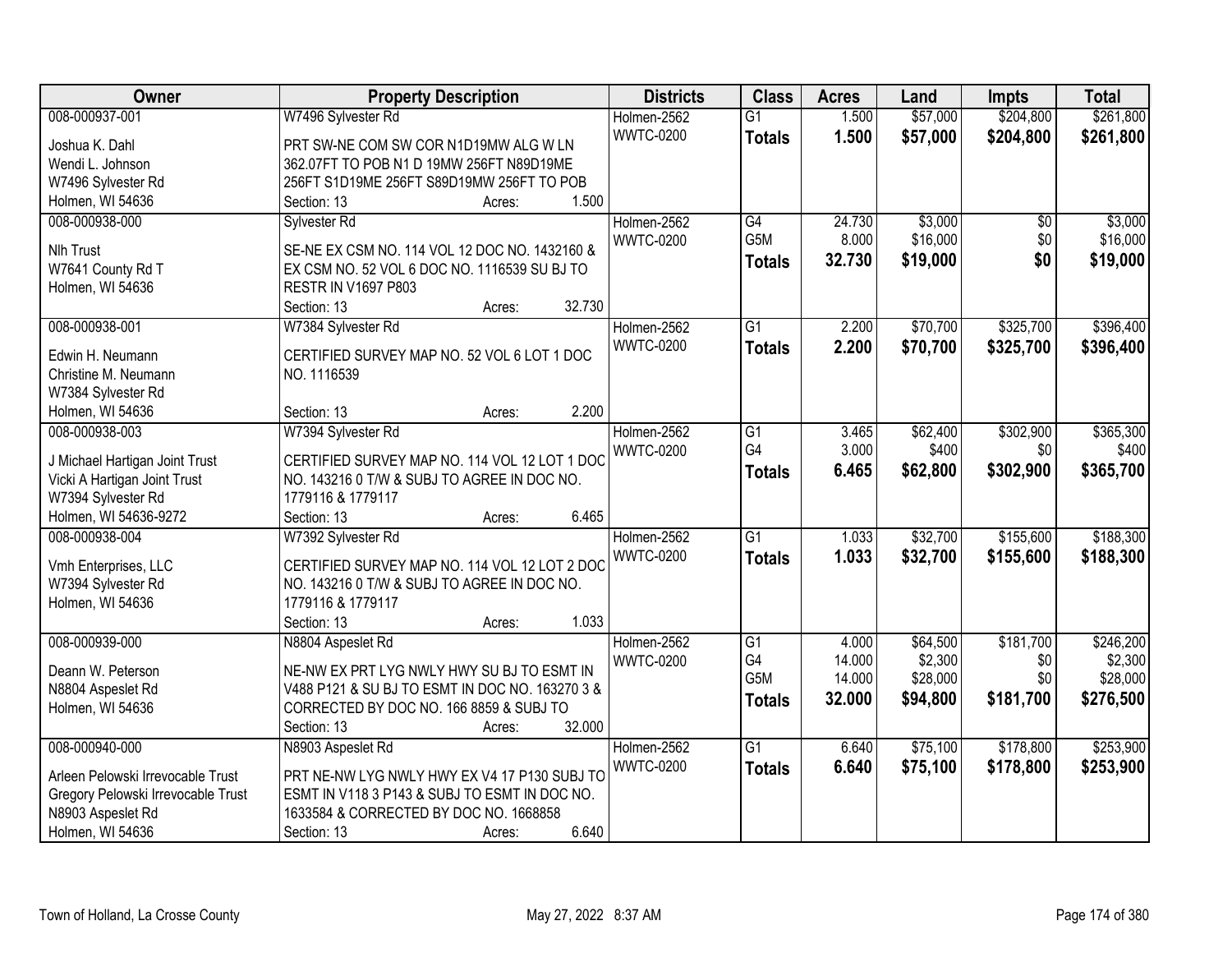| Owner               | <b>Property Description</b>                    | <b>Districts</b> | <b>Class</b>    | <b>Acres</b> | Land      | <b>Impts</b> | <b>Total</b> |
|---------------------|------------------------------------------------|------------------|-----------------|--------------|-----------|--------------|--------------|
| 008-000941-000      | N8891 Aspeslet Rd                              | Holmen-2562      | $\overline{G1}$ | 1.070        | \$30,100  | \$185,000    | \$215,100    |
| Jacquelyn M. Kremer | PRT NE-NW COM NW COR S 330FT TO POB E 160FT    | <b>WWTC-0200</b> | <b>Totals</b>   | 1.070        | \$30,100  | \$185,000    | \$215,100    |
| N8891 Aspeslet Rd   | S 203FT TO N WLY R/W RD SWLY TO W LN N 37 9FT  |                  |                 |              |           |              |              |
| Holmen, WI 54636    | TO POB SUBJ TO NSP ESMT IN V1095 P746 & SUBJ   |                  |                 |              |           |              |              |
|                     | 1.070<br>Section: 13<br>Acres:                 |                  |                 |              |           |              |              |
| 008-000942-000      | N8830 US Highway 53                            | Holmen-2562      | $\overline{G1}$ | 8.580        | \$82,800  | \$178,200    | \$261,000    |
|                     |                                                | <b>WWTC-0200</b> | G <sub>5</sub>  | 2.000        | \$4,500   | \$0          | \$4,500      |
| Brian A. Palmer     | PRT NW-NW COM NW COR S88D 47 ME 710.48FT TO    |                  | G <sub>6</sub>  | 8.000        | \$32,000  | \$0          | \$32,000     |
| Julie A. Palmer     | POB S88D 47ME 594.14FT TO NE COR S25ME 95      |                  | <b>Totals</b>   | 18.580       | \$119,300 | \$178,200    | \$297,500    |
| N8830 Us Highway 53 | 1.2FT N88D47MW 610.25FT N33M E 114.79FT N88D   |                  |                 |              |           |              |              |
| Holmen, WI 54636    | 18.580<br>Section: 13<br>Acres:                |                  |                 |              |           |              |              |
| 008-000943-000      | N8894 US Highway 53                            | Holmen-2562      | $\overline{G1}$ | 4.800        | \$67,700  | \$234,600    | \$302,300    |
| Lor Vang            | PRT NW-NW COM NW COR E ALG N LN TO E R/W       | <b>WWTC-0200</b> | <b>Totals</b>   | 4.800        | \$67,700  | \$234,600    | \$302,300    |
| Pi Xiong Vang       | HWY & POB S ALG R/W 396FT E 528FT N 396FT TO N |                  |                 |              |           |              |              |
| N8894 Us Highway 53 | LN W ALG N LN 528FT TO P OB SUBJ TO ACCESS     |                  |                 |              |           |              |              |
| Holmen, WI 54636    | 4.800<br>Section: 13<br>Acres:                 |                  |                 |              |           |              |              |
| 008-000944-001      | N8798 US Highway 53                            | Holmen-2562      | $\overline{G1}$ | 3.010        | \$60,500  | \$382,400    | \$442,900    |
|                     |                                                | <b>WWTC-0200</b> | <b>Totals</b>   | 3.010        | \$60,500  | \$382,400    | \$442,900    |
| Heath R. Hale       | CERTIFIED SURVEY MAP NO. 7 V OL 7 DOC NO.      |                  |                 |              |           |              |              |
| Andrea L. Hale      | 1143662 LOT 1 & PRT LOT 2 BEG NW COR LOT 2     |                  |                 |              |           |              |              |
| N8798 Us Highway 53 | S0D33M0SW ALG W LN & E R/W LN USH-53 37.3FT    |                  |                 |              |           |              |              |
| Holmen, WI 54636    | 3.010<br>Section: 13<br>Acres:                 |                  |                 |              |           |              |              |
| 008-000944-002      | US Highway 53                                  | Holmen-2562      | $\overline{G1}$ | 1.770        | \$33,200  | \$23,900     | \$57,100     |
| Heath R. Hale       |                                                | <b>WWTC-0200</b> | <b>Totals</b>   | 1.770        | \$33,200  | \$23,900     | \$57,100     |
|                     | CERTIFIED SURVEY MAP NO. 7 V OL 7 DOC NO.      |                  |                 |              |           |              |              |
| Andrea L. Hale      | 1143662 LOT 2 E X BEG NW COR S0D33M0SW ALG W   |                  |                 |              |           |              |              |
| N8798 Us Highway 53 | LN & E R/W LN USH-53 37.3FT S88D46M57SE        |                  |                 |              |           |              |              |
| Holmen, WI 54636    | 1.770<br>Section: 13<br>Acres:                 |                  |                 |              |           |              |              |
| 008-000945-000      | N8818 US Highway 53                            | Holmen-2562      | $\overline{G1}$ | 4.290        | \$65,700  | \$308,500    | \$374,200    |
| Richard A. Cook     | PRT NW-NW COM NW COR S 836FT E TO E R/W &      | <b>WWTC-0200</b> | <b>Totals</b>   | 4.290        | \$65,700  | \$308,500    | \$374,200    |
| Kathleen F. Cook    | POB E 528FT S 360FT W 528FT N 360FT TO POB EX  |                  |                 |              |           |              |              |
| N8818 Us Highway 53 | COM NW COR SEC 13 S88D47 ME 710.48FT S33MW     |                  |                 |              |           |              |              |
| Holmen, WI 54636    | 4.290<br>Section: 13<br>Acres:                 |                  |                 |              |           |              |              |
| 008-000945-002      | N8757 Aspeslet Rd                              | Holmen-2562      | $\overline{G1}$ | 1.500        | \$42,000  | \$138,100    | \$180,100    |
|                     |                                                | <b>WWTC-0200</b> | <b>Totals</b>   | 1.500        | \$42,000  | \$138,100    | \$180,100    |
| Noah J. Karow       | PRT N1/2-SW-NW COM 660FT N O F SE COR SW-NW    |                  |                 |              |           |              |              |
| Heather M. Stallman | W 410FT N 160 FT E 410FT S 160FT TO POB SU BJ  |                  |                 |              |           |              |              |
| N8757 Aspeslet Rd   | TO NSP ESMT IN V1104 P31                       |                  |                 |              |           |              |              |
| Holmen, WI 54636    | 1.500<br>Section: 13<br>Acres:                 |                  |                 |              |           |              |              |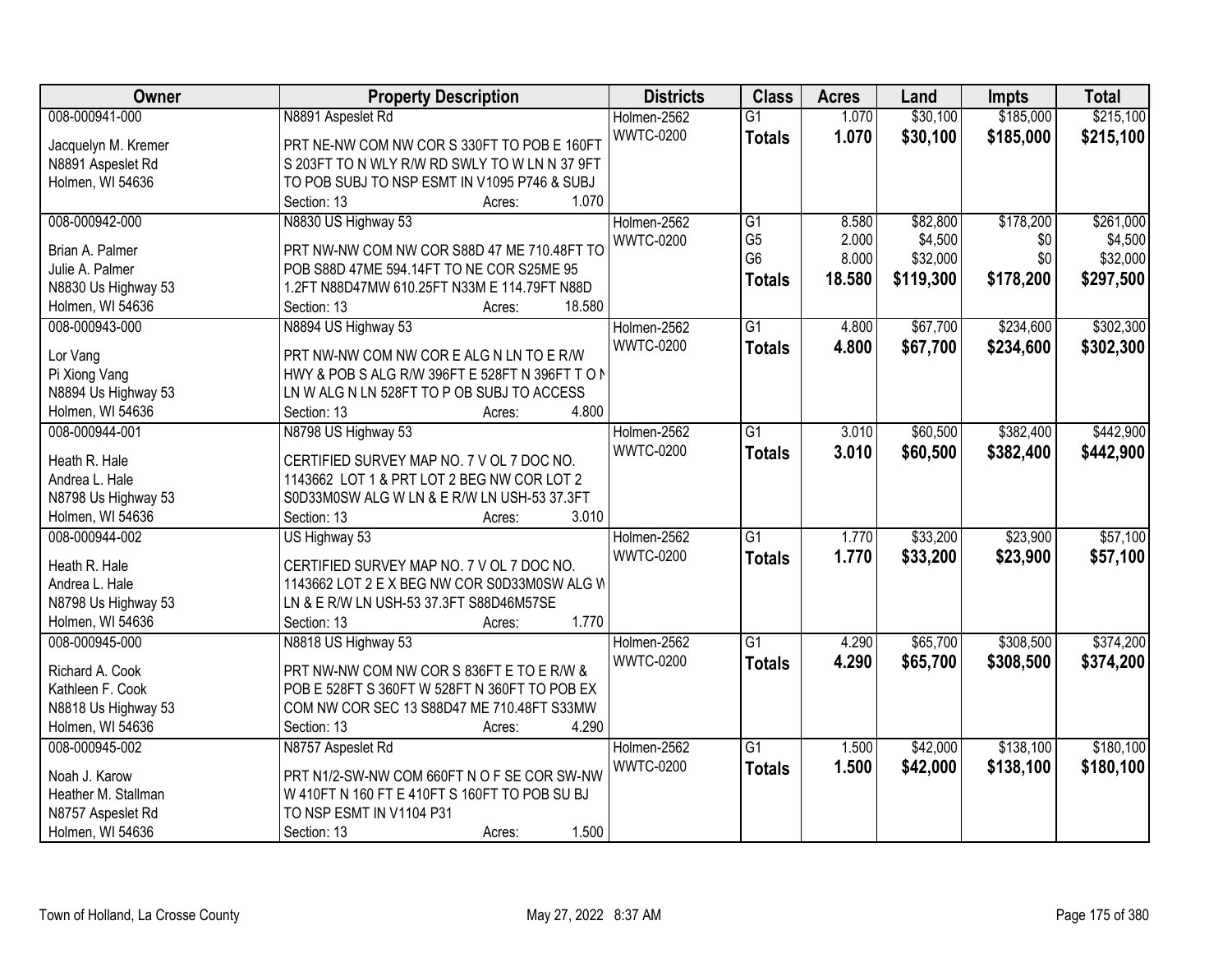| Owner                                                                                                           | <b>Property Description</b>                                                                                                                                                                           | <b>Districts</b>                | <b>Class</b>                                                                 | <b>Acres</b>                                | Land                                                | <b>Impts</b>                              | <b>Total</b>                                          |
|-----------------------------------------------------------------------------------------------------------------|-------------------------------------------------------------------------------------------------------------------------------------------------------------------------------------------------------|---------------------------------|------------------------------------------------------------------------------|---------------------------------------------|-----------------------------------------------------|-------------------------------------------|-------------------------------------------------------|
| 008-000945-003<br>Dawn V. Smith<br>Dale A. Smith                                                                | N8775 Aspeslet Rd<br>PRT SW-NW COM SE COR N 820FT TO POB W 410FT<br>N 180FT E 41 0FT S 180FT POB                                                                                                      | Holmen-2562<br><b>WWTC-0200</b> | $\overline{G1}$<br><b>Totals</b>                                             | 1.690<br>1.690                              | \$45,800<br>\$45,800                                | \$127,600<br>\$127,600                    | \$173,400<br>\$173,400                                |
| N8775 Aspeslet Rd<br>Holmen, WI 54636                                                                           | 1.690<br>Section: 13<br>Acres:                                                                                                                                                                        |                                 |                                                                              |                                             |                                                     |                                           |                                                       |
| 008-000945-004<br><b>Charles E Mahlum Trust</b><br>Lisa M Mahlum Trust<br>N8793 Aspeslet Rd<br>Holmen, WI 54636 | N8793 Aspeslet Rd<br>CERTIFIED SURVEY MAP NO. 114 VOL 6 LOT 1 DOC<br>NO. 1130820<br>6.800<br>Section: 13<br>Acres:                                                                                    | Holmen-2562<br><b>WWTC-0200</b> | $\overline{G1}$<br><b>Totals</b>                                             | 6.800<br>6.800                              | \$68,100<br>\$68,100                                | \$210,900<br>\$210,900                    | \$279,000<br>\$279,000                                |
| 008-000945-006<br>Jwp Investors, LLC<br>W7630 Sylvester Rd<br>Holmen, WI 54636                                  | CERTIFIED SURVEY MAP NO. 114 VOL 6 OUTLOT 1<br>DOC NO. 1130 820 & PRT W1/2-NW COM NW COR<br>S88D47M42SE ALG N LN 182.48 FT S0D33MW<br>2.960<br>Section: 13<br>Acres:                                  | Holmen-2562<br><b>WWTC-0200</b> | G6<br><b>Totals</b>                                                          | 2.960<br>2.960                              | \$11,800<br>\$11,800                                | \$0<br>\$0                                | \$11,800<br>\$11,800                                  |
| 008-000945-007<br>Charlotte M. Jerome<br>N8787 Aspeslet Rd<br>Holmen, WI 54636                                  | N8787 Aspeslet Rd<br>CERTIFIED SURVEY MAP NO. 41 VOL 7 LOT 1 DOC<br>NO. 1154775 T/W DR ESMT IN V1710 P17 & S UBJ TO<br>W/A IN V1710 P20<br>0.940<br>Section: 13<br>Acres:                             | Holmen-2562<br><b>WWTC-0200</b> | G1<br><b>Totals</b>                                                          | 0.940<br>0.940                              | \$30,900<br>\$30,900                                | \$142,000<br>\$142,000                    | \$172,900<br>\$172,900                                |
| 008-000945-008<br>Peggy L. Roberts et al<br>N8783 Aspeslet Rd<br>Holmen, WI 54636                               | N8783 Aspeslet Rd<br>CERTIFIED SURVEY MAP NO. 41 VOL 7 LOT 2 DOC<br>NO. 1154775 T/W DR ESMT IN V1710 P17 & T /W WA<br>IN V1710 P20<br>Section: 13<br>0.940<br>Acres:                                  | Holmen-2562<br><b>WWTC-0200</b> | $\overline{G1}$<br><b>Totals</b>                                             | 0.940<br>0.940                              | \$30,900<br>\$30,900                                | \$211,300<br>\$211,300                    | \$242,200<br>\$242,200                                |
| 008-000946-000<br>Jwp Investors, LLC<br>W7630 Sylvester Rd<br>Holmen, WI 54636                                  | W7630 Sylvester Rd<br>S1/2-SW-NW EX PRT TAKEN FOR USH-53 AS ON<br>PLAN NO. 141F & AS IN V230 P388 SUBJ TO ACC ESS<br>AGREE IN DOC NO. 1555101 & SUBJ TO RESL IN<br>17.490<br>Section: 13<br>Acres:    | Holmen-2562<br><b>WWTC-0200</b> | $\overline{G1}$<br>G4<br>G <sub>5</sub><br>G <sub>5</sub> M<br><b>Totals</b> | 3.000<br>12.890<br>0.600<br>1.000<br>17.490 | \$60,500<br>\$2,300<br>\$100<br>\$1,700<br>\$64,600 | \$97,400<br>\$0<br>\$0<br>\$0<br>\$97,400 | \$157,900<br>\$2,300<br>\$100<br>\$1,700<br>\$162,000 |
| 008-000947-000<br><b>Blong Lor</b><br>N8756 Us Highway 53<br>Holmen, WI 54636                                   | N8756 US Highway 53<br>S 360FT OF NW-SW-NW EX PRT T AKEN FOR USH-53<br>AS ON PLAN N O. 141F & AS IN V230 P388 SU BJ TO<br>ACCESS AGREE IN DOC NO. 1555100 & SUBJ TO<br>4.360<br>Section: 13<br>Acres: | Holmen-2562<br><b>WWTC-0200</b> | $\overline{G1}$<br><b>Totals</b>                                             | 4.360<br>4.360                              | \$65,900<br>\$65,900                                | \$137,200<br>\$137,200                    | \$203,100<br>\$203,100                                |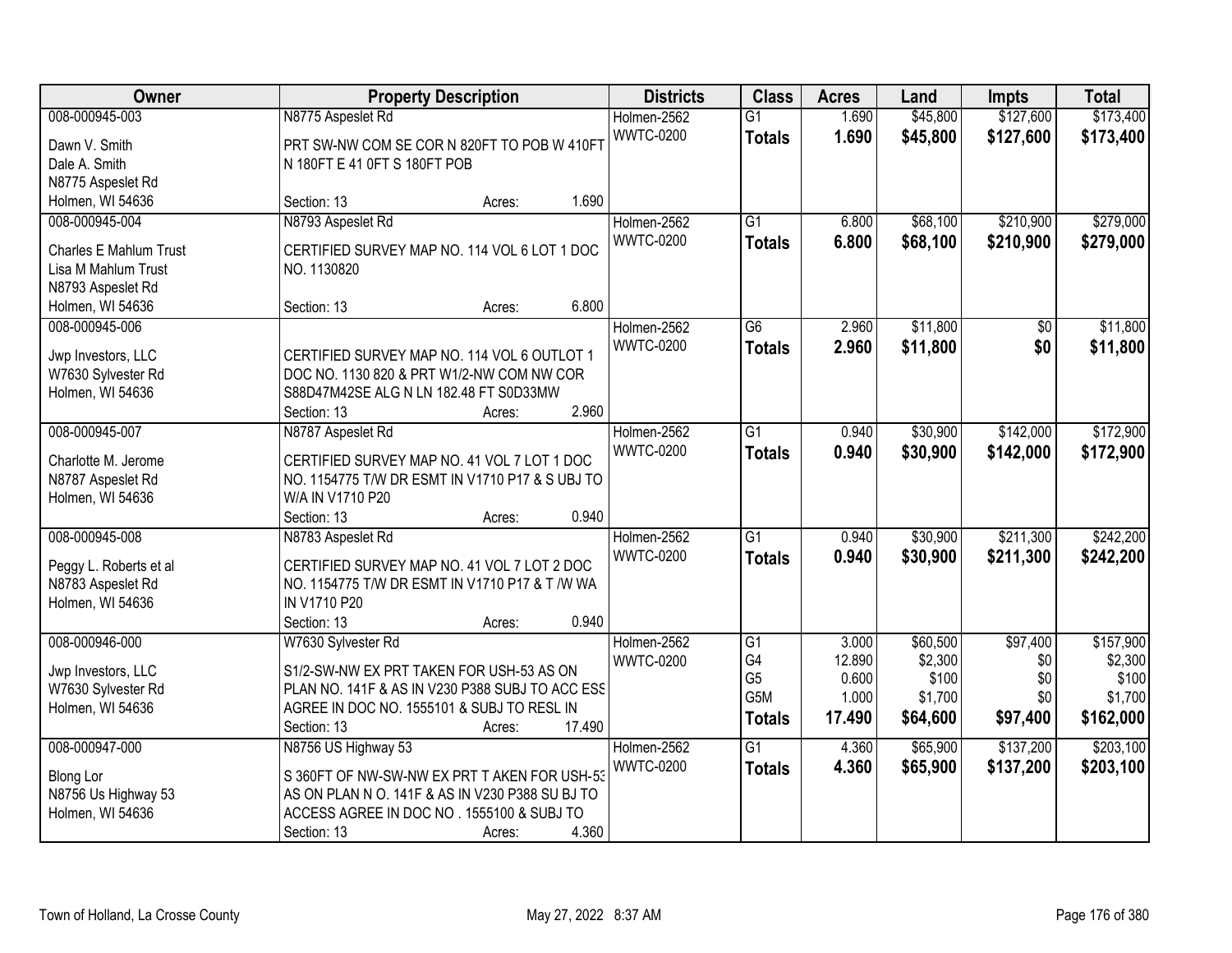| Owner                                  | <b>Property Description</b>                    | <b>Districts</b> | <b>Class</b>    | <b>Acres</b> | Land            | <b>Impts</b>    | <b>Total</b>    |
|----------------------------------------|------------------------------------------------|------------------|-----------------|--------------|-----------------|-----------------|-----------------|
| 008-000948-001                         | W7500 Sylvester Rd                             | Holmen-2562      | $\overline{G1}$ | 1.120        | \$47,900        | \$411,800       | \$459,700       |
| William Bursten Revocable Living Trust | CERTIFIED SURVEY MAP NO 70 V OL 7 LOT 1 DOC    | <b>WWTC-0200</b> | <b>Totals</b>   | 1.120        | \$47,900        | \$411,800       | \$459,700       |
| 2012                                   | NO. 1160101                                    |                  |                 |              |                 |                 |                 |
| Dolores Bursten Revocable Living Trust |                                                |                  |                 |              |                 |                 |                 |
| of 2012                                | 1.120<br>Section: 13<br>Acres:                 |                  |                 |              |                 |                 |                 |
| W7500 Sylvester Rd                     |                                                |                  |                 |              |                 |                 |                 |
| Holmen, WI 54636                       |                                                |                  |                 |              |                 |                 |                 |
| 008-000948-003                         | Aspeslet Rd                                    | Holmen-2562      | $\overline{X4}$ | 1.320        | $\overline{50}$ | $\overline{50}$ | $\overline{50}$ |
| Town of Holland                        | THAT PRT ASPESLET RD IN THE SE-NW PER          | <b>WWTC-0200</b> | <b>Totals</b>   | 1.320        | \$0             | \$0             | \$0             |
| W7937 County Rd Mh                     | SS80.01(5) & PER E X IN V586 P165 (NO R/W PLAN |                  |                 |              |                 |                 |                 |
| Holmen, WI 54636                       | FOUND)                                         |                  |                 |              |                 |                 |                 |
|                                        | 1.320<br>Section: 13<br>Acres:                 |                  |                 |              |                 |                 |                 |
| 008-000949-000                         | W7510 Sylvester Rd                             | Holmen-2562      | G1              | 1.500        | \$57,000        | \$209,400       | \$266,400       |
|                                        |                                                | <b>WWTC-0200</b> |                 | 1.500        | \$57,000        | \$209,400       |                 |
| Nathan D. Robinson                     | PRT SE-NW COM SE COR S88D 35 MW 66FT           |                  | <b>Totals</b>   |              |                 |                 | \$266,400       |
| Erin L. Miller                         | N1D19MW 33FT TO N R/W RD & POB S88D35MW        |                  |                 |              |                 |                 |                 |
| W7510 Sylvester Rd                     | 200FT N1 D19MW 326.7FT N88D35ME 200 F T        |                  |                 |              |                 |                 |                 |
| Holmen, WI 54636                       | 1.500<br>Section: 13<br>Acres:                 |                  |                 |              |                 |                 |                 |
| 008-000950-000                         | Sylvester Rd                                   | Holmen-2562      | G2              | 36.460       | \$145,800       | \$0             | \$145,800       |
| Drugans Castle Mound, Inc              | NE-SW EX PRT IN FOLL COM SW COR SEC 13 N7ME    | <b>WWTC-0200</b> | <b>Totals</b>   | 36.460       | \$145,800       | \$0             | \$145,800       |
| W7665 Sylvester Rd                     | 1313.92FT S8 8D49ME 1299.62FT TO POB N4ME      |                  |                 |              |                 |                 |                 |
| Holmen, WI 54636                       | 66FT S88D49ME 200FT S38D22M E 380.53FT S4MW    |                  |                 |              |                 |                 |                 |
|                                        | 36.460<br>Section: 13<br>Acres:                |                  |                 |              |                 |                 |                 |
| 008-000950-001                         | W7567 Castle Mound Rd                          | Holmen-2562      | $\overline{G1}$ | 6.450        | \$66,900        | \$243,900       | \$310,800       |
|                                        |                                                | <b>WWTC-0200</b> | <b>Totals</b>   | 6.450        | \$66,900        | \$243,900       | \$310,800       |
| Michael K. Drugan                      | PRT N1/2-SW & SE-SW COM SW C OR SEC 13 N7ME    |                  |                 |              |                 |                 |                 |
| Mary E. Drugan                         | 1313.92FT S88 D49ME 1299.62FT TO POB N4ME      |                  |                 |              |                 |                 |                 |
| W7567 Castle Mound Rd                  | 66FT S88D49ME 200FT S38D22ME 380.53FT S4MW     |                  |                 |              |                 |                 |                 |
| Holmen, WI 54636                       | Section: 13<br>6.450<br>Acres:                 |                  | $\overline{G1}$ |              | \$48,600        | \$456,600       |                 |
| 008-000950-002                         | W7515 Sylvester Rd                             | Holmen-2562      |                 | 0.814        |                 |                 | \$505,200       |
| Jeffrey W. Osgood                      | CERTIFIED SURVEY MAP NO. 119 VOL 12 LOT 1 DOC  | <b>WWTC-0200</b> | <b>Totals</b>   | 0.814        | \$48,600        | \$456,600       | \$505,200       |
| Nicole R. Osgood                       | NO. 143261 6 SUBJ TO RESTR IN DOC NO. 1 441708 |                  |                 |              |                 |                 |                 |
| W7515 Sylvester Rd                     |                                                |                  |                 |              |                 |                 |                 |
| Holmen, WI 54636                       | 0.814<br>Section: 13<br>Acres:                 |                  |                 |              |                 |                 |                 |
| 008-000950-003                         | W7507 Sylvester Rd                             | Holmen-2562      | $\overline{G1}$ | 0.814        | \$48,600        | \$439,100       | \$487,700       |
| Bryan C. Hoefling                      | CERTIFIED SURVEY MAP NO. 119 VOL 12 LOT 2 DOC  | <b>WWTC-0200</b> | <b>Totals</b>   | 0.814        | \$48,600        | \$439,100       | \$487,700       |
| Amanda P. Hoefling                     | NO. 143261 6 SUBJ TO RESTR IN DOC NO. 1441708  |                  |                 |              |                 |                 |                 |
| W7507 Sylvester Rd                     |                                                |                  |                 |              |                 |                 |                 |
| Holmen, WI 54636                       | 0.814<br>Section: 13<br>Acres:                 |                  |                 |              |                 |                 |                 |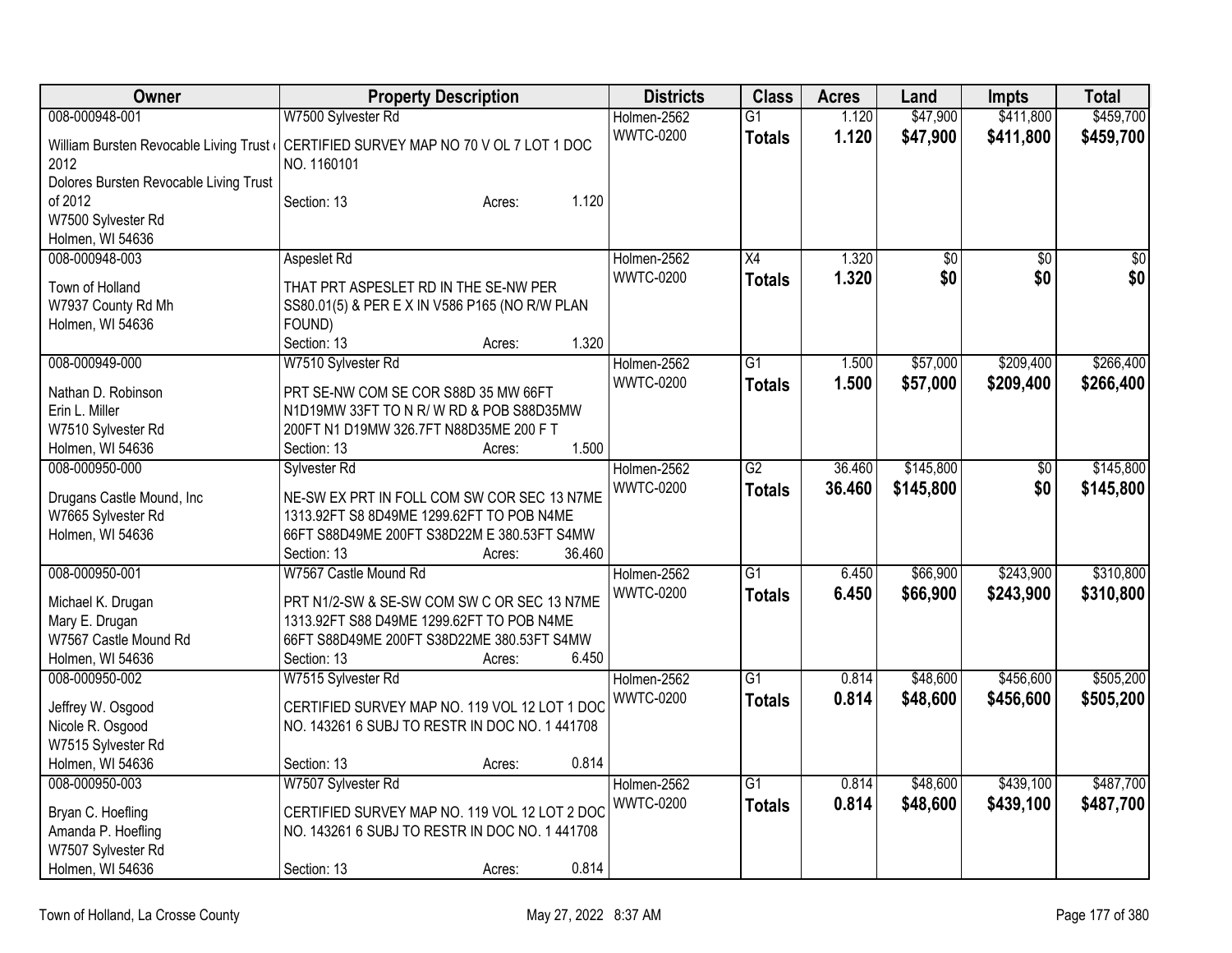| Owner                                           | <b>Property Description</b>                     | <b>Districts</b> | <b>Class</b>    | <b>Acres</b> | Land            | <b>Impts</b>    | <b>Total</b> |
|-------------------------------------------------|-------------------------------------------------|------------------|-----------------|--------------|-----------------|-----------------|--------------|
| 008-000950-004                                  | Sylvester Rd                                    | Holmen-2562      | $\overline{G1}$ | 0.602        | \$44,500        | $\overline{50}$ | \$44,500     |
| Cory Gylock                                     | CERTIFIED SURVEY MAP NO. 14 VOL 19 LOT 1 DOC    | <b>WWTC-0200</b> | <b>Totals</b>   | 0.602        | \$44,500        | \$0             | \$44,500     |
| Paige Gylock                                    | NO. 1743748                                     |                  |                 |              |                 |                 |              |
| 416 Mchugh St E                                 |                                                 |                  |                 |              |                 |                 |              |
| Holmen, WI 54636                                | 0.602<br>Section: 13<br>Acres:                  |                  |                 |              |                 |                 |              |
| 008-000950-005                                  | Sylvester Rd                                    | Holmen-2562      | G2              | 0.052        | \$200           | $\overline{50}$ | \$200        |
|                                                 | CERTIFIED SURVEY MAP NO. 14 VOL 19 OUTLOT 1     | <b>WWTC-0200</b> | <b>Totals</b>   | 0.052        | \$200           | \$0             | \$200        |
| Drugans Castle Mound, Inc<br>W7665 Sylvester Rd | DOC NO. 1743 748                                |                  |                 |              |                 |                 |              |
| Holmen, WI 54636                                |                                                 |                  |                 |              |                 |                 |              |
|                                                 | 0.052<br>Section: 13<br>Acres:                  |                  |                 |              |                 |                 |              |
| 008-000951-000                                  | W7665 Sylvester Rd                              | Holmen-2562      | $\overline{G2}$ | 25.720       | \$102,900       | \$1,011,100     | \$1,114,000  |
|                                                 |                                                 | <b>WWTC-0200</b> | <b>Totals</b>   | 25.720       | \$102,900       | \$1,011,100     | \$1,114,000  |
| Drugans Castle Mound, Inc.                      | NW-SW EX COM NW CORE TO ER / W LN USH-53 &      |                  |                 |              |                 |                 |              |
| W7665 Sylvester Rd                              | POB E 425FT S 307.5FT W 425FT N 307.5FT T O POB |                  |                 |              |                 |                 |              |
| Holmen, WI 54636                                | & EX CSM NO. 44 VOL 19 DOC NO. 1751904 & EX PRT |                  |                 |              |                 |                 |              |
|                                                 | 25.720<br>Section: 13<br>Acres:                 |                  |                 |              |                 |                 |              |
| 008-000951-001                                  | Castle Mound Rd                                 | Holmen-2562      | $\overline{X4}$ | 0.850        | $\overline{30}$ | \$0             | \$0          |
| Town of Holland                                 | PRT NW-SW BEING A 49.5FT R/W THE C/L DESC AS    | <b>WWTC-0200</b> | <b>Totals</b>   | 0.850        | \$0             | \$0             | \$0          |
| W7937 County Rd Mh                              | FOLL COM SW COR NW-SW N0D33ME 24.75 FT TO       |                  |                 |              |                 |                 |              |
| Holmen, WI 54636                                | POB S89D40ME 844FT TO TER M C/L EX PRT TAKEN    |                  |                 |              |                 |                 |              |
|                                                 | 0.850<br>Section: 13<br>Acres:                  |                  |                 |              |                 |                 |              |
| 008-000952-000                                  | Sylvester Rd                                    | Holmen-2562      | $\overline{G2}$ | 3.000        | \$12,000        | \$0             | \$12,000     |
| Michael K. Drugan                               | PRT NW-SW COM NW COR E 70 FT TO E R/W LN        | <b>WWTC-0200</b> | <b>Totals</b>   | 3.000        | \$12,000        | \$0             | \$12,000     |
| Mary E. Drugan                                  | USH-53 & POB E 425FT S 307.5FT W 425FT N 30     |                  |                 |              |                 |                 |              |
| W7665 Sylvester Rd                              | 7.5FT TO POB SUBJ TO ESMT IN DOC NO. 1353135 &  |                  |                 |              |                 |                 |              |
| Holmen, WI 54636                                | 3.000<br>Section: 13<br>Acres:                  |                  |                 |              |                 |                 |              |
| 008-000953-000                                  | N8498 US Highway 53                             | Holmen-2562      | G4              | 28.100       | \$4,400         | $\overline{50}$ | \$4,400      |
|                                                 |                                                 | <b>WWTC-0200</b> | G7              | 2.000        | \$34,000        | \$113,000       | \$147,000    |
| Dennis D. Niccum                                | SW-SW EX BEG NW COR E 660FT S7MW 330FT          |                  | <b>Totals</b>   | 30.100       | \$38,400        | \$113,000       | \$151,400    |
| N8498 Us Highway 53                             | N89D35MW 330FT S 330FT W 330FT TO W LN N 660F   |                  |                 |              |                 |                 |              |
| Holmen, WI 54636                                | T TO POB & EX PRT TAKEN FOR USH-53 ON PLAN      |                  |                 |              |                 |                 |              |
|                                                 | 30.100<br>Section: 13<br>Acres:                 |                  |                 |              |                 |                 |              |
| 008-000953-001                                  | US Highway 53                                   | Holmen-2562      | $\overline{G4}$ | 2.390        | \$500           | $\overline{30}$ | \$500        |
| Dennis D. Niccum                                | N 450FT OF W 330FT OF SW-SW EX PRT TAKEN FOR    | <b>WWTC-0200</b> | <b>Totals</b>   | 2.390        | \$500           | \$0             | \$500        |
| N8498 Us Highway 53                             | USH-53 ON P LAN 141F & IN V230 P420 SUBJ TO     |                  |                 |              |                 |                 |              |
| Holmen, WI 54636                                | ACCESS AGREE IN DOC NO. 1555090 & IN DOC NO.    |                  |                 |              |                 |                 |              |
|                                                 | 2.390<br>Section: 13<br>Acres:                  |                  |                 |              |                 |                 |              |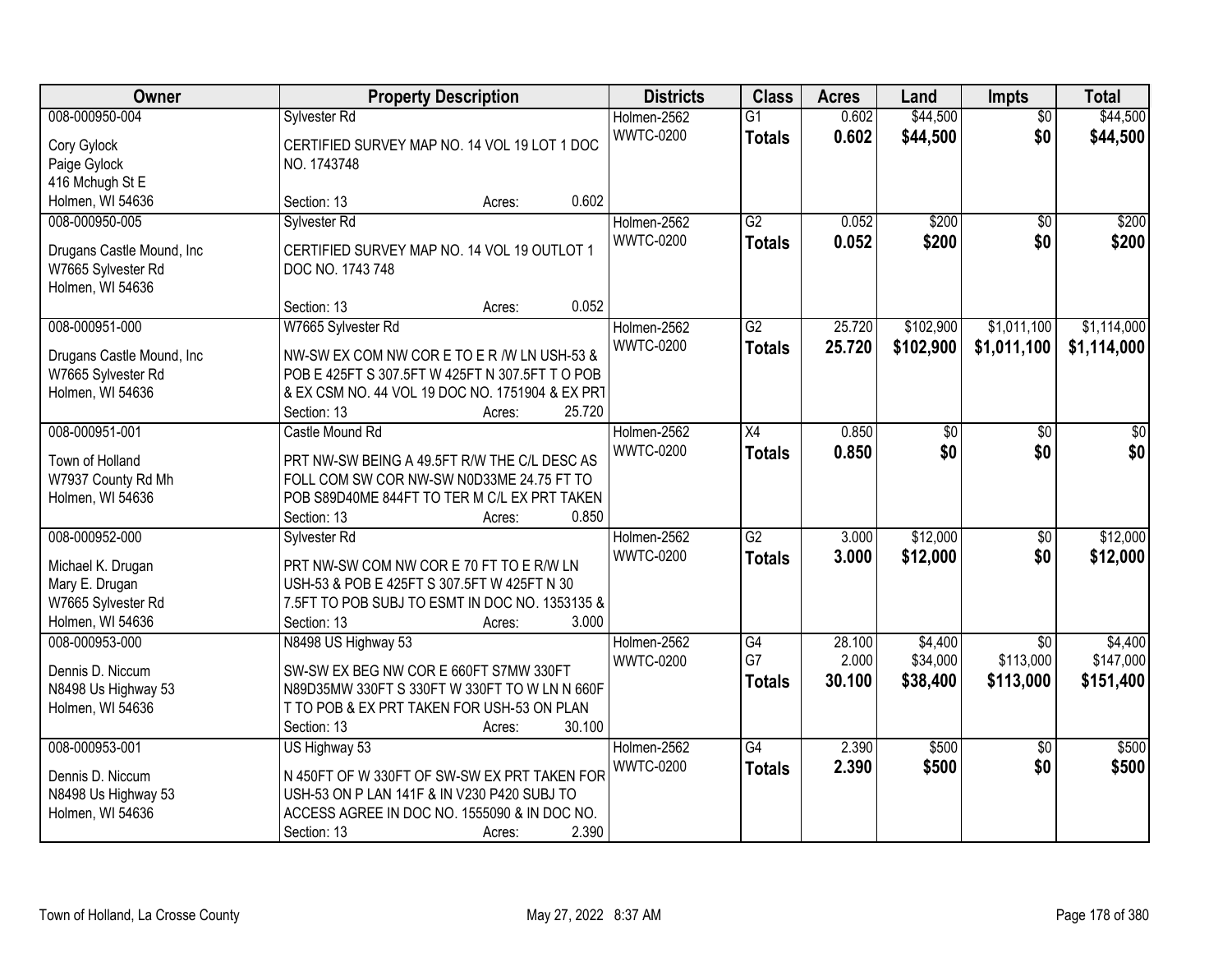| Owner                                  | <b>Property Description</b>                   | <b>Districts</b> | <b>Class</b>    | <b>Acres</b> | Land     | <b>Impts</b>    | <b>Total</b> |
|----------------------------------------|-----------------------------------------------|------------------|-----------------|--------------|----------|-----------------|--------------|
| 008-000953-002                         | W7673 Castle Mound Rd                         | Holmen-2562      | $\overline{G1}$ | 1.250        | \$37,000 | \$140,100       | \$177,100    |
| Richard S. Osweiler                    | PRT SW-SW COM NW COR S89D35M E 495FT TO       | <b>WWTC-0200</b> | <b>Totals</b>   | 1.250        | \$37,000 | \$140,100       | \$177,100    |
| Jean M. Osweiler                       | POB S7MW 330FT S8 9D35ME 165FT N7ME 330FT     |                  |                 |              |          |                 |              |
| W7673 Castle Mound Rd                  | N89D 35MW 165FT TO POB SUBJ TO AC CESS        |                  |                 |              |          |                 |              |
| Holmen, WI 54636                       | 1.250<br>Section: 13<br>Acres:                |                  |                 |              |          |                 |              |
| 008-000953-003                         | W7677 Castle Mound Rd                         | Holmen-2562      | $\overline{G1}$ | 1.250        | \$37,000 | \$201,600       | \$238,600    |
|                                        |                                               | <b>WWTC-0200</b> | <b>Totals</b>   | 1.250        | \$37,000 | \$201,600       | \$238,600    |
| Kari A. Washburn                       | PRT SW-SW COM NW COR S89D35M E 330FT TO       |                  |                 |              |          |                 |              |
| W7677 Castle Mound Rd                  | POB S7MW 330FT S8 9D35ME 165FT N7ME 330FT TO  |                  |                 |              |          |                 |              |
| Holmen, WI 54636                       | N LN N89D35MW 165FT TO POB SU BJ TO NON       |                  |                 |              |          |                 |              |
|                                        | 1.250<br>Section: 13<br>Acres:                |                  |                 |              |          |                 |              |
| 008-000953-004                         | N8548 US Highway 53                           | Holmen-2562      | $\overline{G1}$ | 1.120        | \$34,400 | \$203,600       | \$238,000    |
| Michael Johnson                        | CERTIFIED SURVEY MAP NO. 135 VOL 2 LOT 1 DOC  | <b>WWTC-0200</b> | <b>Totals</b>   | 1.120        | \$34,400 | \$203,600       | \$238,000    |
| N8548 Us Highway 53                    | NO. 943686 SUBJ TO ACCESS AGREE IN DOC NO.    |                  |                 |              |          |                 |              |
| Holmen, WI 54636                       | 1555104 & IN DOC NO. 155 5134                 |                  |                 |              |          |                 |              |
|                                        | 1.120<br>Section: 13<br>Acres:                |                  |                 |              |          |                 |              |
| 008-000954-000                         | W7634 Castle Mound Rd                         | Holmen-2562      | $\overline{G2}$ | 13.900       | \$55,600 | \$0             | \$55,600     |
|                                        |                                               | <b>WWTC-0200</b> | <b>Totals</b>   | 13.900       | \$55,600 | \$0             | \$55,600     |
| Drugans Castle Mound, Inc.             | N1/2-SE-SW EX PRT IN FOLL DE SC COM SW COR    |                  |                 |              |          |                 |              |
| W7665 Sylvester Rd                     | SEC 13 N7ME 13 13.92FT S88D49ME 1299.62FT TO  |                  |                 |              |          |                 |              |
| Holmen, WI 54636                       | POB N4ME 66FT S88D49ME 200 FT S38D22ME        |                  |                 |              |          |                 |              |
|                                        | 13.900<br>Section: 13<br>Acres:               |                  |                 |              |          |                 |              |
| 008-000955-000                         | Castle Mound Rd                               | Holmen-2562      | $\overline{G4}$ | 20.000       | \$1,000  | $\overline{50}$ | \$1,000      |
| Dennis D. Niccum                       | S1/2 OF SE1/4 OF SW1/4 SUBJ TO ESMT IN DOC NO | <b>WWTC-0200</b> | <b>Totals</b>   | 20,000       | \$1,000  | \$0             | \$1,000      |
| N8498 Us Highway 53                    | 1660966                                       |                  |                 |              |          |                 |              |
| Holmen, WI 54636                       |                                               |                  |                 |              |          |                 |              |
|                                        | 20.000<br>Section: 13<br>Acres:               |                  |                 |              |          |                 |              |
| 008-000956-002                         | W7303 Sylvester Rd                            | Holmen-2562      | $\overline{G1}$ | 2.038        | \$76,300 | \$220,300       | \$296,600    |
| Michael R. Jenson                      | CERTIFIED SURVEY MAP NO. 184 VOL 1 LOT 2 DOC  | <b>WWTC-0200</b> | <b>Totals</b>   | 2.038        | \$76,300 | \$220,300       | \$296,600    |
| Shawn L. Jenson                        | NO. 912495                                    |                  |                 |              |          |                 |              |
|                                        |                                               |                  |                 |              |          |                 |              |
| W7303 Sylvester Rd<br>Holmen, WI 54636 | 2.038<br>Section: 13                          |                  |                 |              |          |                 |              |
| 008-000956-003                         | Acres:                                        | Holmen-2562      | $\overline{G2}$ | 15.850       | \$63,400 | \$3,600         | \$67,000     |
|                                        | Sylvester Rd                                  |                  |                 |              |          |                 |              |
| Michael K. Drugan                      | PRT NE-SE LYG SWLY FOLL LN B EG SE SEC 13     | <b>WWTC-0200</b> | <b>Totals</b>   | 15.850       | \$63,400 | \$3,600         | \$67,000     |
| Mary E. Drugan                         | N27MW 1273.3FT N57D57MW 302.77FT N10D29ME 2   |                  |                 |              |          |                 |              |
| W7665 Sylvester Rd                     | 63.29FT N85D11MW 372.3FT N35 D44MW 601.79FT   |                  |                 |              |          |                 |              |
| Holmen, WI 54636                       | 15.850<br>Section: 13<br>Acres:               |                  |                 |              |          |                 |              |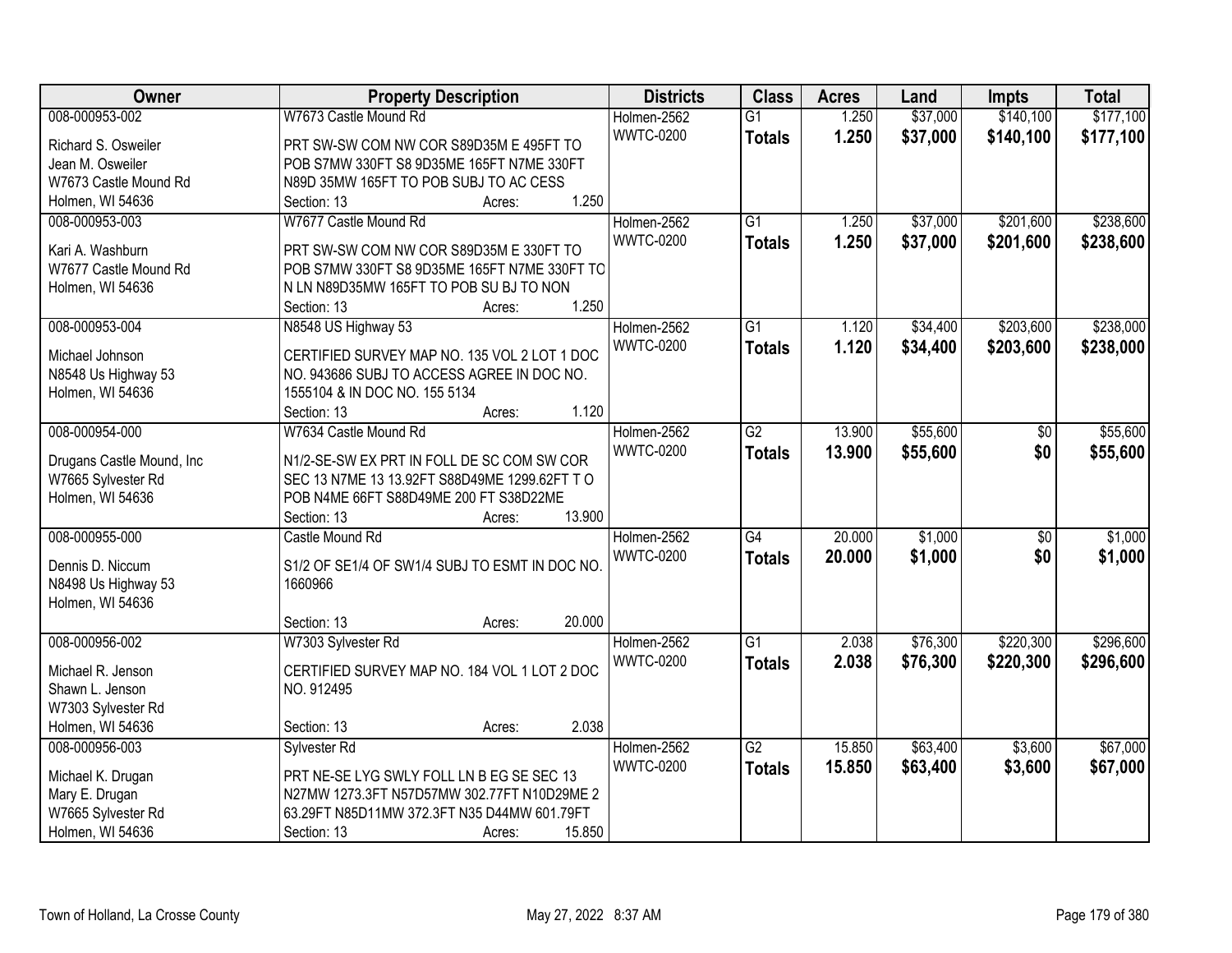| Owner                              |                                               | <b>Property Description</b> |       | <b>Districts</b> | <b>Class</b>    | <b>Acres</b> | Land     | Impts     | <b>Total</b> |
|------------------------------------|-----------------------------------------------|-----------------------------|-------|------------------|-----------------|--------------|----------|-----------|--------------|
| 008-000956-004                     | W7380 Sylvester Rd                            |                             |       | Holmen-2562      | $\overline{G1}$ | 1.008        | \$45,200 | \$205,100 | \$250,300    |
| David L. Voves                     | CERTIFIED SURVEY MAP NO. 42 VOL 2 LOT 1 DOC   |                             |       | <b>WWTC-0200</b> | <b>Totals</b>   | 1.008        | \$45,200 | \$205,100 | \$250,300    |
| Mary L. Voves                      | NO. 924750                                    |                             |       |                  |                 |              |          |           |              |
| W7380 Sylvester Rd                 |                                               |                             |       |                  |                 |              |          |           |              |
| Holmen, WI 54636                   | Section: 13                                   | Acres:                      | 1.008 |                  |                 |              |          |           |              |
| 008-000956-007                     | W7371 Sylvester Rd                            |                             |       | Holmen-2562      | $\overline{G1}$ | 1.210        | \$57,000 | \$261,800 | \$318,800    |
|                                    |                                               |                             |       | <b>WWTC-0200</b> | <b>Totals</b>   | 1.210        | \$57,000 | \$261,800 | \$318,800    |
| Thomas C. Brzowsky                 | CERTIFIED SURVEY MAP NO. 48 VOL 4 LOT 2 DOC   |                             |       |                  |                 |              |          |           |              |
| <b>Betsy Brzowsky</b>              | NO. 1010597                                   |                             |       |                  |                 |              |          |           |              |
| W7371 Sylvester Rd                 |                                               |                             | 1.210 |                  |                 |              |          |           |              |
| Holmen, WI 54636                   | Section: 13                                   | Acres:                      |       |                  |                 |              |          |           |              |
| 008-000956-009                     | W7367 Sylvester Rd                            |                             |       | Holmen-2562      | $\overline{G1}$ | 0.620        | \$44,800 | \$188,500 | \$233,300    |
| Joshua J. Buchholtz                | CERTIFIED SURVEY MAP NO. 140 VOL 4 LOT 1 DOC  |                             |       | <b>WWTC-0200</b> | <b>Totals</b>   | 0.620        | \$44,800 | \$188,500 | \$233,300    |
| Heather M. Buchholtz               | NO. 1036656                                   |                             |       |                  |                 |              |          |           |              |
| W7367 Sylvester Rd                 |                                               |                             |       |                  |                 |              |          |           |              |
| Holmen, WI 54636                   | Section: 13                                   | Acres:                      | 0.620 |                  |                 |              |          |           |              |
| 008-000956-011                     | W7383 Sylvester Rd                            |                             |       | Holmen-2562      | $\overline{G1}$ | 0.856        | \$49,400 | \$262,600 | \$312,000    |
|                                    | CERTIFIED SURVEY MAP NO. 141 VOL 16 LOT 1 DOC |                             |       | <b>WWTC-0200</b> | <b>Totals</b>   | 0.856        | \$49,400 | \$262,600 | \$312,000    |
| Ryan A. Blough<br>Shyann M. Blough | NO. 1675618                                   |                             |       |                  |                 |              |          |           |              |
| W7383 Sylvester Rd                 |                                               |                             |       |                  |                 |              |          |           |              |
| Holmen, WI 54636                   | Section: 13                                   | Acres:                      | 0.856 |                  |                 |              |          |           |              |
| 008-000956-012                     | W7365 Sylvester Rd                            |                             |       | Holmen-2562      | $\overline{G1}$ | 4.358        | \$89,900 | \$131,400 | \$221,300    |
|                                    |                                               |                             |       | <b>WWTC-0200</b> | <b>Totals</b>   | 4.358        | \$89,900 | \$131,400 | \$221,300    |
| Ronald W. Knapmiller               | CERTIFIED SURVEY MAP NO. 141 VOL 16 LOT 2 DOC |                             |       |                  |                 |              |          |           |              |
| Carol A. Knapmiller                | NO. 167561 8 SUBJ TO & T/W ESMNT IN DOC NO.   |                             |       |                  |                 |              |          |           |              |
| W7365 Sylvester Rd                 | 1683479                                       |                             |       |                  |                 |              |          |           |              |
| Holmen, WI 54636                   | Section: 13                                   | Acres:                      | 4.358 |                  |                 |              |          |           |              |
| 008-000956-013                     | W7379 Sylvester Rd                            |                             |       | Holmen-2562      | $\overline{G1}$ | 1.647        | \$67,500 | \$235,400 | \$302,900    |
| Harland G. Gabrielson              | CERTIFIED SURVEY MAP NO. 141 VOL 16 LOT 3 DOC |                             |       | <b>WWTC-0200</b> | <b>Totals</b>   | 1.647        | \$67,500 | \$235,400 | \$302,900    |
| Jean M. Gabrielson                 | NO. 1675618                                   |                             |       |                  |                 |              |          |           |              |
| W7379 Sylvester Rd                 |                                               |                             |       |                  |                 |              |          |           |              |
| Holmen, WI 54636                   | Section: 13                                   | Acres:                      | 1.647 |                  |                 |              |          |           |              |
| 008-000956-014                     | W7311 Sylvester Rd                            |                             |       | Holmen-2562      | $\overline{G1}$ | 1.343        | \$60,200 | \$426,100 | \$486,300    |
|                                    |                                               |                             |       | <b>WWTC-0200</b> | <b>Totals</b>   | 1.343        | \$60,200 | \$426,100 | \$486,300    |
| Eric L. Anderson                   | CERTIFIED SURVEY MAP NO. 141 VOL 16 LOT 4 DOC |                             |       |                  |                 |              |          |           |              |
| Stacey M. Anderson                 | NO. 167561 8 SUBJ TO ESMT IN DOC NO 170 8040  |                             |       |                  |                 |              |          |           |              |
| W7311 Sylvester Rd                 |                                               |                             |       |                  |                 |              |          |           |              |
| Holmen, WI 54636                   | Section: 13                                   | Acres:                      | 1.343 |                  |                 |              |          |           |              |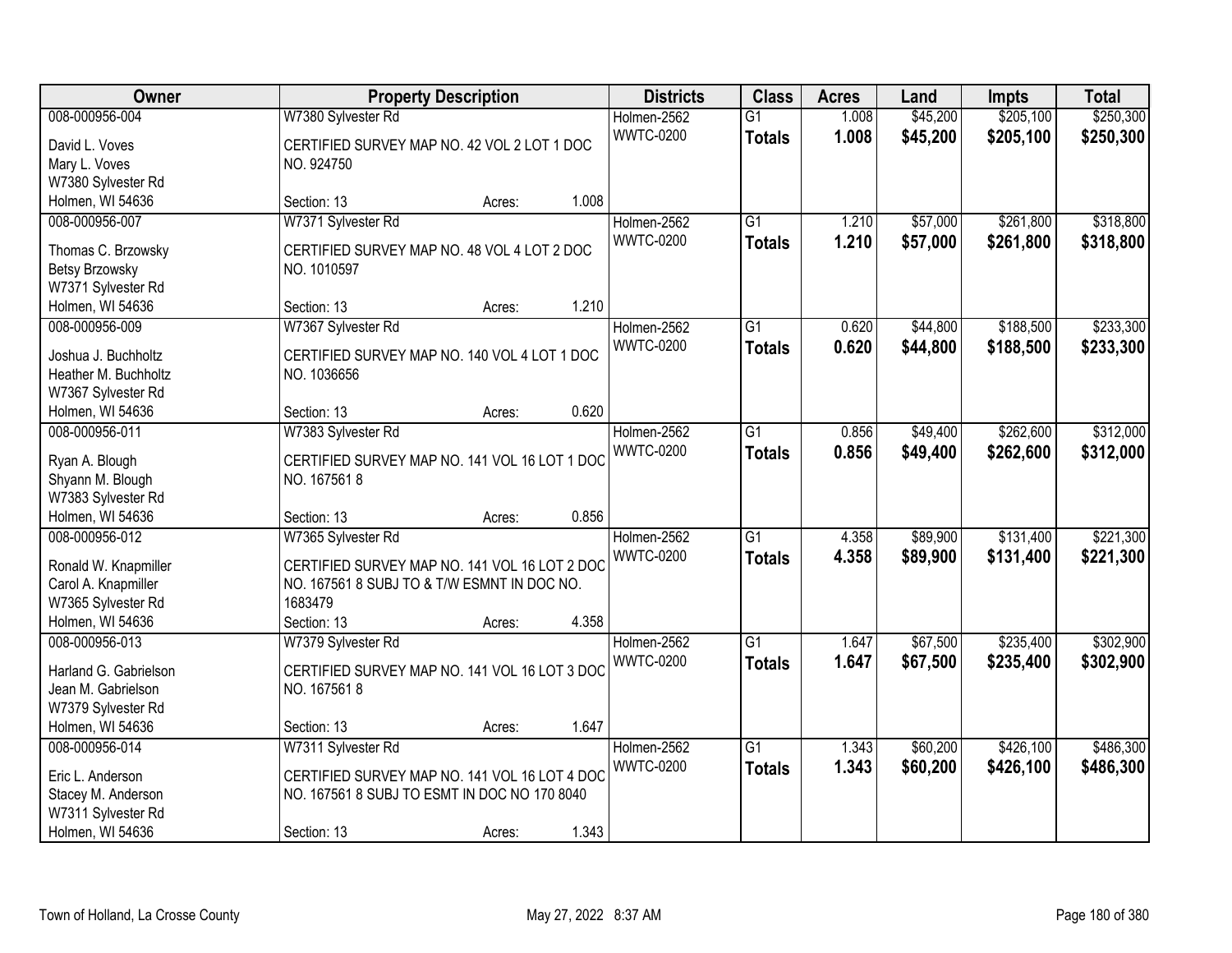| Owner                  | <b>Property Description</b>                      | <b>Districts</b> | <b>Class</b>     | <b>Acres</b>           | Land   | <b>Impts</b>    | <b>Total</b>    |                 |
|------------------------|--------------------------------------------------|------------------|------------------|------------------------|--------|-----------------|-----------------|-----------------|
| 008-000956-015         | W7312 Sylvester Rd                               |                  | Holmen-2562      | $\overline{G1}$        | 5.905  | \$89,100        | \$307,900       | \$397,000       |
| David A. Matthews Jr   | CERTIFIED SURVEY MAP NO. 34 VOL 18 LOT 1 DOC     |                  | <b>WWTC-0200</b> | <b>Totals</b>          | 5.905  | \$89,100        | \$307,900       | \$397,000       |
| Marsha A. Matthews     | NO. 1727420 SUBJ TO RESTR IN DOC NO. 17 26663    |                  |                  |                        |        |                 |                 |                 |
| W7312 Sylvester Rd     |                                                  |                  |                  |                        |        |                 |                 |                 |
| Holmen, WI 54636       | Section: 13<br>Acres:                            | 5.905            |                  |                        |        |                 |                 |                 |
| 008-000956-016         | W7306 Sylvester Rd                               |                  | Holmen-2562      | $\overline{G1}$        | 1.060  | \$46,400        | \$341,400       | \$387,800       |
|                        |                                                  |                  | <b>WWTC-0200</b> | <b>Totals</b>          | 1.060  | \$46,400        | \$341,400       | \$387,800       |
| <b>Briana Acor</b>     | CERTIFIED SURVEY MAP NO. 34 VOL 18 LOT 2 DOC     |                  |                  |                        |        |                 |                 |                 |
| Scott Acor             | NO. 1727420 SUBJ TO RESTR IN DOC NO. 17 26663    |                  |                  |                        |        |                 |                 |                 |
| W7306 Sylvester Rd     |                                                  |                  |                  |                        |        |                 |                 |                 |
| Holmen, WI 54636       | Section: 13<br>Acres:                            | 1.060            |                  |                        |        |                 |                 |                 |
| 008-000957-000         | Sylvester Rd                                     |                  | Holmen-2562      | G2                     | 27.439 | \$109,800       | \$0             | \$109,800       |
| Michael K. Drugan      | NW-SE EX FAIRWAY HEIGHTS ADD                     |                  | <b>WWTC-0200</b> | G <sub>6</sub>         | 6.500  | \$26,000        | \$0             | \$26,000        |
| Mary E. Drugan         |                                                  |                  |                  | <b>Totals</b>          | 33.939 | \$135,800       | \$0             | \$135,800       |
| W7665 Sylvester Rd     |                                                  |                  |                  |                        |        |                 |                 |                 |
| Holmen, WI 54636       | Section: 13<br>Acres:                            | 33.939           |                  |                        |        |                 |                 |                 |
| 008-000958-000         | Sylvester Rd                                     |                  | Holmen-2562      | $\overline{G2}$        | 27.000 | \$108,000       | \$0             | \$108,000       |
|                        |                                                  |                  | <b>WWTC-0200</b> | G <sub>6</sub>         | 13.000 | \$52,000        | \$0             | \$52,000        |
| Michael K. Drugan      | SW1/4 OF SE1/4                                   |                  |                  | <b>Totals</b>          | 40.000 | \$160,000       | \$0             | \$160,000       |
| Mary E. Drugan         |                                                  |                  |                  |                        |        |                 |                 |                 |
| W7665 Sylvester Rd     |                                                  |                  |                  |                        |        |                 |                 |                 |
| Holmen, WI 54636       | Section: 13<br>Acres:                            | 40.000           |                  |                        |        |                 |                 |                 |
| 008-000959-000         | Sylvester Rd                                     |                  | Holmen-2562      | $\overline{G2}$        | 10.000 | \$40,000        | $\overline{50}$ | \$40,000        |
| Michael K. Drugan      | SE-SE EX CSM NO. 184 VOL 1                       |                  | <b>WWTC-0200</b> | G <sub>6</sub>         | 29.890 | \$119,600       | \$0             | \$119,600       |
| Mary E. Drugan         |                                                  |                  |                  | <b>Totals</b>          | 39.890 | \$159,600       | \$0             | \$159,600       |
| W7665 Sylvester Rd     |                                                  |                  |                  |                        |        |                 |                 |                 |
| Holmen, WI 54636       | Section: 13<br>Acres:                            | 39.890           |                  |                        |        |                 |                 |                 |
| 008-000959-100         |                                                  |                  | Holmen-2562      | $\overline{\text{X2}}$ | 18.370 |                 |                 |                 |
|                        | US Highway 53                                    |                  |                  |                        |        | $\overline{60}$ | $\overline{50}$ | $\sqrt{30}$     |
| State of Wisconsin Dot | PRT W1/2-NW & PRT W1/2-SW OF SEC 13-18-8 & PRT   |                  | <b>WWTC-0200</b> | <b>Totals</b>          | 18.370 | \$0             | \$0             | \$0             |
| 3550 Mormon Coulee Rd  | E1/2-NE & PRT E1/2-SE SEC 14-18-8 TAK EN FOR     |                  |                  |                        |        |                 |                 |                 |
| La Crosse, WI 54601    | USH-53 AS ON PLAN NO. 141F & AS IN V230 P420 & F |                  |                  |                        |        |                 |                 |                 |
|                        | Section: 14<br>Acres:                            | 18.370           |                  |                        |        |                 |                 |                 |
| 008-000959-101         | Amsterdam Prairie Rd                             |                  | Holmen-2562      | $\overline{X4}$        | 1.290  | $\overline{50}$ | $\overline{50}$ | $\overline{50}$ |
|                        |                                                  |                  | <b>WWTC-0200</b> | <b>Totals</b>          | 1.290  | \$0             | \$0             | \$0             |
| Town of Holland        | PRT S1/2-SE SEC 14-18-8 & PR T NE-NE SEC 23-18-8 |                  |                  |                        |        |                 |                 |                 |
| W7937 County Rd Mh     | TAKEN FOR AMSTERDAM PRAIRIE RD AS EX IN          |                  |                  |                        |        |                 |                 |                 |
| Holmen, WI 54636       | V1197 P97 & V1036 P872 & PER SS66.1024           |                  |                  |                        |        |                 |                 |                 |
|                        | Section: 14<br>Acres:                            | 1.290            |                  |                        |        |                 |                 |                 |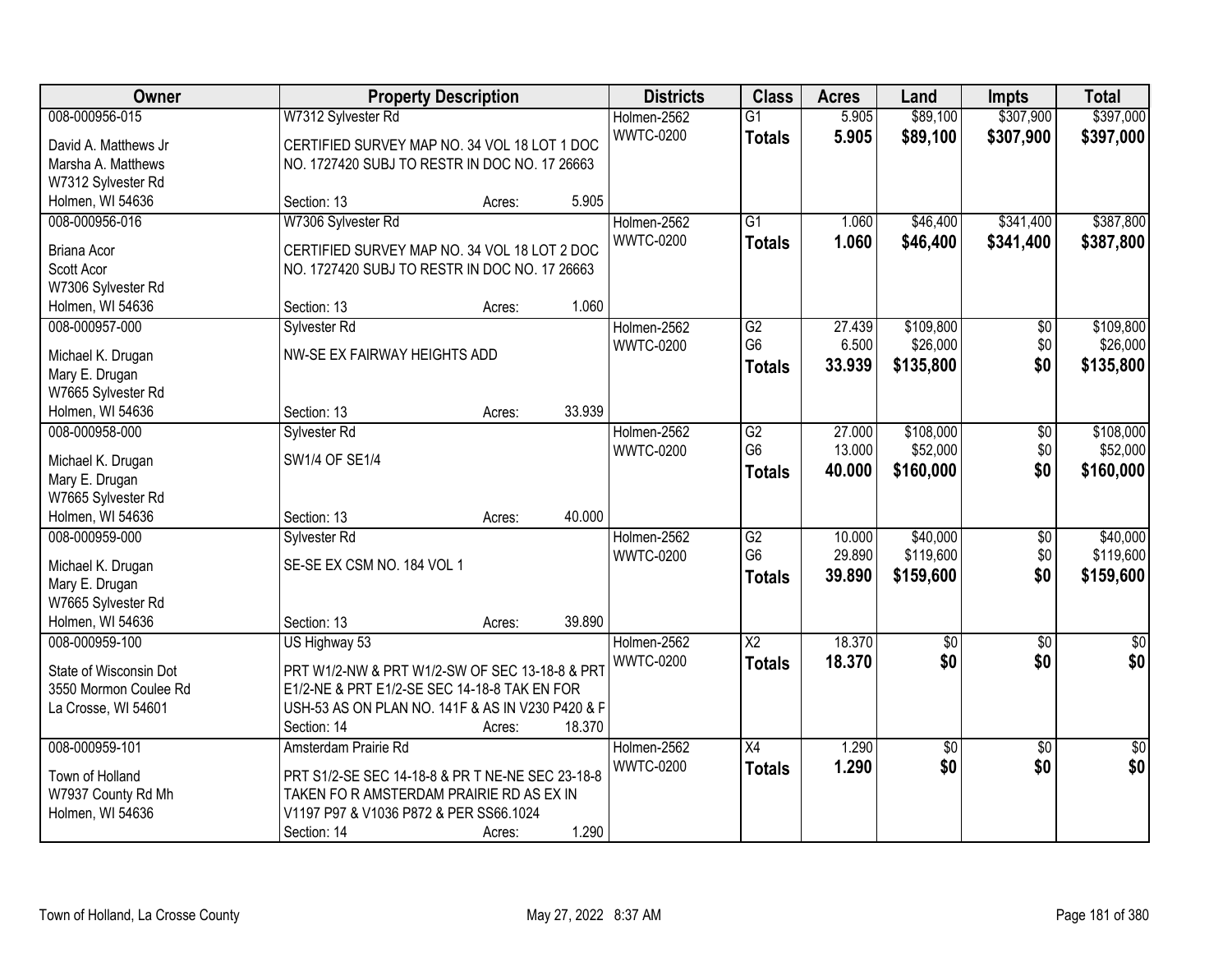| Owner                                                                                                                     | <b>Property Description</b>                                                                                                                                                                               | <b>Districts</b>                | <b>Class</b>                          | <b>Acres</b>              | Land                              | Impts                         | <b>Total</b>                      |
|---------------------------------------------------------------------------------------------------------------------------|-----------------------------------------------------------------------------------------------------------------------------------------------------------------------------------------------------------|---------------------------------|---------------------------------------|---------------------------|-----------------------------------|-------------------------------|-----------------------------------|
| 008-000960-000<br>Mary K. Thompson<br>N1606 Meadow Ridge Rd<br>La Crosse, WI 54601-2585                                   | NE-NE EX CSM NO. 101 VOL 3 D OC NO. 971313 & EX<br>CSM NO. 87 VOL 13 DOC NO. 1479703 & EX PRT<br>TAKEN FOR USH-53 ON P LAN NO. 141F & IN V230<br>34.790<br>Section: 14<br>Acres:                          | Holmen-2562<br><b>WWTC-0200</b> | G5<br>G <sub>6</sub><br><b>Totals</b> | 4.000<br>30.790<br>34.790 | \$9,000<br>\$123,200<br>\$132,200 | $\overline{50}$<br>\$0<br>\$0 | \$9,000<br>\$123,200<br>\$132,200 |
| 008-000960-001<br>Barry J. Truog<br>Dana Mj Truog<br>N8897 Us Highway 53<br>Holmen, WI 54636                              | N8897 US Highway 53<br>CERTIFIED SURVEY MAP NO. 101 VOL 3 LOT 1 DOC<br>NO. 971313 SUBJ TO ACCESS AGREE IN DOC NO.<br>1555095 & SUBJ TO RESTR IN DOC NO. 1559532 &<br>2.202<br>Section: 14<br>Acres:       | Holmen-2562<br><b>WWTC-0200</b> | $\overline{G1}$<br><b>Totals</b>      | 2.202<br>2.202            | \$51,000<br>\$51,000              | \$189,300<br>\$189,300        | \$240,300<br>\$240,300            |
| 008-000960-002<br><b>Broadway Properties, LLC</b><br>W7765 Parcher Ct<br>Holmen, WI 54636                                 | N8827 US Highway 53<br>CERTIFIED SURVEY MAP NO. 87 VOL 13 LOT 1 DOC<br>NO. 1479703 SUBJ TO ACCESS AGREE IN DOC NO.<br>1555094 & SUBJ TO ELEC ESMT IN DOC NO. 1725224<br>2.430<br>Section: 14<br>Acres:    | Holmen-2562<br><b>WWTC-0200</b> | $\overline{G1}$<br><b>Totals</b>      | 2.430<br>2.430            | \$52,900<br>\$52,900              | \$33,500<br>\$33,500          | \$86,400<br>\$86,400              |
| 008-000961-000<br>Hanson Investments, LLC<br>W7812 Amsterdam Prairie Rd<br>Holmen, WI 54636                               | Amsterdam Prairie Rd<br>NW-NE EX PRT IN V557 P595, V 617 P628 & V708<br>P167, V1079 P671 & EX CSM NO. 85 VOL 8 D OC NO.<br>1208212 T/W 66FT ACCE SS ESMT IN V1230 P434<br>Section: 14<br>14.480<br>Acres: | Holmen-2562<br><b>WWTC-0200</b> | G4<br>G5M<br><b>Totals</b>            | 5.000<br>9.480<br>14.480  | \$1,100<br>\$19,000<br>\$20,100   | $\sqrt[6]{3}$<br>\$0<br>\$0   | \$1,100<br>\$19,000<br>\$20,100   |
| 008-000961-001<br>Deann W. Peterson<br>N8804 Aspeslet Rd<br>Holmen, WI 54636                                              | Amsterdam Prairie Rd<br>PRT W1/2-NE LYG W OF GARFIEL D RD & N OF A LN<br>DESC AS FOL L COM S1/4 COR SEC 14 N7M14S E<br>3500FT TO POB SD LN N89D42 M30SE TO PT ON W<br>11.500<br>Section: 14<br>Acres:     | Holmen-2562<br><b>WWTC-0200</b> | G5<br>G <sub>6</sub><br><b>Totals</b> | 5.000<br>6.500<br>11.500  | \$4,300<br>\$21,100<br>\$25,400   | $\overline{50}$<br>\$0<br>\$0 | \$4,300<br>\$21,100<br>\$25,400   |
| 008-000962-000<br>David W Otto Revocable Trust<br>Jayne M Otto Revocable Trust<br>N2708 Garbers Rd<br>La Crosse, WI 54601 | N8903 Garfield Rd<br>PRT NW-NE N 100FT LYG W OF G ARFIELD RD & E<br>OF NEW CHANNE L BLACK RIVER<br>1.750<br>Section: 14<br>Acres:                                                                         | Holmen-2562<br><b>WWTC-0200</b> | G1<br><b>Totals</b>                   | 1.750<br>1.750            | \$53,800<br>\$53,800              | \$57,100<br>\$57,100          | \$110,900<br>\$110,900            |
| 008-000963-000<br>Schmuck Family Cabin, LLC<br>W22122 Wolf Run Ln<br>Galesville, WI 54630                                 | N8899 Garfield Rd<br>PRT NW-NE COM NW COR S 100FT TO POB E 782FT<br>TO W LN HWY S 100FT ALG HWY W 782FT N 10 0 FT<br>TO POB<br>1.800<br>Section: 14<br>Acres:                                             | Holmen-2562<br><b>WWTC-0200</b> | $\overline{G1}$<br><b>Totals</b>      | 1.800<br>1.800            | \$55,000<br>\$55,000              | \$147,900<br>\$147,900        | \$202,900<br>\$202,900            |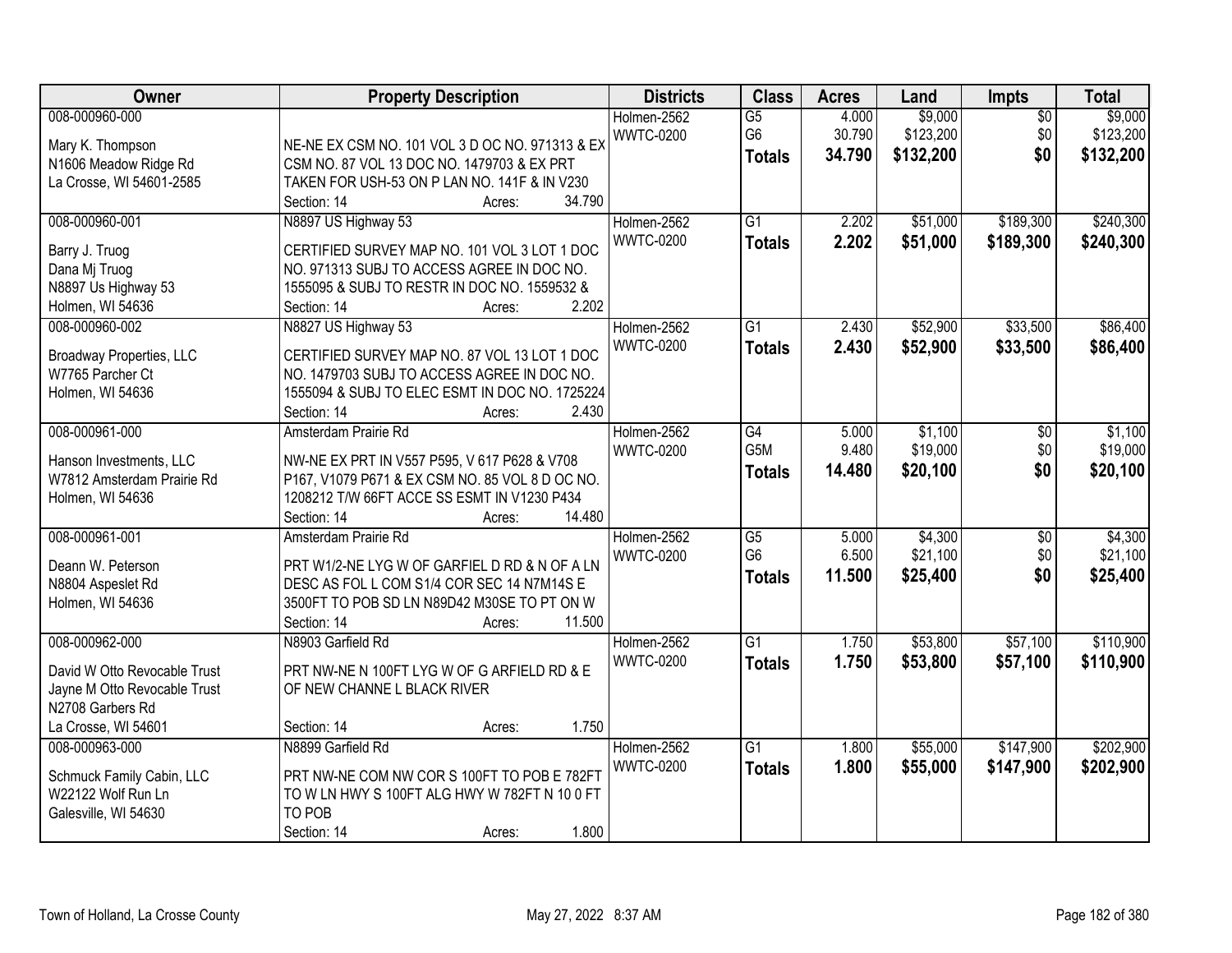| Owner                                                                                       | <b>Property Description</b>                                                                                                                                                                 | <b>Districts</b>                | <b>Class</b>                     | <b>Acres</b>              | Land                          | <b>Impts</b>           | <b>Total</b>                  |
|---------------------------------------------------------------------------------------------|---------------------------------------------------------------------------------------------------------------------------------------------------------------------------------------------|---------------------------------|----------------------------------|---------------------------|-------------------------------|------------------------|-------------------------------|
| 008-000964-000<br>Robert G. Spors et al<br>2009 Clover Ln<br>Janesville, WI 53545           | N8895 Garfield Rd<br>PRT NW-NE COM NW COR TH S 20 0FT POB E 782FT<br>S 200FT W 78 2FT N 200FT TO POB.                                                                                       | Holmen-2562<br><b>WWTC-0200</b> | $\overline{G1}$<br><b>Totals</b> | 3.500<br>3.500            | \$70,500<br>\$70,500          | \$81,100<br>\$81,100   | \$151,600<br>\$151,600        |
|                                                                                             | 3.500<br>Section: 14<br>Acres:                                                                                                                                                              |                                 |                                  |                           |                               |                        |                               |
| 008-000965-000<br>Hanson Investments, LLC<br>W7812 Amsterdam Prairie Rd<br>Holmen, WI 54636 | Hanson Dr<br>PRT SW-NE LYG SELY OF BLACK RIVER EX BEG SW<br>COR N7ME 860 FT N89D42ME 860FT S7MW 435.6 FT<br>S89D42MW 200FT S7MW 424.4 FT TO S LN SW-NE W<br>11.970<br>Section: 14<br>Acres: | Holmen-2562<br><b>WWTC-0200</b> | G4<br>G5M<br><b>Totals</b>       | 10.370<br>1.600<br>11.970 | \$2,000<br>\$3,200<br>\$5,200 | \$0<br>\$0<br>\$0      | \$2,000<br>\$3,200<br>\$5,200 |
| 008-000965-001<br>Airpark Flyers, LLC<br>N8588 Hanson Dr<br>Holmen, WI 54636                | Garfield Rd<br>PRT SW-NE BEG SW COR N7ME 86 0FT N89D42ME<br>860FT S7MW 435. 6FT S89D42MW 200FT S7MW 424.<br>4FT TO S LN SW-NE W 660FT TO POB EX HOLLAND<br>3.840<br>Section: 14<br>Acres:   | Holmen-2562<br><b>WWTC-0200</b> | G <sub>1</sub><br><b>Totals</b>  | 3.840<br>3.840            | \$42,900<br>\$42,900          | \$0<br>\$0             | \$42,900<br>\$42,900          |
| 008-000965-002<br>Edwin J. Haeuser<br>510 Spitler Park Plz<br>Mount Zion, IL 62549-1874     | N8750 Garfield Rd<br>PRT SW-NE BEG NE COR LOT 19 HOLLAND AIR<br>PARK N7ME 225FT S89D42MW 85FT S7MW 225FT<br>N89 D42ME 85FT TO POB T/W ESMT IN DOC NO.<br>0.440<br>Section: 14<br>Acres:     | Holmen-2562<br><b>WWTC-0200</b> | G1<br><b>Totals</b>              | 0.440<br>0.440            | \$22,000<br>\$22,000          | \$61,300<br>\$61,300   | \$83,300<br>\$83,300          |
| 008-000965-003<br>Hanson Investments, LLC<br>W7812 Amsterdam Prairie Rd<br>Holmen, WI 54636 | Amsterdam Prairie Rd<br>CERTIFIED SURVEY MAP NO. 85 VOL 8 LOT 1 DOC<br>NO. 1208212<br>1.400<br>Section: 14<br>Acres:                                                                        | Holmen-2562<br><b>WWTC-0200</b> | $\overline{G6}$<br><b>Totals</b> | 1.400<br>1.400            | \$5,600<br>\$5,600            | $\overline{50}$<br>\$0 | \$5,600<br>\$5,600            |
| 008-000965-004<br>Hanson Investments, LLC<br>W7812 Amsterdam Prairie Rd<br>Holmen, WI 54636 | Garfield Rd<br>CERTIFIED SURVEY MAP NO. 85 VOL 8 OUTLOT 1<br>DOC NO. 12082 12 & PRT SW-NE BEG NELY COR OL<br>1 NELY ALG ELY LN OL 1 EX TD N38D4M24SE TO N<br>0.710<br>Section: 14<br>Acres: | Holmen-2562<br><b>WWTC-0200</b> | G5<br><b>Totals</b>              | 0.710<br>0.710            | \$2,000<br>\$2,000            | $\overline{50}$<br>\$0 | \$2,000<br>\$2,000            |
| 008-000965-005<br>Hanson Investments, LLC<br>W7812 Amsterdam Prairie Rd<br>Holmen, WI 54636 | Garfield Rd<br>CERTIFIED SURVEY MAP NO. 85 VOL 8 OUTLOT 2<br>DOC NO. 12082 12<br>0.170<br>Section: 14<br>Acres:                                                                             | Holmen-2562<br><b>WWTC-0200</b> | G1<br><b>Totals</b>              | 0.170<br>0.170            | \$600<br>\$600                | $\overline{50}$<br>\$0 | \$600<br>\$600                |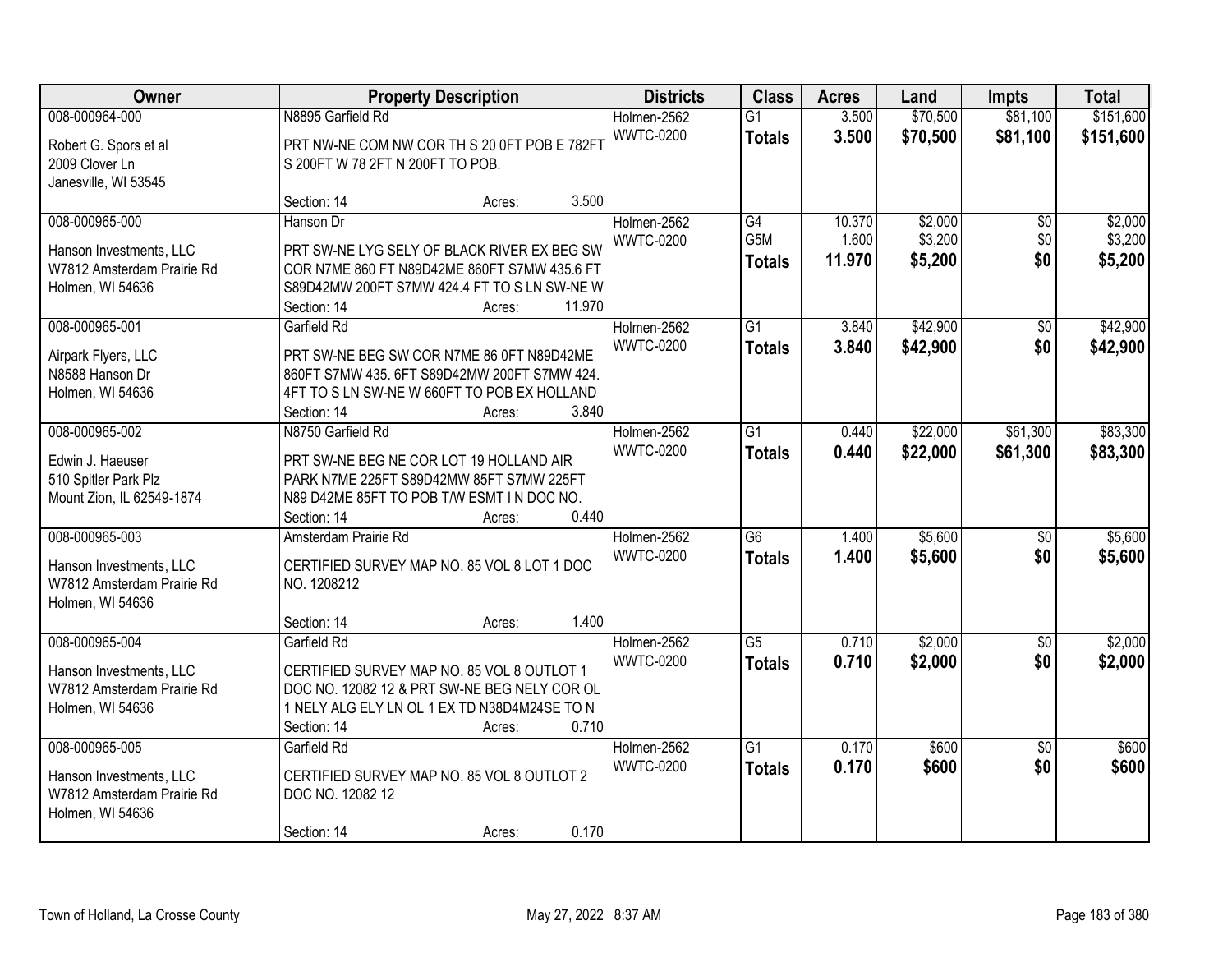| Owner                                                                                       | <b>Property Description</b>                                                                                                                                                     |                  |                  | <b>Districts</b>                | <b>Class</b>                     | <b>Acres</b>               | Land                            | <b>Impts</b>                  | <b>Total</b>                    |
|---------------------------------------------------------------------------------------------|---------------------------------------------------------------------------------------------------------------------------------------------------------------------------------|------------------|------------------|---------------------------------|----------------------------------|----------------------------|---------------------------------|-------------------------------|---------------------------------|
| 008-000966-000<br>State of Wisconsin Dnr<br>PO Box 7921<br>Madison, WI 53707-7921           | PRT W1/2-NE LYG NWLY OF NEW CHANNEL OF<br><b>BLACK RIVER</b>                                                                                                                    |                  |                  | Holmen-2562<br><b>WWTC-0200</b> | $\overline{X2}$<br><b>Totals</b> | 13.900<br>13.900           | $\overline{50}$<br>\$0          | $\overline{50}$<br>\$0        | \$0<br>\$0                      |
|                                                                                             | Section: 14                                                                                                                                                                     | Acres:           | 13.900           |                                 |                                  |                            |                                 |                               |                                 |
| 008-000967-000<br>Hanson Investments, LLC<br>W7812 Amsterdam Prairie Rd<br>Holmen, WI 54636 | US Highway 53<br>SE-NE EX BEG INTER N LN & W LN USH-53<br>N89D20MW 542.7FT S 2D34ME 170.6FT S35D10ME<br>236. 1FT S18D1ME 284.1FT S31D 19M E 494.9FT<br>Section: 14              | Acres:           | 31.420           | Holmen-2562<br><b>WWTC-0200</b> | G4<br>G5M<br><b>Totals</b>       | 18.420<br>13.000<br>31.420 | \$3,300<br>\$26,000<br>\$29,300 | \$0<br>\$0<br>\$0             | \$3,300<br>\$26,000<br>\$29,300 |
| 008-000967-001<br>Sandra L. Mckittrick<br>N8751 Us Highway 53                               | N8751 US Highway 53<br>PRT SE-NE BEG INTER N LN & W LN HWY N89D20MV<br>542.7FT S2D 34ME 170.6FT S35D10ME 236.1 FT                                                               |                  |                  | Holmen-2562<br><b>WWTC-0200</b> | $\overline{G1}$<br><b>Totals</b> | 7.990<br>7.990             | \$80,500<br>\$80,500            | \$206,900<br>\$206,900        | \$287,400<br>\$287,400          |
| Holmen, WI 54636                                                                            | S18D1ME 284.1FT S31D19ME 494.9FT S89D27ME<br>Section: 14                                                                                                                        | Acres:           | 7.990            |                                 |                                  |                            |                                 |                               |                                 |
| 008-000968-000<br>State of Wisconsin Dnr<br>PO Box 7921<br>Madison, WI 53707-7921           | <b>NE1/4 OF NW1/4</b>                                                                                                                                                           |                  |                  | Holmen-2562<br><b>WWTC-0200</b> | $\overline{X2}$<br><b>Totals</b> | 40.000<br>40.000           | \$0<br>\$0                      | \$0<br>\$0                    | $\sqrt{50}$<br>\$0              |
| 008-000971-000<br>State of Wisconsin Dnr<br>PO Box 7921<br>Madison, WI 53707-7921           | Section: 14<br><b>NW1/4 OF NW1/4</b><br>Section: 14                                                                                                                             | Acres:<br>Acres: | 40.000<br>40.000 | Holmen-2562<br><b>WWTC-0200</b> | $\overline{X2}$<br><b>Totals</b> | 40.000<br>40.000           | $\overline{50}$<br>\$0          | $\overline{50}$<br>\$0        | $\overline{50}$<br>\$0          |
| 008-000973-000<br>State of Wisconsin Dnr<br>PO Box 7921<br>Madison, WI 53707-7921           | <b>SW1/4 OF NW1/4</b><br>Section: 14                                                                                                                                            | Acres:           | 40.000           | Holmen-2562<br><b>WWTC-0200</b> | $\overline{X2}$<br><b>Totals</b> | 40.000<br>40.000           | $\sqrt{$0}$<br>\$0              | \$0<br>\$0                    | \$0<br>\$0                      |
| 008-000975-000<br>Dale A. Peterson<br>W7812 Amsterdam Prairie Rd<br>Holmen, WI 54636        | Amsterdam Prairie Rd<br>SE-NW & N1/2-SW EX PRT LYG W LY OF ELY HIGH<br>WATER MARK OF NEW CHANNEL BLACK RIVER & E<br>X S 451FT OF E 792FT & EX BE G 792FT W OF SE<br>Section: 14 | Acres:           | 33.660           | Holmen-2562<br><b>WWTC-0200</b> | G4<br>G5M<br><b>Totals</b>       | 18.660<br>15.000<br>33.660 | \$2,500<br>\$24,400<br>\$26,900 | $\overline{60}$<br>\$0<br>\$0 | \$2,500<br>\$24,400<br>\$26,900 |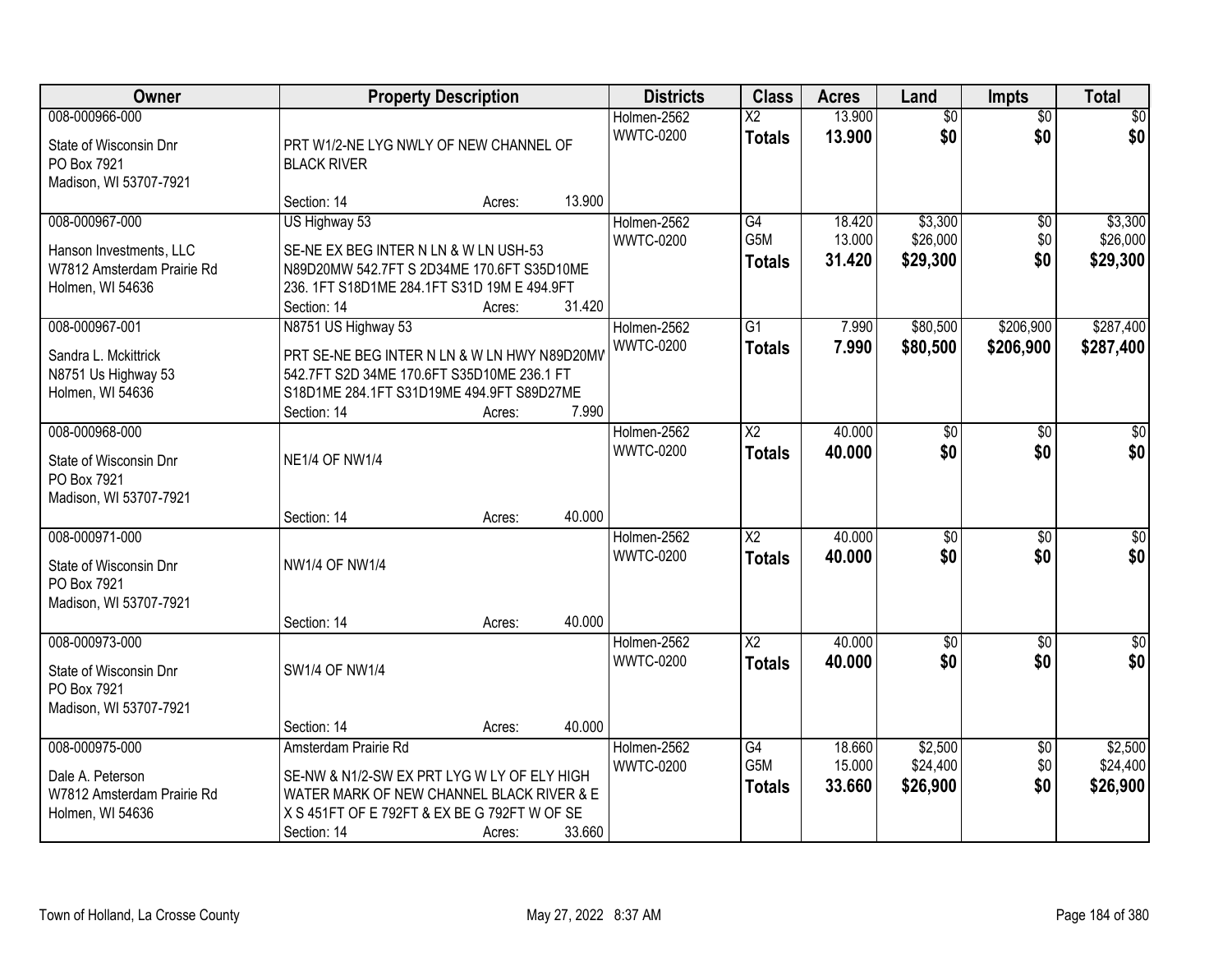| Owner                                |                                               | <b>Property Description</b> |        |                  | <b>Class</b>           | <b>Acres</b> | Land            | Impts           | <b>Total</b>    |
|--------------------------------------|-----------------------------------------------|-----------------------------|--------|------------------|------------------------|--------------|-----------------|-----------------|-----------------|
| 008-000975-001                       | Amsterdam Prairie Rd                          |                             |        | Holmen-2562      | G4                     | 5.200        | \$700           | $\overline{50}$ | \$700           |
| Dale A. Peterson                     | PRT N1/2-SW COM S1/4 COR N0D 7M14SE 1306.40FT |                             |        | <b>WWTC-0200</b> | G5M                    | 5.000        | \$8,200         | \$0             | \$8,200         |
| Penny Peterson                       | N0D7M14SE 451FT TO POB S89D44M56SW 794 .93FT  |                             |        |                  | <b>Totals</b>          | 10.200       | \$8,900         | \$0             | \$8,900         |
| W7812 Amsterdam Prairie Rd           | S0D15M4SE 106FT S89D44 M56SW 800FT M/L TO     |                             |        |                  |                        |              |                 |                 |                 |
| Holmen, WI 54636                     | Section: 14                                   | Acres:                      | 10.200 |                  |                        |              |                 |                 |                 |
| 008-000976-000                       |                                               |                             |        | Holmen-2562      | $\overline{\text{X2}}$ | 24.000       | $\overline{50}$ | $\overline{30}$ | $\overline{50}$ |
|                                      |                                               |                             |        | <b>WWTC-0200</b> | <b>Totals</b>          | 24.000       | \$0             | \$0             | \$0             |
| State of Wisconsin Dnr               | PRT SE-NW LYG W OF ELY HIGH WATER MARK OF     |                             |        |                  |                        |              |                 |                 |                 |
| PO Box 7921                          | NEW CHANNEL OF BLACK RIVER                    |                             |        |                  |                        |              |                 |                 |                 |
| Madison, WI 53707-7921               | Section: 14                                   |                             | 24.000 |                  |                        |              |                 |                 |                 |
|                                      |                                               | Acres:                      |        |                  |                        |              |                 |                 |                 |
| 008-000977-001                       | N8627 Garfield Rd                             |                             |        | Holmen-2562      | G1                     | 3.560        | \$62,700        | \$157,200       | \$219,900       |
| Paul A. Peterson                     | PRT NE-SW COM SE COR N ALG E LN 255FT TO POB  |                             |        | <b>WWTC-0200</b> | <b>Totals</b>          | 3.560        | \$62,700        | \$157,200       | \$219,900       |
| PO Box 397                           | W 792FT N 1 96FT E 792FT S 196FT TO POB       |                             |        |                  |                        |              |                 |                 |                 |
| Holmen, WI 54636-0397                |                                               |                             |        |                  |                        |              |                 |                 |                 |
|                                      | Section: 14                                   | Acres:                      | 3.560  |                  |                        |              |                 |                 |                 |
| 008-000977-002                       | W7908 Van Loon Ln                             |                             |        | Holmen-2562      | $\overline{G1}$        | 1.520        | \$42,400        | \$341,600       | \$384,000       |
| Robert J A. Swenson                  | CERTIFIED SURVEY MAP NO. 84 VOL 11 LOT 1 DOC  |                             |        | <b>WWTC-0200</b> | <b>Totals</b>          | 1.520        | \$42,400        | \$341,600       | \$384,000       |
| Colleen K. Swenson                   | NO. 1379454                                   |                             |        |                  |                        |              |                 |                 |                 |
| W7908 Van Loon Ln                    |                                               |                             |        |                  |                        |              |                 |                 |                 |
| Holmen, WI 54636                     | Section: 14                                   | Acres:                      | 1.520  |                  |                        |              |                 |                 |                 |
| 008-000977-003                       | W7966 Van Loon Ln                             |                             |        | Holmen-2562      | $\overline{G1}$        | 2.970        | \$60,200        | \$5,600         | \$65,800        |
|                                      |                                               |                             |        | <b>WWTC-0200</b> | <b>Totals</b>          | 2.970        | \$60,200        | \$5,600         | \$65,800        |
| Carl B. Gerke                        | CERTIFIED SURVEY MAP NO. 84 VOL 11 LOT 2 DOC  |                             |        |                  |                        |              |                 |                 |                 |
| W7970 Van Loon Ln                    | NO. 1379454                                   |                             |        |                  |                        |              |                 |                 |                 |
| Holmen, WI 54636                     |                                               |                             |        |                  |                        |              |                 |                 |                 |
|                                      | Section: 14                                   | Acres:                      | 2.970  |                  |                        |              |                 |                 |                 |
| 008-000978-000                       |                                               |                             |        | Holmen-2562      | $\overline{\text{X2}}$ | 0.650        | $\sqrt{50}$     | $\sqrt{6}$      | $\sqrt{60}$     |
| State of Wisconsin Dnr               | PRT NE-SW LYG W OF ELY HIGH WATER MARK OF     |                             |        | <b>WWTC-0200</b> | <b>Totals</b>          | 0.650        | \$0             | \$0             | \$0             |
| PO Box 7921                          | NEW CHANNEL OF BLACK RIVER                    |                             |        |                  |                        |              |                 |                 |                 |
| Madison, WI 53707-7921               |                                               |                             |        |                  |                        |              |                 |                 |                 |
|                                      | Section: 14                                   | Acres:                      | 0.650  |                  |                        |              |                 |                 |                 |
| 008-000979-000                       | W7982 Van Loon Ln                             |                             |        | Holmen-2562      | $\overline{G1}$        | 4.980        | \$76,400        | \$483,600       | \$560,000       |
|                                      |                                               |                             |        | <b>WWTC-0200</b> | <b>Totals</b>          | 4.980        | \$76,400        | \$483,600       | \$560,000       |
| Randy D. Domack                      | PRT N1/2-SW COM SE COR NE-SW W ALG S LN       |                             |        |                  |                        |              |                 |                 |                 |
| Kasey A. Domack<br>W7982 Van Loon Ln | 992FT TO POB CON TW 650FT TO E SHORELINE OF   |                             |        |                  |                        |              |                 |                 |                 |
|                                      | BLACK RIVER NLY ALG SHORE 34 8.6FT ELY 600FT  |                             | 4.980  |                  |                        |              |                 |                 |                 |
| Holmen, WI 54636-7913                | Section: 14                                   | Acres:                      |        |                  |                        |              |                 |                 |                 |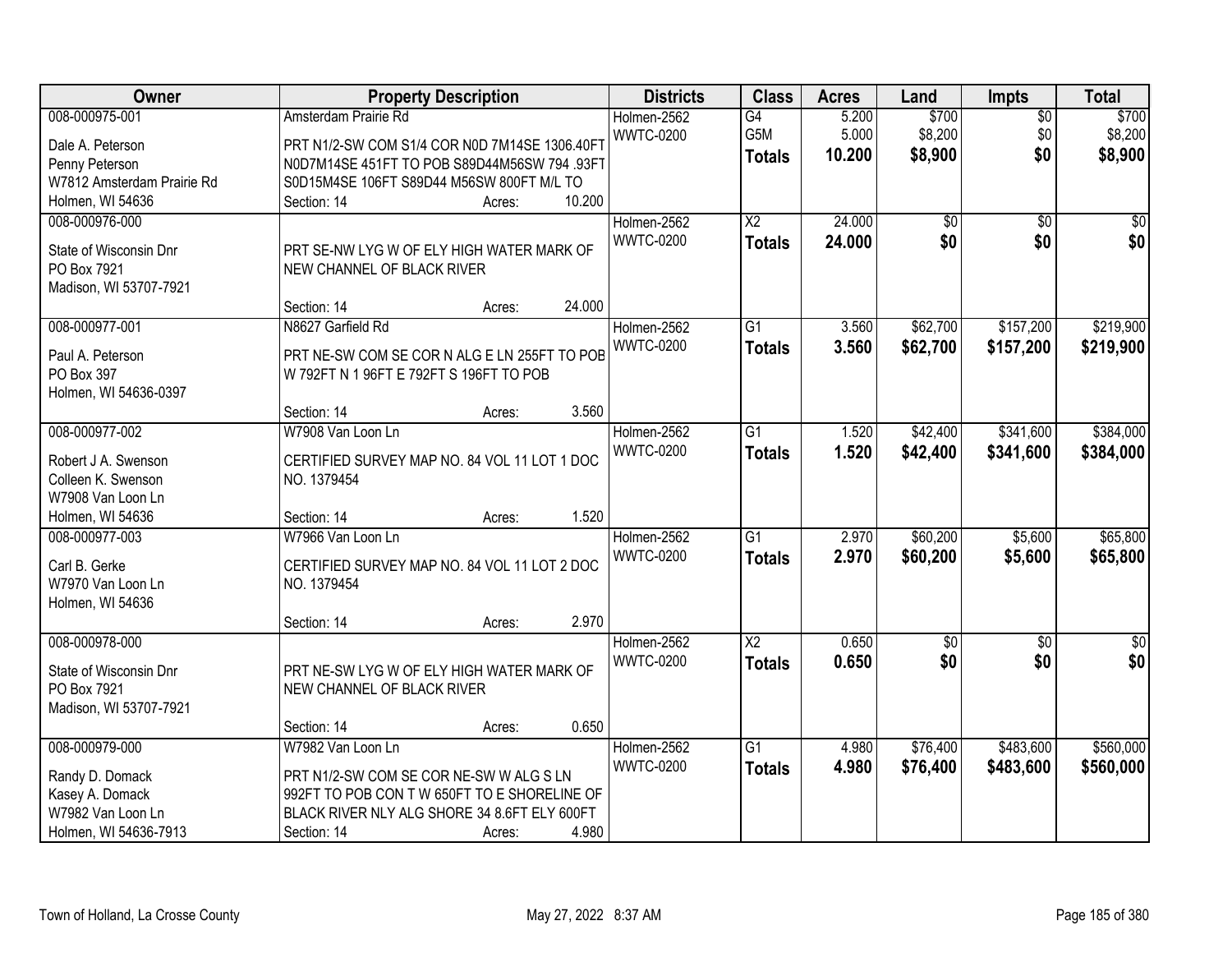| Owner                      | <b>Property Description</b>                    |        |        | <b>Districts</b> | <b>Class</b>    | <b>Acres</b> | Land            | <b>Impts</b>    | <b>Total</b>     |
|----------------------------|------------------------------------------------|--------|--------|------------------|-----------------|--------------|-----------------|-----------------|------------------|
| 008-000980-000             | W7970 Van Loon Ln                              |        |        | Holmen-2562      | $\overline{G1}$ | 0.920        | \$30,500        | \$166,700       | \$197,200        |
| Carl B. Gerke              | PRT NE-SW BEG 792FT W OF SE COR W ALG S LN     |        |        | <b>WWTC-0200</b> | <b>Totals</b>   | 0.920        | \$30,500        | \$166,700       | \$197,200        |
| Jennifer R. Gerke          | 200FT N AT RA TO S LN NE-SW 200FT E 200FT S    |        |        |                  |                 |              |                 |                 |                  |
| W7970 Van Loon Ln          | 200FT TO POB T/W ESMT IN V746 P865 SUBJ TO AFF |        |        |                  |                 |              |                 |                 |                  |
| Holmen, WI 54636           | Section: 14                                    | Acres: | 0.920  |                  |                 |              |                 |                 |                  |
| 008-000981-000             |                                                |        |        | Holmen-2562      | $\overline{X2}$ | 33.160       | $\overline{50}$ | $\overline{50}$ | \$0              |
|                            |                                                |        |        | <b>WWTC-0200</b> | <b>Totals</b>   | 33.160       | \$0             | \$0             | \$0              |
| State of Wisconsin Dnr     | NW-SW EX PRT LYG ELY OF HIGH WATER MARK OF     |        |        |                  |                 |              |                 |                 |                  |
| PO Box 7921                | NEW CHANNEL O F BLACK RIVER.                   |        |        |                  |                 |              |                 |                 |                  |
| Madison, WI 53707-7921     |                                                |        |        |                  |                 |              |                 |                 |                  |
|                            | Section: 14                                    | Acres: | 33.160 |                  |                 |              |                 |                 |                  |
| 008-000983-000             |                                                |        |        | Holmen-2562      | $\overline{X2}$ | 36.336       | $\overline{50}$ | \$0             | $\overline{\$0}$ |
| State of Wisconsin Dnr     | SW1/4 OF SW1/4 EX CERTIFIED SURVEY MAP NO. 9   |        |        | <b>WWTC-0200</b> | <b>Totals</b>   | 36.336       | \$0             | \$0             | \$0              |
| PO Box 7921                | VOL <sub>3</sub>                               |        |        |                  |                 |              |                 |                 |                  |
| Madison, WI 53707-7921     |                                                |        |        |                  |                 |              |                 |                 |                  |
|                            | Section: 14                                    | Acres: | 36.336 |                  |                 |              |                 |                 |                  |
| 008-000984-000             | W7987 Van Loon Ln                              |        |        | Holmen-2562      | $\overline{G1}$ | 2.700        | \$66,000        | \$277,300       | \$343,300        |
|                            |                                                |        |        | <b>WWTC-0200</b> | <b>Totals</b>   | 2.700        | \$66,000        | \$277,300       | \$343,300        |
| Mark D. Yehle              | CERTIFIED SURVEY MAP NO. 9 V OL 3 DOC NO.      |        |        |                  |                 |              |                 |                 |                  |
| Kimberly M. Yehle          | 956942 LOT 1 & OUTLOT 1 EX PRT LYG S OF S L N  |        |        |                  |                 |              |                 |                 |                  |
| W7987 Van Loon Ln          | LOT 1 EXTD E TO E LN OF CS M SUBJ TO ESMT IN   |        |        |                  |                 |              |                 |                 |                  |
| Holmen, WI 54636           | Section: 14                                    | Acres: | 2.700  |                  |                 |              |                 |                 |                  |
| 008-000984-001             |                                                |        |        | Holmen-2562      | $\overline{G1}$ | 0.970        | \$34,300        | $\overline{50}$ | \$34,300         |
| Mark D. Yehle              | CERTIFIED SURVEY MAP NO. 9 V OL 3 DOC NO.      |        |        | <b>WWTC-0200</b> | <b>Totals</b>   | 0.970        | \$34,300        | \$0             | \$34,300         |
| Kimberly M. Yehle          | 956942 LOT 2 & THAT PRT OUTLOT 1 LYG S OF S LN |        |        |                  |                 |              |                 |                 |                  |
| W7987 Van Loon Ln          | LOT 1 EXTD E TO E LN CSM T/W ESMT IN V1022     |        |        |                  |                 |              |                 |                 |                  |
| Holmen, WI 54636           | Section: 14                                    | Acres: | 0.970  |                  |                 |              |                 |                 |                  |
| 008-000985-000             | Van Loon Ln                                    |        |        | Holmen-2562      | X4              | 0.001        | $\overline{50}$ | $\overline{50}$ | \$0              |
|                            |                                                |        |        | <b>WWTC-0200</b> | <b>Totals</b>   | 0.001        | \$0             | \$0             | \$0              |
| Town of Holland            | THAT PRT SE-SW LYG NLY OF NLY R/W LN OF VAN    |        |        |                  |                 |              |                 |                 |                  |
| W7937 County Rd Mh         | LOON LN IN V 1013 P538                         |        |        |                  |                 |              |                 |                 |                  |
| Holmen, WI 54636           |                                                |        |        |                  |                 |              |                 |                 |                  |
|                            | Section: 14                                    | Acres: | 0.001  |                  |                 |              |                 |                 |                  |
| 008-000985-001             | W7956 Amsterdam Prairie Rd                     |        |        | Holmen-2562      | $\overline{G1}$ | 1.550        | \$43,000        | \$165,800       | \$208,800        |
| Larry W. Hoyer             | PRT SE-SW COM SE COR W ALG S LN 750FT TO POE   |        |        | <b>WWTC-0200</b> | <b>Totals</b>   | 1.550        | \$43,000        | \$165,800       | \$208,800        |
| W7956 Amsterdam Prairie Rd | W 225FT N A T R/A 300FT E 225FT S 300FT TO POB |        |        |                  |                 |              |                 |                 |                  |
| Holmen, WI 54636           | SUBJ TO & T/W DR ESMT IN DOC NO. 1579070       |        |        |                  |                 |              |                 |                 |                  |
|                            | Section: 14                                    | Acres: | 1.550  |                  |                 |              |                 |                 |                  |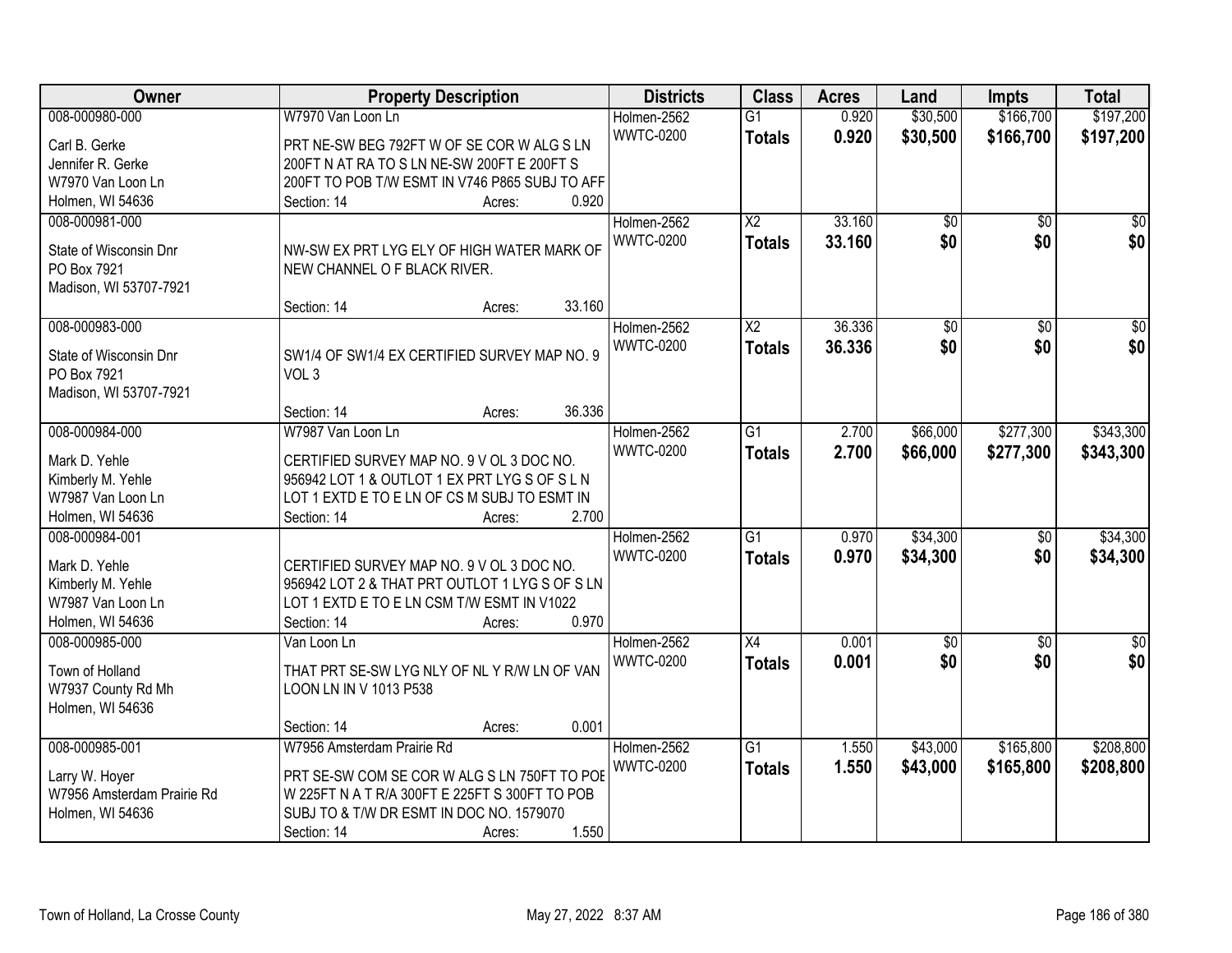| Owner                      | <b>Property Description</b>                    | <b>Districts</b> | <b>Class</b>    | <b>Acres</b> | Land     | Impts           | <b>Total</b>    |
|----------------------------|------------------------------------------------|------------------|-----------------|--------------|----------|-----------------|-----------------|
| 008-000985-002             | W7984 Amsterdam Prairie Rd                     | Holmen-2562      | $\overline{G1}$ | 2.380        | \$63,200 | \$203,900       | \$267,100       |
| Kenneth W. Anderson        | PRT SE-SW COM SE COR W ALG S LN 975FT TO POE   | <b>WWTC-0200</b> | <b>Totals</b>   | 2.380        | \$63,200 | \$203,900       | \$267,100       |
| Lavonne P. Anderson        | N 300FT W P /W S LN 345FT M/L TO W LN SE-SW S  |                  |                 |              |          |                 |                 |
| W7984 Amsterdam Prairie Rd | ALG W LN 300FT TO SW C OR E ALG S LN 345FT TO  |                  |                 |              |          |                 |                 |
| Holmen, WI 54636           | 2.380<br>Section: 14<br>Acres:                 |                  |                 |              |          |                 |                 |
| 008-000985-003             | W7948 Amsterdam Prairie Rd                     | Holmen-2562      | $\overline{G1}$ | 2.070        | \$52,600 | \$189,700       | \$242,300       |
|                            |                                                | <b>WWTC-0200</b> | <b>Totals</b>   | 2.070        | \$52,600 | \$189,700       | \$242,300       |
| George L. Hoyer et al      | PRT SE-SW COM SE COR W 450FT TO POB W 300FT    |                  |                 |              |          |                 |                 |
| W7948 Amsterdam Prairie Rd | N 300FT E 30 0 FT S 300FT TO POB               |                  |                 |              |          |                 |                 |
| Holmen, WI 54636           |                                                |                  |                 |              |          |                 |                 |
|                            | 2.070<br>Section: 14<br>Acres:                 |                  |                 |              |          |                 |                 |
| 008-000985-004             | Van Loon Ln                                    | Holmen-2562      | X4              | 1.910        | \$0      | \$0             | $\overline{50}$ |
| Town of Holland            | PRT SE-SW BEING A PRCL OF LA ND TO BE USED     | <b>WWTC-0200</b> | <b>Totals</b>   | 1.910        | \$0      | \$0             | \$0             |
| W7937 County Rd Mh         | FOR ROADWAY PU RPOSES AS DESC IN V1013 P538    |                  |                 |              |          |                 |                 |
| Holmen, WI 54636           |                                                |                  |                 |              |          |                 |                 |
|                            | 1.910<br>Section: 14<br>Acres:                 |                  |                 |              |          |                 |                 |
| 008-000985-005             | W7983 Van Loon Ln                              | Holmen-2562      | $\overline{G1}$ | 1.610        | \$44,200 | \$230,000       | \$274,200       |
|                            |                                                | <b>WWTC-0200</b> | <b>Totals</b>   | 1.610        | \$44,200 | \$230,000       | \$274,200       |
| Dean C. Hoyer              | CERTIFIED SURVEY MAP NO. 130 VOL 7 LOT 1 DOC   |                  |                 |              |          |                 |                 |
| Ann M. Hoyer               | NO. 1173383                                    |                  |                 |              |          |                 |                 |
| W7983 Van Loon Ln          |                                                |                  |                 |              |          |                 |                 |
| Holmen, WI 54636           | 1.610<br>Section: 14<br>Acres:                 |                  |                 |              |          |                 |                 |
| 008-000985-006             | W7960 Amsterdam Prairie Rd                     | Holmen-2562      | $\overline{G1}$ | 5.000        | \$68,500 | \$151,500       | \$220,000       |
| Gerald L. Richer           | PRT SE-SW COM S1/4 COR N0D 7 M14SE 791.87FT    | <b>WWTC-0200</b> | <b>Totals</b>   | 5.000        | \$68,500 | \$151,500       | \$220,000       |
| Nancy K. Richer            | ALG E LN SE-S W & C/L GARFIELD RD TO POB S     |                  |                 |              |          |                 |                 |
| W7960 Amsterdam Prairie Rd | 89D42M30SW 750.32FT S0D5M50S W 356.01FT        |                  |                 |              |          |                 |                 |
| Holmen, WI 54636           | 5.000<br>Section: 14<br>Acres:                 |                  |                 |              |          |                 |                 |
| 008-000985-007             | Amsterdam Prairie Rd                           | Holmen-2562      | $\overline{G5}$ | 11.570       | \$26,100 | $\overline{60}$ | \$26,100        |
| George L. Hoyer et al      | PRT SE-SW BEG S1/4 COR S89D 42M30SW 450FT      | <b>WWTC-0200</b> | <b>Totals</b>   | 11.570       | \$26,100 | \$0             | \$26,100        |
| W7948 Amsterdam Prairie Rd | ALG S LN SE-SW TO SE COR PRCL IN DOC NO. 1     |                  |                 |              |          |                 |                 |
| Holmen, WI 54636           | 517232 N0D6M52SE 299.85FT AL G E LN PRCL TO NE |                  |                 |              |          |                 |                 |
|                            | Section: 14<br>11.570<br>Acres:                |                  |                 |              |          |                 |                 |
| 008-000985-008             |                                                | Holmen-2562      | G5              | 0.530        | \$11,500 | \$0             | \$11,500        |
|                            |                                                | <b>WWTC-0200</b> | G <sub>6</sub>  | 2.000        | \$8,000  | \$0             | \$8,000         |
| Larry W. Hoyer             | CERTIFIED SURVEY MAP NO. 9 V OL 3 DOC NO.      |                  |                 | 2.530        | \$19,500 | \$0             | \$19,500        |
| Alycia J. Hoyer            | 956942 PRT OUTL OT 2 & PRT SE-SW COM S1/4 CO   |                  | <b>Totals</b>   |              |          |                 |                 |
| W7956 Amsterdam Prairie Rd | R S89D42M30SW 450FT ALG S LN SE-SW TO SE COR   |                  |                 |              |          |                 |                 |
| Holmen, WI 54636           | 2.530<br>Section: 14<br>Acres:                 |                  |                 |              |          |                 |                 |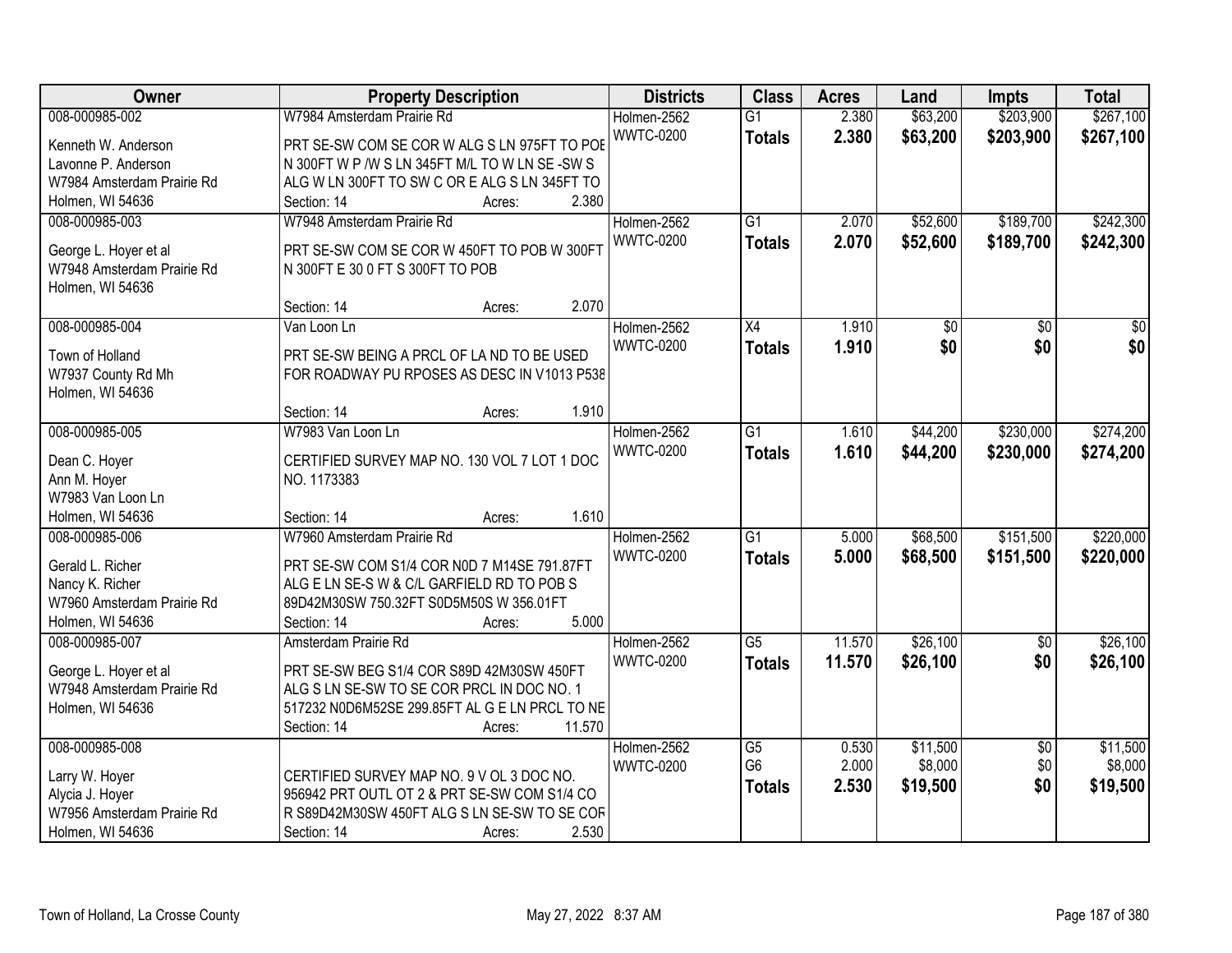| Owner                                                                                                           | <b>Property Description</b>                                                                                                                                                                                                      | <b>Districts</b>                | <b>Class</b>                                       | <b>Acres</b>             | Land                             | Impts                       | <b>Total</b>                      |
|-----------------------------------------------------------------------------------------------------------------|----------------------------------------------------------------------------------------------------------------------------------------------------------------------------------------------------------------------------------|---------------------------------|----------------------------------------------------|--------------------------|----------------------------------|-----------------------------|-----------------------------------|
| 008-000985-009<br>Dean C. Hoyer<br>Ann M. Hoyer<br>W7983 Van Loon Ln                                            | Van Loon Ln<br>PRT SE-SW COM S1/4 COR N0D7M 14SE 831.87FT<br>ALG E LN SE-S W & C/L GARFIELD RD TO POB S<br>89D42M30SW 1313.5FT TO A PT ON W LN SE-SW                                                                             | Holmen-2562<br><b>WWTC-0200</b> | $\overline{G1}$<br>G <sub>5</sub><br><b>Totals</b> | 2.670<br>8.020<br>10.690 | \$21,600<br>\$18,100<br>\$39,700 | \$25,900<br>\$0<br>\$25,900 | \$47,500<br>\$18,100<br>\$65,600  |
| Holmen, WI 54636<br>008-000986-000<br>Hanson Investments, LLC<br>W7812 Amsterdam Prairie Rd<br>Holmen, WI 54636 | 10.690<br>Section: 14<br>Acres:<br>US Highway 53<br>NE-SE EX PRT TAKEN FOR USH-5 3 AS ON PLAN NO<br>141F & AS IN V230 P383 SUBJ TO RESTR IN DOC<br>NO. 1350616 & SUBJ TO A CCESS AGREE IN DOC<br>38.980<br>Section: 14<br>Acres: | Holmen-2562<br><b>WWTC-0200</b> | G4<br><b>Totals</b>                                | 38.980<br>38.980         | \$7,600<br>\$7,600               | $\overline{50}$<br>\$0      | \$7,600<br>\$7,600                |
| 008-000987-000<br>Hanson Investments, LLC<br>W7812 Amsterdam Prairie Rd<br>Holmen, WI 54636                     | Hanson Dr<br>NW-SE EX HOLLAND AIR PARK & EX LORRAINE<br><b>ESTATES</b><br>11.890<br>Section: 14<br>Acres:                                                                                                                        | Holmen-2562<br><b>WWTC-0200</b> | $\overline{G4}$<br><b>Totals</b>                   | 11.890<br>11.890         | \$2,600<br>\$2,600               | $\overline{50}$<br>\$0      | \$2,600<br>\$2,600                |
| 008-000988-000<br>Hanson Investments, LLC<br>W7812 Amsterdam Prairie Rd<br>Holmen, WI 54636                     | W7812 Amsterdam Prairie Rd<br>SW-SE EX HOLLAND AIR PARK & EX LORRAINE<br>ESTATES & EX PRT TAKEN FOR AMSTERDAM<br>PRAIRIE RD AS EX IN V1197 P97 & PER SS66.1024<br>11.480<br>Section: 14<br>Acres:                                | Holmen-2562<br><b>WWTC-0200</b> | $\overline{G1}$<br>G4<br><b>Totals</b>             | 2.000<br>9.480<br>11.480 | \$52,000<br>\$1,700<br>\$53,700  | \$74,000<br>\$0<br>\$74,000 | \$126,000<br>\$1,700<br>\$127,700 |
| 008-000989-000<br>Maria Halvorson<br>W7898 Amsterdam Prairie Rd<br>Holmen, WI 54636                             | W7898 Amsterdam Prairie Rd<br>PRT SW-SE BEG SW COR N 208.7 1FT E 208.71FT S<br>208.71 FT W TO POB<br>1.000<br>Section: 14<br>Acres:                                                                                              | Holmen-2562<br><b>WWTC-0200</b> | $\overline{G1}$<br><b>Totals</b>                   | 1.000<br>1.000           | \$50,000<br>\$50,000             | \$179,400<br>\$179,400      | \$229,400<br>\$229,400            |
| 008-000990-000<br>Hanson Investments, LLC<br>W7812 Amsterdam Prairie Rd<br>Holmen, WI 54636                     | US Highway 53<br>SE-SE EX PRT TAKEN FOR USH-5 3 AS ON PLAN NO<br>141F & AS IN V230 P383 & EX PRT TAKEN F OR<br>AMSTERDAM PRAIRIE RD AS EX IN V1197 P97 &<br>38.300<br>Section: 14<br>Acres:                                      | Holmen-2562<br><b>WWTC-0200</b> | G4<br><b>Totals</b>                                | 38.300<br>38.300         | \$7,400<br>\$7,400               | $\overline{50}$<br>\$0      | \$7,400<br>\$7,400                |
| 008-000991-000<br>State of Wisconsin Dnr<br>PO Box 7921<br>Madison, WI 53707-7921                               | <b>NE1/4 OF NE1/4</b><br>40.000<br>Section: 15<br>Acres:                                                                                                                                                                         | Holmen-2562<br><b>WWTC-0200</b> | $\overline{\mathsf{X2}}$<br><b>Totals</b>          | 40.000<br>40.000         | \$0<br>\$0                       | $\overline{50}$<br>\$0      | $\overline{50}$<br>\$0            |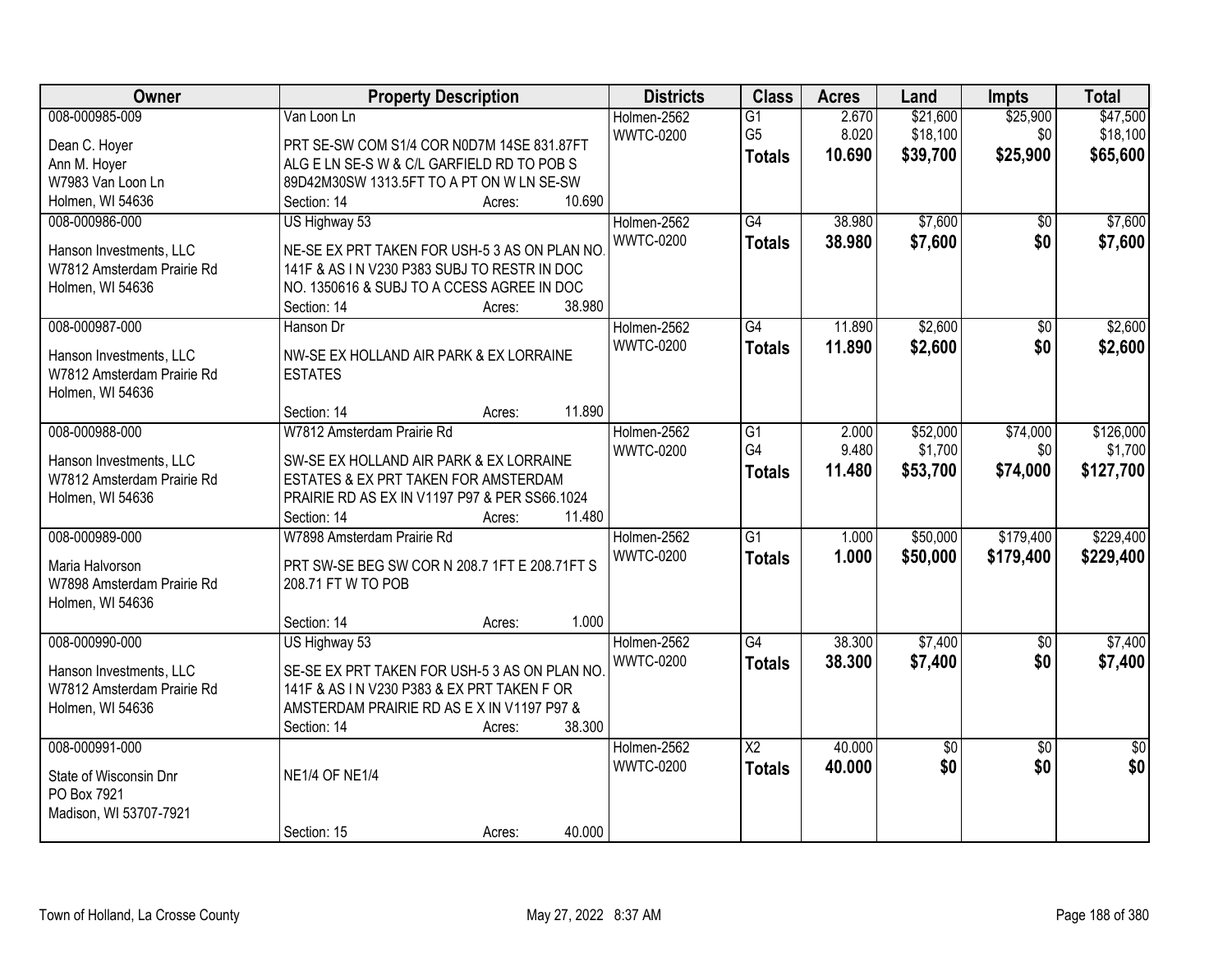| Owner                                                                             | <b>Property Description</b>          |        |        | <b>Districts</b>                | <b>Class</b>                            | <b>Acres</b>     | Land                   | <b>Impts</b>           | <b>Total</b>           |
|-----------------------------------------------------------------------------------|--------------------------------------|--------|--------|---------------------------------|-----------------------------------------|------------------|------------------------|------------------------|------------------------|
| 008-000992-000<br>State of Wisconsin Dnr<br>PO Box 7921<br>Madison, WI 53707-7921 | <b>NW1/4 OF NE1/4</b>                |        |        | Holmen-2562<br><b>WWTC-0200</b> | $\overline{\text{X2}}$<br><b>Totals</b> | 40.000<br>40.000 | $\overline{50}$<br>\$0 | $\overline{50}$<br>\$0 | \$0<br>\$0             |
|                                                                                   | Section: 15                          | Acres: | 40.000 |                                 |                                         |                  |                        |                        |                        |
| 008-000993-000<br>State of Wisconsin Dnr<br>PO Box 7921<br>Madison, WI 53707-7921 | <b>SW1/4 OF NE1/4</b>                |        |        | Holmen-2562<br><b>WWTC-0200</b> | $\overline{\text{X2}}$<br><b>Totals</b> | 40.000<br>40.000 | $\overline{50}$<br>\$0 | $\overline{50}$<br>\$0 | $\overline{50}$<br>\$0 |
| 008-000994-000                                                                    | Section: 15                          | Acres: | 40.000 | Holmen-2562                     | $\overline{\mathsf{X2}}$                | 40.000           | $\overline{60}$        |                        | $\overline{\$0}$       |
| State of Wisconsin Dnr<br>PO Box 7921<br>Madison, WI 53707-7921                   | <b>SE1/4 OF NE1/4</b>                |        |        | <b>WWTC-0200</b>                | <b>Totals</b>                           | 40.000           | \$0                    | \$0<br>\$0             | \$0                    |
|                                                                                   | Section: 15                          | Acres: | 40.000 |                                 |                                         |                  |                        |                        |                        |
| 008-000995-000<br>State of Wisconsin Dnr<br>PO Box 7921<br>Madison, WI 53707-7921 | <b>NE1/4 OF NW1/4</b>                |        |        | Holmen-2562<br><b>WWTC-0200</b> | $\overline{\text{X2}}$<br><b>Totals</b> | 40.000<br>40.000 | $\overline{50}$<br>\$0 | \$0<br>\$0             | $\sqrt{50}$<br>\$0     |
|                                                                                   | Section: 15                          | Acres: | 40.000 |                                 |                                         |                  |                        |                        |                        |
| 008-000996-000<br>State of Wisconsin Dnr<br>PO Box 7921<br>Madison, WI 53707-7921 | <b>GOVERNMENT LOT 2</b>              |        |        | Holmen-2562<br><b>WWTC-0200</b> | $\overline{X2}$<br><b>Totals</b>        | 22.250<br>22.250 | \$0<br>\$0             | \$0<br>\$0             | \$0<br>\$0             |
| 008-000997-000                                                                    | Section: 15                          | Acres: | 22.250 | Holmen-2562                     | $\overline{X2}$                         | 58.600           | $\sqrt{$0}$            | \$0                    | $\sqrt{30}$            |
| State of Wisconsin Dnr<br>PO Box 7921<br>Madison, WI 53707-7921                   | <b>GOVERNMENT LOT 3</b>              |        |        | <b>WWTC-0200</b>                | <b>Totals</b>                           | 58.600           | \$0                    | \$0                    | \$0                    |
|                                                                                   | Section: 15                          | Acres: | 58.600 |                                 |                                         |                  |                        |                        |                        |
| 008-000998-000<br>State of Wisconsin Dnr<br>PO Box 7921<br>Madison, WI 53707-7921 | <b>NE1/4 OF SW1/4</b><br>Section: 15 |        | 40.000 | Holmen-2562<br><b>WWTC-0200</b> | $\overline{X2}$<br><b>Totals</b>        | 40.000<br>40.000 | $\overline{50}$<br>\$0 | $\overline{50}$<br>\$0 | $\overline{50}$<br>\$0 |
|                                                                                   |                                      | Acres: |        |                                 |                                         |                  |                        |                        |                        |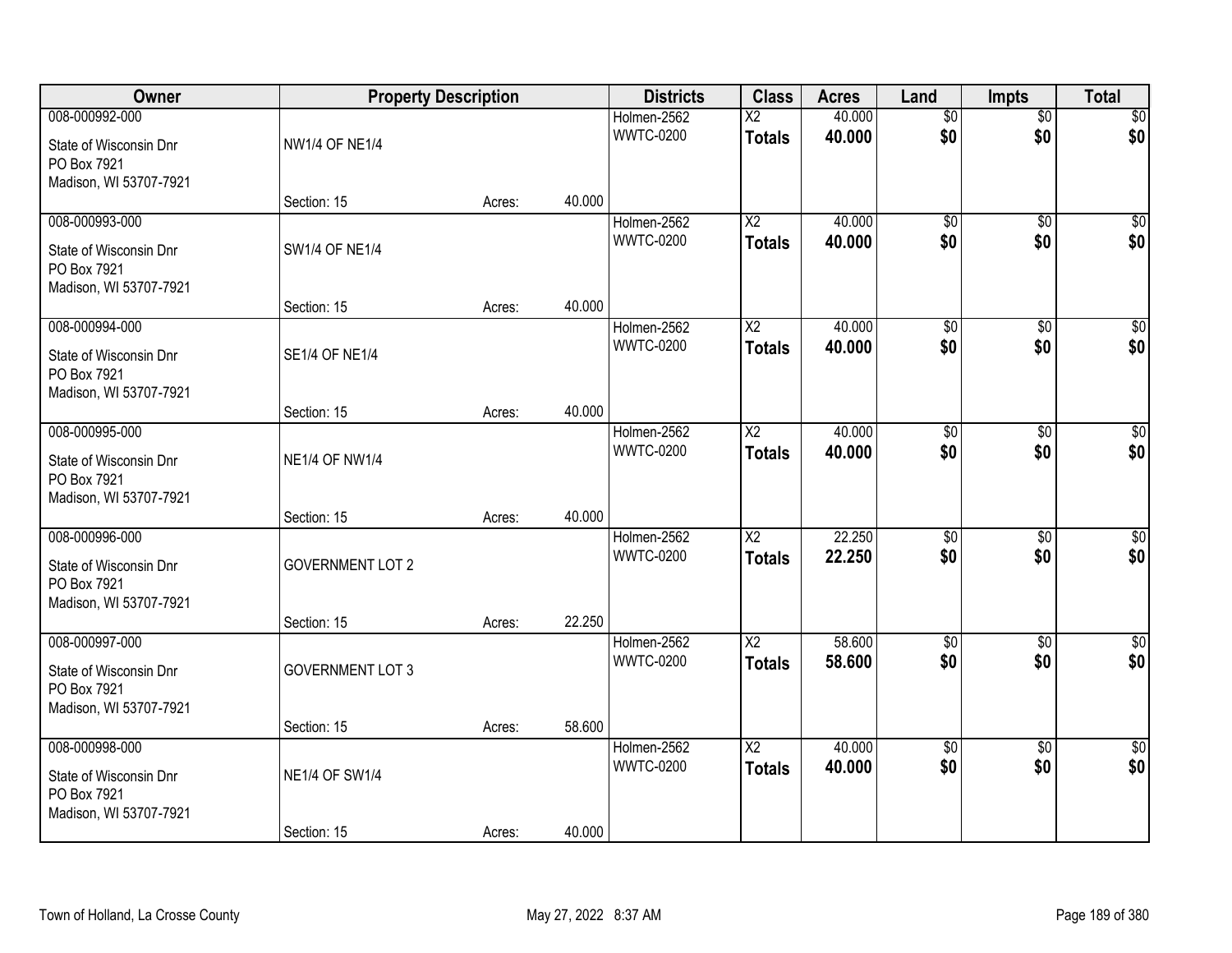| Owner                                                           |                       | <b>Property Description</b> |        | <b>Districts</b> | <b>Class</b>             | <b>Acres</b> | Land            | <b>Impts</b>    | <b>Total</b>     |
|-----------------------------------------------------------------|-----------------------|-----------------------------|--------|------------------|--------------------------|--------------|-----------------|-----------------|------------------|
| 008-000999-000                                                  | Old County Road NA    |                             |        | Holmen-2562      | $\overline{\mathsf{x2}}$ | 40.000       | $\overline{50}$ | $\overline{50}$ | \$0              |
| State of Wisconsin Dnr<br>PO Box 7921                           | <b>NW1/4 OF SW1/4</b> |                             |        | <b>WWTC-0200</b> | <b>Totals</b>            | 40.000       | \$0             | \$0             | \$0              |
| Madison, WI 53707-7921                                          |                       |                             |        |                  |                          |              |                 |                 |                  |
|                                                                 | Section: 15           | Acres:                      | 40.000 |                  |                          |              |                 |                 |                  |
| 008-001000-000                                                  | Old County Road NA    |                             |        | Holmen-2562      | $\overline{X2}$          | 40.000       | $\overline{50}$ | $\overline{50}$ | $\overline{50}$  |
| State of Wisconsin Dnr<br>PO Box 7921                           | SW1/4 OF SW1/4        |                             |        | <b>WWTC-0200</b> | <b>Totals</b>            | 40.000       | \$0             | \$0             | \$0              |
| Madison, WI 53707-7921                                          | Section: 15           |                             | 40.000 |                  |                          |              |                 |                 |                  |
| 008-001001-000                                                  |                       | Acres:                      |        | Holmen-2562      | $\overline{X2}$          | 40.000       | $\overline{50}$ | \$0             | $\overline{\$0}$ |
|                                                                 |                       |                             |        | <b>WWTC-0200</b> | <b>Totals</b>            | 40.000       | \$0             | \$0             | \$0              |
| State of Wisconsin Dnr<br>PO Box 7921<br>Madison, WI 53707-7921 | SE1/4 OF SW1/4        |                             |        |                  |                          |              |                 |                 |                  |
|                                                                 | Section: 15           | Acres:                      | 40.000 |                  |                          |              |                 |                 |                  |
| 008-001002-000                                                  |                       |                             |        | Holmen-2562      | $\overline{X2}$          | 40.000       | $\overline{50}$ | \$0             | $\sqrt{50}$      |
| State of Wisconsin Dnr<br>PO Box 7921                           | <b>NE1/4 OF SE1/4</b> |                             |        | <b>WWTC-0200</b> | <b>Totals</b>            | 40.000       | \$0             | \$0             | \$0              |
| Madison, WI 53707-7921                                          |                       |                             | 40.000 |                  |                          |              |                 |                 |                  |
| 008-001003-000                                                  | Section: 15           | Acres:                      |        | Holmen-2562      | $\overline{X2}$          | 40.000       | \$0             | $\overline{50}$ | \$0              |
|                                                                 |                       |                             |        | <b>WWTC-0200</b> | <b>Totals</b>            | 40.000       | \$0             | \$0             | \$0              |
| State of Wisconsin Dnr                                          | NW1/4 OF SE1/4        |                             |        |                  |                          |              |                 |                 |                  |
| PO Box 7921<br>Madison, WI 53707-7921                           |                       |                             |        |                  |                          |              |                 |                 |                  |
|                                                                 | Section: 15           | Acres:                      | 40.000 |                  |                          |              |                 |                 |                  |
| 008-001005-000                                                  |                       |                             |        | Holmen-2562      | $\overline{\text{X2}}$   | 40.000       | $\sqrt{$0}$     | \$0             | $\sqrt{30}$      |
|                                                                 |                       |                             |        | <b>WWTC-0200</b> | <b>Totals</b>            | 40.000       | \$0             | \$0             | \$0              |
| State of Wisconsin Dnr<br>PO Box 7921                           | SW1/4 OF SE1/4        |                             |        |                  |                          |              |                 |                 |                  |
| Madison, WI 53707-7921                                          |                       |                             |        |                  |                          |              |                 |                 |                  |
|                                                                 | Section: 15           | Acres:                      | 40.000 |                  |                          |              |                 |                 |                  |
| 008-001006-000                                                  |                       |                             |        | Holmen-2562      | $\overline{X2}$          | 40.000       | $\overline{50}$ | $\overline{30}$ | $\overline{50}$  |
| State of Wisconsin Dnr<br>PO Box 7921                           | SE1/4 OF SE1/4        |                             |        | <b>WWTC-0200</b> | <b>Totals</b>            | 40.000       | \$0             | \$0             | \$0              |
| Madison, WI 53707-7921                                          | Section: 15           | Acres:                      | 40.000 |                  |                          |              |                 |                 |                  |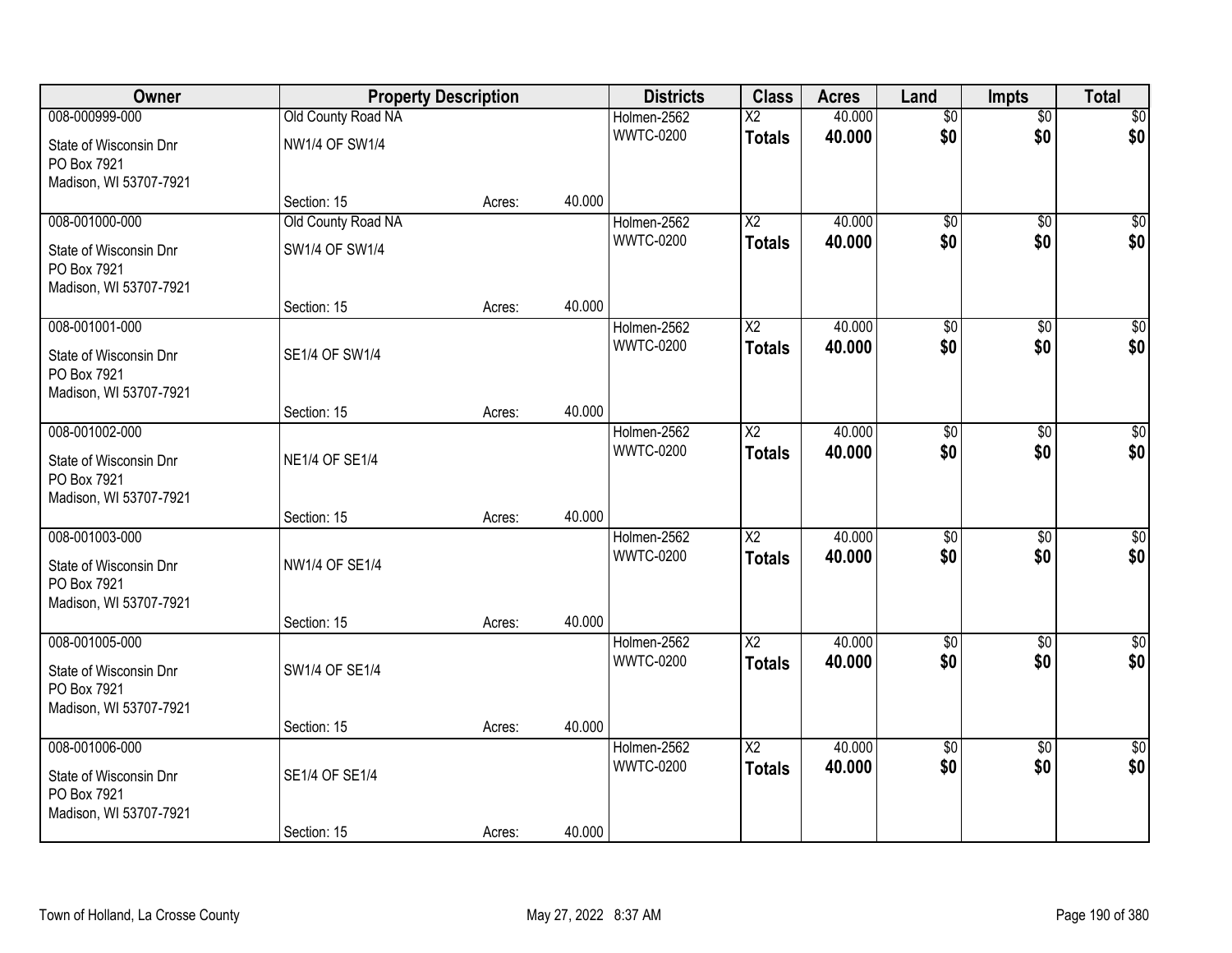| Owner                                                                             | <b>Property Description</b> |        |        | <b>Districts</b>                | <b>Class</b>                            | <b>Acres</b>     | Land                   | <b>Impts</b>           | <b>Total</b>        |
|-----------------------------------------------------------------------------------|-----------------------------|--------|--------|---------------------------------|-----------------------------------------|------------------|------------------------|------------------------|---------------------|
| 008-001007-000<br>State of Wisconsin Dnr<br>PO Box 7921<br>Madison, WI 53707-7921 | <b>GOVERNMENT LOT 7</b>     |        |        | Holmen-2562<br><b>WWTC-0200</b> | $\overline{\text{X2}}$<br><b>Totals</b> | 56.500<br>56.500 | $\overline{50}$<br>\$0 | $\overline{50}$<br>\$0 | \$0<br>\$0          |
|                                                                                   | Section: 16                 | Acres: | 56.500 |                                 |                                         |                  |                        |                        |                     |
| 008-001008-000<br>State of Wisconsin Dnr<br>PO Box 7921<br>Madison, WI 53707-7921 | <b>GOVERNMENT LOT 6</b>     |        |        | Holmen-2562<br><b>WWTC-0200</b> | $\overline{\text{X2}}$<br><b>Totals</b> | 25.950<br>25.950 | $\overline{50}$<br>\$0 | $\overline{50}$<br>\$0 | \$0<br>\$0          |
| 008-001009-000                                                                    | Section: 16                 | Acres: | 25.950 | Holmen-2562                     | $\overline{\mathsf{X2}}$                | 54.380           | $\overline{50}$        | \$0                    | $\overline{\$0}$    |
| State of Wisconsin Dnr<br>PO Box 7921<br>Madison, WI 53707-7921                   | <b>GOVERNMENT LOT 5</b>     |        |        | <b>WWTC-0200</b>                | <b>Totals</b>                           | 54.380           | \$0                    | \$0                    | \$0                 |
|                                                                                   | Section: 16                 | Acres: | 54.380 |                                 |                                         |                  |                        |                        |                     |
| 008-001010-000<br>State of Wisconsin Dnr<br>PO Box 7921<br>Madison, WI 53707-7921 | <b>NE1/4 OF NE1/4</b>       |        |        | Holmen-2562<br><b>WWTC-0200</b> | $\overline{\text{X2}}$<br><b>Totals</b> | 40.000<br>40.000 | $\overline{50}$<br>\$0 | \$0<br>\$0             | $\sqrt{50}$<br>\$0  |
|                                                                                   | Section: 21                 | Acres: | 40.000 |                                 |                                         |                  |                        |                        |                     |
| 008-001012-000<br>State of Wisconsin Dnr<br>PO Box 7921<br>Madison, WI 53707-7921 | <b>GOVERNMENT LOT 4</b>     |        |        | Holmen-2562<br><b>WWTC-0200</b> | $\overline{X2}$<br><b>Totals</b>        | 26.200<br>26.200 | \$0<br>\$0             | \$0<br>\$0             | \$0<br>\$0          |
| 008-001013-000                                                                    | Section: 21                 | Acres: | 26.200 | Holmen-2562                     | G5                                      | 26.900           | \$22,900               | \$0                    | \$22,900            |
| Scott Strittmater et al<br>165 E Plaza Park<br>Onalaska, WI 54650                 | <b>GOVERNMENT LOT 3</b>     |        |        | <b>WWTC-0200</b>                | G <sub>6</sub><br><b>Totals</b>         | 3.000<br>29.900  | \$9,800<br>\$32,700    | \$0<br>\$0             | \$9,800<br>\$32,700 |
|                                                                                   | Section: 21                 | Acres: | 29.900 |                                 |                                         |                  |                        |                        |                     |
| 008-001014-000<br>State of Wisconsin Dnr<br>PO Box 7921<br>Madison, WI 53707-7921 | SE1/4 OF NE1/4              |        |        | Holmen-2562<br><b>WWTC-0200</b> | $\overline{\text{X2}}$<br><b>Totals</b> | 40.000<br>40.000 | $\overline{50}$<br>\$0 | $\overline{50}$<br>\$0 | \$0<br>\$0          |
|                                                                                   | Section: 21                 | Acres: | 40.000 |                                 |                                         |                  |                        |                        |                     |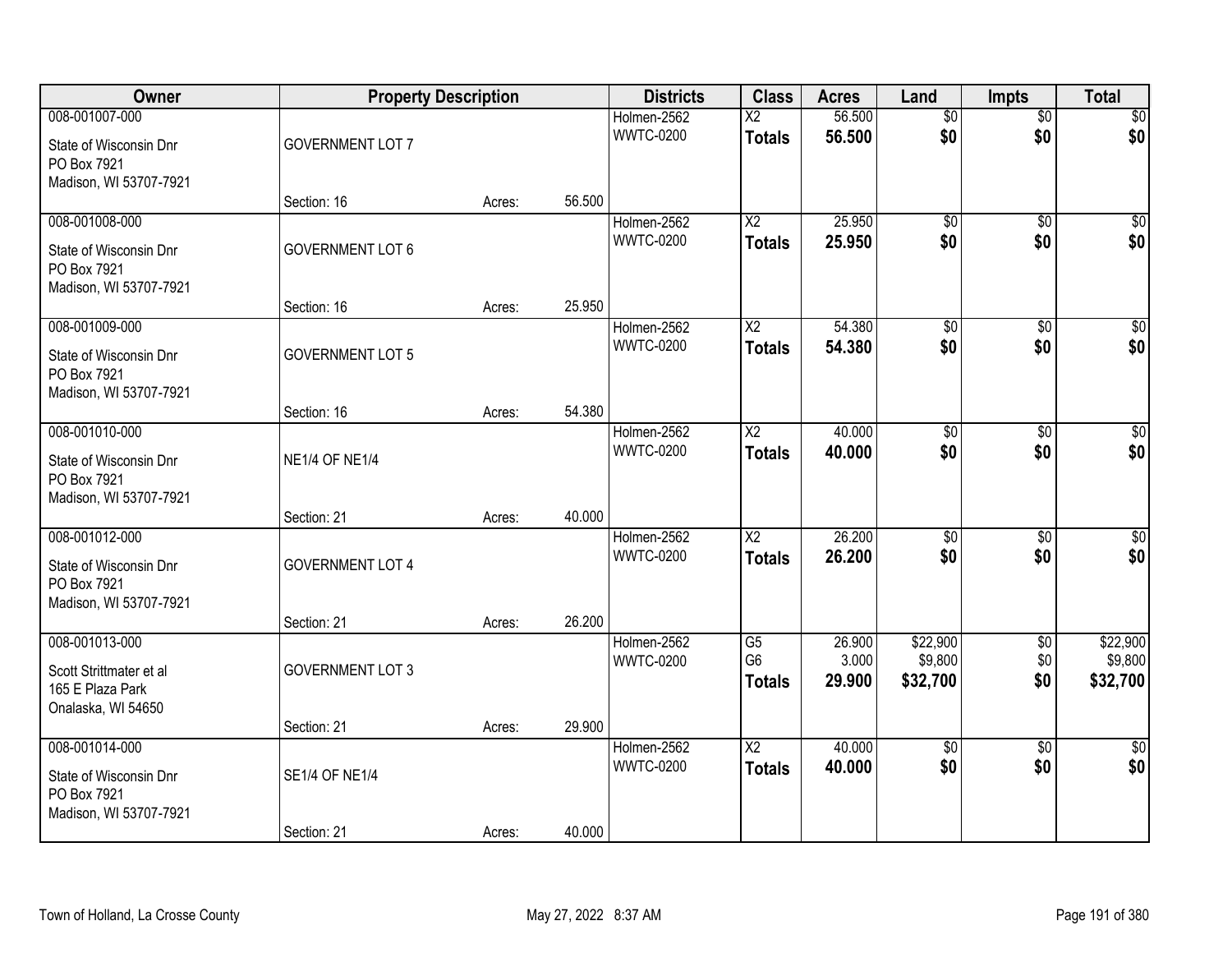| Owner                                                                               | <b>Property Description</b>                |        | <b>Districts</b> | <b>Class</b>                    | <b>Acres</b>                     | Land             | <b>Impts</b>         | <b>Total</b>           |                        |
|-------------------------------------------------------------------------------------|--------------------------------------------|--------|------------------|---------------------------------|----------------------------------|------------------|----------------------|------------------------|------------------------|
| 008-001015-000                                                                      |                                            |        |                  | Holmen-2562                     | $\overline{X2}$                  | 20.000           | $\overline{60}$      | $\overline{50}$        | \$0                    |
| State of Wisconsin Dnr<br>PO Box 7921<br>Madison, WI 53707-7921                     | N1/2 OF NE1/4 OF SE1/4                     |        |                  | <b>WWTC-0200</b>                | <b>Totals</b>                    | 20.000           | \$0                  | \$0                    | \$0                    |
|                                                                                     | Section: 21                                | Acres: | 20.000           |                                 |                                  |                  |                      |                        |                        |
| 008-001016-000<br>Scott Strittmater et al<br>165 E Plaza Park<br>Onalaska, WI 54650 | S1/2 OF NE1/4 OF SE1/4                     |        |                  | Holmen-2562<br><b>WWTC-0200</b> | $\overline{G5}$<br><b>Totals</b> | 20.000<br>20.000 | \$11,700<br>\$11,700 | $\overline{50}$<br>\$0 | \$11,700<br>\$11,700   |
|                                                                                     | Section: 21                                | Acres: | 20.000           |                                 |                                  |                  |                      |                        |                        |
| 008-001017-000                                                                      |                                            |        |                  | Holmen-2562                     | G5                               | 51.800           | \$37,500             | $\overline{50}$        | \$37,500               |
| Scott Strittmater et al<br>165 E Plaza Park<br>Onalaska, WI 54650                   | <b>GOVERNMENT LOT 2</b>                    |        |                  | <b>WWTC-0200</b>                | <b>Totals</b>                    | 51.800           | \$37,500             | \$0                    | \$37,500               |
|                                                                                     | Section: 21                                | Acres: | 51.800           |                                 |                                  |                  |                      |                        |                        |
| 008-001018-000                                                                      |                                            |        |                  | Holmen-2562                     | $\overline{\text{X2}}$           | 41.700           | $\overline{60}$      | $\overline{30}$        | $\overline{50}$        |
| State of Wisconsin Dnr<br>PO Box 7921<br>Madison, WI 53707-7921                     | <b>GOVERNMENT LOT 1</b>                    |        |                  | <b>WWTC-0200</b>                | <b>Totals</b>                    | 41.700           | \$0                  | \$0                    | \$0                    |
|                                                                                     | Section: 21                                | Acres: | 41.700           |                                 |                                  |                  |                      |                        |                        |
| 008-001019-000<br>State of Wisconsin Dnr<br>PO Box 7921<br>Madison, WI 53707-7921   | SE1/4 OF SE1/4                             |        |                  | Holmen-2562<br><b>WWTC-0200</b> | $\overline{X2}$<br><b>Totals</b> | 40.000<br>40.000 | \$0<br>\$0           | $\overline{50}$<br>\$0 | $\overline{50}$<br>\$0 |
|                                                                                     | Section: 21                                | Acres: | 40.000           |                                 |                                  |                  |                      |                        |                        |
| 008-001020-000                                                                      | Amsterdam Prairie Rd                       |        |                  | Holmen-2562                     | X <sub>2</sub>                   | 33.640           | $\sqrt{$0}$          | $\sqrt{6}$             | \$0                    |
| State of Wisconsin Dnr<br>PO Box 7921<br>Madison, WI 53707-7921                     | S 670FT & N 440FT NE-NE                    |        |                  | <b>WWTC-0200</b>                | <b>Totals</b>                    | 33.640           | \$0                  | \$0                    | \$0                    |
|                                                                                     | Section: 22                                | Acres: | 33.640           |                                 |                                  |                  |                      |                        |                        |
| 008-001021-000                                                                      | Amsterdam Prairie Rd                       |        |                  | Holmen-2562                     | $\overline{G5}$                  | 6.360            | \$1,200              | $\overline{50}$        | \$1,200                |
| Donald R. Greene<br>Joanne G. Greene<br>N8445 Amsterdam Prairie Rd                  | PRT NE-NE BEING THE N 210FT OF THE S 880FT |        |                  | <b>WWTC-0200</b>                | <b>Totals</b>                    | 6.360            | \$1,200              | \$0                    | \$1,200                |
| Holmen, WI 54636                                                                    | Section: 22                                | Acres: | 6.360            |                                 |                                  |                  |                      |                        |                        |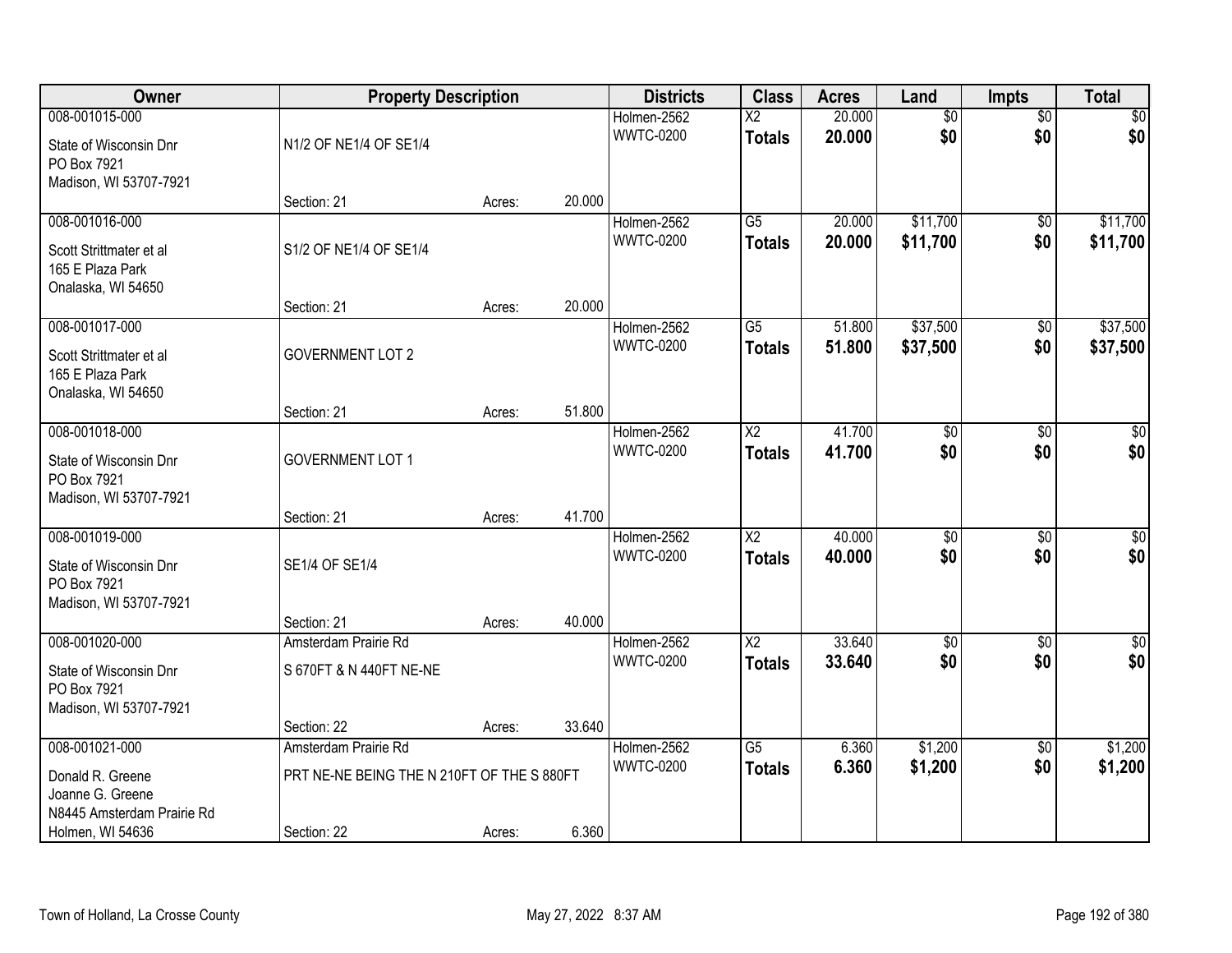| Owner                                                                                         |                                                                                   | <b>Property Description</b> |        | <b>Districts</b>                | <b>Class</b>                              | <b>Acres</b>     | Land                   | <b>Impts</b>           | <b>Total</b>           |
|-----------------------------------------------------------------------------------------------|-----------------------------------------------------------------------------------|-----------------------------|--------|---------------------------------|-------------------------------------------|------------------|------------------------|------------------------|------------------------|
| 008-001024-000<br>State of Wisconsin Dnr<br>3550 Mormon Coulee Rd<br>La Crosse, WI 54601-6767 | <b>NW1/4 OF NE1/4</b>                                                             |                             |        | Holmen-2562<br><b>WWTC-0200</b> | $\overline{\text{X2}}$<br><b>Totals</b>   | 40.000<br>40.000 | $\overline{50}$<br>\$0 | $\overline{50}$<br>\$0 | \$0<br>\$0             |
|                                                                                               | Section: 22                                                                       | Acres:                      | 40.000 |                                 |                                           |                  |                        |                        |                        |
| 008-001025-000<br>State of Wisconsin Dnr<br>PO Box 7921<br>Madison, WI 53707-7921             | <b>SW1/4 OF NE1/4</b>                                                             |                             |        | Holmen-2562<br><b>WWTC-0200</b> | $\overline{\text{X2}}$<br><b>Totals</b>   | 40.000<br>40.000 | \$0<br>\$0             | \$0<br>\$0             | $\sqrt{50}$<br>\$0     |
| 008-001026-000                                                                                | Section: 22                                                                       | Acres:                      | 40.000 | Holmen-2562                     | $\overline{\mathsf{X2}}$                  | 40.000           | $\overline{50}$        | $\overline{60}$        | $\overline{\$0}$       |
| State of Wisconsin Dnr<br>PO Box 7921<br>Madison, WI 53707-7921                               | <b>SE1/4 OF NE1/4</b>                                                             |                             |        | <b>WWTC-0200</b>                | <b>Totals</b>                             | 40.000           | \$0                    | \$0                    | \$0                    |
|                                                                                               | Section: 22                                                                       | Acres:                      | 40.000 |                                 |                                           |                  |                        |                        |                        |
| 008-001027-000<br>State of Wisconsin Dnr<br>PO Box 7921<br>Madison, WI 53707-7921             | <b>NE1/4 OF NW1/4</b>                                                             |                             |        | Holmen-2562<br><b>WWTC-0200</b> | $\overline{\text{X2}}$<br><b>Totals</b>   | 40.000<br>40.000 | $\overline{50}$<br>\$0 | \$0<br>\$0             | $\sqrt{50}$<br>\$0     |
|                                                                                               | Section: 22                                                                       | Acres:                      | 40.000 |                                 |                                           |                  |                        |                        |                        |
| 008-001028-000<br>State of Wisconsin Dnr<br>PO Box 7921<br>Madison, WI 53707-7921             | <b>NW1/4 OF NW1/4</b><br>Section: 22                                              | Acres:                      | 40.000 | Holmen-2562<br><b>WWTC-0200</b> | $\overline{\text{X2}}$<br><b>Totals</b>   | 40.000<br>40.000 | \$0<br>\$0             | \$0<br>\$0             | $\sqrt{50}$<br>\$0     |
| 008-001030-000                                                                                |                                                                                   |                             |        | Holmen-2562                     | $\overline{X2}$                           | 40.000           | $\overline{50}$        | $\sqrt{6}$             | $\overline{30}$        |
| State of Wisconsin Dnr<br>PO Box 7921<br>Madison, WI 53707-7921                               | SW1/4 OF NW1/4                                                                    |                             |        | <b>WWTC-0200</b>                | <b>Totals</b>                             | 40.000           | \$0                    | \$0                    | \$0                    |
|                                                                                               | Section: 22                                                                       | Acres:                      | 40.000 |                                 |                                           |                  |                        |                        |                        |
| 008-001032-000<br>State of Wisconsin Dnr<br>PO Box 7921<br>Madison, WI 53707-7921             | PRT SE-NW S 363FT OF N 742.5 FT & 2 1/8AC LYG N<br><b>FERRY RD</b><br>Section: 22 | Acres:                      | 13.120 | Holmen-2562<br><b>WWTC-0200</b> | $\overline{\mathsf{X2}}$<br><b>Totals</b> | 13.120<br>13.120 | $\overline{50}$<br>\$0 | $\overline{50}$<br>\$0 | $\overline{50}$<br>\$0 |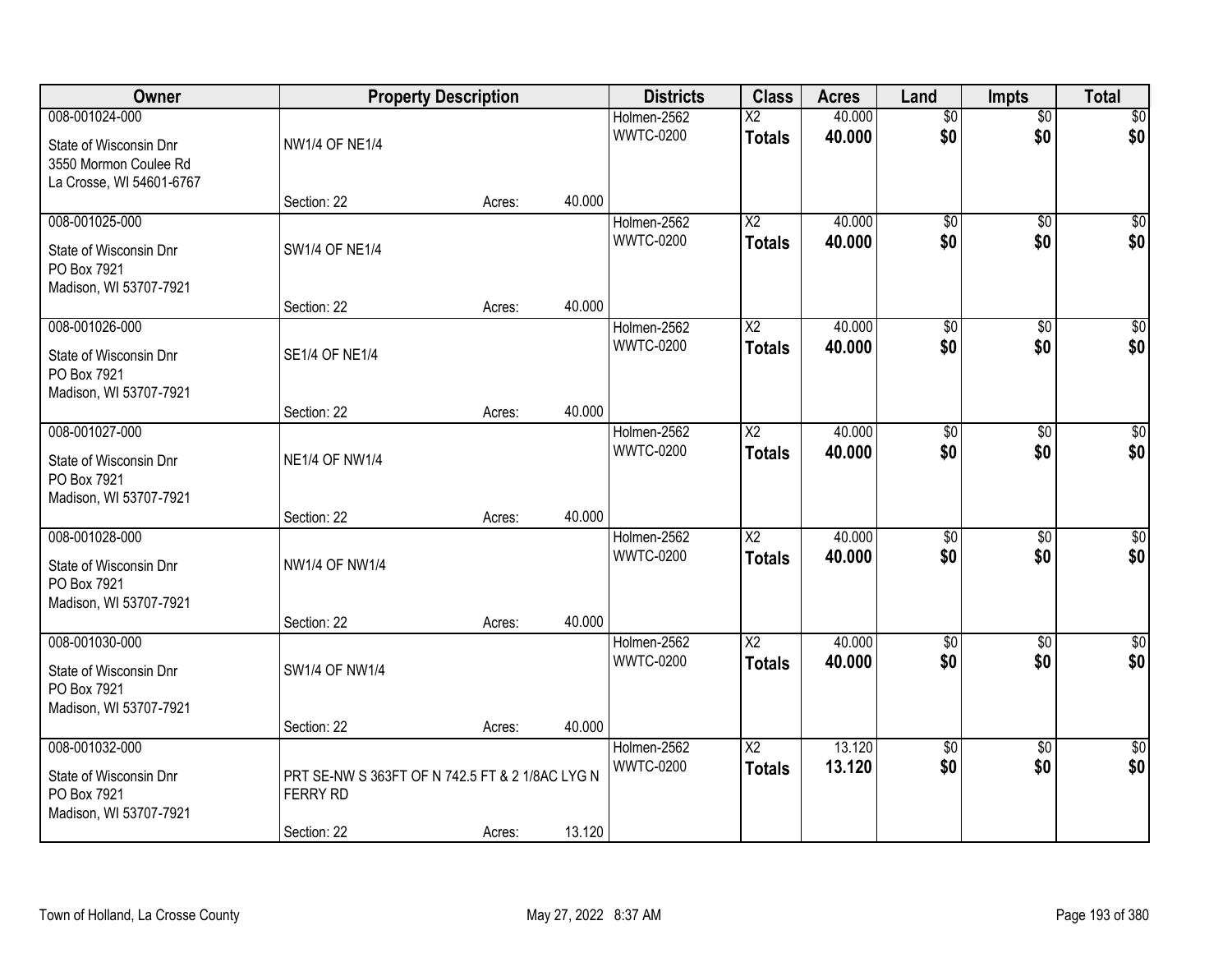| <b>Owner</b>                                                                      |                                                                  | <b>Property Description</b> |        | <b>Districts</b>                | <b>Class</b>                            | <b>Acres</b>     | Land                   | <b>Impts</b>           | <b>Total</b>       |
|-----------------------------------------------------------------------------------|------------------------------------------------------------------|-----------------------------|--------|---------------------------------|-----------------------------------------|------------------|------------------------|------------------------|--------------------|
| 008-001033-000<br>State of Wisconsin Dnr<br>PO Box 7921<br>Madison, WI 53707-7921 | SE-NW EX S 363FT OF N 742.5 FT & EX 2 1/8AC LYG<br>NLY FERR Y RD |                             |        | Holmen-2562<br><b>WWTC-0200</b> | $\overline{\text{X2}}$<br><b>Totals</b> | 26.880<br>26.880 | $\overline{50}$<br>\$0 | $\overline{50}$<br>\$0 | \$0<br>\$0         |
|                                                                                   | Section: 22                                                      | Acres:                      | 26.880 |                                 |                                         |                  |                        |                        |                    |
| 008-001035-000<br>State of Wisconsin Dnr<br>PO Box 7921<br>Madison, WI 53707-7921 | <b>NE1/4 OF SW1/4</b>                                            |                             |        | Holmen-2562<br><b>WWTC-0200</b> | $\overline{X2}$<br><b>Totals</b>        | 40.000<br>40.000 | $\overline{50}$<br>\$0 | $\overline{50}$<br>\$0 | $\sqrt{50}$<br>\$0 |
| 008-001037-000                                                                    | Section: 22                                                      | Acres:                      | 40.000 | Holmen-2562                     | $\overline{X2}$                         | 40.000           | \$0                    | \$0                    | \$0                |
| State of Wisconsin Dnr<br>PO Box 7921<br>Madison, WI 53707-7921                   | <b>NW1/4 OF SW1/4</b>                                            |                             |        | <b>WWTC-0200</b>                | <b>Totals</b>                           | 40.000           | \$0                    | \$0                    | \$0                |
|                                                                                   | Section: 22                                                      | Acres:                      | 40.000 |                                 |                                         |                  |                        |                        |                    |
| 008-001038-000<br>State of Wisconsin Dnr<br>PO Box 7921<br>Madison, WI 53707-7921 | SW1/4 OF SW1/4                                                   |                             |        | Holmen-2562<br><b>WWTC-0200</b> | X2<br><b>Totals</b>                     | 40.000<br>40.000 | \$0<br>\$0             | \$0<br>\$0             | $\sqrt{50}$<br>\$0 |
|                                                                                   | Section: 22                                                      | Acres:                      | 40.000 |                                 |                                         |                  |                        |                        |                    |
| 008-001039-000<br>State of Wisconsin Dnr<br>PO Box 7921<br>Madison, WI 53707-7921 | Old County Road NA<br>SE1/4 OF SW1/4<br>Section: 22              | Acres:                      | 40.000 | Holmen-2562<br><b>WWTC-0200</b> | $\overline{X2}$<br><b>Totals</b>        | 40.000<br>40.000 | $\overline{50}$<br>\$0 | \$0<br>\$0             | $\sqrt{50}$<br>\$0 |
| 008-001041-000                                                                    | Old County Road NA                                               |                             |        | Holmen-2562                     | $\overline{X2}$                         | 40.000           | \$0                    | \$0                    | $\overline{\$0}$   |
| State of Wisconsin Dnr<br>PO Box 7921<br>Madison, WI 53707-7921                   | <b>NE1/4 OF SE1/4</b>                                            |                             |        | <b>WWTC-0200</b>                | <b>Totals</b>                           | 40.000           | \$0                    | \$0                    | \$0                |
|                                                                                   | Section: 22                                                      | Acres:                      | 40.000 |                                 |                                         |                  |                        |                        |                    |
| 008-001042-000<br>State of Wisconsin Dnr<br>PO Box 7921<br>Madison, WI 53707-7921 | Old County Road NA<br><b>NW1/4 OF SE1/4</b><br>Section: 22       | Acres:                      | 40.000 | Holmen-2562<br><b>WWTC-0200</b> | $\overline{X2}$<br><b>Totals</b>        | 40.000<br>40.000 | $\overline{50}$<br>\$0 | $\overline{50}$<br>\$0 | \$0<br>\$0         |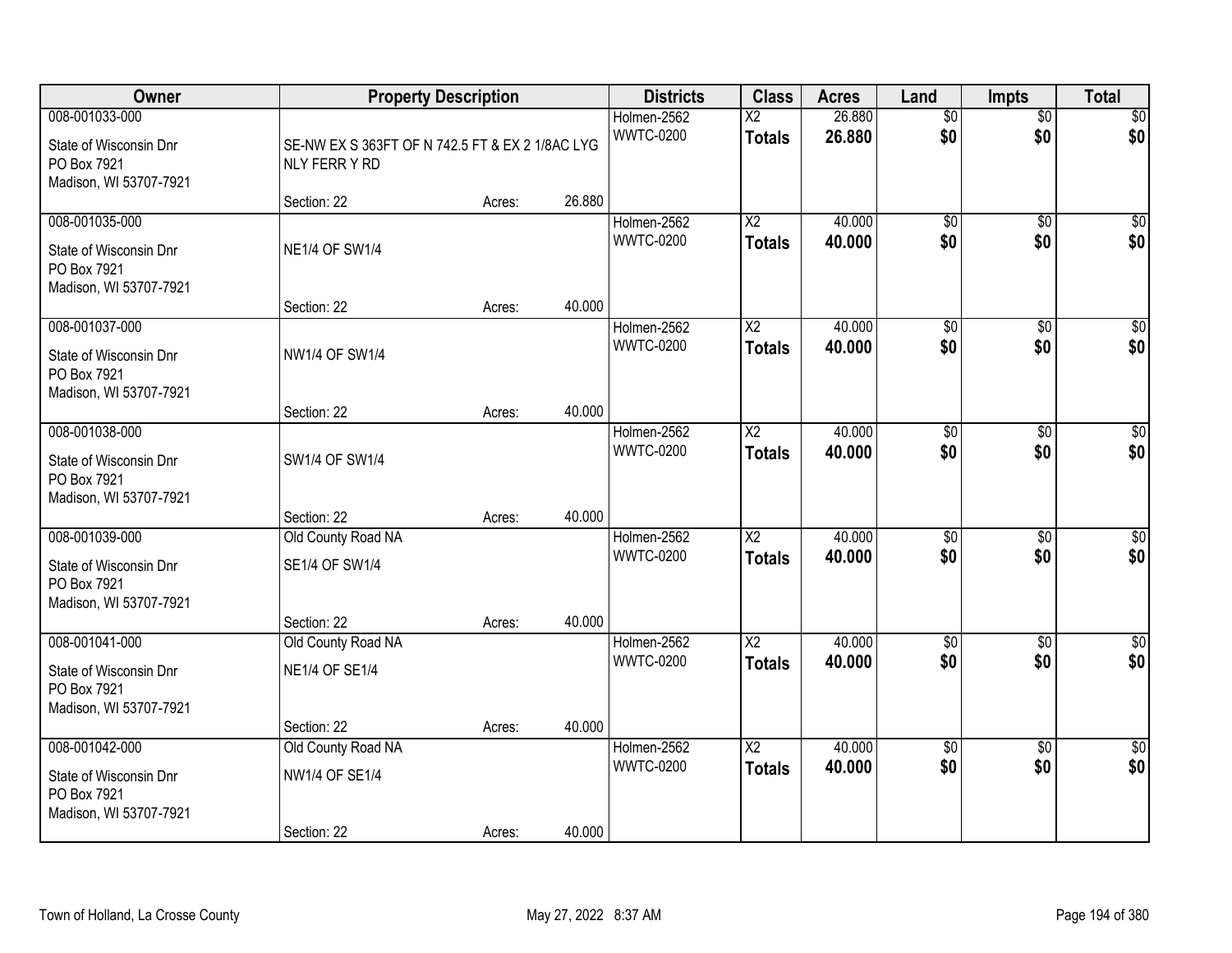| <b>Owner</b>                                   |                                                                                              | <b>Property Description</b> |        | <b>Districts</b> | <b>Class</b>             | <b>Acres</b> | Land            | <b>Impts</b>    | <b>Total</b>    |
|------------------------------------------------|----------------------------------------------------------------------------------------------|-----------------------------|--------|------------------|--------------------------|--------------|-----------------|-----------------|-----------------|
| 008-001043-000                                 | Old County Road NA                                                                           |                             |        | Holmen-2562      | $\overline{\mathsf{X2}}$ | 40.000       | $\overline{50}$ | $\overline{50}$ | $\overline{50}$ |
| State of Wisconsin Dnr                         | SW1/4 OF SE1/4                                                                               |                             |        | <b>WWTC-0200</b> | <b>Totals</b>            | 40.000       | \$0             | \$0             | \$0             |
| PO Box 7921                                    |                                                                                              |                             |        |                  |                          |              |                 |                 |                 |
| Madison, WI 53707-7921                         |                                                                                              |                             |        |                  |                          |              |                 |                 |                 |
|                                                | Section: 22                                                                                  | Acres:                      | 40.000 |                  |                          |              |                 |                 |                 |
| 008-001044-000                                 | Old County Road NA                                                                           |                             |        | Holmen-2562      | $\overline{\text{X2}}$   | 40.000       | \$0             | $\overline{50}$ | \$0             |
| State of Wisconsin Dnr                         | SE1/4 OF SE1/4                                                                               |                             |        | <b>WWTC-0200</b> | <b>Totals</b>            | 40.000       | \$0             | \$0             | \$0             |
| PO Box 7921                                    |                                                                                              |                             |        |                  |                          |              |                 |                 |                 |
| Madison, WI 53707-7921                         |                                                                                              |                             |        |                  |                          |              |                 |                 |                 |
|                                                | Section: 22                                                                                  | Acres:                      | 40.000 |                  |                          |              |                 |                 |                 |
| 008-001045-000                                 | US Highway 53                                                                                |                             |        | Holmen-2562      | G4                       | 37.710       | \$5,100         | $\overline{50}$ | \$5,100         |
| Hansco, LLC                                    | NE-NE EX N 440FT OF W 148.5F T & EX CSM NO. 85                                               |                             |        | <b>WWTC-0200</b> | <b>Totals</b>            | 37.710       | \$5,100         | \$0             | \$5,100         |
| W7787 Amsterdam Prairie Rd                     | VOL 5 DOC NO. 1078918 & EX CSM NO. 128 VOL 11                                                |                             |        |                  |                          |              |                 |                 |                 |
| Holmen, WI 54636                               | DOC NO. 1396297 & IN CL THAT PRT NW-NW SEC                                                   |                             |        |                  |                          |              |                 |                 |                 |
|                                                | Section: 23                                                                                  | Acres:                      | 37.710 |                  |                          |              |                 |                 |                 |
| 008-001045-001                                 | W7787 Amsterdam Prairie Rd                                                                   |                             |        | Holmen-2562      | $\overline{G1}$          | 1.380        | \$58,400        | \$153,400       | \$211,800       |
|                                                |                                                                                              |                             |        | <b>WWTC-0200</b> | <b>Totals</b>            | 1.380        | \$58,400        | \$153,400       | \$211,800       |
| Daniel R. Hansen<br>W7787 Amsterdam Prairie Rd | PRT NE-NE BEG NW COR S89D47M E 148.5FT S P/W                                                 |                             |        |                  |                          |              |                 |                 |                 |
| Holmen, WI 54636                               | W LN 440FT N 89D47MW 148.5FT TO W LN N AL G W<br>LN 440FT TO POB EX PRT T AKEN FOR AMSTERDAM |                             |        |                  |                          |              |                 |                 |                 |
|                                                | Section: 23                                                                                  | Acres:                      | 1.380  |                  |                          |              |                 |                 |                 |
| 008-001045-002                                 | W7811 Broadmoor Park Dr                                                                      |                             |        | Holmen-2562      | $\overline{G1}$          | 0.750        | \$44,800        | \$251,200       | \$296,000       |
|                                                |                                                                                              |                             |        | <b>WWTC-0200</b> | <b>Totals</b>            | 0.750        | \$44,800        | \$251,200       | \$296,000       |
| Heidi C. Neubauer                              | CERTIFIED SURVEY MAP NO. 128 VOL 11 LOT 1 DOC                                                |                             |        |                  |                          |              |                 |                 |                 |
| Laramie B. Mccurg                              | NO. 139629 7 T/W ESMT IN DOC NO. 139813 2                                                    |                             |        |                  |                          |              |                 |                 |                 |
| W7811 Broadmoor Park Dr<br>Holmen, WI 54636    | Section: 23                                                                                  |                             | 0.750  |                  |                          |              |                 |                 |                 |
| 008-001046-001                                 | W7815 Amsterdam Prairie Rd                                                                   | Acres:                      |        | Holmen-2562      | $\overline{G1}$          | 2.660        | \$77,600        | \$294,800       | \$372,400       |
|                                                |                                                                                              |                             |        | <b>WWTC-0200</b> | <b>Totals</b>            | 2.660        | \$77,600        | \$294,800       | \$372,400       |
| Michael N. Flury                               | PRT NW-NE COM NE COR S 33FT TO POB                                                           |                             |        |                  |                          |              |                 |                 |                 |
| Sarah E. Mumaw-Flury                           | N89D47MW 392.44FT S 4 07FT S89D47ME 392.44FT                                                 |                             |        |                  |                          |              |                 |                 |                 |
| W7815 Amsterdam Prairie Rd                     | N 407 FT TO POB EX COM N1/4 COR N8 9D30M18SE                                                 |                             |        |                  |                          |              |                 |                 |                 |
| Holmen, WI 54636                               | Section: 23                                                                                  | Acres:                      | 2.660  |                  |                          |              |                 |                 |                 |
| 008-001046-002                                 | W7839 Amsterdam Prairie Rd                                                                   |                             |        | Holmen-2562      | $\overline{G1}$          | 0.584        | \$40,700        | \$244,700       | \$285,400       |
| Kevin E. Hornberg                              | CERTIFIED SURVEY MAP NO. 134 VOL 1 LOT 1 DOC                                                 |                             |        | <b>WWTC-0200</b> | <b>Totals</b>            | 0.584        | \$40,700        | \$244,700       | \$285,400       |
| Angela A. Hornberg                             | NO. 901633 & PRT NW-NE COM N1/4 COR SEC 23                                                   |                             |        |                  |                          |              |                 |                 |                 |
| W7839 Amsterdam Prairie Rd                     | S67D19M15SE 603.37FT TO NW COR LOT 3 BLK 2                                                   |                             |        |                  |                          |              |                 |                 |                 |
| Holmen, WI 54636                               | Section: 23                                                                                  | Acres:                      | 0.584  |                  |                          |              |                 |                 |                 |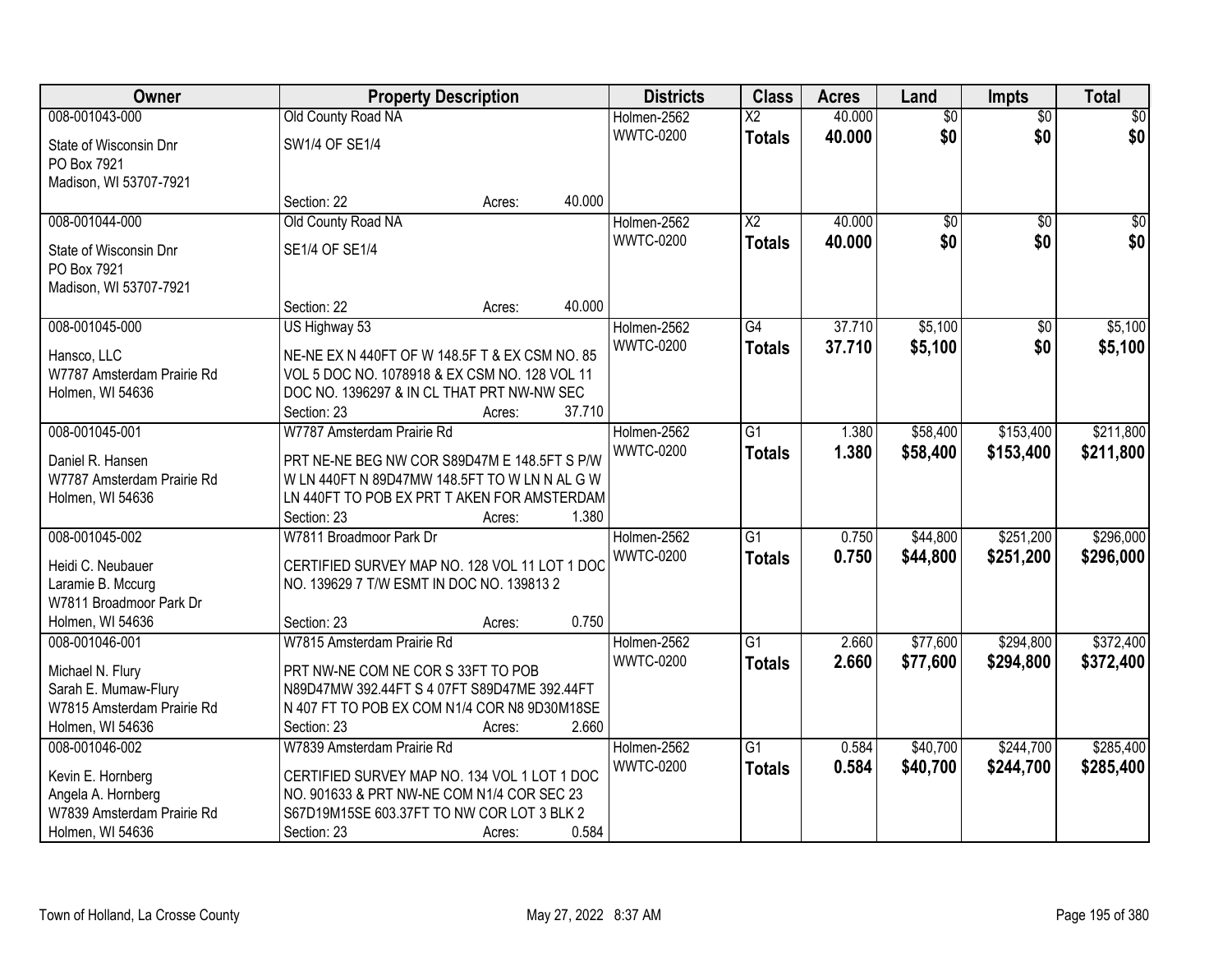| Owner                      | <b>Property Description</b>                       | <b>Districts</b> | <b>Class</b>    | <b>Acres</b> | Land      | <b>Impts</b>    | <b>Total</b> |
|----------------------------|---------------------------------------------------|------------------|-----------------|--------------|-----------|-----------------|--------------|
| 008-001046-003             | W7847 Amsterdam Prairie Rd                        | Holmen-2562      | $\overline{G1}$ | 0.584        | \$40,700  | \$226,900       | \$267,600    |
| Kelly J. Lee               | CERTIFIED SURVEY MAP NO. 134 VOL 1 LOT 2 DOC      | <b>WWTC-0200</b> | <b>Totals</b>   | 0.584        | \$40,700  | \$226,900       | \$267,600    |
| W7847 Amsterdam Prairie Rd | NO. 901633 & PRT NW-NE COM N1/4 COR SEC 23        |                  |                 |              |           |                 |              |
| Holmen, WI 54636           | S67D19M15SE 603.37FT TO NW COR LOT 3 BLK 2        |                  |                 |              |           |                 |              |
|                            | 0.584<br>Section: 23<br>Acres:                    |                  |                 |              |           |                 |              |
| 008-001046-004             | W7873 Amsterdam Prairie Rd                        | Holmen-2562      | $\overline{G1}$ | 0.584        | \$40,700  | \$248,000       | \$288,700    |
|                            |                                                   | <b>WWTC-0200</b> | <b>Totals</b>   | 0.584        | \$40,700  | \$248,000       | \$288,700    |
| James K. Burmester         | CERTIFIED SURVEY MAP NO. 134 VOL 1 LOT 3 DOC      |                  |                 |              |           |                 |              |
| W7873 Amsterdam Prairie Rd | NO. 901633 & PRT NW-NE COM N1/4 COR SEC 23        |                  |                 |              |           |                 |              |
| Holmen, WI 54636           | S67D19M15SE 603.37FT TO NW COR LOT 3 BLK 2        |                  |                 |              |           |                 |              |
|                            | 0.584<br>Section: 23<br>Acres:                    |                  |                 |              |           |                 |              |
| 008-001046-005             | W7885 Amsterdam Prairie Rd                        | Holmen-2562      | G1              | 0.605        | \$41,900  | \$203,100       | \$245,000    |
| Jay M. Lyngaas             | CERTIFIED SURVEY MAP NO. 134 VOL 1 LOT 4 DOC      | <b>WWTC-0200</b> | <b>Totals</b>   | 0.605        | \$41,900  | \$203,100       | \$245,000    |
| Angela J. Lyngaas          | NO. 901633 & PRT NW-NE COM N1/4 COR SEC 23        |                  |                 |              |           |                 |              |
| W7885 Amsterdam Prairie Rd | S65D15M29SE 401.07FT TO NW COR LOT 1 BLK 2        |                  |                 |              |           |                 |              |
| Holmen, WI 54636           | 0.605<br>Section: 23<br>Acres:                    |                  |                 |              |           |                 |              |
| 008-001046-006             | Amsterdam Prairie Rd                              | Holmen-2562      | $\overline{G1}$ | 0.920        | \$48,100  | \$0             | \$48,100     |
|                            |                                                   | <b>WWTC-0200</b> | <b>Totals</b>   | 0.920        | \$48,100  | \$0             | \$48,100     |
| Susan A. Grebel            | PRT NW-NE COM N1/4 COR N89D3 0M18SE               |                  |                 |              |           |                 |              |
| W7787 Amsterdam Prairie Rd | 1317.64FT TO NE COR N W-NE & POB S0D23M2SE        |                  |                 |              |           |                 |              |
| Holmen, WI 54636           | 435.88F T S89D27M11SW 99.93FT N0D23M 2SW<br>0.920 |                  |                 |              |           |                 |              |
|                            | Section: 23<br>Acres:                             |                  | $\overline{G2}$ | 4.720        | \$72,600  | \$269,300       |              |
| 008-001048-001             | N8381 US Highway 53                               | Holmen-2562      |                 |              |           |                 | \$341,900    |
| Jeffrey A. Hansen          | CERTIFIED SURVEY MAP NO. 85 VOL 5 LOT 1 DOC       | <b>WWTC-0200</b> | <b>Totals</b>   | 4.720        | \$72,600  | \$269,300       | \$341,900    |
| N8381 Us Highway 53        | NO. 1078918 & PRT SE-NE SEC 23 & PRT SW- NW       |                  |                 |              |           |                 |              |
| Holmen, WI 54636           | SEC 24 BEG SE COR LOT 1 S 10D50ME ALG HWY         |                  |                 |              |           |                 |              |
|                            | 4.720<br>Section: 23<br>Acres:                    |                  |                 |              |           |                 |              |
| 008-001048-002             | US Highway 53                                     | Holmen-2562      | $\overline{G4}$ | 1.830        | \$300     | $\overline{50}$ | \$300        |
| Hansco, LLC                | CERTIFIED SURVEY MAP NO. 3 V OL 19 LOT 1 DOC      | <b>WWTC-0200</b> | <b>Totals</b>   | 1.830        | \$300     | \$0             | \$300        |
| W7787 Amsterdam Prairie Rd | NO. 1739330 SUBJ TO ACCESS AGREE IN DOC NO.       |                  |                 |              |           |                 |              |
| Holmen, WI 54636           | 1555086 SUBJ TO RESTR IN DOC NO. 1735937 & T/W    |                  |                 |              |           |                 |              |
|                            | 1.830<br>Section: 23<br>Acres:                    |                  |                 |              |           |                 |              |
| 008-001051-000             |                                                   | Holmen-2562      | $\overline{G6}$ | 39.660       | \$158,600 | $\overline{50}$ | \$158,600    |
|                            |                                                   | <b>WWTC-0200</b> |                 | 39.660       |           | \$0             |              |
| Jensen Trust               | NE-NW & PRT NW-NE COM N1/4 C OR SEC 23 ALG W      |                  | <b>Totals</b>   |              | \$158,600 |                 | \$158,600    |
| 7507 Valley Vw Rd          | LN NE1/4 S0D 22M10SE 32.48FT TO S R/W LN          |                  |                 |              |           |                 |              |
| Verona, WI 53593           | AMSTERDAM PRAIRIE RD & POB A LG S R/W LN          |                  |                 |              |           |                 |              |
|                            | 39.660<br>Section: 23<br>Acres:                   |                  |                 |              |           |                 |              |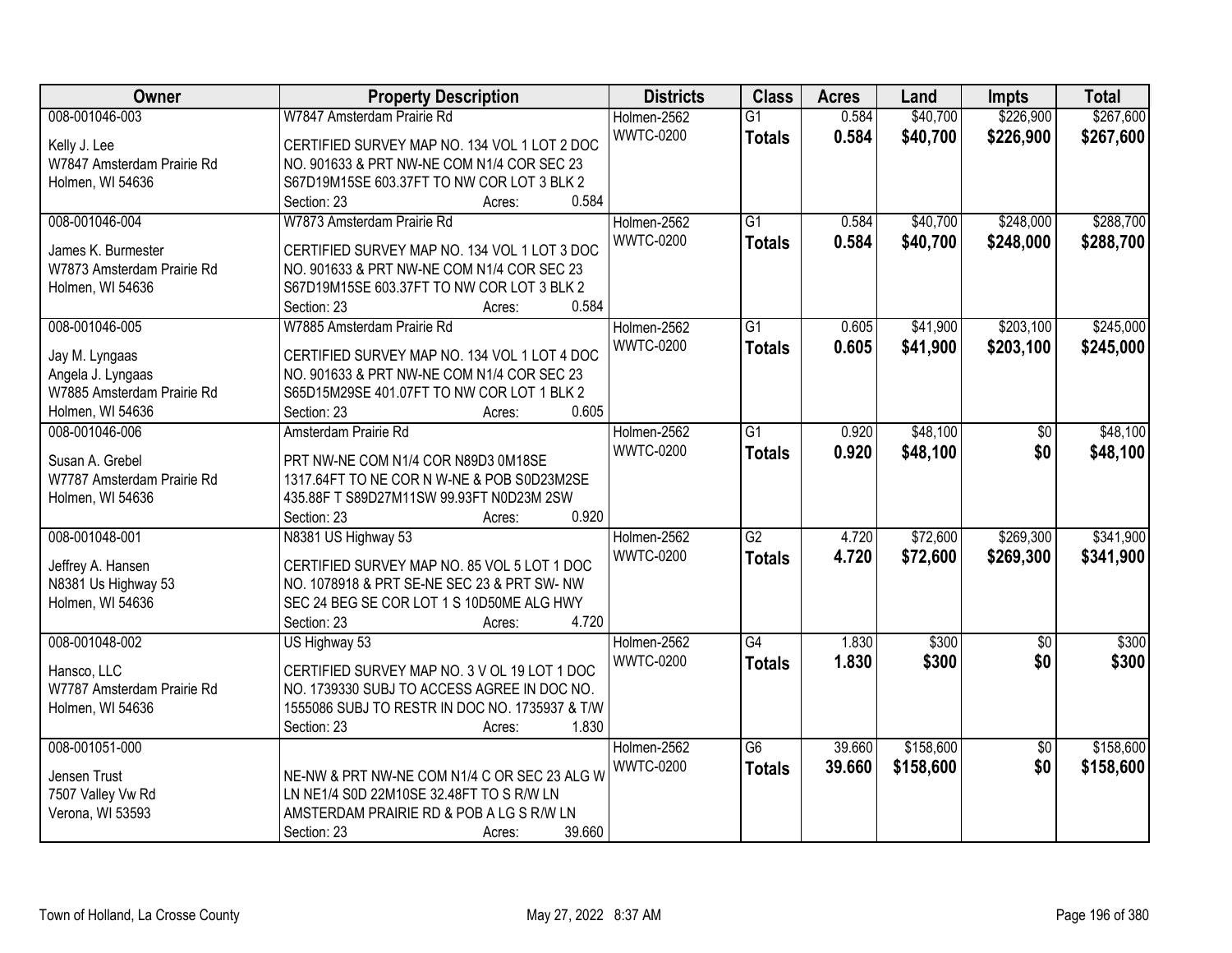| Owner                                                                                                        | <b>Property Description</b>                                                                                                                                                         | <b>Districts</b>                | <b>Class</b>                                                         | <b>Acres</b>                      | Land                                         | Impts                                | <b>Total</b>                                   |
|--------------------------------------------------------------------------------------------------------------|-------------------------------------------------------------------------------------------------------------------------------------------------------------------------------------|---------------------------------|----------------------------------------------------------------------|-----------------------------------|----------------------------------------------|--------------------------------------|------------------------------------------------|
| 008-001052-000<br>Toni K. Marker<br>N8429 Amsterdam Prairie Rd<br>Holmen, WI 54636                           | N8429 Amsterdam Prairie Rd<br>PRT NW-NW N 560FT OF S 670FT EX CSM NO. 159<br>VOL 1 DOC NO . 908658 & EX PRT LYG W OF E<br>CHANNEL OF BLACK RIVER<br>15.621<br>Section: 23<br>Acres: | Holmen-2562<br><b>WWTC-0200</b> | $\overline{G1}$<br>G <sub>5</sub><br>G <sub>6</sub><br><b>Totals</b> | 2.000<br>9.621<br>4.000<br>15.621 | \$60,000<br>\$17,500<br>\$13,000<br>\$90,500 | \$140,700<br>\$0<br>\$0<br>\$140,700 | \$200,700<br>\$17,500<br>\$13,000<br>\$231,200 |
| 008-001052-001<br>Cody A. Urban<br>Kelsey F. Taylor<br>N8415 Amsterdam Prairie Rd<br>Holmen, WI 54636        | N8415 Amsterdam Prairie Rd<br>CERTIFIED SURVEY MAP NO. 159 VOL 1 LOT 1 DOC<br>NO. 908658<br>0.621<br>Section: 23<br>Acres:                                                          | Holmen-2562<br><b>WWTC-0200</b> | $\overline{G1}$<br><b>Totals</b>                                     | 0.621<br>0.621                    | \$24,800<br>\$24,800                         | \$158,300<br>\$158,300               | \$183,100<br>\$183,100                         |
| 008-001053-000<br>State of Wisconsin Dnr<br>PO Box 7921<br>Madison, WI 53707-7921                            | N 440FT OF NW1/4 OF NW1/4<br>13.330<br>Section: 23<br>Acres:                                                                                                                        | Holmen-2562<br><b>WWTC-0200</b> | X2<br><b>Totals</b>                                                  | 13.330<br>13.330                  | \$0<br>\$0                                   | \$0<br>\$0                           | \$0<br>\$0                                     |
| 008-001054-000<br>Roger L. Ziegler<br>Jacquelyn M. Ziegler<br>N8409 Amsterdam Prairie Rd<br>Holmen, WI 54636 | N8409 Amsterdam Prairie Rd<br>PRT NW-NW THE S 110FT LYG E OF E CHANNEL OF<br>BLACK RIVER SUBJ TO RESTR IN DOC NO. 163 1769<br>3.260<br>Section: 23<br>Acres:                        | Holmen-2562<br><b>WWTC-0200</b> | $\overline{G1}$<br><b>Totals</b>                                     | 3.260<br>3.260                    | \$69,500<br>\$69,500                         | \$427,400<br>\$427,400               | \$496,900<br>\$496,900                         |
| 008-001055-000<br>State of Wisconsin Dnr<br>PO Box 7921<br>Madison, WI 53707-7921                            | Amsterdam Prairie Rd<br>PRT NW-NW ALL THAT PRT OF THES 670FT LYG W<br>OF EAST CHAN NEL OF BLACK RIVER<br>0.710<br>Section: 23<br>Acres:                                             | Holmen-2562<br><b>WWTC-0200</b> | $\overline{X2}$<br><b>Totals</b>                                     | 0.710<br>0.710                    | $\overline{30}$<br>\$0                       | $\overline{50}$<br>\$0               | $\overline{\$0}$<br>\$0                        |
| 008-001056-000<br>Donald R. Greene<br>Joanne G. Greene<br>N8445 Amsterdam Prairie Rd<br>Holmen, WI 54636     | N8445 Amsterdam Prairie Rd<br>N 210FT OF S 880FT OF THE NW 1/4 OF NW1/4<br>6.360<br>Section: 23<br>Acres:                                                                           | Holmen-2562<br><b>WWTC-0200</b> | $\overline{G1}$<br>G <sub>5</sub><br><b>Totals</b>                   | 4.360<br>2.000<br>6.360           | \$73,900<br>\$400<br>\$74,300                | \$194,100<br>\$0<br>\$194,100        | \$268,000<br>\$400<br>\$268,400                |
| 008-001057-001<br>Arthur D. Moe<br>N8397 Amsterdam Prairie Rd<br>Holmen, WI 54636                            | N8397 Amsterdam Prairie Rd<br>CERTIFIED SURVEY MAP NO. 128 VOL 2 LOT 1 DOC<br>NO. 942401<br>1.010<br>Section: 23<br>Acres:                                                          | Holmen-2562<br><b>WWTC-0200</b> | G1<br><b>Totals</b>                                                  | 1.010<br>1.010                    | \$35,400<br>\$35,400                         | \$136,000<br>\$136,000               | \$171,400<br>\$171,400                         |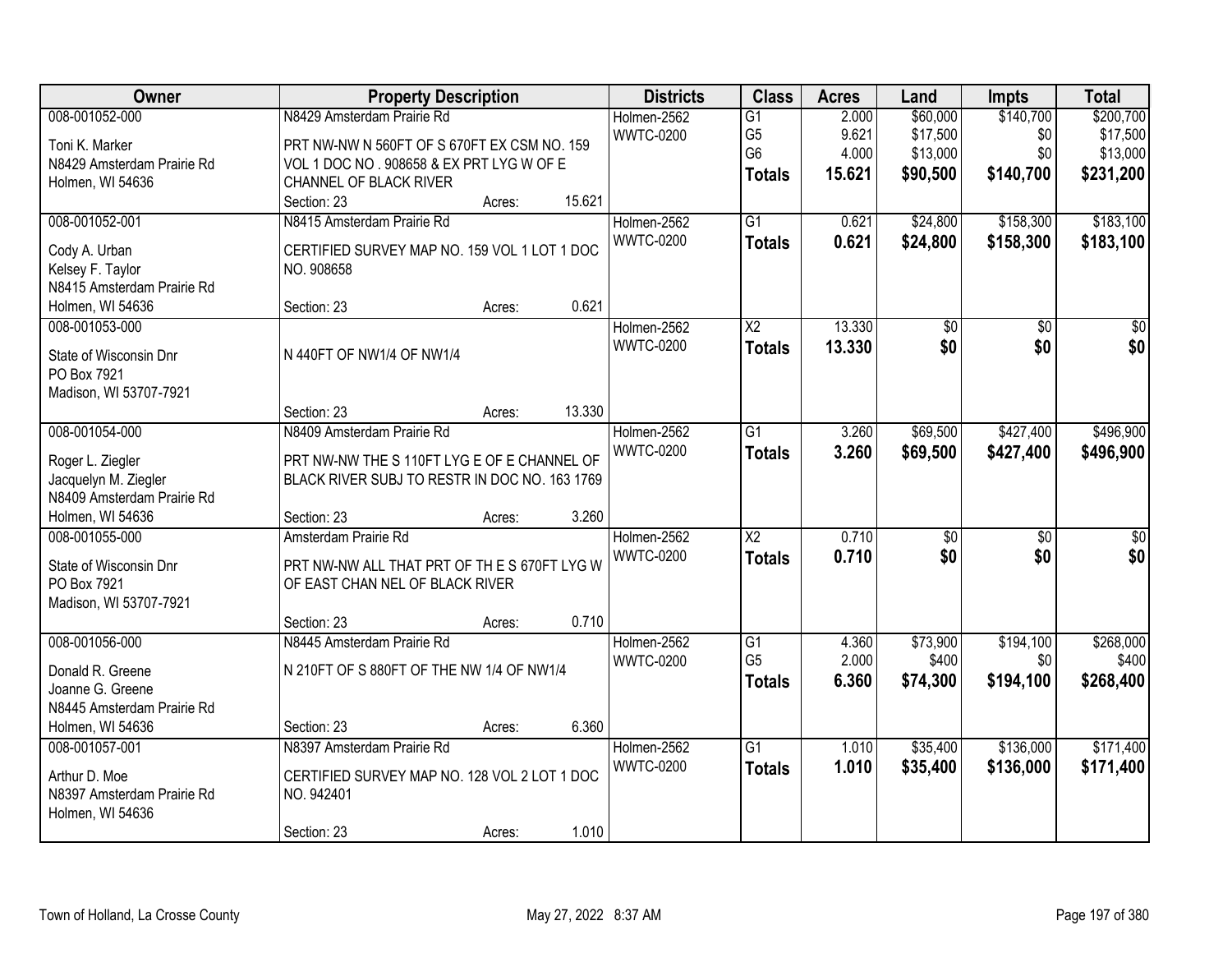| Owner                                   | <b>Property Description</b>                                |        |        | <b>Districts</b> | <b>Class</b>             | <b>Acres</b> | Land            | Impts           | <b>Total</b> |
|-----------------------------------------|------------------------------------------------------------|--------|--------|------------------|--------------------------|--------------|-----------------|-----------------|--------------|
| 008-001057-002                          | N8327 Amsterdam Prairie Rd                                 |        |        | Holmen-2562      | $\overline{\mathsf{X2}}$ | 21.390       | $\overline{50}$ | $\overline{30}$ | \$0          |
| State of Wisconsin Dnr                  | PRT SW-NW COM NE COR NE-NW S 89D27MW                       |        |        | <b>WWTC-0200</b> | <b>Totals</b>            | 21.390       | \$0             | \$0             | \$0          |
| PO Box 7921                             | 982.8FT S12D40MW 361 .7FT S89D25MW 832.65FT                |        |        |                  |                          |              |                 |                 |              |
| Madison, WI 53707-7921                  | TO PO B S13D45MW 352.65FT S33D44ME 168.9FT                 |        |        |                  |                          |              |                 |                 |              |
|                                         | Section: 23                                                | Acres: | 21.390 |                  |                          |              |                 |                 |              |
| 008-001057-003                          | Amsterdam Prairie Rd                                       |        |        | Holmen-2562      | $\overline{G1}$          | 0.990        | \$35,000        | $\overline{50}$ | \$35,000     |
|                                         |                                                            |        |        | <b>WWTC-0200</b> | <b>Totals</b>            | 0.990        | \$35,000        | \$0             | \$35,000     |
| Larry G. Anderson<br>Sandra M. Anderson | CERTIFIED SURVEY MAP NO. 74 VOL 6 LOT 1 DOC<br>NO. 1121149 |        |        |                  |                          |              |                 |                 |              |
| W8032 Henry Ct                          |                                                            |        |        |                  |                          |              |                 |                 |              |
| Holmen, WI 54636                        | Section: 23                                                | Acres: | 0.990  |                  |                          |              |                 |                 |              |
| 008-001057-004                          | W8032 Henry Ct                                             |        |        | Holmen-2562      | G1                       | 2.060        | \$60,500        | \$264,900       | \$325,400    |
|                                         |                                                            |        |        | <b>WWTC-0200</b> |                          | 2.060        | \$60,500        | \$264,900       | \$325,400    |
| Larry G. Anderson                       | CERTIFIED SURVEY MAP NO. 74 VOL 6 LOT 2 DOC                |        |        |                  | <b>Totals</b>            |              |                 |                 |              |
| Sandra M. Anderson                      | NO. 1121149                                                |        |        |                  |                          |              |                 |                 |              |
| W8032 Henry Ct                          |                                                            |        |        |                  |                          |              |                 |                 |              |
| Holmen, WI 54636                        | Section: 23                                                | Acres: | 2.060  |                  |                          |              |                 |                 |              |
| 008-001057-005                          | Amsterdam Prairie Rd                                       |        |        | Holmen-2562      | $\overline{X4}$          | 0.810        | \$0             | \$0             | \$0          |
| Town of Holland                         | CERTIFIED SURVEY MAP NO. 74 VOL 6 OUTLOT 1                 |        |        | <b>WWTC-0200</b> | <b>Totals</b>            | 0.810        | \$0             | \$0             | \$0          |
| W7937 County Rd Mh                      | DOC NO. 11211 49                                           |        |        |                  |                          |              |                 |                 |              |
| Holmen, WI 54636                        |                                                            |        |        |                  |                          |              |                 |                 |              |
|                                         | Section: 23                                                | Acres: | 0.810  |                  |                          |              |                 |                 |              |
| 008-001057-007                          | N8343 Amsterdam Prairie Rd                                 |        |        | Holmen-2562      | $\overline{G1}$          | 2.540        | \$64,600        | \$103,100       | \$167,700    |
|                                         |                                                            |        |        | <b>WWTC-0200</b> | <b>Totals</b>            | 2.540        | \$64,600        | \$103,100       | \$167,700    |
| Jess J. Humpal                          | CERTIFIED SURVEY MAP NO. 126 VOL 7 LOT 2 DOC               |        |        |                  |                          |              |                 |                 |              |
| Megan A. Williams                       | NO. 1171574 T/W ESMT IN V1182 P975                         |        |        |                  |                          |              |                 |                 |              |
| N8343 Amsterdam Prairie Rd              |                                                            |        |        |                  |                          |              |                 |                 |              |
| Holmen, WI 54636                        | Section: 23                                                | Acres: | 2.540  |                  |                          |              |                 |                 |              |
| 008-001057-008                          | W8029 Henry Ct                                             |        |        | Holmen-2562      | $\overline{G1}$          | 2.750        | \$66,400        | \$300,500       | \$366,900    |
| John B. Beck                            | CERTIFIED SURVEY MAP NO. 6 V OL 16 LOT 1 DOC               |        |        | <b>WWTC-0200</b> | <b>Totals</b>            | 2.750        | \$66,400        | \$300,500       | \$366,900    |
| Sheryl A. Faust-Beck                    | NO. 1630518                                                |        |        |                  |                          |              |                 |                 |              |
| W8029 Henry Ct                          |                                                            |        |        |                  |                          |              |                 |                 |              |
| Holmen, WI 54636                        | Section: 23                                                | Acres: | 2.750  |                  |                          |              |                 |                 |              |
| 008-001057-009                          | W8023 Henry Ct                                             |        |        | Holmen-2562      | $\overline{G1}$          | 1.020        | \$35,600        | \$373,000       | \$408,600    |
| Steven M. Barg                          | CERTIFIED SURVEY MAP NO. 6 V OL 16 LOT 2 DOC               |        |        | <b>WWTC-0200</b> | <b>Totals</b>            | 1.020        | \$35,600        | \$373,000       | \$408,600    |
| Jennifer S. Barg                        | NO. 1630518                                                |        |        |                  |                          |              |                 |                 |              |
| W8023 Henry Ct                          |                                                            |        |        |                  |                          |              |                 |                 |              |
| Holmen, WI 54636                        | Section: 23                                                | Acres: | 1.020  |                  |                          |              |                 |                 |              |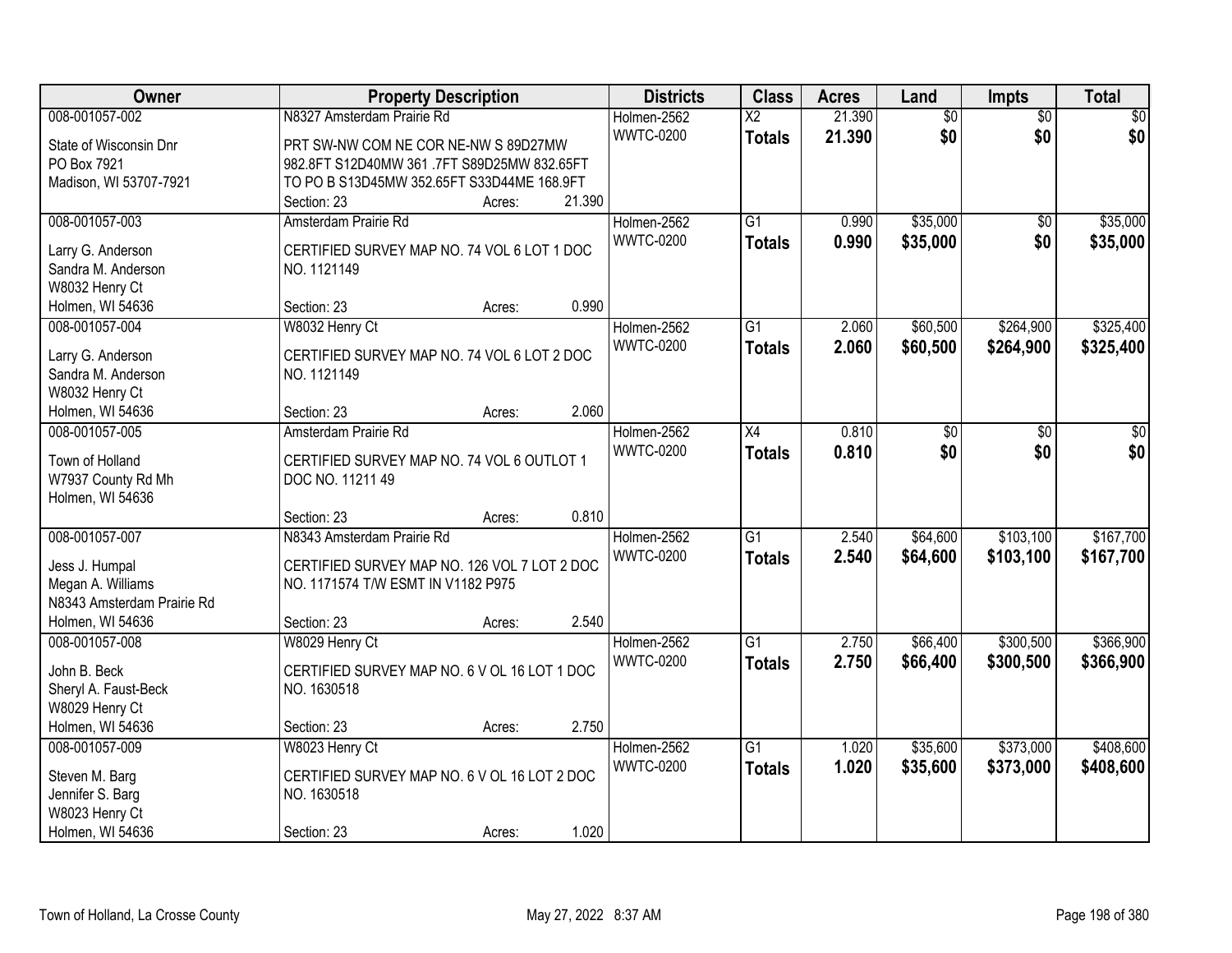| Owner                      | <b>Property Description</b>                     |        | <b>Districts</b> | <b>Class</b>                      | <b>Acres</b>    | Land                 | <b>Impts</b>    | <b>Total</b>          |
|----------------------------|-------------------------------------------------|--------|------------------|-----------------------------------|-----------------|----------------------|-----------------|-----------------------|
| 008-001057-010             | W8011 Henry Ct                                  |        | Holmen-2562      | $\overline{G1}$                   | 1.010           | \$35,400             | \$318,000       | \$353,400             |
| Adam D. Siebenaler         | CERTIFIED SURVEY MAP NO. 6 V OL 16 LOT 3 DOC    |        | <b>WWTC-0200</b> | <b>Totals</b>                     | 1.010           | \$35,400             | \$318,000       | \$353,400             |
| Rebecca R. Volker          | NO. 1630518                                     |        |                  |                                   |                 |                      |                 |                       |
| W8011 Henry Ct             |                                                 |        |                  |                                   |                 |                      |                 |                       |
| Holmen, WI 54636           | Section: 23<br>Acres:                           | 1.010  |                  |                                   |                 |                      |                 |                       |
| 008-001057-011             | Henry Ct                                        |        | Holmen-2562      | $\overline{G1}$                   | 5.010           | \$76,500             | \$6,200         | \$82,700              |
|                            |                                                 |        | <b>WWTC-0200</b> | <b>Totals</b>                     | 5.010           | \$76,500             | \$6,200         | \$82,700              |
| James H. Anderson          | CERTIFIED SURVEY MAP NO. 6 V OL 16 LOT 4 DOC    |        |                  |                                   |                 |                      |                 |                       |
| 23872 Westwood Dr          | NO. 1630518                                     |        |                  |                                   |                 |                      |                 |                       |
| Trempealeau, WI 54661-9126 |                                                 | 5.010  |                  |                                   |                 |                      |                 |                       |
|                            | Section: 23<br>Acres:                           |        |                  |                                   |                 |                      |                 |                       |
| 008-001058-000             | N8308 Amsterdam Prairie Rd                      |        | Holmen-2562      | $\overline{G4}$                   | 36.840          | \$5,000              | \$0             | \$5,000               |
| Pinnacle Gold Company, LLC | SE-NW & PRT SW-NE COM N1/4 C OR SEC 23 ALG W    |        | <b>WWTC-0200</b> | <b>Totals</b>                     | 36.840          | \$5,000              | \$0             | \$5,000               |
| 1301 Towering Pines Rd     | LN NE1/4 S0D 22M10SE 1319.83FT TO NW COR        |        |                  |                                   |                 |                      |                 |                       |
| Gallatin Gateway, MT 59730 | SW-NE & POB ALG N LN SW-NE N 89D28M26SE         |        |                  |                                   |                 |                      |                 |                       |
|                            | Section: 23<br>Acres:                           | 36.840 |                  |                                   |                 |                      |                 |                       |
| 008-001058-001             | Amsterdam Prairie Rd                            |        | Holmen-2562      | X4                                | 2.320           | \$0                  | $\sqrt[6]{}$    | \$0                   |
| Town of Holland            | CERTIFIED SURVEY MAP NO. 69 VOL 19 LOT 1 DOC    |        | <b>WWTC-0200</b> | <b>Totals</b>                     | 2.320           | \$0                  | \$0             | \$0                   |
| W7937 County Rd Mh         | NO. 1761606 SUBJ TO RESTR IN DOC NO. 17 69309 8 |        |                  |                                   |                 |                      |                 |                       |
| Holmen, WI 54636           | CORRECTED BY DOC NO. 1770083                    |        |                  |                                   |                 |                      |                 |                       |
|                            | Section: 23<br>Acres:                           | 2.320  |                  |                                   |                 |                      |                 |                       |
| 008-001058-100             | Amsterdam Prairie Rd                            |        | Holmen-2562      | $\overline{X4}$                   | 0.750           | $\overline{50}$      | $\overline{30}$ | $\overline{\$0}$      |
|                            |                                                 |        | <b>WWTC-0200</b> | <b>Totals</b>                     | 0.750           | \$0                  | \$0             | \$0                   |
| Town of Holland            | W 24.75FT OF SE-NW                              |        |                  |                                   |                 |                      |                 |                       |
| W7937 County Rd Mh         |                                                 |        |                  |                                   |                 |                      |                 |                       |
| Holmen, WI 54636           |                                                 |        |                  |                                   |                 |                      |                 |                       |
|                            | Section: 23<br>Acres:                           | 0.750  |                  |                                   |                 |                      |                 |                       |
| 008-001059-000             | N8260 Amsterdam Prairie Rd                      |        | Holmen-2562      | $\overline{G1}$<br>G <sub>5</sub> | 4.000<br>13.260 | \$64,500<br>\$29,900 | \$194,200       | \$258,700<br>\$29,900 |
| Timothy M. Breese          | NE-SW EX COM SW COR E 24.75F T TO POB E 223FT   |        | <b>WWTC-0200</b> |                                   |                 |                      | \$0             |                       |
| Connie A. Breese           | N 295.5FT W 223FT S 295.5FT TO POB & EX N 591FT |        |                  | <b>Totals</b>                     | 17.260          | \$94,400             | \$194,200       | \$288,600             |
| N8260 Amsterdam Prairie Rd | OF S 952.5FT OF W 2 47.75FT & EX COM SW COR N   |        |                  |                                   |                 |                      |                 |                       |
| Holmen, WI 54636           | Section: 23<br>Acres:                           | 17.260 |                  |                                   |                 |                      |                 |                       |
| 008-001059-001             | N8234 Amsterdam Prairie Rd                      |        | Holmen-2562      | $\overline{G1}$                   | 1.510           | \$42,200             | \$196,400       | \$238,600             |
| Jeffery A. Trapnell        | PRT NE-SW COM SW COR N ALG W LN 361.5FT TO      |        | <b>WWTC-0200</b> | <b>Totals</b>                     | 1.510           | \$42,200             | \$196,400       | \$238,600             |
| Roxann R. Trapnell         | POB E AT R/A TO W LN 247.75FT N P/W W LN 295.5F |        |                  |                                   |                 |                      |                 |                       |
| N8234 Amsterdam Prairie Rd | W 247.75FT TO W LN S ON W LN 295.5FT TO POB EX  |        |                  |                                   |                 |                      |                 |                       |
| Holmen, WI 54636           | Section: 23<br>Acres:                           | 1.510  |                  |                                   |                 |                      |                 |                       |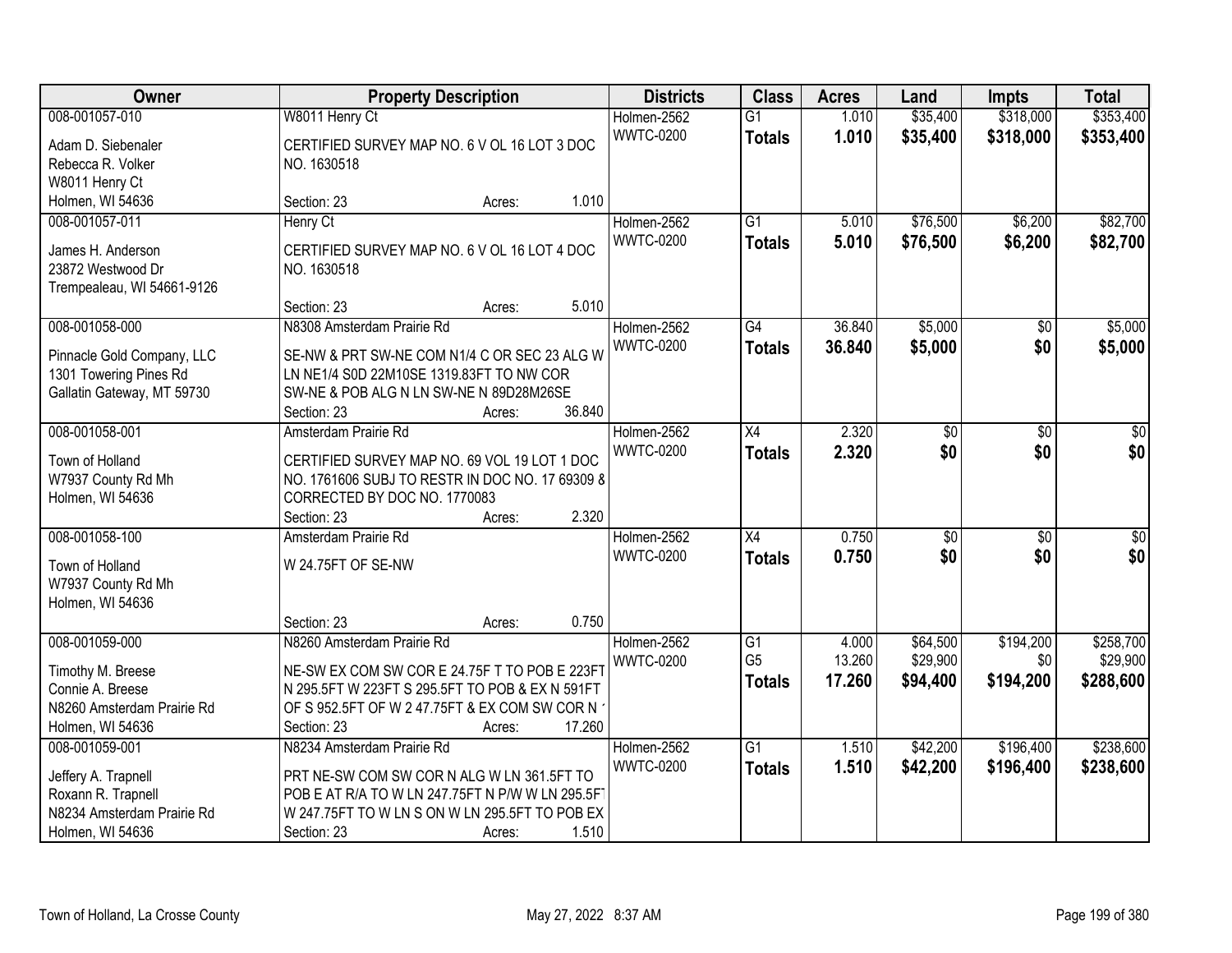| Owner                      | <b>Property Description</b>                      | <b>Districts</b> | <b>Class</b>    | <b>Acres</b> | Land     | <b>Impts</b>    | <b>Total</b> |
|----------------------------|--------------------------------------------------|------------------|-----------------|--------------|----------|-----------------|--------------|
| 008-001059-002             | N8210 Amsterdam Prairie Rd                       | Holmen-2562      | $\overline{G1}$ | 1.510        | \$42,200 | \$209,200       | \$251,400    |
| Philip Punzel              | PRT NE-SW COM SW COR E ALG S LN 24.75FT TO E     | <b>WWTC-0200</b> | <b>Totals</b>   | 1.510        | \$42,200 | \$209,200       | \$251,400    |
| Janelle Punzel             | R/W RD & PO B N ALG E R/W 295.5FT E 223F T S P/W |                  |                 |              |          |                 |              |
| N8210 Amsterdam Prairie Rd | E R/W 295.5FT W 223F T TO POB                    |                  |                 |              |          |                 |              |
| Holmen, WI 54636           | Section: 23<br>Acres:                            | 1.510            |                 |              |          |                 |              |
| 008-001059-003             | N8254 Amsterdam Prairie Rd                       | Holmen-2562      | $\overline{G1}$ | 1.500        | \$42,000 | \$236,300       | \$278,300    |
|                            |                                                  | <b>WWTC-0200</b> | <b>Totals</b>   | 1.500        | \$42,000 | \$236,300       | \$278,300    |
| Jacob W. Albitz            | PRT NE-SW COM SW COR N ALG W LN 657FT TO         |                  |                 |              |          |                 |              |
| Dayna E. Schleis           | POB E AT R/A TO W LN 247.75FT N P/W W LN 29      |                  |                 |              |          |                 |              |
| N8254 Amsterdam Prairie Rd | 5.5FT W 247.75FT TO W LN S 2 95.5FT TO POB EX    |                  |                 |              |          |                 |              |
| Holmen, WI 54636           | Section: 23<br>Acres:                            | 1.500            |                 |              |          |                 |              |
| 008-001059-004             | N8282 Amsterdam Prairie Rd                       | Holmen-2562      | G1              | 1.680        | \$45,600 | \$166,500       | \$212,100    |
|                            |                                                  | <b>WWTC-0200</b> | <b>Totals</b>   | 1.680        | \$45,600 | \$166,500       | \$212,100    |
| Cordells Properties V, LLC | PRT NE-SW COM SW COR N 1018. 5FT TO POB E        |                  |                 |              |          |                 |              |
| N7544 County Rd XX         | 247.75FT N 295.5FT W 247.75FT S 295.5FT TO POB   |                  |                 |              |          |                 |              |
| Holmen, WI 54636           |                                                  | 1.680            |                 |              |          |                 |              |
|                            | Section: 23<br>Acres:                            |                  |                 |              |          |                 |              |
| 008-001059-005             | Amsterdam Prairie Rd                             | Holmen-2562      | $\overline{G1}$ | 1.500        | \$46,200 | \$0             | \$46,200     |
| <b>Brian Bohn</b>          | CERTIFIED SURVEY MAP NO. 127 VOL 1 LOT 1 DOC     | <b>WWTC-0200</b> | <b>Totals</b>   | 1.500        | \$46,200 | \$0             | \$46,200     |
| Penny Bohn                 | NO. 900198 T/W DR AGREE IN DOC NO. 1732 520      |                  |                 |              |          |                 |              |
| N8646 Hanson Dr            |                                                  |                  |                 |              |          |                 |              |
| Holmen, WI 54636           | Section: 23<br>Acres:                            | 1.500            |                 |              |          |                 |              |
| 008-001059-006             | Amsterdam Prairie Rd                             | Holmen-2562      | $\overline{G1}$ | 1.500        | \$46,200 | $\overline{50}$ | \$46,200     |
|                            |                                                  | <b>WWTC-0200</b> | <b>Totals</b>   | 1.500        | \$46,200 | \$0             | \$46,200     |
| <b>Richard Barclay</b>     | CERTIFIED SURVEY MAP NO. 127 VOL 1 LOT 2 DOC     |                  |                 |              |          |                 |              |
| Kathryn Barclay            | NO. 900198 T/W DR AGREE IN DOC NO. 1732 520      |                  |                 |              |          |                 |              |
| N5479 County Rd Zm         |                                                  |                  |                 |              |          |                 |              |
| Onalaska, WI 54650         | Section: 23<br>Acres:                            | 1.500            |                 |              |          |                 |              |
| 008-001059-007             | Amsterdam Prairie Rd                             | Holmen-2562      | $\overline{G1}$ | 1.500        | \$46,200 | $\overline{50}$ | \$46,200     |
| Joel Barclay               | CERTIFIED SURVEY MAP NO. 127 VOL 1 LOT 3 DOC     | <b>WWTC-0200</b> | <b>Totals</b>   | 1.500        | \$46,200 | \$0             | \$46,200     |
| <b>Taylor Barclay</b>      | NO. 900198 T/W DR AGREE IN DOC NO. 1732 520      |                  |                 |              |          |                 |              |
| 814 Granum St              |                                                  |                  |                 |              |          |                 |              |
| Holmen, WI 54636-9553      |                                                  | 1.500            |                 |              |          |                 |              |
|                            | Section: 23<br>Acres:                            |                  |                 |              |          |                 |              |
| 008-001059-008             | Amsterdam Prairie Rd                             | Holmen-2562      | $\overline{G1}$ | 1.680        | \$50,200 | $\overline{50}$ | \$50,200     |
| Joel Barclay               | CERTIFIED SURVEY MAP NO. 127 VOL 1 LOT 4 DOC     | <b>WWTC-0200</b> | <b>Totals</b>   | 1.680        | \$50,200 | \$0             | \$50,200     |
| <b>Taylor Barclay</b>      | NO. 900198 T/W DR AGREE IN DOC NO. 1732 520      |                  |                 |              |          |                 |              |
| 814 Granum St              |                                                  |                  |                 |              |          |                 |              |
| Holmen, WI 54636-9553      | Section: 23<br>Acres:                            | 1.680            |                 |              |          |                 |              |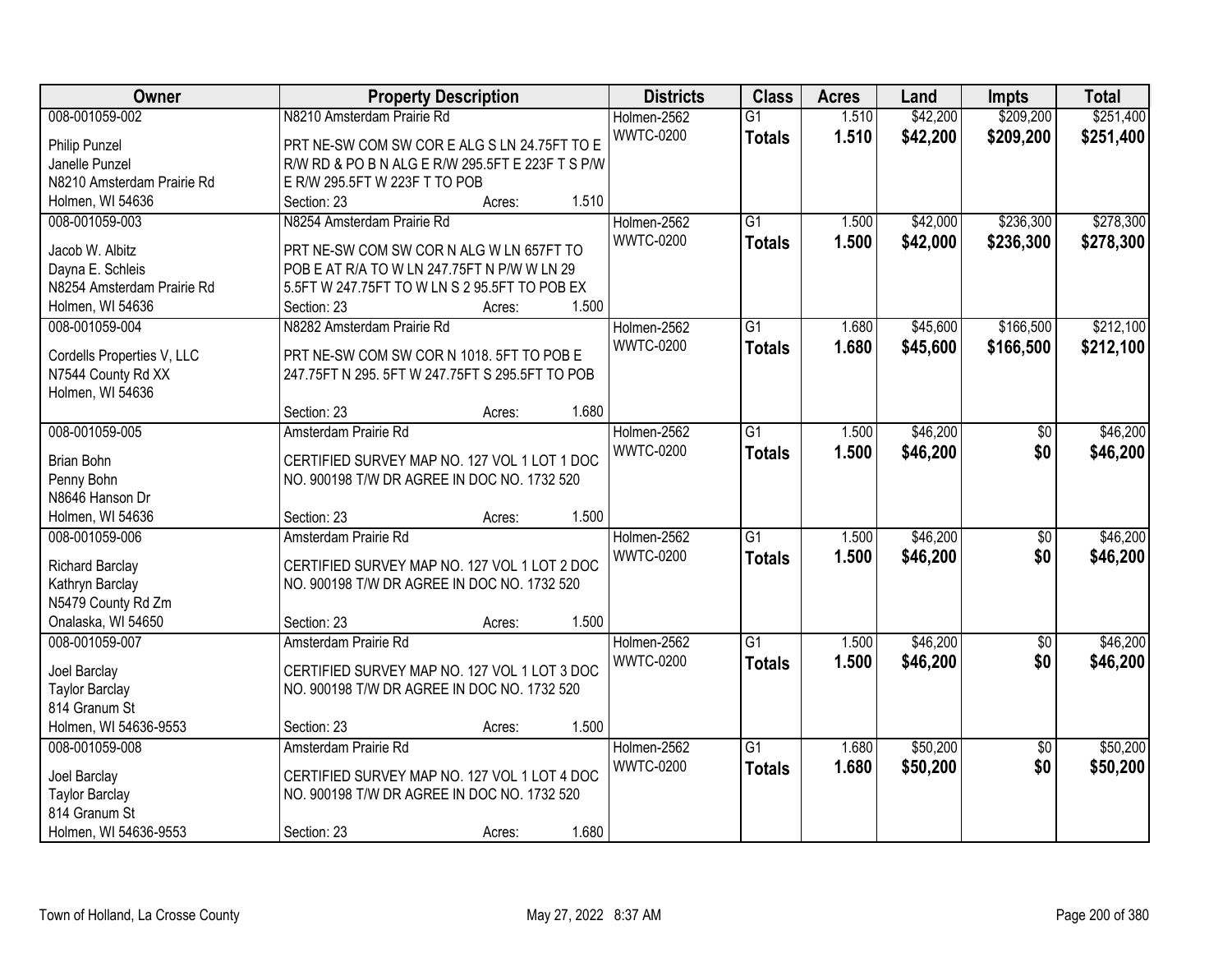| Owner                                                                                |                                                                                                                                                            | <b>Property Description</b> |        | <b>Districts</b>                | <b>Class</b>                                       | <b>Acres</b>               | Land                             | <b>Impts</b>                  | <b>Total</b>                     |
|--------------------------------------------------------------------------------------|------------------------------------------------------------------------------------------------------------------------------------------------------------|-----------------------------|--------|---------------------------------|----------------------------------------------------|----------------------------|----------------------------------|-------------------------------|----------------------------------|
| 008-001059-009<br>Carol M. Holseth<br>N8222 Amsterdam Prairie Rd<br>Holmen, WI 54636 | Amsterdam Prairie Rd<br>CERTIFIED SURVEY MAP NO. 128 VOL 1 LOT 5 DOC<br>NO. 900199 T/W DR AGREE IN DOC NO. 1732 520                                        |                             |        | Holmen-2562<br><b>WWTC-0200</b> | $\overline{G1}$<br><b>Totals</b>                   | 1.890<br>1.890             | \$54,800<br>\$54,800             | \$12,500<br>\$12,500          | \$67,300<br>\$67,300             |
|                                                                                      | Section: 23                                                                                                                                                | Acres:                      | 1.890  |                                 |                                                    |                            |                                  |                               |                                  |
| 008-001059-010<br>Carol M. Holseth<br>N8222 Amsterdam Prairie Rd<br>Holmen, WI 54636 | N8222 Amsterdam Prairie Rd<br>CERTIFIED SURVEY MAP NO. 128 VOL 1 LOT 6 DOC<br>NO. 900199 T/W DR AGREE IN DOC NO. 1732 520<br>Section: 23                   | Acres:                      | 1.514  | Holmen-2562<br><b>WWTC-0200</b> | $\overline{G1}$<br><b>Totals</b>                   | 1.514<br>1.514             | \$46,500<br>\$46,500             | \$186,600<br>\$186,600        | \$233,100<br>\$233,100           |
| 008-001059-011                                                                       | Amsterdam Prairie Rd                                                                                                                                       |                             |        | Holmen-2562                     | $\overline{G1}$                                    | 1.797                      | \$52,700                         | \$0                           | \$52,700                         |
| Carol M. Holseth<br>N8222 Amsterdam Prairie Rd<br>Holmen, WI 54636                   | CERTIFIED SURVEY MAP NO. 128 VOL 1 LOT 7 DOC<br>NO. 900199 T/W DR AGREE IN DOC NO. 1732 520                                                                |                             |        | <b>WWTC-0200</b>                | <b>Totals</b>                                      | 1.797                      | \$52,700                         | \$0                           | \$52,700                         |
|                                                                                      | Section: 23                                                                                                                                                | Acres:                      | 1.797  |                                 |                                                    |                            |                                  |                               |                                  |
| 008-001059-012<br>Carol M. Holseth<br>N8222 Amsterdam Prairie Rd<br>Holmen, WI 54636 | Amsterdam Prairie Rd<br>CERTIFIED SURVEY MAP NO. 128 VOL 1 LOT 8 DOC<br>NO. 900199 T/W DR AGREE IN DOC NO. 1732 520                                        |                             |        | Holmen-2562<br><b>WWTC-0200</b> | $\overline{G1}$<br><b>Totals</b>                   | 1.530<br>1.530             | \$46,900<br>\$46,900             | \$0<br>\$0                    | \$46,900<br>\$46,900             |
|                                                                                      | Section: 23                                                                                                                                                | Acres:                      | 1.530  |                                 |                                                    |                            |                                  |                               |                                  |
| 008-001059-013<br>Town of Holland<br>W7937 County Rd Mh<br>Holmen, WI 54636          | CERTIFIED SURVEY MAP NO. 127 VOL 1 DOC NO.<br>900198 & CERT IFIED SURVEY MAP NO. 128 VOL 1<br>DOC NO. 900199 SHOWN AS TOWN ROAD SUBJ TO<br>Section: 23     | Acres:                      | 1.910  | Holmen-2562<br><b>WWTC-0200</b> | $\overline{X4}$<br><b>Totals</b>                   | 1.910<br>1.910             | $\overline{50}$<br>\$0           | $\overline{50}$<br>\$0        | $\overline{50}$<br>\$0           |
| 008-001059-014                                                                       |                                                                                                                                                            |                             |        | Holmen-2562                     | $\overline{G1}$                                    | 1.520                      | \$46,600                         | $\sqrt{6}$                    | \$46,600                         |
| Carol M. Holseth<br>N8222 Amsterdam Prairie Rd<br>Holmen, WI 54636                   | PRT NE-SW COM S1/4 COR N26D4 4M9SW 1889.57F1<br>TO SW COR LOT 8 CSM NO. 128 VOL 1 DOC NO.<br>900199 & POB N89D55M53SW 2 24.2FT ALG N R/W LN<br>Section: 23 | Acres:                      | 1.520  | <b>WWTC-0200</b>                | <b>Totals</b>                                      | 1.520                      | \$46,600                         | \$0                           | \$46,600                         |
| 008-001060-000<br>Phillip H. Johnson<br>2515 Grand Ave<br>La Crosse, WI 54603        | Amsterdam Prairie Rd<br><b>NW1/4 OF SW1/4</b><br>Section: 23                                                                                               | Acres:                      | 40.000 | Holmen-2562<br><b>WWTC-0200</b> | $\overline{G5}$<br>G <sub>6</sub><br><b>Totals</b> | 28.000<br>12.000<br>40.000 | \$34,500<br>\$39,000<br>\$73,500 | $\overline{50}$<br>\$0<br>\$0 | \$34,500<br>\$39,000<br>\$73,500 |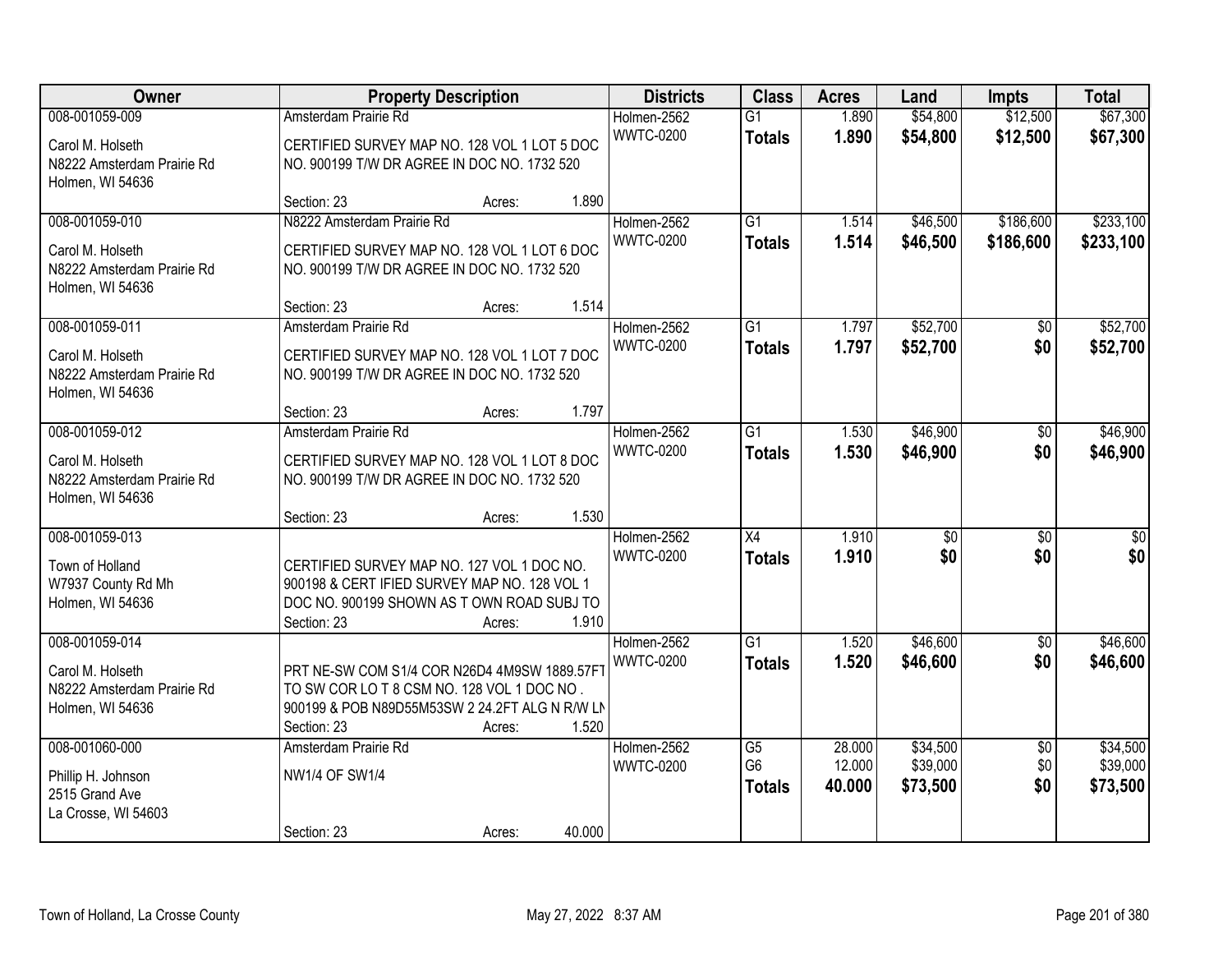| Owner                      | <b>Property Description</b>                    | <b>Districts</b> | <b>Class</b>    | <b>Acres</b> | Land     | Impts           | <b>Total</b> |
|----------------------------|------------------------------------------------|------------------|-----------------|--------------|----------|-----------------|--------------|
| 008-001061-000             | N8149 Amsterdam Prairie Rd                     | Holmen-2562      | G4              | 5.276        | \$700    | $\overline{50}$ | \$700        |
| Tyler J. Mccoy et al       | SW-SW EX BEG SE COR W ALG S LN 620FT N P/W E   | <b>WWTC-0200</b> | G <sub>5</sub>  | 20.180       | \$13,800 | \$0             | \$13,800     |
| N8141 Amsterdam Prairie Rd | LN 460FT E 620FT S 460FT TO POB                |                  | G5M             | 6.000        | \$12,000 | \$0             | \$12,000     |
| Holmen, WI 54636           |                                                |                  | G7              | 2.000        | \$34,000 | \$46,000        | \$80,000     |
|                            | 33.456<br>Section: 23<br>Acres:                |                  | <b>Totals</b>   | 33.456       | \$60,500 | \$46,000        | \$106,500    |
| 008-001061-001             | N8141 Amsterdam Prairie Rd                     | Holmen-2562      | $\overline{G1}$ | 2.500        | \$56,300 | \$254,300       | \$310,600    |
| Richard A. Kleinsmith      | PRT SW-SW BEG SE COR W ALG S LN 620FT N P/W I  | <b>WWTC-0200</b> | G <sub>5</sub>  | 3.780        | \$8,500  | \$0             | \$8,500      |
| Glenda J. Kleinsmith       | LN 460FT E P/W S LN 620FT S ALG E LN 4 60FT TO |                  | <b>Totals</b>   | 6.280        | \$64,800 | \$254,300       | \$319,100    |
| N8141 Amsterdam Prairie Rd | POB EX PRT TAKEN FOR AMSTERDAM PRAIRIE RD      |                  |                 |              |          |                 |              |
| Holmen, WI 54636           | 6.280<br>Section: 23<br>Acres:                 |                  |                 |              |          |                 |              |
| 008-001062-001             | N8194 Amsterdam Prairie Rd                     | Holmen-2562      | $\overline{G1}$ | 5.150        | \$69,100 | \$328,800       | \$397,900    |
|                            |                                                | <b>WWTC-0200</b> | <b>Totals</b>   | 5.150        | \$69,100 | \$328,800       | \$397,900    |
| Christapher D. Staige      | CERTIFIED SURVEY MAP NO. 50 VOL 12 DOC NO.     |                  |                 |              |          |                 |              |
| Jennie M. Staige           | 1416297 LOT 1 EX PRT TAKEN FOR AMSTERDAM       |                  |                 |              |          |                 |              |
| N8194 Amsterdam Prairie Rd | PRAIRIE RD AS EX IN DOC NO. 1417096 & PER      |                  |                 |              |          |                 |              |
| Holmen, WI 54636           | 5.150<br>Section: 23<br>Acres:                 |                  |                 |              |          |                 |              |
| 008-001062-002             | W7950 Old Highway 93                           | Holmen-2562      | $\overline{G1}$ | 2.063        | \$52,500 | \$239,500       | \$292,000    |
| Troy A. Kleinsmith         | CERTIFIED SURVEY MAP NO. 98 VOL 12 DOC NO.     | <b>WWTC-0200</b> | <b>Totals</b>   | 2.063        | \$52,500 | \$239,500       | \$292,000    |
| W7950 Old Highway 93       | 1428845 LOT 1 EX PRT FOR RD EX IN DOC NO.      |                  |                 |              |          |                 |              |
| Holmen, WI 54636-9533      | 1430183 & PER SS80.01(5) SU BJ TO ESMT IN DOC  |                  |                 |              |          |                 |              |
|                            | 2.063<br>Section: 23<br>Acres:                 |                  |                 |              |          |                 |              |
| 008-001062-003             | Amsterdam Prairie Rd                           | Holmen-2562      | $\overline{G1}$ | 3.100        | \$16,900 | $\overline{50}$ | \$16,900     |
|                            |                                                | <b>WWTC-0200</b> | <b>Totals</b>   | 3.100        | \$16,900 | \$0             | \$16,900     |
| Troy Alan Kleinsmith       | SE-SW COM S1/4 COR SEC 23 S8 9D19M8SW          |                  |                 |              |          |                 |              |
| Shannon Kleinsmith         | 284.45FT ALG S LN T O POB S89D19M8SW 105.55FT  |                  |                 |              |          |                 |              |
| W7950 Old Highway 93       | TO SE COR CSM NO. 98 VOL 12 DO C NO. 1428845   |                  |                 |              |          |                 |              |
| Holmen, WI 54636-9533      | 3.100<br>Section: 23<br>Acres:                 |                  |                 |              |          |                 |              |
| 008-001062-005             | Amsterdam Prairie Rd                           | Holmen-2562      | $\overline{G5}$ | 5.010        | \$11,300 | $\overline{60}$ | \$11,300     |
| Jennie M. Staige           | PRT SE-SW COM S1/4 COR SEC 2 3 S89D51M31SW     | <b>WWTC-0200</b> | <b>Totals</b>   | 5.010        | \$11,300 | \$0             | \$11,300     |
| Christopher D. Staige      | 1324.23FT ALG S LN SE-SW TO SW COR N0D29M1     |                  |                 |              |          |                 |              |
| N8194 Amsterdam Prairie Rd | 0SE 801.45FT ALG W LN SE-SW TO POB             |                  |                 |              |          |                 |              |
| Holmen, WI 54636           | 5.010<br>Section: 23<br>Acres:                 |                  |                 |              |          |                 |              |
| 008-001062-006             | Amsterdam Prairie Rd                           | Holmen-2562      | G4              | 3.000        | \$400    | $\overline{30}$ | \$400        |
| Justin L. Kleinsmith       | PRT SE-SW COM S1/4 COR SEC 2 3 S89D51M31SW     | <b>WWTC-0200</b> | G <sub>5</sub>  | 4.580        | \$10,300 | \$0             | \$10,300     |
| Heidi B. Kleinsmith        | 754.33FT ALG S LN SE-SW TO SW COR PRCL DES C   |                  | <b>Totals</b>   | 7.580        | \$10,700 | \$0             | \$10,700     |
| N2952 County Rd N          | IN DOC NO. 1526860 & POB S 89D51M31SW 569.7FT  |                  |                 |              |          |                 |              |
| Melrose, WI 54642          | 7.580<br>Section: 23                           |                  |                 |              |          |                 |              |
|                            | Acres:                                         |                  |                 |              |          |                 |              |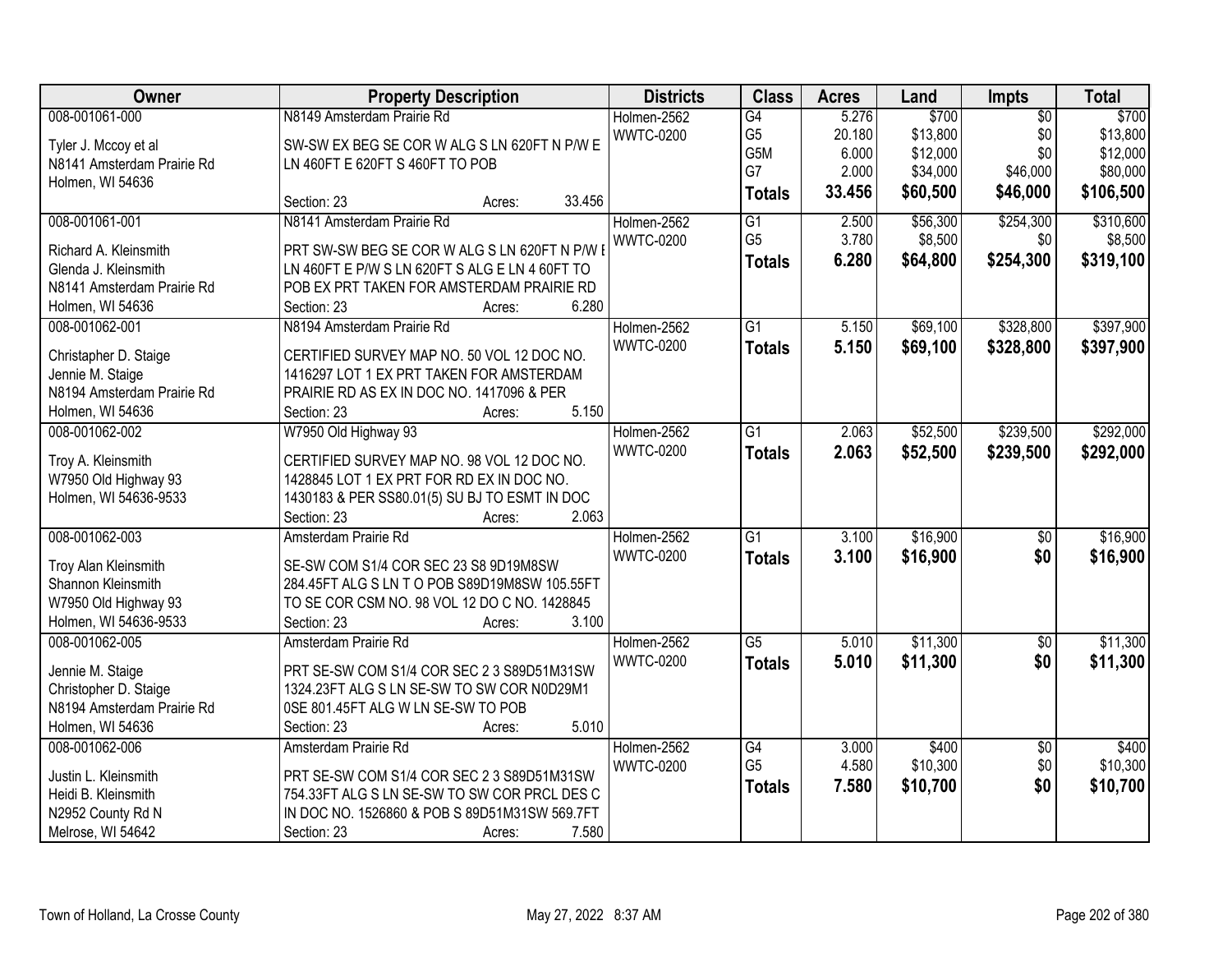| Owner                                  | <b>Property Description</b>                                  |        |        | <b>Districts</b>                | <b>Class</b>    | <b>Acres</b>   | Land            | <b>Impts</b>    | <b>Total</b>    |
|----------------------------------------|--------------------------------------------------------------|--------|--------|---------------------------------|-----------------|----------------|-----------------|-----------------|-----------------|
| 008-001062-500                         | Old Highway 93                                               |        |        | Holmen-2562                     | X4              | 0.227          | $\overline{50}$ | $\overline{50}$ | \$0             |
| Town of Holland                        | THAT PRT SEC 23-18-8 FOR OLD HIGHWAY 93 PER                  |        |        | <b>WWTC-0200</b>                | <b>Totals</b>   | 0.227          | \$0             | \$0             | \$0             |
| W7937 County Rd Mh                     | EX IN WD WD1 430183 & PER SS80.01(5)                         |        |        |                                 |                 |                |                 |                 |                 |
| Holmen, WI 54636                       |                                                              |        |        |                                 |                 |                |                 |                 |                 |
|                                        | Section: 23                                                  | Acres: | 0.227  |                                 |                 |                |                 |                 |                 |
| 008-001062-700                         | Amsterdam Prairie Rd                                         |        |        | Holmen-2562                     | $\overline{X4}$ | 0.790          | $\overline{50}$ | $\overline{50}$ | $\overline{30}$ |
| Town of Holland                        | PRT E1/2-SW & PRT SW-SW TAKE N FOR                           |        |        | <b>WWTC-0200</b>                | <b>Totals</b>   | 0.790          | \$0             | \$0             | \$0             |
| W7937 County Rd Mh                     | AMSTERDAM PRAIRIE RD A S EX IN DOC NO.                       |        |        |                                 |                 |                |                 |                 |                 |
| Holmen, WI 54636                       | 1532178 & DO C NO. 1417096 & V811 P495 & V603 P6             |        |        |                                 |                 |                |                 |                 |                 |
|                                        | Section: 23                                                  | Acres: | 0.790  |                                 |                 |                |                 |                 |                 |
| 008-001064-000                         | Old County Road NA                                           |        |        | Holmen-2562                     | G4              | 30.430         | \$4,100         | \$0             | \$4,100         |
| S & J Properties of Lacrosse, LLC      | NW-SE & PRT SW-SE COM S1/4 C OR SEC 23                       |        |        | <b>WWTC-0200</b>                | <b>Totals</b>   | 30.430         | \$4,100         | \$0             | \$4,100         |
| N5854 Abnet Rd                         | N89D51M0SE 670.56F T ALG S LN SE1/4 TO POB                   |        |        |                                 |                 |                |                 |                 |                 |
| Onalaska, WI 54650                     | N0D0 M55SW 1319.79FT TO S LN NW-S E                          |        |        |                                 |                 |                |                 |                 |                 |
|                                        | Section: 23                                                  | Acres: | 30.430 |                                 |                 |                |                 |                 |                 |
| 008-001066-002                         | N8162 Terrace Rd                                             |        |        | Holmen-2562                     | $\overline{G1}$ | 1.050          | \$51,100        | \$273,200       | \$324,300       |
| Dennis G. Olichwier                    | CERTIFIED SURVEY MAP NO. 133 VOL 6 LOT 1 DOC                 |        |        | <b>WWTC-0200</b>                | <b>Totals</b>   | 1.050          | \$51,100        | \$273,200       | \$324,300       |
| Tracey L. Mueller-Olichwier            | NO. 1135674 T/W ESMT IN V1145 P887                           |        |        |                                 |                 |                |                 |                 |                 |
| N8162 Terrace Rd                       |                                                              |        |        |                                 |                 |                |                 |                 |                 |
| Holmen, WI 54636                       | Section: 23                                                  | Acres: | 1.050  |                                 |                 |                |                 |                 |                 |
| 008-001066-005                         | Devon Pl                                                     |        |        | Holmen-2562                     | $\overline{X4}$ | 2.320          | $\overline{50}$ | $\overline{30}$ | $\overline{30}$ |
|                                        |                                                              |        |        | <b>WWTC-0200</b>                | <b>Totals</b>   | 2.320          | \$0             | \$0             | \$0             |
| Town of Holland                        | CERTIFIED SURVEY MAP NO. 133 VOL 6 OUTLOT 1                  |        |        |                                 |                 |                |                 |                 |                 |
| W7937 County Rd Mh<br>Holmen, WI 54636 | DOC NO. 1135 674 SUBJ TO ESMT IN V1145 P8 87 &<br>V1151 P750 |        |        |                                 |                 |                |                 |                 |                 |
|                                        | Section: 23                                                  | Acres: | 2.320  |                                 |                 |                |                 |                 |                 |
| 008-001066-006                         | N8155 Terrace Rd                                             |        |        | Holmen-2562                     | G1              | 1.630          | \$63,900        | \$234,000       | \$297,900       |
|                                        |                                                              |        |        | <b>WWTC-0200</b>                | <b>Totals</b>   | 1.630          | \$63,900        | \$234,000       | \$297,900       |
| David R. Bierce                        | CERTIFIED SURVEY MAP NO. 20 VOL 7 LOT 2 DOC                  |        |        |                                 |                 |                |                 |                 |                 |
| N8155 Terrace Rd                       | NO. 1147402                                                  |        |        |                                 |                 |                |                 |                 |                 |
| Holmen, WI 54636                       |                                                              |        |        |                                 |                 |                |                 |                 |                 |
| 008-001066-007                         | Section: 23<br>W7747 Devon PI                                | Acres: | 1.630  |                                 | $\overline{G1}$ |                | \$63,900        | \$317,000       | \$380,900       |
|                                        |                                                              |        |        | Holmen-2562<br><b>WWTC-0200</b> |                 | 1.630<br>1.630 | \$63,900        | \$317,000       | \$380,900       |
| Mark S. Fugina                         | CERTIFIED SURVEY MAP NO. 20 VOL 7 LOT 3 DOC                  |        |        |                                 | <b>Totals</b>   |                |                 |                 |                 |
| W7747 Devon Pl                         | NO. 1147402 T/W ESMT IN V1151 P750                           |        |        |                                 |                 |                |                 |                 |                 |
| Holmen, WI 54636-7200                  |                                                              |        |        |                                 |                 |                |                 |                 |                 |
|                                        | Section: 23                                                  | Acres: | 1.630  |                                 |                 |                |                 |                 |                 |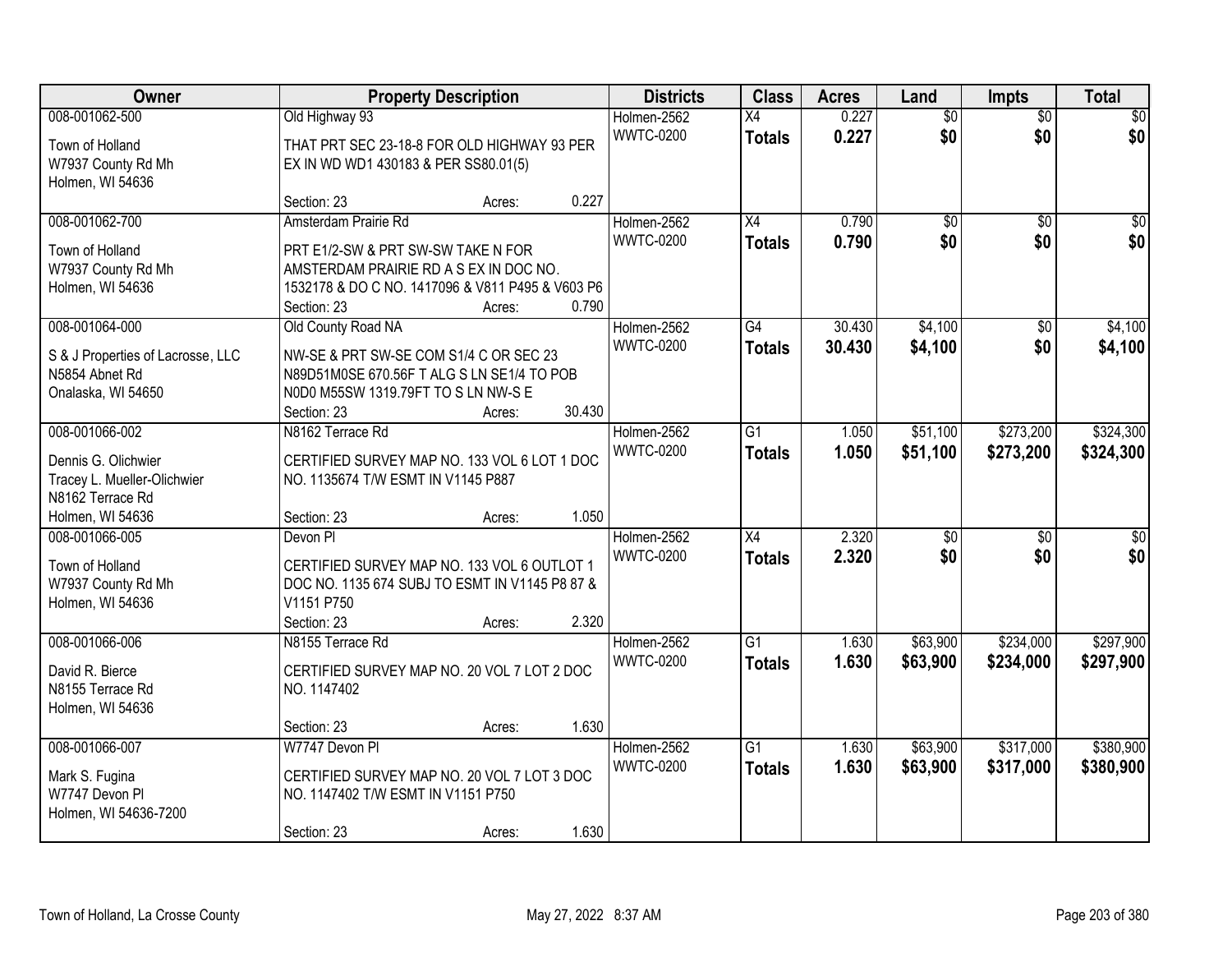| Owner                               | <b>Property Description</b>                                   | <b>Districts</b>                | <b>Class</b>                     | <b>Acres</b>   | Land                 | <b>Impts</b>           | <b>Total</b>           |
|-------------------------------------|---------------------------------------------------------------|---------------------------------|----------------------------------|----------------|----------------------|------------------------|------------------------|
| 008-001066-008<br>Ryan P. Wessel    | W7761 Devon Pl<br>CERTIFIED SURVEY MAP NO. 20 VOL 7 LOT 4 DOC | Holmen-2562<br><b>WWTC-0200</b> | $\overline{G1}$<br><b>Totals</b> | 1.630<br>1.630 | \$63,900<br>\$63,900 | \$366,000<br>\$366,000 | \$429,900<br>\$429,900 |
| Sara J. Wessel                      | NO. 1147402                                                   |                                 |                                  |                |                      |                        |                        |
| 1844 Main St E                      |                                                               |                                 |                                  |                |                      |                        |                        |
| Onalaska, WI 54650                  | 1.630<br>Section: 23<br>Acres:                                |                                 |                                  |                |                      |                        |                        |
| 008-001066-009                      | N8156 Cambrian Rd                                             | Holmen-2562                     | $\overline{G1}$                  | 2.320          | \$74,700             | \$306,600              | \$381,300              |
| Kevin R. Hultman                    | CERTIFIED SURVEY MAP NO. 20 VOL 7 LOT 5 DOC                   | <b>WWTC-0200</b>                | <b>Totals</b>                    | 2.320          | \$74,700             | \$306,600              | \$381,300              |
| Cynthia M. Hultman                  | NO. 1147402                                                   |                                 |                                  |                |                      |                        |                        |
| N8156 Cambrian Rd                   |                                                               |                                 |                                  |                |                      |                        |                        |
| Holmen, WI 54636                    | 2.320<br>Section: 23<br>Acres:                                |                                 |                                  |                |                      |                        |                        |
| 008-001066-010                      | W7715 Devon Pl                                                | Holmen-2562                     | $\overline{G1}$                  | 1.970          | \$71,300             | \$275,500              | \$346,800              |
|                                     |                                                               | <b>WWTC-0200</b>                | <b>Totals</b>                    | 1.970          | \$71,300             | \$275,500              | \$346,800              |
| Troy A. Strange                     | CERTIFIED SURVEY MAP NO. 21 VOL 7 LOT 6 DOC                   |                                 |                                  |                |                      |                        |                        |
| Christine M. Strange                | NO. 1147531 T/W ESMT OVER OUTLOT 1 OF CS M                    |                                 |                                  |                |                      |                        |                        |
| W7715 Devon Pl                      | NO. 133 VOL 6 DOC NO. 1135 674 & T/W ESMT IN                  |                                 |                                  |                |                      |                        |                        |
| Holmen, WI 54636                    | 1.970<br>Section: 23<br>Acres:                                |                                 |                                  |                |                      |                        |                        |
| 008-001066-011                      | W7728 Devon PI                                                | Holmen-2562                     | $\overline{G1}$                  | 1.740          | \$66,300             | \$234,800              | \$301,100              |
| Susan M. Mutzner                    | CERTIFIED SURVEY MAP NO. 21 VOL 7 LOT 7 DOC                   | <b>WWTC-0200</b>                | <b>Totals</b>                    | 1.740          | \$66,300             | \$234,800              | \$301,100              |
| W7728 Devon Pl                      | NO. 1147531                                                   |                                 |                                  |                |                      |                        |                        |
| Holmen, WI 54636                    |                                                               |                                 |                                  |                |                      |                        |                        |
|                                     | 1.740<br>Section: 23<br>Acres:                                |                                 |                                  |                |                      |                        |                        |
| 008-001066-012                      | W7748 Devon PI                                                | Holmen-2562                     | $\overline{G1}$                  | 1.740          | \$66,300             | \$287,100              | \$353,400              |
|                                     | CERTIFIED SURVEY MAP NO. 31 VOL 7 LOT 8 DOC                   | <b>WWTC-0200</b>                | <b>Totals</b>                    | 1.740          | \$66,300             | \$287,100              | \$353,400              |
| Bernard J. Kennedy<br>Karla Kennedy | NO. 1150937                                                   |                                 |                                  |                |                      |                        |                        |
| W7748 Devon Pl                      |                                                               |                                 |                                  |                |                      |                        |                        |
| Holmen, WI 54636                    | 1.740<br>Section: 23<br>Acres:                                |                                 |                                  |                |                      |                        |                        |
| 008-001066-013                      | W7766 Devon Pl                                                | Holmen-2562                     | $\overline{G1}$                  | 1.740          | \$66,300             | \$324,100              | \$390,400              |
|                                     |                                                               | <b>WWTC-0200</b>                |                                  |                |                      | \$324,100              |                        |
| Daniel J. Leis                      | CERTIFIED SURVEY MAP NO. 31 VOL 7 LOT 9 DOC                   |                                 | <b>Totals</b>                    | 1.740          | \$66,300             |                        | \$390,400              |
| Zoe Ann R Leis                      | NO. 1150937 T/W ESMT OVER OL 1 CSM NO. 1 33                   |                                 |                                  |                |                      |                        |                        |
| W7766 Devon Pl                      | VOL 6 DOC NO. 1135674                                         |                                 |                                  |                |                      |                        |                        |
| Holmen, WI 54636                    | 1.740<br>Section: 23<br>Acres:                                |                                 |                                  |                |                      |                        |                        |
| 008-001066-014                      | W7790 Devon Pl                                                | Holmen-2562                     | $\overline{G1}$                  | 1.740          | \$66,300             | \$351,700              | \$418,000              |
| Randall S. Ehle                     | CERTIFIED SURVEY MAP NO. 31 VOL 7 LOT 10 DOC                  | <b>WWTC-0200</b>                | <b>Totals</b>                    | 1.740          | \$66,300             | \$351,700              | \$418,000              |
| Stacy M. Ehle                       | NO. 1150937                                                   |                                 |                                  |                |                      |                        |                        |
| W7790 Devon Pl                      |                                                               |                                 |                                  |                |                      |                        |                        |
| Holmen, WI 54636                    | 1.740<br>Section: 23<br>Acres:                                |                                 |                                  |                |                      |                        |                        |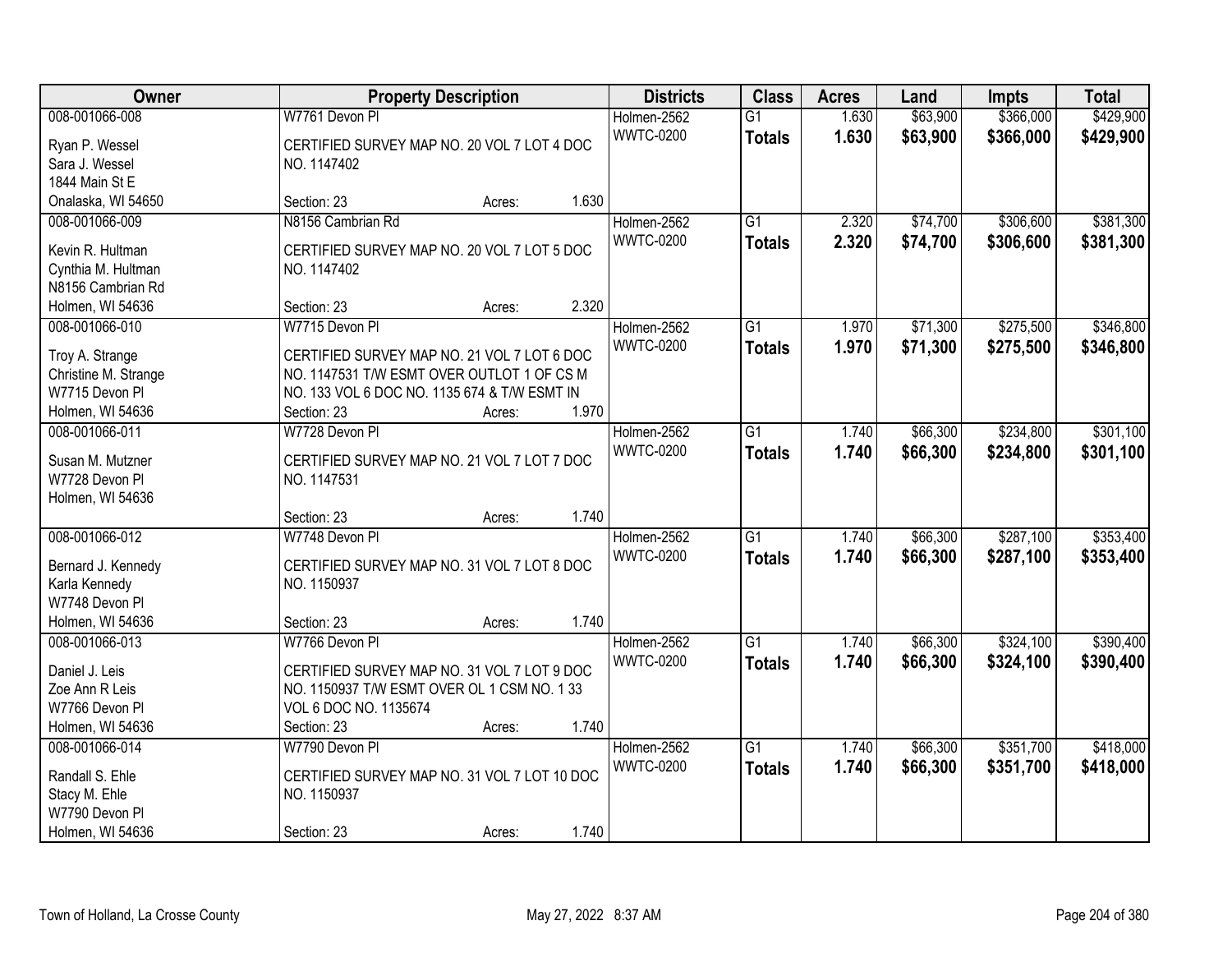| Owner                      |                                                  | <b>Property Description</b> |         | <b>Districts</b>                | <b>Class</b>    | <b>Acres</b> | Land     | <b>Impts</b>    | <b>Total</b>    |
|----------------------------|--------------------------------------------------|-----------------------------|---------|---------------------------------|-----------------|--------------|----------|-----------------|-----------------|
| 008-001067-000             |                                                  |                             |         | Holmen-2562                     | $\overline{G4}$ | 40.000       | \$2,100  | $\overline{50}$ | \$2,100         |
| Dennis D. Niccum           | <b>NE1/4 OF NE1/4</b>                            |                             |         | <b>WWTC-0200</b>                | <b>Totals</b>   | 40.000       | \$2,100  | \$0             | \$2,100         |
| N8498 Us Highway 53        |                                                  |                             |         |                                 |                 |              |          |                 |                 |
| Holmen, WI 54636           |                                                  |                             |         |                                 |                 |              |          |                 |                 |
|                            | Section: 24                                      | Acres:                      | 40.000  |                                 |                 |              |          |                 |                 |
| 008-001068-000             |                                                  |                             |         | Holmen-2562                     | $\overline{G4}$ | 2.220        | \$100    | $\overline{50}$ | \$100           |
| Dennis D. Niccum           | PRT NW-NE BEG NE COR S ALG E LN 247.5FT W        |                             |         | <b>WWTC-0200</b>                | <b>Totals</b>   | 2.220        | \$100    | \$0             | \$100           |
| N8498 Us Highway 53        | 181.5FT NWLY T O PT 280.5FT W & 16.5FT S OF NE   |                             |         |                                 |                 |              |          |                 |                 |
| Holmen, WI 54636           | COR W 1039.5FT TO W LN N 16.5FT TO NW COR E      |                             |         |                                 |                 |              |          |                 |                 |
|                            | Section: 24                                      | Acres:                      | 2.220   |                                 |                 |              |          |                 |                 |
| 008-001069-000             | N8316 US Highway 53                              |                             |         | Holmen-2562                     | G3              | 317.670      | \$0      | \$0             | $\overline{50}$ |
|                            |                                                  |                             |         | <b>WWTC-0200</b>                | <b>Totals</b>   | 317.670      | \$0      | \$0             | \$0             |
| Mathy Construction Company | NW-NE EX PRT BEG NE COR S ON E LN 247.5FT W      |                             |         |                                 |                 |              |          |                 |                 |
| 920 10th Ave N             | 181.5FT NWLY TO PT 280.5FT & 16.5FT S OF NE COR  |                             |         |                                 |                 |              |          |                 |                 |
| Onalaska, WI 54650         | W 1039.5FT TO W LN N 16.5FT TO NW COREALG N I    |                             | 317.670 |                                 |                 |              |          |                 |                 |
| 008-001072-000             | Section: 24                                      | Acres:                      |         |                                 |                 | 37.780       | \$2,000  |                 |                 |
|                            |                                                  |                             |         | Holmen-2562<br><b>WWTC-0200</b> | G4              |              |          | $\sqrt[6]{3}$   | \$2,000         |
| Dennis D. Niccum           | NE-NW EX COM SE COR W 24RDS NELY 22RDS E         |                             |         |                                 | <b>Totals</b>   | 37.780       | \$2,000  | \$0             | \$2,000         |
| N8498 Us Highway 53        | 16RDS TO E LN S 20.5RDS TO POB SUBJ TO ESMT      |                             |         |                                 |                 |              |          |                 |                 |
| Holmen, WI 54636           | IN DOC NO. 1660966                               |                             |         |                                 |                 |              |          |                 |                 |
|                            | Section: 24                                      | Acres:                      | 37.780  |                                 |                 |              |          |                 |                 |
| 008-001074-000             | US Highway 53                                    |                             |         | Holmen-2562                     | $\overline{G4}$ | 33.330       | \$6,900  | $\overline{30}$ | \$6,900         |
| Dennis D. Niccum           | NW-NW EX PRT LYG W RD & EX P RT TAKEN FOR        |                             |         | <b>WWTC-0200</b>                | G7              | 0.500        | \$8,500  | \$15,100        | \$23,600        |
| N8498 Us Highway 53        | USH-53 AS ON PL AN NO. 141F & AS IN V230 P42 0   |                             |         |                                 | <b>Totals</b>   | 33.830       | \$15,400 | \$15,100        | \$30,500        |
| Holmen, WI 54636           | SUBJ TO ACCESS AGREE IN DO C NO. 1555090         |                             |         |                                 |                 |              |          |                 |                 |
|                            | Section: 24                                      | Acres:                      | 33.830  |                                 |                 |              |          |                 |                 |
| 008-001076-000             | US Highway 53                                    |                             |         | Holmen-2562                     | $\overline{G4}$ | 14.420       | \$1,900  | $\overline{50}$ | \$1,900         |
| Hansco, LLC                | N1/2-SW-NW EX CSM NO. 85 VOL 5 DOC NO.           |                             |         | <b>WWTC-0200</b>                | <b>Totals</b>   | 14.420       | \$1,900  | \$0             | \$1,900         |
| W7787 Amsterdam Prairie Rd | 1078918 & EX CSM NO. 3 VOL 19 DOC NO. 173933 0 8 |                             |         |                                 |                 |              |          |                 |                 |
| Holmen, WI 54636           | EX BEG SE COR CSM NO. 85 VOL 5 S10D50M4SE        |                             |         |                                 |                 |              |          |                 |                 |
|                            | Section: 24                                      | Acres:                      | 14.420  |                                 |                 |              |          |                 |                 |
| 008-001076-002             | N8353 US Highway 53                              |                             |         | Holmen-2562                     | $\overline{G1}$ | 1.030        | \$32,600 | \$171,900       | \$204,500       |
|                            |                                                  |                             |         | <b>WWTC-0200</b>                | <b>Totals</b>   | 1.030        | \$32,600 | \$171,900       | \$204,500       |
| Nicholaus J. Hansen        | CERTIFIED SURVEY MAP NO. 3 V OL 19 LOT 2 DOC     |                             |         |                                 |                 |              |          |                 |                 |
| Katherine M. Hansen        | NO. 1739330 SUBJ TO ACCESS AGREE IN DOC NO.      |                             |         |                                 |                 |              |          |                 |                 |
| N8353 Us Highway 53        | 1741206                                          |                             |         |                                 |                 |              |          |                 |                 |
| Holmen, WI 54636           | Section: 24                                      | Acres:                      | 1.030   |                                 |                 |              |          |                 |                 |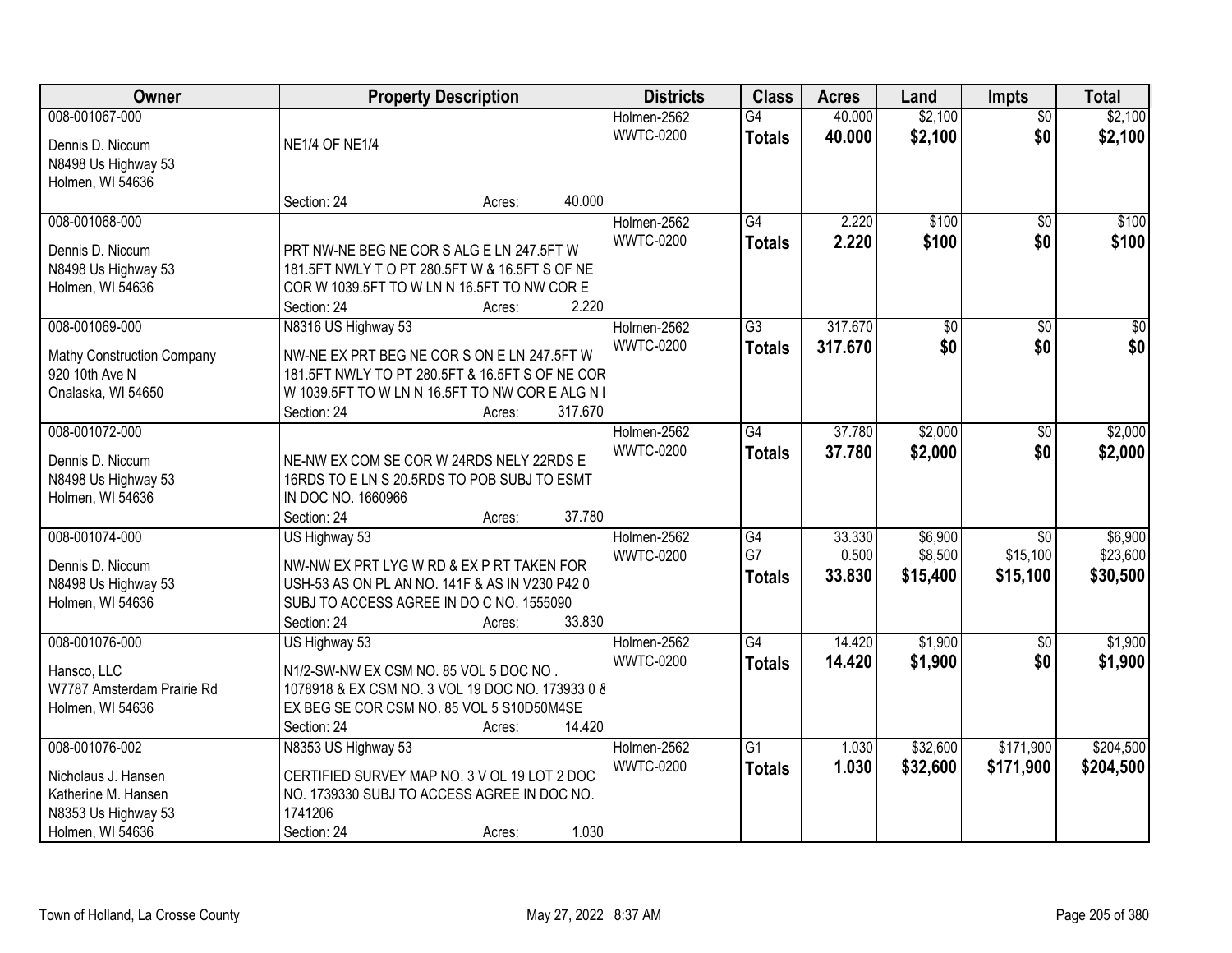| Owner                                                                                                                       | <b>Property Description</b>                                                                                                                                                        |        |        | <b>Districts</b>                | <b>Class</b>                                       | <b>Acres</b>                       | Land                                       | <b>Impts</b>                         | <b>Total</b>                                |
|-----------------------------------------------------------------------------------------------------------------------------|------------------------------------------------------------------------------------------------------------------------------------------------------------------------------------|--------|--------|---------------------------------|----------------------------------------------------|------------------------------------|--------------------------------------------|--------------------------------------|---------------------------------------------|
| 008-001076-100<br>State of Wisconsin Dot<br>3550 Mormon Coulee Rd                                                           | US Highway 53<br>PRT W1/2-NW & PRT N1/2-NW-SW & PRT NE-NE SEC<br>23-18-8 TAK EN FOR USH-53 AS ON PLAN NO. 141F                                                                     |        |        | Holmen-2562<br><b>WWTC-0200</b> | $\overline{\mathsf{X2}}$<br><b>Totals</b>          | 12.800<br>12.800                   | $\overline{50}$<br>\$0                     | $\overline{50}$<br>\$0               | $\overline{50}$<br>\$0                      |
| La Crosse, WI 54601                                                                                                         | & AS IN V233 P204, V23 0 P420 & P381<br>Section: 24                                                                                                                                | Acres: | 12.800 |                                 |                                                    |                                    |                                            |                                      |                                             |
| 008-001080-002<br>Anita J. Helfrich<br>PO Box 93<br>Holmen, WI 54636-0093                                                   | N8246 US Highway 53<br>CERTIFIED SURVEY MAP NO. 121 VOL 5 LOT 1 DOC<br>NO. 1089546 T/W 16.5FT ESMT SUBJ TO NSP ESMT<br>IN V1095 P754 & V1101 P1 & DOC NO. 1636615 &<br>Section: 24 | Acres: | 3.880  | Holmen-2562<br><b>WWTC-0200</b> | $\overline{G1}$<br><b>Totals</b>                   | 3.880<br>3.880                     | \$84,000<br>\$84,000                       | \$292,200<br>\$292,200               | \$376,200<br>\$376,200                      |
| 008-001091-000<br>Mathy Construction Company<br>920 10th Ave N<br>Onalaska, WI 54650                                        | Olson Rd<br>NE-NE EX E1/2<br>Section: 25                                                                                                                                           | Acres: | 20.000 | Holmen-2562<br><b>WWTC-0200</b> | $\overline{G6}$<br><b>Totals</b>                   | 20.000<br>20.000                   | \$65,000<br>\$65,000                       | $\overline{50}$<br>\$0               | \$65,000<br>\$65,000                        |
| 008-001091-001<br>Nicholas A. Howe<br>Nichole B. Howe<br>W7250 W Olson Rd<br>Holmen, WI 54636-9053                          | Olson Rd<br>E1/2-NE-NE & E1/2-SE-NE EX P RT INCL IN BEG W1/4<br>COR SEC 30-18-7 N89D39M3SW ALG S LN SE-NE<br>SEC 25-18-8 652.36FT N 0D36M37SW 1171.44FT<br>Section: 25             | Acres: | 20.360 | Holmen-2562<br><b>WWTC-0200</b> | G5<br>G <sub>6</sub><br><b>Totals</b>              | 5.000<br>15.360<br>20.360          | \$11,300<br>\$61,400<br>\$72,700           | \$0<br>\$0<br>\$0                    | \$11,300<br>\$61,400<br>\$72,700            |
| 008-001091-002<br>Richard M. Gillette<br>1922 Maplewood Pl<br>Onalaska, WI 54650                                            | W7268 W Olson Rd<br>PRT E1/2-E1/2-NE SEC 25-18 -8 & PRT FRAC<br>W1/2-NW SEC 30 -18-7 BEG W1/4 COR SEC 30 N8<br>9D39M3SW ALG S LN SE-NE SEC 25 652.36FT<br>Section: 25              | Acres: | 31.830 | Holmen-2562<br><b>WWTC-0200</b> | $\overline{G1}$<br>G4<br>G5M<br><b>Totals</b>      | 2.500<br>7.000<br>22.330<br>31.830 | \$56,300<br>\$900<br>\$44,700<br>\$101,900 | \$223,700<br>\$0<br>\$0<br>\$223,700 | \$280,000<br>\$900<br>\$44,700<br>\$325,600 |
| 008-001092-000<br><b>Mathy Construction Company</b><br>920 10th Ave N<br>Onalaska, WI 54650                                 | Olson Rd<br>E1/2 OF NW1/4 OF NE1/4<br>Section: 25                                                                                                                                  | Acres: | 20.000 | Holmen-2562<br><b>WWTC-0200</b> | $\overline{G3}$<br><b>Totals</b>                   | 20.000<br>20.000                   | $\overline{50}$<br>\$0                     | $\overline{50}$<br>\$0               | $\overline{30}$<br>\$0                      |
| 008-001094-000<br>Leonard J Beranek Living Trust<br>Sandra J Beranek Living Trust<br>N7910 Bluffview Ct<br>Holmen, WI 54636 | SW-NE SUBJ TO RESTR IN DOC N O. 1693014<br>Section: 25                                                                                                                             | Acres: | 40.000 | Holmen-2562<br><b>WWTC-0200</b> | $\overline{G5}$<br>G <sub>6</sub><br><b>Totals</b> | 1.000<br>39.000<br>40.000          | \$100<br>\$126,800<br>\$126,900            | $\overline{30}$<br>\$0<br>\$0        | \$100<br>\$126,800<br>\$126,900             |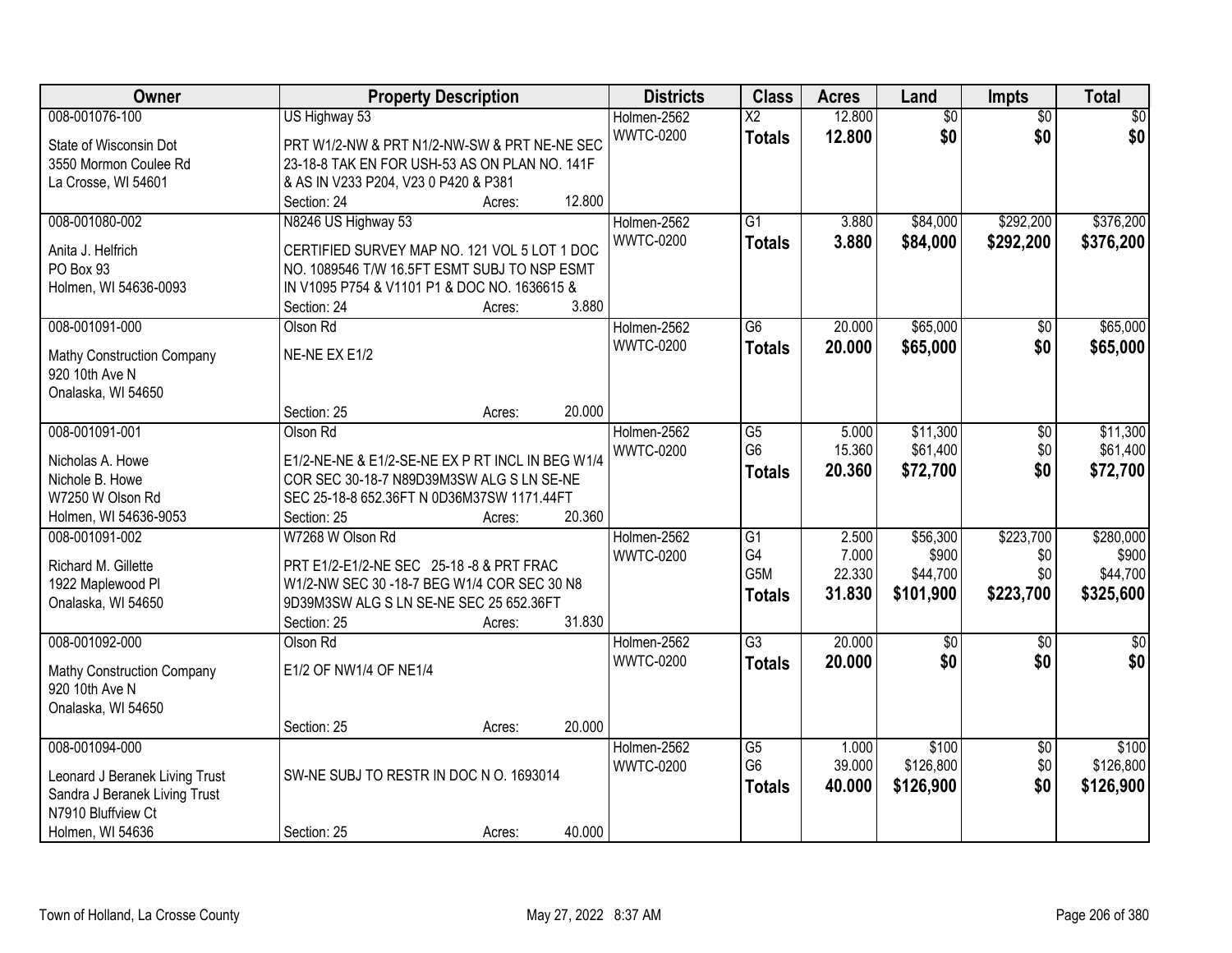| Owner                                   |                                                                                           | <b>Property Description</b> | <b>Districts</b> | <b>Class</b>    | <b>Acres</b> | Land            | <b>Impts</b>    | <b>Total</b>     |
|-----------------------------------------|-------------------------------------------------------------------------------------------|-----------------------------|------------------|-----------------|--------------|-----------------|-----------------|------------------|
| 008-001095-000                          | Olson Rd                                                                                  |                             | Holmen-2562      | $\overline{G6}$ | 20.000       | \$80,000        | $\overline{50}$ | \$80,000         |
| Mathy Construction Company              | SE-NE EX E1/2                                                                             |                             | <b>WWTC-0200</b> | <b>Totals</b>   | 20.000       | \$80,000        | \$0             | \$80,000         |
| 920 10th Ave N                          |                                                                                           |                             |                  |                 |              |                 |                 |                  |
| Onalaska, WI 54650                      |                                                                                           |                             |                  |                 |              |                 |                 |                  |
|                                         | Section: 25                                                                               | Acres:                      | 20.000           |                 |              |                 |                 |                  |
| 008-001097-000                          | W7683 Old Highway 93                                                                      |                             | Holmen-2562      | G2              | 2.350        | \$55,000        | \$286,900       | \$341,900        |
| Hein Farms, LLC                         | PRT NW-NW BEG NW COR S ALG W LN 1155.53FT                                                 |                             | <b>WWTC-0200</b> | G4              | 17.280       | \$3,300         | \$0             | \$3,300          |
| W7683 Old Highway 93                    | N87D14ME 650FT M/L N53MW 242.73FT N87D37ME                                                |                             |                  | G5M             | 1.000        | \$2,000         | \$0             | \$2,000          |
| Holmen, WI 54636                        | 440.5FT TO C/L USH-53 N10D 3MW 867.78FT TO N                                              |                             |                  | <b>Totals</b>   | 20.630       | \$60,300        | \$286,900       | \$347,200        |
|                                         | Section: 25                                                                               | Acres:                      | 20.630           |                 |              |                 |                 |                  |
| 008-001097-004                          | US Highway 53                                                                             |                             | Holmen-2562      | X <sub>2</sub>  | 5.730        | \$0             | \$0             | \$0              |
| State of Wisconsin Dot                  | PRT NW-NW FOR USH-53 R/W IN V605 P57, V823                                                |                             | <b>WWTC-0200</b> | <b>Totals</b>   | 5.730        | \$0             | \$0             | \$0              |
| 3550 Mormon Coulee Rd                   | P590, V826 P4 87 & V831 P765 & EX V1120 P9 21 & EX                                        |                             |                  |                 |              |                 |                 |                  |
| La Crosse, WI 54601                     | V1138 P452 & EX PRT ANEX TO V HOLMEN IN DOC                                               |                             |                  |                 |              |                 |                 |                  |
|                                         | Section: 25                                                                               | Acres:                      | 5.730            |                 |              |                 |                 |                  |
| 008-001097-005                          | US Highway 53                                                                             |                             | Holmen-2562      | $\overline{G2}$ | 1.650        | \$14,000        | \$8,800         | \$22,800         |
|                                         |                                                                                           |                             | <b>WWTC-0200</b> | <b>Totals</b>   | 1.650        | \$14,000        | \$8,800         | \$22,800         |
| Hein Farms, LLC<br>W7683 Old Highway 93 | PRT NW-NW COM NW COR S89D 11 ME 931.98FT TO<br>FORMER C/L US H-53 S10D3ME 867.78FT TO POB |                             |                  |                 |              |                 |                 |                  |
| Holmen, WI 54636                        | S10D3ME 244.84FT S87D 37MW 479.50FT N53MW                                                 |                             |                  |                 |              |                 |                 |                  |
|                                         | Section: 25                                                                               | Acres:                      | 1.650            |                 |              |                 |                 |                  |
| 008-001097-100                          | Old Highway 93                                                                            |                             | Holmen-2562      | $\overline{X4}$ | 0.520        | $\overline{50}$ | $\overline{30}$ | $\overline{\$0}$ |
|                                         |                                                                                           |                             | <b>WWTC-0200</b> | <b>Totals</b>   | 0.520        | \$0             | \$0             | \$0              |
| Town of Holland                         | PRT NW-NW TAKEN FOR OLD HWY 93 AS EX IN V786                                              |                             |                  |                 |              |                 |                 |                  |
| W7937 County Rd Mh                      | P802 & PER SS66.1024 & SS82.31(2)                                                         |                             |                  |                 |              |                 |                 |                  |
| Holmen, WI 54636                        | Section: 25                                                                               |                             | 0.520            |                 |              |                 |                 |                  |
| 008-001098-001                          | N7914 Bluffview Ct                                                                        | Acres:                      | Holmen-2562      | $\overline{G1}$ | 1.094        | \$33,900        | \$182,200       | \$216,100        |
|                                         |                                                                                           |                             | <b>WWTC-0200</b> | <b>Totals</b>   | 1.094        | \$33,900        | \$182,200       | \$216,100        |
| Scott T. Beranek                        | PRT S1/2-NW COM NW COR SW-NW E ALG N LN                                                   |                             |                  |                 |              |                 |                 |                  |
| N7914 Bluffview Ct                      | 1607.68FT S8D44M E 291.66FT S85D41MW 66.2FT T                                             |                             |                  |                 |              |                 |                 |                  |
| Holmen, WI 54636                        | O POB S8D44ME 159.55FT S88DW 303.09FT N11DW                                               |                             |                  |                 |              |                 |                 |                  |
|                                         | Section: 25                                                                               | Acres:                      | 1.094            |                 |              |                 |                 |                  |
| 008-001099-000                          | US Highway 53                                                                             |                             | Holmen-2562      | $\overline{X2}$ | 9.270        | $\overline{50}$ | $\overline{30}$ | $\overline{50}$  |
| State of Wisconsin Dot                  | PRT SW-NW FOR USH-53 R/W IN V810 P441-P856 &                                              |                             | <b>WWTC-0200</b> | <b>Totals</b>   | 9.270        | \$0             | \$0             | \$0              |
| 3550 Mormon Coulee Rd                   | V823 P590 & EX V1138 P452                                                                 |                             |                  |                 |              |                 |                 |                  |
| La Crosse, WI 54601                     |                                                                                           |                             |                  |                 |              |                 |                 |                  |
|                                         | Section: 25                                                                               | Acres:                      | 9.270            |                 |              |                 |                 |                  |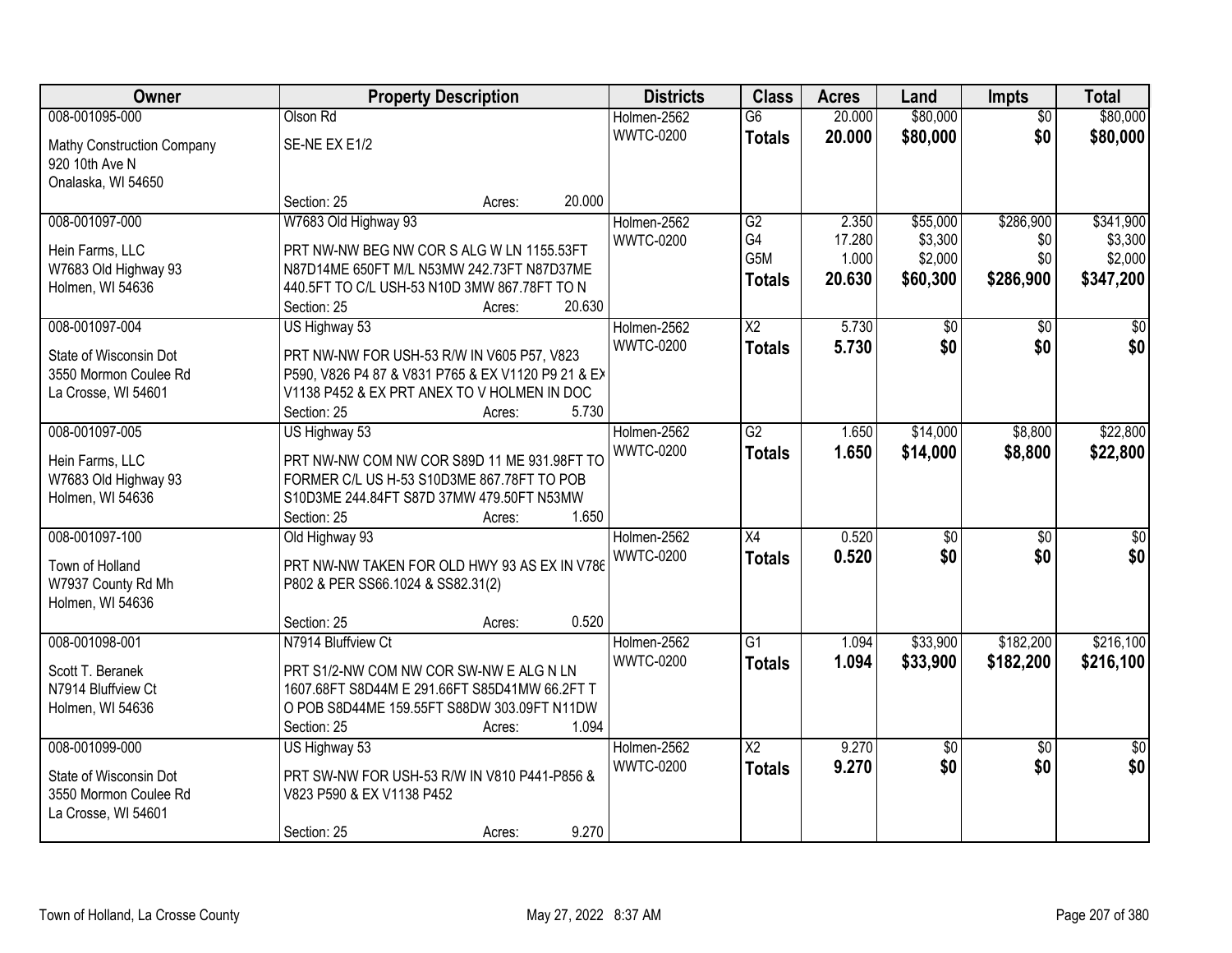| Owner                          | <b>Property Description</b>                     | <b>Districts</b> | <b>Class</b>    | <b>Acres</b> | Land            | Impts           | <b>Total</b>    |
|--------------------------------|-------------------------------------------------|------------------|-----------------|--------------|-----------------|-----------------|-----------------|
| 008-001100-000                 | <b>Bluffview Ct</b>                             | Holmen-2562      | $\overline{G4}$ | 14.290       | \$2,700         | $\overline{50}$ | \$2,700         |
| Leonard J Beranek Living Trust | PRT SE-NW EX PRT COM NW COR SW-NW E ALG N       | <b>WWTC-0200</b> | G5M             | 10.000       | \$18,500        | \$0             | \$18,500        |
| Sandra J Beranek Living Trust  | LN 1607.6FT S8 D44ME 30.35FT TO POB E 434.8 9FT |                  | <b>Totals</b>   | 24.290       | \$21,200        | \$0             | \$21,200        |
| N7910 Bluffview Ct             | S10D19ME 779.05FT S79D41 MW 451.42FT N8D44MW    |                  |                 |              |                 |                 |                 |
| Holmen, WI 54636               | 24.290<br>Section: 25<br>Acres:                 |                  |                 |              |                 |                 |                 |
| 008-001100-001                 | <b>Bluffview Ct</b>                             | Holmen-2562      | $\overline{G2}$ | 2.580        | \$56,900        | \$39,200        | \$96,100        |
|                                |                                                 | <b>WWTC-0200</b> |                 | 2.580        | \$56,900        | \$39,200        | \$96,100        |
| Timothy M. Lysaker             | PRT SE-NW COM NW COR SEC 25 S44D51M29SE         |                  | <b>Totals</b>   |              |                 |                 |                 |
| Julie A. Lysaker               | 2320.89FT TO NW COR LOT 1 CSM NO. 142 VOL 5     |                  |                 |              |                 |                 |                 |
| N7912 Bluffview Ct             | DOC NO. 1094989 & POB N86D44 M45SE ALG N LN     |                  |                 |              |                 |                 |                 |
| Holmen, WI 54636               | 2.580<br>Section: 25<br>Acres:                  |                  |                 |              |                 |                 |                 |
| 008-001100-002                 | N7910 Bluffview Ct                              | Holmen-2562      | G1              | 3.890        | \$64,100        | \$239,000       | \$303,100       |
|                                |                                                 | <b>WWTC-0200</b> | <b>Totals</b>   | 3.890        | \$64,100        | \$239,000       | \$303,100       |
| Leonard J Beranek Trust        | PRT SE-NW COM NW COR SW-NW E ALG N LN           |                  |                 |              |                 |                 |                 |
| Sandra J Beranek Trust         | 1607.68FT S8D44ME 291.6FT TO POB S8D44ME 595.9  |                  |                 |              |                 |                 |                 |
| N7910 Bluffview Ct             | FT N79D41ME 451.4FT N10D19MW 550FT S85D41MW     |                  |                 |              |                 |                 |                 |
| Holmen, WI 54636               | Section: 25<br>3.890<br>Acres:                  |                  |                 |              |                 |                 |                 |
| 008-001100-004                 | N7916 Bluffview Ct                              | Holmen-2562      | $\overline{G1}$ | 2.020        | \$51,600        | \$258,600       | \$310,200       |
| David E. Schipper              | PRT S1/2-NW COM NW SW-NW E A LG N LN            | <b>WWTC-0200</b> | <b>Totals</b>   | 2.020        | \$51,600        | \$258,600       | \$310,200       |
| Lori L. Schipper               | 1607.68FT S8D44ME 30 .35FT TO POB S8D44ME       |                  |                 |              |                 |                 |                 |
| N7916 Bluffview Ct             | 261.31F T S85D41MW 365FT TO W R/W US H-53       |                  |                 |              |                 |                 |                 |
| Holmen, WI 54636               | 2.020<br>Section: 25<br>Acres:                  |                  |                 |              |                 |                 |                 |
| 008-001100-005                 | N7904 Bluffview Ct                              | Holmen-2562      | $\overline{G1}$ | 1.050        | \$33,000        | \$205,300       | \$238,300       |
|                                |                                                 | <b>WWTC-0200</b> | <b>Totals</b>   | 1.050        | \$33,000        | \$205,300       | \$238,300       |
| Michael A. Leis                | PRT S1/2-NW COM NW COR SW-NW E ALG N LN         |                  |                 |              |                 |                 |                 |
| Carissa L. Leis                | 1607.68FT S8D44M E 291.66FT S85D41MW 66.2FT S   |                  |                 |              |                 |                 |                 |
| N7904 Bluffview Ct             | 8D 44ME 159.55FT TO POB S8D4 4ME 160FT          |                  |                 |              |                 |                 |                 |
| Holmen, WI 54636               | 1.050<br>Section: 25<br>Acres:                  |                  |                 |              |                 |                 |                 |
| 008-001100-006                 | N7912 Bluffview Ct                              | Holmen-2562      | $\overline{G1}$ | 1.940        | \$50,800        | \$238,500       | \$289,300       |
| Timothy M. Lysaker et al       | CERTIFIED SURVEY MAP NO. 142 VOL 5 LOT 1 DOC    | <b>WWTC-0200</b> | <b>Totals</b>   | 1.940        | \$50,800        | \$238,500       | \$289,300       |
| N7912 Bluffview Ct             | NO. 1094989 SUBJ TO NSP ESMT IN V1183 P 158 &   |                  |                 |              |                 |                 |                 |
| Holmen, WI 54636               | SUBJ TO ELEC ESMT IN D OC NO. 1646149           |                  |                 |              |                 |                 |                 |
|                                | 1.940<br>Section: 25<br>Acres:                  |                  |                 |              |                 |                 |                 |
| 008-001100-100                 | <b>Bluffview Ct</b>                             | Holmen-2562      | $\overline{X4}$ | 6.630        | $\overline{50}$ | $\overline{50}$ | $\overline{50}$ |
|                                |                                                 | <b>WWTC-0200</b> | <b>Totals</b>   | 6.630        | \$0             | \$0             | \$0             |
| Town of Holland                | PRT SE-NW BEING A CUL-DE-SAC & 66FT RD R/W      |                  |                 |              |                 |                 |                 |
| W7937 County Rd Mh             | C/L DESC AS F OLL COM NW COR SEC 25 S44D 5      |                  |                 |              |                 |                 |                 |
| Holmen, WI 54636               | 1M29SE 2320.89FT TO NW COR L OT 1 CSM NO. 142   |                  |                 |              |                 |                 |                 |
|                                | 6.630<br>Section: 25<br>Acres:                  |                  |                 |              |                 |                 |                 |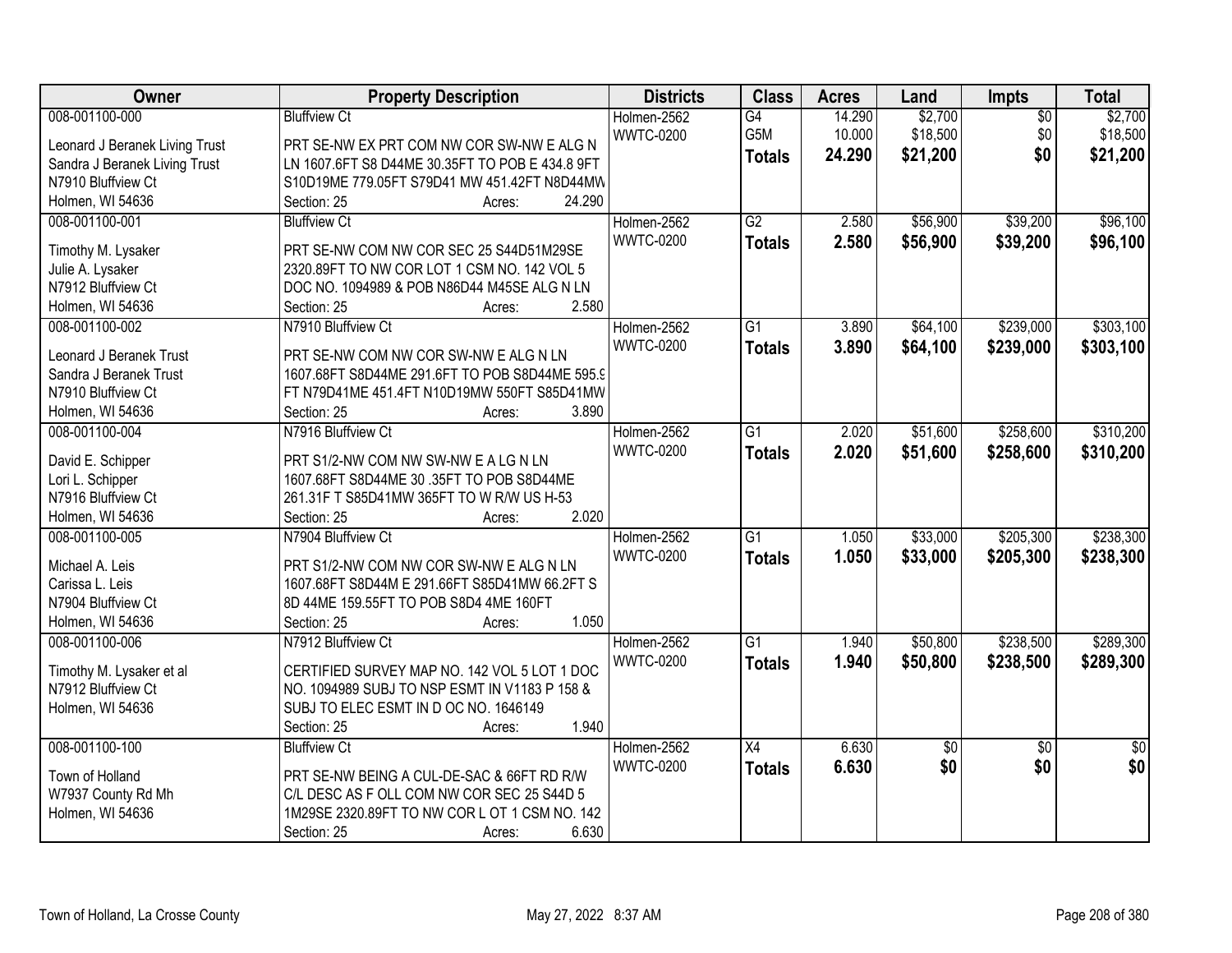| Owner                              | <b>Property Description</b>                    | <b>Districts</b> | <b>Class</b>           | <b>Acres</b> | Land        | Impts           | <b>Total</b> |
|------------------------------------|------------------------------------------------|------------------|------------------------|--------------|-------------|-----------------|--------------|
| 008-001101-000                     | N7814 Bluffview Ct                             | Holmen-2562      | G4                     | 20.500       | \$4,200     | $\overline{50}$ | \$4,200      |
| Leonard J & Sandra J Beranek Trust | NE-SW EX PRT LYG W BLUFF- VI EW CT (OLD        | <b>WWTC-0200</b> | G <sub>5</sub>         | 1.000        | \$100       | \$0             | \$100        |
| N7910 Bluffview Ct                 | USH-53) & EX COM SW COR E 358FT TO FORMER E    |                  | G5M                    | 5.450        | \$10,900    | \$0             | \$10,900     |
| Holmen, WI 54636                   | R /W USH-53 & POB E 825FT N 26 4FT W 825FT TO  |                  | <b>Totals</b>          | 26.950       | \$15,200    | \$0             | \$15,200     |
|                                    | 26.950<br>Section: 25<br>Acres:                |                  |                        |              |             |                 |              |
| 008-001101-003                     | N7805 Bluffview Ct                             | Holmen-2562      | G2                     | 2.400        | \$55,400    | \$37,600        | \$93,000     |
|                                    |                                                | <b>WWTC-0200</b> | <b>Totals</b>          | 2.400        | \$55,400    | \$37,600        | \$93,000     |
| <b>Timothy Lysaker</b>             | CERTIFIED SURVEY MAP NO. 151 VOL 8 LOT 1 DOC   |                  |                        |              |             |                 |              |
| Julie Lysaker                      | NO. 1226837                                    |                  |                        |              |             |                 |              |
| N7805 Bluffview Ct                 |                                                |                  |                        |              |             |                 |              |
| Holmen, WI 54636                   | 2.400<br>Section: 25<br>Acres:                 |                  |                        |              |             |                 |              |
| 008-001101-004                     | N7829 Bluffview Ct                             | Holmen-2562      | G1                     | 1.500        | \$42,000    | \$279,300       | \$321,300    |
| Kenneth P. Mcmorrow                | CERTIFIED SURVEY MAP NO. 151 VOL 8 LOT 2 DOC   | <b>WWTC-0200</b> | <b>Totals</b>          | 1.500        | \$42,000    | \$279,300       | \$321,300    |
| Debra J. Mcmorrow                  | NO. 1226837                                    |                  |                        |              |             |                 |              |
| N7829 Bluffview Ct                 |                                                |                  |                        |              |             |                 |              |
| Holmen, WI 54636                   | 1.500<br>Section: 25<br>Acres:                 |                  |                        |              |             |                 |              |
| 008-001101-005                     | N7853 Bluffview Ct                             | Holmen-2562      | $\overline{G1}$        | 1.500        | \$35,700    | \$171,100       | \$206,800    |
|                                    |                                                | <b>WWTC-0200</b> | <b>Totals</b>          | 1.500        | \$35,700    | \$171,100       | \$206,800    |
| Amy E. Bartelson                   | CERTIFIED SURVEY MAP NO. 151 VOL 8 LOT 3 DOC   |                  |                        |              |             |                 |              |
| N7853 Bluffview Ct                 | NO. 1226837                                    |                  |                        |              |             |                 |              |
| Holmen, WI 54636-9281              | 1.500<br>Section: 25                           |                  |                        |              |             |                 |              |
| 008-001102-000                     | Acres:<br><b>Bluffview Ct</b>                  | Holmen-2562      | $\overline{G1}$        | 4.620        | \$67,000    | $\overline{50}$ | \$67,000     |
|                                    |                                                | <b>WWTC-0200</b> |                        |              |             |                 |              |
| Mathy Construction Company         | PRT NE-SW COM NE COR SW-SW E TO FORMER         |                  | <b>Totals</b>          | 4.620        | \$67,000    | \$0             | \$67,000     |
| PO Box 189                         | LOCATION E R/W US H-53 & POB E 825FT NLY 264 F |                  |                        |              |             |                 |              |
| Onalaska, WI 54650-0189            | T W 825FT TO FORMER E R/W SL Y 264FT TO POB    |                  |                        |              |             |                 |              |
|                                    | 4.620<br>Section: 25<br>Acres:                 |                  |                        |              |             |                 |              |
| 008-001103-000                     | US Highway 53                                  | Holmen-2562      | $\overline{\text{X2}}$ | 8.450        | $\sqrt{50}$ | $\overline{50}$ | $\sqrt{60}$  |
| State of Wisconsin Dot             | NW-SW (INC IN PCL IS 8.45AC FOR USH-53 R/W IN  | <b>WWTC-0200</b> | <b>Totals</b>          | 8.450        | \$0         | \$0             | \$0          |
| 3550 Mormon Coulee Rd              | V614 P504) & EX V1138 P452                     |                  |                        |              |             |                 |              |
| La Crosse, WI 54601                |                                                |                  |                        |              |             |                 |              |
|                                    | 8.450<br>Section: 25<br>Acres:                 |                  |                        |              |             |                 |              |
| 008-001106-000                     |                                                | Holmen-2562      | $\overline{G4}$        | 0.900        | \$200       | $\overline{30}$ | \$200        |
|                                    |                                                | <b>WWTC-0200</b> | G <sub>5</sub> M       | 38.310       | \$62,300    | \$0             | \$62,300     |
| Kelley Revocable Trust             | <b>NE1/4 OF SE1/4</b>                          |                  | <b>Totals</b>          | 39.210       | \$62,500    | \$0             | \$62,500     |
| W7129 W Olson Rd                   |                                                |                  |                        |              |             |                 |              |
| Holmen, WI 54636                   |                                                |                  |                        |              |             |                 |              |
|                                    | 39.210<br>Section: 25<br>Acres:                |                  |                        |              |             |                 |              |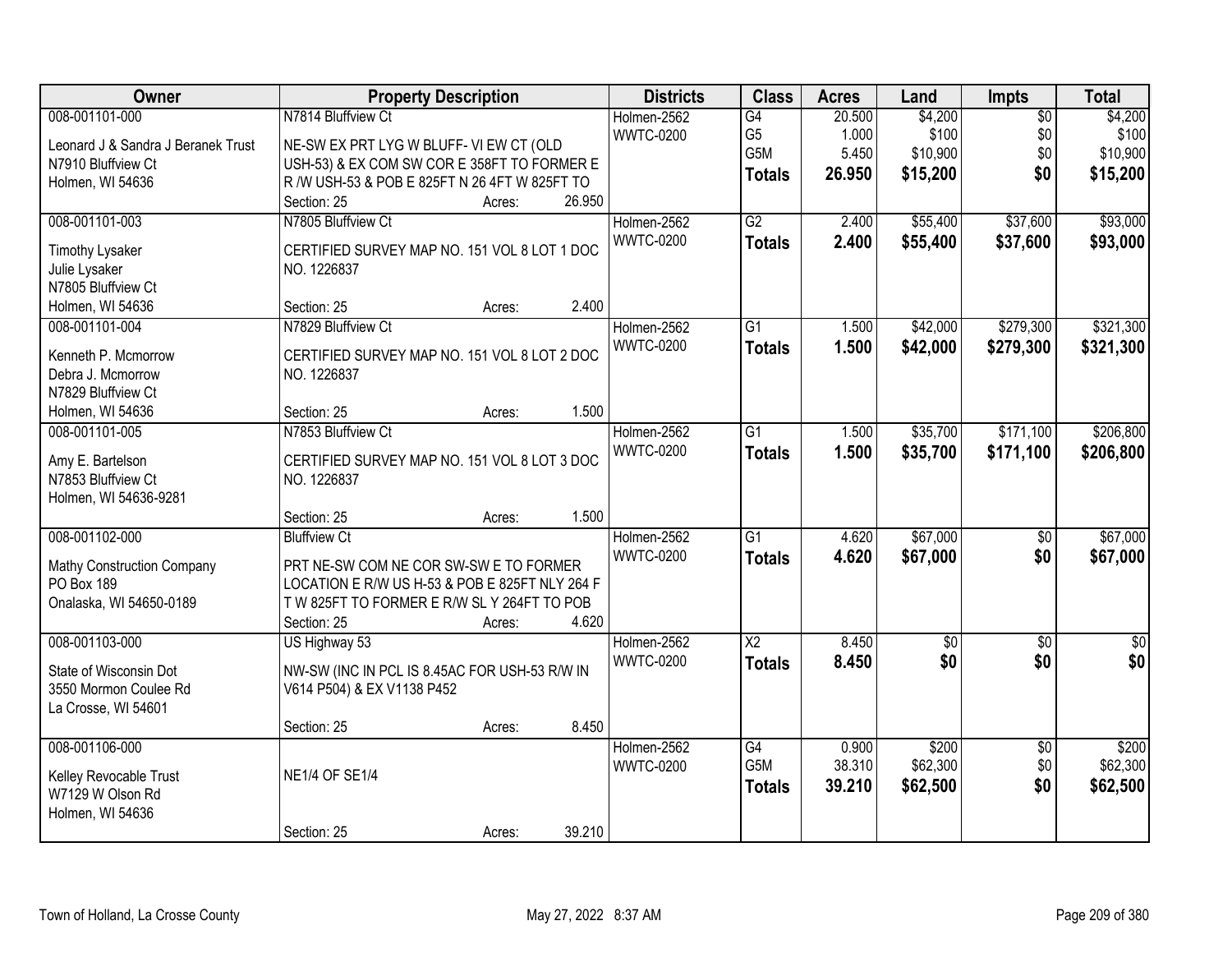| Owner                                                                                                   | <b>Property Description</b>                                                                                                                                               |        |        | <b>Districts</b>                | <b>Class</b>                                       | <b>Acres</b>              | Land                              | <b>Impts</b>                  | <b>Total</b>                      |
|---------------------------------------------------------------------------------------------------------|---------------------------------------------------------------------------------------------------------------------------------------------------------------------------|--------|--------|---------------------------------|----------------------------------------------------|---------------------------|-----------------------------------|-------------------------------|-----------------------------------|
| 008-001107-000<br>Leonard J Beranek Living Trust<br>Sandra J Beranek Living Trust<br>N7910 Bluffview Ct | NW-SE SUBJ TO RESTR IN DOC N O. 1693014                                                                                                                                   |        |        | Holmen-2562<br><b>WWTC-0200</b> | $\overline{G5}$<br>G <sub>6</sub><br><b>Totals</b> | 3.000<br>37.000<br>40.000 | \$6,800<br>\$148,000<br>\$154,800 | $\overline{50}$<br>\$0<br>\$0 | \$6,800<br>\$148,000<br>\$154,800 |
| Holmen, WI 54636                                                                                        | Section: 25                                                                                                                                                               | Acres: | 40.000 |                                 |                                                    |                           |                                   |                               |                                   |
| 008-001108-000<br>Kings Bluff, LLC<br>9447 Jancing Ave<br>Sparta, WI 54656                              | SW-SE EX PRT ANEX TO V HOLME N IN DOC NO.<br>1662794 SUBJ TO ESMT IN V1183 P183 & SUBJ TO<br>ESMT IN DOC NO. 1618010 C ORRECTED BY DOC<br>Section: 25                     | Acres: | 32.450 | Holmen-2562<br><b>WWTC-0200</b> | $\overline{G6}$<br><b>Totals</b>                   | 32.450<br>32.450          | \$129,800<br>\$129,800            | \$0<br>\$0                    | \$129,800<br>\$129,800            |
| 008-001109-000<br>Thomas J Dummer Revocable Trust<br>N6775 County Rd XX<br>Holmen, WI 54636             | E1/2 OF SE1/4 OF SE1/4 SUBJ TO ESMT DEED IN<br>V1366 P717 T /W ESMT IN V1370 P983<br>Section: 25                                                                          | Acres: | 20.000 | Holmen-2562<br><b>WWTC-0200</b> | G6<br>W <sub>6</sub><br><b>Totals</b>              | 1.000<br>19.000<br>20,000 | \$4,000<br>(\$76,000)<br>\$4,000  | $\overline{50}$<br>\$0<br>\$0 | \$4,000<br>\$0<br>\$4,000         |
| 008-001110-000<br>Thomas J Dummer Revocable Trust<br>N6775 County Rd XX<br>Holmen, WI 54636             | W1/2 OF SE1/4 OF SE1/4 SUBJ TO ESMT DEED IN<br>V1366 P717 T /W ESMT IN V1370 P983<br>Section: 25                                                                          | Acres: | 20.000 | Holmen-2562<br><b>WWTC-0200</b> | W <sub>6</sub><br><b>Totals</b>                    | 20.000<br>20,000          | $($ \$65,000)<br>\$0              | \$0<br>\$0                    | \$0<br>\$0                        |
| 008-001116-000<br>Storage 93, LLC<br>N8363 Amundson Coulee Rd<br>Holmen, WI 54636                       | W7903 Old Highway 93<br>E 165FT OF NE1/4 OF NW1/4<br>Section: 26                                                                                                          | Acres: | 5.000  | Holmen-2562<br><b>WWTC-0200</b> | $\overline{G1}$<br><b>Totals</b>                   | 5.000<br>5.000            | \$68,500<br>\$68,500              | $\overline{30}$<br>\$0        | \$68,500<br>\$68,500              |
| 008-001117-000<br>Alan Remus<br>N8012 Amsterdam Prairie Rd<br>Holmen, WI 54636                          | N8012 Amsterdam Prairie Rd<br>PRT NE-NW BEG SW COR N25MW 1 50FT S89D14ME<br>450FT S25ME 15 0FT N89D14MW 450FT TO POB<br>Section: 26                                       | Acres: | 1.550  | Holmen-2562<br><b>WWTC-0200</b> | $\overline{G1}$<br><b>Totals</b>                   | 1.550<br>1.550            | \$43,000<br>\$43,000              | \$187,500<br>\$187,500        | \$230,500<br>\$230,500            |
| 008-001117-001<br>William L. Beranek<br>Laurie J. Beranek<br>W7921 Old Highway 93<br>Holmen, WI 54636   | W7921 Old Highway 93<br>PRT NE-NW COM NE COR W 165FT TO POB W<br>189.83FT S25ME 736 FT W 309.66FT N25MW 33.68FT<br>N89D14MW 210.09FT S25ME 600F T S89D14ME<br>Section: 26 | Acres: | 12.430 | Holmen-2562<br><b>WWTC-0200</b> | $\overline{G1}$<br><b>Totals</b>                   | 12.430<br>12.430          | \$98,200<br>\$98,200              | \$187,300<br>\$187,300        | \$285,500<br>\$285,500            |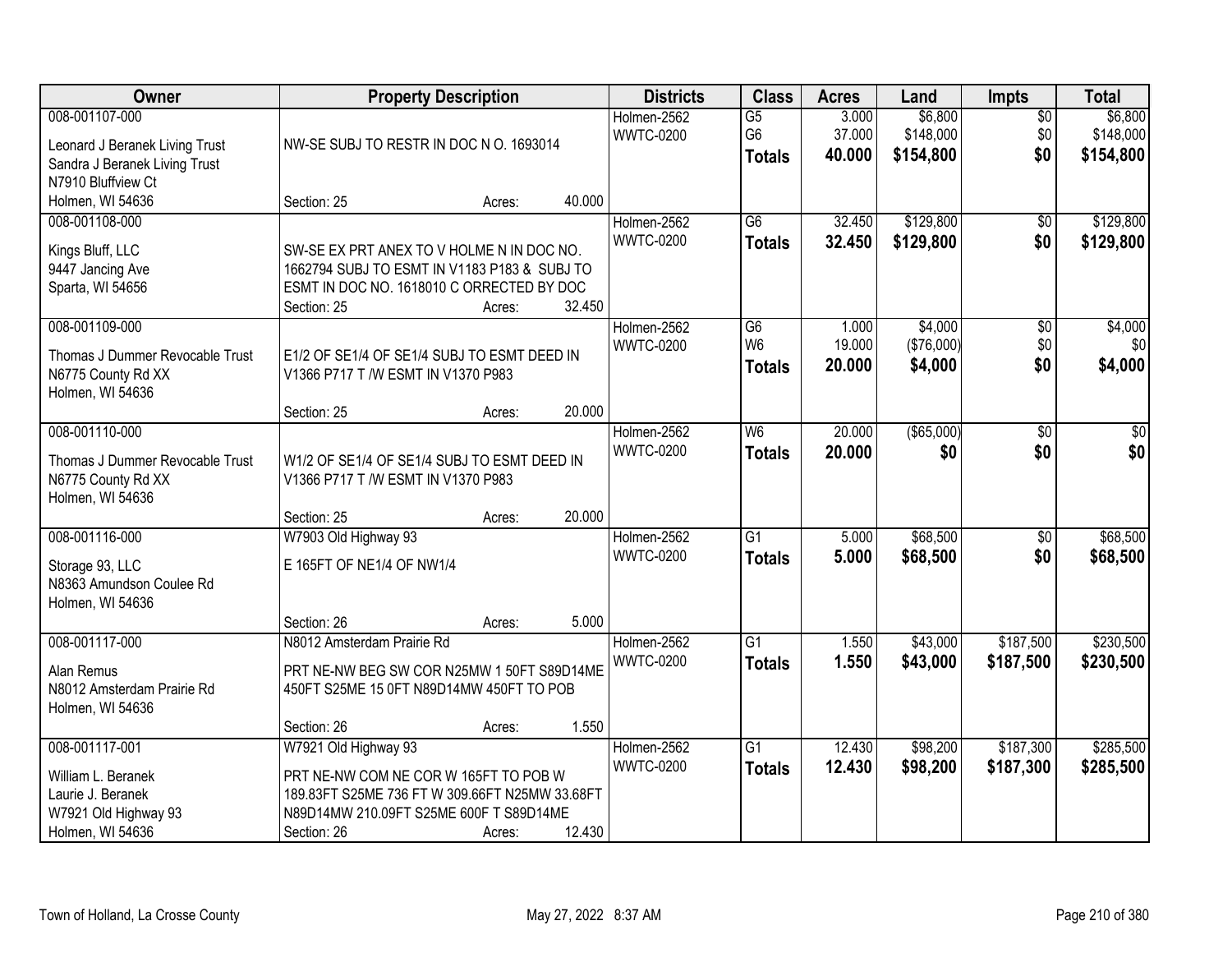| Owner                         | <b>Property Description</b>                   | <b>Districts</b> | <b>Class</b>    | <b>Acres</b> | Land     | Impts           | <b>Total</b> |
|-------------------------------|-----------------------------------------------|------------------|-----------------|--------------|----------|-----------------|--------------|
| 008-001117-002                | Amsterdam Prairie Rd                          | Holmen-2562      | $\overline{G5}$ | 0.120        | \$100    | $\overline{50}$ | \$100        |
| Randy L. Larson et al         | PRT NE-NW COM NE COR W ALG N LN 664.5FT       | <b>WWTC-0200</b> | <b>Totals</b>   | 0.120        | \$100    | \$0             | \$100        |
| 406 Martin Ln E               | S25ME 330FT TO P OB S25ME 150FT W 660FT       |                  |                 |              |          |                 |              |
| Holmen, WI 54636              | N25MW 150FT E 660FT TO POB EX CSM NO. 145 VOL |                  |                 |              |          |                 |              |
|                               | 0.120<br>Section: 26<br>Acres:                |                  |                 |              |          |                 |              |
| 008-001117-003                | N8030 Amsterdam Prairie Rd                    | Holmen-2562      | $\overline{G1}$ | 1.550        | \$43,000 | \$173,100       | \$216,100    |
|                               |                                               | <b>WWTC-0200</b> | <b>Totals</b>   | 1.550        | \$43,000 | \$173,100       | \$216,100    |
| Bryce J. Miller               | PRT NE-NW COM NE COR W ALG N LN 664.5FT       |                  |                 |              |          |                 |              |
| N8030 Amsterdam Prairie Rd    | S25ME 330FT W 66 0FT TO C/L RD S25ME 513.5FT  |                  |                 |              |          |                 |              |
| Holmen, WI 54636              | TO POB S25ME 150FT S89D14ME 450FT N25MW       |                  |                 |              |          |                 |              |
|                               | 1.550<br>Section: 26<br>Acres:                |                  |                 |              |          |                 |              |
| 008-001117-004                | N8020 Amsterdam Prairie Rd                    | Holmen-2562      | $\overline{G1}$ | 1.550        | \$43,000 | \$176,900       | \$219,900    |
| John F Wetzel Revocable Trust | PRT NE-NW COM NE COR W ALG N LN 664.5FT       | <b>WWTC-0200</b> | <b>Totals</b>   | 1.550        | \$43,000 | \$176,900       | \$219,900    |
| N8020 Amsterdam Prairie Rd    | S25ME 330FT W 66 0FT TO C/L HWY S25ME 663.5FT |                  |                 |              |          |                 |              |
| Holmen, WI 54636              | TO POB S25ME 150FT S89D14ME 450FT N25MW       |                  |                 |              |          |                 |              |
|                               | 1.550<br>Section: 26<br>Acres:                |                  |                 |              |          |                 |              |
| 008-001117-005                | W7929 Old Highway 93                          | Holmen-2562      | $\overline{G1}$ | 2.490        | \$56,200 | \$197,900       | \$254,100    |
|                               |                                               | <b>WWTC-0200</b> | <b>Totals</b>   | 2.490        | \$56,200 | \$197,900       | \$254,100    |
| Clayton Anderson              | PRT NE-NW COM NE COR W ALG N LN 354.83FT TO   |                  |                 |              |          |                 |              |
| W7929 Old Highway 93          | POB W 154.83 FT S25ME 736FT TH E 154.83F T    |                  |                 |              |          |                 |              |
| Holmen, WI 54636              | N25MW 736FT TO POB EX RD                      |                  |                 |              |          |                 |              |
|                               | 2.490<br>Section: 26<br>Acres:                |                  |                 |              |          |                 |              |
| 008-001117-006                | W7943 Old Highway 93                          | Holmen-2562      | $\overline{G1}$ | 2.490        | \$56,200 | \$238,900       | \$295,100    |
| Nels L. Holley                | PRT NE-NW COM NE COR W 509.6 6FT TO POB       | <b>WWTC-0200</b> | <b>Totals</b>   | 2.490        | \$56,200 | \$238,900       | \$295,100    |
| Tonya J. Holley               | CONT W 154.83FT S 25ME 736FT E 154.83FT N25MW |                  |                 |              |          |                 |              |
| W7943 Old Highway 93          | 736FT TO POB EX PRT FOR RD                    |                  |                 |              |          |                 |              |
| Holmen, WI 54636              | 2.490<br>Section: 26<br>Acres:                |                  |                 |              |          |                 |              |
| 008-001117-007                | N8040 Amsterdam Prairie Rd                    | Holmen-2562      | $\overline{G1}$ | 1.440        | \$40,800 | \$200,000       | \$240,800    |
|                               |                                               | <b>WWTC-0200</b> | <b>Totals</b>   | 1.440        | \$40,800 | \$200,000       | \$240,800    |
| Patrick D. Andrews            | PRT NE-NW COM NE COR W 664.5 FT S25ME 330FT   |                  |                 |              |          |                 |              |
| Briana I. Andrews             | W 660FT S25ME 363.5FT TO POB S25ME 150FT      |                  |                 |              |          |                 |              |
| N8040 Amsterdam Prairie Rd    | S89D14ME 450FT N25MW 150FT N 89D14MW 450FT    |                  |                 |              |          |                 |              |
| Holmen, WI 54636              | 1.440<br>Section: 26<br>Acres:                |                  |                 |              |          |                 |              |
| 008-001117-009                | N8058 Amsterdam Prairie Rd                    | Holmen-2562      | $\overline{G1}$ | 2.170        | \$53,400 | \$295,200       | \$348,600    |
| Richard W. Wolle              | CERTIFIED SURVEY MAP NO. 59 VOL 9 LOT 1 DOC   | <b>WWTC-0200</b> | <b>Totals</b>   | 2.170        | \$53,400 | \$295,200       | \$348,600    |
| Melanie K. Wolle              | NO. 1250911                                   |                  |                 |              |          |                 |              |
| N8058 Amsterdam Prairie Rd    |                                               |                  |                 |              |          |                 |              |
| Holmen, WI 54636              | 2.170<br>Section: 26<br>Acres:                |                  |                 |              |          |                 |              |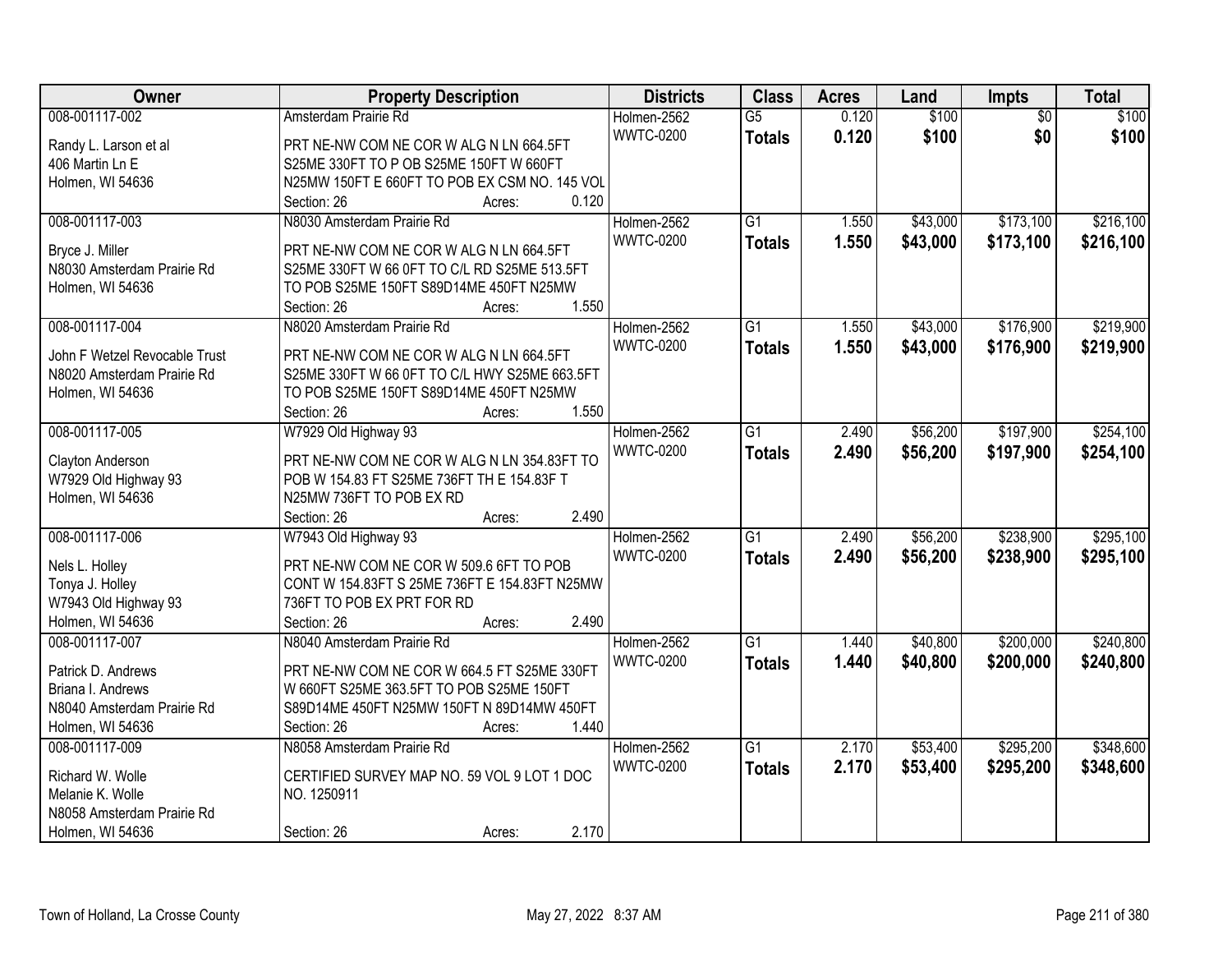| Owner                                               |                                                              | <b>Property Description</b> |       | <b>Districts</b> | <b>Class</b>    | <b>Acres</b> | Land     | Impts           | <b>Total</b> |
|-----------------------------------------------------|--------------------------------------------------------------|-----------------------------|-------|------------------|-----------------|--------------|----------|-----------------|--------------|
| 008-001117-010                                      | N8050 Amsterdam Prairie Rd                                   |                             |       | Holmen-2562      | $\overline{G1}$ | 1.110        | \$34,200 | \$148,400       | \$182,600    |
| K & S Howe Trust of 1997                            | CERTIFIED SURVEY MAP NO 59 V OL 9 LOT 2 DOC                  |                             |       | <b>WWTC-0200</b> | <b>Totals</b>   | 1.110        | \$34,200 | \$148,400       | \$182,600    |
| 21039 Los Cabos Ct                                  | NO. 1250911 S UBJ TO ESMT IN V1425 P966                      |                             |       |                  |                 |              |          |                 |              |
| Land O Lakes, FL 34637                              |                                                              |                             |       |                  |                 |              |          |                 |              |
|                                                     | Section: 26                                                  | Acres:                      | 1.110 |                  |                 |              |          |                 |              |
| 008-001118-000                                      | Old Highway 93                                               |                             |       | Holmen-2562      | $\overline{G5}$ | 0.740        | \$100    | $\overline{50}$ | \$100        |
| Randy L. Larson et al                               | PRT NE-NW COM NW COR E ALG N LN 40RDS S                      |                             |       | <b>WWTC-0200</b> | <b>Totals</b>   | 0.740        | \$100    | \$0             | \$100        |
| 406 Martin Ln E                                     | 20RDS W 40RDS N 20RDS TO POB EX CSM NO. 202                  |                             |       |                  |                 |              |          |                 |              |
| Holmen, WI 54636                                    | VOL 1 DOC NO. 913751 & EX CS M NO. 145 VOL 10                |                             |       |                  |                 |              |          |                 |              |
|                                                     | Section: 26                                                  | Acres:                      | 0.740 |                  |                 |              |          |                 |              |
| 008-001118-001                                      | W7977 Old Highway 93                                         |                             |       | Holmen-2562      | G1              | 0.503        | \$22,500 | \$196,100       | \$218,600    |
| Jo Anne Larson                                      | CERTIFIED SURVEY MAP NO. 202 VOL 1 LOT 1 DOC                 |                             |       | <b>WWTC-0200</b> | <b>Totals</b>   | 0.503        | \$22,500 | \$196,100       | \$218,600    |
| W7977 Old Highway 93                                | NO. 913751                                                   |                             |       |                  |                 |              |          |                 |              |
| Holmen, WI 54636                                    |                                                              |                             |       |                  |                 |              |          |                 |              |
|                                                     | Section: 26                                                  | Acres:                      | 0.503 |                  |                 |              |          |                 |              |
| 008-001118-002                                      | W7987 Old Highway 93                                         |                             |       | Holmen-2562      | G1              | 0.880        | \$29,700 | \$148,900       | \$178,600    |
| Sam I. Negasi                                       | CERTIFIED SURVEY MAP NO. 145 VOL 10 LOT 1 DOC                |                             |       | <b>WWTC-0200</b> | <b>Totals</b>   | 0.880        | \$29,700 | \$148,900       | \$178,600    |
| Shawna Negasi                                       | NO. 1341984                                                  |                             |       |                  |                 |              |          |                 |              |
| W7987 Old Highway 93                                |                                                              |                             |       |                  |                 |              |          |                 |              |
| Holmen, WI 54636                                    | Section: 26                                                  | Acres:                      | 0.880 |                  |                 |              |          |                 |              |
| 008-001118-003                                      | W7983 Old Highway 93                                         |                             |       | Holmen-2562      | $\overline{G2}$ | 5.040        | \$74,200 | \$3,900         | \$78,100     |
|                                                     |                                                              |                             |       | <b>WWTC-0200</b> | <b>Totals</b>   | 5.040        | \$74,200 | \$3,900         | \$78,100     |
| Randy L. Larson et al<br>406 Martin Ln E            | CERTIFIED SURVEY MAP NO. 145 VOL 10 LOT 2 DOC<br>NO. 1341984 |                             |       |                  |                 |              |          |                 |              |
| Holmen, WI 54636                                    |                                                              |                             |       |                  |                 |              |          |                 |              |
|                                                     | Section: 26                                                  | Acres:                      | 5.040 |                  |                 |              |          |                 |              |
| 008-001119-001                                      | N8065 Amsterdam Prairie Rd                                   |                             |       | Holmen-2562      | $\overline{G1}$ | 3.170        | \$69,200 | \$186,500       | \$255,700    |
|                                                     |                                                              |                             |       | <b>WWTC-0200</b> | <b>Totals</b>   | 3.170        | \$69,200 | \$186,500       | \$255,700    |
| David L. Cornelius                                  | CERTIFIED SURVEY MAP NO. 129 VOL 12 LOT 1 DOC                |                             |       |                  |                 |              |          |                 |              |
| Michelle K. Cornelius<br>N8065 Amsterdam Prairie Rd | NO. 143648 5                                                 |                             |       |                  |                 |              |          |                 |              |
| Holmen, WI 54636                                    | Section: 26                                                  | Acres:                      | 3.170 |                  |                 |              |          |                 |              |
| 008-001119-002                                      | N8077 Amsterdam Prairie Rd                                   |                             |       | Holmen-2562      | $\overline{G1}$ | 0.810        | \$28,400 | \$239,900       | \$268,300    |
|                                                     |                                                              |                             |       | <b>WWTC-0200</b> | <b>Totals</b>   | 0.810        | \$28,400 | \$239,900       | \$268,300    |
| Wamoua Vang                                         | CERTIFIED SURVEY MAP NO. 129 VOL 12 LOT 2 DOC                |                             |       |                  |                 |              |          |                 |              |
| Plia M. Vang                                        | NO. 143648 5                                                 |                             |       |                  |                 |              |          |                 |              |
| N8077 Amsterdam Prairie Rd                          |                                                              |                             |       |                  |                 |              |          |                 |              |
| Holmen, WI 54636                                    | Section: 26                                                  | Acres:                      | 0.810 |                  |                 |              |          |                 |              |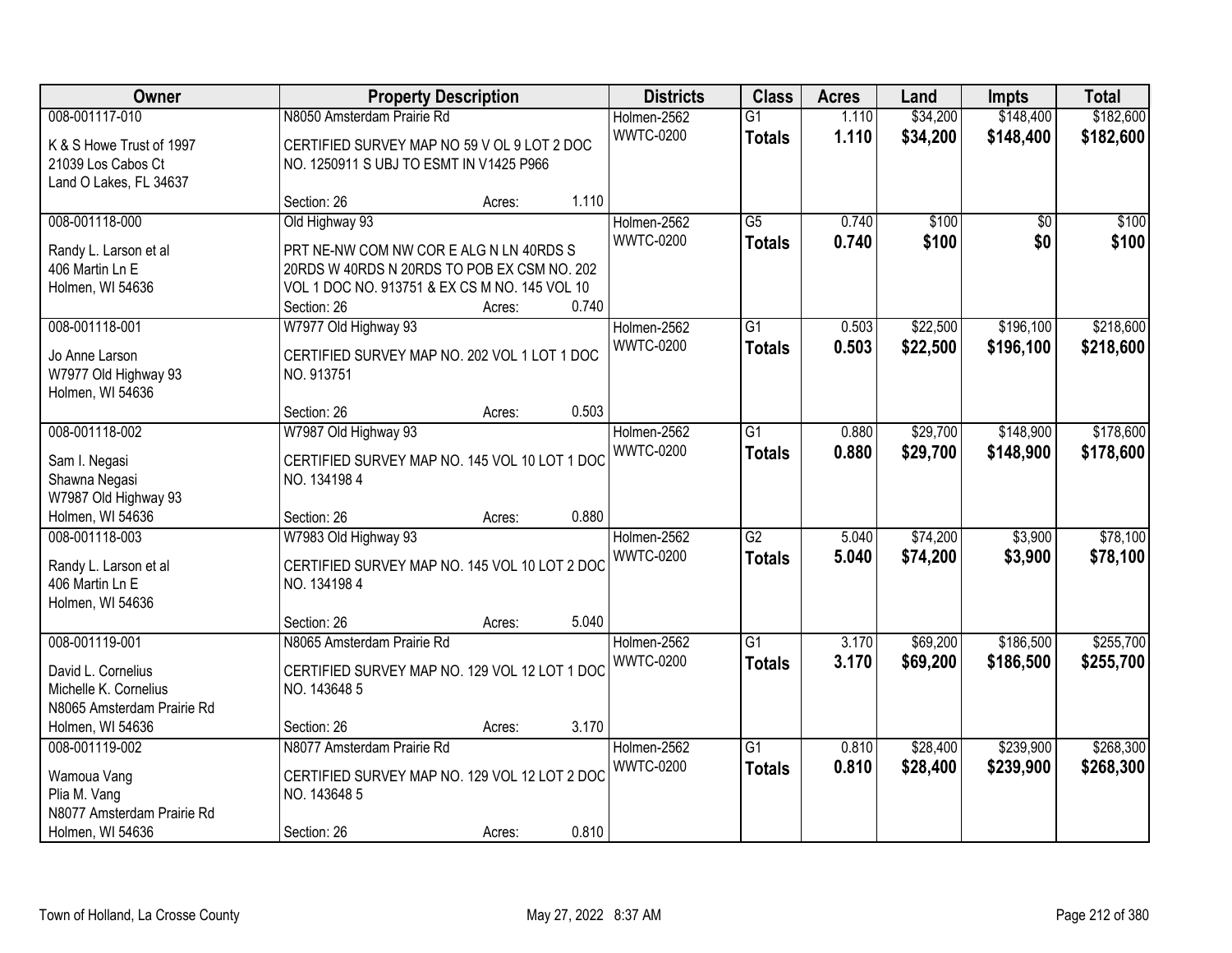| Owner                      | <b>Property Description</b>                    |                  | <b>Districts</b> | <b>Class</b>                       | <b>Acres</b>    | Land              | <b>Impts</b>    | <b>Total</b>      |
|----------------------------|------------------------------------------------|------------------|------------------|------------------------------------|-----------------|-------------------|-----------------|-------------------|
| 008-001119-003             | N8073 Amsterdam Prairie Rd                     |                  | Holmen-2562      | $\overline{G1}$                    | 0.810           | \$28,400          | \$291,500       | \$319,900         |
| Joshua R. Abramczak        | CERTIFIED SURVEY MAP NO. 129 VOL 12 LOT 3 DOC  |                  | <b>WWTC-0200</b> | <b>Totals</b>                      | 0.810           | \$28,400          | \$291,500       | \$319,900         |
| N8073 Amsterdam Prairie Rd | NO. 143648 5                                   |                  |                  |                                    |                 |                   |                 |                   |
| Holmen, WI 54636           |                                                |                  |                  |                                    |                 |                   |                 |                   |
|                            | Section: 26                                    | 0.810<br>Acres:  |                  |                                    |                 |                   |                 |                   |
| 008-001120-000             | N8005 Amsterdam Prairie Rd                     |                  | Holmen-2562      | G1                                 | 3.000           | \$68,500          | \$414,400       | \$482,900         |
| Jarrod W. Baxter           | PRT W1/2-NW COM NW COR SEC 2 6 N88D40ME        |                  | <b>WWTC-0200</b> | G4                                 | 15.310          | \$2,100           | \$0             | \$2,100           |
| Shari L. Baxter            | 1324.46FT S1D 31M E 906.58FT TO POB S1D31ME 10 |                  |                  | G <sub>5</sub><br>G <sub>5</sub> M | 2.500<br>10.500 | \$900<br>\$17,100 | \$0<br>\$0      | \$900<br>\$17,100 |
| N8005 Amsterdam Prairie Rd | 58.66FT S88D52MW 1315.69FT N 1D46MW 453.11FT   |                  |                  |                                    | 31.310          | \$88,600          | \$414,400       | \$503,000         |
| Holmen, WI 54636           | Section: 26                                    | 31.310<br>Acres: |                  | <b>Totals</b>                      |                 |                   |                 |                   |
| 008-001120-001             | N8041 Amsterdam Prairie Rd                     |                  | Holmen-2562      | $\overline{G1}$                    | 3.850           | \$71,900          | \$168,300       | \$240,200         |
| Paul W. Peterson           | PRT NW-NW COM NW N88D40ME 13 24.46FT TO NE     |                  | <b>WWTC-0200</b> | <b>Totals</b>                      | 3.850           | \$71,900          | \$168,300       | \$240,200         |
| Katewin M. Peterson        | COR S1D31ME 65 5.08FT TO POB S1D31ME 251.5F T  |                  |                  |                                    |                 |                   |                 |                   |
| W8119 Holland Dr           | S88D44MW 702.05FT TO MEAND ER LN N21D9ME       |                  |                  |                                    |                 |                   |                 |                   |
| Holmen, WI 54636           | Section: 26                                    | 3.850<br>Acres:  |                  |                                    |                 |                   |                 |                   |
| 008-001121-000             |                                                |                  | Holmen-2562      | X2                                 | 14.200          | \$0               | \$0             | \$0               |
| State of Wisconsin Dnr     | NW-NW EX PRT LYG E OF RIVER                    |                  | <b>WWTC-0200</b> | <b>Totals</b>                      | 14.200          | \$0               | \$0             | \$0               |
| PO Box 7921                |                                                |                  |                  |                                    |                 |                   |                 |                   |
| Madison, WI 53707-7921     |                                                |                  |                  |                                    |                 |                   |                 |                   |
|                            | Section: 26                                    | 14.200<br>Acres: |                  |                                    |                 |                   |                 |                   |
| 008-001122-000             | N8097 Amsterdam Prairie Rd                     |                  | Holmen-2562      | $\overline{G1}$                    | 5.000           | \$76,500          | \$245,700       | \$322,200         |
| Nancy Jo Sutton            | N1/2 OF NE1/4-NW1/4-NW1/4                      |                  | <b>WWTC-0200</b> | <b>Totals</b>                      | 5.000           | \$76,500          | \$245,700       | \$322,200         |
| N8097 Amsterdam Prairie Rd |                                                |                  |                  |                                    |                 |                   |                 |                   |
| Holmen, WI 54636           |                                                |                  |                  |                                    |                 |                   |                 |                   |
|                            | Section: 26                                    | 5.000<br>Acres:  |                  |                                    |                 |                   |                 |                   |
| 008-001122-001             |                                                |                  | Holmen-2562      | $\overline{\text{X3}}$             | 0.440           | $\sqrt{6}$        | $\sqrt{6}$      | $\frac{6}{3}$     |
| Lacrosse County            | PRT NW-NW BOUNDED BY THE FOL ON THE N BY N     |                  | <b>WWTC-0200</b> | <b>Totals</b>                      | 0.440           | \$0               | \$0             | \$0               |
| 212 6th St N 2400          | LN NW-NW ON T HE E BY W LN OF NE-NW-NW ON      |                  |                  |                                    |                 |                   |                 |                   |
| La Crosse, WI 54601        | THE S BY S LN OF N1/2-NE-NW- NW EXT W & ON W   |                  |                  |                                    |                 |                   |                 |                   |
|                            | Section: 26                                    | 0.440<br>Acres:  |                  |                                    |                 |                   |                 |                   |
| 008-001122-002             |                                                |                  | Holmen-2562      | X3                                 | 1.670           | \$0               | $\overline{50}$ | $\overline{50}$   |
| Lacrosse County            | PRT N1/2-NW-NW LYG E OF C/L OF NEW CHANNEL     |                  | <b>WWTC-0200</b> | <b>Totals</b>                      | 1.670           | \$0               | \$0             | \$0               |
| 212 6th St N 2400          | OF BLACK RIVE R & W OF E BANK OF NEW CHANN     |                  |                  |                                    |                 |                   |                 |                   |
| La Crosse, WI 54601        | EL OF THE BLACK RIVER                          |                  |                  |                                    |                 |                   |                 |                   |
|                            | Section: 26                                    | 1.670<br>Acres:  |                  |                                    |                 |                   |                 |                   |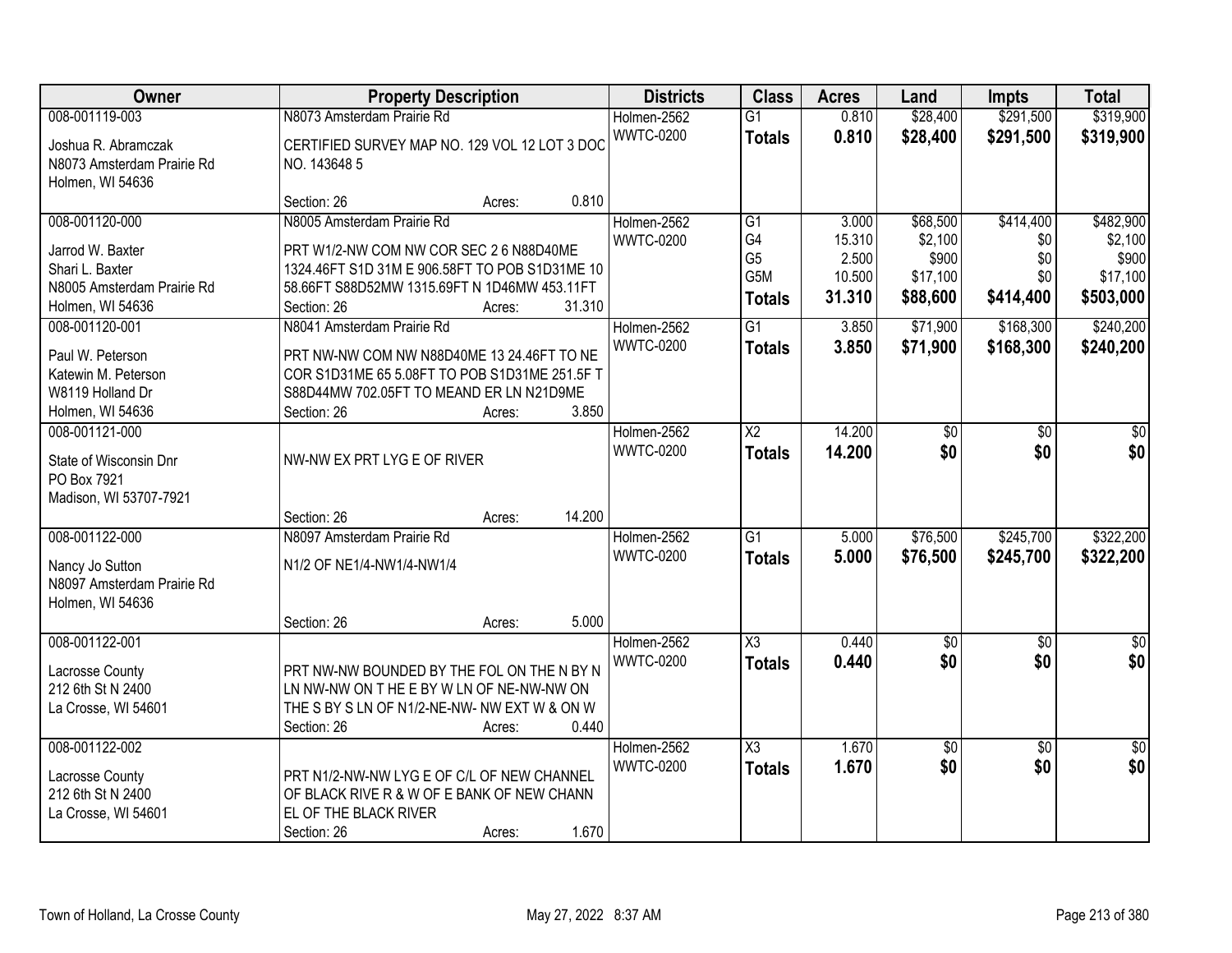| Owner                               | <b>Property Description</b>                    | <b>Districts</b> | <b>Class</b>     | <b>Acres</b> | Land        | <b>Impts</b>    | <b>Total</b>    |
|-------------------------------------|------------------------------------------------|------------------|------------------|--------------|-------------|-----------------|-----------------|
| 008-001123-000                      | N7915 Amsterdam Prairie Rd                     | Holmen-2562      | $\overline{G1}$  | 3.000        | \$60,500    | \$160,400       | \$220,900       |
| James J. Seever                     | PRT SW-NW COM SE COR W 241FT TO POB W          | <b>WWTC-0200</b> | G4               | 12.000       | \$1,600     | \$0             | \$1,600         |
| Joanell B. Seever                   | 1097FT TO SW COR N 660FT E 1320FT S 452FT W 24 |                  | G <sub>5</sub>   | 0.500        | \$100       | \$0             | \$100           |
| N7915 Amsterdam Prairie Rd          | 1FT S 208FT TO POB T/W ESMT IN V706 P667 & IN  |                  | G5M              | 3.350        | \$5,500     | \$0             | \$5,500         |
| Holmen, WI 54636                    | 18.850<br>Section: 26                          |                  | <b>Totals</b>    | 18.850       | \$67,700    | \$160,400       | \$228,100       |
|                                     | Acres:                                         |                  |                  |              |             |                 |                 |
| 008-001125-000                      | N7903 Amsterdam Prairie Rd                     | Holmen-2562      | $\overline{X4}$  | 1.150        | $\sqrt{$0}$ | $\overline{30}$ | $\overline{50}$ |
| <b>Riverland Energy Cooperative</b> | PRT SW-NW BEG SE COR W ALG S LN 241FT N        | <b>WWTC-0200</b> | <b>Totals</b>    | 1.150        | \$0         | \$0             | \$0             |
| N28988 State Rd 93                  | 208FT E 241FT S 208FT TO POB SUBJ TO RD IN V   |                  |                  |              |             |                 |                 |
| Arcadia, WI 54612-0277              | 249 P510 & SUBJ TO ESMT IN D OC NO. 1747307    |                  |                  |              |             |                 |                 |
|                                     | 1.150<br>Section: 26<br>Acres:                 |                  |                  |              |             |                 |                 |
| 008-001128-000                      | Amsterdam Prairie Rd                           | Holmen-2562      | G4               | 9.141        | \$1,500     | \$0             | \$1,500         |
|                                     |                                                | <b>WWTC-0200</b> | G <sub>5</sub> M | 3.139        | \$5,100     | \$0             | \$5,100         |
| Aaron T. Wessel                     | THAT PRT NW-SW LYG WLY OF FO LL DESC LN COM    |                  | <b>Totals</b>    | 12.280       | \$6,600     | \$0             | \$6,600         |
| W4551 County Rd B                   | SW COR NW-SW N88D52M11SE ALG S LN 398.41F T    |                  |                  |              |             |                 |                 |
| West Salem, WI 54669                | TO SW COR PRCL IN DOC NO. 1374173 & POB LN     |                  |                  |              |             |                 |                 |
|                                     | 12.280<br>Section: 26<br>Acres:                |                  |                  |              |             |                 |                 |
| 008-001128-001                      | N7811 Amsterdam Prairie Rd                     | Holmen-2562      | $\overline{G1}$  | 2.000        | \$52,000    | \$148,000       | \$200,000       |
| <b>Tricia Gibbons</b>               | PRT NW-SW BEG SE COR W 396FT N 220FT E 396FT   | <b>WWTC-0200</b> | <b>Totals</b>    | 2.000        | \$52,000    | \$148,000       | \$200,000       |
| David Gibbons                       | S 220FT TO POB EX PRT FOR AMSTERDAM PRA IRIE   |                  |                  |              |             |                 |                 |
| N7811 Amsterdam Prairie Rd          | RD AS EX IN V831 P924 & PER SS80.01(2)(5) T/W  |                  |                  |              |             |                 |                 |
| Holmen, WI 54636                    | 2.000<br>Section: 26<br>Acres:                 |                  |                  |              |             |                 |                 |
| 008-001128-002                      | N7897 Amsterdam Prairie Rd                     | Holmen-2562      | $\overline{G1}$  | 2.000        | \$52,000    | \$225,900       | \$277,900       |
|                                     |                                                | <b>WWTC-0200</b> | <b>Totals</b>    | 2.000        | \$52,000    | \$225,900       | \$277,900       |
| Yao Vang                            | PRT NW-SW COM SE COR N 1100F T TO POB W        |                  |                  |              |             |                 |                 |
| Xia Yang                            | 396FT N 220FT E 3 96FT S 220FT TO POB          |                  |                  |              |             |                 |                 |
| N7897 Amsterdam Prairie Rd          |                                                |                  |                  |              |             |                 |                 |
| Holmen, WI 54636                    | 2.000<br>Section: 26<br>Acres:                 |                  |                  |              |             |                 |                 |
| 008-001128-003                      | N7877 Amsterdam Prairie Rd                     | Holmen-2562      | $\overline{G1}$  | 1.940        | \$50,800    | \$62,900        | \$113,700       |
| Harlan S. Arttus                    | CERTIFIED SURVEY MAP NO. 136 VOL 6 OUTLOT 1    | <b>WWTC-0200</b> | <b>Totals</b>    | 1.940        | \$50,800    | \$62,900        | \$113,700       |
| N7877 Amsterdam Prairie Rd          | DOC NO. 1137 353 & PRT NW-SW COM SE COR N      |                  |                  |              |             |                 |                 |
| Holmen, WI 54636                    | 880FT TO POB W 396FT N 220F T E 396FT S 220FT  |                  |                  |              |             |                 |                 |
|                                     | 1.940<br>Section: 26<br>Acres:                 |                  |                  |              |             |                 |                 |
| 008-001128-004                      | Amsterdam Prairie Rd                           | Holmen-2562      | $\overline{G4}$  | 4.679        | \$800       | $\overline{50}$ | \$800           |
|                                     |                                                | <b>WWTC-0200</b> |                  | 4.679        | \$800       | \$0             | \$800           |
| James J. Seever                     | PRT W1/2-SW COM NE COR W 396 FT TO POB W       |                  | <b>Totals</b>    |              |             |                 |                 |
| Joanell B. Seever                   | 100FT S 2038FT E 100FT N 2038FT TO POB SUBJ TO |                  |                  |              |             |                 |                 |
| N7915 Amsterdam Prairie Rd          | ESMT IN V706 P667 & DOC N O. 1783687           |                  |                  |              |             |                 |                 |
| Holmen, WI 54636                    | 4.679<br>Section: 26<br>Acres:                 |                  |                  |              |             |                 |                 |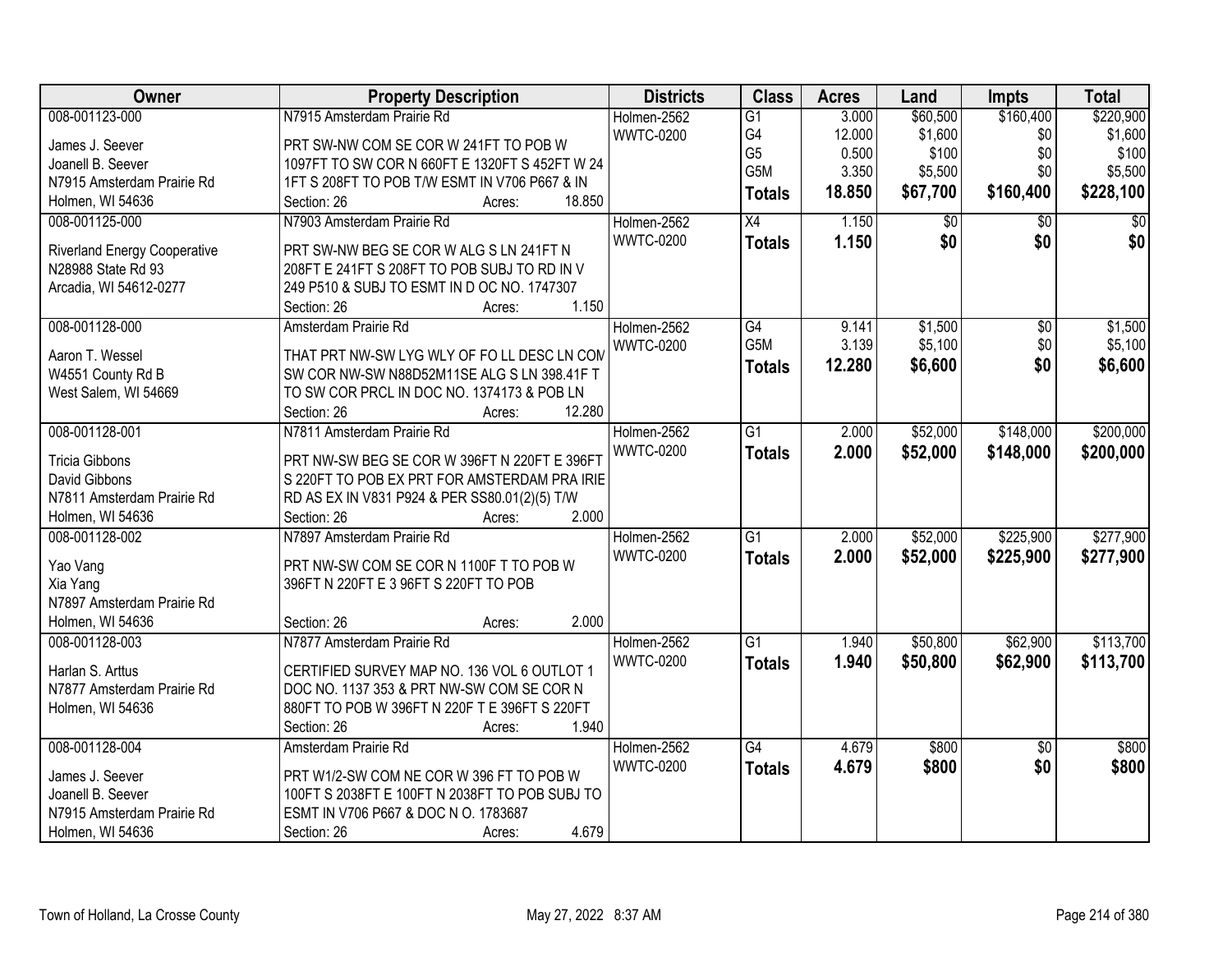| Owner                        | <b>Property Description</b>                   |        | <b>Districts</b> | <b>Class</b>     | <b>Acres</b>    | Land   | <b>Impts</b> | <b>Total</b>    |           |
|------------------------------|-----------------------------------------------|--------|------------------|------------------|-----------------|--------|--------------|-----------------|-----------|
| 008-001128-005               | N7829 Amsterdam Prairie Rd                    |        |                  | Holmen-2562      | $\overline{G1}$ | 1.840  | \$48,800     | \$262,700       | \$311,500 |
| Daniel Brown                 | CERTIFIED SURVEY MAP NO. 136 VOL 6 LOT 1 DOC  |        |                  | <b>WWTC-0200</b> | <b>Totals</b>   | 1.840  | \$48,800     | \$262,700       | \$311,500 |
| Gloria Brown                 | NO. 1137353                                   |        |                  |                  |                 |        |              |                 |           |
| N7829 Amsterdam Prairie Rd   |                                               |        |                  |                  |                 |        |              |                 |           |
| Holmen, WI 54636-9230        | Section: 26                                   | Acres: | 1.840            |                  |                 |        |              |                 |           |
| 008-001128-006               | N7845 Amsterdam Prairie Rd                    |        |                  | Holmen-2562      | $\overline{G1}$ | 1.840  | \$48,800     | \$160,300       | \$209,100 |
|                              |                                               |        |                  | <b>WWTC-0200</b> | <b>Totals</b>   | 1.840  | \$48,800     | \$160,300       | \$209,100 |
| Marion I. Naegle             | CERTIFIED SURVEY MAP NO. 136 VOL 6 LOT 2 DOC  |        |                  |                  |                 |        |              |                 |           |
| Stacie L. Sayre              | NO. 1137353                                   |        |                  |                  |                 |        |              |                 |           |
| N7845 Amsterdam Prairie Rd   |                                               |        |                  |                  |                 |        |              |                 |           |
| Holmen, WI 54636             | Section: 26                                   | Acres: | 1.840            |                  |                 |        |              |                 |           |
| 008-001128-007               | N7863 Amsterdam Prairie Rd                    |        |                  | Holmen-2562      | G1              | 1.730  | \$46,600     | \$249,600       | \$296,200 |
| Jeffery P. Paulson           | CERTIFIED SURVEY MAP NO. 136 VOL 6 LOT 3 DOC  |        |                  | <b>WWTC-0200</b> | <b>Totals</b>   | 1.730  | \$46,600     | \$249,600       | \$296,200 |
| Julie M. Paulson             | NO. 1137353                                   |        |                  |                  |                 |        |              |                 |           |
| N7863 Amsterdam Prairie Rd   |                                               |        |                  |                  |                 |        |              |                 |           |
| Holmen, WI 54636             | Section: 26                                   | Acres: | 1.730            |                  |                 |        |              |                 |           |
| 008-001128-009               | Amsterdam Prairie Rd                          |        |                  | Holmen-2562      | G1              | 1.000  | \$8,500      | \$5,900         | \$14,400  |
|                              |                                               |        |                  | <b>WWTC-0200</b> | G4              | 11.450 | \$1,500      | \$0             | \$1,500   |
| Aaron T. Wessel              | PRT NW-SW COM NW COR SW-SW N 88D52M11SE       |        |                  |                  | <b>Totals</b>   | 12.450 | \$10,000     | \$5,900         | \$15,900  |
| W4551 County Rd B            | 398.41FT TO NW CO R PRCL IN DOC NO. 1342911 & |        |                  |                  |                 |        |              |                 |           |
| West Salem, WI 54669         | POB N0D20M28SW 1325.59FT TO N LN NW-SW        |        |                  |                  |                 |        |              |                 |           |
|                              | Section: 26                                   | Acres: | 12.450           |                  |                 |        |              |                 |           |
| 008-001129-000               | State Highway 35                              |        |                  | Holmen-2562      | $\overline{G4}$ | 3.570  | \$600        | $\overline{50}$ | \$600     |
| Cretestone Properties 5, LLC | PRT SW-SW COM SW COR SEC 26 N1D10M13SW        |        |                  | <b>WWTC-0200</b> | <b>Totals</b>   | 3.570  | \$600        | \$0             | \$600     |
| 115 Buol Rd                  | 936.31FT ALG W LN SW1/4 TO NW COR PRCL IN DOC |        |                  |                  |                 |        |              |                 |           |
| West Salem, WI 54669         | NO. 1342912 & POB N1D10M13S W 389.69FT TO NW  |        |                  |                  |                 |        |              |                 |           |
|                              | Section: 26                                   | Acres: | 3.570            |                  |                 |        |              |                 |           |
| 008-001129-001               | N7781 Amsterdam Prairie Rd                    |        |                  | Holmen-2562      | $\overline{G1}$ | 1.680  | \$45,600     | \$144,700       | \$190,300 |
|                              |                                               |        |                  | <b>WWTC-0200</b> | <b>Totals</b>   | 1.680  | \$45,600     | \$144,700       | \$190,300 |
| Neil T. Canar                | PRT SW-SW COM NE COR TH S 18 5FT POB S 185FT  |        |                  |                  |                 |        |              |                 |           |
| Cara G. Jostad               | W 396FT N 18 5FT E 396FT TO POB.              |        |                  |                  |                 |        |              |                 |           |
| N7781 Amsterdam Prairie Rd   |                                               |        |                  |                  |                 |        |              |                 |           |
| Holmen, WI 54636             | Section: 26                                   | Acres: | 1.680            |                  |                 |        |              |                 |           |
| 008-001129-002               | N7795 Amsterdam Prairie Rd                    |        |                  | Holmen-2562      | $\overline{G1}$ | 1.680  | \$45,600     | \$129,400       | \$175,000 |
| Timothy J. Spaude            | PRT SW-SW BEG NE COR S ALG E LN 185FT W P/W I |        |                  | <b>WWTC-0200</b> | <b>Totals</b>   | 1.680  | \$45,600     | \$129,400       | \$175,000 |
| Christina J. Spaude          | LN 396FT N P/W E LN 185FT TO N LN E AL G N LN |        |                  |                  |                 |        |              |                 |           |
| N7795 Amsterdam Prairie Rd   | 396FT TO POB                                  |        |                  |                  |                 |        |              |                 |           |
| Holmen, WI 54636             | Section: 26                                   | Acres: | 1.680            |                  |                 |        |              |                 |           |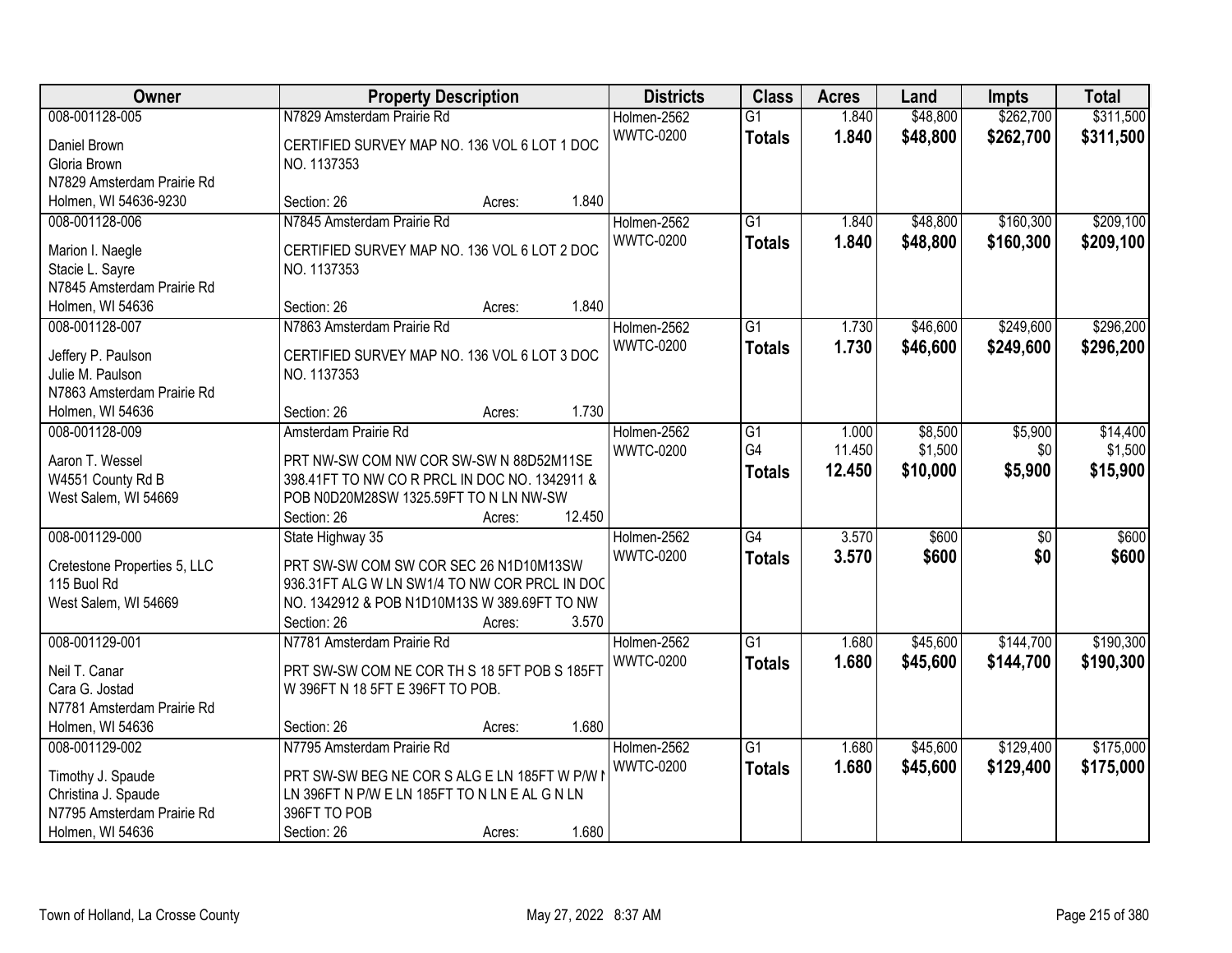| Owner                                  | <b>Property Description</b>                                                              | <b>Districts</b> | <b>Class</b>    | <b>Acres</b> | Land     | <b>Impts</b> | <b>Total</b> |
|----------------------------------------|------------------------------------------------------------------------------------------|------------------|-----------------|--------------|----------|--------------|--------------|
| 008-001129-003                         | N7757 Amsterdam Prairie Rd                                                               | Holmen-2562      | $\overline{G2}$ | 1.680        | \$45,600 | \$680,200    | \$725,800    |
| Property Logic, LLC                    | PRT SW-SW COM NE COR S 555FT TO POB S 185FT                                              | <b>WWTC-0200</b> | <b>Totals</b>   | 1.680        | \$45,600 | \$680,200    | \$725,800    |
| PO Box 2132                            | W 396FT N 18 5FT E 396FT TO POB SUBJ TO R ESTR                                           |                  |                 |              |          |              |              |
| La Crosse, WI 54602-2132               | IN DOC NO. 1631049 & SU BJ TO RESTR IN DOC NO.                                           |                  |                 |              |          |              |              |
|                                        | 1.680<br>Section: 26<br>Acres:                                                           |                  |                 |              |          |              |              |
| 008-001129-004                         | N7769 Amsterdam Prairie Rd                                                               | Holmen-2562      | $\overline{G1}$ | 1.540        | \$42,800 | \$134,500    | \$177,300    |
|                                        |                                                                                          | <b>WWTC-0200</b> | <b>Totals</b>   | 1.540        | \$42,800 | \$134,500    | \$177,300    |
| Virginia L. Kurtz                      | PRT SW-SW COM NE COR S 370FT TO POB S 185FT                                              |                  |                 |              |          |              |              |
| N7769 Amsterdam Prairie Rd             | W 396FT N 18 5 FT E 396FT TO POB EX PRT F OR                                             |                  |                 |              |          |              |              |
| Holmen, WI 54636                       | AMSTERDAM PRAIRIE RD AS EX IN V1143 P29 &                                                |                  |                 |              |          |              |              |
|                                        | 1.540<br>Section: 26<br>Acres:                                                           |                  |                 |              |          |              |              |
| 008-001129-005                         | N7735 Amsterdam Prairie Rd                                                               | Holmen-2562      | G1              | 4.670        | \$67,200 | \$193,900    | \$261,100    |
| Lee J. Fehr                            | PRT SW-SW COM NE COR NW-SW T H W 496FT S                                                 | <b>WWTC-0200</b> | <b>Totals</b>   | 4.670        | \$67,200 | \$193,900    | \$261,100    |
| Linnette Fehr                          | 2038FT POB S 441 .2FT TO N R/W RD S86D27ME 49                                            |                  |                 |              |          |              |              |
| W5905 Baker Rd                         | 6.95FT N 450FT W 396FT N 22F T W 100FT TO POB                                            |                  |                 |              |          |              |              |
| Holmen, WI 54636                       | Section: 26<br>4.670<br>Acres:                                                           |                  |                 |              |          |              |              |
| 008-001129-006                         | W8062 State Highway 35                                                                   | Holmen-2562      | $\overline{G1}$ | 3.000        | \$60,500 | \$238,100    | \$298,600    |
|                                        |                                                                                          | <b>WWTC-0200</b> | G4              | 6.930        | \$900    | \$0          | \$900        |
| Aaron T. Wessel                        | PRT SW-SW COM SW COR N1D10M 13SW 211.09FT                                                |                  | <b>Totals</b>   | 9.930        | \$61,400 | \$238,100    | \$299,500    |
| W4551 County Rd B                      | TO N R/W LN ST H-35 S87D14M32SE 469.91FT TO                                              |                  |                 |              |          |              |              |
| West Salem, WI 54669                   | POB N1D13M1SW 757.09FT S88D 52M11SW 69.46FT                                              |                  |                 |              |          |              |              |
|                                        | 9.930<br>Section: 26<br>Acres:                                                           |                  |                 |              |          |              |              |
| 008-001129-007                         | W8068 State Highway 35                                                                   | Holmen-2562      | $\overline{G1}$ | 4.000        | \$64,500 | \$187,000    | \$251,500    |
| Cretestone Properties 5, LLC           | PRT SW-SW COM SW COR N1D10M 13SW 211.09FT                                                | <b>WWTC-0200</b> | G4              | 3.970        | \$900    | \$0          | \$900        |
| 115 Buol Rd                            | TO N R/W LN ST H-35 & POB N1D10M13SW 725.22 FT                                           |                  | <b>Totals</b>   | 7.970        | \$65,400 | \$187,000    | \$252,400    |
| West Salem, WI 54669                   | ALG W LN SW-SW N88D 52M11 SE 468.19FT                                                    |                  |                 |              |          |              |              |
|                                        | Section: 26<br>7.970<br>Acres:                                                           |                  |                 |              |          |              |              |
| 008-001131-000                         | N7768 Amsterdam Prairie Rd                                                               | Holmen-2562      | $\overline{G1}$ | 4.400        | \$66,100 | \$249,100    | \$315,200    |
|                                        |                                                                                          | <b>WWTC-0200</b> | <b>Totals</b>   | 4.400        | \$66,100 | \$249,100    | \$315,200    |
| Mikayla D. Eskens<br>Jonathan R. Koser | PRT SE-SW COM NE COR S32MW 1 0FT S89D32MW<br>958.5FT TO POB S89D33MW 347.3FT TO C/L RD S |                  |                 |              |          |              |              |
| N7768 Amsterdam Prairie Rd             |                                                                                          |                  |                 |              |          |              |              |
|                                        | 12MW 559FT N89D33ME 349.8FT N32ME 559FT TO<br>4.400<br>Section: 26                       |                  |                 |              |          |              |              |
| Holmen, WI 54636                       | Acres:                                                                                   |                  | $\overline{G1}$ |              |          | \$173,700    | \$242,300    |
| 008-001132-000                         | N7724 Amsterdam Prairie Rd                                                               | Holmen-2562      |                 | 5.030        | \$68,600 |              |              |
| William Bockenhauer                    | PRT SE-SW COM NE COR S32MW 1 0FT S89D33MW                                                | <b>WWTC-0200</b> | <b>Totals</b>   | 5.030        | \$68,600 | \$173,700    | \$242,300    |
| Judith Bockenhauer                     | 1305.08FT TO C/L CTH-XX S12MW 559FT TO POB                                               |                  |                 |              |          |              |              |
| N7724 Amsterdam Prairie Rd             | CONT S12MW 615FT TO N LN STH -93 ELY ALG R/W                                             |                  |                 |              |          |              |              |
| Holmen, WI 54636                       | 5.030<br>Section: 26<br>Acres:                                                           |                  |                 |              |          |              |              |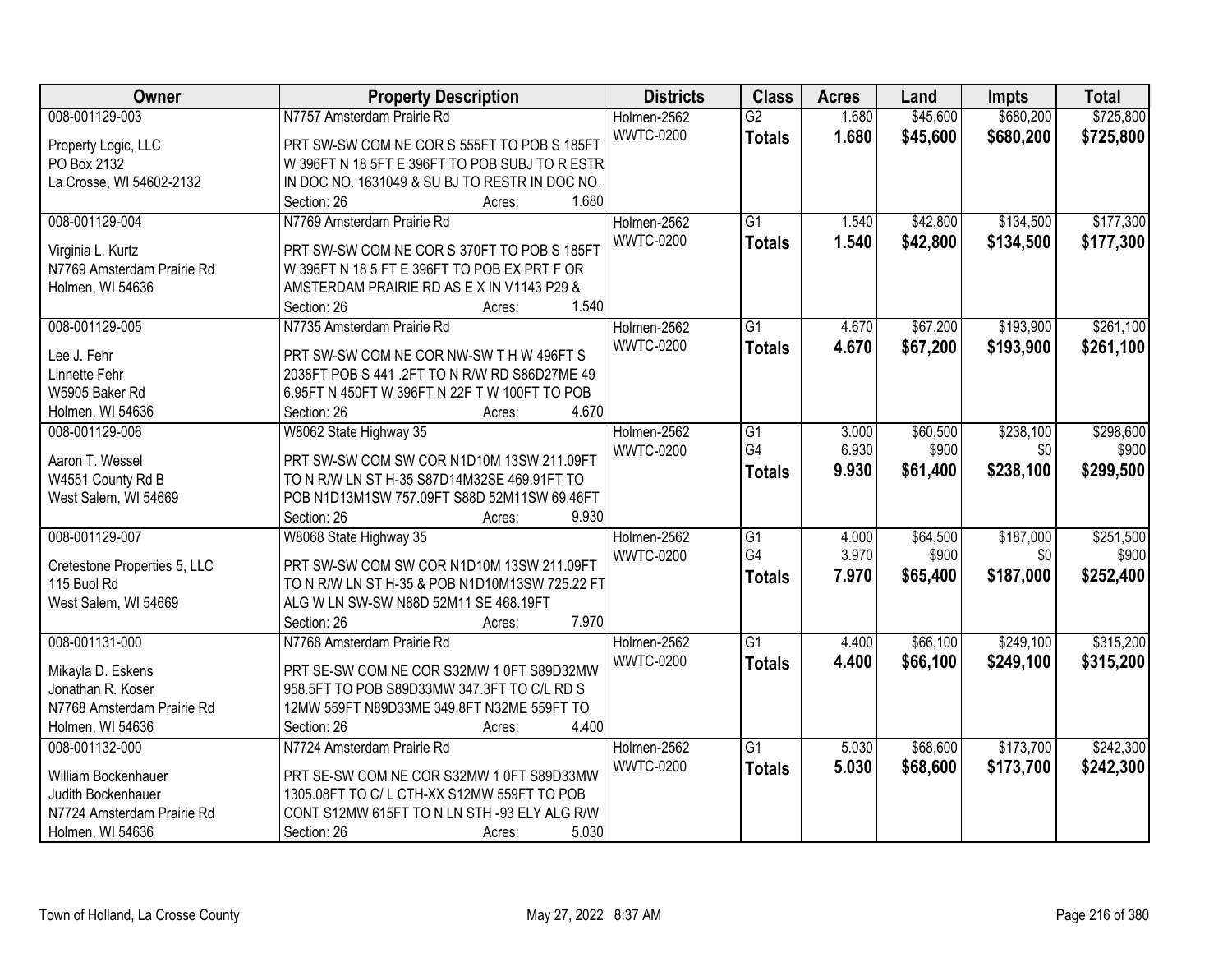| Owner                      | <b>Property Description</b>                      |        |        | <b>Districts</b> | <b>Class</b>    | <b>Acres</b> | Land            | <b>Impts</b>    | <b>Total</b>     |
|----------------------------|--------------------------------------------------|--------|--------|------------------|-----------------|--------------|-----------------|-----------------|------------------|
| 008-001142-101             | Amsterdam Prairie Rd                             |        |        | Holmen-2562      | $\overline{X4}$ | 1.720        | $\overline{50}$ | $\overline{50}$ | \$0              |
| Town of Holland            | PRT NW-SW & PRT S1/2-SW TAKE N FOR               |        |        | <b>WWTC-0200</b> | <b>Totals</b>   | 1.720        | \$0             | \$0             | \$0              |
| W7937 County Rd Mh         | AMSTERDAM PRAIRIE RD A S EX IN V824 P889, V831   |        |        |                  |                 |              |                 |                 |                  |
| Holmen, WI 54636           | P924, V1052 P394, V1143 P29, V12 69 P511 & DOC   |        |        |                  |                 |              |                 |                 |                  |
|                            | Section: 26                                      | Acres: | 1.720  |                  |                 |              |                 |                 |                  |
| 008-001143-000             |                                                  |        |        | Holmen-2562      | $\overline{X2}$ | 40.000       | $\overline{50}$ | $\overline{50}$ | \$0              |
| State of Wisconsin Dnr     | <b>NE1/4 OF NE1/4</b>                            |        |        | <b>WWTC-0200</b> | <b>Totals</b>   | 40.000       | \$0             | \$0             | \$0              |
| PO Box 7921                |                                                  |        |        |                  |                 |              |                 |                 |                  |
| Madison, WI 53707-7921     |                                                  |        |        |                  |                 |              |                 |                 |                  |
|                            | Section: 27                                      | Acres: | 40.000 |                  |                 |              |                 |                 |                  |
| 008-001144-000             |                                                  |        |        | Holmen-2562      | $\overline{X2}$ | 40.000       | $\overline{50}$ | \$0             | $\overline{\$0}$ |
|                            |                                                  |        |        | <b>WWTC-0200</b> | <b>Totals</b>   | 40.000       | \$0             | \$0             | \$0              |
| State of Wisconsin Dnr     | <b>NW1/4 OF NE1/4</b>                            |        |        |                  |                 |              |                 |                 |                  |
| PO Box 7921                |                                                  |        |        |                  |                 |              |                 |                 |                  |
| Madison, WI 53707-7921     | Section: 27                                      | Acres: | 40.000 |                  |                 |              |                 |                 |                  |
| 008-001145-000             |                                                  |        |        | Holmen-2562      | X2              | 40.000       | \$0             | \$0             | $\sqrt{50}$      |
|                            |                                                  |        |        | <b>WWTC-0200</b> | <b>Totals</b>   | 40.000       | \$0             | \$0             | \$0              |
| State of Wisconsin Dnr     | <b>SW1/4 OF NE1/4</b>                            |        |        |                  |                 |              |                 |                 |                  |
| PO Box 7921                |                                                  |        |        |                  |                 |              |                 |                 |                  |
| Madison, WI 53707-7921     |                                                  |        |        |                  |                 |              |                 |                 |                  |
|                            | Section: 27                                      | Acres: | 40.000 |                  |                 |              |                 |                 |                  |
| 008-001146-000             | Amsterdam Prairie Rd                             |        |        | Holmen-2562      | $\overline{G5}$ | 1.000        | \$900           | $\overline{50}$ | \$900            |
| Jarrod W. Baxter           | SE-NE EX W 30AC & EX PRT E 1 0AC LYG NLY & WLY   |        |        | <b>WWTC-0200</b> | G <sub>6</sub>  | 2.000        | \$6,500         | \$0             | \$6,500          |
| Shari L. Baxter            | OF RIVER & EX BEG SE COR W ALG S LN 33 OFT N     |        |        |                  | <b>Totals</b>   | 3.000        | \$7,400         | \$0             | \$7,400          |
| N8005 Amsterdam Prairie Rd | P/W E LN 660FT M/L TO N LN S1/2-SE-NE E P/W S LN |        |        |                  |                 |              |                 |                 |                  |
| Holmen, WI 54636           | Section: 27                                      | Acres: | 3.000  |                  |                 |              |                 |                 |                  |
| 008-001147-000             |                                                  |        |        | Holmen-2562      | $\overline{X2}$ | 30.000       | $\overline{50}$ | \$0             | \$0              |
| State of Wisconsin Dnr     | PRT SE-NE THE W 30AC & PRT E 10AC LYG NLY &      |        |        | <b>WWTC-0200</b> | <b>Totals</b>   | 30.000       | \$0             | \$0             | \$0              |
| PO Box 7921                | <b>WLY OF RIVER</b>                              |        |        |                  |                 |              |                 |                 |                  |
| Madison, WI 53707-7921     |                                                  |        |        |                  |                 |              |                 |                 |                  |
|                            | Section: 27                                      | Acres: | 30.000 |                  |                 |              |                 |                 |                  |
| 008-001148-000             | Amsterdam Prairie Rd                             |        |        | Holmen-2562      | $\overline{G5}$ | 5.000        | \$3,300         | $\overline{30}$ | \$3,300          |
| James J. Seever            | PRT SE-NE BEG SE COR W ALG S LN 330FT N P/W E    |        |        | <b>WWTC-0200</b> | <b>Totals</b>   | 5.000        | \$3,300         | \$0             | \$3,300          |
| Joanell B. Seever          | LN 660FT M /L TO N LN S1/2-SE-NE E P/W S LN      |        |        |                  |                 |              |                 |                 |                  |
| N7915 Amsterdam Prairie Rd | 330FT TO E LN S ALG E L N 660FT M/L TO POB.      |        |        |                  |                 |              |                 |                 |                  |
| Holmen, WI 54636           | Section: 27                                      | Acres: | 5.000  |                  |                 |              |                 |                 |                  |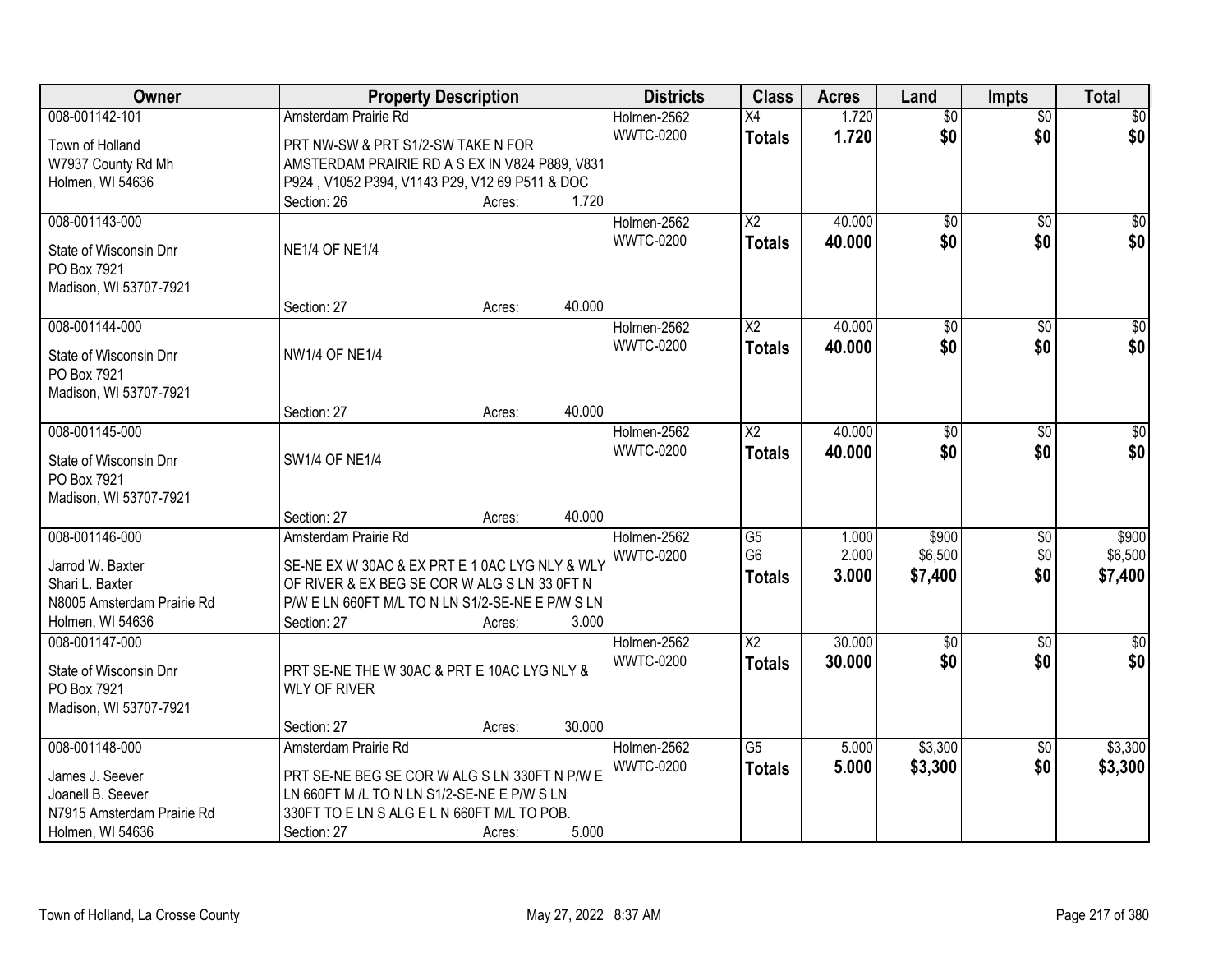| Owner                                                                                                                     | <b>Property Description</b>           |        |        | <b>Districts</b>                | <b>Class</b>                            | <b>Acres</b>     | Land                   | <b>Impts</b>           | <b>Total</b>          |
|---------------------------------------------------------------------------------------------------------------------------|---------------------------------------|--------|--------|---------------------------------|-----------------------------------------|------------------|------------------------|------------------------|-----------------------|
| 008-001149-000<br>State of Wisconsin Dnr<br>PO Box 7921<br>Madison, WI 53707-7921                                         | N1/2 OF NE1/4 OF NW1/4                |        |        | Holmen-2562<br><b>WWTC-0200</b> | $\overline{\text{X2}}$<br><b>Totals</b> | 20.000<br>20.000 | $\overline{50}$<br>\$0 | $\overline{50}$<br>\$0 | $\sqrt{30}$<br>\$0    |
|                                                                                                                           | Section: 27                           | Acres: | 20.000 |                                 |                                         |                  |                        |                        |                       |
| 008-001150-000<br>State of Wisconsin Dnr<br>PO Box 7921<br>Madison, WI 53707-7921                                         | S1/2 OF NE1/4 OF NW1/4                |        |        | Holmen-2562<br><b>WWTC-0200</b> | $\overline{X2}$<br><b>Totals</b>        | 20.000<br>20.000 | $\overline{50}$<br>\$0 | $\overline{50}$<br>\$0 | $\sqrt{50}$<br>\$0    |
|                                                                                                                           | Section: 27                           | Acres: | 20.000 |                                 |                                         | 40.000           |                        |                        | $\overline{30}$       |
| 008-001151-000<br>State of Wisconsin Dnr<br>PO Box 7921<br>Madison, WI 53707-7921                                         | <b>NW1/4 OF NW1/4</b>                 |        |        | Holmen-2562<br><b>WWTC-0200</b> | X2<br><b>Totals</b>                     | 40.000           | \$0<br>\$0             | \$0<br>\$0             | \$0                   |
|                                                                                                                           | Section: 27                           | Acres: | 40.000 |                                 |                                         |                  |                        |                        |                       |
| 008-001152-000<br>State of Wisconsin Dnr<br>PO Box 7921<br>Madison, WI 53707-7921                                         | SW1/4 OF NW1/4                        |        |        | Holmen-2562<br><b>WWTC-0200</b> | X2<br><b>Totals</b>                     | 40.000<br>40.000 | $\overline{60}$<br>\$0 | \$0<br>\$0             | \$0<br>\$0            |
|                                                                                                                           | Section: 27                           | Acres: | 40.000 |                                 |                                         |                  |                        |                        |                       |
| 008-001153-000<br>Gordon Vandunk Revocable Trust et al<br>c/o Emily Vandunk<br>929 Astor St N 2202<br>Milwaukee, WI 53202 | E1/2 OF SE1/4 OF NW1/4<br>Section: 27 | Acres: | 20.000 | Holmen-2562<br><b>WWTC-0200</b> | $\overline{G5}$<br><b>Totals</b>        | 20.000<br>20.000 | \$10,400<br>\$10,400   | $\overline{50}$<br>\$0 | \$10,400<br>\$10,400  |
| 008-001154-000                                                                                                            | State Highway 35                      |        |        | Holmen-2562                     | $\overline{G5}$                         | 20.000           | \$3,800                | $\sqrt{6}$             | \$3,800               |
| Roger L. Bratberg<br>2720 Nagawicka Rd<br>Hartland, WI 53029                                                              | W1/2 OF SE1/4 OF NW1/4                |        |        | <b>WWTC-0200</b>                | <b>Totals</b>                           | 20.000           | \$3,800                | \$0                    | \$3,800               |
|                                                                                                                           | Section: 27                           | Acres: | 20.000 |                                 |                                         |                  |                        |                        |                       |
| 008-001155-000<br>State of Wisconsin Dnr<br>PO Box 7921<br>Madison, WI 53707-7921                                         | <b>NE1/4 OF SW1/4</b><br>Section: 27  | Acres: | 40.000 | Holmen-2562<br><b>WWTC-0200</b> | $\overline{\text{X2}}$<br><b>Totals</b> | 40.000<br>40.000 | $\overline{50}$<br>\$0 | $\overline{50}$<br>\$0 | $\frac{1}{30}$<br>\$0 |
|                                                                                                                           |                                       |        |        |                                 |                                         |                  |                        |                        |                       |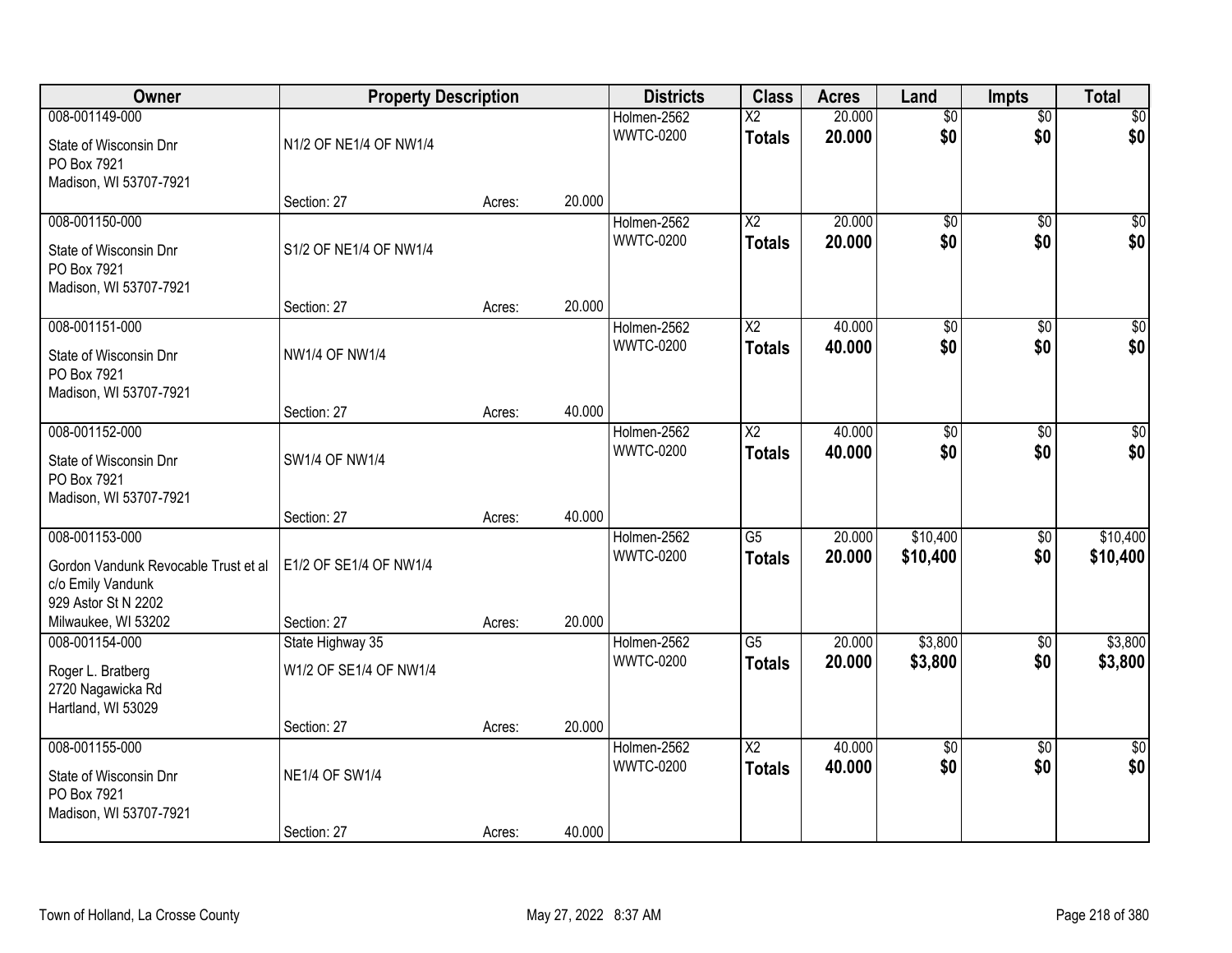| Owner                       |                                                | <b>Property Description</b> |        | <b>Districts</b> | <b>Class</b>           | <b>Acres</b>   | Land            | <b>Impts</b>    | <b>Total</b> |
|-----------------------------|------------------------------------------------|-----------------------------|--------|------------------|------------------------|----------------|-----------------|-----------------|--------------|
| 008-001156-000              | County Rd XX                                   |                             |        | Holmen-2562      | $\overline{G5}$        | 39.750         | \$20,600        | $\overline{50}$ | \$20,600     |
| <b>Shirley Dummer</b>       | <b>GOVERNMENT LOT 2</b>                        |                             |        | <b>WWTC-0200</b> | <b>Totals</b>          | 39.750         | \$20,600        | \$0             | \$20,600     |
| Dummer Family Transfer, LLC |                                                |                             |        |                  |                        |                |                 |                 |              |
| N6595 County Rd XX          |                                                |                             |        |                  |                        |                |                 |                 |              |
| Holmen, WI 54636            | Section: 27                                    | Acres:                      | 39.750 |                  |                        |                |                 |                 |              |
| 008-001157-000              | State Highway 35                               |                             |        | Holmen-2562      | $\overline{\text{X2}}$ | 10.970         | $\overline{50}$ | $\overline{50}$ | \$0          |
| State of Wisconsin Dnr      | GOVERNMENT LOT 1 EX PRT FOR STH-35 AS ON       |                             |        | <b>WWTC-0200</b> | <b>Totals</b>          | 10.970         | \$0             | \$0             | \$0          |
| PO Box 7921                 | PLAN NO. 14 & A S IN V238 P328                 |                             |        |                  |                        |                |                 |                 |              |
| Madison, WI 53707-7921      |                                                |                             |        |                  |                        |                |                 |                 |              |
|                             | Section: 27                                    | Acres:                      | 10.970 |                  |                        |                |                 |                 |              |
| 008-001158-000              | State Highway 35                               |                             |        | Holmen-2562      | G5                     | 9.650          | \$8,200         | \$0             | \$8,200      |
| Tyler J. Mccoy et al        | E1/2-SE-SW EX PRT FOR STH-35 AS ON PLAN NO. 14 |                             |        | <b>WWTC-0200</b> | <b>Totals</b>          | 9.650          | \$8,200         | \$0             | \$8,200      |
| N8141 Amsterdam Prairie Rd  | & AS IN V 240 P66                              |                             |        |                  |                        |                |                 |                 |              |
| Holmen, WI 54636            |                                                |                             |        |                  |                        |                |                 |                 |              |
|                             | Section: 27                                    | Acres:                      | 9.650  |                  |                        |                |                 |                 |              |
| 008-001159-000              | State Highway 35                               |                             |        | Holmen-2562      | X2                     | 9.150          | \$0             | $\sqrt{6}$      | $\sqrt{50}$  |
| State of Wisconsin Dnr      | W1/2-SE-SW EX PRT FOR STH-35 AS ON PLAN NO.    |                             |        | <b>WWTC-0200</b> | <b>Totals</b>          | 9.150          | \$0             | \$0             | \$0          |
| PO Box 7921                 | 14F & AS IN V238 P328                          |                             |        |                  |                        |                |                 |                 |              |
| Madison, WI 53707-7921      |                                                |                             |        |                  |                        |                |                 |                 |              |
|                             | Section: 27                                    | Acres:                      | 9.150  |                  |                        |                |                 |                 |              |
| 008-001160-000              | State Highway 35                               |                             |        | Holmen-2562      | $\overline{G4}$        | 1.360          | \$200           | $\overline{50}$ | \$200        |
| Aaron T. Wessel             | PRT NE-SE LYG ELY OF FOLL DE SC MEANDER LN     |                             |        | <b>WWTC-0200</b> | G <sub>5</sub>         | 3.250          | \$1,500         | \$0             | \$1,500      |
| W4551 County Rd B           | ON WLY SIDE E CHANNEL OF BLACK RIVER COM N     |                             |        |                  | G <sub>5</sub> M       | 1.500<br>6.110 | \$2,500         | \$0<br>\$0      | \$2,500      |
| West Salem, WI 54669        | E COR NE-SE N89D10M34SW ALG N LN 614.9FT TO    |                             |        |                  | <b>Totals</b>          |                | \$4,200         |                 | \$4,200      |
|                             | Section: 27                                    | Acres:                      | 6.110  |                  |                        |                |                 |                 |              |
| 008-001160-001              | W8134 State Highway 35                         |                             |        | Holmen-2562      | $\overline{G1}$        | 2.000          | \$60,000        | \$178,500       | \$238,500    |
| Donn W. Nowlan              | CERTIFIED SURVEY MAP NO. 181 VOL 2 DOC NO.     |                             |        | <b>WWTC-0200</b> | <b>Totals</b>          | 2.000          | \$60,000        | \$178,500       | \$238,500    |
| W8134 State Rd 35           | 951675 LOT 1 EX S 33FT                         |                             |        |                  |                        |                |                 |                 |              |
| Holmen, WI 54636            |                                                |                             |        |                  |                        |                |                 |                 |              |
|                             | Section: 27                                    | Acres:                      | 2.000  |                  |                        |                |                 |                 |              |
| 008-001160-002              | State Highway 35                               |                             |        | Holmen-2562      | $\overline{G1}$        | 0.300          | \$2,600         | $\overline{50}$ | \$2,600      |
| Donn W. Nowlan              | CERTIFIED SURVEY MAP NO. 181 VOL 2 DOC NO.     |                             |        | <b>WWTC-0200</b> | <b>Totals</b>          | 0.300          | \$2,600         | \$0             | \$2,600      |
| W8134 State Rd 35           | 951675 S 33FT LOT 1                            |                             |        |                  |                        |                |                 |                 |              |
| Holmen, WI 54636            |                                                |                             |        |                  |                        |                |                 |                 |              |
|                             | Section: 27                                    | Acres:                      | 0.300  |                  |                        |                |                 |                 |              |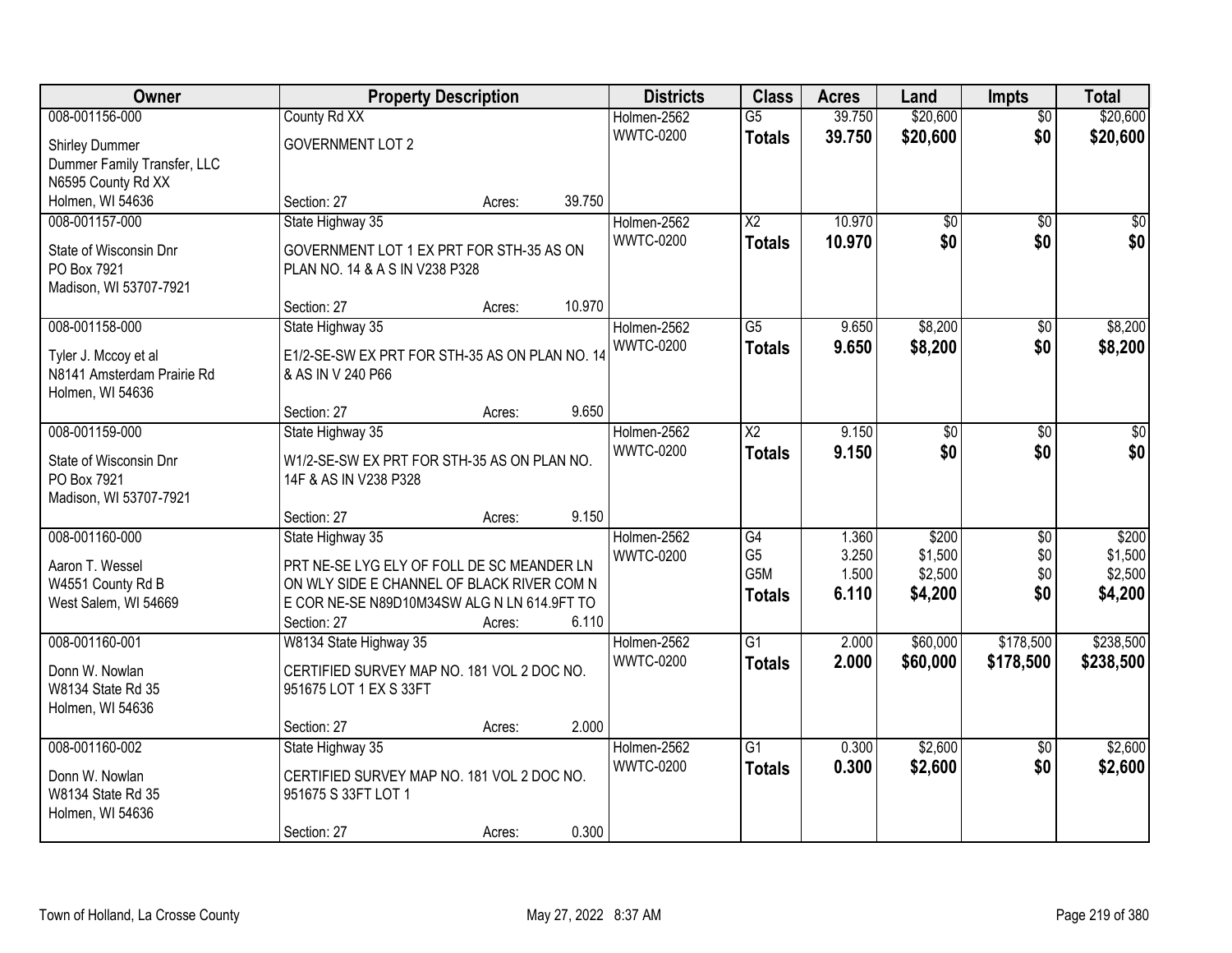| Owner                                 | <b>Property Description</b>                    | <b>Districts</b> | <b>Class</b>           | <b>Acres</b> | Land            | <b>Impts</b>    | <b>Total</b>    |
|---------------------------------------|------------------------------------------------|------------------|------------------------|--------------|-----------------|-----------------|-----------------|
| 008-001160-003                        | State Highway 35                               | Holmen-2562      | $\overline{X2}$        | 32.120       | $\overline{50}$ | $\overline{50}$ | \$0             |
| State of Wisconsin Dnr                | PRT NE-SE COM E1/4 COR SEC 2 7 N89D10M34SW     | <b>WWTC-0200</b> | <b>Totals</b>          | 32.120       | \$0             | \$0             | \$0             |
| PO Box 7921                           | 614.9FT ALG N LN NE-SE TO A MEANDER PT LOC     |                  |                        |              |                 |                 |                 |
| Madison, WI 53707-7921                | ATED N89D10M34SW 133.29FT M/L FROM C/L EAST    |                  |                        |              |                 |                 |                 |
|                                       | 32.120<br>Section: 27<br>Acres:                |                  |                        |              |                 |                 |                 |
| 008-001161-000                        | State Highway 35                               | Holmen-2562      | $\overline{X2}$        | 40.000       | $\overline{50}$ | $\overline{50}$ | \$0             |
|                                       | NW-SE SUBJ TO NOTICE IN DOC NO. 1647414        | <b>WWTC-0200</b> | <b>Totals</b>          | 40.000       | \$0             | \$0             | \$0             |
| State of Wisconsin Dnr<br>PO Box 7921 |                                                |                  |                        |              |                 |                 |                 |
| Madison, WI 53707-7921                |                                                |                  |                        |              |                 |                 |                 |
|                                       | 40.000<br>Section: 27<br>Acres:                |                  |                        |              |                 |                 |                 |
| 008-001162-000                        | State Highway 35                               | Holmen-2562      | $\overline{\text{X2}}$ | 18.000       | $\overline{50}$ | $\overline{50}$ | $\overline{30}$ |
|                                       |                                                | <b>WWTC-0200</b> | <b>Totals</b>          | 18,000       | \$0             | \$0             | \$0             |
| State of Wisconsin Dnr                | SW-SE EX PRT FOR STH-35 AS ON PLAN NO. 14 &    |                  |                        |              |                 |                 |                 |
| PO Box 7921                           | AS IN V238 P 330 SUBJ TO NOTICE IN DOC NO.     |                  |                        |              |                 |                 |                 |
| Madison, WI 53707-7921                | 1647414                                        |                  |                        |              |                 |                 |                 |
|                                       | 18.000<br>Section: 27<br>Acres:                |                  |                        |              |                 |                 |                 |
| 008-001163-000                        | State Highway 35                               | Holmen-2562      | $\overline{G4}$        | 23.347       | \$3,300         | \$0             | \$3,300         |
| Aaron T. Wessel                       | THAT PRT SE-SE LYG NLY OF NL Y R/W LN STH-35 & | <b>WWTC-0200</b> | G <sub>5</sub>         | 0.500        | \$100           | \$0             | \$100           |
| W4551 County Rd B                     | ELY OF FOL L DESC LN COM SE COR SE-SE N ALG E  |                  | G5M                    | 0.500        | \$800           | \$0             | \$800           |
| West Salem, WI 54669                  | LN 145FT TO C/L STH-3 5 N86D27MW ALG C/L 821FT |                  | <b>Totals</b>          | 24.347       | \$4,200         | \$0             | \$4,200         |
|                                       | Section: 27<br>24.347<br>Acres:                |                  |                        |              |                 |                 |                 |
| 008-001163-001                        | W8166 State Highway 35                         | Holmen-2562      | $\overline{G1}$        | 2.000        | \$60,000        | \$207,400       | \$267,400       |
| Shawn M. Bowe                         | PRT SE-SE COM SE COR N 145FT N86D27MW 821FT    | <b>WWTC-0200</b> | <b>Totals</b>          | 2.000        | \$60,000        | \$207,400       | \$267,400       |
| Deon S. Michels-Bowe                  | N3D33ME 350F T N86D27MW 210FT TO POB N86D      |                  |                        |              |                 |                 |                 |
| W8166 State Rd 35                     | 27MW 115FT N 754.1FT E 114.8 FT S 761.2FT TO   |                  |                        |              |                 |                 |                 |
| Holmen, WI 54636                      | 2.000<br>Section: 27<br>Acres:                 |                  |                        |              |                 |                 |                 |
| 008-001163-002                        | State Highway 35                               | Holmen-2562      | $\overline{G1}$        | 1.854        | \$15,100        | $\overline{50}$ | \$15,100        |
|                                       |                                                | <b>WWTC-0200</b> | <b>Totals</b>          | 1.854        | \$15,100        | \$0             | \$15,100        |
| Jeffrey E. Peters                     | PRT SE-SE COM SE COR N ALG E LN 145FT TO C/L   |                  |                        |              |                 |                 |                 |
| Cheryl A. Peters                      | N86D27MW 82 1FT N3D33ME 350 TO NLY R/W & POB   |                  |                        |              |                 |                 |                 |
| W8158 State Rd 35                     | N86D27MW 105FT N 767.7 FT TO N LN SE-SE E ALG  |                  |                        |              |                 |                 |                 |
| Holmen, WI 54636                      | Section: 27<br>1.854<br>Acres:                 |                  |                        |              |                 |                 |                 |
| 008-001163-003                        | W8158 State Highway 35                         | Holmen-2562      | $\overline{G1}$        | 1.849        | \$56,200        | \$243,600       | \$299,800       |
| Jeffrey E. Peters                     | PRT SE-SE COM SE COR N 145FT TO C/L OF RD ALG  | <b>WWTC-0200</b> | <b>Totals</b>          | 1.849        | \$56,200        | \$243,600       | \$299,800       |
| Cheryl A. Peters                      | C/L N86D27 MW 821FT N3D33ME 350 FT TO N LY     |                  |                        |              |                 |                 |                 |
| W8158 State Rd 35                     | R/W N86D27MW 105 FT TO PO B CONT N86D27MW      |                  |                        |              |                 |                 |                 |
| Holmen, WI 54636                      | 1.849<br>Section: 27<br>Acres:                 |                  |                        |              |                 |                 |                 |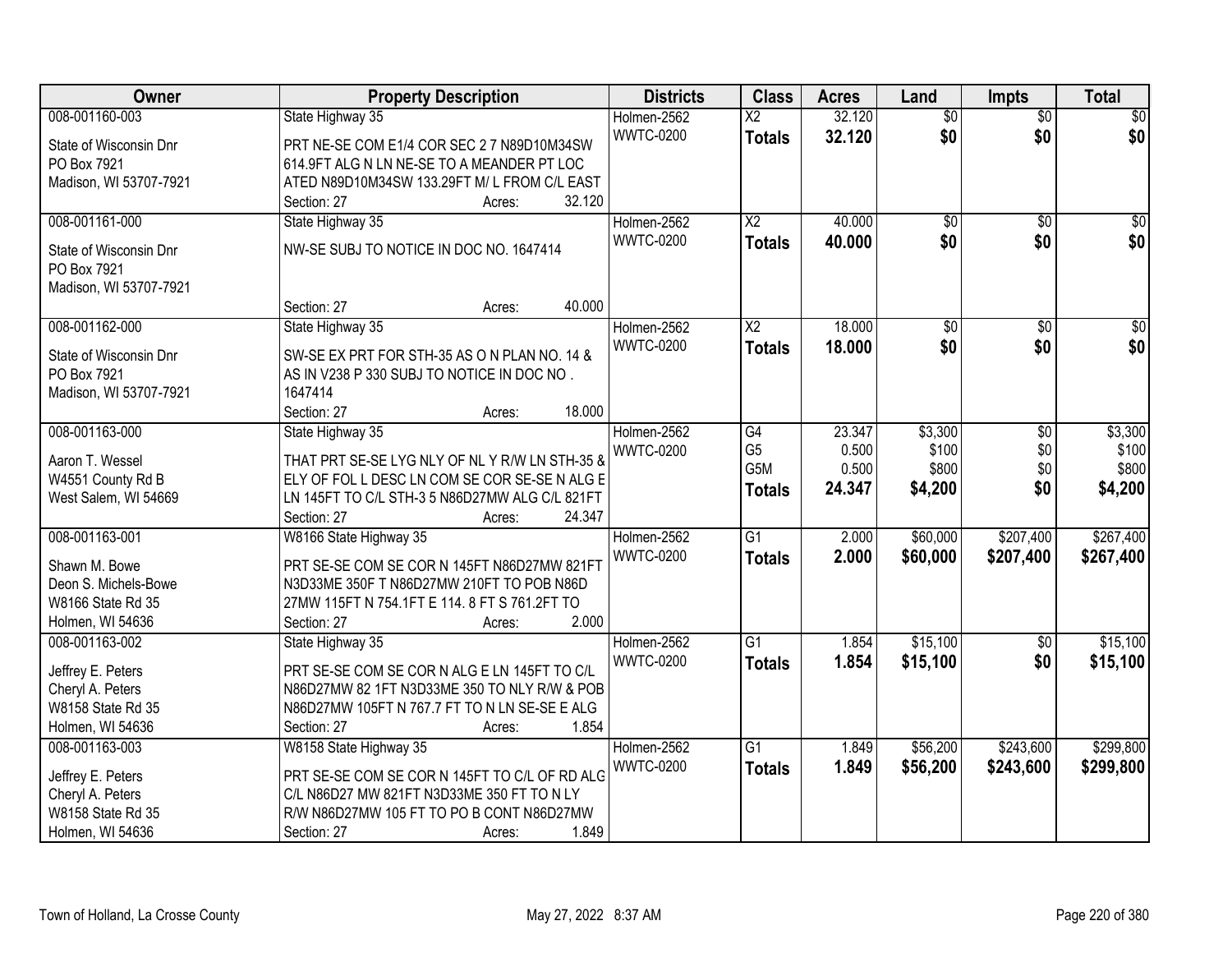| Owner                               | <b>Property Description</b>                   |        |        | <b>Districts</b> | <b>Class</b>             | <b>Acres</b> | Land            | <b>Impts</b>    | <b>Total</b>     |
|-------------------------------------|-----------------------------------------------|--------|--------|------------------|--------------------------|--------------|-----------------|-----------------|------------------|
| 008-001163-004                      | State Highway 35                              |        |        | Holmen-2562      | $\overline{G1}$          | 2.310        | \$13,700        | $\overline{50}$ | \$13,700         |
| Shawn M. Bowe                       | PRT SE-SE COM SE COR N ALG E LN 145FT TO C/L  |        |        | <b>WWTC-0200</b> | G <sub>5</sub>           | 1.000        | \$200           | \$0             | \$200            |
| Deon S. Michels-Bowe                | HWY N86D27M W 821FT N3D33ME 350FT TO NLY LN   |        |        |                  | <b>Totals</b>            | 3.310        | \$13,900        | \$0             | \$13,900         |
| W8166 State Rd 35                   | HWY N86D27MW 325FT TO PO B N86D27MW 193FT     |        |        |                  |                          |              |                 |                 |                  |
| Holmen, WI 54636                    | Section: 27                                   | Acres: | 3.310  |                  |                          |              |                 |                 |                  |
| 008-001164-000                      | State Highway 35                              |        |        | Holmen-2562      | $\overline{\chi_3}$      | 39.750       | $\overline{50}$ | $\overline{50}$ | \$0              |
| Lacrosse County                     | PRT S1/2-SW & PRT S1/2-SE SE C 27-18-8 & PRT  |        |        | <b>WWTC-0200</b> | <b>Totals</b>            | 39.750       | \$0             | \$0             | \$0              |
| 212 6th St N 2400                   | S1/2-SW SEC 26-18-8 TAKEN FOR STH-35 AS ON    |        |        |                  |                          |              |                 |                 |                  |
| La Crosse, WI 54601                 | PLAN NO. 14 & AS IN V238 P328 & P328 & P330 & |        |        |                  |                          |              |                 |                 |                  |
|                                     | Section: 27                                   | Acres: | 39.750 |                  |                          |              |                 |                 |                  |
| 008-001164-100                      | State Rd 35                                   |        |        | Holmen-2562      | $\overline{\mathsf{X2}}$ | 28.900       | $\overline{50}$ | \$0             | $\overline{\$0}$ |
|                                     |                                               |        |        | <b>WWTC-0200</b> | <b>Totals</b>            | 28.900       | \$0             | \$0             | \$0              |
| State of Wisconsin Department of    | PRT S1/2-SE DESC IN DOC NO. 1772083 ON PLAN   |        |        |                  |                          |              |                 |                 |                  |
| Transportation                      | NO. S0119(3)                                  |        |        |                  |                          |              |                 |                 |                  |
| 2104 Wright St<br>Madison, WI 53704 | Section: 27                                   | Acres: | 28.900 |                  |                          |              |                 |                 |                  |
| 008-001165-000                      |                                               |        |        | Holmen-2562      | X2                       | 48.550       | $\overline{50}$ | \$0             | $\sqrt{50}$      |
|                                     |                                               |        |        | <b>WWTC-0200</b> | <b>Totals</b>            | 48.550       | \$0             | \$0             | \$0              |
| State of Wisconsin Dnr              | <b>GOVERNMENT LOT 2</b>                       |        |        |                  |                          |              |                 |                 |                  |
| PO Box 7921                         |                                               |        |        |                  |                          |              |                 |                 |                  |
| Madison, WI 53707-7921              |                                               |        |        |                  |                          |              |                 |                 |                  |
|                                     | Section: 28                                   | Acres: | 48.550 |                  |                          |              |                 |                 |                  |
| 008-001168-000                      |                                               |        |        | Holmen-2562      | $\overline{\text{X2}}$   | 55.000       | $\overline{50}$ | \$0             | $\sqrt{50}$      |
| State of Wisconsin Dnr              | <b>GOVERNMENT LOT 3</b>                       |        |        | <b>WWTC-0200</b> | <b>Totals</b>            | 55.000       | \$0             | \$0             | \$0              |
| PO Box 7921                         |                                               |        |        |                  |                          |              |                 |                 |                  |
| Madison, WI 53707-7921              |                                               |        |        |                  |                          |              |                 |                 |                  |
|                                     | Section: 28                                   | Acres: | 55.000 |                  |                          |              |                 |                 |                  |
| 008-001169-000                      |                                               |        |        | Holmen-2562      | $\overline{\mathsf{X2}}$ | 20.450       | $\sqrt{$0}$     | $\overline{30}$ | $\sqrt{50}$      |
| State of Wisconsin Dnr              | <b>GOVERNMENT LOT 1</b>                       |        |        | <b>WWTC-0200</b> | <b>Totals</b>            | 20.450       | \$0             | \$0             | \$0              |
| PO Box 7921                         |                                               |        |        |                  |                          |              |                 |                 |                  |
| Madison, WI 53707-7921              |                                               |        |        |                  |                          |              |                 |                 |                  |
|                                     | Section: 28                                   | Acres: | 20.450 |                  |                          |              |                 |                 |                  |
| 008-001170-000                      | State Highway 35                              |        |        | Holmen-2562      | G4                       | 8.170        | \$1,100         | $\overline{50}$ | \$1,100          |
| Donald E Monski Trust               | PRT NE-NE LYG E OF FOL DESC LN COM NE COR     |        |        | <b>WWTC-0200</b> | G <sub>5</sub>           | 8.250        | \$6,300         | \$0             | \$6,300          |
| Ruth D Monski Trust                 | N89D48MW 832.8 FT TO POB S3D33MW 165.61FT     |        |        |                  | <b>Totals</b>            | 16.420       | \$7,400         | \$0             | \$7,400          |
| N7631 County Rd XX                  | N86D27MW 141.37FT S20D27ME T O C/L E CHANNEL  |        |        |                  |                          |              |                 |                 |                  |
| Holmen, WI 54636                    | Section: 34                                   | Acres: | 16.420 |                  |                          |              |                 |                 |                  |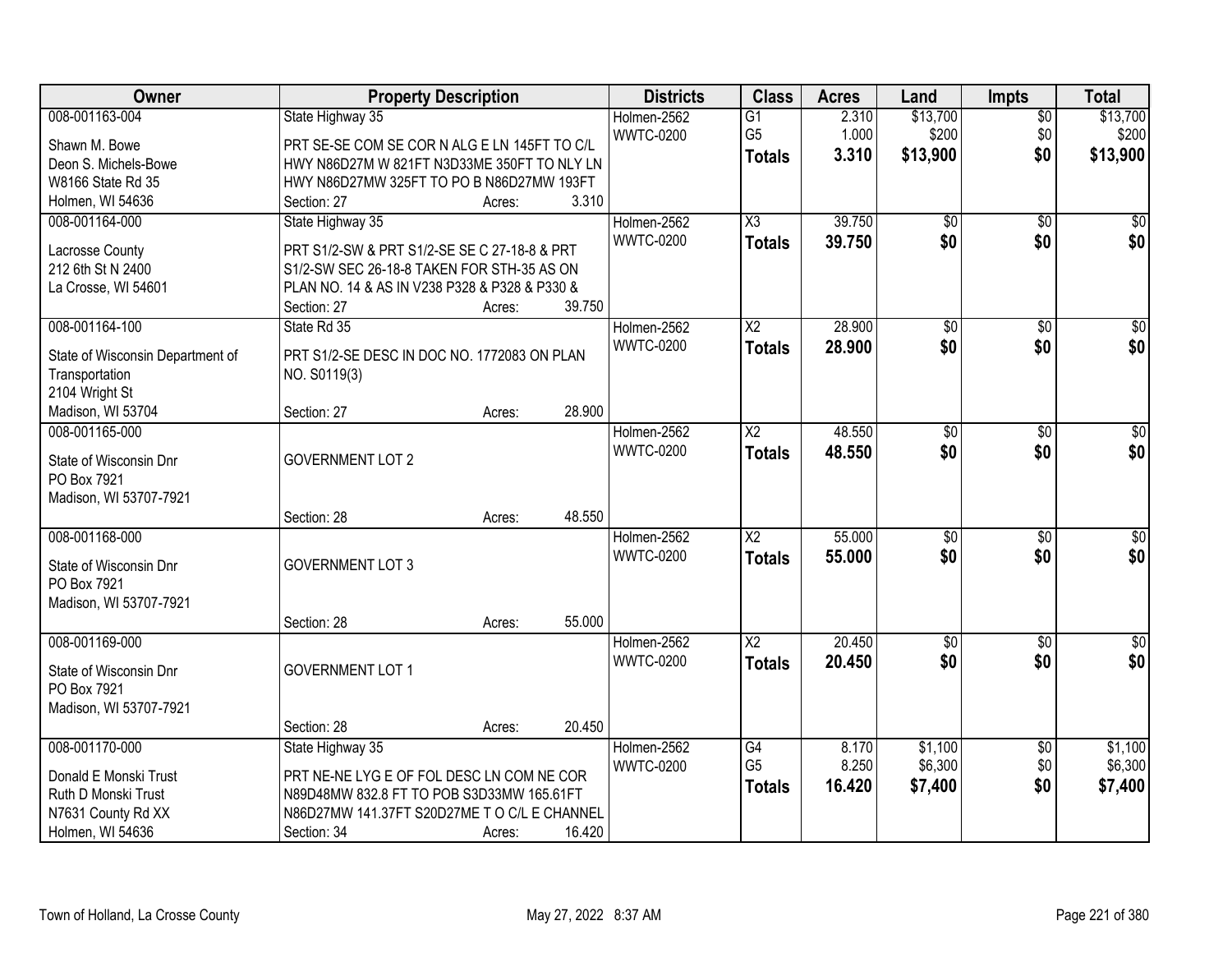| Owner                                 | <b>Property Description</b>                    |        |        | <b>Districts</b> | <b>Class</b>           | <b>Acres</b> | Land            | <b>Impts</b>    | <b>Total</b>    |
|---------------------------------------|------------------------------------------------|--------|--------|------------------|------------------------|--------------|-----------------|-----------------|-----------------|
| 008-001171-000                        | State Highway 35                               |        |        | Holmen-2562      | $\overline{G5}$        | 21.880       | \$16,900        | $\overline{50}$ | \$16,900        |
| Sonny Xiong                           | PRT NE-NE LYG W OF FOL DESC LN COM NE COR      |        |        | <b>WWTC-0200</b> | <b>Totals</b>          | 21.880       | \$16,900        | \$0             | \$16,900        |
| Houa Xiong                            | N89D48MW 832.8 FT TO POB SD LN S3D33MW 165     |        |        |                  |                        |              |                 |                 |                 |
| 1110 Western Ave                      | .61FT N86D27MW 141.37FT S20D 27ME TO C/L E     |        |        |                  |                        |              |                 |                 |                 |
| Holmen, WI 54636                      | Section: 34                                    | Acres: | 21.880 |                  |                        |              |                 |                 |                 |
| 008-001172-000                        | State Highway 35                               |        |        | Holmen-2562      | $\overline{X2}$        | 21.650       | $\overline{50}$ | $\overline{50}$ | \$0             |
|                                       |                                                |        |        | <b>WWTC-0200</b> | Totals                 | 21.650       | \$0             | \$0             | \$0             |
| State of Wisconsin Dnr                | NW-NE EX 18.35AC FOR RD                        |        |        |                  |                        |              |                 |                 |                 |
| PO Box 7921<br>Madison, WI 53707-7921 |                                                |        |        |                  |                        |              |                 |                 |                 |
|                                       | Section: 34                                    | Acres: | 21.650 |                  |                        |              |                 |                 |                 |
| 008-001173-000                        |                                                |        |        | Holmen-2562      | X <sub>2</sub>         | 40.000       | \$0             | \$0             | $\overline{50}$ |
|                                       |                                                |        |        | <b>WWTC-0200</b> |                        | 40.000       | \$0             | \$0             | \$0             |
| State of Wisconsin Dnr                | SW1/4 OF NE1/4                                 |        |        |                  | <b>Totals</b>          |              |                 |                 |                 |
| PO Box 7921                           |                                                |        |        |                  |                        |              |                 |                 |                 |
| Madison, WI 53707-7921                |                                                |        |        |                  |                        |              |                 |                 |                 |
|                                       | Section: 34                                    | Acres: | 40.000 |                  |                        |              |                 |                 |                 |
| 008-001174-000                        |                                                |        |        | Holmen-2562      | X <sub>2</sub>         | 32.500       | \$0             | $\sqrt{6}$      | $\sqrt{50}$     |
| State of Wisconsin Dnr                | SE-NE EX PRT BEG SE COR TH N 660FT W 231FT TO  |        |        | <b>WWTC-0200</b> | <b>Totals</b>          | 32.500       | \$0             | \$0             | \$0             |
| PO Box 7921                           | CRK TH SWL Y ALG CRK TO S LN E 745.8FT TO POB. |        |        |                  |                        |              |                 |                 |                 |
| Madison, WI 53707-7921                |                                                |        |        |                  |                        |              |                 |                 |                 |
|                                       | Section: 34                                    | Acres: | 32.500 |                  |                        |              |                 |                 |                 |
| 008-001175-000                        | County Rd XX                                   |        |        | Holmen-2562      | $\overline{G4}$        | 2.000        | \$300           | $\overline{50}$ | \$300           |
|                                       |                                                |        |        | <b>WWTC-0200</b> | G <sub>5</sub>         | 1.000        | \$200           | \$0             | \$200           |
| Cordell R. Adamson                    | PRT SE-NE BEG SE COR N 660FT W 231FT TO CRK    |        |        |                  | G5M                    | 4.500        | \$7,300         | \$0             | \$7,300         |
| Marlene E. Adamson                    | TH SWLY ALG CRK TO S LN E 745.8FT TO POB       |        |        |                  | <b>Totals</b>          | 7.500        | \$7,800         | \$0             | \$7,800         |
| N7544 County Rd XX                    |                                                |        |        |                  |                        |              |                 |                 |                 |
| Holmen, WI 54636                      | Section: 34                                    | Acres: | 7.500  |                  |                        |              |                 |                 |                 |
| 008-001176-000                        | State Highway 35                               |        |        | Holmen-2562      | $\overline{\text{X2}}$ | 40.000       | $\overline{50}$ | $\overline{30}$ | \$0             |
| State of Wisconsin Dnr                | NE1/4 OF NW1/4 INCLUDES PRT FOR STH-93 R/W     |        |        | <b>WWTC-0200</b> | <b>Totals</b>          | 40.000       | \$0             | \$0             | \$0             |
| PO Box 7921                           |                                                |        |        |                  |                        |              |                 |                 |                 |
| Madison, WI 53707-7921                |                                                |        |        |                  |                        |              |                 |                 |                 |
|                                       | Section: 34                                    | Acres: | 40.000 |                  |                        |              |                 |                 |                 |
| 008-001178-000                        |                                                |        |        | Holmen-2562      | $\overline{X2}$        | 22.700       | $\overline{50}$ | $\overline{50}$ | $\overline{30}$ |
| State of Wisconsin Dnr                | <b>GOVERNMENT LOT 4</b>                        |        |        | <b>WWTC-0200</b> | <b>Totals</b>          | 22.700       | \$0             | \$0             | \$0             |
| PO Box 7921                           |                                                |        |        |                  |                        |              |                 |                 |                 |
| Madison, WI 53707-7921                |                                                |        |        |                  |                        |              |                 |                 |                 |
|                                       | Section: 34                                    | Acres: | 22.700 |                  |                        |              |                 |                 |                 |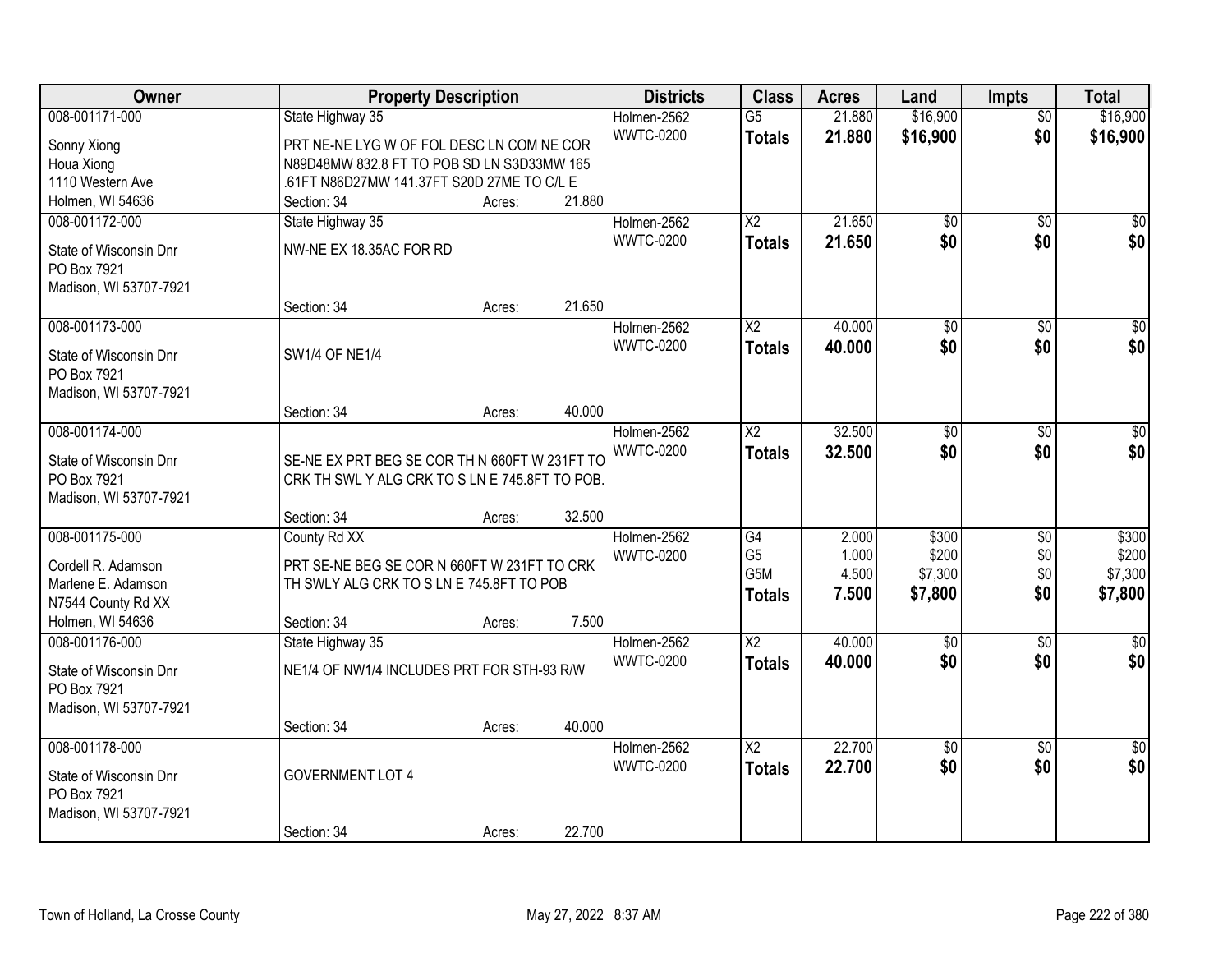| Owner                                | <b>Property Description</b>                                                              |        |        | <b>Districts</b> | <b>Class</b>           | <b>Acres</b> | Land            | <b>Impts</b>    | <b>Total</b>     |
|--------------------------------------|------------------------------------------------------------------------------------------|--------|--------|------------------|------------------------|--------------|-----------------|-----------------|------------------|
| 008-001179-000                       |                                                                                          |        |        | Holmen-2562      | $\overline{\text{X2}}$ | 60.700       | $\overline{50}$ | $\overline{50}$ | $\sqrt{30}$      |
| State of Wisconsin Dnr               | <b>GOVERNMENT LOT 3</b>                                                                  |        |        | <b>WWTC-0200</b> | <b>Totals</b>          | 60.700       | \$0             | \$0             | \$0              |
| PO Box 7921                          |                                                                                          |        |        |                  |                        |              |                 |                 |                  |
| Madison, WI 53707-7921               |                                                                                          |        |        |                  |                        |              |                 |                 |                  |
|                                      | Section: 34                                                                              | Acres: | 60.700 |                  |                        |              |                 |                 |                  |
| 008-001180-000                       |                                                                                          |        |        | Holmen-2562      | $\overline{\text{X2}}$ | 53.350       | $\overline{50}$ | $\overline{30}$ | $\sqrt{50}$      |
| State of Wisconsin Dnr               | <b>GOVERNMENT LOT 2</b>                                                                  |        |        | <b>WWTC-0200</b> | <b>Totals</b>          | 53.350       | \$0             | \$0             | \$0              |
| PO Box 7921                          |                                                                                          |        |        |                  |                        |              |                 |                 |                  |
| Madison, WI 53707-7921               |                                                                                          |        |        |                  |                        |              |                 |                 |                  |
|                                      | Section: 34                                                                              | Acres: | 53.350 |                  |                        |              |                 |                 |                  |
| 008-001181-000                       | N7341 County Rd XX                                                                       |        |        | Holmen-2562      | G1                     | 3.500        | \$63,500        | \$257,000       | \$320,500        |
|                                      |                                                                                          |        |        | <b>WWTC-0200</b> | G <sub>5</sub>         | 29.550       | \$22,000        | \$0             | \$22,000         |
| Ronald W. Oelfke<br>Alissa L. Oelfke | PRT SE-SE & PRT GL 1 & PRT P LAT OF NEW<br>AMSTERDAM BLK 8 & BLK 21 & PRT BLK 20 LYG WLY |        |        |                  | <b>Totals</b>          | 33.050       | \$85,500        | \$257,000       | \$342,500        |
| N7341 County Rd XX                   | OF CTH-XX & NLY OF FOLL DES C LN COM NE COR                                              |        |        |                  |                        |              |                 |                 |                  |
| Holmen, WI 54636                     | Section: 34                                                                              | Acres: | 33.050 |                  |                        |              |                 |                 |                  |
| 008-001181-001                       | W8224 Oepka St                                                                           |        |        | Holmen-2562      | G1                     | 2.000        | \$53,000        | \$180,600       | \$233,600        |
|                                      |                                                                                          |        |        | <b>WWTC-0200</b> | G <sub>5</sub>         | 21.270       | \$12,400        | \$0             | \$12,400         |
| Rcl Holdings, LLC                    | PRT SE-SE & PRT GL 1 LYG NLY AP NEW                                                      |        |        |                  | <b>Totals</b>          | 23.270       | \$65,400        | \$180,600       | \$246,000        |
| W8123 Old Na Rd                      | AMSTERDAM & WLY & SL Y OF FOLL DESC LN COM                                               |        |        |                  |                        |              |                 |                 |                  |
| Holmen, WI 54636                     | NE COR LOT 39 AP NEW AMSTERDAM N33                                                       |        | 23.270 |                  |                        |              |                 |                 |                  |
| 008-001182-001                       | Section: 34<br>County Rd XX                                                              | Acres: |        | Holmen-2562      | $\overline{G1}$        | 1.770        | \$7,100         | $\overline{50}$ | \$7,100          |
|                                      |                                                                                          |        |        | <b>WWTC-0200</b> |                        | 1.770        |                 |                 |                  |
| Jerry P. Sparks                      | PRT OF NE-SE THE S 225FT LYG SE OF CTH-XX                                                |        |        |                  | <b>Totals</b>          |              | \$7,100         | \$0             | \$7,100          |
| Alice L. Halik                       |                                                                                          |        |        |                  |                        |              |                 |                 |                  |
| N7404 County Rd XX                   |                                                                                          |        |        |                  |                        |              |                 |                 |                  |
| Holmen, WI 54636                     | Section: 34                                                                              | Acres: | 1.770  |                  |                        |              |                 |                 |                  |
| 008-001183-000                       |                                                                                          |        |        | Holmen-2562      | $\overline{X2}$        | 16.750       | $\overline{50}$ | $\overline{30}$ | $\overline{\$0}$ |
| State of Wisconsin Dnr               | PRT NE-SE BEG NE COR W TO NW COR S TO SW                                                 |        |        | <b>WWTC-0200</b> | <b>Totals</b>          | 16.750       | \$0             | \$0             | \$0              |
| PO Box 7921                          | CORE TO RIVER N ALG RIVER TO A PT 264FT S OF                                             |        |        |                  |                        |              |                 |                 |                  |
| Madison, WI 53707-7921               | N LN E 422.5FT NE TO A PT TH E 330FT N 33FT TO                                           |        |        |                  |                        |              |                 |                 |                  |
|                                      | Section: 34                                                                              | Acres: | 16.750 |                  |                        |              |                 |                 |                  |
| 008-001184-000                       | W8127 Beaver Rd                                                                          |        |        | Holmen-2562      | $\overline{G1}$        | 1.550        | \$48,800        | \$212,200       | \$261,000        |
| Michael R. Moeller                   | PRT NE-SE LYG S OF SPORTS-ME N'S RETREAT                                                 |        |        | <b>WWTC-0200</b> | <b>Totals</b>          | 1.550        | \$48,800        | \$212,200       | \$261,000        |
| W8127 Beaver Rd                      | SUBD & WLY OF THE FOLL DESC LN COM SE COR                                                |        |        |                  |                        |              |                 |                 |                  |
| Holmen, WI 54636                     | SP ORTSMEN'S RETREAT SUBD N87D4 MW 335.3FT                                               |        |        |                  |                        |              |                 |                 |                  |
|                                      | Section: 34                                                                              | Acres: | 1.550  |                  |                        |              |                 |                 |                  |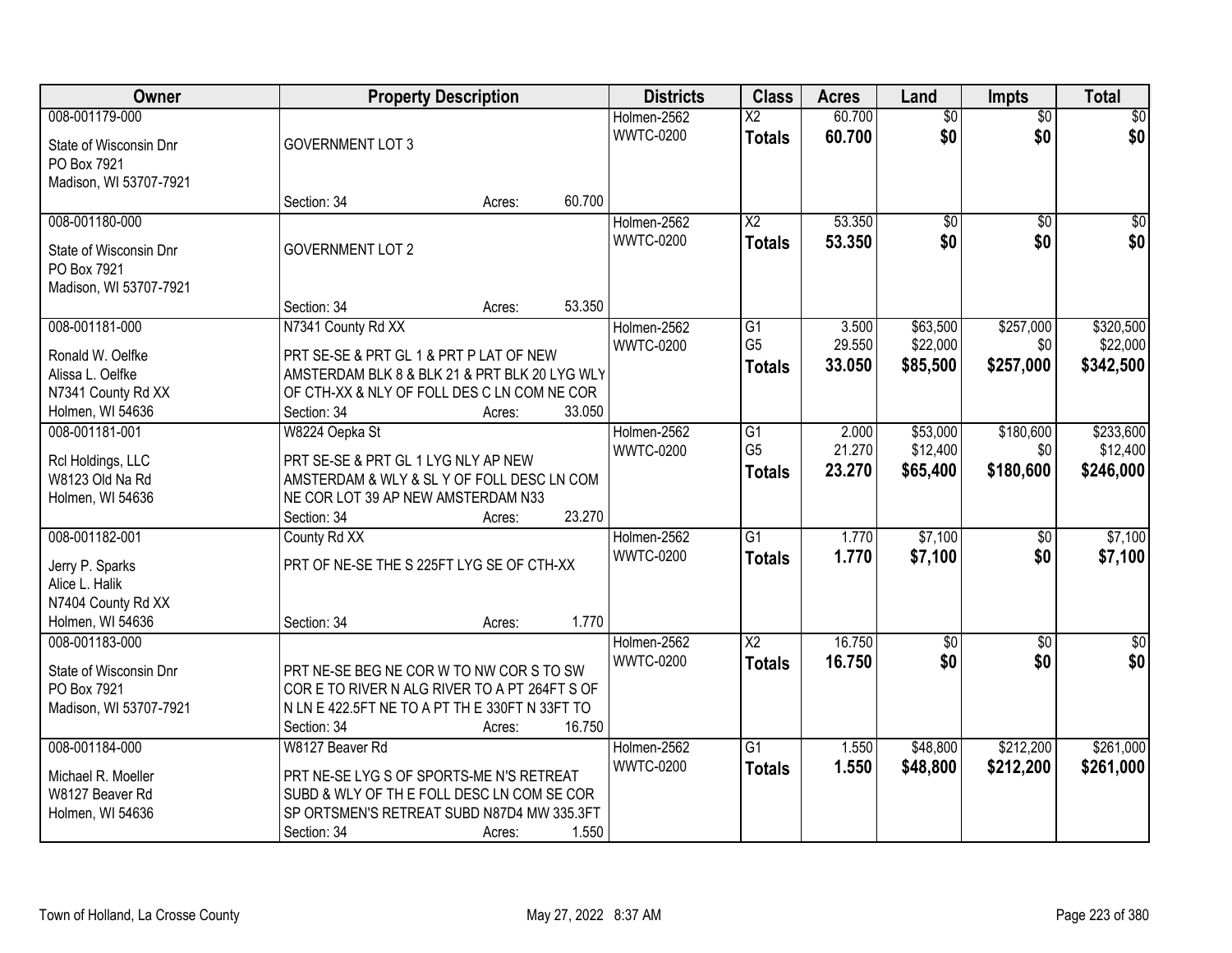| <b>Owner</b>                                                                                              | <b>Property Description</b>                                                                                                                                                               | <b>Districts</b>                                  | <b>Class</b>                         | <b>Acres</b>   | Land                   | Impts                  | <b>Total</b>           |
|-----------------------------------------------------------------------------------------------------------|-------------------------------------------------------------------------------------------------------------------------------------------------------------------------------------------|---------------------------------------------------|--------------------------------------|----------------|------------------------|------------------------|------------------------|
| 008-001184-001                                                                                            | W8109 Beaver Rd                                                                                                                                                                           | Holmen-2562                                       | $\overline{G1}$                      | 0.710          | \$34,800               | \$145,500              | \$180,300              |
| Anthony A. Ostricki<br>W8109 Beaver Rd<br>Holmen, WI 54636                                                | CERTIFIED SURVEY MAP NO. 103 VOL 1 LOT 2 DOC<br>NO. 888149                                                                                                                                | <b>WWTC-0200</b>                                  | <b>Totals</b>                        | 0.710          | \$34,800               | \$145,500              | \$180,300              |
|                                                                                                           | Section: 34<br>Acres:                                                                                                                                                                     | 0.710                                             |                                      |                |                        |                        |                        |
| 008-001184-002<br>Michelle M. Kelly<br>Stacey R. Kelly<br>N7403 County Rd XX                              | N7403 County Rd XX<br>CERTIFIED SURVEY MAP NO. 103 VOL 1 LOT 1 DOC<br>NO. 888149                                                                                                          | Holmen-2562<br><b>WWTC-0200</b>                   | $\overline{G1}$<br><b>Totals</b>     | 0.480<br>0.480 | \$26,100<br>\$26,100   | \$108,000<br>\$108,000 | \$134,100<br>\$134,100 |
| Holmen, WI 54636                                                                                          | Section: 34<br>Acres:                                                                                                                                                                     | 0.480                                             |                                      |                |                        |                        |                        |
| 008-001184-003<br>Anthony A. Ostricki<br>W8109 Beaver Rd<br>Holmen, WI 54636                              | Beaver Rd<br>CERTIFIED SURVEY MAP NO. 103 VOL 1 LOT 3 DOC<br>NO. 888149                                                                                                                   | Holmen-2562<br><b>WWTC-0200</b>                   | G1<br><b>Totals</b>                  | 0.480<br>0.480 | \$26,100<br>\$26,100   | \$6,700<br>\$6,700     | \$32,800<br>\$32,800   |
|                                                                                                           | Section: 34<br>Acres:                                                                                                                                                                     | 0.480                                             |                                      |                |                        |                        |                        |
| 008-001184-004<br>Lacrosse County<br>212 6th St N 2400<br>La Crosse, WI 54601                             | PRT NE-SE BOUNDED AS FOLL S OF N LN<br>SPORTSMENS RETREAT E XTD W, N OF S LN<br>SPORTSMENS RETREAT EXTD W, W OF C/L OF E                                                                  | Holmen-2562<br><b>WWTC-0200</b>                   | X3<br><b>Totals</b>                  | 0.560<br>0.560 | \$0<br>\$0             | \$0<br>\$0             | \$0<br>\$0             |
| 008-001184-005<br>Lacrosse County<br>212 6th St N 2400<br>La Crosse, WI 54601                             | Section: 34<br>Acres:<br>PRT NE-SE BOUNDED AS FOLL ON THE N BY N LN<br>SPORTSMENS RE TREAT EXTD W, ON S BY S LN S<br>PORTSMENS RETREAT EXTD W, ON THE E BY HIGH<br>Section: 34<br>Acres:  | 0.560<br>Holmen-2562<br><b>WWTC-0200</b><br>0.560 | $\overline{\chi_3}$<br><b>Totals</b> | 0.560<br>0.560 | $\overline{50}$<br>\$0 | $\overline{50}$<br>\$0 | $\overline{50}$<br>\$0 |
| 008-001185-001<br>Jesse J. Johnson<br>N7373 County Rd XX<br>Holmen, WI 54636                              | N7373 County Rd XX<br>PRT SE-SE COM E1/4 S47D34ME 48.9FT TO NW LN<br>CTH-XX S23D3 5MW 1406.4FT TO N LN SE-SE & POB<br>S86D55ME 36.2FT TO C/L CTH-XX S23D35MW ALG<br>Section: 34<br>Acres: | Holmen-2562<br><b>WWTC-0200</b><br>3.210          | $\overline{G1}$<br><b>Totals</b>     | 3.210<br>3.210 | \$69,300<br>\$69,300   | \$305,100<br>\$305,100 | \$374,400<br>\$374,400 |
| 008-001185-002<br>William E. Weinmann<br>Julie C. Weinmann<br>N7361 County Rd XX<br>Holmen, WI 54636-9270 | N7361 County Rd XX<br>PRT SE-SE COM E1/4 SEC 34 S4 7D34ME 48.9FT TO<br>NW R/W CTH- XX S23D35MW 1406.4FT S86D55M E<br>36.2FT S23D35MW 274.6FT TO POB S23D35MW<br>Section: 34<br>Acres:     | Holmen-2562<br><b>WWTC-0200</b><br>2.170          | $\overline{G1}$<br><b>Totals</b>     | 2.170<br>2.170 | \$61,400<br>\$61,400   | \$219,400<br>\$219,400 | \$280,800<br>\$280,800 |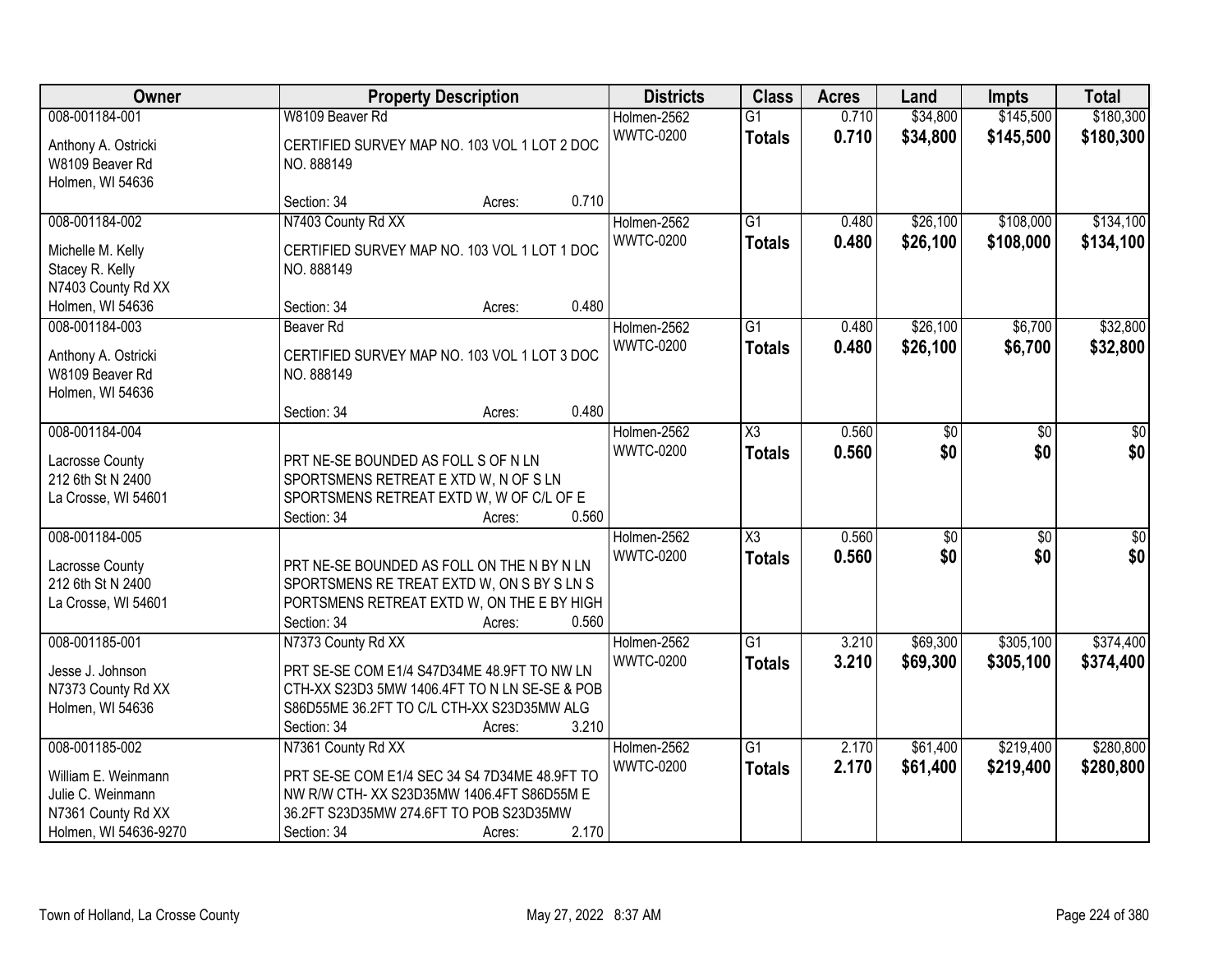| Owner                                                      |                                                          | <b>Property Description</b> |        | <b>Districts</b>                | <b>Class</b>                         | <b>Acres</b>     | Land                 | Impts                  | <b>Total</b>           |
|------------------------------------------------------------|----------------------------------------------------------|-----------------------------|--------|---------------------------------|--------------------------------------|------------------|----------------------|------------------------|------------------------|
| 008-001185-003<br>Jerry P. Sparks                          | County Rd XX<br>PRT SE-SE COM SE COR SEC 34 N0D17M45SE   |                             |        | Holmen-2562<br><b>WWTC-0200</b> | $\overline{G6}$<br><b>Totals</b>     | 1.160<br>1.160   | \$4,600<br>\$4,600   | $\overline{50}$<br>\$0 | \$4,600<br>\$4,600     |
| Alice L. Halik                                             | 1205.2FT TO POB S 88D24M39SW 444.6FT TO SELY             |                             |        |                                 |                                      |                  |                      |                        |                        |
| N7404 County Rd XX                                         | R /W LN CTH-XX ALG R/W LN N23D 35M8SE 126.95FT           |                             |        |                                 |                                      |                  |                      |                        |                        |
| Holmen, WI 54636                                           | Section: 34                                              | Acres:                      | 1.160  |                                 |                                      |                  |                      |                        |                        |
| 008-001185-100                                             | State Highway 35                                         |                             |        | Holmen-2562<br><b>WWTC-0200</b> | $\overline{\chi_3}$<br><b>Totals</b> | 20.380<br>20.380 | \$0<br>\$0           | $\overline{50}$<br>\$0 | $\overline{50}$<br>\$0 |
| Lacrosse County                                            | PRT SEC 34 BEING 20.38AC FOR STH-35 AS ON                |                             |        |                                 |                                      |                  |                      |                        |                        |
| 212 6th St N 2400                                          | PLAN NO. 14 & AS IN V238 P329, & P329 & IN V240          |                             |        |                                 |                                      |                  |                      |                        |                        |
| La Crosse, WI 54601                                        | P65<br>Section: 34                                       | Acres:                      | 20.380 |                                 |                                      |                  |                      |                        |                        |
| 008-001186-001                                             | W8133 Beaver Rd                                          |                             |        | Holmen-2562                     | $\overline{G1}$                      | 1.330            | \$46,600             | \$128,100              | \$174,700              |
| James R. Haugen<br>W8133 Beaver Rd                         | SPORTSMENS RETREAT SUBDIVISI ON LOT 1 SUBJ<br>TO DR ESMT |                             |        | <b>WWTC-0200</b>                | <b>Totals</b>                        | 1.330            | \$46,600             | \$128,100              | \$174,700              |
| Holmen, WI 54636                                           |                                                          |                             |        |                                 |                                      |                  |                      |                        |                        |
|                                                            | Section: 34                                              | Acres:                      | 1.330  |                                 |                                      |                  |                      |                        |                        |
| 008-001186-002                                             | W8137 Beaver Rd                                          |                             |        | Holmen-2562                     | $\overline{G1}$                      | 0.840            | \$37,400             | \$0                    | \$37,400               |
| Erik J. Haugen<br>W8133 Beaver Rd<br>Holmen, WI 54636-9221 | SPORTSMENS RETREAT SUBDIVISI ON LOT 2                    |                             |        | <b>WWTC-0200</b>                | <b>Totals</b>                        | 0.840            | \$37,400             | \$0                    | \$37,400               |
|                                                            | Section: 34                                              | Acres:                      | 0.840  |                                 |                                      |                  |                      |                        |                        |
| 008-001186-003                                             | W8149 Beaver Rd                                          |                             |        | Holmen-2562<br><b>WWTC-0200</b> | $\overline{G1}$<br><b>Totals</b>     | 0.680<br>0.680   | \$34,200<br>\$34,200 | \$135,100<br>\$135,100 | \$169,300<br>\$169,300 |
| Verdayne G. Stone<br>W8149 Beaver Rd<br>Holmen, WI 54636   | SPORTSMENS RETREAT SUBDIVISION LOT 3                     |                             |        |                                 |                                      |                  |                      |                        |                        |
|                                                            | Section: 34                                              | Acres:                      | 0.680  |                                 |                                      |                  |                      |                        |                        |
| 008-001186-004                                             | W8155 Beaver Rd                                          |                             |        | Holmen-2562                     | $\overline{G1}$                      | 0.670            | \$34,000             | \$223,300              | \$257,300              |
| Darrell Benrud<br>Kristy Benrud                            | SPORTSMENS RETREAT SUBDIVISION LOT 4                     |                             |        | <b>WWTC-0200</b>                | <b>Totals</b>                        | 0.670            | \$34,000             | \$223,300              | \$257,300              |
| W8155 Beaver Rd                                            |                                                          |                             |        |                                 |                                      |                  |                      |                        |                        |
| Holmen, WI 54636                                           | Section: 34                                              | Acres:                      | 0.670  |                                 |                                      |                  |                      |                        |                        |
| 008-001186-005                                             | W8167 Beaver Rd                                          |                             |        | Holmen-2562                     | $\overline{G1}$                      | 0.720            | \$35,000             | \$8,800                | \$43,800               |
| Jason B. Prinz<br>W3925 County Rd D<br>Mindoro, WI 54644   | SPORTSMENS RETREAT SUBDIVISION LOT 5                     |                             |        | <b>WWTC-0200</b>                | <b>Totals</b>                        | 0.720            | \$35,000             | \$8,800                | \$43,800               |
|                                                            | Section: 34                                              | Acres:                      | 0.720  |                                 |                                      |                  |                      |                        |                        |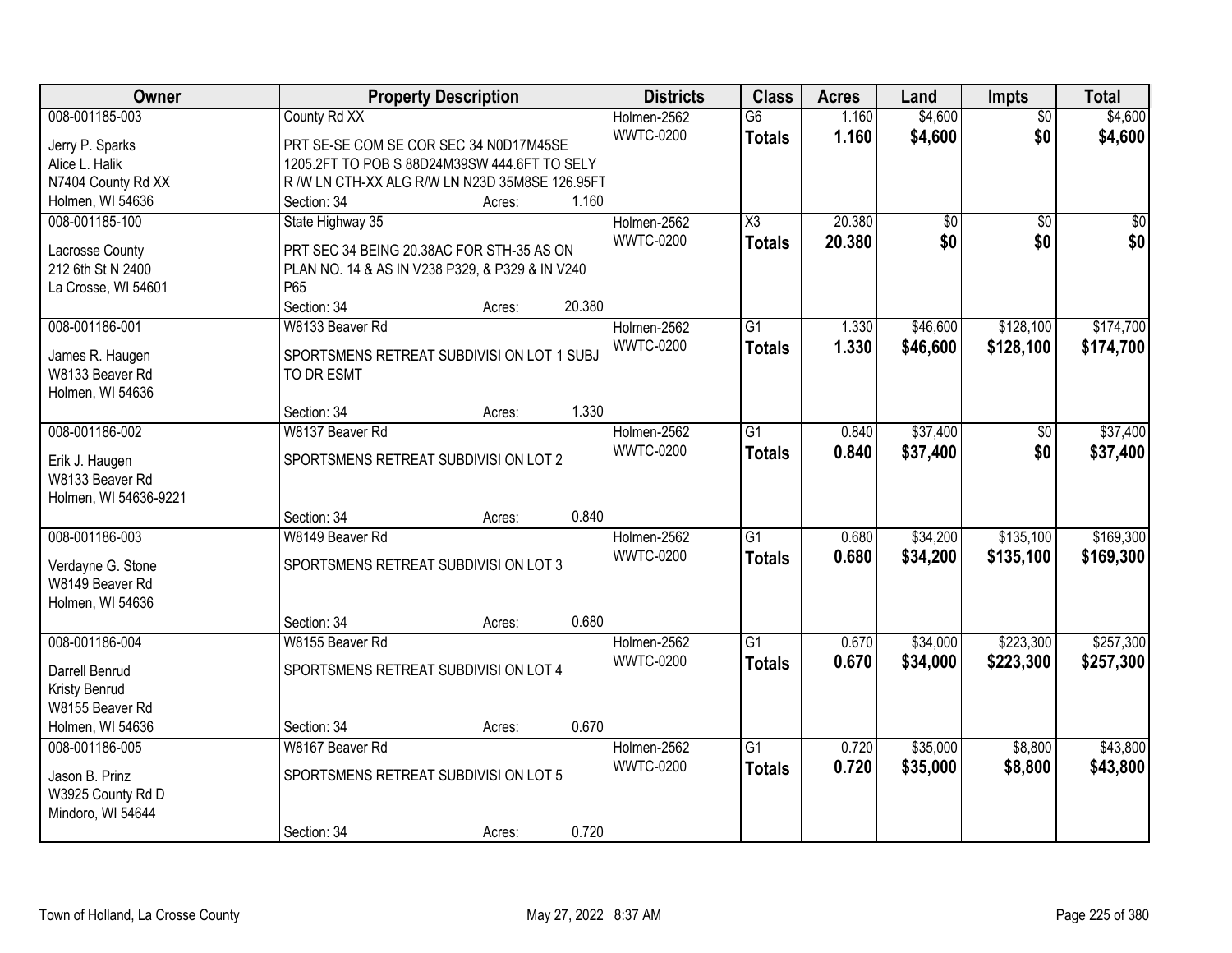| Owner                                          |                                       | <b>Property Description</b> |       | <b>Districts</b> | <b>Class</b>    | <b>Acres</b> | Land     | Impts     | <b>Total</b> |
|------------------------------------------------|---------------------------------------|-----------------------------|-------|------------------|-----------------|--------------|----------|-----------|--------------|
| 008-001186-006                                 | W8183 Beaver Rd                       |                             |       | Holmen-2562      | $\overline{G1}$ | 0.640        | \$33,500 | \$153,500 | \$187,000    |
| Melbourne A. Prinz                             | SPORTSMENS RETREAT SUBDIVISION LOT 6  |                             |       | <b>WWTC-0200</b> | <b>Totals</b>   | 0.640        | \$33,500 | \$153,500 | \$187,000    |
| Peggy E. Prinz                                 |                                       |                             |       |                  |                 |              |          |           |              |
| W8183 Beaver Rd                                |                                       |                             |       |                  |                 |              |          |           |              |
| Holmen, WI 54636                               | Section: 34                           | Acres:                      | 0.640 |                  |                 |              |          |           |              |
| 008-001186-007                                 | W8174 Beaver Rd                       |                             |       | Holmen-2562      | $\overline{G1}$ | 0.470        | \$25,600 | \$5,400   | \$31,000     |
|                                                |                                       |                             |       | <b>WWTC-0200</b> | <b>Totals</b>   | 0.470        | \$25,600 | \$5,400   | \$31,000     |
| Henry H Hoesley Living Trust                   | SPORTSMENS RETREAT SUBDIVISI ON LOT 7 |                             |       |                  |                 |              |          |           |              |
| Olga A Hoesley Living Trust<br>2555 7th St 118 |                                       |                             |       |                  |                 |              |          |           |              |
| La Crosse, WI 54601                            | Section: 34                           | Acres:                      | 0.470 |                  |                 |              |          |           |              |
| 008-001186-008                                 | W8160 Beaver Rd                       |                             |       | Holmen-2562      | $\overline{G1}$ | 0.510        | \$27,800 | \$16,400  | \$44,200     |
|                                                |                                       |                             |       | <b>WWTC-0200</b> |                 |              | \$27,800 |           |              |
| Larry J. Robinson                              | SPORTSMENS RETREAT SUBDIVISI ON LOT 8 |                             |       |                  | <b>Totals</b>   | 0.510        |          | \$16,400  | \$44,200     |
| Cheryl K. Robinson                             |                                       |                             |       |                  |                 |              |          |           |              |
| W8152 Beaver Rd                                |                                       |                             |       |                  |                 |              |          |           |              |
| Holmen, WI 54636                               | Section: 34                           | Acres:                      | 0.510 |                  |                 |              |          |           |              |
| 008-001186-009                                 | W8152 Beaver Rd                       |                             |       | Holmen-2562      | $\overline{G1}$ | 0.600        | \$32,700 | \$160,600 | \$193,300    |
| Larry J. Robinson                              | SPORTSMENS RETREAT SUBDIVISION LOT 9  |                             |       | <b>WWTC-0200</b> | <b>Totals</b>   | 0.600        | \$32,700 | \$160,600 | \$193,300    |
| Cheryl K. Robinson                             |                                       |                             |       |                  |                 |              |          |           |              |
| W8152 Beaver Rd                                |                                       |                             |       |                  |                 |              |          |           |              |
| Holmen, WI 54636                               | Section: 34                           | Acres:                      | 0.600 |                  |                 |              |          |           |              |
| 008-001186-010                                 | W8120 Beaver Rd                       |                             |       | Holmen-2562      | $\overline{G1}$ | 0.560        | \$30,500 | \$275,500 | \$306,000    |
|                                                |                                       |                             |       | <b>WWTC-0200</b> | <b>Totals</b>   | 0.560        | \$30,500 | \$275,500 | \$306,000    |
| David J. Stockheimer                           | SPORTSMENS RETREAT SUBDIVISION LOT 10 |                             |       |                  |                 |              |          |           |              |
| Kim R. Stockheimer                             |                                       |                             |       |                  |                 |              |          |           |              |
| W8120 Beaver Rd                                |                                       |                             |       |                  |                 |              |          |           |              |
| Holmen, WI 54636                               | Section: 34                           | Acres:                      | 0.560 |                  |                 |              |          |           |              |
| 008-001186-011                                 | W8112 Beaver Rd                       |                             |       | Holmen-2562      | $\overline{G1}$ | 0.530        | \$28,900 | \$234,100 | \$263,000    |
| Cody J. Keenan                                 | SPORTSMENS RETREAT SUBDIVISION LOT 11 |                             |       | <b>WWTC-0200</b> | <b>Totals</b>   | 0.530        | \$28,900 | \$234,100 | \$263,000    |
| Elisa C. Keenan                                |                                       |                             |       |                  |                 |              |          |           |              |
| W8112 Beaver Rd                                |                                       |                             |       |                  |                 |              |          |           |              |
| Holmen, WI 54636                               | Section: 34                           | Acres:                      | 0.530 |                  |                 |              |          |           |              |
| 008-001186-012                                 | W8108 Beaver Rd                       |                             |       | Holmen-2562      | $\overline{G1}$ | 0.530        | \$28,900 | \$184,200 | \$213,100    |
|                                                |                                       |                             |       | <b>WWTC-0200</b> | <b>Totals</b>   | 0.530        | \$28,900 | \$184,200 | \$213,100    |
| S Joe Arneson                                  | SPORTSMENS RETREAT SUBDIVISION LOT 12 |                             |       |                  |                 |              |          |           |              |
| Erin E. Arneson                                |                                       |                             |       |                  |                 |              |          |           |              |
| W8108 Beaver Rd                                |                                       |                             |       |                  |                 |              |          |           |              |
| Holmen, WI 54636                               | Section: 34                           | Acres:                      | 0.530 |                  |                 |              |          |           |              |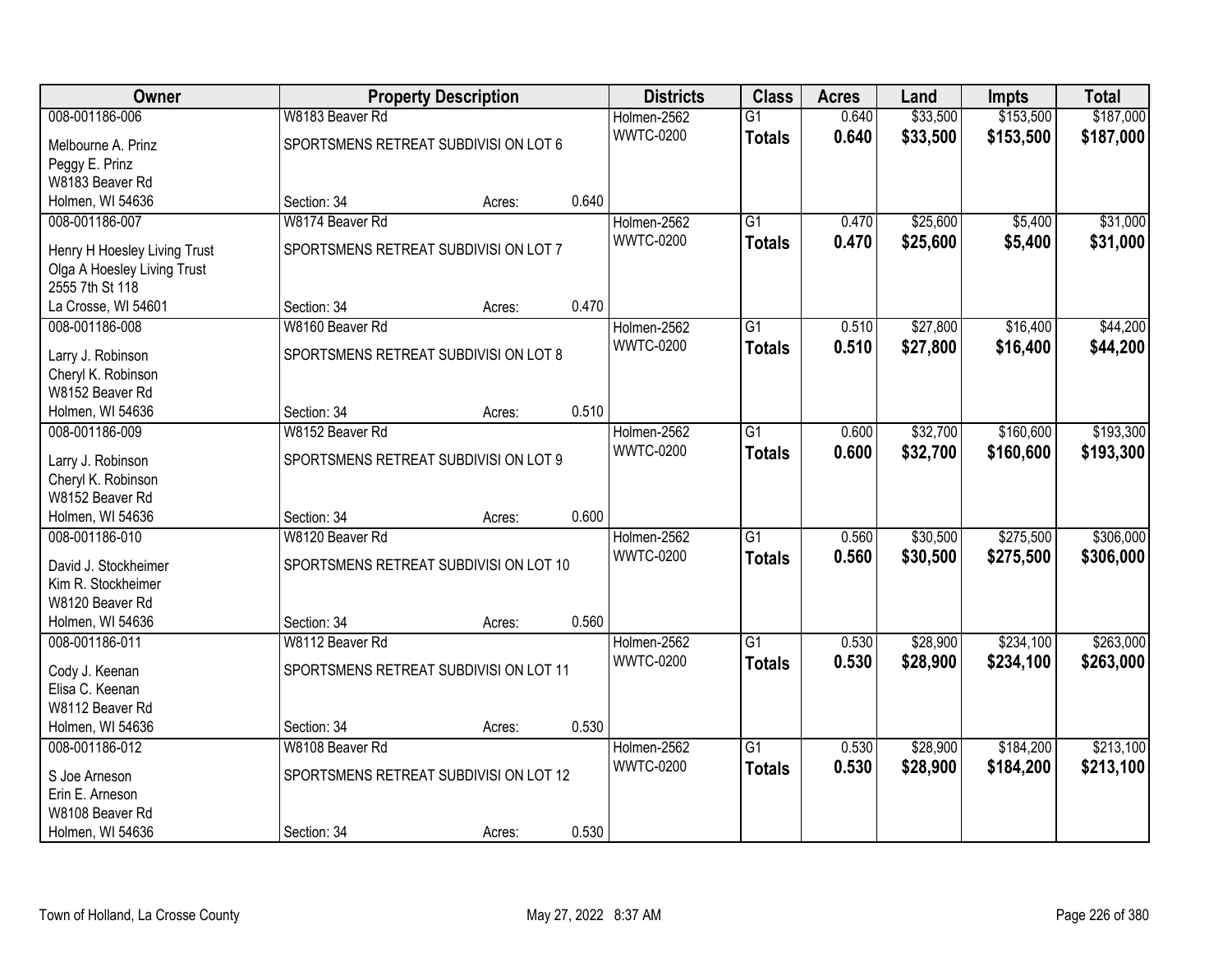| Owner                              |                                        | <b>Property Description</b> |       | <b>Districts</b>                | <b>Class</b>    | <b>Acres</b> | Land     | Impts     | <b>Total</b> |
|------------------------------------|----------------------------------------|-----------------------------|-------|---------------------------------|-----------------|--------------|----------|-----------|--------------|
| 008-001186-013                     | W8102 Beaver Rd                        |                             |       | Holmen-2562                     | $\overline{G1}$ | 0.700        | \$34,600 | \$225,000 | \$259,600    |
| Penni R. Vanbeek                   | SPORTSMENS RETREAT SUBDIVISION LOT 13  |                             |       | <b>WWTC-0200</b>                | <b>Totals</b>   | 0.700        | \$34,600 | \$225,000 | \$259,600    |
| W8102 Beaver Rd                    |                                        |                             |       |                                 |                 |              |          |           |              |
| Holmen, WI 54636                   |                                        |                             |       |                                 |                 |              |          |           |              |
|                                    | Section: 34                            | Acres:                      | 0.700 |                                 |                 |              |          |           |              |
| 008-001186-014                     | N7449 County Rd XX                     |                             |       | Holmen-2562                     | $\overline{G1}$ | 0.920        | \$38,900 | \$38,100  | \$77,000     |
| Jeroen Boon                        | SPORTSMENS RETREAT SUBDIVISI ON LOT 14 |                             |       | <b>WWTC-0200</b>                | <b>Totals</b>   | 0.920        | \$38,900 | \$38,100  | \$77,000     |
| Sara Merrell                       |                                        |                             |       |                                 |                 |              |          |           |              |
| N7449 County Rd XX                 |                                        |                             |       |                                 |                 |              |          |           |              |
| Holmen, WI 54636                   | Section: 34                            | Acres:                      | 0.920 |                                 |                 |              |          |           |              |
| 008-001186-015                     | N7457 County Rd XX                     |                             |       | Holmen-2562                     | $\overline{G1}$ | 0.570        | \$31,000 | \$199,800 | \$230,800    |
| Laurence L. Shove                  | SPORTSMENS RETREAT SUBDIVISION LOT 15  |                             |       | <b>WWTC-0200</b>                | <b>Totals</b>   | 0.570        | \$31,000 | \$199,800 | \$230,800    |
| Debra J. Shove                     |                                        |                             |       |                                 |                 |              |          |           |              |
| 134 Youlon St N                    |                                        |                             |       |                                 |                 |              |          |           |              |
| West Salem, WI 54669               | Section: 34                            | Acres:                      | 0.570 |                                 |                 |              |          |           |              |
| 008-001186-016                     | N7461 County Rd XX                     |                             |       | Holmen-2562                     | $\overline{G1}$ | 0.570        | \$31,000 | \$0       | \$31,000     |
|                                    |                                        |                             |       | <b>WWTC-0200</b>                | <b>Totals</b>   | 0.570        | \$31,000 | \$0       | \$31,000     |
| Laurence L. Shove II               | SPORTSMENS RETREAT SUBDIVISI ON LOT 16 |                             |       |                                 |                 |              |          |           |              |
| Christopher J. Shove<br>PO Box 188 |                                        |                             |       |                                 |                 |              |          |           |              |
| Holmen, WI 54636-0188              | Section: 34                            | Acres:                      | 0.570 |                                 |                 |              |          |           |              |
| 008-001186-017                     | N7469 County Rd XX                     |                             |       | Holmen-2562                     | $\overline{G1}$ | 0.570        | \$31,000 | \$254,700 | \$285,700    |
|                                    |                                        |                             |       | <b>WWTC-0200</b>                | <b>Totals</b>   | 0.570        | \$31,000 | \$254,700 | \$285,700    |
| Brandon J. Strand                  | SPORTSMENS RETREAT SUBDIVISI ON LOT 17 |                             |       |                                 |                 |              |          |           |              |
| N7469 County Rd XX                 |                                        |                             |       |                                 |                 |              |          |           |              |
| Holmen, WI 54636                   | Section: 34                            |                             | 0.570 |                                 |                 |              |          |           |              |
| 008-001186-018                     | N7475 County Rd XX                     | Acres:                      |       | Holmen-2562                     | $\overline{G1}$ | 1.330        | \$46,600 | \$203,000 | \$249,600    |
|                                    |                                        |                             |       | <b>WWTC-0200</b>                | <b>Totals</b>   | 1.330        | \$46,600 | \$203,000 | \$249,600    |
| Steven P. Kohler                   | SPORTSMENS RETREAT SUBDIVISION LOT 18  |                             |       |                                 |                 |              |          |           |              |
| Peggy J. Kohler                    |                                        |                             |       |                                 |                 |              |          |           |              |
| N7475 County Rd XX                 |                                        |                             |       |                                 |                 |              |          |           |              |
| Holmen, WI 54636                   | Section: 34                            | Acres:                      | 1.330 |                                 |                 |              |          |           |              |
| 008-001186-019                     | N7493 County Rd XX                     |                             |       | Holmen-2562<br><b>WWTC-0200</b> | $\overline{G1}$ | 1.070        | \$41,400 | \$208,400 | \$249,800    |
| Danette Coorough                   | SPORTSMENS RETREAT SUBDIVISI ON LOT 19 |                             |       |                                 | <b>Totals</b>   | 1.070        | \$41,400 | \$208,400 | \$249,800    |
| <b>Timothy Coorough</b>            |                                        |                             |       |                                 |                 |              |          |           |              |
| N7493 County Rd XX                 |                                        |                             |       |                                 |                 |              |          |           |              |
| Holmen, WI 54636                   | Section: 34                            | Acres:                      | 1.070 |                                 |                 |              |          |           |              |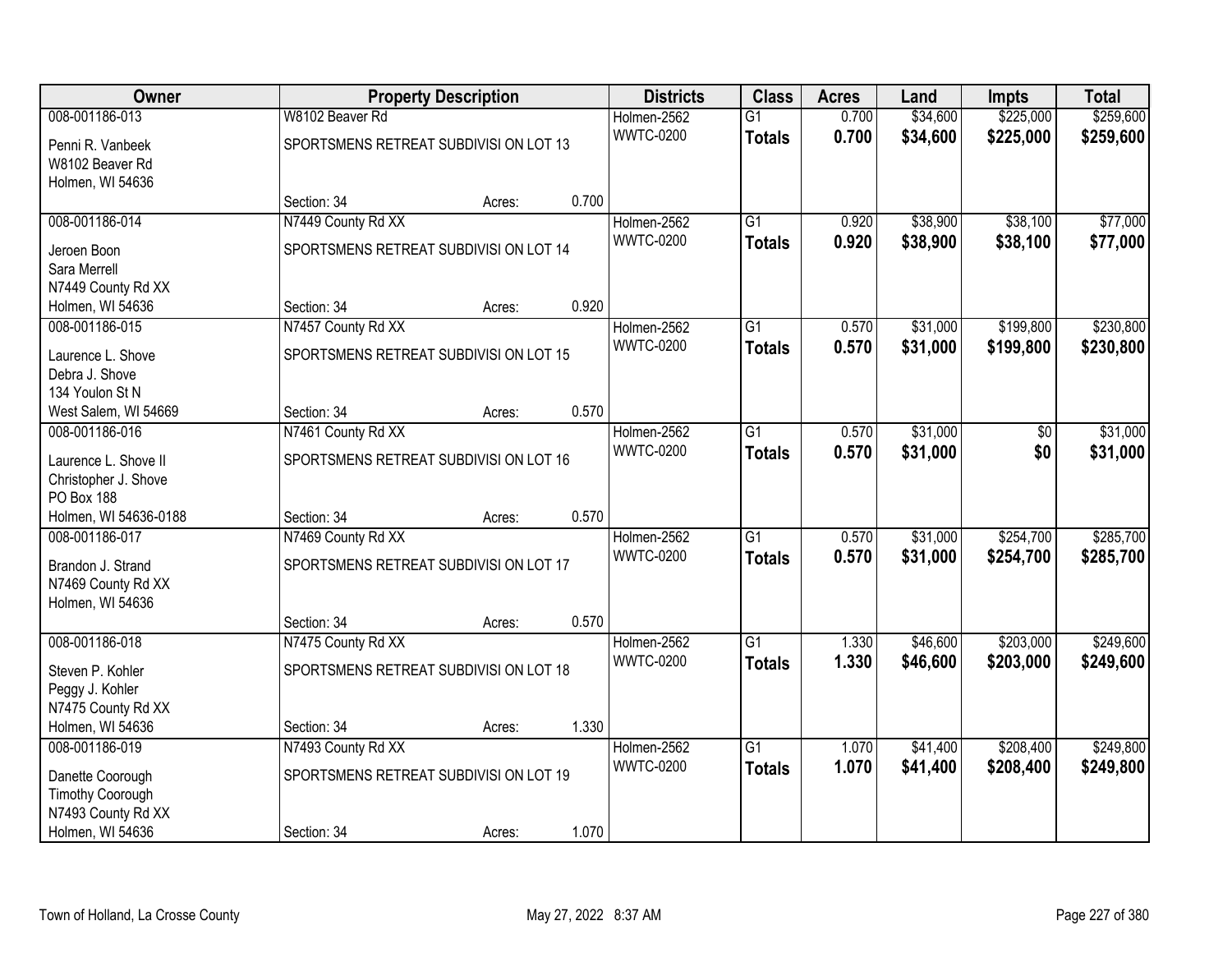| Owner                                                                                             |                                                                                                                                                                           | <b>Property Description</b> |        | <b>Districts</b>                | <b>Class</b>                     | <b>Acres</b>     | Land                   | Impts                  | <b>Total</b>           |
|---------------------------------------------------------------------------------------------------|---------------------------------------------------------------------------------------------------------------------------------------------------------------------------|-----------------------------|--------|---------------------------------|----------------------------------|------------------|------------------------|------------------------|------------------------|
| 008-001186-020                                                                                    | Beaver Rd                                                                                                                                                                 |                             |        | Holmen-2562                     | X4                               | 0.740            | $\overline{50}$        | $\overline{50}$        | \$0                    |
| Town of Holland<br>W7937 County Rd Mh<br>Holmen, WI 54636                                         | SPORTSMENS RETREAT SUBDIVISI ON PARK                                                                                                                                      |                             |        | <b>WWTC-0200</b>                | <b>Totals</b>                    | 0.740            | \$0                    | \$0                    | \$0                    |
|                                                                                                   | Section: 34                                                                                                                                                               | Acres:                      | 0.740  |                                 |                                  |                  |                        |                        |                        |
| 008-001187-001<br>State of Wisconsin Dot<br>3550 Mormon Coulee Rd<br>La Crosse, WI 54601          | US Highway 53<br>THAT PRT N1/2-NW & THAT PRT NE-NE SEC 34-18-8<br>TAKEN FOR RD R/W IN V831 P905 & V239 P 267 &<br>P269 EX PRT ANNEX TO V HOLMEN IN DOC NO.<br>Section: 35 | Acres:                      | 1.560  | Holmen-2562<br><b>WWTC-0200</b> | $\overline{X2}$<br><b>Totals</b> | 1.560<br>1.560   | $\overline{60}$<br>\$0 | $\overline{50}$<br>\$0 | $\overline{50}$<br>\$0 |
| 008-001187-005                                                                                    | W7743 Spakenburg Rd                                                                                                                                                       |                             |        | Holmen-2562                     | $\overline{G2}$                  | 2.760            | \$230,000              | \$751,000              | \$981,000              |
| Northern Land Holding, LLC<br>PO Box 624<br>Onalaska, WI 54650-0624                               | CERTIFIED SURVEY MAP NO. 109 VOL 12 LOT 2 DOC<br>NO. 1431342                                                                                                              |                             |        | <b>WWTC-0200</b>                | <b>Totals</b>                    | 2.760            | \$230,000              | \$751,000              | \$981,000              |
|                                                                                                   | Section: 35                                                                                                                                                               | Acres:                      | 2.760  |                                 |                                  |                  |                        |                        |                        |
| 008-001187-009                                                                                    | Prairie Pl                                                                                                                                                                |                             |        | Holmen-2562<br><b>WWTC-0200</b> | $\overline{G2}$                  | 0.119<br>0.119   | \$11,700<br>\$11,700   | \$0<br>\$0             | \$11,700               |
| New Amsterdam Grasslands, LLC<br>9447 Jancing Ave<br>Sparta, WI 54656                             | CERTIFIED SURVEY MAP NO. 30 VOL 17 DOC NO.<br>1689540 THAT PRT LOT 1 IN TOWN OF HOLLAND                                                                                   |                             |        |                                 | <b>Totals</b>                    |                  |                        |                        | \$11,700               |
|                                                                                                   | Section: 35                                                                                                                                                               | Acres:                      | 0.119  |                                 |                                  |                  |                        |                        |                        |
| 008-001187-010                                                                                    | Prairie PI                                                                                                                                                                |                             |        | Holmen-2562                     | $\overline{X4}$                  | 0.030            | $\overline{50}$        | $\overline{50}$        | $\overline{50}$        |
| Town of Holland<br>W7937 County Rd Mh<br>Holmen, WI 54636                                         | CERTIFIED SURVEY MAP NO. 30 VOL 17 DOC NO.<br>1689540 THAT PRT OUTLOT 1 IN TOWN OF HOLL<br><b>AND</b><br>Section: 35                                                      | Acres:                      | 0.030  | <b>WWTC-0200</b>                | <b>Totals</b>                    | 0.030            | \$0                    | \$0                    | \$0                    |
| 008-001189-000                                                                                    |                                                                                                                                                                           |                             |        | Holmen-2562                     | $\overline{X4}$                  | 40.000           | $\overline{60}$        | $\overline{50}$        | $\overline{50}$        |
| Mississippi Valley Conservancy, Inc.<br>PO Box 2611<br>La Crosse, WI 54602-2611                   | <b>SW1/4 OF NE1/4</b>                                                                                                                                                     |                             |        | <b>WWTC-0200</b>                | <b>Totals</b>                    | 40.000           | \$0                    | \$0                    | \$0                    |
|                                                                                                   | Section: 35                                                                                                                                                               | Acres:                      | 40.000 |                                 |                                  |                  |                        |                        |                        |
| 008-001190-000<br>Mississippi Valley Conservancy, Inc.<br>PO Box 2611<br>La Crosse, WI 54602-2611 | Old County Road NA<br><b>SE1/4 OF NE1/4</b><br>Section: 35                                                                                                                | Acres:                      | 40.000 | Holmen-2562<br><b>WWTC-0200</b> | X4<br><b>Totals</b>              | 40.000<br>40.000 | $\sqrt{$0}$<br>\$0     | $\overline{50}$<br>\$0 | $\overline{50}$<br>\$0 |
|                                                                                                   |                                                                                                                                                                           |                             |        |                                 |                                  |                  |                        |                        |                        |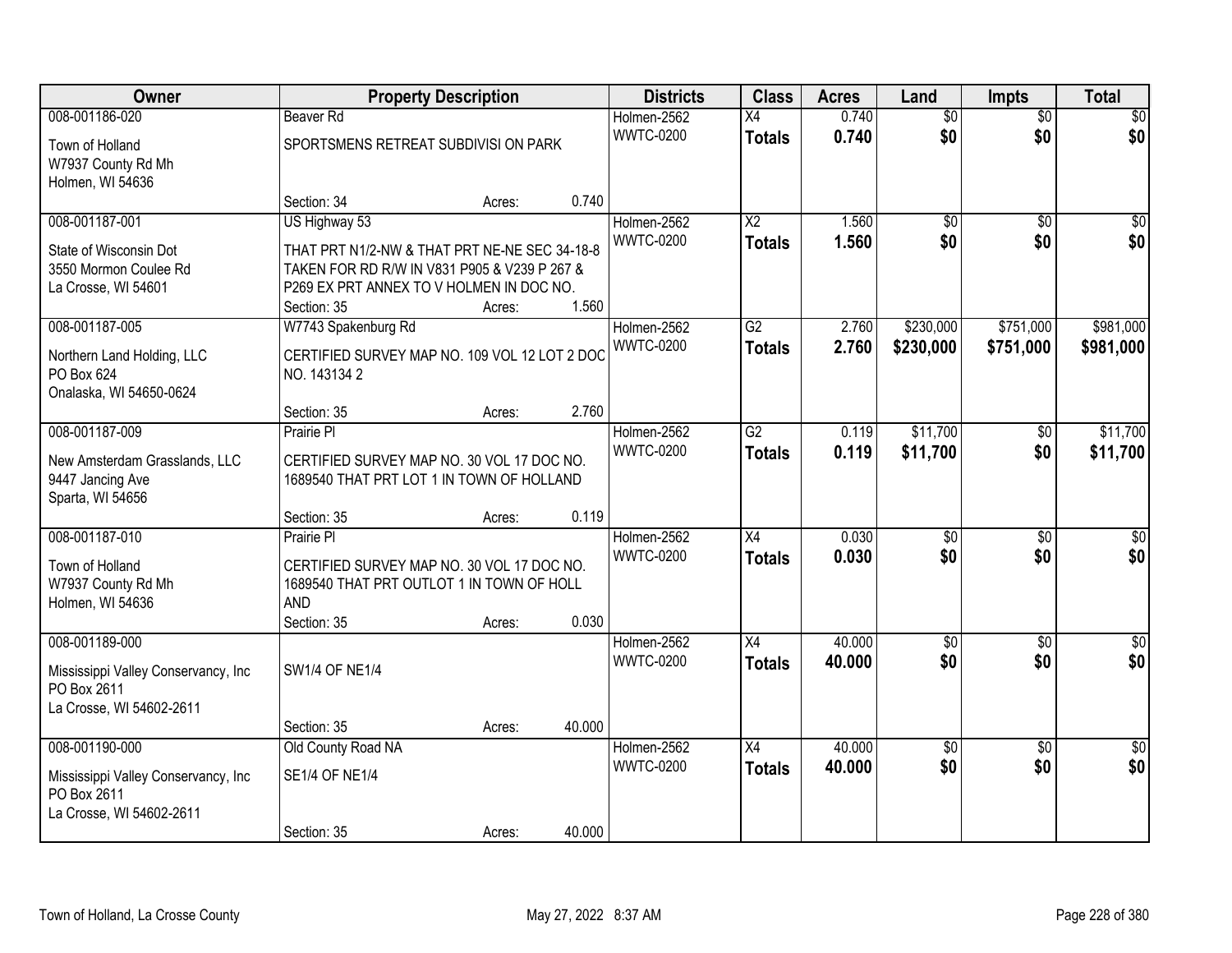| \$52,000<br>\$266,500<br>\$318,500<br>008-001192-000<br>N7631 County Rd XX<br>Holmen-2562<br>2.000<br>$\overline{G1}$<br>G4<br>\$3,600<br>27.140<br>\$0<br>\$3,600<br><b>WWTC-0200</b><br>THAT PRT NW-NW LYG WLY OF W R/W LN CTH-XX<br>Donald E Monski Trust<br>G5M<br>\$1,700<br>\$0<br>1.000<br>\$1,700<br>Ruth D Monski Trust<br>EX PRT FOR STH-35 AS ON PLAN NO. 14 & AS IN<br>30.140<br>\$57,300<br>\$266,500<br>\$323,800<br><b>Totals</b><br>V239 P269 SUBJ TO SCENIC E SMT IN V238 P309<br>N7631 County Rd XX<br>30.140<br>Holmen, WI 54636<br>Section: 35<br>Acres:<br>008-001194-001<br>N7595 County Rd XX<br>$\overline{G1}$<br>\$60,100<br>\$292,700<br>Holmen-2562<br>2.010<br><b>WWTC-0200</b><br>2.010<br>\$60,100<br>\$292,700<br><b>Totals</b><br>CERTIFIED SURVEY MAP NO. 63 VOL 7 LOT 1 DOC<br>Ryan R. Hulett<br>Shannon L. Hulett<br>NO. 1159448<br>N7595 County Rd XX<br>2.010<br>Holmen, WI 54636<br>Section: 35<br>Acres:<br>\$383,300<br>008-001195-000<br>N7577 County Rd XX<br>Holmen-2562<br>\$82,200<br>G1<br>6.420<br><b>WWTC-0200</b><br>6.420<br>\$82,200<br>\$383,300<br><b>Totals</b><br>PRT N1/2-SW-NW COM SW COR OF SEC.35<br>Robert J. Stupi<br>Andrea L. Stupi<br>N1D49MW 3203.99FT PO B N1D49MW 534.67FT<br>N7577 County Rd XX<br>N87D47ME 740.9FT TO C/L RD S26D20MW 4 29.13FT<br>6.420<br>Holmen, WI 54636<br>Section: 35<br>Acres:<br>008-001196-001<br>N7544 County Rd XX<br>\$167,800<br>Holmen-2562<br>G1<br>2.000<br>\$52,000<br>G4<br>2.000<br>\$400<br>\$0<br><b>WWTC-0200</b><br>CERTIFIED SURVEY MAP NO. 107 VOL 11 LOT 1 DOC<br>Cordell R. Adamson<br>G <sub>5</sub><br>1.500<br>\$4,200<br>\$0<br>Marlene E. Adamson<br>NO. 139065 7 SUBJ TO RESTR IN DOC NO. 1 390658<br>\$167,800<br>5.500<br>\$56,600<br>\$224,400<br><b>Totals</b><br>N7544 County Rd XX<br>Holmen, WI 54636<br>5.500<br>Section: 35<br>Acres:<br>\$62,500<br>\$344,700<br>008-001196-002<br>N7580 County Rd XX<br>$\overline{G1}$<br>3.500<br>Holmen-2562<br>G4<br>4.790<br>\$600<br>\$0<br><b>WWTC-0200</b><br>Adamson Brothers, LLC<br>CERTIFIED SURVEY MAP NO. 107 VOL 11 DOC NO.<br>\$344,700<br>8.290<br>\$63,100<br><b>Totals</b><br>N7580 County Rd XX<br>1390657 LOT 2 EX COM NW COR SEC 35 S31D2<br>Holmen, WI 54636<br>M2SE 1541.2FT TO NW COR LOT 2 CSM NO. 107 VOL<br>8.290<br>Section: 35<br>Acres:<br>008-001197-000<br>Holmen-2562<br>$\overline{G1}$<br>3.520<br>\$62,600<br>\$104,400<br>N7519 County Rd XX<br><b>WWTC-0200</b><br>3.520<br>\$62,600<br>\$104,400<br><b>Totals</b><br>THAT PRT S1/2 OF SW-NW LYG N W OF CTH-XX EX<br>Cordell R. Adamson | Owner              | <b>Property Description</b>               | <b>Districts</b> | <b>Class</b> | <b>Acres</b> | Land | <b>Impts</b> | <b>Total</b> |
|--------------------------------------------------------------------------------------------------------------------------------------------------------------------------------------------------------------------------------------------------------------------------------------------------------------------------------------------------------------------------------------------------------------------------------------------------------------------------------------------------------------------------------------------------------------------------------------------------------------------------------------------------------------------------------------------------------------------------------------------------------------------------------------------------------------------------------------------------------------------------------------------------------------------------------------------------------------------------------------------------------------------------------------------------------------------------------------------------------------------------------------------------------------------------------------------------------------------------------------------------------------------------------------------------------------------------------------------------------------------------------------------------------------------------------------------------------------------------------------------------------------------------------------------------------------------------------------------------------------------------------------------------------------------------------------------------------------------------------------------------------------------------------------------------------------------------------------------------------------------------------------------------------------------------------------------------------------------------------------------------------------------------------------------------------------------------------------------------------------------------------------------------------------------------------------------------------------------------------------------------------------------------------------------------------------------------------------------------------------------------------------------------------------------------------------------------------------------------------------------------------------------------------------------------------------------------------------------------|--------------------|-------------------------------------------|------------------|--------------|--------------|------|--------------|--------------|
|                                                                                                                                                                                                                                                                                                                                                                                                                                                                                                                                                                                                                                                                                                                                                                                                                                                                                                                                                                                                                                                                                                                                                                                                                                                                                                                                                                                                                                                                                                                                                                                                                                                                                                                                                                                                                                                                                                                                                                                                                                                                                                                                                                                                                                                                                                                                                                                                                                                                                                                                                                                                  |                    |                                           |                  |              |              |      |              |              |
|                                                                                                                                                                                                                                                                                                                                                                                                                                                                                                                                                                                                                                                                                                                                                                                                                                                                                                                                                                                                                                                                                                                                                                                                                                                                                                                                                                                                                                                                                                                                                                                                                                                                                                                                                                                                                                                                                                                                                                                                                                                                                                                                                                                                                                                                                                                                                                                                                                                                                                                                                                                                  |                    |                                           |                  |              |              |      |              |              |
| \$352,800<br>\$352,800<br>\$465,500<br>\$465,500<br>\$219,800<br>\$400<br>\$4,200<br>\$407,800<br>\$167,000                                                                                                                                                                                                                                                                                                                                                                                                                                                                                                                                                                                                                                                                                                                                                                                                                                                                                                                                                                                                                                                                                                                                                                                                                                                                                                                                                                                                                                                                                                                                                                                                                                                                                                                                                                                                                                                                                                                                                                                                                                                                                                                                                                                                                                                                                                                                                                                                                                                                                      |                    |                                           |                  |              |              |      |              |              |
|                                                                                                                                                                                                                                                                                                                                                                                                                                                                                                                                                                                                                                                                                                                                                                                                                                                                                                                                                                                                                                                                                                                                                                                                                                                                                                                                                                                                                                                                                                                                                                                                                                                                                                                                                                                                                                                                                                                                                                                                                                                                                                                                                                                                                                                                                                                                                                                                                                                                                                                                                                                                  |                    |                                           |                  |              |              |      |              |              |
|                                                                                                                                                                                                                                                                                                                                                                                                                                                                                                                                                                                                                                                                                                                                                                                                                                                                                                                                                                                                                                                                                                                                                                                                                                                                                                                                                                                                                                                                                                                                                                                                                                                                                                                                                                                                                                                                                                                                                                                                                                                                                                                                                                                                                                                                                                                                                                                                                                                                                                                                                                                                  |                    |                                           |                  |              |              |      |              |              |
|                                                                                                                                                                                                                                                                                                                                                                                                                                                                                                                                                                                                                                                                                                                                                                                                                                                                                                                                                                                                                                                                                                                                                                                                                                                                                                                                                                                                                                                                                                                                                                                                                                                                                                                                                                                                                                                                                                                                                                                                                                                                                                                                                                                                                                                                                                                                                                                                                                                                                                                                                                                                  |                    |                                           |                  |              |              |      |              |              |
|                                                                                                                                                                                                                                                                                                                                                                                                                                                                                                                                                                                                                                                                                                                                                                                                                                                                                                                                                                                                                                                                                                                                                                                                                                                                                                                                                                                                                                                                                                                                                                                                                                                                                                                                                                                                                                                                                                                                                                                                                                                                                                                                                                                                                                                                                                                                                                                                                                                                                                                                                                                                  |                    |                                           |                  |              |              |      |              |              |
|                                                                                                                                                                                                                                                                                                                                                                                                                                                                                                                                                                                                                                                                                                                                                                                                                                                                                                                                                                                                                                                                                                                                                                                                                                                                                                                                                                                                                                                                                                                                                                                                                                                                                                                                                                                                                                                                                                                                                                                                                                                                                                                                                                                                                                                                                                                                                                                                                                                                                                                                                                                                  |                    |                                           |                  |              |              |      |              |              |
|                                                                                                                                                                                                                                                                                                                                                                                                                                                                                                                                                                                                                                                                                                                                                                                                                                                                                                                                                                                                                                                                                                                                                                                                                                                                                                                                                                                                                                                                                                                                                                                                                                                                                                                                                                                                                                                                                                                                                                                                                                                                                                                                                                                                                                                                                                                                                                                                                                                                                                                                                                                                  |                    |                                           |                  |              |              |      |              |              |
|                                                                                                                                                                                                                                                                                                                                                                                                                                                                                                                                                                                                                                                                                                                                                                                                                                                                                                                                                                                                                                                                                                                                                                                                                                                                                                                                                                                                                                                                                                                                                                                                                                                                                                                                                                                                                                                                                                                                                                                                                                                                                                                                                                                                                                                                                                                                                                                                                                                                                                                                                                                                  |                    |                                           |                  |              |              |      |              |              |
|                                                                                                                                                                                                                                                                                                                                                                                                                                                                                                                                                                                                                                                                                                                                                                                                                                                                                                                                                                                                                                                                                                                                                                                                                                                                                                                                                                                                                                                                                                                                                                                                                                                                                                                                                                                                                                                                                                                                                                                                                                                                                                                                                                                                                                                                                                                                                                                                                                                                                                                                                                                                  |                    |                                           |                  |              |              |      |              |              |
|                                                                                                                                                                                                                                                                                                                                                                                                                                                                                                                                                                                                                                                                                                                                                                                                                                                                                                                                                                                                                                                                                                                                                                                                                                                                                                                                                                                                                                                                                                                                                                                                                                                                                                                                                                                                                                                                                                                                                                                                                                                                                                                                                                                                                                                                                                                                                                                                                                                                                                                                                                                                  |                    |                                           |                  |              |              |      |              |              |
|                                                                                                                                                                                                                                                                                                                                                                                                                                                                                                                                                                                                                                                                                                                                                                                                                                                                                                                                                                                                                                                                                                                                                                                                                                                                                                                                                                                                                                                                                                                                                                                                                                                                                                                                                                                                                                                                                                                                                                                                                                                                                                                                                                                                                                                                                                                                                                                                                                                                                                                                                                                                  |                    |                                           |                  |              |              |      |              |              |
|                                                                                                                                                                                                                                                                                                                                                                                                                                                                                                                                                                                                                                                                                                                                                                                                                                                                                                                                                                                                                                                                                                                                                                                                                                                                                                                                                                                                                                                                                                                                                                                                                                                                                                                                                                                                                                                                                                                                                                                                                                                                                                                                                                                                                                                                                                                                                                                                                                                                                                                                                                                                  |                    |                                           |                  |              |              |      |              |              |
|                                                                                                                                                                                                                                                                                                                                                                                                                                                                                                                                                                                                                                                                                                                                                                                                                                                                                                                                                                                                                                                                                                                                                                                                                                                                                                                                                                                                                                                                                                                                                                                                                                                                                                                                                                                                                                                                                                                                                                                                                                                                                                                                                                                                                                                                                                                                                                                                                                                                                                                                                                                                  |                    |                                           |                  |              |              |      |              |              |
|                                                                                                                                                                                                                                                                                                                                                                                                                                                                                                                                                                                                                                                                                                                                                                                                                                                                                                                                                                                                                                                                                                                                                                                                                                                                                                                                                                                                                                                                                                                                                                                                                                                                                                                                                                                                                                                                                                                                                                                                                                                                                                                                                                                                                                                                                                                                                                                                                                                                                                                                                                                                  |                    |                                           |                  |              |              |      |              |              |
|                                                                                                                                                                                                                                                                                                                                                                                                                                                                                                                                                                                                                                                                                                                                                                                                                                                                                                                                                                                                                                                                                                                                                                                                                                                                                                                                                                                                                                                                                                                                                                                                                                                                                                                                                                                                                                                                                                                                                                                                                                                                                                                                                                                                                                                                                                                                                                                                                                                                                                                                                                                                  |                    |                                           |                  |              |              |      |              |              |
|                                                                                                                                                                                                                                                                                                                                                                                                                                                                                                                                                                                                                                                                                                                                                                                                                                                                                                                                                                                                                                                                                                                                                                                                                                                                                                                                                                                                                                                                                                                                                                                                                                                                                                                                                                                                                                                                                                                                                                                                                                                                                                                                                                                                                                                                                                                                                                                                                                                                                                                                                                                                  |                    |                                           |                  |              |              |      |              |              |
|                                                                                                                                                                                                                                                                                                                                                                                                                                                                                                                                                                                                                                                                                                                                                                                                                                                                                                                                                                                                                                                                                                                                                                                                                                                                                                                                                                                                                                                                                                                                                                                                                                                                                                                                                                                                                                                                                                                                                                                                                                                                                                                                                                                                                                                                                                                                                                                                                                                                                                                                                                                                  |                    |                                           |                  |              |              |      |              |              |
| \$407,200<br>\$600<br>\$167,000                                                                                                                                                                                                                                                                                                                                                                                                                                                                                                                                                                                                                                                                                                                                                                                                                                                                                                                                                                                                                                                                                                                                                                                                                                                                                                                                                                                                                                                                                                                                                                                                                                                                                                                                                                                                                                                                                                                                                                                                                                                                                                                                                                                                                                                                                                                                                                                                                                                                                                                                                                  |                    |                                           |                  |              |              |      |              |              |
|                                                                                                                                                                                                                                                                                                                                                                                                                                                                                                                                                                                                                                                                                                                                                                                                                                                                                                                                                                                                                                                                                                                                                                                                                                                                                                                                                                                                                                                                                                                                                                                                                                                                                                                                                                                                                                                                                                                                                                                                                                                                                                                                                                                                                                                                                                                                                                                                                                                                                                                                                                                                  |                    |                                           |                  |              |              |      |              |              |
|                                                                                                                                                                                                                                                                                                                                                                                                                                                                                                                                                                                                                                                                                                                                                                                                                                                                                                                                                                                                                                                                                                                                                                                                                                                                                                                                                                                                                                                                                                                                                                                                                                                                                                                                                                                                                                                                                                                                                                                                                                                                                                                                                                                                                                                                                                                                                                                                                                                                                                                                                                                                  |                    |                                           |                  |              |              |      |              |              |
|                                                                                                                                                                                                                                                                                                                                                                                                                                                                                                                                                                                                                                                                                                                                                                                                                                                                                                                                                                                                                                                                                                                                                                                                                                                                                                                                                                                                                                                                                                                                                                                                                                                                                                                                                                                                                                                                                                                                                                                                                                                                                                                                                                                                                                                                                                                                                                                                                                                                                                                                                                                                  |                    |                                           |                  |              |              |      |              |              |
|                                                                                                                                                                                                                                                                                                                                                                                                                                                                                                                                                                                                                                                                                                                                                                                                                                                                                                                                                                                                                                                                                                                                                                                                                                                                                                                                                                                                                                                                                                                                                                                                                                                                                                                                                                                                                                                                                                                                                                                                                                                                                                                                                                                                                                                                                                                                                                                                                                                                                                                                                                                                  |                    |                                           |                  |              |              |      |              |              |
|                                                                                                                                                                                                                                                                                                                                                                                                                                                                                                                                                                                                                                                                                                                                                                                                                                                                                                                                                                                                                                                                                                                                                                                                                                                                                                                                                                                                                                                                                                                                                                                                                                                                                                                                                                                                                                                                                                                                                                                                                                                                                                                                                                                                                                                                                                                                                                                                                                                                                                                                                                                                  |                    |                                           |                  |              |              |      |              |              |
|                                                                                                                                                                                                                                                                                                                                                                                                                                                                                                                                                                                                                                                                                                                                                                                                                                                                                                                                                                                                                                                                                                                                                                                                                                                                                                                                                                                                                                                                                                                                                                                                                                                                                                                                                                                                                                                                                                                                                                                                                                                                                                                                                                                                                                                                                                                                                                                                                                                                                                                                                                                                  |                    |                                           |                  |              |              |      |              |              |
|                                                                                                                                                                                                                                                                                                                                                                                                                                                                                                                                                                                                                                                                                                                                                                                                                                                                                                                                                                                                                                                                                                                                                                                                                                                                                                                                                                                                                                                                                                                                                                                                                                                                                                                                                                                                                                                                                                                                                                                                                                                                                                                                                                                                                                                                                                                                                                                                                                                                                                                                                                                                  |                    |                                           |                  |              |              |      |              |              |
|                                                                                                                                                                                                                                                                                                                                                                                                                                                                                                                                                                                                                                                                                                                                                                                                                                                                                                                                                                                                                                                                                                                                                                                                                                                                                                                                                                                                                                                                                                                                                                                                                                                                                                                                                                                                                                                                                                                                                                                                                                                                                                                                                                                                                                                                                                                                                                                                                                                                                                                                                                                                  |                    |                                           |                  |              |              |      |              |              |
|                                                                                                                                                                                                                                                                                                                                                                                                                                                                                                                                                                                                                                                                                                                                                                                                                                                                                                                                                                                                                                                                                                                                                                                                                                                                                                                                                                                                                                                                                                                                                                                                                                                                                                                                                                                                                                                                                                                                                                                                                                                                                                                                                                                                                                                                                                                                                                                                                                                                                                                                                                                                  |                    |                                           |                  |              |              |      |              |              |
|                                                                                                                                                                                                                                                                                                                                                                                                                                                                                                                                                                                                                                                                                                                                                                                                                                                                                                                                                                                                                                                                                                                                                                                                                                                                                                                                                                                                                                                                                                                                                                                                                                                                                                                                                                                                                                                                                                                                                                                                                                                                                                                                                                                                                                                                                                                                                                                                                                                                                                                                                                                                  |                    |                                           |                  |              |              |      |              |              |
|                                                                                                                                                                                                                                                                                                                                                                                                                                                                                                                                                                                                                                                                                                                                                                                                                                                                                                                                                                                                                                                                                                                                                                                                                                                                                                                                                                                                                                                                                                                                                                                                                                                                                                                                                                                                                                                                                                                                                                                                                                                                                                                                                                                                                                                                                                                                                                                                                                                                                                                                                                                                  | Marlene E. Adamson | PRT FOR RD AS EX IN DOC NO. 1375926 & PER |                  |              |              |      |              |              |
| SS80.01(5)<br>N7544 County Rd XX                                                                                                                                                                                                                                                                                                                                                                                                                                                                                                                                                                                                                                                                                                                                                                                                                                                                                                                                                                                                                                                                                                                                                                                                                                                                                                                                                                                                                                                                                                                                                                                                                                                                                                                                                                                                                                                                                                                                                                                                                                                                                                                                                                                                                                                                                                                                                                                                                                                                                                                                                                 |                    |                                           |                  |              |              |      |              |              |
| 3.520<br>Holmen, WI 54636<br>Section: 35<br>Acres:                                                                                                                                                                                                                                                                                                                                                                                                                                                                                                                                                                                                                                                                                                                                                                                                                                                                                                                                                                                                                                                                                                                                                                                                                                                                                                                                                                                                                                                                                                                                                                                                                                                                                                                                                                                                                                                                                                                                                                                                                                                                                                                                                                                                                                                                                                                                                                                                                                                                                                                                               |                    |                                           |                  |              |              |      |              |              |
| 008-001200-100<br>Holmen-2562<br>$\overline{\text{X3}}$<br>4.270<br>$\overline{50}$<br>County Rd XX<br>$\sqrt{$0}$<br>$\overline{50}$                                                                                                                                                                                                                                                                                                                                                                                                                                                                                                                                                                                                                                                                                                                                                                                                                                                                                                                                                                                                                                                                                                                                                                                                                                                                                                                                                                                                                                                                                                                                                                                                                                                                                                                                                                                                                                                                                                                                                                                                                                                                                                                                                                                                                                                                                                                                                                                                                                                            |                    |                                           |                  |              |              |      |              |              |
| 4.270<br>\$0<br>\$0<br>\$0<br><b>WWTC-0200</b><br><b>Totals</b><br>THAT PRT N1/2-NW & THAT PRT SW-NW TAKEN FOR<br>Lacrosse County                                                                                                                                                                                                                                                                                                                                                                                                                                                                                                                                                                                                                                                                                                                                                                                                                                                                                                                                                                                                                                                                                                                                                                                                                                                                                                                                                                                                                                                                                                                                                                                                                                                                                                                                                                                                                                                                                                                                                                                                                                                                                                                                                                                                                                                                                                                                                                                                                                                                |                    |                                           |                  |              |              |      |              |              |
| CTH-XX & AS EX IN V1367 P588 & V1621 P9 & DOC<br>212 6th St N 2400                                                                                                                                                                                                                                                                                                                                                                                                                                                                                                                                                                                                                                                                                                                                                                                                                                                                                                                                                                                                                                                                                                                                                                                                                                                                                                                                                                                                                                                                                                                                                                                                                                                                                                                                                                                                                                                                                                                                                                                                                                                                                                                                                                                                                                                                                                                                                                                                                                                                                                                               |                    |                                           |                  |              |              |      |              |              |
| La Crosse, WI 54601<br>NO. 1375926 & PER SS80 .01(5) & THAT PRT SW-NW                                                                                                                                                                                                                                                                                                                                                                                                                                                                                                                                                                                                                                                                                                                                                                                                                                                                                                                                                                                                                                                                                                                                                                                                                                                                                                                                                                                                                                                                                                                                                                                                                                                                                                                                                                                                                                                                                                                                                                                                                                                                                                                                                                                                                                                                                                                                                                                                                                                                                                                            |                    |                                           |                  |              |              |      |              |              |
| 4.270<br>Section: 35<br>Acres:                                                                                                                                                                                                                                                                                                                                                                                                                                                                                                                                                                                                                                                                                                                                                                                                                                                                                                                                                                                                                                                                                                                                                                                                                                                                                                                                                                                                                                                                                                                                                                                                                                                                                                                                                                                                                                                                                                                                                                                                                                                                                                                                                                                                                                                                                                                                                                                                                                                                                                                                                                   |                    |                                           |                  |              |              |      |              |              |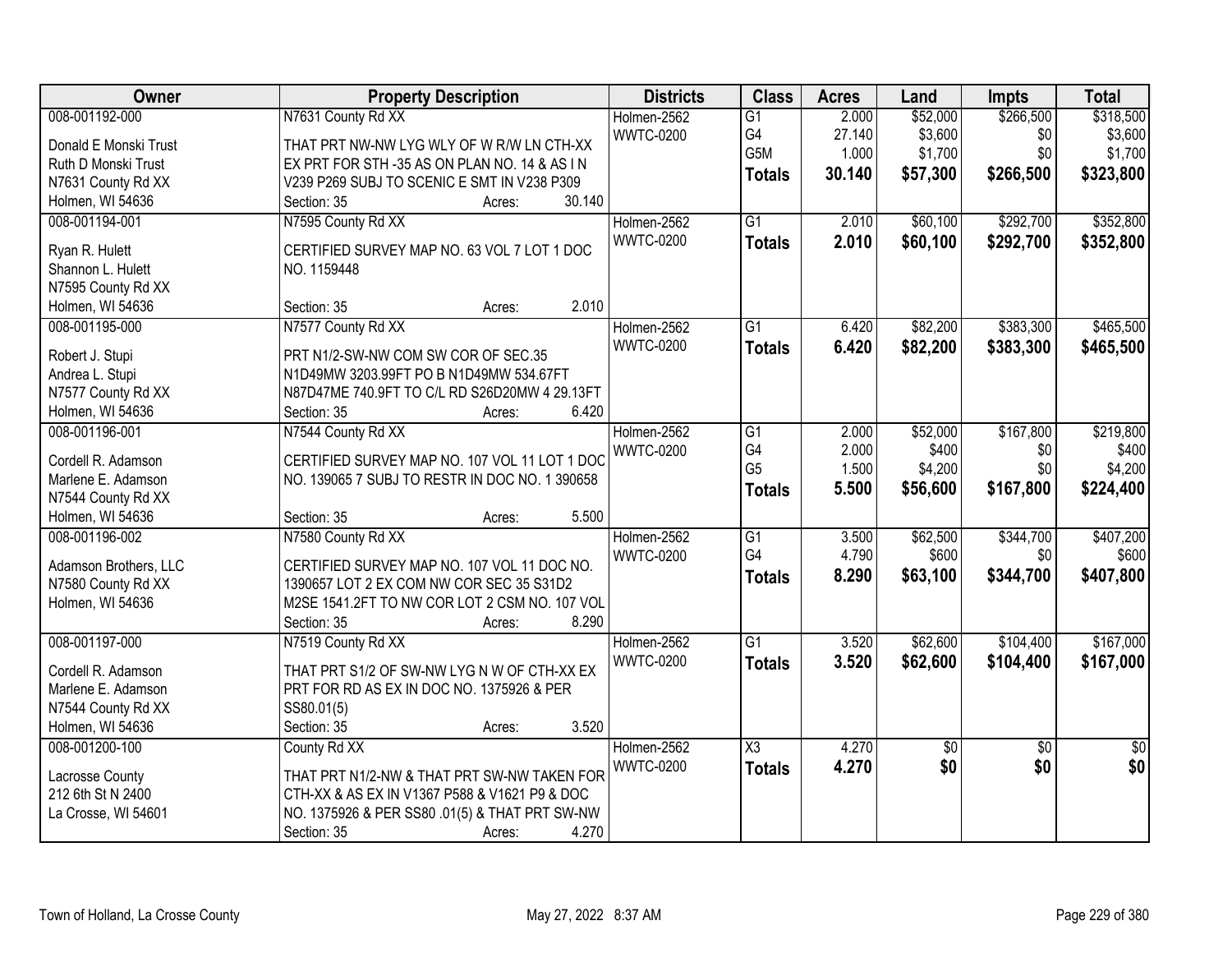| Owner                                | <b>Property Description</b>                     | <b>Districts</b> | <b>Class</b>    | <b>Acres</b> | Land            | <b>Impts</b>    | <b>Total</b>    |
|--------------------------------------|-------------------------------------------------|------------------|-----------------|--------------|-----------------|-----------------|-----------------|
| 008-001201-001                       | N7404 County Rd XX                              | Holmen-2562      | $\overline{G1}$ | 3.000        | \$60,500        | \$81,000        | \$141,500       |
| Jerry P. Sparks                      | PRT OF SW 1/4 COM SW COR TH N17ME 1121.88FT     | <b>WWTC-0200</b> | G4              | 12.290       | \$1,700         | \$0             | \$1,700         |
| Alice L. Halik                       | TO POB TH S8 9D41ME 170.5FT TH N17 ME 115 .5FT  |                  | G5M             | 1.000        | \$1,700         | \$0             | \$1,700         |
| N7404 County Rd XX                   | TO S LN OF N 1/2 OF SW TH S89D41E ALG S LN      |                  | <b>Totals</b>   | 16.290       | \$63,900        | \$81,000        | \$144,900       |
| Holmen, WI 54636                     | 16.290<br>Section: 35<br>Acres:                 |                  |                 |              |                 |                 |                 |
| 008-001203-000                       |                                                 | Holmen-2562      | $\overline{X2}$ | 0.060        | $\overline{50}$ | $\overline{50}$ | \$0             |
|                                      |                                                 | <b>WWTC-0200</b> | <b>Totals</b>   | 0.060        | \$0             | \$0             | \$0             |
| State of Wisconsin Dnr               | PRT NW-SW BEG 90.5FT E OF NW COR W 90.5FT TO    |                  |                 |              |                 |                 |                 |
| PO Box 7921                          | NW COR S AL G WLN 33FT E 82.5FT TO C/L O F      |                  |                 |              |                 |                 |                 |
| Madison, WI 53707-7921               | CTH-XX NELY ALG C/L TO POB                      |                  |                 |              |                 |                 |                 |
|                                      | 0.060<br>Section: 35<br>Acres:                  |                  |                 |              |                 |                 |                 |
| 008-001205-000                       | Old County Road NA                              | Holmen-2562      | $\overline{X4}$ | 7.930        | \$0             | $\overline{50}$ | $\overline{50}$ |
| Mississippi Valley Conservancy, Inc. | SW-SW EX CSM NO. 81 VOL 6 DO C NO. 1122866 & E. | <b>WWTC-0200</b> | <b>Totals</b>   | 7.930        | \$0             | \$0             | \$0             |
| PO Box 2611                          | BEG SW CO R N89D25M40SE 1136.73FT N21M W        |                  |                 |              |                 |                 |                 |
| La Crosse, WI 54602-2611             | 600FT S89D25M40SW 218FT N2 1MW TO N LN          |                  |                 |              |                 |                 |                 |
|                                      | 7.930<br>Section: 35<br>Acres:                  |                  |                 |              |                 |                 |                 |
| 008-001205-003                       | W8088 Old Cth Na                                | Holmen-2562      | $\overline{G1}$ | 5.020        | \$68,600        | \$350,300       | \$418,900       |
|                                      |                                                 | <b>WWTC-0200</b> | <b>Totals</b>   | 5.020        | \$68,600        | \$350,300       | \$418,900       |
| Patrick C. Brockman                  | PRT SE-SE SEC 34-18-8 & PRT SW-SW SEC 35-18-8   |                  |                 |              |                 |                 |                 |
| Rebecca L. Brockman                  | COM SW COR SEC 35-18-8 N0D14M17SW ALG W LN      |                  |                 |              |                 |                 |                 |
| W8088 Old Cth Na                     | SW-SW 43.43FT TO NLY R/W OLD CTH-NA & POB       |                  |                 |              |                 |                 |                 |
| Holmen, WI 54636                     | 5.020<br>Section: 35<br>Acres:                  |                  |                 |              |                 |                 |                 |
| 008-001206-000                       | W8012 Old County Road NA                        | Holmen-2562      | $\overline{G1}$ | 6.010        | \$72,500        | \$164,700       | \$237,200       |
| Roger D. Miller                      | CERTIFIED SURVEY MAP NO. 81 VOL 6 LOT 1 DOC     | <b>WWTC-0200</b> | G4              | 2.000        | \$300           | \$0             | \$300           |
| Clarice L. Miller                    | NO. 1122866 & PRT SW-SW COM SW COR N89D2        |                  | <b>Totals</b>   | 8.010        | \$72,800        | \$164,700       | \$237,500       |
| W8012 Old Cth-Na                     | 5M40SE 918.73FT TO POB N89D2 5M40SE 218FT       |                  |                 |              |                 |                 |                 |
| Holmen, WI 54636                     | Section: 35<br>8.010<br>Acres:                  |                  |                 |              |                 |                 |                 |
| 008-001207-000                       | W7900 Old County Road NA                        | Holmen-2562      | $\overline{X4}$ | 37.510       | \$0             | $\overline{50}$ | $\overline{50}$ |
|                                      |                                                 | <b>WWTC-0200</b> | <b>Totals</b>   | 37.510       | \$0             | \$0             | \$0             |
| Mississippi Valley Conservancy, Inc. | SE-SW EX PRT INCL IN FOLL CO M SW COR SEC 35    |                  |                 |              |                 |                 |                 |
| PO Box 2611                          | N89D25M40SE 1136.73FT TO POB N89D25M40SE        |                  |                 |              |                 |                 |                 |
| La Crosse, WI 54602-2611             | 364FT N21MW 600FT S89D25M40 SW 364FT S21ME      |                  |                 |              |                 |                 |                 |
|                                      | 37.510<br>Section: 35<br>Acres:                 |                  |                 |              |                 |                 |                 |
| 008-001208-000                       | Old County Road NA                              | Holmen-2562      | $\overline{X4}$ | 40.000       | \$0             | $\overline{30}$ | $\overline{50}$ |
| Mississippi Valley Conservancy, Inc  | <b>NE1/4 OF SE1/4</b>                           | <b>WWTC-0200</b> | <b>Totals</b>   | 40.000       | \$0             | \$0             | \$0             |
| PO Box 2611                          |                                                 |                  |                 |              |                 |                 |                 |
| La Crosse, WI 54602-2611             |                                                 |                  |                 |              |                 |                 |                 |
|                                      | 40.000<br>Section: 35<br>Acres:                 |                  |                 |              |                 |                 |                 |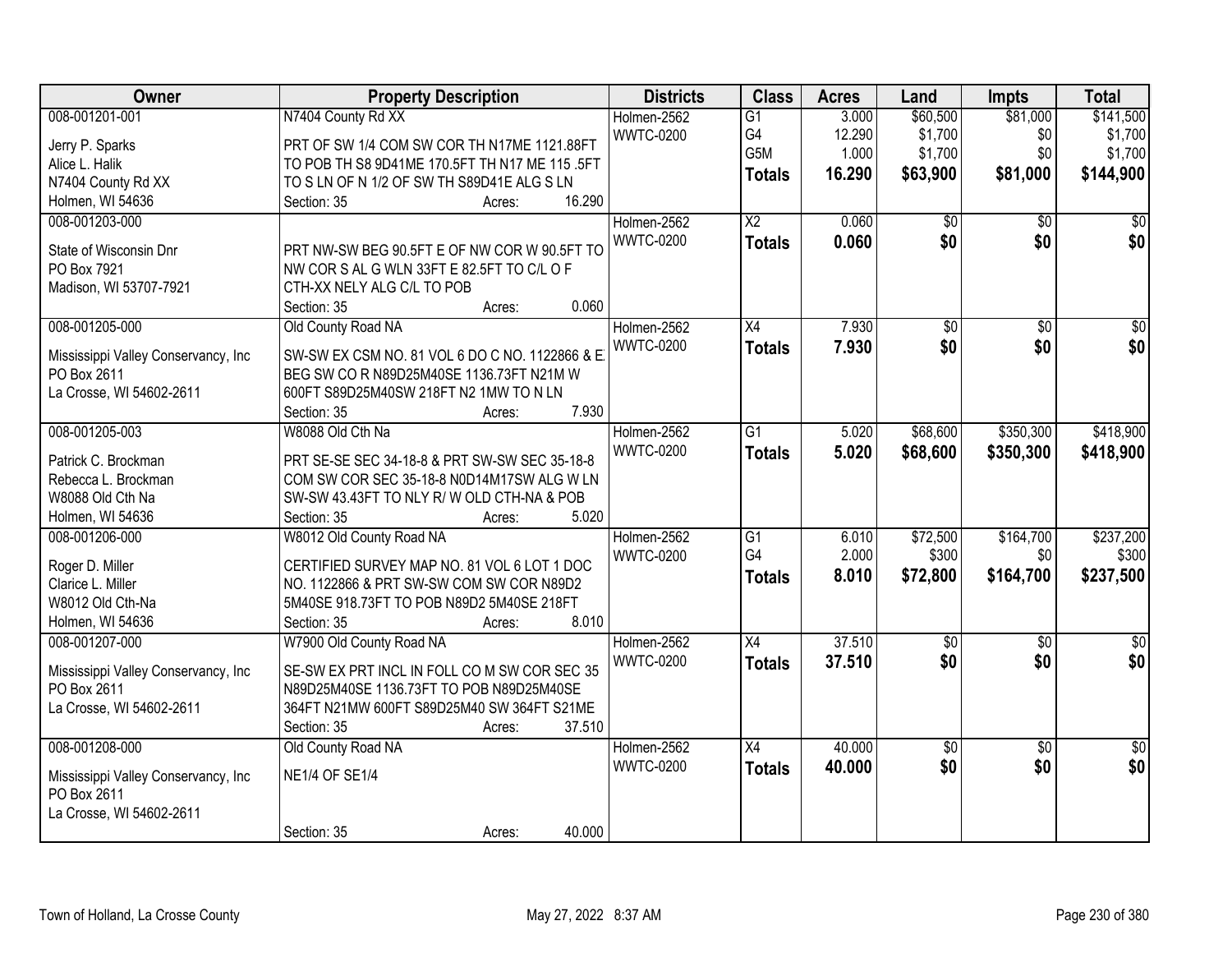| Owner                                |                                                | <b>Property Description</b> |        | <b>Districts</b> | <b>Class</b>    | <b>Acres</b> | Land            | <b>Impts</b>    | <b>Total</b> |
|--------------------------------------|------------------------------------------------|-----------------------------|--------|------------------|-----------------|--------------|-----------------|-----------------|--------------|
| 008-001209-000                       |                                                |                             |        | Holmen-2562      | $\overline{X4}$ | 40.000       | $\overline{50}$ | $\overline{50}$ | \$0          |
| Mississippi Valley Conservancy, Inc  | <b>NW1/4 OF SE1/4</b>                          |                             |        | <b>WWTC-0200</b> | <b>Totals</b>   | 40.000       | \$0             | \$0             | \$0          |
| PO Box 2611                          |                                                |                             |        |                  |                 |              |                 |                 |              |
| La Crosse, WI 54602-2611             |                                                |                             |        |                  |                 |              |                 |                 |              |
|                                      | Section: 35                                    | Acres:                      | 40.000 |                  |                 |              |                 |                 |              |
| 008-001210-000                       | Old County Road NA                             |                             |        | Holmen-2562      | G4              | 9.010        | \$1,200         | \$0             | \$1,200      |
| James R. Peterson                    | PRT SW-SE BEG SW COR N1D22M 05SW 808.61FT      |                             |        | <b>WWTC-0200</b> | G <sub>5</sub>  | 0.500        | \$100           | \$0             | \$100        |
| Susan K. Peterson                    | N88D16ME 511.1 7FT TO NW COR OF PRCL IN V11    |                             |        |                  | <b>Totals</b>   | 9.510        | \$1,300         | \$0             | \$1,300      |
| W7840 Old Cth Na                     | 50 P863 S1D04M30SW ALG W LN PRCL & W LN EXTD   |                             |        |                  |                 |              |                 |                 |              |
| Holmen, WI 54636                     | Section: 35                                    | Acres:                      | 9.510  |                  |                 |              |                 |                 |              |
| 008-001210-001                       | Old County Road NA                             |                             |        | Holmen-2562      | $\overline{G1}$ | 1.000        | \$32,000        | \$0             | \$32,000     |
|                                      |                                                |                             |        | <b>WWTC-0200</b> |                 |              |                 | \$0             |              |
| Thomas M Weiland Revocable Trust     | PRT SW-SE BEG SE COR N 242 F T W 180FT S 242FT |                             |        |                  | <b>Totals</b>   | 1.000        | \$32,000        |                 | \$32,000     |
| W5320 Bahr Rd                        | E 180FT TO POB.                                |                             |        |                  |                 |              |                 |                 |              |
| West Salem, WI 54669                 |                                                |                             |        |                  |                 |              |                 |                 |              |
|                                      | Section: 35                                    | Acres:                      | 1.000  |                  |                 |              |                 |                 |              |
| 008-001210-002                       | W7840 Old County Road NA                       |                             |        | Holmen-2562      | G1              | 3.000        | \$60,500        | \$219,300       | \$279,800    |
| James R. Peterson                    | PRT SW-SE COM SW COR SEC 35 S89D21ME 3140FT    |                             |        | <b>WWTC-0200</b> | G4              | 11.310       | \$1,500         | \$0             | \$1,500      |
| Susan K. Peterson                    | TO POB S89D2 1ME 620FT N 242FT S89D21ME 1      |                             |        |                  | <b>Totals</b>   | 14.310       | \$62,000        | \$219,300       | \$281,300    |
| W7840 Old Cth Na                     | 80FT N 85FT N89D21MW 800FT S 327FT TO POB &    |                             |        |                  |                 |              |                 |                 |              |
| Holmen, WI 54636                     | Section: 35                                    | Acres:                      | 14.310 |                  |                 |              |                 |                 |              |
| 008-001210-003                       | Old County Road NA                             |                             |        | Holmen-2562      | $\overline{X4}$ | 15.180       | $\overline{50}$ | $\overline{50}$ | \$0          |
|                                      |                                                |                             |        | <b>WWTC-0200</b> |                 | 15.180       | \$0             | \$0             | \$0          |
| Mississippi Valley Conservancy, Inc. | SW-SE EX BEG SW COR N1D22M 0 5SW 808.61FT      |                             |        |                  | <b>Totals</b>   |              |                 |                 |              |
| PO Box 2611                          | N88D16ME TO ELN SW-SES ALGELN TO SECOR         |                             |        |                  |                 |              |                 |                 |              |
| La Crosse, WI 54602-2611             | W ALG S LN TO POB                              |                             |        |                  |                 |              |                 |                 |              |
|                                      | Section: 35                                    | Acres:                      | 15.180 |                  |                 |              |                 |                 |              |
| 008-001211-000                       | Old County Road NA                             |                             |        | Holmen-2562      | X4              | 22.928       | $\sqrt{$0}$     | \$0             | $\sqrt{30}$  |
| Mississippi Valley Conservancy, Inc. | SE-SE EX PRT IN V460 P34 & IN V649 P241        |                             |        | <b>WWTC-0200</b> | <b>Totals</b>   | 22.928       | \$0             | \$0             | \$0          |
| PO Box 2611                          |                                                |                             |        |                  |                 |              |                 |                 |              |
| La Crosse, WI 54602-2611             |                                                |                             |        |                  |                 |              |                 |                 |              |
|                                      | Section: 35                                    | Acres:                      | 22.928 |                  |                 |              |                 |                 |              |
| 008-001212-000                       | W7796 Old County Road NA                       |                             |        | Holmen-2562      | $\overline{G1}$ | 1.520        | \$42,400        | \$200,000       | \$242,400    |
|                                      |                                                |                             |        | <b>WWTC-0200</b> |                 | 1.520        | \$42,400        | \$200,000       | \$242,400    |
| Jacob J. Kraus                       | PRT SE-SE BEG SW COR N ALG W LN 379.7FT E P/W  |                             |        |                  | <b>Totals</b>   |              |                 |                 |              |
| W7796 Old Cth Na                     | S LN 174FT S P/W W LN 379.7FT W 174FT TO POB   |                             |        |                  |                 |              |                 |                 |              |
| Holmen, WI 54636                     |                                                |                             |        |                  |                 |              |                 |                 |              |
|                                      | Section: 35                                    | Acres:                      | 1.520  |                  |                 |              |                 |                 |              |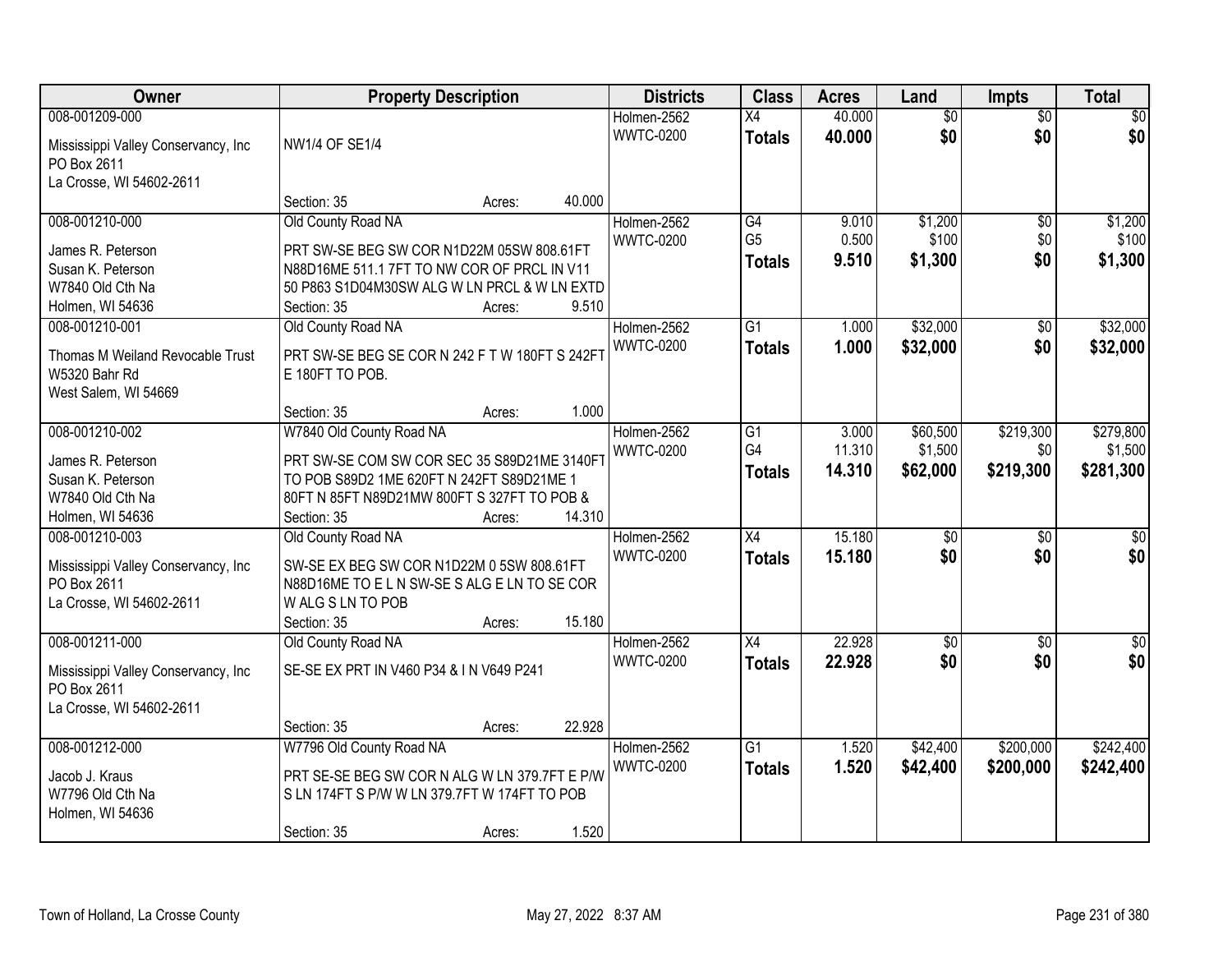| Owner                    | <b>Property Description</b>                    | <b>Districts</b> | <b>Class</b>     | <b>Acres</b> | Land     | <b>Impts</b>    | <b>Total</b> |
|--------------------------|------------------------------------------------|------------------|------------------|--------------|----------|-----------------|--------------|
| 008-001212-001           | W7776 Old County Road NA                       | Holmen-2562      | $\overline{G1}$  | 3.000        | \$60,500 | \$105,300       | \$165,800    |
| Rodger W. Kuczynski      | PRT SE-SE COM SW COR N ALG W LN 379.7FT TO     | <b>WWTC-0200</b> | G <sub>5</sub>   | 5.480        | \$12,400 | \$0             | \$12,400     |
| Nancy Kuczynski          | POB N 491.5FT N89D22ME 500FT S PARA TO W LN    |                  | <b>Totals</b>    | 8.480        | \$72,900 | \$105,300       | \$178,200    |
| W7776 Old Cth Na         | 871.2FT W ALG S LN 326FT N 379.7FT W 174FT TO  |                  |                  |              |          |                 |              |
| Holmen, WI 54636         | 8.480<br>Section: 35<br>Acres:                 |                  |                  |              |          |                 |              |
| 008-001212-003           | W7732 Old County Road NA                       | Holmen-2562      | $\overline{G1}$  | 4.385        | \$66,000 | \$204,800       | \$270,800    |
|                          |                                                | <b>WWTC-0200</b> | <b>Totals</b>    | 4.385        | \$66,000 | \$204,800       | \$270,800    |
| Lavern E. Kleinsmith Jr  | CERTIFIED SURVEY MAP NO. 50 VOL 17 LOT 3 DOC   |                  |                  |              |          |                 |              |
| Lola M. Kleinsmith       | NO. 1693442                                    |                  |                  |              |          |                 |              |
| W7732 Old County Road Na |                                                |                  |                  |              |          |                 |              |
| Holmen, WI 54636         | 4.385<br>Section: 35<br>Acres:                 |                  |                  |              |          |                 |              |
| 008-001212-004           | Old County Road NA                             | Holmen-2562      | $\overline{G1}$  | 2.665        | \$57,700 | $\overline{50}$ | \$57,700     |
| Lavern E. Kleinsmith Jr  | CERTIFIED SURVEY MAP NO. 50 VOL 17 LOT 4 DOC   | <b>WWTC-0200</b> | <b>Totals</b>    | 2.665        | \$57,700 | \$0             | \$57,700     |
| Lola M. Kleinsmith       | NO. 1693442                                    |                  |                  |              |          |                 |              |
| W7732 Old County Road Na |                                                |                  |                  |              |          |                 |              |
| Holmen, WI 54636         | 2.665<br>Section: 35<br>Acres:                 |                  |                  |              |          |                 |              |
| 008-001213-000           |                                                | Holmen-2562      | $\overline{G4}$  | 40.000       | \$2,100  | \$0             | \$2,100      |
|                          |                                                | <b>WWTC-0200</b> | <b>Totals</b>    | 40.000       | \$2,100  | \$0             | \$2,100      |
| Richard O. Vaaler        | <b>NE1/4 OF NE1/4</b>                          |                  |                  |              |          |                 |              |
| Donna R. Vaaler          |                                                |                  |                  |              |          |                 |              |
| W8135 County Rd Zb       |                                                |                  |                  |              |          |                 |              |
| Onalaska, WI 54650-9732  | 40.000<br>Section: 36<br>Acres:                |                  |                  |              |          |                 |              |
| 008-001214-000           |                                                | Holmen-2562      | $\overline{G4}$  | 10.000       | \$2,000  | $\overline{50}$ | \$2,000      |
| Scott T. Beranek         | NW-NE T/W 66FT R/W IN V589 P 667 SUBJ TO NSP   | <b>WWTC-0200</b> | G <sub>5</sub> M | 30.000       | \$60,000 | \$0             | \$60,000     |
| N7914 Bluffview Ct       | ESMT IN V109 5 P762 & SUBJ TO ESMT IN DOC NO.  |                  | <b>Totals</b>    | 40.000       | \$62,000 | \$0             | \$62,000     |
| Holmen, WI 54636         | 1618009 CORRECTED BY DO C NO. 1671774          |                  |                  |              |          |                 |              |
|                          | 40.000<br>Section: 36<br>Acres:                |                  |                  |              |          |                 |              |
| 008-001215-000           |                                                | Holmen-2562      | G4               | 0.130        | \$100    | $\overline{50}$ | \$100        |
|                          |                                                | <b>WWTC-0200</b> | G5M              | 0.130        | \$300    | \$0             | \$300        |
| Richard O. Vaaler et al  | PRT SW-NE LYG N FOLL DESC LN COM INTER S LN    |                  | <b>Totals</b>    | 0.260        | \$400    | \$0             | \$400        |
| W8135 County Rd Zb       | SW-NE & E R/W USH-53 NLY ALG R/W 549.49F T TO  |                  |                  |              |          |                 |              |
| Onalaska, WI 54650-9732  | POB N89D2ME 546.32FT S 143FT E TO E LN SW-NE   |                  |                  |              |          |                 |              |
|                          | 0.260<br>Section: 36<br>Acres:                 |                  |                  |              |          |                 |              |
| 008-001215-001           | N7516 County Rd HD                             | Holmen-2562      | $\overline{G1}$  | 0.980        | \$31,600 | \$120,600       | \$152,200    |
| Christopher J. Vaaler    | PRT SW-NE & SE-NW COM SW COR SW-NE             | <b>WWTC-0200</b> | <b>Totals</b>    | 0.980        | \$31,600 | \$120,600       | \$152,200    |
| PO Box 325               | N14D23MW ALG C/L HWY 233.7FT TO POB TH         |                  |                  |              |          |                 |              |
| Holmen, WI 54636-0325    | N14D23MW 3 16.3FT E 216FT TH S13D45ME 2 70.5FT |                  |                  |              |          |                 |              |
|                          | Section: 36<br>0.980                           |                  |                  |              |          |                 |              |
|                          | Acres:                                         |                  |                  |              |          |                 |              |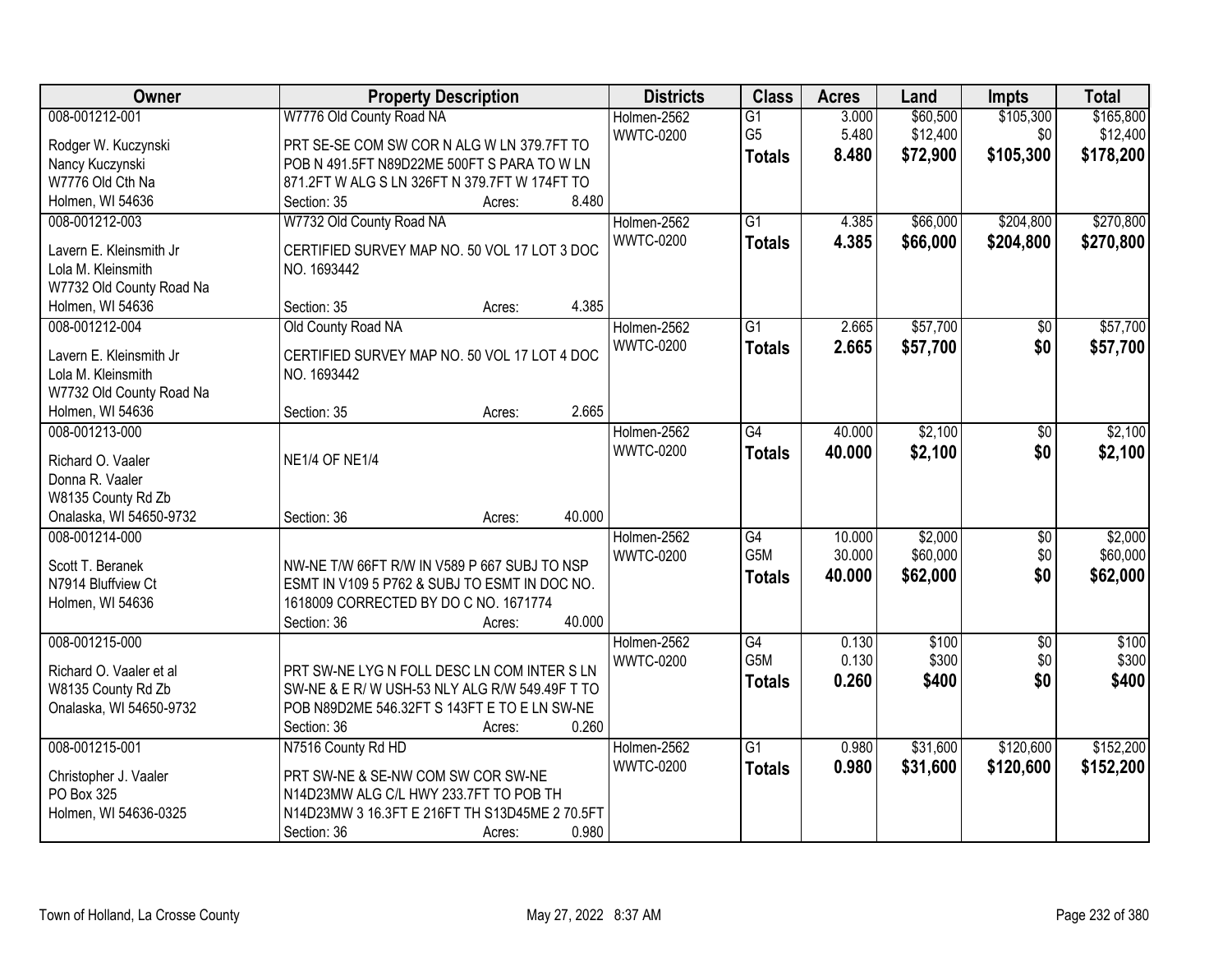| Owner                                              | <b>Property Description</b>                     | <b>Districts</b> | <b>Class</b>    | <b>Acres</b> | Land            | <b>Impts</b>    | <b>Total</b>    |
|----------------------------------------------------|-------------------------------------------------|------------------|-----------------|--------------|-----------------|-----------------|-----------------|
| 008-001215-002                                     | County Rd HD                                    | Holmen-2562      | $\overline{G1}$ | 3.000        | \$60,500        | \$38,600        | \$99,100        |
| Richard O. Vaaler                                  | PRT SW-NE & SE-NW BEG SW COR SW-NE              | <b>WWTC-0200</b> | G4              | 1.000        | \$200           | \$0             | \$200           |
| W8135 County Rd Zb                                 | N14D13MW ALG C/L HWY 233.7FT N72D48ME           |                  | <b>Totals</b>   | 4.000        | \$60,700        | \$38,600        | \$99,300        |
| Onalaska, WI 54650-9732                            | 205.8FT N13 D45MW 270.5FT E 330FT S 543F T TO S |                  |                 |              |                 |                 |                 |
|                                                    | 4.000<br>Section: 36<br>Acres:                  |                  |                 |              |                 |                 |                 |
| 008-001215-003                                     | County Rd HD                                    | Holmen-2562      | G4              | 20.600       | \$1,700         | $\overline{50}$ | \$1,700         |
|                                                    |                                                 | <b>WWTC-0200</b> | <b>Totals</b>   | 20.600       | \$1,700         | \$0             | \$1,700         |
| Richard O. Vaaler                                  | S 400FT S1/2-NE EX W 396FT S UBJ TO SCENIC      |                  |                 |              |                 |                 |                 |
| W8135 County Rd Zb                                 | ESMT IN V368 P 101 & V642 P680                  |                  |                 |              |                 |                 |                 |
| Onalaska, WI 54650-9732                            |                                                 |                  |                 |              |                 |                 |                 |
|                                                    | 20.600<br>Section: 36<br>Acres:                 |                  |                 |              |                 |                 |                 |
| 008-001215-004                                     | N7486 County Rd HD                              | Holmen-2562      | G4              | 52.270       | \$4,200         | $\overline{50}$ | \$4,200         |
| Richard O. Vaaler                                  | PRT SW-NE LYG N FOLL DESC LN COM NE COR SEC     | <b>WWTC-0200</b> | G5M             | 4.360        | \$7,100         | \$0             | \$7,100         |
| Donna R. Vaaler                                    | 36 S23ME 221 7.38FT TO POB N89D50MW 2000. 27FT  |                  | <b>Totals</b>   | 56.630       | \$11,300        | \$0             | \$11,300        |
| W8135 County Rd Zb                                 | N51D34MW 203.82FT N89D5 0MW 546.32FT TO ELY     |                  |                 |              |                 |                 |                 |
| Onalaska, WI 54650-9732                            | 56.630<br>Section: 36<br>Acres:                 |                  |                 |              |                 |                 |                 |
| 008-001218-000                                     | N7603 Bluffview Ct                              | Holmen-2562      | $\overline{X4}$ | 4.260        | \$0             | \$0             | \$0             |
|                                                    |                                                 | <b>WWTC-0200</b> | <b>Totals</b>   | 4.260        | \$0             | \$0             | \$0             |
| Green Mound Cemetery Association                   | PRT NE-NW COM 449.46FT W OF SE COR W            |                  |                 |              |                 |                 |                 |
| N7631 County Rd XX                                 | 362.34FT N 332.64FT E 299.64FT TO HWY S10DE 339 |                  |                 |              |                 |                 |                 |
| Holmen, WI 54636                                   | .9FT TO POB & PRT SE-NW COM NW COR S85D50ME     |                  |                 |              |                 |                 |                 |
|                                                    | 4.260<br>Section: 36<br>Acres:                  |                  |                 |              |                 |                 |                 |
| 008-001220-000                                     | Old County Road NA                              | Holmen-2562      | $\overline{X4}$ | 27.540       | $\overline{50}$ | $\overline{30}$ | \$0             |
| Mississippi Valley Conservancy, Inc.               | SW-NW SUBJ TO ESMT IN DOC NO . 1650492 EX       | <b>WWTC-0200</b> | <b>Totals</b>   | 27.540       | \$0             | \$0             | \$0             |
| PO Box 2611                                        | 12.46AC FOR STH -93 R/W IN V811 P215 & SUBJ TO  |                  |                 |              |                 |                 |                 |
| La Crosse, WI 54602-2611                           | ELCTRC ESMNT IN DOC NO. 1 690956                |                  |                 |              |                 |                 |                 |
|                                                    | 27.540<br>Section: 36<br>Acres:                 |                  |                 |              |                 |                 |                 |
| 008-001224-000                                     | Old County Road NA                              | Holmen-2562      | X4              | 29.420       | $\sqrt{$0}$     | $\overline{50}$ | $\sqrt{60}$     |
|                                                    | NW-SW SUBJ TO ESMT IN DOC NO . 1650492 EX       | <b>WWTC-0200</b> | <b>Totals</b>   | 29.420       | \$0             | \$0             | \$0             |
| Mississippi Valley Conservancy, Inc<br>PO Box 2611 | 10.58AC FOR STH -93 R/W IN V811 P215 & SUBJ TO  |                  |                 |              |                 |                 |                 |
| La Crosse, WI 54602-2611                           | ELCTRC ESMNT IN DOC NO. 1 690956                |                  |                 |              |                 |                 |                 |
|                                                    | 29.420<br>Section: 36<br>Acres:                 |                  |                 |              |                 |                 |                 |
| 008-001224-001                                     | US Highway 53                                   | Holmen-2562      | $\overline{X2}$ | 10.580       | $\sqrt{$0}$     | $\overline{50}$ | $\overline{50}$ |
|                                                    |                                                 | <b>WWTC-0200</b> |                 |              | \$0             | \$0             | \$0             |
| State of Wisconsin Dot                             | PRT NW-SW BEING 10.58AC FOR USH-53 R/W IN       |                  | <b>Totals</b>   | 10.580       |                 |                 |                 |
| 3550 Mormon Coulee Rd                              | V811 P215                                       |                  |                 |              |                 |                 |                 |
| La Crosse, WI 54601                                |                                                 |                  |                 |              |                 |                 |                 |
|                                                    | 10.580<br>Section: 36<br>Acres:                 |                  |                 |              |                 |                 |                 |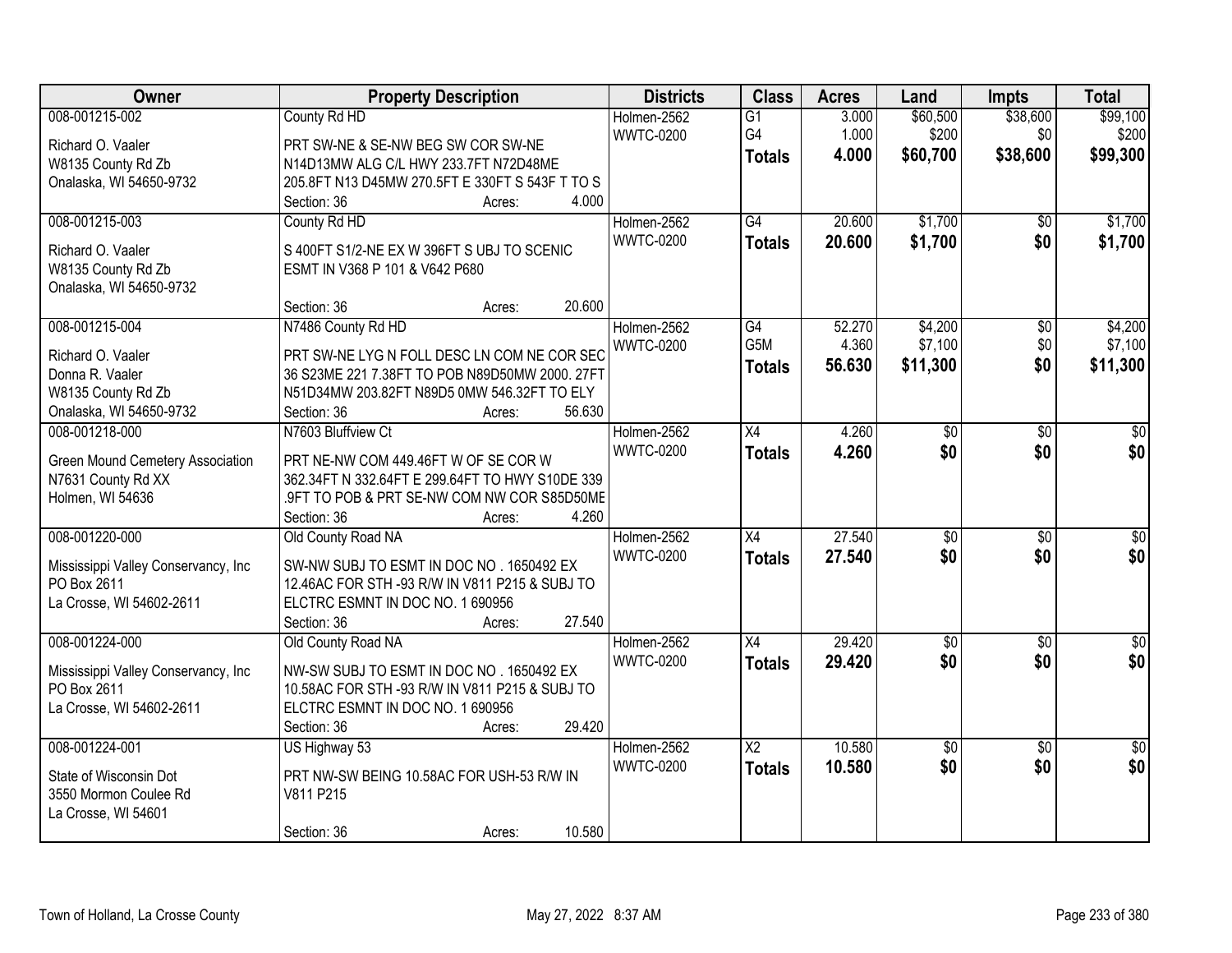| Owner                               | <b>Property Description</b>                                                             | <b>Districts</b> | <b>Class</b>           | <b>Acres</b> | Land            | <b>Impts</b>    | <b>Total</b>    |
|-------------------------------------|-----------------------------------------------------------------------------------------|------------------|------------------------|--------------|-----------------|-----------------|-----------------|
| 008-001225-001                      | W7696 Old County Road NA                                                                | Holmen-2562      | $\overline{G1}$        | 1.450        | \$41,000        | \$197,300       | \$238,300       |
| Bruce A. Chandler                   | CERTIFIED SURVEY MAP NO. 13 VOL 2 LOT 1 DOC                                             | <b>WWTC-0200</b> | <b>Totals</b>          | 1.450        | \$41,000        | \$197,300       | \$238,300       |
| Linda F. Chandler                   | NO. 919959                                                                              |                  |                        |              |                 |                 |                 |
| W7696 Old Cth Na                    |                                                                                         |                  |                        |              |                 |                 |                 |
| Holmen, WI 54636                    | 1.450<br>Section: 36<br>Acres:                                                          |                  |                        |              |                 |                 |                 |
| 008-001225-002                      | US Highway 53                                                                           | Holmen-2562      | $\overline{\text{X2}}$ | 11.370       | $\overline{50}$ | $\overline{50}$ | \$0             |
| State of Wisconsin Dot              | PRT SW-SW BEING 11.37AC FOR USH-53 R/W IN                                               | <b>WWTC-0200</b> | <b>Totals</b>          | 11.370       | \$0             | \$0             | \$0             |
| 3550 Mormon Coulee Rd               | V811 P215                                                                               |                  |                        |              |                 |                 |                 |
| La Crosse, WI 54601                 |                                                                                         |                  |                        |              |                 |                 |                 |
|                                     | 11.370<br>Section: 36<br>Acres:                                                         |                  |                        |              |                 |                 |                 |
| 008-001225-003                      | Old County Road NA                                                                      | Holmen-2562      | X4                     | 14.980       | \$0             | \$0             | $\overline{50}$ |
|                                     |                                                                                         | <b>WWTC-0200</b> | <b>Totals</b>          | 14.980       | \$0             | \$0             | \$0             |
| Mississippi Valley Conservancy, Inc | PRT SW-SW LYG NLY OF FOLL DE SC LN COM SE                                               |                  |                        |              |                 |                 |                 |
| PO Box 2611                         | COR SEC 35 N55D 20M25SE 1111.04FT TO WLY R/W<br>LN USH-53 & POB LN S87D19M3 0SW TO W LN |                  |                        |              |                 |                 |                 |
| La Crosse, WI 54602-2611            | 14.980<br>Section: 36<br>Acres:                                                         |                  |                        |              |                 |                 |                 |
| 008-001225-004                      | W7650 Old County Road NA                                                                | Holmen-2562      | G1                     | 3.470        | \$62,400        | \$191,300       | \$253,700       |
|                                     |                                                                                         | <b>WWTC-0200</b> |                        | 3.470        | \$62,400        |                 |                 |
| James R. Johnson                    | CERTIFIED SURVEY MAP NO 108 VOL 9 LOT 1 DOC                                             |                  | <b>Totals</b>          |              |                 | \$191,300       | \$253,700       |
| Kathy A. Johnson                    | NO. 1260543 SUBJ TO ESMT IN DOC NO. 1632 937                                            |                  |                        |              |                 |                 |                 |
| W7650 Old Cth Na                    | CORRECTED BY DOC NO. 167 1777 & SUBJ TO ESMT                                            |                  |                        |              |                 |                 |                 |
| Holmen, WI 54636                    | 3.470<br>Section: 36<br>Acres:                                                          |                  |                        |              |                 |                 |                 |
| 008-001225-005                      | Old County Road NA                                                                      | Holmen-2562      | $\overline{G1}$        | 6.710        | \$75,300        | \$1,700         | \$77,000        |
| Lavern E. Kleinsmith Jr             | CERTIFIED SURVEY MAP NO 108 VOL 9 LOT 2 DOC                                             | <b>WWTC-0200</b> | <b>Totals</b>          | 6.710        | \$75,300        | \$1,700         | \$77,000        |
| Lola M. Kleinsmith                  | NO. 1260543 SUBJ TO ESMT IN DOC NO. 1632 475                                            |                  |                        |              |                 |                 |                 |
| W7732 Old County Road Na            | CORRECTED BY DOC NO. 167 1776 & SUBJ TO                                                 |                  |                        |              |                 |                 |                 |
| Holmen, WI 54636                    | 6.710<br>Section: 36<br>Acres:                                                          |                  |                        |              |                 |                 |                 |
| 008-001226-000                      | W7520 Old County Road NA                                                                | Holmen-2562      | $\overline{G1}$        | 3.000        | \$60,500        | \$259,200       | \$319,700       |
| Herbert Hanson                      | SE-SW EX CSM NO. 116 VOL 11 DOC NO. 1393596 &                                           | <b>WWTC-0200</b> | G4                     | 26.500       | \$3,600         | \$0             | \$3,600         |
| W7520 Old Cth Na                    | EX THAT PR T INCL IN FOLL COM W1/4 COR SEC 36                                           |                  | <b>Totals</b>          | 29.500       | \$64,100        | \$259,200       | \$323,300       |
| Holmen, WI 54636                    | N89D54M59SE 1320.22FT TO E R/W HWY & POB                                                |                  |                        |              |                 |                 |                 |
|                                     | 29.500<br>Section: 36<br>Acres:                                                         |                  |                        |              |                 |                 |                 |
| 008-001226-001                      | W7598 Old County Road NA                                                                | Holmen-2562      | $\overline{G1}$        | 1.000        | \$32,000        | \$363,300       | \$395,300       |
|                                     |                                                                                         | <b>WWTC-0200</b> | <b>Totals</b>          | 1.000        | \$32,000        | \$363,300       | \$395,300       |
| Carmen M. Tande                     | CERTIFIED SURVEY MAP NO. 116 VOL 11 LOT 1 DOC                                           |                  |                        |              |                 |                 |                 |
| Eric R. Tande                       | NO. 139359 6 T/W ESMT IN DOC NO. 139744 2                                               |                  |                        |              |                 |                 |                 |
| W7598 Old Cth Na                    |                                                                                         |                  |                        |              |                 |                 |                 |
| Holmen, WI 54636                    | 1.000<br>Section: 36<br>Acres:                                                          |                  |                        |              |                 |                 |                 |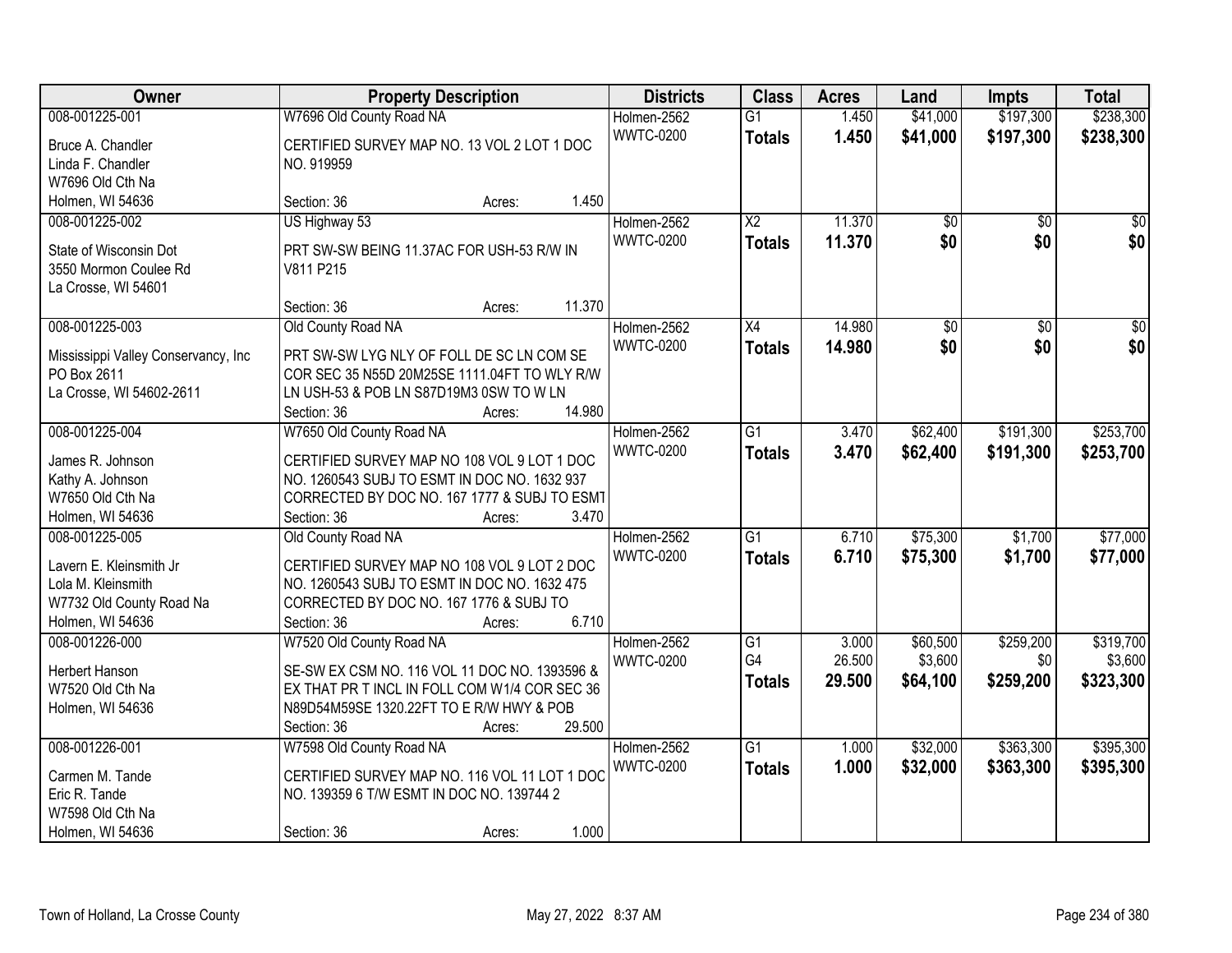| Owner                 | <b>Property Description</b>                    | <b>Districts</b> | <b>Class</b>     | <b>Acres</b>   | Land        | Impts           | <b>Total</b> |
|-----------------------|------------------------------------------------|------------------|------------------|----------------|-------------|-----------------|--------------|
| 008-001227-000        | N7496 County Rd HD                             | Holmen-2562      | $\overline{G1}$  | 1.720          | \$46,400    | \$337,000       | \$383,400    |
| Ben A. Gillmore       | PRT N1/2-SE BEG E1/4 COR SEC 36 N89D11M6SW     | <b>WWTC-0200</b> | G <sub>6</sub>   | 14.990         | \$60,000    | \$0             | \$60,000     |
| Nancy L. Gillmore     | 1814.44FT S18 D 14M21SE 1346.39FT S89D28M 21SE |                  | <b>Totals</b>    | 16.710         | \$106,400   | \$337,000       | \$443,400    |
| N7496 County Rd Hd    | 1390.66FT TO E LN SEC 3 6 N6M7SE 1265.73FT TO  |                  |                  |                |             |                 |              |
| Holmen, WI 54636      | 16.710<br>Section: 36<br>Acres:                |                  |                  |                |             |                 |              |
| 008-001227-001        | County Rd HD                                   | Holmen-2562      | W6               | 30.010         | (\$120,000) | $\overline{50}$ | \$0          |
|                       |                                                | <b>WWTC-0200</b> |                  | 30.010         | \$0         | \$0             | \$0          |
| Matthew J. Shore      | PRT N1/2-SE BEG E1/4 COR SEC 36 S89D55M43SW    |                  | <b>Totals</b>    |                |             |                 |              |
| Melissa D. Shore      | ALG N LN NE- SE 439.5FT S0D48M22SE 568.4F T    |                  |                  |                |             |                 |              |
| N7310 County Rd Hd    | S89D55M43SW 1185.58FT TO E LY LN CSM NO. 150   |                  |                  |                |             |                 |              |
| Holmen, WI 54636      | 30.010<br>Section: 36<br>Acres:                |                  |                  |                |             |                 |              |
| 008-001228-004        | N7458 County Rd HD                             | Holmen-2562      | $\overline{G1}$  | 6.640          | \$75,100    | \$235,000       | \$310,100    |
|                       | CERTIFIED SURVEY MAP NO. 150 VOL 6 LOT 1 DOC   | <b>WWTC-0200</b> | <b>Totals</b>    | 6.640          | \$75,100    | \$235,000       | \$310,100    |
| Randall W. Thompson   |                                                |                  |                  |                |             |                 |              |
| Dawn M. Thompson      | NO. 1141463                                    |                  |                  |                |             |                 |              |
| N7458 County Rd Hd    | 6.640<br>Section: 36                           |                  |                  |                |             |                 |              |
| Holmen, WI 54636      | Acres:                                         |                  |                  |                |             |                 |              |
| 008-001228-005        | N7450 County Rd HD                             | Holmen-2562      | G1<br>G4         | 2.400<br>2.700 | \$55,400    | \$207,400       | \$262,800    |
| Jerome P. Johnson     | CERTIFIED SURVEY MAP NO. 150 VOL 6 LOT 2 DOC   | <b>WWTC-0200</b> |                  |                | \$600       | \$0             | \$600        |
| Barbara Johnson       | NO. 1141463                                    |                  | <b>Totals</b>    | 5.100          | \$56,000    | \$207,400       | \$263,400    |
| N7450 County Rd Hd    |                                                |                  |                  |                |             |                 |              |
| Holmen, WI 54636-9280 | 5.100<br>Section: 36<br>Acres:                 |                  |                  |                |             |                 |              |
| 008-001228-006        | N7434 County Rd HD                             | Holmen-2562      | $\overline{G1}$  | 3.090          | \$60,900    | \$275,300       | \$336,200    |
|                       |                                                | <b>WWTC-0200</b> | G4               | 2.000          | \$400       | \$0             | \$400        |
| Terrance J. Miller    | CERTIFIED SURVEY MAP NO. 150 VOL 6 LOT 3 DOC   |                  | <b>Totals</b>    | 5.090          | \$61,300    | \$275,300       | \$336,600    |
| April L. Miller       | NO. 1141463                                    |                  |                  |                |             |                 |              |
| N7434 County Rd Hd    |                                                |                  |                  |                |             |                 |              |
| Holmen, WI 54636-0181 | 5.090<br>Section: 36<br>Acres:                 |                  |                  |                |             |                 |              |
| 008-001229-001        | County Rd HD                                   | Holmen-2562      | $\overline{G4}$  | 13.600         | \$1,800     | $\overline{50}$ | \$1,800      |
| Herbert Hanson        | PRT SW-SE LYG W OF W R/W CTH -HD & EX THAT     | <b>WWTC-0200</b> | G <sub>5</sub> M | 1.090          | \$1,800     | \$0             | \$1,800      |
| W7520 Old Cth Na      | PRT SW-SE IN F OLL PRT E1/2-SW & PRT W1/2-S E  |                  | <b>Totals</b>    | 14.690         | \$3,600     | \$0             | \$3,600      |
| Holmen, WI 54636      | COM W1/4 COR SEC 36 N89D54 M59SE 1320.22FT TC  |                  |                  |                |             |                 |              |
|                       | 14.690<br>Section: 36<br>Acres:                |                  |                  |                |             |                 |              |
| 008-001229-002        | N7320 County Rd HD                             | Holmen-2562      | $\overline{G1}$  | 1.680          | \$45,600    | \$386,600       | \$432,200    |
|                       |                                                | <b>WWTC-0200</b> | G4               | 5.020          | \$900       | \$0             | \$900        |
| Mai Xiong Vue         | PRT S1/2-SE COM S1/4 COR SEC 36 ALG S LN       |                  | <b>Totals</b>    | 6.700          | \$46,500    | \$386,600       | \$433,100    |
| Xao Vue               | S89D45M30SE 962 .5FT TO ELY R/W USH-53 ALG R   |                  |                  |                |             |                 |              |
| N7320 County Rd Hd    | /W N18D19M21SW 69.62FT TO PO B N18D19M21SW     |                  |                  |                |             |                 |              |
| Holmen, WI 54636-9294 | 6.700<br>Section: 36<br>Acres:                 |                  |                  |                |             |                 |              |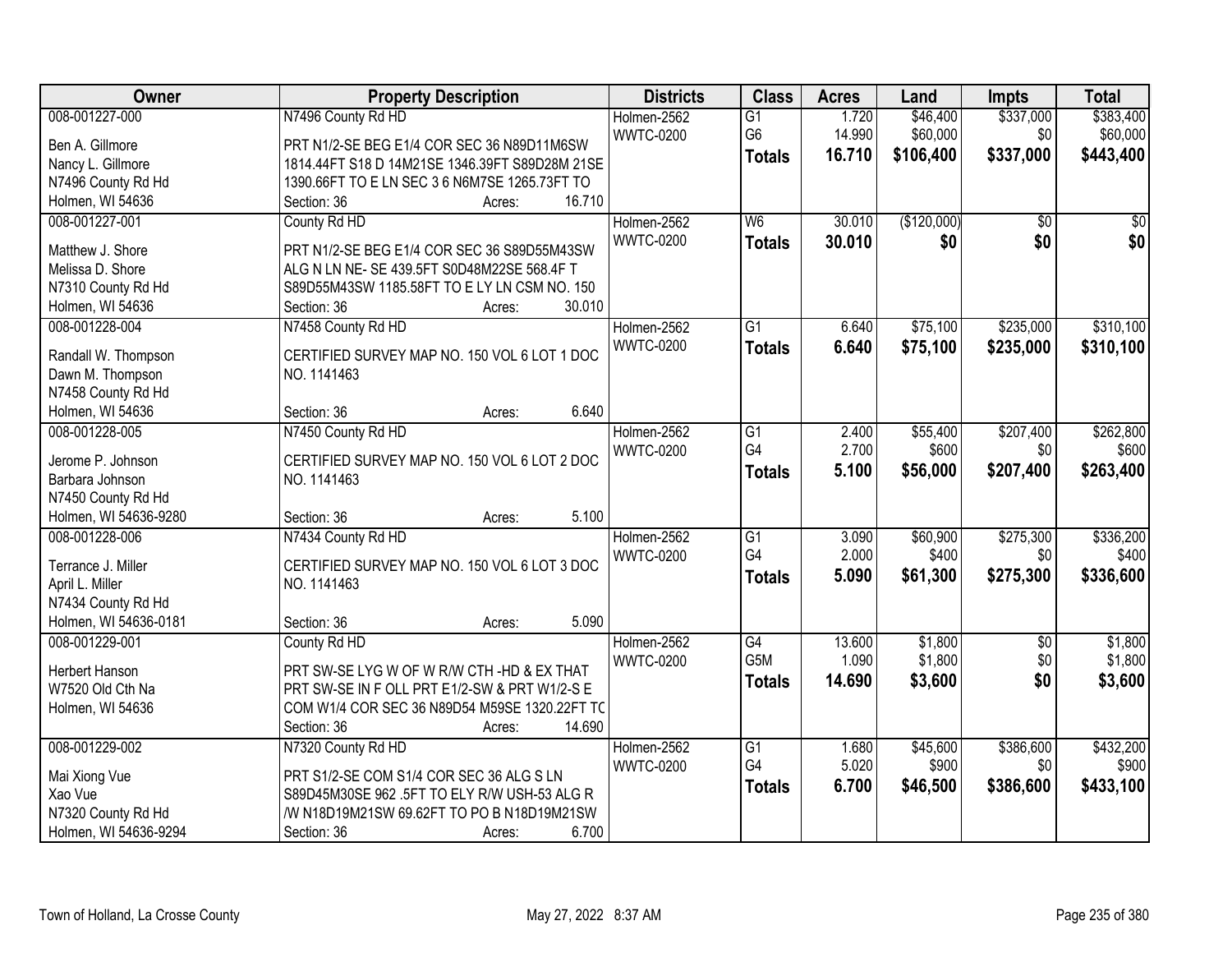| Owner              | <b>Property Description</b>                   | <b>Districts</b> | <b>Class</b>          | <b>Acres</b> | Land            | <b>Impts</b>    | <b>Total</b>    |
|--------------------|-----------------------------------------------|------------------|-----------------------|--------------|-----------------|-----------------|-----------------|
| 008-001229-003     | N7362 County Rd HD                            | Holmen-2562      | $\overline{G1}$       | 5.060        | \$68,700        | \$360,300       | \$429,000       |
| Jeffrey D. Powell  | PRT S1/2-SE COM S1/4 COR SEC 36 S89D45M30SE   | <b>WWTC-0200</b> | <b>Totals</b>         | 5.060        | \$68,700        | \$360,300       | \$429,000       |
| Jaime R. Powell    | 962.50FT N18 D 19M21SW 89.07FT N18D31M32S W   |                  |                       |              |                 |                 |                 |
| N7362 County Rd Hd | 600FT TO POB N18D31M32SW 3 15 FT N71D45M39SE  |                  |                       |              |                 |                 |                 |
| Holmen, WI 54636   | 5.060<br>Section: 36<br>Acres:                |                  |                       |              |                 |                 |                 |
| 008-001229-004     | N7344 County Rd HD                            | Holmen-2562      | $\overline{G1}$<br>G4 | 3.040        | \$60,700        | \$277,200       | \$337,900       |
| Jeffrey T. Wall    | PRT S1/2-SE COM S1/4 COR SEC 36 S89D45M30SE   | <b>WWTC-0200</b> |                       | 2.000        | \$400           | \$0             | \$400           |
| Sandy K. Wall      | 962.50FT N18 D 19M21SW 89.07FT N18D31M32S W   |                  | <b>Totals</b>         | 5.040        | \$61,100        | \$277,200       | \$338,300       |
| N7344 County Rd Hd | 285FT TO POB N18D31M32SW 3 15 FT N71D45M39SE  |                  |                       |              |                 |                 |                 |
| Holmen, WI 54636   | 5.040<br>Section: 36<br>Acres:                |                  |                       |              |                 |                 |                 |
| 008-001229-005     | N7388 County Rd HD                            | Holmen-2562      | G1                    | 5.070        | \$68,800        | \$338,200       | \$407,000       |
|                    |                                               | <b>WWTC-0200</b> | <b>Totals</b>         | 5.070        | \$68,800        | \$338,200       | \$407,000       |
| Jared J. Thompson  | PRT W1/2-SE COM S1/4 COR SEC 36 S89D45M30SE   |                  |                       |              |                 |                 |                 |
| Leah R. Thompson   | 962.50FT N18 D 19M21SW 89.07FT N18D31M32S W   |                  |                       |              |                 |                 |                 |
| N7388 County Rd Hd | 915FT TO POB N18D31M32SW 8 5 FT N18D29M5SW    |                  |                       |              |                 |                 |                 |
| Holmen, WI 54636   | Section: 36<br>5.070<br>Acres:                |                  |                       |              |                 |                 |                 |
| 008-001229-006     | N7400 County Rd HD                            | Holmen-2562      | $\overline{G1}$       | 5.080        | \$68,800        | \$304,900       | \$373,700       |
| Jeffrey R. Brown   | PRT W1/2-SE COM S1/4 COR SEC 36S89D45M30SE    | <b>WWTC-0200</b> | <b>Totals</b>         | 5.080        | \$68,800        | \$304,900       | \$373,700       |
| Jeni M. Brown      | 962.50FT N18D 1 9M21SW 89.07FT N18D31M32SW    |                  |                       |              |                 |                 |                 |
| N7400 County Rd Hd | 1000 FT N18D29M5SW 230FT TO POB N18D29M5SW    |                  |                       |              |                 |                 |                 |
| Holmen, WI 54636   | 5.080<br>Section: 36<br>Acres:                |                  |                       |              |                 |                 |                 |
| 008-001230-001     | N7310 County Rd HD                            | Holmen-2562      | $\overline{G1}$       | 2.790        | \$58,700        | \$354,700       | \$413,400       |
|                    |                                               | <b>WWTC-0200</b> | W <sub>8</sub>        | 29.250       | (\$117,000)     | \$0             | \$0             |
| Matthew J. Shore   | PRT SE1/4 COM S1/4 COR SEC 3 6 S89D45M30SE    |                  | <b>Totals</b>         | 32.040       | \$58,700        | \$354,700       | \$413,400       |
| Melissa D. Shore   | 962.5FT TO ELN RD & POB S89D45M30SE 1672.     |                  |                       |              |                 |                 |                 |
| N7310 County Rd Hd | 36FT TO SE COR SE-SE N6M7SE 1355.74FT         |                  |                       |              |                 |                 |                 |
| Holmen, WI 54636   | 32.040<br>Section: 36<br>Acres:               |                  |                       |              |                 |                 |                 |
| 008-001230-002     | N7304 County Rd HD                            | Holmen-2562      | $\overline{G1}$       | 5.430        | \$70,200        | \$318,600       | \$388,800       |
| Scott K. Gumz      | CERTIFIED SURVEY MAP NO. 82 VOL 10 LOT 1 DOC  | <b>WWTC-0200</b> | <b>Totals</b>         | 5.430        | \$70,200        | \$318,600       | \$388,800       |
| Kimberlee D. Gumz  | NO. 1316053 & PRT SE-SE COM SE COR SEC 36     |                  |                       |              |                 |                 |                 |
| N7304 County Rd Hd | N89D45M28SW ALG S LN SE-S E 778.2FT TO SW COF |                  |                       |              |                 |                 |                 |
| Holmen, WI 54636   | 5.430<br>Section: 36<br>Acres:                |                  |                       |              |                 |                 |                 |
| 008-001230-100     | <b>Bluffview Ct</b>                           | Holmen-2562      | $\overline{X4}$       | 0.630        | $\overline{50}$ | $\overline{50}$ | $\overline{50}$ |
|                    |                                               |                  |                       |              |                 |                 |                 |
| Town of Holland    | PRT SE-NW TAKEN FOR BLUFFIVE W CT AS IN THE   | <b>WWTC-0200</b> | <b>Totals</b>         | 0.630        | \$0             | \$0             | \$0             |
| W7937 County Rd Mh | TOWN OF HOLLA ND ON 12-6-2010 & AS ON PLAN    |                  |                       |              |                 |                 |                 |
| Holmen, WI 54636   | NO. 141F & AS IN V230 P379                    |                  |                       |              |                 |                 |                 |
|                    | 0.630<br>Section: 36<br>Acres:                |                  |                       |              |                 |                 |                 |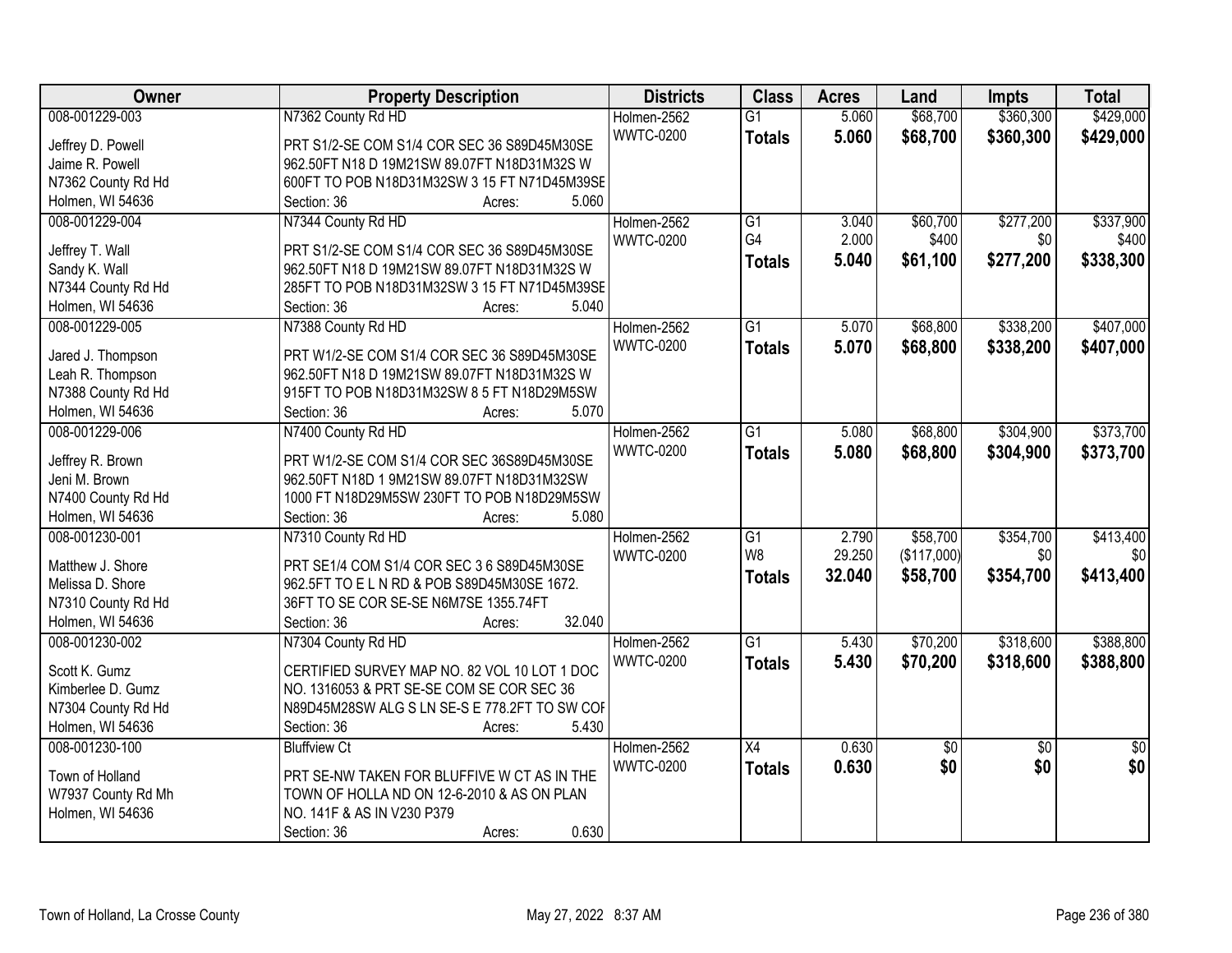| Owner                     |                                               | <b>Property Description</b> |        | <b>Districts</b> | <b>Class</b>    | <b>Acres</b> | Land            | <b>Impts</b>    | <b>Total</b>     |
|---------------------------|-----------------------------------------------|-----------------------------|--------|------------------|-----------------|--------------|-----------------|-----------------|------------------|
| 008-001231-000            |                                               |                             |        | Holmen-2562      | X1              | 40.000       | $\overline{50}$ | $\overline{50}$ | \$0              |
| Usa                       | <b>NE1/4 OF NE1/4</b>                         |                             |        | <b>WWTC-0200</b> | <b>Totals</b>   | 40.000       | \$0             | \$0             | \$0              |
| Fort Snelling             |                                               |                             |        |                  |                 |              |                 |                 |                  |
| St Paul, MN 55111-4000    |                                               |                             |        |                  |                 |              |                 |                 |                  |
|                           | Section: 1                                    | Acres:                      | 40.000 |                  |                 |              |                 |                 |                  |
| 008-001232-000            |                                               |                             |        | Holmen-2562      | $\overline{X1}$ | 40.000       | $\overline{50}$ | $\overline{50}$ | \$0              |
| Usa                       | <b>NW1/4 OF NE1/4</b>                         |                             |        | <b>WWTC-0200</b> | <b>Totals</b>   | 40.000       | \$0             | \$0             | \$0              |
| Fort Snelling             |                                               |                             |        |                  |                 |              |                 |                 |                  |
| St Paul, MN 55111-4000    |                                               |                             |        |                  |                 |              |                 |                 |                  |
|                           | Section: 1                                    | Acres:                      | 40.000 |                  |                 |              |                 |                 |                  |
| 008-001233-000            |                                               |                             |        | Holmen-2562      | X1              | 40.000       | $\overline{50}$ | $\overline{60}$ | $\overline{\$0}$ |
| Usa                       | <b>SW1/4 OF NE1/4</b>                         |                             |        | <b>WWTC-0200</b> | <b>Totals</b>   | 40.000       | \$0             | \$0             | \$0              |
| Fort Snelling             |                                               |                             |        |                  |                 |              |                 |                 |                  |
| St Paul, MN 55111-4000    |                                               |                             |        |                  |                 |              |                 |                 |                  |
|                           | Section: 1                                    | Acres:                      | 40.000 |                  |                 |              |                 |                 |                  |
| 008-001234-000            |                                               |                             |        | Holmen-2562      | X1              | 40.000       | \$0             | $\frac{1}{20}$  | $\sqrt{60}$      |
| Usa                       | <b>SE1/4 OF NE1/4</b>                         |                             |        | <b>WWTC-0200</b> | <b>Totals</b>   | 40.000       | \$0             | \$0             | \$0              |
| Fort Snelling             |                                               |                             |        |                  |                 |              |                 |                 |                  |
| St Paul, MN 55111-4000    |                                               |                             |        |                  |                 |              |                 |                 |                  |
|                           | Section: 1                                    | Acres:                      | 40.000 |                  |                 |              |                 |                 |                  |
| 008-001235-000            |                                               |                             |        | Holmen-2562      | $\overline{X1}$ | 39.850       | $\overline{50}$ | $\overline{50}$ | $\overline{50}$  |
| Usa                       | <b>GOVERNMENT LOT 1</b>                       |                             |        | <b>WWTC-0200</b> | Totals          | 39.850       | \$0             | \$0             | \$0              |
| Fort Snelling             |                                               |                             |        |                  |                 |              |                 |                 |                  |
| St Paul, MN 55111-4000    |                                               |                             |        |                  |                 |              |                 |                 |                  |
|                           | Section: 1                                    | Acres:                      | 39.850 |                  |                 |              |                 |                 |                  |
| 008-001236-000            | Lake Rd                                       |                             |        | Holmen-2562      | $\overline{X}$  | 9.150        | $\sqrt{6}$      | $\overline{50}$ | \$0              |
| Usa                       | PRT GOVT LOT 2 BEG NE COR S 45RDS NW TO N LN  |                             |        | <b>WWTC-0200</b> | <b>Totals</b>   | 9.150        | \$0             | \$0             | \$0              |
| Fort Snelling             | E 65RDS TO POB.                               |                             |        |                  |                 |              |                 |                 |                  |
| St Paul, MN 55111-4000    |                                               |                             |        |                  |                 |              |                 |                 |                  |
|                           | Section: 1                                    | Acres:                      | 9.150  |                  |                 |              |                 |                 |                  |
| 008-001237-000            | N7277 Lake Rd                                 |                             |        | Holmen-2562      | $\overline{G1}$ | 3.250        | \$46,100        | \$33,800        | \$79,900         |
| Gary R. Butterfield et al | PRT GOVT LOT 2 COM NW COR SE C 1 TH E ALG N   |                             |        | <b>WWTC-0200</b> | <b>Totals</b>   | 3.250        | \$46,100        | \$33,800        | \$79,900         |
| N9148 County Rd V         | LN 249FT S55D 19ME 97FT TO POB CONT S55D19    |                             |        |                  |                 |              |                 |                 |                  |
| Holmen, WI 54636          | ME 555FT TH S13D1MW 189.9FT TH NWLY 520FT M/L |                             |        |                  |                 |              |                 |                 |                  |
|                           | Section: 1                                    | Acres:                      | 3.250  |                  |                 |              |                 |                 |                  |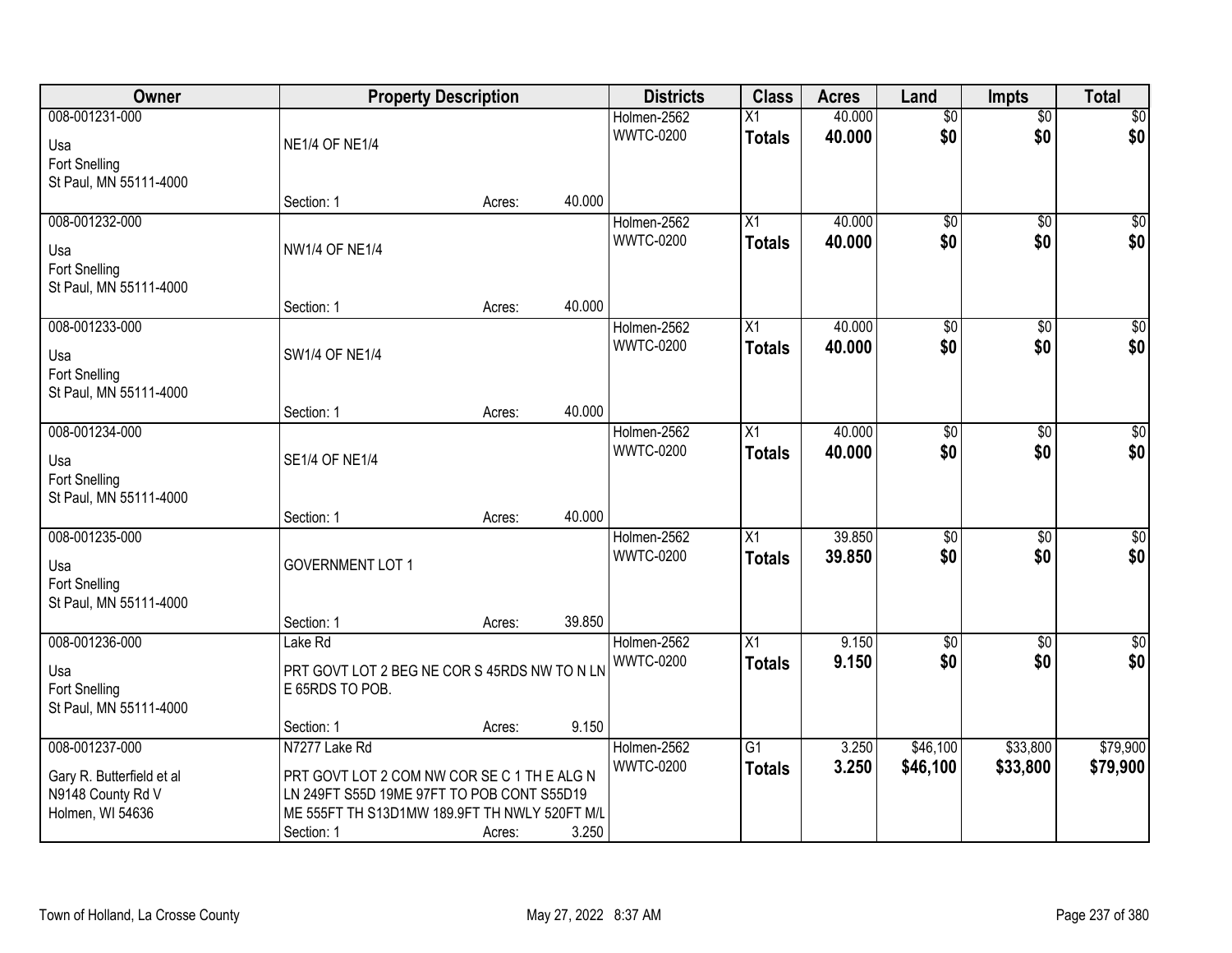| <b>Owner</b>                          | <b>Property Description</b>                   |        |        | <b>Districts</b> | <b>Class</b>    | <b>Acres</b> | Land            | <b>Impts</b>    | <b>Total</b>    |
|---------------------------------------|-----------------------------------------------|--------|--------|------------------|-----------------|--------------|-----------------|-----------------|-----------------|
| 008-001237-001                        | N7285 Lake Rd                                 |        |        | Holmen-2562      | $\overline{G1}$ | 1.180        | \$26,700        | \$44,000        | \$70,700        |
| Dennis Butterfield et al              | PRT GOVT LOT 2 COM NW COREALG N LN            |        |        | <b>WWTC-0200</b> | <b>Totals</b>   | 1.180        | \$26,700        | \$44,000        | \$70,700        |
| 2323 Ferry St                         | 185.63FT TO POB E A LG N LN 63.37FT S55D19ME  |        |        |                  |                 |              |                 |                 |                 |
| La Crosse, WI 54601                   | ON FLOWAGE LN 97FT S 219FT S27D 6MW 180FT     |        |        |                  |                 |              |                 |                 |                 |
|                                       | Section: 1                                    | Acres: | 1.180  |                  |                 |              |                 |                 |                 |
| 008-001238-000                        | N7263 Lake Rd                                 |        |        | Holmen-2562      | $\overline{G1}$ | 0.980        | \$23,700        | \$55,200        | \$78,900        |
|                                       |                                               |        |        | <b>WWTC-0200</b> | <b>Totals</b>   | 0.980        | \$23,700        | \$55,200        | \$78,900        |
| Arlene L. Benson et al                | PRT GOVERNMENT LOT 2 COM NW COR SEC 1 E       |        |        |                  |                 |              |                 |                 |                 |
| 273 Highgate St                       | ALG N LN 249FT S 55D19ME 652FT TO POB S55D 19 |        |        |                  |                 |              |                 |                 |                 |
| Waterford, MI 48327                   | ME 493.7FT N77D24MW 405.2 FT N82D5MW 53.4FT   |        | 0.980  |                  |                 |              |                 |                 |                 |
|                                       | Section: 1                                    | Acres: |        |                  |                 |              |                 |                 |                 |
| 008-001239-000                        | N7291 Lake Rd                                 |        |        | Holmen-2562      | X1              | 1.240        | $\overline{50}$ | \$0             | $\sqrt{50}$     |
| <b>Riley Sine Trust</b>               | PRT GOVT LOT 2 BEG NW COR E 185.63FT S 462FT  |        |        | <b>WWTC-0200</b> | <b>Totals</b>   | 1.240        | \$0             | \$0             | \$0             |
| United States of America in Trust For | TO LAKE SHO RE NWLY TO W LN N TO POB.         |        |        |                  |                 |              |                 |                 |                 |
| <b>Riley Sine</b>                     |                                               |        |        |                  |                 |              |                 |                 |                 |
| 45 Eastmoreland Dr                    | Section: 1                                    | Acres: | 1.240  |                  |                 |              |                 |                 |                 |
| Hampton, VA 23369                     |                                               |        |        |                  |                 |              |                 |                 |                 |
| 008-001240-000                        |                                               |        |        | Holmen-2562      | X1              | 18.100       | \$0             | $\sqrt[6]{30}$  | \$0             |
| Usa                                   | <b>GOVERNMENT LOT 3</b>                       |        |        | <b>WWTC-0200</b> | <b>Totals</b>   | 18.100       | \$0             | \$0             | \$0             |
| Fort Snelling                         |                                               |        |        |                  |                 |              |                 |                 |                 |
| St Paul, MN 55111-4000                |                                               |        |        |                  |                 |              |                 |                 |                 |
|                                       | Section: 1                                    | Acres: | 18.100 |                  |                 |              |                 |                 |                 |
| 008-001241-000                        |                                               |        |        | Holmen-2562      | X1              | 34.460       | $\overline{50}$ | \$0             | $\overline{50}$ |
|                                       |                                               |        |        | <b>WWTC-0200</b> | <b>Totals</b>   | 34.460       | \$0             | \$0             | \$0             |
| Usa                                   | <b>GOVERNMENT LOT 4</b>                       |        |        |                  |                 |              |                 |                 |                 |
| Fort Snelling                         |                                               |        |        |                  |                 |              |                 |                 |                 |
| St Paul, MN 55111-4000                |                                               |        |        |                  |                 |              |                 |                 |                 |
|                                       | Section: 1                                    | Acres: | 34.460 |                  |                 |              |                 |                 |                 |
| 008-001242-000                        |                                               |        |        | Holmen-2562      | $\overline{X1}$ | 40.000       | $\overline{50}$ | $\overline{30}$ | \$0             |
| Usa                                   | <b>SE1/4 OF NW1/4</b>                         |        |        | <b>WWTC-0200</b> | <b>Totals</b>   | 40.000       | \$0             | \$0             | \$0             |
| <b>Fort Snelling</b>                  |                                               |        |        |                  |                 |              |                 |                 |                 |
| St Paul, MN 55111-4000                |                                               |        |        |                  |                 |              |                 |                 |                 |
|                                       | Section: 1                                    | Acres: | 40.000 |                  |                 |              |                 |                 |                 |
| 008-001243-000                        |                                               |        |        | Holmen-2562      | $\overline{X1}$ | 43.500       | $\overline{50}$ | $\overline{50}$ | $\overline{30}$ |
|                                       |                                               |        |        | <b>WWTC-0200</b> | <b>Totals</b>   | 43.500       | \$0             | \$0             | \$0             |
| Usa                                   | <b>GOVERNMENT LOT 6</b>                       |        |        |                  |                 |              |                 |                 |                 |
| <b>Fort Snelling</b>                  |                                               |        |        |                  |                 |              |                 |                 |                 |
| St Paul, MN 55111-4000                |                                               |        |        |                  |                 |              |                 |                 |                 |
|                                       | Section: 1                                    | Acres: | 43.500 |                  |                 |              |                 |                 |                 |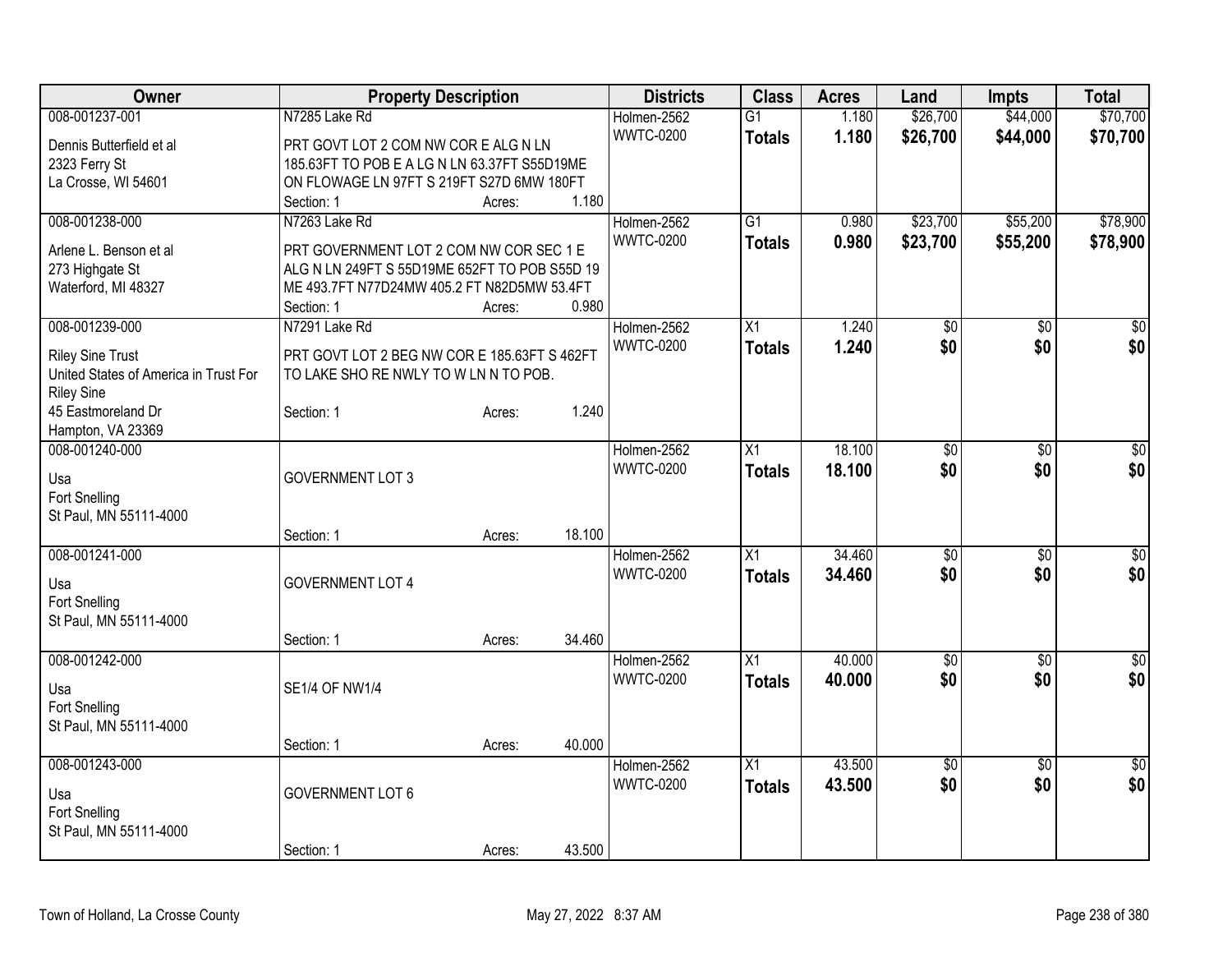| Owner                  | <b>Property Description</b>                  |        |        | <b>Districts</b>                | <b>Class</b>    | <b>Acres</b> | Land            | <b>Impts</b>    | <b>Total</b>    |
|------------------------|----------------------------------------------|--------|--------|---------------------------------|-----------------|--------------|-----------------|-----------------|-----------------|
| 008-001244-000         |                                              |        |        | Holmen-2562                     | Χ1              | 29.270       | $\overline{50}$ | $\overline{50}$ | \$0             |
| Usa                    | <b>GOVERNMENT LOT 5</b>                      |        |        | <b>WWTC-0200</b>                | <b>Totals</b>   | 29.270       | \$0             | \$0             | \$0             |
| Fort Snelling          |                                              |        |        |                                 |                 |              |                 |                 |                 |
| St Paul, MN 55111-4000 |                                              |        |        |                                 |                 |              |                 |                 |                 |
|                        | Section: 1                                   | Acres: | 29.270 |                                 |                 |              |                 |                 |                 |
| 008-001245-000         |                                              |        |        | Holmen-2562                     | X1              | 37.270       | $\overline{50}$ | $\overline{50}$ | $\overline{50}$ |
| Usa                    | <b>GOVERNMENT LOT 7</b>                      |        |        | <b>WWTC-0200</b>                | <b>Totals</b>   | 37.270       | \$0             | \$0             | \$0             |
| <b>Fort Snelling</b>   |                                              |        |        |                                 |                 |              |                 |                 |                 |
| St Paul, MN 55111-4000 |                                              |        |        |                                 |                 |              |                 |                 |                 |
|                        | Section: 1                                   | Acres: | 37.270 |                                 |                 |              |                 |                 |                 |
| 008-001246-000         |                                              |        |        | Holmen-2562                     | X1              | 40.000       | $\overline{50}$ | \$0             | $\overline{50}$ |
| Usa                    | <b>NE1/4 OF SE1/4</b>                        |        |        | <b>WWTC-0200</b>                | <b>Totals</b>   | 40.000       | \$0             | \$0             | \$0             |
| Fort Snelling          |                                              |        |        |                                 |                 |              |                 |                 |                 |
| St Paul, MN 55111-4000 |                                              |        |        |                                 |                 |              |                 |                 |                 |
|                        | Section: 1                                   | Acres: | 40.000 |                                 |                 |              |                 |                 |                 |
| 008-001247-000         |                                              |        |        | Holmen-2562                     | X1              | 40.000       | $\overline{50}$ | \$0             | $\sqrt{50}$     |
| Usa                    | NW1/4 OF SE1/4                               |        |        | <b>WWTC-0200</b>                | <b>Totals</b>   | 40.000       | \$0             | \$0             | \$0             |
| Fort Snelling          |                                              |        |        |                                 |                 |              |                 |                 |                 |
| St Paul, MN 55111-4000 |                                              |        |        |                                 |                 |              |                 |                 |                 |
|                        | Section: 1                                   | Acres: | 40.000 |                                 |                 |              |                 |                 |                 |
| 008-001248-000         |                                              |        |        | Holmen-2562                     | $\overline{X1}$ | 40.000       | $\overline{50}$ | $\overline{30}$ | $\overline{50}$ |
| Usa                    | SE1/4 OF SE1/4                               |        |        | <b>WWTC-0200</b>                | <b>Totals</b>   | 40.000       | \$0             | \$0             | \$0             |
| Fort Snelling          |                                              |        |        |                                 |                 |              |                 |                 |                 |
| St Paul, MN 55111-4000 |                                              |        |        |                                 |                 |              |                 |                 |                 |
|                        | Section: 1                                   | Acres: | 40.000 |                                 |                 |              |                 |                 |                 |
| 008-001249-000         |                                              |        |        | Holmen-2562                     | $\overline{X1}$ | 0.740        | $\overline{50}$ | $\overline{30}$ | $\sqrt{50}$     |
| Usa                    | GOVERNMENT LOT 1 LYG SWLY OF FOLL LN COM     |        |        | <b>WWTC-0200</b>                | <b>Totals</b>   | 0.740        | \$0             | \$0             | \$0             |
| Fort Snelling          | NE COR S 229FT BEG SD LN N49D44MW 354FT TO N |        |        |                                 |                 |              |                 |                 |                 |
| St Paul, MN 55111-4000 | LN & TERM SD LN                              |        |        |                                 |                 |              |                 |                 |                 |
|                        | Section: 2                                   | Acres: | 0.740  |                                 |                 |              |                 |                 |                 |
| 008-001250-000         |                                              |        |        | Holmen-2562<br><b>WWTC-0200</b> | $\overline{X1}$ | 49.750       | $\overline{50}$ | $\overline{50}$ | $\sqrt{50}$     |
| Usa                    | <b>GOVERNMENT LOT 2</b>                      |        |        |                                 | <b>Totals</b>   | 49.750       | \$0             | \$0             | \$0             |
| Fort Snelling          |                                              |        |        |                                 |                 |              |                 |                 |                 |
| St Paul, MN 55111-4000 |                                              |        |        |                                 |                 |              |                 |                 |                 |
|                        | Section: 2                                   | Acres: | 49.750 |                                 |                 |              |                 |                 |                 |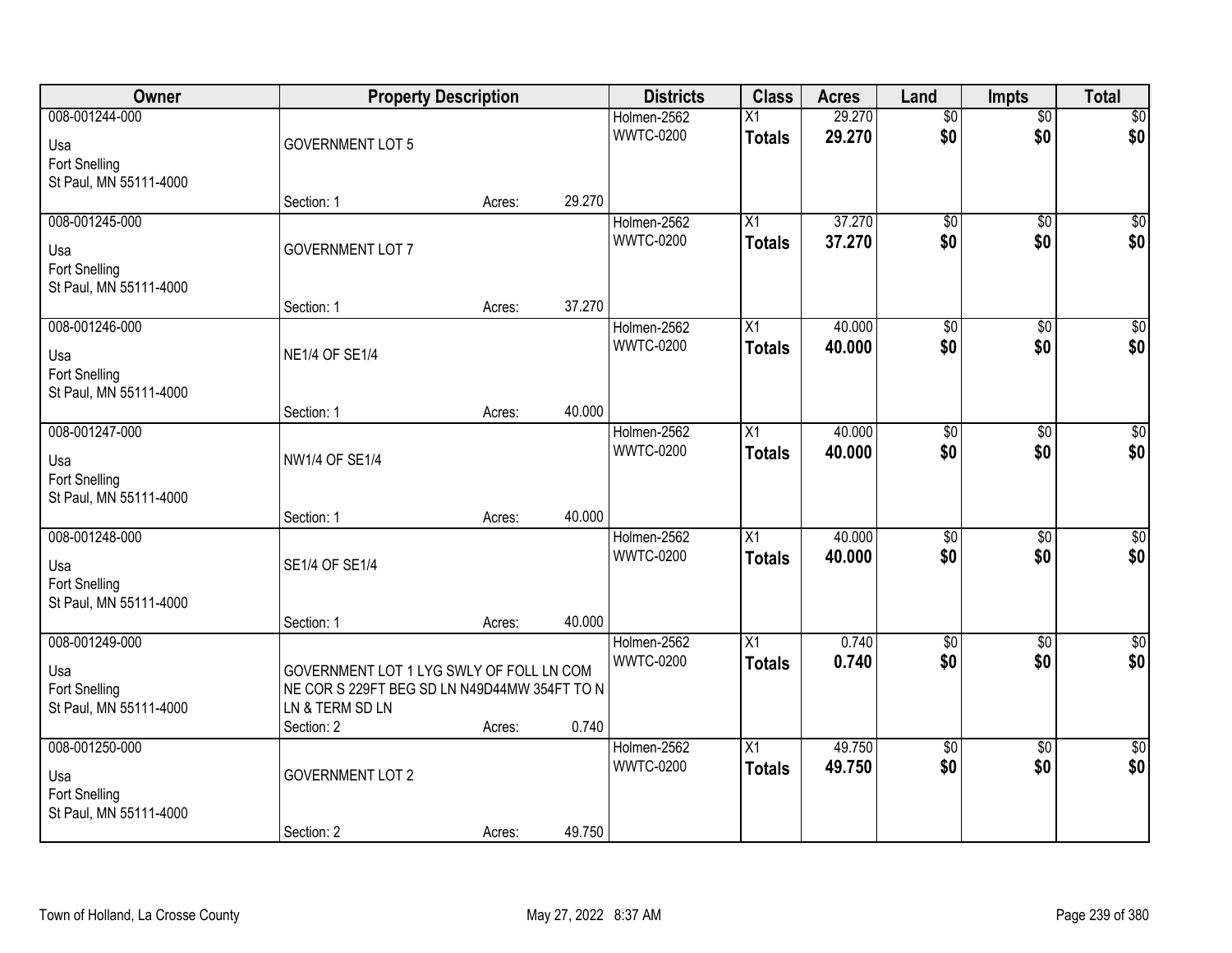| 0.710<br>$\overline{50}$<br>008-001250-001<br>Lake Rd<br>Holmen-2562<br>X1<br>$\overline{50}$<br>\$0<br>\$0<br>\$0<br><b>WWTC-0200</b><br>0.710<br><b>Totals</b><br><b>Riley Sine Trust</b><br>PRT GOVERNMENT LOT 1 BEG NE COR S 229FT<br>N49D44MW 354FT E 270FT TO POB<br>United States of America in Trust For<br><b>Riley Sine</b><br>0.710<br>45 Eastmoreland Dr<br>Section: 2<br>Acres:<br>Hampton, VA 23369<br>61.300<br>008-001251-000<br>X1<br>$\overline{50}$<br>Holmen-2562<br>$\overline{50}$<br>\$0<br>\$0<br><b>WWTC-0200</b><br>61.300<br>\$0<br><b>Totals</b><br><b>GOVERNMENT LOT 1</b><br>Usa<br>Fort Snelling<br>St Paul, MN 55111-4000<br>61.300<br>Section: 12<br>Acres:<br>40.500<br>008-001251-001<br>Holmen-2562<br>$\overline{\text{X2}}$<br>$\overline{50}$<br>\$0<br>\$0<br>\$0<br><b>WWTC-0200</b><br>\$0<br>40.500<br><b>Totals</b><br>State of Wisconsin Dnr<br>GOVERNMENT LOT 2 SUBJ TO MIN ERAL RIGHTS IN<br>PO Box 7921<br>DOC NO. 14744 91<br>Madison, WI 53707-7921<br>40.500<br>Section: 12<br>Acres:<br>008-001252-000<br>\$264,300<br>\$299,800<br>N8141 Cambrian Rd<br>Holmen-2562<br>$\overline{G1}$<br>0.520<br>\$35,500<br><b>WWTC-0200</b><br>0.520<br>\$35,500<br>\$264,300<br>\$299,800<br><b>Totals</b><br>MEADOWS ADDITION LOT 1 T/W W A IN V1099 P564<br>David Speckeen<br>Dawn Speckeen<br>N8141 Cambrian Rd<br>0.520<br>Holmen, WI 54636<br>Section: 23<br>Acres:<br>008-001253-000<br>N8135 Cambrian Rd<br>Holmen-2562<br>$\overline{G1}$<br>0.520<br>\$35,500<br>\$204,000<br><b>WWTC-0200</b><br>0.520<br>\$239,500<br>\$35,500<br>\$204,000<br><b>Totals</b><br>Timothy W. Strey<br>MEADOWS ADDITION LOT 2 SUBJ TO WA IN V1099<br>P564<br>Lindsay S. Strey<br>N8135 Cambrian Rd<br>0.520<br>Holmen, WI 54636<br>Section: 23<br>Acres:<br>$\overline{G1}$<br>\$35,500<br>\$255,100<br>008-001254-000<br>N8123 Cambrian Rd<br>Holmen-2562<br>0.520<br><b>WWTC-0200</b><br>0.520<br>\$255,100<br>\$290,600<br><b>Totals</b><br>\$35,500<br>Aaron C. Torud<br>MEADOWS ADDITION LOT 3 T/W W A IN V1099 P564<br>Karen R. Torud<br>N8123 Cambrian Rd<br>0.520<br>Holmen, WI 54636<br>Section: 23<br>Acres:<br>W7790 Old Highway 93<br>$\overline{G1}$<br>\$157,200<br>008-001255-000<br>Holmen-2562<br>0.750<br>\$42,500<br><b>WWTC-0200</b><br>0.750<br>\$42,500<br>\$157,200<br>\$199,700<br><b>Totals</b><br>MEADOWS ADDITION LOT 4<br>Pj Sumer, LLC | Owner | <b>Property Description</b> |  | <b>Districts</b> | <b>Class</b> | <b>Acres</b> | Land | <b>Impts</b> | <b>Total</b>    |
|-------------------------------------------------------------------------------------------------------------------------------------------------------------------------------------------------------------------------------------------------------------------------------------------------------------------------------------------------------------------------------------------------------------------------------------------------------------------------------------------------------------------------------------------------------------------------------------------------------------------------------------------------------------------------------------------------------------------------------------------------------------------------------------------------------------------------------------------------------------------------------------------------------------------------------------------------------------------------------------------------------------------------------------------------------------------------------------------------------------------------------------------------------------------------------------------------------------------------------------------------------------------------------------------------------------------------------------------------------------------------------------------------------------------------------------------------------------------------------------------------------------------------------------------------------------------------------------------------------------------------------------------------------------------------------------------------------------------------------------------------------------------------------------------------------------------------------------------------------------------------------------------------------------------------------------------------------------------------------------------------------------------------------------------------------------------------------------------------------------------------------------------------------------------------------------------------------------------------------------------------------------------------------------------------------------------------------------------------------------------------------------------------------|-------|-----------------------------|--|------------------|--------------|--------------|------|--------------|-----------------|
| \$0                                                                                                                                                                                                                                                                                                                                                                                                                                                                                                                                                                                                                                                                                                                                                                                                                                                                                                                                                                                                                                                                                                                                                                                                                                                                                                                                                                                                                                                                                                                                                                                                                                                                                                                                                                                                                                                                                                                                                                                                                                                                                                                                                                                                                                                                                                                                                                                                   |       |                             |  |                  |              |              |      |              | $\overline{30}$ |
|                                                                                                                                                                                                                                                                                                                                                                                                                                                                                                                                                                                                                                                                                                                                                                                                                                                                                                                                                                                                                                                                                                                                                                                                                                                                                                                                                                                                                                                                                                                                                                                                                                                                                                                                                                                                                                                                                                                                                                                                                                                                                                                                                                                                                                                                                                                                                                                                       |       |                             |  |                  |              |              |      |              |                 |
|                                                                                                                                                                                                                                                                                                                                                                                                                                                                                                                                                                                                                                                                                                                                                                                                                                                                                                                                                                                                                                                                                                                                                                                                                                                                                                                                                                                                                                                                                                                                                                                                                                                                                                                                                                                                                                                                                                                                                                                                                                                                                                                                                                                                                                                                                                                                                                                                       |       |                             |  |                  |              |              |      |              |                 |
|                                                                                                                                                                                                                                                                                                                                                                                                                                                                                                                                                                                                                                                                                                                                                                                                                                                                                                                                                                                                                                                                                                                                                                                                                                                                                                                                                                                                                                                                                                                                                                                                                                                                                                                                                                                                                                                                                                                                                                                                                                                                                                                                                                                                                                                                                                                                                                                                       |       |                             |  |                  |              |              |      |              |                 |
|                                                                                                                                                                                                                                                                                                                                                                                                                                                                                                                                                                                                                                                                                                                                                                                                                                                                                                                                                                                                                                                                                                                                                                                                                                                                                                                                                                                                                                                                                                                                                                                                                                                                                                                                                                                                                                                                                                                                                                                                                                                                                                                                                                                                                                                                                                                                                                                                       |       |                             |  |                  |              |              |      |              |                 |
| $\sqrt{50}$                                                                                                                                                                                                                                                                                                                                                                                                                                                                                                                                                                                                                                                                                                                                                                                                                                                                                                                                                                                                                                                                                                                                                                                                                                                                                                                                                                                                                                                                                                                                                                                                                                                                                                                                                                                                                                                                                                                                                                                                                                                                                                                                                                                                                                                                                                                                                                                           |       |                             |  |                  |              |              |      |              |                 |
|                                                                                                                                                                                                                                                                                                                                                                                                                                                                                                                                                                                                                                                                                                                                                                                                                                                                                                                                                                                                                                                                                                                                                                                                                                                                                                                                                                                                                                                                                                                                                                                                                                                                                                                                                                                                                                                                                                                                                                                                                                                                                                                                                                                                                                                                                                                                                                                                       |       |                             |  |                  |              |              |      |              |                 |
|                                                                                                                                                                                                                                                                                                                                                                                                                                                                                                                                                                                                                                                                                                                                                                                                                                                                                                                                                                                                                                                                                                                                                                                                                                                                                                                                                                                                                                                                                                                                                                                                                                                                                                                                                                                                                                                                                                                                                                                                                                                                                                                                                                                                                                                                                                                                                                                                       |       |                             |  |                  |              |              |      |              |                 |
|                                                                                                                                                                                                                                                                                                                                                                                                                                                                                                                                                                                                                                                                                                                                                                                                                                                                                                                                                                                                                                                                                                                                                                                                                                                                                                                                                                                                                                                                                                                                                                                                                                                                                                                                                                                                                                                                                                                                                                                                                                                                                                                                                                                                                                                                                                                                                                                                       |       |                             |  |                  |              |              |      |              |                 |
|                                                                                                                                                                                                                                                                                                                                                                                                                                                                                                                                                                                                                                                                                                                                                                                                                                                                                                                                                                                                                                                                                                                                                                                                                                                                                                                                                                                                                                                                                                                                                                                                                                                                                                                                                                                                                                                                                                                                                                                                                                                                                                                                                                                                                                                                                                                                                                                                       |       |                             |  |                  |              |              |      |              |                 |
|                                                                                                                                                                                                                                                                                                                                                                                                                                                                                                                                                                                                                                                                                                                                                                                                                                                                                                                                                                                                                                                                                                                                                                                                                                                                                                                                                                                                                                                                                                                                                                                                                                                                                                                                                                                                                                                                                                                                                                                                                                                                                                                                                                                                                                                                                                                                                                                                       |       |                             |  |                  |              |              |      |              |                 |
|                                                                                                                                                                                                                                                                                                                                                                                                                                                                                                                                                                                                                                                                                                                                                                                                                                                                                                                                                                                                                                                                                                                                                                                                                                                                                                                                                                                                                                                                                                                                                                                                                                                                                                                                                                                                                                                                                                                                                                                                                                                                                                                                                                                                                                                                                                                                                                                                       |       |                             |  |                  |              |              |      |              |                 |
|                                                                                                                                                                                                                                                                                                                                                                                                                                                                                                                                                                                                                                                                                                                                                                                                                                                                                                                                                                                                                                                                                                                                                                                                                                                                                                                                                                                                                                                                                                                                                                                                                                                                                                                                                                                                                                                                                                                                                                                                                                                                                                                                                                                                                                                                                                                                                                                                       |       |                             |  |                  |              |              |      |              |                 |
|                                                                                                                                                                                                                                                                                                                                                                                                                                                                                                                                                                                                                                                                                                                                                                                                                                                                                                                                                                                                                                                                                                                                                                                                                                                                                                                                                                                                                                                                                                                                                                                                                                                                                                                                                                                                                                                                                                                                                                                                                                                                                                                                                                                                                                                                                                                                                                                                       |       |                             |  |                  |              |              |      |              |                 |
|                                                                                                                                                                                                                                                                                                                                                                                                                                                                                                                                                                                                                                                                                                                                                                                                                                                                                                                                                                                                                                                                                                                                                                                                                                                                                                                                                                                                                                                                                                                                                                                                                                                                                                                                                                                                                                                                                                                                                                                                                                                                                                                                                                                                                                                                                                                                                                                                       |       |                             |  |                  |              |              |      |              |                 |
| \$239,500<br>\$290,600<br>\$199,700                                                                                                                                                                                                                                                                                                                                                                                                                                                                                                                                                                                                                                                                                                                                                                                                                                                                                                                                                                                                                                                                                                                                                                                                                                                                                                                                                                                                                                                                                                                                                                                                                                                                                                                                                                                                                                                                                                                                                                                                                                                                                                                                                                                                                                                                                                                                                                   |       |                             |  |                  |              |              |      |              |                 |
|                                                                                                                                                                                                                                                                                                                                                                                                                                                                                                                                                                                                                                                                                                                                                                                                                                                                                                                                                                                                                                                                                                                                                                                                                                                                                                                                                                                                                                                                                                                                                                                                                                                                                                                                                                                                                                                                                                                                                                                                                                                                                                                                                                                                                                                                                                                                                                                                       |       |                             |  |                  |              |              |      |              |                 |
|                                                                                                                                                                                                                                                                                                                                                                                                                                                                                                                                                                                                                                                                                                                                                                                                                                                                                                                                                                                                                                                                                                                                                                                                                                                                                                                                                                                                                                                                                                                                                                                                                                                                                                                                                                                                                                                                                                                                                                                                                                                                                                                                                                                                                                                                                                                                                                                                       |       |                             |  |                  |              |              |      |              |                 |
|                                                                                                                                                                                                                                                                                                                                                                                                                                                                                                                                                                                                                                                                                                                                                                                                                                                                                                                                                                                                                                                                                                                                                                                                                                                                                                                                                                                                                                                                                                                                                                                                                                                                                                                                                                                                                                                                                                                                                                                                                                                                                                                                                                                                                                                                                                                                                                                                       |       |                             |  |                  |              |              |      |              |                 |
|                                                                                                                                                                                                                                                                                                                                                                                                                                                                                                                                                                                                                                                                                                                                                                                                                                                                                                                                                                                                                                                                                                                                                                                                                                                                                                                                                                                                                                                                                                                                                                                                                                                                                                                                                                                                                                                                                                                                                                                                                                                                                                                                                                                                                                                                                                                                                                                                       |       |                             |  |                  |              |              |      |              |                 |
|                                                                                                                                                                                                                                                                                                                                                                                                                                                                                                                                                                                                                                                                                                                                                                                                                                                                                                                                                                                                                                                                                                                                                                                                                                                                                                                                                                                                                                                                                                                                                                                                                                                                                                                                                                                                                                                                                                                                                                                                                                                                                                                                                                                                                                                                                                                                                                                                       |       |                             |  |                  |              |              |      |              |                 |
|                                                                                                                                                                                                                                                                                                                                                                                                                                                                                                                                                                                                                                                                                                                                                                                                                                                                                                                                                                                                                                                                                                                                                                                                                                                                                                                                                                                                                                                                                                                                                                                                                                                                                                                                                                                                                                                                                                                                                                                                                                                                                                                                                                                                                                                                                                                                                                                                       |       |                             |  |                  |              |              |      |              |                 |
|                                                                                                                                                                                                                                                                                                                                                                                                                                                                                                                                                                                                                                                                                                                                                                                                                                                                                                                                                                                                                                                                                                                                                                                                                                                                                                                                                                                                                                                                                                                                                                                                                                                                                                                                                                                                                                                                                                                                                                                                                                                                                                                                                                                                                                                                                                                                                                                                       |       |                             |  |                  |              |              |      |              |                 |
|                                                                                                                                                                                                                                                                                                                                                                                                                                                                                                                                                                                                                                                                                                                                                                                                                                                                                                                                                                                                                                                                                                                                                                                                                                                                                                                                                                                                                                                                                                                                                                                                                                                                                                                                                                                                                                                                                                                                                                                                                                                                                                                                                                                                                                                                                                                                                                                                       |       |                             |  |                  |              |              |      |              |                 |
|                                                                                                                                                                                                                                                                                                                                                                                                                                                                                                                                                                                                                                                                                                                                                                                                                                                                                                                                                                                                                                                                                                                                                                                                                                                                                                                                                                                                                                                                                                                                                                                                                                                                                                                                                                                                                                                                                                                                                                                                                                                                                                                                                                                                                                                                                                                                                                                                       |       |                             |  |                  |              |              |      |              |                 |
|                                                                                                                                                                                                                                                                                                                                                                                                                                                                                                                                                                                                                                                                                                                                                                                                                                                                                                                                                                                                                                                                                                                                                                                                                                                                                                                                                                                                                                                                                                                                                                                                                                                                                                                                                                                                                                                                                                                                                                                                                                                                                                                                                                                                                                                                                                                                                                                                       |       |                             |  |                  |              |              |      |              |                 |
|                                                                                                                                                                                                                                                                                                                                                                                                                                                                                                                                                                                                                                                                                                                                                                                                                                                                                                                                                                                                                                                                                                                                                                                                                                                                                                                                                                                                                                                                                                                                                                                                                                                                                                                                                                                                                                                                                                                                                                                                                                                                                                                                                                                                                                                                                                                                                                                                       |       |                             |  |                  |              |              |      |              |                 |
|                                                                                                                                                                                                                                                                                                                                                                                                                                                                                                                                                                                                                                                                                                                                                                                                                                                                                                                                                                                                                                                                                                                                                                                                                                                                                                                                                                                                                                                                                                                                                                                                                                                                                                                                                                                                                                                                                                                                                                                                                                                                                                                                                                                                                                                                                                                                                                                                       |       |                             |  |                  |              |              |      |              |                 |
|                                                                                                                                                                                                                                                                                                                                                                                                                                                                                                                                                                                                                                                                                                                                                                                                                                                                                                                                                                                                                                                                                                                                                                                                                                                                                                                                                                                                                                                                                                                                                                                                                                                                                                                                                                                                                                                                                                                                                                                                                                                                                                                                                                                                                                                                                                                                                                                                       |       |                             |  |                  |              |              |      |              |                 |
|                                                                                                                                                                                                                                                                                                                                                                                                                                                                                                                                                                                                                                                                                                                                                                                                                                                                                                                                                                                                                                                                                                                                                                                                                                                                                                                                                                                                                                                                                                                                                                                                                                                                                                                                                                                                                                                                                                                                                                                                                                                                                                                                                                                                                                                                                                                                                                                                       |       |                             |  |                  |              |              |      |              |                 |
|                                                                                                                                                                                                                                                                                                                                                                                                                                                                                                                                                                                                                                                                                                                                                                                                                                                                                                                                                                                                                                                                                                                                                                                                                                                                                                                                                                                                                                                                                                                                                                                                                                                                                                                                                                                                                                                                                                                                                                                                                                                                                                                                                                                                                                                                                                                                                                                                       |       |                             |  |                  |              |              |      |              |                 |
|                                                                                                                                                                                                                                                                                                                                                                                                                                                                                                                                                                                                                                                                                                                                                                                                                                                                                                                                                                                                                                                                                                                                                                                                                                                                                                                                                                                                                                                                                                                                                                                                                                                                                                                                                                                                                                                                                                                                                                                                                                                                                                                                                                                                                                                                                                                                                                                                       |       |                             |  |                  |              |              |      |              |                 |
|                                                                                                                                                                                                                                                                                                                                                                                                                                                                                                                                                                                                                                                                                                                                                                                                                                                                                                                                                                                                                                                                                                                                                                                                                                                                                                                                                                                                                                                                                                                                                                                                                                                                                                                                                                                                                                                                                                                                                                                                                                                                                                                                                                                                                                                                                                                                                                                                       |       |                             |  |                  |              |              |      |              |                 |
|                                                                                                                                                                                                                                                                                                                                                                                                                                                                                                                                                                                                                                                                                                                                                                                                                                                                                                                                                                                                                                                                                                                                                                                                                                                                                                                                                                                                                                                                                                                                                                                                                                                                                                                                                                                                                                                                                                                                                                                                                                                                                                                                                                                                                                                                                                                                                                                                       |       |                             |  |                  |              |              |      |              |                 |
| W7063 County Rd T<br>Holmen, WI 54636                                                                                                                                                                                                                                                                                                                                                                                                                                                                                                                                                                                                                                                                                                                                                                                                                                                                                                                                                                                                                                                                                                                                                                                                                                                                                                                                                                                                                                                                                                                                                                                                                                                                                                                                                                                                                                                                                                                                                                                                                                                                                                                                                                                                                                                                                                                                                                 |       |                             |  |                  |              |              |      |              |                 |
| 0.750<br>Section: 23<br>Acres:                                                                                                                                                                                                                                                                                                                                                                                                                                                                                                                                                                                                                                                                                                                                                                                                                                                                                                                                                                                                                                                                                                                                                                                                                                                                                                                                                                                                                                                                                                                                                                                                                                                                                                                                                                                                                                                                                                                                                                                                                                                                                                                                                                                                                                                                                                                                                                        |       |                             |  |                  |              |              |      |              |                 |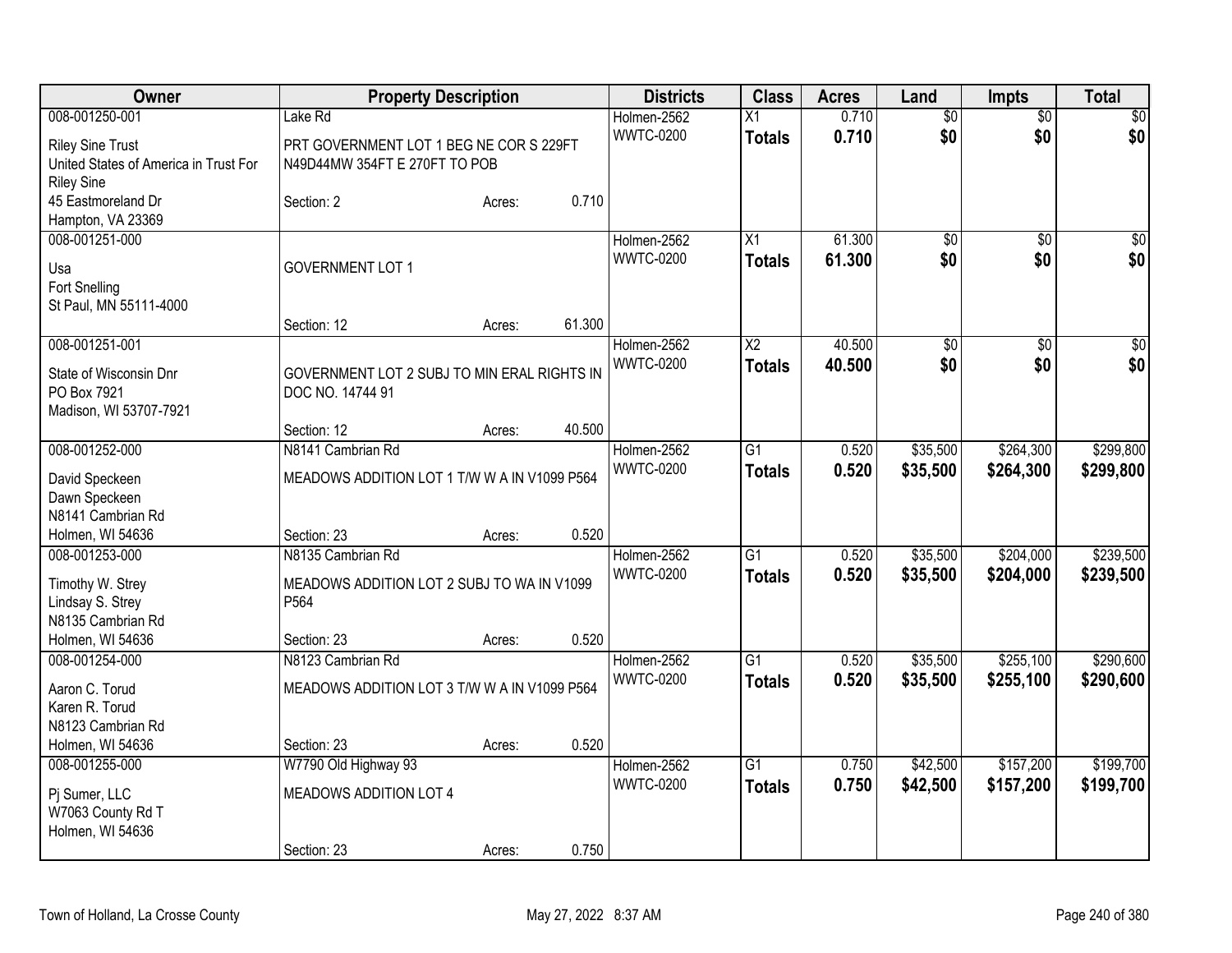| Owner                                         |                                | <b>Property Description</b> |       | <b>Districts</b>                | <b>Class</b>    | <b>Acres</b>   | Land     | <b>Impts</b> | <b>Total</b> |
|-----------------------------------------------|--------------------------------|-----------------------------|-------|---------------------------------|-----------------|----------------|----------|--------------|--------------|
| 008-001256-000                                | N8104 Cambrian Rd              |                             |       | Holmen-2562                     | $\overline{G1}$ | 0.750          | \$42,500 | \$255,000    | \$297,500    |
| Marvin B. Springborn                          | MEADOWS ADDITION LOT 5         |                             |       | <b>WWTC-0200</b>                | <b>Totals</b>   | 0.750          | \$42,500 | \$255,000    | \$297,500    |
| Alice A. Springborn                           |                                |                             |       |                                 |                 |                |          |              |              |
| N8104 Cambrian Rd                             |                                |                             |       |                                 |                 |                |          |              |              |
| Holmen, WI 54636                              | Section: 23                    | Acres:                      | 0.750 |                                 |                 |                |          |              |              |
| 008-001257-000                                | W7766 Old Highway 93           |                             |       | Holmen-2562                     | $\overline{G1}$ | 0.750          | \$42,500 | \$159,300    | \$201,800    |
| Pamela E. Olson                               | MEADOWS ADDITION LOT 6         |                             |       | <b>WWTC-0200</b>                | <b>Totals</b>   | 0.750          | \$42,500 | \$159,300    | \$201,800    |
| W7766 Old Highway 93                          |                                |                             |       |                                 |                 |                |          |              |              |
| Holmen, WI 54636                              |                                |                             |       |                                 |                 |                |          |              |              |
|                                               | Section: 23                    | Acres:                      | 0.750 |                                 |                 |                |          |              |              |
| 008-001258-000                                | W7756 Old Highway 93           |                             |       | Holmen-2562                     | $\overline{G1}$ | 0.750          | \$42,500 | \$153,800    | \$196,300    |
|                                               | MEADOWS ADDITION LOT 7         |                             |       | <b>WWTC-0200</b>                | <b>Totals</b>   | 0.750          | \$42,500 | \$153,800    | \$196,300    |
| Peter Orin Brenegen<br>Barbara Ann Brenegen   |                                |                             |       |                                 |                 |                |          |              |              |
| W7756 Old Highway 93                          |                                |                             |       |                                 |                 |                |          |              |              |
| Holmen, WI 54636                              | Section: 23                    | Acres:                      | 0.750 |                                 |                 |                |          |              |              |
| 008-001259-000                                | W7744 Old Highway 93           |                             |       | Holmen-2562                     | $\overline{G1}$ | 0.750          | \$42,500 | \$142,900    | \$185,400    |
|                                               |                                |                             |       | <b>WWTC-0200</b>                | <b>Totals</b>   | 0.750          | \$42,500 | \$142,900    | \$185,400    |
| Peter J. Sallander                            | MEADOWS ADDITION LOT 8         |                             |       |                                 |                 |                |          |              |              |
| Patricia A. Sallander<br>W7744 Old Highway 93 |                                |                             |       |                                 |                 |                |          |              |              |
| Holmen, WI 54636                              | Section: 23                    | Acres:                      | 0.750 |                                 |                 |                |          |              |              |
| 008-001260-000                                | W7734 Old Highway 93           |                             |       | Holmen-2562                     | $\overline{G1}$ | 0.750          | \$42,500 | \$145,100    | \$187,600    |
|                                               |                                |                             |       | <b>WWTC-0200</b>                | <b>Totals</b>   | 0.750          | \$42,500 | \$145,100    | \$187,600    |
| Adam J. Wheeler                               | <b>MEADOWS ADDITION LOT 9</b>  |                             |       |                                 |                 |                |          |              |              |
| Laney J. Wheeler                              |                                |                             |       |                                 |                 |                |          |              |              |
| W7734 Old Highway 93                          |                                |                             |       |                                 |                 |                |          |              |              |
| Holmen, WI 54636<br>008-001261-000            | Section: 23                    | Acres:                      | 0.750 |                                 | $\overline{G1}$ |                |          | \$195,800    | \$238,300    |
|                                               | W7722 Old Highway 93           |                             |       | Holmen-2562<br><b>WWTC-0200</b> |                 | 0.750<br>0.750 | \$42,500 |              |              |
| Scott D. Lien                                 | MEADOWS ADDITION LOT 10        |                             |       |                                 | <b>Totals</b>   |                | \$42,500 | \$195,800    | \$238,300    |
| W7722 Old Highway 93                          |                                |                             |       |                                 |                 |                |          |              |              |
| Holmen, WI 54636                              |                                |                             |       |                                 |                 |                |          |              |              |
|                                               | Section: 23                    | Acres:                      | 0.750 |                                 |                 |                |          |              |              |
| 008-001262-000                                | W7719 Richwood St              |                             |       | Holmen-2562                     | $\overline{G1}$ | 0.500          | \$34,800 | \$148,600    | \$183,400    |
| Zachary J. Denzin                             | <b>MEADOWS ADDITION LOT 11</b> |                             |       | <b>WWTC-0200</b>                | <b>Totals</b>   | 0.500          | \$34,800 | \$148,600    | \$183,400    |
| Kasey I. Erdman                               |                                |                             |       |                                 |                 |                |          |              |              |
| W7719 Richwood St                             |                                |                             |       |                                 |                 |                |          |              |              |
| Holmen, WI 54636                              | Section: 23                    | Acres:                      | 0.500 |                                 |                 |                |          |              |              |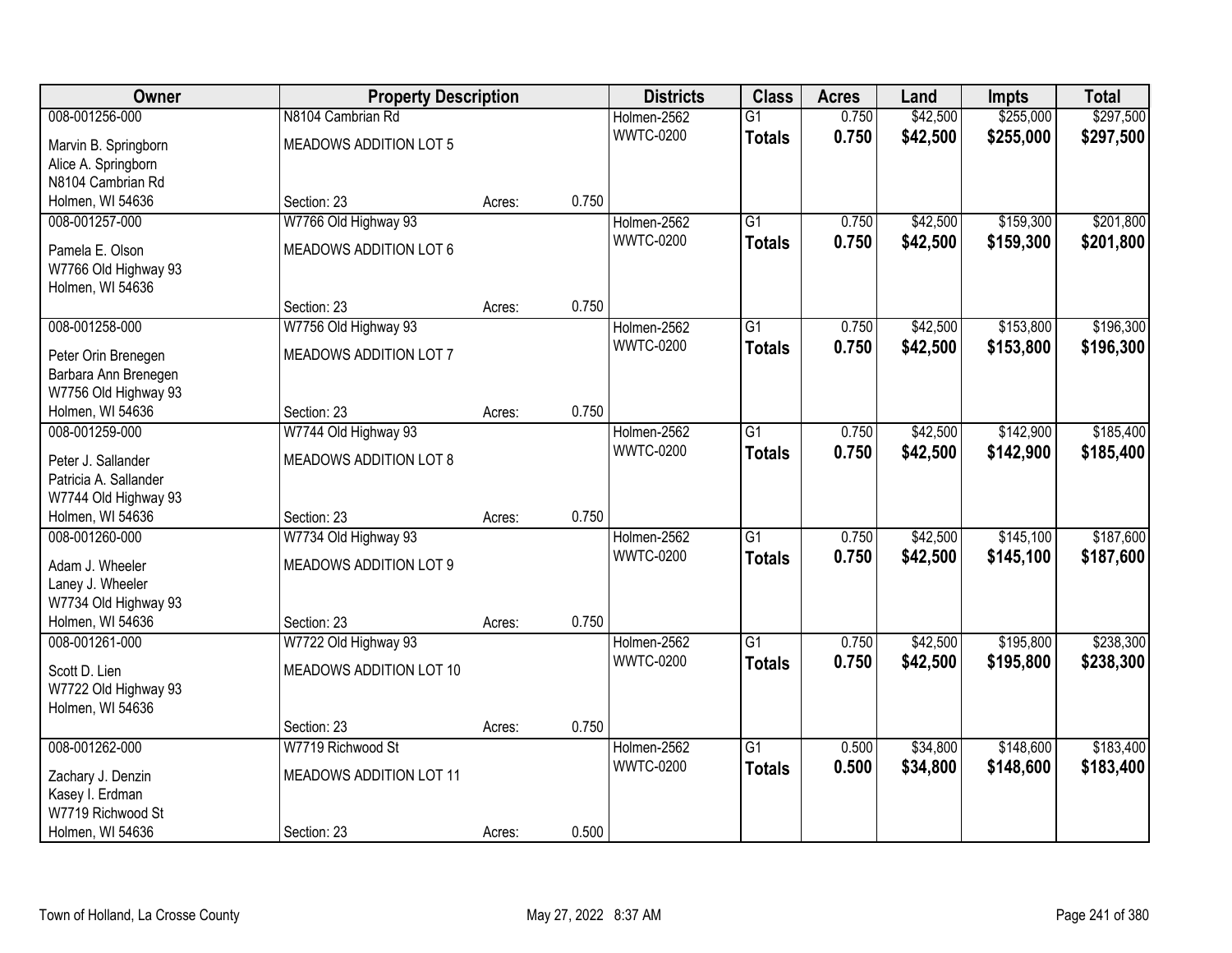| Owner                               |                                              | <b>Property Description</b> |       | <b>Districts</b> | <b>Class</b>    | <b>Acres</b> | Land     | <b>Impts</b> | <b>Total</b> |
|-------------------------------------|----------------------------------------------|-----------------------------|-------|------------------|-----------------|--------------|----------|--------------|--------------|
| 008-001263-000                      | W7735 Richwood St                            |                             |       | Holmen-2562      | $\overline{G1}$ | 0.500        | \$34,800 | \$188,900    | \$223,700    |
| Chad Wedan                          | MEADOWS ADDITION LOT 12 T/W WA IN V1172 P705 |                             |       | <b>WWTC-0200</b> | <b>Totals</b>   | 0.500        | \$34,800 | \$188,900    | \$223,700    |
| Jill Wedan                          |                                              |                             |       |                  |                 |              |          |              |              |
| W7735 Richwood St                   |                                              |                             |       |                  |                 |              |          |              |              |
| Holmen, WI 54636-8202               | Section: 23                                  | Acres:                      | 0.500 |                  |                 |              |          |              |              |
| 008-001264-000                      | W7741 Richwood St                            |                             |       | Holmen-2562      | $\overline{G1}$ | 0.500        | \$34,800 | \$153,800    | \$188,600    |
| Brent A. Bendel                     | MEADOWS ADDITION LOT 13 SUBJ TO & T/W WA IN  |                             |       | <b>WWTC-0200</b> | <b>Totals</b>   | 0.500        | \$34,800 | \$153,800    | \$188,600    |
| Tamara L. Bendel                    | V1172 P705                                   |                             |       |                  |                 |              |          |              |              |
| W7741 Richwood St                   |                                              |                             |       |                  |                 |              |          |              |              |
| Holmen, WI 54636                    | Section: 23                                  | Acres:                      | 0.500 |                  |                 |              |          |              |              |
| 008-001265-000                      | W7747 Richwood St                            |                             |       | Holmen-2562      | $\overline{G1}$ | 0.500        | \$34,800 | \$150,200    | \$185,000    |
|                                     |                                              |                             |       | <b>WWTC-0200</b> | <b>Totals</b>   | 0.500        | \$34,800 | \$150,200    | \$185,000    |
| Paul L. Hefty                       | MEADOWS ADDITION LOT 14 SUBJ TO & T/W WA IN  |                             |       |                  |                 |              |          |              |              |
| Susan D. Hefty<br>W7747 Richwood St | V1172 P705                                   |                             |       |                  |                 |              |          |              |              |
| Holmen, WI 54636                    | Section: 23                                  | Acres:                      | 0.500 |                  |                 |              |          |              |              |
| 008-001266-000                      | W7753 Richwood St                            |                             |       | Holmen-2562      | $\overline{G1}$ | 0.500        | \$34,800 | \$196,000    | \$230,800    |
|                                     |                                              |                             |       | <b>WWTC-0200</b> | <b>Totals</b>   | 0.500        | \$34,800 | \$196,000    | \$230,800    |
| Gary L. Larson                      | MEADOWS ADDITION LOT 15 SUBJ TO & T/W WA IN  |                             |       |                  |                 |              |          |              |              |
| Carla R. Larson                     | V1172 P705                                   |                             |       |                  |                 |              |          |              |              |
| W7753 Richwood St                   |                                              |                             |       |                  |                 |              |          |              |              |
| Holmen, WI 54636                    | Section: 23                                  | Acres:                      | 0.500 |                  |                 |              |          |              |              |
| 008-001267-000                      | W7765 Richwood St                            |                             |       | Holmen-2562      | $\overline{G1}$ | 0.500        | \$34,800 | \$181,500    | \$216,300    |
| Tina M. Pesik                       | MEADOWS ADDITION LOT 16 T/W WA IN V1172 P705 |                             |       | <b>WWTC-0200</b> | <b>Totals</b>   | 0.500        | \$34,800 | \$181,500    | \$216,300    |
| W7765 Richwood St                   |                                              |                             |       |                  |                 |              |          |              |              |
| Holmen, WI 54636                    |                                              |                             |       |                  |                 |              |          |              |              |
|                                     | Section: 23                                  | Acres:                      | 0.500 |                  |                 |              |          |              |              |
| 008-001268-000                      | W7779 Richwood St                            |                             |       | Holmen-2562      | $\overline{G1}$ | 0.500        | \$34,800 | \$192,500    | \$227,300    |
| Kim E. Muehr                        | MEADOWS ADDITION LOT 17 T/W WA IN V1172 P705 |                             |       | <b>WWTC-0200</b> | <b>Totals</b>   | 0.500        | \$34,800 | \$192,500    | \$227,300    |
| W7779 Richwood St                   |                                              |                             |       |                  |                 |              |          |              |              |
| Holmen, WI 54636                    |                                              |                             |       |                  |                 |              |          |              |              |
|                                     | Section: 23                                  | Acres:                      | 0.500 |                  |                 |              |          |              |              |
| 008-001269-000                      | W7710 Old Highway 93                         |                             |       | Holmen-2562      | $\overline{G1}$ | 0.750        | \$42,500 | \$171,000    | \$213,500    |
| Maureen M. Boenigk                  | MEADOWS ADDITION LOT 18                      |                             |       | <b>WWTC-0200</b> | <b>Totals</b>   | 0.750        | \$42,500 | \$171,000    | \$213,500    |
| W7710 Old Highway 93                |                                              |                             |       |                  |                 |              |          |              |              |
| Holmen, WI 54636                    |                                              |                             |       |                  |                 |              |          |              |              |
|                                     | Section: 23                                  | Acres:                      | 0.750 |                  |                 |              |          |              |              |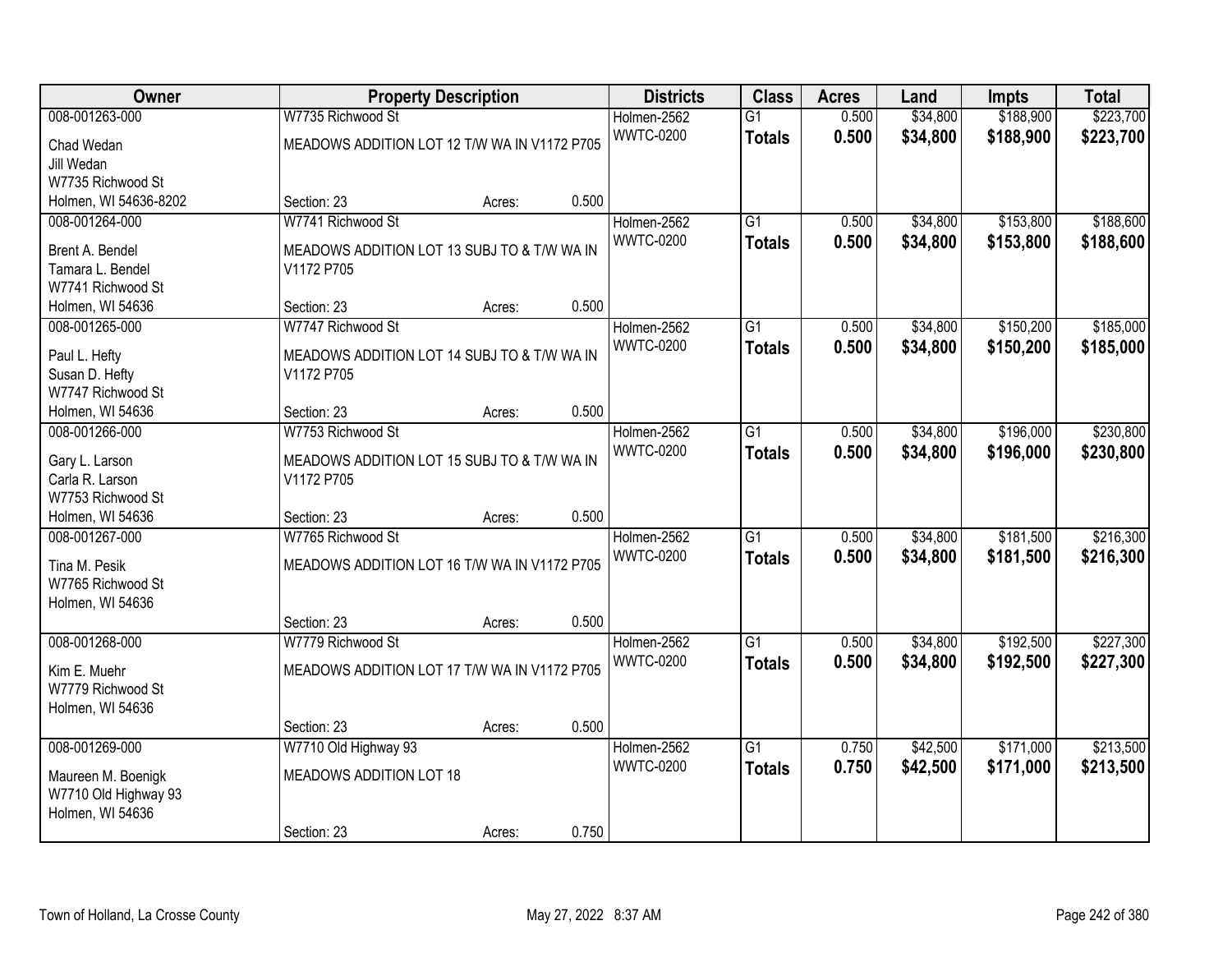| Owner                                    |                                             | <b>Property Description</b> |                  | <b>Class</b>    | <b>Acres</b> | Land     | <b>Impts</b> | <b>Total</b> |
|------------------------------------------|---------------------------------------------|-----------------------------|------------------|-----------------|--------------|----------|--------------|--------------|
| 008-001270-000                           | N8120 Terrace Rd                            |                             | Holmen-2562      | $\overline{G1}$ | 0.500        | \$34,800 | \$175,400    | \$210,200    |
| Tony C. Xiong                            | MEADOWS ADDITION LOT 19 SUBJ TO WA. IN V942 |                             | <b>WWTC-0200</b> | <b>Totals</b>   | 0.500        | \$34,800 | \$175,400    | \$210,200    |
| Connie J. Xiong                          | P775                                        |                             |                  |                 |              |          |              |              |
| N8120 Terrace Rd                         |                                             |                             |                  |                 |              |          |              |              |
| Holmen, WI 54636                         | Section: 23                                 | Acres:                      | 0.500            |                 |              |          |              |              |
| 008-001271-000                           | N8128 Terrace Rd                            |                             | Holmen-2562      | $\overline{G1}$ | 0.500        | \$34,800 | \$180,000    | \$214,800    |
|                                          |                                             |                             | <b>WWTC-0200</b> | <b>Totals</b>   | 0.500        | \$34,800 | \$180,000    | \$214,800    |
| Aaron J. Schaitel                        | MEADOWS ADDITION LOT 20 SUBJ TO WA. IN V942 |                             |                  |                 |              |          |              |              |
| Pauline M. Schaitel                      | P775                                        |                             |                  |                 |              |          |              |              |
| N8128 Terrace Rd                         |                                             |                             | 0.500            |                 |              |          |              |              |
| Holmen, WI 54636                         | Section: 23                                 | Acres:                      |                  |                 |              |          |              |              |
| 008-001272-000                           | N8136 Terrace Rd                            |                             | Holmen-2562      | G1              | 0.500        | \$34,800 | \$218,600    | \$253,400    |
| Kevin A. Ganther                         | MEADOWS ADDITION LOT 21 SUBJ TO WA. IN V942 |                             | <b>WWTC-0200</b> | <b>Totals</b>   | 0.500        | \$34,800 | \$218,600    | \$253,400    |
| Sonya D. Ganther                         | P775 & SUBJ TO RESTR IN DOC NO. 1558600     |                             |                  |                 |              |          |              |              |
| N8136 Terrace Rd                         |                                             |                             |                  |                 |              |          |              |              |
| Holmen, WI 54636                         | Section: 23                                 | Acres:                      | 0.500            |                 |              |          |              |              |
| 008-001273-000                           | N8137 Terrace Rd                            |                             | Holmen-2562      | G1              | 0.500        | \$34,800 | \$239,900    | \$274,700    |
|                                          | MEADOWS ADDITION LOT 22                     |                             | <b>WWTC-0200</b> | <b>Totals</b>   | 0.500        | \$34,800 | \$239,900    | \$274,700    |
| Wayne Joris Hood III<br>N8137 Terrace Rd |                                             |                             |                  |                 |              |          |              |              |
| Holmen, WI 54636                         |                                             |                             |                  |                 |              |          |              |              |
|                                          | Section: 23                                 | Acres:                      | 0.500            |                 |              |          |              |              |
| 008-001274-000                           | W7736 Richwood St                           |                             | Holmen-2562      | $\overline{G1}$ | 0.500        | \$34,800 | \$298,600    | \$333,400    |
|                                          |                                             |                             | <b>WWTC-0200</b> | <b>Totals</b>   | 0.500        | \$34,800 | \$298,600    | \$333,400    |
| Joseph J. Carty                          | MEADOWS ADDITION LOT 23                     |                             |                  |                 |              |          |              |              |
| Paula C. Carty                           |                                             |                             |                  |                 |              |          |              |              |
| W7736 Richwood St                        |                                             |                             |                  |                 |              |          |              |              |
| Holmen, WI 54636                         | Section: 23                                 | Acres:                      | 0.500            |                 |              |          |              |              |
| 008-001275-000                           | W7742 Richwood St                           |                             | Holmen-2562      | $\overline{G1}$ | 0.500        | \$34,800 | \$261,800    | \$296,600    |
| Thomas H. Beers                          | MEADOWS ADDITION LOT 24                     |                             | <b>WWTC-0200</b> | <b>Totals</b>   | 0.500        | \$34,800 | \$261,800    | \$296,600    |
| Penny A. Beers                           |                                             |                             |                  |                 |              |          |              |              |
| W7742 Richwood St                        |                                             |                             |                  |                 |              |          |              |              |
| Holmen, WI 54636                         | Section: 23                                 | Acres:                      | 0.500            |                 |              |          |              |              |
| 008-001276-000                           | W7750 Richwood St                           |                             | Holmen-2562      | $\overline{G1}$ | 0.500        | \$34,800 | \$177,100    | \$211,900    |
|                                          |                                             |                             | <b>WWTC-0200</b> | <b>Totals</b>   | 0.500        | \$34,800 | \$177,100    | \$211,900    |
| Michael R. Thompson                      | MEADOWS ADDITION LOT 25                     |                             |                  |                 |              |          |              |              |
| Pamela M. Thompson                       |                                             |                             |                  |                 |              |          |              |              |
| W7750 Richwood St                        |                                             |                             |                  |                 |              |          |              |              |
| Holmen, WI 54636                         | Section: 23                                 | Acres:                      | 0.500            |                 |              |          |              |              |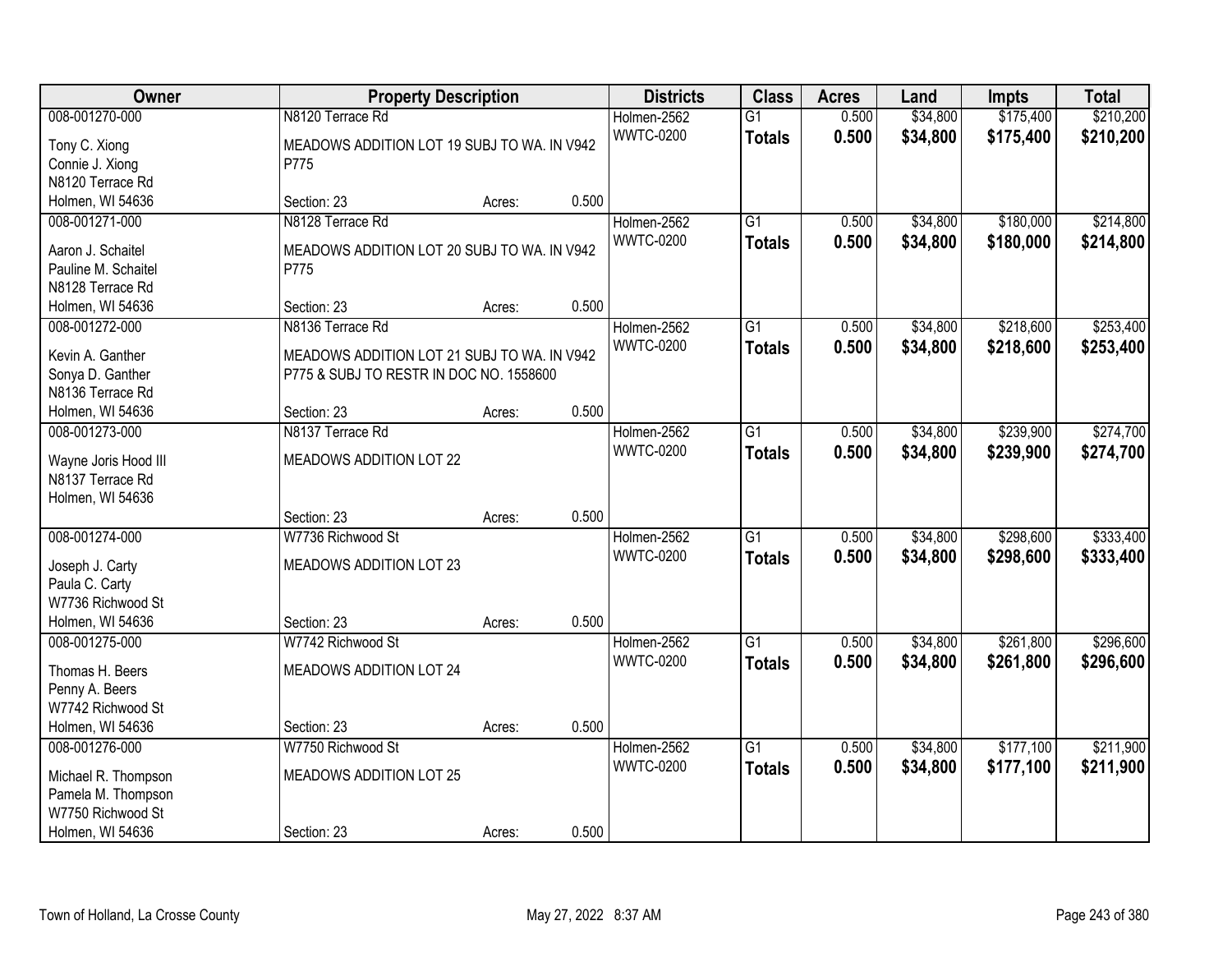| Owner               |                                      | <b>Property Description</b> |       | <b>Districts</b> | <b>Class</b>    | <b>Acres</b> | Land     | Impts           | <b>Total</b> |
|---------------------|--------------------------------------|-----------------------------|-------|------------------|-----------------|--------------|----------|-----------------|--------------|
| 008-001277-000      | Richwood St                          |                             |       | Holmen-2562      | $\overline{G1}$ | 0.500        | \$34,800 | $\overline{50}$ | \$34,800     |
| Pamela M. Thompson  | MEADOWS ADDITION LOT 26              |                             |       | <b>WWTC-0200</b> | <b>Totals</b>   | 0.500        | \$34,800 | \$0             | \$34,800     |
| Michael R. Thompson |                                      |                             |       |                  |                 |              |          |                 |              |
| W7750 Richwood St   |                                      |                             |       |                  |                 |              |          |                 |              |
| Holmen, WI 54636    | Section: 23                          | Acres:                      | 0.500 |                  |                 |              |          |                 |              |
| 008-001278-000      | W7768 Richwood St                    |                             |       | Holmen-2562      | $\overline{G1}$ | 0.500        | \$34,800 | \$210,700       | \$245,500    |
|                     |                                      |                             |       | <b>WWTC-0200</b> | <b>Totals</b>   | 0.500        | \$34,800 | \$210,700       | \$245,500    |
| Jordan M. Irons     | MEADOWS ADDITION LOT 27              |                             |       |                  |                 |              |          |                 |              |
| Amber L. Irons      |                                      |                             |       |                  |                 |              |          |                 |              |
| W7768 Richwood St   |                                      |                             |       |                  |                 |              |          |                 |              |
| Holmen, WI 54636    | Section: 23                          | Acres:                      | 0.500 |                  |                 |              |          |                 |              |
| 008-001279-000      | N8138 Cambrian Rd                    |                             |       | Holmen-2562      | G1              | 0.500        | \$34,800 | \$212,500       | \$247,300    |
| David R. Wagoner    | MEADOWS ADDITION LOT 28              |                             |       | <b>WWTC-0200</b> | <b>Totals</b>   | 0.500        | \$34,800 | \$212,500       | \$247,300    |
| Katie M. Wagoner    |                                      |                             |       |                  |                 |              |          |                 |              |
| N8138 Cambrian Rd   |                                      |                             |       |                  |                 |              |          |                 |              |
| Holmen, WI 54636    | Section: 23                          | Acres:                      | 0.500 |                  |                 |              |          |                 |              |
| 008-001280-000      | Garfield Rd                          |                             |       | Holmen-2562      | G1              | 0.300        | \$1,200  | \$0             | \$1,200      |
|                     |                                      |                             |       | <b>WWTC-0200</b> | <b>Totals</b>   | 0.300        | \$1,200  | \$0             | \$1,200      |
| Airpark Flyers, LLC | HOLLAND AIR PARK LOT 1 EX N 170.66FT |                             |       |                  |                 |              |          |                 |              |
| N8588 Hanson Dr     |                                      |                             |       |                  |                 |              |          |                 |              |
| Holmen, WI 54636    |                                      |                             |       |                  |                 |              |          |                 |              |
|                     | Section: 14                          | Acres:                      | 0.300 |                  |                 |              |          |                 |              |
| 008-001280-001      | N8528 Garfield Rd                    |                             |       | Holmen-2562      | $\overline{G1}$ | 1.000        | \$50,000 | \$274,000       | \$324,000    |
| Donald R. Warnke    | HOLLAND AIR PARK N 170.66FT LOT 1    |                             |       | <b>WWTC-0200</b> | <b>Totals</b>   | 1.000        | \$50,000 | \$274,000       | \$324,000    |
| Karla M. Walker     |                                      |                             |       |                  |                 |              |          |                 |              |
| N8528 Garfield Rd   |                                      |                             |       |                  |                 |              |          |                 |              |
| Holmen, WI 54636    | Section: 14                          | Acres:                      | 1.000 |                  |                 |              |          |                 |              |
| 008-001281-000      | N8534 Garfield Rd                    |                             |       | Holmen-2562      | $\overline{G1}$ | 1.000        | \$50,000 | \$246,800       | \$296,800    |
|                     |                                      |                             |       | <b>WWTC-0200</b> | <b>Totals</b>   | 1.000        | \$50,000 | \$246,800       | \$296,800    |
| David G. Lennander  | HOLLAND AIR PARK LOT 2               |                             |       |                  |                 |              |          |                 |              |
| Sandra H. Lennander |                                      |                             |       |                  |                 |              |          |                 |              |
| N8534 Garfield Rd   |                                      |                             | 1.000 |                  |                 |              |          |                 |              |
| Holmen, WI 54636    | Section: 14<br>N8542 Garfield Rd     | Acres:                      |       |                  |                 |              |          |                 |              |
| 008-001282-000      |                                      |                             |       | Holmen-2562      | $\overline{G1}$ | 1.000        | \$50,000 | \$210,200       | \$260,200    |
| Mark S. Metcalf     | HOLLAND AIR PARK LOT 3               |                             |       | <b>WWTC-0200</b> | <b>Totals</b>   | 1.000        | \$50,000 | \$210,200       | \$260,200    |
| Kay D. Metcalf      |                                      |                             |       |                  |                 |              |          |                 |              |
| N8542 Garfield Rd   |                                      |                             |       |                  |                 |              |          |                 |              |
| Holmen, WI 54636    | Section: 14                          | Acres:                      | 1.000 |                  |                 |              |          |                 |              |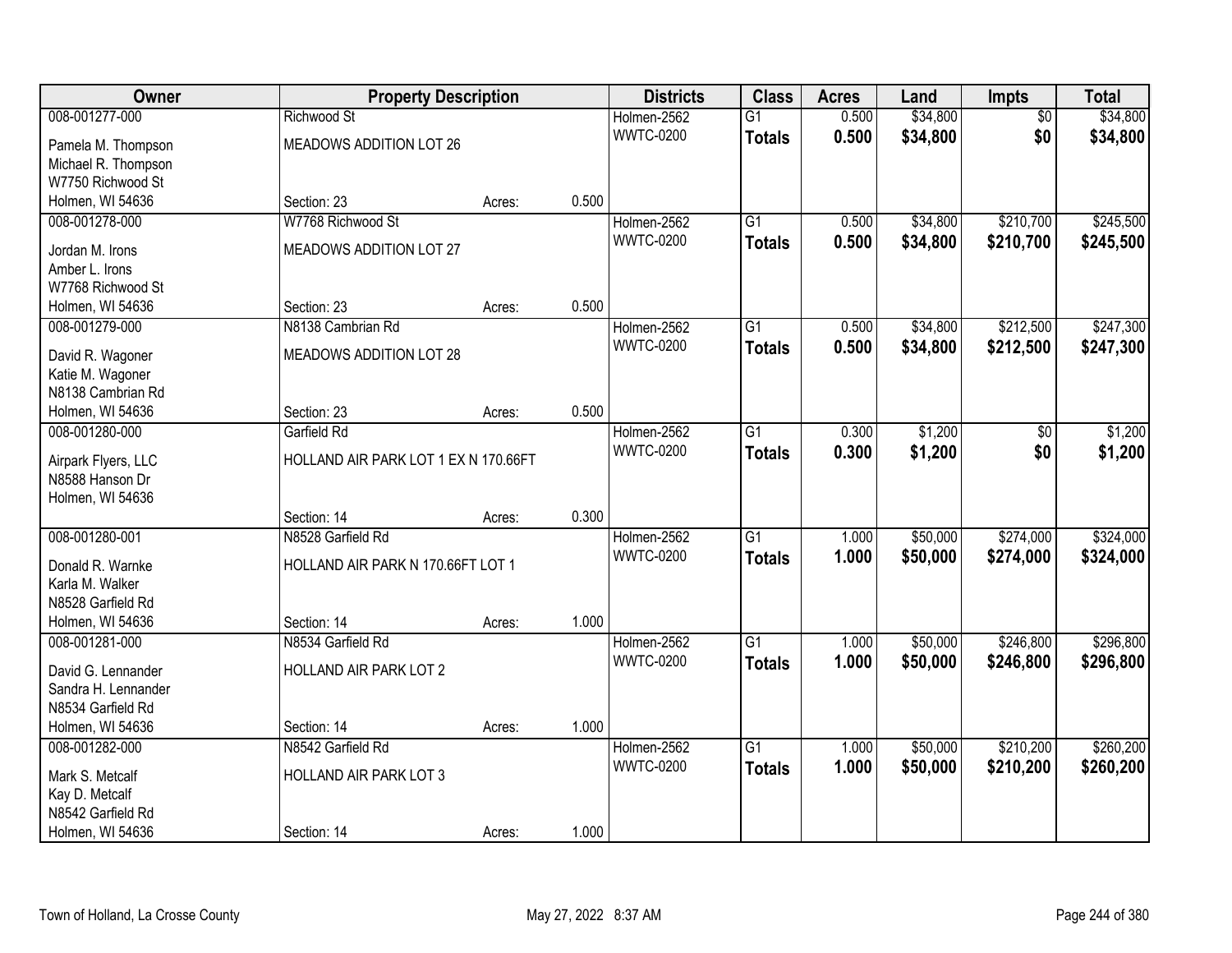| Owner                                | <b>Property Description</b>                              |        | <b>Districts</b> | <b>Class</b>     | <b>Acres</b>    | Land  | <b>Impts</b> | <b>Total</b> |           |
|--------------------------------------|----------------------------------------------------------|--------|------------------|------------------|-----------------|-------|--------------|--------------|-----------|
| 008-001283-000                       | N8560 Garfield Rd                                        |        |                  | Holmen-2562      | $\overline{G1}$ | 1.000 | \$50,000     | \$274,500    | \$324,500 |
| Robert E. Krueger                    | HOLLAND AIR PARK LOT 4                                   |        |                  | <b>WWTC-0200</b> | <b>Totals</b>   | 1.000 | \$50,000     | \$274,500    | \$324,500 |
| Amy L. Krueger                       |                                                          |        |                  |                  |                 |       |              |              |           |
| N8560 Garfield Rd                    |                                                          |        |                  |                  |                 |       |              |              |           |
| Holmen, WI 54636                     | Section: 14                                              | Acres: | 1.000            |                  |                 |       |              |              |           |
| 008-001284-000                       | N8578 Garfield Rd                                        |        |                  | Holmen-2562      | $\overline{G1}$ | 1.000 | \$50,000     | \$348,100    | \$398,100 |
| Scott W. Engelhart                   | <b>HOLLAND AIR PARK LOT 5</b>                            |        |                  | <b>WWTC-0200</b> | <b>Totals</b>   | 1.000 | \$50,000     | \$348,100    | \$398,100 |
| Lori A. Engelhart                    |                                                          |        |                  |                  |                 |       |              |              |           |
| N8578 Garfield Rd                    |                                                          |        |                  |                  |                 |       |              |              |           |
| Holmen, WI 54636-9229                | Section: 14                                              | Acres: | 1.000            |                  |                 |       |              |              |           |
| 008-001285-000                       | N8584 Garfield Rd                                        |        |                  | Holmen-2562      | $\overline{G1}$ | 1.000 | \$50,000     | \$307,700    | \$357,700 |
|                                      |                                                          |        |                  | <b>WWTC-0200</b> | <b>Totals</b>   | 1.000 | \$50,000     | \$307,700    | \$357,700 |
| Richard A. George<br>Susan E. George | HOLLAND AIR PARK LOT 6 T/W E SMT OVER<br><b>OUTLOT 1</b> |        |                  |                  |                 |       |              |              |           |
| N8584 Garfield Rd                    |                                                          |        |                  |                  |                 |       |              |              |           |
| Holmen, WI 54636                     | Section: 14                                              | Acres: | 1.000            |                  |                 |       |              |              |           |
| 008-001286-000                       | N8590 Garfield Rd                                        |        |                  | Holmen-2562      | G1              | 2.000 | \$74,000     | \$323,700    | \$397,700 |
|                                      |                                                          |        |                  | <b>WWTC-0200</b> | <b>Totals</b>   | 2.000 | \$74,000     | \$323,700    | \$397,700 |
| Billy D Sr Treanor Revocable Trust   | HOLLAND AIR PARK LOTS 7 & 8                              |        |                  |                  |                 |       |              |              |           |
| N8620 Garfield Rd                    |                                                          |        |                  |                  |                 |       |              |              |           |
| Holmen, WI 54636                     |                                                          |        |                  |                  |                 |       |              |              |           |
|                                      | Section: 14                                              | Acres: | 2.000            |                  |                 |       |              |              |           |
| 008-001288-000                       | N8642 Garfield Rd                                        |        |                  | Holmen-2562      | $\overline{G1}$ | 1.000 | \$50,000     | \$47,900     | \$97,900  |
| Billy D Sr Treanor Revocable Trust   | HOLLAND AIR PARK LOT 9                                   |        |                  | <b>WWTC-0200</b> | <b>Totals</b>   | 1.000 | \$50,000     | \$47,900     | \$97,900  |
| N8620 Garfield Rd                    |                                                          |        |                  |                  |                 |       |              |              |           |
| Holmen, WI 54636                     |                                                          |        |                  |                  |                 |       |              |              |           |
|                                      | Section: 14                                              | Acres: | 1.000            |                  |                 |       |              |              |           |
| 008-001289-000                       | N8668 Garfield Rd                                        |        |                  | Holmen-2562      | $\overline{G1}$ | 1.500 | \$62,000     | \$373,500    | \$435,500 |
| Peter J Eversole Revocable Trust of  | HOLLAND AIR PARK LOT 10 & S1 /2 LOT 11                   |        |                  | <b>WWTC-0200</b> | <b>Totals</b>   | 1.500 | \$62,000     | \$373,500    | \$435,500 |
| 1997                                 |                                                          |        |                  |                  |                 |       |              |              |           |
| N8668 Garfield Rd                    |                                                          |        |                  |                  |                 |       |              |              |           |
| Holmen, WI 54636                     | Section: 14                                              | Acres: | 1.500            |                  |                 |       |              |              |           |
| 008-001291-000                       | N8676 Garfield Rd                                        |        |                  | Holmen-2562      | $\overline{G1}$ | 1.500 | \$62,000     | \$467,500    | \$529,500 |
| Paul W Schneider Revocable Trust     | HOLLAND AIR PARK LOT 12 & LO T 11 EX S1/2                |        |                  | <b>WWTC-0200</b> | <b>Totals</b>   | 1.500 | \$62,000     | \$467,500    | \$529,500 |
| Kay E Schneider Revocable Trust      |                                                          |        |                  |                  |                 |       |              |              |           |
| N8676 Garfield Rd                    |                                                          |        |                  |                  |                 |       |              |              |           |
| Holmen, WI 54636                     | Section: 14                                              | Acres: | 1.500            |                  |                 |       |              |              |           |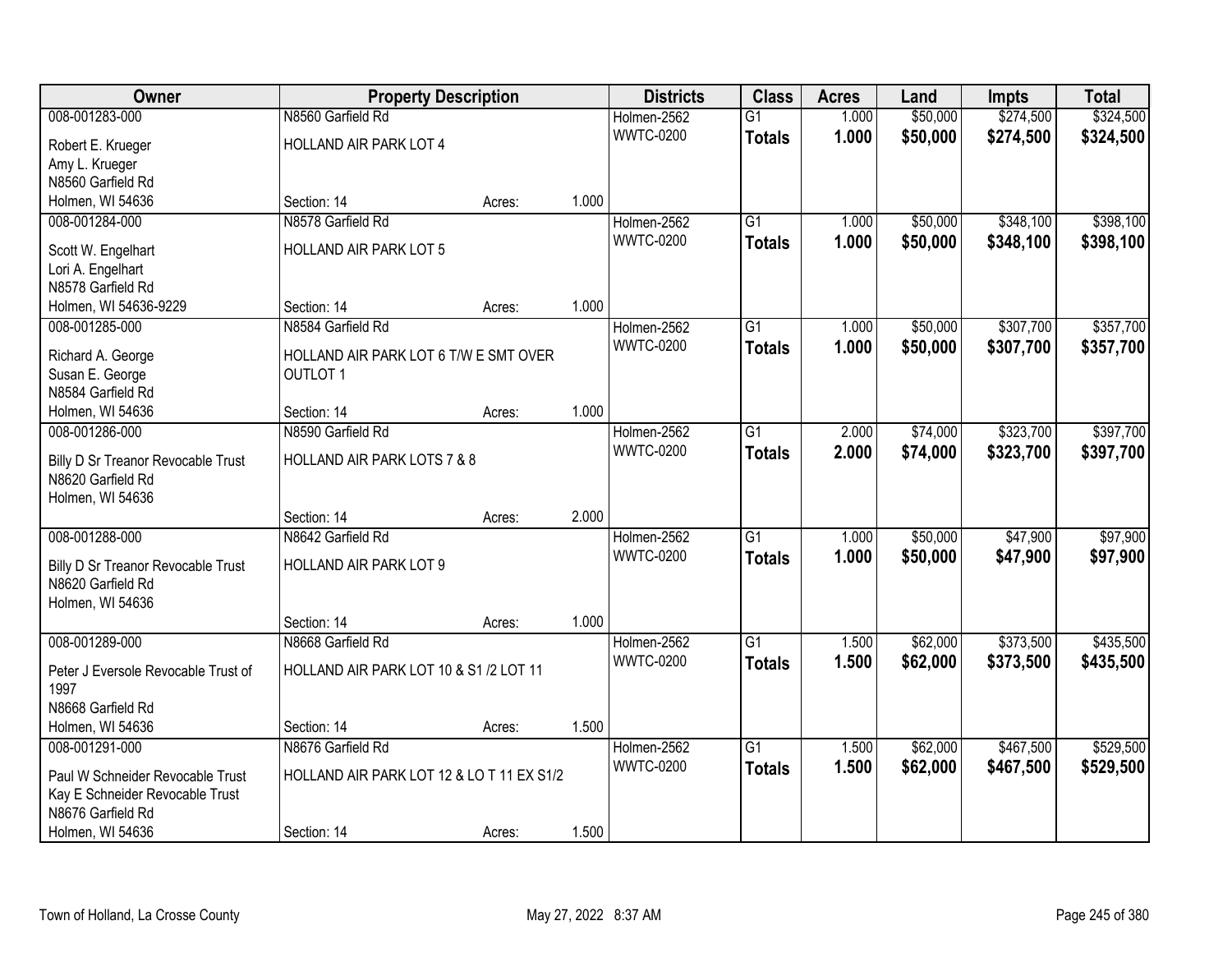| Owner                                                            | <b>Property Description</b>                  |        | <b>Districts</b> | <b>Class</b>     | <b>Acres</b>    | Land  | <b>Impts</b> | <b>Total</b> |           |
|------------------------------------------------------------------|----------------------------------------------|--------|------------------|------------------|-----------------|-------|--------------|--------------|-----------|
| 008-001292-000                                                   | N8692 Garfield Rd                            |        |                  | Holmen-2562      | G1              | 1.000 | \$50,000     | \$28,500     | \$78,500  |
| Michael J. Gautsch                                               | HOLLAND AIR PARK LOT 13                      |        |                  | <b>WWTC-0200</b> | <b>Totals</b>   | 1.000 | \$50,000     | \$28,500     | \$78,500  |
| Diane L. Gautsch                                                 |                                              |        |                  |                  |                 |       |              |              |           |
| 1224 Red Cedar Ct                                                |                                              |        |                  |                  |                 |       |              |              |           |
| Onalaska, WI 54650                                               | Section: 14                                  | Acres: | 1.000            |                  |                 |       |              |              |           |
| 008-001293-000                                                   | N8698 Garfield Rd                            |        |                  | Holmen-2562      | $\overline{G1}$ | 1.000 | \$50,000     | \$377,100    | \$427,100 |
| James A. Herrmann                                                | HOLLAND AIR PARK LOT 14                      |        |                  | <b>WWTC-0200</b> | <b>Totals</b>   | 1.000 | \$50,000     | \$377,100    | \$427,100 |
| Lanette K. Herrmann                                              |                                              |        |                  |                  |                 |       |              |              |           |
| N8698 Garfield Rd                                                |                                              |        |                  |                  |                 |       |              |              |           |
| Holmen, WI 54636-9229                                            | Section: 14                                  | Acres: | 1.000            |                  |                 |       |              |              |           |
| 008-001294-000                                                   | N8712 Garfield Rd                            |        |                  | Holmen-2562      | G1              | 1.000 | \$50,000     | \$0          | \$50,000  |
|                                                                  |                                              |        |                  | <b>WWTC-0200</b> | <b>Totals</b>   | 1.000 | \$50,000     | \$0          | \$50,000  |
| Richard H. Niederkorn                                            | HOLLAND AIR PARK LOT 15                      |        |                  |                  |                 |       |              |              |           |
| Martina A. Niederkorn                                            |                                              |        |                  |                  |                 |       |              |              |           |
| N15438 Hollow Ln                                                 |                                              |        |                  |                  |                 |       |              |              |           |
| Galesville, WI 54630                                             | Section: 14                                  | Acres: | 1.000            |                  |                 |       |              |              |           |
| 008-001295-000                                                   | N8724 Garfield Rd                            |        |                  | Holmen-2562      | $\overline{G1}$ | 1.000 | \$50,000     | \$357,100    | \$407,100 |
| Jeffrey T Abraham Joint Revocable Trus   HOLLAND AIR PARK LOT 16 |                                              |        |                  | <b>WWTC-0200</b> | <b>Totals</b>   | 1.000 | \$50,000     | \$357,100    | \$407,100 |
| Kathleen M Abraham Joint Revocable                               |                                              |        |                  |                  |                 |       |              |              |           |
| Trust                                                            |                                              |        |                  |                  |                 |       |              |              |           |
| N8724 Garfield Rd                                                | Section: 14                                  | Acres: | 1.000            |                  |                 |       |              |              |           |
| Holmen, WI 54636                                                 |                                              |        |                  |                  |                 |       |              |              |           |
| 008-001296-000                                                   | N8730 Garfield Rd                            |        |                  | Holmen-2562      | G1              | 1.000 | \$50,000     | \$531,800    | \$581,800 |
|                                                                  |                                              |        |                  | <b>WWTC-0200</b> | <b>Totals</b>   | 1.000 | \$50,000     | \$531,800    | \$581,800 |
| Paul T. Westlie                                                  | HOLLAND AIR PARK LOT 17                      |        |                  |                  |                 |       |              |              |           |
| Jennifer C. Westlie                                              |                                              |        |                  |                  |                 |       |              |              |           |
| N8730 Garfield Rd<br>Holmen, WI 54636                            | Section: 14                                  |        | 1.000            |                  |                 |       |              |              |           |
| 008-001297-000                                                   | N8736 Garfield Rd                            | Acres: |                  | Holmen-2562      | $\overline{G1}$ | 0.820 | \$41,100     | \$257,500    | \$298,600 |
|                                                                  |                                              |        |                  | <b>WWTC-0200</b> |                 |       |              |              |           |
| Charles M. Young                                                 | HOLLAND AIR PARK LOT 18                      |        |                  |                  | <b>Totals</b>   | 0.820 | \$41,100     | \$257,500    | \$298,600 |
| Eileen W. Young                                                  |                                              |        |                  |                  |                 |       |              |              |           |
| N8736 Garfield Rd                                                |                                              |        |                  |                  |                 |       |              |              |           |
| Holmen, WI 54636                                                 | Section: 14                                  | Acres: | 0.820            |                  |                 |       |              |              |           |
| 008-001298-000                                                   | N8729 Hanson Dr                              |        |                  | Holmen-2562      | $\overline{G1}$ | 1.550 | \$63,200     | \$106,600    | \$169,800 |
| Frederick R. Bauer Jr                                            | HOLLAND AIR PARK LOT 19 & PR T SW-NE BEG NW  |        |                  | <b>WWTC-0200</b> | <b>Totals</b>   | 1.550 | \$63,200     | \$106,600    | \$169,800 |
| N8723 Hanson Dr                                                  | COR LOT 19 N0 D7M14SE 139.83 FT N86D21M28S E |        |                  |                  |                 |       |              |              |           |
| Holmen, WI 54636                                                 | 170.61FT S0D 7M14SW 149.8F T TO N LN LOT 19  |        |                  |                  |                 |       |              |              |           |
|                                                                  | Section: 14                                  | Acres: | 1.550            |                  |                 |       |              |              |           |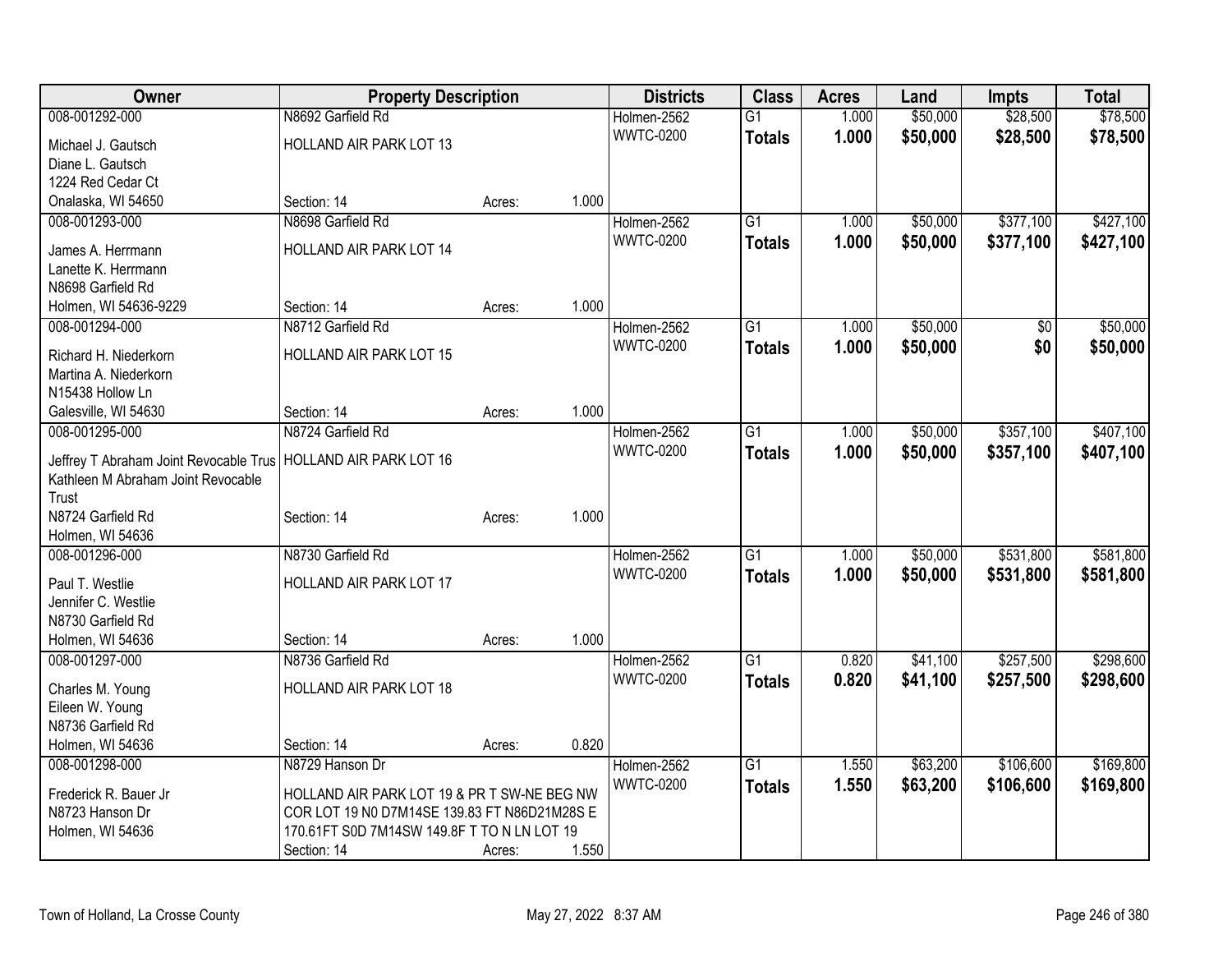| Owner                               | <b>Property Description</b>            |        | <b>Districts</b> | <b>Class</b>                    | <b>Acres</b>    | Land  | <b>Impts</b> | <b>Total</b>    |           |
|-------------------------------------|----------------------------------------|--------|------------------|---------------------------------|-----------------|-------|--------------|-----------------|-----------|
| 008-001299-000                      | N8723 Hanson Dr                        |        |                  | Holmen-2562                     | $\overline{G1}$ | 1.000 | \$50,000     | \$228,500       | \$278,500 |
| Frederick R. Bauer Jr               | HOLLAND AIR PARK LOT 20                |        |                  | <b>WWTC-0200</b>                | <b>Totals</b>   | 1.000 | \$50,000     | \$228,500       | \$278,500 |
| N8723 Hanson Dr                     |                                        |        |                  |                                 |                 |       |              |                 |           |
| Holmen, WI 54636                    |                                        |        |                  |                                 |                 |       |              |                 |           |
|                                     | Section: 14                            | Acres: | 1.000            |                                 |                 |       |              |                 |           |
| 008-001300-000                      | N8709 Hanson Dr                        |        |                  | Holmen-2562                     | $\overline{G1}$ | 0.500 | \$12,000     | $\overline{50}$ | \$12,000  |
| Frederick R. Bauer Sr               | HOLLAND AIR PARK LOT 21 EX S 1/2       |        |                  | <b>WWTC-0200</b>                | <b>Totals</b>   | 0.500 | \$12,000     | \$0             | \$12,000  |
| N8723 Hanson Dr                     |                                        |        |                  |                                 |                 |       |              |                 |           |
| Holmen, WI 54636                    |                                        |        |                  |                                 |                 |       |              |                 |           |
|                                     | Section: 14                            | Acres: | 0.500            |                                 |                 |       |              |                 |           |
| 008-001301-000                      | N8697 Hanson Dr                        |        |                  | Holmen-2562                     | G1              | 1.500 | \$62,000     | \$408,400       | \$470,400 |
|                                     | HOLLAND AIR PARK LOT 22 & S1 /2 LOT 21 |        |                  | <b>WWTC-0200</b>                | <b>Totals</b>   | 1.500 | \$62,000     | \$408,400       | \$470,400 |
| Thomas M. Granum<br>Sally M. Granum |                                        |        |                  |                                 |                 |       |              |                 |           |
| N8697 Hanson Dr                     |                                        |        |                  |                                 |                 |       |              |                 |           |
| Holmen, WI 54636                    | Section: 14                            | Acres: | 1.500            |                                 |                 |       |              |                 |           |
| 008-001302-000                      | N8691 Hanson Dr                        |        |                  | Holmen-2562                     | G1              | 1.000 | \$50,000     | \$215,900       | \$265,900 |
|                                     |                                        |        |                  | <b>WWTC-0200</b>                | <b>Totals</b>   | 1.000 | \$50,000     | \$215,900       | \$265,900 |
| Danner Irrevocable Trust Agreement  | HOLLAND AIR PARK LOT 23                |        |                  |                                 |                 |       |              |                 |           |
| 1280 E Sycamore                     |                                        |        |                  |                                 |                 |       |              |                 |           |
| Canton, IL 61520                    | Section: 14                            |        | 1.000            |                                 |                 |       |              |                 |           |
| 008-001303-000                      | N8683 Hanson Dr                        | Acres: |                  |                                 | $\overline{G1}$ | 1.000 | \$50,000     | \$212,600       | \$262,600 |
|                                     |                                        |        |                  | Holmen-2562<br><b>WWTC-0200</b> |                 |       |              |                 |           |
| Michael J. Fruetel                  | HOLLAND AIR PARK LOT 24                |        |                  |                                 | <b>Totals</b>   | 1.000 | \$50,000     | \$212,600       | \$262,600 |
| c/o Merchants Bank Trust Dept       |                                        |        |                  |                                 |                 |       |              |                 |           |
| 102 E 3rd St                        |                                        |        |                  |                                 |                 |       |              |                 |           |
| Winona, MN 55987                    | Section: 14                            | Acres: | 1.000            |                                 |                 |       |              |                 |           |
| 008-001305-000                      | N8667 Hanson Dr                        |        |                  | Holmen-2562                     | $\overline{G1}$ | 2.000 | \$74,000     | \$371,200       | \$445,200 |
| Paul C. Heidewald                   | HOLLAND AIR PARK LOTS 25 & 2 6         |        |                  | <b>WWTC-0200</b>                | <b>Totals</b>   | 2.000 | \$74,000     | \$371,200       | \$445,200 |
| Deborah S. Heidewald                |                                        |        |                  |                                 |                 |       |              |                 |           |
| N8667 Hanson Dr                     |                                        |        |                  |                                 |                 |       |              |                 |           |
| Holmen, WI 54636                    | Section: 14                            | Acres: | 2.000            |                                 |                 |       |              |                 |           |
| 008-001306-000                      | N8643 Hanson Dr                        |        |                  | Holmen-2562                     | $\overline{G1}$ | 1.000 | \$50,000     | \$322,400       | \$372,400 |
| Andrew J. Palmer                    | HOLLAND AIR PARK LOT 27                |        |                  | <b>WWTC-0200</b>                | <b>Totals</b>   | 1.000 | \$50,000     | \$322,400       | \$372,400 |
| Tosha A. Palmer                     |                                        |        |                  |                                 |                 |       |              |                 |           |
| N8643 Hanson Dr                     |                                        |        |                  |                                 |                 |       |              |                 |           |
| Holmen, WI 54636-9200               | Section: 14                            | Acres: | 1.000            |                                 |                 |       |              |                 |           |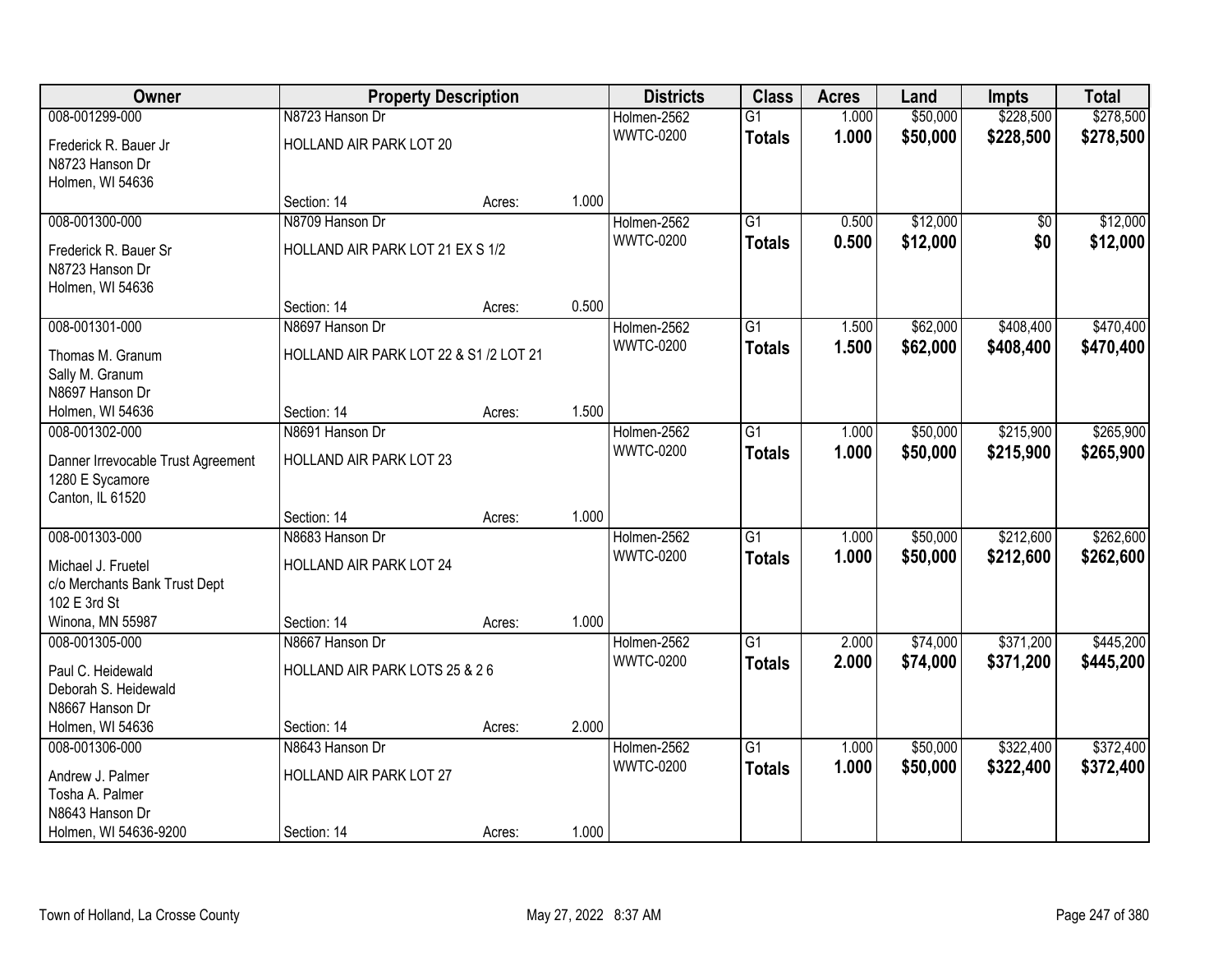| \$367,900<br>008-001307-000<br>N8619 Hanson Dr<br>\$50,000<br>\$417,900<br>Holmen-2562<br>$\overline{G1}$<br>1.000<br><b>WWTC-0200</b><br>1.000<br>\$50,000<br>\$367,900<br>\$417,900<br><b>Totals</b><br>HOLLAND AIR PARK LOT 28<br>Wiedenbeck Revocable Trust<br>N8619 Hanson Dr<br>Holmen, WI 54636<br>1.000<br>Section: 14<br>Acres:<br>$\overline{G1}$<br>\$33,800<br>\$61,200<br>008-001308-001<br>N8591 Hanson Dr<br>Holmen-2562<br>0.674<br><b>WWTC-0200</b><br>0.674<br>\$33,800<br>\$61,200<br><b>Totals</b><br>CERTIFIED SURVEY MAP NO. 136 VOL 15 LOT 1 DOC<br>David J. Daoust<br>1712 Pine Ridge Dr<br>NO. 162378 6 T/W ESMT & AGREE IN DOC NO.<br>Onalaska, WI 54650<br>1625465<br>0.674<br>Section: 14<br>Acres:<br>008-001308-002<br>$\overline{G1}$<br>\$57,800<br>\$226,600<br>N8585 Hanson Dr<br>Holmen-2562<br>1.326<br><b>WWTC-0200</b><br>1.326<br>\$57,800<br>\$226,600<br><b>Totals</b><br>CERTIFIED SURVEY MAP NO. 136 VOL 15 LOT 2 DOC<br>David T. Burns<br>Jennifer M. Burns<br>NO. 162378 6 SUBJ TO ESMT & AGREE IN DO C NO.<br>N8585 Hanson Dr<br>1625465<br>Section: 14<br>1.326<br>Holmen, WI 54636<br>Acres: |
|----------------------------------------------------------------------------------------------------------------------------------------------------------------------------------------------------------------------------------------------------------------------------------------------------------------------------------------------------------------------------------------------------------------------------------------------------------------------------------------------------------------------------------------------------------------------------------------------------------------------------------------------------------------------------------------------------------------------------------------------------------------------------------------------------------------------------------------------------------------------------------------------------------------------------------------------------------------------------------------------------------------------------------------------------------------------------------------------------------------------------------------------|
|                                                                                                                                                                                                                                                                                                                                                                                                                                                                                                                                                                                                                                                                                                                                                                                                                                                                                                                                                                                                                                                                                                                                              |
|                                                                                                                                                                                                                                                                                                                                                                                                                                                                                                                                                                                                                                                                                                                                                                                                                                                                                                                                                                                                                                                                                                                                              |
|                                                                                                                                                                                                                                                                                                                                                                                                                                                                                                                                                                                                                                                                                                                                                                                                                                                                                                                                                                                                                                                                                                                                              |
| \$95,000<br>\$95,000<br>\$284,400<br>\$284,400                                                                                                                                                                                                                                                                                                                                                                                                                                                                                                                                                                                                                                                                                                                                                                                                                                                                                                                                                                                                                                                                                               |
|                                                                                                                                                                                                                                                                                                                                                                                                                                                                                                                                                                                                                                                                                                                                                                                                                                                                                                                                                                                                                                                                                                                                              |
|                                                                                                                                                                                                                                                                                                                                                                                                                                                                                                                                                                                                                                                                                                                                                                                                                                                                                                                                                                                                                                                                                                                                              |
|                                                                                                                                                                                                                                                                                                                                                                                                                                                                                                                                                                                                                                                                                                                                                                                                                                                                                                                                                                                                                                                                                                                                              |
|                                                                                                                                                                                                                                                                                                                                                                                                                                                                                                                                                                                                                                                                                                                                                                                                                                                                                                                                                                                                                                                                                                                                              |
|                                                                                                                                                                                                                                                                                                                                                                                                                                                                                                                                                                                                                                                                                                                                                                                                                                                                                                                                                                                                                                                                                                                                              |
|                                                                                                                                                                                                                                                                                                                                                                                                                                                                                                                                                                                                                                                                                                                                                                                                                                                                                                                                                                                                                                                                                                                                              |
|                                                                                                                                                                                                                                                                                                                                                                                                                                                                                                                                                                                                                                                                                                                                                                                                                                                                                                                                                                                                                                                                                                                                              |
|                                                                                                                                                                                                                                                                                                                                                                                                                                                                                                                                                                                                                                                                                                                                                                                                                                                                                                                                                                                                                                                                                                                                              |
|                                                                                                                                                                                                                                                                                                                                                                                                                                                                                                                                                                                                                                                                                                                                                                                                                                                                                                                                                                                                                                                                                                                                              |
|                                                                                                                                                                                                                                                                                                                                                                                                                                                                                                                                                                                                                                                                                                                                                                                                                                                                                                                                                                                                                                                                                                                                              |
|                                                                                                                                                                                                                                                                                                                                                                                                                                                                                                                                                                                                                                                                                                                                                                                                                                                                                                                                                                                                                                                                                                                                              |
|                                                                                                                                                                                                                                                                                                                                                                                                                                                                                                                                                                                                                                                                                                                                                                                                                                                                                                                                                                                                                                                                                                                                              |
| \$50,000<br>\$101,300<br>\$151,300<br>Holmen-2562<br>$\overline{G1}$<br>008-001310-000<br>1.000<br>Hanson Dr<br><b>WWTC-0200</b><br>1.000<br>\$50,000<br>\$101,300                                                                                                                                                                                                                                                                                                                                                                                                                                                                                                                                                                                                                                                                                                                                                                                                                                                                                                                                                                           |
| \$151,300<br><b>Totals</b><br><b>HOLLAND AIR PARK LOT 31</b><br>Kent T Bummert Joint Revocable Trust                                                                                                                                                                                                                                                                                                                                                                                                                                                                                                                                                                                                                                                                                                                                                                                                                                                                                                                                                                                                                                         |
| Denise K Bummert Joint Revocable Trus                                                                                                                                                                                                                                                                                                                                                                                                                                                                                                                                                                                                                                                                                                                                                                                                                                                                                                                                                                                                                                                                                                        |
| N8577 Hanson Dr                                                                                                                                                                                                                                                                                                                                                                                                                                                                                                                                                                                                                                                                                                                                                                                                                                                                                                                                                                                                                                                                                                                              |
| 1.000<br>Holmen, WI 54636<br>Section: 14<br>Acres:                                                                                                                                                                                                                                                                                                                                                                                                                                                                                                                                                                                                                                                                                                                                                                                                                                                                                                                                                                                                                                                                                           |
| $\overline{G1}$<br>\$50,000<br>\$283,100<br>\$333,100<br>008-001311-000<br>N8577 Hanson Dr<br>1.000<br>Holmen-2562                                                                                                                                                                                                                                                                                                                                                                                                                                                                                                                                                                                                                                                                                                                                                                                                                                                                                                                                                                                                                           |
| <b>WWTC-0200</b><br>1.000<br>\$50,000<br>\$283,100<br>\$333,100<br><b>Totals</b><br>Kent T Bummert Joint Revocable Trust<br>HOLLAND AIR PARK LOT 32                                                                                                                                                                                                                                                                                                                                                                                                                                                                                                                                                                                                                                                                                                                                                                                                                                                                                                                                                                                          |
| Denise K Bummert Joint Revocable Trus                                                                                                                                                                                                                                                                                                                                                                                                                                                                                                                                                                                                                                                                                                                                                                                                                                                                                                                                                                                                                                                                                                        |
| N8577 Hanson Dr                                                                                                                                                                                                                                                                                                                                                                                                                                                                                                                                                                                                                                                                                                                                                                                                                                                                                                                                                                                                                                                                                                                              |
| 1.000<br>Holmen, WI 54636<br>Section: 14<br>Acres:                                                                                                                                                                                                                                                                                                                                                                                                                                                                                                                                                                                                                                                                                                                                                                                                                                                                                                                                                                                                                                                                                           |
| $\overline{G1}$<br>\$50,000<br>\$333,000<br>\$383,000<br>008-001312-000<br>N8541 Hanson Dr<br>Holmen-2562<br>1.000                                                                                                                                                                                                                                                                                                                                                                                                                                                                                                                                                                                                                                                                                                                                                                                                                                                                                                                                                                                                                           |
| <b>WWTC-0200</b><br>1.000<br>\$50,000<br>\$333,000<br>\$383,000<br><b>Totals</b><br>HOLLAND AIR PARK LOT 33<br>Scott H Hawker Revocable Trust et al                                                                                                                                                                                                                                                                                                                                                                                                                                                                                                                                                                                                                                                                                                                                                                                                                                                                                                                                                                                          |
| N8541 Hanson Dr                                                                                                                                                                                                                                                                                                                                                                                                                                                                                                                                                                                                                                                                                                                                                                                                                                                                                                                                                                                                                                                                                                                              |
| Holmen, WI 54636                                                                                                                                                                                                                                                                                                                                                                                                                                                                                                                                                                                                                                                                                                                                                                                                                                                                                                                                                                                                                                                                                                                             |
| 1.000<br>Section: 14<br>Acres:                                                                                                                                                                                                                                                                                                                                                                                                                                                                                                                                                                                                                                                                                                                                                                                                                                                                                                                                                                                                                                                                                                               |
| 008-001313-000<br>$\overline{G1}$<br>\$50,000<br>\$235,100<br>\$285,100<br>N8533 Hanson Dr<br>Holmen-2562<br>1.000                                                                                                                                                                                                                                                                                                                                                                                                                                                                                                                                                                                                                                                                                                                                                                                                                                                                                                                                                                                                                           |
| 1.000<br><b>WWTC-0200</b><br>\$50,000<br>\$235,100<br>\$285,100<br><b>Totals</b><br>HOLLAND AIR PARK LOT 34<br>Holland Irrevocable Trust                                                                                                                                                                                                                                                                                                                                                                                                                                                                                                                                                                                                                                                                                                                                                                                                                                                                                                                                                                                                     |
| 9808 Butternut Dr                                                                                                                                                                                                                                                                                                                                                                                                                                                                                                                                                                                                                                                                                                                                                                                                                                                                                                                                                                                                                                                                                                                            |
| Crystal Lake, IL 60014                                                                                                                                                                                                                                                                                                                                                                                                                                                                                                                                                                                                                                                                                                                                                                                                                                                                                                                                                                                                                                                                                                                       |
| 1.000<br>Section: 14<br>Acres:                                                                                                                                                                                                                                                                                                                                                                                                                                                                                                                                                                                                                                                                                                                                                                                                                                                                                                                                                                                                                                                                                                               |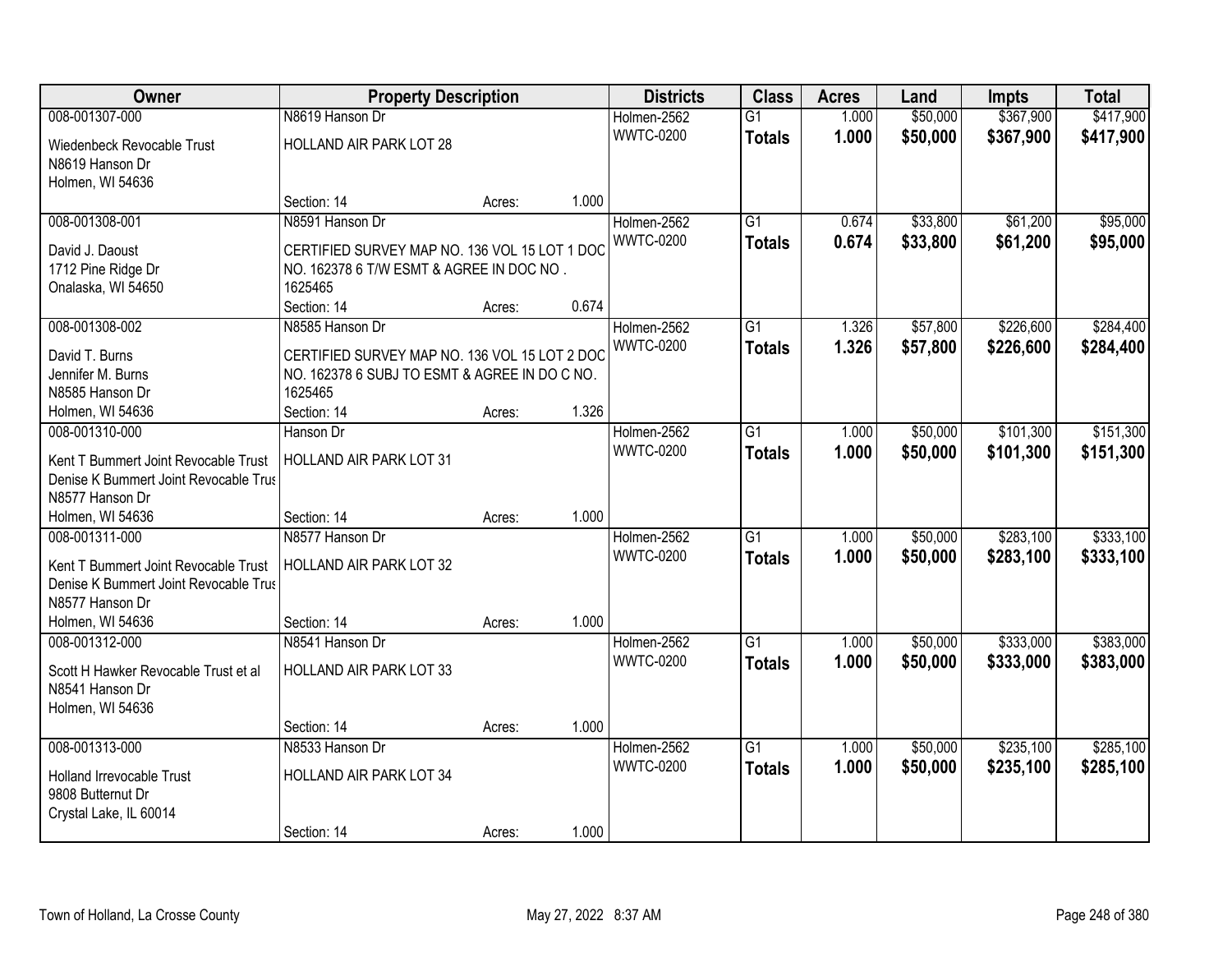| Owner                                     |                                             | <b>Property Description</b> |       | <b>Districts</b> | <b>Class</b>    | <b>Acres</b> | Land     | <b>Impts</b>    | <b>Total</b> |
|-------------------------------------------|---------------------------------------------|-----------------------------|-------|------------------|-----------------|--------------|----------|-----------------|--------------|
| 008-001314-000                            | N8529 Hanson Dr                             |                             |       | Holmen-2562      | $\overline{G1}$ | 1.050        | \$51,200 | \$431,500       | \$482,700    |
| Deborah Kay Hemstock                      | HOLLAND AIR PARK LOT 35                     |                             |       | <b>WWTC-0200</b> | <b>Totals</b>   | 1.050        | \$51,200 | \$431,500       | \$482,700    |
| N8529 Hanson Dr                           |                                             |                             |       |                  |                 |              |          |                 |              |
| Holmen, WI 54636                          |                                             |                             |       |                  |                 |              |          |                 |              |
|                                           | Section: 14                                 | Acres:                      | 1.050 |                  |                 |              |          |                 |              |
| 008-001315-000                            | N8517 Hanson Dr                             |                             |       | Holmen-2562      | $\overline{G1}$ | 1.020        | \$44,400 | \$313,500       | \$357,900    |
| Bradlee J. Miller                         | HOLLAND AIR PARK LOT 36                     |                             |       | <b>WWTC-0200</b> | <b>Totals</b>   | 1.020        | \$44,400 | \$313,500       | \$357,900    |
| Tasha L. Miller                           |                                             |                             |       |                  |                 |              |          |                 |              |
| N7097 Bice Ave                            |                                             |                             |       |                  |                 |              |          |                 |              |
| Holmen, WI 54636                          | Section: 14                                 | Acres:                      | 1.020 |                  |                 |              |          |                 |              |
| 008-001316-000                            | Amsterdam Prairie Rd                        |                             |       | Holmen-2562      | $\overline{G1}$ | 7.570        | \$1,400  | $\overline{50}$ | \$1,400      |
| Airpark Flyers, LLC                       | HOLLAND AIR PARK OULOT 1 SUB J TO ESMT IN   |                             |       | <b>WWTC-0200</b> | <b>Totals</b>   | 7.570        | \$1,400  | \$0             | \$1,400      |
| N8588 Hanson Dr                           | DOC NO. 1507064 SUBJ TO ESMT IN DOC NO. 155 |                             |       |                  |                 |              |          |                 |              |
| Holmen, WI 54636                          | 9867                                        |                             |       |                  |                 |              |          |                 |              |
|                                           | Section: 14                                 | Acres:                      | 7.570 |                  |                 |              |          |                 |              |
| 008-001317-000                            | W7821 Park Ave                              |                             |       | Holmen-2562      | $\overline{G1}$ | 0.490        | \$34,200 | \$230,600       | \$264,800    |
|                                           | FIRST ADDITION TO COUNTRY ES TATES LOT 9    |                             |       | <b>WWTC-0200</b> | <b>Totals</b>   | 0.490        | \$34,200 | \$230,600       | \$264,800    |
| Adam J. Dagendesh<br>Rebecca L. Dagendesh | <b>BLOCK2</b>                               |                             |       |                  |                 |              |          |                 |              |
| W7821 Park Ave                            |                                             |                             |       |                  |                 |              |          |                 |              |
| Holmen, WI 54636                          | Section: 2                                  | Acres:                      | 0.490 |                  |                 |              |          |                 |              |
| 008-001318-000                            | N6919 Mary Ct                               |                             |       | Holmen-2562      | $\overline{G1}$ | 0.560        | \$39,000 | \$304,100       | \$343,100    |
|                                           |                                             |                             |       | <b>WWTC-0200</b> | <b>Totals</b>   | 0.560        | \$39,000 | \$304,100       | \$343,100    |
| Hal C. Shawley                            | FIRST ADDITION TO COUNTRY ES TATES LOT 10   |                             |       |                  |                 |              |          |                 |              |
| Suzanne E. Shawley<br>N6919 Mary Ct       | BLOCK <sub>2</sub>                          |                             |       |                  |                 |              |          |                 |              |
| Holmen, WI 54636-9225                     | Section: 2                                  | Acres:                      | 0.560 |                  |                 |              |          |                 |              |
| 008-001319-000                            | N6926 Mary Ct                               |                             |       | Holmen-2562      | G1              | 0.590        | \$41,100 | \$179,200       | \$220,300    |
|                                           |                                             |                             |       | <b>WWTC-0200</b> | <b>Totals</b>   | 0.590        | \$41,100 | \$179,200       | \$220,300    |
| Nancy H. Platteter et al                  | FIRST ADDITION TO COUNTRY ES TATES LOT 11   |                             |       |                  |                 |              |          |                 |              |
| N6926 Mary Ct                             | <b>BLOCK2</b>                               |                             |       |                  |                 |              |          |                 |              |
| Holmen, WI 54636                          | Section: 2                                  |                             | 0.590 |                  |                 |              |          |                 |              |
| 008-001320-000                            | N6922 Mary Ct                               | Acres:                      |       | Holmen-2562      | $\overline{G1}$ | 0.700        | \$43,800 | \$169,900       | \$213,700    |
|                                           |                                             |                             |       | <b>WWTC-0200</b> | <b>Totals</b>   | 0.700        | \$43,800 | \$169,900       | \$213,700    |
| Charles E. Sheets                         | FIRST ADDITION TO COUNTRY ES TATES LOT 12   |                             |       |                  |                 |              |          |                 |              |
| Myra L. Sheets                            | BLOCK <sub>2</sub>                          |                             |       |                  |                 |              |          |                 |              |
| N6922 Mary Ct                             |                                             |                             |       |                  |                 |              |          |                 |              |
| Holmen, WI 54636                          | Section: 2                                  | Acres:                      | 0.700 |                  |                 |              |          |                 |              |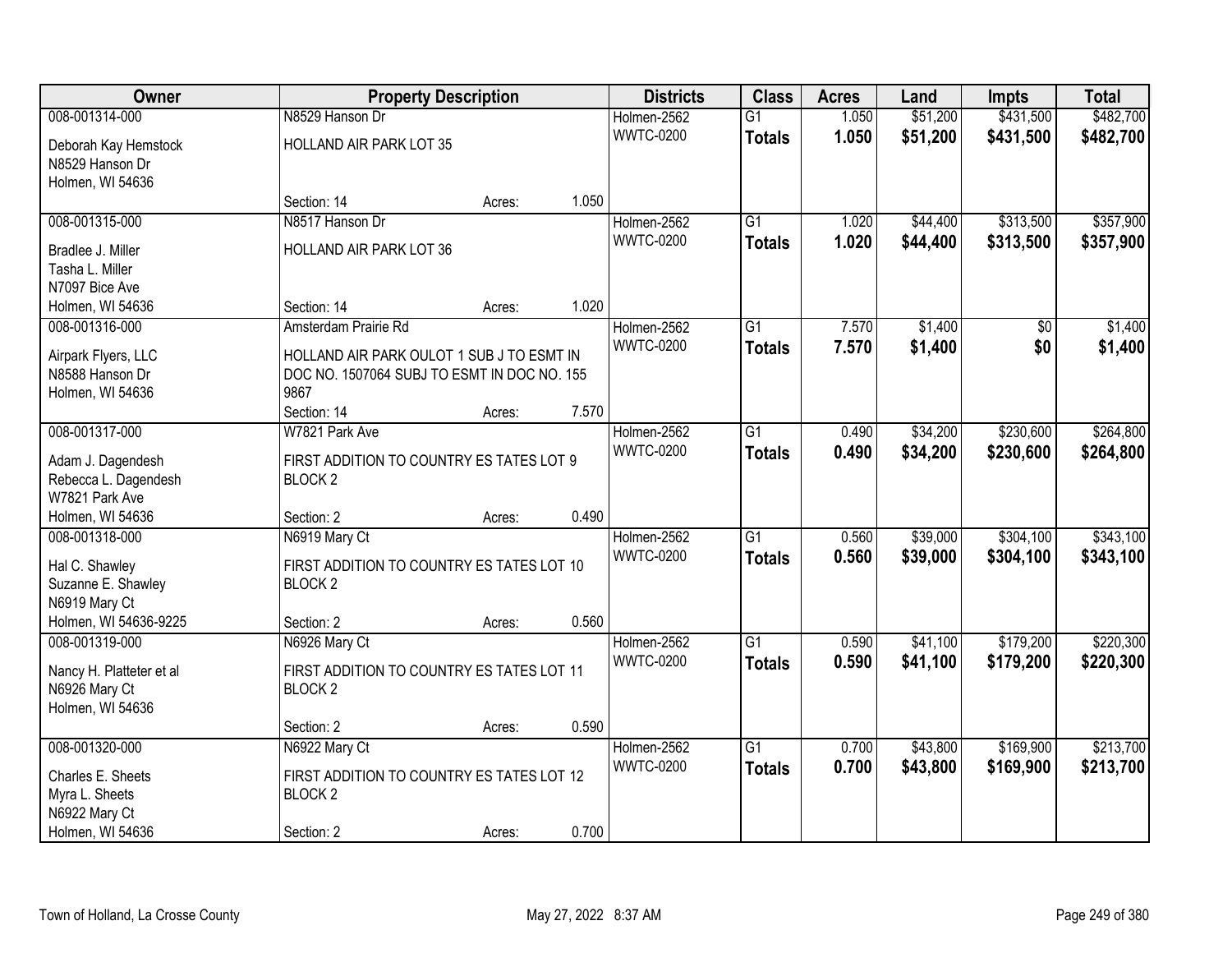| <b>Owner</b>                          |                                           | <b>Property Description</b> |       |                                 | <b>Class</b>    | <b>Acres</b> | Land     | <b>Impts</b> | <b>Total</b> |
|---------------------------------------|-------------------------------------------|-----------------------------|-------|---------------------------------|-----------------|--------------|----------|--------------|--------------|
| 008-001321-000                        | N6930 Mary Ct                             |                             |       | Holmen-2562                     | $\overline{G1}$ | 0.460        | \$32,100 | \$281,600    | \$313,700    |
| Patrick J. Stephens                   | FIRST ADDITION TO COUNTRY ES TATES LOT 13 |                             |       | <b>WWTC-0200</b>                | <b>Totals</b>   | 0.460        | \$32,100 | \$281,600    | \$313,700    |
| Joanne M. Stephens                    | BLOCK <sub>2</sub>                        |                             |       |                                 |                 |              |          |              |              |
| N6930 Mary Ct                         |                                           |                             |       |                                 |                 |              |          |              |              |
| Holmen, WI 54636                      | Section: 2                                | Acres:                      | 0.460 |                                 |                 |              |          |              |              |
| 008-001322-000                        | W7803 Park Ave                            |                             |       | Holmen-2562                     | G1              | 0.460        | \$32,100 | \$168,000    | \$200,100    |
| Ui Suk Engle                          | FIRST ADDITION TO COUNTRY ES TATES LOT 14 |                             |       | <b>WWTC-0200</b>                | <b>Totals</b>   | 0.460        | \$32,100 | \$168,000    | \$200,100    |
| W7803 Park Ave                        | <b>BLOCK2</b>                             |                             |       |                                 |                 |              |          |              |              |
| Holmen, WI 54636                      |                                           |                             |       |                                 |                 |              |          |              |              |
|                                       | Section: 2                                | Acres:                      | 0.460 |                                 |                 |              |          |              |              |
| 008-001323-000                        | W7793 Park Ave                            |                             |       | Holmen-2562                     | $\overline{G1}$ | 0.460        | \$32,100 | \$194,400    | \$226,500    |
|                                       | FIRST ADDITION TO COUNTRY ES TATES LOT 15 |                             |       | <b>WWTC-0200</b>                | <b>Totals</b>   | 0.460        | \$32,100 | \$194,400    | \$226,500    |
| Tamera J. Rytilahti<br>W7793 Park Ave | <b>BLOCK2</b>                             |                             |       |                                 |                 |              |          |              |              |
| Holmen, WI 54636                      |                                           |                             |       |                                 |                 |              |          |              |              |
|                                       | Section: 2                                | Acres:                      | 0.460 |                                 |                 |              |          |              |              |
| 008-001324-000                        | W7783 Park Ave                            |                             |       | Holmen-2562                     | G1              | 0.460        | \$32,100 | \$191,500    | \$223,600    |
|                                       |                                           |                             |       | <b>WWTC-0200</b>                | <b>Totals</b>   | 0.460        | \$32,100 | \$191,500    | \$223,600    |
| Katherine Pierce                      | FIRST ADDITION TO COUNTRY ES TATES LOT 16 |                             |       |                                 |                 |              |          |              |              |
| W7783 Park Ave<br>Holmen, WI 54636    | BLOCK <sub>2</sub>                        |                             |       |                                 |                 |              |          |              |              |
|                                       | Section: 2                                | Acres:                      | 0.460 |                                 |                 |              |          |              |              |
| 008-001325-000                        | N6927 Garden St                           |                             |       | Holmen-2562                     | $\overline{G1}$ | 0.750        | \$44,800 | \$200,700    | \$245,500    |
|                                       |                                           |                             |       | <b>WWTC-0200</b>                | <b>Totals</b>   | 0.750        | \$44,800 | \$200,700    | \$245,500    |
| Steven C. Sader                       | FIRST ADDITION TO COUNTRY ES TATES LOT 17 |                             |       |                                 |                 |              |          |              |              |
| <b>Isabel Sader</b>                   | BLOCK <sub>2</sub>                        |                             |       |                                 |                 |              |          |              |              |
| N6927 Garden St                       |                                           |                             |       |                                 |                 |              |          |              |              |
| Holmen, WI 54636                      | Section: 2                                | Acres:                      | 0.750 |                                 |                 |              |          |              |              |
| 008-001326-000                        | N6915 Garden St                           |                             |       | Holmen-2562<br><b>WWTC-0200</b> | $\overline{G1}$ | 0.590        | \$41,100 | \$174,900    | \$216,000    |
| Jason J. Atkinson                     | FIRST ADDITION TO COUNTRY ES TATES LOT 18 |                             |       |                                 | <b>Totals</b>   | 0.590        | \$41,100 | \$174,900    | \$216,000    |
| N6915 Garden St                       | BLOCK <sub>2</sub>                        |                             |       |                                 |                 |              |          |              |              |
| Holmen, WI 54636                      |                                           |                             |       |                                 |                 |              |          |              |              |
|                                       | Section: 2                                | Acres:                      | 0.590 |                                 |                 |              |          |              |              |
| 008-001327-000                        | W7788 County Rd MH                        |                             |       | Holmen-2562                     | $\overline{G1}$ | 0.540        | \$37,600 | \$185,700    | \$223,300    |
| Peter J. Putnam                       | FIRST ADDITION TO COUNTRY ES TATES LOT 19 |                             |       | <b>WWTC-0200</b>                | <b>Totals</b>   | 0.540        | \$37,600 | \$185,700    | \$223,300    |
| Barbara J. Putnam                     | BLOCK <sub>2</sub>                        |                             |       |                                 |                 |              |          |              |              |
| W7788 County Rd Mh                    |                                           |                             |       |                                 |                 |              |          |              |              |
| Holmen, WI 54636                      | Section: 2                                | Acres:                      | 0.540 |                                 |                 |              |          |              |              |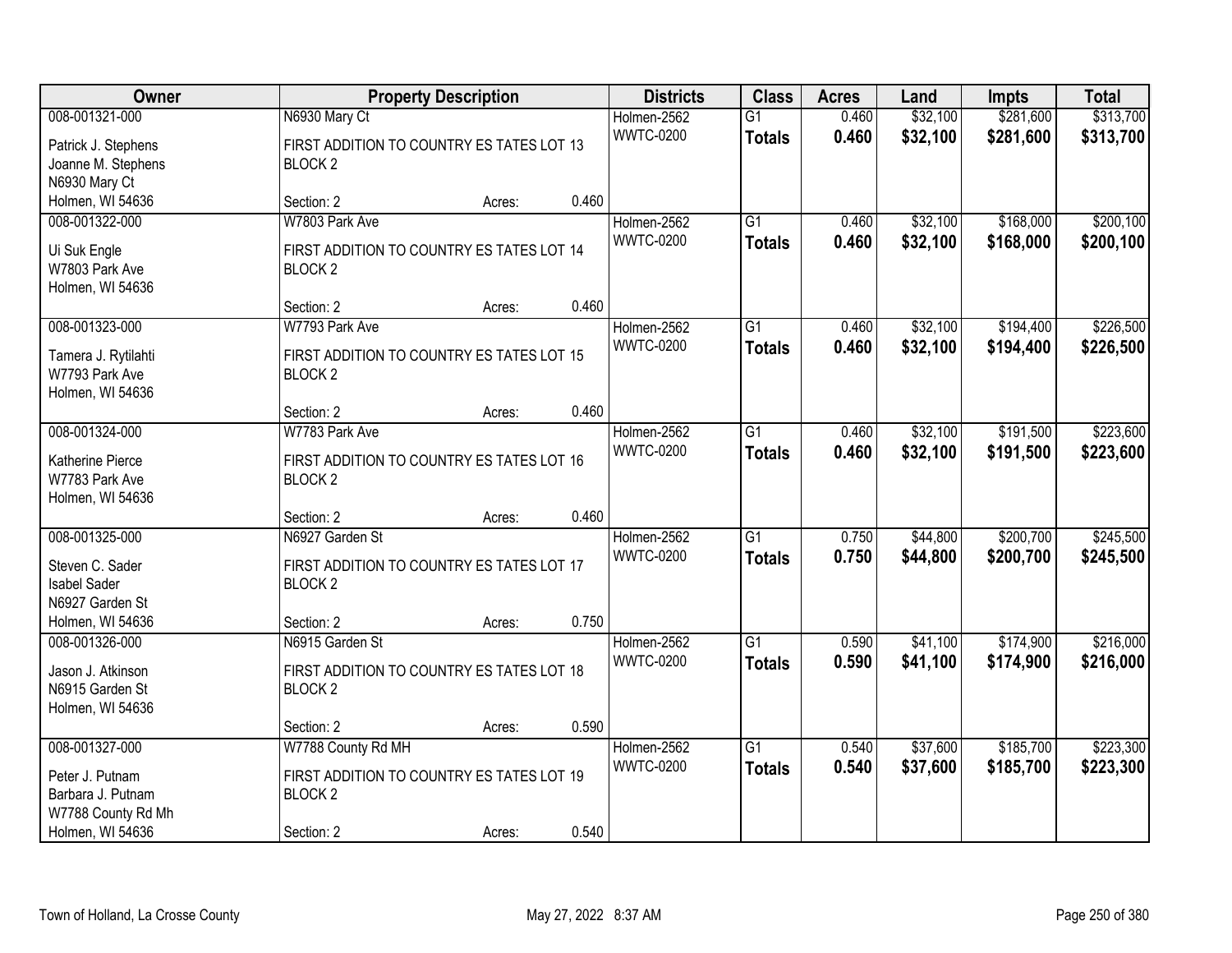| Owner                |                                           | <b>Property Description</b> |       |                  | <b>Class</b>    | <b>Acres</b> | Land     | <b>Impts</b> | <b>Total</b> |
|----------------------|-------------------------------------------|-----------------------------|-------|------------------|-----------------|--------------|----------|--------------|--------------|
| 008-001328-000       | W7815 Meadow Way                          |                             |       | Holmen-2562      | $\overline{G1}$ | 0.530        | \$36,900 | \$150,000    | \$186,900    |
| Justin D. Coots      | FIRST ADDITION TO COUNTRY ES TATES LOT 4  |                             |       | <b>WWTC-0200</b> | <b>Totals</b>   | 0.530        | \$36,900 | \$150,000    | \$186,900    |
| Megan B. Coots       | <b>BLOCK4</b>                             |                             |       |                  |                 |              |          |              |              |
| W7815 Meadow Way     |                                           |                             |       |                  |                 |              |          |              |              |
| Holmen, WI 54636     | Section: 2                                | Acres:                      | 0.530 |                  |                 |              |          |              |              |
| 008-001329-000       | W7807 Meadow Way                          |                             |       | Holmen-2562      | $\overline{G1}$ | 0.530        | \$36,900 | \$205,900    | \$242,800    |
|                      |                                           |                             |       | <b>WWTC-0200</b> | <b>Totals</b>   | 0.530        | \$36,900 | \$205,900    | \$242,800    |
| Kyle L. Roth         | FIRST ADDITION TO COUNTRY ES TATES LOT 5  |                             |       |                  |                 |              |          |              |              |
| Amy E. Roth          | BLOCK 4                                   |                             |       |                  |                 |              |          |              |              |
| W7807 Meadow Way     | Section: 2                                |                             | 0.530 |                  |                 |              |          |              |              |
| Holmen, WI 54636     |                                           | Acres:                      |       |                  |                 |              |          |              |              |
| 008-001330-000       | W7797 Meadow Way                          |                             |       | Holmen-2562      | G1              | 0.530        | \$36,900 | \$250,400    | \$287,300    |
| Bradley B. Lundstrom | FIRST ADDITION TO COUNTRY ES TATES LOT 6  |                             |       | <b>WWTC-0200</b> | <b>Totals</b>   | 0.530        | \$36,900 | \$250,400    | \$287,300    |
| Kasey L. Lundstrom   | <b>BLOCK4</b>                             |                             |       |                  |                 |              |          |              |              |
| W7797 Meadow Way     |                                           |                             |       |                  |                 |              |          |              |              |
| Holmen, WI 54636     | Section: 2                                | Acres:                      | 0.530 |                  |                 |              |          |              |              |
| 008-001331-000       | W7783 Meadow Way                          |                             |       | Holmen-2562      | G1              | 0.460        | \$32,100 | \$206,500    | \$238,600    |
| Joy Strelow          | FIRST ADDITION TO COUNTRY ES TATES LOT 7  |                             |       | <b>WWTC-0200</b> | <b>Totals</b>   | 0.460        | \$32,100 | \$206,500    | \$238,600    |
| W7783 Meadow Way     | BLOCK 4                                   |                             |       |                  |                 |              |          |              |              |
| Holmen, WI 54636     |                                           |                             |       |                  |                 |              |          |              |              |
|                      | Section: 2                                | Acres:                      | 0.460 |                  |                 |              |          |              |              |
| 008-001332-000       | N6971 Garden St                           |                             |       | Holmen-2562      | $\overline{G1}$ | 0.460        | \$32,100 | \$193,200    | \$225,300    |
|                      |                                           |                             |       | <b>WWTC-0200</b> |                 | 0.460        | \$32,100 | \$193,200    | \$225,300    |
| Gjd Income Trust     | FIRST ADDITION TO COUNTRY ES TATES LOT 8  |                             |       |                  | <b>Totals</b>   |              |          |              |              |
| N6971 Garden St      | BLOCK 4                                   |                             |       |                  |                 |              |          |              |              |
| Holmen, WI 54636     |                                           |                             |       |                  |                 |              |          |              |              |
|                      | Section: 2                                | Acres:                      | 0.460 |                  |                 |              |          |              |              |
| 008-001333-000       | N6961 Garden St                           |                             |       | Holmen-2562      | $\overline{G1}$ | 0.460        | \$32,100 | \$239,500    | \$271,600    |
| John F. Elsen        | FIRST ADDITION TO COUNTRY ES TATES LOT 9  |                             |       | <b>WWTC-0200</b> | <b>Totals</b>   | 0.460        | \$32,100 | \$239,500    | \$271,600    |
| Kristin L. Elsen     | BLOCK 4                                   |                             |       |                  |                 |              |          |              |              |
| N6961 Garden St      |                                           |                             |       |                  |                 |              |          |              |              |
| Holmen, WI 54636     | Section: 2                                | Acres:                      | 0.460 |                  |                 |              |          |              |              |
| 008-001334-000       | N6943 Garden St                           |                             |       | Holmen-2562      | $\overline{G1}$ | 0.460        | \$32,100 | \$156,200    | \$188,300    |
|                      |                                           |                             |       | <b>WWTC-0200</b> | <b>Totals</b>   | 0.460        | \$32,100 | \$156,200    | \$188,300    |
| Thor Vang            | FIRST ADDITION TO COUNTRY ES TATES LOT 10 |                             |       |                  |                 |              |          |              |              |
| N6943 Garden St      | BLOCK 4                                   |                             |       |                  |                 |              |          |              |              |
| Holmen, WI 54636     |                                           |                             |       |                  |                 |              |          |              |              |
|                      | Section: 2                                | Acres:                      | 0.460 |                  |                 |              |          |              |              |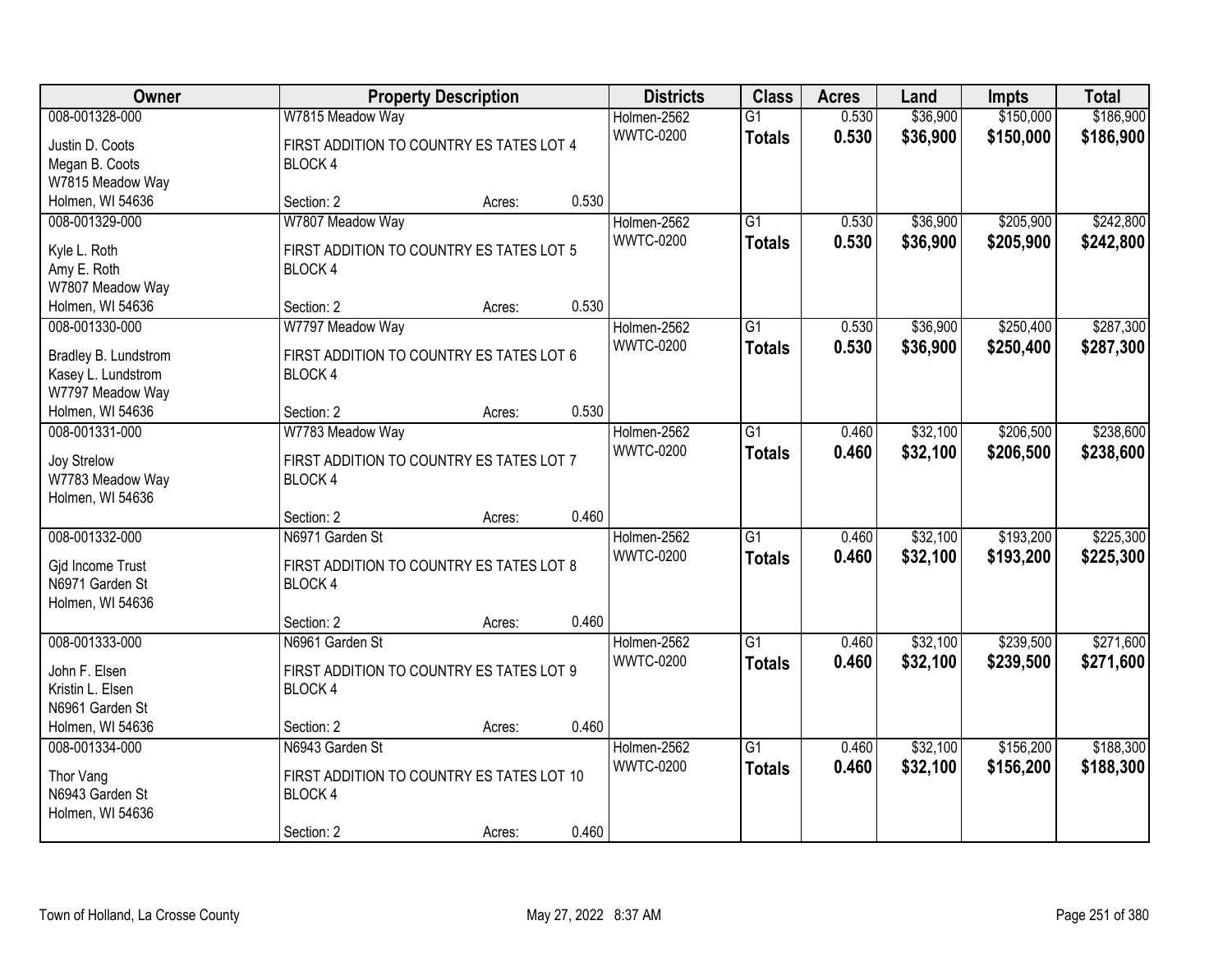| Owner              |                                           | <b>Property Description</b> |       |                  | <b>Class</b>    | <b>Acres</b> | Land     | <b>Impts</b> | <b>Total</b> |
|--------------------|-------------------------------------------|-----------------------------|-------|------------------|-----------------|--------------|----------|--------------|--------------|
| 008-001335-000     | W7798 Park Ave                            |                             |       | Holmen-2562      | $\overline{G1}$ | 0.530        | \$36,900 | \$206,000    | \$242,900    |
| David A. Carlson   | FIRST ADDITION TO COUNTRY ES TATES LOT 11 |                             |       | <b>WWTC-0200</b> | <b>Totals</b>   | 0.530        | \$36,900 | \$206,000    | \$242,900    |
| Lisa A. Carlson    | BLOCK 4                                   |                             |       |                  |                 |              |          |              |              |
| W7798 Park Ave     |                                           |                             |       |                  |                 |              |          |              |              |
| Holmen, WI 54636   | Section: 2                                | Acres:                      | 0.530 |                  |                 |              |          |              |              |
| 008-001336-000     | W7808 Park Ave                            |                             |       | Holmen-2562      | $\overline{G1}$ | 0.530        | \$36,900 | \$256,300    | \$293,200    |
|                    |                                           |                             |       | <b>WWTC-0200</b> | <b>Totals</b>   | 0.530        | \$36,900 | \$256,300    | \$293,200    |
| William S. Freier  | FIRST ADDITION TO COUNTRY ES TATES LOT 12 |                             |       |                  |                 |              |          |              |              |
| Rebecca S. Freier  | BLOCK 4                                   |                             |       |                  |                 |              |          |              |              |
| W7808 Park Ave     |                                           |                             | 0.530 |                  |                 |              |          |              |              |
| Holmen, WI 54636   | Section: 2                                | Acres:                      |       |                  |                 |              |          |              |              |
| 008-001337-000     | W7814 Park Ave                            |                             |       | Holmen-2562      | $\overline{G1}$ | 0.530        | \$36,900 | \$251,100    | \$288,000    |
| Michael J. Hoffman | FIRST ADDITION TO COUNTRY ES TATES LOT 13 |                             |       | <b>WWTC-0200</b> | <b>Totals</b>   | 0.530        | \$36,900 | \$251,100    | \$288,000    |
| Mary C. Hoffman    | BLOCK 4                                   |                             |       |                  |                 |              |          |              |              |
| W7814 Park Ave     |                                           |                             |       |                  |                 |              |          |              |              |
| Holmen, WI 54636   | Section: 2                                | Acres:                      | 0.530 |                  |                 |              |          |              |              |
| 008-001338-000     | W7824 Meadow Way                          |                             |       | Holmen-2562      | G1              | 0.460        | \$32,100 | \$231,800    | \$263,900    |
| Daniel J. Bohnert  | FIRST ADDITION TO COUNTRY ES TATES LOT 5  |                             |       | <b>WWTC-0200</b> | <b>Totals</b>   | 0.460        | \$32,100 | \$231,800    | \$263,900    |
| Jessica L. Bohnert | BLOCK 5 SUBJ TO WA IN V784 P175           |                             |       |                  |                 |              |          |              |              |
| W7824 Meadow Way   |                                           |                             |       |                  |                 |              |          |              |              |
| Holmen, WI 54636   | Section: 2                                | Acres:                      | 0.460 |                  |                 |              |          |              |              |
| 008-001339-000     | W7816 Meadow Way                          |                             |       | Holmen-2562      | $\overline{G1}$ | 0.460        | \$32,100 | \$192,000    | \$224,100    |
|                    |                                           |                             |       | <b>WWTC-0200</b> |                 | 0.460        | \$32,100 | \$192,000    | \$224,100    |
| Nathan R. Larson   | FIRST ADDITION TO COUNTRY ES TATES LOT 6  |                             |       |                  | <b>Totals</b>   |              |          |              |              |
| Kacie L. Larson    | BLOCK <sub>5</sub>                        |                             |       |                  |                 |              |          |              |              |
| W7816 Meadow Way   |                                           |                             |       |                  |                 |              |          |              |              |
| Holmen, WI 54636   | Section: 2                                | Acres:                      | 0.460 |                  |                 |              |          |              |              |
| 008-001340-000     | W7806 Meadow Way                          |                             |       | Holmen-2562      | $\overline{G1}$ | 0.460        | \$32,100 | \$229,500    | \$261,600    |
| Phillip T. Johnson | FIRST ADDITION TO COUNTRY ES TATES LOT 7  |                             |       | <b>WWTC-0200</b> | <b>Totals</b>   | 0.460        | \$32,100 | \$229,500    | \$261,600    |
| Maria A. Johnson   | <b>BLOCK 5</b>                            |                             |       |                  |                 |              |          |              |              |
| W7806 Meadow Way   |                                           |                             |       |                  |                 |              |          |              |              |
| Holmen, WI 54636   | Section: 2                                | Acres:                      | 0.460 |                  |                 |              |          |              |              |
| 008-001341-000     | W7796 Meadow Way                          |                             |       | Holmen-2562      | $\overline{G1}$ | 0.460        | \$32,100 | \$199,400    | \$231,500    |
|                    |                                           |                             |       | <b>WWTC-0200</b> | <b>Totals</b>   | 0.460        | \$32,100 | \$199,400    | \$231,500    |
| Gary J. Henning Jr | FIRST ADDITION TO COUNTRY ES TATES LOT 8  |                             |       |                  |                 |              |          |              |              |
| Sherry L. Henning  | BLOCK <sub>5</sub>                        |                             |       |                  |                 |              |          |              |              |
| W7796 Meadow Way   |                                           |                             |       |                  |                 |              |          |              |              |
| Holmen, WI 54636   | Section: 2                                | Acres:                      | 0.460 |                  |                 |              |          |              |              |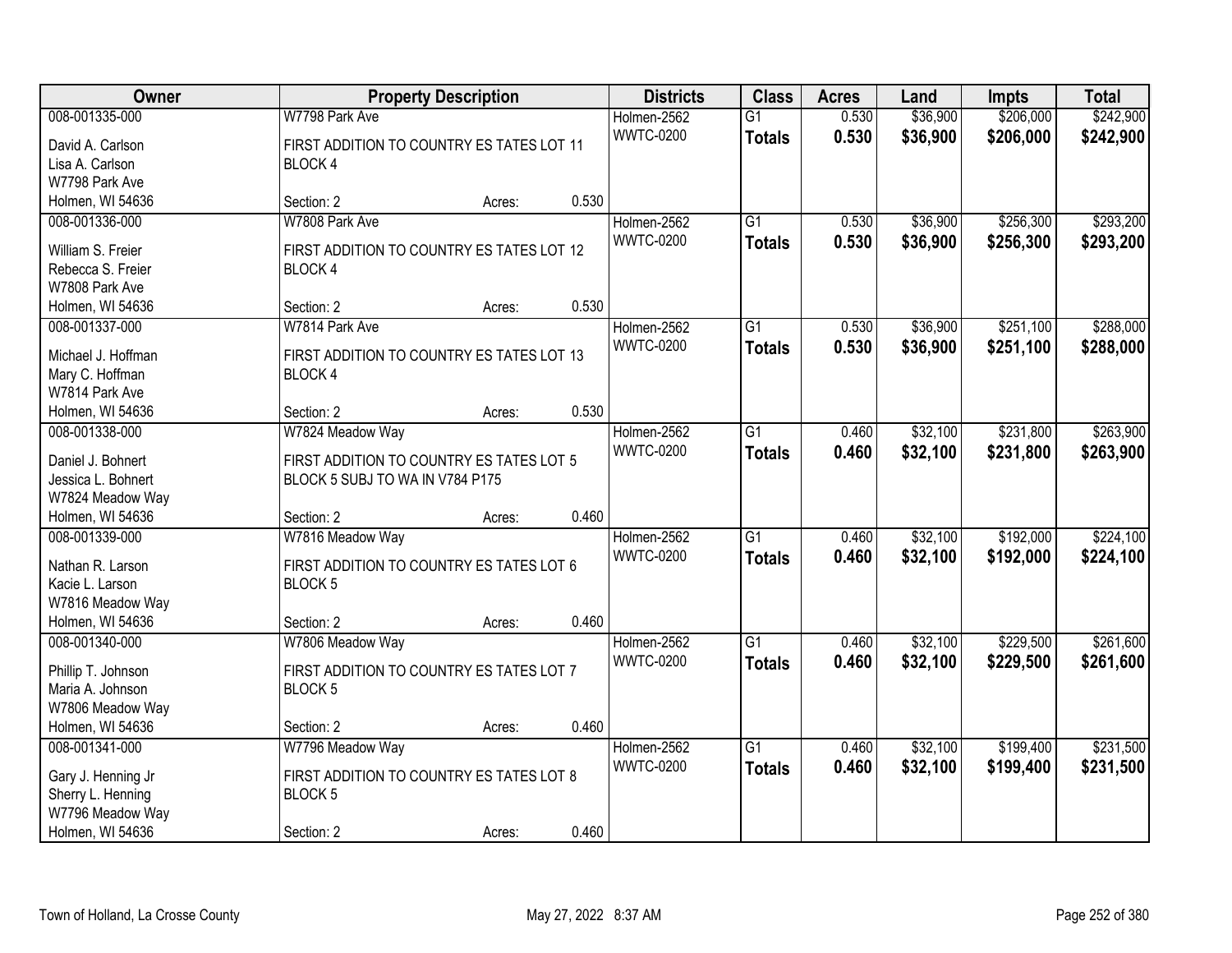| Owner                                                                                     |                                                                                                         | <b>Property Description</b> |       | <b>Districts</b>                | <b>Class</b>                     | <b>Acres</b>   | Land                 | Impts                  | <b>Total</b>           |
|-------------------------------------------------------------------------------------------|---------------------------------------------------------------------------------------------------------|-----------------------------|-------|---------------------------------|----------------------------------|----------------|----------------------|------------------------|------------------------|
| 008-001342-000<br>Bradley S. Seebach<br>W7786 Meadow Way<br>Holmen, WI 54636              | W7786 Meadow Way<br>FIRST ADDITION TO COUNTRY ES TATES LOT 9<br>BLOCK <sub>5</sub>                      |                             |       | Holmen-2562<br><b>WWTC-0200</b> | $\overline{G1}$<br><b>Totals</b> | 0.460<br>0.460 | \$32,100<br>\$32,100 | \$173,200<br>\$173,200 | \$205,300<br>\$205,300 |
|                                                                                           | Section: 2                                                                                              | Acres:                      | 0.460 |                                 |                                  |                |                      |                        |                        |
| 008-001343-000<br>Gary L. Sosalla<br>Lisbeth A. Sosalla<br>N6938 Garden St                | N6938 Garden St<br>FIRST ADDITION TO COUNTRY ES TATES LOT 1<br>BLOCK 6                                  |                             |       | Holmen-2562<br><b>WWTC-0200</b> | $\overline{G1}$<br><b>Totals</b> | 0.470<br>0.470 | \$32,800<br>\$32,800 | \$227,800<br>\$227,800 | \$260,600<br>\$260,600 |
| Holmen, WI 54636                                                                          | Section: 2                                                                                              | Acres:                      | 0.470 |                                 |                                  |                |                      |                        |                        |
| 008-001344-000<br>Kim Gorka<br>N6932 Garden St<br>Holmen, WI 54636                        | N6932 Garden St<br>FIRST ADDITION TO COUNTRY ES TATES LOT 2<br>BLOCK 6 SUBJ TO RESTR IN DOC NO. 1421315 |                             |       | Holmen-2562<br><b>WWTC-0200</b> | $\overline{G1}$<br><b>Totals</b> | 0.480<br>0.480 | \$33,500<br>\$33,500 | \$372,700<br>\$372,700 | \$406,200<br>\$406,200 |
|                                                                                           | Section: 2                                                                                              | Acres:                      | 0.480 |                                 |                                  |                |                      |                        |                        |
| 008-001345-000<br>Jill K. Manske<br>N6926 Garden St<br>Holmen, WI 54636                   | N6926 Garden St<br>FIRST ADDITION TO COUNTRY ES TATES LOT 3<br>BLOCK 6                                  |                             |       | Holmen-2562<br><b>WWTC-0200</b> | G1<br><b>Totals</b>              | 0.480<br>0.480 | \$33,500<br>\$33,500 | \$169,400<br>\$169,400 | \$202,900<br>\$202,900 |
|                                                                                           | Section: 2                                                                                              | Acres:                      | 0.480 |                                 |                                  |                |                      |                        |                        |
| 008-001346-000<br>Brian D. Remus<br>W7771 Meadow Way<br>Holmen, WI 54636                  | W7771 Meadow Way<br>FIRST ADDITION TO COUNTRY ES TATES LOT 1<br><b>BLOCK7</b>                           |                             |       | Holmen-2562<br><b>WWTC-0200</b> | $\overline{G1}$<br><b>Totals</b> | 0.460<br>0.460 | \$32,100<br>\$32,100 | \$188,200<br>\$188,200 | \$220,300<br>\$220,300 |
| 008-001347-000                                                                            | Section: 2<br>N6970 Garden St                                                                           | Acres:                      | 0.460 | Holmen-2562                     | $\overline{G1}$                  | 0.460          | \$32,100             | \$207,300              | \$239,400              |
| Forrest Moe<br>N6970 Garden St<br>Holmen, WI 54636                                        | FIRST ADDITION TO COUNTRY ES TATES LOT 2<br>BLOCK <sub>7</sub>                                          |                             |       | <b>WWTC-0200</b>                | <b>Totals</b>                    | 0.460          | \$32,100             | \$207,300              | \$239,400              |
|                                                                                           | Section: 2                                                                                              | Acres:                      | 0.460 |                                 |                                  |                |                      |                        |                        |
| 008-001348-000<br>Tad E. Kinder<br>Maria K. Kinder<br>N6962 Garden St<br>Holmen, WI 54636 | N6962 Garden St<br>FIRST ADDITION TO COUNTRY ES TATES LOT 3<br>BLOCK <sub>7</sub><br>Section: 2         | Acres:                      | 0.460 | Holmen-2562<br><b>WWTC-0200</b> | $\overline{G1}$<br><b>Totals</b> | 0.460<br>0.460 | \$32,100<br>\$32,100 | \$213,800<br>\$213,800 | \$245,900<br>\$245,900 |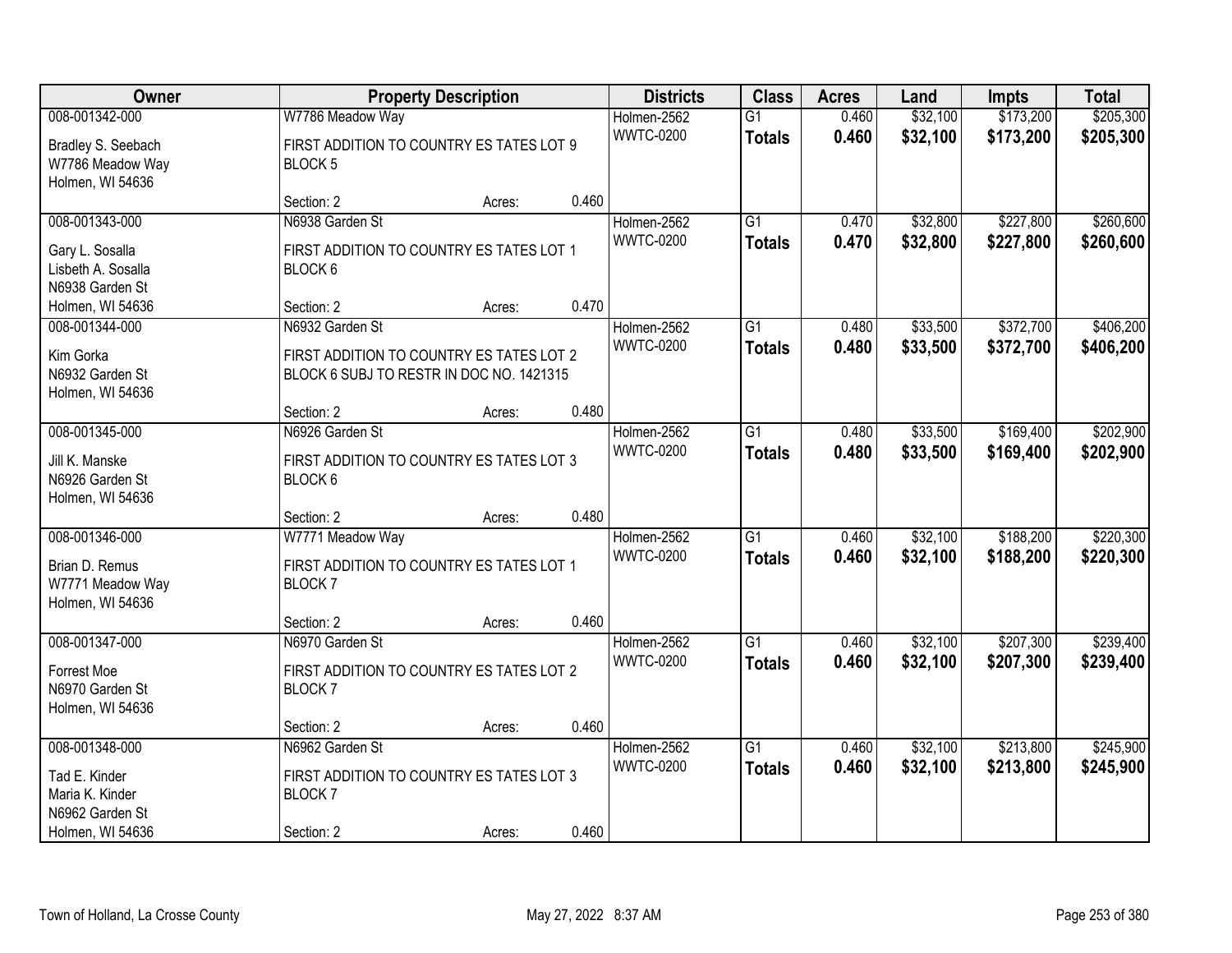| Owner                                  |                                                      | <b>Property Description</b> |       | <b>Districts</b>                | <b>Class</b>    | <b>Acres</b> | Land     | <b>Impts</b> | <b>Total</b> |
|----------------------------------------|------------------------------------------------------|-----------------------------|-------|---------------------------------|-----------------|--------------|----------|--------------|--------------|
| 008-001349-000                         | N6944 Garden St                                      |                             |       | Holmen-2562                     | $\overline{G1}$ | 0.460        | \$32,100 | \$212,600    | \$244,700    |
| Alice M. Dresen                        | FIRST ADDITION TO COUNTRY ES TATES LOT 4             |                             |       | <b>WWTC-0200</b>                | <b>Totals</b>   | 0.460        | \$32,100 | \$212,600    | \$244,700    |
| N6944 Garden St                        | <b>BLOCK7</b>                                        |                             |       |                                 |                 |              |          |              |              |
| Holmen, WI 54636                       |                                                      |                             |       |                                 |                 |              |          |              |              |
|                                        | Section: 2                                           | Acres:                      | 0.460 |                                 |                 |              |          |              |              |
| 008-001350-000                         | W7772 Meadow Way                                     |                             |       | Holmen-2562                     | $\overline{G1}$ | 0.640        | \$42,600 | \$221,700    | \$264,300    |
| Ronald E. Vanvleet                     | FIRST ADDITION TO COUNTRY ES TATES LOT 1             |                             |       | <b>WWTC-0200</b>                | <b>Totals</b>   | 0.640        | \$42,600 | \$221,700    | \$264,300    |
| Ruth A. Vanvleet                       | BLOCK <sub>8</sub>                                   |                             |       |                                 |                 |              |          |              |              |
| W7772 Meadow Way                       |                                                      |                             |       |                                 |                 |              |          |              |              |
| Holmen, WI 54636                       | Section: 2                                           | Acres:                      | 0.640 |                                 |                 |              |          |              |              |
| 008-001351-000                         | W7831 Meadow Way                                     |                             |       | Holmen-2562                     | X4              | 1.200        | \$0      | \$0          | \$0          |
| Town of Holland                        | FIRST ADDITION TO COUNTRY ES TATES PARK IN           |                             |       | <b>WWTC-0200</b>                | <b>Totals</b>   | 1.200        | \$0      | \$0          | \$0          |
| W7937 County Rd Mh                     | <b>BLOCK4</b>                                        |                             |       |                                 |                 |              |          |              |              |
| Holmen, WI 54636                       |                                                      |                             |       |                                 |                 |              |          |              |              |
|                                        | Section: 2                                           | Acres:                      | 1.200 |                                 |                 |              |          |              |              |
| 008-001352-000                         | County Rd MH                                         |                             |       | Holmen-2562                     | G1              | 0.640        | \$25,300 | \$4,500      | \$29,800     |
|                                        |                                                      |                             |       | <b>WWTC-0200</b>                | <b>Totals</b>   | 0.640        | \$25,300 | \$4,500      | \$29,800     |
| Dirk A. Wolff<br>Judith M. Wolff       | SECOND ADDITION TO COUNTRY E STATES LOT 4<br>BLOCK 6 |                             |       |                                 |                 |              |          |              |              |
| W7766 County Rd Mh                     |                                                      |                             |       |                                 |                 |              |          |              |              |
| Holmen, WI 54636                       | Section: 2                                           | Acres:                      | 0.640 |                                 |                 |              |          |              |              |
| 008-001353-000                         | W7766 County Rd MH                                   |                             |       | Holmen-2562                     | $\overline{G1}$ | 0.607        | \$42,000 | \$88,000     | \$130,000    |
|                                        |                                                      |                             |       | <b>WWTC-0200</b>                | Totals          | 0.607        | \$42,000 | \$88,000     | \$130,000    |
| Dirk A. Wolff                          | SECOND ADDITION TO COUNTRY E STATES LOT 5            |                             |       |                                 |                 |              |          |              |              |
| Judith M. Wolff                        | BLOCK 6 EX PRT TAKEN FOR RD IN V898 P817 & EX        |                             |       |                                 |                 |              |          |              |              |
| W7766 County Rd Mh<br>Holmen, WI 54636 | PRT TAKEN FOR R/W IN DOC NO. 1389879<br>Section: 2   | Acres:                      | 0.607 |                                 |                 |              |          |              |              |
| 008-001354-000                         | N6941 Skyview Ct                                     |                             |       | Holmen-2562                     | $\overline{G1}$ | 1.130        | \$52,900 | \$279,000    | \$331,900    |
|                                        |                                                      |                             |       | <b>WWTC-0200</b>                | <b>Totals</b>   | 1.130        | \$52,900 | \$279,000    | \$331,900    |
| Penelope S. Cardona                    | SECOND ADDITION TO COUNTRY E STATES LOTS 6           |                             |       |                                 |                 |              |          |              |              |
| N6941 Skyview Ct                       | & 7 BLOCK 6                                          |                             |       |                                 |                 |              |          |              |              |
| Holmen, WI 54636                       |                                                      |                             |       |                                 |                 |              |          |              |              |
|                                        | Section: 2                                           | Acres:                      | 1.130 |                                 |                 |              |          |              |              |
| 008-001356-000                         | N6923 Skyview Ct                                     |                             |       | Holmen-2562<br><b>WWTC-0200</b> | $\overline{G1}$ | 0.570        | \$39,700 | \$242,400    | \$282,100    |
| Anthony P. Schank                      | SECOND ADDITION TO COUNTRY E STATES LOT 8            |                             |       |                                 | <b>Totals</b>   | 0.570        | \$39,700 | \$242,400    | \$282,100    |
| N6923 Skyview Ct                       | BLOCK 6                                              |                             |       |                                 |                 |              |          |              |              |
| Holmen, WI 54636                       |                                                      |                             |       |                                 |                 |              |          |              |              |
|                                        | Section: 2                                           | Acres:                      | 0.570 |                                 |                 |              |          |              |              |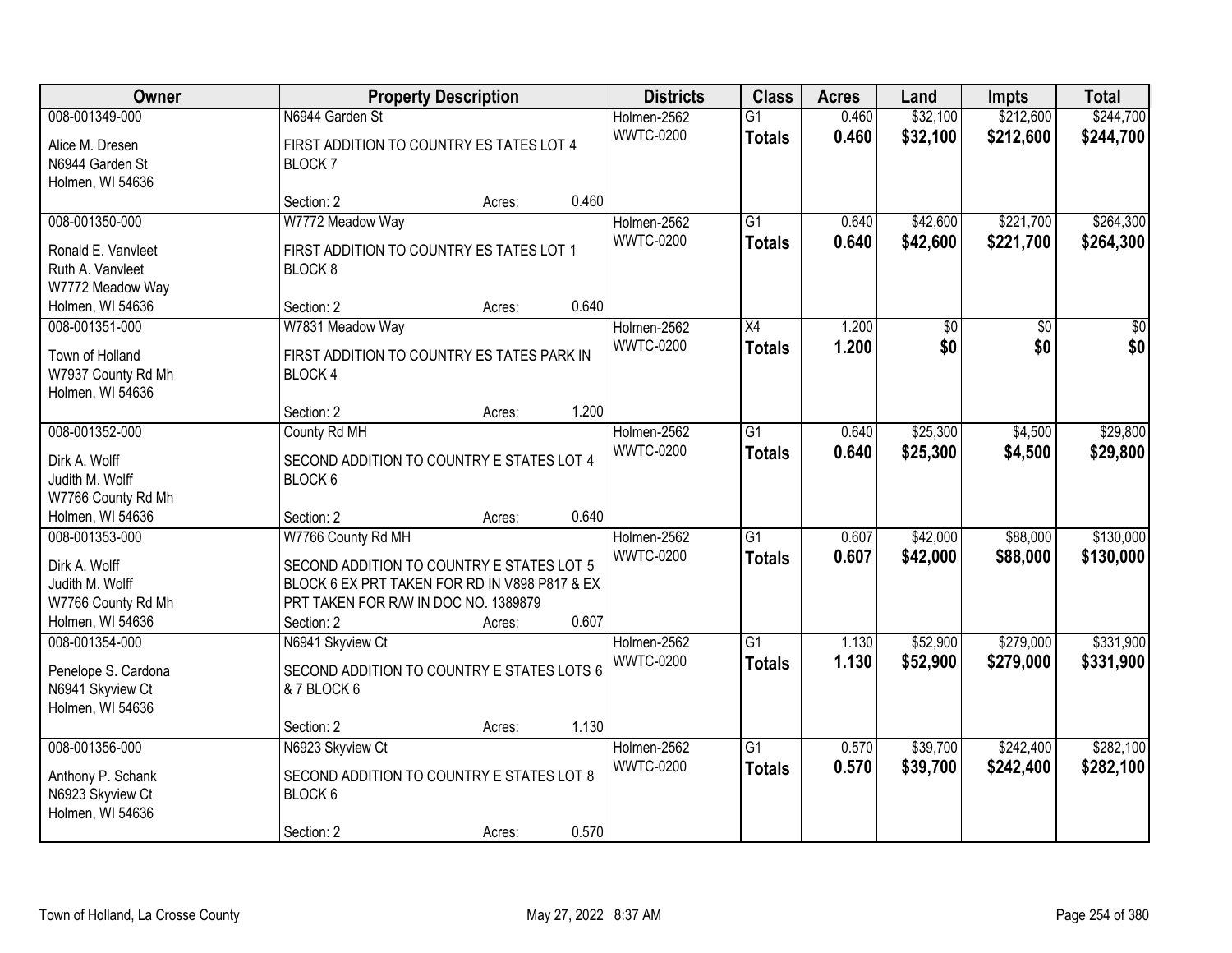| Owner                                |                                                       | <b>Property Description</b> |       | <b>Districts</b>                | <b>Class</b>    | <b>Acres</b>   | Land                 | <b>Impts</b> | <b>Total</b> |
|--------------------------------------|-------------------------------------------------------|-----------------------------|-------|---------------------------------|-----------------|----------------|----------------------|--------------|--------------|
| 008-001357-000                       | <b>Skyview Ct</b>                                     |                             |       | Holmen-2562                     | $\overline{G1}$ | 0.690          | \$26,400             | \$5,000      | \$31,400     |
| Dirk A. Wolff                        | SECOND ADDITION TO COUNTRY E STATES LOT 9             |                             |       | <b>WWTC-0200</b>                | <b>Totals</b>   | 0.690          | \$26,400             | \$5,000      | \$31,400     |
| W7766 County Rd Mh                   | BLOCK 6 EX PRT TAKEN FOR RD IN V898 P817              |                             |       |                                 |                 |                |                      |              |              |
| Holmen, WI 54636                     |                                                       |                             |       |                                 |                 |                |                      |              |              |
|                                      | Section: 2                                            | Acres:                      | 0.690 |                                 |                 |                |                      |              |              |
| 008-001358-000                       | N6906 Skyview Ct                                      |                             |       | Holmen-2562                     | $\overline{G1}$ | 0.570          | \$39,700             | \$193,800    | \$233,500    |
| Gary W. Loeffler et al               | SECOND ADDITION TO COUNTRY E STATES LOT 10            |                             |       | <b>WWTC-0200</b>                | <b>Totals</b>   | 0.570          | \$39,700             | \$193,800    | \$233,500    |
| N6906 Skyview Ct                     | BLOCK 6                                               |                             |       |                                 |                 |                |                      |              |              |
| Holmen, WI 54636                     |                                                       |                             |       |                                 |                 |                |                      |              |              |
|                                      | Section: 2                                            | Acres:                      | 0.570 |                                 |                 |                |                      |              |              |
| 008-001359-000                       | N6918 Skyview Ct                                      |                             |       | Holmen-2562                     | G1              | 0.570          | \$39,700             | \$259,700    | \$299,400    |
| Damian G. Bork                       | SECOND ADDITION TO COUNTRY E STATES LOT 11            |                             |       | <b>WWTC-0200</b>                | <b>Totals</b>   | 0.570          | \$39,700             | \$259,700    | \$299,400    |
| Rhonda J. Bork                       | BLOCK 6                                               |                             |       |                                 |                 |                |                      |              |              |
| N6918 Skyview Ct                     |                                                       |                             |       |                                 |                 |                |                      |              |              |
| Holmen, WI 54636                     | Section: 2                                            | Acres:                      | 0.570 |                                 |                 |                |                      |              |              |
| 008-001360-000                       | N6930 Skyview Ct                                      |                             |       | Holmen-2562                     | G1              | 0.580          | \$40,400             | \$277,600    | \$318,000    |
|                                      |                                                       |                             |       | <b>WWTC-0200</b>                | <b>Totals</b>   | 0.580          | \$40,400             | \$277,600    | \$318,000    |
| Timothy C. Miehe<br>Judy A. Miehe    | SECOND ADDITION TO COUNTRY E STATES LOT 12<br>BLOCK 6 |                             |       |                                 |                 |                |                      |              |              |
| N6930 Skyview Ct                     |                                                       |                             |       |                                 |                 |                |                      |              |              |
| Holmen, WI 54636                     | Section: 2                                            | Acres:                      | 0.580 |                                 |                 |                |                      |              |              |
| 008-001361-000                       | N6936 Skyview Ct                                      |                             |       | Holmen-2562                     | $\overline{G1}$ | 0.570          | \$39,700             | \$230,400    | \$270,100    |
|                                      |                                                       |                             |       | <b>WWTC-0200</b>                | Totals          | 0.570          | \$39,700             | \$230,400    | \$270,100    |
| Steven L. Wrobel                     | SECOND ADDITION TO COUNTRY E STATES LOT 13            |                             |       |                                 |                 |                |                      |              |              |
| Beth R. Wrobel                       | BLOCK 6                                               |                             |       |                                 |                 |                |                      |              |              |
| N6936 Skyview Ct<br>Holmen, WI 54636 | Section: 2                                            | Acres:                      | 0.570 |                                 |                 |                |                      |              |              |
| 008-001362-000                       | N6939 Sunrise Ln                                      |                             |       | Holmen-2562                     | $\overline{G1}$ | 1.040          | \$50,900             | \$210,300    | \$261,200    |
|                                      |                                                       |                             |       | <b>WWTC-0200</b>                | <b>Totals</b>   | 1.040          | \$50,900             | \$210,300    | \$261,200    |
| Ryan J. Mickschl                     | SECOND ADDITION TO COUNTRY E STATES LOTS              |                             |       |                                 |                 |                |                      |              |              |
| Krista M. Mickschl                   | 14 & 15 BLOCK 6                                       |                             |       |                                 |                 |                |                      |              |              |
| N6939 Sunrise Ln                     |                                                       |                             |       |                                 |                 |                |                      |              |              |
| Holmen, WI 54636                     | Section: 2                                            | Acres:                      | 1.040 |                                 |                 |                |                      |              |              |
| 008-001364-000                       | N6921 Sunrise Ln                                      |                             |       | Holmen-2562<br><b>WWTC-0200</b> | $\overline{G1}$ | 0.570<br>0.570 | \$39,700<br>\$39,700 | \$133,300    | \$173,000    |
| Paul Bruce Davis                     | SECOND ADDITION TO COUNTRY E STATES LOT 16            |                             |       |                                 | <b>Totals</b>   |                |                      | \$133,300    | \$173,000    |
| N6921 Sunrise Ln                     | BLOCK 6                                               |                             |       |                                 |                 |                |                      |              |              |
| Holmen, WI 54636                     |                                                       |                             |       |                                 |                 |                |                      |              |              |
|                                      | Section: 2                                            | Acres:                      | 0.570 |                                 |                 |                |                      |              |              |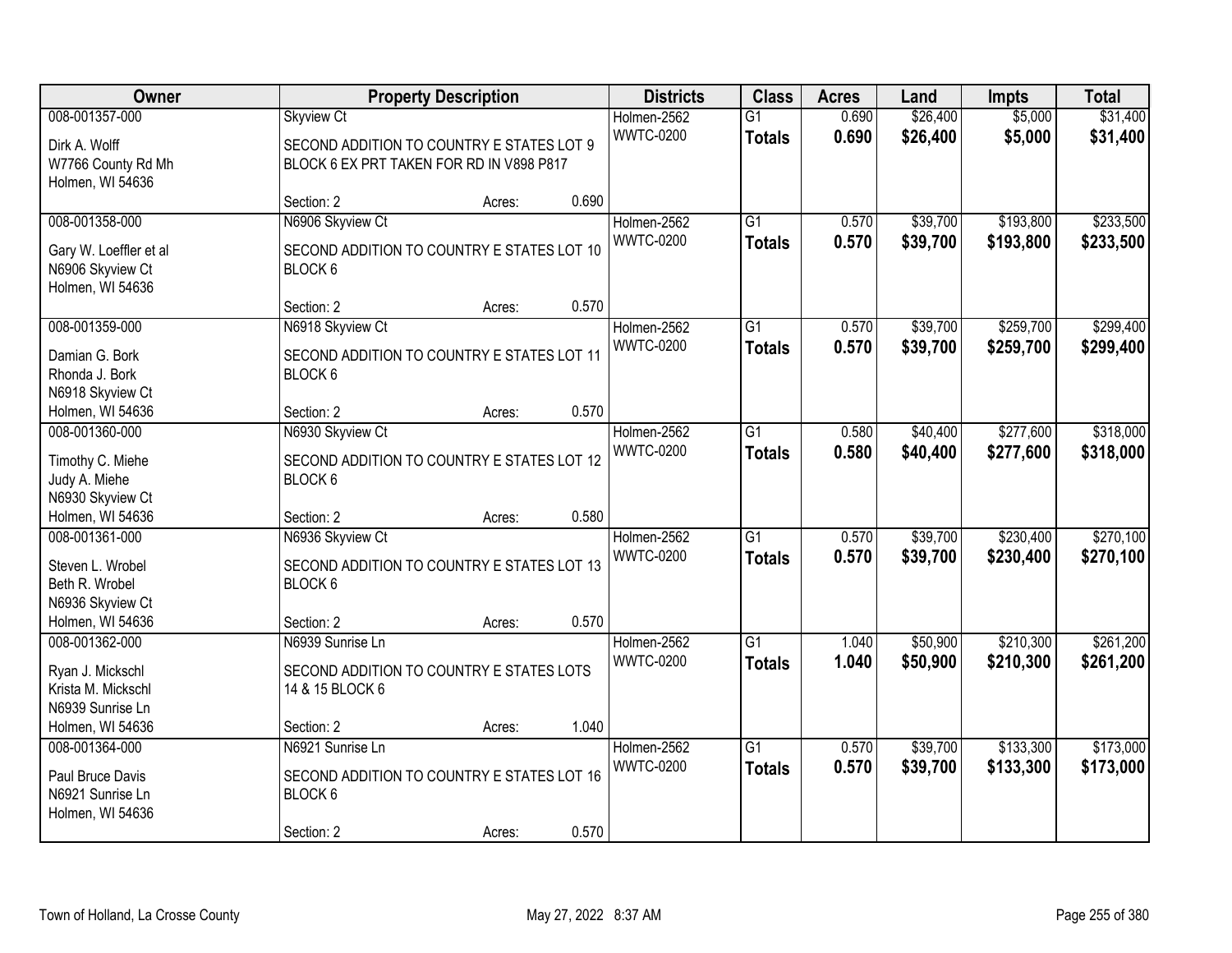| Owner                            |                                            | <b>Property Description</b> |       | <b>Districts</b> | <b>Class</b>    | <b>Acres</b> | Land     | Impts     | <b>Total</b> |
|----------------------------------|--------------------------------------------|-----------------------------|-------|------------------|-----------------|--------------|----------|-----------|--------------|
| 008-001365-000                   | N6917 Sunrise Ln                           |                             |       | Holmen-2562      | $\overline{G1}$ | 0.630        | \$42,400 | \$138,600 | \$181,000    |
| John C. Theobald                 | SECOND ADDITION TO COUNTRY E STATES LOT 17 |                             |       | <b>WWTC-0200</b> | <b>Totals</b>   | 0.630        | \$42,400 | \$138,600 | \$181,000    |
| Billy L. Theobald                | BLOCK 6                                    |                             |       |                  |                 |              |          |           |              |
| N6917 Sunrise Ln                 |                                            |                             |       |                  |                 |              |          |           |              |
| Holmen, WI 54636                 | Section: 2                                 | Acres:                      | 0.630 |                  |                 |              |          |           |              |
| 008-001366-000                   | N6907 Sunrise Ln                           |                             |       | Holmen-2562      | $\overline{G1}$ | 0.530        | \$36,900 | \$154,500 | \$191,400    |
|                                  |                                            |                             |       | <b>WWTC-0200</b> | <b>Totals</b>   | 0.530        | \$36,900 | \$154,500 | \$191,400    |
| Cordells Properties IV, LLC      | SECOND ADDITION TO COUNTRY E STATES LOT 18 |                             |       |                  |                 |              |          |           |              |
| N7544 County Rd XX               | BLOCK 6                                    |                             |       |                  |                 |              |          |           |              |
| Holmen, WI 54636                 |                                            |                             | 0.530 |                  |                 |              |          |           |              |
|                                  | Section: 2                                 | Acres:                      |       |                  |                 |              |          |           |              |
| 008-001367-000                   | W7762 Park Ave                             |                             |       | Holmen-2562      | $\overline{G1}$ | 0.690        | \$43,600 | \$212,500 | \$256,100    |
| Gregory T. Bettin                | SECOND ADDITION TO COUNTRY E STATES LOT 5  |                             |       | <b>WWTC-0200</b> | <b>Totals</b>   | 0.690        | \$43,600 | \$212,500 | \$256,100    |
| Linda K. Bettin                  | <b>BLOCK7</b>                              |                             |       |                  |                 |              |          |           |              |
| W7762 Park Ave                   |                                            |                             |       |                  |                 |              |          |           |              |
| Holmen, WI 54636                 | Section: 2                                 | Acres:                      | 0.690 |                  |                 |              |          |           |              |
| 008-001368-000                   | W7750 Park Ave                             |                             |       | Holmen-2562      | $\overline{G1}$ | 0.580        | \$40,400 | \$196,800 | \$237,200    |
|                                  |                                            |                             |       | <b>WWTC-0200</b> | <b>Totals</b>   | 0.580        | \$40,400 | \$196,800 | \$237,200    |
| William H. Roth<br>Debra J. Roth | SECOND ADDITION TO COUNTRY E STATES LOT 6  |                             |       |                  |                 |              |          |           |              |
| W7750 Park Ave                   | BLOCK <sub>7</sub>                         |                             |       |                  |                 |              |          |           |              |
| Holmen, WI 54636                 | Section: 2                                 | Acres:                      | 0.580 |                  |                 |              |          |           |              |
| 008-001369-000                   | W7744 Park Ave                             |                             |       | Holmen-2562      | $\overline{G1}$ | 0.570        | \$39,700 | \$157,300 | \$197,000    |
|                                  |                                            |                             |       | <b>WWTC-0200</b> |                 | 0.570        |          |           |              |
| Clark A. Martin                  | SECOND ADDITION TO COUNTRY E STATES LOT 7  |                             |       |                  | <b>Totals</b>   |              | \$39,700 | \$157,300 | \$197,000    |
| W7744 Park Ave                   | <b>BLOCK7</b>                              |                             |       |                  |                 |              |          |           |              |
| Holmen, WI 54636                 |                                            |                             |       |                  |                 |              |          |           |              |
|                                  | Section: 2                                 | Acres:                      | 0.570 |                  |                 |              |          |           |              |
| 008-001370-000                   | W7736 Park Ave                             |                             |       | Holmen-2562      | $\overline{G1}$ | 0.570        | \$39,700 | \$221,700 | \$261,400    |
| Frank Scudieri Jr                | SECOND ADDITION TO COUNTRY E STATES LOT 8  |                             |       | <b>WWTC-0200</b> | <b>Totals</b>   | 0.570        | \$39,700 | \$221,700 | \$261,400    |
| W7736 Park Ave                   | <b>BLOCK7</b>                              |                             |       |                  |                 |              |          |           |              |
| Holmen, WI 54636                 |                                            |                             |       |                  |                 |              |          |           |              |
|                                  | Section: 2                                 | Acres:                      | 0.570 |                  |                 |              |          |           |              |
| 008-001371-000                   | W7730 Park Ave                             |                             |       | Holmen-2562      | $\overline{G1}$ | 0.580        | \$40,400 | \$190,000 | \$230,400    |
|                                  |                                            |                             |       | <b>WWTC-0200</b> | <b>Totals</b>   | 0.580        | \$40,400 | \$190,000 | \$230,400    |
| Jill J. Lamb                     | SECOND ADDITION TO COUNTRY E STATES LOT 9  |                             |       |                  |                 |              |          |           |              |
| Daniel T. Lamb                   | BLOCK <sub>7</sub>                         |                             |       |                  |                 |              |          |           |              |
| W7730 Park Ave                   |                                            |                             |       |                  |                 |              |          |           |              |
| Holmen, WI 54636                 | Section: 2                                 | Acres:                      | 0.580 |                  |                 |              |          |           |              |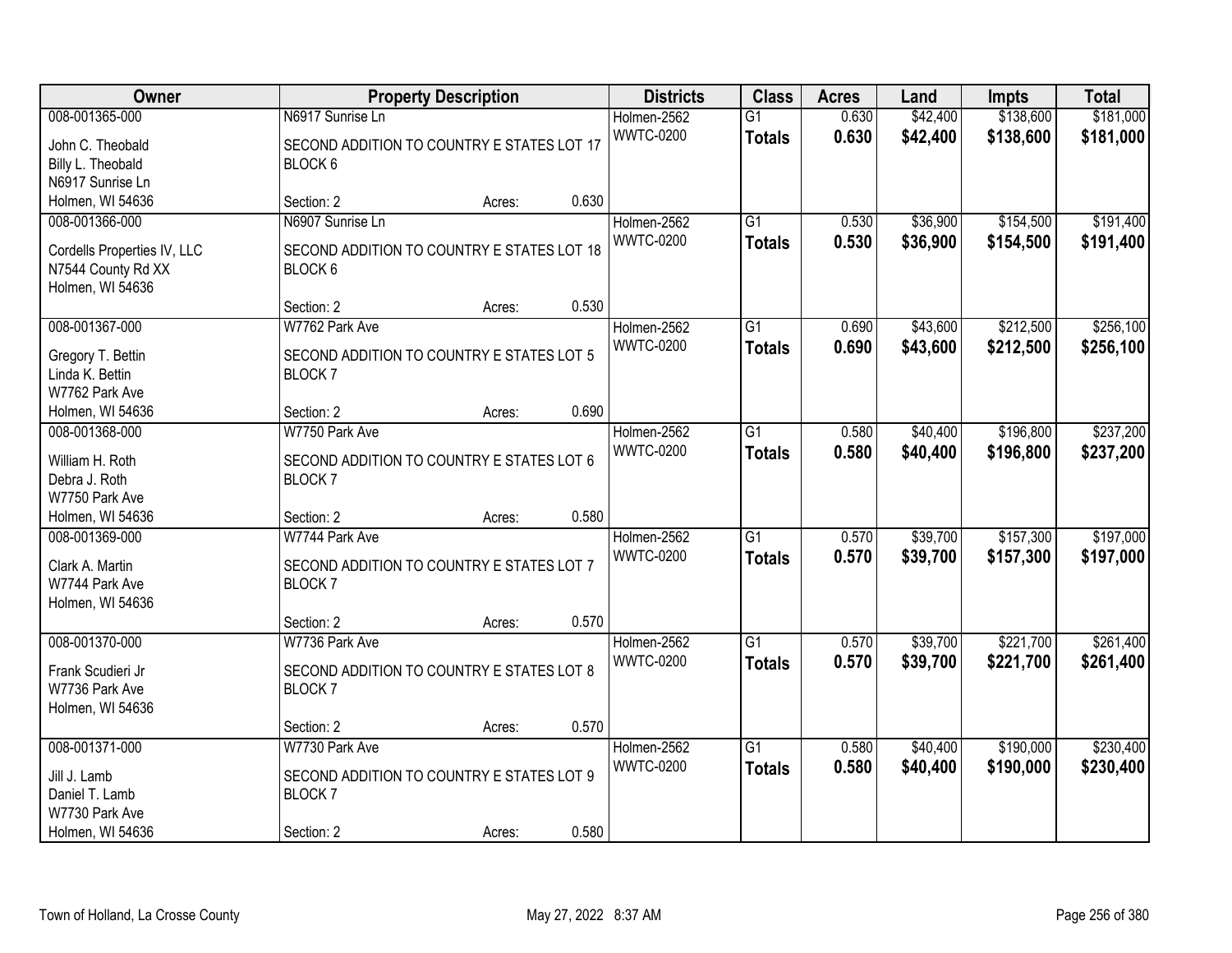| Owner                                 |                                            | <b>Property Description</b> |       | <b>Districts</b> | <b>Class</b>    | <b>Acres</b> | Land     | <b>Impts</b> | <b>Total</b> |
|---------------------------------------|--------------------------------------------|-----------------------------|-------|------------------|-----------------|--------------|----------|--------------|--------------|
| 008-001372-000                        | N6977 Sunrise Ln                           |                             |       | Holmen-2562      | $\overline{G1}$ | 0.580        | \$40,400 | \$181,400    | \$221,800    |
| James E. Nelson                       | SECOND ADDITION TO COUNTRY E STATES LOT 10 |                             |       | <b>WWTC-0200</b> | <b>Totals</b>   | 0.580        | \$40,400 | \$181,400    | \$221,800    |
| Lori R. Nelson                        | <b>BLOCK7</b>                              |                             |       |                  |                 |              |          |              |              |
| N6977 Sunrise Ln                      |                                            |                             |       |                  |                 |              |          |              |              |
| Holmen, WI 54636                      | Section: 2                                 | Acres:                      | 0.580 |                  |                 |              |          |              |              |
| 008-001373-000                        | W7727 Meadow Way                           |                             |       | Holmen-2562      | $\overline{G1}$ | 0.570        | \$39,700 | \$189,600    | \$229,300    |
|                                       | SECOND ADDITION TO COUNTRY E STATES LOT 11 |                             |       | <b>WWTC-0200</b> | <b>Totals</b>   | 0.570        | \$39,700 | \$189,600    | \$229,300    |
| Danny R. Ledegar<br>Denise J. Ledegar | <b>BLOCK7</b>                              |                             |       |                  |                 |              |          |              |              |
| W7727 Meadow Way                      |                                            |                             |       |                  |                 |              |          |              |              |
| Holmen, WI 54636                      | Section: 2                                 | Acres:                      | 0.570 |                  |                 |              |          |              |              |
| 008-001374-000                        | W7743 Meadow Way                           |                             |       | Holmen-2562      | G1              | 0.570        | \$39,700 | \$182,500    | \$222,200    |
|                                       |                                            |                             |       | <b>WWTC-0200</b> | <b>Totals</b>   | 0.570        | \$39,700 | \$182,500    | \$222,200    |
| John D. Griffin                       | SECOND ADDITION TO COUNTRY E STATES LOT 12 |                             |       |                  |                 |              |          |              |              |
| Dawn M. Griffin                       | <b>BLOCK7</b>                              |                             |       |                  |                 |              |          |              |              |
| W7743 Meadow Way                      |                                            |                             |       |                  |                 |              |          |              |              |
| Holmen, WI 54636                      | Section: 2                                 | Acres:                      | 0.570 |                  |                 |              |          |              |              |
| 008-001375-000                        | W7751 Meadow Way                           |                             |       | Holmen-2562      | G1              | 0.570        | \$39,700 | \$218,400    | \$258,100    |
| Kent A. Cottrell                      | SECOND ADDITION TO COUNTRY E STATES LOT 13 |                             |       | <b>WWTC-0200</b> | <b>Totals</b>   | 0.570        | \$39,700 | \$218,400    | \$258,100    |
| Marilynn A. Cottrell                  | <b>BLOCK7</b>                              |                             |       |                  |                 |              |          |              |              |
| W7751 Meadow Way                      |                                            |                             |       |                  |                 |              |          |              |              |
| Holmen, WI 54636                      | Section: 2                                 | Acres:                      | 0.570 |                  |                 |              |          |              |              |
| 008-001376-000                        | W7759 Meadow Way                           |                             |       | Holmen-2562      | $\overline{G1}$ | 0.580        | \$40,400 | \$201,300    | \$241,700    |
| Terrance D. Hubert                    | SECOND ADDITION TO COUNTRY E STATES LOT 14 |                             |       | <b>WWTC-0200</b> | <b>Totals</b>   | 0.580        | \$40,400 | \$201,300    | \$241,700    |
| W7759 Meadow Way                      | <b>BLOCK7</b>                              |                             |       |                  |                 |              |          |              |              |
| Holmen, WI 54636                      |                                            |                             |       |                  |                 |              |          |              |              |
|                                       | Section: 2                                 | Acres:                      | 0.580 |                  |                 |              |          |              |              |
| 008-001377-000                        | W7760 Meadow Way                           |                             |       | Holmen-2562      | $\overline{G1}$ | 0.480        | \$33,500 | \$194,600    | \$228,100    |
|                                       |                                            |                             |       | <b>WWTC-0200</b> | <b>Totals</b>   | 0.480        | \$33,500 | \$194,600    | \$228,100    |
| Michael A. Knower                     | SECOND ADDITION TO COUNTRY E STATES LOT 2  |                             |       |                  |                 |              |          |              |              |
| Kari L. Knower                        | BLOCK <sub>8</sub>                         |                             |       |                  |                 |              |          |              |              |
| W7760 Meadow Way                      |                                            |                             |       |                  |                 |              |          |              |              |
| Holmen, WI 54636                      | Section: 2                                 | Acres:                      | 0.480 |                  |                 |              |          |              |              |
| 008-001378-000                        | W7752 Meadow Way                           |                             |       | Holmen-2562      | $\overline{G1}$ | 0.520        | \$36,200 | \$193,100    | \$229,300    |
| <b>Williamson Trust</b>               | SECOND ADDITION TO COUNTRY E STATES LOT 3  |                             |       | <b>WWTC-0200</b> | <b>Totals</b>   | 0.520        | \$36,200 | \$193,100    | \$229,300    |
| W7752 Meadow Way                      | BLOCK <sub>8</sub>                         |                             |       |                  |                 |              |          |              |              |
| Holmen, WI 54636                      |                                            |                             |       |                  |                 |              |          |              |              |
|                                       | Section: 2                                 | Acres:                      | 0.520 |                  |                 |              |          |              |              |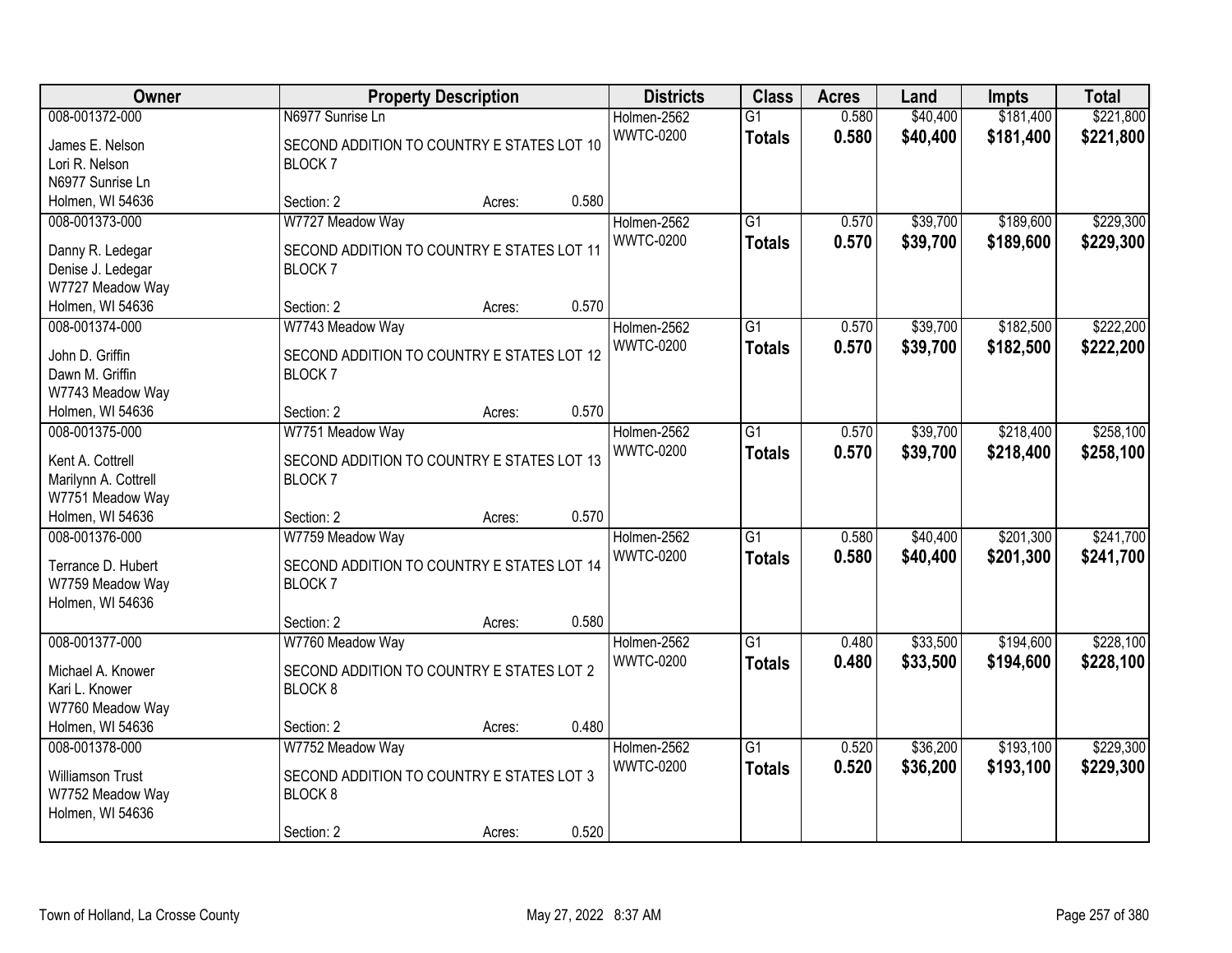| Owner                 |                                           | <b>Property Description</b> |       | <b>Districts</b> | <b>Class</b>    | <b>Acres</b> | Land     | <b>Impts</b> | <b>Total</b> |
|-----------------------|-------------------------------------------|-----------------------------|-------|------------------|-----------------|--------------|----------|--------------|--------------|
| 008-001379-000        | W7742 Meadow Way                          |                             |       | Holmen-2562      | $\overline{G1}$ | 0.520        | \$36,200 | \$219,800    | \$256,000    |
| Shawn F. Handland     | SECOND ADDITION TO COUNTRY E STATES LOT 4 |                             |       | <b>WWTC-0200</b> | <b>Totals</b>   | 0.520        | \$36,200 | \$219,800    | \$256,000    |
| Judy M. Handland      | BLOCK <sub>8</sub>                        |                             |       |                  |                 |              |          |              |              |
| W7742 Meadow Way      |                                           |                             |       |                  |                 |              |          |              |              |
| Holmen, WI 54636      | Section: 2                                | Acres:                      | 0.520 |                  |                 |              |          |              |              |
| 008-001380-000        | W7728 Meadow Way                          |                             |       | Holmen-2562      | $\overline{G1}$ | 0.520        | \$36,200 | \$225,900    | \$262,100    |
|                       |                                           |                             |       | <b>WWTC-0200</b> | <b>Totals</b>   | 0.520        | \$36,200 | \$225,900    | \$262,100    |
| Larry Warzynski       | SECOND ADDITION TO COUNTRY E STATES LOT 5 |                             |       |                  |                 |              |          |              |              |
| Kathy Warzynski       | BLOCK <sub>8</sub>                        |                             |       |                  |                 |              |          |              |              |
| W7728 Meadow Way      |                                           |                             |       |                  |                 |              |          |              |              |
| Holmen, WI 54636      | Section: 2                                | Acres:                      | 0.520 |                  |                 |              |          |              |              |
| 008-001381-000        | W7716 Meadow Way                          |                             |       | Holmen-2562      | $\overline{G1}$ | 0.520        | \$36,200 | \$254,900    | \$291,100    |
| Richard A. Petro      | SECOND ADDITION TO COUNTRY E STATES LOT 6 |                             |       | <b>WWTC-0200</b> | <b>Totals</b>   | 0.520        | \$36,200 | \$254,900    | \$291,100    |
| Sydney L. Petro       | BLOCK <sub>8</sub>                        |                             |       |                  |                 |              |          |              |              |
| W7716 Meadow Way      |                                           |                             |       |                  |                 |              |          |              |              |
| Holmen, WI 54636      | Section: 2                                | Acres:                      | 0.520 |                  |                 |              |          |              |              |
| 008-001382-000        | N6908 Sunrise Ln                          |                             |       | Holmen-2562      | $\overline{G1}$ | 0.500        | \$34,800 | \$230,000    | \$264,800    |
|                       |                                           |                             |       | <b>WWTC-0200</b> | <b>Totals</b>   | 0.500        | \$34,800 | \$230,000    | \$264,800    |
| Sherry L. Muehr       | SECOND ADDITION TO COUNTRY E STATES LOT 1 |                             |       |                  |                 |              |          |              |              |
| N6908 Sunrise Ln      | BLOCK <sub>9</sub>                        |                             |       |                  |                 |              |          |              |              |
| Holmen, WI 54636      |                                           |                             |       |                  |                 |              |          |              |              |
|                       | Section: 2                                | Acres:                      | 0.500 |                  |                 |              |          |              |              |
| 008-001383-000        | N6924 Sunrise Ln                          |                             |       | Holmen-2562      | $\overline{G1}$ | 0.710        | \$44,000 | \$178,400    | \$222,400    |
| Xue Yang              | SECOND ADDITION TO COUNTRY E STATES LOT 2 |                             |       | <b>WWTC-0200</b> | <b>Totals</b>   | 0.710        | \$44,000 | \$178,400    | \$222,400    |
| Pajas Moua            | BLOCK <sub>9</sub>                        |                             |       |                  |                 |              |          |              |              |
| N6924 Sunrise Ln      |                                           |                             |       |                  |                 |              |          |              |              |
| Holmen, WI 54636      | Section: 2                                | Acres:                      | 0.710 |                  |                 |              |          |              |              |
| 008-001384-000        | N6936 Sunrise Ln                          |                             |       | Holmen-2562      | $\overline{G1}$ | 0.490        | \$34,200 | \$178,400    | \$212,600    |
|                       |                                           |                             |       | <b>WWTC-0200</b> | <b>Totals</b>   | 0.490        | \$34,200 | \$178,400    | \$212,600    |
| Edward E. Smaby       | SECOND ADDITION TO COUNTRY E STATES LOT 3 |                             |       |                  |                 |              |          |              |              |
| N6936 Sunrise Ln      | BLOCK <sub>9</sub>                        |                             |       |                  |                 |              |          |              |              |
| Holmen, WI 54636      |                                           |                             |       |                  |                 |              |          |              |              |
|                       | Section: 2                                | Acres:                      | 0.490 |                  |                 |              |          |              |              |
| 008-001385-000        | N6948 Sunrise Ln                          |                             |       | Holmen-2562      | $\overline{G1}$ | 0.490        | \$34,200 | \$173,500    | \$207,700    |
| Roderick D. Duquette  | SECOND ADDITION TO COUNTRY E STATES LOT 4 |                             |       | <b>WWTC-0200</b> | <b>Totals</b>   | 0.490        | \$34,200 | \$173,500    | \$207,700    |
| Thanh T. Bui-Duquette | BLOCK <sub>9</sub>                        |                             |       |                  |                 |              |          |              |              |
| N6948 Sunrise Ln      |                                           |                             |       |                  |                 |              |          |              |              |
| Holmen, WI 54636      | Section: 2                                | Acres:                      | 0.490 |                  |                 |              |          |              |              |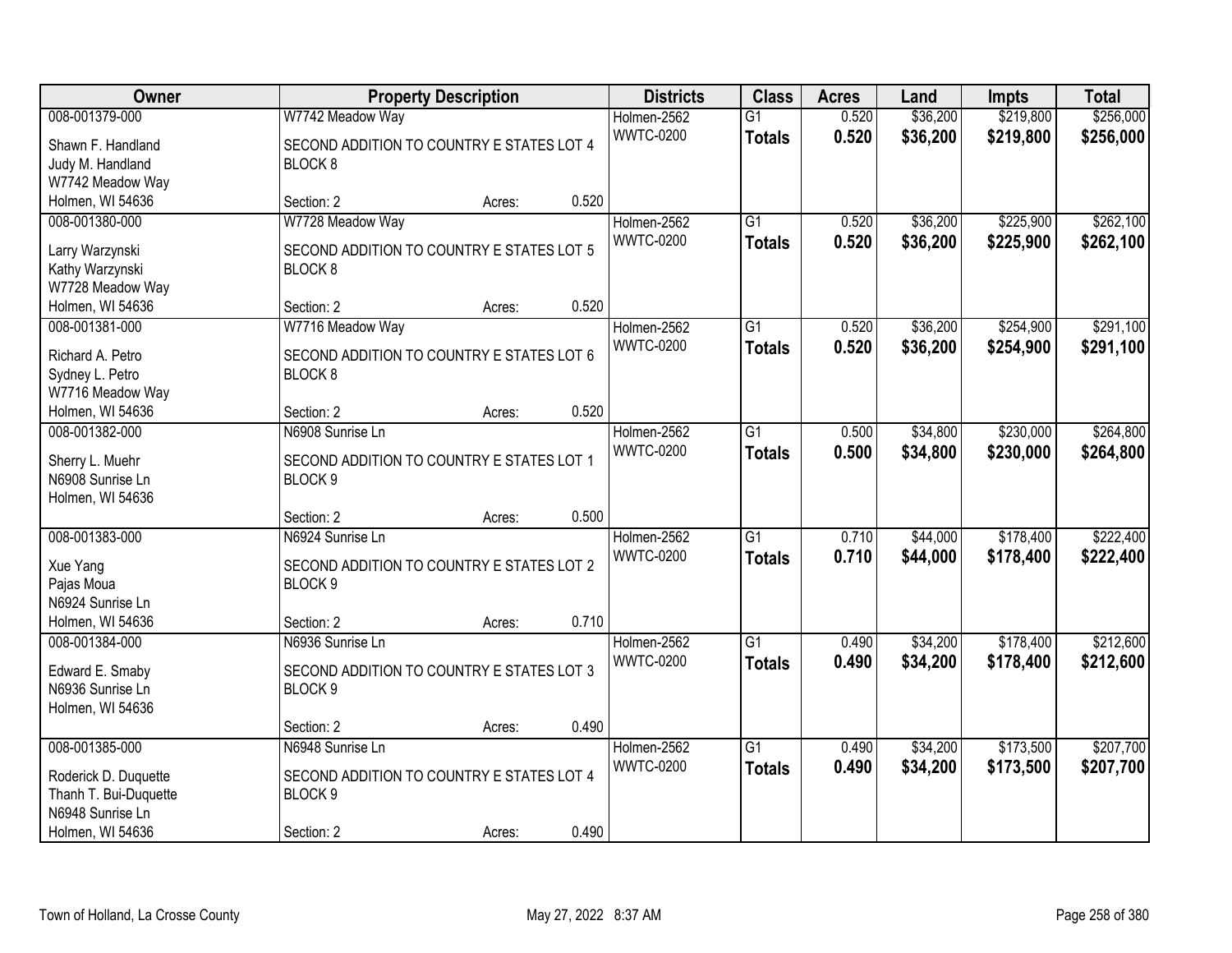| Owner                                |                                                | <b>Property Description</b> |       | <b>Districts</b> | <b>Class</b>    | <b>Acres</b> | Land     | Impts     | <b>Total</b> |
|--------------------------------------|------------------------------------------------|-----------------------------|-------|------------------|-----------------|--------------|----------|-----------|--------------|
| 008-001386-000                       | N6954 Sunrise Ln                               |                             |       | Holmen-2562      | $\overline{G1}$ | 0.490        | \$34,200 | \$225,700 | \$259,900    |
| Douglas W. Klenke                    | SECOND ADDITION TO COUNTRY E STATES LOT 5      |                             |       | <b>WWTC-0200</b> | <b>Totals</b>   | 0.490        | \$34,200 | \$225,700 | \$259,900    |
| Pamela J. Klenke                     | BLOCK 9                                        |                             |       |                  |                 |              |          |           |              |
| N6954 Sunrise Ln                     |                                                |                             |       |                  |                 |              |          |           |              |
| Holmen, WI 54636                     | Section: 2                                     | Acres:                      | 0.490 |                  |                 |              |          |           |              |
| 008-001387-000                       | N6972 Sunrise Ln                               |                             |       | Holmen-2562      | $\overline{G1}$ | 0.490        | \$34,200 | \$240,400 | \$274,600    |
| Rita A. Roberts et al                | SECOND ADDITION TO COUNTRY E STATES LOT 6      |                             |       | <b>WWTC-0200</b> | <b>Totals</b>   | 0.490        | \$34,200 | \$240,400 | \$274,600    |
| N6972 Sunrise Ln                     | BLOCK <sub>9</sub>                             |                             |       |                  |                 |              |          |           |              |
| Holmen, WI 54636                     |                                                |                             |       |                  |                 |              |          |           |              |
|                                      | Section: 2                                     | Acres:                      | 0.490 |                  |                 |              |          |           |              |
| 008-001388-000                       | W7705 Meadow Way                               |                             |       | Holmen-2562      | $\overline{G1}$ | 0.490        | \$34,200 | \$245,200 | \$279,400    |
|                                      |                                                |                             |       | <b>WWTC-0200</b> | <b>Totals</b>   | 0.490        | \$34,200 | \$245,200 | \$279,400    |
| John S. Oliver                       | SECOND ADDITION TO COUNTRY E STATES LOT 7      |                             |       |                  |                 |              |          |           |              |
| Jayne A. Oliver                      | BLOCK 9                                        |                             |       |                  |                 |              |          |           |              |
| W7705 Meadow Way<br>Holmen, WI 54636 | Section: 2                                     |                             | 0.490 |                  |                 |              |          |           |              |
| 008-001389-000                       | <b>Meadow Way</b>                              | Acres:                      |       | Holmen-2562      | X4              | 0.670        |          |           |              |
|                                      |                                                |                             |       | <b>WWTC-0200</b> |                 |              | \$0      | \$0       | \$0<br>\$0   |
| Town of Holland                      | SECOND ADDITION TO COUNTRY E STATES LOT 1      |                             |       |                  | <b>Totals</b>   | 0.670        | \$0      | \$0       |              |
| W7937 County Rd Mh                   | BLOCK 10 & PRT NE-SE BEG NW COR LOT 1 BLK 10   |                             |       |                  |                 |              |          |           |              |
| Holmen, WI 54636                     | N3D 51MW 55FT N86D8ME 162. 24FT S3D55ME 55FT   |                             |       |                  |                 |              |          |           |              |
|                                      | Section: 2                                     | Acres:                      | 0.670 |                  |                 |              |          |           |              |
| 008-001390-000                       | N6959 Bice Ave                                 |                             |       | Holmen-2562      | $\overline{G1}$ | 1.160        | \$53,500 | \$227,700 | \$281,200    |
| Jerod D. Nelson                      | BICE'S PINES ADDITION LOT 1 & S 130FT OF LOT 4 |                             |       | <b>WWTC-0200</b> | <b>Totals</b>   | 1.160        | \$53,500 | \$227,700 | \$281,200    |
| Mallory E. Nelson                    |                                                |                             |       |                  |                 |              |          |           |              |
| N6959 Bice Ave                       |                                                |                             |       |                  |                 |              |          |           |              |
| Holmen, WI 54636                     | Section: 1                                     | Acres:                      | 1.160 |                  |                 |              |          |           |              |
| 008-001391-000                       | N6965 Bice Ave                                 |                             |       | Holmen-2562      | $\overline{G1}$ | 0.650        | \$42,800 | \$212,600 | \$255,400    |
|                                      |                                                |                             |       | <b>WWTC-0200</b> | <b>Totals</b>   | 0.650        | \$42,800 | \$212,600 | \$255,400    |
| Brian L. Hauser<br>Deborah A. Hauser | BICE'S PINES ADDITION LOT 2                    |                             |       |                  |                 |              |          |           |              |
| N6965 Bice Ave                       |                                                |                             |       |                  |                 |              |          |           |              |
| Holmen, WI 54636                     | Section: 1                                     | Acres:                      | 0.650 |                  |                 |              |          |           |              |
| 008-001392-000                       | N6971 Bice Ave                                 |                             |       | Holmen-2562      | $\overline{G1}$ | 0.580        | \$40,400 | \$229,500 | \$269,900    |
|                                      |                                                |                             |       | <b>WWTC-0200</b> |                 | 0.580        | \$40,400 | \$229,500 |              |
| Gerald N. Wisted                     | BICE'S PINES ADDITION LOT 3                    |                             |       |                  | <b>Totals</b>   |              |          |           | \$269,900    |
| Elenita M. Wisted                    |                                                |                             |       |                  |                 |              |          |           |              |
| N6971 Bice Ave                       |                                                |                             |       |                  |                 |              |          |           |              |
| Holmen, WI 54636                     | Section: 1                                     | Acres:                      | 0.580 |                  |                 |              |          |           |              |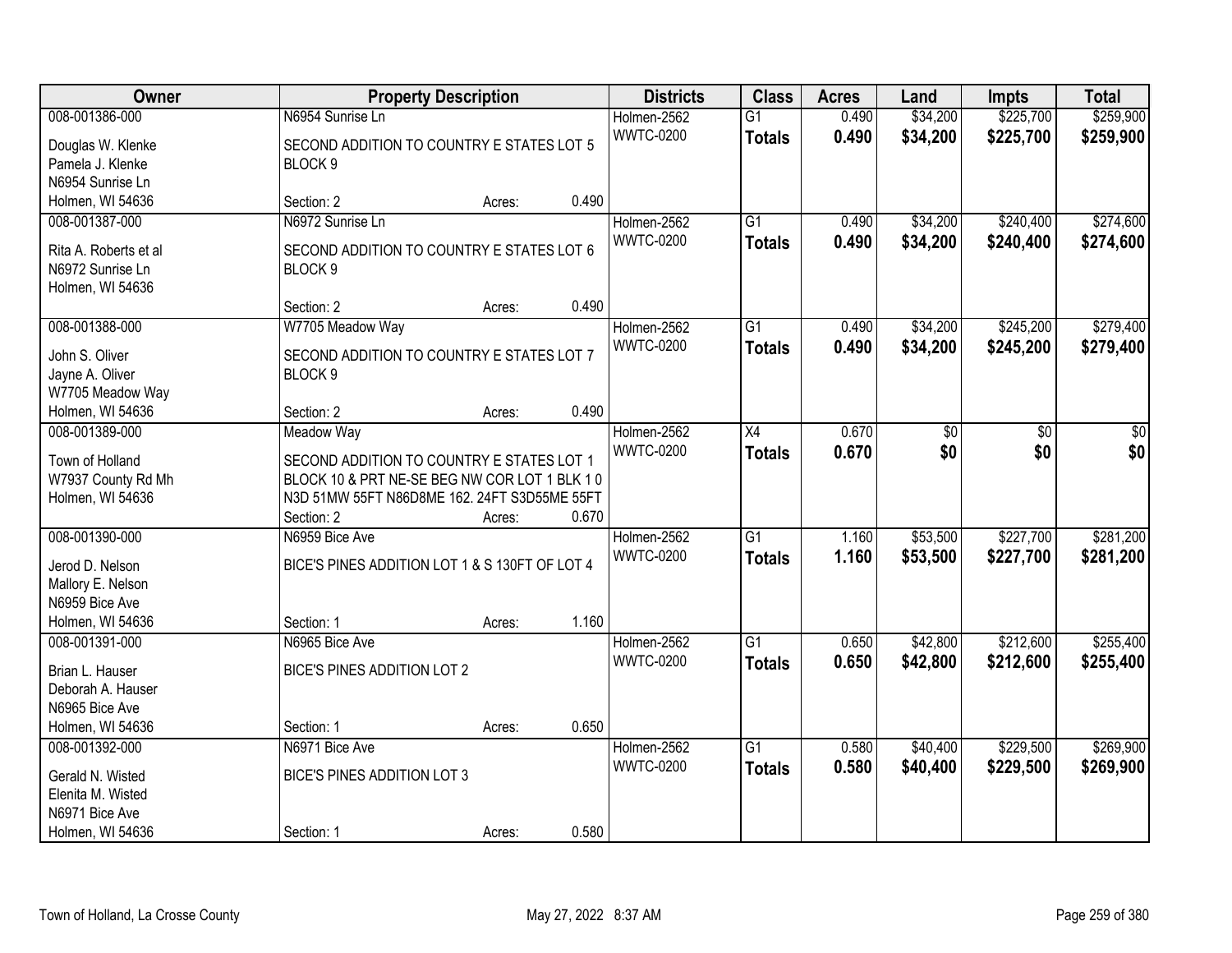| Owner                             |                                        | <b>Property Description</b> |       | <b>Districts</b> | <b>Class</b>    | <b>Acres</b> | Land     | <b>Impts</b> | <b>Total</b> |
|-----------------------------------|----------------------------------------|-----------------------------|-------|------------------|-----------------|--------------|----------|--------------|--------------|
| 008-001393-000                    | W7695 Meadow Way                       |                             |       | Holmen-2562      | $\overline{G1}$ | 0.980        | \$49,300 | \$228,600    | \$277,900    |
| David A. Gamroth                  | BICE'S PINES ADDITION LOT 4 EX S 130FT |                             |       | <b>WWTC-0200</b> | <b>Totals</b>   | 0.980        | \$49,300 | \$228,600    | \$277,900    |
| Amanda S. Gamroth                 |                                        |                             |       |                  |                 |              |          |              |              |
| W7695 Meadow Way                  |                                        |                             |       |                  |                 |              |          |              |              |
| Holmen, WI 54636                  | Section: 1                             | Acres:                      | 0.980 |                  |                 |              |          |              |              |
| 008-001394-000                    | N6983 Bice Ave                         |                             |       | Holmen-2562      | $\overline{G1}$ | 0.740        | \$44,600 | \$196,200    | \$240,800    |
| John P. Popple                    | BICE'S PINES ADDITION LOT 5            |                             |       | <b>WWTC-0200</b> | <b>Totals</b>   | 0.740        | \$44,600 | \$196,200    | \$240,800    |
| Joyce M. Popple                   |                                        |                             |       |                  |                 |              |          |              |              |
| N6983 Bice Ave                    |                                        |                             |       |                  |                 |              |          |              |              |
| Holmen, WI 54636                  | Section: 1                             | Acres:                      | 0.740 |                  |                 |              |          |              |              |
| 008-001395-000                    | N7005 Bice Ave                         |                             |       | Holmen-2562      | $\overline{G1}$ | 0.700        | \$43,800 | \$238,800    | \$282,600    |
|                                   |                                        |                             |       | <b>WWTC-0200</b> | <b>Totals</b>   | 0.700        | \$43,800 | \$238,800    | \$282,600    |
| Jeffery P. Ustby                  | BICE'S PINES ADDITION LOT 6            |                             |       |                  |                 |              |          |              |              |
| Eileen K. Ustby<br>N7005 Bice Ave |                                        |                             |       |                  |                 |              |          |              |              |
| Holmen, WI 54636                  | Section: 1                             | Acres:                      | 0.700 |                  |                 |              |          |              |              |
| 008-001396-000                    | N7011 Bice Ave                         |                             |       | Holmen-2562      | G1              | 0.700        | \$43,800 | \$281,600    | \$325,400    |
|                                   |                                        |                             |       | <b>WWTC-0200</b> | <b>Totals</b>   | 0.700        | \$43,800 | \$281,600    | \$325,400    |
| Christopher A. Maier              | BICE'S PINES ADDITION LOT 7            |                             |       |                  |                 |              |          |              |              |
| Samantha N. Maier                 |                                        |                             |       |                  |                 |              |          |              |              |
| N7011 Bice Ave                    |                                        |                             |       |                  |                 |              |          |              |              |
| Holmen, WI 54636                  | Section: 1                             | Acres:                      | 0.700 |                  |                 |              |          |              |              |
| 008-001396-001                    | N7023 Bice Ave                         |                             |       | Holmen-2562      | $\overline{G1}$ | 0.700        | \$43,800 | \$260,700    | \$304,500    |
| Jim R. Mazzone                    | BICE'S PINES ADDITION LOT 8            |                             |       | <b>WWTC-0200</b> | <b>Totals</b>   | 0.700        | \$43,800 | \$260,700    | \$304,500    |
| Diane K. Mazzone                  |                                        |                             |       |                  |                 |              |          |              |              |
| N7023 Bice Ave                    |                                        |                             |       |                  |                 |              |          |              |              |
| Holmen, WI 54636                  | Section: 1                             | Acres:                      | 0.700 |                  |                 |              |          |              |              |
| 008-001397-000                    | N7029 Bice Ave                         |                             |       | Holmen-2562      | $\overline{G1}$ | 0.700        | \$43,800 | \$236,700    | \$280,500    |
| William R. Heinz                  | BICE'S PINES ADDITION LOT 9            |                             |       | <b>WWTC-0200</b> | <b>Totals</b>   | 0.700        | \$43,800 | \$236,700    | \$280,500    |
| Wanda F. Heinz                    |                                        |                             |       |                  |                 |              |          |              |              |
| N7029 Bice Ave                    |                                        |                             |       |                  |                 |              |          |              |              |
| Holmen, WI 54636                  | Section: 1                             | Acres:                      | 0.700 |                  |                 |              |          |              |              |
| 008-001399-000                    | N7035 Bice Ave                         |                             |       | Holmen-2562      | $\overline{G1}$ | 0.700        | \$43,800 | \$224,700    | \$268,500    |
| Robin L. Johnson                  | BICE'S PINES ADDITION LOT 10           |                             |       | <b>WWTC-0200</b> | <b>Totals</b>   | 0.700        | \$43,800 | \$224,700    | \$268,500    |
| Douglas C. Johnson                |                                        |                             |       |                  |                 |              |          |              |              |
| N7035 Bice Ave                    |                                        |                             |       |                  |                 |              |          |              |              |
| Holmen, WI 54636                  | Section: 1                             | Acres:                      | 0.700 |                  |                 |              |          |              |              |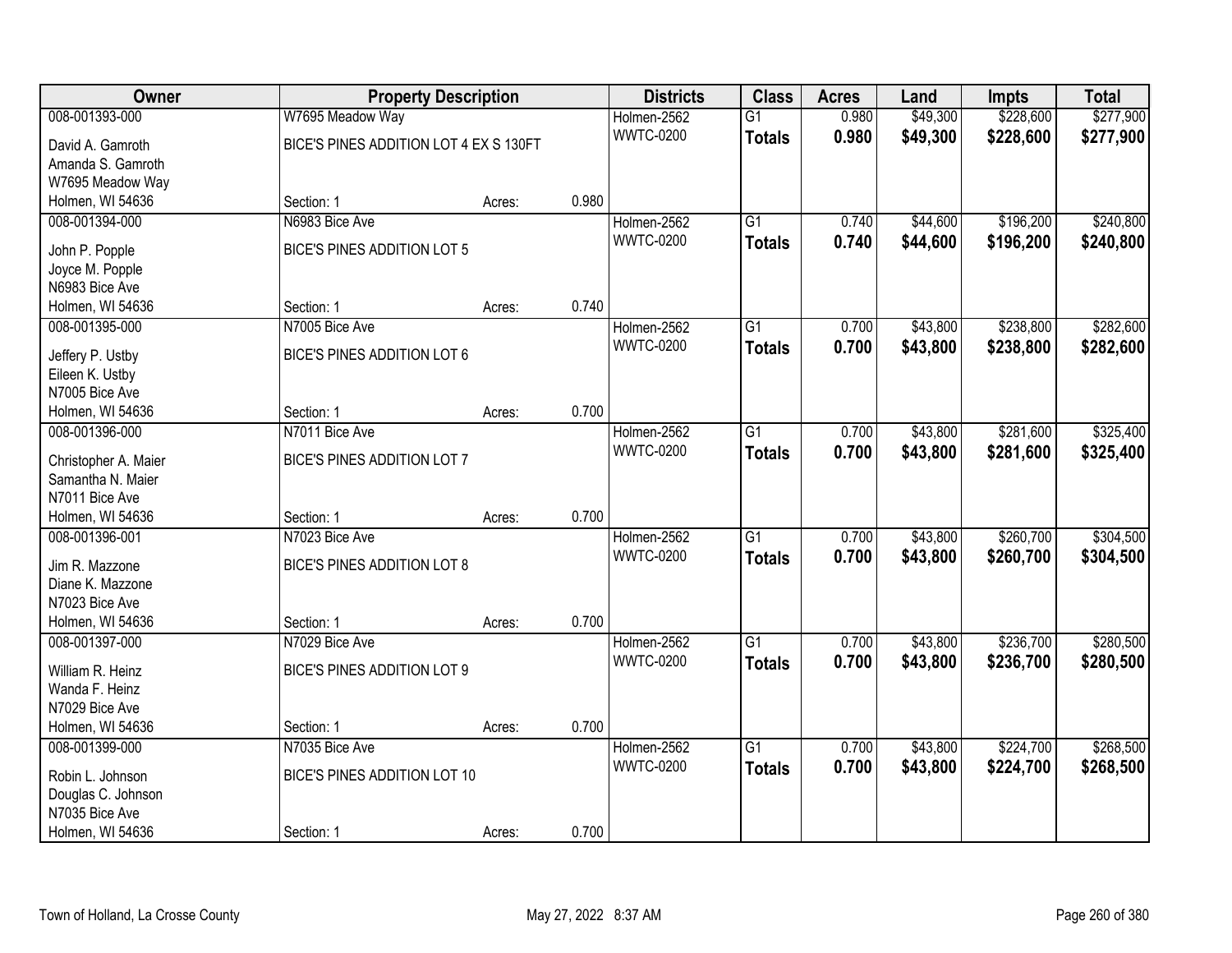| Owner                            |                              | <b>Property Description</b> |       | <b>Districts</b> | <b>Class</b>    | <b>Acres</b> | Land     | Impts     | <b>Total</b> |
|----------------------------------|------------------------------|-----------------------------|-------|------------------|-----------------|--------------|----------|-----------|--------------|
| 008-001400-000                   | N7051 Bice Ave               |                             |       | Holmen-2562      | $\overline{G1}$ | 0.700        | \$43,800 | \$195,600 | \$239,400    |
| Clark H. Nauman                  | BICE'S PINES ADDITION LOT 11 |                             |       | <b>WWTC-0200</b> | <b>Totals</b>   | 0.700        | \$43,800 | \$195,600 | \$239,400    |
| N6877 Briggs Rd                  |                              |                             |       |                  |                 |              |          |           |              |
| Holmen, WI 54636                 |                              |                             |       |                  |                 |              |          |           |              |
|                                  | Section: 1                   | Acres:                      | 0.700 |                  |                 |              |          |           |              |
| 008-001401-000                   | N7067 Bice Ave               |                             |       | Holmen-2562      | $\overline{G1}$ | 0.700        | \$43,800 | \$223,300 | \$267,100    |
| Robert C. Anderson               | BICE'S PINES ADDITION LOT 12 |                             |       | <b>WWTC-0200</b> | <b>Totals</b>   | 0.700        | \$43,800 | \$223,300 | \$267,100    |
| Jean M. Anderson                 |                              |                             |       |                  |                 |              |          |           |              |
| PO Box 427                       |                              |                             |       |                  |                 |              |          |           |              |
| Holmen, WI 54636-0427            | Section: 1                   | Acres:                      | 0.700 |                  |                 |              |          |           |              |
| 008-001402-000                   | N7073 Bice Ave               |                             |       | Holmen-2562      | $\overline{G1}$ | 0.700        | \$43,800 | \$142,600 | \$186,400    |
| Antonio R. Ramos                 | BICE'S PINES ADDITION LOT 13 |                             |       | <b>WWTC-0200</b> | <b>Totals</b>   | 0.700        | \$43,800 | \$142,600 | \$186,400    |
| Janice J. Ramos                  |                              |                             |       |                  |                 |              |          |           |              |
| N7073 Bice Ave                   |                              |                             |       |                  |                 |              |          |           |              |
| Holmen, WI 54636                 | Section: 1                   | Acres:                      | 0.700 |                  |                 |              |          |           |              |
| 008-001403-000                   | N7068 Bice Ave               |                             |       | Holmen-2562      | G1              | 0.590        | \$41,100 | \$198,000 | \$239,100    |
|                                  |                              |                             |       | <b>WWTC-0200</b> | <b>Totals</b>   | 0.590        | \$41,100 | \$198,000 | \$239,100    |
| Gary T. Westlie                  | BICE'S PINES ADDITION LOT 14 |                             |       |                  |                 |              |          |           |              |
| Kay L. Westlie<br>N7068 Bice Ave |                              |                             |       |                  |                 |              |          |           |              |
| Holmen, WI 54636                 | Section: 1                   | Acres:                      | 0.590 |                  |                 |              |          |           |              |
| 008-001404-000                   | N7060 Bice Ave               |                             |       | Holmen-2562      | $\overline{G1}$ | 0.590        | \$41,100 | \$326,600 | \$367,700    |
|                                  |                              |                             |       | <b>WWTC-0200</b> | <b>Totals</b>   | 0.590        | \$41,100 | \$326,600 | \$367,700    |
| Amber Tenile Pergande            | BICE'S PINES ADDITION LOT 15 |                             |       |                  |                 |              |          |           |              |
| N7060 Bice Ave                   |                              |                             |       |                  |                 |              |          |           |              |
| Holmen, WI 54636                 |                              |                             |       |                  |                 |              |          |           |              |
|                                  | Section: 1                   | Acres:                      | 0.590 |                  |                 |              |          |           |              |
| 008-001405-000                   | N7048 Bice Ave               |                             |       | Holmen-2562      | $\overline{G1}$ | 0.590        | \$41,100 | \$189,600 | \$230,700    |
| Janet C. Slaght                  | BICE'S PINES ADDITION LOT 16 |                             |       | <b>WWTC-0200</b> | <b>Totals</b>   | 0.590        | \$41,100 | \$189,600 | \$230,700    |
| N7048 Bice Ave                   |                              |                             |       |                  |                 |              |          |           |              |
| Holmen, WI 54636                 |                              |                             |       |                  |                 |              |          |           |              |
|                                  | Section: 1                   | Acres:                      | 0.590 |                  |                 |              |          |           |              |
| 008-001406-000                   | N7032 Bice Ave               |                             |       | Holmen-2562      | $\overline{G1}$ | 0.590        | \$41,100 | \$200,000 | \$241,100    |
| Kyle L. Thesing                  | BICE'S PINES ADDITION LOT 17 |                             |       | <b>WWTC-0200</b> | <b>Totals</b>   | 0.590        | \$41,100 | \$200,000 | \$241,100    |
| Amy L. Thesing                   |                              |                             |       |                  |                 |              |          |           |              |
| N7032 Bice Ave                   |                              |                             |       |                  |                 |              |          |           |              |
| Holmen, WI 54636                 | Section: 1                   | Acres:                      | 0.590 |                  |                 |              |          |           |              |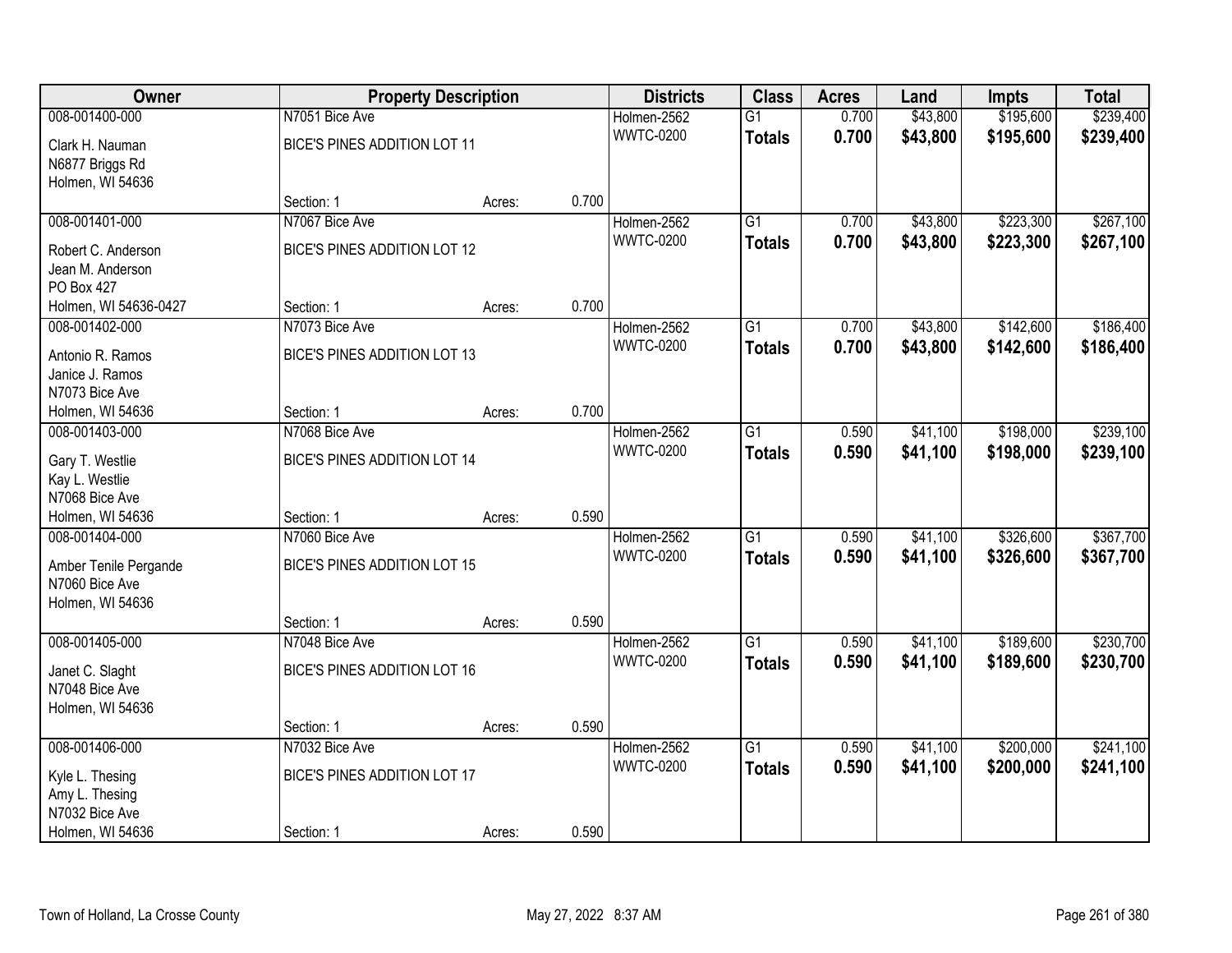| Owner              |                              | <b>Property Description</b> |       | <b>Districts</b> | <b>Class</b>    | <b>Acres</b> | Land     | <b>Impts</b> | <b>Total</b> |
|--------------------|------------------------------|-----------------------------|-------|------------------|-----------------|--------------|----------|--------------|--------------|
| 008-001407-000     | N7026 Bice Ave               |                             |       | Holmen-2562      | $\overline{G1}$ | 0.590        | \$41,100 | \$259,200    | \$300,300    |
| Kyle A. Koske      | BICE'S PINES ADDITION LOT 18 |                             |       | <b>WWTC-0200</b> | <b>Totals</b>   | 0.590        | \$41,100 | \$259,200    | \$300,300    |
| Rebekah L. Koske   |                              |                             |       |                  |                 |              |          |              |              |
| N7026 Bice Ave     |                              |                             |       |                  |                 |              |          |              |              |
| Holmen, WI 54636   | Section: 1                   | Acres:                      | 0.590 |                  |                 |              |          |              |              |
| 008-001408-000     | N7014 Bice Ave               |                             |       | Holmen-2562      | $\overline{G1}$ | 0.590        | \$41,100 | \$240,700    | \$281,800    |
| Jessica Wang       | BICE'S PINES ADDITION LOT 19 |                             |       | <b>WWTC-0200</b> | <b>Totals</b>   | 0.590        | \$41,100 | \$240,700    | \$281,800    |
| Joseph R. Scott    |                              |                             |       |                  |                 |              |          |              |              |
| N7014 Bice Ave     |                              |                             |       |                  |                 |              |          |              |              |
| Holmen, WI 54636   | Section: 1                   | Acres:                      | 0.590 |                  |                 |              |          |              |              |
| 008-001409-000     | N7006 Bice Ave               |                             |       | Holmen-2562      | $\overline{G1}$ | 0.590        | \$41,100 | \$240,000    | \$281,100    |
|                    |                              |                             |       | <b>WWTC-0200</b> | <b>Totals</b>   | 0.590        | \$41,100 | \$240,000    | \$281,100    |
| Rodney A. Olson    | BICE'S PINES ADDITION LOT 20 |                             |       |                  |                 |              |          |              |              |
| Nancy D. Olson     |                              |                             |       |                  |                 |              |          |              |              |
| N7006 Bice Ave     |                              |                             |       |                  |                 |              |          |              |              |
| Holmen, WI 54636   | Section: 1                   | Acres:                      | 0.590 |                  |                 |              |          |              |              |
| 008-001410-000     | W7676 Richard Dr             |                             |       | Holmen-2562      | G1              | 0.590        | \$41,100 | \$268,800    | \$309,900    |
| Jill M. Buck       | BICE'S PINES ADDITION LOT 21 |                             |       | <b>WWTC-0200</b> | <b>Totals</b>   | 0.590        | \$41,100 | \$268,800    | \$309,900    |
| Robert L. Buck     |                              |                             |       |                  |                 |              |          |              |              |
| W7676 Richard Dr   |                              |                             |       |                  |                 |              |          |              |              |
| Holmen, WI 54636   | Section: 1                   | Acres:                      | 0.590 |                  |                 |              |          |              |              |
| 008-001411-000     | N7019 Elizabeth Dr           |                             |       | Holmen-2562      | $\overline{G1}$ | 0.590        | \$41,100 | \$231,700    | \$272,800    |
| Mandy M. Rutta     | BICE'S PINES ADDITION LOT 22 |                             |       | <b>WWTC-0200</b> | <b>Totals</b>   | 0.590        | \$41,100 | \$231,700    | \$272,800    |
| Andrew J. Rutta    |                              |                             |       |                  |                 |              |          |              |              |
| N7019 Elizabeth Dr |                              |                             |       |                  |                 |              |          |              |              |
| Holmen, WI 54636   | Section: 1                   | Acres:                      | 0.590 |                  |                 |              |          |              |              |
| 008-001412-000     | N7027 Elizabeth Dr           |                             |       | Holmen-2562      | $\overline{G1}$ | 0.590        | \$41,100 | \$249,200    | \$290,300    |
| David L. Kessler   | BICE'S PINES ADDITION LOT 23 |                             |       | <b>WWTC-0200</b> | <b>Totals</b>   | 0.590        | \$41,100 | \$249,200    | \$290,300    |
| Karen L. Kessler   |                              |                             |       |                  |                 |              |          |              |              |
| N7027 Elizabeth Dr |                              |                             |       |                  |                 |              |          |              |              |
| Holmen, WI 54636   | Section: 1                   | Acres:                      | 0.590 |                  |                 |              |          |              |              |
| 008-001413-000     | N7041 Elizabeth Dr           |                             |       | Holmen-2562      | $\overline{G1}$ | 0.590        | \$41,100 | \$287,600    | \$328,700    |
|                    |                              |                             |       | <b>WWTC-0200</b> | <b>Totals</b>   | 0.590        | \$41,100 | \$287,600    | \$328,700    |
| Eric S. Kelm       | BICE'S PINES ADDITION LOT 24 |                             |       |                  |                 |              |          |              |              |
| Andrea C. Kelm     |                              |                             |       |                  |                 |              |          |              |              |
| N7041 Elizabeth Dr |                              |                             |       |                  |                 |              |          |              |              |
| Holmen, WI 54636   | Section: 1                   | Acres:                      | 0.590 |                  |                 |              |          |              |              |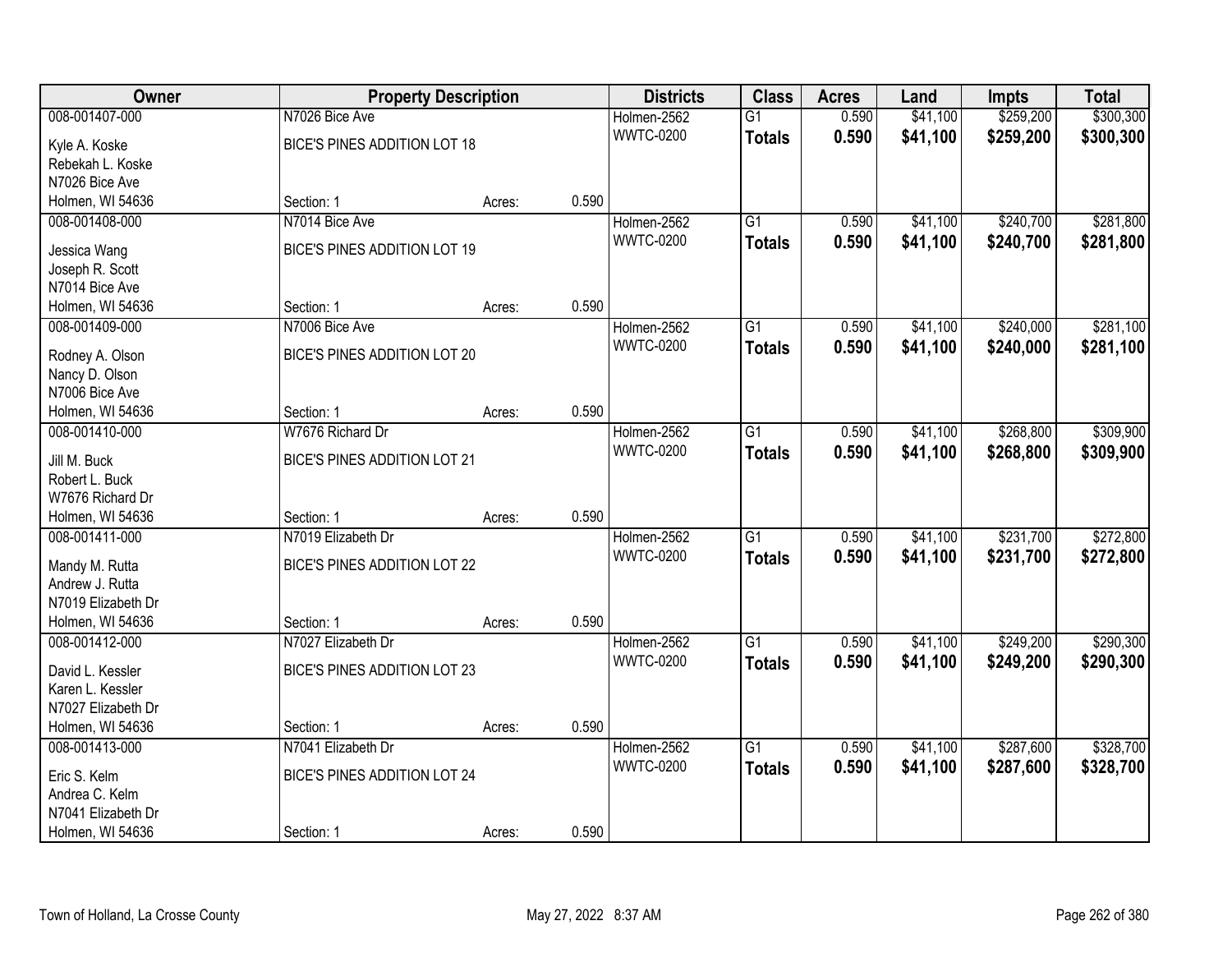| Owner                               | <b>Property Description</b>         |        |       | <b>Districts</b> | <b>Class</b>    | <b>Acres</b> | Land     | Impts           | <b>Total</b> |
|-------------------------------------|-------------------------------------|--------|-------|------------------|-----------------|--------------|----------|-----------------|--------------|
| 008-001414-000                      | N7049 Elizabeth Dr                  |        |       | Holmen-2562      | $\overline{G1}$ | 0.590        | \$41,100 | \$187,900       | \$229,000    |
| Tyler J. Krueger                    | BICE'S PINES ADDITION LOT 25        |        |       | <b>WWTC-0200</b> | <b>Totals</b>   | 0.590        | \$41,100 | \$187,900       | \$229,000    |
| Kalynn E. Krueger                   |                                     |        |       |                  |                 |              |          |                 |              |
| N7049 Elizabeth Dr                  |                                     |        |       |                  |                 |              |          |                 |              |
| Holmen, WI 54636                    | Section: 1                          | Acres: | 0.590 |                  |                 |              |          |                 |              |
| 008-001416-000                      | N7071 Elizabeth Dr                  |        |       | Holmen-2562      | $\overline{G1}$ | 1.170        | \$53,700 | \$211,600       | \$265,300    |
|                                     |                                     |        |       | <b>WWTC-0200</b> | <b>Totals</b>   | 1.170        | \$53,700 | \$211,600       | \$265,300    |
| Alan J. Hagen                       | BICE'S PINES ADDITION LOTS 2 6 & 27 |        |       |                  |                 |              |          |                 |              |
| Sara B. Hagen<br>N7071 Elizabeth Dr |                                     |        |       |                  |                 |              |          |                 |              |
| Holmen, WI 54636                    | Section: 1                          | Acres: | 1.170 |                  |                 |              |          |                 |              |
| 008-001417-000                      | N7058 Elizabeth Dr                  |        |       | Holmen-2562      | $\overline{G1}$ | 0.710        | \$44,000 | \$211,800       | \$255,800    |
|                                     |                                     |        |       | <b>WWTC-0200</b> |                 | 0.710        |          |                 |              |
| Matthew D. Bornheimer               | BICE'S PINES ADDITION LOT 28        |        |       |                  | <b>Totals</b>   |              | \$44,000 | \$211,800       | \$255,800    |
| Bethany J. Bornheimer               |                                     |        |       |                  |                 |              |          |                 |              |
| N7058 Elizabeth Dr                  |                                     |        |       |                  |                 |              |          |                 |              |
| Holmen, WI 54636                    | Section: 1                          | Acres: | 0.710 |                  |                 |              |          |                 |              |
| 008-001418-000                      | N7050 Elizabeth Dr                  |        |       | Holmen-2562      | $\overline{G1}$ | 0.690        | \$43,600 | \$263,400       | \$307,000    |
| Holley Rentals, LLC                 | BICE'S PINES ADDITION LOT 29        |        |       | <b>WWTC-0200</b> | <b>Totals</b>   | 0.690        | \$43,600 | \$263,400       | \$307,000    |
| PO Box 383                          |                                     |        |       |                  |                 |              |          |                 |              |
| Holmen, WI 54636-0383               |                                     |        |       |                  |                 |              |          |                 |              |
|                                     | Section: 1                          | Acres: | 0.690 |                  |                 |              |          |                 |              |
| 008-001419-000                      | N7036 Elizabeth Dr                  |        |       | Holmen-2562      | $\overline{G1}$ | 0.690        | \$43,600 | $\overline{50}$ | \$43,600     |
|                                     |                                     |        |       | <b>WWTC-0200</b> | <b>Totals</b>   | 0.690        | \$43,600 | \$0             | \$43,600     |
| Linda A. Shepard                    | BICE'S PINES ADDITION LOT 30        |        |       |                  |                 |              |          |                 |              |
| Randy C. Shepard                    |                                     |        |       |                  |                 |              |          |                 |              |
| N7024 Elizabeth Dr                  |                                     |        |       |                  |                 |              |          |                 |              |
| Holmen, WI 54636                    | Section: 1                          | Acres: | 0.690 |                  |                 |              |          |                 |              |
| 008-001420-000                      | N7024 Elizabeth Dr                  |        |       | Holmen-2562      | $\overline{G1}$ | 0.690        | \$43,600 | \$269,100       | \$312,700    |
| Randy C. Shepard                    | <b>BICE'S PINES ADDITION LOT 31</b> |        |       | <b>WWTC-0200</b> | <b>Totals</b>   | 0.690        | \$43,600 | \$269,100       | \$312,700    |
| Linda A. Shepard                    |                                     |        |       |                  |                 |              |          |                 |              |
| N7024 Elizabeth Dr                  |                                     |        |       |                  |                 |              |          |                 |              |
| Holmen, WI 54636                    | Section: 1                          | Acres: | 0.690 |                  |                 |              |          |                 |              |
| 008-001421-000                      | N7012 Elizabeth Dr                  |        |       | Holmen-2562      | $\overline{G1}$ | 0.690        | \$43,600 | \$269,500       | \$313,100    |
| Nicholas Leis                       | BICE'S PINES ADDITION LOT 32        |        |       | <b>WWTC-0200</b> | <b>Totals</b>   | 0.690        | \$43,600 | \$269,500       | \$313,100    |
| Tammy Leis                          |                                     |        |       |                  |                 |              |          |                 |              |
| N7012 Elizabeth Dr                  |                                     |        |       |                  |                 |              |          |                 |              |
| Holmen, WI 54636                    | Section: 1                          | Acres: | 0.690 |                  |                 |              |          |                 |              |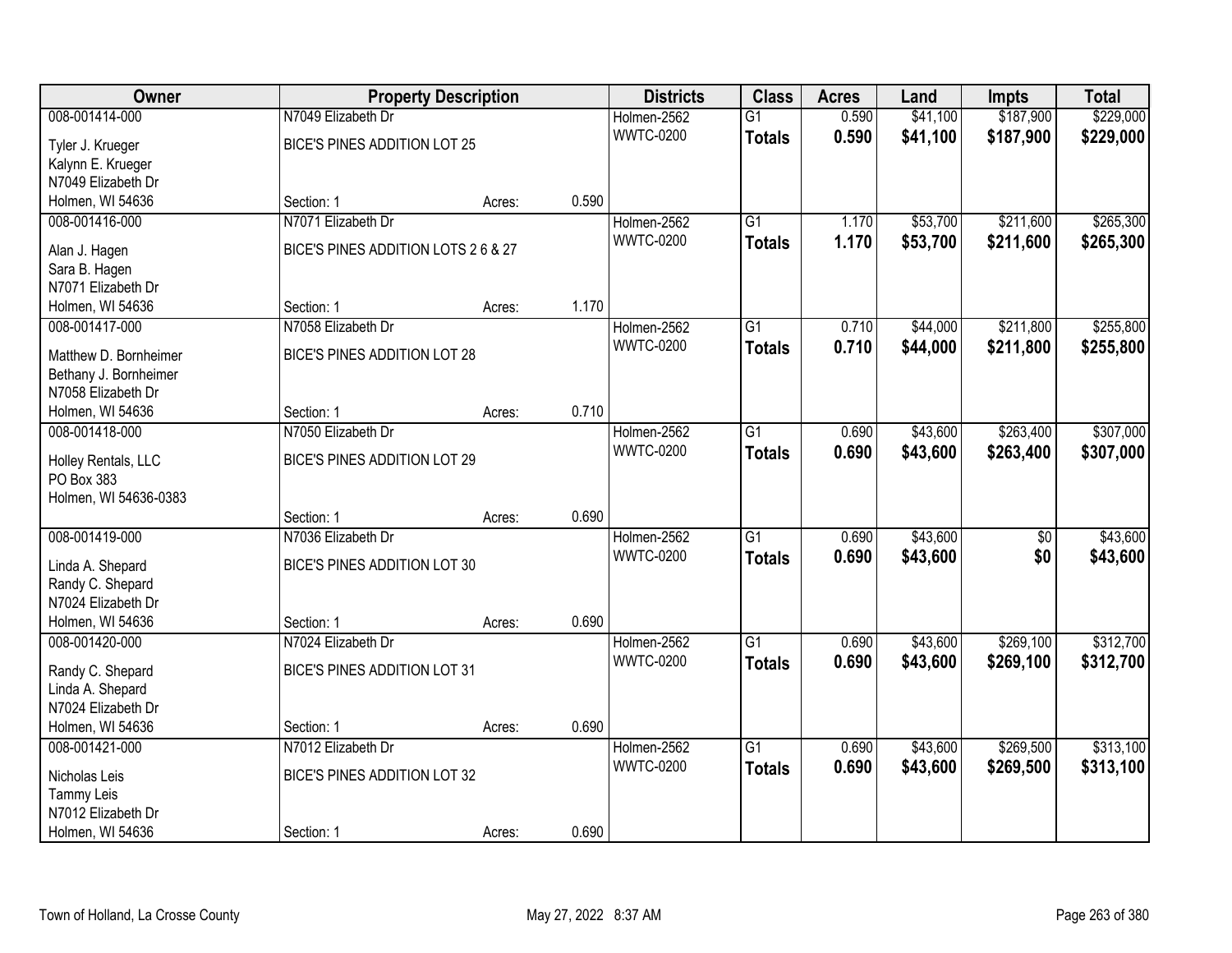| Owner                                     |                                                                 | <b>Property Description</b> |       | <b>Districts</b> | <b>Class</b>    | <b>Acres</b> | Land     | <b>Impts</b>    | <b>Total</b> |
|-------------------------------------------|-----------------------------------------------------------------|-----------------------------|-------|------------------|-----------------|--------------|----------|-----------------|--------------|
| 008-001423-000                            | N6994 Elizabeth Dr                                              |                             |       | Holmen-2562      | $\overline{G1}$ | 1.275        | \$56,100 | \$288,200       | \$344,300    |
| Robbie E. Gunderson                       | BICE'S PINES ADDITION LOTS 3 4 & 35 SUBJ TO                     |                             |       | <b>WWTC-0200</b> | <b>Totals</b>   | 1.275        | \$56,100 | \$288,200       | \$344,300    |
| N6994 Elizabeth Dr                        | ESMT IN DOC N O. 1632045 CORRECTED BY DOC                       |                             |       |                  |                 |              |          |                 |              |
| Holmen, WI 54636                          | NO. 1671779                                                     |                             |       |                  |                 |              |          |                 |              |
|                                           | Section: 1                                                      | Acres:                      | 1.275 |                  |                 |              |          |                 |              |
| 008-001423-001                            | Elizabeth Dr                                                    |                             |       | Holmen-2562      | $\overline{G1}$ | 0.590        | \$21,700 | $\overline{50}$ | \$21,700     |
| Nicholas Leis                             | CERTIFIED SURVEY MAP NO. 94 VOL 11 LOT 1 DOC                    |                             |       | <b>WWTC-0200</b> | <b>Totals</b>   | 0.590        | \$21,700 | \$0             | \$21,700     |
| <b>Tammy Leis</b>                         | NO. 1383411                                                     |                             |       |                  |                 |              |          |                 |              |
| N7012 Elizabeth Dr                        |                                                                 |                             |       |                  |                 |              |          |                 |              |
| Holmen, WI 54636                          | Section: 1                                                      | Acres:                      | 0.590 |                  |                 |              |          |                 |              |
| 008-001423-002                            | Elizabeth Dr                                                    |                             |       | Holmen-2562      | $\overline{G1}$ | 0.125        | \$2,800  | \$0             | \$2,800      |
|                                           |                                                                 |                             |       | <b>WWTC-0200</b> | <b>Totals</b>   | 0.125        | \$2,800  | \$0             | \$2,800      |
| Robbie E. Gunderson<br>N6994 Elizabeth Dr | CERTIFIED SURVEY MAP NO. 94 VOL 11 OUTLOT 1<br>DOC NO. 1383 411 |                             |       |                  |                 |              |          |                 |              |
| Holmen, WI 54636                          |                                                                 |                             |       |                  |                 |              |          |                 |              |
|                                           | Section: 1                                                      | Acres:                      | 0.125 |                  |                 |              |          |                 |              |
| 008-001425-000                            | N6983 Elizabeth Dr                                              |                             |       | Holmen-2562      | $\overline{G1}$ | 1.100        | \$52,200 | \$0             | \$52,200     |
|                                           |                                                                 |                             |       | <b>WWTC-0200</b> | <b>Totals</b>   | 1.100        | \$52,200 | \$0             | \$52,200     |
| Mark A. Kohlwey                           | BICE'S PINES ADDITION LOT 36                                    |                             |       |                  |                 |              |          |                 |              |
| Karen Kohlwey                             |                                                                 |                             |       |                  |                 |              |          |                 |              |
| N6991 Elizabeth Dr<br>Holmen, WI 54636    |                                                                 |                             | 1.100 |                  |                 |              |          |                 |              |
| 008-001426-000                            | Section: 1<br>N6991 Elizabeth Dr                                | Acres:                      |       | Holmen-2562      | $\overline{G1}$ | 0.560        | \$39,000 | \$224,900       | \$263,900    |
|                                           |                                                                 |                             |       | <b>WWTC-0200</b> |                 |              |          |                 |              |
| Mark A. Kohlwey                           | BICE'S PINES ADDITION LOT 37                                    |                             |       |                  | <b>Totals</b>   | 0.560        | \$39,000 | \$224,900       | \$263,900    |
| Karen Kohlwey                             |                                                                 |                             |       |                  |                 |              |          |                 |              |
| N6991 Elizabeth Dr                        |                                                                 |                             |       |                  |                 |              |          |                 |              |
| Holmen, WI 54636                          | Section: 1                                                      | Acres:                      | 0.560 |                  |                 |              |          |                 |              |
| 008-001427-000                            | N6997 Elizabeth Dr                                              |                             |       | Holmen-2562      | $\overline{G1}$ | 0.590        | \$41,100 | \$179,900       | \$221,000    |
| Timothy C. Ausavich                       | BICE'S PINES ADDITION LOT 38                                    |                             |       | <b>WWTC-0200</b> | <b>Totals</b>   | 0.590        | \$41,100 | \$179,900       | \$221,000    |
| Susan M. Ausavich                         |                                                                 |                             |       |                  |                 |              |          |                 |              |
| N6997 Elizabeth Dr                        |                                                                 |                             |       |                  |                 |              |          |                 |              |
| Holmen, WI 54636                          | Section: 1                                                      | Acres:                      | 0.590 |                  |                 |              |          |                 |              |
| 008-001428-000                            | N6988 Bice Ave                                                  |                             |       | Holmen-2562      | $\overline{G1}$ | 0.570        | \$39,700 | \$243,400       | \$283,100    |
| Brett L. Meddaugh                         | BICE'S PINES ADDITION LOT 39                                    |                             |       | <b>WWTC-0200</b> | <b>Totals</b>   | 0.570        | \$39,700 | \$243,400       | \$283,100    |
| N6988 Bice Ave                            |                                                                 |                             |       |                  |                 |              |          |                 |              |
| Holmen, WI 54636                          |                                                                 |                             |       |                  |                 |              |          |                 |              |
|                                           | Section: 1                                                      | Acres:                      | 0.570 |                  |                 |              |          |                 |              |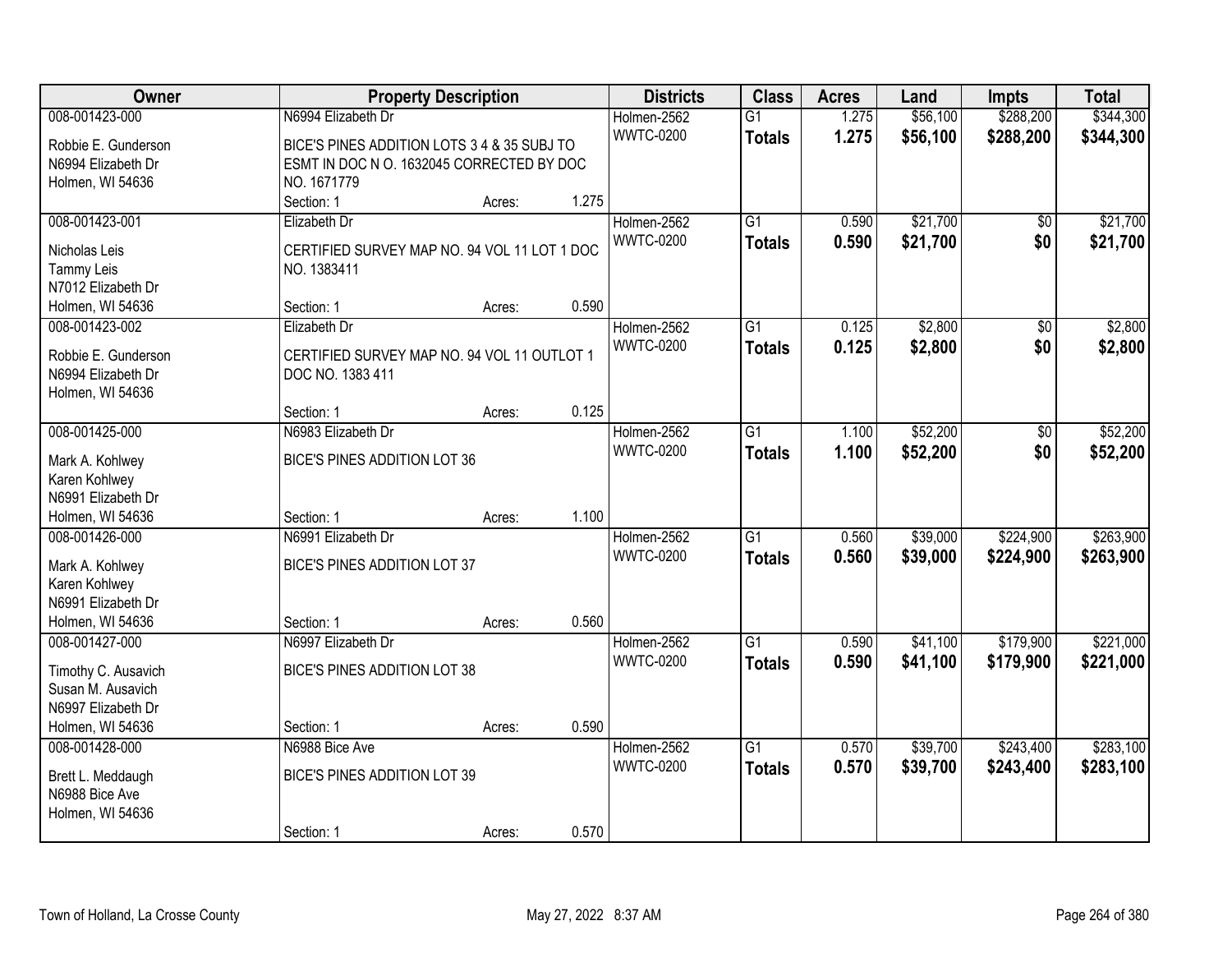| Owner                                  |                                | <b>Property Description</b> |       | <b>Districts</b> | <b>Class</b>    | <b>Acres</b> | Land     | <b>Impts</b>    | <b>Total</b> |
|----------------------------------------|--------------------------------|-----------------------------|-------|------------------|-----------------|--------------|----------|-----------------|--------------|
| 008-001429-000                         | N6980 Bice Ave                 |                             |       | Holmen-2562      | $\overline{G1}$ | 0.570        | \$39,700 | \$239,900       | \$279,600    |
| Frederick W. Cafe                      | BICE'S PINES ADDITION LOT 40   |                             |       | <b>WWTC-0200</b> | <b>Totals</b>   | 0.570        | \$39,700 | \$239,900       | \$279,600    |
| Lorraine Cafe                          |                                |                             |       |                  |                 |              |          |                 |              |
| N6980 Bice Ave                         |                                |                             |       |                  |                 |              |          |                 |              |
| Holmen, WI 54636                       | Section: 1                     | Acres:                      | 0.570 |                  |                 |              |          |                 |              |
| 008-001430-000                         | N6972 Bice Ave                 |                             |       | Holmen-2562      | $\overline{G1}$ | 0.570        | \$39,700 | \$0             | \$39,700     |
| Frederick W. Cafe                      | BICE'S PINES ADDITION LOT 41   |                             |       | <b>WWTC-0200</b> | <b>Totals</b>   | 0.570        | \$39,700 | \$0             | \$39,700     |
| Lorraine Cafe                          |                                |                             |       |                  |                 |              |          |                 |              |
| N6980 Bice Ave                         |                                |                             |       |                  |                 |              |          |                 |              |
| Holmen, WI 54636                       | Section: 1                     | Acres:                      | 0.570 |                  |                 |              |          |                 |              |
| 008-001431-000                         | N6960 Bice Ave                 |                             |       | Holmen-2562      | $\overline{G1}$ | 0.570        | \$39,700 | \$386,900       | \$426,600    |
|                                        |                                |                             |       | <b>WWTC-0200</b> | <b>Totals</b>   | 0.570        | \$39,700 | \$386,900       | \$426,600    |
| Steven A. Anderegg<br>Akshatha Nataraj | BICE'S PINES ADDITION LOT 42   |                             |       |                  |                 |              |          |                 |              |
| N6960 Bice Ave                         |                                |                             |       |                  |                 |              |          |                 |              |
| Holmen, WI 54636                       | Section: 1                     | Acres:                      | 0.570 |                  |                 |              |          |                 |              |
| 008-001432-000                         | N7066 Elizabeth Dr             |                             |       | Holmen-2562      | G1              | 0.770        | \$15,100 | \$0             | \$15,100     |
|                                        |                                |                             |       | <b>WWTC-0200</b> | <b>Totals</b>   | 0.770        | \$15,100 | \$0             | \$15,100     |
| Matthew D. Bornheimer                  | BICE'S PINES ADDITION OUTLOT 1 |                             |       |                  |                 |              |          |                 |              |
| Bethany J. Bornheimer                  |                                |                             |       |                  |                 |              |          |                 |              |
| N7058 Elizabeth Dr<br>Holmen, WI 54636 |                                |                             | 0.770 |                  |                 |              |          |                 |              |
| 008-001433-000                         | Section: 1<br>Elizabeth Dr     | Acres:                      |       | Holmen-2562      | $\overline{G1}$ | 0.930        | \$38,600 | $\overline{50}$ | \$38,600     |
|                                        |                                |                             |       | <b>WWTC-0200</b> |                 |              |          |                 |              |
| Donna M. Felber                        | BICE'S PINES ADDITION OUTLOT 2 |                             |       |                  | <b>Totals</b>   | 0.930        | \$38,600 | \$0             | \$38,600     |
| W7636 James St                         |                                |                             |       |                  |                 |              |          |                 |              |
| Holmen, WI 54636                       |                                |                             |       |                  |                 |              |          |                 |              |
|                                        | Section: 1                     | Acres:                      | 0.930 |                  |                 |              |          |                 |              |
| 008-001434-000                         | W8124 Maple St                 |                             |       | Holmen-2562      | $\overline{G1}$ | 0.500        | \$34,800 | \$168,200       | \$203,000    |
| Kevin T. Roose                         | <b>LANCER ESTATES LOT 1</b>    |                             |       | <b>WWTC-0200</b> | <b>Totals</b>   | 0.500        | \$34,800 | \$168,200       | \$203,000    |
| Beth A. Roose                          |                                |                             |       |                  |                 |              |          |                 |              |
| W8124 Maple St                         |                                |                             |       |                  |                 |              |          |                 |              |
| Holmen, WI 54636                       | Section: 3                     | Acres:                      | 0.500 |                  |                 |              |          |                 |              |
| 008-001435-000                         | W8120 Maple St                 |                             |       | Holmen-2562      | $\overline{G1}$ | 0.510        | \$35,500 | \$309,400       | \$344,900    |
| Kurt J. Anderson                       | <b>LANCER ESTATES LOT 2</b>    |                             |       | <b>WWTC-0200</b> | <b>Totals</b>   | 0.510        | \$35,500 | \$309,400       | \$344,900    |
| W8120 Maple St                         |                                |                             |       |                  |                 |              |          |                 |              |
| Holmen, WI 54636                       |                                |                             |       |                  |                 |              |          |                 |              |
|                                        | Section: 3                     | Acres:                      | 0.510 |                  |                 |              |          |                 |              |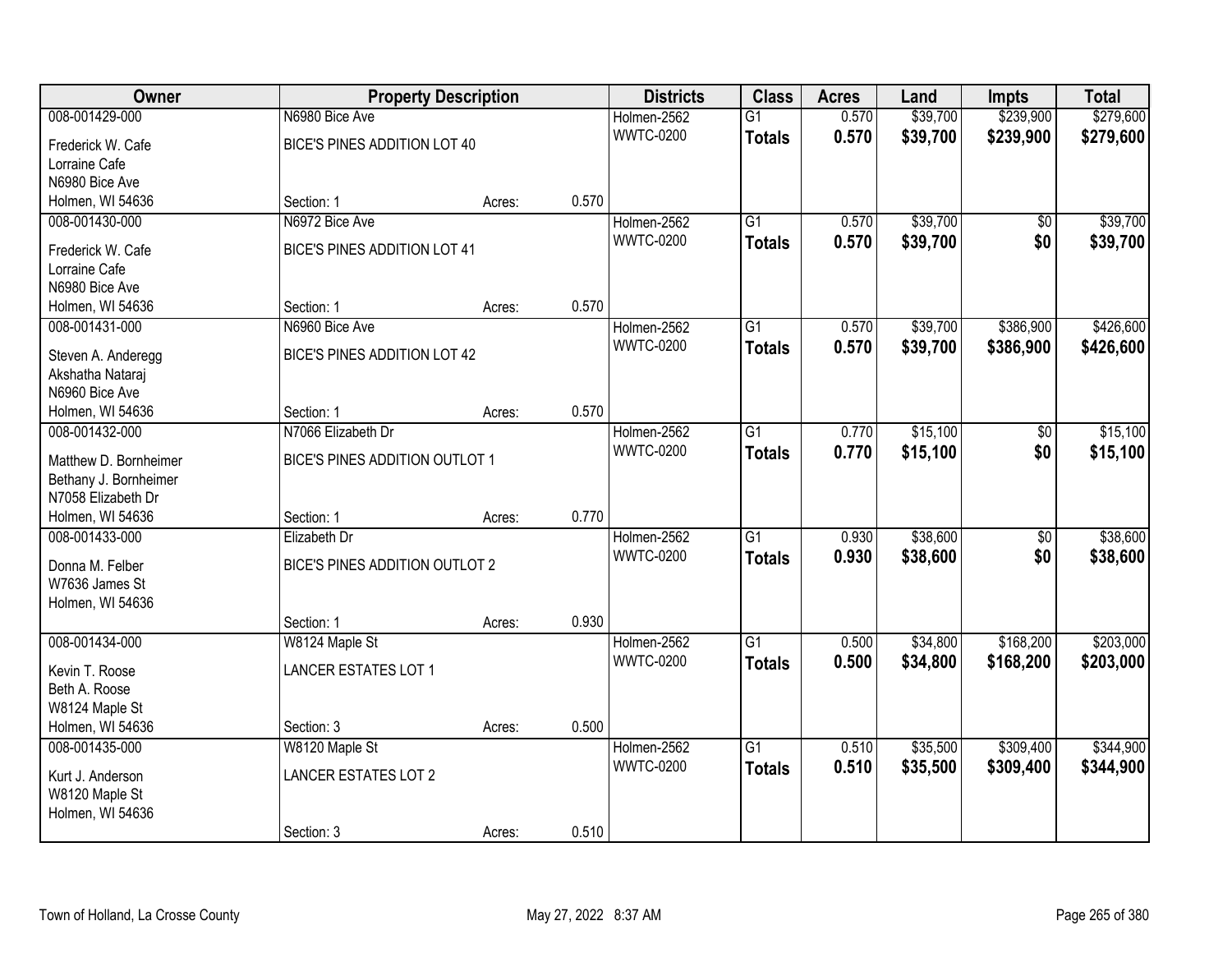| <b>Owner</b>                        | <b>Property Description</b> |        |       | <b>Districts</b> | <b>Class</b>    | <b>Acres</b> | Land     | Impts           | <b>Total</b> |
|-------------------------------------|-----------------------------|--------|-------|------------------|-----------------|--------------|----------|-----------------|--------------|
| 008-001436-000                      | W8112 Maple St              |        |       | Holmen-2562      | $\overline{G1}$ | 0.520        | \$36,200 | \$145,800       | \$182,000    |
| Thomas E. Wiggert                   | <b>LANCER ESTATES LOT 3</b> |        |       | <b>WWTC-0200</b> | <b>Totals</b>   | 0.520        | \$36,200 | \$145,800       | \$182,000    |
| W8112 Maple St                      |                             |        |       |                  |                 |              |          |                 |              |
| Holmen, WI 54636                    |                             |        |       |                  |                 |              |          |                 |              |
|                                     | Section: 3                  | Acres: | 0.520 |                  |                 |              |          |                 |              |
| 008-001437-000                      | Maple St                    |        |       | Holmen-2562      | $\overline{G1}$ | 0.480        | \$33,500 | $\overline{50}$ | \$33,500     |
| Russell W. Saley                    | <b>LANCER ESTATES LOT 4</b> |        |       | <b>WWTC-0200</b> | <b>Totals</b>   | 0.480        | \$33,500 | \$0             | \$33,500     |
| Debra J. Saley                      |                             |        |       |                  |                 |              |          |                 |              |
| W8107 Old County Road Na            |                             |        |       |                  |                 |              |          |                 |              |
| Holmen, WI 54636                    | Section: 3                  | Acres: | 0.480 |                  |                 |              |          |                 |              |
| 008-001438-000                      | W8090 Maple St              |        |       | Holmen-2562      | G1              | 0.480        | \$33,500 | \$187,400       | \$220,900    |
|                                     | <b>LANCER ESTATES LOT 5</b> |        |       | <b>WWTC-0200</b> | <b>Totals</b>   | 0.480        | \$33,500 | \$187,400       | \$220,900    |
| Randolph E. Hoch<br>Dorothy N. Hoch |                             |        |       |                  |                 |              |          |                 |              |
| W8090 Maple St                      |                             |        |       |                  |                 |              |          |                 |              |
| Holmen, WI 54636                    | Section: 2                  | Acres: | 0.480 |                  |                 |              |          |                 |              |
| 008-001439-000                      | W8086 Maple St              |        |       | Holmen-2562      | G1              | 0.480        | \$33,500 | \$159,200       | \$192,700    |
|                                     |                             |        |       | <b>WWTC-0200</b> | <b>Totals</b>   | 0.480        | \$33,500 | \$159,200       | \$192,700    |
| Keith F. Carraux et al              | <b>LANCER ESTATES LOT 6</b> |        |       |                  |                 |              |          |                 |              |
| W8086 Maple St<br>Holmen, WI 54636  |                             |        |       |                  |                 |              |          |                 |              |
|                                     | Section: 2                  | Acres: | 0.480 |                  |                 |              |          |                 |              |
| 008-001440-000                      | W8072 Maple St              |        |       | Holmen-2562      | $\overline{G1}$ | 0.480        | \$33,500 | \$201,300       | \$234,800    |
|                                     |                             |        |       | <b>WWTC-0200</b> | <b>Totals</b>   | 0.480        | \$33,500 | \$201,300       | \$234,800    |
| Joseph E. Thorud                    | <b>LANCER ESTATES LOT 7</b> |        |       |                  |                 |              |          |                 |              |
| W8072 Maple St                      |                             |        |       |                  |                 |              |          |                 |              |
| Holmen, WI 54636                    |                             |        |       |                  |                 |              |          |                 |              |
|                                     | Section: 2                  | Acres: | 0.480 |                  |                 |              |          |                 |              |
| 008-001441-000                      | W8056 Maple St              |        |       | Holmen-2562      | $\overline{G1}$ | 0.480        | \$33,500 | \$212,400       | \$245,900    |
| Terry F. Konsela                    | <b>LANCER ESTATES LOT 8</b> |        |       | <b>WWTC-0200</b> | <b>Totals</b>   | 0.480        | \$33,500 | \$212,400       | \$245,900    |
| Lynn M. Konsela                     |                             |        |       |                  |                 |              |          |                 |              |
| W8056 Maple St                      |                             |        |       |                  |                 |              |          |                 |              |
| Holmen, WI 54636                    | Section: 2                  | Acres: | 0.480 |                  |                 |              |          |                 |              |
| 008-001442-000                      | W8038 Maple St              |        |       | Holmen-2562      | $\overline{G1}$ | 0.480        | \$33,500 | \$161,400       | \$194,900    |
| Reed Willadsen                      | <b>LANCER ESTATES LOT 9</b> |        |       | <b>WWTC-0200</b> | <b>Totals</b>   | 0.480        | \$33,500 | \$161,400       | \$194,900    |
| <b>Emily Tracy</b>                  |                             |        |       |                  |                 |              |          |                 |              |
| W8038 Maple St                      |                             |        |       |                  |                 |              |          |                 |              |
| Holmen, WI 54636                    | Section: 2                  | Acres: | 0.480 |                  |                 |              |          |                 |              |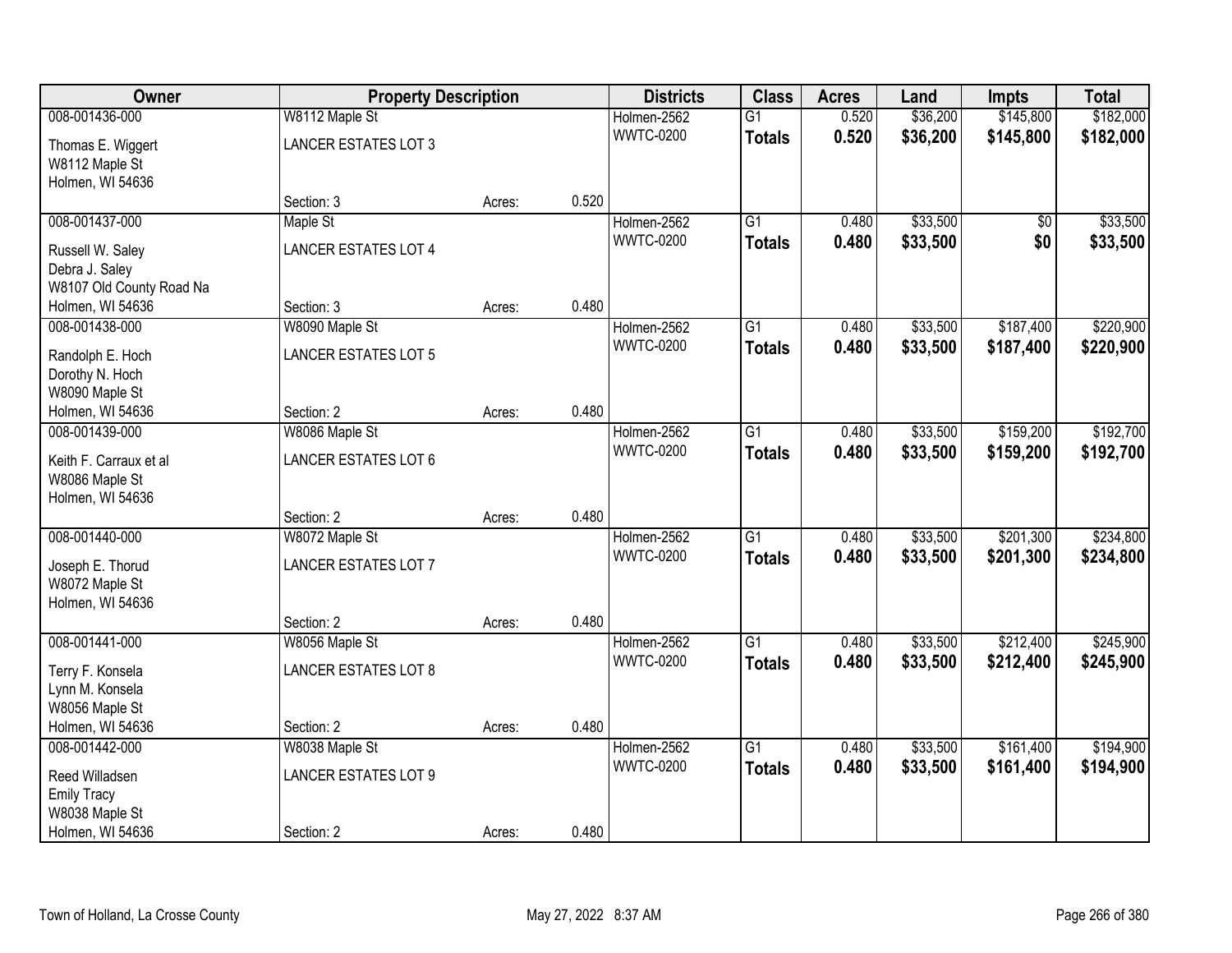| Owner                                  | <b>Property Description</b>                  |        |       | <b>Districts</b> | <b>Class</b>    | <b>Acres</b> | Land     | <b>Impts</b> | <b>Total</b> |
|----------------------------------------|----------------------------------------------|--------|-------|------------------|-----------------|--------------|----------|--------------|--------------|
| 008-001443-000                         | W8024 Maple St                               |        |       | Holmen-2562      | $\overline{G1}$ | 0.480        | \$33,500 | \$178,500    | \$212,000    |
| <b>Richard Roberts</b>                 | <b>LANCER ESTATES LOT 10</b>                 |        |       | <b>WWTC-0200</b> | <b>Totals</b>   | 0.480        | \$33,500 | \$178,500    | \$212,000    |
| W8024 Maple St                         |                                              |        |       |                  |                 |              |          |              |              |
| Holmen, WI 54636                       |                                              |        |       |                  |                 |              |          |              |              |
|                                        | Section: 2                                   | Acres: | 0.480 |                  |                 |              |          |              |              |
| 008-001444-000                         | N7176 Oak St                                 |        |       | Holmen-2562      | $\overline{G1}$ | 0.530        | \$36,900 | \$170,100    | \$207,000    |
|                                        |                                              |        |       | <b>WWTC-0200</b> | <b>Totals</b>   | 0.530        | \$36,900 | \$170,100    | \$207,000    |
| Mark J. Strobel                        | <b>LANCER ESTATES LOT 11</b>                 |        |       |                  |                 |              |          |              |              |
| Jennifer J. Lyon                       |                                              |        |       |                  |                 |              |          |              |              |
| N7176 Oak St                           |                                              |        | 0.530 |                  |                 |              |          |              |              |
| Holmen, WI 54636                       | Section: 2                                   | Acres: |       |                  |                 |              |          |              |              |
| 008-001445-000                         | N7162 Oak St                                 |        |       | Holmen-2562      | G1              | 0.530        | \$36,900 | \$163,500    | \$200,400    |
| Joseph N. Stetter                      | LANCER ESTATES LOT 12 SUBJ TO WA IN V970     |        |       | <b>WWTC-0200</b> | <b>Totals</b>   | 0.530        | \$36,900 | \$163,500    | \$200,400    |
| Ann M. Stetter                         | P404                                         |        |       |                  |                 |              |          |              |              |
| N7162 Oak St                           |                                              |        |       |                  |                 |              |          |              |              |
| Holmen, WI 54636                       | Section: 2                                   | Acres: | 0.530 |                  |                 |              |          |              |              |
| 008-001446-000                         | N7150 Oak St                                 |        |       | Holmen-2562      | G1              | 0.530        | \$36,900 | \$212,000    | \$248,900    |
|                                        |                                              |        |       | <b>WWTC-0200</b> | <b>Totals</b>   | 0.530        | \$36,900 | \$212,000    | \$248,900    |
| Fredrick W Heuer Joint Revocable Trust | LANCER ESTATES LOT 13 T/W ES MT IN V981 P568 |        |       |                  |                 |              |          |              |              |
| Susan J Heuer Joint Revocable Trust    |                                              |        |       |                  |                 |              |          |              |              |
| N7150 Oak St                           |                                              |        | 0.530 |                  |                 |              |          |              |              |
| Holmen, WI 54636                       | Section: 2                                   | Acres: |       |                  |                 |              |          |              |              |
| 008-001447-000                         | N7138 Oak St                                 |        |       | Holmen-2562      | $\overline{G1}$ | 0.530        | \$36,900 | \$140,100    | \$177,000    |
| Andrew J. Olson                        | <b>LANCER ESTATES LOT 14</b>                 |        |       | <b>WWTC-0200</b> | <b>Totals</b>   | 0.530        | \$36,900 | \$140,100    | \$177,000    |
| N7138 Oak St                           |                                              |        |       |                  |                 |              |          |              |              |
| Holmen, WI 54636                       |                                              |        |       |                  |                 |              |          |              |              |
|                                        | Section: 2                                   | Acres: | 0.530 |                  |                 |              |          |              |              |
| 008-001448-000                         | N7118 Oak St                                 |        |       | Holmen-2562      | $\overline{G1}$ | 0.590        | \$41,100 | \$232,200    | \$273,300    |
| Michael J. Russell                     | <b>LANCER ESTATES LOT 15</b>                 |        |       | <b>WWTC-0200</b> | <b>Totals</b>   | 0.590        | \$41,100 | \$232,200    | \$273,300    |
| Elizabeth R. Russell                   |                                              |        |       |                  |                 |              |          |              |              |
| N7118 Oak St                           |                                              |        |       |                  |                 |              |          |              |              |
| Holmen, WI 54636                       | Section: 2                                   | Acres: | 0.590 |                  |                 |              |          |              |              |
| 008-001449-000                         | N7106 Oak St                                 |        |       | Holmen-2562      | $\overline{G1}$ | 0.600        | \$41,800 | \$190,900    | \$232,700    |
|                                        |                                              |        |       | <b>WWTC-0200</b> |                 | 0.600        | \$41,800 | \$190,900    |              |
| Richard W. Stefanski                   | <b>LANCER ESTATES LOT 16</b>                 |        |       |                  | <b>Totals</b>   |              |          |              | \$232,700    |
| Lora L. Stefanski                      |                                              |        |       |                  |                 |              |          |              |              |
| N7106 Oak St                           |                                              |        |       |                  |                 |              |          |              |              |
| Holmen, WI 54636                       | Section: 2                                   | Acres: | 0.600 |                  |                 |              |          |              |              |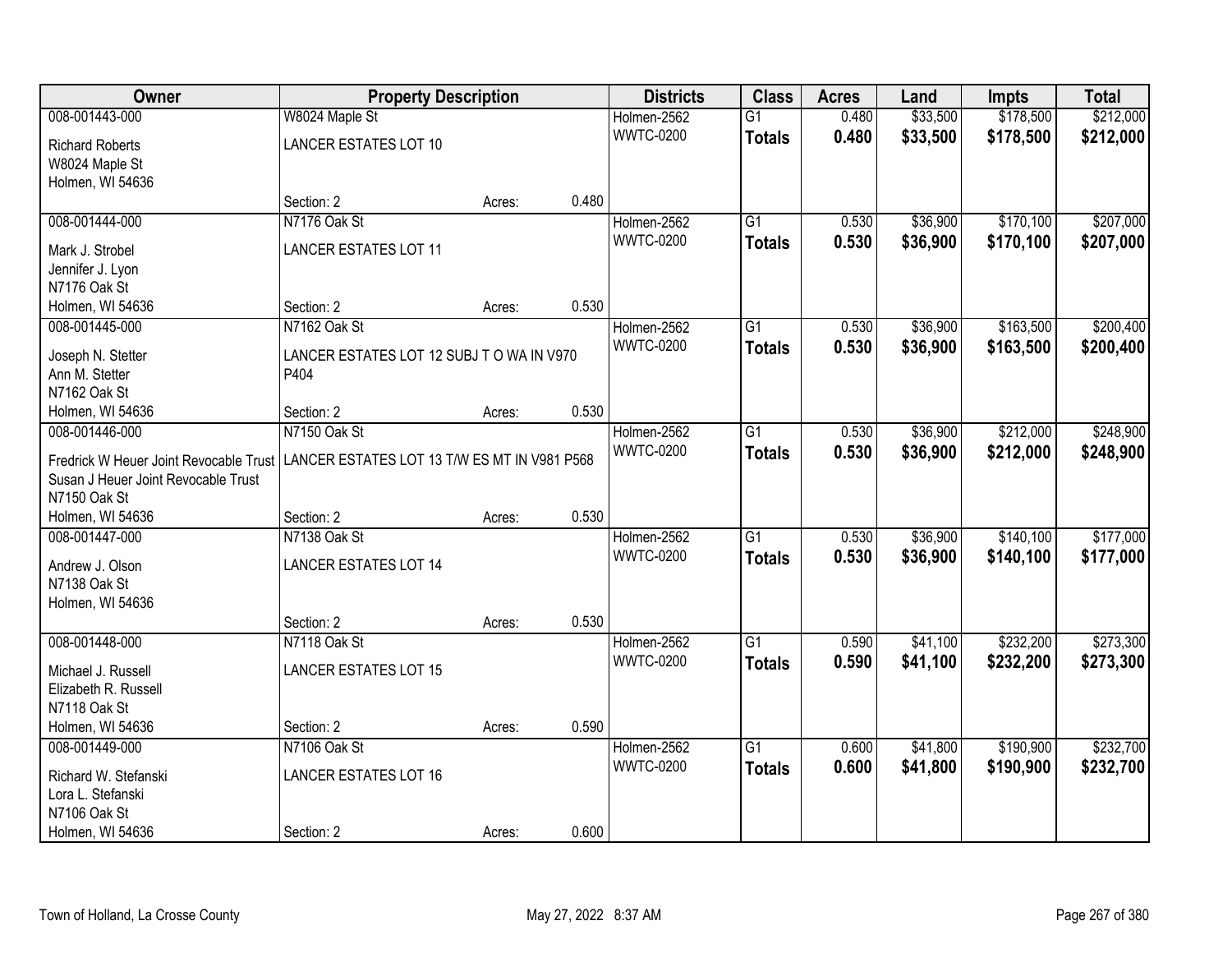| Owner                 | <b>Property Description</b>                  |        |       | <b>Districts</b> | <b>Class</b>    | <b>Acres</b> | Land     | <b>Impts</b> | <b>Total</b> |
|-----------------------|----------------------------------------------|--------|-------|------------------|-----------------|--------------|----------|--------------|--------------|
| 008-001450-000        | N7105 Oak St                                 |        |       | Holmen-2562      | $\overline{G1}$ | 0.739        | \$44,500 | \$220,700    | \$265,200    |
| Gary S. Grenawalt     | LANCER ESTATES LOT 17 & THAT PRT VAC LOCUST  |        |       | <b>WWTC-0200</b> | <b>Totals</b>   | 0.739        | \$44,500 | \$220,700    | \$265,200    |
| Susan T. Grenawalt    | ST LYG S & A DJ TO IN V1469 P356             |        |       |                  |                 |              |          |              |              |
| N7105 Oak St          |                                              |        |       |                  |                 |              |          |              |              |
| Holmen, WI 54636      | Section: 2                                   | Acres: | 0.739 |                  |                 |              |          |              |              |
| 008-001452-000        | N7104 Birch St                               |        |       | Holmen-2562      | $\overline{G1}$ | 0.730        | \$44,400 | \$208,700    | \$253,100    |
|                       |                                              |        |       | <b>WWTC-0200</b> | <b>Totals</b>   | 0.730        | \$44,400 | \$208,700    | \$253,100    |
| Ryan T. Compeau       | LANCER ESTATES LOT 19 & THAT PRT             |        |       |                  |                 |              |          |              |              |
| Sarah E. Compeau      | DISCONTINUED LOCUST ST LYG S OF & ADJ TO & E |        |       |                  |                 |              |          |              |              |
| N7104 Birch St        | OF ELN BIRCH ST EXTD NLY FROM THE PLAT OF    |        |       |                  |                 |              |          |              |              |
| Holmen, WI 54636      | Section: 2                                   | Acres: | 0.730 |                  |                 |              |          |              |              |
| 008-001453-000        | N7117 Oak St                                 |        |       | Holmen-2562      | $\overline{G1}$ | 0.510        | \$35,500 | \$213,100    | \$248,600    |
| Timothy J. Fischer    | <b>LANCER ESTATES LOT 20</b>                 |        |       | <b>WWTC-0200</b> | <b>Totals</b>   | 0.510        | \$35,500 | \$213,100    | \$248,600    |
| Mary Kaye E Fischer   |                                              |        |       |                  |                 |              |          |              |              |
| N7117 Oak St          |                                              |        |       |                  |                 |              |          |              |              |
| Holmen, WI 54636      | Section: 2                                   | Acres: | 0.510 |                  |                 |              |          |              |              |
| 008-001454-000        | W8029 Holland Dr                             |        |       | Holmen-2562      | G1              | 1.250        | \$55,500 | \$233,600    | \$289,100    |
|                       |                                              |        |       | <b>WWTC-0200</b> | <b>Totals</b>   | 1.250        | \$55,500 | \$233,600    | \$289,100    |
| Terrence J. Mckinney  | LANCER ESTATES LOT 18 & LOT 21 & THAT PRT    |        |       |                  |                 |              |          |              |              |
| Mura J. Mckinney      | DISCONTINUED LOCUST ST LYG S OF & ADJ TO L   |        |       |                  |                 |              |          |              |              |
| W8029 Holland Dr      | OT 18 IN DOC NO. 1761608 & C ORRECTED IN DOC |        |       |                  |                 |              |          |              |              |
| Holmen, WI 54636      | Section: 2                                   | Acres: | 1.250 |                  |                 |              |          |              |              |
| 008-001455-000        | N7116 Birch St                               |        |       | Holmen-2562      | $\overline{G1}$ | 0.510        | \$35,500 | \$186,500    | \$222,000    |
| Andrew M. Deleeuw III | <b>LANCER ESTATES LOT 22</b>                 |        |       | <b>WWTC-0200</b> | <b>Totals</b>   | 0.510        | \$35,500 | \$186,500    | \$222,000    |
| Tami L. Deleeuw       |                                              |        |       |                  |                 |              |          |              |              |
| N7116 Birch St        |                                              |        |       |                  |                 |              |          |              |              |
| Holmen, WI 54636      | Section: 2                                   | Acres: | 0.510 |                  |                 |              |          |              |              |
| 008-001456-000        | N7115 Birch St                               |        |       | Holmen-2562      | $\overline{G1}$ | 0.610        | \$42,000 | \$219,600    | \$261,600    |
|                       |                                              |        |       | <b>WWTC-0200</b> | <b>Totals</b>   | 0.610        | \$42,000 | \$219,600    | \$261,600    |
| Andrew B. Fiegen      | LANCER ESTATES LOT 23                        |        |       |                  |                 |              |          |              |              |
| N7115 Birch St        |                                              |        |       |                  |                 |              |          |              |              |
| Holmen, WI 54636      |                                              |        |       |                  |                 |              |          |              |              |
|                       | Section: 2                                   | Acres: | 0.610 |                  |                 |              |          |              |              |
| 008-001457-000        | N7103 Birch St                               |        |       | Holmen-2562      | $\overline{G1}$ | 0.610        | \$42,000 | \$259,900    | \$301,900    |
| Scott T. Phillips     | <b>LANCER ESTATES LOT 24</b>                 |        |       | <b>WWTC-0200</b> | <b>Totals</b>   | 0.610        | \$42,000 | \$259,900    | \$301,900    |
| Kimberly S. Phillips  |                                              |        |       |                  |                 |              |          |              |              |
| N7103 Birch St        |                                              |        |       |                  |                 |              |          |              |              |
| Holmen, WI 54636      | Section: 2                                   | Acres: | 0.610 |                  |                 |              |          |              |              |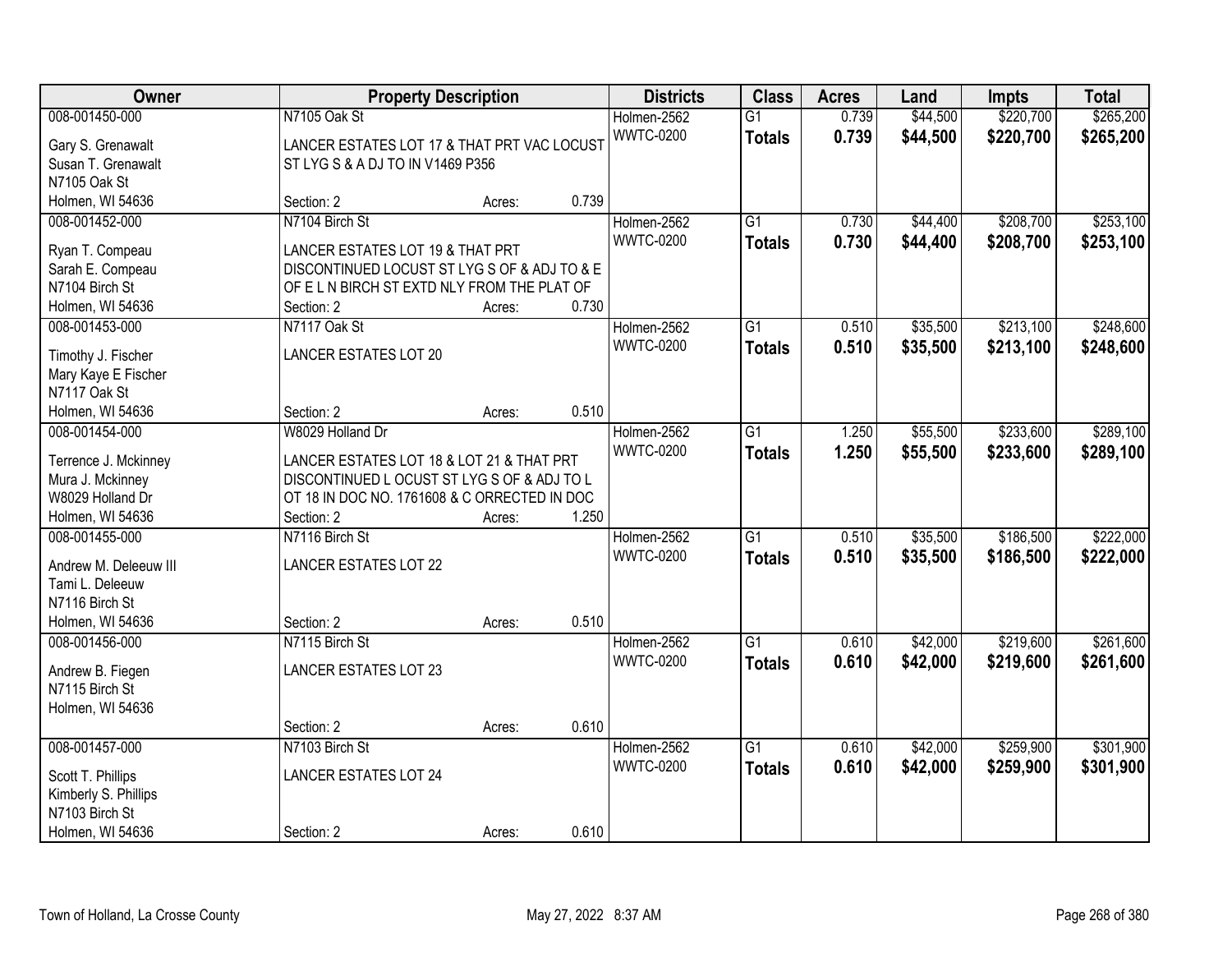| Owner                 |                                              | <b>Property Description</b> |       | <b>Districts</b> | <b>Class</b>    | <b>Acres</b> | Land     | <b>Impts</b> | <b>Total</b> |
|-----------------------|----------------------------------------------|-----------------------------|-------|------------------|-----------------|--------------|----------|--------------|--------------|
| 008-001458-000        | N7135 Oak St                                 |                             |       | Holmen-2562      | $\overline{G1}$ | 0.490        | \$34,200 | \$166,100    | \$200,300    |
| Koua N. Moua          | LANCER ESTATES LOT 25 SUBJ TO WA IN V698 P24 |                             |       | <b>WWTC-0200</b> | <b>Totals</b>   | 0.490        | \$34,200 | \$166,100    | \$200,300    |
| Mao L. Moua           |                                              |                             |       |                  |                 |              |          |              |              |
| N7135 Oak St          |                                              |                             |       |                  |                 |              |          |              |              |
| Holmen, WI 54636      | Section: 2                                   | Acres:                      | 0.490 |                  |                 |              |          |              |              |
| 008-001459-000        | N7149 Oak St                                 |                             |       | Holmen-2562      | $\overline{G1}$ | 0.500        | \$34,800 | \$202,700    | \$237,500    |
|                       |                                              |                             |       | <b>WWTC-0200</b> | <b>Totals</b>   | 0.500        | \$34,800 | \$202,700    | \$237,500    |
| Dale A. Mueller Jr    | LANCER ESTATES LOT 26 SUBJ TO WA IN V698 P24 |                             |       |                  |                 |              |          |              |              |
| Barbara A. Mueller    |                                              |                             |       |                  |                 |              |          |              |              |
| N7149 Oak St          |                                              |                             |       |                  |                 |              |          |              |              |
| Holmen, WI 54636      | Section: 2                                   | Acres:                      | 0.500 |                  |                 |              |          |              |              |
| 008-001460-000        | N7163 Oak St                                 |                             |       | Holmen-2562      | $\overline{G1}$ | 0.500        | \$34,800 | \$155,200    | \$190,000    |
| Richard W. Johnson    | <b>LANCER ESTATES LOT 27</b>                 |                             |       | <b>WWTC-0200</b> | <b>Totals</b>   | 0.500        | \$34,800 | \$155,200    | \$190,000    |
| W7908 County Rd Mh    |                                              |                             |       |                  |                 |              |          |              |              |
| Holmen, WI 54636-8200 |                                              |                             |       |                  |                 |              |          |              |              |
|                       | Section: 2                                   | Acres:                      | 0.500 |                  |                 |              |          |              |              |
| 008-001461-000        | N7177 Oak St                                 |                             |       | Holmen-2562      | $\overline{G1}$ | 0.510        | \$35,500 | \$160,500    | \$196,000    |
| Scott A. Sloan        | LANCER ESTATES LOT 28 SUBJ TO WA IN V698 P24 |                             |       | <b>WWTC-0200</b> | <b>Totals</b>   | 0.510        | \$35,500 | \$160,500    | \$196,000    |
| Holly L. Sloan        |                                              |                             |       |                  |                 |              |          |              |              |
| N7177 Oak St          |                                              |                             |       |                  |                 |              |          |              |              |
| Holmen, WI 54636      | Section: 2                                   | Acres:                      | 0.510 |                  |                 |              |          |              |              |
| 008-001462-000        | N7174 Birch St                               |                             |       | Holmen-2562      | $\overline{G1}$ | 0.500        | \$34,800 | \$176,600    | \$211,400    |
|                       |                                              |                             |       | <b>WWTC-0200</b> |                 | 0.500        | \$34,800 | \$176,600    | \$211,400    |
| Thomas A. Caldwell    | LANCER ESTATES LOT 29 SUBJ TO WA IN V698 P24 |                             |       |                  | <b>Totals</b>   |              |          |              |              |
| Susan J. Caldwell     |                                              |                             |       |                  |                 |              |          |              |              |
| N7174 Birch St        |                                              |                             |       |                  |                 |              |          |              |              |
| Holmen, WI 54636      | Section: 2                                   | Acres:                      | 0.500 |                  |                 |              |          |              |              |
| 008-001463-000        | N7160 Birch St                               |                             |       | Holmen-2562      | $\overline{G1}$ | 0.500        | \$34,800 | \$260,700    | \$295,500    |
| Jeffrey M. Schleis    | LANCER ESTATES LOT 30 SUBJ TO WA IN V698 P24 |                             |       | <b>WWTC-0200</b> | <b>Totals</b>   | 0.500        | \$34,800 | \$260,700    | \$295,500    |
| Cheryl A. Schleis     |                                              |                             |       |                  |                 |              |          |              |              |
| N7160 Birch St        |                                              |                             |       |                  |                 |              |          |              |              |
| Holmen, WI 54636      | Section: 2                                   | Acres:                      | 0.500 |                  |                 |              |          |              |              |
| 008-001464-000        | N7148 Birch St                               |                             |       | Holmen-2562      | $\overline{G1}$ | 0.500        | \$34,800 | \$204,900    | \$239,700    |
|                       |                                              |                             |       | <b>WWTC-0200</b> | <b>Totals</b>   | 0.500        | \$34,800 | \$204,900    | \$239,700    |
| Zachary T. Zangl      | LANCER ESTATES LOT 31 SUBJ TO WA IN V698 P24 |                             |       |                  |                 |              |          |              |              |
| Courtney Bergum       |                                              |                             |       |                  |                 |              |          |              |              |
| N7148 Birch St        |                                              |                             |       |                  |                 |              |          |              |              |
| Holmen, WI 54636      | Section: 2                                   | Acres:                      | 0.500 |                  |                 |              |          |              |              |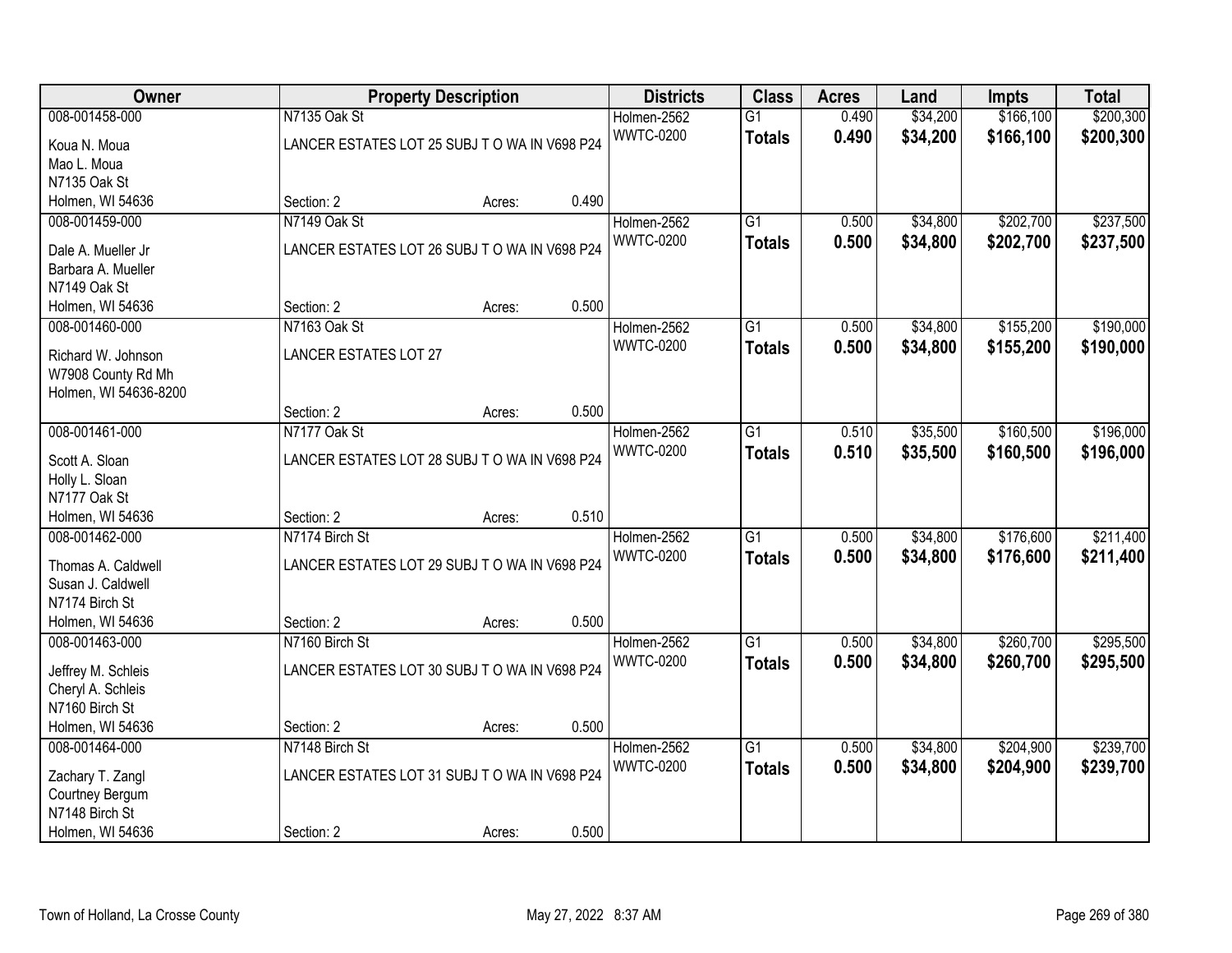| Owner                               |                                               | <b>Property Description</b> |       | <b>Districts</b>                | <b>Class</b>    | <b>Acres</b> | Land     | <b>Impts</b> | <b>Total</b> |
|-------------------------------------|-----------------------------------------------|-----------------------------|-------|---------------------------------|-----------------|--------------|----------|--------------|--------------|
| 008-001465-000                      | W8087 Maple St                                |                             |       | Holmen-2562                     | $\overline{G1}$ | 1.490        | \$60,800 | \$225,100    | \$285,900    |
| Tyler J. Sobkowiak                  | LANCER ESTATES LOT 32 & OUTL OT 10            |                             |       | <b>WWTC-0200</b>                | <b>Totals</b>   | 1.490        | \$60,800 | \$225,100    | \$285,900    |
| Lisa M. Sobkowiak                   |                                               |                             |       |                                 |                 |              |          |              |              |
| W8087 Maple St                      |                                               |                             |       |                                 |                 |              |          |              |              |
| Holmen, WI 54636                    | Section: 2                                    | Acres:                      | 1.490 |                                 |                 |              |          |              |              |
| 008-001466-000                      | W8089 Maple St                                |                             |       | Holmen-2562                     | $\overline{G1}$ | 0.470        | \$32,800 | \$253,800    | \$286,600    |
| Spencer Henderson                   | <b>LANCER ESTATES LOT 33</b>                  |                             |       | <b>WWTC-0200</b>                | <b>Totals</b>   | 0.470        | \$32,800 | \$253,800    | \$286,600    |
| Tammy L. Henderson                  |                                               |                             |       |                                 |                 |              |          |              |              |
| W8089 Maple St                      |                                               |                             |       |                                 |                 |              |          |              |              |
| Holmen, WI 54636-9500               | Section: 2                                    | Acres:                      | 0.470 |                                 |                 |              |          |              |              |
| 008-001467-000                      | <b>Walnut St</b>                              |                             |       | Holmen-2562                     | $\overline{G1}$ | 0.460        | \$16,000 | \$20,300     | \$36,300     |
|                                     |                                               |                             |       | <b>WWTC-0200</b>                | <b>Totals</b>   | 0.460        | \$16,000 | \$20,300     | \$36,300     |
| Rock G. Flury                       | <b>LANCER ESTATES LOT 34</b>                  |                             |       |                                 |                 |              |          |              |              |
| Cynthia D. Flury<br>N7146 Walnut St |                                               |                             |       |                                 |                 |              |          |              |              |
| Holmen, WI 54636                    | Section: 2                                    | Acres:                      | 0.460 |                                 |                 |              |          |              |              |
| 008-001468-000                      | N7171 Walnut St                               |                             |       | Holmen-2562                     | $\overline{G1}$ | 0.510        | \$35,500 | \$147,200    | \$182,700    |
|                                     |                                               |                             |       | <b>WWTC-0200</b>                | <b>Totals</b>   | 0.510        | \$35,500 | \$147,200    | \$182,700    |
| Matthew Pogreba                     | <b>LANCER ESTATES LOT 35</b>                  |                             |       |                                 |                 |              |          |              |              |
| E10435 Robin Rd                     |                                               |                             |       |                                 |                 |              |          |              |              |
| Osseo, WI 54758                     |                                               |                             |       |                                 |                 |              |          |              |              |
|                                     | Section: 3<br>N7139 Elm Ct                    | Acres:                      | 0.510 |                                 | $\overline{G1}$ | 0.760        |          |              |              |
| 008-001470-000                      |                                               |                             |       | Holmen-2562<br><b>WWTC-0200</b> |                 |              | \$45,000 | \$232,500    | \$277,500    |
| Roxane G. Mcdonah                   | LANCER ESTATES LOT 37 & OL 1 CSM NO. 12 VOL 8 |                             |       |                                 | <b>Totals</b>   | 0.760        | \$45,000 | \$232,500    | \$277,500    |
| <b>Travis Mcdonah</b>               | DOC NO. 11 88710                              |                             |       |                                 |                 |              |          |              |              |
| N7139 Elm Ct                        |                                               |                             |       |                                 |                 |              |          |              |              |
| Holmen, WI 54636                    | Section: 3                                    | Acres:                      | 0.760 |                                 |                 |              |          |              |              |
| 008-001471-000                      | N7155 Elm Ct                                  |                             |       | Holmen-2562                     | $\overline{G1}$ | 0.460        | \$32,100 | \$217,500    | \$249,600    |
| Christina L. Kabus                  | LANCER ESTATES LOT 38 SUBJ TO RESTR IN DOC.   |                             |       | <b>WWTC-0200</b>                | <b>Totals</b>   | 0.460        | \$32,100 | \$217,500    | \$249,600    |
| N7155 Elm Ct                        | NO. 1355360                                   |                             |       |                                 |                 |              |          |              |              |
| Holmen, WI 54636                    |                                               |                             |       |                                 |                 |              |          |              |              |
|                                     | Section: 3                                    | Acres:                      | 0.460 |                                 |                 |              |          |              |              |
| 008-001472-000                      | N7169 Elm Ct                                  |                             |       | Holmen-2562                     | $\overline{G1}$ | 0.460        | \$32,100 | \$214,400    | \$246,500    |
| Lee D. Wallace                      | <b>LANCER ESTATES LOT 39</b>                  |                             |       | <b>WWTC-0200</b>                | <b>Totals</b>   | 0.460        | \$32,100 | \$214,400    | \$246,500    |
| Kirsten A. Wallace                  |                                               |                             |       |                                 |                 |              |          |              |              |
| N7169 Elm Ct                        |                                               |                             |       |                                 |                 |              |          |              |              |
| Holmen, WI 54636                    | Section: 3                                    | Acres:                      | 0.460 |                                 |                 |              |          |              |              |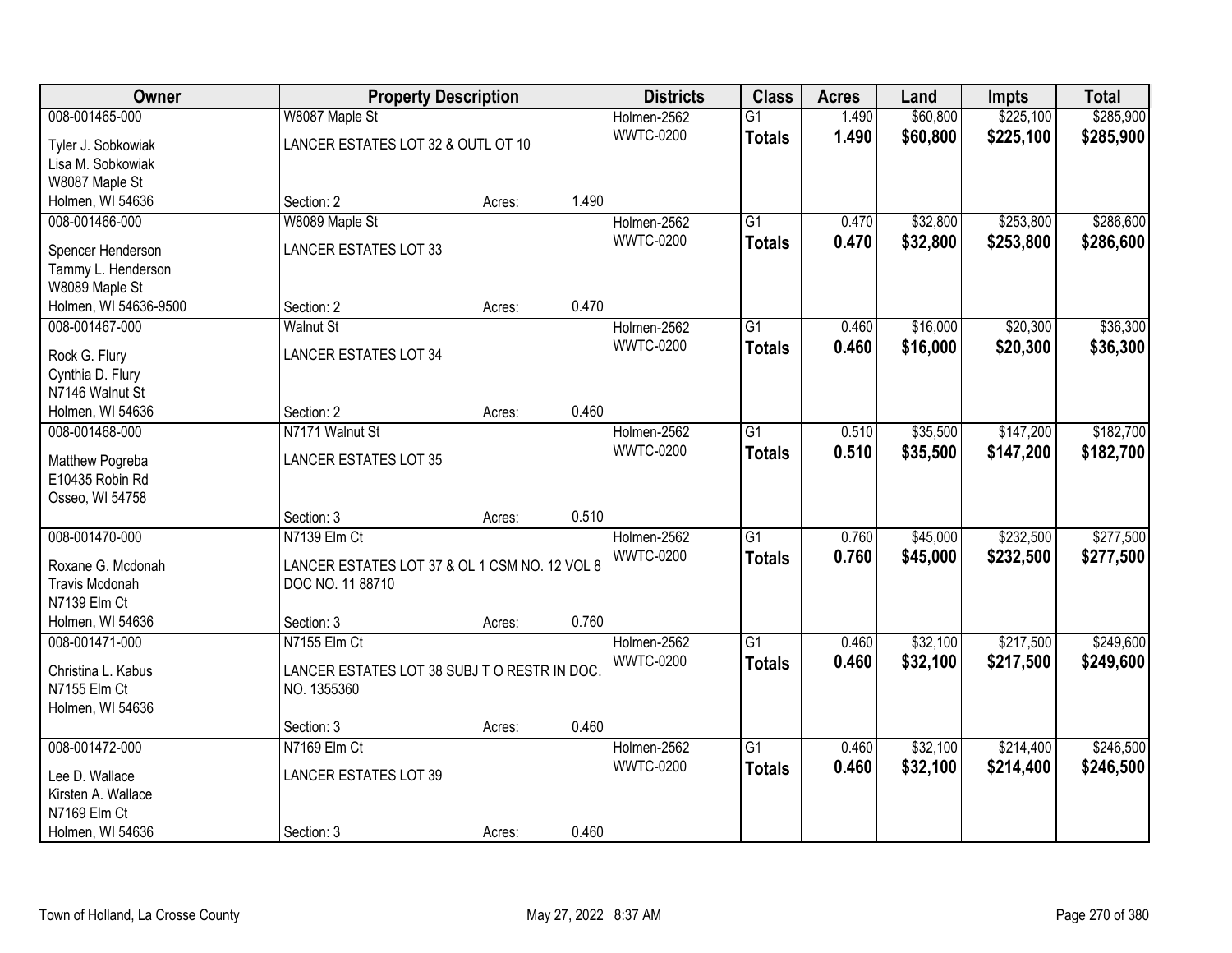| Owner                                  | <b>Property Description</b>                                  |        |       | <b>Districts</b>                | <b>Class</b>                     | <b>Acres</b>   | Land                 | <b>Impts</b>           | <b>Total</b>           |
|----------------------------------------|--------------------------------------------------------------|--------|-------|---------------------------------|----------------------------------|----------------|----------------------|------------------------|------------------------|
| 008-001473-000<br>Marlene M. Berberich | W8016 Maple St<br>LANCER ESTATES OUTLOT 1 SUBJ TO WA IN V970 |        |       | Holmen-2562<br><b>WWTC-0200</b> | $\overline{G1}$<br><b>Totals</b> | 0.480<br>0.480 | \$33,500<br>\$33,500 | \$176,800<br>\$176,800 | \$210,300<br>\$210,300 |
| Kevin P. Berberich                     | P404                                                         |        |       |                                 |                                  |                |                      |                        |                        |
| W8016 Maple St                         |                                                              |        |       |                                 |                                  |                |                      |                        |                        |
| Holmen, WI 54636                       | Section: 2                                                   | Acres: | 0.480 |                                 |                                  |                |                      |                        |                        |
| 008-001474-000                         | W8004 Maple St                                               |        |       | Holmen-2562                     | $\overline{G1}$                  | 0.460          | \$32,100             | \$195,100              | \$227,200              |
|                                        |                                                              |        |       | <b>WWTC-0200</b>                | <b>Totals</b>                    | 0.460          | \$32,100             | \$195,100              | \$227,200              |
| Benjamin J. Klonecki                   | <b>LANCER ESTATES OUTLOT 2</b>                               |        |       |                                 |                                  |                |                      |                        |                        |
| Carla A. Biehl                         |                                                              |        |       |                                 |                                  |                |                      |                        |                        |
| W8004 Maple St                         |                                                              |        |       |                                 |                                  |                |                      |                        |                        |
| Holmen, WI 54636                       | Section: 2                                                   | Acres: | 0.460 |                                 |                                  |                |                      |                        |                        |
| 008-001475-000                         | N7136 Birch St                                               |        |       | Holmen-2562                     | G1                               | 0.500          | \$34,800             | \$149,400              | \$184,200              |
| Kevin M. Sheehan                       | <b>LANCER ESTATES OUTLOT 3</b>                               |        |       | <b>WWTC-0200</b>                | <b>Totals</b>                    | 0.500          | \$34,800             | \$149,400              | \$184,200              |
| Wendy K. Sheehan                       |                                                              |        |       |                                 |                                  |                |                      |                        |                        |
| N7136 Birch St                         |                                                              |        |       |                                 |                                  |                |                      |                        |                        |
| Holmen, WI 54636                       | Section: 2                                                   | Acres: | 0.500 |                                 |                                  |                |                      |                        |                        |
| 008-001476-000                         | N7133 Birch St                                               |        |       | Holmen-2562                     | G1                               | 0.500          | \$34,800             | \$169,600              | \$204,400              |
|                                        |                                                              |        |       | <b>WWTC-0200</b>                | <b>Totals</b>                    | 0.500          | \$34,800             | \$169,600              | \$204,400              |
| Sharlene M. Hastings                   | LANCER ESTATES OUTLOT 4                                      |        |       |                                 |                                  |                |                      |                        |                        |
| 511 Broadway St                        |                                                              |        |       |                                 |                                  |                |                      |                        |                        |
| Cashton, WI 54619                      | Section: 2                                                   |        | 0.500 |                                 |                                  |                |                      |                        |                        |
| 008-001477-000                         | N7145 Birch St                                               | Acres: |       |                                 | $\overline{G1}$                  | 0.510          | \$35,500             | \$146,500              | \$182,000              |
|                                        |                                                              |        |       | Holmen-2562                     |                                  |                |                      |                        |                        |
| Love Ger Vang                          | <b>LANCER ESTATES OUTLOT 5</b>                               |        |       | <b>WWTC-0200</b>                | <b>Totals</b>                    | 0.510          | \$35,500             | \$146,500              | \$182,000              |
| Joua Thao Vang                         |                                                              |        |       |                                 |                                  |                |                      |                        |                        |
| N7145 Birch St                         |                                                              |        |       |                                 |                                  |                |                      |                        |                        |
| Holmen, WI 54636                       | Section: 2                                                   | Acres: | 0.510 |                                 |                                  |                |                      |                        |                        |
| 008-001478-000                         | N7161 Birch St                                               |        |       | Holmen-2562                     | $\overline{G1}$                  | 0.520          | \$36,200             | \$275,200              | \$311,400              |
| Nicholas D. Filla                      | <b>LANCER ESTATES OUTLOT 6</b>                               |        |       | <b>WWTC-0200</b>                | <b>Totals</b>                    | 0.520          | \$36,200             | \$275,200              | \$311,400              |
| Hannah M. Haggerty                     |                                                              |        |       |                                 |                                  |                |                      |                        |                        |
| N7161 Birch St                         |                                                              |        |       |                                 |                                  |                |                      |                        |                        |
| Holmen, WI 54636                       | Section: 2                                                   | Acres: | 0.520 |                                 |                                  |                |                      |                        |                        |
| 008-001479-000                         | N7175 Birch St                                               |        |       | Holmen-2562                     | $\overline{G1}$                  | 0.530          | \$36,900             | \$140,700              | \$177,600              |
|                                        |                                                              |        |       | <b>WWTC-0200</b>                |                                  | 0.530          | \$36,900             | \$140,700              |                        |
| Todd G. Davis                          | <b>LANCER ESTATES OUTLOT 7</b>                               |        |       |                                 | <b>Totals</b>                    |                |                      |                        | \$177,600              |
| Michele L. Davis                       |                                                              |        |       |                                 |                                  |                |                      |                        |                        |
| N7175 Birch St                         |                                                              |        |       |                                 |                                  |                |                      |                        |                        |
| Holmen, WI 54636                       | Section: 2                                                   | Acres: | 0.530 |                                 |                                  |                |                      |                        |                        |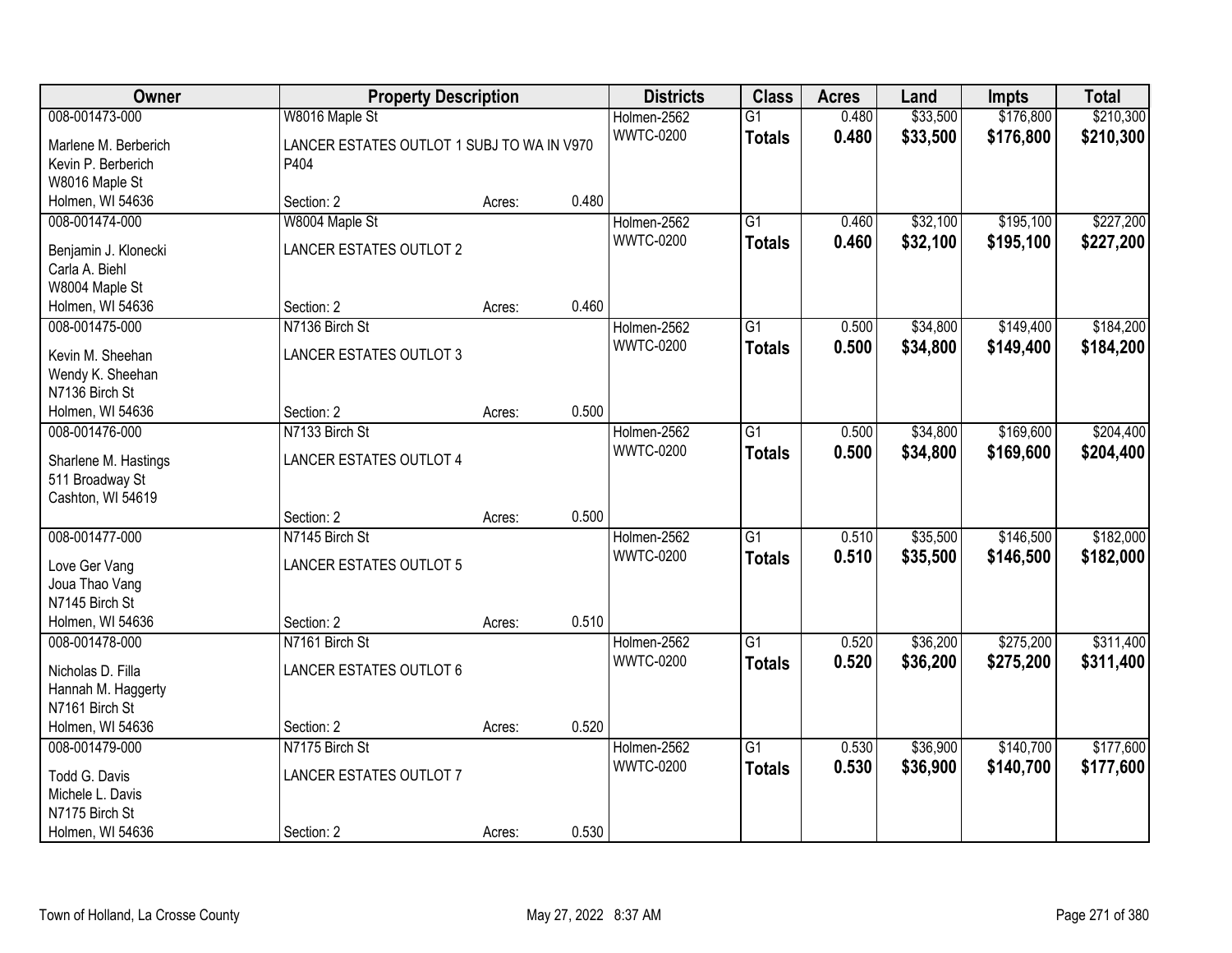| Owner                               | <b>Property Description</b>             |        |       | <b>Districts</b> | <b>Class</b>    | <b>Acres</b> | Land     | <b>Impts</b> | <b>Total</b> |
|-------------------------------------|-----------------------------------------|--------|-------|------------------|-----------------|--------------|----------|--------------|--------------|
| 008-001480-000                      | W8057 Maple St                          |        |       | Holmen-2562      | $\overline{G1}$ | 0.440        | \$30,700 | \$154,900    | \$185,600    |
| Eric L. Mcclellan                   | <b>LANCER ESTATES OUTLOT 8</b>          |        |       | <b>WWTC-0200</b> | <b>Totals</b>   | 0.440        | \$30,700 | \$154,900    | \$185,600    |
| Kala D. Mcclellan                   |                                         |        |       |                  |                 |              |          |              |              |
| W8057 Maple St                      |                                         |        |       |                  |                 |              |          |              |              |
| Holmen, WI 54636                    | Section: 2                              | Acres: | 0.440 |                  |                 |              |          |              |              |
| 008-001481-000                      | W8075 Maple St                          |        |       | Holmen-2562      | $\overline{G1}$ | 0.440        | \$30,700 | \$215,000    | \$245,700    |
| Craig R. Jambois                    | LANCER ESTATES OUTLOT 9 SUBJ TO ESMT IN |        |       | <b>WWTC-0200</b> | <b>Totals</b>   | 0.440        | \$30,700 | \$215,000    | \$245,700    |
| Michelle Lynn Jambois               | V1425 P954                              |        |       |                  |                 |              |          |              |              |
| W8075 Maple St                      |                                         |        |       |                  |                 |              |          |              |              |
| Holmen, WI 54636                    | Section: 2                              | Acres: | 0.440 |                  |                 |              |          |              |              |
| 008-001483-000                      | N7146 Walnut St                         |        |       | Holmen-2562      | $\overline{G1}$ | 0.460        | \$32,100 | \$187,100    | \$219,200    |
|                                     |                                         |        |       | <b>WWTC-0200</b> | <b>Totals</b>   | 0.460        | \$32,100 | \$187,100    | \$219,200    |
| Rock G. Flury                       | <b>LANCER ESTATES OUTLOT 11</b>         |        |       |                  |                 |              |          |              |              |
| Cynthia D. Flury<br>N7146 Walnut St |                                         |        |       |                  |                 |              |          |              |              |
| Holmen, WI 54636                    | Section: 2                              | Acres: | 0.460 |                  |                 |              |          |              |              |
| 008-001484-000                      | <b>Walnut St</b>                        |        |       | Holmen-2562      | $\overline{G1}$ | 0.610        | \$42,000 | \$0          | \$42,000     |
|                                     |                                         |        |       | <b>WWTC-0200</b> | <b>Totals</b>   | 0.610        | \$42,000 | \$0          | \$42,000     |
| Scott W. Torgerson                  | LANCER ESTATES OUTLOT 12                |        |       |                  |                 |              |          |              |              |
| John J. Bender                      |                                         |        |       |                  |                 |              |          |              |              |
| N7144 Elm Ct                        |                                         |        |       |                  |                 |              |          |              |              |
| Holmen, WI 54636                    | Section: 3                              | Acres: | 0.610 |                  |                 |              |          |              |              |
| 008-001485-000                      | <b>Walnut St</b>                        |        |       | Holmen-2562      | $\overline{G1}$ | 0.500        | \$34,800 | \$0          | \$34,800     |
| Scott W. Torgerson                  | LANCER ESTATES OUTLOT 13                |        |       | <b>WWTC-0200</b> | <b>Totals</b>   | 0.500        | \$34,800 | \$0          | \$34,800     |
| John J. Bender                      |                                         |        |       |                  |                 |              |          |              |              |
| N7144 Elm Ct                        |                                         |        |       |                  |                 |              |          |              |              |
| Holmen, WI 54636                    | Section: 3                              | Acres: | 0.500 |                  |                 |              |          |              |              |
| 008-001486-000                      | N7157 Walnut St                         |        |       | Holmen-2562      | $\overline{G1}$ | 0.500        | \$34,800 | \$161,400    | \$196,200    |
| Brian L. Shockey                    | LANCER ESTATES OUTLOT 14                |        |       | <b>WWTC-0200</b> | <b>Totals</b>   | 0.500        | \$34,800 | \$161,400    | \$196,200    |
| N7157 Walnut St                     |                                         |        |       |                  |                 |              |          |              |              |
| Holmen, WI 54636                    |                                         |        |       |                  |                 |              |          |              |              |
|                                     | Section: 3                              | Acres: | 0.500 |                  |                 |              |          |              |              |
| 008-001487-000                      | N7172 Elm Ct                            |        |       | Holmen-2562      | $\overline{G1}$ | 0.520        | \$36,200 | \$227,100    | \$263,300    |
| Gregory A. Moran                    | <b>LANCER ESTATES OUTLOT 15</b>         |        |       | <b>WWTC-0200</b> | <b>Totals</b>   | 0.520        | \$36,200 | \$227,100    | \$263,300    |
| Corrine L. Moran                    |                                         |        |       |                  |                 |              |          |              |              |
| N7172 Elm Ct                        |                                         |        |       |                  |                 |              |          |              |              |
| Holmen, WI 54636                    | Section: 3                              | Acres: | 0.520 |                  |                 |              |          |              |              |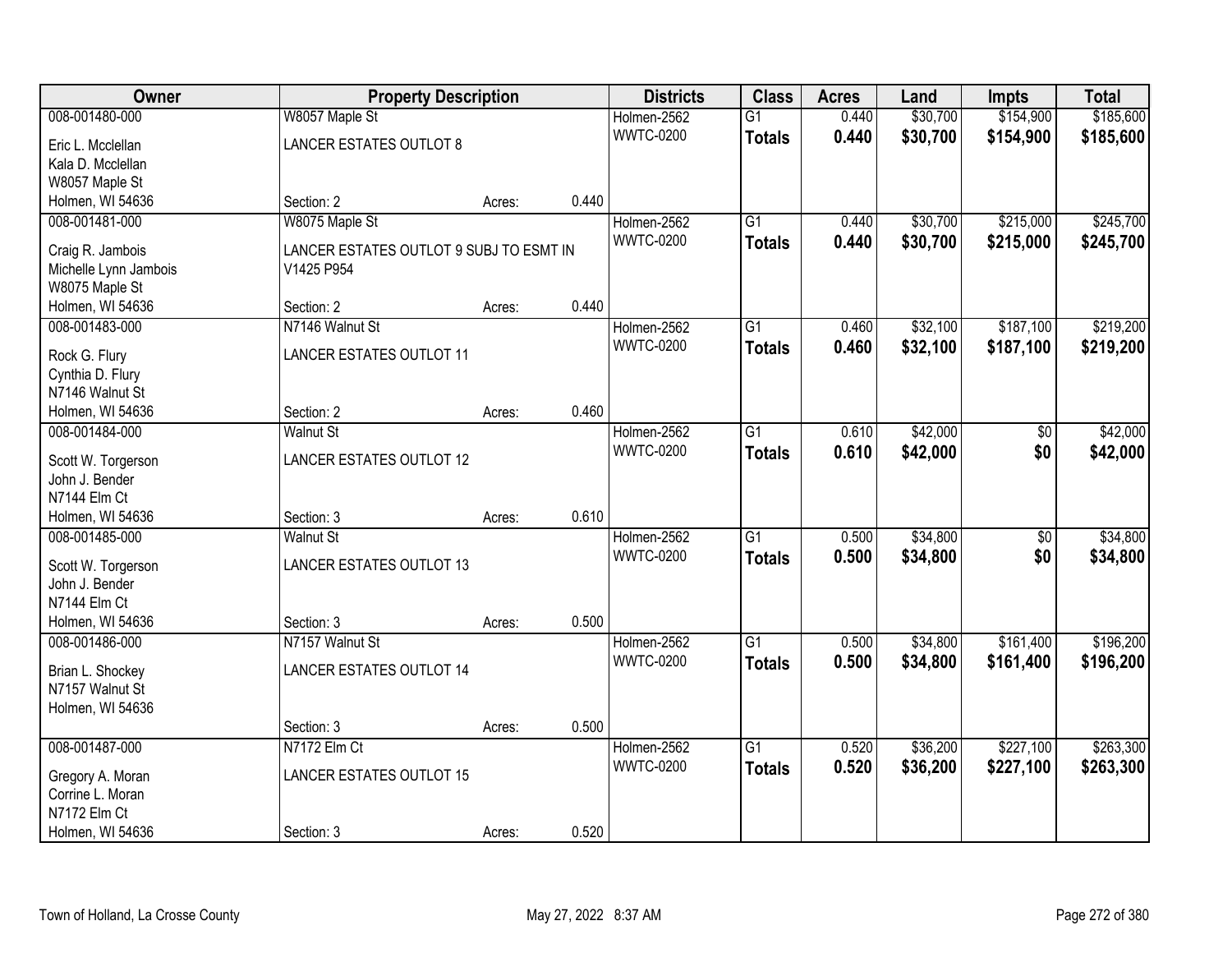| Owner                              | <b>Property Description</b>    | <b>Class</b><br><b>Districts</b> |       | <b>Acres</b>     | Land            | <b>Impts</b> | <b>Total</b> |           |           |
|------------------------------------|--------------------------------|----------------------------------|-------|------------------|-----------------|--------------|--------------|-----------|-----------|
| 008-001489-000                     | N7144 Elm Ct                   |                                  |       | Holmen-2562      | $\overline{G1}$ | 1.090        | \$52,000     | \$261,500 | \$313,500 |
| Scott W. Torgerson                 | LANCER ESTATES OUTLOTS 16 & 17 |                                  |       | <b>WWTC-0200</b> | <b>Totals</b>   | 1.090        | \$52,000     | \$261,500 | \$313,500 |
| N7144 Elm Ct                       |                                |                                  |       |                  |                 |              |              |           |           |
| Holmen, WI 54636                   |                                |                                  |       |                  |                 |              |              |           |           |
|                                    | Section: 3                     | Acres:                           | 1.090 |                  |                 |              |              |           |           |
| 008-001490-000                     | W7485 Sylvester Rd             |                                  |       | Holmen-2562      | $\overline{G1}$ | 0.570        | \$42,200     | \$275,500 | \$317,700 |
| John M. Netzer                     | FAIRWAY HEIGHTS LOT 1          |                                  |       | <b>WWTC-0200</b> | <b>Totals</b>   | 0.570        | \$42,200     | \$275,500 | \$317,700 |
| Darcee J. Netzer                   |                                |                                  |       |                  |                 |              |              |           |           |
| W7485 Sylvester Rd                 |                                |                                  |       |                  |                 |              |              |           |           |
| Holmen, WI 54636                   | Section: 13                    | Acres:                           | 0.570 |                  |                 |              |              |           |           |
| 008-001491-000                     | W7477 Sylvester Rd             |                                  |       | Holmen-2562      | $\overline{G1}$ | 0.570        | \$42,200     | \$271,300 | \$313,500 |
|                                    |                                |                                  |       | <b>WWTC-0200</b> | <b>Totals</b>   | 0.570        | \$42,200     | \$271,300 | \$313,500 |
| Daniel H. Valiquette               | FAIRWAY HEIGHTS LOT 2          |                                  |       |                  |                 |              |              |           |           |
| Kim E. Valiquette                  |                                |                                  |       |                  |                 |              |              |           |           |
| W7477 Sylvester Rd                 |                                |                                  |       |                  |                 |              |              |           |           |
| Holmen, WI 54636                   | Section: 13                    | Acres:                           | 0.570 |                  |                 |              |              |           |           |
| 008-001492-000                     | W7463 Sylvester Rd             |                                  |       | Holmen-2562      | $\overline{G1}$ | 0.570        | \$42,200     | \$355,000 | \$397,200 |
| <b>Richard Berg</b>                | FAIRWAY HEIGHTS LOT 3          |                                  |       | <b>WWTC-0200</b> | <b>Totals</b>   | 0.570        | \$42,200     | \$355,000 | \$397,200 |
| Judy A. Berg                       |                                |                                  |       |                  |                 |              |              |           |           |
| W7463 Sylvester Rd                 |                                |                                  |       |                  |                 |              |              |           |           |
| Holmen, WI 54636                   | Section: 13                    | Acres:                           | 0.570 |                  |                 |              |              |           |           |
| 008-001493-000                     | W7451 Sylvester Rd             |                                  |       | Holmen-2562      | $\overline{G1}$ | 0.570        | \$42,200     | \$228,400 | \$270,600 |
|                                    |                                |                                  |       | <b>WWTC-0200</b> | <b>Totals</b>   | 0.570        | \$42,200     | \$228,400 | \$270,600 |
| Nicholas D. Tomlinson              | FAIRWAY HEIGHTS LOT 4          |                                  |       |                  |                 |              |              |           |           |
| Meghan S. Tomlinson                |                                |                                  |       |                  |                 |              |              |           |           |
| W7451 Sylvester Rd                 |                                |                                  | 0.570 |                  |                 |              |              |           |           |
| Holmen, WI 54636<br>008-001494-000 | Section: 13                    | Acres:                           |       |                  | $\overline{G1}$ | 0.570        |              | \$199,900 | \$242,100 |
|                                    | W7445 Sylvester Rd             |                                  |       | Holmen-2562      |                 |              | \$42,200     |           |           |
| Steven M. Meade                    | FAIRWAY HEIGHTS LOT 5          |                                  |       | <b>WWTC-0200</b> | <b>Totals</b>   | 0.570        | \$42,200     | \$199,900 | \$242,100 |
| Carol S. Meade                     |                                |                                  |       |                  |                 |              |              |           |           |
| W7445 Sylvester Rd                 |                                |                                  |       |                  |                 |              |              |           |           |
| Holmen, WI 54636                   | Section: 13                    | Acres:                           | 0.570 |                  |                 |              |              |           |           |
| 008-001495-000                     | W7439 Sylvester Rd             |                                  |       | Holmen-2562      | $\overline{G1}$ | 0.570        | \$42,200     | \$246,400 | \$288,600 |
| Daniel J. Burds                    | <b>FAIRWAY HEIGHTS LOT 6</b>   |                                  |       | <b>WWTC-0200</b> | <b>Totals</b>   | 0.570        | \$42,200     | \$246,400 | \$288,600 |
| Monica S. Burds                    |                                |                                  |       |                  |                 |              |              |           |           |
| W7439 Sylvester Rd                 |                                |                                  |       |                  |                 |              |              |           |           |
| Holmen, WI 54636                   | Section: 13                    | Acres:                           | 0.570 |                  |                 |              |              |           |           |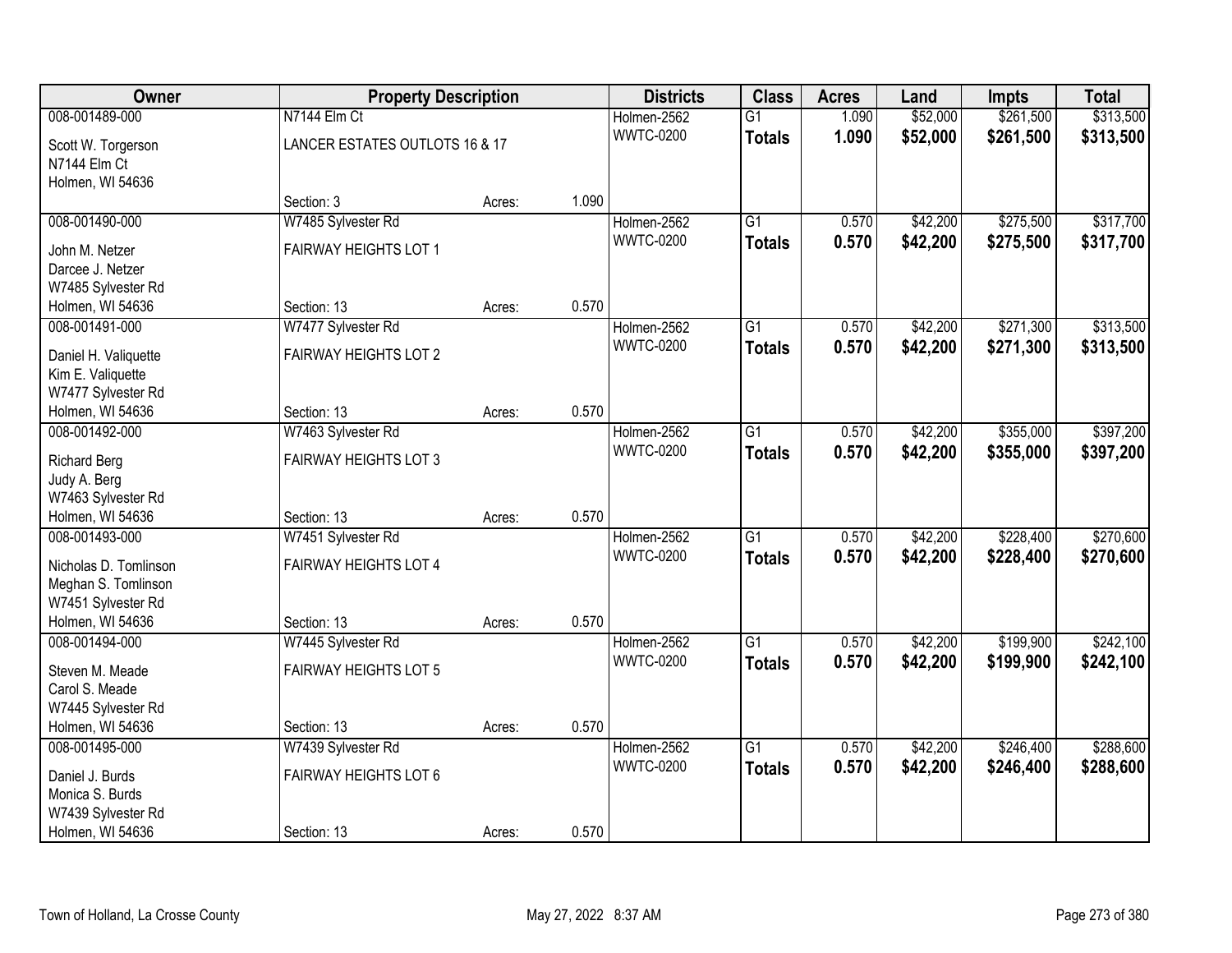| Owner                         | <b>Property Description</b>                  |        |       | <b>Districts</b>                | <b>Class</b>    | <b>Acres</b> | Land     | <b>Impts</b> | <b>Total</b> |
|-------------------------------|----------------------------------------------|--------|-------|---------------------------------|-----------------|--------------|----------|--------------|--------------|
| 008-001496-000                | W7433 Sylvester Rd                           |        |       | Holmen-2562                     | $\overline{G1}$ | 0.570        | \$42,200 | \$291,700    | \$333,900    |
| Travis W. Lay                 | FAIRWAY HEIGHTS LOT 7                        |        |       | <b>WWTC-0200</b>                | <b>Totals</b>   | 0.570        | \$42,200 | \$291,700    | \$333,900    |
| Kelly M. Lay                  |                                              |        |       |                                 |                 |              |          |              |              |
| W7433 Sylvester Rd            |                                              |        |       |                                 |                 |              |          |              |              |
| Holmen, WI 54636              | Section: 13                                  | Acres: | 0.570 |                                 |                 |              |          |              |              |
| 008-001497-000                | W7427 Sylvester Rd                           |        |       | Holmen-2562                     | $\overline{G1}$ | 0.570        | \$42,200 | \$222,000    | \$264,200    |
| Kermit L. Stahl               | <b>FAIRWAY HEIGHTS LOT 8</b>                 |        |       | <b>WWTC-0200</b>                | Totals          | 0.570        | \$42,200 | \$222,000    | \$264,200    |
| W7427 Sylvester Rd            |                                              |        |       |                                 |                 |              |          |              |              |
| Holmen, WI 54636              |                                              |        |       |                                 |                 |              |          |              |              |
|                               | Section: 13                                  | Acres: | 0.570 |                                 |                 |              |          |              |              |
| 008-001498-000                | W7419 Sylvester Rd                           |        |       | Holmen-2562                     | G1              | 0.570        | \$42,200 | \$187,100    | \$229,300    |
|                               | <b>FAIRWAY HEIGHTS LOT 9</b>                 |        |       | <b>WWTC-0200</b>                | <b>Totals</b>   | 0.570        | \$42,200 | \$187,100    | \$229,300    |
| Jeremie Zabel<br>Tamara Zabel |                                              |        |       |                                 |                 |              |          |              |              |
| W7419 Sylvester Rd            |                                              |        |       |                                 |                 |              |          |              |              |
| Holmen, WI 54636              | Section: 13                                  | Acres: | 0.570 |                                 |                 |              |          |              |              |
| 008-001499-000                | W7411 Sylvester Rd                           |        |       | Holmen-2562                     | G1              | 0.570        | \$42,200 | \$265,000    | \$307,200    |
|                               |                                              |        |       | <b>WWTC-0200</b>                | <b>Totals</b>   | 0.570        | \$42,200 | \$265,000    | \$307,200    |
| Jason Zarwell                 | FAIRWAY HEIGHTS LOT 10 SUBJ TO WELL AGREE IN |        |       |                                 |                 |              |          |              |              |
| W7411 Sylvester Rd            | V676 P599                                    |        |       |                                 |                 |              |          |              |              |
| Holmen, WI 54636              |                                              |        | 0.570 |                                 |                 |              |          |              |              |
| 008-001500-000                | Section: 13<br>W7405 Sylvester Rd            | Acres: |       |                                 | $\overline{G1}$ | 0.570        | \$42,200 | \$238,900    | \$281,100    |
|                               |                                              |        |       | Holmen-2562<br><b>WWTC-0200</b> |                 |              |          |              |              |
| Sharon D. Sheehan             | FAIRWAY HEIGHTS LOT 11                       |        |       |                                 | Totals          | 0.570        | \$42,200 | \$238,900    | \$281,100    |
| W7405 Sylvester Rd            |                                              |        |       |                                 |                 |              |          |              |              |
| Holmen, WI 54636              |                                              |        |       |                                 |                 |              |          |              |              |
|                               | Section: 13                                  | Acres: | 0.570 |                                 |                 |              |          |              |              |
| 008-001501-000                | W7389 Sylvester Rd                           |        |       | Holmen-2562                     | $\overline{G1}$ | 0.689        | \$46,200 | \$235,300    | \$281,500    |
| Richard H. Hartman            | CERTIFIED SURVEY MAP NO. 29 VOL 2 LOT 1 DOC  |        |       | <b>WWTC-0200</b>                | <b>Totals</b>   | 0.689        | \$46,200 | \$235,300    | \$281,500    |
| Lacey J. Hartman              | NO. 921405                                   |        |       |                                 |                 |              |          |              |              |
| W7389 Sylvester Rd            |                                              |        |       |                                 |                 |              |          |              |              |
| Holmen, WI 54636              | Section: 13                                  | Acres: | 0.689 |                                 |                 |              |          |              |              |
| 008-001503-000                | W7891 Amsterdam Prairie Rd                   |        |       | Holmen-2562                     | $\overline{G1}$ | 0.810        | \$44,300 | \$305,400    | \$349,700    |
| Pavlovic Living Trust et al   | HOLLAND ESTATES LOT 1 BLOCK 1 SUBJ TO        |        |       | <b>WWTC-0200</b>                | <b>Totals</b>   | 0.810        | \$44,300 | \$305,400    | \$349,700    |
| W7891 Amsterdam Prairie Rd    | AGREE IN DOC NO. 1555271                     |        |       |                                 |                 |              |          |              |              |
| Holmen, WI 54636              |                                              |        |       |                                 |                 |              |          |              |              |
|                               | Section: 23                                  | Acres: | 0.810 |                                 |                 |              |          |              |              |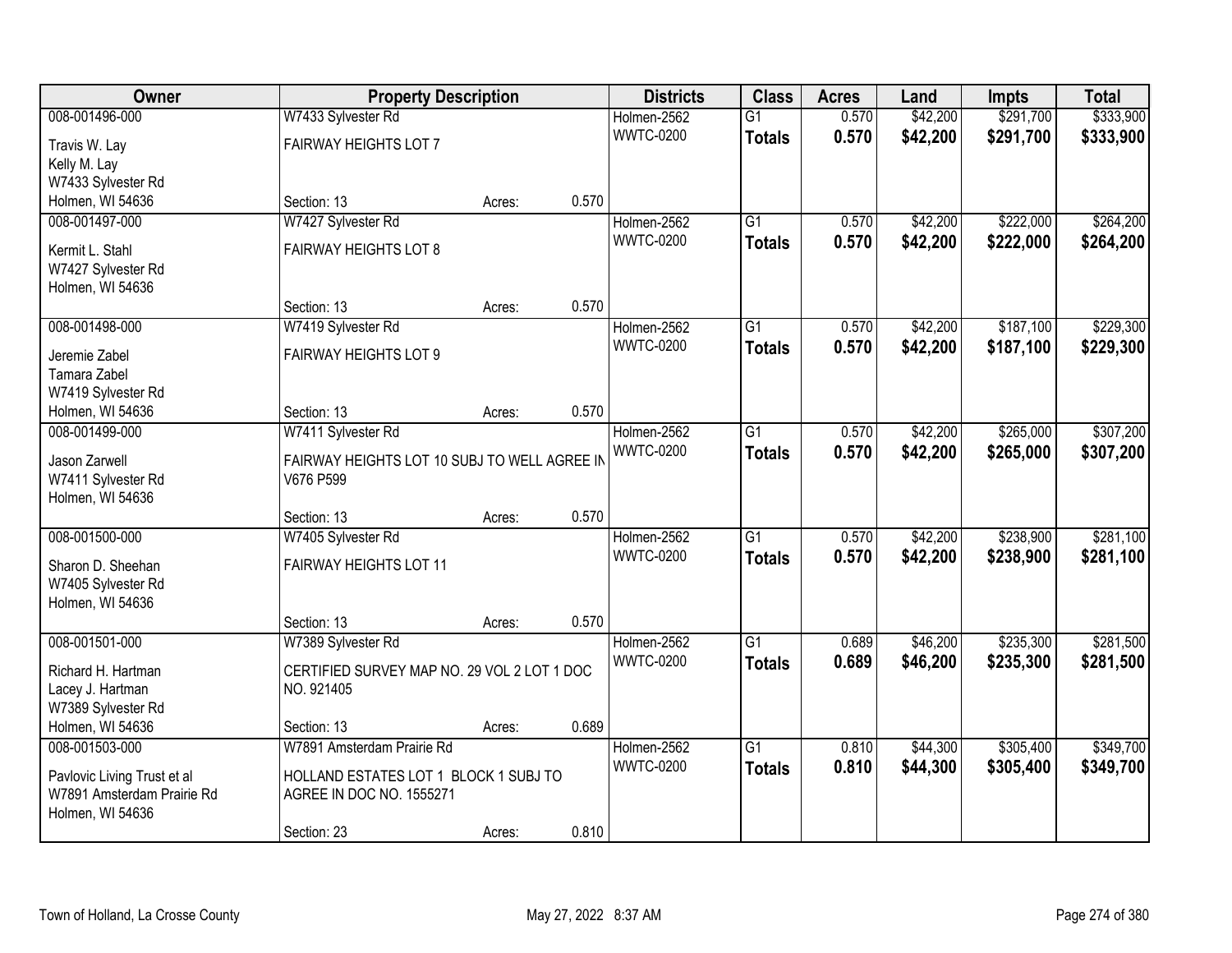| Owner                                |                                             | <b>Property Description</b> |       | <b>Districts</b> | <b>Class</b>    | <b>Acres</b> | Land     | <b>Impts</b> | <b>Total</b> |
|--------------------------------------|---------------------------------------------|-----------------------------|-------|------------------|-----------------|--------------|----------|--------------|--------------|
| 008-001504-000                       | N8481 McWain Dr                             |                             |       | Holmen-2562      | $\overline{G1}$ | 0.810        | \$44,300 | \$235,100    | \$279,400    |
| William P. Conley                    | HOLLAND ESTATES LOT 2 BLOCK 1 SUBJ TO       |                             |       | <b>WWTC-0200</b> | <b>Totals</b>   | 0.810        | \$44,300 | \$235,100    | \$279,400    |
| Laura A. Conley                      | AGREE IN DOC NO. 1555271                    |                             |       |                  |                 |              |          |              |              |
| N8481 Mcwain Dr                      |                                             |                             |       |                  |                 |              |          |              |              |
| Holmen, WI 54636                     | Section: 23                                 | Acres:                      | 0.810 |                  |                 |              |          |              |              |
| 008-001505-000                       | N8473 McWain Dr                             |                             |       | Holmen-2562      | $\overline{G1}$ | 0.810        | \$44,300 | \$391,600    | \$435,900    |
| Ryan E. Fawver                       | HOLLAND ESTATES LOT 3 BLOCK 1 SUBJ TO       |                             |       | <b>WWTC-0200</b> | <b>Totals</b>   | 0.810        | \$44,300 | \$391,600    | \$435,900    |
| Rachel L. Fawver                     | AGREE IN DOC NO. 1555271                    |                             |       |                  |                 |              |          |              |              |
| N8473 Mcwain Dr                      |                                             |                             |       |                  |                 |              |          |              |              |
| Holmen, WI 54636                     | Section: 23                                 | Acres:                      | 0.810 |                  |                 |              |          |              |              |
| 008-001506-000                       | N8467 McWain Dr                             |                             |       | Holmen-2562      | $\overline{G1}$ | 0.800        | \$44,000 | \$236,600    | \$280,600    |
|                                      |                                             |                             |       | <b>WWTC-0200</b> | <b>Totals</b>   | 0.800        | \$44,000 | \$236,600    | \$280,600    |
| Thomas L. Murray                     | HOLLAND ESTATES LOT 4 BLOCK 1 T/W & SUBJ TO |                             |       |                  |                 |              |          |              |              |
| Sara L. Running                      | AGREE IN DO C NO. 1555271                   |                             |       |                  |                 |              |          |              |              |
| N8467 Mcwain Dr                      |                                             |                             |       |                  |                 |              |          |              |              |
| Holmen, WI 54636                     | Section: 23                                 | Acres:                      | 0.800 |                  |                 |              |          |              |              |
| 008-001507-000                       | N8457 McWain Dr                             |                             |       | Holmen-2562      | $\overline{G1}$ | 0.800        | \$44,000 | \$273,200    | \$317,200    |
| Ryan Sacia                           | HOLLAND ESTATES LOT 5 BLOCK 1 SUBJ TO WA IN |                             |       | <b>WWTC-0200</b> | <b>Totals</b>   | 0.800        | \$44,000 | \$273,200    | \$317,200    |
| Lisa Sacia                           | DOC NO. 154 3838                            |                             |       |                  |                 |              |          |              |              |
| N8457 Mcwain Dr                      |                                             |                             |       |                  |                 |              |          |              |              |
| Holmen, WI 54636                     | Section: 23                                 | Acres:                      | 0.800 |                  |                 |              |          |              |              |
| 008-001508-000                       | N8451 McWain Dr                             |                             |       | Holmen-2562      | $\overline{G1}$ | 0.800        | \$44,000 | \$257,300    | \$301,300    |
|                                      |                                             |                             |       | <b>WWTC-0200</b> | <b>Totals</b>   | 0.800        | \$44,000 | \$257,300    | \$301,300    |
| Cory P. Nesseth<br>Amanda L. Nesseth | HOLLAND ESTATES LOT 6 BLOCK 1 SUBJ TO WA IN |                             |       |                  |                 |              |          |              |              |
| N8451 Mcwain Dr                      | DOC NO. 154 3838                            |                             |       |                  |                 |              |          |              |              |
| Holmen, WI 54636                     | Section: 23                                 | Acres:                      | 0.800 |                  |                 |              |          |              |              |
| 008-001509-000                       | N8439 McWain Dr                             |                             |       | Holmen-2562      | $\overline{G1}$ | 0.800        | \$44,000 | \$279,700    | \$323,700    |
|                                      |                                             |                             |       | <b>WWTC-0200</b> |                 | 0.800        | \$44,000 |              |              |
| Naomi M. Schaller                    | HOLLAND ESTATES LOT 7 BLOCK 1 SUBJ TO WA IN |                             |       |                  | <b>Totals</b>   |              |          | \$279,700    | \$323,700    |
| Brandon M. Schaller                  | DOC NO. 154 3838                            |                             |       |                  |                 |              |          |              |              |
| N8439 Mcwain Dr                      |                                             |                             |       |                  |                 |              |          |              |              |
| Holmen, WI 54636                     | Section: 23                                 | Acres:                      | 0.800 |                  |                 |              |          |              |              |
| 008-001510-000                       | N8427 McWain Dr                             |                             |       | Holmen-2562      | $\overline{G1}$ | 0.800        | \$44,000 | \$194,600    | \$238,600    |
| Josh B. Reynolds                     | HOLLAND ESTATES LOT 8 BLOCK 1 SUBJ TO WA IN |                             |       | <b>WWTC-0200</b> | <b>Totals</b>   | 0.800        | \$44,000 | \$194,600    | \$238,600    |
| N8427 Mcwain Dr                      | DOC NO. 154 3838                            |                             |       |                  |                 |              |          |              |              |
| Holmen, WI 54636-4400                |                                             |                             |       |                  |                 |              |          |              |              |
|                                      | Section: 23                                 | Acres:                      | 0.800 |                  |                 |              |          |              |              |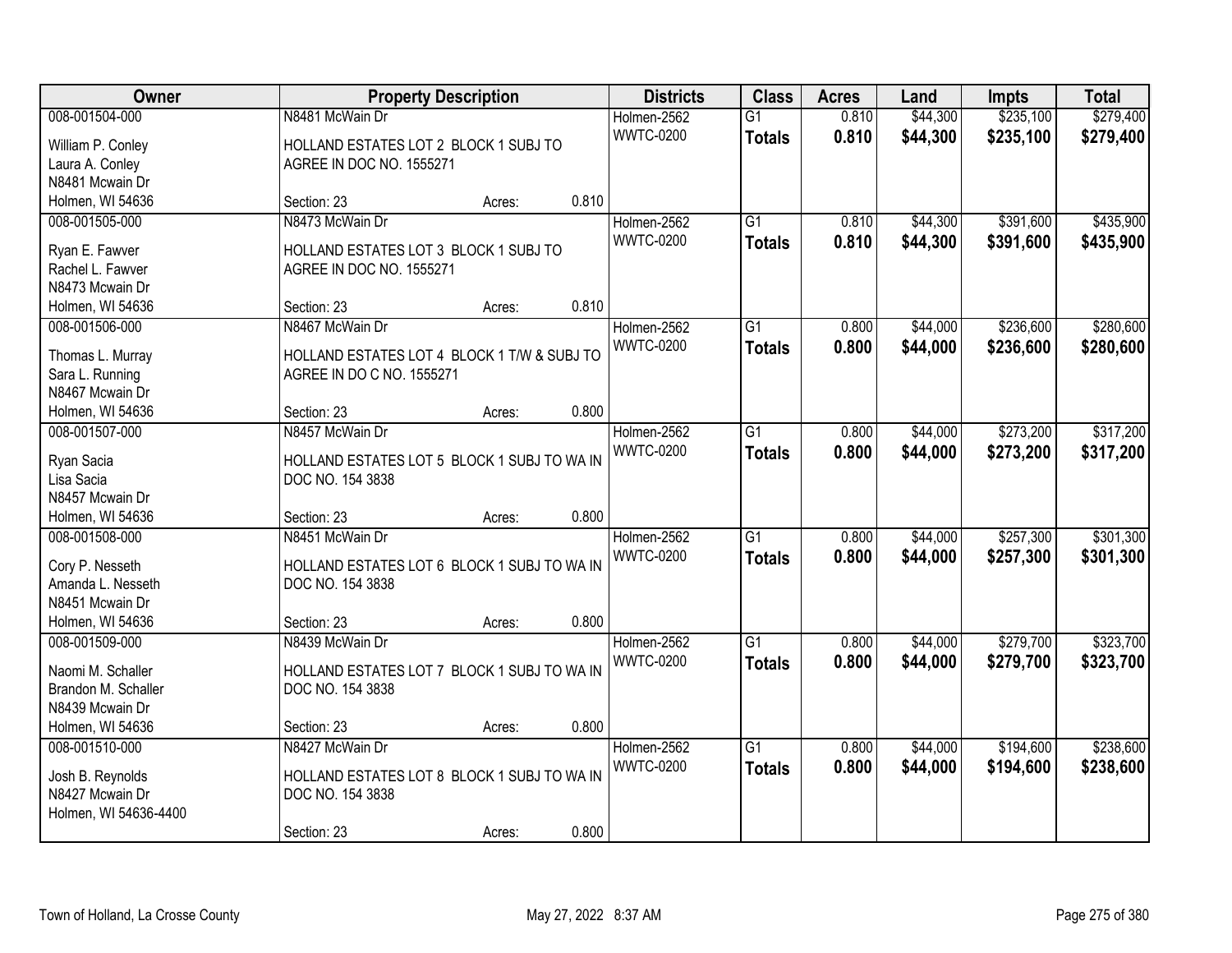| Owner                              |                                | <b>Property Description</b> |       | <b>Districts</b>                | <b>Class</b>    | <b>Acres</b> | Land     | <b>Impts</b> | <b>Total</b> |
|------------------------------------|--------------------------------|-----------------------------|-------|---------------------------------|-----------------|--------------|----------|--------------|--------------|
| 008-001511-000                     | N8421 McWain Dr                |                             |       | Holmen-2562                     | $\overline{G1}$ | 0.800        | \$44,000 | \$196,000    | \$240,000    |
| Tyler D. Leis                      | HOLLAND ESTATES LOT 9 BLOCK 1  |                             |       | <b>WWTC-0200</b>                | <b>Totals</b>   | 0.800        | \$44,000 | \$196,000    | \$240,000    |
| Rachel L. Leis                     |                                |                             |       |                                 |                 |              |          |              |              |
| N8421 Mcwain Dr                    |                                |                             |       |                                 |                 |              |          |              |              |
| Holmen, WI 54636                   | Section: 23                    | Acres:                      | 0.800 |                                 |                 |              |          |              |              |
| 008-001512-000                     | N8413 McWain Dr                |                             |       | Holmen-2562                     | G1              | 0.800        | \$44,000 | \$199,200    | \$243,200    |
| Charles A. Dawson                  | HOLLAND ESTATES LOT 10 BLOCK 1 |                             |       | <b>WWTC-0200</b>                | <b>Totals</b>   | 0.800        | \$44,000 | \$199,200    | \$243,200    |
| Jane Dawson                        |                                |                             |       |                                 |                 |              |          |              |              |
| N8413 Mcwain Dr                    |                                |                             |       |                                 |                 |              |          |              |              |
| Holmen, WI 54636                   | Section: 23                    | Acres:                      | 0.800 |                                 |                 |              |          |              |              |
| 008-001513-000                     | N8391 McWain Dr                |                             |       | Holmen-2562                     | G1              | 0.810        | \$44,300 | \$327,400    | \$371,700    |
| James C Rupprecht Joint Revocable  | HOLLAND ESTATES LOT 11 BLOCK 1 |                             |       | <b>WWTC-0200</b>                | <b>Totals</b>   | 0.810        | \$44,300 | \$327,400    | \$371,700    |
| Trust                              |                                |                             |       |                                 |                 |              |          |              |              |
| Sheryl L Rupprecht Joint Revocable |                                |                             |       |                                 |                 |              |          |              |              |
| Trust                              | Section: 23                    | Acres:                      | 0.810 |                                 |                 |              |          |              |              |
| N8391 Mcwain Dr                    |                                |                             |       |                                 |                 |              |          |              |              |
| Holmen, WI 54636                   |                                |                             |       |                                 |                 |              |          |              |              |
| 008-001514-000                     | McWain Dr                      |                             |       | Holmen-2562                     | $\overline{G1}$ | 0.800        | \$44,000 | \$19,500     | \$63,500     |
| James C Rupprecht Joint Revocable  | HOLLAND ESTATES LOT 12 BLOCK 1 |                             |       | <b>WWTC-0200</b>                | <b>Totals</b>   | 0.800        | \$44,000 | \$19,500     | \$63,500     |
| Trust                              |                                |                             |       |                                 |                 |              |          |              |              |
| Sheryl L Rupprecht Joint Revocable |                                |                             |       |                                 |                 |              |          |              |              |
| Trust                              | Section: 23                    | Acres:                      | 0.800 |                                 |                 |              |          |              |              |
| N8391 Mcwain Dr                    |                                |                             |       |                                 |                 |              |          |              |              |
| Holmen, WI 54636                   |                                |                             |       |                                 |                 |              |          |              |              |
| 008-001515-000                     | N8379 McWain Dr                |                             |       | Holmen-2562<br><b>WWTC-0200</b> | G1              | 0.800        | \$44,000 | \$323,000    | \$367,000    |
| George M. Hammond                  | HOLLAND ESTATES LOT 13 BLOCK 1 |                             |       |                                 | <b>Totals</b>   | 0.800        | \$44,000 | \$323,000    | \$367,000    |
| Carolyn Sherry Hammond             |                                |                             |       |                                 |                 |              |          |              |              |
| N8379 Mcwain Dr                    |                                |                             |       |                                 |                 |              |          |              |              |
| Holmen, WI 54636                   | Section: 23                    | Acres:                      | 0.800 |                                 |                 |              |          |              |              |
| 008-001516-000                     | N8375 McWain Dr                |                             |       | Holmen-2562                     | $\overline{G1}$ | 0.800        | \$44,000 | \$248,200    | \$292,200    |
| Kyle G. Soden                      | HOLLAND ESTATES LOT 14 BLOCK 1 |                             |       | <b>WWTC-0200</b>                | <b>Totals</b>   | 0.800        | \$44,000 | \$248,200    | \$292,200    |
| Kristen C. Soden                   |                                |                             |       |                                 |                 |              |          |              |              |
| N8375 Mcwain Dr                    |                                |                             |       |                                 |                 |              |          |              |              |
| Holmen, WI 54636                   | Section: 23                    | Acres:                      | 0.800 |                                 |                 |              |          |              |              |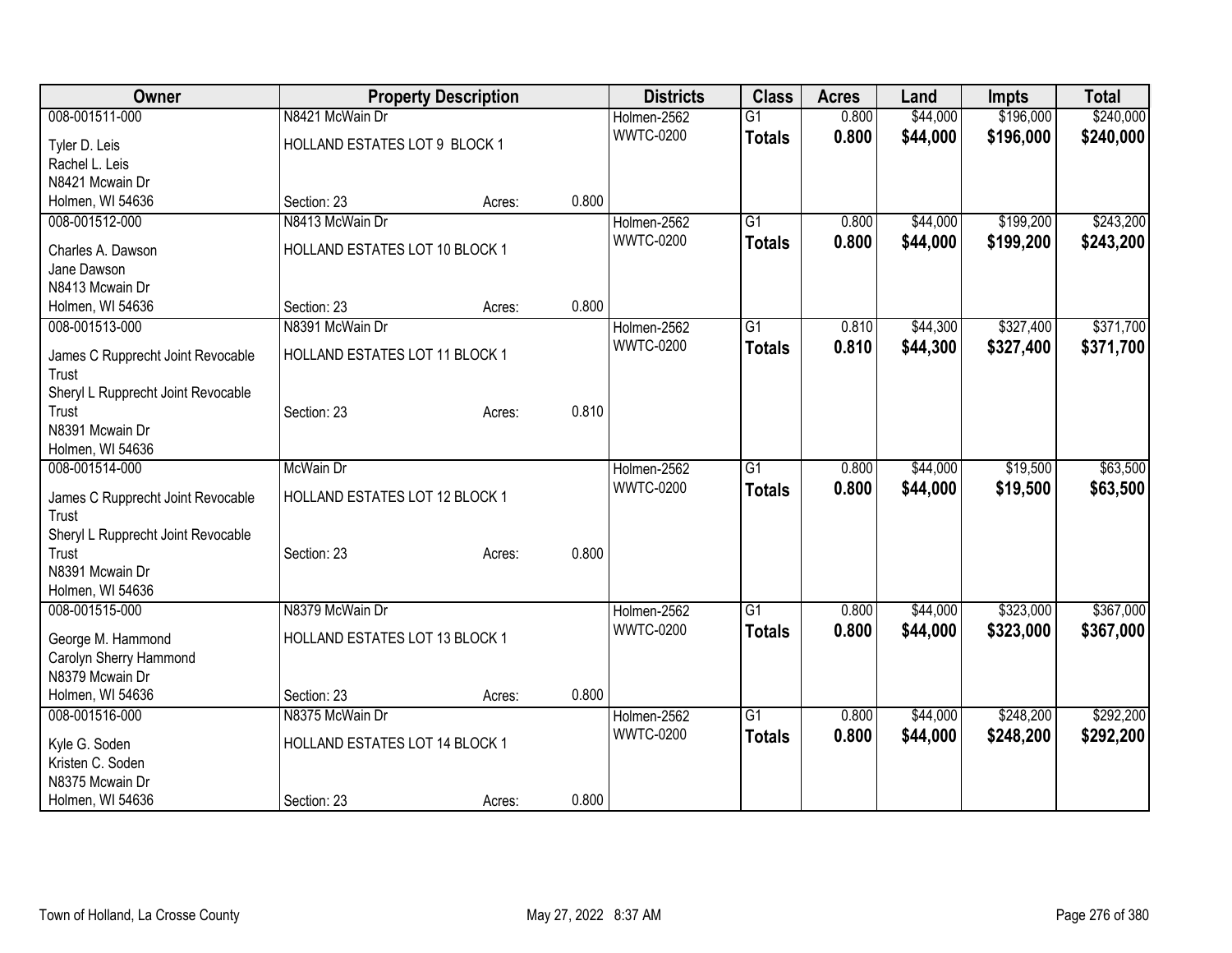| Owner                 |                                        | <b>Property Description</b> |       | <b>Districts</b> | <b>Class</b>    | <b>Acres</b> | Land     | <b>Impts</b> | <b>Total</b> |
|-----------------------|----------------------------------------|-----------------------------|-------|------------------|-----------------|--------------|----------|--------------|--------------|
| 008-001517-000        | N8367 McWain Dr                        |                             |       | Holmen-2562      | $\overline{G1}$ | 0.800        | \$44,000 | \$335,500    | \$379,500    |
| Andrew J. Stoltz      | HOLLAND ESTATES LOT 15 BLOCK 1         |                             |       | <b>WWTC-0200</b> | <b>Totals</b>   | 0.800        | \$44,000 | \$335,500    | \$379,500    |
| Kristine A. Brink     |                                        |                             |       |                  |                 |              |          |              |              |
| N8367 Mcwain Dr       |                                        |                             |       |                  |                 |              |          |              |              |
| Holmen, WI 54636      | Section: 23                            | Acres:                      | 0.800 |                  |                 |              |          |              |              |
| 008-001518-000        | N8359 McWain Dr                        |                             |       | Holmen-2562      | $\overline{G1}$ | 0.800        | \$44,000 | \$336,600    | \$380,600    |
| Joshua G. Oeltjen     | HOLLAND ESTATES LOT 16 BLOCK 1         |                             |       | <b>WWTC-0200</b> | <b>Totals</b>   | 0.800        | \$44,000 | \$336,600    | \$380,600    |
| Jena M. Oeltjen       |                                        |                             |       |                  |                 |              |          |              |              |
| N8359 Mcwain Dr       |                                        |                             |       |                  |                 |              |          |              |              |
| Holmen, WI 54636-4403 | Section: 23                            | Acres:                      | 0.800 |                  |                 |              |          |              |              |
| 008-001519-000        | N8351 McWain Dr                        |                             |       | Holmen-2562      | $\overline{G1}$ | 0.800        | \$44,000 | \$272,100    | \$316,100    |
|                       |                                        |                             |       | <b>WWTC-0200</b> | <b>Totals</b>   | 0.800        | \$44,000 | \$272,100    | \$316,100    |
| Larry W. Zielke       | HOLLAND ESTATES LOT 17 BLOCK 1         |                             |       |                  |                 |              |          |              |              |
| Heather L. Zielke     |                                        |                             |       |                  |                 |              |          |              |              |
| N8351 Mcwain Dr       |                                        |                             |       |                  |                 |              |          |              |              |
| Holmen, WI 54636      | Section: 23                            | Acres:                      | 0.800 |                  |                 |              |          |              |              |
| 008-001520-000        | N8343 McWain Dr                        |                             |       | Holmen-2562      | $\overline{G1}$ | 0.800        | \$44,000 | \$284,100    | \$328,100    |
| Adam L. Pederson      | HOLLAND ESTATES LOT 18 BLOCK 1 SUBJ TO |                             |       | <b>WWTC-0200</b> | <b>Totals</b>   | 0.800        | \$44,000 | \$284,100    | \$328,100    |
| Kate M. Pederson      | RESTR IN DOC NO. 1640505               |                             |       |                  |                 |              |          |              |              |
| N8343 Mcwain Dr       |                                        |                             |       |                  |                 |              |          |              |              |
| Holmen, WI 54636      | Section: 23                            | Acres:                      | 0.800 |                  |                 |              |          |              |              |
| 008-001521-000        | N8339 McWain Dr                        |                             |       | Holmen-2562      | $\overline{G1}$ | 0.800        | \$44,000 | \$305,800    | \$349,800    |
| Kevin M. Zych         | HOLLAND ESTATES LOT 19 BLOCK 1         |                             |       | <b>WWTC-0200</b> | <b>Totals</b>   | 0.800        | \$44,000 | \$305,800    | \$349,800    |
| Katja Zych            |                                        |                             |       |                  |                 |              |          |              |              |
| N8339 Mcwain Dr       |                                        |                             |       |                  |                 |              |          |              |              |
| Holmen, WI 54636      | Section: 23                            | Acres:                      | 0.800 |                  |                 |              |          |              |              |
| 008-001522-000        | N8331 McWain Dr                        |                             |       | Holmen-2562      | $\overline{G1}$ | 0.810        | \$44,300 | \$299,600    | \$343,900    |
|                       |                                        |                             |       | <b>WWTC-0200</b> | <b>Totals</b>   | 0.810        | \$44,300 | \$299,600    | \$343,900    |
| Wayne A. Hanson       | HOLLAND ESTATES LOT 20 BLOCK 1         |                             |       |                  |                 |              |          |              |              |
| N8331 Mcwain Dr       |                                        |                             |       |                  |                 |              |          |              |              |
| Holmen, WI 54636      |                                        |                             |       |                  |                 |              |          |              |              |
|                       | Section: 23                            | Acres:                      | 0.810 |                  |                 |              |          |              |              |
| 008-001523-000        | N8327 McWain Dr                        |                             |       | Holmen-2562      | $\overline{G1}$ | 0.810        | \$44,300 | \$284,000    | \$328,300    |
| Edward J. Schmidt     | HOLLAND ESTATES LOT 21 BLOCK 1         |                             |       | <b>WWTC-0200</b> | <b>Totals</b>   | 0.810        | \$44,300 | \$284,000    | \$328,300    |
| Elaine V. Schmidt     |                                        |                             |       |                  |                 |              |          |              |              |
| N8327 Mcwain Dr       |                                        |                             |       |                  |                 |              |          |              |              |
| Holmen, WI 54636      | Section: 23                            | Acres:                      | 0.810 |                  |                 |              |          |              |              |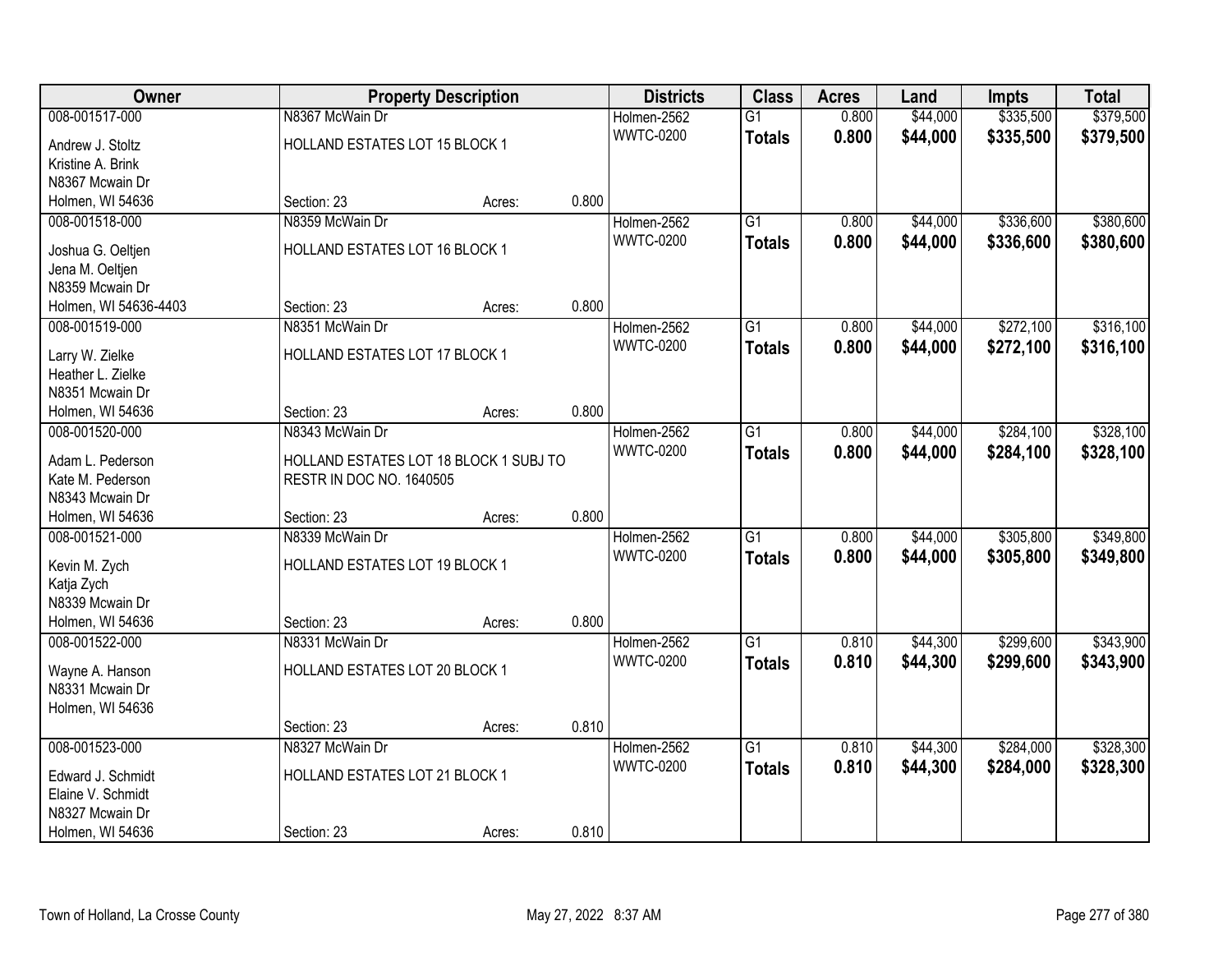| Owner                 |                                                                    | <b>Property Description</b> |       | <b>Districts</b> | <b>Class</b>    | <b>Acres</b> | Land     | Impts     | <b>Total</b> |
|-----------------------|--------------------------------------------------------------------|-----------------------------|-------|------------------|-----------------|--------------|----------|-----------|--------------|
| 008-001524-000        | N8315 McWain Dr                                                    |                             |       | Holmen-2562      | $\overline{G1}$ | 0.810        | \$44,300 | \$225,400 | \$269,700    |
| Kevin Corton          | HOLLAND ESTATES LOT 22 BLOCK 1                                     |                             |       | <b>WWTC-0200</b> | <b>Totals</b>   | 0.810        | \$44,300 | \$225,400 | \$269,700    |
| Nicole L. Lager       |                                                                    |                             |       |                  |                 |              |          |           |              |
| N8315 Mcwain Dr       |                                                                    |                             |       |                  |                 |              |          |           |              |
| Holmen, WI 54636-4403 | Section: 23                                                        | Acres:                      | 0.810 |                  |                 |              |          |           |              |
| 008-001525-000        | N8480 McWain Dr                                                    |                             |       | Holmen-2562      | $\overline{G1}$ | 0.580        | \$37,300 | \$332,200 | \$369,500    |
| Richard A. Suhr       |                                                                    |                             |       | <b>WWTC-0200</b> | <b>Totals</b>   | 0.580        | \$37,300 | \$332,200 | \$369,500    |
| Anessa J. Suhr        | HOLLAND ESTATES LOT 1 BLOCK 2 SUBJ TO AGREE<br>IN DOC NO. 1 563387 |                             |       |                  |                 |              |          |           |              |
| N8480 Mcwain Dr       |                                                                    |                             |       |                  |                 |              |          |           |              |
| Holmen, WI 54636      | Section: 23                                                        | Acres:                      | 0.580 |                  |                 |              |          |           |              |
| 008-001526-000        | N8472 Ducke Dr                                                     |                             |       | Holmen-2562      | $\overline{G1}$ | 0.580        | \$37,300 | \$188,100 | \$225,400    |
|                       |                                                                    |                             |       | <b>WWTC-0200</b> | <b>Totals</b>   | 0.580        | \$37,300 | \$188,100 | \$225,400    |
| Louise M. Mauldin     | HOLLAND ESTATES LOT 2 BLOCK 2 SUBJ TO AGREE                        |                             |       |                  |                 |              |          |           |              |
| N8472 Ducke Dr        | IN DOC NO. 1 563387                                                |                             |       |                  |                 |              |          |           |              |
| Holmen, WI 54636      |                                                                    |                             |       |                  |                 |              |          |           |              |
|                       | Section: 23                                                        | Acres:                      | 0.580 |                  |                 |              |          |           |              |
| 008-001527-000        | N8466 Ducke Dr                                                     |                             |       | Holmen-2562      | $\overline{G1}$ | 0.570        | \$37,000 | \$427,700 | \$464,700    |
| Lee Lohrentz          | HOLLAND ESTATES LOT 3 BLOCK 2 SUBJ TO AGREE                        |                             |       | <b>WWTC-0200</b> | <b>Totals</b>   | 0.570        | \$37,000 | \$427,700 | \$464,700    |
| Jamie Lohrentz        | IN DOC NO. 1 563387                                                |                             |       |                  |                 |              |          |           |              |
| 500 Russell Dr W      |                                                                    |                             |       |                  |                 |              |          |           |              |
| Holmen, WI 54636      | Section: 23                                                        | Acres:                      | 0.570 |                  |                 |              |          |           |              |
| 008-001528-000        | N8460 Ducke Dr                                                     |                             |       | Holmen-2562      | $\overline{G1}$ | 0.570        | \$37,000 | \$223,100 | \$260,100    |
| Marc A. Weiss         | HOLLAND ESTATES LOT 4 BLOCK 2 SUBJ TO AGREE                        |                             |       | <b>WWTC-0200</b> | <b>Totals</b>   | 0.570        | \$37,000 | \$223,100 | \$260,100    |
| Shannon L. Weiss      | IN DOC NO. 1 563387                                                |                             |       |                  |                 |              |          |           |              |
| N8460 Ducke Dr        |                                                                    |                             |       |                  |                 |              |          |           |              |
| Holmen, WI 54636      | Section: 23                                                        | Acres:                      | 0.570 |                  |                 |              |          |           |              |
| 008-001529-000        | N8456 Ducke Dr                                                     |                             |       | Holmen-2562      | $\overline{G1}$ | 0.570        | \$37,000 | \$242,500 | \$279,500    |
|                       |                                                                    |                             |       | <b>WWTC-0200</b> | <b>Totals</b>   | 0.570        | \$37,000 | \$242,500 | \$279,500    |
| David M. Siddons      | HOLLAND ESTATES LOT 5 BLOCK 2                                      |                             |       |                  |                 |              |          |           |              |
| Tonya J. Delap        |                                                                    |                             |       |                  |                 |              |          |           |              |
| N8456 Ducke Dr        |                                                                    |                             |       |                  |                 |              |          |           |              |
| Holmen, WI 54636      | Section: 23                                                        | Acres:                      | 0.570 |                  |                 |              |          |           |              |
| 008-001530-000        | W7883 Amstel Ct                                                    |                             |       | Holmen-2562      | $\overline{G1}$ | 0.600        | \$37,900 | \$214,900 | \$252,800    |
| Steven C. Pientok     | HOLLAND ESTATES LOT 1 BLOCK 3                                      |                             |       | <b>WWTC-0200</b> | <b>Totals</b>   | 0.600        | \$37,900 | \$214,900 | \$252,800    |
| Janet L. Verthein     |                                                                    |                             |       |                  |                 |              |          |           |              |
| W7883 Amstel Ct       |                                                                    |                             |       |                  |                 |              |          |           |              |
| Holmen, WI 54636      | Section: 23                                                        | Acres:                      | 0.600 |                  |                 |              |          |           |              |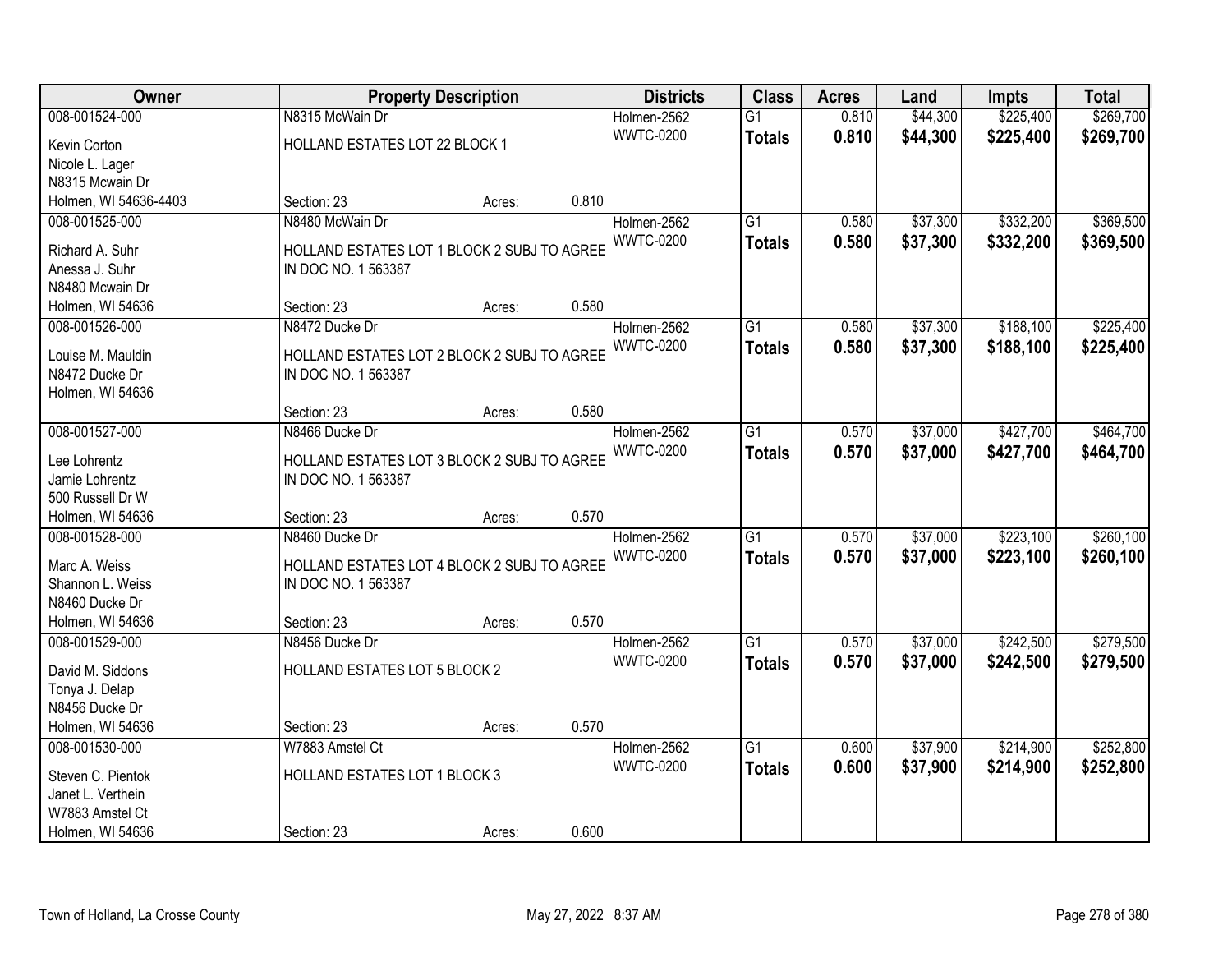| Owner                                 |                                                                                             | <b>Property Description</b> |       | <b>Districts</b> | <b>Class</b>    | <b>Acres</b> | Land     | <b>Impts</b>    | <b>Total</b> |
|---------------------------------------|---------------------------------------------------------------------------------------------|-----------------------------|-------|------------------|-----------------|--------------|----------|-----------------|--------------|
| 008-001531-000                        | W7884 Broadmoor Park Dr                                                                     |                             |       | Holmen-2562      | $\overline{G1}$ | 0.600        | \$37,900 | \$241,700       | \$279,600    |
| Richard K. Nuttelman                  | HOLLAND ESTATES LOT 2 BLOCK 3                                                               |                             |       | <b>WWTC-0200</b> | <b>Totals</b>   | 0.600        | \$37,900 | \$241,700       | \$279,600    |
| Debra J. Nuttelman                    |                                                                                             |                             |       |                  |                 |              |          |                 |              |
| W7884 Broadmoor Park Dr               |                                                                                             |                             |       |                  |                 |              |          |                 |              |
| Holmen, WI 54636                      | Section: 23                                                                                 | Acres:                      | 0.600 |                  |                 |              |          |                 |              |
| 008-001532-000                        | W7878 Broadmoor Park Dr                                                                     |                             |       | Holmen-2562      | $\overline{G1}$ | 0.480        | \$33,500 | \$245,700       | \$279,200    |
| Gary F. Verthein                      | HOLLAND ESTATES LOT 3 BLOCK 3                                                               |                             |       | <b>WWTC-0200</b> | <b>Totals</b>   | 0.480        | \$33,500 | \$245,700       | \$279,200    |
| Joan K. Verthein                      |                                                                                             |                             |       |                  |                 |              |          |                 |              |
| W7878 Broadmoor Park Dr               |                                                                                             |                             |       |                  |                 |              |          |                 |              |
| Holmen, WI 54636                      | Section: 23                                                                                 | Acres:                      | 0.480 |                  |                 |              |          |                 |              |
| 008-001533-000                        | W7864 Broadmoor Park Dr                                                                     |                             |       | Holmen-2562      | G1              | 0.510        | \$35,200 | \$211,800       | \$247,000    |
| Christopher J. Anderson               | <b>HOLLAND ESTATES LOT 4 BLOCK 3</b>                                                        |                             |       | <b>WWTC-0200</b> | <b>Totals</b>   | 0.510        | \$35,200 | \$211,800       | \$247,000    |
| Rena B. Anderson                      |                                                                                             |                             |       |                  |                 |              |          |                 |              |
| W7864 Broadmoor Park Dr               |                                                                                             |                             |       |                  |                 |              |          |                 |              |
| Holmen, WI 54636                      | Section: 23                                                                                 | Acres:                      | 0.510 |                  |                 |              |          |                 |              |
| 008-001534-000                        | W7854 Broadmoor Park Dr                                                                     |                             |       | Holmen-2562      | G1              | 0.560        | \$36,700 | \$263,800       | \$300,500    |
| Francis J. Heath                      | HOLLAND ESTATES LOT 5 BLOCK 3 SUBJ TO & T/W                                                 |                             |       | <b>WWTC-0200</b> | <b>Totals</b>   | 0.560        | \$36,700 | \$263,800       | \$300,500    |
| Mary J. Heath                         | WA IN DOC NO .S 1415682 & 1418027 & 14185 02                                                |                             |       |                  |                 |              |          |                 |              |
| W7854 Broadmoor Park Dr               |                                                                                             |                             |       |                  |                 |              |          |                 |              |
| Holmen, WI 54636                      | Section: 23                                                                                 | Acres:                      | 0.560 |                  |                 |              |          |                 |              |
| 008-001535-000                        | N8431 Ducke Dr                                                                              |                             |       | Holmen-2562      | $\overline{G1}$ | 0.560        | \$36,700 | \$262,200       | \$298,900    |
|                                       |                                                                                             |                             |       | <b>WWTC-0200</b> | <b>Totals</b>   | 0.560        | \$36,700 | \$262,200       | \$298,900    |
| Brian T. Renkas<br>Michelle E. Renkas | HOLLAND ESTATES LOT 6 BLOCK 3 SUBJ TO & T/W<br>WA IN DOC NO .S 1415682 & 1418027 & 14185 02 |                             |       |                  |                 |              |          |                 |              |
| N8431 Ducke Dr                        |                                                                                             |                             |       |                  |                 |              |          |                 |              |
| Holmen, WI 54636                      | Section: 23                                                                                 | Acres:                      | 0.560 |                  |                 |              |          |                 |              |
| 008-001536-000                        | N8443 Ducke Dr                                                                              |                             |       | Holmen-2562      | $\overline{G1}$ | 0.560        | \$36,700 | \$274,000       | \$310,700    |
|                                       |                                                                                             |                             |       | <b>WWTC-0200</b> | <b>Totals</b>   | 0.560        | \$36,700 | \$274,000       | \$310,700    |
| Jeremiah D. Shaver                    | HOLLAND ESTATES LOT 7 BLOCK 3                                                               |                             |       |                  |                 |              |          |                 |              |
| Laura B. Shaver<br>N8443 Ducke Dr     |                                                                                             |                             |       |                  |                 |              |          |                 |              |
| Holmen, WI 54636                      | Section: 23                                                                                 | Acres:                      | 0.560 |                  |                 |              |          |                 |              |
| 008-001537-000                        | Ducke Dr                                                                                    |                             |       | Holmen-2562      | $\overline{G1}$ | 0.560        | \$36,700 | $\overline{50}$ | \$36,700     |
|                                       |                                                                                             |                             |       | <b>WWTC-0200</b> | <b>Totals</b>   | 0.560        | \$36,700 | \$0             | \$36,700     |
| Aaron D. Kopp                         | HOLLAND ESTATES LOT 8 BLOCK 3                                                               |                             |       |                  |                 |              |          |                 |              |
| W5582 Olson Rd                        |                                                                                             |                             |       |                  |                 |              |          |                 |              |
| Holmen, WI 54636                      | Section: 23                                                                                 |                             | 0.560 |                  |                 |              |          |                 |              |
|                                       |                                                                                             | Acres:                      |       |                  |                 |              |          |                 |              |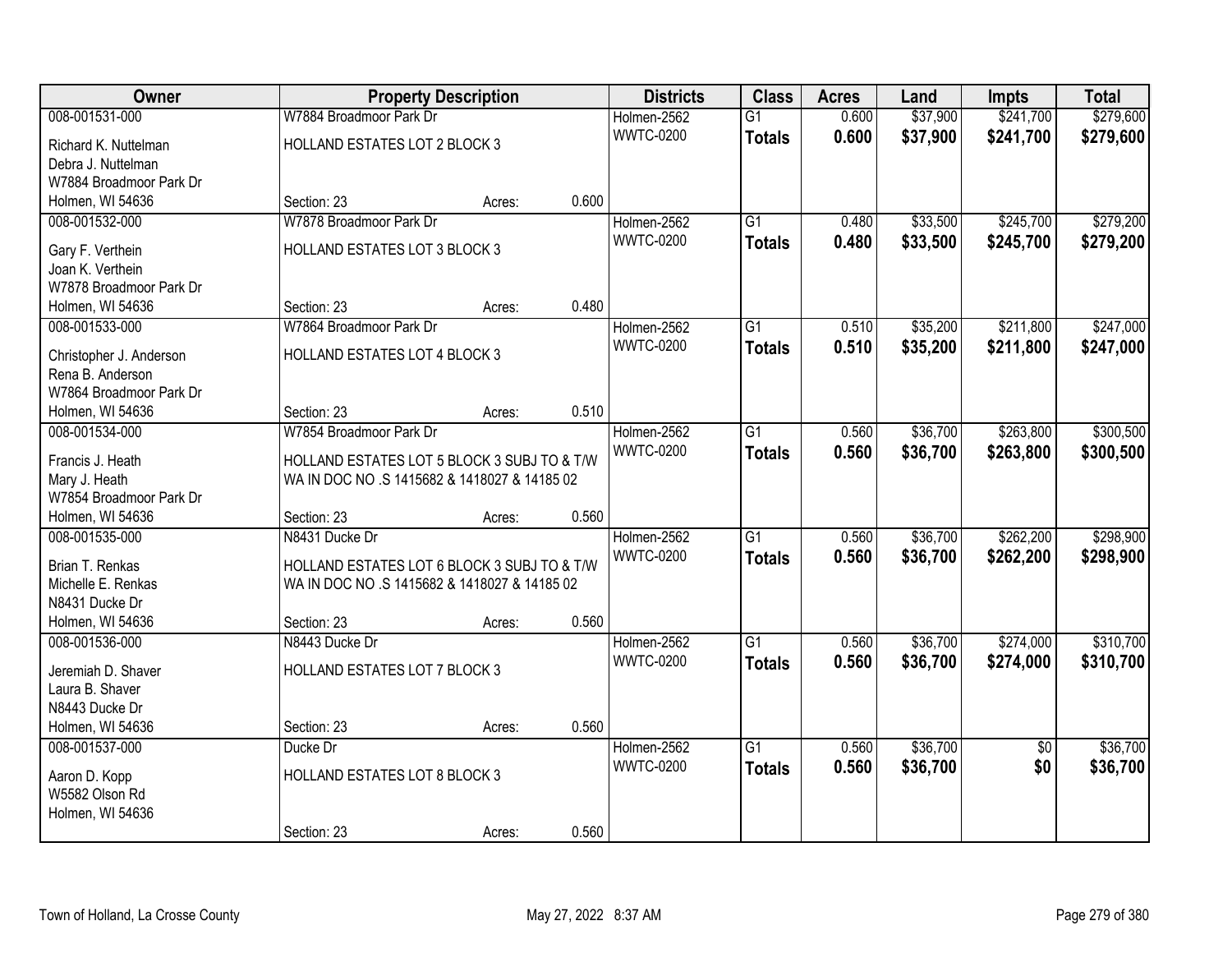| Owner                                                           |                                              | <b>Property Description</b> |       | <b>Districts</b> | <b>Class</b>    | <b>Acres</b> | Land     | <b>Impts</b>    | <b>Total</b> |
|-----------------------------------------------------------------|----------------------------------------------|-----------------------------|-------|------------------|-----------------|--------------|----------|-----------------|--------------|
| 008-001538-000                                                  | N8455 Ducke Dr                               |                             |       | Holmen-2562      | $\overline{G1}$ | 0.560        | \$36,700 | \$287,500       | \$324,200    |
| Ryan J. Meyer                                                   | HOLLAND ESTATES LOT 9 BLOCK 3                |                             |       | <b>WWTC-0200</b> | <b>Totals</b>   | 0.560        | \$36,700 | \$287,500       | \$324,200    |
| Jessica L. Meyer                                                |                                              |                             |       |                  |                 |              |          |                 |              |
| N8455 Ducke Dr                                                  |                                              |                             |       |                  |                 |              |          |                 |              |
| Holmen, WI 54636                                                | Section: 23                                  | Acres:                      | 0.560 |                  |                 |              |          |                 |              |
| 008-001539-000                                                  | Ducke Dr                                     |                             |       | Holmen-2562      | $\overline{G1}$ | 0.550        | \$36,400 | $\overline{50}$ | \$36,400     |
| John D Holzer Living Trust                                      | HOLLAND ESTATES LOT 10 BLOCK 3               |                             |       | <b>WWTC-0200</b> | <b>Totals</b>   | 0.550        | \$36,400 | \$0             | \$36,400     |
| Danne Henning Holzer Living Trust                               |                                              |                             |       |                  |                 |              |          |                 |              |
| N8458 Mcwain Dr                                                 |                                              |                             |       |                  |                 |              |          |                 |              |
| Holmen, WI 54636                                                | Section: 23                                  | Acres:                      | 0.550 |                  |                 |              |          |                 |              |
| 008-001540-000                                                  | N8458 McWain Dr                              |                             |       | Holmen-2562      | $\overline{G1}$ | 0.600        | \$37,900 | \$363,800       | \$401,700    |
|                                                                 |                                              |                             |       | <b>WWTC-0200</b> | <b>Totals</b>   | 0.600        | \$37,900 | \$363,800       | \$401,700    |
| John D Holzer Living Trust<br>Danne Henning Holzer Living Trust | HOLLAND ESTATES LOT 11 BLOCK 3               |                             |       |                  |                 |              |          |                 |              |
| N8458 Mcwain Dr                                                 |                                              |                             |       |                  |                 |              |          |                 |              |
| Holmen, WI 54636                                                | Section: 23                                  | Acres:                      | 0.600 |                  |                 |              |          |                 |              |
| 008-001541-000                                                  | <b>Amstel Ct</b>                             |                             |       | Holmen-2562      | G1              | 0.600        | \$37,900 | \$0             | \$37,900     |
|                                                                 |                                              |                             |       | <b>WWTC-0200</b> | <b>Totals</b>   | 0.600        | \$37,900 | \$0             | \$37,900     |
| John D Holzer Living Trust                                      | HOLLAND ESTATES LOT 12 BLOCK 3               |                             |       |                  |                 |              |          |                 |              |
| Danne Henning Holzer Living Trust                               |                                              |                             |       |                  |                 |              |          |                 |              |
| N8458 Mcwain Dr<br>Holmen, WI 54636                             | Section: 23                                  |                             | 0.600 |                  |                 |              |          |                 |              |
| 008-001542-000                                                  | W7872 Amstel Ct                              | Acres:                      |       | Holmen-2562      | $\overline{G1}$ | 0.570        | \$37,000 | \$327,000       | \$364,000    |
|                                                                 |                                              |                             |       | <b>WWTC-0200</b> |                 | 0.570        | \$37,000 | \$327,000       |              |
| Brian M. Jackson                                                | HOLLAND ESTATES LOT 13 BLOCK 3 SUBJ TO & T/W |                             |       |                  | <b>Totals</b>   |              |          |                 | \$364,000    |
| Kimberly L. Jackson                                             | WA IN DOC N O.S 1415682 & 1418027 & 1418 502 |                             |       |                  |                 |              |          |                 |              |
| W7872 Amstel Ct                                                 |                                              |                             |       |                  |                 |              |          |                 |              |
| Holmen, WI 54636                                                | Section: 23                                  | Acres:                      | 0.570 |                  |                 |              |          |                 |              |
| 008-001543-000                                                  | W7871 Amstel Ct                              |                             |       | Holmen-2562      | $\overline{G1}$ | 0.740        | \$42,200 | \$292,700       | \$334,900    |
| Nicholas E. Oldenburg                                           | HOLLAND ESTATES LOT 14 BLOCK 3 SUBJ TO & T/W |                             |       | <b>WWTC-0200</b> | <b>Totals</b>   | 0.740        | \$42,200 | \$292,700       | \$334,900    |
| Tiffany E. Oldenburg                                            | WA IN DOC N O.S 1415682 & 1418027 & 1418 502 |                             |       |                  |                 |              |          |                 |              |
| W7871 Amstel Ct                                                 |                                              |                             |       |                  |                 |              |          |                 |              |
| Holmen, WI 54636                                                | Section: 23                                  | Acres:                      | 0.740 |                  |                 |              |          |                 |              |
| 008-001544-000                                                  | W7883 Broadmoor Park Dr                      |                             |       | Holmen-2562      | $\overline{G1}$ | 0.590        | \$37,600 | \$212,500       | \$250,100    |
| Anthony E. Hentges                                              | HOLLAND ESTATES LOT 1 BLOCK 4                |                             |       | <b>WWTC-0200</b> | <b>Totals</b>   | 0.590        | \$37,600 | \$212,500       | \$250,100    |
| W7883 Broadmoor Park Dr                                         |                                              |                             |       |                  |                 |              |          |                 |              |
| Holmen, WI 54636                                                |                                              |                             |       |                  |                 |              |          |                 |              |
|                                                                 | Section: 23                                  | Acres:                      | 0.590 |                  |                 |              |          |                 |              |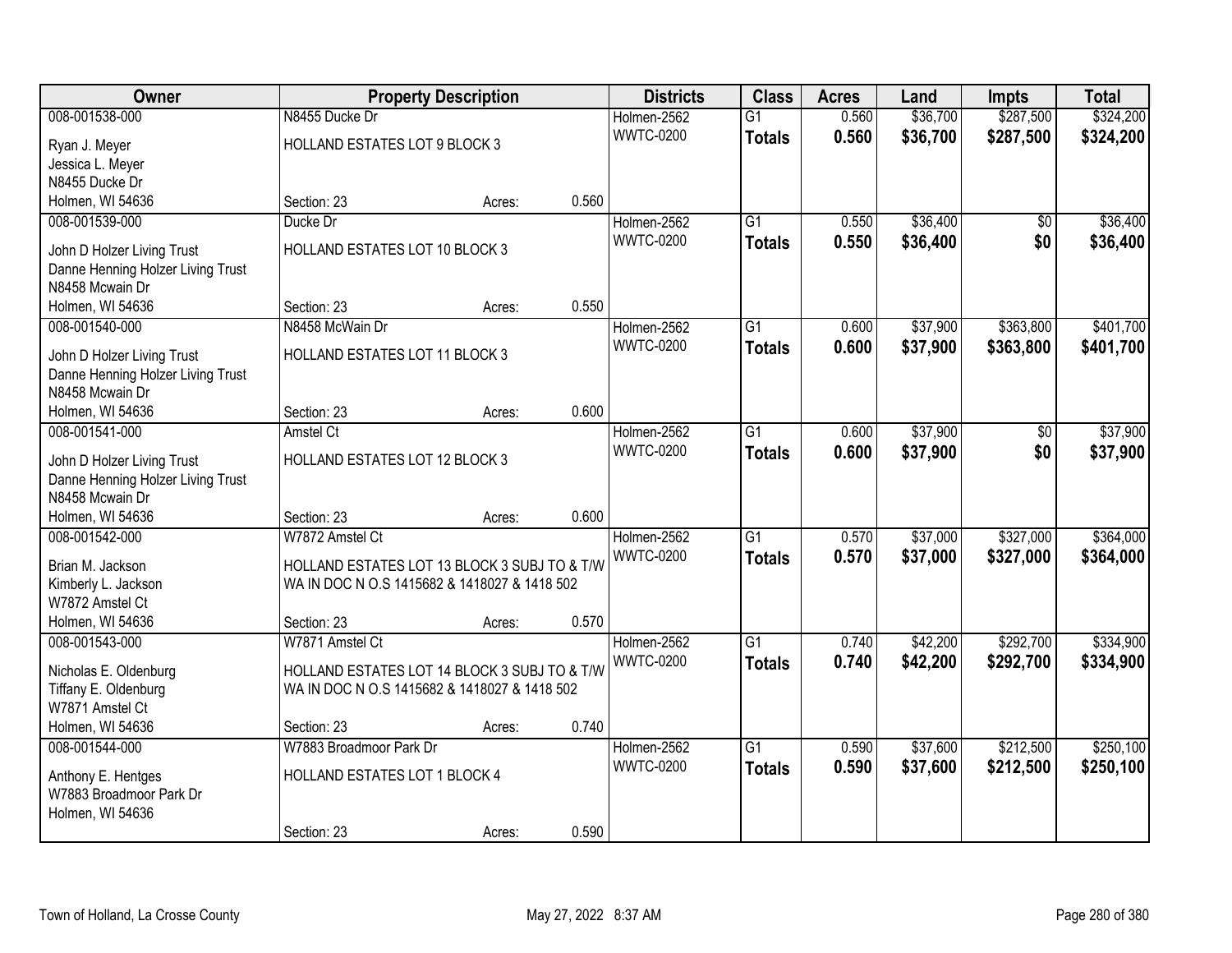| Owner                                |                                             | <b>Property Description</b> |       | <b>Districts</b> | <b>Class</b>    | <b>Acres</b> | Land     | <b>Impts</b>    | <b>Total</b> |
|--------------------------------------|---------------------------------------------|-----------------------------|-------|------------------|-----------------|--------------|----------|-----------------|--------------|
| 008-001545-000                       | McWain Dr                                   |                             |       | Holmen-2562      | $\overline{G1}$ | 0.590        | \$37,600 | $\overline{50}$ | \$37,600     |
| Matthew J. Bjergum                   | HOLLAND ESTATES LOT 2 BLOCK 4               |                             |       | <b>WWTC-0200</b> | <b>Totals</b>   | 0.590        | \$37,600 | \$0             | \$37,600     |
| Naomi R. Bjergum                     |                                             |                             |       |                  |                 |              |          |                 |              |
| W7882 Brinker Ln                     |                                             |                             |       |                  |                 |              |          |                 |              |
| Holmen, WI 54636                     | Section: 23                                 | Acres:                      | 0.590 |                  |                 |              |          |                 |              |
| 008-001546-000                       | W7882 Brinker Ln                            |                             |       | Holmen-2562      | $\overline{G1}$ | 0.590        | \$37,600 | \$340,700       | \$378,300    |
|                                      |                                             |                             |       | <b>WWTC-0200</b> | <b>Totals</b>   | 0.590        | \$37,600 | \$340,700       | \$378,300    |
| Matthew J. Bjergum                   | HOLLAND ESTATES LOT 3 BLOCK 4               |                             |       |                  |                 |              |          |                 |              |
| Naomi R. Bjergum<br>W7882 Brinker Ln |                                             |                             |       |                  |                 |              |          |                 |              |
|                                      | Section: 23                                 |                             | 0.590 |                  |                 |              |          |                 |              |
| Holmen, WI 54636<br>008-001547-000   | W7874 Brinker Ln                            | Acres:                      |       |                  | G1              | 0.680        | \$40,300 | \$316,600       | \$356,900    |
|                                      |                                             |                             |       | Holmen-2562      |                 |              |          |                 |              |
| Benjamin K. Adams                    | HOLLAND ESTATES LOT 4 BLOCK 4               |                             |       | <b>WWTC-0200</b> | <b>Totals</b>   | 0.680        | \$40,300 | \$316,600       | \$356,900    |
| Jennifer M. Adams                    |                                             |                             |       |                  |                 |              |          |                 |              |
| W7874 Brinker Ln                     |                                             |                             |       |                  |                 |              |          |                 |              |
| Holmen, WI 54636                     | Section: 23                                 | Acres:                      | 0.680 |                  |                 |              |          |                 |              |
| 008-001548-000                       | W7868 Brinker Ln                            |                             |       | Holmen-2562      | G1              | 0.640        | \$39,100 | \$317,300       | \$356,400    |
| Nathan P. Alvin                      | HOLLAND ESTATES LOT 5 BLOCK 4               |                             |       | <b>WWTC-0200</b> | <b>Totals</b>   | 0.640        | \$39,100 | \$317,300       | \$356,400    |
| Krista L. Plaschko                   |                                             |                             |       |                  |                 |              |          |                 |              |
| W7868 Brinker Ln                     |                                             |                             |       |                  |                 |              |          |                 |              |
| Holmen, WI 54636                     | Section: 23                                 | Acres:                      | 0.640 |                  |                 |              |          |                 |              |
| 008-001549-000                       | N8381 Ducke Dr                              |                             |       | Holmen-2562      | $\overline{G1}$ | 0.640        | \$39,100 | \$322,600       | \$361,700    |
|                                      |                                             |                             |       | <b>WWTC-0200</b> |                 | 0.640        | \$39,100 | \$322,600       | \$361,700    |
| <b>Connor Lansing Birkel</b>         | HOLLAND ESTATES LOT 6 BLOCK 4               |                             |       |                  | <b>Totals</b>   |              |          |                 |              |
| Laura Christine Birkel               |                                             |                             |       |                  |                 |              |          |                 |              |
| N8381 Ducke Dr                       |                                             |                             |       |                  |                 |              |          |                 |              |
| Holmen, WI 54636                     | Section: 23                                 | Acres:                      | 0.640 |                  |                 |              |          |                 |              |
| 008-001551-000                       | W7855 Broadmoor Park Dr                     |                             |       | Holmen-2562      | $\overline{G1}$ | 1.280        | \$58,600 | \$350,600       | \$409,200    |
| Dustin James Zabinski                | HOLLAND ESTATES LOTS 7 & 8 B LOCK 4 SUBJ TO |                             |       | <b>WWTC-0200</b> | <b>Totals</b>   | 1.280        | \$58,600 | \$350,600       | \$409,200    |
| Kelsey R. Zabinski                   | AGREE IN DOC NO. 1629463                    |                             |       |                  |                 |              |          |                 |              |
| W7855 Broadmoor Park Dr              |                                             |                             |       |                  |                 |              |          |                 |              |
| Holmen, WI 54636                     | Section: 23                                 | Acres:                      | 1.280 |                  |                 |              |          |                 |              |
| 008-001552-000                       | W7869 Broadmoor Park Dr                     |                             |       | Holmen-2562      | $\overline{G1}$ | 0.520        | \$35,500 | \$296,500       | \$332,000    |
|                                      |                                             |                             |       | <b>WWTC-0200</b> | <b>Totals</b>   | 0.520        | \$35,500 | \$296,500       | \$332,000    |
| Joseph J. Casper                     | HOLLAND ESTATES LOT 9 BLOCK 4 SUBJ TO AGREE |                             |       |                  |                 |              |          |                 |              |
| Krystal M. Casper                    | IN DOC NO. 1 629463                         |                             |       |                  |                 |              |          |                 |              |
| W7869 Broadmoor Park Dr              |                                             |                             |       |                  |                 |              |          |                 |              |
| Holmen, WI 54636                     | Section: 23                                 | Acres:                      | 0.520 |                  |                 |              |          |                 |              |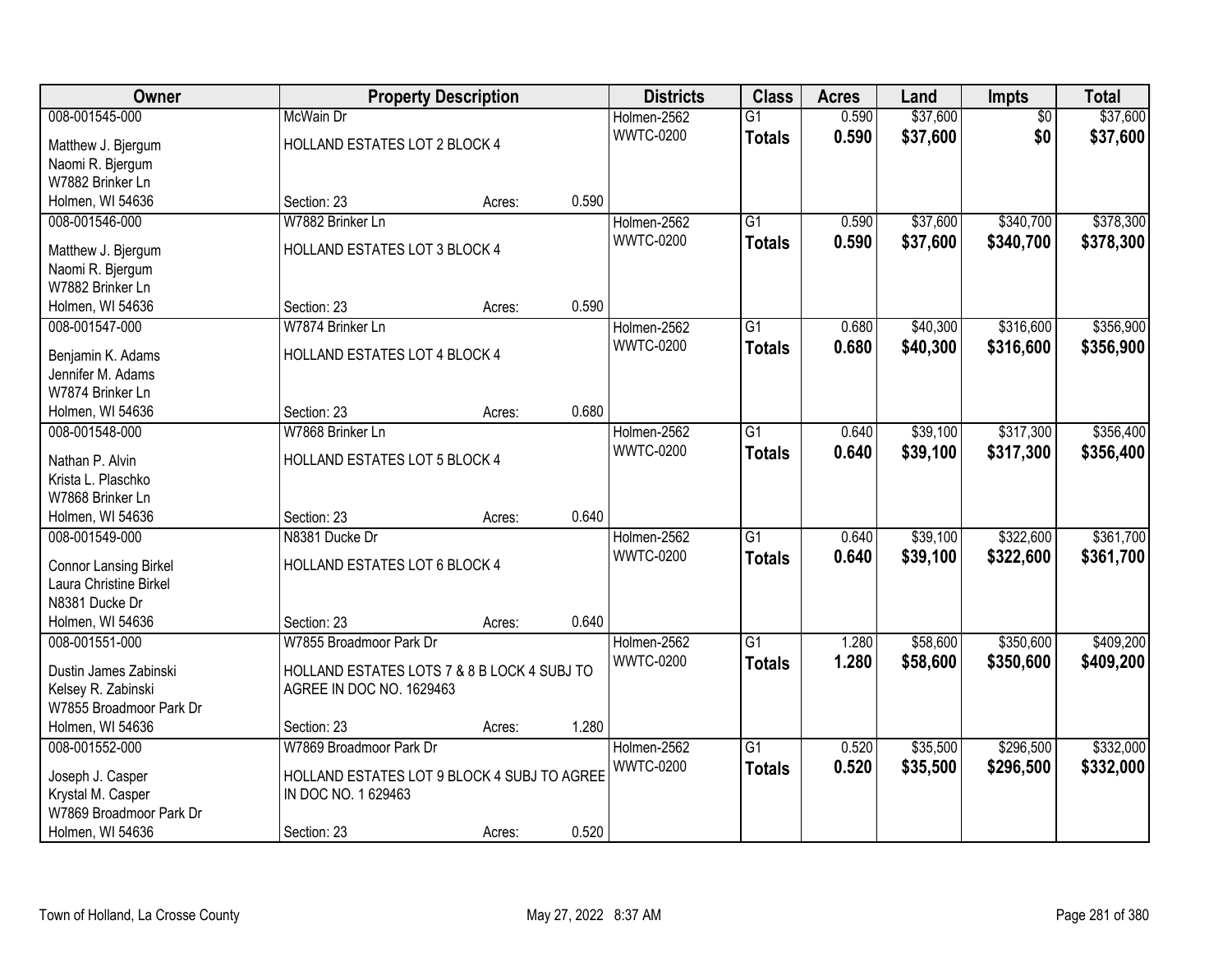| Owner                               |                                        | <b>Property Description</b> |       | <b>Districts</b> | <b>Class</b>    | <b>Acres</b> | Land     | Impts     | <b>Total</b> |
|-------------------------------------|----------------------------------------|-----------------------------|-------|------------------|-----------------|--------------|----------|-----------|--------------|
| 008-001553-000                      | W7877 Broadmoor Park Dr                |                             |       | Holmen-2562      | $\overline{G1}$ | 0.690        | \$40,600 | \$340,200 | \$380,800    |
| Susan C. Chase                      | HOLLAND ESTATES LOT 10 BLOCK 4 SUBJ TO |                             |       | <b>WWTC-0200</b> | <b>Totals</b>   | 0.690        | \$40,600 | \$340,200 | \$380,800    |
| W7877 Broadmoor Park Dr             | AGREE IN DOC NO. 1629463               |                             |       |                  |                 |              |          |           |              |
| Holmen, WI 54636                    |                                        |                             |       |                  |                 |              |          |           |              |
|                                     | Section: 23                            | Acres:                      | 0.690 |                  |                 |              |          |           |              |
| 008-001554-000                      | N8368 McWain Dr                        |                             |       | Holmen-2562      | $\overline{G1}$ | 0.460        | \$32,100 | \$298,900 | \$331,000    |
| Robin E. Jacobs                     | HOLLAND ESTATES LOT 1 BLOCK 5          |                             |       | <b>WWTC-0200</b> | <b>Totals</b>   | 0.460        | \$32,100 | \$298,900 | \$331,000    |
| Jill A. Dempsey                     |                                        |                             |       |                  |                 |              |          |           |              |
| N8368 Mcwain Dr                     |                                        |                             |       |                  |                 |              |          |           |              |
| Holmen, WI 54636-4403               | Section: 23                            | Acres:                      | 0.460 |                  |                 |              |          |           |              |
| 008-001555-000                      | N8362 McWain Dr                        |                             |       | Holmen-2562      | G1              | 0.460        | \$32,100 | \$254,500 | \$286,600    |
| Daniel M. Veglahn                   | HOLLAND ESTATES LOT 2 BLOCK 5          |                             |       | <b>WWTC-0200</b> | <b>Totals</b>   | 0.460        | \$32,100 | \$254,500 | \$286,600    |
| Alexandra M. Veglahn                |                                        |                             |       |                  |                 |              |          |           |              |
| N8362 Mcwain Dr                     |                                        |                             |       |                  |                 |              |          |           |              |
| Holmen, WI 54636                    | Section: 23                            | Acres:                      | 0.460 |                  |                 |              |          |           |              |
| 008-001556-000                      | McWain Dr                              |                             |       | Holmen-2562      | G1              | 0.460        | \$32,100 | \$0       | \$32,100     |
|                                     |                                        |                             |       | <b>WWTC-0200</b> | <b>Totals</b>   | 0.460        | \$32,100 | \$0       | \$32,100     |
| Josh G. Oeltjen<br>Jena M. Oeltjen  | HOLLAND ESTATES LOT 3 BLOCK 5          |                             |       |                  |                 |              |          |           |              |
| N8359 Mcwain Dr                     |                                        |                             |       |                  |                 |              |          |           |              |
| Holmen, WI 54636                    | Section: 23                            | Acres:                      | 0.460 |                  |                 |              |          |           |              |
| 008-001557-000                      | N8348 McWain Dr                        |                             |       | Holmen-2562      | $\overline{G1}$ | 0.460        | \$32,100 | \$325,600 | \$357,700    |
|                                     |                                        |                             |       | <b>WWTC-0200</b> | <b>Totals</b>   | 0.460        | \$32,100 | \$325,600 | \$357,700    |
| Michael Komorowski Jr               | HOLLAND ESTATES LOT 4 BLOCK 5          |                             |       |                  |                 |              |          |           |              |
| Sheli M. Komorowski                 |                                        |                             |       |                  |                 |              |          |           |              |
| N8348 Mcwain Dr<br>Holmen, WI 54636 | Section: 23                            |                             | 0.460 |                  |                 |              |          |           |              |
| 008-001558-000                      | N8340 McWain Dr                        | Acres:                      |       | Holmen-2562      | $\overline{G1}$ | 0.460        | \$32,100 | \$325,400 | \$357,500    |
|                                     |                                        |                             |       | <b>WWTC-0200</b> | <b>Totals</b>   | 0.460        | \$32,100 | \$325,400 | \$357,500    |
| Steven C. Underberg                 | HOLLAND ESTATES LOT 5 BLOCK 5          |                             |       |                  |                 |              |          |           |              |
| Dawn Underberg                      |                                        |                             |       |                  |                 |              |          |           |              |
| N8340 Mcwain Dr                     |                                        |                             |       |                  |                 |              |          |           |              |
| Holmen, WI 54636                    | Section: 23                            | Acres:                      | 0.460 |                  |                 |              |          |           |              |
| 008-001559-000                      | N8334 McWain Dr                        |                             |       | Holmen-2562      | $\overline{G1}$ | 0.460        | \$32,100 | \$314,000 | \$346,100    |
| David Lockman                       | HOLLAND ESTATES LOT 6 BLOCK 5          |                             |       | <b>WWTC-0200</b> | <b>Totals</b>   | 0.460        | \$32,100 | \$314,000 | \$346,100    |
| Amy Lockman                         |                                        |                             |       |                  |                 |              |          |           |              |
| N8334 Mcwain Dr                     |                                        |                             |       |                  |                 |              |          |           |              |
| Holmen, WI 54636                    | Section: 23                            | Acres:                      | 0.460 |                  |                 |              |          |           |              |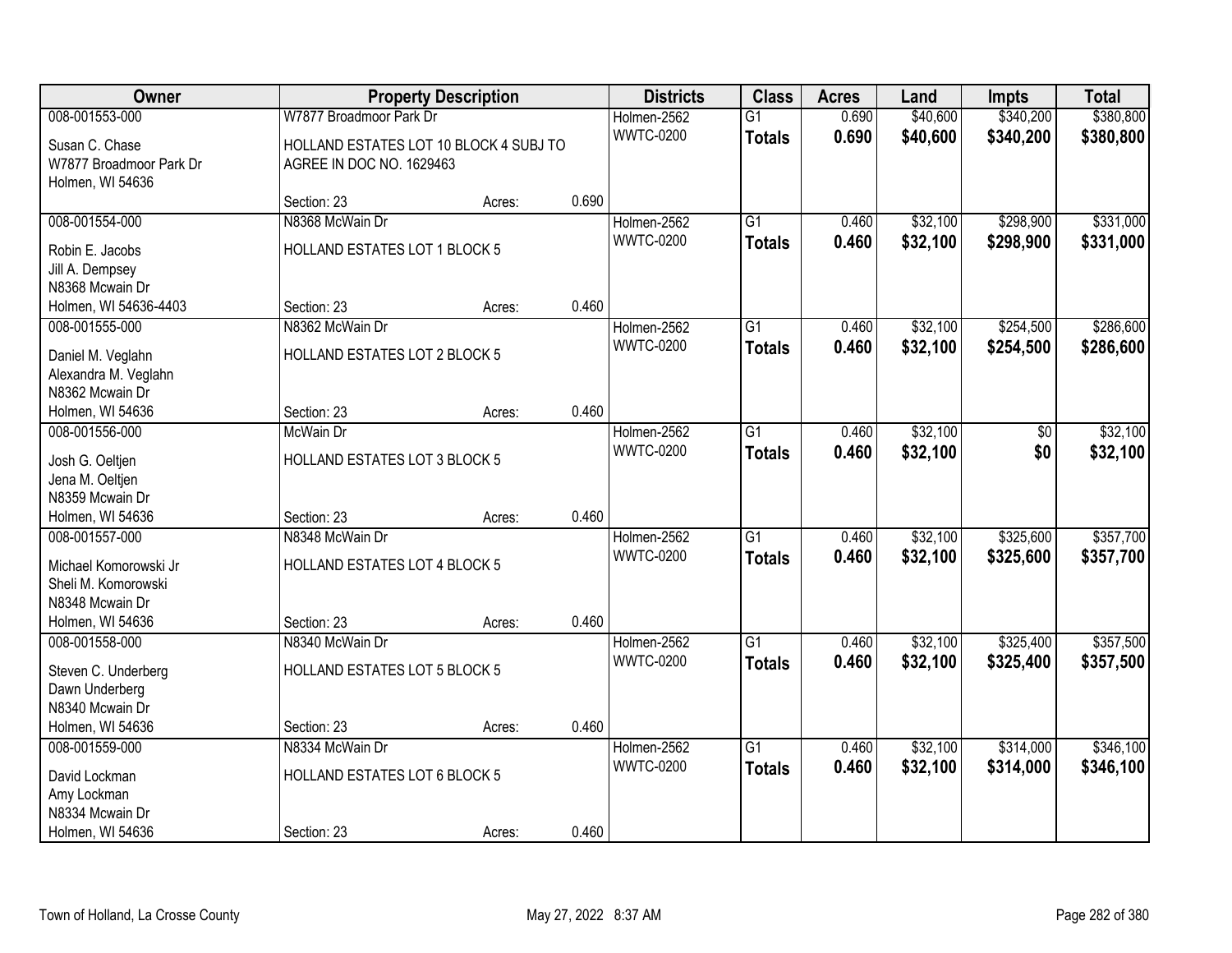| Owner                              |                                              | <b>Property Description</b> |       | <b>Districts</b> | <b>Class</b>    | <b>Acres</b> | Land     | <b>Impts</b> | <b>Total</b> |
|------------------------------------|----------------------------------------------|-----------------------------|-------|------------------|-----------------|--------------|----------|--------------|--------------|
| 008-001560-000                     | N8311 Ducke Dr                               |                             |       | Holmen-2562      | $\overline{G1}$ | 0.550        | \$36,400 | \$239,900    | \$276,300    |
| Christopher W. Roth                | HOLLAND ESTATES LOT 7 BLOCK 5                |                             |       | <b>WWTC-0200</b> | <b>Totals</b>   | 0.550        | \$36,400 | \$239,900    | \$276,300    |
| Jamie L. Roth                      |                                              |                             |       |                  |                 |              |          |              |              |
| N8311 Ducke Dr                     |                                              |                             |       |                  |                 |              |          |              |              |
| Holmen, WI 54636                   | Section: 23                                  | Acres:                      | 0.550 |                  |                 |              |          |              |              |
| 008-001561-000                     | N8317 Ducke Dr                               |                             |       | Holmen-2562      | $\overline{G1}$ | 0.590        | \$37,600 | \$323,600    | \$361,200    |
|                                    |                                              |                             |       | <b>WWTC-0200</b> | <b>Totals</b>   | 0.590        | \$37,600 | \$323,600    | \$361,200    |
| Jason R. Kozik                     | HOLLAND ESTATES LOT 8 BLOCK 5                |                             |       |                  |                 |              |          |              |              |
| Emily M. Kozik                     |                                              |                             |       |                  |                 |              |          |              |              |
| N8317 Ducke Dr                     |                                              |                             |       |                  |                 |              |          |              |              |
| Holmen, WI 54636                   | Section: 23                                  | Acres:                      | 0.590 |                  |                 |              |          |              |              |
| 008-001562-000                     | N8329 Ducke Dr                               |                             |       | Holmen-2562      | G1              | 0.650        | \$39,400 | \$304,200    | \$343,600    |
| William R. Watry                   | HOLLAND ESTATES LOT 9 BLOCK 5                |                             |       | <b>WWTC-0200</b> | <b>Totals</b>   | 0.650        | \$39,400 | \$304,200    | \$343,600    |
| Ericka M. Watry                    |                                              |                             |       |                  |                 |              |          |              |              |
| N8329 Ducke Dr                     |                                              |                             |       |                  |                 |              |          |              |              |
| Holmen, WI 54636                   | Section: 23                                  | Acres:                      | 0.650 |                  |                 |              |          |              |              |
| 008-001563-000                     | N8345 Ducke Dr                               |                             |       | Holmen-2562      | G1              | 0.600        | \$37,900 | \$347,800    | \$385,700    |
|                                    |                                              |                             |       | <b>WWTC-0200</b> | <b>Totals</b>   | 0.600        | \$37,900 | \$347,800    | \$385,700    |
| Jon M. Olson                       | HOLLAND ESTATES LOT 10 BLOCK 5               |                             |       |                  |                 |              |          |              |              |
| Jane L. Olson                      |                                              |                             |       |                  |                 |              |          |              |              |
| N8345 Ducke Dr<br>Holmen, WI 54636 | Section: 23                                  |                             | 0.600 |                  |                 |              |          |              |              |
| 008-001564-000                     | N8353 Ducke Dr                               | Acres:                      |       | Holmen-2562      | $\overline{G1}$ | 0.510        | \$35,200 | \$265,800    | \$301,000    |
|                                    |                                              |                             |       |                  |                 |              |          |              |              |
| Haakon J. Folkedahl                | HOLLAND ESTATES LOT 11 BLOCK 5 SUBJ TO WA IN |                             |       | <b>WWTC-0200</b> | <b>Totals</b>   | 0.510        | \$35,200 | \$265,800    | \$301,000    |
| Carrie Folkedahl                   | DOC NO. 155 2865 & SUBJ TO W/A IN DOC NO.    |                             |       |                  |                 |              |          |              |              |
| N8353 Ducke Dr                     | 1751687                                      |                             |       |                  |                 |              |          |              |              |
| Holmen, WI 54636                   | Section: 23                                  | Acres:                      | 0.510 |                  |                 |              |          |              |              |
| 008-001565-000                     | N8363 Ducke Dr                               |                             |       | Holmen-2562      | $\overline{G1}$ | 0.510        | \$35,200 | \$219,400    | \$254,600    |
| Michael J. Durnin                  | HOLLAND ESTATES LOT 12 BLOCK 5 SUBJ TO WA IN |                             |       | <b>WWTC-0200</b> | <b>Totals</b>   | 0.510        | \$35,200 | \$219,400    | \$254,600    |
| Karen M. Durnin                    | DOC NO. 155 2865 & SUBJ TO W/A IN DOC NO.    |                             |       |                  |                 |              |          |              |              |
| N8363 Ducke Dr                     | 1751687                                      |                             |       |                  |                 |              |          |              |              |
| Holmen, WI 54636                   | Section: 23                                  | Acres:                      | 0.510 |                  |                 |              |          |              |              |
| 008-001566-000                     | W7857 Brinker Ln                             |                             |       | Holmen-2562      | $\overline{G1}$ | 0.510        | \$35,200 | \$235,300    | \$270,500    |
|                                    |                                              |                             |       | <b>WWTC-0200</b> | <b>Totals</b>   | 0.510        | \$35,200 | \$235,300    | \$270,500    |
| Joshua L. Wooden                   | HOLLAND ESTATES LOT 13 BLOCK 5 SUBJ TO WA IN |                             |       |                  |                 |              |          |              |              |
| W7857 Brinker Ln                   | DOC NO. 155 2865 & SUBJ TO W/A IN DOC NO.    |                             |       |                  |                 |              |          |              |              |
| Holmen, WI 54636                   | 1751687                                      |                             |       |                  |                 |              |          |              |              |
|                                    | Section: 23                                  | Acres:                      | 0.510 |                  |                 |              |          |              |              |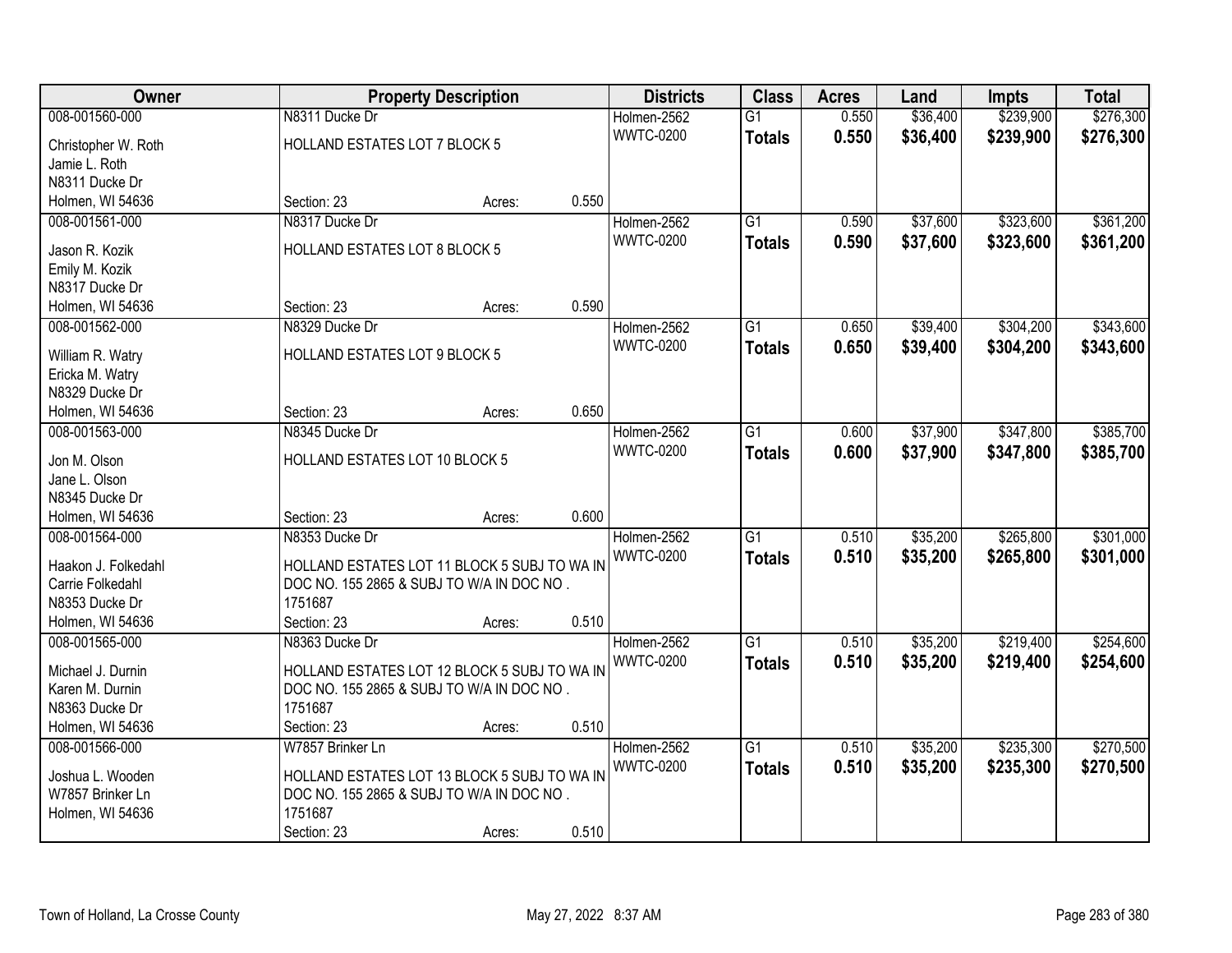| \$237,100<br>\$270,600<br>008-001567-000<br>N8366 Bringe Ct<br>$\overline{G1}$<br>0.480<br>\$33,500<br>Holmen-2562<br><b>WWTC-0200</b><br>0.480<br>\$33,500<br>\$237,100<br>\$270,600<br><b>Totals</b><br>HOLLAND ESTATES LOT 14 BLOCK 5 SUBJ TO WA IN<br>Teri M. Roden<br>N8366 Bringe Ct<br>DOC NO. 155 2865 & SUBJ TO W/A IN DOC NO.<br>Holmen, WI 54636<br>1751687<br>0.480<br>Section: 23<br>Acres:<br>008-001568-000<br>$\overline{G1}$<br>\$33,500<br>\$233,100<br>\$266,600<br>N8354 Bringe Ct<br>Holmen-2562<br>0.480<br><b>WWTC-0200</b><br>\$233,100<br>0.480<br>\$33,500<br>\$266,600<br><b>Totals</b><br>HOLLAND ESTATES LOT 15 BLOCK 5<br>Shawn A. Hicks<br>Stephanie D. Blair-Hicks<br>N8354 Bringe Ct<br>0.480<br>Section: 23<br>Holmen, WI 54636-8405<br>Acres:<br>\$33,500<br>\$274,600<br>\$308,100<br>008-001569-000<br>N8342 Bringe Ct<br>Holmen-2562<br>G1<br>0.480<br><b>WWTC-0200</b><br>\$33,500<br>\$274,600<br>0.480<br>\$308,100<br><b>Totals</b><br>Adam J. Walbrun<br>HOLLAND ESTATES LOT 16 BLOCK 5 SUBJ TO & T/W<br>WA IN DOC N O. 1573642<br>Melissa J. Walbrun<br>N8342 Bringe Ct<br>0.480<br>Holmen, WI 54636<br>Section: 23<br>Acres:<br>Holmen-2562<br>\$35,500<br>\$264,800<br>\$300,300<br>008-001570-000<br>N8336 Bringe Ct<br>G1<br>0.520<br><b>WWTC-0200</b><br>0.520<br>\$264,800<br>\$35,500<br>\$300,300<br><b>Totals</b><br>Thomas T. Yoshizumi<br>HOLLAND ESTATES LOT 17 BLOCK 5 SUBJ TO & T/W<br>Tricia S. Yoshizumi<br>WA IN DOC N O. 1573642<br>N8336 Bringe Ct<br>0.520<br>Holmen, WI 54636<br>Section: 23<br>Acres:<br>\$260,100<br>\$296,200<br>008-001571-000<br>N8335 Bringe Ct<br>$\overline{G1}$<br>0.540<br>\$36,100<br>Holmen-2562<br>0.540<br><b>WWTC-0200</b><br>\$36,100<br>\$260,100<br>\$296,200<br><b>Totals</b><br>HOLLAND ESTATES LOT 18 BLOCK 5<br>Katelyn M. Kesser<br>N8335 Bringe Ct<br>Holmen, WI 54636-8405<br>0.540<br>Section: 23<br>Acres:<br>008-001572-000<br>$\overline{G1}$<br>\$34,800<br>\$278,600<br>\$313,400<br>Holmen-2562<br>0.500<br>N8341 Bringe Ct<br><b>WWTC-0200</b><br>0.500<br>\$34,800<br>\$278,600<br>\$313,400<br><b>Totals</b><br>HOLLAND ESTATES LOT 19 BLOCK 5<br>Joshua Williamson<br>Kimberly Williamson<br>N8341 Bringe Ct | Owner            |             | <b>Property Description</b> |       | <b>Districts</b> | <b>Class</b> | <b>Acres</b> | Land | Impts | <b>Total</b> |
|-----------------------------------------------------------------------------------------------------------------------------------------------------------------------------------------------------------------------------------------------------------------------------------------------------------------------------------------------------------------------------------------------------------------------------------------------------------------------------------------------------------------------------------------------------------------------------------------------------------------------------------------------------------------------------------------------------------------------------------------------------------------------------------------------------------------------------------------------------------------------------------------------------------------------------------------------------------------------------------------------------------------------------------------------------------------------------------------------------------------------------------------------------------------------------------------------------------------------------------------------------------------------------------------------------------------------------------------------------------------------------------------------------------------------------------------------------------------------------------------------------------------------------------------------------------------------------------------------------------------------------------------------------------------------------------------------------------------------------------------------------------------------------------------------------------------------------------------------------------------------------------------------------------------------------------------------------------------------------------------------------------------------------------------------------------------------------------------------------------------------------------------------------------------------------------------------------------------------------------|------------------|-------------|-----------------------------|-------|------------------|--------------|--------------|------|-------|--------------|
|                                                                                                                                                                                                                                                                                                                                                                                                                                                                                                                                                                                                                                                                                                                                                                                                                                                                                                                                                                                                                                                                                                                                                                                                                                                                                                                                                                                                                                                                                                                                                                                                                                                                                                                                                                                                                                                                                                                                                                                                                                                                                                                                                                                                                                   |                  |             |                             |       |                  |              |              |      |       |              |
|                                                                                                                                                                                                                                                                                                                                                                                                                                                                                                                                                                                                                                                                                                                                                                                                                                                                                                                                                                                                                                                                                                                                                                                                                                                                                                                                                                                                                                                                                                                                                                                                                                                                                                                                                                                                                                                                                                                                                                                                                                                                                                                                                                                                                                   |                  |             |                             |       |                  |              |              |      |       |              |
|                                                                                                                                                                                                                                                                                                                                                                                                                                                                                                                                                                                                                                                                                                                                                                                                                                                                                                                                                                                                                                                                                                                                                                                                                                                                                                                                                                                                                                                                                                                                                                                                                                                                                                                                                                                                                                                                                                                                                                                                                                                                                                                                                                                                                                   |                  |             |                             |       |                  |              |              |      |       |              |
|                                                                                                                                                                                                                                                                                                                                                                                                                                                                                                                                                                                                                                                                                                                                                                                                                                                                                                                                                                                                                                                                                                                                                                                                                                                                                                                                                                                                                                                                                                                                                                                                                                                                                                                                                                                                                                                                                                                                                                                                                                                                                                                                                                                                                                   |                  |             |                             |       |                  |              |              |      |       |              |
|                                                                                                                                                                                                                                                                                                                                                                                                                                                                                                                                                                                                                                                                                                                                                                                                                                                                                                                                                                                                                                                                                                                                                                                                                                                                                                                                                                                                                                                                                                                                                                                                                                                                                                                                                                                                                                                                                                                                                                                                                                                                                                                                                                                                                                   |                  |             |                             |       |                  |              |              |      |       |              |
|                                                                                                                                                                                                                                                                                                                                                                                                                                                                                                                                                                                                                                                                                                                                                                                                                                                                                                                                                                                                                                                                                                                                                                                                                                                                                                                                                                                                                                                                                                                                                                                                                                                                                                                                                                                                                                                                                                                                                                                                                                                                                                                                                                                                                                   |                  |             |                             |       |                  |              |              |      |       |              |
|                                                                                                                                                                                                                                                                                                                                                                                                                                                                                                                                                                                                                                                                                                                                                                                                                                                                                                                                                                                                                                                                                                                                                                                                                                                                                                                                                                                                                                                                                                                                                                                                                                                                                                                                                                                                                                                                                                                                                                                                                                                                                                                                                                                                                                   |                  |             |                             |       |                  |              |              |      |       |              |
|                                                                                                                                                                                                                                                                                                                                                                                                                                                                                                                                                                                                                                                                                                                                                                                                                                                                                                                                                                                                                                                                                                                                                                                                                                                                                                                                                                                                                                                                                                                                                                                                                                                                                                                                                                                                                                                                                                                                                                                                                                                                                                                                                                                                                                   |                  |             |                             |       |                  |              |              |      |       |              |
|                                                                                                                                                                                                                                                                                                                                                                                                                                                                                                                                                                                                                                                                                                                                                                                                                                                                                                                                                                                                                                                                                                                                                                                                                                                                                                                                                                                                                                                                                                                                                                                                                                                                                                                                                                                                                                                                                                                                                                                                                                                                                                                                                                                                                                   |                  |             |                             |       |                  |              |              |      |       |              |
|                                                                                                                                                                                                                                                                                                                                                                                                                                                                                                                                                                                                                                                                                                                                                                                                                                                                                                                                                                                                                                                                                                                                                                                                                                                                                                                                                                                                                                                                                                                                                                                                                                                                                                                                                                                                                                                                                                                                                                                                                                                                                                                                                                                                                                   |                  |             |                             |       |                  |              |              |      |       |              |
|                                                                                                                                                                                                                                                                                                                                                                                                                                                                                                                                                                                                                                                                                                                                                                                                                                                                                                                                                                                                                                                                                                                                                                                                                                                                                                                                                                                                                                                                                                                                                                                                                                                                                                                                                                                                                                                                                                                                                                                                                                                                                                                                                                                                                                   |                  |             |                             |       |                  |              |              |      |       |              |
|                                                                                                                                                                                                                                                                                                                                                                                                                                                                                                                                                                                                                                                                                                                                                                                                                                                                                                                                                                                                                                                                                                                                                                                                                                                                                                                                                                                                                                                                                                                                                                                                                                                                                                                                                                                                                                                                                                                                                                                                                                                                                                                                                                                                                                   |                  |             |                             |       |                  |              |              |      |       |              |
|                                                                                                                                                                                                                                                                                                                                                                                                                                                                                                                                                                                                                                                                                                                                                                                                                                                                                                                                                                                                                                                                                                                                                                                                                                                                                                                                                                                                                                                                                                                                                                                                                                                                                                                                                                                                                                                                                                                                                                                                                                                                                                                                                                                                                                   |                  |             |                             |       |                  |              |              |      |       |              |
|                                                                                                                                                                                                                                                                                                                                                                                                                                                                                                                                                                                                                                                                                                                                                                                                                                                                                                                                                                                                                                                                                                                                                                                                                                                                                                                                                                                                                                                                                                                                                                                                                                                                                                                                                                                                                                                                                                                                                                                                                                                                                                                                                                                                                                   |                  |             |                             |       |                  |              |              |      |       |              |
|                                                                                                                                                                                                                                                                                                                                                                                                                                                                                                                                                                                                                                                                                                                                                                                                                                                                                                                                                                                                                                                                                                                                                                                                                                                                                                                                                                                                                                                                                                                                                                                                                                                                                                                                                                                                                                                                                                                                                                                                                                                                                                                                                                                                                                   |                  |             |                             |       |                  |              |              |      |       |              |
|                                                                                                                                                                                                                                                                                                                                                                                                                                                                                                                                                                                                                                                                                                                                                                                                                                                                                                                                                                                                                                                                                                                                                                                                                                                                                                                                                                                                                                                                                                                                                                                                                                                                                                                                                                                                                                                                                                                                                                                                                                                                                                                                                                                                                                   |                  |             |                             |       |                  |              |              |      |       |              |
|                                                                                                                                                                                                                                                                                                                                                                                                                                                                                                                                                                                                                                                                                                                                                                                                                                                                                                                                                                                                                                                                                                                                                                                                                                                                                                                                                                                                                                                                                                                                                                                                                                                                                                                                                                                                                                                                                                                                                                                                                                                                                                                                                                                                                                   |                  |             |                             |       |                  |              |              |      |       |              |
|                                                                                                                                                                                                                                                                                                                                                                                                                                                                                                                                                                                                                                                                                                                                                                                                                                                                                                                                                                                                                                                                                                                                                                                                                                                                                                                                                                                                                                                                                                                                                                                                                                                                                                                                                                                                                                                                                                                                                                                                                                                                                                                                                                                                                                   |                  |             |                             |       |                  |              |              |      |       |              |
|                                                                                                                                                                                                                                                                                                                                                                                                                                                                                                                                                                                                                                                                                                                                                                                                                                                                                                                                                                                                                                                                                                                                                                                                                                                                                                                                                                                                                                                                                                                                                                                                                                                                                                                                                                                                                                                                                                                                                                                                                                                                                                                                                                                                                                   |                  |             |                             |       |                  |              |              |      |       |              |
|                                                                                                                                                                                                                                                                                                                                                                                                                                                                                                                                                                                                                                                                                                                                                                                                                                                                                                                                                                                                                                                                                                                                                                                                                                                                                                                                                                                                                                                                                                                                                                                                                                                                                                                                                                                                                                                                                                                                                                                                                                                                                                                                                                                                                                   |                  |             |                             |       |                  |              |              |      |       |              |
|                                                                                                                                                                                                                                                                                                                                                                                                                                                                                                                                                                                                                                                                                                                                                                                                                                                                                                                                                                                                                                                                                                                                                                                                                                                                                                                                                                                                                                                                                                                                                                                                                                                                                                                                                                                                                                                                                                                                                                                                                                                                                                                                                                                                                                   |                  |             |                             |       |                  |              |              |      |       |              |
|                                                                                                                                                                                                                                                                                                                                                                                                                                                                                                                                                                                                                                                                                                                                                                                                                                                                                                                                                                                                                                                                                                                                                                                                                                                                                                                                                                                                                                                                                                                                                                                                                                                                                                                                                                                                                                                                                                                                                                                                                                                                                                                                                                                                                                   |                  |             |                             |       |                  |              |              |      |       |              |
|                                                                                                                                                                                                                                                                                                                                                                                                                                                                                                                                                                                                                                                                                                                                                                                                                                                                                                                                                                                                                                                                                                                                                                                                                                                                                                                                                                                                                                                                                                                                                                                                                                                                                                                                                                                                                                                                                                                                                                                                                                                                                                                                                                                                                                   |                  |             |                             |       |                  |              |              |      |       |              |
|                                                                                                                                                                                                                                                                                                                                                                                                                                                                                                                                                                                                                                                                                                                                                                                                                                                                                                                                                                                                                                                                                                                                                                                                                                                                                                                                                                                                                                                                                                                                                                                                                                                                                                                                                                                                                                                                                                                                                                                                                                                                                                                                                                                                                                   |                  |             |                             |       |                  |              |              |      |       |              |
|                                                                                                                                                                                                                                                                                                                                                                                                                                                                                                                                                                                                                                                                                                                                                                                                                                                                                                                                                                                                                                                                                                                                                                                                                                                                                                                                                                                                                                                                                                                                                                                                                                                                                                                                                                                                                                                                                                                                                                                                                                                                                                                                                                                                                                   |                  |             |                             |       |                  |              |              |      |       |              |
|                                                                                                                                                                                                                                                                                                                                                                                                                                                                                                                                                                                                                                                                                                                                                                                                                                                                                                                                                                                                                                                                                                                                                                                                                                                                                                                                                                                                                                                                                                                                                                                                                                                                                                                                                                                                                                                                                                                                                                                                                                                                                                                                                                                                                                   |                  |             |                             |       |                  |              |              |      |       |              |
|                                                                                                                                                                                                                                                                                                                                                                                                                                                                                                                                                                                                                                                                                                                                                                                                                                                                                                                                                                                                                                                                                                                                                                                                                                                                                                                                                                                                                                                                                                                                                                                                                                                                                                                                                                                                                                                                                                                                                                                                                                                                                                                                                                                                                                   |                  |             |                             |       |                  |              |              |      |       |              |
|                                                                                                                                                                                                                                                                                                                                                                                                                                                                                                                                                                                                                                                                                                                                                                                                                                                                                                                                                                                                                                                                                                                                                                                                                                                                                                                                                                                                                                                                                                                                                                                                                                                                                                                                                                                                                                                                                                                                                                                                                                                                                                                                                                                                                                   |                  |             |                             |       |                  |              |              |      |       |              |
|                                                                                                                                                                                                                                                                                                                                                                                                                                                                                                                                                                                                                                                                                                                                                                                                                                                                                                                                                                                                                                                                                                                                                                                                                                                                                                                                                                                                                                                                                                                                                                                                                                                                                                                                                                                                                                                                                                                                                                                                                                                                                                                                                                                                                                   |                  |             |                             |       |                  |              |              |      |       |              |
|                                                                                                                                                                                                                                                                                                                                                                                                                                                                                                                                                                                                                                                                                                                                                                                                                                                                                                                                                                                                                                                                                                                                                                                                                                                                                                                                                                                                                                                                                                                                                                                                                                                                                                                                                                                                                                                                                                                                                                                                                                                                                                                                                                                                                                   |                  |             |                             |       |                  |              |              |      |       |              |
|                                                                                                                                                                                                                                                                                                                                                                                                                                                                                                                                                                                                                                                                                                                                                                                                                                                                                                                                                                                                                                                                                                                                                                                                                                                                                                                                                                                                                                                                                                                                                                                                                                                                                                                                                                                                                                                                                                                                                                                                                                                                                                                                                                                                                                   |                  |             |                             |       |                  |              |              |      |       |              |
|                                                                                                                                                                                                                                                                                                                                                                                                                                                                                                                                                                                                                                                                                                                                                                                                                                                                                                                                                                                                                                                                                                                                                                                                                                                                                                                                                                                                                                                                                                                                                                                                                                                                                                                                                                                                                                                                                                                                                                                                                                                                                                                                                                                                                                   | Holmen, WI 54636 | Section: 23 | Acres:                      | 0.500 |                  |              |              |      |       |              |
| 008-001573-000<br>$\overline{G1}$<br>\$34,800<br>\$205,900<br>\$240,700<br>N8353 Bringe Ct<br>Holmen-2562<br>0.500                                                                                                                                                                                                                                                                                                                                                                                                                                                                                                                                                                                                                                                                                                                                                                                                                                                                                                                                                                                                                                                                                                                                                                                                                                                                                                                                                                                                                                                                                                                                                                                                                                                                                                                                                                                                                                                                                                                                                                                                                                                                                                                |                  |             |                             |       |                  |              |              |      |       |              |
| <b>WWTC-0200</b><br>0.500<br>\$34,800<br>\$205,900<br>\$240,700<br><b>Totals</b><br>HOLLAND ESTATES LOT 20 BLOCK 5                                                                                                                                                                                                                                                                                                                                                                                                                                                                                                                                                                                                                                                                                                                                                                                                                                                                                                                                                                                                                                                                                                                                                                                                                                                                                                                                                                                                                                                                                                                                                                                                                                                                                                                                                                                                                                                                                                                                                                                                                                                                                                                |                  |             |                             |       |                  |              |              |      |       |              |
| Jay P C. Cukla<br>Diana J. Cukla                                                                                                                                                                                                                                                                                                                                                                                                                                                                                                                                                                                                                                                                                                                                                                                                                                                                                                                                                                                                                                                                                                                                                                                                                                                                                                                                                                                                                                                                                                                                                                                                                                                                                                                                                                                                                                                                                                                                                                                                                                                                                                                                                                                                  |                  |             |                             |       |                  |              |              |      |       |              |
| N8353 Bringe Ct                                                                                                                                                                                                                                                                                                                                                                                                                                                                                                                                                                                                                                                                                                                                                                                                                                                                                                                                                                                                                                                                                                                                                                                                                                                                                                                                                                                                                                                                                                                                                                                                                                                                                                                                                                                                                                                                                                                                                                                                                                                                                                                                                                                                                   |                  |             |                             |       |                  |              |              |      |       |              |
| 0.500<br>Holmen, WI 54636<br>Section: 23<br>Acres:                                                                                                                                                                                                                                                                                                                                                                                                                                                                                                                                                                                                                                                                                                                                                                                                                                                                                                                                                                                                                                                                                                                                                                                                                                                                                                                                                                                                                                                                                                                                                                                                                                                                                                                                                                                                                                                                                                                                                                                                                                                                                                                                                                                |                  |             |                             |       |                  |              |              |      |       |              |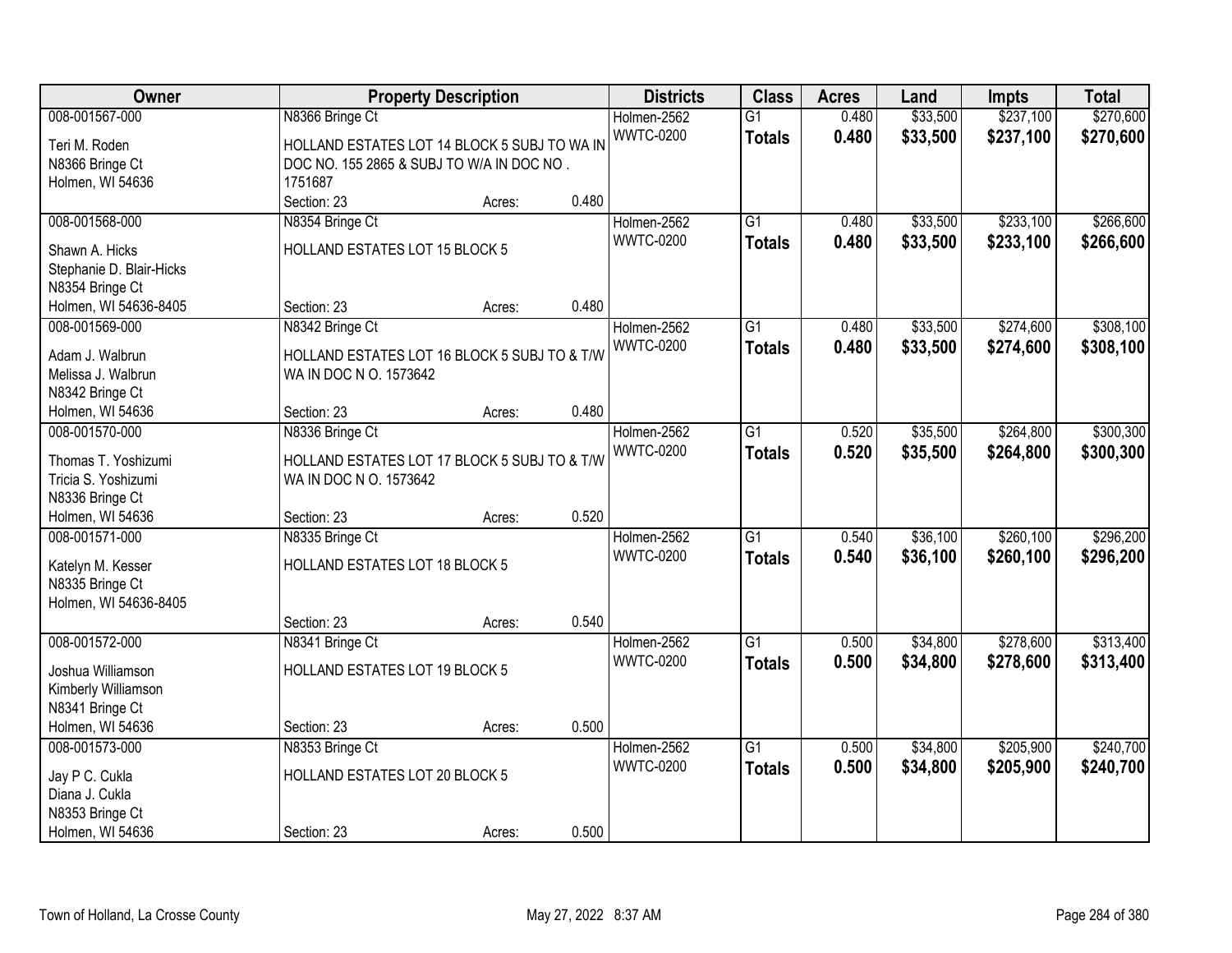| \$294,900<br>\$329,700<br>008-001574-000<br>N8365 Bringe Ct<br>$\overline{G1}$<br>0.500<br>\$34,800<br>Holmen-2562<br><b>WWTC-0200</b><br>0.500<br>\$34,800<br>\$294,900<br><b>Totals</b><br>HOLLAND ESTATES LOT 21 BLOCK 5<br>Bethanne M. Krueger<br>Jason Vrbsky<br>N8365 Bringe Ct<br>0.500<br>Holmen, WI 54636<br>Section: 23<br>Acres:<br>$\overline{G1}$<br>\$36,100<br>\$338,500<br>008-001575-000<br>W7817 Broadmoor Park Dr<br>Holmen-2562<br>0.540<br><b>WWTC-0200</b><br>0.540<br>\$36,100<br>\$338,500<br><b>Totals</b><br>HOLLAND ESTATES LOT 1 BLOCK 6 T/W & SUBJ TO<br>Bryan N. Nindorf<br>Rebecca A. Nindorf<br>AGREE & ESMT IN DOC NO. 1539604 SUBJ TO WA IN<br>W7817 Broadmoor Park Dr<br>DOC NO. 1552186<br>Section: 23<br>0.540<br>Holmen, WI 54636<br>Acres:<br>008-001576-000<br>N8392 Ducke Dr<br>$\overline{G1}$<br>\$36,100<br>\$295,000<br>Holmen-2562<br>0.540<br><b>WWTC-0200</b><br>\$36,100<br>0.540<br>\$295,000<br><b>Totals</b><br>HOLLAND ESTATES LOT 2 BLOCK 6 T/W AGREE &<br>Brooke L. Pataska<br>Steven J. Pataska<br>ESMT IN DOC NO. 1539604 SUBJ TO WA IN DOC NO.<br>N8392 Ducke Dr<br>1552186<br>Section: 23<br>0.540<br>Holmen, WI 54636<br>Acres:<br>\$36,100<br>\$244,600<br>008-001577-000<br>Holmen-2562<br>$\overline{G1}$<br>0.540<br>N8390 Ducke Dr<br><b>WWTC-0200</b><br>0.540<br>\$36,100<br>\$244,600<br><b>Totals</b><br>HOLLAND ESTATES LOT 3 BLOCK 6 T/W AGREE &<br>Michael A. Kollars<br>Wren O. Kollars<br>ESMT IN DOC NO. 1539604 SUBJ TO WA IN DOC NO.<br>1552186<br>N8390 Ducke Dr<br>0.540<br>Holmen, WI 54636<br>Section: 23<br>Acres:<br>$\overline{G1}$<br>\$36,100<br>\$279,800<br>008-001578-000<br>N8376 Ducke Dr<br>Holmen-2562<br>0.540<br><b>WWTC-0200</b><br>0.540<br>\$36,100<br>\$279,800<br><b>Totals</b><br>Jason J. Hollermann<br>HOLLAND ESTATES LOT 4 BLOCK 6 T/W AGREE &<br>ESMT IN DOC NO. 1539604 SUBJ TO WA IN DOC NO.<br>Kimberly D. Hollermann<br>N8376 Ducke Dr<br>1552186<br>Holmen, WI 54636<br>0.540<br>Section: 23<br>Acres:<br>Holmen-2562<br>$\overline{G1}$<br>\$36,100<br>\$251,400<br>008-001579-000<br>N8370 Ducke Dr<br>0.540<br>0.540<br>\$36,100<br><b>WWTC-0200</b><br>\$251,400<br><b>Totals</b><br>HOLLAND ESTATES LOT 5 BLOCK 6<br>Daniel P. Meyer<br>Amy L. Meyer<br>N8370 Ducke Dr | <b>Owner</b>     |             | <b>Property Description</b> |       | <b>Districts</b> | <b>Class</b> | <b>Acres</b> | Land | Impts | <b>Total</b> |
|--------------------------------------------------------------------------------------------------------------------------------------------------------------------------------------------------------------------------------------------------------------------------------------------------------------------------------------------------------------------------------------------------------------------------------------------------------------------------------------------------------------------------------------------------------------------------------------------------------------------------------------------------------------------------------------------------------------------------------------------------------------------------------------------------------------------------------------------------------------------------------------------------------------------------------------------------------------------------------------------------------------------------------------------------------------------------------------------------------------------------------------------------------------------------------------------------------------------------------------------------------------------------------------------------------------------------------------------------------------------------------------------------------------------------------------------------------------------------------------------------------------------------------------------------------------------------------------------------------------------------------------------------------------------------------------------------------------------------------------------------------------------------------------------------------------------------------------------------------------------------------------------------------------------------------------------------------------------------------------------------------------------------------------------------------------------------------------------------------------------------------------------------------------------------------------------------------------------------------------------------------------------------------------------|------------------|-------------|-----------------------------|-------|------------------|--------------|--------------|------|-------|--------------|
|                                                                                                                                                                                                                                                                                                                                                                                                                                                                                                                                                                                                                                                                                                                                                                                                                                                                                                                                                                                                                                                                                                                                                                                                                                                                                                                                                                                                                                                                                                                                                                                                                                                                                                                                                                                                                                                                                                                                                                                                                                                                                                                                                                                                                                                                                            |                  |             |                             |       |                  |              |              |      |       |              |
| \$374,600<br>\$374,600<br>\$331,100<br>\$331,100                                                                                                                                                                                                                                                                                                                                                                                                                                                                                                                                                                                                                                                                                                                                                                                                                                                                                                                                                                                                                                                                                                                                                                                                                                                                                                                                                                                                                                                                                                                                                                                                                                                                                                                                                                                                                                                                                                                                                                                                                                                                                                                                                                                                                                           |                  |             |                             |       |                  |              |              |      |       | \$329,700    |
|                                                                                                                                                                                                                                                                                                                                                                                                                                                                                                                                                                                                                                                                                                                                                                                                                                                                                                                                                                                                                                                                                                                                                                                                                                                                                                                                                                                                                                                                                                                                                                                                                                                                                                                                                                                                                                                                                                                                                                                                                                                                                                                                                                                                                                                                                            |                  |             |                             |       |                  |              |              |      |       |              |
|                                                                                                                                                                                                                                                                                                                                                                                                                                                                                                                                                                                                                                                                                                                                                                                                                                                                                                                                                                                                                                                                                                                                                                                                                                                                                                                                                                                                                                                                                                                                                                                                                                                                                                                                                                                                                                                                                                                                                                                                                                                                                                                                                                                                                                                                                            |                  |             |                             |       |                  |              |              |      |       |              |
|                                                                                                                                                                                                                                                                                                                                                                                                                                                                                                                                                                                                                                                                                                                                                                                                                                                                                                                                                                                                                                                                                                                                                                                                                                                                                                                                                                                                                                                                                                                                                                                                                                                                                                                                                                                                                                                                                                                                                                                                                                                                                                                                                                                                                                                                                            |                  |             |                             |       |                  |              |              |      |       |              |
|                                                                                                                                                                                                                                                                                                                                                                                                                                                                                                                                                                                                                                                                                                                                                                                                                                                                                                                                                                                                                                                                                                                                                                                                                                                                                                                                                                                                                                                                                                                                                                                                                                                                                                                                                                                                                                                                                                                                                                                                                                                                                                                                                                                                                                                                                            |                  |             |                             |       |                  |              |              |      |       |              |
|                                                                                                                                                                                                                                                                                                                                                                                                                                                                                                                                                                                                                                                                                                                                                                                                                                                                                                                                                                                                                                                                                                                                                                                                                                                                                                                                                                                                                                                                                                                                                                                                                                                                                                                                                                                                                                                                                                                                                                                                                                                                                                                                                                                                                                                                                            |                  |             |                             |       |                  |              |              |      |       |              |
|                                                                                                                                                                                                                                                                                                                                                                                                                                                                                                                                                                                                                                                                                                                                                                                                                                                                                                                                                                                                                                                                                                                                                                                                                                                                                                                                                                                                                                                                                                                                                                                                                                                                                                                                                                                                                                                                                                                                                                                                                                                                                                                                                                                                                                                                                            |                  |             |                             |       |                  |              |              |      |       |              |
|                                                                                                                                                                                                                                                                                                                                                                                                                                                                                                                                                                                                                                                                                                                                                                                                                                                                                                                                                                                                                                                                                                                                                                                                                                                                                                                                                                                                                                                                                                                                                                                                                                                                                                                                                                                                                                                                                                                                                                                                                                                                                                                                                                                                                                                                                            |                  |             |                             |       |                  |              |              |      |       |              |
|                                                                                                                                                                                                                                                                                                                                                                                                                                                                                                                                                                                                                                                                                                                                                                                                                                                                                                                                                                                                                                                                                                                                                                                                                                                                                                                                                                                                                                                                                                                                                                                                                                                                                                                                                                                                                                                                                                                                                                                                                                                                                                                                                                                                                                                                                            |                  |             |                             |       |                  |              |              |      |       |              |
|                                                                                                                                                                                                                                                                                                                                                                                                                                                                                                                                                                                                                                                                                                                                                                                                                                                                                                                                                                                                                                                                                                                                                                                                                                                                                                                                                                                                                                                                                                                                                                                                                                                                                                                                                                                                                                                                                                                                                                                                                                                                                                                                                                                                                                                                                            |                  |             |                             |       |                  |              |              |      |       |              |
|                                                                                                                                                                                                                                                                                                                                                                                                                                                                                                                                                                                                                                                                                                                                                                                                                                                                                                                                                                                                                                                                                                                                                                                                                                                                                                                                                                                                                                                                                                                                                                                                                                                                                                                                                                                                                                                                                                                                                                                                                                                                                                                                                                                                                                                                                            |                  |             |                             |       |                  |              |              |      |       |              |
|                                                                                                                                                                                                                                                                                                                                                                                                                                                                                                                                                                                                                                                                                                                                                                                                                                                                                                                                                                                                                                                                                                                                                                                                                                                                                                                                                                                                                                                                                                                                                                                                                                                                                                                                                                                                                                                                                                                                                                                                                                                                                                                                                                                                                                                                                            |                  |             |                             |       |                  |              |              |      |       |              |
| \$280,700<br>\$280,700<br>\$315,900<br>\$315,900<br>\$287,500<br>\$287,500                                                                                                                                                                                                                                                                                                                                                                                                                                                                                                                                                                                                                                                                                                                                                                                                                                                                                                                                                                                                                                                                                                                                                                                                                                                                                                                                                                                                                                                                                                                                                                                                                                                                                                                                                                                                                                                                                                                                                                                                                                                                                                                                                                                                                 |                  |             |                             |       |                  |              |              |      |       |              |
|                                                                                                                                                                                                                                                                                                                                                                                                                                                                                                                                                                                                                                                                                                                                                                                                                                                                                                                                                                                                                                                                                                                                                                                                                                                                                                                                                                                                                                                                                                                                                                                                                                                                                                                                                                                                                                                                                                                                                                                                                                                                                                                                                                                                                                                                                            |                  |             |                             |       |                  |              |              |      |       |              |
|                                                                                                                                                                                                                                                                                                                                                                                                                                                                                                                                                                                                                                                                                                                                                                                                                                                                                                                                                                                                                                                                                                                                                                                                                                                                                                                                                                                                                                                                                                                                                                                                                                                                                                                                                                                                                                                                                                                                                                                                                                                                                                                                                                                                                                                                                            |                  |             |                             |       |                  |              |              |      |       |              |
|                                                                                                                                                                                                                                                                                                                                                                                                                                                                                                                                                                                                                                                                                                                                                                                                                                                                                                                                                                                                                                                                                                                                                                                                                                                                                                                                                                                                                                                                                                                                                                                                                                                                                                                                                                                                                                                                                                                                                                                                                                                                                                                                                                                                                                                                                            |                  |             |                             |       |                  |              |              |      |       |              |
|                                                                                                                                                                                                                                                                                                                                                                                                                                                                                                                                                                                                                                                                                                                                                                                                                                                                                                                                                                                                                                                                                                                                                                                                                                                                                                                                                                                                                                                                                                                                                                                                                                                                                                                                                                                                                                                                                                                                                                                                                                                                                                                                                                                                                                                                                            |                  |             |                             |       |                  |              |              |      |       |              |
|                                                                                                                                                                                                                                                                                                                                                                                                                                                                                                                                                                                                                                                                                                                                                                                                                                                                                                                                                                                                                                                                                                                                                                                                                                                                                                                                                                                                                                                                                                                                                                                                                                                                                                                                                                                                                                                                                                                                                                                                                                                                                                                                                                                                                                                                                            |                  |             |                             |       |                  |              |              |      |       |              |
|                                                                                                                                                                                                                                                                                                                                                                                                                                                                                                                                                                                                                                                                                                                                                                                                                                                                                                                                                                                                                                                                                                                                                                                                                                                                                                                                                                                                                                                                                                                                                                                                                                                                                                                                                                                                                                                                                                                                                                                                                                                                                                                                                                                                                                                                                            |                  |             |                             |       |                  |              |              |      |       |              |
|                                                                                                                                                                                                                                                                                                                                                                                                                                                                                                                                                                                                                                                                                                                                                                                                                                                                                                                                                                                                                                                                                                                                                                                                                                                                                                                                                                                                                                                                                                                                                                                                                                                                                                                                                                                                                                                                                                                                                                                                                                                                                                                                                                                                                                                                                            |                  |             |                             |       |                  |              |              |      |       |              |
|                                                                                                                                                                                                                                                                                                                                                                                                                                                                                                                                                                                                                                                                                                                                                                                                                                                                                                                                                                                                                                                                                                                                                                                                                                                                                                                                                                                                                                                                                                                                                                                                                                                                                                                                                                                                                                                                                                                                                                                                                                                                                                                                                                                                                                                                                            |                  |             |                             |       |                  |              |              |      |       |              |
|                                                                                                                                                                                                                                                                                                                                                                                                                                                                                                                                                                                                                                                                                                                                                                                                                                                                                                                                                                                                                                                                                                                                                                                                                                                                                                                                                                                                                                                                                                                                                                                                                                                                                                                                                                                                                                                                                                                                                                                                                                                                                                                                                                                                                                                                                            |                  |             |                             |       |                  |              |              |      |       |              |
|                                                                                                                                                                                                                                                                                                                                                                                                                                                                                                                                                                                                                                                                                                                                                                                                                                                                                                                                                                                                                                                                                                                                                                                                                                                                                                                                                                                                                                                                                                                                                                                                                                                                                                                                                                                                                                                                                                                                                                                                                                                                                                                                                                                                                                                                                            |                  |             |                             |       |                  |              |              |      |       |              |
|                                                                                                                                                                                                                                                                                                                                                                                                                                                                                                                                                                                                                                                                                                                                                                                                                                                                                                                                                                                                                                                                                                                                                                                                                                                                                                                                                                                                                                                                                                                                                                                                                                                                                                                                                                                                                                                                                                                                                                                                                                                                                                                                                                                                                                                                                            |                  |             |                             |       |                  |              |              |      |       |              |
|                                                                                                                                                                                                                                                                                                                                                                                                                                                                                                                                                                                                                                                                                                                                                                                                                                                                                                                                                                                                                                                                                                                                                                                                                                                                                                                                                                                                                                                                                                                                                                                                                                                                                                                                                                                                                                                                                                                                                                                                                                                                                                                                                                                                                                                                                            |                  |             |                             |       |                  |              |              |      |       |              |
|                                                                                                                                                                                                                                                                                                                                                                                                                                                                                                                                                                                                                                                                                                                                                                                                                                                                                                                                                                                                                                                                                                                                                                                                                                                                                                                                                                                                                                                                                                                                                                                                                                                                                                                                                                                                                                                                                                                                                                                                                                                                                                                                                                                                                                                                                            |                  |             |                             |       |                  |              |              |      |       |              |
|                                                                                                                                                                                                                                                                                                                                                                                                                                                                                                                                                                                                                                                                                                                                                                                                                                                                                                                                                                                                                                                                                                                                                                                                                                                                                                                                                                                                                                                                                                                                                                                                                                                                                                                                                                                                                                                                                                                                                                                                                                                                                                                                                                                                                                                                                            |                  |             |                             |       |                  |              |              |      |       |              |
|                                                                                                                                                                                                                                                                                                                                                                                                                                                                                                                                                                                                                                                                                                                                                                                                                                                                                                                                                                                                                                                                                                                                                                                                                                                                                                                                                                                                                                                                                                                                                                                                                                                                                                                                                                                                                                                                                                                                                                                                                                                                                                                                                                                                                                                                                            |                  |             |                             |       |                  |              |              |      |       |              |
|                                                                                                                                                                                                                                                                                                                                                                                                                                                                                                                                                                                                                                                                                                                                                                                                                                                                                                                                                                                                                                                                                                                                                                                                                                                                                                                                                                                                                                                                                                                                                                                                                                                                                                                                                                                                                                                                                                                                                                                                                                                                                                                                                                                                                                                                                            |                  |             |                             |       |                  |              |              |      |       |              |
|                                                                                                                                                                                                                                                                                                                                                                                                                                                                                                                                                                                                                                                                                                                                                                                                                                                                                                                                                                                                                                                                                                                                                                                                                                                                                                                                                                                                                                                                                                                                                                                                                                                                                                                                                                                                                                                                                                                                                                                                                                                                                                                                                                                                                                                                                            |                  |             |                             |       |                  |              |              |      |       |              |
|                                                                                                                                                                                                                                                                                                                                                                                                                                                                                                                                                                                                                                                                                                                                                                                                                                                                                                                                                                                                                                                                                                                                                                                                                                                                                                                                                                                                                                                                                                                                                                                                                                                                                                                                                                                                                                                                                                                                                                                                                                                                                                                                                                                                                                                                                            |                  |             |                             |       |                  |              |              |      |       |              |
|                                                                                                                                                                                                                                                                                                                                                                                                                                                                                                                                                                                                                                                                                                                                                                                                                                                                                                                                                                                                                                                                                                                                                                                                                                                                                                                                                                                                                                                                                                                                                                                                                                                                                                                                                                                                                                                                                                                                                                                                                                                                                                                                                                                                                                                                                            | Holmen, WI 54636 | Section: 23 | Acres:                      | 0.540 |                  |              |              |      |       |              |
| $\overline{G1}$<br>\$36,100<br>\$214,600<br>\$250,700<br>008-001580-000<br>N8364 Ducke Dr<br>Holmen-2562<br>0.540                                                                                                                                                                                                                                                                                                                                                                                                                                                                                                                                                                                                                                                                                                                                                                                                                                                                                                                                                                                                                                                                                                                                                                                                                                                                                                                                                                                                                                                                                                                                                                                                                                                                                                                                                                                                                                                                                                                                                                                                                                                                                                                                                                          |                  |             |                             |       |                  |              |              |      |       |              |
| 0.540<br><b>WWTC-0200</b><br>\$36,100<br>\$214,600<br>\$250,700<br><b>Totals</b><br>HOLLAND ESTATES LOT 6 BLOCK 6<br>Julie A. Moreno                                                                                                                                                                                                                                                                                                                                                                                                                                                                                                                                                                                                                                                                                                                                                                                                                                                                                                                                                                                                                                                                                                                                                                                                                                                                                                                                                                                                                                                                                                                                                                                                                                                                                                                                                                                                                                                                                                                                                                                                                                                                                                                                                       |                  |             |                             |       |                  |              |              |      |       |              |
| N8364 Ducke Dr                                                                                                                                                                                                                                                                                                                                                                                                                                                                                                                                                                                                                                                                                                                                                                                                                                                                                                                                                                                                                                                                                                                                                                                                                                                                                                                                                                                                                                                                                                                                                                                                                                                                                                                                                                                                                                                                                                                                                                                                                                                                                                                                                                                                                                                                             |                  |             |                             |       |                  |              |              |      |       |              |
| Holmen, WI 54636                                                                                                                                                                                                                                                                                                                                                                                                                                                                                                                                                                                                                                                                                                                                                                                                                                                                                                                                                                                                                                                                                                                                                                                                                                                                                                                                                                                                                                                                                                                                                                                                                                                                                                                                                                                                                                                                                                                                                                                                                                                                                                                                                                                                                                                                           |                  |             |                             |       |                  |              |              |      |       |              |
| 0.540<br>Section: 23<br>Acres:                                                                                                                                                                                                                                                                                                                                                                                                                                                                                                                                                                                                                                                                                                                                                                                                                                                                                                                                                                                                                                                                                                                                                                                                                                                                                                                                                                                                                                                                                                                                                                                                                                                                                                                                                                                                                                                                                                                                                                                                                                                                                                                                                                                                                                                             |                  |             |                             |       |                  |              |              |      |       |              |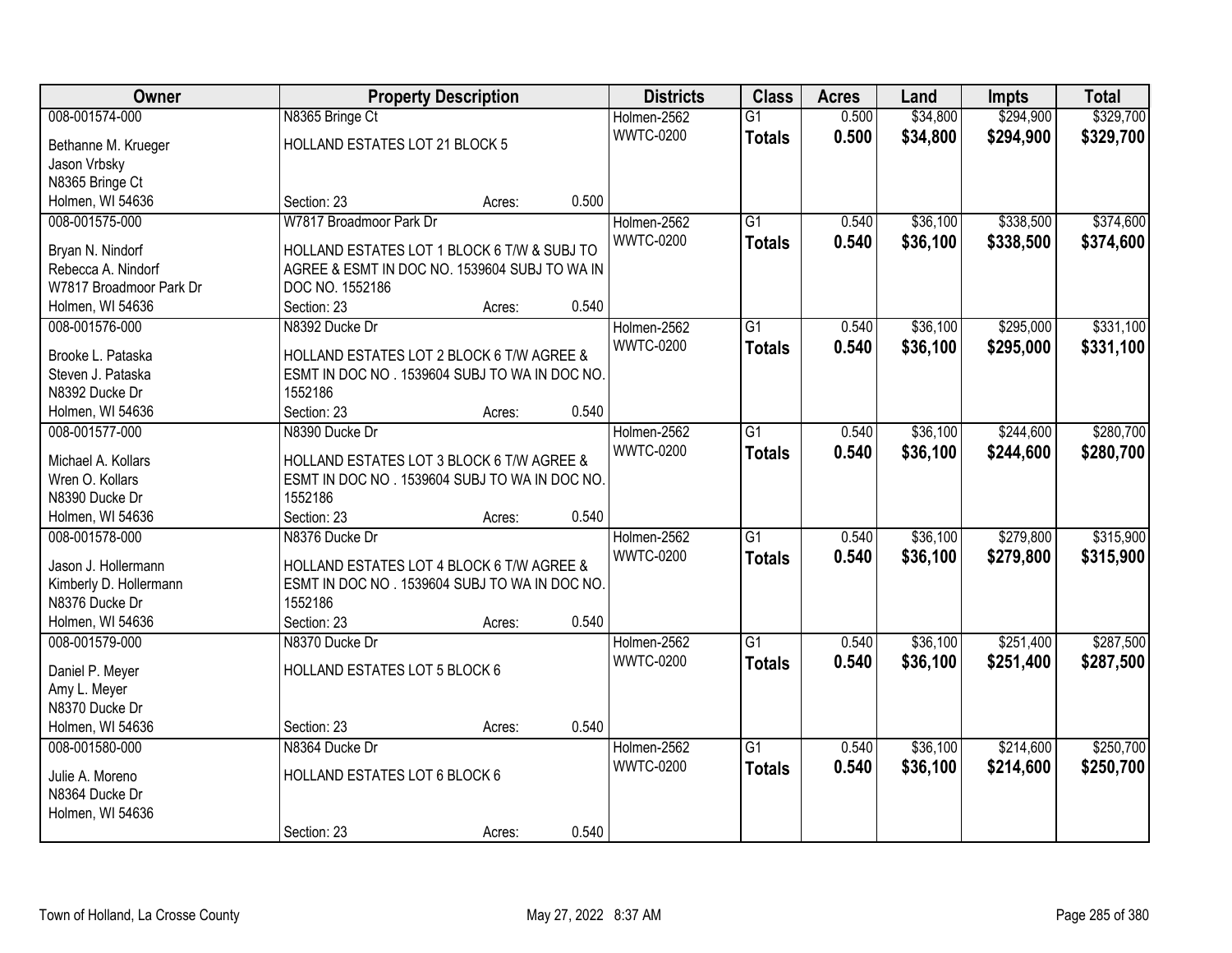| Owner                                |                                             | <b>Property Description</b> |       | <b>Districts</b> | <b>Class</b>    | <b>Acres</b> | Land     | <b>Impts</b> | <b>Total</b> |
|--------------------------------------|---------------------------------------------|-----------------------------|-------|------------------|-----------------|--------------|----------|--------------|--------------|
| 008-001581-000                       | N8358 Ducke Dr                              |                             |       | Holmen-2562      | $\overline{G1}$ | 0.540        | \$36,100 | \$222,000    | \$258,100    |
| Nathan J. Segreto                    | HOLLAND ESTATES LOT 7 BLOCK 6               |                             |       | <b>WWTC-0200</b> | <b>Totals</b>   | 0.540        | \$36,100 | \$222,000    | \$258,100    |
| Amy J. Segreto                       |                                             |                             |       |                  |                 |              |          |              |              |
| N8358 Ducke Dr                       |                                             |                             |       |                  |                 |              |          |              |              |
| Holmen, WI 54636                     | Section: 23                                 | Acres:                      | 0.540 |                  |                 |              |          |              |              |
| 008-001582-000                       | N8350 Ducke Dr                              |                             |       | Holmen-2562      | $\overline{G1}$ | 0.590        | \$37,600 | \$250,900    | \$288,500    |
|                                      |                                             |                             |       | <b>WWTC-0200</b> | <b>Totals</b>   | 0.590        | \$37,600 | \$250,900    | \$288,500    |
| Lindsay N. Sebben                    | HOLLAND ESTATES LOT 8 BLOCK 6 SUBJ TO RESTR |                             |       |                  |                 |              |          |              |              |
| Joseph M. Nied                       | IN DOC NO. 1 635947                         |                             |       |                  |                 |              |          |              |              |
| N8350 Ducke Dr                       |                                             |                             |       |                  |                 |              |          |              |              |
| Holmen, WI 54636                     | Section: 23                                 | Acres:                      | 0.590 |                  |                 |              |          |              |              |
| 008-001583-000                       | N8346 Ducke Dr                              |                             |       | Holmen-2562      | $\overline{G1}$ | 0.770        | \$43,100 | \$350,000    | \$393,100    |
| Darin J. Everson                     | HOLLAND ESTATES LOT 9 BLOCK 6               |                             |       | <b>WWTC-0200</b> | <b>Totals</b>   | 0.770        | \$43,100 | \$350,000    | \$393,100    |
| Teri A. Everson                      |                                             |                             |       |                  |                 |              |          |              |              |
| N8346 Ducke Dr                       |                                             |                             |       |                  |                 |              |          |              |              |
| Holmen, WI 54636                     | Section: 23                                 | Acres:                      | 0.770 |                  |                 |              |          |              |              |
| 008-001584-000                       | N8338 Ducke Dr                              |                             |       | Holmen-2562      | G1              | 1.150        | \$53,300 | \$325,600    | \$378,900    |
|                                      |                                             |                             |       | <b>WWTC-0200</b> |                 | 1.150        | \$53,300 | \$325,600    | \$378,900    |
| Nathan T. Friedenfels                | HOLLAND ESTATES LOT 10 BLOCK 6              |                             |       |                  | <b>Totals</b>   |              |          |              |              |
| N8338 Ducke Dr                       |                                             |                             |       |                  |                 |              |          |              |              |
| Holmen, WI 54636                     |                                             |                             |       |                  |                 |              |          |              |              |
|                                      | Section: 23                                 | Acres:                      | 1.150 |                  |                 |              |          |              |              |
| 008-001585-000                       | N8332 Ducke Dr                              |                             |       | Holmen-2562      | $\overline{G1}$ | 1.430        | \$59,500 | \$359,600    | \$419,100    |
| Steven M. Deruyter                   | HOLLAND ESTATES LOT 11 BLOCK 6              |                             |       | <b>WWTC-0200</b> | <b>Totals</b>   | 1.430        | \$59,500 | \$359,600    | \$419,100    |
| Christy L. Deruyter                  |                                             |                             |       |                  |                 |              |          |              |              |
| N8332 Ducke Dr                       |                                             |                             |       |                  |                 |              |          |              |              |
| Holmen, WI 54636                     | Section: 23                                 | Acres:                      | 1.430 |                  |                 |              |          |              |              |
| 008-001586-000                       | N8326 Ducke Dr                              |                             |       | Holmen-2562      | $\overline{G1}$ | 0.870        | \$46,100 | \$252,300    | \$298,400    |
|                                      |                                             |                             |       | <b>WWTC-0200</b> |                 | 0.870        |          |              |              |
| Adam C. Sanchez                      | HOLLAND ESTATES LOT 12 BLOCK 6              |                             |       |                  | <b>Totals</b>   |              | \$46,100 | \$252,300    | \$298,400    |
| Jenna R. Sanchez                     |                                             |                             |       |                  |                 |              |          |              |              |
| N8326 Ducke Dr                       |                                             |                             |       |                  |                 |              |          |              |              |
| Holmen, WI 54636                     | Section: 23                                 | Acres:                      | 0.870 |                  |                 |              |          |              |              |
| 008-001587-000                       | N8320 Ducke Dr                              |                             |       | Holmen-2562      | $\overline{G1}$ | 0.620        | \$38,500 | \$296,000    | \$334,500    |
|                                      | HOLLAND ESTATES LOT 13 BLOCK 6 T/W ESMT IN  |                             |       | <b>WWTC-0200</b> | <b>Totals</b>   | 0.620        | \$38,500 | \$296,000    | \$334,500    |
| Scott L. Jerome<br>Kristin A. Jerome |                                             |                             |       |                  |                 |              |          |              |              |
| N8320 Ducke Dr                       | DOC NO. 16424 59                            |                             |       |                  |                 |              |          |              |              |
|                                      |                                             |                             |       |                  |                 |              |          |              |              |
| Holmen, WI 54636                     | Section: 23                                 | Acres:                      | 0.620 |                  |                 |              |          |              |              |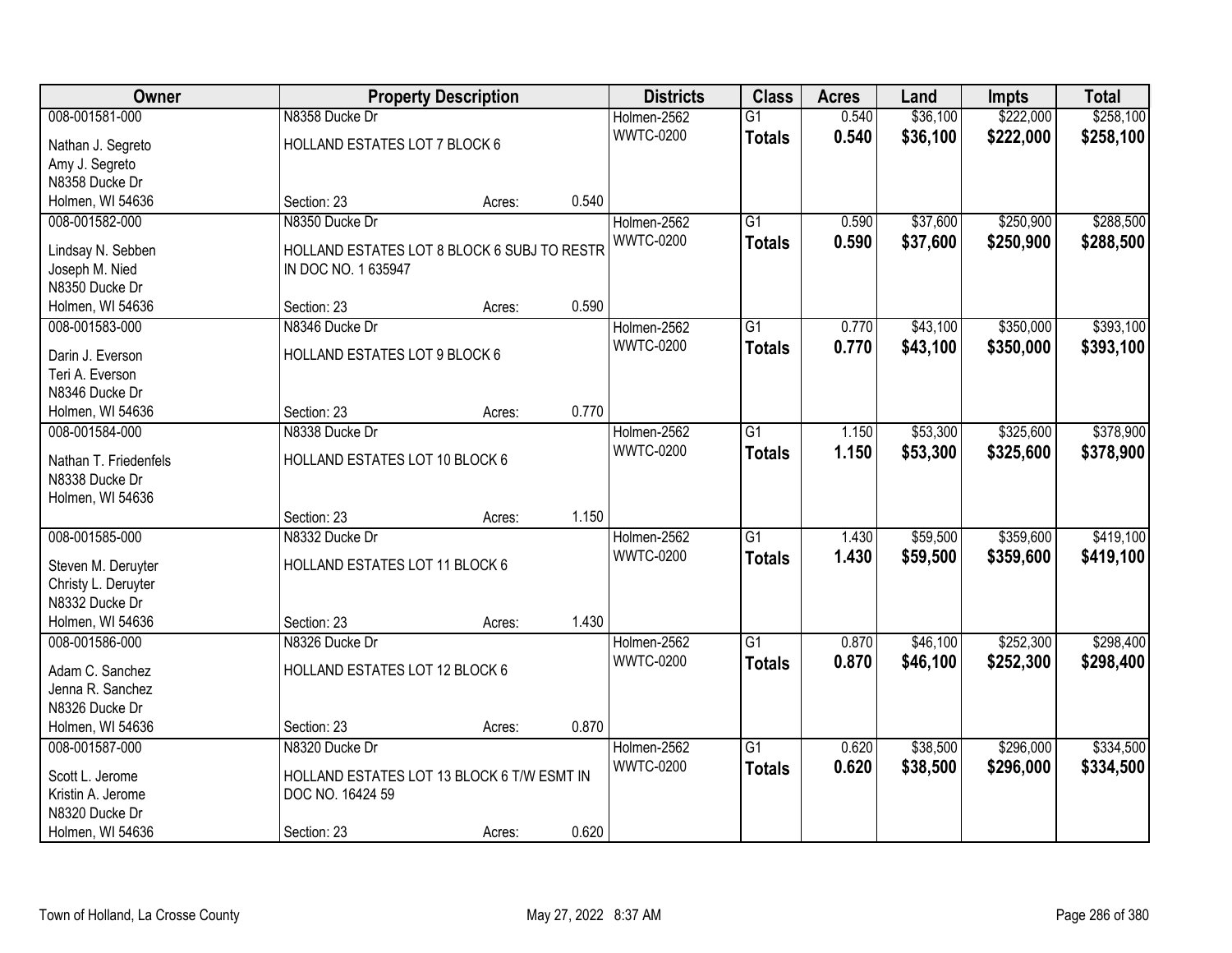| <b>Owner</b>                            |                                                         | <b>Property Description</b> |       | <b>Districts</b>                | <b>Class</b>    | <b>Acres</b> | Land            | <b>Impts</b> | <b>Total</b> |
|-----------------------------------------|---------------------------------------------------------|-----------------------------|-------|---------------------------------|-----------------|--------------|-----------------|--------------|--------------|
| 008-001588-000                          | N8314 Ducke Dr                                          |                             |       | Holmen-2562                     | $\overline{G1}$ | 0.470        | \$32,800        | \$316,900    | \$349,700    |
| Benjamin C. Fletcher                    | HOLLAND ESTATES LOT 14 BLOCK 6 SUBJ TO ESMT             |                             |       | <b>WWTC-0200</b>                | <b>Totals</b>   | 0.470        | \$32,800        | \$316,900    | \$349,700    |
| Abbey N. Fletcher                       | IN DOC NO. 1 642459                                     |                             |       |                                 |                 |              |                 |              |              |
| N8314 Ducke Dr                          |                                                         |                             |       |                                 |                 |              |                 |              |              |
| Holmen, WI 54636                        | Section: 23                                             | Acres:                      | 0.470 |                                 |                 |              |                 |              |              |
| 008-001589-000                          | N8308 Ducke Dr                                          |                             |       | Holmen-2562                     | $\overline{G1}$ | 0.480        | \$33,500        | \$296,200    | \$329,700    |
|                                         |                                                         |                             |       | <b>WWTC-0200</b>                | <b>Totals</b>   | 0.480        | \$33,500        | \$296,200    | \$329,700    |
| Dustin L. Cunningham                    | HOLLAND ESTATES LOT 15 BLOCK 6                          |                             |       |                                 |                 |              |                 |              |              |
| Alison J. Cunningham<br>N8308 Ducke Dr  |                                                         |                             |       |                                 |                 |              |                 |              |              |
|                                         | Section: 23                                             |                             | 0.480 |                                 |                 |              |                 |              |              |
| Holmen, WI 54636-8406<br>008-001590-000 | N8302 Ducke Dr                                          | Acres:                      |       |                                 | G1              |              |                 | \$234,800    | \$267,600    |
|                                         |                                                         |                             |       | Holmen-2562<br><b>WWTC-0200</b> |                 | 0.470        | \$32,800        |              |              |
| Corey D. Dwyer                          | HOLLAND ESTATES LOT 16 BLOCK 6                          |                             |       |                                 | <b>Totals</b>   | 0.470        | \$32,800        | \$234,800    | \$267,600    |
| N8302 Ducke Dr                          |                                                         |                             |       |                                 |                 |              |                 |              |              |
| Holmen, WI 54636                        |                                                         |                             |       |                                 |                 |              |                 |              |              |
|                                         | Section: 23                                             | Acres:                      | 0.470 |                                 |                 |              |                 |              |              |
| 008-001590-001                          | N8448 Ducke Dr                                          |                             |       | Holmen-2562                     | X4              | 4.600        | $\overline{60}$ | $\sqrt{6}$   | $\sqrt{50}$  |
| Town of Holland                         | HOLLAND ESTATES DEDICATED TO PUBLIC FOR                 |                             |       | <b>WWTC-0200</b>                | <b>Totals</b>   | 4.600        | \$0             | \$0          | \$0          |
| W7937 County Rd Mh                      | <b>PARK</b>                                             |                             |       |                                 |                 |              |                 |              |              |
| Holmen, WI 54636                        |                                                         |                             |       |                                 |                 |              |                 |              |              |
|                                         | Section: 23                                             | Acres:                      | 4.600 |                                 |                 |              |                 |              |              |
| 008-001591-000                          | W7190 Heram Rd                                          |                             |       | Holmen-2562                     | $\overline{G1}$ | 1.640        | \$47,900        | \$380,300    | \$428,200    |
|                                         |                                                         |                             |       | <b>WWTC-0200</b>                | <b>Totals</b>   | 1.640        | \$47,900        | \$380,300    | \$428,200    |
| Shawn D. Ward                           | GERRARD BLACK RIVER ADDITION LOTS 1 & 2 SUBJ            |                             |       |                                 |                 |              |                 |              |              |
| Jennifer A. Ward                        | TO RESTR IN DOC NO. 1705584                             |                             |       |                                 |                 |              |                 |              |              |
| W7190 Heram Rd                          |                                                         |                             |       |                                 |                 |              |                 |              |              |
| Holmen, WI 54636                        | Section: 6                                              | Acres:                      | 1.640 |                                 |                 |              |                 |              |              |
| 008-001593-000                          | Heram Rd                                                |                             |       | Holmen-2562                     | $\overline{G1}$ | 1.450        | \$43,300        | \$0          | \$43,300     |
| <b>Tim Smethurst</b>                    | <b>GERRARD BLACK RIVER ADDITION LOTS 3 &amp; 4 SUBJ</b> |                             |       | <b>WWTC-0200</b>                | <b>Totals</b>   | 1.450        | \$43,300        | \$0          | \$43,300     |
| 409 5th Ave N                           | TO RESTR IN DOC NO. 1705584                             |                             |       |                                 |                 |              |                 |              |              |
| Onalaska, WI 54650                      |                                                         |                             |       |                                 |                 |              |                 |              |              |
|                                         | Section: 6                                              | Acres:                      | 1.450 |                                 |                 |              |                 |              |              |
| 008-001595-000                          | W7152 Heram Rd                                          |                             |       | Holmen-2562                     | G1              | 1.310        | \$39,900        | \$295,100    | \$335,000    |
|                                         |                                                         |                             |       | <b>WWTC-0200</b>                | <b>Totals</b>   | 1.310        | \$39,900        | \$295,100    | \$335,000    |
| Mark M. Goyette                         | GERRARD BLACK RIVER ADDITION LOT 5 &                    |                             |       |                                 |                 |              |                 |              |              |
| Jnell C. Goyette                        | CERTIFIED SURVEY MA P NO. 2 VOL 18 LOT 1 DOC            |                             |       |                                 |                 |              |                 |              |              |
| W7152 Heram Rd                          | NO. 1720142 SUBJ TO RESTR IN DO C NO. 1705584           |                             |       |                                 |                 |              |                 |              |              |
| Holmen, WI 54636                        | Section: 6                                              | Acres:                      | 1.310 |                                 |                 |              |                 |              |              |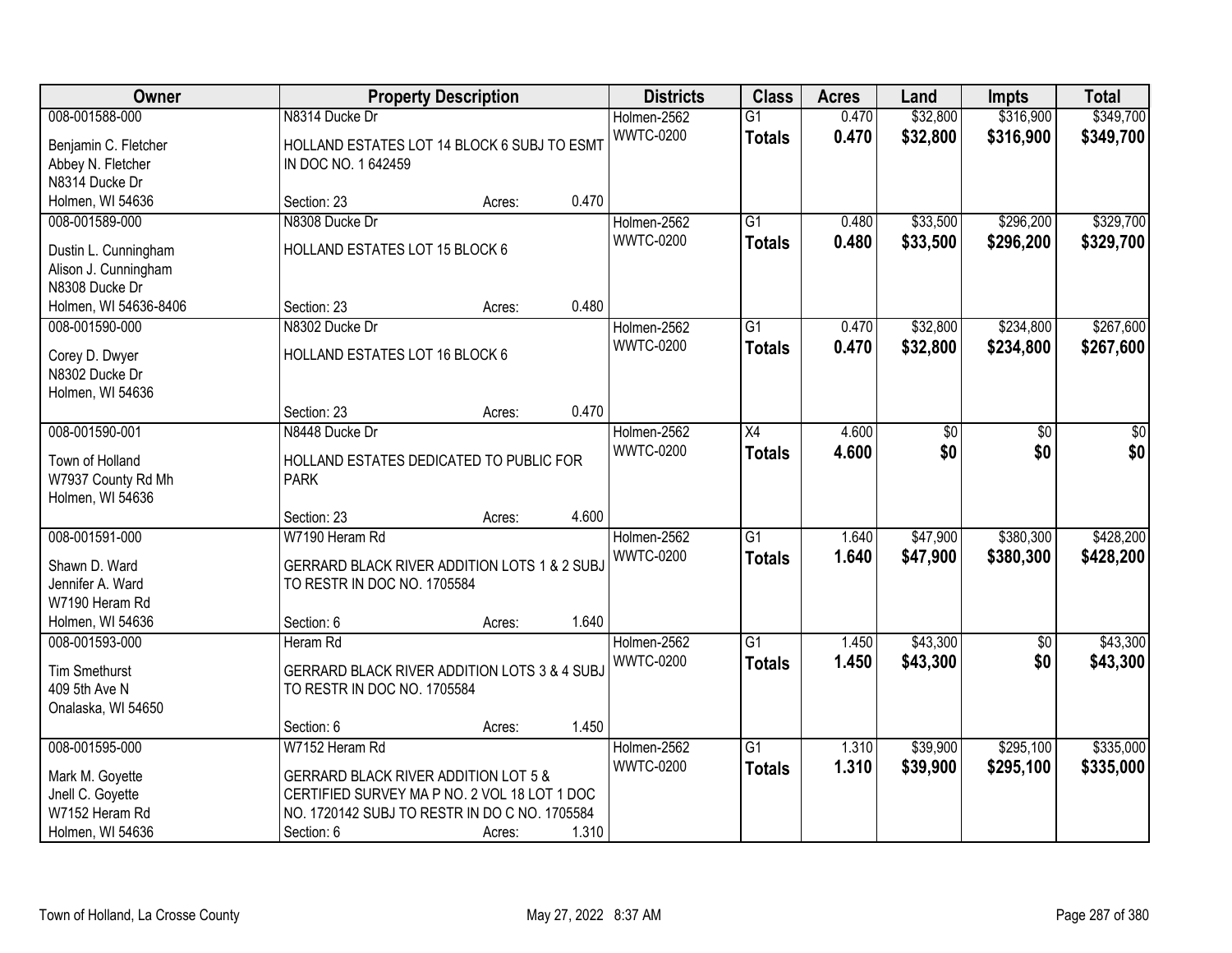| Owner                                        | <b>Property Description</b>                     |        |       | <b>Districts</b> | <b>Class</b>    | <b>Acres</b> | Land     | <b>Impts</b>    | <b>Total</b> |
|----------------------------------------------|-------------------------------------------------|--------|-------|------------------|-----------------|--------------|----------|-----------------|--------------|
| 008-001596-000                               | Heram Rd                                        |        |       | Holmen-2562      | $\overline{G1}$ | 0.150        | \$1,300  | $\overline{50}$ | \$1,300      |
| Stephen J. Hueners                           | CERTIFIED SURVEY MAP NO. 2 V OL 18 OUTLOT 1     |        |       | <b>WWTC-0200</b> | <b>Totals</b>   | 0.150        | \$1,300  | \$0             | \$1,300      |
| Paula J. Hueners                             | DOC NO. 17201 42 SUBJ TO ESMT IN V832 P501 -503 |        |       |                  |                 |              |          |                 |              |
| W7136 Heram Rd                               | & SUBJ TO RESTR IN DOC NO. 1705584 & SUBJ TO    |        |       |                  |                 |              |          |                 |              |
| Holmen, WI 54636                             | Section: 6                                      | Acres: | 0.150 |                  |                 |              |          |                 |              |
| 008-001597-000                               | W7130 Heram Rd                                  |        |       | Holmen-2562      | $\overline{G1}$ | 0.800        | \$26,100 | \$49,500        | \$75,600     |
|                                              | GERRARD BLACK RIVER ADDITION LOT 7              |        |       | <b>WWTC-0200</b> | <b>Totals</b>   | 0.800        | \$26,100 | \$49,500        | \$75,600     |
| Good Boy, Inc<br>W6526 Orchard Ln            |                                                 |        |       |                  |                 |              |          |                 |              |
| Onalaska, WI 54650                           |                                                 |        |       |                  |                 |              |          |                 |              |
|                                              | Section: 6                                      | Acres: | 0.800 |                  |                 |              |          |                 |              |
| 008-001598-000                               | W7120 Heram Rd                                  |        |       | Holmen-2562      | G1              | 0.830        | \$27,100 | \$277,100       | \$304,200    |
|                                              |                                                 |        |       | <b>WWTC-0200</b> | <b>Totals</b>   | 0.830        | \$27,100 | \$277,100       | \$304,200    |
| David John Konopacki                         | <b>GERRARD BLACK RIVER ADDITION LOT 8</b>       |        |       |                  |                 |              |          |                 |              |
| Tracy L. Konopacki                           |                                                 |        |       |                  |                 |              |          |                 |              |
| W7120 Heram Rd<br>Holmen, WI 54636           | Section: 6                                      | Acres: | 0.830 |                  |                 |              |          |                 |              |
| 008-001599-000                               | W7110 Heram Rd                                  |        |       | Holmen-2562      | G1              | 0.920        | \$30,100 | \$401,600       | \$431,700    |
|                                              |                                                 |        |       | <b>WWTC-0200</b> |                 | 0.920        | \$30,100 |                 | \$431,700    |
| Luke A. Ploessl                              | <b>GERRARD BLACK RIVER ADDITION LOT 9</b>       |        |       |                  | <b>Totals</b>   |              |          | \$401,600       |              |
| Darcy L. Ploessl                             |                                                 |        |       |                  |                 |              |          |                 |              |
| W7110 Heram Rd                               |                                                 |        |       |                  |                 |              |          |                 |              |
| Holmen, WI 54636                             | Section: 6                                      | Acres: | 0.920 |                  |                 |              |          |                 |              |
| 008-001610-000                               | W7777 Windmill St                               |        |       | Holmen-2562      | $\overline{G1}$ | 0.550        | \$38,300 | \$246,400       | \$284,700    |
| Robert M. Palmberg                           | THIRD ADD TO COUNTRY ESTATES LOT 10 BLOCK 5     |        |       | <b>WWTC-0200</b> | <b>Totals</b>   | 0.550        | \$38,300 | \$246,400       | \$284,700    |
| W7777 Windmill St                            |                                                 |        |       |                  |                 |              |          |                 |              |
| Holmen, WI 54636                             |                                                 |        |       |                  |                 |              |          |                 |              |
|                                              | Section: 2                                      | Acres: | 0.550 |                  |                 |              |          |                 |              |
| 008-001611-000                               | N7007 Sunrise Ln                                |        |       | Holmen-2562      | $\overline{G1}$ | 0.740        | \$44,600 | \$5,000         | \$49,600     |
| Brian R. Gray                                | THIRD ADD TO COUNTRY ESTATES LOT 7 BLOCK 8      |        |       | <b>WWTC-0200</b> | <b>Totals</b>   | 0.740        | \$44,600 | \$5,000         | \$49,600     |
| Charlene F. Gray                             |                                                 |        |       |                  |                 |              |          |                 |              |
| N7007 Sunrise Ln                             |                                                 |        |       |                  |                 |              |          |                 |              |
| Holmen, WI 54636                             | Section: 2                                      | Acres: | 0.740 |                  |                 |              |          |                 |              |
| 008-001612-000                               | N7015 Sunrise Ln                                |        |       | Holmen-2562      | $\overline{G1}$ | 0.710        | \$44,000 | \$298,800       | \$342,800    |
|                                              | THIRD ADD TO COUNTRY ESTATES LOT 8 BLOCK 8      |        |       | <b>WWTC-0200</b> | <b>Totals</b>   | 0.710        | \$44,000 | \$298,800       | \$342,800    |
| Michael T. Derpinghaus<br>Marilyn A. Michels |                                                 |        |       |                  |                 |              |          |                 |              |
| N7015 Sunrise Ln                             |                                                 |        |       |                  |                 |              |          |                 |              |
| Holmen, WI 54636                             | Section: 2                                      | Acres: | 0.710 |                  |                 |              |          |                 |              |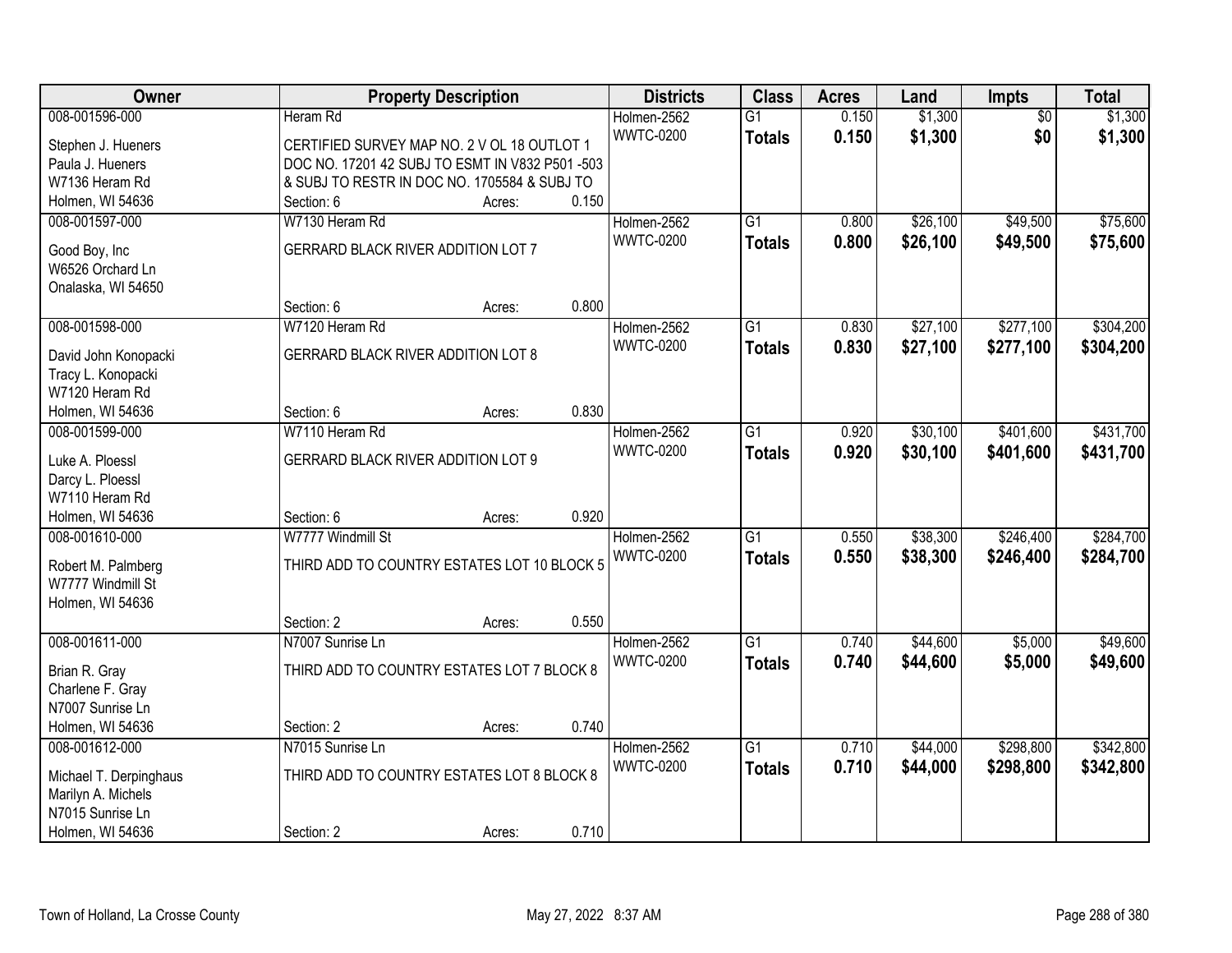| Owner                                    |                                             | <b>Property Description</b> |       | <b>Districts</b> | <b>Class</b>    | <b>Acres</b> | Land     | <b>Impts</b>    | <b>Total</b> |
|------------------------------------------|---------------------------------------------|-----------------------------|-------|------------------|-----------------|--------------|----------|-----------------|--------------|
| 008-001613-000                           | W7725 Country Ave                           |                             |       | Holmen-2562      | $\overline{G1}$ | 0.910        | \$47,900 | \$236,300       | \$284,200    |
| Bernard T. Schindler Jr                  | THIRD ADD TO COUNTRY ESTATES LOT 9 BLOCK 8  |                             |       | <b>WWTC-0200</b> | <b>Totals</b>   | 0.910        | \$47,900 | \$236,300       | \$284,200    |
| Mary Jo Schindler                        |                                             |                             |       |                  |                 |              |          |                 |              |
| W7725 Country Ave                        |                                             |                             |       |                  |                 |              |          |                 |              |
| Holmen, WI 54636                         | Section: 2                                  | Acres:                      | 0.910 |                  |                 |              |          |                 |              |
| 008-001614-000                           | W7731 Country Ave                           |                             |       | Holmen-2562      | $\overline{G1}$ | 0.590        | \$41,100 | \$329,500       | \$370,600    |
| Erik O Malvik Revocable Trust            | THIRD ADD TO COUNTRY ESTATES LOT 10 BLOCK 8 |                             |       | <b>WWTC-0200</b> | <b>Totals</b>   | 0.590        | \$41,100 | \$329,500       | \$370,600    |
| Christine A Malvik Revocable Trust       |                                             |                             |       |                  |                 |              |          |                 |              |
| W7731 Country Ave                        |                                             |                             |       |                  |                 |              |          |                 |              |
| Holmen, WI 54636                         | Section: 2                                  | Acres:                      | 0.590 |                  |                 |              |          |                 |              |
| 008-001615-000                           | W7737 Country Ave                           |                             |       | Holmen-2562      | G1              | 0.760        | \$45,000 | \$290,600       | \$335,600    |
| Thomas J. Preusser                       | THIRD ADD TO COUNTRY ESTATES LOT 11 BLOCK 8 |                             |       | <b>WWTC-0200</b> | <b>Totals</b>   | 0.760        | \$45,000 | \$290,600       | \$335,600    |
| Catherine A. Preusser                    |                                             |                             |       |                  |                 |              |          |                 |              |
| W7737 Country Ave                        |                                             |                             |       |                  |                 |              |          |                 |              |
| Holmen, WI 54636                         | Section: 2                                  | Acres:                      | 0.760 |                  |                 |              |          |                 |              |
| 008-001616-000                           | N7006 Garden St                             |                             |       | Holmen-2562      | G1              | 0.790        | \$45,500 | \$242,600       | \$288,100    |
| Michael W. Rowlands                      | THIRD ADDITION TO COUNTRY ES TATES LOT 12   |                             |       | <b>WWTC-0200</b> | <b>Totals</b>   | 0.790        | \$45,500 | \$242,600       | \$288,100    |
| N7006 Garden St                          | BLOCK <sub>8</sub>                          |                             |       |                  |                 |              |          |                 |              |
| Holmen, WI 54636                         |                                             |                             |       |                  |                 |              |          |                 |              |
|                                          | Section: 2                                  | Acres:                      | 0.790 |                  |                 |              |          |                 |              |
| 008-001617-000                           | Garden St                                   |                             |       | Holmen-2562      | $\overline{G1}$ | 0.530        | \$36,900 | $\overline{50}$ | \$36,900     |
| Michael W. Rowlands                      | THIRD ADDITION TO COUNTRY ES TATES LOT 13   |                             |       | <b>WWTC-0200</b> | <b>Totals</b>   | 0.530        | \$36,900 | \$0             | \$36,900     |
| N7006 Garden St                          | BLOCK <sub>8</sub>                          |                             |       |                  |                 |              |          |                 |              |
| Holmen, WI 54636                         |                                             |                             |       |                  |                 |              |          |                 |              |
|                                          | Section: 2                                  | Acres:                      | 0.530 |                  |                 |              |          |                 |              |
| 008-001618-000                           | N7004 Sunrise Ln                            |                             |       | Holmen-2562      | $\overline{G1}$ | 0.580        | \$40,400 | \$270,900       | \$311,300    |
| Brian C. Spreuer                         | THIRD ADDITION TO COUNTRY ES TATES LOT 2    |                             |       | <b>WWTC-0200</b> | <b>Totals</b>   | 0.580        | \$40,400 | \$270,900       | \$311,300    |
| Jody L. Spreuer                          | BLOCK 10                                    |                             |       |                  |                 |              |          |                 |              |
| N7004 Sunrise Ln                         |                                             |                             |       |                  |                 |              |          |                 |              |
| Holmen, WI 54636                         | Section: 2                                  | Acres:                      | 0.580 |                  |                 |              |          |                 |              |
| 008-001619-000                           | N7012 Sunrise Ln                            |                             |       | Holmen-2562      | $\overline{G1}$ | 0.620        | \$42,200 | \$248,600       | \$290,800    |
|                                          | THIRD ADDITION TO COUNTRY ES TATES LOT 3    |                             |       | <b>WWTC-0200</b> | <b>Totals</b>   | 0.620        | \$42,200 | \$248,600       | \$290,800    |
| Sonja Davig Huesmann<br>N7012 Sunrise Ln | BLOCK 10                                    |                             |       |                  |                 |              |          |                 |              |
| Holmen, WI 54636                         |                                             |                             |       |                  |                 |              |          |                 |              |
|                                          | Section: 2                                  | Acres:                      | 0.620 |                  |                 |              |          |                 |              |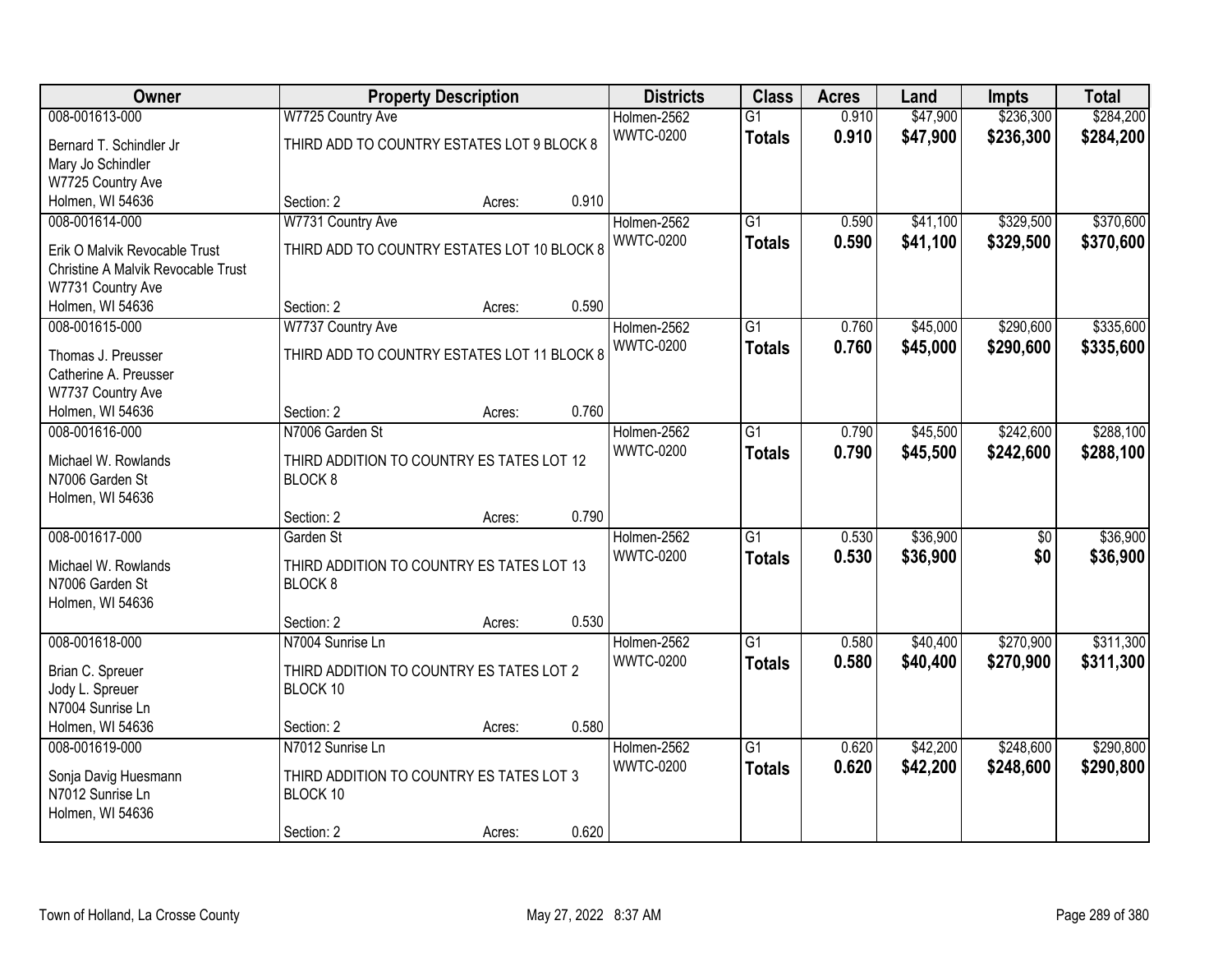| Owner                                   | <b>Property Description</b>                          |        |       | <b>Districts</b> | <b>Class</b>    | <b>Acres</b> | Land     | <b>Impts</b> | <b>Total</b> |
|-----------------------------------------|------------------------------------------------------|--------|-------|------------------|-----------------|--------------|----------|--------------|--------------|
| 008-001620-000                          | N7020 Sunrise Ln                                     |        |       | Holmen-2562      | $\overline{G1}$ | 0.780        | \$45,300 | \$249,500    | \$294,800    |
| George A. Estrada                       | THIRD ADDITION TO COUNTRY ES TATES LOT 4             |        |       | <b>WWTC-0200</b> | <b>Totals</b>   | 0.780        | \$45,300 | \$249,500    | \$294,800    |
| Sherry L. Mehlhoff                      | BLOCK 10                                             |        |       |                  |                 |              |          |              |              |
| N7020 Sunrise Ln                        |                                                      |        |       |                  |                 |              |          |              |              |
| Holmen, WI 54636                        | Section: 2                                           | Acres: | 0.780 |                  |                 |              |          |              |              |
| 008-001621-000                          | N7064 Moonlight Ave                                  |        |       | Holmen-2562      | $\overline{G1}$ | 0.900        | \$47,700 | \$278,000    | \$325,700    |
|                                         |                                                      |        |       | <b>WWTC-0200</b> | <b>Totals</b>   | 0.900        | \$47,700 | \$278,000    | \$325,700    |
| Mikael J. Burgaz                        | THIRD ADDITION TO COUNTRY ES TATES LOT 5             |        |       |                  |                 |              |          |              |              |
| Ruth M. Burgaz                          | BLOCK 10                                             |        |       |                  |                 |              |          |              |              |
| N7064 Moonlight Ave                     |                                                      |        | 0.900 |                  |                 |              |          |              |              |
| Holmen, WI 54636                        | Section: 2                                           | Acres: |       |                  |                 |              |          |              |              |
| 008-001622-000                          | N7068 Moonlight Ave                                  |        |       | Holmen-2562      | G1              | 0.620        | \$42,200 | \$311,800    | \$354,000    |
| Michael A Alesch Joint Revocable Trust  | THIRD ADDITION TO COUNTRY ES TATES LOT 6             |        |       | <b>WWTC-0200</b> | <b>Totals</b>   | 0.620        | \$42,200 | \$311,800    | \$354,000    |
| Elizabeth A Alesch Joint Revocable Trus | BLOCK 10 SUBJ TO AFF IN V1450 P583                   |        |       |                  |                 |              |          |              |              |
| N7068 Moonlight Ave                     |                                                      |        |       |                  |                 |              |          |              |              |
| Holmen, WI 54636-9420                   | Section: 2                                           | Acres: | 0.620 |                  |                 |              |          |              |              |
| 008-001623-000                          | W7705 Whitetail St                                   |        |       | Holmen-2562      | G1              | 0.770        | \$45,200 | \$242,200    | \$287,400    |
|                                         |                                                      |        |       | <b>WWTC-0200</b> | <b>Totals</b>   | 0.770        | \$45,200 | \$242,200    | \$287,400    |
| David J. Grabski<br>Sarah Grabski       | THIRD ADDITION TO COUNTRY ES TATES LOT 7<br>BLOCK 10 |        |       |                  |                 |              |          |              |              |
| W7705 Whitetail St                      |                                                      |        |       |                  |                 |              |          |              |              |
| Holmen, WI 54636                        | Section: 2                                           |        | 0.770 |                  |                 |              |          |              |              |
| 008-001624-000                          | W7702 Whitetail St                                   | Acres: |       |                  | $\overline{G1}$ | 0.580        | \$40,400 | \$232,100    | \$272,500    |
|                                         |                                                      |        |       | Holmen-2562      |                 |              |          |              |              |
| Tara M. Rodger                          | THIRD ADDITION TO COUNTRY ES TATES LOT 1             |        |       | <b>WWTC-0200</b> | <b>Totals</b>   | 0.580        | \$40,400 | \$232,100    | \$272,500    |
| Jacob W. Maland                         | BLOCK 11                                             |        |       |                  |                 |              |          |              |              |
| W7702 Whitetail St                      |                                                      |        |       |                  |                 |              |          |              |              |
| Holmen, WI 54636                        | Section: 2                                           | Acres: | 0.580 |                  |                 |              |          |              |              |
| 008-001625-000                          | W7708 Whitetail St                                   |        |       | Holmen-2562      | $\overline{G1}$ | 0.560        | \$39,000 | \$283,800    | \$322,800    |
| Daniel L. Randall                       | THIRD ADDITION TO COUNTRY ES TATES LOT 2             |        |       | <b>WWTC-0200</b> | <b>Totals</b>   | 0.560        | \$39,000 | \$283,800    | \$322,800    |
| Julia A. Randall                        | BLOCK 11                                             |        |       |                  |                 |              |          |              |              |
| W7708 Whitetail St                      |                                                      |        |       |                  |                 |              |          |              |              |
| Holmen, WI 54636                        | Section: 2                                           | Acres: | 0.560 |                  |                 |              |          |              |              |
| 008-001626-000                          | N7080 Moonlight Ave                                  |        |       | Holmen-2562      | $\overline{G1}$ | 0.580        | \$40,400 | \$242,200    | \$282,600    |
|                                         |                                                      |        |       | <b>WWTC-0200</b> |                 | 0.580        | \$40,400 | \$242,200    |              |
| Sherrie Christopherson                  | THIRD ADDITION TO COUNTRY ES TATES LOT 3             |        |       |                  | <b>Totals</b>   |              |          |              | \$282,600    |
| N7080 Moonlight Ave                     | BLOCK 11                                             |        |       |                  |                 |              |          |              |              |
| Holmen, WI 54636                        |                                                      |        |       |                  |                 |              |          |              |              |
|                                         | Section: 2                                           | Acres: | 0.580 |                  |                 |              |          |              |              |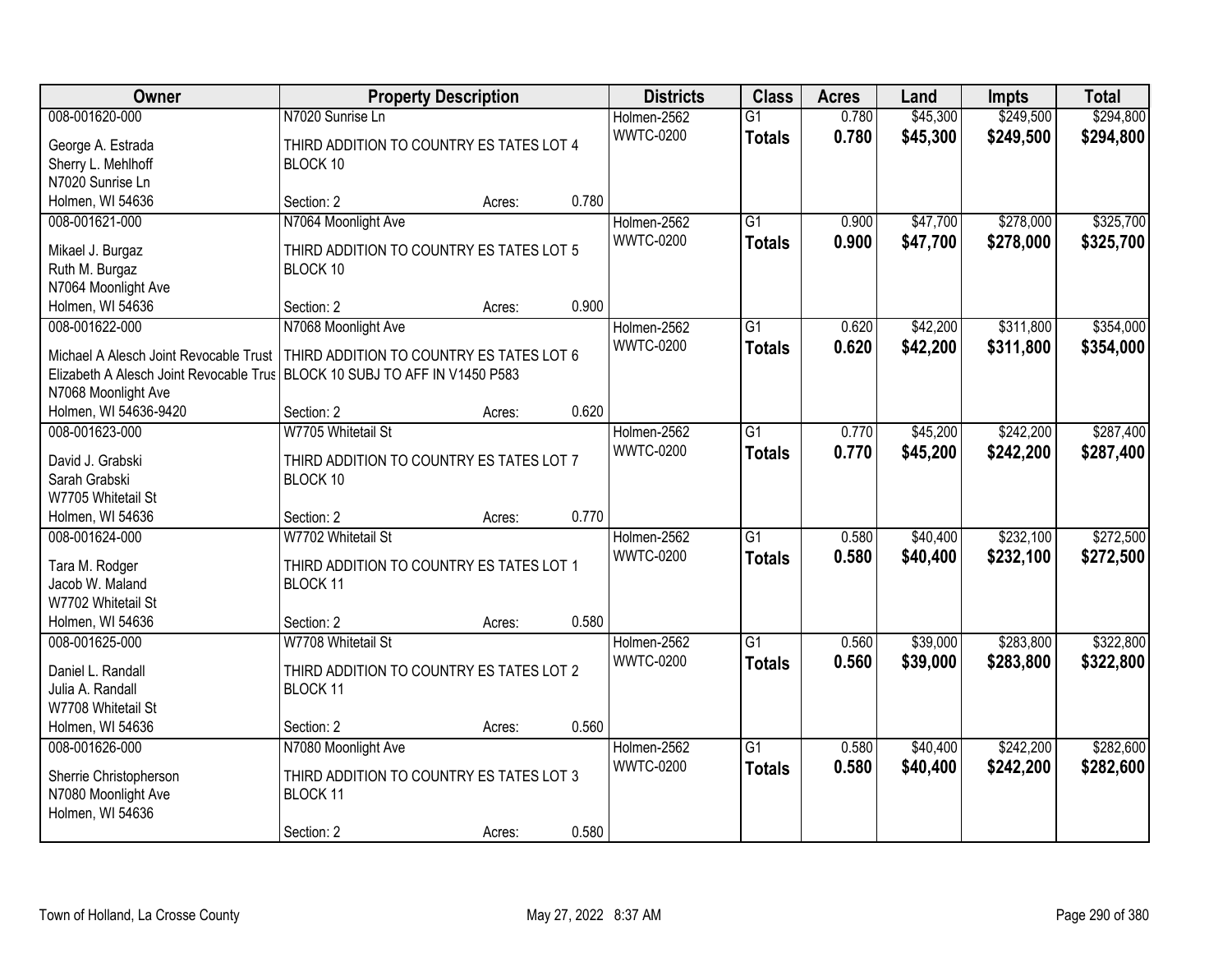| Owner                 | <b>Property Description</b>              |        |       | <b>Districts</b> | <b>Class</b>    | <b>Acres</b> | Land     | <b>Impts</b> | <b>Total</b> |
|-----------------------|------------------------------------------|--------|-------|------------------|-----------------|--------------|----------|--------------|--------------|
| 008-001627-000        | N7087 Moonlight Ave                      |        |       | Holmen-2562      | $\overline{G1}$ | 1.160        | \$52,800 | \$283,700    | \$336,500    |
| Randall S. Dibb       | THIRD ADDITION TO COUNTRY ES TATES LOT 1 |        |       | <b>WWTC-0200</b> | <b>Totals</b>   | 1.160        | \$52,800 | \$283,700    | \$336,500    |
| Luann S. Dibb         | BLOCK 12                                 |        |       |                  |                 |              |          |              |              |
| N7087 Moonlight Ave   |                                          |        |       |                  |                 |              |          |              |              |
| Holmen, WI 54636      | Section: 2                               | Acres: | 1.160 |                  |                 |              |          |              |              |
| 008-001628-000        | N7083 Moonlight Ave                      |        |       | Holmen-2562      | $\overline{G1}$ | 0.820        | \$46,100 | \$231,800    | \$277,900    |
|                       |                                          |        |       | <b>WWTC-0200</b> | <b>Totals</b>   | 0.820        | \$46,100 | \$231,800    | \$277,900    |
| Catherine A. Koopman  | THIRD ADDITION TO COUNTRY ES TATES LOT 2 |        |       |                  |                 |              |          |              |              |
| Travis S. Koopman     | BLOCK 12                                 |        |       |                  |                 |              |          |              |              |
| N7083 Moonlight Ave   |                                          |        |       |                  |                 |              |          |              |              |
| Holmen, WI 54636      | Section: 2                               | Acres: | 0.820 |                  |                 |              |          |              |              |
| 008-001629-000        | N7079 Moonlight Ave                      |        |       | Holmen-2562      | $\overline{G1}$ | 0.750        | \$44,800 | \$282,100    | \$326,900    |
| Jon Lindgren Trust    | THIRD ADDITION TO COUNTRY ES TATES LOT 3 |        |       | <b>WWTC-0200</b> | <b>Totals</b>   | 0.750        | \$44,800 | \$282,100    | \$326,900    |
| Judith Lindgren Trust | BLOCK 12                                 |        |       |                  |                 |              |          |              |              |
| N7079 Moonlight Ave   |                                          |        |       |                  |                 |              |          |              |              |
| Holmen, WI 54636      | Section: 2                               | Acres: | 0.750 |                  |                 |              |          |              |              |
| 008-001630-000        | <b>Moonlight Ave</b>                     |        |       | Holmen-2562      | $\overline{G1}$ | 0.730        | \$44,400 | \$0          | \$44,400     |
|                       |                                          |        |       | <b>WWTC-0200</b> | <b>Totals</b>   | 0.730        | \$44,400 | \$0          | \$44,400     |
| Gordon N. Rasmussen   | THIRD ADDITION TO COUNTRY ES TATES LOT 4 |        |       |                  |                 |              |          |              |              |
| Tracy S. Rasmussen    | BLOCK 12                                 |        |       |                  |                 |              |          |              |              |
| N7067 Moonlight Ave   |                                          |        |       |                  |                 |              |          |              |              |
| Holmen, WI 54636      | Section: 2                               | Acres: | 0.730 |                  |                 |              |          |              |              |
| 008-001631-000        | N7067 Moonlight Ave                      |        |       | Holmen-2562      | $\overline{G1}$ | 0.550        | \$38,300 | \$371,600    | \$409,900    |
| Gordon N. Rasmussen   | THIRD ADDITION TO COUNTRY ES TATES LOT 5 |        |       | <b>WWTC-0200</b> | <b>Totals</b>   | 0.550        | \$38,300 | \$371,600    | \$409,900    |
| Tracy S. Rasmussen    | BLOCK 12                                 |        |       |                  |                 |              |          |              |              |
| N7067 Moonlight Ave   |                                          |        |       |                  |                 |              |          |              |              |
| Holmen, WI 54636      | Section: 2                               | Acres: | 0.550 |                  |                 |              |          |              |              |
| 008-001632-000        | N7063 Moonlight Ave                      |        |       | Holmen-2562      | $\overline{G1}$ | 0.570        | \$39,700 | \$280,400    | \$320,100    |
|                       |                                          |        |       | <b>WWTC-0200</b> | <b>Totals</b>   | 0.570        | \$39,700 | \$280,400    | \$320,100    |
| John T. Cavadini      | THIRD ADDITION TO COUNTRY ES TATES LOT 6 |        |       |                  |                 |              |          |              |              |
| Shari K. Cavadini     | BLOCK 12                                 |        |       |                  |                 |              |          |              |              |
| N7063 Moonlight Ave   |                                          |        |       |                  |                 |              |          |              |              |
| Holmen, WI 54636      | Section: 2                               | Acres: | 0.570 |                  |                 |              |          |              |              |
| 008-001633-000        | N7036 Sunrise Ln                         |        |       | Holmen-2562      | $\overline{G1}$ | 0.620        | \$42,200 | \$217,800    | \$260,000    |
| Guy W. Turner         | THIRD ADDITION TO COUNTRY ES TATES LOT 7 |        |       | <b>WWTC-0200</b> | <b>Totals</b>   | 0.620        | \$42,200 | \$217,800    | \$260,000    |
| Kelsey E. Turner      | BLOCK 12                                 |        |       |                  |                 |              |          |              |              |
| N7036 Sunrise Ln      |                                          |        |       |                  |                 |              |          |              |              |
| Holmen, WI 54636      | Section: 2                               | Acres: | 0.620 |                  |                 |              |          |              |              |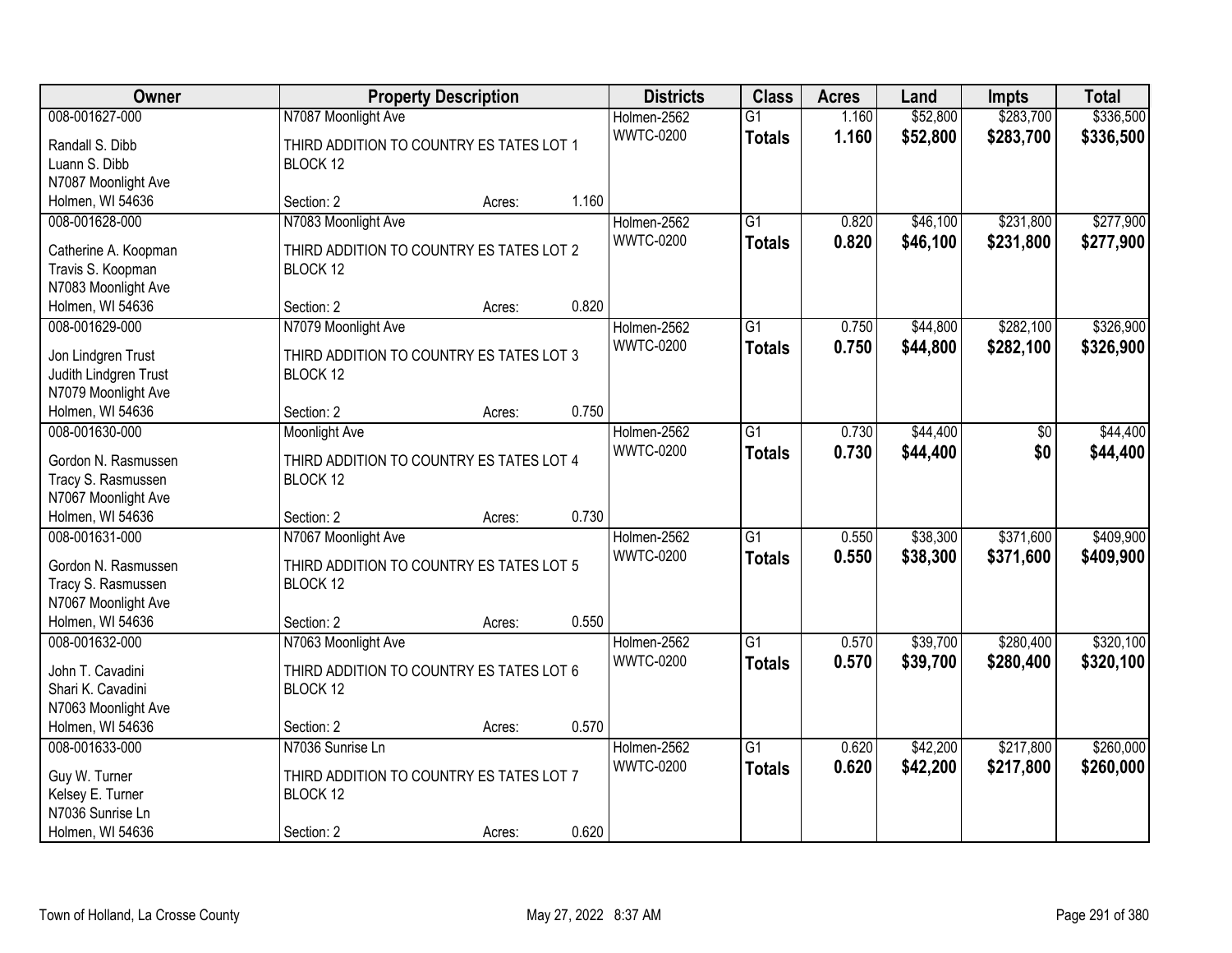| Owner                                  | <b>Property Description</b>                          |        |       | <b>Districts</b> | <b>Class</b>    | <b>Acres</b> | Land     | <b>Impts</b> | <b>Total</b> |
|----------------------------------------|------------------------------------------------------|--------|-------|------------------|-----------------|--------------|----------|--------------|--------------|
| 008-001634-000                         | N7044 Sunrise Ln                                     |        |       | Holmen-2562      | $\overline{G1}$ | 0.740        | \$44,600 | \$254,900    | \$299,500    |
| Jon L. Layland                         | THIRD ADDITION TO COUNTRY ES TATES LOT 8             |        |       | <b>WWTC-0200</b> | <b>Totals</b>   | 0.740        | \$44,600 | \$254,900    | \$299,500    |
| Deen A. Layland                        | BLOCK 12                                             |        |       |                  |                 |              |          |              |              |
| N7044 Sunrise Ln                       |                                                      |        |       |                  |                 |              |          |              |              |
| Holmen, WI 54636                       | Section: 2                                           | Acres: | 0.740 |                  |                 |              |          |              |              |
| 008-001635-000                         | N7052 Sunrise Ln                                     |        |       | Holmen-2562      | $\overline{G1}$ | 0.760        | \$45,000 | \$303,100    | \$348,100    |
|                                        |                                                      |        |       | <b>WWTC-0200</b> | <b>Totals</b>   | 0.760        | \$45,000 | \$303,100    | \$348,100    |
| Randy A. Hartung                       | THIRD ADDITION TO COUNTRY ES TATES LOT 9<br>BLOCK 12 |        |       |                  |                 |              |          |              |              |
| Theresa M. Hartung<br>N7052 Sunrise Ln |                                                      |        |       |                  |                 |              |          |              |              |
| Holmen, WI 54636                       | Section: 2                                           | Acres: | 0.760 |                  |                 |              |          |              |              |
| 008-001636-000                         | N7060 Sunrise Ln                                     |        |       | Holmen-2562      | $\overline{G1}$ | 0.760        | \$45,000 | \$299,400    | \$344,400    |
|                                        |                                                      |        |       | <b>WWTC-0200</b> |                 | 0.760        | \$45,000 | \$299,400    | \$344,400    |
| Eric M. Schmitz                        | THIRD ADDITION TO COUNTRY ES TATES LOT 10            |        |       |                  | <b>Totals</b>   |              |          |              |              |
| N7060 Sunrise Ln                       | BLOCK 12                                             |        |       |                  |                 |              |          |              |              |
| Holmen, WI 54636                       |                                                      |        |       |                  |                 |              |          |              |              |
|                                        | Section: 2                                           | Acres: | 0.760 |                  |                 |              |          |              |              |
| 008-001637-000                         | N7068 Sunrise Ln                                     |        |       | Holmen-2562      | $\overline{G1}$ | 0.760        | \$45,000 | \$342,800    | \$387,800    |
| Luke D. Binder                         | THIRD ADDITION TO COUNTRY ES TATES LOT 11            |        |       | <b>WWTC-0200</b> | <b>Totals</b>   | 0.760        | \$45,000 | \$342,800    | \$387,800    |
| Mindy S. Binder                        | BLOCK 12                                             |        |       |                  |                 |              |          |              |              |
| N7068 Sunrise Ln                       |                                                      |        |       |                  |                 |              |          |              |              |
| Holmen, WI 54636                       | Section: 2                                           | Acres: | 0.760 |                  |                 |              |          |              |              |
| 008-001638-000                         | N7076 Sunrise Ln                                     |        |       | Holmen-2562      | $\overline{G1}$ | 0.720        | \$44,200 | \$247,900    | \$292,100    |
|                                        |                                                      |        |       | <b>WWTC-0200</b> | <b>Totals</b>   | 0.720        | \$44,200 | \$247,900    | \$292,100    |
| Reuben J. Mravik                       | THIRD ADDITION TO COUNTRY ES TATES LOT 12            |        |       |                  |                 |              |          |              |              |
| Susan M. Mravik                        | BLOCK 12                                             |        |       |                  |                 |              |          |              |              |
| N7076 Sunrise Ln                       |                                                      |        |       |                  |                 |              |          |              |              |
| Holmen, WI 54636                       | Section: 2                                           | Acres: | 0.720 |                  |                 |              |          |              |              |
| 008-001639-000                         | N7079 Sunrise Ln                                     |        |       | Holmen-2562      | $\overline{G1}$ | 0.970        | \$49,100 | \$302,900    | \$352,000    |
| Steven B. King                         | THIRD ADDITION TO COUNTRY ES TATES LOT 1             |        |       | <b>WWTC-0200</b> | <b>Totals</b>   | 0.970        | \$49,100 | \$302,900    | \$352,000    |
| Mary L. King                           | BLOCK 13                                             |        |       |                  |                 |              |          |              |              |
| N7079 Sunrise Ln                       |                                                      |        |       |                  |                 |              |          |              |              |
| Holmen, WI 54636                       | Section: 2                                           | Acres: | 0.970 |                  |                 |              |          |              |              |
| 008-001640-000                         | N7065 Sunrise Ln                                     |        |       | Holmen-2562      | $\overline{G1}$ | 1.070        | \$51,000 | \$279,200    | \$330,200    |
| Kurt W. Kroner                         | THIRD ADDITION TO COUNTRY ES TATES LOT 2             |        |       | <b>WWTC-0200</b> | <b>Totals</b>   | 1.070        | \$51,000 | \$279,200    | \$330,200    |
| Jean M. Kroner                         | BLOCK 13                                             |        |       |                  |                 |              |          |              |              |
| N7065 Sunrise Ln                       |                                                      |        |       |                  |                 |              |          |              |              |
| Holmen, WI 54636                       | Section: 2                                           | Acres: | 1.070 |                  |                 |              |          |              |              |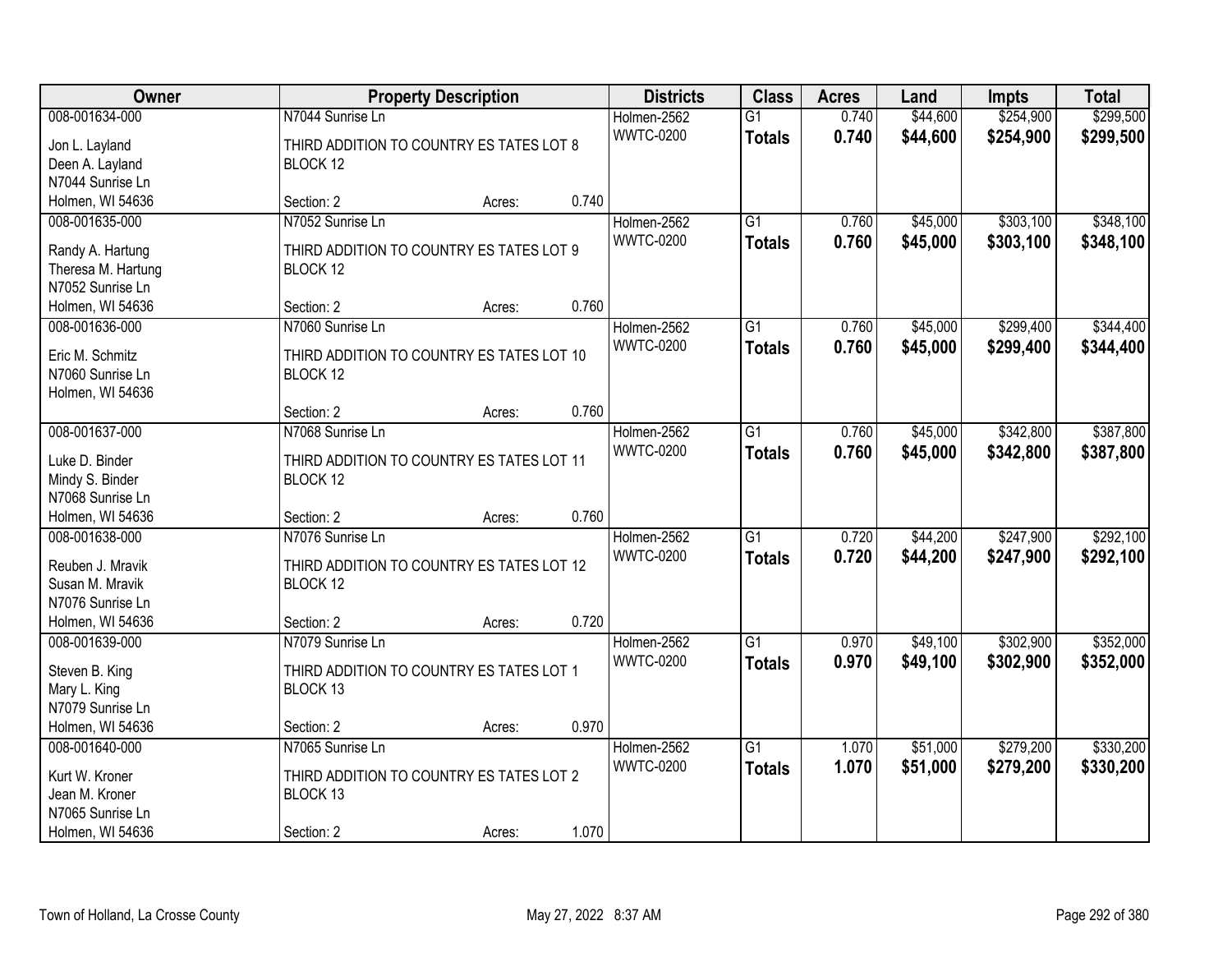| Owner              |                                              | <b>Property Description</b> |       | <b>Districts</b> | <b>Class</b>    | <b>Acres</b> | Land            | <b>Impts</b>    | <b>Total</b>    |
|--------------------|----------------------------------------------|-----------------------------|-------|------------------|-----------------|--------------|-----------------|-----------------|-----------------|
| 008-001641-000     | N7055 Sunrise Ln                             |                             |       | Holmen-2562      | $\overline{G1}$ | 0.680        | \$43,400        | \$251,800       | \$295,200       |
| Dustin M. Pfennig  | THIRD ADDITION TO COUNTRY ES TATES LOT 3     |                             |       | <b>WWTC-0200</b> | <b>Totals</b>   | 0.680        | \$43,400        | \$251,800       | \$295,200       |
| Kelli A. Pfennig   | BLOCK 13                                     |                             |       |                  |                 |              |                 |                 |                 |
| N7055 Sunrise Ln   |                                              |                             |       |                  |                 |              |                 |                 |                 |
| Holmen, WI 54636   | Section: 2                                   | Acres:                      | 0.680 |                  |                 |              |                 |                 |                 |
| 008-001642-000     | N7047 Sunrise Ln                             |                             |       | Holmen-2562      | $\overline{G1}$ | 0.740        | \$44,600        | \$256,600       | \$301,200       |
|                    |                                              |                             |       | <b>WWTC-0200</b> | <b>Totals</b>   | 0.740        | \$44,600        | \$256,600       | \$301,200       |
| <b>Matt Eimer</b>  | THIRD ADDITION TO COUNTRY ES TATES LOT 4     |                             |       |                  |                 |              |                 |                 |                 |
| Debra Eimer        | BLOCK 13                                     |                             |       |                  |                 |              |                 |                 |                 |
| N7047 Sunrise Ln   |                                              |                             |       |                  |                 |              |                 |                 |                 |
| Holmen, WI 54636   | Section: 2                                   | Acres:                      | 0.740 |                  |                 |              |                 |                 |                 |
| 008-001643-000     | N7039 Sunrise Ln                             |                             |       | Holmen-2562      | G1              | 0.770        | \$45,200        | \$315,000       | \$360,200       |
| Robin J. Rao       | THIRD ADDITION TO COUNTRY ES TATES LOT 5     |                             |       | <b>WWTC-0200</b> | <b>Totals</b>   | 0.770        | \$45,200        | \$315,000       | \$360,200       |
| Pamela J. Rao      | BLOCK 13 EX CSM NO. 14 VOL 6 DOC NO. 1101589 |                             |       |                  |                 |              |                 |                 |                 |
| N7039 Sunrise Ln   |                                              |                             |       |                  |                 |              |                 |                 |                 |
| Holmen, WI 54636   | Section: 2                                   | Acres:                      | 0.770 |                  |                 |              |                 |                 |                 |
| 008-001643-001     | Sunrise Ln                                   |                             |       | Holmen-2562      | X4              | 0.050        | \$0             | \$0             | \$0             |
|                    |                                              |                             |       | <b>WWTC-0200</b> | <b>Totals</b>   | 0.050        | \$0             | \$0             | \$0             |
| Town of Holland    | CERTIFIED SURVEY MAP NO. 14 VOL 6 OUTLOT 1   |                             |       |                  |                 |              |                 |                 |                 |
| W7937 County Rd Mh | DOC NO. 11015 89                             |                             |       |                  |                 |              |                 |                 |                 |
| Holmen, WI 54636   |                                              |                             |       |                  |                 |              |                 |                 |                 |
|                    | Section: 2                                   | Acres:                      | 0.050 |                  |                 |              |                 |                 |                 |
| 008-001644-000     | W7724 Country Ave                            |                             |       | Holmen-2562      | $\overline{G1}$ | 0.760        | \$45,000        | \$342,600       | \$387,600       |
| Ryan L. Bartels    | THIRD ADDITION TO COUNTRY ES TATES LOT 6     |                             |       | <b>WWTC-0200</b> | <b>Totals</b>   | 0.760        | \$45,000        | \$342,600       | \$387,600       |
| Heidi R. Bartels   | BLOCK 13 EX CSM NO. 14 VOL 6 DOC NO. 1101589 |                             |       |                  |                 |              |                 |                 |                 |
| W7724 Country Ave  |                                              |                             |       |                  |                 |              |                 |                 |                 |
| Holmen, WI 54636   | Section: 2                                   | Acres:                      | 0.760 |                  |                 |              |                 |                 |                 |
|                    |                                              |                             |       |                  |                 | 0.020        |                 |                 |                 |
| 008-001644-001     | Sunrise Ln                                   |                             |       | Holmen-2562      | $\overline{X4}$ |              | $\overline{50}$ | $\overline{50}$ | $\overline{50}$ |
| Town of Holland    | CERTIFIED SURVEY MAP NO. 14 VOL 6 OUTLOT 2   |                             |       | <b>WWTC-0200</b> | <b>Totals</b>   | 0.020        | \$0             | \$0             | \$0             |
| W7937 County Rd Mh | DOC NO. 11015 89                             |                             |       |                  |                 |              |                 |                 |                 |
| Holmen, WI 54636   |                                              |                             |       |                  |                 |              |                 |                 |                 |
|                    | Section: 2                                   | Acres:                      | 0.020 |                  |                 |              |                 |                 |                 |
| 008-001645-000     | W7736 Country Ave                            |                             |       | Holmen-2562      | $\overline{G1}$ | 0.840        | \$46,500        | \$327,900       | \$374,400       |
|                    |                                              |                             |       | <b>WWTC-0200</b> | <b>Totals</b>   | 0.840        | \$46,500        | \$327,900       | \$374,400       |
| Michael R. Connors | THIRD ADDITION TO COUNTRY ES TATES LOT 7     |                             |       |                  |                 |              |                 |                 |                 |
| Rita A. Connors    | BLOCK 13                                     |                             |       |                  |                 |              |                 |                 |                 |
| W7736 Country Ave  |                                              |                             |       |                  |                 |              |                 |                 |                 |
| Holmen, WI 54636   | Section: 2                                   | Acres:                      | 0.840 |                  |                 |              |                 |                 |                 |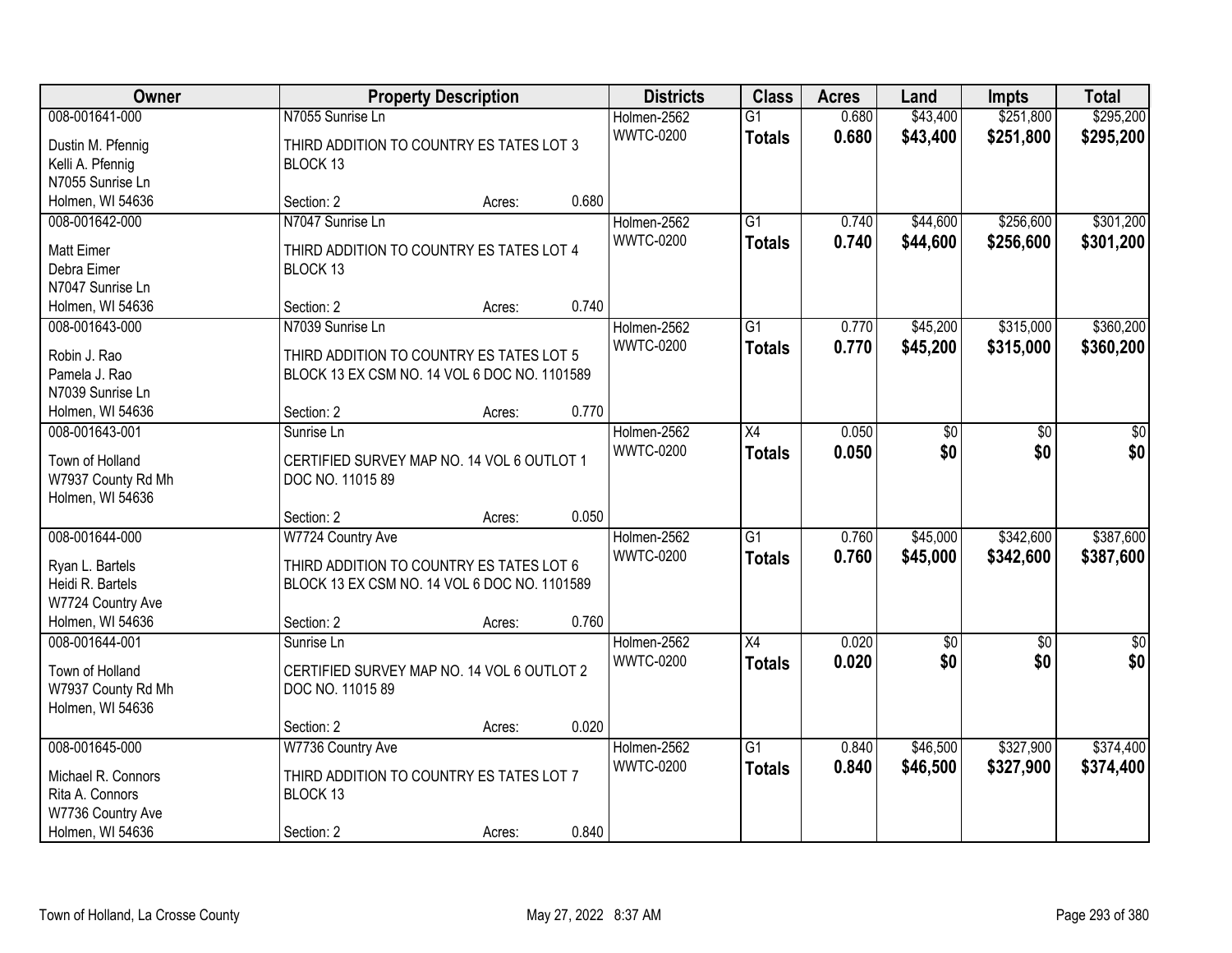| Owner                                  |                                                               | <b>Property Description</b> |       | <b>Districts</b>                | <b>Class</b>                     | <b>Acres</b>   | Land                 | <b>Impts</b>           | <b>Total</b>           |
|----------------------------------------|---------------------------------------------------------------|-----------------------------|-------|---------------------------------|----------------------------------|----------------|----------------------|------------------------|------------------------|
| 008-001646-000<br>Robert S. Kay        | W7748 Country Ave<br>THIRD ADDITION TO COUNTRY ES TATES LOT 8 |                             |       | Holmen-2562<br><b>WWTC-0200</b> | $\overline{G1}$<br><b>Totals</b> | 0.700<br>0.700 | \$43,800<br>\$43,800 | \$305,400<br>\$305,400 | \$349,200<br>\$349,200 |
| Linda D. Kay                           | BLOCK 13                                                      |                             |       |                                 |                                  |                |                      |                        |                        |
| W7748 Country Ave                      |                                                               |                             |       |                                 |                                  |                |                      |                        |                        |
| Holmen, WI 54636                       | Section: 2                                                    | Acres:                      | 0.700 |                                 |                                  |                |                      |                        |                        |
| 008-001647-000                         | W7760 Country Ave                                             |                             |       | Holmen-2562                     | $\overline{G1}$                  | 0.670          | \$43,200             | \$278,200              | \$321,400              |
| Randy S. Byom                          | THIRD ADDITION TO COUNTRY ES TATES LOT 9                      |                             |       | <b>WWTC-0200</b>                | <b>Totals</b>                    | 0.670          | \$43,200             | \$278,200              | \$321,400              |
| Michelle L. Byom                       | BLOCK 13                                                      |                             |       |                                 |                                  |                |                      |                        |                        |
| W7760 Country Ave                      |                                                               |                             |       |                                 |                                  |                |                      |                        |                        |
| Holmen, WI 54636                       | Section: 2                                                    | Acres:                      | 0.670 |                                 |                                  |                |                      |                        |                        |
| 008-001648-000                         | W7776 Windmill St                                             |                             |       | Holmen-2562                     | $\overline{G1}$                  | 0.760          | \$45,000             | \$260,300              | \$305,300              |
|                                        |                                                               |                             |       | <b>WWTC-0200</b>                | <b>Totals</b>                    | 0.760          | \$45,000             | \$260,300              | \$305,300              |
| Timothy L. Britain<br>Holly L. Britain | THIRD ADDITION TO COUNTRY ES TATES LOT 1<br>BLOCK 14          |                             |       |                                 |                                  |                |                      |                        |                        |
| W7776 Windmill St                      |                                                               |                             |       |                                 |                                  |                |                      |                        |                        |
| Holmen, WI 54636                       | Section: 2                                                    | Acres:                      | 0.760 |                                 |                                  |                |                      |                        |                        |
| 008-001649-000                         | Pine Ln                                                       |                             |       | Holmen-2562                     | G1                               | 0.660          | \$43,000             | \$0                    | \$43,000               |
|                                        |                                                               |                             |       | <b>WWTC-0200</b>                | <b>Totals</b>                    | 0.660          | \$43,000             | \$0                    | \$43,000               |
| Ryan L. Mashak                         | FOURTH ADDITION TO COUNTRY E STATES LOT 13                    |                             |       |                                 |                                  |                |                      |                        |                        |
| Joy R. Mashak                          | <b>BLOCK1</b>                                                 |                             |       |                                 |                                  |                |                      |                        |                        |
| 303 Mchugh St E                        |                                                               |                             |       |                                 |                                  |                |                      |                        |                        |
| Holmen, WI 54636                       | Section: 2                                                    | Acres:                      | 0.660 |                                 |                                  |                |                      |                        |                        |
| 008-001650-000                         | N7015 Pine Ln                                                 |                             |       | Holmen-2562                     | $\overline{G1}$                  | 0.750          | \$44,800             | \$320,300              | \$365,100              |
| Ben L. Bosshart                        | FOURTH ADDITION TO COUNTRY E STATES LOT 14                    |                             |       | <b>WWTC-0200</b>                | <b>Totals</b>                    | 0.750          | \$44,800             | \$320,300              | \$365,100              |
| N7015 Pine Ln                          | BLOCK <sub>1</sub>                                            |                             |       |                                 |                                  |                |                      |                        |                        |
| Holmen, WI 54636                       |                                                               |                             |       |                                 |                                  |                |                      |                        |                        |
|                                        | Section: 2                                                    | Acres:                      | 0.750 |                                 |                                  |                |                      |                        |                        |
| 008-001651-000                         | N7027 Pine Ln                                                 |                             |       | Holmen-2562                     | $\overline{G1}$                  | 0.900          | \$47,700             | \$307,000              | \$354,700              |
| Edwin A. Fish et al                    | FOURTH ADDITION TO COUNTRY E STATES LOT 15                    |                             |       | <b>WWTC-0200</b>                | <b>Totals</b>                    | 0.900          | \$47,700             | \$307,000              | \$354,700              |
| N7027 Pine Ln                          | BLOCK <sub>1</sub>                                            |                             |       |                                 |                                  |                |                      |                        |                        |
| Holmen, WI 54636                       |                                                               |                             |       |                                 |                                  |                |                      |                        |                        |
|                                        | Section: 2                                                    | Acres:                      | 0.900 |                                 |                                  |                |                      |                        |                        |
| 008-001652-000                         | N7039 Pine Ln                                                 |                             |       | Holmen-2562                     | $\overline{G1}$                  | 1.040          | \$50,900             | \$340,300              | \$391,200              |
|                                        | FOURTH ADDITION TO COUNTRY E STATES LOT 16                    |                             |       | <b>WWTC-0200</b>                | <b>Totals</b>                    | 1.040          | \$50,900             | \$340,300              | \$391,200              |
| David M. Kuhn<br>Connie J. Kuhn        | BLOCK <sub>1</sub>                                            |                             |       |                                 |                                  |                |                      |                        |                        |
| N7039 Pine Ln                          |                                                               |                             |       |                                 |                                  |                |                      |                        |                        |
| Holmen, WI 54636                       | Section: 2                                                    | Acres:                      | 1.040 |                                 |                                  |                |                      |                        |                        |
|                                        |                                                               |                             |       |                                 |                                  |                |                      |                        |                        |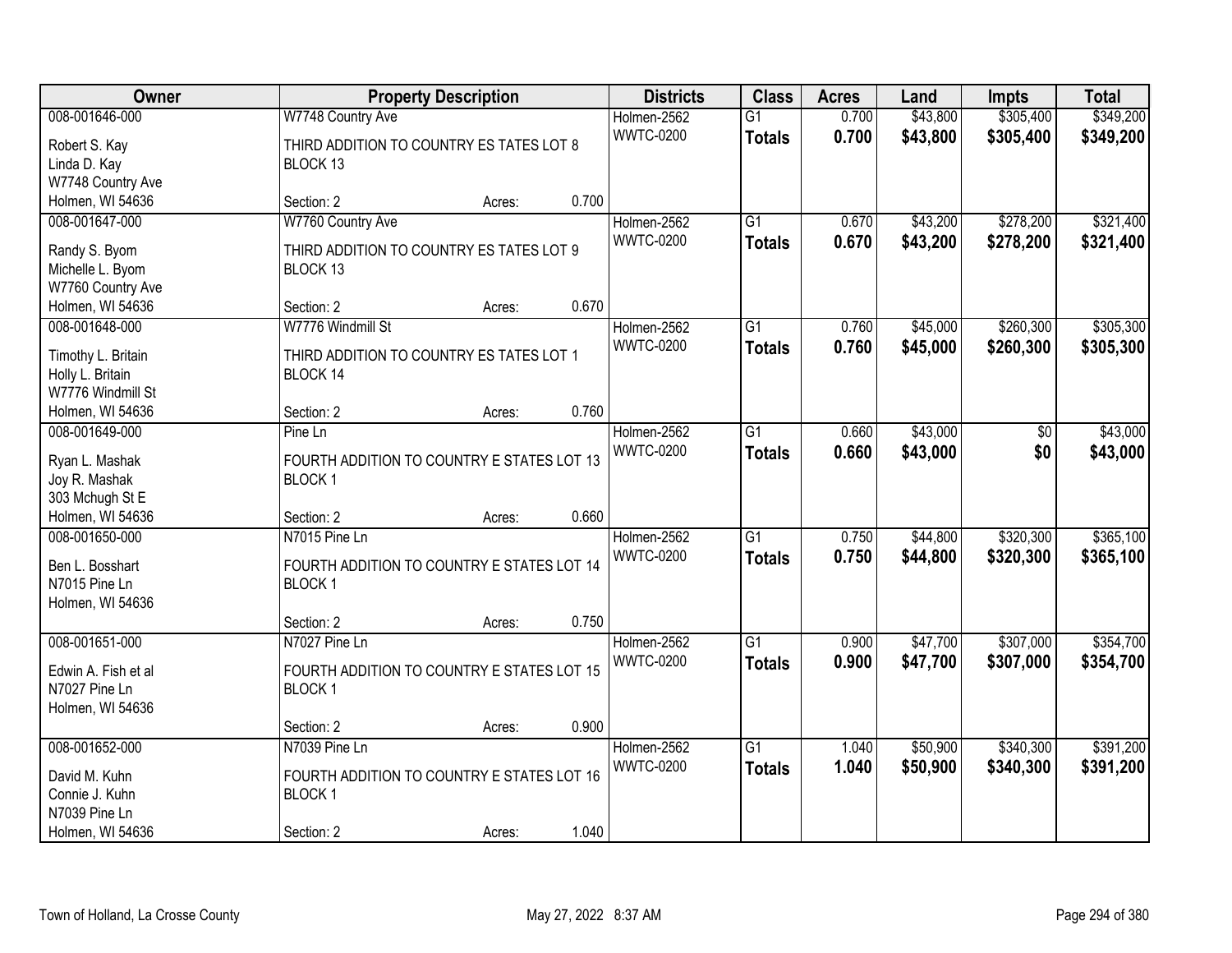| Owner                              |                                            | <b>Property Description</b> |       | <b>Districts</b> | <b>Class</b>    | <b>Acres</b> | Land     | <b>Impts</b> | <b>Total</b> |
|------------------------------------|--------------------------------------------|-----------------------------|-------|------------------|-----------------|--------------|----------|--------------|--------------|
| 008-001653-000                     | N7043 Pine Ln                              |                             |       | Holmen-2562      | $\overline{G1}$ | 0.890        | \$47,500 | \$287,400    | \$334,900    |
| William F. Mellem                  | FOURTH ADDITION TO COUNTRY E STATES LOT 17 |                             |       | <b>WWTC-0200</b> | <b>Totals</b>   | 0.890        | \$47,500 | \$287,400    | \$334,900    |
| Karlene J. Mellem                  | BLOCK <sub>1</sub>                         |                             |       |                  |                 |              |          |              |              |
| N7043 Pine Ln                      |                                            |                             |       |                  |                 |              |          |              |              |
| Holmen, WI 54636                   | Section: 2                                 | Acres:                      | 0.890 |                  |                 |              |          |              |              |
| 008-001654-000                     | N7055 Pine Ln                              |                             |       | Holmen-2562      | $\overline{G1}$ | 0.880        | \$47,300 | \$289,700    | \$337,000    |
| Scott W. Grade                     | FOURTH ADDITION TO COUNTRY E STATES LOT 18 |                             |       | <b>WWTC-0200</b> | <b>Totals</b>   | 0.880        | \$47,300 | \$289,700    | \$337,000    |
| Melissa A. Grade                   | <b>BLOCK1</b>                              |                             |       |                  |                 |              |          |              |              |
| N7055 Pine Ln                      |                                            |                             |       |                  |                 |              |          |              |              |
| Holmen, WI 54636                   | Section: 2                                 | Acres:                      | 0.880 |                  |                 |              |          |              |              |
| 008-001655-000                     | N7067 Pine Ln                              |                             |       | Holmen-2562      | $\overline{G1}$ | 0.630        | \$42,400 | \$308,400    | \$350,800    |
|                                    |                                            |                             |       | <b>WWTC-0200</b> | <b>Totals</b>   | 0.630        | \$42,400 | \$308,400    | \$350,800    |
| Lee J. Zimmerman                   | FOURTH ADDITION TO COUNTRY E STATES LOT 19 |                             |       |                  |                 |              |          |              |              |
| Joie M. Zimmerman<br>N7067 Pine Ln | BLOCK <sub>1</sub>                         |                             |       |                  |                 |              |          |              |              |
| Holmen, WI 54636                   | Section: 2                                 | Acres:                      | 0.630 |                  |                 |              |          |              |              |
| 008-001656-000                     | N7079 Pine Ln                              |                             |       | Holmen-2562      | G1              | 0.640        | \$42,600 | \$303,900    | \$346,500    |
|                                    |                                            |                             |       | <b>WWTC-0200</b> | <b>Totals</b>   | 0.640        | \$42,600 | \$303,900    | \$346,500    |
| Richard J Jakes Family Trust       | FOURTH ADDITION TO COUNTRY E STATES LOT 20 |                             |       |                  |                 |              |          |              |              |
| Judith C Jakes Family Trust        | <b>BLOCK1</b>                              |                             |       |                  |                 |              |          |              |              |
| N7079 Pine Ln                      |                                            |                             |       |                  |                 |              |          |              |              |
| Holmen, WI 54636                   | Section: 2                                 | Acres:                      | 0.640 |                  |                 |              |          |              |              |
| 008-001657-000                     | W7787 Windmill St                          |                             |       | Holmen-2562      | $\overline{G1}$ | 0.670        | \$43,200 | \$292,600    | \$335,800    |
| Kevin S. Glanville                 | FOURTH ADDITION TO COUNTRY E STATES LOT 11 |                             |       | <b>WWTC-0200</b> | <b>Totals</b>   | 0.670        | \$43,200 | \$292,600    | \$335,800    |
| Holly M. Glanville                 | BLOCK <sub>5</sub>                         |                             |       |                  |                 |              |          |              |              |
| W7787 Windmill St                  |                                            |                             |       |                  |                 |              |          |              |              |
| Holmen, WI 54636                   | Section: 2                                 | Acres:                      | 0.670 |                  |                 |              |          |              |              |
| 008-001658-000                     | W7807 Windmill St                          |                             |       | Holmen-2562      | G1              | 0.670        | \$43,200 | \$417,300    | \$460,500    |
| Marvin J. Hohl                     | FOURTH ADDITION TO COUNTRY E STATES LOT 12 |                             |       | <b>WWTC-0200</b> | <b>Totals</b>   | 0.670        | \$43,200 | \$417,300    | \$460,500    |
| Heidi J. Hohl                      | <b>BLOCK5</b>                              |                             |       |                  |                 |              |          |              |              |
| W7807 Windmill St                  |                                            |                             |       |                  |                 |              |          |              |              |
| Holmen, WI 54636                   | Section: 2                                 | Acres:                      | 0.670 |                  |                 |              |          |              |              |
| 008-001659-000                     | W7835 Windmill St                          |                             |       | Holmen-2562      | $\overline{G1}$ | 0.670        | \$43,200 | \$278,300    | \$321,500    |
|                                    |                                            |                             |       | <b>WWTC-0200</b> | <b>Totals</b>   | 0.670        | \$43,200 | \$278,300    | \$321,500    |
| Alyssa A. Hestekin                 | FOURTH ADDITION TO COUNTRY E STATES LOT 13 |                             |       |                  |                 |              |          |              |              |
| Cory M. Hestekin                   | BLOCK <sub>5</sub>                         |                             |       |                  |                 |              |          |              |              |
| W7835 Windmill St                  |                                            |                             |       |                  |                 |              |          |              |              |
| Holmen, WI 54636                   | Section: 2                                 | Acres:                      | 0.670 |                  |                 |              |          |              |              |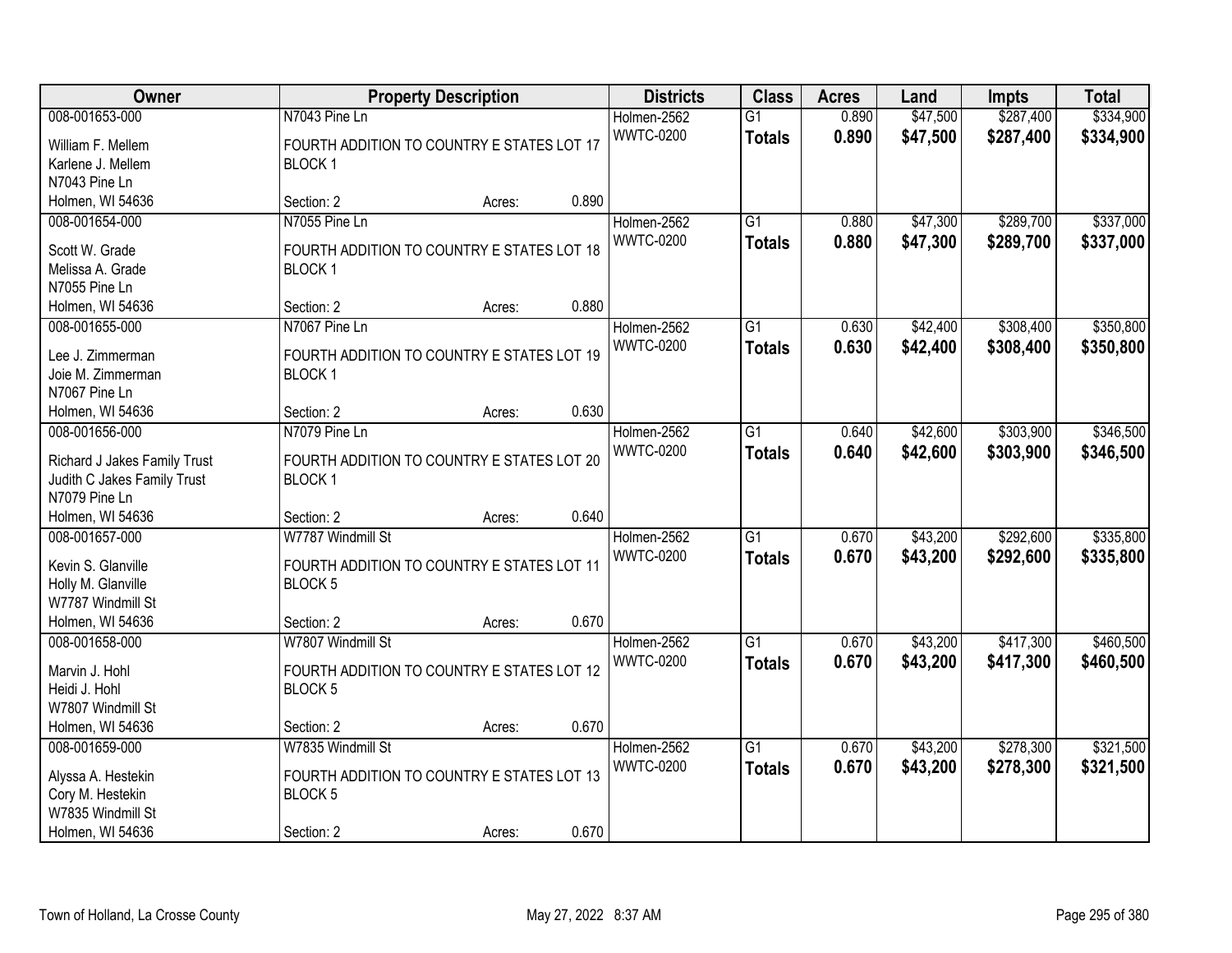| Owner                             |                                                                 | <b>Property Description</b> |       | <b>Districts</b>                | <b>Class</b>                     | <b>Acres</b>   | Land                 | <b>Impts</b>           | <b>Total</b>           |
|-----------------------------------|-----------------------------------------------------------------|-----------------------------|-------|---------------------------------|----------------------------------|----------------|----------------------|------------------------|------------------------|
| 008-001660-000<br>Todd A. Carlson | W7855 Windmill St<br>FOURTH ADDITION TO COUNTRY E STATES LOT 14 |                             |       | Holmen-2562<br><b>WWTC-0200</b> | $\overline{G1}$<br><b>Totals</b> | 0.730<br>0.730 | \$44,400<br>\$44,400 | \$253,400<br>\$253,400 | \$297,800<br>\$297,800 |
| Susan M. Carlson                  | <b>BLOCK 5</b>                                                  |                             |       |                                 |                                  |                |                      |                        |                        |
| W7855 Windmill St                 |                                                                 |                             |       |                                 |                                  |                |                      |                        |                        |
| Holmen, WI 54636                  | Section: 2                                                      | Acres:                      | 0.730 |                                 |                                  |                |                      |                        |                        |
| 008-001661-000                    | W7867 Windmill St                                               |                             |       | Holmen-2562                     | $\overline{G1}$                  | 0.880          | \$47,300             | \$331,100              | \$378,400              |
| Jay T. Verthein                   | FOURTH ADDITION TO COUNTRY E STATES LOT 15                      |                             |       | <b>WWTC-0200</b>                | <b>Totals</b>                    | 0.880          | \$47,300             | \$331,100              | \$378,400              |
| Amanda L. Verthein                | BLOCK <sub>5</sub>                                              |                             |       |                                 |                                  |                |                      |                        |                        |
| W7867 Windmill St                 |                                                                 |                             |       |                                 |                                  |                |                      |                        |                        |
| Holmen, WI 54636                  | Section: 2                                                      | Acres:                      | 0.880 |                                 |                                  |                |                      |                        |                        |
| 008-001662-000                    | W7871 Windmill St                                               |                             |       | Holmen-2562                     | G1                               | 1.140          | \$53,100             | \$290,700              | \$343,800              |
| Michelle L. Wuensch               | FOURTH ADDITION TO COUNTRY E STATES LOT 16                      |                             |       | <b>WWTC-0200</b>                | <b>Totals</b>                    | 1.140          | \$53,100             | \$290,700              | \$343,800              |
| W7871 Windmill St                 | BLOCK <sub>5</sub>                                              |                             |       |                                 |                                  |                |                      |                        |                        |
| Holmen, WI 54636                  | Section: 2                                                      |                             | 1.140 |                                 |                                  |                |                      |                        |                        |
| 008-001663-000                    | N7028 Pine Ln                                                   | Acres:                      |       | Holmen-2562                     | G1                               | 0.590          | \$41,100             | \$270,100              | \$311,200              |
|                                   |                                                                 |                             |       | <b>WWTC-0200</b>                |                                  | 0.590          |                      |                        |                        |
| Gordon W. Buchner                 | FOURTH ADDITION TO COUNTRY E STATES LOT 17                      |                             |       |                                 | <b>Totals</b>                    |                | \$41,100             | \$270,100              | \$311,200              |
| Laurie L. Buchner                 | BLOCK <sub>5</sub>                                              |                             |       |                                 |                                  |                |                      |                        |                        |
| N7028 Pine Ln                     |                                                                 |                             |       |                                 |                                  |                |                      |                        |                        |
| Holmen, WI 54636                  | Section: 2                                                      | Acres:                      | 0.590 |                                 |                                  |                |                      |                        |                        |
| 008-001664-000                    | N7016 Pine Ln                                                   |                             |       | Holmen-2562                     | $\overline{G1}$                  | 0.570          | \$39,700             | \$282,800              | \$322,500              |
| Robert J. Siolka                  | FOURTH ADDITION TO COUNTRY E STATES LOT 18                      |                             |       | <b>WWTC-0200</b>                | <b>Totals</b>                    | 0.570          | \$39,700             | \$282,800              | \$322,500              |
| Donna L. Siolka                   | <b>BLOCK5</b>                                                   |                             |       |                                 |                                  |                |                      |                        |                        |
| N7016 Pine Ln                     |                                                                 |                             |       |                                 |                                  |                |                      |                        |                        |
| Holmen, WI 54636                  | Section: 2                                                      | Acres:                      | 0.570 |                                 |                                  |                |                      |                        |                        |
| 008-001665-000                    | N7004 Pine Ln                                                   |                             |       | Holmen-2562                     | $\overline{G1}$                  | 0.520          | \$36,200             | \$243,700              | \$279,900              |
| Kenneth R. Damaschke Jr           | FOURTH ADDITION TO COUNTRY E STATES LOT 19                      |                             |       | <b>WWTC-0200</b>                | <b>Totals</b>                    | 0.520          | \$36,200             | \$243,700              | \$279,900              |
| Joanne Damaschke                  | BLOCK 5 SUBJ T O ESMT IN V1241 P482                             |                             |       |                                 |                                  |                |                      |                        |                        |
| N7004 Pine Ln                     |                                                                 |                             |       |                                 |                                  |                |                      |                        |                        |
| Holmen, WI 54636                  | Section: 2                                                      | Acres:                      | 0.520 |                                 |                                  |                |                      |                        |                        |
| 008-001666-000                    | W7772 Country Ave                                               |                             |       | Holmen-2562                     | $\overline{G1}$                  | 0.560          | \$39,000             | \$317,700              | \$356,700              |
| Ziegler Family Trust              | FOURTH ADDITION TO COUNTRY E STATES LOT 10                      |                             |       | <b>WWTC-0200</b>                | <b>Totals</b>                    | 0.560          | \$39,000             | \$317,700              | \$356,700              |
| W7772 Country Ave                 | BLOCK 13                                                        |                             |       |                                 |                                  |                |                      |                        |                        |
| Holmen, WI 54636-9418             |                                                                 |                             |       |                                 |                                  |                |                      |                        |                        |
|                                   | Section: 2                                                      | Acres:                      | 0.560 |                                 |                                  |                |                      |                        |                        |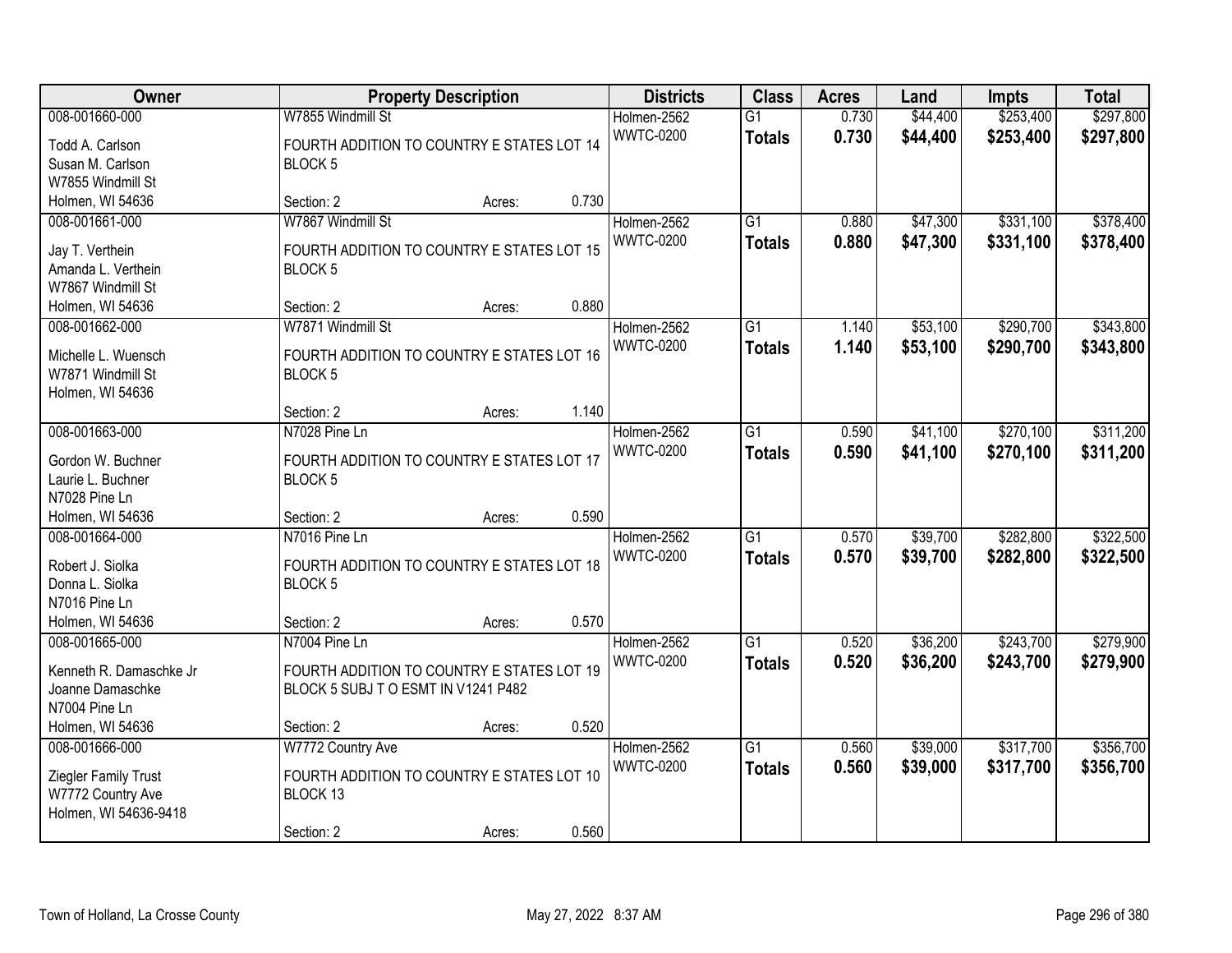| Owner                              |                                            | <b>Property Description</b> |       | <b>Districts</b> | <b>Class</b>    | <b>Acres</b> | Land     | <b>Impts</b> | <b>Total</b> |
|------------------------------------|--------------------------------------------|-----------------------------|-------|------------------|-----------------|--------------|----------|--------------|--------------|
| 008-001667-000                     | W7784 Country Ave                          |                             |       | Holmen-2562      | $\overline{G1}$ | 0.540        | \$37,600 | \$296,600    | \$334,200    |
| Richard W. Granchalek              | FOURTH ADDITION TO COUNTRY E STATES LOT 11 |                             |       | <b>WWTC-0200</b> | <b>Totals</b>   | 0.540        | \$37,600 | \$296,600    | \$334,200    |
| Lori A. Granchalek                 | BLOCK 13                                   |                             |       |                  |                 |              |          |              |              |
| W7784 Country Ave                  |                                            |                             |       |                  |                 |              |          |              |              |
| Holmen, WI 54636                   | Section: 2                                 | Acres:                      | 0.540 |                  |                 |              |          |              |              |
| 008-001668-000                     | W7796 Country Ave                          |                             |       | Holmen-2562      | $\overline{G1}$ | 0.510        | \$35,500 | \$297,300    | \$332,800    |
| Bradley J. Senn                    | FOURTH ADDITION TO COUNTRY E STATES LOT 12 |                             |       | <b>WWTC-0200</b> | <b>Totals</b>   | 0.510        | \$35,500 | \$297,300    | \$332,800    |
| Shawn K. Senn                      | BLOCK 13                                   |                             |       |                  |                 |              |          |              |              |
| W7796 Country Ave                  |                                            |                             |       |                  |                 |              |          |              |              |
| Holmen, WI 54636                   | Section: 2                                 | Acres:                      | 0.510 |                  |                 |              |          |              |              |
| 008-001669-000                     | W7800 Country Ave                          |                             |       | Holmen-2562      | $\overline{G1}$ | 0.510        | \$35,500 | \$225,500    | \$261,000    |
|                                    |                                            |                             |       | <b>WWTC-0200</b> | <b>Totals</b>   | 0.510        | \$35,500 | \$225,500    | \$261,000    |
| Roger D. Parrett                   | FOURTH ADDITION TO COUNTRY E STATES LOT 13 |                             |       |                  |                 |              |          |              |              |
| Michelle R. Mcbride                | BLOCK 13                                   |                             |       |                  |                 |              |          |              |              |
| W7800 Country Ave                  | Section: 2                                 |                             | 0.510 |                  |                 |              |          |              |              |
| Holmen, WI 54636<br>008-001670-000 | W7814 Country Ave                          | Acres:                      |       | Holmen-2562      | G1              | 0.950        | \$48,700 | \$377,500    | \$426,200    |
|                                    |                                            |                             |       | <b>WWTC-0200</b> |                 | 0.950        |          |              |              |
| Douglas D. Weninger                | FOURTH ADDITION TO COUNTRY E STATES LOT 14 |                             |       |                  | <b>Totals</b>   |              | \$48,700 | \$377,500    | \$426,200    |
| Judy Weninger                      | BLOCK 13                                   |                             |       |                  |                 |              |          |              |              |
| W7814 Country Ave                  |                                            |                             |       |                  |                 |              |          |              |              |
| Holmen, WI 54636                   | Section: 2                                 | Acres:                      | 0.950 |                  |                 |              |          |              |              |
| 008-001671-000                     | W7826 Country Ave                          |                             |       | Holmen-2562      | $\overline{G1}$ | 0.630        | \$42,400 | \$255,400    | \$297,800    |
| Mai Nou Thao                       | FOURTH ADDITION TO COUNTRY E STATES LOT 15 |                             |       | <b>WWTC-0200</b> | <b>Totals</b>   | 0.630        | \$42,400 | \$255,400    | \$297,800    |
| Vue G. Xiong                       | BLOCK 13                                   |                             |       |                  |                 |              |          |              |              |
| W7826 Country Ave                  |                                            |                             |       |                  |                 |              |          |              |              |
| Holmen, WI 54636-9737              | Section: 2                                 | Acres:                      | 0.630 |                  |                 |              |          |              |              |
| 008-001672-000                     | W7838 Country Ave                          |                             |       | Holmen-2562      | $\overline{G1}$ | 0.540        | \$37,600 | \$309,600    | \$347,200    |
| Daniel W. Garrett                  | FOURTH ADDITION TO COUNTRY E STATES LOT 16 |                             |       | <b>WWTC-0200</b> | <b>Totals</b>   | 0.540        | \$37,600 | \$309,600    | \$347,200    |
| Jolene I. Garrett                  | BLOCK 13                                   |                             |       |                  |                 |              |          |              |              |
| W7838 Country Ave                  |                                            |                             |       |                  |                 |              |          |              |              |
| Holmen, WI 54636                   | Section: 2                                 | Acres:                      | 0.540 |                  |                 |              |          |              |              |
| 008-001673-000                     | W7850 Country Ave                          |                             |       | Holmen-2562      | $\overline{G1}$ | 0.550        | \$38,300 | \$342,600    | \$380,900    |
|                                    |                                            |                             |       | <b>WWTC-0200</b> | <b>Totals</b>   | 0.550        | \$38,300 | \$342,600    | \$380,900    |
| Kimberly A. Clausen                | FOURTH ADDITION TO COUNTRY E STATES LOT 17 |                             |       |                  |                 |              |          |              |              |
| Chase M. Clausen                   | BLOCK 13                                   |                             |       |                  |                 |              |          |              |              |
| W7850 Country Ave                  |                                            |                             |       |                  |                 |              |          |              |              |
| Holmen, WI 54636                   | Section: 2                                 | Acres:                      | 0.550 |                  |                 |              |          |              |              |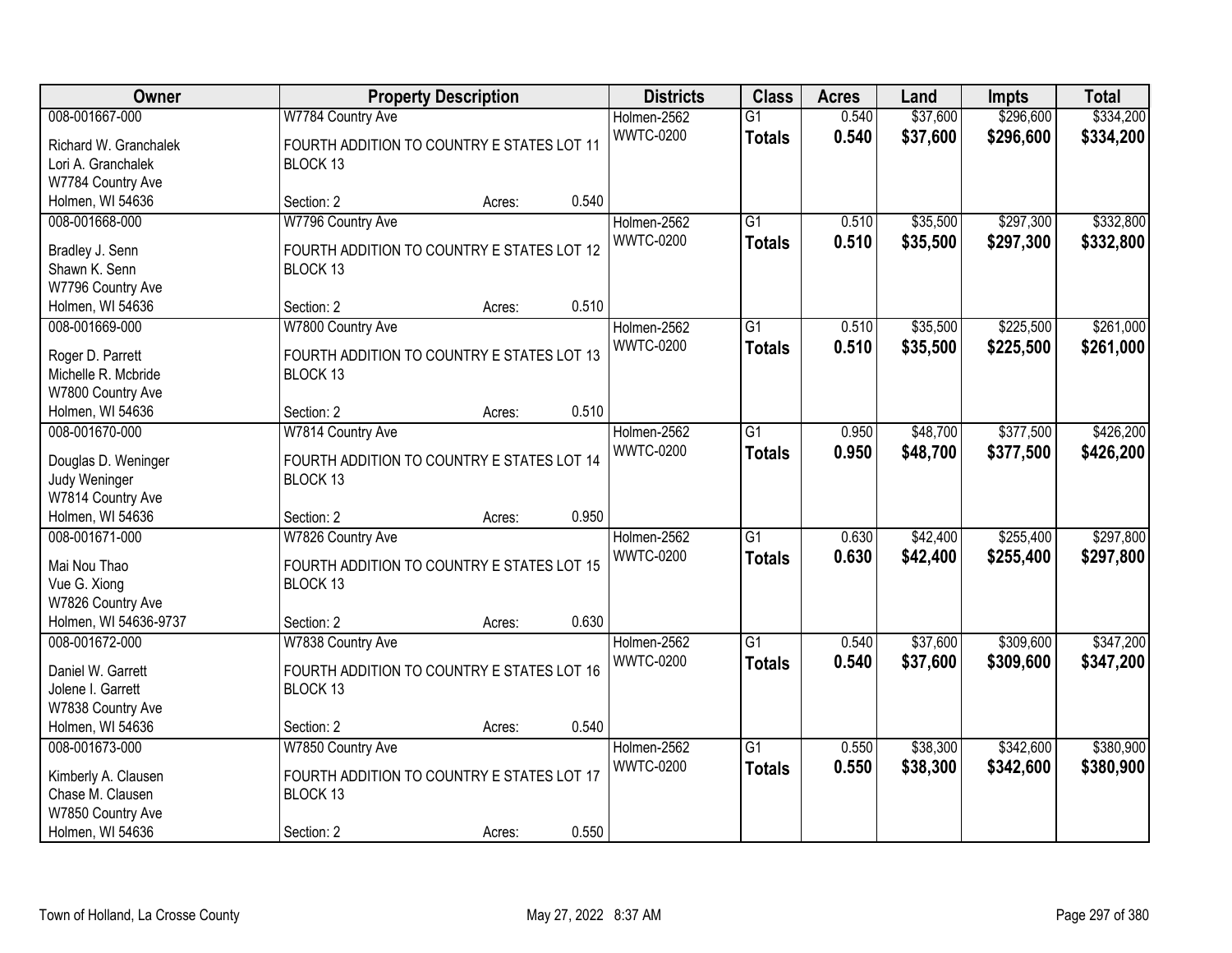| Owner                                    |                                                       | <b>Property Description</b> |       | <b>Districts</b> | <b>Class</b>    | <b>Acres</b> | Land     | <b>Impts</b> | <b>Total</b> |
|------------------------------------------|-------------------------------------------------------|-----------------------------|-------|------------------|-----------------|--------------|----------|--------------|--------------|
| 008-001674-000                           | W7862 Country Ave                                     |                             |       | Holmen-2562      | $\overline{G1}$ | 0.550        | \$38,300 | \$310,100    | \$348,400    |
| Richard E. Deflorian                     | FOURTH ADDITION TO COUNTRY E STATES LOT 18            |                             |       | <b>WWTC-0200</b> | <b>Totals</b>   | 0.550        | \$38,300 | \$310,100    | \$348,400    |
| W7862 Country Ave                        | BLOCK 13                                              |                             |       |                  |                 |              |          |              |              |
| Holmen, WI 54636                         |                                                       |                             |       |                  |                 |              |          |              |              |
|                                          | Section: 2                                            | Acres:                      | 0.550 |                  |                 |              |          |              |              |
| 008-001675-000                           | W7874 Country Ave                                     |                             |       | Holmen-2562      | $\overline{G1}$ | 0.560        | \$39,000 | \$324,900    | \$363,900    |
| Joshua D. Dummer                         | FOURTH ADDITION TO COUNTRY E STATES LOT 19            |                             |       | <b>WWTC-0200</b> | <b>Totals</b>   | 0.560        | \$39,000 | \$324,900    | \$363,900    |
| Hilary B. Dummer                         | BLOCK 13 SUBJ TO RESTR IN DOC NO. 1755687             |                             |       |                  |                 |              |          |              |              |
| W7874 Country Ave                        |                                                       |                             |       |                  |                 |              |          |              |              |
| Holmen, WI 54636                         | Section: 2                                            | Acres:                      | 0.560 |                  |                 |              |          |              |              |
| 008-001676-000                           | W7886 Country Ave                                     |                             |       | Holmen-2562      | $\overline{G1}$ | 0.560        | \$39,000 | \$243,600    | \$282,600    |
| Bruce S. Johnson                         | FOURTH ADDITION TO COUNTRY E STATES LOT 20            |                             |       | <b>WWTC-0200</b> | <b>Totals</b>   | 0.560        | \$39,000 | \$243,600    | \$282,600    |
| Colleen S. Johnson                       | BLOCK 13                                              |                             |       |                  |                 |              |          |              |              |
| W7886 Country Ave                        |                                                       |                             |       |                  |                 |              |          |              |              |
| Holmen, WI 54636                         | Section: 2                                            | Acres:                      | 0.560 |                  |                 |              |          |              |              |
| 008-001677-000                           | W7771 Country Ave                                     |                             |       | Holmen-2562      | $\overline{G1}$ | 0.810        | \$45,900 | \$337,600    | \$383,500    |
| Gerald R. Sibik                          | FOURTH ADDITION TO COUNTRY E STATES LOT 2             |                             |       | <b>WWTC-0200</b> | <b>Totals</b>   | 0.810        | \$45,900 | \$337,600    | \$383,500    |
| W7771 Country Ave                        | BLOCK 14                                              |                             |       |                  |                 |              |          |              |              |
| Holmen, WI 54636-9418                    |                                                       |                             |       |                  |                 |              |          |              |              |
|                                          | Section: 2                                            | Acres:                      | 0.810 |                  |                 |              |          |              |              |
| 008-001678-000                           | W7783 Country Ave                                     |                             |       | Holmen-2562      | $\overline{G1}$ | 0.640        | \$42,600 | \$275,100    | \$317,700    |
| Cassidy M. Miles                         | FOURTH ADDITION TO COUNTRY E STATES LOT 3             |                             |       | <b>WWTC-0200</b> | <b>Totals</b>   | 0.640        | \$42,600 | \$275,100    | \$317,700    |
| Jenne M. Miles                           | BLOCK 14                                              |                             |       |                  |                 |              |          |              |              |
| W7783 Country Ave                        |                                                       |                             |       |                  |                 |              |          |              |              |
| Holmen, WI 54636                         | Section: 2                                            | Acres:                      | 0.640 |                  |                 |              |          |              |              |
| 008-001679-000                           | W7791 Country Ave                                     |                             |       | Holmen-2562      | $\overline{G1}$ | 0.650        | \$42,800 | \$369,100    | \$411,900    |
|                                          |                                                       |                             |       | <b>WWTC-0200</b> | <b>Totals</b>   | 0.650        | \$42,800 | \$369,100    | \$411,900    |
| Christopher T. Espelien                  | FOURTH ADDITION TO COUNTRY E STATES LOT 4<br>BLOCK 14 |                             |       |                  |                 |              |          |              |              |
| Kristin A. Espelien<br>W7791 Country Ave |                                                       |                             |       |                  |                 |              |          |              |              |
| Holmen, WI 54636                         | Section: 2                                            | Acres:                      | 0.650 |                  |                 |              |          |              |              |
| 008-001680-000                           | W7803 Country Ave                                     |                             |       | Holmen-2562      | $\overline{G1}$ | 0.600        | \$41,800 | \$248,800    | \$290,600    |
|                                          |                                                       |                             |       | <b>WWTC-0200</b> | <b>Totals</b>   | 0.600        | \$41,800 | \$248,800    | \$290,600    |
| Michael W. Overholt                      | FOURTH ADDITION TO COUNTRY E STATES LOT 5             |                             |       |                  |                 |              |          |              |              |
| Kim M. Overholt                          | BLOCK 14                                              |                             |       |                  |                 |              |          |              |              |
| W7803 Country Ave                        |                                                       |                             |       |                  |                 |              |          |              |              |
| Holmen, WI 54636                         | Section: 2                                            | Acres:                      | 0.600 |                  |                 |              |          |              |              |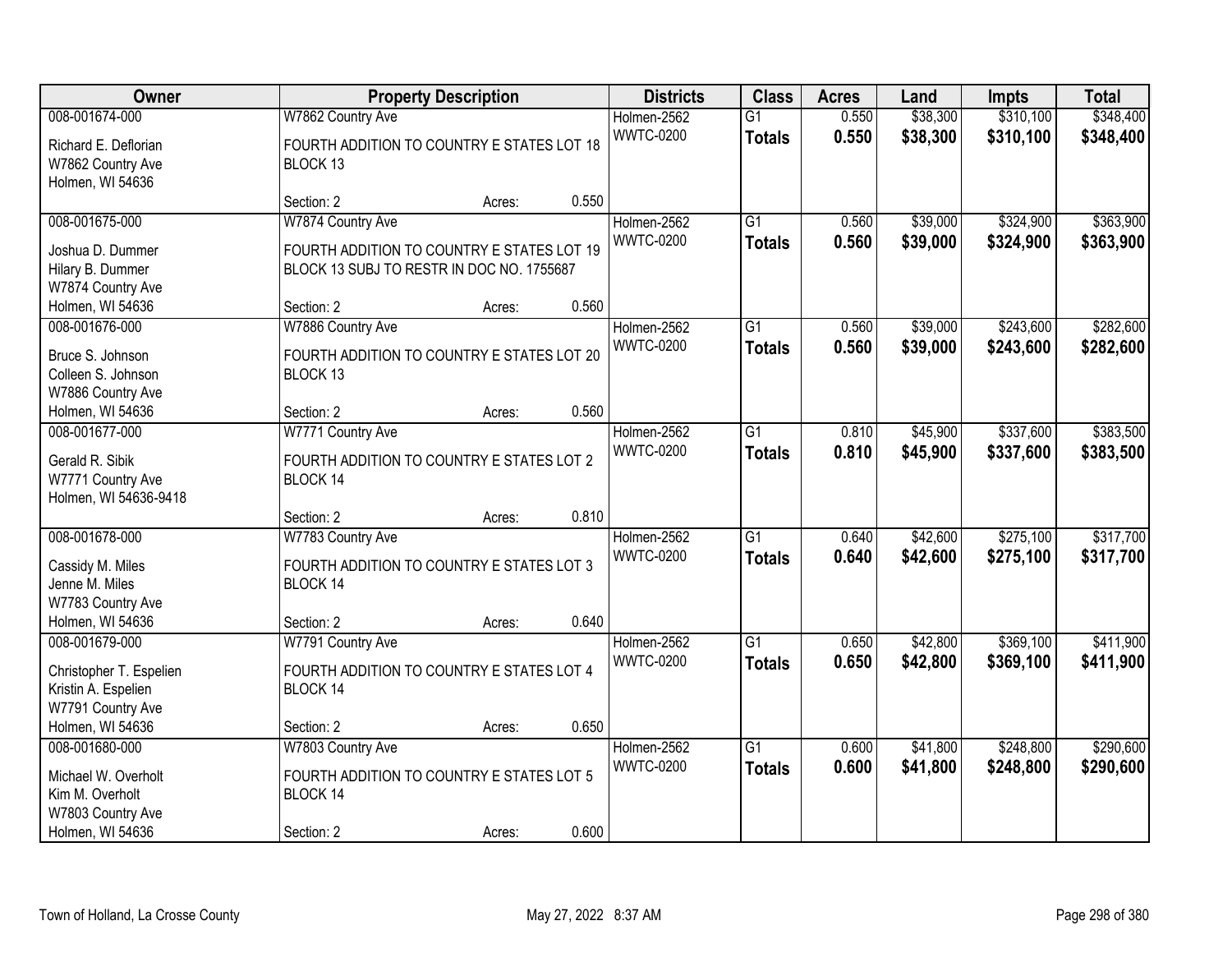| Owner              |                                            | <b>Property Description</b> |       | <b>Districts</b> | <b>Class</b>    | <b>Acres</b> | Land     | <b>Impts</b> | <b>Total</b> |
|--------------------|--------------------------------------------|-----------------------------|-------|------------------|-----------------|--------------|----------|--------------|--------------|
| 008-001681-000     | W7815 Country Ave                          |                             |       | Holmen-2562      | $\overline{G1}$ | 0.610        | \$42,000 | \$327,700    | \$369,700    |
| Benjamin M. Lanzel | FOURTH ADDITION TO COUNTRY E STATES LOT 6  |                             |       | <b>WWTC-0200</b> | <b>Totals</b>   | 0.610        | \$42,000 | \$327,700    | \$369,700    |
| Michelle Lanzel    | BLOCK 14                                   |                             |       |                  |                 |              |          |              |              |
| W7815 Country Ave  |                                            |                             |       |                  |                 |              |          |              |              |
| Holmen, WI 54636   | Section: 2                                 | Acres:                      | 0.610 |                  |                 |              |          |              |              |
| 008-001682-000     | W7831 Country Ave                          |                             |       | Holmen-2562      | $\overline{G1}$ | 0.550        | \$38,300 | \$278,000    | \$316,300    |
|                    |                                            |                             |       | <b>WWTC-0200</b> | <b>Totals</b>   | 0.550        | \$38,300 | \$278,000    | \$316,300    |
| Isaiah W. Kuban    | FOURTH ADDITION TO COUNTRY E STATES LOT 7  |                             |       |                  |                 |              |          |              |              |
| Ashley A. Kuban    | BLOCK 14                                   |                             |       |                  |                 |              |          |              |              |
| W7831 Country Ave  |                                            |                             |       |                  |                 |              |          |              |              |
| Holmen, WI 54636   | Section: 2                                 | Acres:                      | 0.550 |                  |                 |              |          |              |              |
| 008-001683-000     | W7853 Country Ave                          |                             |       | Holmen-2562      | $\overline{G1}$ | 0.590        | \$41,100 | \$302,500    | \$343,600    |
| Philip J. Downing  | FOURTH ADDITION TO COUNTRY E STATES LOT 8  |                             |       | <b>WWTC-0200</b> | <b>Totals</b>   | 0.590        | \$41,100 | \$302,500    | \$343,600    |
| Denise M. Downing  | BLOCK 14                                   |                             |       |                  |                 |              |          |              |              |
| W7853 Country Ave  |                                            |                             |       |                  |                 |              |          |              |              |
| Holmen, WI 54636   | Section: 2                                 | Acres:                      | 0.590 |                  |                 |              |          |              |              |
| 008-001684-000     | W7865 Country Ave                          |                             |       | Holmen-2562      | G1              | 0.590        | \$41,100 | \$353,400    | \$394,500    |
|                    |                                            |                             |       | <b>WWTC-0200</b> | <b>Totals</b>   | 0.590        | \$41,100 | \$353,400    | \$394,500    |
| Marc C. Ertz       | FOURTH ADDITION TO COUNTRY E STATES LOT 9  |                             |       |                  |                 |              |          |              |              |
| Kimberly J. Ertz   | BLOCK 14                                   |                             |       |                  |                 |              |          |              |              |
| W7865 Country Ave  |                                            |                             |       |                  |                 |              |          |              |              |
| Holmen, WI 54636   | Section: 2                                 | Acres:                      | 0.590 |                  |                 |              |          |              |              |
| 008-001685-000     | W7885 Country Ave                          |                             |       | Holmen-2562      | $\overline{G1}$ | 0.580        | \$40,400 | \$350,800    | \$391,200    |
| Bryan E. Tillman   | FOURTH ADDITION TO COUNTRY E STATES LOT 10 |                             |       | <b>WWTC-0200</b> | <b>Totals</b>   | 0.580        | \$40,400 | \$350,800    | \$391,200    |
| Melissa A. Tillman | BLOCK 14                                   |                             |       |                  |                 |              |          |              |              |
| W7885 Country Ave  |                                            |                             |       |                  |                 |              |          |              |              |
| Holmen, WI 54636   | Section: 2                                 | Acres:                      | 0.580 |                  |                 |              |          |              |              |
| 008-001686-000     | N7074 Pine Ln                              |                             |       | Holmen-2562      | $\overline{G1}$ | 0.670        | \$43,200 | \$327,900    | \$371,100    |
|                    |                                            |                             |       | <b>WWTC-0200</b> | <b>Totals</b>   | 0.670        | \$43,200 | \$327,900    | \$371,100    |
| Shannon P. Brozak  | FOURTH ADDITION TO COUNTRY E STATES LOT 11 |                             |       |                  |                 |              |          |              |              |
| Ashlee R. Brozak   | BLOCK 14                                   |                             |       |                  |                 |              |          |              |              |
| N7074 Pine Ln      |                                            |                             |       |                  |                 |              |          |              |              |
| Holmen, WI 54636   | Section: 2                                 | Acres:                      | 0.670 |                  |                 |              |          |              |              |
| 008-001687-000     | W7874 Homestead Ct                         |                             |       | Holmen-2562      | $\overline{G1}$ | 0.590        | \$41,100 | \$242,700    | \$283,800    |
| Courtney R. Brewer | FOURTH ADDITION TO COUNTRY E STATES LOT 12 |                             |       | <b>WWTC-0200</b> | <b>Totals</b>   | 0.590        | \$41,100 | \$242,700    | \$283,800    |
| Grant A. Brewer    | BLOCK 14                                   |                             |       |                  |                 |              |          |              |              |
| W7874 Homestead Ct |                                            |                             |       |                  |                 |              |          |              |              |
| Holmen, WI 54636   | Section: 2                                 | Acres:                      | 0.590 |                  |                 |              |          |              |              |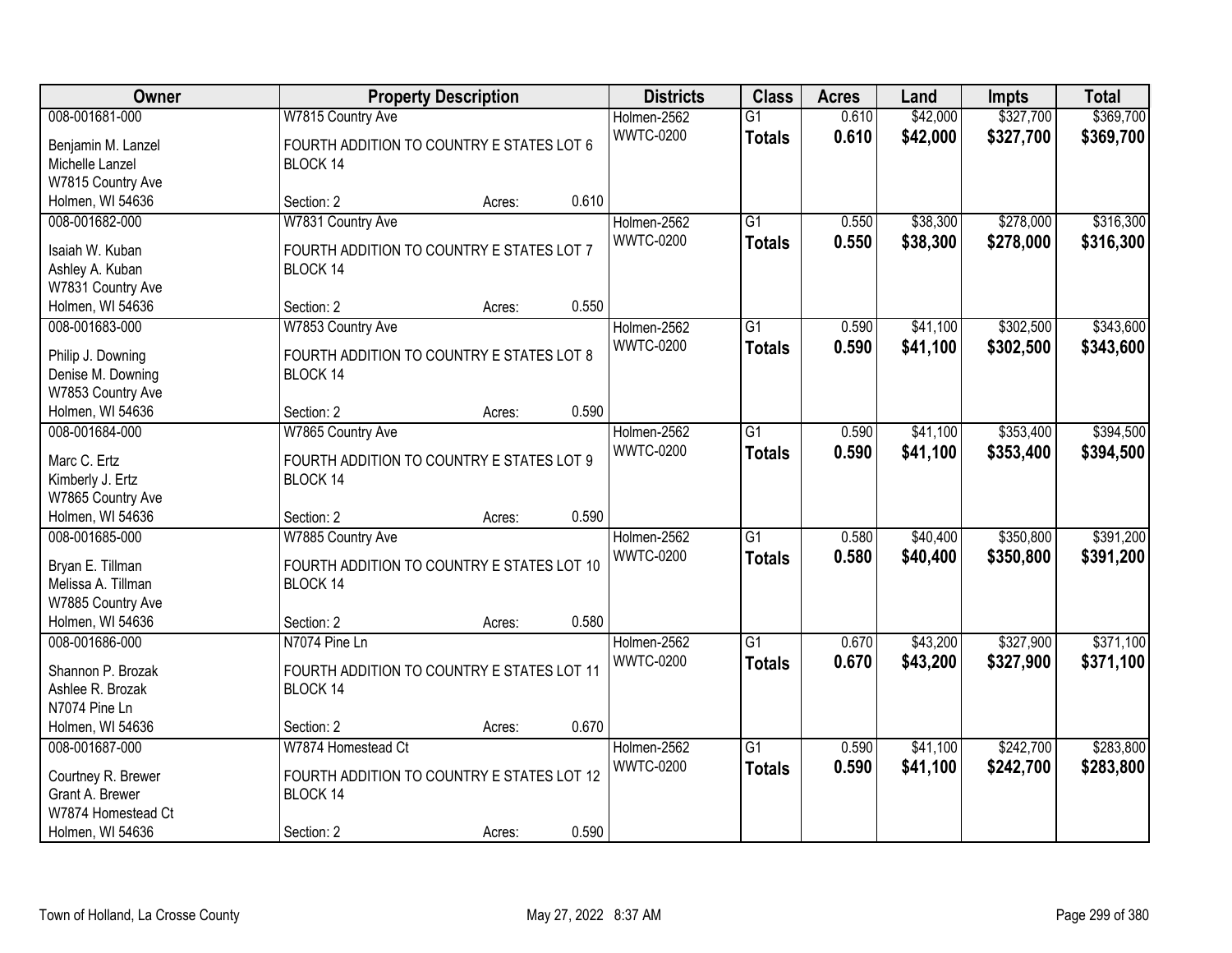| Owner                                                                                          |                                                                                                                                     | <b>Property Description</b> |       | <b>Districts</b>                | <b>Class</b>                     | <b>Acres</b>   | Land                 | <b>Impts</b>           | <b>Total</b>           |
|------------------------------------------------------------------------------------------------|-------------------------------------------------------------------------------------------------------------------------------------|-----------------------------|-------|---------------------------------|----------------------------------|----------------|----------------------|------------------------|------------------------|
| 008-001688-000<br>Vickie L. Vien<br>W7866 Homestead Ct<br>Holmen, WI 54636                     | W7866 Homestead Ct<br>FOURTH ADDITION TO COUNTRY E STATES LOT 13<br>BLOCK 14                                                        |                             |       | Holmen-2562<br><b>WWTC-0200</b> | $\overline{G1}$<br><b>Totals</b> | 0.890<br>0.890 | \$47,500<br>\$47,500 | \$264,200<br>\$264,200 | \$311,700<br>\$311,700 |
|                                                                                                | Section: 2                                                                                                                          | Acres:                      | 0.890 |                                 |                                  |                |                      |                        |                        |
| 008-001689-000<br>Jean M. Johnston<br>David S. Johnston<br>W7861 Homestead Ct                  | W7861 Homestead Ct<br>FOURTH ADDITION TO COUNTRY E STATES LOT 14<br>BLOCK 14                                                        |                             |       | Holmen-2562<br><b>WWTC-0200</b> | $\overline{G1}$<br><b>Totals</b> | 0.990<br>0.990 | \$49,500<br>\$49,500 | \$253,500<br>\$253,500 | \$303,000<br>\$303,000 |
| Holmen, WI 54636                                                                               | Section: 2                                                                                                                          | Acres:                      | 0.990 |                                 |                                  |                |                      |                        |                        |
| 008-001690-000<br>Troy D. Sims<br>Barbara J. Sims<br>W7873 Homestead Ct<br>Holmen, WI 54636    | W7873 Homestead Ct<br>FOURTH ADDITION TO COUNTRY E STATES LOT 15<br>BLOCK 14 SUBJ TO POWTS AFF IN DOC NO. 1657<br>772<br>Section: 2 | Acres:                      | 0.620 | Holmen-2562<br><b>WWTC-0200</b> | $\overline{G1}$<br><b>Totals</b> | 0.620<br>0.620 | \$42,200<br>\$42,200 | \$328,400<br>\$328,400 | \$370,600<br>\$370,600 |
| 008-001691-000                                                                                 | N7048 Pine Ln                                                                                                                       |                             |       | Holmen-2562                     | G1                               | 0.610          | \$42,000             | \$324,400              | \$366,400              |
| Richard L. Schilling<br>Rayann J. Schilling<br>N7048 Pine Ln                                   | FOURTH ADDITION TO COUNTRY E STATES LOT 16<br>BLOCK 14                                                                              |                             |       | <b>WWTC-0200</b>                | <b>Totals</b>                    | 0.610          | \$42,000             | \$324,400              | \$366,400              |
| Holmen, WI 54636                                                                               | Section: 2                                                                                                                          | Acres:                      | 0.610 |                                 |                                  |                |                      |                        |                        |
| 008-001692-000<br>Chad I. Hollett<br>Holly J. Hollett<br>W7886 Windmill St<br>Holmen, WI 54636 | W7886 Windmill St<br>FOURTH ADDITION TO COUNTRY E STATES LOT 17<br>BLOCK 14 SUBJ TO RESTR IN DOC NO. 1694353<br>Section: 2          | Acres:                      | 0.640 | Holmen-2562<br><b>WWTC-0200</b> | $\overline{G1}$<br><b>Totals</b> | 0.640<br>0.640 | \$42,600<br>\$42,600 | \$255,200<br>\$255,200 | \$297,800<br>\$297,800 |
| 008-001693-000                                                                                 | W7872 Windmill St                                                                                                                   |                             |       | Holmen-2562                     | $\overline{G1}$                  | 0.730          | \$44,400             | \$262,300              | \$306,700              |
| Thomas G. Kruse<br>Jane C. Kruse<br>W7872 Windmill St                                          | FOURTH ADDITION TO COUNTRY E STATES LOT 18<br>BLOCK 14                                                                              |                             |       | <b>WWTC-0200</b>                | <b>Totals</b>                    | 0.730          | \$44,400             | \$262,300              | \$306,700              |
| Holmen, WI 54636<br>008-001694-000                                                             | Section: 2<br>W7866 Windmill St                                                                                                     | Acres:                      | 0.730 | Holmen-2562                     | $\overline{G1}$                  | 0.920          | \$48,100             | \$318,900              | \$367,000              |
| Robert M. Lee<br>Teresa Lee<br>W7866 Windmill St                                               | FOURTH ADDITION TO COUNTRY E STATES LOT 19<br>BLOCK 14                                                                              |                             |       | <b>WWTC-0200</b>                | <b>Totals</b>                    | 0.920          | \$48,100             | \$318,900              | \$367,000              |
| Holmen, WI 54636                                                                               | Section: 2                                                                                                                          | Acres:                      | 0.920 |                                 |                                  |                |                      |                        |                        |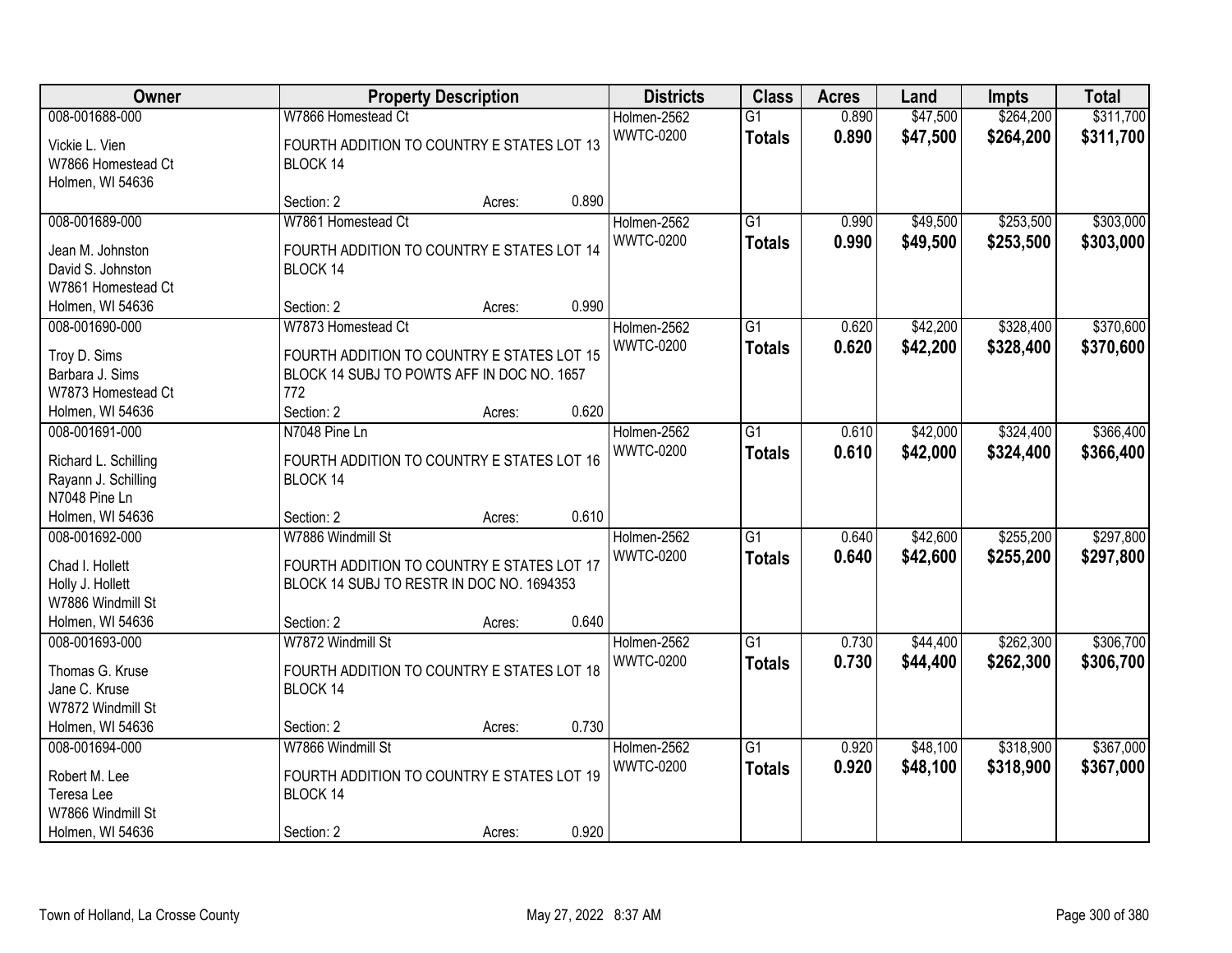| Owner                                                                                  |                                                                                        | <b>Property Description</b> |       | <b>Districts</b>                | <b>Class</b>                     | <b>Acres</b>   | Land                 | <b>Impts</b>           | <b>Total</b>           |
|----------------------------------------------------------------------------------------|----------------------------------------------------------------------------------------|-----------------------------|-------|---------------------------------|----------------------------------|----------------|----------------------|------------------------|------------------------|
| 008-001695-000                                                                         | W7844 Windmill St                                                                      |                             |       | Holmen-2562                     | $\overline{G1}$                  | 0.750          | \$44,800             | \$232,300              | \$277,100              |
| David P. Clements<br>W7844 Windmill St<br>Holmen, WI 54636                             | FOURTH ADDITION TO COUNTRY E STATES LOT 20<br>BLOCK 14                                 |                             |       | <b>WWTC-0200</b>                | <b>Totals</b>                    | 0.750          | \$44,800             | \$232,300              | \$277,100              |
|                                                                                        | Section: 2                                                                             | Acres:                      | 0.750 |                                 |                                  |                |                      |                        |                        |
| 008-001696-000<br>Tim D. Kolek<br>Jennie M. Kolek<br>W7826 Windmill St                 | W7826 Windmill St<br>FOURTH ADDITION TO COUNTRY E STATES LOT 21<br>BLOCK 14            |                             |       | Holmen-2562<br><b>WWTC-0200</b> | $\overline{G1}$<br><b>Totals</b> | 0.750<br>0.750 | \$44,800<br>\$44,800 | \$275,100<br>\$275,100 | \$319,900<br>\$319,900 |
| Holmen, WI 54636                                                                       | Section: 2                                                                             | Acres:                      | 0.750 |                                 |                                  |                |                      |                        |                        |
| 008-001697-000<br>David H. Baumgarn<br>Jeanette S. Baumgarn<br>W7804 Windmill St       | W7804 Windmill St<br>FOURTH ADDITION TO COUNTRY E STATES LOT 22<br>BLOCK 14            |                             |       | Holmen-2562<br><b>WWTC-0200</b> | $\overline{G1}$<br><b>Totals</b> | 0.750<br>0.750 | \$44,800<br>\$44,800 | \$246,900<br>\$246,900 | \$291,700<br>\$291,700 |
| Holmen, WI 54636                                                                       | Section: 2                                                                             | Acres:                      | 0.750 |                                 |                                  |                |                      |                        |                        |
| 008-001698-000<br>Ronald D. Walley<br>Vickie L. Walley<br>W7788 Windmill St            | W7788 Windmill St<br>FOURTH ADDITION TO COUNTRY E STATES LOT 23<br>BLOCK 14            |                             |       | Holmen-2562<br><b>WWTC-0200</b> | $\overline{G1}$<br><b>Totals</b> | 0.590<br>0.590 | \$41,100<br>\$41,100 | \$237,800<br>\$237,800 | \$278,900<br>\$278,900 |
| Holmen, WI 54636                                                                       | Section: 2                                                                             | Acres:                      | 0.590 |                                 |                                  |                |                      |                        |                        |
| 008-001699-000<br>Town of Holland<br>W7937 County Rd Mh<br>Holmen, WI 54636            | Homestead Ct<br>FOURTH ADDITION TO COUNTRY E STATES<br>OUTLOT 1 BLOCK 14<br>Section: 2 |                             | 2.120 | Holmen-2562<br><b>WWTC-0200</b> | $\overline{X4}$<br><b>Totals</b> | 2.120<br>2.120 | \$0<br>\$0           | $\overline{50}$<br>\$0 | \$0<br>\$0             |
| 008-001700-000                                                                         | W7898 Country Ave                                                                      | Acres:                      |       | Holmen-2562                     | $\overline{G1}$                  | 0.810          | \$45,900             | \$323,700              | \$369,600              |
| <b>Timothy Peterson</b><br>Sherri Peterson<br>W7898 Country Ave                        | FOURTH ADDITION TO COUNTRY E STATES LOT 1<br>BLOCK 15                                  |                             | 0.810 | <b>WWTC-0200</b>                | <b>Totals</b>                    | 0.810          | \$45,900             | \$323,700              | \$369,600              |
| Holmen, WI 54636<br>008-001701-000                                                     | Section: 2<br>N7080 Elizabeth Dr                                                       | Acres:                      |       | Holmen-2562                     | $\overline{G1}$                  | 0.560          | \$39,000             | \$279,000              | \$318,000              |
| Scott William Brennan<br>Azmina Ayub Brennan<br>N7080 Elizabeth Dr<br>Holmen, WI 54636 | FIELDSTONE TERRACE LOT 1 BLO CK 1<br>Section: 1                                        | Acres:                      | 0.560 | <b>WWTC-0200</b>                | <b>Totals</b>                    | 0.560          | \$39,000             | \$279,000              | \$318,000              |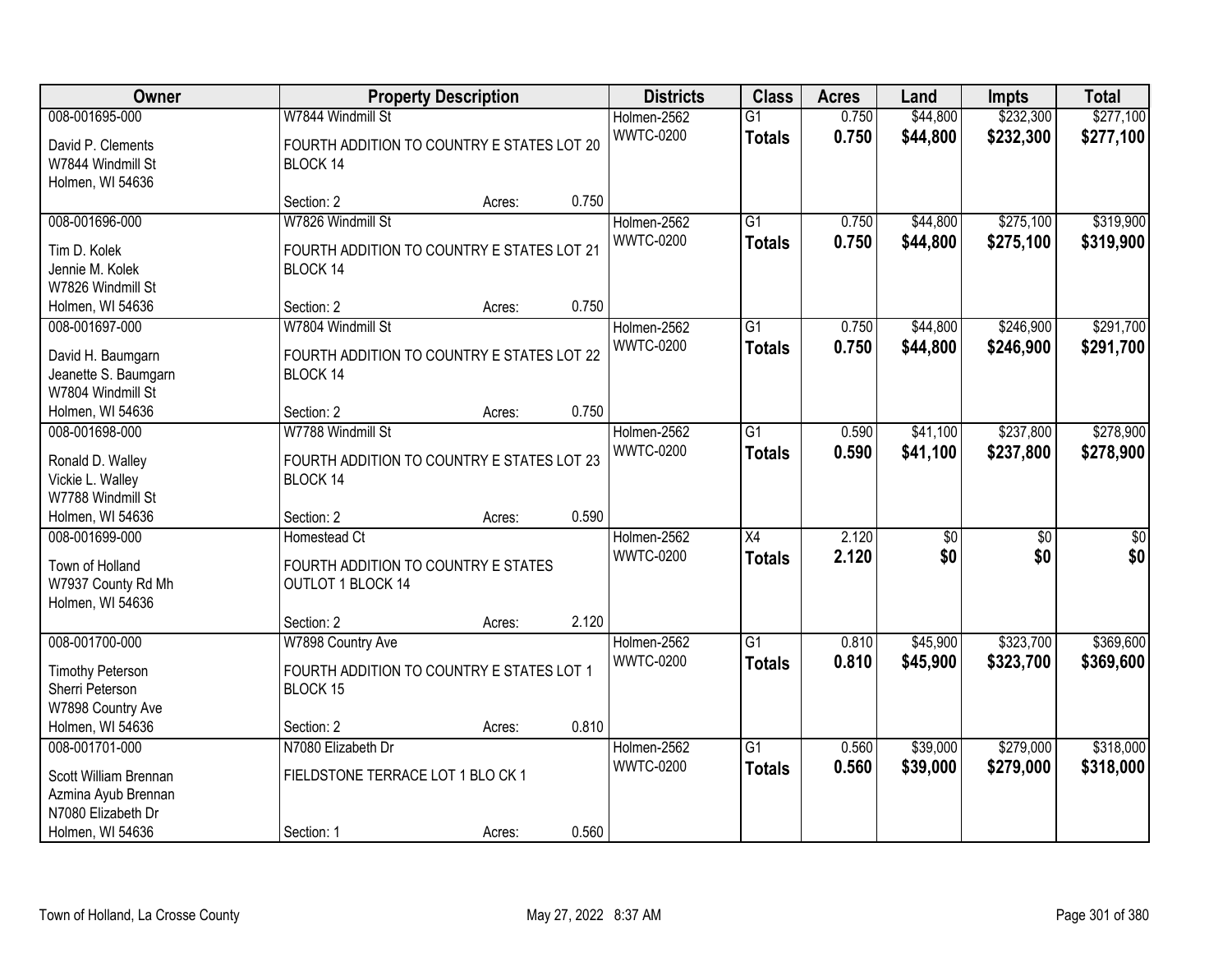| Owner                 |                                       | <b>Property Description</b> |       | <b>Districts</b> | <b>Class</b>    | <b>Acres</b> | Land     | <b>Impts</b> | <b>Total</b> |
|-----------------------|---------------------------------------|-----------------------------|-------|------------------|-----------------|--------------|----------|--------------|--------------|
| 008-001702-000        | N7088 Elizabeth Dr                    |                             |       | Holmen-2562      | $\overline{G1}$ | 0.560        | \$39,000 | \$209,500    | \$248,500    |
| Kegebein Faimly Trust | FIELDSTONE TERRACE LOT 2 BLO CK 1     |                             |       | <b>WWTC-0200</b> | <b>Totals</b>   | 0.560        | \$39,000 | \$209,500    | \$248,500    |
| N7088 Elizabeth Dr    |                                       |                             |       |                  |                 |              |          |              |              |
| Holmen, WI 54636      |                                       |                             |       |                  |                 |              |          |              |              |
|                       | Section: 1                            | Acres:                      | 0.560 |                  |                 |              |          |              |              |
| 008-001703-000        | N7100 Elizabeth Dr                    |                             |       | Holmen-2562      | $\overline{G1}$ | 1.110        | \$52,400 | \$253,300    | \$305,700    |
| Matthew V. Kline      | FIELDSTONE TERRACE LOTS 3 & 4 BLOCK 1 |                             |       | <b>WWTC-0200</b> | <b>Totals</b>   | 1.110        | \$52,400 | \$253,300    | \$305,700    |
| Kelly J. Kline        |                                       |                             |       |                  |                 |              |          |              |              |
| N7100 Elizabeth Dr    |                                       |                             |       |                  |                 |              |          |              |              |
| Holmen, WI 54636      | Section: 1                            | Acres:                      | 1.110 |                  |                 |              |          |              |              |
| 008-001705-000        | N7110 Elizabeth Dr                    |                             |       | Holmen-2562      | G1              | 0.550        | \$38,300 | \$255,400    | \$293,700    |
|                       |                                       |                             |       | <b>WWTC-0200</b> | <b>Totals</b>   | 0.550        | \$38,300 | \$255,400    | \$293,700    |
| Terrance S. Mihm      | FIELDSTONE TERRACE LOT 5 BLO CK 1     |                             |       |                  |                 |              |          |              |              |
| Joanne L. Mihm        |                                       |                             |       |                  |                 |              |          |              |              |
| N7110 Elizabeth Dr    |                                       |                             |       |                  |                 |              |          |              |              |
| Holmen, WI 54636      | Section: 1                            | Acres:                      | 0.550 |                  |                 |              |          |              |              |
| 008-001706-000        | N7118 Elizabeth Dr                    |                             |       | Holmen-2562      | G1              | 0.550        | \$38,300 | \$253,800    | \$292,100    |
| Gerald E. Grenawalt   | FIELDSTONE TERRACE LOT 6 BLO CK 1     |                             |       | <b>WWTC-0200</b> | <b>Totals</b>   | 0.550        | \$38,300 | \$253,800    | \$292,100    |
| Shirley A. Grenawalt  |                                       |                             |       |                  |                 |              |          |              |              |
| N7118 Elizabeth Dr    |                                       |                             |       |                  |                 |              |          |              |              |
| Holmen, WI 54636      | Section: 1                            | Acres:                      | 0.550 |                  |                 |              |          |              |              |
| 008-001707-000        | N7126 Elizabeth Dr                    |                             |       | Holmen-2562      | $\overline{G1}$ | 0.550        | \$38,300 | \$279,300    | \$317,600    |
| Stephen J. Merfeld    | FIELDSTONE TERRACE LOT 7 BLO CK 1     |                             |       | <b>WWTC-0200</b> | <b>Totals</b>   | 0.550        | \$38,300 | \$279,300    | \$317,600    |
| Nancy M. Merfeld      |                                       |                             |       |                  |                 |              |          |              |              |
| N7126 Elizabeth Dr    |                                       |                             |       |                  |                 |              |          |              |              |
| Holmen, WI 54636      | Section: 1                            | Acres:                      | 0.550 |                  |                 |              |          |              |              |
| 008-001708-000        | N7134 Elizabeth Dr                    |                             |       | Holmen-2562      | $\overline{G1}$ | 0.550        | \$38,300 | \$332,000    | \$370,300    |
|                       |                                       |                             |       | <b>WWTC-0200</b> | <b>Totals</b>   | 0.550        | \$38,300 | \$332,000    | \$370,300    |
| Seng Vang             | FIELDSTONE TERRACE LOT 8 BLO CK 1     |                             |       |                  |                 |              |          |              |              |
| Mai Yia L Vang        |                                       |                             |       |                  |                 |              |          |              |              |
| N7134 Elizabeth Dr    |                                       |                             |       |                  |                 |              |          |              |              |
| Holmen, WI 54636      | Section: 1                            | Acres:                      | 0.550 |                  |                 |              |          |              |              |
| 008-001709-000        | N7142 Elizabeth Dr                    |                             |       | Holmen-2562      | $\overline{G1}$ | 0.830        | \$46,300 | \$265,700    | \$312,000    |
| Daniel J. Dahlquist   | FIELDSTONE TERRACE LOT 9 BLO CK 1     |                             |       | <b>WWTC-0200</b> | <b>Totals</b>   | 0.830        | \$46,300 | \$265,700    | \$312,000    |
| Alyson L. Dahlquist   |                                       |                             |       |                  |                 |              |          |              |              |
| N7142 Elizabeth Dr    |                                       |                             |       |                  |                 |              |          |              |              |
| Holmen, WI 54636      | Section: 1                            | Acres:                      | 0.830 |                  |                 |              |          |              |              |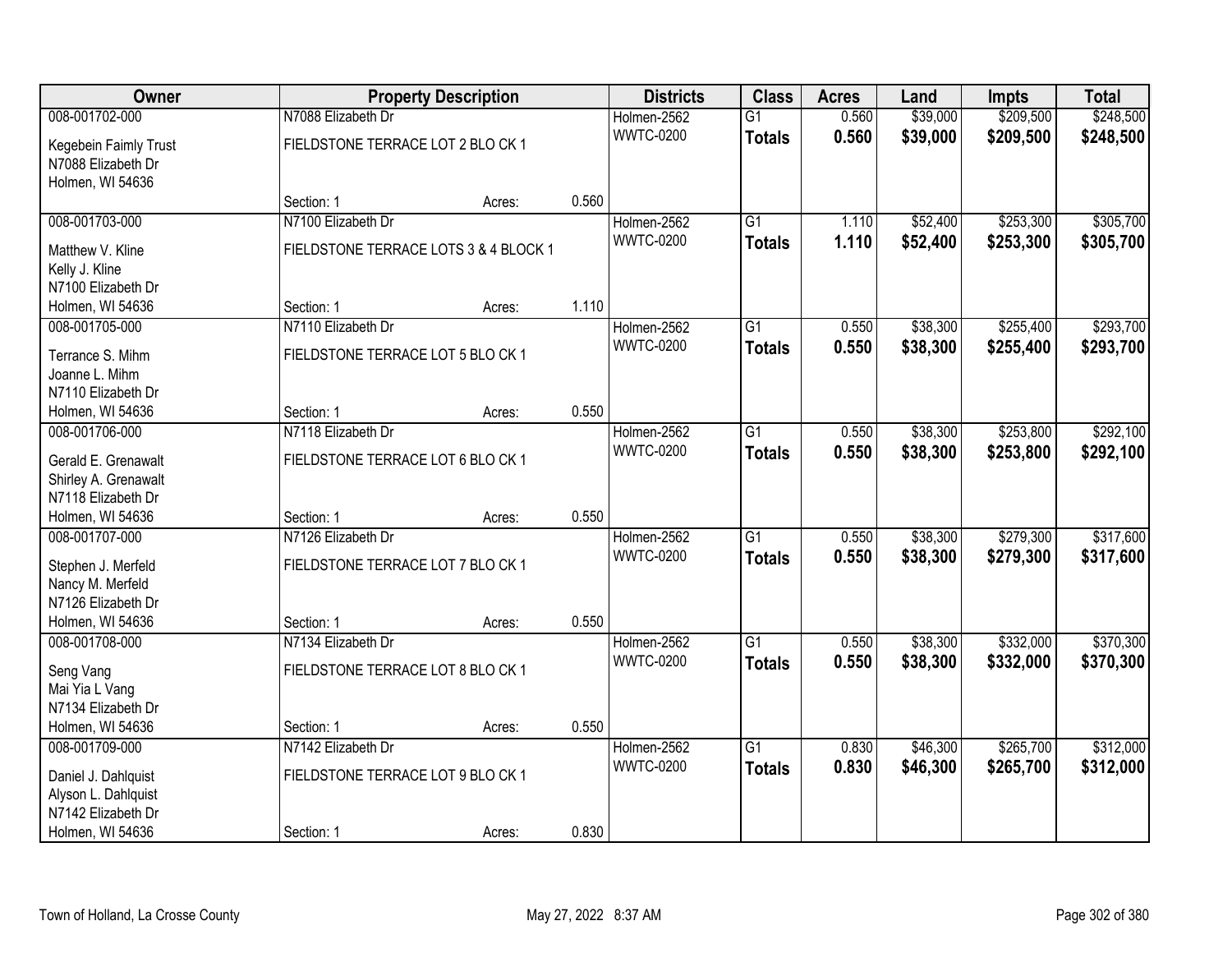| Owner                                     | <b>Property Description</b>        |        |       | <b>Districts</b> | <b>Class</b>    | <b>Acres</b> | Land     | <b>Impts</b> | <b>Total</b> |
|-------------------------------------------|------------------------------------|--------|-------|------------------|-----------------|--------------|----------|--------------|--------------|
| 008-001710-000                            | N7150 Elizabeth Dr                 |        |       | Holmen-2562      | $\overline{G1}$ | 0.710        | \$44,000 | \$279,900    | \$323,900    |
| Timothy P. Medinger                       | FIELDSTONE TERRACE LOT 10 BL OCK 1 |        |       | <b>WWTC-0200</b> | <b>Totals</b>   | 0.710        | \$44,000 | \$279,900    | \$323,900    |
| Kristi A. Medinger                        |                                    |        |       |                  |                 |              |          |              |              |
| N7150 Elizabeth Dr                        |                                    |        |       |                  |                 |              |          |              |              |
| Holmen, WI 54636                          | Section: 1                         | Acres: | 0.710 |                  |                 |              |          |              |              |
| 008-001711-000                            | N7158 Elizabeth Dr                 |        |       | Holmen-2562      | $\overline{G1}$ | 0.590        | \$41,100 | \$321,300    | \$362,400    |
|                                           |                                    |        |       | <b>WWTC-0200</b> | <b>Totals</b>   | 0.590        | \$41,100 | \$321,300    | \$362,400    |
| Torey R. Leonard                          | FIELDSTONE TERRACE LOT 11 BL OCK 1 |        |       |                  |                 |              |          |              |              |
| Brittany F. Leonard<br>N7158 Elizabeth Dr |                                    |        |       |                  |                 |              |          |              |              |
|                                           | Section: 1                         |        | 0.590 |                  |                 |              |          |              |              |
| Holmen, WI 54636<br>008-001712-000        |                                    | Acres: |       |                  |                 |              |          |              | \$321,000    |
|                                           | N7164 Elizabeth Dr                 |        |       | Holmen-2562      | $\overline{G1}$ | 0.660        | \$43,000 | \$278,000    |              |
| Terrence J. Kind                          | FIELDSTONE TERRACE LOT 12 BL OCK 1 |        |       | <b>WWTC-0200</b> | <b>Totals</b>   | 0.660        | \$43,000 | \$278,000    | \$321,000    |
| Lisa M. Kind                              |                                    |        |       |                  |                 |              |          |              |              |
| N7164 Elizabeth Dr                        |                                    |        |       |                  |                 |              |          |              |              |
| Holmen, WI 54636                          | Section: 1                         | Acres: | 0.660 |                  |                 |              |          |              |              |
| 008-001713-000                            | N7160 Bice Ave                     |        |       | Holmen-2562      | $\overline{G1}$ | 0.710        | \$44,000 | \$340,100    | \$384,100    |
| Christopher R. Popp                       | FIELDSTONE TERRACE LOT 13 BL OCK 1 |        |       | <b>WWTC-0200</b> | <b>Totals</b>   | 0.710        | \$44,000 | \$340,100    | \$384,100    |
| Charesse O. Popp                          |                                    |        |       |                  |                 |              |          |              |              |
| N7160 Bice Ave                            |                                    |        |       |                  |                 |              |          |              |              |
| Holmen, WI 54636                          | Section: 1                         | Acres: | 0.710 |                  |                 |              |          |              |              |
| 008-001714-000                            | W7669 Fieldstone Ct                |        |       | Holmen-2562      | $\overline{G1}$ | 0.640        | \$42,600 | \$386,500    | \$429,100    |
|                                           |                                    |        |       | <b>WWTC-0200</b> | <b>Totals</b>   | 0.640        | \$42,600 | \$386,500    | \$429,100    |
| Matthew J. Runde                          | FIELDSTONE TERRACE LOT 14 BL OCK 1 |        |       |                  |                 |              |          |              |              |
| Jodi K. Runde                             |                                    |        |       |                  |                 |              |          |              |              |
| W7669 Fieldstone Ct                       |                                    |        |       |                  |                 |              |          |              |              |
| Holmen, WI 54636                          | Section: 1                         | Acres: | 0.640 |                  |                 |              |          |              |              |
| 008-001715-000                            | W7661 Fieldstone Ct                |        |       | Holmen-2562      | $\overline{G1}$ | 0.570        | \$39,700 | \$312,500    | \$352,200    |
| Abraham Wengel                            | FIELDSTONE TERRACE LOT 15 BL OCK 1 |        |       | <b>WWTC-0200</b> | <b>Totals</b>   | 0.570        | \$39,700 | \$312,500    | \$352,200    |
| Christina Wengel                          |                                    |        |       |                  |                 |              |          |              |              |
| W7661 Fieldstone Ct                       |                                    |        |       |                  |                 |              |          |              |              |
| Holmen, WI 54636                          | Section: 1                         | Acres: | 0.570 |                  |                 |              |          |              |              |
| 008-001716-000                            | W7655 Fieldstone Ct                |        |       | Holmen-2562      | $\overline{G1}$ | 0.750        | \$44,800 | \$344,000    | \$388,800    |
|                                           |                                    |        |       | <b>WWTC-0200</b> | <b>Totals</b>   | 0.750        | \$44,800 | \$344,000    | \$388,800    |
| <b>Todd Bottcher</b>                      | FIELDSTONE TERRACE LOT 16 BL OCK 1 |        |       |                  |                 |              |          |              |              |
| Sharon Bottcher                           |                                    |        |       |                  |                 |              |          |              |              |
| W7655 Fieldstone Ct                       |                                    |        |       |                  |                 |              |          |              |              |
| Holmen, WI 54636                          | Section: 1                         | Acres: | 0.750 |                  |                 |              |          |              |              |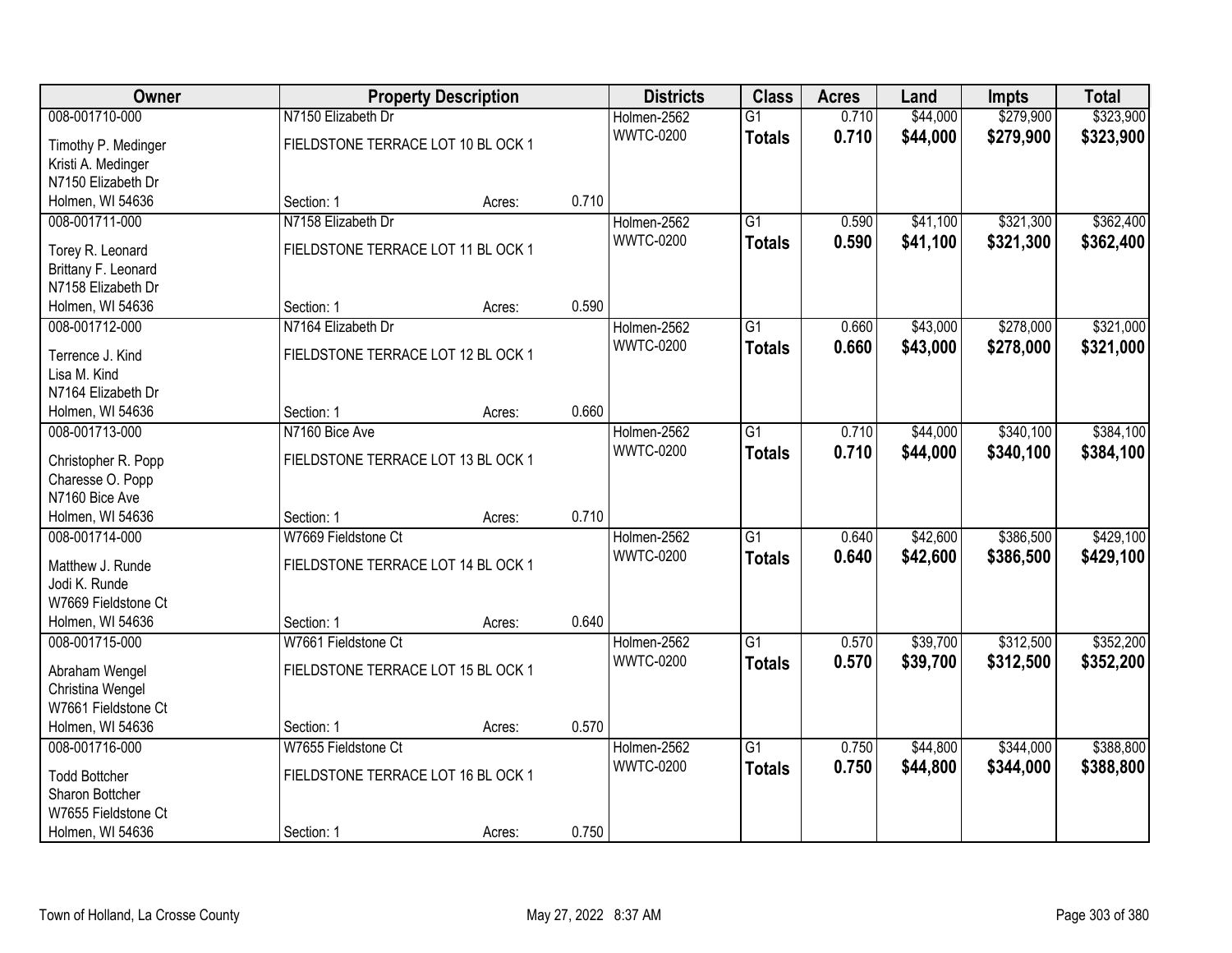| Owner                                                                       |                                            | <b>Property Description</b> |       | <b>Districts</b> | <b>Class</b>    | <b>Acres</b> | Land     | <b>Impts</b> | <b>Total</b> |
|-----------------------------------------------------------------------------|--------------------------------------------|-----------------------------|-------|------------------|-----------------|--------------|----------|--------------|--------------|
| 008-001717-000                                                              | W7649 Fieldstone Ct                        |                             |       | Holmen-2562      | $\overline{G1}$ | 1.120        | \$52,000 | \$484,800    | \$536,800    |
| Philip O Doescher Joint Revocable Trus   FIELDSTONE TERRACE LOT 17 BL OCK 1 |                                            |                             |       | <b>WWTC-0200</b> | <b>Totals</b>   | 1.120        | \$52,000 | \$484,800    | \$536,800    |
| Kathleen J Doescher Joint Revocable                                         |                                            |                             |       |                  |                 |              |          |              |              |
| Trust                                                                       |                                            |                             |       |                  |                 |              |          |              |              |
| W7649 Fieldstone Ct                                                         | Section: 1                                 | Acres:                      | 1.120 |                  |                 |              |          |              |              |
| Holmen, WI 54636                                                            |                                            |                             |       |                  |                 |              |          |              |              |
| 008-001718-000                                                              | W7644 Fieldstone Ct                        |                             |       | Holmen-2562      | $\overline{G1}$ | 0.600        | \$41,800 | \$275,100    | \$316,900    |
| Kevin W. Marson                                                             | FIELDSTONE TERRACE LOT 18 BL OCK 1         |                             |       | <b>WWTC-0200</b> | <b>Totals</b>   | 0.600        | \$41,800 | \$275,100    | \$316,900    |
| Meghan E. Schoh                                                             |                                            |                             |       |                  |                 |              |          |              |              |
| W7644 Fieldstone Ct                                                         |                                            |                             |       |                  |                 |              |          |              |              |
| Holmen, WI 54636                                                            | Section: 1                                 | Acres:                      | 0.600 |                  |                 |              |          |              |              |
| 008-001719-000                                                              | W7650 Fieldstone Ct                        |                             |       | Holmen-2562      | $\overline{G1}$ | 0.910        | \$43,100 | \$228,900    | \$272,000    |
| Jeri L. Stauffer                                                            | FIELDSTONE TERRACE LOT 19 BL OCK 1 SUBJ TO |                             |       | <b>WWTC-0200</b> | <b>Totals</b>   | 0.910        | \$43,100 | \$228,900    | \$272,000    |
| Tobin J. Stauffer                                                           | ELEC ESMT IN D OC NO. 1646152              |                             |       |                  |                 |              |          |              |              |
| W7650 Fieldstone Ct                                                         |                                            |                             |       |                  |                 |              |          |              |              |
| Holmen, WI 54636                                                            | Section: 1                                 | Acres:                      | 0.910 |                  |                 |              |          |              |              |
| 008-001720-000                                                              | W7654 Fieldstone Ct                        |                             |       | Holmen-2562      | $\overline{G1}$ | 0.620        | \$42,200 | \$281,400    | \$323,600    |
| John C. Bainter Jr                                                          | FIELDSTONE TERRACE LOT 20 BL OCK 1         |                             |       | <b>WWTC-0200</b> | <b>Totals</b>   | 0.620        | \$42,200 | \$281,400    | \$323,600    |
| Sarah B. Gautsch-Bainter                                                    |                                            |                             |       |                  |                 |              |          |              |              |
| W7654 Fieldstone Ct                                                         |                                            |                             |       |                  |                 |              |          |              |              |
| Holmen, WI 54636                                                            | Section: 1                                 | Acres:                      | 0.620 |                  |                 |              |          |              |              |
| 008-001721-000                                                              | W7660 Fieldstone Ct                        |                             |       | Holmen-2562      | $\overline{G1}$ | 0.580        | \$40,400 | \$234,500    | \$274,900    |
| Molly K. Bruder                                                             | FIELDSTONE TERRACE LOT 21 BL OCK 1         |                             |       | <b>WWTC-0200</b> | <b>Totals</b>   | 0.580        | \$40,400 | \$234,500    | \$274,900    |
| W7660 Fieldstone Ct                                                         |                                            |                             |       |                  |                 |              |          |              |              |
| Holmen, WI 54636                                                            |                                            |                             |       |                  |                 |              |          |              |              |
|                                                                             | Section: 1                                 | Acres:                      | 0.580 |                  |                 |              |          |              |              |
| 008-001722-000                                                              | N7200 Bice Ave                             |                             |       | Holmen-2562      | $\overline{G1}$ | 0.620        | \$42,200 | \$362,300    | \$404,500    |
| Joseph P. Lujan Jr                                                          | FIELDSTONE TERRACE LOT 22 BL OCK 1         |                             |       | <b>WWTC-0200</b> | <b>Totals</b>   | 0.620        | \$42,200 | \$362,300    | \$404,500    |
| Gabrielle Lujan                                                             |                                            |                             |       |                  |                 |              |          |              |              |
| N7200 Bice Ave                                                              |                                            |                             |       |                  |                 |              |          |              |              |
| Holmen, WI 54636                                                            | Section: 1                                 | Acres:                      | 0.620 |                  |                 |              |          |              |              |
| 008-001723-000                                                              | N7218 Bice Ave                             |                             |       | Holmen-2562      | $\overline{G1}$ | 1.040        | \$45,800 | \$302,000    | \$347,800    |
|                                                                             |                                            |                             |       | <b>WWTC-0200</b> | <b>Totals</b>   | 1.040        | \$45,800 | \$302,000    | \$347,800    |
| Paremski Family Trust<br>N7218 Bice Ave                                     | FIELDSTONE TERRACE LOT 23 BL OCK 1         |                             |       |                  |                 |              |          |              |              |
| Holmen, WI 54636                                                            |                                            |                             |       |                  |                 |              |          |              |              |
|                                                                             | Section: 1                                 | Acres:                      | 1.040 |                  |                 |              |          |              |              |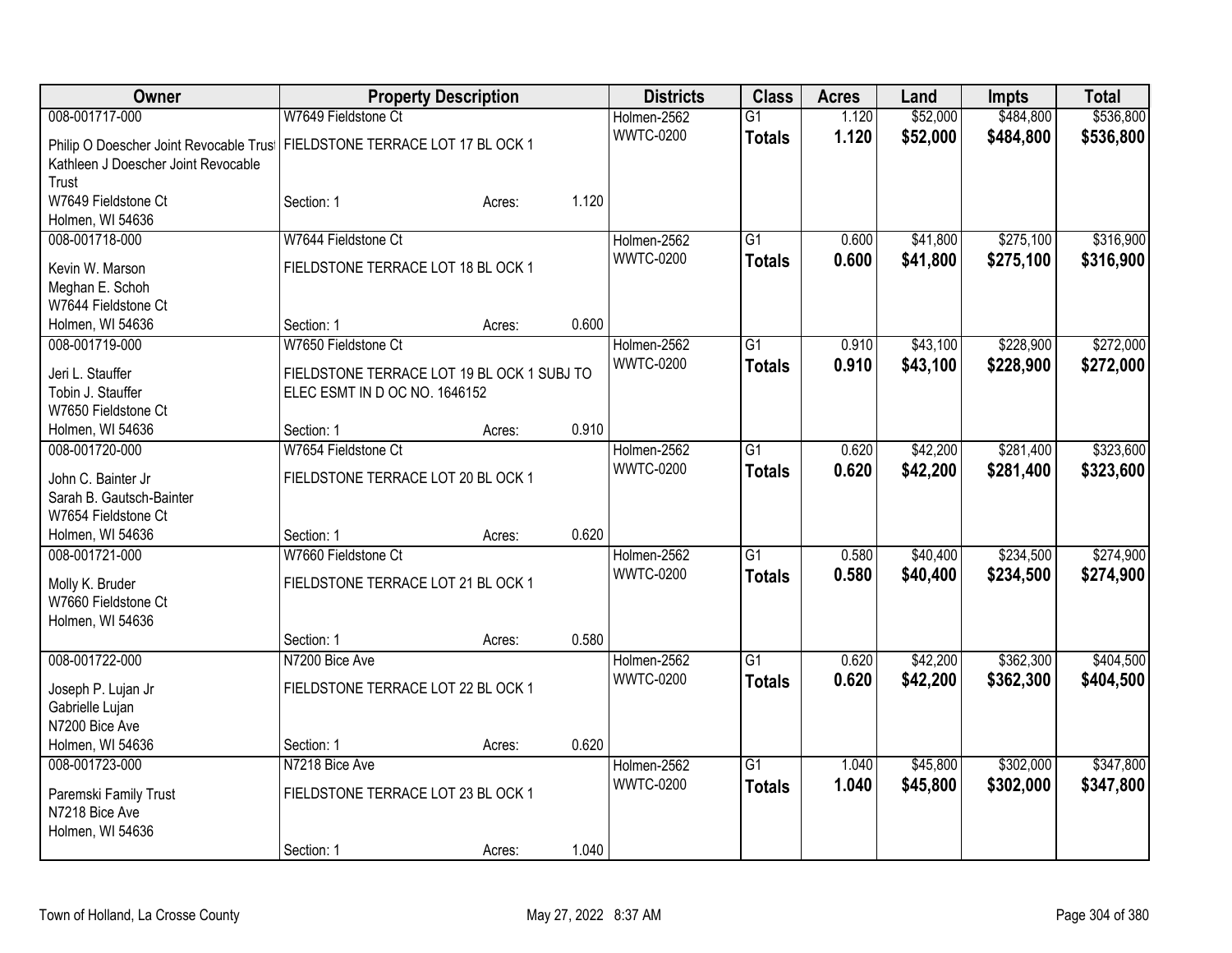| Owner                                     |                                    | <b>Property Description</b> |       | <b>Districts</b> | <b>Class</b>    | <b>Acres</b> | Land     | <b>Impts</b>    | <b>Total</b>    |
|-------------------------------------------|------------------------------------|-----------------------------|-------|------------------|-----------------|--------------|----------|-----------------|-----------------|
| 008-001724-000                            | N7226 Bice Ave                     |                             |       | Holmen-2562      | $\overline{G1}$ | 1.020        | \$45,400 | \$384,600       | \$430,000       |
| Christopher H. Hall                       | FIELDSTONE TERRACE LOT 24 BL OCK 1 |                             |       | <b>WWTC-0200</b> | <b>Totals</b>   | 1.020        | \$45,400 | \$384,600       | \$430,000       |
| Heather L. Hall                           |                                    |                             |       |                  |                 |              |          |                 |                 |
| N7226 Bice Ave                            |                                    |                             |       |                  |                 |              |          |                 |                 |
| Holmen, WI 54636                          | Section: 1                         | Acres:                      | 1.020 |                  |                 |              |          |                 |                 |
| 008-001725-000                            | <b>Bice Ave</b>                    |                             |       | Holmen-2562      | $\overline{G1}$ | 1.020        | \$45,400 | $\overline{50}$ | \$45,400        |
|                                           |                                    |                             |       | <b>WWTC-0200</b> | <b>Totals</b>   | 1.020        | \$45,400 | \$0             | \$45,400        |
| Phillip J. Molstad                        | FIELDSTONE TERRACE LOT 25 BL OCK 1 |                             |       |                  |                 |              |          |                 |                 |
| Jennifer S. Molstad                       |                                    |                             |       |                  |                 |              |          |                 |                 |
| N7252 Bice Ave                            |                                    |                             |       |                  |                 |              |          |                 |                 |
| Holmen, WI 54636                          | Section: 1                         | Acres:                      | 1.020 |                  |                 |              |          |                 |                 |
| 008-001726-000                            | N7252 Bice Ave                     |                             |       | Holmen-2562      | G1              | 1.010        | \$45,200 | \$249,600       | \$294,800       |
| Phillip J. Molstad                        | FIELDSTONE TERRACE LOT 26 BL OCK 1 |                             |       | <b>WWTC-0200</b> | <b>Totals</b>   | 1.010        | \$45,200 | \$249,600       | \$294,800       |
| Jennifer S. Molstad                       |                                    |                             |       |                  |                 |              |          |                 |                 |
| N7252 Bice Ave                            |                                    |                             |       |                  |                 |              |          |                 |                 |
| Holmen, WI 54636                          | Section: 1                         | Acres:                      | 1.010 |                  |                 |              |          |                 |                 |
| 008-001727-000                            | N7256 Bice Ave                     |                             |       | Holmen-2562      | G1              | 1.200        | \$49,000 | \$247,800       | \$296,800       |
| Patrick A. Johnson                        | FIELDSTONE TERRACE LOT 27 BL OCK 1 |                             |       | <b>WWTC-0200</b> | <b>Totals</b>   | 1.200        | \$49,000 | \$247,800       | \$296,800       |
| Sharla R. Johnson                         |                                    |                             |       |                  |                 |              |          |                 |                 |
| N7256 Bice Ave                            |                                    |                             |       |                  |                 |              |          |                 |                 |
| Holmen, WI 54636                          | Section: 1                         | Acres:                      | 1.200 |                  |                 |              |          |                 |                 |
| 008-001728-000                            | N7268 Bice Ave                     |                             |       | Holmen-2562      | $\overline{G1}$ | 0.560        | \$35,100 | \$252,700       | \$287,800       |
|                                           |                                    |                             |       | <b>WWTC-0200</b> | <b>Totals</b>   | 0.560        | \$35,100 | \$252,700       | \$287,800       |
| Ronald Lee Veglahn                        | FIELDSTONE TERRACE LOT 28 BL OCK 1 |                             |       |                  |                 |              |          |                 |                 |
| Mary Kay Veglahn                          |                                    |                             |       |                  |                 |              |          |                 |                 |
| N7268 Bice Ave                            |                                    |                             |       |                  |                 |              |          |                 |                 |
| Holmen, WI 54636                          | Section: 1                         | Acres:                      | 0.560 |                  |                 |              |          |                 |                 |
| 008-001729-000                            | N7276 Bice Ave                     |                             |       | Holmen-2562      | $\overline{G1}$ | 0.710        | \$39,600 | \$238,600       | \$278,200       |
| Pedretti Family Revocable Living Trust    | FIELDSTONE TERRACE LOT 29 BL OCK 1 |                             |       | <b>WWTC-0200</b> | <b>Totals</b>   | 0.710        | \$39,600 | \$238,600       | \$278,200       |
| N7276 Bice Ave                            |                                    |                             |       |                  |                 |              |          |                 |                 |
| Holmen, WI 54636                          |                                    |                             |       |                  |                 |              |          |                 |                 |
|                                           | Section: 1                         | Acres:                      | 0.710 |                  |                 |              |          |                 |                 |
| 008-001730-000                            | Bice Ave                           |                             |       | Holmen-2562      | $\overline{X4}$ | 0.730        | \$0      | $\overline{50}$ | $\overline{50}$ |
|                                           |                                    |                             |       | <b>WWTC-0200</b> | <b>Totals</b>   | 0.730        | \$0      | \$0             | \$0             |
| Dairyland Power Cooperative<br>PO Box 817 | FIELDSTONE TERRACE LOT 30 BL OCK 1 |                             |       |                  |                 |              |          |                 |                 |
|                                           |                                    |                             |       |                  |                 |              |          |                 |                 |
| La Crosse, WI 54602-0817                  |                                    |                             | 0.730 |                  |                 |              |          |                 |                 |
|                                           | Section: 1                         | Acres:                      |       |                  |                 |              |          |                 |                 |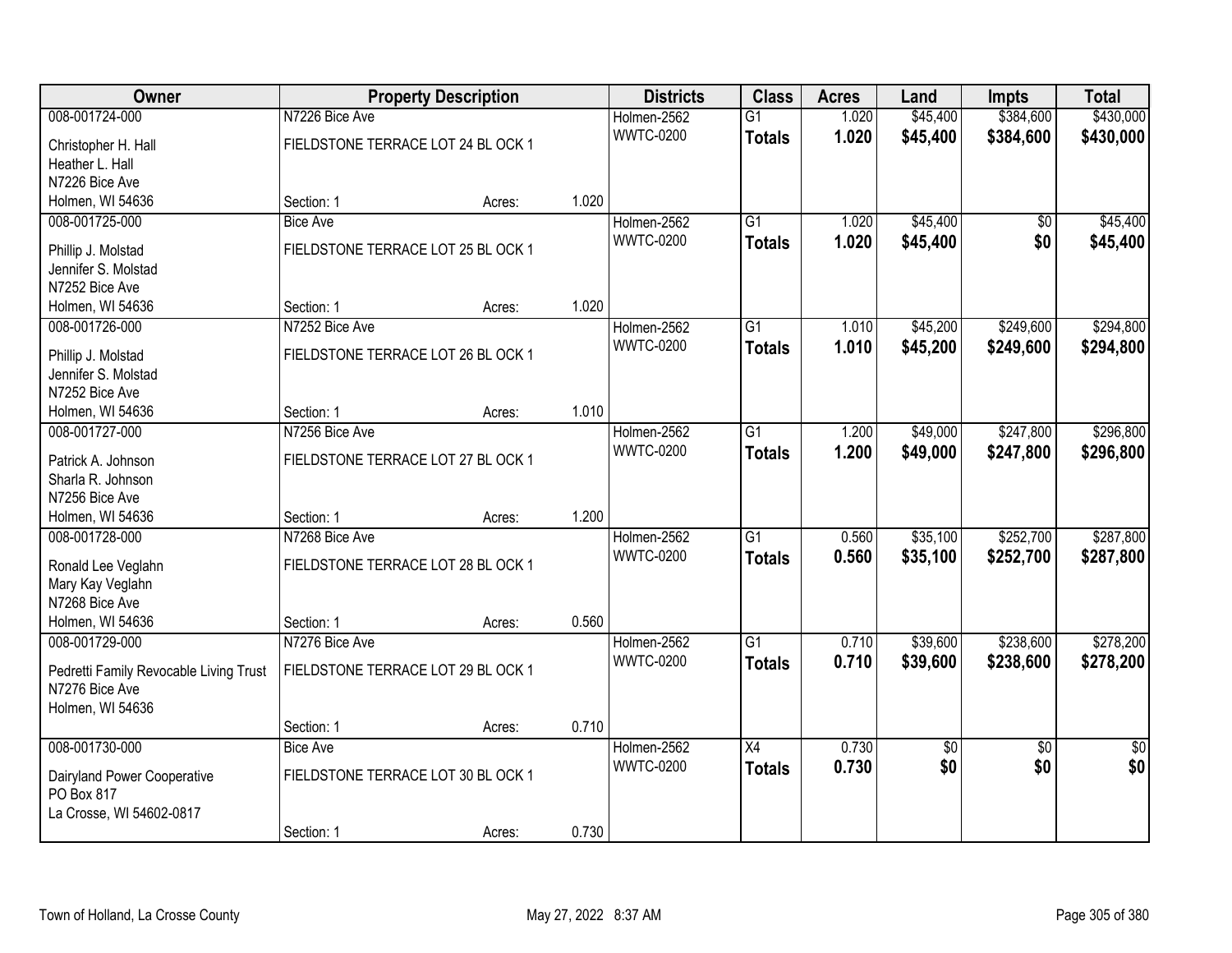| Owner                                        |                                            | <b>Property Description</b> |       | <b>Districts</b> | <b>Class</b>    | <b>Acres</b> | Land            | Impts           | <b>Total</b> |
|----------------------------------------------|--------------------------------------------|-----------------------------|-------|------------------|-----------------|--------------|-----------------|-----------------|--------------|
| 008-001731-000                               | Fieldstone Ct                              |                             |       | Holmen-2562      | X4              | 0.440        | $\overline{60}$ | $\overline{50}$ | \$0          |
| Town of Holland                              | FIELDSTONE TERRACE OUTLOT 1 BLOCK 1        |                             |       | <b>WWTC-0200</b> | <b>Totals</b>   | 0.440        | \$0             | \$0             | \$0          |
| W7937 County Rd Mh                           | (DEDICATED ON PLAT F OR DRAINAGE PURPOSES) |                             |       |                  |                 |              |                 |                 |              |
| Holmen, WI 54636                             |                                            |                             |       |                  |                 |              |                 |                 |              |
|                                              | Section: 1                                 | Acres:                      | 0.440 |                  |                 |              |                 |                 |              |
| 008-001732-000                               | N7091 Elizabeth Dr                         |                             |       | Holmen-2562      | $\overline{G1}$ | 0.510        | \$35,500        | \$260,500       | \$296,000    |
| Eleonore S. Molstad                          | FIELDSTONE TERRACE LOT 1 BLO CK 2          |                             |       | <b>WWTC-0200</b> | <b>Totals</b>   | 0.510        | \$35,500        | \$260,500       | \$296,000    |
| N7091 Elizabeth Dr                           |                                            |                             |       |                  |                 |              |                 |                 |              |
| Holmen, WI 54636                             |                                            |                             |       |                  |                 |              |                 |                 |              |
|                                              | Section: 1                                 | Acres:                      | 0.510 |                  |                 |              |                 |                 |              |
| 008-001733-000                               | N7090 Bice Ave                             |                             |       | Holmen-2562      | G1              | 0.540        | \$37,600        | \$264,600       | \$302,200    |
| Jerry A. Salomonsen                          | FIELDSTONE TERRACE LOT 2 BLO CK 2          |                             |       | <b>WWTC-0200</b> | <b>Totals</b>   | 0.540        | \$37,600        | \$264,600       | \$302,200    |
| Brenda L. Salomonsen                         |                                            |                             |       |                  |                 |              |                 |                 |              |
| N7090 Bice Ave                               |                                            |                             |       |                  |                 |              |                 |                 |              |
| Holmen, WI 54636                             | Section: 1                                 | Acres:                      | 0.540 |                  |                 |              |                 |                 |              |
| 008-001734-000                               | N7095 Elizabeth Dr                         |                             |       | Holmen-2562      | G1              | 0.510        | \$35,500        | \$244,200       | \$279,700    |
| Edwin B. Wiese III                           | FIELDSTONE TERRACE LOT 3 BLO CK 2          |                             |       | <b>WWTC-0200</b> | <b>Totals</b>   | 0.510        | \$35,500        | \$244,200       | \$279,700    |
| Jennifer H. Wiese                            |                                            |                             |       |                  |                 |              |                 |                 |              |
| N7095 Elizabeth Dr                           |                                            |                             |       |                  |                 |              |                 |                 |              |
| Holmen, WI 54636                             | Section: 1                                 | Acres:                      | 0.510 |                  |                 |              |                 |                 |              |
| 008-001735-000                               | N7094 Bice Ave                             |                             |       | Holmen-2562      | $\overline{G1}$ | 0.540        | \$37,600        | \$229,500       | \$267,100    |
| Robert W. Dahl                               | FIELDSTONE TERRACE LOT 4 BLO CK 2          |                             |       | <b>WWTC-0200</b> | <b>Totals</b>   | 0.540        | \$37,600        | \$229,500       | \$267,100    |
| Julie J. Dahl                                |                                            |                             |       |                  |                 |              |                 |                 |              |
| N7094 Bice Ave                               |                                            |                             |       |                  |                 |              |                 |                 |              |
| Holmen, WI 54636                             | Section: 1                                 | Acres:                      | 0.540 |                  |                 |              |                 |                 |              |
| 008-001736-000                               | N7099 Elizabeth Dr                         |                             |       | Holmen-2562      | $\overline{G1}$ | 0.510        | \$35,500        | \$239,900       | \$275,400    |
| Edward A. Haines                             | FIELDSTONE TERRACE LOT 5 BLO CK 2          |                             |       | <b>WWTC-0200</b> | <b>Totals</b>   | 0.510        | \$35,500        | \$239,900       | \$275,400    |
| Denise M. Haines                             |                                            |                             |       |                  |                 |              |                 |                 |              |
| N7099 Elizabeth Dr                           |                                            |                             |       |                  |                 |              |                 |                 |              |
| Holmen, WI 54636                             | Section: 1                                 | Acres:                      | 0.510 |                  |                 |              |                 |                 |              |
| 008-001737-000                               | N7098 Bice Ave                             |                             |       | Holmen-2562      | $\overline{G1}$ | 0.540        | \$37,600        | \$273,700       | \$311,300    |
|                                              |                                            |                             |       | <b>WWTC-0200</b> | <b>Totals</b>   | 0.540        | \$37,600        | \$273,700       | \$311,300    |
| Benjamin M. Kolpitcke<br>Adrian M. Kolpitcke | FIELDSTONE TERRACE LOT 6 BLO CK 2          |                             |       |                  |                 |              |                 |                 |              |
| N7098 Bice Ave                               |                                            |                             |       |                  |                 |              |                 |                 |              |
| Holmen, WI 54636                             | Section: 1                                 | Acres:                      | 0.540 |                  |                 |              |                 |                 |              |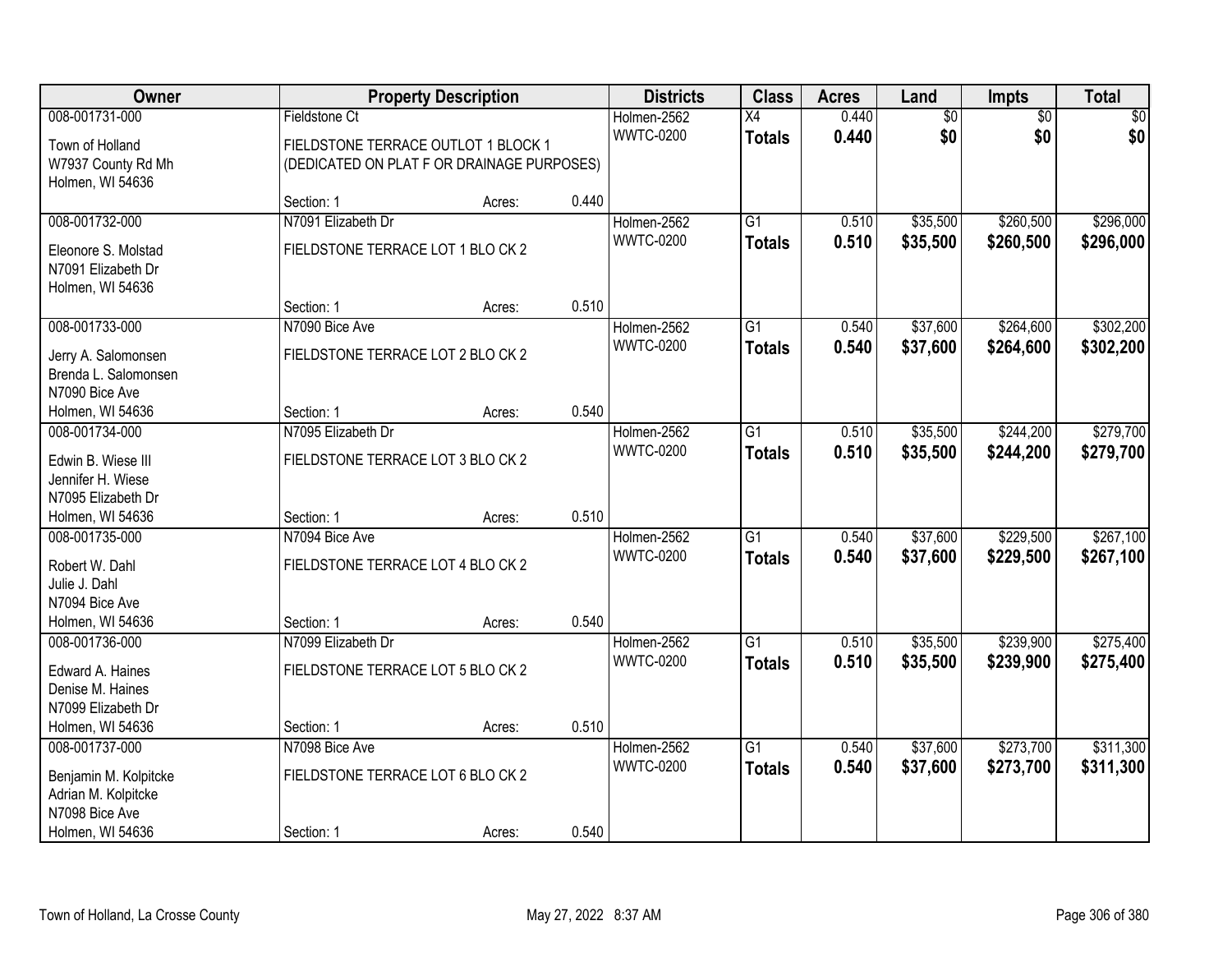| Owner                               |                                    | <b>Property Description</b> |       | <b>Districts</b> | <b>Class</b>    | <b>Acres</b> | Land     | Impts     | <b>Total</b> |
|-------------------------------------|------------------------------------|-----------------------------|-------|------------------|-----------------|--------------|----------|-----------|--------------|
| 008-001738-000                      | N7105 Elizabeth Dr                 |                             |       | Holmen-2562      | $\overline{G1}$ | 0.510        | \$35,500 | \$259,400 | \$294,900    |
| Nicholas W. Mchugh                  | FIELDSTONE TERRACE LOT 7 BLO CK 2  |                             |       | <b>WWTC-0200</b> | <b>Totals</b>   | 0.510        | \$35,500 | \$259,400 | \$294,900    |
| Amy J. Mchugh                       |                                    |                             |       |                  |                 |              |          |           |              |
| N7105 Elizabeth Dr                  |                                    |                             |       |                  |                 |              |          |           |              |
| Holmen, WI 54636                    | Section: 1                         | Acres:                      | 0.510 |                  |                 |              |          |           |              |
| 008-001739-000                      | N7106 Bice Ave                     |                             |       | Holmen-2562      | $\overline{G1}$ | 0.540        | \$37,600 | \$301,700 | \$339,300    |
|                                     | FIELDSTONE TERRACE LOT 8 BLO CK 2  |                             |       | <b>WWTC-0200</b> | <b>Totals</b>   | 0.540        | \$37,600 | \$301,700 | \$339,300    |
| Michael Gribben                     |                                    |                             |       |                  |                 |              |          |           |              |
| Carmel M. Gribben<br>N7106 Bice Ave |                                    |                             |       |                  |                 |              |          |           |              |
| Holmen, WI 54636                    | Section: 1                         | Acres:                      | 0.540 |                  |                 |              |          |           |              |
| 008-001740-000                      | N7113 Elizabeth Dr                 |                             |       | Holmen-2562      | G1              | 0.510        | \$35,500 | \$296,700 | \$332,200    |
|                                     |                                    |                             |       | <b>WWTC-0200</b> |                 |              |          |           |              |
| James J. Anibas                     | FIELDSTONE TERRACE LOT 9 BLO CK 2  |                             |       |                  | <b>Totals</b>   | 0.510        | \$35,500 | \$296,700 | \$332,200    |
| Megan M. Anibas                     |                                    |                             |       |                  |                 |              |          |           |              |
| N7113 Elizabeth Dr                  |                                    |                             |       |                  |                 |              |          |           |              |
| Holmen, WI 54636                    | Section: 1                         | Acres:                      | 0.510 |                  |                 |              |          |           |              |
| 008-001741-000                      | N7112 Bice Ave                     |                             |       | Holmen-2562      | G1              | 0.540        | \$37,600 | \$235,700 | \$273,300    |
| Daniel W. Parr                      | FIELDSTONE TERRACE LOT 10 BL OCK 2 |                             |       | <b>WWTC-0200</b> | <b>Totals</b>   | 0.540        | \$37,600 | \$235,700 | \$273,300    |
| N7112 Bice Ave                      |                                    |                             |       |                  |                 |              |          |           |              |
| Holmen, WI 54636                    |                                    |                             |       |                  |                 |              |          |           |              |
|                                     | Section: 1                         | Acres:                      | 0.540 |                  |                 |              |          |           |              |
| 008-001742-000                      | N7121 Elizabeth Dr                 |                             |       | Holmen-2562      | $\overline{G1}$ | 0.510        | \$35,500 | \$276,200 | \$311,700    |
|                                     |                                    |                             |       | <b>WWTC-0200</b> | <b>Totals</b>   | 0.510        | \$35,500 | \$276,200 | \$311,700    |
| Shawn G. Wegner                     | FIELDSTONE TERRACE LOT 11 BL OCK 2 |                             |       |                  |                 |              |          |           |              |
| Lynn E. Wegner                      |                                    |                             |       |                  |                 |              |          |           |              |
| N7121 Elizabeth Dr                  |                                    |                             |       |                  |                 |              |          |           |              |
| Holmen, WI 54636                    | Section: 1                         | Acres:                      | 0.510 |                  |                 |              |          |           |              |
| 008-001743-000                      | N7124 Bice Ave                     |                             |       | Holmen-2562      | $\overline{G1}$ | 0.540        | \$37,600 | \$294,000 | \$331,600    |
| Sean T. Cain                        | FIELDSTONE TERRACE LOT 12 BL OCK 2 |                             |       | <b>WWTC-0200</b> | <b>Totals</b>   | 0.540        | \$37,600 | \$294,000 | \$331,600    |
| Kathleen J. Cain                    |                                    |                             |       |                  |                 |              |          |           |              |
| N7124 Bice Ave                      |                                    |                             |       |                  |                 |              |          |           |              |
| Holmen, WI 54636                    | Section: 1                         | Acres:                      | 0.540 |                  |                 |              |          |           |              |
| 008-001744-000                      | N7129 Elizabeth Dr                 |                             |       | Holmen-2562      | $\overline{G1}$ | 0.530        | \$36,900 | \$313,600 | \$350,500    |
|                                     |                                    |                             |       | <b>WWTC-0200</b> | <b>Totals</b>   | 0.530        | \$36,900 | \$313,600 | \$350,500    |
| Michael L. Tolvstad                 | FIELDSTONE TERRACE LOT 13 BL OCK 2 |                             |       |                  |                 |              |          |           |              |
| Martha J. Johnson                   |                                    |                             |       |                  |                 |              |          |           |              |
| N7129 Elizabeth Dr                  |                                    |                             | 0.530 |                  |                 |              |          |           |              |
| Holmen, WI 54636                    | Section: 1                         | Acres:                      |       |                  |                 |              |          |           |              |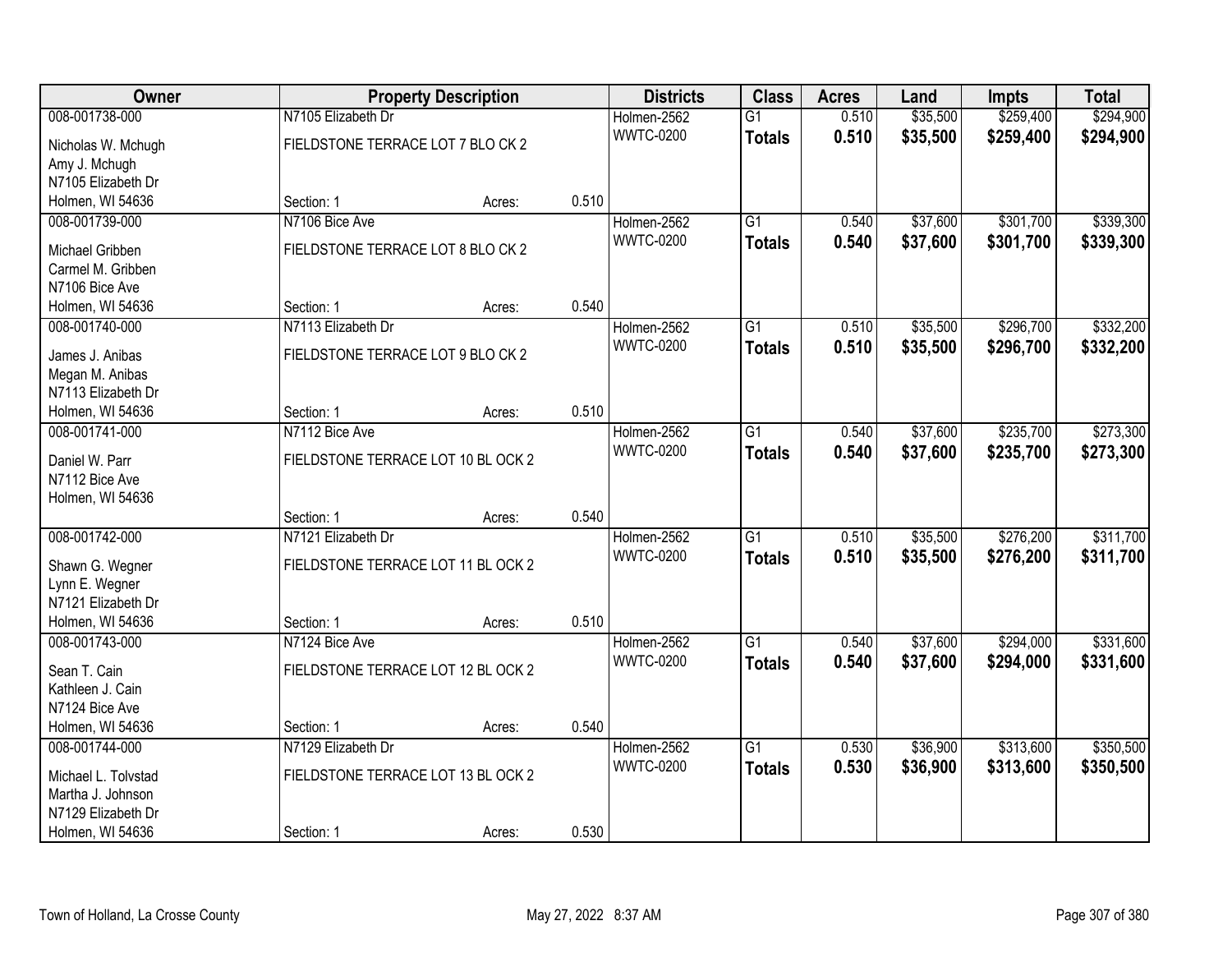| Owner                                  |                                    | <b>Property Description</b> |       | <b>Districts</b> | <b>Class</b>    | <b>Acres</b> | Land     | <b>Impts</b> | <b>Total</b> |
|----------------------------------------|------------------------------------|-----------------------------|-------|------------------|-----------------|--------------|----------|--------------|--------------|
| 008-001745-000                         | N7134 Bice Ave                     |                             |       | Holmen-2562      | $\overline{G1}$ | 0.510        | \$35,500 | \$268,400    | \$303,900    |
| Travis J. Boylen                       | FIELDSTONE TERRACE LOT 14 BL OCK 2 |                             |       | <b>WWTC-0200</b> | <b>Totals</b>   | 0.510        | \$35,500 | \$268,400    | \$303,900    |
| Kelli M. Roberts                       |                                    |                             |       |                  |                 |              |          |              |              |
| N7134 Bice Ave                         |                                    |                             |       |                  |                 |              |          |              |              |
| Holmen, WI 54636                       | Section: 1                         | Acres:                      | 0.510 |                  |                 |              |          |              |              |
| 008-001746-000                         | N7138 Bice Ave                     |                             |       | Holmen-2562      | $\overline{G1}$ | 0.510        | \$35,500 | \$270,600    | \$306,100    |
|                                        |                                    |                             |       | <b>WWTC-0200</b> | <b>Totals</b>   | 0.510        | \$35,500 | \$270,600    | \$306,100    |
| Kurt Warren Warrington Jr              | FIELDSTONE TERRACE LOT 15 BL OCK 2 |                             |       |                  |                 |              |          |              |              |
| Rachael Rose Warrington                |                                    |                             |       |                  |                 |              |          |              |              |
| N7138 Bice Ave                         |                                    |                             |       |                  |                 |              |          |              |              |
| Holmen, WI 54636                       | Section: 1                         | Acres:                      | 0.510 |                  |                 |              |          |              |              |
| 008-001747-000                         | N7159 Elizabeth Dr                 |                             |       | Holmen-2562      | G1              | 0.510        | \$35,500 | \$282,600    | \$318,100    |
| Jean L. Croell                         | FIELDSTONE TERRACE LOT 16 BL OCK 2 |                             |       | <b>WWTC-0200</b> | <b>Totals</b>   | 0.510        | \$35,500 | \$282,600    | \$318,100    |
| N7159 Elizabeth Dr                     |                                    |                             |       |                  |                 |              |          |              |              |
| Holmen, WI 54636-7214                  |                                    |                             |       |                  |                 |              |          |              |              |
|                                        | Section: 1                         | Acres:                      | 0.510 |                  |                 |              |          |              |              |
| 008-001748-000                         | N7133 Elizabeth Dr                 |                             |       | Holmen-2562      | G1              | 0.510        | \$35,500 | \$291,600    | \$327,100    |
|                                        |                                    |                             |       | <b>WWTC-0200</b> | <b>Totals</b>   | 0.510        | \$35,500 | \$291,600    | \$327,100    |
| Bradley A. Booth<br>N7133 Elizabeth Dr | FIELDSTONE TERRACE LOT 17 BL OCK 2 |                             |       |                  |                 |              |          |              |              |
| Holmen, WI 54636-7214                  |                                    |                             |       |                  |                 |              |          |              |              |
|                                        | Section: 1                         | Acres:                      | 0.510 |                  |                 |              |          |              |              |
| 008-001749-000                         | N7081 Bice Ave                     |                             |       | Holmen-2562      | $\overline{G1}$ | 0.680        | \$43,400 | \$250,000    | \$293,400    |
|                                        |                                    |                             |       | <b>WWTC-0200</b> |                 |              |          |              |              |
| Jason P. Martin                        | FIELDSTONE TERRACE LOT 1 BLO CK 3  |                             |       |                  | <b>Totals</b>   | 0.680        | \$43,400 | \$250,000    | \$293,400    |
| Susan L. Martin                        |                                    |                             |       |                  |                 |              |          |              |              |
| N7081 Bice Ave                         |                                    |                             |       |                  |                 |              |          |              |              |
| Holmen, WI 54636                       | Section: 1                         | Acres:                      | 0.680 |                  |                 |              |          |              |              |
| 008-001750-000                         | N7093 Bice Ave                     |                             |       | Holmen-2562      | $\overline{G1}$ | 0.680        | \$43,400 | \$211,000    | \$254,400    |
| Jody P. Horman                         | FIELDSTONE TERRACE LOT 2 BLO CK 3  |                             |       | <b>WWTC-0200</b> | <b>Totals</b>   | 0.680        | \$43,400 | \$211,000    | \$254,400    |
| Melissa J. Horman                      |                                    |                             |       |                  |                 |              |          |              |              |
| N7093 Bice Ave                         |                                    |                             |       |                  |                 |              |          |              |              |
| Holmen, WI 54636-9204                  | Section: 1                         | Acres:                      | 0.680 |                  |                 |              |          |              |              |
| 008-001751-000                         | N7097 Bice Ave                     |                             |       | Holmen-2562      | $\overline{G1}$ | 0.680        | \$43,400 | \$275,600    | \$319,000    |
|                                        |                                    |                             |       | <b>WWTC-0200</b> | <b>Totals</b>   | 0.680        | \$43,400 | \$275,600    | \$319,000    |
| Michael J. McMorrow                    | FIELDSTONE TERRACE LOT 3 BLO CK 3  |                             |       |                  |                 |              |          |              |              |
| Lori J. McMorrow                       |                                    |                             |       |                  |                 |              |          |              |              |
| N7097 Bice Ave                         |                                    |                             |       |                  |                 |              |          |              |              |
| Holmen, WI 54636                       | Section: 1                         | Acres:                      | 0.680 |                  |                 |              |          |              |              |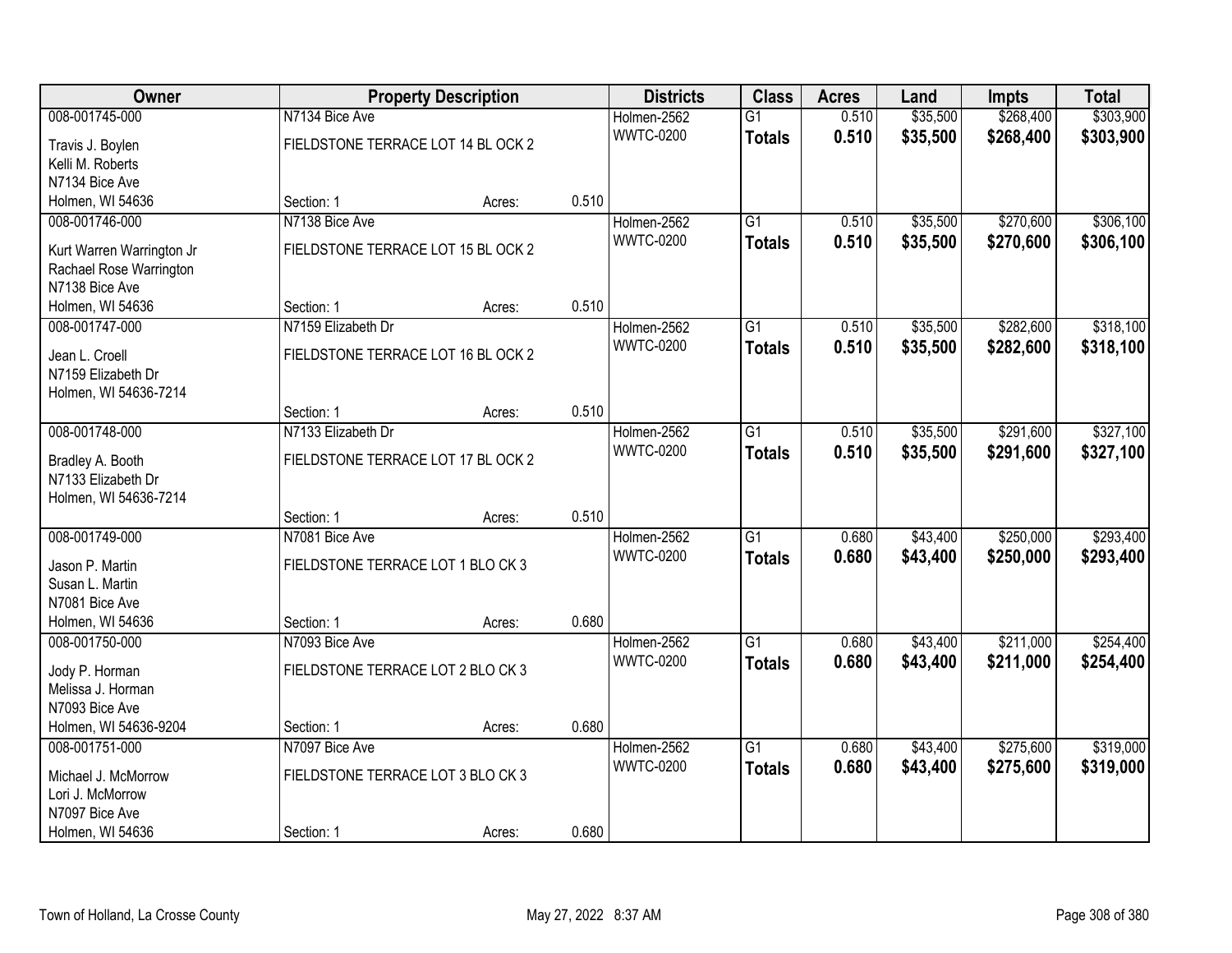| Owner                            |                                   | <b>Property Description</b> |       | <b>Districts</b> | <b>Class</b>    | <b>Acres</b> | Land     | <b>Impts</b> | <b>Total</b> |
|----------------------------------|-----------------------------------|-----------------------------|-------|------------------|-----------------|--------------|----------|--------------|--------------|
| 008-001752-000                   | N7105 Bice Ave                    |                             |       | Holmen-2562      | $\overline{G1}$ | 0.910        | \$47,900 | \$227,500    | \$275,400    |
| Jarod A. Noffke                  | FIELDSTONE TERRACE LOT 4 BLO CK 3 |                             |       | <b>WWTC-0200</b> | <b>Totals</b>   | 0.910        | \$47,900 | \$227,500    | \$275,400    |
| Ivy S. Noffke                    |                                   |                             |       |                  |                 |              |          |              |              |
| N7105 Bice Ave                   |                                   |                             |       |                  |                 |              |          |              |              |
| Holmen, WI 54636                 | Section: 1                        | Acres:                      | 0.910 |                  |                 |              |          |              |              |
| 008-001753-000                   | N7123 Bice Ave                    |                             |       | Holmen-2562      | $\overline{G1}$ | 0.620        | \$42,200 | \$269,800    | \$312,000    |
| Steven M Mieden Revocable Trust  | FIELDSTONE TERRACE LOT 1 BLO CK 4 |                             |       | <b>WWTC-0200</b> | <b>Totals</b>   | 0.620        | \$42,200 | \$269,800    | \$312,000    |
| N7123 Bice Ave                   |                                   |                             |       |                  |                 |              |          |              |              |
| Holmen, WI 54636                 |                                   |                             |       |                  |                 |              |          |              |              |
|                                  | Section: 1                        | Acres:                      | 0.620 |                  |                 |              |          |              |              |
| 008-001754-000                   | N7131 Bice Ave                    |                             |       | Holmen-2562      | $\overline{G1}$ | 0.620        | \$42,200 | \$263,700    | \$305,900    |
|                                  |                                   |                             |       | <b>WWTC-0200</b> | <b>Totals</b>   | 0.620        | \$42,200 | \$263,700    | \$305,900    |
| Scott C. Haigh<br>Teressa L. Roe | FIELDSTONE TERRACE LOT 2 BLO CK 4 |                             |       |                  |                 |              |          |              |              |
| N7131 Bice Ave                   |                                   |                             |       |                  |                 |              |          |              |              |
| Holmen, WI 54636                 | Section: 1                        | Acres:                      | 0.620 |                  |                 |              |          |              |              |
| 008-001755-000                   | N7135 Bice Ave                    |                             |       | Holmen-2562      | $\overline{G1}$ | 0.620        | \$42,200 | \$260,100    | \$302,300    |
|                                  |                                   |                             |       | <b>WWTC-0200</b> | <b>Totals</b>   | 0.620        | \$42,200 | \$260,100    | \$302,300    |
| Thaddeus J. Anderson             | FIELDSTONE TERRACE LOT 3 BLO CK 4 |                             |       |                  |                 |              |          |              |              |
| N7135 Bice Ave                   |                                   |                             |       |                  |                 |              |          |              |              |
| Holmen, WI 54636                 | Section: 1                        | Acres:                      | 0.620 |                  |                 |              |          |              |              |
| 008-001756-000                   | N7149 Bice Ave                    |                             |       | Holmen-2562      | $\overline{G1}$ | 0.700        | \$43,800 | \$329,500    | \$373,300    |
|                                  |                                   |                             |       | <b>WWTC-0200</b> | <b>Totals</b>   | 0.700        | \$43,800 | \$329,500    | \$373,300    |
| Jason J. Lutz                    | FIELDSTONE TERRACE LOT 4 BLO CK 4 |                             |       |                  |                 |              |          |              |              |
| Trisha K. Lutz                   |                                   |                             |       |                  |                 |              |          |              |              |
| N7149 Bice Ave                   |                                   |                             |       |                  |                 |              |          |              |              |
| Holmen, WI 54636                 | Section: 1                        | Acres:                      | 0.700 |                  |                 |              |          |              |              |
| 008-001757-000                   | N7157 Bice Ave                    |                             |       | Holmen-2562      | $\overline{G1}$ | 0.700        | \$43,800 | \$236,800    | \$280,600    |
| Justin R. Fraser                 | FIELDSTONE TERRACE LOT 5 BLO CK 4 |                             |       | <b>WWTC-0200</b> | <b>Totals</b>   | 0.700        | \$43,800 | \$236,800    | \$280,600    |
| N7157 Bice Ave                   |                                   |                             |       |                  |                 |              |          |              |              |
| Holmen, WI 54636                 |                                   |                             |       |                  |                 |              |          |              |              |
|                                  | Section: 1                        | Acres:                      | 0.700 |                  |                 |              |          |              |              |
| 008-001758-000                   | N7169 Bice Ave                    |                             |       | Holmen-2562      | $\overline{G1}$ | 0.650        | \$42,800 | \$314,000    | \$356,800    |
| Brian D. Pinnow                  | FIELDSTONE TERRACE LOT 6 BLO CK 4 |                             |       | <b>WWTC-0200</b> | <b>Totals</b>   | 0.650        | \$42,800 | \$314,000    | \$356,800    |
| Jennifer A. Pinnow               |                                   |                             |       |                  |                 |              |          |              |              |
| N7169 Bice Ave                   |                                   |                             |       |                  |                 |              |          |              |              |
| Holmen, WI 54636                 | Section: 1                        | Acres:                      | 0.650 |                  |                 |              |          |              |              |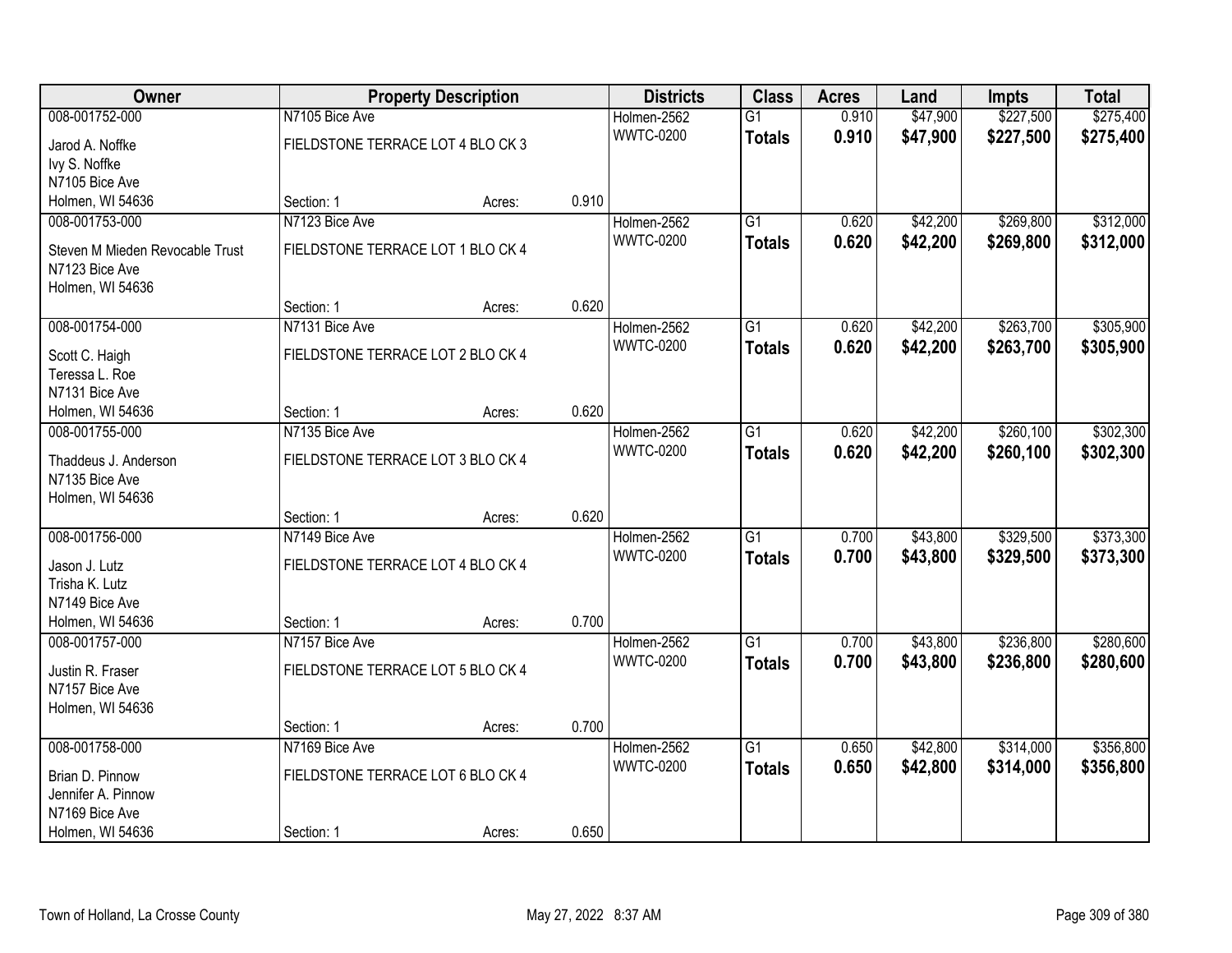| Owner                              |                                   | <b>Property Description</b> |       | <b>Districts</b> | <b>Class</b>    | <b>Acres</b> | Land     | <b>Impts</b> | <b>Total</b> |
|------------------------------------|-----------------------------------|-----------------------------|-------|------------------|-----------------|--------------|----------|--------------|--------------|
| 008-001759-000                     | N7173 Bice Ave                    |                             |       | Holmen-2562      | $\overline{G1}$ | 0.650        | \$42,800 | \$334,200    | \$377,000    |
| Martina R. Davis                   | FIELDSTONE TERRACE LOT 7 BLO CK 4 |                             |       | <b>WWTC-0200</b> | <b>Totals</b>   | 0.650        | \$42,800 | \$334,200    | \$377,000    |
| N7173 Bice Ave                     |                                   |                             |       |                  |                 |              |          |              |              |
| Holmen, WI 54636                   |                                   |                             |       |                  |                 |              |          |              |              |
|                                    | Section: 1                        | Acres:                      | 0.650 |                  |                 |              |          |              |              |
| 008-001760-000                     | W7695 Volendam St                 |                             |       | Holmen-2562      | $\overline{G1}$ | 0.700        | \$43,800 | \$238,100    | \$281,900    |
| Ronald J. Dehli                    | FIELDSTONE TERRACE LOT 8 BLO CK 4 |                             |       | <b>WWTC-0200</b> | <b>Totals</b>   | 0.700        | \$43,800 | \$238,100    | \$281,900    |
| W7695 Volendam St                  |                                   |                             |       |                  |                 |              |          |              |              |
| Holmen, WI 54636                   |                                   |                             |       |                  |                 |              |          |              |              |
|                                    | Section: 1                        | Acres:                      | 0.700 |                  |                 |              |          |              |              |
| 008-001761-000                     | N7199 Bice Ave                    |                             |       | Holmen-2562      | G1              | 0.860        | \$46,900 | \$322,200    | \$369,100    |
|                                    |                                   |                             |       | <b>WWTC-0200</b> | <b>Totals</b>   | 0.860        | \$46,900 | \$322,200    | \$369,100    |
| Terence Jones                      | FIELDSTONE TERRACE LOT 1 BLO CK 5 |                             |       |                  |                 |              |          |              |              |
| Linda Jones                        |                                   |                             |       |                  |                 |              |          |              |              |
| N7199 Bice Ave                     | Section: 1                        |                             | 0.860 |                  |                 |              |          |              |              |
| Holmen, WI 54636<br>008-001762-000 | N7211 Bice Ave                    | Acres:                      |       |                  |                 |              | \$46,100 | \$274,900    | \$321,000    |
|                                    |                                   |                             |       | Holmen-2562      | G1              | 0.820        |          |              |              |
| Thomas N. Hansen                   | FIELDSTONE TERRACE LOT 2 BLO CK 5 |                             |       | <b>WWTC-0200</b> | <b>Totals</b>   | 0.820        | \$46,100 | \$274,900    | \$321,000    |
| Heidi J. Hansen                    |                                   |                             |       |                  |                 |              |          |              |              |
| N7211 Bice Ave                     |                                   |                             |       |                  |                 |              |          |              |              |
| Holmen, WI 54636                   | Section: 1                        | Acres:                      | 0.820 |                  |                 |              |          |              |              |
| 008-001763-000                     | N7221 Bice Ave                    |                             |       | Holmen-2562      | $\overline{G1}$ | 0.890        | \$47,500 | \$271,100    | \$318,600    |
| Joseph D. Ciszewski                | FIELDSTONE TERRACE LOT 3 BLO CK 5 |                             |       | <b>WWTC-0200</b> | <b>Totals</b>   | 0.890        | \$47,500 | \$271,100    | \$318,600    |
| Cynthia L. Ciszewski               |                                   |                             |       |                  |                 |              |          |              |              |
| N7221 Bice Ave                     |                                   |                             |       |                  |                 |              |          |              |              |
| Holmen, WI 54636                   | Section: 1                        | Acres:                      | 0.890 |                  |                 |              |          |              |              |
| 008-001764-000                     | N7229 Bice Ave                    |                             |       | Holmen-2562      | $\overline{G1}$ | 0.900        | \$47,700 | \$290,700    | \$338,400    |
|                                    |                                   |                             |       | <b>WWTC-0200</b> | <b>Totals</b>   | 0.900        | \$47,700 | \$290,700    | \$338,400    |
| James M. Dolezel                   | FIELDSTONE TERRACE LOT 4 BLO CK 5 |                             |       |                  |                 |              |          |              |              |
| Lynn M. Dolezel                    |                                   |                             |       |                  |                 |              |          |              |              |
| N7229 Bice Ave                     |                                   |                             |       |                  |                 |              |          |              |              |
| Holmen, WI 54636                   | Section: 1                        | Acres:                      | 0.900 |                  |                 |              |          |              |              |
| 008-001765-000                     | N7237 Bice Ave                    |                             |       | Holmen-2562      | $\overline{G1}$ | 0.900        | \$47,700 | \$346,200    | \$393,900    |
| Jason J. Doroghazi                 | FIELDSTONE TERRACE LOT 5 BLO CK 5 |                             |       | <b>WWTC-0200</b> | <b>Totals</b>   | 0.900        | \$47,700 | \$346,200    | \$393,900    |
| Betsey J. Doroghazi                |                                   |                             |       |                  |                 |              |          |              |              |
| N7237 Bice Ave                     |                                   |                             |       |                  |                 |              |          |              |              |
| Holmen, WI 54636                   | Section: 1                        | Acres:                      | 0.900 |                  |                 |              |          |              |              |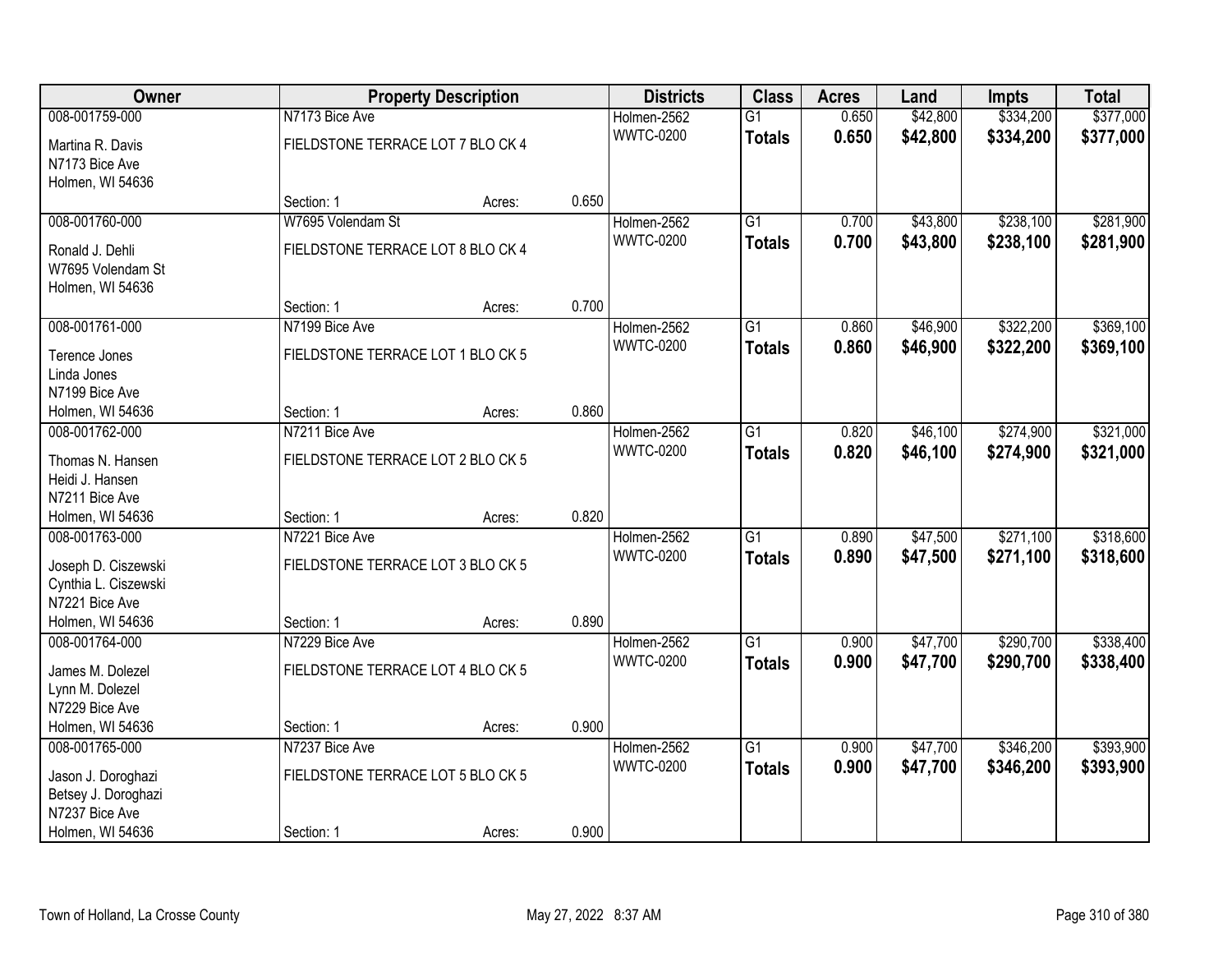| Owner               |                                            | <b>Property Description</b> |       | <b>Districts</b> | <b>Class</b>    | <b>Acres</b> | Land     | <b>Impts</b>    | <b>Total</b> |
|---------------------|--------------------------------------------|-----------------------------|-------|------------------|-----------------|--------------|----------|-----------------|--------------|
| 008-001766-000      | N7249 Bice Ave                             |                             |       | Holmen-2562      | $\overline{G1}$ | 0.700        | \$43,800 | \$309,300       | \$353,100    |
| Lawrence L. Hammond | FIELDSTONE TERRACE LOT 6 BLO CK 5          |                             |       | <b>WWTC-0200</b> | <b>Totals</b>   | 0.700        | \$43,800 | \$309,300       | \$353,100    |
| Sally M. Hammond    |                                            |                             |       |                  |                 |              |          |                 |              |
| N7249 Bice Ave      |                                            |                             |       |                  |                 |              |          |                 |              |
| Holmen, WI 54636    | Section: 1                                 | Acres:                      | 0.700 |                  |                 |              |          |                 |              |
| 008-001767-000      | <b>Bice Ave</b>                            |                             |       | Holmen-2562      | $\overline{X4}$ | 0.400        | \$0      | $\overline{50}$ | \$0          |
|                     |                                            |                             |       | <b>WWTC-0200</b> | <b>Totals</b>   | 0.400        | \$0      | \$0             | \$0          |
| Town of Holland     | FIELDSTONE TERRACE OUTLOT 1 BLOCK 5        |                             |       |                  |                 |              |          |                 |              |
| W7937 County Rd Mh  | (DEDICATED ON PLAT F OR DRAINAGE PURPOSES) |                             |       |                  |                 |              |          |                 |              |
| Holmen, WI 54636    | Section: 1                                 | Acres:                      | 0.400 |                  |                 |              |          |                 |              |
| 008-001768-000      | W7526 Sylvester Rd                         |                             |       | Holmen-2562      | $\overline{G1}$ | 0.660        | \$33,100 | \$334,900       | \$368,000    |
|                     |                                            |                             |       | <b>WWTC-0200</b> |                 | 0.660        |          |                 |              |
| Anthony A. Oliver   | CASTLE HEIGHTS ADDITION PHAS E ONE LOT 1   |                             |       |                  | <b>Totals</b>   |              | \$33,100 | \$334,900       | \$368,000    |
| Kelly M. Oliver     |                                            |                             |       |                  |                 |              |          |                 |              |
| W7526 Sylvester Rd  |                                            |                             |       |                  |                 |              |          |                 |              |
| Holmen, WI 54636    | Section: 13                                | Acres:                      | 0.660 |                  |                 |              |          |                 |              |
| 008-001769-000      | W7534 Sylvester Rd                         |                             |       | Holmen-2562      | $\overline{G1}$ | 0.650        | \$32,600 | \$292,300       | \$324,900    |
| Daniel L. Coenen    | CASTLE HEIGHTS ADDITION PHAS E ONE LOT 2   |                             |       | <b>WWTC-0200</b> | <b>Totals</b>   | 0.650        | \$32,600 | \$292,300       | \$324,900    |
| Jaclyn R. Coenen    |                                            |                             |       |                  |                 |              |          |                 |              |
| W7534 Sylvester Rd  |                                            |                             |       |                  |                 |              |          |                 |              |
| Holmen, WI 54636    | Section: 13                                | Acres:                      | 0.650 |                  |                 |              |          |                 |              |
| 008-001770-000      | W7550 Sylvester Rd                         |                             |       | Holmen-2562      | $\overline{G1}$ | 0.650        | \$32,600 | \$342,200       | \$374,800    |
|                     |                                            |                             |       | <b>WWTC-0200</b> | <b>Totals</b>   | 0.650        | \$32,600 | \$342,200       | \$374,800    |
| Ryan R. Wolle       | CASTLE HEIGHTS ADDITION PHAS E ONE LOT 3   |                             |       |                  |                 |              |          |                 |              |
| Lynn H. Wolle       |                                            |                             |       |                  |                 |              |          |                 |              |
| W7550 Sylvester Rd  |                                            |                             | 0.650 |                  |                 |              |          |                 |              |
| Holmen, WI 54636    | Section: 13                                | Acres:                      |       |                  |                 |              |          |                 |              |
| 008-001771-000      | W7558 Sylvester Rd                         |                             |       | Holmen-2562      | $\overline{G1}$ | 0.650        | \$32,600 | \$343,800       | \$376,400    |
| John A. Liska       | CASTLE HEIGHTS ADDITION PHAS E ONE LOT 4   |                             |       | <b>WWTC-0200</b> | <b>Totals</b>   | 0.650        | \$32,600 | \$343,800       | \$376,400    |
| Darlene R. Liska    |                                            |                             |       |                  |                 |              |          |                 |              |
| W7558 Sylvester Rd  |                                            |                             |       |                  |                 |              |          |                 |              |
| Holmen, WI 54636    | Section: 13                                | Acres:                      | 0.650 |                  |                 |              |          |                 |              |
| 008-001772-000      | W7566 Sylvester Rd                         |                             |       | Holmen-2562      | $\overline{G1}$ | 0.640        | \$32,100 | \$407,200       | \$439,300    |
| Jason S. Sader      | CASTLE HEIGHTS ADDITION PHAS E ONE LOT 5   |                             |       | <b>WWTC-0200</b> | <b>Totals</b>   | 0.640        | \$32,100 | \$407,200       | \$439,300    |
| Krystal A. Sader    |                                            |                             |       |                  |                 |              |          |                 |              |
| W7566 Sylvester Rd  |                                            |                             |       |                  |                 |              |          |                 |              |
| Holmen, WI 54636    | Section: 13                                | Acres:                      | 0.640 |                  |                 |              |          |                 |              |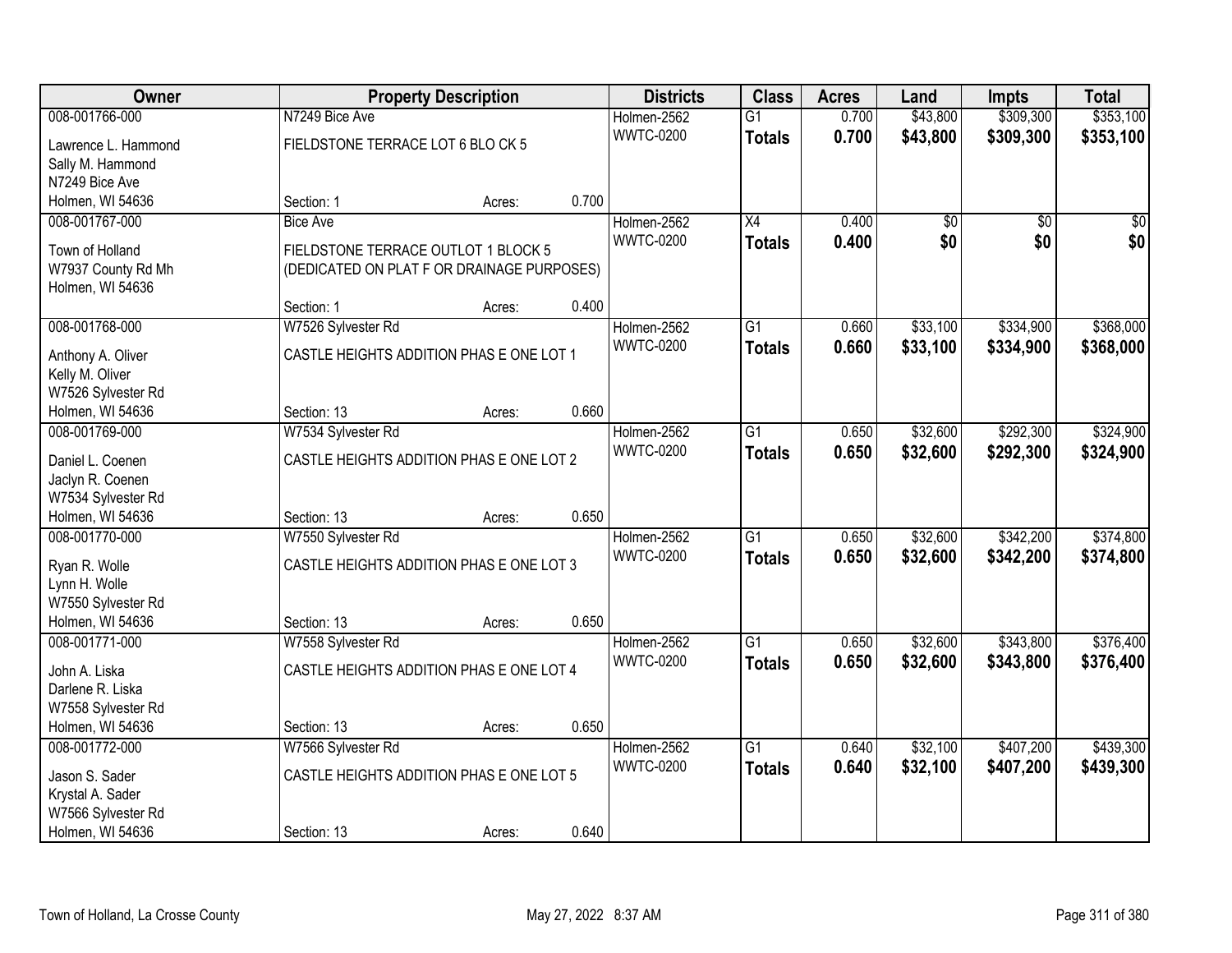| Owner                                  |                                          | <b>Property Description</b> |       | <b>Districts</b> | <b>Class</b>    | <b>Acres</b> | Land     | <b>Impts</b> | <b>Total</b> |
|----------------------------------------|------------------------------------------|-----------------------------|-------|------------------|-----------------|--------------|----------|--------------|--------------|
| 008-001773-000                         | W7582 Sylvester Rd                       |                             |       | Holmen-2562      | $\overline{G1}$ | 0.640        | \$32,100 | \$345,800    | \$377,900    |
| David K. Baldwin                       | CASTLE HEIGHTS ADDITION PHAS E ONE LOT 6 |                             |       | <b>WWTC-0200</b> | <b>Totals</b>   | 0.640        | \$32,100 | \$345,800    | \$377,900    |
| Constance A. Baldwin                   |                                          |                             |       |                  |                 |              |          |              |              |
| W7582 Sylvester Rd                     |                                          |                             |       |                  |                 |              |          |              |              |
| Holmen, WI 54636                       | Section: 13                              | Acres:                      | 0.640 |                  |                 |              |          |              |              |
| 008-001774-000                         | Sylvester Rd                             |                             |       | Holmen-2562      | $\overline{G1}$ | 0.710        | \$2,100  | \$0          | \$2,100      |
|                                        |                                          |                             |       | <b>WWTC-0200</b> | <b>Totals</b>   | 0.710        | \$2,100  | \$0          | \$2,100      |
| David K. Baldwin                       | CASTLE HEIGHTS ADDITION PHAS E ONE LOT 7 |                             |       |                  |                 |              |          |              |              |
| Constance A. Baldwin                   | SUBJ TO ELEC ESM T IN DOC NO. 1649724    |                             |       |                  |                 |              |          |              |              |
| W7582 Sylvester Rd                     |                                          |                             |       |                  |                 |              |          |              |              |
| Holmen, WI 54636                       | Section: 13                              | Acres:                      | 0.710 |                  |                 |              |          |              |              |
| 008-001805-000                         | W7705 Van Dunk PI                        |                             |       | Holmen-2562      | G1              | 0.510        | \$35,500 | \$286,500    | \$322,000    |
| Robert E. Halfmann                     | BRENTWOOD ADDITION LOT 1 BLO CK 1        |                             |       | <b>WWTC-0200</b> | <b>Totals</b>   | 0.510        | \$35,500 | \$286,500    | \$322,000    |
| Heidi A. Halfmann                      |                                          |                             |       |                  |                 |              |          |              |              |
| W7705 Van Dunk Pl                      |                                          |                             |       |                  |                 |              |          |              |              |
| Holmen, WI 54636                       | Section: 2                               | Acres:                      | 0.510 |                  |                 |              |          |              |              |
| 008-001806-000                         | W7713 Van Dunk Pl                        |                             |       | Holmen-2562      | G1              | 0.520        | \$36,200 | \$297,400    | \$333,600    |
|                                        | BRENTWOOD ADDITION LOT 2 BLO CK 1        |                             |       | <b>WWTC-0200</b> | <b>Totals</b>   | 0.520        | \$36,200 | \$297,400    | \$333,600    |
| Adrian W. Mosser<br>Jennifer L. Mosser |                                          |                             |       |                  |                 |              |          |              |              |
| W7713 Van Dunk Pl                      |                                          |                             |       |                  |                 |              |          |              |              |
| Holmen, WI 54636                       | Section: 2                               | Acres:                      | 0.520 |                  |                 |              |          |              |              |
| 008-001807-000                         | W7721 Van Dunk Pl                        |                             |       | Holmen-2562      | $\overline{G1}$ | 0.520        | \$36,200 | \$346,700    | \$382,900    |
|                                        |                                          |                             |       | <b>WWTC-0200</b> |                 | 0.520        | \$36,200 | \$346,700    | \$382,900    |
| Trisha L. Nelson                       | BRENTWOOD ADDITION LOT 3 BLO CK 1        |                             |       |                  | <b>Totals</b>   |              |          |              |              |
| W7721 Van Dunk Pl                      |                                          |                             |       |                  |                 |              |          |              |              |
| Holmen, WI 54636                       |                                          |                             |       |                  |                 |              |          |              |              |
|                                        | Section: 2                               | Acres:                      | 0.520 |                  |                 |              |          |              |              |
| 008-001808-000                         | W7729 Van Dunk Pl                        |                             |       | Holmen-2562      | $\overline{G1}$ | 0.520        | \$36,200 | \$243,500    | \$279,700    |
| Chad A. Zirgibel                       | BRENTWOOD ADDITION LOT 4 BLO CK 1        |                             |       | <b>WWTC-0200</b> | <b>Totals</b>   | 0.520        | \$36,200 | \$243,500    | \$279,700    |
| Megan K. Zirgibel                      |                                          |                             |       |                  |                 |              |          |              |              |
| W7729 Van Dunk Pl                      |                                          |                             |       |                  |                 |              |          |              |              |
| Holmen, WI 54636                       | Section: 2                               | Acres:                      | 0.520 |                  |                 |              |          |              |              |
| 008-001809-000                         | W7735 Van Dunk PI                        |                             |       | Holmen-2562      | $\overline{G1}$ | 0.520        | \$36,200 | \$287,100    | \$323,300    |
|                                        |                                          |                             |       | <b>WWTC-0200</b> | <b>Totals</b>   | 0.520        | \$36,200 | \$287,100    | \$323,300    |
| Michael Steigerwald                    | BRENTWOOD ADDITION LOT 5 BLO CK 1        |                             |       |                  |                 |              |          |              |              |
| Katie Steigerwald                      |                                          |                             |       |                  |                 |              |          |              |              |
| W7735 Van Dunk Pl                      |                                          |                             |       |                  |                 |              |          |              |              |
| Holmen, WI 54636                       | Section: 2                               | Acres:                      | 0.520 |                  |                 |              |          |              |              |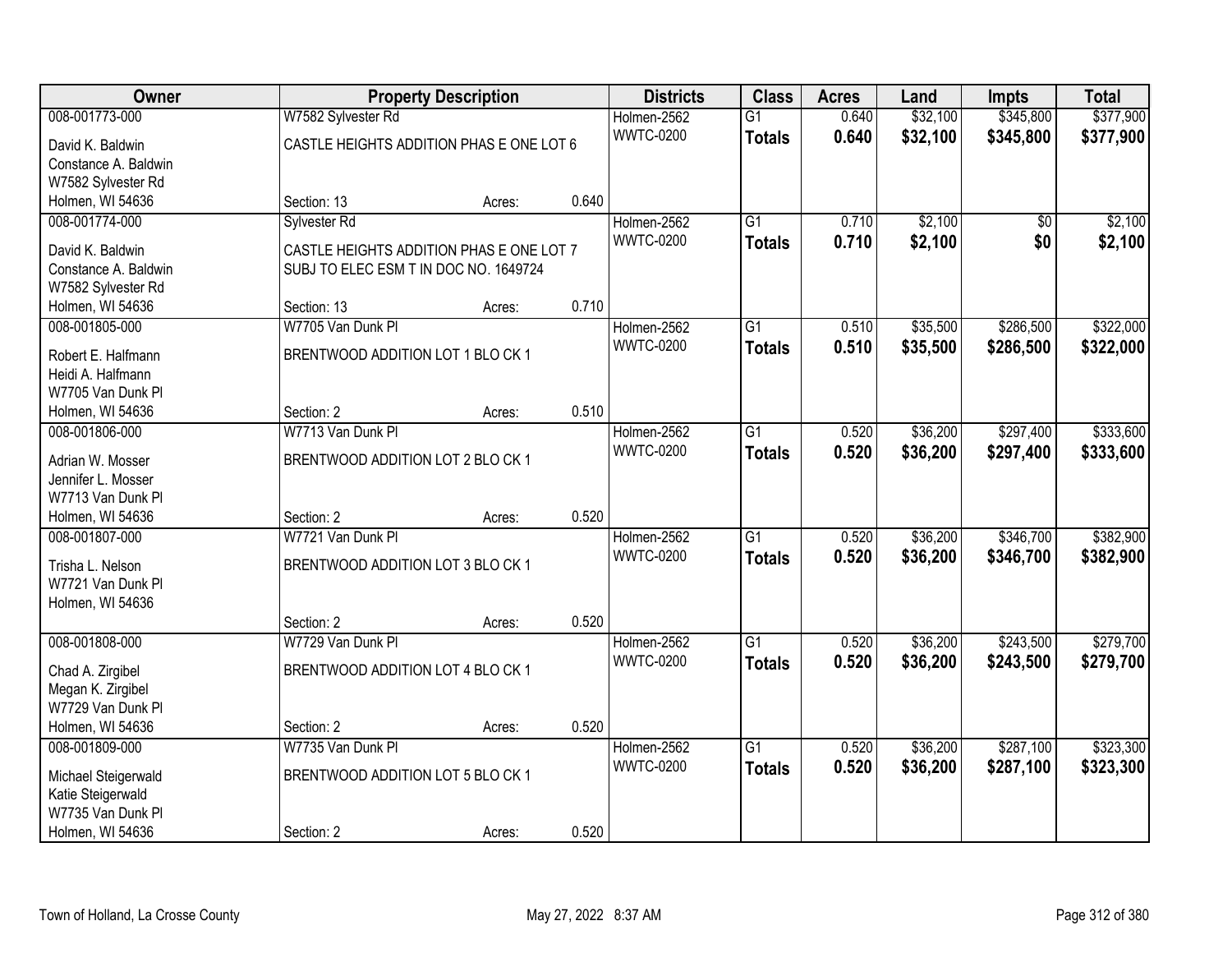| Owner                    |                                   | <b>Property Description</b> |       | <b>Districts</b> | <b>Class</b>    | <b>Acres</b> | Land     | <b>Impts</b> | <b>Total</b> |
|--------------------------|-----------------------------------|-----------------------------|-------|------------------|-----------------|--------------|----------|--------------|--------------|
| 008-001810-000           | W7747 Van Dunk Pl                 |                             |       | Holmen-2562      | $\overline{G1}$ | 0.520        | \$36,200 | \$320,200    | \$356,400    |
| Dean Nugent Living Trust | BRENTWOOD ADDITION LOT 6 BLO CK 1 |                             |       | <b>WWTC-0200</b> | <b>Totals</b>   | 0.520        | \$36,200 | \$320,200    | \$356,400    |
| Mary Nugent Living Trust |                                   |                             |       |                  |                 |              |          |              |              |
| W7747 Van Dunk Pl        |                                   |                             |       |                  |                 |              |          |              |              |
| Holmen, WI 54636         | Section: 2                        | Acres:                      | 0.520 |                  |                 |              |          |              |              |
| 008-001811-000           | W7755 Van Dunk Pl                 |                             |       | Holmen-2562      | $\overline{G1}$ | 0.520        | \$36,200 | \$323,800    | \$360,000    |
| Keith B. Purnell         | BRENTWOOD ADDITION LOT 7 BLO CK 1 |                             |       | <b>WWTC-0200</b> | <b>Totals</b>   | 0.520        | \$36,200 | \$323,800    | \$360,000    |
| Charlene M. Purnell      |                                   |                             |       |                  |                 |              |          |              |              |
| W7755 Van Dunk Pl        |                                   |                             |       |                  |                 |              |          |              |              |
| Holmen, WI 54636         | Section: 2                        | Acres:                      | 0.520 |                  |                 |              |          |              |              |
| 008-001812-000           | W7763 Van Dunk Pl                 |                             |       | Holmen-2562      | $\overline{G1}$ | 0.490        | \$34,200 | \$310,800    | \$345,000    |
| Jeffrey P. Behn          | BRENTWOOD ADDITION LOT 8 BLO CK 1 |                             |       | <b>WWTC-0200</b> | <b>Totals</b>   | 0.490        | \$34,200 | \$310,800    | \$345,000    |
| Heather M. Behn          |                                   |                             |       |                  |                 |              |          |              |              |
| W7763 Van Dunk Pl        |                                   |                             |       |                  |                 |              |          |              |              |
| Holmen, WI 54636         | Section: 2                        | Acres:                      | 0.490 |                  |                 |              |          |              |              |
| 008-001813-000           | W7771 Van Dunk PI                 |                             |       | Holmen-2562      | $\overline{G1}$ | 0.560        | \$39,000 | \$340,500    | \$379,500    |
| Barbara A. Larsen        | BRENTWOOD ADDITION LOT 9 BLO CK 1 |                             |       | <b>WWTC-0200</b> | <b>Totals</b>   | 0.560        | \$39,000 | \$340,500    | \$379,500    |
| W7771 Van Dunk Pl        |                                   |                             |       |                  |                 |              |          |              |              |
| Holmen, WI 54636         |                                   |                             |       |                  |                 |              |          |              |              |
|                          | Section: 2                        | Acres:                      | 0.560 |                  |                 |              |          |              |              |
| 008-001814-000           | W7797 Van Dunk Pl                 |                             |       | Holmen-2562      | $\overline{G1}$ | 0.710        | \$44,000 | \$358,000    | \$402,000    |
| Daniel L. Mitley         | BRENTWOOD ADDITION LOT 1 BLO CK 2 |                             |       | <b>WWTC-0200</b> | <b>Totals</b>   | 0.710        | \$44,000 | \$358,000    | \$402,000    |
| Jane M. Mitley           |                                   |                             |       |                  |                 |              |          |              |              |
| W7797 Van Dunk Pl        |                                   |                             |       |                  |                 |              |          |              |              |
| Holmen, WI 54636-9483    | Section: 2                        | Acres:                      | 0.710 |                  |                 |              |          |              |              |
| 008-001815-000           | N7195 Sunrise Ln                  |                             |       | Holmen-2562      | $\overline{G1}$ | 0.560        | \$39,000 | \$296,400    | \$335,400    |
| Dean T. Loeffler         | BRENTWOOD ADDITION LOT 1 BLO CK 3 |                             |       | <b>WWTC-0200</b> | <b>Totals</b>   | 0.560        | \$39,000 | \$296,400    | \$335,400    |
| Janet E. Loeffler        |                                   |                             |       |                  |                 |              |          |              |              |
| N7195 Sunrise Ln         |                                   |                             |       |                  |                 |              |          |              |              |
| Holmen, WI 54636         | Section: 2                        | Acres:                      | 0.560 |                  |                 |              |          |              |              |
| 008-001816-000           | N7187 Sunrise Ln                  |                             |       | Holmen-2562      | $\overline{G1}$ | 0.510        | \$35,500 | \$332,200    | \$367,700    |
| Kellen W. Davis          | BRENTWOOD ADDITION LOT 2 BLO CK 3 |                             |       | <b>WWTC-0200</b> | <b>Totals</b>   | 0.510        | \$35,500 | \$332,200    | \$367,700    |
| Robyn J. Ramseier        |                                   |                             |       |                  |                 |              |          |              |              |
| N7187 Sunrise Ln         |                                   |                             |       |                  |                 |              |          |              |              |
| Holmen, WI 54636-9493    | Section: 2                        | Acres:                      | 0.510 |                  |                 |              |          |              |              |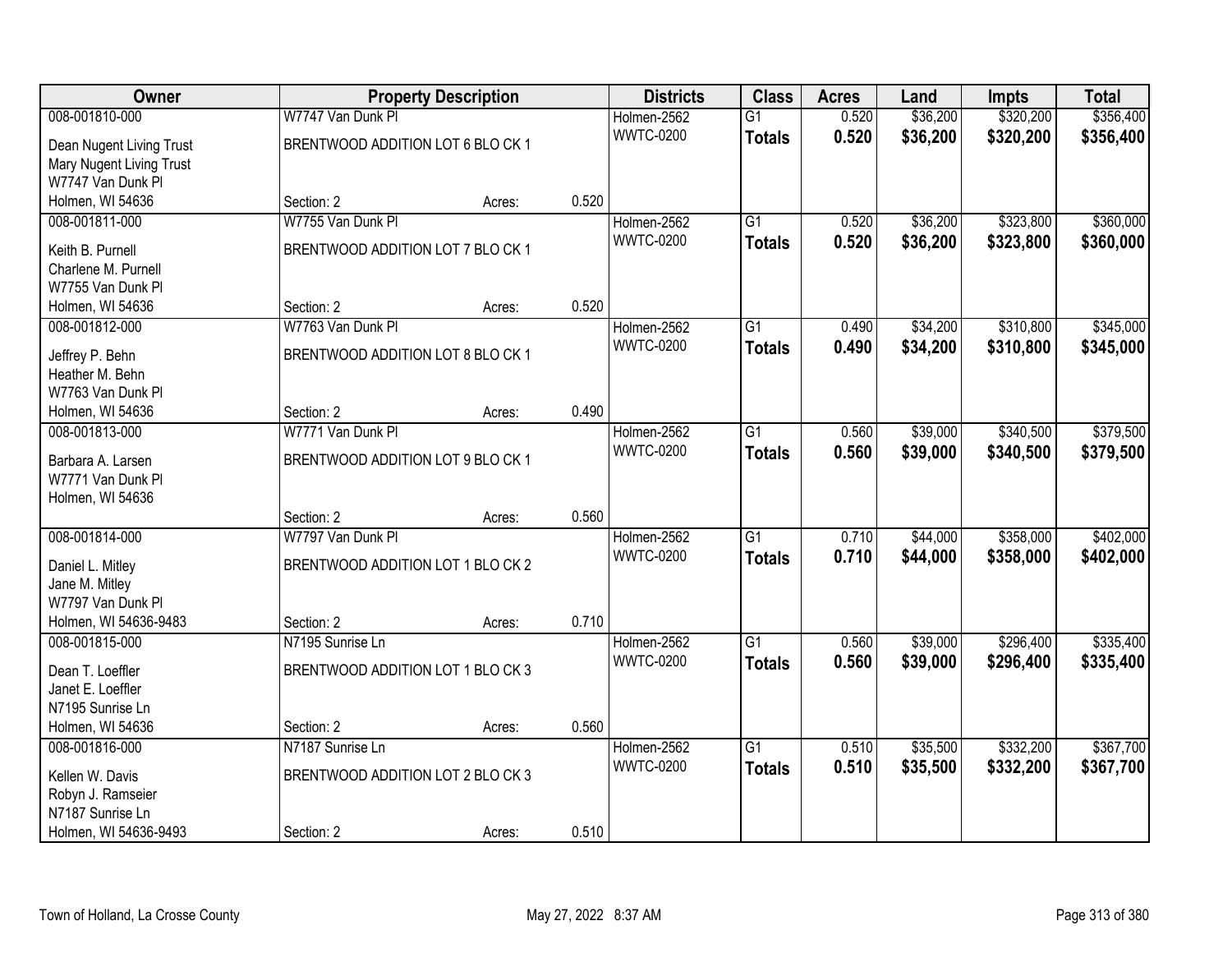| Owner                               |                                   | <b>Property Description</b> |       | <b>Districts</b> | <b>Class</b>    | <b>Acres</b> | Land     | Impts           | <b>Total</b> |
|-------------------------------------|-----------------------------------|-----------------------------|-------|------------------|-----------------|--------------|----------|-----------------|--------------|
| 008-001817-000                      | Sunrise Ln                        |                             |       | Holmen-2562      | $\overline{G1}$ | 0.510        | \$35,500 | $\overline{50}$ | \$35,500     |
| Alan J. Bassuener                   | BRENTWOOD ADDITION LOT 3 BLO CK 3 |                             |       | <b>WWTC-0200</b> | <b>Totals</b>   | 0.510        | \$35,500 | \$0             | \$35,500     |
| Kristina M. Bassuener               |                                   |                             |       |                  |                 |              |          |                 |              |
| N7165 Sunrise Ln                    |                                   |                             |       |                  |                 |              |          |                 |              |
| Holmen, WI 54636                    | Section: 2                        | Acres:                      | 0.510 |                  |                 |              |          |                 |              |
| 008-001818-000                      | N7165 Sunrise Ln                  |                             |       | Holmen-2562      | $\overline{G1}$ | 0.510        | \$35,500 | \$371,100       | \$406,600    |
| Alan J. Bassuener                   | BRENTWOOD ADDITION LOT 4 BLO CK 3 |                             |       | <b>WWTC-0200</b> | <b>Totals</b>   | 0.510        | \$35,500 | \$371,100       | \$406,600    |
| Kristina M. Bassuener               |                                   |                             |       |                  |                 |              |          |                 |              |
| N7165 Sunrise Ln                    |                                   |                             |       |                  |                 |              |          |                 |              |
| Holmen, WI 54636                    | Section: 2                        | Acres:                      | 0.510 |                  |                 |              |          |                 |              |
| 008-001819-000                      | N7153 Sunrise Ln                  |                             |       | Holmen-2562      | G1              | 0.510        | \$35,500 | \$329,500       | \$365,000    |
|                                     |                                   |                             |       | <b>WWTC-0200</b> | <b>Totals</b>   | 0.510        | \$35,500 | \$329,500       | \$365,000    |
| Eric J. Anderholm                   | BRENTWOOD ADDITION LOT 5 BLO CK 3 |                             |       |                  |                 |              |          |                 |              |
| Beth A. Anderholm                   |                                   |                             |       |                  |                 |              |          |                 |              |
| N7153 Sunrise Ln                    |                                   |                             |       |                  |                 |              |          |                 |              |
| Holmen, WI 54636                    | Section: 2                        | Acres:                      | 0.510 |                  |                 |              |          |                 |              |
| 008-001820-000                      | N7141 Sunrise Ln                  |                             |       | Holmen-2562      | G1              | 0.510        | \$35,500 | \$333,000       | \$368,500    |
| Gary R. Jagodzinski                 | BRENTWOOD ADDITION LOT 6 BLO CK 3 |                             |       | <b>WWTC-0200</b> | <b>Totals</b>   | 0.510        | \$35,500 | \$333,000       | \$368,500    |
| Anita G. Jagodzinski                |                                   |                             |       |                  |                 |              |          |                 |              |
| N7141 Sunrise Ln                    |                                   |                             |       |                  |                 |              |          |                 |              |
| Holmen, WI 54636-9493               | Section: 2                        | Acres:                      | 0.510 |                  |                 |              |          |                 |              |
| 008-001821-000                      | N7133 Sunrise Ln                  |                             |       | Holmen-2562      | $\overline{G1}$ | 0.510        | \$35,500 | \$410,600       | \$446,100    |
|                                     |                                   |                             |       | <b>WWTC-0200</b> | <b>Totals</b>   | 0.510        | \$35,500 | \$410,600       | \$446,100    |
| Michael J. Poellinger               | BRENTWOOD ADDITION LOT 7 BLO CK 3 |                             |       |                  |                 |              |          |                 |              |
| Katherine M. Poellinger             |                                   |                             |       |                  |                 |              |          |                 |              |
| N7133 Sunrise Ln                    |                                   |                             |       |                  |                 |              |          |                 |              |
| Holmen, WI 54636                    | Section: 2                        | Acres:                      | 0.510 |                  |                 |              |          |                 |              |
| 008-001822-000                      | W7790 Van Dunk Pl                 |                             |       | Holmen-2562      | $\overline{G1}$ | 0.540        | \$37,600 | \$336,900       | \$374,500    |
| Randy M. Peterson                   | BRENTWOOD ADDITION LOT 8 BLO CK 3 |                             |       | <b>WWTC-0200</b> | <b>Totals</b>   | 0.540        | \$37,600 | \$336,900       | \$374,500    |
| Elizabeth M. Peterson               |                                   |                             |       |                  |                 |              |          |                 |              |
| W7790 Van Dunk Pl                   |                                   |                             |       |                  |                 |              |          |                 |              |
| Holmen, WI 54636                    | Section: 2                        | Acres:                      | 0.540 |                  |                 |              |          |                 |              |
| 008-001823-000                      | W7704 Van Dunk PI                 |                             |       | Holmen-2562      | $\overline{G1}$ | 0.560        | \$39,000 | \$331,900       | \$370,900    |
|                                     | BRENTWOOD ADDITION LOT 1 BLO CK 4 |                             |       | <b>WWTC-0200</b> | <b>Totals</b>   | 0.560        | \$39,000 | \$331,900       | \$370,900    |
| Andrew D. Dobkoski                  |                                   |                             |       |                  |                 |              |          |                 |              |
| Tracy Dobkoski<br>W7704 Van Dunk Pl |                                   |                             |       |                  |                 |              |          |                 |              |
| Holmen, WI 54636                    | Section: 2                        | Acres:                      | 0.560 |                  |                 |              |          |                 |              |
|                                     |                                   |                             |       |                  |                 |              |          |                 |              |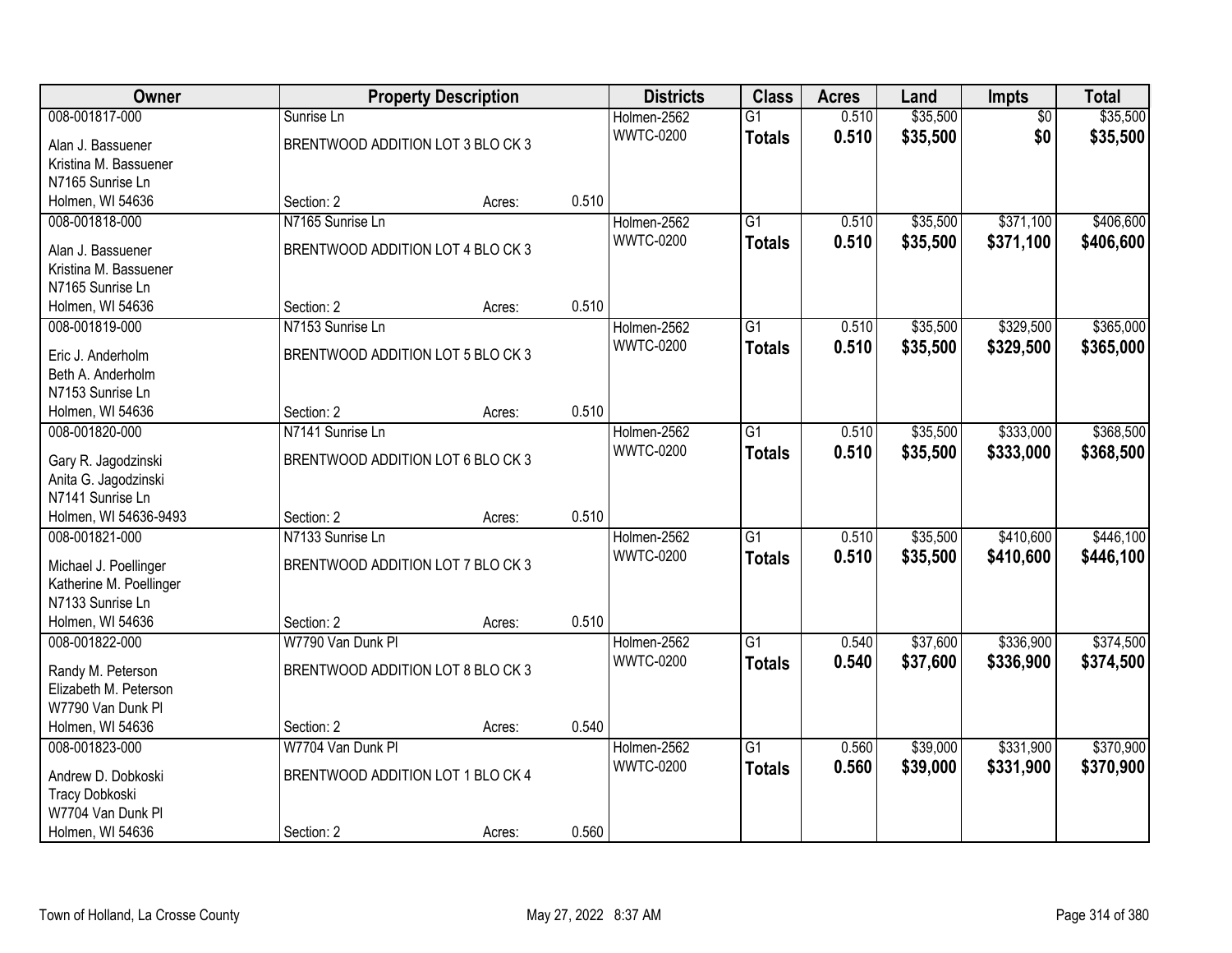| Owner                                  |                                   | <b>Property Description</b> |       | <b>Districts</b> | <b>Class</b>    | <b>Acres</b> | Land     | <b>Impts</b> | <b>Total</b> |
|----------------------------------------|-----------------------------------|-----------------------------|-------|------------------|-----------------|--------------|----------|--------------|--------------|
| 008-001824-000                         | W7710 Van Dunk Pl                 |                             |       | Holmen-2562      | $\overline{G1}$ | 0.560        | \$39,000 | \$280,900    | \$319,900    |
| Christopher L. Golding                 | BRENTWOOD ADDITION LOT 2 BLO CK 4 |                             |       | <b>WWTC-0200</b> | <b>Totals</b>   | 0.560        | \$39,000 | \$280,900    | \$319,900    |
| Karen B. Golding                       |                                   |                             |       |                  |                 |              |          |              |              |
| W7710 Van Dunk PI                      |                                   |                             |       |                  |                 |              |          |              |              |
| Holmen, WI 54636                       | Section: 2                        | Acres:                      | 0.560 |                  |                 |              |          |              |              |
| 008-001825-000                         | W7718 Van Dunk Pl                 |                             |       | Holmen-2562      | $\overline{G1}$ | 0.560        | \$39,000 | \$362,500    | \$401,500    |
| <b>Matthew Heims</b>                   | BRENTWOOD ADDITION LOT 3 BLO CK 4 |                             |       | <b>WWTC-0200</b> | <b>Totals</b>   | 0.560        | \$39,000 | \$362,500    | \$401,500    |
| W7718 Van Dunk Pl                      |                                   |                             |       |                  |                 |              |          |              |              |
| Holmen, WI 54636                       |                                   |                             |       |                  |                 |              |          |              |              |
|                                        | Section: 2                        | Acres:                      | 0.560 |                  |                 |              |          |              |              |
| 008-001826-000                         | W7726 Van Dunk Pl                 |                             |       | Holmen-2562      | $\overline{G1}$ | 0.560        | \$39,000 | \$329,600    | \$368,600    |
| Adam J Fleis Joint Revocable Trust     | BRENTWOOD ADDITION LOT 4 BLO CK 4 |                             |       | <b>WWTC-0200</b> | <b>Totals</b>   | 0.560        | \$39,000 | \$329,600    | \$368,600    |
| Jennifer S Fleis Joint Revocable Trust |                                   |                             |       |                  |                 |              |          |              |              |
| W7726 Van Dunk Pl                      |                                   |                             |       |                  |                 |              |          |              |              |
| Holmen, WI 54636                       | Section: 2                        | Acres:                      | 0.560 |                  |                 |              |          |              |              |
| 008-001827-000                         | W7732 Van Dunk Pl                 |                             |       | Holmen-2562      | $\overline{G1}$ | 0.560        | \$39,000 | \$280,300    | \$319,300    |
|                                        |                                   |                             |       | <b>WWTC-0200</b> | <b>Totals</b>   | 0.560        | \$39,000 | \$280,300    | \$319,300    |
| Darrin D. Barth<br>Melissa A. Barth    | BRENTWOOD ADDITION LOT 5 BLO CK 4 |                             |       |                  |                 |              |          |              |              |
| W7732 Van Dunk Pl                      |                                   |                             |       |                  |                 |              |          |              |              |
| Holmen, WI 54636                       | Section: 2                        | Acres:                      | 0.560 |                  |                 |              |          |              |              |
| 008-001828-000                         | W7744 Van Dunk Pl                 |                             |       | Holmen-2562      | $\overline{G1}$ | 0.560        | \$39,000 | \$406,100    | \$445,100    |
|                                        |                                   |                             |       | <b>WWTC-0200</b> | <b>Totals</b>   | 0.560        | \$39,000 | \$406,100    | \$445,100    |
| Erik Bachman                           | BRENTWOOD ADDITION LOT 6 BLO CK 4 |                             |       |                  |                 |              |          |              |              |
| Jackie Bachman                         |                                   |                             |       |                  |                 |              |          |              |              |
| W7744 Van Dunk PI<br>Holmen, WI 54636  | Section: 2                        |                             | 0.560 |                  |                 |              |          |              |              |
| 008-001829-000                         | W7750 Van Dunk PI                 | Acres:                      |       | Holmen-2562      | $\overline{G1}$ | 0.560        | \$39,000 | \$274,700    | \$313,700    |
|                                        |                                   |                             |       | <b>WWTC-0200</b> | <b>Totals</b>   | 0.560        | \$39,000 | \$274,700    | \$313,700    |
| Brent S. Schroeder                     | BRENTWOOD ADDITION LOT 7 BLO CK 4 |                             |       |                  |                 |              |          |              |              |
| Lori K. Schroeder                      |                                   |                             |       |                  |                 |              |          |              |              |
| W7750 Van Dunk Pl                      |                                   |                             |       |                  |                 |              |          |              |              |
| Holmen, WI 54636                       | Section: 2                        | Acres:                      | 0.560 |                  |                 |              |          |              |              |
| 008-001830-000                         | W7758 Van Dunk Pl                 |                             |       | Holmen-2562      | $\overline{G1}$ | 0.560        | \$39,000 | \$261,600    | \$300,600    |
| Korey J. Jaminski                      | BRENTWOOD ADDITION LOT 8 BLO CK 4 |                             |       | <b>WWTC-0200</b> | <b>Totals</b>   | 0.560        | \$39,000 | \$261,600    | \$300,600    |
| W7758 Van Dunk Pl                      |                                   |                             |       |                  |                 |              |          |              |              |
| Holmen, WI 54636                       |                                   |                             |       |                  |                 |              |          |              |              |
|                                        | Section: 2                        | Acres:                      | 0.560 |                  |                 |              |          |              |              |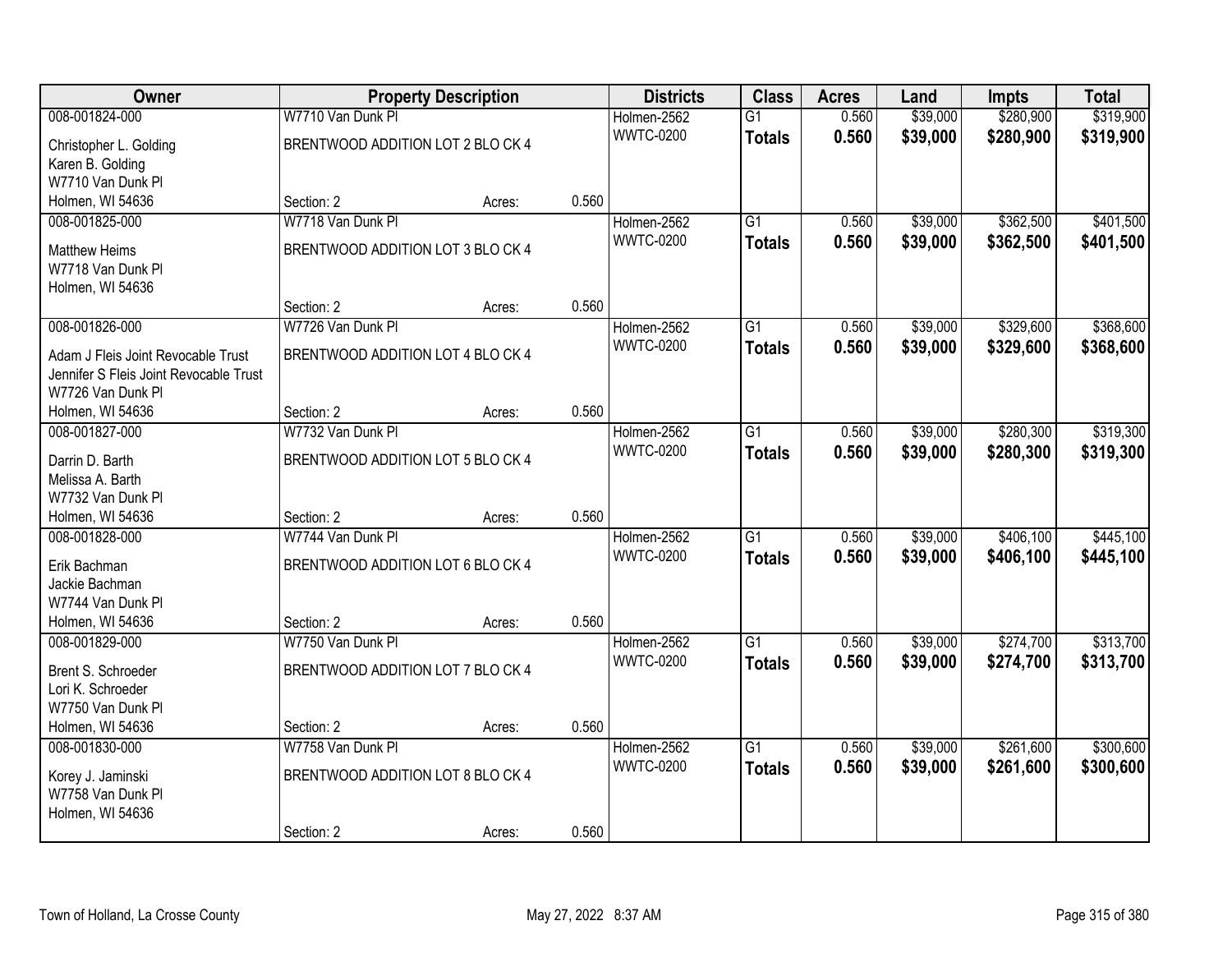| Owner                 |                                    | <b>Property Description</b> |       | <b>Districts</b> | <b>Class</b>    | <b>Acres</b> | Land     | <b>Impts</b> | <b>Total</b> |
|-----------------------|------------------------------------|-----------------------------|-------|------------------|-----------------|--------------|----------|--------------|--------------|
| 008-001831-000        | W7766 Van Dunk Pl                  |                             |       | Holmen-2562      | $\overline{G1}$ | 0.570        | \$39,700 | \$305,200    | \$344,900    |
| James J. Dubczak      | BRENTWOOD ADDITION LOT 9 BLO CK 4  |                             |       | <b>WWTC-0200</b> | <b>Totals</b>   | 0.570        | \$39,700 | \$305,200    | \$344,900    |
| Lori A. Dubczak       |                                    |                             |       |                  |                 |              |          |              |              |
| W7766 Van Dunk Pl     |                                    |                             |       |                  |                 |              |          |              |              |
| Holmen, WI 54636      | Section: 2                         | Acres:                      | 0.570 |                  |                 |              |          |              |              |
| 008-001832-000        | N7142 Sunrise Ln                   |                             |       | Holmen-2562      | $\overline{G1}$ | 0.570        | \$39,700 | \$304,400    | \$344,100    |
|                       |                                    |                             |       | <b>WWTC-0200</b> | <b>Totals</b>   | 0.570        | \$39,700 | \$304,400    | \$344,100    |
| Colin W. Mchugh       | BRENTWOOD ADDITION LOT 10 BL OCK 4 |                             |       |                  |                 |              |          |              |              |
| Dela R. Mchugh        |                                    |                             |       |                  |                 |              |          |              |              |
| N7142 Sunrise Ln      |                                    |                             |       |                  |                 |              |          |              |              |
| Holmen, WI 54636      | Section: 2                         | Acres:                      | 0.570 |                  |                 |              |          |              |              |
| 008-001833-000        | W7753 Trace Ct                     |                             |       | Holmen-2562      | $\overline{G1}$ | 0.570        | \$39,700 | \$323,100    | \$362,800    |
| Kathleen Schaertl     | BRENTWOOD ADDITION LOT 11 BL OCK 4 |                             |       | <b>WWTC-0200</b> | <b>Totals</b>   | 0.570        | \$39,700 | \$323,100    | \$362,800    |
| Robert Schaertl       |                                    |                             |       |                  |                 |              |          |              |              |
| W7753 Trace Ct        |                                    |                             |       |                  |                 |              |          |              |              |
| Holmen, WI 54636      | Section: 2                         | Acres:                      | 0.570 |                  |                 |              |          |              |              |
| 008-001834-000        | W7747 Trace Ct                     |                             |       | Holmen-2562      | $\overline{G1}$ | 0.570        | \$39,700 | \$305,900    | \$345,600    |
|                       |                                    |                             |       | <b>WWTC-0200</b> | <b>Totals</b>   | 0.570        | \$39,700 | \$305,900    | \$345,600    |
| Thomas J. Schindler   | BRENTWOOD ADDITION LOT 12 BL OCK 4 |                             |       |                  |                 |              |          |              |              |
| Jennifer A. Schindler |                                    |                             |       |                  |                 |              |          |              |              |
| W7747 Trace Ct        |                                    |                             |       |                  |                 |              |          |              |              |
| Holmen, WI 54636      | Section: 2                         | Acres:                      | 0.570 |                  |                 |              |          |              |              |
| 008-001835-000        | W7739 Trace Ct                     |                             |       | Holmen-2562      | $\overline{G1}$ | 0.580        | \$40,400 | \$398,400    | \$438,800    |
| Matthew J. Englerth   | BRENTWOOD ADDITION LOT 13 BL OCK 4 |                             |       | <b>WWTC-0200</b> | <b>Totals</b>   | 0.580        | \$40,400 | \$398,400    | \$438,800    |
| Jody M. Englerth      |                                    |                             |       |                  |                 |              |          |              |              |
| W7739 Trace Ct        |                                    |                             |       |                  |                 |              |          |              |              |
| Holmen, WI 54636      | Section: 2                         | Acres:                      | 0.580 |                  |                 |              |          |              |              |
| 008-001836-000        | W7727 Trace Ct                     |                             |       | Holmen-2562      | $\overline{G1}$ | 0.810        | \$45,900 | \$353,800    | \$399,700    |
|                       |                                    |                             |       | <b>WWTC-0200</b> | <b>Totals</b>   | 0.810        | \$45,900 | \$353,800    | \$399,700    |
| Douglas J. Wesely     | BRENTWOOD ADDITION LOT 14 BL OCK 4 |                             |       |                  |                 |              |          |              |              |
| Melanie D. Wesely     |                                    |                             |       |                  |                 |              |          |              |              |
| W7727 Trace Ct        |                                    |                             |       |                  |                 |              |          |              |              |
| Holmen, WI 54636-7701 | Section: 2                         | Acres:                      | 0.810 |                  |                 |              |          |              |              |
| 008-001837-000        | W7724 Trace Ct                     |                             |       | Holmen-2562      | $\overline{G1}$ | 0.830        | \$46,300 | \$411,400    | \$457,700    |
| John R. Becker        | BRENTWOOD ADDITION LOT 15 BL OCK 4 |                             |       | <b>WWTC-0200</b> | <b>Totals</b>   | 0.830        | \$46,300 | \$411,400    | \$457,700    |
| Kelly A. Becker       |                                    |                             |       |                  |                 |              |          |              |              |
| W7724 Trace Ct        |                                    |                             |       |                  |                 |              |          |              |              |
| Holmen, WI 54636-7701 | Section: 2                         | Acres:                      | 0.830 |                  |                 |              |          |              |              |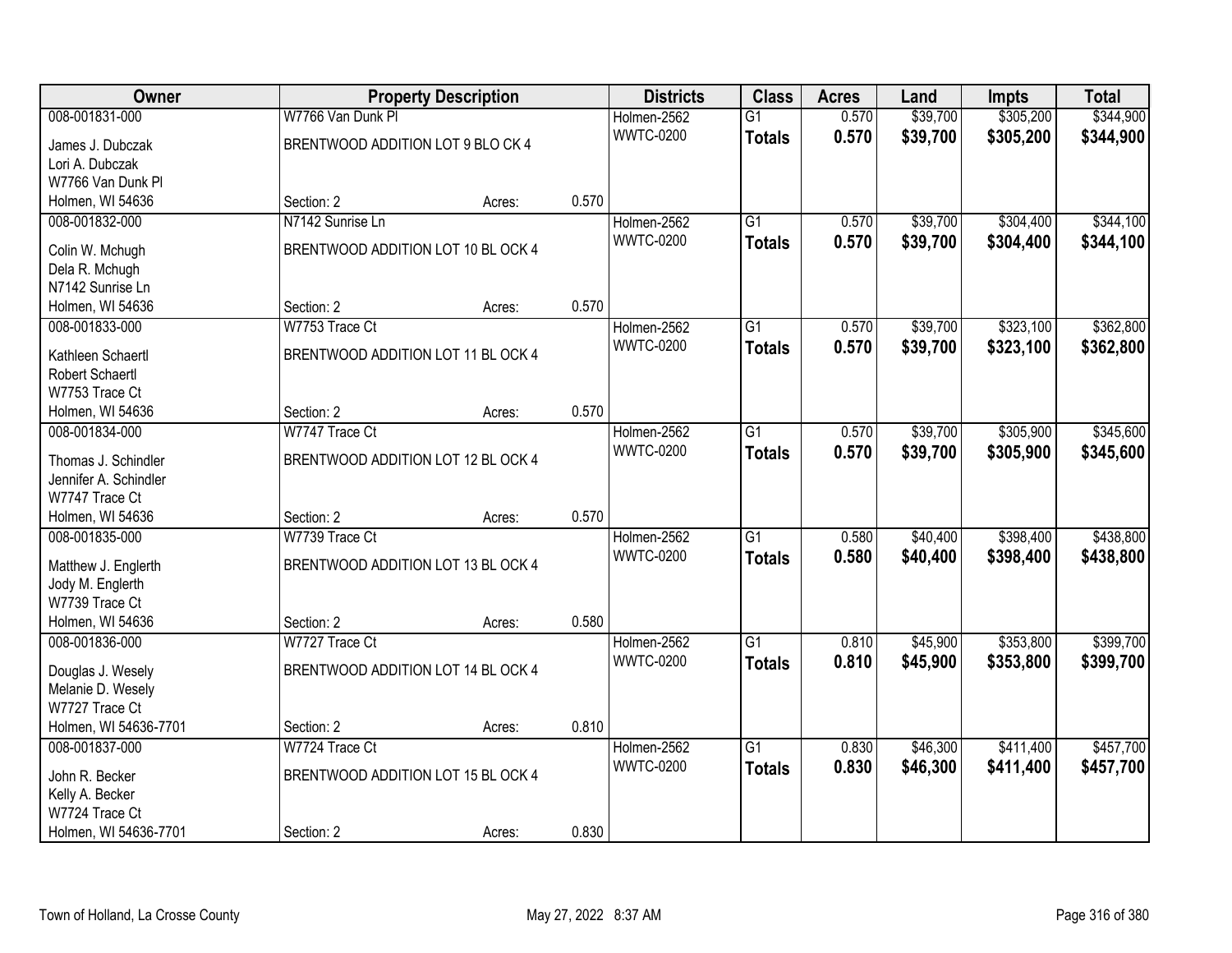| <b>Owner</b>            |                                    | <b>Property Description</b> |       | <b>Districts</b> | <b>Class</b>    | <b>Acres</b> | Land     | <b>Impts</b> | <b>Total</b> |
|-------------------------|------------------------------------|-----------------------------|-------|------------------|-----------------|--------------|----------|--------------|--------------|
| 008-001838-000          | W7738 Trace Ct                     |                             |       | Holmen-2562      | $\overline{G1}$ | 0.520        | \$36,200 | \$312,500    | \$348,700    |
| Eric G. Oliver          | BRENTWOOD ADDITION LOT 16 BL OCK 4 |                             |       | <b>WWTC-0200</b> | <b>Totals</b>   | 0.520        | \$36,200 | \$312,500    | \$348,700    |
| Amy L. Oliver           |                                    |                             |       |                  |                 |              |          |              |              |
| W7738 Trace Ct          |                                    |                             |       |                  |                 |              |          |              |              |
| Holmen, WI 54636        | Section: 2                         | Acres:                      | 0.520 |                  |                 |              |          |              |              |
| 008-001839-000          | W7746 Trace Ct                     |                             |       | Holmen-2562      | $\overline{G1}$ | 0.550        | \$38,300 | \$280,400    | \$318,700    |
|                         |                                    |                             |       | <b>WWTC-0200</b> | <b>Totals</b>   | 0.550        | \$38,300 | \$280,400    | \$318,700    |
| Joshua J. Potaracke     | BRENTWOOD ADDITION LOT 17 BL OCK 4 |                             |       |                  |                 |              |          |              |              |
| Jessie A. Potaracke     |                                    |                             |       |                  |                 |              |          |              |              |
| W7746 Trace Ct          |                                    |                             |       |                  |                 |              |          |              |              |
| Holmen, WI 54636        | Section: 2                         | Acres:                      | 0.550 |                  |                 |              |          |              |              |
| 008-001840-000          | W7752 Trace Ct                     |                             |       | Holmen-2562      | $\overline{G1}$ | 0.550        | \$38,300 | \$311,900    | \$350,200    |
| Timothy A. Ruppert      | BRENTWOOD ADDITION LOT 18 BL OCK 4 |                             |       | <b>WWTC-0200</b> | <b>Totals</b>   | 0.550        | \$38,300 | \$311,900    | \$350,200    |
| Britni N. Ruppert       |                                    |                             |       |                  |                 |              |          |              |              |
| W7752 Trace Ct          |                                    |                             |       |                  |                 |              |          |              |              |
| Holmen, WI 54636        | Section: 2                         | Acres:                      | 0.550 |                  |                 |              |          |              |              |
| 008-001841-000          | N7170 Sunrise Ln                   |                             |       | Holmen-2562      | $\overline{G1}$ | 0.550        | \$38,300 | \$290,100    | \$328,400    |
|                         |                                    |                             |       | <b>WWTC-0200</b> | <b>Totals</b>   | 0.550        | \$38,300 | \$290,100    | \$328,400    |
| David C. Rainey         | BRENTWOOD ADDITION LOT 19 BL OCK 4 |                             |       |                  |                 |              |          |              |              |
| Lisa L. Rainey          |                                    |                             |       |                  |                 |              |          |              |              |
| N7170 Sunrise Ln        |                                    |                             |       |                  |                 |              |          |              |              |
| Holmen, WI 54636        | Section: 2                         | Acres:                      | 0.550 |                  |                 |              |          |              |              |
| 008-001842-000          | N7196 Sunrise Ln                   |                             |       | Holmen-2562      | $\overline{G1}$ | 0.550        | \$38,300 | \$299,400    | \$337,700    |
| John D. Balsley         | BRENTWOOD ADDITION LOT 20 BL OCK 4 |                             |       | <b>WWTC-0200</b> | <b>Totals</b>   | 0.550        | \$38,300 | \$299,400    | \$337,700    |
| Tammy J. Balsley        |                                    |                             |       |                  |                 |              |          |              |              |
| N7196 Sunrise Ln        |                                    |                             |       |                  |                 |              |          |              |              |
| Holmen, WI 54636        | Section: 2                         | Acres:                      | 0.550 |                  |                 |              |          |              |              |
| 008-001843-000          | W7755 Volendam St                  |                             |       | Holmen-2562      | $\overline{G1}$ | 0.550        | \$38,300 | \$332,500    | \$370,800    |
|                         |                                    |                             |       | <b>WWTC-0200</b> | <b>Totals</b>   | 0.550        | \$38,300 | \$332,500    | \$370,800    |
| Kurt R. Bruggemeyer     | BRENTWOOD ADDITION LOT 21 BL OCK 4 |                             |       |                  |                 |              |          |              |              |
| Patricia A. Bruggemeyer |                                    |                             |       |                  |                 |              |          |              |              |
| W7755 Volendam St       |                                    |                             |       |                  |                 |              |          |              |              |
| Holmen, WI 54636        | Section: 2                         | Acres:                      | 0.550 |                  |                 |              |          |              |              |
| 008-001844-000          | W7747 Volendam St                  |                             |       | Holmen-2562      | $\overline{G1}$ | 0.550        | \$38,300 | \$329,400    | \$367,700    |
| John H. Butzler         | BRENTWOOD ADDITION LOT 22 BL OCK 4 |                             |       | <b>WWTC-0200</b> | <b>Totals</b>   | 0.550        | \$38,300 | \$329,400    | \$367,700    |
| Deborah A. Butzler      |                                    |                             |       |                  |                 |              |          |              |              |
| W7747 Volendam St       |                                    |                             |       |                  |                 |              |          |              |              |
| Holmen, WI 54636        | Section: 2                         | Acres:                      | 0.550 |                  |                 |              |          |              |              |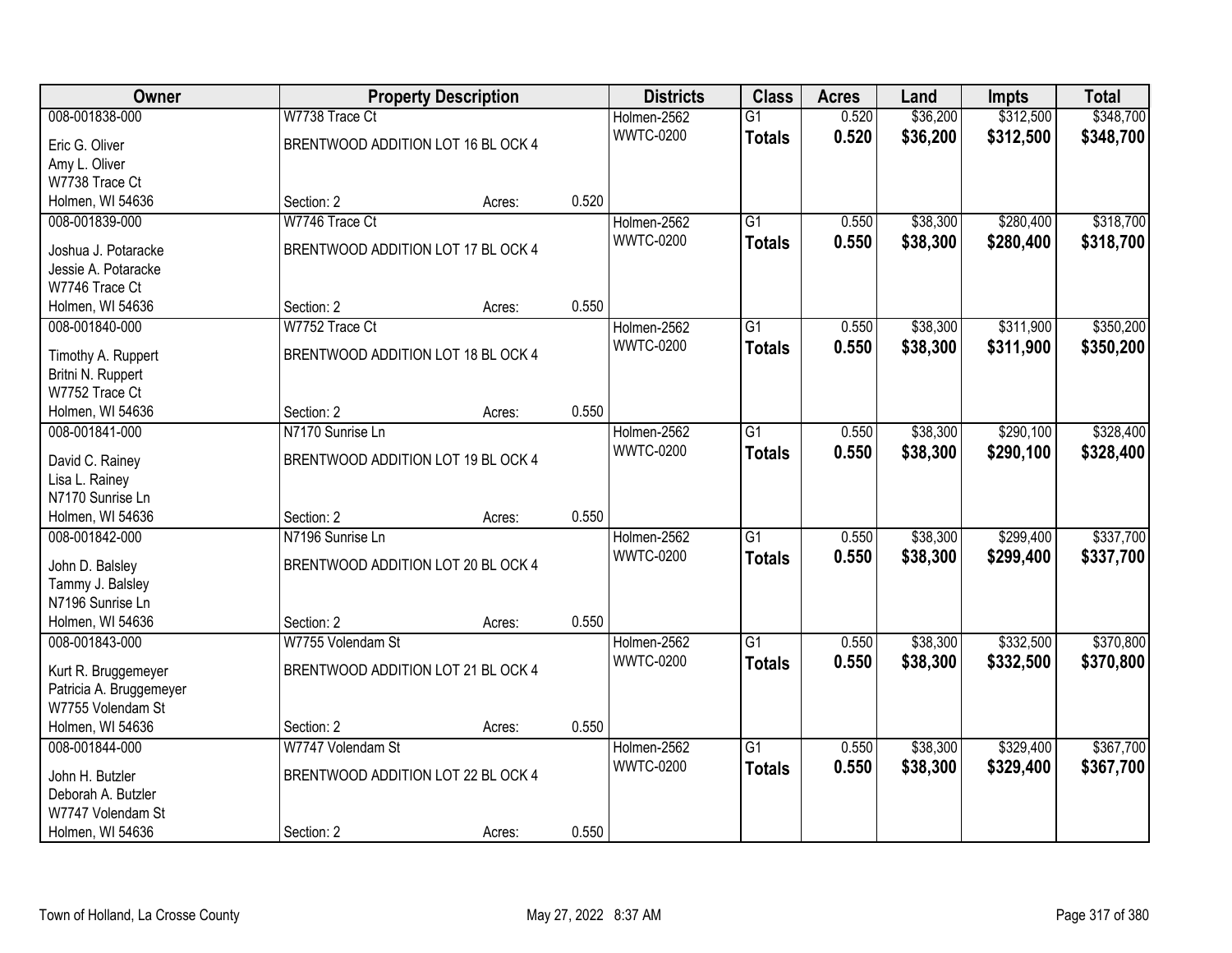| Owner                                  |                                    | <b>Property Description</b> |       | <b>Districts</b> | <b>Class</b>    | <b>Acres</b> | Land     | <b>Impts</b> | <b>Total</b> |
|----------------------------------------|------------------------------------|-----------------------------|-------|------------------|-----------------|--------------|----------|--------------|--------------|
| 008-001845-000                         | W7739 Volendam St                  |                             |       | Holmen-2562      | $\overline{G1}$ | 0.580        | \$40,400 | \$318,400    | \$358,800    |
| Lane A. Liudahl                        | BRENTWOOD ADDITION LOT 23 BL OCK 4 |                             |       | <b>WWTC-0200</b> | <b>Totals</b>   | 0.580        | \$40,400 | \$318,400    | \$358,800    |
| Laura M. Liudahl                       |                                    |                             |       |                  |                 |              |          |              |              |
| W7739 Volendam St                      |                                    |                             |       |                  |                 |              |          |              |              |
| Holmen, WI 54636                       | Section: 2                         | Acres:                      | 0.580 |                  |                 |              |          |              |              |
| 008-001846-000                         | W7731 Volendam St                  |                             |       | Holmen-2562      | $\overline{G1}$ | 0.550        | \$38,300 | \$308,400    | \$346,700    |
|                                        |                                    |                             |       | <b>WWTC-0200</b> | <b>Totals</b>   | 0.550        | \$38,300 | \$308,400    | \$346,700    |
| Jennifer L. Dienger-Hanson             | BRENTWOOD ADDITION LOT 24 BL OCK 4 |                             |       |                  |                 |              |          |              |              |
| Michael S. Hanson<br>W7731 Volendam St |                                    |                             |       |                  |                 |              |          |              |              |
| Holmen, WI 54636                       | Section: 2                         | Acres:                      | 0.550 |                  |                 |              |          |              |              |
| 008-001847-000                         | W7725 Volendam St                  |                             |       | Holmen-2562      | $\overline{G1}$ | 0.550        | \$38,300 | \$355,400    | \$393,700    |
|                                        |                                    |                             |       | <b>WWTC-0200</b> |                 |              |          |              |              |
| Daniel L. Schams                       | BRENTWOOD ADDITION LOT 25 BL OCK 4 |                             |       |                  | <b>Totals</b>   | 0.550        | \$38,300 | \$355,400    | \$393,700    |
| Carolyn A. Schams                      |                                    |                             |       |                  |                 |              |          |              |              |
| W7725 Volendam St                      |                                    |                             |       |                  |                 |              |          |              |              |
| Holmen, WI 54636                       | Section: 2                         | Acres:                      | 0.550 |                  |                 |              |          |              |              |
| 008-001848-000                         | W7717 Volendam St                  |                             |       | Holmen-2562      | $\overline{G1}$ | 0.600        | \$41,800 | \$258,700    | \$300,500    |
| Shannon M. Deters                      | BRENTWOOD ADDITION LOT 26 BL OCK 4 |                             |       | <b>WWTC-0200</b> | <b>Totals</b>   | 0.600        | \$41,800 | \$258,700    | \$300,500    |
| Amy L. Deters                          |                                    |                             |       |                  |                 |              |          |              |              |
| W7717 Volendam St                      |                                    |                             |       |                  |                 |              |          |              |              |
| Holmen, WI 54636                       | Section: 2                         | Acres:                      | 0.600 |                  |                 |              |          |              |              |
| 008-001849-000                         | N7161 Erann Ct                     |                             |       | Holmen-2562      | $\overline{G1}$ | 0.490        | \$34,200 | \$275,800    | \$310,000    |
|                                        |                                    |                             |       | <b>WWTC-0200</b> | <b>Totals</b>   | 0.490        | \$34,200 | \$275,800    | \$310,000    |
| Lance D. Kowalsky                      | BRENTWOOD ADDITION LOT 27 BL OCK 4 |                             |       |                  |                 |              |          |              |              |
| Jennifer R. Kowalsky                   |                                    |                             |       |                  |                 |              |          |              |              |
| N7161 Erann Ct                         |                                    |                             |       |                  |                 |              |          |              |              |
| Holmen, WI 54636                       | Section: 2                         | Acres:                      | 0.490 |                  |                 |              |          |              |              |
| 008-001850-000                         | Erann Ct                           |                             |       | Holmen-2562      | $\overline{G1}$ | 0.490        | \$34,200 | \$600        | \$34,800     |
| Jeanne A. Keyser                       | BRENTWOOD ADDITION LOT 28 BL OCK 4 |                             |       | <b>WWTC-0200</b> | <b>Totals</b>   | 0.490        | \$34,200 | \$600        | \$34,800     |
| N7143 Erann Ct                         |                                    |                             |       |                  |                 |              |          |              |              |
| Holmen, WI 54636                       |                                    |                             |       |                  |                 |              |          |              |              |
|                                        | Section: 2                         | Acres:                      | 0.490 |                  |                 |              |          |              |              |
| 008-001851-000                         | N7143 Erann Ct                     |                             |       | Holmen-2562      | $\overline{G1}$ | 0.530        | \$36,900 | \$389,600    | \$426,500    |
|                                        |                                    |                             |       | <b>WWTC-0200</b> | <b>Totals</b>   | 0.530        | \$36,900 | \$389,600    | \$426,500    |
| Jeanne A. Keyser<br>N7143 Erann Ct     | BRENTWOOD ADDITION LOT 29 BL OCK 4 |                             |       |                  |                 |              |          |              |              |
|                                        |                                    |                             |       |                  |                 |              |          |              |              |
| Holmen, WI 54636                       | Section: 2                         |                             | 0.530 |                  |                 |              |          |              |              |
|                                        |                                    | Acres:                      |       |                  |                 |              |          |              |              |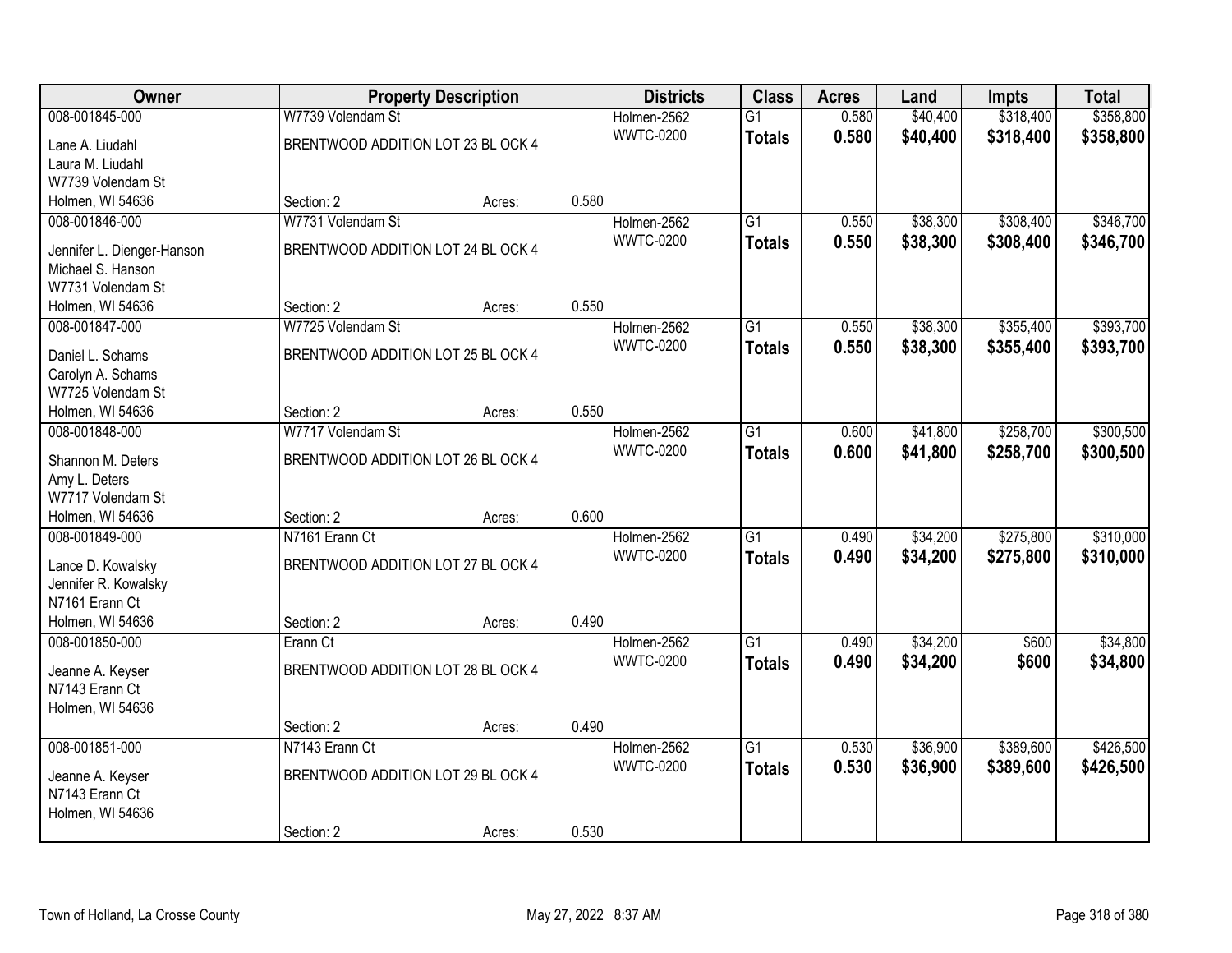| Owner                                 |                                    | <b>Property Description</b> |       | <b>Districts</b> | <b>Class</b>    | <b>Acres</b> | Land     | <b>Impts</b> | <b>Total</b> |
|---------------------------------------|------------------------------------|-----------------------------|-------|------------------|-----------------|--------------|----------|--------------|--------------|
| 008-001852-000                        | N7137 Erann Ct                     |                             |       | Holmen-2562      | $\overline{G1}$ | 0.900        | \$47,700 | \$392,000    | \$439,700    |
| Richard C. Hampe                      | BRENTWOOD ADDITION LOT 30 BL OCK 4 |                             |       | <b>WWTC-0200</b> | <b>Totals</b>   | 0.900        | \$47,700 | \$392,000    | \$439,700    |
| Sharon K. Hampe                       |                                    |                             |       |                  |                 |              |          |              |              |
| N7137 Erann Ct                        |                                    |                             |       |                  |                 |              |          |              |              |
| Holmen, WI 54636                      | Section: 2                         | Acres:                      | 0.900 |                  |                 |              |          |              |              |
| 008-001853-000                        | N7138 Erann Ct                     |                             |       | Holmen-2562      | $\overline{G1}$ | 0.820        | \$46,100 | \$386,600    | \$432,700    |
|                                       | BRENTWOOD ADDITION LOT 31 BL OCK 4 |                             |       | <b>WWTC-0200</b> | <b>Totals</b>   | 0.820        | \$46,100 | \$386,600    | \$432,700    |
| Jacob Rand<br>Daisha Rand             |                                    |                             |       |                  |                 |              |          |              |              |
| N7138 Erann Ct                        |                                    |                             |       |                  |                 |              |          |              |              |
| Holmen, WI 54636                      | Section: 2                         | Acres:                      | 0.820 |                  |                 |              |          |              |              |
| 008-001854-000                        | N7146 Erann Ct                     |                             |       | Holmen-2562      | $\overline{G1}$ | 0.550        | \$38,300 | \$249,700    | \$288,000    |
|                                       |                                    |                             |       | <b>WWTC-0200</b> |                 | 0.550        | \$38,300 | \$249,700    | \$288,000    |
| Marshall E. Hubbard                   | BRENTWOOD ADDITION LOT 32 BL OCK 4 |                             |       |                  | <b>Totals</b>   |              |          |              |              |
| Margaret L. Konyn                     |                                    |                             |       |                  |                 |              |          |              |              |
| N7146 Erann Ct                        |                                    |                             |       |                  |                 |              |          |              |              |
| Holmen, WI 54636                      | Section: 2                         | Acres:                      | 0.550 |                  |                 |              |          |              |              |
| 008-001855-000                        | N7154 Erann Ct                     |                             |       | Holmen-2562      | $\overline{G1}$ | 0.510        | \$35,500 | \$345,900    | \$381,400    |
| Jacob C. Lemke                        | BRENTWOOD ADDITION LOT 33 BL OCK 4 |                             |       | <b>WWTC-0200</b> | <b>Totals</b>   | 0.510        | \$35,500 | \$345,900    | \$381,400    |
| Melissa A. Lemke                      |                                    |                             |       |                  |                 |              |          |              |              |
| N7154 Erann Ct                        |                                    |                             |       |                  |                 |              |          |              |              |
| Holmen, WI 54636                      | Section: 2                         | Acres:                      | 0.510 |                  |                 |              |          |              |              |
| 008-001856-000                        | N7162 Erann Ct                     |                             |       | Holmen-2562      | $\overline{G1}$ | 0.510        | \$35,500 | \$322,200    | \$357,700    |
|                                       |                                    |                             |       | <b>WWTC-0200</b> | <b>Totals</b>   | 0.510        | \$35,500 | \$322,200    | \$357,700    |
| Howard L. Horman Jr<br>N7162 Erann Ct | BRENTWOOD ADDITION LOT 34 BL OCK 4 |                             |       |                  |                 |              |          |              |              |
| Holmen, WI 54636-8205                 |                                    |                             |       |                  |                 |              |          |              |              |
|                                       | Section: 2                         | Acres:                      | 0.510 |                  |                 |              |          |              |              |
| 008-001857-000                        | N7170 Erann Ct                     |                             |       | Holmen-2562      | $\overline{G1}$ | 0.510        | \$35,500 | \$278,200    | \$313,700    |
|                                       |                                    |                             |       | <b>WWTC-0200</b> |                 | 0.510        | \$35,500 | \$278,200    | \$313,700    |
| Raymond G. Carson                     | BRENTWOOD ADDITION LOT 35 BL OCK 4 |                             |       |                  | <b>Totals</b>   |              |          |              |              |
| Jodi K. Carson                        |                                    |                             |       |                  |                 |              |          |              |              |
| N7170 Erann Ct                        |                                    |                             |       |                  |                 |              |          |              |              |
| Holmen, WI 54636-8205                 | Section: 2                         | Acres:                      | 0.510 |                  |                 |              |          |              |              |
| 008-001858-000                        | N7182 Erann Ct                     |                             |       | Holmen-2562      | $\overline{G1}$ | 0.530        | \$36,900 | \$305,700    | \$342,600    |
| Benjamin Polum                        | BRENTWOOD ADDITION LOT 36 BL OCK 4 |                             |       | <b>WWTC-0200</b> | <b>Totals</b>   | 0.530        | \$36,900 | \$305,700    | \$342,600    |
| Kelli Polum                           |                                    |                             |       |                  |                 |              |          |              |              |
| N7182 Erann Ct                        |                                    |                             |       |                  |                 |              |          |              |              |
| Holmen, WI 54636                      | Section: 2                         | Acres:                      | 0.530 |                  |                 |              |          |              |              |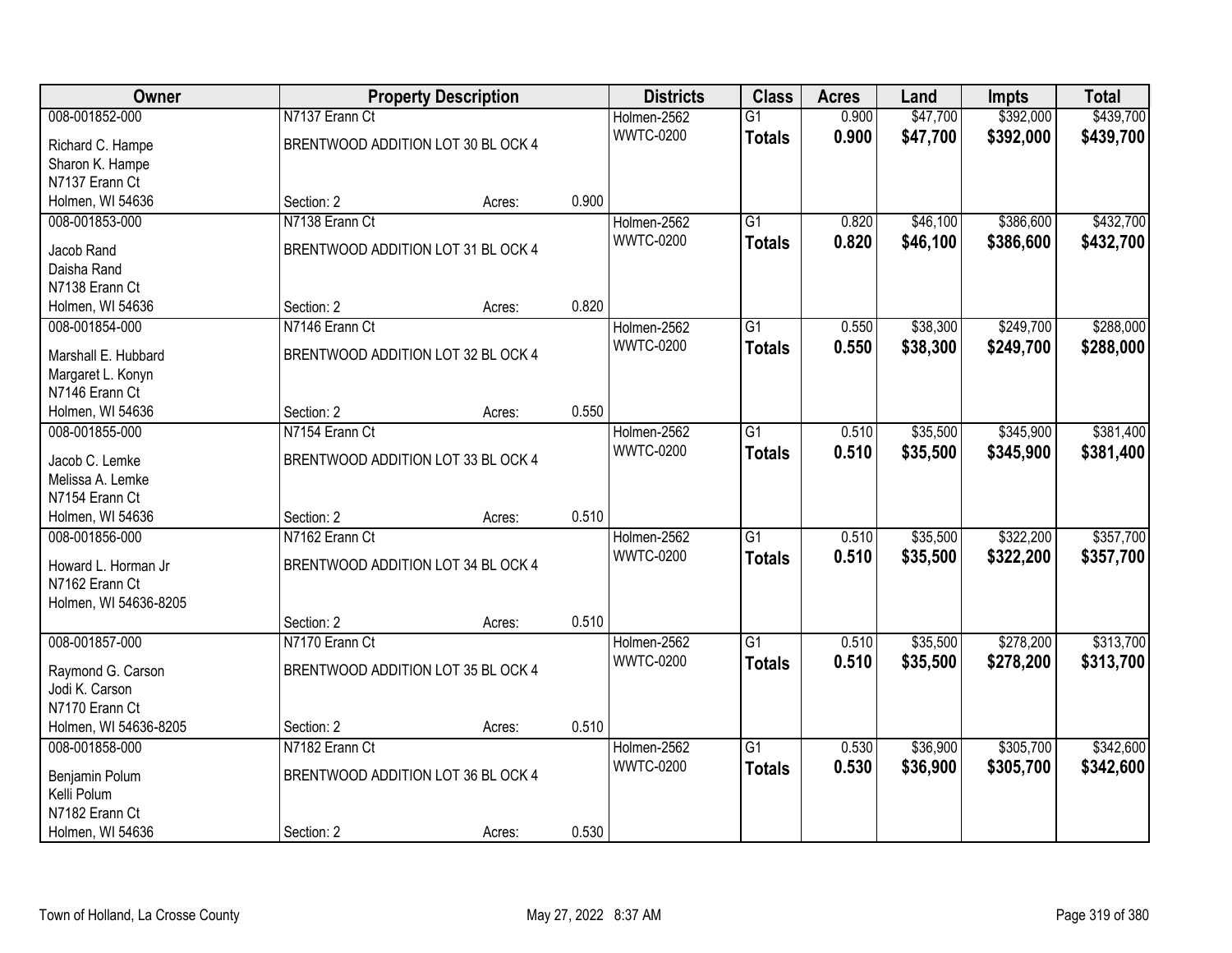| <b>Owner</b>                         | <b>Property Description</b>   |        |       | <b>Districts</b> | <b>Class</b>    | <b>Acres</b> | Land     | <b>Impts</b> | <b>Total</b> |
|--------------------------------------|-------------------------------|--------|-------|------------------|-----------------|--------------|----------|--------------|--------------|
| 008-001859-000                       | N8514 Hanson Dr               |        |       | Holmen-2562      | $\overline{G1}$ | 0.970        | \$46,500 | \$300,600    | \$347,100    |
| Adam D. Steffen                      | LORRAINE ESTATES LOT 1        |        |       | <b>WWTC-0200</b> | <b>Totals</b>   | 0.970        | \$46,500 | \$300,600    | \$347,100    |
| Kelly A. Steffen                     |                               |        |       |                  |                 |              |          |              |              |
| N8514 Hanson Dr                      |                               |        |       |                  |                 |              |          |              |              |
| Holmen, WI 54636                     | Section: 14                   | Acres: | 0.970 |                  |                 |              |          |              |              |
| 008-001860-000                       | N8530 Hanson Dr               |        |       | Holmen-2562      | $\overline{G1}$ | 0.960        | \$46,000 | \$356,600    | \$402,600    |
| <b>Melinda Collins</b>               | LORRAINE ESTATES LOT 2        |        |       | <b>WWTC-0200</b> | <b>Totals</b>   | 0.960        | \$46,000 | \$356,600    | \$402,600    |
| <b>Tammy Fisher</b>                  |                               |        |       |                  |                 |              |          |              |              |
| N8530 Hanson Dr                      |                               |        |       |                  |                 |              |          |              |              |
| Holmen, WI 53636                     | Section: 14                   | Acres: | 0.960 |                  |                 |              |          |              |              |
| 008-001861-000                       | N8536 Hanson Dr               |        |       | Holmen-2562      | $\overline{G1}$ | 0.960        | \$46,000 | \$312,700    | \$358,700    |
|                                      |                               |        |       | <b>WWTC-0200</b> | <b>Totals</b>   | 0.960        | \$46,000 | \$312,700    | \$358,700    |
| Kevin J. Brickner<br>N8536 Hanson Dr | LORRAINE ESTATES LOT 3        |        |       |                  |                 |              |          |              |              |
| Holmen, WI 54636                     |                               |        |       |                  |                 |              |          |              |              |
|                                      | Section: 14                   | Acres: | 0.960 |                  |                 |              |          |              |              |
| 008-001862-000                       | N8550 Hanson Dr               |        |       | Holmen-2562      | $\overline{G1}$ | 0.960        | \$46,000 | \$294,200    | \$340,200    |
|                                      |                               |        |       | <b>WWTC-0200</b> | <b>Totals</b>   | 0.960        | \$46,000 | \$294,200    | \$340,200    |
| Scott M. Pastryk                     | <b>LORRAINE ESTATES LOT 4</b> |        |       |                  |                 |              |          |              |              |
| Sara E. Pastryk<br>N8550 Hanson Dr   |                               |        |       |                  |                 |              |          |              |              |
| Holmen, WI 54636                     | Section: 14                   | Acres: | 0.960 |                  |                 |              |          |              |              |
| 008-001863-000                       | N8578 Hanson Dr               |        |       | Holmen-2562      | $\overline{G1}$ | 0.960        | \$46,000 | \$304,700    | \$350,700    |
|                                      |                               |        |       | <b>WWTC-0200</b> | <b>Totals</b>   | 0.960        | \$46,000 | \$304,700    | \$350,700    |
| Ross R. Saccoia                      | <b>LORRAINE ESTATES LOT 5</b> |        |       |                  |                 |              |          |              |              |
| Sherry A. Saccoia                    |                               |        |       |                  |                 |              |          |              |              |
| N8578 Hanson Dr                      |                               |        |       |                  |                 |              |          |              |              |
| Holmen, WI 54636                     | Section: 14                   | Acres: | 0.960 |                  |                 |              |          |              |              |
| 008-001864-000                       | N8580 Hanson Dr               |        |       | Holmen-2562      | $\overline{G1}$ | 0.960        | \$46,000 | \$292,400    | \$338,400    |
| Eugene M. Mccurdy                    | LORRAINE ESTATES LOT 6        |        |       | <b>WWTC-0200</b> | <b>Totals</b>   | 0.960        | \$46,000 | \$292,400    | \$338,400    |
| Tracy J. Mccurdy                     |                               |        |       |                  |                 |              |          |              |              |
| N8580 Hanson Dr                      |                               |        |       |                  |                 |              |          |              |              |
| Holmen, WI 54636                     | Section: 14                   | Acres: | 0.960 |                  |                 |              |          |              |              |
| 008-001865-000                       | N8588 Hanson Dr               |        |       | Holmen-2562      | $\overline{G1}$ | 0.960        | \$46,000 | \$266,900    | \$312,900    |
| Keith L. Klos                        | LORRAINE ESTATES LOT 7        |        |       | <b>WWTC-0200</b> | <b>Totals</b>   | 0.960        | \$46,000 | \$266,900    | \$312,900    |
| Mary L. Klos                         |                               |        |       |                  |                 |              |          |              |              |
| N8588 Hanson Dr                      |                               |        |       |                  |                 |              |          |              |              |
| Holmen, WI 54636                     | Section: 14                   | Acres: | 0.960 |                  |                 |              |          |              |              |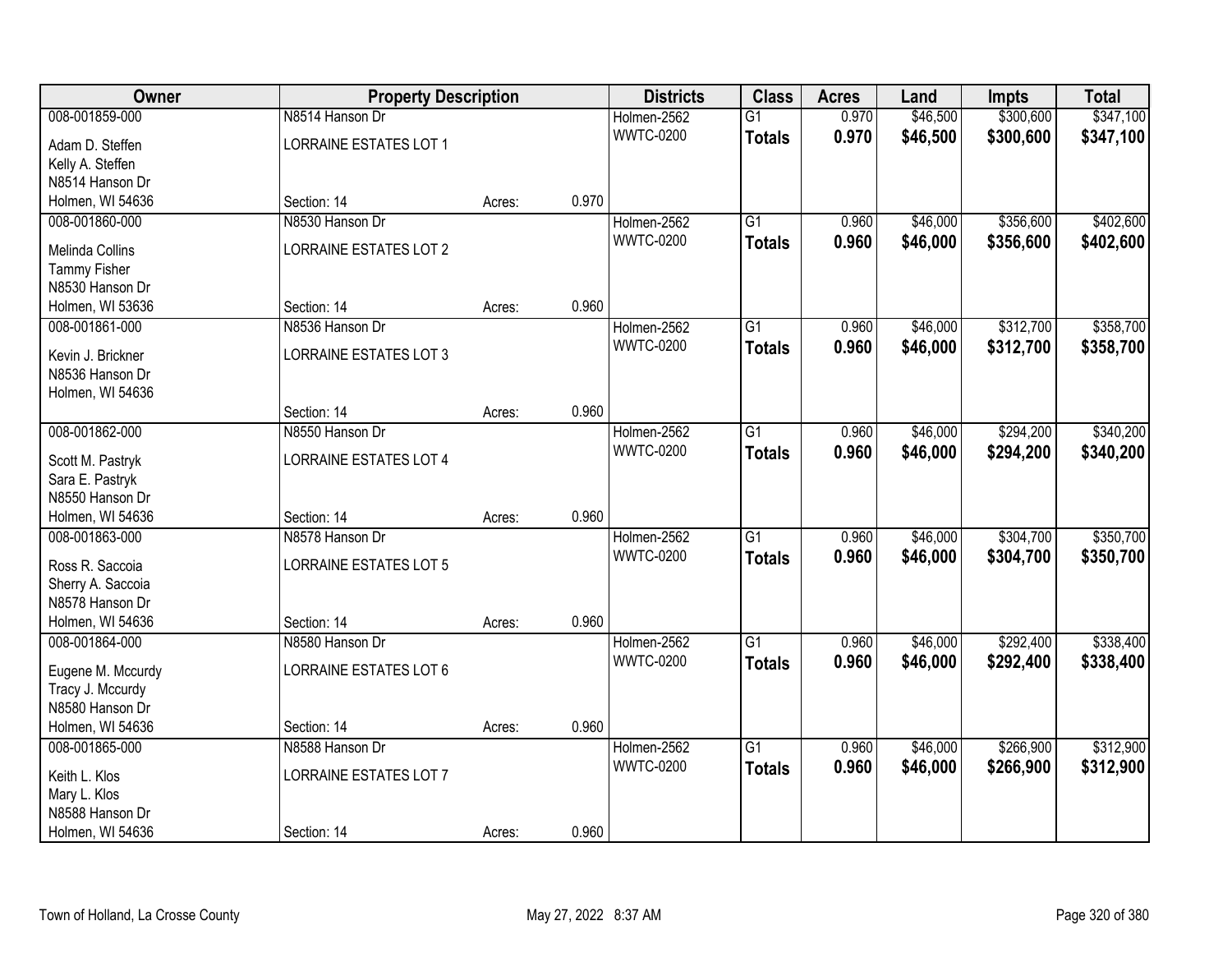| Owner                                  | <b>Property Description</b>                  |        |       | <b>Districts</b> | <b>Class</b>    | <b>Acres</b> | Land     | <b>Impts</b>    | <b>Total</b> |
|----------------------------------------|----------------------------------------------|--------|-------|------------------|-----------------|--------------|----------|-----------------|--------------|
| 008-001866-000                         | N8616 Hanson Dr                              |        |       | Holmen-2562      | $\overline{G1}$ | 0.960        | \$46,000 | \$297,400       | \$343,400    |
| Peter H. Olson                         | <b>LORRAINE ESTATES LOT 8</b>                |        |       | <b>WWTC-0200</b> | <b>Totals</b>   | 0.960        | \$46,000 | \$297,400       | \$343,400    |
| Kathy J. Olson                         |                                              |        |       |                  |                 |              |          |                 |              |
| N8616 Hanson Dr                        |                                              |        |       |                  |                 |              |          |                 |              |
| Holmen, WI 54636-9200                  | Section: 14                                  | Acres: | 0.960 |                  |                 |              |          |                 |              |
| 008-001867-000                         | N8646 Hanson Dr                              |        |       | Holmen-2562      | $\overline{G1}$ | 0.920        | \$44,100 | \$439,200       | \$483,300    |
| <b>Brian Bohn</b>                      | <b>LORRAINE ESTATES LOT 9</b>                |        |       | <b>WWTC-0200</b> | <b>Totals</b>   | 0.920        | \$44,100 | \$439,200       | \$483,300    |
|                                        |                                              |        |       |                  |                 |              |          |                 |              |
| Penny Bohn<br>N8646 Hanson Dr          |                                              |        |       |                  |                 |              |          |                 |              |
| Holmen, WI 54636                       | Section: 14                                  | Acres: | 0.920 |                  |                 |              |          |                 |              |
| 008-001868-000                         | N8670 Hanson Dr                              |        |       | Holmen-2562      | G1              | 0.920        | \$44,100 | \$325,600       | \$369,700    |
|                                        |                                              |        |       | <b>WWTC-0200</b> |                 | 0.920        | \$44,100 |                 |              |
| William A. Lowe                        | <b>LORRAINE ESTATES LOT 10</b>               |        |       |                  | <b>Totals</b>   |              |          | \$325,600       | \$369,700    |
| Audrey J. Lowe                         |                                              |        |       |                  |                 |              |          |                 |              |
| N8670 Hanson Dr                        |                                              |        |       |                  |                 |              |          |                 |              |
| Holmen, WI 54636                       | Section: 14                                  | Acres: | 0.920 |                  |                 |              |          |                 |              |
| 008-001869-000                         | N8678 Hanson Dr                              |        |       | Holmen-2562      | G1              | 0.920        | \$44,100 | \$354,200       | \$398,300    |
| <b>Todd A Hanson Revocable Trust</b>   | <b>LORRAINE ESTATES LOT 11</b>               |        |       | <b>WWTC-0200</b> | <b>Totals</b>   | 0.920        | \$44,100 | \$354,200       | \$398,300    |
| N8678 Hanson Dr                        |                                              |        |       |                  |                 |              |          |                 |              |
| Holmen, WI 54636                       |                                              |        |       |                  |                 |              |          |                 |              |
|                                        | Section: 14                                  | Acres: | 0.920 |                  |                 |              |          |                 |              |
| 008-001870-000                         | N8686 Hanson Dr                              |        |       | Holmen-2562      | $\overline{G1}$ | 0.920        | \$44,100 | \$280,400       | \$324,500    |
|                                        |                                              |        |       | <b>WWTC-0200</b> | <b>Totals</b>   | 0.920        | \$44,100 | \$280,400       | \$324,500    |
| John R. Butala                         | <b>LORRAINE ESTATES LOT 12</b>               |        |       |                  |                 |              |          |                 |              |
| Josephine T. Butala                    |                                              |        |       |                  |                 |              |          |                 |              |
| N8686 Hanson Dr                        |                                              |        |       |                  |                 |              |          |                 |              |
| Holmen, WI 54636                       | Section: 14                                  | Acres: | 0.920 |                  |                 |              |          |                 |              |
| 008-001871-001                         | Hanson Dr                                    |        |       | Holmen-2562      | $\overline{G1}$ | 0.815        | \$39,100 | $\overline{50}$ | \$39,100     |
| Eric J. Reimer                         | CERTIFIED SURVEY MAP NO. 78 VOL 19 LOT 1 DOC |        |       | <b>WWTC-0200</b> | <b>Totals</b>   | 0.815        | \$39,100 | \$0             | \$39,100     |
| Elizabeth M. Reimer                    | NO. 1766255                                  |        |       |                  |                 |              |          |                 |              |
| N8694 Hanson Dr                        |                                              |        |       |                  |                 |              |          |                 |              |
| Holmen, WI 54636                       | Section: 14                                  | Acres: | 0.815 |                  |                 |              |          |                 |              |
| 008-001871-002                         | N8694 Hanson Dr                              |        |       | Holmen-2562      | $\overline{G1}$ | 1.020        | \$48,400 | \$404,000       | \$452,400    |
|                                        |                                              |        |       | <b>WWTC-0200</b> | <b>Totals</b>   | 1.020        | \$48,400 | \$404,000       | \$452,400    |
| Eric J. Reimer                         | CERTIFIED SURVEY MAP NO. 78 VOL 19 LOT 2 DOC |        |       |                  |                 |              |          |                 |              |
| Elizabeth M. Reimer<br>N8694 Hanson Dr | NO. 1766255                                  |        |       |                  |                 |              |          |                 |              |
|                                        |                                              |        | 1.020 |                  |                 |              |          |                 |              |
| Holmen, WI 54636                       | Section: 14                                  | Acres: |       |                  |                 |              |          |                 |              |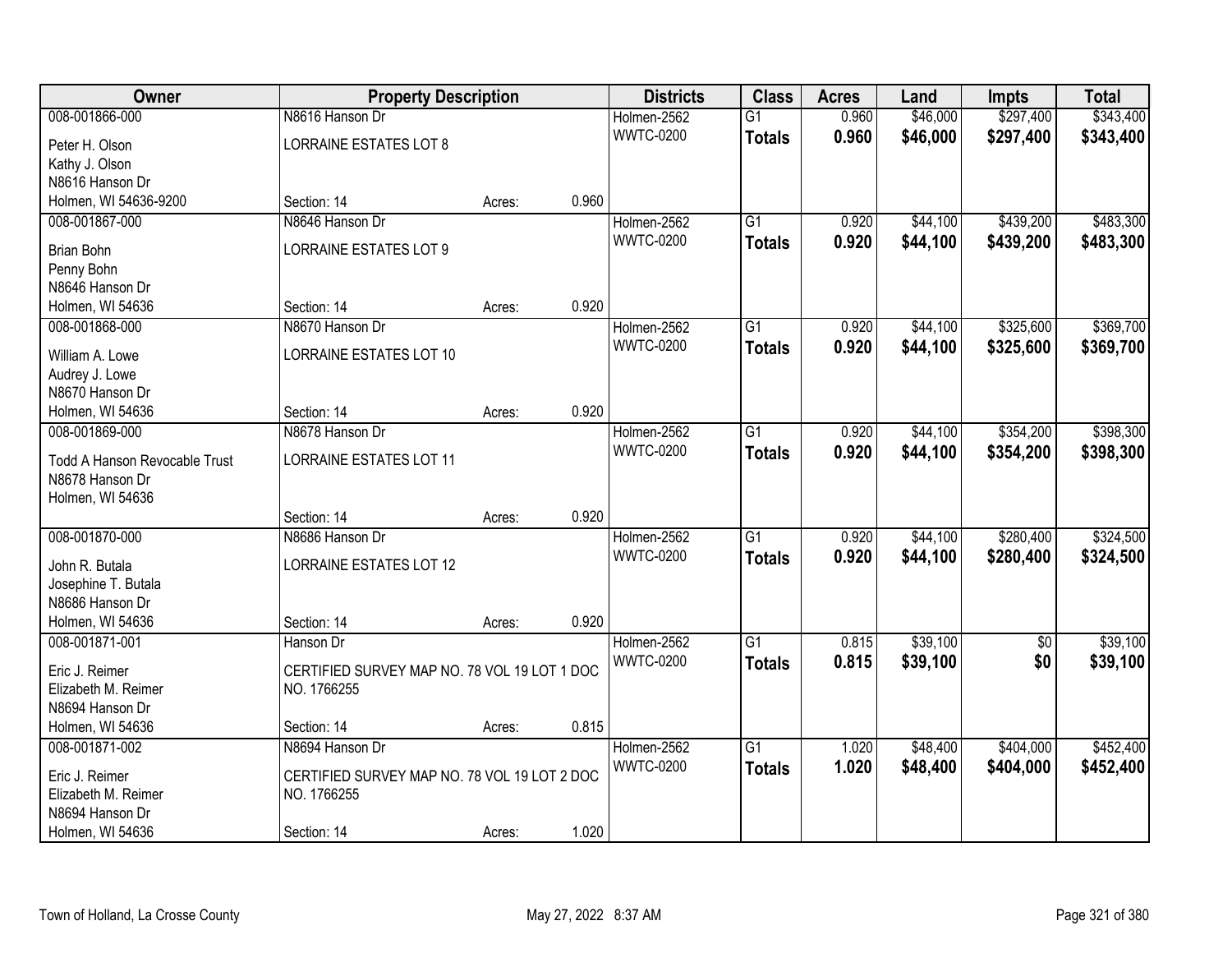| Owner                      |                                                | <b>Property Description</b> |       | <b>Districts</b> | <b>Class</b>    | <b>Acres</b> | Land     | <b>Impts</b>    | <b>Total</b> |
|----------------------------|------------------------------------------------|-----------------------------|-------|------------------|-----------------|--------------|----------|-----------------|--------------|
| 008-001873-000             | N8714 Hanson Dr                                |                             |       | Holmen-2562      | $\overline{G1}$ | 0.920        | \$44,100 | \$274,400       | \$318,500    |
| Eric Schams                | LORRAINE ESTATES LOT 15                        |                             |       | <b>WWTC-0200</b> | <b>Totals</b>   | 0.920        | \$44,100 | \$274,400       | \$318,500    |
| Jennifer Schams            |                                                |                             |       |                  |                 |              |          |                 |              |
| N8714 Hanson Dr            |                                                |                             |       |                  |                 |              |          |                 |              |
| Holmen, WI 54636-9200      | Section: 14                                    | Acres:                      | 0.920 |                  |                 |              |          |                 |              |
| 008-001874-000             | N8728 Hanson Dr                                |                             |       | Holmen-2562      | $\overline{G1}$ | 1.200        | \$52,400 | \$318,300       | \$370,700    |
|                            |                                                |                             |       | <b>WWTC-0200</b> | <b>Totals</b>   | 1.200        | \$52,400 | \$318,300       | \$370,700    |
| Michael S. Running         | <b>LORRAINE ESTATES LOT 16</b>                 |                             |       |                  |                 |              |          |                 |              |
| Laura E. Running           |                                                |                             |       |                  |                 |              |          |                 |              |
| N8728 Hanson Dr            |                                                |                             |       |                  |                 |              |          |                 |              |
| Holmen, WI 54636           | Section: 14                                    | Acres:                      | 1.200 |                  |                 |              |          |                 |              |
| 008-001875-000             | Hanson Dr                                      |                             |       | Holmen-2562      | G1              | 0.340        | \$1,500  | \$0             | \$1,500      |
| Hanson Investments, LLC    | <b>LORRAINE ESTATES OUTLOT 1</b>               |                             |       | <b>WWTC-0200</b> | <b>Totals</b>   | 0.340        | \$1,500  | \$0             | \$1,500      |
| W7812 Amsterdam Prairie Rd |                                                |                             |       |                  |                 |              |          |                 |              |
| Holmen, WI 54636           |                                                |                             |       |                  |                 |              |          |                 |              |
|                            | Section: 14                                    | Acres:                      | 0.340 |                  |                 |              |          |                 |              |
| 008-001876-000             | N7241 Jelle St                                 |                             |       | Holmen-2562      | G1              | 0.370        | \$18,500 | \$181,100       | \$199,600    |
|                            |                                                |                             |       | <b>WWTC-0200</b> | <b>Totals</b>   | 0.370        | \$18,500 | \$181,100       | \$199,600    |
| Connor A. Ische            | JELLE STREET CONDOMINIUMS UN IT 1 T/W 1/2      |                             |       |                  |                 |              |          |                 |              |
| N7241 Jelle St             | INTEREST IN COM MON ELEMENTS & T/W ESMT IN     |                             |       |                  |                 |              |          |                 |              |
| Holmen, WI 54636-9218      | D OC NO. 1418835 & T/W ESMT IN DOC NO. 1419155 |                             |       |                  |                 |              |          |                 |              |
|                            | Section: 3                                     | Acres:                      | 0.370 |                  |                 |              |          |                 |              |
| 008-001877-000             | N7243 Jelle St                                 |                             |       | Holmen-2562      | $\overline{G1}$ | 0.370        | \$18,500 | \$131,200       | \$149,700    |
| Gordon W. Buchner          | JELLE STREET CONDOMINIUMS UN IT 2 T/W 1/2      |                             |       | <b>WWTC-0200</b> | <b>Totals</b>   | 0.370        | \$18,500 | \$131,200       | \$149,700    |
| Laurie L. Buchner          | <b>INTEREST IN COM MON ELEMENTS</b>            |                             |       |                  |                 |              |          |                 |              |
| N7028 Pine Ln              |                                                |                             |       |                  |                 |              |          |                 |              |
| Holmen, WI 54636           | Section: 3                                     | Acres:                      | 0.370 |                  |                 |              |          |                 |              |
| 008-001878-000             | N8748 Garfield Rd                              |                             |       | Holmen-2562      | $\overline{G2}$ | 0.290        | \$13,100 | \$84,600        | \$97,700     |
|                            |                                                |                             |       | <b>WWTC-0200</b> | <b>Totals</b>   | 0.290        | \$13,100 | \$84,600        | \$97,700     |
| Raymond Fritsch            | FIRST ADDENDUM TO H-LX AIR P ARK UNIT 1 T/W    |                             |       |                  |                 |              |          |                 |              |
| N17802 Gilmeister Rd       | 1/9 INTEREST IN COMMON ELEMENTS & T/W ESM      |                             |       |                  |                 |              |          |                 |              |
| Galesville, WI 54630       | NT IN DOC NO. 1691025                          |                             |       |                  |                 |              |          |                 |              |
|                            | Section: 14                                    | Acres:                      | 0.290 |                  |                 |              |          |                 |              |
| 008-001879-000             | N8746 Hanson Dr                                |                             |       | Holmen-2562      | $\overline{G1}$ | 0.180        | \$8,100  | $\overline{50}$ | \$8,100      |
| Fred R. Bauer Jr           | FIRST ADDENDUM TO H-LX AIR P ARK UNIT 2 T/W    |                             |       | <b>WWTC-0200</b> | <b>Totals</b>   | 0.180        | \$8,100  | \$0             | \$8,100      |
| N8723 Hanson Dr            | 1/9 INTEREST IN COMMON ELEMENTS & T/W ESM      |                             |       |                  |                 |              |          |                 |              |
| Holmen, WI 54636           | NT IN DOC NO. 1691025                          |                             |       |                  |                 |              |          |                 |              |
|                            | Section: 14                                    | Acres:                      | 0.180 |                  |                 |              |          |                 |              |
|                            |                                                |                             |       |                  |                 |              |          |                 |              |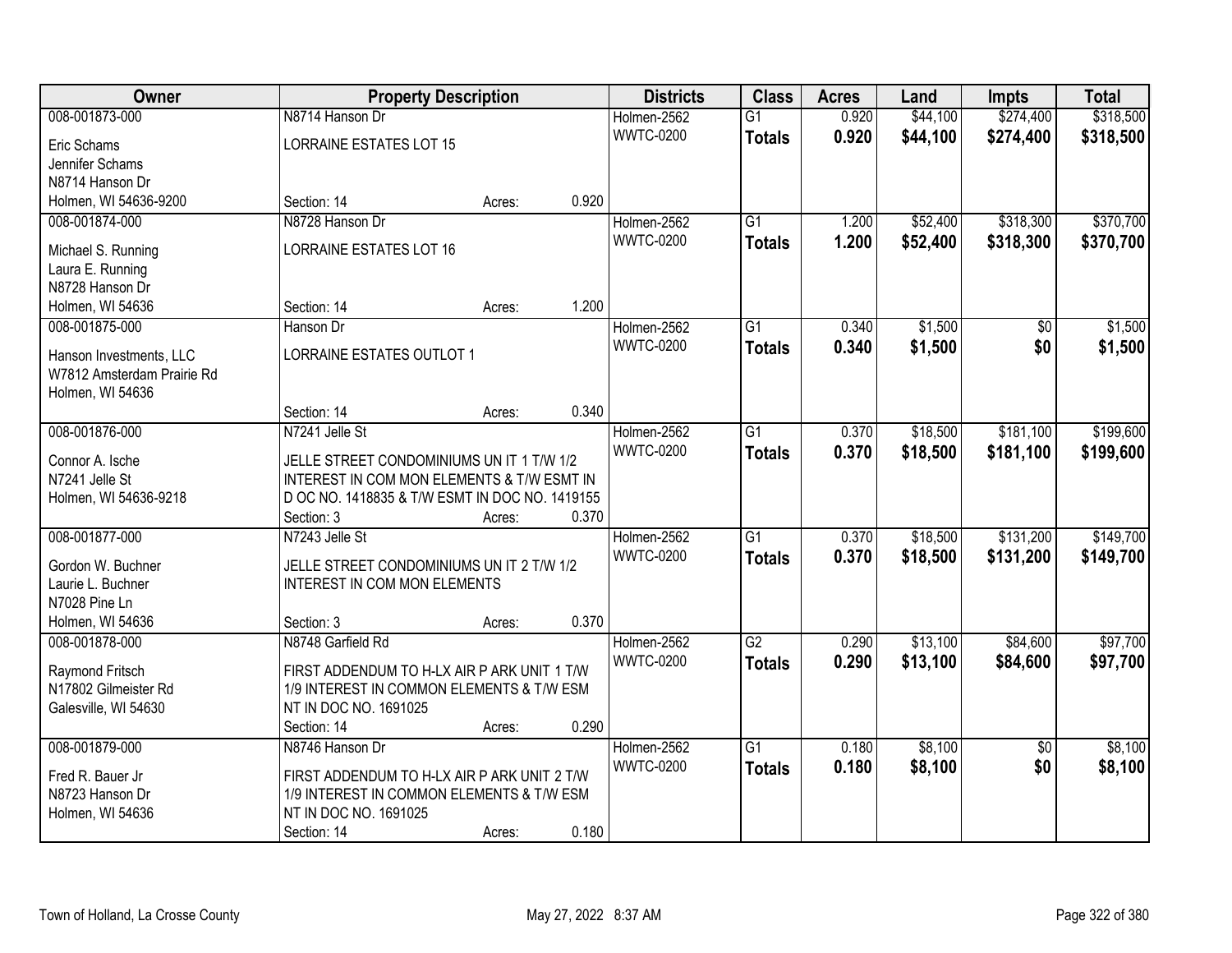| Owner                            | <b>Property Description</b>                 | <b>Districts</b> | <b>Class</b>    | <b>Acres</b> | Land    | <b>Impts</b>    | <b>Total</b> |
|----------------------------------|---------------------------------------------|------------------|-----------------|--------------|---------|-----------------|--------------|
| 008-001880-000                   |                                             | Holmen-2562      | $\overline{G1}$ | 0.220        | \$9,900 | $\overline{50}$ | \$9,900      |
| Jerald E Jr Cundiff Living Trust | FIRST ADDENDUM TO H-LX AIR P ARK UNIT 3 T/W | <b>WWTC-0200</b> | <b>Totals</b>   | 0.220        | \$9,900 | \$0             | \$9,900      |
| Sheila R Cundiff Living Trust    | 1/9 INTEREST IN COMMON ELEMENTS & T/W ESM   |                  |                 |              |         |                 |              |
| 2500 Cedar Creek Ln              | NT IN DOC NO. 1691025                       |                  |                 |              |         |                 |              |
| Onalaska, WI 54650               | 0.220<br>Section: 14<br>Acres:              |                  |                 |              |         |                 |              |
| 008-001881-000                   |                                             | Holmen-2562      | $\overline{G1}$ | 0.070        | \$2,800 | $\overline{50}$ | \$2,800      |
|                                  |                                             | <b>WWTC-0200</b> | <b>Totals</b>   | 0.070        | \$2,800 | \$0             | \$2,800      |
| Fred R. Bauer Jr                 | FIRST ADDENDUM TO H-LX AIR P ARK UNIT 4 T/W |                  |                 |              |         |                 |              |
| N8723 Hanson Dr                  | 1/9 INTEREST IN COMMON ELEMENTS & T/W ESM   |                  |                 |              |         |                 |              |
| Holmen, WI 54636                 | NT IN DOC NO. 1691025                       |                  |                 |              |         |                 |              |
|                                  | 0.070<br>Section: 14<br>Acres:              |                  |                 |              |         |                 |              |
| 008-001882-000                   |                                             | Holmen-2562      | G1              | 0.060        | \$2,700 | \$0             | \$2,700      |
| Fred R. Bauer Jr                 | FIRST ADDENDUM TO H-LX AIR P ARK UNIT 5 T/W | <b>WWTC-0200</b> | <b>Totals</b>   | 0.060        | \$2,700 | \$0             | \$2,700      |
| N8723 Hanson Dr                  | 1/9 INTEREST IN COMMON ELEMENTS & T/W ESM   |                  |                 |              |         |                 |              |
| Holmen, WI 54636                 | NT IN DOC NO. 1691025                       |                  |                 |              |         |                 |              |
|                                  | 0.060<br>Section: 14<br>Acres:              |                  |                 |              |         |                 |              |
| 008-001883-000                   |                                             | Holmen-2562      | G1              | 0.060        | \$2,700 | \$0             | \$2,700      |
|                                  |                                             | <b>WWTC-0200</b> | <b>Totals</b>   | 0.060        | \$2,700 | \$0             | \$2,700      |
| Fred R. Bauer Jr                 | FIRST ADDENDUM TO H-LX AIR P ARK UNIT 6 T/W |                  |                 |              |         |                 |              |
| N8723 Hanson Dr                  | 1/9 INTEREST IN COMMON ELEMENTS & T/W ESM   |                  |                 |              |         |                 |              |
| Holmen, WI 54636                 | NT IN DOC NO. 1691025                       |                  |                 |              |         |                 |              |
|                                  | 0.060<br>Section: 14<br>Acres:              |                  |                 |              |         |                 |              |
| 008-001884-000                   | N8732 Hanson Dr                             | Holmen-2562      | $\overline{G1}$ | 0.150        | \$6,800 | \$57,000        | \$63,800     |
| Dpl Properties, LLC              | FIRST ADDENDUM TO H-LX AIR P ARK UNIT 7 T/W | <b>WWTC-0200</b> | <b>Totals</b>   | 0.150        | \$6,800 | \$57,000        | \$63,800     |
| 244 Larkspur Ln E                | 1/9 INTEREST IN COMMON ELEMENTS & T/W ESM   |                  |                 |              |         |                 |              |
| Onalaska, WI 54650               | NT IN DOC NO. 1691025                       |                  |                 |              |         |                 |              |
|                                  | 0.150<br>Section: 14<br>Acres:              |                  |                 |              |         |                 |              |
| 008-001885-000                   | Hansen Dr                                   | Holmen-2562      | $\overline{G1}$ | 0.150        | \$6,800 | $\sqrt{6}$      | \$6,800      |
|                                  |                                             | <b>WWTC-0200</b> | <b>Totals</b>   | 0.150        | \$6,800 | \$0             | \$6,800      |
| Fred R. Bauer Jr                 | FIRST ADDENDUM TO H-LX AIR P ARK UNIT 8 T/W |                  |                 |              |         |                 |              |
| N8723 Hanson Dr                  | 1/9 INTEREST IN COMMON ELEMENTS & T/W ESM   |                  |                 |              |         |                 |              |
| Holmen, WI 54636                 | NT IN DOC NO. 1691025                       |                  |                 |              |         |                 |              |
|                                  | 0.150<br>Section: 14<br>Acres:              |                  |                 |              |         |                 |              |
| 008-001886-000                   | Hansen Dr                                   | Holmen-2562      | $\overline{G1}$ | 0.150        | \$6,800 | $\overline{50}$ | \$6,800      |
| Fred R. Bauer Jr                 | FIRST ADDENDUM TO H-LX AIR P ARK UNIT 9 T/W | <b>WWTC-0200</b> | <b>Totals</b>   | 0.150        | \$6,800 | \$0             | \$6,800      |
| N8723 Hanson Dr                  | 1/9 INTEREST IN COMMON ELEMENTS & T/W ESM   |                  |                 |              |         |                 |              |
| Holmen, WI 54636                 | NT IN DOC NO. 1691025                       |                  |                 |              |         |                 |              |
|                                  | 0.150<br>Section: 14<br>Acres:              |                  |                 |              |         |                 |              |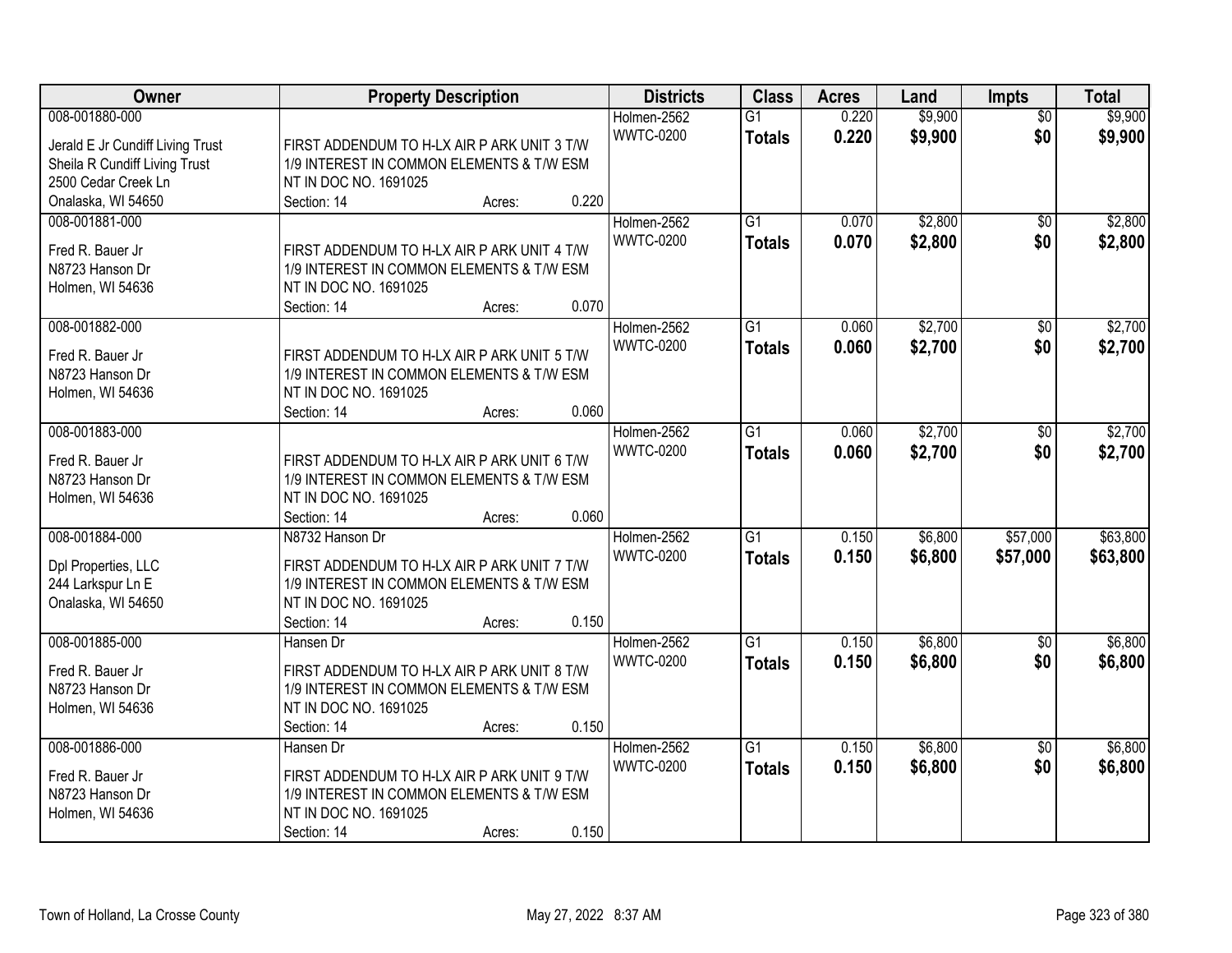| Owner                          |                                           | <b>Property Description</b> |       | <b>Districts</b> | <b>Class</b>    | <b>Acres</b> | Land     | Impts           | <b>Total</b> |
|--------------------------------|-------------------------------------------|-----------------------------|-------|------------------|-----------------|--------------|----------|-----------------|--------------|
| 008-001887-000                 | Castle Heights Dr                         |                             |       | Holmen-2562      | $\overline{G1}$ | 0.720        | \$2,200  | $\overline{50}$ | \$2,200      |
| Jeffrey D. Thurston            | CASTLE HEIGHTS ADDITION PHAS E TWO LOT 8  |                             |       | <b>WWTC-0200</b> | <b>Totals</b>   | 0.720        | \$2,200  | \$0             | \$2,200      |
| Marsha Thurston                | SUBJ TO ELEC ESM T IN DOC NO. 1649724     |                             |       |                  |                 |              |          |                 |              |
| W7585 Castle Hts Dr            |                                           |                             |       |                  |                 |              |          |                 |              |
| Holmen, WI 54636               | Section: 13                               | Acres:                      | 0.720 |                  |                 |              |          |                 |              |
| 008-001888-000                 | W7585 Castle Heights Dr                   |                             |       | Holmen-2562      | $\overline{G1}$ | 0.640        | \$32,100 | \$345,800       | \$377,900    |
| Jeffrey D. Thurston            | CASTLE HEIGHTS ADDITION PHAS E TWO LOT 9  |                             |       | <b>WWTC-0200</b> | <b>Totals</b>   | 0.640        | \$32,100 | \$345,800       | \$377,900    |
| Marsha Thurston                |                                           |                             |       |                  |                 |              |          |                 |              |
| W7585 Castle Hts Dr            |                                           |                             |       |                  |                 |              |          |                 |              |
| Holmen, WI 54636               | Section: 13                               | Acres:                      | 0.640 |                  |                 |              |          |                 |              |
| 008-001889-000                 | W7579 Castle Heights Dr                   |                             |       | Holmen-2562      | G1              | 0.640        | \$32,100 | \$307,100       | \$339,200    |
|                                |                                           |                             |       | <b>WWTC-0200</b> | <b>Totals</b>   | 0.640        | \$32,100 | \$307,100       | \$339,200    |
| Cole R. Warner                 | CASTLE HEIGHTS ADDITION PHAS E TWO LOT 10 |                             |       |                  |                 |              |          |                 |              |
| Anne M. Koch                   |                                           |                             |       |                  |                 |              |          |                 |              |
| W7579 Castle Hts Dr            |                                           |                             |       |                  |                 |              |          |                 |              |
| Holmen, WI 54636               | Section: 13                               | Acres:                      | 0.640 |                  |                 |              |          |                 |              |
| 008-001890-000                 | W7571 Castle Heights Dr                   |                             |       | Holmen-2562      | G1              | 0.640        | \$32,100 | \$332,200       | \$364,300    |
| Jeffrey C. Legler              | CASTLE HEIGHTS ADDITION PHAS E TWO LOT 11 |                             |       | <b>WWTC-0200</b> | <b>Totals</b>   | 0.640        | \$32,100 | \$332,200       | \$364,300    |
| Jan M. Legler                  |                                           |                             |       |                  |                 |              |          |                 |              |
| W7571 Castle Hts Dr            |                                           |                             |       |                  |                 |              |          |                 |              |
| Holmen, WI 54636-6200          | Section: 13                               | Acres:                      | 0.640 |                  |                 |              |          |                 |              |
| 008-001891-000                 | W7567 Castle Heights Dr                   |                             |       | Holmen-2562      | $\overline{G1}$ | 0.600        | \$30,100 | \$329,400       | \$359,500    |
| Michael E. Mcrill              | CASTLE HEIGHTS ADDITION PHAS E TWO LOT 12 |                             |       | <b>WWTC-0200</b> | <b>Totals</b>   | 0.600        | \$30,100 | \$329,400       | \$359,500    |
| Ashley A. Mcrill               |                                           |                             |       |                  |                 |              |          |                 |              |
| W7567 Castle Hts Dr            |                                           |                             |       |                  |                 |              |          |                 |              |
| Holmen, WI 54636               | Section: 13                               | Acres:                      | 0.600 |                  |                 |              |          |                 |              |
| 008-001892-000                 | W7563 Castle Heights Dr                   |                             |       | Holmen-2562      | $\overline{G1}$ | 0.630        | \$31,600 | \$377,800       | \$409,400    |
|                                |                                           |                             |       | <b>WWTC-0200</b> | <b>Totals</b>   | 0.630        | \$31,600 | \$377,800       | \$409,400    |
| David D. Taebel                | CASTLE HEIGHTS ADDITION PHAS E TWO LOT 13 |                             |       |                  |                 |              |          |                 |              |
| Amy R. Taebel                  |                                           |                             |       |                  |                 |              |          |                 |              |
| W7563 Castle Hts Dr            |                                           |                             |       |                  |                 |              |          |                 |              |
| Holmen, WI 54636               | Section: 13                               | Acres:                      | 0.630 |                  |                 |              |          |                 |              |
| 008-001893-000                 | Castle Heights Dr                         |                             |       | Holmen-2562      | $\overline{G1}$ | 0.940        | \$45,500 | $\overline{50}$ | \$45,500     |
| David L Noffke Revocable Trust | CASTLE HEIGHTS ADDITION PHAS E TWO LOT 14 |                             |       | <b>WWTC-0200</b> | <b>Totals</b>   | 0.940        | \$45,500 | \$0             | \$45,500     |
| W7551 Castle Hts Dr            |                                           |                             |       |                  |                 |              |          |                 |              |
| Holmen, WI 54636               |                                           |                             |       |                  |                 |              |          |                 |              |
|                                | Section: 13                               | Acres:                      | 0.940 |                  |                 |              |          |                 |              |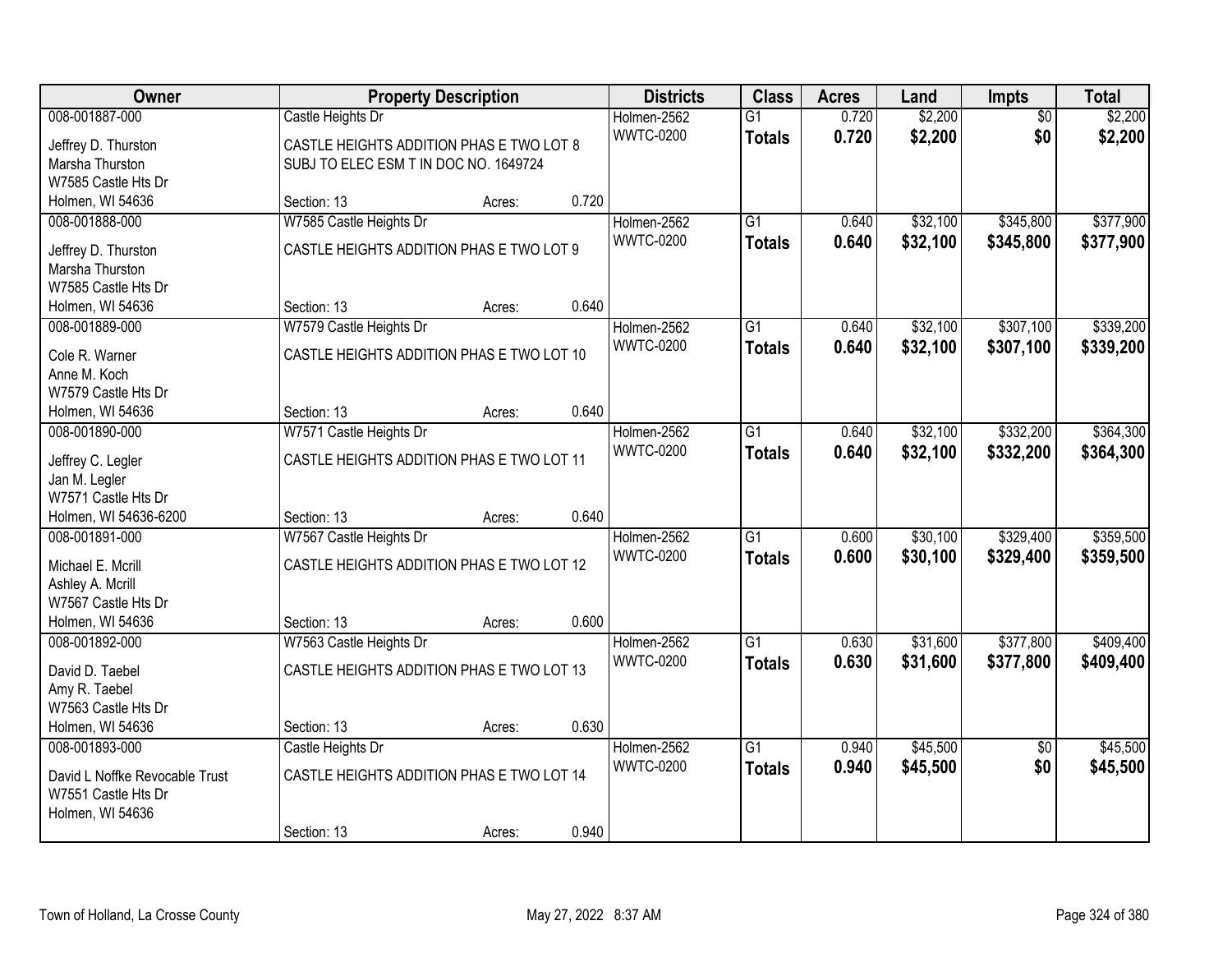| <b>Owner</b>                                                                                               |                                                                                     | <b>Property Description</b> |       | <b>Districts</b>                | <b>Class</b>                     | <b>Acres</b>   | Land                 | <b>Impts</b>           | <b>Total</b>           |
|------------------------------------------------------------------------------------------------------------|-------------------------------------------------------------------------------------|-----------------------------|-------|---------------------------------|----------------------------------|----------------|----------------------|------------------------|------------------------|
| 008-001894-000                                                                                             | W7551 Castle Heights Dr                                                             |                             |       | Holmen-2562                     | $\overline{G1}$                  | 1.240          | \$66,200             | \$413,600              | \$479,800              |
| David L Noffke Revocable Trust<br>W7551 Castle Hts Dr<br>Holmen, WI 54636                                  | CASTLE HEIGHTS ADDITION PHAS E TWO LOTS 15 8<br>16                                  |                             |       | <b>WWTC-0200</b>                | <b>Totals</b>                    | 1.240          | \$66,200             | \$413,600              | \$479,800              |
|                                                                                                            | Section: 13                                                                         | Acres:                      | 1.240 |                                 |                                  |                |                      |                        |                        |
| 008-001896-000                                                                                             | Castle Heights Dr                                                                   |                             |       | Holmen-2562                     | $\overline{G1}$                  | 1.100          | \$63,800             | $\overline{50}$        | \$63,800               |
| Carl J. Suhr<br>Kimberly K. Suhr<br>3204 Sutherland Dr<br>Gillette, WY 82718                               | CASTLE HEIGHTS ADDITION PHAS E TWO LOT 17<br>Section: 13                            | Acres:                      | 1.100 | <b>WWTC-0200</b>                | <b>Totals</b>                    | 1.100          | \$63,800             | \$0                    | \$63,800               |
| 008-001897-000                                                                                             | W7522 Castle Heights Dr                                                             |                             |       | Holmen-2562                     | $\overline{G1}$                  | 1.270          | \$70,100             | \$445,300              | \$515,400              |
| Robert L. Johnson<br>Susan C. Wright<br>W7522 Castle Hts Dr                                                | CASTLE HEIGHTS ADDITION PHAS E TWO LOT 18                                           |                             |       | <b>WWTC-0200</b>                | <b>Totals</b>                    | 1.270          | \$70,100             | \$445,300              | \$515,400              |
| Holmen, WI 54636-6200                                                                                      | Section: 13                                                                         | Acres:                      | 1.270 |                                 |                                  |                |                      |                        |                        |
| 008-001898-000                                                                                             | W7529 Castle Heights Dr                                                             |                             |       | Holmen-2562                     | G1                               | 1.800          | \$90,000             | \$299,200              | \$389,200              |
| John R. Jahnke<br>Deborah J. Jahnke<br>W7529 Castle Hts Dr                                                 | CASTLE HEIGHTS ADDITION PHAS E TWO LOT 19                                           |                             |       | <b>WWTC-0200</b>                | <b>Totals</b>                    | 1.800          | \$90,000             | \$299,200              | \$389,200              |
| Holmen, WI 54636                                                                                           | Section: 13                                                                         | Acres:                      | 1.800 |                                 |                                  |                |                      |                        |                        |
| 008-001899-000<br>Janet L. Williams<br>Marc S. Williams<br>W7521 Castle Hts Dr<br>Holmen, WI 54636         | W7521 Castle Heights Dr<br>CASTLE HEIGHTS ADDITION PHAS E TWO LOT 20<br>Section: 13 | Acres:                      | 0.770 | Holmen-2562<br><b>WWTC-0200</b> | $\overline{G1}$<br><b>Totals</b> | 0.770<br>0.770 | \$47,600<br>\$47,600 | \$393,200<br>\$393,200 | \$440,800<br>\$440,800 |
| 008-001900-000                                                                                             | W7515 Castle Heights Dr                                                             |                             |       | Holmen-2562                     | $\overline{G1}$                  | 0.960          | \$58,000             | \$356,100              | \$414,100              |
| Peggy A. Albitz<br>Steven L. Albitz<br>PO Box 95                                                           | CASTLE HEIGHTS ADDITION PHAS E TWO LOT 21                                           |                             |       | <b>WWTC-0200</b>                | <b>Totals</b>                    | 0.960          | \$58,000             | \$356,100              | \$414,100              |
| Holmen, WI 54636-0095                                                                                      | Section: 13                                                                         | Acres:                      | 0.960 |                                 |                                  |                |                      |                        |                        |
| 008-001901-000<br>Charles G. Dienger<br>Christy M. Dienger<br>W7509 Castle Hts Dr<br>Holmen, WI 54636-6200 | W7509 Castle Heights Dr<br>CASTLE HEIGHTS ADDITION PHAS E TWO LOT 22<br>Section: 13 |                             | 0.900 | Holmen-2562<br><b>WWTC-0200</b> | $\overline{G1}$<br><b>Totals</b> | 0.900<br>0.900 | \$54,700<br>\$54,700 | \$346,700<br>\$346,700 | \$401,400<br>\$401,400 |
|                                                                                                            |                                                                                     | Acres:                      |       |                                 |                                  |                |                      |                        |                        |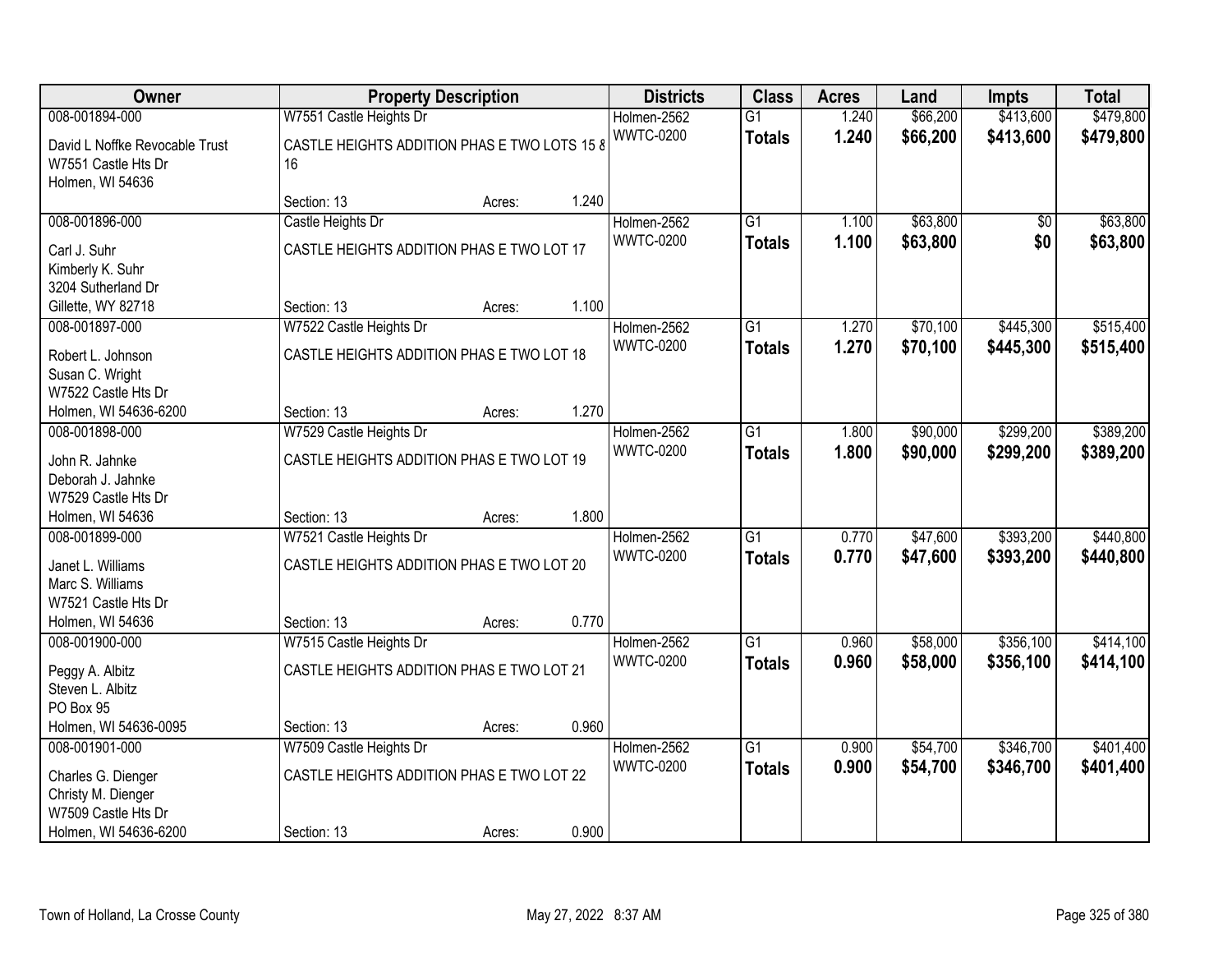| Owner                 |                                             | <b>Property Description</b> |       | <b>Districts</b> | <b>Class</b>    | <b>Acres</b> | Land      | <b>Impts</b>    | <b>Total</b> |
|-----------------------|---------------------------------------------|-----------------------------|-------|------------------|-----------------|--------------|-----------|-----------------|--------------|
| 008-001902-000        | W7544 Castle Heights Dr                     |                             |       | Holmen-2562      | $\overline{G1}$ | 3.540        | \$106,400 | \$307,300       | \$413,700    |
| Shawn Mcguire-Brown   | CASTLE HEIGHTS ADDITION PHAS E TWO LOT 23   |                             |       | <b>WWTC-0200</b> | <b>Totals</b>   | 3.540        | \$106,400 | \$307,300       | \$413,700    |
| Paul Brown            | T/W ESMT IN DOC NO. 1496300                 |                             |       |                  |                 |              |           |                 |              |
| W7544 Castle Hts Dr   |                                             |                             |       |                  |                 |              |           |                 |              |
| Holmen, WI 54636      | Section: 13                                 | Acres:                      | 3.540 |                  |                 |              |           |                 |              |
| 008-001903-000        | Castle Heights Dr                           |                             |       | Holmen-2562      | $\overline{G1}$ | 0.730        | \$1,000   | $\overline{50}$ | \$1,000      |
|                       |                                             |                             |       | <b>WWTC-0200</b> | <b>Totals</b>   | 0.730        | \$1,000   | \$0             | \$1,000      |
| Shawn Mcguire-Brown   | CASTLE HEIGHTS ADDITION PHAS E TWO LOT 24   |                             |       |                  |                 |              |           |                 |              |
| Paul Brown            | T/W ESMT IN DOC NO. 1628297 T/W ESMT IN DOC |                             |       |                  |                 |              |           |                 |              |
| W7544 Castle Hts Dr   | NO. 1628297                                 |                             |       |                  |                 |              |           |                 |              |
| Holmen, WI 54636      | Section: 13                                 | Acres:                      | 0.730 |                  |                 |              |           |                 |              |
| 008-001904-000        | Castle Heights Dr                           |                             |       | Holmen-2562      | G1              | 0.630        | \$31,600  | \$0             | \$31,600     |
| Shawn Mcguire-Brown   | CASTLE HEIGHTS ADDITION PHAS E TWO LOT 25   |                             |       | <b>WWTC-0200</b> | <b>Totals</b>   | 0.630        | \$31,600  | \$0             | \$31,600     |
| Paul Brown            | SUBJ TO ESMT IN DOC NO. 1496300 & SUBJ TO E |                             |       |                  |                 |              |           |                 |              |
| W7544 Castle Hts Dr   | SMT IN DOC NO. 1628297                      |                             |       |                  |                 |              |           |                 |              |
| Holmen, WI 54636      | Section: 13                                 | Acres:                      | 0.630 |                  |                 |              |           |                 |              |
| 008-001905-000        | W7570 Castle Heights Dr                     |                             |       | Holmen-2562      | $\overline{G1}$ | 0.640        | \$32,100  | \$327,100       | \$359,200    |
|                       |                                             |                             |       | <b>WWTC-0200</b> | <b>Totals</b>   | 0.640        | \$32,100  | \$327,100       | \$359,200    |
| Rob N. Bean           | CASTLE HEIGHTS ADDITION PHAS E TWO LOT 26   |                             |       |                  |                 |              |           |                 |              |
| Tiffany L. Bean       |                                             |                             |       |                  |                 |              |           |                 |              |
| W7570 Castle Hts Dr   |                                             |                             |       |                  |                 |              |           |                 |              |
| Holmen, WI 54636-6200 | Section: 13                                 | Acres:                      | 0.640 |                  |                 |              |           |                 |              |
| 008-001906-000        | W7578 Castle Heights Dr                     |                             |       | Holmen-2562      | $\overline{G1}$ | 0.640        | \$32,100  | \$303,400       | \$335,500    |
| Matthew R. Rink       | CASTLE HEIGHTS ADDITION PHAS E TWO LOT 27   |                             |       | <b>WWTC-0200</b> | <b>Totals</b>   | 0.640        | \$32,100  | \$303,400       | \$335,500    |
| Dawn R. Rink          |                                             |                             |       |                  |                 |              |           |                 |              |
| W7578 Castle Hts Dr   |                                             |                             |       |                  |                 |              |           |                 |              |
| Holmen, WI 54636      | Section: 13                                 | Acres:                      | 0.640 |                  |                 |              |           |                 |              |
| 008-001907-000        | W7582 Castle Heights Dr                     |                             |       | Holmen-2562      | $\overline{G1}$ | 0.640        | \$32,100  | \$328,600       | \$360,700    |
|                       |                                             |                             |       | <b>WWTC-0200</b> | <b>Totals</b>   | 0.640        | \$32,100  | \$328,600       | \$360,700    |
| Jennifer L. Topor     | CASTLE HEIGHTS ADDITION PHAS E TWO LOT 28   |                             |       |                  |                 |              |           |                 |              |
| Stephen R. Spratte    |                                             |                             |       |                  |                 |              |           |                 |              |
| W7582 Castle Hts Dr   |                                             |                             |       |                  |                 |              |           |                 |              |
| Holmen, WI 54636      | Section: 13                                 | Acres:                      | 0.640 |                  |                 |              |           |                 |              |
| 008-001908-000        | Castle Heights Dr                           |                             |       | Holmen-2562      | $\overline{G1}$ | 0.740        | \$2,000   | $\overline{50}$ | \$2,000      |
| Stephen R. Spratte    | CASTLE HEIGHTS ADDITION PHAS E TWO LOT 29   |                             |       | <b>WWTC-0200</b> | <b>Totals</b>   | 0.740        | \$2,000   | \$0             | \$2,000      |
| Jennifer L. Topor     | SUBJ TO ELEC ES MT IN DOC NO. 1649724       |                             |       |                  |                 |              |           |                 |              |
| W7572 Castle Hts Dr   |                                             |                             |       |                  |                 |              |           |                 |              |
| Holmen, WI 54636      | Section: 13                                 | Acres:                      | 0.740 |                  |                 |              |           |                 |              |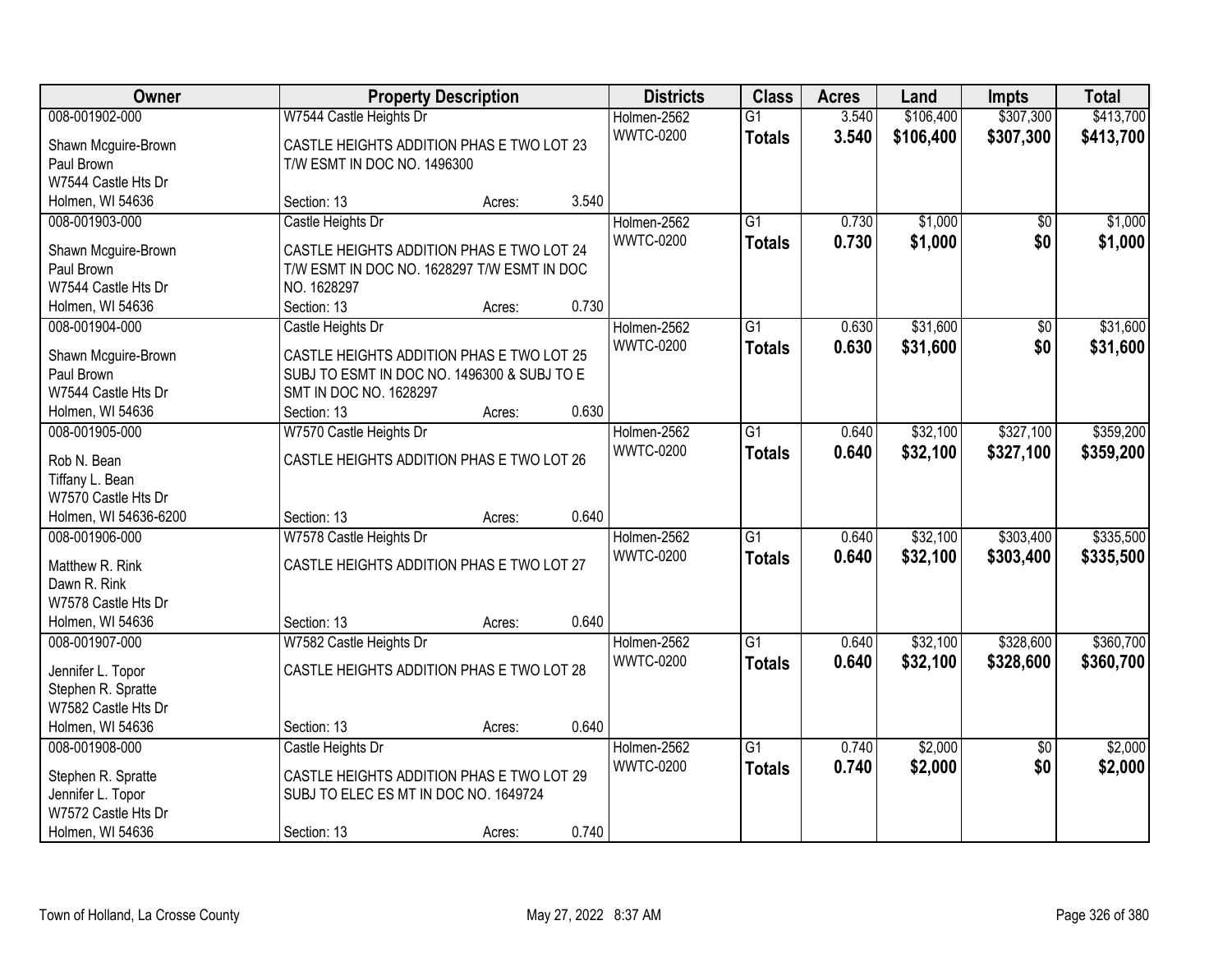| Owner                              |                                              | <b>Property Description</b> |       | <b>Districts</b> | <b>Class</b>    | <b>Acres</b> | Land     | <b>Impts</b> | <b>Total</b> |
|------------------------------------|----------------------------------------------|-----------------------------|-------|------------------|-----------------|--------------|----------|--------------|--------------|
| 008-001910-000                     | W7560 Price Ct                               |                             |       | Holmen-2562      | $\overline{G1}$ | 0.810        | \$39,900 | \$453,300    | \$493,200    |
| Marc D. Johnson                    | CASTLE HEIGHTS ADDITION PHAS E TWO LOT 31    |                             |       | <b>WWTC-0200</b> | <b>Totals</b>   | 0.810        | \$39,900 | \$453,300    | \$493,200    |
| Marbeth L. Johnson                 |                                              |                             |       |                  |                 |              |          |              |              |
| W7560 Price Ct                     |                                              |                             |       |                  |                 |              |          |              |              |
| Holmen, WI 54636                   | Section: 13                                  | Acres:                      | 0.810 |                  |                 |              |          |              |              |
| 008-001911-000                     | W7572 Price Ct                               |                             |       | Holmen-2562      | $\overline{G1}$ | 1.030        | \$53,800 | \$316,400    | \$370,200    |
| Brian C. Narveson                  | CASTLE HEIGHTS ADDITION PHAS E TWO LOT 32    |                             |       | <b>WWTC-0200</b> | <b>Totals</b>   | 1.030        | \$53,800 | \$316,400    | \$370,200    |
| Mary A. Narveson                   |                                              |                             |       |                  |                 |              |          |              |              |
| W7572 Price Ct                     |                                              |                             |       |                  |                 |              |          |              |              |
| Holmen, WI 54636-6202              | Section: 13                                  | Acres:                      | 1.030 |                  |                 |              |          |              |              |
| 008-001912-000                     | Price Ct                                     |                             |       | Holmen-2562      | $\overline{G1}$ | 1.500        | \$63,000 | \$0          | \$63,000     |
|                                    |                                              |                             |       | <b>WWTC-0200</b> | <b>Totals</b>   | 1.500        | \$63,000 | \$0          | \$63,000     |
| Jeremy Breidel                     | CASTLE HEIGHTS ADDITION PHAS E TWO LOT 33    |                             |       |                  |                 |              |          |              |              |
| Amber Breidel                      |                                              |                             |       |                  |                 |              |          |              |              |
| W7596 Price Ct<br>Holmen, WI 54636 | Section: 13                                  | Acres:                      | 1.500 |                  |                 |              |          |              |              |
| 008-001913-000                     | W7597 Price Ct                               |                             |       | Holmen-2562      | $\overline{G1}$ | 1.430        | \$21,300 | \$331,600    | \$352,900    |
|                                    |                                              |                             |       | <b>WWTC-0200</b> |                 | 1.430        |          |              |              |
| Del D. Schreck                     | CASTLE HEIGHTS ADDITION PHAS E TWO LOTS 30 8 |                             |       |                  | <b>Totals</b>   |              | \$21,300 | \$331,600    | \$352,900    |
| Joan M. Schreck                    | 34 SUBJ TO E LEC ESMT IN DOC NO. 1649724     |                             |       |                  |                 |              |          |              |              |
| W7597 Price Ct                     |                                              |                             |       |                  |                 |              |          |              |              |
| Holmen, WI 54636                   | Section: 13                                  | Acres:                      | 1.430 |                  |                 |              |          |              |              |
| 008-001914-000                     | W7596 Price Ct                               |                             |       | Holmen-2562      | $\overline{G1}$ | 0.900        | \$21,900 | \$281,100    | \$303,000    |
| Jeremy Breidel                     | CASTLE HEIGHTS ADDITION PHAS E TWO LOT 35    |                             |       | <b>WWTC-0200</b> | <b>Totals</b>   | 0.900        | \$21,900 | \$281,100    | \$303,000    |
| Amber Breidel                      | SUBJ TO ELEC ES MT IN DOC NO. 1649724        |                             |       |                  |                 |              |          |              |              |
| W7596 Price Ct                     |                                              |                             |       |                  |                 |              |          |              |              |
| Holmen, WI 54636                   | Section: 13                                  | Acres:                      | 0.900 |                  |                 |              |          |              |              |
| 008-001915-000                     | Fawn Meadow Ln                               |                             |       | Holmen-2562      | $\overline{G1}$ | 0.580        | \$28,400 | $\sqrt{6}$   | \$28,400     |
| Kimberly Truchan                   | VILLA FARMS NORTH LOT 1                      |                             |       | <b>WWTC-0200</b> | <b>Totals</b>   | 0.580        | \$28,400 | \$0          | \$28,400     |
| David Truchan                      |                                              |                             |       |                  |                 |              |          |              |              |
| N8884 Fawn Meadow Ln               |                                              |                             |       |                  |                 |              |          |              |              |
| Holmen, WI 54636                   | Section: 17                                  | Acres:                      | 0.580 |                  |                 |              |          |              |              |
| 008-001916-000                     | N8884 Fawn Meadow Ln                         |                             |       | Holmen-2562      | $\overline{G1}$ | 0.670        | \$37,200 | \$301,400    | \$338,600    |
|                                    |                                              |                             |       | <b>WWTC-0200</b> | <b>Totals</b>   | 0.670        | \$37,200 | \$301,400    | \$338,600    |
| Kimberly Truchan<br>David Truchan  | VILLA FARMS NORTH LOT 2                      |                             |       |                  |                 |              |          |              |              |
| N8884 Fawn Meadow Ln               |                                              |                             |       |                  |                 |              |          |              |              |
| Holmen, WI 54636                   | Section: 17                                  | Acres:                      | 0.670 |                  |                 |              |          |              |              |
|                                    |                                              |                             |       |                  |                 |              |          |              |              |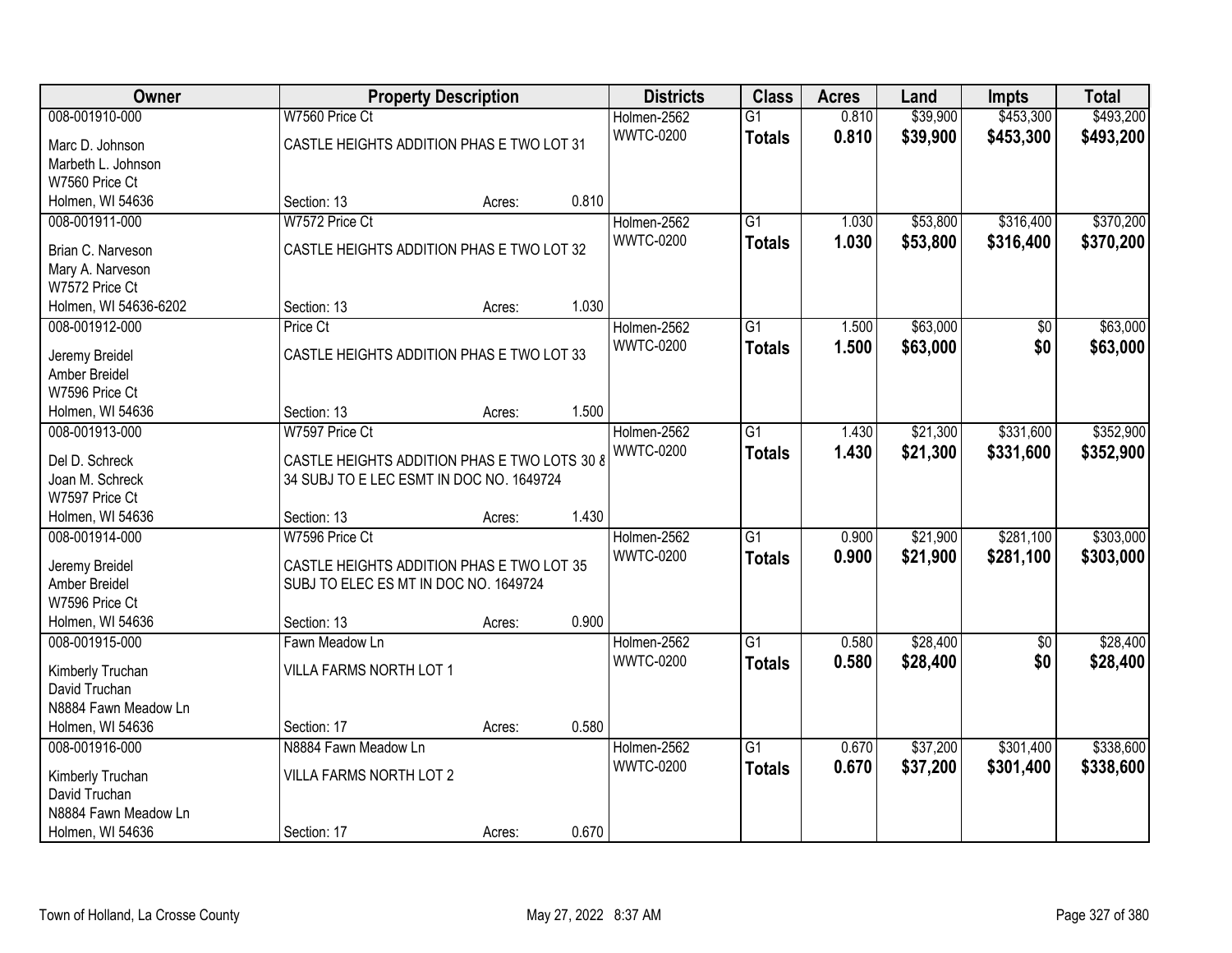| Owner                              | <b>Property Description</b>               |        |       | <b>Districts</b> | <b>Class</b>    | <b>Acres</b> | Land     | <b>Impts</b>    | <b>Total</b> |
|------------------------------------|-------------------------------------------|--------|-------|------------------|-----------------|--------------|----------|-----------------|--------------|
| 008-001918-000                     | N8881 Fawn Meadow Ln                      |        |       | Holmen-2562      | $\overline{G1}$ | 2.090        | \$80,800 | \$520,800       | \$601,600    |
| Anthony J. Horacek                 | VILLA FARMS NORTH LOTS 3, 4 & 5 & SUBJ TO |        |       | <b>WWTC-0200</b> | <b>Totals</b>   | 2.090        | \$80,800 | \$520,800       | \$601,600    |
| Audrey Br Horacek                  | RESTR IN DOC N O. 1727887                 |        |       |                  |                 |              |          |                 |              |
| N8881 Fawn Meadow Ln               |                                           |        |       |                  |                 |              |          |                 |              |
| Holmen, WI 54636                   | Section: 17                               | Acres: | 2.090 |                  |                 |              |          |                 |              |
| 008-001920-000                     | N8867 Fawn Meadow Ln                      |        |       | Holmen-2562      | $\overline{G1}$ | 3.780        | \$91,600 | \$456,600       | \$548,200    |
|                                    |                                           |        |       | <b>WWTC-0200</b> | <b>Totals</b>   | 3.780        | \$91,600 | \$456,600       | \$548,200    |
| Andrew J. Heim                     | VILLA FARMS NORTH LOT 6 & LO T 7          |        |       |                  |                 |              |          |                 |              |
| Amber E. Heim                      |                                           |        |       |                  |                 |              |          |                 |              |
| N8867 Fawn Meadow Ln               |                                           |        |       |                  |                 |              |          |                 |              |
| Holmen, WI 54636                   | Section: 17                               | Acres: | 3.780 |                  |                 |              |          |                 |              |
| 008-001922-000                     | N8859 Fawn Meadow Ln                      |        |       | Holmen-2562      | $\overline{G1}$ | 1.900        | \$77,600 | \$351,900       | \$429,500    |
| Terry L. Porath                    | VILLA FARMS NORTH LOT 8                   |        |       | <b>WWTC-0200</b> | <b>Totals</b>   | 1.900        | \$77,600 | \$351,900       | \$429,500    |
| Joan M. Porath                     |                                           |        |       |                  |                 |              |          |                 |              |
| N8859 Fawn Meadow Ln               |                                           |        |       |                  |                 |              |          |                 |              |
| Holmen, WI 54636                   | Section: 17                               | Acres: | 1.900 |                  |                 |              |          |                 |              |
| 008-001923-000                     | Fawn Meadow Ln                            |        |       | Holmen-2562      | $\overline{G1}$ | 0.830        | \$26,400 | \$0             | \$26,400     |
|                                    |                                           |        |       | <b>WWTC-0200</b> | <b>Totals</b>   | 0.830        | \$26,400 | \$0             | \$26,400     |
| Terry L. Porath<br>Joan M. Porath  | VILLA FARMS NORTH LOT 9                   |        |       |                  |                 |              |          |                 |              |
| N8859 Fawn Meadow Ln               |                                           |        |       |                  |                 |              |          |                 |              |
|                                    | Section: 17                               |        | 0.830 |                  |                 |              |          |                 |              |
| Holmen, WI 54636<br>008-001924-000 | Fawn Meadow Ln                            | Acres: |       |                  | $\overline{G1}$ | 1.150        | \$29,800 |                 | \$29,800     |
|                                    |                                           |        |       | Holmen-2562      |                 |              |          | $\overline{60}$ |              |
| Mark N. Neader                     | VILLA FARMS NORTH LOT 10                  |        |       | <b>WWTC-0200</b> | <b>Totals</b>   | 1.150        | \$29,800 | \$0             | \$29,800     |
| Michelle M. Neader                 |                                           |        |       |                  |                 |              |          |                 |              |
| N8825 Fawn Meadow Ln               |                                           |        |       |                  |                 |              |          |                 |              |
| Holmen, WI 54636                   | Section: 17                               | Acres: | 1.150 |                  |                 |              |          |                 |              |
| 008-001925-000                     | Fawn Meadow Ln                            |        |       | Holmen-2562      | $\overline{G1}$ | 1.800        | \$37,600 | $\sqrt{6}$      | \$37,600     |
| Mark N. Neader                     | <b>VILLA FARMS NORTH LOT 11</b>           |        |       | <b>WWTC-0200</b> | <b>Totals</b>   | 1.800        | \$37,600 | \$0             | \$37,600     |
| Michelle M. Neader                 |                                           |        |       |                  |                 |              |          |                 |              |
| N8825 Fawn Meadow Ln               |                                           |        |       |                  |                 |              |          |                 |              |
| Holmen, WI 54636                   | Section: 17                               | Acres: | 1.800 |                  |                 |              |          |                 |              |
| 008-001926-000                     | N8825 Fawn Meadow Ln                      |        |       | Holmen-2562      | $\overline{G1}$ | 2.730        | \$86,200 | \$429,900       | \$516,100    |
|                                    |                                           |        |       | <b>WWTC-0200</b> | G <sub>5</sub>  | 25.780       | \$0      | \$0             | \$0          |
| Mark N. Neader                     | VILLA FARMS NORTH LOT 12                  |        |       |                  | G5M             | 56.000       | \$0      | \$0             | \$0          |
| Michelle M. Neader                 |                                           |        |       |                  | G <sub>6</sub>  | 28.410       | \$0      | \$0             | \$0          |
| N8825 Fawn Meadow Ln               |                                           |        |       |                  | <b>Totals</b>   | 112.920      | \$86,200 | \$429,900       | \$516,100    |
| Holmen, WI 54636                   | Section: 17                               | Acres: | 2.730 |                  |                 |              |          |                 |              |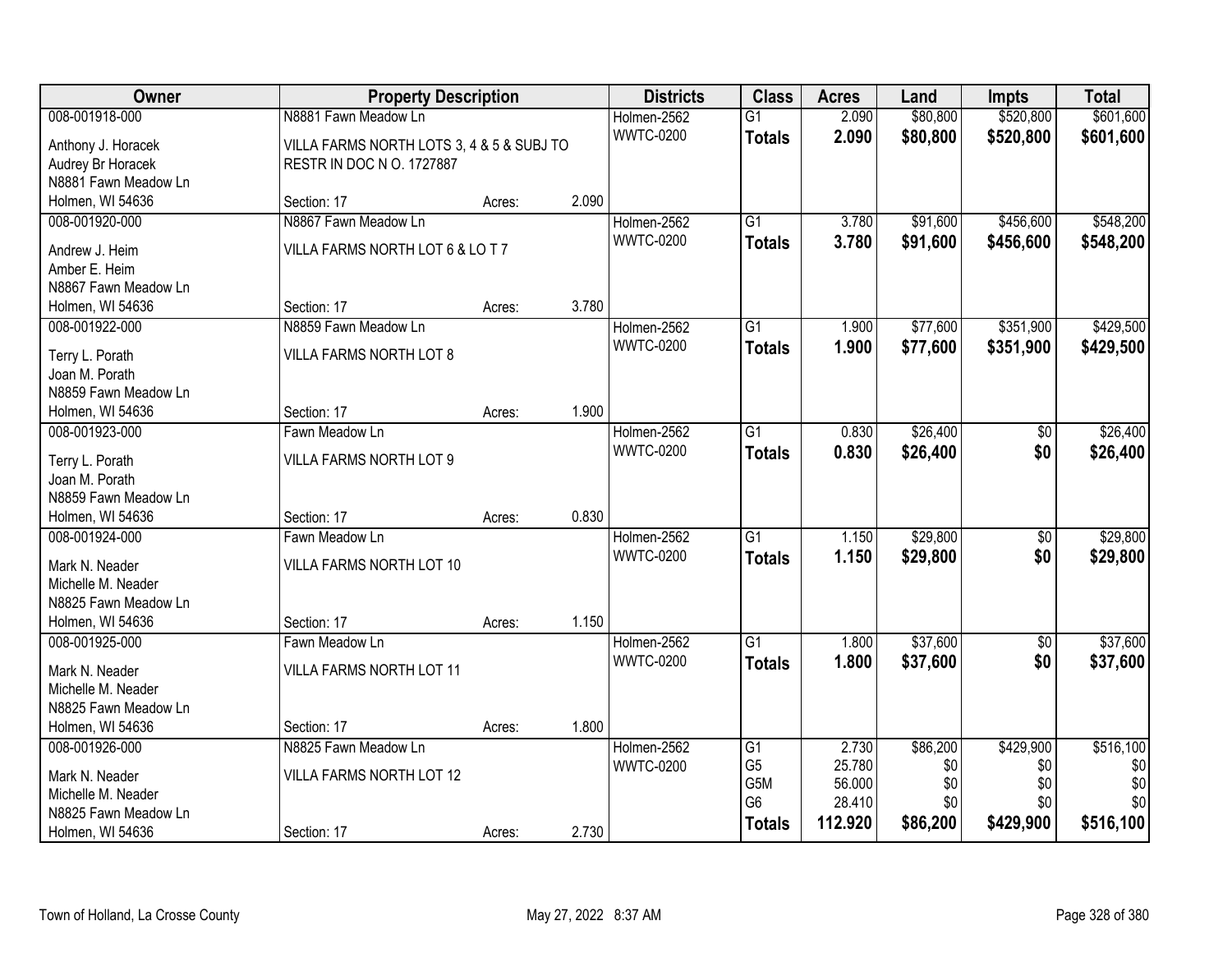| Owner                                                                                                                                              | <b>Property Description</b>                                             |        |       | <b>Districts</b>                | <b>Class</b>                     | <b>Acres</b>   | Land                         | <b>Impts</b>           | <b>Total</b>         |
|----------------------------------------------------------------------------------------------------------------------------------------------------|-------------------------------------------------------------------------|--------|-------|---------------------------------|----------------------------------|----------------|------------------------------|------------------------|----------------------|
| 008-001927-000<br>Villa Farms Homeowners Association, Ir   VILLA FARMS NORTH OUTLOT 1 (ASSESSED WITH<br>c/o Andrew J. Heim<br>N8867 Fawn Meadow Ln | Fawn Meadow Ln<br>LOTS IN VILLA FARMS)                                  |        |       | Holmen-2562<br><b>WWTC-0200</b> |                                  |                | Assessed with 008-001926-000 |                        |                      |
| Holmen, WI 54636                                                                                                                                   | Section: 17                                                             | Acres: | 2.500 |                                 |                                  |                |                              |                        |                      |
| 008-001928-000<br>Town of Holland<br>W7937 County Rd Mh<br>Holmen, WI 54636                                                                        | County Rd TT<br>VILLA FARMS NORTH DEDICATED FOR PUBLIC<br><b>ACCESS</b> |        |       | Holmen-2562<br><b>WWTC-0200</b> | $\overline{X4}$<br><b>Totals</b> | 0.450<br>0.450 | $\overline{50}$<br>\$0       | $\overline{50}$<br>\$0 | $\sqrt{50}$<br>\$0   |
|                                                                                                                                                    | Section: 17                                                             | Acres: | 0.450 |                                 |                                  |                |                              |                        |                      |
| 008-001929-000<br>Jae Enterprises, LLC<br>901 Rose St<br>La Crosse, WI 54603                                                                       | Jackie Ter<br>VILLA FARMS SOUTH LOT 1                                   |        |       | Holmen-2562<br><b>WWTC-0200</b> | G1<br><b>Totals</b>              | 2.110<br>2.110 | \$40,500<br>\$40,500         | \$0<br>\$0             | \$40,500<br>\$40,500 |
|                                                                                                                                                    | Section: 17                                                             | Acres: | 2.110 |                                 |                                  |                |                              |                        |                      |
| 008-001930-000<br>Jae Enterprises, LLC<br>901 Rose St<br>La Crosse, WI 54603                                                                       | Jackie Ter<br>VILLA FARMS SOUTH LOT 2                                   |        |       | Holmen-2562<br><b>WWTC-0200</b> | G1<br><b>Totals</b>              | 1.690<br>1.690 | \$43,500<br>\$43,500         | \$0<br>\$0             | \$43,500<br>\$43,500 |
|                                                                                                                                                    | Section: 17                                                             | Acres: | 1.690 |                                 |                                  |                |                              |                        |                      |
| 008-001931-000<br>Jae Enterprises, LLC<br>901 Rose St<br>La Crosse, WI 54603                                                                       | Jackie Ter<br>VILLA FARMS SOUTH LOT 3                                   |        |       | Holmen-2562<br><b>WWTC-0200</b> | $\overline{G1}$<br><b>Totals</b> | 6.560<br>6.560 | \$56,500<br>\$56,500         | $\overline{50}$<br>\$0 | \$56,500<br>\$56,500 |
| 008-001932-000                                                                                                                                     | Section: 17<br>Jackie Ter                                               | Acres: | 6.560 | Holmen-2562                     | $\overline{G1}$                  |                | \$33,200                     |                        | \$33,200             |
| Jae Enterprises, LLC<br>901 Rose St<br>La Crosse, WI 54603                                                                                         | VILLA FARMS SOUTH LOT 4                                                 |        |       | <b>WWTC-0200</b>                | <b>Totals</b>                    | 1.430<br>1.430 | \$33,200                     | $\overline{60}$<br>\$0 | \$33,200             |
|                                                                                                                                                    | Section: 17                                                             | Acres: | 1.430 |                                 |                                  |                |                              |                        |                      |
| 008-001933-000<br>Jae Enterprises, LLC<br>901 Rose St<br>La Crosse, WI 54603                                                                       | Jackie Ter<br>VILLA FARMS SOUTH LOT 5<br>Section: 17                    | Acres: | 0.500 | Holmen-2562<br><b>WWTC-0200</b> | $\overline{G1}$<br><b>Totals</b> | 0.500<br>0.500 | \$29,400<br>\$29,400         | $\overline{50}$<br>\$0 | \$29,400<br>\$29,400 |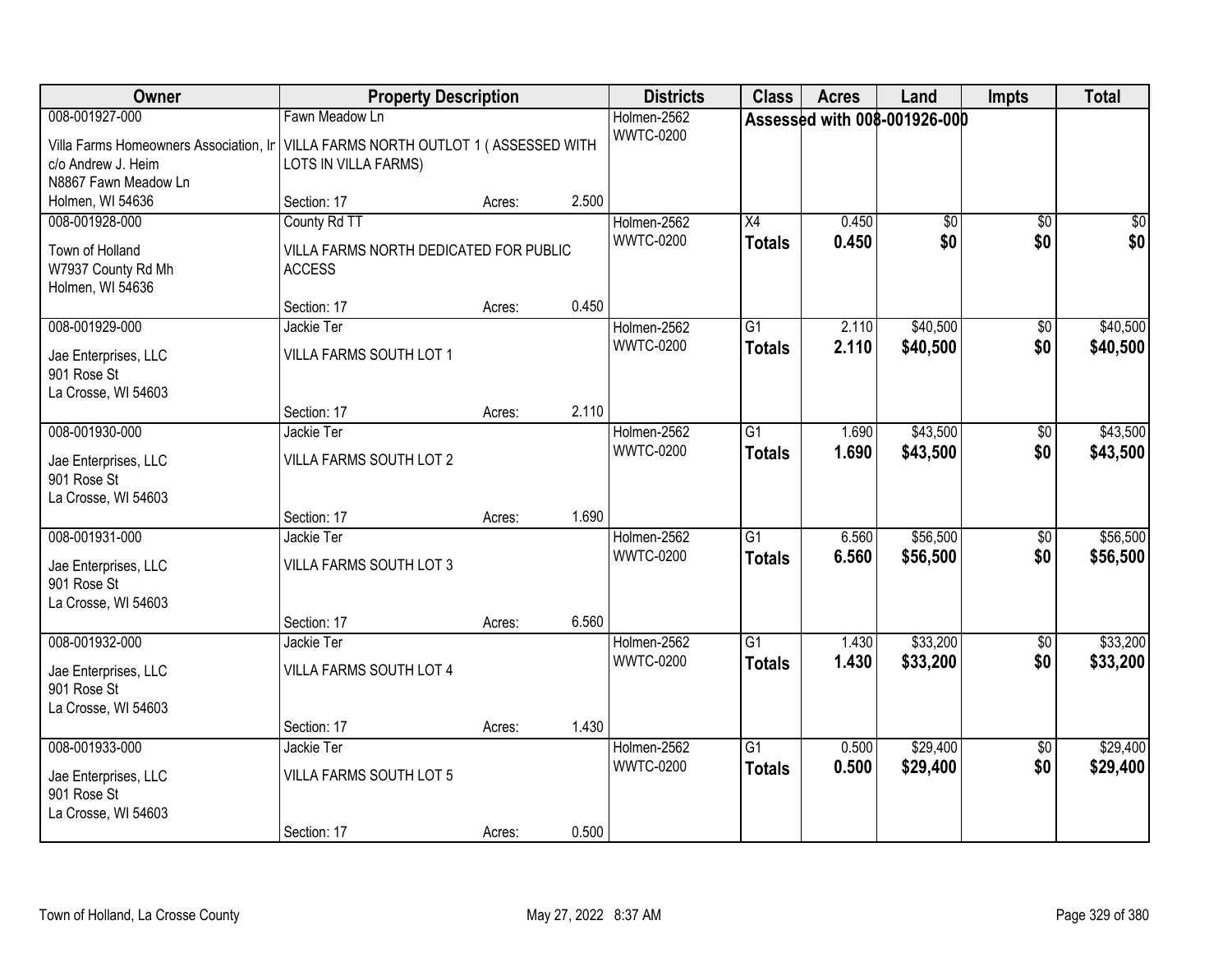| Owner                                  | <b>Property Description</b>           |        |       | <b>Districts</b>                | <b>Class</b>                     | <b>Acres</b>   | Land                 | Impts                  | <b>Total</b>         |
|----------------------------------------|---------------------------------------|--------|-------|---------------------------------|----------------------------------|----------------|----------------------|------------------------|----------------------|
| 008-001934-000<br>Jae Enterprises, LLC | Jackie Ter<br>VILLA FARMS SOUTH LOT 6 |        |       | Holmen-2562<br><b>WWTC-0200</b> | $\overline{G1}$<br><b>Totals</b> | 0.500<br>0.500 | \$29,400<br>\$29,400 | $\overline{60}$<br>\$0 | \$29,400<br>\$29,400 |
| 901 Rose St<br>La Crosse, WI 54603     |                                       |        |       |                                 |                                  |                |                      |                        |                      |
|                                        | Section: 17                           | Acres: | 0.500 |                                 |                                  |                |                      |                        |                      |
| 008-001935-000                         | Jackie Ter                            |        |       | Holmen-2562<br><b>WWTC-0200</b> | $\overline{G1}$                  | 0.500          | \$29,400             | $\overline{50}$        | \$29,400             |
| Jae Enterprises, LLC<br>901 Rose St    | VILLA FARMS SOUTH LOT 7               |        |       |                                 | <b>Totals</b>                    | 0.500          | \$29,400             | \$0                    | \$29,400             |
| La Crosse, WI 54603                    |                                       |        |       |                                 |                                  |                |                      |                        |                      |
|                                        | Section: 17                           | Acres: | 0.500 |                                 |                                  |                |                      |                        |                      |
| 008-001936-000                         | Jackie Ter                            |        |       | Holmen-2562                     | G1                               | 0.530          | \$31,200             | \$0                    | \$31,200             |
| Jae Enterprises, LLC<br>901 Rose St    | VILLA FARMS SOUTH LOT 8               |        |       | <b>WWTC-0200</b>                | <b>Totals</b>                    | 0.530          | \$31,200             | \$0                    | \$31,200             |
| La Crosse, WI 54603                    |                                       |        |       |                                 |                                  |                |                      |                        |                      |
|                                        | Section: 17                           | Acres: | 0.530 |                                 |                                  |                |                      |                        |                      |
| 008-001937-000                         | Jackie Ter                            |        |       | Holmen-2562                     | G1                               | 1.880          | \$46,300             | \$0                    | \$46,300             |
| Jae Enterprises, LLC<br>901 Rose St    | VILLA FARMS SOUTH LOT 9               |        |       | <b>WWTC-0200</b>                | <b>Totals</b>                    | 1.880          | \$46,300             | \$0                    | \$46,300             |
| La Crosse, WI 54603                    |                                       |        |       |                                 |                                  |                |                      |                        |                      |
|                                        | Section: 17                           | Acres: | 1.880 |                                 |                                  |                |                      |                        |                      |
| 008-001938-000                         | N8682 County Rd TT                    |        |       | Holmen-2562                     | $\overline{G1}$                  | 1.220          | \$61,300             | \$109,000              | \$170,300            |
| Jae Enterprises, LLC                   | VILLA FARMS SOUTH LOT 10              |        |       | <b>WWTC-0200</b>                | <b>Totals</b>                    | 1.220          | \$61,300             | \$109,000              | \$170,300            |
| 901 Rose St                            |                                       |        |       |                                 |                                  |                |                      |                        |                      |
| La Crosse, WI 54603                    |                                       |        |       |                                 |                                  |                |                      |                        |                      |
|                                        | Section: 17                           | Acres: | 1.220 |                                 |                                  |                |                      |                        |                      |
| 008-001939-000                         | O Thompson Rd                         |        |       | Holmen-2562                     | $\overline{G1}$                  | 1.000          | \$33,600             | $\sqrt{6}$             | \$33,600             |
| Jae Enterprises, LLC<br>901 Rose St    | VILLA FARMS SOUTH LOT 11              |        |       | <b>WWTC-0200</b>                | <b>Totals</b>                    | 1.000          | \$33,600             | \$0                    | \$33,600             |
| La Crosse, WI 54603                    |                                       |        |       |                                 |                                  |                |                      |                        |                      |
|                                        | Section: 17                           | Acres: | 1.000 |                                 |                                  |                |                      |                        |                      |
| 008-001940-000                         | O Thompson Rd                         |        |       | Holmen-2562                     | $\overline{G1}$                  | 2.370          | \$45,700             | $\overline{50}$        | \$45,700             |
| Jae Enterprises, LLC                   | VILLA FARMS SOUTH LOT 12              |        |       | <b>WWTC-0200</b>                | <b>Totals</b>                    | 2.370          | \$45,700             | \$0                    | \$45,700             |
| 901 Rose St                            |                                       |        |       |                                 |                                  |                |                      |                        |                      |
| La Crosse, WI 54603                    |                                       |        |       |                                 |                                  |                |                      |                        |                      |
|                                        | Section: 17                           | Acres: | 2.370 |                                 |                                  |                |                      |                        |                      |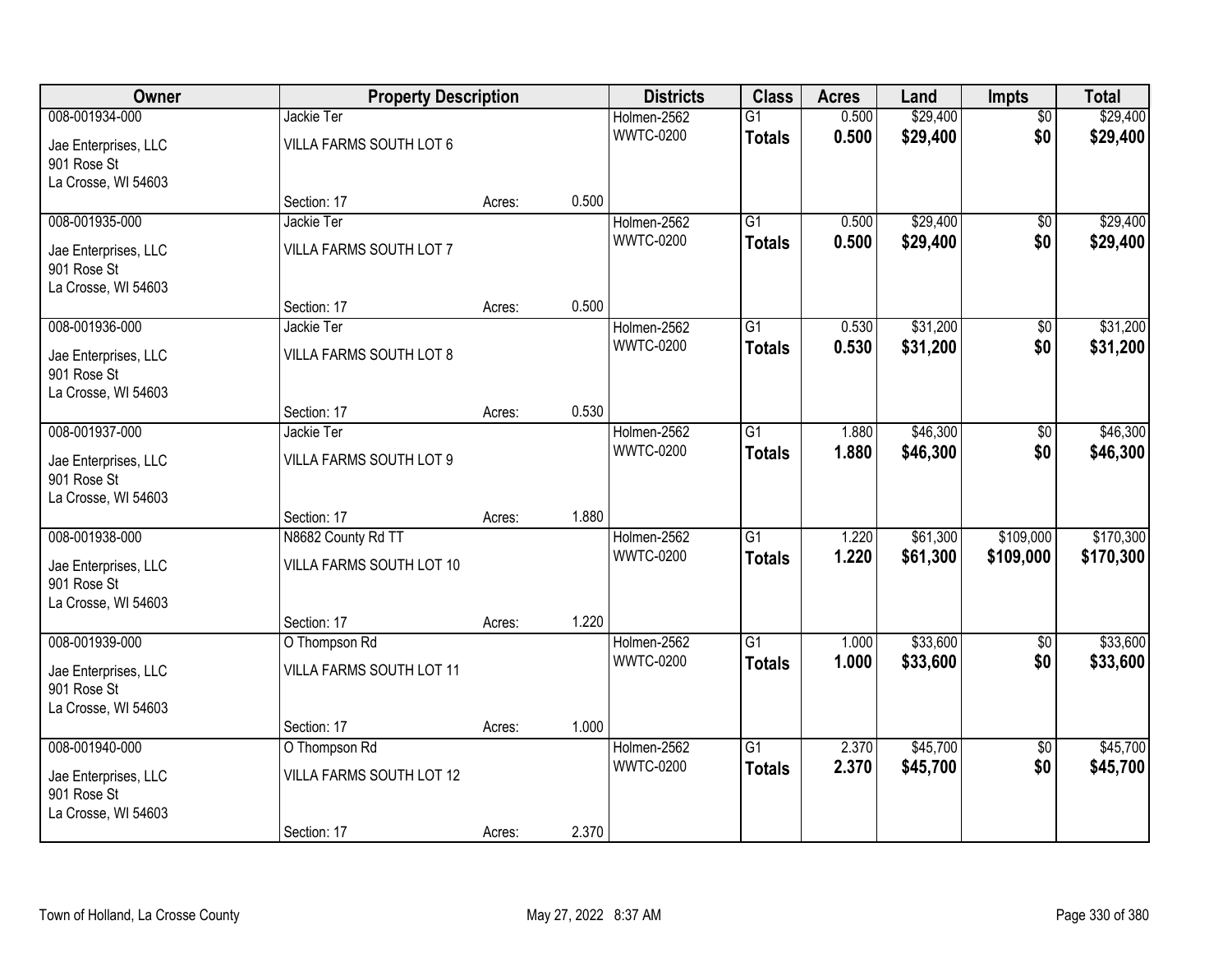| Owner                                         |                                       | <b>Property Description</b> |       | <b>Districts</b>                | <b>Class</b>    | <b>Acres</b> | Land     | <b>Impts</b>    | <b>Total</b> |
|-----------------------------------------------|---------------------------------------|-----------------------------|-------|---------------------------------|-----------------|--------------|----------|-----------------|--------------|
| 008-001941-000                                | O Thompson Rd                         |                             |       | Holmen-2562                     | $\overline{G1}$ | 2.110        | \$44,500 | $\overline{50}$ | \$44,500     |
| Jae Enterprises, LLC                          | VILLA FARMS SOUTH LOT 13              |                             |       | <b>WWTC-0200</b>                | <b>Totals</b>   | 2.110        | \$44,500 | \$0             | \$44,500     |
| 901 Rose St                                   |                                       |                             |       |                                 |                 |              |          |                 |              |
| La Crosse, WI 54603                           |                                       |                             |       |                                 |                 |              |          |                 |              |
|                                               | Section: 17                           | Acres:                      | 2.110 |                                 |                 |              |          |                 |              |
| 008-001942-000                                | County Rd T                           |                             |       | Holmen-2562                     | $\overline{G6}$ | 0.270        | \$17,600 | $\overline{50}$ | \$17,600     |
| Dotseth Hall Family Revocable Trust           | VILLA FARMS SOUTH OUTLOT 1            |                             |       | <b>WWTC-0200</b>                | <b>Totals</b>   | 0.270        | \$17,600 | \$0             | \$17,600     |
| N8618 County Rd Tt                            |                                       |                             |       |                                 |                 |              |          |                 |              |
| Holmen, WI 54636                              |                                       |                             |       |                                 |                 |              |          |                 |              |
|                                               | Section: 17                           | Acres:                      | 0.270 |                                 |                 |              |          |                 |              |
| 008-001943-000                                | W8073 Prairie Woods St                |                             |       | Holmen-2562                     | G1              | 0.803        | \$43,700 | \$363,900       | \$407,600    |
| Andrew L. Meyer                               | PRAIRIE WOODS ADDITION LOT 1          |                             |       | <b>WWTC-0200</b>                | <b>Totals</b>   | 0.803        | \$43,700 | \$363,900       | \$407,600    |
| Nicole L. Meyer                               |                                       |                             |       |                                 |                 |              |          |                 |              |
| W8073 Prairie Woods St                        |                                       |                             |       |                                 |                 |              |          |                 |              |
| Holmen, WI 54636                              | Section: 35                           | Acres:                      | 0.803 |                                 |                 |              |          |                 |              |
| 008-001944-000                                | W8065 Prairie Woods St                |                             |       | Holmen-2562                     | G1              | 0.803        | \$43,700 | \$322,700       | \$366,400    |
|                                               | PRAIRIE WOODS ADDITION LOT 2          |                             |       | <b>WWTC-0200</b>                | <b>Totals</b>   | 0.803        | \$43,700 | \$322,700       | \$366,400    |
| Jason C. Shepard<br>Danielle K. Peeso-Shepard |                                       |                             |       |                                 |                 |              |          |                 |              |
| W8065 Prairie Woods St                        |                                       |                             |       |                                 |                 |              |          |                 |              |
| Holmen, WI 54636                              | Section: 35                           | Acres:                      | 0.803 |                                 |                 |              |          |                 |              |
| 008-001945-000                                | W8053 Prairie Woods St                |                             |       | Holmen-2562                     | $\overline{G1}$ | 0.803        | \$43,700 | \$284,900       | \$328,600    |
|                                               |                                       |                             |       | <b>WWTC-0200</b>                | <b>Totals</b>   | 0.803        | \$43,700 | \$284,900       | \$328,600    |
| Daniel W. Ulrich                              | PRAIRIE WOODS ADDITION LOT 3          |                             |       |                                 |                 |              |          |                 |              |
| Megan L. Sacia<br>W8053 Prairie Woods St      |                                       |                             |       |                                 |                 |              |          |                 |              |
| Holmen, WI 54636                              | Section: 35                           | Acres:                      | 0.803 |                                 |                 |              |          |                 |              |
| 008-001946-000                                | W8041 Prairie Woods St                |                             |       | Holmen-2562                     | $\overline{G1}$ | 0.803        | \$43,700 | \$172,100       | \$215,800    |
|                                               |                                       |                             |       | <b>WWTC-0200</b>                | <b>Totals</b>   | 0.803        | \$43,700 | \$172,100       | \$215,800    |
| Donald L. Ramey                               | PRAIRIE WOODS ADDITION LOT 4          |                             |       |                                 |                 |              |          |                 |              |
| Lori T. Ramey                                 |                                       |                             |       |                                 |                 |              |          |                 |              |
| W8041 Prairie Woods St                        |                                       |                             |       |                                 |                 |              |          |                 |              |
| Holmen, WI 54636                              | Section: 35<br>W8033 Prairie Woods St | Acres:                      | 0.803 |                                 | $\overline{G1}$ |              |          |                 |              |
| 008-001947-000                                |                                       |                             |       | Holmen-2562<br><b>WWTC-0200</b> |                 | 0.803        | \$43,700 | \$339,900       | \$383,600    |
| Nathan M. Weissenberger                       | PRAIRIE WOODS ADDITION LOT 5          |                             |       |                                 | <b>Totals</b>   | 0.803        | \$43,700 | \$339,900       | \$383,600    |
| Vicky Jo Weissenberger                        |                                       |                             |       |                                 |                 |              |          |                 |              |
| W8033 Prairie Woods St                        |                                       |                             |       |                                 |                 |              |          |                 |              |
| Holmen, WI 54636                              | Section: 35                           | Acres:                      | 0.803 |                                 |                 |              |          |                 |              |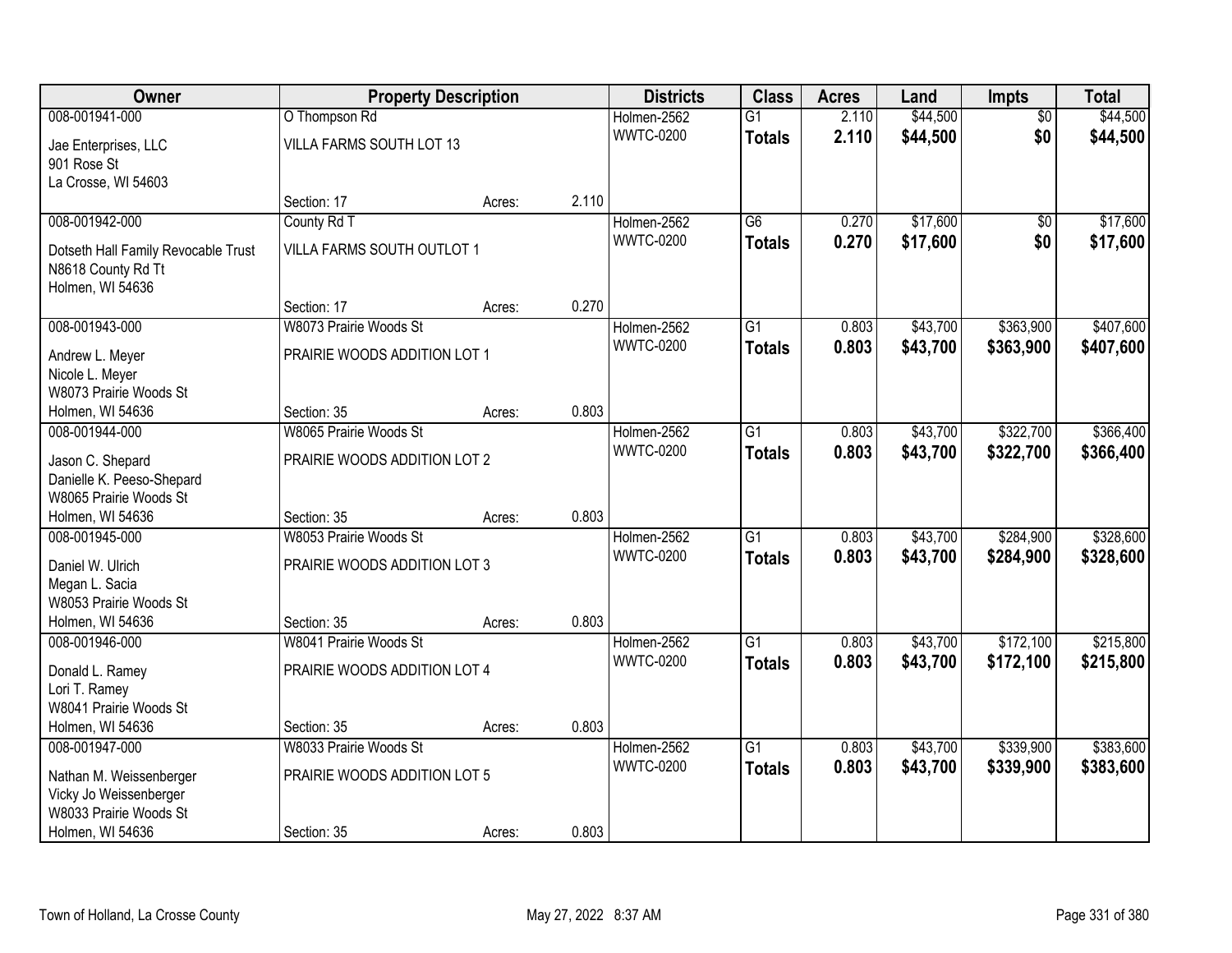| Owner                  |                               | <b>Property Description</b> |       | <b>Districts</b> | <b>Class</b>    | <b>Acres</b> | Land     | <b>Impts</b> | <b>Total</b> |
|------------------------|-------------------------------|-----------------------------|-------|------------------|-----------------|--------------|----------|--------------|--------------|
| 008-001948-000         | W8021 Prairie Woods St        |                             |       | Holmen-2562      | $\overline{G1}$ | 0.803        | \$43,700 | \$331,200    | \$374,900    |
| Gordon A. Greene       | PRAIRIE WOODS ADDITION LOT 6  |                             |       | <b>WWTC-0200</b> | <b>Totals</b>   | 0.803        | \$43,700 | \$331,200    | \$374,900    |
| Deborah K. Greene      |                               |                             |       |                  |                 |              |          |              |              |
| W8021 Prairie Woods St |                               |                             |       |                  |                 |              |          |              |              |
| Holmen, WI 54636-4001  | Section: 35                   | Acres:                      | 0.803 |                  |                 |              |          |              |              |
| 008-001949-000         | W8009 Prairie Woods St        |                             |       | Holmen-2562      | $\overline{G1}$ | 0.803        | \$43,700 | \$288,800    | \$332,500    |
| Eric M. Davidson       | PRAIRIE WOODS ADDITION LOT 7  |                             |       | <b>WWTC-0200</b> | <b>Totals</b>   | 0.803        | \$43,700 | \$288,800    | \$332,500    |
| Beth A. Frechette      |                               |                             |       |                  |                 |              |          |              |              |
| W8009 Prairie Woods St |                               |                             |       |                  |                 |              |          |              |              |
| Holmen, WI 54636       | Section: 35                   | Acres:                      | 0.803 |                  |                 |              |          |              |              |
| 008-001950-000         | N7517 Dutch Ave               |                             |       | Holmen-2562      | $\overline{G1}$ | 0.803        | \$43,700 | \$292,600    | \$336,300    |
|                        |                               |                             |       | <b>WWTC-0200</b> | <b>Totals</b>   | 0.803        | \$43,700 | \$292,600    | \$336,300    |
| Thomas S. Roerkohl     | PRAIRIE WOODS ADDITION LOT 8  |                             |       |                  |                 |              |          |              |              |
| Amber M. Roerkohl      |                               |                             |       |                  |                 |              |          |              |              |
| N7517 Dutch Ave        |                               |                             |       |                  |                 |              |          |              |              |
| Holmen, WI 54636       | Section: 35                   | Acres:                      | 0.803 |                  |                 |              |          |              |              |
| 008-001951-000         | W7975 Prairie Woods St        |                             |       | Holmen-2562      | $\overline{G1}$ | 0.803        | \$43,700 | \$254,400    | \$298,100    |
| Darrell J. Kelly Jr    | PRAIRIE WOODS ADDITION LOT 9  |                             |       | <b>WWTC-0200</b> | <b>Totals</b>   | 0.803        | \$43,700 | \$254,400    | \$298,100    |
| W7975 Prairie Woods St |                               |                             |       |                  |                 |              |          |              |              |
| Holmen, WI 54636       |                               |                             |       |                  |                 |              |          |              |              |
|                        | Section: 35                   | Acres:                      | 0.803 |                  |                 |              |          |              |              |
| 008-001952-000         | W7963 Prairie Woods St        |                             |       | Holmen-2562      | $\overline{G1}$ | 0.803        | \$43,700 | \$294,300    | \$338,000    |
| Steve W. Stensgard     | PRAIRIE WOODS ADDITION LOT 10 |                             |       | <b>WWTC-0200</b> | <b>Totals</b>   | 0.803        | \$43,700 | \$294,300    | \$338,000    |
| Anne M. Stensgard      |                               |                             |       |                  |                 |              |          |              |              |
| W7963 Prairie Woods St |                               |                             |       |                  |                 |              |          |              |              |
| Holmen, WI 54636       | Section: 35                   | Acres:                      | 0.803 |                  |                 |              |          |              |              |
| 008-001953-000         | W7951 Prairie Woods St        |                             |       | Holmen-2562      | $\overline{G1}$ | 0.803        | \$43,700 | \$224,500    | \$268,200    |
|                        |                               |                             |       | <b>WWTC-0200</b> | <b>Totals</b>   | 0.803        | \$43,700 | \$224,500    | \$268,200    |
| Erin L. Nelson         | PRAIRIE WOODS ADDITION LOT 11 |                             |       |                  |                 |              |          |              |              |
| W7951 Prairie Woods St |                               |                             |       |                  |                 |              |          |              |              |
| Holmen, WI 54636       |                               |                             |       |                  |                 |              |          |              |              |
|                        | Section: 35                   | Acres:                      | 0.803 |                  |                 |              |          |              |              |
| 008-001954-000         | W7943 Prairie Woods St        |                             |       | Holmen-2562      | $\overline{G1}$ | 0.803        | \$43,700 | \$231,700    | \$275,400    |
| Donald J. Erpelding    | PRAIRIE WOODS ADDITION LOT 12 |                             |       | <b>WWTC-0200</b> | <b>Totals</b>   | 0.803        | \$43,700 | \$231,700    | \$275,400    |
| Lora L. Erpelding      |                               |                             |       |                  |                 |              |          |              |              |
| W7943 Prairie Woods St |                               |                             |       |                  |                 |              |          |              |              |
| Holmen, WI 54636       | Section: 35                   | Acres:                      | 0.803 |                  |                 |              |          |              |              |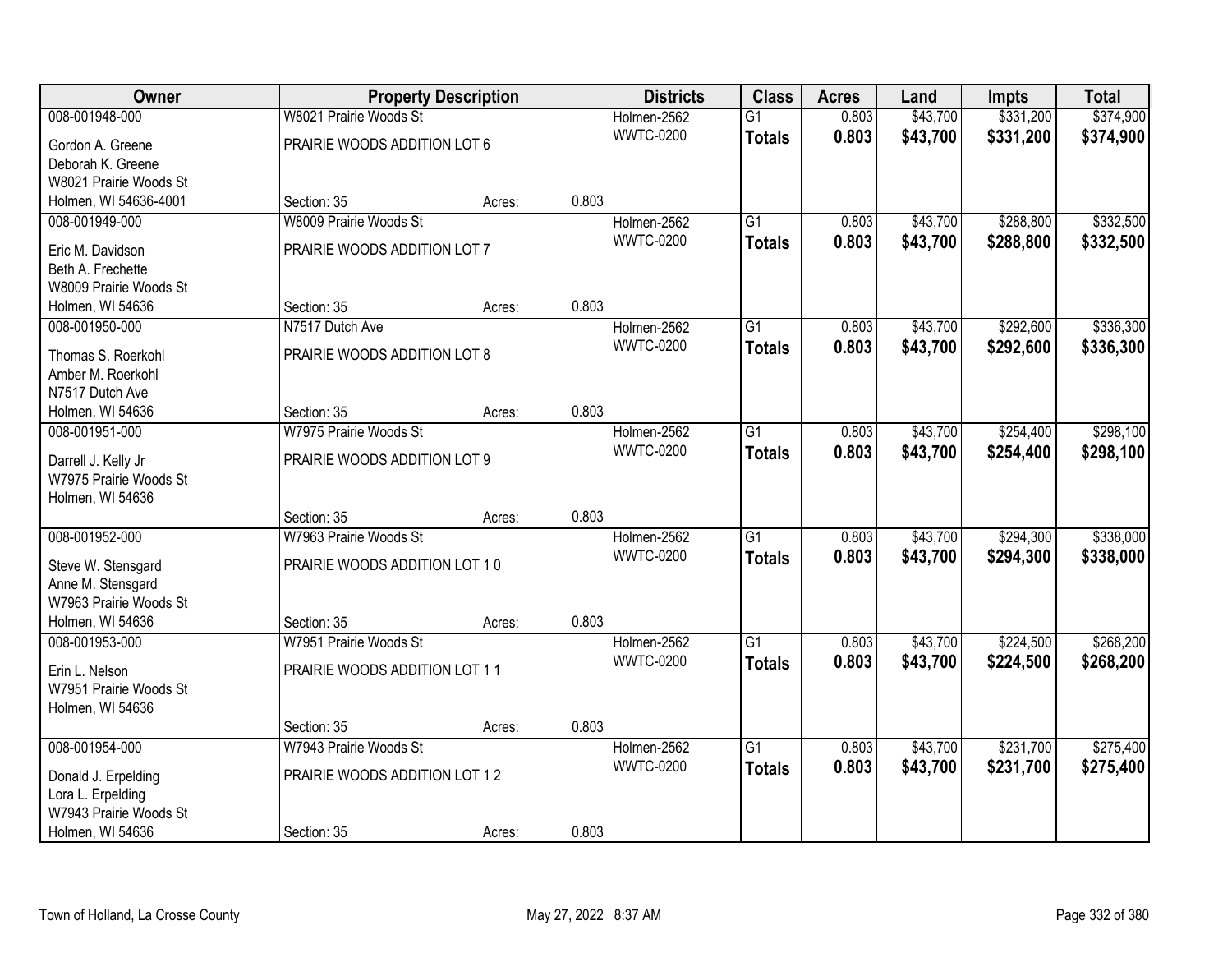| Owner                  |                                              | <b>Property Description</b> |       | <b>Districts</b> | <b>Class</b>    | <b>Acres</b> | Land     | <b>Impts</b> | <b>Total</b> |
|------------------------|----------------------------------------------|-----------------------------|-------|------------------|-----------------|--------------|----------|--------------|--------------|
| 008-001955-000         | W7931 Prairie Woods St                       |                             |       | Holmen-2562      | $\overline{G1}$ | 0.803        | \$43,700 | \$309,200    | \$352,900    |
| Brian T. Rosenow       | PRAIRIE WOODS ADDITION LOT 13                |                             |       | <b>WWTC-0200</b> | <b>Totals</b>   | 0.803        | \$43,700 | \$309,200    | \$352,900    |
| Heidi L. Rosenow       |                                              |                             |       |                  |                 |              |          |              |              |
| W7931 Prairie Woods St |                                              |                             |       |                  |                 |              |          |              |              |
| Holmen, WI 54636-4002  | Section: 35                                  | Acres:                      | 0.803 |                  |                 |              |          |              |              |
| 008-001956-000         | W7923 Prairie Woods St                       |                             |       | Holmen-2562      | $\overline{G1}$ | 1.575        | \$62,700 | \$386,600    | \$449,300    |
|                        |                                              |                             |       | <b>WWTC-0200</b> | <b>Totals</b>   | 1.575        | \$62,700 | \$386,600    | \$449,300    |
| David K. Hutchings     | PRAIRIE WOODS ADDITION LOTS 14 & 15          |                             |       |                  |                 |              |          |              |              |
| Wanda M. Hutchings     |                                              |                             |       |                  |                 |              |          |              |              |
| W7923 Prairie Woods St |                                              |                             |       |                  |                 |              |          |              |              |
| Holmen, WI 54636-4002  | Section: 35                                  | Acres:                      | 1.575 |                  |                 |              |          |              |              |
| 008-001958-000         | N7531 Dutch Ave                              |                             |       | Holmen-2562      | $\overline{G1}$ | 0.770        | \$41,900 | \$315,800    | \$357,700    |
| Larry Parce            | PRAIRIE WOODS ADDITION LOT 16                |                             |       | <b>WWTC-0200</b> | <b>Totals</b>   | 0.770        | \$41,900 | \$315,800    | \$357,700    |
| Gina Parce             |                                              |                             |       |                  |                 |              |          |              |              |
| N7531 Dutch Ave        |                                              |                             |       |                  |                 |              |          |              |              |
| Holmen, WI 54636       | Section: 35                                  | Acres:                      | 0.770 |                  |                 |              |          |              |              |
| 008-001959-000         | N7543 Dutch Ave                              |                             |       | Holmen-2562      | $\overline{G1}$ | 0.758        | \$41,300 | \$258,500    | \$299,800    |
|                        |                                              |                             |       | <b>WWTC-0200</b> | <b>Totals</b>   | 0.758        | \$41,300 | \$258,500    | \$299,800    |
| Wade A. Mcknight       | PRAIRIE WOODS ADDITION LOT 17                |                             |       |                  |                 |              |          |              |              |
| Margaret A. Mcknight   |                                              |                             |       |                  |                 |              |          |              |              |
| N7543 Dutch Ave        |                                              |                             |       |                  |                 |              |          |              |              |
| Holmen, WI 54636       | Section: 35                                  | Acres:                      | 0.758 |                  |                 |              |          |              |              |
| 008-001960-000         | N7557 Dutch Ave                              |                             |       | Holmen-2562      | $\overline{G1}$ | 0.744        | \$40,500 | \$300,600    | \$341,100    |
| Jason Boisen           | PRAIRIE WOODS ADDITION LOT 18                |                             |       | <b>WWTC-0200</b> | <b>Totals</b>   | 0.744        | \$40,500 | \$300,600    | \$341,100    |
| Michelle Boisen        |                                              |                             |       |                  |                 |              |          |              |              |
| N7557 Dutch Ave        |                                              |                             |       |                  |                 |              |          |              |              |
| Holmen, WI 54636       | Section: 35                                  | Acres:                      | 0.744 |                  |                 |              |          |              |              |
| 008-001961-000         | N7563 Dutch Ave                              |                             |       | Holmen-2562      | $\overline{G1}$ | 0.816        | \$44,100 | \$262,100    | \$306,200    |
|                        |                                              |                             |       | <b>WWTC-0200</b> | <b>Totals</b>   | 0.816        | \$44,100 | \$262,100    | \$306,200    |
| Jason W. Allen         | PRAIRIE WOODS ADDITION LOT 19                |                             |       |                  |                 |              |          |              |              |
| Mary Jo Allen          |                                              |                             |       |                  |                 |              |          |              |              |
| N7563 Dutch Ave        |                                              |                             |       |                  |                 |              |          |              |              |
| Holmen, WI 54636       | Section: 35                                  | Acres:                      | 0.816 |                  |                 |              |          |              |              |
| 008-001962-000         | N7571 Dutch Ave                              |                             |       | Holmen-2562      | $\overline{G1}$ | 2.050        | \$72,400 | \$295,900    | \$368,300    |
| Hertz T. Skaer         | PRAIRIE WOODS ADDITION LOT 20 & PRT LOT 2    |                             |       | <b>WWTC-0200</b> | <b>Totals</b>   | 2.050        | \$72,400 | \$295,900    | \$368,300    |
| Renee M. Skaer         | CERTIFIED SURV EY MAP NO. 107 VOL 11 DOC NO. |                             |       |                  |                 |              |          |              |              |
| N7571 Dutch Ave        | 1390657 COM NW COR SEC 35 S31D2M2SE 1541.2FT |                             |       |                  |                 |              |          |              |              |
| Holmen, WI 54636-6601  | Section: 35                                  | Acres:                      | 2.050 |                  |                 |              |          |              |              |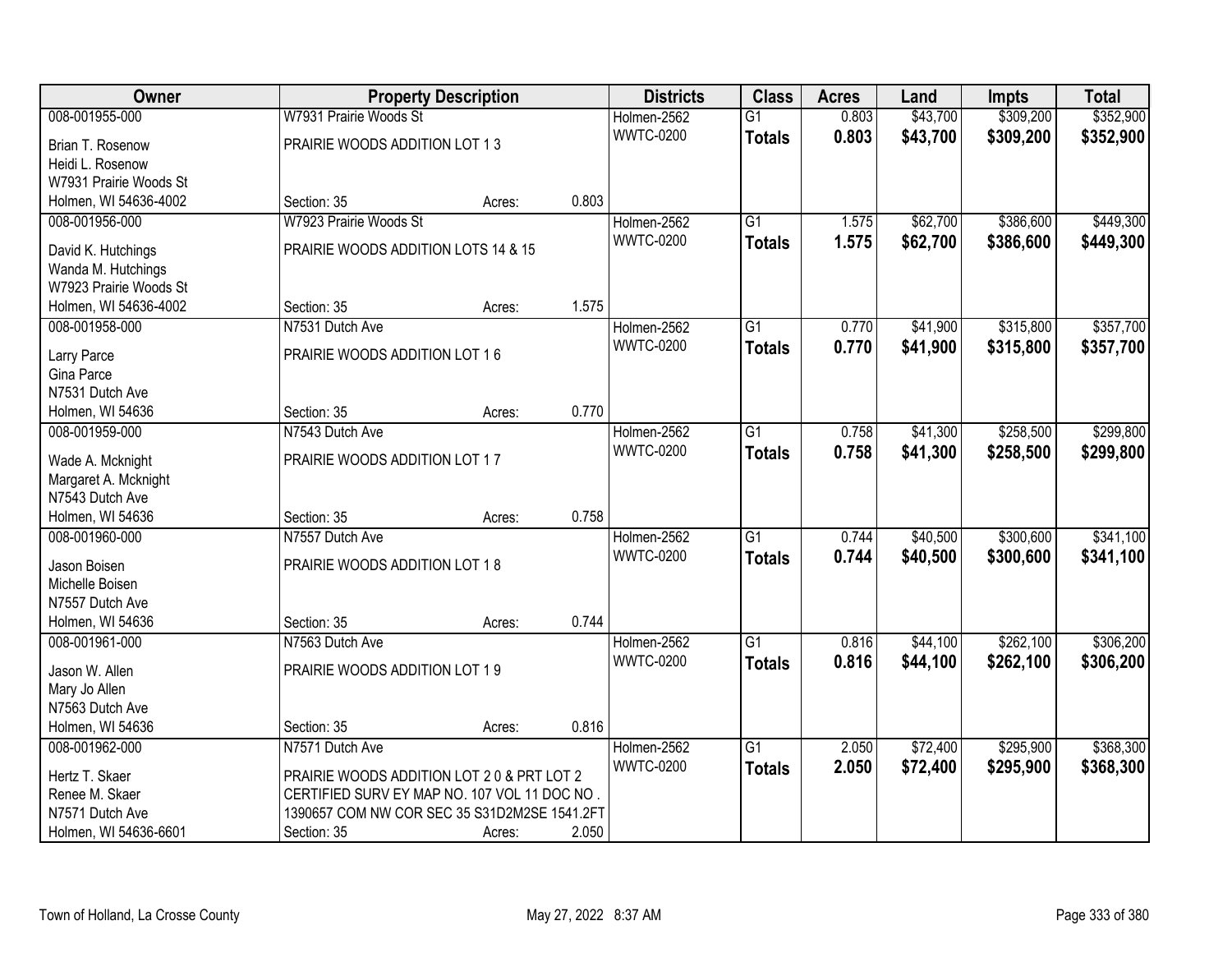| Owner                            |                                     | <b>Property Description</b> |       | <b>Districts</b> | <b>Class</b>    | <b>Acres</b> | Land     | <b>Impts</b> | <b>Total</b> |
|----------------------------------|-------------------------------------|-----------------------------|-------|------------------|-----------------|--------------|----------|--------------|--------------|
| 008-001963-000                   | W7980 Tulip Ln                      |                             |       | Holmen-2562      | $\overline{G1}$ | 1.150        | \$53,300 | \$365,500    | \$418,800    |
| Leslie E. Frana                  | PRAIRIE WOODS ADDITION LOT 21       |                             |       | <b>WWTC-0200</b> | <b>Totals</b>   | 1.150        | \$53,300 | \$365,500    | \$418,800    |
| Therese M. Frana                 |                                     |                             |       |                  |                 |              |          |              |              |
| W7980 Tulip Ln                   |                                     |                             |       |                  |                 |              |          |              |              |
| Holmen, WI 54636                 | Section: 35                         | Acres:                      | 1.150 |                  |                 |              |          |              |              |
| 008-001964-000                   | W7972 Tulip Ln                      |                             |       | Holmen-2562      | $\overline{G1}$ | 1.735        | \$66,200 | \$245,900    | \$312,100    |
| Dustin C. Weiss                  | PRAIRIE WOODS ADDITION LOT 2 2 & 23 |                             |       | <b>WWTC-0200</b> | <b>Totals</b>   | 1.735        | \$66,200 | \$245,900    | \$312,100    |
| Tara L. Weiss                    |                                     |                             |       |                  |                 |              |          |              |              |
| W7972 Tulip Ln                   |                                     |                             |       |                  |                 |              |          |              |              |
| Holmen, WI 54636                 | Section: 35                         | Acres:                      | 1.735 |                  |                 |              |          |              |              |
| 008-001966-000                   | W7948 Tulip Ln                      |                             |       | Holmen-2562      | $\overline{G1}$ | 0.810        | \$43,900 | \$416,300    | \$460,200    |
|                                  |                                     |                             |       | <b>WWTC-0200</b> | <b>Totals</b>   | 0.810        | \$43,900 | \$416,300    | \$460,200    |
| Mark Merfeld                     | PRAIRIE WOODS ADDITION LOT 24       |                             |       |                  |                 |              |          |              |              |
| Colleen Konkel<br>W7948 Tulip Ln |                                     |                             |       |                  |                 |              |          |              |              |
| Holmen, WI 54636                 | Section: 35                         | Acres:                      | 0.810 |                  |                 |              |          |              |              |
| 008-001967-000                   | W7936 Tulip Ln                      |                             |       | Holmen-2562      | $\overline{G1}$ | 0.811        | \$43,900 | \$358,100    | \$402,000    |
|                                  |                                     |                             |       | <b>WWTC-0200</b> | <b>Totals</b>   | 0.811        | \$43,900 | \$358,100    | \$402,000    |
| Brian R. Gray                    | PRAIRIE WOODS ADDITION LOT 25       |                             |       |                  |                 |              |          |              |              |
| Charlene F. Gray                 |                                     |                             |       |                  |                 |              |          |              |              |
| W7936 Tulip Ln                   |                                     |                             |       |                  |                 |              |          |              |              |
| Holmen, WI 54636                 | Section: 35                         | Acres:                      | 0.811 |                  |                 |              |          |              |              |
| 008-001968-000                   | W7924 Tulip Ln                      |                             |       | Holmen-2562      | $\overline{G1}$ | 0.812        | \$43,900 | \$278,300    | \$322,200    |
| Daniel Bretl                     | PRAIRIE WOODS ADDITION LOT 26       |                             |       | <b>WWTC-0200</b> | <b>Totals</b>   | 0.812        | \$43,900 | \$278,300    | \$322,200    |
| <b>Ruth Bretl</b>                |                                     |                             |       |                  |                 |              |          |              |              |
| W7924 Tulip Ln                   |                                     |                             |       |                  |                 |              |          |              |              |
| Holmen, WI 54636                 | Section: 35                         | Acres:                      | 0.812 |                  |                 |              |          |              |              |
| 008-001969-000                   | W7912 Tulip Ln                      |                             |       | Holmen-2562      | $\overline{G1}$ | 0.779        | \$42,400 | \$291,900    | \$334,300    |
| David G. Cayler                  | PRAIRIE WOODS ADDITION LOT 27       |                             |       | <b>WWTC-0200</b> | <b>Totals</b>   | 0.779        | \$42,400 | \$291,900    | \$334,300    |
| Karen G. Cayler                  |                                     |                             |       |                  |                 |              |          |              |              |
| W7912 Tulip Ln                   |                                     |                             |       |                  |                 |              |          |              |              |
| Holmen, WI 54636                 | Section: 35                         | Acres:                      | 0.779 |                  |                 |              |          |              |              |
| 008-001970-000                   | N7575 Rotterdam Ave                 |                             |       | Holmen-2562      | $\overline{G1}$ | 1.048        | \$51,100 | \$302,200    | \$353,300    |
| Ryan P. Metzler                  | PRAIRIE WOODS ADDITION LOT 28       |                             |       | <b>WWTC-0200</b> | <b>Totals</b>   | 1.048        | \$51,100 | \$302,200    | \$353,300    |
| Nicole L. Metzler                |                                     |                             |       |                  |                 |              |          |              |              |
| N7575 Rotterdam Ave              |                                     |                             |       |                  |                 |              |          |              |              |
| Holmen, WI 54636                 | Section: 35                         | Acres:                      | 1.048 |                  |                 |              |          |              |              |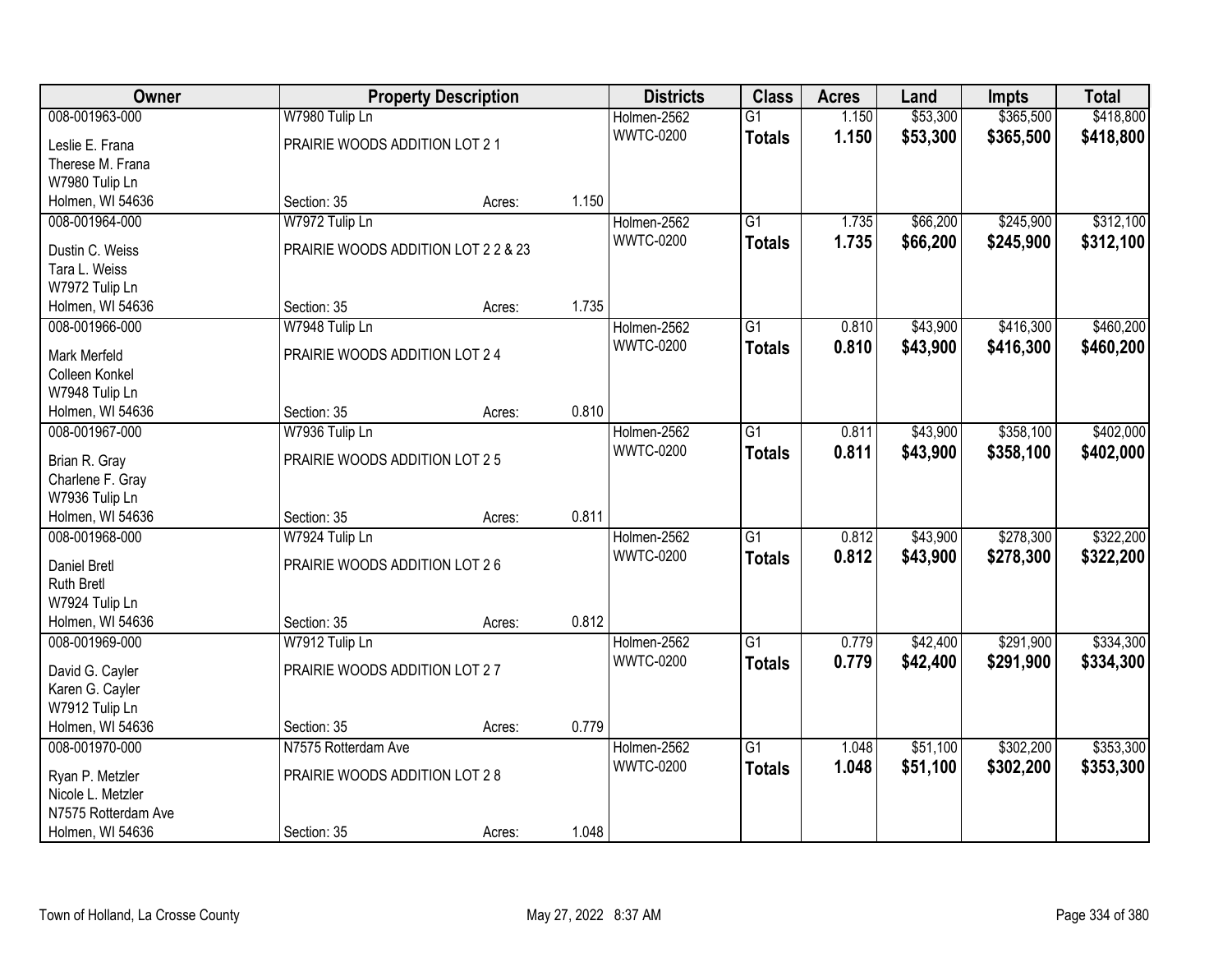| Owner                    |                                              | <b>Property Description</b> |       | <b>Districts</b> | <b>Class</b>    | <b>Acres</b> | Land     | <b>Impts</b> | <b>Total</b> |
|--------------------------|----------------------------------------------|-----------------------------|-------|------------------|-----------------|--------------|----------|--------------|--------------|
| 008-001971-000           | N7555 Rotterdam Ave                          |                             |       | Holmen-2562      | $\overline{G1}$ | 0.925        | \$47,600 | \$437,300    | \$484,900    |
| Ryan P. Delong           | PRAIRIE WOODS ADDITION LOT 2 9 SUBJ TO       |                             |       | <b>WWTC-0200</b> | <b>Totals</b>   | 0.925        | \$47,600 | \$437,300    | \$484,900    |
| Kari Delong              | DRAINAGE ESMT IN D OC NO. 1438121            |                             |       |                  |                 |              |          |              |              |
| N7555 Rotterdam Ave      |                                              |                             |       |                  |                 |              |          |              |              |
| Holmen, WI 54636         | Section: 35                                  | Acres:                      | 0.925 |                  |                 |              |          |              |              |
| 008-001972-000           | N7541 Rotterdam Ave                          |                             |       | Holmen-2562      | $\overline{G1}$ | 1.053        | \$51,200 | \$380,900    | \$432,100    |
|                          |                                              |                             |       | <b>WWTC-0200</b> | <b>Totals</b>   | 1.053        | \$51,200 | \$380,900    | \$432,100    |
| Joseph D. Pehler         | PRAIRIE WOODS ADDITION LOT 3 0 SUBJ TO       |                             |       |                  |                 |              |          |              |              |
| Cynthia A. Dooley-Pehler | DRAINAGE ESMT IN D OC NO. 1453211            |                             |       |                  |                 |              |          |              |              |
| N7541 Rotterdam Ave      |                                              |                             |       |                  |                 |              |          |              |              |
| Holmen, WI 54636         | Section: 35                                  | Acres:                      | 1.053 |                  |                 |              |          |              |              |
| 008-001973-000           | W7918 Prairie Woods St                       |                             |       | Holmen-2562      | G1              | 1.056        | \$51,200 | \$368,200    | \$419,400    |
| Steven M. Ruoff          | PRAIRIE WOODS ADDITION LOT 3 1 SUBJ TO RESTR |                             |       | <b>WWTC-0200</b> | <b>Totals</b>   | 1.056        | \$51,200 | \$368,200    | \$419,400    |
| Wendi S. Ruoff           | IN DOC NO. 1 498557                          |                             |       |                  |                 |              |          |              |              |
| W7918 Prairie Woods St   |                                              |                             |       |                  |                 |              |          |              |              |
| Holmen, WI 54636         | Section: 35                                  | Acres:                      | 1.056 |                  |                 |              |          |              |              |
| 008-001974-000           | W7928 Prairie Woods St                       |                             |       | Holmen-2562      | G1              | 1.073        | \$51,600 | \$362,400    | \$414,000    |
|                          |                                              |                             |       | <b>WWTC-0200</b> | <b>Totals</b>   | 1.073        | \$51,600 | \$362,400    | \$414,000    |
| Patrick R. Peterson      | PRAIRIE WOODS ADDITION LOT 3 2 SUBJ TO       |                             |       |                  |                 |              |          |              |              |
| Stephanie M. Peterson    | DRAINAGE ESMT IN D OC NO. 1438121 & SUBJ TO  |                             |       |                  |                 |              |          |              |              |
| W7928 Prairie Woods St   | HTA IN DOC NO. 1643130 SUBJ TO AGREE IN DOC  |                             |       |                  |                 |              |          |              |              |
| Holmen, WI 54636         | Section: 35                                  | Acres:                      | 1.073 |                  |                 |              |          |              |              |
| 008-001975-000           | W7940 Prairie Woods St                       |                             |       | Holmen-2562      | $\overline{G1}$ | 1.073        | \$51,600 | \$299,400    | \$351,000    |
| Benjamin Thomas Dilger   | PRAIRIE WOODS ADDITION LOT 3 3               |                             |       | <b>WWTC-0200</b> | <b>Totals</b>   | 1.073        | \$51,600 | \$299,400    | \$351,000    |
| Samantha Dilger          |                                              |                             |       |                  |                 |              |          |              |              |
| W7940 Prairie Woods St   |                                              |                             |       |                  |                 |              |          |              |              |
| Holmen, WI 54636         | Section: 35                                  | Acres:                      | 1.073 |                  |                 |              |          |              |              |
| 008-001976-000           | W7948 Prairie Woods St                       |                             |       | Holmen-2562      | $\overline{G1}$ | 1.073        | \$51,600 | \$256,300    | \$307,900    |
|                          |                                              |                             |       | <b>WWTC-0200</b> | <b>Totals</b>   | 1.073        | \$51,600 | \$256,300    | \$307,900    |
| Hugh W. Steffens         | PRAIRIE WOODS ADDITION LOT 3 4               |                             |       |                  |                 |              |          |              |              |
| Nichole A. Steffens      |                                              |                             |       |                  |                 |              |          |              |              |
| W7948 Prairie Woods St   |                                              |                             |       |                  |                 |              |          |              |              |
| Holmen, WI 54636         | Section: 35                                  | Acres:                      | 1.073 |                  |                 |              |          |              |              |
| 008-001977-000           | N7528 Dutch Ave                              |                             |       | Holmen-2562      | $\overline{G1}$ | 1.066        | \$51,500 | \$256,800    | \$308,300    |
| Mark A. Bornitz          | PRAIRIE WOODS ADDITION LOT 3 5               |                             |       | <b>WWTC-0200</b> | <b>Totals</b>   | 1.066        | \$51,500 | \$256,800    | \$308,300    |
| Lindsey J. Bornitz       |                                              |                             |       |                  |                 |              |          |              |              |
| N7528 Dutch Ave          |                                              |                             |       |                  |                 |              |          |              |              |
| Holmen, WI 54636         | Section: 35                                  | Acres:                      | 1.066 |                  |                 |              |          |              |              |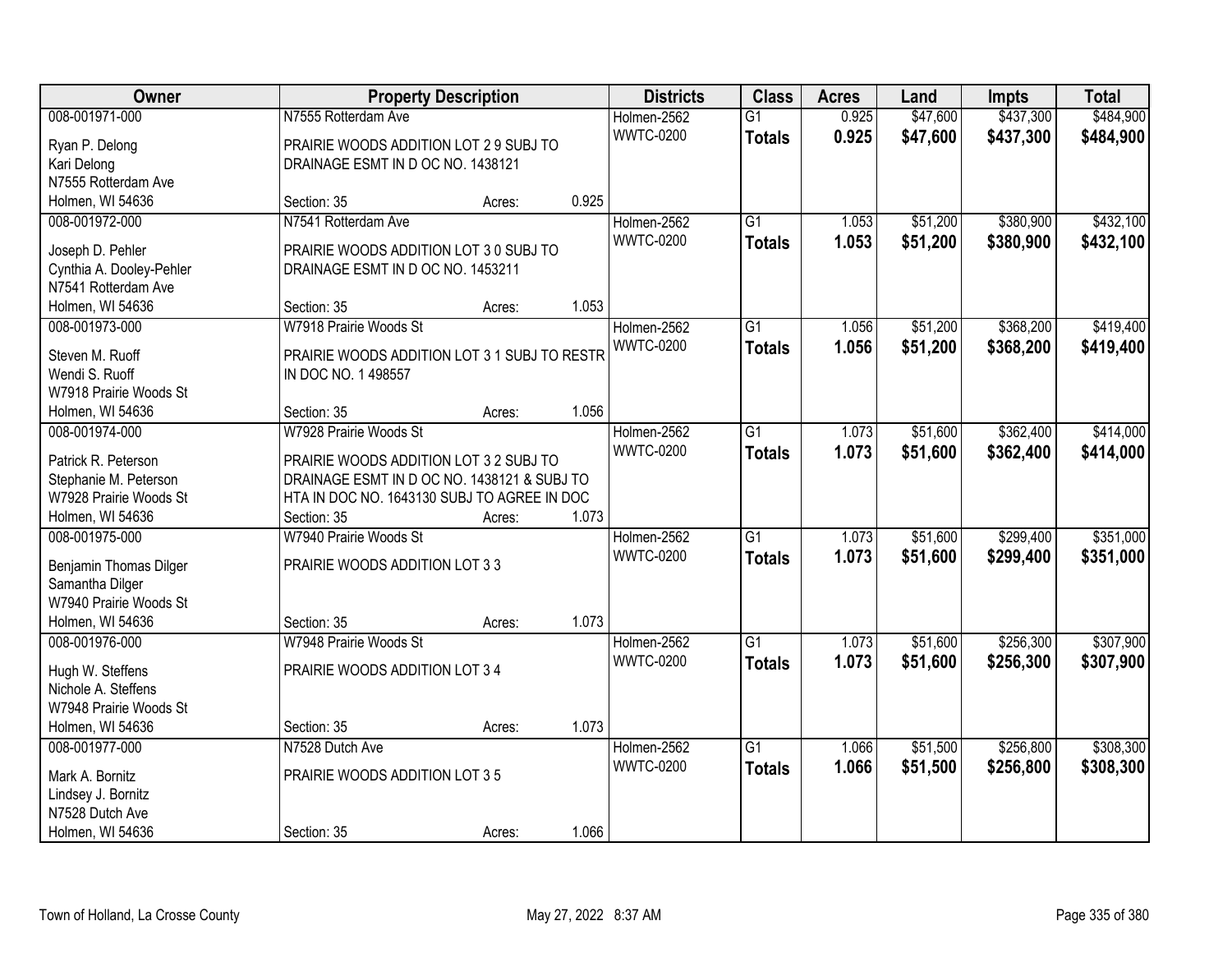| Owner                   |                                        | <b>Property Description</b> |       | <b>Districts</b> | <b>Class</b>    | <b>Acres</b> | Land     | <b>Impts</b>    | <b>Total</b>    |
|-------------------------|----------------------------------------|-----------------------------|-------|------------------|-----------------|--------------|----------|-----------------|-----------------|
| 008-001978-000          | N7540 Dutch Ave                        |                             |       | Holmen-2562      | $\overline{G1}$ | 1.066        | \$51,500 | \$270,300       | \$321,800       |
| Scott F. Landsinger     | PRAIRIE WOODS ADDITION LOT 36          |                             |       | <b>WWTC-0200</b> | <b>Totals</b>   | 1.066        | \$51,500 | \$270,300       | \$321,800       |
| Katherine L. Landsinger |                                        |                             |       |                  |                 |              |          |                 |                 |
| N7540 Dutch Ave         |                                        |                             |       |                  |                 |              |          |                 |                 |
| Holmen, WI 54636        | Section: 35                            | Acres:                      | 1.066 |                  |                 |              |          |                 |                 |
| 008-001979-000          | Dutch Ave                              |                             |       | Holmen-2562      | $\overline{G1}$ | 0.938        | \$48,000 | \$0             | \$48,000        |
| Cedric S. Friesen       | PRAIRIE WOODS ADDITION LOT 37          |                             |       | <b>WWTC-0200</b> | <b>Totals</b>   | 0.938        | \$48,000 | \$0             | \$48,000        |
| Michelle L. Friesen     |                                        |                             |       |                  |                 |              |          |                 |                 |
| N7564 Dutch Ave         |                                        |                             |       |                  |                 |              |          |                 |                 |
| Holmen, WI 54636        | Section: 35                            | Acres:                      | 0.938 |                  |                 |              |          |                 |                 |
| 008-001980-000          | N7564 Dutch Ave                        |                             |       | Holmen-2562      | $\overline{G1}$ | 1.044        | \$51,000 | \$330,200       | \$381,200       |
|                         |                                        |                             |       | <b>WWTC-0200</b> | <b>Totals</b>   | 1.044        | \$51,000 | \$330,200       | \$381,200       |
| Cedric S. Friesen       | PRAIRIE WOODS ADDITION LOT 38          |                             |       |                  |                 |              |          |                 |                 |
| Michelle L. Friesen     |                                        |                             |       |                  |                 |              |          |                 |                 |
| N7564 Dutch Ave         |                                        |                             |       |                  |                 |              |          |                 |                 |
| Holmen, WI 54636        | Section: 35                            | Acres:                      | 1.044 |                  |                 |              |          |                 |                 |
| 008-001981-000          | W7953 Tulip Ln                         |                             |       | Holmen-2562      | $\overline{G1}$ | 1.009        | \$50,200 | \$295,200       | \$345,400       |
| Linda L. Janke          | PRAIRIE WOODS ADDITION LOT 39          |                             |       | <b>WWTC-0200</b> | <b>Totals</b>   | 1.009        | \$50,200 | \$295,200       | \$345,400       |
| W7953 Tulip Ln          |                                        |                             |       |                  |                 |              |          |                 |                 |
| Holmen, WI 54636        |                                        |                             |       |                  |                 |              |          |                 |                 |
|                         | Section: 35                            | Acres:                      | 1.009 |                  |                 |              |          |                 |                 |
| 008-001982-000          | W7941 Tulip Ln                         |                             |       | Holmen-2562      | $\overline{G1}$ | 1.009        | \$50,200 | \$327,600       | \$377,800       |
| Anthony J. Decker       | PRAIRIE WOODS ADDITION LOT 40          |                             |       | <b>WWTC-0200</b> | <b>Totals</b>   | 1.009        | \$50,200 | \$327,600       | \$377,800       |
| W7941 Tulip Ln          |                                        |                             |       |                  |                 |              |          |                 |                 |
| Holmen, WI 54636        |                                        |                             |       |                  |                 |              |          |                 |                 |
|                         | Section: 35                            | Acres:                      | 1.009 |                  |                 |              |          |                 |                 |
| 008-001983-000          | W7929 Tulip Ln                         |                             |       | Holmen-2562      | $\overline{G1}$ | 1.009        | \$42,700 | \$294,000       | \$336,700       |
| Thomas R. Johnson       | PRAIRIE WOODS ADDITION LOT 4 1 SUBJ TO |                             |       | <b>WWTC-0200</b> | <b>Totals</b>   | 1.009        | \$42,700 | \$294,000       | \$336,700       |
| Brenda K. Johnson       | DRAINAGE ESMT IN D OC NO. 1438121      |                             |       |                  |                 |              |          |                 |                 |
| W7929 Tulip Ln          |                                        |                             |       |                  |                 |              |          |                 |                 |
| Holmen, WI 54636        | Section: 35                            | Acres:                      | 1.009 |                  |                 |              |          |                 |                 |
| 008-001984-000          | Prairie Woods St                       |                             |       | Holmen-2562      | $\overline{X4}$ | 1.029        | \$0      | $\overline{30}$ | $\overline{50}$ |
|                         |                                        |                             |       | <b>WWTC-0200</b> | <b>Totals</b>   | 1.029        | \$0      | \$0             | \$0             |
| Town of Holland         | PRAIRIE WOODS ADDITION OUTLO T1        |                             |       |                  |                 |              |          |                 |                 |
| W7937 County Rd Mh      |                                        |                             |       |                  |                 |              |          |                 |                 |
| Holmen, WI 54636        |                                        |                             |       |                  |                 |              |          |                 |                 |
|                         | Section: 35                            | Acres:                      | 1.029 |                  |                 |              |          |                 |                 |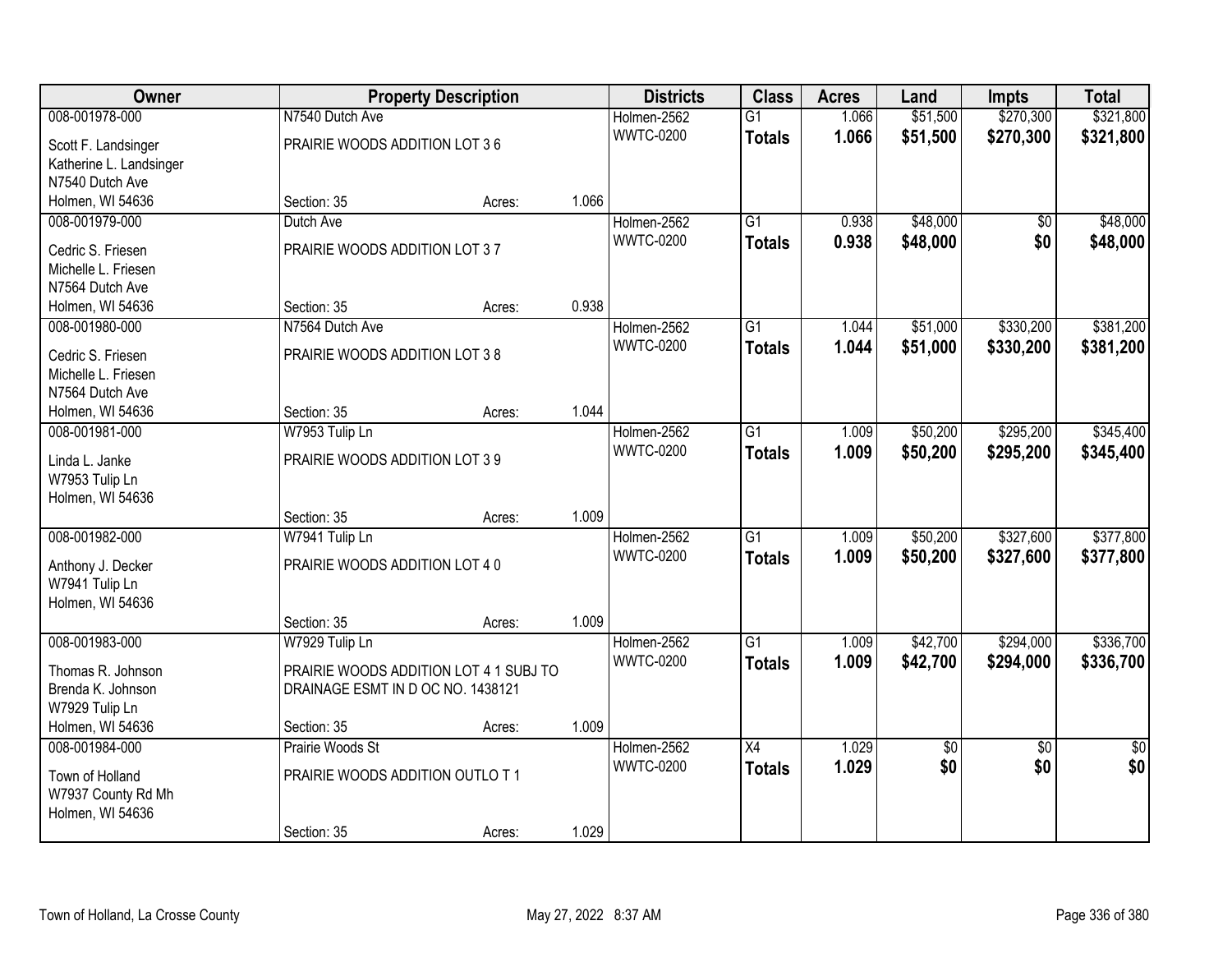| Owner                                   |                                  | <b>Property Description</b> |       | <b>Districts</b>                | <b>Class</b>    | <b>Acres</b> | Land            | <b>Impts</b>    | <b>Total</b>    |
|-----------------------------------------|----------------------------------|-----------------------------|-------|---------------------------------|-----------------|--------------|-----------------|-----------------|-----------------|
| 008-001985-000                          | Prairie Woods St                 |                             |       | Holmen-2562                     | $\overline{X4}$ | 2.020        | $\overline{50}$ | $\overline{50}$ | $\sqrt{50}$     |
| Town of Holland                         | PRAIRIE WOODS ADDITION OUTLO T 2 |                             |       | <b>WWTC-0200</b>                | <b>Totals</b>   | 2.020        | \$0             | \$0             | \$0             |
| W7937 County Rd Mh                      |                                  |                             |       |                                 |                 |              |                 |                 |                 |
| Holmen, WI 54636                        |                                  |                             |       |                                 |                 |              |                 |                 |                 |
|                                         | Section: 35                      | Acres:                      | 2.020 |                                 |                 |              |                 |                 |                 |
| 008-001986-000                          | Prairie Woods St                 |                             |       | Holmen-2562<br><b>WWTC-0200</b> | $\overline{X4}$ | 0.538        | $\overline{50}$ | $\overline{50}$ | $\sqrt{50}$     |
| Town of Holland                         | PRAIRIE WOODS ADDITION OUTLO T3  |                             |       |                                 | <b>Totals</b>   | 0.538        | \$0             | \$0             | \$0             |
| W7937 County Rd Mh                      |                                  |                             |       |                                 |                 |              |                 |                 |                 |
| Holmen, WI 54636                        |                                  |                             |       |                                 |                 |              |                 |                 |                 |
|                                         | Section: 35                      | Acres:                      | 0.538 |                                 |                 |              |                 |                 |                 |
| 008-001987-000                          | Dutch Ave                        |                             |       | Holmen-2562                     | X4              | 0.893        | \$0             | \$0             | $\overline{30}$ |
| Town of Holland                         | PRAIRIE WOODS ADDITION OUTLO T 4 |                             |       | <b>WWTC-0200</b>                | <b>Totals</b>   | 0.893        | \$0             | \$0             | \$0             |
| W7937 County Rd Mh                      |                                  |                             |       |                                 |                 |              |                 |                 |                 |
| Holmen, WI 54636                        |                                  |                             |       |                                 |                 |              |                 |                 |                 |
|                                         | Section: 35                      | Acres:                      | 0.893 |                                 |                 |              |                 |                 |                 |
| 008-001988-000                          | W7906 Country Ave                |                             |       | Holmen-2562                     | G1              | 0.810        | \$48,200        | \$299,700       | \$347,900       |
| Xa Lee                                  | AUGUST PRAIRIE LOT 1 BLOCK 1     |                             |       | <b>WWTC-0200</b>                | <b>Totals</b>   | 0.810        | \$48,200        | \$299,700       | \$347,900       |
| Shao Vue                                |                                  |                             |       |                                 |                 |              |                 |                 |                 |
| W7906 Country Ave                       |                                  |                             |       |                                 |                 |              |                 |                 |                 |
| Holmen, WI 54636                        | Section: 2                       | Acres:                      | 0.810 |                                 |                 |              |                 |                 |                 |
| 008-001989-000                          | W7922 Country Ave                |                             |       | Holmen-2562                     | $\overline{G1}$ | 0.710        | \$45,200        | \$390,300       | \$435,500       |
|                                         |                                  |                             |       | <b>WWTC-0200</b>                | Totals          | 0.710        | \$45,200        | \$390,300       | \$435,500       |
| Jeffery J. Herlitzke                    | AUGUST PRAIRIE LOT 1 BLOCK 2     |                             |       |                                 |                 |              |                 |                 |                 |
| Tracy L. Herlitzke<br>W7922 Country Ave |                                  |                             |       |                                 |                 |              |                 |                 |                 |
| Holmen, WI 54636                        | Section: 2                       | Acres:                      | 0.710 |                                 |                 |              |                 |                 |                 |
| 008-001990-000                          | W7948 Country Ave                |                             |       | Holmen-2562                     | $\overline{G1}$ | 0.690        | \$44,600        | \$404,000       | \$448,600       |
|                                         |                                  |                             |       | <b>WWTC-0200</b>                | <b>Totals</b>   | 0.690        | \$44,600        | \$404,000       | \$448,600       |
| Brian J. Meeter                         | AUGUST PRAIRIE LOT 2 BLOCK 2     |                             |       |                                 |                 |              |                 |                 |                 |
| Leanne J. Johnson-Meeter                |                                  |                             |       |                                 |                 |              |                 |                 |                 |
| W7948 Country Ave                       |                                  |                             | 0.690 |                                 |                 |              |                 |                 |                 |
| Holmen, WI 54636<br>008-001991-000      | Section: 2                       | Acres:                      |       |                                 | $\overline{G1}$ | 0.700        | \$44,900        | \$362,100       | \$407,000       |
|                                         | W7954 Country Ave                |                             |       | Holmen-2562<br><b>WWTC-0200</b> |                 |              |                 |                 |                 |
| Christopher Reetz                       | AUGUST PRAIRIE LOT 3 BLOCK 2     |                             |       |                                 | <b>Totals</b>   | 0.700        | \$44,900        | \$362,100       | \$407,000       |
| Gretchen R. Reetz                       |                                  |                             |       |                                 |                 |              |                 |                 |                 |
| W7954 Country Ave                       |                                  |                             |       |                                 |                 |              |                 |                 |                 |
| Holmen, WI 54636                        | Section: 2                       | Acres:                      | 0.700 |                                 |                 |              |                 |                 |                 |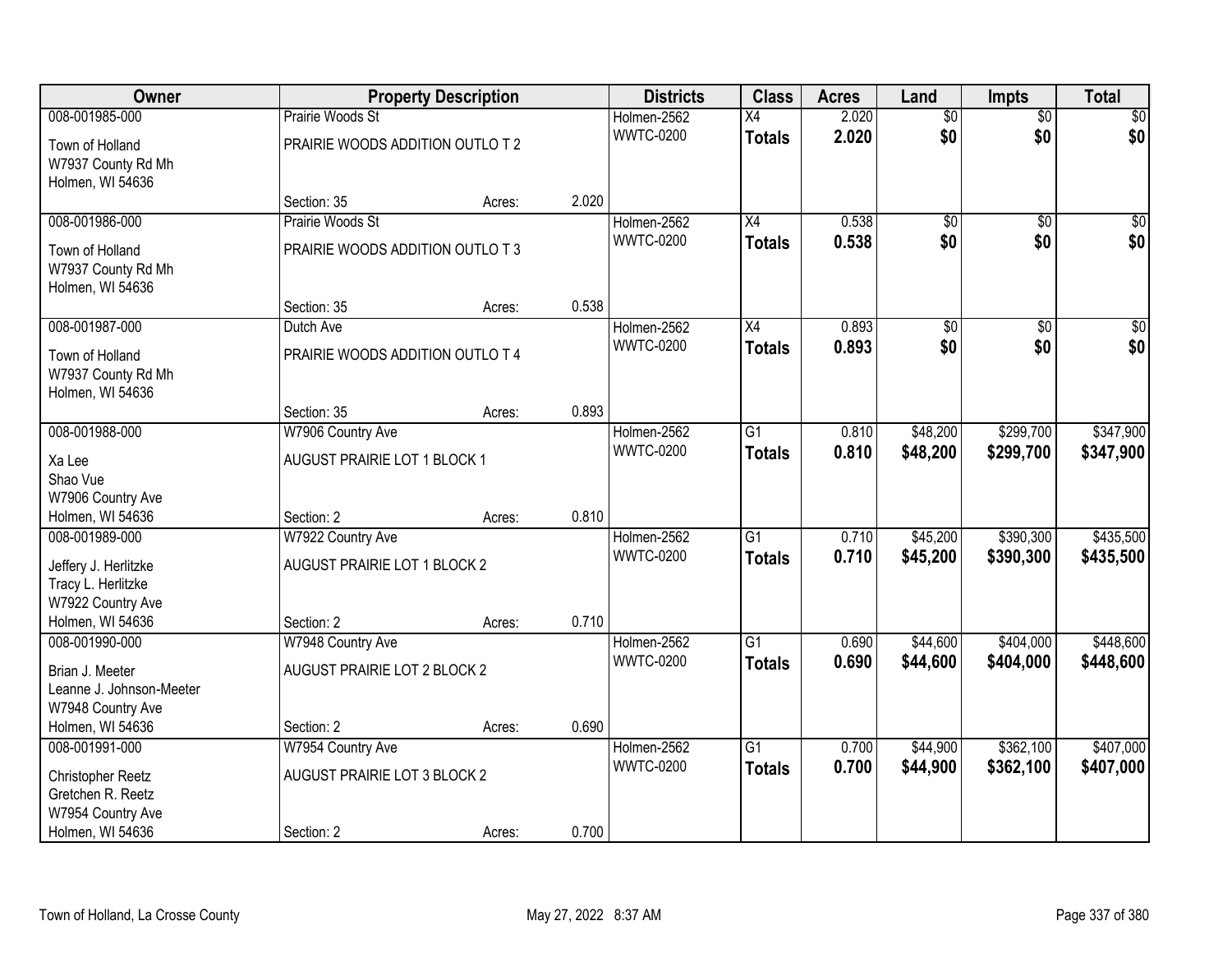| Owner                 |                              | <b>Property Description</b> |       | <b>Districts</b> | <b>Class</b>    | <b>Acres</b> | Land     | <b>Impts</b> | <b>Total</b> |
|-----------------------|------------------------------|-----------------------------|-------|------------------|-----------------|--------------|----------|--------------|--------------|
| 008-001992-000        | W7966 Country Ave            |                             |       | Holmen-2562      | $\overline{G1}$ | 0.710        | \$45,200 | \$312,600    | \$357,800    |
| Nathan M. Shaw        | AUGUST PRAIRIE LOT 4 BLOCK 2 |                             |       | <b>WWTC-0200</b> | <b>Totals</b>   | 0.710        | \$45,200 | \$312,600    | \$357,800    |
| Margaret M. Shaw      |                              |                             |       |                  |                 |              |          |              |              |
| W7966 Country Ave     |                              |                             |       |                  |                 |              |          |              |              |
| Holmen, WI 54636      | Section: 2                   | Acres:                      | 0.710 |                  |                 |              |          |              |              |
| 008-001993-000        | W7978 Country Ave            |                             |       | Holmen-2562      | $\overline{G1}$ | 0.670        | \$36,200 | \$380,600    | \$416,800    |
| Kyle F. Zitzner       | AUGUST PRAIRIE LOT 5 BLOCK 2 |                             |       | <b>WWTC-0200</b> | <b>Totals</b>   | 0.670        | \$36,200 | \$380,600    | \$416,800    |
| Melanie D. Zitzner    |                              |                             |       |                  |                 |              |          |              |              |
| W7978 Country Ave     |                              |                             |       |                  |                 |              |          |              |              |
| Holmen, WI 54636      | Section: 2                   | Acres:                      | 0.670 |                  |                 |              |          |              |              |
| 008-001994-000        | W7982 Country Ave            |                             |       | Holmen-2562      | $\overline{G1}$ | 0.780        | \$47,300 | \$405,900    | \$453,200    |
| Robert M. Geary       | AUGUST PRAIRIE LOT 6 BLOCK 2 |                             |       | <b>WWTC-0200</b> | <b>Totals</b>   | 0.780        | \$47,300 | \$405,900    | \$453,200    |
| Kelly R. Geary        |                              |                             |       |                  |                 |              |          |              |              |
| W7982 Country Ave     |                              |                             |       |                  |                 |              |          |              |              |
| Holmen, WI 54636      | Section: 2                   | Acres:                      | 0.780 |                  |                 |              |          |              |              |
| 008-001995-000        | <b>Country Ave</b>           |                             |       | Holmen-2562      | G1              | 0.830        | \$34,200 | \$0          | \$34,200     |
| Jonathan M. Danielson | AUGUST PRAIRIE LOT 7 BLOCK 2 |                             |       | <b>WWTC-0200</b> | <b>Totals</b>   | 0.830        | \$34,200 | \$0          | \$34,200     |
| N7078 Oak St          |                              |                             |       |                  |                 |              |          |              |              |
| Holmen, WI 54636      |                              |                             |       |                  |                 |              |          |              |              |
|                       | Section: 2                   | Acres:                      | 0.830 |                  |                 |              |          |              |              |
| 008-001996-000        | N7078 Oak St                 |                             |       | Holmen-2562      | $\overline{G1}$ | 0.790        | \$42,900 | \$369,600    | \$412,500    |
| Jonathan M. Danielson | AUGUST PRAIRIE LOT 8 BLOCK 2 |                             |       | <b>WWTC-0200</b> | <b>Totals</b>   | 0.790        | \$42,900 | \$369,600    | \$412,500    |
| Amy E. Danielson      |                              |                             |       |                  |                 |              |          |              |              |
| N7078 Oak St          |                              |                             |       |                  |                 |              |          |              |              |
| Holmen, WI 54636      | Section: 2                   | Acres:                      | 0.790 |                  |                 |              |          |              |              |
| 008-001997-000        | N7087 Oak St                 |                             |       | Holmen-2562      | $\overline{G1}$ | 0.590        | \$41,100 | \$401,800    | \$442,900    |
| Susan J. Gerdes       | AUGUST PRAIRIE LOT 1 BLOCK 3 |                             |       | <b>WWTC-0200</b> | <b>Totals</b>   | 0.590        | \$41,100 | \$401,800    | \$442,900    |
| N7087 Oak St          |                              |                             |       |                  |                 |              |          |              |              |
| Holmen, WI 54636      |                              |                             |       |                  |                 |              |          |              |              |
|                       | Section: 2                   | Acres:                      | 0.590 |                  |                 |              |          |              |              |
| 008-001998-000        | N7081 Oak St                 |                             |       | Holmen-2562      | $\overline{G1}$ | 0.590        | \$41,100 | \$429,100    | \$470,200    |
| Scott D. Mayer        | AUGUST PRAIRIE LOT 2 BLOCK 3 |                             |       | <b>WWTC-0200</b> | <b>Totals</b>   | 0.590        | \$41,100 | \$429,100    | \$470,200    |
| Kristin J. Mayer      |                              |                             |       |                  |                 |              |          |              |              |
| N7081 Oak St          |                              |                             |       |                  |                 |              |          |              |              |
| Holmen, WI 54636      | Section: 2                   | Acres:                      | 0.590 |                  |                 |              |          |              |              |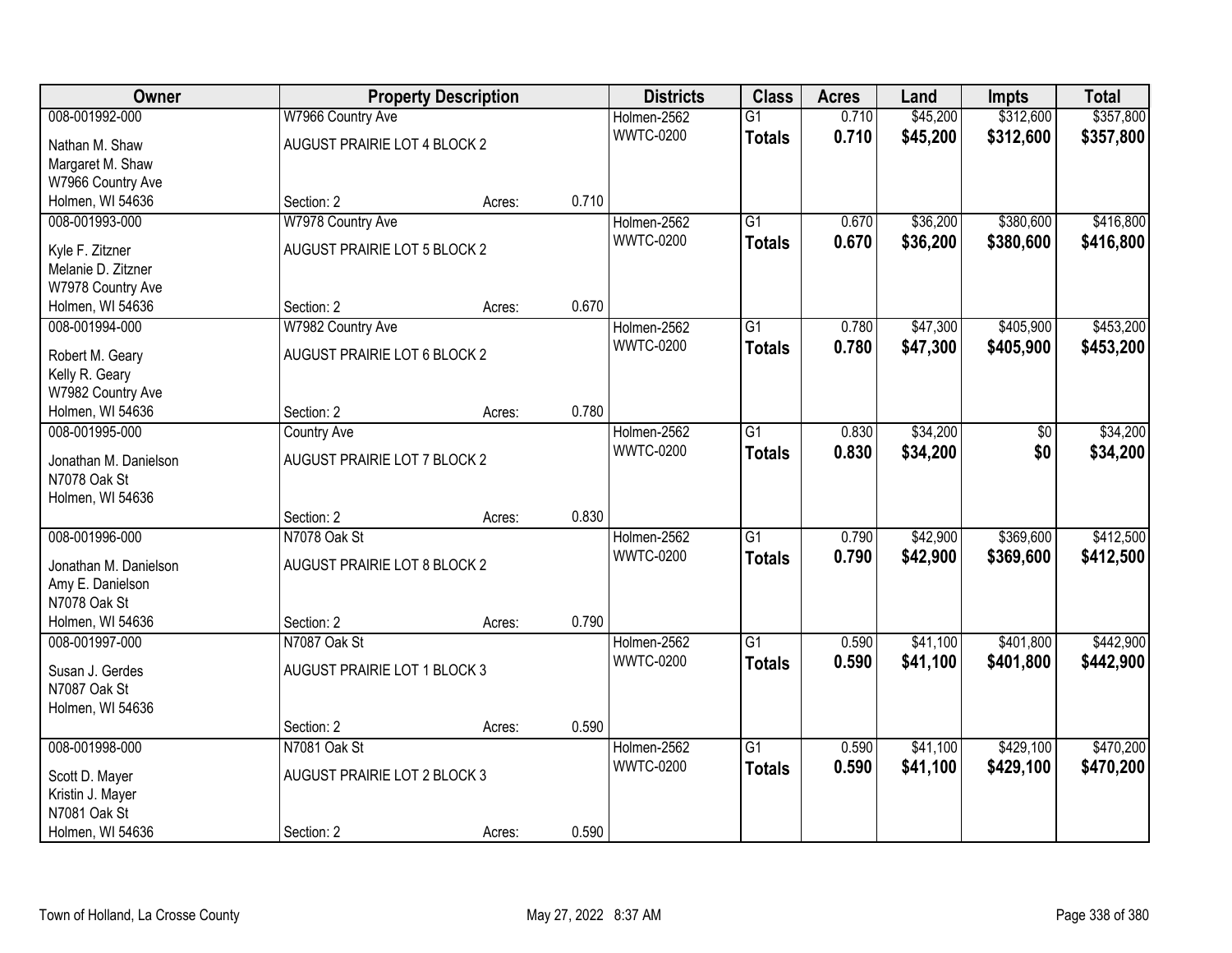| Owner                          |                              | <b>Property Description</b> |       | <b>Districts</b>                | <b>Class</b>    | <b>Acres</b> | Land     | <b>Impts</b>    | <b>Total</b> |
|--------------------------------|------------------------------|-----------------------------|-------|---------------------------------|-----------------|--------------|----------|-----------------|--------------|
| 008-001999-000                 | W8028 Country Ave            |                             |       | Holmen-2562                     | $\overline{G1}$ | 0.570        | \$39,700 | \$345,200       | \$384,900    |
| Casey R. Moldenhauer           | AUGUST PRAIRIE LOT 3 BLOCK 3 |                             |       | <b>WWTC-0200</b>                | <b>Totals</b>   | 0.570        | \$39,700 | \$345,200       | \$384,900    |
| Kimberly S. Moldenhauer        |                              |                             |       |                                 |                 |              |          |                 |              |
| W8028 Country Ave              |                              |                             |       |                                 |                 |              |          |                 |              |
| Holmen, WI 54636-9571          | Section: 2                   | Acres:                      | 0.570 |                                 |                 |              |          |                 |              |
| 008-002000-000                 | W8042 Country Ave            |                             |       | Holmen-2562                     | $\overline{G1}$ | 0.620        | \$42,400 | \$393,200       | \$435,600    |
| Greg M. Gyllander              | AUGUST PRAIRIE LOT 4 BLOCK 3 |                             |       | <b>WWTC-0200</b>                | <b>Totals</b>   | 0.620        | \$42,400 | \$393,200       | \$435,600    |
| Sandra J. Gyllander            |                              |                             |       |                                 |                 |              |          |                 |              |
| W8042 Country Ave              |                              |                             |       |                                 |                 |              |          |                 |              |
| Holmen, WI 54636               | Section: 2                   | Acres:                      | 0.620 |                                 |                 |              |          |                 |              |
| 008-002001-000                 | N7066 Birch St               |                             |       | Holmen-2562                     | $\overline{G1}$ | 0.580        | \$40,400 | \$426,700       | \$467,100    |
|                                |                              |                             |       | <b>WWTC-0200</b>                | <b>Totals</b>   | 0.580        | \$40,400 | \$426,700       | \$467,100    |
| Jamie Stoeckly                 | AUGUST PRAIRIE LOT 5 BLOCK 3 |                             |       |                                 |                 |              |          |                 |              |
| Amy Stoeckly<br>N7066 Birch St |                              |                             |       |                                 |                 |              |          |                 |              |
| Holmen, WI 54636               | Section: 2                   | Acres:                      | 0.580 |                                 |                 |              |          |                 |              |
| 008-002002-000                 | N7082 Birch St               |                             |       | Holmen-2562                     | $\overline{G1}$ | 0.770        | \$47,000 | \$471,000       | \$518,000    |
|                                |                              |                             |       | <b>WWTC-0200</b>                | <b>Totals</b>   | 0.770        | \$47,000 | \$471,000       | \$518,000    |
| <b>Troy Gerdes</b>             | AUGUST PRAIRIE LOT 6 BLOCK 3 |                             |       |                                 |                 |              |          |                 |              |
| Christina Friederichs          |                              |                             |       |                                 |                 |              |          |                 |              |
| N7082 Birch St                 |                              |                             | 0.770 |                                 |                 |              |          |                 |              |
| Holmen, WI 54636               | Section: 2<br>N7089 Birch St | Acres:                      |       |                                 | $\overline{G1}$ | 0.610        |          |                 | \$453,400    |
| 008-002003-000                 |                              |                             |       | Holmen-2562<br><b>WWTC-0200</b> |                 |              | \$42,100 | \$411,300       |              |
| Gregory R. Zielke              | AUGUST PRAIRIE LOT 1 BLOCK 4 |                             |       |                                 | <b>Totals</b>   | 0.610        | \$42,100 | \$411,300       | \$453,400    |
| Dawn M. Zielke                 |                              |                             |       |                                 |                 |              |          |                 |              |
| N7089 Birch St                 |                              |                             |       |                                 |                 |              |          |                 |              |
| Holmen, WI 54636               | Section: 2                   | Acres:                      | 0.610 |                                 |                 |              |          |                 |              |
| 008-002004-000                 | <b>Birch St</b>              |                             |       | Holmen-2562                     | $\overline{G1}$ | 0.740        | \$46,100 | $\overline{50}$ | \$46,100     |
| Justin Snyder                  | AUGUST PRAIRIE LOT 2 BLOCK 4 |                             |       | <b>WWTC-0200</b>                | <b>Totals</b>   | 0.740        | \$46,100 | \$0             | \$46,100     |
| Summer Snyder                  |                              |                             |       |                                 |                 |              |          |                 |              |
| W6800 Keppel Rd                |                              |                             |       |                                 |                 |              |          |                 |              |
| Holmen, WI 54636               | Section: 2                   | Acres:                      | 0.740 |                                 |                 |              |          |                 |              |
| 008-002005-000                 | W8054 Country Ave            |                             |       | Holmen-2562                     | $\overline{G1}$ | 0.770        | \$47,000 | \$422,200       | \$469,200    |
| James Bringe                   | AUGUST PRAIRIE LOT 3 BLOCK 4 |                             |       | <b>WWTC-0200</b>                | <b>Totals</b>   | 0.770        | \$47,000 | \$422,200       | \$469,200    |
| W8054 Country Ave              |                              |                             |       |                                 |                 |              |          |                 |              |
| Holmen, WI 54636-9571          |                              |                             |       |                                 |                 |              |          |                 |              |
|                                | Section: 2                   | Acres:                      | 0.770 |                                 |                 |              |          |                 |              |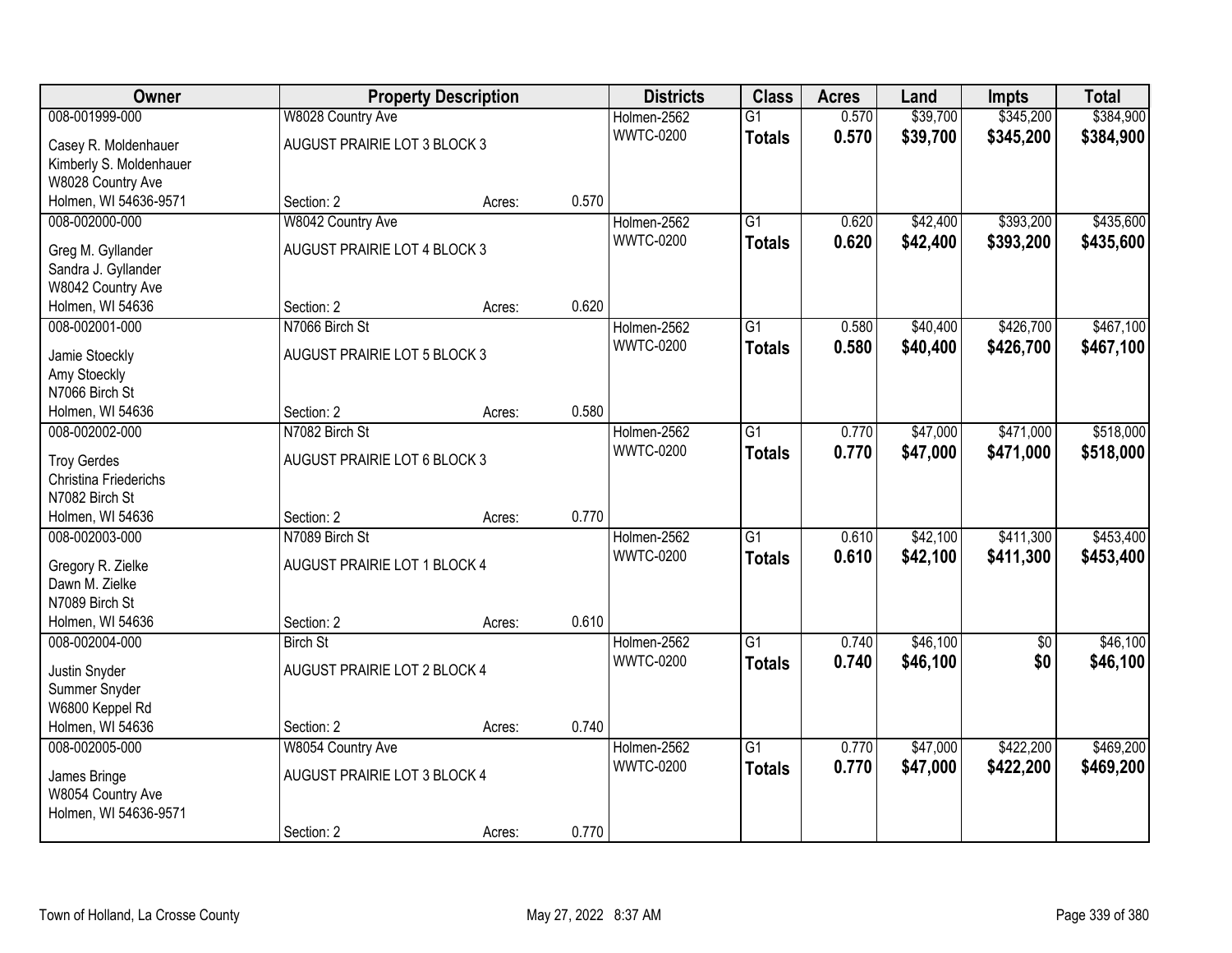| Owner                                                               |                                  | <b>Property Description</b> |       | <b>Districts</b> | <b>Class</b>    | <b>Acres</b> | Land     | <b>Impts</b>    | <b>Total</b> |
|---------------------------------------------------------------------|----------------------------------|-----------------------------|-------|------------------|-----------------|--------------|----------|-----------------|--------------|
| 008-002006-000                                                      | W8066 Country Ave                |                             |       | Holmen-2562      | $\overline{G1}$ | 0.620        | \$42,400 | \$302,900       | \$345,300    |
| Margaret A. Clutch<br>W8066 Country Ave<br>Holmen, WI 54636         | AUGUST PRAIRIE LOT 4 BLOCK 4     |                             |       | <b>WWTC-0200</b> | <b>Totals</b>   | 0.620        | \$42,400 | \$302,900       | \$345,300    |
|                                                                     | Section: 2                       | Acres:                      | 0.620 |                  |                 |              |          |                 |              |
| 008-002007-000                                                      | W8078 Country Ave                |                             |       | Holmen-2562      | $\overline{G1}$ | 0.660        | \$43,600 | \$385,700       | \$429,300    |
| J & C Reavis Trust of 2014<br>W8078 Country Ave<br>Holmen, WI 54636 | AUGUST PRAIRIE LOT 5 BLOCK 4     |                             |       | <b>WWTC-0200</b> | <b>Totals</b>   | 0.660        | \$43,600 | \$385,700       | \$429,300    |
|                                                                     | Section: 2                       | Acres:                      | 0.660 |                  |                 |              |          |                 |              |
| 008-002008-000                                                      | W8090 Country Ave                |                             |       | Holmen-2562      | $\overline{G1}$ | 0.740        | \$46,100 | \$375,300       | \$421,400    |
| Cade M. Elliott<br>Kristine M. Elliott<br>W8090 Country Ave         | AUGUST PRAIRIE LOT 6 BLOCK 4     |                             |       | <b>WWTC-0200</b> | <b>Totals</b>   | 0.740        | \$46,100 | \$375,300       | \$421,400    |
| Holmen, WI 54636                                                    | Section: 2                       | Acres:                      | 0.740 |                  |                 |              |          |                 |              |
| 008-002009-000                                                      |                                  |                             |       | Holmen-2562      | G1              | 0.340        | \$4,700  | \$0             | \$4,700      |
| Scott T. Phillips<br>Kimberly S. Phillips<br>N7103 Birch St         | AUGUST PRAIRIE OUTLOT 1 BLOC K 4 |                             |       | <b>WWTC-0200</b> | <b>Totals</b>   | 0.340        | \$4,700  | \$0             | \$4,700      |
| Holmen, WI 54636                                                    | Section: 2                       | Acres:                      | 0.340 |                  |                 |              |          |                 |              |
| 008-002010-000                                                      | W8114 Country Ave                |                             |       | Holmen-2562      | $\overline{G1}$ | 0.850        | \$49,400 | \$447,600       | \$497,000    |
|                                                                     | AUGUST PRAIRIE LOT 1 BLOCK 5     |                             |       | <b>WWTC-0200</b> | <b>Totals</b>   | 0.850        | \$49,400 | \$447,600       | \$497,000    |
| Patrick Strupp<br>Amy Strupp                                        |                                  |                             |       |                  |                 |              |          |                 |              |
| W8114 Country Ave                                                   |                                  |                             |       |                  |                 |              |          |                 |              |
| Holmen, WI 54636                                                    | Section: 3                       | Acres:                      | 0.850 |                  |                 |              |          |                 |              |
| 008-002011-000                                                      | W8118 Country Ave                |                             |       | Holmen-2562      | $\overline{G1}$ | 1.130        | \$56,900 | \$540,300       | \$597,200    |
| Costa H. Sousou<br>W8118 Country Ave<br>Holmen, WI 54636            | AUGUST PRAIRIE LOT 2 BLOCK 5     |                             |       | <b>WWTC-0200</b> | <b>Totals</b>   | 1.130        | \$56,900 | \$540,300       | \$597,200    |
|                                                                     | Section: 3                       | Acres:                      | 1.130 |                  |                 |              |          |                 |              |
| 008-002012-000                                                      | <b>Country Ave</b>               |                             |       | Holmen-2562      | $\overline{G1}$ | 1.310        | \$39,500 | $\overline{50}$ | \$39,500     |
| Costa H. Sousou<br>W8118 Country Ave<br>Holmen, WI 54636            | AUGUST PRAIRIE LOT 3 BLOCK 5     |                             |       | <b>WWTC-0200</b> | <b>Totals</b>   | 1.310        | \$39,500 | \$0             | \$39,500     |
|                                                                     | Section: 3                       | Acres:                      | 1.310 |                  |                 |              |          |                 |              |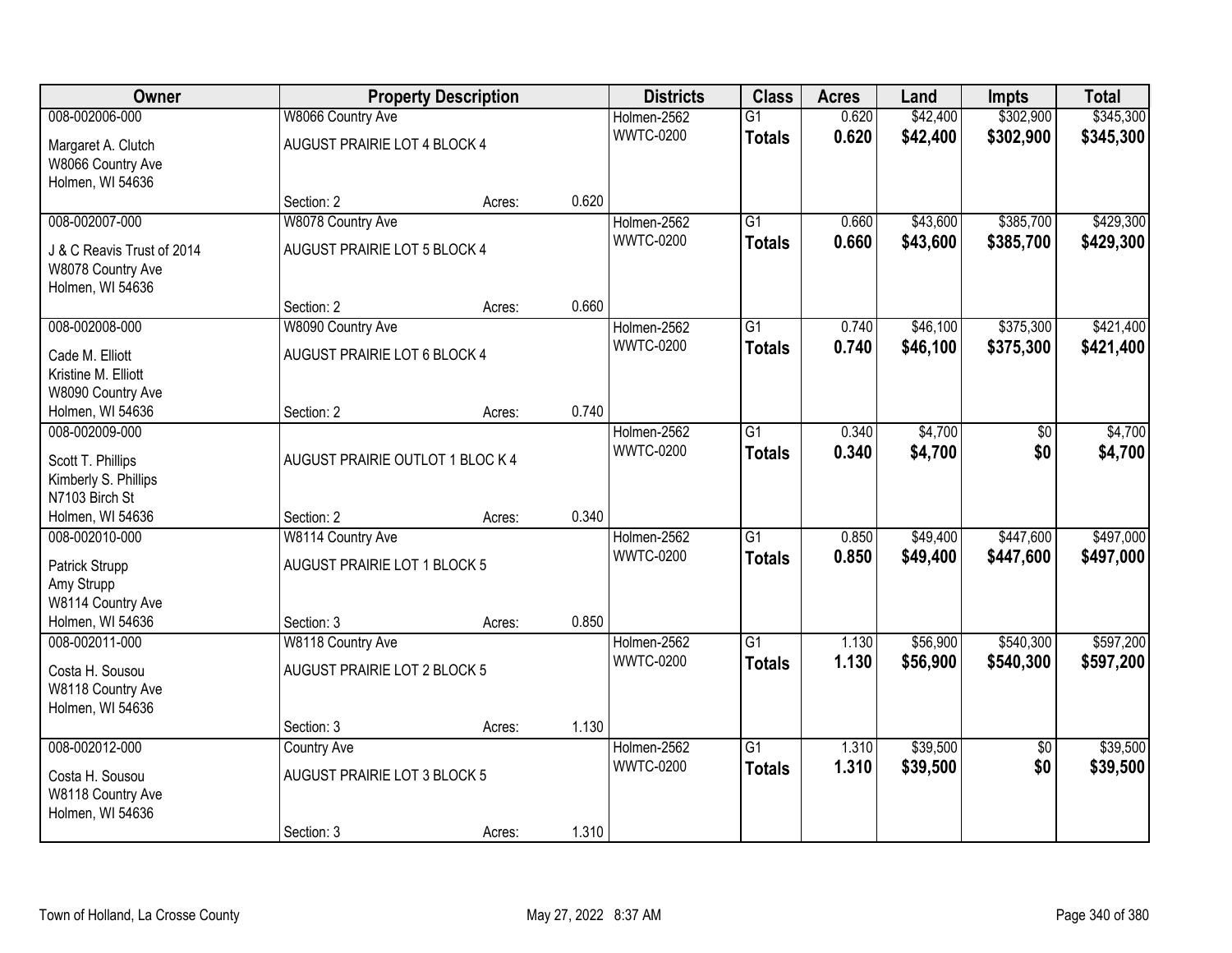| Owner                 |                              | <b>Property Description</b> |       | <b>Districts</b> | <b>Class</b>    | <b>Acres</b> | Land     | <b>Impts</b> | <b>Total</b> |
|-----------------------|------------------------------|-----------------------------|-------|------------------|-----------------|--------------|----------|--------------|--------------|
| 008-002013-000        | W8121 Country Ave            |                             |       | Holmen-2562      | $\overline{G1}$ | 1.140        | \$57,100 | \$400,200    | \$457,300    |
| Trent E. Jorgenson    | AUGUST PRAIRIE LOT 4 BLOCK 5 |                             |       | <b>WWTC-0200</b> | <b>Totals</b>   | 1.140        | \$57,100 | \$400,200    | \$457,300    |
| Lauren A. Jorgenson   |                              |                             |       |                  |                 |              |          |              |              |
| W8121 Country Ave     |                              |                             |       |                  |                 |              |          |              |              |
| Holmen, WI 54636      | Section: 3                   | Acres:                      | 1.140 |                  |                 |              |          |              |              |
| 008-002014-000        | W8117 Country Ave            |                             |       | Holmen-2562      | $\overline{G1}$ | 1.070        | \$55,500 | \$449,000    | \$504,500    |
| Jon P. Nevala         | AUGUST PRAIRIE LOT 5 BLOCK 5 |                             |       | <b>WWTC-0200</b> | <b>Totals</b>   | 1.070        | \$55,500 | \$449,000    | \$504,500    |
| Melissa M. Nevala     |                              |                             |       |                  |                 |              |          |              |              |
| W8117 Country Ave     |                              |                             |       |                  |                 |              |          |              |              |
| Holmen, WI 54636-9582 | Section: 3                   | Acres:                      | 1.070 |                  |                 |              |          |              |              |
| 008-002015-000        | W8109 Country Ave            |                             |       | Holmen-2562      | G1              | 0.890        | \$50,700 | \$402,200    | \$452,900    |
|                       |                              |                             |       | <b>WWTC-0200</b> | <b>Totals</b>   | 0.890        | \$50,700 | \$402,200    | \$452,900    |
| Ryan W. Malak         | AUGUST PRAIRIE LOT 6 BLOCK 5 |                             |       |                  |                 |              |          |              |              |
| Erin K. Malak         |                              |                             |       |                  |                 |              |          |              |              |
| W8109 Country Ave     |                              |                             |       |                  |                 |              |          |              |              |
| Holmen, WI 54636      | Section: 3                   | Acres:                      | 0.890 |                  |                 |              |          |              |              |
| 008-002016-000        | W8095 August Ave             |                             |       | Holmen-2562      | G1              | 0.880        | \$50,400 | \$368,000    | \$418,400    |
| Lucas A. Knadle       | AUGUST PRAIRIE LOT 1 BLOCK 6 |                             |       | <b>WWTC-0200</b> | <b>Totals</b>   | 0.880        | \$50,400 | \$368,000    | \$418,400    |
| Ashley D. Knadle      |                              |                             |       |                  |                 |              |          |              |              |
| W8095 August Ave      |                              |                             |       |                  |                 |              |          |              |              |
| Holmen, WI 54636      | Section: 2                   | Acres:                      | 0.880 |                  |                 |              |          |              |              |
| 008-002017-000        | W8083 August Ave             |                             |       | Holmen-2562      | $\overline{G1}$ | 0.780        | \$47,300 | \$380,900    | \$428,200    |
| Louis J. Kalis Jr     | AUGUST PRAIRIE LOT 2 BLOCK 6 |                             |       | <b>WWTC-0200</b> | <b>Totals</b>   | 0.780        | \$47,300 | \$380,900    | \$428,200    |
| Jennifer J. Kalis     |                              |                             |       |                  |                 |              |          |              |              |
| W8083 August Ave      |                              |                             |       |                  |                 |              |          |              |              |
| Holmen, WI 54636      | Section: 2                   | Acres:                      | 0.780 |                  |                 |              |          |              |              |
| 008-002018-000        | W8079 August Ave             |                             |       | Holmen-2562      | $\overline{G1}$ | 0.940        | \$52,200 | \$309,300    | \$361,500    |
|                       |                              |                             |       | <b>WWTC-0200</b> | <b>Totals</b>   | 0.940        | \$52,200 | \$309,300    | \$361,500    |
| Trent A. Gander       | AUGUST PRAIRIE LOT 3 BLOCK 6 |                             |       |                  |                 |              |          |              |              |
| <b>Bridget Gander</b> |                              |                             |       |                  |                 |              |          |              |              |
| W8079 August Ave      |                              |                             |       |                  |                 |              |          |              |              |
| Holmen, WI 54636      | Section: 2                   | Acres:                      | 0.940 |                  |                 |              |          |              |              |
| 008-002019-000        | W8071 August Ave             |                             |       | Holmen-2562      | $\overline{G1}$ | 1.320        | \$61,000 | \$354,600    | \$415,600    |
| Mark E. Peterson      | AUGUST PRAIRIE LOT 4 BLOCK 6 |                             |       | <b>WWTC-0200</b> | <b>Totals</b>   | 1.320        | \$61,000 | \$354,600    | \$415,600    |
| Jennifer E. Peterson  |                              |                             |       |                  |                 |              |          |              |              |
| W8071 August Ave      |                              |                             |       |                  |                 |              |          |              |              |
| Holmen, WI 54636      | Section: 2                   | Acres:                      | 1.320 |                  |                 |              |          |              |              |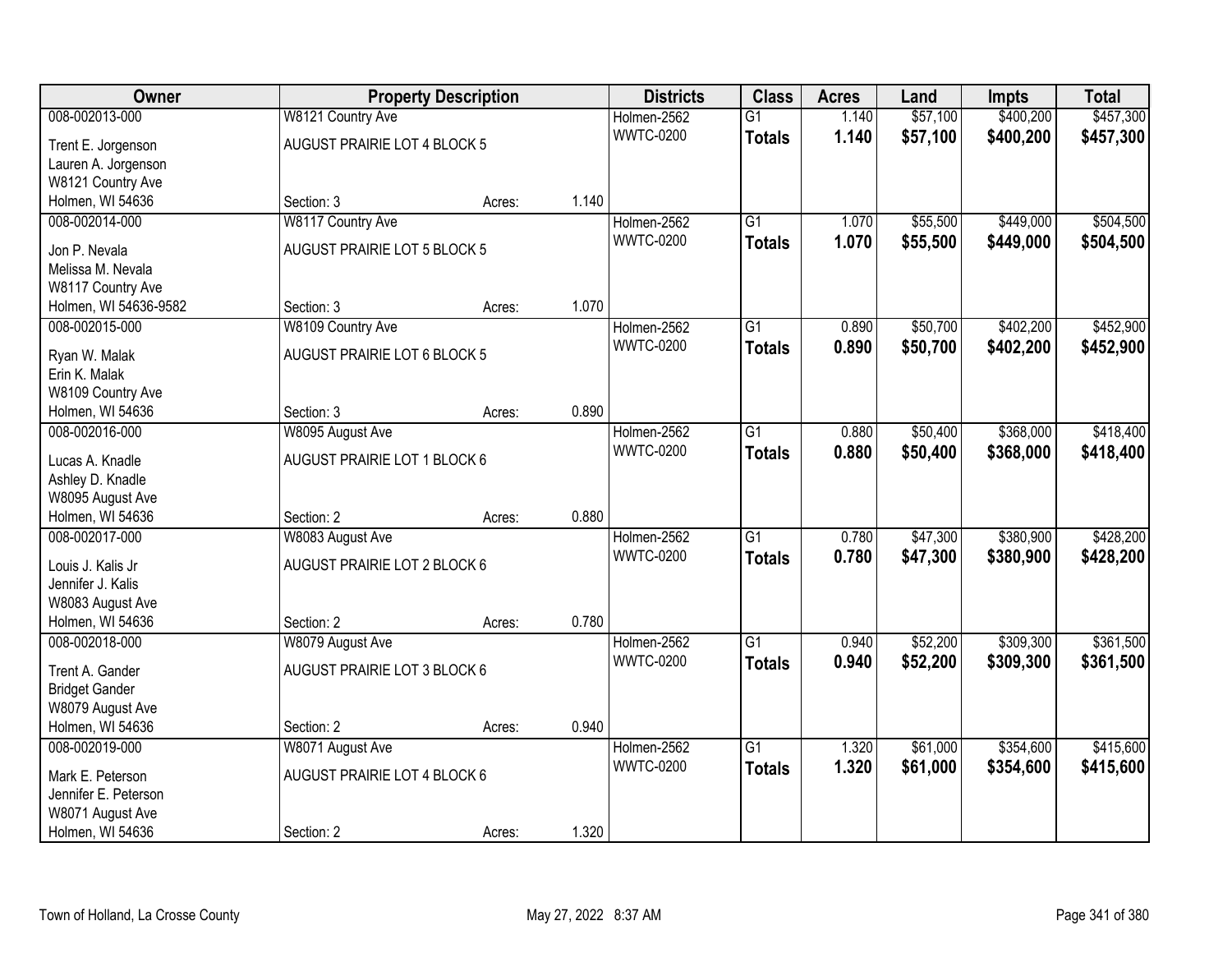| Owner                 |                                  | <b>Property Description</b> |       | <b>Districts</b> | <b>Class</b>    | <b>Acres</b> | Land     | <b>Impts</b> | <b>Total</b> |
|-----------------------|----------------------------------|-----------------------------|-------|------------------|-----------------|--------------|----------|--------------|--------------|
| 008-002020-000        | W8065 August Ave                 |                             |       | Holmen-2562      | $\overline{G1}$ | 0.750        | \$46,400 | \$356,000    | \$402,400    |
| Bart R. Gunderson     | AUGUST PRAIRIE LOT 5 BLOCK 6     |                             |       | <b>WWTC-0200</b> | <b>Totals</b>   | 0.750        | \$46,400 | \$356,000    | \$402,400    |
| Erin L. Gunderson     |                                  |                             |       |                  |                 |              |          |              |              |
| PO Box 355            |                                  |                             |       |                  |                 |              |          |              |              |
| Holmen, WI 54636-0355 | Section: 2                       | Acres:                      | 0.750 |                  |                 |              |          |              |              |
| 008-002021-000        | W8059 August Ave                 |                             |       | Holmen-2562      | $\overline{G1}$ | 0.650        | \$43,300 | \$426,800    | \$470,100    |
| Matthew A. McNally    | AUGUST PRAIRIE LOT 6 BLOCK 6     |                             |       | <b>WWTC-0200</b> | <b>Totals</b>   | 0.650        | \$43,300 | \$426,800    | \$470,100    |
| W8059 August Ave      |                                  |                             |       |                  |                 |              |          |              |              |
| Holmen, WI 54636      |                                  |                             |       |                  |                 |              |          |              |              |
|                       | Section: 2                       | Acres:                      | 0.650 |                  |                 |              |          |              |              |
| 008-002022-000        | W8047 August Ave                 |                             |       | Holmen-2562      | G1              | 0.630        | \$42,700 | \$393,700    | \$436,400    |
| Hue Xeng Xiong        | AUGUST PRAIRIE LOT 7 BLOCK 6     |                             |       | <b>WWTC-0200</b> | <b>Totals</b>   | 0.630        | \$42,700 | \$393,700    | \$436,400    |
| Mao Xiong             |                                  |                             |       |                  |                 |              |          |              |              |
| W8047 August Ave      |                                  |                             |       |                  |                 |              |          |              |              |
| Holmen, WI 54636      | Section: 2                       | Acres:                      | 0.630 |                  |                 |              |          |              |              |
| 008-002023-000        | W8081 Country Ave                |                             |       | Holmen-2562      | X4              | 2.360        | \$0      | \$0          | \$0          |
| Town of Holland       | AUGUST PRAIRIE OUTLOT 2 BLOC K 6 |                             |       | <b>WWTC-0200</b> | <b>Totals</b>   | 2.360        | \$0      | \$0          | \$0          |
| W7937 County Rd Mh    |                                  |                             |       |                  |                 |              |          |              |              |
| Holmen, WI 54636      |                                  |                             |       |                  |                 |              |          |              |              |
|                       | Section: 2                       | Acres:                      | 2.360 |                  |                 |              |          |              |              |
| 008-002024-000        | W8051 Country Ave                |                             |       | Holmen-2562      | $\overline{G1}$ | 0.650        | \$43,300 | \$347,700    | \$391,000    |
| Steven J. Kelly       | AUGUST PRAIRIE LOT 1 BLOCK 7     |                             |       | <b>WWTC-0200</b> | <b>Totals</b>   | 0.650        | \$43,300 | \$347,700    | \$391,000    |
| Ruth E. Kelly         |                                  |                             |       |                  |                 |              |          |              |              |
| W8051 Country Ave     |                                  |                             |       |                  |                 |              |          |              |              |
| Holmen, WI 54636-9571 | Section: 2                       | Acres:                      | 0.650 |                  |                 |              |          |              |              |
| 008-002025-000        | N7031 Birch St                   |                             |       | Holmen-2562      | $\overline{G1}$ | 0.750        | \$46,400 | \$363,000    | \$409,400    |
| Jason D. Misna        | AUGUST PRAIRIE LOT 2 BLOCK 7     |                             |       | <b>WWTC-0200</b> | <b>Totals</b>   | 0.750        | \$46,400 | \$363,000    | \$409,400    |
| Michelle J. MIsna     |                                  |                             |       |                  |                 |              |          |              |              |
| N7031 Birch St        |                                  |                             |       |                  |                 |              |          |              |              |
| Holmen, WI 54636      | Section: 2                       | Acres:                      | 0.750 |                  |                 |              |          |              |              |
| 008-002026-000        | W8052 August Ave                 |                             |       | Holmen-2562      | $\overline{G1}$ | 0.750        | \$46,400 | \$435,100    | \$481,500    |
| Brian L. Treadway     | AUGUST PRAIRIE LOT 3 BLOCK 7     |                             |       | <b>WWTC-0200</b> | <b>Totals</b>   | 0.750        | \$46,400 | \$435,100    | \$481,500    |
| Kari L. Treadway      |                                  |                             |       |                  |                 |              |          |              |              |
| W8052 August Ave      |                                  |                             |       |                  |                 |              |          |              |              |
| Holmen, WI 54636-2507 | Section: 2                       | Acres:                      | 0.750 |                  |                 |              |          |              |              |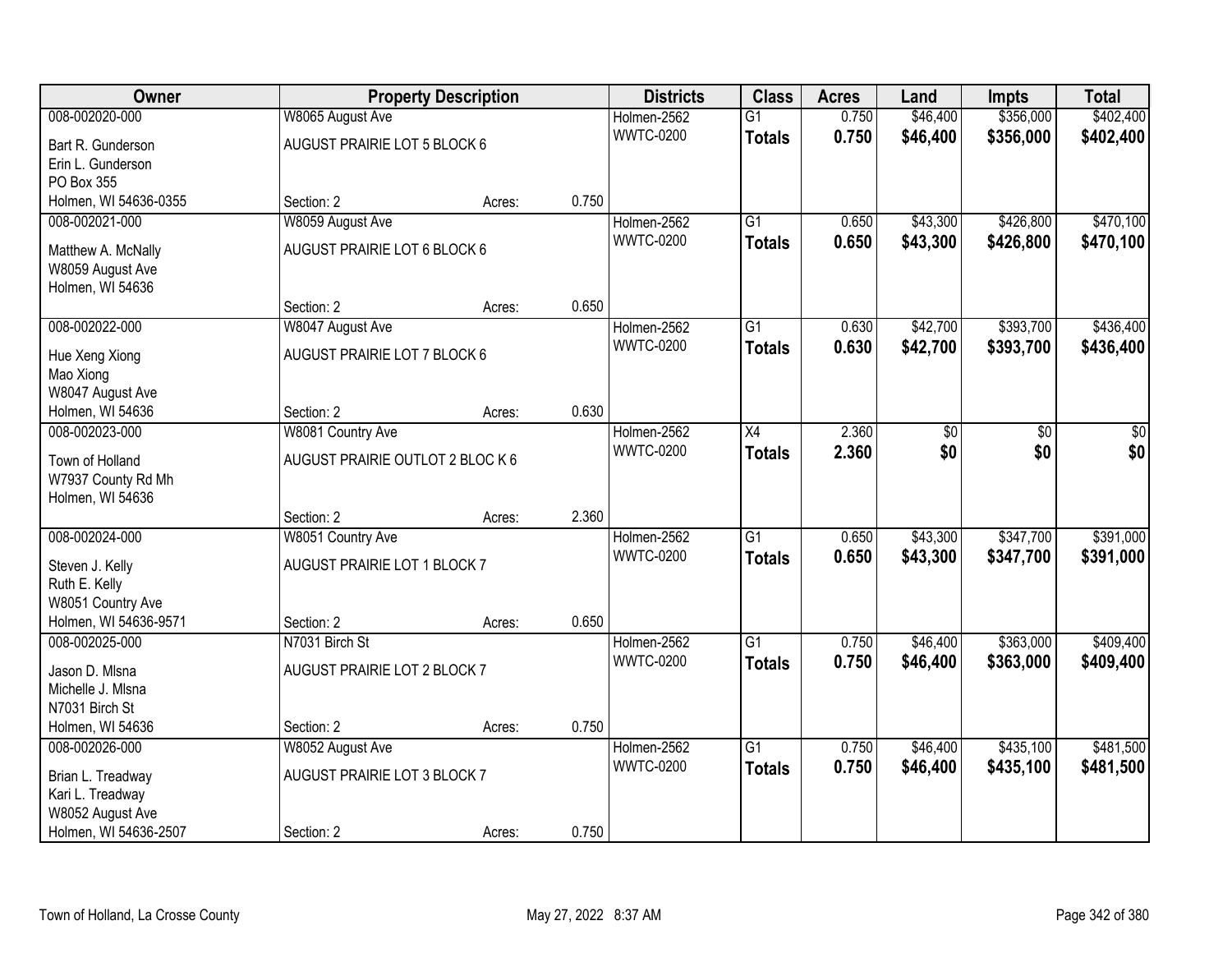| Owner                                |                              | <b>Property Description</b> |       | <b>Districts</b> | <b>Class</b>    | <b>Acres</b> | Land     | <b>Impts</b> | <b>Total</b> |
|--------------------------------------|------------------------------|-----------------------------|-------|------------------|-----------------|--------------|----------|--------------|--------------|
| 008-002027-000                       | W8060 August Ave             |                             |       | Holmen-2562      | $\overline{G1}$ | 0.820        | \$48,500 | \$377,300    | \$425,800    |
| Randy L. Ammerman                    | AUGUST PRAIRIE LOT 4 BLOCK 7 |                             |       | <b>WWTC-0200</b> | <b>Totals</b>   | 0.820        | \$48,500 | \$377,300    | \$425,800    |
| Jeanne A. Ammerman                   |                              |                             |       |                  |                 |              |          |              |              |
| W8060 August Ave                     |                              |                             |       |                  |                 |              |          |              |              |
| Holmen, WI 54636                     | Section: 2                   | Acres:                      | 0.820 |                  |                 |              |          |              |              |
| 008-002028-000                       | W8082 August Ave             |                             |       | Holmen-2562      | G1              | 0.800        | \$47,900 | \$334,600    | \$382,500    |
| <b>Mitchell Anhalt</b>               | AUGUST PRAIRIE LOT 5 BLOCK 7 |                             |       | <b>WWTC-0200</b> | <b>Totals</b>   | 0.800        | \$47,900 | \$334,600    | \$382,500    |
| Amber Wichlacz                       |                              |                             |       |                  |                 |              |          |              |              |
| W8082 August Ave                     |                              |                             |       |                  |                 |              |          |              |              |
| Holmen, WI 54636                     | Section: 2                   | Acres:                      | 0.800 |                  |                 |              |          |              |              |
| 008-002029-000                       | W8094 August Ave             |                             |       | Holmen-2562      | $\overline{G1}$ | 0.900        | \$51,000 | \$380,900    | \$431,900    |
|                                      |                              |                             |       | <b>WWTC-0200</b> | <b>Totals</b>   | 0.900        | \$51,000 | \$380,900    | \$431,900    |
| Chis A. Dahlby                       | AUGUST PRAIRIE LOT 6 BLOCK 7 |                             |       |                  |                 |              |          |              |              |
| Selena M. Dahlby                     |                              |                             |       |                  |                 |              |          |              |              |
| W8094 August Ave<br>Holmen, WI 54636 | Section: 2                   | Acres:                      | 0.900 |                  |                 |              |          |              |              |
| 008-002030-000                       | W8057 Country Ave            |                             |       | Holmen-2562      | $\overline{G1}$ | 1.040        | \$54,900 | \$388,700    | \$443,600    |
|                                      |                              |                             |       | <b>WWTC-0200</b> | <b>Totals</b>   | 1.040        | \$54,900 | \$388,700    | \$443,600    |
| Pamela A. Ellis                      | AUGUST PRAIRIE LOT 7 BLOCK 7 |                             |       |                  |                 |              |          |              |              |
| W8057 Country Ave                    |                              |                             |       |                  |                 |              |          |              |              |
| Holmen, WI 54636                     |                              |                             |       |                  |                 |              |          |              |              |
|                                      | Section: 2                   | Acres:                      | 1.040 |                  |                 |              |          |              |              |
| 008-002031-000                       | W8021 Country Ave            |                             |       | Holmen-2562      | $\overline{G1}$ | 0.650        | \$43,300 | \$339,800    | \$383,100    |
| Benjamin P. Smaby                    | AUGUST PRAIRIE LOT 1 BLOCK 8 |                             |       | <b>WWTC-0200</b> | <b>Totals</b>   | 0.650        | \$43,300 | \$339,800    | \$383,100    |
| Elizabeth A. Smaby                   |                              |                             |       |                  |                 |              |          |              |              |
| W8021 Country Ave                    |                              |                             |       |                  |                 |              |          |              |              |
| Holmen, WI 54636                     | Section: 2                   | Acres:                      | 0.650 |                  |                 |              |          |              |              |
| 008-002032-000                       | W8033 Country Ave            |                             |       | Holmen-2562      | $\overline{G1}$ | 0.900        | \$51,000 | \$342,600    | \$393,600    |
| Andrew J. Wenzel                     | AUGUST PRAIRIE LOT 2 BLOCK 8 |                             |       | <b>WWTC-0200</b> | <b>Totals</b>   | 0.900        | \$51,000 | \$342,600    | \$393,600    |
| Melissa A. Frost                     |                              |                             |       |                  |                 |              |          |              |              |
| W8033 Country Ave                    |                              |                             |       |                  |                 |              |          |              |              |
| Holmen, WI 54636                     | Section: 2                   | Acres:                      | 0.900 |                  |                 |              |          |              |              |
| 008-002033-000                       | N7048 Birch St               |                             |       | Holmen-2562      | $\overline{G1}$ | 0.800        | \$47,900 | \$368,400    | \$416,300    |
| Charles G. Anderson                  | AUGUST PRAIRIE LOT 3 BLOCK 8 |                             |       | <b>WWTC-0200</b> | <b>Totals</b>   | 0.800        | \$47,900 | \$368,400    | \$416,300    |
| Patricia A. Anderson                 |                              |                             |       |                  |                 |              |          |              |              |
| N7048 Birch St                       |                              |                             |       |                  |                 |              |          |              |              |
| Holmen, WI 54636                     | Section: 2                   | Acres:                      | 0.800 |                  |                 |              |          |              |              |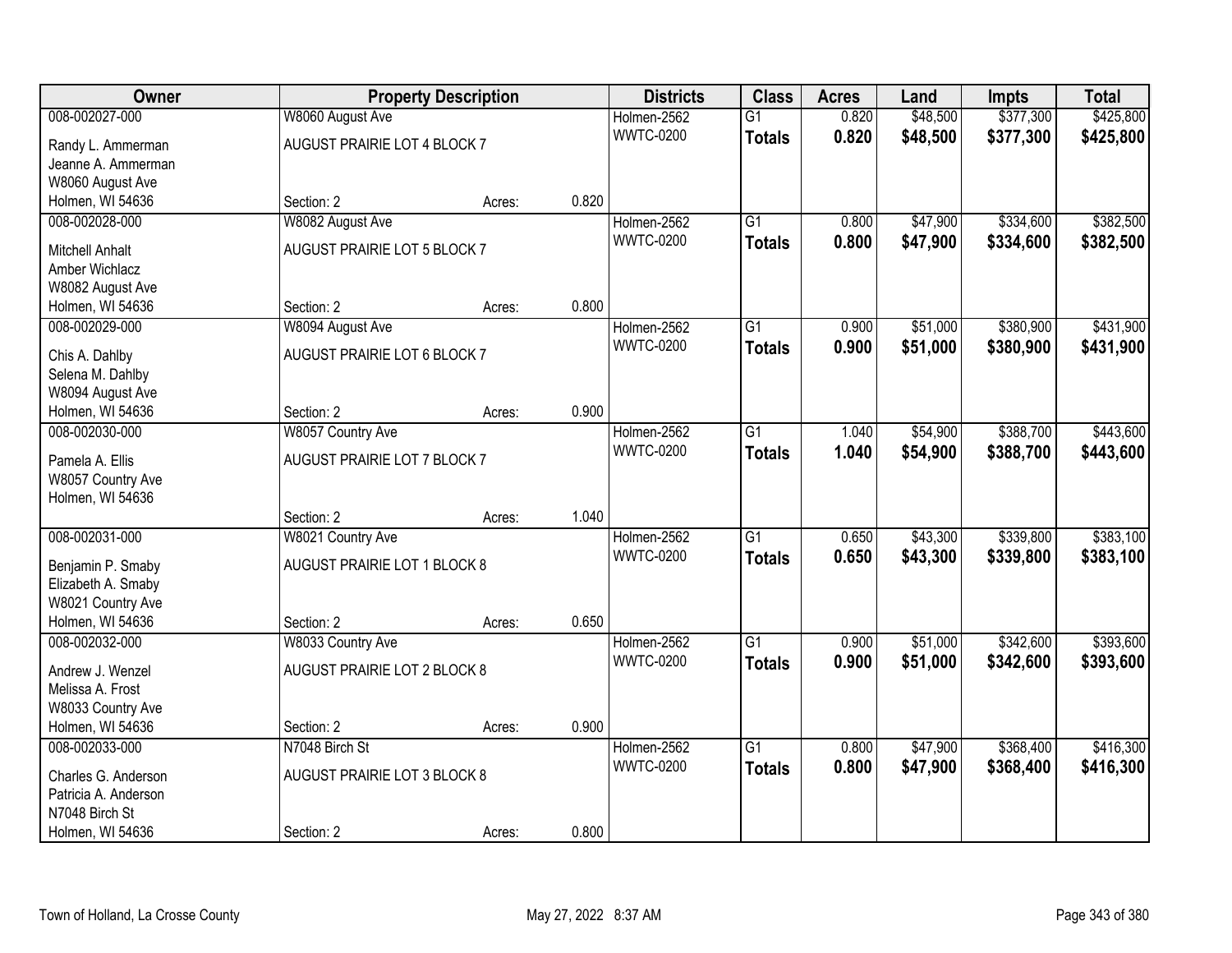| Owner                                 |                                    | <b>Property Description</b> |       | <b>Districts</b>                | <b>Class</b>    | <b>Acres</b> | Land     | <b>Impts</b>    | <b>Total</b> |
|---------------------------------------|------------------------------------|-----------------------------|-------|---------------------------------|-----------------|--------------|----------|-----------------|--------------|
| 008-002034-000                        | <b>August Ave</b>                  |                             |       | Holmen-2562                     | $\overline{G1}$ | 0.820        | \$48,500 | $\overline{50}$ | \$48,500     |
| Charles G. Anderson                   | AUGUST PRAIRIE LOT 4 BLOCK 8       |                             |       | <b>WWTC-0200</b>                | <b>Totals</b>   | 0.820        | \$48,500 | \$0             | \$48,500     |
| Patricia A. Anderson                  |                                    |                             |       |                                 |                 |              |          |                 |              |
| N7048 Birch St                        |                                    |                             |       |                                 |                 |              |          |                 |              |
| Holmen, WI 54636                      | Section: 2                         | Acres:                      | 0.820 |                                 |                 |              |          |                 |              |
| 008-002035-000                        | W8034 August Ave                   |                             |       | Holmen-2562                     | $\overline{G1}$ | 0.780        | \$47,300 | \$352,000       | \$399,300    |
| Curt J. Teff                          | AUGUST PRAIRIE LOT 5 BLOCK 8       |                             |       | <b>WWTC-0200</b>                | <b>Totals</b>   | 0.780        | \$47,300 | \$352,000       | \$399,300    |
| Stephanie A. Teff                     |                                    |                             |       |                                 |                 |              |          |                 |              |
| W8034 August Ave                      |                                    |                             |       |                                 |                 |              |          |                 |              |
| Holmen, WI 54636                      | Section: 2                         | Acres:                      | 0.780 |                                 |                 |              |          |                 |              |
| 008-002036-000                        | W8020 August Ave                   |                             |       | Holmen-2562                     | $\overline{G1}$ | 0.750        | \$46,400 | \$377,200       | \$423,600    |
|                                       |                                    |                             |       | <b>WWTC-0200</b>                | <b>Totals</b>   | 0.750        | \$46,400 | \$377,200       | \$423,600    |
| Thomas R. Bertram                     | AUGUST PRAIRIE LOT 6 BLOCK 8       |                             |       |                                 |                 |              |          |                 |              |
| Hannah M. Bertram                     |                                    |                             |       |                                 |                 |              |          |                 |              |
| W8020 August Ave                      |                                    |                             | 0.750 |                                 |                 |              |          |                 |              |
| Holmen, WI 54636-2507                 | Section: 2                         | Acres:                      |       |                                 |                 |              |          |                 | \$549,800    |
| 008-002037-000                        | W7996 August Ave                   |                             |       | Holmen-2562<br><b>WWTC-0200</b> | G1              | 1.250        | \$59,500 | \$490,300       |              |
| Paul W Wetzel Joint Revocable Trust   | AUGUST PRAIRIE LOTS 7 & 8 BL OCK 8 |                             |       |                                 | <b>Totals</b>   | 1.250        | \$59,500 | \$490,300       | \$549,800    |
| Tara E Wetzel Joint Revocable Trust   |                                    |                             |       |                                 |                 |              |          |                 |              |
| W7996 August Ave                      |                                    |                             |       |                                 |                 |              |          |                 |              |
| Holmen, WI 54636                      | Section: 2                         | Acres:                      | 1.250 |                                 |                 |              |          |                 |              |
| 008-002039-000                        | N7037 Acorn St                     |                             |       | Holmen-2562                     | $\overline{G1}$ | 0.670        | \$44,000 | \$397,900       | \$441,900    |
| Isaac D. Hoffman                      | AUGUST PRAIRIE LOT 9 BLOCK 8       |                             |       | <b>WWTC-0200</b>                | <b>Totals</b>   | 0.670        | \$44,000 | \$397,900       | \$441,900    |
| Nikole M. Hoffman                     |                                    |                             |       |                                 |                 |              |          |                 |              |
| N7037 Acorn St                        |                                    |                             |       |                                 |                 |              |          |                 |              |
| Holmen, WI 54636                      | Section: 2                         | Acres:                      | 0.670 |                                 |                 |              |          |                 |              |
| 008-002040-000                        | Oak St                             |                             |       | Holmen-2562                     | $\overline{G1}$ | 0.720        | \$9,100  | \$0             | \$9,100      |
|                                       | AUGUST PRAIRIE LOT 10 BLOCK 8      |                             |       | <b>WWTC-0200</b>                | <b>Totals</b>   | 0.720        | \$9,100  | \$0             | \$9,100      |
| Isaac D. Hoffman<br>Nikole M. Hoffman |                                    |                             |       |                                 |                 |              |          |                 |              |
| N7037 Acorn St                        |                                    |                             |       |                                 |                 |              |          |                 |              |
| Holmen, WI 54636                      | Section: 2                         | Acres:                      | 0.720 |                                 |                 |              |          |                 |              |
| 008-002041-000                        | W7925 Country Ave                  |                             |       | Holmen-2562                     | $\overline{G1}$ | 0.950        | \$52,500 | \$337,900       | \$390,400    |
|                                       |                                    |                             |       | <b>WWTC-0200</b>                | <b>Totals</b>   | 0.950        | \$52,500 | \$337,900       | \$390,400    |
| David T. Kelsey                       | AUGUST PRAIRIE LOT 1 BLOCK 9       |                             |       |                                 |                 |              |          |                 |              |
| W7925 Country Ave                     |                                    |                             |       |                                 |                 |              |          |                 |              |
| Holmen, WI 54636                      |                                    |                             |       |                                 |                 |              |          |                 |              |
|                                       | Section: 2                         | Acres:                      | 0.950 |                                 |                 |              |          |                 |              |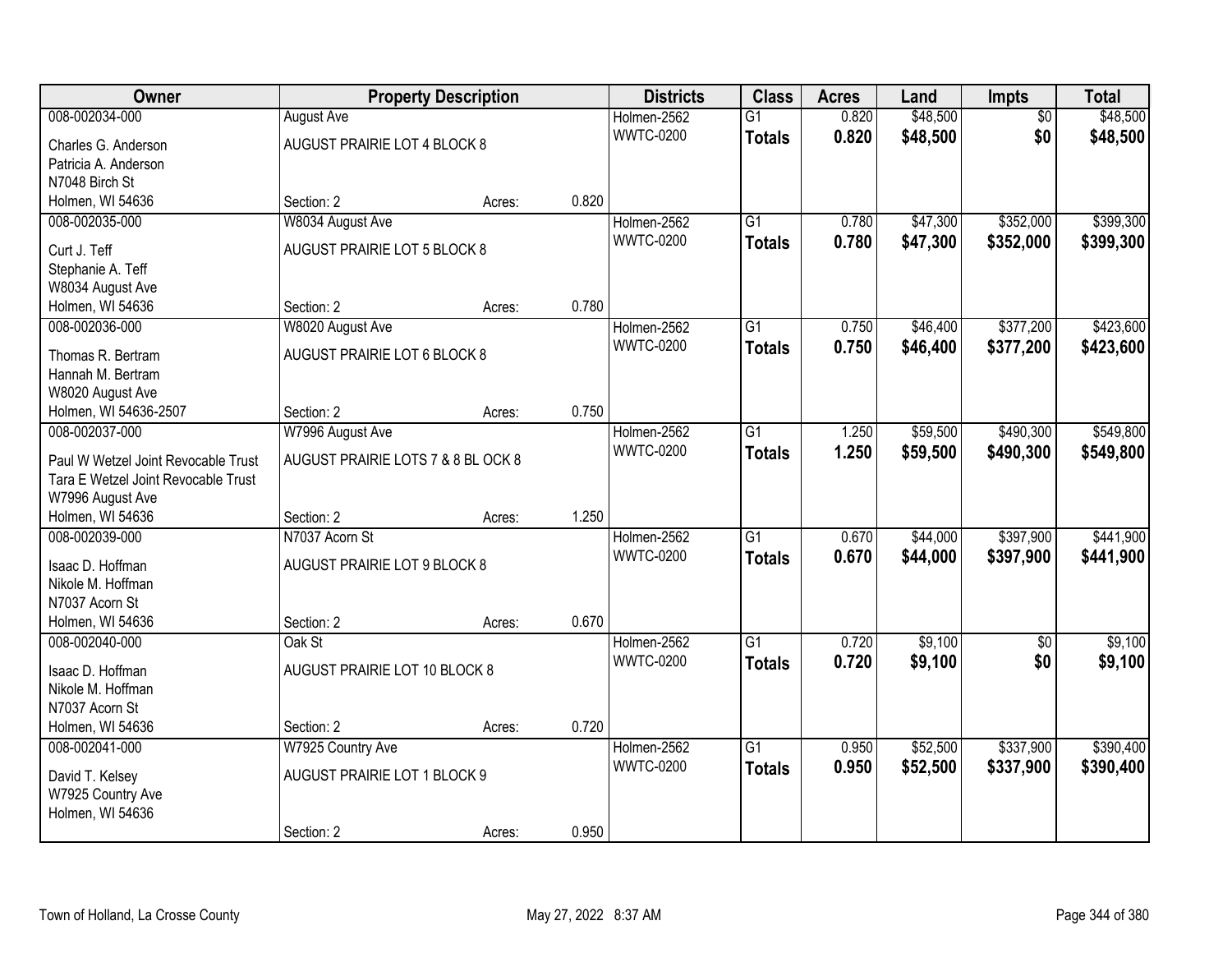| Owner               |                              | <b>Property Description</b> |       | <b>Districts</b> | <b>Class</b>    | <b>Acres</b> | Land     | <b>Impts</b>    | <b>Total</b> |
|---------------------|------------------------------|-----------------------------|-------|------------------|-----------------|--------------|----------|-----------------|--------------|
| 008-002042-000      | W7967 Country Ave            |                             |       | Holmen-2562      | $\overline{G1}$ | 0.970        | \$53,100 | \$509,500       | \$562,600    |
| Jeffrey R. Mackeben | AUGUST PRAIRIE LOT 2 BLOCK 9 |                             |       | <b>WWTC-0200</b> | <b>Totals</b>   | 0.970        | \$53,100 | \$509,500       | \$562,600    |
| Brenda S. Mackeben  |                              |                             |       |                  |                 |              |          |                 |              |
| W7967 Country Ave   |                              |                             |       |                  |                 |              |          |                 |              |
| Holmen, WI 54636    | Section: 2                   | Acres:                      | 0.970 |                  |                 |              |          |                 |              |
| 008-002043-000      | W7979 Country Ave            |                             |       | Holmen-2562      | $\overline{G1}$ | 0.840        | \$49,100 | \$672,400       | \$721,500    |
|                     |                              |                             |       | <b>WWTC-0200</b> | <b>Totals</b>   | 0.840        | \$49,100 | \$672,400       | \$721,500    |
| Derek N. Frederixon | AUGUST PRAIRIE LOT 3 BLOCK 9 |                             |       |                  |                 |              |          |                 |              |
| Natalie R. Ammerman |                              |                             |       |                  |                 |              |          |                 |              |
| W7979 Country Ave   |                              |                             |       |                  |                 |              |          |                 |              |
| Holmen, WI 54636    | Section: 2                   | Acres:                      | 0.840 |                  |                 |              |          |                 |              |
| 008-002044-000      | W7985 Country Ave            |                             |       | Holmen-2562      | G1              | 0.660        | \$43,600 | \$391,300       | \$434,900    |
| Bryan S. Werner     | AUGUST PRAIRIE LOT 4 BLOCK 9 |                             |       | <b>WWTC-0200</b> | <b>Totals</b>   | 0.660        | \$43,600 | \$391,300       | \$434,900    |
| Amanda R. Werner    |                              |                             |       |                  |                 |              |          |                 |              |
| W7985 Country Ave   |                              |                             |       |                  |                 |              |          |                 |              |
| Holmen, WI 54636    | Section: 2                   | Acres:                      | 0.660 |                  |                 |              |          |                 |              |
| 008-002045-000      | <b>Country Ave</b>           |                             |       | Holmen-2562      | G1              | 0.620        | \$42,400 | \$0             | \$42,400     |
|                     |                              |                             |       | <b>WWTC-0200</b> | <b>Totals</b>   | 0.620        | \$42,400 | \$0             | \$42,400     |
| Jay V. Alvin        | AUGUST PRAIRIE LOT 5 BLOCK 9 |                             |       |                  |                 |              |          |                 |              |
| Constance M. Alvin  |                              |                             |       |                  |                 |              |          |                 |              |
| N7054 Oak St        |                              |                             |       |                  |                 |              |          |                 |              |
| Holmen, WI 54636    | Section: 2                   | Acres:                      | 0.620 |                  |                 |              |          |                 |              |
| 008-002046-000      | N7054 Oak St                 |                             |       | Holmen-2562      | $\overline{G1}$ | 0.630        | \$42,700 | \$385,700       | \$428,400    |
| Jay V. Alvin        | AUGUST PRAIRIE LOT 6 BLOCK 9 |                             |       | <b>WWTC-0200</b> | <b>Totals</b>   | 0.630        | \$42,700 | \$385,700       | \$428,400    |
| Constance M. Alvin  |                              |                             |       |                  |                 |              |          |                 |              |
| N7054 Oak St        |                              |                             |       |                  |                 |              |          |                 |              |
| Holmen, WI 54636    | Section: 2                   | Acres:                      | 0.630 |                  |                 |              |          |                 |              |
| 008-002047-000      | N7048 Oak St                 |                             |       | Holmen-2562      | $\overline{G1}$ | 0.700        | \$44,900 | \$478,300       | \$523,200    |
|                     |                              |                             |       | <b>WWTC-0200</b> | <b>Totals</b>   | 0.700        | \$44,900 | \$478,300       | \$523,200    |
| Brandon M. Haugen   | AUGUST PRAIRIE LOT 7 BLOCK 9 |                             |       |                  |                 |              |          |                 |              |
| Alyson R. Haugen    |                              |                             |       |                  |                 |              |          |                 |              |
| N7048 Oak St        |                              |                             |       |                  |                 |              |          |                 |              |
| Holmen, WI 54636    | Section: 2                   | Acres:                      | 0.700 |                  |                 |              |          |                 |              |
| 008-002048-000      | Oak St                       |                             |       | Holmen-2562      | $\overline{G1}$ | 0.700        | \$44,900 | $\overline{50}$ | \$44,900     |
| Jeffrey R. Mackeben | AUGUST PRAIRIE LOT 8 BLOCK 9 |                             |       | <b>WWTC-0200</b> | <b>Totals</b>   | 0.700        | \$44,900 | \$0             | \$44,900     |
| Brenda S. Mackeben  |                              |                             |       |                  |                 |              |          |                 |              |
| W7967 Country Ave   |                              |                             |       |                  |                 |              |          |                 |              |
| Holmen, WI 54636    | Section: 2                   | Acres:                      | 0.700 |                  |                 |              |          |                 |              |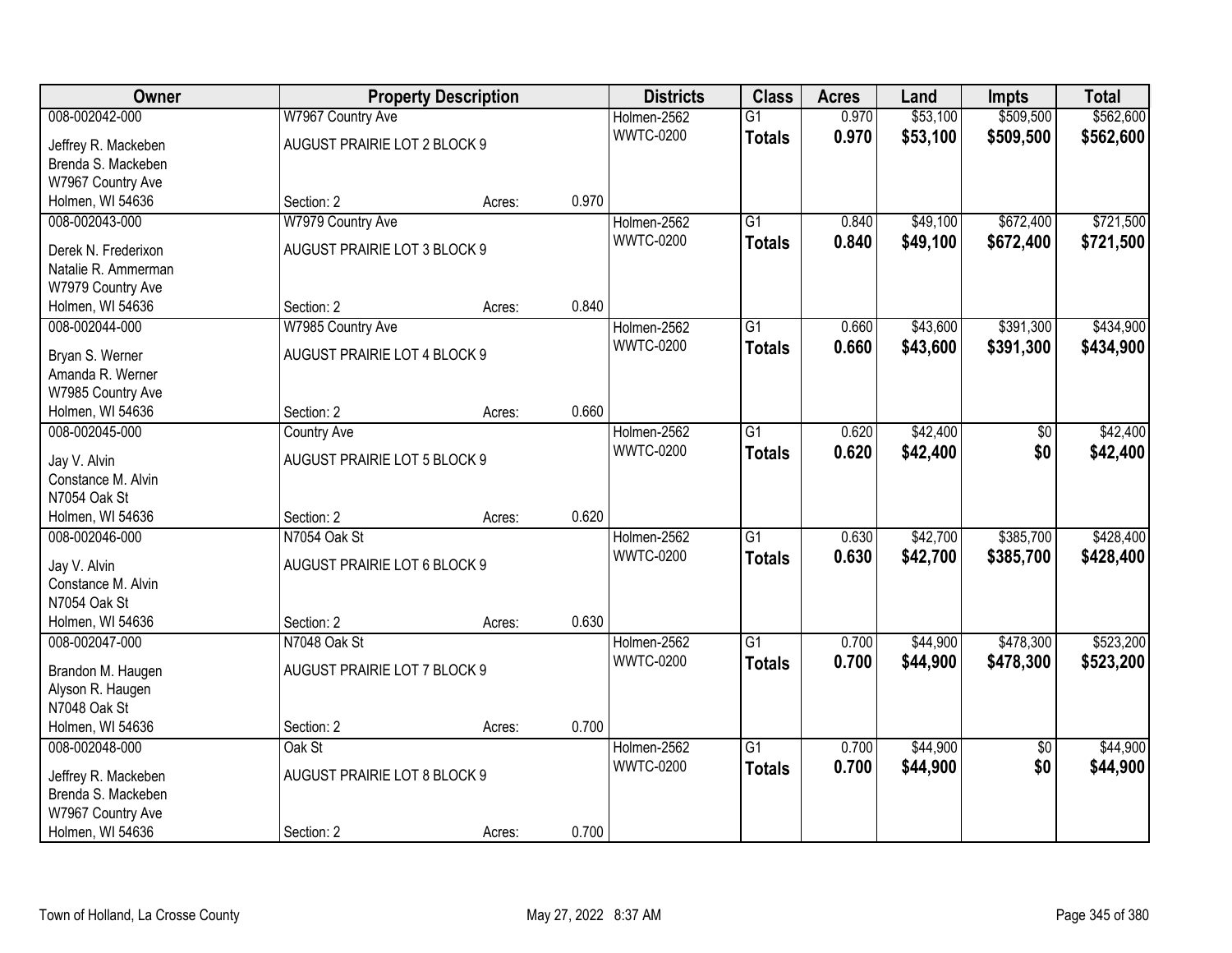| Owner                        |                                  | <b>Property Description</b> |       | <b>Districts</b> | <b>Class</b>    | <b>Acres</b> | Land     | <b>Impts</b>    | <b>Total</b>    |
|------------------------------|----------------------------------|-----------------------------|-------|------------------|-----------------|--------------|----------|-----------------|-----------------|
| 008-002049-000               | N7040 Oak St                     |                             |       | Holmen-2562      | $\overline{G1}$ | 0.700        | \$44,900 | \$394,400       | \$439,300       |
| Patrick J. Cunningham        | AUGUST PRAIRIE LOT 9 BLOCK 9     |                             |       | <b>WWTC-0200</b> | <b>Totals</b>   | 0.700        | \$44,900 | \$394,400       | \$439,300       |
| Carrie L. Cunningham         |                                  |                             |       |                  |                 |              |          |                 |                 |
| N7040 Oak St                 |                                  |                             |       |                  |                 |              |          |                 |                 |
| Holmen, WI 54636             | Section: 2                       | Acres:                      | 0.700 |                  |                 |              |          |                 |                 |
| 008-002050-000               | N7026 Oak St                     |                             |       | Holmen-2562      | $\overline{G1}$ | 0.980        | \$53,400 | \$383,100       | \$436,500       |
| Matthew J. Nikolay           | AUGUST PRAIRIE LOT 10 BLOCK 9    |                             |       | <b>WWTC-0200</b> | <b>Totals</b>   | 0.980        | \$53,400 | \$383,100       | \$436,500       |
| Stacey L. Nikolay            |                                  |                             |       |                  |                 |              |          |                 |                 |
| N7026 Oak St                 |                                  |                             |       |                  |                 |              |          |                 |                 |
| Holmen, WI 54636             | Section: 2                       | Acres:                      | 0.980 |                  |                 |              |          |                 |                 |
| 008-002051-000               | Pedretti St                      |                             |       | Holmen-2562      | X4              | 2.530        | \$0      | \$0             | $\overline{30}$ |
|                              |                                  |                             |       | <b>WWTC-0200</b> | <b>Totals</b>   | 2.530        | \$0      | \$0             | \$0             |
| Town of Holland              | AUGUST PRAIRIE OUTLOT 3 BLOC K 9 |                             |       |                  |                 |              |          |                 |                 |
| W7937 County Rd Mh           |                                  |                             |       |                  |                 |              |          |                 |                 |
| Holmen, WI 54636             | Section: 2                       | Acres:                      | 2.530 |                  |                 |              |          |                 |                 |
| 008-002052-000               | Pedretti St                      |                             |       | Holmen-2562      | G1              | 0.700        | \$32,300 | \$0             | \$32,300        |
|                              |                                  |                             |       | <b>WWTC-0200</b> | <b>Totals</b>   | 0.700        | \$32,300 | \$0             | \$32,300        |
| Richard J Jakes Family Trust | AUGUST PRAIRIE LOT 1 BLOCK 10    |                             |       |                  |                 |              |          |                 |                 |
| Judith C Jakes Family Trust  |                                  |                             |       |                  |                 |              |          |                 |                 |
| N7079 Pine Ln                |                                  |                             |       |                  |                 |              |          |                 |                 |
| Holmen, WI 54636             | Section: 2                       | Acres:                      | 0.700 |                  |                 |              |          |                 |                 |
| 008-002053-000               | Pedretti St                      |                             |       | Holmen-2562      | $\overline{G1}$ | 0.620        | \$33,900 | $\overline{50}$ | \$33,900        |
| Richard J Jakes Family Trust | AUGUST PRAIRIE LOT 2 BLOCK 10    |                             |       | <b>WWTC-0200</b> | <b>Totals</b>   | 0.620        | \$33,900 | \$0             | \$33,900        |
| Judith C Jakes Family Trust  |                                  |                             |       |                  |                 |              |          |                 |                 |
| N7079 Pine Ln                |                                  |                             |       |                  |                 |              |          |                 |                 |
| Holmen, WI 54636             | Section: 2                       | Acres:                      | 0.620 |                  |                 |              |          |                 |                 |
| 008-002054-000               | N7064 Pedretti St                |                             |       | Holmen-2562      | $\overline{G1}$ | 0.620        | \$38,200 | \$375,600       | \$413,800       |
| Jordan V. Schaller           | AUGUST PRAIRIE LOT 3 BLOCK 10    |                             |       | <b>WWTC-0200</b> | <b>Totals</b>   | 0.620        | \$38,200 | \$375,600       | \$413,800       |
| Dana L. Schaller             |                                  |                             |       |                  |                 |              |          |                 |                 |
| N7064 Pedretti St            |                                  |                             |       |                  |                 |              |          |                 |                 |
| Holmen, WI 54636             | Section: 2                       | Acres:                      | 0.620 |                  |                 |              |          |                 |                 |
| 008-002055-000               | N7042 Pedretti St                |                             |       | Holmen-2562      | $\overline{G1}$ | 0.620        | \$38,200 | \$564,900       | \$603,100       |
| Dustin R. Nimtz              | AUGUST PRAIRIE LOT 4 BLOCK 10    |                             |       | <b>WWTC-0200</b> | <b>Totals</b>   | 0.620        | \$38,200 | \$564,900       | \$603,100       |
| Kimberly T. Nimtz            |                                  |                             |       |                  |                 |              |          |                 |                 |
| N7042 Pedretti St            |                                  |                             |       |                  |                 |              |          |                 |                 |
| Holmen, WI 54636             | Section: 2                       | Acres:                      | 0.620 |                  |                 |              |          |                 |                 |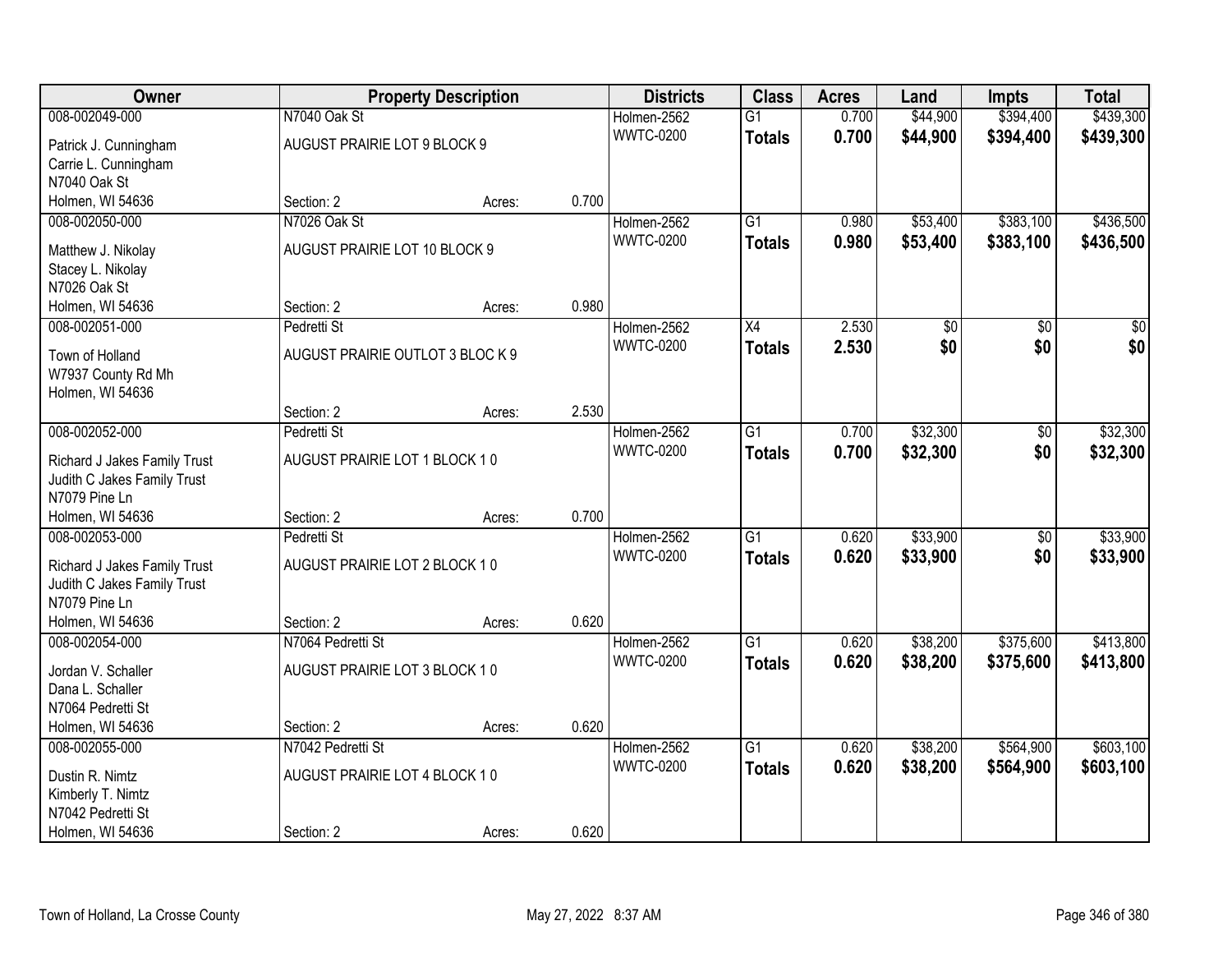| Owner                                  |                               | <b>Property Description</b> |       | <b>Districts</b> | <b>Class</b>    | <b>Acres</b> | Land     | <b>Impts</b> | <b>Total</b> |
|----------------------------------------|-------------------------------|-----------------------------|-------|------------------|-----------------|--------------|----------|--------------|--------------|
| 008-002056-000                         | N7038 Pedretti St             |                             |       | Holmen-2562      | $\overline{G1}$ | 0.620        | \$38,200 | \$319,100    | \$357,300    |
| Joshua T. Alameida                     | AUGUST PRAIRIE LOT 5 BLOCK 10 |                             |       | <b>WWTC-0200</b> | <b>Totals</b>   | 0.620        | \$38,200 | \$319,100    | \$357,300    |
| Bryana L. Alameida                     |                               |                             |       |                  |                 |              |          |              |              |
| N7038 Pedretti St                      |                               |                             |       |                  |                 |              |          |              |              |
| Holmen, WI 54636                       | Section: 2                    | Acres:                      | 0.620 |                  |                 |              |          |              |              |
| 008-002057-000                         | N7020 Pedretti St             |                             |       | Holmen-2562      | $\overline{G1}$ | 0.620        | \$38,200 | \$353,800    | \$392,000    |
| Justin R. Snyder                       | AUGUST PRAIRIE LOT 6 BLOCK 10 |                             |       | <b>WWTC-0200</b> | <b>Totals</b>   | 0.620        | \$38,200 | \$353,800    | \$392,000    |
| Summer C. Snyder                       |                               |                             |       |                  |                 |              |          |              |              |
| N7020 Pedretti St                      |                               |                             |       |                  |                 |              |          |              |              |
| Holmen, WI 54636                       | Section: 2                    | Acres:                      | 0.620 |                  |                 |              |          |              |              |
| 008-002058-000                         | N7014 Pedretti St             |                             |       | Holmen-2562      | G1              | 0.620        | \$38,200 | \$342,800    | \$381,000    |
|                                        |                               |                             |       | <b>WWTC-0200</b> | <b>Totals</b>   | 0.620        | \$38,200 | \$342,800    | \$381,000    |
| Alex B. Dolesy                         | AUGUST PRAIRIE LOT 7 BLOCK 10 |                             |       |                  |                 |              |          |              |              |
| Tiffany M. Dolesy<br>N7014 Pedretti St |                               |                             |       |                  |                 |              |          |              |              |
| Holmen, WI 54636                       | Section: 2                    | Acres:                      | 0.620 |                  |                 |              |          |              |              |
| 008-002059-000                         | Pedretti St                   |                             |       | Holmen-2562      | G1              | 0.620        | \$38,200 | \$0          | \$38,200     |
|                                        |                               |                             |       | <b>WWTC-0200</b> | <b>Totals</b>   | 0.620        | \$38,200 | \$0          | \$38,200     |
| Steven L. Breidel                      | AUGUST PRAIRIE LOT 8 BLOCK 10 |                             |       |                  |                 |              |          |              |              |
| Christine M. Breidel                   |                               |                             |       |                  |                 |              |          |              |              |
| N6988 Pedretti St                      | Section: 2                    |                             | 0.620 |                  |                 |              |          |              |              |
| Holmen, WI 54636<br>008-002060-000     | N7023 Oak St                  | Acres:                      |       | Holmen-2562      | $\overline{G1}$ | 0.740        | \$46,100 | \$411,100    | \$457,200    |
|                                        |                               |                             |       | <b>WWTC-0200</b> |                 | 0.740        |          |              |              |
| Crystal N. Seiler                      | AUGUST PRAIRIE LOT 1 BLOCK 11 |                             |       |                  | <b>Totals</b>   |              | \$46,100 | \$411,100    | \$457,200    |
| N7023 Oak St                           |                               |                             |       |                  |                 |              |          |              |              |
| Holmen, WI 54636                       |                               |                             |       |                  |                 |              |          |              |              |
|                                        | Section: 2                    | Acres:                      | 0.740 |                  |                 |              |          |              |              |
| 008-002061-000                         | N7027 Oak St                  |                             |       | Holmen-2562      | $\overline{G1}$ | 0.620        | \$42,400 | \$351,600    | \$394,000    |
| Paul R. Miles                          | AUGUST PRAIRIE LOT 2 BLOCK 11 |                             |       | <b>WWTC-0200</b> | <b>Totals</b>   | 0.620        | \$42,400 | \$351,600    | \$394,000    |
| Kari L. Miles                          |                               |                             |       |                  |                 |              |          |              |              |
| N7027 Oak St                           |                               |                             |       |                  |                 |              |          |              |              |
| Holmen, WI 54636                       | Section: 2                    | Acres:                      | 0.620 |                  |                 |              |          |              |              |
| 008-002062-000                         | N7039 Oak St                  |                             |       | Holmen-2562      | $\overline{G1}$ | 0.620        | \$42,400 | \$284,500    | \$326,900    |
| Shaun D. Domenget                      | AUGUST PRAIRIE LOT 3 BLOCK 11 |                             |       | <b>WWTC-0200</b> | <b>Totals</b>   | 0.620        | \$42,400 | \$284,500    | \$326,900    |
| Kirstin A. Domenget                    |                               |                             |       |                  |                 |              |          |              |              |
| N7039 Oak St                           |                               |                             |       |                  |                 |              |          |              |              |
| Holmen, WI 54636                       | Section: 2                    | Acres:                      | 0.620 |                  |                 |              |          |              |              |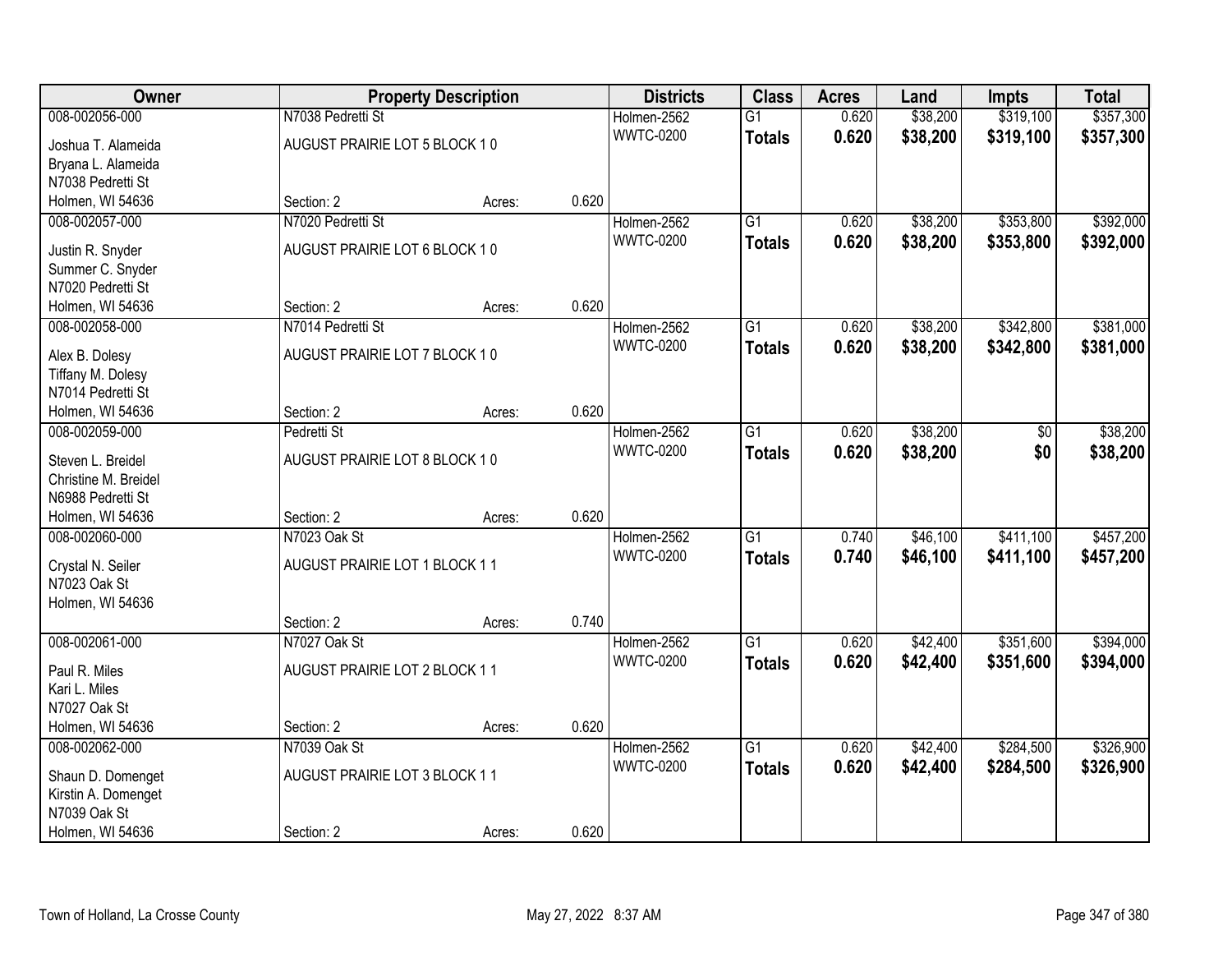| Owner                           |                                | <b>Property Description</b> |       | <b>Districts</b> | <b>Class</b>    | <b>Acres</b> | Land     | <b>Impts</b>    | <b>Total</b> |
|---------------------------------|--------------------------------|-----------------------------|-------|------------------|-----------------|--------------|----------|-----------------|--------------|
| 008-002063-000                  | N7043 Oak St                   |                             |       | Holmen-2562      | $\overline{G1}$ | 0.620        | \$42,400 | \$537,000       | \$579,400    |
| Peter L. Durnil                 | AUGUST PRAIRIE LOT 4 BLOCK 11  |                             |       | <b>WWTC-0200</b> | <b>Totals</b>   | 0.620        | \$42,400 | \$537,000       | \$579,400    |
| Abby Durnil                     |                                |                             |       |                  |                 |              |          |                 |              |
| N7043 Oak St                    |                                |                             |       |                  |                 |              |          |                 |              |
| Holmen, WI 54636                | Section: 2                     | Acres:                      | 0.620 |                  |                 |              |          |                 |              |
| 008-002064-000                  | Acorn St                       |                             |       | Holmen-2562      | $\overline{G1}$ | 0.740        | \$39,200 | $\overline{50}$ | \$39,200     |
| Marilyn M Magnuson Living Trust | AUGUST PRAIRIE LOT 5 BLOCK 11  |                             |       | <b>WWTC-0200</b> | <b>Totals</b>   | 0.740        | \$39,200 | \$0             | \$39,200     |
| PO Box 68                       |                                |                             |       |                  |                 |              |          |                 |              |
| Holmen, WI 54636-0068           |                                |                             |       |                  |                 |              |          |                 |              |
|                                 | Section: 2                     | Acres:                      | 0.740 |                  |                 |              |          |                 |              |
| 008-002065-000                  | N7022 Acorn St                 |                             |       | Holmen-2562      | $\overline{G1}$ | 0.700        | \$44,900 | \$633,300       | \$678,200    |
| Marilyn M Magnuson Living Trust | AUGUST PRAIRIE LOT 6 BLOCK 11  |                             |       | <b>WWTC-0200</b> | <b>Totals</b>   | 0.700        | \$44,900 | \$633,300       | \$678,200    |
| PO Box 68                       |                                |                             |       |                  |                 |              |          |                 |              |
| Holmen, WI 54636-0068           |                                |                             |       |                  |                 |              |          |                 |              |
|                                 | Section: 2                     | Acres:                      | 0.700 |                  |                 |              |          |                 |              |
| 008-002066-000                  | W7962 August Ave               |                             |       | Holmen-2562      | G1              | 0.590        | \$41,100 | \$382,900       | \$424,000    |
| Levi J. Lyons                   | AUGUST PRAIRIE LOT 7 BLOCK 11  |                             |       | <b>WWTC-0200</b> | <b>Totals</b>   | 0.590        | \$41,100 | \$382,900       | \$424,000    |
| Nicole Ploeger-Lyons            |                                |                             |       |                  |                 |              |          |                 |              |
| W7962 August Ave                |                                |                             |       |                  |                 |              |          |                 |              |
| Holmen, WI 54636                | Section: 2                     | Acres:                      | 0.590 |                  |                 |              |          |                 |              |
| 008-002067-000                  | W7950 August Ave               |                             |       | Holmen-2562      | $\overline{G1}$ | 0.590        | \$41,100 | \$452,400       | \$493,500    |
| Tyler J. Pongratz               | AUGUST PRAIRIE LOT 8 BLOCK 11  |                             |       | <b>WWTC-0200</b> | <b>Totals</b>   | 0.590        | \$41,100 | \$452,400       | \$493,500    |
| Katie L. Pongratz               |                                |                             |       |                  |                 |              |          |                 |              |
| W7950 August Ave                |                                |                             |       |                  |                 |              |          |                 |              |
| Holmen, WI 54636                | Section: 2                     | Acres:                      | 0.590 |                  |                 |              |          |                 |              |
| 008-002068-000                  | August Ave                     |                             |       | Holmen-2562      | $\overline{G1}$ | 0.590        | \$41,100 | $\overline{50}$ | \$41,100     |
| Tyler J. Pongratz               | AUGUST PRAIRIE LOT 9 BLOCK 11  |                             |       | <b>WWTC-0200</b> | <b>Totals</b>   | 0.590        | \$41,100 | \$0             | \$41,100     |
| Katie L. Pongratz               |                                |                             |       |                  |                 |              |          |                 |              |
| W7950 August Ave                |                                |                             |       |                  |                 |              |          |                 |              |
| Holmen, WI 54636                | Section: 2                     | Acres:                      | 0.590 |                  |                 |              |          |                 |              |
| 008-002069-000                  | W7918 August Ave               |                             |       | Holmen-2562      | $\overline{G1}$ | 0.700        | \$44,900 | \$439,000       | \$483,900    |
| Paul D. Lubinsky                | AUGUST PRAIRIE LOT 10 BLOCK 11 |                             |       | <b>WWTC-0200</b> | <b>Totals</b>   | 0.700        | \$44,900 | \$439,000       | \$483,900    |
| Karen K. Lubinsky               |                                |                             |       |                  |                 |              |          |                 |              |
| W7918 August Ave                |                                |                             |       |                  |                 |              |          |                 |              |
| Holmen, WI 54636                | Section: 2                     | Acres:                      | 0.700 |                  |                 |              |          |                 |              |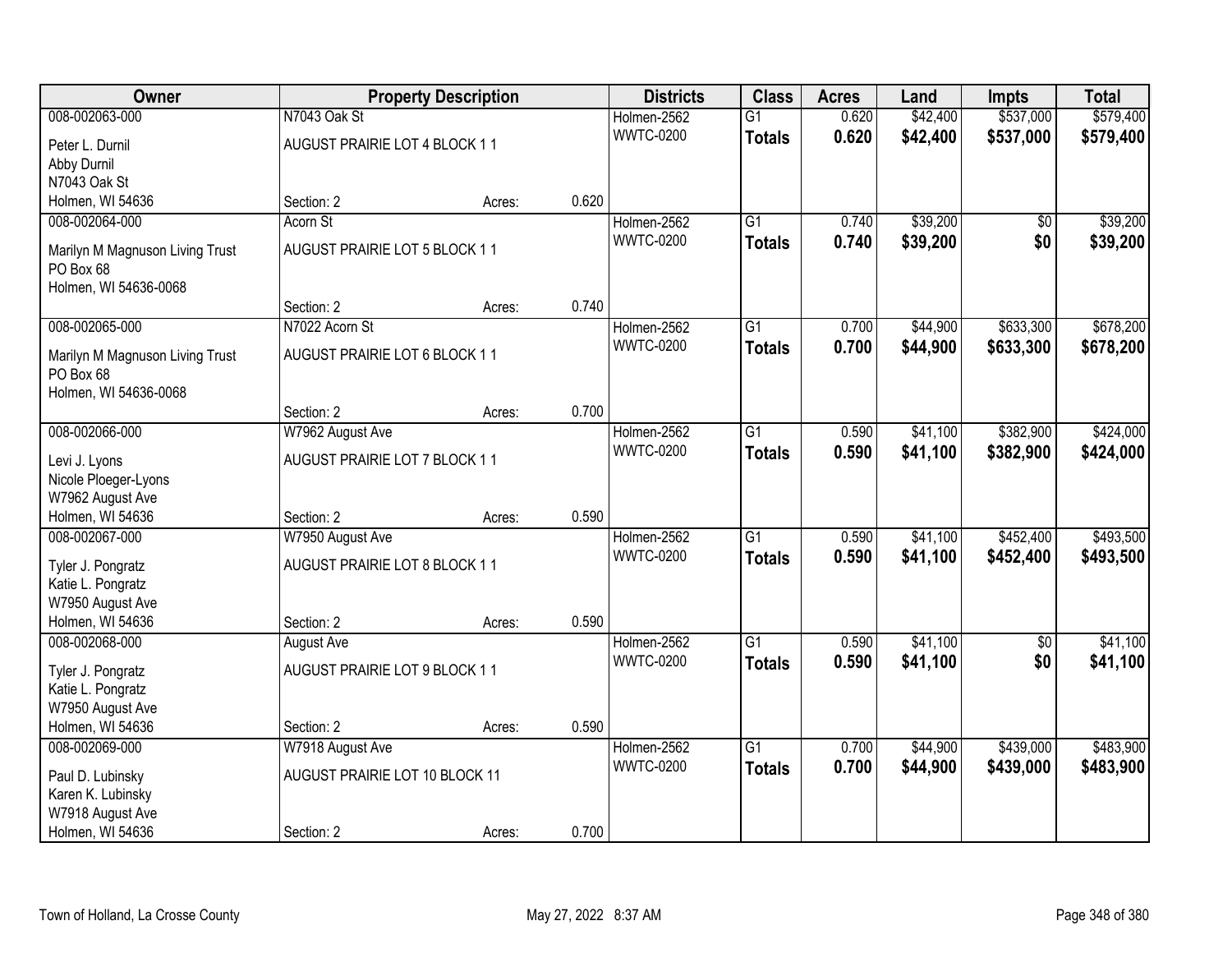| Owner                              |                               | <b>Property Description</b> |       | <b>Districts</b> | <b>Class</b>    | <b>Acres</b> | Land     | <b>Impts</b> | <b>Total</b> |
|------------------------------------|-------------------------------|-----------------------------|-------|------------------|-----------------|--------------|----------|--------------|--------------|
| 008-002070-000                     | W7917 August Ave              |                             |       | Holmen-2562      | $\overline{G1}$ | 0.740        | \$46,100 | \$466,900    | \$513,000    |
| Mark J. Kloss                      | AUGUST PRAIRIE LOT 1 BLOCK 12 |                             |       | <b>WWTC-0200</b> | <b>Totals</b>   | 0.740        | \$46,100 | \$466,900    | \$513,000    |
| Laura M. Kloss                     |                               |                             |       |                  |                 |              |          |              |              |
| W7917 August Ave                   |                               |                             |       |                  |                 |              |          |              |              |
| Holmen, WI 54636                   | Section: 2                    | Acres:                      | 0.740 |                  |                 |              |          |              |              |
| 008-002071-000                     | <b>August Ave</b>             |                             |       | Holmen-2562      | $\overline{G1}$ | 0.620        | \$42,400 | \$4,700      | \$47,100     |
|                                    | AUGUST PRAIRIE LOT 2 BLOCK 12 |                             |       | <b>WWTC-0200</b> | <b>Totals</b>   | 0.620        | \$42,400 | \$4,700      | \$47,100     |
| Mark J. Kloss<br>Laura M. Kloss    |                               |                             |       |                  |                 |              |          |              |              |
| W7917 August Ave                   |                               |                             |       |                  |                 |              |          |              |              |
| Holmen, WI 54636                   | Section: 2                    | Acres:                      | 0.620 |                  |                 |              |          |              |              |
| 008-002072-000                     | W7949 August Ave              |                             |       | Holmen-2562      | G1              | 0.620        | \$42,400 | \$487,500    | \$529,900    |
|                                    |                               |                             |       | <b>WWTC-0200</b> |                 | 0.620        | \$42,400 |              |              |
| William W. Favre                   | AUGUST PRAIRIE LOT 3 BLOCK 12 |                             |       |                  | <b>Totals</b>   |              |          | \$487,500    | \$529,900    |
| Katie J. Favre                     |                               |                             |       |                  |                 |              |          |              |              |
| W7949 August Ave                   |                               |                             |       |                  |                 |              |          |              |              |
| Holmen, WI 54636                   | Section: 2                    | Acres:                      | 0.620 |                  |                 |              |          |              |              |
| 008-002073-000                     | W7963 August Ave              |                             |       | Holmen-2562      | G1              | 0.620        | \$42,400 | \$499,600    | \$542,000    |
| Chad Monty                         | AUGUST PRAIRIE LOT 4 BLOCK 12 |                             |       | <b>WWTC-0200</b> | <b>Totals</b>   | 0.620        | \$42,400 | \$499,600    | \$542,000    |
| <b>Carrie Monty</b>                |                               |                             |       |                  |                 |              |          |              |              |
| W7963 August Ave                   |                               |                             |       |                  |                 |              |          |              |              |
| Holmen, WI 54636                   | Section: 2                    | Acres:                      | 0.620 |                  |                 |              |          |              |              |
| 008-002074-000                     | N7004 Acorn St                |                             |       | Holmen-2562      | $\overline{G1}$ | 0.740        | \$46,100 | \$412,600    | \$458,700    |
|                                    |                               |                             |       | <b>WWTC-0200</b> | <b>Totals</b>   | 0.740        | \$46,100 | \$412,600    | \$458,700    |
| Daniel E. Stuhr                    | AUGUST PRAIRIE LOT 5 BLOCK 12 |                             |       |                  |                 |              |          |              |              |
| Stephanie L. Carroll               |                               |                             |       |                  |                 |              |          |              |              |
| N7004 Acorn St                     |                               |                             |       |                  |                 |              |          |              |              |
| Holmen, WI 54636                   | Section: 2                    | Acres:                      | 0.740 |                  |                 |              |          |              |              |
| 008-002075-000                     | N7005 Acorn St                |                             |       | Holmen-2562      | $\overline{G1}$ | 0.660        | \$43,600 | \$367,700    | \$411,300    |
| Eric A. Wink                       | AUGUST PRAIRIE LOT 1 BLOCK 13 |                             |       | <b>WWTC-0200</b> | <b>Totals</b>   | 0.660        | \$43,600 | \$367,700    | \$411,300    |
| Amy J. Wink                        |                               |                             |       |                  |                 |              |          |              |              |
| N7005 Acorn St                     |                               |                             |       |                  |                 |              |          |              |              |
| Holmen, WI 54636                   | Section: 2                    | Acres:                      | 0.660 |                  |                 |              |          |              |              |
| 008-002076-000                     | W8005 August Ave              |                             |       | Holmen-2562      | $\overline{G1}$ | 0.630        | \$42,700 | \$304,200    | \$346,900    |
|                                    | AUGUST PRAIRIE LOT 2 BLOCK 13 |                             |       | <b>WWTC-0200</b> | <b>Totals</b>   | 0.630        | \$42,700 | \$304,200    | \$346,900    |
| Ryan C. Olson<br>Jennifer J. Olson |                               |                             |       |                  |                 |              |          |              |              |
| W8005 August Ave                   |                               |                             |       |                  |                 |              |          |              |              |
| Holmen, WI 54636                   | Section: 2                    | Acres:                      | 0.630 |                  |                 |              |          |              |              |
|                                    |                               |                             |       |                  |                 |              |          |              |              |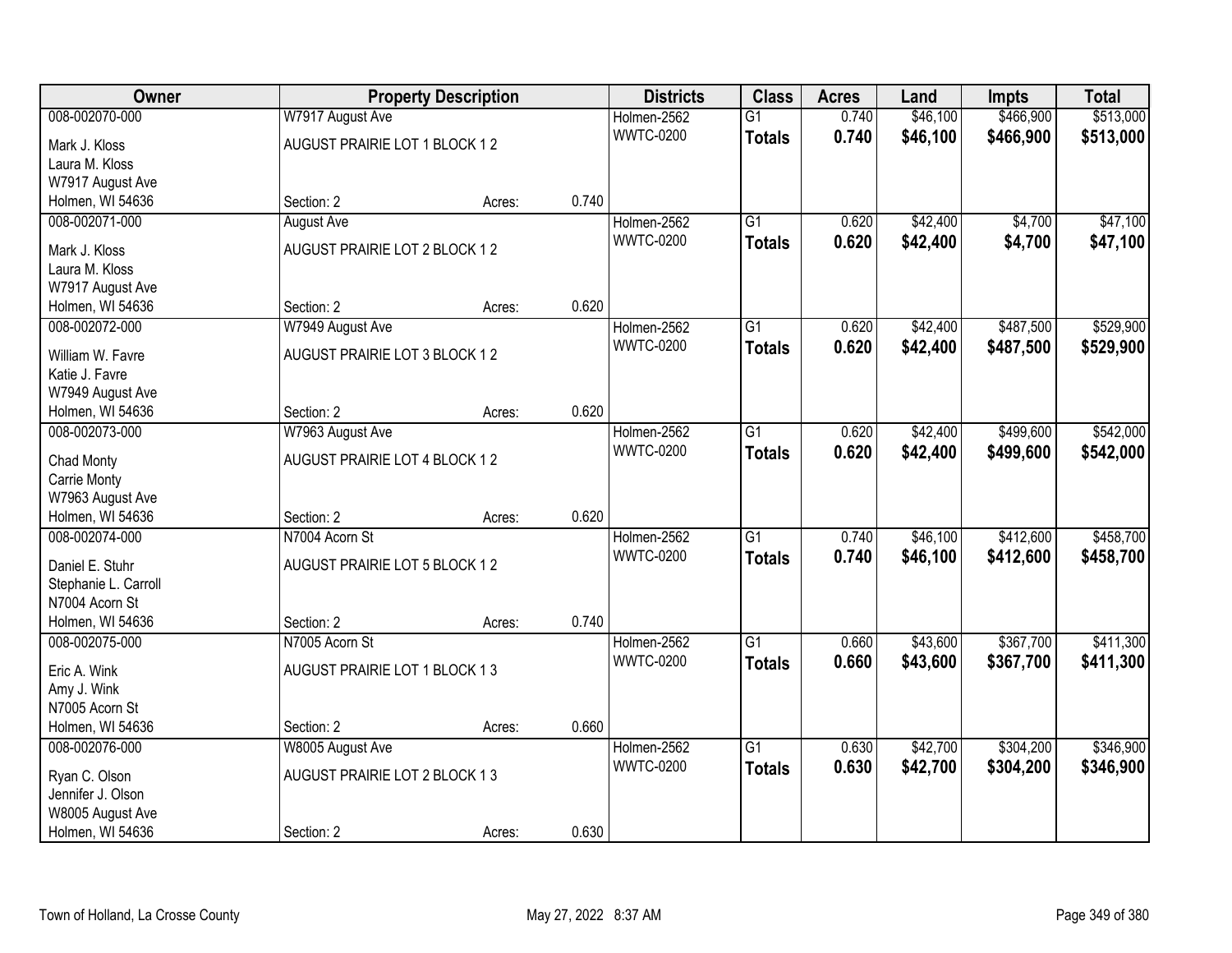| Owner                               |                                               | <b>Property Description</b> |       | <b>Districts</b> | <b>Class</b>    | <b>Acres</b> | Land     | <b>Impts</b>    | <b>Total</b> |
|-------------------------------------|-----------------------------------------------|-----------------------------|-------|------------------|-----------------|--------------|----------|-----------------|--------------|
| 008-002077-000                      | W8017 August Ave                              |                             |       | Holmen-2562      | $\overline{G1}$ | 0.680        | \$44,300 | \$138,300       | \$182,600    |
| <b>Travis Rae</b>                   | AUGUST PRAIRIE LOT 3 BLOCK 13                 |                             |       | <b>WWTC-0200</b> | <b>Totals</b>   | 0.680        | \$44,300 | \$138,300       | \$182,600    |
| Stephanie Rae                       |                                               |                             |       |                  |                 |              |          |                 |              |
| 306 Grant St                        |                                               |                             |       |                  |                 |              |          |                 |              |
| Holmen, WI 54636                    | Section: 2                                    | Acres:                      | 0.680 |                  |                 |              |          |                 |              |
| 008-002078-000                      | W8029 August Ave                              |                             |       | Holmen-2562      | $\overline{G1}$ | 0.770        | \$47,000 | \$440,600       | \$487,600    |
| Matthew A. Eickhoff                 | AUGUST PRAIRIE LOT 4 BLOCK 13                 |                             |       | <b>WWTC-0200</b> | <b>Totals</b>   | 0.770        | \$47,000 | \$440,600       | \$487,600    |
| Jennifer E. Eickhoff                |                                               |                             |       |                  |                 |              |          |                 |              |
| W8029 August Ave                    |                                               |                             |       |                  |                 |              |          |                 |              |
| Holmen, WI 54636                    | Section: 2                                    | Acres:                      | 0.770 |                  |                 |              |          |                 |              |
| 008-002079-000                      | N7008 Birch St                                |                             |       | Holmen-2562      | $\overline{G1}$ | 0.790        | \$47,600 | \$301,100       | \$348,700    |
|                                     |                                               |                             |       | <b>WWTC-0200</b> | <b>Totals</b>   | 0.790        | \$47,600 | \$301,100       | \$348,700    |
| Scott R. Dibb                       | AUGUST PRAIRIE LOT 5 BLOCK 13                 |                             |       |                  |                 |              |          |                 |              |
| Samantha R. Dibb                    |                                               |                             |       |                  |                 |              |          |                 |              |
| N7087 Moonlite Ave                  |                                               |                             |       |                  |                 |              |          |                 |              |
| Holmen, WI 54636                    | Section: 2                                    | Acres:                      | 0.790 |                  |                 |              |          |                 |              |
| 008-002080-000                      | N6988 Pedretti St                             |                             |       | Holmen-2562      | $\overline{G1}$ | 0.640        | \$38,700 | \$312,800       | \$351,500    |
| Steven L. Breidel                   | FIRST ADDITION TO AUGUST PRA IRIE LOT 9 BLOCK |                             |       | <b>WWTC-0200</b> | <b>Totals</b>   | 0.640        | \$38,700 | \$312,800       | \$351,500    |
| Christine M. Breidel                | 10                                            |                             |       |                  |                 |              |          |                 |              |
| N6988 Pedretti St                   |                                               |                             |       |                  |                 |              |          |                 |              |
| Holmen, WI 54636                    | Section: 2                                    | Acres:                      | 0.640 |                  |                 |              |          |                 |              |
| 008-002081-000                      | N6982 Pedretti St                             |                             |       | Holmen-2562      | $\overline{G1}$ | 0.650        | \$39,000 | \$469,200       | \$508,200    |
| Tyler J. Jones                      | FIRST ADDITION TO AUGUST PRA IRIE LOT 10      |                             |       | <b>WWTC-0200</b> | <b>Totals</b>   | 0.650        | \$39,000 | \$469,200       | \$508,200    |
| Kayla M. Jones                      | BLOCK 10                                      |                             |       |                  |                 |              |          |                 |              |
| N6982 Pedretti St                   |                                               |                             |       |                  |                 |              |          |                 |              |
| Holmen, WI 54636                    | Section: 2                                    | Acres:                      | 0.650 |                  |                 |              |          |                 |              |
| 008-002082-000                      | Pedretti St                                   |                             |       | Holmen-2562      | G1              | 0.650        | \$39,000 | $\sqrt{6}$      | \$39,000     |
|                                     |                                               |                             |       | <b>WWTC-0200</b> | <b>Totals</b>   | 0.650        | \$39,000 | \$0             | \$39,000     |
| Tyler J. Jones                      | FIRST ADDITION TO AUGUST PRA IRIE LOT 11      |                             |       |                  |                 |              |          |                 |              |
| Kayla M. Jones<br>N6982 Pedretti St | BLOCK 10                                      |                             |       |                  |                 |              |          |                 |              |
| Holmen, WI 54636                    | Section: 2                                    |                             | 0.650 |                  |                 |              |          |                 |              |
| 008-002083-000                      | Pedretti St                                   | Acres:                      |       | Holmen-2562      | $\overline{G1}$ | 0.660        | \$39,300 |                 | \$39,300     |
|                                     |                                               |                             |       | <b>WWTC-0200</b> |                 | 0.660        |          | $\overline{30}$ |              |
| Ryan W. Hellenbrand                 | FIRST ADDITION TO AUGUST PRA IRIE LOT 12      |                             |       |                  | <b>Totals</b>   |              | \$39,300 | \$0             | \$39,300     |
| Lindsey Hellenbrand                 | BLOCK 10                                      |                             |       |                  |                 |              |          |                 |              |
| N6944 Pedretti St                   |                                               |                             |       |                  |                 |              |          |                 |              |
| Holmen, WI 54636                    | Section: 2                                    | Acres:                      | 0.660 |                  |                 |              |          |                 |              |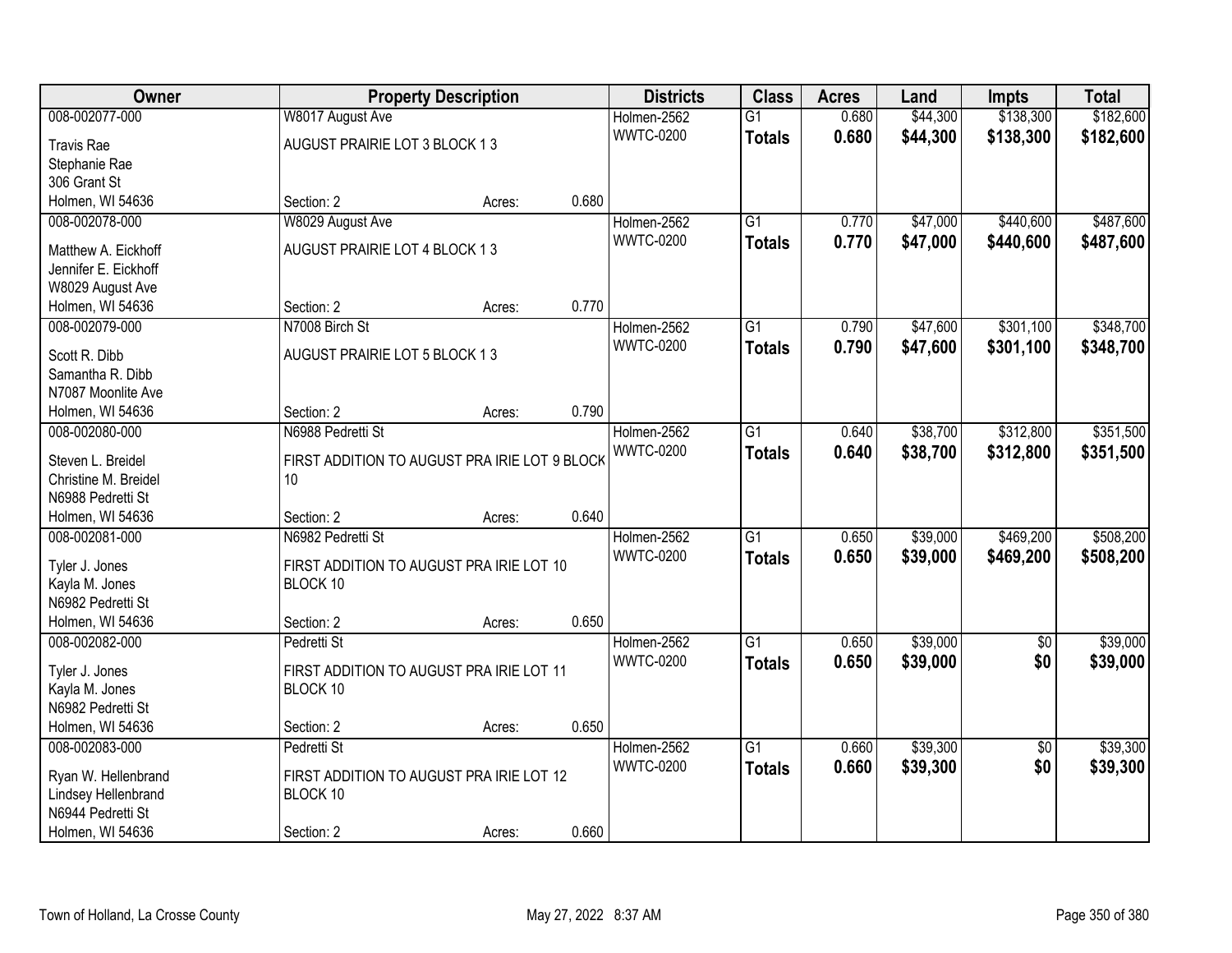| Owner                               |                                            | <b>Property Description</b> |       | <b>Districts</b> | <b>Class</b>    | <b>Acres</b> | Land     | <b>Impts</b> | <b>Total</b> |
|-------------------------------------|--------------------------------------------|-----------------------------|-------|------------------|-----------------|--------------|----------|--------------|--------------|
| 008-002084-000                      | N6944 Pedretti St                          |                             |       | Holmen-2562      | $\overline{G1}$ | 0.810        | \$43,400 | \$321,500    | \$364,900    |
| Ryan W. Hellenbrand                 | FIRST ADDITION TO AUGUST PRA IRIE LOT 13   |                             |       | <b>WWTC-0200</b> | <b>Totals</b>   | 0.810        | \$43,400 | \$321,500    | \$364,900    |
| Lindsey R. Block                    | BLOCK 10                                   |                             |       |                  |                 |              |          |              |              |
| N6944 Pedretti St                   |                                            |                             |       |                  |                 |              |          |              |              |
| Holmen, WI 54636                    | Section: 2                                 | Acres:                      | 0.810 |                  |                 |              |          |              |              |
| 008-002085-000                      | N6930 Pedretti St                          |                             |       | Holmen-2562      | $\overline{G1}$ | 0.770        | \$42,300 | \$413,500    | \$455,800    |
| James L. Reed                       | FIRST ADDITION TO AUGUST PRA IRIE LOT 14   |                             |       | <b>WWTC-0200</b> | <b>Totals</b>   | 0.770        | \$42,300 | \$413,500    | \$455,800    |
| Rhonda L. Reed                      | BLOCK 10                                   |                             |       |                  |                 |              |          |              |              |
| N6930 Pedretti St                   |                                            |                             |       |                  |                 |              |          |              |              |
| Holmen, WI 54636                    | Section: 2                                 | Acres:                      | 0.770 |                  |                 |              |          |              |              |
| 008-002086-000                      | N6926 Pedretti St                          |                             |       | Holmen-2562      | G1              | 0.850        | \$44,500 | \$308,000    | \$352,500    |
|                                     |                                            |                             |       | <b>WWTC-0200</b> | <b>Totals</b>   | 0.850        | \$44,500 | \$308,000    | \$352,500    |
| Brian A. Thompson                   | FIRST ADDITION TO AUGUST PRA IRIE LOT 15   |                             |       |                  |                 |              |          |              |              |
| Kristi Thompson                     | BLOCK 10                                   |                             |       |                  |                 |              |          |              |              |
| N6926 Pedretti St                   |                                            |                             | 0.850 |                  |                 |              |          |              |              |
| Holmen, WI 54636<br>008-002087-000  | Section: 2<br>Pedretti St                  | Acres:                      |       | Holmen-2562      | G1              | 0.120        | \$800    | \$0          | \$800        |
|                                     |                                            |                             |       | <b>WWTC-0200</b> |                 | 0.120        |          | \$0          |              |
| Trent &. Bridget Gander             | FIRST ADDITION TO AUGUST PRA IRIE OUTLOT 1 |                             |       |                  | <b>Totals</b>   |              | \$800    |              | \$800        |
| PO Box 966                          | BLOCK 10                                   |                             |       |                  |                 |              |          |              |              |
| La Crosse, WI 54602-0966            |                                            |                             |       |                  |                 |              |          |              |              |
|                                     | Section: 2                                 | Acres:                      | 0.120 |                  |                 |              |          |              |              |
| 008-002088-000                      | W8093 Vermeer St                           |                             |       | Holmen-2562      | $\overline{G1}$ | 1.440        | \$59,700 | \$11,100     | \$70,800     |
| Faron A. Mccormick                  | PRAIRIE MEADOWS ADDITION LOT 1             |                             |       | <b>WWTC-0200</b> | <b>Totals</b>   | 1.440        | \$59,700 | \$11,100     | \$70,800     |
| 338 23rd St S                       |                                            |                             |       |                  |                 |              |          |              |              |
| La Crosse, WI 54601-5163            |                                            |                             |       |                  |                 |              |          |              |              |
|                                     | Section: 34                                | Acres:                      | 1.440 |                  |                 |              |          |              |              |
| 008-002089-000                      | W8089 Vermeer St                           |                             |       | Holmen-2562      | $\overline{G1}$ | 1.170        | \$53,700 | \$341,000    | \$394,700    |
| Alayna M. Ruhbusch                  | PRAIRIE MEADOWS ADDITION LOT 2             |                             |       | <b>WWTC-0200</b> | <b>Totals</b>   | 1.170        | \$53,700 | \$341,000    | \$394,700    |
| Jason W. Ruhbusch                   |                                            |                             |       |                  |                 |              |          |              |              |
| W8089 Vermeer St                    |                                            |                             |       |                  |                 |              |          |              |              |
| Holmen, WI 54636                    | Section: 34                                | Acres:                      | 1.170 |                  |                 |              |          |              |              |
| 008-002090-000                      | W8083 Vermeer St                           |                             |       | Holmen-2562      | $\overline{G1}$ | 1.040        | \$50,900 | \$341,200    | \$392,100    |
|                                     |                                            |                             |       | <b>WWTC-0200</b> | <b>Totals</b>   | 1.040        | \$50,900 | \$341,200    | \$392,100    |
| Paul R. Bloyer                      | PRAIRIE MEADOWS ADDITION LOT 3             |                             |       |                  |                 |              |          |              |              |
| Tasha L. Bloyer<br>W8083 Vermeer St |                                            |                             |       |                  |                 |              |          |              |              |
| Holmen, WI 54636                    | Section: 35                                |                             | 1.040 |                  |                 |              |          |              |              |
|                                     |                                            | Acres:                      |       |                  |                 |              |          |              |              |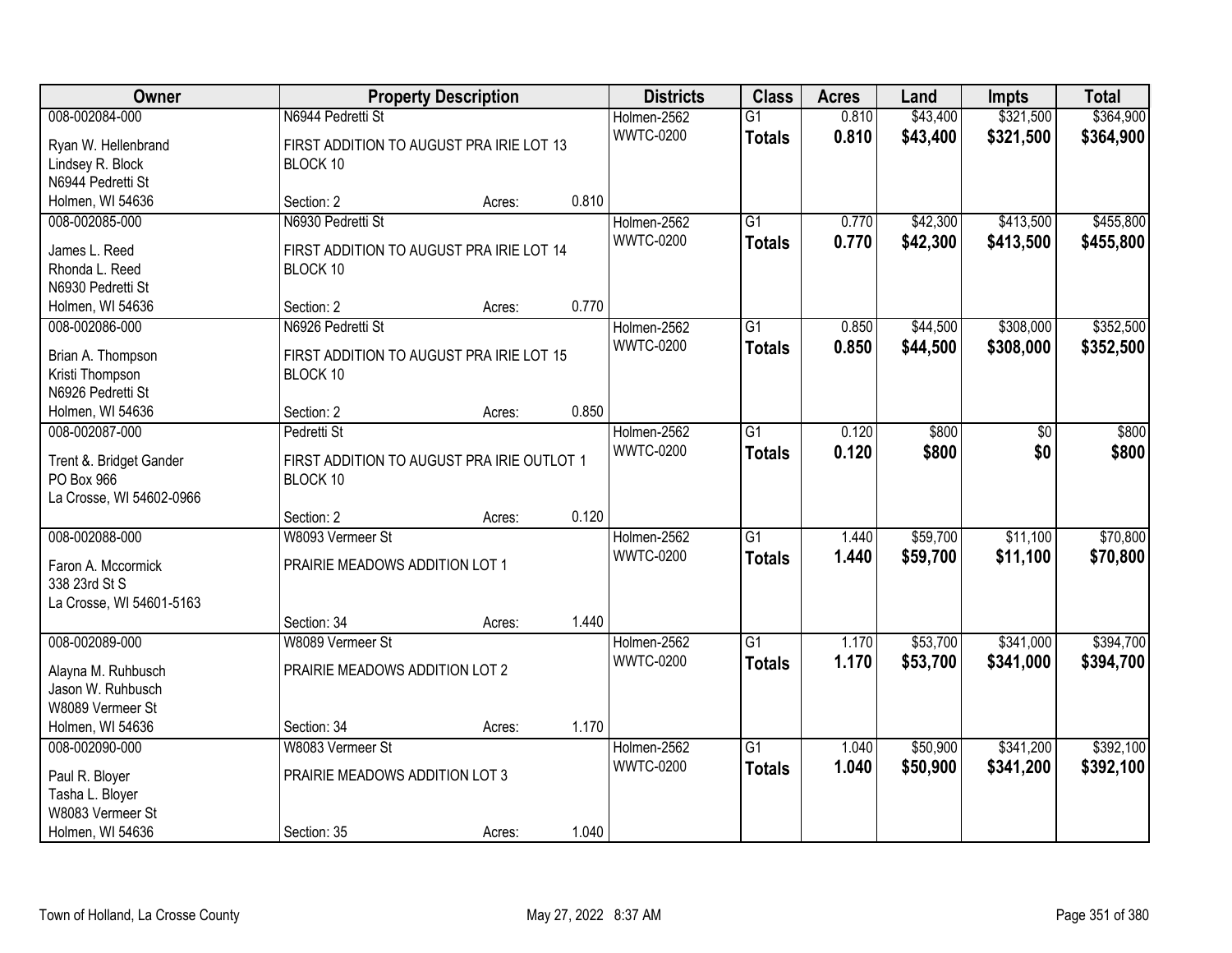| Owner                                       |                                 | <b>Property Description</b> |       | <b>Districts</b> | <b>Class</b>    | <b>Acres</b> | Land     | <b>Impts</b> | <b>Total</b> |
|---------------------------------------------|---------------------------------|-----------------------------|-------|------------------|-----------------|--------------|----------|--------------|--------------|
| 008-002091-000                              | W8075 Vermeer St                |                             |       | Holmen-2562      | $\overline{G1}$ | 1.010        | \$50,200 | \$306,200    | \$356,400    |
| Betty Jo Krause                             | PRAIRIE MEADOWS ADDITION LOT 4  |                             |       | <b>WWTC-0200</b> | <b>Totals</b>   | 1.010        | \$50,200 | \$306,200    | \$356,400    |
| W8075 Vermeer St                            |                                 |                             |       |                  |                 |              |          |              |              |
| Holmen, WI 54636                            |                                 |                             |       |                  |                 |              |          |              |              |
|                                             | Section: 35                     | Acres:                      | 1.010 |                  |                 |              |          |              |              |
| 008-002092-000                              | <b>W8069 Prairie Meadows St</b> |                             |       | Holmen-2562      | $\overline{G1}$ | 1.000        | \$50,000 | \$305,800    | \$355,800    |
|                                             | PRAIRIE MEADOWS ADDITION LOT 5  |                             |       | <b>WWTC-0200</b> | <b>Totals</b>   | 1.000        | \$50,000 | \$305,800    | \$355,800    |
| Marcel T. Konter                            |                                 |                             |       |                  |                 |              |          |              |              |
| Betsy M. Konter<br>W8069 Prairie Meadows St |                                 |                             |       |                  |                 |              |          |              |              |
| Holmen, WI 54636                            | Section: 35                     | Acres:                      | 1.000 |                  |                 |              |          |              |              |
| 008-002093-000                              | W8057 Prairie Meadows St        |                             |       | Holmen-2562      | G1              | 1.100        | \$52,200 | \$267,400    | \$319,600    |
|                                             |                                 |                             |       | <b>WWTC-0200</b> |                 | 1.100        | \$52,200 | \$267,400    | \$319,600    |
| Charles J. Kastello Jr                      | PRAIRIE MEADOWS ADDITION LOT 6  |                             |       |                  | <b>Totals</b>   |              |          |              |              |
| Dawn M. Simcakoski                          |                                 |                             |       |                  |                 |              |          |              |              |
| W8057 Prairie Meadows St                    |                                 |                             |       |                  |                 |              |          |              |              |
| Holmen, WI 54636                            | Section: 35                     | Acres:                      | 1.100 |                  |                 |              |          |              |              |
| 008-002094-000                              | <b>W8039 Prairie Meadows St</b> |                             |       | Holmen-2562      | G1              | 1.080        | \$51,800 | \$252,100    | \$303,900    |
| Donald E. King                              | PRAIRIE MEADOWS ADDITION LOT 7  |                             |       | <b>WWTC-0200</b> | <b>Totals</b>   | 1.080        | \$51,800 | \$252,100    | \$303,900    |
| Gena J. King                                |                                 |                             |       |                  |                 |              |          |              |              |
| W8039 Prairie Meadows St                    |                                 |                             |       |                  |                 |              |          |              |              |
| Holmen, WI 54636                            | Section: 35                     | Acres:                      | 1.080 |                  |                 |              |          |              |              |
| 008-002095-000                              | <b>W8025 Prairie Meadows St</b> |                             |       | Holmen-2562      | $\overline{G1}$ | 1.080        | \$51,800 | \$343,600    | \$395,400    |
|                                             |                                 |                             |       | <b>WWTC-0200</b> | <b>Totals</b>   | 1.080        | \$51,800 | \$343,600    | \$395,400    |
| Larry L. Nelson                             | PRAIRIE MEADOWS ADDITION LOT 8  |                             |       |                  |                 |              |          |              |              |
| Darlene K. Nelson                           |                                 |                             |       |                  |                 |              |          |              |              |
| W8025 Prairie Meadows St                    |                                 |                             |       |                  |                 |              |          |              |              |
| Holmen, WI 54636-5314                       | Section: 35                     | Acres:                      | 1.080 |                  |                 |              |          |              |              |
| 008-002096-000                              | W8007 Prairie Meadows St        |                             |       | Holmen-2562      | $\overline{G1}$ | 0.840        | \$44,800 | \$325,400    | \$370,200    |
| Aaron Erdmann                               | PRAIRIE MEADOWS ADDITION LOT 9  |                             |       | <b>WWTC-0200</b> | <b>Totals</b>   | 0.840        | \$44,800 | \$325,400    | \$370,200    |
| Rachel A. Erdmann                           |                                 |                             |       |                  |                 |              |          |              |              |
| W8007 Prairie Meadows St                    |                                 |                             |       |                  |                 |              |          |              |              |
| Holmen, WI 54636                            | Section: 35                     | Acres:                      | 0.840 |                  |                 |              |          |              |              |
| 008-002097-000                              | W7979 Prairie Meadows St        |                             |       | Holmen-2562      | $\overline{G1}$ | 0.980        | \$49,400 | \$249,200    | \$298,600    |
|                                             | PRAIRIE MEADOWS ADDITION LOT 10 |                             |       | <b>WWTC-0200</b> | <b>Totals</b>   | 0.980        | \$49,400 | \$249,200    | \$298,600    |
| Shawn A. Martin<br>Holly M. Martin          |                                 |                             |       |                  |                 |              |          |              |              |
| W7979 Prairie Meadows St                    |                                 |                             |       |                  |                 |              |          |              |              |
| Holmen, WI 54636                            | Section: 35                     | Acres:                      | 0.980 |                  |                 |              |          |              |              |
|                                             |                                 |                             |       |                  |                 |              |          |              |              |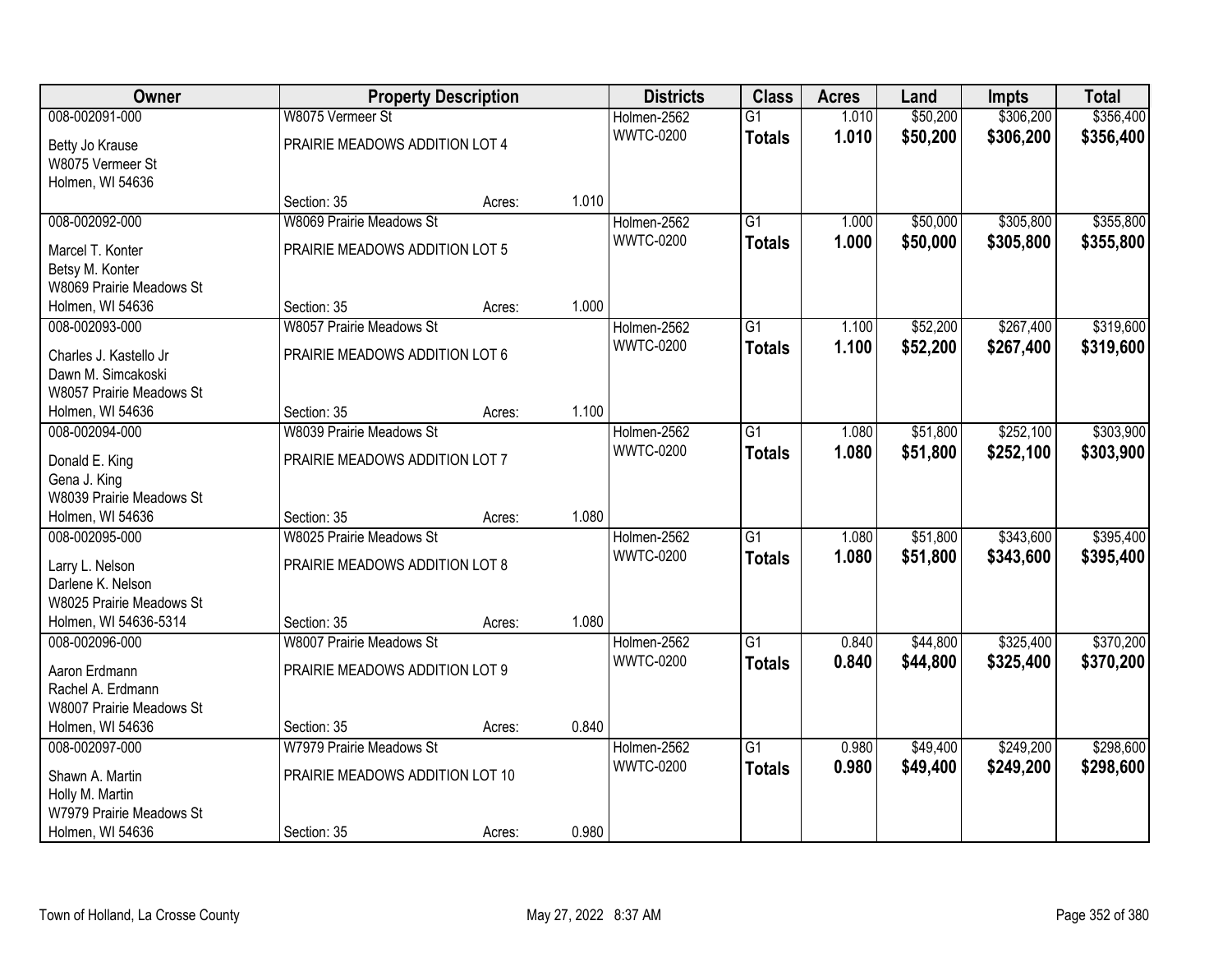| Owner                               |                                 | <b>Property Description</b> |       | <b>Districts</b> | <b>Class</b>    | <b>Acres</b> | Land     | <b>Impts</b> | <b>Total</b> |
|-------------------------------------|---------------------------------|-----------------------------|-------|------------------|-----------------|--------------|----------|--------------|--------------|
| 008-002098-000                      | W7967 Prairie Meadows St        |                             |       | Holmen-2562      | $\overline{G1}$ | 1.000        | \$50,000 | \$259,300    | \$309,300    |
| Mark A. Christianson                | PRAIRIE MEADOWS ADDITION LOT 11 |                             |       | <b>WWTC-0200</b> | <b>Totals</b>   | 1.000        | \$50,000 | \$259,300    | \$309,300    |
| Allison S. Christianson             |                                 |                             |       |                  |                 |              |          |              |              |
| W7967 Prairie Meadows St            |                                 |                             |       |                  |                 |              |          |              |              |
| Holmen, WI 54636                    | Section: 35                     | Acres:                      | 1.000 |                  |                 |              |          |              |              |
| 008-002099-000                      | W7955 Prairie Meadows St        |                             |       | Holmen-2562      | $\overline{G1}$ | 1.000        | \$50,000 | \$301,900    | \$351,900    |
| Robert J. Frie                      | PRAIRIE MEADOWS ADDITION LOT 12 |                             |       | <b>WWTC-0200</b> | <b>Totals</b>   | 1.000        | \$50,000 | \$301,900    | \$351,900    |
| Sarah N. Essmann-Frie               |                                 |                             |       |                  |                 |              |          |              |              |
| W7955 Prairie Meadows St            |                                 |                             |       |                  |                 |              |          |              |              |
| Holmen, WI 54636                    | Section: 35                     | Acres:                      | 1.000 |                  |                 |              |          |              |              |
| 008-002100-000                      | W7947 Prairie Meadows St        |                             |       | Holmen-2562      | $\overline{G1}$ | 1.000        | \$50,000 | \$345,000    | \$395,000    |
|                                     |                                 |                             |       | <b>WWTC-0200</b> | <b>Totals</b>   | 1.000        | \$50,000 | \$345,000    | \$395,000    |
| Jeff S. Gerdes<br>Heather J. Gerdes | PRAIRIE MEADOWS ADDITION LOT 13 |                             |       |                  |                 |              |          |              |              |
| W7947 Prairie Meadows St            |                                 |                             |       |                  |                 |              |          |              |              |
| Holmen, WI 54636                    | Section: 35                     | Acres:                      | 1.000 |                  |                 |              |          |              |              |
| 008-002101-000                      | W7935 Prairie Meadows St        |                             |       | Holmen-2562      | G1              | 1.000        | \$50,000 | \$255,600    | \$305,600    |
|                                     |                                 |                             |       | <b>WWTC-0200</b> | <b>Totals</b>   | 1.000        | \$50,000 | \$255,600    | \$305,600    |
| Benjamin J. Filter                  | PRAIRIE MEADOWS ADDITION LOT 14 |                             |       |                  |                 |              |          |              |              |
| Amanda R. Filter                    |                                 |                             |       |                  |                 |              |          |              |              |
| W7935 Prairie Meadows St            |                                 |                             |       |                  |                 |              |          |              |              |
| Holmen, WI 54636                    | Section: 35                     | Acres:                      | 1.000 |                  |                 |              |          |              |              |
| 008-002102-000                      | W7925 Prairie Meadows St        |                             |       | Holmen-2562      | $\overline{G1}$ | 1.000        | \$50,000 | \$400,500    | \$450,500    |
| Laura K. Coole                      | PRAIRIE MEADOWS ADDITION LOT 15 |                             |       | <b>WWTC-0200</b> | <b>Totals</b>   | 1.000        | \$50,000 | \$400,500    | \$450,500    |
| Adam B. Coole                       |                                 |                             |       |                  |                 |              |          |              |              |
| W7925 Prairie Meadows St            |                                 |                             |       |                  |                 |              |          |              |              |
| Holmen, WI 54636                    | Section: 35                     | Acres:                      | 1.000 |                  |                 |              |          |              |              |
| 008-002103-000                      | W7915 Prairie Meadows St        |                             |       | Holmen-2562      | $\overline{G1}$ | 1.000        | \$50,000 | \$314,500    | \$364,500    |
| Nikole L. Hauser                    | PRAIRIE MEADOWS ADDITION LOT 16 |                             |       | <b>WWTC-0200</b> | <b>Totals</b>   | 1.000        | \$50,000 | \$314,500    | \$364,500    |
| W7915 Prairie Meadows St            |                                 |                             |       |                  |                 |              |          |              |              |
| Holmen, WI 54636                    |                                 |                             |       |                  |                 |              |          |              |              |
|                                     | Section: 35                     | Acres:                      | 1.000 |                  |                 |              |          |              |              |
| 008-002104-000                      | W7914 Prairie Meadows St        |                             |       | Holmen-2562      | $\overline{G1}$ | 1.030        | \$50,700 | \$381,600    | \$432,300    |
| Michael A. Schams                   | PRAIRIE MEADOWS ADDITION LOT 17 |                             |       | <b>WWTC-0200</b> | <b>Totals</b>   | 1.030        | \$50,700 | \$381,600    | \$432,300    |
| Susan Schams                        |                                 |                             |       |                  |                 |              |          |              |              |
| W7914 Prairie Meadows St            |                                 |                             |       |                  |                 |              |          |              |              |
| Holmen, WI 54636-5310               | Section: 35                     | Acres:                      | 1.030 |                  |                 |              |          |              |              |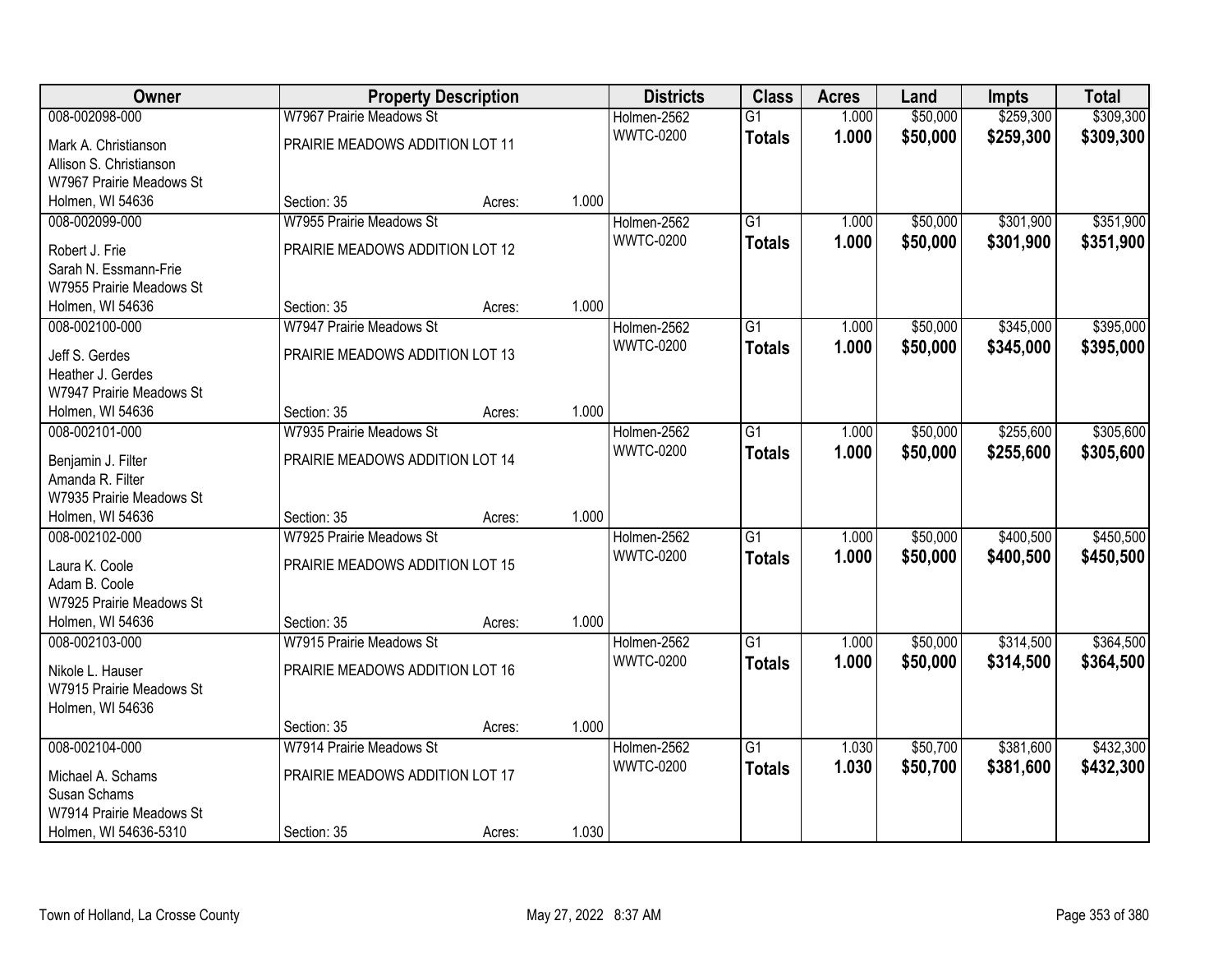| Owner                                    |                                 | <b>Property Description</b> |       | <b>Districts</b> | <b>Class</b>    | <b>Acres</b> | Land     | <b>Impts</b> | <b>Total</b> |
|------------------------------------------|---------------------------------|-----------------------------|-------|------------------|-----------------|--------------|----------|--------------|--------------|
| 008-002105-000                           | N7453 Rotterdam Ave             |                             |       | Holmen-2562      | $\overline{G1}$ | 1.030        | \$50,700 | \$282,100    | \$332,800    |
| Eric J. Puent                            | PRAIRIE MEADOWS ADDITION LOT 18 |                             |       | <b>WWTC-0200</b> | <b>Totals</b>   | 1.030        | \$50,700 | \$282,100    | \$332,800    |
| April A. Puent                           |                                 |                             |       |                  |                 |              |          |              |              |
| N7453 Rotterdam Ave                      |                                 |                             |       |                  |                 |              |          |              |              |
| Holmen, WI 54636                         | Section: 35                     | Acres:                      | 1.030 |                  |                 |              |          |              |              |
| 008-002106-000                           | W7934 Prairie Meadows St        |                             |       | Holmen-2562      | $\overline{G1}$ | 1.050        | \$51,100 | \$302,700    | \$353,800    |
|                                          |                                 |                             |       | <b>WWTC-0200</b> | <b>Totals</b>   | 1.050        | \$51,100 | \$302,700    | \$353,800    |
| Matthew E. Jahr                          | PRAIRIE MEADOWS ADDITION LOT 19 |                             |       |                  |                 |              |          |              |              |
| Lori J. Jahr<br>W7934 Prairie Meadows St |                                 |                             |       |                  |                 |              |          |              |              |
| Holmen, WI 54636                         | Section: 35                     | Acres:                      | 1.050 |                  |                 |              |          |              |              |
| 008-002107-000                           | W7946 Prairie Meadows St        |                             |       | Holmen-2562      | $\overline{G1}$ | 1.050        | \$51,100 | \$291,800    | \$342,900    |
|                                          |                                 |                             |       | <b>WWTC-0200</b> |                 | 1.050        | \$51,100 | \$291,800    |              |
| Joseph S. Powers                         | PRAIRIE MEADOWS ADDITION LOT 20 |                             |       |                  | <b>Totals</b>   |              |          |              | \$342,900    |
| Emily E. Powers                          |                                 |                             |       |                  |                 |              |          |              |              |
| W7946 Prairie Meadows St                 |                                 |                             |       |                  |                 |              |          |              |              |
| Holmen, WI 54636                         | Section: 35                     | Acres:                      | 1.050 |                  |                 |              |          |              |              |
| 008-002108-000                           | W7954 Prairie Meadows St        |                             |       | Holmen-2562      | $\overline{G1}$ | 1.050        | \$51,100 | \$302,300    | \$353,400    |
| Amy S. Ashbacher                         | PRAIRIE MEADOWS ADDITION LOT 21 |                             |       | <b>WWTC-0200</b> | <b>Totals</b>   | 1.050        | \$51,100 | \$302,300    | \$353,400    |
| Brent W. Ashbacher                       |                                 |                             |       |                  |                 |              |          |              |              |
| W7954 Prairie Meadows St                 |                                 |                             |       |                  |                 |              |          |              |              |
| Homen, WI 54636                          | Section: 35                     | Acres:                      | 1.050 |                  |                 |              |          |              |              |
| 008-002109-000                           | W7976 Prairie Meadows St        |                             |       | Holmen-2562      | $\overline{G1}$ | 1.050        | \$51,100 | \$298,400    | \$349,500    |
|                                          |                                 |                             |       | <b>WWTC-0200</b> | <b>Totals</b>   | 1.050        | \$51,100 | \$298,400    | \$349,500    |
| Rodney A. Gillmeister                    | PRAIRIE MEADOWS ADDITION LOT 22 |                             |       |                  |                 |              |          |              |              |
| Linda L. Gillmeister                     |                                 |                             |       |                  |                 |              |          |              |              |
| W7976 Prairie Meadows St                 |                                 |                             |       |                  |                 |              |          |              |              |
| Holmen, WI 54636                         | Section: 35                     | Acres:                      | 1.050 |                  |                 |              |          |              |              |
| 008-002110-000                           | W7978 Prairie Meadows St        |                             |       | Holmen-2562      | $\overline{G1}$ | 1.050        | \$51,100 | \$268,900    | \$320,000    |
| Mark S. Kline                            | PRAIRIE MEADOWS ADDITION LOT 23 |                             |       | <b>WWTC-0200</b> | <b>Totals</b>   | 1.050        | \$51,100 | \$268,900    | \$320,000    |
| Cali A. Kline                            |                                 |                             |       |                  |                 |              |          |              |              |
| W7978 Prairie Meadows St                 |                                 |                             |       |                  |                 |              |          |              |              |
| Holmen, WI 54636                         | Section: 35                     | Acres:                      | 1.050 |                  |                 |              |          |              |              |
| 008-002111-000                           | W8002 Prairie Meadows St        |                             |       | Holmen-2562      | $\overline{G1}$ | 1.030        | \$50,700 | \$254,000    | \$304,700    |
| Corey Schlegel                           | PRAIRIE MEADOWS ADDITION LOT 24 |                             |       | <b>WWTC-0200</b> | <b>Totals</b>   | 1.030        | \$50,700 | \$254,000    | \$304,700    |
| Sarah Schlegel                           |                                 |                             |       |                  |                 |              |          |              |              |
| W8002 Prairie Meadows St                 |                                 |                             |       |                  |                 |              |          |              |              |
| Holmen, WI 54636                         | Section: 35                     | Acres:                      | 1.030 |                  |                 |              |          |              |              |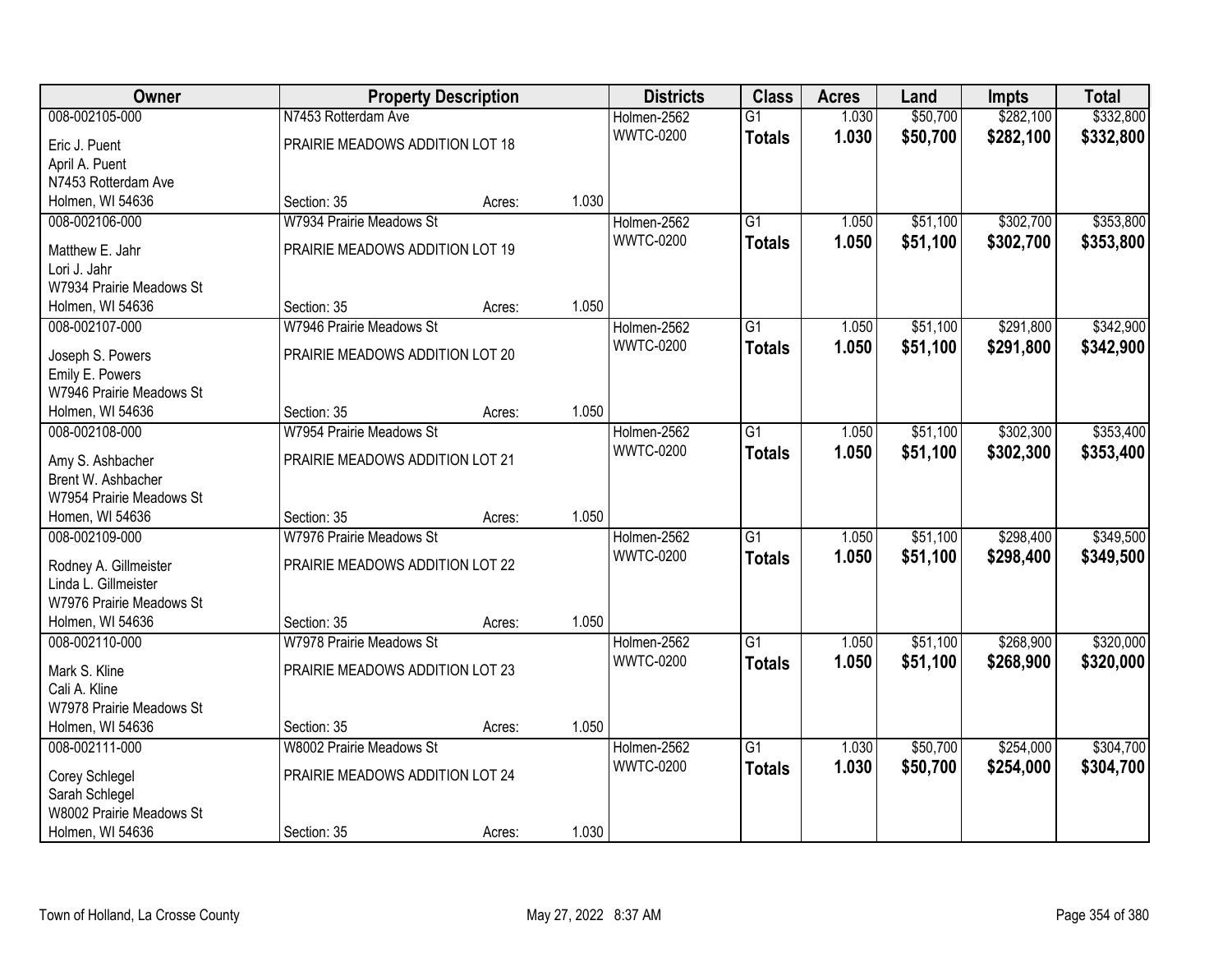| Owner                                           |                                 | <b>Property Description</b> |       | <b>Districts</b> | <b>Class</b>    | <b>Acres</b> | Land     | <b>Impts</b> | <b>Total</b> |
|-------------------------------------------------|---------------------------------|-----------------------------|-------|------------------|-----------------|--------------|----------|--------------|--------------|
| 008-002112-000                                  | <b>W8006 Prairie Meadows St</b> |                             |       | Holmen-2562      | $\overline{G1}$ | 0.840        | \$44,800 | \$263,900    | \$308,700    |
| Francis K. Bristol                              | PRAIRIE MEADOWS ADDITION LOT 25 |                             |       | <b>WWTC-0200</b> | <b>Totals</b>   | 0.840        | \$44,800 | \$263,900    | \$308,700    |
| Lynda L. Bristol                                |                                 |                             |       |                  |                 |              |          |              |              |
| W8006 Prairie Meadows St                        |                                 |                             |       |                  |                 |              |          |              |              |
| Holmen, WI 54636-5314                           | Section: 35                     | Acres:                      | 0.840 |                  |                 |              |          |              |              |
| 008-002113-000                                  | <b>W8012 Prairie Meadows St</b> |                             |       | Holmen-2562      | $\overline{G1}$ | 0.770        | \$41,900 | \$240,800    | \$282,700    |
| Todd R. Schroy                                  | PRAIRIE MEADOWS ADDITION LOT 26 |                             |       | <b>WWTC-0200</b> | <b>Totals</b>   | 0.770        | \$41,900 | \$240,800    | \$282,700    |
| Amber A. Schroy                                 |                                 |                             |       |                  |                 |              |          |              |              |
| W8012 Prairie Meadows St                        |                                 |                             |       |                  |                 |              |          |              |              |
| Holmen, WI 54636                                | Section: 35                     | Acres:                      | 0.770 |                  |                 |              |          |              |              |
| 008-002114-000                                  | W8024 Prairie Meadows St        |                             |       | Holmen-2562      | $\overline{G1}$ | 0.770        | \$41,900 | \$249,600    | \$291,500    |
|                                                 |                                 |                             |       | <b>WWTC-0200</b> | <b>Totals</b>   | 0.770        | \$41,900 | \$249,600    | \$291,500    |
| Paul M. Servais                                 | PRAIRIE MEADOWS ADDITION LOT 27 |                             |       |                  |                 |              |          |              |              |
| Kimberly J. Servais<br>W8024 Prairie Meadows St |                                 |                             |       |                  |                 |              |          |              |              |
| Holmen, WI 54636                                | Section: 35                     | Acres:                      | 0.770 |                  |                 |              |          |              |              |
| 008-002115-000                                  | <b>W8036 Prairie Meadows St</b> |                             |       | Holmen-2562      | $\overline{G1}$ | 0.770        | \$41,900 | \$222,800    | \$264,700    |
|                                                 |                                 |                             |       | <b>WWTC-0200</b> | <b>Totals</b>   | 0.770        | \$41,900 | \$222,800    | \$264,700    |
| Randy R. Wiemerslage                            | PRAIRIE MEADOWS ADDITION LOT 28 |                             |       |                  |                 |              |          |              |              |
| Jane A. Wiemerslage                             |                                 |                             |       |                  |                 |              |          |              |              |
| W8036 Prairie Meadows St                        |                                 |                             |       |                  |                 |              |          |              |              |
| Holmen, WI 54636                                | Section: 35                     | Acres:                      | 0.770 |                  |                 |              |          |              |              |
| 008-002116-000                                  | <b>W8044 Prairie Meadows St</b> |                             |       | Holmen-2562      | $\overline{G1}$ | 0.770        | \$41,900 | \$211,200    | \$253,100    |
| Cassandra M. Hopp                               | PRAIRIE MEADOWS ADDITION LOT 29 |                             |       | <b>WWTC-0200</b> | <b>Totals</b>   | 0.770        | \$41,900 | \$211,200    | \$253,100    |
| Austin R. Bol                                   |                                 |                             |       |                  |                 |              |          |              |              |
| W8044 Prairie Meadows St                        |                                 |                             |       |                  |                 |              |          |              |              |
| Holmen, WI 54636                                | Section: 35                     | Acres:                      | 0.770 |                  |                 |              |          |              |              |
| 008-002117-000                                  | <b>W8056 Prairie Meadows St</b> |                             |       | Holmen-2562      | $\overline{G1}$ | 0.970        | \$49,000 | \$310,700    | \$359,700    |
| Troy A. Miller                                  | PRAIRIE MEADOWS ADDITION LOT 30 |                             |       | <b>WWTC-0200</b> | <b>Totals</b>   | 0.970        | \$49,000 | \$310,700    | \$359,700    |
| W8056 Prairie Meadows St                        |                                 |                             |       |                  |                 |              |          |              |              |
| Holmen, WI 54636                                |                                 |                             |       |                  |                 |              |          |              |              |
|                                                 | Section: 35                     | Acres:                      | 0.970 |                  |                 |              |          |              |              |
| 008-002118-000                                  | <b>W8068 Prairie Meadows St</b> |                             |       | Holmen-2562      | $\overline{G1}$ | 0.980        | \$49,400 | \$308,300    | \$357,700    |
| Alan R. Cagle                                   | PRAIRIE MEADOWS ADDITION LOT 31 |                             |       | <b>WWTC-0200</b> | <b>Totals</b>   | 0.980        | \$49,400 | \$308,300    | \$357,700    |
| Sara L. Cagle                                   |                                 |                             |       |                  |                 |              |          |              |              |
| W8068 Prairie Meadow St                         |                                 |                             |       |                  |                 |              |          |              |              |
| Holmen, WI 54636                                | Section: 35                     | Acres:                      | 0.980 |                  |                 |              |          |              |              |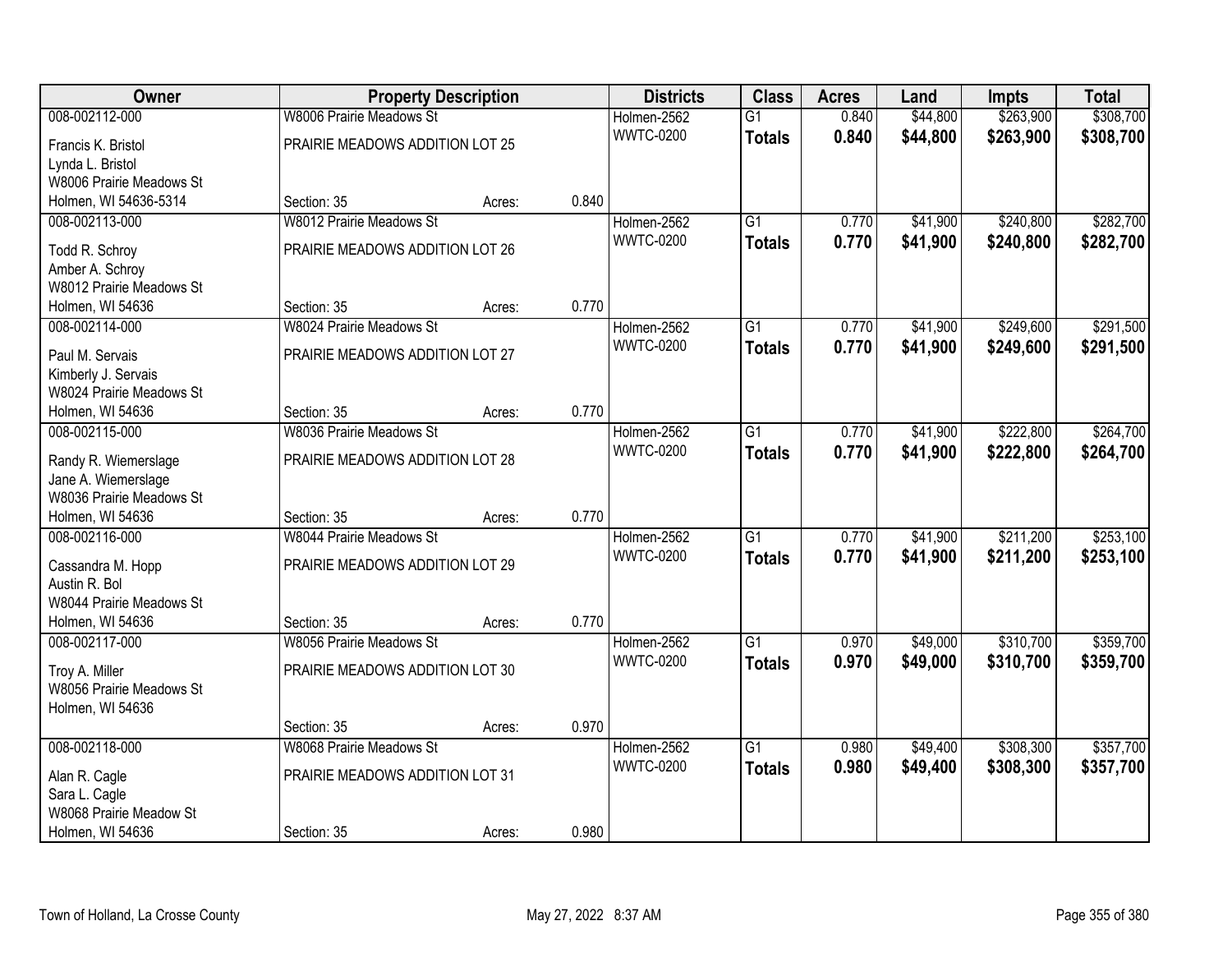| Owner                                     | <b>Property Description</b>     |        |       | <b>Districts</b> | <b>Class</b>    | <b>Acres</b> | Land     | <b>Impts</b>    | <b>Total</b> |
|-------------------------------------------|---------------------------------|--------|-------|------------------|-----------------|--------------|----------|-----------------|--------------|
| 008-002119-000                            | Vermeer St                      |        |       | Holmen-2562      | $\overline{G1}$ | 0.820        | \$44,200 | $\overline{50}$ | \$44,200     |
| Peter Curtis                              | PRAIRIE MEADOWS ADDITION LOT 32 |        |       | <b>WWTC-0200</b> | <b>Totals</b>   | 0.820        | \$44,200 | \$0             | \$44,200     |
| Cynthia Curtis                            |                                 |        |       |                  |                 |              |          |                 |              |
| W8055 Vermeer St                          |                                 |        |       |                  |                 |              |          |                 |              |
| Holmen, WI 54636                          | Section: 35                     | Acres: | 0.820 |                  |                 |              |          |                 |              |
| 008-002120-000                            | W8055 Vermeer St                |        |       | Holmen-2562      | $\overline{G1}$ | 0.770        | \$41,900 | \$297,600       | \$339,500    |
|                                           |                                 |        |       | <b>WWTC-0200</b> | Totals          | 0.770        | \$41,900 | \$297,600       | \$339,500    |
| Peter Curtis                              | PRAIRIE MEADOWS ADDITION LOT 33 |        |       |                  |                 |              |          |                 |              |
| Cynthia Curtis                            |                                 |        |       |                  |                 |              |          |                 |              |
| W8055 Vermeer St                          |                                 |        | 0.770 |                  |                 |              |          |                 |              |
| Holmen, WI 54636                          | Section: 35                     | Acres: |       |                  |                 |              |          |                 |              |
| 008-002121-000                            | W8043 Vermeer St                |        |       | Holmen-2562      | G1              | 0.770        | \$41,900 | \$361,700       | \$403,600    |
| Andrew R. Blencoe                         | PRAIRIE MEADOWS ADDITION LOT 34 |        |       | <b>WWTC-0200</b> | <b>Totals</b>   | 0.770        | \$41,900 | \$361,700       | \$403,600    |
| Christen M. Blencoe                       |                                 |        |       |                  |                 |              |          |                 |              |
| W8043 Vermeer St                          |                                 |        |       |                  |                 |              |          |                 |              |
| Holmen, WI 54636                          | Section: 35                     | Acres: | 0.770 |                  |                 |              |          |                 |              |
| 008-002122-000                            | W8035 Vermeer St                |        |       | Holmen-2562      | G1              | 0.770        | \$41,900 | \$239,200       | \$281,100    |
|                                           |                                 |        |       | <b>WWTC-0200</b> | <b>Totals</b>   | 0.770        | \$41,900 | \$239,200       | \$281,100    |
| Keith A. Casberg                          | PRAIRIE MEADOWS ADDITION LOT 35 |        |       |                  |                 |              |          |                 |              |
| Dana M. Hefti-Casberg<br>W8035 Vermeer St |                                 |        |       |                  |                 |              |          |                 |              |
| Holmen, WI 54636                          | Section: 35                     |        | 0.770 |                  |                 |              |          |                 |              |
| 008-002123-000                            | W8023 Vermeer St                | Acres: |       | Holmen-2562      | $\overline{G1}$ | 0.770        | \$41,900 | \$274,300       | \$316,200    |
|                                           |                                 |        |       | <b>WWTC-0200</b> |                 |              |          |                 |              |
| Brian S. Fiers                            | PRAIRIE MEADOWS ADDITION LOT 36 |        |       |                  | <b>Totals</b>   | 0.770        | \$41,900 | \$274,300       | \$316,200    |
| Erika M. Fiers                            |                                 |        |       |                  |                 |              |          |                 |              |
| W8023 Vermeer St                          |                                 |        |       |                  |                 |              |          |                 |              |
| Holmen, WI 54636                          | Section: 35                     | Acres: | 0.770 |                  |                 |              |          |                 |              |
| 008-002124-000                            | W8011 Vermeer St                |        |       | Holmen-2562      | $\overline{G1}$ | 0.770        | \$41,900 | \$283,700       | \$325,600    |
| Kevin D. Barnes                           | PRAIRIE MEADOWS ADDITION LOT 37 |        |       | <b>WWTC-0200</b> | <b>Totals</b>   | 0.770        | \$41,900 | \$283,700       | \$325,600    |
| Sheri L. Barnes                           |                                 |        |       |                  |                 |              |          |                 |              |
| W8011 Vermeer St                          |                                 |        |       |                  |                 |              |          |                 |              |
| Holmen, WI 54636                          | Section: 35                     | Acres: | 0.770 |                  |                 |              |          |                 |              |
| 008-002125-000                            | W8005 Vermeer St                |        |       | Holmen-2562      | $\overline{G1}$ | 0.770        | \$41,900 | \$278,300       | \$320,200    |
|                                           |                                 |        |       | <b>WWTC-0200</b> | <b>Totals</b>   | 0.770        | \$41,900 | \$278,300       | \$320,200    |
| George S. Hart                            | PRAIRIE MEADOWS ADDITION LOT 38 |        |       |                  |                 |              |          |                 |              |
| Jennifer L. Hart                          |                                 |        |       |                  |                 |              |          |                 |              |
| W8005 Vermeer St                          |                                 |        |       |                  |                 |              |          |                 |              |
| Holmen, WI 54636                          | Section: 35                     | Acres: | 0.770 |                  |                 |              |          |                 |              |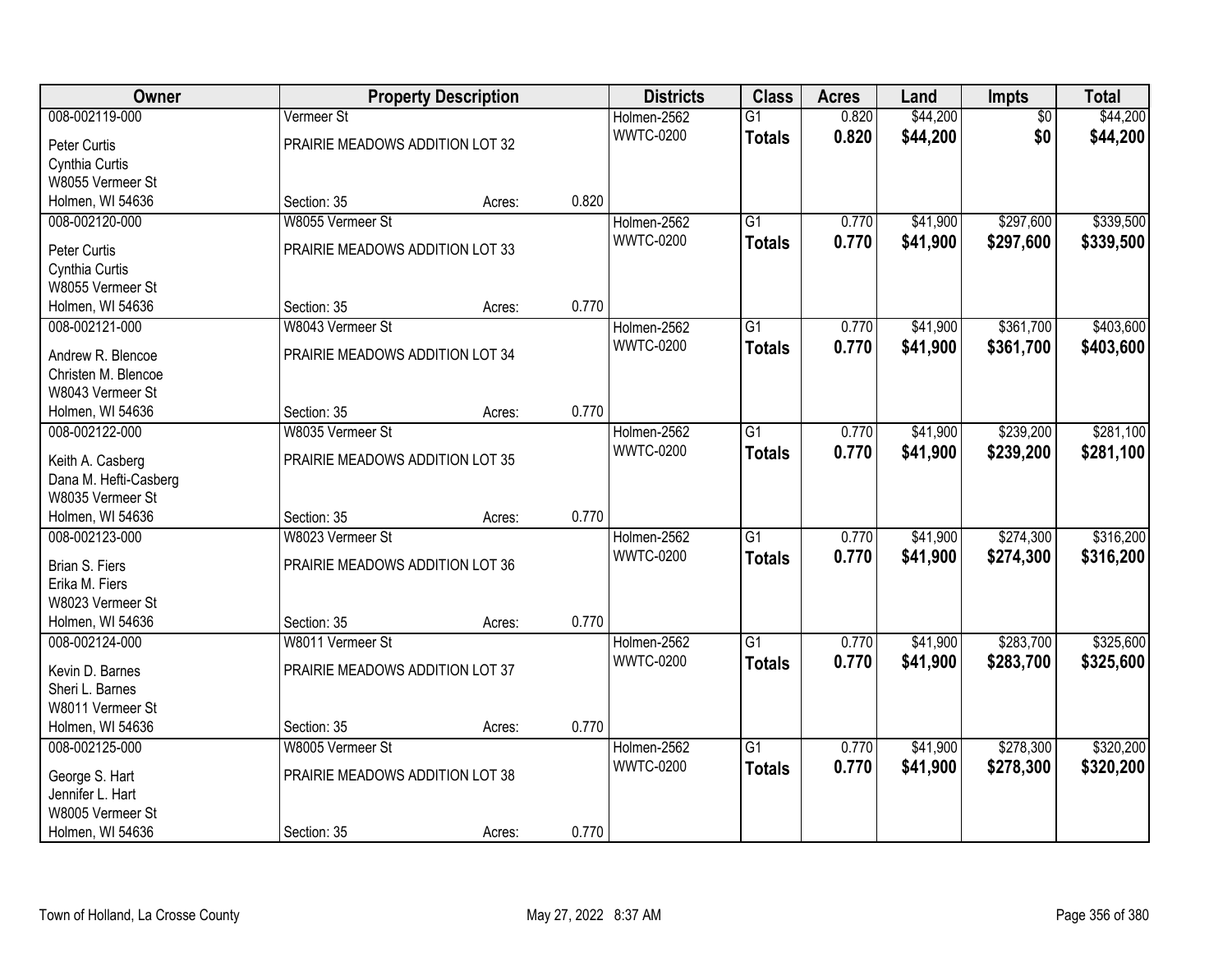| Owner                     |                                                                     | <b>Property Description</b> |       | <b>Districts</b> | <b>Class</b>    | <b>Acres</b> | Land     | Impts     | <b>Total</b> |
|---------------------------|---------------------------------------------------------------------|-----------------------------|-------|------------------|-----------------|--------------|----------|-----------|--------------|
| 008-002126-000            | W8001 Vermeer St                                                    |                             |       | Holmen-2562      | $\overline{G1}$ | 0.880        | \$46,100 | \$311,000 | \$357,100    |
| Aaron R. Heim             | PRAIRIE MEADOWS ADDITION LOT 39                                     |                             |       | <b>WWTC-0200</b> | <b>Totals</b>   | 0.880        | \$46,100 | \$311,000 | \$357,100    |
| Kimberly A. Heim          |                                                                     |                             |       |                  |                 |              |          |           |              |
| W8001 Vermeer St          |                                                                     |                             |       |                  |                 |              |          |           |              |
| Holmen, WI 54636          | Section: 35                                                         | Acres:                      | 0.880 |                  |                 |              |          |           |              |
| 008-002127-000            | W7977 Vermeer St                                                    |                             |       | Holmen-2562      | $\overline{G1}$ | 1.050        | \$51,100 | \$253,500 | \$304,600    |
|                           |                                                                     |                             |       | <b>WWTC-0200</b> | <b>Totals</b>   | 1.050        | \$51,100 | \$253,500 | \$304,600    |
| Troy E. Buchner           | PRAIRIE MEADOWS ADDITION LOT 40                                     |                             |       |                  |                 |              |          |           |              |
| Jacqueline A. Buchner     |                                                                     |                             |       |                  |                 |              |          |           |              |
| W7977 Vermeer St          |                                                                     |                             |       |                  |                 |              |          |           |              |
| Holmen, WI 54636          | Section: 35                                                         | Acres:                      | 1.050 |                  |                 |              |          |           |              |
| 008-002128-000            | W7965 Vermeer St                                                    |                             |       | Holmen-2562      | $\overline{G1}$ | 1.050        | \$51,100 | \$294,100 | \$345,200    |
| Kymberly G. Demaiffe      | PRAIRIE MEADOWS ADDITION LOT 41                                     |                             |       | <b>WWTC-0200</b> | <b>Totals</b>   | 1.050        | \$51,100 | \$294,100 | \$345,200    |
| Todd M. Demaiffe          |                                                                     |                             |       |                  |                 |              |          |           |              |
| W7965 Vermeer St          |                                                                     |                             |       |                  |                 |              |          |           |              |
| Holmen, WI 54636          | Section: 35                                                         | Acres:                      | 1.050 |                  |                 |              |          |           |              |
| 008-002129-000            | W7953 Vermeer St                                                    |                             |       | Holmen-2562      | $\overline{G1}$ | 1.050        | \$51,100 | \$303,600 | \$354,700    |
|                           |                                                                     |                             |       | <b>WWTC-0200</b> | <b>Totals</b>   | 1.050        | \$51,100 | \$303,600 | \$354,700    |
| Lance Dale<br>Alicia Dale | PRAIRIE MEADOWS ADDITION LOT 42 SUBJ TO<br>RESTR IN DOC NO. 1694002 |                             |       |                  |                 |              |          |           |              |
| W7953 Vermeer St          |                                                                     |                             |       |                  |                 |              |          |           |              |
| Holmen, WI 54636          | Section: 35                                                         | Acres:                      | 1.050 |                  |                 |              |          |           |              |
| 008-002130-000            | W7945 Vermeer St                                                    |                             |       | Holmen-2562      | $\overline{G1}$ | 1.050        | \$51,100 | \$291,700 | \$342,800    |
|                           |                                                                     |                             |       | <b>WWTC-0200</b> |                 | 1.050        | \$51,100 |           |              |
| Adam C. Kronfeld          | PRAIRIE MEADOWS ADDITION LOT 43                                     |                             |       |                  | <b>Totals</b>   |              |          | \$291,700 | \$342,800    |
| Michelle L. Kronfeld      |                                                                     |                             |       |                  |                 |              |          |           |              |
| W7945 Vermeer St          |                                                                     |                             |       |                  |                 |              |          |           |              |
| Holmen, WI 54636          | Section: 35                                                         | Acres:                      | 1.050 |                  |                 |              |          |           |              |
| 008-002131-000            | W7933 Vermeer St                                                    |                             |       | Holmen-2562      | $\overline{G1}$ | 1.050        | \$51,100 | \$305,700 | \$356,800    |
| Bradley A. Shea           | PRAIRIE MEADOWS ADDITION LOT 44                                     |                             |       | <b>WWTC-0200</b> | <b>Totals</b>   | 1.050        | \$51,100 | \$305,700 | \$356,800    |
| Amanda R. Shea            |                                                                     |                             |       |                  |                 |              |          |           |              |
| W7933 Vermeer St          |                                                                     |                             |       |                  |                 |              |          |           |              |
| Holmen, WI 54636          | Section: 35                                                         | Acres:                      | 1.050 |                  |                 |              |          |           |              |
| 008-002132-000            | N7459 Rotterdam Ave                                                 |                             |       | Holmen-2562      | $\overline{G1}$ | 1.030        | \$50,700 | \$232,800 | \$283,500    |
|                           |                                                                     |                             |       | <b>WWTC-0200</b> | <b>Totals</b>   | 1.030        | \$50,700 | \$232,800 | \$283,500    |
| Chester E. Janke          | PRAIRIE MEADOWS ADDITION LOT 45                                     |                             |       |                  |                 |              |          |           |              |
| N7459 Rotterdam Ave       |                                                                     |                             |       |                  |                 |              |          |           |              |
| Holmen, WI 54636-4405     |                                                                     |                             |       |                  |                 |              |          |           |              |
|                           | Section: 35                                                         | Acres:                      | 1.030 |                  |                 |              |          |           |              |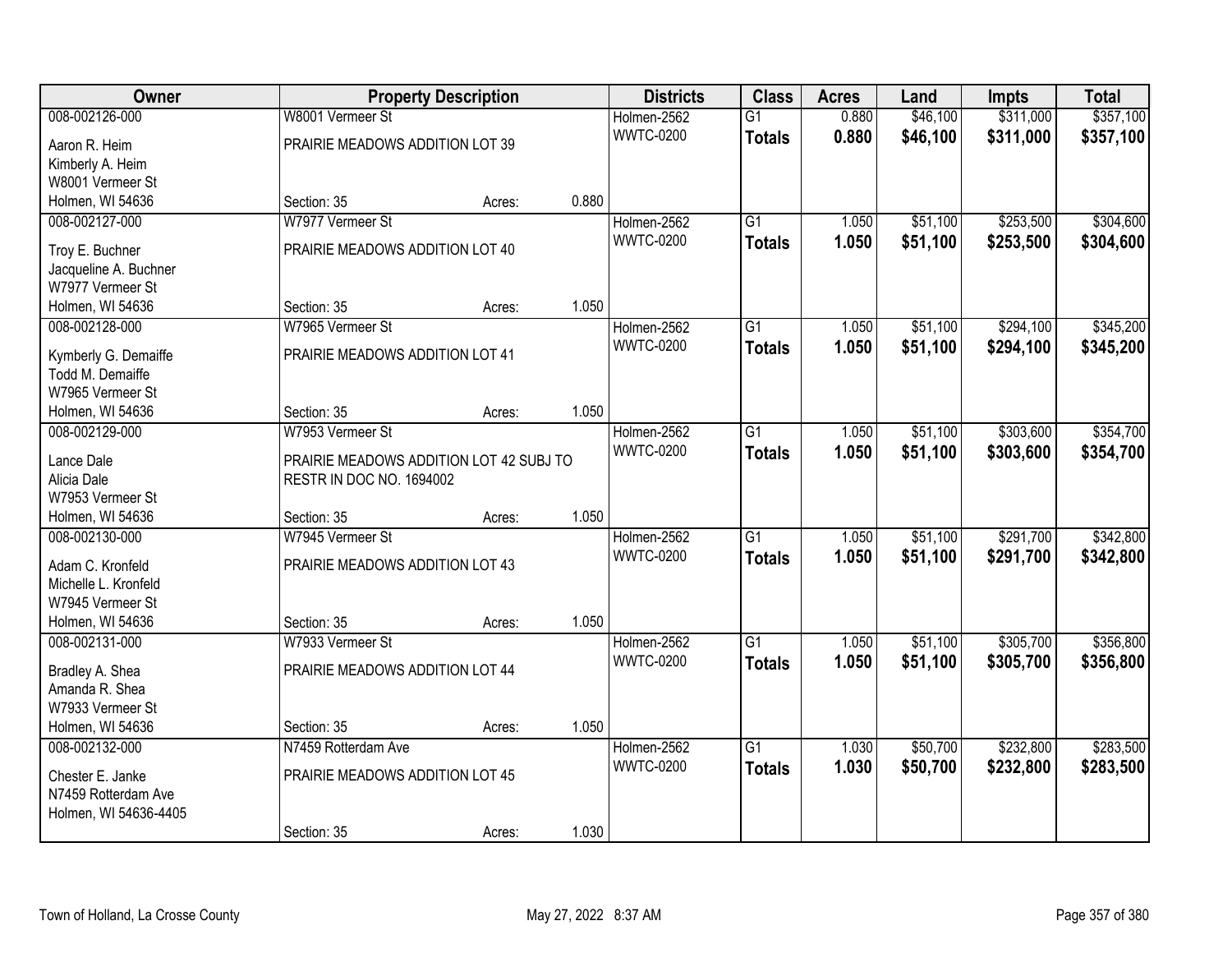| Owner                                       |                                         | <b>Property Description</b> |       | <b>Districts</b> | <b>Class</b>    | <b>Acres</b> | Land     | <b>Impts</b> | <b>Total</b> |
|---------------------------------------------|-----------------------------------------|-----------------------------|-------|------------------|-----------------|--------------|----------|--------------|--------------|
| 008-002133-000                              | W7913 Vermeer St                        |                             |       | Holmen-2562      | $\overline{G1}$ | 1.030        | \$50,700 | \$274,000    | \$324,700    |
| Jamie L. Goodenough                         | PRAIRIE MEADOWS ADDITION LOT 46         |                             |       | <b>WWTC-0200</b> | <b>Totals</b>   | 1.030        | \$50,700 | \$274,000    | \$324,700    |
| W7913 Vermeer St                            |                                         |                             |       |                  |                 |              |          |              |              |
| Holmen, WI 54636                            |                                         |                             |       |                  |                 |              |          |              |              |
|                                             | Section: 35                             | Acres:                      | 1.030 |                  |                 |              |          |              |              |
| 008-002134-000                              | W7912 Vermeer St                        |                             |       | Holmen-2562      | $\overline{G1}$ | 0.800        | \$43,600 | \$213,100    | \$256,700    |
| Michael L. Kendhammer                       | PRAIRIE MEADOWS ADDITION LOT 47         |                             |       | <b>WWTC-0200</b> | <b>Totals</b>   | 0.800        | \$43,600 | \$213,100    | \$256,700    |
| Eleanor A. Kendhammer                       |                                         |                             |       |                  |                 |              |          |              |              |
| W7912 Vermeer St                            |                                         |                             |       |                  |                 |              |          |              |              |
| Holmen, WI 54636-4201                       | Section: 35                             | Acres:                      | 0.800 |                  |                 |              |          |              |              |
| 008-002135-000                              | W7924 Vermeer St                        |                             |       | Holmen-2562      | G1              | 0.770        | \$41,900 | \$262,300    | \$304,200    |
| Curtis R. Edwardson                         | PRAIRIE MEADOWS ADDITION LOT 48 SUBJ TO |                             |       | <b>WWTC-0200</b> | <b>Totals</b>   | 0.770        | \$41,900 | \$262,300    | \$304,200    |
| Janelle J. Edwardson                        | ESMTS & RESTRS IN DOC NO. 1642529       |                             |       |                  |                 |              |          |              |              |
| W7924 Vermeer St                            |                                         |                             |       |                  |                 |              |          |              |              |
| Holmen, WI 54636                            | Section: 35                             | Acres:                      | 0.770 |                  |                 |              |          |              |              |
| 008-002136-000                              | W7932 Vermeer St                        |                             |       | Holmen-2562      | G1              | 0.800        | \$43,600 | \$218,700    | \$262,300    |
|                                             | PRAIRIE MEADOWS ADDITION LOT 49         |                             |       | <b>WWTC-0200</b> | <b>Totals</b>   | 0.800        | \$43,600 | \$218,700    | \$262,300    |
| Kimberly J. Meyer<br>Zachary J. Meyer       |                                         |                             |       |                  |                 |              |          |              |              |
| W7932 Vermeer St                            |                                         |                             |       |                  |                 |              |          |              |              |
| Holmen, WI 54636                            | Section: 35                             | Acres:                      | 0.800 |                  |                 |              |          |              |              |
| 008-002137-000                              | W7944 Vermeer St                        |                             |       | Holmen-2562      | $\overline{G1}$ | 0.800        | \$43,600 | \$333,600    | \$377,200    |
|                                             |                                         |                             |       | <b>WWTC-0200</b> | <b>Totals</b>   | 0.800        | \$43,600 | \$333,600    | \$377,200    |
| Chet E. Heacox<br>Megan R. Heacox           | PRAIRIE MEADOWS ADDITION LOT 50         |                             |       |                  |                 |              |          |              |              |
| W7944 Vermeer St                            |                                         |                             |       |                  |                 |              |          |              |              |
| Holmen, WI 54636                            | Section: 35                             | Acres:                      | 0.800 |                  |                 |              |          |              |              |
| 008-002138-000                              | W7952 Vermeer St                        |                             |       | Holmen-2562      | $\overline{G1}$ | 0.800        | \$43,600 | \$245,100    | \$288,700    |
|                                             |                                         |                             |       | <b>WWTC-0200</b> | <b>Totals</b>   | 0.800        | \$43,600 | \$245,100    | \$288,700    |
| Timothy J. Whitewater<br>Kori J. Whitewater | PRAIRIE MEADOWS ADDITION LOT 51         |                             |       |                  |                 |              |          |              |              |
| W7952 Vermeer St                            |                                         |                             |       |                  |                 |              |          |              |              |
| Holmen, WI 54636                            | Section: 35                             | Acres:                      | 0.800 |                  |                 |              |          |              |              |
| 008-002139-000                              | W7964 Vermeer St                        |                             |       | Holmen-2562      | $\overline{G1}$ | 0.800        | \$43,600 | \$248,800    | \$292,400    |
|                                             |                                         |                             |       | <b>WWTC-0200</b> | <b>Totals</b>   | 0.800        | \$43,600 | \$248,800    | \$292,400    |
| Shane A. Collins                            | PRAIRIE MEADOWS ADDITION LOT 52         |                             |       |                  |                 |              |          |              |              |
| W7964 Vermeer St                            |                                         |                             |       |                  |                 |              |          |              |              |
| Holmen, WI 54636                            | Section: 35                             | Acres:                      | 0.800 |                  |                 |              |          |              |              |
|                                             |                                         |                             |       |                  |                 |              |          |              |              |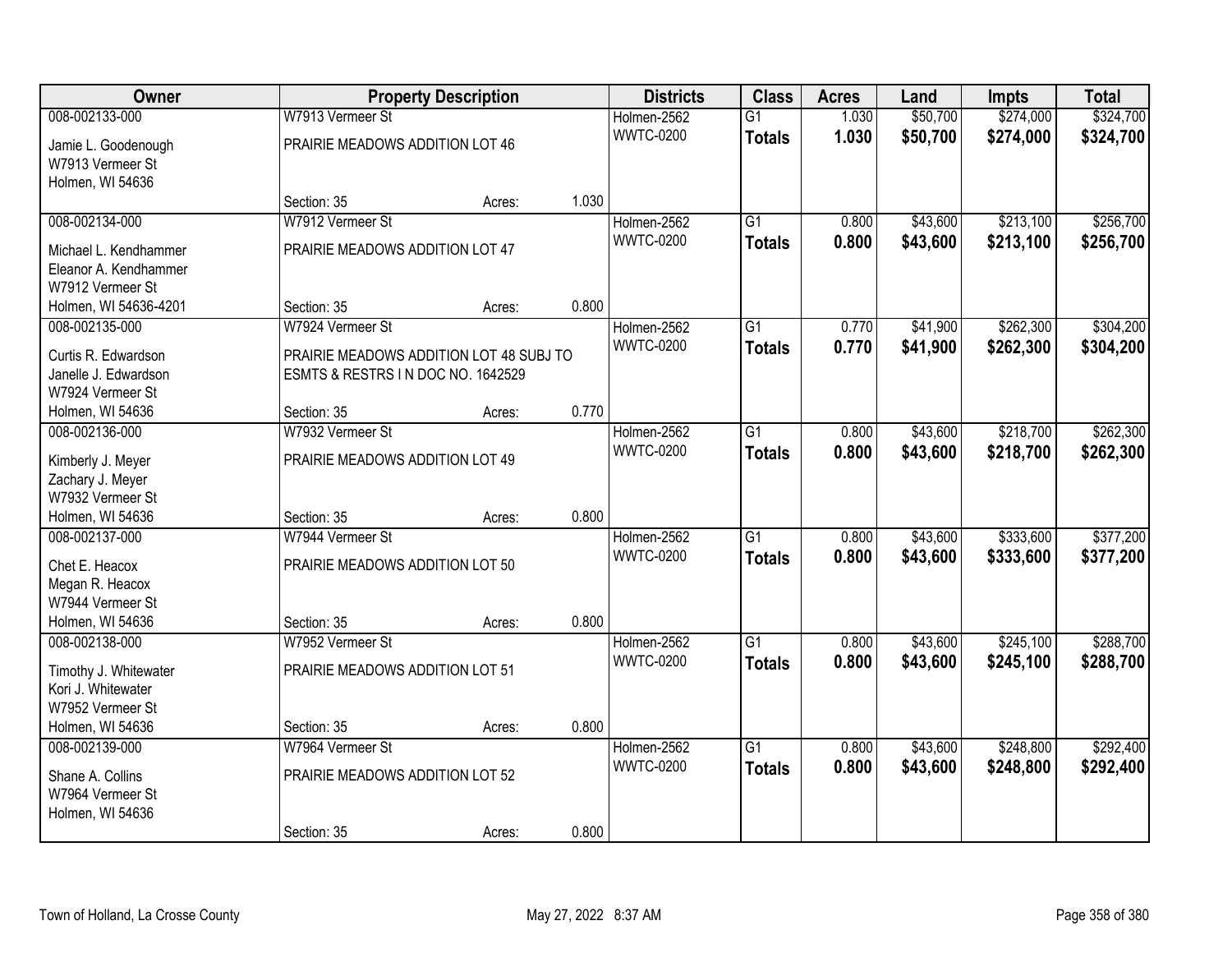| Owner                                   |                                         | <b>Property Description</b> |       | <b>Districts</b>                | <b>Class</b>    | <b>Acres</b> | Land     | <b>Impts</b> | <b>Total</b> |
|-----------------------------------------|-----------------------------------------|-----------------------------|-------|---------------------------------|-----------------|--------------|----------|--------------|--------------|
| 008-002140-000                          | W7976 Vermeer St                        |                             |       | Holmen-2562                     | $\overline{G1}$ | 0.800        | \$43,600 | \$241,000    | \$284,600    |
| Jeffery A. Gray                         | PRAIRIE MEADOWS ADDITION LOT 53         |                             |       | <b>WWTC-0200</b>                | <b>Totals</b>   | 0.800        | \$43,600 | \$241,000    | \$284,600    |
| Sara J. Gray                            |                                         |                             |       |                                 |                 |              |          |              |              |
| W7976 Vermeer St                        |                                         |                             |       |                                 |                 |              |          |              |              |
| Holmen, WI 54636                        | Section: 35                             | Acres:                      | 0.800 |                                 |                 |              |          |              |              |
| 008-002141-000                          | W8004 Vermeer St                        |                             |       | Holmen-2562                     | $\overline{G1}$ | 0.800        | \$43,600 | \$278,700    | \$322,300    |
| Keith E. Stetzer                        | PRAIRIE MEADOWS ADDITION LOT 54         |                             |       | <b>WWTC-0200</b>                | <b>Totals</b>   | 0.800        | \$43,600 | \$278,700    | \$322,300    |
| W8004 Vermeer St                        |                                         |                             |       |                                 |                 |              |          |              |              |
| Holmen, WI 54636                        |                                         |                             |       |                                 |                 |              |          |              |              |
|                                         | Section: 35                             | Acres:                      | 0.800 |                                 |                 |              |          |              |              |
| 008-002142-000                          | W8010 Vermeer St                        |                             |       | Holmen-2562                     | $\overline{G1}$ | 0.800        | \$43,600 | \$208,600    | \$252,200    |
|                                         | PRAIRIE MEADOWS ADDITION LOT 55         |                             |       | <b>WWTC-0200</b>                | <b>Totals</b>   | 0.800        | \$43,600 | \$208,600    | \$252,200    |
| Victoria J. Beckman<br>W8010 Vermeer St |                                         |                             |       |                                 |                 |              |          |              |              |
| Holmen, WI 54636-4200                   |                                         |                             |       |                                 |                 |              |          |              |              |
|                                         | Section: 35                             | Acres:                      | 0.800 |                                 |                 |              |          |              |              |
| 008-002143-000                          | W8022 Vermeer St                        |                             |       | Holmen-2562                     | $\overline{G1}$ | 0.800        | \$43,600 | \$252,800    | \$296,400    |
|                                         |                                         |                             |       | <b>WWTC-0200</b>                | <b>Totals</b>   | 0.800        | \$43,600 | \$252,800    | \$296,400    |
| Shawn M. Colgan                         | PRAIRIE MEADOWS ADDITION LOT 56         |                             |       |                                 |                 |              |          |              |              |
| Megan A. Colgan<br>W8022 Vermeer St     |                                         |                             |       |                                 |                 |              |          |              |              |
| Holmen, WI 54636                        | Section: 35                             | Acres:                      | 0.800 |                                 |                 |              |          |              |              |
| 008-002144-000                          | W8034 Vermeer St                        |                             |       | Holmen-2562                     | $\overline{G1}$ | 0.800        | \$43,600 | \$230,100    | \$273,700    |
|                                         |                                         |                             |       | <b>WWTC-0200</b>                | Totals          | 0.800        | \$43,600 | \$230,100    | \$273,700    |
| Lyle A. Antony                          | PRAIRIE MEADOWS ADDITION LOT 57         |                             |       |                                 |                 |              |          |              |              |
| Jodi L. Antony                          |                                         |                             |       |                                 |                 |              |          |              |              |
| W8034 Vermeer St                        |                                         |                             |       |                                 |                 |              |          |              |              |
| Holmen, WI 54636-4200                   | Section: 35                             | Acres:                      | 0.800 |                                 |                 |              |          |              |              |
| 008-002145-000                          | W8042 Vermeer St                        |                             |       | Holmen-2562<br><b>WWTC-0200</b> | $\overline{G1}$ | 0.800        | \$43,600 | \$291,300    | \$334,900    |
| Angela M. Berge                         | PRAIRIE MEADOWS ADDITION LOT 58         |                             |       |                                 | <b>Totals</b>   | 0.800        | \$43,600 | \$291,300    | \$334,900    |
| W8042 Vermeer St                        |                                         |                             |       |                                 |                 |              |          |              |              |
| Holmen, WI 54636                        |                                         |                             |       |                                 |                 |              |          |              |              |
|                                         | Section: 35                             | Acres:                      | 0.800 |                                 |                 |              |          |              |              |
| 008-002146-000                          | W8054 Vermeer St                        |                             |       | Holmen-2562                     | $\overline{G1}$ | 0.800        | \$43,600 | \$272,000    | \$315,600    |
| Jeffrey Dikeman                         | PRAIRIE MEADOWS ADDITION LOT 59 SUBJ TO |                             |       | <b>WWTC-0200</b>                | <b>Totals</b>   | 0.800        | \$43,600 | \$272,000    | \$315,600    |
| Melinda M. Ervin                        | RESTR IN DOC NO. 1708938                |                             |       |                                 |                 |              |          |              |              |
| W8054 Vermeer St                        |                                         |                             |       |                                 |                 |              |          |              |              |
| Holmen, WI 54636                        | Section: 35                             | Acres:                      | 0.800 |                                 |                 |              |          |              |              |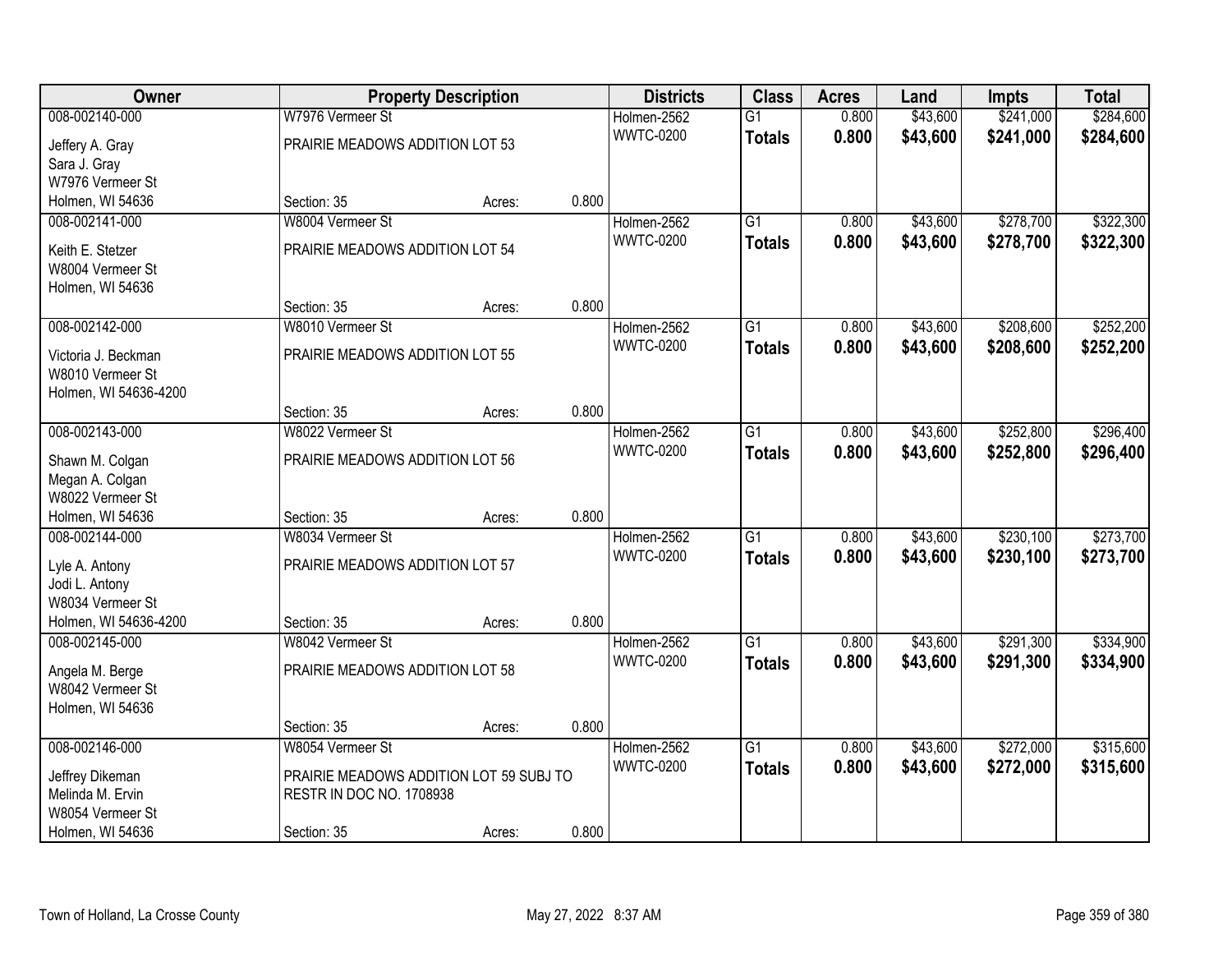| Owner                |                                       | <b>Property Description</b> |       | <b>Districts</b> | <b>Class</b>    | <b>Acres</b> | Land            | <b>Impts</b> | <b>Total</b> |
|----------------------|---------------------------------------|-----------------------------|-------|------------------|-----------------|--------------|-----------------|--------------|--------------|
| 008-002147-000       | W8056 Vermeer St                      |                             |       | Holmen-2562      | $\overline{G1}$ | 0.790        | \$43,000        | \$281,800    | \$324,800    |
| Andrew L. Minneker   | PRAIRIE MEADOWS ADDITION LOT 60       |                             |       | <b>WWTC-0200</b> | <b>Totals</b>   | 0.790        | \$43,000        | \$281,800    | \$324,800    |
| Margaret C. Minneker |                                       |                             |       |                  |                 |              |                 |              |              |
| W8056 Vermeer St     |                                       |                             |       |                  |                 |              |                 |              |              |
| Holmen, WI 54636     | Section: 35                           | Acres:                      | 0.790 |                  |                 |              |                 |              |              |
| 008-002148-000       | W8064 Vermeer St                      |                             |       | Holmen-2562      | $\overline{G1}$ | 0.870        | \$45,800        | \$302,300    | \$348,100    |
| Chad M. Kosin        | PRAIRIE MEADOWS ADDITION LOT 61       |                             |       | <b>WWTC-0200</b> | <b>Totals</b>   | 0.870        | \$45,800        | \$302,300    | \$348,100    |
| Lisa M. Kosin        |                                       |                             |       |                  |                 |              |                 |              |              |
| W8064 Vermeer St     |                                       |                             |       |                  |                 |              |                 |              |              |
| Holmen, WI 54636     | Section: 35                           | Acres:                      | 0.870 |                  |                 |              |                 |              |              |
| 008-002149-000       | <b>Prairie Meadows St</b>             |                             |       | Holmen-2562      | X4              | 0.140        | \$0             | \$0          | \$0          |
|                      |                                       |                             |       | <b>WWTC-0200</b> | <b>Totals</b>   | 0.140        | \$0             | \$0          | \$0          |
| Town of Holland      | PRAIRIE MEADOWS ADDITION OUT LOT 1    |                             |       |                  |                 |              |                 |              |              |
| W7937 County Rd Mh   |                                       |                             |       |                  |                 |              |                 |              |              |
| Holmen, WI 54636     | Section: 35                           | Acres:                      | 0.140 |                  |                 |              |                 |              |              |
| 008-002150-000       | W8085 Prairie Woods St                |                             |       | Holmen-2562      | X4              | 6.440        | $\overline{50}$ | \$0          | \$0          |
|                      |                                       |                             |       | <b>WWTC-0200</b> | <b>Totals</b>   | 6.440        | \$0             | \$0          | \$0          |
| Town of Holland      | PRAIRIE MEADOWS ADDITION OUT LOT 2    |                             |       |                  |                 |              |                 |              |              |
| W7937 County Rd Mh   |                                       |                             |       |                  |                 |              |                 |              |              |
| Holmen, WI 54636     |                                       |                             |       |                  |                 |              |                 |              |              |
|                      | Section: 35                           | Acres:                      | 6.440 |                  |                 |              |                 |              |              |
| 008-002151-000       | W7788 Volendam St                     |                             |       | Holmen-2562      | $\overline{G1}$ | 0.986        | \$49,400        | \$407,200    | \$456,600    |
| Robert C. Gschwind   | COTTONWOOD ESTATES SOUTH LOT 1 T/W AN |                             |       | <b>WWTC-0200</b> | Totals          | 0.986        | \$49,400        | \$407,200    | \$456,600    |
| Melissa A. Briggs    | UNDIVIDED 1/22 INT EREST IN OUTLOT 1  |                             |       |                  |                 |              |                 |              |              |
| W7788 Volendam St    |                                       |                             |       |                  |                 |              |                 |              |              |
| Holmen, WI 54636     | Section: 2                            | Acres:                      | 0.986 |                  |                 |              |                 |              |              |
| 008-002152-000       | W7760 Volendam St                     |                             |       | Holmen-2562      | $\overline{G1}$ | 0.995        | \$49,500        | \$300,000    | \$349,500    |
| Jeffery K. Key       | COTTONWOOD ESTATES SOUTH LOT 2 T/W AN |                             |       | <b>WWTC-0200</b> | <b>Totals</b>   | 0.995        | \$49,500        | \$300,000    | \$349,500    |
| Pamela Key           | UNDIVIDED 1/22 INT EREST IN OUTLOT 1  |                             |       |                  |                 |              |                 |              |              |
| W7760 Volendam St    |                                       |                             |       |                  |                 |              |                 |              |              |
| Holmen, WI 54636     | Section: 2                            | Acres:                      | 0.995 |                  |                 |              |                 |              |              |
| 008-002153-000       | W7748 Volendam St                     |                             |       | Holmen-2562      | $\overline{G1}$ | 0.995        | \$49,500        | \$399,100    | \$448,600    |
| Michael T. Weidemann | COTTONWOOD ESTATES SOUTH LOT 3 T/W AN |                             |       | <b>WWTC-0200</b> | <b>Totals</b>   | 0.995        | \$49,500        | \$399,100    | \$448,600    |
| Susan M. Weidemann   | UNDIVIDED 1/22 INT EREST IN OUTLOT 1  |                             |       |                  |                 |              |                 |              |              |
| W7748 Volendam St    |                                       |                             |       |                  |                 |              |                 |              |              |
| Holmen, WI 54636     | Section: 2                            | Acres:                      | 0.995 |                  |                 |              |                 |              |              |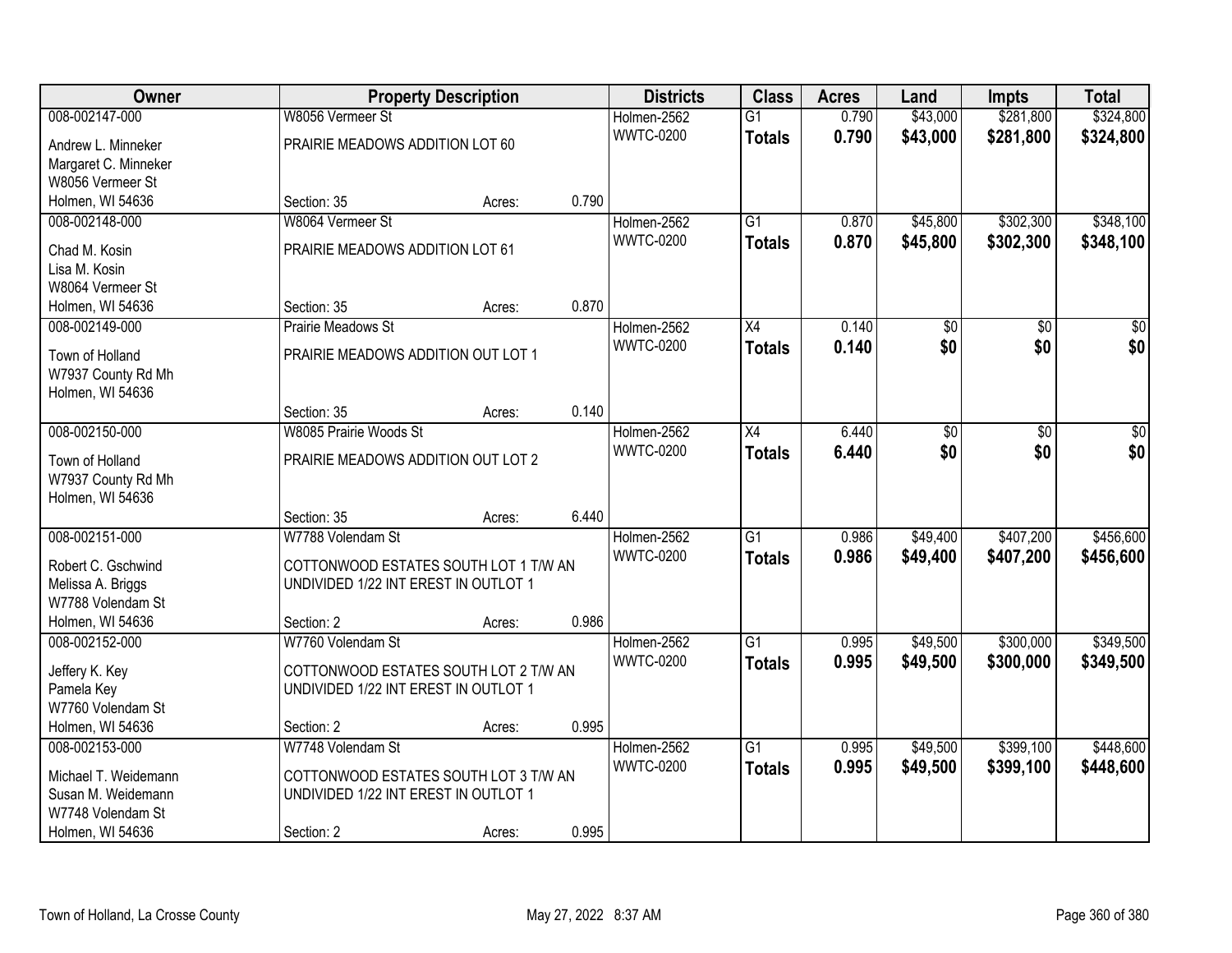| Owner                                |                                         | <b>Property Description</b> |        | <b>Districts</b> | <b>Class</b>    | <b>Acres</b> | Land     | <b>Impts</b> | <b>Total</b> |
|--------------------------------------|-----------------------------------------|-----------------------------|--------|------------------|-----------------|--------------|----------|--------------|--------------|
| 008-002154-000                       | W7740 Volendam St                       |                             |        | Holmen-2562      | $\overline{G1}$ | 0.995        | \$49,500 | \$318,700    | \$368,200    |
| Bjorn A. Broten                      | COTTONWOOD ESTATES SOUTH LOT 4 T/W AN   |                             |        | <b>WWTC-0200</b> | <b>Totals</b>   | 0.995        | \$49,500 | \$318,700    | \$368,200    |
| Megan N. Broten                      | UNDIVIDED 1/22 INT EREST IN OUTLOT 1    |                             |        |                  |                 |              |          |              |              |
| W7740 Volendam St                    |                                         |                             |        |                  |                 |              |          |              |              |
| Holmen, WI 54636                     | Section: 2                              | Acres:                      | 0.995  |                  |                 |              |          |              |              |
| 008-002155-000                       | W7726 Volendam St                       |                             |        | Holmen-2562      | $\overline{G1}$ | 0.995        | \$49,500 | \$359,000    | \$408,500    |
|                                      |                                         |                             |        | <b>WWTC-0200</b> | <b>Totals</b>   | 0.995        | \$49,500 | \$359,000    | \$408,500    |
| Joseph J. Anderson                   | COTTONWOOD ESTATES SOUTH LOT 5 T/W AN   |                             |        |                  |                 |              |          |              |              |
| Kelly L. Anderson                    | UNDIVIDED 1/22 INT EREST IN OUTLOT 1    |                             |        |                  |                 |              |          |              |              |
| W7726 Volendam St                    |                                         |                             |        |                  |                 |              |          |              |              |
| Holmen, WI 54636                     | Section: 2                              | Acres:                      | 0.995  |                  |                 |              |          |              |              |
| 008-002156-000                       | W7716 Volendam St                       |                             |        | Holmen-2562      | $\overline{G1}$ | 0.995        | \$49,500 | \$290,600    | \$340,100    |
| Hunter P. Young                      | COTTONWOOD ESTATES SOUTH LOT 6 T/W AN   |                             |        | <b>WWTC-0200</b> | <b>Totals</b>   | 0.995        | \$49,500 | \$290,600    | \$340,100    |
| Kimberly A. Young                    | UNDIVIDED 1/22 INT EREST IN OUTLOT 1    |                             |        |                  |                 |              |          |              |              |
| W7716 Volendam St                    |                                         |                             |        |                  |                 |              |          |              |              |
| Holmen, WI 54636                     | Section: 2                              | Acres:                      | 0.995  |                  |                 |              |          |              |              |
| 008-002157-000                       | Volendam St                             |                             |        | Holmen-2562      | $\overline{G1}$ | 0.995        | \$49,500 | \$0          | \$49,500     |
|                                      |                                         |                             |        | <b>WWTC-0200</b> |                 | 0.995        | \$49,500 | \$0          |              |
| Thomas W Miklautsch Living Trust     | COTTONWOOD ESTATES SOUTH LOT 7 T/W AN   |                             |        |                  | <b>Totals</b>   |              |          |              | \$49,500     |
| Marian P Miklautsch Living Trust     | UNDIVIDED 1/22 INT EREST IN OUTLOT 1    |                             |        |                  |                 |              |          |              |              |
| 9021 Parkshore Dr                    |                                         |                             |        |                  |                 |              |          |              |              |
| Minocqua, WI 54548                   | Section: 2                              | Acres:                      | 0.995  |                  |                 |              |          |              |              |
| 008-002158-000                       | Volendam St                             |                             |        | Holmen-2562      | Assessed with   |              |          |              |              |
| Assessed With Lots in Cottonwood Est | COTTONWOOD ESTATES SOUTH OUT LOT 1      |                             |        | <b>WWTC-0200</b> |                 |              |          |              |              |
| South & North                        | COMMON CONSERVATION PR OPERTY ASSESSED  |                             |        |                  |                 |              |          |              |              |
| No Address Available St              | WITH LOTS IN COTTONWOOD ESTATES SOUTH & |                             |        |                  |                 |              |          |              |              |
| Holmen, WI 54636                     | Section: 2                              |                             | 13.730 |                  |                 |              |          |              |              |
| 008-002159-000                       | N7271 Bice Ave                          | Acres:                      |        | Holmen-2562      | $\overline{G1}$ | 0.941        | \$48,800 | \$253,100    | \$301,900    |
|                                      |                                         |                             |        |                  |                 |              |          |              |              |
| Todd M. Wilber                       | COTTONWOOD ESTATES NORTH LOT 8 T/W AN   |                             |        | <b>WWTC-0200</b> | <b>Totals</b>   | 0.941        | \$48,800 | \$253,100    | \$301,900    |
| Shannon L. Wilber                    | UNDIVIDED 1/22 INT EREST IN OUTLOT 1 OF |                             |        |                  |                 |              |          |              |              |
| N7271 Bice Ave                       | COTTONW OOD ESTATES SOUTH               |                             |        |                  |                 |              |          |              |              |
| Holmen, WI 54636                     | Section: 2                              | Acres:                      | 0.941  |                  |                 |              |          |              |              |
| 008-002160-000                       | N7295 Bice Ave                          |                             |        | Holmen-2562      | $\overline{G1}$ | 0.812        | \$40,200 | \$292,700    | \$332,900    |
|                                      |                                         |                             |        | <b>WWTC-0200</b> | <b>Totals</b>   | 0.812        | \$40,200 | \$292,700    | \$332,900    |
| Forest S. Brody                      | COTTONWOOD ESTATES NORTH LOT 9 T/W AN   |                             |        |                  |                 |              |          |              |              |
| Megan S. Brody                       | UNDIVIDED 1/22 INT EREST IN OUTLOT 1 OF |                             |        |                  |                 |              |          |              |              |
| N7295 Bice Ave                       | COTTONW OOD ESTATES SOUTH               |                             |        |                  |                 |              |          |              |              |
| Holmen, WI 54636                     | Section: 2                              | Acres:                      | 0.812  |                  |                 |              |          |              |              |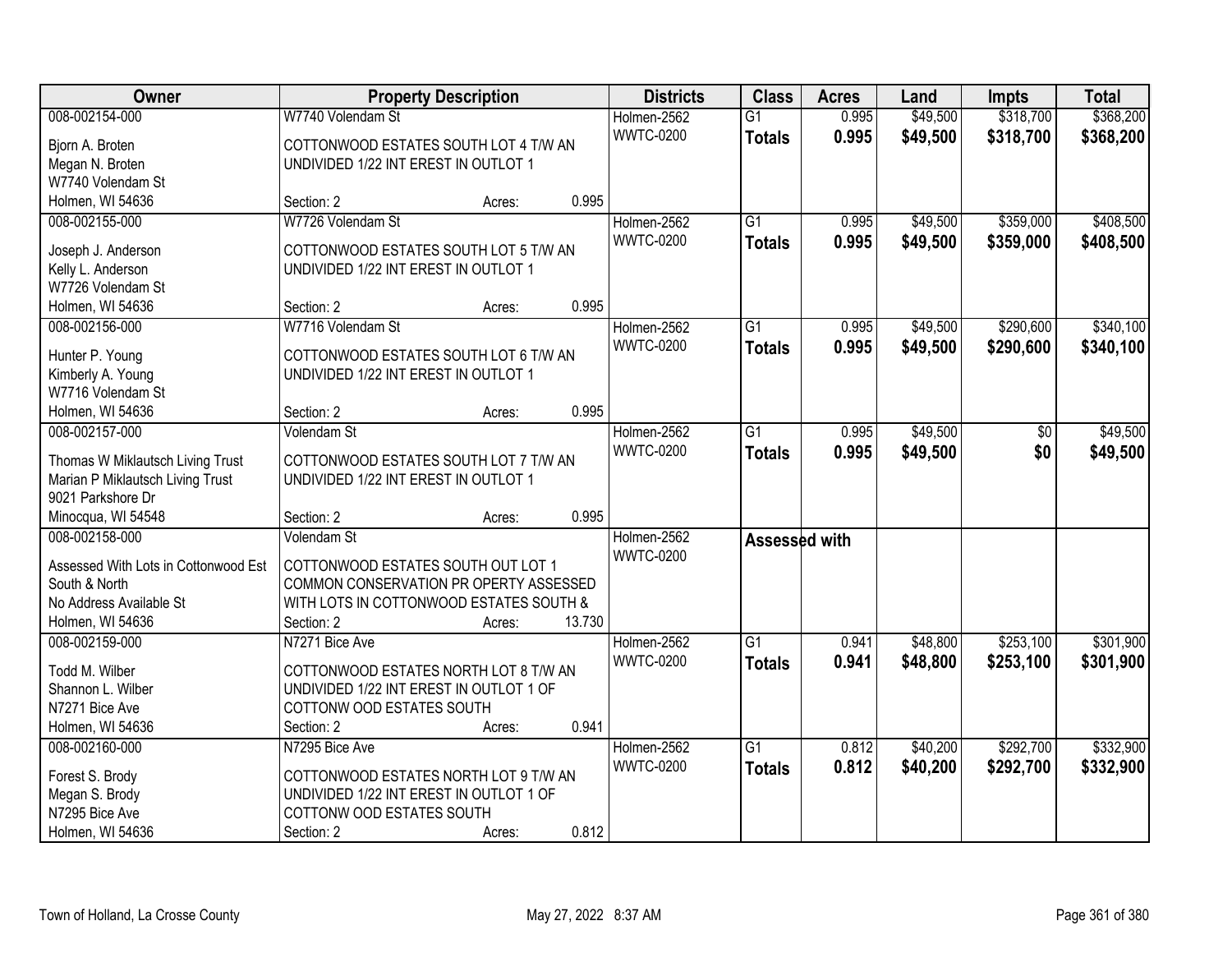| Owner                | <b>Property Description</b>             | <b>Districts</b> | <b>Class</b>    | <b>Acres</b> | Land     | <b>Impts</b> | <b>Total</b> |
|----------------------|-----------------------------------------|------------------|-----------------|--------------|----------|--------------|--------------|
| 008-002161-000       | N7296 Cottonwood Ln                     | Holmen-2562      | $\overline{G1}$ | 0.798        | \$46,800 | \$356,100    | \$402,900    |
| Matthew N. Walker    | COTTONWOOD ESTATES NORTH LOT 10 T/W AN  | <b>WWTC-0200</b> | <b>Totals</b>   | 0.798        | \$46,800 | \$356,100    | \$402,900    |
| Nichole L. Walker    | UNDIVIDED 1/22 IN TEREST IN OUTLOT 1 OF |                  |                 |              |          |              |              |
| N7296 Cottonwood Ln  | COTTON WOOD ESTATES SOUTH               |                  |                 |              |          |              |              |
| Holmen, WI 54636     | 0.798<br>Section: 2<br>Acres:           |                  |                 |              |          |              |              |
| 008-002162-000       | N7284 Cottonwood Ln                     | Holmen-2562      | $\overline{G1}$ | 0.859        | \$53,000 | \$257,600    | \$310,600    |
|                      |                                         | <b>WWTC-0200</b> | <b>Totals</b>   | 0.859        | \$53,000 | \$257,600    | \$310,600    |
| Jesse S. Beckendorf  | COTTONWOOD ESTATES NORTH LOT 11 T/W AN  |                  |                 |              |          |              |              |
| Brenna J. Beckendorf | UNDIVIDED 1/22 IN TEREST IN OUTLOT 1 OF |                  |                 |              |          |              |              |
| N7284 Cottonwood Ln  | <b>COTTON WOOD ESTATES SOUTH</b>        |                  |                 |              |          |              |              |
| Holmen, WI 54636     | 0.859<br>Section: 2<br>Acres:           |                  |                 |              |          |              |              |
| 008-002163-000       | N7256 Cottonwood Ln                     | Holmen-2562      | G1              | 0.964        | \$54,600 | \$348,600    | \$403,200    |
| Dax B. Connely       | COTTONWOOD ESTATES NORTH LOT 12 T/W AN  | <b>WWTC-0200</b> | <b>Totals</b>   | 0.964        | \$54,600 | \$348,600    | \$403,200    |
| Angela M. Connely    | UNDIVIDED 1/22 IN TEREST IN OUTLOT 1 OF |                  |                 |              |          |              |              |
| N7256 Cottonwood Ln  | COTTON WOOD ESTATES SOUTH               |                  |                 |              |          |              |              |
| Holmen, WI 54636     | 0.964<br>Section: 2<br>Acres:           |                  |                 |              |          |              |              |
| 008-002164-000       | N7259 Cottonwood Ln                     | Holmen-2562      | G1              | 0.971        | \$54,700 | \$310,500    | \$365,200    |
|                      |                                         | <b>WWTC-0200</b> |                 | 0.971        |          |              |              |
| Jess Humpal          | COTTONWOOD ESTATES NORTH LOT 13 T/W AN  |                  | <b>Totals</b>   |              | \$54,700 | \$310,500    | \$365,200    |
| <b>Emily Humpal</b>  | UNDIVIDED 1/22 IN TEREST IN OUTLOT 1 OF |                  |                 |              |          |              |              |
| N7259 Cottonwood Ln  | COTTON WOOD ESTATES SOUTH               |                  |                 |              |          |              |              |
| Holmen, WI 54636     | 0.971<br>Section: 2<br>Acres:           |                  |                 |              |          |              |              |
| 008-002165-000       | N7271 Cottonwood Ln                     | Holmen-2562      | $\overline{G1}$ | 0.973        | \$53,500 | \$501,300    | \$554,800    |
| Clark L. Jensen      | COTTONWOOD ESTATES NORTH LOT 14 T/W AN  | <b>WWTC-0200</b> | <b>Totals</b>   | 0.973        | \$53,500 | \$501,300    | \$554,800    |
| Tena M. Jensen       | UNDIVIDED 1/22 IN TEREST IN OUTLOT 1 OF |                  |                 |              |          |              |              |
| N7271 Cottonwood Ln  | COTTON WOOD ESTATES SOUTH               |                  |                 |              |          |              |              |
| Holmen, WI 54636     | 0.973<br>Section: 2                     |                  |                 |              |          |              |              |
|                      | Acres:                                  |                  |                 |              |          |              |              |
| 008-002166-000       | N7295 Cottonwood Ln                     | Holmen-2562      | $\overline{G1}$ | 1.193        | \$59,200 | \$287,800    | \$347,000    |
| Timothy J. Reichgelt | COTTONWOOD ESTATES NORTH LOT 15 T/W AN  | <b>WWTC-0200</b> | <b>Totals</b>   | 1.193        | \$59,200 | \$287,800    | \$347,000    |
| Leslie A. Leach      | UNDIVIDED 1/22 IN TEREST IN OUTLOT 1 OF |                  |                 |              |          |              |              |
| N7295 Cottonwood Ln  | COTTON WOOD ESTATES SOUTH               |                  |                 |              |          |              |              |
| Holmen, WI 54636     | 1.193<br>Section: 2<br>Acres:           |                  |                 |              |          |              |              |
| 008-002167-000       | N7296 Eagle Rd                          | Holmen-2562      | $\overline{G1}$ | 0.836        | \$47,300 | \$317,900    | \$365,200    |
|                      |                                         | <b>WWTC-0200</b> | <b>Totals</b>   | 0.836        | \$47,300 | \$317,900    | \$365,200    |
| Wade R. Wilson       | COTTONWOOD ESTATES NORTH LOT 16 T/W AN  |                  |                 |              |          |              |              |
| Lynne M. Wilson      | UNDIVIDED 1/22 IN TEREST IN OUTLOT 1 OF |                  |                 |              |          |              |              |
| N7296 Eagle Rd       | COTTON WOOD ESTATES SOUTH               |                  |                 |              |          |              |              |
| Holmen, WI 54636     | 0.836<br>Section: 2<br>Acres:           |                  |                 |              |          |              |              |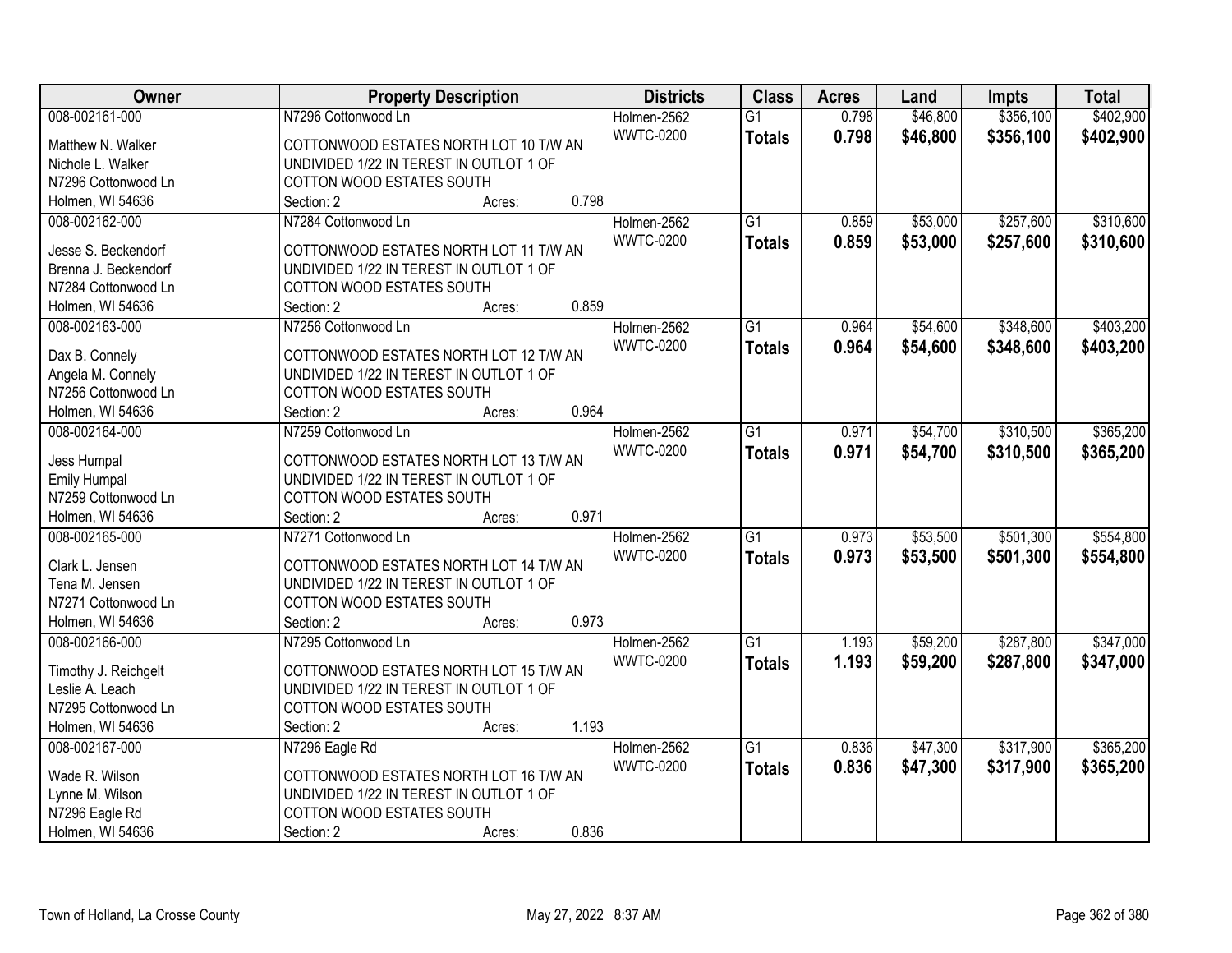| Owner                                | <b>Property Description</b>             | <b>Districts</b> | <b>Class</b>    | <b>Acres</b> | Land     | <b>Impts</b> | <b>Total</b> |
|--------------------------------------|-----------------------------------------|------------------|-----------------|--------------|----------|--------------|--------------|
| 008-002168-000                       | N7280 Eagle Rd                          | Holmen-2562      | $\overline{G1}$ | 0.722        | \$49,400 | \$346,500    | \$395,900    |
| Matthew S. Seiler                    | COTTONWOOD ESTATES NORTH LOT 17 T/W AN  | <b>WWTC-0200</b> | <b>Totals</b>   | 0.722        | \$49,400 | \$346,500    | \$395,900    |
| N7280 Eagle Rd                       | UNDIVIDED 1/22 IN TEREST IN OUTLOT 1 OF |                  |                 |              |          |              |              |
| Holmen, WI 54636                     | COTTON WOOD ESTATES SOUTH               |                  |                 |              |          |              |              |
|                                      | 0.722<br>Section: 2<br>Acres:           |                  |                 |              |          |              |              |
| 008-002169-000                       | N7264 Eagle Rd                          | Holmen-2562      | $\overline{G1}$ | 0.736        | \$50,300 | \$311,700    | \$362,000    |
| Robert H. Mausolf                    | COTTONWOOD ESTATES NORTH LOT 18 T/W AN  | <b>WWTC-0200</b> | <b>Totals</b>   | 0.736        | \$50,300 | \$311,700    | \$362,000    |
| Laura B. Mausolf                     | UNDIVIDED 1/22 IN TEREST IN OUTLOT 1 OF |                  |                 |              |          |              |              |
| N7264 Eagle Rd                       | COTTON WOOD ESTATES SOUTH               |                  |                 |              |          |              |              |
| Holmen, WI 54636                     | 0.736<br>Section: 2<br>Acres:           |                  |                 |              |          |              |              |
| 008-002170-000                       | N7252 Eagle Rd                          | Holmen-2562      | $\overline{G1}$ | 0.906        | \$53,700 | \$304,500    | \$358,200    |
|                                      |                                         | <b>WWTC-0200</b> | <b>Totals</b>   | 0.906        | \$53,700 | \$304,500    | \$358,200    |
| Ryan R. Berndt                       | COTTONWOOD ESTATES NORTH LOT 19 T/W AN  |                  |                 |              |          |              |              |
| Khyl A. Berndt                       | UNDIVIDED 1/22 IN TEREST IN OUTLOT 1 OF |                  |                 |              |          |              |              |
| N7252 Eagle Rd                       | COTTON WOOD ESTATES SOUTH               |                  |                 |              |          |              |              |
| Holmen, WI 54636                     | 0.906<br>Section: 2<br>Acres:           |                  |                 |              |          |              |              |
| 008-002171-000                       | N7255 Eagle Rd                          | Holmen-2562      | $\overline{G1}$ | 0.922        | \$53,900 | \$304,300    | \$358,200    |
| Slade Hendrikson                     | COTTONWOOD ESTATES NORTH LOT 20 T/W AN  | <b>WWTC-0200</b> | <b>Totals</b>   | 0.922        | \$53,900 | \$304,300    | \$358,200    |
| Angela K. Hendrikson                 | UNDIVIDED 1/22 IN TEREST IN OUTLOT 1 OF |                  |                 |              |          |              |              |
| N7255 Eagle Rd                       | COTTON WOOD ESTATES SOUTH               |                  |                 |              |          |              |              |
| Holmen, WI 54636                     | 0.922<br>Section: 2<br>Acres:           |                  |                 |              |          |              |              |
| 008-002172-000                       | N7277 Eagle Rd                          | Holmen-2562      | $\overline{G1}$ | 1.742        | \$60,600 | \$308,400    | \$369,000    |
|                                      |                                         | <b>WWTC-0200</b> | <b>Totals</b>   | 1.742        | \$60,600 | \$308,400    | \$369,000    |
| <b>Timothy Hoehn</b>                 | COTTONWOOD ESTATES NORTH LOT 21 T/W AN  |                  |                 |              |          |              |              |
| Megan Hoehn                          | UNDIVIDED 1/22 IN TEREST IN OUTLOT 1 OF |                  |                 |              |          |              |              |
| N7277 Eagle Rd                       | COTTON WOOD ESTATES SOUTH               |                  |                 |              |          |              |              |
| Holmen, WI 54636                     | 1.742<br>Section: 2<br>Acres:           |                  |                 |              |          |              |              |
| 008-002173-000                       | N7293 Eagle Rd                          | Holmen-2562      | $\overline{G1}$ | 0.909        | \$48,300 | \$310,100    | \$358,400    |
| Chad A. Lindberg                     | COTTONWOOD ESTATES NORTH LOT 22 T/W AN  | <b>WWTC-0200</b> | <b>Totals</b>   | 0.909        | \$48,300 | \$310,100    | \$358,400    |
| Lindsey M. Lindberg                  | UNDIVIDED 1/22 IN TEREST IN OUTLOT 1 OF |                  |                 |              |          |              |              |
| N7293 Eagle Rd                       | COTTON WOOD ESTATES SOUTH               |                  |                 |              |          |              |              |
| Holmen, WI 54636                     | 0.909<br>Section: 2<br>Acres:           |                  |                 |              |          |              |              |
| 008-002174-000                       | W7765 Parcher Ct                        | Holmen-2562      | $\overline{G1}$ | 0.381        | \$25,000 | \$224,300    | \$249,300    |
|                                      |                                         | <b>WWTC-0200</b> | <b>Totals</b>   | 0.381        | \$25,000 | \$224,300    | \$249,300    |
| Alexander P Parcher Revocable Living | HOLLAND VILLAS CONDOMINIUM U NIT 1      |                  |                 |              |          |              |              |
| Trust                                |                                         |                  |                 |              |          |              |              |
| Janelle N Parcher Revocable Living   |                                         |                  |                 |              |          |              |              |
| Trust                                | 0.381<br>Section: 11<br>Acres:          |                  |                 |              |          |              |              |
| W7765 Parcher Ct                     |                                         |                  |                 |              |          |              |              |
| Holmen, WI 54636                     |                                         |                  |                 |              |          |              |              |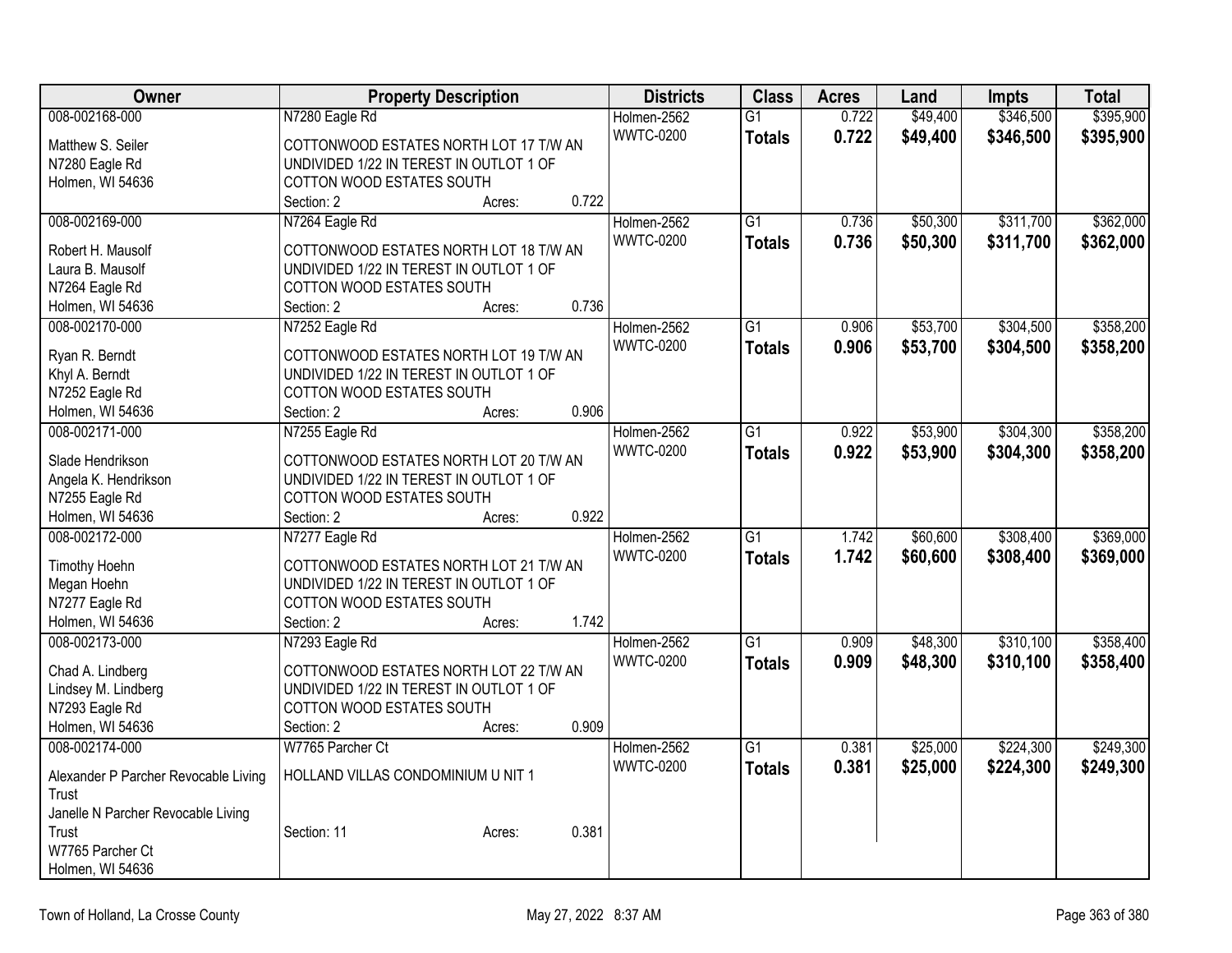| Owner                           |                                    | <b>Property Description</b> |       | <b>Districts</b> | <b>Class</b>    | <b>Acres</b> | Land     | <b>Impts</b>    | <b>Total</b> |
|---------------------------------|------------------------------------|-----------------------------|-------|------------------|-----------------|--------------|----------|-----------------|--------------|
| 008-002175-000                  | W7763 Parcher Ct                   |                             |       | Holmen-2562      | $\overline{G1}$ | 0.381        | \$25,000 | \$231,100       | \$256,100    |
| Pamela A. Wozney                | HOLLAND VILLAS CONDOMINIUM U NIT 2 |                             |       | <b>WWTC-0200</b> | <b>Totals</b>   | 0.381        | \$25,000 | \$231,100       | \$256,100    |
| Jeffrey S. Wozney               |                                    |                             |       |                  |                 |              |          |                 |              |
| W7763 Parcher Ct                |                                    |                             |       |                  |                 |              |          |                 |              |
| Holmen, WI 54636                | Section: 11                        | Acres:                      | 0.381 |                  |                 |              |          |                 |              |
| 008-002176-000                  | W7751 Parcher Ct                   |                             |       | Holmen-2562      | $\overline{G1}$ | 0.381        | \$25,000 | \$232,600       | \$257,600    |
| Julie Connelly                  | HOLLAND VILLAS CONDOMINIUM U NIT 3 |                             |       | <b>WWTC-0200</b> | <b>Totals</b>   | 0.381        | \$25,000 | \$232,600       | \$257,600    |
| Jeffrey Connelly                |                                    |                             |       |                  |                 |              |          |                 |              |
| W7751 Parcher Ct                |                                    |                             |       |                  |                 |              |          |                 |              |
| Holmen, WI 54636                | Section: 11                        | Acres:                      | 0.381 |                  |                 |              |          |                 |              |
| 008-002177-000                  | W7749 Parcher Ct                   |                             |       | Holmen-2562      | G1              | 0.381        | \$25,000 | \$235,400       | \$260,400    |
|                                 |                                    |                             |       | <b>WWTC-0200</b> | <b>Totals</b>   | 0.381        | \$25,000 | \$235,400       | \$260,400    |
| Todd H Church                   | HOLLAND VILLAS CONDOMINIUM U NIT 4 |                             |       |                  |                 |              |          |                 |              |
| April M Church                  |                                    |                             |       |                  |                 |              |          |                 |              |
| W7749 Parcher Ct                |                                    |                             |       |                  |                 |              |          |                 |              |
| Holmen, WI 54636                | Section: 11                        | Acres:                      | 0.381 |                  |                 |              |          |                 |              |
| 008-002178-000                  | W7737 Parcher Ct                   |                             |       | Holmen-2562      | G1              | 0.381        | \$25,000 | \$239,100       | \$264,100    |
| James P. Padesky                | HOLLAND VILLAS CONDOMINIUM U NIT 5 |                             |       | <b>WWTC-0200</b> | <b>Totals</b>   | 0.381        | \$25,000 | \$239,100       | \$264,100    |
| Pamela J. Padesky               |                                    |                             |       |                  |                 |              |          |                 |              |
| W7737 Parcher Ct                |                                    |                             |       |                  |                 |              |          |                 |              |
| Holmen, WI 54636                | Section: 11                        | Acres:                      | 0.381 |                  |                 |              |          |                 |              |
| 008-002179-000                  | W7735 Parcher Ct                   |                             |       | Holmen-2562      | $\overline{G1}$ | 0.381        | \$25,000 | \$228,700       | \$253,700    |
| Gary C. Hether                  | HOLLAND VILLAS CONDOMINIUM U NIT 6 |                             |       | <b>WWTC-0200</b> | <b>Totals</b>   | 0.381        | \$25,000 | \$228,700       | \$253,700    |
| Francine J. Hether              |                                    |                             |       |                  |                 |              |          |                 |              |
| W7735 Parcher Ct                |                                    |                             |       |                  |                 |              |          |                 |              |
| Holmen, WI 54636                | Section: 11                        | Acres:                      | 0.381 |                  |                 |              |          |                 |              |
| 008-002180-000                  | a Johnson Rd                       |                             |       | Holmen-2562      | $\overline{G1}$ | 0.381        | \$25,000 | $\overline{50}$ | \$25,000     |
|                                 |                                    |                             |       | <b>WWTC-0200</b> | <b>Totals</b>   | 0.381        | \$25,000 | \$0             | \$25,000     |
| <b>Broadway Properties, LLC</b> | HOLLAND VILLAS CONDOMINIUM U NIT 7 |                             |       |                  |                 |              |          |                 |              |
| W7765 Parcher Ct                |                                    |                             |       |                  |                 |              |          |                 |              |
| Holmen, WI 54636                |                                    |                             |       |                  |                 |              |          |                 |              |
|                                 | Section: 11                        | Acres:                      | 0.381 |                  |                 |              |          |                 |              |
| 008-002181-000                  | a Johnson Rd                       |                             |       | Holmen-2562      | $\overline{G1}$ | 0.381        | \$25,000 | $\overline{50}$ | \$25,000     |
| <b>Broadway Properties, LLC</b> | HOLLAND VILLAS CONDOMINIUM U NIT 8 |                             |       | <b>WWTC-0200</b> | <b>Totals</b>   | 0.381        | \$25,000 | \$0             | \$25,000     |
| W7765 Parcher Ct                |                                    |                             |       |                  |                 |              |          |                 |              |
| Holmen, WI 54636                |                                    |                             |       |                  |                 |              |          |                 |              |
|                                 | Section: 11                        | Acres:                      | 0.381 |                  |                 |              |          |                 |              |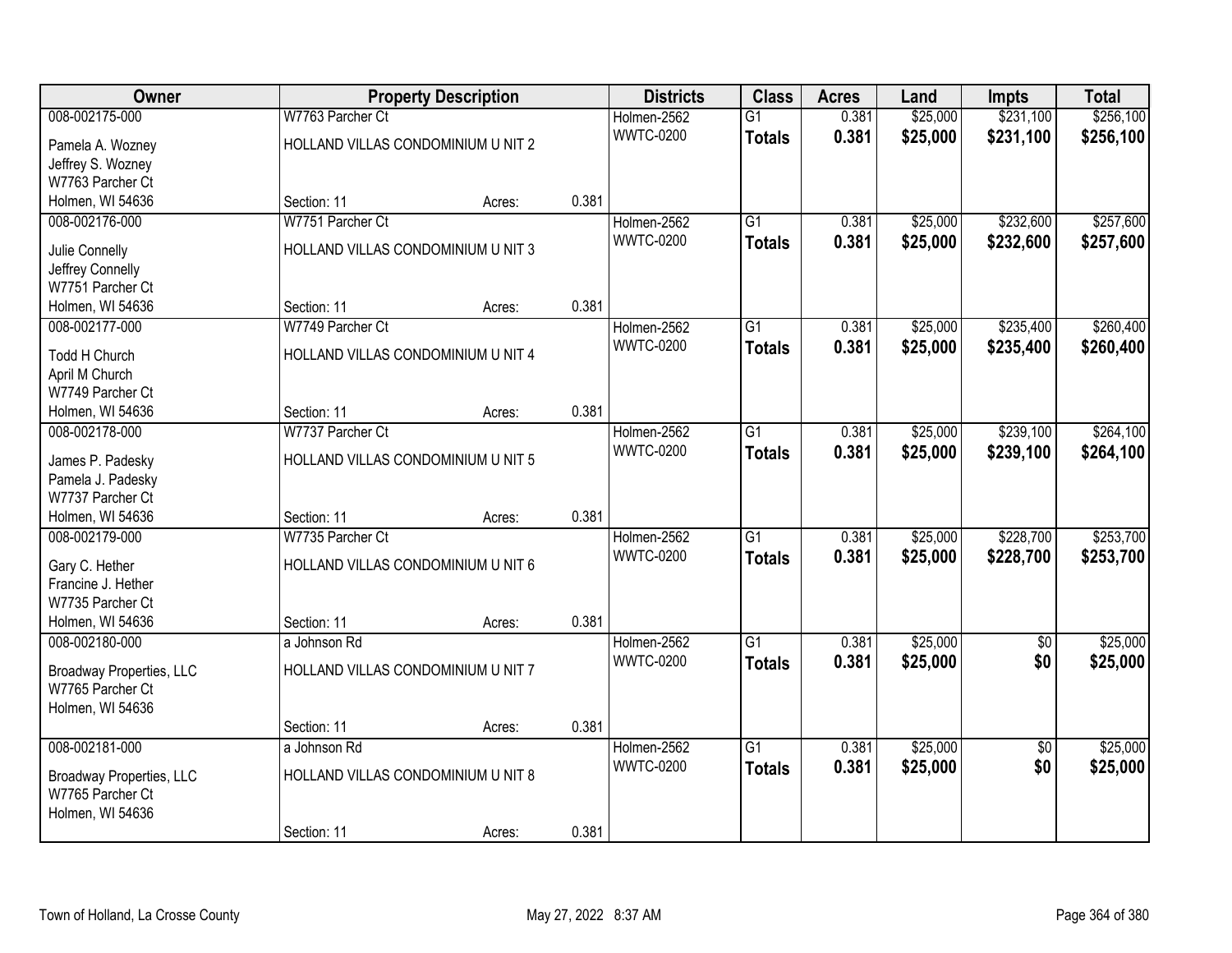| Owner                                  |                                     | <b>Property Description</b> |       | <b>Districts</b> | <b>Class</b>    | <b>Acres</b> | Land     | <b>Impts</b>    | <b>Total</b> |
|----------------------------------------|-------------------------------------|-----------------------------|-------|------------------|-----------------|--------------|----------|-----------------|--------------|
| 008-002182-000                         | W7715 Colbe PI Unit 9               |                             |       | Holmen-2562      | $\overline{G1}$ | 0.381        | \$25,000 | \$193,800       | \$218,800    |
| Bonnie Bernacchi                       | HOLLAND VILLAS CONDOMINIUM U NIT 9  |                             |       | <b>WWTC-0200</b> | <b>Totals</b>   | 0.381        | \$25,000 | \$193,800       | \$218,800    |
| W7715 Colbe Pl                         |                                     |                             |       |                  |                 |              |          |                 |              |
| Holmen, WI 54636                       |                                     |                             |       |                  |                 |              |          |                 |              |
|                                        | Section: 11                         | Acres:                      | 0.381 |                  |                 |              |          |                 |              |
| 008-002183-000                         | W7717 Colbe PI Unit 10              |                             |       | Holmen-2562      | $\overline{G1}$ | 0.381        | \$25,000 | \$226,100       | \$251,100    |
| Melinda Kleist                         | HOLLAND VILLAS CONDOMINIUM U NIT 10 |                             |       | <b>WWTC-0200</b> | <b>Totals</b>   | 0.381        | \$25,000 | \$226,100       | \$251,100    |
| W7717 Colbe PI                         |                                     |                             |       |                  |                 |              |          |                 |              |
| Holmen, WI 54636                       |                                     |                             |       |                  |                 |              |          |                 |              |
|                                        | Section: 11                         | Acres:                      | 0.381 |                  |                 |              |          |                 |              |
| 008-002184-000                         | W7731 Colbe PI Unit 11              |                             |       | Holmen-2562      | $\overline{G1}$ | 0.381        | \$25,000 | \$231,500       | \$256,500    |
| Paul E Zuberbier Revocable Trust       | HOLLAND VILLAS CONDOMINIUM U NIT 11 |                             |       | <b>WWTC-0200</b> | <b>Totals</b>   | 0.381        | \$25,000 | \$231,500       | \$256,500    |
| Jill C Zuberbier Revocable Trust       |                                     |                             |       |                  |                 |              |          |                 |              |
| W7731 Colbe PI 11                      |                                     |                             |       |                  |                 |              |          |                 |              |
| Holmen, WI 54636                       | Section: 11                         | Acres:                      | 0.381 |                  |                 |              |          |                 |              |
| 008-002185-000                         | W7733 Colbe PI Unit 12              |                             |       | Holmen-2562      | G1              | 0.381        | \$25,000 | \$231,300       | \$256,300    |
| Robert H. Benson                       | HOLLAND VILLAS CONDOMINIUM U NIT 12 |                             |       | <b>WWTC-0200</b> | <b>Totals</b>   | 0.381        | \$25,000 | \$231,300       | \$256,300    |
| W7733 Colbe Pl                         |                                     |                             |       |                  |                 |              |          |                 |              |
| Holmen, WI 54636                       |                                     |                             |       |                  |                 |              |          |                 |              |
|                                        | Section: 11                         | Acres:                      | 0.381 |                  |                 |              |          |                 |              |
| 008-002186-000                         | Sand Prairie Ct                     |                             |       | Holmen-2562      | $\overline{G1}$ | 0.900        | \$35,200 | $\overline{50}$ | \$35,200     |
|                                        | WILDFLOWER TERRACE LOT 1            |                             |       | <b>WWTC-0200</b> | <b>Totals</b>   | 0.900        | \$35,200 | \$0             | \$35,200     |
| Shannon M. Carey<br>W4168 County Rd Mm |                                     |                             |       |                  |                 |              |          |                 |              |
| Coon Valley, WI 54623                  |                                     |                             |       |                  |                 |              |          |                 |              |
|                                        | Section: 11                         | Acres:                      | 0.900 |                  |                 |              |          |                 |              |
| 008-002187-000                         | N6880 Sand Prairie Ct               |                             |       | Holmen-2562      | $\overline{G1}$ | 0.858        | \$40,400 | \$337,000       | \$377,400    |
| John M. Miller                         | WILDFLOWER TERRACE LOT 2            |                             |       | <b>WWTC-0200</b> | <b>Totals</b>   | 0.858        | \$40,400 | \$337,000       | \$377,400    |
| Peggy M. Miller                        |                                     |                             |       |                  |                 |              |          |                 |              |
| N6880 Sand Prairie Ct                  |                                     |                             |       |                  |                 |              |          |                 |              |
| Holmen, WI 54636                       | Section: 11                         | Acres:                      | 0.858 |                  |                 |              |          |                 |              |
| 008-002188-000                         | N6874 Sand Prairie Ct               |                             |       | Holmen-2562      | $\overline{G1}$ | 0.885        | \$41,100 | \$328,500       | \$369,600    |
| Kurt T. Oswald                         | WILDFLOWER TERRACE LOT 3            |                             |       | <b>WWTC-0200</b> | <b>Totals</b>   | 0.885        | \$41,100 | \$328,500       | \$369,600    |
| Nicole L. Oswald                       |                                     |                             |       |                  |                 |              |          |                 |              |
| N6874 Sand Prairie Ct                  |                                     |                             |       |                  |                 |              |          |                 |              |
| Holmen, WI 54636                       | Section: 11                         | Acres:                      | 0.885 |                  |                 |              |          |                 |              |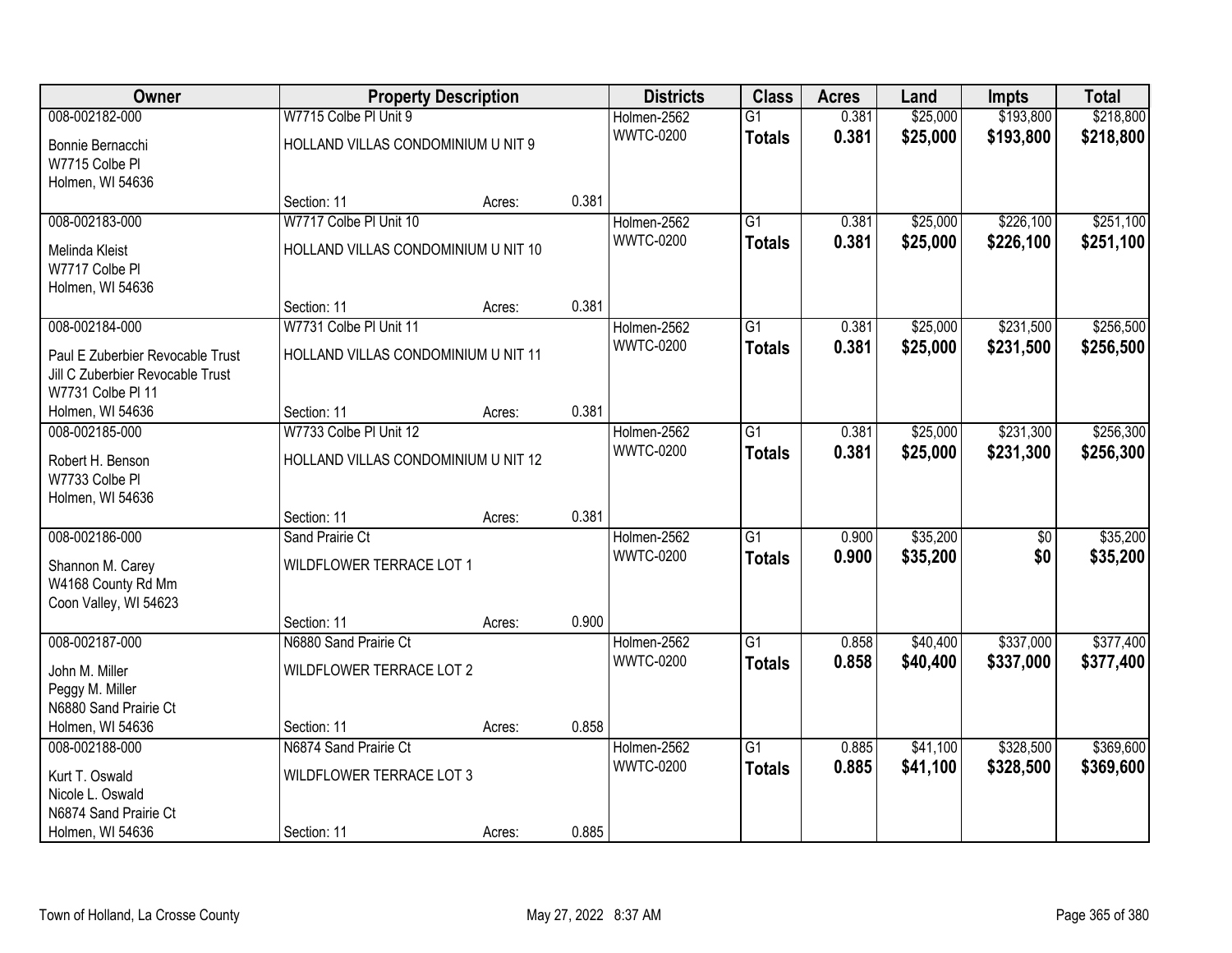| Owner                   |                           | <b>Property Description</b> |       | <b>Districts</b> | <b>Class</b>    | <b>Acres</b> | Land     | <b>Impts</b> | <b>Total</b> |
|-------------------------|---------------------------|-----------------------------|-------|------------------|-----------------|--------------|----------|--------------|--------------|
| 008-002189-000          | N6860 Sand Prairie Ct     |                             |       | Holmen-2562      | $\overline{G1}$ | 0.750        | \$42,200 | \$342,900    | \$385,100    |
| Philip J. Blanchard     | WILDFLOWER TERRACE LOT 4  |                             |       | <b>WWTC-0200</b> | <b>Totals</b>   | 0.750        | \$42,200 | \$342,900    | \$385,100    |
| Megan M. Blanchard      |                           |                             |       |                  |                 |              |          |              |              |
| N6860 Sand Prairie Ct   |                           |                             |       |                  |                 |              |          |              |              |
| Holmen, WI 54636        | Section: 11               | Acres:                      | 0.750 |                  |                 |              |          |              |              |
| 008-002190-000          | Prairie Clover Pl         |                             |       | Holmen-2562      | $\overline{G1}$ | 0.612        | \$42,400 | \$0          | \$42,400     |
| Shannon M. Carey        | WILDFLOWER TERRACE LOT 5  |                             |       | <b>WWTC-0200</b> | <b>Totals</b>   | 0.612        | \$42,400 | \$0          | \$42,400     |
| W4168 County Rd Mm      |                           |                             |       |                  |                 |              |          |              |              |
| Coon Valley, WI 54623   |                           |                             |       |                  |                 |              |          |              |              |
|                         | Section: 11               | Acres:                      | 0.612 |                  |                 |              |          |              |              |
| 008-002191-000          | Prairie Clover PI         |                             |       | Holmen-2562      | $\overline{G1}$ | 0.849        | \$54,200 | \$0          | \$54,200     |
| Shannon M. Carey        | WILDFLOWER TERRACE LOT 6  |                             |       | <b>WWTC-0200</b> | <b>Totals</b>   | 0.849        | \$54,200 | \$0          | \$54,200     |
| W4168 County Rd Mm      |                           |                             |       |                  |                 |              |          |              |              |
| Coon Valley, WI 54623   |                           |                             |       |                  |                 |              |          |              |              |
|                         | Section: 11               | Acres:                      | 0.849 |                  |                 |              |          |              |              |
| 008-002192-000          | W7855 Prairie Clover PI   |                             |       | Holmen-2562      | $\overline{G1}$ | 0.841        | \$53,900 | \$457,600    | \$511,500    |
| Steve Grosvold          | WILDFLOWER TERRACE LOT 7  |                             |       | <b>WWTC-0200</b> | <b>Totals</b>   | 0.841        | \$53,900 | \$457,600    | \$511,500    |
| Caroline M. Grosvold    |                           |                             |       |                  |                 |              |          |              |              |
| W7855 Prairie Clover Pl |                           |                             |       |                  |                 |              |          |              |              |
| Holmen, WI 54636        | Section: 11               | Acres:                      | 0.841 |                  |                 |              |          |              |              |
| 008-002193-000          | W7865 Prairie Clover PI   |                             |       | Holmen-2562      | $\overline{G1}$ | 0.693        | \$45,100 | \$338,900    | \$384,000    |
| Erik R. Olson           | WILDFLOWER TERRACE LOT 8  |                             |       | <b>WWTC-0200</b> | <b>Totals</b>   | 0.693        | \$45,100 | \$338,900    | \$384,000    |
| Sara Buchner            |                           |                             |       |                  |                 |              |          |              |              |
| W7865 Prairie Clover Pl |                           |                             |       |                  |                 |              |          |              |              |
| Holmen, WI 54636        | Section: 11               | Acres:                      | 0.693 |                  |                 |              |          |              |              |
| 008-002194-000          | W7875 Prairie Clover PI   |                             |       | Holmen-2562      | $\overline{G1}$ | 0.657        | \$43,900 | \$359,600    | \$403,500    |
| <b>Terence Smyre</b>    | WILDFLOWER TERRACE LOT 9  |                             |       | <b>WWTC-0200</b> | <b>Totals</b>   | 0.657        | \$43,900 | \$359,600    | \$403,500    |
| Sabrina Stellrecht      |                           |                             |       |                  |                 |              |          |              |              |
| W7875 Prairie Clover Pl |                           |                             |       |                  |                 |              |          |              |              |
| Holmen, WI 54636        | Section: 11               | Acres:                      | 0.657 |                  |                 |              |          |              |              |
| 008-002195-000          | N6875 Sand Prairie Ct     |                             |       | Holmen-2562      | $\overline{G1}$ | 0.543        | \$40,200 | \$350,100    | \$390,300    |
| <b>Chad Mueller</b>     | WILDFLOWER TERRACE LOT 10 |                             |       | <b>WWTC-0200</b> | <b>Totals</b>   | 0.543        | \$40,200 | \$350,100    | \$390,300    |
| Rachel Mueller          |                           |                             |       |                  |                 |              |          |              |              |
| N6875 Sand Prairie Ct   |                           |                             |       |                  |                 |              |          |              |              |
| Holmen, WI 54636        | Section: 11               | Acres:                      | 0.543 |                  |                 |              |          |              |              |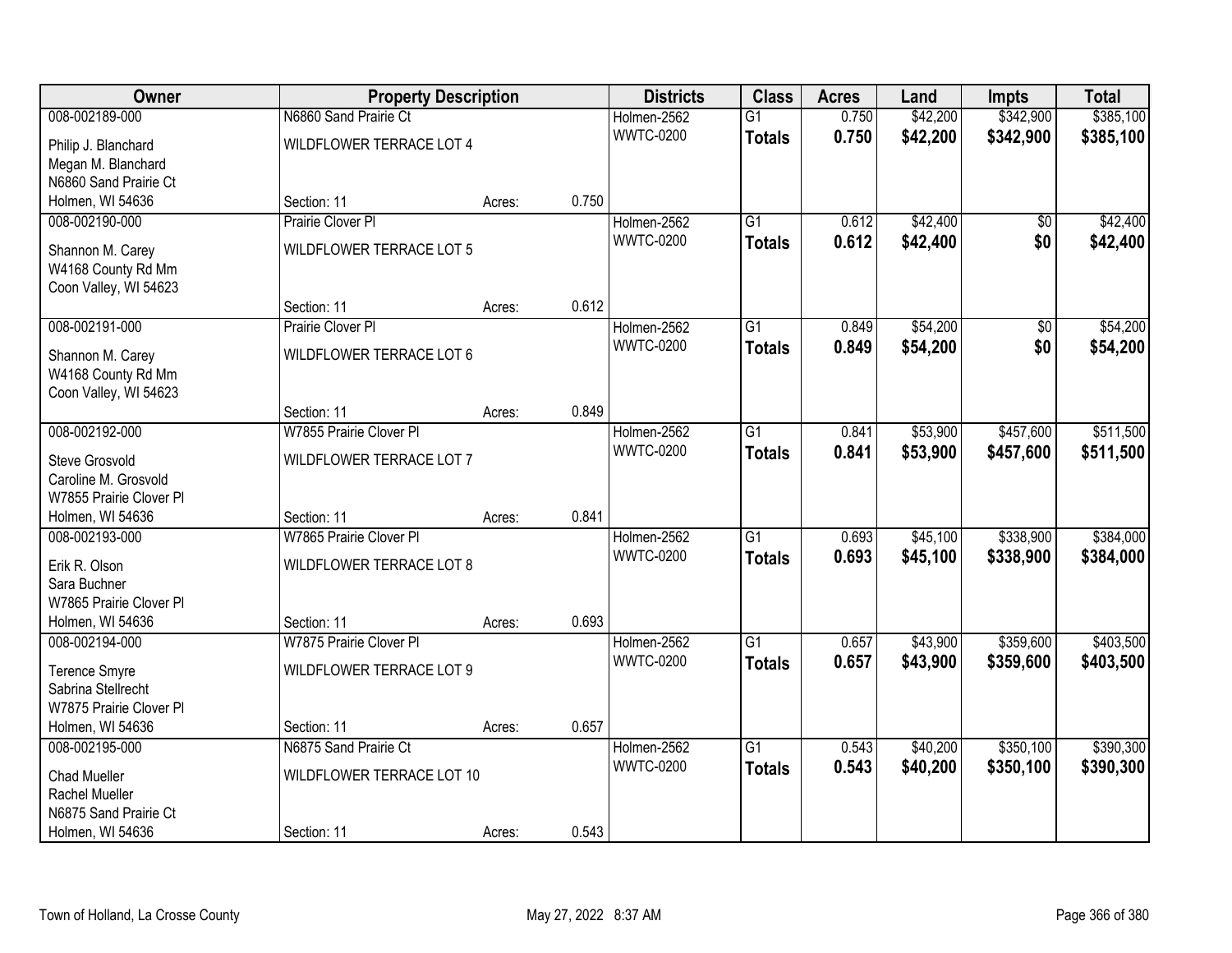| Owner                                  |                                            | <b>Property Description</b> |       | <b>Districts</b> | <b>Class</b>    | <b>Acres</b> | Land            | <b>Impts</b> | <b>Total</b>    |
|----------------------------------------|--------------------------------------------|-----------------------------|-------|------------------|-----------------|--------------|-----------------|--------------|-----------------|
| 008-002196-000                         | N6865 Sand Prairie Ct                      |                             |       | Holmen-2562      | $\overline{G1}$ | 0.543        | \$40,200        | \$359,800    | \$400,000       |
| Harley T. Hague                        | WILDFLOWER TERRACE LOT 11                  |                             |       | <b>WWTC-0200</b> | <b>Totals</b>   | 0.543        | \$40,200        | \$359,800    | \$400,000       |
| Miriah L. Hague                        |                                            |                             |       |                  |                 |              |                 |              |                 |
| N6865 Sand Prairie Ct                  |                                            |                             |       |                  |                 |              |                 |              |                 |
| Holmen, WI 54636                       | Section: 11                                | Acres:                      | 0.543 |                  |                 |              |                 |              |                 |
| 008-002197-000                         | N6855 Sand Prairie Ct                      |                             |       | Holmen-2562      | $\overline{G1}$ | 0.543        | \$40,200        | \$398,800    | \$439,000       |
| David S. Lein                          | WILDFLOWER TERRACE LOT 12                  |                             |       | <b>WWTC-0200</b> | <b>Totals</b>   | 0.543        | \$40,200        | \$398,800    | \$439,000       |
| Tiffany L. Lein                        |                                            |                             |       |                  |                 |              |                 |              |                 |
| N6855 Sand Prairie Ct                  |                                            |                             |       |                  |                 |              |                 |              |                 |
| Holmen, WI 54636                       | Section: 11                                | Acres:                      | 0.543 |                  |                 |              |                 |              |                 |
| 008-002198-000                         | N6845 Sand Prairie Ct                      |                             |       | Holmen-2562      | $\overline{G1}$ | 0.612        | \$42,400        | \$325,300    | \$367,700       |
| Nicholas Pergande                      | WILDFLOWER TERRACE LOT 13                  |                             |       | <b>WWTC-0200</b> | <b>Totals</b>   | 0.612        | \$42,400        | \$325,300    | \$367,700       |
| Angela Pergande                        |                                            |                             |       |                  |                 |              |                 |              |                 |
| N6845 Sand Prairie Ct                  |                                            |                             |       |                  |                 |              |                 |              |                 |
| Holmen, WI 54636                       | Section: 11                                | Acres:                      | 0.612 |                  |                 |              |                 |              |                 |
| 008-002199-000                         | N6839 Sand Prairie Ct                      |                             |       | Holmen-2562      | $\overline{G1}$ | 0.676        | \$44,500        | \$385,700    | \$430,200       |
| Mark W. Kowald                         | WILDFLOWER TERRACE LOT 14                  |                             |       | <b>WWTC-0200</b> | <b>Totals</b>   | 0.676        | \$44,500        | \$385,700    | \$430,200       |
| Melissa M. Braund                      |                                            |                             |       |                  |                 |              |                 |              |                 |
| N6839 Sand Prairie Ct                  |                                            |                             |       |                  |                 |              |                 |              |                 |
| Holmen, WI 54636-4013                  | Section: 11                                | Acres:                      | 0.676 |                  |                 |              |                 |              |                 |
| 008-002200-000                         | N6829 Sand Prairie Ct                      |                             |       | Holmen-2562      | $\overline{G1}$ | 0.546        | \$40,300        | \$392,100    | \$432,400       |
| Brock D. Jessesski                     | WILDFLOWER TERRACE LOT 15                  |                             |       | <b>WWTC-0200</b> | <b>Totals</b>   | 0.546        | \$40,300        | \$392,100    | \$432,400       |
| Sheryl L. Melde-Jessesski              |                                            |                             |       |                  |                 |              |                 |              |                 |
| N6829 Sand Prairie Ct                  |                                            |                             |       |                  |                 |              |                 |              |                 |
| Holmen, WI 54636                       | Section: 11                                | Acres:                      | 0.546 |                  |                 |              |                 |              |                 |
| 008-002201-000                         | N6883 Sand Prairie Ct                      |                             |       | Holmen-2562      | X4              | 1.200        | $\overline{50}$ | $\sqrt{6}$   | $\overline{50}$ |
|                                        |                                            |                             |       | <b>WWTC-0200</b> | <b>Totals</b>   | 1.200        | \$0             | \$0          | \$0             |
| Town of Holland<br>W7937 County Rd Mh  | WILDFLOWER TERRACE OUTLOT 1                |                             |       |                  |                 |              |                 |              |                 |
| Holmen, WI 54636                       |                                            |                             |       |                  |                 |              |                 |              |                 |
|                                        | Section: 11                                | Acres:                      | 1.200 |                  |                 |              |                 |              |                 |
| 008-002202-000                         | N7294 Meyer Ct                             |                             |       | Holmen-2562      | $\overline{G1}$ | 0.351        | \$20,000        | \$224,800    | \$244,800       |
|                                        |                                            |                             |       | <b>WWTC-0200</b> | <b>Totals</b>   | 0.351        | \$20,000        | \$224,800    | \$244,800       |
| Nel Investments, LLC<br>W5349 Baker Rd | FIRST ADDENDUM TO NEL CONDOM INIUMS UNIT 1 |                             |       |                  |                 |              |                 |              |                 |
| Holmen, WI 54636                       |                                            |                             |       |                  |                 |              |                 |              |                 |
|                                        |                                            |                             |       |                  |                 |              |                 |              |                 |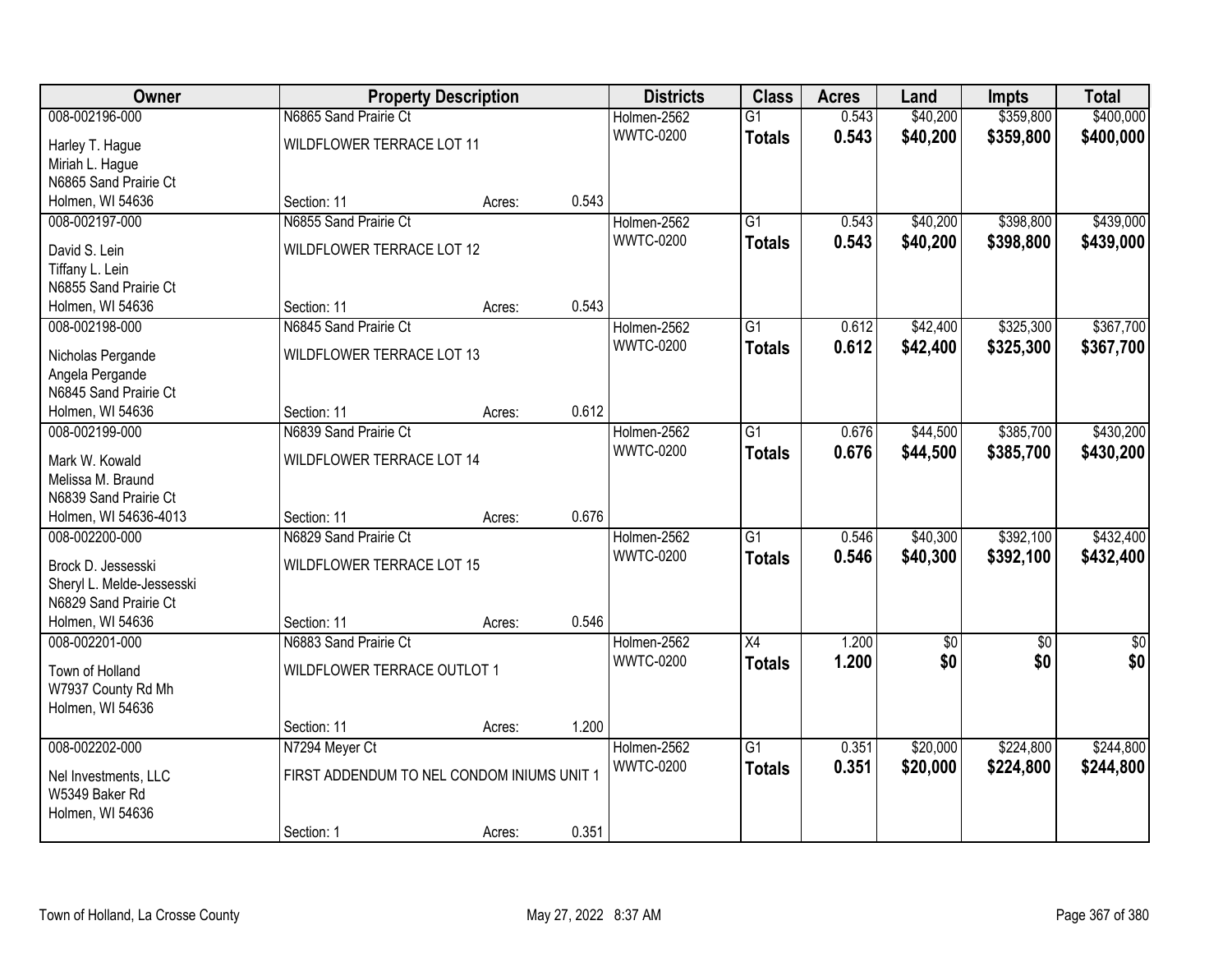| Owner                                                      | <b>Property Description</b> |                                            |       | <b>Districts</b>                | <b>Class</b>    | <b>Acres</b> | Land     | <b>Impts</b> | <b>Total</b> |
|------------------------------------------------------------|-----------------------------|--------------------------------------------|-------|---------------------------------|-----------------|--------------|----------|--------------|--------------|
| 008-002203-000                                             | N7292 Meyer Ct              |                                            |       | Holmen-2562<br><b>WWTC-0200</b> | $\overline{G1}$ | 0.351        | \$20,000 | \$224,800    | \$244,800    |
| Nel Investments, LLC<br>W5349 Baker Rd<br>Holmen, WI 54636 |                             | FIRST ADDENDUM TO NEL CONDOM INIUMS UNIT 2 |       |                                 | <b>Totals</b>   | 0.351        | \$20,000 | \$224,800    | \$244,800    |
|                                                            | Section: 1                  | Acres:                                     | 0.351 |                                 |                 |              |          |              |              |
| 008-002204-000                                             | N7287 Meyer Ct              |                                            |       | Holmen-2562                     | $\overline{G1}$ | 0.351        | \$20,000 | \$224,800    | \$244,800    |
| Nel Investments, LLC<br>W5349 Baker Rd<br>Holmen, WI 54636 |                             | FIRST ADDENDUM TO NEL CONDOM INIUMS UNIT 3 |       | <b>WWTC-0200</b>                | <b>Totals</b>   | 0.351        | \$20,000 | \$224,800    | \$244,800    |
|                                                            | Section: 1                  | Acres:                                     | 0.351 |                                 |                 |              |          |              |              |
| 008-002205-000                                             | N7285 Meyer Ct              |                                            |       | Holmen-2562                     | $\overline{G1}$ | 0.351        | \$20,000 | \$224,800    | \$244,800    |
| Nel Investments, LLC<br>W5349 Baker Rd<br>Holmen, WI 54636 |                             | FIRST ADDENDUM TO NEL CONDOM INIUMS UNIT 4 |       | <b>WWTC-0200</b>                | <b>Totals</b>   | 0.351        | \$20,000 | \$224,800    | \$244,800    |
|                                                            | Section: 1                  | Acres:                                     | 0.351 |                                 |                 |              |          |              |              |
| 008-002206-000                                             | N7277 Meyer Ct              |                                            |       | Holmen-2562                     | G1              | 0.351        | \$20,000 | \$224,800    | \$244,800    |
| Nel Investments, LLC<br>W5349 Baker Rd<br>Holmen, WI 54636 |                             | FIRST ADDENDUM TO NEL CONDOM INIUMS UNIT 5 |       | <b>WWTC-0200</b>                | <b>Totals</b>   | 0.351        | \$20,000 | \$224,800    | \$244,800    |
|                                                            | Section: 1                  | Acres:                                     | 0.351 |                                 |                 |              |          |              |              |
| 008-002207-000                                             | N7275 Meyer Ct              |                                            |       | Holmen-2562                     | $\overline{G1}$ | 0.351        | \$20,000 | \$224,800    | \$244,800    |
| Nel Investments, LLC<br>W5349 Baker Rd<br>Holmen, WI 54636 |                             | FIRST ADDENDUM TO NEL CONDOM INIUMS UNIT 6 |       | <b>WWTC-0200</b>                | <b>Totals</b>   | 0.351        | \$20,000 | \$224,800    | \$244,800    |
|                                                            | Section: 1                  | Acres:                                     | 0.351 |                                 |                 |              |          |              |              |
| 008-002208-000                                             | N7269 Meyer Ct              |                                            |       | Holmen-2562                     | $\overline{G1}$ | 0.351        | \$20,000 | \$224,800    | \$244,800    |
| Nel Investments, LLC<br>W5349 Baker Rd<br>Holmen, WI 54636 |                             | FIRST ADDENDUM TO NEL CONDOM INIUMS UNIT 7 |       | <b>WWTC-0200</b>                | <b>Totals</b>   | 0.351        | \$20,000 | \$224,800    | \$244,800    |
|                                                            | Section: 1                  | Acres:                                     | 0.351 |                                 |                 |              |          |              |              |
| 008-002209-000                                             | N7267 Meyer Ct              |                                            |       | Holmen-2562                     | $\overline{G1}$ | 0.351        | \$20,000 | \$224,800    | \$244,800    |
| Nel Investments, LLC<br>W5349 Baker Rd<br>Holmen, WI 54636 |                             | FIRST ADDENDUM TO NEL CONDOM INIUMS UNIT 8 |       | <b>WWTC-0200</b>                | <b>Totals</b>   | 0.351        | \$20,000 | \$224,800    | \$244,800    |
|                                                            | Section: 1                  | Acres:                                     | 0.351 |                                 |                 |              |          |              |              |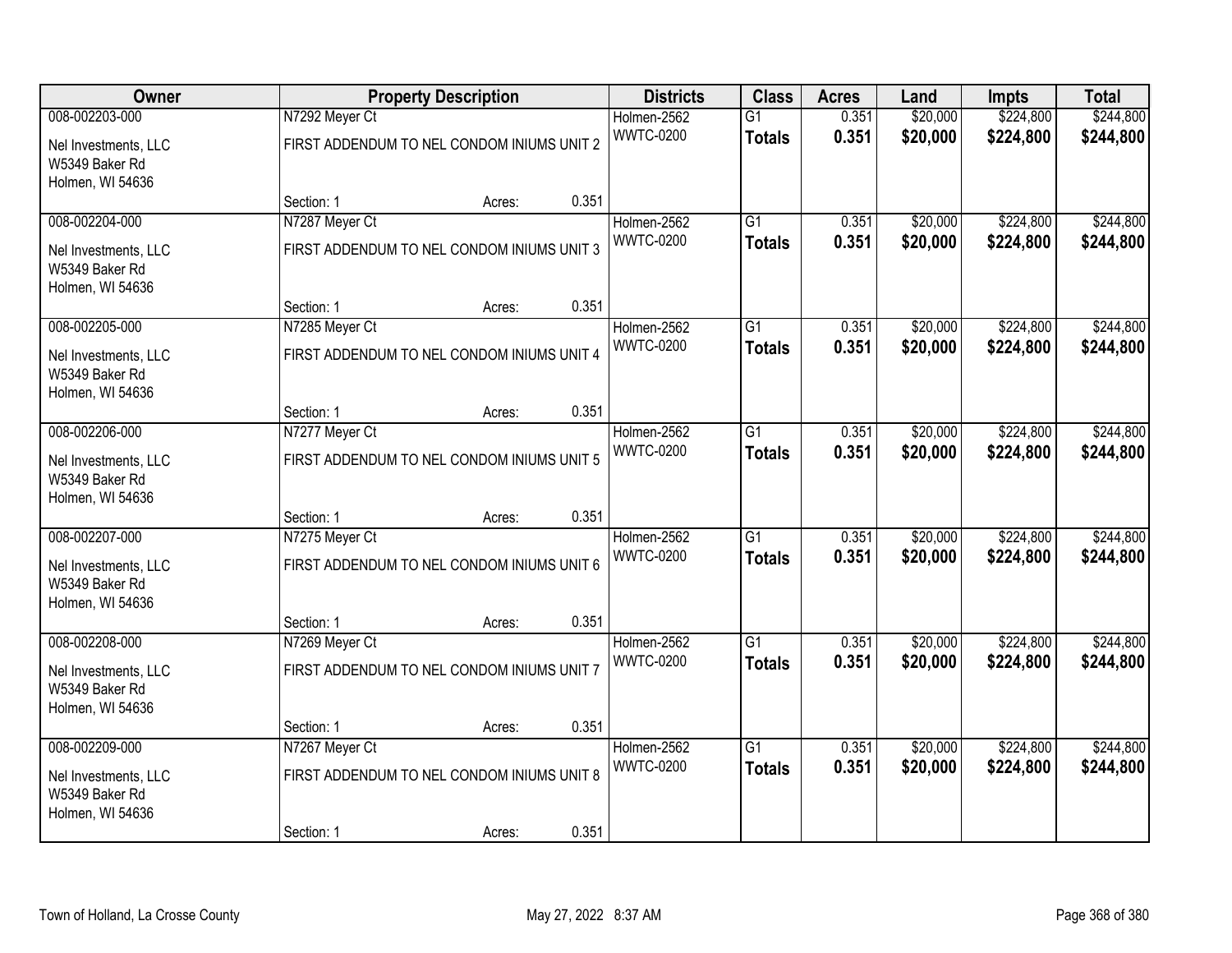| Owner                                                      | <b>Property Description</b>                    |        |       | <b>Districts</b>                | <b>Class</b>    | <b>Acres</b>   | Land                 | <b>Impts</b>           | <b>Total</b>           |
|------------------------------------------------------------|------------------------------------------------|--------|-------|---------------------------------|-----------------|----------------|----------------------|------------------------|------------------------|
| 008-002210-000                                             | N7261 Old Cth Na                               |        |       | Holmen-2562<br><b>WWTC-0200</b> | $\overline{G1}$ | 0.351<br>0.351 | \$20,000<br>\$20,000 | \$224,800<br>\$224,800 | \$244,800<br>\$244,800 |
| Nel Investments, LLC<br>W5349 Baker Rd<br>Holmen, WI 54636 | FIRST ADDENDUM TO NEL CONDOM INIUMS UNIT 9     |        |       |                                 | <b>Totals</b>   |                |                      |                        |                        |
|                                                            | Section: 1                                     | Acres: | 0.351 |                                 |                 |                |                      |                        |                        |
| 008-002211-000                                             | N7259 Old Cth Na                               |        |       | Holmen-2562                     | G1              | 0.351          | \$20,000             | \$224,800              | \$244,800              |
| Nel Investments, LLC<br>W5349 Baker Rd<br>Holmen, WI 54636 | FIRST ADDENDUM TO NEL CONDOM INIUMS UNIT<br>10 |        |       | <b>WWTC-0200</b>                | <b>Totals</b>   | 0.351          | \$20,000             | \$224,800              | \$244,800              |
|                                                            | Section: 1                                     | Acres: | 0.351 |                                 |                 |                |                      |                        |                        |
| 008-002212-000                                             | N7251 Old Cth Na                               |        |       | Holmen-2562                     | $\overline{G1}$ | 0.351          | \$20,000             | \$224,800              | \$244,800              |
| Nel Investments, LLC<br>W5349 Baker Rd<br>Holmen, WI 54636 | FIRST ADDENDUM TO NEL CONDOM INIUMS UNIT<br>11 |        |       | <b>WWTC-0200</b>                | <b>Totals</b>   | 0.351          | \$20,000             | \$224,800              | \$244,800              |
|                                                            | Section: 1                                     | Acres: | 0.351 |                                 |                 |                |                      |                        |                        |
| 008-002213-000                                             | N7249 Meyer Ct                                 |        |       | Holmen-2562                     | $\overline{G1}$ | 0.351          | \$20,000             | \$224,800              | \$244,800              |
| Nel Investments, LLC<br>W5349 Baker Rd<br>Holmen, WI 54636 | FIRST ADDENDUM TO NEL CONDOM INIUMS UNIT<br>12 |        |       | <b>WWTC-0200</b>                | <b>Totals</b>   | 0.351          | \$20,000             | \$224,800              | \$244,800              |
|                                                            | Section: 1                                     | Acres: | 0.351 |                                 |                 |                |                      |                        |                        |
| 008-002214-000                                             | Old Cth Na                                     |        |       | Holmen-2562                     | $\overline{G1}$ | 0.351          | \$2,500              | \$0                    | \$2,500                |
| Nel Investments, LLC<br>W5349 Baker Rd                     | FIRST ADDENDUM TO NEL CONDOM INIUMS UNIT<br>13 |        |       | <b>WWTC-0200</b>                | <b>Totals</b>   | 0.351          | \$2,500              | \$0                    | \$2,500                |
| Holmen, WI 54636                                           |                                                |        |       |                                 |                 |                |                      |                        |                        |
|                                                            | Section: 1                                     | Acres: | 0.351 |                                 |                 |                |                      |                        |                        |
| 008-002215-000                                             | Old Cth Na                                     |        |       | Holmen-2562                     | G1              | 0.351          | \$2,500              | $\sqrt{6}$             | \$2,500                |
| Nel Investments, LLC<br>W5349 Baker Rd<br>Holmen, WI 54636 | FIRST ADDENDUM TO NEL CONDOM INIUMS UNIT<br>14 |        |       | <b>WWTC-0200</b>                | <b>Totals</b>   | 0.351          | \$2,500              | \$0                    | \$2,500                |
|                                                            | Section: 1                                     | Acres: | 0.351 |                                 |                 |                |                      |                        |                        |
| 008-002216-000                                             | Old Cth Na                                     |        |       | Holmen-2562                     | $\overline{G1}$ | 0.351          | \$2,500              | $\overline{50}$        | \$2,500                |
| Nel Investments, LLC<br>W5349 Baker Rd<br>Holmen, WI 54636 | FIRST ADDENDUM TO NEL CONDOM INIUMS UNIT<br>15 |        |       | <b>WWTC-0200</b>                | <b>Totals</b>   | 0.351          | \$2,500              | \$0                    | \$2,500                |
|                                                            | Section: 1                                     | Acres: | 0.351 |                                 |                 |                |                      |                        |                        |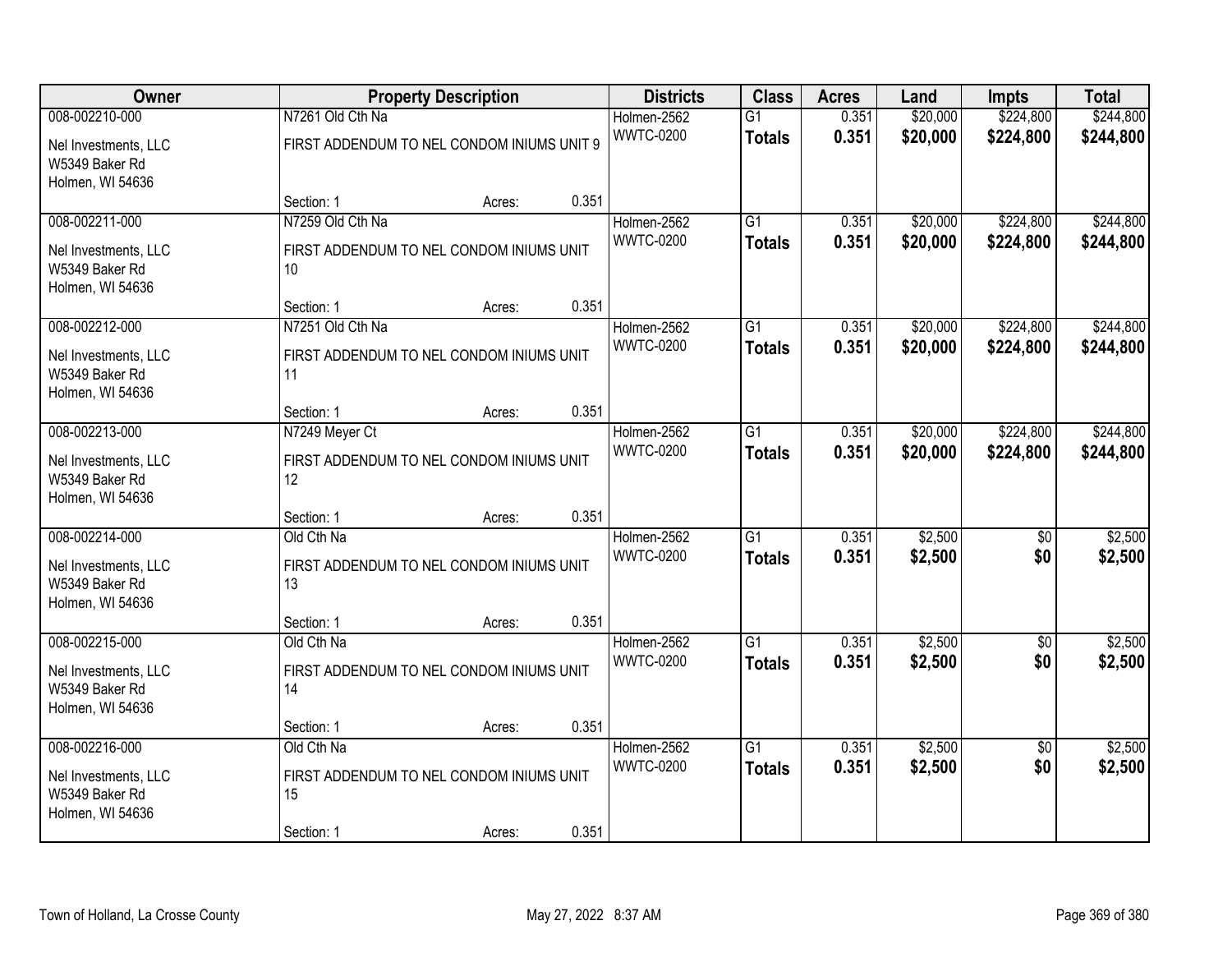| Owner                                                                        | <b>Property Description</b>                  |                                                              |                | <b>Districts</b>                | <b>Class</b>                     | <b>Acres</b>   | Land               | <b>Impts</b>           | <b>Total</b>       |
|------------------------------------------------------------------------------|----------------------------------------------|--------------------------------------------------------------|----------------|---------------------------------|----------------------------------|----------------|--------------------|------------------------|--------------------|
| 008-002217-000<br>Nel Investments, LLC<br>W5349 Baker Rd                     | Old Cth Na<br>16                             | FIRST ADDENDUM TO NEL CONDOM INIUMS UNIT                     |                | Holmen-2562<br><b>WWTC-0200</b> | $\overline{G1}$<br><b>Totals</b> | 0.351<br>0.351 | \$2,500<br>\$2,500 | $\overline{50}$<br>\$0 | \$2,500<br>\$2,500 |
| Holmen, WI 54636                                                             | Section: 1                                   | Acres:                                                       | 0.351          |                                 |                                  |                |                    |                        |                    |
| 008-002218-000<br>Nel Investments, LLC<br>W5349 Baker Rd<br>Holmen, WI 54636 | Old Cth Na<br>17                             | FIRST ADDENDUM TO NEL CONDOM INIUMS UNIT                     |                | Holmen-2562<br><b>WWTC-0200</b> | $\overline{G1}$<br><b>Totals</b> | 0.351<br>0.351 | \$2,500<br>\$2,500 | \$0<br>\$0             | \$2,500<br>\$2,500 |
| 008-002219-000<br>Nel Investments, LLC<br>W5349 Baker Rd                     | Section: 1<br>Old Cth Na<br>18               | Acres:<br>FIRST ADDENDUM TO NEL CONDOM INIUMS UNIT           | 0.351          | Holmen-2562<br><b>WWTC-0200</b> | G1<br><b>Totals</b>              | 0.351<br>0.351 | \$2,500<br>\$2,500 | $\sqrt[6]{3}$<br>\$0   | \$2,500<br>\$2,500 |
| Holmen, WI 54636<br>008-002220-000                                           | Section: 1<br>Old Cth Na                     | Acres:                                                       | 0.351          | Holmen-2562                     | G1                               | 0.351          | \$2,500            | $\sqrt[6]{}$           | \$2,500            |
| Nel Investments, LLC<br>W5349 Baker Rd<br>Holmen, WI 54636                   | 19                                           | FIRST ADDENDUM TO NEL CONDOM INIUMS UNIT                     |                | <b>WWTC-0200</b>                | <b>Totals</b>                    | 0.351          | \$2,500            | \$0                    | \$2,500            |
| 008-002221-000<br>Nel Investments, LLC<br>W5349 Baker Rd<br>Holmen, WI 54636 | Section: 1<br>Old Cth Na<br>20               | Acres:<br>FIRST ADDENDUM TO NEL CONDOM INIUMS UNIT           | 0.351          | Holmen-2562<br><b>WWTC-0200</b> | $\overline{G1}$<br><b>Totals</b> | 0.351<br>0.351 | \$2,500<br>\$2,500 | \$0<br>\$0             | \$2,500<br>\$2,500 |
| 008-002222-000<br>Nel Investments, LLC<br>W5349 Baker Rd<br>Holmen, WI 54636 | Section: 1<br>Old Cth Na<br>21<br>Section: 1 | Acres:<br>FIRST ADDENDUM TO NEL CONDOM INIUMS UNIT<br>Acres: | 0.351<br>0.351 | Holmen-2562<br><b>WWTC-0200</b> | $\overline{G1}$<br><b>Totals</b> | 0.351<br>0.351 | \$2,500<br>\$2,500 | $\sqrt{6}$<br>\$0      | \$2,500<br>\$2,500 |
| 008-002223-000<br>Nel Investments, LLC<br>W5349 Baker Rd<br>Holmen, WI 54636 | Old Cth Na<br>22<br>Section: 1               | FIRST ADDENDUM TO NEL CONDOM INIUMS UNIT<br>Acres:           | 0.351          | Holmen-2562<br><b>WWTC-0200</b> | G1<br><b>Totals</b>              | 0.351<br>0.351 | \$2,500<br>\$2,500 | $\overline{50}$<br>\$0 | \$2,500<br>\$2,500 |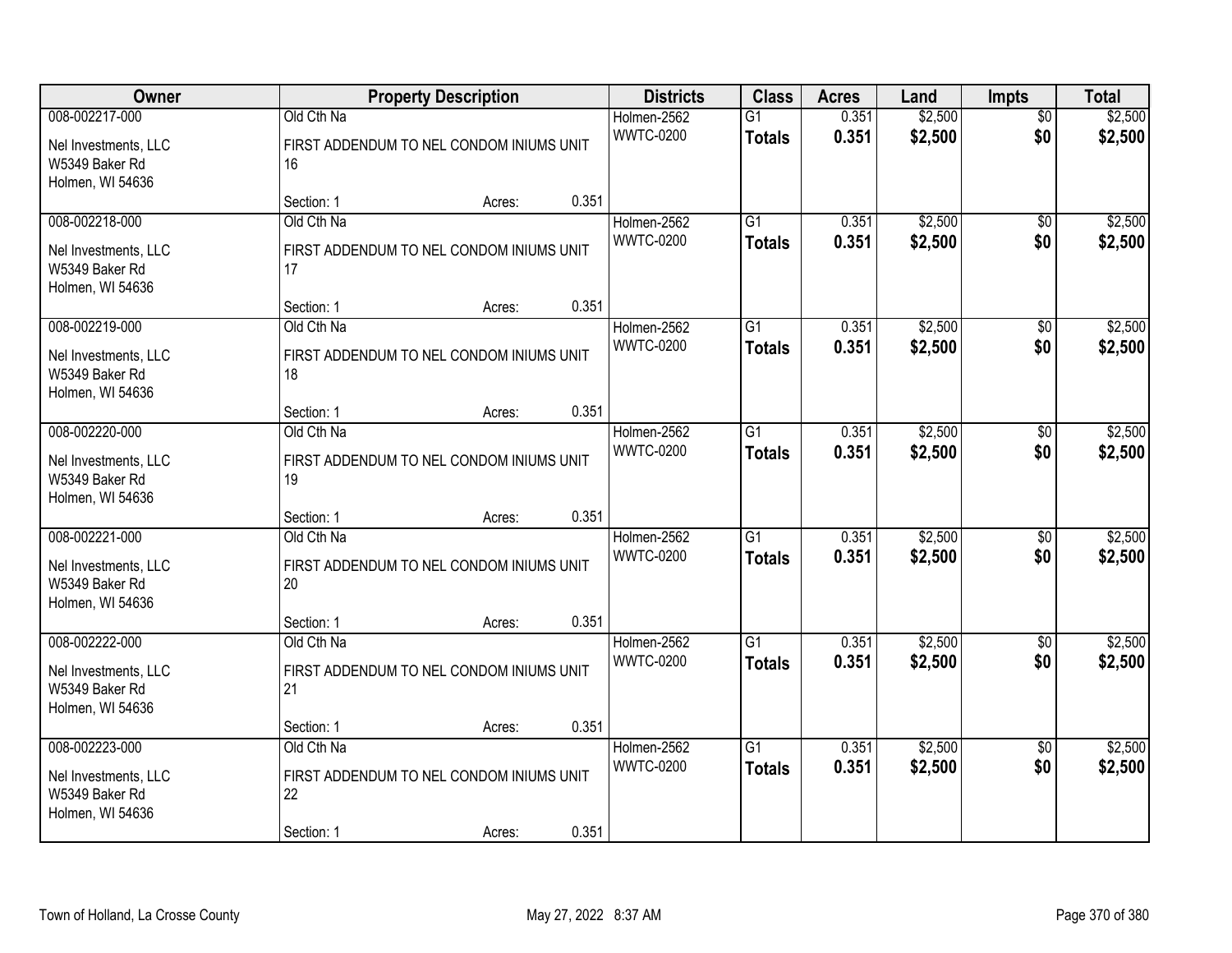| Owner                                                                   | <b>Property Description</b>               |        |       | <b>Districts</b> | <b>Class</b>    | <b>Acres</b> | Land     | <b>Impts</b>    | <b>Total</b> |
|-------------------------------------------------------------------------|-------------------------------------------|--------|-------|------------------|-----------------|--------------|----------|-----------------|--------------|
| 008-002224-000                                                          | Sand Prairie Ct                           |        |       | Holmen-2562      | $\overline{G1}$ | 0.543        | \$40,200 | $\overline{50}$ | \$40,200     |
| Town & Country Homes, LLC<br>PO Box 355<br>Holmen, WI 54636-0355        | WILDFLOWER TERRACE FIRST ADD ITION LOT 16 |        |       | <b>WWTC-0200</b> | <b>Totals</b>   | 0.543        | \$40,200 | \$0             | \$40,200     |
|                                                                         | Section: 11                               | Acres: | 0.543 |                  |                 |              |          |                 |              |
| 008-002225-000                                                          | Sand Prairie Ct                           |        |       | Holmen-2562      | G1              | 0.551        | \$40,400 | \$0             | \$40,400     |
| Shannon M. Carey<br>W4168 County Rd Mm<br>Coon Valley, WI 54623         | WILDFLOWER TERRACE FIRST ADD ITION LOT 17 |        |       | <b>WWTC-0200</b> | <b>Totals</b>   | 0.551        | \$40,400 | \$0             | \$40,400     |
|                                                                         | Section: 11                               | Acres: | 0.551 |                  |                 |              |          |                 |              |
| 008-002226-000                                                          | N6811 Sand Prairie Ct                     |        |       | Holmen-2562      | $\overline{G1}$ | 0.634        | \$43,100 | \$353,500       | \$396,600    |
| Eric A. Sturm<br>Michelle L. Sturm<br>N6811 Sand Prairie Ct             | WILDFLOWER TERRACE FIRST ADD ITION LOT 18 |        |       | <b>WWTC-0200</b> | <b>Totals</b>   | 0.634        | \$43,100 | \$353,500       | \$396,600    |
| Holmen, WI 54636                                                        | Section: 11                               | Acres: | 0.634 |                  |                 |              |          |                 |              |
| 008-002227-000                                                          | N6805 Sand Prairie Ct                     |        |       | Holmen-2562      | $\overline{G1}$ | 0.717        | \$45,800 | \$404,600       | \$450,400    |
| <b>Emily Ellis-Onsager</b><br>N6805 Sand Prairie Ct<br>Holmen, WI 54636 | WILDFLOWER TERRACE FIRST ADD ITION LOT 19 |        |       | <b>WWTC-0200</b> | <b>Totals</b>   | 0.717        | \$45,800 | \$404,600       | \$450,400    |
|                                                                         | Section: 11                               | Acres: | 0.717 |                  |                 |              |          |                 |              |
| 008-002228-000                                                          | N6799 Sand Prairie Ct                     |        |       | Holmen-2562      | $\overline{G1}$ | 0.799        | \$48,500 | \$424,000       | \$472,500    |
| John E. Grady                                                           | WILDFLOWER TERRACE FIRST ADD ITION LOT 20 |        |       | <b>WWTC-0200</b> | <b>Totals</b>   | 0.799        | \$48,500 | \$424,000       | \$472,500    |
| Molly E. Grady                                                          |                                           |        |       |                  |                 |              |          |                 |              |
| N6799 Sand Prairie Ct                                                   |                                           |        |       |                  |                 |              |          |                 |              |
| Holmen, WI 54636                                                        | Section: 11                               | Acres: | 0.799 |                  |                 |              |          |                 |              |
| 008-002229-000                                                          | N6793 Sand Prairie Ct                     |        |       | Holmen-2562      | $\overline{G1}$ | 0.897        | \$51,700 | \$125,000       | \$176,700    |
| Richard W. Johnson<br>Danielle Johnson                                  | WILDFLOWER TERRACE FIRST ADD ITION LOT 21 |        |       | <b>WWTC-0200</b> | <b>Totals</b>   | 0.897        | \$51,700 | \$125,000       | \$176,700    |
| W7908 County Rd Mh                                                      |                                           |        |       |                  |                 |              |          |                 |              |
| Holmen, WI 54636-8200                                                   | Section: 11                               | Acres: | 0.897 |                  |                 |              |          |                 |              |
| 008-002230-000                                                          | N6787 Sand Prairie Ct                     |        |       | Holmen-2562      | $\overline{G1}$ | 1.444        | \$65,700 | \$544,300       | \$610,000    |
| Derek E. Wehrs                                                          | WILDFLOWER TERRACE FIRST ADD ITION LOT 22 |        |       | <b>WWTC-0200</b> | <b>Totals</b>   | 1.444        | \$65,700 | \$544,300       | \$610,000    |
| Jessica M. Wehrs                                                        |                                           |        |       |                  |                 |              |          |                 |              |
| N6787 Sand Prairie Ct                                                   |                                           |        |       |                  |                 |              |          |                 |              |
| Holmen, WI 54636-4014                                                   | Section: 11                               | Acres: | 1.444 |                  |                 |              |          |                 |              |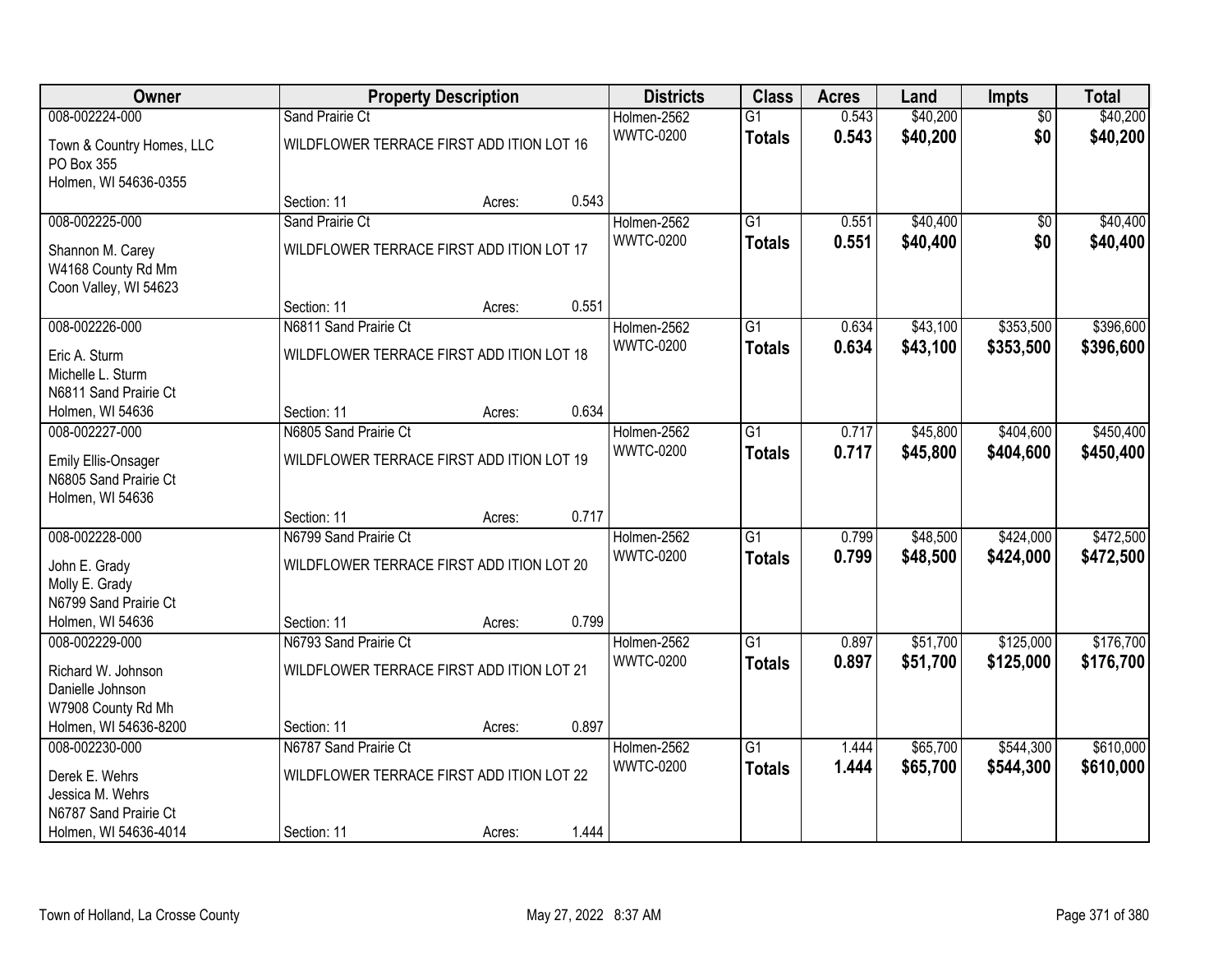| Owner                                     |                                           | <b>Property Description</b> |       | <b>Districts</b>                | <b>Class</b>    | <b>Acres</b> | Land     | <b>Impts</b>    | <b>Total</b> |
|-------------------------------------------|-------------------------------------------|-----------------------------|-------|---------------------------------|-----------------|--------------|----------|-----------------|--------------|
| 008-002231-000                            | N6781 Sand Prairie Ct                     |                             |       | Holmen-2562                     | $\overline{G1}$ | 0.806        | \$48,800 | \$383,700       | \$432,500    |
| Patrick J. Soenen                         | WILDFLOWER TERRACE FIRST ADD ITION LOT 23 |                             |       | <b>WWTC-0200</b>                | <b>Totals</b>   | 0.806        | \$48,800 | \$383,700       | \$432,500    |
| Lori A. Soenen                            |                                           |                             |       |                                 |                 |              |          |                 |              |
| 805 Angel Ct 5                            |                                           |                             |       |                                 |                 |              |          |                 |              |
| Holmen, WI 54636                          | Section: 11                               | Acres:                      | 0.806 |                                 |                 |              |          |                 |              |
| 008-002232-000                            | N6784 Sand Prairie Ct                     |                             |       | Holmen-2562                     | $\overline{G1}$ | 0.783        | \$48,000 | \$430,600       | \$478,600    |
| Bryan A. Snipes                           | WILDFLOWER TERRACE FIRST ADD ITION LOT 24 |                             |       | <b>WWTC-0200</b>                | <b>Totals</b>   | 0.783        | \$48,000 | \$430,600       | \$478,600    |
| Christina M. Snipes                       |                                           |                             |       |                                 |                 |              |          |                 |              |
| N6784 Sand Prairie Ct                     |                                           |                             |       |                                 |                 |              |          |                 |              |
| Holmen, WI 54636                          | Section: 11                               | Acres:                      | 0.783 |                                 |                 |              |          |                 |              |
| 008-002233-000                            | N6790 Sand Prairie Ct                     |                             |       | Holmen-2562                     | $\overline{G1}$ | 1.092        | \$57,200 | \$400,800       | \$458,000    |
|                                           |                                           |                             |       | <b>WWTC-0200</b>                | <b>Totals</b>   | 1.092        | \$57,200 | \$400,800       | \$458,000    |
| Ryan J. Weibel                            | WILDFLOWER TERRACE FIRST ADD ITION LOT 25 |                             |       |                                 |                 |              |          |                 |              |
| Ashley M. Weibel<br>N6790 Sand Prairie Ct |                                           |                             |       |                                 |                 |              |          |                 |              |
| Holmen, WI 54636                          | Section: 11                               | Acres:                      | 1.092 |                                 |                 |              |          |                 |              |
| 008-002234-000                            | Sand Prairie Ct                           |                             |       | Holmen-2562                     | $\overline{G1}$ | 0.766        | \$47,400 | \$0             | \$47,400     |
|                                           |                                           |                             |       | <b>WWTC-0200</b>                | <b>Totals</b>   | 0.766        | \$47,400 | \$0             | \$47,400     |
| Beaver Properties, LLC                    | WILDFLOWER TERRACE FIRST ADD ITION LOT 26 |                             |       |                                 |                 |              |          |                 |              |
| N6838 Builders Ct                         |                                           |                             |       |                                 |                 |              |          |                 |              |
| Holmen, WI 54636                          |                                           |                             |       |                                 |                 |              |          |                 |              |
|                                           | Section: 11                               | Acres:                      | 0.766 |                                 |                 |              |          |                 |              |
| 008-002235-000                            | N6804 Sand Prairie Ct                     |                             |       | Holmen-2562<br><b>WWTC-0200</b> | $\overline{G1}$ | 0.766        | \$47,400 | \$456,700       | \$504,100    |
| William R. Green                          | WILDFLOWER TERRACE FIRST ADD ITION LOT 27 |                             |       |                                 | <b>Totals</b>   | 0.766        | \$47,400 | \$456,700       | \$504,100    |
| Wanda Green                               |                                           |                             |       |                                 |                 |              |          |                 |              |
| N6804 Sand Prairie Ct                     |                                           |                             |       |                                 |                 |              |          |                 |              |
| Holmen, WI 54636                          | Section: 11                               | Acres:                      | 0.766 |                                 |                 |              |          |                 |              |
| 008-002236-000                            | N6810 Sand Prairie Ct                     |                             |       | Holmen-2562                     | $\overline{G1}$ | 0.766        | \$47,400 | \$375,600       | \$423,000    |
| Todd S. Breitung                          | WILDFLOWER TERRACE FIRST ADD ITION LOT 28 |                             |       | <b>WWTC-0200</b>                | <b>Totals</b>   | 0.766        | \$47,400 | \$375,600       | \$423,000    |
| Dawn R. Breitung                          |                                           |                             |       |                                 |                 |              |          |                 |              |
| N6810 Sand Prairie Ct                     |                                           |                             |       |                                 |                 |              |          |                 |              |
| Holmen, WI 54636                          | Section: 11                               | Acres:                      | 0.766 |                                 |                 |              |          |                 |              |
| 008-002237-000                            | Sand Prairie Ct                           |                             |       | Holmen-2562                     | $\overline{G1}$ | 0.712        | \$45,700 | $\overline{50}$ | \$45,700     |
| Shannon M. Carey                          | WILDFLOWER TERRACE FIRST ADD ITION LOT 29 |                             |       | <b>WWTC-0200</b>                | <b>Totals</b>   | 0.712        | \$45,700 | \$0             | \$45,700     |
| W4168 County Rd Mm                        |                                           |                             |       |                                 |                 |              |          |                 |              |
| Coon Valley, WI 54623                     |                                           |                             |       |                                 |                 |              |          |                 |              |
|                                           | Section: 11                               | Acres:                      | 0.712 |                                 |                 |              |          |                 |              |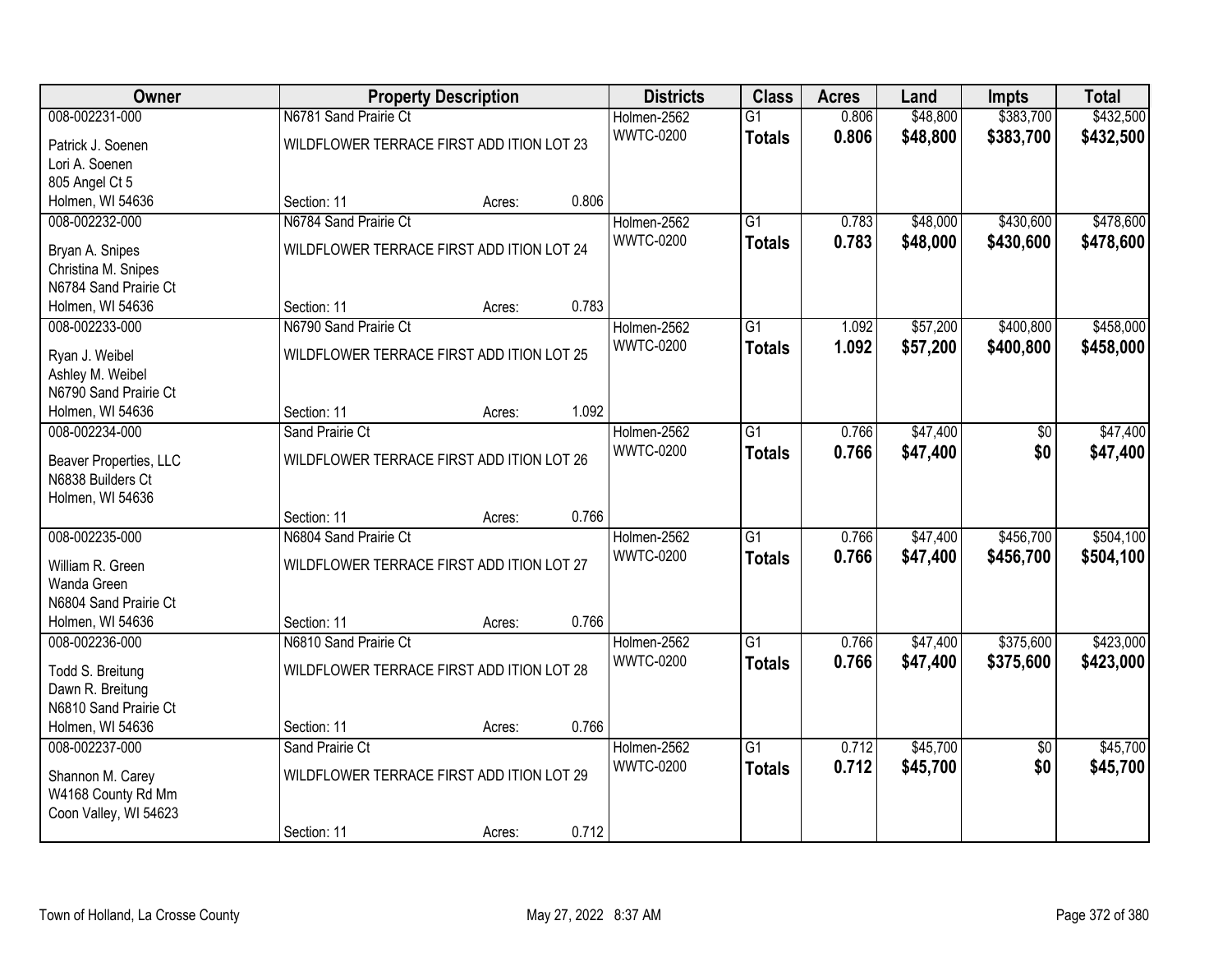| Owner                                                           |                                           | <b>Property Description</b> |       | <b>Districts</b> | <b>Class</b>    | <b>Acres</b> | Land     | <b>Impts</b>    | <b>Total</b> |
|-----------------------------------------------------------------|-------------------------------------------|-----------------------------|-------|------------------|-----------------|--------------|----------|-----------------|--------------|
| 008-002238-000                                                  | Sand Prairie Ct                           | Holmen-2562                 |       |                  | $\overline{G1}$ | 0.638        | \$43,300 | $\overline{50}$ | \$43,300     |
| Shannon M. Carey<br>W4168 County Rd Mm<br>Coon Valley, WI 54623 | WILDFLOWER TERRACE FIRST ADD ITION LOT 30 |                             |       | <b>WWTC-0200</b> | <b>Totals</b>   | 0.638        | \$43,300 | \$0             | \$43,300     |
|                                                                 | Section: 11                               | Acres:                      | 0.638 |                  |                 |              |          |                 |              |
| 008-002239-000                                                  | W7642 Castle Mound Rd                     |                             |       | Holmen-2562      | $\overline{G1}$ | 0.287        | \$25,000 | \$20,000        | \$45,000     |
| RWR Properties, LLC<br>1400 Pine St<br>Onalaska, WI 54650       | CASTLE MOUND CONDOMINIUMS UN IT 1         |                             |       | <b>WWTC-0200</b> | <b>Totals</b>   | 0.287        | \$25,000 | \$20,000        | \$45,000     |
|                                                                 | Section: 13                               | Acres:                      | 0.287 |                  |                 |              |          |                 |              |
| 008-002240-000                                                  | W7644 Castle Mound Rd                     |                             |       | Holmen-2562      | G1              | 0.287        | \$25,000 | \$20,000        | \$45,000     |
| RWR Properties, LLC<br>1400 Pine St<br>Onalaska, WI 54650       | CASTLE MOUND CONDOMINIUMS UN IT 2         |                             |       | <b>WWTC-0200</b> | <b>Totals</b>   | 0.287        | \$25,000 | \$20,000        | \$45,000     |
|                                                                 | Section: 13                               | Acres:                      | 0.287 |                  |                 |              |          |                 |              |
| 008-002241-000                                                  | Castle Mound Rd                           |                             |       | Holmen-2562      | G1              | 0.287        | \$25,000 | \$0             | \$25,000     |
| RWR Properties, LLC<br>1400 Pine St<br>Onalaska, WI 54650       | CASTLE MOUND CONDOMINIUMS UN IT 3         |                             |       | <b>WWTC-0200</b> | <b>Totals</b>   | 0.287        | \$25,000 | \$0             | \$25,000     |
|                                                                 | Section: 13                               | Acres:                      | 0.287 |                  |                 |              |          |                 |              |
| 008-002242-000                                                  | Castle Mound Rd                           |                             |       | Holmen-2562      | $\overline{G1}$ | 0.287        | \$25,000 | $\overline{30}$ | \$25,000     |
| RWR Properties, LLC<br>1400 Pine St<br>Onalaska, WI 54650       | CASTLE MOUND CONDOMINIUMS UN IT 4         |                             |       | <b>WWTC-0200</b> | <b>Totals</b>   | 0.287        | \$25,000 | \$0             | \$25,000     |
|                                                                 | Section: 13                               | Acres:                      | 0.287 |                  |                 |              |          |                 |              |
| 008-002243-000                                                  | W7664 Castle Mound Rd                     |                             |       | Holmen-2562      | $\overline{G1}$ | 0.287        | \$25,000 | \$253,200       | \$278,200    |
| Gordon D. Husby<br>Kimberly P. Husby<br>W7664 Castle Mound Rd   | CASTLE MOUND CONDOMINIUMS UN IT 5         |                             |       | <b>WWTC-0200</b> | <b>Totals</b>   | 0.287        | \$25,000 | \$253,200       | \$278,200    |
| Holmen, WI 54636                                                | Section: 13                               | Acres:                      | 0.287 |                  |                 |              |          |                 |              |
| 008-002244-000                                                  | W7666 Castle Mound Rd                     |                             |       | Holmen-2562      | $\overline{G1}$ | 0.287        | \$25,000 | \$259,700       | \$284,700    |
| RWR Properties, LLC<br>1400 Pine St<br>Onalaska, WI 54650       | CASTLE MOUND CONDOMINIUMS UN IT 6         |                             |       | <b>WWTC-0200</b> | <b>Totals</b>   | 0.287        | \$25,000 | \$259,700       | \$284,700    |
|                                                                 | Section: 13                               | Acres:                      | 0.287 |                  |                 |              |          |                 |              |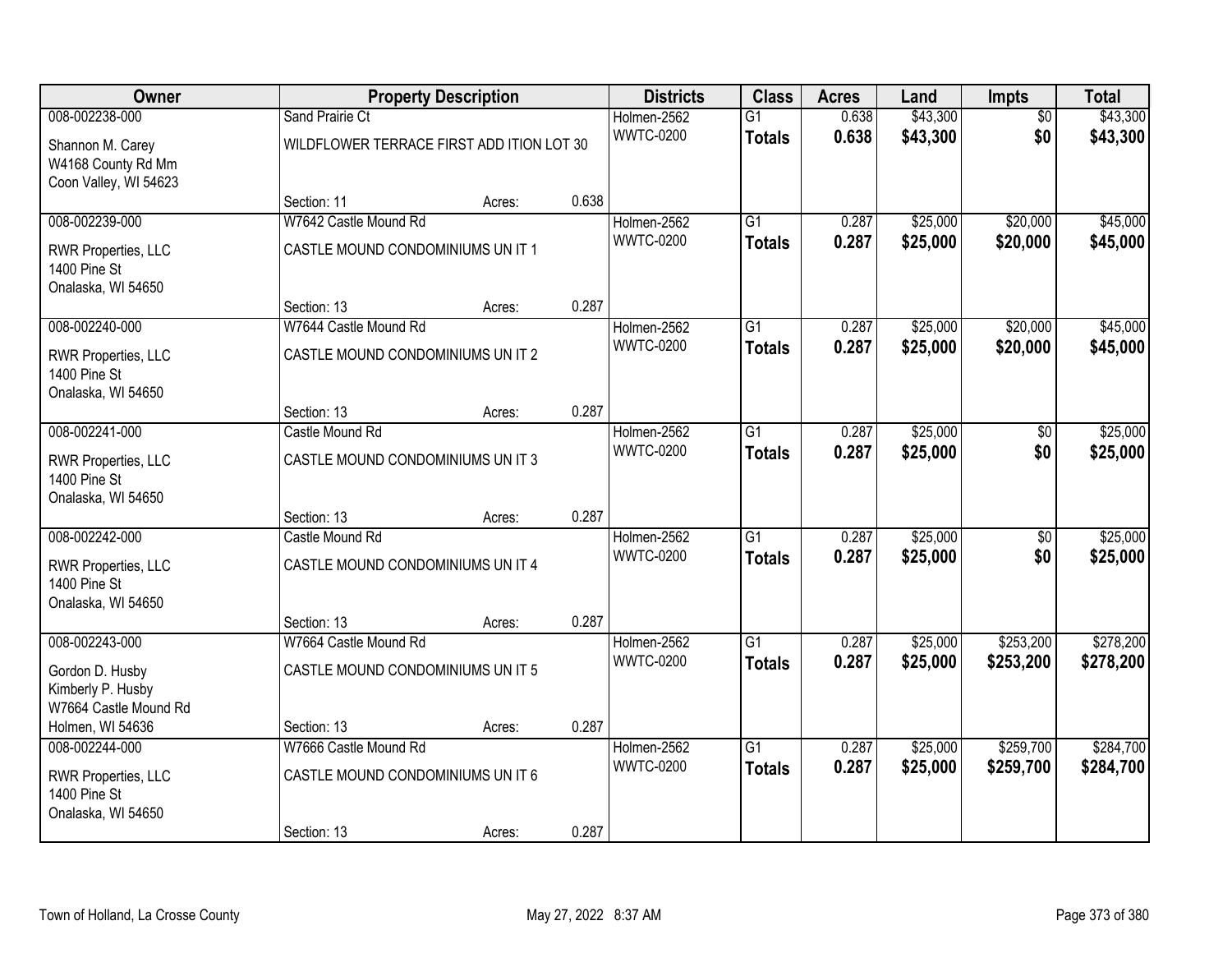| Owner                                                     |                                    | <b>Property Description</b> |       | <b>Districts</b> | <b>Class</b>    | <b>Acres</b> | Land     | <b>Impts</b>    | <b>Total</b> |
|-----------------------------------------------------------|------------------------------------|-----------------------------|-------|------------------|-----------------|--------------|----------|-----------------|--------------|
| 008-002245-000                                            | Castle Mound Rd                    |                             |       | Holmen-2562      | $\overline{G1}$ | 0.287        | \$25,000 | $\overline{50}$ | \$25,000     |
| RWR Properties, LLC<br>1400 Pine St<br>Onalaska, WI 54650 | CASTLE MOUND CONDOMINIUMS UN IT 7  |                             |       | <b>WWTC-0200</b> | <b>Totals</b>   | 0.287        | \$25,000 | \$0             | \$25,000     |
|                                                           | Section: 13                        | Acres:                      | 0.287 |                  |                 |              |          |                 |              |
| 008-002246-000                                            | Castle Mound Rd                    |                             |       | Holmen-2562      | G1              | 0.287        | \$25,000 | \$0             | \$25,000     |
| RWR Properties, LLC<br>1400 Pine St<br>Onalaska, WI 54650 | CASTLE MOUND CONDOMINIUMS UN IT 8  |                             |       | <b>WWTC-0200</b> | <b>Totals</b>   | 0.287        | \$25,000 | \$0             | \$25,000     |
|                                                           | Section: 13                        | Acres:                      | 0.287 |                  |                 |              |          |                 |              |
| 008-002247-000                                            | Castle Mound Rd                    |                             |       | Holmen-2562      | $\overline{G1}$ | 0.287        | \$25,000 | \$0             | \$25,000     |
| RWR Properties, LLC<br>1400 Pine St<br>Onalaska, WI 54650 | CASTLE MOUND CONDOMINIUMS UN IT 9  |                             |       | <b>WWTC-0200</b> | <b>Totals</b>   | 0.287        | \$25,000 | \$0             | \$25,000     |
|                                                           | Section: 13                        | Acres:                      | 0.287 |                  |                 |              |          |                 |              |
| 008-002248-000                                            | Castle Mound Rd                    |                             |       | Holmen-2562      | $\overline{G1}$ | 0.287        | \$25,000 | \$0             | \$25,000     |
| RWR Properties, LLC<br>1400 Pine St<br>Onalaska, WI 54650 | CASTLE MOUND CONDOMINIUMS UN IT 10 |                             |       | <b>WWTC-0200</b> | <b>Totals</b>   | 0.287        | \$25,000 | \$0             | \$25,000     |
|                                                           | Section: 13                        | Acres:                      | 0.287 |                  |                 |              |          |                 |              |
| 008-002249-000                                            | Castle Mound Rd                    |                             |       | Holmen-2562      | $\overline{G1}$ | 0.287        | \$25,000 | \$0             | \$25,000     |
| RWR Properties, LLC<br>1400 Pine St<br>Onalaska, WI 54650 | CASTLE MOUND CONDOMINIUMS UN IT 11 |                             |       | <b>WWTC-0200</b> | <b>Totals</b>   | 0.287        | \$25,000 | \$0             | \$25,000     |
|                                                           | Section: 13                        | Acres:                      | 0.287 |                  |                 |              |          |                 |              |
| 008-002250-000                                            | Castle Mound Rd                    |                             |       | Holmen-2562      | G1              | 0.287        | \$25,000 | $\sqrt{6}$      | \$25,000     |
| RWR Properties, LLC<br>1400 Pine St<br>Onalaska, WI 54650 | CASTLE MOUND CONDOMINIUMS UN IT 12 |                             |       | <b>WWTC-0200</b> | <b>Totals</b>   | 0.287        | \$25,000 | \$0             | \$25,000     |
|                                                           | Section: 13                        | Acres:                      | 0.287 |                  |                 |              |          |                 |              |
| 008-002251-000                                            | Castle Mound Rd                    |                             |       | Holmen-2562      | $\overline{G1}$ | 0.287        | \$25,000 | $\overline{30}$ | \$25,000     |
| RWR Properties, LLC<br>1400 Pine St<br>Onalaska, WI 54650 | CASTLE MOUND CONDOMINIUMS UN IT 13 |                             |       | <b>WWTC-0200</b> | <b>Totals</b>   | 0.287        | \$25,000 | \$0             | \$25,000     |
|                                                           | Section: 13                        | Acres:                      | 0.287 |                  |                 |              |          |                 |              |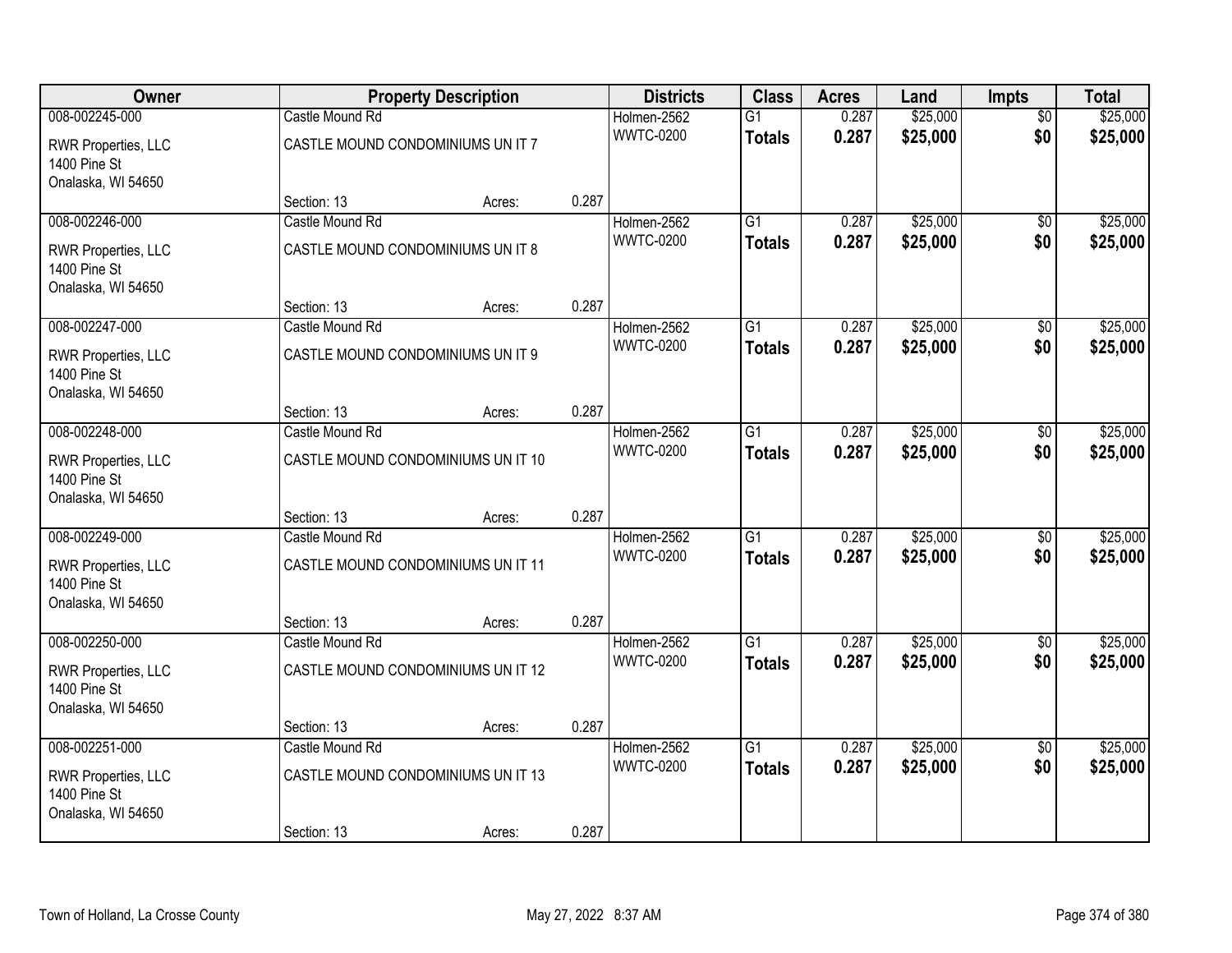| Owner                                                     |                                    | <b>Property Description</b> |       | <b>Districts</b> | <b>Class</b>    | <b>Acres</b> | Land     | <b>Impts</b>    | <b>Total</b> |
|-----------------------------------------------------------|------------------------------------|-----------------------------|-------|------------------|-----------------|--------------|----------|-----------------|--------------|
| 008-002252-000                                            | Castle Mound Rd                    |                             |       | Holmen-2562      | $\overline{G1}$ | 0.287        | \$25,000 | $\overline{50}$ | \$25,000     |
| RWR Properties, LLC<br>1400 Pine St<br>Onalaska, WI 54650 | CASTLE MOUND CONDOMINIUMS UN IT 14 |                             |       | <b>WWTC-0200</b> | <b>Totals</b>   | 0.287        | \$25,000 | \$0             | \$25,000     |
|                                                           | Section: 13                        | Acres:                      | 0.287 |                  |                 |              |          |                 |              |
| 008-002253-000                                            | Castle Mound Rd                    |                             |       | Holmen-2562      | G1              | 0.287        | \$25,000 | \$0             | \$25,000     |
| RWR Properties, LLC<br>1400 Pine St<br>Onalaska, WI 54650 | CASTLE MOUND CONDOMINIUMS UN IT 15 |                             |       | <b>WWTC-0200</b> | <b>Totals</b>   | 0.287        | \$25,000 | \$0             | \$25,000     |
|                                                           | Section: 13                        | Acres:                      | 0.287 |                  |                 |              |          |                 |              |
| 008-002254-000                                            | Castle Mound Rd                    |                             |       | Holmen-2562      | $\overline{G1}$ | 0.287        | \$25,000 | \$0             | \$25,000     |
| RWR Properties, LLC<br>1400 Pine St<br>Onalaska, WI 54650 | CASTLE MOUND CONDOMINIUMS UN IT 16 |                             |       | <b>WWTC-0200</b> | <b>Totals</b>   | 0.287        | \$25,000 | \$0             | \$25,000     |
|                                                           | Section: 13                        | Acres:                      | 0.287 |                  |                 |              |          |                 |              |
| 008-002255-000                                            | Castle Mound Rd                    |                             |       | Holmen-2562      | $\overline{G1}$ | 0.287        | \$25,000 | \$0             | \$25,000     |
| RWR Properties, LLC<br>1400 Pine St<br>Onalaska, WI 54650 | CASTLE MOUND CONDOMINIUMS UN IT 17 |                             |       | <b>WWTC-0200</b> | <b>Totals</b>   | 0.287        | \$25,000 | \$0             | \$25,000     |
|                                                           | Section: 13                        | Acres:                      | 0.287 |                  |                 |              |          |                 |              |
| 008-002256-000                                            | Castle Mound Rd                    |                             |       | Holmen-2562      | $\overline{G1}$ | 0.287        | \$25,000 | \$0             | \$25,000     |
| RWR Properties, LLC<br>1400 Pine St<br>Onalaska, WI 54650 | CASTLE MOUND CONDOMINIUMS UN IT 18 |                             |       | <b>WWTC-0200</b> | <b>Totals</b>   | 0.287        | \$25,000 | \$0             | \$25,000     |
|                                                           | Section: 13                        | Acres:                      | 0.287 |                  |                 |              |          |                 |              |
| 008-002257-000                                            | Castle Mound Rd                    |                             |       | Holmen-2562      | G1              | 0.287        | \$25,000 | $\sqrt{6}$      | \$25,000     |
| RWR Properties, LLC<br>1400 Pine St<br>Onalaska, WI 54650 | CASTLE MOUND CONDOMINIUMS UN IT 19 |                             |       | <b>WWTC-0200</b> | <b>Totals</b>   | 0.287        | \$25,000 | \$0             | \$25,000     |
|                                                           | Section: 13                        | Acres:                      | 0.287 |                  |                 |              |          |                 |              |
| 008-002258-000                                            | Castle Mound Rd                    |                             |       | Holmen-2562      | $\overline{G1}$ | 0.287        | \$25,000 | $\overline{30}$ | \$25,000     |
| RWR Properties, LLC<br>1400 Pine St<br>Onalaska, WI 54650 | CASTLE MOUND CONDOMINIUMS UN IT 20 |                             |       | <b>WWTC-0200</b> | <b>Totals</b>   | 0.287        | \$25,000 | \$0             | \$25,000     |
|                                                           | Section: 13                        | Acres:                      | 0.287 |                  |                 |              |          |                 |              |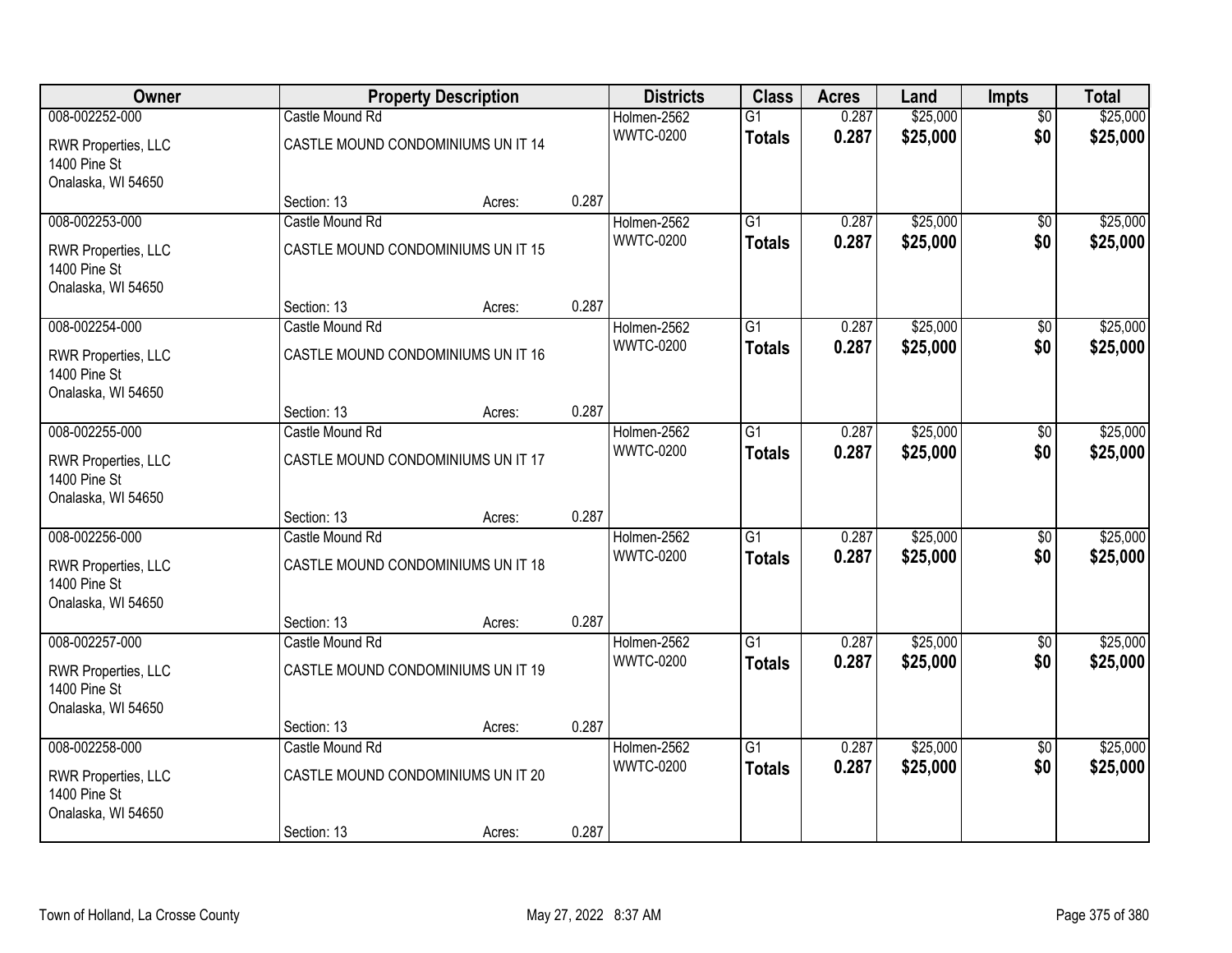| Owner                                                             | <b>Property Description</b> |        |       | <b>Districts</b> | <b>Class</b>    | <b>Acres</b> | Land     | <b>Impts</b>    | <b>Total</b> |
|-------------------------------------------------------------------|-----------------------------|--------|-------|------------------|-----------------|--------------|----------|-----------------|--------------|
| 008-002259-000                                                    | <b>Hidden Prairie Dr</b>    |        |       | Holmen-2562      | $\overline{G1}$ | 0.850        | \$79,000 | $\overline{50}$ | \$79,000     |
| Hidden Prairie, LLC<br>W6685 Schilling Rd<br>Onalaska, WI 54650   | HIDDEN PRAIRIE LOT 1        |        |       | <b>WWTC-0200</b> | <b>Totals</b>   | 0.850        | \$79,000 | \$0             | \$79,000     |
|                                                                   | Section: 35                 | Acres: | 0.850 |                  |                 |              |          |                 |              |
| 008-002260-000                                                    | <b>Hidden Prairie Dr</b>    |        |       | Holmen-2562      | $\overline{G1}$ | 0.610        | \$74,200 | \$0             | \$74,200     |
| Hidden Prairie, LLC<br>W6685 Schilling Rd<br>Onalaska, WI 54650   | HIDDEN PRAIRIE LOT 2        |        |       | <b>WWTC-0200</b> | <b>Totals</b>   | 0.610        | \$74,200 | \$0             | \$74,200     |
|                                                                   | Section: 35                 | Acres: | 0.610 |                  |                 |              |          |                 |              |
| 008-002261-000                                                    | Hidden Prairie Dr           |        |       | Holmen-2562      | $\overline{G1}$ | 1.500        | \$78,300 | \$0             | \$78,300     |
| Hidden Prairie, LLC<br>W6685 Schilling Rd<br>Onalaska, WI 54650   | <b>HIDDEN PRAIRIE LOT 3</b> |        |       | <b>WWTC-0200</b> | <b>Totals</b>   | 1.500        | \$78,300 | \$0             | \$78,300     |
|                                                                   | Section: 35                 | Acres: | 1.500 |                  |                 |              |          |                 |              |
| 008-002262-000                                                    | Hidden Prairie Dr           |        |       | Holmen-2562      | $\overline{G1}$ | 1.460        | \$77,900 | \$0             | \$77,900     |
| Andrew J. Kroes<br>Ashley A. Mispagel                             | HIDDEN PRAIRIE LOT 4        |        |       | <b>WWTC-0200</b> | <b>Totals</b>   | 1.460        | \$77,900 | \$0             | \$77,900     |
| 706 Krueger Ct<br>Onalaska, WI 54650                              | Section: 35                 | Acres: | 1.460 |                  |                 |              |          |                 |              |
| 008-002263-000                                                    | Hidden Prairie Dr           |        |       | Holmen-2562      | $\overline{G1}$ | 1.300        | \$76,500 | $\overline{60}$ | \$76,500     |
|                                                                   | <b>HIDDEN PRAIRIE LOT 5</b> |        |       | <b>WWTC-0200</b> | <b>Totals</b>   | 1.300        | \$76,500 | \$0             | \$76,500     |
| Daniel A. Templeton<br>Amber M. Strong                            |                             |        |       |                  |                 |              |          |                 |              |
| 2402 14th St S                                                    |                             |        |       |                  |                 |              |          |                 |              |
| La Crosse, WI 54601                                               | Section: 35                 | Acres: | 1.300 |                  |                 |              |          |                 |              |
| 008-002264-000                                                    | <b>Hidden Prairie Dr</b>    |        |       | Holmen-2562      | $\overline{G1}$ | 1.170        | \$75,300 | $\sqrt{6}$      | \$75,300     |
| Andrew Kazmierczak<br>Melanie Kazmierczak<br>1945 Prairie Pl      | HIDDEN PRAIRIE LOT 6        |        |       | <b>WWTC-0200</b> | <b>Totals</b>   | 1.170        | \$75,300 | \$0             | \$75,300     |
| Holmen, WI 54636                                                  | Section: 35                 | Acres: | 1.170 |                  |                 |              |          |                 |              |
| 008-002265-000                                                    | N7333 Hidden Prairie Dr     |        |       | Holmen-2562      | $\overline{G1}$ | 1.290        | \$76,400 | \$225,400       | \$301,800    |
| James M. Kronfeld<br>Rosemary Kronfeld<br>N7333 Hidden Prairie Dr | HIDDEN PRAIRIE LOT 7        |        |       | <b>WWTC-0200</b> | <b>Totals</b>   | 1.290        | \$76,400 | \$225,400       | \$301,800    |
| Holmen, WI 54636                                                  | Section: 35                 | Acres: | 1.290 |                  |                 |              |          |                 |              |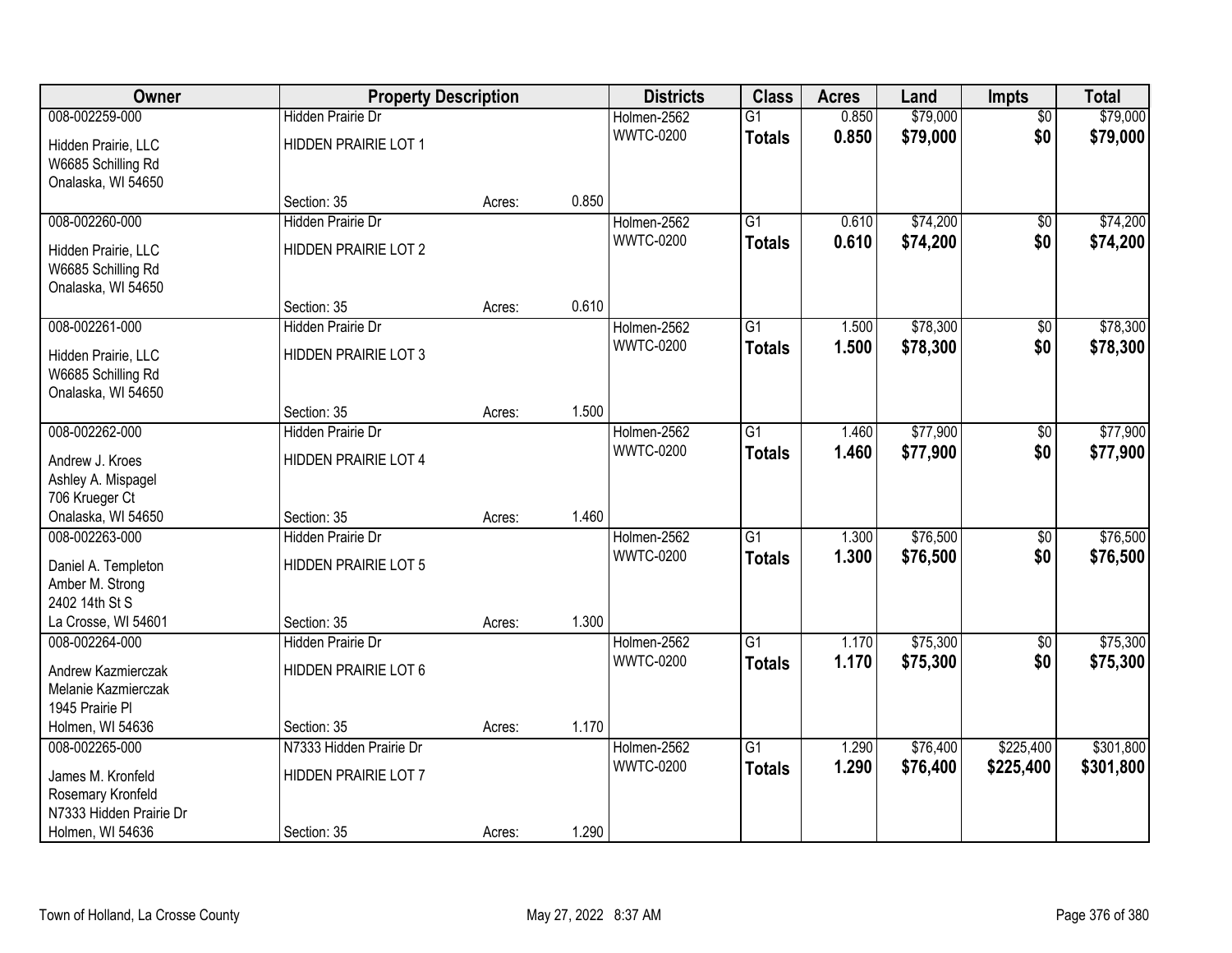| Owner                            | <b>Property Description</b>  |        |       | <b>Districts</b> | <b>Class</b>    | <b>Acres</b> | Land     | <b>Impts</b>    | <b>Total</b> |
|----------------------------------|------------------------------|--------|-------|------------------|-----------------|--------------|----------|-----------------|--------------|
| 008-002266-000                   | <b>Hidden Prairie Dr</b>     |        |       | Holmen-2562      | $\overline{G1}$ | 1.220        | \$75,800 | $\overline{50}$ | \$75,800     |
| James M. Kronfeld                | HIDDEN PRAIRIE LOT 8         |        |       | <b>WWTC-0200</b> | <b>Totals</b>   | 1.220        | \$75,800 | \$0             | \$75,800     |
| Rosemary Kronfeld                |                              |        |       |                  |                 |              |          |                 |              |
| N7333 Hidden Prairie Dr          |                              |        |       |                  |                 |              |          |                 |              |
| Holmen, WI 54636                 | Section: 35                  | Acres: | 1.220 |                  |                 |              |          |                 |              |
| 008-002267-000                   | N7343 Hidden Prairie Dr      |        |       | Holmen-2562      | $\overline{G1}$ | 2.020        | \$92,100 | \$118,300       | \$210,400    |
| James Westpfahl                  | HIDDEN PRAIRIE LOTS 9 & 10   |        |       | <b>WWTC-0200</b> | <b>Totals</b>   | 2.020        | \$92,100 | \$118,300       | \$210,400    |
| 2123 Spakenburg Rd               |                              |        |       |                  |                 |              |          |                 |              |
| Holmen, WI 54636                 |                              |        |       |                  |                 |              |          |                 |              |
|                                  | Section: 35                  | Acres: | 2.020 |                  |                 |              |          |                 |              |
| 008-002269-000                   | Hidden Prairie Dr            |        |       | Holmen-2562      | G1              | 0.700        | \$76,000 | \$0             | \$76,000     |
|                                  |                              |        |       | <b>WWTC-0200</b> | <b>Totals</b>   | 0.700        | \$76,000 | \$0             | \$76,000     |
| Vito E. Cinquepalmi              | HIDDEN PRAIRIE LOT 11        |        |       |                  |                 |              |          |                 |              |
| Dainelle J. Cinquepalmi          |                              |        |       |                  |                 |              |          |                 |              |
| 805 Angel Ct<br>Holmen, WI 54636 | Section: 35                  |        | 0.700 |                  |                 |              |          |                 |              |
| 008-002270-000                   | Hidden Prairie Dr            | Acres: |       | Holmen-2562      | G1              | 0.700        | \$76,000 |                 | \$76,000     |
|                                  |                              |        |       | <b>WWTC-0200</b> |                 | 0.700        |          | \$0             |              |
| <b>Brent Carlson</b>             | HIDDEN PRAIRIE LOT 12        |        |       |                  | <b>Totals</b>   |              | \$76,000 | \$0             | \$76,000     |
| Debra Carlson                    |                              |        |       |                  |                 |              |          |                 |              |
| N437 Beverly Dr                  |                              |        |       |                  |                 |              |          |                 |              |
| Watertown, WI 53098              | Section: 35                  | Acres: | 0.700 |                  |                 |              |          |                 |              |
| 008-002271-000                   | N7369 Hidden Prairie Dr      |        |       | Holmen-2562      | $\overline{G1}$ | 0.910        | \$80,100 | \$352,300       | \$432,400    |
| Maria J. Hoffman                 | HIDDEN PRAIRIE LOT 13        |        |       | <b>WWTC-0200</b> | <b>Totals</b>   | 0.910        | \$80,100 | \$352,300       | \$432,400    |
| Daniel J. Hoffman                |                              |        |       |                  |                 |              |          |                 |              |
| 211 Viking Ct                    |                              |        |       |                  |                 |              |          |                 |              |
| Holmen, WI 54636                 | Section: 35                  | Acres: | 0.910 |                  |                 |              |          |                 |              |
| 008-002272-000                   | <b>Hidden Prairie Dr</b>     |        |       | Holmen-2562      | $\overline{G1}$ | 0.910        | \$80,100 | $\overline{60}$ | \$80,100     |
| Ryan J. Granger                  | HIDDEN PRAIRIE LOT 14        |        |       | <b>WWTC-0200</b> | <b>Totals</b>   | 0.910        | \$80,100 | \$0             | \$80,100     |
| Kristina M. Granger              |                              |        |       |                  |                 |              |          |                 |              |
| 3606 Raintree Pl                 |                              |        |       |                  |                 |              |          |                 |              |
| La Crosse, WI 54601-2301         | Section: 35                  | Acres: | 0.910 |                  |                 |              |          |                 |              |
| 008-002273-000                   | <b>Hidden Prairie Dr</b>     |        |       | Holmen-2562      | $\overline{G1}$ | 0.690        | \$75,800 | $\overline{50}$ | \$75,800     |
|                                  |                              |        |       | <b>WWTC-0200</b> | <b>Totals</b>   | 0.690        | \$75,800 | \$0             | \$75,800     |
| Andrew T. Glaus                  | <b>HIDDEN PRAIRIE LOT 15</b> |        |       |                  |                 |              |          |                 |              |
| Michelle L. Glaus                |                              |        |       |                  |                 |              |          |                 |              |
| 1120 Huntington St               |                              |        |       |                  |                 |              |          |                 |              |
| Holmen, WI 54636                 | Section: 35                  | Acres: | 0.690 |                  |                 |              |          |                 |              |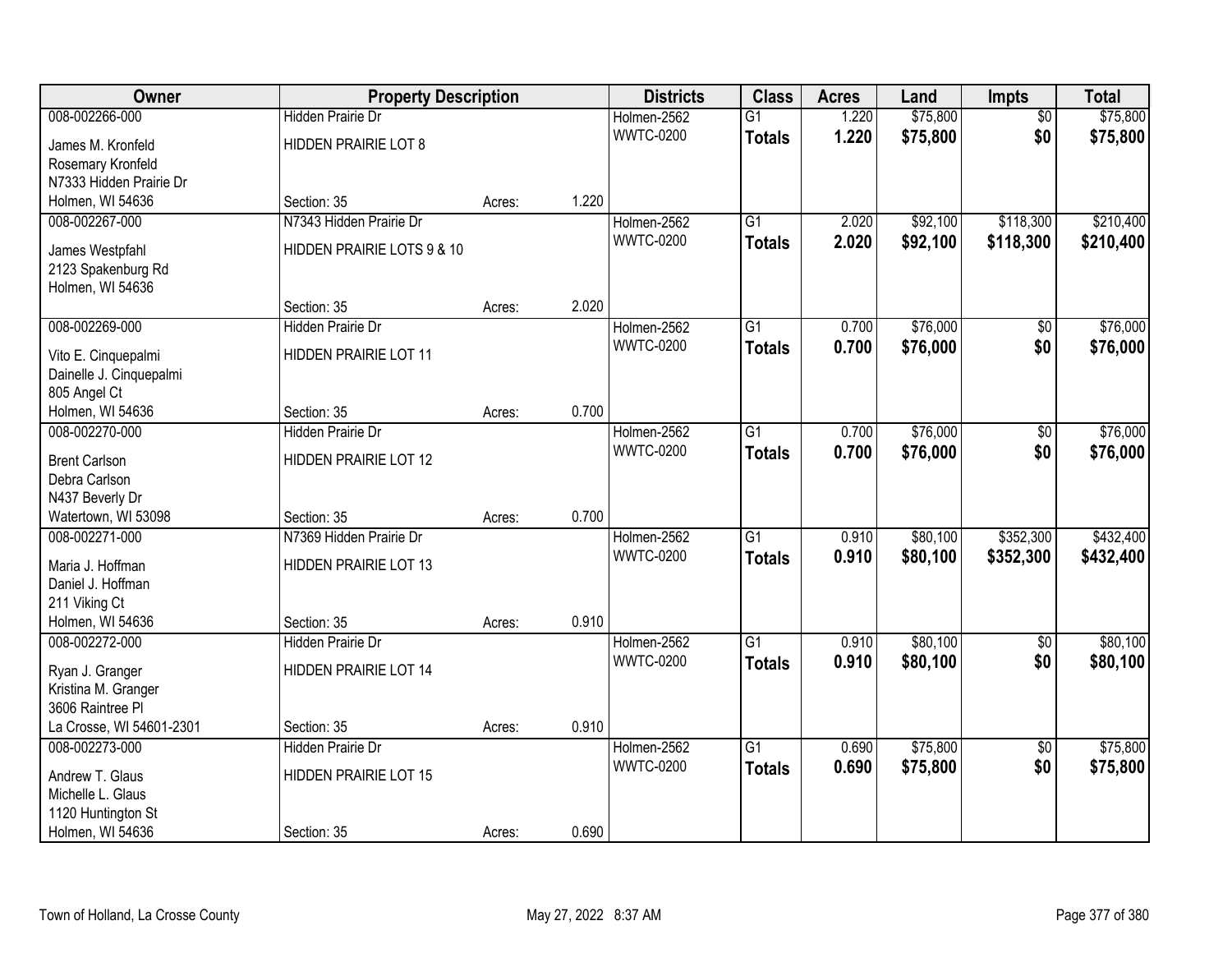| Owner                                  | <b>Property Description</b>             |        |       | <b>Districts</b> | <b>Class</b>    | <b>Acres</b> | Land     | <b>Impts</b>           | <b>Total</b> |
|----------------------------------------|-----------------------------------------|--------|-------|------------------|-----------------|--------------|----------|------------------------|--------------|
| 008-002274-000                         | <b>Hidden Prairie Dr</b>                |        |       | Holmen-2562      | $\overline{G1}$ | 0.630        | \$74,600 | $\overline{50}$        | \$74,600     |
| Kirk L. Dettmann                       | HIDDEN PRAIRIE LOT 16                   |        |       | <b>WWTC-0200</b> | <b>Totals</b>   | 0.630        | \$74,600 | \$0                    | \$74,600     |
| Ellen A. Dettmann                      |                                         |        |       |                  |                 |              |          |                        |              |
| N6187 Eric Ave                         |                                         |        |       |                  |                 |              |          |                        |              |
| Onalaska, WI 54650                     | Section: 35                             | Acres: | 0.630 |                  |                 |              |          |                        |              |
| 008-002275-000                         | N7393 Hidden Prairie Dr                 |        |       | Holmen-2562      | $\overline{G1}$ | 0.560        | \$73,300 | \$205,200              | \$278,500    |
| Moonstone Meadow, LLC                  | HIDDEN PRAIRIE LOT 17                   |        |       | <b>WWTC-0200</b> | <b>Totals</b>   | 0.560        | \$73,300 | \$205,200              | \$278,500    |
| 120 Sunset Ridge Ave 116               |                                         |        |       |                  |                 |              |          |                        |              |
| Gays Mills, WI 54631                   |                                         |        |       |                  |                 |              |          |                        |              |
|                                        | Section: 35                             | Acres: | 0.560 |                  |                 |              |          |                        |              |
| 008-002276-000                         | Hidden Prairie Dr                       |        |       | Holmen-2562      | G1              | 0.690        | \$75,800 | \$0                    | \$75,800     |
| Hidden Prairie, LLC                    | HIDDEN PRAIRIE LOT 18                   |        |       | <b>WWTC-0200</b> | <b>Totals</b>   | 0.690        | \$75,800 | \$0                    | \$75,800     |
| W6685 Schilling Rd                     |                                         |        |       |                  |                 |              |          |                        |              |
| Onalaska, WI 54650                     |                                         |        |       |                  |                 |              |          |                        |              |
|                                        | Section: 35                             | Acres: | 0.690 |                  |                 |              |          |                        |              |
| 008-002277-000                         | Hidden Prairie Dr                       |        |       | Holmen-2562      | G1              | 0.830        | \$78,600 | \$0                    | \$78,600     |
| <b>Dustin Williams</b>                 | <b>HIDDEN PRAIRIE LOT 19</b>            |        |       | <b>WWTC-0200</b> | <b>Totals</b>   | 0.830        | \$78,600 | \$0                    | \$78,600     |
| Laura Williams                         |                                         |        |       |                  |                 |              |          |                        |              |
| 46770 Waas Valley Dr                   |                                         |        |       |                  |                 |              |          |                        |              |
| La Crescent, MN 55947-4212             | Section: 35                             | Acres: | 0.830 |                  |                 |              |          |                        |              |
| 008-002278-000                         | <b>Hidden Prairie Dr</b>                |        |       | Holmen-2562      | $\overline{G1}$ | 0.700        | \$76,000 | $\overline{50}$        | \$76,000     |
|                                        |                                         |        |       | <b>WWTC-0200</b> | <b>Totals</b>   | 0.700        | \$76,000 | \$0                    | \$76,000     |
| <b>Dustin Williams</b>                 | HIDDEN PRAIRIE LOT 20                   |        |       |                  |                 |              |          |                        |              |
| Laura Williams<br>46770 Waas Valley Dr |                                         |        |       |                  |                 |              |          |                        |              |
| La Crescent, MN 55947-4212             | Section: 35                             | Acres: | 0.700 |                  |                 |              |          |                        |              |
| 008-002279-000                         | <b>Hidden Prairie Dr</b>                |        |       | Holmen-2562      | $\overline{G1}$ | 0.850        | \$79,000 | $\overline{60}$        | \$79,000     |
|                                        |                                         |        |       | <b>WWTC-0200</b> | <b>Totals</b>   | 0.850        | \$79,000 | \$0                    | \$79,000     |
| Joey J. Fredrick                       | HIDDEN PRAIRIE LOT 21                   |        |       |                  |                 |              |          |                        |              |
| Kaylie A. Connaughty                   |                                         |        |       |                  |                 |              |          |                        |              |
| 1113 Oak Ave N                         |                                         |        | 0.850 |                  |                 |              |          |                        |              |
| Onalaska, WI 54650<br>008-002280-000   | Section: 35<br><b>Hidden Prairie Dr</b> | Acres: |       | Holmen-2562      | $\overline{G1}$ | 0.510        | \$67,800 |                        | \$67,800     |
|                                        |                                         |        |       | <b>WWTC-0200</b> |                 | 0.510        | \$67,800 | $\overline{50}$<br>\$0 |              |
| Hidden Prairie, LLC                    | <b>HIDDEN PRAIRIE LOT 22</b>            |        |       |                  | <b>Totals</b>   |              |          |                        | \$67,800     |
| W6685 Schilling Rd                     |                                         |        |       |                  |                 |              |          |                        |              |
| Onalaska, WI 54650                     |                                         |        |       |                  |                 |              |          |                        |              |
|                                        | Section: 35                             | Acres: | 0.510 |                  |                 |              |          |                        |              |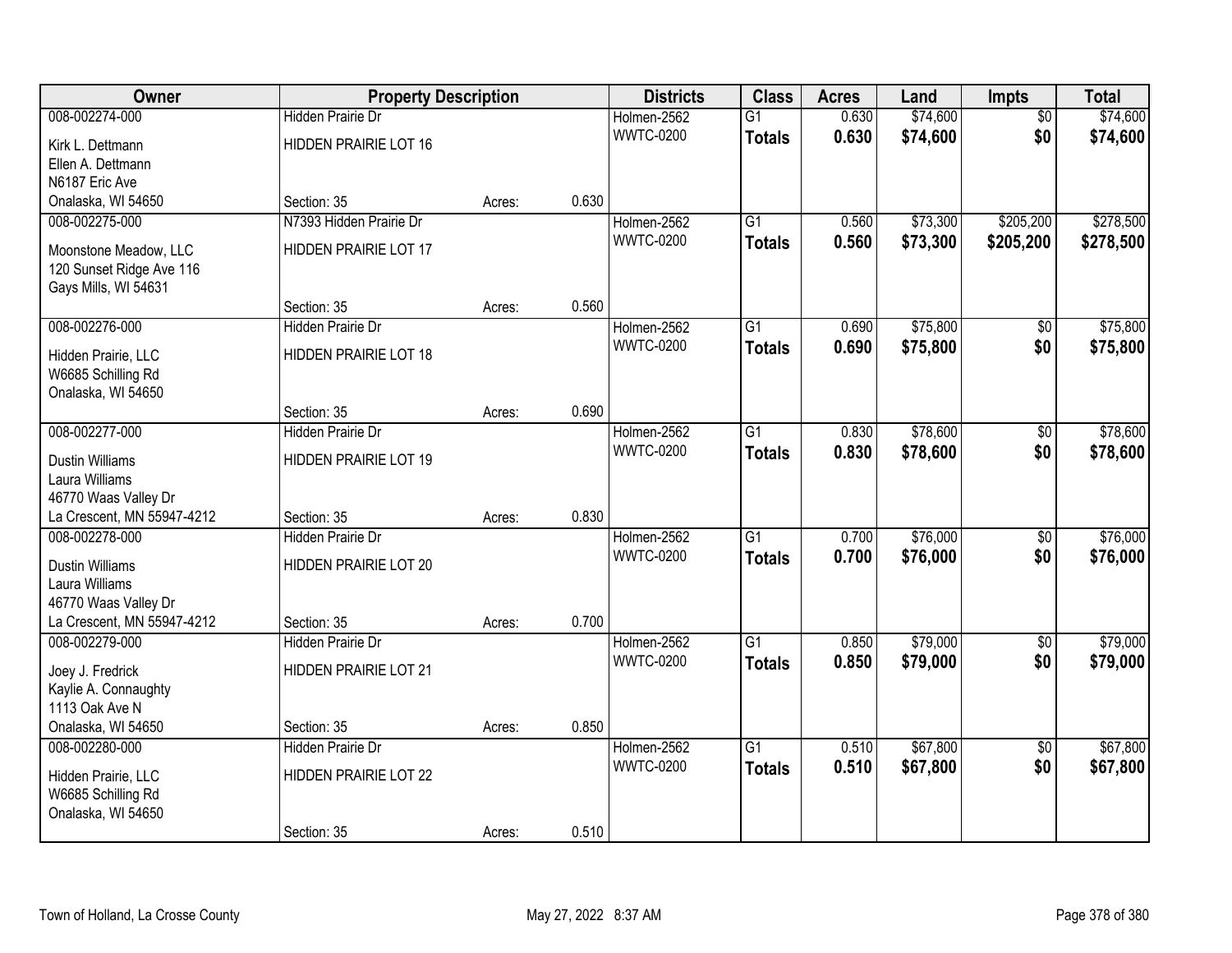| Owner                                                           | <b>Property Description</b>  |        |       | <b>Districts</b> | <b>Class</b>    | <b>Acres</b> | Land     | <b>Impts</b>    | <b>Total</b>    |
|-----------------------------------------------------------------|------------------------------|--------|-------|------------------|-----------------|--------------|----------|-----------------|-----------------|
| 008-002281-000                                                  | <b>Hidden Prairie Dr</b>     |        |       | Holmen-2562      | $\overline{G1}$ | 0.600        | \$74,100 | $\overline{50}$ | \$74,100        |
| Hidden Prairie, LLC<br>W6685 Schilling Rd<br>Onalaska, WI 54650 | <b>HIDDEN PRAIRIE LOT 23</b> |        |       | <b>WWTC-0200</b> | <b>Totals</b>   | 0.600        | \$74,100 | \$0             | \$74,100        |
|                                                                 | Section: 35                  | Acres: | 0.600 |                  |                 |              |          |                 |                 |
| 008-002282-000                                                  | <b>Hidden Prairie Dr</b>     |        |       | Holmen-2562      | $\overline{G1}$ | 0.660        | \$75,200 | $\overline{50}$ | \$75,200        |
| Hidden Prairie, LLC<br>W6685 Schilling Rd<br>Onalaska, WI 54650 | HIDDEN PRAIRIE LOT 24        |        |       | <b>WWTC-0200</b> | <b>Totals</b>   | 0.660        | \$75,200 | \$0             | \$75,200        |
|                                                                 | Section: 35                  | Acres: | 0.660 |                  |                 |              |          |                 |                 |
| 008-002283-000                                                  | Hidden Prairie Dr            |        |       | Holmen-2562      | G1              | 0.820        | \$78,400 | \$0             | \$78,400        |
| Malissa L. Gomez<br>Jamie N. Gomez<br>714 Pine Cone Pl          | <b>HIDDEN PRAIRIE LOT 25</b> |        |       | <b>WWTC-0200</b> | <b>Totals</b>   | 0.820        | \$78,400 | \$0             | \$78,400        |
| Holmen, WI 54636                                                | Section: 35                  | Acres: | 0.820 |                  |                 |              |          |                 |                 |
| 008-002284-000                                                  | Hidden Prairie Dr            |        |       | Holmen-2562      | G1              | 0.680        | \$75,600 | \$0             | \$75,600        |
| Hidden Prairie, LLC<br>W6685 Schilling Rd<br>Onalaska, WI 54650 | <b>HIDDEN PRAIRIE LOT 26</b> |        |       | <b>WWTC-0200</b> | <b>Totals</b>   | 0.680        | \$75,600 | \$0             | \$75,600        |
|                                                                 | Section: 35                  | Acres: | 0.680 |                  |                 |              |          |                 |                 |
| 008-002285-000                                                  | <b>Hidden Prairie Dr</b>     |        |       | Holmen-2562      | $\overline{G1}$ | 0.740        | \$76,800 | $\overline{50}$ | \$76,800        |
| Hidden Prairie, LLC<br>W6685 Schilling Rd<br>Onalaska, WI 54650 | <b>HIDDEN PRAIRIE LOT 27</b> |        |       | <b>WWTC-0200</b> | <b>Totals</b>   | 0.740        | \$76,800 | \$0             | \$76,800        |
|                                                                 | Section: 35                  | Acres: | 0.740 |                  |                 |              |          |                 |                 |
| 008-002286-000                                                  | Hidden Prairie Dr            |        |       | Holmen-2562      | $\overline{G1}$ | 1.600        | \$88,000 | $\overline{50}$ | \$88,000        |
| Brandon D. Gluch<br>306 Lilac Ln<br>Holmen, WI 54636            | HIDDEN PRAIRIE LOT 28        |        |       | <b>WWTC-0200</b> | <b>Totals</b>   | 1.600        | \$88,000 | \$0             | \$88,000        |
|                                                                 | Section: 35                  | Acres: | 1.600 |                  |                 |              |          |                 |                 |
| 008-002287-000                                                  | <b>Hidden Prairie Dr</b>     |        |       | Holmen-2562      | $\overline{X4}$ | 1.050        | \$0      | $\overline{50}$ | $\overline{50}$ |
| Town of Holland<br>W7937 County Rd Mh<br>Holmen, WI 54636       | HIDDEN PRAIRIE OUTLOT 1      |        |       | <b>WWTC-0200</b> | <b>Totals</b>   | 1.050        | \$0      | \$0             | \$0             |
|                                                                 | Section: 35                  | Acres: | 1.050 |                  |                 |              |          |                 |                 |